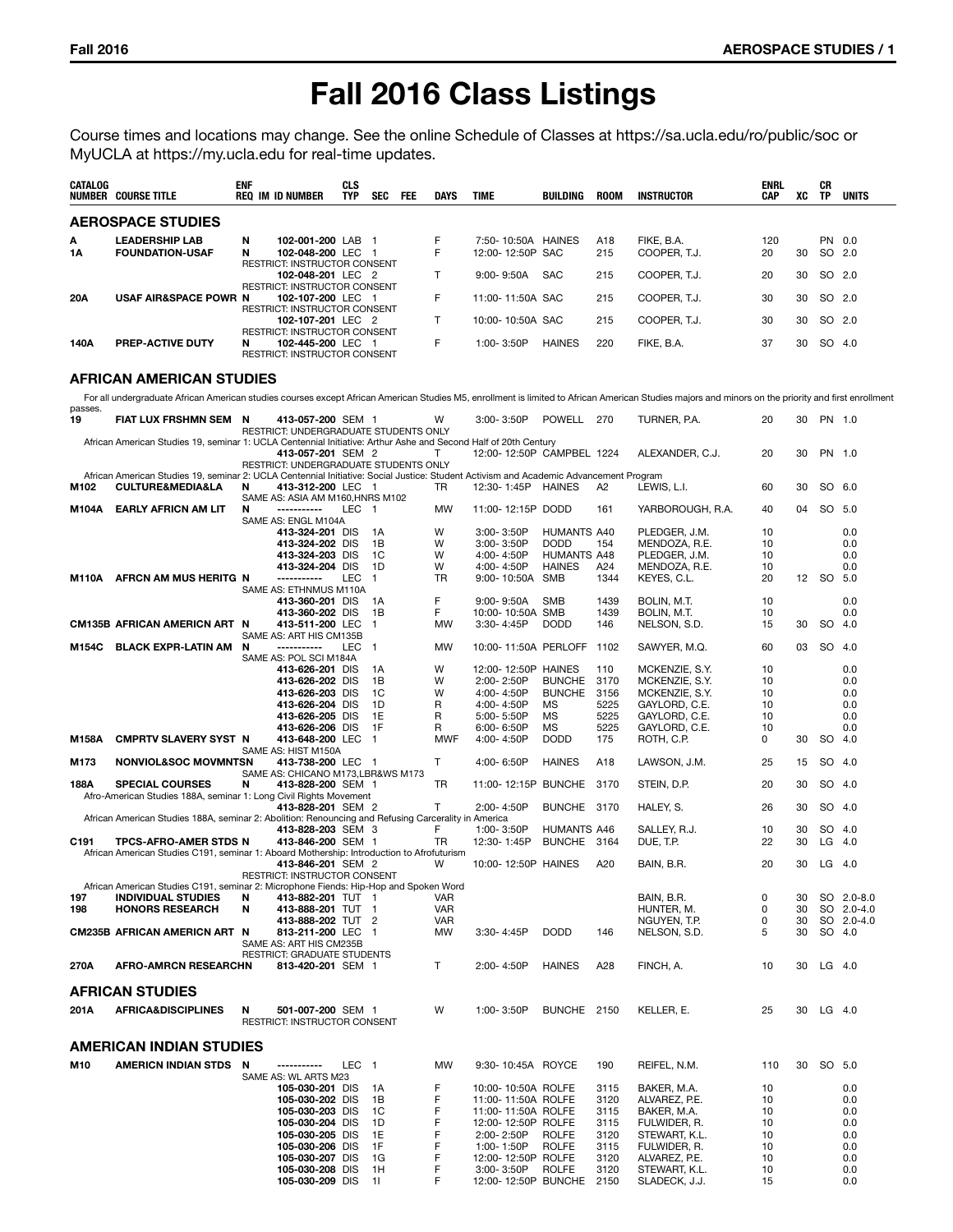#### 2 / ANESTHESIOLOGY AND PERIOPERATIVE MEDICINE FAIL 2016 FAIL 2016

| <b>CATALOG</b>   | NUMBER COURSE TITLE                                                                    | <b>ENF</b> | <b>REQ IM ID NUMBER</b>             | <b>CLS</b><br><b>TYP</b> | <b>SEC</b> | <b>FEE</b> | <b>DAYS</b> | <b>TIME</b>  | <b>BUILDING</b> | <b>ROOM</b> | <b>INSTRUCTOR</b>     | <b>ENRL</b><br><b>CAP</b> | хc | <b>CR</b><br><b>TP</b> | <b>UNITS</b> |
|------------------|----------------------------------------------------------------------------------------|------------|-------------------------------------|--------------------------|------------|------------|-------------|--------------|-----------------|-------------|-----------------------|---------------------------|----|------------------------|--------------|
|                  |                                                                                        |            | 105-030-210 DIS                     |                          | 1J         |            | F           | 1:00-1:50P   | <b>BUNCHE</b>   | 2150        | SLADECK, J.J.         | 15                        |    |                        | 0.0          |
| C <sub>120</sub> | <b>WRKNG-TRIBAL COMMTYN</b>                                                            |            | 105-420-200 LEC                     |                          |            |            |             | 4:00-6:50P   | PUB AFF         | 2242        | TEETER, W.G.          | 35                        | 30 | LG                     | 4.0          |
| M162             | <b>LANGUAGE ENDANGRMNTY</b>                                                            |            | 105-672-200 LEC                     |                          |            |            | <b>TR</b>   | 11:00-12:15P | <b>DODD</b>     | 175         | KROSKRITY, P.V.       | 10                        | 13 | SO                     | 4.0          |
|                  |                                                                                        |            | SAME AS: ANTHRO M162                |                          |            |            |             |              |                 |             |                       |                           |    |                        |              |
| <b>CM168</b>     | <b>HLTHCARE-AMRC INDN</b>                                                              | N          | 105-709-200 LEC 1                   |                          |            |            | T.          | 1:00-3:50P   | <b>FACTOR</b>   | 3250        | HODGE, F.S.           | 3                         | 30 | $LG$ 4.0               |              |
|                  |                                                                                        |            | SAME AS: HLT POL M168               |                          |            |            |             |              |                 |             |                       |                           |    |                        |              |
| 187              | <b>SPECIAL TOPICS</b>                                                                  | N          | 105-822-201 LEC 1                   |                          |            |            | <b>TR</b>   | 3:30-4:45P   | <b>DODD</b>     | 121         | SPEED, S.E.           | 15                        | 30 | $LG$ 4.0               |              |
|                  | American Indian Studies 187, lecture 1: Indigenous Women and Violence                  |            |                                     |                          |            |            |             |              |                 |             |                       |                           |    |                        |              |
|                  |                                                                                        |            | 105-822-202 LEC 2                   |                          |            |            | W           | 12:00-1:50P  | <b>FRANZ</b>    | 2288        | SAMUEL-NAKAMURA, C 15 |                           | 30 | $LG$ 4.0               |              |
|                  | American Indian Studies 187, lecture 1: Health-Related Research: Methods and Ethics    |            |                                     |                          |            |            |             |              |                 |             |                       |                           |    |                        |              |
| 201              | TPC-AMRCN INDN STDS N                                                                  |            | 505-030-200 DIS                     |                          |            |            | W           | 12:00-1:50P  | <b>FRANZ</b>    | 2288        | SAMUEL-NAKAMURA, C 5  |                           | 30 | SO 4.0                 |              |
|                  | American Indian Studies 201, discussion 1: Health-Related Research: Methods and Ethics |            |                                     |                          |            |            |             |              |                 |             |                       |                           |    |                        |              |
| C <sub>220</sub> | <b>WRKNG-TRIBAL COMMTYN</b>                                                            |            | 505-120-200 LEC 1                   |                          |            |            | т           | 4:00-6:50P   | PUB AFF         | 2242        | TEETER, W.G.          | 10                        | 30 | SO                     | 4.0          |
|                  |                                                                                        |            | <b>RESTRICT: GRADUATE STUDENTS</b>  |                          |            |            |             |              |                 |             |                       |                           |    |                        |              |
| 238A             | TRIBAL LGL DEV CLIN                                                                    | N          | 505-231-200 LEC 1                   |                          |            |            | T.          | 3:20-5:20P   | LAW             |             | WOOD, W.J.            | 2                         | 30 |                        | 3.0/4.0      |
|                  |                                                                                        |            | <b>RESTRICT: INSTRUCTOR CONSENT</b> |                          |            |            |             |              |                 |             |                       |                           |    |                        |              |
| C <sub>268</sub> | <b>HLTHCARE-AMRC INDN</b>                                                              | <b>N</b>   | 505-409-200 LEC 1                   |                          |            |            | T           | 1:00-3:50P   | <b>FACTOR</b>   | 3250        | HODGE, F.S.           | $\overline{2}$            | 30 | LG                     | 4.0          |
|                  | <b>ANESTHESIOLOGY AND PERIOPERATIVE MEDICINE</b>                                       |            |                                     |                          |            |            |             |              |                 |             |                       |                           |    |                        |              |
|                  | Anesthesiology                                                                         |            |                                     |                          |            |            |             |              |                 |             |                       |                           |    |                        |              |
| 99               | <b>STUDENT RSRCH PRGRMN</b>                                                            |            | 025-297-201 TUT 1                   |                          |            |            | <b>VAR</b>  |              |                 |             | OLCESE, R.            | 0                         | 30 |                        | PN 1.0-2.0   |
|                  |                                                                                        |            | 025-297-202 TUT                     |                          |            |            | <b>VAR</b>  |              |                 |             | CAI, H.               |                           | 30 | <b>PN</b>              | $1.0 - 2.0$  |
|                  |                                                                                        |            | 025-297-203 TUT                     |                          | -3         |            | <b>VAR</b>  |              |                 |             | KUMAR, R.             | $\Omega$                  | 30 | <b>PN</b>              | $1.0 - 2.0$  |

### ANTHROPOLOGY

Anthropology 110P through 191 are limited to Anthropology majors and minors on the priority and first enrollment passes. Nonmajors may enroll on the second pass, space permitting. If instructor consent is required, students must obtain consent before enrollment, regardless of major.

For Anthropology 8, some seats are held for entering students who enroll through New Student Orientation. Any student may enroll beginning September 13, 2016, space permitting, and continuing<br>students historically have bee

| 8  | <b>ARCHAEOLOGY-IN I RO</b><br>N                                                                                                                                                                                                                    |                                       | LEC        | -1                       | MWF | 10:00-10:50A FOWLER      |               | A103B | SMITH, M.L.            | 300 | 30 | SO        | 5.U |
|----|----------------------------------------------------------------------------------------------------------------------------------------------------------------------------------------------------------------------------------------------------|---------------------------------------|------------|--------------------------|-----|--------------------------|---------------|-------|------------------------|-----|----|-----------|-----|
|    |                                                                                                                                                                                                                                                    | 111-106-201 DIS                       |            | 1A                       | м   | 11:00-11:50A FOWLER      |               | A312  | BISHOP, K.J.           | 20  |    |           | 0.0 |
|    |                                                                                                                                                                                                                                                    | 111-106-202 DIS                       |            | 1B                       | м   | 12:00-12:50P FOWLER      |               | A312  | BISHOP, K.J.           | 20  |    |           | 0.0 |
|    |                                                                                                                                                                                                                                                    |                                       |            |                          |     |                          |               |       |                        |     |    |           |     |
|    |                                                                                                                                                                                                                                                    | 111-106-203 DIS                       |            | 1C                       | M   | 3:00-3:50P               | <b>FOWLER</b> | A312  | EISENHAUER, S.F.       | 20  |    |           | 0.0 |
|    |                                                                                                                                                                                                                                                    | 111-106-204 DIS                       |            | 1D                       | T.  | 12:00-12:50P FOWLER      |               | A312  | EISENHAUER, S.F.       | 20  |    |           | 0.0 |
|    |                                                                                                                                                                                                                                                    | 111-106-205 DIS                       |            | 1E                       | T.  | 1:00-1:50P               | <b>FOWLER</b> | A312  | EISENHAUER, S.F.       | 20  |    |           | 0.0 |
|    |                                                                                                                                                                                                                                                    | 111-106-206 DIS                       |            | 1F                       | T   | 2:00-2:50P               | <b>FOWLER</b> | A312  | BISHOP, K.J.           | 20  |    |           | 0.0 |
|    |                                                                                                                                                                                                                                                    |                                       |            |                          |     |                          |               |       |                        |     |    |           |     |
|    |                                                                                                                                                                                                                                                    | 111-106-207 DIS                       |            | 1G                       | т   | 3:00-3:50P               | <b>FOWLER</b> | A312  | LAPENA, Q.G.           | 20  |    |           | 0.0 |
|    |                                                                                                                                                                                                                                                    | 111-106-208 DIS                       |            | 1H                       | R   | $9:00 - 9:50A$           | <b>FOWLER</b> | A312  | AMMERMAN, S.M.         | 20  |    |           | 0.0 |
|    |                                                                                                                                                                                                                                                    | 111-106-209 DIS                       |            | 11                       | R   | 10:00-10:50A FOWLER      |               | A312  | YAKAL, M.A.            | 20  |    |           | 0.0 |
|    |                                                                                                                                                                                                                                                    | 111-106-210 DIS                       |            | 1J                       | R   | 11:00-11:50A FOWLER      |               | A312  | AMMERMAN, S.M.         | 20  |    |           | 0.0 |
|    |                                                                                                                                                                                                                                                    |                                       |            |                          |     |                          |               |       |                        |     |    |           |     |
|    |                                                                                                                                                                                                                                                    | 111-106-211 DIS                       |            | 1K                       | R   | 12:00-12:50P FOWLER      |               | A312  | AMMERMAN, S.M.         | 20  |    |           | 0.0 |
|    |                                                                                                                                                                                                                                                    | 111-106-212 DIS                       |            | 1L                       | R   | 1:00-1:50P               | <b>FOWLER</b> | A312  | LAPENA, Q.G.           | 20  |    |           | 0.0 |
|    |                                                                                                                                                                                                                                                    | 111-106-213 DIS                       |            | 1M                       | R   | 2:00-2:50P               | <b>FOWLER</b> | A312  | LAPENA, Q.G.           | 20  |    |           | 0.0 |
|    |                                                                                                                                                                                                                                                    | 111-106-214 DIS                       |            | 1N                       | F   | $9:00 - 9:50A$           | <b>FOWLER</b> | A312  | YAKAL, M.A.            | 20  |    |           | 0.0 |
|    |                                                                                                                                                                                                                                                    |                                       |            |                          |     |                          |               |       |                        |     |    |           |     |
|    |                                                                                                                                                                                                                                                    | 111-106-215 DIS                       |            | 10                       | F   | 11:00-11:50A FOWLER      |               | A312  | YAKAL, M.A.            | 20  |    |           | 0.0 |
|    | For Anthropology 9, some seats are held for entering students who enroll through New Student Orientation. Any student may enroll beginning September 13, 2016, space permitting, and continuing<br>students historically have been able to enroll. |                                       |            |                          |     |                          |               |       |                        |     |    |           |     |
| 9  | <b>CULTURE AND SOCIETY N</b>                                                                                                                                                                                                                       | -----------                           | <b>LEC</b> | $\overline{1}$           | TR  | 9:30-10:45A WGYOUNG CS50 |               |       | THROOP, C.J.           | 360 |    | 12 SO 5.0 |     |
|    |                                                                                                                                                                                                                                                    | 111-110-201 DIS                       |            | 1A                       | м   | 12:00-12:50P HAINES      |               | 350   | JARRA, M.              | 16  |    |           | 0.0 |
|    |                                                                                                                                                                                                                                                    | 111-110-202 DIS                       |            | 1B                       | M   | 11:00-11:50A HAINES      |               | 350   | ORINGER, M.B.          | 16  |    |           | 0.0 |
|    |                                                                                                                                                                                                                                                    | 111-110-203 DIS                       |            | 1C                       | T   | 11:00-11:50A HAINES      |               | 314   | JARRA, M.              | 16  |    |           | 0.0 |
|    |                                                                                                                                                                                                                                                    |                                       |            |                          | T.  |                          |               |       |                        |     |    |           |     |
|    |                                                                                                                                                                                                                                                    | 111-110-204 DIS                       |            | 1D                       |     | 12:00-12:50P HAINES      |               | 314   | ASSOR, Y.              | 16  |    |           | 0.0 |
|    |                                                                                                                                                                                                                                                    | 111-110-205 DIS                       |            | 1E                       | т   | 1:00-1:50P               | <b>HAINES</b> | 314   | KIM, K.C.              | 16  |    |           | 0.0 |
|    |                                                                                                                                                                                                                                                    | 111-110-206 DIS                       |            | 1F                       | W   | 1:00-1:50P               | <b>HAINES</b> | 310   | ERUT, A.S.             | 16  |    |           | 0.0 |
|    |                                                                                                                                                                                                                                                    | 111-110-207 DIS                       |            | 1G                       | W   | 2:00-2:50P               | <b>HAINES</b> | 310   | ERUT, A.S.             | 16  |    |           | 0.0 |
|    |                                                                                                                                                                                                                                                    | 111-110-208 DIS                       |            | 1H                       | W   | 3:00-3:50P               | <b>HAINES</b> | 310   | KIM, K.C.              | 16  |    |           | 0.0 |
|    |                                                                                                                                                                                                                                                    |                                       |            |                          |     |                          |               |       |                        |     |    |           |     |
|    |                                                                                                                                                                                                                                                    | 111-110-209 DIS                       |            | 11                       | R   | 12:00-12:50P HAINES      |               | 310   | KIM, K.C.              | 16  |    |           | 0.0 |
|    |                                                                                                                                                                                                                                                    | 111-110-210 DIS                       |            | 1J                       | R   | 1:00-1:50P               | <b>HAINES</b> | 310   | JARRA, M.              | 16  |    |           | 0.0 |
|    |                                                                                                                                                                                                                                                    | 111-110-211 DIS                       |            | 1K                       | R   | 2:00-2:50P               | <b>HAINES</b> | 310   | ORINGER, M.B.          | 16  |    |           | 0.0 |
|    |                                                                                                                                                                                                                                                    | 111-110-212 DIS                       |            | 1L                       | R   | 3:00-3:50P               | <b>HAINES</b> | 310   | ORINGER, M.B.          | 16  |    |           | 0.0 |
|    |                                                                                                                                                                                                                                                    |                                       |            | 1M                       | F   |                          |               | 310   |                        | 16  |    |           |     |
|    |                                                                                                                                                                                                                                                    | 111-110-213 DIS                       |            |                          |     | 9:00-9:50A               | <b>HAINES</b> |       | ASSOR, Y.              |     |    |           | 0.0 |
|    |                                                                                                                                                                                                                                                    | 111-110-214 DIS                       |            | 1N                       | F   | 10:00-10:50A HAINES      |               | 310   | DOUGLASS, M.C.         | 16  |    |           | 0.0 |
|    |                                                                                                                                                                                                                                                    | 111-110-215 DIS                       |            | 10                       | F   | 11:00-11:50A HAINES      |               | 310   | DOUGLASS, M.C.         | 16  |    |           | 0.0 |
|    |                                                                                                                                                                                                                                                    | 111-110-216 DIS                       |            | 1P                       | T   | 11:00-11:50A HAINES      |               | 310   | ASSOR, Y.              | 16  |    |           | 0.0 |
|    |                                                                                                                                                                                                                                                    | 111-110-217 DIS                       |            | 1Q                       | R   | 12:00-12:50P HAINES      |               | 314   | ERUT, A.S.             | 16  |    |           | 0.0 |
|    |                                                                                                                                                                                                                                                    |                                       |            |                          |     |                          |               |       |                        |     |    |           |     |
|    |                                                                                                                                                                                                                                                    | 111-110-218 DIS                       |            | 1R                       | F   | 12:00-12:50P HAINES      |               | 310   | DOUGLASS, M.C.         | 16  |    |           | 0.0 |
| 19 | FIAT LUX FRSHMN SEM N                                                                                                                                                                                                                              | 111-057-201 SEM 1                     |            |                          | R   | 9:00-9:50A               | <b>HAINES</b> | 310   | THORNTON, R.           | 18  | 30 | PN 1.0    |     |
|    |                                                                                                                                                                                                                                                    | RESTRICT: UNDERGRADUATE STUDENTS ONLY |            |                          |     |                          |               |       |                        |     |    |           |     |
|    | Anthropology 19, seminar 1: UCLA Centennial Initiative: UCLA's Indian Bones                                                                                                                                                                        |                                       |            |                          |     |                          |               |       |                        |     |    |           |     |
|    |                                                                                                                                                                                                                                                    | 111-057-202 SEM 2                     |            |                          | м   | 10:00-10:50A HAINES      |               | 350   | MANSON, J.H.           | 0   | 30 | PN 1.0    |     |
|    |                                                                                                                                                                                                                                                    |                                       |            |                          |     |                          |               |       |                        |     |    |           |     |
|    |                                                                                                                                                                                                                                                    | RESTRICT: UNDERGRADUATE STUDENTS ONLY |            |                          |     |                          |               |       |                        |     |    |           |     |
|    | Anthropology 19, seminar 2: Character of Characters: Personality Description Using California Q-Sort                                                                                                                                               |                                       |            |                          |     |                          |               |       |                        |     |    |           |     |
|    |                                                                                                                                                                                                                                                    | 111-057-203 SEM 3                     |            |                          | т   | 1:00-1:50P               | <b>HAINES</b> | 350   | <b>KROSKRITY, P.V.</b> | 0   | 30 | PN 1.0    |     |
|    |                                                                                                                                                                                                                                                    | RESTRICT: UNDERGRADUATE STUDENTS ONLY |            |                          |     |                          |               |       |                        |     |    |           |     |
|    | Anthropology 19, seminar 3: American Folk Songs: Protest and Critique                                                                                                                                                                              |                                       |            |                          |     |                          |               |       |                        |     |    |           |     |
|    |                                                                                                                                                                                                                                                    | 111-057-204 SEM 4                     |            |                          | F   | 10:00-11:50A PUB AFF     |               | 1343  | PERRY, S.E.            | 0   | 30 | PN 1.0    |     |
|    |                                                                                                                                                                                                                                                    |                                       |            |                          |     |                          |               |       |                        |     |    |           |     |
|    |                                                                                                                                                                                                                                                    | RESTRICT: UNDERGRADUATE STUDENTS ONLY |            |                          |     |                          |               |       |                        |     |    |           |     |
|    | Anthropology 19, seminar 4: Long-Term Studies of Animal Behavior                                                                                                                                                                                   |                                       |            |                          |     |                          |               |       |                        |     |    |           |     |
|    |                                                                                                                                                                                                                                                    | 111-057-205 SEM 5                     |            |                          | W   | 10:00-10:50A HAINES      |               | 310   | THROOP, C.J.           | 0   | 30 | PN 1.0    |     |
|    |                                                                                                                                                                                                                                                    | RESTRICT: UNDERGRADUATE STUDENTS ONLY |            |                          |     |                          |               |       |                        |     |    |           |     |
|    | Anthropology 19, seminar 5: Oneself as Another: Anthropology, Empathy, and Intersubjectivity                                                                                                                                                       |                                       |            |                          |     |                          |               |       |                        |     |    |           |     |
|    |                                                                                                                                                                                                                                                    |                                       |            |                          |     |                          |               |       |                        |     |    |           |     |
|    | For Anthropology 33, some seats are held for entering students who enroll through New Student Orientation. Any student may enroll beginning September 13, 2016, space permitting, and continuing                                                   |                                       |            |                          |     |                          |               |       |                        |     |    |           |     |
|    | students historically have been able to enroll.                                                                                                                                                                                                    |                                       |            |                          |     |                          |               |       |                        |     |    |           |     |
| 33 | <b>CULTURE&amp;COMMUNICATNN</b>                                                                                                                                                                                                                    | -----------                           | LEC        | $\overline{\phantom{0}}$ | TR  | 11:00-12:15P FOWLER      |               | A103B | CARTMILL, E.A.         | 300 |    | 13 SO 5.0 |     |
|    |                                                                                                                                                                                                                                                    |                                       |            |                          |     |                          |               |       |                        |     |    |           |     |
|    |                                                                                                                                                                                                                                                    | 111-160-201 DIS                       |            | - 1 A                    | т   | $9:00 - 9:50A$           | HAINES        | 314   | CHEN, S.C.             | 16  |    |           | 0.0 |
|    |                                                                                                                                                                                                                                                    | 111-160-202 DIS                       |            | 1B                       | Τ   | 10:00-10:50A HAINES      |               | 314   | SLOBE, T.D.            | 16  |    |           | 0.0 |
|    |                                                                                                                                                                                                                                                    | 111-160-203 DIS                       |            | 1C                       | W   | $9:00 - 9:50A$           | HAINES        | 350   | SMITH, A.M.            | 16  |    |           | 0.0 |
|    |                                                                                                                                                                                                                                                    | 111-160-204 DIS                       |            | 1D                       | W   | 10:00-10:50A HAINES      |               | 350   | MEHDOUI, R.            | 16  |    |           | 0.0 |
|    |                                                                                                                                                                                                                                                    |                                       |            |                          | W   |                          |               |       |                        |     |    |           |     |
|    |                                                                                                                                                                                                                                                    | 111-160-205 DIS                       |            | 1E                       |     | 11:00-11:50A HAINES      |               | 350   | MEHDOUI, R.            | 16  |    |           | 0.0 |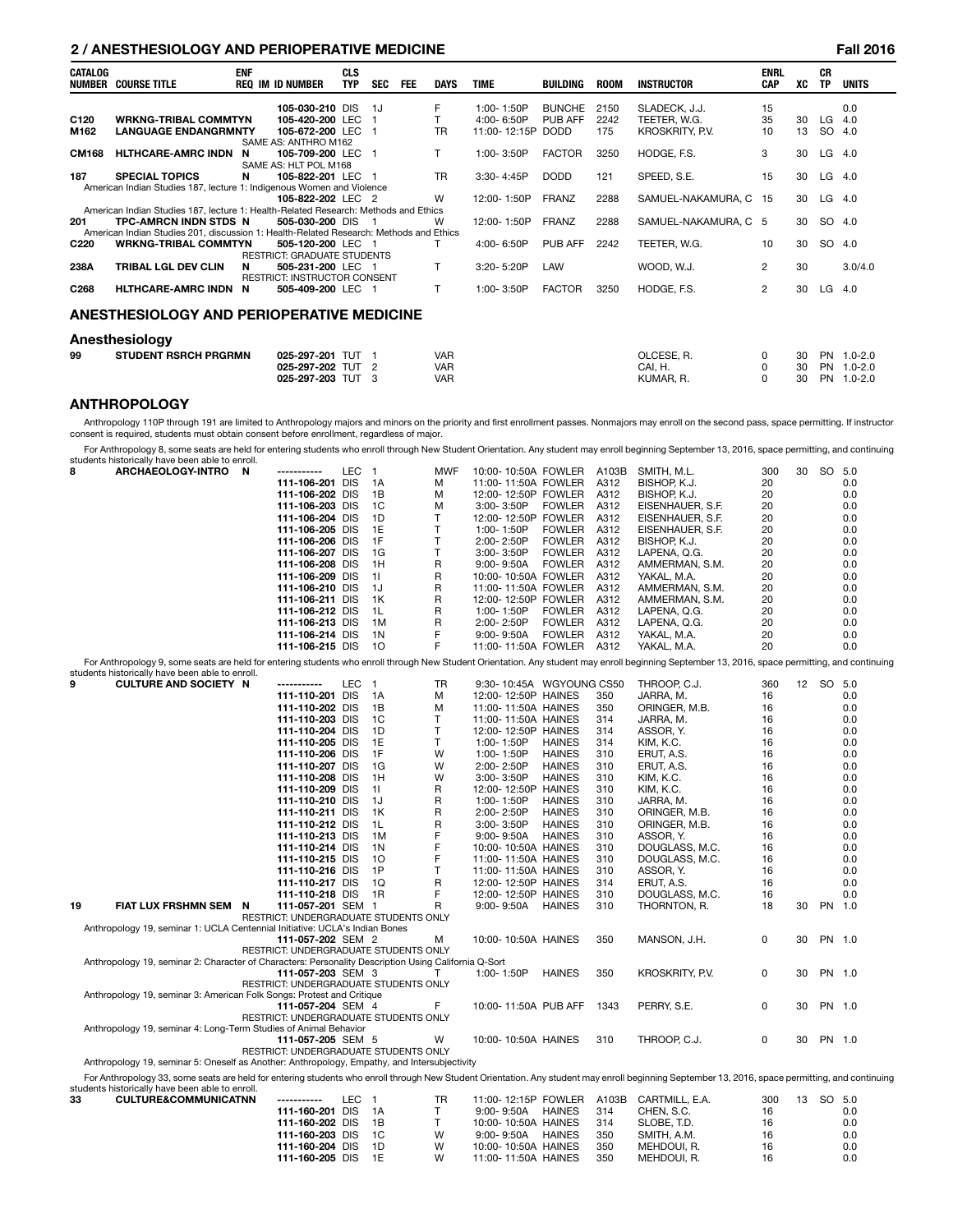| CATALOG | ENF<br><b>NUMBER COURSE TITLE</b>                                                                                                                                                                                                                       |   |   | REQ IM ID NUMBER                                  | <b>CLS</b><br>TYP | SEC                | FEE | DAYS            | <b>TIME</b>                                | <b>BUILDING</b>                | <b>ROOM</b> | <b>INSTRUCTOR</b>                | <b>ENRL</b><br>CAP | XC | CR<br>TP  | <b>UNITS</b>      |
|---------|---------------------------------------------------------------------------------------------------------------------------------------------------------------------------------------------------------------------------------------------------------|---|---|---------------------------------------------------|-------------------|--------------------|-----|-----------------|--------------------------------------------|--------------------------------|-------------|----------------------------------|--------------------|----|-----------|-------------------|
|         |                                                                                                                                                                                                                                                         |   |   | 111-160-206 DIS                                   |                   | 1F                 |     | W               | 12:00-12:50P HAINES                        |                                | 350         | SMITH, A.M.                      | 16                 |    |           | 0.0               |
|         |                                                                                                                                                                                                                                                         |   |   | 111-160-207 DIS                                   |                   | 1G                 |     | R               | $9:00 - 9:50A$                             | <b>HAINES</b>                  | 350         | SLOBE, T.D.                      | 16                 |    |           | 0.0               |
|         |                                                                                                                                                                                                                                                         |   |   | 111-160-208 DIS                                   |                   | 1H                 |     | R               | 10:00-10:50A HAINES                        |                                | 350         | EDMONDS, R.B.                    | 16                 |    |           | 0.0               |
|         |                                                                                                                                                                                                                                                         |   |   | 111-160-209 DIS<br>111-160-210 DIS                |                   | 11<br>1J           |     | R<br>R          | 1:00-1:50P<br>2:00-2:50P                   | <b>HAINES</b><br><b>HAINES</b> | 314<br>314  | MEHDOUI, R.<br>SMITH, A.M.       | 16<br>16           |    |           | 0.0<br>0.0        |
|         |                                                                                                                                                                                                                                                         |   |   | 111-160-211 DIS                                   |                   | 1K                 |     | R               | 3:00-3:50P                                 | <b>HAINES</b>                  | 314         | SLOBE, T.D.                      | 16                 |    |           | 0.0               |
|         |                                                                                                                                                                                                                                                         |   |   | 111-160-212 DIS                                   |                   | 1L                 |     | F               | $9:00 - 9:50A$                             | <b>HAINES</b>                  | 314         | EDMONDS, R.B.                    | 16                 |    |           | 0.0               |
|         |                                                                                                                                                                                                                                                         |   |   | 111-160-213 DIS                                   |                   | 1M                 |     | F               | 10:00-10:50A HAINES                        |                                | 314         | CHEN, S.C.                       | 16                 |    |           | 0.0               |
|         |                                                                                                                                                                                                                                                         |   |   | 111-160-214 DIS                                   |                   | 1N                 |     | F               | 11:00-11:50A HAINES                        |                                | 314         | EDMONDS, R.B.                    | 16                 |    |           | 0.0               |
| 99      | <b>STUDENT RSRCH PRGRMN</b>                                                                                                                                                                                                                             |   |   | 111-160-215 DIS<br>111-297-201 TUT                |                   | 10<br>$\mathbf{1}$ |     | F<br><b>VAR</b> | 12:00-12:50P HAINES                        |                                | 314         | CHEN, S.C.<br>MANSON, J.H.       | 16<br>0            | 30 |           | 0.0<br>PN 1.0-2.0 |
|         |                                                                                                                                                                                                                                                         |   |   | 111-297-202 TUT 2                                 |                   |                    |     | VAR             |                                            |                                |             | KREMER-SADLIK, T.                | 0                  | 30 | PN.       | $1.0 - 2.0$       |
| 110P    | PRINCPL-ARCHAEOLOGYY                                                                                                                                                                                                                                    |   |   | 111-393-200 LEC                                   |                   | $\blacksquare$     |     | MWF             | 10:00-10:50A HAINES                        |                                | A2          | IIZUKA, F.                       | 90                 | 03 |           | SO 4.0            |
| 114P    | ANCNT CIV-MESOAMER N                                                                                                                                                                                                                                    |   |   | 111-358-200 LEC 1                                 |                   |                    |     | MWF             | 11:00-11:50A FOWLER                        |                                | A139        | LESURE, R.G.                     | 65                 | 30 |           | SO 4.0            |
| 117P    | LAB TPCS-ARCHAEOLGY Y                                                                                                                                                                                                                                   |   |   | 111-423-200 LEC 1<br>RESTRICT: INSTRUCTOR CONSENT |                   |                    |     | w               | 1:00-3:50P                                 | <b>FOWLER</b>                  | A312        | WAKE, T.A.                       | 10                 | 30 |           | SO 4.0            |
| 118     | <b>TOPICS-ARCHAEOLOGY N</b><br>Anthropology 118, lecture 1: Philippine Archaeology                                                                                                                                                                      |   |   | 111-399-200 LEC 1                                 |                   |                    |     | TR              | 11:00-12:15P FOWLER A139                   |                                |             | ACABADO, S.B.                    | 75                 | 13 |           | SO 4.0            |
|         | For Anthropology 118, lecture 2, some seats are held for entering students who enroll through New Student Orientation. Any student may enroll beginning September 13, 2016, space permitting,                                                           |   |   |                                                   |                   |                    |     |                 |                                            |                                |             |                                  |                    |    |           |                   |
|         | and continuing students historically have been able to enroll.                                                                                                                                                                                          |   |   |                                                   |                   |                    |     |                 |                                            |                                |             |                                  |                    |    |           |                   |
|         |                                                                                                                                                                                                                                                         |   |   | 111-399-202 LEC 2                                 |                   |                    |     | MW              | $3:30 - 4:45P$                             | FOWLER A139                    |             | GJESFJELD, E.W.                  | 75                 | 30 |           | SO 4.0            |
| 126     | Anthropology 118, lecture 2: Environmental Archaeology<br><b>TOPICS-BIO ANTHRO</b>                                                                                                                                                                      | N |   | 111-497-200 LEC 1                                 |                   |                    |     | TR              | 8:00-9:15A                                 | <b>HAINES</b>                  | A2          | RICH, E.                         | 75                 | 11 |           | SO 4.0            |
|         | Anthropology 126, lecture 1: Evolutionary Medicine                                                                                                                                                                                                      |   |   | 111-497-202 LEC 2                                 |                   |                    |     | TR              | 9:30-10:45A HUMANTS A65                    |                                |             | LYNCH ALFARO, J.W.               | 20                 | 12 |           | SO 4.0            |
|         | Anthropology 126, lecture 2: Hormones and Behavior in Humans and Other Animals                                                                                                                                                                          |   |   |                                                   |                   |                    |     |                 |                                            |                                |             |                                  |                    |    |           |                   |
|         | For Anthropology 128A, some seats are held for entering students who enroll through New Student Orientation. Any student may enroll beginning September 13, 2016, space permitting, and con-                                                            |   |   |                                                   |                   |                    |     |                 |                                            |                                |             |                                  |                    |    |           |                   |
| 128A    | tinuing students historically have been able to enroll.<br>PRIM BEH NONHUM-HUMN                                                                                                                                                                         |   |   | -----------                                       | LEC 1             |                    |     | TR              | 12:30-1:45P                                | <b>BUNCHE</b>                  | 2209A       | PERRY, S.E.                      | 180                |    | 14 SO 4.0 |                   |
|         |                                                                                                                                                                                                                                                         |   |   | 111-508-201 DIS                                   |                   | 1A                 |     | М               | 2:00-2:50P                                 | <b>HAINES</b>                  | 314         | SIVAN, J.                        | 20                 |    |           | 0.0               |
|         |                                                                                                                                                                                                                                                         |   |   | 111-508-202 DIS                                   |                   | 1B                 |     | м               | 3:00-3:50P                                 | <b>HAINES</b>                  | 314         | KAJOKAITE, K.                    | 15                 |    |           | 0.0               |
|         |                                                                                                                                                                                                                                                         |   |   | 111-508-203 DIS                                   |                   | 1C                 |     | М               | 10:00-10:50A PUB AFF                       |                                | 1343        | KAJOKAITE, K.                    | 15                 |    |           | 0.0               |
|         |                                                                                                                                                                                                                                                         |   |   | 111-508-204 DIS                                   |                   | 1D<br>1E           |     | м<br>F          | 11:00-11:50A PUB AFF                       |                                | 1343        | KAJOKAITE, K.                    | 15                 |    |           | 0.0               |
|         |                                                                                                                                                                                                                                                         |   |   | 111-508-205 DIS<br>111-508-206 DIS                |                   | 1F                 |     | W               | $9:00 - 9:50A$<br>12:00-12:50P HAINES      | <b>HAINES</b>                  | 350<br>314  | CLINT, E.K.<br>SIVAN, J.         | 15<br>15           |    |           | 0.0<br>0.0        |
|         |                                                                                                                                                                                                                                                         |   |   | 111-508-207 DIS                                   |                   | 1G                 |     | W               | $9:00 - 9:50A$                             | <b>HAINES</b>                  | 310         | CLINT, E.K.                      | 15                 |    |           | 0.0               |
|         |                                                                                                                                                                                                                                                         |   |   | 111-508-208 DIS                                   |                   | 1H                 |     | R               | $9:00 - 9:50A$                             | <b>BUNCHE</b>                  | 3170        | CLINT, E.K.                      | 15                 |    |           | 0.0               |
|         |                                                                                                                                                                                                                                                         |   |   | 111-508-209 DIS                                   |                   | 11                 |     | R               | 10:00-10:50A BUNCHE                        |                                | 3170        | SIVAN, J.                        | 15                 |    |           | 0.0               |
| 130     | <b>STUDY OF CULTURE</b>                                                                                                                                                                                                                                 | Υ |   | -----------<br>111-516-201 DIS                    | LEC               | $\mathbf{1}$<br>1A |     | <b>MW</b><br>М  | 8:30-9:45A<br>10:00-10:50A HAINES          | HAINES                         | A2<br>314   | TAMANOI, M.<br>ROSEN, E.         | 180<br>0           | 01 | <b>SO</b> | 4.0<br>0.0        |
|         |                                                                                                                                                                                                                                                         |   |   | 111-516-202 DIS                                   |                   | 1B                 |     | М               | 11:00-11:50A HAINES                        |                                | 314         | ROSEN, E.                        | 0                  |    |           | 0.0               |
|         |                                                                                                                                                                                                                                                         |   |   | 111-516-203 DIS                                   |                   | 1C                 |     | М               | 12:00-12:50P HAINES                        |                                | 314         | ROSEN, E.                        | 14                 |    |           | 0.0               |
|         |                                                                                                                                                                                                                                                         |   |   | 111-516-204 DIS                                   |                   | 1D                 |     | т               | 12:00-12:50P HAINES                        |                                | 310         | GORI, Y.                         | 0                  |    |           | 0.0               |
|         |                                                                                                                                                                                                                                                         |   |   | 111-516-205 DIS                                   |                   | 1E                 |     | $\mathsf{T}$    | 1:00-1:50P                                 | HAINES                         | 310         | GORI, Y.                         | 14                 |    |           | 0.0               |
|         |                                                                                                                                                                                                                                                         |   |   | 111-516-206 DIS<br>111-516-207 DIS                |                   | 1F<br>1G           |     | W<br>W          | 11:00-11:50A HAINES<br>12:00-12:50P HAINES |                                | 310<br>310  | ARRIOLA, T.H.<br>ARRIOLA, T.H.   | 14<br>14           |    |           | 0.0<br>0.0        |
|         |                                                                                                                                                                                                                                                         |   |   | 111-516-208 DIS                                   |                   | 1H                 |     | W               | 1:00-1:50P                                 | <b>HAINES</b>                  | 350         | ARRIOLA, T.H.                    | 0                  |    |           | 0.0               |
|         |                                                                                                                                                                                                                                                         |   |   | 111-516-209 DIS                                   |                   | 11                 |     | W               | 2:00-2:50P                                 | <b>HAINES</b>                  | 350         | GORI, Y.                         | 14                 |    |           | 0.0               |
| 133F    | <b>ANTHROPOLGY OF FOODN</b>                                                                                                                                                                                                                             |   |   | -----------                                       | LEC               | $\mathbf{1}$       |     | <b>MW</b>       | 11:00-12:15P FOWLER                        |                                | A103B       | GUPTA, A.                        | 240                | 04 | SO.       | 4.0               |
|         |                                                                                                                                                                                                                                                         |   |   | 111-504-201 DIS<br>111-504-202 DIS                |                   | 1А<br>1B           |     | М<br>М          | $9:00 - 9:50A$<br>$9:00 - 9:50A$           | <b>HAINES</b><br><b>HAINES</b> | 310<br>314  | MATTHAN, T.R.<br>ROBERTSON, C.T. | 16<br>16           |    |           | 0.0<br>0.0        |
|         |                                                                                                                                                                                                                                                         |   |   | 111-504-203 DIS                                   |                   | 1C                 |     | M               | 10:00-10:50A HAINES                        |                                | 310         | ROBERTSON, C.T.                  | 16                 |    |           | 0.0               |
|         |                                                                                                                                                                                                                                                         |   |   | 111-504-204 DIS                                   |                   | 1D                 |     | м               | 2:00-2:50P                                 | <b>HAINES</b>                  | 350         | MATTHAN, T.R.                    | 16                 |    |           | 0.0               |
|         |                                                                                                                                                                                                                                                         |   |   | 111-504-205 DIS                                   |                   | 1E                 |     | T               | $9:00 - 9:50A$                             | <b>HAINES</b>                  | 310         | ROBERTSON, C.T.                  | 16                 |    |           | 0.0               |
|         |                                                                                                                                                                                                                                                         |   |   | 111-504-206 DIS<br>111-504-207 DIS                |                   | 1F<br>1G           |     | т<br>R          | 10:00-10:50A HAINES<br>11:00-11:50A HAINES |                                | 310<br>350  | MATTHAN, T.R.                    | 16                 |    |           | 0.0<br>0.0        |
|         |                                                                                                                                                                                                                                                         |   |   | 111-504-208 DIS                                   |                   | 1H                 |     | R               | 12:00-12:50P HAINES                        |                                | 350         | HASAN, N.A.<br>KOEHLER, R.M.     | 16<br>16           |    |           | 0.0               |
|         |                                                                                                                                                                                                                                                         |   |   | 111-504-209 DIS                                   |                   | -11                |     | $\mathsf{R}$    | 1:00-1:50P                                 | <b>HAINES</b>                  | 350         | KOEHLER, R.M.                    | 16                 |    |           | 0.0               |
|         |                                                                                                                                                                                                                                                         |   |   | 111-504-210 DIS                                   |                   | 1J                 |     | R               | 2:00-2:50P                                 | <b>HAINES</b>                  | 350         | KOEHLER, R.M.                    | 16                 |    |           | 0.0               |
|         |                                                                                                                                                                                                                                                         |   |   | 111-504-211 DIS<br>111-504-212 DIS                |                   | 1K<br>- 1L         |     | F<br>F          | 10:00-10:50A HAINES                        |                                | 350<br>350  | HASAN, N.A.                      | 16<br>16           |    |           | 0.0<br>0.0        |
| 137     | <b>TPC-CULTURAL ANTHRO N</b>                                                                                                                                                                                                                            |   |   | 111-549-200 LEC 1                                 |                   |                    |     | T               | 11:00-11:50A HAINES<br>6:30-9:30P          | OFF CAM                        |             | HASAN, N.A.<br>HANNA, L.S.       | 25                 | 30 |           | SO 4.0            |
|         |                                                                                                                                                                                                                                                         |   |   | RESTRICT: INSTRUCTOR CONSENT                      |                   |                    |     |                 |                                            |                                |             |                                  |                    |    |           |                   |
|         | Anthropology 137, lecture 1: Youth, Social Media, and Development                                                                                                                                                                                       |   |   |                                                   |                   |                    |     |                 |                                            |                                |             |                                  |                    |    |           |                   |
| 141     | ETHNOG-EVRYDAY SPCHY                                                                                                                                                                                                                                    |   |   | 111-580-200 LEC 1<br>RESTRICT: INSTRUCTOR CONSENT |                   |                    |     | <b>TR</b>       | 9:30-10:45A POWELL                         |                                | 320B        | GOODWIN, M.H.                    | 0                  |    | 12 LG 5.0 |                   |
|         | For Anthropology 147, some seats are held for entering students who enroll through New Student Orientation. Any student may enroll beginning September 13, 2016, space permitting, and continuing                                                       |   |   |                                                   |                   |                    |     |                 |                                            |                                |             |                                  |                    |    |           |                   |
|         | students historically have been able to enroll.                                                                                                                                                                                                         |   |   |                                                   |                   |                    |     |                 |                                            |                                |             |                                  |                    |    |           |                   |
| 147     | SEL TPC-LING ANTHRO N                                                                                                                                                                                                                                   |   |   | 111-615-200 LEC 1                                 |                   |                    |     | <b>MW</b>       | 2:00-3:15P                                 | FOWLER A139                    |             | FLAMENBAUM, R.N.                 | 75                 | 30 |           | SO 4.0            |
|         | Anthropology 147, lecture 1: Can Digital Literacies Save World: Literacies, Technologies, and Globalization<br>M148W TALK AND BODY                                                                                                                      |   |   | Y Y ----------                                    | LEC 1             |                    |     | MW              | 4:00-5:50P                                 | <b>DODD</b>                    | 121         | GOODWIN, C.                      | 18                 | 09 |           | LG 5.0            |
|         |                                                                                                                                                                                                                                                         |   |   | SAME AS: COMM ST M123W                            |                   |                    |     |                 |                                            |                                |             |                                  |                    |    |           |                   |
|         |                                                                                                                                                                                                                                                         |   |   | Y 111-619-202 DIS                                 |                   | 1В                 |     | м               | 11:00-11:50A BUNCHE                        |                                | 3156        | YANG, Y.                         | 6                  |    |           | 0.0               |
|         |                                                                                                                                                                                                                                                         |   | Υ | 111-619-203 DIS                                   |                   | <sub>1</sub> C     |     | М               | 12:00-12:50P BUNCHE                        |                                | 3156        | MELLS, B.P.                      | 6<br>75            |    |           | 0.0               |
| 149A    | <b>LANGUAGE&amp;IDENTITY</b>                                                                                                                                                                                                                            | Υ |   | 111-625-200 LEC                                   |                   | $\overline{1}$     |     | TR              | 9:30-10:45A FOWLER                         |                                | A139        | FLAMENBAUM, R.N.                 |                    | 30 |           | $LG$ 4.0          |
|         | For Anthropology M151, some seats are held for entering students who enroll through New Student Orientation. Any student may enroll beginning September 13, 2016, space permitting, and con-<br>tinuing students historically have been able to enroll. |   |   |                                                   |                   |                    |     |                 |                                            |                                |             |                                  |                    |    |           |                   |
| M151    | <b>MARRIAGE&amp;FMLY&amp;KNSHPY</b>                                                                                                                                                                                                                     |   |   | 111-649-200 LEC 1                                 |                   |                    |     | TR              | 9:30-10:45A HAINES                         |                                | 220         | LEVINE, N.                       | 80                 | 12 |           | SO 4.0            |
|         |                                                                                                                                                                                                                                                         |   |   | SAME AS: GENDER M151                              |                   |                    |     |                 |                                            |                                |             |                                  |                    |    |           |                   |
| 157     | TOPIC-SOCIAL ANTHRO N                                                                                                                                                                                                                                   |   |   | 111-680-201 LEC 1                                 |                   |                    |     | <b>MW</b>       | 12:30-1:45P                                | <b>FOWLER</b>                  | A139        | BOUM, A.                         | 51                 | 05 |           | SO 4.0            |
|         | Anthropology 157, lecture 1: Ethnic and Religious Minorities in Middle East and North Africa                                                                                                                                                            |   |   | 111-680-202 LEC 2                                 |                   |                    |     | TR              | 3:30-4:45P                                 | <b>DODD</b>                    | 121         | SPEED, S.E.                      | 20                 | 30 |           | SO 4.0            |
|         | Anthropology 157, lecture 2: Indigenous Women and Violence                                                                                                                                                                                              |   |   |                                                   |                   |                    |     |                 |                                            |                                |             |                                  |                    |    |           |                   |
|         |                                                                                                                                                                                                                                                         |   |   | 111-680-203 LEC 3                                 |                   |                    |     | <b>MWF</b>      | $9:00 - 9:50A$                             | PUB AFF                        | 1234        | HELLER, S.M.                     | 60                 | 02 |           | SO 4.0            |
|         | Anthropology 157, lecture 3: Sexuality, Gender, and Relationships                                                                                                                                                                                       |   |   |                                                   |                   |                    |     |                 |                                            |                                |             |                                  |                    |    |           |                   |
|         | For Anthropology M162, some seats are held for entering students who enroll through New Student Orientation. Any student may enroll beginning September 13, 2016, space permitting, and con-                                                            |   |   |                                                   |                   |                    |     |                 |                                            |                                |             |                                  |                    |    |           |                   |
| M162    | tinuing students historically have been able to enroll.<br><b>LANGUAGE ENDANGRMNTY</b>                                                                                                                                                                  |   |   | 111-676-200 LEC 1                                 |                   |                    |     | TR              | 11:00-12:15P DODD                          |                                | 175         | <b>KROSKRITY, P.V.</b>           | 70                 | 13 |           | SO 4.0            |
|         |                                                                                                                                                                                                                                                         |   |   | SAME AS: AM IND M162                              |                   |                    |     |                 |                                            |                                |             |                                  |                    |    |           |                   |
| M171P   | <b>CULTUR AREA-MAGHRIB N</b>                                                                                                                                                                                                                            |   |   | 111-740-200 LEC 1                                 |                   |                    |     | MW              | 9:30-10:45A FOWLER A139                    |                                |             | BOUM, A.                         | 30                 | 02 |           | SO 4.0            |
|         |                                                                                                                                                                                                                                                         |   |   | SAME AS: ARABIC M171, HIST M108C                  |                   |                    |     |                 |                                            |                                |             |                                  |                    |    |           |                   |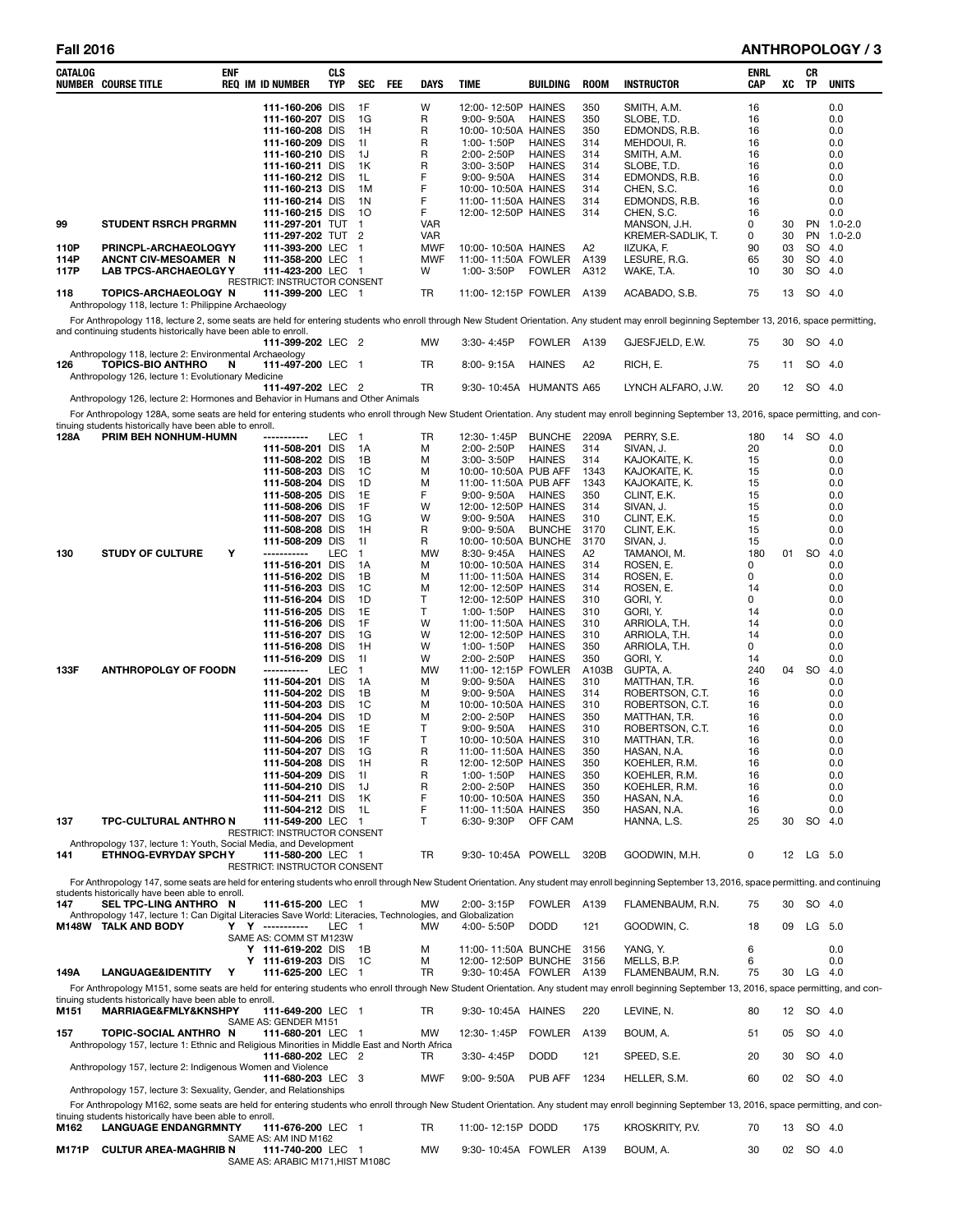| CATALOG          | <b>NUMBER COURSE TITLE</b>                                                                                               | <b>ENF</b> | <b>REQ IM ID NUMBER</b>                                       | CLS<br>TYP       | SEC            | FEE | DAYS            | TIME                              | BUILDING                       | <b>ROOM</b>             | <b>INSTRUCTOR</b>                                                                                                                                                                            | ENRL<br>CAP | XC       | CR<br>TP           | <b>UNITS</b>          |
|------------------|--------------------------------------------------------------------------------------------------------------------------|------------|---------------------------------------------------------------|------------------|----------------|-----|-----------------|-----------------------------------|--------------------------------|-------------------------|----------------------------------------------------------------------------------------------------------------------------------------------------------------------------------------------|-------------|----------|--------------------|-----------------------|
|                  |                                                                                                                          |            |                                                               |                  |                |     |                 |                                   |                                |                         | For Anthropology 172A, some seats are held for entering students who enroll through New Student Orientation. Any student may enroll beginning September 13, 2016, space permitting, and con- |             |          |                    |                       |
|                  | tinuing students historically have been able to enroll.                                                                  |            |                                                               |                  |                |     |                 |                                   |                                |                         |                                                                                                                                                                                              |             |          |                    |                       |
| 172A             | <b>NATIVE NORTH AMRCNS N</b>                                                                                             |            | -----------<br>111-736-201 DIS                                | LEC              | - 1<br>1A      |     | TR<br>M         | 12:30-1:45P<br>1:00-1:50P         | <b>FOWLER</b><br><b>HAINES</b> | A <sub>139</sub><br>314 | THORNTON, R.<br>CISNEROS, N.A.                                                                                                                                                               | 60<br>20    |          | 14 LG 4.0          | 0.0                   |
|                  |                                                                                                                          |            | 111-736-202 DIS                                               |                  | 1B             |     | R               | 10:00-10:50A HAINES               |                                | 310                     | CISNEROS, N.A.                                                                                                                                                                               | 20          |          |                    | 0.0                   |
| 189HC            | <b>HONORS CONTRACTS</b>                                                                                                  | N          | 111-736-203 DIS<br>111-867-201 TUT                            |                  | 1C<br>- 1      |     | R<br><b>VAR</b> | 11:00-11:50A HAINES               |                                | 310                     | CISNEROS, N.A.<br>RICH, E.                                                                                                                                                                   | 20<br>0     | 30       | LG                 | 0.0<br>1.0            |
|                  |                                                                                                                          |            | 111-867-202 TUT                                               |                  | $\overline{2}$ |     | <b>VAR</b>      |                                   |                                |                         | THORNTON, R.                                                                                                                                                                                 | 0           | 30       | LG                 | 1.0                   |
|                  |                                                                                                                          |            | 111-867-203 TUT 3                                             |                  |                |     | <b>VAR</b>      |                                   |                                |                         | LESURE, R.G.                                                                                                                                                                                 | 0           | 30       | $LG$ 1.0           |                       |
| <b>191HC</b>     | <b>DATA ANALYSIS</b>                                                                                                     | N          | 111-880-200 SEM 1<br>RESTRICT: INSTRUCTOR CONSENT             |                  |                |     | Т               | 2:00-4:50P                        | <b>HAINES</b>                  | 310                     | MIYAKE, L.R.                                                                                                                                                                                 | 15          | 30       | LG                 | - 4.0                 |
| 194              | <b>RESEARCH GROUP SEM N</b>                                                                                              |            | 111-865-200 SEM 1                                             |                  |                |     | M               | $5:00 - 6:50P$                    | <b>HAINES</b>                  | 350                     | FESSLER, D.                                                                                                                                                                                  | 35          | 30       | PN 1.0             |                       |
|                  |                                                                                                                          |            | RESTRICT: INSTRUCTOR CONSENT<br>111-865-202 SEM 2             |                  |                |     | м               | $9:00 - 9:50A$                    | <b>HAINES</b>                  | 350                     | MANSON, J.H.                                                                                                                                                                                 | 15          | 30       | PN 1.0             |                       |
|                  |                                                                                                                          |            | <b>RESTRICT: INSTRUCTOR CONSENT</b>                           |                  |                |     |                 |                                   |                                |                         |                                                                                                                                                                                              |             |          |                    |                       |
|                  |                                                                                                                          |            | 111-865-203 SEM 3<br>RESTRICT: INSTRUCTOR CONSENT             |                  |                |     | W               | 4:00-5:30P                        | <b>HAINES</b>                  | 350                     | HAUSER, B.A.                                                                                                                                                                                 | 10          | 30       | PN 1.0             |                       |
| <b>195CE</b>     | <b>CMMTY&amp;CORP INTRNSHPN</b>                                                                                          |            | 111-875-201 TUT 1                                             |                  |                |     | <b>VAR</b>      |                                   |                                |                         | THROOP, C.J.                                                                                                                                                                                 | 0           | 30       | SO 4.0             |                       |
|                  |                                                                                                                          |            | -----------                                                   | TUT <sub>2</sub> |                |     | <b>VAR</b>      |                                   |                                |                         | BOUM, A.                                                                                                                                                                                     | 0           | 30       | SO 4.0             |                       |
| 197              | <b>INDIVIDUAL STUDIES</b>                                                                                                | N          | 111-882-201 TUT 1<br>RESTRICT: INSTRUCTOR CONSENT             |                  |                |     | м               | 5:00-6:15P                        | <b>HAINES</b>                  | 314                     | ACABADO, S.B.                                                                                                                                                                                | 15          | 30       |                    | SO 2.0-8.0            |
|                  |                                                                                                                          |            | 111-882-202 TUT 2                                             |                  |                |     | <b>VAR</b>      |                                   |                                |                         | FLAMENBAUM, R.N.                                                                                                                                                                             | 0           | 30       |                    | SO 2.0-8.0            |
| <b>M201A</b>     | <b>GRAD CORE SEM-ARCHLN</b>                                                                                              |            | 511-006-200 SEM 1<br>SAME AS: ARCHEOL M201A                   |                  |                |     | R               | 2:00-4:50P                        | <b>FOWLER</b>                  | A222                    | LESURE, R.G.                                                                                                                                                                                 | 20          | 30       | SO 4.0             |                       |
|                  |                                                                                                                          |            | RESTRICT: ANTHROPOLOGY OR ARCHAEOLOGY GRADUATE STUDENTS       |                  |                |     |                 |                                   |                                |                         |                                                                                                                                                                                              |             |          |                    |                       |
| 202              | <b>BIOL ANTHRO COLLOQM N</b>                                                                                             |            | 511-025-200 SEM 1                                             |                  |                |     | T               | 2:00-4:50P                        | <b>HAINES</b>                  | 350                     | CARTMILL, E.A.                                                                                                                                                                               | 20          | 30       | SO 4.0             |                       |
| 203A             | SOCIOCULTURL ANTHRO N                                                                                                    |            | RESTRICT: ANTHROPOLOGY GRADUATE STUDENTS<br>511-022-200 SEM 1 |                  |                |     | R               | 9:00-11:50A                       | HAINES                         | 314                     | YAN, Y.                                                                                                                                                                                      | 12          | 30       | $LG$ 4.0           |                       |
|                  |                                                                                                                          |            | RESTRICT: ANTHROPOLOGY GRADUATE STUDENTS                      |                  |                |     |                 |                                   |                                |                         |                                                                                                                                                                                              |             |          |                    |                       |
| M212S            | <b>LAB TOPICS-ARCHAEOL N</b>                                                                                             |            | 511-051-200 LEC 1<br>SAME AS: ARCHEOL M205A                   |                  |                |     | W               | 1:00-3:50P                        | <b>FOWLER</b>                  | A312                    | WAKE, T.A.                                                                                                                                                                                   | 5           | 30       | SO 4.0             |                       |
|                  |                                                                                                                          |            | RESTRICT: ANTHROPOLOGY OR ARCHAEOLOGY GRADUATE STUDENTS       |                  |                |     |                 |                                   |                                |                         |                                                                                                                                                                                              |             |          |                    |                       |
| 217A             | <b>ARCHAEOLGY-URBANISMN</b>                                                                                              |            | 511-076-200 SEM 1<br><b>RESTRICT: GRADUATE STUDENTS</b>       |                  |                |     | F               | 1:00-3:50P                        | <b>HAINES</b>                  | 314                     | SMITH, M.L.                                                                                                                                                                                  | 10          | 30       | LG 4.0             |                       |
| 220              | CURR PROB-BIOL ANTH N                                                                                                    |            | 511-083-200 SEM 1                                             |                  |                |     | Т               | 9:00-11:50A HAINES                |                                | 350                     | BARRETT. H.C.                                                                                                                                                                                | 12          | 30       | SO 4.0             |                       |
|                  | Anthropology 220, seminar 1: Theoretical Evolutionary Psychology: Modeling Evolution of Behavior, Cognition, and Culture |            | RESTRICT: ANTHROPOLOGY GRADUATE STUDENTS                      |                  |                |     |                 |                                   |                                |                         |                                                                                                                                                                                              |             |          |                    |                       |
| 234              | <b>PSYCLTRL&amp;MED ANTHRON</b>                                                                                          |            | 511-210-200 SEM 1                                             |                  |                |     | м               | 11:00-1:50P                       | <b>HAINES</b>                  | 310                     | THROOP, C.J.                                                                                                                                                                                 | 20          | 30       | SO 4.0             |                       |
|                  |                                                                                                                          |            | RESTRICT: ANTHROPOLOGY GRADUATE STUDENTS                      |                  |                |     |                 |                                   |                                |                         |                                                                                                                                                                                              |             |          |                    |                       |
| 250              | SOCIAL ANTHROPOLOGYN                                                                                                     |            | 511-195-200 SEM 1<br>RESTRICT: ANTHROPOLOGY GRADUATE STUDENTS |                  |                |     | Τ               | 2:00-4:50P                        | <b>HAINES</b>                  | 314                     | ORTNER, S.B.                                                                                                                                                                                 | 20          | 30       | SO 4.0             |                       |
|                  | Anthropology 250, seminar 1: Possibility of Social Transformation                                                        |            |                                                               |                  |                |     |                 |                                   |                                |                         |                                                                                                                                                                                              |             |          |                    |                       |
| 284P             | MTHDS&DATA ANALYSIS N                                                                                                    |            | 511-509-200 SEM 1<br>RESTRICT: ANTHROPOLOGY GRADUATE STUDENTS |                  |                |     | W               | 9:00-11:50A                       | HAINES                         | 314                     | MENDOZA-DENTON, N.                                                                                                                                                                           | 10          | 30       | SO 4.0             |                       |
| 297              | SLCTD TOPICS-ANTHRO N                                                                                                    |            |                                                               |                  |                |     |                 | 511-521-206SEM                    | 6                              |                         | W                                                                                                                                                                                            |             |          |                    | 9:00-11:50AYRL 11630F |
|                  | SLYOMOVICS, S.E.0                                                                                                        |            | 30 SO2.0-4.0<br>RESTRICT: GRADUATE STUDENTS                   |                  |                |     |                 |                                   |                                |                         |                                                                                                                                                                                              |             |          |                    |                       |
|                  | Anthropology 297, seminar 6: Urban North Africa and Mediterranean                                                        |            |                                                               |                  |                |     |                 |                                   |                                |                         |                                                                                                                                                                                              |             |          |                    |                       |
|                  |                                                                                                                          |            | 511-521-207 SEM 7                                             |                  |                |     | W               | 2:00-4:50P                        | <b>HAINES</b>                  | 314                     | MATTINGLY, C.F.                                                                                                                                                                              | 10          | 30       |                    | SO 2.0-4.0            |
|                  | Anthropology 297, seminar 7: Stigma Revisited: Phenomenological and Narrative Perspectives                               |            | RESTRICT: ANTHROPOLOGY GRADUATE STUDENTS                      |                  |                |     |                 |                                   |                                |                         |                                                                                                                                                                                              |             |          |                    |                       |
|                  | Anthropology 495 meets on September 28, October 12, 26, November 9, and 30 in 314 Haines Hall.                           |            |                                                               |                  |                |     |                 |                                   |                                |                         |                                                                                                                                                                                              |             |          |                    |                       |
| 495              | <b>TEACHING ANTHRO</b>                                                                                                   | N          | 511-790-200 SEM 1                                             |                  |                |     | W               | 4:00-5:50P                        | <b>HAINES</b>                  | 310                     | STEINBERG, M.G.                                                                                                                                                                              | 25          | 30       |                    | SU 2.0-4.0            |
|                  |                                                                                                                          |            | RESTRICT: ANTHROPOLOGY GRADUATE STUDENTS                      |                  |                |     |                 |                                   |                                |                         |                                                                                                                                                                                              |             |          |                    |                       |
|                  | <b>APPLIED LINGUISTICS</b>                                                                                               |            |                                                               |                  |                |     |                 |                                   |                                |                         |                                                                                                                                                                                              |             |          |                    |                       |
|                  |                                                                                                                          |            |                                                               |                  |                |     |                 |                                   |                                |                         | APPLIED LINGUISTICS POLICY FOR ATTENDANCE AND LATE ENROLLMENT: The department will cancel your enrollment if you do not attend at least one of the first two class meetings.                 |             |          |                    |                       |
| M179             | LANG&POLICIES-U.S.                                                                                                       | N          | 384-774-200 LEC 1                                             |                  |                |     | MW              | 12:00-1:50P                       | <b>DODD</b>                    | 167                     | MACIAS, R.F.                                                                                                                                                                                 | 10          | 30       | SO 4.0             |                       |
| 278              | <b>DISCOURSE LAB</b>                                                                                                     | Y          | SAME AS: CHICANO CM179<br>784-468-200 LAB 1                   |                  |                |     | м               | 2:00-3:50P                        | <b>ROLFE</b>                   | 2117                    | GOODWIN, C.                                                                                                                                                                                  | 15          | 30       | SU 4.0             |                       |
|                  |                                                                                                                          |            |                                                               |                  |                |     |                 |                                   |                                |                         |                                                                                                                                                                                              |             |          |                    |                       |
|                  | <b>ARCHAEOLOGY</b>                                                                                                       |            |                                                               |                  |                |     |                 |                                   |                                |                         |                                                                                                                                                                                              |             |          |                    |                       |
| 30               | <b>SCIENCE-ARCHAEOLOGYN</b>                                                                                              |            | -----------                                                   | LEC              | $\overline{1}$ |     | TR              | 2:00-3:50P                        | <b>FOWLER</b>                  | A139                    | BARNARD, H.                                                                                                                                                                                  | 100         | 30       | SO 4.0             |                       |
|                  |                                                                                                                          |            | 115-090-201 DIS<br>115-090-202 DIS                            |                  | 1A<br>1B       |     | T<br>W          | 4:00-4:50P<br>10:00-10:50A FOWLER | <b>FOWLER</b>                  | A312<br>A312            | LEE, H.<br>NIGRA, B.T.                                                                                                                                                                       | 25<br>25    |          |                    | 0.0<br>0.0            |
|                  |                                                                                                                          |            | 115-090-203 DIS                                               |                  | 1C             |     | W               | 4:00-4:50P                        | <b>FOWLER</b>                  | A312                    | NIGRA, B.T.                                                                                                                                                                                  | 25          |          |                    | 0.0                   |
|                  |                                                                                                                          |            | 115-090-204 DIS                                               |                  | 1D             |     | R               | 1:00-1:50P                        | <b>ROLFE</b>                   | 3116                    | LEE, H.                                                                                                                                                                                      | 25          |          |                    | 0.0                   |
| 89HC<br>M201A    | <b>HONORS CONTRACTS</b><br><b>GRAD CORE SEM-ARCHLN</b>                                                                   | N          | 115-238-201 TUT 1<br>515-030-200 SEM 1                        |                  |                |     | VAR<br>R        | 2:00-4:50P                        | FOWLER                         | A222                    | BARNARD, H.<br>LESURE, R.G.                                                                                                                                                                  | 0<br>10     | 30<br>30 | $LG$ 1.0<br>SO 4.0 |                       |
|                  |                                                                                                                          |            | SAME AS: ANTHRO M201A                                         |                  |                |     |                 |                                   |                                |                         |                                                                                                                                                                                              |             |          |                    |                       |
| M205A            | <b>LAB TOPICS-ARCHAEOL N</b>                                                                                             |            | RESTRICT: ARCHAEOLOGY MAJORS<br>515-052-200 LEC 1             |                  |                |     | W               | 1:00-3:50P                        | FOWLER A312                    |                         | WAKE, T.A.                                                                                                                                                                                   | 5           | 30       | SO 4.0             |                       |
|                  |                                                                                                                          |            | SAME AS: ANTHRO M212S                                         |                  |                |     |                 |                                   |                                |                         |                                                                                                                                                                                              |             |          |                    |                       |
| C <sub>259</sub> | Archaeology M205A, lecture 1: Experimental Archaeology<br>FIELD WORK-ARCHAEOL N                                          |            | 515-350-200 FLD 1                                             |                  |                |     | <b>UNSCHED</b>  |                                   |                                |                         | WENDRICH, W.Z.                                                                                                                                                                               | 4           | 30       |                    | SO 2.0-12.0           |
|                  |                                                                                                                          |            |                                                               |                  |                |     |                 |                                   |                                |                         |                                                                                                                                                                                              |             |          |                    |                       |
|                  | <b>ARCHITECTURE AND URBAN DESIGN</b>                                                                                     |            |                                                               |                  |                |     |                 |                                   |                                |                         |                                                                                                                                                                                              |             |          |                    |                       |
| 30               | ARCHITECTRL STUDIES N                                                                                                    |            | -----------                                                   | LEC 1            |                |     | TR              | 3:30-4:45P                        | <b>HAINES</b>                  | 39                      | OSMAN, M.                                                                                                                                                                                    | 240         | 30       | SO 5.0             |                       |

| 30 | ARCHITECTRL STUDIES N | -----------     | LEC |      | TR | $3:30 - 4:45P$       | <b>HAINES</b>  | 39    | OSMAN. M.   | 240 | 30 | SO 5.0 |     |
|----|-----------------------|-----------------|-----|------|----|----------------------|----------------|-------|-------------|-----|----|--------|-----|
|    |                       | 114-090-201 DIS |     | 1A   | F. | $9:00 - 9:50A$       | <b>PERLOFF</b> | 1220  | MAYMIND. A. | 20  |    |        | 0.0 |
|    |                       | 114-090-202 DIS |     | 1B   | F. | $9:00 - 9:50A$       | <b>PERLOFF</b> | 1209B | DAVIS, W.M. | 20  |    |        | 0.0 |
|    |                       | 114-090-203 DIS |     | 1C   | F. | 10:00-10:50A PERLOFF |                | 1220  | MAYMIND. A. | 20  |    |        | 0.0 |
|    |                       | 114-090-204 DIS |     | 1D   | F  | 10:00-10:50A PERLOFF |                | 1209B | FOTOUHI, M. | 20  |    |        | 0.0 |
|    |                       | 114-090-205 DIS |     | 1E   | н. | 11:00-11:50A PERLOFF |                | 1220  | ICEV. M.    | 20  |    |        | 0.0 |
|    |                       | 114-090-206 DIS |     | 1F   | F. | 11:00-11:50A PERLOFF |                | 1209B | FOTOUHI. M. | 20  |    |        | 0.0 |
|    |                       | 114-090-207 DIS |     | 1G   | F  | 12:00-12:50P PERLOFF |                | 1220  | ICEV. M.    | 20  |    |        | 0.0 |
|    |                       | 114-090-208 DIS |     | 1H   | F  | 12:00-12:50P PERLOFF |                | 1209B | STOVER, K.  | 20  |    |        | 0.0 |
|    |                       | 114-090-209 DIS |     | -11  | F. | 8:00-8:50A           | PERLOFF        | 1209B | DAVIS, W.M. | 20  |    |        | 0.0 |
|    |                       | 114-090-210 DIS |     | -1J  | F  | $2:00 - 2:50P$       | <b>PERLOFF</b> | 1220  | ICEV. M.    | 20  |    |        | 0.0 |
|    |                       | 114-090-211 DIS |     | 1K   | F. | $1:00 - 1:50P$       | PERLOFF        | 1220  | ICEV. M.    | 20  |    |        | 0.0 |
|    |                       | 114-090-212 DIS |     | -1 L | F. | $1:00 - 1:50P$       | <b>PERLOFF</b> | 1209B | STOVER, K.  | 20  |    |        | 0.0 |
|    |                       |                 |     |      |    |                      |                |       |             |     |    |        |     |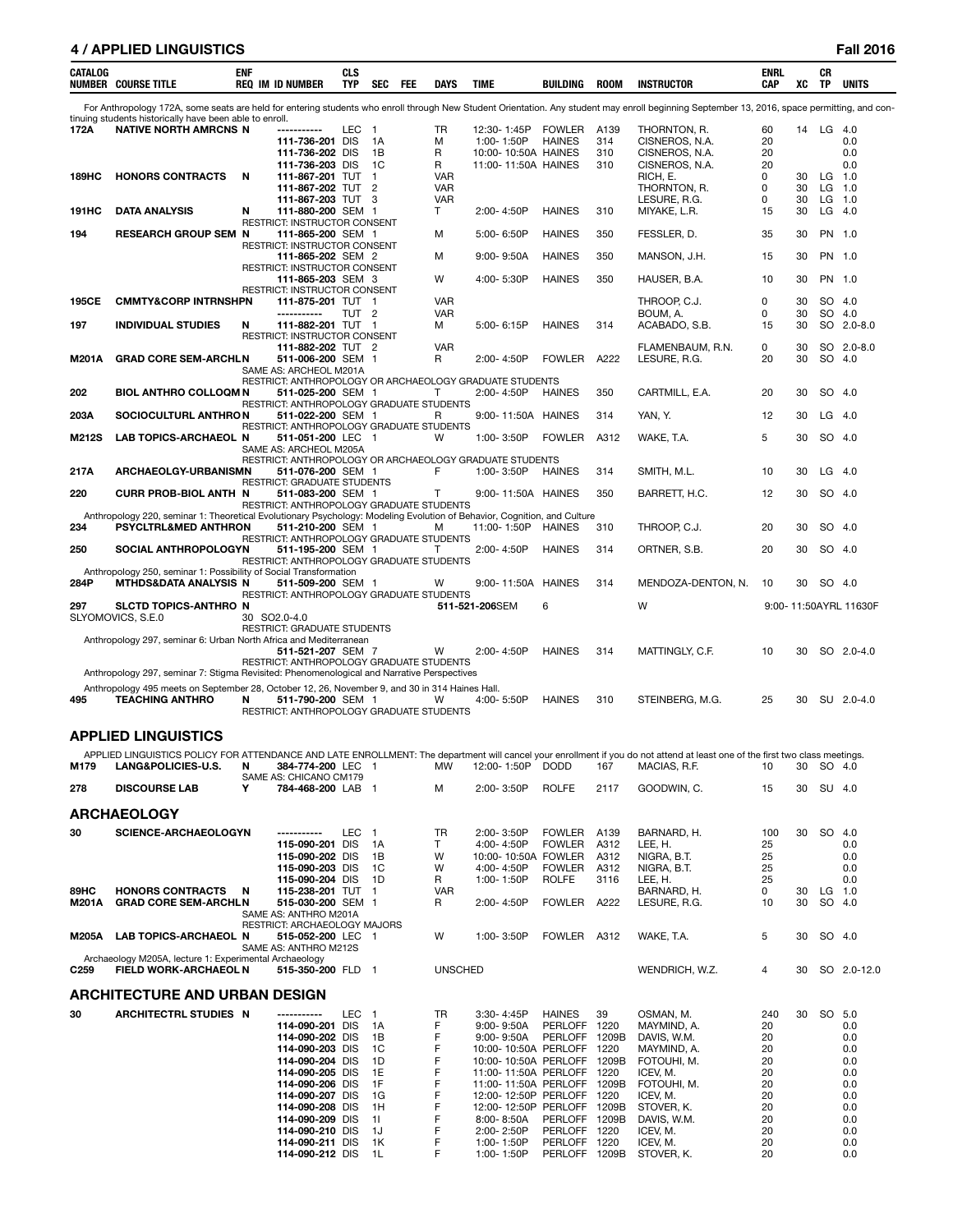| CATALOG    | <b>NUMBER COURSE TITLE</b>   | enf | REQ IM ID NUMBER                                                                            | CLS<br>TYP | SEC | FEE | DAYS           | TIME                                       | BUILDING       | ROOM | <b>INSTRUCTOR</b>   | ENRL<br>CAP | XC       | CR<br>TP | <b>UNITS</b>             |
|------------|------------------------------|-----|---------------------------------------------------------------------------------------------|------------|-----|-----|----------------|--------------------------------------------|----------------|------|---------------------|-------------|----------|----------|--------------------------|
| 122        | <b>STUDIO II</b>             | N   | 114-432-200 STU 1                                                                           |            |     |     | TR             | 2:00-5:50P                                 | <b>PERLOFF</b> |      | BARKAN, K.R.        | 25          | 30       |          | LG 6.0                   |
| 131        | <b>CONTEMPORARY DESIGNN</b>  |     | RESTRICT: ARCHITECTURAL STUDIES MAJORS<br>114-486-200 LEC 1                                 |            |     |     | м              | 9:00-11:50A PERLOFF 1243B                  |                |      | LAVIN, S.           | 25          | 30       |          | LG 5.0                   |
| 141        | <b>TECH I-PROJECTIONS</b>    | N   | RESTRICT: ARCHITECTURAL STUDIES MAJORS<br>114-546-200 LAB 1                                 |            |     |     | <b>MW</b>      | 10:00-11:50A PERLOFF 1224                  |                |      | SHARIF, M.          | 28          | 30       |          | LG 5.0                   |
| M201       | THEORIES-ARCHITECTR N        |     | RESTRICT: ARCHITECTURAL STUDIES MAJORS<br>514-013-200 LEC 1<br>SAME AS: URBN PL M201        |            |     |     | м              | 9:00-11:50A PERLOFF 1243C                  |                |      | LAVIN, S.           | 60          | 30       |          | $LG$ 4.0                 |
| 220        | <b>INTRO TO COMPUTERS</b>    | N   | <b>RESTRICT: ARCHITECTURE MAJORS</b><br>-----------<br><b>RESTRICT: ARCHITECTURE MAJORS</b> | LEC 1      |     |     | W              | 9:30-1:00P                                 | PERLOFF 1243C  |      | KU, A.T.            | 50          | 30       |          | $LG$ 2.0                 |
|            |                              |     | 514-120-201 LAB 1A                                                                          |            |     |     | F              | 9:30-11:00A PERLOFF 1243C                  |                |      | KOLDER, B.T.        | 25          |          |          | 0.0                      |
|            |                              |     | RESTRICT: ARCHITECTURE MAJORS<br>514-120-202 LAB 1B                                         |            |     |     | F.             | 11:30-1:00P                                | PERLOFF 1243C  |      | KOLDER, B.T.        | 25          |          |          | 0.0                      |
| 289        | SPL TPS-ARCH&URB DS N        |     | RESTRICT: ARCHITECTURE MAJORS<br>514-556-201 LEC 1                                          |            |     |     | Τ              | 9:30-12:20P                                | PERLOFF 1243A  |      | CUFF, D.            | 50          | 30       |          | SO 2.0-4.0               |
|            |                              |     | RESTRICT: INSTRUCTOR CONSENT<br>514-556-202 LEC 2                                           |            |     |     | Τ              | 6:00-8:50P                                 | PERLOFF 1209B  |      | DE ZUBIAURRE, M.T.  | 40          | 30       |          | SO 2.0-4.0               |
|            |                              |     | RESTRICT: INSTRUCTOR CONSENT<br>514-556-203 LEC 3                                           |            |     |     | W              | 9:00-11:50A PERLOFF 1209B                  |                |      | FRANKEL, R.E.       | 36          | 30       |          | SO 2.0-4.0               |
|            |                              |     | RESTRICT: INSTRUCTOR CONSENT<br>514-556-204 LEC 4                                           |            |     |     | Τ              | 1:00-3:50P                                 | PERLOFF 1220   |      | INABA, J.N.         | 27          | 30       |          | SO 2.0-4.0               |
|            |                              |     | RESTRICT: INSTRUCTOR CONSENT<br>514-556-205 LEC 5                                           |            |     |     | R              | 12:30-3:20P                                | PERLOFF 1209B  |      | AMUNATEGUI, J.C.    | 29          | 30       |          | SO 2.0-4.0               |
|            |                              |     | RESTRICT: INSTRUCTOR CONSENT                                                                |            |     |     |                |                                            |                |      |                     |             |          |          |                          |
|            |                              |     | 514-556-206 LEC 6<br>RESTRICT: MASTER OF ARCHITECTURE II MAJORS<br>514-556-207 LEC 7        |            |     |     | R<br>Τ         | 9:00-11:50A OFF CAM<br>9:00-11:50A OFF CAM |                |      | LEE, S.S.<br>YI, E. | 25<br>20    | 30<br>30 |          | SO 2.0-4.0<br>SO 2.0-4.0 |
|            |                              |     | RESTRICT: MASTER OF ARCHITECTURE II MAJORS                                                  |            |     |     |                |                                            |                |      |                     |             |          |          |                          |
|            |                              |     | 514-556-208 LEC 8<br>RESTRICT: MASTER OF ARCHITECTURE II MAJORS                             |            |     |     | R              | 2:00-5:00P                                 | OFF CAM        |      | ENNEMOSER, B.       | 25          | 30       |          | SO 2.0-4.0               |
|            |                              |     | 514-556-209 LEC 9<br>RESTRICT: MASTER OF ARCHITECTURE II MAJORS                             |            |     |     | F              | 10:00-1:00P                                | OFF CAM        |      | NOWAK, M.A.         | 25          | 30       |          | SO 2.0-4.0               |
|            |                              |     | 514-556-211 LEC 11<br>RESTRICT: MASTER OF ARCHITECTURE II MAJORS                            |            |     |     | M              | 9:00-11:50A PERLOFF 1243A                  |                |      | LAVIN, S.           | 50          | 30       |          | SO 2.0-4.0               |
| 290        | <b>ARCHITECTRL CULTURE N</b> |     | 514-563-200 LEC 1<br>RESTRICT: ARCHITECTURE MAJORS                                          |            |     |     | м              | 12:00-2:50P                                | PERLOFF 1220   |      | LAVIN, S.           | 15          | 30       |          | LG 5.0                   |
| 401        | <b>ADV TOPICS-STUDIO</b>     | N   | 514-603-201 STU 1<br><b>RESTRICT: ARCHITECTURE MAJORS</b>                                   |            |     |     | MWF            | 2:00- 5:50P                                | PERLOFF        |      | ICKX, W.H.          | 18          | 30       |          | LG 6.0                   |
|            |                              |     | 514-603-202 STU 2<br>RESTRICT: ARCHITECTURE MAJORS                                          |            |     |     | MWF            | 2:00-5:50P                                 | <b>PERLOFF</b> |      | HULJICH, G.         | 18          | 30       |          | $LG$ 6.0                 |
|            |                              |     | 514-603-203 STU 3                                                                           |            |     |     | MWF            | 2:00-5:50P                                 | PERLOFF        |      | REFUERZO, B.J.      | 18          | 30       |          | LG 6.0                   |
|            |                              |     | RESTRICT: ARCHITECTURE MAJORS<br>514-603-204 STU 4                                          |            |     |     | MWF            | 2:00- 5:50P                                | <b>PERLOFF</b> |      | HARA, H.            | 18          | 30       |          | LG 6.0                   |
|            |                              |     | <b>RESTRICT: ARCHITECTURE MAJORS</b><br>514-603-205 STU 5                                   |            |     |     | MWF            | 2:00-5:50P                                 | OFF CAM        |      | MACK, M.            | 25          | 30       |          | $LG$ 6.0                 |
|            |                              |     | RESTRICT: MASTER OF ARCHITECTURE II MAJORS<br>514-603-206 STU 6                             |            |     |     | MWF            | 2:00- 5:50P                                | OFF CAM        |      | HODGETTS, C.E.      | 25          | 30       |          | LG 6.0                   |
|            |                              |     | RESTRICT: MASTER OF ARCHITECTURE II MAJORS<br>514-603-207 STU 7                             |            |     |     | <b>MWF</b>     | 2:00-5:50P                                 | OFF CAM        |      | MAYNE, T.           | 20          | 30       |          | $LG$ 6.0                 |
|            |                              |     | RESTRICT: MASTER OF ARCHITECTURE II MAJORS<br>514-603-208 STU 8                             |            |     |     | MWF            | 2:00-5:50P                                 | OFF CAM        |      | OZEL, G.            | 25          | 30       |          | $LG$ 6.0                 |
| 403A       | <b>RESEARCH STUDIO</b>       | N   | RESTRICT: MASTER OF ARCHITECTURE II MAJORS<br>514-606-201 SEM 1                             |            |     |     | F              | 12:30-1:50P                                | PERLOFF B309   |      | DENARI, N.M.        | 18          | 30       |          | 2.0                      |
|            |                              |     | RESTRICT: ARCHITECTURE MAJORS<br>514-606-202 SEM 2                                          |            |     |     | R              | 9:00-10:30A PERLOFF 1209B                  |                |      | LYNN, G.S.          | 18          | 30       |          | 2.0                      |
|            |                              |     | <b>RESTRICT: ARCHITECTURE MAJORS</b><br>514-606-203 SEM 3                                   |            |     |     | F              | 10:00-12:50P PERLOFF B320                  |                |      | PAYNE, J.K.         | 18          | 30       |          | 2.0                      |
|            |                              |     | RESTRICT: ARCHITECTURE MAJORS<br>514-606-204 SEM 4                                          |            |     |     | М              | 10:30-12:30P PERLOFF B309                  |                |      | ROBERGE, H.L.       | 18          | 30       |          | 2.0                      |
|            |                              |     | RESTRICT: ARCHITECTURE MAJORS<br>514-606-205 SEM 5                                          |            |     |     | <b>UNSCHED</b> |                                            |                |      | MACK, M.            | 25          | 30       |          | 2.0                      |
|            |                              |     | RESTRICT: MASTER OF ARCHITECTURE II MAJORS<br>514-606-206 SEM 6                             |            |     |     | <b>UNSCHED</b> |                                            |                |      | HODGETTS, C.E.      | 25          | 30       |          | 2.0                      |
|            |                              |     | RESTRICT: MASTER OF ARCHITECTURE II MAJORS<br>514-606-207 SEM 7                             |            |     |     | <b>UNSCHED</b> |                                            |                |      | MAYNE, T.           | 20          | 30       |          | 2.0                      |
|            |                              |     | RESTRICT: MASTER OF ARCHITECTURE II MAJORS<br>514-606-208 SEM 8                             |            |     |     | <b>UNSCHED</b> |                                            |                |      | OZEL, G.            | 25          | 30       |          | 2.0                      |
| 411        | <b>INTRO DESIGN STUDIO</b>   | N   | RESTRICT: MASTER OF ARCHITECTURE II MAJORS<br>514-626-200 STU 1                             |            |     |     | MWF            | 2:00-5:50P                                 | <b>PERLOFF</b> |      | PAYNE, J.K.         | 60          | 30       |          | $LG$ 6.0                 |
|            |                              |     | RESTRICT: ARCHITECTURE MAJORS                                                               |            |     |     |                |                                            |                |      |                     |             |          |          |                          |
| 413        | BLDG DSN-LNDSCP STU N        |     | 514-632-200 STU 1<br>RESTRICT: ARCHITECTURE MAJORS                                          |            |     |     | MWF            | 2:00-5:50P                                 | PERLOFF        |      | SHARIF, M.          | 60          | 30       |          | $LG$ 6.0                 |
| 431        | <b>STRUCTURES I</b>          | N   | 514-674-200 LEC 1<br>RESTRICT: ARCHITECTURE MAJORS                                          |            |     |     | TR             | 9:30-11:00A PERLOFF B320                   |                |      | PAULL, M.           | 60          | 30       |          | SO 4.0                   |
| 461        | ARCHITCTRL PRACTICE N        |     | 514-735-200 LEC 1<br>RESTRICT: ARCHITECTURE MAJORS                                          |            |     |     | R              | 9:00-11:50A PERLOFF 1243A                  |                |      | CARSON, W.          | 60          | 30       |          | SO 4.0                   |
| <b>ART</b> |                              |     |                                                                                             |            |     |     |                |                                            |                |      |                     |             |          |          |                          |

|     | For undergraduate studio courses, attendance at the first two class meetings is MANDATORY. Failure to attend the first two class meetings results in your being dropped from the course. |    |                                     |  |           |                 |              |      |                   |      |    |        |      |
|-----|------------------------------------------------------------------------------------------------------------------------------------------------------------------------------------------|----|-------------------------------------|--|-----------|-----------------|--------------|------|-------------------|------|----|--------|------|
| 1А  | <b>DRAWING</b>                                                                                                                                                                           | N  | 119-001-200 STU 1                   |  | <b>MW</b> | $1:00 - 4:50P$  | <b>BROAD</b> | 7250 | SPRANSY, L.G.     | 17   | 30 | SO 4.0 |      |
|     |                                                                                                                                                                                          |    | <b>RESTRICT: INSTRUCTOR CONSENT</b> |  |           |                 |              |      |                   |      |    |        |      |
| 1B  | <b>SCULPTURE</b>                                                                                                                                                                         | N  | 119-002-200 STU 1                   |  | TR.       | $8:00 - 11:50A$ | <b>BROAD</b> | 1256 | KOUMOUNDOUROS, O. | - 17 | 30 | SO 4.0 |      |
|     |                                                                                                                                                                                          |    | <b>RESTRICT: INSTRUCTOR CONSENT</b> |  |           |                 |              |      |                   |      |    |        |      |
| 11A | <b>PAINTING</b>                                                                                                                                                                          | N  | 119-016-200 STU 1                   |  | <b>MW</b> | 8:00-11:50A     | <b>BROAD</b> | 7230 | NERI. R.R.        | 17   | 30 | SO 4.0 |      |
|     |                                                                                                                                                                                          |    | <b>RESTRICT: INSTRUCTOR CONSENT</b> |  |           |                 |              |      |                   |      |    |        |      |
| 11B | <b>PHOTOGRAPHY</b>                                                                                                                                                                       | N  | 119-017-201 STU 1                   |  | <b>MW</b> | 8:00-11:50A     | <b>BROAD</b> | 1145 | MOSHER, C.M.      | 17   | 30 | SO.    | -4.0 |
|     |                                                                                                                                                                                          |    | <b>RESTRICT: INSTRUCTOR CONSENT</b> |  |           |                 |              |      |                   |      |    |        |      |
| 11D | <b>NEW GENRES</b>                                                                                                                                                                        | N. | 119-019-201 STU 1                   |  | <b>MW</b> | 1:00-4:50P      | <b>BROAD</b> | 2135 | RIOS, M.T.        | 17   | 30 | SO 4.0 |      |
|     |                                                                                                                                                                                          |    | <b>RESTRICT: INSTRUCTOR CONSENT</b> |  |           |                 |              |      |                   |      |    |        |      |
|     |                                                                                                                                                                                          |    | 119-019-202 STU 2                   |  | TR        | 1:00-4:50P      | <b>BROAD</b> | 2135 | GLYNN, M.E.       | 17   | 30 | SO 4.0 |      |
|     |                                                                                                                                                                                          |    | <b>RESTRICT: INSTRUCTOR CONSENT</b> |  |           |                 |              |      |                   |      |    |        |      |
| 11E | <b>CERAMICS</b>                                                                                                                                                                          | N  | 119-020-201 STU 1                   |  | TR        | $8:00 - 11:50A$ | <b>BROAD</b> | 1275 | MYERS, K.A.       | 17   | 30 | LG     | -4.0 |
|     |                                                                                                                                                                                          |    | <b>RESTRICT: INSTRUCTOR CONSENT</b> |  |           |                 |              |      |                   |      |    |        |      |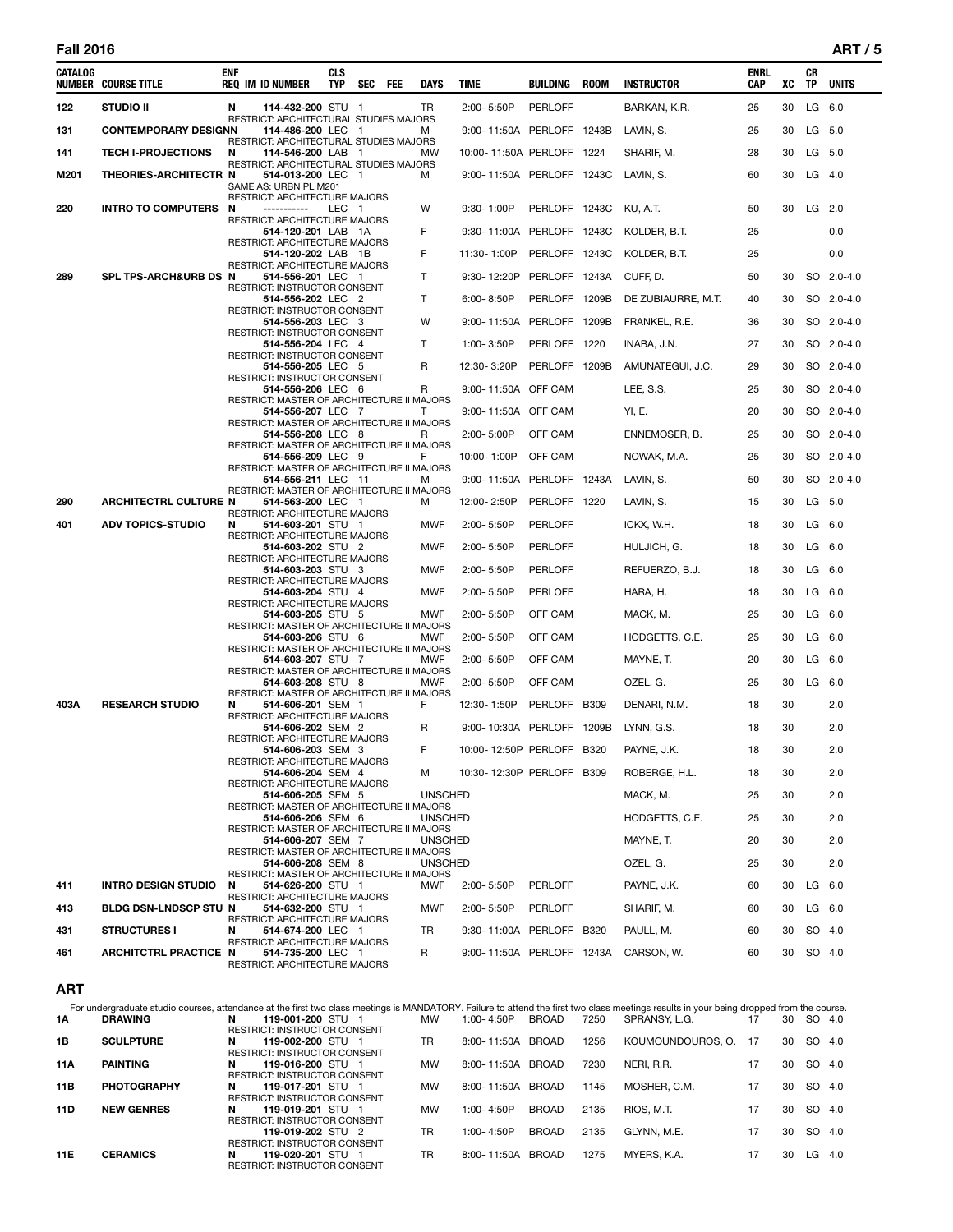#### 6 / ART HISTORY Fall 2016

| CATALOG | NUMBER COURSE TITLE                                      | <b>ENF</b> | <b>REQ IM ID NUMBER</b>                                                           | <b>CLS</b><br><b>TYP</b> | <b>SEC</b>                       | FEE | <b>DAYS</b> | TIME                                    | BUILDING      | <b>ROOM</b>   | <b>INSTRUCTOR</b>                | <b>ENRL</b><br>CAP | XC       | CR<br>TP | <b>UNITS</b>                   |
|---------|----------------------------------------------------------|------------|-----------------------------------------------------------------------------------|--------------------------|----------------------------------|-----|-------------|-----------------------------------------|---------------|---------------|----------------------------------|--------------------|----------|----------|--------------------------------|
| 31A     | <b>MODERNISM</b>                                         | N          | -----------<br>119-089-201 DIS                                                    | <b>LEC</b>               | $\overline{1}$<br>1A             |     | F<br>F      | 9:00-11:50A BROAD<br>12:00-12:50P ROLFE |               | 2100A<br>3134 | SIEGELBAUM, S.J.<br>HULSEY, J.A. | 80<br>20           | 03       | LG 5.0   | 0.0                            |
|         |                                                          |            | 119-089-202 DIS                                                                   |                          | 1B                               |     | т           | 5:00-5:50P                              | <b>HAINES</b> | A20           | WRIGHT, S.M.                     | 20                 |          |          | 0.0                            |
|         |                                                          |            | 119-089-203 DIS                                                                   |                          | 1C                               |     | F           | 12:00-12:50P DODD                       |               | 154           | UNRAU, T.J.                      | 20                 |          |          | 0.0                            |
|         |                                                          |            | 119-089-204 DIS                                                                   |                          | 1D                               |     | T           | 5:00-5:50P                              | <b>HAINES</b> | A28           | COLEMAN, C.L.                    | 20                 |          |          | 0.0                            |
| 130     | <b>ADVANCED DRAWING</b>                                  | N          | 119-624-200 STU<br>RESTRICT: INSTRUCTOR CONSENT                                   |                          | $\overline{1}$                   |     | TR          | 1:00-4:50P                              | <b>BROAD</b>  | 7240          | VOGT, E.                         | 15                 | 30       | LG 5.0   |                                |
| 133     | <b>ADVANCED PAINTING</b>                                 | N          | 119-634-200 STU 1<br>RESTRICT: INSTRUCTOR CONSENT                                 |                          |                                  |     | MW          | 1:00-4:50P                              | <b>BROAD</b>  | 6220          | MOLLER, N.J.                     | 15                 | 30       | LG 5.0   |                                |
|         |                                                          |            | 119-634-201 STU 2<br>RESTRICT: INSTRUCTOR CONSENT                                 |                          |                                  |     | TR          | 8:00-11:50A BROAD                       |               | 6250          | WICKMAN, P.A.                    | 15                 | 30       | LG 5.0   |                                |
| 137     | <b>ADVANCED NEW GENRESN</b>                              |            | 119-641-200 STU 1<br>RESTRICT: INSTRUCTOR CONSENT                                 |                          |                                  |     | МW          | 8:00-11:50A BROAD                       |               | 2122          | RUPERTO, M.F.                    | 15                 | 30       | LG 5.0   |                                |
| 140     | <b>ADVANCED PRINTMAKNGN</b>                              |            | 119-649-200 STU 1<br>RESTRICT: INSTRUCTOR CONSENT                                 |                          |                                  |     | TR          | 1:00-4:50P                              | <b>BROAD</b>  | 6260          | SAMUEL, J.M.                     | 12                 | 30       | LG 5.0   |                                |
| 145     | ADVANCED SCULPTURE N                                     |            | 119-654-200 STU 1<br>RESTRICT: INSTRUCTOR CONSENT                                 |                          |                                  |     | TR          | 1:00-4:50P                              | <b>BROAD</b>  | 1256          | KOUMOUNDOUROS, O.                | 15                 | 30       | LG 5.0   |                                |
| 147     | <b>ADVANCED PHOTOGRPHYN</b>                              |            | 119-657-200 STU 1<br>RESTRICT: INSTRUCTOR CONSENT                                 |                          |                                  |     | MW          | 1:00-4:50P                              | <b>BROAD</b>  | 1145          | OPIE, C.S.                       | 15                 | 30       | LG 5.0   |                                |
| 148     | <b>ADVANCED CERAMICS</b>                                 | N          | 119-650-200 STU 1<br>RESTRICT: INSTRUCTOR CONSENT                                 |                          |                                  |     | TR          | 1:00-4:50P                              | <b>BROAD</b>  | 1275          | MYERS, K.A.                      | 15                 | 30       | LG 5.0   |                                |
| 150     | <b>SENIOR STUDIO</b>                                     | N          | 119-665-200 STU 1<br>RESTRICT: INSTRUCTOR CONSENT                                 |                          |                                  |     | MW<br>т     | 1:00-4:50P<br>10:00-12:50P BROAD        | <b>BROAD</b>  | 1256          | ASCHHEIM, D.G.                   | 13                 | 30       | LG 5.0   |                                |
| C180    | <b>SEMINAR IN ART</b><br>Art C180, seminar 1:            | N          | 119-821-201 SEM 1<br>RESTRICT: JUNIORS AND ABOVE, ART MAJORS                      |                          |                                  |     |             |                                         |               | 6260          | <b>FERGUSON, R.</b>              | 12                 | 30       | $LG$ 4.0 |                                |
| 190     | <b>COLLOQUIA</b>                                         | N          | 119-847-200 SEM 1<br>RESTRICT: DEPARTMENT CONSENT                                 |                          |                                  |     | F           | 10:00-12:50P BROAD                      |               | 1256          | MCMILLIAN, R.T.                  | 10                 | 30       | PN 1.0   |                                |
| 195     | <b>INTERNSHIP</b>                                        | N          | 119-876-201 TUT 1                                                                 |                          |                                  |     | <b>VAR</b>  |                                         |               |               | NERI, R.R.                       | 0                  | 30       |          | PN 2.0-4.0                     |
| 197     | <b>INDIVIDUAL STUDIES</b>                                | N          | 119-882-201 TUT 1                                                                 |                          |                                  |     | VAR         |                                         |               |               | MYERS, K.A.                      | 0                  | 30       |          | $LG$ 2.0-4.0                   |
|         |                                                          |            | 119-882-202 TUT                                                                   |                          | $\overline{2}$                   |     | VAR         |                                         |               |               | WICKMAN, P.A.                    | 0                  | 30       |          | LG $2.0 - 4.0$                 |
|         |                                                          |            | 119-882-203 TUT                                                                   |                          | 3                                |     | VAR         |                                         |               |               | NERI, R.R.                       | 0                  | 30       |          | $LG$ 2.0-4.0                   |
|         |                                                          |            | 119-882-204 TUT<br>119-882-205 TUT                                                |                          | $\overline{4}$<br>5              |     | VAR<br>VAR  |                                         |               |               | PERLMAN, D.H.<br>OPIE, C.S.      | 0<br>0             | 30<br>30 |          | $LG$ 2.0-4.0<br>LG 2.0-4.0     |
|         |                                                          |            | 119-882-206 TUT                                                                   |                          | 6                                |     | VAR         |                                         |               |               | KRUGER, B.                       | 0                  | 30       |          | $LG$ 2.0-4.0                   |
|         |                                                          |            | 119-882-207 TUT                                                                   |                          | 7                                |     | VAR         |                                         |               |               | OTTO-KNAPP, S.                   | 0                  | 30       |          | $LG$ 2.0-4.0                   |
|         |                                                          |            | 119-882-208 TUT                                                                   |                          | 8                                |     | VAR         |                                         |               |               | KOUMOUNDOUROS, O.                | 0                  | 30       |          | $LG$ 2.0-4.0                   |
|         |                                                          |            | 119-882-209 TUT                                                                   |                          | 9                                |     | VAR         |                                         |               |               | BOLANDE, J.                      | 0                  | 30       |          | $LG$ 2.0-4.0                   |
|         |                                                          |            | 119-882-210 TUT 10                                                                |                          |                                  |     | VAR         |                                         |               |               | MOSHER, C.M.                     | 0                  | 30       |          | $LG$ 2.0-4.0                   |
| 198     | <b>HONORS RESEARCH</b>                                   | N          | 119-888-201 TUT<br>119-888-202 TUT                                                |                          | $\overline{1}$<br>$\overline{2}$ |     | VAR<br>VAR  |                                         |               |               | OTTO-KNAPP, S.<br>RUPERTO, M.F.  | 0<br>0             | 30<br>30 |          | $LG$ 2.0-4.0<br>LG $2.0 - 4.0$ |
| 271     | <b>GRADUATE PAINTING</b>                                 | N          | 519-366-201 STU 1                                                                 |                          |                                  |     | VAR         |                                         | OFF CAM       |               | HERMAN, R.R.                     | 10                 | 30       |          | $LG$ 2.0-8.0                   |
|         |                                                          |            | RESTRICT: INSTRUCTOR CONSENT                                                      |                          |                                  |     |             |                                         |               |               |                                  |                    |          |          |                                |
|         |                                                          |            | 519-366-202 STU 2                                                                 |                          |                                  |     | VAR         |                                         | OFF CAM       |               | OTTO-KNAPP, S.                   | 10                 | 30       |          | $LG$ 2.0-8.0                   |
|         |                                                          |            | RESTRICT: INSTRUCTOR CONSENT<br>519-366-203 STU 3<br>RESTRICT: INSTRUCTOR CONSENT |                          |                                  |     | VAR         |                                         | OFF CAM       |               | PITTMAN, L.G.                    | 10                 | 30       |          | $LG$ 2.0-8.0                   |
|         |                                                          |            | <b>519-366-204 STU 4</b>                                                          |                          |                                  |     | VAR         |                                         | OFF CAM       |               | WICKMAN, P.A.                    | 10                 | 30       |          | $LG$ 2.0-8.0                   |
| 273     | <b>GRADUATE SCULPTURE N</b>                              |            | RESTRICT: INSTRUCTOR CONSENT<br>519-375-201 STU 1<br>RESTRICT: INSTRUCTOR CONSENT |                          |                                  |     | VAR         |                                         | OFF CAM       |               | MCMILLIAN, R.T.                  | 10                 | 30       |          | $LG$ 2.0-8.0                   |
|         |                                                          |            | 519-375-202 STU 2<br>RESTRICT: INSTRUCTOR CONSENT                                 |                          |                                  |     | <b>VAR</b>  |                                         | OFF CAM       |               | PERLMAN, D.H.                    | 10                 | 30       |          | $LG$ 2.0-8.0                   |
| 274     | <b>GRAD PHOTOGRAPHY</b>                                  | N          | <b>519-381-201</b> STU 1<br>RESTRICT: INSTRUCTOR CONSENT                          |                          |                                  |     | VAR         |                                         | OFF CAM       |               | OPIE, C.S.                       | 10                 | 30       |          | $LG$ 2.0-8.0                   |
|         |                                                          |            | 519-381-202 STU 2<br>RESTRICT: INSTRUCTOR CONSENT                                 |                          |                                  |     | <b>VAR</b>  |                                         | OFF CAM       |               | LIPPS, M.D.                      | 10                 | 30       |          | LG 2.0-8.0                     |
| 275     | <b>GRADUATE NEW GENRESN</b>                              |            | 519-386-201 STU 1<br>RESTRICT: INSTRUCTOR CONSENT                                 |                          |                                  |     | VAR         |                                         | OFF CAM       |               | BOLANDE, J.                      | 10                 | 30       |          | $LG$ 2.0-8.0                   |
|         |                                                          |            | 519-386-202 STU 2<br>RESTRICT: INSTRUCTOR CONSENT                                 |                          |                                  |     | VAR         |                                         | OFF CAM       |               | FRASER, A.                       | 10                 | 30       |          | $LG$ 2.0-8.0                   |
| 276     | <b>GRAD GROUP CRITIQUE N</b>                             |            | 519-390-200 DIS 1<br>RESTRICT: INSTRUCTOR CONSENT                                 |                          |                                  |     | м           | 6:00-8:50P                              | OFF CAM       |               | KELLY, M.                        | 10                 | 30       | $LG$ 4.0 |                                |
| 277     | <b>GRADUATE CERAMICS</b>                                 | N          | 519-395-201 STU 1<br>RESTRICT: INSTRUCTOR CONSENT                                 |                          |                                  |     | <b>VAR</b>  |                                         | OFF CAM       |               | SAXE, A.A.                       | 10                 | 30       |          | LG 2.0-8.0                     |
| C280    | <b>SEMINAR IN ART</b>                                    | N          | 519-411-200 SEM 1<br>RESTRICT: INSTRUCTOR CONSENT                                 |                          |                                  |     | W           | 6:30-9:20P                              | OFF CAM       |               | RUPERTO, M.F.                    | 10                 | 30       | $LG$ 4.0 |                                |
| C283    | Art C280, seminar 1: Nature<br><b>SPECIAL TOPICS-ART</b> | N          | 519-441-200 SEM 1                                                                 |                          |                                  |     | <b>VAR</b>  |                                         | OFF CAM       |               | FERGUSON, R.                     | 10                 | 30       |          | LG 2.0/4.0                     |
|         |                                                          |            | RESTRICT: INSTRUCTOR CONSENT<br>519-441-202 SEM 2                                 |                          |                                  |     | VAR         |                                         | OFF CAM       |               | KRUGER, B.                       | 10                 | 30       |          | LG 2.0/4.0                     |
| 495     | TA TRAINING PRACTCM                                      | N          | RESTRICT: INSTRUCTOR CONSENT<br>519-740-200 SEM 1<br>RESTRICT: DEPARTMENT CONSENT |                          |                                  |     | W           | 9:30-12:20P OFF CAM                     |               |               | WICKMAN, P.A.                    | 20                 | 30       | SU 2.0   |                                |

ART HISTORY

|     |                    | Art History 100 through 185 are limited to Art History majors on the priority and first enrollment passes. Nonmajors may enroll during the second pass, space permitting. |      |     |    |                   |             |     |                    |     |    |        |     |
|-----|--------------------|---------------------------------------------------------------------------------------------------------------------------------------------------------------------------|------|-----|----|-------------------|-------------|-----|--------------------|-----|----|--------|-----|
| -20 | <b>ANCIENT ART</b> | N<br>-----------                                                                                                                                                          | LEC. |     | TR | 11:00-12:15P DODD |             | 147 | KENNEDY-QUIGLEY, S | 270 | 13 | SO 5.0 |     |
|     |                    | 118-060-201 DIS                                                                                                                                                           |      | 1A  | м  | $8:00 - 8:50A$    | <b>DODD</b> | 52  | THOMSON, H.M.      | 15  |    |        | 0.0 |
|     |                    | 118-060-202 DIS                                                                                                                                                           |      | 1B  | М  | $9:00 - 9:50A$    | <b>DODD</b> | 52  | THOMSON, H.M.      | 15  |    |        | 0.0 |
|     |                    | 118-060-203 DIS                                                                                                                                                           |      | 1C  | м  | 10:00-10:50A DODD |             | 52  | THOMSON, H.M.      | 15  |    |        | 0.0 |
|     |                    | 118-060-204 DIS                                                                                                                                                           |      | 1D  | м  | 11:00-11:50A DODD |             | 52  | ENGLISH. E.        | 15  |    |        | 0.0 |
|     |                    | 118-060-205 DIS                                                                                                                                                           |      | 1E  | М  | 12:00-12:50P DODD |             | 52  | ENGLISH. E.        | 15  |    |        | 0.0 |
|     |                    | 118-060-206 DIS                                                                                                                                                           |      | 1F  | М  | $1:00 - 1:50P$    | <b>DODD</b> | 52  | ENGLISH. E.        | 15  |    |        | 0.0 |
|     |                    | 118-060-207 DIS                                                                                                                                                           |      | 1G  | м  | $2:00 - 2:50P$    | <b>DODD</b> | 52  | CASTILLO CARDENAS. | 15  |    |        | 0.0 |
|     |                    | 118-060-208 DIS                                                                                                                                                           |      | 1H  | М  | 3:00-3:50P        | <b>DODD</b> | 52  | CASTILLO CARDENAS. | 15  |    |        | 0.0 |
|     |                    | 118-060-209 DIS                                                                                                                                                           |      | 11  | м  | 4:00-4:50P        | <b>DODD</b> | 52  | CASTILLO CARDENAS. | 15  |    |        | 0.0 |
|     |                    | 118-060-210 DIS                                                                                                                                                           |      | 1.J |    | 8:00-8:50A        | <b>DODD</b> | 52  | MCQUADE, T.H.      | 15  |    |        | 0.0 |
|     |                    | 118-060-211 DIS                                                                                                                                                           |      | 1K  |    | $9:00 - 9:50A$    | <b>DODD</b> | 52  | MCQUADE, T.H.      | 15  |    |        | 0.0 |
|     |                    | 118-060-212 DIS                                                                                                                                                           |      | 1L  |    | 10:00-10:50A      | <b>DODD</b> | 52  | MCQUADE, T.H.      | 15  |    |        | 0.0 |
|     |                    | 118-060-213 DIS                                                                                                                                                           |      | 1M  |    | $1:00 - 1:50P$    | <b>DODD</b> | 52  | LEE. O.M.          | 15  |    |        | 0.0 |
|     |                    | 118-060-214 DIS                                                                                                                                                           |      | 1 N |    | $2:00 - 2:50P$    | <b>DODD</b> | 52  | LEE. O.M.          | 15  |    |        | 0.0 |
|     |                    | 118-060-215 DIS                                                                                                                                                           |      | 10  |    | 3:00-3:50P        | <b>DODD</b> | 52  | LEE. O.M.          | 15  |    |        | 0.0 |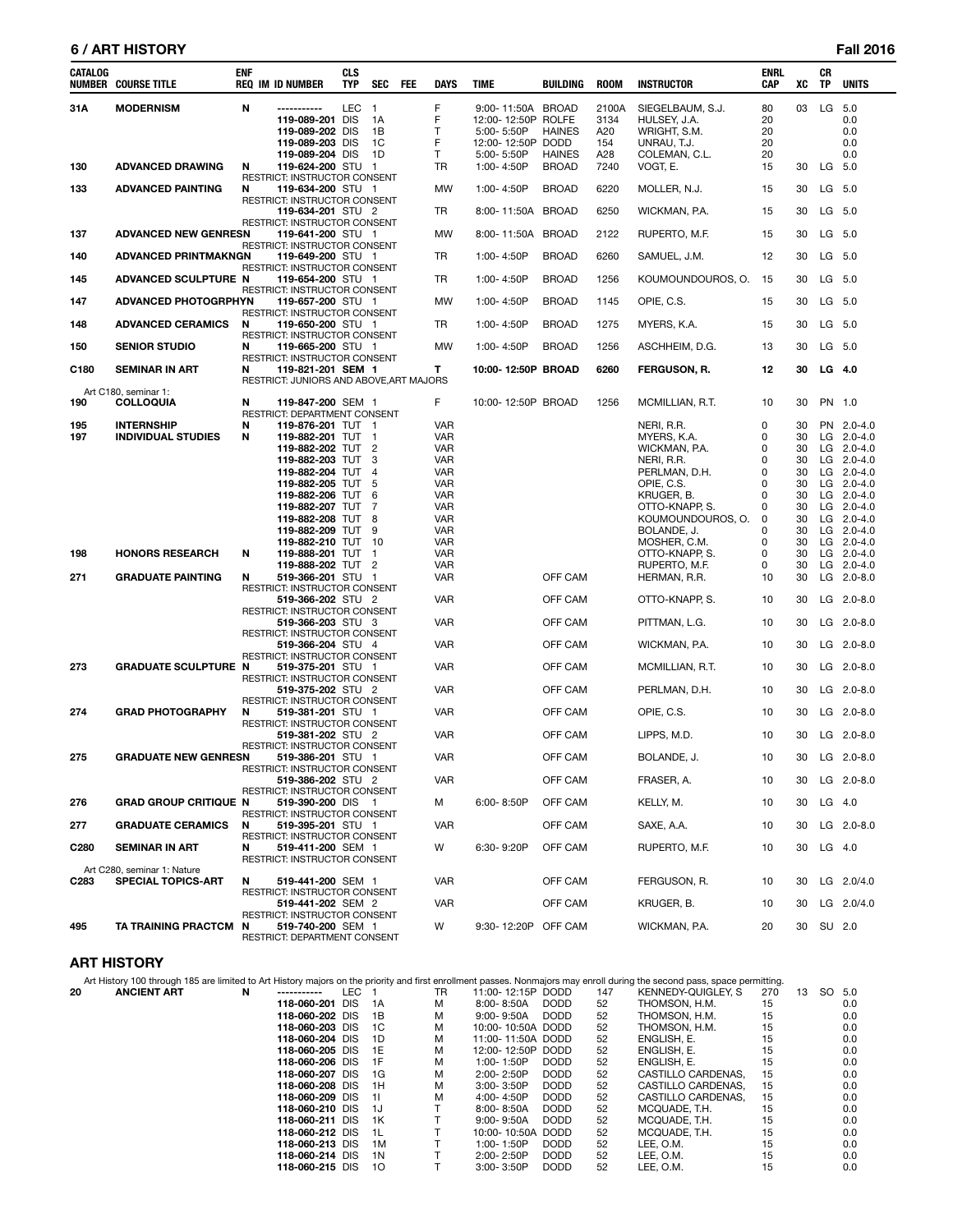#### Fall 2016 ARTS AND ARCHITECTURE / 7

| CATALOG | <b>NUMBER COURSE TITLE</b>                                                                                                        | <b>ENF</b> | <b>REQ IM ID NUMBER</b>                                                                   | <b>CLS</b><br><b>TYP</b> | <b>SEC</b>         | <b>FEE</b> | DAYS             | <b>TIME</b>                         | <b>BUILDING</b>              | <b>ROOM</b> | <b>INSTRUCTOR</b>            | ENRL<br>CAP | xс       | CR<br><b>TP</b> | <b>UNITS</b>  |
|---------|-----------------------------------------------------------------------------------------------------------------------------------|------------|-------------------------------------------------------------------------------------------|--------------------------|--------------------|------------|------------------|-------------------------------------|------------------------------|-------------|------------------------------|-------------|----------|-----------------|---------------|
|         |                                                                                                                                   |            | 118-060-216 DIS                                                                           |                          | 1P                 |            | W                | $8:00 - 8:50A$                      | <b>DODD</b>                  | 52          | SAYANTAN MUKHOPADH 15        |             |          |                 | 0.0           |
|         |                                                                                                                                   |            | 118-060-217 DIS                                                                           |                          | 1Q                 |            | W                | $9:00 - 9:50A$                      | <b>DODD</b>                  | 52          | SAYANTAN MUKHOPADH 15        |             |          |                 | 0.0           |
|         |                                                                                                                                   |            | 118-060-218 DIS                                                                           |                          | 1R                 |            | w                | 10:00-10:50A DODD                   |                              | 52          | SAYANTAN MUKHOPADH 15        |             |          |                 | 0.0           |
| 22      | <b>RENSSNC&amp;BAROQUE ARTN</b>                                                                                                   |            | -----------                                                                               | LEC                      | 1                  |            | TR               | 9:30-10:45A DODD                    |                              | 147         | WILSON, B.                   | 270         |          | 12 SO           | 5.0           |
|         |                                                                                                                                   |            | 118-066-201 DIS<br>118-066-202 DIS                                                        |                          | 1A<br>1B           |            | M<br>M           | $8:00 - 8:50A$<br>9:00-9:50A        | <b>DODD</b><br><b>DODD</b>   | 220<br>220  | AMIN, A.<br>AMIN, A.         | 15<br>15    |          |                 | 0.0<br>0.0    |
|         |                                                                                                                                   |            | 118-066-203 DIS                                                                           |                          | 1C                 |            | M                | 10:00-10:50A DODD                   |                              | 220         | ABBE, D.P.                   | 15          |          |                 | 0.0           |
|         |                                                                                                                                   |            | 118-066-204 DIS                                                                           |                          | 1D                 |            | M                | 11:00-11:50A DODD                   |                              | 220         | ABBE, D.P.                   | 15          |          |                 | 0.0           |
|         |                                                                                                                                   |            | 118-066-205 DIS                                                                           |                          | 1E                 |            | M                | 12:00-12:50P DODD                   |                              | 220         | HORVAT, F.                   | 15          |          |                 | 0.0           |
|         |                                                                                                                                   |            | 118-066-206 DIS                                                                           |                          | 1F                 |            | M                | 1:00-1:50P                          | <b>DODD</b>                  | 220         | HORVAT, F.                   | 15          |          |                 | 0.0           |
|         |                                                                                                                                   |            | 118-066-207 DIS<br>118-066-208 DIS                                                        |                          | 1G<br>1H           |            | M<br>Т           | 2:00-2:50P<br>11:00-11:50A DODD     | <b>DODD</b>                  | 220<br>52   | HORVAT, F.<br>WALTON, J.R.   | 15<br>15    |          |                 | 0.0<br>0.0    |
|         |                                                                                                                                   |            | 118-066-209 DIS                                                                           |                          | 11                 |            | Т                | 12:00-12:50P DODD                   |                              | 52          | WALTON, J.R.                 | 15          |          |                 | 0.0           |
|         |                                                                                                                                   |            | 118-066-210 DIS                                                                           |                          | 1J                 |            | Т                | 1:00-1:50P                          | <b>DODD</b>                  | 220         | WALTON, J.R.                 | 15          |          |                 | 0.0           |
|         |                                                                                                                                   |            | 118-066-211 DIS                                                                           |                          | 1K                 |            | т                | 2:00-2:50P                          | <b>DODD</b>                  | 220         | AMIN, A.                     | 15          |          |                 | 0.0           |
|         |                                                                                                                                   |            | 118-066-212 DIS                                                                           |                          | 1L                 |            | W                | $8:00 - 8:50A$                      | <b>DODD</b>                  | 220         | HO, K.                       | 15          |          |                 | 0.0           |
|         |                                                                                                                                   |            | 118-066-213 DIS<br>118-066-214 DIS                                                        |                          | 1M<br>1N           |            | W<br>W           | $9:00 - 9:50A$<br>10:00-10:50A DODD | <b>DODD</b>                  | 220<br>220  | <b>HO, K.</b><br>HO, K.      | 15<br>15    |          |                 | 0.0<br>0.0    |
|         |                                                                                                                                   |            | 118-066-215 DIS                                                                           |                          | 10                 |            | W                | 11:00-11:50A DODD                   |                              | 52          | CHOI, Y.H.                   | 15          |          |                 | 0.0           |
|         |                                                                                                                                   |            | 118-066-216 DIS                                                                           |                          | 1P                 |            | W                | 12:00-12:50P DODD                   |                              | 52          | CHOI, Y.H.                   | 15          |          |                 | 0.0           |
|         |                                                                                                                                   |            | 118-066-217 DIS                                                                           |                          | 1Q                 |            | W                | 1:00-1:50P                          | <b>DODD</b>                  | 52          | CHOI, Y.H.                   | 15          |          |                 | 0.0           |
|         | <b>ART&amp;ARCH-ANCT EGYPTN</b>                                                                                                   |            | 118-066-218 DIS                                                                           |                          | 1R<br>$\mathbf{1}$ |            | W<br><b>MW</b>   | 2:00-2:50P                          | <b>DODD</b><br><b>HAINES</b> | 52<br>A25   | ABBE, D.P.                   | 15<br>40    |          | SO 4.0          | 0.0           |
| M110A   |                                                                                                                                   |            | 118-362-200 LEC<br>SAME AS: AN N EA CM101A                                                |                          |                    |            |                  | 12:30-1:45P                         |                              |             | TROCHE, J.D.                 |             | 05       |                 |               |
| M114C   | <b>GRECO-ROMAN PAINTNGY</b>                                                                                                       |            | 118-386-200 LEC 1                                                                         |                          |                    |            | TR               | 9:30-10:45A DODD                    |                              | 146         | PAPADOPOULOS, J.K.           | 30          | 12       | SO 4.0          |               |
|         |                                                                                                                                   |            | SAME AS: CLASSIC M153K                                                                    |                          |                    |            |                  |                                     |                              |             |                              |             |          |                 |               |
| C115A   | LT ANTO ART&ARCHTCT Y                                                                                                             |            | RESTRICT: ART HISTORY MAJORS OR MINORS OR HISTORY/ART HISTORY MAJORS<br>118-394-200 LEC 1 |                          |                    |            | TR               | 11:00-12:15P DODD                   |                              | 146         | GERSTEL, S.E.                | 60          | 30       | SO 4.0          |               |
| 115E    | LT GTHC ART&ARCHTEC N                                                                                                             |            | 118-398-200 LEC                                                                           |                          | - 1                |            | TR               | 3:30-4:45P                          | <b>DODD</b>                  | 146         | COHEN, M.M.                  | 60          | 30       |                 | SO 4.0        |
| C117B   | <b>TOPICS-MEDVL ART</b>                                                                                                           | N          | 118-405-200 LEC 1                                                                         |                          |                    |            | м                | 1:00-2:50P                          | <b>DODD</b>                  | 275         | COHEN, M.M.                  | 15          | 30       |                 | SO 4.0        |
|         | Art History C117B, lecture 1: Beauty in Middle Ages                                                                               |            | RESTRICT: INSTRUCTOR CONSENT                                                              |                          |                    |            |                  |                                     |                              |             |                              |             |          |                 |               |
| 119A    | <b>WESTERN ISLAMIC ART N</b>                                                                                                      |            | 118-414-200 LEC 1                                                                         |                          |                    |            | <b>MW</b>        | 12:30-1:45P                         | <b>DODD</b>                  | 161         | OVERTON, K.H.                | 60          | 05       |                 | SO 4.0        |
| 127B    | EUROP ART-19TH CENT Y                                                                                                             |            | 118-463-200 LEC 1                                                                         |                          |                    |            | TR               | 2:00-3:15P                          | <b>BOELTER</b>               | 5440        | MEDVEDEV. N.                 | 60          | 30       |                 | SO 4.0        |
|         | CM135B AFRICAN AMERICN ART N                                                                                                      |            | 118-503-200 LEC 1<br>SAME AS: AF AMER CM135B                                              |                          |                    |            | <b>MW</b>        | $3:30 - 4:45P$                      | <b>DODD</b>                  | 146         | NELSON, S.D.                 | 45          | 30       |                 | SO 4.0        |
| C139B   | <b>AZTEC ART&amp;ARCH</b>                                                                                                         | Υ          | 118-610-200 LEC 1                                                                         |                          |                    |            | TR               | 8:00-9:15A                          | <b>DODD</b>                  | 146         | POHL, J.M.                   | 60          | 11       |                 | SO 4.0        |
| 143     | LATIN AMERICAN ART                                                                                                                | N          | 118-622-200 LEC 1                                                                         |                          |                    |            | <b>MW</b>        | 12:30-1:45P                         | <b>DODD</b>                  | 146         | ROSENBLUM, B.T.              | 60          | 30       |                 | SO 4.0        |
|         | Art History 143, lecture 1: Belkis AyĐŜn and Contemporary Cuban Art                                                               |            |                                                                                           |                          |                    |            |                  |                                     |                              |             |                              |             |          |                 |               |
| C152B   | HIST-KOREAN PAINTNG N                                                                                                             |            | 118-617-200 LEC 1<br>RESTRICT: INSTRUCTOR CONSENT                                         |                          |                    |            | TR               | 11:00-12:15P DODD                   |                              | 275         | JUNGMANN, B.                 | 35          | 30       |                 | SO 4.0        |
| 156     | ARTS-SOUTHEAST ASIA N                                                                                                             |            | 118-704-200 LEC 1                                                                         |                          |                    |            | <b>MW</b>        | 11:00-12:15P DODD                   |                              | 146         | BROWN, R.L.                  | 60          | 30       |                 | SO 4.0        |
| C160    | <b>ART AND EMPIRE</b>                                                                                                             | N          | 118-660-200 LEC 1                                                                         |                          |                    |            | TR               | 12:30-1:45P                         | <b>DODD</b>                  | 146         | MATHUR, S.                   | 60          | 30       |                 | SO 4.0        |
| 185     | UNDERGRAD SEMINAR                                                                                                                 | N          | 118-791-200 SEM 1<br>RESTRICT: INSTRUCTOR CONSENT                                         |                          |                    |            | т                | 3:30-5:20P                          | <b>DODD</b>                  | 275         | BAKER, G.T.                  | 15          | 30       | SO 4.0          |               |
|         | Art History 185, seminar 1: Duchamp, Man Ray, Picabia                                                                             |            |                                                                                           |                          |                    |            |                  |                                     |                              |             |                              |             |          |                 |               |
|         |                                                                                                                                   |            | 118-791-203 SEM 3                                                                         |                          |                    |            | М                | 3:30-5:20P                          | <b>DODD</b>                  | 275         | OVERTON, K.H.                | 15          | 30       | SO 4.0          |               |
|         | Art History 185, seminar 3: Architecture of Iran, circa 900 to 1650: Canon and Beyond                                             |            | RESTRICT: INSTRUCTOR CONSENT                                                              |                          |                    |            |                  |                                     |                              |             |                              |             |          |                 |               |
|         |                                                                                                                                   |            | 118-791-204 SEM 4                                                                         |                          |                    |            | R                | 1:00-2:50P                          | <b>DODD</b>                  | 220         | JUNGMANN, B.                 | 15          | 30       | SO 4.0          |               |
|         |                                                                                                                                   |            | RESTRICT: INSTRUCTOR CONSENT                                                              |                          |                    |            |                  |                                     |                              |             |                              |             |          |                 |               |
| 195     | Art History 185, seminar 4: Korea through Foreign Lens: Photographs by Burton Holmes and Jack London<br><b>MUS STUDIES INTERN</b> | Υ          | 118-871-201 TUT 1                                                                         |                          |                    |            | VAR              |                                     |                              |             | COHEN, M.M.                  | 0           | 30       | PN              | 3.0           |
| 196     | <b>RESEARCH APPRNTCSHPN</b>                                                                                                       |            | 118-876-201 TUT 1                                                                         |                          |                    |            | <b>VAR</b>       |                                     |                              |             | KWON, M.                     | 0           | 30       |                 | SO 2.0-4.0    |
| 198A    | <b>HONORS RESEARCH</b>                                                                                                            | N          | 118-888-201 TUT                                                                           |                          | $\mathbf{1}$       |            | <b>VAR</b>       |                                     |                              |             | JUNGMANN, B.                 | 0           | 30       |                 | 4.0           |
|         |                                                                                                                                   |            | 118-888-202 TUT                                                                           |                          | $\overline{2}$     |            | <b>VAR</b>       |                                     |                              |             | GERSTEL, S.E.                | 0           | 30       |                 | 4.0           |
| C215A   | LT ANTO ART&ARCHTCT Y                                                                                                             |            | 118-888-203 TUT<br>518-091-200 LEC 1                                                      |                          | - 3                |            | <b>VAR</b><br>TR | 11:00-12:15P DODD                   |                              | 146         | COHEN, M.M.<br>GERSTEL, S.E. | 0<br>10     | 30<br>30 |                 | 4.0<br>SO 4.0 |
|         |                                                                                                                                   |            | <b>RESTRICT: INSTRUCTOR CONSENT</b>                                                       |                          |                    |            |                  |                                     |                              |             |                              |             |          |                 |               |
| C217B   | <b>TOPICS-MEDVL ART</b>                                                                                                           | N          | 518-110-200 LEC 1                                                                         |                          |                    |            | м                | 1:00-2:50P                          | <b>DODD</b>                  | 275         | COHEN, M.M.                  | 10          | 30       |                 | SO 4.0        |
|         | <b>BYZANTN ART&amp;ARCHEOLN</b>                                                                                                   |            | RESTRICT: INSTRUCTOR CONSENT<br>518-107-200 SEM 1                                         |                          |                    |            |                  | 3:30-5:00P                          | <b>DODD</b>                  | 220         | GERSTEL, S.E.                |             | 30       |                 | SO 4.0        |
| 217D    |                                                                                                                                   |            | RESTRICT: INSTRUCTOR CONSENT                                                              |                          |                    |            | м                |                                     |                              |             |                              | 10          |          |                 |               |
| 222A    | <b>ITALIAN RENAISSANCE</b>                                                                                                        | N          | 518-132-200 SEM 1                                                                         |                          |                    |            | Τ                | 3:00-6:00P                          | <b>DODD</b>                  | 220         | WILSON, B.                   | 10          | 30       |                 | SO 4.0        |
|         | CM235B AFRICAN AMERICN ART N                                                                                                      |            | RESTRICT: INSTRUCTOR CONSENT<br>518-211-200 LEC 1                                         |                          |                    |            | MW               | 3:30-4:45P                          | <b>DODD</b>                  | 146         | NELSON, S.D.                 | 10          | 30       |                 | SO 4.0        |
|         |                                                                                                                                   |            | SAME AS: AF AMER CM235B                                                                   |                          |                    |            |                  |                                     |                              |             |                              |             |          |                 |               |
|         |                                                                                                                                   |            | RESTRICT: INSTRUCTOR CONSENT                                                              |                          |                    |            |                  |                                     |                              |             |                              |             |          |                 |               |
| C252A   | HIST-KOREAN PAINTNG                                                                                                               | N.         | 518-313-200 LEC 1                                                                         |                          |                    |            | TR               | 11:00-12:15P DODD                   |                              | 275         | JUNGMANN, B.                 | 10          | 30       |                 | SO 4.0        |
| 254B    | <b>MOD&amp;CNTP S ASIA ART N</b>                                                                                                  |            | RESTRICT: GRADUATE STUDENTS<br>518-325-200 LEC 1                                          |                          |                    |            | W                | 10:00-12:50P DODD                   |                              | 275         | MATHUR, S.                   | 10          | 30       |                 | $LG$ 4.0      |
|         |                                                                                                                                   |            | RESTRICT: INSTRUCTOR CONSENT                                                              |                          |                    |            |                  |                                     |                              |             |                              |             |          |                 |               |
| 273     | <b>ARTWORKS</b>                                                                                                                   | N          | 518-438-200 SEM 1                                                                         |                          |                    |            | W                | 2:00-4:30P                          | OFF CAM                      |             | SCOTT, D.A.                  | 10          | 30       |                 | SO 4.0        |
| 495     | <b>TEACHNG ART HISTORY N</b>                                                                                                      |            | RESTRICT: INSTRUCTOR CONSENT<br>518-790-200 SEM 1                                         |                          |                    |            | <b>UNSCHED</b>   |                                     |                              |             | ROBINSON, C.L.               | 13          | 30       |                 | SU 1.0-4.0    |
|         |                                                                                                                                   |            | RESTRICT: GRADUATE STUDENTS                                                               |                          |                    |            |                  |                                     |                              |             |                              |             |          |                 |               |
|         |                                                                                                                                   |            |                                                                                           |                          |                    |            |                  |                                     |                              |             |                              |             |          |                 |               |
|         | <b>ARTS AND ARCHITECTURE</b>                                                                                                      |            |                                                                                           |                          |                    |            |                  |                                     |                              |             |                              |             |          |                 |               |
| 100     | <b>TOPICS IN ARTS</b>                                                                                                             | N          | 122-300-200 LEC 1                                                                         |                          |                    |            | Τ                | 5:00-7:50P                          | KAUFMAN 136                  |             | CACHIA, A.L.                 | 25          | 30       |                 | SO 4.0        |
|         | Arts and Archtecture 100, lecture 1: Revisualizing Embodiment: Choreopolitics, Design, Access, and Space                          |            | RESTRICT: INSTRUCTOR CONSENT                                                              |                          |                    |            |                  |                                     |                              |             |                              |             |          |                 |               |

#### ASIAN AMERICAN STUDIES

Asian American Studies 101 through 192 are limited to departmental majors and minors on the priority and first enrollment passes. Any undergraduate student may enroll on the second pass, space permitting.

For Asian American Studies 10, some seats are held for entering students who enroll through New Student Orientation. Any student may enroll beginning September 13, 2016, space permitting, and

| continuing students historically have been able to enroll. |                    |     |       |   |                          |                    |     |              |     |    |        |  |
|------------------------------------------------------------|--------------------|-----|-------|---|--------------------------|--------------------|-----|--------------|-----|----|--------|--|
| HIST-ASIAN AMERICNS                                        | ------------       | LEC |       |   | 8:00-9:15A               | HAINES             | -39 | DEGUZMAN, J. | 150 | 11 | SO 5.0 |  |
|                                                            | 121-030-201 DIS    |     | 1A    |   | 10:00-10:50A HUMANTS A26 |                    |     | AYSON, C.M.  | 25  |    |        |  |
|                                                            | 121-030-202 DIS 1B |     |       |   | $3:00 - 3:50P$           | BUNCHE 3123        |     | AYSON, C.M.  | 25  |    |        |  |
|                                                            | 121-030-204 DIS    |     | - 1 D | W | 1:00-1:50P               | <b>HUMANTS A48</b> |     | DEGNAN, M.T. |     |    |        |  |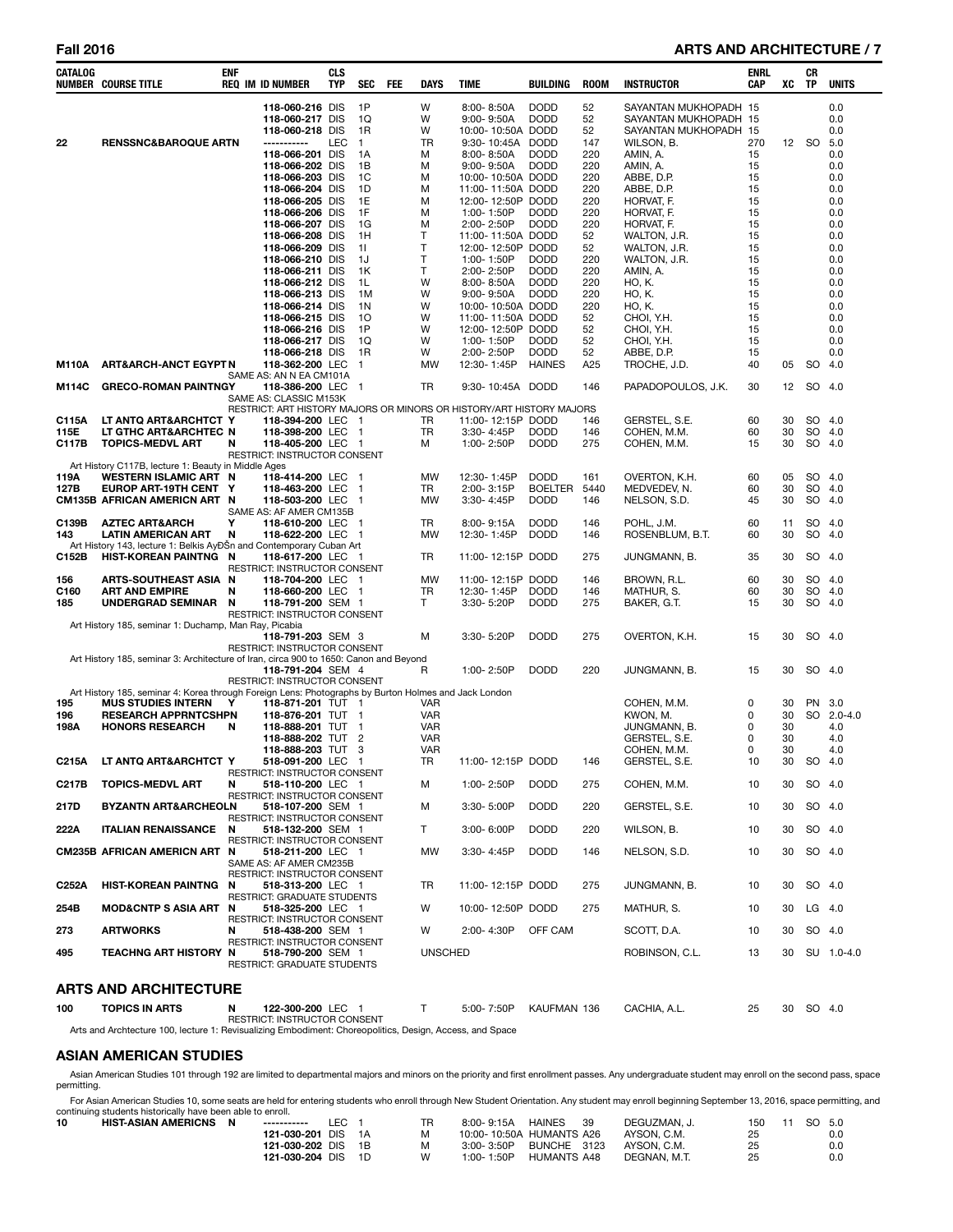#### 8 / ASIAN LANGUAGES AND CULTURES FALL 2016 Fall 2016

| CATALOG    | <b>NUMBER COURSE TITLE</b>                                                                                  | <b>ENF</b> | <b>REQ IM ID NUMBER</b>                            | <b>CLS</b><br><b>TYP</b> | <b>SEC</b>               | <b>FEE</b> | <b>DAYS</b>  | <b>TIME</b>               | BUILDING                        | <b>ROOM</b> | <b>INSTRUCTOR</b>                                                                                                                                                                                | <b>ENRL</b><br><b>CAP</b> | <b>XC</b> | <b>CR</b><br><b>TP</b> | <b>UNITS</b> |
|------------|-------------------------------------------------------------------------------------------------------------|------------|----------------------------------------------------|--------------------------|--------------------------|------------|--------------|---------------------------|---------------------------------|-------------|--------------------------------------------------------------------------------------------------------------------------------------------------------------------------------------------------|---------------------------|-----------|------------------------|--------------|
|            |                                                                                                             |            | 121-030-207 DIS                                    |                          | 1G                       |            | T            |                           | 10:00-10:50A PUB AFF            | 2319        | DEGNAN, M.T.                                                                                                                                                                                     | 25                        |           |                        | 0.0          |
|            |                                                                                                             |            | 121-030-208 DIS                                    |                          | 1H                       |            | T            | 1:00-1:50P                | PUB AFF                         | 2325        | AYSON, C.M.                                                                                                                                                                                      | 25                        |           |                        | 0.0          |
|            |                                                                                                             |            | 121-030-209 DIS                                    |                          | 11                       |            | R            |                           | 12:00-12:50P BUNCHE             | 3123        | DEGNAN, M.T.                                                                                                                                                                                     | 25                        |           |                        | 0.0          |
| 19         | FIAT LUX FRSHMN SEM N                                                                                       |            | 121-057-200 SEM 1                                  |                          |                          |            | T            | 6:00-7:50P                | <b>HAINES</b>                   | 110         | CAMACHO, K.L.                                                                                                                                                                                    | 0                         | 30        | PN 1.0                 |              |
|            |                                                                                                             |            | RESTRICT: UNDERGRADUATE STUDENTS ONLY              |                          |                          |            |              |                           |                                 |             |                                                                                                                                                                                                  |                           |           |                        |              |
|            | Asian American Studies 19, seminar 1: Interrogating Normalcy in Undergraduate Research Process              |            |                                                    |                          |                          |            |              |                           |                                 |             |                                                                                                                                                                                                  |                           |           |                        |              |
|            |                                                                                                             |            | 121-057-201 SEM 2                                  |                          |                          |            | F            | 10:00-11:50A HAINES       |                                 | A78         | HONG, K.                                                                                                                                                                                         | 0                         | 30        | PN 1.0                 |              |
|            |                                                                                                             |            | RESTRICT: UNDERGRADUATE STUDENTS ONLY              |                          |                          |            |              |                           |                                 |             |                                                                                                                                                                                                  |                           |           |                        |              |
|            | Asian American Studies 19, seminar 2: Affirming Activist-Scholar Identities by Learning Publication Process |            |                                                    |                          |                          |            |              |                           |                                 |             |                                                                                                                                                                                                  |                           |           |                        |              |
|            |                                                                                                             |            |                                                    |                          |                          |            |              |                           |                                 |             | For Asian American Studies 20, some seats are held for entering students who enroll through New Student Orientation. Any student may enroll beginning September 13, 2016, space permitting, and  |                           |           |                        |              |
|            | continuing students historically have been able to enroll.                                                  |            |                                                    |                          |                          |            |              |                           |                                 |             |                                                                                                                                                                                                  |                           |           |                        |              |
| 20         | ASIA AM COMMUNITIES N                                                                                       |            | -----------                                        | LEC <sub>1</sub>         |                          |            | <b>TR</b>    |                           | 9:30-10:45A BUNCHE 2209A        |             | WELTY, L.                                                                                                                                                                                        | 150                       | 12        | SO.                    | 5.0          |
|            |                                                                                                             |            | 121-060-201 DIS                                    |                          | 1A                       |            | T.           | 8:00-8:50A                | <b>BUNCHE</b>                   | 2178        | LYTLE, T.J.                                                                                                                                                                                      | 25                        |           |                        | 0.0          |
|            |                                                                                                             |            | 121-060-202 DIS                                    |                          | 1B                       |            | $\mathsf{T}$ | 3:00-3:50P                | <b>ROYCE</b>                    | 166         | LYTLE, T.J.                                                                                                                                                                                      | 25                        |           |                        | 0.0          |
|            |                                                                                                             |            | 121-060-203 DIS                                    |                          | 1C                       |            | R            | 8:00-8:50A                | <b>HAINES</b>                   | A74         | LYTLE, T.J.                                                                                                                                                                                      | 25                        |           |                        | 0.0          |
|            |                                                                                                             |            | 121-060-204 DIS                                    |                          | 1D                       |            | R            |                           | 11:00-11:50A HUMANTS A26        |             | HOANG, U.P.                                                                                                                                                                                      | 25                        |           |                        | 0.0          |
|            |                                                                                                             |            | 121-060-205 DIS                                    |                          | 1E                       |            | R            |                           | 12:00-12:50P HUMANTS A26        |             | HOANG, U.P.                                                                                                                                                                                      | 25                        |           |                        | 0.0          |
|            |                                                                                                             |            | 121-060-206 DIS                                    |                          | 1F                       |            | R            | 4:00-4:50P                | <b>DODD</b>                     | 178         | HOANG, U.P.                                                                                                                                                                                      | 25                        |           |                        | 0.0          |
|            |                                                                                                             |            |                                                    |                          |                          |            |              |                           |                                 |             | For Asian American Studies 40, some seats are held for entering students who enroll through New Student Orientation. Any student may enroll beginning September 13, 2016, space permitting, and  |                           |           |                        |              |
|            | continuing students historically have been able to enroll.                                                  |            |                                                    |                          |                          |            |              |                           |                                 |             |                                                                                                                                                                                                  |                           |           |                        |              |
| 40         | <b>ASIAN AMER MOVEMENTN</b>                                                                                 |            | -----------                                        | <b>LEC</b>               | $\overline{1}$           |            | <b>MW</b>    | 3:30-4:45P                | <b>BUNCHE</b>                   | 1209B       | FUKUMORI, R.H.                                                                                                                                                                                   | 150                       | 08        | SO 5.0                 |              |
|            |                                                                                                             |            | 121-121-201 DIS                                    |                          | 1A                       |            | M            | $9:00 - 9:50A$            | <b>MOORE</b>                    | 1003        | KIM, V.S.                                                                                                                                                                                        | 25                        |           |                        | 0.0          |
|            |                                                                                                             |            | 121-121-202 DIS                                    |                          | 1B                       |            | м            | 8:00-8:50A                | KAUFMAN 153                     |             | KIM, V.S.                                                                                                                                                                                        | 25                        |           |                        | 0.0          |
|            |                                                                                                             |            | 121-121-203 DIS                                    |                          | 1C                       |            | М            | 2:00-2:50P                | BUNCHE 3123                     |             | ZHAO, T.Y.                                                                                                                                                                                       | 25                        |           |                        | 0.0          |
|            |                                                                                                             |            | 121-121-204 DIS                                    |                          | 1D                       |            | W            |                           | 12:00-12:50P HUMANTS A48        |             | KIM, V.S.                                                                                                                                                                                        | 25                        |           |                        | 0.0          |
|            |                                                                                                             |            | 121-121-205 DIS                                    |                          | 1E                       |            | W            | 1:00-1:50P                | <b>ROLFE</b>                    | 3116        | ZHAO, T.Y.                                                                                                                                                                                       | 25                        |           |                        | 0.0          |
|            |                                                                                                             |            | 121-121-206 DIS                                    |                          | 1F                       |            | W            | 2:00-2:50P                | PUB AFF                         | 2242        | ZHAO, T.Y.                                                                                                                                                                                       | 25                        |           |                        | 0.0          |
| 112C       |                                                                                                             | Υ          | 121-373-200 SEM 1                                  |                          |                          |            | M            | 11:00-1:50P               | <b>BUNCHE</b>                   | 2160        |                                                                                                                                                                                                  | 40                        | 30        | SO.                    | 4.0          |
|            | <b>CREATIVE WRITING</b>                                                                                     |            |                                                    |                          |                          |            |              |                           |                                 |             | BANERJEE, N.                                                                                                                                                                                     |                           |           |                        |              |
| 113<br>120 | <b>ASIAN AMERICANS&amp;LAW N</b>                                                                            |            | 121-696-200 LEC<br>121-360-200 LEC                 |                          | $\overline{\phantom{1}}$ |            | W<br>R       | 3:00-5:50P<br>9:00-12:00P | <b>PUB AFF</b><br><b>HAINES</b> | 1234<br>110 | KWOH, S.                                                                                                                                                                                         | 75<br>0                   | 30<br>12  | SO.<br><b>SO</b>       | 4.0          |
|            | <b>ASIAN AM HIST-LENS</b>                                                                                   | N          |                                                    |                          | $\overline{\phantom{1}}$ |            | T            |                           | PUB AFF                         | 2250        | HIRABAYASHI, L.R.                                                                                                                                                                                | 60                        | 30        | SO                     | 4.0          |
| 122B       | <b>GENDER&amp;FILM-PACIFIC Y</b>                                                                            |            | 121-433-200 LEC 1                                  |                          |                          |            |              | 11:00-1:50P               |                                 |             | CAMACHO, K.L.                                                                                                                                                                                    |                           |           |                        | 4.0          |
|            | The department will cancel your enrollment if you do not attend the first class meeting.                    |            |                                                    |                          |                          |            |              |                           |                                 |             | Asian American Studies C142A is limited to departmental majors and minors on the priority and first enrollment passes. Any undergraduate student may enroll on the second pass, space permitting |                           |           |                        |              |
| C142A      | <b>COMMUNITY MEDIA</b>                                                                                      | N          | 121-552-200 SEM 1                                  |                          |                          |            | M            | 1:00-3:50P                | <b>YRL</b>                      |             | 11630F TAJIMA, R.E.                                                                                                                                                                              | 0                         | 30        | SO 4.0                 |              |
|            |                                                                                                             |            | RESTRICT: ASIAN AMERICAN STUDIES MAJORS AND MINORS |                          |                          |            |              |                           |                                 |             |                                                                                                                                                                                                  |                           |           |                        |              |
| M160       | <b>CULTURE&amp;MEDIA&amp;LA</b>                                                                             | N          | 121-661-200 LEC 1                                  |                          |                          |            | <b>TR</b>    | 12:30-1:45P               | <b>HAINES</b>                   | A2          | LEWIS, L.I.                                                                                                                                                                                      | 0                         | 30        |                        | SO 6.0       |
|            |                                                                                                             |            | SAME AS: AF AMER M102, HNRS M102                   |                          |                          |            |              |                           |                                 |             |                                                                                                                                                                                                  |                           |           |                        |              |
| M166A      | <b>IMMIGRNT RIGHT&amp;LBR</b>                                                                               | N          | 121-786-200 SEM 1                                  |                          |                          |            | м            | 3:00-5:50P                | <b>MS</b>                       | 5200        | <b>GUARNEROS MONTERRO0</b>                                                                                                                                                                       |                           | 30        | <b>SO</b>              | 4.0          |
|            |                                                                                                             |            | SAME AS: CHICANO M156A, LBR&WS M166A               |                          |                          |            |              |                           |                                 |             |                                                                                                                                                                                                  |                           |           |                        |              |
| 195        | <b>INTERNSHIP</b>                                                                                           | Υ          | 121-872-201 TUT 1                                  |                          |                          |            | VAR          |                           |                                 |             | HIRABAYASHI, L.R.                                                                                                                                                                                | 0                         | 30        | SO.                    | 4.0          |
|            |                                                                                                             |            | 121-872-202 TUT 2                                  |                          |                          |            | VAR          |                           |                                 |             | BURNS, L.M.                                                                                                                                                                                      | 0                         | 30        | SO                     | 4.0          |
|            |                                                                                                             |            | 121-872-203 TUT 3                                  |                          |                          |            | <b>VAR</b>   |                           |                                 |             | TAJIMA, R.E.                                                                                                                                                                                     | 0                         | 30        | SO                     | 4.0          |
|            |                                                                                                             |            | 121-872-204 TUT                                    |                          | $\overline{4}$           |            | <b>VAR</b>   |                           |                                 |             | CAMACHO, K.L.                                                                                                                                                                                    | 0                         | 30        | <b>SO</b>              | 4.0          |
| 196        | <b>RESEARCH APPRNTCSHPN</b>                                                                                 |            | 121-876-201 TUT 1                                  |                          |                          |            | <b>VAR</b>   |                           |                                 |             | BURNS, L.M.                                                                                                                                                                                      | 0                         | 30        | PN                     | $2.0 - 4.0$  |
| 198A       | <b>HONORS RESEARCH</b>                                                                                      | N          | 121-881-201 TUT 1                                  |                          |                          |            | <b>VAR</b>   |                           |                                 |             | BASCARA, V.                                                                                                                                                                                      | $\Omega$                  | 30        | LG                     | 4.0          |
| 198B       | <b>HONORS RESEARCH</b>                                                                                      | Y          | 121-882-201 TUT 1                                  |                          |                          |            | <b>VAR</b>   |                           |                                 |             | BASCARA, V.                                                                                                                                                                                      | 0                         | 30        |                        | 4.0          |
| 200A       | <b>CRTCL ISSUS ASIA-AM</b>                                                                                  | N          | 521-010-200 SEM 1                                  |                          |                          |            | T.           | 3:00-5:50P                | <b>DODD</b>                     | 178         | CAMACHO, K.L.                                                                                                                                                                                    | 10                        | 30        | SO 4.0                 |              |
|            |                                                                                                             |            | RESTRICT: ASIAN AMERICAN STUDIES GRADUATES         |                          |                          |            |              |                           |                                 |             |                                                                                                                                                                                                  |                           |           |                        |              |
|            |                                                                                                             |            |                                                    |                          |                          |            |              |                           |                                 |             |                                                                                                                                                                                                  |                           |           |                        |              |
|            |                                                                                                             |            |                                                    |                          |                          |            |              |                           |                                 |             | Asian American Studies C242A is limited to departmental M.A. students on the priority and first enrollment passes. Any graduate student may enroll on the second pass, space permitting. The     |                           |           |                        |              |

department will cancel your enrollment if you do not attend the first class meeting.<br>**C242A COMMUNITY MEDIA N 521-252-200** SEM 1 1:00- 3:50P YRL 11630F TAJIMA, R.E. RESTRICT: ASIAN AMERICAN STUDIES GRADUATES

### ASIAN LANGUAGES AND CULTURES

#### Asian

|              | ENROLLMENT RESTRICTIONS: Upper division courses are limited to departmental majors/minors on the priority and first enrollment passes. All other students may enroll after second pass begins. |   |                                              |            |    |           |                |              |                      |      |                     |                |    |           |     |
|--------------|------------------------------------------------------------------------------------------------------------------------------------------------------------------------------------------------|---|----------------------------------------------|------------|----|-----------|----------------|--------------|----------------------|------|---------------------|----------------|----|-----------|-----|
| 19           | FIAT LUX FRSHMN SEM N                                                                                                                                                                          |   | 257-057-200 SEM 1                            |            |    | W         | $3:00 - 4:50P$ |              | <b>HAINES</b>        | A6   | LEE. N.             |                | 30 | PN 1.0    |     |
|              |                                                                                                                                                                                                |   | <b>RESTRICT: UNDERGRADUATE STUDENTS ONLY</b> |            |    |           |                |              |                      |      |                     |                |    |           |     |
|              | Asian 19, seminar 1: Why South Korea and Japan are Rewriting Their History Books                                                                                                               |   |                                              |            |    |           |                |              |                      |      |                     |                |    |           |     |
|              |                                                                                                                                                                                                |   | 257-057-201 SEM 2                            |            |    |           |                |              | 10:00-10:50A HAINES  | A28  | JUNG-KIM, J.J.      | 0              | 30 | PN 1.0    |     |
|              |                                                                                                                                                                                                |   | RESTRICT: UNDERGRADUATE STUDENTS ONLY        |            |    |           |                |              |                      |      |                     |                |    |           |     |
|              | Asian 19, seminar 2: East Asian Foodways across Pacific                                                                                                                                        |   |                                              |            |    |           |                |              |                      |      |                     |                |    |           |     |
| <b>M60W</b>  | <b>INTRO TO BUDDHISM</b>                                                                                                                                                                       |   | ------------                                 | LEC 1      |    | м         | 3:30-4:45P     |              | <b>DODD</b>          | 161  | MULDOON-HULES, K.M. | 62             | 08 | LG 5.0    |     |
|              |                                                                                                                                                                                                |   | SAME AS: RELIGN M60W                         |            |    |           |                |              |                      |      |                     |                |    |           |     |
|              |                                                                                                                                                                                                |   | 257-181-201 DIS                              |            | 1A | F         | $9:00 - 9:50A$ |              | <b>ROLFE</b>         | 3126 | HSU, P.W.           | 22             |    |           | 0.0 |
|              |                                                                                                                                                                                                |   | 257-181-202 DIS                              |            | 1B |           |                | 12:00-12:50P | PUB AFF              | 1256 | TOJIMBARA, Y.E.     | 20             |    |           | 0.0 |
|              |                                                                                                                                                                                                |   | 257-181-203                                  | <b>DIS</b> | 1C | F         | 1:00-1:50P     |              | PUB AFF              | 1278 | MARLOWE, B.C.       | 20             |    |           | 0.0 |
| 100          | <b>ASIAN LINGUISTICS</b>                                                                                                                                                                       | N | -----------                                  | LEC.       |    | TR        |                | 11:00-12:15P | <b>ROYCE</b>         | 164  | TAO. H.             | 50             | 30 | SO.       | 4.0 |
|              |                                                                                                                                                                                                |   | 257-300-201                                  | <b>DIS</b> | 1A |           | $9:00 - 9:50A$ |              | <b>HAINES</b>        | A82  | SU, D.              | 25             |    |           | 0.0 |
|              |                                                                                                                                                                                                |   | 257-300-202                                  | <b>DIS</b> | 1B | F         |                | 10:00-10:50A | HAINES               | A82  | SU, D.              | 25             |    |           | 0.0 |
| 104          | ASIAN LANG PEDAGOGY N                                                                                                                                                                          |   | -----------                                  | LEC.       |    | TR        | $3:30 - 4:45P$ |              | <b>ROYCE</b>         | 164  | KIM, S.Y.           | 50             | 30 | <b>SO</b> | 4.0 |
|              |                                                                                                                                                                                                |   | 257-324-201                                  | <b>DIS</b> | 1A |           | $9:00 - 9:50A$ |              | PUB AFF              | 2238 | HA, K.              | 25             |    |           | 0.0 |
|              |                                                                                                                                                                                                |   | 257-324-202 DIS                              |            | 1B | F         |                |              | 11:00-11:50A PUB AFF | 1234 | HA, K.              | 25             |    |           | 0.0 |
| <b>CM124</b> | <b>HERITAGE LANGUAGES</b>                                                                                                                                                                      | N | 257-444-200 LEC                              |            |    | <b>MW</b> | 2:00-3:15P     |              | <b>ROLFE</b>         | 3105 | KAGAN, O.           |                | 07 | <b>SO</b> | 4.0 |
|              |                                                                                                                                                                                                |   | SAME AS: NR EAST CM114, SLAVC CM114          |            |    |           |                |              |                      |      |                     |                |    |           |     |
| <b>CM224</b> | <b>HERITAGE LANGUAGES</b>                                                                                                                                                                      | N | 657-124-200 LEC 1                            |            |    | <b>MW</b> | 2:00-3:15P     |              | <b>ROLFE</b>         | 3105 | KAGAN, O.           | $\overline{2}$ | 07 | SO.       | 4.0 |
|              |                                                                                                                                                                                                |   | SAME AS: NR EAST CM214.SLAVC CM214           |            |    |           |                |              |                      |      |                     |                |    |           |     |

### Chinese

REQUIRED: SEE http://www.alc.ucla.edu FOR MANDATORY ENROLLMENT RULES, INCLUDING PLACEMENT TESTS, FOR ALL CHINESE COURSES. ENROLLMENT RESTRICTIONS: Limited<br>spaces are reserved in language courses for students taking the pla majors/minors on the priority and first enrollment passes. All other students may enroll after second pass begins.

For Chinese 1, some seats are held for entering students who enroll through New Student Orientation. Any student may enroll beginning September 13, 2016, space permitting, and continuing<br>students historically have been abl

| ווטוווט ווויסגטווטעווי וועזט וטטוו עטוס שיוויס |                 |     |    |    |                |              |      |            |    |        |     |
|------------------------------------------------|-----------------|-----|----|----|----------------|--------------|------|------------|----|--------|-----|
| <b>ELEM MODERN CHINESE N</b>                   | ------------    | _EC |    | TR | 9:30-10:45A    | PUB AFF      | 1222 | CHIEF. L.  | 31 | SO 5.0 |     |
|                                                | 259-003-201 DIS |     |    | WF | $8:00 - 8:50A$ | <b>ROYCE</b> | 148  | CHEN. T.C. |    |        |     |
|                                                | 259-003-202 DIS |     | 1B | WF | $9:00 - 9:50A$ | <b>ROYCE</b> | 148  | CHEN. T.C. |    |        | 0.0 |
|                                                | 259-003-203 DIS |     | 1C | WF | $9:00 - 9:50A$ | PUB AFF      | 2319 | WAN. H.L.  |    |        | 0.0 |
|                                                |                 |     |    |    |                |              |      |            |    |        |     |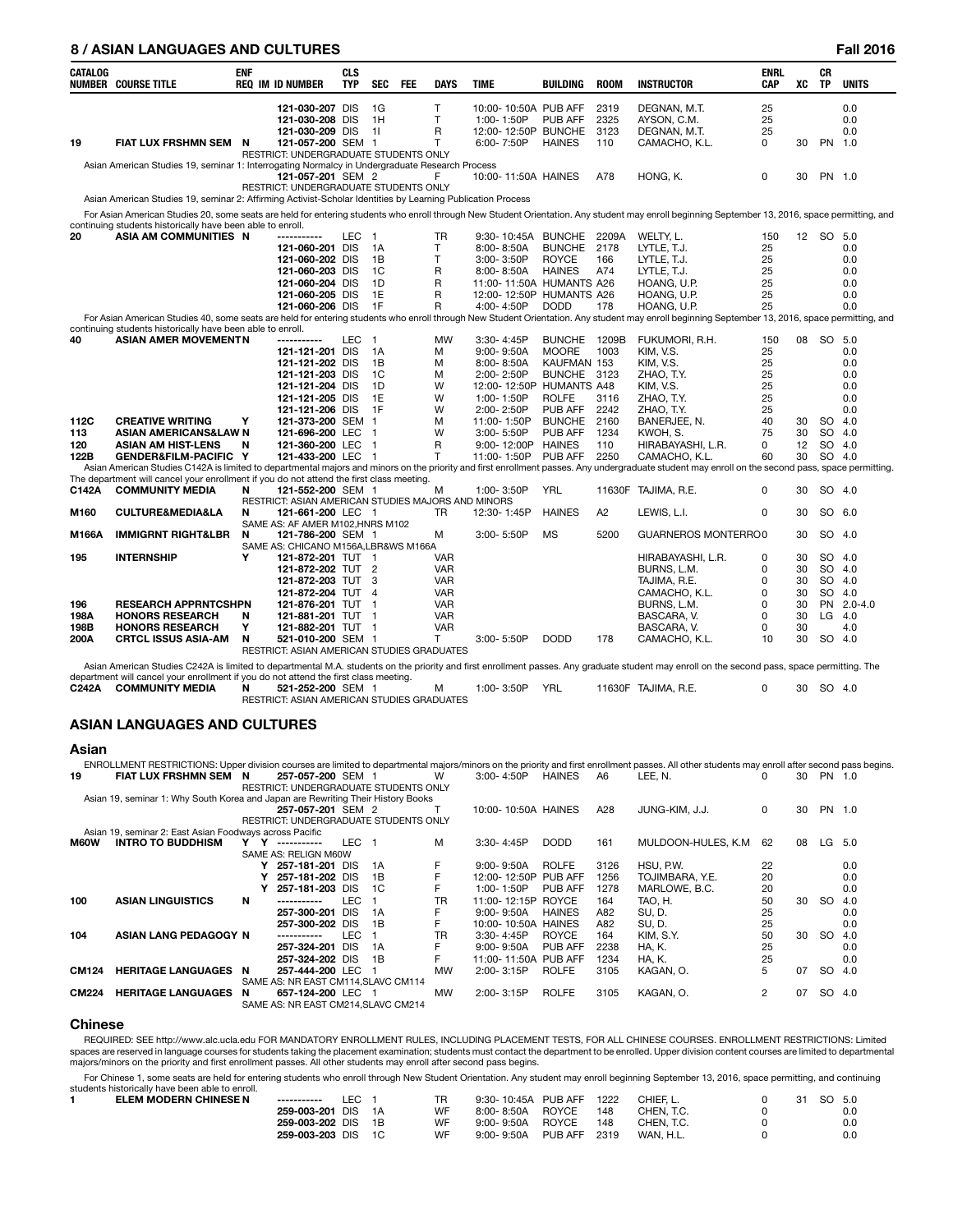#### Fall 2016 ASIAN LANGUAGES AND CULTURES / 9

| <b>CATALOG</b>    | <b>NUMBER COURSE TITLE</b>                                                                                                                                                                  | ENF | <b>REQ IM ID NUMBER</b>                                 | CLS<br>TYP | <b>SEC</b>                     | <b>FEE</b> | DAYS       | TIME                             | BUILDING                       | <b>ROOM</b>   | <b>INSTRUCTOR</b>        | ENRL<br>CAP | XC       | CR<br>TP         | <b>UNITS</b> |
|-------------------|---------------------------------------------------------------------------------------------------------------------------------------------------------------------------------------------|-----|---------------------------------------------------------|------------|--------------------------------|------------|------------|----------------------------------|--------------------------------|---------------|--------------------------|-------------|----------|------------------|--------------|
|                   |                                                                                                                                                                                             |     | ------------                                            | LEC        | $\overline{2}$                 |            | TR         | 11:00-12:15P PUB AFF             |                                | 1222          | CHIEF, L.                | 0           | 31       | SO               | 5.0          |
|                   |                                                                                                                                                                                             |     | 259-003-211 DIS                                         |            | 2A                             |            | WF         | 10:00-10:50A MOORE               |                                | 1003          | WAN, H.L.                | 0           |          |                  | 0.0          |
|                   |                                                                                                                                                                                             |     | 259-003-212 DIS                                         |            | 2B                             |            | WF         | 11:00-11:50A MOORE               |                                | 1003          | WANG, W.                 | 0           |          |                  | 0.0          |
|                   |                                                                                                                                                                                             |     | 259-003-213 DIS                                         |            | 2C                             |            | WF         | 12:00-12:50P MOORE               |                                | 1003          | WANG, W.                 | 0           |          |                  | 0.0          |
|                   |                                                                                                                                                                                             |     | -----------                                             | LEC        | 3                              |            | TR         | 12:30-1:45P PUB AFF              |                                | 1222          | CHIEF, L.                | 0           | 31       | SO               | 5.0          |
|                   |                                                                                                                                                                                             |     | 259-003-221 DIS                                         |            | 3A                             |            | W          | 12:00-12:50P PUB AFF             |                                | 2270          | ZHOU, Y.                 | 0           |          |                  | 0.0          |
|                   |                                                                                                                                                                                             |     | 259-003-222 DIS                                         |            | 3B                             |            | W          | 1:00-1:50P                       | PUB AFF                        | 2270          | ZHOU, Y.                 | 0           |          |                  | 0.0          |
| 1Α                | ADV ELEM MOD CHINES N                                                                                                                                                                       |     | 259-004-201 LEC                                         |            | $\mathbf{1}$<br>$\overline{2}$ |            | TR<br>TR   | 12:30-1:45P<br>12:30-1:45P       | <b>HAINES</b><br><b>HAINES</b> | A44<br>A44    | SUN, X.                  | 22<br>22    | 26<br>26 | SO<br>SO         | 5.0<br>5.0   |
| 4                 | <b>INTRMED MOD CHINESE Y</b>                                                                                                                                                                |     | 259-004-202 LEC<br>259-012-201 LEC                      |            | -1                             |            | TR         | 12:30-1:45P                      | PUB AFF                        | 2270          | SUN, X.<br>SMITH, M.M.   | 20          | 26       | SO               | 5.0          |
|                   |                                                                                                                                                                                             |     | 259-012-202 LEC                                         |            | $\overline{2}$                 |            | TR         | 12:30-1:45P                      | PUB AFF                        | 2270          | SMITH, M.M.              | 20          | 26       | SO               | 5.0          |
|                   |                                                                                                                                                                                             |     | 259-012-203 LEC                                         |            | 3                              |            | TR         | 12:30-1:45P                      | PUB AFF                        | 2270          | SMITH, M.M.              | 20          | 26       | SO               | 5.0          |
| 4Α                | ADV INTRM MOD CHNSE Y                                                                                                                                                                       |     | 259-013-201 LEC                                         |            | $\blacksquare$                 |            | TR         | 9:30-10:45A MOORE                |                                | 1003          | YAO, Y.                  | 20          | 26       | SO 5.0           |              |
|                   | For Chinese 50, some seats are held for entering students who enroll through New Student Orientation. Any student may enroll beginning September 13, 2016, space permitting, and continuing |     |                                                         |            |                                |            |            |                                  |                                |               |                          |             |          |                  |              |
| 50                | students historically have been able to enroll.<br><b>CHINESE CIVILIZATN</b>                                                                                                                | N   | -----------                                             | LEC        | $\blacksquare$                 |            | TR         | 2:00-3:15P                       | MS                             | 4000A         | DUTHIE, N.N.             | 0           |          | 15 SO 5.0        |              |
|                   |                                                                                                                                                                                             |     | 259-150-201 DIS                                         |            | 1A                             |            | F          | 9:00-9:50A                       | <b>ROYCE</b>                   | 154           | YANG, B.                 | 0           |          |                  | 0.0          |
|                   |                                                                                                                                                                                             |     | 259-150-202 DIS                                         |            | 1B                             |            | F          | 10:00-10:50A DODD                |                                | 146           | WANG, Y.                 | 0           |          |                  | 0.0          |
|                   |                                                                                                                                                                                             |     | 259-150-203 DIS                                         |            | 1C                             |            | F          | 11:00-11:50A ROYCE               |                                | 154           | YANG, B.                 | 0           |          |                  | 0.0          |
|                   |                                                                                                                                                                                             |     | 259-150-204 DIS                                         |            | 1D                             |            | F          | 11:00-11:50A PUB AFF             |                                | 1337          | WANG, Y.                 | 0           |          |                  | 0.0          |
|                   |                                                                                                                                                                                             |     | 259-150-205 DIS                                         |            | 1E                             |            | F          | 12:00-12:50P PUB AFF             |                                | 1270          | TSAI, L.C.               | 0           |          |                  | 0.0          |
|                   |                                                                                                                                                                                             |     | 259-150-206 DIS                                         |            | 1F                             |            | F<br>F     | 12:00-12:50P BUNCHE              |                                | 3117          | LEE, S.                  | 0           |          |                  | 0.0          |
|                   |                                                                                                                                                                                             |     | 259-150-207 DIS<br>259-150-208 DIS                      |            | 1G<br>1H                       |            | F          | 1:00-1:50P<br>1:00-1:50P         | <b>BROAD</b><br><b>BUNCHE</b>  | 2100A<br>2160 | TSAI, L.C.<br>LEE, S.    | 0<br>0      |          |                  | 0.0<br>0.0   |
| 80                | <b>CHINESE CINEMA</b>                                                                                                                                                                       | N   | -----------                                             | LEC        | $\mathbf{1}$                   |            | <b>MW</b>  | 12:30-1:45P                      | <b>ROYCE</b>                   | 190           | CHI. R.Y.                | 100         | 30       | SO               | 5.0          |
|                   |                                                                                                                                                                                             |     | 259-240-201 DIS                                         |            | 1A                             |            | F          | $9:00 - 9:50A$                   | <b>ROYCE</b>                   | 164           | REIZMAN, L.H.            | 25          |          |                  | 0.0          |
|                   |                                                                                                                                                                                             |     | 259-240-202 DIS                                         |            | 1B                             |            | F          | 10:00-10:50A HAINES              |                                | A25           | REIZMAN, L.H.            | 25          |          |                  | 0.0          |
|                   |                                                                                                                                                                                             |     | 259-240-203 DIS                                         |            | 1C                             |            | F          | 11:00-11:50A MS                  |                                | 5217          | SHIMA, K.M.              | 25          |          |                  | 0.0          |
|                   |                                                                                                                                                                                             |     | 259-240-204 DIS                                         |            | 1D                             |            | F          | 12:00-12:50P MS                  |                                | 5217          | SHIMA, K.M.              | 25          |          |                  | 0.0          |
| 100A              | <b>ADVD MODERN CHINESE Y</b>                                                                                                                                                                |     | 259-300-200 LEC                                         |            | $\mathbf 1$                    |            | TR         | 9:30-10:45A DODD                 |                                | 170           | SHEN, Y.                 | 0           | 27       | SO               | 4.0          |
| 100D              | ADV MOD CHIN HERITG Y                                                                                                                                                                       |     | 259-300-202 LEC<br>259-303-200 LEC                      |            | $\overline{2}$<br>$\mathbf{1}$ |            | TR<br>R    | 9:30-10:45A<br>12:30-1:45P       | <b>DODD</b><br><b>MOORE</b>    | 170<br>1003   | SHEN, Y.<br>SHEN, Y.     | 0<br>20     | 27<br>27 | SO<br>SO         | 4.0<br>4.0   |
| 101A              | ADV READ-MOD CHNESEY                                                                                                                                                                        |     | 259-309-200 LEC                                         |            | $\overline{1}$                 |            | TR         | 12:30-1:45P                      | <b>ROYCE</b>                   | 162           | YAO, Y.                  | 15          | 30       | LG               | 4.0          |
|                   |                                                                                                                                                                                             |     | 259-309-210 LEC                                         |            | $\overline{c}$                 |            | TR         | 12:30-1:45P                      | <b>ROYCE</b>                   | 162           | YAO, Y.                  | 15          | 30       | LG               | 4.0          |
| 110A              | INTR-CLASCL CHINESE Y                                                                                                                                                                       |     | -----------                                             | LEC        | $\mathbf{1}$                   |            | TR         | 11:00-12:15P ROYCE               |                                | 156           | LI, M.                   | 0           | 30       | <b>SO</b>        | 4.0          |
|                   |                                                                                                                                                                                             |     | 259-360-201 DIS                                         |            | 1A                             |            | W          | $9:00 - 9:50A$                   | <b>ROLFE</b>                   | 3134          | ZHANG, M.                | 0           |          |                  | 0.0          |
|                   |                                                                                                                                                                                             |     | 259-360-202 DIS                                         |            | 1B                             |            | W          | 10:00-10:50A DODD                |                                | 170           | ZHANG, M.                | 0           |          |                  | 0.0          |
| C156              | <b>CLTR&amp;SOCIETY-TAIWAN N</b>                                                                                                                                                            |     | 259-636-200 LEC                                         |            | $\mathbf{1}$                   |            | MW         | 12:30-1:45P                      | <b>ROYCE</b>                   | 160           | BERRY, M.S.              | 40          | 05       | LG               | 4.0          |
| 186<br>191B       | ARCHAEOLOGY-CHINA<br>20TH-C CHINA&TAIWAN N                                                                                                                                                  | N   | 259-816-200 LEC<br>259-848-200 SEM 1                    |            | $\overline{1}$                 |            | TR<br>Τ    | 2:00-3:15P<br>2:00-4:50P         | <b>ROYCE</b><br><b>HAINES</b>  | 160<br>A20    | LI, M.<br>CHI, R.Y.      | 40<br>20    | 30<br>30 | LG<br>LG         | 4.0<br>4.0   |
| 197               | <b>INDIVIDUAL STUDIES</b>                                                                                                                                                                   | N   | 259-882-201 TUT 1                                       |            |                                |            | <b>VAR</b> |                                  |                                |               | TAO, H.                  | 0           | 30       | SO               | 4.0          |
| 224A              | <b>TOPICS-CHINESE LING</b>                                                                                                                                                                  | N   | 659-144-200 SEM 1                                       |            |                                |            | R          | 2:00-4:50P                       | <b>ROLFE</b>                   | 3115          | TAO, H.                  | 15          | 30       |                  | 4.0          |
|                   |                                                                                                                                                                                             |     | RESTRICT: GRADUATE STUDENTS                             |            |                                |            |            |                                  |                                |               |                          |             |          |                  |              |
| C <sub>257</sub>  | <b>CLTR&amp;SOCIETY-TAIWAN</b>                                                                                                                                                              | N   | 659-342-200 LEC 1                                       |            |                                |            | <b>MW</b>  | 12:30-1:45P                      | <b>ROYCE</b>                   | 160           | BERRY, M.S.              | 5           | 05       | LG               | 4.0          |
|                   |                                                                                                                                                                                             |     | RESTRICT: GRADUATE STUDENTS                             |            |                                |            | F          |                                  |                                |               |                          |             |          |                  |              |
| 297A              | PREMODERN CHINA                                                                                                                                                                             | N   | 659-582-200 SEM 1<br><b>RESTRICT: GRADUATE STUDENTS</b> |            |                                |            |            | 2:00-4:50P                       | PUB AFF                        | 1284          | SCHABERG, D.C.           | 10          | 30       | SO 4.0           |              |
| 297B              | <b>CHIN&amp;SINOPHONE CLTR N</b>                                                                                                                                                            |     | 659-583-200 SEM 1                                       |            |                                |            | TBA        |                                  |                                |               | SHIH, S.                 | 10          | 30       | SO 4.0           |              |
|                   |                                                                                                                                                                                             |     | RESTRICT: INSTRUCTOR CONSENT                            |            |                                |            |            |                                  |                                |               |                          |             |          |                  |              |
| Filipino          |                                                                                                                                                                                             |     |                                                         |            |                                |            |            |                                  |                                |               |                          |             |          |                  |              |
|                   |                                                                                                                                                                                             |     |                                                         |            |                                |            |            |                                  |                                |               |                          |             |          |                  |              |
| 1                 | REQUIRED: SEE http://www.alc.ucla.edu FOR MANDATORY ENROLLMENT RULES, INCLUDING PLACEMENT TESTS, FOR ALL LANGUAGE COURSES.<br><b>INTRO FILIPINO</b>                                         | N   | ------------                                            | LEC        | $\overline{\phantom{1}}$       |            | TR         | 12:30-1:45P                      | <b>HAINES</b>                  | A18           | DOMINGO, N.P.            | 75          | 30       | SO 5.0           |              |
|                   |                                                                                                                                                                                             |     | 376-003-201 DIS                                         |            | 1A                             |            | F          | 8:00-9:50A                       | <b>HUMANTS A26</b>             |               | AYSON, C.M.              | 25          |          |                  | 0.0          |
|                   |                                                                                                                                                                                             |     | 376-003-202 DIS                                         |            | 1B                             |            | F          | 12:00-1:50P                      | PUB AFF                        | 2319          | DOMINGO, N.P.            | 25          |          |                  | 0.0          |
|                   |                                                                                                                                                                                             |     | 376-003-203 DIS                                         |            | 1C                             |            | F          | 2:00-3:50P                       | <b>DODD</b>                    | 162           | BALAJADIA, L.E.          | 25          |          |                  | 0.0          |
|                   |                                                                                                                                                                                             |     | -----------                                             | LEC        | $\overline{2}$                 |            | TR         | 12:30-1:45P                      | <b>HAINES</b>                  | A18           | DOMINGO, N.P.            | 25          |          | 30 SO 5.0        |              |
|                   |                                                                                                                                                                                             |     | 376-003-211 DIS                                         |            | 2A                             |            | F          | 2:00-3:50P                       | <b>ROYCE</b>                   | 152           | LAPENA, Q.G.             | 25          |          |                  | 0.0          |
| 4                 | <b>INTERMEDT FILIPINO</b>                                                                                                                                                                   | Υ   | 376-012-200 LEC                                         |            | $\overline{\phantom{1}}$       |            | TR         | 9:30-10:45A ROYCE                |                                | 148           | DOMINGO, N.P.            | 25          | 30       | SO 5.0           |              |
| Hindi-Urdu        |                                                                                                                                                                                             |     |                                                         |            |                                |            |            |                                  |                                |               |                          |             |          |                  |              |
|                   | REQUIRED: SEE http://www.alc.ucla.edu FOR MANDATORY ENROLLMENT RULES, INCLUDING PLACEMENT TESTS, FOR ALL LANGUAGE COURSES.                                                                  |     |                                                         |            |                                |            |            |                                  |                                |               |                          |             |          |                  |              |
| 1.                | <b>INTRO HINDI-URDU</b>                                                                                                                                                                     | N   | ------                                                  | <b>LEC</b> | $\overline{1}$                 |            | TR         | 12:30-1:45P                      | ROYCE                          | 362           | MAHAJAN, G.              | 75          | 30       | SO 5.0           |              |
|                   |                                                                                                                                                                                             |     | 377-003-201 DIS                                         |            | 1A                             |            | F          | 10:00-11:50A MS                  |                                | 5225          | SAIRA, L.                | 25          |          |                  | 0.0          |
|                   |                                                                                                                                                                                             |     | 377-003-202 DIS                                         |            | 1B                             |            | F          | 12:00-1:50P                      | <b>ROLFE</b>                   | 3105          | SAIRA, L.                | 25          |          |                  | 0.0          |
|                   |                                                                                                                                                                                             |     | 377-003-203 DIS<br>-----------                          | LEC        | 1C<br>2                        |            | F<br>TR    | 2:00-3:50P                       | <b>MOORE</b><br><b>ROYCE</b>   | 1003<br>362   | SAIRA, L.                | 25<br>25    | 30       | SO               | 0.0<br>5.0   |
|                   |                                                                                                                                                                                             |     | 377-003-211 DIS                                         |            | 2A                             |            | F.         | 12:30-1:45P<br>2:00-3:50P        | <b>HAINES</b>                  | A82           | MAHAJAN, G.<br>SAIRA, L. | 25          |          |                  | 0.0          |
| 100A              | <b>INTERMED HINDI-URDU Y</b>                                                                                                                                                                |     | 377-300-200 LEC 1                                       |            |                                |            | <b>TR</b>  | 9:30-10:45A ROYCE                |                                | 162           | MAHAJAN, G.              | 30          | 30       | SO 4.0           |              |
|                   |                                                                                                                                                                                             |     |                                                         |            |                                |            |            |                                  |                                |               |                          |             |          |                  |              |
| <b>Indonesian</b> |                                                                                                                                                                                             |     |                                                         |            |                                |            |            |                                  |                                |               |                          |             |          |                  |              |
|                   | REQUIRED: SEE http://www.alc.ucla.edu FOR MANDATORY ENROLLMENT RULES, INCLUDING PLACEMENT TESTS, FOR ALL LANGUAGE COURSES.                                                                  |     |                                                         |            |                                |            |            |                                  |                                |               |                          |             |          |                  |              |
| 1.                | <b>INTRO INDONESIAN</b>                                                                                                                                                                     | N   | 378-003-200 LEC 1                                       |            |                                |            | МW         | 12:00-1:50P ROYCE                |                                | 148           | WIJAYA, J.               | 25          | 30       | SO 5.0           |              |
| 4<br>100A         | <b>INTERMED INDONESIAN N</b><br>ADVANCED INDONESIAN N                                                                                                                                       |     | 378-012-200 LEC 1<br>378-300-200 LEC 1                  |            |                                |            | MW<br>MW   | 10:00-11:50A ROYCE<br>2:00-3:15P | <b>ROYCE</b>                   | 148<br>148    | WIJAYA, J.<br>WIJAYA, J. | 25<br>25    | 30<br>30 | SO 5.0<br>SO 4.0 |              |
|                   |                                                                                                                                                                                             |     |                                                         |            |                                |            |            |                                  |                                |               |                          |             |          |                  |              |
| Japanese          |                                                                                                                                                                                             |     |                                                         |            |                                |            |            |                                  |                                |               |                          |             |          |                  |              |

REQUIRED: SEE http://www.alc.ucla.edu FOR MANDATORY ENROLLMENT RULES, INCLUDING PLACEMENT TESTS, FOR ALL JAPANESE COURSES. ENROLLMENT RESTRICTIONS: Limited<br>spaces are reserved in language courses for students taking the pl

For Japanese 1, some seats are held for entering students who enroll through New Student Orientation. Any student may enroll beginning September 13, 2016, space permitting, and continuing

| students historically have been able to enroll. |   |                 |       |      |    |                    |             |      |               |    |                  |        |     |
|-------------------------------------------------|---|-----------------|-------|------|----|--------------------|-------------|------|---------------|----|------------------|--------|-----|
| <b>ELEM MOD JAPANESE</b>                        | N | ------------    | LEC.  |      | TR | 9:30-10:45A        | ROYCE       | 190  | KAWANISHI. Y. | 49 | 12 <sup>12</sup> | SO 5.0 |     |
|                                                 |   | 261-003-201 DIS |       | - 1A | WF | $8:00 - 8:50A$     | ROYCE       | 152  | YUI. M.       | 24 |                  |        | 0.0 |
|                                                 |   | 261-003-202 DIS |       | - 1B | WF | $9:00 - 9:50A$     | ROYCE       | 160  | NISHIJIMA. R. | 25 |                  |        | 0.0 |
|                                                 |   | ------------    | LEC 2 |      | TR | 9:30-10:45A        | ROYCE       | 190  | KAWANISHI. Y. | 50 | 12               | SO 5.0 |     |
|                                                 |   | 261-003-211 DIS |       | - 2A | WF | $9:00 - 9:50A$     | <b>DODD</b> | 175  | L. L.J.       | 25 |                  |        | 0.0 |
|                                                 |   | 261-003-212 DIS |       | 2B   | WF | 10:00-10:50A ROYCE |             | 154  | NISHIJIMA, R. | 25 |                  |        | 0.0 |
|                                                 |   | -----------     | LEC 3 |      | TR | 12:30-1:45P        | ROYCE       | 190  | IKEDA. E.     | 50 | 14               | SO 5.0 |     |
|                                                 |   | 261-003-221 DIS |       | - 3A | W  | 1:00-1:50P         | BUNCHE 3164 |      | LIANG, J.C.   | 25 |                  |        | 0.0 |
|                                                 |   | 261-003-222 DIS |       | - 3B | W  | 2:00-2:50P         | PUB AFF     | 2232 | LIANG, J.C.   | 25 |                  |        | 0.0 |
|                                                 |   |                 |       |      |    |                    |             |      |               |    |                  |        |     |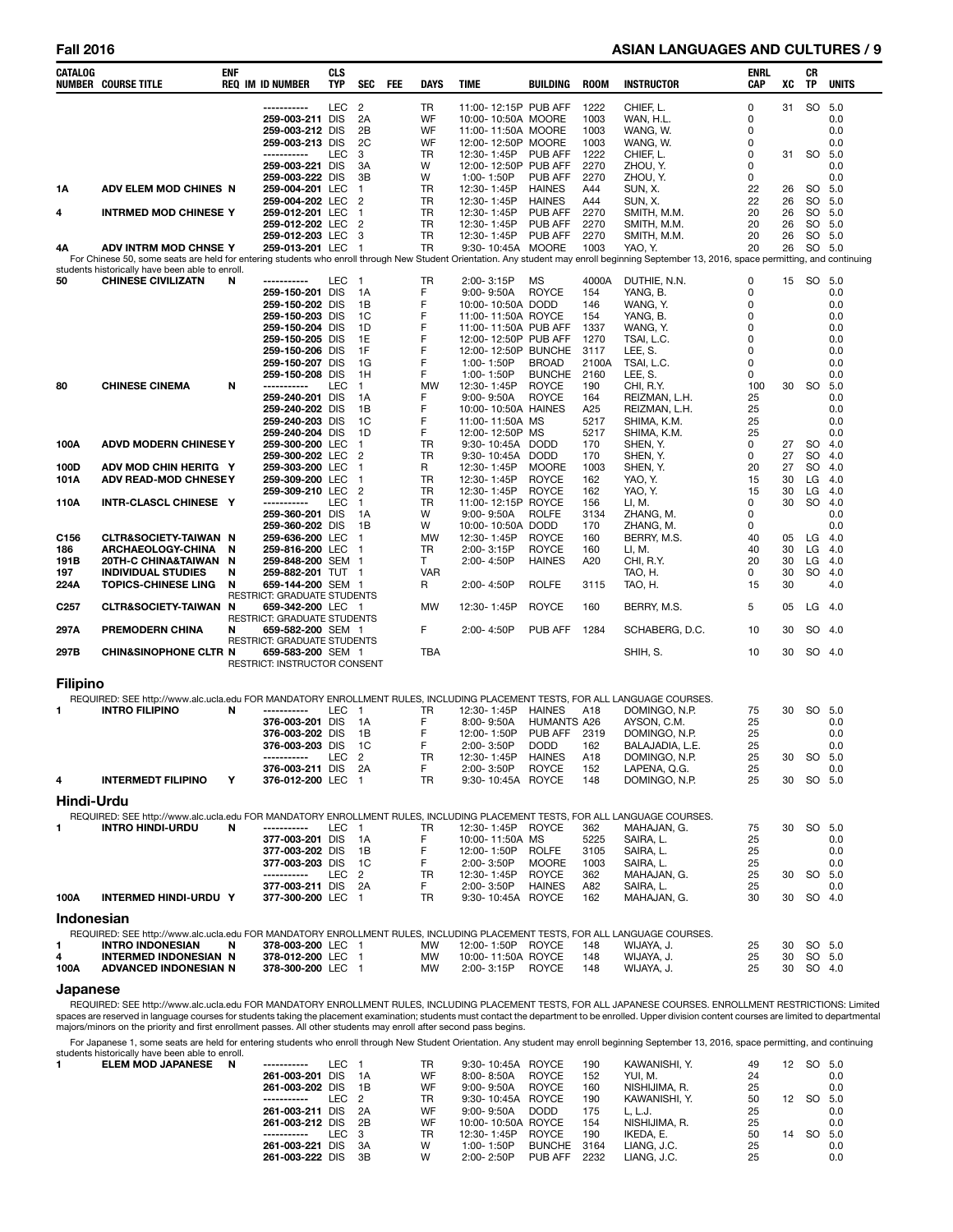#### 10 / ASIAN LANGUAGES AND CULTURES Fall 2016

| <b>CATALOG</b> | <b>NUMBER COURSE TITLE</b>                                                                                                                                                                                                                      | <b>ENF</b> | <b>REQ IM ID NUMBER</b>                                 | <b>CLS</b><br><b>TYP</b> | <b>SEC</b>              | <b>FEE</b> | <b>DAYS</b> | <b>TIME</b>          | <b>BUILDING</b> | <b>ROOM</b>    | <b>INSTRUCTOR</b>        | <b>ENRL</b><br><b>CAP</b> | XC       | CR<br><b>TP</b> | <b>UNITS</b> |
|----------------|-------------------------------------------------------------------------------------------------------------------------------------------------------------------------------------------------------------------------------------------------|------------|---------------------------------------------------------|--------------------------|-------------------------|------------|-------------|----------------------|-----------------|----------------|--------------------------|---------------------------|----------|-----------------|--------------|
|                |                                                                                                                                                                                                                                                 |            | -----------                                             | LEC <sub>4</sub>         |                         |            | TR          | 12:30-1:45P          | <b>ROYCE</b>    | 190            | IKEDA. E.                | 50                        | 14       | SO 5.0          |              |
|                |                                                                                                                                                                                                                                                 |            | 261-003-231 DIS                                         |                          | 4A                      |            | W           | 12:00-12:50P HAINES  |                 | A44            | SUZUKI, W.               | 25                        |          |                 | 0.0          |
|                |                                                                                                                                                                                                                                                 |            | 261-003-232 DIS                                         |                          | 4B                      |            | W           | 1:00-1:50P           | <b>BUNCHE</b>   | 2160           | L. L.J.                  | 25                        |          |                 | 0.0          |
| 4              | <b>INTRMD MOD JAPANESE Y</b>                                                                                                                                                                                                                    |            | 261-012-201 LEC                                         |                          | -1                      |            | TR          | 12:30-1:45P          | PUB AFF         | 2214           | NOGAMI, Y.               | 0                         |          | SO 5.0          |              |
|                |                                                                                                                                                                                                                                                 |            | 261-012-202 LEC 2                                       |                          |                         |            | <b>TR</b>   | 12:30-1:45P          | PUB AFF         | 2214           | NOGAMI. Y.               | 0                         | 26<br>26 | SO.             | 5.0          |
|                |                                                                                                                                                                                                                                                 |            |                                                         |                          |                         |            | <b>TR</b>   |                      |                 |                |                          | $\Omega$                  |          |                 |              |
|                |                                                                                                                                                                                                                                                 |            | 261-012-203 LEC 3                                       |                          |                         |            |             | 12:30-1:45P          | PUB AFF         | 2214           | NOGAMI. Y.               |                           | 26       | <b>SO</b>       | 5.0          |
|                | For Japanese 50, some seats are held for entering students who enroll through New Student Orientation. Any student may enroll beginning September 13, 2016, space permitting, and continuing<br>students historically have been able to enroll. |            |                                                         |                          |                         |            |             |                      |                 |                |                          |                           |          |                 |              |
| 50             | <b>JAPANESE CIVILIZATN</b>                                                                                                                                                                                                                      | N          | -----------                                             | <b>LEC</b>               | $\overline{1}$          |            | <b>TR</b>   | 2:00-3:15P           | WGYOUNG CS76    |                | DUTHIE, T.               | 200                       | 15       | SO 5.0          |              |
|                |                                                                                                                                                                                                                                                 |            | 261-150-201 DIS                                         |                          | 1A                      |            | F           | $9:00 - 9:50A$       | <b>ROLFE</b>    | 3121           | KANESAKA, K.K.           | 25                        |          |                 | 0.0          |
|                |                                                                                                                                                                                                                                                 |            | 261-150-202 DIS                                         |                          | 1B                      |            | F           | $9:00 - 9:50A$       | PUB AFF         | 1343           | MC NELLY, K.             | 25                        |          |                 | 0.0          |
|                |                                                                                                                                                                                                                                                 |            | 261-150-203 DIS                                         |                          | 1C                      |            | F           | 10:00-10:50A MS      |                 | 5233           | KANESAKA, K.K.           | 25                        |          |                 | 0.0          |
|                |                                                                                                                                                                                                                                                 |            |                                                         |                          |                         |            | F           |                      |                 |                |                          |                           |          |                 |              |
|                |                                                                                                                                                                                                                                                 |            | 261-150-204 DIS                                         |                          | 1D                      |            |             | 10:00-10:50A DODD    |                 | 175            | MC NELLY. K.             | 25                        |          |                 | 0.0          |
|                |                                                                                                                                                                                                                                                 |            | 261-150-205 DIS                                         |                          | 1E                      |            | F           | 12:00-12:50P PUB AFF |                 | 2242           | TRUSCOTT, D.M.           | 25                        |          |                 | 0.0          |
|                |                                                                                                                                                                                                                                                 |            | 261-150-207 DIS                                         |                          | 1G                      |            | F           | 12:00-12:50P ROYCE   |                 | 162            | TAKANO. M.               | 25                        |          |                 | 0.0          |
|                |                                                                                                                                                                                                                                                 |            | 261-150-208 DIS                                         |                          | 1H                      |            | F           | 1:00-1:50P           | <b>MOORE</b>    | 1003           | TAKANO. M.               | 25                        |          |                 | 0.0          |
|                |                                                                                                                                                                                                                                                 |            | 261-150-209 DIS                                         |                          | 11                      |            | F           | 1:00-1:50P           | PUB AFF         | 1329           | TRUSCOTT, D.M.           | 25                        |          |                 | 0.0          |
|                | For Japanese 70, some seats are held for entering students who enroll through New Student Orientation. Any student may enroll beginning September 13, 2016, space permitting, and continuing                                                    |            |                                                         |                          |                         |            |             |                      |                 |                |                          |                           |          |                 |              |
| 70             | students historically have been able to enroll.<br><b>IMAGES OF JAPAN</b>                                                                                                                                                                       | N          | -----------                                             | <b>LEC</b>               | $\overline{1}$          |            | <b>TR</b>   | 2:00-3:15P           | PUB AFF         | 1234           | ISHIDA, M.               | 99                        | 15       | LG 5.0          |              |
|                |                                                                                                                                                                                                                                                 |            | 261-210-201 DIS                                         |                          | 1A                      |            | F           | $9:00 - 9:50A$       | PUB AFF         | 1222           |                          | 25                        |          |                 |              |
|                |                                                                                                                                                                                                                                                 |            |                                                         |                          |                         |            | F           |                      |                 |                | BINT AL-HUSSEIN, R       |                           |          |                 | 0.0          |
|                |                                                                                                                                                                                                                                                 |            | 261-210-202 DIS                                         |                          | 1B<br>1C                |            | F           | 10:00-10:50A PUB AFF |                 | 1234           | BINT AL-HUSSEIN, R       | 24<br>25                  |          |                 | 0.0<br>0.0   |
|                |                                                                                                                                                                                                                                                 |            | 261-210-203 DIS                                         |                          | 1D                      |            | F           | 11:00-11:50A ROYCE   | PUB AFF         | 162            | JIAJUN. L.<br>JIAJUN. L. | 25                        |          |                 | 0.0          |
|                |                                                                                                                                                                                                                                                 |            | 261-210-204 DIS                                         |                          |                         |            |             | 1:00-1:50P           |                 | 2242           |                          |                           |          |                 |              |
| 100A           | ADV MODERN JAPANESE Y                                                                                                                                                                                                                           |            | 261-300-202 LEC                                         |                          | $\overline{2}$          |            | <b>MW</b>   | 12:30-1:45P          | PUB AFF         | 1246           | TAKAKURA, A.H.           | 0                         | 05       | SO 4.0          |              |
|                |                                                                                                                                                                                                                                                 |            | 261-300-203 LEC 3                                       |                          |                         |            | <b>MW</b>   | 12:30-1:45P          | PUB AFF         | 1246           | TAKAKURA, A.H.           | 0                         | 05       | SO 4.0          |              |
| 100R           | ADV READINGS-3RD YR Y                                                                                                                                                                                                                           |            | 261-309-200 LEC                                         |                          | $\overline{1}$          |            | T.          | 2:00-3:15P           | <b>HAINES</b>   | A <sub>6</sub> | KAWANISHI, Y.            | 20                        | 15       | SO 4.0          |              |
| 101A           | <b>KANJI ADV READING</b>                                                                                                                                                                                                                        | Y          | 261-317-200 LEC                                         |                          | $\overline{\mathbf{1}}$ |            | <b>TR</b>   | 2:00-3:15P           | <b>YRL</b>      | 11630F         | IKEDA, E.                | 25                        | 15       | SO 4.0          |              |
| 110A           | <b>CLSCL JAPANESE-GRMR Y</b>                                                                                                                                                                                                                    |            | 261-361-200 LEC 1                                       |                          |                         |            | <b>TR</b>   | 9:30-10:45A ROYCE    |                 | 160            | DUTHIE, T.               | 40                        | 12       | SO              | 4.0          |
| M120           | <b>INTRO-JAPANESE LING Y</b>                                                                                                                                                                                                                    |            | -----------                                             | LEC <sub>1</sub>         |                         |            | <b>TR</b>   | 11:00-12:15P PUB AFF |                 | 2232           | <b>IWASAKI, S.</b>       | 42                        | 13       | LG              | 4.0          |
|                |                                                                                                                                                                                                                                                 |            | SAME AS: LING M116                                      |                          |                         |            |             |                      |                 |                |                          |                           |          |                 |              |
|                |                                                                                                                                                                                                                                                 |            | 261-421-201 DIS                                         |                          | 1A                      |            | F           | $9:00 - 9:50A$       | <b>ROYCE</b>    | 162            | KONSTANTINOVSKAIA.       | 21                        |          |                 | 0.0          |
|                |                                                                                                                                                                                                                                                 |            | 261-421-202 DIS                                         |                          | 1B                      |            | F           | 1:00-1:50P           | <b>PUB AFF</b>  | 1234           | KONSTANTINOVSKAIA.       | 21                        |          |                 | 0.0          |
| 151            | LIT-TRANSLTN-MODERN Y                                                                                                                                                                                                                           |            | 261-607-200 LEC 1                                       |                          |                         |            | <b>MW</b>   | 2:00-3:15P           | <b>ROYCE</b>    | 160            | ISHIDA, M.               | 40                        | 30       | SO 4.0          |              |
| 155            | <b>JAPANESE CINEMA</b>                                                                                                                                                                                                                          | N          | 261-630-200 LEC 1                                       |                          |                         |            | <b>MW</b>   | 3:30-4:45P           | <b>DODD</b>     | 167            | YAMAZAKI, J.             | 40                        | 30       | SO              | 4.0          |
| C159           | TPC-CLTR&SCTY-JAPAN N                                                                                                                                                                                                                           |            | 261-654-201 LEC 2                                       |                          |                         |            | <b>TR</b>   | 5:00-6:15P           | <b>ROYCE</b>    | 162            | WINSTON, L.              | 40                        | 22       | SO              | 4.0          |
|                | Japanese C159, lecture 2: Love and Desire in Modern Japanese Literature                                                                                                                                                                         |            |                                                         |                          |                         |            |             |                      |                 |                |                          |                           |          |                 |              |
| <b>189HC</b>   | <b>HONORS CONTRACTS</b>                                                                                                                                                                                                                         | N          | 261-537-201 TUT 1                                       |                          |                         |            | <b>VAR</b>  |                      |                 |                | <b>IWASAKI, S.</b>       | 0                         | 30       | $LG$ 1.0        |              |
| 197            | <b>INDIVIDUAL STUDIES</b>                                                                                                                                                                                                                       | N          | 261-882-201 TUT 1                                       |                          |                         |            | <b>VAR</b>  |                      |                 |                | LIPPIT. S.M.             | $\Omega$                  | 30       | <b>SO</b>       | 4.0          |
| 200            | <b>JAPANESE STUDIES</b>                                                                                                                                                                                                                         | N          | 661-001-200 SEM 1<br><b>RESTRICT: GRADUATE STUDENTS</b> |                          |                         |            | м           | 2:00-4:50P           | PUB AFF         | 2292           | EMMERICH, M.D.           | 10                        | 30       | $LG$ 4.0        |              |

#### Korean

REQUIRED: SEE http://www.alc.ucla.edu FOR MANDATORY ENROLLMENT RULES, INCLUDING PLACEMENT TESTS, FOR ALL KOREAN COURSES. ENROLLMENT RESTRICTIONS: Limited<br>spaces are reserved in language courses for students taking the plac majors/minors on the priority and first enrollment passes. All other students may enroll after second pass begins.

For Korean 1, some seats are held for entering students who enroll through New Student Orientation. Any student may enroll beginning September 13, 2016, space permitting, and continuing stu-

|                  | dents historically have been able to enroll. |                                    |                |            |                           |                    |      |                 |          |                 |           |     |
|------------------|----------------------------------------------|------------------------------------|----------------|------------|---------------------------|--------------------|------|-----------------|----------|-----------------|-----------|-----|
| 1                | <b>ELEM MODERN KOREAN N</b>                  | <b>LEC</b><br>-----------          | $\overline{1}$ | <b>TR</b>  | 9:30-10:45A PUB AFF       |                    | 1234 | CHOI, J.B.      | 75       | 27              | SO 5.0    |     |
|                  |                                              | 267-003-201 DIS                    | 1A             | WF         | 8:00-8:50A                | <b>DODD</b>        | 170  | CHOI, J.A.      | 25       |                 |           | 0.0 |
|                  |                                              | 267-003-202 DIS                    | 1B             | WF         | 9:00-9:50A                | <b>DODD</b>        | 170  | JO, J.          | 25       |                 |           | 0.0 |
|                  |                                              | 267-003-203 DIS                    | 1C             | W          | 11:00-11:50A HAINES       |                    | 220  | CHOI, J.A.      | 25       |                 |           | 0.0 |
|                  |                                              | <b>LEC</b><br>------------         | $\overline{2}$ | <b>TR</b>  | 12:30-1:45P               | <b>HAINES</b>      | 220  | CHOI. J.B.      | 75       | 27              | <b>SO</b> | 5.0 |
|                  |                                              | 267-003-211 DIS                    | 2A             | W          | 12:00-12:50P BOELTER 5419 |                    |      | JO, J.          | 25       |                 |           | 0.0 |
|                  |                                              | 267-003-212 DIS                    | 2B             | W          | 1:00-1:50P                | <b>BOELTER</b>     | 9436 | HUR. J.         | 25       |                 |           | 0.0 |
|                  |                                              | 267-003-213 DIS                    | 2C             | W          | 2:00-2:50P                | <b>BOELTER</b>     | 4413 | HUR, J.         | 25       |                 |           | 0.0 |
| 1А               | <b>ELEM KORN-KORN SPKRN</b>                  | LEC<br>-----------                 | $\overline{1}$ | <b>TR</b>  | 9:30-10:45A ROYCE         |                    | 164  | MITSUNAGA, J.E. | 50       | 26              | SO 5.0    |     |
|                  |                                              | 267-004-201 DIS                    | 1A             | WF         | 9:00-9:50A                | <b>DODD</b>        | 162  | LEE, H.         | 25       |                 |           | 0.0 |
|                  |                                              | 267-004-202 DIS                    | 1B             | W          | 2:00-2:50P                | PUB AFF            | 1323 | JEONG, S.       | 25       |                 |           | 0.0 |
|                  |                                              | <b>LEC</b><br>------------         | $\overline{2}$ | <b>TR</b>  | 12:30-1:45P               | <b>ROYCE</b>       | 148  | MITSUNAGA, J.E. | 25       | 26              | SO 5.0    |     |
|                  |                                              | 267-004-211 DIS                    | 2A             | WF         | 1:00-1:50P                | PUB AFF            | 1323 | JEONG, S.       | 25       |                 |           | 0.0 |
| 4                | <b>INTRMED MDRN KOREANY</b>                  | 267-012-200 LEC                    | -1             | <b>TR</b>  | 9:30-10:45A HAINES        |                    | A44  | JEON. S.        | 25       | 12 <sup>2</sup> | SO 5.0    |     |
|                  |                                              | 267-012-202 LEC                    | $\overline{2}$ | <b>TR</b>  | 9:30-10:45A HAINES        |                    | A44  | JEON, S.        | 25       | 12              | <b>SO</b> | 5.0 |
| 40               | <b>KOREAN POP CULTURE N</b>                  | LEC<br>-----------                 | $\mathbf{1}$   | <b>TR</b>  | 8:00-9:15A                | <b>DODD</b>        | 147  | KIM, H.         | 0        | 30              | SO 5.0    |     |
|                  |                                              | 267-120-201 DIS                    | 1A             | F          | 8:00-8:50A                | <b>ROYCE</b>       | 162  | YUN, S.H.       | 0        |                 |           | 0.0 |
|                  |                                              | 267-120-202 DIS                    | 1B             | F          | 8:00-8:50A                | <b>ROYCE</b>       | 160  | PARK, J.W.      | 0        |                 |           | 0.0 |
|                  |                                              | 267-120-203 DIS                    | 1C             | F          | 9:00-9:50A                | <b>ROLFE</b>       | 3135 | PARK, J.W.      | $\Omega$ |                 |           | 0.0 |
|                  |                                              | 267-120-204 DIS                    | 1D             | F          | $9:00 - 9:50A$            | <b>HAINES</b>      | A25  | YUN. S.H.       | 0        |                 |           | 0.0 |
|                  |                                              | 267-120-205 DIS                    | 1E             | F          | 12:00-12:50P PUB AFF      |                    | 1278 | OH, S.M.        | $\Omega$ |                 |           | 0.0 |
|                  |                                              | 267-120-206 DIS                    | 1F             | F          | 2:00-2:50P                | PUB AFF            | 2284 | OH, S.M.        | 0        |                 |           | 0.0 |
|                  |                                              | 267-120-207 DIS                    | 1G             | F          | 2:00-2:50P                | PUB AFF            | 1222 | LAUER, M.J.     | 0        |                 |           | 0.0 |
| 100A             | ADV MODERN KOREAN Y                          | 267-300-200 LEC                    | $\overline{1}$ | TR         | 11:00-12:15P POWELL       |                    | 320B | MITSUNAGA, J.E. | 25       | 13              | SO 4.0    |     |
| 101A             | <b>ADV RDNG-MOD KOREANY</b>                  | 267-306-200 LEC                    | - 1            | <b>TR</b>  | 11:00-12:15P MOORE        |                    | 1003 | YOON, J.E.      | 25       | 13              | SO 4.0    |     |
| 102A             | <b>ADV KOREAN CONVRSTNY</b>                  | 267-312-200 LEC                    | - 1            | <b>TR</b>  | 2:00-3:15P                | <b>POWELL</b>      | 320B | CHOI, J.B.      | 25       | 15              | SO 4.0    |     |
| 104A             | ADV KOREAN WRITING Y                         | 267-324-200 LEC                    | $\overline{1}$ | <b>TR</b>  | 12:30-1:45P               | <b>ROLFE</b>       | 3105 | JEON, S.        | 25       | 14              | SO 4.0    |     |
| C105A            | <b>KOREAN ACADMC TEXTSY</b>                  | 267-330-200 LEC                    | - 1            | <b>MW</b>  | 11:00-12:15P BUNCHE       |                    | 2178 | YOON, J.E.      | 25       | 27              | <b>SO</b> | 4.0 |
|                  |                                              | 267-330-202 LEC                    | $\overline{2}$ | MW         | 12:30-1:45P               | <b>BUNCHE</b>      | 2178 | YOON, J.E.      | 25       | 27              | <b>SO</b> | 4.0 |
| 106SL            | SUPERIOR KOREAN-SL Y                         | 267-341-200 LEC                    | - 1            | <b>TR</b>  | 2:00-3:15P                | <b>BOELTER</b>     | 9436 | SOHN, S.S.      | 20       | 30              | <b>SO</b> | 4.0 |
| C <sub>151</sub> | <b>MODERN LIT-TRANSLTN Y</b>                 | 267-607-200 LEC                    | $\overline{1}$ | <b>TR</b>  | 11:00-12:15P ROYCE        |                    | 160  | HANSCOM, C.P.   | 40       | 30              | SO 4.0    |     |
| 153              | <b>KOREA WEST ENCOUNTRN</b>                  | 267-618-200 LEC                    | - 1            | <b>TR</b>  | 12:30-1:45P               | <b>ROYCE</b>       | 160  | OAK, S.         | 40       | 14              | LG.       | 4.0 |
| 172              | <b>TOPCS-KOR CHRISTIAN N</b>                 | <b>LEC</b><br>-----------          | $\overline{1}$ | <b>TR</b>  | 2:00-3:15P                | <b>ROYCE</b>       | 164  | OAK. S.         | 50       | 15              | LG .      | 4.0 |
|                  |                                              | 267-743-201 DIS                    | 1A             | F          | 9:00-9:50A                | <b>MS</b>          | 5225 | TRAN, T.        | 25       |                 |           | 0.0 |
|                  |                                              | 267-743-202 DIS                    | 1B             | F          | 10:00-10:50A BOELTER      |                    | 4413 | TRAN. T.        | 25       |                 |           | 0.0 |
| 184A             | <b>WOMN-PREMDRN KOREA N</b>                  | <b>LEC</b><br>-----------          | $\overline{1}$ | <b>MW</b>  | 12:30-1:45P               | <b>ROYCE</b>       | 164  | JUNG-KIM, J.J.  | 50       | 05              | LG .      | 4.0 |
|                  |                                              | 267-804-201 DIS                    | 1A             | F          | 10:00-10:50A ROLFE        |                    | 3121 | STOCK, T.       | 25       |                 |           | 0.0 |
|                  |                                              | 267-804-202 DIS                    | 1B             | F          | 11:00-11:50A DODD         |                    | 146  | STOCK, T.       | 25       |                 |           | 0.0 |
| 197              | <b>INDIVIDUAL STUDIES</b><br>N               | 267-882-200 TUT 1                  |                | <b>VAR</b> |                           |                    |      | SOHN, S.S.      | 0        | 30              | <b>SO</b> | 4.0 |
| 224A             | <b>TOPICS-KOREAN LING</b><br>N               | 667-144-200 SEM 1                  |                | W          | 3:00-5:50P                | <b>YRL</b>         |      | SOHN, S.S.      | 10       | 30              |           | 4.0 |
|                  |                                              | RESTRICT: GRADUATE STUDENTS        |                |            |                           |                    |      |                 |          |                 |           |     |
| 235A             | <b>MODERN KOREAN LIT</b><br>N                | 667-210-200 SEM 1                  |                | W          | 2:00-4:50P                | <b>HUMANTS A30</b> |      | HANSCOM, C.P.   | 10       | 30              |           | 4.0 |
|                  |                                              | <b>RESTRICT: GRADUATE STUDENTS</b> |                |            |                           |                    |      |                 |          |                 |           |     |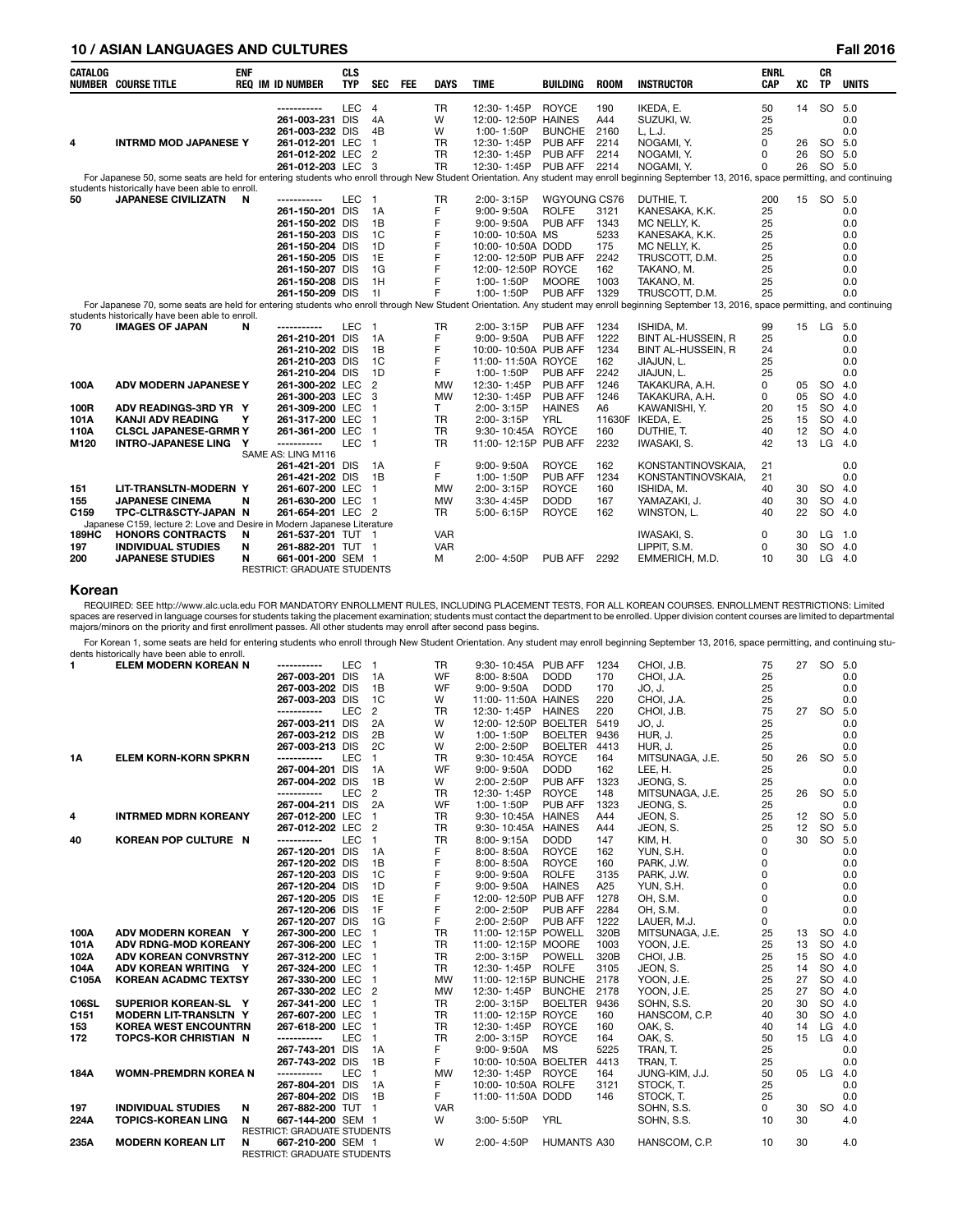### Fall 2016 **ATMOSPHERIC AND OCEANIC SCIENCES / 11**

| <b>CATALOG</b>          | <b>NUMBER COURSE TITLE</b>                                                                                                                                                                                                                                             | <b>ENF</b> | <b>REQ IM ID NUMBER</b>                                 | <b>CLS</b><br><b>TYP</b> | <b>SEC</b>                   | FEE | <b>DAYS</b>            | TIME                                 | <b>BUILDING</b>               | <b>ROOM</b>    | <b>INSTRUCTOR</b>                      | <b>ENRL</b><br><b>CAP</b> | XC       | CR<br><b>TP</b>        | <b>UNITS</b> |
|-------------------------|------------------------------------------------------------------------------------------------------------------------------------------------------------------------------------------------------------------------------------------------------------------------|------------|---------------------------------------------------------|--------------------------|------------------------------|-----|------------------------|--------------------------------------|-------------------------------|----------------|----------------------------------------|---------------------------|----------|------------------------|--------------|
| 265A                    | <b>KOREAN BDDHST TEXTS N</b>                                                                                                                                                                                                                                           |            | 667-390-200 SEM 1<br><b>RESTRICT: GRADUATE STUDENTS</b> |                          |                              |     | M                      | 3:00-5:50P                           | PUB AFF                       | 1256           | <b>BUSWELL, R.E.</b>                   | 10                        | 30       |                        | 4.0          |
| <b>South Asian</b>      |                                                                                                                                                                                                                                                                        |            |                                                         |                          |                              |     |                        |                                      |                               |                |                                        |                           |          |                        |              |
|                         | Modern South Asian language courses are listed under the Hindi-Urdu subject area.                                                                                                                                                                                      |            |                                                         |                          |                              |     |                        |                                      |                               |                |                                        |                           |          |                        |              |
| M60                     | RELGN-CLASSCL INDIA N                                                                                                                                                                                                                                                  |            | -----------<br>SAME AS: RELIGN M60D                     | LEC                      | $\overline{1}$               |     | TR                     | 11:00-12:15P HUMANTS 135             |                               |                | SCHOPEN, G.R.                          | 40                        | 30       | SO                     | 5.0          |
|                         |                                                                                                                                                                                                                                                                        |            | 265-180-201 DIS<br>265-180-202 DIS                      |                          | 1A<br>1B                     |     | F<br>F                 | $9:00 - 9:50A$<br>10:00-10:50A ROYCE | <b>ROLFE</b>                  | 3108<br>156    | LOUKOTA, D.<br>LOUKOTA, D.             | 20<br>20                  |          |                        | 0.0<br>0.0   |
| 110A                    | <b>ELEMENTARY SANSKRIT N</b>                                                                                                                                                                                                                                           |            | 265-360-200 LEC                                         |                          | $\overline{1}$               |     | <b>MWF</b>             | 11:00-11:50A DODD                    |                               | 162            | WATKINS, S.J.                          | 25                        | 04       | SO                     | 4.0          |
| 236B                    | <b>PRAKRITS</b>                                                                                                                                                                                                                                                        | N          | 665-217-200 LEC                                         |                          | $\overline{1}$               |     | TR                     | 3:30-4:45P                           | <b>DODD</b>                   | 232            | WATKINS, S.J.                          | 10                        | 30       | SO                     | 4.0          |
|                         | <b>Southeast Asian</b>                                                                                                                                                                                                                                                 |            |                                                         |                          |                              |     |                        |                                      |                               |                |                                        |                           |          |                        |              |
| 197                     | Southeast Asian language courses are listed under their own subject areas as follows: Filipino, Indonesian, Thai, and Vietnamese.<br><b>INDIVIDUAL STUDIES</b>                                                                                                         | N          | 271-882-201 TUT 1                                       |                          |                              |     | <b>VAR</b>             |                                      |                               |                | MAHAJAN, G.                            | 0                         | 30       | SO 4.0                 |              |
|                         |                                                                                                                                                                                                                                                                        |            |                                                         |                          |                              |     |                        |                                      |                               |                |                                        |                           |          |                        |              |
| Thai                    | REQUIRED: SEE http://www.alc.ucla.edu FOR MANDATORY ENROLLMENT RULES, INCLUDING PLACEMENT TESTS, FOR ALL LANGUAGE COURSES.                                                                                                                                             |            |                                                         |                          |                              |     |                        |                                      |                               |                |                                        |                           |          |                        |              |
| 1                       | <b>INTRODUCTORY THAI</b>                                                                                                                                                                                                                                               | N          | 380-003-200 LEC 1                                       |                          |                              |     | <b>MW</b>              | 12:00-1:50P                          | BUNCHE 3123                   |                | GASIGITAMRONG, J.                      | 25                        | 30       | SO 5.0                 |              |
| 4<br>100A               | <b>INTERMEDIATE THAI</b><br><b>ADVANCED THAI</b>                                                                                                                                                                                                                       | N<br>N     | 380-012-200 LEC 1<br>380-300-200 LEC                    |                          | $\blacksquare$               |     | <b>MW</b><br><b>MW</b> | 2:00-3:50P<br>9:30-10:45A ROLFE      | BUNCHE 1221A                  | 3121           | GASIGITAMRONG, J.<br>GASIGITAMRONG, J. | 25<br>25                  | 30<br>30 | SO 5.0<br>SO 4.0       |              |
|                         |                                                                                                                                                                                                                                                                        |            |                                                         |                          |                              |     |                        |                                      |                               |                |                                        |                           |          |                        |              |
| <b>Vietnamese</b>       | REQUIRED: SEE http://www.alc.ucla.edu FOR MANDATORY ENROLLMENT RULES, INCLUDING PLACEMENT TESTS, FOR ALL LANGUAGE COURSES.                                                                                                                                             |            |                                                         |                          |                              |     |                        |                                      |                               |                |                                        |                           |          |                        |              |
| 1.                      | <b>INTRO VIETNAMESE</b>                                                                                                                                                                                                                                                | N          | -----------                                             | LEC 1                    |                              |     | <b>TR</b>              | 11:00-12:15P ROYCE                   |                               | 148            | NGUYEN, T.B.                           | 25                        | 30       | SO 5.0                 |              |
|                         |                                                                                                                                                                                                                                                                        |            | RESTRICT: INSTRUCTOR CONSENT<br>379-003-201 DIS         |                          | 1A                           |     | F                      | 2:00-3:50P                           | <b>HAINES</b>                 | A74            | NGUYEN, T.B.                           | 25                        |          |                        | 0.0          |
| 1А                      | <b>INTRO VIET-HERITAGE</b>                                                                                                                                                                                                                                             | N          | -----------                                             | <b>LEC</b>               | $\mathbf{1}$                 |     | <b>TR</b>              | 12:30-1:45P                          | <b>DODD</b>                   | 175            | NGUYEN, T.B.                           | 50                        | 30       | SO 5.0                 |              |
|                         |                                                                                                                                                                                                                                                                        |            | 379-004-201 DIS<br>379-004-202 DIS                      |                          | 1A<br>1B                     |     | F<br>F                 | 10:00-11:50A ROYCE<br>12:00-1:50P    | <b>ROYCE</b>                  | 148<br>148     | LE. N.<br>TRAN, K.N.                   | 25<br>25                  |          |                        | 0.0<br>0.0   |
|                         |                                                                                                                                                                                                                                                                        |            | -----------                                             | <b>LEC</b>               | $\overline{2}$               |     | <b>TR</b>              | 12:30-1:45P                          | <b>DODD</b>                   | 175            | NGUYEN, T.B.                           | 25                        | 30       | SO.                    | 5.0          |
| 4                       | <b>INTERMDT VIETNAMESE Y</b>                                                                                                                                                                                                                                           |            | 379-004-211 DIS<br>-----------                          | <b>LEC</b>               | 2A<br>$\overline{1}$         |     | F<br>TR                | 2:00-3:50P<br>2:00-3:15P             | <b>ROYCE</b><br><b>ROYCE</b>  | 148<br>148     | TRAN, K.N.<br>BUI, C.V.                | 25<br>25                  | 30       | <b>SO</b>              | 0.0<br>5.0   |
|                         | <b>ADVANCED VIETNAMESE Y</b>                                                                                                                                                                                                                                           |            | 379-012-201 DIS                                         |                          | 1A                           |     | F<br><b>TR</b>         | 1:00-1:50P<br>11:00-12:15P BUNCHE    | <b>ROYCE</b>                  | 160            | BUI, C.V.                              | 25                        |          | SO 4.0                 | 0.0          |
| 100A                    |                                                                                                                                                                                                                                                                        |            | 379-300-200 LEC                                         |                          | $\overline{1}$               |     |                        |                                      |                               | 2178           | BUI, C.V.                              | 25                        | 30       |                        |              |
|                         | <b>ATMOSPHERIC AND OCEANIC SCIENCES</b><br>For Atmospheric and Oceanic Sciences 1, some seats are held for entering students who enroll through New Student Orientation. Any student may enroll beginning September 13, 2016, space                                    |            |                                                         |                          |                              |     |                        |                                      |                               |                |                                        |                           |          |                        |              |
|                         | permitting, and continuing students historically have been able to enroll.                                                                                                                                                                                             |            |                                                         |                          |                              |     |                        |                                      |                               |                |                                        |                           |          |                        |              |
| 1                       | <b>CLIMATE CHANGE</b>                                                                                                                                                                                                                                                  | N          | ------------<br>126-004-201 DIS                         | LEC                      | $\overline{1}$<br>1A         |     | TR<br>т                | 9:30-10:45A FRANZ<br>2:00-2:50P      | MS                            | 1178<br>7124A  | BIANCHI, D.<br>PINTO ABARZUA, V.A.     | 270<br>30                 |          | 12 SO 4.0              | 0.0          |
|                         |                                                                                                                                                                                                                                                                        |            | 126-004-202 DIS                                         |                          | 1B                           |     | т                      | 3:00-3:50P                           | MS                            | 7124A          | PINTO ABARZUA, V.A.                    | 30                        |          |                        | 0.0          |
|                         |                                                                                                                                                                                                                                                                        |            | 126-004-203 DIS<br>126-004-204 DIS                      |                          | 1C<br>1D                     |     | W<br>W                 | 12:00-12:50P MS<br>1:00-1:50P        | <b>MS</b>                     | 7124B<br>7124B | TSAI, J.Y.<br>TSAI, J.Y.               | 30<br>30                  |          |                        | 0.0<br>0.0   |
|                         |                                                                                                                                                                                                                                                                        |            | 126-004-205 DIS                                         |                          | 1E                           |     | R                      | 1:00-1:50P                           | MS                            | 7124A          | WANG, B.                               | 30                        |          |                        | 0.0          |
|                         |                                                                                                                                                                                                                                                                        |            | 126-004-206 DIS<br>126-004-207 DIS                      |                          | 1F<br>1G                     |     | R<br>Т                 | 2:00-2:50P<br>4:00-4:50P             | MS<br>MS                      | 7124A<br>7124A | WANG, B.<br>PINTO ABARZUA, V.A         | 30<br>30                  |          |                        | 0.0<br>0.0   |
|                         |                                                                                                                                                                                                                                                                        |            | 126-004-208 DIS                                         |                          | 1H                           |     | W                      | 11:00-11:50A MS                      |                               | 7124B          | TSAI, J.Y.                             | 30                        |          |                        | 0.0          |
| 1L                      | <b>CLIMATE CHANGE LAB Y</b>                                                                                                                                                                                                                                            |            | 126-004-209 DIS<br>126-007-200 LAB                      |                          | 11<br>$\overline{1}$         |     | R<br><b>VAR</b>        | 11:00-11:50A MS                      |                               | 7124A          | WANG, B.<br>BIANCHI, D.                | 30<br>200                 | 30       | SO 1.0                 | 0.0          |
|                         | For Atmospheric and Oceanic Sciences 2, some seats are held for entering students who enroll through New Student Orientation. Any student may enroll beginning September 13, 2016, space<br>permitting, and continuing students historically have been able to enroll. |            |                                                         |                          |                              |     |                        |                                      |                               |                |                                        |                           |          |                        |              |
| 2                       | <b>AIR POLLUTION</b>                                                                                                                                                                                                                                                   | N          | -----------                                             | LEC                      | $\overline{1}$               |     | <b>VAR</b>             |                                      | <b>ONLINE</b>                 | LA             | LEW, J.K.                              | 270                       | 23       | SO 4.0                 |              |
|                         |                                                                                                                                                                                                                                                                        |            | 126-010-201 DIS<br>126-010-202 DIS                      |                          | 1A<br>1B                     |     | M<br>T.                | 1:00-1:50P<br>10:00-10:50A MS        | <b>MS</b>                     | 7124B<br>7124A | LEE, H.<br>LEE, H.                     | 30<br>30                  |          |                        | 0.0<br>0.0   |
|                         |                                                                                                                                                                                                                                                                        |            | 126-010-203 DIS                                         |                          | 1 <sup>C</sup>               |     | T                      | 1:00-1:50P                           | MS                            | 7124B          | KUANG, X.                              | 30                        |          |                        | 0.0          |
|                         |                                                                                                                                                                                                                                                                        |            | 126-010-204 DIS<br>126-010-205 DIS                      |                          | 1D<br>1E                     |     | Τ<br>R                 | 2:00-2:50P<br>10:00-10:50A MS        | мs                            | 7124B<br>7124A | KUANG, X.<br>BROCKWAY, N.W.            | 30<br>30                  |          |                        | 0.0<br>0.0   |
|                         |                                                                                                                                                                                                                                                                        |            | 126-010-206 DIS                                         |                          | 1F                           |     | R                      | 1:00-1:50P                           | MS                            | 7124B          | BROCKWAY, N.W.                         | 30                        |          |                        | 0.0          |
|                         |                                                                                                                                                                                                                                                                        |            | 126-010-207 DIS<br>126-010-208 DIS                      |                          | 1G<br>1H                     |     | M<br>Т                 | 4:00-4:50P<br>12:00-12:50P MS        | MS                            | 7124B<br>7124A | LEE, H.<br>KUANG, X.                   | 30<br>30                  |          |                        | 0.0<br>0.0   |
|                         |                                                                                                                                                                                                                                                                        |            | 126-010-209 DIS                                         |                          | 11                           |     | W                      | 10:00-10:50A MS                      |                               | 7124B          | BROCKWAY, N.W.                         | 30                        |          |                        | 0.0          |
| 2L<br>3                 | <b>AIR POLLUTION LAB</b><br><b>INTR-ATMOS ENVIRMNT N</b>                                                                                                                                                                                                               | Υ          | 126-013-200 LAB<br>-----------                          | LEC                      | $\mathbf{1}$<br>$\mathbf{1}$ |     | <b>VAR</b><br>TR       | 12:30-1:45P                          | <b>ONLINE</b><br>GEOLOGY 3656 | LA             | LEW, J.K.<br>CHEN, G.                  | 200<br>90                 | 30<br>14 | <b>SO</b><br><b>SO</b> | 1.0<br>4.0   |
|                         |                                                                                                                                                                                                                                                                        |            | 126-015-201 DIS                                         |                          | 1A                           |     | Τ                      | 3:00-3:50P                           | MS                            | 7124B          | HUANG, Y.                              | 30                        |          |                        | 0.0          |
|                         |                                                                                                                                                                                                                                                                        |            | 126-015-202 DIS<br>126-015-203 DIS                      |                          | 1B<br><sub>1</sub> C         |     | W<br>w                 | 1:00-1:50P<br>2:00-2:50P             | MS<br>MS                      | 7124A<br>7124A | HUANG, Y.<br>HUANG, Y.                 | 30<br>30                  |          |                        | 0.0<br>0.0   |
| 3L                      | <b>INTR-ATMOS ENVR LAB Y</b>                                                                                                                                                                                                                                           |            | 126-014-200 LAB                                         |                          | $\mathbf{1}$                 |     | <b>VAR</b>             |                                      |                               |                | CHEN, G.                               | 90                        | 30       | <b>SO</b>              | 1.0          |
| M10                     | INTRO-ENVIRNMTL SCI N                                                                                                                                                                                                                                                  |            | -----------<br>SAME AS: ENVIRON M10                     | LEC                      | $\overline{1}$               |     | <b>MWF</b>             | 2:00-2:50P                           | <b>FRANZ</b>                  | 1260           | PAULSON, S.E.                          | 0                         | 07       | LG                     | 4.0          |
|                         |                                                                                                                                                                                                                                                                        |            | 126-030-201 LAB                                         |                          | 1A                           |     | R                      | 1:00-1:50P                           | GEOLOGY 3657                  |                | BHETRARATANA, M.                       | 0                         |          |                        | 0.0          |
|                         |                                                                                                                                                                                                                                                                        |            | 126-030-202 LAB<br>126-030-203 LAB                      |                          | 1B<br>1C                     |     | R<br>R                 | 2:00-2:50P<br>3:00-3:50P             | GEOLOGY 3657<br>GEOLOGY 3657  |                | BHETRARATANA, M.<br>CHEN, T.L.         | 0<br>0                    |          |                        | 0.0<br>0.0   |
|                         |                                                                                                                                                                                                                                                                        |            | 126-030-204 LAB                                         |                          | 1D                           |     | R                      | 4:00-4:50P                           | GEOLOGY 3657                  |                | CHEN, T.L.                             | 0                         |          |                        | 0.0          |
| 101                     | DYNAMCS&THERMODYNMCY                                                                                                                                                                                                                                                   |            | -----------<br>126-305-201 DIS                          | LEC                      | $\mathbf{1}$<br>1A           |     | TR<br>т                | 10:00-11:50A MS<br>12:00-12:50P MS   |                               | 7124B<br>7124B | KOK, J.F.<br>CHEUNG, R.                | 33<br>16                  | 13       | LG                     | 5.0<br>0.0   |
|                         |                                                                                                                                                                                                                                                                        |            | 126-305-202 DIS                                         |                          | 1B                           |     | w                      | 9:00-9:50A                           | MS                            | 7124B          | CHEUNG, R.                             | 17                        |          |                        | 0.0          |
| M106                    | APPLIED CLIMATOLOGY N                                                                                                                                                                                                                                                  |            | 126-330-200 LEC<br>SAME AS: GEOG M106                   |                          | $\blacksquare$               |     | WF                     | 1:30-2:45P                           | <b>BUNCHE</b>                 | A163           | XUE, Y.                                | 10                        | 30       | SO                     | 4.0          |
| 150<br>C <sub>160</sub> | <b>ATMO&amp;OCEAN SCI LAB</b><br><b>REMOTE SENSING A&amp;O Y</b>                                                                                                                                                                                                       | Y          | 126-600-200 LEC<br>126-644-200 LEC                      |                          | $\blacksquare$<br>- 1        |     | <b>TR</b><br>TR        | 1:00-4:50P<br>10:30-11:45A MS        | MS                            | 4202<br>7101   | SEIBT, U.<br>STUTZ, J.P.               | 10<br>15                  | 30<br>30 | SO 5.0<br>SO 4.0       |              |
| 186                     | <b>OPRATNL METEOROLOGYY</b>                                                                                                                                                                                                                                            |            | 126-816-200 LAB                                         |                          | $\blacksquare$               |     |                        |                                      | ΜS                            |                | LEW, J.K.                              | $\mathbf{1}$              | 30       | $LG$ 2.0               |              |
| 197<br>200A             | <b>INDIVIDUAL STUDIES</b><br><b>ATMOS&amp;OCEANIC FLUID N</b>                                                                                                                                                                                                          | N          | 126-888-201 TUT 1<br>-----------                        | LEC                      | $\mathbf{1}$                 |     | <b>VAR</b><br>TR       | 2:00-3:15P                           | МS                            | 7121           | LEW, J.K.<br>CHAMECKI, M.              | 0<br>15                   | 30<br>15 | SO 4.0                 | SO 2.0-4.0   |
|                         |                                                                                                                                                                                                                                                                        |            | RESTRICT: GRADUATE STUDENTS                             |                          |                              |     |                        |                                      |                               |                |                                        |                           |          |                        |              |
|                         |                                                                                                                                                                                                                                                                        |            | 526-001-201 DIS<br>RESTRICT: GRADUATE STUDENTS          |                          | - 1A                         |     | F                      | 12:00-12:50P MS                      |                               | 7121           | CHAMECKI, M.                           | 15                        |          |                        | 0.0          |
| 200B                    | <b>INTRO-DYN-EARTH SYS</b>                                                                                                                                                                                                                                             | N          | 526-020-200 LEC 1<br>RESTRICT: GRADUATE STUDENTS        |                          |                              |     | <b>MW</b>              | 1:00-2:20P                           | MS                            | 7121           | HALL, A.D.                             | 15                        | 30       | SO 4.0                 |              |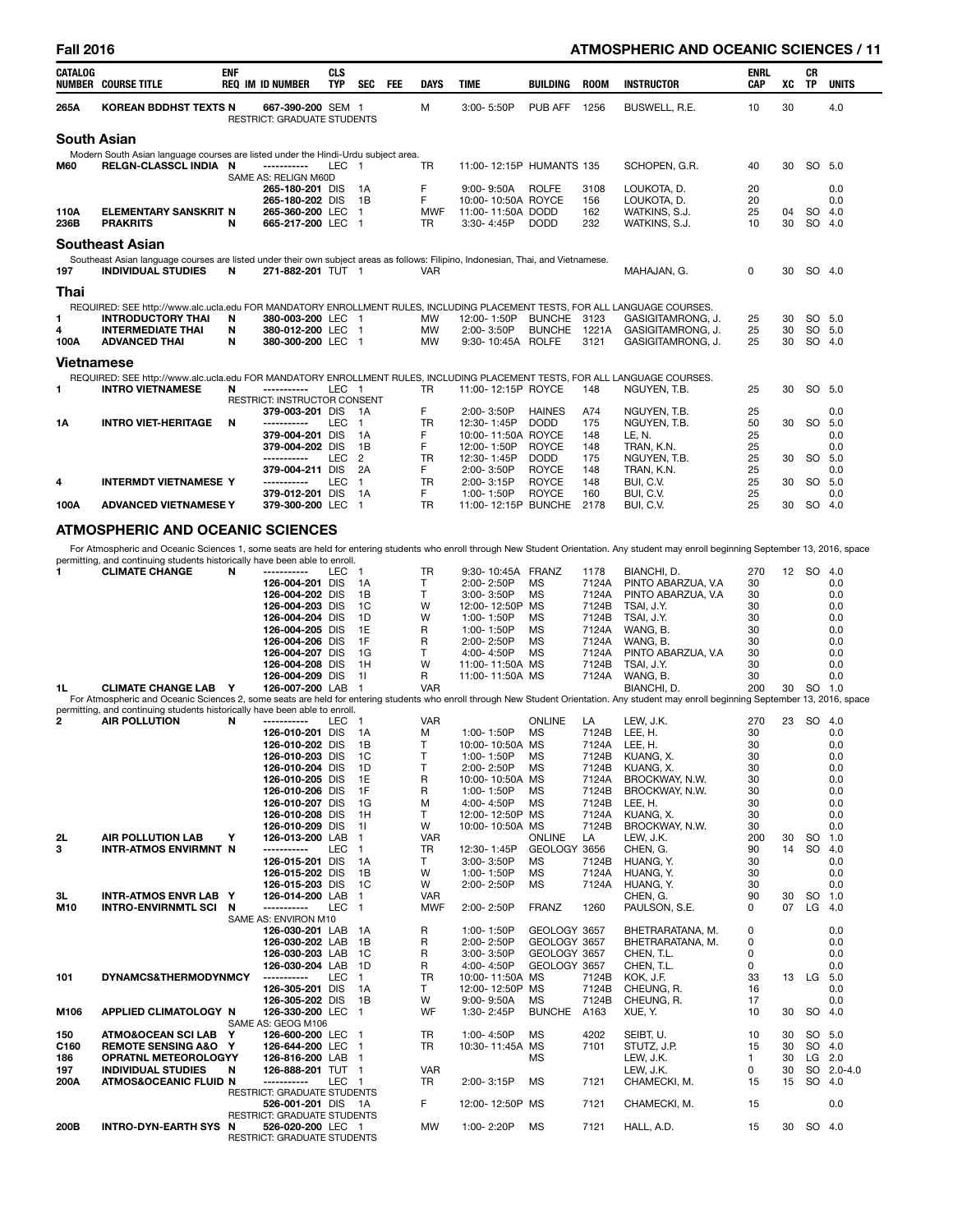#### 12 / BIOENGINEERING Fall 2016

| <b>CATALOG</b> | <b>NUMBER COURSE TITLE</b>    | <b>ENF</b> | <b>REQ IM ID NUMBER</b>                                   | <b>CLS</b><br>TYP. | <b>SEC</b> | <b>FEE</b> | <b>DAYS</b> | <b>TIME</b>         | BUILDING     | <b>ROOM</b> | <b>INSTRUCTOR</b>                                                                        | <b>ENRL</b><br><b>CAP</b> | ХC | <b>CR</b><br>TP | <b>UNITS</b> |
|----------------|-------------------------------|------------|-----------------------------------------------------------|--------------------|------------|------------|-------------|---------------------|--------------|-------------|------------------------------------------------------------------------------------------|---------------------------|----|-----------------|--------------|
| <b>M203A</b>   | <b>INTRO-ATMSPHRC CHEMN</b>   |            | 526-016-200 LEC 1                                         |                    |            |            | <b>TR</b>   | 10:00-11:15A MS     |              | 7121        | PAULSON, S.E.                                                                            | 15                        | 13 | SO 4.0          |              |
|                |                               |            | SAME AS: C&EE M262A<br><b>RESTRICT: GRADUATE STUDENTS</b> |                    |            |            |             |                     |              |             |                                                                                          |                           |    |                 |              |
| M206           | <b>BIOPHYSICAL MODELNG N</b>  |            | 526-036-200 LEC 1                                         |                    |            |            | F           | 10:00-12:50P BUNCHE |              | 1261        | XUE. Y.                                                                                  | $\Omega$                  | 30 | SO 4.0          |              |
|                |                               |            | SAME AS: GEOG M206                                        |                    |            |            |             |                     |              |             |                                                                                          |                           |    |                 |              |
|                |                               |            | <b>RESTRICT: GRADUATE STUDENTS</b>                        |                    |            |            |             |                     |              |             |                                                                                          |                           |    |                 |              |
| 209            | <b>CLIMATE ASSESSMENT</b>     | N          | 526-054-200 LEC 1                                         |                    |            |            | <b>TR</b>   | 12:30-1:45P         | МS           | 7121        | NEELIN. J.D.                                                                             | 15                        | 30 | SO 4.0          |              |
|                |                               |            | <b>RESTRICT: GRADUATE STUDENTS</b>                        |                    |            |            |             |                     |              |             |                                                                                          |                           |    |                 |              |
| <b>C240B</b>   | <b>REMOTE SENSING A&amp;O</b> | Y          | 526-212-200 LEC 1                                         |                    |            |            | <b>TR</b>   | 10:30-11:45A MS     |              | 7101        | STUTZ, J.P.                                                                              | 10                        | 30 | SO 4.0          |              |
|                |                               |            | <b>RESTRICT: GRADUATE STUDENTS</b>                        |                    |            |            |             |                     |              |             |                                                                                          |                           |    |                 |              |
| 270            | <b>SEM-ATMOSPHERIC SCI N</b>  |            | 526-389-200 SEM 1                                         |                    |            |            | W           | 3:30-4:50P          | MS           | 7124        | BIANCHI, D.                                                                              | 90                        | 30 | SO 2.0          |              |
|                |                               |            |                                                           |                    |            |            |             |                     |              |             | RESTRICT: ATMOSPHERIC AND OCEANIC SCIENCE MAJORS, ATMOSPHERIC SCIENCES GRADUATE STUDENTS |                           |    |                 |              |
| 271            | <b>SEM-ATMO DYNAMICS</b>      | N          | 526-395-200 SEM 1                                         |                    |            |            | R           | 3:30-4:20P          | МS           | 7124        | MCWILLIAMS, J.C.                                                                         | 40                        | 30 | SO 2.0          |              |
|                |                               |            |                                                           |                    |            |            |             |                     |              |             | RESTRICT: ATMOSPHERIC AND OCEANIC SCIENCE MAJORS, ATMOSPHERIC SCIENCES GRADUATE STUDENTS |                           |    |                 |              |
| 274            | <b>SEM-ATMOSPHERC CHEMN</b>   |            | 526-410-200 SEM 1                                         |                    |            |            | <b>VAR</b>  |                     |              |             | PAULSON, S.E.                                                                            | 15                        | 30 | SO 2.0          |              |
|                |                               |            | RESTRICT: ATMOSPHERIC SCIENCES GRADUATE STUDENTS          |                    |            |            |             |                     |              |             |                                                                                          |                           |    |                 |              |
| <b>M275A</b>   | <b>SEM-SPACE PHYSICS</b>      | N          | 526-415-200 SEM 1                                         |                    |            |            | F           | 3:30-5:20P          | GEOLOGY 6704 |             | VELLI, M.C.                                                                              | 10                        | 30 | SU 2.0          |              |
|                |                               |            | SAME AS: EPS SCI M288A                                    |                    |            |            |             |                     |              |             |                                                                                          |                           |    |                 |              |
|                |                               |            | <b>RESTRICT: GRADUATE STUDENTS</b>                        |                    |            |            |             |                     |              |             |                                                                                          |                           |    |                 |              |
| 495            | TEACHING A&O SCIENC           | N          | 526-850-200 SEM 1                                         |                    |            |            | M           | 3:30-4:45P          | <b>MS</b>    | 7121        | LEW. J.K.                                                                                | 15                        | 30 | SU 2.0          |              |
|                |                               |            | <b>RESTRICT: GRADUATE STUDENTS</b>                        |                    |            |            |             |                     |              |             |                                                                                          |                           |    |                 |              |

#### BIOENGINEERING

Students who enroll in upper division HSSEAS courses without completing the requisites are subject to disenrollment after the second class meeting. If necessary, consult an HSSEAS counselor in

| 6426 Boelter Hall. |                                 |                                                               |                  |                |            |                           |                |       |                    |          |    |           |            |
|--------------------|---------------------------------|---------------------------------------------------------------|------------------|----------------|------------|---------------------------|----------------|-------|--------------------|----------|----|-----------|------------|
| 10                 | INTRO-BIOENGINEERNG N           | ------------                                                  | LEC 1            |                | м          | 12:00-1:50P               | KNSY PV 1200B  |       | TAYLOR, Z.D.       | 105      | 30 | $LG$ 2.0  |            |
|                    |                                 | RESTRICT: ALL UNDERGRADUATE ENGINEERING MAJORS                |                  |                |            |                           |                |       |                    |          |    |           |            |
|                    |                                 | 250-030-201 DIS                                               |                  | - 1A           | т          | 3:00-3:50P                | BOELTER 5420   |       | LOW. J.            | 35       |    |           | 0.0        |
|                    |                                 | 250-030-202 DIS                                               |                  | 1B             | T.         | 4:00-4:50P                | BOELTER 5420   |       | KABOODRANGIDAEM, A | 35       |    |           | 0.0        |
|                    |                                 | 250-030-203 DIS                                               |                  | 1C             | R.         | 4:00-4:50P                | BOELTER 5420   |       | FRANCIS, N.C.      | 35       |    |           | 0.0        |
| 99                 | <b>STUDENT RSRCH PRGRMN</b>     | 250-297-201 TUT                                               |                  | $\mathbf{1}$   | <b>VAR</b> |                           |                |       | CHIOU, P.          | $\Omega$ | 30 |           | PN 1.0-2.0 |
|                    |                                 | 250-297-202 TUT                                               |                  | $\overline{2}$ | <b>VAR</b> |                           |                |       | ARNOLD, C.W.       | 0        | 30 |           | PN 1.0-2.0 |
|                    |                                 | 250-297-203 TUT                                               |                  | 3              | <b>VAR</b> |                           |                |       | DI CARLO, D.       | 0        | 30 |           | PN 1.0-2.0 |
|                    |                                 | 250-297-204 TUT                                               |                  | 4              | VAR        |                           |                |       | TEITELL, M.A.      | 0        | 30 |           | PN 1.0-2.0 |
|                    |                                 | 250-297-205 TUT                                               |                  | 5              | <b>VAR</b> |                           |                |       | CHIEN, A.          | $\Omega$ | 30 |           | PN 1.0-2.0 |
| C <sub>101</sub>   | <b>DRUG DELIVERY</b>            | Y<br>-----------                                              | <b>LEC</b>       | $\overline{1}$ | TR         | 10:00-11:50A GEOLOGY 3656 |                |       | KAMEI, D.T.        | 35       | 13 | $LG$ 4.0  |            |
|                    |                                 | RESTRICT: ALL UNDERGRADUATE ENGINEERING MAJORS                |                  |                |            |                           |                |       |                    |          |    |           |            |
|                    |                                 | 250-306-201 DIS                                               |                  | 1A             | T.         | 12:00-12:50P BUNCHE 3178  |                |       | CHEUNG, S.T.       | 17       |    |           | 0.0        |
|                    |                                 | 250-306-202 DIS                                               |                  | 1B             | W          | 12:00-12:50P BOELTER 5436 |                |       | YANG. W.           | 18       |    |           | 0.0        |
| <b>CM102</b>       | PHYSIO SYSTEMS I                | N<br>-----------                                              | <b>LEC</b>       | $\mathbf{1}$   | <b>MW</b>  | 10:00-11:50A BOELTER 5422 |                |       | GRUNDFEST, W.      | 18       | 03 | LG 4.0    |            |
|                    |                                 | SAME AS: PHYSCI CM102                                         |                  |                |            |                           |                |       |                    |          |    |           |            |
|                    |                                 | RESTRICT: ALL UNDERGRADUATE ENGINEERING MAJORS                |                  |                |            |                           |                |       |                    |          |    |           |            |
|                    |                                 |                                                               |                  |                | F.         |                           |                |       | JOHNSON, E.        |          |    |           |            |
|                    |                                 | 250-312-201 LAB 1A                                            |                  |                |            | 10:00-11:50A BOELTER 5419 |                |       |                    | 18       |    |           | 0.0        |
| C <sub>104</sub>   | <b>BIOMACROMOLECULES Y</b>      | -----------                                                   | LEC <sub>1</sub> |                | <b>TR</b>  | 2:00-3:50P                | <b>DODD</b>    | 167   | WONG, G.C.         | 18       |    | 15 LG 4.0 |            |
|                    |                                 | RESTRICT: ALL UNDERGRADUATE ENGINEERING MAJORS                |                  |                |            |                           |                |       |                    |          |    |           |            |
|                    |                                 | 250-324-201 DIS                                               |                  | - 1A           | F.         | 1:00-1:50P                | WGYOUNG 4216   |       | ACHARYA, S.J.      | 18       |    |           | 0.0        |
| C <sub>105</sub>   | <b>ENGR BIOCONJUGATES Y</b>     | ------------                                                  | LEC              | $\overline{1}$ | <b>MW</b>  | 10:00-11:50A HAINES       |                | A44   | DEMING, T.J.       | 25       | 03 | $LG$ 4.0  |            |
|                    |                                 | RESTRICT: ALL UNDERGRADUATE ENGINEERING MAJORS                |                  |                |            |                           |                |       |                    |          |    |           |            |
|                    |                                 | 250-330-201 DIS                                               |                  | - 1A           | F.         | $9:00 - 9:50A$            | BOELTER 5272   |       | SUN. Y.            | 25       |    |           | 0.0        |
| C106               | <b>BIOELECTRICITY</b>           | Υ<br>-----------                                              | <b>LEC</b>       | $\overline{1}$ | MW         | 2:00-3:50P                | PUB AFF        | 2270  | SCHMIDT, J.J.      | 40       | 07 | LG $4.0$  |            |
|                    |                                 | RESTRICT: ALL UNDERGRADUATE ENGINEERING MAJORS                |                  |                |            |                           |                |       |                    |          |    |           |            |
|                    |                                 | 250-336-201 DIS                                               |                  | 1A             | F          | 10:00-10:50A BOTANY       |                | 133   | CLAAR, L.D.        | 20       |    |           | 0.0        |
|                    |                                 | 250-336-202 DIS                                               |                  | 1B             | F.         | 11:00-11:50A ROYCE        |                | 362   | ACHARYA, S.J.      | 20       |    |           | 0.0        |
| <b>CM145</b>       | MOLEC BIOTECH-ENGR Y            | -----------                                                   | <b>LEC</b>       | $\mathbf{1}$   | <b>MW</b>  | 2:00-3:50P                | WGYOUNG 4216   |       | CHEN, Y.Y.         | 10       |    | 07 LG 4.0 |            |
|                    |                                 | SAME AS: CH ENGR CM145                                        |                  |                |            |                           |                |       |                    |          |    |           |            |
|                    |                                 | RESTRICT: UG ENGR MAJORS, BIOCHEM MAJORS, ENVIRON ENGR MINORS |                  |                |            |                           |                |       |                    |          |    |           |            |
|                    |                                 | 250-570-201 DIS 1A                                            |                  |                | F.         | 12:00-12:50P HAINES       |                | 220   | ZAH, E.            | 10       |    |           | 0.0        |
| M153               | <b>MICRO&amp;NANOSCL MANUFY</b> | -----------                                                   | <b>LEC</b>       | $\overline{1}$ | <b>MW</b>  | 12:00-1:15P               | BOELTER 5273   |       | CHEN, Y.           | 0        | 05 | LG 4.0    |            |
|                    |                                 | SAME AS: CH ENGR M153, EL ENGR M153, MECH&AE M183B            |                  |                |            |                           |                |       |                    |          |    |           |            |
|                    |                                 | RESTRICT: ALL UNDERGRADUATE ENGINEERING MAJORS                |                  |                |            |                           |                |       |                    |          |    |           |            |
|                    |                                 | 250-618-201 LAB 1A                                            |                  |                | м          | 2:00-5:50P                | <b>ENGR IV</b> | 18132 | DANESH, C.D.       | 0        |    |           | 0.0        |
|                    |                                 | 250-618-202 LAB 1B                                            |                  |                | T.         | 8:00-11:50A ENGR IV       |                | 18132 | DANESH, C.D.       | 0        |    |           | 0.0        |
|                    |                                 | 250-618-203 LAB                                               |                  | 1C             | W          | 2:00-5:50P                | ENGR IV        | 18132 | DANESH, C.D.       | 0        |    |           | 0.0        |
|                    |                                 | 250-618-204 LAB                                               |                  | 1D             | R.         | 8:00-11:50A               | ENGR IV        | 18132 | DANESH, C.D.       | $\Omega$ |    |           | 0.0        |
| C <sub>170</sub>   | <b>ENRGY-TISS INTERACT Y</b>    | 250-720-200 LEC                                               |                  | $\overline{1}$ | <b>MW</b>  | 2:00-3:50P                | BOELTER 5422   |       | GRUNDFEST, W.      | 10       | 07 | LG 4.0    |            |
|                    |                                 | RESTRICT: ALL UNDERGRADUATE ENGINEERING MAJORS                |                  |                |            |                           |                |       |                    |          |    |           |            |
| 177A               | <b>CAPSTONE DESIGN I</b>        | Y<br>------------                                             | LEC 1            |                | <b>TR</b>  | 4:00-5:50P                | BOELTER 2444   |       | SEIDLITS, S.K.     | 68       | 30 | LG 4.0    |            |
|                    |                                 | RESTRICT: ALL UNDERGRADUATE ENGINEERING MAJORS                |                  |                |            |                           |                |       |                    |          |    |           |            |
|                    |                                 | 250-762-201 LAB 1A                                            |                  |                | <b>MW</b>  | 1:00-3:50P                | BOELTER 7732   |       | EHSANIPOUR, A.A.   | 17       |    |           | 0.0        |
|                    |                                 | 250-762-202 LAB                                               |                  | - 1B           | <b>TR</b>  | 11:00-1:50P               | BOELTER 7736   |       | YAO, W.            | 17       |    |           | 0.0        |
|                    |                                 | 250-762-203 LAB                                               |                  | - 1C           | <b>TR</b>  | 1:00-3:50P                | BOELTER 7731   |       | KEE, T.W.          | 17       |    |           | 0.0        |
|                    |                                 | 250-762-204 LAB                                               |                  | 1D             | WF         | 1:00-3:50P                | BOELTER 7718   |       | NAGHSH NILCHI, H.  | 17       |    |           | 0.0        |
| <b>CM178</b>       | <b>INTRO-BIOMATERIALS</b>       | -----------<br>Y                                              | <b>LEC</b>       | $\overline{1}$ | <b>MW</b>  | 2:00-3:50P                | BOELTER 5280   |       | KASKO, A.M.        | 10       |    | 30 LG 4.0 |            |
|                    |                                 | SAME AS: MAT SCI CM180                                        |                  |                |            |                           |                |       |                    |          |    |           |            |
|                    |                                 | RESTRICT: ALL UNDERGRADUATE ENGINEERING MAJORS                |                  |                |            |                           |                |       |                    |          |    |           |            |
|                    |                                 | 250-768-201 DIS 1A                                            |                  |                | F          | 2:00-2:50P                | <b>MS</b>      | 5128  | LIAU, W.T.         | 10       |    |           | 0.0        |
| M184               | <b>COMPUTTNL&amp;SSTMS BIOY</b> | 250-804-200 LEC                                               |                  | $\overline{1}$ | F          | 2:00-3:50P                | BOELTER 5249   |       | DISTEFANO, J.J.    | 5        | 30 | <b>PN</b> | 2.0        |
|                    |                                 | SAME AS: C&S BIO M184, COM SCI M184                           |                  |                |            |                           |                |       |                    |          |    |           |            |
| C <sub>201</sub>   | <b>DRUG DELIVERY</b>            | N<br>-----------                                              |                  |                | TR         | 10:00-11:50A GEOLOGY 3656 |                |       |                    | 25       |    | $LG$ 4.0  |            |
|                    |                                 |                                                               | LEC 1            |                |            |                           |                |       | KAMEI, D.T.        |          | 13 |           |            |
|                    |                                 | RESTRICT: BIOENGINEERING GRADUATE STUDENTS<br>650-006-201 DIS |                  | 1A             | T.         |                           |                |       |                    | 12       |    |           | 0.0        |
|                    |                                 |                                                               |                  |                |            | 12:00-12:50P BUNCHE 3178  |                |       | CHEUNG, S.T.       |          |    |           |            |
|                    |                                 | 650-006-202 DIS<br>------------                               |                  | 1B             | W          | 12:00-12:50P BOELTER 5436 |                |       | YANG. W.           | 13       |    |           | 0.0        |
| <b>CM202</b>       | PHYSIO SYSTEMS I                | N                                                             | LEC              | $\overline{1}$ | <b>MW</b>  | 10:00-11:50A BOELTER 5422 |                |       | GRUNDFEST, W.      | 18       |    | 03 LG 4.0 |            |
|                    |                                 | SAME AS: PHYSCI CM204                                         |                  |                |            |                           |                |       |                    |          |    |           |            |
|                    |                                 | RESTRICT: BIOENGINEERING GRADUATE STUDENTS                    |                  |                |            |                           |                |       |                    |          |    |           |            |
|                    |                                 | 650-012-201 LAB 1A                                            |                  |                | F.         | 10:00-11:50A BOELTER 5419 |                |       | JOHNSON, E.        | 18       |    |           | 0.0        |
| C <sub>204</sub>   | <b>BIOMACROMOLECULES N</b>      | -----------                                                   | LEC              | $\overline{1}$ | <b>TR</b>  | 2:00-3:50P                | <b>DODD</b>    | 167   | WONG, G.C.         | 20       |    | 15 LG 4.0 |            |
|                    |                                 | RESTRICT: BIOENGINEERING GRADUATE STUDENTS                    |                  |                |            |                           |                |       |                    |          |    |           |            |
|                    |                                 | 650-024-201 DIS 1A                                            |                  |                | F.         | 1:00-1:50P                | WGYOUNG 4216   |       | ACHARYA, S.J.      | 20       |    |           | 0.0        |
| C <sub>205</sub>   | <b>ENGR BIOCONJUGATES N</b>     | -----------                                                   | LEC 1            |                | <b>MW</b>  | 10:00-11:50A HAINES       |                | A44   | DEMING. T.J.       | 18       | 03 | LG $4.0$  |            |
|                    |                                 | RESTRICT: BIOENGINEERING GRADUATE STUDENTS                    |                  |                |            |                           |                |       |                    |          |    |           |            |
|                    |                                 | 650-030-201 DIS                                               |                  | 1A             | F.         | $9:00 - 9:50A$            | BOELTER 5272   |       | SUN, Y.            | 18       |    |           | 0.0        |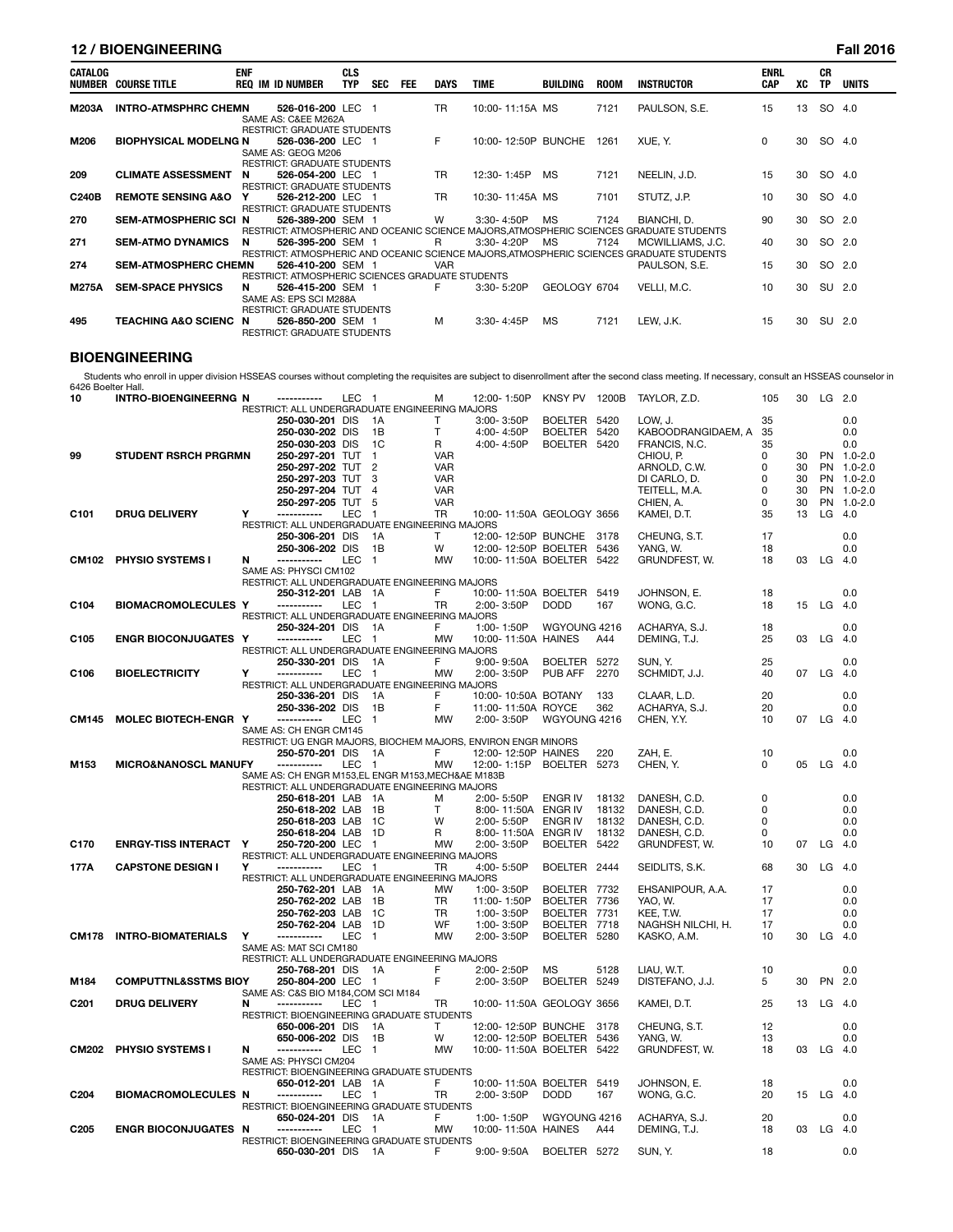### Fall 2016 **BIOINFORMATICS** / 13

| CATALOG          | <b>NUMBER COURSE TITLE</b>                                                                                                 | ENF                | <b>REQ IM ID NUMBER</b>                                                                         | <b>CLS</b><br>TYP | SEC FEE                | DAYS                         | TIME                                 | <b>BUILDING</b> | <b>ROOM</b> | <b>INSTRUCTOR</b>             | <b>ENRL</b><br>CAP | xс       | CR<br>TP | <b>UNITS</b> |
|------------------|----------------------------------------------------------------------------------------------------------------------------|--------------------|-------------------------------------------------------------------------------------------------|-------------------|------------------------|------------------------------|--------------------------------------|-----------------|-------------|-------------------------------|--------------------|----------|----------|--------------|
| C206             | <b>BIOELECTRICITY</b>                                                                                                      | N                  | ------------                                                                                    | LEC 1             |                        | <b>MW</b>                    | $2:00 - 3:50P$                       | PUB AFF         | 2270        | SCHMIDT, J.J.                 | 20                 | 07       | $LG$ 4.0 |              |
|                  |                                                                                                                            |                    | <b>RESTRICT: BIOENGINEERING GRADUATE STUDENTS</b><br>650-036-201 DIS                            |                   | - 1A                   | F                            | 10:00-10:50A BOTANY                  |                 | 133         | CLAAR, L.D.                   | 10                 |          |          | 0.0          |
| M215             | <b>BIOCHEM REACTN ENGR N</b>                                                                                               |                    | 650-036-202 DIS<br>-----------                                                                  | <b>LEC</b>        | - 1B<br>$\blacksquare$ | F<br><b>TR</b>               | 11:00-11:50A ROYCE<br>$8:00 - 9:50A$ | BOELTER 2444    | 362         | ACHARYA, S.J.<br>SEGURA, T.   | 10<br>10           | 11       | LG 4.0   | 0.0          |
|                  |                                                                                                                            |                    | SAME AS: CH ENGR CM215<br>RESTRICT: GRADUATE STUDENTS                                           |                   |                        |                              |                                      |                 |             |                               |                    |          |          |              |
|                  |                                                                                                                            |                    | 650-090-201 DIS 1A                                                                              |                   |                        | F                            | 1:00-1:50P                           | BOELTER 5264    |             | TRUONG, N.F.                  | 5                  |          |          | 0.0          |
| 220              | Bioengineering 220 meets at 924 Westwood Boulevard, Suite 420.<br><b>INTRO-MED INFRMATCS N</b>                             |                    | 650-120-200 LEC 1                                                                               |                   |                        | F                            | 12:00-1:50P                          | OFF CAM         |             | BUI, A.A.                     | 10                 | 30       | SU 2.0   |              |
|                  |                                                                                                                            | <b>MAJORS</b>      | RESTRICT: GRADUATE STUDENTS, BIOMEDICAL ENGINEERING OR BIOENGINEERING                           |                   |                        |                              |                                      |                 |             |                               |                    |          |          |              |
| 221              | Bioengineering 221 meets at 924 Westwood Boulevard, Suite 420.<br>HUMAN ANAT&PHYSIOL N                                     |                    | 650-126-200 LEC 1                                                                               |                   |                        | MT                           | $8:00 - 9:50A$                       | OFF CAM         |             | EL-SADEN, S.M.                | 10                 | 30       | $LG$ 4.0 |              |
|                  | Bioengineering 223A meets at 924 Westwood Boulevard, Suite 420.                                                            |                    | <b>RESTRICT: GRADUATE STUDENTS</b>                                                              |                   |                        |                              |                                      |                 |             |                               |                    |          |          |              |
| 223A             | <b>PROGRAMMING LAB I</b>                                                                                                   | N                  | 650-138-200 LEC 1<br>RESTRICT: GRADUATE STUDENTS, BIOMEDICAL ENGINEERING OR BIOENGINEERING      |                   |                        | МW                           | 4:00-5:50P                           | OFF CAM         |             | MENG, F.                      | 10                 | 30       | $LG$ 4.0 |              |
|                  | Bioengineering M227 meets at 924 Westwood Boulevard, Suite 420.                                                            | <b>MAJORS</b>      |                                                                                                 |                   |                        |                              |                                      |                 |             |                               |                    |          |          |              |
| M227             | <b>MED INFO INFRASTRUC N</b>                                                                                               |                    | 650-162-200 LEC 1                                                                               |                   |                        | TR.                          | 10:00-11:50A OFF CAM                 |                 |             | BUI, A.A.                     | 10                 | 30       | $LG$ 4.0 |              |
|                  |                                                                                                                            |                    | SAME AS: INF STD M254<br>RESTRICT: GRADUATE STUDENTS, BIOMEDICAL ENGINEERING OR BIOENGINEERING  |                   |                        |                              |                                      |                 |             |                               |                    |          |          |              |
| <b>CM245</b>     | <b>MOLEC BIOTECH-ENGR N</b>                                                                                                | <b>MAJORS</b>      | -----------                                                                                     | LEC 1             |                        | MW                           | 2:00-3:50P                           | WGYOUNG 4216    |             | CHEN, Y.Y.                    | 10                 | 07       | LG 4.0   |              |
|                  |                                                                                                                            |                    | SAME AS: CH ENGR CM245<br>RESTRICT: GRADUATE STUDENTS, BIOMEDICAL ENGINEERING OR BIOENGINEERING |                   |                        |                              |                                      |                 |             |                               |                    |          |          |              |
|                  |                                                                                                                            | <b>MAJORS</b>      | 650-270-201 DIS 1A                                                                              |                   |                        | F                            | 12:00-12:50P HAINES                  |                 | 220         | ZAH, E.                       | 10                 |          |          | 0.0          |
| C <sub>270</sub> | <b>ENRGY-TISS INTERACT</b>                                                                                                 | N                  | 650-420-200 LEC 1<br>RESTRICT: GRADUATE STUDENTS, BIOMEDICAL ENGINEERING OR BIOENGINEERING      |                   |                        | MW                           | 2:00-3:50P                           | BOELTER 5422    |             | GRUNDFEST, W.                 | 10                 | 07       | $LG$ 4.0 |              |
| <b>CM278</b>     | <b>INTRO-BIOMATERIALS</b>                                                                                                  | <b>MAJORS</b><br>N | -----------                                                                                     | LEC 1             |                        | MW                           | 2:00-3:50P                           | BOELTER 5280    |             | KASKO, A.M.                   | 12                 | 30       | $LG$ 4.0 |              |
|                  |                                                                                                                            |                    | SAME AS: MAT SCI CM280<br>650-468-201 DIS 1A                                                    |                   |                        | F                            | 2:00-2:50P                           | MS              | 5128        | LIAU. W.T.                    | 12                 |          |          | 0.0          |
| 295A             | <b>BIOMATERIAL RSRCH</b>                                                                                                   | N                  | 650-570-200 SEM 1                                                                               |                   |                        | <b>VAR</b>                   |                                      |                 |             | KASKO, A.M.                   | 10                 | 30       | SU 2.0   |              |
| 295B             | <b>BIOMTRL&amp;TISSUE ENGR N</b>                                                                                           |                    | RESTRICT: GRADUATE STUDENTS<br>650-571-200 SEM 1                                                |                   |                        | VAR                          |                                      |                 |             | WU, B.M.                      | 10                 | 30       | SU 2.0   |              |
| 295C             | <b>MIN INVASIVE&amp;LASER</b>                                                                                              | N                  | <b>RESTRICT: GRADUATE STUDENTS</b><br>650-572-200 SEM 1                                         |                   |                        | <b>VAR</b>                   |                                      |                 |             | GRUNDFEST, W.                 | 10                 | 30       | SU 2.0   |              |
| 295D             | <b>HYBRID DEVICE RSRCH N</b>                                                                                               |                    | RESTRICT: GRADUATE STUDENTS<br>650-573-200 SEM 1                                                |                   |                        | <b>VAR</b>                   |                                      |                 |             | SCHMIDT, J.J.                 | 10                 | 30       | SU 2.0   |              |
| 295E             | <b>MOLECR CELL BIOENGR N</b>                                                                                               |                    | RESTRICT: GRADUATE STUDENTS<br>650-574-200 SEM 1                                                |                   |                        | <b>VAR</b>                   |                                      |                 |             | KAMEI, D.T.                   | 10                 | 30       | SU 2.0   |              |
| 295F             | <b>BIOPOLMR MTRLS&amp;CHEMN</b>                                                                                            |                    | <b>RESTRICT: GRADUATE STUDENTS</b><br>650-575-200 SEM 1                                         |                   |                        | <b>VAR</b>                   |                                      |                 |             | DEMING, T.J.                  | 10                 | 30       | SU 2.0   |              |
| 295G             | <b>BIONANOTECH RSRCH</b>                                                                                                   | N                  | RESTRICT: GRADUATE STUDENTS<br>650-566-200 SEM 1                                                |                   |                        | <b>VAR</b>                   |                                      |                 |             | DI CARLO, D.                  | 15                 | 30       | SU 2.0   |              |
|                  |                                                                                                                            |                    | RESTRICT: GRADUATE STUDENTS                                                                     |                   |                        |                              |                                      |                 |             |                               |                    |          |          |              |
| 295H             | <b>BIOMIMETIC RESEARCH N</b>                                                                                               |                    | 650-567-200 SEM 1<br><b>RESTRICT: GRADUATE STUDENTS</b>                                         |                   |                        | <b>VAR</b>                   |                                      |                 |             | LIU, W.                       | 10                 | 30       | SU 2.0   |              |
| 295J             | <b>NEURAL TISSUE ENGR</b>                                                                                                  | N                  | 650-568-200 SEM 1<br><b>RESTRICT: GRADUATE STUDENTS</b>                                         |                   |                        | <b>VAR</b>                   |                                      |                 |             | SEIDLITS, S.K.                | 10                 | 30       | SU 2.0   |              |
| 299              | <b>BIOENGINEERING TPCS N</b>                                                                                               |                    | 650-594-200 SEM 1<br>RESTRICT: BIOMEDICAL ENGINEERING OR BIOENGINEERING MAJORS                  |                   |                        | W                            | 1:00-1:50P                           | <b>ENGR V</b>   | 2101        | KASKO, A.M.                   | 60                 | 30       | SU 2.0   |              |
| 495              | <b>TA TRAINING SEMINAR</b>                                                                                                 | N                  | 650-790-200 SEM 1<br>RESTRICT: GRADUATE STUDENTS, BIOMEDICAL ENGINEERING OR BIOENGINEERING      |                   |                        | R                            | 4:00-5:50P                           | BOELTER 5249    |             | PEREIRA, D.Y.                 | 20                 | 30       | SU 2.0   |              |
|                  |                                                                                                                            | <b>MAJORS</b>      |                                                                                                 |                   |                        |                              |                                      |                 |             |                               |                    |          |          |              |
|                  | <b>BIOINFORMATICS</b>                                                                                                      |                    |                                                                                                 |                   |                        |                              |                                      |                 |             |                               |                    |          |          |              |
| M202             | <b>BIOINFORMATICS SEM</b>                                                                                                  | N                  | 782-012-200 SEM 1<br>SAME AS: CHEM M202                                                         |                   |                        | м                            | 2:00-2:50P                           | <b>BOYER</b>    | 529         | XIAO, X.                      | 9                  | 30       | SO 4.0   |              |
| M226             | <b>MACHINE LEARNING</b>                                                                                                    | N                  | <b>RESTRICT: BIOINFORMATICS MAJORS</b><br>782-156-200 LEC 1                                     |                   |                        | MW                           | 4:00-5:50P                           | BOELTER 5440    |             | SANKARARAMAN, S.              | 10                 | 30       | $LG$ 4.0 |              |
|                  |                                                                                                                            |                    | SAME AS: COM SCI M226, HUM GEN M226                                                             |                   |                        |                              |                                      |                 |             |                               |                    |          |          |              |
| M252             | ADV MTHD-COMPUT BIO N                                                                                                      |                    | -----------<br>SAME AS: CHEM M252, HUM GEN M252                                                 | SEM <sub>1</sub>  |                        | м                            | 4:00-5:50P                           | <b>BOYER</b>    | 159         | PING, P.                      | 21                 | 30       | SO 2.0   |              |
|                  |                                                                                                                            |                    | <b>RESTRICT: BIOINFORMATICS MAJORS</b><br>782-312-201 DIS 1A                                    |                   |                        | F                            | 2:00-2:50P                           | MS              | 5225        | PING, P.                      | 21                 |          |          | 0.0          |
|                  | <b>BIOLOGICAL CHEMISTRY</b>                                                                                                |                    |                                                                                                 |                   |                        |                              |                                      |                 |             |                               |                    |          |          |              |
| 19               | FIAT LUX FRSHMN SEM N                                                                                                      |                    | 129-057-200 SEM 1                                                                               |                   |                        | R                            | 2:00-3:50P                           | <b>BIO SCI</b>  | 483         | LANE, T.F.                    | 0                  | 30       | PN 1.0   |              |
|                  | Biological Chemistry 19, seminar 1: Confronting Global Movement of Peoples and Disease: Public Perceptions versus Evidence |                    | RESTRICT: UNDERGRADUATE STUDENTS ONLY                                                           |                   |                        |                              |                                      |                 |             |                               |                    |          |          |              |
| 99<br>205        | <b>STUDENT RSRCH PRGRMN</b><br><b>BIOL CHEM&amp;NUTRITION N</b>                                                            |                    | 129-297-201 TUT 1<br>529-025-200 LEC 1                                                          |                   |                        | <b>VAR</b><br><b>UNSCHED</b> |                                      |                 |             | FRAND, A.R.<br>ZAMENHOF, P.J. | 0<br>0             | 30<br>30 | SO 6.0   | PN 1.0-2.0   |
| 220A             | <b>RSRCH LAB ROTATIONS N</b>                                                                                               |                    | <b>RESTRICT: GRADUATE STUDENTS</b><br>529-097-200 LAB 1                                         |                   |                        | <b>UNSCHED</b>               |                                      |                 |             | PAYNE, G.S.                   | 20                 | 30       |          | SU 2.0-8.0   |
|                  |                                                                                                                            |                    | RESTRICT: GRADUATE STUDENTS                                                                     |                   |                        |                              |                                      |                 |             |                               |                    |          |          |              |
| 266A             | <b>SEM-CELL, STEM CELL</b>                                                                                                 | N                  | 529-403-200 SEM 1<br><b>RESTRICT: GRADUATE STUDENTS</b>                                         |                   |                        | F                            | 3:30-5:20P                           | <b>BOYER</b>    | 159         | DE ROBERTIS, E.M.             | 20                 | 30       | SU 2.0   |              |

BIOMATHEMATICS

Biomathematics 170A is limited to Clinical Research M.S. students and CTSI Training Program in Translational Science (formerly K30) participants. Permission to enroll (PTE) number required for Global Health minor students.<br>**170A BIOMATH-MED INVSTGT N -----------** LEC 1 MW 1:00-2:20P GONDA 1357 GORNBEIN, J.A. 15 30 LG 4.0

| 17 U.A. | <b>BIUWAIN-WED INVSIGI N</b> | -----------                                           | LEV I | <b>IVIVV</b> | 1.00-2.20P GUNDA |              | , 1007 | UUNINDEIIN. J.A.          | 10 C | 30 LG 4.0 |     |
|---------|------------------------------|-------------------------------------------------------|-------|--------------|------------------|--------------|--------|---------------------------|------|-----------|-----|
|         |                              | RESTRICT: BIOMATHEMATICS AND CLINICAL RESEARCH MAJORS |       |              |                  |              |        |                           |      |           |     |
|         |                              | 133-720-201 DIS 1A                                    |       | м            | 2:30-3:20P       | <b>GONDA</b> | 1357   | GORNBEIN. J.A.            | 15   |           | 0.0 |
|         |                              | RESTRICT: BIOMATHEMATICS AND CLINICAL RESEARCH MAJORS |       |              |                  |              |        |                           |      |           |     |
| 200     | <b>RSRCH FRNTIERS-BIOM N</b> | 533-006-200 LEC 1                                     |       | R            | 3:00- 4:50P      |              |        | HLTHSCI A2342 LANDAW.E.M. | 20   | 30 SU 2.0 |     |
|         |                              | RESTRICT: BIOMATHEMATICS AND CLINICAL RESEARCH MAJORS |       |              |                  |              |        |                           |      |           |     |
|         |                              |                                                       |       |              |                  |              |        |                           |      |           |     |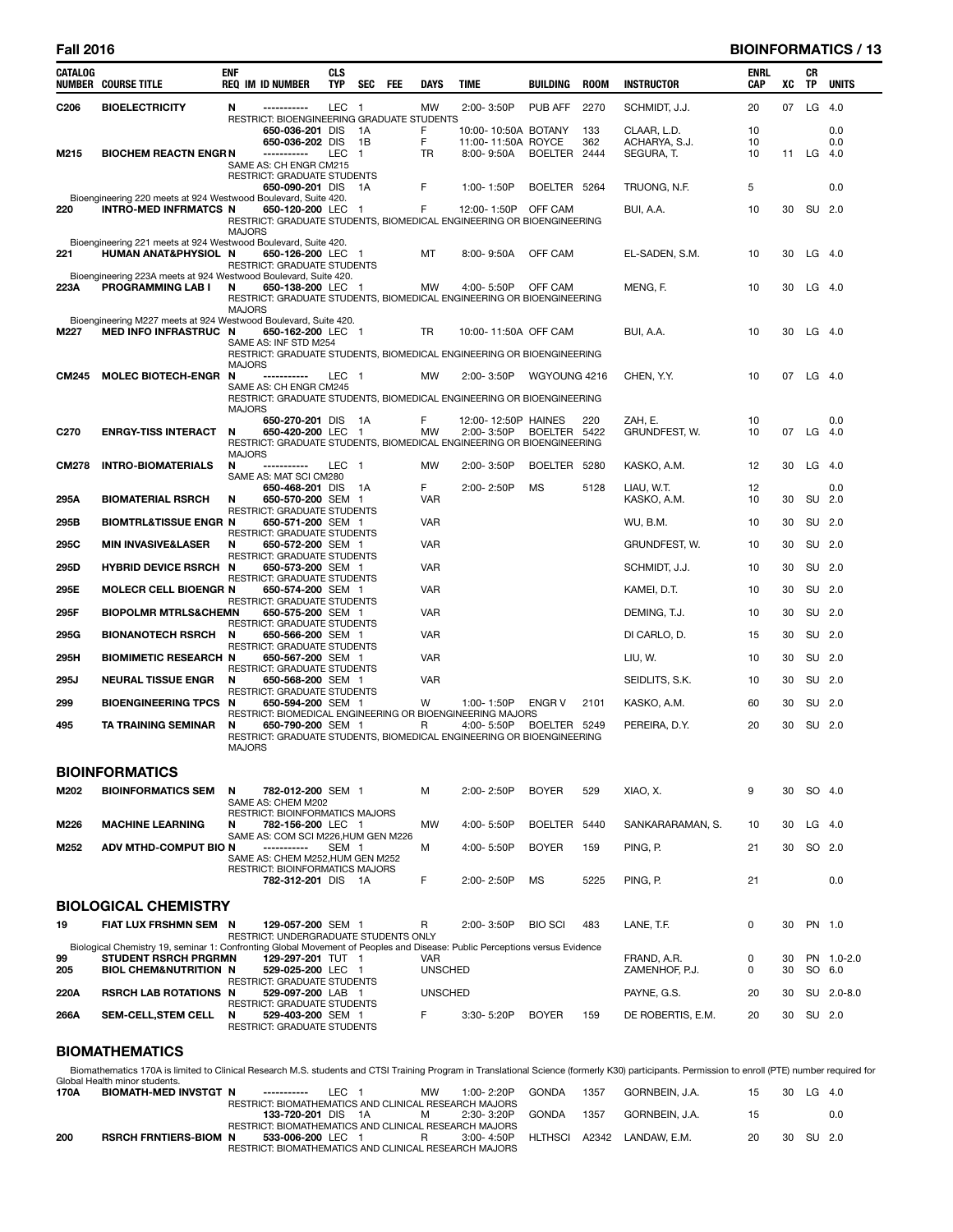#### 14 / BIOMEDICAL RESEARCH FALL 2016 NORTH STATES OF THE SERIES OF THE SERIES OF THE SERIES OF THE SERIES OF THE

| <b>CATALOG</b>       | <b>NUMBER COURSE TITLE</b>                                                                               | <b>ENF</b> | <b>REQ IM ID NUMBER</b>                                               | <b>CLS</b><br><b>TYP</b> | SEC                    | FEE | <b>DAYS</b>         | TIME                                                                        | BUILDING                       | <b>ROOM</b>    | <b>INSTRUCTOR</b>                                                                                                                                                                                               | <b>ENRL</b><br>CAP | XC       | CR<br>TP             | <b>UNITS</b> |
|----------------------|----------------------------------------------------------------------------------------------------------|------------|-----------------------------------------------------------------------|--------------------------|------------------------|-----|---------------------|-----------------------------------------------------------------------------|--------------------------------|----------------|-----------------------------------------------------------------------------------------------------------------------------------------------------------------------------------------------------------------|--------------------|----------|----------------------|--------------|
| 201                  | DETERMINSTC MOD-BIO N                                                                                    |            | 533-012-200 LEC 1                                                     |                          |                        |     | <b>MW</b>           | 12:00-1:50P                                                                 | LS                             | 5236           | CHOU. T.                                                                                                                                                                                                        | 16                 | 30       | SO 4.0               |              |
| 210                  | OPTIMZTN MTHDS-BIOL N                                                                                    |            | <b>RESTRICT: GRADUATE STUDENTS</b><br>533-073-200 LEC 1               |                          |                        |     | TR                  | 10:00-11:50A LS                                                             |                                | 5236           | LANGE, K.L.                                                                                                                                                                                                     | 16                 | 30       | SO 4.0               |              |
| M234                 | APPLD BAYESN INFRNC N                                                                                    |            | RESTRICT: GRADUATE STUDENTS<br>-----------                            | LEC                      | - 1                    |     | $\mathsf{T}$        | 1:00-1:50P                                                                  | PUB HLT                        | 41268          | WEISS, R.E.                                                                                                                                                                                                     | 4                  | 30       | SO 4.0               |              |
|                      |                                                                                                          |            | SAME AS: BIOSTAT M234<br><b>RESTRICT: GRADUATE STUDENTS</b>           |                          |                        |     |                     |                                                                             |                                |                |                                                                                                                                                                                                                 |                    |          |                      |              |
|                      |                                                                                                          |            | 533-202-201 LAB 1A                                                    |                          |                        |     | T                   | 2:00-2:50P                                                                  | PUB HLT A1241                  |                | WANG, J.                                                                                                                                                                                                        | 2                  |          |                      | 0.0          |
|                      |                                                                                                          |            | 533-202-202 LAB 1B                                                    |                          |                        |     | $\mathsf{T}$        | 3:00-3:50P                                                                  | PUB HLT A1241                  |                | WANG, J.<br>For Biomathematics M261, students must complete basic course in protection of human research subjects thru Collaborative Institutional Training Initiative; see https://www.citiprogram.org/enroll/ | 2                  |          |                      | 0.0          |
| M261                 | courseregistration1b.asp?language=english&institution=100 for details.<br><b>RESP CNDCT RESEARCH N</b>   |            | 533-346-200 LEC 1                                                     |                          |                        |     | W                   | 4:00-5:50P                                                                  | HLTHSCI                        |                | 53105A KORENMAN, S.G.                                                                                                                                                                                           | 40                 | 30       | SO 2.0               |              |
|                      |                                                                                                          |            | SAME AS: MED M261<br>RESTRICT: GRADUATE STUDENTS                      |                          |                        |     |                     |                                                                             |                                |                |                                                                                                                                                                                                                 |                    |          |                      |              |
| M281                 | <b>SURVIVAL ANALYSIS</b>                                                                                 | N          | 533-490-200 LEC 1                                                     |                          |                        |     | TR                  | 10:00-11:50A PUB HLT                                                        |                                | 61269          | LI, G.                                                                                                                                                                                                          | 0                  | 13       | SO 4.0               |              |
| 299                  | <b>TOPCS-CLIN RESEARCH N</b>                                                                             |            | SAME AS: BIOSTAT M215<br>533-594-201 SEM 1                            |                          |                        |     | <b>MW</b>           | 8:30-9:50A                                                                  | LS                             | 5236           | PIANTADOSI, S.                                                                                                                                                                                                  | 10                 | 30       |                      | SO 2.0-6.0   |
|                      |                                                                                                          |            | 533-594-202 SEM 2                                                     |                          |                        |     | <b>UNSCHED</b>      | RESTRICT: BIOMATHEMATICS AND CLINICAL RESEARCH MAJORS                       |                                |                | DIPPLE, K.M.                                                                                                                                                                                                    | 10                 | 30       |                      | SO 2.0-6.0   |
|                      |                                                                                                          |            | 533-594-203 SEM 3                                                     |                          |                        |     | <b>UNSCHED</b>      | RESTRICT: BIOMATHEMATICS AND CLINICAL RESEARCH MAJORS                       |                                |                | ELASHOFF, D.                                                                                                                                                                                                    | 10                 | 30       |                      | SO 2.0-6.0   |
|                      |                                                                                                          |            |                                                                       |                          |                        |     |                     | RESTRICT: BIOMATHEMATICS AND CLINICAL RESEARCH MAJORS                       |                                |                |                                                                                                                                                                                                                 |                    |          |                      |              |
|                      | <b>BIOMEDICAL RESEARCH</b>                                                                               |            |                                                                       |                          |                        |     |                     |                                                                             |                                |                |                                                                                                                                                                                                                 |                    |          |                      |              |
| 5HA                  | <b>BIOMED RES CONCEPTS N</b>                                                                             |            | 027-016-200 LEC                                                       |                          | $\overline{1}$         |     | <b>TR</b>           | 3:30-4:45P                                                                  | <b>HAINES</b>                  | A2             | ROMERO, R.                                                                                                                                                                                                      | 90                 | 30       | $LG$ 4.0             |              |
| 5HB                  | <b>BIOMED RES SKILLS</b>                                                                                 | Υ          | -----------<br>RESTRICT: INSTRUCTOR CONSENT                           | <b>LEC</b>               | $\overline{1}$         |     | <b>TR</b>           | 12:30-1:45P                                                                 | <b>BOTANY</b>                  | 325            | EVANS, C.J.                                                                                                                                                                                                     | 30                 | 30       |                      | LG 4.0       |
|                      |                                                                                                          |            | 027-017-201 DIS<br>-----------                                        | LEC <sub>2</sub>         | 1A                     |     | F<br>TR             | 11:00-11:50A DODD<br>12:30-1:45P                                            | LAKRETZ                        | 161<br>120     | CONOVALOFF, J.L.<br>TURLO, K.A.                                                                                                                                                                                 | 30<br>30           | 30       | LG                   | 0.0<br>4.0   |
|                      |                                                                                                          |            | RESTRICT: INSTRUCTOR CONSENT                                          |                          |                        |     |                     |                                                                             |                                |                |                                                                                                                                                                                                                 |                    |          |                      |              |
| 19                   | FIAT LUX FRSHMN SEM N                                                                                    |            | 027-017-221 DIS 2A<br>027-057-201 SEM 1                               |                          |                        |     | F<br>T              | 11:00-11:50A PUB AFF<br>3:00-4:50P                                          | <b>DENT</b>                    | 1246<br>A3029  | YI, T.<br>JEWETT, A.                                                                                                                                                                                            | 30<br>0            | 30       | PN 1.0               | 0.0          |
|                      | Biomedical Research 19, seminar 1: Novel Topics and Discoveries in Oral Biology, Medicine, and Dentistry |            | RESTRICT: UNDERGRADUATE STUDENTS ONLY                                 |                          |                        |     |                     |                                                                             |                                |                |                                                                                                                                                                                                                 |                    |          |                      |              |
| <b>188SA</b><br>193H | <b>INDIV STD FOR USIE</b><br>JRNL CLB-BIOMED RSC N                                                       | Y          | 027-828-201 TUT 1<br>027-863-200 SEM 1                                |                          |                        |     | <b>UNSCHED</b><br>W | 1:00-3:50P                                                                  | LAKRETZ 101                    |                | ROMERO, R.<br>ROMERO, R.                                                                                                                                                                                        | 1<br>20            | 30<br>30 | $LG$ 1.0<br>$LG$ 2.0 |              |
|                      |                                                                                                          |            | RESTRICT: INSTRUCTOR CONSENT                                          |                          |                        |     |                     |                                                                             |                                |                |                                                                                                                                                                                                                 |                    |          |                      |              |
| 194H                 | <b>RSCH GRP-BIOMED RSC Y</b>                                                                             |            | 027-869-200 SEM 1<br><b>RESTRICT: INSTRUCTOR CONSENT</b>              |                          |                        |     | M                   | 10:00-12:50P LAKRETZ 100                                                    |                                |                | EVANS, C.J.                                                                                                                                                                                                     | 20                 | 30       | $LG$ 2.0             |              |
|                      | <b>BIOSTATISTICS</b>                                                                                     |            |                                                                       |                          |                        |     |                     |                                                                             |                                |                |                                                                                                                                                                                                                 |                    |          |                      |              |
| 100A                 | <b>INTRO-BIOSTATISTICS</b>                                                                               | N          |                                                                       | LEC <sub>1</sub>         |                        |     | <b>MWF</b>          | 1:00-2:50P                                                                  | HLTHSCI                        |                | 43105A GJERTSON, D.W.                                                                                                                                                                                           | 117                | 06       | SO 4.0               |              |
|                      |                                                                                                          |            | 135-300-201 LAB 1A                                                    |                          |                        |     | M                   | 11:00-11:50A PUB HLT A1241                                                  |                                |                | RESTRICT: GRADUATE PUBLIC HEALTH AND COMMUNITY HEALTH MAJORS AND PUBLIC HEALTH MINORS<br>GIBSON, T.A.                                                                                                           | 18                 |          |                      | 0.0          |
|                      |                                                                                                          |            | 135-300-202 LAB 1B                                                    |                          |                        |     | W                   | 11:00-11:50A PUB HLT A1241                                                  |                                |                | NEMMERS, T.J.                                                                                                                                                                                                   | 18                 |          |                      | 0.0          |
|                      |                                                                                                          |            | 135-300-203 LAB 1C<br>135-300-204 LAB 1D                              |                          |                        |     | R<br>R              | 10:00-10:50A PUB HLT<br>$9:00 - 9:50A$                                      | PUB HLT                        | A1241<br>A1241 | KIM, J.<br>GOLDBECK, C.S.                                                                                                                                                                                       | 18<br>18           |          |                      | 0.0<br>0.0   |
|                      |                                                                                                          |            | 135-300-205 LAB 1E<br>135-300-206 LAB 1F                              |                          |                        |     | W<br>R              | 10:00-10:50A PUB HLT<br>11:00-11:50A PUB HLT                                |                                | A1241<br>A1241 | NEMMERS, T.J.<br>WANG, B.                                                                                                                                                                                       | 18<br>18           |          |                      | 0.0<br>0.0   |
|                      |                                                                                                          |            | 135-300-207 LAB 1G                                                    |                          |                        |     | W                   | $9:00 - 9:50A$                                                              | PUB HLT                        | A1241          | KIM, J.                                                                                                                                                                                                         | 18                 |          |                      | 0.0          |
|                      |                                                                                                          |            | 135-300-208 LAB<br>135-300-210 LEC                                    |                          | - 1H<br>$\overline{2}$ |     | М<br><b>UFS</b>     | $9:00 - 9:50A$<br>12:00-5:00P                                               | PUB HLT<br>PUB HLT             | A1241          | PAN, J.A.<br>LEE, M.L.                                                                                                                                                                                          | 18<br>40           | 30       | SO                   | 0.0<br>4.0   |
|                      |                                                                                                          |            | 135-300-020 LEC                                                       |                          | - 3                    |     | <b>UFS</b>          | 8:30-12:30P PUB HLT<br>RESTRICT: HEALTH AND ALLIED PROFESSIONAL MPH PROGRAM |                                | A1241          | SAYRE, J.                                                                                                                                                                                                       | 15                 | 30       | SO                   | 4.0          |
| 200A                 | <b>BIOSTATISTICS</b>                                                                                     | N          | -----------<br>RESTRICT: BIOSTATISTICS MAJORS                         | LEC 1                    |                        |     | TR                  | 10:00-11:50A PUB HLT 61235                                                  |                                |                | BROOKMEYER, R.S.                                                                                                                                                                                                | 20                 | 13       | SO 4.0               |              |
|                      |                                                                                                          |            | 535-001-201 DIS<br>------------                                       |                          | 1A                     |     | F                   | 11:00-11:50A PUB HLT                                                        |                                | 61235          | BROOKMEYER, R.S.                                                                                                                                                                                                | 20                 |          |                      | 0.0          |
| 201A                 | <b>APPLIED REGRESSION</b>                                                                                | N          |                                                                       | LAB G1<br>LEC            | $\overline{1}$         |     | м<br><b>MWF</b>     | 12:00-12:50P PUB HLT<br>$9:00 - 9:50A$                                      | HLTHSCI                        |                | A1241 ZHANG, L.<br>33105A BELIN, T.R.                                                                                                                                                                           | 20<br>66           |          | 02 SO 4.0            | 0.0          |
|                      |                                                                                                          |            | <b>RESTRICT: GRADUATE STUDENTS</b><br>535-004-201 DIS 1A              |                          |                        |     | F                   | 8:00-8:50A                                                                  | <b>HLTHSCI</b>                 |                | 33105A BELIN, T.R.                                                                                                                                                                                              | 66                 |          |                      | 0.0          |
|                      |                                                                                                          |            | RESTRICT: GRADUATE STUDENTS<br>535-004-211 LAB G1                     |                          |                        |     | W                   | 8:00-8:50A                                                                  |                                |                | PUB HLT A1241 ABDALLA, N.A.                                                                                                                                                                                     | 23                 |          |                      | 0.0          |
|                      |                                                                                                          |            | RESTRICT: GRADUATE STUDENTS<br>535-004-212 LAB G2                     |                          |                        |     | м                   | $8:00 - 8:50A$                                                              | PUB HLT A1241                  |                | ABDALLA, N.A.                                                                                                                                                                                                   | 23                 |          |                      | 0.0          |
|                      |                                                                                                          |            | <b>RESTRICT: GRADUATE STUDENTS</b>                                    |                          |                        |     |                     |                                                                             |                                |                |                                                                                                                                                                                                                 |                    |          |                      |              |
|                      |                                                                                                          |            | 535-004-213 LAB G3<br>RESTRICT: GRADUATE STUDENTS                     |                          |                        |     | м                   | 10:00-10:50A PUB HLT A1241                                                  |                                |                | ABDALLA, N.A.                                                                                                                                                                                                   | 23                 |          |                      | 0.0          |
| 202A                 | <b>PRINCIPLES-BIOSTATS</b>                                                                               | N          | 535-021-200 LEC 1<br>RESTRICT: BIOSTATISTICS AND PUBLIC HEALTH MAJORS |                          |                        |     | МW                  | 10:00-11:50A PUB HLT 61262                                                  |                                |                | SENTURK, D.                                                                                                                                                                                                     | 24                 | 03       | $LG$ 4.0             |              |
| 213<br>M215          | <b>COMPUTATNL METHODS N</b><br><b>SURVIVAL ANALYSIS</b>                                                  | N          | 535-079-201 LEC 1<br>535-090-201 LEC 1                                |                          |                        |     | MW<br>TR.           | 9:00-10:50A PUB HLT<br>10:00-11:50A PUB HLT 61269                           |                                | 71257          | RAMIREZ, C.M.<br>LI, G.                                                                                                                                                                                         | 20<br>25           | 30<br>13 | SO 4.0               | SO 4.0       |
| M234                 | APPLD BAYESN INFRNC N                                                                                    |            | SAME AS: BIOMATH M281<br>-----------                                  | LEC                      | $\overline{1}$         |     | T                   | 1:00-1:50P                                                                  | PUB HLT 41268                  |                | WEISS, R.E.                                                                                                                                                                                                     | 30                 | 30       | SO 4.0               |              |
|                      |                                                                                                          |            | SAME AS: BIOMATH M234                                                 |                          |                        |     |                     |                                                                             |                                |                |                                                                                                                                                                                                                 |                    |          |                      |              |
|                      |                                                                                                          |            | 535-204-201 LAB 1A<br>535-204-202 LAB 1B                              |                          |                        |     | T<br>T.             | 2:00-2:50P<br>3:00-3:50P                                                    | PUB HLT A1241<br>PUB HLT A1241 |                | WANG, J.<br>WANG, J.                                                                                                                                                                                            | 17<br>15           |          |                      | 0.0<br>0.0   |
| M235                 | <b>CAUSAL INFERENCE</b>                                                                                  | N          | 535-210-200 LEC<br>SAME AS: PSYCTRY M232                              |                          | $\overline{1}$         |     | МW                  | 5:00-6:50P                                                                  | PUB HLT 51279                  |                | BELIN, T.R.                                                                                                                                                                                                     | 20                 | 30       | $LG$ 4.0             |              |
| 245                  | <b>ADV SEM-BIOSTATISTC</b>                                                                               | N          | 535-270-200 SEM 1<br>RESTRICT: GRADUATE STUDENTS                      |                          |                        |     | MF                  | $3.00 - 4.50P$                                                              | PUB HLT 51279                  |                | BROOKMEYER, R.S.                                                                                                                                                                                                | 28                 | 08       | SU 2.0               |              |
| 250A                 | <b>LINR STATSTCL MDLS</b>                                                                                | N          | -----------<br>RESTRICT: GRADUATE STUDENTS                            | LEC 1                    |                        |     | <b>MWF</b>          | 1:00-1:50P                                                                  | PUB HLT 41235                  |                | WONG, W.K.                                                                                                                                                                                                      | 15                 | 06       | LG $4.0$             |              |
|                      |                                                                                                          |            | 535-300-201 DIS                                                       |                          | - 1A                   |     | F.                  | 2:00-2:50P                                                                  | PUB HLT                        | 41235          | WONG, W.K.                                                                                                                                                                                                      | 15                 |          |                      | 0.0          |
| 255                  | ADV PROBABLTY BIOST N                                                                                    |            | 535-330-200 LEC 1<br>RESTRICT: GRADUATE STUDENTS                      |                          |                        |     | MW                  | 10:00-11:50A PUB HLT                                                        |                                | 51279          | DABROWSKA, D.M.                                                                                                                                                                                                 | 20                 | 03       | SO 4.0               |              |
| 273                  | <b>REGRESSION TREES</b>                                                                                  | N          | 535-439-201 LEC 1<br><b>RESTRICT: GRADUATE STUDENTS</b>               |                          |                        |     | MW                  | 1:00-2:50P                                                                  | PUB HLT 61262                  |                | RAMIREZ, C.M.                                                                                                                                                                                                   | 20                 | 30       |                      | SO 4.0       |
| 402B                 | <b>BIOSTATSTCL CNSLTNG N</b>                                                                             |            | -----------<br>RESTRICT: INSTRUCTOR CONSENT                           | DIS <sub>1</sub>         |                        |     | R                   | $3:00 - 4:50P$                                                              | PUB HLT 71257 YU, F.           |                |                                                                                                                                                                                                                 | $\overline{7}$     |          | 16 SU 4.0            |              |

MTWRF 1:00-2:50P PUB HLT A1279 YU, F. 7 7 0.0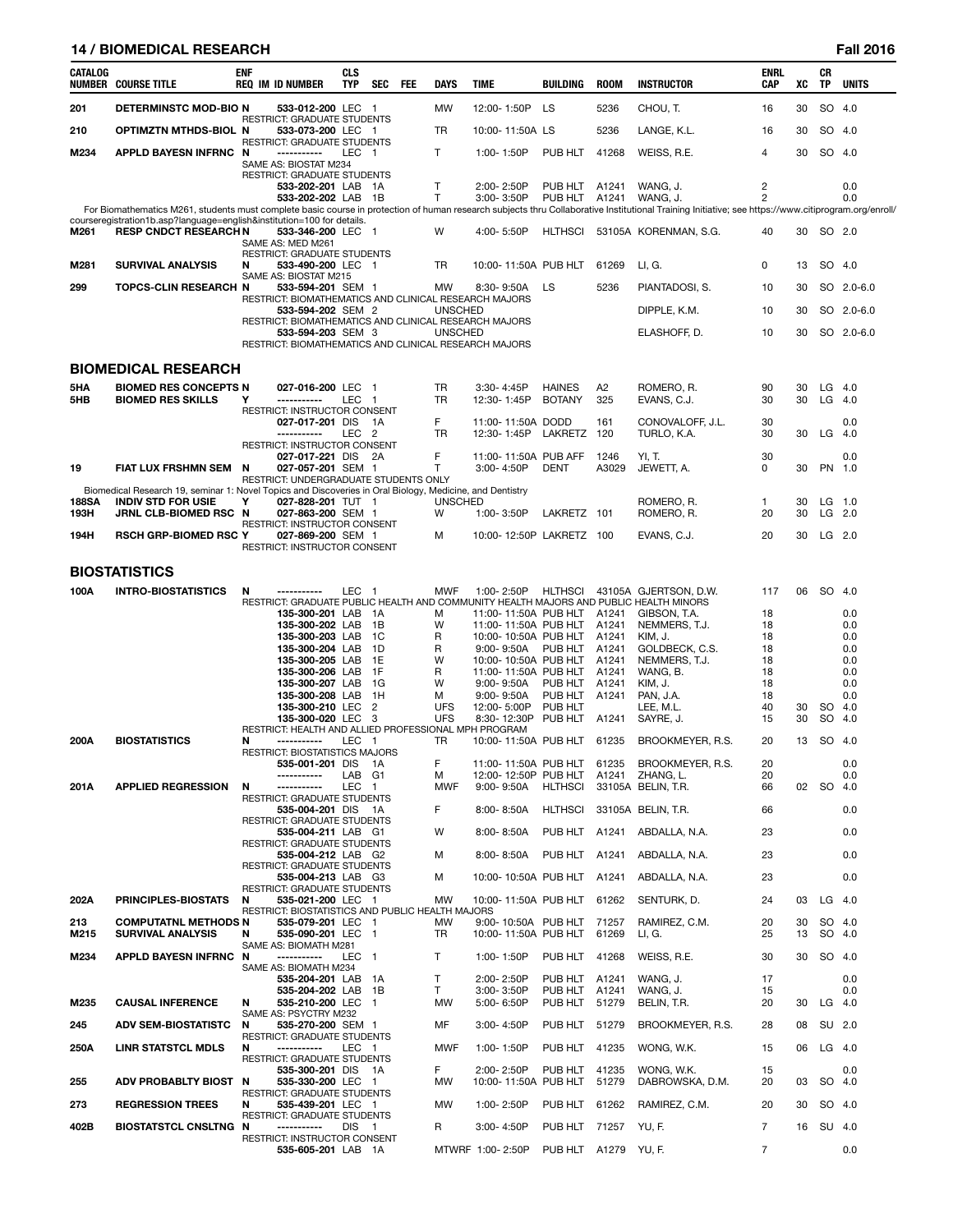#### Fall 2016 CHEMICAL AND BIOMOLECULAR ENGINEERING / 15

| CATALOG | NUMBER COURSE TITLE          | <b>ENF</b> | REQ IM ID NUMBER                      | CLS<br><b>TYP</b> | <b>SEC</b> | <b>FEE</b> | <b>DAYS</b> | <b>TIME</b>    | BUILDING       | <b>ROOM</b> | INSTRUCTOR        | <b>ENRL</b><br><b>CAP</b> | xс | СR<br><b>TP</b> | <b>UNITS</b> |
|---------|------------------------------|------------|---------------------------------------|-------------------|------------|------------|-------------|----------------|----------------|-------------|-------------------|---------------------------|----|-----------------|--------------|
| 403A    | <b>CMPT MGMT-HLTH DATA N</b> |            | -----------                           | LEC <sub>1</sub>  |            |            | WF          | $1:00 - 2:20P$ | PUB HLT        | 51279       | YU. F.            | 30                        | 30 | LG              | -4.0         |
|         |                              |            | 535-607-201 LAB 1A                    |                   |            |            | R           | $1:00 - 2:50P$ | PUB HLT        | A1241       | WILLIAMS, J.R.    | 15                        |    |                 | 0.0          |
|         |                              |            | 535-607-202 LAB 1B                    |                   |            |            | R           | $3:00 - 4:50P$ | PUB HLT        | A1241       | WILLIAMS, J.R.    | 15                        |    |                 | 0.0          |
| M403B   | <b>CMPT MGMT-HLTH DATA N</b> |            | 535-611-200 LEC                       |                   |            |            | <b>MW</b>   | $3:00 - 5:50P$ | PUB HLT        | A1241       | SMITH. L.V.       |                           | 30 | LG              | 4.0          |
|         |                              |            | SAME AS: EPIDEM M403                  |                   |            |            |             |                |                |             |                   |                           |    |                 |              |
|         |                              |            | <b>RESTRICT: INSTRUCTOR CONSENT</b>   |                   |            |            |             |                |                |             |                   |                           |    |                 |              |
| 409     | DOCTRL STAT CNSLTNG N        |            | 535-619-200 SEM 1                     |                   |            |            |             | $9:00-10:50A$  | PUB HLT        | 71257       | GJERTSON, D.W.    | 15                        | 13 | SU 2.0          |              |
|         |                              |            | <b>RESTRICT: BIOSTATISTICS MAJORS</b> |                   |            |            |             |                |                |             |                   |                           |    |                 |              |
| 495     | TEACHR PREP-BIOSTAT N        |            | 535-790-200 SEM 1                     |                   |            |            |             | 5:00-6:50P     | <b>HLTHSCI</b> |             | 43105A GODWIN, H. | 50                        | 30 | SU 2.0          |              |
|         |                              |            | <b>RESTRICT: GRADUATE STUDENTS</b>    |                   |            |            |             |                |                |             |                   |                           |    |                 |              |

#### CHEMICAL AND BIOMOLECULAR ENGINEERING

### Chemical Engineering

Students who enroll in upper division HSSEAS courses without completing the requisites are subject to disenrollment after the second class meeting. If necessary, consult an HSSEAS counselor in<br>6426 Boelter Hall. **CHMCL&BIO** 

| 10               | <b>CHMCL&amp;BIOMOLEC ENGRN</b>    | 369-030-200 LEC 1                                                                                  |                              |                | <b>F</b>   | 10:00-10:50A FRANZ |                                | 1260           | IANG, Y.                     | טור            | 30 | LG        | ٦.υ           |
|------------------|------------------------------------|----------------------------------------------------------------------------------------------------|------------------------------|----------------|------------|--------------------|--------------------------------|----------------|------------------------------|----------------|----|-----------|---------------|
| 99               | <b>STUDENT RSRCH PRGRMN</b>        | RESTRICT: ALL UNDERGRADUATE ENGINEERING MAJORS<br>369-297-201 TUT 1                                |                              |                | <b>VAR</b> |                    |                                |                | COHEN, Y.                    | 0              | 30 |           | PN 1.0-2.0    |
|                  |                                    | 369-297-202 TUT 2                                                                                  |                              |                | <b>VAR</b> |                    |                                |                | LIAO, J.C.                   | 0              | 30 |           | PN 1.0-2.0    |
|                  |                                    | 369-297-203 TUT 3                                                                                  |                              |                | <b>VAR</b> |                    |                                |                | MANOUSIOUTHAKIS, V           | 0              | 30 |           | PN 1.0-2.0    |
|                  |                                    | 369-297-204 TUT 4                                                                                  |                              |                | <b>VAR</b> |                    |                                |                | SEGURA, T.                   | 0              | 30 |           | PN 1.0-2.0    |
| 100              | <b>FUND-CHEM&amp;BIOM ENGRY</b>    | -----------                                                                                        | LEC<br>- 1                   |                | TR.        | 4:00-5:50P         | <b>DODD</b>                    | 175            | MONBOUQUETTE, H.G.           | 98             | 16 | $LG$ 4.0  |               |
|                  |                                    | RESTRICT: UG ENGR MAJORS, BIOCHEM MAJORS, ENVIRON ENGR MINORS                                      |                              |                |            |                    |                                |                |                              |                |    |           |               |
|                  |                                    | 369-300-201 DIS                                                                                    |                              | - 1A           | F          |                    | 12:00-12:50P BOELTER 9436      |                | HUANG, L.                    | 31             |    |           | 0.0           |
|                  |                                    | 369-300-202 DIS                                                                                    |                              | 1B             | F          | 12:00-12:50P PAB   |                                | 1749           | CHANG, J.                    | 33             |    |           | 0.0           |
|                  |                                    | 369-300-203 DIS                                                                                    |                              | 1C             | F          | 1:00-1:50P         | BOELTER 9436                   |                | ALTIERI, N.D.                | 34             |    |           | 0.0           |
| 101A             | <b>TRNSPRT PHENOMENA I Y</b>       | -----------                                                                                        | LEC 1                        |                | MW         | 2:00-3:50P         | KNSY PV                        | 1240B          | HICKS, R.F.                  | 90             | 07 | LG 4.0    |               |
|                  |                                    | RESTRICT: UG ENGR MAJORS, BIOCHEM MAJORS, ENVIRON ENGR MINORS                                      |                              |                |            |                    |                                |                |                              |                |    |           |               |
|                  |                                    | 369-309-201 DIS                                                                                    |                              | - 1A           | F.         | $8:00 - 8:50A$     | BOELTER 5420                   |                | LIU, Z.                      | 30             |    |           | 0.0           |
|                  |                                    | 369-309-202 DIS                                                                                    |                              | 1B             | F          | $8:00 - 8:50A$     | BOELTER 5419                   |                | SHEN, G.                     | 30             |    |           | 0.0           |
|                  |                                    | 369-309-203 DIS                                                                                    |                              | 1C             | F          | 1:00-1:50P         | <b>PAB</b>                     | 1749           | SHEN, G.                     | 30             |    |           | 0.0           |
| 104B             | CHEM&BIOMOLEC LAB 2 Y Y ---------- |                                                                                                    | LEC <sub>1</sub>             |                | TR.        | 12:00-1:50P        | BOELTER                        | 5252           | GRASEL, T.G.                 | 24             | 30 | LG 6.0    |               |
|                  |                                    | <b>RESTRICT: CHEMICAL ENGINEERING UNDERGRADS</b>                                                   |                              |                |            |                    |                                |                |                              |                |    |           |               |
|                  |                                    | Y 369-325-201 LAB                                                                                  |                              | - 1A           | <b>TR</b>  |                    | 8:00-11:50A BOELTER 6541       |                | Jorat, M.                    | 12             |    |           | 0.0           |
|                  |                                    | Y 369-325-202 LAB                                                                                  |                              | 1B             | <b>TR</b>  | 2:00-5:50P         | BOELTER 6541                   |                | JORAT, M.                    | 12             |    |           | 0.0           |
| 106              | <b>CHEMICL REACTN ENGR Y</b>       | -----------<br>RESTRICT: ALL UNDERGRADUATE ENGINEERING MAJORS AND ENVIRONMENTAL ENGINEERING MINORS | LEC 1                        |                | <b>MW</b>  | 8:00-9:50A         | <b>HUMANTS A65</b>             |                | SIMONETTI, D.A.              | 90             |    | 01 LG 4.0 |               |
|                  |                                    | 369-336-201 DIS                                                                                    |                              | 1A             | F          | 2:00-2:50P         | WGYOUNG 1044                   |                | LOWD, J.E.                   | 30             |    |           | 0.0           |
|                  |                                    | 369-336-202 DIS                                                                                    |                              | 1B             | F          | 2:00-2:50P         | ROYCE                          | 150            | JULIE, M.                    | 30             |    |           | 0.0           |
|                  |                                    | 369-336-203 DIS                                                                                    |                              | 1C             | F          | 8:00-8:50A         | BOELTER 5264                   |                | JULIE, M.                    | 30             |    |           | 0.0           |
| 109              | <b>MATH MTHDS-CHEM ENGY</b>        | ------------                                                                                       | LEC 1                        |                | МW         | 12:00-1:50P        | <b>FRANZ</b>                   | 1260           | CHRISTOFIDES, P.D.           | 90             |    | 05 LG 4.0 |               |
|                  |                                    | RESTRICT: ALL UNDERGRADUATE ENGINEERING MAJORS                                                     |                              |                |            |                    |                                |                |                              |                |    |           |               |
|                  |                                    | 369-354-201 DIS                                                                                    |                              | - 1A           | F          | 3:00-3:50P         | WGYOUNG 1044                   |                | ALANQAR, A.W.                | 30             |    |           | 0.0           |
|                  |                                    | 369-354-202 DIS                                                                                    |                              | 1B             | F          | 3:00-3:50P         | ROYCE                          | 150            | TRAN, A.T.                   | 30             |    |           | 0.0           |
|                  |                                    | 369-354-203 DIS                                                                                    |                              | 1C             | F          | $9:00 - 9:50A$     | BOELTER 5280                   |                | ALBALAWI, F.                 | 30             |    |           | 0.0           |
| C <sub>111</sub> | <b>CRYOGN&amp;LO-TEMP PRCSY</b>    | -----------                                                                                        | <b>LEC</b><br>$\overline{1}$ |                | TR.        | 4:00-5:50P         | BOELTER 5264                   |                | YUAN, S.W.                   | 29             |    | 16 LG 4.0 |               |
|                  |                                    | RESTRICT: ALL UNDERGRADUATE ENGINEERING MAJORS                                                     |                              |                |            |                    |                                |                |                              |                |    |           |               |
|                  |                                    | 369-366-201 DIS                                                                                    |                              | - 1A           | F.         | $9:00 - 9:50A$     | BOELTER 9436                   |                | SHEIKH, O.Z.                 | 29             |    |           | 0.0           |
| C115             | <b>BIOCHEM REACTN ENGRY</b>        | -----------                                                                                        | LEC 1                        |                | TR         | 8:00-9:50A         | BOELTER 2444                   |                | SEGURA, T.                   | 25             |    | 11 LG 4.0 |               |
|                  |                                    | RESTRICT: ALL UNDERGRADUATE ENGINEERING MAJORS                                                     |                              |                |            |                    |                                |                |                              |                |    |           |               |
|                  |                                    | 369-390-201 DIS 1A<br>-----------                                                                  |                              |                | F.         | 1:00-1:50P         | BOELTER 5264                   |                | TRUONG, N.F.                 | 25             |    |           | 0.0           |
| C121             | <b>MEMBRANE SCI&amp;TECH Y</b>     | RESTRICT: ALL UNDERGRADUATE ENGINEERING MAJORS AND ENVIRONMENTAL ENGINEERING MINORS                | LEC 1                        |                | TR         |                    | 10:00-11:50A BOELTER 5280      |                | RAHARDIANTO, A.              | 25             | 30 | LG        | 4.0           |
|                  |                                    | 369-421-201 DIS 1A                                                                                 |                              |                | F.         | 8:00-8:50A         | BOELTER 5252                   |                | THOMPSON, J.F.               | 25             |    |           | 0.0           |
| CM145            | MOLEC BIOTECH-ENGR Y               | -----------                                                                                        | LEC 1                        |                | <b>MW</b>  | 2:00-3:50P         | WGYOUNG 4216                   |                | CHEN, Y.Y.                   | 25             | 07 | $LG$ 4.0  |               |
|                  |                                    | SAME AS: BIOENGR CM145                                                                             |                              |                |            |                    |                                |                |                              |                |    |           |               |
|                  |                                    | RESTRICT: UG ENGR MAJORS, BIOCHEM MAJORS, ENVIRON ENGR MINORS                                      |                              |                |            |                    |                                |                |                              |                |    |           |               |
|                  |                                    | 369-570-201 DIS 1A                                                                                 |                              |                | F.         |                    | 12:00-12:50P HAINES            | 220            | ZAH, E.                      | 25             |    |           | 0.0           |
| M153             | <b>MICRO&amp;NANOSCL MANUFY</b>    | -----------                                                                                        | LEC 1                        |                | MW         |                    | 12:00-1:15P BOELTER 5273       |                | CHEN, Y.                     | $\Omega$       | 05 | LG 4.0    |               |
|                  |                                    | SAME AS: BIOENGR M153,EL ENGR M153,MECH&AE M183B                                                   |                              |                |            |                    |                                |                |                              |                |    |           |               |
|                  |                                    | RESTRICT: ALL UNDERGRADUATE ENGINEERING MAJORS                                                     |                              |                |            |                    |                                |                |                              |                |    |           |               |
|                  |                                    | 369-618-201 LAB 1A                                                                                 |                              |                | м          | 2:00-5:50P         | ENGR IV                        | 18132          | DANESH, C.D.                 | 0              |    |           | 0.0           |
|                  |                                    | 369-618-202 LAB 1B                                                                                 |                              |                | T.         |                    | 8:00-11:50A ENGR IV            | 18132          | DANESH, C.D.                 | 0              |    |           | 0.0           |
|                  |                                    | 369-618-203 LAB<br>369-618-204 LAB 1D                                                              |                              | 1 <sup>C</sup> | W<br>R     | 2:00-5:50P         | ENGR IV<br>8:00-11:50A ENGR IV | 18132<br>18132 | DANESH, C.D.<br>DANESH, C.D. | 0<br>0         |    |           | 0.0<br>0.0    |
| 194              | <b>RESEARCH GROUP SEM N</b>        | 369-864-201 SEM 1                                                                                  |                              |                | <b>VAR</b> |                    |                                |                | MANOUSIOUTHAKIS, V           | 10             | 30 | $LG$ 4.0  |               |
|                  |                                    | RESTRICT: ALL UNDERGRADUATE ENGINEERING MAJORS                                                     |                              |                |            |                    |                                |                |                              |                |    |           |               |
| 200              | <b>ADV ENGR THRMODNMCSY</b>        | 769-001-200 LEC 1                                                                                  |                              |                | MW         | 8:00-9:50A         | BOELTER 5272                   |                | SAUTET, P.                   | 25             | 16 | $LG$ 4.0  |               |
|                  |                                    | <b>RESTRICT: GRADUATE STUDENTS</b>                                                                 |                              |                |            |                    |                                |                |                              |                |    |           |               |
| C211             | <b>CRYOGN&amp;LO-TEMP PRCSN</b>    | -----------                                                                                        | LEC 1                        |                | TR.        | 4:00-5:50P         | BOELTER 5264                   |                | YUAN, S.W.                   | $\overline{7}$ | 16 | LG 4.0    |               |
|                  |                                    | RESTRICT: GRADUATE STUDENTS                                                                        |                              |                |            |                    |                                |                |                              |                |    |           |               |
|                  |                                    | 769-066-201 DIS 1A                                                                                 |                              |                | F.         | $9:00 - 9:50A$     | BOELTER 9436                   |                | SHEIKH, O.Z.                 | $\overline{7}$ |    |           | 0.0           |
| CM215            | <b>BIOCHEM REACTN ENGRY</b>        | -----------                                                                                        | LEC                          | $\blacksquare$ | TR         | 8:00-9:50A         | BOELTER 2444                   |                | SEGURA, T.                   | 5              | 11 | $LG$ 4.0  |               |
|                  |                                    | SAME AS: BIOENGR M215                                                                              |                              |                |            |                    |                                |                |                              |                |    |           |               |
|                  |                                    | RESTRICT: GRADUATE STUDENTS                                                                        |                              |                | F          | 1:00-1:50P         | BOELTER 5264                   |                | TRUONG, N.F.                 | 5              |    |           | 0.0           |
| C <sub>221</sub> | <b>MEMBRANE SCI&amp;TECH</b>       | 769-090-201 DIS 1A                                                                                 | LEC 1                        |                | TR         |                    | 10:00-11:50A BOELTER 5280      |                | RAHARDIANTO, A.              |                |    | 30 LG     | 4.0           |
|                  |                                    | <br>769-136-201 DIS 1A                                                                             |                              |                | F.         | 8:00-8:50A         | BOELTER 5252                   |                | THOMPSON, J.F.               | 5<br>5         |    |           | 0.0           |
| <b>CM245</b>     | MOLEC BIOTECH-ENGR N               | -----------                                                                                        | LEC 1                        |                | МW         | 2:00-3:50P         | WGYOUNG 4216                   |                | CHEN, Y.Y.                   | 18             |    | 07 LG 4.0 |               |
|                  |                                    | SAME AS: BIOENGR CM245                                                                             |                              |                |            |                    |                                |                |                              |                |    |           |               |
|                  |                                    | RESTRICT: GRADUATE STUDENTS                                                                        |                              |                |            |                    |                                |                |                              |                |    |           |               |
|                  |                                    | 769-270-201 DIS 1A                                                                                 |                              |                | F.         |                    | 12:00-12:50P HAINES            | 220            | ZAH, E.                      | 18             |    |           | 0.0           |
| 259              | APPLIED MATH THEORY N              | 769-354-200 LEC 1                                                                                  |                              |                | TR         |                    | 10:00-11:50A BOELTER 5422      |                | MANOUSIOUTHAKIS, V           | 25             | 13 | $LG$ 4.0  |               |
| <b>M280A</b>     | <b>LINEAR DNMC SYSTEMS N</b>       | 769-480-200 LEC 1                                                                                  |                              |                | TR         | 12:00-1:50P        | BOELTER 2760                   |                | M'CLOSKEY, R.T.              | 0              | 14 | $LG$ 4.0  |               |
|                  |                                    | SAME AS: EL ENGR M240A, MECH&AE M270A                                                              |                              |                |            |                    |                                |                |                              |                |    |           |               |
|                  |                                    | <b>RESTRICT: GRADUATE STUDENTS</b>                                                                 |                              |                |            |                    |                                |                |                              |                |    |           |               |
|                  |                                    | 769-480-201 LEC 2                                                                                  |                              |                | TR         | 2:00-3:50P         | BOELTER 5280                   |                | COOGAN, S.D.                 | 0              | 15 | $LG$ 4.0  |               |
| 298A             | <b>RESEARCH SEMINAR</b>            | 769-570-200 SEM 1<br>N                                                                             |                              |                | F          | 9:00-9:50A         | <b>ROLFE</b>                   | 3115           | CHRISTOFIDES, P.D.           | 10             | 30 |           | SU 2.0-4.0    |
|                  |                                    | RESTRICT: GRADUATE STUDENTS<br>N<br>769-571-200 SEM 1                                              |                              |                | F          |                    |                                |                |                              |                |    |           | 30 SU 2.0-4.0 |
| 298B             | <b>RESEARCH SEMINAR</b>            | RESTRICT: GRADUATE STUDENTS                                                                        |                              |                |            | 8:00-8:50A         | BOELTER 5280                   |                | DAVIS, J.                    | 10             |    |           |               |
|                  |                                    |                                                                                                    |                              |                |            |                    |                                |                |                              |                |    |           |               |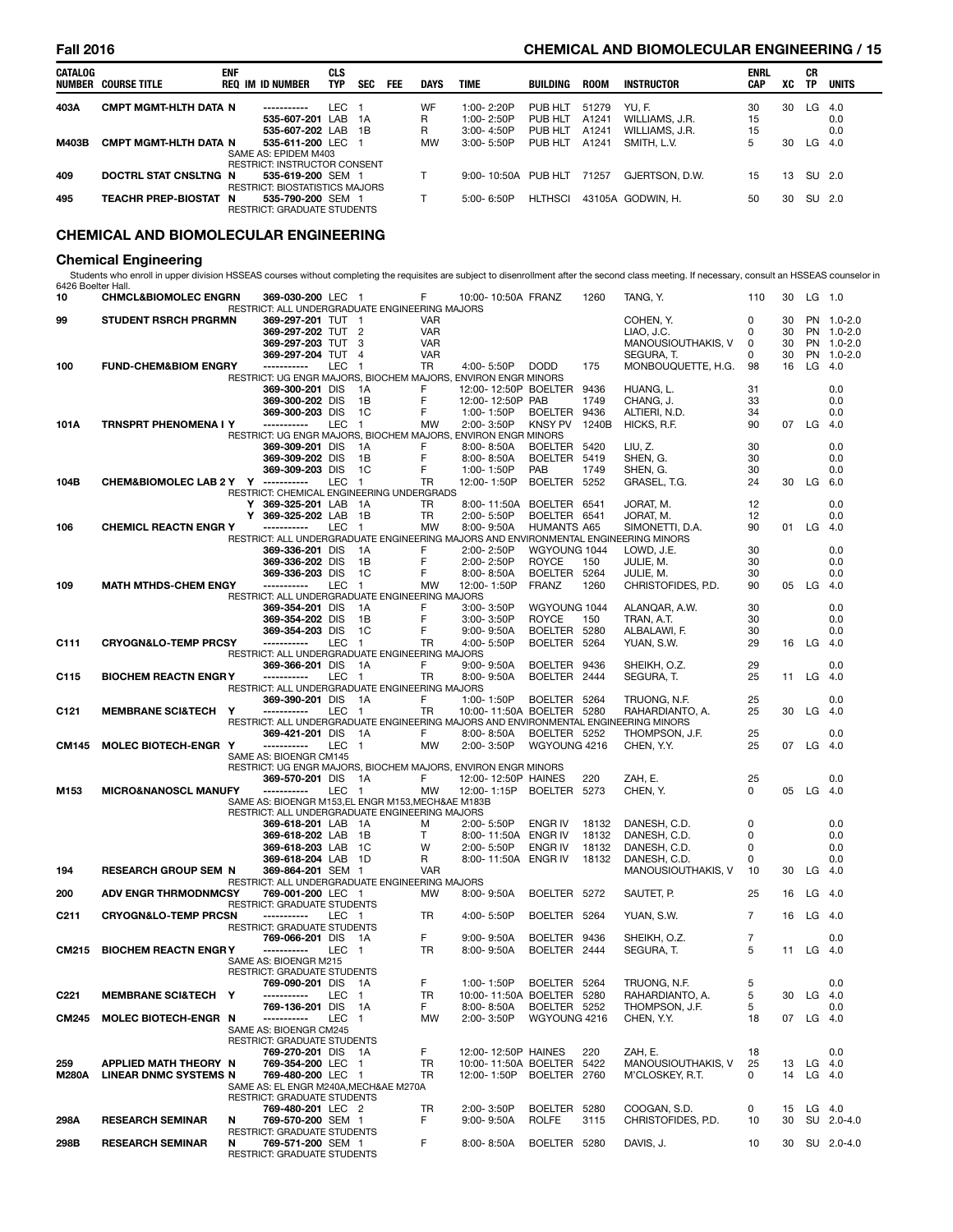#### 16 / CHEMISTRY AND BIOCHEMISTRY Fall 2016

| <b>CATALOG</b> | NUMBER COURSE TITLE         | <b>ENF</b><br><b>REQ IM ID NUMBER</b>                        | <b>CLS</b><br><b>TYP</b><br><b>SEC</b> | FEE | <b>DAYS</b> | <b>TIME</b>               | BUILDING     | ROOM  | <b>INSTRUCTOR</b>  | <b>ENRL</b><br><b>CAP</b> | XC | <b>CR</b><br><b>TP</b> | UNITS      |
|----------------|-----------------------------|--------------------------------------------------------------|----------------------------------------|-----|-------------|---------------------------|--------------|-------|--------------------|---------------------------|----|------------------------|------------|
| 298C           | <b>RESEARCH SEMINAR</b>     | N<br>769-572-200 SEM 1<br><b>RESTRICT: GRADUATE STUDENTS</b> |                                        |     | F           | 12:00-1:50P               | BOELTER 5514 |       | COHEN. Y.          | 10                        | 30 |                        | SU 2.0-4.0 |
| 298D           | <b>RESEARCH SEMINAR</b>     | 769-573-200 SEM 1<br>N<br><b>RESTRICT: GRADUATE STUDENTS</b> |                                        |     | F.          | 8:00-9:50A                | BOELTER 4413 |       | SIMONETTI, D.A.    | 10                        | 30 |                        | SU 2.0-4.0 |
| 298F           | <b>RESEARCH SEMINAR</b>     | N<br>769-574-200 SEM 1<br><b>RESTRICT: GRADUATE STUDENTS</b> |                                        |     | <b>TR</b>   | 12:00-1:50P               | BOELTER 5514 |       | SEGURA. T.         | 10                        | 30 |                        | SU 2.0-4.0 |
| <b>298G</b>    | <b>RESEARCH SEMINAR</b>     | 769-575-200 SEM 1<br>N<br><b>RESTRICT: GRADUATE STUDENTS</b> |                                        |     | F.          | 1:00-1:50P                | BOELTER 4413 |       | MONBOUQUETTE, H.G. | 10                        | 30 |                        | SU 2.0-4.0 |
| 298H           | <b>RESEARCH SEMINAR</b>     | 769-576-200 SEM 1<br>N<br><b>RESTRICT: GRADUATE STUDENTS</b> |                                        |     | F           | 3:00-3:50P                | BOELTER 5514 |       | HICKS, R.F.        | 10                        | 30 |                        | SU 2.0-4.0 |
| 298J           | <b>RESEARCH SEMINAR</b>     | 769-577-200 SEM 1<br>N<br><b>RESTRICT: GRADUATE STUDENTS</b> |                                        |     | F           | 2:00-2:50P                | BOELTER 4413 |       | LIAO, J.C.         | 20                        | 30 |                        | SU 2.0-4.0 |
| 298M           | <b>RESEARCH SEMINAR</b>     | 769-578-200 SEM 1<br>N<br>RESTRICT: GRADUATE STUDENTS        |                                        |     | F           | 4:00-4:50P                | BOELTER 5514 |       | MANOUSIOUTHAKIS, V | 10                        | 30 |                        | SU 2.0-4.0 |
| 298N           | <b>RESEARCH SEMINAR</b>     | N<br>769-579-200 SEM 1<br><b>RESTRICT: GRADUATE STUDENTS</b> |                                        |     | F           | 2:00-2:50P                | BOELTER 5514 |       | SAUTET. P.         | 10                        | 30 |                        | SU 2.0-4.0 |
| 298P           | <b>RESEARCH SEMINAR</b>     | 769-581-200 SEM 1<br>N<br><b>RESTRICT: GRADUATE STUDENTS</b> |                                        |     | F.          | 8:00-9:50A                | BOELTER 5514 |       | CHANG, J.P.        | 10                        | 30 |                        | SU 2.0-4.0 |
| <b>298S</b>    | <b>RESEARCH SEMINAR</b>     | 769-582-200 SEM 1<br>N<br><b>RESTRICT: GRADUATE STUDENTS</b> |                                        |     | R           | 9:00-10:50A BOELTER 5514  |              |       | CHEN, Y.Y.         | 10                        | 30 |                        | SU 2.0-4.0 |
| 298T           | <b>RESEARCH SEMINAR</b>     | 769-583-200 SEM 1<br>N<br><b>RESTRICT: GRADUATE STUDENTS</b> |                                        |     | F           | 4:00-5:50P                | LAKRETZ 100  |       | TANG, Y.           | 10                        | 30 |                        | SU 2.0-4.0 |
| 298V           | <b>RESEARCH SEMINAR</b>     | 769-584-200 SEM 1<br>N<br><b>RESTRICT: GRADUATE STUDENTS</b> |                                        |     | F           | 1:00-1:50P                | <b>MS</b>    | 3915A | LU, Y.             | 20                        | 30 |                        | SU 2.0-4.0 |
| 298Z           | <b>RESEARCH SEMINAR</b>     | 769-585-200 SEM 1<br>N<br><b>RESTRICT: GRADUATE STUDENTS</b> |                                        |     | F           | 1:00-1:50P                | LAKRETZ 100  |       | SENKAN, S.M.       | 10                        | 30 |                        | SU 2.0-4.0 |
| 299            | <b>DEPARTMENTL SEMINARN</b> | 769-594-200 SEM 1<br><b>RESTRICT: GRADUATE STUDENTS</b>      |                                        |     | F.          | 10:00-11:50A BOELTER 3400 |              |       | CHEN, Y.Y.         | 110                       | 30 | SU 2.0                 |            |
| 495A           | <b>TA TRAINING SEMINAR</b>  | 769-790-201 SEM 1<br>N<br><b>RESTRICT: GRADUATE STUDENTS</b> |                                        |     | R           | 2:00-3:50P                | BOELTER 5252 |       | SEGURA, T.         | 30                        | 30 | SU 2.0                 |            |

#### CHEMISTRY AND BIOCHEMISTRY

For Chemistry 14A, all seats are held for entering students who enroll through New Student Orientation. Any student may enroll beginning September 13, 2016, space permitting, and continuing<br>students historically have been which they are enrolled; random I.D. checking is held throughout the term.<br>For Chemistry 14A Jecture 1, there will be one MANDATORY midterm examination from 6 to 8 p.m. Wednesday, November 2, 2016

For Chemistry 14A, lecture 1, there will be one MANDATORY midtern

|     | For Chemistry 14A, lecture 1, there will be one MANDATORY midterm examination from 6 to 8 p.m. Wednesday, November 2, 2016.                                    |       |                |            |                    |                               |       |                  |     |    |        |     |
|-----|----------------------------------------------------------------------------------------------------------------------------------------------------------------|-------|----------------|------------|--------------------|-------------------------------|-------|------------------|-----|----|--------|-----|
| 14A | <b>EQUILBR&amp;ACIDS&amp;BASES Y</b><br>-----------                                                                                                            | LEC 1 |                |            |                    | MWF 11:00-11:50A WGYOUNG CS50 |       | LAVELLE, L.      | 340 | 33 | SO 4.0 |     |
|     | 142-042-201 DIS                                                                                                                                                |       | 1A             | T.         | 8:00-8:50A         | BOELTER 4283                  |       | STASH, J.        | 29  |    |        | 0.0 |
|     | 142-042-202 DIS                                                                                                                                                |       | 1B             | T.         |                    | 11:00-11:50A WGYOUNG 4216     |       | BERNIER, N.A.    | 29  |    |        | 0.0 |
|     | 142-042-203 DIS                                                                                                                                                |       | 1C             | W          | 8:00-8:50A         | WGYOUNG 4216                  |       | MARSH, K.L.      | 29  |    |        | 0.0 |
|     | 142-042-204 DIS                                                                                                                                                |       | 1D             | W          | $9:00 - 9:50A$     | BOELTER 5420                  |       | MARSH, K.L.      | 29  |    |        | 0.0 |
|     | 142-042-205 DIS                                                                                                                                                |       | 1E             | W          | 1:00-1:50P         | WGYOUNG 2200                  |       | STANFIELD, D.A.  | 28  |    |        | 0.0 |
|     | 142-042-206 DIS                                                                                                                                                |       | 1F             | R          | 8:00-8:50A         | BOELTER 2760                  |       | BERNIER, N.A.    | 28  |    |        | 0.0 |
|     | 142-042-207 DIS                                                                                                                                                |       | 1G             | R          |                    | 11:00-11:50A WGYOUNG 4216     |       | STASH, J.        | 28  |    |        | 0.0 |
|     | 142-042-208 DIS                                                                                                                                                |       | 1H             | F          | 8:00-8:50A         | <b>DODD</b><br>154            |       | STANFIELD, D.A.  | 28  |    |        | 0.0 |
|     | 142-042-209 DIS                                                                                                                                                |       | 11             | F          | $9:00 - 9:50A$     | <b>DODD</b><br>154            |       | MARSH, K.L.      | 28  |    |        | 0.0 |
|     | 142-042-210 DIS                                                                                                                                                |       | 1J             | T          | $9:00 - 9:50A$     | BOELTER 5272                  |       | STASH, J.        | 28  |    |        | 0.0 |
|     | 142-042-211 DIS                                                                                                                                                |       | 1K             | R          | $9:00 - 9:50A$     | BOELTER 2760                  |       | BERNIER, N.A.    | 28  |    |        | 0.0 |
|     | 142-042-212 DIS                                                                                                                                                |       | - 1 L          | F          | 1:00-1:50P         | <b>HAINES</b><br>A74          |       | STANFIELD, D.A.  | 28  |    |        | 0.0 |
|     | For Chemistry 14A, lecture 2, there will be two MANDATORY midterm examinations from 6 to 8:30 p.m. on the following Fridays: October 21 and November 18, 2016. |       |                |            |                    |                               |       |                  |     |    |        |     |
|     | ------------                                                                                                                                                   | LEC   | $\overline{2}$ | MWF        |                    | 12:00-12:50P WGYOUNG CS50     |       | LI, Z.           | 340 | 09 | SO 4.0 |     |
|     | 142-042-221 DIS                                                                                                                                                |       | 2A             | T.         | 8:00-8:50A         | BOELTER 5252                  |       | HALIM, U.        | 29  |    |        | 0.0 |
|     | 142-042-222 DIS                                                                                                                                                |       | 2B             | T          | $9:00 - 9:50A$     | LAKRETZ 120                   |       | HALIM, U.        | 29  |    |        | 0.0 |
|     | 142-042-223 DIS                                                                                                                                                |       | 2C             | T          | $9:00 - 9:50A$     | BOTANY<br>133                 |       | FAN, Z.          | 29  |    |        | 0.0 |
|     | 142-042-224 DIS                                                                                                                                                |       | 2D             | W          | $9:00 - 9:50A$     | BOELTER 5273                  |       | RAY, S.          | 29  |    |        | 0.0 |
|     | 142-042-225 DIS                                                                                                                                                |       | 2E             | W          | 3:00-3:50P         | <b>DODD</b><br>170            |       | FAN, Z.          | 28  |    |        | 0.0 |
|     | 142-042-226 DIS                                                                                                                                                |       | 2F             | R          | $8:00 - 8:50A$     | LAKRETZ 120                   |       | WANG, P.         | 28  |    |        | 0.0 |
|     | 142-042-227 DIS                                                                                                                                                |       | 2G             | R          | 4:00-4:50P         | BOELTER 4413                  |       | WANG, P.         | 28  |    |        | 0.0 |
|     | 142-042-228 DIS                                                                                                                                                |       | 2H             | F          | $9:00 - 9:50A$     | WGYOUNG 3069                  |       | SUE, C.K.        | 28  |    |        | 0.0 |
|     | 142-042-229 DIS                                                                                                                                                |       | 21             | F          | 1:00-1:50P         | WGYOUNG 2200                  |       | SUE, C.K.        | 28  |    |        | 0.0 |
|     | 142-042-230 DIS                                                                                                                                                |       | 2J             | W          | 8:00-8:50A         | BOELTER 5252                  |       | RAY, S.          | 28  |    |        | 0.0 |
|     | 142-042-231 DIS                                                                                                                                                |       | 2K             | R          |                    | 10:00-10:50A BUNCHE 3156      |       | LILAK, S.L.      | 28  |    |        | 0.0 |
|     | 142-042-232 DIS                                                                                                                                                |       | 2L             | F          |                    | 10:00-10:50A BOELTER 4283     |       | YAO, J.          | 28  |    |        | 0.0 |
|     | For Chemistry 14A, lecture 3, there will be one MANDATORY midterm examination from 6 to 8 p.m. Wednesday, November 2, 2016.                                    |       |                |            |                    |                               |       |                  |     |    |        |     |
|     | -----------                                                                                                                                                    | LEC   | $\mathbf{3}$   | <b>MWF</b> | 1:00-1:50P         | WGYOUNG CS50                  |       | LAVELLE, L.      | 340 | 33 | SO 4.0 |     |
|     | 142-042-241 DIS                                                                                                                                                |       | 3A             | T          | $9:00 - 9:50A$     | BUNCHE 3150                   |       | RODRIGUES, R.M.  | 29  |    |        | 0.0 |
|     | 142-042-242 DIS                                                                                                                                                |       | 3B             | T          | 11:00-11:50A BROAD |                               | 2100A | MILLS, H.A.      | 29  |    |        | 0.0 |
|     | 142-042-243 DIS                                                                                                                                                |       | ЗC             | T          |                    | 11:00-11:50A GEOLOGY 4660     |       | RODRIGUES, R.M.  | 29  |    |        | 0.0 |
|     | 142-042-244 DIS                                                                                                                                                |       | 3D             | W          | 8:00-8:50A         | WGYOUNG 2200                  |       | MILLS, H.A.      | 29  |    |        | 0.0 |
|     | 142-042-245 DIS                                                                                                                                                |       | 3E             | W          | 3:00-3:50P         | WGYOUNG 2200                  |       | FULLER, J.       | 28  |    |        | 0.0 |
|     | 142-042-246 DIS                                                                                                                                                |       | 3F             | R          | $9:00 - 9:50A$     | <b>ROLFE</b>                  | 3134  | RODRIGUES, R.M.  | 28  |    |        | 0.0 |
|     | 142-042-247 DIS                                                                                                                                                |       | 3G             | R          | 3:00-3:50P         | WGYOUNG 2200                  |       | FULLER, J.       | 28  |    |        | 0.0 |
|     | 142-042-248 DIS                                                                                                                                                |       | 3H             | F          | 8:00-8:50A         | GEOLOGY 6704                  |       | SMALIGO, A.J.    | 28  |    |        | 0.0 |
|     | 142-042-249 DIS                                                                                                                                                |       | 3I             | F          | 3:00-3:50P         | WGYOUNG 2200                  |       | SMALIGO, A.J.    | 28  |    |        | 0.0 |
|     | 142-042-250 DIS                                                                                                                                                |       | 3J             | W          | $9:00 - 9:50A$     | BOELTER 5422                  |       | MILLS, H.A.      | 28  |    |        | 0.0 |
|     | 142-042-251 DIS                                                                                                                                                |       | 3K             | R          | 1:00-1:50P         | <b>HAINES</b><br>A25          |       | FULLER, J.       | 28  |    |        | 0.0 |
|     | 142-042-252 DIS                                                                                                                                                |       | 3L             | F          |                    | 11:00-11:50A BOELTER 4283     |       | SMALIGO, A.J.    | 28  |    |        | 0.0 |
|     | For Chemistry 14A, lecture 4, there will be one MANDATORY midterm examination from 6 to 8 p.m. Wednesday, November 2, 2016.                                    |       |                |            |                    |                               |       |                  |     |    |        |     |
|     | -----------                                                                                                                                                    | LEC   | $\overline{4}$ | <b>MWF</b> | 3:00-3:50P         | WGYOUNG CS50                  |       | LAVELLE, L.      | 340 | 33 | SO 4.0 |     |
|     | 142-042-261 DIS                                                                                                                                                |       | 4A             | T          | 8:00-8:50A         | LAKRETZ 100                   |       | ZHU, D.          | 29  |    |        | 0.0 |
|     | 142-042-262 DIS                                                                                                                                                |       | 4B             | T          | $9:00 - 9:50A$     | LAKRETZ 100                   |       | ZHU, D.          | 29  |    |        | 0.0 |
|     | 142-042-263 DIS                                                                                                                                                |       | 4C             | T          | 3:00-3:50P         | WGYOUNG 4216                  |       | DAWSON, A.A.     | 29  |    |        | 0.0 |
|     | 142-042-264 DIS                                                                                                                                                |       | 4D             | W          | 8:00-8:50A         | BOELTER 4283                  |       | BIKOS, D.A.      | 29  |    |        | 0.0 |
|     | 142-042-265 DIS                                                                                                                                                |       | 4E             | W          | $9:00 - 9:50A$     | BOELTER 5252                  |       | BIKOS, D.A.      | 28  |    |        | 0.0 |
|     | 142-042-266 DIS                                                                                                                                                |       | 4F             | W          | 2:00-2:50P         | <b>BOTANY</b><br>133          |       | VINNACOMBE, G.A. | 28  |    |        | 0.0 |
|     | 142-042-267 DIS                                                                                                                                                |       | 4G             | R          | 8:00-8:50A         | WGYOUNG 4216                  |       | VINNACOMBE, G.A. | 28  |    |        | 0.0 |
|     | 142-042-268 DIS                                                                                                                                                |       | 4H             | R          | $9:00 - 9:50A$     | BOELTER 4283                  |       | ZHU. D.          | 28  |    |        | 0.0 |
|     | 142-042-269 DIS                                                                                                                                                |       | 41             | F          | 1:00-1:50P         | BUNCHE 3143                   |       | VINNACOMBE, G.A. | 28  |    |        | 0.0 |
|     | 142-042-270 DIS                                                                                                                                                |       | 4J             | R          | 2:00-2:50P         | BOELTER 4413                  |       | DAWSON, A.A.     | 28  |    |        | 0.0 |
|     | 142-042-271 DIS                                                                                                                                                |       | 4K             | F          | 8:00-8:50A         | BOELTER 5272                  |       | BIKOS, D.A.      | 28  |    |        | 0.0 |
|     | 142-042-272 DIS                                                                                                                                                |       | 4L             | F          |                    | 11:00-11:50A BUNCHE 3164      |       | DAWSON, A.A.     | 28  |    |        | 0.0 |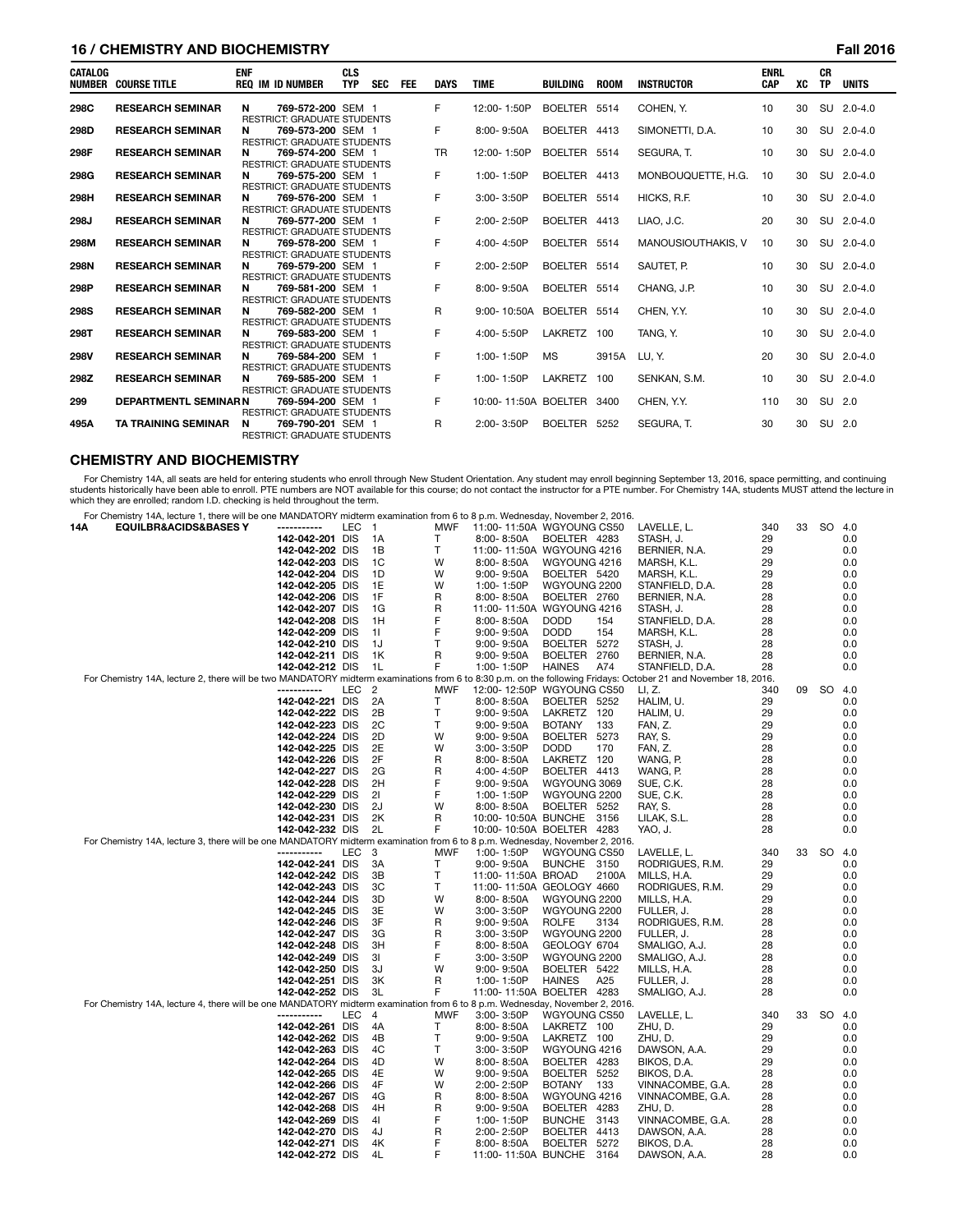#### Fall 2016 **CHEMISTRY AND BIOCHEMISTRY / 17**

| CATALOG<br><b>NUMBER COURSE TITLE</b>                                                                                                                                                                                                                                                                                                                      | ENF    | <b>REQ IM ID NUMBER</b>                            | <b>CLS</b><br>TYP | <b>SEC</b>           | FEE  | DAYS            | TIME                                    | BUILDING                       | <b>ROOM</b> | <b>INSTRUCTOR</b>                 | ENRL<br>CAP | XC | CR<br>TP  | <b>UNITS</b> |
|------------------------------------------------------------------------------------------------------------------------------------------------------------------------------------------------------------------------------------------------------------------------------------------------------------------------------------------------------------|--------|----------------------------------------------------|-------------------|----------------------|------|-----------------|-----------------------------------------|--------------------------------|-------------|-----------------------------------|-------------|----|-----------|--------------|
| For Chemistry 14A, lecture 5, there will be two MANDATORY midterm examinations from 6 to 8:30 p.m. on the following Fridays: October 21 and November 18, 2016.                                                                                                                                                                                             |        |                                                    |                   |                      |      |                 |                                         |                                |             |                                   |             |    |           |              |
|                                                                                                                                                                                                                                                                                                                                                            |        | -----------                                        | LEC               | 5                    |      | MWF             | 4:00-4:50P                              | WGYOUNG CS50                   |             | LI, Z.                            | 340         | 09 | SO.       | 4.0          |
|                                                                                                                                                                                                                                                                                                                                                            |        | 142-042-281 DIS<br>142-042-282 DIS                 |                   | 5A<br>5B             |      | т<br>т          | 1:00-1:50P<br>2:00-2:50P                | WGYOUNG 4216<br>WGYOUNG 4216   |             | MIAO, Y.<br>MIAO, Y.              | 29<br>29    |    |           | 0.0<br>0.0   |
|                                                                                                                                                                                                                                                                                                                                                            |        | 142-042-283 DIS                                    |                   | 5C                   |      | Т               | 3:00-3:50P                              | WGYOUNG 2200                   |             | MIAO, Y.                          | 29          |    |           | 0.0          |
|                                                                                                                                                                                                                                                                                                                                                            |        | 142-042-284 DIS                                    |                   | 5D                   |      | W               | $9:00 - 9:50A$                          | WGYOUNG 1044                   |             | WANG, P.                          | 29          |    |           | 0.0          |
|                                                                                                                                                                                                                                                                                                                                                            |        | 142-042-285 DIS<br>142-042-286 DIS                 |                   | 5E<br>5F             |      | W<br>R          | 11:00-11:50A WGYOUNG 4216<br>1:00-1:50P | WGYOUNG 4216                   |             | RAY, S.<br>LILAK, S.L.            | 28<br>28    |    |           | 0.0<br>0.0   |
|                                                                                                                                                                                                                                                                                                                                                            |        | 142-042-287 DIS                                    |                   | 5G                   |      | R               | 2:00-2:50P                              | WGYOUNG 4216                   |             | SEGAL, M.A.                       | 28          |    |           | 0.0          |
|                                                                                                                                                                                                                                                                                                                                                            |        | 142-042-288 DIS<br>142-042-289 DIS                 |                   | 5H<br>51             |      | F<br>F          | $8:00 - 8:50A$<br>2:00-2:50P            | WGYOUNG 2200<br>WGYOUNG 3069   |             | YAO, J.<br>YAO, J.                | 28<br>28    |    |           | 0.0<br>0.0   |
|                                                                                                                                                                                                                                                                                                                                                            |        | 142-042-290 DIS                                    |                   | 5J                   |      | W               | 1:00-1:50P                              | GEOLOGY 4645                   |             | FAN, Z.                           | 28          |    |           | 0.0          |
|                                                                                                                                                                                                                                                                                                                                                            |        | 142-042-291 DIS                                    |                   | 5K                   |      | R               | 8:00-8:50A                              | BOELTER 4283                   |             | SEGAL, M.A.                       | 28          |    |           | 0.0          |
| For Chemistry 14BL, lecture 1, all enrolled and wait-listed students MUST ATTEND A MANDATORY safety lecture prior to the beginning of laboratory work and their first lab section Monday, Sep-                                                                                                                                                             |        | 142-042-292 DIS                                    |                   | 5L                   |      | F               | 11:00-11:50A BOELTER 2444               |                                |             | HALIM, U.                         | 28          |    |           | 0.0          |
| tember 26, 2016, at 5:35 p.m. in 100 Moore Hall. Students who do not attend the safety lecture or are more than 15 minutes late to their first laboratory section will have their space reassigned and will                                                                                                                                                |        |                                                    |                   |                      |      |                 |                                         |                                |             |                                   |             |    |           |              |
| have to drop the course.<br><b>GEN&amp;ORGN CHEM LAB 1 Y</b><br>14BL                                                                                                                                                                                                                                                                                       | Y      | ------------                                       | LEC               | $\blacksquare$       | \$43 | R               | $8:00 - 8:50A$                          | WGYOUNG CS50                   |             | HENARY, M.M.                      | 0           |    | 12 SO 3.0 |              |
|                                                                                                                                                                                                                                                                                                                                                            | Y      | 142-117-201 LAB                                    |                   | - 1A                 |      | т               | 8:00-10:50A WGYOUNG 1077                |                                |             | AVERY, E.                         | 0           |    |           | 0.0          |
|                                                                                                                                                                                                                                                                                                                                                            | Y      | 142-117-202 LAB                                    |                   | 1B                   |      | Т               | 8:00-10:50A                             | WGYOUNG 1089                   |             | ESTABROOK, D.A.                   | 0           |    |           | 0.0          |
|                                                                                                                                                                                                                                                                                                                                                            | Y<br>Y | 142-117-203 LAB<br>142-117-204 LAB                 |                   | 1C<br>- 1D           |      | Τ<br>Т          | 11:00-1:50P<br>11:00-1:50P              | WGYOUNG 1077<br>WGYOUNG 1089   |             | LAI, A.<br>DAI, R.                | 0<br>0      |    |           | 0.0<br>0.0   |
|                                                                                                                                                                                                                                                                                                                                                            | Υ      | 142-117-205 LAB                                    |                   | 1E                   |      | Τ               | 2:00-4:50P                              | WGYOUNG 1077                   |             | SONG, F.                          | 0           |    |           | 0.0          |
|                                                                                                                                                                                                                                                                                                                                                            | Y<br>Y | 142-117-206 LAB<br>142-117-207 LAB                 |                   | 1F<br>1G             |      | Т<br>Т          | 2:00-4:50P<br>6:30-9:20P                | WGYOUNG 1089<br>WGYOUNG 1077   |             | CHEN, M.<br>FENG, Z.              | 0<br>0      |    |           | 0.0<br>0.0   |
|                                                                                                                                                                                                                                                                                                                                                            | Y      | 142-117-208 LAB                                    |                   | 1H                   |      | Т               | 6:30-9:20P                              | WGYOUNG 1089                   |             | SONG, F.                          | 0           |    |           | 0.0          |
|                                                                                                                                                                                                                                                                                                                                                            | Y      | 142-117-209 LAB                                    |                   | - 11                 |      | W               | 11:00-1:50P                             | WGYOUNG 1077                   |             | FENG, Z.                          | 0           |    |           | 0.0          |
|                                                                                                                                                                                                                                                                                                                                                            | Y<br>Y | 142-117-210 LAB<br>142-117-211 LAB                 |                   | 1J<br>1K             |      | W<br>W          | 11:00-1:50P<br>2:00-4:50P               | WGYOUNG 1089<br>WGYOUNG 1077   |             | CHEN, M.<br>AVERY, E.             | 0<br>0      |    |           | 0.0<br>0.0   |
|                                                                                                                                                                                                                                                                                                                                                            | Y      | 142-117-212 LAB                                    |                   | 1L                   |      | W               | 2:00-4:50P                              | WGYOUNG 1089                   |             | CAO, B.                           | 0           |    |           | 0.0          |
|                                                                                                                                                                                                                                                                                                                                                            | Υ<br>Y | 142-117-213 LAB<br>142-117-214 LAB                 |                   | 1M<br>1N             |      | R<br>R          | 11:00-1:50P<br>11:00-1:50P              | WGYOUNG 1077<br>WGYOUNG 1089   |             | ESTABROOK, D.A.<br>LAI, A.        | 0<br>0      |    |           | 0.0<br>0.0   |
|                                                                                                                                                                                                                                                                                                                                                            | Y      | 142-117-215 LAB                                    |                   | 10                   |      | R               | 2:00-4:50P                              | WGYOUNG 1077                   |             | DAI, R.                           | 0           |    |           | 0.0          |
|                                                                                                                                                                                                                                                                                                                                                            | Y      | 142-117-216 LAB                                    |                   | 1P                   |      | R               | 2:00-4:50P                              | WGYOUNG 1089                   |             | CAO, B.                           | 0           |    |           | 0.0          |
| <b>STRCTR-ORGANC MLCLSY</b><br>14C                                                                                                                                                                                                                                                                                                                         |        | -----------<br>142-044-201 DIS                     | LEC               | $\overline{1}$<br>1A |      | <b>MWF</b><br>M | $9:00 - 9:50A$<br>11:00-11:50A BOTANY   | WGYOUNG CS50                   | 133         | OW, F.P.<br>BORALSKY, L.          | 0<br>0      | 02 | - SO      | 4.0<br>0.0   |
|                                                                                                                                                                                                                                                                                                                                                            |        | 142-044-202 DIS                                    |                   | 1B                   |      | M               | 12:00-12:50P DODD                       |                                | 78          | PERLIN, P.C.                      | 0           |    |           | 0.0          |
|                                                                                                                                                                                                                                                                                                                                                            |        | 142-044-203 DIS<br>142-044-204 DIS                 |                   | 1C<br>1D             |      | M<br>т          | 1:00-1:50P<br>$8:00 - 8:50A$            | МS<br><b>BOTANY</b>            | 5203<br>133 | PERLIN, P.C.<br>CADDELL HAATVEIT, | 0<br>0      |    |           | 0.0<br>0.0   |
|                                                                                                                                                                                                                                                                                                                                                            |        | 142-044-205 DIS                                    |                   | 1E                   |      | Т               | 9:00-9:50A                              | PUB AFF                        | 2242        | CADDELL HAATVEIT,                 | 0           |    |           | 0.0          |
|                                                                                                                                                                                                                                                                                                                                                            |        | 142-044-206 DIS                                    |                   | 1F                   |      | W               | $8:00 - 8:50A$                          | WGYOUNG 1044                   |             | BORALSKY, L.                      | 0           |    |           | 0.0          |
|                                                                                                                                                                                                                                                                                                                                                            |        | 142-044-207 DIS<br>142-044-208 DIS                 |                   | 1G<br>1H             |      | W<br>R          | 3:00-3:50P<br>$8:00 - 8:50A$            | <b>BOTANY</b><br><b>BOTANY</b> | 133<br>133  | BAY, K.<br>BAY, K.                | 0<br>0      |    |           | 0.0<br>0.0   |
|                                                                                                                                                                                                                                                                                                                                                            |        | 142-044-209 DIS                                    |                   | 11                   |      | R               | $9:00 - 9:50A$                          | MS                             | 5217        | BAY, K.                           | 0           |    |           | 0.0          |
|                                                                                                                                                                                                                                                                                                                                                            |        | 142-044-210 DIS<br>142-044-211 DIS                 |                   | 1J<br>1K             |      | Τ<br>M          | 1:00-1:50P<br>2:00-2:50P                | BOELTER 5280<br>WGYOUNG 3069   |             | BORALSKY, L.<br>CADDELL HAATVEIT, | 0<br>0      |    |           | 0.0<br>0.0   |
|                                                                                                                                                                                                                                                                                                                                                            |        | 142-044-212 DIS                                    |                   | 1L                   |      | т               | 2:00-2:50P                              | WGYOUNG 3069                   |             | PERLIN, P.C.                      | 0           |    |           | 0.0          |
| FOR CHEMISTRY 14CL, IF YOU ARE MORE THAN 15 MINUTES LATE TO LABORATORY DURING THE FIRST TWO WEEKS OF THE TERM, YOUR SPACE WILL BE REASSIGNED AND YOU MUST<br>DROP THE COURSE YOURSELF. For the remainder of the term if you are more than 30 minutes late, you may NOT be able to complete the current laboratory and may not have the opportunity to make |        |                                                    |                   |                      |      |                 |                                         |                                |             |                                   |             |    |           |              |
| up the missed work, resulting in a nonpassing grade for that experiment.                                                                                                                                                                                                                                                                                   |        |                                                    |                   |                      |      |                 |                                         |                                |             |                                   |             |    |           |              |
| GEN&ORGN CHEM LAB 2 Y Y -----------<br>14CL                                                                                                                                                                                                                                                                                                                |        | 142-119-201 LAB                                    | LEC               | $\overline{1}$       | \$49 | T<br>TR         | $8:00 - 8:50A$                          | WGYOUNG CS50                   |             | HENARY, M.M.<br>PAN, R.D.         | 0<br>0      | 11 | SO 4.0    |              |
|                                                                                                                                                                                                                                                                                                                                                            | Y<br>Y | 142-119-202 LAB                                    |                   | - 1A<br>- 1B         |      | TR              | 11:00-1:50P<br>11:00-1:50P              | WGYOUNG 1336<br>WGYOUNG 1340   |             | LI, W.                            | 0           |    |           | 0.0<br>0.0   |
|                                                                                                                                                                                                                                                                                                                                                            | Y      | 142-119-204 LAB                                    |                   | - 1D                 |      | TR              | 2:00-4:50P                              | WGYOUNG 1336                   |             | CHEN, Y.                          | 0           |    |           | 0.0          |
|                                                                                                                                                                                                                                                                                                                                                            | Y<br>Y | 142-119-205 LAB<br>142-119-207 LAB                 |                   | 1E<br>- 1G           |      | TR<br>TR        | 2:00-4:50P<br>6:30-9:20P                | WGYOUNG 1340<br>WGYOUNG 1336   |             | JAYE, J.<br>QUAN, S.M.            | 0<br>0      |    |           | 0.0<br>0.0   |
|                                                                                                                                                                                                                                                                                                                                                            | Y      | 142-119-208 LAB                                    |                   | - 1H                 |      | TR              | 6:30-9:20P                              | WGYOUNG 1340                   |             | LEI, J.                           | 0           |    |           | 0.0          |
|                                                                                                                                                                                                                                                                                                                                                            |        | Y 142-119-209 LAB 1I<br>Y 142-119-210 LAB 1J       |                   |                      |      | WF<br>WF        | 11:00-1:50P<br>11:00-1:50P              | WGYOUNG 1336<br>WGYOUNG 1340   |             | WANG, C.<br>PAPANDREA, B.J.       | 0<br>0      |    |           | 0.0<br>0.0   |
|                                                                                                                                                                                                                                                                                                                                                            | Y      | 142-119-211 LAB 1K                                 |                   |                      |      | WF              | 2:00-4:50P                              | WGYOUNG 1336                   |             | HIPWELL, V.M.                     | 0           |    |           | 0.0          |
|                                                                                                                                                                                                                                                                                                                                                            |        | Y 142-119-212 LAB 1L                               |                   |                      |      | WF              | 2:00-4:50P                              | WGYOUNG 1340                   |             | BENAVIDES, I.A.                   | 0           |    |           | 0.0          |
| For Chemistry 14D, lecture 1, there will be two MANDATORY midterm examinations from 6 to 8 p.m. on the following Mondays: October 24 and November 14, 2016. Conflicts between these evening                                                                                                                                                                |        | Y 142-119-213 LAB 1M                               |                   |                      |      | WF              | 8:00-10:50A WGYOUNG 1336                |                                |             | SCOTT, J.A.                       | 0           |    |           | 0.0          |
| examinations and activities in other courses cannot be accommodated, so avoid conflicts when enrolling.                                                                                                                                                                                                                                                    |        |                                                    |                   |                      |      |                 |                                         |                                |             |                                   |             |    |           |              |
| <b>ORGN REACT&amp;PHRMCTCLY</b><br>14D                                                                                                                                                                                                                                                                                                                     |        | -----------<br>RESTRICT: DEPARTMENT CONSENT        | LEC <sub>1</sub>  |                      |      | <b>MWF</b>      | 8:00-8:50A                              | WGYOUNG CS50                   |             | HARDINGER, S.A.                   | 0           |    | 32 SO 4.0 |              |
|                                                                                                                                                                                                                                                                                                                                                            |        | 142-045-201 DIS 1A                                 |                   |                      |      | М               | 12:00-12:50P BOELTER 4283               |                                |             | GRANDNER, J.M.                    | 0           |    |           | 0.0          |
|                                                                                                                                                                                                                                                                                                                                                            |        | RESTRICT: DEPARTMENT CONSENT<br>142-045-202 DIS 1B |                   |                      |      | м               | 1:00-1:50P                              | WGYOUNG 2200                   |             | DONG, X.                          | 0           |    |           | 0.0          |
|                                                                                                                                                                                                                                                                                                                                                            |        | RESTRICT: DEPARTMENT CONSENT                       |                   |                      |      |                 |                                         |                                |             |                                   |             |    |           |              |
|                                                                                                                                                                                                                                                                                                                                                            |        | 142-045-203 DIS 1C                                 |                   |                      |      | T.              | 8:00-8:50A                              | WGYOUNG 1044                   |             | DONG, X.                          | 0           |    |           | 0.0          |
|                                                                                                                                                                                                                                                                                                                                                            |        | RESTRICT: DEPARTMENT CONSENT<br>142-045-204 DIS 1D |                   |                      |      | T.              | $9:00 - 9:50A$                          | BOELTER 4283                   |             | GRANDNER, J.M.                    | 0           |    |           | 0.0          |
|                                                                                                                                                                                                                                                                                                                                                            |        | RESTRICT: DEPARTMENT CONSENT                       |                   |                      |      |                 |                                         |                                |             |                                   |             |    |           |              |
|                                                                                                                                                                                                                                                                                                                                                            |        | 142-045-205 DIS 1E<br>RESTRICT: DEPARTMENT CONSENT |                   |                      |      | T.              | 1:00-1:50P                              | BOTANY 133                     |             | GRANDNER, J.M.                    | 0           |    |           | 0.0          |
|                                                                                                                                                                                                                                                                                                                                                            |        | 142-045-206 DIS 1F                                 |                   |                      |      | W               | 10:00-10:50A LAKRETZ 120                |                                |             | CHUNG, S.J.                       | 0           |    |           | 0.0          |
|                                                                                                                                                                                                                                                                                                                                                            |        | RESTRICT: DEPARTMENT CONSENT<br>142-045-207 DIS 1G |                   |                      |      | W               | 1:00-1:50P                              | MS                             | 5203        | LOGAN, J.K.                       | 0           |    |           | 0.0          |
|                                                                                                                                                                                                                                                                                                                                                            |        | RESTRICT: DEPARTMENT CONSENT                       |                   |                      |      |                 |                                         |                                |             |                                   |             |    |           |              |
|                                                                                                                                                                                                                                                                                                                                                            |        | 142-045-208 DIS 1H<br>RESTRICT: DEPARTMENT CONSENT |                   |                      |      | R               | 8:00-8:50A                              | WGYOUNG 1044                   |             | MCDANIEL, J.W.                    | 0           |    |           | 0.0          |
|                                                                                                                                                                                                                                                                                                                                                            |        | 142-045-209 DIS 11                                 |                   |                      |      | R               | 2:00-2:50P                              | BOTANY 133                     |             | LOGAN, J.K.                       | 0           |    |           | 0.0          |
|                                                                                                                                                                                                                                                                                                                                                            |        | RESTRICT: DEPARTMENT CONSENT<br>142-045-210 DIS 1J |                   |                      |      | F               | 1:00-1:50P                              | BUNCHE 3153                    |             |                                   | 0           |    |           | 0.0          |
|                                                                                                                                                                                                                                                                                                                                                            |        | RESTRICT: DEPARTMENT CONSENT                       |                   |                      |      |                 |                                         |                                |             | MCDANIEL, J.W.                    |             |    |           |              |
|                                                                                                                                                                                                                                                                                                                                                            |        | 142-045-211 DIS 1K                                 |                   |                      |      | F               | 2:00-2:50P                              | BUNCHE 3153                    |             | MCDANIEL, J.W.                    | 0           |    |           | 0.0          |
|                                                                                                                                                                                                                                                                                                                                                            |        | RESTRICT: DEPARTMENT CONSENT<br>142-045-212 DIS 1L |                   |                      |      | F               | 2:00-2:50P                              | <b>BOTANY</b>                  | - 133       | ZEE, C.                           | 0           |    |           | 0.0          |
|                                                                                                                                                                                                                                                                                                                                                            |        | RESTRICT: DEPARTMENT CONSENT                       |                   |                      |      |                 |                                         |                                |             |                                   |             |    |           |              |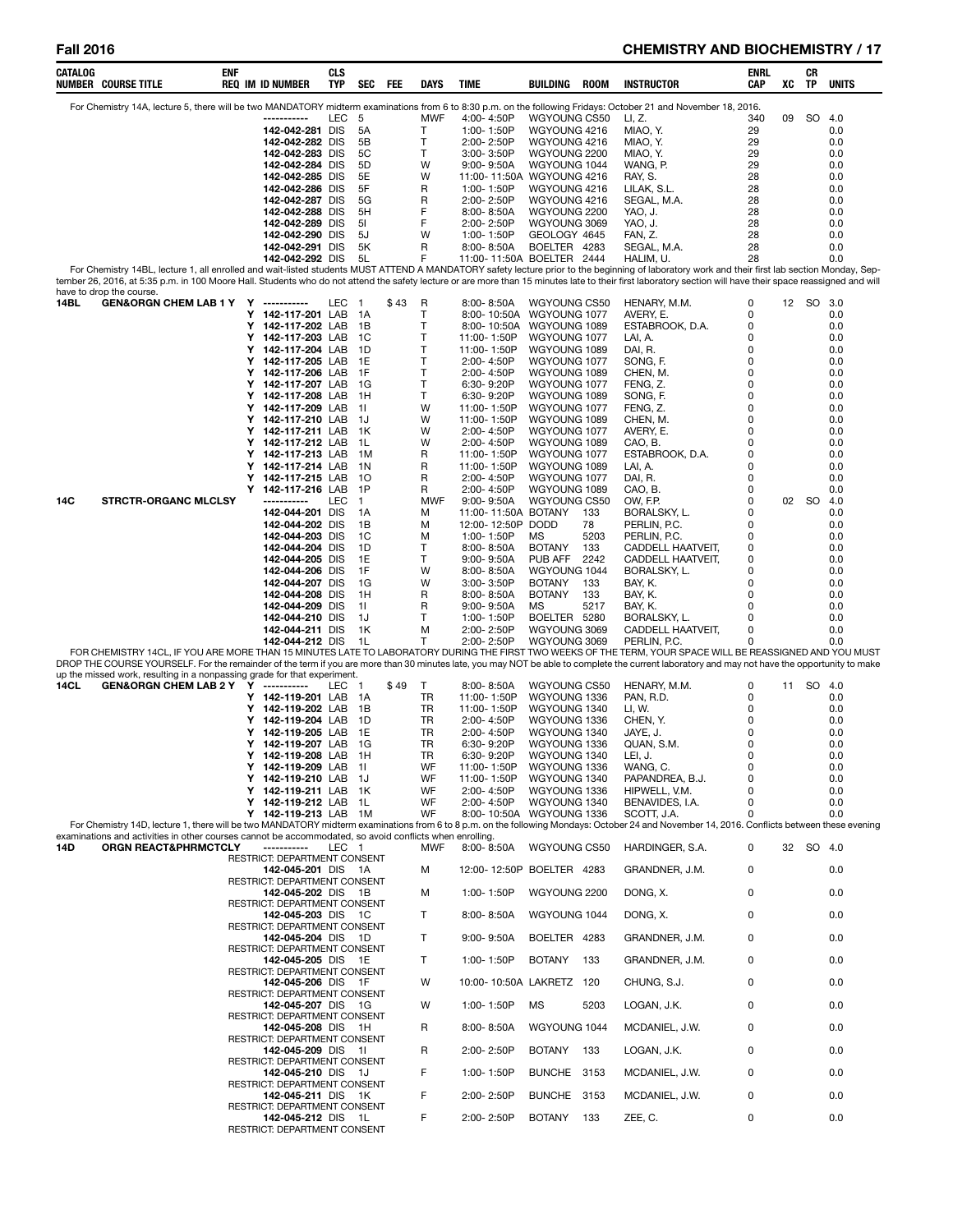| CATALOG<br><b>COURSE TITLE</b><br>NUMBER | <b>ENF</b><br><b>REQ</b><br><b>ID NUMBER</b><br>IM | ים ה<br>บ∟อ<br>TYP | <b>SEC</b> | FEI | <b>DAYS</b> | <b>TIME</b> | <b>BUILDING</b> | <b>ROOM</b> | <b>INSTRUCTOR</b> | <b>ENRL</b><br>CAP | vo<br>Λv | OB.<br>vn<br>__<br><b>TP</b> | <b>UNITS</b> |  |
|------------------------------------------|----------------------------------------------------|--------------------|------------|-----|-------------|-------------|-----------------|-------------|-------------------|--------------------|----------|------------------------------|--------------|--|
|                                          |                                                    |                    |            |     |             |             |                 |             |                   |                    |          |                              |              |  |

For Chemistry 14D, lecture 2, there will be two MANDATORY midterm examinations from 6 to 8 p.m. on the following Tuesdays: October 25 and November 15, 2016. Conflicts between these evening examinations and activities in other courses cannot be accommodated, so avoid conflicts when enrolling.

|    | examinations and activities in other courses cannot be accommodated, so avoid conflicts when enrolling.                                                                                      |                                                    |                  |              |            |                 |                           |       |                 |          |    |        |     |
|----|----------------------------------------------------------------------------------------------------------------------------------------------------------------------------------------------|----------------------------------------------------|------------------|--------------|------------|-----------------|---------------------------|-------|-----------------|----------|----|--------|-----|
|    |                                                                                                                                                                                              |                                                    | LEC <sub>2</sub> |              | <b>MWF</b> | $9:00 - 9:50A$  | WGYOUNG CS24              |       | HARDINGER, S.A. | 0        | 32 | SO 4.0 |     |
|    |                                                                                                                                                                                              | RESTRICT: DEPARTMENT CONSENT                       |                  |              |            |                 |                           |       |                 |          |    |        |     |
|    |                                                                                                                                                                                              | 142-045-221 DIS 2A                                 |                  |              | м          |                 | 11:00-11:50A BOELTER 4413 |       | COSCO, E.D.     | 0        |    |        | 0.0 |
|    |                                                                                                                                                                                              | RESTRICT: DEPARTMENT CONSENT                       |                  |              |            |                 |                           |       |                 |          |    |        |     |
|    |                                                                                                                                                                                              | 142-045-222 DIS                                    |                  | - 2B         | M          |                 | 12:00-12:50P BOELTER 4413 |       | COSCO, E.D.     | 0        |    |        | 0.0 |
|    |                                                                                                                                                                                              | RESTRICT: DEPARTMENT CONSENT                       |                  |              |            |                 |                           |       |                 |          |    |        |     |
|    |                                                                                                                                                                                              | 142-045-223 DIS 2C                                 |                  |              | м          | 1:00-1:50P      | BOELTER 4283              |       | COSCO, E.D.     | 0        |    |        | 0.0 |
|    |                                                                                                                                                                                              | RESTRICT: DEPARTMENT CONSENT                       |                  |              |            |                 |                           |       |                 |          |    |        |     |
|    |                                                                                                                                                                                              | 142-045-224 DIS 2D                                 |                  |              | T.         | $8:00 - 8:50A$  | МS                        | 5217  | ZEE, C.         | $\Omega$ |    |        | 0.0 |
|    |                                                                                                                                                                                              | <b>RESTRICT: DEPARTMENT CONSENT</b>                |                  |              |            |                 |                           |       |                 |          |    |        |     |
|    |                                                                                                                                                                                              | 142-045-225 DIS 2E                                 |                  |              | T.         | $9:00 - 9:50A$  | WGYOUNG 1044              |       | DONG, X.        | $\Omega$ |    |        | 0.0 |
|    |                                                                                                                                                                                              | RESTRICT: DEPARTMENT CONSENT                       |                  |              |            |                 |                           |       |                 |          |    |        |     |
|    |                                                                                                                                                                                              | 142-045-226 DIS 2F                                 |                  |              | W          | $8:00 - 8:50A$  | LAKRETZ 120               |       | LOGAN, J.K.     | 0        |    |        | 0.0 |
|    |                                                                                                                                                                                              | RESTRICT: DEPARTMENT CONSENT                       |                  |              |            |                 |                           |       |                 |          |    |        |     |
|    |                                                                                                                                                                                              | 142-045-227 DIS 2G                                 |                  |              | W          | 11:00-11:50A MS |                           | 5217  | CHUNG, S.J.     | 0        |    |        | 0.0 |
|    |                                                                                                                                                                                              | RESTRICT: DEPARTMENT CONSENT<br>142-045-228 DIS 2H |                  |              | W          | 1:00-1:50P      | PAB                       | 1434A | CHUNG, S.J.     | $\Omega$ |    |        | 0.0 |
|    |                                                                                                                                                                                              | <b>RESTRICT: DEPARTMENT CONSENT</b>                |                  |              |            |                 |                           |       |                 |          |    |        |     |
|    |                                                                                                                                                                                              | 142-045-229 DIS 21                                 |                  |              | R          | $8:00 - 8:50A$  | MS                        | 5217  | ZEE. C.         | $\Omega$ |    |        | 0.0 |
|    |                                                                                                                                                                                              | RESTRICT: DEPARTMENT CONSENT                       |                  |              |            |                 |                           |       |                 |          |    |        |     |
|    | For Chemistry 17, there will be one MANDATORY midterm examination from 6 to 8 p.m. Wednesday, October 26, 2016. Conflicts between these evening examinations and activities in other courses |                                                    |                  |              |            |                 |                           |       |                 |          |    |        |     |
|    | cannot be accommodated, so avoid conflicts when enrolling.                                                                                                                                   |                                                    |                  |              |            |                 |                           |       |                 |          |    |        |     |
| 17 | <b>CHEMICAL PRINCIPLES N</b>                                                                                                                                                                 | ------------                                       | <b>LEC</b>       | $\mathbf{1}$ | <b>MWF</b> |                 | 12:00-12:50P WGYOUNG CS76 |       | SCERRI, E.R.    | 182      | 05 | SO 4.0 |     |
|    |                                                                                                                                                                                              | 142-130-201 DIS                                    |                  | 1A           | м          |                 | 11:00-11:50A BOELTER 4283 |       | LI. Y.L.        | 26       |    |        | 0.0 |
|    |                                                                                                                                                                                              | 142-130-202 DIS                                    |                  | 1B           | м          | $1:00 - 1:50P$  | <b>PAB</b>                | 1434A | LI, Y.L.        | 26       |    |        | 0.0 |
|    |                                                                                                                                                                                              | 142-130-204 DIS                                    |                  | 1D           | T.         |                 | 12:00-12:50P WGYOUNG 3069 |       | LI, Y.L.        | 26       |    |        | 0.0 |
|    |                                                                                                                                                                                              | 142-130-205 DIS                                    |                  | 1E           | W          | 1:00-1:50P      | WGYOUNG 3069              |       | BRADNER, S.     | 26       |    |        | 0.0 |
|    |                                                                                                                                                                                              | 142-130-206 DIS                                    |                  | 1F           | R          | $9:00 - 9:50A$  | GEOLOGY 3656              |       | BRADNER, S.     | 26       |    |        | 0.0 |
|    |                                                                                                                                                                                              | 142-130-207 DIS                                    |                  | 1G           | R          |                 | 11:00-11:50A BOELTER 5440 |       | BRADNER, S.     | 26       |    |        | 0.0 |
| 19 | FIAT LUX FRSHMN SEM N                                                                                                                                                                        | 142-057-200 SEM 1                                  |                  |              | R          | $3:00 - 3:50P$  | FOWLER                    | A312  | SCOTT. D.A.     | 20       | 30 | PN 1.0 |     |
|    |                                                                                                                                                                                              | <b>RESTRICT: UNDERGRADUATE STUDENTS ONLY</b>       |                  |              |            |                 |                           |       |                 |          |    |        |     |
|    |                                                                                                                                                                                              |                                                    |                  |              |            |                 |                           |       |                 |          |    |        |     |

Chemistry 19, seminar 1: Chemistry and Art

For Chemistry 20A, all seats are held for entering students who enroll through New Student Orientation. Any student may enroll beginning September 13, 2016, space permitting, and continuing<br>students historically have been

For Chemistry 20A, lecture 1, there will be two MANDATORY midterm examinations from 7 to 9 p.m. on the following Thursdays: October 20 and November 17, 2016. Conflicts between these evening

|      | examinations and activities in other courses cannot be accommodated, so avoid conflicts when enrolling.                                                                                    |                           |                |              |                      |                           |                   |     |    |           |      |
|------|--------------------------------------------------------------------------------------------------------------------------------------------------------------------------------------------|---------------------------|----------------|--------------|----------------------|---------------------------|-------------------|-----|----|-----------|------|
| 20A  | <b>CHEMICAL STRUCTURE Y</b>                                                                                                                                                                | LEC<br>-----------        | $\overline{1}$ | <b>MWF</b>   | $9:00 - 9:50A$       | WGYOUNG CS76              | FELKER, P.M.      | 244 | 02 | SO        | -4.0 |
|      |                                                                                                                                                                                            | 142-140-201 DIS           | 1A             | м            | 2:00-2:50P           | PUB AFF 1337              | WANG, S.          | 28  |    |           | 0.0  |
|      |                                                                                                                                                                                            | 142-140-202 DIS           | 1B             | T.           | 8:00-8:50A           | BUNCHE 2160               | WANG, S.          | 27  |    |           | 0.0  |
|      |                                                                                                                                                                                            | 142-140-203 DIS           | 1C             | T            | 3:00-3:50P           | GEOLOGY 3656              | KING, S.          | 27  |    |           | 0.0  |
|      |                                                                                                                                                                                            | 142-140-204 DIS           | 1D             | W            | 11:00-11:50A MS      | 5203                      | RUIZ-ROBLES, J.F. | 27  |    |           | 0.0  |
|      |                                                                                                                                                                                            | 142-140-205 DIS           | 1E             | W            | 12:00-12:50P BOELTER | 9436                      | RUIZ-ROBLES, J.F. | 27  |    |           | 0.0  |
|      |                                                                                                                                                                                            | 142-140-206 DIS           | 1F             | R            | 8:00-8:50A           | <b>BUNCHE</b><br>3150     | KING, S.          | 27  |    |           | 0.0  |
|      |                                                                                                                                                                                            | 142-140-207 DIS           | 1G             | R            | $9:00 - 9:50A$       | <b>BUNCHE</b><br>3150     | KING, S.          | 27  |    |           | 0.0  |
|      |                                                                                                                                                                                            | 142-140-208 DIS           | 1H             | F            | 1:00-1:50P           | <b>MS</b><br>5217         | XUE, W.           | 27  |    |           | 0.0  |
|      |                                                                                                                                                                                            | 142-140-211 DIS           | 1K             | R            | 12:00-12:50P BOTANY  | 133                       | XUE, W.           | 27  |    |           | 0.0  |
|      |                                                                                                                                                                                            | <b>LEC</b><br>----------- | $\overline{2}$ | <b>MWF</b>   |                      | 10:00-10:50A WGYOUNG CS50 | LEVINE, A.J.      | 325 | 03 | <b>SO</b> | 4.0  |
|      |                                                                                                                                                                                            | 142-140-221 DIS           | 2A             | M            | 3:00-3:50P           | BOELTER 5420              | LIU, Z.           | 28  |    |           | 0.0  |
|      |                                                                                                                                                                                            | 142-140-222 DIS           | 2B             | T            | 8:00-8:50A           | PUB AFF<br>2238           | LECLAIRE, M.J.    | 27  |    |           | 0.0  |
|      |                                                                                                                                                                                            |                           | 2C             | T.           |                      |                           |                   |     |    |           |      |
|      |                                                                                                                                                                                            | 142-140-223 DIS           |                |              | $9:00 - 9:50A$       | PUB AFF<br>2238           | LECLAIRE, M.J.    | 27  |    |           | 0.0  |
|      |                                                                                                                                                                                            | 142-140-224 DIS           | 2D             | W            | 8:00-8:50A           | GEOLOGY 4660              | VONG, A.K.        | 27  |    |           | 0.0  |
|      |                                                                                                                                                                                            | 142-140-225 DIS           | 2E             | W            | $9:00 - 9:50A$       | GEOLOGY 4660              | HARR, E.Z.        | 27  |    |           | 0.0  |
|      |                                                                                                                                                                                            | 142-140-226 DIS           | 2F             | R            | 8:00-8:50A           | BUNCHE 2178               | LIU, Z.           | 27  |    |           | 0.0  |
|      |                                                                                                                                                                                            | 142-140-227 DIS           | 2G             | $\mathsf{R}$ | $9:00 - 9:50A$       | <b>MS</b><br>5203         | HARR, E.Z.        | 27  |    |           | 0.0  |
|      |                                                                                                                                                                                            | 142-140-228 DIS           | 2H             | F            | 12:00-12:50P DODD    | 170                       | VONG, A.K.        | 27  |    |           | 0.0  |
|      |                                                                                                                                                                                            | 142-140-229 DIS           | 21             | F            | 1:00-1:50P           | 5233<br>МS                | VONG, A.K.        | 27  |    |           | 0.0  |
|      |                                                                                                                                                                                            | 142-140-230 DIS           | 2J             | M            | 1:00-1:50P           | 4413<br><b>BOELTER</b>    | HARR, E.Z.        | 27  |    |           | 0.0  |
|      |                                                                                                                                                                                            | 142-140-231 DIS           | 2K             | T            | 1:00-1:50P           | <b>HAINES</b><br>A25      | LECLAIRE, M.J.    | 27  |    |           | 0.0  |
|      |                                                                                                                                                                                            | 142-140-232 DIS           | 2L             | R            | 2:00-2:50P           | BUNCHE 3170               | LIU, Z.           | 27  |    |           | 0.0  |
|      | For Chemistry 20A, lecture 3, there will be one MANDATORY midterm examination from 6 to 8 p.m. Wednesday, October 26, 2016. Conflicts between these evening examinations and activities in |                           |                |              |                      |                           |                   |     |    |           |      |
|      | other courses cannot be accommodated, so avoid conflicts when enrolling.                                                                                                                   |                           |                |              |                      |                           |                   |     |    |           |      |
|      |                                                                                                                                                                                            | -----------<br><b>LEC</b> | $_{3}$         | <b>MWF</b>   | 2:00-2:50P           | WGYOUNG CS50              | SCERRI, E.R.      | 325 |    | 32 SO 4.0 |      |
|      |                                                                                                                                                                                            | 142-140-241 DIS           | 3A             | т            | $9:00 - 9:50A$       | <b>PUB AFF 2317</b>       | BARR, K.K.        | 28  |    |           | 0.0  |
|      |                                                                                                                                                                                            | 142-140-242 DIS           | 3B             | T.           | 1:00-1:50P           | WGYOUNG 2200              | YAO, Y.           | 27  |    |           | 0.0  |
|      |                                                                                                                                                                                            | 142-140-243 DIS           | 3C             | W            | 8:00-8:50A           | BOELTER 5280              | PANGILINAN, L.E.  | 27  |    |           | 0.0  |
|      |                                                                                                                                                                                            | 142-140-244 DIS           | 3D             | W            | $9:00 - 9:50A$       | <b>BOELTER</b><br>5280    | DENG, T.          | 27  |    |           | 0.0  |
|      |                                                                                                                                                                                            | 142-140-245 DIS           | 3E             | R            | $8:00 - 8:50A$       | <b>BUNCHE</b><br>3117     | YAO. Y.           | 27  |    |           | 0.0  |
|      |                                                                                                                                                                                            | 142-140-246 DIS           | 3F             | R            | $9:00 - 9:50A$       | PUB AFF 2242              | BARR, K.K.        | 27  |    |           | 0.0  |
|      |                                                                                                                                                                                            | 142-140-247 DIS           | 3G             | F            | $9:00 - 9:50A$       | WGYOUNG 4216              | DENG, T.          | 27  |    |           | 0.0  |
|      |                                                                                                                                                                                            | 142-140-248 DIS           | 3H             | F            | 1:00-1:50P           | GEOLOGY 3656              | PANGILINAN, L.E.  | 27  |    |           | 0.0  |
|      |                                                                                                                                                                                            | 142-140-249 DIS           | 3I             | F            | 3:00-3:50P           | BOELTER 5280              | YAO, Y.           | 27  |    |           | 0.0  |
|      |                                                                                                                                                                                            | 142-140-250 DIS           | 3J             | T            | 2:00-2:50P           | BOELTER 2444              | BARR, K.K.        | 27  |    |           | 0.0  |
|      |                                                                                                                                                                                            | 142-140-251 DIS           | 3K             | W            | 11:00-11:50A BOTANY  | 133                       | DENG, T.          | 27  |    |           | 0.0  |
|      |                                                                                                                                                                                            | 142-140-252 DIS           | 3L             | R            | 2:00-2:50P           | BOELTER 2444              | PANGILINAN, L.E.  | 27  |    |           | 0.0  |
|      | For Chemistry 20A, lecture 4, there will be two MANDATORY midterm examinations from 6 to 8 p.m. on the following Wednesdays: October 19 and November 16, 2016. Conflicts between these     |                           |                |              |                      |                           |                   |     |    |           |      |
|      | evening examinations and activities in other courses cannot be accommodated, so avoid conflicts when enrolling.                                                                            |                           |                |              |                      |                           |                   |     |    |           |      |
|      |                                                                                                                                                                                            | LEC<br>-----------        | $\overline{4}$ | <b>MWF</b>   | 1:00-1:50P           | WGYOUNG CS24              | ALEXANDROVA, A.N. | 234 | 06 | SO 4.0    |      |
|      |                                                                                                                                                                                            | 142-140-261 DIS           | 4A             | М            | $3:00 - 3:50P$       | WGYOUNG 2200              | URWIN, D.         | 26  |    |           | 0.0  |
|      |                                                                                                                                                                                            | 142-140-262 DIS           | 4B             | T.           |                      | GEOLOGY 4660              | IRVING, O.R.      | 26  |    |           | 0.0  |
|      |                                                                                                                                                                                            |                           | 4C             | T.           | $8:00 - 8:50A$       |                           |                   |     |    |           |      |
|      |                                                                                                                                                                                            | 142-140-263 DIS           |                |              | 1:00-1:50P           | WGYOUNG 3069              | IRVING, O.R.      | 26  |    |           | 0.0  |
|      |                                                                                                                                                                                            | 142-140-264 DIS           | 4D             | W            | 2:00-2:50P           | WGYOUNG 3069              | REILLEY, D.J.     | 27  |    |           | 0.0  |
|      |                                                                                                                                                                                            | 142-140-265 DIS           | 4E             | W            | $3:00 - 3:50P$       | WGYOUNG 3069              | IRVING, O.R.      | 27  |    |           | 0.0  |
|      |                                                                                                                                                                                            | 142-140-266 DIS           | 4F             | R            | 8:00-8:50A           | GEOLOGY 4660              | REILLEY, D.J.     | 27  |    |           | 0.0  |
|      |                                                                                                                                                                                            | 142-140-267 DIS           | 4G             | R            | 1:00-1:50P           | WGYOUNG 2200              | REILLEY, D.J.     | 27  |    |           | 0.0  |
|      |                                                                                                                                                                                            | 142-140-268 DIS           | 4H             | F            | 8:00-8:50A           | WGYOUNG 4216              | URWIN, D.         | 27  |    |           | 0.0  |
|      |                                                                                                                                                                                            | 142-140-269 DIS           | 41             | F            |                      | 10:00-10:50A WGYOUNG 3069 | URWIN, D.         | 27  |    |           | 0.0  |
| 20AH | <b>CHEM STRUCTURE-HNRSY</b>                                                                                                                                                                | LEC<br>------------       | $\overline{1}$ | <b>MWF</b>   |                      | 11:00-11:50A WGYOUNG 2200 | LIN, Y.           | 60  | 04 | SO        | 4.0  |
|      |                                                                                                                                                                                            | 142-143-201 DIS           | - 1A           | <b>TR</b>    |                      | 11:00-11:50A WGYOUNG 2200 | YANG, H.          | 60  |    |           | 0.0  |
|      |                                                                                                                                                                                            |                           |                |              |                      |                           |                   |     |    |           |      |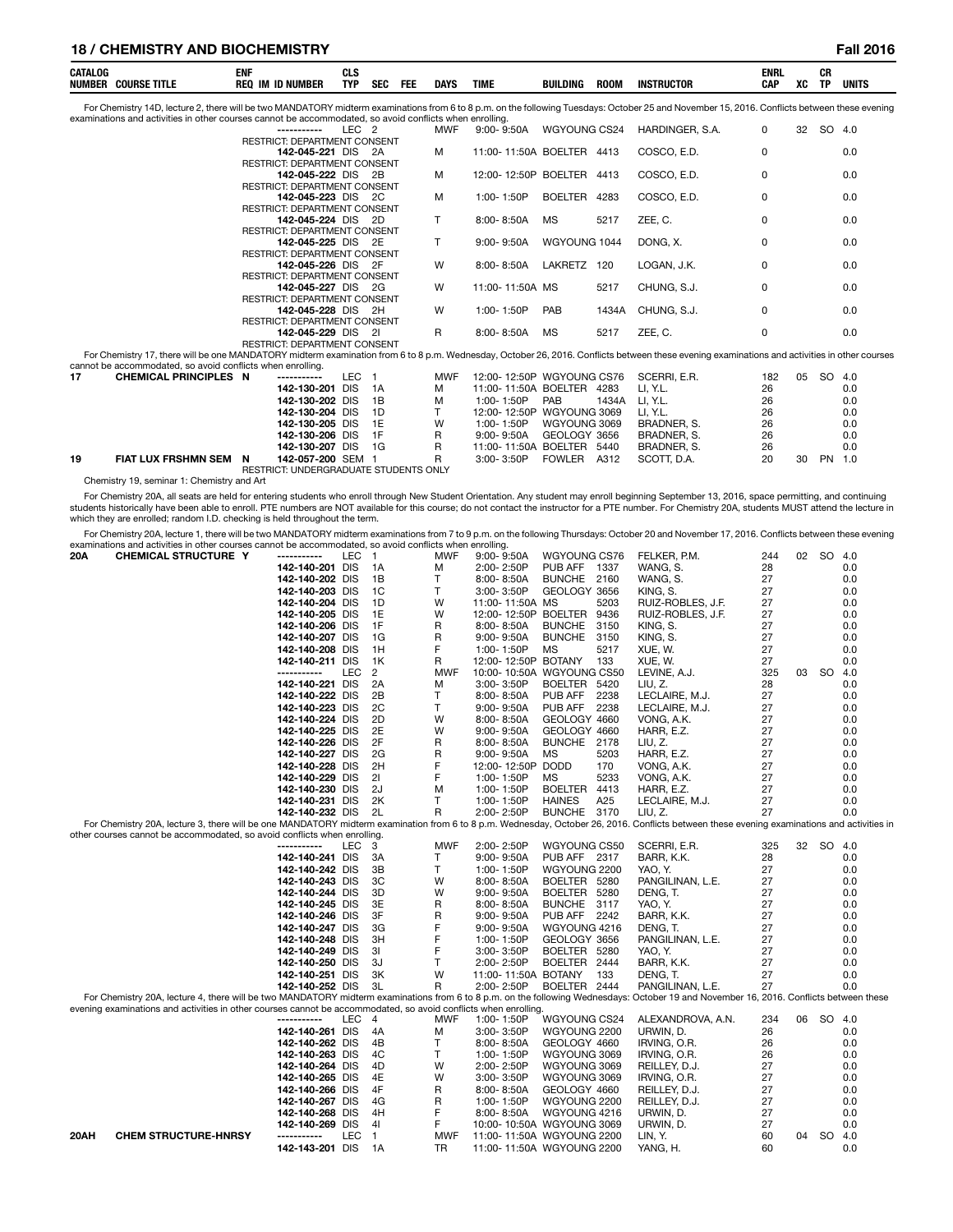#### Fall 2016 CHEMISTRY AND BIOCHEMISTRY / 19

| CATALOG | <b>NUMBER COURSE TITLE</b>                                                                                                                                                    | <b>ENF</b> |        | <b>REQ IM ID NUMBER</b>                | <b>CLS</b><br>TYP | <b>SEC</b>             | FEE  | <b>DAYS</b>              | <b>TIME</b>                                            | BUILDING                       | <b>ROOM</b> | <b>INSTRUCTOR</b>                                                                                                                                                                                                                                                                                                                                         | ENRL<br>CAP | XC       | CR<br>TP  | <b>UNITS</b>             |
|---------|-------------------------------------------------------------------------------------------------------------------------------------------------------------------------------|------------|--------|----------------------------------------|-------------------|------------------------|------|--------------------------|--------------------------------------------------------|--------------------------------|-------------|-----------------------------------------------------------------------------------------------------------------------------------------------------------------------------------------------------------------------------------------------------------------------------------------------------------------------------------------------------------|-------------|----------|-----------|--------------------------|
|         |                                                                                                                                                                               |            |        |                                        |                   |                        |      |                          |                                                        |                                |             | Chemistry 20L is limited to Chemistry and Biochemistry majors on the priority and first enrollment passes. For Chemistry 20L, lecture 1, all enrolled and wait-listed students MUST ATTEND A MAN-                                                                                                                                                         |             |          |           |                          |
|         | are more than 15 minutes late to their first laboratory section will have their space reassigned and will have to drop the course.                                            |            |        |                                        |                   |                        |      |                          |                                                        |                                |             | DATORY safety lecture prior to the beginning of laboratory work and their first lab section Monday, September 26, 2016, at 5 p.m. in 100 Moore Hall. Students who do not attend the safety lecture or                                                                                                                                                     |             |          |           |                          |
| 20L     | GENRL CHEMISTRY LAB Y Y -----------                                                                                                                                           |            |        | Y 142-142-201 LAB                      | LEC               | $\blacksquare$<br>- 1A | \$48 | м<br>т                   | 4:00-4:50P<br>11:00-1:50P                              | WGYOUNG CS76<br>WGYOUNG 1370   |             | PANG, J.W.<br>CHENG, C.                                                                                                                                                                                                                                                                                                                                   | 0<br>0      | 08       | SO 3.0    | 0.0                      |
|         |                                                                                                                                                                               |            | Y      | 142-142-202 LAB                        |                   | 1B                     |      | Т                        | 2:00-4:50P                                             | WGYOUNG 1370                   |             | WADDINGTON, M.A.                                                                                                                                                                                                                                                                                                                                          | 0           |          |           | 0.0                      |
|         |                                                                                                                                                                               |            | Y<br>Υ | 142-142-203 LAB<br>142-142-205 LAB     |                   | 1C<br>1E               |      | W<br>W                   | 11:00-1:50P<br>2:00-4:50P                              | WGYOUNG 1370<br>WGYOUNG 1370   |             | CHENG, C.<br>FRIEDMAN, H.C.                                                                                                                                                                                                                                                                                                                               | 0<br>0      |          |           | 0.0<br>0.0               |
|         |                                                                                                                                                                               |            | Y      | 142-142-207 LAB                        |                   | 1G                     |      | R<br>$\mathsf{R}$        | 11:00-1:50P                                            | WGYOUNG 1370<br>WGYOUNG 1370   |             | FRIEDMAN, H.C.                                                                                                                                                                                                                                                                                                                                            | 0           |          |           | 0.0                      |
|         |                                                                                                                                                                               |            |        | Y 142-142-208 LAB 1H                   |                   |                        |      |                          | 2:00-4:50P                                             |                                |             | WADDINGTON, M.A.<br>For Chemistry 30A, some seats are held for entering students who enroll through New Student Orientation. Any student may enroll beginning September 13, 2016, space permitting, and continuing                                                                                                                                        | 0           |          |           | 0.0                      |
| 30A     | students historically have been able to enroll.<br><b>ORGANIC CHEM I</b>                                                                                                      | Y          | Y      | -----------                            | LEC 1             |                        |      | <b>MWF</b>               | 1:00-1:50P                                             | WGYOUNG CS76                   |             | PHAM, H.V.                                                                                                                                                                                                                                                                                                                                                | 235         |          | 06 SO 4.0 |                          |
|         |                                                                                                                                                                               |            | Υ      | 142-088-201 DIS                        |                   | 1A                     |      | M                        | 2:00-2:50P                                             | BOTANY 133                     |             | NECHAY, M.R.                                                                                                                                                                                                                                                                                                                                              | 26          |          |           | 0.0                      |
|         |                                                                                                                                                                               |            | Υ<br>Υ | 142-088-202 DIS<br>142-088-203 DIS     |                   | 1B<br>1C               |      | M<br>т                   | 3:00-3:50P<br>8:00-8:50A                               | WGYOUNG 3069<br><b>SLICHTR</b> | 2834        | NECHAY, M.R.<br>LIN, J.B.                                                                                                                                                                                                                                                                                                                                 | 26<br>26    |          |           | 0.0<br>0.0               |
|         |                                                                                                                                                                               |            | Υ      | 142-088-204 DIS                        |                   | 1D                     |      | Т                        | $9:00 - 9:50A$                                         | <b>SLICHTR</b>                 | 2834        | LIN, J.B.                                                                                                                                                                                                                                                                                                                                                 | 26          |          |           | 0.0                      |
|         |                                                                                                                                                                               |            | Υ<br>Υ | 142-088-205 DIS<br>142-088-206 DIS     |                   | 1E<br>1F               |      | W<br>R                   | $9:00 - 9:50A$<br>$8:00 - 8:50A$                       | PAB<br>BOELTER 5252            | 1749        | LIN, J.B.<br>LEE, G.Y.                                                                                                                                                                                                                                                                                                                                    | 26<br>26    |          |           | 0.0<br>0.0               |
|         |                                                                                                                                                                               |            | Υ<br>Υ | 142-088-207 DIS<br>142-088-208 DIS     |                   | 1G<br>1H               |      | R<br>F                   | $9:00 - 9:50A$                                         | BOELTER 5252<br><b>SLICHTR</b> | 2834        | LEE, G.Y.                                                                                                                                                                                                                                                                                                                                                 | 26<br>26    |          |           | 0.0<br>0.0               |
|         |                                                                                                                                                                               |            |        | Y 142-088-209 DIS                      |                   | 11                     |      | F                        | $9:00 - 9:50A$<br>11:00-11:50A BOELTER 4413            |                                |             | LEE, G.Y.<br>NECHAY, M.R.                                                                                                                                                                                                                                                                                                                                 | 27          |          |           | 0.0                      |
|         |                                                                                                                                                                               |            |        |                                        |                   |                        |      |                          |                                                        |                                |             | Chemistry 30AL is limited to Chemistry and Biochemistry majors on the priority and first enrollment passes. FOR CHEMISTRY 30AL, IF YOU ARE MORE THAN 15 MINUTES LATE TO LABORATORY<br>DURING THE FIRST TWO WEEKS OF THE TERM, YOUR SPACE WILL BE REASSIGNED AND YOU MUST DROP THE COURSE YOURSELF. For the remainder of the term if you are more than 30  |             |          |           |                          |
|         |                                                                                                                                                                               |            |        |                                        |                   |                        |      |                          |                                                        |                                |             | minutes late, you may NOT be able to complete the current laboratory and may not have the opportunity to make up the missed work, resulting in a nonpassing grade for that experiment.                                                                                                                                                                    |             |          |           |                          |
| 30AL    | <b>GEN CHEMISTRY LAB 2 Y Y</b>                                                                                                                                                |            | Y      | ------------<br>142-185-201 LAB        | LEC               | - 1<br>- 1A            | \$50 | R<br>TR                  | 8:00-8:50A<br>11:00-1:50P                              | WGYOUNG CS24<br>WGYOUNG 1337   |             | PANG, J.W.<br>HUANG, G.                                                                                                                                                                                                                                                                                                                                   | 0<br>0      |          | 12 SO 4.0 | 0.0                      |
|         |                                                                                                                                                                               |            | Y<br>Y | 142-185-202 LAB<br>142-185-203 LAB     |                   | 1B<br>1C               |      | TR<br>TR                 | 11:00-1:50P<br>2:00-4:50P                              | WGYOUNG 1343<br>WGYOUNG 1337   |             | LIN, C.<br>DESHMUKH, A.                                                                                                                                                                                                                                                                                                                                   | 0<br>0      |          |           | 0.0<br>0.0               |
|         |                                                                                                                                                                               |            | Υ      | 142-185-204 LAB                        |                   | 1D                     |      | TR                       | 2:00-4:50P                                             | WGYOUNG 1343                   |             | BASILE, V.M.                                                                                                                                                                                                                                                                                                                                              | 0           |          |           | 0.0                      |
|         |                                                                                                                                                                               |            | Υ<br>Υ | 142-185-205 LAB<br>142-185-206 LAB     |                   | 1E<br>1F               |      | TR<br>TR                 | 6:30-9:20P<br>6:30-9:20P                               | WGYOUNG 1337<br>WGYOUNG 1343   |             | WAN, C.<br>JUNG, D.                                                                                                                                                                                                                                                                                                                                       | 0<br>0      |          |           | 0.0<br>0.0               |
|         |                                                                                                                                                                               |            | Y      | 142-185-207 LAB                        |                   | 1G                     |      | WF                       | 11:00-1:50P                                            | WGYOUNG 1337                   |             | FU, X.                                                                                                                                                                                                                                                                                                                                                    | 0           |          |           | 0.0                      |
|         |                                                                                                                                                                               |            | Υ<br>Y | 142-185-208 LAB<br>142-185-209 LAB     |                   | 1H<br>- 11             |      | WF<br>WF                 | 11:00-1:50P<br>2:00-4:50P                              | WGYOUNG 1343<br>WGYOUNG 1337   |             | YANG, Z.<br>GALLUP, N.M.                                                                                                                                                                                                                                                                                                                                  | 0<br>0      |          |           | 0.0<br>0.0               |
|         |                                                                                                                                                                               |            |        | Y 142-185-210 LAB 1J                   |                   |                        |      | WF                       | 2:00-4:50P                                             | WGYOUNG 1343                   |             | BELLING, J.N.                                                                                                                                                                                                                                                                                                                                             | 0           |          |           | 0.0                      |
|         | students historically have been able to enroll.                                                                                                                               |            |        |                                        |                   |                        |      |                          |                                                        |                                |             | For Chemistry 30B, some seats are held for entering students who enroll through New Student Orientation. Any student may enroll beginning September 13, 2016, space permitting, and continuing                                                                                                                                                            |             |          |           |                          |
| 30B     | <b>ORGANIC CHEM II</b>                                                                                                                                                        | Y          | Y<br>Y | -----------<br>142-091-201 DIS         | LEC 1             | 1A                     |      | <b>MWF</b><br>M          | 10:00-10:50A WGYOUNG CS24<br>11:00-11:50A WGYOUNG 1044 |                                |             | PHAM, H.V.<br>HE, Q.                                                                                                                                                                                                                                                                                                                                      | 270<br>30   |          | 03 SO 4.0 | 0.0                      |
|         |                                                                                                                                                                               |            | Y      | 142-091-202 DIS                        |                   | 1B                     |      | M                        | 12:00-12:50P LAKRETZ 120                               |                                |             | <b>HE, Q.</b>                                                                                                                                                                                                                                                                                                                                             | 30          |          |           | 0.0                      |
|         |                                                                                                                                                                               |            | Υ<br>Y | 142-091-203 DIS<br>142-091-204 DIS     |                   | 1C<br>1D               |      | Τ<br>W                   | $8:00 - 8:50A$<br>$9:00 - 9:50A$                       | BUNCHE 3153<br>LAKRETZ 120     |             | ZHONG, G.<br>ZHONG, G.                                                                                                                                                                                                                                                                                                                                    | 30<br>30    |          |           | 0.0<br>0.0               |
|         |                                                                                                                                                                               |            | Y      | 142-091-205 DIS                        |                   | 1E                     |      | W                        | 11:00-11:50A WGYOUNG 1044                              |                                |             | YU, P.                                                                                                                                                                                                                                                                                                                                                    | 30          |          |           | 0.0                      |
|         |                                                                                                                                                                               |            | Y<br>Υ | 142-091-206 DIS<br>142-091-207 DIS     |                   | 1F<br>1G               |      | R<br>R                   | 9:00-9:50A<br>11:00-11:50A MS                          | BOELTER 4413                   | 5217        | YU, P.<br>YU, P.                                                                                                                                                                                                                                                                                                                                          | 30<br>30    |          |           | 0.0<br>0.0               |
|         |                                                                                                                                                                               |            | Y      | 142-091-208 DIS                        |                   | 1H                     |      | F<br>F                   | $9:00 - 9:50A$                                         | BOTANY 133                     |             | ZHONG, G.                                                                                                                                                                                                                                                                                                                                                 | 30          |          |           | 0.0                      |
|         |                                                                                                                                                                               |            |        | Y 142-091-209 DIS                      |                   | - 11                   |      |                          | 11:00-11:50A WGYOUNG 1044                              |                                |             | <b>HE, Q.</b><br>Chemistry 30BL is limited to Chemistry and Biochemistry majors on the priority and first enrollment passes. Any major may enroll on the second pass, space permitting. FOR CHEMISTRY 30BL, IF                                                                                                                                            | 30          |          |           | 0.0                      |
|         |                                                                                                                                                                               |            |        |                                        |                   |                        |      |                          |                                                        |                                |             | YOU ARE MORE THAN 15 MINUTES LATE TO LABORATORY DURING THE FIRST TWO WEEKS OF THE TERM, YOUR SPACE WILL BE REASSIGNED AND YOU MUST DROP THE COURSE YOUR-<br>SELF. For the remainder of the term if you are more than 30 minutes late, you may NOT be able to complete the current laboratory and may not have the opportunity to make up the missed work, |             |          |           |                          |
| 30BL    | resulting in a nonpassing grade for that experiment.<br>ORGANIC CHEM LAB 1 Y Y                                                                                                |            |        | ------------                           | LEC               | - 1                    | \$60 | M                        | 4:00-4:50P                                             | WGYOUNG CS24                   |             | GARG, N.K.                                                                                                                                                                                                                                                                                                                                                | 0           | 08       | SO 3.0    |                          |
|         |                                                                                                                                                                               |            | Y      | 142-187-201 LAB                        |                   | 1A                     |      | T                        | 9:00-12:50P                                            | WGYOUNG 1379                   |             | ANTHONY, S.M.                                                                                                                                                                                                                                                                                                                                             | 0           |          |           | 0.0                      |
|         |                                                                                                                                                                               |            | Υ<br>Υ | 142-187-203 LAB<br>142-187-207 LAB     |                   | 1C<br>1G               |      | Т<br>W                   | 1:30-5:20P<br>1:30-5:20P                               | WGYOUNG 1379<br>WGYOUNG 1379   |             | GELB, M.B.<br>SANCHEZ MALDONADO, 0                                                                                                                                                                                                                                                                                                                        | 0           |          |           | 0.0<br>0.0               |
|         |                                                                                                                                                                               |            |        | Y 142-187-208 LAB 1H                   |                   |                        |      | R                        | 9:00-12:50P WGYOUNG 1379                               |                                |             | BOIT, T.B.                                                                                                                                                                                                                                                                                                                                                | $\Omega$    |          |           | 0.0                      |
|         |                                                                                                                                                                               |            |        | Y 142-187-209 LAB 1I                   |                   |                        |      | R                        | 1:30-5:20P                                             | WGYOUNG 1379                   |             | MILLER, M.A.<br>Chemistry 30CL is limited to Chemistry and Biochemistry majors on the priority and first enrollment passes. Any major may enroll on the second pass, space permitting. FOR CHEMISTRY 30CL, IF                                                                                                                                             | 0           |          |           | 0.0                      |
|         |                                                                                                                                                                               |            |        |                                        |                   |                        |      |                          |                                                        |                                |             | YOU ARE MORE THAN 15 MINUTES LATE TO LABORATORY DURING THE FIRST TWO WEEKS OF THE TERM, YOUR SPACE WILL BE REASSIGNED AND YOU MUST DROP THE COURSE YOUR-<br>SELF. For the remainder of the term if you are more than 30 minutes late, you may NOT be able to complete the current laboratory and may not have the opportunity to make up the missed work, |             |          |           |                          |
| 30CL    | resulting in a nonpassing grade for that experiment.<br>ORGANIC CHEM LAB 2 Y Y -----------                                                                                    |            |        |                                        | LEC 1             |                        | \$60 | TR                       | $9:00 - 9:50A$                                         | WGYOUNG 4216                   |             | NELSON, H.M.                                                                                                                                                                                                                                                                                                                                              | 0           |          | 12 SO 4.0 |                          |
|         |                                                                                                                                                                               |            |        | Y 142-189-201 LAB 1A                   |                   |                        |      | TR                       | 11:00-1:50P                                            | WGYOUNG 6072                   |             | CHANG, T.                                                                                                                                                                                                                                                                                                                                                 | 0           |          |           | 0.0                      |
|         |                                                                                                                                                                               |            | Y      | 142-189-202 LAB<br>Y 142-189-203 LAB   |                   | 1B<br>1C               |      | TR<br>WF                 | 3:00-5:50P<br>11:00-1:50P                              | WGYOUNG 6072<br>WGYOUNG 6072   |             | SHAO, B.<br>LEVANDOWSKI, B.J.                                                                                                                                                                                                                                                                                                                             | 0<br>0      |          |           | 0.0<br>0.0               |
|         |                                                                                                                                                                               |            |        | Y 142-189-204 LAB 1D                   |                   |                        |      | WF                       | 3:00-5:50P                                             | WGYOUNG 6072                   |             | GREEN, S.A.                                                                                                                                                                                                                                                                                                                                               | 0           |          |           | 0.0                      |
| 89      | <b>HONORS SEMINARS</b><br>Chemistry 89, seminar 1: Honors Seminar for Chemistry and Biochemistry 20A, Lecture 4                                                               | N          |        | 142-267-200 SEM 1                      |                   |                        |      | TBA                      |                                                        |                                |             | ALEXANDROVA, A.N.                                                                                                                                                                                                                                                                                                                                         | 0           | 30       | SO 1.0    |                          |
| 89HC    | <b>HONORS CONTRACTS</b><br>Chemistry 98XA is limited to students in Program for Excellence in Education and Research in Sciences (PEERS); those not in PEERS will be dropped. | N          |        | 142-268-201 TUT 1                      |                   |                        |      | VAR                      |                                                        |                                |             | LEVINE, A.J.                                                                                                                                                                                                                                                                                                                                              | 0           | 30       |           | $LG$ 1.0                 |
| 98XA    | PEERS COLLAB WRKSHPN                                                                                                                                                          |            |        | 142-290-201 LAB 1                      |                   |                        |      | MW                       | 3:00-4:20P                                             | WGYOUNG 6096                   |             | CORBIN, B.                                                                                                                                                                                                                                                                                                                                                | 30          | 30       |           | PN 1.0                   |
|         |                                                                                                                                                                               |            |        | 142-290-202 LAB 2<br>142-290-203 LAB 3 |                   |                        |      | МW<br>MW                 | 4:30-5:50P<br>3:00-4:20P                               | WGYOUNG 6096<br>MS             | 3974        | CORBIN, B.<br>CORBIN, B.                                                                                                                                                                                                                                                                                                                                  | 30<br>30    | 30<br>30 |           | PN 1.0<br>PN 1.0         |
|         |                                                                                                                                                                               |            |        | 142-290-204 LAB 4                      |                   |                        |      | <b>MW</b>                | 4:30-5:50P                                             | MS                             | 3974        | CORBIN, B.                                                                                                                                                                                                                                                                                                                                                | 30          | 30       |           | PN 1.0                   |
| 98XB    | Chemistry 98XB is limited to students in Program for Excellence in Education and Research in Sciences (PEERS); those not in PEERS will be dropped.<br>PEERS COLLAB WRKSHPN    |            |        | 142-291-201 LAB                        |                   | - 1                    |      | MW                       | 4:30-5:50P                                             | PAB                            | 2748        | CORBIN, B.                                                                                                                                                                                                                                                                                                                                                | 40          | 30       |           | PN 1.0                   |
| 99      | <b>STUDENT RSRCH PRGRMN</b>                                                                                                                                                   |            |        | 142-297-201 TUT 1<br>142-297-202 TUT 2 |                   |                        |      | <b>VAR</b><br><b>VAR</b> |                                                        |                                |             | TOLBERT, S.H.<br>SLETTEN, E.M.                                                                                                                                                                                                                                                                                                                            | 0<br>0      | 30<br>30 |           | PN 1.0-2.0<br>PN 1.0-2.0 |
|         |                                                                                                                                                                               |            |        | 142-297-203 TUT 3                      |                   |                        |      | <b>VAR</b>               |                                                        |                                |             | HARRAN, P.G.                                                                                                                                                                                                                                                                                                                                              | 0           | 30       |           | PN 1.0-2.0               |
|         |                                                                                                                                                                               |            |        | 142-297-204 TUT<br>142-297-205 TUT     |                   | 4<br>5                 |      | <b>VAR</b><br><b>VAR</b> |                                                        |                                |             | CLARKE, S.G.<br>JUNG, M.E.                                                                                                                                                                                                                                                                                                                                | 0<br>0      | 30<br>30 |           | PN 1.0-2.0<br>PN 1.0-2.0 |
|         |                                                                                                                                                                               |            |        | 142-297-206 TUT                        |                   | 6                      |      | <b>VAR</b>               |                                                        |                                |             | REISLER, E.                                                                                                                                                                                                                                                                                                                                               | 0           | 30       |           | PN 1.0-2.0               |
|         |                                                                                                                                                                               |            |        | 142-297-207 TUT 7<br>142-297-208 TUT 8 |                   |                        |      | <b>VAR</b><br><b>VAR</b> |                                                        |                                |             | BOWIE, J.U.<br>GIMZEWSKI, J.K.                                                                                                                                                                                                                                                                                                                            | 0<br>0      | 30<br>30 |           | PN 1.0-2.0<br>PN 1.0-2.0 |
|         |                                                                                                                                                                               |            |        | 142-297-209 TUT 9                      |                   |                        |      | <b>VAR</b>               |                                                        |                                |             | TORRES, J.                                                                                                                                                                                                                                                                                                                                                | 0           | 30       |           | PN 1.0-2.0               |
|         |                                                                                                                                                                               |            |        | 142-297-210 TUT 10                     |                   |                        |      | <b>VAR</b>               |                                                        |                                |             | MERLIC, C.A.<br>For Chemistry 110A there will be two MANDATORY midterm examinations from 6 to 8 p.m. on the following Thursdays: October 20 and November 17, 2016. Conflicts between these evening ex-                                                                                                                                                    | 0           | 30       |           | PN 1.0-2.0               |
| 110A    | aminations and activities in other courses cannot be accommodated, so avoid conflicts when enrolling.<br>PHYS-THERMODYNAMICSY Y -----------                                   |            |        |                                        | LEC 1             |                        |      | <b>MWF</b>               | 10:00-10:50A WGYOUNG 2200                              |                                |             | BAUGH, D.A.                                                                                                                                                                                                                                                                                                                                               | 70          | 03       | SO 4.0    |                          |
|         |                                                                                                                                                                               |            |        | Y 142-350-201 DIS                      |                   | 1A                     |      | Т                        | 10:00-10:50A WGYOUNG 2200                              |                                |             | AGUILERA, R.C.                                                                                                                                                                                                                                                                                                                                            | 70          |          |           | 0.0                      |
|         |                                                                                                                                                                               |            |        | Y -----------                          |                   | TUT 1AA                |      | R                        | 10:00-10:50A WGYOUNG 2200                              |                                |             | AGUILERA, R.C.                                                                                                                                                                                                                                                                                                                                            | 70          |          |           | 0.0                      |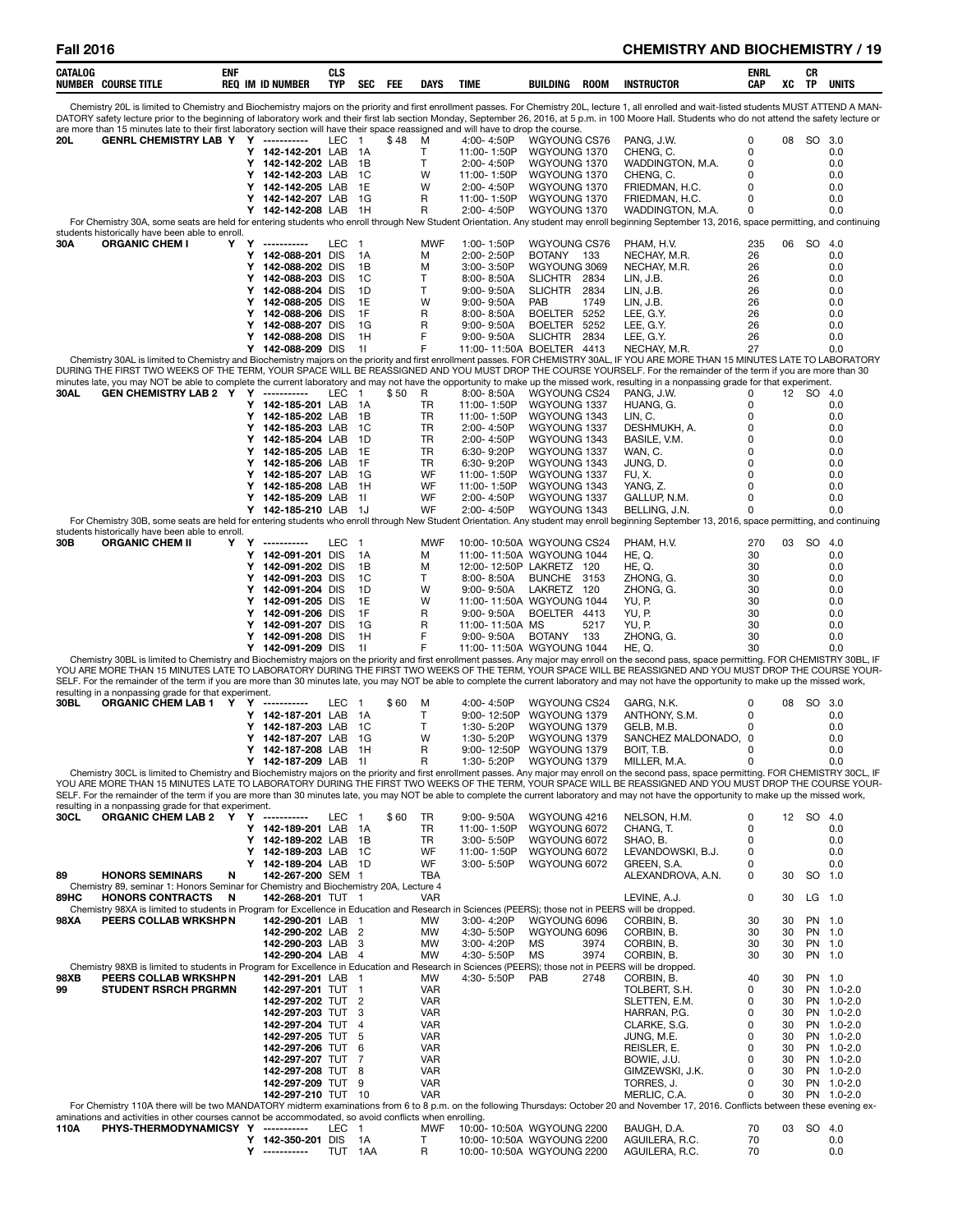#### 20 / CHEMISTRY AND BIOCHEMISTRY Fall 2016

| CATALOG              | <b>NUMBER COURSE TITLE</b>                                                                                                                      | <b>ENF</b> |        | <b>REQ IM ID NUMBER</b>                                          | <b>CLS</b><br><b>TYP</b> | SEC                     | FEE  | DAYS                | TIME |                                  | BUILDING                                        | <b>ROOM</b>  | <b>INSTRUCTOR</b>                                                                                                                                                                                                                                                                                                                                                  | ENRL<br><b>CAP</b> | XC | CR<br><b>TP</b> | <b>UNITS</b> |
|----------------------|-------------------------------------------------------------------------------------------------------------------------------------------------|------------|--------|------------------------------------------------------------------|--------------------------|-------------------------|------|---------------------|------|----------------------------------|-------------------------------------------------|--------------|--------------------------------------------------------------------------------------------------------------------------------------------------------------------------------------------------------------------------------------------------------------------------------------------------------------------------------------------------------------------|--------------------|----|-----------------|--------------|
|                      |                                                                                                                                                 |            |        | Y ------------                                                   | LEC                      | $\overline{c}$          |      | <b>MWF</b>          |      |                                  | 12:00-12:50P WGYOUNG 2200                       |              | BAUGH, D.A.                                                                                                                                                                                                                                                                                                                                                        | 70                 | 05 | SO.             | 4.0          |
|                      |                                                                                                                                                 |            | Y      | 142-350-211 DIS                                                  |                          | 2A                      |      | T                   |      |                                  | 12:00-12:50P WGYOUNG 2200                       |              | BASU. A.                                                                                                                                                                                                                                                                                                                                                           | 70                 |    |                 | 0.0          |
|                      |                                                                                                                                                 |            | Y      | ------------                                                     | TUT                      | 2AA                     |      | R                   |      |                                  | 12:00-12:50P WGYOUNG 2200                       |              | BASU, A.<br>Chemistry 113A is limited to Chemistry and Chemistry/Materials Science majors on the priority and first enrollment passes. Any major may enroll on the second pass, space permitting.                                                                                                                                                                  | 70                 |    |                 | 0.0          |
| 113A                 | <b>PHYS-QUANTM MECHNCSY</b>                                                                                                                     |            |        | -----------                                                      | LEC                      | $\overline{1}$          |      | <b>MWF</b>          |      | $9:00 - 9:50A$                   | WGYOUNG 2200                                    |              | LEVINE, R.D.                                                                                                                                                                                                                                                                                                                                                       | 75                 | 30 | SO              | 4.0          |
|                      |                                                                                                                                                 |            |        | 142-381-201 DIS<br>------------                                  |                          | 1A<br>TUT 1AA           |      | T<br>R              |      | $9:00 - 9:50A$<br>$9:00 - 9:50A$ | WGYOUNG 2200<br>WGYOUNG 2200                    |              | FONTANA, M.T.<br>FONTANA, M.T.                                                                                                                                                                                                                                                                                                                                     | 75<br>75           |    |                 | 0.0<br>0.0   |
|                      | For Chemistry 114, students must put themselves on the wait list during first pass. Final enrollment is done during the first week of the term. |            |        |                                                                  |                          |                         |      |                     |      |                                  |                                                 |              |                                                                                                                                                                                                                                                                                                                                                                    |                    |    |                 |              |
| 114                  | PHYSICAL CHEM LAB                                                                                                                               | Y          | Y      | ------------<br>Y 142-410-201 LAB                                | LEC                      | $\overline{1}$<br>- 1 A | \$55 | TR<br>TR            |      | 1:00-4:50P                       | 11:00-11:50A WGYOUNG 3069<br>WGYOUNG 1110       |              | WEISS, S.<br>RODRIGUEZ, H.E.                                                                                                                                                                                                                                                                                                                                       | 9<br>9             | 30 | SO              | 5.0<br>0.0   |
| C115A                | <b>QUANTUM CHEMISTRY Y</b>                                                                                                                      |            |        |                                                                  | LEC                      | $\overline{1}$          |      | <b>MW</b>           |      |                                  | 9:00-10:50A WGYOUNG 3069                        |              | SCHWARTZ, B.J.                                                                                                                                                                                                                                                                                                                                                     | 20                 | 07 | SO              | -4.0         |
| C122                 | <b>MATH MTHDS FOR CHEMY</b>                                                                                                                     |            |        | 142-415-201 DIS<br>142-422-200 LEC                               |                          | 1A<br>$\overline{1}$    |      | F<br>MWF            |      | $9:00 - 9:50A$                   | BUNCHE 1221A<br>11:00-11:50A WGYOUNG 3069       |              | ZHOU, C.<br>NEUHAUSER, D.                                                                                                                                                                                                                                                                                                                                          | 20<br>10           | 04 | SO.             | 0.0<br>4.0   |
| C123A                | <b>CLASS&amp;STAT THERMDYNY</b>                                                                                                                 |            |        | -----------                                                      | <b>LEC</b>               | $\overline{1}$          |      | <b>TR</b>           |      |                                  | 9:00-10:50A WGYOUNG 3069                        |              | MASON, T.G.                                                                                                                                                                                                                                                                                                                                                        | 20                 | 12 | SO.             | -4.0         |
| 125                  | <b>COMPUTERS IN CHEM Y</b>                                                                                                                      |            |        | 142-455-201 DIS<br>142-465-200 LEC 1                             |                          | 1A                      |      | F<br><b>MWF</b>     |      | $9:00 - 9:50A$<br>1:00-1:50P     | PUB AFF 2232<br>WGYOUNG 4232                    |              | KIM, H.S.<br>KOPELEVICH, M.                                                                                                                                                                                                                                                                                                                                        | 20<br>30           |    | 06 SO 4.0       | 0.0          |
|                      |                                                                                                                                                 |            |        |                                                                  |                          |                         |      |                     |      |                                  |                                                 |              | For Chemistry 144, students must put themselves on the wait list during first pass. Final enrollment is done during the first week of the term. FOR CHEMISTRY 144, IF YOU ARE MORE THAN 15                                                                                                                                                                         |                    |    |                 |              |
|                      |                                                                                                                                                 |            |        |                                                                  |                          |                         |      |                     |      |                                  |                                                 |              | MINUTES LATE TO LABORATORY DURING THE FIRST TWO WEEKS OF THE TERM, YOUR SPACE WILL BE REASSIGNED AND YOU MUST DROP THE COURSE YOURSELF. For the remainder of<br>the term if you are more than 30 minutes late, you may NOT be able to complete the current laboratory and may not have the opportunity to make up the missed work, resulting in a nonpassing grade |                    |    |                 |              |
| for that experiment. |                                                                                                                                                 |            |        |                                                                  |                          |                         |      |                     |      |                                  |                                                 |              |                                                                                                                                                                                                                                                                                                                                                                    |                    |    |                 |              |
| 144                  | <b>ORGANIC SYNTHESIS</b>                                                                                                                        |            |        | Y Y -----------<br>RESTRICT: DEPARTMENT CONSENT                  | LEC 1                    |                         | \$60 | TR                  |      |                                  | 10:00-10:50A WGYOUNG 4216                       |              | JUNG, M.E.                                                                                                                                                                                                                                                                                                                                                         | 0                  |    | 13 SO 5.0       |              |
|                      |                                                                                                                                                 |            |        | Y 142-576-201 LAB                                                |                          | - 1A                    |      | TR                  |      | 12:30-4:20P                      | WGYOUNG 6086                                    |              | GAMACHE, R.F.                                                                                                                                                                                                                                                                                                                                                      | 0                  |    |                 | 0.0          |
|                      |                                                                                                                                                 |            |        | Y 142-576-202 LAB<br>Y 142-576-203 LAB 1C                        |                          | - 1B                    |      | TR<br>WF            |      | 12:30-4:20P<br>12:30-4:20P       | WGYOUNG 6110<br>WGYOUNG 6086                    |              | CORY, B.H.<br>DUPPER, N.J.                                                                                                                                                                                                                                                                                                                                         | 0<br>0             |    |                 | 0.0<br>0.0   |
|                      |                                                                                                                                                 |            | Y      | 142-576-204 LAB 1D                                               |                          |                         |      | WF                  |      | 12:30-4:20P                      | WGYOUNG 6110                                    |              | BOON, B.A.                                                                                                                                                                                                                                                                                                                                                         | 0                  |    |                 | 0.0          |
| 147                  | <b>CAREERS-CHEM&amp;BIOCHMN</b>                                                                                                                 |            |        | Y 142-576-205 LAB 1E<br>142-582-200 SEM 1                        |                          |                         |      | <b>UNSCHED</b><br>м |      | 4:00-6:50P                       | WGYOUNG 2200                                    |              | JUNG, M.E.<br>LIN. Y.                                                                                                                                                                                                                                                                                                                                              | 0<br>60            | 30 | PN 2.0          | 0.0          |
|                      |                                                                                                                                                 |            |        | RESTRICT: JUNIORS AND SENIORS ONLY, CHEMISTRY OR BIOCHEMISTRY OR |                          |                         |      |                     |      |                                  |                                                 |              |                                                                                                                                                                                                                                                                                                                                                                    |                    |    |                 |              |
| C150                 | <b>RESEARCH INTEGRITY N</b>                                                                                                                     |            |        | CHEMISTRY/MATERIALS SCIENCE MAJORS<br>142-600-200 LEC 1          |                          |                         |      | м                   |      | 10:00-11:50A BOYER               |                                                 | 130          | CLARKE, S.G.                                                                                                                                                                                                                                                                                                                                                       | 12                 | 30 |                 | SO 2.0/4.0   |
|                      |                                                                                                                                                 |            |        |                                                                  |                          |                         |      |                     |      |                                  |                                                 |              | For Chemistry 153A, some seats are held for entering students who enroll through New Student Orientation. Any student may enroll beginning September 13, 2016, space permitting, and continuing                                                                                                                                                                    |                    |    |                 |              |
| 153A                 | students historically have been able to enroll.<br><b>STRCTR&amp;ENZMS&amp;MTBLSMY Y</b>                                                        |            |        | ------------                                                     | LEC                      | $\overline{1}$          |      | <b>MTWF</b>         |      | $8:00 - 8:50A$                   | WGYOUNG CS24                                    |              | WEISS, R.L.                                                                                                                                                                                                                                                                                                                                                        | 235                |    | 01 SO           | -4.0         |
|                      |                                                                                                                                                 |            |        | Y 142-637-201 DIS                                                |                          | 1A                      |      | м                   |      | 1:00-1:50P                       | BOELTER 5252                                    |              | FELL, J.S.                                                                                                                                                                                                                                                                                                                                                         | 27                 |    |                 | 0.0          |
|                      |                                                                                                                                                 |            | Y<br>Y | 142-637-202 DIS<br>142-637-203 DIS                               |                          | 1B<br>1C                |      | Т<br>T              |      | $9:00 - 9:50A$<br>12:00-12:50P   | МS<br><b>BOELTER</b>                            | 5203<br>4413 | YUGAY, D.<br>FELL, J.S.                                                                                                                                                                                                                                                                                                                                            | 26<br>26           |    |                 | 0.0<br>0.0   |
|                      |                                                                                                                                                 |            | Y      | 142-637-204 DIS                                                  |                          | 1D                      |      | W                   |      | $9:00 - 9:50A$                   | <b>BOTANY</b>                                   | 133          | FELL, J.S.                                                                                                                                                                                                                                                                                                                                                         | 26                 |    |                 | 0.0          |
|                      |                                                                                                                                                 |            | Y<br>Y | 142-637-205 DIS<br>142-637-206 DIS                               |                          | 1E<br>1F                |      | W<br>R              |      | 1:00-1:50P                       | <b>MOORE</b><br>MS                              | 1003<br>5225 | DUNHAM, C.<br>YUGAY, D.                                                                                                                                                                                                                                                                                                                                            | 26<br>26           |    |                 | 0.0<br>0.0   |
|                      |                                                                                                                                                 |            | Y      | 142-637-207 DIS                                                  |                          | 1G                      |      | м                   |      | $9:00 - 9:50A$<br>2:00-2:50P     | <b>ROLFE</b>                                    | 3121         | DUNHAM, C.                                                                                                                                                                                                                                                                                                                                                         | 26                 |    |                 | 0.0          |
|                      |                                                                                                                                                 |            | Y      | 142-637-208 DIS                                                  |                          | 1H                      |      | F                   |      |                                  | 12:00-12:50P WGYOUNG 1044                       |              | DUNHAM, C.                                                                                                                                                                                                                                                                                                                                                         | 26                 |    |                 | 0.0          |
|                      |                                                                                                                                                 |            | Y      | Y 142-637-209 DIS<br>------------                                | LEC <sub>2</sub>         | -11                     |      | F                   |      | 1:00-1:50P                       | PUB AFF 1264<br>MTWF 11:00-11:50A WGYOUNG CS24  |              | YUGAY, D.<br>TIENSON, H.L.                                                                                                                                                                                                                                                                                                                                         | 26<br>235          | 04 | SO.             | 0.0<br>4.0   |
|                      |                                                                                                                                                 |            |        | RESTRICT: DEPARTMENT CONSENT                                     |                          |                         |      |                     |      |                                  |                                                 |              |                                                                                                                                                                                                                                                                                                                                                                    |                    |    |                 |              |
|                      |                                                                                                                                                 |            |        | Y 142-637-221 DIS<br>RESTRICT: DEPARTMENT CONSENT                |                          | - 2A                    |      | T                   |      | $8:00 - 8:50A$                   | BOELTER 4413                                    |              | HEIDENREICH, L.                                                                                                                                                                                                                                                                                                                                                    | 27                 |    |                 | 0.0          |
|                      |                                                                                                                                                 |            |        | Y 142-637-222 DIS 2B                                             |                          |                         |      | T                   |      | 9:00-9:50A                       | BOELTER 9436                                    |              | CASLAVKA, K.E.                                                                                                                                                                                                                                                                                                                                                     | 26                 |    |                 | 0.0          |
|                      |                                                                                                                                                 |            |        | RESTRICT: DEPARTMENT CONSENT<br>Y 142-637-223 DIS 2C             |                          |                         |      | W                   |      | 1:00-1:50P                       | <b>ROYCE</b>                                    | 162          | KHATIB, R.                                                                                                                                                                                                                                                                                                                                                         | 26                 |    |                 | 0.0          |
|                      |                                                                                                                                                 |            |        | RESTRICT: DEPARTMENT CONSENT                                     |                          |                         |      |                     |      |                                  |                                                 |              |                                                                                                                                                                                                                                                                                                                                                                    |                    |    |                 |              |
|                      |                                                                                                                                                 |            |        | <b>Y 142-637-224 DIS 2D</b><br>RESTRICT: DEPARTMENT CONSENT      |                          |                         |      | W                   |      | $2:00 - 2:50P$                   | PAB                                             | 2748         | HEIDENREICH, L.                                                                                                                                                                                                                                                                                                                                                    | 26                 |    |                 | 0.0          |
|                      |                                                                                                                                                 |            |        | Y 142-637-225 DIS 2E                                             |                          |                         |      | R                   |      | 8:00-8:50A                       | BOELTER 4413                                    |              | CASLAVKA, K.E.                                                                                                                                                                                                                                                                                                                                                     | 26                 |    |                 | 0.0          |
|                      |                                                                                                                                                 |            |        | RESTRICT: DEPARTMENT CONSENT<br>Y 142-637-226 DIS 2F             |                          |                         |      | R                   |      | $9:00 - 9:50A$                   | MS                                              | 5233         | CASLAVKA, K.E.                                                                                                                                                                                                                                                                                                                                                     | 26                 |    |                 | 0.0          |
|                      |                                                                                                                                                 |            |        | RESTRICT: DEPARTMENT CONSENT<br>Y 142-637-227 DIS 2G             |                          |                         |      | F                   |      | $8:00 - 8:50A$                   | WGYOUNG 1044                                    |              | HEIDENREICH. L.                                                                                                                                                                                                                                                                                                                                                    | 26                 |    |                 | 0.0          |
|                      |                                                                                                                                                 |            |        | RESTRICT: DEPARTMENT CONSENT                                     |                          |                         |      |                     |      |                                  |                                                 |              |                                                                                                                                                                                                                                                                                                                                                                    |                    |    |                 |              |
|                      |                                                                                                                                                 |            |        | Y 142-637-228 DIS 2H<br>RESTRICT: DEPARTMENT CONSENT             |                          |                         |      | F                   |      |                                  | 12:00-12:50P BOTANY 133                         |              | KHATIB, R.                                                                                                                                                                                                                                                                                                                                                         | 26                 |    |                 | 0.0          |
|                      |                                                                                                                                                 |            |        | Y 142-637-229 DIS 21                                             |                          |                         |      | F.                  |      | 1:00-1:50P                       | WGYOUNG 1044                                    |              | KHATIB, R.                                                                                                                                                                                                                                                                                                                                                         | 26                 |    |                 | 0.0          |
|                      |                                                                                                                                                 |            |        | RESTRICT: DEPARTMENT CONSENT<br>Y ----------- LEC 3              |                          |                         |      |                     |      |                                  | MTWF 12:00-12:50P WGYOUNG CS24                  |              | TIENSON, H.L.                                                                                                                                                                                                                                                                                                                                                      | 235                |    | 04 SO 4.0       |              |
|                      |                                                                                                                                                 |            |        | RESTRICT: DEPARTMENT CONSENT                                     |                          |                         |      |                     |      |                                  |                                                 |              |                                                                                                                                                                                                                                                                                                                                                                    |                    |    |                 |              |
|                      |                                                                                                                                                 |            |        | Y 142-637-241 DIS 3A<br>RESTRICT: DEPARTMENT CONSENT             |                          |                         |      | T.                  |      | 8:00-8:50A                       | PAB                                             | 2434         | RAFTERY, E.D.                                                                                                                                                                                                                                                                                                                                                      | 27                 |    |                 | 0.0          |
|                      |                                                                                                                                                 |            |        | Y 142-637-242 DIS 3B                                             |                          |                         |      | T.                  |      | $9:00 - 9:50A$                   | BOELTER 5252                                    |              | RAFTERY, E.D.                                                                                                                                                                                                                                                                                                                                                      | 26                 |    |                 | 0.0          |
|                      |                                                                                                                                                 |            |        | RESTRICT: DEPARTMENT CONSENT<br>Y 142-637-243 DIS 3C             |                          |                         |      | T                   |      | 2:00-2:50P                       | BOTANY                                          | 133          | RAFTERY, E.D.                                                                                                                                                                                                                                                                                                                                                      | 26                 |    |                 | 0.0          |
|                      |                                                                                                                                                 |            |        | RESTRICT: DEPARTMENT CONSENT                                     |                          |                         |      |                     |      |                                  |                                                 |              |                                                                                                                                                                                                                                                                                                                                                                    |                    |    |                 |              |
|                      |                                                                                                                                                 |            |        | Y 142-637-244 DIS 3D<br>RESTRICT: DEPARTMENT CONSENT             |                          |                         |      | W                   |      | $9:00 - 9:50A$                   | BOELTER 4413                                    |              | DAY, R.A.                                                                                                                                                                                                                                                                                                                                                          | 26                 |    |                 | 0.0          |
|                      |                                                                                                                                                 |            |        | Y 142-637-245 DIS 3E                                             |                          |                         |      | W                   |      | 2:00-2:50P                       | WGYOUNG 1044                                    |              | DAY, R.A.                                                                                                                                                                                                                                                                                                                                                          | 26                 |    |                 | 0.0          |
|                      |                                                                                                                                                 |            |        | RESTRICT: DEPARTMENT CONSENT<br>Y 142-637-246 DIS 3F             |                          |                         |      | R                   |      | 12:00-12:50P MS                  |                                                 | 5225         | DAY, R.A.                                                                                                                                                                                                                                                                                                                                                          | 26                 |    |                 | 0.0          |
|                      |                                                                                                                                                 |            |        | RESTRICT: DEPARTMENT CONSENT                                     |                          |                         |      |                     |      |                                  |                                                 |              |                                                                                                                                                                                                                                                                                                                                                                    |                    |    |                 |              |
|                      |                                                                                                                                                 |            |        | Y 142-637-247 DIS 3G<br>RESTRICT: DEPARTMENT CONSENT             |                          |                         |      | R                   |      | 3:00-3:50P                       | <b>BOTANY</b>                                   | 133          | LAKE, M.                                                                                                                                                                                                                                                                                                                                                           | 26                 |    |                 | 0.0          |
|                      |                                                                                                                                                 |            |        | Y 142-637-248 DIS 3H                                             |                          |                         |      | F                   |      | $9:00 - 9:50A$                   | WGYOUNG 1044                                    |              | LAKE, M.                                                                                                                                                                                                                                                                                                                                                           | 26                 |    |                 | 0.0          |
|                      |                                                                                                                                                 |            |        | RESTRICT: DEPARTMENT CONSENT<br>Y 142-637-249 DIS 31             |                          |                         |      | F                   |      | 2:00-2:50P                       | MS                                              | 5217         | LAKE, M.                                                                                                                                                                                                                                                                                                                                                           | 26                 |    |                 | 0.0          |
|                      |                                                                                                                                                 |            |        | RESTRICT: DEPARTMENT CONSENT                                     |                          |                         |      |                     |      |                                  |                                                 |              |                                                                                                                                                                                                                                                                                                                                                                    |                    |    |                 |              |
| 153B                 | DNA&RNA&PROTN SYNTHY Y -----------                                                                                                              |            |        | Y 142-638-201 DIS                                                | LEC <sub>1</sub>         | - 1 A                   |      | R                   |      | $8:00 - 8:50A$                   | MTWRF 10:00-10:50A WGYOUNG CS76<br>WGYOUNG 3069 |              | FEIGON, J.F.<br>MUROSKI, J.                                                                                                                                                                                                                                                                                                                                        | 60<br>15           |    | 03 SO           | 4.0<br>0.0   |
|                      |                                                                                                                                                 |            |        | Y 142-638-202 DIS                                                |                          | - 1 B                   |      | R                   |      |                                  | 12:00-12:50P WGYOUNG 3069                       |              | MUROSKI, J.                                                                                                                                                                                                                                                                                                                                                        | 15                 |    |                 | 0.0          |
|                      |                                                                                                                                                 |            | Y      | Y 142-638-203 DIS<br>142-638-204 DIS                             |                          | 1C<br>1D                |      | R<br>R              |      | 1:00-1:50P<br>2:00-2:50P         | WGYOUNG 3069<br>WGYOUNG 3069                    |              | CHAMBERS, M.D.<br>CHAMBERS, M.D.                                                                                                                                                                                                                                                                                                                                   | 15<br>15           |    |                 | 0.0<br>0.0   |
| 153C                 | METABOLISM&REGULATNY Y -----------                                                                                                              |            |        |                                                                  | <b>LEC</b>               | $\overline{1}$          |      | <b>MWF</b>          |      | 8:00-8:50A                       | WGYOUNG CS76                                    |              | KOEHLER, C.M.                                                                                                                                                                                                                                                                                                                                                      | 60                 |    | 01 SO           | 4.0          |
|                      |                                                                                                                                                 |            |        | Y 142-639-202 DIS                                                |                          | 1B                      |      | W                   |      | $9:00 - 9:50A$                   | BOELTER 4283                                    |              | CONTI, M.                                                                                                                                                                                                                                                                                                                                                          | 30                 |    |                 | 0.0          |
|                      |                                                                                                                                                 |            |        | Y 142-639-203 DIS<br>Y ------------                              | TUT G1                   | 1C                      |      | W<br>TR             |      | 1:00-1:50P<br>8:00-8:50A         | MS<br>WGYOUNG 2200                              | 5233         | TORRES, E.R.<br>KOEHLER, C.M.                                                                                                                                                                                                                                                                                                                                      | 30<br>100          |    |                 | 0.0<br>0.0   |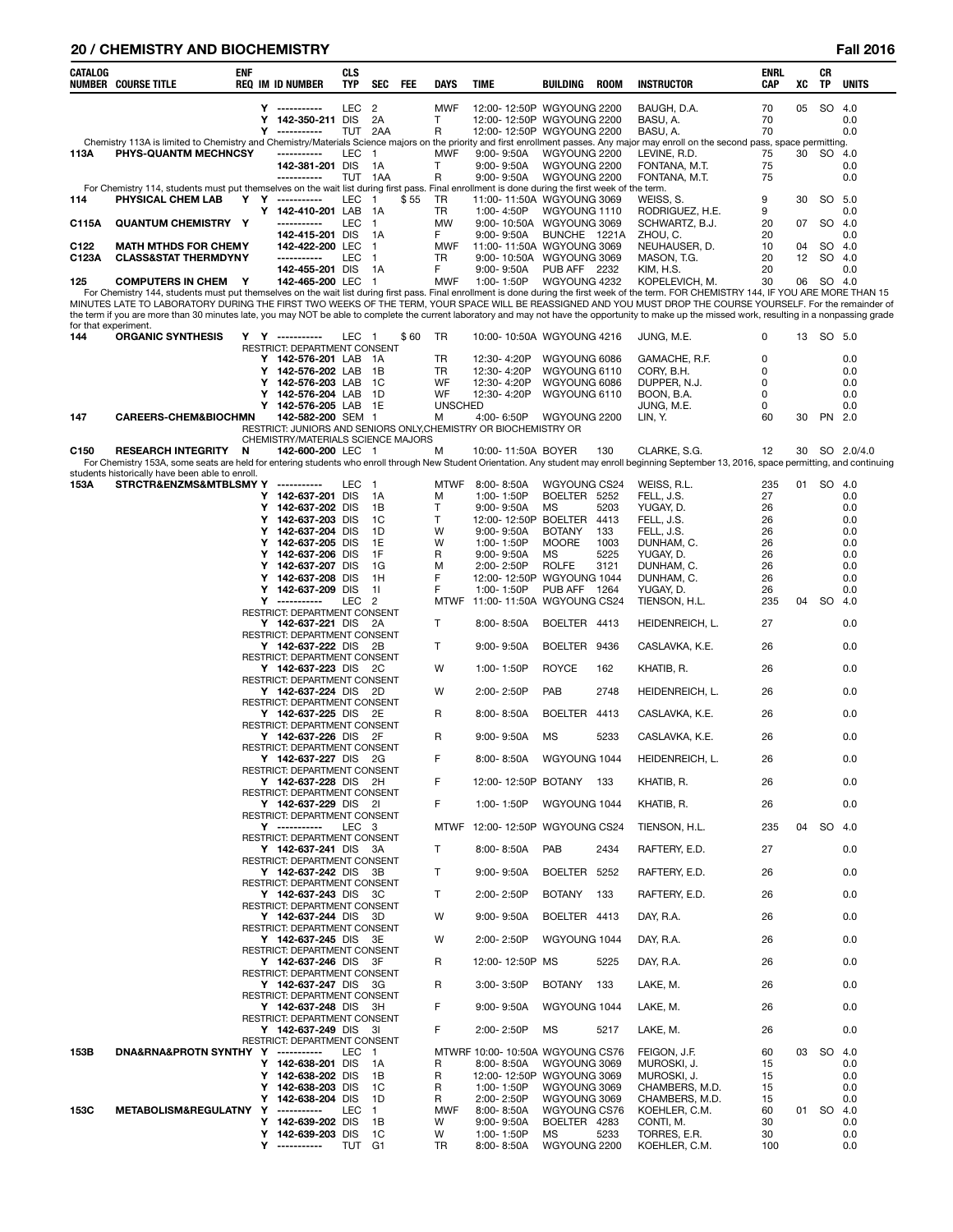#### Fall 2016 CHEMISTRY AND BIOCHEMISTRY / 21

| CATALOC<br><b>NUMBE</b><br><b>COURSE TITL</b> | ----<br>см<br><b>REC</b><br>`NUMBER<br>m | . .<br>TYP | <b>CEC</b><br>эсь | FEI | DAYS | <b>TIML</b> | LDING<br>BUIL | <b>ROON</b> | INSTRUCTOR | TND.<br>CIVINI<br>CAP | v۴<br>Λu | CR<br><b>TD</b> | <b>UNITS</b> |
|-----------------------------------------------|------------------------------------------|------------|-------------------|-----|------|-------------|---------------|-------------|------------|-----------------------|----------|-----------------|--------------|
|                                               | ___                                      |            |                   |     | ___  |             |               |             |            |                       |          |                 |              |

Chemistry 153L is limited to Chemistry, Biochemistry, and Chemistry/Materials Science majors on the priority and first enrollment passes. Any student may enroll on the second pass, space permitting. Do NOT contact the inst

|      | iment. Some reports for Thursday and Friday sections may be due over the weekend; arrangements with the instructor can be made if there are valid conflicts.                               |                      |       |      |      |                |                           |                      |    |        |     |
|------|--------------------------------------------------------------------------------------------------------------------------------------------------------------------------------------------|----------------------|-------|------|------|----------------|---------------------------|----------------------|----|--------|-----|
| 153L | BIOCHMICAL MTHDS I Y                                                                                                                                                                       | -----------          | LEC 1 | \$56 | - TR |                | 11:00-11:50A WGYOUNG CS50 | HONG-HERMESDORF, A 0 | 13 | SO 4.0 |     |
|      |                                                                                                                                                                                            | 142-641-201 LAB 1A   |       |      |      | $1:00 - 4:50P$ | WGYOUNG 1049              | O'BRIEN JOHNSON, R   | 0  |        | 0.0 |
|      |                                                                                                                                                                                            | 142-641-202 LAB 1B   |       |      |      | $1:00 - 4:50P$ | WGYOUNG 1067              | YUE. O.B.            |    |        | 0.0 |
|      |                                                                                                                                                                                            | 142-641-203 LAB 1C   |       |      | W    | $1:00 - 4:50P$ | WGYOUNG 1049              | JELLEN. M.           |    |        | 0.0 |
|      |                                                                                                                                                                                            | 142-641-204 LAB 1D   |       |      | w    | 1:00-4:50P     | WGYOUNG 1067              | KATAKI-ANASTASAKOU   | 0  |        | 0.0 |
|      |                                                                                                                                                                                            | 142-641-205 LAB 1E   |       |      | R    | $1:00 - 4:50P$ | WGYOUNG 1049              | HUANG, S.M.          |    |        | 0.0 |
|      |                                                                                                                                                                                            | 142-641-206 LAB 1F   |       |      | R    | $1:00 - 4:50P$ | WGYOUNG 1067              | SILVERMAN, M.A.      |    |        | 0.0 |
|      |                                                                                                                                                                                            | 142-641-207 LAB 1G   |       |      | R    | $5:30 - 9:20P$ | WGYOUNG 1049              | ZHANG. Z.            |    |        | 0.0 |
|      |                                                                                                                                                                                            | 142-641-208 LAB 1H   |       |      | R    | $5:30 - 9:20P$ | WGYOUNG 1067              | KORDBACHEH. S.       |    |        | 0.0 |
|      |                                                                                                                                                                                            | Y 142-641-209 LAB 1L |       |      |      | $1:00 - 4:50P$ | WGYOUNG 1049              | HUANG. S.M.          |    |        | 0.0 |
|      |                                                                                                                                                                                            | Y 142-641-210 LAB 1J |       |      |      | $1:00 - 4:50P$ | WGYOUNG 1067              | PAGENKOPP. M.J.      |    |        | 0.0 |
|      |                                                                                                                                                                                            | Y 142-641-211 LAB 1K |       |      | W    | 8:30-12:20P    | WGYOUNG 1049              | YUE. O.B.            |    |        | 0.0 |
|      |                                                                                                                                                                                            | 142-641-212 LAB 1L   |       |      | W    |                | 8:30-12:20P WGYOUNG 1067  | PAGENKOPP, M.J.      |    |        | 0.0 |
|      | For Chemistry 154, students must put themselves on the wait list during first pass. Final enrollment is done during the first week of the term. FOR CHEMISTRY 154, IF YOU ARE MORE THAN 15 |                      |       |      |      |                |                           |                      |    |        |     |
|      | MINUTES LATE TO LABORATORY DURING THE FIRST TWO WEEKS OF THE TERM. YOUR SPACE WILL BE REASSIGNED AND YOU MUST DROP THE COURSE YOURSELF. For the remainder o                                |                      |       |      |      |                |                           |                      |    |        |     |

MINUTES LATE TO LABORATORY DURING THE FIRST TWO WEEKS OF THE TERM, YOUR SPACE WILL BE REASSIGNED AND YOU MUST DROP THE COURSE YOURSELF. For the remainder of<br>the term if you are more than 30 minutes late, you may NOT be abl for that exp

| 154              | BIOCHMICAL MTHDS II Y                                                                                                                                                                          |   | Y<br>Y | 142-640-201 LAB                                   | LEC        | $\overline{1}$<br>- 1A | \$60 | TR<br><b>TR</b>          | 11:00-11:50A WGYOUNG CS76<br>12:00-3:50P                         | WGYOUNG 6085                   |                | NAKAMOTO, S.S.<br>BRANDT, D.S.   | 0<br>25          | 30       | SO              | 5.0<br>0.0                 |
|------------------|------------------------------------------------------------------------------------------------------------------------------------------------------------------------------------------------|---|--------|---------------------------------------------------|------------|------------------------|------|--------------------------|------------------------------------------------------------------|--------------------------------|----------------|----------------------------------|------------------|----------|-----------------|----------------------------|
| C <sub>155</sub> | <b>MITOCHONDRIA</b>                                                                                                                                                                            | N |        | 142-640-202 LAB<br>142-648-200 SEM 1              |            | - 1B                   |      | <b>TR</b><br>Τ           | 4:30-8:20P<br>4:00-4:50P                                         | WGYOUNG 6085<br><b>BIO SCI</b> | 383            | OSHITA, V.T.                     | 20<br>0          | 30       | PN              | 0.0<br>1.0                 |
| 156              | PHYSICAL BIOCHEM                                                                                                                                                                               | Υ |        | -----------                                       | LEC        | $\mathbf{1}$           |      |                          | MTWRF 2:00-2:50P                                                 | WGYOUNG 2200                   |                | CLARKE, C.F.<br>YEATES, T.O.     | 70               | 07       | <b>SO</b>       | 4.0                        |
|                  |                                                                                                                                                                                                |   |        | 142-650-201 DIS                                   |            | 1A                     |      | Τ                        | 2:00-2:50P                                                       | WGYOUNG 1044                   |                | CANNON, K.A.                     | 35               |          |                 | 0.0                        |
|                  |                                                                                                                                                                                                |   |        | 142-650-202 DIS                                   |            | 1B                     |      | R                        | 2:00-2:50P                                                       | WGYOUNG 1044                   |                | CANNON, K.A.                     | 35               |          |                 | 0.0                        |
|                  | CM160A INTR-BIOINFORMATICS Y                                                                                                                                                                   |   |        | -----------                                       | <b>LEC</b> | $\mathbf{1}$           |      | MW                       | 12:00-1:50P                                                      | <b>HAINES</b>                  | A <sub>2</sub> | LEE, C.J.                        | 10               |          | 05 SO 4.0       |                            |
|                  |                                                                                                                                                                                                |   |        | SAME AS: COM SCI CM121<br>142-669-201 DIS         |            | 1A                     |      | F                        | 12:00-1:50P                                                      | <b>FRANZ</b>                   | 1260           | ROYTMAN, M.                      | 10               |          |                 | 0.0                        |
|                  | For Chemistry 171, some seats are held for entering students who enroll through New Student Orientation. Any student may enroll beginning September 13, 2016, space permitting, and continuing |   |        |                                                   |            |                        |      |                          |                                                                  |                                |                |                                  |                  |          |                 |                            |
|                  | students historically have been able to enroll.                                                                                                                                                |   |        |                                                   |            |                        |      |                          |                                                                  |                                |                |                                  |                  |          |                 |                            |
| 171              | <b>INTRMD INORGNC CHEMY</b>                                                                                                                                                                    |   |        | -----------                                       | LEC        | $\blacksquare$         |      | <b>MW</b>                | 3:00-3:50P                                                       | WGYOUNG CS24                   |                | KANER, R.B.                      | 175              |          | 08 SO 4.0       |                            |
|                  |                                                                                                                                                                                                |   |        | 142-725-201 DIS<br>142-725-202 DIS                |            | 1A<br>1B               |      | T.<br>Т                  | 1:00-1:50P<br>2:00-2:50P                                         | SLICHTR 2834<br>ROYCE          | 166            | AKOPOV, G.<br>WANG, H.           | 29<br>29         |          |                 | 0.0<br>0.0                 |
|                  |                                                                                                                                                                                                |   |        | 142-725-203 DIS                                   |            | 1C                     |      | W                        | 8:00-8:50A                                                       | BOELTER 5419                   |                | MAK, W.                          | 29               |          |                 | 0.0                        |
|                  |                                                                                                                                                                                                |   |        | 142-725-204 DIS                                   |            | 1D                     |      | W                        | $9:00 - 9:50A$                                                   | <b>BOELTER</b>                 | 5419           | MAK, W.                          | 29               |          |                 | 0.0                        |
|                  |                                                                                                                                                                                                |   |        | 142-725-205 DIS                                   |            | 1E                     |      | R                        | 1:00-1:50P                                                       | <b>BOTANY</b>                  | 133            | WANG, H.                         | 29               |          |                 | 0.0                        |
|                  |                                                                                                                                                                                                |   |        | 142-725-206 DIS                                   |            | 1F                     |      | F                        | 11:00-11:50A ROYCE                                               |                                | 166            | AKOPOV, G.                       | 30               |          |                 | 0.0                        |
| C176             | GRP THY&APPL-INO CH Y                                                                                                                                                                          |   |        | -----------                                       | <b>LEC</b> | $\mathbf{1}$           |      | <b>MWF</b><br><b>TR</b>  | 10:00-10:50A WGYOUNG 1044                                        |                                |                | ZINK, J.I.                       | 10<br>10         | 30       | SO.             | 4.0                        |
| 185              | <b>MATERIALS CHEM LAB Y</b>                                                                                                                                                                    |   |        | 142-756-201 DIS<br>-----------                    | <b>LEC</b> | 1A<br>$\overline{1}$   |      | <b>TR</b>                | 10:00-10:50A WGYOUNG 2033<br>10:00-10:50A WGYOUNG 1044           |                                |                | BROSMER, J.L.<br>TOLBERT, S.H.   | 0                |          | 12 LG           | 0.0<br>5.0                 |
|                  |                                                                                                                                                                                                |   |        | 142-775-201 LAB                                   |            | 1A                     |      | <b>TR</b>                | 1:00-4:50P                                                       | WGYOUNG 1033                   |                | LESEL, B.K.                      | 0                |          |                 | 0.0                        |
|                  |                                                                                                                                                                                                |   |        | 142-775-202 LAB                                   |            | - 1B                   |      | WF                       | 1:00-4:50P                                                       | WGYOUNG 1033                   |                | LESEL, B.K.                      | 8                |          |                 | 0.0                        |
| 188SA            | <b>INDIV STD FOR USIE</b>                                                                                                                                                                      | Υ |        | 142-828-201 TUT 1                                 |            |                        |      | <b>UNSCHED</b>           |                                                                  |                                |                | KANER, R.B.                      | $\mathbf{1}$     | 30       | LG 1.0          |                            |
| 189              | <b>ADV HONORS SEMINARS N</b>                                                                                                                                                                   |   |        | 142-534-201 SEM 1<br>RESTRICT: INSTRUCTOR CONSENT |            |                        |      |                          |                                                                  |                                |                | TIENSON, H.L.                    | 0                | 30       | <b>SO</b>       | 1.0                        |
|                  | Chemistry 189, seminar 1: Advanced Honors Seminar for Chemistry and Biochemistry 153A, Lecture 2                                                                                               |   |        |                                                   |            |                        |      |                          |                                                                  |                                |                |                                  |                  |          |                 |                            |
|                  |                                                                                                                                                                                                |   |        | 142-534-202 SEM 2                                 |            |                        |      |                          |                                                                  |                                |                | TIENSON, H.L.                    | 0                | 30       | SO 1.0          |                            |
|                  |                                                                                                                                                                                                |   |        | RESTRICT: INSTRUCTOR CONSENT                      |            |                        |      |                          |                                                                  |                                |                |                                  |                  |          |                 |                            |
|                  | Chemistry 189, seminar 2: Advanced Honors Seminar for Chemistry and Biochemistry 153A, Lecture 3                                                                                               |   |        | 142-534-203 SEM 3                                 |            |                        |      |                          |                                                                  |                                |                | KANER, R.B.                      | 0                | 30       | SO 1.0          |                            |
|                  |                                                                                                                                                                                                |   |        | <b>RESTRICT: INSTRUCTOR CONSENT</b>               |            |                        |      |                          |                                                                  |                                |                |                                  |                  |          |                 |                            |
|                  | Chemistry 189, seminar 3: Advanced Honors Seminar for Chemistry and Biochemistry 171, Lecture 1                                                                                                |   |        |                                                   |            |                        |      |                          |                                                                  |                                |                |                                  |                  |          |                 |                            |
| 192B             | <b>CHEM PRACTICUM</b>                                                                                                                                                                          | Y |        | 142-853-200 LEC 1                                 |            |                        |      | TBA                      |                                                                  |                                |                | RUSSELL, A.A.                    | 10               | 30       | SO 4.0          |                            |
| 192C             | <b>CHEM PRACTICUM</b>                                                                                                                                                                          | N |        | RESTRICT: INSTRUCTOR CONSENT<br>142-854-200 SEM 1 |            |                        |      | <b>TBA</b>               |                                                                  |                                |                | LAVELLE, L.                      | 10               | 30       | PN 4.0          |                            |
|                  |                                                                                                                                                                                                |   |        | RESTRICT: INSTRUCTOR CONSENT                      |            |                        |      |                          |                                                                  |                                |                |                                  |                  |          |                 |                            |
|                  |                                                                                                                                                                                                |   |        | 142-854-201 SEM 2                                 |            |                        |      | <b>TBA</b>               |                                                                  |                                |                | TIENSON, H.L.                    | 0                | 30       | PN 4.0          |                            |
|                  |                                                                                                                                                                                                |   |        | RESTRICT: INSTRUCTOR CONSENT                      |            |                        |      |                          |                                                                  |                                |                |                                  |                  |          |                 |                            |
| 192D             | <b>CHEM PRACTICUM</b>                                                                                                                                                                          | N |        | 142-855-200 SEM 1<br>RESTRICT: INSTRUCTOR CONSENT |            |                        |      | <b>TBA</b>               |                                                                  |                                |                | LAVELLE, L.                      | 10               | 30       | <b>PN</b>       | 2.0                        |
|                  |                                                                                                                                                                                                |   |        | 142-855-201 SEM 2                                 |            |                        |      | <b>TBA</b>               |                                                                  |                                |                | TIENSON, H.L.                    | 0                | 30       | PN 2.0          |                            |
|                  |                                                                                                                                                                                                |   |        | RESTRICT: INSTRUCTOR CONSENT                      |            |                        |      |                          |                                                                  |                                |                |                                  |                  |          |                 |                            |
| 193A             | <b>JOURNAL CLUB SEM</b>                                                                                                                                                                        | N |        | 142-858-200 SEM 1                                 |            |                        |      | T                        | 12:00-1:50P                                                      | WGYOUNG 3064                   |                | MERLIC, C.A.                     | 6                | 30       | LG              | 2.0                        |
| 196A             | <b>RESEARCH APPRNTCSHPN</b>                                                                                                                                                                    |   |        | 142-876-201 TUT 1<br>142-876-202 TUT 2            |            |                        |      | <b>VAR</b><br><b>VAR</b> |                                                                  |                                |                | QUINLAN, M.E.<br>CLARKE, S.G.    | 0<br>0           | 30<br>30 | <b>PN</b><br>PN | $2.0 - 4.0$<br>$2.0 - 4.0$ |
|                  |                                                                                                                                                                                                |   |        | 142-876-203 TUT                                   |            | 3                      |      | <b>VAR</b>               |                                                                  |                                |                | TOLBERT, S.H.                    | 0                | 30       | <b>PN</b>       | $2.0 - 4.0$                |
|                  |                                                                                                                                                                                                |   |        | 142-876-204 TUT                                   |            | $\Lambda$              |      | <b>VAR</b>               |                                                                  |                                |                | COUREY, A.J.                     | 0                | 30       |                 | PN 2.0-4.0                 |
|                  |                                                                                                                                                                                                |   |        | 142-876-205 TUT                                   |            | 5                      |      | <b>VAR</b>               |                                                                  |                                |                | DIACONESCU, P.L.                 | 0                | 30       |                 | PN 2.0-4.0                 |
|                  |                                                                                                                                                                                                |   |        | 142-876-206 TUT                                   |            | 6                      |      | <b>VAR</b>               |                                                                  |                                |                | SPOKOYNY, A.M.                   | 0                | 30       | <b>PN</b>       | $2.0 - 4.0$                |
|                  |                                                                                                                                                                                                |   |        | 142-876-207 TUT<br>142-876-208 TUT                |            | $\overline{7}$<br>8    |      | <b>VAR</b><br><b>VAR</b> |                                                                  |                                |                | CLUBB, R.T.                      | 0<br>0           | 30<br>30 | <b>PN</b>       | $2.0 - 4.0$<br>PN 2.0-4.0  |
|                  |                                                                                                                                                                                                |   |        | 142-876-209 TUT                                   |            | 9                      |      | <b>VAR</b>               |                                                                  |                                |                | DUAN, X.<br>HOUK, K.N.           | 0                | 30       |                 | PN 2.0-4.0                 |
|                  |                                                                                                                                                                                                |   |        | 142-876-210 TUT 10                                |            |                        |      | <b>VAR</b>               |                                                                  |                                |                | EISENBERG, D.S.                  | 0                | 30       | <b>PN</b>       | $2.0 - 4.0$                |
|                  |                                                                                                                                                                                                |   |        | 142-876-211 TUT 11                                |            |                        |      | <b>VAR</b>               |                                                                  |                                |                | WEISS, S.                        | 0                | 30       | <b>PN</b>       | $2.0 - 4.0$                |
|                  |                                                                                                                                                                                                |   |        | 142-876-212 TUT 12                                |            |                        |      | <b>VAR</b>               |                                                                  |                                |                | CLARKE, C.F.                     | $\Omega$         | 30       |                 | PN 2.0-4.0                 |
|                  |                                                                                                                                                                                                |   |        | 142-876-213 TUT 13                                |            |                        |      | <b>VAR</b><br>VAR        |                                                                  |                                |                | GARCIA-GARIBAY, M.               | 0<br>0           | 30<br>30 | <b>PN</b>       | PN 2.0-4.0<br>$2.0 - 4.0$  |
|                  |                                                                                                                                                                                                |   |        | 142-876-214 TUT 14<br>142-876-215 TUT 15          |            |                        |      | <b>VAR</b>               |                                                                  |                                |                | GIMZEWSKI, J.K.<br>HUBBELL, W.L. | 0                | 30       | PN              | $2.0 - 4.0$                |
|                  |                                                                                                                                                                                                |   |        | 142-876-216 TUT 16                                |            |                        |      | VAR                      |                                                                  |                                |                | BOWIE, J.U.                      | $\Omega$         | 30       |                 | PN 2.0-4.0                 |
|                  |                                                                                                                                                                                                |   |        | 142-876-217 TUT 17                                |            |                        |      | <b>VAR</b>               |                                                                  |                                |                | SCHWARTZ, B.J.                   | 0                | 30       |                 | PN 2.0-4.0                 |
|                  |                                                                                                                                                                                                |   |        | 142-876-218 TUT 18                                |            |                        |      | VAR                      |                                                                  |                                |                | GELBART, W.M.                    | $\mathbf 0$      | 30       |                 | PN 2.0-4.0                 |
|                  |                                                                                                                                                                                                |   |        | 142-876-219 TUT                                   |            | - 19                   |      | <b>VAR</b>               |                                                                  |                                |                | HARRAN, P.G.                     | $\mathbf 0$      | 30       | PN              | $2.0 - 4.0$                |
| M202             | <b>BIOINFORMATICS SEM</b>                                                                                                                                                                      | N |        | 142-876-220 TUT 20<br>542-012-200 SEM 1           |            |                        |      | <b>VAR</b><br>М          | 2:00-2:50P                                                       | <b>BOYER</b>                   | 529            | KOSURI, S.<br>XIAO, X.           | $\mathbf 0$<br>0 | 30<br>30 | SO 4.0          | PN 2.0-4.0                 |
|                  |                                                                                                                                                                                                |   |        | SAME AS: BIOINFO M202                             |            |                        |      |                          |                                                                  |                                |                |                                  |                  |          |                 |                            |
|                  |                                                                                                                                                                                                |   |        |                                                   |            |                        |      |                          | DESTRICT: CHEMISTRY OR RIOCHEMISTRY OR GEOCHEMISTRY OR MOLECULAR |                                |                |                                  |                  |          |                 |                            |

RESTRICT: CHEMISTRY OR BIOCHEMISTRY OR GEOCHEMISTRY OR MOLECULAR BIOLOGY GRADUATE STUDENTS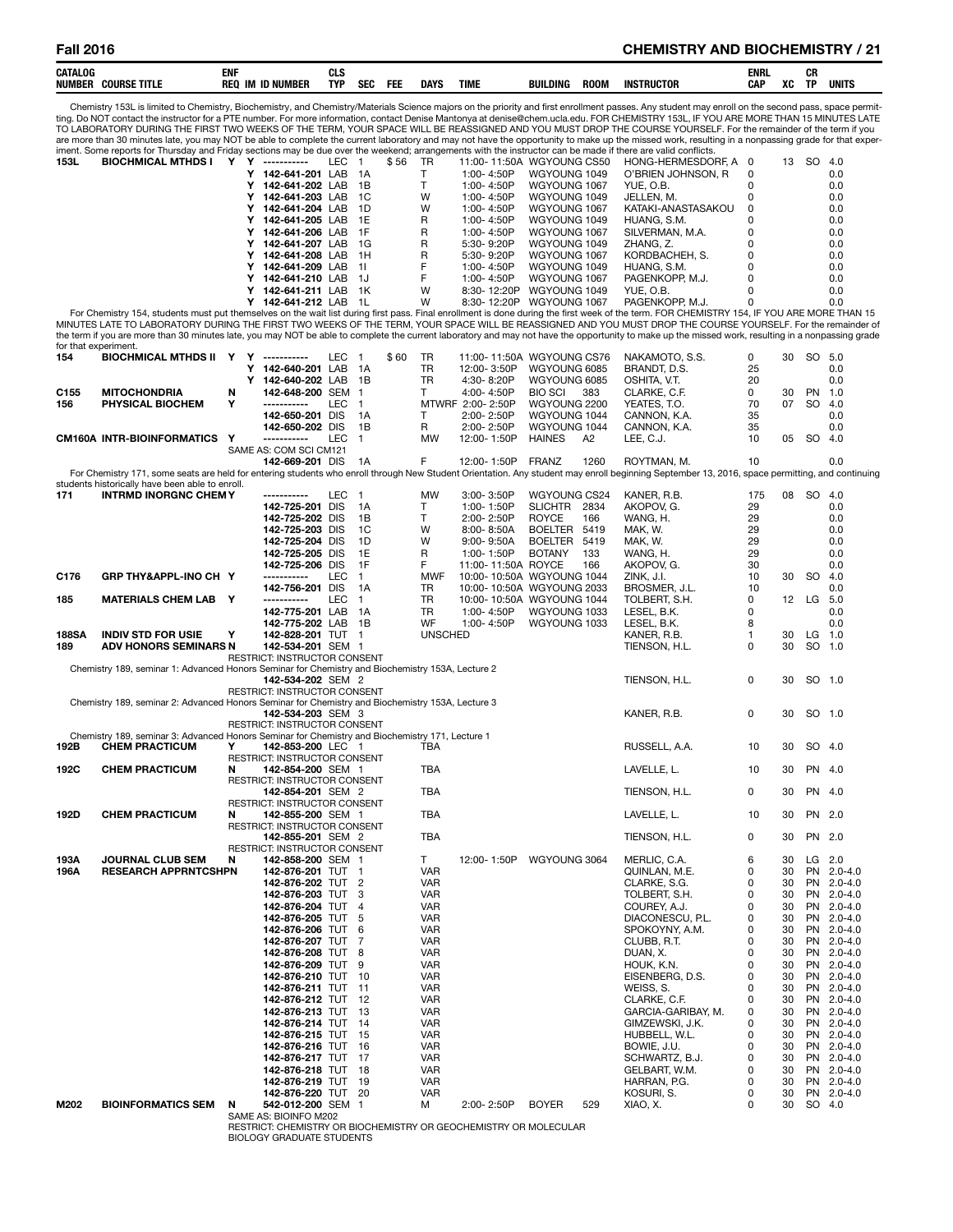#### 22 / CHEMISTRY AND BIOCHEMISTRY FALL 2016

| CATALOG          | <b>NUMBER COURSE TITLE</b>                                                                                           | <b>ENF</b> | <b>REQ IM ID NUMBER</b>                                                                   | <b>CLS</b><br><b>TYP</b> | SEC | <b>FEE</b> | <b>DAYS</b> | <b>TIME</b>                                                                                       | BUILDING                 | <b>ROOM</b> | <b>INSTRUCTOR</b>  | <b>ENRL</b><br><b>CAP</b> | XC | <b>CR</b><br><b>TP</b> | <b>UNITS</b> |
|------------------|----------------------------------------------------------------------------------------------------------------------|------------|-------------------------------------------------------------------------------------------|--------------------------|-----|------------|-------------|---------------------------------------------------------------------------------------------------|--------------------------|-------------|--------------------|---------------------------|----|------------------------|--------------|
| 204              | <b>STUDNT RESEARCH SEMN</b>                                                                                          |            | 542-024-200 SEM 1                                                                         |                          |     |            | T           | 10:00-11:50A BOYER<br>RESTRICT: CHEMISTRY OR BIOCHEMISTRY OR GEOCHEMISTRY OR MOLECULAR            |                          | 159         | KOEHLER, C.M.      | 13                        | 30 |                        | SU 2.0       |
| 206              | <b>CHEMISTRY OF BIO</b>                                                                                              | N          | <b>BIOLOGY GRADUATE STUDENTS</b><br>542-036-200 SEM 1                                     |                          |     |            | T           | 12:00-12:50P MOL SCI 5241<br>RESTRICT: CHEMISTRY OR BIOCHEMISTRY OR GEOCHEMISTRY OR MOLECULAR     |                          |             | SPOKOYNY, A.M.     | 20                        | 30 | SU 2.0                 |              |
| 209              | <b>INTRO-CHEM RESEARCHN</b>                                                                                          |            | <b>BIOLOGY GRADUATE STUDENTS</b><br>542-054-200 SEM 1                                     |                          |     |            | T           | 5:30-7:20P<br>RESTRICT: CHEMISTRY OR BIOCHEMISTRY OR GEOCHEMISTRY OR MOLECULAR                    | WGYOUNG 3069             |             | GELBART, W.M.      | 100                       | 30 |                        | SU 2.0       |
| 210              | ADV TOPICS-CHEM RES N                                                                                                |            | <b>BIOLOGY GRADUATE STUDENTS</b><br>542-059-200 SEM 1                                     |                          |     |            | м           | $2:00 - 2:50P$<br>RESTRICT: CHEMISTRY OR BIOCHEMISTRY OR GEOCHEMISTRY OR MOLECULAR                | WGYOUNG 2033             |             | GARG, N.K.         | 50                        | 30 |                        | SU 2.0       |
| C215A            | <b>QUANTUM CHEM-MTHODSY</b>                                                                                          |            | <b>BIOLOGY GRADUATE STUDENTS</b><br>-----------                                           | LEC 1                    |     |            | <b>MW</b>   | RESTRICT: CHEMISTRY OR BIOCHEMISTRY OR GEOCHEMISTRY OR MOLECULAR                                  | 9:00-10:50A WGYOUNG 3069 |             | SCHWARTZ, B.J.     | 30                        | 07 | SO 4.0                 |              |
|                  |                                                                                                                      |            | <b>BIOLOGY GRADUATE STUDENTS</b><br>542-091-201 DIS 1A                                    |                          |     |            | F           | $9:00 - 9:50A$<br>RESTRICT: CHEMISTRY OR BIOCHEMISTRY OR GEOCHEMISTRY OR MOLECULAR                | BUNCHE 1221A             |             | ZHOU, C.           | 30                        |    |                        | 0.0          |
| 218              | PHYS CHEM STDT SEM                                                                                                   | N          | <b>BIOLOGY GRADUATE STUDENTS</b><br>542-108-200 SEM 1                                     |                          |     |            | R           | 12:00-12:50P WGYOUNG 2033<br>RESTRICT: CHEMISTRY OR BIOCHEMISTRY OR GEOCHEMISTRY OR MOLECULAR     |                          |             | WEISS, P.S.        | 100                       | 30 | SU 2.0                 |              |
| 219E             | <b>DYNAMCS OF MOLECULEN</b>                                                                                          |            | <b>BIOLOGY GRADUATE STUDENTS</b><br>542-097-200 SEM 1                                     |                          |     |            | F           | 5:30-6:50P WGYOUNG 2050<br>RESTRICT: CHEMISTRY OR BIOCHEMISTRY OR GEOCHEMISTRY OR MOLECULAR       |                          |             | BAUGH, D.A.        | 100                       | 30 |                        | SU 2.0       |
| 2191             | <b>MLCLS&amp;CMPLXS&amp;CLSTRSN</b>                                                                                  |            | <b>BIOLOGY GRADUATE STUDENTS</b><br>542-100-200 SEM 1                                     |                          |     |            | <b>VAR</b>  | RESTRICT: CHEMISTRY OR BIOCHEMISTRY OR GEOCHEMISTRY OR MOLECULAR                                  |                          |             | FELKER, P.M.       | 100                       | 30 | SU 2.0                 |              |
| 219J             | <b>CHEM&amp;BIOPHY-INTRFCS N</b>                                                                                     |            | <b>BIOLOGY GRADUATE STUDENTS</b><br>542-101-200 SEM 1                                     |                          |     |            | F           | RESTRICT: CHEMISTRY OR BIOCHEMISTRY OR GEOCHEMISTRY OR MOLECULAR                                  | 3:00-4:50P WGYOUNG 4085F |             | GARRELL, R.L.      | 100                       | 30 | SU 2.0                 |              |
| 219K             | <b>MCHANICS-DISORD SYS N</b>                                                                                         |            | <b>BIOLOGY GRADUATE STUDENTS</b><br>542-102-200 SEM 1<br><b>BIOLOGY GRADUATE STUDENTS</b> |                          |     |            | R           | 1:30-4:20P<br>RESTRICT: CHEMISTRY OR BIOCHEMISTRY OR GEOCHEMISTRY OR MOLECULAR                    |                          |             | GELBART, W.M.      | 100                       | 30 | SU 2.0                 |              |
| 219L             | <b>MOLCULR REACT&amp;STRCTN</b>                                                                                      |            | 542-103-200 SEM 1<br><b>BIOLOGY GRADUATE STUDENTS</b>                                     |                          |     |            | M           | RESTRICT: CHEMISTRY OR BIOCHEMISTRY OR GEOCHEMISTRY OR MOLECULAR                                  | 3:00-4:50P WGYOUNG 3085B |             | NEUHAUSER, D.      | 100                       | 30 |                        | SU 2.0       |
| 219Q             | <b>DYNMCS-CONDNSD PHASN</b>                                                                                          |            | 542-109-200 SEM 1<br><b>BIOLOGY GRADUATE STUDENTS</b>                                     |                          |     |            | W           | 4:00-5:50P<br>RESTRICT: CHEMISTRY OR BIOCHEMISTRY OR GEOCHEMISTRY OR MOLECULAR                    | WGYOUNG 2050             |             | SCHWARTZ, B.J.     | 100                       | 30 |                        | SU 2.0       |
| 219R             | <b>KNTC&amp;THRMDYN&amp;INTFCLN</b>                                                                                  |            | 542-107-200 SEM 1<br><b>BIOLOGY GRADUATE STUDENTS</b>                                     |                          |     |            | R           | 5:00-7:50P<br>RESTRICT: CHEMISTRY OR BIOCHEMISTRY OR GEOCHEMISTRY OR MOLECULAR                    | WGYOUNG 3096             |             | TOLBERT, S.H.      | 100                       | 30 | SU 2.0                 |              |
| 219S             | <b>NANOSCIENCE</b>                                                                                                   | N          | 542-105-200 SEM 1<br><b>BIOLOGY GRADUATE STUDENTS</b>                                     |                          |     |            | M           | 2:00-3:50P<br>RESTRICT: CHEMISTRY OR BIOCHEMISTRY OR GEOCHEMISTRY OR MOLECULAR                    | WGYOUNG 3096             |             | GIMZEWSKI, J.K.    | 100                       | 30 | SU 2.0                 |              |
| 219T             | <b>SINGL-MOL SPECT-BIO</b>                                                                                           | N          | 542-106-200 SEM 1<br><b>BIOLOGY GRADUATE STUDENTS</b>                                     |                          |     |            | T           | RESTRICT: CHEMISTRY OR BIOCHEMISTRY OR GEOCHEMISTRY OR MOLECULAR                                  | 9:00-10:50A WGYOUNG 2050 |             | WEISS, S.          | 100                       | 30 | SU 2.0                 |              |
| 219U             | <b>MAGNET RES SPCTRSCP N</b>                                                                                         |            | 542-096-200 SEM 1<br><b>BIOLOGY GRADUATE STUDENTS</b>                                     |                          |     |            | R           | 5:00-5:50P<br>RESTRICT: CHEMISTRY OR BIOCHEMISTRY OR GEOCHEMISTRY OR MOLECULAR                    | WGYOUNG 1034             |             | LIN, Y.            | 100                       | 30 |                        | SU 2.0       |
| <b>219V</b>      | <b>COMPLEX FLUIDS</b>                                                                                                | N          | 542-095-200 SEM 1<br><b>BIOLOGY GRADUATE STUDENTS</b>                                     |                          |     |            | F           | 3:30-6:20P GEOLOGY 3614<br>RESTRICT: CHEMISTRY OR BIOCHEMISTRY OR GEOCHEMISTRY OR MOLECULAR       |                          |             | MASON, T.G.        | 100                       | 30 |                        | SU 2.0       |
| 219W             | STAT MECH-SOFT MTTR N                                                                                                |            | 542-089-200 SEM 1<br><b>BIOLOGY GRADUATE STUDENTS</b>                                     |                          |     |            | VAR         | RESTRICT: CHEMISTRY OR BIOCHEMISTRY OR GEOCHEMISTRY OR MOLECULAR                                  |                          |             | LEVINE, A.J.       | 100                       | 30 | SU 2.0                 |              |
| 219X             | <b>REACTIONS-FLOW MODEN</b>                                                                                          |            | 542-088-200 SEM 1<br><b>BIOLOGY GRADUATE STUDENTS</b>                                     |                          |     |            | <b>VAR</b>  | RESTRICT: CHEMISTRY OR BIOCHEMISTRY OR GEOCHEMISTRY OR MOLECULAR                                  |                          |             | BOUCHARD, L.       | 100                       | 30 | SU 2.0                 |              |
| 219Y             | THEORY&COMPUT-MAT N                                                                                                  |            | 542-085-200 SEM 1<br><b>BIOLOGY GRADUATE STUDENTS</b>                                     |                          |     |            | <b>VAR</b>  | RESTRICT: CHEMISTRY OR BIOCHEMISTRY OR GEOCHEMISTRY OR MOLECULAR                                  |                          |             | ALEXANDROVA, A.N.  | 100                       | 30 | SU 2.0                 |              |
| C <sub>222</sub> | <b>MATH MTHDS FOR CHEMY</b>                                                                                          |            | 542-150-200 LEC 1<br><b>BIOLOGY GRADUATE STUDENTS</b>                                     |                          |     |            |             | MWF 11:00-11:50A WGYOUNG 3069<br>RESTRICT: CHEMISTRY OR BIOCHEMISTRY OR GEOCHEMISTRY OR MOLECULAR |                          |             | NEUHAUSER, D.      | 10                        | 04 |                        | SO 4.0       |
| C223A            | <b>CLASS&amp;STAT THERMDYNN</b>                                                                                      |            | -----------<br><b>BIOLOGY GRADUATE STUDENTS</b>                                           | LEC 1                    |     |            | TR          | RESTRICT: CHEMISTRY OR BIOCHEMISTRY OR GEOCHEMISTRY OR MOLECULAR                                  | 9:00-10:50A WGYOUNG 3069 |             | MASON, T.G.        | 30                        | 12 | SO 4.0                 |              |
|                  |                                                                                                                      |            | 542-144-201 DIS 1A<br><b>BIOLOGY GRADUATE STUDENTS</b>                                    |                          |     |            | F           | RESTRICT: CHEMISTRY OR BIOCHEMISTRY OR GEOCHEMISTRY OR MOLECULAR                                  | 9:00-9:50A PUB AFF 2232  |             | KIM, H.S.          | 30                        |    |                        | 0.0          |
| 228              | For Chemistry 228, graduate students beyond their first year should enroll on an S/U basis.<br>CHEMICL PHYSICS SEM N |            | 542-170-200 SEM 1                                                                         |                          |     |            | м           | 4:00-5:50P<br>RESTRICT: CHEMISTRY OR BIOCHEMISTRY OR GEOCHEMISTRY OR MOLECULAR                    | WGYOUNG 2033             |             | GIMZEWSKI, J.K.    | 100                       | 30 | SO 2.0                 |              |
| 235E             | <b>THRY&amp;PHYS ORGN CHEMN</b>                                                                                      |            | <b>BIOLOGY GRADUATE STUDENTS</b><br>542-217-200 SEM 1                                     |                          |     |            | T.          | 5:00- 6:50P<br>RESTRICT: CHEMISTRY OR BIOCHEMISTRY OR GEOCHEMISTRY OR MOLECULAR                   | MOLSCI 5241              |             | HOUK, K.N.         | 100                       | 30 | SU 2.0                 |              |
| 235F             | SYNTHS-NATRL PRDCTS N                                                                                                |            | <b>BIOLOGY GRADUATE STUDENTS</b><br>542-218-200 SEM 1                                     |                          |     |            | T           | 6:00-8:50P<br>RESTRICT: CHEMISTRY OR BIOCHEMISTRY OR GEOCHEMISTRY OR MOLECULAR                    | MOL SCI 3440             |             | JUNG, M.E.         | 100                       | 30 | SU 2.0                 |              |
| 235G             | <b>ORGNMTL&amp;ORGN SNTHSSN</b>                                                                                      |            | <b>BIOLOGY GRADUATE STUDENTS</b><br>542-219-200 SEM 1                                     |                          |     |            | Τ           | 7:30-9:50P<br>RESTRICT: CHEMISTRY OR BIOCHEMISTRY OR GEOCHEMISTRY OR MOLECULAR                    | MOL SCI 3515             |             | MERLIC, C.A.       | 100                       | 30 | SU 2.0                 |              |
| <b>2351</b>      | <b>FULLERENE CHEM&amp;MTLSN</b>                                                                                      |            | <b>BIOLOGY GRADUATE STUDENTS</b><br>542-221-200 SEM 1                                     |                          |     |            | м           | RESTRICT: CHEMISTRY OR BIOCHEMISTRY OR GEOCHEMISTRY OR MOLECULAR                                  | 5:00-6:50P MOLSCI 3440   |             | RUBIN, Y.F.        | 100                       | 30 |                        | SU 2.0       |
| 235K             | ORGNC CHEM IN MEDIA N                                                                                                |            | <b>BIOLOGY GRADUATE STUDENTS</b><br>542-223-200 SEM 1                                     |                          |     |            | T           | RESTRICT: CHEMISTRY OR BIOCHEMISTRY OR GEOCHEMISTRY OR MOLECULAR                                  | 9:00-10:50A WGYOUNG 3096 |             | GARCIA-GARIBAY, M. | 100                       | 30 | SU 2.0                 |              |
| 235N             | SYNTH-NATRL PRODCTS N                                                                                                |            | <b>BIOLOGY GRADUATE STUDENTS</b><br>542-227-200 SEM 1<br><b>BIOLOGY GRADUATE STUDENTS</b> |                          |     |            | F           | 4:00-6:50P<br>RESTRICT: CHEMISTRY OR BIOCHEMISTRY OR GEOCHEMISTRY OR MOLECULAR                    | MOL SCI 3515             |             | KWON, O.           | 100                       | 30 | SU 2.0                 |              |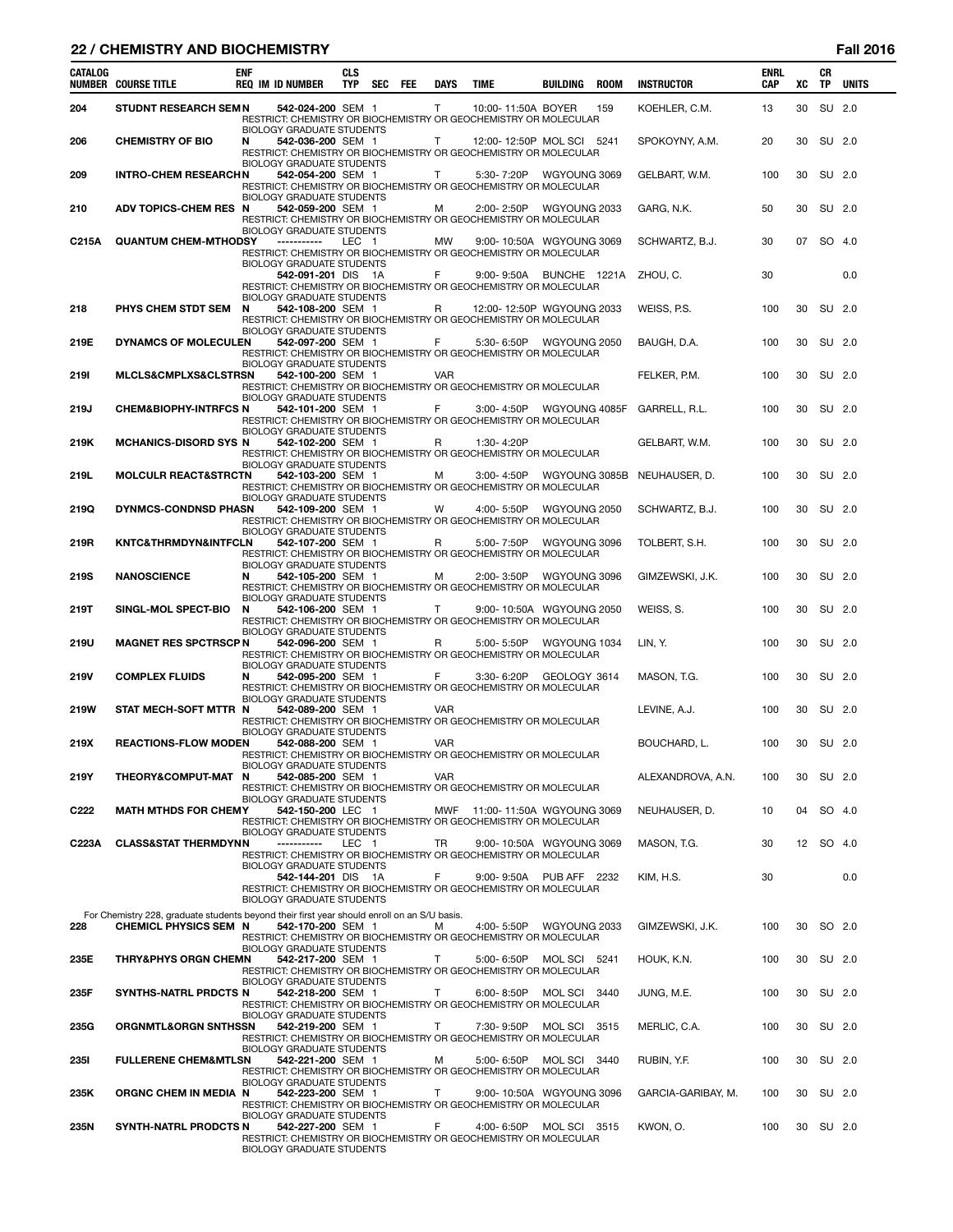## Fall 2016 **CHEMISTRY AND BIOCHEMISTRY / 23**

| CATALOG      | <b>NUMBER COURSE TITLE</b>                                                                                             | <b>ENF</b> | <b>REQ IM ID NUMBER</b>                                                                                                                                       | <b>CLS</b><br>TYP | SEC | FEE | DAYS       | TIME                      | BUILDING       | <b>ROOM</b> | <b>INSTRUCTOR</b> | <b>ENRL</b><br><b>CAP</b> | XC | CR<br>TP  | <b>UNITS</b> |
|--------------|------------------------------------------------------------------------------------------------------------------------|------------|---------------------------------------------------------------------------------------------------------------------------------------------------------------|-------------------|-----|-----|------------|---------------------------|----------------|-------------|-------------------|---------------------------|----|-----------|--------------|
| 2350         | <b>POLYMR CHEM&amp;BIOMTRLN</b>                                                                                        |            | 542-228-200 SEM 1<br>RESTRICT: CHEMISTRY OR BIOCHEMISTRY OR GEOCHEMISTRY OR MOLECULAR                                                                         |                   |     |     | W          | 5:00-6:50P                | MOL SCI 4104   |             | MAYNARD, H.D.     | 100                       | 30 | SU 2.0    |              |
| 235P         | <b>SYNTH-COMPLEX MOL</b>                                                                                               | N          | <b>BIOLOGY GRADUATE STUDENTS</b><br>542-229-200 RGP 1<br>RESTRICT: CHEMISTRY OR BIOCHEMISTRY OR GEOCHEMISTRY OR MOLECULAR                                     |                   |     |     | TBA        |                           |                |             | GARG, N.K.        | 100                       | 30 | SU 2.0    |              |
| 235Q         | <b>SYNTHETIC ORGN RES</b>                                                                                              | N          | <b>BIOLOGY GRADUATE STUDENTS</b><br>542-230-200 SEM 1<br>RESTRICT: CHEMISTRY OR BIOCHEMISTRY OR GEOCHEMISTRY OR MOLECULAR                                     |                   |     |     | <b>TBA</b> |                           |                |             | HARRAN, P.G.      | 100                       | 30 | SU 2.0    |              |
| 235R         | <b>FLUOR MAT&amp;SUPERMLCLN</b>                                                                                        |            | <b>BIOLOGY GRADUATE STUDENTS</b><br>542-231-200 SEM 1<br>RESTRICT: CHEMISTRY OR BIOCHEMISTRY OR GEOCHEMISTRY OR MOLECULAR                                     |                   |     |     | TBA        |                           |                |             | SLETTEN, E.M.     | 100                       | 30 | SU 2.0    |              |
| 236          | <b>SPCTRSCP MTH-ORG CHN</b>                                                                                            |            | <b>BIOLOGY GRADUATE STUDENTS</b><br>542-224-200 LEC 1<br>RESTRICT: CHEMISTRY OR BIOCHEMISTRY OR GEOCHEMISTRY OR MOLECULAR<br><b>BIOLOGY GRADUATE STUDENTS</b> |                   |     |     | MWF        | 12:00-12:50P WGYOUNG 3069 |                |             | RUBIN, Y.F.       | 50                        | 05 | SO 4.0    |              |
| 244A         | <b>ORGANIC SYNTHESIS</b>                                                                                               | N          | -----------<br>RESTRICT: CHEMISTRY OR BIOCHEMISTRY OR GEOCHEMISTRY OR MOLECULAR                                                                               | LEC 1             |     |     | MWF        | 10:00-10:50A WGYOUNG 4216 |                |             | NELSON, H.M.      | 40                        | 03 | SO 4.0    |              |
|              |                                                                                                                        |            | <b>BIOLOGY GRADUATE STUDENTS</b><br><b>542-275-201 DIS 1A</b><br>RESTRICT: CHEMISTRY OR BIOCHEMISTRY OR GEOCHEMISTRY OR MOLECULAR                             |                   |     |     | R          | 7:00-8:50P                | WGYOUNG 4216   |             | ALLRED, T.K.      | 40                        |    |           | 0.0          |
| 247          | ORGANIC COLLOQUIUM N                                                                                                   |            | <b>BIOLOGY GRADUATE STUDENTS</b><br>542-295-200 SEM 1<br>RESTRICT: CHEMISTRY OR BIOCHEMISTRY OR GEOCHEMISTRY OR MOLECULAR<br><b>BIOLOGY GRADUATE STUDENTS</b> |                   |     |     | R          | $5:00 - 6:50P$            | MOL SCI 3440   |             | KWON, O.          | 100                       | 30 | SO 2.0    |              |
| 248          | For Chemistry 248, graduate students beyond their first year should enroll on an S/U basis.<br><b>ORGANIC CHEM SEM</b> | N          | 542-309-200 SEM 1<br>RESTRICT: CHEMISTRY OR BIOCHEMISTRY OR GEOCHEMISTRY OR MOLECULAR<br><b>BIOLOGY GRADUATE STUDENTS</b>                                     |                   |     |     | м          | 3:00-4:50P                | MOL SCI 3440   |             | RUBIN, Y.F.       | 100                       | 30 | SO 2.0    |              |
| C250         | <b>RESEARCH INTEGRITY</b>                                                                                              | N          | 542-300-200 LEC 1<br>RESTRICT: CHEMISTRY OR BIOCHEMISTRY OR GEOCHEMISTRY OR MOLECULAR<br><b>BIOLOGY GRADUATE STUDENTS</b>                                     |                   |     |     | M          | 10:00-11:50A BOYER        |                | 130         | CLARKE, S.G.      | 15                        | 30 |           | SO 2.0/4.0   |
| M252         | <b>ADV MTHD-COMPUT BIO N</b>                                                                                           |            | -----------<br>SAME AS: BIOINFO M252, HUM GEN M252<br>RESTRICT: BIOINFORMATICS MAJORS                                                                         | SEM <sub>1</sub>  |     |     | м          | 4:00-5:50P                | <b>BOYER</b>   | 159         | PING, P.          | 0                         | 30 | SO 2.0    |              |
|              |                                                                                                                        |            | <b>542-344-201 DIS 1A</b><br>RESTRICT: BIOINFORMATICS MAJORS                                                                                                  |                   |     |     | F          | $2:00 - 2:50P$            | ΜS             | 5225        | PING, P.          | 0                         |    |           | 0.0          |
| <b>CM255</b> | <b>MITOCHONDRIA</b>                                                                                                    | N          | 542-364-200 SEM 1<br>RESTRICT: CHEMISTRY OR BIOCHEMISTRY OR GEOCHEMISTRY OR MOLECULAR<br><b>BIOLOGY GRADUATE STUDENTS</b>                                     |                   |     |     | Т          | 4:00-4:50P                | <b>BIO SCI</b> | 383         | CLARKE, C.F.      | 0                         | 30 | SU 1.0    |              |
| 256B         | <b>BIOCHEM-PROTN FNCTNN</b>                                                                                            |            | 542-374-200 SEM 1<br>RESTRICT: CHEMISTRY OR BIOCHEMISTRY OR GEOCHEMISTRY OR MOLECULAR<br><b>BIOLOGY GRADUATE STUDENTS</b>                                     |                   |     |     | W          | 12:00-12:50P BOYER        |                | 644         | CLARKE, S.G.      | 100                       | 30 | SU 2.0    |              |
| 256G         | <b>NUCLEIC ACID STRCTR</b>                                                                                             | N          | 542-380-200 SEM 1<br>RESTRICT: CHEMISTRY OR BIOCHEMISTRY OR GEOCHEMISTRY OR MOLECULAR<br><b>BIOLOGY GRADUATE STUDENTS</b>                                     |                   |     |     | T          | 5:00-6:50P                | <b>BOYER</b>   | 244         | FEIGON, J.F.      | 100                       | 30 | SU 2.0    |              |
| 256J         | <b>CELL MOTILITY</b>                                                                                                   | N          | 542-382-200 SEM 1<br>RESTRICT: CHEMISTRY OR BIOCHEMISTRY OR GEOCHEMISTRY OR MOLECULAR<br><b>BIOLOGY GRADUATE STUDENTS</b>                                     |                   |     |     | F          | 1:00-2:50P                | <b>BOYER</b>   | 444         | REISLER, E.       | 100                       | 30 | SU 2.0    |              |
| 256K         | <b>CHLAMYDOMONAS</b>                                                                                                   | N          | 542-383-200 SEM 1<br>RESTRICT: CHEMISTRY OR BIOCHEMISTRY OR GEOCHEMISTRY OR MOLECULAR<br><b>BIOLOGY GRADUATE STUDENTS</b>                                     |                   |     |     | м          | 5:00-6:50P                | <b>BOYER</b>   | 444         | MERCHANT, S.      | 100                       | 30 | SU 2.0    |              |
| 256L         | <b>LIT-STRUCTURAL BIO</b>                                                                                              | N          | 542-384-200 SEM 1<br>RESTRICT: CHEMISTRY OR BIOCHEMISTRY OR GEOCHEMISTRY OR MOLECULAR<br><b>BIOLOGY GRADUATE STUDENTS</b>                                     |                   |     |     | M          | 1:00-1:50P                | <b>BOYER</b>   | 159         | YEATES, T.O.      | 100                       | 30 | SU 2.0    |              |
| 256M         | <b>EUKARYOTIC ORGANSMSN</b>                                                                                            |            | 542-385-200 SEM 1<br>RESTRICT: CHEMISTRY OR BIOCHEMISTRY OR GEOCHEMISTRY OR MOLECULAR<br><b>BIOLOGY GRADUATE STUDENTS</b>                                     |                   |     |     | R          | 5:30-8:20P                | WGYOUNG 5076   |             | MARTINSON, H.G.   | 100                       | 30 | SU 2.0    |              |
| 256N         | STRUCTURAL BIOLOGY N                                                                                                   |            | 542-386-200 SEM 1<br>RESTRICT: CHEMISTRY OR BIOCHEMISTRY OR GEOCHEMISTRY OR MOLECULAR<br><b>BIOLOGY GRADUATE STUDENTS</b>                                     |                   |     |     | R          | 11:00-12:20P BOYER        |                | 159         | YEATES, T.O.      | 100                       | 30 | SU 2.0    |              |
| 2560         | <b>MEMBRANE BIOPHYSICSN</b>                                                                                            |            | 542-387-200 SEM 1<br>RESTRICT: CHEMISTRY OR BIOCHEMISTRY OR GEOCHEMISTRY OR MOLECULAR<br><b>BIOLOGY GRADUATE STUDENTS</b>                                     |                   |     |     | <b>VAR</b> |                           |                |             | HUBBELL, W.L.     | 100                       | 30 | SU 2.0    |              |
| 256P         | <b>PROTEIN STRUCTURE</b>                                                                                               | N          | 542-388-200 SEM 1<br>RESTRICT: CHEMISTRY OR BIOCHEMISTRY OR GEOCHEMISTRY OR MOLECULAR                                                                         |                   |     |     | F          | 2:00-3:30P BOYER          |                | 644         | BOWIE, J.U.       | 100                       | 30 | SU 2.0    |              |
| 256Q         | <b>UBIQUINONE IN YEAST</b>                                                                                             | N          | <b>BIOLOGY GRADUATE STUDENTS</b><br>542-390-200 SEM 1<br>RESTRICT: CHEMISTRY OR BIOCHEMISTRY OR GEOCHEMISTRY OR MOLECULAR                                     |                   |     |     | T          | 8:30-10:50A WGYOUNG 5076  |                |             | CLARKE, C.F.      | 100                       |    | 30 SU 2.0 |              |
| 256R         | <b>PROTEIN STRUCTURE</b>                                                                                               | N          | <b>BIOLOGY GRADUATE STUDENTS</b><br>542-391-200 SEM 1<br>RESTRICT: CHEMISTRY OR BIOCHEMISTRY OR GEOCHEMISTRY OR MOLECULAR<br><b>BIOLOGY GRADUATE STUDENTS</b> |                   |     |     | W          | 3:00-4:50P                | <b>BOYER</b>   | 644         | CLUBB, R.T.       | 100                       | 30 | SU 2.0    |              |
| 256T         | <b>RNA PROCESS&amp;GENOMCSN</b>                                                                                        |            | 542-393-200 SEM 1<br>RESTRICT: CHEMISTRY OR BIOCHEMISTRY OR GEOCHEMISTRY OR MOLECULAR                                                                         |                   |     |     | F          | 11:00-1:50P WGYOUNG 5076  |                |             | CHANFREAU, G.     | 100                       | 30 | SU 2.0    |              |
| 256U         | <b>MITOCHNDRL BIOGNSIS N</b>                                                                                           |            | <b>BIOLOGY GRADUATE STUDENTS</b><br>542-394-200 SEM 1<br>RESTRICT: CHEMISTRY OR BIOCHEMISTRY OR GEOCHEMISTRY OR MOLECULAR                                     |                   |     |     | м          | 8:00-8:50A GEOLOGY 4608   |                |             | KOEHLER, C.M.     | 100                       | 30 | SU 2.0    |              |
| 256V         | PROTEOMCS&SPCTRMTRYN                                                                                                   |            | <b>BIOLOGY GRADUATE STUDENTS</b><br>542-370-200 DIS 1<br>RESTRICT: CHEMISTRY OR BIOCHEMISTRY OR GEOCHEMISTRY OR MOLECULAR<br><b>BIOLOGY GRADUATE STUDENTS</b> |                   |     |     | F          | 2:00-2:50P                | BOYER          | 344         | LOO, J.A.         | 100                       | 30 | SU 2.0    |              |
| 256W         | <b>CYTOSKELTL DYNAMICS N</b>                                                                                           |            | 542-358-200 RGP 1<br>RESTRICT: CHEMISTRY OR BIOCHEMISTRY OR GEOCHEMISTRY OR MOLECULAR                                                                         |                   |     |     | TBA        |                           |                |             | QUINLAN, M.E.     | 100                       |    | 30 SU 2.0 |              |
| 256X         | <b>MICROTUBULS&amp;DISEASEN</b>                                                                                        |            | <b>BIOLOGY GRADUATE STUDENTS</b><br>542-338-200 SEM 1<br>RESTRICT: CHEMISTRY OR BIOCHEMISTRY OR GEOCHEMISTRY OR MOLECULAR                                     |                   |     |     | <b>TBA</b> |                           |                |             | TORRES, J.        | 100                       | 30 | SU 2.0    |              |
| 256Y         | <b>SYNTHTC BIO&amp;GENOMCSN</b>                                                                                        |            | <b>BIOLOGY GRADUATE STUDENTS</b><br>542-397-200 SEM 1<br>RESTRICT: CHEMISTRY OR BIOCHEMISTRY OR GEOCHEMISTRY OR MOLECULAR<br><b>BIOLOGY GRADUATE STUDENTS</b> |                   |     |     | <b>VAR</b> |                           |                |             | KOSURI, S.        | 100                       |    | 30 SU 2.0 |              |
| 258          | <b>TPC-BIOCHEM&amp;MOL BIO N</b>                                                                                       |            | 542-396-200 LEC 1<br>RESTRICT: CHEMISTRY OR BIOCHEMISTRY OR GEOCHEMISTRY OR MOLECULAR<br><b>BIOLOGY GRADUATE STUDENTS</b>                                     |                   |     |     | М          | 3:00-4:50P WGYOUNG 1044   |                |             | MERCHANT, S.      | 100                       | 30 | SO 2.0    |              |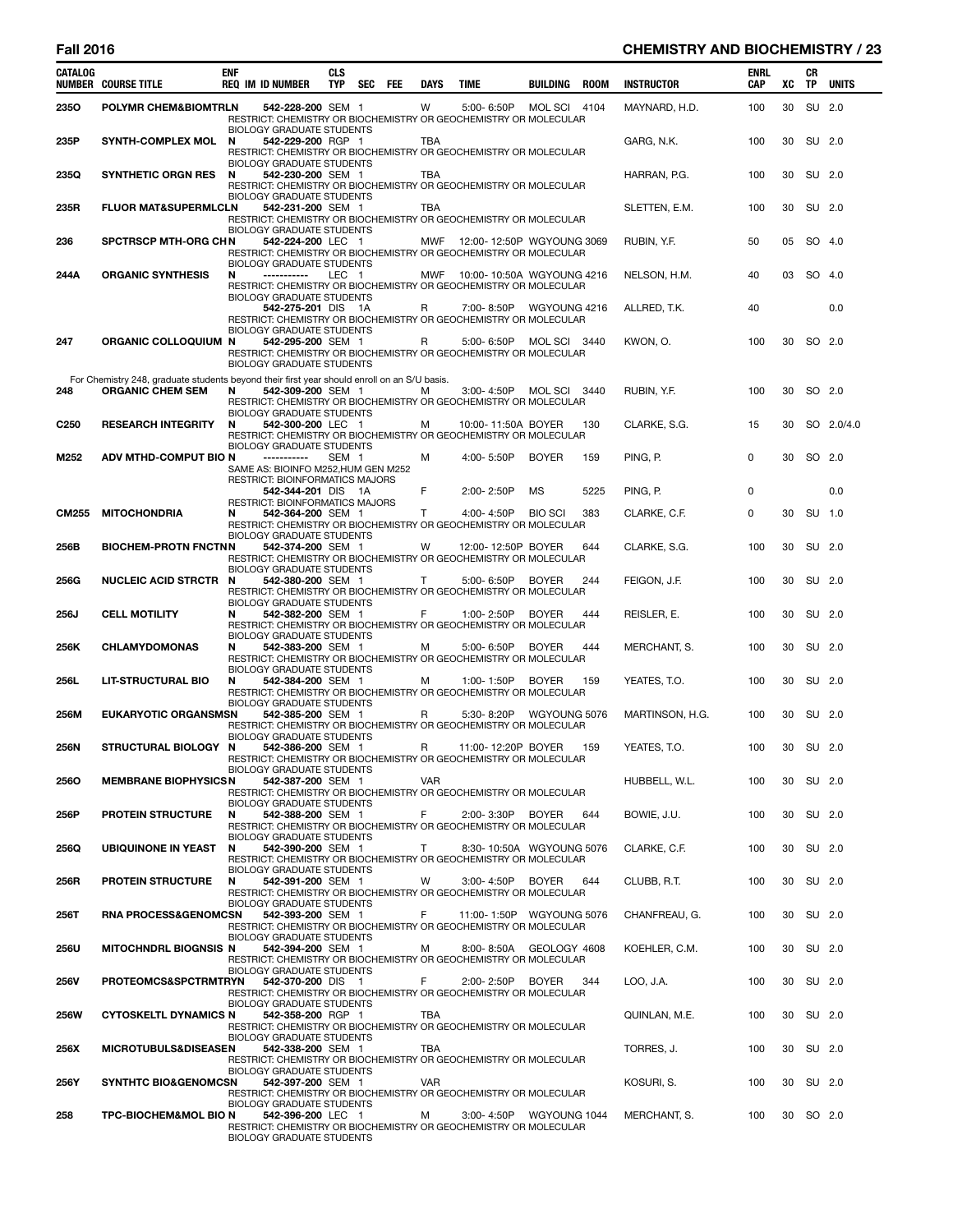### 24 / CHICANA AND CHICANO STUDIES Fall 2016

| CATALOG      | <b>NUMBER COURSE TITLE</b>                                                                                              | <b>ENF</b> |                                    | <b>REQ IM ID NUMBER</b>                                                                                                                        | <b>CLS</b><br><b>TYP</b> | SEC                  | FEE | <b>DAYS</b>  | <b>TIME</b>                              | BUILDING                       | ROOM          | <b>INSTRUCTOR</b>                                                                                                                                                                                   | ENRL<br><b>CAP</b> | XC       | CR<br>TP | <b>UNITS</b> |
|--------------|-------------------------------------------------------------------------------------------------------------------------|------------|------------------------------------|------------------------------------------------------------------------------------------------------------------------------------------------|--------------------------|----------------------|-----|--------------|------------------------------------------|--------------------------------|---------------|-----------------------------------------------------------------------------------------------------------------------------------------------------------------------------------------------------|--------------------|----------|----------|--------------|
| 268          | For Chemistry 268, graduate students beyond their first year should enroll on an S/U basis.<br><b>BIOCHEM RSRCH SEM</b> | N          |                                    | 542-469-200 SEM 1<br>RESTRICT: CHEMISTRY OR BIOCHEMISTRY OR GEOCHEMISTRY OR MOLECULAR                                                          |                          |                      |     | F.           | $3:30 - 6:50P$                           | MOL SCI                        | 3440          | KOSURI, S.                                                                                                                                                                                          | 100                | 30       |          | SO 2.0       |
| 269A         | <b>PROTEIN STRUCTURE</b>                                                                                                | Υ          |                                    | <b>BIOLOGY GRADUATE STUDENTS</b><br>542-473-200 LEC 1<br>RESTRICT: CHEMISTRY AND BIOCHEMISTRY OR MOLECULAR BIOLOGY GRADUATE                    |                          |                      |     |              | MTWRF 10:00-11:50A MOL SCI 3440          |                                |               | BOWIE, J.U.                                                                                                                                                                                         | 30                 | 30       | $LG$ 2.0 |              |
| 269B         | <b>BIOCATLYS&amp;BIOENRGTC Y</b>                                                                                        |            | <b>STUDENTS</b><br><b>STUDENTS</b> | 542-474-200 LEC 1<br>RESTRICT: CHEMISTRY AND BIOCHEMISTRY OR MOLECULAR BIOLOGY GRADUATE                                                        |                          |                      |     |              | MTWRF 10:00-11:50A MOL SCI 3440          |                                |               | GOBER, J.W.                                                                                                                                                                                         | 30                 | 30       |          | LG 2.0       |
| 269C         | <b>NUCLEIC ACID STRCTR</b>                                                                                              | Y          | <b>STUDENTS</b>                    | 542-475-200 LEC 1<br>RESTRICT: CHEMISTRY AND BIOCHEMISTRY OR MOLECULAR BIOLOGY GRADUATE                                                        |                          |                      |     |              | MTWRF 10:00-11:50A MOL SCI               |                                | 3440          | QUINLAN, M.E.                                                                                                                                                                                       | 30                 | 30       |          | LG 2.0       |
| 269D         | <b>GENE EXPRESSION</b>                                                                                                  | Y          | <b>STUDENTS</b>                    | 542-476-200 LEC 1<br>RESTRICT: CHEMISTRY AND BIOCHEMISTRY OR MOLECULAR BIOLOGY GRADUATE                                                        |                          |                      |     |              | MTWRF 10:00-11:50A MOL SCI 3440          |                                |               | KOSURI, S.                                                                                                                                                                                          | 30                 | 30       |          | LG 2.0       |
| 269E         | <b>BIOMOL STRCTR&amp;RGLTNY</b>                                                                                         |            | <b>STUDENTS</b>                    | 542-477-200 LEC 1<br>RESTRICT: CHEMISTRY AND BIOCHEMISTRY OR MOLECULAR BIOLOGY GRADUATE                                                        |                          |                      |     |              | MTWRF 10:00-11:50A MOL SCI 3440          |                                |               | TORRES, J.                                                                                                                                                                                          | 30                 | 30       |          | LG 2.0       |
| 272A         | <b>SEM-CHEM OF MATERLS N</b>                                                                                            |            |                                    | 542-500-200 SEM 1<br>RESTRICT: CHEMISTRY OR BIOCHEMISTRY OR GEOCHEMISTRY OR MOLECULAR<br><b>BIOLOGY GRADUATE STUDENTS</b>                      |                          |                      |     | F            | 11:00-12:50P MOL SCI 3515                |                                |               | KANER, R.B.                                                                                                                                                                                         | 100                | 30       | SU 2.0   |              |
| 272C         | <b>INORGANC SPCTROSCPYN</b>                                                                                             |            |                                    | 542-502-200 SEM 1<br>RESTRICT: CHEMISTRY OR BIOCHEMISTRY OR GEOCHEMISTRY OR MOLECULAR<br><b>BIOLOGY GRADUATE STUDENTS</b>                      |                          |                      |     | W            | 2:00-3:50P                               | MOL SCI 3515                   |               | ZINK, J.I.                                                                                                                                                                                          | 100                | 30       | SU 2.0   |              |
| 272G         | <b>ISSUES-CHEMICAL ED</b>                                                                                               | N          |                                    | 542-506-200 SEM 1<br>RESTRICT: CHEMISTRY OR BIOCHEMISTRY OR GEOCHEMISTRY OR MOLECULAR<br><b>BIOLOGY GRADUATE STUDENTS</b>                      |                          |                      |     | $\mathsf{T}$ | 11:00-12:50P WGYOUNG 1044                |                                |               | RUSSELL, A.A.                                                                                                                                                                                       | 100                | 30       |          | SU 2.0       |
| 2721         | ORGANOMETALLIC CHEMN                                                                                                    |            |                                    | 542-432-200 SEM 1<br>RESTRICT: CHEMISTRY OR BIOCHEMISTRY OR GEOCHEMISTRY OR MOLECULAR<br><b>BIOLOGY GRADUATE STUDENTS</b>                      |                          |                      |     | VAR          |                                          |                                |               | DIACONESCU, P.L.                                                                                                                                                                                    | 100                | 30       |          | SU 2.0       |
| 272K<br>272L | <b>INORGANIC NANOSTRCT N</b><br><b>MOLECULAR MATERIALS N</b>                                                            |            |                                    | 542-433-200 SEM 1<br>RESTRICT: CHEMISTRY OR BIOCHEMISTRY OR GEOCHEMISTRY OR MOLECULAR<br><b>BIOLOGY GRADUATE STUDENTS</b><br>542-518-200 SEM 1 |                          |                      |     | VAR<br>VAR   |                                          |                                |               | DUAN, X.<br>SPOKOYNY, A.M.                                                                                                                                                                          | 100<br>100         | 30<br>30 | SU 2.0   | SU 2.0       |
| C276A        | <b>GRP THY&amp;APPL-INO CH</b>                                                                                          | Y          |                                    | RESTRICT: CHEMISTRY OR BIOCHEMISTRY OR GEOCHEMISTRY OR MOLECULAR<br><b>BIOLOGY GRADUATE STUDENTS</b><br>-----------                            | LEC 1                    |                      |     | MWF          | 10:00-10:50A WGYOUNG 1044                |                                |               | ZINK, J.I.                                                                                                                                                                                          | 40                 | 30       |          | SO 4.0       |
|              |                                                                                                                         |            |                                    | RESTRICT: CHEMISTRY OR BIOCHEMISTRY OR GEOCHEMISTRY OR MOLECULAR<br><b>BIOLOGY GRADUATE STUDENTS</b><br>542-511-201 DIS 1A                     |                          |                      |     | TR           | 10:00-10:50A WGYOUNG 2033                |                                |               | BROSMER, J.L.                                                                                                                                                                                       | 40                 |          |          | 0.0          |
|              | For Chemistry 278, graduate students beyond their first year should enroll on an S/U basis.                             |            |                                    | RESTRICT: CHEMISTRY OR BIOCHEMISTRY OR GEOCHEMISTRY OR MOLECULAR<br><b>BIOLOGY GRADUATE STUDENTS</b>                                           |                          |                      |     |              |                                          |                                |               |                                                                                                                                                                                                     |                    |          |          |              |
| 278          | <b>INORGANIC CHEM SEM N</b>                                                                                             |            |                                    | 542-526-200 SEM 1<br>RESTRICT: CHEMISTRY OR BIOCHEMISTRY OR GEOCHEMISTRY OR MOLECULAR<br><b>BIOLOGY GRADUATE STUDENTS</b>                      |                          |                      |     | W            | 4:00-5:50P                               | MOL SCI 3440                   |               | SPOKOYNY, A.M.                                                                                                                                                                                      | 200                | 30       |          | SO 2.0       |
| 495          | <b>TEACHG COLLEGE CHEMN</b>                                                                                             |            |                                    | 542-790-200 SEM 1<br>RESTRICT: CHEMISTRY OR BIOCHEMISTRY OR GEOCHEMISTRY OR MOLECULAR<br><b>BIOLOGY GRADUATE STUDENTS</b>                      |                          |                      |     | м            | 1:00-1:50P                               | WGYOUNG 2033                   |               | RUSSELL, A.A.                                                                                                                                                                                       | 100                | 30       | SU 2.0   |              |
|              | <b>CHICANA AND CHICANO STUDIES</b>                                                                                      |            |                                    |                                                                                                                                                |                          |                      |     |              |                                          |                                |               |                                                                                                                                                                                                     |                    |          |          |              |
| M5A          | ELEMENTARY NAHUATL N                                                                                                    |            |                                    | 144-015-200 LEC 1<br>SAME AS: I A STD M5A, IL AMER M5A                                                                                         |                          |                      |     | <b>MWF</b>   | 10:00-11:50A POWELL 270                  |                                |               | TERRACIANO, K.B.                                                                                                                                                                                    | 6                  | 30       | SO 4.0   |              |
| 10A          | <b>CHICANO HIST&amp;CULTUR N</b>                                                                                        |            |                                    | -----------<br>144-029-201 DIS<br>RESTRICT: INSTRUCTOR CONSENT                                                                                 | LEC 1                    | 1A                   |     | MW<br>R      | 10:00-11:50A BROAD<br>2:00-2:50P PUB AFF |                                | 2160E<br>2292 | For Chicana and Chicano Studies 10A, lecture 1, discussion section 1K is conducted in Spanish. Send an e-mail to studentadvisor@chavez.ucla.edu for a PTE number.<br>CARPIO, G.G.<br>GONZALEZ, O.O. | 406<br>0           | 30       | LG 5.0   | 0.0          |
|              |                                                                                                                         |            |                                    | 144-029-202 DIS<br>144-029-203 DIS                                                                                                             |                          | - 1B                 |     | W            | 1:00-1:50P                               | <b>BUNCHE</b>                  | 3150          | RODRIGUEZ, K.                                                                                                                                                                                       | 25                 |          |          | 0.0          |
|              |                                                                                                                         |            |                                    | 144-029-204 DIS                                                                                                                                |                          | 1C<br>1D             |     | W<br>W       | 2:00-2:50P<br>4:00-4:50P                 | <b>BUNCHE</b><br><b>ROYCE</b>  | 3150<br>164   | RODRIGUEZ, K.<br>ALCIVAR-ESTRELLA,                                                                                                                                                                  | 25<br>25           |          |          | 0.0<br>0.0   |
|              |                                                                                                                         |            |                                    | 144-029-205 DIS<br>144-029-206 DIS                                                                                                             |                          | 1E                   |     | W            | 4:00-4:50P                               | PUB AFF                        | 1264          | CARRILLO, V.                                                                                                                                                                                        | 25                 |          |          | 0.0          |
|              |                                                                                                                         |            |                                    | 144-029-207 DIS                                                                                                                                |                          | 1F<br>1G             |     | w<br>R       | 5:00-5:50P<br>$9:00 - 9:50A$             | <b>ROYCE</b><br>PUB AFF        | 164<br>2317   | ALCIVAR-ESTRELLA,<br>DIERA, C.                                                                                                                                                                      | 20<br>25           |          |          | 0.0<br>0.0   |
|              |                                                                                                                         |            |                                    | 144-029-208 DIS                                                                                                                                |                          | 1H                   |     | R            | 10:00-10:50A ROLFE                       |                                | 3134          | CARRILLO, V.                                                                                                                                                                                        | 25                 |          |          | 0.0          |
|              |                                                                                                                         |            |                                    | 144-029-209 DIS<br>144-029-210 DIS                                                                                                             |                          | 11<br>- 1J           |     | R<br>R       | 4:00-4:50P<br>10:00-10:50A HAINES        | PUB AFF                        | 2238<br>A25   | SMITH, S.<br>DIERA, C.                                                                                                                                                                              | 25<br>25           |          |          | 0.0<br>0.0   |
|              |                                                                                                                         |            |                                    | 144-029-211 DIS                                                                                                                                |                          | 1K                   |     | R            | 1:00-1:50P                               | <b>BUNCHE</b>                  | 3156          | VILLEGAS RIVERA, F                                                                                                                                                                                  | 0                  |          |          | 0.0          |
|              |                                                                                                                         |            |                                    | RESTRICT: INSTRUCTOR CONSENT                                                                                                                   |                          |                      |     |              |                                          |                                |               |                                                                                                                                                                                                     |                    |          |          |              |
|              |                                                                                                                         |            |                                    | 144-029-212 DIS<br>144-029-213 DIS                                                                                                             |                          | 1L<br>1 M            |     | R<br>R       | 2:00-2:50P                               | <b>MS</b><br><b>ROLFE</b>      | 5233<br>3116  | SMITH, S.                                                                                                                                                                                           | 25<br>20           |          |          | 0.0<br>0.0   |
|              |                                                                                                                         |            |                                    | 144-029-214 DIS                                                                                                                                |                          | 1N                   |     | W            | $3:00 - 3:50P$<br>1:00-1:50P             | <b>BUNCHE</b>                  | 3156          | COBIAN, K.J.<br>COBIAN, K.J.                                                                                                                                                                        | 25                 |          |          | 0.0          |
|              |                                                                                                                         |            |                                    | 144-029-215 DIS                                                                                                                                |                          | 10                   |     | F            | 11:00-11:50A BUNCHE                      |                                | 3156          | GOODSTEIN, A.D.                                                                                                                                                                                     | 25                 |          |          | 0.0          |
|              |                                                                                                                         |            |                                    | 144-029-216 DIS                                                                                                                                |                          | 1P                   |     | F            | 1:00-1:50P                               | <b>ROLFE</b>                   | 3134          | GOODSTEIN, A.D.                                                                                                                                                                                     | 25                 |          |          | 0.0          |
|              |                                                                                                                         |            |                                    |                                                                                                                                                |                          |                      |     |              |                                          |                                |               | For Chicana and Chicano Studies 10A, lecture 2, discussion section 1K is conducted in Spanish. Send an e-mail to studentadvisor@chavez.ucla.edu for a PTE number.                                   |                    |          |          |              |
|              |                                                                                                                         |            |                                    | -----------<br>144-029-221 DIS<br>RESTRICT: INSTRUCTOR CONSENT                                                                                 | LEC                      | $\overline{2}$<br>2A |     | MW<br>R      | 2:00-3:50P<br>2:00-2:50P                 | <b>BROAD</b><br>PUB AFF        | 2160E<br>2292 | CARPIO, G.G.<br>GONZALEZ, O.O.                                                                                                                                                                      | 406<br>0           | 30       | LG       | 5.0<br>0.0   |
|              |                                                                                                                         |            |                                    | 144-029-222 DIS                                                                                                                                |                          | 2Β                   |     | W            | 5:00-5:50P                               |                                | BUNCHE 1221A  | SOLORZANO, R.                                                                                                                                                                                       | 25                 |          |          | 0.0          |
|              |                                                                                                                         |            |                                    | 144-029-223 DIS<br>144-029-224 DIS                                                                                                             |                          | 2C<br>2D             |     | W<br>R       | 5:00-5:50P<br>$9:00 - 9:50A$             | <b>BUNCHE</b><br><b>BUNCHE</b> | 3150<br>3178  | <b>BUNSTOCK DE HINOJO</b><br>SOLORZANO, R.                                                                                                                                                          | 25<br>25           |          |          | 0.0<br>0.0   |
|              |                                                                                                                         |            |                                    | 144-029-225 DIS                                                                                                                                |                          | 2E                   |     | R            | 10:00-10:50A PUB AFF                     |                                | 2319          | HIDALGO NEWTON, L.                                                                                                                                                                                  | 25                 |          |          | 0.0          |
|              |                                                                                                                         |            |                                    | 144-029-226 DIS                                                                                                                                |                          | 2F                   |     | R            | 11:00-11:50A BUNCHE                      |                                | 1221A         | <b>BUNSTOCK DE HINOJO</b>                                                                                                                                                                           | 25                 |          |          | 0.0          |
|              |                                                                                                                         |            |                                    | 144-029-227 DIS                                                                                                                                |                          | 2G                   |     | R            | 11:00-11:50A PUB AFF                     |                                | 2250          | VEGA, C.                                                                                                                                                                                            | 25                 |          |          | 0.0          |
|              |                                                                                                                         |            |                                    | 144-029-228 DIS<br>144-029-229 DIS                                                                                                             |                          | 2H<br>21             |     | R<br>R       | 12:00-12:50P BUNCHE<br>1:00-1:50P        | <b>BUNCHE</b>                  | 3211<br>3211  | RAMIREZ, C.<br>RAMIREZ, C.                                                                                                                                                                          | 25<br>25           |          |          | 0.0<br>0.0   |
|              |                                                                                                                         |            |                                    | 144-029-230 DIS                                                                                                                                |                          | 2J                   |     | R            | 2:00-2:50P                               | <b>BUNCHE</b>                  | 3123          | SIMONS, R.                                                                                                                                                                                          | 25                 |          |          | 0.0          |
|              |                                                                                                                         |            |                                    | 144-029-231 DIS                                                                                                                                |                          | 2K                   |     | R            | 1:00-1:50P                               | <b>BUNCHE</b>                  | 3156          | VILLEGAS RIVERA, F                                                                                                                                                                                  | 0                  |          |          | 0.0          |
|              |                                                                                                                         |            |                                    | RESTRICT: INSTRUCTOR CONSENT<br>144-029-232 DIS                                                                                                |                          | 2L                   |     | R            | 3:00-3:50P                               | PUB AFF                        | 1337          | DE LA VEGA, I.M.                                                                                                                                                                                    | 25                 |          |          | 0.0          |
|              |                                                                                                                         |            |                                    | 144-029-233 DIS                                                                                                                                |                          | 2M                   |     | R            | 4:00-4:50P                               | <b>BUNCHE</b>                  | 3164          | DE LA VEGA, I.M.                                                                                                                                                                                    | 25                 |          |          | 0.0          |
|              |                                                                                                                         |            |                                    | 144-029-234 DIS                                                                                                                                |                          | 2N                   |     | R            | 3:00-3:50P                               | BUNCHE 3170                    |               | SIMONS, R.                                                                                                                                                                                          | 20                 |          |          | 0.0          |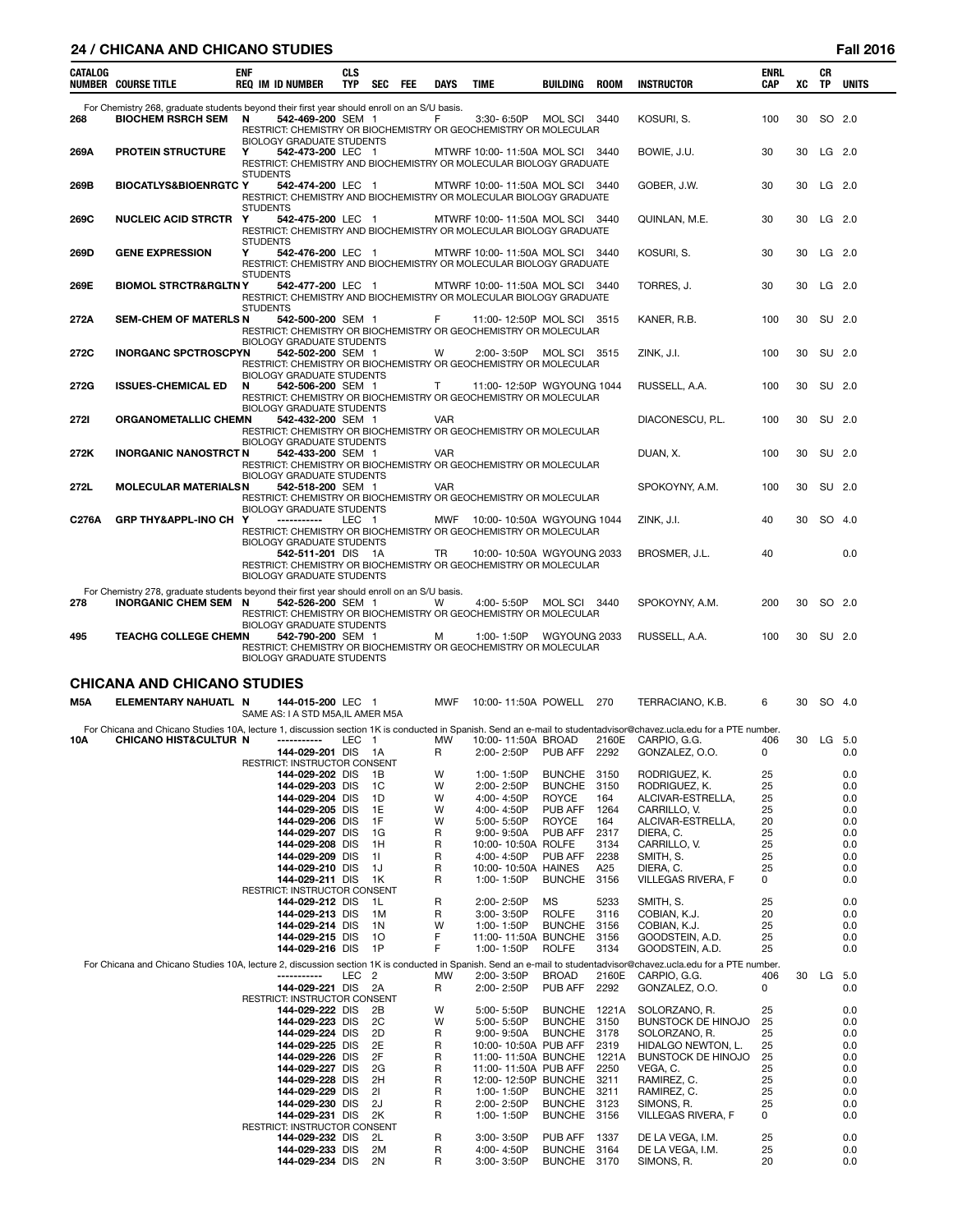### Fall 2016 CIVIC ENGAGEMENT / 25

| CATALOG            | <b>NUMBER COURSE TITLE</b>                                                                                                                         | ENF    | <b>REQ IM ID NUMBER</b>                                                                     | CLS<br><b>TYP</b> | <b>SEC</b>                       | <b>FEE</b> | DAYS                            | <b>TIME</b>                                                                                  | <b>BUILDING</b>                                           | <b>ROOM</b>                        | <b>INSTRUCTOR</b>                                                        | ENRL<br>CAP           | хc             | CR<br>TP              | <b>UNITS</b>                    |
|--------------------|----------------------------------------------------------------------------------------------------------------------------------------------------|--------|---------------------------------------------------------------------------------------------|-------------------|----------------------------------|------------|---------------------------------|----------------------------------------------------------------------------------------------|-----------------------------------------------------------|------------------------------------|--------------------------------------------------------------------------|-----------------------|----------------|-----------------------|---------------------------------|
| M15A               | INTERMEDIAT NAHUATL Y                                                                                                                              |        | 144-029-235 DIS<br>144-029-236 DIS<br>144-045-200 LEC                                       |                   | 20<br>2P<br>$\overline{1}$       |            | F<br>F<br>TR                    | 10:00-10:50A BUNCHE<br>12:00-12:50P BUNCHE<br>10:00-11:50A POWELL                            |                                                           | 2178<br>1221A<br>270               | JIMENEZ, M.D.<br>JIMENEZ, M.D.<br>TERRACIANO, K.B.                       | 25<br>20<br>6         | 30             |                       | 0.0<br>0.0<br>SO 4.0            |
| 89                 | <b>HONORS SEMINARS</b>                                                                                                                             | N      | SAME AS: I A STD M15A, IL AMER M15A<br>144-267-200 SEM 1                                    |                   |                                  |            | R                               | 3:00-3:50P                                                                                   | PUB AFF                                                   | 2292                               | CARPIO, G.G.                                                             | 15                    | 30             |                       | SO 1.0                          |
|                    | Chicano 89, seminar 1: Honors Seminar for Chicana and Chicano Studies 10A, Lecture 1                                                               |        | RESTRICT: INSTRUCTOR CONSENT<br>144-267-201 SEM 2<br>RESTRICT: INSTRUCTOR CONSENT           |                   |                                  |            | R                               | 3:00-3:50P                                                                                   | PUB AFF                                                   | 2292                               | CARPIO, G.G.                                                             | 15                    | 30             |                       | SO 1.0                          |
| 99<br>M103D        | Chicano 89, seminar 2: Honors Seminar for Chicana and Chicano Studies 10A, Lecture 2<br><b>STUDENT RSRCH PRGRMN</b><br><b>CONTMP CHICANO THTRN</b> |        | 144-297-201 TUT 1<br>144-444-200 LEC 1                                                      |                   |                                  |            | <b>VAR</b><br>м                 | 9:00-11:50A MACGOWN 1330                                                                     |                                                           |                                    | HAYES-BAUTISTA, D.<br>VALENZUELA, J.L.                                   | 0<br>45               | 30<br>30       | LG 5.0                | PN 1.0-2.0                      |
| M105E              | <b>CHICANO&amp;LATINO LIT</b>                                                                                                                      | Y      | SAME AS: THEATER M103D<br>144-335-200 LEC 1                                                 |                   |                                  |            | TR.                             | 4:00-5:50P                                                                                   | <b>ROYCE</b>                                              | 154                                | TORRES, J.J.                                                             | 15                    | 30             |                       | SO 5.0                          |
| 105F<br>113        | <b>GNDR&amp;FCTN&amp;SOCL CHNGY</b><br>DAY OF DEAD RITUAL                                                                                          | N      | SAME AS: ENGL M105E<br>144-336-200 LEC<br>-----------                                       | LEC               | $\mathbf 1$<br>$\mathbf{1}$      |            | TR<br><b>TR</b>                 | 10:00-11:50A BUNCHE<br>5:00-6:50P                                                            | <b>DODD</b>                                               | 3211<br>121                        | MORENO CAMPOS, R.E.<br>RAMIREZ-OROPEZA, M                                | 40<br>120             | 30<br>30       |                       | SO 4.0<br>SO 4.0                |
|                    |                                                                                                                                                    |        | 144-378-201 DIS<br>144-378-202 DIS<br>144-378-203 DIS<br>144-378-204 DIS                    |                   | 1A<br>1B<br>1C<br>1D             |            | W<br>W<br>R<br>R                | $9:00 - 9:50A$<br>1:00-1:50P<br>$9:00 - 9:50A$<br>1:00-1:50P                                 | <b>BUNCHE</b><br>PUB AFF<br><b>BUNCHE</b><br><b>ROYCE</b> | 3211<br>1337<br>1221A<br>164       | PERETZ, J.J.<br>PERETZ, J.J.<br>CAMPOS, M.<br>VALENCIA, Y.               | 25<br>30<br>25<br>30  |                |                       | 0.0<br>0.0<br>0.0<br>0.0        |
| M139               | <b>CHICANO/LATINO LIT</b>                                                                                                                          | Υ      | 144-535-200 SEM 1<br>SAME AS: ENGL M191B                                                    |                   |                                  |            | R                               | 12:00-2:50P                                                                                  | HUMANTS A60                                               |                                    | PEREZ-TORRES, R.                                                         | 0                     | 30             |                       | SO 5.0                          |
| 149<br>M156A       | <b>GENDERED POLITICS</b><br><b>IMMIGRNT RIGHT&amp;LBR</b>                                                                                          | N<br>N | 144-620-200 LEC 1<br>144-666-200 SEM 1<br>SAME AS: ASIA AM M166A, LBR&WS M166A              |                   |                                  |            | TR<br>м                         | 10:00-11:50A PUB AFF<br>3:00-5:50P                                                           | <b>MS</b>                                                 | 1246<br>5200                       | LACAYO, C.O.<br>GUARNEROS MONTERRO0                                      | 50                    | 30<br>30       | $LG$ 4.0              | SO 4.0                          |
| 157<br>M159A       | <b>CHICANO MOVEMENT</b><br>HIST-CHICANO PEOPLE N                                                                                                   | N      | 144-642-200 LEC 1<br>144-710-200 LEC 1<br>SAME AS: HIST M151A                               |                   |                                  |            | TR<br>TR                        | 8:00-9:50A<br>9:30-10:45A BUNCHE                                                             | <b>HAINES</b>                                             | A25<br>1209B                       | ESPINO, V.R.<br>GOMEZ-QUINONES, J.                                       | 35<br>40              | 11<br>30       |                       | SO 4.0<br>SO 4.0                |
| 165<br>171<br>M173 | <b>LATINOS-PUBLIC ED</b><br><b>HUMOR-SOCIAL CONTRLN</b><br><b>NONVIOL&amp;SOC MOVMNTSN</b>                                                         | N      | 144-690-200 LEC<br>144-727-200 LEC<br>144-748-200 LEC 1                                     |                   | - 1<br>$\mathbf 1$               |            | <b>MW</b><br>TR<br>T.           | 6:00-7:50P<br>4:00-5:50P<br>4:00-6:50P                                                       | <b>ROLFE</b><br>PUB AFF<br><b>HAINES</b>                  | 3126<br>2214<br>A18                | VERBERA, G.<br>SANTA ANA, O.<br>LAWSON, J.M.                             | 45<br>45<br>25        | 30<br>30<br>15 | $LG$ 4.0<br>LG<br>SO  | 4.0<br>4.0                      |
| <b>M174A</b>       | <b>RESTORING CIVILITY</b>                                                                                                                          | N      | SAME AS: AF AMER M173, LBR&WS M173<br>144-743-200 LEC 1<br>SAME AS: EDUC M145A              |                   |                                  |            | F                               | 11:00-2:50P                                                                                  | <b>MOORE</b>                                              | 3140                               | RIDLEY THOMAS, A.F                                                       | 19                    | 30             |                       | 4.0                             |
| 176                | <b>GLOBALIZATION</b>                                                                                                                               | N      | RESTRICT: INSTRUCTOR CONSENT<br>144-756-200 LEC 1<br>RESTRICT: INSTRUCTOR CONSENT           |                   |                                  |            | T                               | 6:30-9:30P                                                                                   | OFF CAM                                                   |                                    | HINOJOSA-OJEDA, R.                                                       | 10                    | 30             |                       | SO 4.0                          |
| <b>CM179</b>       | LANG&POLICIES-U.S.                                                                                                                                 | N      | 144-774-200 LEC 1<br>SAME AS: APPLING M179                                                  |                   |                                  |            | <b>MW</b>                       | 12:00-1:50P                                                                                  | <b>DODD</b>                                               | 167                                | MACIAS, R.F.                                                             | 25                    | 30             |                       | SO 4.0                          |
| 188                | <b>SPECIAL COURSES</b><br>Chicana and Chicano Studies 188, seminar 1: Central American Racial Constructions                                        | N      | 144-829-200 SEM 1                                                                           |                   |                                  |            | <b>TR</b>                       | 12:00-1:50P                                                                                  | PUB AFF                                                   | 2242                               | OLIVA-ALVARADO, K.                                                       | 40                    | 30             |                       | SO 4.0                          |
|                    | Chicana and Chicano Studies 188, seminar 2: Art of Performance                                                                                     |        | 144-829-202 SEM 2                                                                           |                   |                                  |            | MW                              | 10:00-11:50A BUNCHE                                                                          |                                                           | 1221A                              | FRIAS, C.M.                                                              | 10                    | 30             |                       | SO 4.0                          |
|                    | Chicana and Chicano Studies 188, seminar 3: Public Art in Los Angeles                                                                              |        | 144-829-203 SEM 3                                                                           |                   |                                  |            | TR                              | 2:00-3:50P                                                                                   | <b>BUNCHE</b>                                             | 3211                               | ELLIS, H.                                                                | 40                    | 15             |                       | SO 4.0                          |
|                    | Chicana and Chicano Studies 188, seminar 4: Los Angeles: Past, Present, and Future                                                                 |        | 144-829-204 SEM 4                                                                           |                   |                                  |            | <b>MW</b>                       | 4:00-5:50P                                                                                   | PUB AFF                                                   | 2250                               | BOCANEGRA, R.                                                            | 40                    | 09             |                       | SO 4.0                          |
| 191                | <b>VARIABLE TOPICS</b><br>Chicana and Chicano Studies 191, seminar 1: Farmworkers Transnational Struggle and Legacy of UFW                         | N      | 144-846-201 SEM 1                                                                           |                   |                                  |            | TR                              | 10:00-11:50A PUB AFF                                                                         |                                                           | 2242                               | RIVERA-SALGADO, G.                                                       | 0                     | 30             |                       | SO 4.0                          |
| 198A               | THESIS CONCEPTLZATN Y                                                                                                                              |        | 144-895-201 TUT 1<br>144-895-202 TUT 2<br>144-895-203 TUT 3                                 |                   |                                  |            | VAR<br><b>VAR</b><br><b>VAR</b> |                                                                                              |                                                           |                                    | BARRETO, M.A.<br>JOHNSON, G.T.<br>GASPAR DE ALBA, A.                     | 0<br>0<br>0           | 30<br>30<br>30 | $LG$ 2.0              | $LG$ 2.0<br>$LG$ 2.0            |
| 200                | THEORTICAL PARDIGMS N                                                                                                                              |        | 544-001-200 SEM 1<br>RESTRICT: GRADUATE STUDENTS                                            |                   |                                  |            | T                               | 11:00-1:50P                                                                                  | <b>BUNCHE</b>                                             | 7386                               | GASPAR DE ALBA, A.                                                       | 15                    | 30             |                       | SO 4.0                          |
| 233                | <b>PUBLIC ART</b>                                                                                                                                  | N      | 544-198-200 SEM 1<br><b>RESTRICT: GRADUATE STUDENTS</b>                                     |                   |                                  |            | R                               | 11:00-1:50P                                                                                  | OFF CAM                                                   |                                    | BACA, J.F.                                                               | 15                    | 30             |                       | SO 4.0                          |
| 234                | <b>NEW SOCIAL MEDIA</b>                                                                                                                            | N      | 544-204-200 STU 1<br>RESTRICT: GRADUATE STUDENTS                                            |                   |                                  |            | R                               | 4:00-6:50P                                                                                   | OFF CAM                                                   |                                    | BACA, J.F.                                                               | 20                    | 30             | SO 4.0                |                                 |
| C274               | LANG&POLICIES-U.S.                                                                                                                                 | N      | 544-444-200 LEC 1<br>RESTRICT: GRADUATE STUDENTS                                            |                   |                                  |            | МW                              | 12:00-1:50P                                                                                  | <b>DODD</b>                                               | 167                                | MACIAS, R.F.                                                             | 10                    | 30             |                       | SO 4.0                          |
| 291                | <b>VARIABLE TOPICS</b><br>Chicana and Chicano Studies 291, seminar 1: Los Angeles: Past, Present, and Future                                       | N      | 544-546-200 SEM 1<br>RESTRICT: GRADUATE STUDENTS                                            |                   |                                  |            | <b>MW</b>                       | 4:00-5:50P                                                                                   | PUB AFF                                                   | 2250                               | BOCANEGRA, R.                                                            | 5                     | 09             |                       | SO 4.0                          |
|                    | Chicana and Chicano Studies 291, seminar 2: Central American Racial Constructs and Cultural Diversity                                              |        | 544-546-202 SEM 2<br><b>RESTRICT: GRADUATE STUDENTS</b>                                     |                   |                                  |            | м                               | 3:00-5:50P                                                                                   | BUNCHE 2174                                               |                                    | OLIVA-ALVARADO, K.                                                       | 18                    | 30             |                       | SO 4.0                          |
| 495                | <b>LRNR-CENTERED TCHNGN</b>                                                                                                                        |        | 544-790-400 SEM 1<br>RESTRICT: GRADUATE STUDENTS                                            |                   |                                  |            | Т                               | 2:00-4:50P                                                                                   | PUB AFF                                                   | 1278                               | MARES-TAMAYO, M.J.                                                       | 20                    | 30             |                       | SU 4.0                          |
|                    | <b>CIVIC ENGAGEMENT</b>                                                                                                                            |        |                                                                                             |                   |                                  |            |                                 |                                                                                              |                                                           |                                    |                                                                          |                       |                |                       |                                 |
| 19                 | FIAT LUX FRSHMN SEM N<br>Civic Engagement 19, seminar 1: Humanities at Work                                                                        |        | 371-057-201 SEM 1<br>RESTRICT: UNDERGRADUATE STUDENTS ONLY                                  |                   |                                  |            | w                               | 3:00-4:50P                                                                                   | HEDRICK 115                                               |                                    | GOODHUE, E.K.                                                            | 0                     | 30             | PN 1.0                |                                 |
| 50SL               | <b>ENGAGING LA</b>                                                                                                                                 | N      | -----------<br>371-150-201 DIS                                                              | LEC 1             |                                  | \$57       | м<br>W                          | 2:00-3:50P                                                                                   | <b>ROYCE</b><br><b>BUNCHE</b>                             | 362<br>3123                        | O'BYRNE, K.<br>CALDER, K.B.                                              | 0<br>0                | 30             | LG 5.0                | 0.0                             |
|                    |                                                                                                                                                    |        | 371-150-202 DIS<br>371-150-203 DIS<br>371-150-204 DIS<br>371-150-205 DIS<br>371-150-206 DIS |                   | 1A<br>1B<br>1C<br>1D<br>1E<br>1F |            | F<br>W<br>W<br>F<br>W           | 2:00-3:50P<br>10:00-11:50A SLICHTR<br>4:00-5:50P<br>12:00-1:50P<br>12:00-1:50P<br>4:00-5:50P | PUB AFF<br><b>PERLOFF</b><br><b>HAINES</b><br><b>DODD</b> | 2834<br>1323<br>1102<br>118<br>154 | SHIN, S.J.<br>CHEUNG, C.K.<br>CHEUNG, C.K.<br>SHIN, S.J.<br>CALDER, K.B. | 0<br>0<br>0<br>0<br>0 |                |                       | 0.0<br>0.0<br>0.0<br>0.0<br>0.0 |
| 95A<br>95CE        | INTR-CMNTY INTRNSHP N<br>INTR-CMNTY INTRNSHP N                                                                                                     |        | 371-287-201 TUT<br>371-286-201 TUT                                                          |                   | $\mathbf{1}$<br>$\mathbf 1$      |            | VAR<br><b>VAR</b>               |                                                                                              |                                                           |                                    | LIEBING, H.<br>ADAMS, R.M.                                               | 0<br>0                | 30<br>30       |                       | SO 2.0<br>SO 2.0                |
| 100SL<br>188SA     | <b>CIVIC ENGAGEMENT</b><br><b>INDIV STD FOR USIE</b>                                                                                               | N<br>Y | 371-305-200 SEM 1                                                                           |                   | -1                               |            | R.<br><b>UNSCHED</b>            | 3:00-5:50P                                                                                   | <b>ROYCE</b>                                              | 152                                | BARRERA, D.S.                                                            | 20<br>1               | 30<br>30       | $LG$ 4.0<br>$LG$ 1.0  |                                 |
| 195<br>195CE       | <b>COMMUNITY INTERNSHPN</b><br><b>COMM&amp;CORPRAT INTERNN</b>                                                                                     |        | 371-828-201 TUT<br>371-870-201 TUT 1<br>371-871-201 TUT 1                                   |                   |                                  |            | VAR<br><b>VAR</b>               |                                                                                              |                                                           |                                    | O'BYRNE, K.<br>BARRERA, D.S.<br>BARRERA, D.S.                            | 0<br>0                | 30<br>30       | $LG$ 4.0              | $LG$ 4.0                        |
| 198                | <b>HONORS RESEARCH</b>                                                                                                                             | N      | RESTRICT: INSTRUCTOR CONSENT<br><b>371-888-201</b> TUT 1                                    |                   |                                  |            | VAR                             |                                                                                              |                                                           |                                    | LENS, M.C.                                                               | 0                     | 30             | $LG$ 4.0              |                                 |
|                    |                                                                                                                                                    |        | 371-888-202 TUT 2<br>371-888-203 TUT 3                                                      |                   |                                  |            | VAR<br><b>VAR</b>               |                                                                                              |                                                           |                                    | O'BYRNE, K.<br>HALLE, D.J.                                               | 0<br>0                | 30             | $LG$ 4.0<br>30 LG 4.0 |                                 |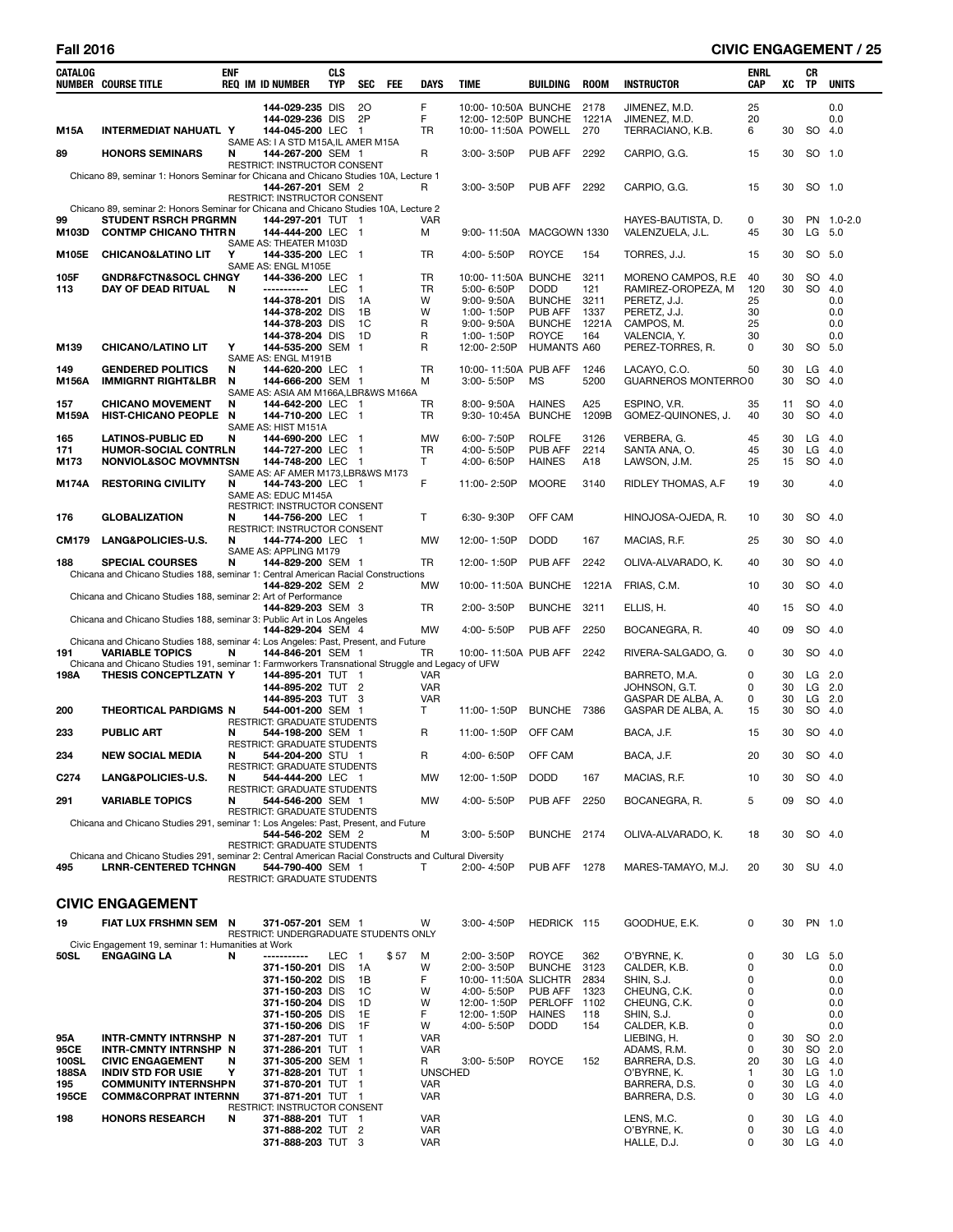|                         | <b>26 / CIVIL AND ENVIRONMENTAL ENGINEERING</b>                                                                                                                                                  |                                                                                                                         |                   |                         |            |                   |                                              |                                |             |                                  |                    |          |                        | <b>Fall 2016</b>           |
|-------------------------|--------------------------------------------------------------------------------------------------------------------------------------------------------------------------------------------------|-------------------------------------------------------------------------------------------------------------------------|-------------------|-------------------------|------------|-------------------|----------------------------------------------|--------------------------------|-------------|----------------------------------|--------------------|----------|------------------------|----------------------------|
| CATALOG                 | <b>NUMBER COURSE TITLE</b>                                                                                                                                                                       | <b>ENF</b><br>REQ IM ID NUMBER                                                                                          | CLS<br><b>TYP</b> | <b>SEC</b>              | <b>FEE</b> | <b>DAYS</b>       | TIME                                         | BUILDING                       | <b>ROOM</b> | <b>INSTRUCTOR</b>                | <b>ENRL</b><br>CAP | XC       | CR<br>TP               | <b>UNITS</b>               |
|                         | CIVIL AND ENVIRONMENTAL ENGINEERING                                                                                                                                                              |                                                                                                                         |                   |                         |            |                   |                                              |                                |             |                                  |                    |          |                        |                            |
|                         | Students who enroll in upper division HSSEAS courses without completing the requisites are subject to disenrollment after the second class meeting. If necessary, consult an HSSEAS counselor in |                                                                                                                         |                   |                         |            |                   |                                              |                                |             |                                  |                    |          |                        |                            |
| 6426 Boelter Hall.<br>1 | <b>CVL ENGR&amp;INFRSTRCTR N</b>                                                                                                                                                                 | 147-002-200 LEC 1                                                                                                       |                   |                         |            | F                 | 2:00-3:50P                                   | BOELTER 3400                   |             | STEWART, J.P.                    | 125                | 30       |                        | PN 2.0                     |
| M20                     | For Civil and Environmental Engineering M20, students must enroll via Mechanical and Aerospace Engineering M20.<br><b>MATLAB PROGRAMMING N</b>                                                   | ------------                                                                                                            | <b>LEC</b>        | $\overline{1}$          |            | т                 | 10:00-11:50A KNSY PV 1200B                   |                                |             | YOUNG, E.K.                      | 0                  | 30       | LG 4.0                 |                            |
|                         |                                                                                                                                                                                                  | SAME AS: MECH&AE M20                                                                                                    |                   |                         |            |                   |                                              |                                |             |                                  |                    |          |                        |                            |
|                         |                                                                                                                                                                                                  | RESTRICT: ALL UNDERGRADUATE ENGINEERING MAJORS AND GEOLOGY (ENGINEERING<br>GEOLOGY) MAJORS                              |                   |                         |            |                   |                                              |                                |             |                                  |                    |          |                        |                            |
|                         |                                                                                                                                                                                                  | 147-060-201 DIS<br>147-060-211 LAB                                                                                      |                   | 1A<br>G <sub>1</sub>    |            | R<br>F            | 10:00-11:50A KNSY PV 1200B<br>$8:00 - 9:50A$ | BOELTER 3760                   |             | CETINER, B.<br>CETINER, B.       | 0<br>0             |          |                        | 0.0<br>0.0                 |
|                         |                                                                                                                                                                                                  | 147-060-212 LAB                                                                                                         |                   | G <sub>2</sub>          |            | F                 | 10:00-11:50A BOELTER 3760                    |                                |             | WILLIAMS, M.D.                   | 0                  |          |                        | 0.0                        |
|                         |                                                                                                                                                                                                  | 147-060-213 LAB<br>147-060-214 LAB                                                                                      |                   | G3<br>G4                |            | T<br>R            | 12:00-1:50P<br>2:00-3:50P                    | <b>BOELTER</b><br>BOELTER 4404 | 4404        | PRICE, J.K.<br>TOGASHI, C.T.     | 0<br>0             |          |                        | 0.0<br>0.0                 |
| 99                      | <b>STUDENT RSRCH PRGRMN</b>                                                                                                                                                                      | 147-297-201 TUT                                                                                                         |                   | $\mathbf{1}$            |            | <b>VAR</b>        |                                              |                                |             | STEWART, J.P.                    | 0                  | 30       | PN                     | $1.0 - 2.0$                |
|                         |                                                                                                                                                                                                  | 147-297-202 TUT<br>147-297-203 TUT                                                                                      |                   | $\overline{2}$<br>3     |            | VAR<br><b>VAR</b> |                                              |                                |             | MAHENDRA, S.<br>JAY, J.A.        | 0<br>0             | 30<br>30 | <b>PN</b><br><b>PN</b> | $1.0 - 2.0$<br>$1.0 - 2.0$ |
| 101                     | <b>STATICS</b>                                                                                                                                                                                   | Υ<br>-----------                                                                                                        | <b>LEC</b>        | $\mathbf{1}$            |            | <b>MW</b>         | 4:00-5:50P                                   | BOELTER 5249                   |             | NADUVATH MANA, A.K               | 80                 | 09       |                        | $LG$ 4.0                   |
|                         |                                                                                                                                                                                                  | RESTRICT: ALL UNDERGRADUATE ENGINEERING MAJORS AND GEOLOGY (ENGINEERING<br>GEOLOGY) MAJORS                              |                   |                         |            |                   |                                              |                                |             |                                  |                    |          |                        |                            |
|                         |                                                                                                                                                                                                  | 147-307-201 DIS<br>------------                                                                                         |                   | - 1A                    |            | F                 | 4:00-5:50P                                   | BOELTER 3400                   |             | WEI, Z.                          | 80                 |          |                        | 0.0                        |
| 120                     | <b>PRIN SOIL MECHANICS</b>                                                                                                                                                                       | Y<br>RESTRICT: ALL UNDERGRADUATE ENGINEERING MAJORS AND GEOLOGY (ENGINEERING                                            | LEC               | $\overline{1}$          |            | TR                | 10:00-11:50A HUMANTS 169                     |                                |             | VUCETIC, M.                      | 81                 | 13       | $LG$ 4.0               |                            |
|                         |                                                                                                                                                                                                  | GEOLOGY) MAJORS<br>147-420-201 DIS                                                                                      |                   | 1A                      |            | F                 | 2:00-3:50P                                   | <b>PAB</b>                     | 1749        | WANG, P.                         | 40                 |          |                        | 0.0                        |
|                         |                                                                                                                                                                                                  | 147-420-202 DIS                                                                                                         |                   | 1B                      |            | т                 | 8:00-9:50A                                   | BOELTER 5436                   |             | WANG, P.                         | 41                 |          |                        | 0.0                        |
| 129L                    | <b>ENGR GEOMATICS</b>                                                                                                                                                                            | N<br>-----------<br>RESTRICT: CIVIL ENGINEERING SENIORS                                                                 | <b>LEC</b>        | $\overline{1}$          |            | R                 | 4:00-5:50P                                   | <b>BOELTER</b>                 | 5252        | KAYEN, R.                        | 25                 | 16       | LG                     | 4.0                        |
|                         |                                                                                                                                                                                                  | 147-479-201 LAB                                                                                                         |                   | - 1A                    |            | F                 | 10:00-1:50P                                  | <b>HUMANTS A68</b>             |             | TSAI, Y.                         | 25                 |          |                        | 0.0                        |
| 135A                    | <b>ELEM STRUCT ANLY</b>                                                                                                                                                                          | Y<br>------------<br>RESTRICT: ALL UNDERGRADUATE ENGINEERING MAJORS                                                     | LEC               | $\overline{1}$          |            | MW                | 10:00-11:50A BOELTER 5249                    |                                |             | JU, J.                           | 81                 | 03       | LG                     | 4.0                        |
|                         |                                                                                                                                                                                                  | 147-541-201 DIS                                                                                                         |                   | - 1 A                   |            | F                 | 12:00-1:50P                                  | BOELTER 3400                   |             | ZHANG, H.                        | 81                 |          |                        | 0.0                        |
| 135L                    | <b>STRL DSGN&amp;TSTNG LAB Y</b>                                                                                                                                                                 | -----------<br><b>RESTRICT: CIVIL ENGINEERING SENIORS</b>                                                               | <b>LEC</b>        | $\overline{1}$          |            | T                 | 2:00-4:50P                                   | <b>MS</b>                      | 1000B       | AHLBERG. E.                      | 15                 | 30       | $LG$ 4.0               |                            |
|                         |                                                                                                                                                                                                  | 147-544-201 LAB 1A<br>------------                                                                                      |                   |                         |            | R                 | 2:00-5:50P                                   | <b>MS</b>                      | 1000B       | SWAMI, D.M.                      | 15                 |          |                        | 0.0                        |
| C137                    | <b>ELEM STRCTR DYNAMCSY</b>                                                                                                                                                                      | RESTRICT: ALL UNDERGRADUATE ENGINEERING MAJORS                                                                          | <b>LEC</b>        | $\overline{1}$          |            | <b>MW</b>         | 10:00-11:50A FRANZ                           |                                | 2258A       | ESMAEILZADEH SEYLA               | 17                 | 03       | LG                     | 4.0                        |
| 141                     | <b>STEEL STRUCTURES</b>                                                                                                                                                                          | 147-548-201 DIS<br>Y<br>------------                                                                                    | <b>LEC</b>        | - 1A<br>$\overline{1}$  |            | F<br><b>MW</b>    | 4:00-5:50P<br>8:00-9:50A                     | <b>BOELTER</b><br>BOELTER 5249 | 5249        | DASMEH, A.<br>PITHEY, K.C.       | 17<br>55           | 01       | $LG$ 4.0               | 0.0                        |
|                         |                                                                                                                                                                                                  | RESTRICT: ALL UNDERGRADUATE ENGINEERING MAJORS                                                                          |                   |                         |            |                   |                                              |                                |             |                                  |                    |          |                        |                            |
| 150                     | INTRO TO HYDROLOGY Y                                                                                                                                                                             | 147-565-201 DIS<br>-----------                                                                                          | <b>LEC</b>        | - 1 A<br>$\overline{1}$ |            | F<br><b>MW</b>    | 12:00-1:50P<br>2:00-3:50P                    | <b>DODD</b><br>KNSY PV 1200B   | 121         | ABDULLAH, S.A.<br>MARGULIS, S.A. | 55<br>90           | 07       | $LG$ 4.0               | 0.0                        |
|                         |                                                                                                                                                                                                  | RESTRICT: UNDERGRADUATE ENGINEERING, GEOLOGY, AND ENVIRONMENTAL ENGINEERING                                             |                   |                         |            |                   |                                              |                                |             |                                  |                    |          |                        |                            |
|                         |                                                                                                                                                                                                  | 147-600-201 DIS<br>147-600-202 DIS                                                                                      |                   | - 1 A<br>1B             |            | F<br>R            | 12:00-1:50P<br>4:00-5:50P                    | BUNCHE 2209A<br>WGYOUNG 4216   |             | PAGAN, B.R.<br>BALDO, E.         | 40<br>50           |          |                        | 0.0<br>0.0                 |
| 153                     | <b>INTR-ENVIR ENGR SCI</b>                                                                                                                                                                       | N<br>------------                                                                                                       | LEC               | $\overline{1}$          |            | TR                | 2:00-3:50P                                   | BOELTER 3400                   |             | LAU, S.                          | 167                | 15       | LG                     | 4.0                        |
|                         |                                                                                                                                                                                                  | RESTRICT: ANY SCHOOL OF ENGINEERING UNDERGRADUATE, ENVIRONMENTAL<br>SCIENCE MAJORS, OR ENVIRONMENTAL ENGINEERING MINORS |                   |                         |            |                   |                                              |                                |             |                                  |                    |          |                        |                            |
|                         |                                                                                                                                                                                                  | 147-614-201 DIS<br>147-614-202 DIS                                                                                      |                   | - 1 A<br>1B             |            | м<br>T            | 1:00-1:50P                                   | <b>ROYCE</b><br>MS             | 162<br>5138 | LI. R.<br>POLASKO, A.L.          | 42<br>42           |          |                        | 0.0<br>0.0                 |
|                         |                                                                                                                                                                                                  | 147-614-203 DIS                                                                                                         |                   | 1C                      |            | м                 | 4:00-4:50P<br>4:00-4:50P                     | <b>ROYCE</b>                   | 156         | GAO, H.                          | 42                 |          |                        | 0.0                        |
| 155                     | <b>WTR&amp;WASTEWTR TRTMNTY</b>                                                                                                                                                                  | 147-614-204 DIS                                                                                                         | LEC               | 1D<br>$\mathbf{1}$      |            | W<br>MW           | 4:00-4:50P<br>4:00-5:50P                     | BOELTER 5422<br><b>BOELTER</b> | 5436        | GAO, H.<br>MARAMBIO JONES, C.    | 41<br>45           | 09       | LG.                    | 0.0<br>4.0                 |
|                         |                                                                                                                                                                                                  | RESTRICT: UNDERGRADUATE ENGINEERING, GEOLOGY, AND ENVIRONMENTAL                                                         |                   |                         |            |                   |                                              |                                |             |                                  |                    |          |                        |                            |
|                         |                                                                                                                                                                                                  | <b>ENGINEERING</b><br>147-622-201 DIS                                                                                   |                   | 1A                      |            | F                 | 8:00-9:50A PAB                               |                                | 2434        | GHAVANLOUGHAJAR, M 45            |                    |          |                        | 0.0                        |
| 156A                    | <b>ENVIRNMNTL CHEM LAB Y</b>                                                                                                                                                                     | -----------                                                                                                             | LEC 1             |                         |            | TR                | 10:00-10:50A LAKRETZ 101                     |                                |             | LAU, S.                          | 12                 |          | 30 LG 4.0              |                            |
|                         |                                                                                                                                                                                                  | RESTRICT: ANY SCHOOL OF ENGINEERING UNDERGRADUATE, ENVIRONMENTAL<br>SCIENCE MAJORS, OR ENVIRONMENTAL ENGINEERING MINORS |                   |                         |            |                   |                                              |                                |             |                                  |                    |          |                        |                            |
| 157A                    | <b>HYDROLOGIC MODELINGY</b>                                                                                                                                                                      | 147-623-201 LAB 1A<br>-----------                                                                                       | LEC 1             |                         |            | TR<br><b>TR</b>   | 11:00-1:50P BOELTER 7737<br>2:00-3:50P       | BOELTER 5272                   |             | GAO, H.<br>GALLIEN, T.           | 12<br>20           | 30       | $LG$ 4.0               | 0.0                        |
|                         |                                                                                                                                                                                                  | RESTRICT: ALL UNDERGRADUATE ENGINEERING MAJORS AND ENVIRONMENTAL                                                        |                   |                         |            |                   |                                              |                                |             |                                  |                    |          |                        |                            |
|                         |                                                                                                                                                                                                  | <b>ENGINEERING MINORS</b><br>147-630-201 DIS 1A                                                                         |                   |                         |            | F                 | 2:00-3:50P                                   | BOELTER 3760                   |             | LOTHE, A.                        | 20                 |          |                        | 0.0                        |
| 181                     | TRAFFIC ENGINEERING N                                                                                                                                                                            | 147-786-200 LEC 1                                                                                                       |                   |                         |            | <b>TR</b>         | 8:00-9:50A                                   | BOELTER 5264                   |             | OKITSU, W.                       | 30                 |          | 11 LG 4.0              |                            |
|                         |                                                                                                                                                                                                  | RESTRICT: ALL SCHOOL OF ENGINEERING UNDERGRADUATES AND URBAN PLANNING<br><b>GRADUATE STUDENTS</b>                       |                   |                         |            |                   |                                              |                                |             |                                  |                    |          |                        |                            |
| 194                     | <b>RESEARCH GROUP SEM N</b>                                                                                                                                                                      | 147-864-202 SEM 2<br>RESTRICT: ALL UNDERGRADUATE ENGINEERING MAJORS                                                     |                   |                         |            | <b>VAR</b>        |                                              |                                |             | SANT, G.                         | 10                 | 30       |                        | LG $2.0 - 8.0$             |
| 200                     | <b>GRADUATE SEMINAR</b>                                                                                                                                                                          | 547-001-201 SEM 1<br>N                                                                                                  |                   |                         |            | T.                | 4:00-5:50P                                   | МS                             | 4000A       | BAUCHY, M.                       | 150                | 30       |                        | SU 2.0                     |
|                         |                                                                                                                                                                                                  | RESTRICT: GRADUATE STUDENTS<br>547-001-202 SEM 2                                                                        |                   |                         |            | R                 | 11:00-11:50A BOELTER 4275                    |                                |             | MARGULIS, S.A.                   | 70                 | 30       |                        | SU 2.0                     |
|                         |                                                                                                                                                                                                  | RESTRICT: GRADUATE STUDENTS                                                                                             |                   |                         |            |                   |                                              |                                |             |                                  |                    |          |                        |                            |
| 206                     | MDLNG&SIMULTN-MTRLSN                                                                                                                                                                             | -----------<br>547-036-201 DIS 1A                                                                                       | LEC 1             |                         |            | MW<br>F.          | 12:00-1:50P<br>2:00-3:50P                    | BOELTER 5420<br>BOELTER 5420   |             | BAUCHY, M.<br>BAUCHY, M.         | 25<br>25           | 30       |                        | $LG$ 4.0<br>0.0            |
| 220                     | <b>ADV SOIL MECHANICS</b>                                                                                                                                                                        | 547-101-200 LEC 1<br>N                                                                                                  |                   |                         |            | MW                | 4:00-5:50P                                   | BOELTER 5273                   |             | BRANDENBERG, S.J.                | 35                 | 09       |                        | $LG$ 4.0                   |
| 224                     | <b>ADV SOIL BEHAVIOR</b>                                                                                                                                                                         | RESTRICT: GRADUATE STUDENTS<br>N<br>547-120-201 LEC 1                                                                   |                   |                         |            | <b>MW</b>         | 2:00-3:50P                                   | BOELTER 5419                   |             | VUCETIC, M.                      | 25                 | 07       | LG 4.0                 |                            |
| M230A                   | <b>LINEAR ELASTICITY</b>                                                                                                                                                                         | 547-151-200 LEC 1<br>N                                                                                                  |                   |                         |            | <b>MW</b>         | 8:00-9:50A                                   | BOELTER 5264                   |             | MAL, A.K.                        | 0                  | 01       | $LG$ 4.0               |                            |
|                         |                                                                                                                                                                                                  | SAME AS: MECH&AE M256A<br>RESTRICT: GRADUATE STUDENTS                                                                   |                   |                         |            |                   |                                              |                                |             |                                  |                    |          |                        |                            |
| 232                     | <b>THRY-PLATES&amp;SHELLS</b>                                                                                                                                                                    | 547-160-200 LEC 1<br>N<br><b>RESTRICT: GRADUATE STUDENTS</b>                                                            |                   |                         |            | MW                | 4:00-5:50P                                   | MS                             | 5203        | ZHANG, J.                        | 20                 | 09       | $LG$ 4.0               |                            |
| 235A                    | <b>ADV STRUCT ANALYSIS</b>                                                                                                                                                                       | N<br>-----------                                                                                                        | LEC 1             |                         |            | TR                | 10:00-11:50A BOELTER 2760                    |                                |             | BURTON, H.J.                     | 60                 | 13       | $LG$ 4.0               |                            |
|                         |                                                                                                                                                                                                  | <b>RESTRICT: GRADUATE STUDENTS</b><br>547-175-201 DIS 1A                                                                |                   |                         |            | F.                | 10:00-11:50A PUB AFF                         |                                | 2214        | ZHANG, Y.                        | 60                 |          |                        | 0.0                        |
|                         |                                                                                                                                                                                                  | 547-175-280 LEC 80                                                                                                      |                   |                         |            | <b>VAR</b>        |                                              | <b>ONLINE</b>                  | LA          | TACIROGLU, E.                    | 35                 | 30       | $LG$ 4.0               |                            |
| C <sub>239</sub>        | <b>ELEM STRCTR DYNAMCSN</b>                                                                                                                                                                      | RESTRICT: GRADUATE STUDENTS, ON-LINE MASTERS PROGRAM<br>-----------                                                     | LEC 1             |                         |            | MW                | 10:00-11:50A FRANZ                           |                                | 2258A       | ESMAEILZADEH SEYLA               | 65                 |          | 03 LG 4.0              |                            |
|                         |                                                                                                                                                                                                  | RESTRICT: GRADUATE STUDENTS<br>547-196-201 DIS 1A                                                                       |                   |                         |            | F.                | 4:00- 5:50P                                  | BOELTER 5249                   |             | DASMEH, A.                       | 65                 |          |                        | 0.0                        |
|                         |                                                                                                                                                                                                  | RESTRICT: GRADUATE STUDENTS                                                                                             |                   |                         |            |                   |                                              |                                |             |                                  |                    |          |                        |                            |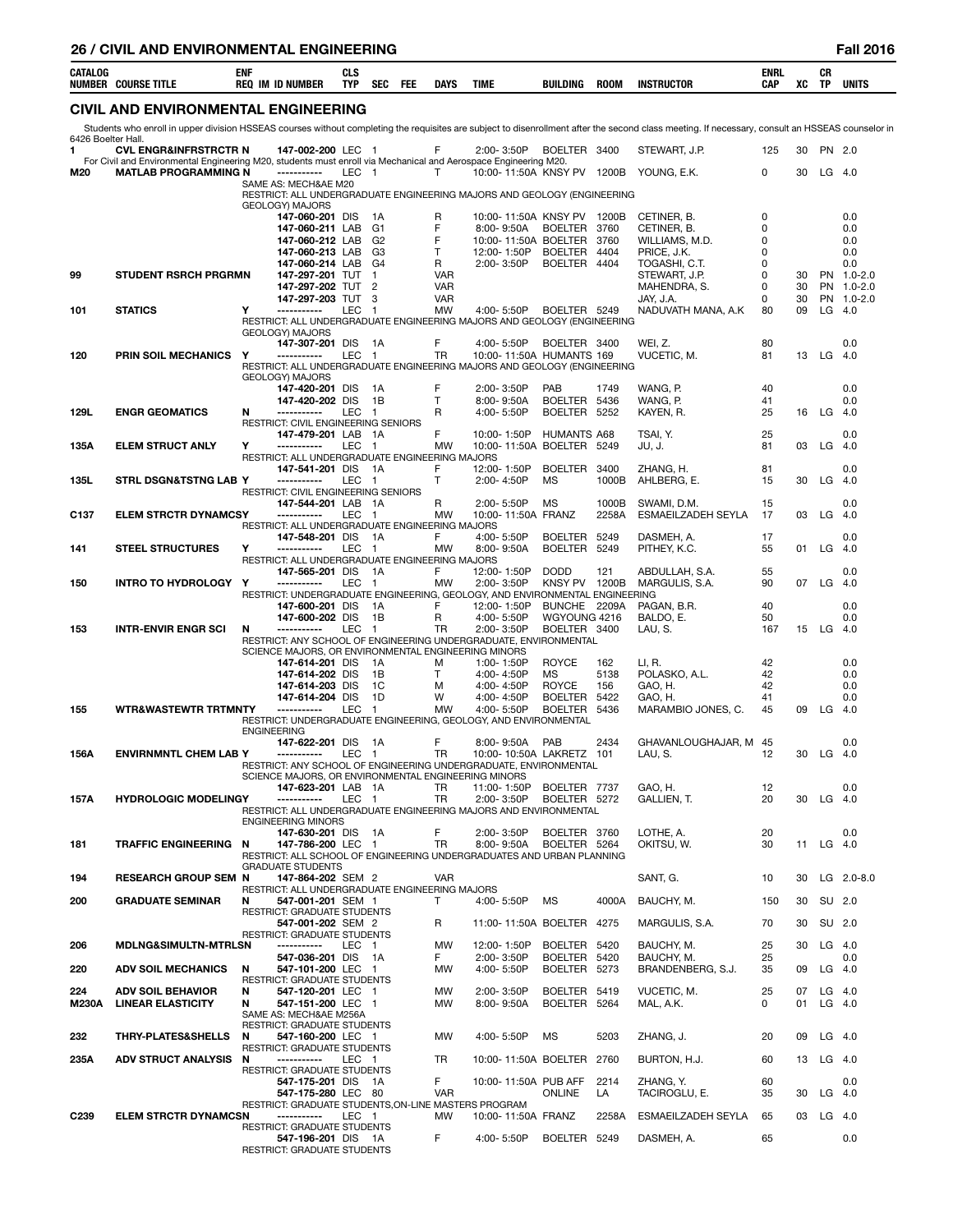| CATALOG<br>NUMBER                | <b>COURSE TITLE</b>                                                                                                                   | <b>ENF</b> | <b>REQ IM ID NUMBER</b>                                                                                                       | <b>CLS</b><br>TYP | <b>SEC</b>                                                   | FEE | <b>DAYS</b>                                       | <b>TIME</b>                                                                                                                   | BUILDING                                                 | ROOM                                      | <b>INSTRUCTOR</b>                                                                                      | <b>ENRL</b><br>CAP                      | XC                         | CR<br>TP                             | <b>UNITS</b>                                  |
|----------------------------------|---------------------------------------------------------------------------------------------------------------------------------------|------------|-------------------------------------------------------------------------------------------------------------------------------|-------------------|--------------------------------------------------------------|-----|---------------------------------------------------|-------------------------------------------------------------------------------------------------------------------------------|----------------------------------------------------------|-------------------------------------------|--------------------------------------------------------------------------------------------------------|-----------------------------------------|----------------------------|--------------------------------------|-----------------------------------------------|
| 243A                             | <b>RC STRUCTRAL ELMNTS N</b>                                                                                                          |            | -----------<br>RESTRICT: GRADUATE STUDENTS                                                                                    | LEC 1             |                                                              |     | MW                                                | 12:00-1:50P                                                                                                                   | WGYOUNG 4216                                             |                                           | WALLACE, J.W.                                                                                          | 60                                      | 05                         | LG                                   | 4.0                                           |
| 250A                             | <b>SURFACE WATER HYDRON</b>                                                                                                           |            | 547-216-201 DIS<br>-----------<br><b>RESTRICT: GRADUATE STUDENTS</b>                                                          | LEC               | 1A<br>$\mathbf{1}$                                           |     | F<br>TR                                           | 12:00-1:50P<br>12:00-1:50P                                                                                                    | <b>HAINES</b><br>BOELTER 5422                            | 39                                        | SAFDARI, A.<br>GEBREMICHAEL, M.                                                                        | 60<br>35                                | 14                         | LG                                   | 0.0<br>-4.0                                   |
| 252                              | <b>ECON-WTR&amp;ENVIR PLAN N</b>                                                                                                      |            | 547-250-201 DIS<br>-----------                                                                                                | LEC 1             | 1A                                                           |     | F<br>MW                                           | 12:00-1:50P<br>4:00-5:50P                                                                                                     | PUB AFF<br><b>BOELTER</b>                                | 1343<br>5420                              | MEKONNEN, Z.<br>KENDALL, D.R.                                                                          | 35<br>35                                | 30                         | LG                                   | 0.0<br>-4.0                                   |
| 254A                             | <b>AQUATC INORGNC CHEMN</b>                                                                                                           |            | RESTRICT: GRADUATE STUDENTS<br>547-261-201 DIS<br>-----------                                                                 | LEC 1             | - 1A                                                         |     | F<br>MW                                           | 4:00-5:50P<br>12:00-1:50P                                                                                                     | <b>BOELTER</b><br><b>BOELTER</b>                         | 5420<br>5280                              | CHOW, N.H.<br>HAFEZNEZAMI, S.                                                                          | 35<br>35                                | 05                         | LG                                   | 0.0<br>-4.0                                   |
| M262A                            | <b>INTRO-ATMSPHRC CHEMN</b>                                                                                                           |            | <b>RESTRICT: GRADUATE STUDENTS</b><br>547-271-201 DIS<br>547-311-200 LEC<br>SAME AS: A&O SCI M203A                            |                   | 1A<br>$\overline{1}$                                         |     | F<br>TR                                           | 10:00-11:50A MS<br>10:00-11:15A MS                                                                                            |                                                          | 3915A<br>7121                             | HUNG, W.<br>PAULSON, S.E.                                                                              | 35<br>0                                 | 13                         | SO 4.0                               | 0.0                                           |
| 266                              | ENVIRNMENTL BIOTECH N                                                                                                                 |            | RESTRICT: GRADUATE STUDENTS<br>547-328-200 LEC 1                                                                              |                   |                                                              |     | <b>MW</b>                                         | 10:00-11:50A BOELTER                                                                                                          |                                                          | 5280                                      | MAHENDRA, S.                                                                                           | 25                                      | 03                         | $LG$ 4.0                             |                                               |
| 495                              | TA TRAINING SEMINAR                                                                                                                   | N          | RESTRICT: GRADUATE STUDENTS<br>547-790-201 SEM 1<br>RESTRICT: GRADUATE STUDENTS                                               |                   |                                                              |     | R                                                 | 12:00-1:50P                                                                                                                   | BOELTER 5273                                             |                                           | WHITENER, V.A.                                                                                         | 35                                      | 30                         | SU 2.0                               |                                               |
| <b>CLASSICS</b>                  |                                                                                                                                       |            |                                                                                                                               |                   |                                                              |     |                                                   |                                                                                                                               |                                                          |                                           |                                                                                                        |                                         |                            |                                      |                                               |
| <b>Classics</b>                  |                                                                                                                                       |            |                                                                                                                               |                   |                                                              |     |                                                   |                                                                                                                               |                                                          |                                           |                                                                                                        |                                         |                            |                                      |                                               |
| 10                               | <b>DISCOVERING GREEKS N</b>                                                                                                           |            | -----------<br>148-012-201 DIS<br>148-012-202 DIS<br>148-012-203 DIS                                                          | <b>LEC</b>        | $\overline{1}$<br>1A<br>1B<br><sub>1</sub> C                 |     | <b>MWF</b><br>R<br>R<br>R                         | 10:00-10:50A DODD<br>8:00-9:15A<br>9:30-10:45A HUMANTS A26<br>9:30-10:45A LAKRETZ 120                                         | <b>DODD</b>                                              | 147<br>162                                | MORRIS, S.P.<br>CRANDALL, A.M.<br>LIBRANDI, D.<br>BINGLEY, C.S.                                        | 225<br>25<br>25<br>25                   | 03                         | SO 5.0                               | 0.0<br>0.0<br>0.0                             |
|                                  |                                                                                                                                       |            | 148-012-204 DIS<br>148-012-205 DIS<br>148-012-206 DIS<br>148-012-207 DIS<br>148-012-208 DIS<br>148-012-209 DIS                |                   | 1D<br>1E<br>1F<br>1G<br>1H<br>11                             |     | R<br>R<br>R<br>R<br>R<br>R                        | 11:00-12:15P MS<br>11:00-12:15P PUB AFF<br>12:30-1:45P<br>12:30-1:45P<br>2:00-3:15P<br>2:00-3:15P                             | <b>DODD</b><br>MS<br><b>DODD</b><br><b>HUMANTS A48</b>   | 3915H<br>2278<br>162<br>3915H<br>162      | ROCCHIO, M.P.<br>LIBRANDI, D.<br>BINGLEY, C.S.<br>ROCCHIO, M.P.<br>BINGLEY, C.S.<br>CRANDALL, A.M.     | 25<br>25<br>25<br>25<br>25<br>25        |                            |                                      | 0.0<br>0.0<br>0.0<br>0.0<br>0.0<br>0.0        |
| 30                               | <b>CLASSICAL MYTHOLOGY N</b>                                                                                                          |            | -----------<br>148-055-201 DIS<br>148-055-202 DIS<br>148-055-203 DIS<br>148-055-204 DIS<br>148-055-205 DIS<br>148-055-206 DIS | <b>LEC</b>        | $\mathbf{1}$<br>1A<br>1B<br><sub>1</sub> C<br>1D<br>1E<br>1F |     | <b>MWF</b><br>т<br>т<br>т<br>т<br>т<br>Τ          | 11:00-11:50A BUNCHE<br>8:00-9:15A<br>9:30-10:45A HUMANTS A48<br>11:00-12:15P FRANZ<br>12:30-1:45P<br>2:00-3:15P<br>3:30-4:45P | <b>DODD</b><br><b>DODD</b><br><b>DODD</b><br><b>DODD</b> | 2209A<br>162<br>2288<br>162<br>162<br>162 | LESSIE, A.J.<br>BORST, Z.P.<br>BORST, Z.P.<br>GLAWE, E.E.<br>MADDA, L.M.<br>GLAWE, E.E.<br>MADDA, L.M. | 150<br>25<br>25<br>25<br>25<br>25<br>25 | 04                         | SO                                   | 5.0<br>0.0<br>0.0<br>0.0<br>0.0<br>0.0<br>0.0 |
| M121                             | <b>ANCNT&amp;MDVL POL THRY N</b>                                                                                                      |            | 148-427-200 LEC                                                                                                               |                   | $\mathbf 1$                                                  |     | TR                                                | 4:00-5:50P                                                                                                                    | HUMANTS 169                                              |                                           | BARRINGER, E.B.                                                                                        | 20                                      | 16                         | SO 4.0                               |                                               |
| M125                             | <b>INVENTN OF DEMOCRCY N</b>                                                                                                          |            | SAME AS: POL SCI M111A<br>-----------<br>SAME AS: POL SCI M112B                                                               | LEC               | $\mathbf{1}$                                                 |     | MW                                                | 12:00-1:50P                                                                                                                   | PUB AFF                                                  | 2250                                      | SISSA, G.                                                                                              | 30                                      | 30                         | SO 5.0                               |                                               |
|                                  |                                                                                                                                       |            | 148-450-201 DIS<br>148-450-202 DIS<br>148-450-203 DIS                                                                         |                   | 1A<br>1B<br>1C                                               |     | W<br>W<br>W                                       | 2:00-2:50P<br>3:00-3:50P<br>4:00-4:50P                                                                                        | <b>BUNCHE</b><br><b>ROLFE</b><br>PUB AFF                 | 2173<br>3120<br>2319                      | HAN, I.<br>HAN, I.<br>HAN, I.                                                                          | 10<br>10<br>10                          |                            |                                      | 0.0<br>0.0<br>0.0                             |
| M145A                            | <b>ANCT GREEK&amp;RMN PHIL N</b>                                                                                                      |            | 148-529-200 LEC<br>SAME AS: PHILOS M103A                                                                                      |                   | $\mathbf{1}$                                                 |     | <b>MW</b>                                         | 2:00-3:15P                                                                                                                    | <b>DODD</b>                                              | 146                                       | ELLIS, R.M.                                                                                            | 25                                      | 07                         | SO 4.0                               |                                               |
| M153K<br>169                     | <b>GRECO-ROMAN PAINTNGY</b><br><b>SEX-ANCIENT WORLD</b>                                                                               | Υ          | 148-670-200 LEC<br>SAME AS: ART HIS M114C                                                                                     |                   | -1                                                           |     | TR<br>TR                                          | 9:30-10:45A                                                                                                                   | <b>DODD</b><br><b>DODD</b>                               | 146<br>146                                | PAPADOPOULOS, J.K.<br>SISSA, G.                                                                        | 30                                      | 12                         | SO<br>SO 4.0                         | 4.0                                           |
| 185<br>191                       | <b>ENGLISH VOCABULARY N</b><br><b>CAPSTONE SEMINAR</b>                                                                                | Y          | 148-714-200 LEC<br>148-810-200 LEC<br>148-840-200 SEM 1<br>RESTRICT: DEPARTMENT CONSENT                                       |                   | -1<br>-1                                                     |     | MW<br>W                                           | 2:00-3:15P<br>9:30-10:45A<br>2:00-4:50P                                                                                       | <b>DODD</b><br><b>BUNCHE</b>                             | 146<br>2174                               | VINE, B.H.<br>BLANK, D.L.                                                                              | 60<br>80<br>15                          | 15<br>02<br>30             | SO 5.0<br>LG 5.0                     |                                               |
|                                  | Classics 191, seminar 1: Perchance to Dream: Dream Interpretation in Greek Culture                                                    |            |                                                                                                                               |                   |                                                              |     |                                                   |                                                                                                                               |                                                          |                                           |                                                                                                        |                                         |                            |                                      |                                               |
| 198B<br>253                      | <b>HONORS RESEARCH</b><br><b>TOPOG&amp;MONUMT-ROME N</b>                                                                              | Y          | 148-889-201 TUT 1<br>548-340-200 LEC 1                                                                                        |                   |                                                              |     | <b>VAR</b><br>т                                   | 2:00-4:50P                                                                                                                    | <b>DODD</b>                                              | 248                                       | GURVAL, R.A.<br>JOHANSON, C.                                                                           | 0<br>15                                 | 30<br>30                   | LG 5.0                               | SO 2.0/4.0                                    |
| 287                              | <b>GRD COLLQ CLASS LIT</b>                                                                                                            | N          | RESTRICT: GRADUATE STUDENTS<br>548-550-200 SEM 1<br>RESTRICT: GRADUATE STUDENTS                                               |                   |                                                              |     | F                                                 | 2:00-4:50P                                                                                                                    | <b>DODD</b>                                              | 248                                       | PURVES, A.C.                                                                                           | 10                                      | 30                         | SU 2.0                               |                                               |
| Greek                            |                                                                                                                                       |            |                                                                                                                               |                   |                                                              |     |                                                   |                                                                                                                               |                                                          |                                           |                                                                                                        |                                         |                            |                                      |                                               |
| 1.                               | <b>ELEMENTARY GREEK</b>                                                                                                               | N          | -----------<br>149-005-201 DIS<br>149-005-202 DIS                                                                             | LEC 1             | 1A<br>1B                                                     |     | <b>MWF</b><br>TR<br>TR                            | 10:00-10:50A DODD<br>10:00-10:50A PUB AFF<br>11:00-11:50A PUB AFF                                                             |                                                          | 162<br>2292<br>2292                       | LESSIE, A.J.<br>BARAN, A.R.<br>BARAN, A.R.                                                             | 32<br>16<br>16                          | 22                         | SO 5.0                               | 0.0<br>0.0                                    |
| 20<br>100<br>113<br>200A<br>217B | <b>INTERMEDIATE GREEK Y</b><br><b>GREEK PROSE&amp;POETRY Y</b><br><b>ATTIC ORATORS</b><br>HIST-GREEK LITERATR<br>PINDAR&BACCHYLIDES N | Υ<br>N     | 149-061-200 LEC<br>149-305-200 LEC<br>149-386-460 LEC<br>549-010-200 LEC<br>549-170-200 SEM 1                                 |                   | $\mathbf{1}$<br>$\mathbf{1}$<br>$\mathbf{1}$<br>-1           |     | <b>MWF</b><br><b>MWF</b><br><b>MWF</b><br>TR<br>R | $9:00 - 9:50A$<br>10:00-10:50A DODD<br>$9:00 - 9:50A$<br>11:00-12:50P DODD<br>1:00-3:50P                                      | <b>DODD</b><br><b>BUNCHE</b><br><b>DODD</b>              | 248<br>248<br>1265<br>248<br>248          | BORK, H.<br>BLANK, D.L.<br>ELLIS, R.M.<br>PURVES, A.C.<br>MORGAN, K.A.                                 | 15<br>15<br>15<br>15<br>15              | 02<br>03<br>02<br>13<br>14 | SO 4.0<br>SO 4.0<br>SO 4.0<br>SO 4.0 | SO 2.0/4.0                                    |
| Latin<br>1.                      | <b>ELEMENTARY LATIN</b>                                                                                                               | N          | -----------                                                                                                                   | LEC               | $\overline{1}$                                               |     | <b>MWF</b>                                        | 11:00-11:50A PUB AFF                                                                                                          |                                                          | 2238                                      | HAYNES, J.A.                                                                                           | 40                                      | 21                         | SO 5.0                               |                                               |
|                                  |                                                                                                                                       |            | 150-011-201 DIS<br>150-011-202 DIS<br>-----------                                                                             | LEC               | 1A<br>1B<br>$\overline{c}$                                   |     | TR<br>TR<br><b>MWF</b>                            | 10:00-10:50A DODD<br>11:00-11:50A DODD<br>1:00-1:50P                                                                          | <b>DODD</b>                                              | 162<br>162<br>78                          | CURTIS, S.L.<br>CURTIS, S.L.<br>WARWICK, C.M.                                                          | 20<br>20<br>40                          |                            | 21 SO 5.0                            | 0.0<br>0.0                                    |
|                                  |                                                                                                                                       |            | 150-011-211 DIS<br>150-011-212 DIS<br>-----------<br>150-011-221 DIS                                                          | LEC               | 2A<br>2B<br>3<br>3A                                          |     | TR<br>TR<br><b>VAR</b><br>TR                      | 12:00-12:50P HUMANTS A30<br>1:00-1:50P<br>11:00-12:15P BUNCHE                                                                 | <b>HAINES</b><br><b>ONLINE</b>                           | A28<br>LA<br>2121                         | WARWICK, C.M.<br>WARWICK, C.M.<br>NIEDZIELSKI, B.E.<br>NIEDZIELSKI, B.E.                               | 20<br>20<br>40<br>20                    | 21                         | SO 5.0                               | 0.0<br>0.0<br>0.0                             |
| 2                                | <b>ELEMENTARY LATIN</b>                                                                                                               | Υ          | 150-011-222 DIS<br>150-021-200 LEC                                                                                            |                   | 3B<br>$\mathbf{1}$                                           |     | TR<br>TR                                          | 12:30-1:45P<br>9:30-10:45A BUNCHE                                                                                             | <b>BUNCHE</b>                                            | A152<br>3117                              | KISH, N.<br>FATA, A.E.                                                                                 | 20<br>20                                | 21                         | SO 5.0                               | 0.0                                           |
| 3                                | <b>ELEMENTARY LATIN</b>                                                                                                               | Y          | 150-031-200 LEC                                                                                                               |                   | $\mathbf{1}$                                                 |     | TR                                                | 2:00-3:15P                                                                                                                    | PUB AFF                                                  | 1329                                      | ONISHI, T.                                                                                             | 20                                      | 21                         | SO                                   | 5.0                                           |
| 20                               | <b>INTERMEDIATE LATIN</b>                                                                                                             | Y          | 150-060-200 LEC                                                                                                               |                   | $\mathbf{1}$                                                 |     | <b>MWF</b>                                        | 12:00-12:50P DODD                                                                                                             |                                                          | 162                                       | PIROS, E.G.                                                                                            | 20                                      | 05                         |                                      | SO 4.0                                        |
| 100<br>104                       | <b>LATIN PROSE&amp;POETRY</b><br><b>OVID</b>                                                                                          | Y<br>Y     | 150-305-200 LEC<br>150-330-200 LEC                                                                                            |                   | -1<br>$\mathbf{1}$                                           |     | <b>MWF</b><br>TR                                  | 11:00-11:50A DODD<br>9:30-10:45A DODD                                                                                         |                                                          | 248<br>248                                | JOHANSON, C.<br>MARTELLI, F.K.                                                                         | 20<br>20                                | 04<br>12                   |                                      | SO 4.0<br>SO 4.0                              |
| 130                              | POSTCLASSICAL LATIN                                                                                                                   | N          | 150-480-200 LEC                                                                                                               |                   | $\mathbf{1}$                                                 |     | <b>MWF</b>                                        | 1:00-1:50P                                                                                                                    | <b>DODD</b>                                              | 162                                       | HAYNES, J.A.                                                                                           | 20                                      | 06                         |                                      | SO 4.0                                        |
| 197<br>229                       | <b>INDIVIDUAL STUDIES</b><br><b>SIGHT TRANSLATION</b>                                                                                 | N<br>N     | 150-888-201 TUT<br>550-182-200 SEM 1                                                                                          |                   | $\overline{1}$                                               |     | VAR<br>м                                          | 2:00-4:50P                                                                                                                    | <b>DODD</b>                                              | 232                                       | MARTELLI, F.K.<br>HAYNES, J.A.                                                                         | 0<br>10                                 | 30<br>30                   |                                      | SO 2.0-4.0<br>SU 2.0                          |
| 232                              | <b>VULGAR LATIN</b>                                                                                                                   | Ν          | RESTRICT: GRADUATE STUDENTS<br>550-206-200 LEC 1                                                                              |                   |                                                              |     | W                                                 | 1:00-3:50P                                                                                                                    | <b>DODD</b>                                              | 248                                       | VINE, B.H.                                                                                             | 15                                      |                            |                                      | 30 SO 4.0/2.0                                 |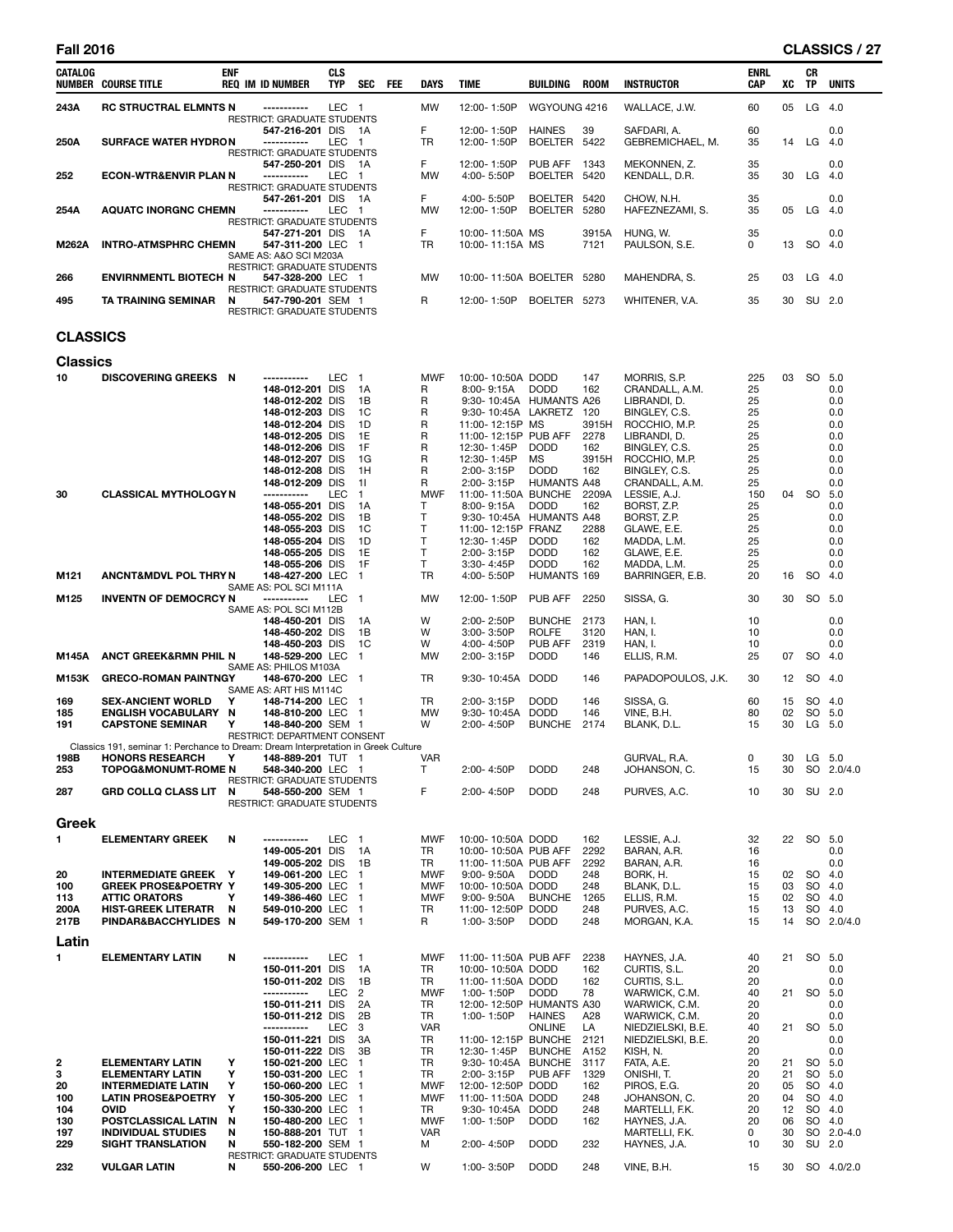### 28 / COMMUNICATION STUDIES Fall 2016

| CATALOG                                          | <b>NUMBER COURSE TITLE</b>                                                                                                                                                                             | ENF                     | REQ IM ID NUMBER                                                                                                                                                                                                                                                                                                    | <b>CLS</b><br><b>TYP</b>        | SEC<br>FEE                                                                                                                                         | <b>DAYS</b>                                                                                 | TIME                                                                                                                                                                                               | BUILDING                                                                                                                                                                                                                     | <b>ROOM</b>                                                                                                  | <b>INSTRUCTOR</b>                                                                                                                                                                                                                                                                                                                                               | ENRL<br>CAP                                                                      | xс                                                       | CR<br><b>TP</b>                                                                       | <b>UNITS</b>                                                                                   |
|--------------------------------------------------|--------------------------------------------------------------------------------------------------------------------------------------------------------------------------------------------------------|-------------------------|---------------------------------------------------------------------------------------------------------------------------------------------------------------------------------------------------------------------------------------------------------------------------------------------------------------------|---------------------------------|----------------------------------------------------------------------------------------------------------------------------------------------------|---------------------------------------------------------------------------------------------|----------------------------------------------------------------------------------------------------------------------------------------------------------------------------------------------------|------------------------------------------------------------------------------------------------------------------------------------------------------------------------------------------------------------------------------|--------------------------------------------------------------------------------------------------------------|-----------------------------------------------------------------------------------------------------------------------------------------------------------------------------------------------------------------------------------------------------------------------------------------------------------------------------------------------------------------|----------------------------------------------------------------------------------|----------------------------------------------------------|---------------------------------------------------------------------------------------|------------------------------------------------------------------------------------------------|
|                                                  | <b>COMMUNICATION STUDIES</b>                                                                                                                                                                           |                         |                                                                                                                                                                                                                                                                                                                     |                                 |                                                                                                                                                    |                                                                                             |                                                                                                                                                                                                    |                                                                                                                                                                                                                              |                                                                                                              |                                                                                                                                                                                                                                                                                                                                                                 |                                                                                  |                                                          |                                                                                       |                                                                                                |
| 1                                                | PRINC ORAL COMMNCTNN                                                                                                                                                                                   |                         | 024-001-201 LEC<br>024-001-202 LEC<br>024-001-203 LEC<br>024-001-204 LEC<br>024-001-205 LEC<br>024-001-206 LEC<br>024-001-207 LEC<br>024-001-208 LEC<br>024-001-209 LEC<br>024-001-210 LEC                                                                                                                          |                                 | -1<br>$\overline{2}$<br>3<br>$\overline{4}$<br>5<br>6<br>7<br>8<br>9<br>10                                                                         | MW<br>MW<br><b>MW</b><br>MW<br>TR<br><b>TR</b><br>TR<br><b>TR</b><br><b>TR</b><br><b>TR</b> | 10:00-11:50A ROLFE<br>12:00-1:50P<br>2:00-3:50P<br>4:00-5:50P<br>10:00-11:50A<br>12:00-1:50P<br>2:00-3:50P<br>4:00-5:50P<br>2:00-3:50P<br>6:00-7:50P                                               | <b>ROLFE</b><br><b>ROLFE</b><br><b>ROLFE</b><br><b>ROLFE</b><br><b>ROLFE</b><br><b>ROLFE</b><br><b>ROLFE</b><br><b>ROLFE</b><br><b>ROLFE</b>                                                                                 | 3135<br>3135<br>3135<br>3135<br>3135<br>3135<br>3135<br>3135<br>3105<br>3135                                 | BRIDGEWATER, D.A.<br>BRIDGEWATER, D.A.<br>KOCHIAN, J.<br>KOCHIAN, J.<br>MACK, K.S.<br>MILLER, T.E.<br>MACK, K.S.<br>FERAMISCO, C.<br>KOCHIAN, J.<br>FERAMISCO, C.<br>For Communication Studies 10, some seats are held for entering students who enroll through New Student Orientation. Any student may enroll beginning September 13, 2016, space permitting, | 33<br>33<br>33<br>33<br>33<br>33<br>33<br>33<br>33<br>33                         | 03<br>05<br>07<br>09<br>13<br>14<br>15<br>16<br>15<br>22 | <b>SO</b><br><b>SO</b><br>SO<br>SO<br>SO.<br>SO.<br>SO.<br>SO.<br>SO 4.0<br><b>SO</b> | -4.0<br>4.0<br>4.0<br>4.0<br>4.0<br>4.0<br>-4.0<br>4.0<br>4.0                                  |
| 10<br><b>M72A</b>                                | and continuing students historically have been able to enroll.<br><b>INTRO-COMMCTN STDS N</b><br><b>SEX-BIOLOGY-SOCIETY</b>                                                                            | N                       | -----------<br>024-030-201 DIS<br>024-030-202 DIS<br>024-030-203 DIS<br>024-030-204 DIS<br>024-030-205 DIS<br>024-030-206 DIS<br>024-030-207 DIS<br>024-030-208 DIS<br>024-030-209 DIS<br>024-030-210 DIS<br>024-030-211 DIS<br>024-030-212 DIS<br>------------<br>SAME AS: GE CLST M72A, SOC GEN M72A, SOCIOL M72A | LEC<br>LEC                      | $\overline{\phantom{a}}$<br>1A<br>1B<br>1C<br>1D<br>1E<br>1F<br>1G<br>1H<br>11<br>1J<br>1K<br>1L<br>$\mathbf{1}$                                   | TR<br>М<br>M<br>M<br>Т<br>T<br>T<br>W<br>W<br>W<br>R<br>R<br>R<br>TR                        | 2:00-3:50P<br>5:00-5:50P<br>1:00-1:50P<br>4:00-4:50P<br>4:00-4:50P<br>5:00-5:50P<br>11:00-11:50A<br>3:00-3:50P<br>4:00-4:50P<br>5:00-5:50P<br>4:00-4:50P<br>1:00-1:50P<br>5:00-5:50P<br>2:00-3:15P | <b>FOWLER</b><br><b>ROLFE</b><br><b>ROYCE</b><br><b>ROLFE</b><br><b>ROLFE</b><br><b>ROLFE</b><br><b>ROLFE</b><br><b>ROLFE</b><br><b>ROLFE</b><br><b>ROLFE</b><br><b>FOWLER</b><br><b>PUB AFF</b><br><b>FOWLER</b><br>DE NEVE | A103B<br>3105<br>154<br>3134<br>3121<br>3105<br>3129<br>3121<br>3121<br>3105<br>A139<br>1284<br>A139<br>P350 | SUMAN, M.W.<br>JAHAGIRDAR, M.S.<br>JAHAGIRDAR, M.S.<br>JAHAGIRDAR, M.S.<br>ORNELAS, M.<br>ORNELAS, M.<br>ORNELAS, M.<br>DERIEV, D.<br>DERIEV, D.<br>DERIEV, D.<br>COHANIM, E.<br>COHANIM, E.<br>COHANIM, E.<br>SAGUY, A.C.                                                                                                                                      | 336<br>28<br>28<br>28<br>28<br>28<br>28<br>28<br>28<br>28<br>28<br>28<br>28<br>0 | 15<br>15                                                 | LG<br>LG                                                                              | 5.0<br>0.0<br>0.0<br>0.0<br>0.0<br>0.0<br>0.0<br>0.0<br>0.0<br>0.0<br>0.0<br>0.0<br>0.0<br>6.0 |
|                                                  |                                                                                                                                                                                                        |                         | 024-216-201 DIS<br>024-216-202 DIS<br>024-216-203<br>024-216-204 DIS<br>024-216-205 DIS<br>024-216-206 DIS<br>024-216-207 DIS<br>024-216-208 DIS<br>024-216-209 DIS<br>024-216-210 DIS                                                                                                                              | <b>DIS</b>                      | 1A<br>1В<br>1C<br>1D<br>1E<br>1F<br>1G<br>1H<br>11<br>1J                                                                                           | м<br>м<br>м<br>M<br>T<br>$\mathsf{T}$<br>W<br>W<br>W<br>W                                   | 10:00-11:50A PUB AFF<br>12:00-1:50P<br>2:00-3:50P<br>4:00-5:50P<br>10:00-11:50A COVEL<br>12:00-1:50P<br>10:00-11:50A PUB AFF<br>12:00-1:50P<br>2:00-3:50P<br>4:00-5:50P                            | <b>PUB AFF</b><br>PUB AFF<br>PUB AFF<br><b>COVEL</b><br>PUB AFF<br>PUB AFF<br><b>PUB AFF</b>                                                                                                                                 | 2317<br>2317<br>2317<br>2317<br>218<br>218<br>2317<br>2317<br>2317<br>2317                                   | MERRITT, C.R.<br>MERRITT, C.R.<br>BRAMBLE, M.S.<br>BRAMBLE, M.S.<br>APGAR, A.E.<br>APGAR, A.E.<br>SHARIF, R.A.<br>SHARIF, R.A.<br>HOVSEPIAN-RUBY, L.<br>HOVSEPIAN-RUBY, L.                                                                                                                                                                                      | 0<br>0<br>0<br>0<br>0<br>0<br>0<br>0<br>0<br>0                                   |                                                          |                                                                                       | 0.0<br>0.0<br>0.0<br>0.0<br>0.0<br>0.0<br>0.0<br>0.0<br>0.0<br>0.0                             |
| 89                                               | <b>HONORS SEMINARS</b><br>Communication Studies 89, seminar 1: Honors Seminar for Communication Studies 10, Lecture 1                                                                                  | N                       | 024-267-200 SEM 1                                                                                                                                                                                                                                                                                                   |                                 |                                                                                                                                                    | T                                                                                           | 4:00-4:50P                                                                                                                                                                                         | <b>ROLFE</b>                                                                                                                                                                                                                 | 3105                                                                                                         | SUMAN, M.W.                                                                                                                                                                                                                                                                                                                                                     | 20                                                                               | 30                                                       | SO                                                                                    | 1.0                                                                                            |
| 99                                               | <b>STUDENT RSRCH PRGRMN</b>                                                                                                                                                                            |                         | 024-297-201 TUT 1<br>024-297-202 TUT 2                                                                                                                                                                                                                                                                              |                                 |                                                                                                                                                    | <b>VAR</b><br><b>VAR</b>                                                                    |                                                                                                                                                                                                    |                                                                                                                                                                                                                              |                                                                                                              | KERNELL, G.C.<br>SUMAN, M.W.                                                                                                                                                                                                                                                                                                                                    | 0<br>0                                                                           | 30<br>30                                                 |                                                                                       | PN 1.0-2.0<br>PN 1.0-2.0                                                                       |
|                                                  | and continuing students historically have been able to enroll.                                                                                                                                         |                         |                                                                                                                                                                                                                                                                                                                     |                                 |                                                                                                                                                    |                                                                                             |                                                                                                                                                                                                    |                                                                                                                                                                                                                              |                                                                                                              | For Communication Studies 101, some seats are held for entering students who enroll through New Student Orientation. Any student may enroll beginning September 13,                                                                                                                                                                                             |                                                                                  |                                                          |                                                                                       | 2016, space permitting,                                                                        |
| 101<br>103A<br>104<br>106<br>111<br>116<br>M123W | <b>FREEDOM OF COMUNCTNN</b><br><b>FORENSICS</b><br><b>ANALYSIS &amp; BRIEFING</b><br><b>REPORTING AMERICA</b><br><b>CONFLICT &amp; COMM</b><br><b>COMUNCTN-CPLS&amp;FMLYSN</b><br><b>TALK AND BODY</b> | N<br>N<br>N<br>N<br>Y Y | 024-306-201 DIS<br>024-306-202 DIS<br>024-306-203<br>024-318-200 LEC<br>024-324-200 LEC<br>024-336-200 LEC<br>024-366-200 SEM<br>024-396-200 LEC<br>------------<br>SAME AS: ANTHRO M148W                                                                                                                           | LEC<br><b>DIS</b><br><b>LEC</b> | $\overline{\mathbf{1}}$<br>1A<br>1B<br>1C<br>$\overline{1}$<br>$\mathbf 1$<br>$\overline{1}$<br>$\overline{1}$<br>$\overline{1}$<br>$\overline{1}$ | R<br>R<br>R<br>R<br>$\mathsf{T}$<br>R<br><b>MW</b><br>TR<br>TR<br>MW                        | 5:00-7:50P<br>$2:00 - 2:50P$<br>$3:00 - 3:50P$<br>4:00-4:50P<br>2:00-3:50P<br>2:00-3:50P<br>2:00-3:15P<br>$3:30 - 4:45P$<br>11:00-12:15P<br>4:00-5:50P                                             | <b>BROAD</b><br><b>ROLFE</b><br><b>ROLFE</b><br><b>ROLFE</b><br><b>ROLFE</b><br><b>ROLFE</b><br><b>HUMANTS A65</b><br>HUMANTS 135<br><b>HUMANTS A51</b><br><b>DODD</b>                                                       | 2100A<br>3108<br>3108<br>3105<br>3121<br>3121<br>121                                                         | KASSABIAN, R.<br>CELLETTI-NISSENBAU<br>CELLETTI-NISSENBAU<br>CELLETTI-NISSENBAU<br>MILLER, T.E.<br>MILLER, T.E.<br>ARBABZADAH, N.<br>BATES, C.G.<br>BATES, C.G.<br>GOODWIN, C.                                                                                                                                                                                  | 84<br>28<br>28<br>28<br>30<br>30<br>120<br>118<br>200<br>40                      | 24<br>30<br>30<br>30<br>16<br>13<br>09                   | SO<br><b>SO</b><br>SO<br><b>SO</b><br>SO.<br><b>SO</b><br>LG                          | - 4.0<br>0.0<br>0.0<br>0.0<br>4.0<br>4.0<br>4.0<br>4.0<br>4.0<br>5.0                           |
| M125                                             | <b>TALK&amp;SOCL INSTITTNS</b>                                                                                                                                                                         | N                       | 024-439-202 DIS<br>Y<br>024-439-203 DIS<br>-----------<br>SAME AS: SOCIOL CM125                                                                                                                                                                                                                                     | LEC                             | 1В<br>1C<br>$\mathbf{1}$                                                                                                                           | м<br>м<br>WF                                                                                | 11:00-11:50A BUNCHE<br>12:00- 12:50P<br>2:00-3:15P                                                                                                                                                 | BUNCHE 3156<br>HUMANTS 135                                                                                                                                                                                                   | 3156                                                                                                         | YANG, Y.<br>MELLS, B.P.<br>CLAYMAN, S.E.                                                                                                                                                                                                                                                                                                                        | 20<br>0<br>30                                                                    | 07                                                       | SO 4.0                                                                                | 0.0<br>0.0                                                                                     |
|                                                  |                                                                                                                                                                                                        |                         | 024-450-201 DIS<br>024-450-202 DIS<br>024-450-203 DIS<br>024-450-204 DIS<br>024-450-205 DIS<br>024-450-206 DIS                                                                                                                                                                                                      |                                 | 1A<br>1B<br>1C<br>1D<br>1E<br>1F                                                                                                                   | W<br>W<br>W<br>F<br>F<br>F                                                                  | 10:00-10:50A ROLFE<br>11:00-11:50A ROLFE<br>4:00-4:50P<br>$9:00 - 9:50A$<br>10:00-10:50A ROLFE<br>12:00-12:50P ROLFE                                                                               | WGYOUNG 1044<br><b>ROLFE</b>                                                                                                                                                                                                 | 3120<br>3120<br>3129<br>3126<br>3135                                                                         | LIU, R.<br>LIU, R.<br>LIU, R.<br>LEE, Y.<br>LEE, Y.<br>LEE, Y.<br>For Communication Studies 126, some seats are held for entering students who enroll through New Student Orientation. Any student may enroll beginning September 13, 2016, space permitting,                                                                                                   | 5<br>5<br>5<br>5<br>5<br>5                                                       |                                                          |                                                                                       | 0.0<br>0.0<br>0.0<br>0.0<br>0.0<br>0.0                                                         |
| 126                                              | and continuing students historically have been able to enroll.<br><b>INTRPRSNL COMMUNCTNN</b>                                                                                                          |                         | 024-456-200 LEC 1                                                                                                                                                                                                                                                                                                   |                                 |                                                                                                                                                    | TR                                                                                          | 12:30-1:45P                                                                                                                                                                                        | PERLOFF 1102                                                                                                                                                                                                                 |                                                                                                              | BRYANT, G.A.<br>For Communication Studies 132, some seats are held for entering students who enroll through New Student Orientation. Any student may enroll beginning September 13, 2016, space permitting,                                                                                                                                                     | 0                                                                                |                                                          | 30 LG 4.0                                                                             |                                                                                                |
| 132                                              | and continuing students historically have been able to enroll.<br><b>MULTICULTURAL TV</b>                                                                                                              | N                       | 024-492-200 LEC 1                                                                                                                                                                                                                                                                                                   |                                 |                                                                                                                                                    | TR                                                                                          | 9:30-10:45A HUMANTS 135                                                                                                                                                                            |                                                                                                                                                                                                                              |                                                                                                              | PETERSON, S.M.                                                                                                                                                                                                                                                                                                                                                  | 100                                                                              | 30                                                       |                                                                                       | $LG$ 4.0                                                                                       |
| 133<br>143<br>145<br>150                         | <b>DECODG MEDIA STRATG N</b><br>RHETORIC-POP CULTUR N<br><b>SITUATION COMEDY</b><br><b>COMMUNICATION RSRCHY</b>                                                                                        | N                       | 024-498-200 LEC 1<br>024-558-200 LEC<br>024-570-200 LEC<br>-----------<br>RESTRICT: SENIORS ONLY, COMMUNICATION STUDIES MAJORS                                                                                                                                                                                      | <b>LEC</b>                      | - 1<br>- 1<br>- 1                                                                                                                                  | <b>MW</b><br>TR<br><b>TR</b><br><b>MW</b>                                                   | 3:30-4:45P<br>12:30-1:45P<br>11:00-12:15P DODD<br>2:00-3:50P                                                                                                                                       | <b>HAINES</b><br><b>HUMANTS A65</b><br><b>BROAD</b>                                                                                                                                                                          | A18<br>121<br>2100A                                                                                          | STEEN, F.F.<br>KICENSKI, K.K.<br>SUMAN, M.W.<br>LAMBERSON, P.J.                                                                                                                                                                                                                                                                                                 | 145<br>120<br>157<br>60                                                          | 08<br>14<br>13<br>07                                     | $LG$ 5.0                                                                              | $LG$ 4.0<br>$LG$ 4.0<br>SO 4.0                                                                 |
|                                                  |                                                                                                                                                                                                        |                         | 024-600-201 DIS                                                                                                                                                                                                                                                                                                     |                                 | - 1A                                                                                                                                               | W                                                                                           | 1:00-1:50P                                                                                                                                                                                         | <b>ROLFE</b>                                                                                                                                                                                                                 | 3121                                                                                                         | GELZHISER, J.A.                                                                                                                                                                                                                                                                                                                                                 | 0                                                                                |                                                          |                                                                                       | 0.0                                                                                            |
|                                                  |                                                                                                                                                                                                        |                         | RESTRICT: SENIORS AND ABOVE, COMMUNICATION STUDIES MAJORS<br>024-600-202 DIS                                                                                                                                                                                                                                        |                                 | - 1B                                                                                                                                               | W                                                                                           | 4:00-4:50P                                                                                                                                                                                         | <b>ROLFE</b>                                                                                                                                                                                                                 | 3108                                                                                                         | GELZHISER, J.A.                                                                                                                                                                                                                                                                                                                                                 | 0                                                                                |                                                          |                                                                                       | 0.0                                                                                            |
|                                                  |                                                                                                                                                                                                        |                         | RESTRICT: SENIORS AND ABOVE, COMMUNICATION STUDIES MAJORS<br>024-600-203 DIS                                                                                                                                                                                                                                        |                                 | - 1C                                                                                                                                               | м                                                                                           | 1:00-1:50P                                                                                                                                                                                         | <b>ROLFE</b>                                                                                                                                                                                                                 | 3116                                                                                                         | GELZHISER, J.A.                                                                                                                                                                                                                                                                                                                                                 | 0                                                                                |                                                          |                                                                                       | 0.0                                                                                            |
| 151<br>154<br>160                                | <b>COMP-MEDIATED COMM N</b><br>SOC COMM&NEW TECH N<br>POLITICAL COMUNCTN N                                                                                                                             |                         | RESTRICT: SENIORS AND ABOVE, COMMUNICATION STUDIES MAJORS<br>024-606-200 LEC<br>024-624-200 LEC<br>-----------<br>024-660-201 DIS                                                                                                                                                                                   | LEC                             | $\overline{1}$<br>$\overline{1}$<br>$\overline{1}$<br>1A                                                                                           | <b>MWF</b><br>MW<br>MWF<br>F                                                                | 4:00-4:50P<br>11:00-12:15P ROYCE<br>2:00-2:50P<br>3:00-3:50P                                                                                                                                       | PUB AFF<br>PUB AFF<br>PUB AFF                                                                                                                                                                                                | 2270<br>190<br>1234<br>1234                                                                                  | GROELING, T.J.<br>STEEN, F.F.<br>GROELING, T.J.<br>WILKE, C.J.                                                                                                                                                                                                                                                                                                  | 88<br>125<br>105<br>105                                                          | 09<br>04<br>07                                           | LG<br>LG                                                                              | - 4.0<br>- 4.0<br>$LG$ 4.0<br>0.0                                                              |
| 163<br>M165                                      | <b>PUBLIC DIPLOMACY</b><br><b>AGITATIONL COMUNCTN N</b>                                                                                                                                                | N                       | 024-678-200 SEM 1<br>-----------<br>SAME AS: LBR&WS M175                                                                                                                                                                                                                                                            | LEC                             | $\overline{1}$                                                                                                                                     | TR<br>W                                                                                     | 9:30-10:45A<br>5:00-7:50P                                                                                                                                                                          | <b>ROLFE</b><br><b>BUNCHE</b>                                                                                                                                                                                                | 3105<br>1209B                                                                                                | MILESTONE, J.B.<br>VONBLUM, P.                                                                                                                                                                                                                                                                                                                                  | 25<br>0                                                                          | 30<br>30                                                 | LG<br>LG                                                                              | 4.0<br>-4.0                                                                                    |
|                                                  |                                                                                                                                                                                                        |                         | 024-690-201 DIS<br>024-690-202 DIS<br>024-690-203 DIS                                                                                                                                                                                                                                                               |                                 | 1A<br>1B<br>1C                                                                                                                                     | М<br>М<br>M                                                                                 | 10:00-10:50A ROYCE<br>11:00-11:50A ROLFE<br>12:00-12:50P ROYCE                                                                                                                                     |                                                                                                                                                                                                                              | 154<br>3129<br>162                                                                                           | BENIN, S.<br>BENIN, S.<br>BENIN, S.                                                                                                                                                                                                                                                                                                                             | 0<br>0<br>0                                                                      |                                                          |                                                                                       | 0.0<br>0.0<br>0.0                                                                              |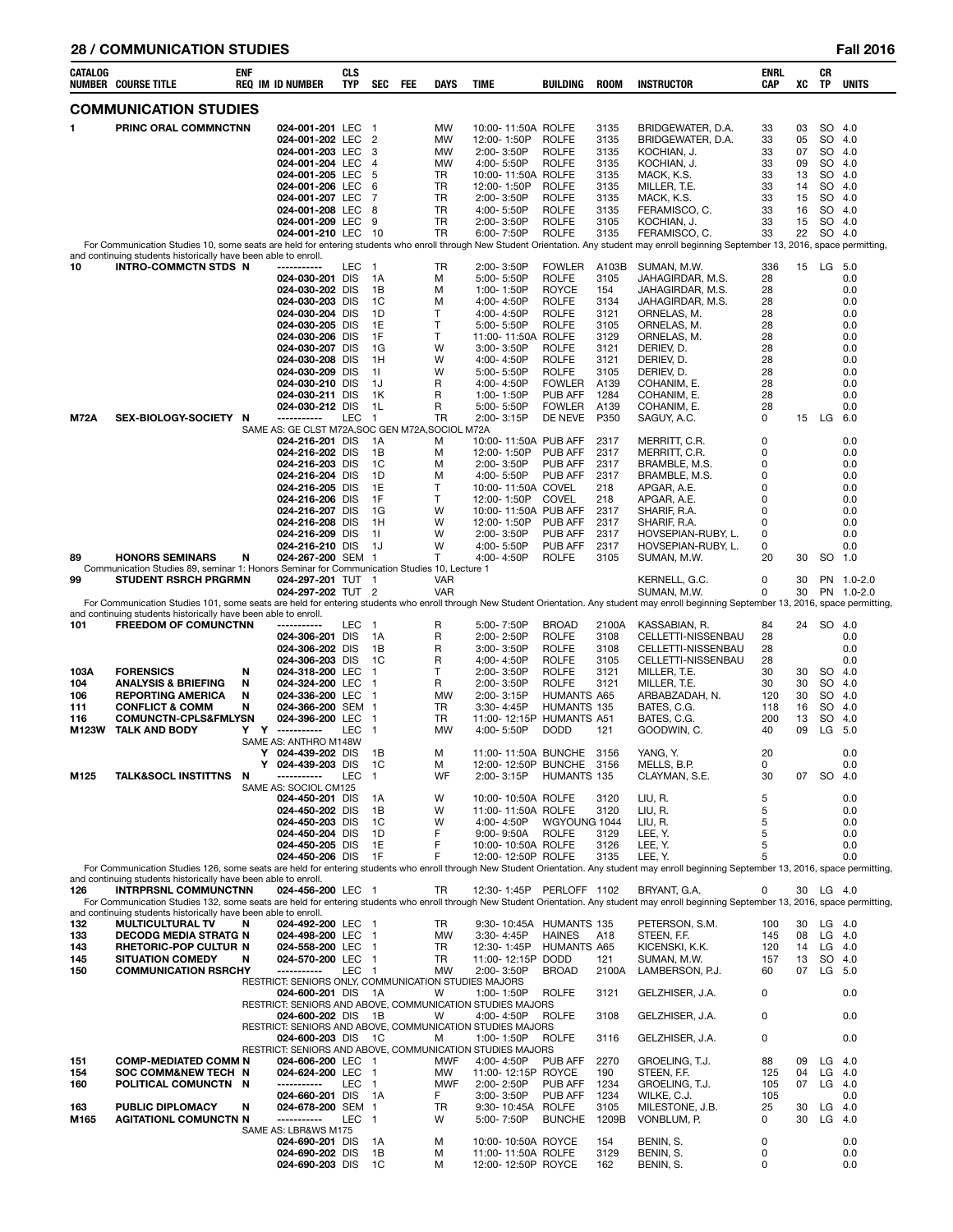#### Fall 2016 COMMUNITY HEALTH SCIENCES / 29

| CATALOG             | <b>NUMBER COURSE TITLE</b>                                                                                                                                                                                                                                    | ENF    | <b>REQ IM ID NUMBER</b>                                                                                                      | <b>CLS</b><br>TYP | SEC FEE                          | DAYS                                                      | TIME                                                                                 | <b>BUILDING</b>                                   | <b>ROOM</b>                 | <b>INSTRUCTOR</b>                                                                 | <b>ENRL</b><br>CAP                         | XC                         | CR<br>TP  | <b>UNITS</b>                                           |
|---------------------|---------------------------------------------------------------------------------------------------------------------------------------------------------------------------------------------------------------------------------------------------------------|--------|------------------------------------------------------------------------------------------------------------------------------|-------------------|----------------------------------|-----------------------------------------------------------|--------------------------------------------------------------------------------------|---------------------------------------------------|-----------------------------|-----------------------------------------------------------------------------------|--------------------------------------------|----------------------------|-----------|--------------------------------------------------------|
| 171<br>185          | <b>FREEDM-SPEECH&amp;PRESSN</b><br>FLD STD-COMMUNICATNN                                                                                                                                                                                                       |        | 024-690-204 DIS<br>024-690-205 DIS<br>024-690-206 DIS<br>024-726-200 LEC<br>024-810-200 LEC 1<br>RESTRICT: JUNIORS AND ABOVE |                   | 1D<br>1E<br>1F<br>$\blacksquare$ | W<br>W<br>W<br>TR<br>Τ                                    | 11:00-11:50A BUNCHE<br>12:00-12:50P BUNCHE<br>4:00-4:50P<br>2:00-3:15P<br>5:00-7:50P | <b>ROLFE</b><br><b>HUMANTS 135</b><br><b>DODD</b> | 3156<br>3156<br>3134<br>147 | KHAKSAR, V.S.<br>KHAKSAR, V.S.<br>KHAKSAR, V.S.<br>HUPPIN, M.A.<br>PETERSON, S.M. | $\mathbf 0$<br>0<br>$\Omega$<br>115<br>102 | 15<br>30                   |           | 0.0<br>0.0<br>0.0<br>SO 4.0<br>PN 2.0-4.0              |
|                     | For Communication Studies 187, some seats are held for entering students who enroll through New Student Orientation. Any student may enroll beginning September 13, 2016, space permitting,<br>and continuing students historically have been able to enroll. |        |                                                                                                                              |                   |                                  |                                                           |                                                                                      |                                                   |                             |                                                                                   |                                            |                            |           |                                                        |
| 187<br>188A         | <b>ETHCL&amp;PLCY-MASS COMN</b><br><b>MASS COMM&amp;MEDIA INSN</b>                                                                                                                                                                                            |        | 024-822-200 LEC 1<br>024-827-200 LEC 1                                                                                       |                   |                                  | MW<br>м                                                   | 12:30-1:45P<br>6:00-8:50P                                                            | <b>HUMANTS A65</b><br>PAB                         | 1434A                       | NEWTON, J.S.<br>JUSKO, J.A.                                                       | 120<br>100                                 | 30<br>30                   |           | SO 4.0<br>$LG$ 4.0                                     |
| 188D                | Communication Studies 188A, lecture 1: Narrative of Non-Scripted Television<br>POLITICL&LEGAL COMM N                                                                                                                                                          |        | 024-831-200 LEC 1                                                                                                            |                   |                                  | R                                                         | 5:00-7:50P                                                                           | <b>HAINES</b>                                     | A25                         | SCHNEIDER, W.                                                                     | 73                                         | 30                         |           | SO 4.0                                                 |
| <b>188SA</b><br>189 | Communication Studies 188D, lecture 1: 2016 Election: Electing a President<br><b>INDIV STD FOR USIE</b><br><b>ADV HONORS SEMINARS N</b>                                                                                                                       | Y      | 024-832-201 TUT 1<br>024-834-200 SEM 1                                                                                       |                   |                                  | <b>UNSCHED</b><br>W                                       | 3:00-3:50P                                                                           | PUB AFF                                           |                             | SUMAN, M.W.<br>GROELING, T.J.                                                     | 1<br>20                                    | 30<br>30                   |           | $LG$ 1.0<br>SO 1.0                                     |
|                     | Communication Studies 189, seminar 1: Advanced Honors Seminar for Communication Studies 160, Lecture 1                                                                                                                                                        |        | 024-834-201 SEM 2                                                                                                            |                   |                                  | <b>TBA</b>                                                |                                                                                      |                                                   |                             | BATES, C.G.                                                                       | 0                                          | 30                         |           | SO 1.0                                                 |
| 189HC               | <b>HONORS CONTRACTS</b><br>- N<br><b>M191DC CAPPP WASHINGTN SEM N</b>                                                                                                                                                                                         |        | 024-835-201 TUT 1<br>024-835-202 TUT 2<br>024-835-203 TUT 3<br>024-835-204 TUT 4<br>024-847-200 SEM 1                        |                   |                                  | <b>VAR</b><br><b>VAR</b><br><b>VAR</b><br><b>VAR</b><br>R | 10:00-12:50P OFF CAM                                                                 |                                                   |                             | MILLER, T.E.<br>GOODWIN, C.<br>KICENSKI, K.K.<br>BATES, C.G.<br>DESVEAUX, J.A.    | 1<br>1<br>1<br>2<br>0                      | 30<br>30<br>30<br>30<br>30 |           | $LG$ 1.0<br>$LG$ 1.0<br>$LG$ 1.0<br>$LG$ 1.0<br>LG 8.0 |
|                     |                                                                                                                                                                                                                                                               |        | SAME AS: HIST M191DC, POL SCI M191DC, SOCIOL M191DC                                                                          |                   |                                  |                                                           |                                                                                      |                                                   |                             |                                                                                   |                                            |                            |           |                                                        |
| 198A                | <b>HONORS RESEARCH</b>                                                                                                                                                                                                                                        | Y      | 024-888-201 TUT 1<br>024-888-202 TUT 2<br>024-888-203 TUT 3                                                                  |                   |                                  | T<br><b>VAR</b><br><b>VAR</b>                             | 4:00-4:50P                                                                           | <b>ROYCE</b>                                      | 166                         | PETERSON, S.M.<br>SUMAN, M.W.<br>JOHNSON, K.                                      | 5<br>0<br>0                                | 30<br>30<br>30             | LG<br>LG  | 4.0<br>$LG$ 4.0<br>- 4.0                               |
|                     | <b>COMMUNITY HEALTH SCIENCES</b>                                                                                                                                                                                                                              |        |                                                                                                                              |                   |                                  |                                                           |                                                                                      |                                                   |                             |                                                                                   |                                            |                            |           |                                                        |
| 48                  | <b>NUTR &amp; FOOD STUDIES N</b>                                                                                                                                                                                                                              |        | -----------                                                                                                                  | LEC.              | $\overline{1}$                   | <b>VAR</b>                                                |                                                                                      | <b>ONLINE</b>                                     | LA                          | LEADER, J.K.                                                                      | 30                                         | 30                         | LG        | - 4.0                                                  |
|                     |                                                                                                                                                                                                                                                               |        | 040-144-201 DIS<br>040-144-202 DIS                                                                                           |                   | - 1A<br>- 1B                     | T<br>W                                                    | 3:00-4:00P<br>2:00-3:00P                                                             | <b>ONLINE</b><br><b>ONLINE</b>                    | LA<br>LA                    | PANG. M.L.<br>PANG, M.L.                                                          | 15<br>15                                   |                            |           | 0.0<br>0.0                                             |
| 132                 | HLTH&DSEAS&SRV-L AM N                                                                                                                                                                                                                                         |        | 040-492-200 LEC 1<br><b>RESTRICT: SENIORS AND ABOVE</b>                                                                      |                   |                                  | T                                                         | 9:00-11:50A PUB HLT                                                                  |                                                   | 41268                       | TAUB, B.                                                                          | 30                                         | 30                         | SO        | 4.0                                                    |
| 179<br>197<br>200   | LIFE SKILLS<br><b>INDIVIDUAL STUDIES</b><br><b>GLOBAL HLTH PROBLMS N</b>                                                                                                                                                                                      | N<br>N | 040-775-100 SEM 1<br>040-883-201 TUT 1<br>840-002-200 LEC 1                                                                  |                   |                                  | TR<br><b>VAR</b><br>F                                     | 3:00-4:50P<br>12:00-2:50P                                                            | PUB HLT<br>PUB HLT                                | 51279<br>71257              | SLUSSER, W.M.<br>PRELIP. M.L.<br>VON EHRENSTEIN, O.                               | 22<br>0<br>20                              | 30<br>30<br>30             |           | SO 4.0<br>SO 2.0-4.0<br>$LG$ 4.0                       |
| 210                 | <b>COMUNITY HEALTH SCI N</b>                                                                                                                                                                                                                                  |        | RESTRICT: GRADUATE STUDENTS<br>840-061-200 LEC 1                                                                             |                   |                                  | <b>MW</b>                                                 | 10:00-11:50A HLTHSCI                                                                 |                                                   |                             | 33105A MACINKO, J.A.                                                              | 85                                         | 30                         | $LG$ 4.0  |                                                        |
|                     |                                                                                                                                                                                                                                                               |        | RESTRICT: PUBLIC HEALTH AND COMMUNITIY HEALTH MAJORS<br>840-061-203 LEC 3                                                    |                   |                                  | <b>UFS</b>                                                | 1:30-5:30P                                                                           | PUB HLT                                           | 61235                       | UPCHURCH, D.M.                                                                    | 15                                         | 30                         |           | LG 4.0                                                 |
| 213                 | <b>CMMNTY&amp;PTNT HLTH EDN</b>                                                                                                                                                                                                                               |        | RESTRICT: HEALTH AND ALLIED PROFESSIONAL MPH PROGRAM<br>840-078-200 LEC 1                                                    |                   |                                  | Τ                                                         | 8:00-10:50A PUB HLT                                                                  |                                                   | A1241                       | MORISKY, D.E.                                                                     | 23                                         | 30                         |           | $LG$ 4.0                                               |
| M218                | QUESTNNR DSGN&ADMINN                                                                                                                                                                                                                                          |        | 840-078-203 LEC 3<br>840-108-200 LEC 1                                                                                       |                   |                                  | <b>UFS</b><br>MW                                          | 1:30-5:30P<br>8:00-9:50A                                                             | PUB HLT<br>PUB HLT                                | 61262<br>41268              | MORISKY, D.E.<br>BOURQUE, L.B.                                                    | 20<br>15                                   | 30<br>30                   |           | $LG$ 4.0<br>$LG$ 4.0                                   |
| 220                 | RACISM&PUBLC HEALTH N                                                                                                                                                                                                                                         |        | SAME AS: EPIDEM M218<br>RESTRICT: INSTRUCTOR CONSENT<br>840-121-201 SEM 1                                                    |                   |                                  | W                                                         | $3:00 - 5:50P$                                                                       | PUB HLT 61235                                     |                             | FORD, C.L.                                                                        | 20                                         | 30                         |           | $LG$ 4.0                                               |
|                     |                                                                                                                                                                                                                                                               |        | <b>HEALTH MINORS</b>                                                                                                         |                   |                                  |                                                           | RESTRICT: GRADUATE PUBLIC HEALTH AND COMMUNITY HEALTH MAJORS AND PUBLIC              |                                                   |                             |                                                                                   |                                            |                            |           |                                                        |
| 226<br>M234         | <b>WOMENS HEALTH</b><br><b>OBESITY&amp;ACTVTY&amp;NUTRN</b>                                                                                                                                                                                                   | N      | 840-156-200 LEC 1<br>840-206-200 SEM 1<br>SAME AS: HLT POL M255                                                              |                   |                                  | Т<br>R                                                    | 9:00-11:50A PUB HLT<br>2:00-4:50P                                                    | PUB HLT                                           | 41235<br>61269              | UPCHURCH, D.M.<br>MCCARTHY, W.J.                                                  | 20<br>10                                   | 30<br>30                   |           | $LG$ 4.0<br>SO 4.0                                     |
| 235<br>238          | <b>RACL HLTH DISPARITY</b><br><b>INTRVNTN-ADOLESCNCEN</b>                                                                                                                                                                                                     | N      | <b>RESTRICT: GRADUATE STUDENTS</b><br>840-211-200 SEM 1<br>840-228-201 SEM 1                                                 |                   |                                  | W<br>R                                                    | 8:00-10:50A PUB HLT<br>3:00-5:50P                                                    | PUB HLT                                           | 61235<br>61235              | GEE, G.C.<br>D'AMICO, E.                                                          | 20<br>20                                   | 30<br>30                   | LG        | - 4.0<br>$LG$ 4.0                                      |
| 247                 | PPLTN CHNG&PUB PLCY N                                                                                                                                                                                                                                         |        | RESTRICT: GRADUATE STUDENTS<br>840-282-200 LEC 1                                                                             |                   |                                  | т                                                         | 1:00-3:50P                                                                           | PUB HLT 61269                                     |                             | PEBLEY, A.R.                                                                      | 25                                         | 30                         | $LG$ 4.0  |                                                        |
| 281B                | <b>HLTH PROMOTION&amp;EDUCN</b>                                                                                                                                                                                                                               |        | RESTRICT: GRADUATE STUDENTS<br>840-489-203 SEM 3                                                                             |                   |                                  | <b>UFS</b>                                                | 8:30-3:20P                                                                           | PUB HLT                                           |                             | DORIAN, A.                                                                        | 15                                         | 30                         | $LG$ 2.0  |                                                        |
| 282                 | <b>SOC MKTNG-HLTH PROMN</b>                                                                                                                                                                                                                                   |        | RESTRICT: HEALTH AND ALLIED PROFESSIONAL MPH PROGRAM<br>840-492-203 LEC 3                                                    |                   |                                  | <b>UFS</b>                                                | 8:30-12:30P                                                                          | PUB HLT 61262                                     |                             | KIRBY, S.D.                                                                       | 15                                         | 30                         |           | $LG$ 4.0                                               |
| 286                 | <b>DOCTORAL ROUNDTABLEN</b>                                                                                                                                                                                                                                   |        | RESTRICT: HEALTH AND ALLIED PROFESSIONAL MPH PROGRAM<br>840-517-200 SEM 1                                                    |                   |                                  | м                                                         | 4:00-5:50P                                                                           | PUB HLT 41268                                     |                             | MACINKO, J.A.                                                                     | 48                                         | 30                         |           | SU 4.0                                                 |
| M420                | CHLDRN-SPCL HLTH CR N                                                                                                                                                                                                                                         |        | RESTRICT: PUBLIC HEALTH AND COMMUNITIY HEALTH MAJORS<br>840-640-201 LEC 1                                                    |                   |                                  | T                                                         | 1:00-3:50P                                                                           | PUB HLT 71257                                     |                             | SMITH, K.A.                                                                       | 5                                          | 30                         |           | $LG$ 4.0                                               |
| 440<br>485          | <b>HLTH&amp;SCRTY-US BORDR N</b><br><b>RSRC DEV-CMNTY HLTH N</b>                                                                                                                                                                                              |        | SAME AS: HLT POL M420, SOC WLF M290I<br>840-681-201 LEC 1<br>840-770-200 LEC 1<br>RESTRICT: INSTRUCTOR CONSENT               |                   |                                  | м<br>R                                                    | 12:00-2:50P<br>9:00-11:50A PUB HLT                                                   | PUB HLT                                           | 61235<br>51279              | STRATTON, S.J.<br>PRELIP, M.L.                                                    | 20<br>35                                   | 30                         | 12 LG 4.0 | $LG$ 4.0                                               |
|                     |                                                                                                                                                                                                                                                               |        |                                                                                                                              |                   |                                  |                                                           |                                                                                      |                                                   |                             |                                                                                   |                                            |                            |           |                                                        |

#### COMPARATIVE LITERATURE

COMPARATIVE LITERATURE POLICY FOR ATTENDANCE AND LATE ENROLLMENT IN ALL 2W AND 4W CLASSES: The department will cancel your enrollment in any Comparative Literature 2W<br>and 4W class if you do not attend at least one of the f

| 1E  | <b>SCL MEDIA&amp;STORYTELL N</b> |   | -----------     | LEC. |      | <b>MW</b> | $9:00 - 9:50A$           | <b>HUMANTS 135</b> |       | MACFADYEN, D.W.  | 100 | 02 | SO.      | 5.0 |
|-----|----------------------------------|---|-----------------|------|------|-----------|--------------------------|--------------------|-------|------------------|-----|----|----------|-----|
|     |                                  |   | 152-007-201 DIS |      | 1A   | w         | 10:00-11:50A HUMANTS A26 |                    |       | IVANOV. O.       | 25  |    |          | 0.0 |
|     |                                  |   | 152-007-202 DIS |      | 1B   | W         | 4:00-5:50P               | <b>ROYCE</b>       | 148   | JONES, M.        | 25  |    |          | 0.0 |
|     |                                  |   | 152-007-203 DIS |      | 1C   | R         | 12:00-1:50P              | MS.                | 3915G | JONES, M.        | 25  |    |          | 0.0 |
|     |                                  |   | 152-007-204 DIS |      | - 1D | R         | 4:00-5:50P               | <b>MOORE</b>       | 1003  | IVANOV. O.       | 25  |    |          | 0.0 |
| 2BW | <b>SRV-LIT-MID AGE-17C</b>       |   | -----------     | LEC. |      | <b>MW</b> | 12:30-1:45P              | <b>HAINES</b>      | 118   | RAHMANI, S.      | 120 | 30 | LG.      | 5.0 |
|     |                                  |   | 152-009-201 DIS |      | 1A   |           | $1:00 - 2:50P$           | PUB AFF            | 1284  | ZAHZAH. O.       | 0   |    |          | 0.0 |
|     |                                  |   | 152-009-202 DIS |      | 1B   |           | 12:00-1:50P              | <b>HUMANTS A48</b> |       | HODALI, S.R.     | 20  |    |          | 0.0 |
|     |                                  |   | 152-009-203 DIS |      | 1C   |           | 4:00-5:50P               | <b>HUMANTS A26</b> |       | JALLATYAN, N.    | 20  |    |          | 0.0 |
|     |                                  |   | 152-009-204 DIS |      | 1D   |           | 10:00-11:50A HAINES      |                    | A20   | RATSKOFF, B.D.   | 20  |    |          | 0.0 |
|     |                                  |   | 152-009-205 DIS |      | 1E   |           | 11:00-12:50P HAINES      |                    | A6    | BLACK, S.R.      | 20  |    |          | 0.0 |
|     |                                  |   | 152-009-206 DIS |      | - 1F | F         | 12:00-1:50P              | <b>HUMANTS A48</b> |       | FARLEY, R.       | 20  |    |          | 0.0 |
| 4CW | <b>ENLITNMNT TO 20TH C</b>       | Y | 152-018-201 DIS |      |      | <b>MW</b> | 10:00-11:50A             | <b>BUNCHE</b>      | 3153  | KESHISHYAN. L.   | 20  | 30 | LG.      | 5.0 |
|     |                                  |   | 152-018-202 DIS |      |      | <b>MW</b> | 2:00-3:50P               | <b>ROLFE</b>       | 3116  | DOCHTERMAN, Z.D. | 0   | 30 | LG       | 5.0 |
|     |                                  |   | 152-018-203 DIS |      | - 3  | <b>MW</b> | 12:00-1:50P              | <b>BUNCHE</b>      | 1221A | DOCHTERMAN, Z.D. | 0   | 30 | LG.      | 5.0 |
|     |                                  |   | 152-018-204 DIS |      | 4    | TR        | 12:00-1:50P              | <b>HAINES</b>      | 122   | LEHMAN, P.J.     | 0   | 30 | $LG$ 5.0 |     |
|     |                                  |   | 152-018-205 DIS |      | -5   | <b>MW</b> | 2:00-3:50P               | <b>HAINES</b>      | A20   | DOUZJIAN, M.A.   | 0   | 30 | LG       | 5.0 |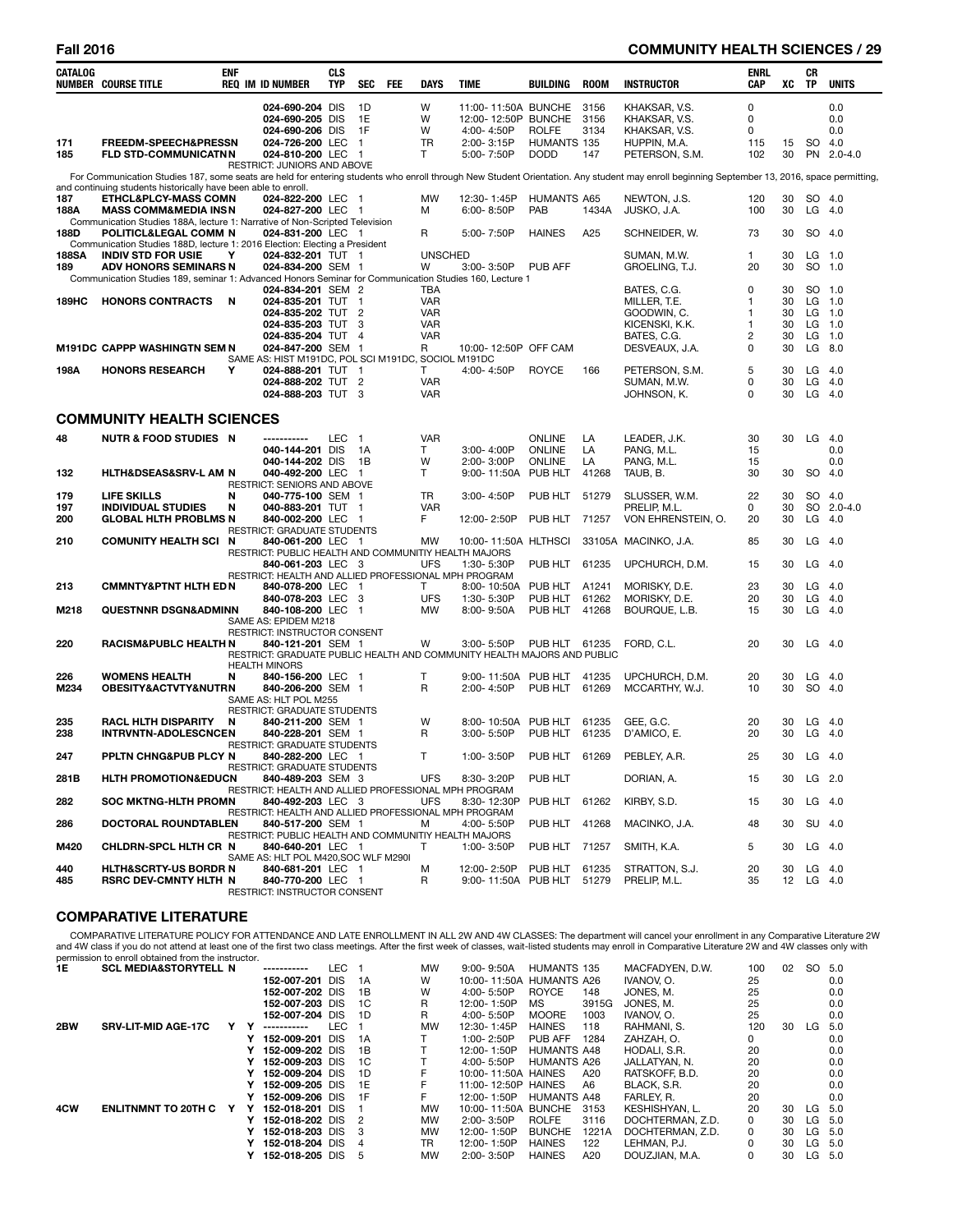#### 30 / COMPUTATIONAL AND SYSTEMS BIOLOGY **Fall 2016 Fall 2016**

| CATALOG            |                                                                                                                                         | <b>ENF</b> |        |                                                                               | <b>CLS</b>       |                      |            |                  |                                                                      |                               |                |                                                                                                                                                                                                  | <b>ENRL</b> |          | СR               |              |
|--------------------|-----------------------------------------------------------------------------------------------------------------------------------------|------------|--------|-------------------------------------------------------------------------------|------------------|----------------------|------------|------------------|----------------------------------------------------------------------|-------------------------------|----------------|--------------------------------------------------------------------------------------------------------------------------------------------------------------------------------------------------|-------------|----------|------------------|--------------|
|                    | <b>NUMBER COURSE TITLE</b>                                                                                                              |            |        | <b>REQ IM ID NUMBER</b>                                                       | TYP              | <b>SEC</b>           | <b>FEE</b> | DAYS             | TIME                                                                 | BUILDING                      | <b>ROOM</b>    | <b>INSTRUCTOR</b>                                                                                                                                                                                | CAP         | XC       | TP               | <b>UNITS</b> |
| 4DW                | <b>GREAT BOOKS</b>                                                                                                                      |            |        | Y Y 152-019-201 DIS                                                           |                  | $\overline{1}$       |            | TR               | 12:00-1:50P                                                          | <b>HAINES</b>                 | A20            | RODRIGUEZ DRISSI,                                                                                                                                                                                | 0           | 30       | LG 5.0           |              |
|                    |                                                                                                                                         |            |        | Y 152-019-202 DIS                                                             |                  | $\overline{2}$       |            | <b>MW</b>        | 12:00-1:50P                                                          | <b>HAINES</b>                 | 122            | RODRIGUEZ DRISSI,                                                                                                                                                                                | 0           | 30       | LG 5.0           |              |
|                    |                                                                                                                                         |            | Y<br>Y | 152-019-203 DIS<br>152-019-204 DIS                                            |                  | 3<br>4               |            | TR<br>м          | 2:00-3:50P<br>2:00-4:50P                                             | <b>HAINES</b><br><b>ROYCE</b> | 110<br>166     | SACILOTTO, D.<br>LINDA, D.M.                                                                                                                                                                     | 0<br>0      | 30<br>30 | LG 5.0<br>LG 5.0 |              |
|                    |                                                                                                                                         |            |        | Y 152-019-205 DIS                                                             |                  | 5                    |            | TR               | 4:00-5:50P                                                           | <b>ROYCE</b>                  | 148            | LIVESCU, S.L.                                                                                                                                                                                    | 0           | 30       | LG 5.0           |              |
| 19                 | FIAT LUX FRSHMN SEM N                                                                                                                   |            |        | 152-057-200 SEM 1                                                             |                  |                      |            | W                | 1:00-1:50P                                                           | <b>HAINES</b>                 | 110            | KOMAR, K.L.                                                                                                                                                                                      | 0           | 30       | PN 1.0           |              |
|                    | Comparative Literature 19, seminar 1: Short Works of Franz Kafka, or How Modern World Works                                             |            |        | RESTRICT: UNDERGRADUATE STUDENTS ONLY                                         |                  |                      |            |                  |                                                                      |                               |                |                                                                                                                                                                                                  |             |          |                  |              |
| 100                | <b>INT-LIT&amp;CRIT THEORY</b>                                                                                                          | N          |        | 152-301-200 LEC 1                                                             |                  |                      |            | Τ                | 1:00-3:50P                                                           | <b>ROLFE</b>                  | 3115           | HOCHBERG, G.                                                                                                                                                                                     | 15          | 30       | LG 5.0           |              |
| M167               | <b>MODRN ARAB LIT-ENGL N</b>                                                                                                            |            |        | 152-703-200 LEC 1                                                             |                  |                      |            | М                | $3:00 - 5:50P$                                                       | PUB AFF                       | 1270           | LIVESCU, S.L.                                                                                                                                                                                    | 15          | 30       | $LG$ 4.0         |              |
| 180                | <b>MEDICAL HUMANITIES</b>                                                                                                               | N          |        | SAME AS: ARABIC M151<br>152-780-200 SEM 1                                     |                  |                      |            | R                | 2:00-4:50P                                                           | <b>HAINES</b>                 | A28            | CIAVOLELLA, M.                                                                                                                                                                                   | 20          | 30       | SO 4.0           |              |
|                    | Comparative Literature 180, seminar 1: Medical Conceptions of Body, Mind, and Soul in Classical and Early Modern Literature and Science |            |        |                                                                               |                  |                      |            |                  |                                                                      |                               |                |                                                                                                                                                                                                  |             |          |                  |              |
| 191                | <b>VARIABLE TOPICS</b>                                                                                                                  | N          |        | 152-846-201 SEM 1                                                             |                  |                      |            | TR               | 12:30-1:45P                                                          | <b>HAINES</b>                 | 110            | SUTHERLAND KRISTAL                                                                                                                                                                               | 15          | 30       | SO 4.0           |              |
|                    | Comparative Literature 191, seminar 1: Art of Film Adaptation                                                                           |            |        | 152-846-202 SEM 2                                                             |                  |                      |            | W                | 2:00-4:50P                                                           | <b>ROYCE</b>                  | 166            | MCDONALD, R.D.                                                                                                                                                                                   | 20          | 30       | SO 4.0           |              |
|                    | Comparative Literature 191, seminar 2: Modern Irish Literature and Crisis of Value                                                      |            |        |                                                                               |                  |                      |            |                  |                                                                      |                               |                |                                                                                                                                                                                                  |             |          |                  |              |
| 197                | <b>INDIVIDUAL STUDIES</b>                                                                                                               | N          |        | 152-884-201 TUT 1                                                             |                  |                      |            | <b>VAR</b>       |                                                                      |                               |                | MCDONALD, R.D.                                                                                                                                                                                   | 0           | 30       |                  | SO 2.0-4.0   |
|                    | THEORY OF COMP LIT                                                                                                                      | N          |        | 152-884-202 TUT 2<br>556-001-200 SEM 1                                        |                  |                      |            | <b>VAR</b><br>T. |                                                                      |                               |                | KAUFMAN, E.K.                                                                                                                                                                                    | 0<br>8      | 30<br>30 | SO 6.0           | SO 2.0-4.0   |
| 200A               |                                                                                                                                         |            |        | RESTRICT: GRADUATE STUDENTS                                                   |                  |                      |            |                  | 3:00-5:50P                                                           | HUMANTS 348                   |                | MCCLURE, K.M.                                                                                                                                                                                    |             |          |                  |              |
| M288               | <b>MODERN ARAB THOUGHTN</b>                                                                                                             |            |        | 556-528-200 SEM 1                                                             |                  |                      |            | м                | 4:00-6:50P                                                           | HUMANTS 348                   |                | GANA, N.                                                                                                                                                                                         | 10          | 30       | SO 4.0           |              |
| 290                | CNTMP THRYS OF CRIT N                                                                                                                   |            |        | SAME AS: ARABIC M288<br>556-499-201 SEM 1                                     |                  |                      |            | R                | 2:00-4:50P                                                           | <b>ROYCE</b>                  | 166            | HOCHBERG, G.                                                                                                                                                                                     | 15          | 30       | SO 4.0           |              |
|                    | Comparative Literature 290, seminar 1: Revisiting Archive: On Politics of Knowledge Production                                          |            |        |                                                                               |                  |                      |            |                  |                                                                      |                               |                |                                                                                                                                                                                                  |             |          |                  |              |
|                    |                                                                                                                                         |            |        | 556-499-202 SEM 2                                                             |                  |                      |            | W                | 9:00-11:50A YRL                                                      |                               |                | 11630F SLYOMOVICS, S.E.                                                                                                                                                                          | 0           | 30       | SO 4.0           |              |
| M294               | Comparative Literature 290, seminar 2:                                                                                                  | N          |        |                                                                               |                  |                      |            | т                |                                                                      |                               |                | MAKDISI, S.                                                                                                                                                                                      | 4           | 30       | SO 5.0           |              |
|                    | <b>LITERARY THEORY</b>                                                                                                                  |            |        | 556-530-200 SEM 1<br>SAME AS: ENGL M270                                       |                  |                      |            |                  | 9:00-11:50A HUMANTS A56                                              |                               |                |                                                                                                                                                                                                  |             |          |                  |              |
|                    |                                                                                                                                         |            |        |                                                                               |                  |                      |            |                  |                                                                      |                               |                |                                                                                                                                                                                                  |             |          |                  |              |
|                    | <b>COMPUTATIONAL AND SYSTEMS BIOLOGY</b>                                                                                                |            |        |                                                                               |                  |                      |            |                  |                                                                      |                               |                |                                                                                                                                                                                                  |             |          |                  |              |
| M184               | <b>COMPUTTNL&amp;SSTMS BIOY</b>                                                                                                         |            |        | 370-804-200 LEC 1                                                             |                  |                      |            | F                | 2:00-3:50P                                                           | BOELTER 5249                  |                | DISTEFANO, J.J.                                                                                                                                                                                  | 7           | 30       | PN 2.0           |              |
|                    |                                                                                                                                         |            |        | SAME AS: BIOENGR M184, COM SCI M184                                           |                  |                      |            |                  |                                                                      |                               |                |                                                                                                                                                                                                  |             |          |                  |              |
|                    | <b>COMPUTER SCIENCE</b>                                                                                                                 |            |        |                                                                               |                  |                      |            |                  |                                                                      |                               |                |                                                                                                                                                                                                  |             |          |                  |              |
|                    |                                                                                                                                         |            |        |                                                                               |                  |                      |            |                  |                                                                      |                               |                |                                                                                                                                                                                                  |             |          |                  |              |
| 6426 Boelter Hall. |                                                                                                                                         |            |        |                                                                               |                  |                      |            |                  |                                                                      |                               |                | Students who enroll in upper division HSSEAS courses without completing the requisites are subject to disenrollment after the second class meeting. If necessary, consult an HSSEAS counselor in |             |          |                  |              |
| 1.                 | <b>FRESHMAN CS SEMINAR N</b>                                                                                                            |            |        | -----------                                                                   | SEM <sub>1</sub> |                      |            | W                | 2:00-2:50P                                                           | <b>DODD</b>                   | 147            | gerla, M.                                                                                                                                                                                        | 294         |          | 30 LG 1.0        |              |
|                    |                                                                                                                                         |            |        | 187-003-201 DIS                                                               |                  | 1A                   |            | м                | 2:00-2:50P                                                           | PAB                           | 1434A          | ABANI, N.                                                                                                                                                                                        | 98          |          |                  | 0.0          |
|                    |                                                                                                                                         |            |        | 187-003-202 DIS<br>187-003-203 DIS                                            |                  | 1B<br>1C             |            | F<br>М           | 2:00-2:50P<br>3:00-3:50P                                             | <b>KNSY PV</b><br>PAB         | 1200B<br>1434A | TONG, T.<br>JOY, J.G.                                                                                                                                                                            | 98<br>98    |          |                  | 0.0<br>0.0   |
|                    |                                                                                                                                         |            |        |                                                                               |                  |                      |            |                  |                                                                      |                               |                | For Computer Science 31 enrollment problems, see http://cs.ucla.edu/classes/enroll/cs31/. There will be two MANDATORY midterm examinations from 6 to 7:50 p.m. on the following Thursdays:       |             |          |                  |              |
|                    | October 20 and November 10, 2016.                                                                                                       |            |        |                                                                               |                  |                      |            |                  |                                                                      |                               |                |                                                                                                                                                                                                  |             |          |                  |              |
| 31                 | <b>INTRO TO COM SCI 1</b>                                                                                                               | N          |        | -----------<br>187-093-201 DIS                                                | LEC 1            | 1A                   |            | <b>MW</b><br>F   | 12:00-1:50P HAINES<br>10:00-11:50A HUMANTS A65                       |                               | 39             | SMALLBERG, D.A.<br>YUAN, Z.                                                                                                                                                                      | 292<br>39   |          | 27 LG 4.0        | 0.0          |
|                    |                                                                                                                                         |            |        | 187-093-202 DIS                                                               |                  | 1B                   |            | F                | 10:00-11:50A BOELTER 5273                                            |                               |                | ALLURI, B.                                                                                                                                                                                       | 39          |          |                  | 0.0          |
|                    |                                                                                                                                         |            |        | 187-093-203 DIS                                                               |                  | 1C                   |            | F                | 12:00-1:50P                                                          | BOELTER 5272                  |                | CHEN, M.                                                                                                                                                                                         | 39          |          |                  | 0.0          |
|                    |                                                                                                                                         |            |        | 187-093-204 DIS                                                               |                  | 1D<br>1E             |            | F<br>F           | 12:00-1:50P                                                          | <b>HUMANTS A65</b>            |                | TSENG, H.Y.                                                                                                                                                                                      | 39<br>39    |          |                  | 0.0          |
|                    |                                                                                                                                         |            |        | 187-093-205 DIS<br>187-093-206 DIS                                            |                  | 1F                   |            | F                | 12:00-1:50P<br>2:00-3:50P                                            | <b>BOTANY</b><br>BOELTER 5272 | 325            | WANG, J.<br>RAMJIT, A.M.                                                                                                                                                                         | 39          |          |                  | 0.0<br>0.0   |
|                    |                                                                                                                                         |            |        | 187-093-207 DIS                                                               |                  | 1G                   |            | F                | 2:00-3:50P                                                           | <b>ROYCE</b>                  | 162            | DAREDDY MANOJ REDD                                                                                                                                                                               | 39          |          |                  | 0.0          |
|                    |                                                                                                                                         |            |        | 187-093-208 DIS                                                               |                  | 1H                   |            | F                | 10:00-11:50A BOELTER                                                 |                               | 2760           | SAHNI, T.S.                                                                                                                                                                                      | 19          |          |                  | 0.0          |
|                    |                                                                                                                                         |            |        | -----------<br>187-093-211 DIS                                                | <b>LEC</b>       | 2<br>2A              |            | <b>MW</b><br>F   | 4:00-5:50P<br>10:00-11:50A HUMANTS 169                               | <b>HAINES</b>                 | 39             | SMALLBERG, D.A.<br>IVANOV, T.I.                                                                                                                                                                  | 293<br>39   | 27       | LG 4.0           | 0.0          |
|                    |                                                                                                                                         |            |        | 187-093-212 DIS                                                               |                  | 2B                   |            | F                | 10:00-11:50A DODD                                                    |                               | 167            | KANETKAR, S.S.                                                                                                                                                                                   | 39          |          |                  | 0.0          |
|                    |                                                                                                                                         |            |        | 187-093-213 DIS                                                               |                  | 2C                   |            | F                | 12:00-1:50P BOELTER                                                  |                               | 5280           | DUNCAN, N.L                                                                                                                                                                                      | 39          |          |                  | 0.0          |
|                    |                                                                                                                                         |            |        | 187-093-214 DIS<br>187-093-215 DIS                                            |                  | 2D<br>2E             |            | F<br>F           | 2:00-3:50P<br>2:00-3:50P                                             | BOELTER 5419<br><b>ROLFE</b>  | 3129           | CAULFIELD, T.<br>MASTORAKIS, S.                                                                                                                                                                  | 39<br>39    |          |                  | 0.0<br>0.0   |
|                    |                                                                                                                                         |            |        | 187-093-216 DIS                                                               |                  | 2F                   |            | F                | 4:00-5:50P                                                           | BOELTER 5419                  |                | ZHOU. T.                                                                                                                                                                                         | 39          |          |                  | 0.0          |
|                    |                                                                                                                                         |            |        | 187-093-217 DIS                                                               |                  | 2G                   |            | F                | 4:00-5:50P                                                           | BOELTER 5422                  |                | ZHAO, Q.                                                                                                                                                                                         | 39          |          |                  | 0.0          |
|                    | <b>COMPUTER ORGANIZATNY</b>                                                                                                             |            |        | 187-093-218 DIS<br>-----------                                                |                  | 2H<br>$\overline{1}$ |            | F                | 10:00-11:50A BOELTER 2760                                            | <b>HUMANTS A51</b>            |                | SAHNI, T.S.                                                                                                                                                                                      | 20          |          |                  | 0.0          |
| 33                 |                                                                                                                                         |            |        | 187-101-201 DIS                                                               | LEC              | 1A                   |            | MW<br>F          | 2:00-3:50P<br>10:00-11:50A MS                                        |                               | 5128           | EGGERT, P.R.<br>CORREIA, R.J.                                                                                                                                                                    | 172<br>42   |          | 07 LG 5.0        | 0.0          |
|                    |                                                                                                                                         |            |        | 187-101-202 DIS                                                               |                  | 1B                   |            | F                | 12:00-1:50P                                                          | BOELTER 5249                  |                | JAVADI, F.                                                                                                                                                                                       | 43          |          |                  | 0.0          |
|                    |                                                                                                                                         |            |        | 187-101-204 DIS                                                               |                  | - 1 D                |            | F                | 2:00-3:50P                                                           | BOELTER 5264                  |                | MALIK, V.                                                                                                                                                                                        | 43          |          |                  | 0.0          |
| 35L                | SOFTWARE CONST LAB Y Y 187-105-201 LAB 1                                                                                                |            |        | 187-101-205 DIS 1E                                                            |                  |                      |            | F<br>MW          | 2:00-3:50P<br>10:00-11:50A BOELTER 3760                              | HAINES                        | 118            | SHAH, M.P.<br>WANG, J.                                                                                                                                                                           | 44<br>30    |          | 03 LG 2.0        | 0.0          |
|                    |                                                                                                                                         |            |        | RESTRICT: UG ENGR, SEVERAL OTHER MAJORS; BIOINFO MINOR                        |                  |                      |            |                  |                                                                      |                               |                |                                                                                                                                                                                                  |             |          |                  |              |
|                    |                                                                                                                                         |            |        | Y 187-105-202 LAB 2                                                           |                  |                      |            | <b>MW</b>        | 12:00-1:50P                                                          | BOELTER 3760                  |                | GARIP. M.                                                                                                                                                                                        | 30          | 05       | $LG$ 2.0         |              |
|                    |                                                                                                                                         |            |        | RESTRICT: UG ENGR, SEVERAL OTHER MAJORS; BIOINFO MINOR<br>Y 187-105-203 LAB 3 |                  |                      |            | <b>MW</b>        | 2:00-3:50P                                                           | BOELTER 3760                  |                | KAMAL, A.                                                                                                                                                                                        | 30          |          | 07 LG 2.0        |              |
|                    |                                                                                                                                         |            |        |                                                                               |                  |                      |            |                  | RESTRICT: UG ENGR, SEVERAL OTHER MAJORS; BIOINFO MINOR               |                               |                |                                                                                                                                                                                                  |             |          |                  |              |
|                    |                                                                                                                                         |            |        | Y 187-105-204 LAB 4                                                           |                  |                      |            | <b>MW</b>        | 4:00-5:50P                                                           | BOELTER 3760                  |                | VU, T.                                                                                                                                                                                           | 30          | 09       | $LG$ 2.0         |              |
|                    |                                                                                                                                         |            |        | Y 187-105-205 LAB 5                                                           |                  |                      |            | TR               | RESTRICT: UG ENGR, SEVERAL OTHER MAJORS; BIOINFO MINOR<br>4:00-5:50P | BOELTER 3760                  |                | KOTKAR, P.A.                                                                                                                                                                                     | 30          |          | 16 LG 2.0        |              |
|                    |                                                                                                                                         |            |        |                                                                               |                  |                      |            |                  | RESTRICT: UG ENGR, SEVERAL OTHER MAJORS; BIOINFO MINOR               |                               |                |                                                                                                                                                                                                  |             |          |                  |              |

|      |                              | RESTRICT: UG ENGR, SEVERAL OTHER MAJORS; BIOINFO MINOR |                  |      |           |                           |                |      |               |     |    |          |     |
|------|------------------------------|--------------------------------------------------------|------------------|------|-----------|---------------------------|----------------|------|---------------|-----|----|----------|-----|
|      |                              | Y 187-105-206 LAB 6                                    |                  |      | TR        | 10:00-11:50A BOELTER 3760 |                |      | ZHOU. M.      | 30  | 13 | $LG$ 2.0 |     |
|      |                              | RESTRICT: UG ENGR. SEVERAL OTHER MAJORS: BIOINFO MINOR |                  |      |           |                           |                |      |               |     |    |          |     |
|      |                              | Y 187-105-207 LAB 7                                    |                  |      | мw        | 8:00-9:50A                | BOELTER 3760   |      | YAN. X.       | 30  | 01 | $LG$ 2.0 |     |
|      |                              | RESTRICT: UG ENGR. SEVERAL OTHER MAJORS: BIOINFO MINOR |                  |      |           |                           |                |      |               |     |    |          |     |
|      |                              | Y 187-105-208 LAB 8                                    |                  |      | TR        | 8:00- 9:50A               | BOELTER        | 3760 | PRABHAKAR, S. | 30  | 11 | $LG$ 2.0 |     |
| M51A | <b>LOGC DSGN-DGTL SSTM N</b> | -----------                                            | LEC 1            |      | MW        | 10:00-11:50A BOELTER 3400 |                |      | CABRIC, D.    | 0   | 03 | LG 4.0   |     |
|      |                              | SAME AS: EL ENGR M16                                   |                  |      |           |                           |                |      |               |     |    |          |     |
|      |                              | RESTRICT: ALL UG ENGR MAJORS.MATH-COMP.CYBERNT         |                  |      |           |                           |                |      |               |     |    |          |     |
|      |                              | 187-154-201 DIS 1A                                     |                  |      | F         | 2:00-3:50P                | BOELTER        | 9436 | LAGHATE, M.V. | 0   |    |          | 0.0 |
|      |                              | 187-154-202 DIS                                        |                  | 1B   | F         | 10:00-11:50A BOTANY       |                | 325  | HATTAB, G.N.  | 0   |    |          | 0.0 |
|      |                              | 187-154-203 DIS                                        |                  | - 1C | F         | 12:00-1:50P               | <b>BOELTER</b> | 5273 | LAGHATE, M.V. | 0   |    |          | 0.0 |
|      |                              | 187-154-204 DIS                                        |                  | - 1D | R.        | $4:00 - 5:50P$            | <b>BOTANY</b>  | 133  | HATTAB, G.N.  | 0   |    |          | 0.0 |
|      |                              | -----------                                            | LEC <sub>2</sub> |      | <b>MW</b> | $2:00 - 3:50P$            | BOELTER        | 3400 | KORF, R.E.    | 167 | 07 | LG       | 4.0 |
|      |                              | RESTRICT: UG ENGR. SEVERAL OTHER MAJORS: BIOINFO MINOR |                  |      |           |                           |                |      |               |     |    |          |     |
|      |                              | 187-154-211 DIS 2A                                     |                  |      | F.        | 10:00-11:50A PUB AFF      |                | 1222 | PANDEY, A.    | 42  |    |          | 0.0 |
|      |                              | 187-154-212 DIS 2B                                     |                  |      | F         | 12:00-1:50P PUB AFF       |                | 1222 | FARAHPOUR, N. | 42  |    |          | 0.0 |
|      |                              |                                                        |                  |      |           |                           |                |      |               |     |    |          |     |
|      |                              |                                                        |                  |      |           |                           |                |      |               |     |    |          |     |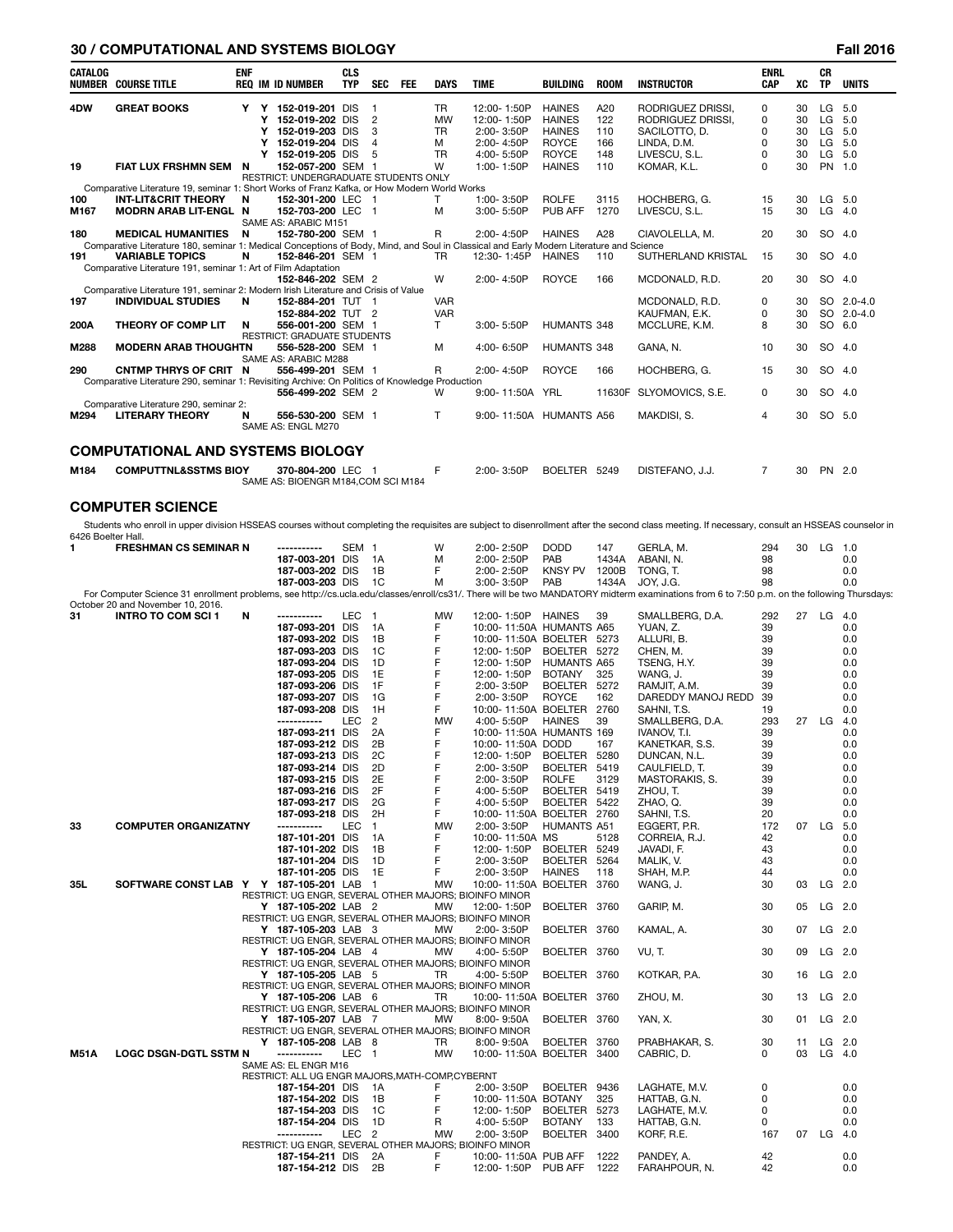| CATALOG | <b>NUMBER COURSE TITLE</b>                                                                                                         | ENF | <b>REQ IM ID NUMBER</b>                                                                                                                           | <b>CLS</b><br>TYP | SEC                                        | FEE | DAYS                          | TIME                                                                                                                                                  | <b>BUILDING</b>                                              | <b>ROOM</b>           | <b>INSTRUCTOR</b>                                                    | <b>ENRL</b><br>CAP          | XC       | CR<br>TP  | <b>UNITS</b>                         |
|---------|------------------------------------------------------------------------------------------------------------------------------------|-----|---------------------------------------------------------------------------------------------------------------------------------------------------|-------------------|--------------------------------------------|-----|-------------------------------|-------------------------------------------------------------------------------------------------------------------------------------------------------|--------------------------------------------------------------|-----------------------|----------------------------------------------------------------------|-----------------------------|----------|-----------|--------------------------------------|
| 111     | <b>OPERATNG SSTMS PRIN Y</b>                                                                                                       |     | 187-154-213 DIS<br>187-154-214 DIS<br>-----------<br>RESTRICT: UG ENGR, SEVERAL OTHER MAJORS; BIOINFO MINOR                                       | <b>LEC</b>        | 2C<br>2D<br>$\overline{1}$                 |     | F<br>F<br><b>TR</b>           | $2:00 - 3:50P$<br>2:00-3:50P<br>$8:00 - 9:50A$                                                                                                        | <b>BUNCHE</b><br>PUB AFF<br>BOELTER 3400                     | 3157<br>2242          | KIM, H.<br>LAU, D.<br>REIHER, P.L.                                   | 41<br>42<br>167             | 11       |           | 0.0<br>0.0<br>LG 5.0                 |
| M117    | <b>NETWRK-PHYSCL LAYER N</b>                                                                                                       |     | 187-336-201 LAB<br>187-336-202 LAB<br>187-336-203 LAB<br>187-336-204 LAB<br>-----------<br>SAME AS: EL ENGR M117                                  | LEC               | - 1A<br>1B<br>1C<br>- 1D<br>$\overline{1}$ |     | F<br>F<br>F<br>F<br><b>TR</b> | 10:00-11:50A BOELTER 9436<br>12:00-1:50P<br>$2:00 - 3:50P$<br>4:00-5:50P<br>2:00-3:50P                                                                | HUMANTS 169<br><b>ROLFE</b><br><b>BUNCHE</b><br>MS           | 3134<br>2160<br>5200  | MEHDI, M.T.<br>ZHOU. D.<br>BU, Z.<br>LEE, J.<br>DZHANIDZE, R.P.      | 42<br>41<br>42<br>42<br>100 | 30       |           | 0.0<br>0.0<br>0.0<br>0.0<br>$LG$ 4.0 |
|         |                                                                                                                                    |     | 187-344-201 DIS<br>187-344-202 DIS<br>187-344-203 DIS<br>187-344-204 DIS                                                                          |                   | - 1A<br>- 1B<br>- 1 C<br>- 1D              |     | W<br>W<br>W<br>W              | RESTRICT: COMPUTER SCIENCE AND ELECTRICAL ENGINEERING JUNIORS AND SENIORS<br>10:00-11:50A BOELTER 3704<br>12:00-1:50P<br>2:00-3:50P<br>$8.00 - 9.50A$ | BOELTER 3704<br>BOELTER 3704<br>BOELTER 3704                 |                       | GENG, Q.<br>GENG, Q.<br>LIU, J.Y.<br>LIU, J.Y.                       | 25<br>25<br>25<br>25        |          |           | 0.0<br>0.0<br>0.0<br>0.0             |
| 118     | Computer Science 118, lecture 80, is limited to students in the online M.S. in Engineering program.<br><b>CMPTR NTWRK FNDMNTLY</b> |     | -----------<br>RESTRICT: UG ENGR, SEVERAL OTHER MAJORS; BIOINFO MINOR                                                                             | LEC 1             |                                            |     | MW                            | 4:00-5:50P                                                                                                                                            | BOELTER 2444                                                 |                       | ZHANG, L.                                                            | 80                          | 09       |           | $LG$ 4.0                             |
|         |                                                                                                                                    |     | 187-350-201 DIS<br>187-350-202 DIS<br>187-350-280 LEC 80<br>RESTRICT: GRADUATE STUDENTS, ON-LINE MASTERS PROGRAM                                  |                   | - 1A<br>- 1B                               |     | F<br>F<br><b>VAR</b>          | 2:00-3:50P<br>4:00-5:50P                                                                                                                              | ROYCE<br><b>BOELTER</b><br><b>ONLINE</b>                     | 164<br>5436<br>LA     | MITTAL, M.<br>ZHANG, H.<br>GERLA, M.                                 | 40<br>40<br>35              | 30       |           | 0.0<br>0.0<br>$LG$ 4.0               |
| CM121   | <b>INTR-BIOINFORMATICS</b>                                                                                                         | Υ   | -----------<br>SAME AS: CHEM CM160A                                                                                                               | LEC               | $\overline{1}$                             |     | MW                            | 12:00-1:50P                                                                                                                                           | <b>HAINES</b>                                                | A2                    | LEE, C.J.                                                            | 40                          | 05       |           | SO 4.0                               |
| 130     | <b>SOFTWARE ENGINEERNGY</b>                                                                                                        |     | 187-426-201 DIS<br>-----------<br>RESTRICT: UG ENGR, SEVERAL OTHER MAJORS; BIOINFO MINOR<br>187-500-201 LAB 1A                                    | <b>LEC</b>        | - 1A<br>$\blacksquare$                     |     | F<br>MW<br>F                  | 12:00-1:50P<br>12:00-1:50P<br>10:00-11:50A ROYCE                                                                                                      | <b>FRANZ</b><br><b>BOELTER</b>                               | 1260<br>3400<br>164   | ROYTMAN, M.<br>KIM, M.<br>MARDANI, S.                                | 40<br>120<br>40             | 05       |           | 0.0<br>$LG$ 4.0<br>0.0               |
| 131     | PROGRAMMING LANGS Y                                                                                                                |     | 187-500-202 LAB 1B<br>187-500-203 LAB 1C<br>-----------<br>RESTRICT: UG ENGR, SEVERAL OTHER MAJORS; BIOINFO MINOR                                 | LEC               | $\blacksquare$                             |     | F<br>F<br>MW                  | 12:00-1:50P<br>12:00-1:50P<br>10:00-11:50A FRANZ                                                                                                      | <b>BOELTER</b><br><b>FOWLER</b>                              | 5436<br>A103B<br>1260 | ZHANG, T.<br>KIM, D.J.<br>EGGERT, P.R.                               | 40<br>40<br>120             | 03       | LG 4.0    | 0.0<br>0.0                           |
| 132     | <b>COMPILER CONSTRCTN Y</b>                                                                                                        |     | 187-510-201 LAB<br>187-510-202 LAB<br>187-510-203 LAB                                                                                             | <b>LEC</b>        | - 1A<br>- 1B<br>- 1C<br>$\overline{1}$     |     | F<br>F<br>F<br>TR             | 10:00-11:50A PAB<br>10:00-11:50A HAINES<br>12:00-1:50P<br>2:00-3:50P                                                                                  | <b>HUMANTS 135</b><br>BOELTER 5436                           | 1749<br>A44           | WEISS, T.<br>YOO, S.<br>VEMULAPALLI, K.N.<br>PALSBERG, J.            | 40<br>40<br>40<br>40        |          | 15 LG 4.0 | 0.0<br>0.0<br>0.0                    |
| 143     | <b>DATABASE SYSTEMS</b>                                                                                                            | Y   | RESTRICT: UG ENGR, SEVERAL OTHER MAJORS; BIOINFO MINOR<br>187-545-201 DIS<br>-----------                                                          | LEC               | - 1A<br>$\overline{1}$                     |     | F<br>MW                       | 2:00-3:50P<br>4:00-5:50P                                                                                                                              | <b>HAINES</b><br><b>DODD</b>                                 | A44<br>147            | KALHAUGE, C.G.<br>CHO, J.                                            | 40<br>160                   | 09       |           | 0.0<br>$LG$ 4.0                      |
|         |                                                                                                                                    |     | RESTRICT: UG ENGR, SEVERAL OTHER MAJORS; BIOINFO MINOR<br>187-590-201 LAB 1A<br>187-590-202 LAB 1B<br>187-590-203 LAB<br>187-590-204 LAB 1D       |                   | - 1C                                       |     | F<br>F<br>F<br>F              | 12:00-1:50P<br>2:00-3:50P<br>2:00-3:50P<br>4:00-5:50P                                                                                                 | <b>ROYCE</b><br><b>ROYCE</b><br><b>ROYCE</b><br>GEOLOGY 4660 | 154<br>154<br>190     | XUE, Z.<br>GU, J.<br>LI, Y.<br>LI, M.                                | 40<br>40<br>40<br>40        |          |           | 0.0<br>0.0<br>0.0<br>0.0             |
|         | <b>INTRO-DATA MINING</b>                                                                                                           |     | 187-590-280 LEC 80<br>RESTRICT: GRADUATE STUDENTS, ON-LINE MASTERS PROGRAM<br>-----------                                                         | LEC 1             |                                            |     | <b>VAR</b>                    |                                                                                                                                                       | <b>ONLINE</b>                                                |                       | CHO, J.                                                              | 35                          | 30       | LG        | -4.0                                 |
| 145     |                                                                                                                                    | Y   | RESTRICT: UG ENGR, SEVERAL OTHER MAJORS; BIOINFO MINOR<br>187-570-201 DIS                                                                         |                   | - 1 A                                      |     | <b>MW</b><br>F                | 10:00-11:50A ROYCE<br>4:00-5:50P                                                                                                                      | <b>BOELTER</b>                                               | 362<br>2444           | WANG, W.<br>DAS, A.                                                  | 131<br>44                   | 03       | LG $4.0$  | 0.0                                  |
| M151B   | <b>COMPUTR SYSTMS ARCHY</b>                                                                                                        |     | 187-570-202 DIS<br>187-570-203 DIS<br>-----------<br>SAME AS: EL ENGR M116C                                                                       | LEC               | 1В<br>1C<br>$\mathbf{1}$                   |     | F<br>F<br>MW                  | 12:00-1:50P<br>$2:00 - 3:50P$<br>10:00-11:50A PUB AFF                                                                                                 | <b>ROYCE</b><br><b>ROYCE</b>                                 | 164<br>156<br>1337    | WU, Z.<br>LEE, J.E.<br>GUPTA, P.                                     | 43<br>44<br>0               | 03       | LG $4.0$  | 0.0<br>0.0                           |
| M152A   | <b>DIGITAL DESIGN LAB</b>                                                                                                          |     | RESTRICT: EE,CS,CS&E,CYBER,PRECYB UNDERGRADS<br><b>187-650-201 DIS 1A</b><br>Y Y 187-686-202 LAB<br>SAME AS: EL ENGR M116L                        |                   | $\overline{2}$                             |     | R<br>MW                       | 12:00-1:50P<br>$2:00 - 3:50P$<br>RESTRICT: CS,EE,CYBER,CS&L,MATH-COMP;BIOINFO MINOR JR&SR                                                             | <b>BUNCHE</b><br>BOELTER 3424                                | 3150                  | SETIA, M.<br>GUO, J.                                                 | 0<br>30                     | 27       |           | 0.0<br>$LG$ 2.0                      |
|         |                                                                                                                                    |     | <b>Y 187-686-203 LAB 3</b><br>Y 187-686-204 LAB 4                                                                                                 |                   |                                            |     | TR<br><b>TR</b>               | 12:00-1:50P BOELTER 3424<br>RESTRICT: CS,EE,CYBER,CS&L,MATH-COMP;BIOINFO MINOR JR&SR<br>10:00-11:50A BOELTER 3424                                     |                                                              |                       | GU, H.<br>LI, L.X.                                                   | 30<br>30                    | 27<br>27 |           | $LG$ 2.0<br>$LG$ 2.0                 |
|         |                                                                                                                                    |     | Y 187-686-206 LAB 6                                                                                                                               |                   |                                            |     | MW                            | RESTRICT: CS,EE,CYBER,CS&L,MATH-COMP;BIOINFO MINOR JR&SR<br>10:00-11:50A BOELTER 3424                                                                 |                                                              |                       | CHOI, Y.                                                             | 30                          | 27       |           | $LG$ 2.0                             |
| 152B    | <b>DGTL DSGN PROJ LAB</b>                                                                                                          |     | Y Y ----------<br>RESTRICT: UG ENGR, SEVERAL OTHER MAJORS; BIOINFO MINOR                                                                          | LAB <sub>1</sub>  |                                            |     | MW                            | RESTRICT: CS,EE,CYBER,CS&L,MATH-COMP;BIOINFO MINOR JR&SR<br>12:00-1:50P BOELTER 3436                                                                  |                                                              |                       | SARRAFZADEH, M.                                                      | 24                          | 30       | LG 4.0    |                                      |
| 161     | <b>ARTIFICL INTELLIGNC</b>                                                                                                         | Υ   | Y 187-689-201 DIS 1A<br>-----------<br>RESTRICT: UG ENGR, SEVERAL OTHER MAJORS; BIOINFO MINOR                                                     | LEC <sub>1</sub>  |                                            |     | F<br><b>MW</b>                | 12:00-1:50P<br>10:00-11:50A BUNCHE 1209B                                                                                                              | BOELTER 3436                                                 |                       | MOATAMED. B.<br>DARWICHE, A.Y.                                       | 24<br>160                   |          | 03 LG 4.0 | 0.0                                  |
| 170A    | <b>MATH MODELING&amp;MTHDSY</b>                                                                                                    |     | 187-696-201 DIS<br>187-696-202 DIS<br>187-696-203 DIS<br>187-696-204 DIS<br>-----------<br>RESTRICT: UG ENGR, SEVERAL OTHER MAJORS; BIOINFO MINOR | LEC 1             | 1A<br>- 1B<br>1C<br>- 1D                   |     | F<br>F<br>F<br>F<br>MW        | 10:00-11:50A BOELTER 5272<br>12:00-1:50P<br>2:00-3:50P<br>4:00-5:50P<br>4:00-5:50P                                                                    | BOELTER 2444<br><b>DODD</b><br>LAKRETZ 120<br>BOELTER 3400   | 167                   | oztok, u.<br>SHEN, Y.<br>WU, C.D.<br>SIVAKUMAR, K.S.<br>PARKER, D.S. | 40<br>40<br>40<br>40<br>120 |          | 09 LG 4.0 | 0.0<br>0.0<br>0.0<br>0.0             |
| 174A    | <b>INTRO-COMP GRAPHICS Y</b>                                                                                                       |     | 187-710-201 DIS 1A<br>187-710-202 DIS<br>187-710-203 DIS<br>-----------                                                                           | LEC 1             | - 1B<br>- 1C                               |     | F<br>F<br>F<br>MW             | 4:00-5:50P<br>12:00-1:50P<br>2:00-3:50P<br>4:00-5:50P                                                                                                 | BOELTER 2760<br><b>ROYCE</b><br><b>DODD</b><br><b>HAINES</b> | 362<br>78<br>220      | JEYARAJ, A.<br>LYU, X.<br>JEYARAJ, A.<br>TERZOPOULOS, D.             | 40<br>40<br>40<br>120       | 09       |           | 0.0<br>0.0<br>0.0<br>LG 4.0          |
|         |                                                                                                                                    |     | RESTRICT: UG ENGR, SEVERAL OTHER MAJORS; BIOINFO MINOR<br>187-720-201 DIS<br>187-720-202 DIS<br>187-720-203 DIS                                   |                   | - 1A<br>- 1B<br>- 1C                       |     | F<br>F<br>F                   | 12:00-1:50P<br>2:00-3:50P<br>4:00- 5:50P                                                                                                              | <b>HAINES</b><br>BOELTER 5436<br>BOELTER 5264                | A <sub>2</sub>        | RIDGE, G.D.<br>AMIN, C.<br>RIDGE, G.D.                               | 40<br>40<br>40              |          |           | 0.0<br>0.0<br>0.0                    |
| 180     | ALGORITHMS&COMPLXTYY                                                                                                               |     | -----------<br>RESTRICT: UG ENGR, SEVERAL OTHER MAJORS; BIOINFO MINOR<br>187-780-201 DIS<br>187-780-202 DIS                                       | LEC <sub>1</sub>  | - 1A<br>1B                                 |     | TR<br>F<br>F                  | 10:00-11:50A BOELTER 3400<br>2:00-3:50P<br>12:00-1:50P                                                                                                | <b>HAINES</b><br>BOELTER 5440                                | A2                    | SARRAFZADEH, M.<br>HOSSEINI, A.<br>SHARMA, S.                        | 160<br>40<br>40             |          | 13 LG 4.0 | 0.0<br>0.0                           |
| 181     | <b>FORML LANGS&amp;AUTOMTAY</b>                                                                                                    |     | 187-780-203 DIS<br>187-780-204 DIS<br>-----------<br>RESTRICT: UG ENGR, SEVERAL OTHER MAJORS; BIOINFO MINOR<br>187-787-201 DIS 1A                 | LEC 1             | 1C<br>1D                                   |     | F<br>F<br>MW<br>F             | 2:00-3:50P<br>4:00-5:50P<br>2:00-3:50P<br>12:00-1:50P                                                                                                 | PUB AFF<br>BOELTER 5273<br>BOELTER 5249<br><b>HAINES</b>     | 2250<br>A18           | LI, A.<br>KAPBASOV, A.<br>SHERSTOV, A.<br>WU, P.                     | 40<br>40<br>80<br>39        |          | 07 LG 4.0 | 0.0<br>0.0<br>0.0                    |
|         |                                                                                                                                    |     | 187-787-202 DIS 1B                                                                                                                                |                   |                                            |     | F                             | 2:00-3:50P                                                                                                                                            | HUMANTS 169                                                  |                       | HE, Y.                                                               | 41                          |          |           | 0.0                                  |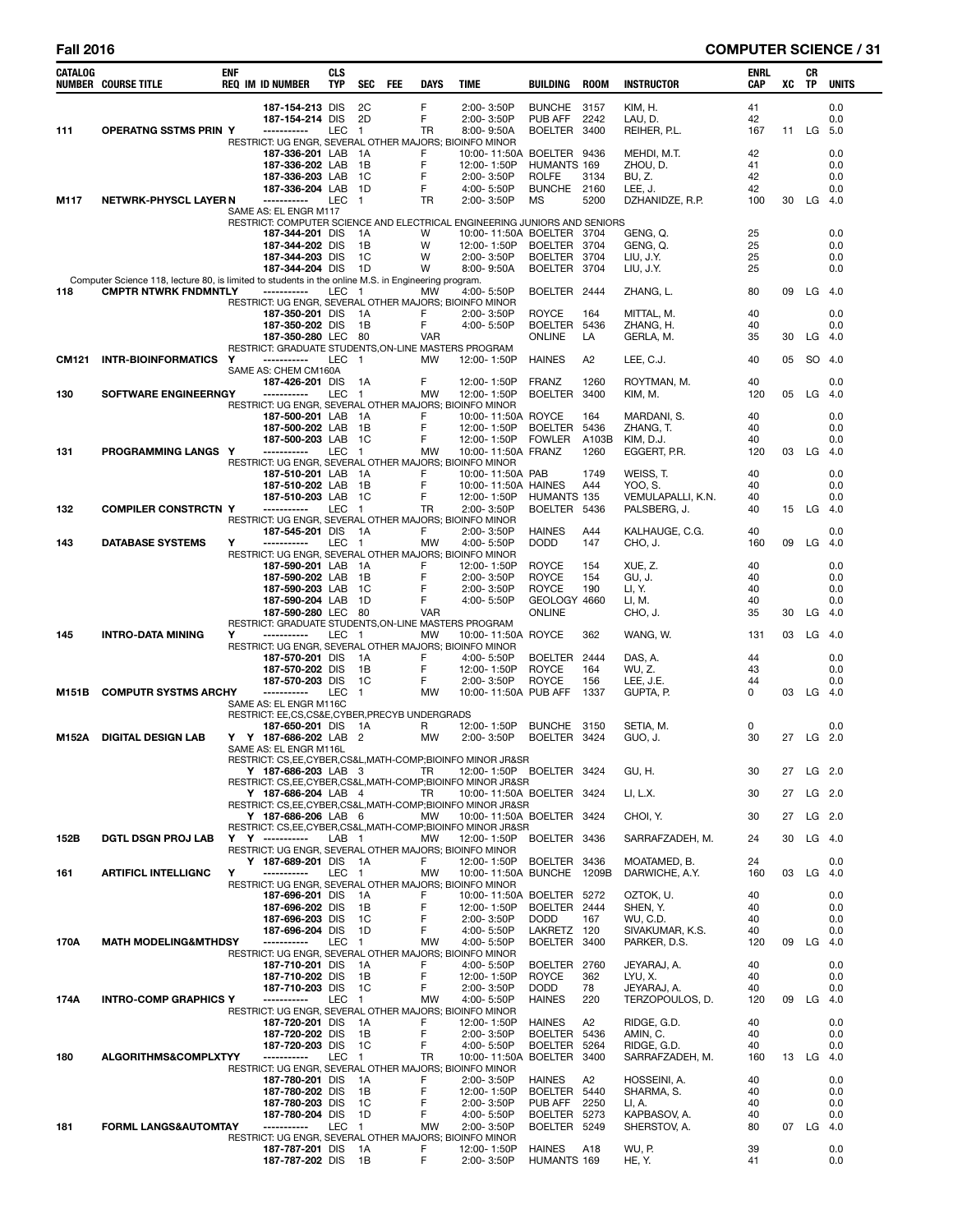### 32 / CONSERVATION OF ARCHAEOLOGICAL AND ETHNOGRAPHIC MATERIALS FAIL 2016

| CATALOG          | <b>NUMBER COURSE TITLE</b>                                                                                           | ENF |               | <b>REQ IM ID NUMBER</b>                                                                              | <b>CLS</b><br><b>TYP</b> | <b>SEC</b>           | FEE | <b>DAYS</b>                            | TIME                                                                                        | BUILDING                      | <b>ROOM</b>    | <b>INSTRUCTOR</b>                         | <b>ENRL</b><br>CAP | XC             | CR<br><b>TP</b>      | <b>UNITS</b>                           |
|------------------|----------------------------------------------------------------------------------------------------------------------|-----|---------------|------------------------------------------------------------------------------------------------------|--------------------------|----------------------|-----|----------------------------------------|---------------------------------------------------------------------------------------------|-------------------------------|----------------|-------------------------------------------|--------------------|----------------|----------------------|----------------------------------------|
| M184             | <b>COMPUTTNL&amp;SSTMS BIOY</b>                                                                                      |     |               | 187-804-200 LEC 1                                                                                    |                          |                      |     | F                                      | 2:00-3:50P                                                                                  | BOELTER 5249                  |                | DISTEFANO, J.J.                           | 44                 | 30             | PN 2.0               |                                        |
| 188              | <b>SPECIAL COURSES</b>                                                                                               | N   |               | SAME AS: BIOENGR M184, C&S BIO M184<br>-----------<br>RESTRICT: COMPUTER SCIENCE JUNIORS AND SENIORS | LEC <sub>2</sub>         |                      |     | TR                                     | 4:00-5:50P                                                                                  | <b>KNSY PV</b>                | 1240B          | MUTZ, A.                                  | 80                 | 30             | LG                   | - 4.0                                  |
|                  | Computer Science 188, seminar 2: Scalable Internet Services                                                          |     |               | 187-827-211 DIS                                                                                      |                          | 2A                   |     | F                                      | 12:00-1:50P                                                                                 | BOELTER 2760                  |                | LIU, S.                                   | 40                 |                |                      | 0.0                                    |
| <b>188SA</b>     | <b>INDIV STD FOR USIE</b>                                                                                            | Υ   |               | 187-827-212 DIS<br>187-824-201 TUT                                                                   |                          | 2Β<br>$\overline{1}$ |     | F<br><b>UNSCHED</b>                    | 2:00-3:50P                                                                                  | BOELTER 2760                  |                | ALZANTOT, M.F.<br>REIHER, P.L.            | 40<br>$\mathbf{1}$ | 30             | LG                   | 0.0<br>1.0                             |
| 201              | <b>COMPUTR SCIENCE SEM N</b>                                                                                         |     |               | 587-005-200 SEM 1<br>RESTRICT: COMPUTER SCIENCE GRAD STUDENTS                                        |                          |                      |     | TR                                     | 4:00-5:50P                                                                                  | BOELTER 3400                  |                | SANKARARAMAN, S.                          | 167                | 30             | SU 2.0               |                                        |
| 211              | <b>WIRELESS&amp;MOBILE</b>                                                                                           | N   |               | 587-067-200 LEC<br>587-067-280 LEC 80                                                                |                          | $\overline{1}$       |     | MW<br><b>VAR</b>                       | 4:00-5:50P                                                                                  | BOELTER 8500<br><b>ONLINE</b> | LA             | LU, S.<br>LU, S.                          | 48<br>35           | 09<br>30       | LG<br>LG             | - 4.0<br>-4.0                          |
| M213A            | <b>EMBEDDED SYSTEMS</b>                                                                                              | N   |               | RESTRICT: GRADUATE STUDENTS, ON-LINE MASTERS PROGRAM<br>587-076-200 LEC 1                            |                          |                      |     | <b>MW</b>                              | 4:00-5:50P                                                                                  | PUB AFF                       | 2238           | SRIVASTAVA, M.B.                          | 0                  | 09             | $LG$ 4.0             |                                        |
| 218              | <b>ADV COMPUTER NTWRKSY</b>                                                                                          |     |               | SAME AS: EL ENGR M202A<br>587-111-200 LEC 1                                                          |                          |                      |     | <b>MW</b>                              | 8:00-9:50A                                                                                  | BOELTER 5440                  |                | GERLA, M.                                 | 51                 | 30             | $LG$ 4.0             |                                        |
| 219              | <b>CMP SYST MDLNG ANLY N</b>                                                                                         |     |               | <b>RESTRICT: COMPUTER SCIENCE GRAD STUDENTS</b><br>587-114-200 LEC 1                                 |                          |                      |     | MW                                     | 4:00-5:50P                                                                                  | WGYOUNG 4216                  |                | VARGHESE, G.                              | 30                 | 30             | LG                   | - 4.0                                  |
| <b>CM221</b>     | Computer Science 219, lecture 1: Network Verification, Synthesis, and Creative Habit<br><b>INTR-BIOINFORMATICS Y</b> |     |               | -----------<br>SAME AS: BIOINFO M260A, CHEM CM260A, HUM GEN M260A                                    | LEC 1                    |                      |     | MW                                     | 12:00-1:50P                                                                                 | <b>HAINES</b>                 | A <sub>2</sub> | LEE, C.J.                                 | 25                 | 05             | SO 4.0               |                                        |
|                  |                                                                                                                      |     |               | <b>RESTRICT: GRADUATE STUDENTS</b><br>587-126-201 DIS                                                |                          | - 1A                 |     | F                                      | 12:00-1:50P                                                                                 | <b>FRANZ</b>                  | 1260           | ROYTMAN, M.                               | 25                 |                |                      | 0.0                                    |
| M226             | <b>MACHINE LEARNING</b>                                                                                              | Y   |               | 587-156-200 LEC 1<br>SAME AS: BIOINFO M226, HUM GEN M226                                             |                          |                      |     | MW                                     | 4:00-5:50P                                                                                  | BOELTER 5440                  |                | SANKARARAMAN, S.                          | 39                 | 30             | $LG$ 4.0             |                                        |
| 231              | <b>TYPES&amp;PROG LANGUAGEN</b>                                                                                      |     |               | 587-187-200 LEC 1<br><b>RESTRICT: GRADUATE STUDENTS</b>                                              |                          |                      |     | <b>MW</b>                              | $2:00 - 3:50P$                                                                              | GEOLOGY 4660                  |                | MILLSTEIN, T.D.                           | 45                 | 07             | LG                   | - 4.0                                  |
| 240A             | <b>DATA&amp;KNOWLEDGE BASEN</b>                                                                                      |     |               | 587-238-200 LEC 1<br><b>RESTRICT: GRADUATE STUDENTS</b>                                              |                          |                      |     | <b>MW</b>                              | 4:00-5:50P                                                                                  | BOELTER 5264                  |                | ZANIOLO, C.                               | 30                 | 30             | $LG$ 4.0             |                                        |
|                  |                                                                                                                      |     |               | 587-238-280 LEC 80<br>RESTRICT: GRADUATE STUDENTS, ON-LINE MASTERS PROGRAM                           |                          |                      |     | <b>VAR</b>                             |                                                                                             | ONLINE                        | LA             | ZANIOLO, C.                               | 0                  | 30             | $LG$ 4.0             |                                        |
| 244A<br>251A     | <b>DISTRIBTD DATABASE</b><br><b>ADVANCED COMPU ARCHN</b>                                                             | N   |               | 587-264-200 LEC<br>587-306-200 LEC 1                                                                 |                          | $\overline{1}$       |     | MW<br><b>MW</b>                        | $8:00 - 9:50A$<br>12:00-1:50P                                                               | PAB<br>BOELTER                | 1434A<br>5272  | CONDIE, T.<br>TAMIR, Y.                   | 50<br>15           | 01<br>05       | $LG$ 4.0<br>$LG$ 4.0 |                                        |
| M258A            | <b>DSGN-VLSI CIRCT&amp;SYS</b>                                                                                       | Y   |               | RESTRICT: COMPUTER SCI, EL ENGR GRADS<br>-----------                                                 | <b>LEC</b>               | - 1                  |     | TR.                                    | 4:00-5:50P                                                                                  | <b>KNSY PV</b>                | 1200B          | MARKOVIC, D.                              | 0                  | 16             | LG                   | - 4.0                                  |
|                  |                                                                                                                      |     |               | SAME AS: EL ENGR M216A<br>RESTRICT: GRADUATE STUDENTS                                                |                          |                      |     |                                        |                                                                                             |                               |                |                                           |                    |                |                      |                                        |
| 259              | <b>COMPTR SCI-SYS DSGN N</b>                                                                                         |     |               | 587-356-201 DIS 1A<br>587-357-201 LEC 1                                                              |                          |                      |     | W<br><b>MW</b>                         | 5:00-5:50P<br>8:00-9:50A                                                                    | HUMANTS 135<br>GEOLOGY 3656   |                | ELHEBEARY, M.M.<br>REINMAN, G.D.          | 0<br>48            | 30             |                      | 0.0<br>LG 2.0-12.0                     |
|                  | Computer Science 259, lecture 1: Advanced Topics in Microprocessor Design                                            |     |               | RESTRICT: GRADUATE STUDENTS                                                                          |                          |                      |     |                                        |                                                                                             |                               |                |                                           |                    |                |                      |                                        |
| <b>263C</b>      | ANIMATS-BASED MDLNG N                                                                                                |     |               | 587-382-200 LEC 1<br>RESTRICT: GRADUATE STUDENTS                                                     |                          |                      |     | <b>TR</b>                              | 2:00-3:50P                                                                                  | BUNCHE 3178                   |                | DYER, M.G.                                | 35                 | 30             | LG                   | -4.0                                   |
| M268             | <b>MACHINE PERCEPTION</b>                                                                                            | N   |               | -----------<br>SAME AS: EL ENGR M206                                                                 | LEC 1                    |                      |     | TR                                     | 5:00-6:50P                                                                                  | GEOLOGY 4660                  |                | SOATTO, S.                                | 50                 | 30             | $LG$ 4.0             |                                        |
|                  |                                                                                                                      |     |               | <b>RESTRICT: GRADUATE STUDENTS</b><br>587-405-201 DIS                                                |                          | - 1A                 |     | F                                      | 12:00-1:50P                                                                                 | PUB AFF                       | 1246           | LI, W.                                    | 50                 |                |                      | 0.0                                    |
|                  |                                                                                                                      |     |               | 587-405-280 LEC 80<br>RESTRICT: GRADUATE STUDENTS, ON-LINE MASTERS PROGRAM                           |                          |                      |     | <b>VAR</b>                             |                                                                                             | ONLINE                        | LA             | SOATTO, S.                                | 35                 | 30             | LG                   | - 4.0                                  |
| 269              | <b>ARTIFICL INTELLIGNC</b>                                                                                           | N   |               | 587-410-200 SEM 1                                                                                    |                          |                      |     | MW                                     | 2:00-3:50P                                                                                  | PAB                           | 1749           | TERZOPOULOS, D.                           | 25                 | 30             | LG                   | -4.0                                   |
|                  | Computer Science 269, seminar 1: Deformable Models in Computer Vision                                                |     |               | 587-410-201 SEM 2                                                                                    |                          |                      |     | <b>MW</b>                              | 4:00-5:50P                                                                                  | BOELTER 5419                  |                | VAN DEN BROECK, G.                        | 15                 | 30             | $LG$ 4.0             |                                        |
| M276A            | Computer Science 269, seminar 2: Statistical Relational Learning<br>PATTERN RECOGNITION N                            |     |               | 587-456-200 LEC<br>SAME AS: STATS M231                                                               |                          | $\overline{1}$       |     | <b>MW</b>                              | 3:30-4:45P                                                                                  | KNSY PV 1220B                 |                | ZHU, S.                                   | 0                  | 08             | SO 4.0               |                                        |
| M282A            | <b>CRYPTOGRAPHY</b>                                                                                                  | N   |               | RESTRICT: COMPUTER SCIENCE GRAD STUDENTS<br>587-497-200 LEC 1<br>SAME AS: MATH M209A                 |                          |                      |     | <b>MW</b>                              | 12:00-1:50P                                                                                 | ROYCE                         | 156            | OSTROVSKY, R.                             | 41                 | 05             | $LG$ 4.0             |                                        |
| 289A             | <b>CUR TPCS CMPTR THRY N</b>                                                                                         |     |               | <b>RESTRICT: GRADUATE STUDENTS</b><br>587-545-200 LEC 1                                              |                          |                      |     | MW                                     | 2:00-3:50P                                                                                  | BOELTER 5272                  |                | MEKA, R.                                  | 25                 | 07             |                      | LG 2.0-12.0                            |
| <b>289CO</b>     | Computer Science 289A, lecture 1: Algorithmic Machine Learning<br><b>COMPLEXITY THEORY</b>                           | - N |               | 587-547-200 LEC 1                                                                                    |                          |                      |     | F                                      | 2:00-5:50P                                                                                  | BOELTER 4283                  |                | SAHAI, A.                                 | 20                 | 30             | $LG$ 4.0             |                                        |
|                  | Computer Science 289CO, lecture 1: Advanced Topics in Complexity and Cryptography                                    |     |               | RESTRICT: GRADUATE STUDENTS                                                                          |                          |                      |     |                                        |                                                                                             |                               |                |                                           |                    |                |                      |                                        |
| 495              | TA TRAINING SEMINAR                                                                                                  | N   |               | 587-770-201 SEM 1<br><b>RESTRICT: GRADUATE STUDENTS</b>                                              |                          |                      |     | TR                                     | 12:00-1:50P                                                                                 | BOELTER 5249                  |                | KORF, R.E.                                | 0                  | 30             | SU 2.0               |                                        |
|                  | <b>CONSERVATION OF ARCHAEOLOGICAL AND ETHNOGRAPHIC MATERIALS</b>                                                     |     |               |                                                                                                      |                          |                      |     |                                        |                                                                                             |                               |                |                                           |                    |                |                      |                                        |
| 231              | <b>LAB-STONE AND ADOBE N</b>                                                                                         |     | <b>MAJORS</b> | 539-186-200 LAB 1                                                                                    |                          |                      |     | R                                      | 1:00-4:50P OFF CAM<br>RESTRICT: CONSERVATION OF ARCHAEOLOGICAL AND ETHNOGRAPHIC MATERIALS   |                               |                | FISCHER, C.J.                             | 6                  | 30             | $LG$ 4.0             |                                        |
| 238              | <b>LAB-ORGANC MTRLS II</b>                                                                                           | N   |               | 539-228-200 LAB 1                                                                                    |                          |                      |     | T                                      | 1:00-4:50P<br>RESTRICT: CONSERVATION OF ARCHAEOLOGICAL AND ETHNOGRAPHIC MATERIALS           | OFF CAM                       |                | PEARLSTEIN, E.J.                          | 6                  | 30             | $LG$ 4.0             |                                        |
| M240             | <b>ENVIR PROTCT-CLLCTN</b>                                                                                           | N   | <b>MAJORS</b> | 539-241-200 LEC 1<br>SAME AS: INF STD M238                                                           |                          |                      |     | W                                      | 1:30-4:50P                                                                                  | GSEIS                         | 111            | PEARLSTEIN, E.J.                          | 6                  | 30             | $LG$ 4.0             |                                        |
|                  |                                                                                                                      |     | <b>MAJORS</b> |                                                                                                      |                          |                      |     |                                        | RESTRICT: CONSERVATION OF ARCHAEOLOGICAL AND ETHNOGRAPHIC MATERIALS                         |                               |                |                                           |                    |                |                      |                                        |
| M264             | <b>ROCK ART&amp;WALL PNTGSN</b>                                                                                      |     |               | 539-384-200 LEC 1<br>SAME AS: MAT SCI M214                                                           |                          |                      |     | R                                      | 10:00-11:50A OFF CAM<br>RESTRICT: CONSERVATION OF ARCHAEOLOGICAL AND ETHNOGRAPHIC MATERIALS |                               |                | KAKOULLI, I.                              | 10                 | 30             | $LG$ 2.0             |                                        |
| 290              | <b>INTERNSHIP</b>                                                                                                    | N   | <b>MAJORS</b> | 539-540-201 FLD 1                                                                                    |                          |                      |     | <b>VAR</b>                             |                                                                                             |                               |                | FISCHER, C.J.                             | 4                  | 30             |                      | SU 6.0/12.0                            |
|                  |                                                                                                                      |     |               | 539-540-202 FLD 2<br>539-540-203 FLD                                                                 |                          | - 3                  |     | <b>VAR</b><br><b>VAR</b>               |                                                                                             |                               |                | KAKOULLI, I.<br>PEARLSTEIN, E.J.          | 4<br>4             | 30<br>30       |                      | SU 12.0/6.0<br>SU 6.0/12.0             |
|                  |                                                                                                                      |     |               | 539-540-204 FLD 4                                                                                    |                          |                      |     | <b>VAR</b>                             |                                                                                             |                               |                | SCOTT, D.A.                               | Δ                  | 30             |                      | SU 6.0/12.0                            |
| <b>DENTISTRY</b> |                                                                                                                      |     |               |                                                                                                      |                          |                      |     |                                        |                                                                                             |                               |                |                                           |                    |                |                      |                                        |
| <b>Dentistry</b> |                                                                                                                      |     |               |                                                                                                      |                          |                      |     |                                        |                                                                                             |                               |                |                                           |                    |                |                      |                                        |
| 99               | <b>STUDENT RSRCH PRGRMN</b>                                                                                          |     |               | 175-297-201 TUT 1<br>175-297-202 TUT 2<br>175-297-203 TUT 3                                          |                          |                      |     | <b>VAR</b><br><b>VAR</b><br><b>VAR</b> |                                                                                             |                               |                | CHIAPPELLI, F.<br>YU, B.<br>SPIGELMAN, I. | 0<br>0<br>0        | 30<br>30<br>30 |                      | PN 1.0-2.0<br>PN 1.0-2.0<br>PN 1.0-2.0 |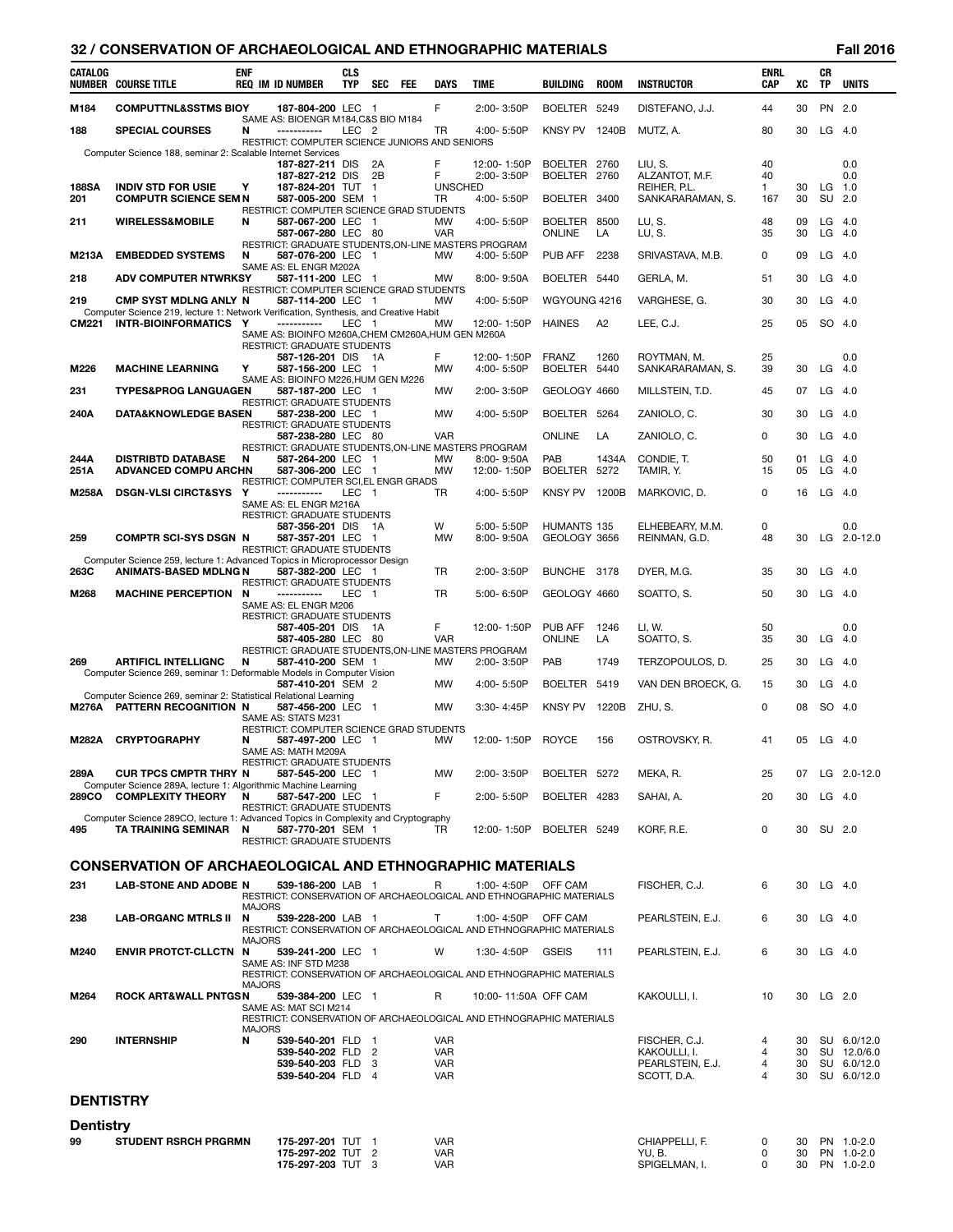### Fall 2016 **DESIGN** | MEDIA ARTS / 33

| CATALOG             | <b>NUMBER COURSE TITLE</b>                                                                                        | <b>ENF</b> |   | <b>REQ IM ID NUMBER</b>                                                           | <b>CLS</b><br>TYP | <b>SEC</b>           | FEE  | DAYS                     | <b>TIME</b>                                           | BUILDING                     | <b>ROOM</b>    | <b>INSTRUCTOR</b>                  | ENRL<br>CAP | XC       | CR<br>TP | <b>UNITS</b>             |
|---------------------|-------------------------------------------------------------------------------------------------------------------|------------|---|-----------------------------------------------------------------------------------|-------------------|----------------------|------|--------------------------|-------------------------------------------------------|------------------------------|----------------|------------------------------------|-------------|----------|----------|--------------------------|
|                     |                                                                                                                   |            |   | 175-297-204 TUT 4<br>175-297-205 TUT 5                                            |                   |                      |      | <b>VAR</b><br><b>VAR</b> |                                                       |                              |                | TING, K.<br>KIM, Y.                | 0<br>0      | 30<br>30 |          | PN 1.0-2.0<br>PN 1.0-2.0 |
| <b>Oral Biology</b> |                                                                                                                   |            |   |                                                                                   |                   |                      |      |                          |                                                       |                              |                |                                    |             |          |          |                          |
| 205A                | <b>RSCH DSGN&amp;DATA ANLY N</b>                                                                                  |            |   | 576-030-200 LEC 1                                                                 |                   |                      |      | м                        | 10:00-11:50A DENT                                     |                              | B3020          | CHIAPPELLI, F.                     | 15          | 30       |          | $LG$ 2.0                 |
| 212                 | <b>ORAL BIO RESEARCH</b>                                                                                          | - N        |   | 576-072-200 SEM 1                                                                 |                   |                      |      | F                        | 1:00-2:50P                                            | <b>DENT</b>                  | B3020          | LUX, R.                            | 30          | 30       |          | $LG$ 2.0                 |
| 215A<br>226         | <b>FNDMNTLS-IMMUNOLOGYN</b><br><b>CRANFACL GRTH&amp;DVLPTN</b>                                                    |            |   | 576-090-200 LEC 1<br>576-158-200 LEC 1                                            |                   |                      |      | <b>TR</b><br>М           | 12:00-12:50P DENT<br>12:30-1:50P                      | <b>DENT</b>                  | 23029<br>23029 | JEWETT, A.<br>LAW, C.S.            | 35<br>20    | 30<br>30 |          | $LG$ 2.0<br>$LG$ 2.0     |
| 229A                | <b>CLTR&amp;ETHNCTY&amp;HEALTHN</b>                                                                               |            |   | 576-174-200 SEM 1                                                                 |                   |                      |      | м                        | 5:30-7:30P                                            | <b>DENT</b>                  | B3020          | MAIDA, C.A.                        | 18          | 30       |          | $LG$ 2.0                 |
| 275                 | MOLEC AND CELL BIOL N                                                                                             |            |   | 576-450-200 LEC 1                                                                 |                   |                      |      | WF                       | 12:00-12:50P DENT                                     |                              | A3011          | SHI, W.                            | 30          | 30       |          | LG 3.0                   |
|                     | <b>DESIGN   MEDIA ARTS</b>                                                                                        |            |   |                                                                                   |                   |                      |      |                          |                                                       |                              |                |                                    |             |          |          |                          |
| 10<br>21            | <b>DESIGN CULTURE</b><br><b>DRAWING &amp; COLOR</b>                                                               | N<br>N     |   | 141-032-200 LEC 1<br>141-063-200 STU 1<br>RESTRICT: DESIGN OR DESIGN MEDIA MAJORS |                   |                      |      | F<br><b>MW</b>           | 9:00-11:50A BROAD<br>2:00-4:50P                       | <b>BROAD</b>                 | 2160E<br>4250  | HUHTAMO, E.I.<br>KIM, D.           | 0<br>22     | 30<br>30 | SO       | SO 5.0<br>4.0            |
| 22                  | <b>FORM</b>                                                                                                       | N          |   | 141-066-200 STU 1<br>RESTRICT: DESIGN OR DESIGN MEDIA MAJORS                      |                   |                      |      | TR                       | 9:00-11:50A                                           | BROAD                        | 4240           | MCWILLIAMS, C.B.                   | 22          | 30       | SO       | 4.0                      |
| 25                  | <b>TYPOGRAPHY</b>                                                                                                 | N          |   | 141-076-200 STU 1<br>RESTRICT: DESIGN OR DESIGN MEDIA MAJORS                      |                   |                      |      | TR                       | 2:00-4:50P                                            | <b>BROAD</b>                 | 4250           | KIM, D.                            | 22          | 30       | SO       | 4.0                      |
| 28                  | <b>INTERACTIVITY</b>                                                                                              | N          |   | 141-085-200 STU 1<br>RESTRICT: DESIGN OR DESIGN MEDIA MAJORS                      |                   |                      |      | MW                       | 9:00-11:50A BROAD                                     |                              | 4230           | REAS, C.                           | 22          | 30       |          | SO 4.0                   |
| 99                  | <b>STUDENT RSRCH PRGRMN</b>                                                                                       |            |   | 141-297-201 TUT 1                                                                 |                   |                      |      | VAR                      |                                                       |                              |                | MENDEZ, R.                         | 0           | 30       |          | PN 1.0-2.0               |
| 101<br>153          | <b>MEDIA ARTS-INTRO</b><br><b>VIDEO</b>                                                                           | N<br>N     |   | 141-307-200 LEC 1<br>141-617-200 STU 1                                            |                   |                      |      | R<br>TR                  | 9:00-11:50A BROAD<br>9:00-11:50A BROAD                |                              | 2100A<br>4220  | HUHTAMO, E.I.<br>FLEMING, J.R.     | 0<br>0      | 30<br>30 | SO       | 5.0<br>SO 5.0            |
| 154                 | <b>WORD + IMAGE</b>                                                                                               | Υ          |   | RESTRICT: DESIGN OR DESIGN MEDIA MAJORS<br>141-633-200 STU 1                      |                   |                      |      | MW                       | 9:00-11:50A BROAD                                     |                              | 4250           | VARELLA, K.A.                      | 22          | 30       |          | SO 5.0                   |
| 157                 | <b>GAME DESIGN</b>                                                                                                | Υ          |   | RESTRICT: DESIGN OR DESIGN MEDIA MAJORS<br>141-646-200 STU 1                      |                   |                      |      | MW                       | 9:00-11:50A BROAD                                     |                              | 4240           | PRAKASH, A.                        | 22          | 30       |          | SO 5.0                   |
| 161                 | <b>NETWORK MEDIA</b>                                                                                              | Υ          |   | 141-665-200 STU 1                                                                 |                   |                      |      | MW                       | 2:00-4:50P                                            | <b>BROAD</b>                 | 4240           | MCCARTHY, L.                       | 0           | 30       | LG       | 5.0                      |
| 163                 | <b>NARRATIVE</b>                                                                                                  | N          |   | RESTRICT: DESIGN OR DESIGN MEDIA MAJORS<br>141-678-200 LEC 1                      |                   |                      |      | TR                       | 3:30-4:50P                                            | <b>BROAD</b>                 | 2100A          | WEIL, P.E.                         | 30          | 30       |          | LG 5.0                   |
| 171                 | <b>INTERACTIVITY&amp;GAMES N</b>                                                                                  |            |   | 141-726-200 STU 1<br>RESTRICT: SENIORS ONLY, DESIGN OR DESIGN MEDIA MAJORS        |                   |                      |      | TR                       | 2:00-4:50P                                            | <b>BROAD</b>                 | 4240           | SCUDDER, J.A.                      | 20          | 30       | LG       | 5.0                      |
| 172                 | Design and Media Arts 171, studio 1: Programming Interactive Tools<br>VIDEO AND ANIMATION N                       |            |   | 141-732-200 STU 1                                                                 |                   |                      |      | MW                       | 2:00-4:50P                                            | <b>BROAD</b>                 | 4220           | MOELLER, C.A.                      | 20          | 30       |          | LG 5.0                   |
|                     | Design and Media Arts 172, studio 1: Micro Projections                                                            |            |   | RESTRICT: DEPARTMENT CONSENT                                                      |                   |                      |      |                          |                                                       |                              |                |                                    |             |          |          |                          |
| 173                 | <b>VISUAL CMNCTN&amp;IMAGE N</b>                                                                                  |            |   | 141-738-200 STU 1<br>RESTRICT: SENIORS ONLY, DESIGN OR DESIGN MEDIA MAJORS        |                   |                      |      | TR                       | 9:00-11:50A BROAD                                     |                              | 4250           | FLEISCHMANN, J.L.                  | 20          | 30       |          | LG 5.0                   |
|                     | Design and Media Arts 173, studio 1: Visual Design Methodology and Practice                                       |            |   |                                                                                   |                   |                      |      |                          |                                                       |                              |                |                                    |             |          |          |                          |
| 195A<br>195B        | <b>INTERNSHIP</b><br><b>INTERNSHIP</b>                                                                            | N<br>N     |   | 141-870-201 TUT 1<br>141-871-201 TUT 1                                            |                   |                      |      | VAR<br><b>VAR</b>        |                                                       |                              |                | LUNENFELD, P.B.<br>FLEMING, J.R.   | 0<br>0      | 30<br>30 |          | SO 2.0<br>SO 4.0         |
| 200                 | <b>FACULTY SEMINAR</b>                                                                                            | N          |   | 541-001-200 SEM 1                                                                 |                   |                      |      | М                        | 12:00-1:50P                                           | <b>BROAD</b>                 | 3246           | MOELLER, C.A.                      | 12          | 30       |          | SU 2.0                   |
| 252A                | <b>PROGRAMMING MEDIA 1 N</b>                                                                                      |            |   | RESTRICT: DESIGN AND DESIGN MEDIA GRAD STUDENT<br>541-315-200 STU 1               |                   |                      |      | TR                       | 2:00-3:30P                                            | <b>BROAD</b>                 |                | MCWILLIAMS, C.B.                   | 12          | 30       |          | LG 3.0                   |
| 403                 | <b>GRADUATE CRITIQUE</b>                                                                                          | N          |   | RESTRICT: DESIGN AND DESIGN MEDIA GRAD STUDENT<br>541-606-200 SEM 1               |                   |                      |      | w                        | 5:00-7:50P                                            | <b>BROAD</b>                 | 1250           | VESNA, V.                          | 23          | 30       |          | SU 2.0                   |
| 404                 | <b>GRADUATE TUTORIAL</b>                                                                                          | N          |   | RESTRICT: DESIGN AND DESIGN MEDIA GRAD STUDENT<br>541-608-201 TUT 1               |                   |                      |      | VAR                      |                                                       |                              |                | STERN, E.I.                        | 12          | 30       |          | LG 3.0                   |
|                     |                                                                                                                   |            |   | RESTRICT: DESIGN AND DESIGN MEDIA GRAD STUDENT<br>541-608-202 TUT 2               |                   |                      |      | VAR                      |                                                       |                              |                | MENDEZ, R.                         | 12          | 30       |          | LG 3.0                   |
|                     |                                                                                                                   |            |   | RESTRICT: DESIGN AND DESIGN MEDIA GRAD STUDENT                                    |                   |                      |      | VAR                      |                                                       |                              |                | LUNENFELD, P.B.                    | 12          | 30       |          | LG 3.0                   |
|                     |                                                                                                                   |            |   | 541-608-203 TUT 3<br>RESTRICT: DESIGN AND DESIGN MEDIA GRAD STUDENT               |                   |                      |      |                          |                                                       |                              |                |                                    |             | 30       |          |                          |
|                     |                                                                                                                   |            |   | 541-608-204 TUT 4<br>RESTRICT: DESIGN AND DESIGN MEDIA GRAD STUDENT               |                   |                      |      | VAR                      |                                                       |                              |                | STEINKAMP, J.J.                    | 12          |          |          | LG 3.0                   |
| 495                 | TA TRAINING PRACTCM N                                                                                             |            |   | 541-790-200 SEM 1<br>RESTRICT: DESIGN AND DESIGN MEDIA GRAD STUDENT               |                   |                      |      | W                        | 12:00-1:50P                                           | <b>BROAD</b>                 | 3246           | CHAWLA, S.                         | 12          | 30       | SU 2.0   |                          |
|                     | <b>DIGITAL HUMANITIES</b>                                                                                         |            |   |                                                                                   |                   |                      |      |                          |                                                       |                              |                |                                    |             |          |          |                          |
| 101                 | <b>DIGITAL HUMANITIES</b>                                                                                         | N          |   | ------------                                                                      | LEC               | $\overline{1}$       |      | <b>MW</b>                | 2:00-3:15P                                            | <b>ROLFE</b>                 | 2118           | POSNER, M.                         | 40          | 07       | LG       | 5.0                      |
|                     |                                                                                                                   |            |   | 402-306-201 DIS<br>402-306-202 DIS                                                |                   | -1A<br>1B            |      | F<br>F                   | 12:00-1:15P<br>1:30-2:45P                             | <b>ROLFE</b><br><b>ROLFE</b> | 2118<br>2118   | ALBREZZI, F.M.<br>ALBREZZI, F.M.   | 17<br>13    |          |          | 0.0<br>0.0               |
|                     |                                                                                                                   |            |   | 402-306-203 DIS                                                                   |                   | 1C                   |      | F                        | 3:00-4:15P                                            | <b>ROLFE</b>                 | 2118           | ALBREZZI, F.M.                     | 14          |          |          | 0.0                      |
| 195                 | <b>INTERNSHIP</b>                                                                                                 | N          |   | 402-870-201 TUT 1                                                                 |                   |                      |      | <b>VAR</b>               |                                                       |                              |                | POSNER, M.                         | 0           | 30       |          | $LG$ 4.0                 |
|                     | <b>DISABILITY STUDIES</b>                                                                                         |            |   |                                                                                   |                   |                      |      |                          |                                                       |                              |                |                                    |             |          |          |                          |
| 101W                | PRSPCTVS-DSBLTY STD Y                                                                                             |            | Y | ------------                                                                      | LEC               | $\overline{1}$       |      | т                        | 11:00-12:50P PAB                                      |                              | 1434A          | GILBERT, D.G.                      | 0           | 30       |          | LG 5.0                   |
|                     |                                                                                                                   |            | Y | Y 028-311-201 DIS<br>028-311-202 DIS                                              |                   | 1A<br>1B             |      | R<br>R                   | 10:00-11:50A FRANZ<br>12:00-1:50P                     | FRANZ                        | 2288<br>2288   | MUELLER, E.S.<br>NETWIG, J.C.      | 0<br>0      |          |          | 0.0<br>0.0               |
|                     |                                                                                                                   |            |   | Y 028-311-203 DIS                                                                 |                   | 1C                   |      | R                        | 12:00-1:50P                                           | <b>HAINES</b>                | A74            | CAI, K.                            | 0           |          |          | 0.0                      |
| M103                | <b>DISABILITY LITS</b>                                                                                            | Υ          | Y | 028-311-204 DIS<br>028-318-200 LEC                                                |                   | 1D<br>$\overline{1}$ |      | R<br>TR                  | 2:00-3:50P<br>12:00-1:50P                             | LAKRETZ<br><b>BUNCHE</b>     | 120<br>2160    | HERNANDEZ, F.A.<br>GOTTLIEB, C.M.  | 0<br>8      | 14       |          | 0.0<br>SO 5.0            |
|                     | Disability Studies M103, lecture 1: Shakespearean Disability Studies                                              |            |   | SAME AS: ENGL M103                                                                |                   |                      |      |                          |                                                       |                              |                |                                    |             |          |          |                          |
| <b>138SL</b>        | APPLD AUTISM INTRVN N                                                                                             |            |   | 028-533-200 SEM 1                                                                 |                   |                      |      | М                        | 1:30-2:50P                                            | <b>SEMEL</b>                 | 78233          | FREEMAN, S.F.                      | 5           | 30       |          | SO 4.0                   |
| 187                 | <b>SPECIAL TOPICS</b>                                                                                             | N          |   | RESTRICT: INSTRUCTOR CONSENT<br>028-822-200 LEC 1                                 |                   |                      |      | W                        | 3:00-5:50P                                            | MS                           | 5200           | CACHIA, A.L.                       | 25          | 30       |          | SO 4.0                   |
| 189HC               | Disability Studies 187, lecture 1: Politics of Disability Aesthetics in Visual Culture<br><b>HONORS CONTRACTS</b> | N          |   | 028-835-201 TUT 1                                                                 |                   |                      |      | <b>VAR</b>               |                                                       |                              |                | CACHIA, A.L.                       | 0           | 30       |          | $LG$ 1.0                 |
| 195CE               | <b>COMM&amp;CORPRAT INTERNN</b>                                                                                   |            |   | 028-872-201 TUT 1<br>RESTRICT: INSTRUCTOR CONSENT                                 |                   |                      |      | <b>VAR</b>               |                                                       |                              |                | MARKS, V.E.                        | 0           | 30       |          | $LG$ 4.0                 |
| 196                 | <b>RSRCH APPRENTICESHP N</b>                                                                                      |            |   | 028-878-201 TUT 1                                                                 |                   |                      |      | <b>VAR</b>               |                                                       |                              |                | JESTE, S.S.                        | 0           | 30       |          | $LG$ 4.0                 |
|                     | <b>EARTH, PLANETARY, AND SPACE SCIENCES</b>                                                                       |            |   |                                                                                   |                   |                      |      |                          |                                                       |                              |                |                                    |             |          |          |                          |
| 1                   | <b>INTRO TO EARTH SCI</b>                                                                                         | N          |   | -----------<br>411-003-201 LAB                                                    | LEC 1             | - 1A                 | \$20 | <b>MWF</b><br>т          | 11:00-11:50A WGYOUNG CS76<br>9:00-10:50A GEOLOGY 3657 |                              |                | MANNING, C.E.<br>FINEMAN, D.Z.     | 174<br>29   | 04       |          | SO 5.0<br>0.0            |
|                     |                                                                                                                   |            |   | 411-003-202 LAB                                                                   |                   | - 1B                 |      | т                        | 11:00-12:50P GEOLOGY 3657                             |                              |                | FINEMAN, D.Z.                      | 29          |          |          | 0.0                      |
|                     |                                                                                                                   |            |   | 411-003-203 LAB<br>411-003-204 LAB 1D                                             |                   | - 1C                 |      | т<br>Т                   | 1:00-2:50P<br>3:00-4:50P                              | GEOLOGY 3657<br>GEOLOGY 3657 |                | KIRKPATRICK, H.<br>KIRKPATRICK, H. | 29<br>29    |          |          | 0.0<br>0.0               |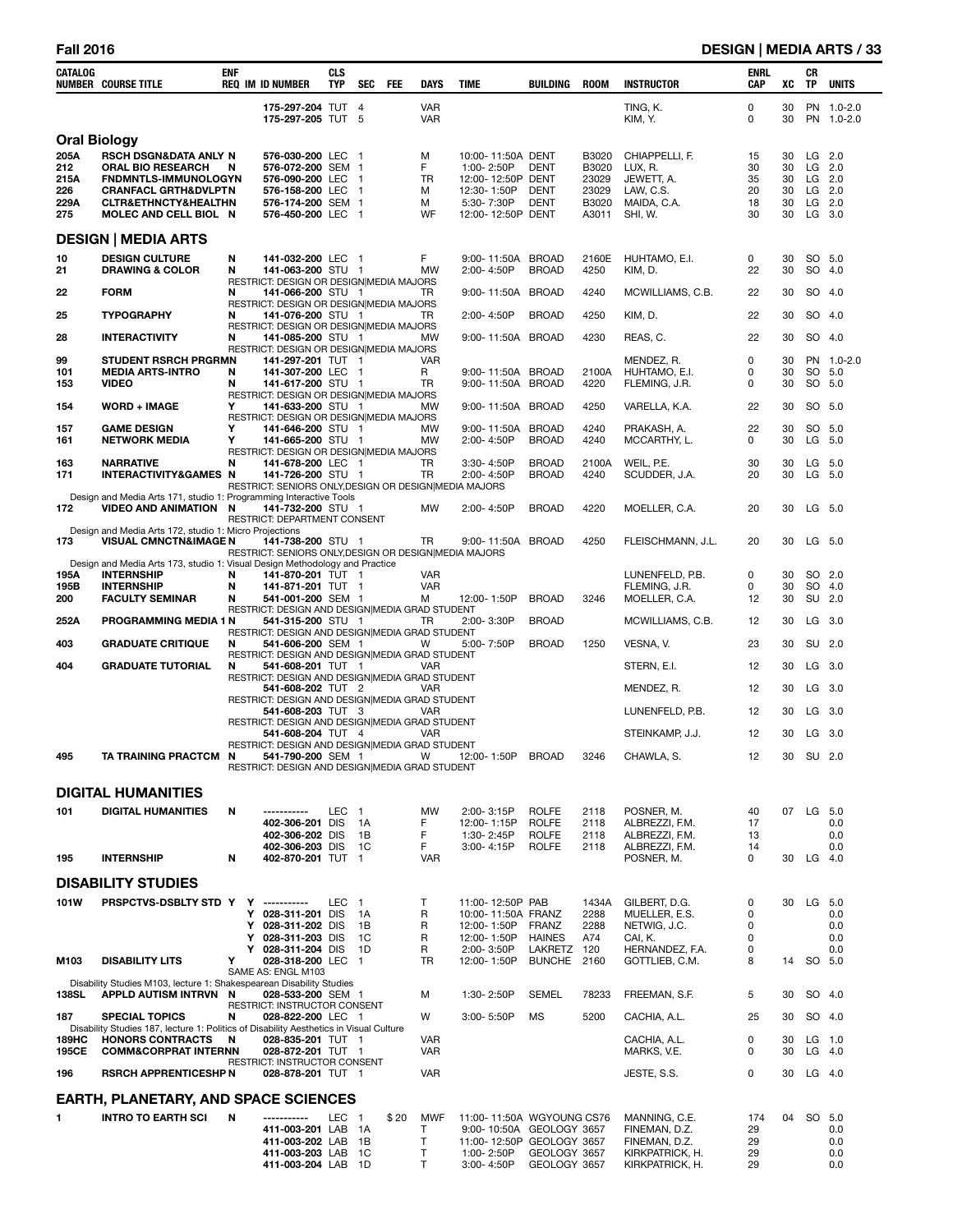## 34 / EARTH, PLANETARY, AND SPACE SCIENCES<br>Attuace Fall 2016

| CATALOG      | <b>NUMBER COURSE TITLE</b>                                                                         | enf | <b>REQ IM ID NUMBER</b>                                 | <b>CLS</b><br>TYP | <b>SEC</b>                       | FEE | <b>DAYS</b>                  | TIME                                                   | BUILDING                     | <b>ROOM</b> | <b>INSTRUCTOR</b>                                                                                                                                                                             | ENRL<br>CAP    | XC       | СR<br>TP           | <b>UNITS</b> |
|--------------|----------------------------------------------------------------------------------------------------|-----|---------------------------------------------------------|-------------------|----------------------------------|-----|------------------------------|--------------------------------------------------------|------------------------------|-------------|-----------------------------------------------------------------------------------------------------------------------------------------------------------------------------------------------|----------------|----------|--------------------|--------------|
|              |                                                                                                    |     | 411-003-205 LAB                                         |                   | 1E                               |     | W                            | 1:00-2:50P                                             | GEOLOGY 3657                 |             | KIRKPATRICK, H.                                                                                                                                                                               | 29             |          |                    | 0.0          |
|              |                                                                                                    |     | 411-003-206 LAB                                         |                   | 1F                               |     | W                            | 3:00-4:50P                                             | GEOLOGY 3657                 |             | FINEMAN, D.Z.                                                                                                                                                                                 | 29             |          |                    | 0.0          |
| 3            | <b>ASTROBIOLOGY</b>                                                                                | N   | -----------<br>411-009-201 DIS                          | LEC               | $\mathbf{1}$<br>1A               |     | TR<br>Т                      | 12:30-1:45P<br>9:00-9:50A                              | <b>MOORE</b><br>GEOLOGY 5644 | 100         | MARGOT, J.<br>HASTINGS, D.M.                                                                                                                                                                  | 425<br>29      | 14       | SO.                | 5.0<br>0.0   |
|              |                                                                                                    |     | 411-009-202 DIS                                         |                   | 1B                               |     | T                            | 10:00-10:50A GEOLOGY 5644                              |                              |             | GRAYKOWSKI, A.J.                                                                                                                                                                              | 29             |          |                    | 0.0          |
|              |                                                                                                    |     | 411-009-203 DIS                                         |                   | 1C                               |     | T                            | 11:00-11:50A GEOLOGY 5644                              |                              |             | SCHOENFELD, A.                                                                                                                                                                                | 29             |          |                    | 0.0          |
|              |                                                                                                    |     | 411-009-204 DIS                                         |                   | 1D<br>1E                         |     | $\mathsf{T}$<br>$\mathsf{T}$ | 2:00-2:50P<br>3:00-3:50P                               | GEOLOGY 5644                 |             | SAWCHUK, K.                                                                                                                                                                                   | 29             |          |                    | 0.0          |
|              |                                                                                                    |     | 411-009-205 DIS<br>411-009-206 DIS                      |                   | 1F                               |     | $\mathsf{T}$                 | 4:00-4:50P                                             | GEOLOGY 5644<br>GEOLOGY 5644 |             | SAWCHUK, K.<br>FAULK, S.P.                                                                                                                                                                    | 29<br>29       |          |                    | 0.0<br>0.0   |
|              |                                                                                                    |     | 411-009-207 DIS                                         |                   | 1G                               |     | W                            | 9:00-9:50A                                             | GEOLOGY 4653                 |             | HASTINGS, D.M.                                                                                                                                                                                | 29             |          |                    | 0.0          |
|              |                                                                                                    |     | 411-009-208 DIS                                         |                   | 1H                               |     | W                            | 10:00-10:50A GEOLOGY 4653                              |                              |             | HASTINGS, D.M.                                                                                                                                                                                | 29             |          |                    | 0.0          |
|              |                                                                                                    |     | 411-009-209 DIS<br>411-009-210 DIS                      |                   | 11<br>1J                         |     | W<br>W                       | 11:00-11:50A GEOLOGY 4653<br>12:00-12:50P GEOLOGY 4653 |                              |             | GRAYKOWSKI, A.J.<br>SCHOENFELD, A.                                                                                                                                                            | 29<br>29       |          |                    | 0.0<br>0.0   |
|              |                                                                                                    |     | 411-009-211 DIS                                         |                   | 1K                               |     | W                            | 1:00-1:50P                                             | GEOLOGY 4653                 |             | SCHOENFELD, A.                                                                                                                                                                                | 29             |          |                    | 0.0          |
|              |                                                                                                    |     | 411-009-212 DIS                                         |                   | 1L                               |     | W                            | 2:00-2:50P                                             | GEOLOGY 4653                 |             | SAWCHUK, K.                                                                                                                                                                                   | 28             |          |                    | 0.0          |
|              |                                                                                                    |     | 411-009-213 DIS<br>411-009-214 DIS                      |                   | 1M<br>1N                         |     | W<br>W                       | 3:00-3:50P<br>4:00-4:50P                               | GEOLOGY 4653<br>GEOLOGY 4653 |             | GRAYKOWSKI, A.J.<br>FAULK, S.P.                                                                                                                                                               | 29<br>24       |          |                    | 0.0<br>0.0   |
|              |                                                                                                    |     | 411-009-215 DIS                                         |                   | 10                               |     | W                            | 5:00-5:50P                                             | GEOLOGY 4653                 |             | FAULK, S.P.                                                                                                                                                                                   | 24             |          |                    | 0.0          |
|              |                                                                                                    |     |                                                         |                   |                                  |     |                              |                                                        |                              |             | For Earth, Planetary, and Space Sciences 9, some seats are held for entering students who enroll through New Student Orientation. Any student may enroll beginning September 13, 2016, space  |                |          |                    |              |
| 9            | permitting, and continuing students historically have been able to enroll.<br>SOLAR SYSTM&PLANETSN |     | -----------                                             | LEC               | - 1                              |     | TR                           | 9:30-10:45A FRANZ                                      |                              | 1260        | YOUNG, E.D.                                                                                                                                                                                   | 144            |          | 12 SO              | 4.0          |
|              |                                                                                                    |     | 411-027-201 DIS                                         |                   | 1A                               |     | т                            | 11:00-11:50A GEOLOGY 4653                              |                              |             | Jordan, M.K.                                                                                                                                                                                  | 24             |          |                    | 0.0          |
|              |                                                                                                    |     | 411-027-202 DIS                                         |                   | 1B                               |     | $\mathsf{T}$<br>T.           | 12:00-12:50P GEOLOGY 4653                              |                              |             | Jordan, M.K.                                                                                                                                                                                  | 24             |          |                    | 0.0          |
|              |                                                                                                    |     | 411-027-203 DIS<br>411-027-204 DIS                      |                   | 1C<br>1D                         |     | R                            | 1:00-1:50P<br>11:00-11:50A GEOLOGY 4653                | GEOLOGY 4653                 |             | SCHNEIDER, A.<br>JORDAN, M.K.                                                                                                                                                                 | 24<br>24       |          |                    | 0.0<br>0.0   |
|              |                                                                                                    |     | 411-027-205 DIS                                         |                   | 1E                               |     | R                            | 12:00-12:50P GEOLOGY 4653                              |                              |             | SCHNEIDER, A.                                                                                                                                                                                 | 24             |          |                    | 0.0          |
|              |                                                                                                    |     | 411-027-206 DIS                                         |                   | 1F                               |     | R                            | 1:00-1:50P                                             | GEOLOGY 4653                 |             | SCHNEIDER, A.                                                                                                                                                                                 | 24             |          |                    | 0.0          |
|              | permitting, and continuing students historically have been able to enroll.                         |     |                                                         |                   |                                  |     |                              |                                                        |                              |             | For Earth, Planetary, and Space Sciences 15, some seats are held for entering students who enroll through New Student Orientation. Any student may enroll beginning September 13, 2016, space |                |          |                    |              |
| 15           | INTROD-OCEANOGRAPHYN                                                                               |     | ------------                                            | LEC               | $\overline{\mathbf{1}}$          |     | MWF                          | 1:00-1:50P                                             | <b>BROAD</b>                 | 2160E       | TRIPATI, A.K.                                                                                                                                                                                 | 336            | 06       | - SO               | -5.0         |
|              |                                                                                                    |     | 411-045-201 LAB<br>411-045-202 LAB                      |                   | 1A<br>1B                         |     | м<br>м                       | 9:00-10:50A<br>11:00-12:50P                            | GEOLOGY 3820<br>GEOLOGY 3820 |             | ISA, J.<br>ISA, J.                                                                                                                                                                            | 28<br>28       |          |                    | 0.0<br>0.0   |
|              |                                                                                                    |     | 411-045-203 LAB                                         |                   | 1C                               |     | М                            | 2:00-3:50P                                             | GEOLOGY 3820                 |             | HAGHNEGAHDAR, M.                                                                                                                                                                              | 28             |          |                    | 0.0          |
|              |                                                                                                    |     | 411-045-204 LAB                                         |                   | 1D                               |     | Т                            | 9:00-10:50A                                            | GEOLOGY 3820                 |             | DENG, M.                                                                                                                                                                                      | 28             |          |                    | 0.0          |
|              |                                                                                                    |     | 411-045-205 LAB<br>411-045-206 LAB                      |                   | 1E<br>1F                         |     | T<br>$\mathsf{T}$            | 11:00-12:50P<br>1:00-2:50P                             | GEOLOGY 3820<br>GEOLOGY 3820 |             | DENG, M.<br>HAGHNEGAHDAR, M.                                                                                                                                                                  | 28<br>28       |          |                    | 0.0<br>0.0   |
|              |                                                                                                    |     | 411-045-207 LAB                                         |                   | 1G                               |     | T                            | 3:00-4:50P                                             | GEOLOGY 3820                 |             | HAGHNEGAHDAR, M.                                                                                                                                                                              | 28             |          |                    | 0.0          |
|              |                                                                                                    |     | 411-045-209 LAB                                         |                   | -11                              |     | W                            | 11:00-12:50P                                           | GEOLOGY 3820                 |             | SEDLAK, A.                                                                                                                                                                                    | 28             |          |                    | 0.0          |
|              |                                                                                                    |     | 411-045-210 LAB<br>411-045-211 LAB                      |                   | 1J<br>1K                         |     | W<br>W                       | 2:00-3:50P<br>4:00-5:50P                               | GEOLOGY 3820<br>GEOLOGY 3820 |             | DENG, M.<br>SEDLAK, A.                                                                                                                                                                        | 28<br>28       |          |                    | 0.0<br>0.0   |
|              |                                                                                                    |     | 411-045-213 LAB                                         |                   | 1 M                              |     | R                            | 11:00-12:50P                                           | GEOLOGY 3820                 |             | SEDLAK, A.                                                                                                                                                                                    | 28             |          |                    | 0.0          |
|              |                                                                                                    |     | 411-045-214 LAB                                         |                   | 1N                               |     | R                            | $2:00 - 3:50P$                                         | GEOLOGY 3820                 |             | ISA, J.                                                                                                                                                                                       | 28             |          |                    | 0.0          |
| 51           | <b>MINERALOGY</b>                                                                                  | Υ   | -----------<br>411-153-201 LAB                          | LEC               | $\mathbf{1}$<br>1A               |     | <b>MWF</b><br>TR             | 1:00-1:50P<br>9:00-10:50A                              | GEOLOGY 3645<br>GEOLOGY 4641 |             | KAVNER, A.<br>MCGUIRE, C.P.                                                                                                                                                                   | 40<br>20       | 06       | SO.                | 4.0<br>0.0   |
|              |                                                                                                    |     | 411-153-202 LAB                                         |                   | 1B                               |     | TR                           | 1:00-2:50P                                             | GEOLOGY 4641                 |             | ALEXANDER, E.                                                                                                                                                                                 | 20             |          |                    | 0.0          |
| 61           | <b>GEOLOGIC MAPS</b>                                                                               | Y   | -----------                                             | LEC               | $\mathbf{1}$                     |     | <b>MWF</b>                   | 10:00-10:50A GEOLOGY 3645                              |                              |             | YIN, A.                                                                                                                                                                                       | 45             | 30       | <b>SO</b>          | 4.0          |
| 71           | INTRO TO COMPUTING N                                                                               |     | 411-183-201 LAB<br>411-213-200 LEC                      |                   | 1A<br>$\mathbf 1$                |     | F<br>T.                      | 2:00-5:00P<br>11:00-12:15P GEOLOGY B707                | GEOLOGY 3645                 |             | BROWN, N.D.<br>AURNOU, J.M.                                                                                                                                                                   | 45<br>12       | 30       | LG                 | 0.0<br>4.0   |
| 99           | <b>STUDENT RSRCH PRGRMN</b>                                                                        |     | 411-297-201 TUT                                         |                   | $\mathbf{1}$                     |     | <b>VAR</b>                   |                                                        |                              |             | TRIPATI, A.K.                                                                                                                                                                                 | 0              | 30       | PN                 | $1.0 - 2.0$  |
| 103B         | <b>SEDIMNTRY PETROLOGYY</b>                                                                        |     | -----------                                             | LEC               | $\mathbf{1}$                     |     | TR                           | 12:30-1:45P                                            | GEOLOGY 5655                 |             | INGERSOLL, R.V.                                                                                                                                                                               | 30             | 30       | SO                 | 5.0          |
| M118         | <b>ADVNCD PALEONTOLOGYY</b>                                                                        |     | 411-319-201 LAB<br>411-408-200 LEC                      |                   | 1A<br>$\mathbf 1$                |     | TR<br>TR                     | 2:00-4:50P<br>9:00-10:15A                              | GEOLOGY 5655<br>GEOLOGY 5681 |             | LAWSON, M.J.<br>SCHOPF, J.W.                                                                                                                                                                  | 30<br>30       | 30       | SO                 | 0.0<br>4.0   |
|              |                                                                                                    |     | SAME AS: EE BIOL M145                                   |                   |                                  |     |                              |                                                        |                              |             |                                                                                                                                                                                               |                |          |                    |              |
| 150          | RMOTE SNS-EARTH SCI N                                                                              |     | 411-600-200 LEC                                         |                   | - 1                              |     | M                            | 2:00-3:20P                                             | GEOLOGY 3645                 |             | PELTZER, G.F.                                                                                                                                                                                 | 6              | 30       | SO.                | 4.0          |
| 152          | <b>PHYSCS OF EARTH</b>                                                                             | Υ   | 411-600-201 LEC<br>411-612-200 LEC                      |                   | $\overline{c}$<br>$\overline{1}$ |     | М<br>TR                      | 2:00-3:20P<br>9:30-10:45A                              | GEOLOGY 3645<br>GEOLOGY 3645 |             | PELTZER, G.F.<br>DAVIS, P.M.                                                                                                                                                                  | 6<br>30        | 30<br>30 | SO<br>SO           | 4.0<br>4.0   |
| 171          | <b>ADV COMPUTNG-GEOSCIY</b>                                                                        |     | 411-726-200 LEC                                         |                   | - 1                              |     | <b>MW</b>                    | 11:00-11:50A GEOLOGY B707                              |                              |             | AURNOU, J.M.                                                                                                                                                                                  | 15             | 30       | SO.                | -4.0         |
| CM173        | <b>EARTH PRCSS&amp;EVOLUTNY</b>                                                                    |     | -----------                                             | <b>LEC</b>        |                                  |     | ΜW                           | 4:00- 5:50P                                            | GEOLOGY 3656                 |             | JACOBS, D.K.                                                                                                                                                                                  | 10             | 09       | SO.                | 4.U          |
|              |                                                                                                    |     | SAME AS: EE BIOL CM173<br>411-738-201 DIS               |                   | - 1 A                            |     | м                            | 12:00-2:50P                                            | GEOLOGY 5655                 |             | LAU, L.F.                                                                                                                                                                                     | 5              |          |                    | 0.0          |
|              |                                                                                                    |     | 411-738-202 DIS                                         |                   | 1B                               |     | W                            | 10:00-12:50P GEOLOGY 5655                              |                              |             | LAU, L.F.                                                                                                                                                                                     | 5              |          |                    | 0.0          |
| 193A         | JOURNAL CLUB SEM                                                                                   | N   | 411-856-200 SEM 1                                       |                   |                                  |     | R                            | 3:30-4:50P                                             | <b>GEOLOGY</b>               |             | DAVIS, P.M.                                                                                                                                                                                   | 10             | 30       | PN 1.0             |              |
| 198<br>200A  | <b>HONORS RESEARCH</b><br><b>SOLID EARTH&amp;PLANETS N</b>                                         | N   | 411-888-201 TUT 1<br>811-001-200 LEC 1                  |                   |                                  |     | <b>VAR</b><br>TR.            | 9:30-10:45A GEOLOGY 4677                               |                              |             | MANNING, C.E.<br>DAVIS, P.M.                                                                                                                                                                  | 0<br>15        | 30<br>30 | $LG$ 4.0<br>SO 4.0 |              |
|              |                                                                                                    |     | <b>RESTRICT: GRADUATE STUDENTS</b>                      |                   |                                  |     |                              |                                                        |                              |             |                                                                                                                                                                                               |                |          |                    |              |
| 202<br>M216  | <b>CONTINUUM MECHANICSN</b><br><b>EVOLUTIONRY BIOLOGY N</b>                                        |     | 811-012-200 LEC 1<br>811-096-200 LEC 1                  |                   |                                  |     | TR<br><b>MW</b>              | 2:00-3:15P<br>2:00-3:50P                               | GEOLOGY 4677<br>LS           | 2320        | NEWMAN, W.I.<br>LOHMUELLER, K.E.                                                                                                                                                              | 20<br>5        | 30<br>30 | SO 4.0<br>SO 4.0   |              |
|              |                                                                                                    |     | SAME AS: EE BIOL M200A                                  |                   |                                  |     |                              |                                                        |                              |             |                                                                                                                                                                                               |                |          |                    |              |
|              |                                                                                                    |     | RESTRICT: GRADUATE STUDENTS                             |                   |                                  |     |                              |                                                        |                              |             |                                                                                                                                                                                               |                |          |                    |              |
| 235A<br>245A | <b>CURRNT RSCH-GEOCHEMN</b><br>RESEARCH-TECTONICS N                                                |     | 811-210-200 SEM 1<br>811-270-200 SEM 1                  |                   |                                  |     | Τ<br>W                       | 12:00-12:50P GEOLOGY 4677<br>12:00-12:50P GEOLOGY 1707 |                              |             | SCHAUBLE, E.A.<br>PELTZER, G.F.                                                                                                                                                               | 30<br>30       | 30<br>30 | SU 1.0<br>SU 1.0   |              |
|              |                                                                                                    |     | <b>RESTRICT: GRADUATE STUDENTS</b>                      |                   |                                  |     |                              |                                                        |                              |             |                                                                                                                                                                                               |                |          |                    |              |
| 261<br>CM273 | <b>MAGNETOSPH PLAS PHYN</b><br><b>EARTH PRCSS&amp;EVOLUTNY</b>                                     |     | 811-366-200 LEC 1<br>-----------                        | LEC 1             |                                  |     | MW<br>MW                     | 10:30-11:50A GEOLOGY 4677<br>4:00-5:50P                |                              |             | ANGELOPOULOS, V.                                                                                                                                                                              | 20<br>5        | 30<br>09 | SO 4.0<br>SO 4.0   |              |
|              |                                                                                                    |     | SAME AS: EE BIOL CM228                                  |                   |                                  |     |                              |                                                        | GEOLOGY 3656                 |             | JACOBS, D.K.                                                                                                                                                                                  |                |          |                    |              |
|              |                                                                                                    |     | RESTRICT: GRADUATE STUDENTS                             |                   |                                  |     |                              |                                                        |                              |             |                                                                                                                                                                                               |                |          |                    |              |
|              |                                                                                                    |     | 811-440-201 DIS 1A<br>RESTRICT: GRADUATE STUDENTS       |                   |                                  |     | М                            | 12:00-2:50P                                            | GEOLOGY 5655                 |             | LAU, L.F.                                                                                                                                                                                     | 3              |          |                    | 0.0          |
|              |                                                                                                    |     | 811-440-202 DIS 1B                                      |                   |                                  |     | W                            | 10:00-12:50P GEOLOGY 5655                              |                              |             | LAU, L.F.                                                                                                                                                                                     | $\overline{c}$ |          |                    | 0.0          |
|              |                                                                                                    |     | RESTRICT: GRADUATE STUDENTS                             |                   |                                  |     |                              |                                                        |                              |             |                                                                                                                                                                                               |                |          |                    |              |
| 286A         | <b>SEM-PLANETOLOGY</b>                                                                             | N   | 811-516-200 SEM 1<br>RESTRICT: GRADUATE STUDENTS        |                   |                                  |     | F                            | 12:00-12:50P GEOLOGY 4677                              |                              |             | JEWITT, D.C.                                                                                                                                                                                  | 30             | 30       | SU 2.0             |              |
| M288A        | <b>SEM-SPACE PHYSICS</b>                                                                           | N   | 811-528-200 SEM 1                                       |                   |                                  |     | F                            | 3:30-5:20P                                             | GEOLOGY 6704                 |             | VELLI, M.C.                                                                                                                                                                                   | 20             | 30       | SU 2.0             |              |
|              |                                                                                                    |     | SAME AS: A&O SCI M275A<br>RESTRICT: GRADUATE STUDENTS   |                   |                                  |     |                              |                                                        |                              |             |                                                                                                                                                                                               |                |          |                    |              |
| 293A         | <b>SPACE PHYS JOURNAL</b>                                                                          | N   | 811-546-200 SEM 1                                       |                   |                                  |     | TBA                          |                                                        |                              |             | VELLI, M.C.                                                                                                                                                                                   | 20             | 30       | SU 1.0             |              |
|              |                                                                                                    |     | RESTRICT: GRADUATE STUDENTS                             |                   |                                  |     |                              |                                                        |                              |             |                                                                                                                                                                                               |                |          |                    |              |
| 295A         | <b>CURNT RSRCH-EPS SCI N</b>                                                                       |     | 811-554-200 LEC 1<br><b>RESTRICT: GRADUATE STUDENTS</b> |                   |                                  |     | R                            | 3:30-5:20P                                             | GEOLOGY 3656                 |             | DAVIS, P.M.                                                                                                                                                                                   | 40             | 30       | SU 1.0             |              |
| 298          | <b>ADVANCED TOPICS</b>                                                                             | N   | 811-588-200 LEC 1                                       |                   |                                  |     | TBA                          |                                                        |                              |             | VELLI, M.C.                                                                                                                                                                                   | 20             | 30       |                    | SO 2.0-4.0   |
|              |                                                                                                    |     | RESTRICT: GRADUATE STUDENTS<br>811-588-201 LEC 2        |                   |                                  |     | TBA                          |                                                        |                              |             | JEWITT, D.C.                                                                                                                                                                                  | 20             | 30       |                    | SO 2.0-4.0   |
|              |                                                                                                    |     | RESTRICT: GRADUATE STUDENTS                             |                   |                                  |     |                              |                                                        |                              |             |                                                                                                                                                                                               |                |          |                    |              |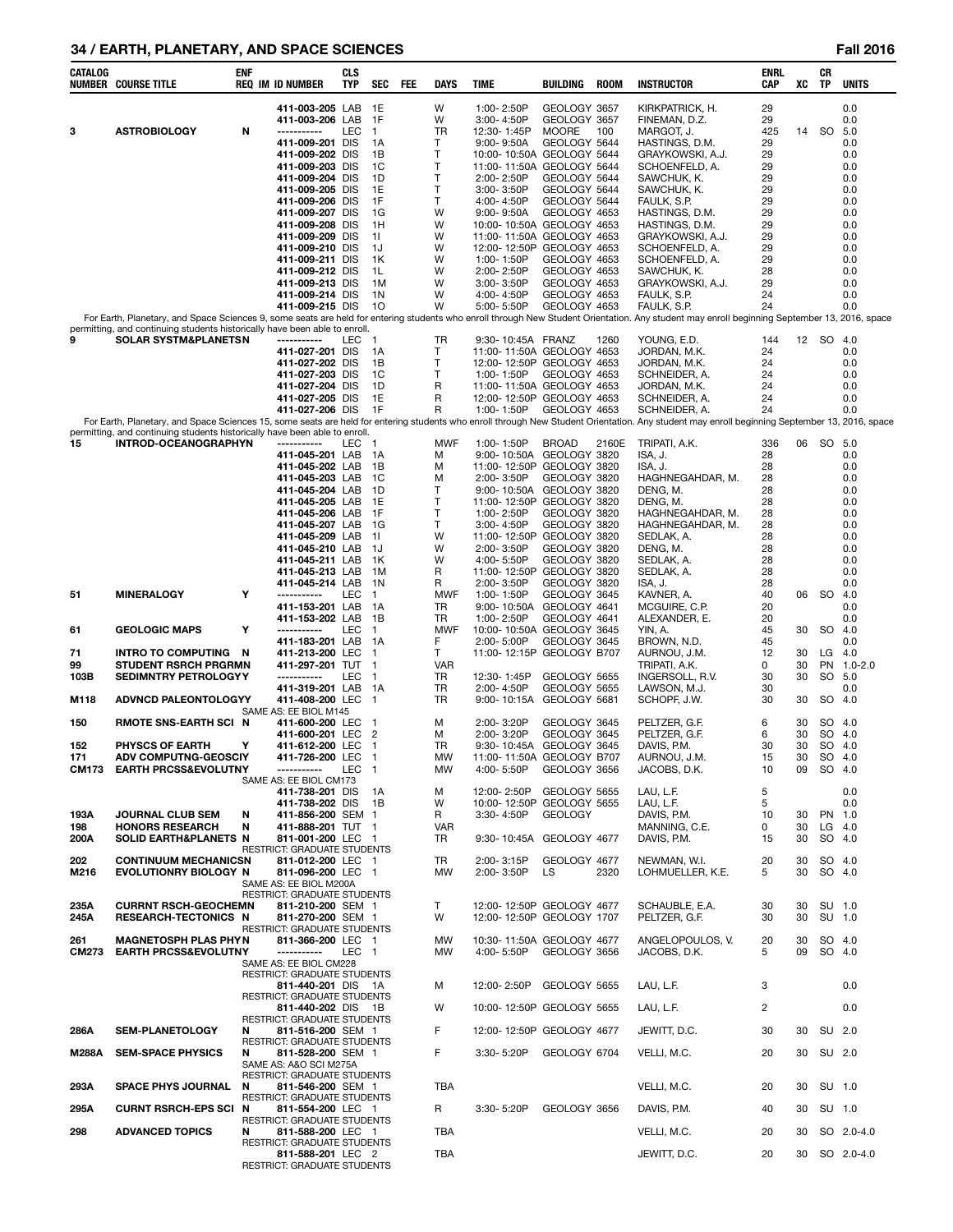| <b>Fall 2016</b> |  |  |  |
|------------------|--|--|--|
|------------------|--|--|--|

| <b>Fall 2016</b> |                                                                                                                                                                                                                                                                                                                                                                                                                 |            |                                                                                                           |                          |                |            |                          |                          |                 |                                                    |              | <b>ECOLOGY AND EVOLUTIONARY BIOLOGY / 35</b> |                    |          |           |                          |
|------------------|-----------------------------------------------------------------------------------------------------------------------------------------------------------------------------------------------------------------------------------------------------------------------------------------------------------------------------------------------------------------------------------------------------------------|------------|-----------------------------------------------------------------------------------------------------------|--------------------------|----------------|------------|--------------------------|--------------------------|-----------------|----------------------------------------------------|--------------|----------------------------------------------|--------------------|----------|-----------|--------------------------|
| CATALOG          | <b>NUMBER COURSE TITLE</b>                                                                                                                                                                                                                                                                                                                                                                                      | <b>ENF</b> | <b>REQ IM ID NUMBER</b>                                                                                   | <b>CLS</b><br><b>TYP</b> | <b>SEC</b>     | FEE        | <b>DAYS</b>              | <b>TIME</b>              |                 | BUILDING                                           | <b>ROOM</b>  | <b>INSTRUCTOR</b>                            | <b>ENRL</b><br>CAP | XC       | СR<br>TP  | <b>UNITS</b>             |
|                  |                                                                                                                                                                                                                                                                                                                                                                                                                 |            | 811-588-202 LEC 3                                                                                         |                          |                |            | M                        | 5:00-7:30P               |                 | GEOLOGY 4677                                       |              | MOON, S.G.                                   | 20                 | 30       |           | SO 2.0-4.0               |
| 495              | <b>TEACHING EPS SCI</b>                                                                                                                                                                                                                                                                                                                                                                                         | N          | <b>RESTRICT: GRADUATE STUDENTS</b><br>811-790-200 SEM 1<br>RESTRICT: GEOCHEM, GEOL, GEOPHYS GRAD STUDENTS |                          |                |            | Τ                        | 5:00-7:50P               |                 | GEOLOGY 3645                                       |              | ANGELOPOULOS, V.                             | 19                 | 30       | SU 2.0    |                          |
|                  | <b>ECOLOGY AND EVOLUTIONARY BIOLOGY</b>                                                                                                                                                                                                                                                                                                                                                                         |            |                                                                                                           |                          |                |            |                          |                          |                 |                                                    |              |                                              |                    |          |           |                          |
|                  | For Ecology and Evolutionary Biology 18, some seats are held for entering students who enroll through New Student Orientation. Any student may enroll beginning September 13, 2016, space<br>permitting, and continuing students historically have been able to enroll.                                                                                                                                         |            |                                                                                                           |                          |                |            |                          |                          |                 |                                                    |              |                                              |                    |          |           |                          |
| 18               | <b>SCI-ENVRNMNT ISSUES N</b>                                                                                                                                                                                                                                                                                                                                                                                    |            | -----------                                                                                               | LEC <sub>1</sub>         |                |            | <b>MWF</b>               | 3:00-3:50P               |                 | GEOLOGY 3656                                       |              | LIPMAN, A.J.                                 | 80                 | 08       | SO 5.0    |                          |
|                  |                                                                                                                                                                                                                                                                                                                                                                                                                 |            | 128-054-201 LAB<br>128-054-202 LAB                                                                        |                          | - 1A<br>- 1B   |            | M<br>M                   | 8:00-9:50A               |                 | <b>BOTANY</b><br>10:00-11:50A BOTANY               | 325<br>325   | STANSELL, H.M.<br>STANSELL, H.M.             | 20<br>20           |          |           | 0.0<br>0.0               |
|                  |                                                                                                                                                                                                                                                                                                                                                                                                                 |            | 128-054-203 LAB 1C<br>128-054-204 LAB 1D                                                                  |                          |                |            | W<br>W                   | 8:00-9:50A               |                 | <b>BOTANY</b><br>10:00-11:50A BOTANY               | 325<br>325   | MCFADDEN, I.R.<br>MCFADDEN, I.R.             | 20<br>20           |          |           | 0.0<br>0.0               |
| 19               | FIAT LUX FRSHMN SEM N                                                                                                                                                                                                                                                                                                                                                                                           |            | 128-057-200 SEM 1<br>RESTRICT: UNDERGRADUATE STUDENTS ONLY                                                |                          |                |            | M                        | 2:00-3:50P               |                 | BOELTER 2444                                       |              | NONACS, P.N.                                 | 0                  | 30       | PN 1.0    |                          |
|                  | Ecology and Evolutionary Biology 19, seminar 1: Evolutionary Medicine: How Natural Selection Helps Us Understand Why We Get Sick                                                                                                                                                                                                                                                                                |            | 128-057-201 SEM 2                                                                                         |                          |                |            | W                        | 4:00-4:50P               |                 | LAKRETZ 101                                        |              | BUTH, D.G.                                   | 20                 | 30       | PN 1.0    |                          |
|                  | Ecology and Evolutionary Biology 19, seminar 2: Parasites: Eating Us Alive                                                                                                                                                                                                                                                                                                                                      |            | RESTRICT: UNDERGRADUATE STUDENTS ONLY                                                                     |                          |                |            |                          |                          |                 |                                                    |              |                                              |                    |          |           |                          |
|                  |                                                                                                                                                                                                                                                                                                                                                                                                                 |            | 128-057-202 SEM 3                                                                                         |                          |                |            | м                        | 3:00-3:50P               |                 | <b>BOTANY</b>                                      | 133          | RUNDEL, P.W.                                 | 20                 | 30       | PN 1.0    |                          |
|                  | Ecology and Evolutionary Biology 19, seminar 3: Botanical Wonders: Good, Bad, and Ugly                                                                                                                                                                                                                                                                                                                          |            | RESTRICT: UNDERGRADUATE STUDENTS ONLY                                                                     |                          |                |            |                          |                          |                 |                                                    |              |                                              |                    |          |           |                          |
| 97XA             | For Ecology and Evolutionary Biology 97XA enrollment, non-PEERS students will be dropped.<br><b>SUCCEDING IN SCI</b>                                                                                                                                                                                                                                                                                            | N          | 128-291-200 SEM 1                                                                                         |                          |                |            | T.                       | 1:00-1:50P               |                 | WGYOUNG CS24                                       |              | BARBER, P.H.                                 | 220                | 30       | PN 1.0    |                          |
|                  | For Ecology and Evolutionary Biology 97XB enrollment, non-PEERS students will be dropped.                                                                                                                                                                                                                                                                                                                       |            |                                                                                                           |                          |                |            |                          |                          |                 |                                                    |              |                                              |                    |          |           |                          |
| 97XB<br>99       | PATHWAYS IN SCIENCE N<br><b>STUDENT RSRCH PRGRMN</b>                                                                                                                                                                                                                                                                                                                                                            |            | 128-292-200 SEM 1<br>128-297-201 TUT 1                                                                    |                          |                |            | R<br><b>VAR</b>          | 1:00-1:50P               |                 | PAB                                                | 1434A        | BARBER, P.H.<br>LARISON, B.J.                | 60<br>0            | 30<br>30 | PN 1.0    | PN 1.0-2.0               |
|                  |                                                                                                                                                                                                                                                                                                                                                                                                                 |            | 128-297-202 TUT 2<br>128-297-203 TUT                                                                      |                          | - 3            |            | <b>VAR</b><br><b>VAR</b> |                          |                 |                                                    |              | GRETHER, G.F.<br>SORK, V.                    | 0<br>0             | 30<br>30 |           | PN 1.0-2.0<br>PN 1.0-2.0 |
|                  |                                                                                                                                                                                                                                                                                                                                                                                                                 |            | 128-297-204 TUT                                                                                           |                          | $\overline{a}$ |            | <b>VAR</b>               |                          |                 |                                                    |              | SACK, L.                                     | 0                  | 30       |           | PN 1.0-2.0               |
|                  |                                                                                                                                                                                                                                                                                                                                                                                                                 |            | 128-297-205 TUT 5<br>128-297-206 TUT                                                                      |                          | 6              |            | <b>VAR</b><br><b>VAR</b> |                          |                 |                                                    |              | KRAFT, N.J.<br>BLUMSTEIN, D.T.               | 0<br>0             | 30<br>30 |           | PN 1.0-2.0<br>PN 1.0-2.0 |
|                  |                                                                                                                                                                                                                                                                                                                                                                                                                 |            | 128-297-207 TUT<br>128-297-208 TUT                                                                        |                          | 7<br>- 8       |            | <b>VAR</b><br><b>VAR</b> |                          |                 |                                                    |              | PINTER-WOLLMAN, N.<br>JACOBS, D.K.           | 0<br>0             | 30<br>30 |           | PN 1.0-2.0<br>PN 1.0-2.0 |
|                  |                                                                                                                                                                                                                                                                                                                                                                                                                 |            | 128-297-209 TUT 9                                                                                         |                          |                |            | <b>VAR</b>               |                          |                 |                                                    |              | YEH, P.J.                                    | 0                  | 30       |           | PN 1.0-2.0               |
|                  | For Ecology and Evolutionary Biology 100, some seats are held for entering students who enroll through New Student Orientation. Any student may enroll beginning September 13, 2016, space                                                                                                                                                                                                                      |            | 128-297-210 TUT 10                                                                                        |                          |                |            | <b>VAR</b>               |                          |                 |                                                    |              | SHAFFER, H.B.                                | 0                  | 30       |           | PN 1.0-2.0               |
|                  | permitting, and continuing students historically have been able to enroll. Discussion sections 1A, 1C, 1E, 1H, and 1J are limited to departmental majors on the priority and first enrollment passes. Any<br>student may enroll on the second pass, space permitting. Other sections have no enrollment restrictions. For Ecology and Evolutionary Biology 100, there will be one MANDATORY midterm examination |            |                                                                                                           |                          |                |            |                          |                          |                 |                                                    |              |                                              |                    |          |           |                          |
|                  | from 6 to 9 p.m. Wednesday, October 26, 2016. No alternate midterm examination arrangements can be made except as authorized under Section 92640(a) of the California Education Code for religious<br>creed or as prearranged with the Office for Students with Disabilities.                                                                                                                                   |            |                                                                                                           |                          |                |            |                          |                          |                 |                                                    |              |                                              |                    |          |           |                          |
| 100              | <b>INTRO-ECOL&amp;BEHAVIOR Y</b>                                                                                                                                                                                                                                                                                                                                                                                |            | -----------<br>128-300-201 DIS                                                                            | LEC                      | $\mathbf{1}$   |            | TR<br>M                  | $8:00 - 8:50A$           |                 | 9:30-10:45A WGYOUNG CS24<br>LAKRETZ 101            |              | BLUMSTEIN, D.T.                              | 240<br>20          |          | 12 LG     | -4.0<br>0.0              |
|                  |                                                                                                                                                                                                                                                                                                                                                                                                                 |            | 128-300-202 DIS                                                                                           |                          | 1A<br>1B       |            | M                        | $9:00 - 9:50A$           |                 | LAKRETZ 101                                        |              | GAYNUS, C.J.<br>GAYNUS, C.J.                 | 20                 |          |           | 0.0                      |
|                  |                                                                                                                                                                                                                                                                                                                                                                                                                 |            | 128-300-203 DIS<br>128-300-204 DIS                                                                        |                          | 1C<br>1D       |            | M<br>т                   | 8:00-8:50A               |                 | 10:00-10:50A LAKRETZ 101<br>LAKRETZ 101            |              | GAYNUS, C.J.<br>GAYNUS, C.J.                 | 20<br>20           |          |           | 0.0<br>0.0               |
|                  |                                                                                                                                                                                                                                                                                                                                                                                                                 |            | 128-300-205 DIS                                                                                           |                          | 1E             |            | T.                       |                          |                 | 11:00-11:50A LAKRETZ                               | 101          | GAYNUS, C.J.                                 | 20                 |          |           | 0.0                      |
|                  |                                                                                                                                                                                                                                                                                                                                                                                                                 |            | 128-300-206 DIS<br>128-300-207 DIS                                                                        |                          | 1F<br>1G       |            | T<br>R                   |                          |                 | 12:00-12:50P LAKRETZ 101<br>8:00-8:50A LAKRETZ 101 |              | GAYNUS, C.J.<br>COOPER, R.D.                 | 20<br>20           |          |           | 0.0<br>0.0               |
|                  |                                                                                                                                                                                                                                                                                                                                                                                                                 |            | 128-300-208 DIS<br>128-300-209 DIS                                                                        |                          | 1H<br>11       |            | R<br>R                   |                          |                 | 11:00-11:50A LAKRETZ 101<br>12:00-12:50P LAKRETZ   | 101          | COOPER, R.D.<br>COOPER, R.D.                 | 20<br>20           |          |           | 0.0<br>0.0               |
|                  |                                                                                                                                                                                                                                                                                                                                                                                                                 |            | 128-300-210 DIS                                                                                           |                          | 1J             |            | F                        | $8:00 - 8:50A$           |                 | LAKRETZ 101                                        |              | COOPER, R.D.                                 | 20                 |          |           | 0.0                      |
|                  |                                                                                                                                                                                                                                                                                                                                                                                                                 |            | 128-300-211 DIS<br>128-300-212 DIS                                                                        |                          | 1K<br>1L       |            | F<br>F                   | 9:00-9:50A               |                 | LAKRETZ 101<br>10:00-10:50A LAKRETZ 101            |              | COOPER, R.D.<br>COOPER, R.D.                 | 20<br>20           |          |           | 0.0<br>0.0               |
| 100L             | Ecology and Evolutionary Biology 100L is limited to departmental majors and minors on the priority and first enrollment passes. Any student may enroll on the second pass, space permitting<br>ECOLOGY&BEHAVR LAB Y                                                                                                                                                                                             |            | 128-305-201 LAB 1                                                                                         |                          |                | \$10 M     |                          |                          |                 | 9:00-12:50P BOTANY 109                             |              | GILLUM, M.                                   | 15                 |          | 30 LG 4.0 |                          |
|                  |                                                                                                                                                                                                                                                                                                                                                                                                                 |            | RESTRICT: INSTRUCTOR CONSENT<br>128-305-202 LAB 2                                                         |                          |                | \$ 10      | м                        | 1:00-4:50P               |                 | <b>BOTANY</b>                                      | 109          | SINGH DHILLON, R.                            | 15                 | 30       | $LG$ 4.0  |                          |
|                  |                                                                                                                                                                                                                                                                                                                                                                                                                 |            | RESTRICT: INSTRUCTOR CONSENT<br>128-305-203 LAB 3                                                         |                          |                | \$10       | $\mathsf{T}$             | 1:00-4:50P               |                 | <b>BOTANY</b>                                      | 109          | BITTICK, S.J.                                | 15                 | 30       | $LG$ 4.0  |                          |
|                  |                                                                                                                                                                                                                                                                                                                                                                                                                 |            | RESTRICT: INSTRUCTOR CONSENT                                                                              |                          |                |            |                          |                          |                 |                                                    |              |                                              |                    |          |           |                          |
|                  |                                                                                                                                                                                                                                                                                                                                                                                                                 |            | 128-305-204 LAB 4<br>RESTRICT: INSTRUCTOR CONSENT                                                         |                          |                | \$10       | w                        |                          | 9:00-12:50P     | <b>BOTANY</b>                                      | 109          | MARTIN, C.A.                                 | 15                 | 30       | $LG$ 4.0  |                          |
|                  |                                                                                                                                                                                                                                                                                                                                                                                                                 |            | 128-305-205 LAB 5<br>RESTRICT: INSTRUCTOR CONSENT                                                         |                          |                | \$10       | W                        | 1:00-4:50P               |                 | <b>BOTANY</b>                                      | 109          | SINGH DHILLON, R.                            | 15                 | 30       | $LG$ 4.0  |                          |
|                  |                                                                                                                                                                                                                                                                                                                                                                                                                 |            | 128-305-206 LAB 6<br>RESTRICT: INSTRUCTOR CONSENT                                                         |                          |                | \$ 10      | R                        | 1:00-4:50P               |                 | <b>BOTANY</b>                                      | 109          | BITTICK, S.J.                                | 15                 | 30       | $LG$ 4.0  |                          |
|                  |                                                                                                                                                                                                                                                                                                                                                                                                                 |            | 128-305-207 LAB 7<br>RESTRICT: INSTRUCTOR CONSENT                                                         |                          |                | \$ 10      | F                        |                          | 9:00-12:50P     | <b>BOTANY</b>                                      | 109          | MARTIN, C.A.                                 | 15                 | 30       | $LG$ 4.0  |                          |
|                  |                                                                                                                                                                                                                                                                                                                                                                                                                 |            | 128-305-208 LAB 8                                                                                         |                          |                | \$10 F     |                          | 1:00-4:50P               |                 | <b>BOTANY</b>                                      | 109          | GILLUM, M.                                   | 15                 | 30       | $LG$ 4.0  |                          |
|                  | For Ecology and Evolutionary Biology 109, some seats are held for entering students who enroll through New Student Orientation. Any student may enroll beginning September 13, 2016, space                                                                                                                                                                                                                      |            | RESTRICT: INSTRUCTOR CONSENT                                                                              |                          |                |            |                          |                          |                 |                                                    |              |                                              |                    |          |           |                          |
|                  | permitting, and continuing students historically have been able to enroll. Ecology and Evolutionary Biology 109 is limited to Marine Biology majors on the priority and first enrollment passes. Any student<br>may enroll on the second pass, space permitting.                                                                                                                                                |            |                                                                                                           |                          |                |            |                          |                          |                 |                                                    |              |                                              |                    |          |           |                          |
| 109              | INTRO TO MARINE SCI Y                                                                                                                                                                                                                                                                                                                                                                                           |            | -----------<br>128-354-201 DIS                                                                            | LEC 1                    | - 1A           |            | TR<br>М                  | 3:30-4:45P               | 11:00-11:50A MS | <b>FRANZ</b>                                       | 1178<br>7608 | BARBER, P.H.<br>CAHYANI, N.K.                | 240<br>20          | 16       | $LG$ 4.0  | 0.0                      |
|                  |                                                                                                                                                                                                                                                                                                                                                                                                                 |            | 128-354-202 DIS                                                                                           |                          | 1B             |            | М                        |                          | 12:00-12:50P MS |                                                    | 5233         | CAHYANI, N.K.                                | 20                 |          |           | 0.0                      |
|                  |                                                                                                                                                                                                                                                                                                                                                                                                                 |            | 128-354-203 DIS<br>128-354-204 DIS                                                                        |                          | 1C<br>1D       |            | M<br>M                   | 2:00-2:50P<br>3:00-3:50P |                 | LAKRETZ 101<br>LAKRETZ 101                         |              | RACHMAWATI, R.<br>RACHMAWATI, R.             | 20<br>20           |          |           | 0.0<br>0.0               |
|                  |                                                                                                                                                                                                                                                                                                                                                                                                                 |            | 128-354-205 DIS<br>128-354-206 DIS                                                                        |                          | 1E<br>1F       |            | Τ<br>T                   | 8:00-8:50A               | 9:00-9:50A      | BOELTER 5272<br>LAKRETZ 101                        |              | GAMMARIELLO, R.T.<br>GAMMARIELLO, R.T.       | 20<br>20           |          |           | 0.0<br>0.0               |
|                  |                                                                                                                                                                                                                                                                                                                                                                                                                 |            | 128-354-207 DIS                                                                                           |                          | 1G             |            | T                        |                          |                 | 11:00-11:50A BOELTER 5272                          |              | MOORE, T.N.                                  | 19                 |          |           | 0.0                      |
|                  |                                                                                                                                                                                                                                                                                                                                                                                                                 |            | 128-354-208 DIS<br>128-354-209 DIS                                                                        |                          | 1H<br>-11      |            | Τ<br>R                   | 8:00-8:50A               |                 | 12:00-12:50P BOELTER 5280<br>LAKRETZ 100           |              | MOORE, T.N.<br>RUTLEDGE, K.M.                | 20<br>20           |          |           | 0.0<br>0.0               |
|                  |                                                                                                                                                                                                                                                                                                                                                                                                                 |            | 128-354-210 DIS<br>128-354-211 DIS                                                                        |                          | 1J<br>1K       |            | R<br>R                   |                          | 10:00-10:50A MS | 9:00-9:50A LAKRETZ 100                             | 5203         | RUTLEDGE, K.M.<br>REID-WAINSCOAT, E.         | 20<br>19           |          |           | 0.0<br>0.0               |
|                  |                                                                                                                                                                                                                                                                                                                                                                                                                 |            | 128-354-212 DIS                                                                                           |                          | - 1L           |            | R                        |                          | 11:00-11:50A MS |                                                    | 5203         | REID-WAINSCOAT, E.                           | 20                 |          |           | 0.0                      |
|                  | For Ecology and Evolutionary Biology 109L, some seats are held for entering students who enroll through New Student Orientation. Any student may enroll beginning September 13, 2016, space<br>permitting, and continuing students historically have been able to enroll. Ecology and Evolutionary Biology 109L is limited to Marine Biology majors on the priority and first enrollment passes. Any student    |            |                                                                                                           |                          |                |            |                          |                          |                 |                                                    |              |                                              |                    |          |           |                          |
| 109L             | may enroll on the second pass, space permitting.<br><b>INTR-MARINE SCI LAB</b>                                                                                                                                                                                                                                                                                                                                  | Y          | 128-355-201 LAB 1                                                                                         |                          |                | $$20 \t W$ |                          |                          | 9:00-11:50A LS  |                                                    | 5309         | SINGH DHILLON, R.                            | 20                 |          | 30 LG 2.0 |                          |
|                  |                                                                                                                                                                                                                                                                                                                                                                                                                 |            | RESTRICT: INSTRUCTOR CONSENT                                                                              |                          |                |            |                          |                          |                 |                                                    |              |                                              |                    |          |           |                          |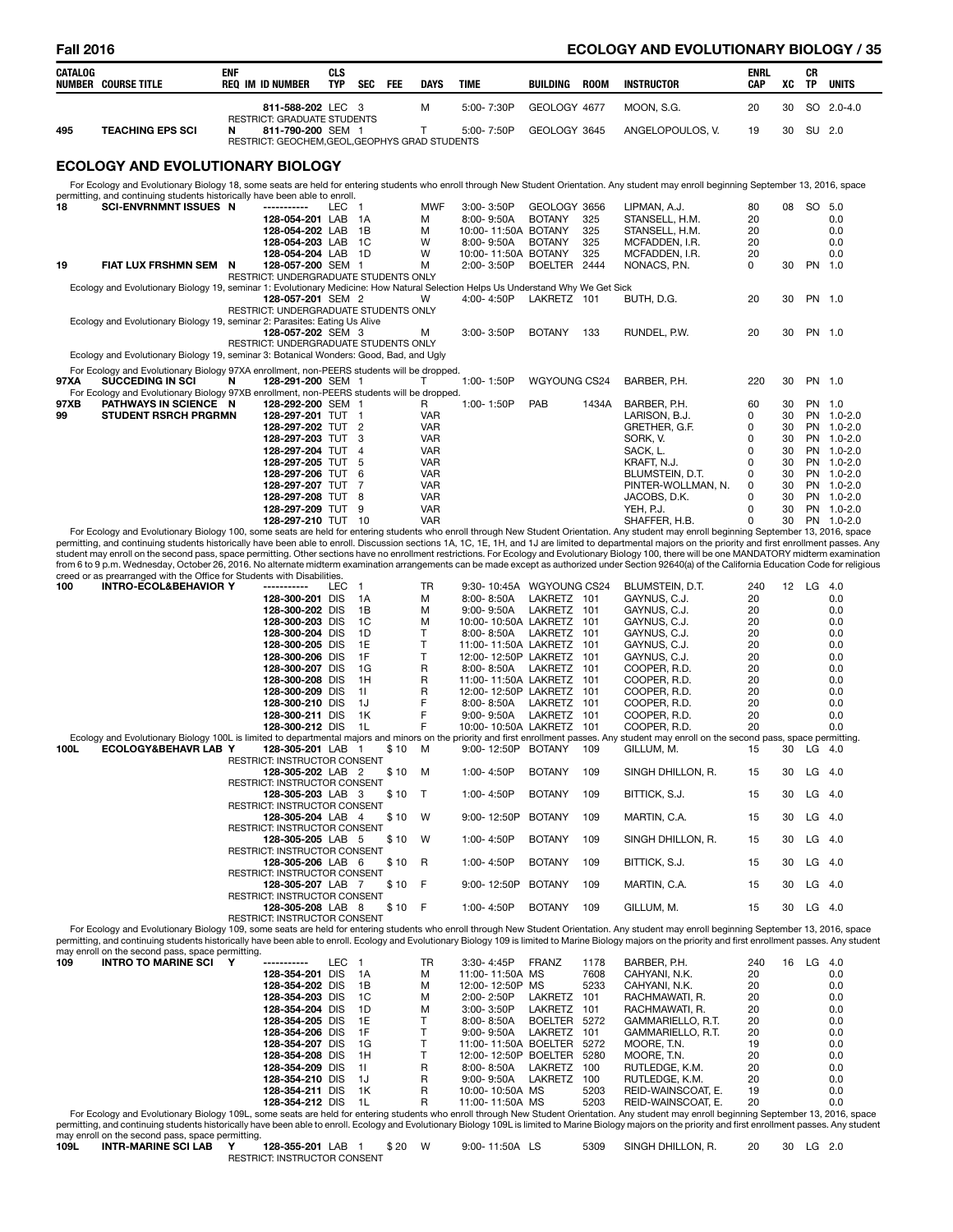### 36 / ECOLOGY AND EVOLUTIONARY BIOLOGY **Fall 2016** Fall 2016

| CATALOG | NUMBER COURSE TITLE                                                                                                                    | ENF | <b>REQ IM ID NUMBER</b>                                  | CLS<br><b>TYP</b> | <b>SEC</b>     | FEE  | DAYS                     | TIME                                        | BUILDING                       | <b>ROOM</b>  | <b>INSTRUCTOR</b>                                                                                                                                                                                             | <b>ENRL</b><br><b>CAP</b> | XC       | CR<br>TP  | <b>UNITS</b>   |
|---------|----------------------------------------------------------------------------------------------------------------------------------------|-----|----------------------------------------------------------|-------------------|----------------|------|--------------------------|---------------------------------------------|--------------------------------|--------------|---------------------------------------------------------------------------------------------------------------------------------------------------------------------------------------------------------------|---------------------------|----------|-----------|----------------|
|         |                                                                                                                                        |     | 128-355-202 LAB 2<br><b>RESTRICT: INSTRUCTOR CONSENT</b> |                   |                | \$20 | W                        | 1:00-3:50P                                  | LS                             | 5309         | GAMMARIELLO, R.T.                                                                                                                                                                                             | 20                        | 30       | LG 2.0    |                |
|         |                                                                                                                                        |     | 128-355-203 LAB 3                                        |                   |                | \$20 | F                        | 9:00-11:50A LS                              |                                | 5309         | PATEL, B.N.                                                                                                                                                                                                   | 20                        | 30       | LG        | 2.0            |
|         |                                                                                                                                        |     | RESTRICT: INSTRUCTOR CONSENT<br>128-355-204 LAB 4        |                   |                | \$20 | - F                      | 1:00-3:50P                                  | LS                             | 5309         | PATEL, B.N.                                                                                                                                                                                                   | 20                        | 30       | $LG$ 2.0  |                |
|         |                                                                                                                                        |     | RESTRICT: INSTRUCTOR CONSENT                             |                   |                |      |                          |                                             |                                |              | Ecology and Evolutionary Biology 111 is limited to departmental majors and minors on the priority and first enrollment passes. Any student may enroll on the second pass, space permitting.                   |                           |          |           |                |
| 111     | <b>BIOLOGY-VERTEBRATES Y</b>                                                                                                           |     | -----------<br>RESTRICT: INSTRUCTOR CONSENT              | LEC 1             |                |      | TR                       | 12:30-1:45P                                 | ΜS                             |              | 4000A GORLITSKY, L.E.                                                                                                                                                                                         | 120                       | 14       | LG 5.0    |                |
|         |                                                                                                                                        |     | 128-366-201 LAB 1A<br>RESTRICT: INSTRUCTOR CONSENT       |                   |                |      | М                        | 1:00-3:50P                                  | LS                             | 1113         | WANG, Y.                                                                                                                                                                                                      | 20                        |          |           | 0.0            |
|         |                                                                                                                                        |     | 128-366-202 LAB 1B                                       |                   |                |      | т                        | 9:00-11:50A LS                              |                                | 1113         | KELLER, J.R.                                                                                                                                                                                                  | 20                        |          |           | 0.0            |
|         |                                                                                                                                        |     | RESTRICT: INSTRUCTOR CONSENT<br>128-366-203 LAB 1C       |                   |                |      | W                        | 1:00-3:50P                                  | LS                             | 1113         | WANG, Y.                                                                                                                                                                                                      | 20                        |          |           | 0.0            |
|         |                                                                                                                                        |     | RESTRICT: INSTRUCTOR CONSENT<br>128-366-204 LAB 1D       |                   |                |      | R                        | 9:00-11:50A LS                              |                                | 1113         | KELLER, J.R.                                                                                                                                                                                                  | 20                        |          |           | 0.0            |
|         |                                                                                                                                        |     | RESTRICT: INSTRUCTOR CONSENT<br>128-366-205 LAB 1E       |                   |                |      | F                        | 9:00-11:50A LS                              |                                | 1113         | COWEN, M.                                                                                                                                                                                                     | 20                        |          |           | 0.0            |
|         |                                                                                                                                        |     | RESTRICT: INSTRUCTOR CONSENT<br>128-366-206 LAB 1F       |                   |                |      | F                        | 1:00-3:50P                                  | LS                             | 1113         | COWEN, M.                                                                                                                                                                                                     | 20                        |          |           | 0.0            |
|         |                                                                                                                                        |     | RESTRICT: INSTRUCTOR CONSENT                             |                   |                |      |                          |                                             |                                |              | Ecology and Evolutionary Biology 121 is limited to departmental majors and minors on the priority and first enrollment passes. Any student may enroll on the second pass, space permitting.                   |                           |          |           |                |
| 121     | <b>MOLECULAR EVOLUTIONY</b>                                                                                                            |     | -----------                                              | LEC 1             |                |      | TR                       | 12:30-1:45P                                 | FRANZ                          | 1260         | BRUNK, C.F.                                                                                                                                                                                                   | 150                       |          | 14 LG 4.0 |                |
|         |                                                                                                                                        |     | 128-426-201 DIS<br>128-426-202 DIS                       |                   | 1A<br>1B       |      | м<br>M                   | $9:00 - 9:50A$<br>10:00-10:50A GEOLOGY 4660 | GEOLOGY 4660                   |              | STEELE, S.E.<br>STEELE, S.E.                                                                                                                                                                                  | 25<br>25                  |          |           | 0.0<br>0.0     |
|         |                                                                                                                                        |     | 128-426-203 DIS                                          |                   | 1C             |      | M                        | 11:00-11:50A GEOLOGY 4660                   |                                |              | STEELE, S.E.                                                                                                                                                                                                  | 25                        |          |           | 0.0            |
|         |                                                                                                                                        |     | 128-426-204 DIS                                          |                   | 1D             |      | F                        | 2:00-2:50P                                  | MS                             | 5233         | SPECK, H.P.                                                                                                                                                                                                   | 25                        |          |           | 0.0            |
|         |                                                                                                                                        |     | 128-426-205 DIS<br>128-426-206 DIS                       |                   | 1E<br>1F       |      | F<br>F                   | 3:00-3:50P<br>4:00-4:50P                    | <b>MS</b><br><b>MS</b>         | 5233<br>5233 | SPECK, H.P.<br>SPECK, H.P.                                                                                                                                                                                    | 25<br>25                  |          |           | 0.0<br>0.0     |
|         |                                                                                                                                        |     |                                                          |                   |                |      |                          |                                             |                                |              | Ecology and Evolutionary Biology 122 is limited to departmental majors and minors on the priority and first enrollment passes. Any student may enroll on the second pass, space permitting.                   |                           |          |           |                |
| 122     | <b>ECOLOGY</b>                                                                                                                         | Υ   | -----------                                              | LEC               | $\overline{1}$ |      | MW                       | 2:00-3:15P                                  | <b>BOTANY</b>                  | 325          | AMARASEKARE, P.A.                                                                                                                                                                                             | 60                        |          | 07 SO 4.0 |                |
|         |                                                                                                                                        |     | 128-432-201 DIS                                          |                   | 1A             |      | M                        | 4:00-5:50P                                  | <b>BOTANY</b>                  | 133          | SIMON, M.W.                                                                                                                                                                                                   | 20                        |          |           | 0.0            |
|         |                                                                                                                                        |     | 128-432-202 DIS<br>128-432-203 DIS                       |                   | 1B<br>1C       |      | T<br>W                   | 4:00-5:50P<br>4:00-5:50P                    | <b>BOTANY</b><br><b>BOTANY</b> | 133<br>133   | SIMON, M.W.<br>SIMON, M.W.                                                                                                                                                                                    | 20<br>20                  |          |           | 0.0            |
| 123B    | FIELD MARINE ECOLGY N                                                                                                                  |     | -----------                                              | LEC               | -1             |      | <b>UNSCHED</b>           |                                             |                                |              | KANE, T.L.                                                                                                                                                                                                    | 15                        | 30       | LG        | 0.0<br>4.0/8.0 |
|         |                                                                                                                                        |     | RESTRICT: INSTRUCTOR CONSENT<br>128-440-201 FLD 1A       |                   |                |      | <b>UNSCHED</b>           |                                             |                                |              | RYZNAR, E.                                                                                                                                                                                                    | 15                        |          |           | 0.0            |
| 129     | <b>ANIMAL BEHAVIOR</b>                                                                                                                 | Υ   | RESTRICT: INSTRUCTOR CONSENT<br>-----------              | LEC 1             |                |      | TR                       | 3:30-4:45P                                  | <b>BOTANY</b>                  | 325          | GORLITSKY, L.E.                                                                                                                                                                                               | 80                        | 16       | LG        | 4.0            |
|         |                                                                                                                                        |     | RESTRICT: INSTRUCTOR CONSENT<br>128-474-201 DIS 1A       |                   |                |      | F                        | $9:00 - 9:50A$                              | LAKRETZ                        | 100          | CHOCK, R.                                                                                                                                                                                                     | 20                        |          |           | 0.0            |
|         |                                                                                                                                        |     | RESTRICT: INSTRUCTOR CONSENT<br>128-474-202 DIS 1B       |                   |                |      | F                        | 10:00-10:50A LAKRETZ 100                    |                                |              | CHOCK, R.                                                                                                                                                                                                     | 20                        |          |           | 0.0            |
|         |                                                                                                                                        |     | RESTRICT: INSTRUCTOR CONSENT<br>128-474-203 DIS 1C       |                   |                |      | F                        | 11:00-11:50A LAKRETZ 100                    |                                |              | MCEACHIN, S.C.                                                                                                                                                                                                | 20                        |          |           | 0.0            |
|         |                                                                                                                                        |     | RESTRICT: INSTRUCTOR CONSENT<br>128-474-204 DIS          |                   | - 1D           |      | F                        | 12:00-12:50P LAKRETZ 100                    |                                |              | MCEACHIN, S.C.                                                                                                                                                                                                | 20                        |          |           | 0.0            |
| 132     | <b>FIELD BHVRL ECOLOGY</b>                                                                                                             | Y   | <b>RESTRICT: INSTRUCTOR CONSENT</b><br>-----------       | LEC 1             |                |      | <b>UNSCHED</b>           |                                             |                                |              | LARISON, B.J.                                                                                                                                                                                                 | 15                        | 30       | LG        | 8.0            |
|         |                                                                                                                                        |     | RESTRICT: INSTRUCTOR CONSENT<br>128-492-201 LAB 1A       |                   |                |      | <b>UNSCHED</b>           |                                             |                                |              | DE LA ROSA, C.A.                                                                                                                                                                                              | 15                        |          |           | 0.0            |
| M145    | <b>ADVNCD PALEONTOLOGYY</b>                                                                                                            |     | RESTRICT: INSTRUCTOR CONSENT<br>128-570-200 LEC 1        |                   |                |      | TR                       | 9:00-10:15A GEOLOGY 5681                    |                                |              | SCHOPF, J.W.                                                                                                                                                                                                  | 5                         | 30       | SO 4.0    |                |
| CM173   | <b>EARTH PRCSS&amp;EVOLUTNY</b>                                                                                                        |     | SAME AS: EPS SCI M118<br>-----------                     | LEC               | $\overline{1}$ |      | MW                       | 4:00-5:50P                                  | GEOLOGY 3656                   |              | JACOBS, D.K.                                                                                                                                                                                                  | 30                        | 09       | SO 4.0    |                |
|         |                                                                                                                                        |     | SAME AS: EPS SCI CM173<br>128-740-201 DIS                |                   | 1A             |      | м                        | 12:00-2:50P                                 | GEOLOGY 5655                   |              | LAU, L.F.                                                                                                                                                                                                     | 15                        |          |           | 0.0            |
|         |                                                                                                                                        |     | 128-740-202 DIS                                          |                   | 1B             |      | W                        | 10:00-12:50P GEOLOGY 5655                   |                                |              | LAU, L.F.<br>Ecology and Evolutionary Biology 181 is limited to Marine Biology majors on the priority and first enrollment passes. Any student may enroll on the second pass, space permitting.               | 15                        |          |           | 0.0            |
| 181     | <b>PARASITOLOGY</b>                                                                                                                    | Y   |                                                          |                   |                |      | TR                       | 11:00-12:15P LS                             |                                | 1315         | BUTH, D.G.                                                                                                                                                                                                    | 24                        |          | 13 LG 6.0 |                |
|         |                                                                                                                                        |     | 128-787-201 LAB 1A                                       |                   |                |      | TR                       | 2:00-4:50P LS                               |                                | 1315         | PASSARELLI, B.<br>Ecology and Evolutionary Biology 187 is limited to departmental majors and minors on the priority and first enrollment passes. Any student may enroll on the second pass, space permitting. | 24                        |          |           | 0.0            |
| 187     | <b>VARIABLE TOPICS</b>                                                                                                                 | Y   | -----------                                              | LEC 1             |                |      | TR                       | 11:00-12:15P BOTANY                         |                                | 325          | KRAFT, N.J.                                                                                                                                                                                                   | 60                        |          | 13 SO 4.0 |                |
|         | Ecology and Evolutionary Biology 187, lecture 1: Plant Ecology                                                                         |     | 128-822-201 DIS                                          |                   | 1A             |      | F                        | 12:00-12:50P LAKRETZ 101                    |                                |              | CARITA VAZ, M.                                                                                                                                                                                                | 20                        |          |           | 0.0            |
|         |                                                                                                                                        |     | 128-822-202 DIS                                          |                   | 1B             |      | F                        | 1:00-1:50P                                  | LAKRETZ 101                    |              | CARITA VAZ, M.                                                                                                                                                                                                | 20                        |          |           | 0.0            |
|         |                                                                                                                                        |     | 128-822-203 DIS                                          |                   | 1C             |      | F                        | 2:00-2:50P                                  | LAKRETZ 101                    |              | CARITA VAZ, M.                                                                                                                                                                                                | 20                        |          |           | 0.0            |
| 189     | <b>ADV HONORS SEMINARS N</b><br>EE Biology 189, seminar 1: Advanced Honors Seminar for Ecology and Evolutionary Biology 122, Lecture 1 |     | 128-833-200 SEM 1                                        |                   |                |      | т                        | 3:00-3:50P                                  | BOTANY                         | 133          | AMARASEKARE, P.A.                                                                                                                                                                                             | 15                        | 30       | SO 1.0    |                |
| 193     | <b>JOURNAL CLUB</b>                                                                                                                    | Y   | 128-858-201 SEM 1                                        |                   |                |      | <b>UNSCHED</b>           |                                             |                                |              | ALFARO, M.E.                                                                                                                                                                                                  | 10                        | 30       | PN 1.0    |                |
|         |                                                                                                                                        |     | RESTRICT: DEPARTMENT CONSENT<br>128-858-202 SEM 2        |                   |                |      | <b>UNSCHED</b>           |                                             |                                |              | AMARASEKARE, P.A.                                                                                                                                                                                             | 10                        | 30       |           | PN 1.0         |
|         |                                                                                                                                        |     | RESTRICT: DEPARTMENT CONSENT<br>128-858-204 SEM 4        |                   |                |      | <b>UNSCHED</b>           |                                             |                                |              | BLUMSTEIN, D.T.                                                                                                                                                                                               | 10                        | 30       | PN 1.0    |                |
|         |                                                                                                                                        |     | RESTRICT: DEPARTMENT CONSENT<br>128-858-206 SEM 6        |                   |                |      | <b>UNSCHED</b>           |                                             |                                |              | BUTH, D.G.                                                                                                                                                                                                    | 10                        | 30       | PN 1.0    |                |
|         |                                                                                                                                        |     | RESTRICT: DEPARTMENT CONSENT<br>128-858-213 SEM 13       |                   |                |      | <b>UNSCHED</b>           |                                             |                                |              | JACOBS, D.K.                                                                                                                                                                                                  | 10                        | 30       | PN 1.0    |                |
|         |                                                                                                                                        |     | RESTRICT: DEPARTMENT CONSENT<br>128-858-214 SEM 14       |                   |                |      | <b>UNSCHED</b>           |                                             |                                |              | KRAFT, N.J.                                                                                                                                                                                                   | 10                        | 30       | PN 1.0    |                |
|         |                                                                                                                                        |     | RESTRICT: DEPARTMENT CONSENT<br>128-858-218 SEM 18       |                   |                |      | <b>UNSCHED</b>           |                                             |                                |              | NONACS, P.N.                                                                                                                                                                                                  | 10                        | 30       | PN 1.0    |                |
|         |                                                                                                                                        |     | RESTRICT: DEPARTMENT CONSENT<br>128-858-219 SEM 19       |                   |                |      | <b>UNSCHED</b>           |                                             |                                |              | RUNDEL, P.W.                                                                                                                                                                                                  | 10                        | 30       | PN 1.0    |                |
|         |                                                                                                                                        |     | RESTRICT: DEPARTMENT CONSENT<br>128-858-220 SEM 20       |                   |                |      | <b>UNSCHED</b>           |                                             |                                |              | SACK, L.                                                                                                                                                                                                      | 10                        | 30       | PN 1.0    |                |
|         |                                                                                                                                        |     | RESTRICT: DEPARTMENT CONSENT<br>128-858-228 SEM 28       |                   |                |      | <b>UNSCHED</b>           |                                             |                                |              | YEH, P.J.                                                                                                                                                                                                     | 10                        | 30       |           | PN 1.0         |
| 195     | <b>INTERNSHIP</b>                                                                                                                      | Ν   | RESTRICT: DEPARTMENT CONSENT<br>128-871-201 TUT 1        |                   |                |      | <b>VAR</b>               |                                             |                                |              | YEH, P.J.                                                                                                                                                                                                     | 0                         | 30       |           | PN 4.0         |
| 196     | <b>RESEARCH APPRNTCSHPN</b>                                                                                                            |     | 128-878-201 TUT 1                                        |                   |                |      | <b>VAR</b>               |                                             |                                |              | SMITH, T.B.                                                                                                                                                                                                   | 0                         | 30       |           | SO 2.0-4.0     |
| 198A    | <b>HONORS RESEARCH</b>                                                                                                                 | N   | 128-885-201 TUT 1<br>128-885-202 TUT 2                   |                   |                |      | <b>VAR</b><br><b>VAR</b> |                                             |                                |              | SACK, L.<br>BLUMSTEIN, D.T.                                                                                                                                                                                   | 0<br>0                    | 30<br>30 |           | 4.0<br>4.0     |
|         |                                                                                                                                        |     | 128-885-203 TUT 3                                        |                   |                |      | <b>VAR</b>               |                                             |                                |              | WADEHRA, M.                                                                                                                                                                                                   | 0                         | 30       |           | 4.0            |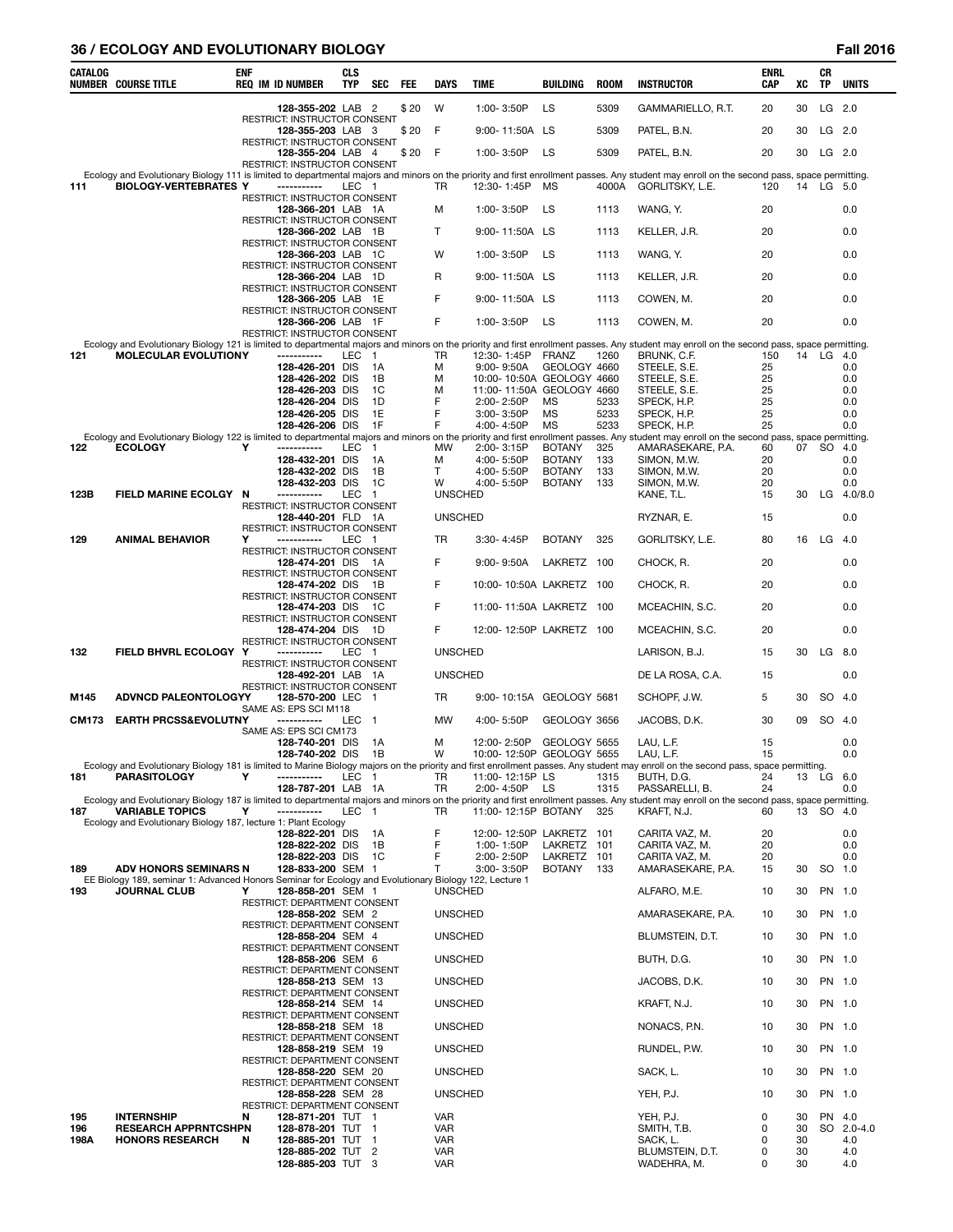# Fall 2016 **ECONOMICS** / 37

| CATALOG      | <b>NUMBER COURSE TITLE</b>                                                                    | <b>ENF</b> | <b>REQ IM ID NUMBER</b>                                                                                                                  | <b>CLS</b><br><b>TYP</b> | SEC            | FEE | DAYS                     | <b>TIME</b>                                   | BUILDING                       | <b>ROOM</b>   | <b>INSTRUCTOR</b>                                                                                                                                                                            | <b>ENRL</b><br>CAP | XC       | CR<br><b>TP</b> | <b>UNITS</b>         |
|--------------|-----------------------------------------------------------------------------------------------|------------|------------------------------------------------------------------------------------------------------------------------------------------|--------------------------|----------------|-----|--------------------------|-----------------------------------------------|--------------------------------|---------------|----------------------------------------------------------------------------------------------------------------------------------------------------------------------------------------------|--------------------|----------|-----------------|----------------------|
|              |                                                                                               |            | 128-885-204 TUT 4                                                                                                                        |                          |                |     | <b>VAR</b>               |                                               |                                |               | LOHMUELLER, K.E.                                                                                                                                                                             | 0                  | 30       |                 | 4.0                  |
|              |                                                                                               |            | 128-885-205 TUT 5                                                                                                                        |                          |                |     | <b>VAR</b>               |                                               |                                |               | NONACS, P.N.                                                                                                                                                                                 | 0                  | 30       |                 | 4.0                  |
| 198B         | <b>HONORS RESEARCH</b>                                                                        | N          | 128-886-201 TUT<br>128-886-202 TUT 2                                                                                                     |                          | $\mathbf 1$    |     | <b>VAR</b><br><b>VAR</b> |                                               |                                |               | NONACS, P.N.<br>SACK, L.                                                                                                                                                                     | 0<br>0             | 30<br>30 | LG<br>LG        | 4.0<br>4.0           |
|              |                                                                                               |            | 128-886-203 TUT                                                                                                                          |                          | 3              |     | <b>VAR</b>               |                                               |                                |               | AMARASEKARE, P.A.                                                                                                                                                                            | 0                  | 30       |                 | $LG$ 4.0             |
|              |                                                                                               |            | 128-886-204 TUT                                                                                                                          |                          | $\overline{4}$ |     | <b>VAR</b>               |                                               |                                |               | YEH, P.J.                                                                                                                                                                                    | 0                  | 30       |                 | $LG$ 4.0             |
| 198C         | <b>HONORS RESEARCH</b>                                                                        | N          | 128-886-205 TUT 5<br>128-887-201 TUT                                                                                                     |                          | $\overline{1}$ |     | <b>VAR</b><br><b>VAR</b> |                                               |                                |               | JACOBS, D.K.<br>SACK, L.                                                                                                                                                                     | 0<br>0             | 30<br>30 |                 | $LG$ 4.0<br>$LG$ 4.0 |
|              |                                                                                               |            | 128-887-202 TUT                                                                                                                          |                          | $\overline{2}$ |     | <b>VAR</b>               |                                               |                                |               | JACOBS, D.K.                                                                                                                                                                                 | 0                  | 30       |                 | $LG$ 4.0             |
|              |                                                                                               |            | 128-887-203 TUT 3                                                                                                                        |                          |                |     | <b>VAR</b>               |                                               |                                |               | AMARASEKARE, P.A.                                                                                                                                                                            | 0                  | 30       |                 | $LG$ 4.0             |
| 198D         | <b>HONORS RESEARCH</b>                                                                        | N          | 128-887-204 TUT 4<br>128-888-201 TUT 1                                                                                                   |                          |                |     | <b>VAR</b><br><b>VAR</b> |                                               |                                |               | BARBER, P.H.<br>SACK, L.                                                                                                                                                                     | 0<br>0             | 30<br>30 |                 | $LG$ 4.0<br>$LG$ 4.0 |
| <b>M200A</b> | EVOLUTIONRY BIOLOGY N                                                                         |            | 528-006-200 LEC 1                                                                                                                        |                          |                |     | <b>MW</b>                | 2:00-3:50P                                    | LS                             | 2320          | LOHMUELLER, K.E.                                                                                                                                                                             | 25                 | 30       |                 | SO 4.0               |
|              |                                                                                               |            | SAME AS: EPS SCI M216                                                                                                                    |                          |                |     |                          |                                               |                                |               |                                                                                                                                                                                              |                    |          |                 |                      |
|              |                                                                                               |            | RESTRICT: BIOLOGY, MOLECULAR BIOLOGY, MICROBIOLOGY AND MOLECULAR<br>GENETICS, BIOCHEMISTRY, CHEMISTRY, MCD BIOLOGY, MOLECULAR, CELLULAR, |                          |                |     |                          |                                               |                                |               |                                                                                                                                                                                              |                    |          |                 |                      |
|              |                                                                                               |            | AND INTEGRATIVE PHYSIOLOGY, OR HUMAN GENETICS GRADUATE STUDENT                                                                           |                          |                |     |                          |                                               |                                |               |                                                                                                                                                                                              |                    |          |                 |                      |
| 201          | <b>INTRO R FOR ECOL EV</b>                                                                    | N          | 528-010-200 LEC 1<br>RESTRICT: BIOLOGY, MOLECULAR BIOLOGY, MICROBIOLOGY AND MOLECULAR                                                    |                          |                |     | TBA                      |                                               |                                |               | ALFARO, M.E.                                                                                                                                                                                 | 24                 | 30       |                 | SU 1.0               |
|              |                                                                                               |            | GENETICS, BIOCHEMISTRY, CHEMISTRY, MCD BIOLOGY, MOLECULAR, CELLULAR,                                                                     |                          |                |     |                          |                                               |                                |               |                                                                                                                                                                                              |                    |          |                 |                      |
|              | <b>EARTH PRCSS&amp;EVOLUTNY</b>                                                               |            | AND INTEGRATIVE PHYSIOLOGY, OR HUMAN GENETICS GRADUATE STUDENT<br>-----------                                                            | LEC 1                    |                |     | <b>MW</b>                | 4:00-5:50P                                    |                                |               |                                                                                                                                                                                              | 10                 | 09       |                 | SO 4.0               |
| <b>CM228</b> |                                                                                               |            | SAME AS: EPS SCI CM273                                                                                                                   |                          |                |     |                          |                                               | GEOLOGY 3656                   |               | JACOBS, D.K.                                                                                                                                                                                 |                    |          |                 |                      |
|              |                                                                                               |            | RESTRICT: BIOLOGY, MOLECULAR BIOLOGY, MICROBIOLOGY AND MOLECULAR                                                                         |                          |                |     |                          |                                               |                                |               |                                                                                                                                                                                              |                    |          |                 |                      |
|              |                                                                                               |            | GENETICS, BIOCHEMISTRY, CHEMISTRY, MCD BIOLOGY, MOLECULAR, CELLULAR,<br>AND INTEGRATIVE PHYSIOLOGY, OR HUMAN GENETICS GRADUATE STUDENT   |                          |                |     |                          |                                               |                                |               |                                                                                                                                                                                              |                    |          |                 |                      |
|              |                                                                                               |            | <b>528-169-201</b> DIS 1A                                                                                                                |                          |                |     | м                        | 12:00-2:50P GEOLOGY 5655                      |                                |               | LAU, L.F.                                                                                                                                                                                    | 5                  |          |                 | 0.0                  |
|              |                                                                                               |            | RESTRICT: BIOLOGY, MOLECULAR BIOLOGY, MICROBIOLOGY AND MOLECULAR<br>GENETICS, BIOCHEMISTRY, CHEMISTRY, MCD BIOLOGY, MOLECULAR, CELLULAR, |                          |                |     |                          |                                               |                                |               |                                                                                                                                                                                              |                    |          |                 |                      |
|              |                                                                                               |            | AND INTEGRATIVE PHYSIOLOGY, OR HUMAN GENETICS GRADUATE STUDENT                                                                           |                          |                |     |                          |                                               |                                |               |                                                                                                                                                                                              |                    |          |                 |                      |
|              |                                                                                               |            | 528-169-202 DIS 1B                                                                                                                       |                          |                |     | W                        | 10:00-12:50P GEOLOGY 5655                     |                                |               | LAU, L.F.                                                                                                                                                                                    | 5                  |          |                 | 0.0                  |
|              |                                                                                               |            | RESTRICT: BIOLOGY, MOLECULAR BIOLOGY, MICROBIOLOGY AND MOLECULAR<br>GENETICS, BIOCHEMISTRY, CHEMISTRY, MCD BIOLOGY, MOLECULAR, CELLULAR, |                          |                |     |                          |                                               |                                |               |                                                                                                                                                                                              |                    |          |                 |                      |
|              |                                                                                               |            | AND INTEGRATIVE PHYSIOLOGY, OR HUMAN GENETICS GRADUATE STUDENT                                                                           |                          |                |     |                          |                                               |                                |               |                                                                                                                                                                                              |                    |          |                 |                      |
| 250          | <b>PROF SKILL-RESEARCH N</b>                                                                  |            | 528-300-200 SEM 1<br>RESTRICT: BIOLOGY, MOLECULAR BIOLOGY, MICROBIOLOGY AND MOLECULAR                                                    |                          |                |     | W                        | 10:00-11:50A LAKRETZ 100                      |                                |               | NONACS. P.N.                                                                                                                                                                                 | 16                 | 30       |                 | SO 2.0-3.0           |
|              |                                                                                               |            | GENETICS, BIOCHEMISTRY, CHEMISTRY, MCD BIOLOGY, MOLECULAR, CELLULAR,                                                                     |                          |                |     |                          |                                               |                                |               |                                                                                                                                                                                              |                    |          |                 |                      |
| 297          | <b>SELECTED TOPICS</b>                                                                        | N          | AND INTEGRATIVE PHYSIOLOGY, OR HUMAN GENETICS GRADUATE STUDENT<br>528-582-201 SEM 1                                                      |                          |                |     | м                        | 4:00-4:50P LAKRETZ 300A                       |                                |               | SMITH, T.B.                                                                                                                                                                                  | 20                 | 30       |                 | SO 1.0-4.0           |
|              |                                                                                               |            | RESTRICT: BIOLOGY, MOLECULAR BIOLOGY, MICROBIOLOGY AND MOLECULAR                                                                         |                          |                |     |                          |                                               |                                |               |                                                                                                                                                                                              |                    |          |                 |                      |
|              |                                                                                               |            | GENETICS, BIOCHEMISTRY, CHEMISTRY, MCD BIOLOGY, MOLECULAR, CELLULAR,                                                                     |                          |                |     |                          |                                               |                                |               |                                                                                                                                                                                              |                    |          |                 |                      |
|              | Ecology and Evolutionary Biology 297, seminar 1: Center for Tropical Research Journal Club    |            | AND INTEGRATIVE PHYSIOLOGY, OR HUMAN GENETICS GRADUATE STUDENT                                                                           |                          |                |     |                          |                                               |                                |               |                                                                                                                                                                                              |                    |          |                 |                      |
|              |                                                                                               |            | 528-582-202 SEM 2                                                                                                                        |                          |                |     | <b>TBA</b>               |                                               |                                |               | SHAFFER, H.B.                                                                                                                                                                                | 27                 | 30       |                 | SO 1.0-4.0           |
|              |                                                                                               |            | RESTRICT: BIOLOGY, MOLECULAR BIOLOGY, MICROBIOLOGY AND MOLECULAR<br>GENETICS, BIOCHEMISTRY, CHEMISTRY, MCD BIOLOGY, MOLECULAR, CELLULAR, |                          |                |     |                          |                                               |                                |               |                                                                                                                                                                                              |                    |          |                 |                      |
|              |                                                                                               |            | AND INTEGRATIVE PHYSIOLOGY, OR HUMAN GENETICS GRADUATE STUDENT                                                                           |                          |                |     |                          |                                               |                                |               |                                                                                                                                                                                              |                    |          |                 |                      |
|              | Ecology and Evolutionary Biology 297, seminar 2: Incoming Student Field Excursion             |            | 528-582-203 SEM 3                                                                                                                        |                          |                |     | TBA                      |                                               |                                |               | LLOYD-SMITH, J.O.                                                                                                                                                                            | 15                 | 30       |                 | SO 1.0-4.0           |
|              |                                                                                               |            | RESTRICT: BIOLOGY, MOLECULAR BIOLOGY, MICROBIOLOGY AND MOLECULAR                                                                         |                          |                |     |                          |                                               |                                |               |                                                                                                                                                                                              |                    |          |                 |                      |
|              |                                                                                               |            | GENETICS, BIOCHEMISTRY, CHEMISTRY, MCD BIOLOGY, MOLECULAR, CELLULAR,<br>AND INTEGRATIVE PHYSIOLOGY, OR HUMAN GENETICS GRADUATE STUDENT   |                          |                |     |                          |                                               |                                |               |                                                                                                                                                                                              |                    |          |                 |                      |
|              | Ecology and Evolutionary Biology 297, seminar 3: Ecology and Evolution of Infectious Diseases |            |                                                                                                                                          |                          |                |     |                          |                                               |                                |               |                                                                                                                                                                                              |                    |          |                 |                      |
|              |                                                                                               |            |                                                                                                                                          |                          |                |     |                          |                                               |                                |               |                                                                                                                                                                                              |                    |          |                 |                      |
|              | <b>ECONOMICS</b>                                                                              |            |                                                                                                                                          |                          |                |     |                          |                                               |                                |               |                                                                                                                                                                                              |                    |          |                 |                      |
| 1            | <b>PRIN OF ECONOMICS</b>                                                                      | N          | 180-004-201 QIZ 1A                                                                                                                       | LEC                      | $\overline{1}$ |     | TR<br>М                  | 9:30-10:45A BROAD<br>3:00-3:50P               | <b>BUNCHE</b>                  | 2160E<br>3150 | ROJAS, R.<br>ARROYO MARIOLI, F.                                                                                                                                                              | 348<br>29          | 12       | - SO            | 4.0<br>0.0           |
|              |                                                                                               |            | 180-004-202 QIZ                                                                                                                          |                          | - 1B           |     | М                        | 4:00-4:50P                                    | <b>BUNCHE</b>                  | 2160          | CAROLLO, N.                                                                                                                                                                                  | 29                 |          |                 | 0.0                  |
|              |                                                                                               |            | 180-004-203 QIZ                                                                                                                          |                          | 1C             |     | Т                        | 4:00-4:50P                                    | <b>DODD</b>                    | 78            | CARRERA, F.                                                                                                                                                                                  | 29                 |          |                 | 0.0                  |
|              |                                                                                               |            | 180-004-204 QIZ<br>180-004-205 QIZ                                                                                                       |                          | 1D<br>1E       |     | T<br>W                   | 1:00-1:50P<br>12:00-12:50P DODD               | <b>BUNCHE</b>                  | 3170<br>78    | ZHANG, M.<br>ARROYO MARIOLI, F.                                                                                                                                                              | 29<br>29           |          |                 | 0.0<br>0.0           |
|              |                                                                                               |            | 180-004-206 QIZ                                                                                                                          |                          | 1F             |     | W                        | 4:00-4:50P                                    | <b>BUNCHE</b>                  | 3157          | WANG, Y.                                                                                                                                                                                     | 29                 |          |                 | 0.0                  |
|              |                                                                                               |            | 180-004-207 QIZ<br>180-004-208 QIZ                                                                                                       |                          | 1G<br>1H       |     | R<br>М                   | 5:00-5:50P<br>10:00-10:50A DODD               | <b>BUNCHE</b>                  | 3164<br>170   | WANG. Y.<br>CAROLLO, N.                                                                                                                                                                      | 29<br>29           |          |                 | 0.0<br>0.0           |
|              |                                                                                               |            | 180-004-209 QIZ                                                                                                                          |                          | 11             |     | F                        | 10:00-10:50A BUNCHE                           |                                | 3170          | ARTEAGA, M.C.                                                                                                                                                                                | 29                 |          |                 | 0.0                  |
|              |                                                                                               |            | 180-004-210 QIZ                                                                                                                          |                          | 1J             |     | F                        | 11:00-11:50A BUNCHE                           |                                | 3211          | ARTEAGA, M.C.                                                                                                                                                                                | 29                 |          |                 | 0.0                  |
|              |                                                                                               |            | 180-004-211 QIZ<br>180-004-212 QIZ                                                                                                       |                          | 1K<br>1L       |     | $\mathsf{T}$<br>М        | 5:00-5:50P<br>2:00-2:50P                      | <b>BUNCHE</b><br><b>BUNCHE</b> | 3164<br>3150  | CARRERA, F.<br>ZHANG, M.                                                                                                                                                                     | 29<br>29           |          |                 | 0.0<br>0.0           |
| $\mathbf{2}$ | <b>PRIN OF ECONOMICS</b>                                                                      | Y          | -----------                                                                                                                              | LEC                      | $\mathbf{1}$   |     | TR                       | 11:00-12:15P BROAD                            |                                | 2160E         | ROJAS, R.                                                                                                                                                                                    | 290                | 13       | -SO             | 4.0                  |
|              |                                                                                               |            | 180-008-201 DIS                                                                                                                          |                          | 1A             |     | М                        | 10:00-10:50A BUNCHE                           |                                | 3211          | ZANG, Z.                                                                                                                                                                                     | 29                 |          |                 | 0.0                  |
|              |                                                                                               |            | 180-008-202 DIS<br>180-008-203 DIS                                                                                                       |                          | 1B<br>1C       |     | M<br>T                   | 11:00-11:50A PUB AFF<br>5:00-5:50P            | <b>BUNCHE</b>                  | 2319<br>1221A | ZANG, Z.<br>ZAOURAK, G.                                                                                                                                                                      | 29<br>29           |          |                 | 0.0<br>0.0           |
|              |                                                                                               |            | 180-008-205 DIS                                                                                                                          |                          | 1E             |     | R                        | 4:00-4:50P                                    | <b>BUNCHE</b>                  | 1221A         | SURRO, C.                                                                                                                                                                                    | 29                 |          |                 | 0.0                  |
|              |                                                                                               |            | 180-008-206 DIS                                                                                                                          |                          | 1F<br>1G       |     | W<br>Т                   | 4:00-4:50P<br>4:00-4:50P                      | <b>BUNCHE</b>                  | 2160<br>1221A | SURRO, C.                                                                                                                                                                                    | 29<br>29           |          |                 | 0.0<br>0.0           |
|              |                                                                                               |            | 180-008-207 DIS<br>180-008-209 DIS                                                                                                       |                          | 11             |     | M                        | 1:00-1:50P                                    | <b>BUNCHE</b><br>PUB AFF       | 2278          | ZAOURAK, G.<br>MCCULLY, B.                                                                                                                                                                   | 29                 |          |                 | 0.0                  |
|              |                                                                                               |            | 180-008-210 DIS                                                                                                                          |                          | 1J             |     | F                        | 10:00-10:50A BUNCHE                           |                                | 2160          | WANG, Y.                                                                                                                                                                                     | 29                 |          |                 | 0.0                  |
|              |                                                                                               |            | 180-008-211 DIS<br>180-008-212 DIS                                                                                                       |                          | 1K<br>1L       |     | F<br>F                   | 11:00-11:50A DODD<br>12:00-12:50P BUNCHE 3157 |                                | 78            | MCCULLY, B.<br>WANG, Y.                                                                                                                                                                      | 29<br>29           |          |                 | 0.0<br>0.0           |
|              |                                                                                               |            |                                                                                                                                          |                          |                |     |                          |                                               |                                |               | Economics 11 is limited to juniors and seniors until September 14, 2016, with seniors by consent of departmental undergraduate counselors. Sophomores may enroll beginning September 15 at 9 |                    |          |                 |                      |
| 11           | a.m., space permitting.<br>MICROECONOMC THEORYY Y -----------                                 |            |                                                                                                                                          | LEC <sub>1</sub>         |                |     | TR                       | 9:30-10:45A MOORE                             |                                | 100           | MAZZOCCO, M.                                                                                                                                                                                 | 399                |          | 12 SO 4.0       |                      |
|              |                                                                                               |            | RESTRICT: SOPHOMORES AND JUNIORS ONLY                                                                                                    |                          |                |     |                          |                                               |                                |               |                                                                                                                                                                                              |                    |          |                 |                      |
|              |                                                                                               |            | Y 180-052-201 DIS                                                                                                                        |                          | 1A             |     | F                        | 12:00-12:50P BUNCHE                           |                                | 3123          | CHANG, N.                                                                                                                                                                                    | 26                 |          |                 | 0.0                  |
|              |                                                                                               |            | Y 180-052-202 DIS<br>Y 180-052-203 DIS                                                                                                   |                          | 1B<br>1C       |     | F<br>F                   | 10:00-10:50A BUNCHE<br>1:00-1:50P             | <b>BUNCHE</b>                  | 3157<br>3117  | DOMURAT, R.<br>GALLUZZI, A.                                                                                                                                                                  | 26<br>26           |          |                 | 0.0<br>0.0           |
|              |                                                                                               |            | Y 180-052-204 DIS                                                                                                                        |                          | 1D             |     | М                        | 10:00-10:50A PUB AFF                          |                                | 2242          | KIM, H.J.                                                                                                                                                                                    | 26                 |          |                 | 0.0                  |
|              |                                                                                               |            | Y 180-052-205 DIS                                                                                                                        |                          | 1E             |     | M                        | 2:00-2:50P                                    | <b>DODD</b>                    | 170           | HO, C.H.                                                                                                                                                                                     | 26                 |          |                 | 0.0                  |
|              |                                                                                               |            | 180-052-206 DIS<br>Y<br>180-052-207 DIS<br>Y                                                                                             |                          | 1F<br>1G       |     | R<br>M                   | 2:00-2:50P<br>1:00-1:50P                      | PUB AFF<br>PUB AFF             | 1284<br>1323  | LIU, L.<br>TITOV, V.                                                                                                                                                                         | 26<br>26           |          |                 | 0.0<br>0.0           |
|              |                                                                                               |            | 180-052-208 DIS<br>Y                                                                                                                     |                          | 1H             |     | F                        | $9:00 - 9:50A$                                | <b>BUNCHE</b>                  | 3150          | PECHEU, V.                                                                                                                                                                                   | 26                 |          |                 | 0.0                  |
|              |                                                                                               |            | 180-052-209 DIS<br>Y<br>180-052-210 DIS<br>Y                                                                                             |                          | 11<br>1J       |     | Т<br>М                   | 4:00-4:50P<br>4:00-4:50P                      | <b>DODD</b><br><b>BUNCHE</b>   | 154<br>3117   | GALLUZZI, A.<br>HO, C.H.                                                                                                                                                                     | 25<br>26           |          |                 | 0.0<br>0.0           |
|              |                                                                                               |            |                                                                                                                                          |                          |                |     |                          |                                               |                                |               |                                                                                                                                                                                              |                    |          |                 |                      |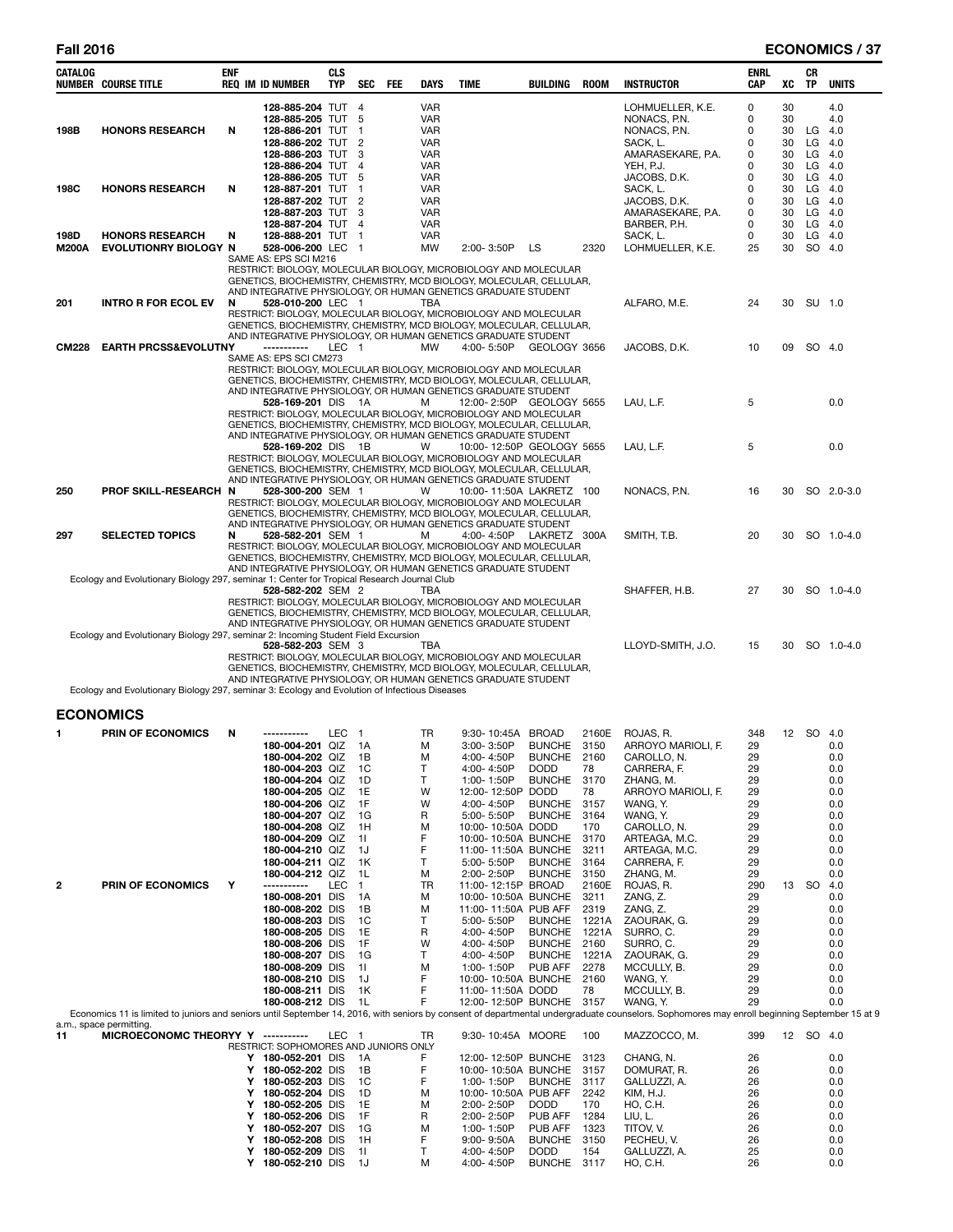# 38 / ECONOMICS Fall 2016

| CATALOG     | <b>NUMBER COURSE TITLE</b>                                                                                                                                                                   | ENF |        | <b>REQ IM ID NUMBER</b>                                    | <b>CLS</b><br><b>TYP</b> | SEC                              | FEE | DAYS    | TIME                                                                                     | BUILDING                       | <b>ROOM</b>    | <b>INSTRUCTOR</b>          | <b>ENRL</b><br>CAP | xс       | CR<br><b>TP</b> | <b>UNITS</b> |
|-------------|----------------------------------------------------------------------------------------------------------------------------------------------------------------------------------------------|-----|--------|------------------------------------------------------------|--------------------------|----------------------------------|-----|---------|------------------------------------------------------------------------------------------|--------------------------------|----------------|----------------------------|--------------------|----------|-----------------|--------------|
|             |                                                                                                                                                                                              |     |        | Y 180-052-211 DIS                                          |                          | 1K                               |     | R       | 1:00-1:50P                                                                               | <b>HUMANTS A26</b>             |                | PECHEU, V.                 | 26                 |          |                 | 0.0          |
|             |                                                                                                                                                                                              |     | Y      | 180-052-212 DIS                                            |                          | 1L                               |     | т       | 4:00-4:50P                                                                               | <b>DODD</b>                    | 167            | TITOV. V.                  | 26                 |          |                 | 0.0          |
|             |                                                                                                                                                                                              |     | Y<br>Y | 180-052-213 DIS<br>180-052-214 DIS                         |                          | 1M<br>1N                         |     | F<br>R  | 1:00-1:50P<br>4:00-4:50P                                                                 | <b>DODD</b><br><b>DODD</b>     | 175<br>78      | DOMURAT, R.<br>LIU, L.     | 26<br>26           |          |                 | 0.0<br>0.0   |
|             |                                                                                                                                                                                              |     | Y      | 180-052-215 DIS                                            |                          | 10                               |     | T       | $3:00 - 3:50P$                                                                           | PUB AFF                        | 2317           | CHANG, N.                  | 17                 |          |                 | 0.0          |
|             |                                                                                                                                                                                              |     | Y      | 180-052-216 DIS                                            |                          | 1P                               |     | W       | 1:00-1:50P                                                                               | <b>HAINES</b>                  | A24            | KIM, H.                    | 18                 |          |                 | 0.0          |
|             |                                                                                                                                                                                              |     | Y      | ------------<br>RESTRICT: SOPHOMORES AND JUNIORS ONLY      | LEC <sub>2</sub>         |                                  |     | TR      | 2:00-3:15P                                                                               | <b>HUMANTS A51</b>             |                | HILL, M.                   | 280                | 15       | - SO            | 4.0          |
|             |                                                                                                                                                                                              |     |        | Y 180-052-221 DIS                                          |                          | 2A                               |     | м       | $9:00 - 9:50A$                                                                           | <b>BUNCHE</b>                  | 1221A          | ANDREYANOV, P.             | 28                 |          |                 | 0.0          |
|             |                                                                                                                                                                                              |     |        | Y 180-052-222 DIS                                          |                          | 2Β                               |     | F       | 11:00-11:50A BUNCHE                                                                      |                                | 1221A          | HU, K.                     | 28                 |          |                 | 0.0          |
|             |                                                                                                                                                                                              |     | Y<br>Y | 180-052-223 DIS<br>180-052-224 DIS                         |                          | 2C<br>2D                         |     | F<br>т  | 9:00-9:50A<br>4:00-4:50P                                                                 | <b>BUNCHE</b><br><b>HAINES</b> | 3211<br>A44    | KO, C.<br>JEONG, B.        | 28<br>28           |          |                 | 0.0<br>0.0   |
|             |                                                                                                                                                                                              |     | Y      | 180-052-225 DIS                                            |                          | 2E                               |     | F       | 1:00-1:50P                                                                               | PUB AFF                        | 2232           | HU, K.                     | 28                 |          |                 | 0.0          |
|             |                                                                                                                                                                                              |     | Y      | 180-052-226 DIS                                            |                          | 2F                               |     | R       | 4:00-4:50P                                                                               | <b>BUNCHE</b>                  | 3150           | KO, C.                     | 28                 |          |                 | 0.0          |
|             |                                                                                                                                                                                              |     | Y<br>Y | 180-052-227 DIS<br>180-052-228 DIS                         |                          | 2G<br>2H                         |     | F<br>м  | 10:00-10:50A PUB AFF<br>3:00-3:50P                                                       | <b>DODD</b>                    | 1337<br>170    | ANDREYANOV, P.<br>FENG, Y. | 28<br>28           |          |                 | 0.0<br>0.0   |
|             |                                                                                                                                                                                              |     | Y      | 180-052-229 DIS                                            |                          | 21                               |     | м       | $9:00 - 9:50A$                                                                           | BUNCHE 2160                    |                | FENG, Y.                   | 28                 |          |                 | 0.0          |
|             |                                                                                                                                                                                              |     | Y      | 180-052-230 DIS                                            |                          | 2J                               |     | W       | 4:00-4:50P                                                                               | <b>BUNCHE</b>                  | 3170           | JEONG, B.                  | 28                 |          |                 | 0.0          |
| 19          | FIAT LUX FRSHMN SEM N                                                                                                                                                                        |     |        | 180-057-201 SEM 1<br>RESTRICT: UNDERGRADUATE STUDENTS ONLY |                          |                                  |     | R       | 9:00-10:50A                                                                              | HAINES                         | A28            | MEYER-TER-VEHN, M.         | 20                 | 30       | PN 1.0          |              |
|             | Economics 19, seminar 1: Games of Strategy                                                                                                                                                   |     |        |                                                            |                          |                                  |     |         |                                                                                          |                                |                |                            |                    |          |                 |              |
|             |                                                                                                                                                                                              |     |        | 180-057-202 SEM 2<br>RESTRICT: UNDERGRADUATE STUDENTS ONLY |                          |                                  |     | R       | 5:00-6:50P                                                                               | <b>BUNCHE</b>                  | 2249           | GEEROLF, F.                | 20                 | 30       | PN 1.0          |              |
|             | Economics 19, seminar 2: Economics of Superstars                                                                                                                                             |     |        |                                                            |                          |                                  |     |         |                                                                                          |                                |                |                            |                    |          |                 |              |
|             |                                                                                                                                                                                              |     |        | 180-057-203 SEM 3                                          |                          |                                  |     | W       | $3:00 - 4:50P$                                                                           | BUNCHE 9383                    |                | MCGARRY, K.M.              | 20                 | 30       | PN 1.0          |              |
|             | Economics 19, seminar 3: Your Tax Dollars at Work                                                                                                                                            |     |        | RESTRICT: UNDERGRADUATE STUDENTS ONLY                      |                          |                                  |     |         |                                                                                          |                                |                |                            |                    |          |                 |              |
|             | Economics 41 is limited to juniors and seniors until September 14, 2016, with seniors by consent of departmental undergraduate counselors. Sophomores may enroll beginning September 15 at 9 |     |        |                                                            |                          |                                  |     |         |                                                                                          |                                |                |                            |                    |          |                 |              |
|             | a.m., space permitting.                                                                                                                                                                      |     |        |                                                            |                          |                                  |     |         |                                                                                          |                                |                |                            |                    |          |                 |              |
| 41          | <b>STATS-ECONOMISTS</b>                                                                                                                                                                      |     |        | Y Y ----------                                             | LEC 1                    |                                  |     | TR      | 8:00-9:15A                                                                               | BUNCHE 1209B                   |                | HAHN, J.                   | 125                |          | 11 LG 4.0       |              |
|             |                                                                                                                                                                                              |     |        | ECONOMICS, PRE-ECONOMICS/INTERNATIONAL AREA STUDIES        |                          |                                  |     |         | RESTRICT: SOPHOMORES AND JUNIORS ONLY, PRE-ECONOMICS, PRE-BUSINES                        |                                |                |                            |                    |          |                 |              |
|             |                                                                                                                                                                                              |     |        | Y 180-123-201 DIS                                          |                          | - 1 A                            |     | R       | 2:00-2:50P                                                                               | <b>ROLFE</b>                   | 3129           | FON, A.                    | 25                 |          |                 | 0.0          |
|             |                                                                                                                                                                                              |     | Y      | Y 180-123-202 DIS                                          |                          | 1B                               |     | м<br>F  | 10:00-10:50A PUB AFF                                                                     | <b>DODD</b>                    | 2238<br>167    | FON, A.                    | 25<br>25           |          |                 | 0.0          |
|             |                                                                                                                                                                                              |     | Y      | 180-123-203 DIS<br>180-123-204 DIS                         |                          | 1C<br>1D                         |     | R       | $9:00 - 9:50A$<br>4:00-4:50P                                                             | BUNCHE 2249                    |                | LIU, S.<br>SORENSEN, J.R.  | 25                 |          |                 | 0.0<br>0.0   |
|             |                                                                                                                                                                                              |     | Y      | 180-123-205 DIS                                            |                          | 1E                               |     | F       | 10:00-10:50A BUNCHE                                                                      |                                | 3178           | LIU, S.                    | 25                 |          |                 | 0.0          |
|             |                                                                                                                                                                                              |     |        | Y -----------                                              | LEC <sub>2</sub>         |                                  |     | MW      | 9:30-10:45A HAINES<br>RESTRICT: SOPHOMORES AND JUNIORS ONLY, PRE-ECONOMICS, PRE-BUSINES  |                                | 118            | SHENG, S.                  | 125                |          | 33 LG 4.0       |              |
|             |                                                                                                                                                                                              |     |        | ECONOMICS, PRE-ECONOMICS/INTERNATIONAL AREA STUDIES        |                          |                                  |     |         |                                                                                          |                                |                |                            |                    |          |                 |              |
|             |                                                                                                                                                                                              |     |        | Y 180-123-221 DIS                                          |                          | 2A                               |     | W       | 4:00-4:50P                                                                               | <b>BROAD</b>                   | 2100A          | HUANG, J.                  | 25                 |          |                 | 0.0          |
|             |                                                                                                                                                                                              |     |        | Y 180-123-222 DIS<br>Y 180-123-223 DIS                     |                          | 2Β<br>2C                         |     | R<br>F  | $9:00 - 9:50A$<br>1:00-1:50P                                                             | PUB AFF<br><b>ROLFE</b>        | 2238<br>3135   | ZHOU, W.<br>ZHOU, W.       | 25<br>25           |          |                 | 0.0<br>0.0   |
|             |                                                                                                                                                                                              |     | Y      | 180-123-224 DIS                                            |                          | 2D                               |     | T       | 4:00-4:50P                                                                               | <b>BUNCHE</b>                  | 3164           | GUO, W.                    | 25                 |          |                 | 0.0          |
|             |                                                                                                                                                                                              |     | Y      | 180-123-225 DIS                                            |                          | 2E                               |     | м       | 2:00-2:50P                                                                               | PUB AFF                        | 2242           | GUO, W.                    | 25                 |          |                 | 0.0          |
|             |                                                                                                                                                                                              |     |        | Y ------------                                             | LEC 3                    |                                  |     | MW      | 11:00-12:15P HAINES<br>RESTRICT: SOPHOMORES AND JUNIORS ONLY, PRE-ECONOMICS, PRE-BUSINES |                                | 118            | SHENG, S.                  | 125                | 33       | LG              | -4.0         |
|             |                                                                                                                                                                                              |     |        | ECONOMICS, PRE-ECONOMICS/INTERNATIONAL AREA STUDIES        |                          |                                  |     |         |                                                                                          |                                |                |                            |                    |          |                 |              |
|             |                                                                                                                                                                                              |     |        | Y 180-123-241 DIS                                          |                          | 3A                               |     | Τ       | 5:00-5:50P                                                                               | <b>BUNCHE</b>                  | 2160           | GU, M.                     | 25                 |          |                 | 0.0          |
|             |                                                                                                                                                                                              |     | Y<br>Y | 180-123-242 DIS<br>180-123-243 DIS                         |                          | 3B<br>3C                         |     | W<br>W  | $9:00 - 9:50A$<br>4:00-4:50P                                                             | PUB AFF<br><b>DODD</b>         | 2242<br>78     | GU, J.L.<br>KIM, J.        | 25<br>25           |          |                 | 0.0<br>0.0   |
|             |                                                                                                                                                                                              |     | Υ      | 180-123-244 DIS                                            |                          | 3D                               |     | м       | $3:00 - 3:50P$                                                                           | <b>BUNCHE</b>                  | 3170           | GU, M.                     | 25                 |          |                 | 0.0          |
|             |                                                                                                                                                                                              |     | Y      | 180-123-245 DIS                                            |                          | 3E                               |     | F       | 4:00-4:50P                                                                               | <b>DODD</b>                    | 78             | KIM. J.                    | 25                 |          |                 | 0.0          |
| 89          | <b>HONORS SEMINARS</b>                                                                                                                                                                       | N   |        | 180-267-200 SEM 1<br>RESTRICT: INSTRUCTOR CONSENT          |                          |                                  |     | R       | 4:00-5:50P                                                                               | BUNCHE 2181                    |                | MAZZOCCO, M.               | 20                 | 30       | SO              | 1.0          |
|             | Economics 89, seminar 1: Honors Seminar for Economics 11, Lecture 1                                                                                                                          |     |        |                                                            |                          |                                  |     |         |                                                                                          |                                |                |                            |                    |          |                 |              |
| 101         | MICROECONOMC THEORYY Y ----------- LEC 1                                                                                                                                                     |     |        | Y 180-346-201 DIS 1A                                       |                          |                                  |     | TR      | 2:00-3:15P<br>2:00-2:50P                                                                 | <b>DODD</b><br>BUNCHE 1221A    | 147            | MCDEVITT, E.P.<br>LIU, N.  | 360<br>28          |          | 15 SO 4.0       | 0.0          |
|             |                                                                                                                                                                                              |     |        | Y 180-346-202 DIS                                          |                          | 1B                               |     | W       | $9:00 - 9:50A$                                                                           | BUNCHE 1221A                   |                | SHANG, H.                  | 28                 |          |                 | 0.0          |
|             |                                                                                                                                                                                              |     | Y      | 180-346-203 DIS                                            |                          | 1C                               |     | T.      | 4:00-4:50P                                                                               | <b>DODD</b>                    | 170            | SHANG, H.                  | 28                 |          |                 | 0.0          |
|             |                                                                                                                                                                                              |     | Y<br>Y | 180-346-204 DIS<br>180-346-205 DIS                         |                          | 1D<br>1E                         |     | М<br>T. | 4:00-4:50P<br>9:00-9:50A                                                                 | <b>BUNCHE</b><br><b>BUNCHE</b> | 3178<br>1221A  | MARTIN, R.<br>MARTIN, R.   | 27<br>26           |          |                 | 0.0<br>0.0   |
|             |                                                                                                                                                                                              |     | Y      | 180-346-206 DIS                                            |                          | 1F                               |     | М       | $9:00 - 9:50A$                                                                           | <b>BUNCHE</b>                  | 3211           | CUI, M.                    | 29                 |          |                 | 0.0          |
|             |                                                                                                                                                                                              |     | Y      | 180-346-207 DIS                                            |                          | 1G                               |     | м       | 1:00-1:50P                                                                               | BUNCHE 3156                    |                | GRAUPNER, A.               | 26                 |          |                 | 0.0          |
|             |                                                                                                                                                                                              |     | Y<br>Y | 180-346-208 DIS<br>180-346-209 DIS                         |                          | 1H<br>11                         |     | W<br>F  | 4:00-4:50P<br>1:00-1:50P                                                                 | <b>BUNCHE</b><br>PUB AFF       | 1221A<br>2284  | GRAUPNER, A.<br>LIU. N.    | 28<br>29           |          |                 | 0.0<br>0.0   |
|             |                                                                                                                                                                                              |     |        | Y 180-346-210 DIS                                          |                          | 1J                               |     | М       | 3:00-3:50P                                                                               | PUB AFF                        | 2242           | CUI, M.                    | 29                 |          |                 | 0.0          |
|             |                                                                                                                                                                                              |     |        | Y 180-346-211 DIS                                          |                          | 1K                               |     | R       | 11:00-11:50A ROLFE                                                                       |                                | 3134           | EUN, D.                    | 30                 |          |                 | 0.0          |
|             |                                                                                                                                                                                              |     |        | RESTRICT: SOPHOMORES AND ABOVE<br>Y 180-346-212 DIS        |                          | - 1L                             |     | T.      | 1:00-1:50P                                                                               | <b>BUNCHE</b>                  | 1221A          | EUN, D.                    | 30                 |          |                 | 0.0          |
|             |                                                                                                                                                                                              |     |        | RESTRICT: SOPHOMORES AND ABOVE                             |                          |                                  |     |         |                                                                                          |                                |                |                            |                    |          |                 |              |
| 102         | MACRO ECON THEORY Y                                                                                                                                                                          |     | Y      | -----------                                                | LEC 1                    |                                  |     | TR      | 9:30-10:45A HUMANTS A51                                                                  |                                |                | KESKINEL, M.               | 280                |          | 12 SO           | 4.0          |
|             |                                                                                                                                                                                              |     | Y<br>Y | 180-364-201 DIS<br>180-364-202 DIS                         |                          | 1A<br>1B                         |     | м<br>М  | 9:00-9:50A<br>12:00-12:50P PUB AFF                                                       | <b>BUNCHE</b>                  | - 3178<br>1337 | XU, Z.<br>XU, Z.           | 24<br>24           |          |                 | 0.0<br>0.0   |
|             |                                                                                                                                                                                              |     | Y      | 180-364-203 DIS                                            |                          | 1C                               |     | т       | 4:00-4:50P                                                                               | PUB AFF                        | 1270           | GU, Y.                     | 24                 |          |                 | 0.0          |
|             |                                                                                                                                                                                              |     |        | Y 180-364-204 DIS                                          |                          | 1D                               |     | R       | 4:00-4:50P                                                                               | <b>DODD</b>                    | 154            | PLATONOV, K.Y.             | 25                 |          |                 | 0.0          |
|             |                                                                                                                                                                                              |     | Y      | 180-364-205 DIS<br>Y 180-364-206 DIS                       |                          | 1E<br>1F                         |     | F<br>м  | 3:00-3:50P<br>2:00-2:50P                                                                 | BUNCHE 1221A<br><b>BUNCHE</b>  | 3211           | WU, N.<br>JANG, J.         | 25<br>25           |          |                 | 0.0<br>0.0   |
|             |                                                                                                                                                                                              |     | Y      | 180-364-207 DIS                                            |                          | 1G                               |     | W       | 3:00-3:50P                                                                               | PUB AFF                        | 2242           | GU, Y.                     | 25                 |          |                 | 0.0          |
|             |                                                                                                                                                                                              |     |        | Y 180-364-208 DIS                                          |                          | 1H                               |     | М       | 4:00-4:50P                                                                               | <b>BROAD</b>                   | 2100A          | JANG, J.                   | 25                 |          |                 | 0.0          |
|             |                                                                                                                                                                                              |     | Y<br>Y | 180-364-209 DIS<br>180-364-210 DIS                         |                          | 11<br>1J                         |     | F<br>R  | 1:00-1:50P<br>3:00-3:50P                                                                 | BUNCHE 1221A<br><b>ROLFE</b>   | 3129           | WU, N.<br>PLATONOV, K.Y.   | 25<br>25           |          |                 | 0.0<br>0.0   |
|             |                                                                                                                                                                                              |     | Y      | 180-364-212 DIS                                            |                          | 1K                               |     | т       | 11:00-11:50A BUNCHE                                                                      |                                | 3143           | FU, X.                     | 18                 |          |                 | 0.0          |
|             |                                                                                                                                                                                              |     | Y      | 180-364-211 DIS                                            |                          | 1L                               |     | Τ       | 1:00-1:50P                                                                               | <b>BUNCHE</b>                  | 3150           | FU, X.                     | 18                 |          |                 | 0.0          |
| 103<br>103L | <b>INTRO-ECONOMETRICS Y</b><br><b>ECONOMETRICS LAB</b>                                                                                                                                       | Y   | Y<br>Y | 180-374-200 LEC<br>-----------                             | LEC                      | $\overline{1}$<br>$\overline{1}$ |     | TR<br>F | 8:00-9:15A<br>11:00-11:50A HAINES                                                        | <b>FOWLER</b>                  | A103B<br>39    | JONES, P.M.<br>JONES, P.M. | 249<br>249         | 11<br>30 | SO<br>SO.       | 4.0<br>1.0   |
|             |                                                                                                                                                                                              |     | Y      | 180-318-201 LAB                                            |                          | - 1A                             |     | т       | 4:00-4:50P                                                                               | PUB AFF                        | 2400A          | ZHANG, L.                  | 25                 |          |                 | 0.0          |
|             |                                                                                                                                                                                              |     | Y      | 180-318-202 LAB                                            |                          | - 1B                             |     | Τ       | 2:00-2:50P                                                                               | PUB AFF                        | 2400A          | COHEN, E.                  | 25                 |          |                 | 0.0          |
|             |                                                                                                                                                                                              |     | Y<br>Y | 180-318-204 LAB 1D<br>180-318-205 LAB 1E                   |                          |                                  |     | м<br>R  | 11:00-11:50A PUB AFF<br>4:00-4:50P                                                       | PUB AFF                        | 2400A<br>2400A | COHEN, E.<br>KIM, W.       | 25<br>25           |          |                 | 0.0<br>0.0   |
|             |                                                                                                                                                                                              |     | Y      | 180-318-206 LAB 1F                                         |                          |                                  |     | W       | 1:00-1:50P                                                                               | PUB AFF                        | 2400A          | XU, M.                     | 25                 |          |                 | 0.0          |
|             |                                                                                                                                                                                              |     |        | Y 180-318-207 LAB 1G                                       |                          |                                  |     | T       | 10:00-10:50A PUB AFF                                                                     |                                | 2400A XU, M.   |                            | 25                 |          |                 | 0.0          |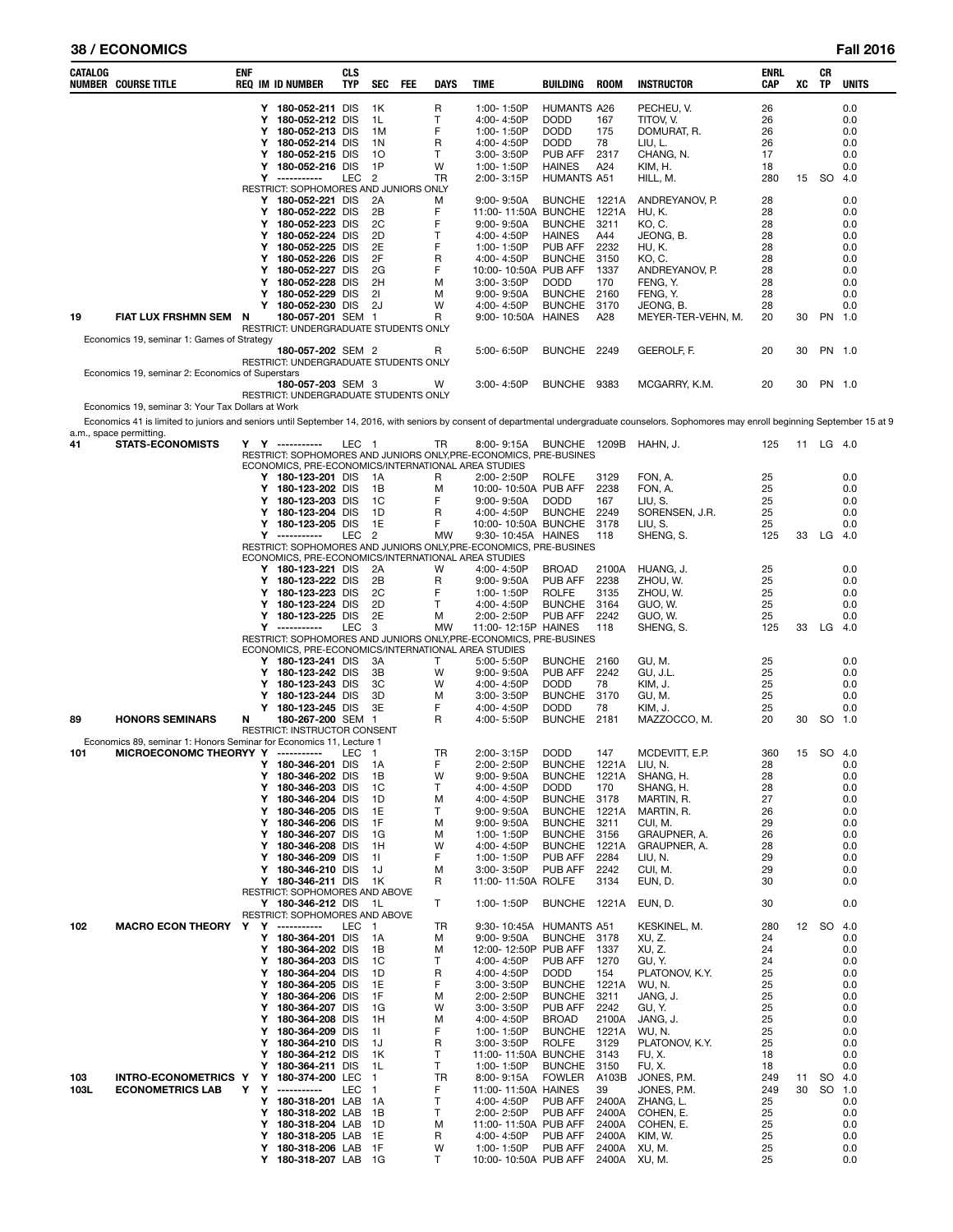| CATALOG        | <b>NUMBER COURSE TITLE</b>                                                                                                                                                                            | ENF    |        | <b>REQ IM ID NUMBER</b>                                    | CLS<br><b>TYP</b> | <b>SEC</b>                       | FEE | <b>DAYS</b>     | <b>TIME</b>                                                                                      | <b>BUILDING</b>                | <b>ROOM</b>    | <b>INSTRUCTOR</b>                    | ENRL<br>CAP | XC       | CR<br><b>TP</b>  | <b>UNITS</b> |
|----------------|-------------------------------------------------------------------------------------------------------------------------------------------------------------------------------------------------------|--------|--------|------------------------------------------------------------|-------------------|----------------------------------|-----|-----------------|--------------------------------------------------------------------------------------------------|--------------------------------|----------------|--------------------------------------|-------------|----------|------------------|--------------|
|                |                                                                                                                                                                                                       |        |        | Y 180-318-208 LAB                                          |                   | - 1H                             |     | T               | $3:00 - 3:50P$                                                                                   | PUB AFF                        | 2400A          | ZHANG. L.                            | 25          |          |                  | 0.0          |
|                |                                                                                                                                                                                                       |        | Y<br>Υ | 180-318-209 LAB<br>180-318-211 LAB 1K                      |                   | $-11$                            |     | R<br>F          | 2:00-2:50P<br>10:00-10:50A PUB AFF                                                               | <b>PUB AFF</b>                 | 2400A<br>2400A | KIM, W.<br>EKBATANI, S.              | 24<br>25    |          |                  | 0.0<br>0.0   |
|                |                                                                                                                                                                                                       |        | Y      | 180-318-212 LAB                                            |                   | - 1L                             |     | м               | 1:00-1:50P                                                                                       | PUB AFF                        | 2400A          | EKBATANI, S.                         | 25          |          |                  | 0.0          |
|                | Economics 106F is limited to seniors officially in the Business Economics major on the first enrollment pass. Sophomores/juniors officially in the Business Economics major may enroll on the second  |        |        |                                                            |                   |                                  |     |                 |                                                                                                  |                                |                |                                      |             |          |                  |              |
| pass.<br>106F  | <b>FINANCE</b>                                                                                                                                                                                        | Y      |        | 180-419-200 LEC 1                                          |                   |                                  |     | TR              | 8:00-9:15A                                                                                       |                                |                | BUNCHE 2209A CONVERY P.D.            | 108         |          | 11 LG 4.0        |              |
|                | Economics 106FB is limited to seniors officially in the Business Economics major on the first enrollment pass. Sophomores/juniors officially in the Business Economics major may enroll on the second |        |        |                                                            |                   |                                  |     |                 | RESTRICT: SENIORS AND ABOVE, BUSINESS ECONOMICS, ECONOMICS, MATHEMATICS/ECONOMICS                |                                |                |                                      |             |          |                  |              |
| pass.          |                                                                                                                                                                                                       |        |        |                                                            |                   |                                  |     |                 |                                                                                                  |                                |                |                                      |             |          |                  |              |
| 106FB          | <b>FINANCE LAB</b>                                                                                                                                                                                    | Y      |        | ------------                                               | LEC <sub>1</sub>  |                                  |     | F               | 3:00-3:50P                                                                                       | BUNCHE 1209B                   |                | CONVERY, P.D.                        | 108         |          | 30 SO 1.0        |              |
|                |                                                                                                                                                                                                       |        |        | 180-343-201 LAB                                            |                   | - 1A                             |     | F               | RESTRICT: BUSINESS ECONOMICS, ECONOMICS, MATHEMATICS/ECONOMICS<br>1:00-1:50P                     | <b>BUNCHE</b>                  | 3211           | YAN, S.                              | 29          |          |                  | 0.0          |
|                |                                                                                                                                                                                                       |        |        | 180-343-202 LAB 1B                                         |                   |                                  |     | F               | 11:00-11:50A BUNCHE                                                                              |                                | 3150           | VIEYRA, M.                           | 29          |          |                  | 0.0          |
|                |                                                                                                                                                                                                       |        |        | 180-343-203 LAB 1C<br>180-343-204 LAB 1D                   |                   |                                  |     | F               | 2:00-2:50P<br>$9:00 - 9:50A$                                                                     | PUB AFF<br>PUB AFF 1337        | 2232           | YAN, S.<br>VIEYRA, M.                | 29<br>29    |          |                  | 0.0<br>0.0   |
|                | Economics 106M is limited to seniors officially in the Business Economics major on the first enrollment pass. Sophomores/juniors officially in the Business Economics major may enroll on the second  |        |        |                                                            |                   |                                  |     |                 |                                                                                                  |                                |                |                                      |             |          |                  |              |
| pass.<br>106M  | FINAN MRKTS&INSTTTN Y                                                                                                                                                                                 |        |        | 180-334-200 LEC 1                                          |                   |                                  |     | TR              | 3:30-4:45P PUB AFF 2270                                                                          |                                |                | TORNELL, A.                          | 80          |          | 16 SO 4.0        |              |
|                |                                                                                                                                                                                                       |        |        |                                                            |                   |                                  |     |                 | RESTRICT: SENIORS AND ABOVE, BUSINESS ECONOMICS, ECONOMICS, MATHEMATICS/ECONOMICS                |                                |                |                                      |             |          |                  |              |
| second pass.   | Economics 106ML is limited to seniors officially in the Business Economics major on the first enrollment pass. Sophomores/juniors officially in the Business Economics major may enroll on the        |        |        |                                                            |                   |                                  |     |                 |                                                                                                  |                                |                |                                      |             |          |                  |              |
|                | 106ML FIN MKT FIN INT LAB                                                                                                                                                                             | Y      |        | -----------                                                | LEC 1             |                                  |     | T               | 2:00-3:15P                                                                                       | <b>PUB AFF 2270</b>            |                | TORNELL, A.                          | 80          |          | 30 SO 1.0        |              |
|                |                                                                                                                                                                                                       |        |        | 180-329-201 LAB 1A                                         |                   |                                  |     | F               | RESTRICT: SENIORS AND ABOVE, BUSINESS ECONOMICS, ECONOMICS, MATHEMATICS/ECONOMICS<br>2:00-2:50P  | BUNCHE 3211                    |                | XU, Y.                               | 27          |          |                  | 0.0          |
|                |                                                                                                                                                                                                       |        |        | 180-329-202 LAB 1B                                         |                   |                                  |     | F               | 10:00-10:50A BUNCHE 3211                                                                         |                                |                | ZHOU, W.                             | 27          |          |                  | 0.0          |
|                |                                                                                                                                                                                                       |        |        | 180-329-203 LAB 1C                                         |                   |                                  |     | F               | 12:00-12:50P BUNCHE 3150                                                                         |                                |                | ZHOU. W.                             | 26          |          |                  | 0.0          |
| pass.          | Economics 106T is limited to seniors officially in the Business Economics major on the first enrollment pass. Sophomores/juniors officially in the Business Economics major may enroll on the second  |        |        |                                                            |                   |                                  |     |                 |                                                                                                  |                                |                |                                      |             |          |                  |              |
| 106T           | <b>TECHNLGY&amp;E-COMMERCEY</b>                                                                                                                                                                       |        |        | 180-335-200 LEC 1                                          |                   |                                  |     | TR              | 9:30-10:45A PUB AFF 2270                                                                         |                                |                | BOARD, S.A.                          | 0           |          | 27 SO 4.0        |              |
|                |                                                                                                                                                                                                       |        |        | <b>ECONOMICS</b>                                           |                   |                                  |     |                 | RESTRICT: JUNIORS AND ABOVE, BUSINESS ECONOMICS, ECONOMICS, MATHEMATICS/                         |                                |                |                                      |             |          |                  |              |
|                |                                                                                                                                                                                                       |        |        | 180-335-201 LEC 2                                          |                   |                                  |     | TR              | 11:00-12:15P PUB AFF 2270                                                                        |                                |                | BOARD, S.A.                          | 0           | 27       | SO 4.0           |              |
|                |                                                                                                                                                                                                       |        |        | <b>ECONOMICS</b>                                           |                   |                                  |     |                 | RESTRICT: JUNIORS AND ABOVE, BUSINESS ECONOMICS, ECONOMICS, MATHEMATICS/                         |                                |                |                                      |             |          |                  |              |
|                | Economics 106TL is limited to seniors officially in the Business Economics major on the first enrollment pass. Sophomores/juniors officially in the Business Economics major may enroll on the second |        |        |                                                            |                   |                                  |     |                 |                                                                                                  |                                |                |                                      |             |          |                  |              |
| pass.<br>106TL | <b>TECH&amp;E-COMMERCE LABY</b>                                                                                                                                                                       |        |        |                                                            | LEC 1             |                                  |     | F               | 9:30-10:45A PUB AFF 2270                                                                         |                                |                | BOARD, S.A.                          | 0           | 30       | SO 1.0           |              |
|                |                                                                                                                                                                                                       |        |        |                                                            |                   |                                  |     |                 | RESTRICT: JUNIORS AND ABOVE, BUSINESS ECONOMICS, ECONOMICS, MATHEMATICS/                         |                                |                |                                      |             |          |                  |              |
|                |                                                                                                                                                                                                       |        |        | <b>ECONOMICS</b><br>180-341-201 LAB                        |                   |                                  |     | W               | 2:00-2:50P                                                                                       | <b>DODD</b>                    | 170            | DORAN, N.E.                          | 0           |          |                  | 0.0          |
|                |                                                                                                                                                                                                       |        |        | 180-341-202 LAB                                            |                   | - 1A<br>- 1B                     |     | R               | 5:00-5:50P                                                                                       | <b>DODD</b>                    | 167            | LU, Z.                               | 0           |          |                  | 0.0          |
|                |                                                                                                                                                                                                       |        |        | 180-341-203 LAB 1C                                         |                   |                                  |     | W               | 4:00-4:50P                                                                                       | BUNCHE 2178                    |                | DORAN, N.E.                          | 0           |          |                  | 0.0          |
|                |                                                                                                                                                                                                       |        |        | -----------                                                | <b>LEC</b>        | $\overline{2}$                   |     | F               | 11:00-12:15P PUB AFF<br>RESTRICT: JUNIORS AND ABOVE, BUSINESS ECONOMICS, ECONOMICS, MATHEMATICS/ |                                | 2270           | BOARD, S.A.                          | 0           | 30       | SO.              | 1.0          |
|                |                                                                                                                                                                                                       |        |        | <b>ECONOMICS</b>                                           |                   |                                  |     |                 |                                                                                                  |                                |                |                                      |             |          |                  |              |
|                |                                                                                                                                                                                                       |        |        | 180-341-211 LAB 2A<br>180-341-212 LAB 2B                   |                   |                                  |     | W<br>w          | 3:00-3:50P<br>5:00-5:50P                                                                         | BUNCHE 3150<br><b>BUNCHE</b>   | 2178           | FAN, X.<br>FAN, X.                   | 0<br>0      |          |                  | 0.0<br>0.0   |
|                |                                                                                                                                                                                                       |        |        | 180-341-213 LAB 2C                                         |                   |                                  |     | T.              | 4:00-4:50P                                                                                       | <b>BUNCHE</b>                  | 2181           | LU, Z.                               | 0           |          |                  | 0.0          |
| 121            | <b>INTERNTL TRADE THRY Y</b>                                                                                                                                                                          |        |        | 180-428-200 LEC                                            |                   | $\blacksquare$                   |     | MW              | $3:30 - 4:45P$                                                                                   | <b>MOORE</b>                   | 100            | MCDEVITT, E.P.                       | 317         | 08       | <b>SO</b>        | 4.0          |
| M123           | <b>FOREIGN EXCHG MARKT N</b>                                                                                                                                                                          |        |        | 180-438-200 SEM 1<br>SAME AS: HNRS M109                    |                   |                                  |     | R               | 5:00-7:20P                                                                                       | PUB AFF                        | 2400A          | TORNELL, A.                          | 48          | 30       |                  | SO 5.0       |
|                |                                                                                                                                                                                                       |        |        | RESTRICT: INSTRUCTOR CONSENT                               |                   |                                  |     |                 |                                                                                                  |                                |                |                                      |             |          |                  |              |
| 130<br>130L    | <b>PUBLIC ECONOMICS</b><br><b>PUBLIC ECON LAB</b>                                                                                                                                                     | Y<br>Υ |        | 180-480-200 LEC<br>-----------                             | LEC <sub>1</sub>  | $\overline{1}$                   |     | TR<br>F         | 11:00-12:15P HAINES<br>11:00-11:50A BUNCHE                                                       |                                | A2<br>1209B    | LLERAS-MUNEY, A.<br>LLERAS-MUNEY, A. | 124<br>124  | 13<br>30 | SO 4.0<br>SO 1.0 |              |
|                |                                                                                                                                                                                                       |        |        | 180-481-201 LAB                                            |                   | - 1A                             |     | F               | 2:00-2:50P                                                                                       | <b>BUNCHE</b>                  | 2181           | TIAN, Y.                             | 25          |          |                  | 0.0          |
|                |                                                                                                                                                                                                       |        |        | 180-481-202 LAB                                            |                   | - 1B                             |     | F<br>F          | $9:00 - 9:50A$                                                                                   | <b>BUNCHE</b>                  | 2160           | YANGUAS, M.L.                        | 25          |          |                  | 0.0          |
|                |                                                                                                                                                                                                       |        |        | 180-481-203 LAB 1C<br>180-481-204 LAB 1D                   |                   |                                  |     | F               | 12:00-12:50P BUNCHE 2178<br>10:00-10:50A PUB AFF 2242                                            |                                |                | BERMAN, J.<br>YANGUAS, M.L.          | 25<br>25    |          |                  | 0.0<br>0.0   |
|                |                                                                                                                                                                                                       |        |        | 180-481-205 LAB                                            |                   | 1E                               |     | F               | 3:00-3:50P                                                                                       | <b>BUNCHE</b>                  | 3143           | TIAN, Y.                             | 24          |          |                  | 0.0          |
| 145<br>150     | <b>MATHEMATICAL ECON</b><br><b>LABOR ECONOMICS</b>                                                                                                                                                    | Υ<br>Y |        | 180-611-200 LEC<br>180-647-200 LEC                         |                   | $\overline{1}$<br>$\overline{1}$ |     | <b>MW</b><br>TR | 9:30-10:45A<br>2:00-3:15P                                                                        | <b>HAINES</b><br><b>BUNCHE</b> | A18<br>1209B   | OBARA, I.<br>OSEI TWUMASI, O.I.      | 125<br>249  | 02<br>15 | <b>SO</b><br>SO  | 4.0<br>4.0   |
| 164            | <b>ECONOMIC GROWTH</b>                                                                                                                                                                                | Υ      |        | 180-684-200 LEC                                            |                   | $\overline{1}$                   |     | <b>MW</b>       | 2:00-3:15P                                                                                       | <b>HAINES</b>                  | A18            | HANSEN, G.D.                         | 125         | 07       | SO               | 4.0          |
| 164L           | <b>ECONOMIC GROWTH LABY</b>                                                                                                                                                                           |        |        | -----------                                                | LEC               | $\mathbf{1}$<br>1A               |     | F<br>F          | 11:00-11:50A PERLOFF                                                                             |                                | 1102<br>2178   | HANSEN, G.D.                         | 100         | 30       | <b>SO</b>        | 1.0<br>0.0   |
|                |                                                                                                                                                                                                       |        |        | 180-685-201 LAB<br>180-685-202 LAB                         |                   | 1B                               |     | F               | $9:00 - 9:50A$<br>10:00-10:50A PUB AFF                                                           | <b>BUNCHE</b>                  | 2238           | JUSTEL, S.<br>JUSTEL, S.             | 25<br>25    |          |                  | 0.0          |
|                |                                                                                                                                                                                                       |        |        | 180-685-203 LAB                                            |                   | 1C                               |     | F               | 12:00-12:50P BUNCHE                                                                              |                                | 3143           | SHI, L.                              | 25          |          |                  | 0.0          |
| 165            | <b>CAPITLSM-US ECONOMYY</b>                                                                                                                                                                           |        |        | 180-685-204 LAB<br>180-390-200 LEC                         |                   | - 1D<br>$\mathbf{1}$             |     | F<br><b>MW</b>  | 1:00-1:50P<br>9:30-10:45A                                                                        | <b>BUNCHE</b><br><b>DODD</b>   | 3150<br>121    | SHI, L.<br>OHANIAN, L.               | 25<br>124   | 02       | <b>SO</b>        | 0.0<br>4.0   |
| 165L           | <b>CAPTLSM-US ECON-LAB Y</b>                                                                                                                                                                          |        |        | -----------                                                | LEC               | $\overline{1}$                   |     | т               | 1:00-1:50P                                                                                       | <b>DODD</b>                    | 147            | OHANIAN, L.                          | 125         | 30       | <b>SO</b>        | 1.0          |
|                |                                                                                                                                                                                                       |        |        | 180-690-201 LAB                                            |                   | 1A                               |     | R               | 1:00-1:50P                                                                                       | PUB AFF                        | 2400A          | XU, Y.                               | 25          |          |                  | 0.0          |
|                |                                                                                                                                                                                                       |        |        | 180-690-202 LAB<br>180-690-203 LAB                         |                   | - 1 B<br>- 1C                    |     | F<br>F          | $9:00 - 9:50A$<br>10:00-10:50A PUB AFF                                                           | PUB AFF                        | 2400A<br>2035H | ZHANG, B.<br>ZHANG, B.               | 25<br>25    |          |                  | 0.0<br>0.0   |
|                |                                                                                                                                                                                                       |        |        | 180-690-204 LAB                                            |                   | 1D                               |     | F               | 11:00-11:50A PUB AFF                                                                             |                                | 2035H          | HANG, J.                             | 25          |          |                  | 0.0          |
| 170            | <b>INDUS ORG-THRY&amp;TCTC Y</b>                                                                                                                                                                      |        |        | 180-690-205 LAB 1E<br>180-720-200 LEC                      |                   | $\overline{1}$                   |     | F<br><b>MW</b>  | 12:00-12:50P PUB AFF<br>8:00-9:15A                                                               | <b>DODD</b>                    | 2035H<br>121   | HANG, J.<br>NOCKE, V.                | 25<br>123   | 01       | <b>SO</b>        | 0.0<br>-4.0  |
| 187            | <b>APPLICATN ECON THRY Y</b>                                                                                                                                                                          |        |        | 180-805-202 SEM 2                                          |                   |                                  |     | TR              | 2:00-3:15P                                                                                       | <b>DODD</b>                    | 161            | ATKESON, A.G.                        | 40          | 30       | SO               | 4.0          |
|                |                                                                                                                                                                                                       |        |        | RESTRICT: INSTRUCTOR CONSENT                               |                   |                                  |     |                 |                                                                                                  |                                |                |                                      |             |          |                  |              |
|                | Economics 187, seminar 2:                                                                                                                                                                             |        |        | 180-805-203 SEM 3                                          |                   |                                  |     | TR              | $3:30 - 4:45P$                                                                                   | PUB AFF                        | 1234           | SIMON, W.E.                          | 40          | 30       | SO 4.0           |              |
|                |                                                                                                                                                                                                       |        |        | RESTRICT: INSTRUCTOR CONSENT                               |                   |                                  |     |                 |                                                                                                  |                                |                |                                      |             |          |                  |              |
| 188            | Economics 187, seminar 3:<br><b>CAREER DEVELOPMENT N</b>                                                                                                                                              |        |        | 180-828-200 LEC 1                                          |                   |                                  |     | TBA             |                                                                                                  |                                |                | ROSS, S.G.                           | 125         | 30       | PN 1.0           |              |
|                |                                                                                                                                                                                                       |        |        |                                                            |                   |                                  |     |                 | RESTRICT: JUNIORS AND ABOVE, ANY DEPARTMENT OF ECONOMICS OR PRE-                                 |                                |                |                                      |             |          |                  |              |
| 189HC          | <b>HONORS CONTRACTS</b>                                                                                                                                                                               | N      |        | ECONOMICS MAJOR<br>180-537-201 TUT 1                       |                   |                                  |     | <b>VAR</b>      |                                                                                                  |                                |                | KESKINEL, M.                         | 0           | 30       | LG               | 1.0          |
| 195A           | <b>INTERNSHIP I</b>                                                                                                                                                                                   | Υ      |        | 180-870-201 TUT 1                                          |                   |                                  |     | <b>VAR</b>      |                                                                                                  |                                |                | OBARA, I.                            | 0           | 30       | <b>PN</b>        | 2.0          |
| 198A           | <b>HONORS RESEARCH I</b>                                                                                                                                                                              | Υ      |        | 180-840-201 TUT 1                                          |                   |                                  |     | <b>VAR</b>      |                                                                                                  |                                |                | BOUSTAN, L.M.                        | 0           | 30       |                  | 4.0          |
| 200            | MATH METHODS-ECON N                                                                                                                                                                                   |        |        | 180-840-202 TUT 2<br>580-002-200 LEC 1                     |                   |                                  |     | <b>VAR</b><br>R | 2:00-3:15P                                                                                       | BUNCHE 2249                    |                | KUNG, E.C.<br>RILEY, J.G.            | 0<br>50     | 30<br>30 | SU               | 4.0<br>4.0   |
|                |                                                                                                                                                                                                       |        |        | RESTRICT: ECONOMICS GRADUATE STUDENTS                      |                   |                                  |     |                 |                                                                                                  |                                |                |                                      |             |          |                  |              |
| 201A           | <b>THEORY-FIRM&amp;CONSUMRN</b>                                                                                                                                                                       |        |        | 580-003-200 LEC 1<br>RESTRICT: ECONOMICS GRADUATE STUDENTS |                   |                                  |     | MW              | $3:30 - 4:45P$                                                                                   | PUB AFF                        | 1246           | OBARA, I.                            | 80          | 11       | SO 4.0           |              |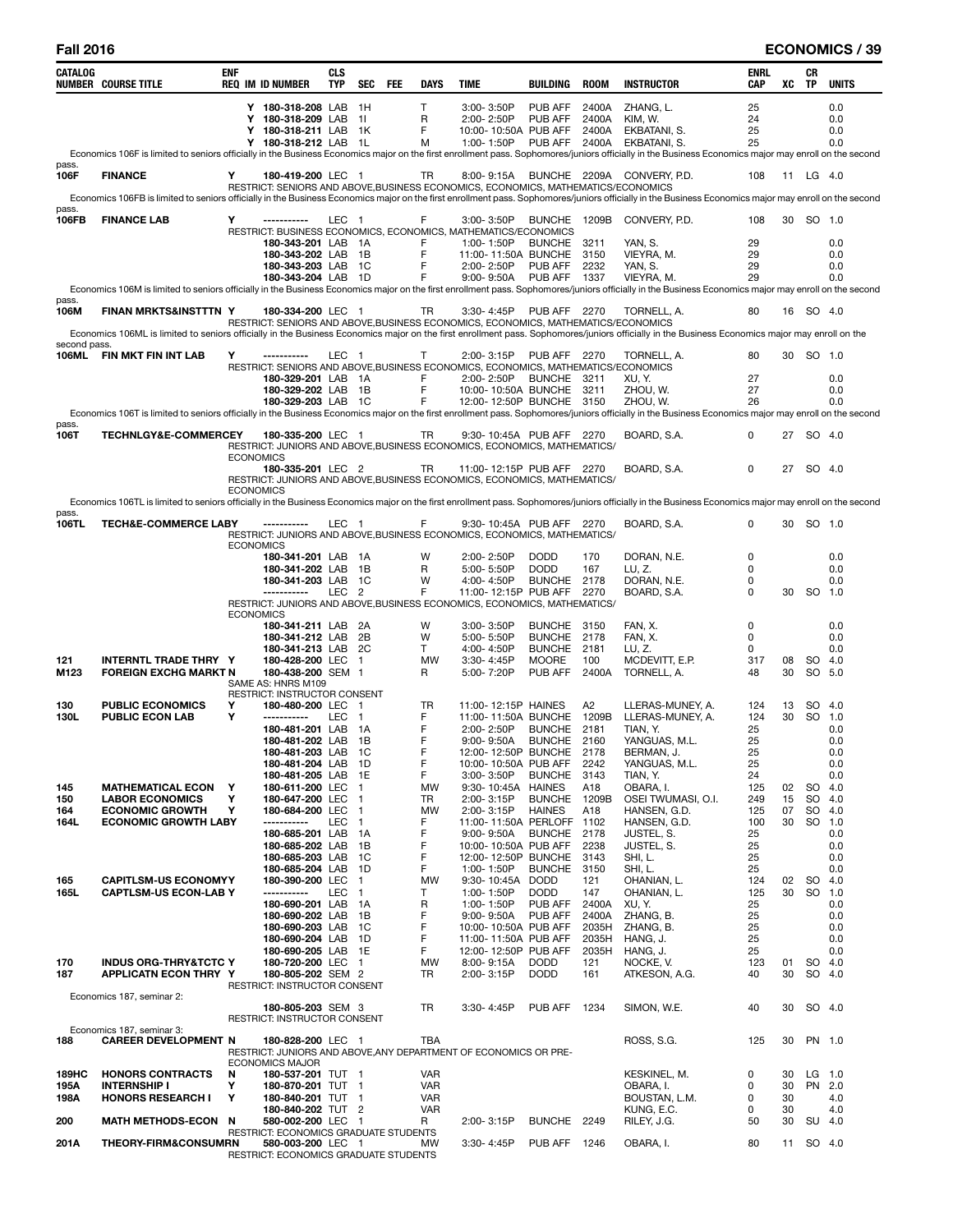## 40 / EDUCATION Fall 2016

| CATALOG          | <b>NUMBER COURSE TITLE</b>                                                                                                         | ENF | <b>REQ IM ID NUMBER</b>                                                              | CLS<br>TYP | <b>SEC</b>     | FEE | DAYS                     | <b>TIME</b>                                                                          | <b>BUILDING</b>                              | <b>ROOM</b>         | <b>INSTRUCTOR</b>                         | ENRL<br>CAP    | xс       | CR<br>TP           | <b>UNITS</b>             |
|------------------|------------------------------------------------------------------------------------------------------------------------------------|-----|--------------------------------------------------------------------------------------|------------|----------------|-----|--------------------------|--------------------------------------------------------------------------------------|----------------------------------------------|---------------------|-------------------------------------------|----------------|----------|--------------------|--------------------------|
| 202A             | DYNMICS&GRWTH THRY N                                                                                                               |     | 580-008-200 LEC 1                                                                    |            |                |     | MW                       | 9:30-10:45A                                                                          | <b>DODD</b>                                  | 161                 | HANSEN, G.D.                              | 80             | 09       | SO 4.0             |                          |
| 203A             | <b>ECONOMETRICS I</b>                                                                                                              | N   | RESTRICT: ECONOMICS GRADUATE STUDENTS<br>580-057-200 LEC 1                           |            |                |     | TR.                      | 3:45-5:00P                                                                           | <b>BUNCHE</b>                                | 2209A               | MATZKIN, R.L.                             | 120            | 04       | SO 4.0             |                          |
| M204A            | <b>CCPR SEMINAR</b>                                                                                                                | N   | RESTRICT: ECONOMICS GRADUATE STUDENTS<br>580-017-200 SEM 1<br>SAME AS: SOCIOL M225A  |            |                |     | W                        | 12:00-1:20P                                                                          | PUB AFF                                      | 4240                | BRAND, J.E.                               | 5              | 30       | SU 4.0             |                          |
| M204L            | PHARMCTCL ECON&PLCYY                                                                                                               |     | RESTRICT: ECONOMICS GRADUATE STUDENTS<br>580-046-200 SEM 1<br>SAME AS: HLT POL M204A |            |                |     | R                        | 4:30-6:20P                                                                           | <b>HLTHSCI</b>                               | 16154               | COMANOR, W.S.                             | 20             | 30       |                    | 1.0                      |
| 206              | <b>LAW AND ECON WRKSHPY</b>                                                                                                        |     | RESTRICT: ECONOMICS GRADUATE STUDENTS<br>580-053-201 SEM 1                           |            |                |     | R.                       | 12:05-1:40P                                                                          | LAW                                          | 1314                | STREMITZER, A.                            | 5              | 30       |                    | SO 2.0/3.0               |
| 211A             | <b>CONTRACT THEORY</b>                                                                                                             | Υ   | RESTRICT: ECONOMICS GRADUATE STUDENTS<br>580-073-200 LEC 1                           |            |                |     | м                        | 9:00-11:30A BUNCHE                                                                   |                                              | 9294                | BOARD, S.A.                               | 20             | 30       | SO 4.0             |                          |
| 211C             | <b>GAME THRY&amp;ECON APPSY</b>                                                                                                    |     | RESTRICT: ECONOMICS GRADUATE STUDENTS<br>580-072-200 LEC 1                           |            |                |     | TR                       | 10:30-11:45A BUNCHE                                                                  |                                              | 9294                | SADZIK, T.M.                              | 20             | 30       | SO 4.0             |                          |
| 218A             | <b>SEM-ECONOMIC THEORYN</b>                                                                                                        |     | RESTRICT: ECONOMICS GRADUATE STUDENTS<br>580-109-200 SEM 1                           |            |                |     | т                        | 1:00-1:50P                                                                           | <b>BUNCHE</b>                                | 9383                | OBARA, I.                                 | 30             | 30       | SU 4.0             |                          |
| 219A             | <b>ECON THRY&amp;MATH ECONN</b>                                                                                                    |     | RESTRICT: ECONOMICS GRADUATE STUDENTS<br>580-112-200 LEC 1                           |            |                |     | R                        | $3:30 - 4:50P$                                                                       | <b>BUNCHE</b>                                | 9383                | BOARD, S.A.                               | 30             | 30       | SU 4.0             |                          |
| 221A             | <b>MONETARY ECON I</b>                                                                                                             | N   | RESTRICT: ECONOMICS GRADUATE STUDENTS<br>580-125-200 LEC 1                           |            |                |     | TR                       | 4:00-5:15P                                                                           | <b>BUNCHE</b>                                | 9294                | ATKESON, A.G.                             | 20             | 30       | SO 4.0             |                          |
| 228A             | <b>SEM-MONETARY ECON</b>                                                                                                           | N   | RESTRICT: ECONOMICS GRADUATE STUDENTS<br>580-166-200 SEM 1                           |            |                |     | T.                       | 11:40-12:50P BUNCHE                                                                  |                                              | 9383                | FAJGELBAUM, P.D.                          | 35             | 30       | SU 4.0             |                          |
| 229A             | <b>WKSHP-MONETARY ECONN</b>                                                                                                        |     | RESTRICT: ECONOMICS GRADUATE STUDENTS<br>580-172-200 LEC 1                           |            |                |     | м                        | 11:40-12:55P BUNCHE                                                                  |                                              | 9383                | FAJGELBAUM, P.D.                          | 40             | 30       | SU 4.0             |                          |
| 231A             | <b>ADV ECONOMETRICS 1</b>                                                                                                          | N   | RESTRICT: ECONOMICS GRADUATE STUDENTS<br>580-189-200 LEC 1                           |            |                |     | w                        | 10:30-12:50P BUNCHE 9383                                                             |                                              |                     | MATZKIN, R.L.                             | 30             | 30       | SO 4.0             |                          |
| 238A             | <b>PROSEM-ECONOMETRICSN</b>                                                                                                        |     | RESTRICT: ECONOMICS GRADUATE STUDENTS<br>580-228-200 SEM 1                           |            |                |     | R                        | 12:00-12:50P BUNCHE                                                                  |                                              | 9383                | MATZKIN, R.L.                             | 30             | 30       | SU 4.0             |                          |
| 239A             | <b>WRKSHP-ECONOMETRICSN</b>                                                                                                        |     | RESTRICT: ECONOMICS GRADUATE STUDENTS<br>580-234-200 LEC 1                           |            |                |     | w                        | 3:30-5:00P                                                                           | <b>BUNCHE</b>                                | 9294                | MATZKIN, R.L.                             | 40             | 30       | SU 4.0             |                          |
| 242              | <b>ECON HIST OF THE US</b>                                                                                                         | N   | RESTRICT: ECONOMICS GRADUATE STUDENTS<br>580-254-200 LEC 1                           |            |                |     | R                        | 1:00-3:15P                                                                           | BUNCHE 9383                                  |                     | BOUSTAN, L.M.                             | 20             | 30       | SO 4.0             |                          |
| C246A            | <b>ECONOMIC HISTORY</b>                                                                                                            | N   | RESTRICT: ECONOMICS GRADUATE STUDENTS<br>580-283-200 SEM 1                           |            |                |     | VAR                      |                                                                                      |                                              |                     | COSTA, D.L.                               | 20             | 30       | SU 4.0             |                          |
| 248A             | <b>ECONOMIC HISTORY</b>                                                                                                            | N   | RESTRICT: ECONOMICS GRADUATE STUDENTS<br>580-310-200 SEM 1                           |            |                |     | T.                       | 12:30-2:25P                                                                          | BUNCHE 9294                                  |                     | COSTA, D.L.                               | 20             | 30       | SU 4.0             |                          |
| 261A             | <b>LABOR ECONOMICS I</b>                                                                                                           | N   | RESTRICT: ECONOMICS GRADUATE STUDENTS<br>580-376-200 LEC 1                           |            |                |     | W                        | 1:00-3:20P                                                                           | <b>BUNCHE</b>                                | 9294                | MAZZOCCO, M.                              | 25             | 30       | SO 4.0             |                          |
| 262P             | TOPCS IN LABOR ECON                                                                                                                | N   | RESTRICT: ECONOMICS GRADUATE STUDENTS<br>580-386-200 LEC 1                           |            |                |     | TR                       | 9:00-10:15A                                                                          | <b>BUNCHE</b>                                | 9383                | LLERAS-MUNEY, A.                          | 30             | 30       | SO 4.0             |                          |
| C266A            | <b>SEM-LABOR ECONOMICSN</b>                                                                                                        |     | RESTRICT: ECONOMICS GRADUATE STUDENTS<br>580-396-200 SEM 1                           |            |                |     | W                        | 1:30-2:20P                                                                           | PUB AFF                                      | 4240                | BRAND, J.E.                               | 5              | 30       | SO 4.0             |                          |
| 268A             | SEM-LABOR&POPULATN N                                                                                                               |     | RESTRICT: INSTRUCTOR CONSENT<br>580-412-200 SEM 1                                    |            |                |     | М                        | 1:00-2:25P                                                                           | <b>BUNCHE</b>                                | 9383                | LLERAS-MUNEY, A.                          | 30             | 30       | SU 4.0             |                          |
| 269A             | <b>WORKSHOP-LABOR ECONN</b>                                                                                                        |     | RESTRICT: ECONOMICS GRADUATE STUDENTS<br>580-420-200 LEC 1                           |            |                |     | т                        | 3:30-4:50P                                                                           | <b>BUNCHE</b>                                | 9383                | LLERAS-MUNEY, A.                          | 30             | 30       | SU 4.0             |                          |
| 271A             | <b>IND ORG&amp;PRC PLC® N</b>                                                                                                      |     | RESTRICT: ECONOMICS GRADUATE STUDENTS<br>580-427-200 LEC 1                           |            |                |     | м                        | 2:30-5:00P                                                                           | <b>BUNCHE</b>                                | 9383                | NOCKE, V.                                 | 20             | 30       | SO 4.0             |                          |
| 278A             | <b>INDSTRL ORGN&amp;REGLTN N</b>                                                                                                   |     | RESTRICT: ECONOMICS GRADUATE STUDENTS<br>580-472-200 SEM 1                           |            |                |     | w                        | 11:30-12:50P BUNCHE                                                                  |                                              | 9294                | HACKMANN, M.B.                            | 30             | 30       | SU 4.0             |                          |
| 279A             | <b>WRKSHP-BUSINESS ORGN</b>                                                                                                        |     | RESTRICT: ECONOMICS GRADUATE STUDENTS<br>580-478-200 LEC 1                           |            |                |     | T.                       | 2:00-3:20P                                                                           | <b>BUNCHE</b>                                | 9383                | HACKMANN, M.B.                            | 24             | 30       | SU 4.0             |                          |
| 281B             | <b>INTERNATNL FINANCE</b>                                                                                                          | N   | RESTRICT: ECONOMICS GRADUATE STUDENTS<br>580-488-200 LEC 1                           |            |                |     | T.                       | 5:20-7:50P                                                                           | <b>BUNCHE</b>                                | 9294                | TORNELL, A.                               | 20             | 30       | SO 4.0             |                          |
| C285A            | <b>INTERNATIONAL ECON</b>                                                                                                          | N   | 580-509-200 SEM 1<br>RESTRICT: ECONOMICS GRADUATE STUDENTS                           |            |                |     | w                        | 11:40-12:55P BUNCHE                                                                  |                                              |                     | FAJGELBAUM, P.D.                          | 30             | 30       | SU 4.0             |                          |
| 288A             | <b>INTRNTL&amp;DEVELP ECON N</b>                                                                                                   |     | 580-526-200 SEM 1<br>RESTRICT: ECONOMICS GRADUATE STUDENTS                           |            |                |     | R                        | 2:00-2:50P                                                                           | BUNCHE 9294                                  |                     | TORNELL, A.                               | 40             | 30       | SU 4.0             |                          |
| 401A             | <b>MICROECON THEORY</b>                                                                                                            | N   | 580-602-200 LEC 1                                                                    |            |                |     | TR                       | 9:30-10:45A PUB AFF<br>RESTRICT: ECONOMICS - MASTER OF APPLIED ECONOMICS MAJORS      |                                              | 2232                | RILEY, J.G.                               | 0              | 09       | $LG$ 4.0           |                          |
| 402A             | <b>MACROECON THEORY</b>                                                                                                            | N   | 580-604-200 LEC 1                                                                    |            |                |     | Τ                        | 3:00-5:30P<br>RESTRICT: ECONOMICS - MASTER OF APPLIED ECONOMICS MAJORS               | PUB AFF                                      | 2232                | OHANIAN, L.                               | 0              | 11       | $LG$ 4.0           |                          |
| 403A             | <b>STATS&amp;ECONOMETRICS N</b>                                                                                                    |     | 580-606-200 LEC 1                                                                    |            |                |     | TR                       | 12:30-1:45P PUB AFF 1234<br>RESTRICT: ECONOMICS - MASTER OF APPLIED ECONOMICS MAJORS |                                              |                     | ROJAS, R.                                 | 0              | 04       | $LG$ 4.0           |                          |
| 404A             | <b>WRITING&amp;PRESENTTN I N</b>                                                                                                   |     | 580-608-200 SEM 1                                                                    |            |                |     | м                        | 11:00-12:50P BUNCHE<br>RESTRICT: ECONOMICS - MASTER OF APPLIED ECONOMICS MAJORS      |                                              | 3164                | CHAMBERS, P.A.                            | 0              | 30       | $LG$ 4.0           |                          |
|                  |                                                                                                                                    |     | 580-608-201 SEM 2                                                                    |            |                |     | м                        | 9:00-10:50A PUB AFF<br>RESTRICT: ECONOMICS - MASTER OF APPLIED ECONOMICS MAJORS      |                                              | 2232                | CHAMBERS, P.A.                            | 0              | 30       | $LG$ 4.0           |                          |
| 495              | <b>TCHING-COLLEGE ECON N</b>                                                                                                       |     | 580-775-200 SEM 1<br>RESTRICT: ECONOMICS GRADUATE STUDENTS                           |            |                |     | R                        | 5:00-5:50P                                                                           | BUNCHE 9383                                  |                     | MCGARRY, K.M.                             | 60             | 30       | SU 2.0             |                          |
| <b>EDUCATION</b> |                                                                                                                                    |     |                                                                                      |            |                |     |                          |                                                                                      |                                              |                     |                                           |                |          |                    |                          |
| 19               | FIAT LUX FRSHMN SEM N                                                                                                              |     | 183-057-201 SEM 2                                                                    |            |                |     | М                        | 1:00-2:50P                                                                           | <b>FRANZ</b>                                 | 2288                | SAX, L.J.                                 | 0              | 30       | PN 1.0             |                          |
| 98               | Education 19, seminar 2: Gender and the College Student Experience: Trends and Directions for Change<br><b>CRITICAL ISSUES-EDU</b> | N   | RESTRICT: UNDERGRADUATE STUDENTS ONLY<br>183-256-202 SEM 2                           |            |                |     | T                        | $3:00 - 4:50P$                                                                       | <b>MOORE</b>                                 | 3021                | BLACKMON, S.M.                            | 10             | 30       | $LG$ 4.0           |                          |
|                  | Education 98, seminar 2:                                                                                                           |     | RESTRICT: INSTRUCTOR CONSENT                                                         |            |                |     |                          |                                                                                      |                                              |                     |                                           |                |          |                    |                          |
| 99               | <b>STUDENT RSRCH PRGRMN</b>                                                                                                        |     | 183-297-201 TUT 1<br>183-297-202 TUT 2                                               |            |                |     | <b>VAR</b><br><b>VAR</b> |                                                                                      |                                              |                     | WOOD, J.J.<br>HOWARD, T.C.                | 0<br>0         | 30<br>30 |                    | PN 1.0-2.0<br>PN 1.0-2.0 |
|                  |                                                                                                                                    |     | 183-297-203 TUT                                                                      |            | -3             |     | <b>VAR</b>               |                                                                                      |                                              |                     | JAQUETTE, O.                              | 0              | 30       |                    | PN 1.0-2.0               |
| M104             | <b>INTRO TO ARTS ED</b>                                                                                                            | N   | 183-297-204 TUT 4<br>183-324-200 SEM 1<br>SAME AS: ARTS ED M102                      |            |                |     | <b>VAR</b><br>R          | 6:00-8:50P                                                                           | <b>BROAD</b>                                 | 7240                | GRAHAM, S.H.<br>BIANCHI, J.               | 0<br>5         | 30<br>30 | SO 4.0             | PN 1.0-2.0               |
| 118              | <b>LITERACY IN SOCIETY</b>                                                                                                         | N   | RESTRICT: INSTRUCTOR CONSENT<br>183-409-200 LEC 1                                    |            |                |     | W                        | 10:00-12:50P ROYCE                                                                   |                                              | 162                 | GOMEZ, K.                                 | 40             | 30       | LG 5.0             |                          |
| 122              | PERSPCTV-US COLLEGE N                                                                                                              |     | 183-432-200 SEM 1                                                                    |            |                |     | Τ                        | 1:00-4:50P                                                                           | PAB                                          | 1434A               | SHEK, Y.L.                                | 80             | 30       | LG 5.0             |                          |
| 129<br>130       | <b>EDUCATION AND LAW</b><br>RACE&CLASS&INEQUAL N                                                                                   | N   | 183-474-200 SEM 1<br>-----------                                                     | LEC        | $\overline{1}$ |     | WF<br>M                  | 11:00-12:50P MOORE<br>10:00-11:50A ROLFE                                             |                                              | 3320<br>1200        | BIEGEL, S.<br>HOWARD, T.C.                | 25<br>195      | 30<br>30 | LG 5.0<br>$LG$ 5.0 |                          |
|                  |                                                                                                                                    |     | 183-480-201 DIS<br>183-480-202 DIS<br>183-480-203 DIS                                |            | 1A<br>1B<br>1C |     | M<br>M<br>M              | 5:00-6:50P<br>5:00-6:50P<br>5:05-6:50P                                               | <b>MOORE</b><br><b>MOORE</b><br><b>GSEIS</b> | 3140<br>3027<br>111 | TROCHEZ, A.S.<br>HARO, B.N.<br>LUCERO, I. | 40<br>40<br>40 |          |                    | 0.0<br>0.0<br>0.0        |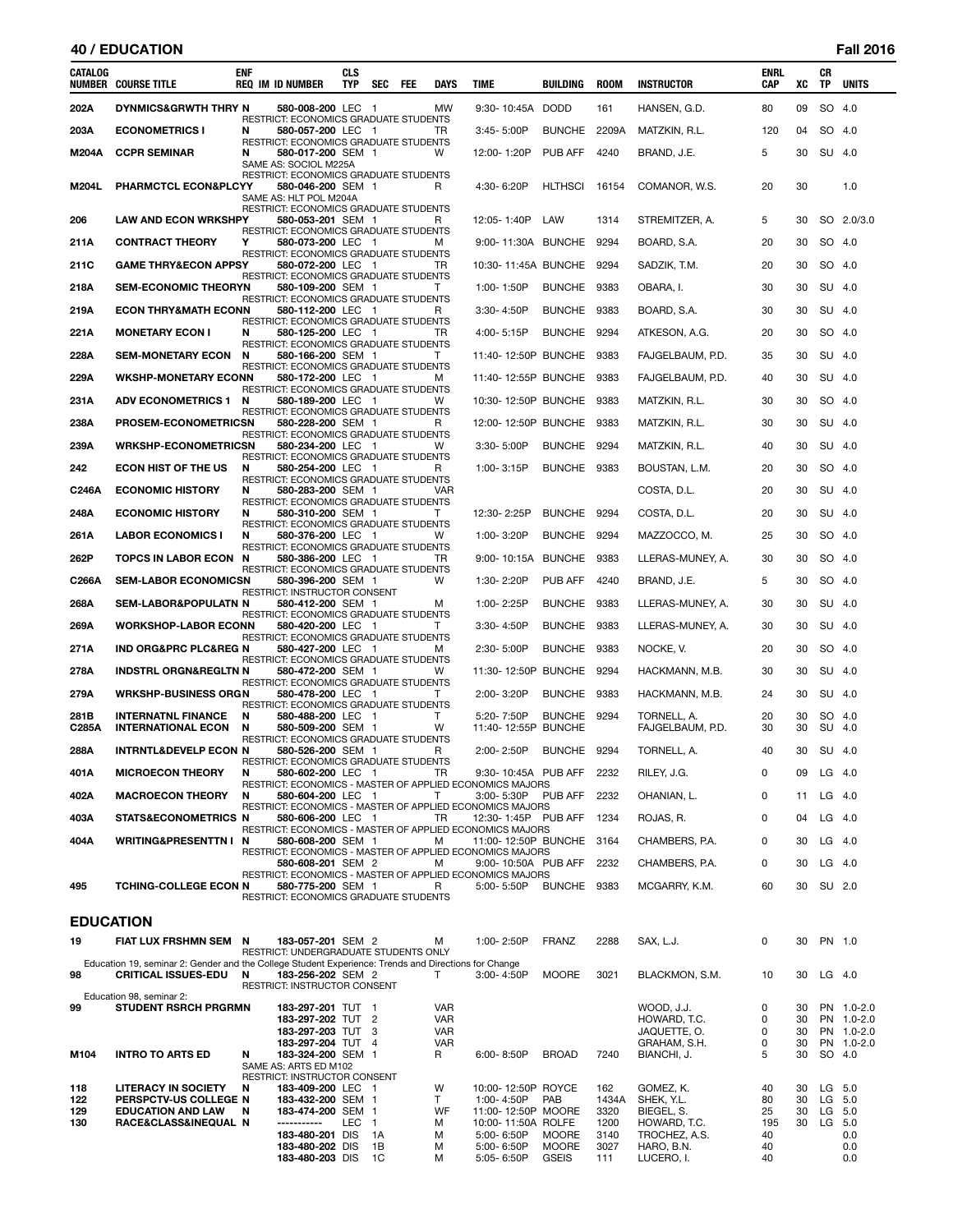| CATALOG       | <b>NUMBER COURSE TITLE</b>                                                                                                                                           | <b>ENF</b> | <b>REQ IM ID NUMBER</b>                                     | <b>CLS</b><br><b>TYP</b> | <b>SEC</b>                       | <b>FEE</b> | DAYS                     | TIME                                   | <b>BUILDING</b>                               | <b>ROOM</b>         | <b>INSTRUCTOR</b>                                 | ENRL<br>CAP    | хc       | CR<br><b>TP</b> | <b>UNITS</b>             |
|---------------|----------------------------------------------------------------------------------------------------------------------------------------------------------------------|------------|-------------------------------------------------------------|--------------------------|----------------------------------|------------|--------------------------|----------------------------------------|-----------------------------------------------|---------------------|---------------------------------------------------|----------------|----------|-----------------|--------------------------|
| 133           | <b>CHILD DEV&amp;SOCL POL</b>                                                                                                                                        | N          | 183-480-204 DIS<br>183-480-205 DIS<br>183-498-200 SEM       |                          | 1D<br>1E<br>1                    |            | м<br>м<br><b>MW</b>      | 5:00-6:50P<br>5:00-6:50P<br>1:00-2:50P | <b>MOORE</b><br><b>MOORE</b><br><b>HAINES</b> | 3320<br>2120<br>A44 | DHILLON BRAR, M.<br>RAYGOZA, M.C.<br>MISTRY, R.S. | 40<br>36<br>30 | 06       |                 | 0.0<br>0.0<br>LG 5.0     |
| M145A         | <b>RESTORING CIVILITY</b>                                                                                                                                            | N          | 183-570-200 LEC<br>SAME AS: CHICANO M174A                   |                          | $\mathbf{1}$                     |            | F                        | 11:00-2:50P                            | <b>MOORE</b>                                  | 3140                | WILMS, W.W.                                       | 15             | 30       |                 | 4.0                      |
| 187           | <b>VARIABLE TOPICS</b><br>Education 187, seminar 1: Educational Perspectives of Relational Practices in Modern Medicine                                              | N          | 183-822-200 SEM 1                                           |                          |                                  |            | <b>MW</b>                | 3:00-4:50P                             | <b>MOORE</b>                                  | 2120                | RAIA, F.                                          | 25             | 30       |                 | LG 5.0                   |
|               | Education 187, seminar 2: Introduction to Globalization and Learning                                                                                                 |            | 183-822-202 SEM 2                                           |                          |                                  |            | т                        | 1:00-2:50P                             | <b>MOORE</b>                                  | 2120                | DESJARDINS, R.                                    | 40             | 30       |                 | LG 5.0                   |
|               |                                                                                                                                                                      |            | 183-822-203 SEM 3                                           |                          |                                  |            | м                        | 9:00-12:50P MOORE                      |                                               | 3027                | ghavami, n.                                       | 25             | 30       |                 | $LG$ 5.0                 |
| 188SA         | Education 187, seminar 3: Diverse Social Identities in Educational Contexts: Role of Race, Gender, Sexual Orientation, and Social Class<br><b>INDIV STD FOR USIE</b> | Υ          | 183-824-201 TUT 1                                           |                          |                                  |            | <b>UNSCHED</b>           |                                        |                                               |                     | GRAHAM, S.H.                                      | 1              | 30       | LG              | 1.0                      |
| 189HC<br>M190 | <b>HONORS CONTRACTS</b><br><b>ARTS ED PRACTICUM</b>                                                                                                                  | N<br>Υ     | 183-537-201 TUT 1<br>183-840-200 SEM 1                      |                          |                                  |            | <b>VAR</b><br>R          | 6:00-8:50P                             | <b>BROAD</b>                                  | 2101                | GOMEZ, K.<br>BUTLER, L.S.                         | 0<br>5         | 30<br>30 | LG              | 1.0<br>SO 4.0            |
|               |                                                                                                                                                                      |            | SAME AS: ARTS ED M192<br>RESTRICT: INSTRUCTOR CONSENT       |                          |                                  |            |                          |                                        |                                               |                     |                                                   |                |          |                 |                          |
| 196C          | <b>INST APPRNT-LAB SCH</b>                                                                                                                                           | N          | 183-876-200 TUT 1<br>RESTRICT: INSTRUCTOR CONSENT           |                          |                                  |            | W                        | $3:00 - 3:50P$                         | PUB AFF                                       | 2292                | GRAMMER, J.K.                                     | 10             | 30       |                 | $LG$ 4.0                 |
|               |                                                                                                                                                                      |            | 183-876-202 TUT 2<br>RESTRICT: JUNIORS AND ABOVE            |                          |                                  |            | т                        | 3:30-5:15P                             | <b>FIELD</b>                                  |                     | WILSON, C.A.                                      | 12             | 30       | LG              | 4.0                      |
|               |                                                                                                                                                                      |            | 183-876-203 TUT 3                                           |                          |                                  |            | <b>VAR</b>               |                                        |                                               |                     | GHAVAMI, N.                                       | 0              | 30       |                 | $LG$ 4.0                 |
|               |                                                                                                                                                                      |            | 183-876-204 TUT 4<br>183-876-205 TUT 5                      |                          |                                  |            | <b>VAR</b><br><b>VAR</b> |                                        |                                               |                     | MISTRY, R.S.<br>GRAHAM, S.H.                      | 0<br>0         | 30<br>30 |                 | $LG$ 4.0<br>$LG$ 4.0     |
| 196D          | <b>INST APPRNTC-PARTNR N</b>                                                                                                                                         |            | 183-872-200 TUT 1<br>RESTRICT: JUNIORS AND ABOVE            |                          |                                  |            | т                        | 1:00-2:50P                             | BUNCHE 2173                                   |                     | SHEN, C.                                          | 25             | 30       |                 | $LG$ 4.0                 |
|               |                                                                                                                                                                      |            | 183-872-202 TUT 2<br><b>RESTRICT: JUNIORS AND ABOVE</b>     |                          |                                  |            | т                        | 10:00-11:50A MOORE                     |                                               | 3021                | SHEN, C.                                          | 10             | 30       |                 | $LG$ 4.0                 |
| 196R          | <b>RESEARCH APPRNTCSHPN</b>                                                                                                                                          |            | 183-873-201 TUT 1<br>183-873-202 TUT 2                      |                          |                                  |            | <b>VAR</b><br><b>VAR</b> |                                        |                                               |                     | GHAVAMI, N.<br>GRAMMER, J.K.                      | 0<br>0         | 30<br>30 |                 | PN 2.0-4.0<br>PN 2.0-4.0 |
|               |                                                                                                                                                                      |            | 183-873-203 TUT                                             |                          | 3                                |            | <b>VAR</b>               |                                        |                                               |                     | GOMEZ, K.                                         | 0              | 30       |                 | PN 2.0-4.0               |
|               |                                                                                                                                                                      |            | 183-873-204 TUT<br>183-873-205 TUT 5                        |                          | $\overline{4}$                   |            | <b>VAR</b><br><b>VAR</b> |                                        |                                               |                     | GRAHAM, S.H.<br>WOOD, J.J.                        | 0<br>0         | 30<br>30 |                 | PN 2.0-4.0<br>PN 2.0-4.0 |
| 204A          | <b>INTRO-EDUC&amp;SOCL SCI N</b>                                                                                                                                     |            | 583-046-200 LEC 1<br>RESTRICT: INSTRUCTOR CONSENT           |                          |                                  |            | т                        | 1:00-4:50P                             | <b>MOORE</b>                                  | 3027                | HAMMER, R.                                        | 20             | 30       |                 | SO 4.0                   |
| 204B          | <b>INTR-COMPARTVE EDUC N</b>                                                                                                                                         |            | 583-053-200 LEC 1<br><b>RESTRICT: INSTRUCTOR CONSENT</b>    |                          |                                  |            | т                        | 5:00-8:50P                             | <b>MOORE</b>                                  | 3140                | OMWAMI, E.S.                                      | 20             | 30       |                 | SO 4.0                   |
| C209A         | <b>HIST OF HIGHER EDUC</b>                                                                                                                                           | N          | 583-109-200 SEM 1<br>RESTRICT: INSTRUCTOR CONSENT           |                          |                                  |            | т                        | 9:00-12:50P                            | <b>MOORE</b>                                  | 1048                | PURDY, W.C.                                       | 20             | 30       |                 | SO 5.0                   |
|               |                                                                                                                                                                      |            | 583-109-202 SEM 2<br>RESTRICT: INSTRUCTOR CONSENT           |                          |                                  |            | т                        | 5:00-8:50P                             | <b>MOORE</b>                                  | 1048                | PURDY, W.C.                                       | 20             | 30       |                 | SO 5.0                   |
| 217B          | <b>CGNTV DVLPMNT&amp;EDCTNN</b>                                                                                                                                      |            | 583-805-200 LEC 1                                           |                          |                                  |            | R                        | 8:00-10:50A MOORE                      |                                               | 3030                | RAMIREZ, G.                                       | 20             | 30       |                 | SO 4.0                   |
| 222A          | <b>QUAL METH&amp;DESGN ISS N</b>                                                                                                                                     |            | RESTRICT: GRADUATE STUDENTS<br>583-213-201 LEC 1            |                          |                                  |            | т                        | 9:00-12:50P                            | MOORE                                         | 2120                | ANDERSON, K.M.                                    | 23             | 30       |                 | $LG$ 4.0                 |
|               |                                                                                                                                                                      |            | RESTRICT: INSTRUCTOR CONSENT<br>583-213-202 LEC 2           |                          |                                  |            | W                        | $5:00 - 8:50P$                         | <b>MOORE</b>                                  | 2120                | MCCARTY, T.L.                                     | 23             | 30       | LG              | 4.0                      |
|               |                                                                                                                                                                      |            | RESTRICT: INSTRUCTOR CONSENT<br>583-213-203 LEC 3           |                          |                                  |            | w                        | 5:00-8:50P                             | <b>MOORE</b>                                  | 2016                | MARIN, A.                                         | 10             | 30       |                 | $LG$ 4.0                 |
| 225A          | <b>ISS-ED EXCPTL INDIV</b>                                                                                                                                           | N          | RESTRICT: INSTRUCTOR CONSENT<br>583-223-200 LEC 1           |                          |                                  |            | м                        | 9:00-12:50P                            | <b>MOORE</b>                                  | 2120                | KASARI, C.L.                                      | 20             | 30       |                 | SO 4.0                   |
| 229           | <b>SEM-URBAN SCHOOLINGN</b>                                                                                                                                          |            | <b>RESTRICT: GRADUATE STUDENTS</b><br>583-226-201 SEM 1     |                          |                                  |            | R                        | 9:00-12:50P MOORE                      |                                               | 1048                | COOPER, R.                                        | 25             | 30       |                 | LG 4.0                   |
|               | Education 229, seminar 1: Politics of Urban Education                                                                                                                |            | RESTRICT: GRADUATE STUDENTS<br>583-226-202 SEM 2            |                          |                                  |            | W                        | 1:00-4:50P                             | <b>MOORE</b>                                  | 3030                | GOMEZ, L.M.                                       | 16             | 30       |                 | LG 4.0                   |
|               |                                                                                                                                                                      |            | RESTRICT: INSTRUCTOR CONSENT                                |                          |                                  |            |                          |                                        |                                               |                     |                                                   |                |          |                 |                          |
| 230A          | Education 229, seminar 2: Empirical and Philosophical Foundations of Urban Schooling<br><b>RSRCH DESIGN&amp;STATS N</b>                                              |            | 583-230-201 LEC 1<br>RESTRICT: EDUCATION, SPECIAL ED MAJORS |                          |                                  |            | <b>MW</b>                | 1:00-2:50P                             | <b>MOORE</b>                                  | 2120                | WEBB, N.M.                                        | 25             | 30       | $LG$ 4.0        |                          |
|               |                                                                                                                                                                      |            | 583-230-202 LEC 2                                           |                          |                                  |            | TR                       | 3:00-4:50P MOORE 2120                  |                                               |                     | SELTZER, M.H.                                     | 25             |          | 30 LG 4.0       |                          |
| 230AL         | <b>RSRCH DES&amp;STATS LAB N</b>                                                                                                                                     |            | RESTRICT: EDUCATION, SPECIAL ED MAJORS<br>583-144-201 LAB 1 |                          |                                  |            | w                        | $3:00 - 3:50P$                         | <b>GSEIS</b>                                  | 118                 | WEBB, N.M.                                        | 25             | 30       |                 | SU 1.0                   |
|               |                                                                                                                                                                      |            | RESTRICT: EDUCATION, SPECIAL ED MAJORS<br>583-144-202 LAB 2 |                          |                                  |            | R                        | 5:00-5:50P                             | <b>GSEIS</b>                                  | 118                 | SELTZER, M.H.                                     | 25             | 30       |                 | SU 1.0                   |
| 243           | <b>METHODS-SOC SCI</b>                                                                                                                                               | N          | RESTRICT: EDUCATION, SPECIAL ED MAJORS<br>583-320-200 LEC 1 |                          |                                  |            | T                        | 1:00-4:50P                             | <b>MOORE</b>                                  | 3030                | HANSEN, M.P.                                      | 20             | 30       |                 | $LG$ 4.0                 |
| 250A          | <b>FNDMNTL-US HIGHR ED N</b>                                                                                                                                         |            | 583-346-200 LEC 1<br>RESTRICT: INSTRUCTOR CONSENT           |                          |                                  |            | T                        | 9:00-12:50P MOORE                      |                                               | 3030                | MCDONOUGH, P.M.                                   | 16             | 30       |                 | $LG$ 4.0                 |
|               |                                                                                                                                                                      |            | 583-346-202 LEC 2<br>RESTRICT: INSTRUCTOR CONSENT           |                          |                                  |            | W                        | 9:00-12:50P                            | MOORE                                         | 3140                | MCDONOUGH, P.M.                                   | 16             | 30       |                 | $LG$ 4.0                 |
| M253A         | SEM CUR PROB CMP ED N                                                                                                                                                |            | 583-385-200 SEM 1<br>SAME AS: GENDER M253A                  |                          |                                  |            | W                        | 1:00-4:50P                             | <b>MOORE</b>                                  | 3027                | ROSENFELD, K.N.                                   | 20             | 30       |                 | SO 4.0                   |
|               | Education M253A, seminar 1: Technology in Education: Exploring Intersection of New Media, Education, and Individual Agency                                           |            | RESTRICT: GRADUATE STUDENTS                                 |                          |                                  |            |                          |                                        |                                               |                     |                                                   |                |          |                 |                          |
| 256B          | SPECL TOPIC DEVELOP N                                                                                                                                                |            | 583-421-200 SEM 1<br>RESTRICT: GRADUATE STUDENTS            |                          |                                  |            | w                        | 9:00-12:50P MOORE                      |                                               | 3027                | GHAVAMI, N.                                       | 20             | 30       |                 | SO 4.0                   |
| 261F          | Education 256B, seminar 1: Diverse Social Identities in Contemporary U.S. Educational Contexts<br>DVLPMT-COLLEGE STDT N                                              |            | 583-456-200 SEM 1                                           |                          |                                  |            | м                        | 9:00-12:50P MOORE                      |                                               | 3030                | HARRIS, J.C.                                      | 20             | 30       |                 | SO 4.0                   |
| 299A          | <b>RSRCH PRACTICM EDUC N</b>                                                                                                                                         |            | RESTRICT: INSTRUCTOR CONSENT<br>583-587-201 CLI 1           |                          |                                  |            | м                        | 10:00-11:50A MOORE                     |                                               | 2137                | CHRISTIE, C.A.                                    | 15             | 30       |                 | $LG$ 4.0                 |
|               |                                                                                                                                                                      |            | RESTRICT: INSTRUCTOR CONSENT<br>583-587-203 CLI 3           |                          |                                  |            | Τ                        | 1:00-4:50P                             | <b>MOORE</b>                                  | 2016                | TERANISHI, R.T.                                   | 20             | 30       |                 | $LG$ 4.0                 |
|               |                                                                                                                                                                      |            | RESTRICT: INSTRUCTOR CONSENT<br>583-587-204 CLI 4           |                          |                                  |            | м                        | 1:00-4:50P                             | MOORE                                         | 2016                | CHANG, M.J.                                       | 20             | 30       |                 | $LG$ 4.0                 |
| 299B          | <b>RSRCH PRACTICM EDUC N</b>                                                                                                                                         |            | RESTRICT: INSTRUCTOR CONSENT<br>583-590-200 CLI 1           |                          |                                  |            | м                        | 1:00-4:50P                             | <b>MOORE</b>                                  | 3030                | SUAREZ-OROZCO, C.E.                               | 20             | 30       |                 | $LG$ 4.0                 |
|               |                                                                                                                                                                      |            | RESTRICT: INSTRUCTOR CONSENT<br>583-590-202 CLI 2           |                          |                                  |            | <b>VAR</b>               |                                        |                                               |                     | SOLORZANO, D.G.                                   | 3              | 30       |                 | $LG$ 4.0                 |
|               |                                                                                                                                                                      |            | RESTRICT: INSTRUCTOR CONSENT<br>583-590-203 CLI 3           |                          |                                  |            | <b>VAR</b>               |                                        |                                               |                     |                                                   | 5              | 30       |                 | LG 4.0                   |
|               |                                                                                                                                                                      |            | RESTRICT: INSTRUCTOR CONSENT                                |                          |                                  |            |                          |                                        |                                               |                     | ROGERS, J.S.                                      |                |          |                 |                          |
| 299C<br>315   | <b>RSRCH PRACTICM EDUC N</b><br>PRNC&MTHD-TCHG RDNGN                                                                                                                 |            | 583-591-200 CLI 1<br>583-014-201 LEC 1                      |                          |                                  |            | VAR<br>F                 | 8:00-10:50A MOORE                      |                                               | 3140                | SOLORZANO, D.G.<br>KERSEY, S.E.                   | 3<br>28        | 30<br>30 |                 | $LG$ 4.0<br>LG 3.0       |
| 319           | <b>MATHEMATICS METHODSN</b>                                                                                                                                          |            | 583-014-202 LEC<br>583-576-200 LEC                          |                          | $\overline{2}$<br>$\blacksquare$ |            | F<br>Т                   | 8:00-10:50A MOORE<br>8:00-10:50A MOORE |                                               | 3320<br>3140        | MCMULLIN, L.S.<br>FRANKE, M.L.                    | 27<br>20       | 30<br>30 |                 | LG 3.0<br>LG 3.0         |
|               |                                                                                                                                                                      |            | 583-576-202 LEC 2                                           |                          |                                  |            | т                        | 8:00-10:50A MOORE                      |                                               | 3320                | TURROU, A.C.                                      | 19             |          | 30 LG 3.0       |                          |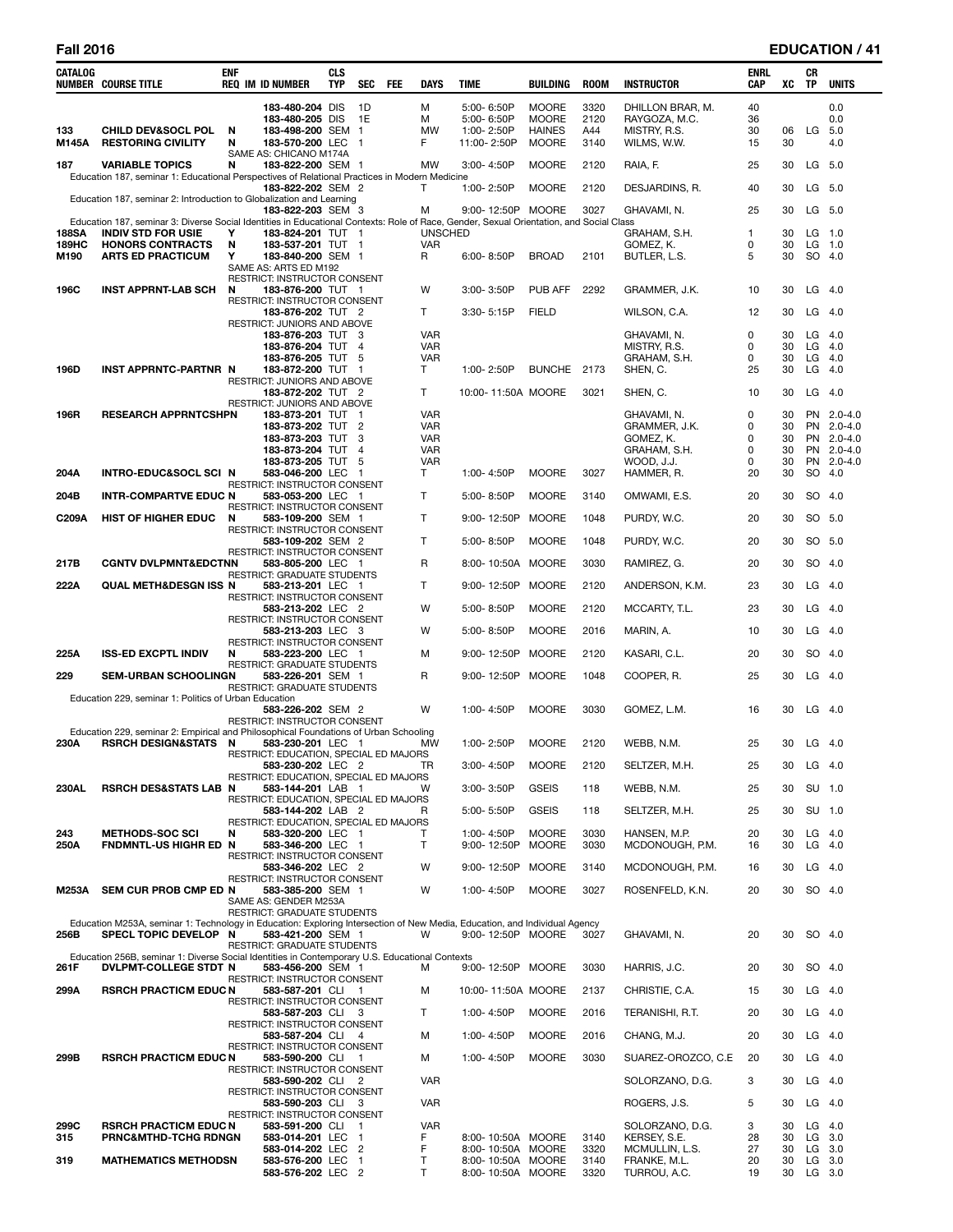### 42 / ELECTRICAL ENGINEERING Fall 2016

| CATALOG | <b>NUMBER COURSE TITLE</b>       | ENF | <b>REQ IM ID NUMBER</b>                                 | <b>CLS</b><br>TYP | SEC                                        | <b>FEE</b> | <b>DAYS</b>                      | TIME                                 | BUILDING                     | <b>ROOM</b>  | <b>INSTRUCTOR</b>                | ENRL<br>CAP         | xс       | CR<br>TP         | <b>UNITS</b>             |
|---------|----------------------------------|-----|---------------------------------------------------------|-------------------|--------------------------------------------|------------|----------------------------------|--------------------------------------|------------------------------|--------------|----------------------------------|---------------------|----------|------------------|--------------------------|
| 320A    | <b>SECNDRY CNTNT&amp;LITRC N</b> |     | 583-037-201 LEC                                         |                   | $\overline{1}$                             |            | М                                | 9:00-11:50A                          | MOORE                        | 3140         | ALBER, R.L.                      | 22                  | 30       | LG               | 3.0                      |
|         |                                  |     | 583-037-202 LEC                                         |                   | $\overline{2}$                             |            | M                                | 9:00-11:50A                          | <b>MOORE</b>                 | 3320         | LEE, D.O.                        | 22                  | 30       | LG               | 3.0                      |
|         |                                  |     | 583-037-203 LEC                                         |                   | -3                                         |            | F                                | 1:00-3:50P                           | <b>MOORE</b>                 | 3027         | PARK, J.J.                       | 13                  | 30       | LG 3.0           |                          |
|         |                                  |     | 583-037-204 LEC                                         |                   | $\overline{4}$                             |            | F                                | 1:00-3:50P                           | <b>MOORE</b>                 | 1048         | NAVA-LANDEROS, I.                | 27                  | 30       | LG               | 3.0                      |
| 330A    | <b>OBSRVN&amp;PRTCPN</b>         | N   | 583-529-201 FLD<br>583-529-202 FLD                      |                   | $\mathbf{1}$<br>$\overline{2}$             |            | TF<br>T                          | 8:00-12:20P<br>8:00-12:20P           | <b>FIELD</b><br><b>FIELD</b> |              | KERSEY, S.E.<br>MCMULLIN, L.S.   | 20<br>19            | 30<br>30 |                  | SU 2.0-6.0<br>SU 2.0-6.0 |
|         |                                  |     | 583-529-203 FLD                                         |                   | 3                                          |            | <b>TWR</b>                       | 8:00-12:50P                          | <b>FIELD</b>                 |              | ALBER, R.L.                      | 22                  | 30       |                  | SU 2.0-6.0               |
|         |                                  |     | 583-529-204 FLD                                         |                   | $\overline{4}$                             |            | <b>TWR</b>                       | 8:00-12:50P                          | <b>FIELD</b>                 |              | DUMALAOG, M.G.                   | 22                  | 30       |                  | SU 2.0-6.0               |
|         |                                  |     | 583-529-205 FLD                                         |                   | 5                                          |            | <b>MTWR</b>                      | 8:00-11:50A                          | <b>FIELD</b>                 |              | PARK, J.J.                       | 20                  | 30       |                  | SU 2.0-6.0               |
|         |                                  |     | 583-529-206 FLD                                         |                   | 6                                          |            | <b>WRF</b>                       | 8:00-11:50A                          | <b>FIELD</b>                 |              | ISKEN, J.A.                      | 12                  | 30       |                  | SU 2.0-6.0               |
|         |                                  |     | 583-529-207 FLD<br>583-529-208 FLD                      |                   | 7<br>8                                     |            | <b>WRF</b><br><b>UNSCHED</b>     | 8:00-12:30P                          | <b>FIELD</b>                 |              | CHEN-HAFTECK, L.<br>ISKEN, J.A.  | 6<br>$\overline{4}$ | 30<br>30 |                  | SU 2.0-6.0<br>SU 2.0-6.0 |
| 330B    | <b>STUDENT TEACHING</b>          | N   | 583-838-200 FLD                                         |                   | $\mathbf{1}$                               |            | <b>MTR</b>                       | 8:00-2:50P                           | <b>FIELD</b>                 |              | ARIAS, M.S.                      | 16                  | 30       |                  | SU 4.0-8.0               |
|         |                                  |     | 583-838-202 FLD                                         |                   | $\overline{2}$                             |            | <b>MTR</b>                       | 8:00-2:50P                           | <b>FIELD</b>                 |              | NAVA-LANDEROS, I.                | 16                  | 30       |                  | SU 4.0-8.0               |
| 360A    | <b>NOVICE SEMINAR</b>            | N   | 583-521-200 SEM 1                                       |                   |                                            |            | W                                | 6:00-7:50P                           | <b>MS</b>                    | 3915A        | KERSEY, S.E.                     | 20                  | 30       | SU 2.0           |                          |
|         |                                  |     | 583-521-202 SEM 2<br>583-521-203 SEM 3                  |                   |                                            |            | W<br>W                           | 6:00-7:50P<br>4:00-5:50P             | <b>MS</b><br><b>FIELD</b>    | 3915G        | MCMULLIN, L.S.<br>ALBER, R.L.    | 19<br>22            | 30<br>30 | SU 2.0<br>SU 2.0 |                          |
|         |                                  |     | 583-521-204 SEM 4                                       |                   |                                            |            | W                                | 4:00-5:50P                           | <b>FIELD</b>                 |              | LEE, D.O.                        | 22                  | 30       | SU 2.0           |                          |
|         |                                  |     | 583-521-205 SEM 5                                       |                   |                                            |            | F                                | 11:00-12:50P                         | <b>MOORE</b>                 | 3027         | PARK, J.J.                       | 20                  | 30       | SU 2.0           |                          |
|         |                                  |     | 583-521-206 SEM 6                                       |                   |                                            |            | Т                                | 5:00-6:50P                           |                              |              | PARK, J.J.                       | 12                  | 30       | SU 2.0           |                          |
|         |                                  |     | 583-521-207 SEM 7                                       |                   |                                            |            | W                                | 5:00-6:50P                           |                              |              | CHEN-HAFTECK, L.                 | 6                   | 30       | SU 2.0           |                          |
|         |                                  |     | 583-521-208 SEM 8<br>583-521-209 SEM 9                  |                   |                                            |            | W<br>F                           | 1:00-2:50P<br>11:00-12:50P MOORE     | <b>MOORE</b>                 | 3140<br>1048 | ARIAS, M.S.<br>NAVA-LANDEROS, I. | 16<br>16            | 30<br>30 | SU 2.0<br>SU 2.0 |                          |
| 390A    | <b>PSE COLLOQUIUM</b>            | N   | 583-782-200 SEM 1                                       |                   |                                            |            | R                                | 11:00-11:50A MOORE                   |                              |              | RAMIREZ, G.                      | 25                  | 30       | SU 1.0           |                          |
|         |                                  |     | RESTRICT: INSTRUCTOR CONSENT                            |                   |                                            |            |                                  |                                      |                              |              |                                  |                     |          |                  |                          |
| 405A    | <b>EXPLRNG COMMUNITIES N</b>     |     | 583-802-201 SEM 1                                       |                   |                                            |            | W                                | 4:00-5:50P                           | <b>MS</b>                    | 3915A        | KERSEY, S.E.                     | 20                  | 30       | $LG$ 2.0         |                          |
|         |                                  |     | 583-802-202 SEM 2<br>583-802-203 SEM 3                  |                   |                                            |            | W<br>W                           | 4:00-5:50P<br>2:00-3:50P             | <b>MS</b><br><b>FIELD</b>    | 3915G        | MCMULLIN, L.S.<br>ALBER, R.L.    | 19<br>22            | 30<br>30 | LG<br>$LG$ 2.0   | 2.0                      |
|         |                                  |     | 583-802-204 SEM 4                                       |                   |                                            |            | W                                | 2:00-3:50P                           | <b>FIELD</b>                 |              | LEE, D.O.                        | 22                  | 30       | LG 2.0           |                          |
|         |                                  |     | 583-802-205 SEM 5                                       |                   |                                            |            | F                                | $9:00 - 10:50A$                      | <b>MOORE</b>                 | 3027         | PARK, J.J.                       | 20                  | 30       | LG               | 2.0                      |
|         |                                  |     | 583-802-206 SEM 6                                       |                   |                                            |            | T                                | 2:00-4:50P                           | <b>HAINES</b>                | A78          | PARK, J.J.                       | 12                  | 30       | LG               | 2.0                      |
|         |                                  |     | 583-802-207 SEM 7                                       |                   |                                            |            | W<br>W                           | 2:00-4:50P                           |                              |              | CHEN-HAFTECK, L.                 | 6                   | 30       | LG.              | 2.0                      |
|         |                                  |     | 583-802-208 SEM 8<br>583-802-209 SEM 9                  |                   |                                            |            | F                                | $3:00 - 4:50P$<br>$9:00 - 10:50A$    | <b>MOORE</b><br><b>MOORE</b> | 3140<br>1048 | ARIAS, M.S.<br>NAVA-LANDEROS, I. | 16<br>16            | 30<br>30 | LG<br>LG         | 2.0<br>2.0               |
| 406     | <b>CLTRL DIVRSTY-US ED</b>       | N   | 583-450-200 LEC                                         |                   | $\overline{1}$                             |            | M                                | 1:00-3:50P                           | <b>MOORE</b>                 | 3320         | HOWARD, T.C.                     | 39                  | 30       | LG               | 3.0                      |
|         |                                  |     | 583-450-202 LEC                                         |                   | $\overline{2}$                             |            | м                                | 1:00-3:50P                           | <b>MOORE</b>                 | 3140         | LOPEZ, E.F.                      | 30                  | 30       | LG               | 3.0                      |
|         |                                  |     | 583-450-203 LEC                                         |                   | -3                                         |            | M                                | 1:00-3:50P                           | <b>MOORE</b>                 | 1048         | DARBY, J.T.                      | 30                  | 30       | LG               | 3.0                      |
| 406B    | <b>CLTRL DIVRSTY-US ED</b>       | N   | 583-841-200 LEC                                         |                   | $\overline{1}$<br>$\overline{1}$           |            | M<br>T                           | 1:00-3:50P                           | <b>MOORE</b><br><b>MOORE</b> | 3027<br>3140 | PHILIP, T.M.                     | 22<br>39            | 30<br>30 | LG<br>LG         | 3.0<br>3.0               |
| 407     | <b>PSYCH FOUNDATNS-ED N</b>      |     | 583-446-201 LEC<br>583-446-202 LEC                      |                   | $\overline{2}$                             |            | F                                | 2:00-4:50P<br>2:30-5:20P             | <b>FIELD</b>                 |              | FRANKE, M.L.<br>ORELLANA, M.E.   | 16                  | 30       | LG               | 3.0                      |
|         |                                  |     | 583-446-203 LEC                                         |                   | -3                                         |            | $\mathsf{T}$                     | 2:00-4:50P                           | <b>MOORE</b>                 | 1048         | DARBY, J.T.                      | 22                  | 30       | LG               | -3.0                     |
|         |                                  |     | 583-446-204 LEC                                         |                   | $\overline{4}$                             |            | $\mathsf{T}$                     | 2:00-4:50P                           | <b>MOORE</b>                 | 3320         | PHILIP, T.M.                     | 22                  | 30       | LG               | 3.0                      |
|         |                                  |     | 583-446-205 LEC                                         |                   | 5                                          |            | W                                | 1:00-3:50P                           | <b>MOORE</b>                 | 3320         | SANDOVAL, W.A.                   | 36                  | 30       | LG               | 3.0                      |
| 411     | PROCDRL ISSUES-EVAL N            |     | 583-739-200 LEC<br>583-739-202 LEC                      |                   | $\overline{1}$<br>$\overline{2}$           |            | T<br>$\mathsf{T}$                | 5:00-9:50P<br>5:00-9:50P             | <b>MOORE</b><br><b>MOORE</b> | 2120         | PRICE, M.E.<br>QUARTZ, K.        | 20<br>20            | 30<br>30 | LG<br>LG         | - 4.0<br>-4.0            |
| 413A    | <b>LANGUAGE &amp; CULTURE N</b>  |     | 583-768-201 LEC                                         |                   | $\overline{1}$                             |            | R                                | 5:00-6:50P                           | <b>HAINES</b>                | A44          | MOLINARO, B.A.                   | 40                  | 30       | LG               | 2.0                      |
| 425     | <b>EXCPTNL INDIVIDUALS</b>       | N   | 583-658-201 LEC                                         |                   | $\overline{1}$                             |            | M                                | $9:00 - 11:50A$                      | <b>ROYCE</b>                 | 162          | WINDMUELLER, M.P.                | 44                  | 30       | LG               | 3.0                      |
| 448B    | URB LEADERSHIP LAB               | N   | 583-716-200 LAB                                         |                   | $\overline{1}$                             |            | R                                | 5:00-9:50P                           | <b>MOORE</b>                 |              | GOMEZ, L.M.                      | 40                  | 30       | SO.              | 4.0                      |
|         | <b>FOUNDTN-ORGS&amp;LDRSHPN</b>  |     | 583-716-202 LAB<br>583-812-200 LEC 1                    |                   | $\overline{2}$                             |            | R<br>w                           | 5:00-9:50P<br>6:00-9:50P             | <b>MOORE</b><br><b>MOORE</b> | 3027<br>3320 | GOMEZ, L.M.<br>COOPER, R.        | 30<br>30            | 30<br>30 | SO<br>LG         | 4.0<br>4.0               |
| 451     |                                  |     | RESTRICT: LEADERSHIP STUDENTS ONLY                      |                   |                                            |            |                                  |                                      |                              |              |                                  |                     |          |                  |                          |
| 452A    | <b>EDUCATION ENTERPRSE N</b>     |     | 583-714-200 LEC 1                                       |                   |                                            |            | W                                | $6:00 - 9:50P$                       | <b>MOORE</b>                 | 3140         | MCDONOUGH, P.M.                  | 30                  | 30       | LG               | -4.0                     |
|         |                                  |     | RESTRICT: LEADERSHIP STUDENTS ONLY                      |                   |                                            |            |                                  |                                      |                              |              |                                  |                     |          |                  |                          |
| 455     | <b>WRITING AND INQUIRY</b>       | N   | 583-829-200 LEC 1<br>RESTRICT: LEADERSHIP STUDENTS ONLY |                   |                                            |            | W                                | 6:00-9:50P                           | <b>MOORE</b>                 |              | DURKIN, D.                       | 30                  | 30       | $LG$ 4.0         |                          |
| 458A    | PRACTM-DISSERTATION N            |     | 583-820-200 SEM 1                                       |                   |                                            |            | W                                | $6:00 - 9:50P$                       | <b>MOORE</b>                 |              | DURKIN, D.                       | 40                  | 30       | $LG$ 2.0         |                          |
|         |                                  |     | RESTRICT: LEADERSHIP STUDENTS ONLY                      |                   |                                            |            |                                  |                                      |                              |              |                                  |                     |          |                  |                          |
| 481     | <b>KNLDG&amp;INQRY-CLSROOMN</b>  |     | 583-754-200 LEC                                         |                   |                                            |            | W                                | 5:00-7:50P                           | <b>FIELD</b>                 |              | GREEN, R.E.                      | 16                  | 30       | SO 4.0           |                          |
| 490A    | <b>INSTRCNL DECSN MKNG N</b>     |     | 583-754-202 LEC<br>583-771-201 LEC                      |                   | $\overline{2}$<br>$\overline{\phantom{1}}$ |            | W<br>W                           | 5:00-7:50P<br>5:00-7:50P             | <b>FIELD</b><br><b>FIELD</b> |              | KAWASAKI, J.N.<br>SHARE, J.      | 16<br>17            | 30<br>30 | SO 4.0<br>SO     | 4.0                      |
|         |                                  |     | 583-771-202 LEC                                         |                   | $\overline{2}$                             |            | R                                | 5:00-7:50P                           | <b>MOORE</b>                 | 3030         | PEITZMAN, F.C.                   | 17                  | 30       | SO               | 4.0                      |
|         |                                  |     | 583-771-203 LEC                                         |                   | - 3                                        |            | W                                | 5:00-7:50P                           | <b>FIELD</b>                 |              | LOPEZ, E.F.                      | 16                  | 30       | SO               | 4.0                      |
|         |                                  |     | 583-771-204 LEC                                         |                   | $\overline{4}$                             |            | W                                | 5:00-7:50P                           | <b>FIELD</b>                 |              | KUSHON, S.D.                     | 17                  | 30       | SO 4.0           |                          |
| 498A    | <b>DIRECTED FLD EXPER</b>        |     | 583-771-205 LEC 5<br>583-786-201 CLI                    |                   |                                            |            | R<br>w                           | 5:00-7:50P<br>1:00-4:50P             | <b>FRANZ</b>                 | 2288<br>1048 | LEE, D.O.                        | 16                  | 30       | SO 4.0           | SO 2.0-8.0               |
|         |                                  | N   | RESTRICT: GRADUATE STUDENTS                             |                   | -1                                         |            |                                  |                                      | <b>MOORE</b>                 |              | NAPLES, R.J.                     | 20                  | 30       |                  |                          |
|         |                                  |     | 583-786-203 CLI                                         |                   | 3                                          |            |                                  | MTWRF 8:00-2:50P                     | <b>FIELD</b>                 |              | SHARE, J.                        | 17                  | 30       |                  | SO 2.0-8.0               |
|         |                                  |     | 583-786-204 CLI                                         |                   | 4                                          |            |                                  | MTWRF 8:00-2:50P                     | <b>FIELD</b>                 |              | PEITZMAN, F.C.                   | 17                  | 30       |                  | SO 2.0-8.0               |
|         |                                  |     | 583-786-205 CLI                                         |                   | 5                                          |            |                                  | MTWRF 8:00-2:50P                     | <b>FIELD</b>                 |              | LOPEZ, E.F.                      | 16                  | 30       |                  | SO 2.0-8.0               |
|         |                                  |     | 583-786-206 CLI<br>583-786-207 CLI                      |                   | 6<br>7                                     |            |                                  | MTWRF 8:00-2:50P<br>MTWRF 8:00-2:50P | <b>FIELD</b><br><b>FIELD</b> |              | KIM, J.W.<br>GREEN, R.E.         | 17<br>16            | 30<br>30 |                  | SO 2.0-8.0<br>SO 2.0-8.0 |
|         |                                  |     | 583-786-208 CLI                                         |                   | 8                                          |            |                                  | MTWRF 8:00-2:50P                     | <b>FIELD</b>                 |              | KAWASAKI, J.N.                   | 16                  | 30       |                  | SO 2.0-8.0               |
|         |                                  |     | 583-786-209 CLI                                         |                   | 9                                          |            |                                  | MTWRF 8:00-2:50P                     | <b>FIELD</b>                 |              | LEE, D.O.                        | 16                  | 30       |                  | SO 2.0-8.0               |
|         |                                  |     | 583-786-212 CLI                                         |                   | 12                                         |            | <b>UNSCHED</b>                   |                                      |                              |              | ORANGE, T.                       | 30                  | 30       |                  | SO 2.0-8.0               |
|         |                                  |     | 583-786-214 CLI                                         |                   | 14                                         |            | <b>UNSCHED</b>                   |                                      |                              |              | LONON, E.                        | 30                  | 30       |                  | SO 2.0-8.0               |
|         |                                  |     | 583-786-215 CLI<br>583-786-216 CLI                      |                   | 15<br>16                                   |            | <b>UNSCHED</b><br><b>UNSCHED</b> |                                      |                              |              | PRICE, M.E.<br>FERGUSON, M.      | 30<br>30            | 30<br>30 |                  | SO 2.0-8.0<br>SO 2.0-8.0 |
| 499A    | ADV DIR FIELD EXPER              | N   | 583-790-200 CLI                                         |                   | $\overline{1}$                             |            | R                                | 6:00-9:50P                           | <b>MOORE</b>                 |              | DURKIN, D.                       | 40                  | 30       |                  | SO 4.0-8.0               |
|         |                                  |     | RESTRICT: LEADERSHIP STUDENTS ONLY                      |                   |                                            |            |                                  |                                      |                              |              |                                  |                     |          |                  |                          |

# ELECTRICAL ENGINEERING

Students who enroll in upper division HSSEAS courses without completing the requisites are subject to disenrollment after the second class meeting. If necessary, consult an HSSEAS counselor in<br>6426 Boelter Hall.

| PHYSICS-ELCTRC ENGR N | ------------                         | .FC |           | мw | 4:00-5:50P     | KNSY PV        | 1200B | SOKOLICH. M. | 100 | 09<br>LG 4.0 |     |
|-----------------------|--------------------------------------|-----|-----------|----|----------------|----------------|-------|--------------|-----|--------------|-----|
|                       | RESTRICT: EE. CS&E. CYBER UNDERGRADS |     |           |    |                |                |       |              |     |              |     |
|                       | 190-007-201 DIS                      |     | <b>1A</b> |    | 1:00-1:50P     | MS             | 5225  | JIANG, Y.    | 25  |              | 0.0 |
|                       | 190-007-202 DIS                      |     | - 1B      |    | $9:00 - 9:50A$ | BOELTER        | 5419  | JIANG, Y.    | 25  |              | 0.0 |
|                       | 190-007-203 DIS                      |     | - 1 C     |    | 3:00-3:50P     | <b>BOELTER</b> | 4413  | YANG. J.     | 25  |              | 0.0 |
|                       | 190-007-204 DIS                      |     | - 1 D     |    | $4:00 - 4:50P$ | <b>BOELTER</b> | 5280  | YANG. J.     | 25  |              | 0.0 |
|                       |                                      |     |           |    |                |                |       |              |     |              |     |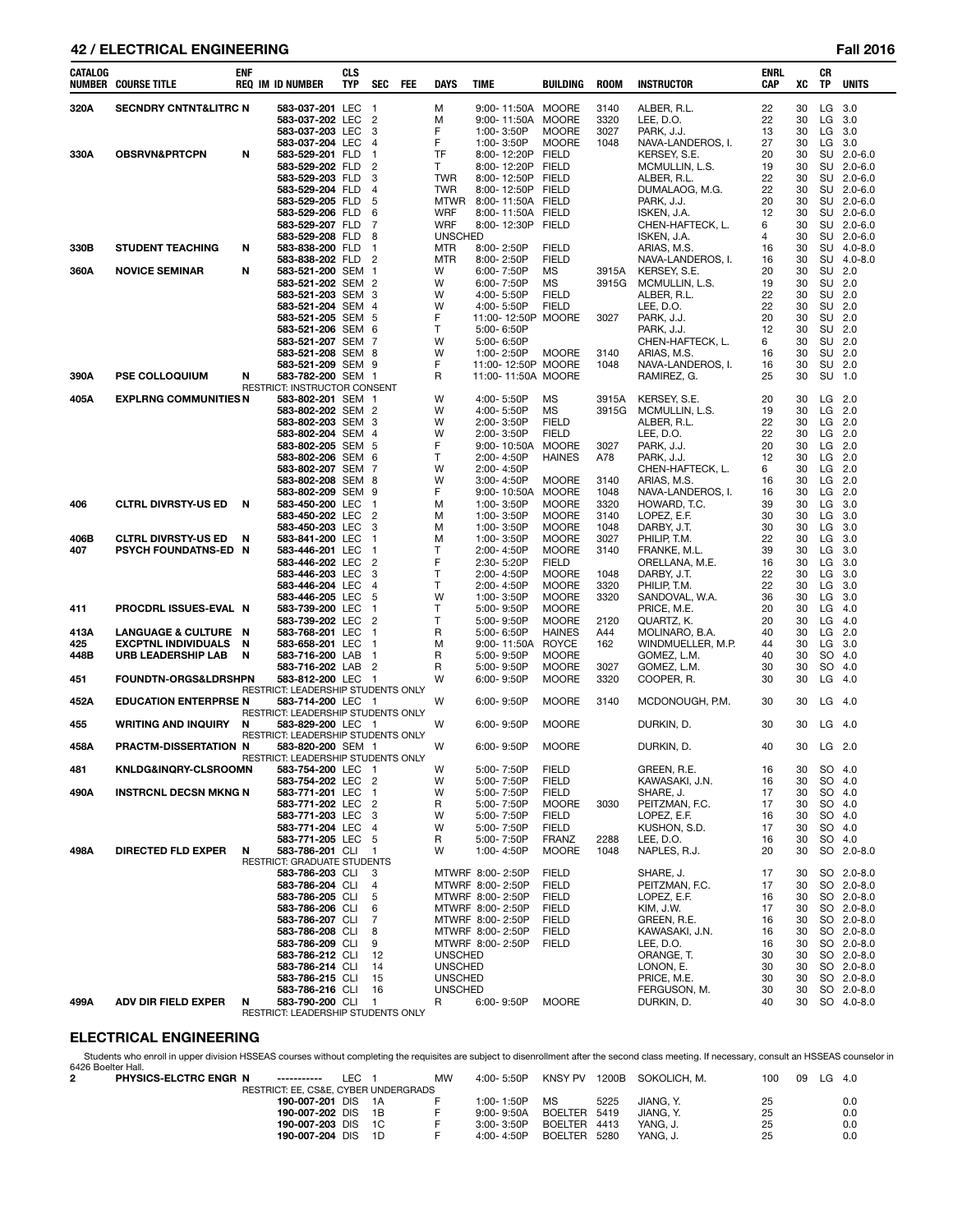# Fall 2016 **ELECTRICAL ENGINEERING / 43**

| CATALOG | <b>NUMBER COURSE TITLE</b>       | <b>ENF</b> | <b>REQ IM ID NUMBER</b>                                                | CLS<br><b>TYP</b> | SEC                      | FEE | DAYS            | TIME                                                                                                                                     | BUILDING                         | <b>ROOM</b>   | <b>INSTRUCTOR</b>                          | ENRL<br>CAP          | xс | CR<br>TP  | UNITS           |
|---------|----------------------------------|------------|------------------------------------------------------------------------|-------------------|--------------------------|-----|-----------------|------------------------------------------------------------------------------------------------------------------------------------------|----------------------------------|---------------|--------------------------------------------|----------------------|----|-----------|-----------------|
| 3       | <b>INTRO-ELEC ENGR</b>           | N          | -----------                                                            | LEC 1             |                          |     | M               | 8:00-9:50A                                                                                                                               | <b>BROAD</b>                     | 2160E         | BRIGGS, D.M.                               | 168                  | 01 | LG        | 4.0             |
|         |                                  |            | RESTRICT: ALL UG ENGR MAJORS, MATH-COMP, CYBERNT<br>190-010-201 LAB    |                   | - 1 A                    |     | м               | 10:00-11:50A ENGR IV                                                                                                                     |                                  |               | 18132J HUNG, S.                            | 24                   |    |           | 0.0             |
|         |                                  |            | 190-010-202 LAB                                                        |                   | 1B                       |     | т               | 8:00-9:50A                                                                                                                               | ENGR IV                          |               | 18132J AKHAZHANOV, A.                      | 24                   |    |           | 0.0             |
|         |                                  |            | 190-010-203 LAB<br>190-010-204 LAB                                     |                   | 1C<br>1D                 |     | т<br>F          | 10:00-11:50A ENGR IV<br>8:00-9:50A                                                                                                       | ENGR IV                          | 18132J LI, X. | 18132J AKHAZHANOV, A.                      | 24<br>24             |    |           | 0.0<br>0.0      |
|         |                                  |            | 190-010-205 LAB                                                        |                   | 1E                       |     | R               | 10:00-11:50A ENGR IV                                                                                                                     |                                  | 18132J LI, X. |                                            | 24                   |    |           | 0.0             |
|         |                                  |            | 190-010-206 LAB<br>190-010-207 LAB                                     |                   | 1F<br>1G                 |     | R<br>F          | 12:00-1:50P ENGR IV<br>10:00-11:50A ENGR IV                                                                                              |                                  | 18132J LI, X. | 18132J AKHAZHANOV, A.                      | 24<br>24             |    |           | 0.0<br>0.0      |
| 10      | <b>CIRCUIT THEORY I</b>          | N          | -----------                                                            | LEC               | $\overline{1}$           |     | MW              | 8:00-9:50A                                                                                                                               | HUMANTS 169                      |               | DARABI, H.                                 | 96                   | 01 | LG        | - 4.0           |
|         |                                  |            | RESTRICT: ALL UG ENGR MAJORS, MATH-COMP, CYBERNT<br>190-031-201 DIS    |                   | 1A                       |     | м               | 12:00-12:50P BOELTER                                                                                                                     |                                  | 5252          | LENG, W.                                   | 24                   |    |           | 0.0             |
|         |                                  |            | 190-031-202 DIS                                                        |                   | 1B                       |     | W               | 4:00-4:50P                                                                                                                               | <b>BOELTER</b>                   | 5252          | CASSANO, L.C.                              | 24                   |    |           | 0.0             |
|         |                                  |            | 190-031-203 DIS<br>190-031-204 DIS                                     |                   | 1C<br>1D                 |     | W<br>F          | 5:00-5:50P<br>1:00-1:50P                                                                                                                 | <b>BOELTER</b><br><b>BOELTER</b> | 5252<br>4283  | LENG. W.<br>CASSANO, L.C.                  | 24<br>24             |    |           | 0.0<br>0.0      |
| 11L     | <b>CIRCUITS LAB I</b>            | N          | -----------                                                            | LEC               | $\overline{1}$           |     | R               | 2:00-2:50P                                                                                                                               | <b>KNSY PV</b>                   | 1220B         | DARABI, H.                                 | 96                   | 30 | LG 1.0    |                 |
|         |                                  |            | RESTRICT: ALL UG ENGR MAJORS, MATH-COMP, CYBERNT<br>190-033-201 LAB    |                   | - 1 A                    |     | R               | 3:00-3:50P                                                                                                                               | <b>ENGR IV</b>                   |               | 18132J CHANG, Y.                           | 24                   |    |           | 0.0             |
|         |                                  |            | 190-033-202 LAB                                                        |                   | 1B                       |     | R               | 4:00-4:50P                                                                                                                               | ENGR IV                          |               | 18132J CHANG, Y.                           | 24                   |    |           | 0.0             |
|         |                                  |            | 190-033-203 LAB<br>190-033-204 LAB                                     |                   | 1C<br>1D                 |     | R<br>R          | 5:00-5:50P<br>$6:00 - 6:50P$                                                                                                             | ENGR IV<br>ENGR IV               |               | 18132J CHANG, Y.<br>18132J CHANG, Y.       | 24<br>24             |    |           | 0.0<br>0.0      |
| M16     | <b>LOGC DSGN-DGTL SSTM N</b>     |            | -----------<br>SAME AS: COM SCI M51A                                   | LEC               | $\mathbf{1}$             |     | <b>MW</b>       | 10:00-11:50A BOELTER                                                                                                                     |                                  | 3400          | CABRIC, D.                                 | 128                  | 03 | LG $4.0$  |                 |
|         |                                  |            | RESTRICT: ALL UG ENGR MAJORS, MATH-COMP, CYBERNT                       |                   |                          |     |                 |                                                                                                                                          |                                  |               |                                            |                      |    |           |                 |
|         |                                  |            | 190-048-201 DIS<br>190-048-202 DIS                                     |                   | 1A<br>1B                 |     | F<br>F          | 2:00-3:50P<br>10:00-11:50A BOTANY                                                                                                        | <b>BOELTER</b>                   | 9436<br>325   | LAGHATE, M.V.<br>HATTAB, G.N.              | 32<br>32             |    |           | 0.0<br>0.0      |
|         |                                  |            | 190-048-203 DIS                                                        |                   | 1C                       |     | F               | 12:00-1:50P                                                                                                                              | <b>BOELTER</b>                   | 5273          | LAGHATE, M.V.                              | 32                   |    |           | 0.0             |
|         |                                  |            | 190-048-204 DIS<br>-----------                                         | LEC               | 1D<br>$\overline{2}$     |     | R<br><b>MW</b>  | 4:00-5:50P<br>2:00-3:50P                                                                                                                 | <b>BOTANY</b><br>BOELTER 3400    | 133           | HATTAB, G.N.<br>KORF, R.E.                 | 32<br>0              | 07 | LG        | 0.0<br>- 4.0    |
|         |                                  |            |                                                                        |                   |                          |     |                 | RESTRICT: COMPUTER SCIENCE, COMPUTER SCIENCE&ENGINEERING, ELECTRICAL<br>ENGINEERING, COMPUTATIONAL&SYSTEMS BIOLOGY, LINGUISTICS&COMPUTER |                                  |               |                                            |                      |    |           |                 |
|         |                                  |            |                                                                        |                   |                          |     |                 | SCIENCE, MATHEMATICS OF COMPUTATION, PRE COMPUTATIONAL&SYSTEMS BIOLOGY,                                                                  |                                  |               |                                            |                      |    |           |                 |
|         |                                  |            | OR PRE MATHEMATICS OF COMPUTING MAJORS<br>190-048-211 DIS              |                   | 2A                       |     | F               | 10:00-11:50A PUB AFF                                                                                                                     |                                  | 1222          | PANDEY, A.                                 | 0                    |    |           | 0.0             |
|         |                                  |            | 190-048-212 DIS                                                        |                   | 2B                       |     | F               | 12:00-1:50P                                                                                                                              | PUB AFF                          | 1222          | FARAHPOUR, N.                              | 0                    |    |           | 0.0             |
|         |                                  |            | 190-048-213 DIS<br>190-048-214 DIS                                     |                   | 2C<br>2D                 |     | F<br>F          | 2:00-3:50P<br>2:00-3:50P                                                                                                                 | <b>BUNCHE</b><br>PUB AFF         | 3157<br>2242  | KIM, H.<br>LAU, D.                         | 0<br>0               |    |           | 0.0<br>0.0      |
| 99      | <b>STUDENT RSRCH PRGRMN</b>      |            | 190-297-201 TUT                                                        |                   | $\mathbf{1}$             |     | <b>VAR</b>      |                                                                                                                                          |                                  |               | OZCAN, A.                                  | 0                    | 30 |           | PN 1.0-2.0      |
| 100     | <b>ELCTRCL&amp;ELCTRNC CIR Y</b> |            | -----------<br>RESTRICT: ALL UG ENGR MAJORS, MATH-COMP, CYBERNT        | LEC               | $\overline{\phantom{0}}$ |     | TR              | 8:00-9:15A                                                                                                                               | <b>FRANZ</b>                     | 1260          | MESGHALI, F.                               | 140                  | 11 | LG        | 4.0             |
|         |                                  |            | 190-397-201 DIS<br>190-397-202 DIS                                     |                   | 1A<br>1B                 |     | F<br>F          | 12:00-12:50P BOELTER<br>8:00-8:50A                                                                                                       | <b>BOELTER</b>                   | 5252<br>5273  | NEMATI HOSSEINABAD<br>MAHMOODZADEH POORN28 | 28                   |    |           | 0.0<br>0.0      |
|         |                                  |            | 190-397-203 DIS                                                        |                   | 1C                       |     | F               | 4:00-4:50P                                                                                                                               | <b>BOELTER</b>                   | 5252          | NEMATI HOSSEINABAD                         | 28                   |    |           | 0.0             |
|         |                                  |            | 190-397-204 DIS<br>190-397-205 DIS                                     |                   | 1D<br>1E                 |     | F<br>F          | 2:00-2:50P<br>$9:00 - 9:50A$                                                                                                             | <b>BOELTER</b><br><b>BOELTER</b> | 5252<br>5273  | NEMATI HOSSEINABAD<br>MAHMOODZADEH POORN28 | 28                   |    |           | 0.0<br>0.0      |
| 101A    | <b>ENGR ELECTROMAGNTCSY</b>      |            | -----------                                                            | <b>LEC</b>        | $\blacksquare$           |     | TR              | 4:00-5:50P                                                                                                                               | <b>FRANZ</b>                     | 1260          | WILLIAMS, B.S.                             | 120                  |    | 16 LG 4.0 |                 |
|         |                                  |            | RESTRICT: ALL UG ENGR MAJORS, MATH-COMP, CYBERNT<br>190-306-201 DIS    |                   | 1A                       |     | F               | 12:00-12:50P BOELTER                                                                                                                     |                                  | 5422          | WEI, L.                                    | 30                   |    |           | 0.0             |
|         |                                  |            | 190-306-202 DIS                                                        |                   | 1B                       |     | F               | 11:00-11:50A MS                                                                                                                          |                                  | 5203          | WEI, L.                                    | 30                   |    |           | 0.0             |
|         |                                  |            | 190-306-203 DIS<br>190-306-204 DIS                                     |                   | 1C<br>1D                 |     | F<br>F          | 10:00-10:50A BOELTER 5440<br>9:00-9:50A                                                                                                  | PAB                              | 1749          | WEI, L.<br>WEI, L.                         | 30<br>30             |    |           | 0.0<br>0.0      |
| 102     | SYSTEMS AND SIGNALS Y            |            | -----------<br>RESTRICT: ALL UG ENGR MAJORS, MATH-COMP, CYBERNT        | LEC               | $\overline{1}$           |     | TR              | 8:00-9:50A                                                                                                                               | WGYOUNG CS76                     |               | FRAGOULI, C.P.                             | 120                  |    | 11 LG     | - 4.0           |
|         |                                  |            | 190-412-201 DIS                                                        |                   | 1A                       |     | F               | 11:00-11:50A BOELTER 5280                                                                                                                |                                  |               | SUNYOTO, Y.                                | 30                   |    |           | 0.0             |
|         |                                  |            | 190-412-202 DIS<br>190-412-203 DIS                                     |                   | 1B<br>1C                 |     | F<br>T          | 1:00-1:50P<br>2:00-2:50P                                                                                                                 | <b>BOELTER</b><br><b>BOELTER</b> | 5252<br>5252  | SUNYOTO, Y.<br>AGARWAL, G.K.               | 30<br>30             |    |           | 0.0<br>0.0      |
|         |                                  |            | 190-412-204 DIS                                                        |                   | 1D                       |     | T               | 3:00-3:50P                                                                                                                               | <b>BOELTER</b>                   | 5252          | AGARWAL, G.K.                              | 30                   |    |           | 0.0             |
| 110L    | <b>CIRCUIT MSRMNTS LAB Y</b>     |            | 190-460-201 LAB 1<br>RESTRICT: ALL UG ENGR MAJORS, MATH-COMP, CYBERNT  |                   |                          |     |                 | 12:00-3:50P                                                                                                                              | ENGR IV                          |               | 18132J MESGHALI, F.                        | 24                   |    | 30 LG     | 2.0             |
|         |                                  |            | 190-460-202 LAB 2                                                      |                   |                          |     | т               | 4:00-7:50P                                                                                                                               | ENGR IV                          |               | 18132J MESGHALI, F.                        | 24                   | 30 |           | $LG$ 2.0        |
|         |                                  |            | RESTRICT: ALL UG ENGR MAJORS, MATH-COMP, CYBERNT<br>190-460-203 LAB 3  |                   |                          |     | W               | 12:00-3:50P                                                                                                                              | ENGR IV                          |               | 18132J HEYRAT, M.                          | 24                   | 30 |           | $LG$ 2.0        |
| 113     | <b>DIGITAL SIGNL PROCS</b>       | Y          | RESTRICT: ALL UG ENGR MAJORS, MATH-COMP, CYBERNT<br>-----------        | LEC 1             |                          |     | <b>MW</b>       | 2:00-3:50P                                                                                                                               | <b>DODD</b>                      | 175           | SAYED, A.H.                                | 92                   |    | 07 LG 4.0 |                 |
|         |                                  |            | RESTRICT: ALL UG ENGR MAJORS, MATH-COMP, CYBERNT                       |                   |                          |     |                 |                                                                                                                                          |                                  |               |                                            |                      |    |           |                 |
|         |                                  |            | 190-471-201 DIS<br>190-471-202 DIS                                     |                   | - 1A<br>1B               |     | м<br>F          | 12:00-12:50P HAINES<br>1:00-1:50P                                                                                                        | <b>DODD</b>                      | A44<br>154    | VLASKI, S.<br>SALAMI, H.                   | 28<br>29             |    |           | 0.0<br>0.0      |
|         |                                  |            | 190-471-203 DIS<br>190-471-204 DIS                                     |                   | 1C<br>1D                 |     | F               | 11:00-11:50A ROYCE                                                                                                                       |                                  | 156           | SALAMI, H.                                 | 29<br>$\overline{7}$ |    |           | 0.0             |
|         |                                  |            | 190-471-280 LEC 80                                                     |                   |                          |     | М<br><b>VAR</b> | 4:00-4:50P                                                                                                                               | BOELTER 4283<br><b>ONLINE</b>    | LA            | VLASKI, S.<br>SAYED, A.H.                  | 35                   | 30 | LG 4.0    | 0.0             |
| 113DA   | DGTL SGNL PRCSG DES Y            |            | RESTRICT: GRADUATE STUDENTS, ON-LINE MASTERS PROGRAM<br>-----------    | LEC 1             |                          |     | MW              | 2:00-2:50P                                                                                                                               | BOELTER 5420                     |               | BRIGGS, D.M.                               | 28                   | 07 |           | 4.0             |
|         |                                  |            | RESTRICT: ELECTRICAL ENGINEERING SENIORS                               |                   |                          |     |                 |                                                                                                                                          |                                  |               |                                            |                      |    |           |                 |
| 114     | <b>SPEECH&amp;IMAGE PRCSNGY</b>  |            | 190-378-201 LAB 1A<br>-----------                                      | LEC               | $\overline{1}$           |     | МW<br>MW        | 3:00-5:50P<br>12:00-1:50P                                                                                                                | ENGR IV<br>BOELTER               | 44110<br>5264 | ATAN, O.<br>VILLASENOR, J.D.               | 28<br>35             | 05 |           | 0.0<br>$LG$ 4.0 |
|         |                                  |            | 190-482-202 DIS<br>-----------                                         | LEC               | 1B                       |     | F.<br>MW        | 11:00-11:50A BOTANY                                                                                                                      |                                  | 133           | AFSHAN, A.                                 | 35<br>90             |    |           | 0.0             |
| 115A    | <b>ANALG ELCTRN CRCT 1 Y</b>     |            | RESTRICT: ALL UG ENGR MAJORS, MATH-COMP, CYBERNT                       |                   | $\blacksquare$           |     |                 | 8:00-9:50A                                                                                                                               | KNSY PV 1200B                    |               | MOLOUDI, S.                                |                      |    | 01 LG 4.0 |                 |
|         |                                  |            | 190-492-201 DIS<br>190-492-202 DIS                                     |                   | - 1A<br>1B               |     | м<br>т          | 1:00-1:50P<br>2:00-2:50P                                                                                                                 | PUB AFF<br>BOELTER 5420          | 1337          | LEE, J.<br>LEE, J.                         | 30<br>30             |    |           | 0.0<br>0.0      |
|         |                                  |            | 190-492-203 DIS                                                        |                   | 1C                       |     | F               | 2:00-2:50P                                                                                                                               | PUB AFF                          | 1278          | LEE, J.                                    | 30                   |    |           | 0.0             |
| 115AL   | ANALOG ELCTRN LAB 1 Y            |            | 190-493-202 LAB 2<br>RESTRICT: ALL UG ENGR MAJORS, MATH-COMP, CYBERNT  |                   |                          |     | м               | 4:00-7:50P                                                                                                                               | ENGR IV                          |               | 18132J HEYRAT, M.                          | 24                   | 30 | LG 2.0    |                 |
| 115C    | DGTL ELCTRNC CIRCTS Y            |            | -----------                                                            | LEC 1             |                          |     | MW              | $8:00 - 9:50A$                                                                                                                           | BOELTER 9436                     |               | DANESHRAD, B.                              | 28                   | 01 |           | $LG$ 4.0        |
|         |                                  |            | RESTRICT: ALL UG ENGR MAJORS, MATH-COMP, CYBERNT<br>190-496-201 DIS 1A |                   |                          |     | F.              | 1:00-1:50P                                                                                                                               | BOELTER 5419                     |               | ATHARAV, F.                                | 28                   |    |           | 0.0             |
| M116C   | <b>COMPUTR SYSTMS ARCHY</b>      |            | -----------<br>SAME AS: COM SCI M151B                                  | LEC 1             |                          |     | MW              | 10:00-11:50A PUB AFF                                                                                                                     |                                  | 1337          | GUPTA, P.                                  | 24                   | 03 | $LG$ 4.0  |                 |
|         |                                  |            | RESTRICT: EE,CS,CS&E,CYBER,PRECYB UNDERGRADS                           |                   |                          |     |                 |                                                                                                                                          |                                  |               |                                            |                      |    |           |                 |
| M116L   | <b>DIGITAL DESIGN LAB</b>        |            | 190-509-201 DIS 1A<br>Y Y 190-511-202 LAB 2                            |                   |                          |     | R<br>MW         | 12:00-1:50P<br>2:00-3:50P                                                                                                                | BUNCHE 3150<br>BOELTER 3424      |               | SETIA, M.<br>GUO, J.                       | 24<br>0              |    | 27 LG 2.0 | 0.0             |
|         |                                  |            | SAME AS: COM SCI M152A                                                 |                   |                          |     |                 | RESTRICT: CS,EE,CYBER,CS&L,MATH-COMP;BIOINFO MINOR JR&SR                                                                                 |                                  |               |                                            |                      |    |           |                 |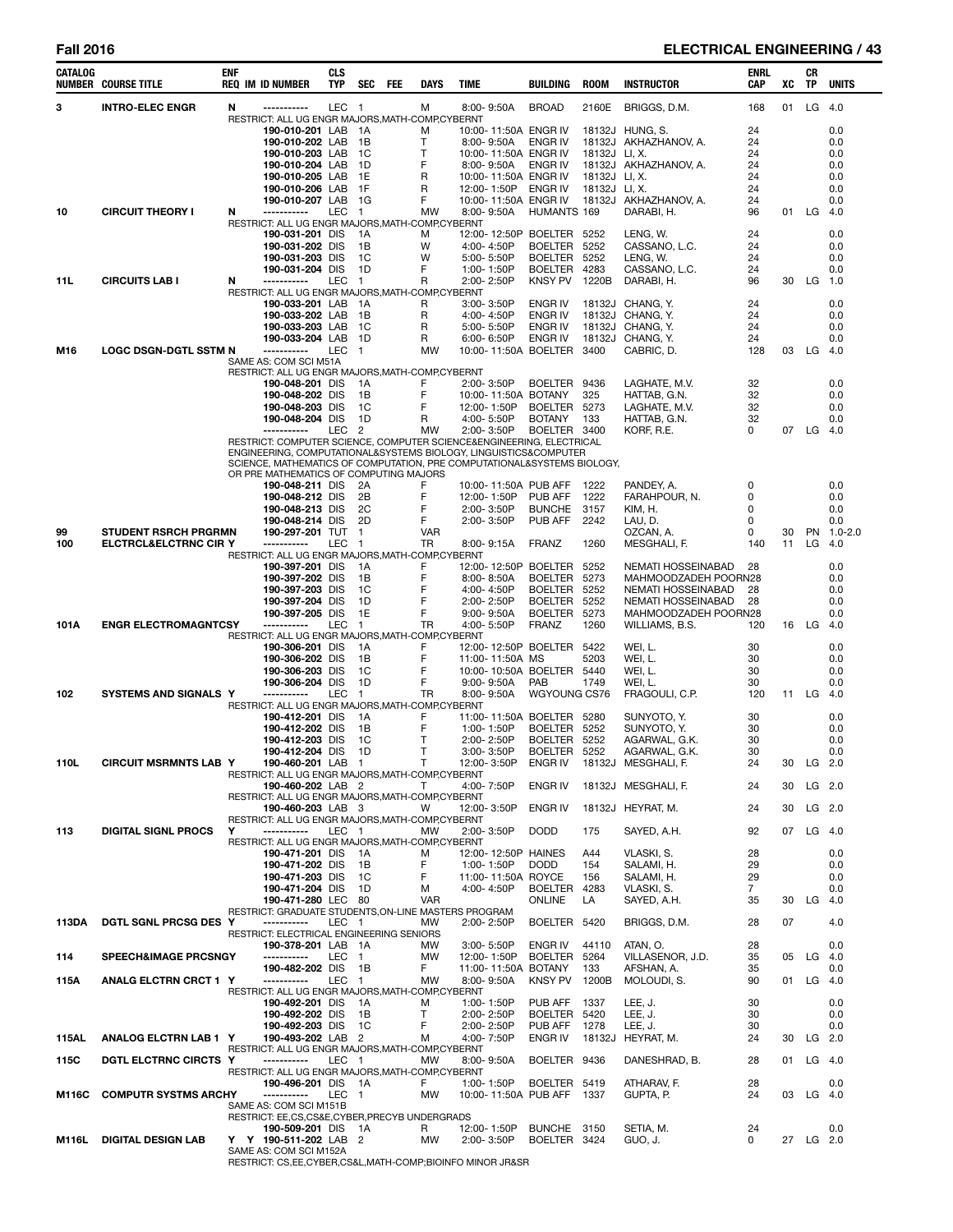## 44 / ELECTRICAL ENGINEERING Fall 2016

| CATALOG | <b>NUMBER COURSE TITLE</b>                                                                                                                 | <b>ENF</b> | <b>REQ IM ID NUMBER</b>                                                    | <b>CLS</b><br><b>TYP</b> | SEC                  | FEE | DAYS              | <b>TIME</b>                                                                           | BUILDING                      | <b>ROOM</b>    | <b>INSTRUCTOR</b>                    | <b>ENRL</b><br>CAP | xс | CR<br>ΤP  | <b>UNITS</b>   |
|---------|--------------------------------------------------------------------------------------------------------------------------------------------|------------|----------------------------------------------------------------------------|--------------------------|----------------------|-----|-------------------|---------------------------------------------------------------------------------------|-------------------------------|----------------|--------------------------------------|--------------------|----|-----------|----------------|
|         |                                                                                                                                            |            | Y 190-511-203 LAB 3                                                        |                          |                      |     | TR                | 12:00-1:50P                                                                           | BOELTER 3424                  |                | GU, H.                               | 0                  | 27 | LG        | 2.0            |
|         |                                                                                                                                            |            | Y 190-511-204 LAB 4                                                        |                          |                      |     | TR                | RESTRICT: CS,EE,CYBER,CS&L,MATH-COMP;BIOINFO MINOR JR&SR<br>10:00-11:50A BOELTER 3424 |                               |                | LI, L.                               | 0                  | 27 | $LG$ 2.0  |                |
|         |                                                                                                                                            |            | Y 190-511-206 LAB                                                          |                          | - 6                  |     | МW                | RESTRICT: CS,EE,CYBER,CS&L,MATH-COMP;BIOINFO MINOR JR&SR<br>10:00-11:50A BOELTER 3424 |                               |                | CHOI, Y.                             | 0                  | 27 | LG        | 2.0            |
| M117    | <b>NETWRK-PHYSCL LAYER N</b>                                                                                                               |            | -----------                                                                | LEC                      | $\mathbf{1}$         |     | <b>TR</b>         | 2:00-3:50P                                                                            | МS                            | 5200           | DZHANIDZE, R.P.                      | 0                  | 30 | $LG$ 4.0  |                |
|         |                                                                                                                                            |            | SAME AS: COM SCI M117                                                      |                          |                      |     |                   | RESTRICT: COMPUTER SCIENCE AND ELECTRICAL ENGINEERING JUNIORS AND SENIORS             |                               |                |                                      |                    |    |           |                |
|         |                                                                                                                                            |            | 190-402-201 DIS<br>190-402-202 DIS                                         |                          | 1A<br>1B             |     | W<br>W            | 10:00-11:50A BOELTER 3704<br>12:00-1:50P                                              | BOELTER 3704                  |                | GENG, Q.<br>GENG, Q.                 | 0<br>0             |    |           | 0.0<br>0.0     |
|         |                                                                                                                                            |            | 190-402-203 DIS                                                            |                          | 1C                   |     | W                 | 2:00-3:50P                                                                            | <b>BOELTER</b>                | 3704           | LIU, J.Y.                            | 0                  |    |           | 0.0            |
| 121B    | PRIN-SEMICON DEVICE Y                                                                                                                      |            | 190-402-204 DIS<br>-----------                                             | LEC                      | 1D<br>$\overline{1}$ |     | W<br><b>MW</b>    | $8:00 - 9:50A$<br>10:00-11:50A PAB                                                    | BOELTER 3704                  | 1434A          | LIU, J.Y.<br>IYER, S.S.              | 0<br>60            |    | 03 LG 4.0 | 0.0            |
|         |                                                                                                                                            |            | RESTRICT: ALL UG ENGR MAJORS, MATH-COMP, CYBERNT                           |                          |                      |     |                   |                                                                                       |                               |                |                                      |                    |    |           |                |
|         |                                                                                                                                            |            | 190-576-201 DIS<br>190-576-202 DIS                                         |                          | 1A<br>1B             |     | F<br>F            | 11:00-11:50A BOELTER 5422<br>12:00-12:50P BOELTER 5419                                |                               |                | WAN, Z.<br>WAN, Z.                   | 30<br>30           |    |           | 0.0<br>0.0     |
| 123A    | <b>FUNDMNT-SOLID-ST I</b>                                                                                                                  | Y          | -----------<br>RESTRICT: ALL UG ENGR MAJORS, MATH-COMP, CYBERNT            | <b>LEC</b>               | - 1                  |     | <b>TR</b>         | 4:00-5:50P                                                                            | BOELTER 5419                  |                | SOKOLICH, M.                         | 30                 |    | 16 LG 4.0 |                |
|         |                                                                                                                                            |            | 190-586-201 DIS                                                            |                          | - 1 A                |     | м                 | $9:00 - 9:50A$                                                                        | BOELTER 5419                  |                | SHAO, Q.                             | 30                 |    |           | 0.0            |
| 131A    | Electrical Engineering 131A, lecture 80, is limited to students in the online M.S. in Engineering program.<br><b>PROBABILITY&amp;STATS</b> | Y          | ------------                                                               | LEC 1                    |                      |     | TR                | $8.00 - 9.50A$                                                                        | KNSY PV 1200B                 |                | ROYCHOWDHURY, V.P.                   | 84                 |    | 11 LG 4.0 |                |
|         |                                                                                                                                            |            | RESTRICT: ALL UG ENGR MAJORS, MATH-COMP, CYBERNT<br>190-625-201 DIS        |                          | 1A                   |     | F                 | $3:00 - 3:50P$                                                                        | BOELTER 5252                  |                | EBRAHIMZADEH HOULA 28                |                    |    |           | 0.0            |
|         |                                                                                                                                            |            | 190-625-202 DIS                                                            |                          | 1B                   |     | W                 | 4:00-4:50P                                                                            | BOELTER 4413                  |                | EBRAHIMZADEH HOULA                   | -28                |    |           | 0.0            |
|         |                                                                                                                                            |            | 190-625-204 DIS<br>190-625-280 LEC 80                                      |                          | 1D                   |     | F<br><b>VAR</b>   | 2:00-2:50P                                                                            | GEOLOGY 6704<br><b>ONLINE</b> | LA             | EBRAHIMZADEH HOULA 28<br>DOLECEK, L. | 35                 | 30 | LG 4.0    | 0.0            |
|         |                                                                                                                                            |            | RESTRICT: GRADUATE STUDENTS, ON-LINE MASTERS PROGRAM                       |                          |                      |     |                   |                                                                                       |                               |                |                                      |                    |    |           |                |
| 132B    | <b>DATA CMNCTN&amp;TELECOMY</b>                                                                                                            |            | -----------<br>RESTRICT: ALL UG ENGR MAJORS, MATH-COMP, CYBERNT            | LEC                      | $\overline{1}$       |     | MW                | 10:00-11:50A GEOLOGY 3656                                                             |                               |                | RUBIN, I.                            | 56                 | 03 | LG        | - 4.0          |
|         |                                                                                                                                            |            | 190-631-201 DIS<br>190-631-202 DIS                                         |                          | 1A<br>1B             |     | W<br>T            | 1:00-1:50P<br>1:00-1:50P                                                              | BOELTER 5252<br>BOELTER 4413  |                | LIN, Y.<br>LIN, Y.                   | 28<br>28           |    |           | 0.0<br>0.0     |
| 133A    | <b>APPLD NUMERICL COMPY</b>                                                                                                                |            | -----------                                                                | LEC                      | $\overline{1}$       |     | <b>MW</b>         | 4:00-5:50P                                                                            | BOELTER 2760                  |                | LORENZELLI, F.                       | 60                 | 09 | LG $4.0$  |                |
|         |                                                                                                                                            |            | RESTRICT: ALL UG ENGR MAJORS, MATH-COMP, CYBERNT<br>190-500-201 DIS        |                          | 1A                   |     | т                 | 1:00-1:50P                                                                            | BOELTER 3760                  |                | GUNN, C.A.                           | 30                 |    |           | 0.0            |
| M153    | <b>MICRO&amp;NANOSCL MANUFY</b>                                                                                                            |            | 190-500-202 DIS<br>-----------                                             | LEC 1                    | 1B                   |     | R<br>MW           | $3:00 - 3:50P$<br>12:00-1:15P                                                         | BOELTER 3760<br>BOELTER 5273  |                | GUNN, C.A.<br>CHEN, Y.               | 30<br>0            | 05 | LG        | 0.0<br>- 4.0   |
|         |                                                                                                                                            |            | SAME AS: BIOENGR M153, CH ENGR M153, MECH&AE M183B                         |                          |                      |     |                   |                                                                                       |                               |                |                                      |                    |    |           |                |
|         |                                                                                                                                            |            | RESTRICT: ALL UNDERGRADUATE ENGINEERING MAJORS<br>190-735-201 LAB 1A       |                          |                      |     | м                 | 2:00-5:50P                                                                            | <b>ENGR IV</b>                | 18132          | DANESH, C.D.                         | 0                  |    |           | 0.0            |
|         |                                                                                                                                            |            | 190-735-202 LAB 1B<br>190-735-203 LAB                                      |                          | - 1C                 |     | $\mathsf{T}$<br>W | 8:00-11:50A ENGR IV<br>2:00-5:50P                                                     | <b>ENGR IV</b>                | 18132<br>18132 | DANESH, C.D.<br>DANESH, C.D.         | 0<br>0             |    |           | 0.0<br>0.0     |
|         |                                                                                                                                            |            | 190-735-204 LAB                                                            |                          | - 1D                 |     | R                 | 8:00-11:50A                                                                           | ENGR IV                       | 18132          | DANESH, C.D.                         | 0                  |    |           | 0.0            |
| 163A    | <b>INTRO MICROWV CRCTS Y</b>                                                                                                               |            | -----------<br>RESTRICT: ALL UG ENGR MAJORS, MATH-COMP, CYBERNT            | LEC                      | $\overline{1}$       |     | <b>MW</b>         | 12:00-1:50P                                                                           | BOELTER 5422                  |                | LIU, Y.                              | 25                 | 05 | LG        | -4.0           |
|         |                                                                                                                                            |            | 190-785-201 DIS                                                            |                          | 1A                   |     | R                 | 10:00-10:50A MS                                                                       |                               | 5217           | LIU, Y.                              | 25                 |    |           | 0.0            |
| 170A    | PRINCIPLS-PHOTONICS Y                                                                                                                      |            | -----------<br>RESTRICT: ALL UG ENGR MAJORS, MATH-COMP, CYBERNT            | LEC                      | - 1                  |     | <b>TR</b>         | 10:00-11:50A BOELTER                                                                  |                               | 8500           | LIU, J.M.                            | 76                 | 13 | LG        | -4.0           |
|         |                                                                                                                                            |            | 190-718-201 REC<br>190-718-202 REC                                         |                          | - 1A<br>- 1B         |     | F<br>F            | 10:00-10:50A BOELTER<br>$9:00 - 9:50A$                                                | <b>ROLFE</b>                  | 5280<br>3116   | FAN, C.<br>FAN, C.                   | 32<br>32           |    |           | 0.0<br>0.0     |
|         |                                                                                                                                            |            | 190-718-203 REC                                                            |                          | - 1C                 |     | F                 | 12:00-12:50P MS                                                                       |                               | 3915A          | FAN, C.                              | 12                 |    |           | 0.0            |
| 180DA   | <b>SYSTEMS DESIGN</b>                                                                                                                      | N          | -----------<br>RESTRICT: ELECTRICAL ENGINEERING SENIORS                    | LEC                      | - 1                  |     | R                 | 2:00-3:50P                                                                            | <b>BOELTER</b>                | 5420           | POTTIE, G.J.                         | 33                 | 16 |           | 4.0            |
| M185    | PLASMA ELECTRONICS Y                                                                                                                       |            | 190-783-201 LAB 1A<br>-----------                                          | LEC                      | $\overline{1}$       |     | т<br>TR           | 2:00-5:50P<br>2:00-3:15P                                                              | <b>ENGR IV</b><br>KNSY PV     | 44110<br>1200B | LONAPPAN, C.K.<br>Mori, W.B.         | 33<br>10           |    | 15 LG     | 0.0<br>- 4.0   |
|         |                                                                                                                                            |            | SAME AS: PHYSICS M122                                                      |                          |                      |     |                   |                                                                                       |                               |                |                                      |                    |    |           |                |
|         |                                                                                                                                            |            | RESTRICT: ALL UG ENGR MAJORS, MATH-COMP, CYBERNT<br>190-916-201 DIS        |                          | 1A                   |     | F                 | 4:00-4:50P                                                                            | PAB                           | 2434           | DALICHAOUCH, T.N.                    | 10                 |    |           | 0.0            |
| 189     | <b>ADV HONORS SEMINARS N</b><br>Electrical Engineering 189, seminar 1: Advanced Honors Seminar for Electrical Engineering 102, Lecture 1   |            | 190-834-201 SEM 1                                                          |                          |                      |     | T.                | 11:00-11:50A ROYCE                                                                    |                               | 150            | FRAGOULI, C.P.                       | 30                 |    | 30 SO 1.0 |                |
| 194     | <b>RESEARCH GROUP SEM N</b>                                                                                                                |            | 190-864-201 SEM 1                                                          |                          |                      |     | TR.               | 5:00-6:50P                                                                            | BOELTER 5422                  |                | OZCAN, A.                            | 0                  | 30 |           | LG $2.0 - 4.0$ |
| 201A    | <b>VLSI DESGN AUTOMATN N</b>                                                                                                               |            | 594-009-280 LEC 80<br>RESTRICT: GRADUATE STUDENTS, ON-LINE MASTERS PROGRAM |                          |                      |     | <b>VAR</b>        |                                                                                       | <b>ONLINE</b>                 | LA             | GUPTA, P.                            | 35                 | 30 | $LG$ 4.0  |                |
| M202A   | <b>EMBEDDED SYSTEMS</b>                                                                                                                    | N          | 594-012-201 LEC 1<br>SAME AS: COM SCI M213A                                |                          |                      |     | MW                | 4:00-5:50P                                                                            | PUB AFF                       | 2238           | SRIVASTAVA, M.B.                     | 0                  | 09 | $LG$ 4.0  |                |
| 202C    | <b>NTWRK EMBEDDED SSTMN</b>                                                                                                                |            | 594-011-200 LEC 1                                                          |                          |                      |     | TR                | 2:00-3:50P                                                                            | BOELTER 5249                  |                | KAISER, W.J.                         | 0                  | 15 | $LG$ 4.0  |                |
| 205A    | <b>MATRIX ANALYSIS</b>                                                                                                                     | N          | RESTRICT: GRADUATE STUDENTS<br>-----------                                 | LEC 1                    |                      |     | МW                | 7:00-8:50P                                                                            | <b>HAINES</b>                 | 220            | PANDYA, A.N.                         | 90                 |    | 11 LG 4.0 |                |
|         |                                                                                                                                            |            | RESTRICT: GRADUATE STUDENTS<br>594-015-201 DIS 1A                          |                          |                      |     | F.                | 4:00-4:50P                                                                            | GEOLOGY 3656                  |                | YU, Y.                               | 90                 |    |           | 0.0            |
|         |                                                                                                                                            |            | 594-015-280 LEC 80                                                         |                          |                      |     | <b>VAR</b>        |                                                                                       | <b>ONLINE</b>                 | LA             | LAUB, A.J.                           | 35                 | 30 | $LG$ 4.0  |                |
| M206    | <b>MACHINE PERCEPTION</b>                                                                                                                  | N          | RESTRICT: GRADUATE STUDENTS, ON-LINE MASTERS PROGRAM<br>-----------        | LEC 1                    |                      |     | TR                | 5:00-6:50P                                                                            | GEOLOGY 4660                  |                | SOATTO, S.                           | 0                  | 30 | $LG$ 4.0  |                |
|         |                                                                                                                                            |            | SAME AS: COM SCI M268<br>RESTRICT: GRADUATE STUDENTS                       |                          |                      |     |                   |                                                                                       |                               |                |                                      |                    |    |           |                |
|         |                                                                                                                                            |            | 594-044-201 DIS 1A                                                         |                          |                      |     | F                 | 12:00-1:50P                                                                           | PUB AFF 1246                  |                | LI, W.                               | 0                  |    |           | 0.0            |
| 209AS   | <b>TPC-CRCTS&amp;EMBED SYSN</b>                                                                                                            |            | 594-046-201 LEC 1<br>RESTRICT: GRADUATE STUDENTS                           |                          |                      |     | MW                | 6:00-7:50P                                                                            | BOELTER 2444                  |                | MEHTA, A.M.                          | 0                  | 30 | SO 4.0    |                |
|         |                                                                                                                                            |            | 594-046-202 LEC 2<br>RESTRICT: GRADUATE STUDENTS                           |                          |                      |     | TR                | 12:00-1:50P                                                                           | BOELTER 9436                  |                | HE, L.                               | 48                 | 14 | SO 4.0    |                |
| 212A    | THRY&DSGN DGTL FILT N                                                                                                                      |            | 594-035-200 LEC 1                                                          |                          |                      |     | TR                | 4:00-5:50P                                                                            | WGYOUNG 2200                  |                | PAMARTI, S.                          | 55                 | 16 | $LG$ 4.0  |                |
| 215A    | ANALOG INTGRTD CRCT N                                                                                                                      |            | RESTRICT: GRADUATE STUDENTS<br>594-058-200 LEC 1                           |                          |                      |     | МW                | 2:00-3:50P                                                                            | BOELTER 2760                  |                | ABIDI, A.A.                          | 70                 | 07 | $LG$ 4.0  |                |
| M216A   | <b>DSGN-VLSI CIRCT&amp;SYS</b>                                                                                                             | N          | RESTRICT: GRADUATE STUDENTS<br>-----------                                 | LEC 1                    |                      |     | TR                | 4:00-5:50P                                                                            | KNSY PV 1200B                 |                | MARKOVIC, D.                         | 105                |    | 16 LG 4.0 |                |
|         |                                                                                                                                            |            | SAME AS: COM SCI M258A                                                     |                          |                      |     |                   |                                                                                       |                               |                |                                      |                    |    |           |                |
|         |                                                                                                                                            |            | RESTRICT: GRADUATE STUDENTS<br>594-091-201 DIS 1A                          |                          |                      |     | W                 | 5:00-5:50P                                                                            | HUMANTS 135                   |                | ELHEBEARY, M.M.                      | 105                |    |           | 0.0            |
|         |                                                                                                                                            |            | 594-091-280 LEC 80<br>RESTRICT: GRADUATE STUDENTS, ON-LINE MASTERS PROGRAM |                          |                      |     | <b>VAR</b>        |                                                                                       | ONLINE                        | LA             | MARKOVIC, D.                         | 35                 | 30 | $LG$ 4.0  |                |
| 221A    | PHYCS-SEMICONDUCT 1 N                                                                                                                      |            | 594-119-200 LEC 1                                                          |                          |                      |     | МW                | 2:00-3:50P                                                                            | BOELTER 5273                  |                | WOO, J.C.                            | 35                 | 07 | LG 4.0    |                |
| 223     | <b>SOLID ST ELECTRNC I</b>                                                                                                                 | N          | RESTRICT: GRADUATE STUDENTS<br>594-128-201 LEC 1                           |                          |                      |     | TR                | 4:00-5:50P                                                                            | BOELTER 5436                  |                | WONG, C.W.                           | 51                 |    | 16 LG 4.0 |                |
|         |                                                                                                                                            |            | RESTRICT: GRADUATE STUDENTS                                                |                          |                      |     |                   |                                                                                       |                               |                |                                      |                    |    |           |                |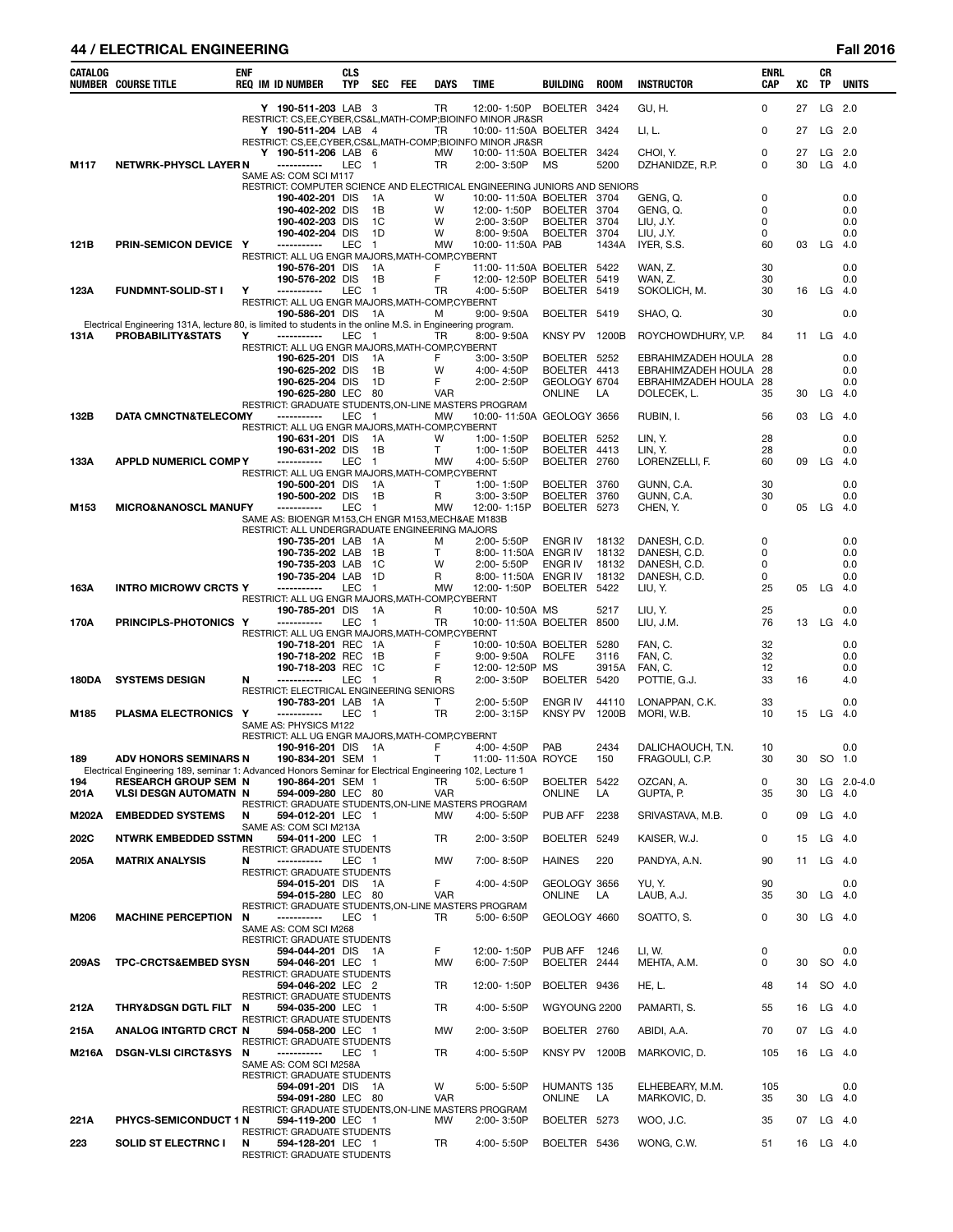# Fall 2016 **ENGINEERING AND APPLIED SCIENCE / 45**

| <b>CATALOG</b> | NUMBER COURSE TITLE                    | <b>ENF</b> | <b>REQ IM ID NUMBER</b>                                 | <b>CLS</b><br><b>TYP</b> | <b>SEC</b>     | FEE | <b>DAYS</b> | <b>TIME</b>               | BUILDING       | <b>ROOM</b> | <b>INSTRUCTOR</b>  | <b>ENRL</b><br><b>CAP</b> | XC | <b>CR</b><br><b>TP</b> | UNITS |
|----------------|----------------------------------------|------------|---------------------------------------------------------|--------------------------|----------------|-----|-------------|---------------------------|----------------|-------------|--------------------|---------------------------|----|------------------------|-------|
| 230A           | <b>DETECT&amp;ESTIM COMM</b>           | N          | 594-172-200 LEC 1<br><b>RESTRICT: GRADUATE STUDENTS</b> |                          |                |     | <b>MW</b>   | 10:00-11:50A BOELTER      |                | 2760        | YAO, K.            | 40                        | 03 | LG 4.0                 |       |
|                |                                        |            | 594-172-280 LEC 80                                      |                          |                |     | <b>VAR</b>  |                           | ONLINE         | LA          | CABRIC, D.         | 35                        | 30 | $LG$ 4.0               |       |
|                |                                        |            | RESTRICT: GRADUATE STUDENTS, ON-LINE MASTERS PROGRAM    |                          |                |     |             |                           |                |             |                    |                           |    |                        |       |
| 231A           | <b>CHNNL&amp;SOURCE CODINGN</b>        |            | 594-178-200 LEC 1                                       |                          |                |     | TR.         | 10:00-11:50A BOELTER 5436 |                |             | DIGGAVI, S.N.      | 51                        | 13 | $LG$ 4.0               |       |
|                |                                        |            | <b>RESTRICT: GRADUATE STUDENTS</b>                      |                          |                |     |             |                           |                |             |                    |                           |    |                        |       |
| 236A           | LINEAR PROGRAMMING N                   |            | ------------<br><b>RESTRICT: GRADUATE STUDENTS</b>      | LEC <sub>1</sub>         |                |     | TR.         | 12:00-1:50P               | BOELTER 2444   |             | FRAGOULI, C.P.     | 91                        |    | 14 LG 4.0              |       |
|                |                                        |            | 594-209-201 DIS                                         |                          | $\overline{A}$ |     | R           | 3:00-3:50P                | PUB AFF        | 1246        | ESSA, Y.H.         | 91                        |    |                        | 0.0   |
| 238            | <b>MULTIMEDIA COM&amp;PRCSN</b>        |            | 594-227-280 LEC 80                                      |                          |                |     | <b>VAR</b>  |                           | <b>ONLINE</b>  | LA          | VAN DER SCHAAR, M. | 35                        | 30 | LG.                    | 4.0   |
|                |                                        |            | RESTRICT: GRADUATE STUDENTS, ON-LINE MASTERS PROGRAM    |                          |                |     |             |                           |                |             |                    |                           |    |                        |       |
| 239AS          | SIGNALS AND SYSTEMS N                  |            | 594-229-200 LEC 1                                       |                          |                |     | TR.         | 4:00-5:50P                | BOELTER 5440   |             | TABUADA. P.        | 45                        | 30 | SO 4.0                 |       |
|                |                                        |            | <b>RESTRICT: GRADUATE STUDENTS</b>                      |                          |                |     |             |                           |                |             |                    |                           |    |                        |       |
| <b>M240A</b>   | <b>LINEAR DNMC SYSTEMS N</b>           |            | 594-236-200 LEC 1                                       |                          |                |     | <b>TR</b>   | 12:00-1:50P               | BOELTER 2760   |             | M'CLOSKEY, R.T.    | $\Omega$                  | 14 | $LG$ 4.0               |       |
|                |                                        |            | SAME AS: CH ENGR M280A.MECH&AE M270A                    |                          |                |     |             |                           |                |             |                    |                           |    |                        |       |
|                |                                        |            | <b>RESTRICT: GRADUATE STUDENTS</b>                      |                          |                |     |             |                           |                |             |                    |                           |    |                        |       |
|                |                                        |            | 594-236-202 LEC 2                                       |                          |                |     | <b>TR</b>   | 2:00-3:50P                | BOELTER 5280   |             | COOGAN, S.D.       | 39                        |    | 15 LG 4.0              |       |
|                |                                        |            | <b>RESTRICT: GRADUATE STUDENTS</b>                      |                          |                |     |             |                           |                |             |                    |                           |    |                        |       |
| M255           | <b>NEUROENGINEERING</b>                | N          | 594-330-200 LEC 1                                       |                          |                |     | <b>TR</b>   | 2:00-3:50P                | BOELTER 5273   |             | LIU, W.            | $\Omega$                  | 15 | $LG$ 4.0               |       |
|                |                                        |            | SAME AS: BIOENGR M260.NEURO M206                        |                          |                |     |             |                           |                |             |                    |                           |    |                        |       |
|                |                                        |            | <b>RESTRICT: GRADUATE STUDENTS</b>                      |                          |                |     |             |                           |                |             |                    |                           |    |                        |       |
| 270            | <b>APLD QUANTM MECHNCSN</b>            |            | 594-377-200 LEC 1                                       |                          |                |     | <b>MW</b>   | 8:00-9:50A                | BOELTER 2760   |             | PAN. A.S.          | 39                        | 01 | $LG$ 4.0               |       |
|                |                                        |            | <b>RESTRICT: GRADUATE STUDENTS</b>                      |                          |                |     |             |                           |                |             |                    |                           |    |                        |       |
| 295            | <b>ACADMC TECH WRITING N</b>           |            | 594-571-200 SEM 1                                       |                          |                |     | M           | 2:00-4:50P                | LAKRETZ 100    |             | WATSON, D.C.       | 0                         | 30 | SU 3.0                 |       |
|                |                                        |            | <b>RESTRICT: INSTRUCTOR CONSENT</b>                     |                          |                |     |             |                           |                |             |                    |                           |    |                        |       |
| 297            | <b>TOPICS IN ELEC ENGR</b>             | N          | 594-582-201 SEM 1                                       |                          |                |     | м           | 12:30-1:50P               | <b>ENGR IV</b> | 54134       | DIGGAVI, S.N.      | 100                       | 30 | SU 1.0                 |       |
|                |                                        |            | <b>RESTRICT: GRADUATE STUDENTS</b>                      |                          |                |     |             |                           |                |             |                    |                           |    |                        |       |
|                | Electrical Engineering 297, seminar 1: |            |                                                         |                          |                |     |             |                           |                |             |                    |                           |    |                        |       |

# ENGINEERING AND APPLIED SCIENCE

#### Engineering

|                          | Students who enroll in upper division HSSEAS courses without completing the requisites are subject to disenrollment after the second class meeting. If necessary, consult an HSSEAS counselor in        |   |                                                                          |            |                      |              |                                    |                    |              |                              |          |       |           |             |
|--------------------------|---------------------------------------------------------------------------------------------------------------------------------------------------------------------------------------------------------|---|--------------------------------------------------------------------------|------------|----------------------|--------------|------------------------------------|--------------------|--------------|------------------------------|----------|-------|-----------|-------------|
| 6426 Boelter Hall.<br>87 | <b>ENGINEERING DSCPLNS N</b>                                                                                                                                                                            |   | ------------                                                             | LEC 1      |                      | <b>TR</b>    | 2:00-3:50P                         | BOELTER 2760       |              | O'NEAL, A.P.                 | 0        |       | 30 LG 4.0 |             |
|                          |                                                                                                                                                                                                         |   | RESTRICT: INSTRUCTOR CONSENT                                             |            |                      |              |                                    |                    |              |                              |          |       |           |             |
|                          |                                                                                                                                                                                                         |   | 186-261-201 DIS                                                          |            | 1A                   | TR           | 10:00-11:50A BOELTER 5419          |                    |              | LEE, H.                      | 0        |       |           | 0.0         |
|                          |                                                                                                                                                                                                         |   | 186-261-202 DIS                                                          |            | 1B                   | TR           | 10:00-11:50A BOELTER               |                    | 5252         | SHERMAN, J.                  | 0        |       |           | 0.0         |
|                          |                                                                                                                                                                                                         |   | 186-261-203 DIS                                                          |            | 1C                   | TR           | 12:00-1:50P                        | BOELTER 5419       |              | GARCIA, C.A.                 | 0        |       |           | 0.0         |
| 95                       | <b>INTERNSHIP</b>                                                                                                                                                                                       | N | 186-285-201 TUT                                                          |            | $\mathbf{1}$         | <b>VAR</b>   |                                    |                    |              | ESKIN, E.                    | 0        | 30    |           | PN 2.0-4.0  |
|                          |                                                                                                                                                                                                         |   | 186-285-202 TUT                                                          |            | $\overline{2}$       | <b>VAR</b>   |                                    |                    |              | WESEL, R.D.                  | 0        | 30    | PN        | $2.0 - 4.0$ |
| 96B                      | <b>DIGITAL IMAGING</b>                                                                                                                                                                                  | N | -----------                                                              | LEC        | $\mathbf{1}$         | F            | 11:00-11:50A BOELTER               |                    | 5440         | STAFSUDD, O.M.               | 60       | 07    | $LG$ 2.0  |             |
|                          |                                                                                                                                                                                                         |   | 186-287-201 LAB                                                          |            | 1A                   | F            | 1:00-1:50P                         | <b>ENGR IV</b>     | 53133        | VEGA, C.L.                   | 15       |       |           | 0.0         |
|                          |                                                                                                                                                                                                         |   | 186-287-202 LAB                                                          |            | - 1B                 | F            | 2:00-2:50P                         | <b>ENGR IV</b>     | 53133        | VEGA, C.L.                   | 15       |       |           | 0.0         |
|                          |                                                                                                                                                                                                         |   | 186-287-203 LAB                                                          |            | - 1C                 | F            | $3:00 - 3:50P$                     | <b>ENGR IV</b>     | 53133        | VEGA, C.L.                   | 15       |       |           | 0.0         |
|                          |                                                                                                                                                                                                         |   | 186-287-204 LAB                                                          |            | - 1D                 | F            | 4:00-4:50P                         | <b>ENGR IV</b>     | 53133        | VEGA, C.L.                   | 15       |       |           | 0.0         |
| 96C                      | <b>INTERNET OF THINGS</b>                                                                                                                                                                               | N | -----------                                                              | <b>LEC</b> | $\overline{1}$       | F            | $9:00 - 9:50A$                     | GEOLOGY 3656       |              | KAISER, W.J.                 | 80       | 30    | LG        | 2.0         |
|                          |                                                                                                                                                                                                         |   | 186-289-201 LAB                                                          |            | - 1A                 | F            | 10:00-10:50A ENGR IV               |                    | 44110        | BANSAL, P.                   | 20       |       |           | 0.0         |
|                          |                                                                                                                                                                                                         |   | 186-289-202 LAB                                                          |            | - 1B                 | F            | 11:00-11:50A ENGR IV               |                    | 44110        | BANSAL, P.                   | 10       |       |           | 0.0         |
|                          |                                                                                                                                                                                                         |   | 186-289-203 LAB                                                          |            | - 1C                 | F            | 1:00-1:50P                         | <b>ENGR IV</b>     | 44110        | BANSAL, P.                   | 20       |       |           | 0.0         |
|                          |                                                                                                                                                                                                         |   | 186-289-204 LAB                                                          |            | - 1D                 | F            | 2:00-2:50P                         | <b>ENGR IV</b>     | 44110        | BANSAL, P.                   | 20       |       |           | 0.0         |
| M101                     | <b>NANOSCI&amp;NANOTECH</b>                                                                                                                                                                             | Y | -----------                                                              | <b>LEC</b> | $\overline{1}$       | MW           | 2:00-3:50P                         | <b>BOELTER</b>     | 9436         | FREIMAN, G.                  | 0        | 07    | LG        | -4.0        |
|                          |                                                                                                                                                                                                         |   | SAME AS: MAT SCI M105                                                    |            |                      |              |                                    |                    |              |                              |          |       |           |             |
|                          |                                                                                                                                                                                                         |   | 186-303-201 DIS                                                          |            | 1A                   | F            | 12:00-12:50P WGYOUNG 4216          |                    |              | FREIMAN, G.                  | 0        |       |           | 0.0         |
| 110                      | <b>TECH MGMT&amp;ECONOMICSN</b>                                                                                                                                                                         |   | -----------                                                              | <b>LEC</b> | $\blacksquare$       | <b>MW</b>    | 4:00-5:50P                         | <b>HUMANTS A51</b> |              | BULU-TACIROGLU, M.           | 150      | 09    | LG 4.0    |             |
|                          |                                                                                                                                                                                                         |   | RESTRICT: JUNIORS AND SENIORS ONLY, ALL UNDERGRADUATE ENGINEERING MAJORS |            |                      |              |                                    |                    |              |                              |          |       |           |             |
|                          |                                                                                                                                                                                                         |   | 186-361-201 DIS                                                          |            | 1A                   | F            | $9:00 - 9:50A$                     | BOELTER 5420       |              | RANGCHIAN, A.                | 25       |       |           | 0.0         |
|                          |                                                                                                                                                                                                         |   | 186-361-202 DIS                                                          |            | 1B                   | F            | 10:00-10:50A BOELTER 5420          |                    |              | RANGCHIAN, A.                | 25       |       |           | 0.0         |
|                          |                                                                                                                                                                                                         |   | 186-361-203 DIS                                                          |            | <sub>1</sub> C       | F            | 11:00-11:50A BOELTER               |                    | 5420         | RANGCHIAN, A.                | 25       |       |           | 0.0         |
|                          |                                                                                                                                                                                                         |   | 186-361-204 DIS                                                          |            | 1D                   | F            | 12:00-12:50P BOELTER               |                    | 5420         | LI, Y.                       | 25       |       |           | 0.0         |
|                          |                                                                                                                                                                                                         |   | 186-361-205 DIS                                                          |            | 1E                   | F            | 1:00-1:50P                         | <b>BOELTER</b>     | 5420         | LI, Y.                       | 25       |       |           | 0.0         |
|                          |                                                                                                                                                                                                         |   | 186-361-206 DIS                                                          |            | 1F                   | F            | 2:00-2:50P                         | <b>HAINES</b>      | A24          | LI. Y.                       | 25       |       |           | 0.0         |
| 111                      | <b>FINANCE&amp;MARKETING</b>                                                                                                                                                                            | N | -----------                                                              | <b>LEC</b> | $\overline{1}$       | <b>TR</b>    | 4:00-5:50P                         | PAB                | 1425         | BULU-TACIROGLU, M.           | 178      | 16 LG |           | 4.0         |
|                          |                                                                                                                                                                                                         |   | RESTRICT: JUNIORS AND SENIORS ONLY, ALL UNDERGRADUATE ENGINEERING MAJORS |            |                      |              |                                    |                    |              |                              |          |       |           |             |
|                          |                                                                                                                                                                                                         |   | 186-367-201 DIS                                                          |            | 1A                   | F            | $9:00 - 9:50A$                     | <b>BOELTER</b>     | 5422         | WONG, A.K.                   | 30       |       |           | 0.0         |
|                          |                                                                                                                                                                                                         |   | 186-367-202 DIS                                                          |            | 1B                   | F            | 10:00-10:50A BOELTER               |                    | 5422         | WONG, A.K.                   | 30       |       |           | 0.0         |
|                          |                                                                                                                                                                                                         |   | 186-367-203 DIS                                                          |            | 1C                   | F            | 11:00-11:50A MS                    |                    | 5233         | WONG, A.K.                   | 28       |       |           | 0.0         |
|                          |                                                                                                                                                                                                         |   | 186-367-204 DIS                                                          |            | 1D                   | F            | 1:00-1:50P                         | BOELTER 5422       |              | LANDRY, K.T.                 | 30       |       |           | 0.0         |
|                          |                                                                                                                                                                                                         |   | 186-367-205 DIS                                                          |            | 1E                   | F            | 2:00-2:50P                         | <b>BOELTER</b>     | 5422         | LANDRY, K.T.                 | 30       |       |           | 0.0         |
|                          |                                                                                                                                                                                                         |   | 186-367-206 DIS                                                          |            | 1F                   | F            | 3:00-3:50P                         | <b>BOELTER</b>     | 5422         | LANDRY, K.T.                 | 30       |       |           | 0.0         |
| 113                      | PRODUCT STRATEGY                                                                                                                                                                                        | N | -----------                                                              | <b>LEC</b> | $\overline{1}$       | <b>MW</b>    | 2:00-3:50P                         | BOELTER 5436       |              | PAO, P.S.                    | 51       |       | 07 LG     | 4.0         |
|                          |                                                                                                                                                                                                         |   | RESTRICT: ALL UNDERGRADUATE ENGINEERING MAJORS                           |            |                      |              |                                    |                    |              |                              |          |       |           |             |
|                          |                                                                                                                                                                                                         |   | 186-378-201 DIS                                                          |            | 1A                   | W            | 4:00-4:50P                         | <b>ROYCE</b>       | 156          | WANG, H.                     | 51       |       |           | 0.0         |
|                          |                                                                                                                                                                                                         |   | 186-378-202 DIS                                                          |            | 1B                   | <b>TBA</b>   |                                    |                    |              |                              | $\Omega$ |       |           | 0.0         |
|                          | For Engineering 183EW, there is a maximum of 20 students per discussion section. Students MUST attend the section in which they are enrolled; they cannot enroll in one section and attend another.     |   |                                                                          |            |                      |              |                                    |                    |              |                              |          |       |           |             |
|                          | Students cannot move from one section to another once the term begins. When enrolling in a section, be very careful to avoid time conflicts with other courses as attendance is mandatory for all three |   |                                                                          |            |                      |              |                                    |                    |              |                              |          |       |           |             |
| hours.                   |                                                                                                                                                                                                         |   |                                                                          |            |                      |              |                                    |                    |              |                              |          |       |           |             |
| <b>183EW</b>             | ENGINEERING&SOCIETY Y Y -----------                                                                                                                                                                     |   |                                                                          | LEC 1      |                      | <b>MW</b>    | 8:00-9:50A                         | BOELTER 3400       |              | WELTMAN, G.                  | 0        |       | 26 LG 4.0 |             |
|                          |                                                                                                                                                                                                         |   | RESTRICT: ALL UNDERGRADUATE ENGINEERING MAJORS<br>Y 186-799-201 DIS      |            | 1A                   | $\mathsf{T}$ |                                    |                    |              |                              | $\Omega$ |       |           | 0.0         |
|                          |                                                                                                                                                                                                         |   | Y 186-799-202 DIS                                                        |            | 1B                   | T.           | 9:00-11:50A BOELTER 4413           |                    | 4283         | BLUM, R.J.<br>FAKHRO, R.K.   | 0        |       |           | 0.0         |
|                          |                                                                                                                                                                                                         |   |                                                                          |            |                      | T.           | 10:00-12:50P BOELTER               |                    |              |                              | $\Omega$ |       |           |             |
|                          |                                                                                                                                                                                                         | Υ | Y 186-799-203 DIS                                                        |            | <sub>1</sub> C<br>1D | W            | 1:00-3:50P                         | <b>BOELTER</b>     | 4283         | PORTFOLIO, T.M.              | 0        |       |           | 0.0         |
|                          |                                                                                                                                                                                                         | Υ | 186-799-204 DIS                                                          |            | 1F                   | R            | 10:00-12:50P BOELTER               |                    | 5252<br>4283 | MCLOUTH, T.D.                | 0        |       |           | 0.0         |
|                          |                                                                                                                                                                                                         | Υ | 186-799-206 DIS<br>186-799-207 DIS                                       |            | 1G                   | R            | 10:00-12:50P BOELTER<br>1:00-3:50P | <b>BOELTER</b>     | 4283         | KOHLI, A.<br>PEDNEAULT, A.M. | $\Omega$ |       |           | 0.0<br>0.0  |
|                          |                                                                                                                                                                                                         | Y |                                                                          |            | 1H                   | E            |                                    |                    |              |                              | $\Omega$ |       |           |             |
|                          |                                                                                                                                                                                                         |   | 186-799-208 DIS                                                          |            |                      | W            | 9:00-11:50A BOELTER                |                    | 5252         | YEE, M.A.                    |          |       |           | 0.0         |
|                          |                                                                                                                                                                                                         | Y | 186-799-209 DIS<br>Y ------------                                        | <b>LEC</b> | 11                   | <b>MW</b>    | 11:00-1:50P                        | <b>BOELTER</b>     | 4413         | WONG. E.                     | $\Omega$ |       |           | 0.0         |
| <b>185EW</b>             | ART-ENGR ENDEAVORS Y                                                                                                                                                                                    |   | RESTRICT: ALL UNDERGRADUATE ENGINEERING MAJORS                           |            | $\blacksquare$       |              | 10:00-11:50A HUMANTS 169           |                    |              | BROWNE, D.G.                 | 0        | 26 LG |           | - 4.0       |
|                          |                                                                                                                                                                                                         |   | Y 186-811-201 DIS                                                        |            | 1A                   | Т            | 8:00-10:50A BOELTER 5420           |                    |              | HOOKS, J.R.                  | 0        |       |           | 0.0         |
|                          |                                                                                                                                                                                                         | Y | 186-811-205 DIS                                                          |            | 1E                   | R            | 8:00-10:50A BOELTER                |                    | 5272         | SAGRILLO, C.N.               | 0        |       |           | 0.0         |
|                          |                                                                                                                                                                                                         | Y | 186-811-206 DIS                                                          |            | 1F                   | R            | 10:00-12:50P BOELTER               |                    | 4413         | AL-NAGGAR, O.                | $\Omega$ |       |           | 0.0         |
|                          |                                                                                                                                                                                                         |   | Y 186-811-207 DIS                                                        |            | 1G                   | R            | 12:00-2:50P MS                     |                    | 5217         | ADAMSON, K.R.                | $\Omega$ |       |           | 0.0         |
|                          |                                                                                                                                                                                                         |   |                                                                          |            |                      |              |                                    |                    |              |                              |          |       |           |             |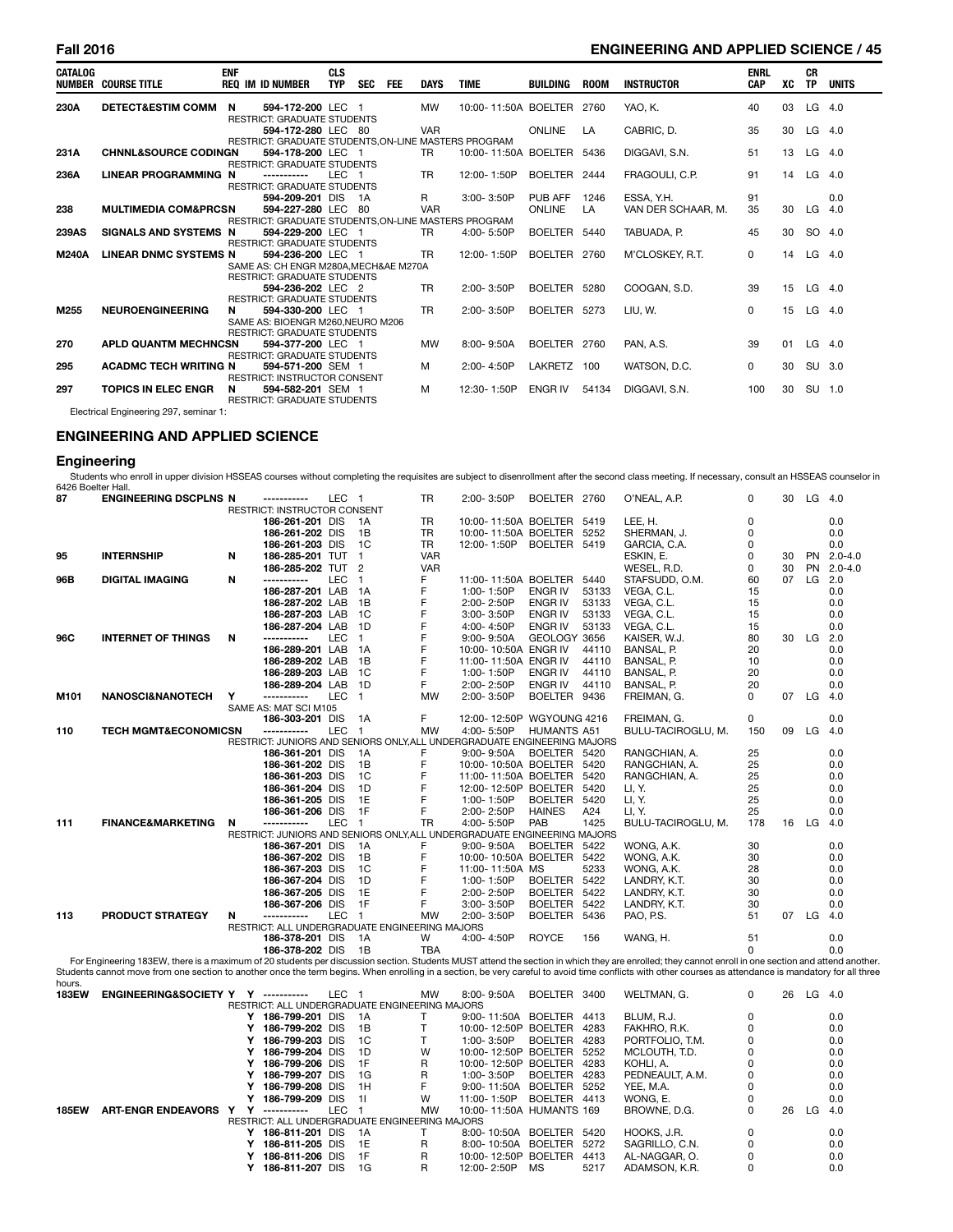| <b>CATALOG</b> | <b>NUMBER COURSE TITLE</b>                             | <b>ENF</b> | <b>REQ IM ID NUMBER</b>                                                                                                            | <b>CLS</b><br><b>TYP</b> | SEC FEE  | <b>DAYS</b>              | <b>TIME</b>                               | BUILDING                       | <b>ROOM</b> | <b>INSTRUCTOR</b>                            | <b>ENRL</b><br>CAP           | XC       | <b>CR</b><br><b>TP</b> | <b>UNITS</b> |
|----------------|--------------------------------------------------------|------------|------------------------------------------------------------------------------------------------------------------------------------|--------------------------|----------|--------------------------|-------------------------------------------|--------------------------------|-------------|----------------------------------------------|------------------------------|----------|------------------------|--------------|
| 188            | <b>SPECIAL COURSES</b>                                 | N          | Y 186-811-208 DIS<br>Y 186-811-209 DIS<br>186-829-280 SEM 80<br>RESTRICT: GRADUATE STUDENTS, ON-LINE MASTERS PROGRAM               |                          | 1H<br>11 | F<br>F<br><b>VAR</b>     | 8:00-10:50A MS<br>9:00-11:50A HUMANTS A66 | <b>ONLINE</b>                  | 3915G<br>LA | PERRY, L.S.<br>BROWN, D.C.<br>SAGHIZADEH. H. | 0<br>0<br>35                 | 30       | $LG$ 4.0               | 0.0<br>0.0   |
| 195<br>200     | <b>INTERNSHIP</b><br><b>PROGRM MGMT PRNCPLSN</b>       | N          | 186-865-201 TUT 1<br>586-000-281 LEC 81<br>RESTRICT: GRADUATE STUDENTS, ON-LINE MASTERS PROGRAM                                    |                          |          | <b>VAR</b><br><b>VAR</b> |                                           | <b>ONLINE</b>                  | LA          | WESEL, R.D.<br>LACKMAN. L.M.                 | 0<br>35                      | 30<br>30 | $LG$ 4.0               | PN 2.0-4.0   |
| 201            | <b>SYSTEMS ENGINEERING N</b>                           |            | 586-006-280 LEC 80<br>RESTRICT: GRADUATE STUDENTS, ON-LINE MASTERS PROGRAM                                                         |                          |          | <b>VAR</b>               |                                           | ONLINE                         | LA          | SIEGEL, N.                                   | 30                           | 30       | $LG$ 4.0               |              |
| 205            | <b>MDL-BSD SYSTMS ENGR N</b>                           |            | 586-006-281 LEC 81<br>RESTRICT: GRADUATE STUDENTS.ON-LINE MASTERS PROGRAM<br>586-028-280 LEC 80                                    |                          |          | <b>VAR</b><br>VAR.       |                                           | <b>ONLINE</b><br><b>ONLINE</b> | LA<br>LA    | SIEGEL, N.<br>HECHT, M.J.                    | 30<br>26                     | 30<br>30 | $LG$ 4.0<br>LG 4.0     |              |
| 213            | DATA&BSNS ANALYTICS N                                  |            | RESTRICT: GRADUATE STUDENTS, ON-LINE MASTERS PROGRAM<br>586-041-280 LEC 80<br>RESTRICT: GRADUATE STUDENTS, ON-LINE MASTERS PROGRAM |                          |          | <b>VAR</b>               |                                           | ONLINE                         | LA          | AHMADI, J.H.                                 | 35                           | 30       | LG 4.0                 |              |
| 215<br>299     | <b>ENTRPRNRSHP-ENGINRSN</b><br><b>CAPSTONE PROJECT</b> | N          | 586-092-280 LEC 80<br>RESTRICT: GRADUATE STUDENTS, ON-LINE MASTERS PROGRAM<br>586-596-201 ACT 1                                    |                          |          | <b>VAR</b><br><b>VAR</b> |                                           | <b>ONLINE</b>                  | LA          | ABE, G.J.<br>MARKOVIC, D.                    | 35<br>$\mathbf{1}$           | 30<br>30 | LG 4.0<br>LG 4.0       |              |
|                |                                                        |            | <b>RESTRICT: ON-LINE MASTERS PROGRAM</b><br>586-596-202 ACT 2<br>RESTRICT: ON-LINE MASTERS PROGRAM                                 |                          |          | <b>VAR</b>               |                                           |                                |             | LYNCH, C.S.                                  | $\mathbf{1}$                 | 30       | LG 4.0                 |              |
|                |                                                        |            | 586-596-203 ACT 3<br>RESTRICT: ON-LINE MASTERS PROGRAM<br>586-596-204 ACT 4                                                        |                          |          | <b>VAR</b><br><b>VAR</b> |                                           |                                |             | TSAO, T.<br>LACKMAN, L.M.                    | $\mathbf{1}$<br>$\mathbf{1}$ | 30<br>30 | $LG$ 4.0<br>LG 4.0     |              |
|                |                                                        |            | RESTRICT: ON-LINE MASTERS PROGRAM<br>586-596-205 ACT 5                                                                             |                          |          | <b>VAR</b>               |                                           |                                |             | YANG, J.                                     | $\mathbf{1}$                 | 30       | $LG$ 4.0               |              |
|                |                                                        |            | <b>RESTRICT: ON-LINE MASTERS PROGRAM</b><br>586-596-206 ACT 6<br><b>RESTRICT: ON-LINE MASTERS PROGRAM</b>                          |                          |          | <b>VAR</b>               |                                           |                                |             | TACIROGLU, E.                                | 0                            | 30       | LG 4.0                 |              |
|                |                                                        |            | 586-596-207 ACT 7<br><b>RESTRICT: ON-LINE MASTERS PROGRAM</b><br>586-596-208 ACT 8                                                 |                          |          | <b>VAR</b><br><b>VAR</b> |                                           |                                |             | MARKOVIC, D.<br><b>HE.L.</b>                 | 0<br>$\mathbf{1}$            | 30<br>30 | LG 4.0<br>$LG$ 4.0     |              |
| M4951          | <b>TEACHNG PREP-ENGR</b>                               | N          | 586-596-209 ACT 9<br><b>RESTRICT: ON-LINE MASTERS PROGRAM</b><br>586-801-200 SEM 1                                                 |                          |          | <b>VAR</b><br>M          | 2:00-3:50P                                |                                |             | TACIROGLU, E.<br>BROWNE, D.G.                | $\mathbf{1}$<br>5            | 30<br>30 | $LG$ 4.0<br>SU 2.0     |              |
| M495J          | <b>SUP TEACHNG-ENGR</b>                                | Y          | SAME AS: ENGCOMP M495I<br>586-802-200 SEM 1<br>SAME AS: ENGCOMP M495J                                                              |                          |          | T                        | 9:00-11:50A                               |                                |             | BROWNE, D.G.                                 | 15                           | 30       | SO 2.0                 |              |

### ENGLISH

English 100 thru 179 are limited to English and American Literature and Culture majors and English minors. Any student who meets course requisites may enroll beginning September 15, 2015, space permitting. English 180 thru M191E are limited to SENIOR English and/or American Literature and Culture majors. JUNIOR English and/or American Literature and Culture majors and English minors may enroll beginning September 15, 2015, space permitting.

For English 4HW seating is prioritized for current College Honors students who are encouraged to sign up by visiting the English Undergraduate Offices in 158/160 Humanities Building or calling (310) 825-1389. Other students may obtain seats after all interested College Honors students have been accommodated.<br>**4HW CRITCL READ&WRITING Y Y 196-120-200** LEC 1 TR 2:00-3:50P HUMANTS A26 MORSE, S.E. 20 30 LG 5.0 RESTRICT: DEPARTMENT CONSENT For English 4W, three to four sections are limited to English majors each term. All other sections are open to ALL students who have completed English Composition 3 throughout the enrollment period. Before attempting to enroll in any section of English 4W, determine if it is a restricted section by checking the "Res't" column online.<br>4W **CRITCL READ&WRITING Y Y 196-113-201** LEC 1 MW 8:00-9:50A HAINES 110 UNDER 4W CRITCL READ&WRITING Y Y 196-113-201 LEC 1 MW 8:00- 9:50A HAINES 110 UNDERWOOD, B.E. 20 30 LG 5.0 Y 196-113-202 LEC 2 MW 10:00- 11:50A BUNCHE A152 TOY, G.T. 20 30 LG 5.0 Y 196-113-203 LEC 3 MW 10:00- 11:50A BUNCHE 2168 CLARK, W.S. 20 30 LG 5.0 Y 196-113-204 LEC 4 MW 10:00- 11:50A BOELTER 5272 KINCADE, J.M. 20 30 LG 5.0 Y 196-113-205 LEC 5 MW 12:00- 1:50P BUNCHE A152 AZUBUKO-UDAH, C.C. 20 30 LG 5.0 Y 196-113-206 LEC 6 MW 12:00- 1:50P BUNCHE 3143 MESSNER, C.A. 20 30 LG 5.0 Y 196-113-207 LEC 7 MW 12:00- 1:50P BUNCHE 3153 ROSSON, G.M. 20 30 LG 5.0 RESTRICT: ENGLISH OR AMERICAN LITERATURE AND CULTURE MAJORS OR MINORS<br>**Y 196-113-211** LEC 11 MW 4:00-5:50P PUB AFF 1284 Y 196-113-211 LEC 11 MW 4:00- 5:50P PUB AFF 1284 ENCINAS, A. 20 30 LG 5.0 Y 196-113-212 LEC 12 TR 10:00- 11:50A KAUFMAN 153 LEW, K.M. 20 30 LG 5.0 Y 196-113-215 LEC 15 MW 2:00- 3:50P BUNCHE 3143 BENSON, C.M. 20 30 LG 5.0 RESTRICT: ENGLISH OR AMERICAN LITERATURE AND CULTURE MAJORS OR MINORS<br>**Y 196-113-221** LEC 21 TR 2:00-3:50P DODD 154 **Y 196-113-221 LEC 21** TR 2:00-3:50P DODD 154 RAINWATER, C.S. 20 30 LG 5.0<br>196 **LIT IN ENGL TO 1700 Y** ----------- LEC 1 MWF 10:00-10:50A BUNCHE 2209A FISHER, M.N. 160 03 SO 5.0 ----------- LEC 1 MWF 10:00-10:50A BUNCHE 2209A FISHER, M.N. 160 03 SO 5.0<br>196-030-201 DIS 1A F 11:00-11:50A HUMANTS A56 ISHIKAWA M.S. 20 0.0 1A F 11:00- 11:50A HUMANTS A56 196-030-202 DIS 1B F 11:00- 11:50A HUMANTS A60 SPIES, E.R. 20 0.0 196-030-203 DIS 1C F 11:00-11:50A ROLFE 3126 BISTLINE, E.D. 20 0.0<br>196-030-204 DIS 1D F 11:00-11:50A BUNCHE 2181 ZHANG, A. 20 0.0 196-030-204 DIS 1D F 11:00- 11:50A BUNCHE 2181 ZHANG, A. 20 0.0 196-030-205 DIS 1E F 12:00- 12:50P HUMANTS A56 ISHIKAWA, M.S. 20 0.0 196-030-206 DIS 1F F 12:00- 12:50P HUMANTS A60 SPIES, E.R. 20 0.0 12:00-12:50P ROLFE 196-030-208 DIS 1H F 12:00- 12:50P BUNCHE 2168 ZHANG, A. 20 0.0 10B LIT-ENGL 1700-1850 Y ----------- LEC 1 TR 12:30- 1:45P HUMANTS 135 MAKDISI, S. 120 14 SO 5.0 1**96-031-201** DIS 1A F 1:00-1:50P HUMANTS A56 BARRIOS, J.J. 20 0.0 0.0 196-031-202 DIS 1B F 1:00-1:50P BUNCHE 2168 LEE, Y. 20 20 0.0 196-031-203 DIS 1C F 1:00-1:50P ROLFE 3126 LEE, J.E. 20 0.0 0.0 196-031-204 DIS 1D F 2:00- 2:50P HUMANTS A56 BARRIOS, J.J. 20 0.0 196-031-205 DIS 1E F 2:00-2:50P BUNCHE 2168 LEE, Y. 20 20 0.0 196-031-206 DIS 1F F 2:00-2:50P ROLFE 3126 LEE, J.E. 20 20 0.0 19 FIAT LUX FRSHMN SEM N 196-056-201 SEM 1 T 12:00- 12:50P HUMANTS A32 TORRES, J.J. 0 30 PN 1.0 RESTRICT: UNDERGRADUATE STUDENTS ONLY English 19, seminar 1: Creative Writing: Identity, Politics, Desire, Death, and Empathy<br>196-056-202 SEM 2 R 4:00-5:50P HUMANTS A66 KESSLER, J. 0 30 PN 1.0 RESTRICT: UNDERGRADUATE STUDENTS ONLY English 19, seminar 2: What a Poem Says: Three Fundamental Modes of Poetry<br>196-056-203 SEM 3 196-056-203 SEM 3 F 12:00- 12:50P HAINES 122 THOMAS, A. 0 30 PN 1.0 RESTRICT: UNDERGRADUATE STUDENTS ONLY English 19, seminar 3: Prison and Literary Production 20 INT-CREATIVE WRITNG Y ----------- LEC 1 MW 10:00- 11:50A HAINES A25 D'AGUIAR, F.M. 60 03 SO 4.0 196-155-201 DIS 1A R 4:00-4:50P MS 3915G WINGATE, J.M. 15 0.0 196-155-202 DIS 1B R 4:00- 4:50P MS 3915H STANFORD, C.M. 15 0.0

196-155-203 DIS 1C R 5:00-5:50P MS 3915G WINGATE, J.M. 15 0.0 196-155-204 DIS 1D R 5:00- 5:50P MS 3915H STANFORD, C.M. 15 0.0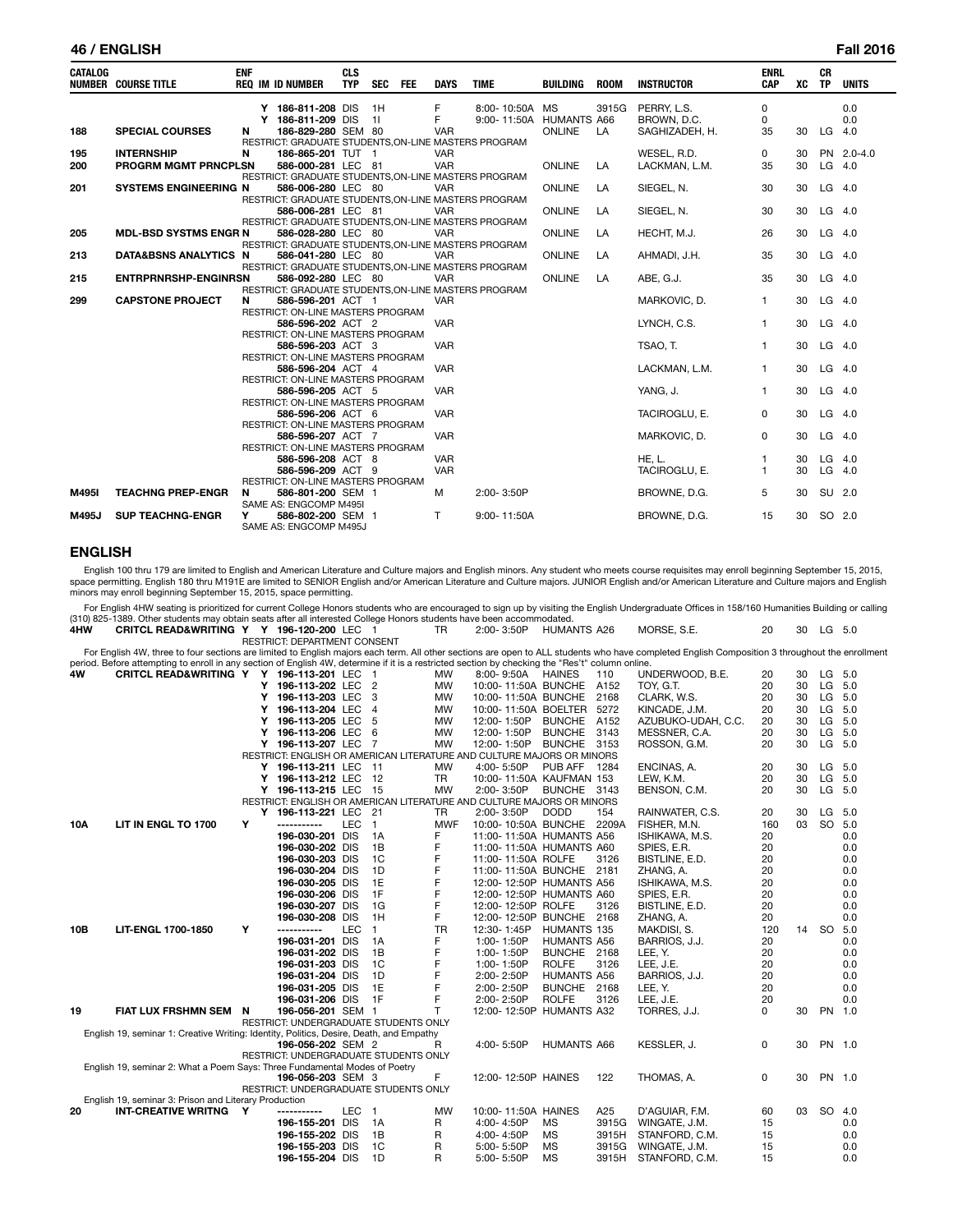| Fall 2016 |  |  |
|-----------|--|--|
|-----------|--|--|

| LEC <sub>1</sub><br><b>SO</b><br>M50<br>INTR-VISUAL CULTURE N<br><b>TR</b><br>1:00-2:15P<br>MELNITZ 1409<br>SAMPSON, B.N.<br>120<br>15<br>5.0<br>-----------<br>SAME AS: FILM TV M50<br>F<br>2534<br>0.0<br>196-170-201 DIS<br>1A<br>$9:00 - 9:50A$<br>MELNITZ<br>SCHWEITZER, D.<br>10<br>F<br>2534<br>196-170-202 DIS<br>1B<br>10:00-10:50A MELNITZ<br>SCHWEITZER, D.<br>10<br>0.0<br>F<br>196-170-203 DIS<br>1C<br>11:00-11:50A LAKRETZ 101<br>TRAN, S.N.<br>10<br>0.0<br>F<br>11:00-11:50A MELNITZ<br>2534<br>10<br>196-170-204 DIS<br>1D<br>SCHWEITZER, D.<br>0.0<br>F<br>1E<br>10<br>196-170-205 DIS<br>12:00-12:50P HUMANTS A26<br>KERN, C.A.<br>0.0<br>F<br>196-170-206 DIS<br>12:00-12:50P SLICHTR<br>2834<br>TRAN, S.N.<br>1F<br>10<br>0.0<br>F<br>196-170-207 DIS<br>1G<br><b>ROLFE</b><br>1:00-1:50P<br>3121<br>GOWAN, J.D.<br>10<br>0.0<br>F<br>196-170-208 DIS<br><b>HUMANTS A26</b><br>1H<br>1:00-1:50P<br>KERN, C.A.<br>10<br>0.0<br>F<br><b>HUMANTS A32</b><br>10<br>0.0<br>196-170-209 DIS<br>11<br>2:00-2:50P<br>KING, L.R.<br>F<br>0.0<br>196-170-210 DIS<br>1J<br>2:00-2:50P<br><b>ROYCE</b><br>166<br>BIRDSALL, H.L.<br>10<br>F<br>1K<br>10<br>0.0<br>196-170-211 DIS<br>$3:00 - 3:50P$<br><b>HUMANTS A56</b><br>KING. L.R.<br>F<br>0.0<br>196-170-212 DIS<br>-1L<br>$3:00 - 3:50P$<br>HUMANTS A60<br>BIRDSALL, H.L.<br>10<br>For English 85, some seats are held for entering students who enroll through New Student Orientation. Any student may enroll beginning September 13, 2016, space permitting, and continuing<br>students historically have been able to enroll.<br>85<br><b>AMERICAN NOVEL</b><br>LEC 1<br>TR<br>13 SO 5.0<br>11:00-12:15P HAINES<br>A18<br>MOTT, C.M.<br>120<br>N<br>-----------<br>RESTRICT: NON-ENGLISH MAJORS<br>F<br>$9:00 - 9:50A$<br>DELCHAMPS, V.P.<br>0.0<br>196-227-201 DIS<br>-1A<br><b>HUMANTS A48</b><br>20<br>F<br>20<br>196-227-202 DIS<br>1B<br>$9:00 - 9:50A$<br><b>MOORE</b><br>1003<br>AMIT, O.<br>0.0<br>F<br><b>FRANZ</b><br>2288<br>20<br>196-227-203 DIS<br>1C<br>1:00-1:50P<br>DELCHAMPS, V.P.<br>0.0<br>F<br>196-227-204 DIS<br>1D<br>2834<br>20<br>1:00-1:50P<br>SLICHTR<br>FRANCIS, K.A.<br>0.0<br>F<br>196-227-205 DIS<br>1E<br>2:00-2:50P<br><b>HUMANTS A26</b><br>20<br>0.0<br>AMIT, O.<br>F<br>1F<br>SLICHTR 2834<br>20<br>0.0<br>196-227-206 DIS<br>2:00-2:50P<br>FRANCIS, K.A.<br><b>MEDIEVAL LIT</b><br>W<br>12:00-2:50P<br>30<br>SO 5.0<br>88A<br>N<br>196-186-200 SEM 1<br>HUMANTS A60<br>FISHER, M.N.<br>10<br>English 88A, seminar 1: Medieval Outlaws, Rebels, and Rioters<br>20TH-CENT AMRCN LIT N<br>196-195-200 SEM 1<br>т<br>9:00-11:50A HUMANTS A60<br>30<br>SO 5.0<br>88J<br>CHARLES, K.G.<br>10<br>English 88J, seminar 1: Up Close and Personal: Short Prose Forms in 20th-Century America<br>89<br><b>HONORS SEMINARS</b><br>196-267-200 SEM 1<br>1:00-1:50P<br><b>HAINES</b><br>A <sub>6</sub><br>MOTT, C.M.<br>SO 1.0<br>N<br>т<br>20<br>30<br>English 89, seminar 1: Honors Seminar for English 85, Lecture 1<br>196-268-201 TUT 1<br><b>VAR</b><br>SAMPSON, B.N.<br>LG 1.0<br>89HC<br><b>HONORS CONTRACTS</b><br>N<br>0<br>30<br>For English 90, some seats are held for entering students who enroll through New Student Orientation. Any student may enroll beginning September 13, 2016, space permitting, and continuing<br>students historically have been able to enroll.<br>90<br><b>SHAKESPEARE</b><br>LEC 1<br>TR<br>9:30-10:45A FRANZ<br>WATSON, R.N.<br>12 SO 5.0<br>2258A<br>80<br>N<br>-----------<br>RESTRICT: NON-ENGLISH MAJORS<br>F<br>0.0<br>196-234-201 DIS<br>-1A<br>$9:00 - 9:50A$<br><b>HUMANTS A56</b><br>BONNICI, K.B.<br>20<br>F<br>$9:00 - 9:50A$<br><b>HUMANTS A60</b><br>20<br>0.0<br>196-234-202 DIS<br>- 1 B<br>MIRANDA, J.L.<br>F<br>20<br>196-234-203 DIS<br>1C<br>10:00-10:50A HUMANTS A56<br>BONNICI, K.B.<br>0.0<br>F<br>196-234-204 DIS<br>10:00-10:50A HUMANTS A60<br>0.0<br>1D<br>MIRANDA, J.L.<br>20<br>91A<br><b>INTRO TO POETRY</b><br>N<br><b>LEC</b><br><b>MW</b><br>12:30-1:45P<br>HUMANTS 169<br>80<br><b>SO</b><br>5.0<br>-----------<br>$\overline{1}$<br>DICKEY, S.J.<br>05<br>RESTRICT: NON-ENGLISH MAJORS<br>F<br>MS<br>3915G<br>COOK, J.R.<br>20<br>0.0<br>196-272-201 DIS<br>- 1A<br>1:00-1:50P<br>F<br>196-272-202 DIS<br>1:00-1:50P<br>MS<br>3915H<br>CARDON, K.N.<br>20<br>0.0<br>1B<br>F<br>196-272-203 DIS<br>1C<br>MS<br>3915G<br>COOK, J.R.<br>20<br>0.0<br>2:00-2:50P<br>F<br>196-272-204 DIS<br>1D<br>MS<br>3915H<br>CARDON, K.N.<br>20<br>0.0<br>2:00-2:50P<br><b>INTRO TO FICTION</b><br>91C<br>N<br>LEC 1<br><b>MW</b><br>11:00-12:15P PUB AFF<br>1222<br>NORTH, M.A.<br>40<br>04<br>SO 5.0<br>-----------<br>RESTRICT: NON-ENGLISH MAJORS<br>E<br>196-274-201 DIS<br>1:00-1:50P<br>3915D<br>MILLER, S.J.<br>20<br>0.0<br>- 1A<br>МS<br>F<br>196-274-203 DIS 1C<br>12:00-12:50P MS<br>3915G<br>MILLER, S.J.<br>20<br>0.0<br>99<br><b>STUDENT RSRCH PRGRMN</b><br>196-297-201 TUT 1<br><b>VAR</b><br>DELOUGHREY, E.<br>$\Omega$<br>30<br>PN 1.0-2.0<br>For English M101B, some seats are held for entering students who enroll through New Student Orientation. Any student may enroll beginning September 13, 2016, space permitting, and continuing<br>students historically have been able to enroll.<br><b>QUEER LIT 1850-1970</b><br>196-305-200 LEC 1<br>TR<br>12:00-1:50P<br><b>ROLFE</b><br>3126<br>LITTLE, A.L.<br>0<br>SO 5.0<br>M101B<br>Y<br>14<br>SAME AS: GENDER M105B, LGBTQS M101B<br>English M101B, lecture 1: Pre-Stonewall LGBT/Queer Literature since 1855<br>Y<br><b>TR</b><br><b>BUNCHE</b><br>2160<br>M103<br><b>DISABILITY LITS</b><br>196-387-200 LEC 1<br>12:00-1:50P<br>GOTTLIEB, C.M.<br>22<br>14<br>SO 5.0<br>SAME AS: DIS STD M103<br>English M103, lecture 1: Shakespearean Disability Studies<br>For English M104A, some seats are held for entering students who enroll through New Student Orientation. Any student may enroll beginning September 13, 2016, space permitting, and continuing<br>students historically have been able to enroll.<br>M104A<br><b>EARLY AFRICN AM LIT</b><br>LEC 1<br><b>MW</b><br>11:00-12:15P DODD<br>161<br>YARBOROUGH, R.A.<br>04 SO 5.0<br>40<br>Y<br>-----------<br>SAME AS: AF AMER M104A<br>196-333-201 DIS<br>W<br><b>HUMANTS A40</b><br>0.0<br>1A<br>3:00-3:50P<br>PLEDGER, J.M.<br>10<br>196-333-202 DIS<br>W<br>3:00-3:50P<br><b>DODD</b><br>154<br>MENDOZA, R.E.<br>0.0<br>1B<br>10<br>196-333-203 DIS<br>W<br>4:00-4:50P<br><b>HUMANTS A48</b><br>PLEDGER, J.M.<br>10<br>0.0<br>1C<br>196-333-204 DIS<br>W<br>4:00-4:50P<br><b>HAINES</b><br>A24<br>MENDOZA, R.E.<br>0.0<br>1D<br>10<br>M105E<br><b>CHICANO&amp;LATINO LIT</b><br>Υ<br>196-386-200 LEC 1<br>TR<br>4:00-5:50P<br><b>ROYCE</b><br>154<br>TORRES, J.J.<br>20<br>30<br>SO 5.0<br>SAME AS: CHICANO M105E<br>English M105E, lecture 1: Queering Latino Literature: from MMachismo to Feminism and Beyond<br>For English M107A, some seats are held for entering students who enroll through New Student Orientation. Any student may enroll beginning September 13, 2016, space permitting, and continuing<br>students historically have been able to enroll.<br>M107A STDS-WOMENS WRITING Y<br>TR<br>2:00-3:50P<br>162<br>ROWE, K.E.<br>SO 5.0<br>196-355-200 LEC 1<br><b>ROYCE</b><br>25<br>15<br>SAME AS: GENDER M107A<br>English M107A, lecture 1: American Women Writers: History, Culture, and Creativity<br>For English M107B, students are encouraged to concurrently enroll in the adjunct course, English 110B, seminar 1.<br>M107B STDS-GENDR&SEXUALTYY<br>196-356-200 LEC 1<br>2:00-3:50P<br><b>ROLFE</b><br>BURDORFF, S.F.<br>0<br>30<br>SO 5.0<br>TR<br>3126<br>SAME AS: GENDER M107B, LGBTQS M107B<br>English M107B, lecture 1: Mother, Warrior, Monster: From Ancient Myth to Shakespeare's Coriolanus<br>196-356-201 LEC 2<br>TR<br>12:00-1:50P<br><b>PUB AFF 1337</b><br>GRIFFIN, C.R.<br>15<br>30<br>SO 5.0<br>English M107B, lecture 2: Gender and Gothic<br>English 110B, seminar 1, is open only to students concurrently enrolled in English M107A.<br>SO 2.0<br><b>WRITING-ADJUNCT</b><br>196-456-200 SEM 1<br>3:00-4:50P<br>HUMANTS A60<br>LEWAK, S.E.<br>20<br>110B<br>N<br>м<br>30<br>English 110B, seminar 2, is open only to students concurrently enrolled in English 150A.<br>196-456-201 SEM 2<br>4:00-5:50P<br><b>HUMANTS A56</b><br>GOTTLIEB, C.M.<br>20<br>30<br>SO 2.0<br>R<br>For English 110T, some seats are held for entering students who enroll through New Student Orientation. Any student may enroll beginning September 13, 2016, space permitting, and continuing<br>students historically have been able to enroll.<br>110T<br><b>WRITING-ENGL MAJOR Y</b><br>196-388-200 LEC 1<br>TR<br>12:00-1:50P<br>PUB AFF<br>2238<br>CUNNINGHAM, K.J.<br>20<br>SO 5.0<br>30<br>RESTRICT: DEPARTMENT CONSENT<br>115B<br><b>BRITISH POPULAR LIT</b><br>Y<br>196-429-200 LEC 1<br>TR<br>8:00-9:50A<br><b>ROLFE</b><br>3126<br>STEPHAN, M.<br>SO 5.0<br>40<br>30<br>For English 115D, some seats are held for entering students who enroll through New Student Orientation. Any student may enroll beginning September 13, 2016, space permitting, and continuing<br>students historically have been able to enroll.<br>196-392-200 LEC 1<br>12:00-1:50P PAB<br>30 SO 5.0 | CATALOG | <b>NUMBER COURSE TITLE</b> | enf | <b>REQ IM ID NUMBER</b> | CLS<br>TYP | <b>SEC</b> | FEE | DAYS | TIME | <b>BUILDING</b> | <b>ROOM</b> | <b>INSTRUCTOR</b> | ENRL<br>CAP | XC | CR<br>TP | <b>UNITS</b> |
|--------------------------------------------------------------------------------------------------------------------------------------------------------------------------------------------------------------------------------------------------------------------------------------------------------------------------------------------------------------------------------------------------------------------------------------------------------------------------------------------------------------------------------------------------------------------------------------------------------------------------------------------------------------------------------------------------------------------------------------------------------------------------------------------------------------------------------------------------------------------------------------------------------------------------------------------------------------------------------------------------------------------------------------------------------------------------------------------------------------------------------------------------------------------------------------------------------------------------------------------------------------------------------------------------------------------------------------------------------------------------------------------------------------------------------------------------------------------------------------------------------------------------------------------------------------------------------------------------------------------------------------------------------------------------------------------------------------------------------------------------------------------------------------------------------------------------------------------------------------------------------------------------------------------------------------------------------------------------------------------------------------------------------------------------------------------------------------------------------------------------------------------------------------------------------------------------------------------------------------------------------------------------------------------------------------------------------------------------------------------------------------------------------------------------------------------------------------------------------------------------------------------------------------------------------------------------------------------------------------------------------------------------------------------------------------------------------------------------------------------------------------------------------------------------------------------------------------------------------------------------------------------------------------------------------------------------------------------------------------------------------------------------------------------------------------------------------------------------------------------------------------------------------------------------------------------------------------------------------------------------------------------------------------------------------------------------------------------------------------------------------------------------------------------------------------------------------------------------------------------------------------------------------------------------------------------------------------------------------------------------------------------------------------------------------------------------------------------------------------------------------------------------------------------------------------------------------------------------------------------------------------------------------------------------------------------------------------------------------------------------------------------------------------------------------------------------------------------------------------------------------------------------------------------------------------------------------------------------------------------------------------------------------------------------------------------------------------------------------------------------------------------------------------------------------------------------------------------------------------------------------------------------------------------------------------------------------------------------------------------------------------------------------------------------------------------------------------------------------------------------------------------------------------------------------------------------------------------------------------------------------------------------------------------------------------------------------------------------------------------------------------------------------------------------------------------------------------------------------------------------------------------------------------------------------------------------------------------------------------------------------------------------------------------------------------------------------------------------------------------------------------------------------------------------------------------------------------------------------------------------------------------------------------------------------------------------------------------------------------------------------------------------------------------------------------------------------------------------------------------------------------------------------------------------------------------------------------------------------------------------------------------------------------------------------------------------------------------------------------------------------------------------------------------------------------------------------------------------------------------------------------------------------------------------------------------------------------------------------------------------------------------------------------------------------------------------------------------------------------------------------------------------------------------------------------------------------------------------------------------------------------------------------------------------------------------------------------------------------------------------------------------------------------------------------------------------------------------------------------------------------------------------------------------------------------------------------------------------------------------------------------------------------------------------------------------------------------------------------------------------------------------------------------------------------------------------------------------------------------------------------------------------------------------------------------------------------------------------------------------------------------------------------------------------------------------------------------------------------------------------------------------------------------------------------------------------------------------------------------------------------------------------------------------------------------------------------------------------------------------------------------------------------------------------------------------------------------------------------------------------------------------------------------------------------------------------------------------------------------------------------------------------------------------------------------------------------------------------------------------------------------------------------------------------------------------------------------------------------------------------------------------------------------------------------------------------------------------------------------------------------------------------------------------------------------------------------------------------------------------------------------------------------------------------------------------------------------------------------------------------------------------------------------------------------------------------------------------------------------------------------------------------------------------------------------------------------------------------------------------------------------------------------------------------------------------------------------------------------------------------------------------------------------------------------------------------------------------------------------------------------------------------------------------------------------------------------------------------------------------------------------------------------------------------------------------------------------------------------------------------------------------------------------------------------------------------|---------|----------------------------|-----|-------------------------|------------|------------|-----|------|------|-----------------|-------------|-------------------|-------------|----|----------|--------------|
|                                                                                                                                                                                                                                                                                                                                                                                                                                                                                                                                                                                                                                                                                                                                                                                                                                                                                                                                                                                                                                                                                                                                                                                                                                                                                                                                                                                                                                                                                                                                                                                                                                                                                                                                                                                                                                                                                                                                                                                                                                                                                                                                                                                                                                                                                                                                                                                                                                                                                                                                                                                                                                                                                                                                                                                                                                                                                                                                                                                                                                                                                                                                                                                                                                                                                                                                                                                                                                                                                                                                                                                                                                                                                                                                                                                                                                                                                                                                                                                                                                                                                                                                                                                                                                                                                                                                                                                                                                                                                                                                                                                                                                                                                                                                                                                                                                                                                                                                                                                                                                                                                                                                                                                                                                                                                                                                                                                                                                                                                                                                                                                                                                                                                                                                                                                                                                                                                                                                                                                                                                                                                                                                                                                                                                                                                                                                                                                                                                                                                                                                                                                                                                                                                                                                                                                                                                                                                                                                                                                                                                                                                                                                                                                                                                                                                                                                                                                                                                                                                                                                                                                                                                                                                                                                                                                                                                                                                                                                                                                                                                                                                                                                                                                                                                                                                                                                                                                                                                                                                                                                                                                                                                                                                                                                                                                                                                                                                                                                                                                                                                                                                                                                                                                                                                                                                                                          |         |                            |     |                         |            |            |     |      |      |                 |             |                   |             |    |          |              |
|                                                                                                                                                                                                                                                                                                                                                                                                                                                                                                                                                                                                                                                                                                                                                                                                                                                                                                                                                                                                                                                                                                                                                                                                                                                                                                                                                                                                                                                                                                                                                                                                                                                                                                                                                                                                                                                                                                                                                                                                                                                                                                                                                                                                                                                                                                                                                                                                                                                                                                                                                                                                                                                                                                                                                                                                                                                                                                                                                                                                                                                                                                                                                                                                                                                                                                                                                                                                                                                                                                                                                                                                                                                                                                                                                                                                                                                                                                                                                                                                                                                                                                                                                                                                                                                                                                                                                                                                                                                                                                                                                                                                                                                                                                                                                                                                                                                                                                                                                                                                                                                                                                                                                                                                                                                                                                                                                                                                                                                                                                                                                                                                                                                                                                                                                                                                                                                                                                                                                                                                                                                                                                                                                                                                                                                                                                                                                                                                                                                                                                                                                                                                                                                                                                                                                                                                                                                                                                                                                                                                                                                                                                                                                                                                                                                                                                                                                                                                                                                                                                                                                                                                                                                                                                                                                                                                                                                                                                                                                                                                                                                                                                                                                                                                                                                                                                                                                                                                                                                                                                                                                                                                                                                                                                                                                                                                                                                                                                                                                                                                                                                                                                                                                                                                                                                                                                                          |         |                            |     |                         |            |            |     |      |      |                 |             |                   |             |    |          |              |
|                                                                                                                                                                                                                                                                                                                                                                                                                                                                                                                                                                                                                                                                                                                                                                                                                                                                                                                                                                                                                                                                                                                                                                                                                                                                                                                                                                                                                                                                                                                                                                                                                                                                                                                                                                                                                                                                                                                                                                                                                                                                                                                                                                                                                                                                                                                                                                                                                                                                                                                                                                                                                                                                                                                                                                                                                                                                                                                                                                                                                                                                                                                                                                                                                                                                                                                                                                                                                                                                                                                                                                                                                                                                                                                                                                                                                                                                                                                                                                                                                                                                                                                                                                                                                                                                                                                                                                                                                                                                                                                                                                                                                                                                                                                                                                                                                                                                                                                                                                                                                                                                                                                                                                                                                                                                                                                                                                                                                                                                                                                                                                                                                                                                                                                                                                                                                                                                                                                                                                                                                                                                                                                                                                                                                                                                                                                                                                                                                                                                                                                                                                                                                                                                                                                                                                                                                                                                                                                                                                                                                                                                                                                                                                                                                                                                                                                                                                                                                                                                                                                                                                                                                                                                                                                                                                                                                                                                                                                                                                                                                                                                                                                                                                                                                                                                                                                                                                                                                                                                                                                                                                                                                                                                                                                                                                                                                                                                                                                                                                                                                                                                                                                                                                                                                                                                                                                          |         |                            |     |                         |            |            |     |      |      |                 |             |                   |             |    |          |              |
|                                                                                                                                                                                                                                                                                                                                                                                                                                                                                                                                                                                                                                                                                                                                                                                                                                                                                                                                                                                                                                                                                                                                                                                                                                                                                                                                                                                                                                                                                                                                                                                                                                                                                                                                                                                                                                                                                                                                                                                                                                                                                                                                                                                                                                                                                                                                                                                                                                                                                                                                                                                                                                                                                                                                                                                                                                                                                                                                                                                                                                                                                                                                                                                                                                                                                                                                                                                                                                                                                                                                                                                                                                                                                                                                                                                                                                                                                                                                                                                                                                                                                                                                                                                                                                                                                                                                                                                                                                                                                                                                                                                                                                                                                                                                                                                                                                                                                                                                                                                                                                                                                                                                                                                                                                                                                                                                                                                                                                                                                                                                                                                                                                                                                                                                                                                                                                                                                                                                                                                                                                                                                                                                                                                                                                                                                                                                                                                                                                                                                                                                                                                                                                                                                                                                                                                                                                                                                                                                                                                                                                                                                                                                                                                                                                                                                                                                                                                                                                                                                                                                                                                                                                                                                                                                                                                                                                                                                                                                                                                                                                                                                                                                                                                                                                                                                                                                                                                                                                                                                                                                                                                                                                                                                                                                                                                                                                                                                                                                                                                                                                                                                                                                                                                                                                                                                                                          |         |                            |     |                         |            |            |     |      |      |                 |             |                   |             |    |          |              |
|                                                                                                                                                                                                                                                                                                                                                                                                                                                                                                                                                                                                                                                                                                                                                                                                                                                                                                                                                                                                                                                                                                                                                                                                                                                                                                                                                                                                                                                                                                                                                                                                                                                                                                                                                                                                                                                                                                                                                                                                                                                                                                                                                                                                                                                                                                                                                                                                                                                                                                                                                                                                                                                                                                                                                                                                                                                                                                                                                                                                                                                                                                                                                                                                                                                                                                                                                                                                                                                                                                                                                                                                                                                                                                                                                                                                                                                                                                                                                                                                                                                                                                                                                                                                                                                                                                                                                                                                                                                                                                                                                                                                                                                                                                                                                                                                                                                                                                                                                                                                                                                                                                                                                                                                                                                                                                                                                                                                                                                                                                                                                                                                                                                                                                                                                                                                                                                                                                                                                                                                                                                                                                                                                                                                                                                                                                                                                                                                                                                                                                                                                                                                                                                                                                                                                                                                                                                                                                                                                                                                                                                                                                                                                                                                                                                                                                                                                                                                                                                                                                                                                                                                                                                                                                                                                                                                                                                                                                                                                                                                                                                                                                                                                                                                                                                                                                                                                                                                                                                                                                                                                                                                                                                                                                                                                                                                                                                                                                                                                                                                                                                                                                                                                                                                                                                                                                                          |         |                            |     |                         |            |            |     |      |      |                 |             |                   |             |    |          |              |
|                                                                                                                                                                                                                                                                                                                                                                                                                                                                                                                                                                                                                                                                                                                                                                                                                                                                                                                                                                                                                                                                                                                                                                                                                                                                                                                                                                                                                                                                                                                                                                                                                                                                                                                                                                                                                                                                                                                                                                                                                                                                                                                                                                                                                                                                                                                                                                                                                                                                                                                                                                                                                                                                                                                                                                                                                                                                                                                                                                                                                                                                                                                                                                                                                                                                                                                                                                                                                                                                                                                                                                                                                                                                                                                                                                                                                                                                                                                                                                                                                                                                                                                                                                                                                                                                                                                                                                                                                                                                                                                                                                                                                                                                                                                                                                                                                                                                                                                                                                                                                                                                                                                                                                                                                                                                                                                                                                                                                                                                                                                                                                                                                                                                                                                                                                                                                                                                                                                                                                                                                                                                                                                                                                                                                                                                                                                                                                                                                                                                                                                                                                                                                                                                                                                                                                                                                                                                                                                                                                                                                                                                                                                                                                                                                                                                                                                                                                                                                                                                                                                                                                                                                                                                                                                                                                                                                                                                                                                                                                                                                                                                                                                                                                                                                                                                                                                                                                                                                                                                                                                                                                                                                                                                                                                                                                                                                                                                                                                                                                                                                                                                                                                                                                                                                                                                                                                          |         |                            |     |                         |            |            |     |      |      |                 |             |                   |             |    |          |              |
|                                                                                                                                                                                                                                                                                                                                                                                                                                                                                                                                                                                                                                                                                                                                                                                                                                                                                                                                                                                                                                                                                                                                                                                                                                                                                                                                                                                                                                                                                                                                                                                                                                                                                                                                                                                                                                                                                                                                                                                                                                                                                                                                                                                                                                                                                                                                                                                                                                                                                                                                                                                                                                                                                                                                                                                                                                                                                                                                                                                                                                                                                                                                                                                                                                                                                                                                                                                                                                                                                                                                                                                                                                                                                                                                                                                                                                                                                                                                                                                                                                                                                                                                                                                                                                                                                                                                                                                                                                                                                                                                                                                                                                                                                                                                                                                                                                                                                                                                                                                                                                                                                                                                                                                                                                                                                                                                                                                                                                                                                                                                                                                                                                                                                                                                                                                                                                                                                                                                                                                                                                                                                                                                                                                                                                                                                                                                                                                                                                                                                                                                                                                                                                                                                                                                                                                                                                                                                                                                                                                                                                                                                                                                                                                                                                                                                                                                                                                                                                                                                                                                                                                                                                                                                                                                                                                                                                                                                                                                                                                                                                                                                                                                                                                                                                                                                                                                                                                                                                                                                                                                                                                                                                                                                                                                                                                                                                                                                                                                                                                                                                                                                                                                                                                                                                                                                                                          |         |                            |     |                         |            |            |     |      |      |                 |             |                   |             |    |          |              |
|                                                                                                                                                                                                                                                                                                                                                                                                                                                                                                                                                                                                                                                                                                                                                                                                                                                                                                                                                                                                                                                                                                                                                                                                                                                                                                                                                                                                                                                                                                                                                                                                                                                                                                                                                                                                                                                                                                                                                                                                                                                                                                                                                                                                                                                                                                                                                                                                                                                                                                                                                                                                                                                                                                                                                                                                                                                                                                                                                                                                                                                                                                                                                                                                                                                                                                                                                                                                                                                                                                                                                                                                                                                                                                                                                                                                                                                                                                                                                                                                                                                                                                                                                                                                                                                                                                                                                                                                                                                                                                                                                                                                                                                                                                                                                                                                                                                                                                                                                                                                                                                                                                                                                                                                                                                                                                                                                                                                                                                                                                                                                                                                                                                                                                                                                                                                                                                                                                                                                                                                                                                                                                                                                                                                                                                                                                                                                                                                                                                                                                                                                                                                                                                                                                                                                                                                                                                                                                                                                                                                                                                                                                                                                                                                                                                                                                                                                                                                                                                                                                                                                                                                                                                                                                                                                                                                                                                                                                                                                                                                                                                                                                                                                                                                                                                                                                                                                                                                                                                                                                                                                                                                                                                                                                                                                                                                                                                                                                                                                                                                                                                                                                                                                                                                                                                                                                                          |         |                            |     |                         |            |            |     |      |      |                 |             |                   |             |    |          |              |
|                                                                                                                                                                                                                                                                                                                                                                                                                                                                                                                                                                                                                                                                                                                                                                                                                                                                                                                                                                                                                                                                                                                                                                                                                                                                                                                                                                                                                                                                                                                                                                                                                                                                                                                                                                                                                                                                                                                                                                                                                                                                                                                                                                                                                                                                                                                                                                                                                                                                                                                                                                                                                                                                                                                                                                                                                                                                                                                                                                                                                                                                                                                                                                                                                                                                                                                                                                                                                                                                                                                                                                                                                                                                                                                                                                                                                                                                                                                                                                                                                                                                                                                                                                                                                                                                                                                                                                                                                                                                                                                                                                                                                                                                                                                                                                                                                                                                                                                                                                                                                                                                                                                                                                                                                                                                                                                                                                                                                                                                                                                                                                                                                                                                                                                                                                                                                                                                                                                                                                                                                                                                                                                                                                                                                                                                                                                                                                                                                                                                                                                                                                                                                                                                                                                                                                                                                                                                                                                                                                                                                                                                                                                                                                                                                                                                                                                                                                                                                                                                                                                                                                                                                                                                                                                                                                                                                                                                                                                                                                                                                                                                                                                                                                                                                                                                                                                                                                                                                                                                                                                                                                                                                                                                                                                                                                                                                                                                                                                                                                                                                                                                                                                                                                                                                                                                                                                          |         |                            |     |                         |            |            |     |      |      |                 |             |                   |             |    |          |              |
|                                                                                                                                                                                                                                                                                                                                                                                                                                                                                                                                                                                                                                                                                                                                                                                                                                                                                                                                                                                                                                                                                                                                                                                                                                                                                                                                                                                                                                                                                                                                                                                                                                                                                                                                                                                                                                                                                                                                                                                                                                                                                                                                                                                                                                                                                                                                                                                                                                                                                                                                                                                                                                                                                                                                                                                                                                                                                                                                                                                                                                                                                                                                                                                                                                                                                                                                                                                                                                                                                                                                                                                                                                                                                                                                                                                                                                                                                                                                                                                                                                                                                                                                                                                                                                                                                                                                                                                                                                                                                                                                                                                                                                                                                                                                                                                                                                                                                                                                                                                                                                                                                                                                                                                                                                                                                                                                                                                                                                                                                                                                                                                                                                                                                                                                                                                                                                                                                                                                                                                                                                                                                                                                                                                                                                                                                                                                                                                                                                                                                                                                                                                                                                                                                                                                                                                                                                                                                                                                                                                                                                                                                                                                                                                                                                                                                                                                                                                                                                                                                                                                                                                                                                                                                                                                                                                                                                                                                                                                                                                                                                                                                                                                                                                                                                                                                                                                                                                                                                                                                                                                                                                                                                                                                                                                                                                                                                                                                                                                                                                                                                                                                                                                                                                                                                                                                                                          |         |                            |     |                         |            |            |     |      |      |                 |             |                   |             |    |          |              |
|                                                                                                                                                                                                                                                                                                                                                                                                                                                                                                                                                                                                                                                                                                                                                                                                                                                                                                                                                                                                                                                                                                                                                                                                                                                                                                                                                                                                                                                                                                                                                                                                                                                                                                                                                                                                                                                                                                                                                                                                                                                                                                                                                                                                                                                                                                                                                                                                                                                                                                                                                                                                                                                                                                                                                                                                                                                                                                                                                                                                                                                                                                                                                                                                                                                                                                                                                                                                                                                                                                                                                                                                                                                                                                                                                                                                                                                                                                                                                                                                                                                                                                                                                                                                                                                                                                                                                                                                                                                                                                                                                                                                                                                                                                                                                                                                                                                                                                                                                                                                                                                                                                                                                                                                                                                                                                                                                                                                                                                                                                                                                                                                                                                                                                                                                                                                                                                                                                                                                                                                                                                                                                                                                                                                                                                                                                                                                                                                                                                                                                                                                                                                                                                                                                                                                                                                                                                                                                                                                                                                                                                                                                                                                                                                                                                                                                                                                                                                                                                                                                                                                                                                                                                                                                                                                                                                                                                                                                                                                                                                                                                                                                                                                                                                                                                                                                                                                                                                                                                                                                                                                                                                                                                                                                                                                                                                                                                                                                                                                                                                                                                                                                                                                                                                                                                                                                                          |         |                            |     |                         |            |            |     |      |      |                 |             |                   |             |    |          |              |
|                                                                                                                                                                                                                                                                                                                                                                                                                                                                                                                                                                                                                                                                                                                                                                                                                                                                                                                                                                                                                                                                                                                                                                                                                                                                                                                                                                                                                                                                                                                                                                                                                                                                                                                                                                                                                                                                                                                                                                                                                                                                                                                                                                                                                                                                                                                                                                                                                                                                                                                                                                                                                                                                                                                                                                                                                                                                                                                                                                                                                                                                                                                                                                                                                                                                                                                                                                                                                                                                                                                                                                                                                                                                                                                                                                                                                                                                                                                                                                                                                                                                                                                                                                                                                                                                                                                                                                                                                                                                                                                                                                                                                                                                                                                                                                                                                                                                                                                                                                                                                                                                                                                                                                                                                                                                                                                                                                                                                                                                                                                                                                                                                                                                                                                                                                                                                                                                                                                                                                                                                                                                                                                                                                                                                                                                                                                                                                                                                                                                                                                                                                                                                                                                                                                                                                                                                                                                                                                                                                                                                                                                                                                                                                                                                                                                                                                                                                                                                                                                                                                                                                                                                                                                                                                                                                                                                                                                                                                                                                                                                                                                                                                                                                                                                                                                                                                                                                                                                                                                                                                                                                                                                                                                                                                                                                                                                                                                                                                                                                                                                                                                                                                                                                                                                                                                                                                          |         |                            |     |                         |            |            |     |      |      |                 |             |                   |             |    |          |              |
|                                                                                                                                                                                                                                                                                                                                                                                                                                                                                                                                                                                                                                                                                                                                                                                                                                                                                                                                                                                                                                                                                                                                                                                                                                                                                                                                                                                                                                                                                                                                                                                                                                                                                                                                                                                                                                                                                                                                                                                                                                                                                                                                                                                                                                                                                                                                                                                                                                                                                                                                                                                                                                                                                                                                                                                                                                                                                                                                                                                                                                                                                                                                                                                                                                                                                                                                                                                                                                                                                                                                                                                                                                                                                                                                                                                                                                                                                                                                                                                                                                                                                                                                                                                                                                                                                                                                                                                                                                                                                                                                                                                                                                                                                                                                                                                                                                                                                                                                                                                                                                                                                                                                                                                                                                                                                                                                                                                                                                                                                                                                                                                                                                                                                                                                                                                                                                                                                                                                                                                                                                                                                                                                                                                                                                                                                                                                                                                                                                                                                                                                                                                                                                                                                                                                                                                                                                                                                                                                                                                                                                                                                                                                                                                                                                                                                                                                                                                                                                                                                                                                                                                                                                                                                                                                                                                                                                                                                                                                                                                                                                                                                                                                                                                                                                                                                                                                                                                                                                                                                                                                                                                                                                                                                                                                                                                                                                                                                                                                                                                                                                                                                                                                                                                                                                                                                                                          |         |                            |     |                         |            |            |     |      |      |                 |             |                   |             |    |          |              |
|                                                                                                                                                                                                                                                                                                                                                                                                                                                                                                                                                                                                                                                                                                                                                                                                                                                                                                                                                                                                                                                                                                                                                                                                                                                                                                                                                                                                                                                                                                                                                                                                                                                                                                                                                                                                                                                                                                                                                                                                                                                                                                                                                                                                                                                                                                                                                                                                                                                                                                                                                                                                                                                                                                                                                                                                                                                                                                                                                                                                                                                                                                                                                                                                                                                                                                                                                                                                                                                                                                                                                                                                                                                                                                                                                                                                                                                                                                                                                                                                                                                                                                                                                                                                                                                                                                                                                                                                                                                                                                                                                                                                                                                                                                                                                                                                                                                                                                                                                                                                                                                                                                                                                                                                                                                                                                                                                                                                                                                                                                                                                                                                                                                                                                                                                                                                                                                                                                                                                                                                                                                                                                                                                                                                                                                                                                                                                                                                                                                                                                                                                                                                                                                                                                                                                                                                                                                                                                                                                                                                                                                                                                                                                                                                                                                                                                                                                                                                                                                                                                                                                                                                                                                                                                                                                                                                                                                                                                                                                                                                                                                                                                                                                                                                                                                                                                                                                                                                                                                                                                                                                                                                                                                                                                                                                                                                                                                                                                                                                                                                                                                                                                                                                                                                                                                                                                                          |         |                            |     |                         |            |            |     |      |      |                 |             |                   |             |    |          |              |
|                                                                                                                                                                                                                                                                                                                                                                                                                                                                                                                                                                                                                                                                                                                                                                                                                                                                                                                                                                                                                                                                                                                                                                                                                                                                                                                                                                                                                                                                                                                                                                                                                                                                                                                                                                                                                                                                                                                                                                                                                                                                                                                                                                                                                                                                                                                                                                                                                                                                                                                                                                                                                                                                                                                                                                                                                                                                                                                                                                                                                                                                                                                                                                                                                                                                                                                                                                                                                                                                                                                                                                                                                                                                                                                                                                                                                                                                                                                                                                                                                                                                                                                                                                                                                                                                                                                                                                                                                                                                                                                                                                                                                                                                                                                                                                                                                                                                                                                                                                                                                                                                                                                                                                                                                                                                                                                                                                                                                                                                                                                                                                                                                                                                                                                                                                                                                                                                                                                                                                                                                                                                                                                                                                                                                                                                                                                                                                                                                                                                                                                                                                                                                                                                                                                                                                                                                                                                                                                                                                                                                                                                                                                                                                                                                                                                                                                                                                                                                                                                                                                                                                                                                                                                                                                                                                                                                                                                                                                                                                                                                                                                                                                                                                                                                                                                                                                                                                                                                                                                                                                                                                                                                                                                                                                                                                                                                                                                                                                                                                                                                                                                                                                                                                                                                                                                                                                          |         |                            |     |                         |            |            |     |      |      |                 |             |                   |             |    |          |              |
|                                                                                                                                                                                                                                                                                                                                                                                                                                                                                                                                                                                                                                                                                                                                                                                                                                                                                                                                                                                                                                                                                                                                                                                                                                                                                                                                                                                                                                                                                                                                                                                                                                                                                                                                                                                                                                                                                                                                                                                                                                                                                                                                                                                                                                                                                                                                                                                                                                                                                                                                                                                                                                                                                                                                                                                                                                                                                                                                                                                                                                                                                                                                                                                                                                                                                                                                                                                                                                                                                                                                                                                                                                                                                                                                                                                                                                                                                                                                                                                                                                                                                                                                                                                                                                                                                                                                                                                                                                                                                                                                                                                                                                                                                                                                                                                                                                                                                                                                                                                                                                                                                                                                                                                                                                                                                                                                                                                                                                                                                                                                                                                                                                                                                                                                                                                                                                                                                                                                                                                                                                                                                                                                                                                                                                                                                                                                                                                                                                                                                                                                                                                                                                                                                                                                                                                                                                                                                                                                                                                                                                                                                                                                                                                                                                                                                                                                                                                                                                                                                                                                                                                                                                                                                                                                                                                                                                                                                                                                                                                                                                                                                                                                                                                                                                                                                                                                                                                                                                                                                                                                                                                                                                                                                                                                                                                                                                                                                                                                                                                                                                                                                                                                                                                                                                                                                                                          |         |                            |     |                         |            |            |     |      |      |                 |             |                   |             |    |          |              |
|                                                                                                                                                                                                                                                                                                                                                                                                                                                                                                                                                                                                                                                                                                                                                                                                                                                                                                                                                                                                                                                                                                                                                                                                                                                                                                                                                                                                                                                                                                                                                                                                                                                                                                                                                                                                                                                                                                                                                                                                                                                                                                                                                                                                                                                                                                                                                                                                                                                                                                                                                                                                                                                                                                                                                                                                                                                                                                                                                                                                                                                                                                                                                                                                                                                                                                                                                                                                                                                                                                                                                                                                                                                                                                                                                                                                                                                                                                                                                                                                                                                                                                                                                                                                                                                                                                                                                                                                                                                                                                                                                                                                                                                                                                                                                                                                                                                                                                                                                                                                                                                                                                                                                                                                                                                                                                                                                                                                                                                                                                                                                                                                                                                                                                                                                                                                                                                                                                                                                                                                                                                                                                                                                                                                                                                                                                                                                                                                                                                                                                                                                                                                                                                                                                                                                                                                                                                                                                                                                                                                                                                                                                                                                                                                                                                                                                                                                                                                                                                                                                                                                                                                                                                                                                                                                                                                                                                                                                                                                                                                                                                                                                                                                                                                                                                                                                                                                                                                                                                                                                                                                                                                                                                                                                                                                                                                                                                                                                                                                                                                                                                                                                                                                                                                                                                                                                                          |         |                            |     |                         |            |            |     |      |      |                 |             |                   |             |    |          |              |
|                                                                                                                                                                                                                                                                                                                                                                                                                                                                                                                                                                                                                                                                                                                                                                                                                                                                                                                                                                                                                                                                                                                                                                                                                                                                                                                                                                                                                                                                                                                                                                                                                                                                                                                                                                                                                                                                                                                                                                                                                                                                                                                                                                                                                                                                                                                                                                                                                                                                                                                                                                                                                                                                                                                                                                                                                                                                                                                                                                                                                                                                                                                                                                                                                                                                                                                                                                                                                                                                                                                                                                                                                                                                                                                                                                                                                                                                                                                                                                                                                                                                                                                                                                                                                                                                                                                                                                                                                                                                                                                                                                                                                                                                                                                                                                                                                                                                                                                                                                                                                                                                                                                                                                                                                                                                                                                                                                                                                                                                                                                                                                                                                                                                                                                                                                                                                                                                                                                                                                                                                                                                                                                                                                                                                                                                                                                                                                                                                                                                                                                                                                                                                                                                                                                                                                                                                                                                                                                                                                                                                                                                                                                                                                                                                                                                                                                                                                                                                                                                                                                                                                                                                                                                                                                                                                                                                                                                                                                                                                                                                                                                                                                                                                                                                                                                                                                                                                                                                                                                                                                                                                                                                                                                                                                                                                                                                                                                                                                                                                                                                                                                                                                                                                                                                                                                                                                          |         |                            |     |                         |            |            |     |      |      |                 |             |                   |             |    |          |              |
|                                                                                                                                                                                                                                                                                                                                                                                                                                                                                                                                                                                                                                                                                                                                                                                                                                                                                                                                                                                                                                                                                                                                                                                                                                                                                                                                                                                                                                                                                                                                                                                                                                                                                                                                                                                                                                                                                                                                                                                                                                                                                                                                                                                                                                                                                                                                                                                                                                                                                                                                                                                                                                                                                                                                                                                                                                                                                                                                                                                                                                                                                                                                                                                                                                                                                                                                                                                                                                                                                                                                                                                                                                                                                                                                                                                                                                                                                                                                                                                                                                                                                                                                                                                                                                                                                                                                                                                                                                                                                                                                                                                                                                                                                                                                                                                                                                                                                                                                                                                                                                                                                                                                                                                                                                                                                                                                                                                                                                                                                                                                                                                                                                                                                                                                                                                                                                                                                                                                                                                                                                                                                                                                                                                                                                                                                                                                                                                                                                                                                                                                                                                                                                                                                                                                                                                                                                                                                                                                                                                                                                                                                                                                                                                                                                                                                                                                                                                                                                                                                                                                                                                                                                                                                                                                                                                                                                                                                                                                                                                                                                                                                                                                                                                                                                                                                                                                                                                                                                                                                                                                                                                                                                                                                                                                                                                                                                                                                                                                                                                                                                                                                                                                                                                                                                                                                                                          |         |                            |     |                         |            |            |     |      |      |                 |             |                   |             |    |          |              |
|                                                                                                                                                                                                                                                                                                                                                                                                                                                                                                                                                                                                                                                                                                                                                                                                                                                                                                                                                                                                                                                                                                                                                                                                                                                                                                                                                                                                                                                                                                                                                                                                                                                                                                                                                                                                                                                                                                                                                                                                                                                                                                                                                                                                                                                                                                                                                                                                                                                                                                                                                                                                                                                                                                                                                                                                                                                                                                                                                                                                                                                                                                                                                                                                                                                                                                                                                                                                                                                                                                                                                                                                                                                                                                                                                                                                                                                                                                                                                                                                                                                                                                                                                                                                                                                                                                                                                                                                                                                                                                                                                                                                                                                                                                                                                                                                                                                                                                                                                                                                                                                                                                                                                                                                                                                                                                                                                                                                                                                                                                                                                                                                                                                                                                                                                                                                                                                                                                                                                                                                                                                                                                                                                                                                                                                                                                                                                                                                                                                                                                                                                                                                                                                                                                                                                                                                                                                                                                                                                                                                                                                                                                                                                                                                                                                                                                                                                                                                                                                                                                                                                                                                                                                                                                                                                                                                                                                                                                                                                                                                                                                                                                                                                                                                                                                                                                                                                                                                                                                                                                                                                                                                                                                                                                                                                                                                                                                                                                                                                                                                                                                                                                                                                                                                                                                                                                                          |         |                            |     |                         |            |            |     |      |      |                 |             |                   |             |    |          |              |
|                                                                                                                                                                                                                                                                                                                                                                                                                                                                                                                                                                                                                                                                                                                                                                                                                                                                                                                                                                                                                                                                                                                                                                                                                                                                                                                                                                                                                                                                                                                                                                                                                                                                                                                                                                                                                                                                                                                                                                                                                                                                                                                                                                                                                                                                                                                                                                                                                                                                                                                                                                                                                                                                                                                                                                                                                                                                                                                                                                                                                                                                                                                                                                                                                                                                                                                                                                                                                                                                                                                                                                                                                                                                                                                                                                                                                                                                                                                                                                                                                                                                                                                                                                                                                                                                                                                                                                                                                                                                                                                                                                                                                                                                                                                                                                                                                                                                                                                                                                                                                                                                                                                                                                                                                                                                                                                                                                                                                                                                                                                                                                                                                                                                                                                                                                                                                                                                                                                                                                                                                                                                                                                                                                                                                                                                                                                                                                                                                                                                                                                                                                                                                                                                                                                                                                                                                                                                                                                                                                                                                                                                                                                                                                                                                                                                                                                                                                                                                                                                                                                                                                                                                                                                                                                                                                                                                                                                                                                                                                                                                                                                                                                                                                                                                                                                                                                                                                                                                                                                                                                                                                                                                                                                                                                                                                                                                                                                                                                                                                                                                                                                                                                                                                                                                                                                                                                          |         |                            |     |                         |            |            |     |      |      |                 |             |                   |             |    |          |              |
|                                                                                                                                                                                                                                                                                                                                                                                                                                                                                                                                                                                                                                                                                                                                                                                                                                                                                                                                                                                                                                                                                                                                                                                                                                                                                                                                                                                                                                                                                                                                                                                                                                                                                                                                                                                                                                                                                                                                                                                                                                                                                                                                                                                                                                                                                                                                                                                                                                                                                                                                                                                                                                                                                                                                                                                                                                                                                                                                                                                                                                                                                                                                                                                                                                                                                                                                                                                                                                                                                                                                                                                                                                                                                                                                                                                                                                                                                                                                                                                                                                                                                                                                                                                                                                                                                                                                                                                                                                                                                                                                                                                                                                                                                                                                                                                                                                                                                                                                                                                                                                                                                                                                                                                                                                                                                                                                                                                                                                                                                                                                                                                                                                                                                                                                                                                                                                                                                                                                                                                                                                                                                                                                                                                                                                                                                                                                                                                                                                                                                                                                                                                                                                                                                                                                                                                                                                                                                                                                                                                                                                                                                                                                                                                                                                                                                                                                                                                                                                                                                                                                                                                                                                                                                                                                                                                                                                                                                                                                                                                                                                                                                                                                                                                                                                                                                                                                                                                                                                                                                                                                                                                                                                                                                                                                                                                                                                                                                                                                                                                                                                                                                                                                                                                                                                                                                                                          |         |                            |     |                         |            |            |     |      |      |                 |             |                   |             |    |          |              |
|                                                                                                                                                                                                                                                                                                                                                                                                                                                                                                                                                                                                                                                                                                                                                                                                                                                                                                                                                                                                                                                                                                                                                                                                                                                                                                                                                                                                                                                                                                                                                                                                                                                                                                                                                                                                                                                                                                                                                                                                                                                                                                                                                                                                                                                                                                                                                                                                                                                                                                                                                                                                                                                                                                                                                                                                                                                                                                                                                                                                                                                                                                                                                                                                                                                                                                                                                                                                                                                                                                                                                                                                                                                                                                                                                                                                                                                                                                                                                                                                                                                                                                                                                                                                                                                                                                                                                                                                                                                                                                                                                                                                                                                                                                                                                                                                                                                                                                                                                                                                                                                                                                                                                                                                                                                                                                                                                                                                                                                                                                                                                                                                                                                                                                                                                                                                                                                                                                                                                                                                                                                                                                                                                                                                                                                                                                                                                                                                                                                                                                                                                                                                                                                                                                                                                                                                                                                                                                                                                                                                                                                                                                                                                                                                                                                                                                                                                                                                                                                                                                                                                                                                                                                                                                                                                                                                                                                                                                                                                                                                                                                                                                                                                                                                                                                                                                                                                                                                                                                                                                                                                                                                                                                                                                                                                                                                                                                                                                                                                                                                                                                                                                                                                                                                                                                                                                                          |         |                            |     |                         |            |            |     |      |      |                 |             |                   |             |    |          |              |
|                                                                                                                                                                                                                                                                                                                                                                                                                                                                                                                                                                                                                                                                                                                                                                                                                                                                                                                                                                                                                                                                                                                                                                                                                                                                                                                                                                                                                                                                                                                                                                                                                                                                                                                                                                                                                                                                                                                                                                                                                                                                                                                                                                                                                                                                                                                                                                                                                                                                                                                                                                                                                                                                                                                                                                                                                                                                                                                                                                                                                                                                                                                                                                                                                                                                                                                                                                                                                                                                                                                                                                                                                                                                                                                                                                                                                                                                                                                                                                                                                                                                                                                                                                                                                                                                                                                                                                                                                                                                                                                                                                                                                                                                                                                                                                                                                                                                                                                                                                                                                                                                                                                                                                                                                                                                                                                                                                                                                                                                                                                                                                                                                                                                                                                                                                                                                                                                                                                                                                                                                                                                                                                                                                                                                                                                                                                                                                                                                                                                                                                                                                                                                                                                                                                                                                                                                                                                                                                                                                                                                                                                                                                                                                                                                                                                                                                                                                                                                                                                                                                                                                                                                                                                                                                                                                                                                                                                                                                                                                                                                                                                                                                                                                                                                                                                                                                                                                                                                                                                                                                                                                                                                                                                                                                                                                                                                                                                                                                                                                                                                                                                                                                                                                                                                                                                                                                          |         |                            |     |                         |            |            |     |      |      |                 |             |                   |             |    |          |              |
|                                                                                                                                                                                                                                                                                                                                                                                                                                                                                                                                                                                                                                                                                                                                                                                                                                                                                                                                                                                                                                                                                                                                                                                                                                                                                                                                                                                                                                                                                                                                                                                                                                                                                                                                                                                                                                                                                                                                                                                                                                                                                                                                                                                                                                                                                                                                                                                                                                                                                                                                                                                                                                                                                                                                                                                                                                                                                                                                                                                                                                                                                                                                                                                                                                                                                                                                                                                                                                                                                                                                                                                                                                                                                                                                                                                                                                                                                                                                                                                                                                                                                                                                                                                                                                                                                                                                                                                                                                                                                                                                                                                                                                                                                                                                                                                                                                                                                                                                                                                                                                                                                                                                                                                                                                                                                                                                                                                                                                                                                                                                                                                                                                                                                                                                                                                                                                                                                                                                                                                                                                                                                                                                                                                                                                                                                                                                                                                                                                                                                                                                                                                                                                                                                                                                                                                                                                                                                                                                                                                                                                                                                                                                                                                                                                                                                                                                                                                                                                                                                                                                                                                                                                                                                                                                                                                                                                                                                                                                                                                                                                                                                                                                                                                                                                                                                                                                                                                                                                                                                                                                                                                                                                                                                                                                                                                                                                                                                                                                                                                                                                                                                                                                                                                                                                                                                                                          |         |                            |     |                         |            |            |     |      |      |                 |             |                   |             |    |          |              |
|                                                                                                                                                                                                                                                                                                                                                                                                                                                                                                                                                                                                                                                                                                                                                                                                                                                                                                                                                                                                                                                                                                                                                                                                                                                                                                                                                                                                                                                                                                                                                                                                                                                                                                                                                                                                                                                                                                                                                                                                                                                                                                                                                                                                                                                                                                                                                                                                                                                                                                                                                                                                                                                                                                                                                                                                                                                                                                                                                                                                                                                                                                                                                                                                                                                                                                                                                                                                                                                                                                                                                                                                                                                                                                                                                                                                                                                                                                                                                                                                                                                                                                                                                                                                                                                                                                                                                                                                                                                                                                                                                                                                                                                                                                                                                                                                                                                                                                                                                                                                                                                                                                                                                                                                                                                                                                                                                                                                                                                                                                                                                                                                                                                                                                                                                                                                                                                                                                                                                                                                                                                                                                                                                                                                                                                                                                                                                                                                                                                                                                                                                                                                                                                                                                                                                                                                                                                                                                                                                                                                                                                                                                                                                                                                                                                                                                                                                                                                                                                                                                                                                                                                                                                                                                                                                                                                                                                                                                                                                                                                                                                                                                                                                                                                                                                                                                                                                                                                                                                                                                                                                                                                                                                                                                                                                                                                                                                                                                                                                                                                                                                                                                                                                                                                                                                                                                                          |         |                            |     |                         |            |            |     |      |      |                 |             |                   |             |    |          |              |
|                                                                                                                                                                                                                                                                                                                                                                                                                                                                                                                                                                                                                                                                                                                                                                                                                                                                                                                                                                                                                                                                                                                                                                                                                                                                                                                                                                                                                                                                                                                                                                                                                                                                                                                                                                                                                                                                                                                                                                                                                                                                                                                                                                                                                                                                                                                                                                                                                                                                                                                                                                                                                                                                                                                                                                                                                                                                                                                                                                                                                                                                                                                                                                                                                                                                                                                                                                                                                                                                                                                                                                                                                                                                                                                                                                                                                                                                                                                                                                                                                                                                                                                                                                                                                                                                                                                                                                                                                                                                                                                                                                                                                                                                                                                                                                                                                                                                                                                                                                                                                                                                                                                                                                                                                                                                                                                                                                                                                                                                                                                                                                                                                                                                                                                                                                                                                                                                                                                                                                                                                                                                                                                                                                                                                                                                                                                                                                                                                                                                                                                                                                                                                                                                                                                                                                                                                                                                                                                                                                                                                                                                                                                                                                                                                                                                                                                                                                                                                                                                                                                                                                                                                                                                                                                                                                                                                                                                                                                                                                                                                                                                                                                                                                                                                                                                                                                                                                                                                                                                                                                                                                                                                                                                                                                                                                                                                                                                                                                                                                                                                                                                                                                                                                                                                                                                                                                          |         |                            |     |                         |            |            |     |      |      |                 |             |                   |             |    |          |              |
|                                                                                                                                                                                                                                                                                                                                                                                                                                                                                                                                                                                                                                                                                                                                                                                                                                                                                                                                                                                                                                                                                                                                                                                                                                                                                                                                                                                                                                                                                                                                                                                                                                                                                                                                                                                                                                                                                                                                                                                                                                                                                                                                                                                                                                                                                                                                                                                                                                                                                                                                                                                                                                                                                                                                                                                                                                                                                                                                                                                                                                                                                                                                                                                                                                                                                                                                                                                                                                                                                                                                                                                                                                                                                                                                                                                                                                                                                                                                                                                                                                                                                                                                                                                                                                                                                                                                                                                                                                                                                                                                                                                                                                                                                                                                                                                                                                                                                                                                                                                                                                                                                                                                                                                                                                                                                                                                                                                                                                                                                                                                                                                                                                                                                                                                                                                                                                                                                                                                                                                                                                                                                                                                                                                                                                                                                                                                                                                                                                                                                                                                                                                                                                                                                                                                                                                                                                                                                                                                                                                                                                                                                                                                                                                                                                                                                                                                                                                                                                                                                                                                                                                                                                                                                                                                                                                                                                                                                                                                                                                                                                                                                                                                                                                                                                                                                                                                                                                                                                                                                                                                                                                                                                                                                                                                                                                                                                                                                                                                                                                                                                                                                                                                                                                                                                                                                                                          |         |                            |     |                         |            |            |     |      |      |                 |             |                   |             |    |          |              |
|                                                                                                                                                                                                                                                                                                                                                                                                                                                                                                                                                                                                                                                                                                                                                                                                                                                                                                                                                                                                                                                                                                                                                                                                                                                                                                                                                                                                                                                                                                                                                                                                                                                                                                                                                                                                                                                                                                                                                                                                                                                                                                                                                                                                                                                                                                                                                                                                                                                                                                                                                                                                                                                                                                                                                                                                                                                                                                                                                                                                                                                                                                                                                                                                                                                                                                                                                                                                                                                                                                                                                                                                                                                                                                                                                                                                                                                                                                                                                                                                                                                                                                                                                                                                                                                                                                                                                                                                                                                                                                                                                                                                                                                                                                                                                                                                                                                                                                                                                                                                                                                                                                                                                                                                                                                                                                                                                                                                                                                                                                                                                                                                                                                                                                                                                                                                                                                                                                                                                                                                                                                                                                                                                                                                                                                                                                                                                                                                                                                                                                                                                                                                                                                                                                                                                                                                                                                                                                                                                                                                                                                                                                                                                                                                                                                                                                                                                                                                                                                                                                                                                                                                                                                                                                                                                                                                                                                                                                                                                                                                                                                                                                                                                                                                                                                                                                                                                                                                                                                                                                                                                                                                                                                                                                                                                                                                                                                                                                                                                                                                                                                                                                                                                                                                                                                                                                                          |         |                            |     |                         |            |            |     |      |      |                 |             |                   |             |    |          |              |
|                                                                                                                                                                                                                                                                                                                                                                                                                                                                                                                                                                                                                                                                                                                                                                                                                                                                                                                                                                                                                                                                                                                                                                                                                                                                                                                                                                                                                                                                                                                                                                                                                                                                                                                                                                                                                                                                                                                                                                                                                                                                                                                                                                                                                                                                                                                                                                                                                                                                                                                                                                                                                                                                                                                                                                                                                                                                                                                                                                                                                                                                                                                                                                                                                                                                                                                                                                                                                                                                                                                                                                                                                                                                                                                                                                                                                                                                                                                                                                                                                                                                                                                                                                                                                                                                                                                                                                                                                                                                                                                                                                                                                                                                                                                                                                                                                                                                                                                                                                                                                                                                                                                                                                                                                                                                                                                                                                                                                                                                                                                                                                                                                                                                                                                                                                                                                                                                                                                                                                                                                                                                                                                                                                                                                                                                                                                                                                                                                                                                                                                                                                                                                                                                                                                                                                                                                                                                                                                                                                                                                                                                                                                                                                                                                                                                                                                                                                                                                                                                                                                                                                                                                                                                                                                                                                                                                                                                                                                                                                                                                                                                                                                                                                                                                                                                                                                                                                                                                                                                                                                                                                                                                                                                                                                                                                                                                                                                                                                                                                                                                                                                                                                                                                                                                                                                                                                          |         |                            |     |                         |            |            |     |      |      |                 |             |                   |             |    |          |              |
|                                                                                                                                                                                                                                                                                                                                                                                                                                                                                                                                                                                                                                                                                                                                                                                                                                                                                                                                                                                                                                                                                                                                                                                                                                                                                                                                                                                                                                                                                                                                                                                                                                                                                                                                                                                                                                                                                                                                                                                                                                                                                                                                                                                                                                                                                                                                                                                                                                                                                                                                                                                                                                                                                                                                                                                                                                                                                                                                                                                                                                                                                                                                                                                                                                                                                                                                                                                                                                                                                                                                                                                                                                                                                                                                                                                                                                                                                                                                                                                                                                                                                                                                                                                                                                                                                                                                                                                                                                                                                                                                                                                                                                                                                                                                                                                                                                                                                                                                                                                                                                                                                                                                                                                                                                                                                                                                                                                                                                                                                                                                                                                                                                                                                                                                                                                                                                                                                                                                                                                                                                                                                                                                                                                                                                                                                                                                                                                                                                                                                                                                                                                                                                                                                                                                                                                                                                                                                                                                                                                                                                                                                                                                                                                                                                                                                                                                                                                                                                                                                                                                                                                                                                                                                                                                                                                                                                                                                                                                                                                                                                                                                                                                                                                                                                                                                                                                                                                                                                                                                                                                                                                                                                                                                                                                                                                                                                                                                                                                                                                                                                                                                                                                                                                                                                                                                                                          |         |                            |     |                         |            |            |     |      |      |                 |             |                   |             |    |          |              |
|                                                                                                                                                                                                                                                                                                                                                                                                                                                                                                                                                                                                                                                                                                                                                                                                                                                                                                                                                                                                                                                                                                                                                                                                                                                                                                                                                                                                                                                                                                                                                                                                                                                                                                                                                                                                                                                                                                                                                                                                                                                                                                                                                                                                                                                                                                                                                                                                                                                                                                                                                                                                                                                                                                                                                                                                                                                                                                                                                                                                                                                                                                                                                                                                                                                                                                                                                                                                                                                                                                                                                                                                                                                                                                                                                                                                                                                                                                                                                                                                                                                                                                                                                                                                                                                                                                                                                                                                                                                                                                                                                                                                                                                                                                                                                                                                                                                                                                                                                                                                                                                                                                                                                                                                                                                                                                                                                                                                                                                                                                                                                                                                                                                                                                                                                                                                                                                                                                                                                                                                                                                                                                                                                                                                                                                                                                                                                                                                                                                                                                                                                                                                                                                                                                                                                                                                                                                                                                                                                                                                                                                                                                                                                                                                                                                                                                                                                                                                                                                                                                                                                                                                                                                                                                                                                                                                                                                                                                                                                                                                                                                                                                                                                                                                                                                                                                                                                                                                                                                                                                                                                                                                                                                                                                                                                                                                                                                                                                                                                                                                                                                                                                                                                                                                                                                                                                                          |         |                            |     |                         |            |            |     |      |      |                 |             |                   |             |    |          |              |
|                                                                                                                                                                                                                                                                                                                                                                                                                                                                                                                                                                                                                                                                                                                                                                                                                                                                                                                                                                                                                                                                                                                                                                                                                                                                                                                                                                                                                                                                                                                                                                                                                                                                                                                                                                                                                                                                                                                                                                                                                                                                                                                                                                                                                                                                                                                                                                                                                                                                                                                                                                                                                                                                                                                                                                                                                                                                                                                                                                                                                                                                                                                                                                                                                                                                                                                                                                                                                                                                                                                                                                                                                                                                                                                                                                                                                                                                                                                                                                                                                                                                                                                                                                                                                                                                                                                                                                                                                                                                                                                                                                                                                                                                                                                                                                                                                                                                                                                                                                                                                                                                                                                                                                                                                                                                                                                                                                                                                                                                                                                                                                                                                                                                                                                                                                                                                                                                                                                                                                                                                                                                                                                                                                                                                                                                                                                                                                                                                                                                                                                                                                                                                                                                                                                                                                                                                                                                                                                                                                                                                                                                                                                                                                                                                                                                                                                                                                                                                                                                                                                                                                                                                                                                                                                                                                                                                                                                                                                                                                                                                                                                                                                                                                                                                                                                                                                                                                                                                                                                                                                                                                                                                                                                                                                                                                                                                                                                                                                                                                                                                                                                                                                                                                                                                                                                                                                          |         |                            |     |                         |            |            |     |      |      |                 |             |                   |             |    |          |              |
|                                                                                                                                                                                                                                                                                                                                                                                                                                                                                                                                                                                                                                                                                                                                                                                                                                                                                                                                                                                                                                                                                                                                                                                                                                                                                                                                                                                                                                                                                                                                                                                                                                                                                                                                                                                                                                                                                                                                                                                                                                                                                                                                                                                                                                                                                                                                                                                                                                                                                                                                                                                                                                                                                                                                                                                                                                                                                                                                                                                                                                                                                                                                                                                                                                                                                                                                                                                                                                                                                                                                                                                                                                                                                                                                                                                                                                                                                                                                                                                                                                                                                                                                                                                                                                                                                                                                                                                                                                                                                                                                                                                                                                                                                                                                                                                                                                                                                                                                                                                                                                                                                                                                                                                                                                                                                                                                                                                                                                                                                                                                                                                                                                                                                                                                                                                                                                                                                                                                                                                                                                                                                                                                                                                                                                                                                                                                                                                                                                                                                                                                                                                                                                                                                                                                                                                                                                                                                                                                                                                                                                                                                                                                                                                                                                                                                                                                                                                                                                                                                                                                                                                                                                                                                                                                                                                                                                                                                                                                                                                                                                                                                                                                                                                                                                                                                                                                                                                                                                                                                                                                                                                                                                                                                                                                                                                                                                                                                                                                                                                                                                                                                                                                                                                                                                                                                                                          |         |                            |     |                         |            |            |     |      |      |                 |             |                   |             |    |          |              |
|                                                                                                                                                                                                                                                                                                                                                                                                                                                                                                                                                                                                                                                                                                                                                                                                                                                                                                                                                                                                                                                                                                                                                                                                                                                                                                                                                                                                                                                                                                                                                                                                                                                                                                                                                                                                                                                                                                                                                                                                                                                                                                                                                                                                                                                                                                                                                                                                                                                                                                                                                                                                                                                                                                                                                                                                                                                                                                                                                                                                                                                                                                                                                                                                                                                                                                                                                                                                                                                                                                                                                                                                                                                                                                                                                                                                                                                                                                                                                                                                                                                                                                                                                                                                                                                                                                                                                                                                                                                                                                                                                                                                                                                                                                                                                                                                                                                                                                                                                                                                                                                                                                                                                                                                                                                                                                                                                                                                                                                                                                                                                                                                                                                                                                                                                                                                                                                                                                                                                                                                                                                                                                                                                                                                                                                                                                                                                                                                                                                                                                                                                                                                                                                                                                                                                                                                                                                                                                                                                                                                                                                                                                                                                                                                                                                                                                                                                                                                                                                                                                                                                                                                                                                                                                                                                                                                                                                                                                                                                                                                                                                                                                                                                                                                                                                                                                                                                                                                                                                                                                                                                                                                                                                                                                                                                                                                                                                                                                                                                                                                                                                                                                                                                                                                                                                                                                                          |         |                            |     |                         |            |            |     |      |      |                 |             |                   |             |    |          |              |
|                                                                                                                                                                                                                                                                                                                                                                                                                                                                                                                                                                                                                                                                                                                                                                                                                                                                                                                                                                                                                                                                                                                                                                                                                                                                                                                                                                                                                                                                                                                                                                                                                                                                                                                                                                                                                                                                                                                                                                                                                                                                                                                                                                                                                                                                                                                                                                                                                                                                                                                                                                                                                                                                                                                                                                                                                                                                                                                                                                                                                                                                                                                                                                                                                                                                                                                                                                                                                                                                                                                                                                                                                                                                                                                                                                                                                                                                                                                                                                                                                                                                                                                                                                                                                                                                                                                                                                                                                                                                                                                                                                                                                                                                                                                                                                                                                                                                                                                                                                                                                                                                                                                                                                                                                                                                                                                                                                                                                                                                                                                                                                                                                                                                                                                                                                                                                                                                                                                                                                                                                                                                                                                                                                                                                                                                                                                                                                                                                                                                                                                                                                                                                                                                                                                                                                                                                                                                                                                                                                                                                                                                                                                                                                                                                                                                                                                                                                                                                                                                                                                                                                                                                                                                                                                                                                                                                                                                                                                                                                                                                                                                                                                                                                                                                                                                                                                                                                                                                                                                                                                                                                                                                                                                                                                                                                                                                                                                                                                                                                                                                                                                                                                                                                                                                                                                                                                          |         |                            |     |                         |            |            |     |      |      |                 |             |                   |             |    |          |              |
|                                                                                                                                                                                                                                                                                                                                                                                                                                                                                                                                                                                                                                                                                                                                                                                                                                                                                                                                                                                                                                                                                                                                                                                                                                                                                                                                                                                                                                                                                                                                                                                                                                                                                                                                                                                                                                                                                                                                                                                                                                                                                                                                                                                                                                                                                                                                                                                                                                                                                                                                                                                                                                                                                                                                                                                                                                                                                                                                                                                                                                                                                                                                                                                                                                                                                                                                                                                                                                                                                                                                                                                                                                                                                                                                                                                                                                                                                                                                                                                                                                                                                                                                                                                                                                                                                                                                                                                                                                                                                                                                                                                                                                                                                                                                                                                                                                                                                                                                                                                                                                                                                                                                                                                                                                                                                                                                                                                                                                                                                                                                                                                                                                                                                                                                                                                                                                                                                                                                                                                                                                                                                                                                                                                                                                                                                                                                                                                                                                                                                                                                                                                                                                                                                                                                                                                                                                                                                                                                                                                                                                                                                                                                                                                                                                                                                                                                                                                                                                                                                                                                                                                                                                                                                                                                                                                                                                                                                                                                                                                                                                                                                                                                                                                                                                                                                                                                                                                                                                                                                                                                                                                                                                                                                                                                                                                                                                                                                                                                                                                                                                                                                                                                                                                                                                                                                                                          |         |                            |     |                         |            |            |     |      |      |                 |             |                   |             |    |          |              |
|                                                                                                                                                                                                                                                                                                                                                                                                                                                                                                                                                                                                                                                                                                                                                                                                                                                                                                                                                                                                                                                                                                                                                                                                                                                                                                                                                                                                                                                                                                                                                                                                                                                                                                                                                                                                                                                                                                                                                                                                                                                                                                                                                                                                                                                                                                                                                                                                                                                                                                                                                                                                                                                                                                                                                                                                                                                                                                                                                                                                                                                                                                                                                                                                                                                                                                                                                                                                                                                                                                                                                                                                                                                                                                                                                                                                                                                                                                                                                                                                                                                                                                                                                                                                                                                                                                                                                                                                                                                                                                                                                                                                                                                                                                                                                                                                                                                                                                                                                                                                                                                                                                                                                                                                                                                                                                                                                                                                                                                                                                                                                                                                                                                                                                                                                                                                                                                                                                                                                                                                                                                                                                                                                                                                                                                                                                                                                                                                                                                                                                                                                                                                                                                                                                                                                                                                                                                                                                                                                                                                                                                                                                                                                                                                                                                                                                                                                                                                                                                                                                                                                                                                                                                                                                                                                                                                                                                                                                                                                                                                                                                                                                                                                                                                                                                                                                                                                                                                                                                                                                                                                                                                                                                                                                                                                                                                                                                                                                                                                                                                                                                                                                                                                                                                                                                                                                                          |         |                            |     |                         |            |            |     |      |      |                 |             |                   |             |    |          |              |
|                                                                                                                                                                                                                                                                                                                                                                                                                                                                                                                                                                                                                                                                                                                                                                                                                                                                                                                                                                                                                                                                                                                                                                                                                                                                                                                                                                                                                                                                                                                                                                                                                                                                                                                                                                                                                                                                                                                                                                                                                                                                                                                                                                                                                                                                                                                                                                                                                                                                                                                                                                                                                                                                                                                                                                                                                                                                                                                                                                                                                                                                                                                                                                                                                                                                                                                                                                                                                                                                                                                                                                                                                                                                                                                                                                                                                                                                                                                                                                                                                                                                                                                                                                                                                                                                                                                                                                                                                                                                                                                                                                                                                                                                                                                                                                                                                                                                                                                                                                                                                                                                                                                                                                                                                                                                                                                                                                                                                                                                                                                                                                                                                                                                                                                                                                                                                                                                                                                                                                                                                                                                                                                                                                                                                                                                                                                                                                                                                                                                                                                                                                                                                                                                                                                                                                                                                                                                                                                                                                                                                                                                                                                                                                                                                                                                                                                                                                                                                                                                                                                                                                                                                                                                                                                                                                                                                                                                                                                                                                                                                                                                                                                                                                                                                                                                                                                                                                                                                                                                                                                                                                                                                                                                                                                                                                                                                                                                                                                                                                                                                                                                                                                                                                                                                                                                                                                          |         |                            |     |                         |            |            |     |      |      |                 |             |                   |             |    |          |              |
|                                                                                                                                                                                                                                                                                                                                                                                                                                                                                                                                                                                                                                                                                                                                                                                                                                                                                                                                                                                                                                                                                                                                                                                                                                                                                                                                                                                                                                                                                                                                                                                                                                                                                                                                                                                                                                                                                                                                                                                                                                                                                                                                                                                                                                                                                                                                                                                                                                                                                                                                                                                                                                                                                                                                                                                                                                                                                                                                                                                                                                                                                                                                                                                                                                                                                                                                                                                                                                                                                                                                                                                                                                                                                                                                                                                                                                                                                                                                                                                                                                                                                                                                                                                                                                                                                                                                                                                                                                                                                                                                                                                                                                                                                                                                                                                                                                                                                                                                                                                                                                                                                                                                                                                                                                                                                                                                                                                                                                                                                                                                                                                                                                                                                                                                                                                                                                                                                                                                                                                                                                                                                                                                                                                                                                                                                                                                                                                                                                                                                                                                                                                                                                                                                                                                                                                                                                                                                                                                                                                                                                                                                                                                                                                                                                                                                                                                                                                                                                                                                                                                                                                                                                                                                                                                                                                                                                                                                                                                                                                                                                                                                                                                                                                                                                                                                                                                                                                                                                                                                                                                                                                                                                                                                                                                                                                                                                                                                                                                                                                                                                                                                                                                                                                                                                                                                                                          |         |                            |     |                         |            |            |     |      |      |                 |             |                   |             |    |          |              |
|                                                                                                                                                                                                                                                                                                                                                                                                                                                                                                                                                                                                                                                                                                                                                                                                                                                                                                                                                                                                                                                                                                                                                                                                                                                                                                                                                                                                                                                                                                                                                                                                                                                                                                                                                                                                                                                                                                                                                                                                                                                                                                                                                                                                                                                                                                                                                                                                                                                                                                                                                                                                                                                                                                                                                                                                                                                                                                                                                                                                                                                                                                                                                                                                                                                                                                                                                                                                                                                                                                                                                                                                                                                                                                                                                                                                                                                                                                                                                                                                                                                                                                                                                                                                                                                                                                                                                                                                                                                                                                                                                                                                                                                                                                                                                                                                                                                                                                                                                                                                                                                                                                                                                                                                                                                                                                                                                                                                                                                                                                                                                                                                                                                                                                                                                                                                                                                                                                                                                                                                                                                                                                                                                                                                                                                                                                                                                                                                                                                                                                                                                                                                                                                                                                                                                                                                                                                                                                                                                                                                                                                                                                                                                                                                                                                                                                                                                                                                                                                                                                                                                                                                                                                                                                                                                                                                                                                                                                                                                                                                                                                                                                                                                                                                                                                                                                                                                                                                                                                                                                                                                                                                                                                                                                                                                                                                                                                                                                                                                                                                                                                                                                                                                                                                                                                                                                                          |         |                            |     |                         |            |            |     |      |      |                 |             |                   |             |    |          |              |
|                                                                                                                                                                                                                                                                                                                                                                                                                                                                                                                                                                                                                                                                                                                                                                                                                                                                                                                                                                                                                                                                                                                                                                                                                                                                                                                                                                                                                                                                                                                                                                                                                                                                                                                                                                                                                                                                                                                                                                                                                                                                                                                                                                                                                                                                                                                                                                                                                                                                                                                                                                                                                                                                                                                                                                                                                                                                                                                                                                                                                                                                                                                                                                                                                                                                                                                                                                                                                                                                                                                                                                                                                                                                                                                                                                                                                                                                                                                                                                                                                                                                                                                                                                                                                                                                                                                                                                                                                                                                                                                                                                                                                                                                                                                                                                                                                                                                                                                                                                                                                                                                                                                                                                                                                                                                                                                                                                                                                                                                                                                                                                                                                                                                                                                                                                                                                                                                                                                                                                                                                                                                                                                                                                                                                                                                                                                                                                                                                                                                                                                                                                                                                                                                                                                                                                                                                                                                                                                                                                                                                                                                                                                                                                                                                                                                                                                                                                                                                                                                                                                                                                                                                                                                                                                                                                                                                                                                                                                                                                                                                                                                                                                                                                                                                                                                                                                                                                                                                                                                                                                                                                                                                                                                                                                                                                                                                                                                                                                                                                                                                                                                                                                                                                                                                                                                                                                          |         |                            |     |                         |            |            |     |      |      |                 |             |                   |             |    |          |              |
|                                                                                                                                                                                                                                                                                                                                                                                                                                                                                                                                                                                                                                                                                                                                                                                                                                                                                                                                                                                                                                                                                                                                                                                                                                                                                                                                                                                                                                                                                                                                                                                                                                                                                                                                                                                                                                                                                                                                                                                                                                                                                                                                                                                                                                                                                                                                                                                                                                                                                                                                                                                                                                                                                                                                                                                                                                                                                                                                                                                                                                                                                                                                                                                                                                                                                                                                                                                                                                                                                                                                                                                                                                                                                                                                                                                                                                                                                                                                                                                                                                                                                                                                                                                                                                                                                                                                                                                                                                                                                                                                                                                                                                                                                                                                                                                                                                                                                                                                                                                                                                                                                                                                                                                                                                                                                                                                                                                                                                                                                                                                                                                                                                                                                                                                                                                                                                                                                                                                                                                                                                                                                                                                                                                                                                                                                                                                                                                                                                                                                                                                                                                                                                                                                                                                                                                                                                                                                                                                                                                                                                                                                                                                                                                                                                                                                                                                                                                                                                                                                                                                                                                                                                                                                                                                                                                                                                                                                                                                                                                                                                                                                                                                                                                                                                                                                                                                                                                                                                                                                                                                                                                                                                                                                                                                                                                                                                                                                                                                                                                                                                                                                                                                                                                                                                                                                                                          |         |                            |     |                         |            |            |     |      |      |                 |             |                   |             |    |          |              |
|                                                                                                                                                                                                                                                                                                                                                                                                                                                                                                                                                                                                                                                                                                                                                                                                                                                                                                                                                                                                                                                                                                                                                                                                                                                                                                                                                                                                                                                                                                                                                                                                                                                                                                                                                                                                                                                                                                                                                                                                                                                                                                                                                                                                                                                                                                                                                                                                                                                                                                                                                                                                                                                                                                                                                                                                                                                                                                                                                                                                                                                                                                                                                                                                                                                                                                                                                                                                                                                                                                                                                                                                                                                                                                                                                                                                                                                                                                                                                                                                                                                                                                                                                                                                                                                                                                                                                                                                                                                                                                                                                                                                                                                                                                                                                                                                                                                                                                                                                                                                                                                                                                                                                                                                                                                                                                                                                                                                                                                                                                                                                                                                                                                                                                                                                                                                                                                                                                                                                                                                                                                                                                                                                                                                                                                                                                                                                                                                                                                                                                                                                                                                                                                                                                                                                                                                                                                                                                                                                                                                                                                                                                                                                                                                                                                                                                                                                                                                                                                                                                                                                                                                                                                                                                                                                                                                                                                                                                                                                                                                                                                                                                                                                                                                                                                                                                                                                                                                                                                                                                                                                                                                                                                                                                                                                                                                                                                                                                                                                                                                                                                                                                                                                                                                                                                                                                                          |         |                            |     |                         |            |            |     |      |      |                 |             |                   |             |    |          |              |
|                                                                                                                                                                                                                                                                                                                                                                                                                                                                                                                                                                                                                                                                                                                                                                                                                                                                                                                                                                                                                                                                                                                                                                                                                                                                                                                                                                                                                                                                                                                                                                                                                                                                                                                                                                                                                                                                                                                                                                                                                                                                                                                                                                                                                                                                                                                                                                                                                                                                                                                                                                                                                                                                                                                                                                                                                                                                                                                                                                                                                                                                                                                                                                                                                                                                                                                                                                                                                                                                                                                                                                                                                                                                                                                                                                                                                                                                                                                                                                                                                                                                                                                                                                                                                                                                                                                                                                                                                                                                                                                                                                                                                                                                                                                                                                                                                                                                                                                                                                                                                                                                                                                                                                                                                                                                                                                                                                                                                                                                                                                                                                                                                                                                                                                                                                                                                                                                                                                                                                                                                                                                                                                                                                                                                                                                                                                                                                                                                                                                                                                                                                                                                                                                                                                                                                                                                                                                                                                                                                                                                                                                                                                                                                                                                                                                                                                                                                                                                                                                                                                                                                                                                                                                                                                                                                                                                                                                                                                                                                                                                                                                                                                                                                                                                                                                                                                                                                                                                                                                                                                                                                                                                                                                                                                                                                                                                                                                                                                                                                                                                                                                                                                                                                                                                                                                                                                          |         |                            |     |                         |            |            |     |      |      |                 |             |                   |             |    |          |              |
|                                                                                                                                                                                                                                                                                                                                                                                                                                                                                                                                                                                                                                                                                                                                                                                                                                                                                                                                                                                                                                                                                                                                                                                                                                                                                                                                                                                                                                                                                                                                                                                                                                                                                                                                                                                                                                                                                                                                                                                                                                                                                                                                                                                                                                                                                                                                                                                                                                                                                                                                                                                                                                                                                                                                                                                                                                                                                                                                                                                                                                                                                                                                                                                                                                                                                                                                                                                                                                                                                                                                                                                                                                                                                                                                                                                                                                                                                                                                                                                                                                                                                                                                                                                                                                                                                                                                                                                                                                                                                                                                                                                                                                                                                                                                                                                                                                                                                                                                                                                                                                                                                                                                                                                                                                                                                                                                                                                                                                                                                                                                                                                                                                                                                                                                                                                                                                                                                                                                                                                                                                                                                                                                                                                                                                                                                                                                                                                                                                                                                                                                                                                                                                                                                                                                                                                                                                                                                                                                                                                                                                                                                                                                                                                                                                                                                                                                                                                                                                                                                                                                                                                                                                                                                                                                                                                                                                                                                                                                                                                                                                                                                                                                                                                                                                                                                                                                                                                                                                                                                                                                                                                                                                                                                                                                                                                                                                                                                                                                                                                                                                                                                                                                                                                                                                                                                                                          |         |                            |     |                         |            |            |     |      |      |                 |             |                   |             |    |          |              |
|                                                                                                                                                                                                                                                                                                                                                                                                                                                                                                                                                                                                                                                                                                                                                                                                                                                                                                                                                                                                                                                                                                                                                                                                                                                                                                                                                                                                                                                                                                                                                                                                                                                                                                                                                                                                                                                                                                                                                                                                                                                                                                                                                                                                                                                                                                                                                                                                                                                                                                                                                                                                                                                                                                                                                                                                                                                                                                                                                                                                                                                                                                                                                                                                                                                                                                                                                                                                                                                                                                                                                                                                                                                                                                                                                                                                                                                                                                                                                                                                                                                                                                                                                                                                                                                                                                                                                                                                                                                                                                                                                                                                                                                                                                                                                                                                                                                                                                                                                                                                                                                                                                                                                                                                                                                                                                                                                                                                                                                                                                                                                                                                                                                                                                                                                                                                                                                                                                                                                                                                                                                                                                                                                                                                                                                                                                                                                                                                                                                                                                                                                                                                                                                                                                                                                                                                                                                                                                                                                                                                                                                                                                                                                                                                                                                                                                                                                                                                                                                                                                                                                                                                                                                                                                                                                                                                                                                                                                                                                                                                                                                                                                                                                                                                                                                                                                                                                                                                                                                                                                                                                                                                                                                                                                                                                                                                                                                                                                                                                                                                                                                                                                                                                                                                                                                                                                                          |         |                            |     |                         |            |            |     |      |      |                 |             |                   |             |    |          |              |
|                                                                                                                                                                                                                                                                                                                                                                                                                                                                                                                                                                                                                                                                                                                                                                                                                                                                                                                                                                                                                                                                                                                                                                                                                                                                                                                                                                                                                                                                                                                                                                                                                                                                                                                                                                                                                                                                                                                                                                                                                                                                                                                                                                                                                                                                                                                                                                                                                                                                                                                                                                                                                                                                                                                                                                                                                                                                                                                                                                                                                                                                                                                                                                                                                                                                                                                                                                                                                                                                                                                                                                                                                                                                                                                                                                                                                                                                                                                                                                                                                                                                                                                                                                                                                                                                                                                                                                                                                                                                                                                                                                                                                                                                                                                                                                                                                                                                                                                                                                                                                                                                                                                                                                                                                                                                                                                                                                                                                                                                                                                                                                                                                                                                                                                                                                                                                                                                                                                                                                                                                                                                                                                                                                                                                                                                                                                                                                                                                                                                                                                                                                                                                                                                                                                                                                                                                                                                                                                                                                                                                                                                                                                                                                                                                                                                                                                                                                                                                                                                                                                                                                                                                                                                                                                                                                                                                                                                                                                                                                                                                                                                                                                                                                                                                                                                                                                                                                                                                                                                                                                                                                                                                                                                                                                                                                                                                                                                                                                                                                                                                                                                                                                                                                                                                                                                                                                          |         |                            |     |                         |            |            |     |      |      |                 |             |                   |             |    |          |              |
|                                                                                                                                                                                                                                                                                                                                                                                                                                                                                                                                                                                                                                                                                                                                                                                                                                                                                                                                                                                                                                                                                                                                                                                                                                                                                                                                                                                                                                                                                                                                                                                                                                                                                                                                                                                                                                                                                                                                                                                                                                                                                                                                                                                                                                                                                                                                                                                                                                                                                                                                                                                                                                                                                                                                                                                                                                                                                                                                                                                                                                                                                                                                                                                                                                                                                                                                                                                                                                                                                                                                                                                                                                                                                                                                                                                                                                                                                                                                                                                                                                                                                                                                                                                                                                                                                                                                                                                                                                                                                                                                                                                                                                                                                                                                                                                                                                                                                                                                                                                                                                                                                                                                                                                                                                                                                                                                                                                                                                                                                                                                                                                                                                                                                                                                                                                                                                                                                                                                                                                                                                                                                                                                                                                                                                                                                                                                                                                                                                                                                                                                                                                                                                                                                                                                                                                                                                                                                                                                                                                                                                                                                                                                                                                                                                                                                                                                                                                                                                                                                                                                                                                                                                                                                                                                                                                                                                                                                                                                                                                                                                                                                                                                                                                                                                                                                                                                                                                                                                                                                                                                                                                                                                                                                                                                                                                                                                                                                                                                                                                                                                                                                                                                                                                                                                                                                                                          |         |                            |     |                         |            |            |     |      |      |                 |             |                   |             |    |          |              |
|                                                                                                                                                                                                                                                                                                                                                                                                                                                                                                                                                                                                                                                                                                                                                                                                                                                                                                                                                                                                                                                                                                                                                                                                                                                                                                                                                                                                                                                                                                                                                                                                                                                                                                                                                                                                                                                                                                                                                                                                                                                                                                                                                                                                                                                                                                                                                                                                                                                                                                                                                                                                                                                                                                                                                                                                                                                                                                                                                                                                                                                                                                                                                                                                                                                                                                                                                                                                                                                                                                                                                                                                                                                                                                                                                                                                                                                                                                                                                                                                                                                                                                                                                                                                                                                                                                                                                                                                                                                                                                                                                                                                                                                                                                                                                                                                                                                                                                                                                                                                                                                                                                                                                                                                                                                                                                                                                                                                                                                                                                                                                                                                                                                                                                                                                                                                                                                                                                                                                                                                                                                                                                                                                                                                                                                                                                                                                                                                                                                                                                                                                                                                                                                                                                                                                                                                                                                                                                                                                                                                                                                                                                                                                                                                                                                                                                                                                                                                                                                                                                                                                                                                                                                                                                                                                                                                                                                                                                                                                                                                                                                                                                                                                                                                                                                                                                                                                                                                                                                                                                                                                                                                                                                                                                                                                                                                                                                                                                                                                                                                                                                                                                                                                                                                                                                                                                                          |         |                            |     |                         |            |            |     |      |      |                 |             |                   |             |    |          |              |
|                                                                                                                                                                                                                                                                                                                                                                                                                                                                                                                                                                                                                                                                                                                                                                                                                                                                                                                                                                                                                                                                                                                                                                                                                                                                                                                                                                                                                                                                                                                                                                                                                                                                                                                                                                                                                                                                                                                                                                                                                                                                                                                                                                                                                                                                                                                                                                                                                                                                                                                                                                                                                                                                                                                                                                                                                                                                                                                                                                                                                                                                                                                                                                                                                                                                                                                                                                                                                                                                                                                                                                                                                                                                                                                                                                                                                                                                                                                                                                                                                                                                                                                                                                                                                                                                                                                                                                                                                                                                                                                                                                                                                                                                                                                                                                                                                                                                                                                                                                                                                                                                                                                                                                                                                                                                                                                                                                                                                                                                                                                                                                                                                                                                                                                                                                                                                                                                                                                                                                                                                                                                                                                                                                                                                                                                                                                                                                                                                                                                                                                                                                                                                                                                                                                                                                                                                                                                                                                                                                                                                                                                                                                                                                                                                                                                                                                                                                                                                                                                                                                                                                                                                                                                                                                                                                                                                                                                                                                                                                                                                                                                                                                                                                                                                                                                                                                                                                                                                                                                                                                                                                                                                                                                                                                                                                                                                                                                                                                                                                                                                                                                                                                                                                                                                                                                                                                          |         |                            |     |                         |            |            |     |      |      |                 |             |                   |             |    |          |              |
|                                                                                                                                                                                                                                                                                                                                                                                                                                                                                                                                                                                                                                                                                                                                                                                                                                                                                                                                                                                                                                                                                                                                                                                                                                                                                                                                                                                                                                                                                                                                                                                                                                                                                                                                                                                                                                                                                                                                                                                                                                                                                                                                                                                                                                                                                                                                                                                                                                                                                                                                                                                                                                                                                                                                                                                                                                                                                                                                                                                                                                                                                                                                                                                                                                                                                                                                                                                                                                                                                                                                                                                                                                                                                                                                                                                                                                                                                                                                                                                                                                                                                                                                                                                                                                                                                                                                                                                                                                                                                                                                                                                                                                                                                                                                                                                                                                                                                                                                                                                                                                                                                                                                                                                                                                                                                                                                                                                                                                                                                                                                                                                                                                                                                                                                                                                                                                                                                                                                                                                                                                                                                                                                                                                                                                                                                                                                                                                                                                                                                                                                                                                                                                                                                                                                                                                                                                                                                                                                                                                                                                                                                                                                                                                                                                                                                                                                                                                                                                                                                                                                                                                                                                                                                                                                                                                                                                                                                                                                                                                                                                                                                                                                                                                                                                                                                                                                                                                                                                                                                                                                                                                                                                                                                                                                                                                                                                                                                                                                                                                                                                                                                                                                                                                                                                                                                                                          |         |                            |     |                         |            |            |     |      |      |                 |             |                   |             |    |          |              |
|                                                                                                                                                                                                                                                                                                                                                                                                                                                                                                                                                                                                                                                                                                                                                                                                                                                                                                                                                                                                                                                                                                                                                                                                                                                                                                                                                                                                                                                                                                                                                                                                                                                                                                                                                                                                                                                                                                                                                                                                                                                                                                                                                                                                                                                                                                                                                                                                                                                                                                                                                                                                                                                                                                                                                                                                                                                                                                                                                                                                                                                                                                                                                                                                                                                                                                                                                                                                                                                                                                                                                                                                                                                                                                                                                                                                                                                                                                                                                                                                                                                                                                                                                                                                                                                                                                                                                                                                                                                                                                                                                                                                                                                                                                                                                                                                                                                                                                                                                                                                                                                                                                                                                                                                                                                                                                                                                                                                                                                                                                                                                                                                                                                                                                                                                                                                                                                                                                                                                                                                                                                                                                                                                                                                                                                                                                                                                                                                                                                                                                                                                                                                                                                                                                                                                                                                                                                                                                                                                                                                                                                                                                                                                                                                                                                                                                                                                                                                                                                                                                                                                                                                                                                                                                                                                                                                                                                                                                                                                                                                                                                                                                                                                                                                                                                                                                                                                                                                                                                                                                                                                                                                                                                                                                                                                                                                                                                                                                                                                                                                                                                                                                                                                                                                                                                                                                                          |         |                            |     |                         |            |            |     |      |      |                 |             |                   |             |    |          |              |
|                                                                                                                                                                                                                                                                                                                                                                                                                                                                                                                                                                                                                                                                                                                                                                                                                                                                                                                                                                                                                                                                                                                                                                                                                                                                                                                                                                                                                                                                                                                                                                                                                                                                                                                                                                                                                                                                                                                                                                                                                                                                                                                                                                                                                                                                                                                                                                                                                                                                                                                                                                                                                                                                                                                                                                                                                                                                                                                                                                                                                                                                                                                                                                                                                                                                                                                                                                                                                                                                                                                                                                                                                                                                                                                                                                                                                                                                                                                                                                                                                                                                                                                                                                                                                                                                                                                                                                                                                                                                                                                                                                                                                                                                                                                                                                                                                                                                                                                                                                                                                                                                                                                                                                                                                                                                                                                                                                                                                                                                                                                                                                                                                                                                                                                                                                                                                                                                                                                                                                                                                                                                                                                                                                                                                                                                                                                                                                                                                                                                                                                                                                                                                                                                                                                                                                                                                                                                                                                                                                                                                                                                                                                                                                                                                                                                                                                                                                                                                                                                                                                                                                                                                                                                                                                                                                                                                                                                                                                                                                                                                                                                                                                                                                                                                                                                                                                                                                                                                                                                                                                                                                                                                                                                                                                                                                                                                                                                                                                                                                                                                                                                                                                                                                                                                                                                                                                          |         |                            |     |                         |            |            |     |      |      |                 |             |                   |             |    |          |              |
|                                                                                                                                                                                                                                                                                                                                                                                                                                                                                                                                                                                                                                                                                                                                                                                                                                                                                                                                                                                                                                                                                                                                                                                                                                                                                                                                                                                                                                                                                                                                                                                                                                                                                                                                                                                                                                                                                                                                                                                                                                                                                                                                                                                                                                                                                                                                                                                                                                                                                                                                                                                                                                                                                                                                                                                                                                                                                                                                                                                                                                                                                                                                                                                                                                                                                                                                                                                                                                                                                                                                                                                                                                                                                                                                                                                                                                                                                                                                                                                                                                                                                                                                                                                                                                                                                                                                                                                                                                                                                                                                                                                                                                                                                                                                                                                                                                                                                                                                                                                                                                                                                                                                                                                                                                                                                                                                                                                                                                                                                                                                                                                                                                                                                                                                                                                                                                                                                                                                                                                                                                                                                                                                                                                                                                                                                                                                                                                                                                                                                                                                                                                                                                                                                                                                                                                                                                                                                                                                                                                                                                                                                                                                                                                                                                                                                                                                                                                                                                                                                                                                                                                                                                                                                                                                                                                                                                                                                                                                                                                                                                                                                                                                                                                                                                                                                                                                                                                                                                                                                                                                                                                                                                                                                                                                                                                                                                                                                                                                                                                                                                                                                                                                                                                                                                                                                                                          |         |                            |     |                         |            |            |     |      |      |                 |             |                   |             |    |          |              |
|                                                                                                                                                                                                                                                                                                                                                                                                                                                                                                                                                                                                                                                                                                                                                                                                                                                                                                                                                                                                                                                                                                                                                                                                                                                                                                                                                                                                                                                                                                                                                                                                                                                                                                                                                                                                                                                                                                                                                                                                                                                                                                                                                                                                                                                                                                                                                                                                                                                                                                                                                                                                                                                                                                                                                                                                                                                                                                                                                                                                                                                                                                                                                                                                                                                                                                                                                                                                                                                                                                                                                                                                                                                                                                                                                                                                                                                                                                                                                                                                                                                                                                                                                                                                                                                                                                                                                                                                                                                                                                                                                                                                                                                                                                                                                                                                                                                                                                                                                                                                                                                                                                                                                                                                                                                                                                                                                                                                                                                                                                                                                                                                                                                                                                                                                                                                                                                                                                                                                                                                                                                                                                                                                                                                                                                                                                                                                                                                                                                                                                                                                                                                                                                                                                                                                                                                                                                                                                                                                                                                                                                                                                                                                                                                                                                                                                                                                                                                                                                                                                                                                                                                                                                                                                                                                                                                                                                                                                                                                                                                                                                                                                                                                                                                                                                                                                                                                                                                                                                                                                                                                                                                                                                                                                                                                                                                                                                                                                                                                                                                                                                                                                                                                                                                                                                                                                                          |         |                            |     |                         |            |            |     |      |      |                 |             |                   |             |    |          |              |
|                                                                                                                                                                                                                                                                                                                                                                                                                                                                                                                                                                                                                                                                                                                                                                                                                                                                                                                                                                                                                                                                                                                                                                                                                                                                                                                                                                                                                                                                                                                                                                                                                                                                                                                                                                                                                                                                                                                                                                                                                                                                                                                                                                                                                                                                                                                                                                                                                                                                                                                                                                                                                                                                                                                                                                                                                                                                                                                                                                                                                                                                                                                                                                                                                                                                                                                                                                                                                                                                                                                                                                                                                                                                                                                                                                                                                                                                                                                                                                                                                                                                                                                                                                                                                                                                                                                                                                                                                                                                                                                                                                                                                                                                                                                                                                                                                                                                                                                                                                                                                                                                                                                                                                                                                                                                                                                                                                                                                                                                                                                                                                                                                                                                                                                                                                                                                                                                                                                                                                                                                                                                                                                                                                                                                                                                                                                                                                                                                                                                                                                                                                                                                                                                                                                                                                                                                                                                                                                                                                                                                                                                                                                                                                                                                                                                                                                                                                                                                                                                                                                                                                                                                                                                                                                                                                                                                                                                                                                                                                                                                                                                                                                                                                                                                                                                                                                                                                                                                                                                                                                                                                                                                                                                                                                                                                                                                                                                                                                                                                                                                                                                                                                                                                                                                                                                                                                          |         |                            |     |                         |            |            |     |      |      |                 |             |                   |             |    |          |              |
|                                                                                                                                                                                                                                                                                                                                                                                                                                                                                                                                                                                                                                                                                                                                                                                                                                                                                                                                                                                                                                                                                                                                                                                                                                                                                                                                                                                                                                                                                                                                                                                                                                                                                                                                                                                                                                                                                                                                                                                                                                                                                                                                                                                                                                                                                                                                                                                                                                                                                                                                                                                                                                                                                                                                                                                                                                                                                                                                                                                                                                                                                                                                                                                                                                                                                                                                                                                                                                                                                                                                                                                                                                                                                                                                                                                                                                                                                                                                                                                                                                                                                                                                                                                                                                                                                                                                                                                                                                                                                                                                                                                                                                                                                                                                                                                                                                                                                                                                                                                                                                                                                                                                                                                                                                                                                                                                                                                                                                                                                                                                                                                                                                                                                                                                                                                                                                                                                                                                                                                                                                                                                                                                                                                                                                                                                                                                                                                                                                                                                                                                                                                                                                                                                                                                                                                                                                                                                                                                                                                                                                                                                                                                                                                                                                                                                                                                                                                                                                                                                                                                                                                                                                                                                                                                                                                                                                                                                                                                                                                                                                                                                                                                                                                                                                                                                                                                                                                                                                                                                                                                                                                                                                                                                                                                                                                                                                                                                                                                                                                                                                                                                                                                                                                                                                                                                                                          |         |                            |     |                         |            |            |     |      |      |                 |             |                   |             |    |          |              |
|                                                                                                                                                                                                                                                                                                                                                                                                                                                                                                                                                                                                                                                                                                                                                                                                                                                                                                                                                                                                                                                                                                                                                                                                                                                                                                                                                                                                                                                                                                                                                                                                                                                                                                                                                                                                                                                                                                                                                                                                                                                                                                                                                                                                                                                                                                                                                                                                                                                                                                                                                                                                                                                                                                                                                                                                                                                                                                                                                                                                                                                                                                                                                                                                                                                                                                                                                                                                                                                                                                                                                                                                                                                                                                                                                                                                                                                                                                                                                                                                                                                                                                                                                                                                                                                                                                                                                                                                                                                                                                                                                                                                                                                                                                                                                                                                                                                                                                                                                                                                                                                                                                                                                                                                                                                                                                                                                                                                                                                                                                                                                                                                                                                                                                                                                                                                                                                                                                                                                                                                                                                                                                                                                                                                                                                                                                                                                                                                                                                                                                                                                                                                                                                                                                                                                                                                                                                                                                                                                                                                                                                                                                                                                                                                                                                                                                                                                                                                                                                                                                                                                                                                                                                                                                                                                                                                                                                                                                                                                                                                                                                                                                                                                                                                                                                                                                                                                                                                                                                                                                                                                                                                                                                                                                                                                                                                                                                                                                                                                                                                                                                                                                                                                                                                                                                                                                                          |         |                            |     |                         |            |            |     |      |      |                 |             |                   |             |    |          |              |
|                                                                                                                                                                                                                                                                                                                                                                                                                                                                                                                                                                                                                                                                                                                                                                                                                                                                                                                                                                                                                                                                                                                                                                                                                                                                                                                                                                                                                                                                                                                                                                                                                                                                                                                                                                                                                                                                                                                                                                                                                                                                                                                                                                                                                                                                                                                                                                                                                                                                                                                                                                                                                                                                                                                                                                                                                                                                                                                                                                                                                                                                                                                                                                                                                                                                                                                                                                                                                                                                                                                                                                                                                                                                                                                                                                                                                                                                                                                                                                                                                                                                                                                                                                                                                                                                                                                                                                                                                                                                                                                                                                                                                                                                                                                                                                                                                                                                                                                                                                                                                                                                                                                                                                                                                                                                                                                                                                                                                                                                                                                                                                                                                                                                                                                                                                                                                                                                                                                                                                                                                                                                                                                                                                                                                                                                                                                                                                                                                                                                                                                                                                                                                                                                                                                                                                                                                                                                                                                                                                                                                                                                                                                                                                                                                                                                                                                                                                                                                                                                                                                                                                                                                                                                                                                                                                                                                                                                                                                                                                                                                                                                                                                                                                                                                                                                                                                                                                                                                                                                                                                                                                                                                                                                                                                                                                                                                                                                                                                                                                                                                                                                                                                                                                                                                                                                                                                          |         |                            |     |                         |            |            |     |      |      |                 |             |                   |             |    |          |              |
|                                                                                                                                                                                                                                                                                                                                                                                                                                                                                                                                                                                                                                                                                                                                                                                                                                                                                                                                                                                                                                                                                                                                                                                                                                                                                                                                                                                                                                                                                                                                                                                                                                                                                                                                                                                                                                                                                                                                                                                                                                                                                                                                                                                                                                                                                                                                                                                                                                                                                                                                                                                                                                                                                                                                                                                                                                                                                                                                                                                                                                                                                                                                                                                                                                                                                                                                                                                                                                                                                                                                                                                                                                                                                                                                                                                                                                                                                                                                                                                                                                                                                                                                                                                                                                                                                                                                                                                                                                                                                                                                                                                                                                                                                                                                                                                                                                                                                                                                                                                                                                                                                                                                                                                                                                                                                                                                                                                                                                                                                                                                                                                                                                                                                                                                                                                                                                                                                                                                                                                                                                                                                                                                                                                                                                                                                                                                                                                                                                                                                                                                                                                                                                                                                                                                                                                                                                                                                                                                                                                                                                                                                                                                                                                                                                                                                                                                                                                                                                                                                                                                                                                                                                                                                                                                                                                                                                                                                                                                                                                                                                                                                                                                                                                                                                                                                                                                                                                                                                                                                                                                                                                                                                                                                                                                                                                                                                                                                                                                                                                                                                                                                                                                                                                                                                                                                                                          |         |                            |     |                         |            |            |     |      |      |                 |             |                   |             |    |          |              |
|                                                                                                                                                                                                                                                                                                                                                                                                                                                                                                                                                                                                                                                                                                                                                                                                                                                                                                                                                                                                                                                                                                                                                                                                                                                                                                                                                                                                                                                                                                                                                                                                                                                                                                                                                                                                                                                                                                                                                                                                                                                                                                                                                                                                                                                                                                                                                                                                                                                                                                                                                                                                                                                                                                                                                                                                                                                                                                                                                                                                                                                                                                                                                                                                                                                                                                                                                                                                                                                                                                                                                                                                                                                                                                                                                                                                                                                                                                                                                                                                                                                                                                                                                                                                                                                                                                                                                                                                                                                                                                                                                                                                                                                                                                                                                                                                                                                                                                                                                                                                                                                                                                                                                                                                                                                                                                                                                                                                                                                                                                                                                                                                                                                                                                                                                                                                                                                                                                                                                                                                                                                                                                                                                                                                                                                                                                                                                                                                                                                                                                                                                                                                                                                                                                                                                                                                                                                                                                                                                                                                                                                                                                                                                                                                                                                                                                                                                                                                                                                                                                                                                                                                                                                                                                                                                                                                                                                                                                                                                                                                                                                                                                                                                                                                                                                                                                                                                                                                                                                                                                                                                                                                                                                                                                                                                                                                                                                                                                                                                                                                                                                                                                                                                                                                                                                                                                                          |         |                            |     |                         |            |            |     |      |      |                 |             |                   |             |    |          |              |
|                                                                                                                                                                                                                                                                                                                                                                                                                                                                                                                                                                                                                                                                                                                                                                                                                                                                                                                                                                                                                                                                                                                                                                                                                                                                                                                                                                                                                                                                                                                                                                                                                                                                                                                                                                                                                                                                                                                                                                                                                                                                                                                                                                                                                                                                                                                                                                                                                                                                                                                                                                                                                                                                                                                                                                                                                                                                                                                                                                                                                                                                                                                                                                                                                                                                                                                                                                                                                                                                                                                                                                                                                                                                                                                                                                                                                                                                                                                                                                                                                                                                                                                                                                                                                                                                                                                                                                                                                                                                                                                                                                                                                                                                                                                                                                                                                                                                                                                                                                                                                                                                                                                                                                                                                                                                                                                                                                                                                                                                                                                                                                                                                                                                                                                                                                                                                                                                                                                                                                                                                                                                                                                                                                                                                                                                                                                                                                                                                                                                                                                                                                                                                                                                                                                                                                                                                                                                                                                                                                                                                                                                                                                                                                                                                                                                                                                                                                                                                                                                                                                                                                                                                                                                                                                                                                                                                                                                                                                                                                                                                                                                                                                                                                                                                                                                                                                                                                                                                                                                                                                                                                                                                                                                                                                                                                                                                                                                                                                                                                                                                                                                                                                                                                                                                                                                                                                          |         |                            |     |                         |            |            |     |      |      |                 |             |                   |             |    |          |              |
|                                                                                                                                                                                                                                                                                                                                                                                                                                                                                                                                                                                                                                                                                                                                                                                                                                                                                                                                                                                                                                                                                                                                                                                                                                                                                                                                                                                                                                                                                                                                                                                                                                                                                                                                                                                                                                                                                                                                                                                                                                                                                                                                                                                                                                                                                                                                                                                                                                                                                                                                                                                                                                                                                                                                                                                                                                                                                                                                                                                                                                                                                                                                                                                                                                                                                                                                                                                                                                                                                                                                                                                                                                                                                                                                                                                                                                                                                                                                                                                                                                                                                                                                                                                                                                                                                                                                                                                                                                                                                                                                                                                                                                                                                                                                                                                                                                                                                                                                                                                                                                                                                                                                                                                                                                                                                                                                                                                                                                                                                                                                                                                                                                                                                                                                                                                                                                                                                                                                                                                                                                                                                                                                                                                                                                                                                                                                                                                                                                                                                                                                                                                                                                                                                                                                                                                                                                                                                                                                                                                                                                                                                                                                                                                                                                                                                                                                                                                                                                                                                                                                                                                                                                                                                                                                                                                                                                                                                                                                                                                                                                                                                                                                                                                                                                                                                                                                                                                                                                                                                                                                                                                                                                                                                                                                                                                                                                                                                                                                                                                                                                                                                                                                                                                                                                                                                                                          |         |                            |     |                         |            |            |     |      |      |                 |             |                   |             |    |          |              |
|                                                                                                                                                                                                                                                                                                                                                                                                                                                                                                                                                                                                                                                                                                                                                                                                                                                                                                                                                                                                                                                                                                                                                                                                                                                                                                                                                                                                                                                                                                                                                                                                                                                                                                                                                                                                                                                                                                                                                                                                                                                                                                                                                                                                                                                                                                                                                                                                                                                                                                                                                                                                                                                                                                                                                                                                                                                                                                                                                                                                                                                                                                                                                                                                                                                                                                                                                                                                                                                                                                                                                                                                                                                                                                                                                                                                                                                                                                                                                                                                                                                                                                                                                                                                                                                                                                                                                                                                                                                                                                                                                                                                                                                                                                                                                                                                                                                                                                                                                                                                                                                                                                                                                                                                                                                                                                                                                                                                                                                                                                                                                                                                                                                                                                                                                                                                                                                                                                                                                                                                                                                                                                                                                                                                                                                                                                                                                                                                                                                                                                                                                                                                                                                                                                                                                                                                                                                                                                                                                                                                                                                                                                                                                                                                                                                                                                                                                                                                                                                                                                                                                                                                                                                                                                                                                                                                                                                                                                                                                                                                                                                                                                                                                                                                                                                                                                                                                                                                                                                                                                                                                                                                                                                                                                                                                                                                                                                                                                                                                                                                                                                                                                                                                                                                                                                                                                                          | 115D    | DETECTIVE FICTION          | Y   |                         |            |            |     | MW   |      |                 | 1749        | ALLMENDINGER, B.  | 40          |    |          |              |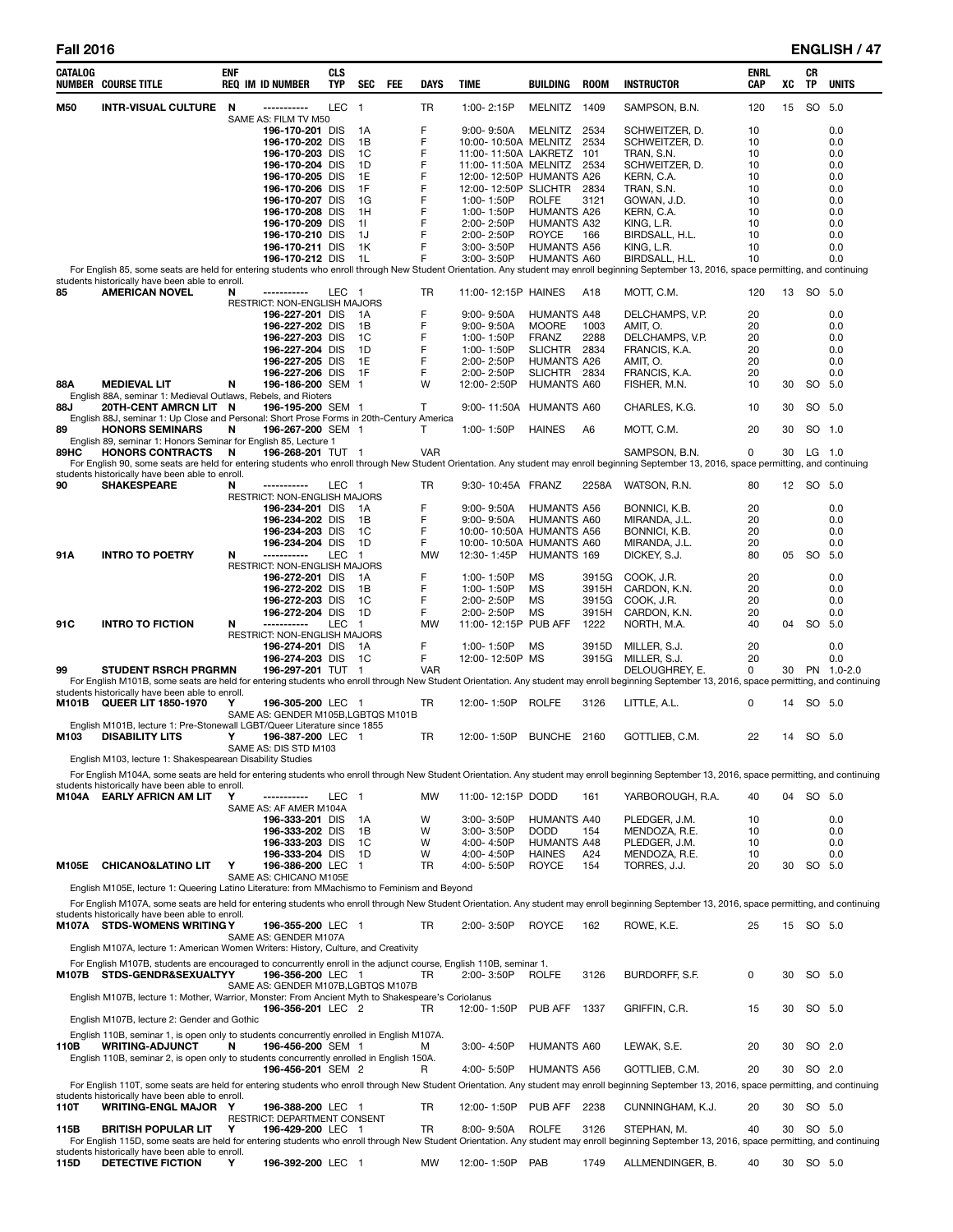| CATALOG      | <b>NUMBER COURSE TITLE</b>                                                                                                                           | ENF    | <b>REQ IM ID NUMBER</b>                                  | CLS<br><b>TYP</b> | <b>SEC</b>                       | <b>FEE</b> | <b>DAYS</b>                      | <b>TIME</b>                                                                                       | BUILDING                            | <b>ROOM</b>  | <b>INSTRUCTOR</b>                    | ENRL<br>CAP                 | XC       | CR<br>TP             | <b>UNITS</b> |
|--------------|------------------------------------------------------------------------------------------------------------------------------------------------------|--------|----------------------------------------------------------|-------------------|----------------------------------|------------|----------------------------------|---------------------------------------------------------------------------------------------------|-------------------------------------|--------------|--------------------------------------|-----------------------------|----------|----------------------|--------------|
| 118C         | STDS-VISUAL CULTURE Y<br>English 118C, lecture 1: From Howl to Hunger Games: Imagining Dystopia in Literature and Film                               |        | 196-417-200 LEC 1                                        |                   |                                  |            | <b>MW</b>                        | 12:00-1:50P                                                                                       | <b>BUNCHE</b>                       | 3178         | LEWAK, S.E.                          | 30                          | 05       | SO 5.0               |              |
| 120<br>128   | <b>AESTHTCS&amp;CRTCL THRY Y</b><br>POSTCLNL&TRANSNATNLY                                                                                             |        | 196-423-200 LEC 1<br>196-468-200 LEC 1                   |                   |                                  |            | MW<br><b>MW</b>                  | 10:00-11:50A BUNCHE<br>4:00-5:50P                                                                 | <b>ROLFE</b>                        | 3170<br>3126 | HUEHLS, M.A.<br>PODDAR, N.           | 40<br>30                    | 03<br>30 | SO 5.0<br>SO 5.0     |              |
| 129          | English 128, lecture 1: Migration, Storytelling, and Postcolonial Hybrids<br><b>GENR&amp;INTDSCPLN&amp;CRITY</b>                                     |        | 196-475-200 LEC 1                                        |                   |                                  |            | TR                               | 2:00-3:50P                                                                                        | PUB AFF                             | 1270         | GRIFFIN, C.R.                        | 30                          | 30       | SO 5.0               |              |
| 131          | English 129, lecture 1: Marriage Plots and Novel<br>POSTCOLONIAL LITS                                                                                | Y      | 196-472-200 LEC 1                                        |                   |                                  |            | MW                               | 2:00-3:50P                                                                                        | <b>ROLFE</b>                        | 3126         | PODDAR, N.                           | 30                          | 30       | SO 5.0               |              |
| 133          | English 131, lecture 1: Islands, Oceans, and Postcolonial Literature<br>TRANSATLNTC LT&CLTR Y                                                        |        | 196-504-200 LEC 1                                        |                   |                                  |            | <b>MW</b>                        | 10:00-11:50A ROLFE                                                                                |                                     | 3134         | FUCHS, B.                            | 40                          | 30       | SO 5.0               |              |
|              | English 133, lecture 1: Transatlantic Fictions, 1500 to 1700                                                                                         |        |                                                          |                   |                                  |            | W                                |                                                                                                   |                                     |              |                                      |                             | 30       |                      |              |
| 136          | <b>CREATV WRIT-POETRY Y</b>                                                                                                                          |        | 196-518-200 SEM 1<br>RESTRICT: INSTRUCTOR CONSENT        |                   |                                  |            |                                  | 3:00-5:50P                                                                                        | <b>HUMANTS 222B</b>                 |              | D'AGUIAR, F.M.                       | 15                          |          | SO 5.0               |              |
|              |                                                                                                                                                      |        | 196-518-201 SEM 2<br><b>RESTRICT: INSTRUCTOR CONSENT</b> |                   |                                  |            | W                                | 9:00-11:50A HUMANTS 222B                                                                          |                                     |              | MULLEN, H.R.                         | 15                          | 30       | SO 5.0               |              |
| 137          | <b>CREAT WRIT-SHT STRY</b>                                                                                                                           | Y      | 196-522-200 SEM 1<br>RESTRICT: INSTRUCTOR CONSENT        |                   |                                  |            | м                                | 3:00-5:50P                                                                                        | HUMANTS 222B                        |              | SIMPSON, M.E.                        | 15                          | 30       | SO 5.0               |              |
|              |                                                                                                                                                      |        | 196-522-201 SEM 2<br>RESTRICT: INSTRUCTOR CONSENT        |                   |                                  |            | W                                | 12:00-2:50P                                                                                       | HUMANTS 222B                        |              | TORRES, J.J.                         | 15                          | 30       | SO 5.0               |              |
| 139          | <b>INDIVIDUAL AUTHORS</b><br>English 139, lecture 1: Virginia Woolf                                                                                  | Υ      | 196-534-200 LEC 1                                        |                   |                                  |            | TR                               | 12:00-1:50P                                                                                       | PAB                                 | 1749         | HORNBY, L.E.                         | 40                          | 30       | SO 5.0               |              |
| 140A<br>145  | <b>CHAUCER-CBURY TALES Y</b><br><b>MDVL-DEVOTN&amp;DISSENTY</b>                                                                                      |        | 196-540-200 LEC 1<br>196-570-200 LEC 1                   |                   |                                  |            | TR<br><b>TR</b>                  | 10:00-11:50A PAB<br>2:00-3:50P                                                                    | PUB AFF                             | 1749<br>2238 | MCNAMARA, R.F.<br>THOMAS, A.         | 40<br>39                    | 30<br>30 | SO 5.0<br>SO 5.0     |              |
|              | English 145, lecture 1: Virgin, Wife, and Widow: Dissent and Dominance in Lives of Holy Women                                                        |        |                                                          |                   |                                  |            |                                  |                                                                                                   |                                     |              |                                      |                             |          |                      |              |
| 149          | <b>MEDIEVALISMS</b><br>English 149, lecture 1: Arthurian Literature                                                                                  | Y      | 196-599-200 LEC 1                                        |                   |                                  |            | <b>MW</b>                        | 2:00-3:50P                                                                                        | PUB AFF                             | 1222         | MOYER, H.L.                          | 30                          | 30       | SO 5.0               |              |
| 150A         | For English 150A, students are encouraged to concurrently enroll in the adjunct course, English 110B, seminar 2.<br><b>SHAKES-POEM&amp;ER PLAY Y</b> |        | 196-601-200 LEC 1                                        |                   |                                  |            | TR                               | 10:00-11:50A BUNCHE                                                                               |                                     | 2160         | MCEACHERN, C.                        | 40                          | 30       | SO 5.0               |              |
| 150C         | SHAKESPEARE-TOPICS Y<br>English 150C, lecture 1: Shakespearean Tragicomedy                                                                           |        | 196-607-200 LEC 1                                        |                   |                                  |            | TR                               | 2:00-3:50P                                                                                        | <b>ROYCE</b>                        | 154          | BRAUNMULLER, A.R.                    | 40                          | 30       | SO 5.0               |              |
| 151          | <b>MILTON</b>                                                                                                                                        | Υ      | 196-610-200 LEC 1                                        |                   |                                  |            | MW                               | 10:00-11:50A ROLFE                                                                                |                                     | 3126         | SHUGER, D.K.                         | 40                          | 30       | SO 5.0               |              |
| 162B<br>163C | <b>LATER ROMANTIC LIT</b><br>JANE AUSTEN & PEERS Y                                                                                                   | Υ      | 196-673-200 LEC 1<br>196-680-200 LEC 1                   |                   |                                  |            | MW<br>TR                         | 12:00-1:50P<br>2:00-3:50P                                                                         | <b>BUNCHE</b><br><b>HUMANTS A65</b> | 3170         | NERSESSIAN, A.J.<br>CHARLES, K.G.    | 40<br>30                    | 05<br>30 | SO 5.0<br>SO 5.0     |              |
| 164C         | 19TH-CENTURY NOVEL Y<br>English 164C, lecture 1: The Novel, 1850-1900                                                                                |        | 196-686-200 LEC 1                                        |                   |                                  |            | MW                               | 12:00-1:50P                                                                                       | <b>ROYCE</b>                        | 166          | DIMURO, J.A.                         | 19                          | 05       | SO 5.0               |              |
| 165A<br>166A | <b>IMPRL CLT 1700-1850</b><br><b>COLONL BGNGS-AM LIT Y</b>                                                                                           | Y      | 196-690-200 LEC 1<br>196-696-200 LEC 1                   |                   |                                  |            | TR<br><b>MW</b>                  | 10:00-11:50A BUNCHE<br>10:00-11:50A ROYCE                                                         |                                     | 3157<br>160  | HOLLANDER, A.F.<br>COLACURCIO, M.J.  | 30<br>40                    | 30<br>03 | SO 5.0<br>SO 5.0     |              |
| 167A<br>168  | AMER POETRY TO 1900 Y<br><b>MAJOR AMERCN WRITRSY</b>                                                                                                 |        | 196-702-200 LEC 1<br>196-708-200 LEC                     |                   | $\overline{1}$                   |            | TR<br>MW                         | 2:00-3:50P<br>2:00-3:50P                                                                          | <b>BUNCHE</b><br><b>ROYCE</b>       | 2160<br>156  | REED, C.R.<br>LORHAN, L.B.           | 30<br>30                    | 30<br>07 | SO 5.0<br>SO 5.0     |              |
| 170A         | <b>AMER LIT 1865-1900</b>                                                                                                                            | Y      | 196-721-200 LEC                                          |                   | - 1                              |            | MW                               | 2:00-3:50P                                                                                        | <b>ROYCE</b>                        | 154          | LOOBY, C.J.                          | 40                          | 07       | SO.                  | 5.0          |
| 172A<br>173C | DRAMA 1850-1945<br><b>CNTMP AMERCN POETRYY</b>                                                                                                       | Υ      | 196-732-200 LEC<br>196-741-200 LEC                       |                   | $\overline{1}$<br>$\overline{1}$ |            | TR<br>TR                         | 4:00-5:50P<br>12:00-1:50P                                                                         | <b>ROLFE</b><br><b>BUNCHE</b>       | 3126<br>3157 | GOODWIN, J.E.<br>MULLEN, H.R.        | 40<br>40                    | 16<br>14 | SO 5.0<br>SO 5.0     |              |
| 174A<br>177  | <b>AMER FCTN 1900-1945</b><br><b>AMERICAN CULTURE</b>                                                                                                | Y<br>Υ | 196-744-200 LEC<br>196-762-200 LEC 1                     |                   | $\overline{1}$                   |            | <b>MW</b><br>TR                  | 4:00-5:50P<br>10:00-11:50A ROLFE                                                                  | PAB                                 | 1749<br>3126 | ALLMENDINGER, B.<br>PEREZ-TORRES, R. | 40<br>40                    | 30<br>30 | SO.<br>SO 5.0        | 5.0          |
| 179          | English 177, lecture 1: Social Struggles from McCarthy to Reagan<br><b>LIT TOPICS 1850-NOW</b>                                                       | Y      | 196-773-201 LEC 2                                        |                   |                                  |            | <b>MW</b>                        | 2:00-3:50P                                                                                        | <b>ROLFE</b>                        | 3134         | WILLIFORD, D.P.                      | 30                          | 30       | SO 5.0               |              |
|              | English 179, lecture 2: Transgender Fictions                                                                                                         |        |                                                          |                   |                                  |            |                                  |                                                                                                   |                                     |              |                                      |                             |          |                      |              |
| 181A         | <b>TOPIC-GENRE STUDIES Y</b>                                                                                                                         |        | 196-782-200 SEM 1<br>CULTURE MAJORS OR MINORS            |                   |                                  |            | R                                | 12:00-2:50P<br>RESTRICT: JUNIORS AND SENIORS ONLY, ENGLISH OR AMERICAN LITERATURE AND             | HUMANTS A56                         |              | DIMURO, J.A.                         | 10                          | 30       | SO 5.0               |              |
| 181B         | English 181A, seminar 1: Theory of Novel<br>INTRDSCPLINARY STDS Y                                                                                    |        | 196-783-200 SEM 1                                        |                   |                                  |            | W                                | 12:00-2:50P HUMANTS A56                                                                           |                                     |              | HORNBY, L.E.                         | 10                          | 30       | SO 5.0               |              |
|              |                                                                                                                                                      |        | <b>CULTURE MAJORS OR MINORS</b>                          |                   |                                  |            |                                  | RESTRICT: JUNIORS AND SENIORS ONLY, ENGLISH OR AMERICAN LITERATURE AND                            |                                     |              |                                      |                             |          |                      |              |
|              | English 181B, seminar 1: Boredom and Anxiety in Literature and Film                                                                                  |        | 196-783-201 SEM 2                                        |                   |                                  |            | R                                | 9:00-11:50A HUMANTS A56                                                                           |                                     |              | LEE, R.C.                            | 10                          | 30       | SO 5.0               |              |
|              |                                                                                                                                                      |        | <b>CULTURE MAJORS OR MINORS</b>                          |                   |                                  |            |                                  | RESTRICT: JUNIORS AND SENIORS ONLY, ENGLISH OR AMERICAN LITERATURE AND                            |                                     |              |                                      |                             |          |                      |              |
| 182B         | English 181B, seminar 2: Biomedical Imaginary: Chemical Experiments and Cross-Species Entanglements<br><b>RNSNC&amp;ERLY MDRN LIT Y</b>              |        | 196-798-200 SEM 1                                        |                   |                                  |            | R                                | $3:00 - 5:50P$                                                                                    | HUMANTS A60                         |              | LITTLE, A.L.                         | 10                          | 30       | SO 5.0               |              |
|              |                                                                                                                                                      |        | CULTURE MAJORS OR MINORS                                 |                   |                                  |            |                                  | RESTRICT: JUNIORS AND SENIORS ONLY, ENGLISH OR AMERICAN LITERATURE AND                            |                                     |              |                                      |                             |          |                      |              |
|              | English 182B, seminar 1: Staging Race in Shakespeare's Early Modern England                                                                          |        |                                                          |                   |                                  |            |                                  |                                                                                                   |                                     |              |                                      |                             |          |                      |              |
| 183C         | 20C&21C AMERICN LIT                                                                                                                                  | Y      | 196-809-200 SEM 1                                        |                   |                                  |            | Т                                | 12:00-2:50P HUMANTS A56<br>RESTRICT: JUNIORS AND SENIORS ONLY, ENGLISH OR AMERICAN LITERATURE AND |                                     |              | DECKER, J.L.                         | 10                          | 30       | SO 5.0               |              |
|              | English 183C, seminar 1: Immigrant Stories, Literary and Cinematic                                                                                   |        | <b>CULTURE MAJORS OR MINORS</b>                          |                   |                                  |            |                                  |                                                                                                   |                                     |              |                                      |                             |          |                      |              |
|              |                                                                                                                                                      |        | 196-809-201 SEM 2                                        |                   |                                  |            | W                                | 3:00-5:50P<br>RESTRICT: JUNIORS AND SENIORS ONLY, ENGLISH OR AMERICAN LITERATURE AND              | HUMANTS A60                         |              | DICKEY, S.J.                         | 10                          | 30       | SO 5.0               |              |
|              | English 183C, seminar 2: Literature of Beat Generation                                                                                               |        | CULTURE MAJORS OR MINORS                                 |                   |                                  |            |                                  |                                                                                                   |                                     |              |                                      |                             |          |                      |              |
| 184          | <b>CAPSTONE SEMINAR</b>                                                                                                                              | Υ      | 196-811-201 SEM 1                                        |                   |                                  |            | R                                | 1:00-3:50P<br>RESTRICT: JUNIORS AND SENIORS ONLY, ENGLISH OR AMERICAN LITERATURE AND              | МS                                  | 3915A        | DECKER, J.L.                         | 10                          | 30       | LG 5.0               |              |
|              | English 184, seminar 1: Narrating 1960s: Creative Nonfiction in Age of Electronic Media                                                              |        | CULTURE MAJORS OR MINORS                                 |                   |                                  |            |                                  |                                                                                                   |                                     |              |                                      |                             |          |                      |              |
|              |                                                                                                                                                      |        | 196-811-202 SEM 2                                        |                   |                                  |            | w                                | 9:00-11:50A HUMANTS A60<br>RESTRICT: JUNIORS AND SENIORS ONLY, ENGLISH OR AMERICAN LITERATURE AND |                                     |              | GROSSMAN, J.H.                       | 0                           | 30       | LG 5.0               |              |
|              | English 184, seminar 2: George Eliot                                                                                                                 |        | CULTURE MAJORS OR MINORS                                 |                   |                                  |            |                                  |                                                                                                   |                                     |              |                                      |                             |          |                      |              |
|              |                                                                                                                                                      |        | 196-811-203 SEM 3                                        |                   |                                  |            | М                                | 9:00-11:50A HUMANTS A60                                                                           |                                     |              | NERSESSIAN, A.J.                     | 10                          | 30       | $LG$ 5.0             |              |
|              |                                                                                                                                                      |        | CULTURE MAJORS OR MINORS                                 |                   |                                  |            |                                  | RESTRICT: JUNIORS AND SENIORS ONLY, ENGLISH OR AMERICAN LITERATURE AND                            |                                     |              |                                      |                             |          |                      |              |
|              | English 184, seminar 3: Literature and Philosophy                                                                                                    |        | 196-811-204 SEM 4                                        |                   |                                  |            | W                                | 12:00-2:50P BOELTER 5514                                                                          |                                     |              | THOMAS, A.                           | 10                          | 30       | LG 5.0               |              |
|              |                                                                                                                                                      |        | CULTURE MAJORS OR MINORS                                 |                   |                                  |            |                                  | RESTRICT: JUNIORS AND SENIORS ONLY, ENGLISH OR AMERICAN LITERATURE AND                            |                                     |              |                                      |                             |          |                      |              |
| 188SA        | English 184, seminar 4: Virgins and Viragos: Female Mystics of Late Medieval Church<br><b>INDIV STD FOR USIE</b>                                     | Υ      | 196-828-203 TUT 3                                        |                   |                                  |            | <b>UNSCHED</b>                   |                                                                                                   |                                     |              | MCMILLAN, U.G.                       | 1                           | 30       | $LG$ 1.0             |              |
|              |                                                                                                                                                      |        | 196-828-204 TUT 4                                        |                   |                                  |            | <b>UNSCHED</b>                   |                                                                                                   |                                     |              | HUEHLS, M.A.                         | $\mathbf 1$<br>$\mathbf{1}$ | 30<br>30 | $LG$ 1.0<br>$LG$ 1.0 |              |
|              |                                                                                                                                                      |        | 196-828-207 TUT 7<br>196-828-208 TUT 8                   |                   |                                  |            | <b>UNSCHED</b><br><b>UNSCHED</b> |                                                                                                   |                                     |              | MOTT, C.M.<br>JAGER, E.              | 1                           | 30       | $LG$ 1.0             |              |
| 189HC        | <b>HONORS CONTRACTS</b>                                                                                                                              | N      | 196-836-201 TUT 1<br>196-836-202 TUT 2                   |                   |                                  |            | VAR<br>VAR                       |                                                                                                   |                                     |              | SHUGER, D.K.<br>COLACURCIO, M.J.     | 0<br>0                      | 30<br>30 | $LG$ 1.0<br>LG $1.0$ |              |
|              |                                                                                                                                                      |        |                                                          |                   |                                  |            |                                  |                                                                                                   |                                     |              |                                      |                             |          |                      |              |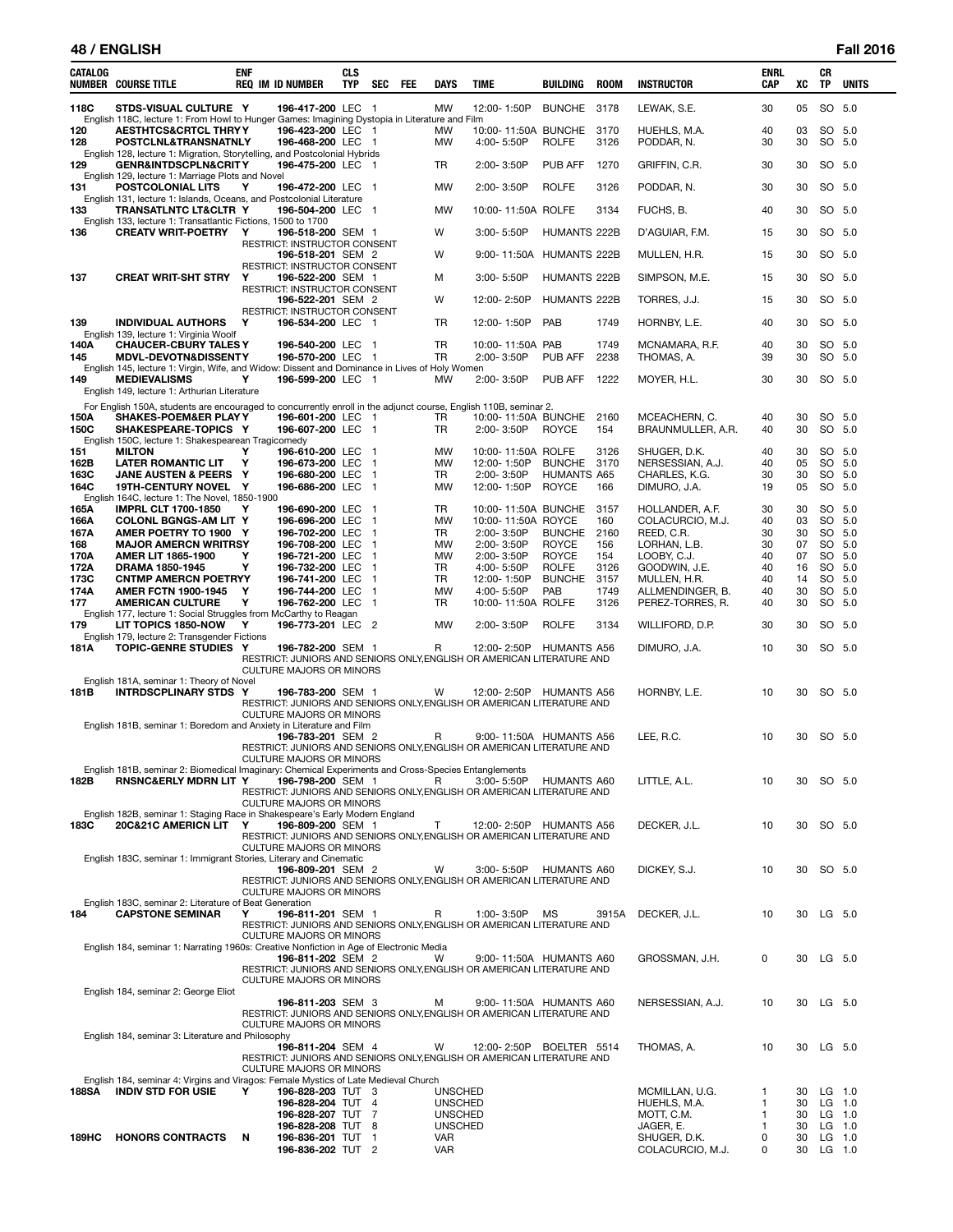# Fall 2016 **ENVIRONMENT AND SUSTAINABILITY** / 49

| CATALOG | NUMBER COURSE TITLE                                                       | <b>ENF</b> |   | <b>REQ IM ID NUMBER</b>                                         | <b>CLS</b><br><b>TYP</b> | SEC FEE        | <b>DAYS</b>              | <b>TIME</b> |             | BUILDING                | <b>ROOM</b> | <b>INSTRUCTOR</b>                                                                               | <b>ENRL</b><br><b>CAP</b> | XC       | CR<br><b>TP</b> | <b>UNITS</b>  |  |
|---------|---------------------------------------------------------------------------|------------|---|-----------------------------------------------------------------|--------------------------|----------------|--------------------------|-------------|-------------|-------------------------|-------------|-------------------------------------------------------------------------------------------------|---------------------------|----------|-----------------|---------------|--|
| 190H    | <b>HONORS COLLOQUIA</b>                                                   |            | Y | 196-841-200 SEM 1<br>RESTRICT: DEPARTMENT CONSENT               |                          |                | R                        |             | 4:00-5:20P  | <b>HUMANTS A32</b>      |             | CUNNINGHAM, K.J.                                                                                | 20                        | 30       |                 | PN 1.0        |  |
| M191B   | <b>CHICANO/LATINO LIT</b>                                                 |            | Y | 196-844-200 SEM 1<br>SAME AS: CHICANO M139                      |                          |                | R                        |             | 12:00-2:50P | <b>HUMANTS A60</b>      |             | PEREZ-TORRES, R.                                                                                | $\Omega$                  | 30       |                 | SO 5.0        |  |
|         |                                                                           |            |   |                                                                 |                          |                |                          |             |             |                         |             | RESTRICT: JUNIORS AND SENIORS ONLY, ENGLISH OR AMERICAN LITERATURE AND CULTURE MAJORS OR MINORS |                           |          |                 |               |  |
|         | English M191B, seminar 1: Transnationalism and Chicana/Chicano Literature |            |   |                                                                 |                          |                |                          |             |             |                         |             |                                                                                                 |                           |          |                 |               |  |
| M192    | <b>UG PRAC-JOURNALS</b>                                                   |            | N | 196-857-200 SEM 1                                               |                          |                | T.                       |             | 5:00-6:15P  | <b>HUMANTS A32</b>      |             | WILSON, R.                                                                                      | 12                        | 30       |                 | SO 2.0        |  |
|         |                                                                           |            |   | SAME AS: ENGCOMP M192, ENVIRON M192                             |                          |                |                          |             |             |                         |             |                                                                                                 |                           |          |                 |               |  |
|         |                                                                           |            |   | RESTRICT: INSTRUCTOR CONSENT                                    |                          |                |                          |             |             |                         |             |                                                                                                 |                           |          |                 |               |  |
| 195CE   | <b>COMM&amp;CORPRAT INTERNN</b>                                           |            |   | 196-873-201 TUT 1                                               |                          |                | <b>VAR</b>               |             |             |                         |             | DIMURO, J.A.                                                                                    | 0                         | 30       |                 | SO 4.0        |  |
|         |                                                                           |            |   | RESTRICT: INSTRUCTOR CONSENT                                    |                          |                |                          |             |             |                         |             |                                                                                                 |                           |          |                 |               |  |
| 198A    | <b>HONORS RESEARCH</b>                                                    |            | Υ | 196-888-201 TUT 1                                               |                          |                | <b>VAR</b>               |             |             |                         |             | LING, J.                                                                                        | 0                         | 30       |                 | 5.0           |  |
|         |                                                                           |            |   | 196-888-202 TUT 2                                               |                          |                | <b>VAR</b>               |             |             |                         |             | NORTH, M.A.                                                                                     | 0                         | 30       |                 | 5.0           |  |
|         |                                                                           |            |   | 196-888-203 TUT 3<br>196-888-204 TUT                            |                          | $\overline{4}$ | <b>VAR</b><br><b>VAR</b> |             |             |                         |             | MOTT, C.M.<br>D'AGUIAR, F.M.                                                                    | 0<br>0                    | 30<br>30 |                 | 5.0<br>5.0    |  |
|         |                                                                           |            |   | 196-888-205 TUT                                                 |                          | 5              | <b>VAR</b>               |             |             |                         |             | COHEN, M.C.                                                                                     | 0                         | 30       |                 | 5.0           |  |
|         |                                                                           |            |   | 196-888-206 TUT                                                 |                          | 6              | <b>VAR</b>               |             |             |                         |             | SANCHEZ, J.L.                                                                                   | 0                         | 30       |                 | 5.0           |  |
|         |                                                                           |            |   | 196-888-207 TUT                                                 |                          | 7              | <b>VAR</b>               |             |             |                         |             | HEISE, U.K.                                                                                     | 0                         | 30       |                 | 5.0           |  |
|         |                                                                           |            |   | 196-888-208 TUT                                                 |                          | 8              | <b>VAR</b>               |             |             |                         |             | HUEHLS, M.A.                                                                                    | 0                         | 30       |                 | 5.0           |  |
|         |                                                                           |            |   | 196-888-209 TUT                                                 |                          | 9              | <b>VAR</b>               |             |             |                         |             | BEHDAD, A.                                                                                      | 0                         | 30       |                 | 5.0           |  |
|         |                                                                           |            |   | 196-888-210 TUT 10                                              |                          |                | <b>VAR</b>               |             |             |                         |             | LOPEZ, M.K.                                                                                     | 0                         | 30       |                 | 5.0           |  |
|         |                                                                           |            |   | 196-888-211 TUT                                                 |                          | 11             | <b>VAR</b>               |             |             |                         |             | STEFANS, B.K.                                                                                   | 0                         | 30       |                 | 5.0           |  |
|         |                                                                           |            |   | 196-888-212 TUT 12                                              |                          |                | <b>VAR</b>               |             |             |                         |             | STREETER, C.A.                                                                                  | 0                         | 30       |                 | 5.0           |  |
|         |                                                                           |            |   | 196-888-213 TUT 13                                              |                          |                | <b>VAR</b>               |             |             |                         |             | GROSSMAN, J.H.                                                                                  | 0                         | 30       |                 | 5.0           |  |
|         |                                                                           |            |   | 196-888-214 TUT 14                                              |                          |                | <b>VAR</b>               |             |             |                         |             | TORRES, J.J.                                                                                    | 0                         | 30       |                 | 5.0           |  |
|         |                                                                           |            |   | 196-888-215 TUT 15                                              |                          |                | <b>VAR</b>               |             |             |                         |             | YARBOROUGH, R.A.                                                                                | 0                         | 30       |                 | 5.0           |  |
|         |                                                                           |            |   | 196-888-216 TUT 16                                              |                          |                | <b>VAR</b>               |             |             |                         |             | SIMPSON, M.E.                                                                                   | 0                         | 30       |                 | 5.0           |  |
|         |                                                                           |            |   | 196-888-217 TUT 17                                              |                          |                | <b>VAR</b>               |             |             |                         |             | FISHER, M.N.                                                                                    | 0                         | 30       |                 | 5.0           |  |
|         |                                                                           |            |   | 196-888-218 TUT 18                                              |                          |                | <b>VAR</b>               |             |             |                         |             | KAREEM, S.T.                                                                                    | 0                         | 30       |                 | 5.0           |  |
|         |                                                                           |            |   | 196-888-219 TUT 19                                              |                          |                | <b>VAR</b>               |             |             |                         |             | LOOBY, C.J.                                                                                     | 0                         | 30       |                 | 5.0           |  |
|         |                                                                           |            |   | 196-888-220 TUT 20                                              |                          |                | <b>VAR</b>               |             |             |                         |             | DECKER, J.L.                                                                                    | 0                         | 30       |                 | 5.0           |  |
| 198B    | <b>HONORS RESEARCH</b>                                                    |            | Y | 196-889-201 TUT 1                                               |                          |                | <b>VAR</b>               |             |             |                         |             | MOTT, C.M.                                                                                      | 0<br>14                   | 30       | LG              | 5.0<br>SO 4.0 |  |
| 200     | <b>APPRCH-LITRARY RSCH N</b>                                              |            |   | 596-006-200 LEC 1<br><b>RESTRICT: ENGLISH GRADUATE STUDENTS</b> |                          |                | м                        |             | 12:00-2:50P | <b>HUMANTS A56</b>      |             | BEHDAD, A.                                                                                      |                           | 30       |                 |               |  |
| 244     | <b>OLD&amp;MEDIVL ENGL LIT</b>                                            |            | N | 596-318-200 LEC 1                                               |                          |                | м                        |             | 3:00-5:50P  | <b>ROLFE</b>            | 3129        | CHISM, C.N.                                                                                     | 25                        | 30       |                 | SO 4.0        |  |
|         |                                                                           |            |   | RESTRICT: GRADUATE STUDENTS                                     |                          |                |                          |             |             |                         |             |                                                                                                 |                           |          |                 |               |  |
| 246     | <b>RENAISSANCE LIT</b>                                                    |            | N | 596-338-200 LEC 1                                               |                          |                | W                        |             | 3:00-5:50P  | <b>HUMANTS A56</b>      |             | SHUGER, D.K.                                                                                    | 12                        | 30       |                 | SO 4.0        |  |
|         |                                                                           |            |   | RESTRICT: ENGLISH GRADUATE STUDENTS                             |                          |                |                          |             |             |                         |             |                                                                                                 |                           |          |                 |               |  |
| 254     | AMER LIT TO 1900                                                          |            | N | 596-413-200 LEC 1                                               |                          |                | т                        |             | 3:00-5:50P  | <b>HUMANTS A56</b>      |             | COHEN, M.C.                                                                                     | 12                        | 30       |                 | SO 4.0        |  |
|         |                                                                           |            |   | RESTRICT: ENGLISH GRADUATE STUDENTS                             |                          |                |                          |             |             |                         |             |                                                                                                 |                           |          |                 |               |  |
| M270    | <b>LITERARY THEORY</b>                                                    |            | N | 596-420-200 SEM 1                                               |                          |                | T                        |             |             | 9:00-11:50A HUMANTS A56 |             | MAKDISI, S.                                                                                     | 8                         | 30       |                 | SO 5.0        |  |
|         |                                                                           |            |   | SAME AS: COM LIT M294                                           |                          |                |                          |             |             |                         |             |                                                                                                 |                           |          |                 |               |  |
|         |                                                                           |            |   | RESTRICT: ENGLISH GRADUATE STUDENTS                             |                          |                |                          |             |             |                         |             |                                                                                                 |                           |          |                 |               |  |
| M299    | <b>INTRDISC AMRCN STDS N</b>                                              |            |   | 596-599-200 DIS 1                                               |                          |                | W                        |             |             | 9:00-11:50A HUMANTS A56 |             | LOOBY, C.J.                                                                                     | 10                        | 30       |                 | SO 6.0        |  |
|         |                                                                           |            |   | SAME AS: HIST M299<br>RESTRICT: ENGLISH GRADUATE STUDENTS       |                          |                |                          |             |             |                         |             |                                                                                                 |                           |          |                 |               |  |
| 495B    | <b>SPRVSD TEACHNG PREP N</b>                                              |            |   | 596-791-200 SEM 1                                               |                          |                | R                        |             | 2:00-3:50P  | MS                      | 3915D       | MOTT, C.M.                                                                                      | 20                        | 30       |                 | SU 2.0        |  |
|         |                                                                           |            |   | RESTRICT: ENGLISH GRADUATE STUDENTS                             |                          |                |                          |             |             |                         |             |                                                                                                 |                           |          |                 |               |  |

# ENVIRONMENT AND SUSTAINABILITY

Environment

| M1A             | <b>FOOD-ENVIRON&amp;SUST</b>                                                                                     | N<br>-----------                                     | <b>LEC</b>       | $\overline{1}$ | <b>MWF</b> | 11:00-11:50A DODD         |                    | 121  | D'AURIA, R.        | $\Omega$ | 04 | $LG$ 6.0 |            |
|-----------------|------------------------------------------------------------------------------------------------------------------|------------------------------------------------------|------------------|----------------|------------|---------------------------|--------------------|------|--------------------|----------|----|----------|------------|
|                 |                                                                                                                  | SAME AS: GE CLST M1A                                 |                  |                |            |                           |                    |      |                    |          |    |          |            |
|                 |                                                                                                                  | 184-004-201 DIS                                      |                  | 1A             | м          | 2:00-3:50P                | PUB AFF            | 2278 | SHABANI SAMGH ABAD | $\Omega$ |    |          | 0.0        |
|                 |                                                                                                                  | 184-004-202 DIS                                      |                  | 1B             | М          | 4:00-5:50P                | PUB AFF            | 2278 | SHABANI SAMGH ABAD | $\Omega$ |    |          | 0.0        |
|                 |                                                                                                                  | 184-004-203 DIS                                      |                  | 1C             | T.         | 10:00-11:50A PUB AFF      |                    | 1343 | FENT. A.M.         | 0        |    |          | 0.0        |
|                 |                                                                                                                  | 184-004-204 DIS                                      |                  | 1D             | T.         | 12:00-1:50P               | PUB AFF            | 1343 | FENT. A.M.         | $\Omega$ |    |          | 0.0        |
|                 |                                                                                                                  | 184-004-205 DIS                                      |                  | 1E             | W          | 2:00-3:50P                | PUB AFF            | 1343 | COOKE, A.C.        | 0        |    |          | 0.0        |
|                 |                                                                                                                  | 184-004-206 DIS                                      |                  | 1F             | W          | 4:00-5:50P                | PUB AFF            | 1343 | COOKE, A.C.        | 0        |    |          | 0.0        |
|                 |                                                                                                                  | 184-004-207 DIS                                      |                  | 1G             | R          | 10:00-11:50A PUB AFF      |                    | 1343 | THOMSON, M.J.      | 0        |    |          | 0.0        |
|                 |                                                                                                                  | 184-004-208 DIS                                      |                  | 1H             | R          | 12:00-1:50P               | PUB AFF            | 1343 | THOMSON, M.J.      | 0        |    |          | 0.0        |
| M <sub>10</sub> | <b>INTRO-ENVIRNMTL SCI</b>                                                                                       | N<br>-----------                                     | LEC <sub>1</sub> |                | <b>MWF</b> | 2:00-2:50P                | <b>FRANZ</b>       | 1260 | PAULSON, S.E.      | 100      | 07 | LG .     | 4.0        |
|                 |                                                                                                                  | SAME AS: A&O SCI M10                                 |                  |                |            |                           |                    |      |                    |          |    |          |            |
|                 |                                                                                                                  | 184-030-201 LAB                                      |                  | - 1 A          | R          | 1:00-1:50P                | GEOLOGY 3657       |      | BHETRARATANA, M.   | 25       |    |          | 0.0        |
|                 |                                                                                                                  | 184-030-202 LAB                                      |                  | 1B             | R          | 2:00-2:50P                | GEOLOGY 3657       |      | BHETRARATANA, M.   | 25       |    |          | 0.0        |
|                 |                                                                                                                  | 184-030-203 LAB                                      |                  | 1C             | R          | 3:00-3:50P                | GEOLOGY 3657       |      | CHEN, T.L.         | 25       |    |          | 0.0        |
|                 |                                                                                                                  | 184-030-204 LAB                                      |                  | 1D             | R          | 4:00-4:50P                | GEOLOGY 3657       |      | CHEN, T.L.         | 25       |    |          | 0.0        |
| 99              | <b>STUDENT RSRCH PRGRMN</b>                                                                                      | 184-297-201 TUT 1                                    |                  |                | <b>VAR</b> |                           |                    |      | PINCETL, S.S.      | $\Omega$ | 30 |          | PN 1.0-2.0 |
| M114            | <b>SOIL&amp;WATER CONSRVTNY</b>                                                                                  | 184-384-200 LEC 1                                    |                  |                | <b>TR</b>  | 11:00-12:15P BUNCHE A163  |                    |      | GONZALEZ. B.L.     | 20       | 30 |          | SO 4.0     |
|                 |                                                                                                                  | SAME AS: GEOG M107                                   |                  |                |            |                           |                    |      |                    |          |    |          |            |
| 157             | <b>ENERGY&amp;ENVIRON&amp;DVLPY</b>                                                                              | 184-642-200 LEC                                      |                  | $\overline{1}$ | <b>TR</b>  | 2:00-3:15P                | <b>DODD</b>        | 170  | RAJAGOPAL, D.      | 50       | 15 |          | SO 4.0     |
| 166             | <b>LEADRSHP-WATER MGMTN</b>                                                                                      | -----------                                          | <b>LEC</b>       | $\overline{1}$ | T.         | 5:00-7:50P                | PUB AFF            | 1234 | GOLD, M.A.         | 60       | 22 |          | SO 4.0     |
|                 |                                                                                                                  | 184-696-201 DIS                                      |                  | 1A             | R          | 4:00-5:15P                | LAKRETZ            | 120  | MIRO HERNANDEZ, M. | 30       |    |          | 0.0        |
|                 |                                                                                                                  | 184-696-202 DIS                                      |                  | 1B             | R          | 5:30-6:45P                | LAKRETZ 120        |      | MIRO HERNANDEZ. M. | 30       |    |          | 0.0        |
| 180A            | PRACTICUM ENVIR SCI Y                                                                                            | -----------                                          | <b>LEC</b>       | $\overline{1}$ | F          | 10:00-12:50P GEOLOGY 3656 |                    |      | GARRISON, N.J.     | 80       | 30 | $LG$ 4.0 |            |
|                 |                                                                                                                  | RESTRICT: SENIORS ONLY, ENVIRONMENTAL SCIENCE MAJORS |                  |                |            |                           |                    |      |                    |          |    |          |            |
|                 |                                                                                                                  | 184-780-201 DIS 1A                                   |                  |                | W          | 9:00-10:50A WGYOUNG       |                    |      | LIPSITT, J.M.      | 20       |    |          | 0.0        |
|                 |                                                                                                                  | RESTRICT: ENVIRONMENTAL SCIENCE MAJORS               |                  |                |            |                           |                    |      |                    |          |    |          |            |
|                 |                                                                                                                  | 184-780-202 DIS 1B                                   |                  |                | W          | 11:00-12:50P WGYOUNG      |                    |      | LIPSITT, J.M.      | 20       |    |          | 0.0        |
|                 |                                                                                                                  | RESTRICT: ENVIRONMENTAL SCIENCE MAJORS               |                  |                |            |                           |                    |      |                    |          |    |          |            |
|                 |                                                                                                                  | 184-780-203 DIS 1C                                   |                  |                | R          | 12:00-1:50P               | <b>WGYOUNG</b>     |      | LAI, L.Y.          | 20       |    |          | 0.0        |
|                 |                                                                                                                  | RESTRICT: ENVIRONMENTAL SCIENCE MAJORS               |                  |                |            |                           |                    |      |                    |          |    |          |            |
|                 |                                                                                                                  | 184-780-204 DIS 1D                                   |                  |                | R          | 2:00-3:50P                | <b>WGYOUNG</b>     |      | LAI, L.Y.          | 20       |    |          | 0.0        |
|                 |                                                                                                                  | RESTRICT: ENVIRONMENTAL SCIENCE MAJORS               |                  |                |            |                           |                    |      |                    |          |    |          |            |
| 185A            | <b>SUSTNBL LIVNG PRGRM N</b>                                                                                     | 184-809-200 LEC 1                                    |                  |                | W          | 4:00-5:50P                | WGYOUNG CS76       |      | MAIDA, C.A.        | 200      | 30 |          | PN 1.0     |
| 188B            | <b>SPECIAL COURSES</b>                                                                                           | 184-834-200 LEC 1<br>N                               |                  |                | T.         | 6:00-7:50P                | BOTANY 325         |      | SHIPE, R.F.        | 50       | 30 |          | SO 2.0     |
|                 |                                                                                                                  | RESTRICT: INSTRUCTOR CONSENT                         |                  |                |            |                           |                    |      |                    |          |    |          |            |
|                 | Environment 188B, lecture 1: Grand Challenges Undergraduate Research Scholars Program<br><b>UG PRAC-JOURNALS</b> | N                                                    |                  |                | T.         |                           | <b>HUMANTS A32</b> |      |                    |          | 30 |          |            |
| M192            |                                                                                                                  | 184-852-200 SEM 1                                    |                  |                |            | 5:00-6:15P                |                    |      | WILSON, R.         | 0        |    |          | SO 2.0     |
|                 |                                                                                                                  | SAME AS: ENGCOMP M192, ENGL M192                     |                  |                |            |                           |                    |      |                    |          |    |          |            |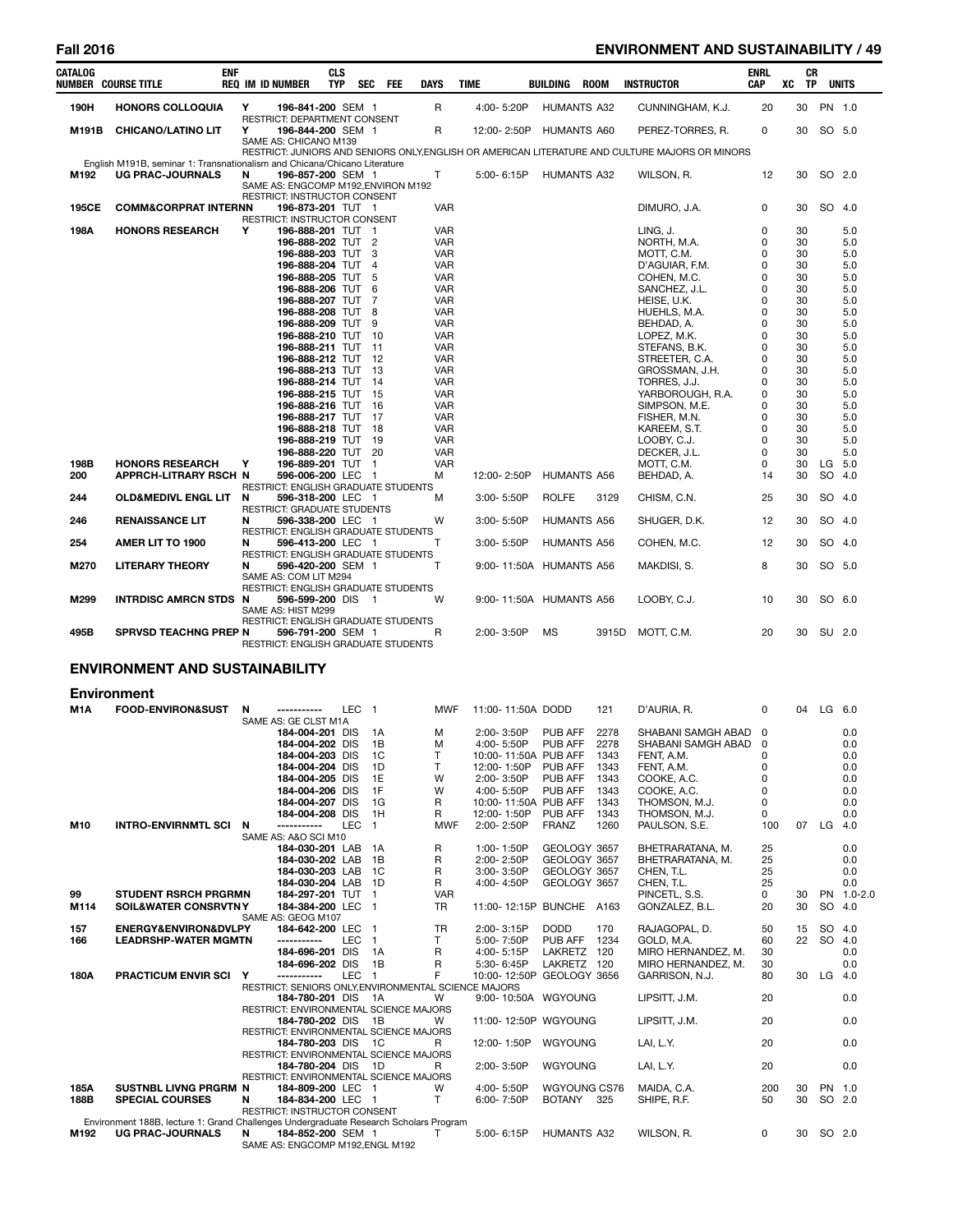## 50 / ENVIRONMENTAL HEALTH SCIENCES Fall 2016

| SO<br>297B<br><b>ADVANCED TOPICS</b><br>684-593-200 SEM 1<br>W<br>10:00-11:20A LAKRETZ<br>300A<br>DELMAS, M.A.<br>20<br>30<br>2.0<br>N<br>Environment 297B, seminar 1: Environmental, Energy, and Behavioral Economics<br>SU 2.0<br><b>EFFECTIVE PRESNTN</b><br>R<br>2:00-3:50P<br>LS<br>2306<br>SUFFET, I.H.<br>10<br>30<br>N<br>684-628-200 SEM 1<br>M414<br>SAME AS: ENV HLT M414<br><b>ENVIRONMENTAL HEALTH SCIENCES</b><br>99<br><b>STUDENT RSRCH PRGRMN</b><br>042-297-201 TUT 1<br><b>VAR</b><br>AMBROSE, R.F.<br>0<br>30<br>PN 1.0-2.0<br>042-297-202 TUT 2<br><b>VAR</b><br>ZHU, Y.<br>0<br>30<br>PN 1.0-2.0<br>042-297-203 TUT<br><b>VAR</b><br>SUFFET, I.H.<br>0<br>30<br>PN 1.0-2.0<br>3<br>100<br>INTR-ENVRMNTL HLTH<br>042-300-200 LEC 1<br>TR<br>1:00-2:50P HLTHSCI 43105A JACKSON, R.J.<br>15<br>SO 4.0<br>N<br>117<br>RESTRICT: GRADUATE STUDENTS OR PUBLIC HEALTH MINORS OR ENVIRONMENTAL<br><b>SCIENCE MAJORS</b><br>S<br>40<br>SO 4.0<br>042-300-201 LEC 2<br>8:00-11:50A PUB HLT<br>COLLINS, M.D.<br>30<br>R<br>20<br>SO 2.0<br>101<br><b>FUNDAMENTLS OF CHEMN</b><br>042-307-200 SEM 1<br>1:00-2:50P<br>PUB HLT<br>61235<br>GODWIN, H.<br>16<br>41235<br>C185A<br>FOUNDTN-ENV HLT SCI N<br>042-810-202 LEC<br>$\overline{2}$<br><b>MWF</b><br>3:00-4:50P<br>PUB HLT<br>AMBROSE, R.F.<br>3<br>30<br>$LG$ 6.0<br>LG<br><b>FOUNDTN EHS MPH</b><br>N<br>042-811-200 LEC<br>$\overline{1}$<br><b>MWF</b><br>3:00-4:50P<br>PUB HLT<br>71257<br>COLE, B.L.<br>5<br>08<br>6.0<br>C185B<br>41235<br>LG 6.0<br>C200A<br><b>FOUNDTN-ENV HLT SCI</b><br>842-001-202 LEC 2<br><b>MWF</b><br>3:00-4:50P<br>PUB HLT<br>AMBROSE, R.F.<br>20<br>30<br>N<br>RESTRICT: GRADUATE STUDENTS<br>COLE, B.L.<br>C200B<br><b>FOUNDTN EHS MPH</b><br>N<br>842-002-200 LEC 1<br><b>MWF</b><br>3:00-4:50P<br>PUB HLT<br>71257<br>20<br>08<br>LG<br>6.0<br>201<br>HLT EFCTS-ENVR CNTM N<br>842-006-202 SEM 2<br>T<br>3:00-4:50P<br>PUB HLT<br>61235<br>ALLARD, P.<br>15<br>30<br>SO<br>2.0<br>41235<br>SU 2.0<br>203<br>SEM-ECOTOXICOLOGY N<br>842-018-201 SEM 1<br>W<br>5:00-6:50P<br>PUB HLT<br>AMBROSE, R.F.<br>10<br>30<br>T.<br>SU 2.0<br>230A<br><b>OCCUPTNL HLTH PRCTC N</b><br>842-181-201 SEM 1<br>6:00-7:50P<br>PUB HLT<br>41268<br>KRAUSE, N.<br>35<br>30<br>RESTRICT: GRADUATE STUDENTS<br>255<br><b>AIRBRN CNTMNT-INDUS N</b><br>842-331-200 LEC 1<br>M<br>5:00-8:50P<br>PUB HLT<br>61235<br>ARABZADEH, H.<br>8<br>SO<br>4.0<br>21<br>RESTRICT: ENVIRON HLTH SCI. PUBLIC HLTH MAJORS<br>20<br>259B<br><b>WORKPLACE SAFETY</b><br>1:00-2:50P<br>PUB HLT<br>51279<br>ARABZADEH, H.<br>07<br>LG<br>2.0<br>N<br>842-348-201 LEC 1<br>м<br>SU<br>2.0<br>N<br>R<br>12:00-12:50P HLTHSCI<br>43105A JERRETT, M.L.<br>60<br>30<br>411<br><b>ENVIRN HLTH SCI SEM</b><br>842-622-200 SEM 1<br>RESTRICT: GRADUATE STUDENTS<br><b>EFFECTIVE PRESNTN</b><br>842-628-200 SEM 1<br>R<br>2:00-3:50P<br>LS<br>2306<br>SUFFET, I.H.<br>0<br>30<br>SU 2.0<br>M414<br>N<br>SAME AS: ENVIRON M414<br><b>WATER QUALITY&amp;HLTH</b><br>842-722-200 LEC 1<br><b>MW</b><br>1:00-2:50P<br>PUB HLT<br>71257<br>VALENTINE, J.<br>20<br>30<br>SO<br>4.0<br>461<br>N<br>TCHR PREP-ENVR HLTH N<br>842-790-200 SEM 1<br>T<br>5:00-6:50P<br><b>HLTHSCI</b><br>43105A GODWIN, H.<br>10<br>30<br>SU 2.0<br>495<br><b>RESTRICT: GRADUATE STUDENTS</b><br><b>EPIDEMIOLOGY</b><br>99<br><b>STUDENT RSRCH PRGRMN</b><br>044-297-201 TUT 1<br><b>VAR</b><br>AZIZ, N.<br>0<br>30<br>PN 1.0-2.0<br>30<br><b>INDIV STD FOR USIE</b><br>044-831-200 TUT<br><b>VAR</b><br>HSU, P.T.<br>LG<br>1.0<br>188SA<br>N<br>1<br>- 1<br>LG<br>200A<br><b>STUDY DESIGN</b><br>LEC<br>TR<br>9:00-10:50A HLTHSCI<br>43105A JAVANBAKHT, M.<br>$12 \overline{ }$<br>6.0<br>N<br>------------<br>$\overline{\phantom{0}}$<br>60<br>RESTRICT: GRADUATE STUDENTS<br>844-002-201 DIS<br>TR<br>11:00-11:50A HLTHSCI<br>33105A SHOVER, C.L.<br>30<br>0.0<br>- 1A<br>844-002-202 DIS<br>1B<br>TR<br>11:00-11:50A HLTHSCI<br>43105A PARK, J.W.<br>30<br>0.0<br>M204<br>LOGIC&CAUS&PROBBLTYN<br>844-025-200 LEC 1<br><b>TR</b><br>3:00-4:50P<br><b>HLTHSCI</b><br>33105A ARAH, O.A.<br>40<br>30<br>SO.<br>4.0<br>SAME AS: STATS M243<br><b>RESTRICT: INSTRUCTOR CONSENT</b><br>M218<br><b>QUESTNNR DSGN&amp;ADMINN</b><br><b>MW</b><br>8:00-9:50A<br>PUB HLT<br>41268<br>BOURQUE, L.B.<br>15<br>LG<br>4.0<br>844-110-200 LEC 1<br>30<br>SAME AS: COM HLT M218<br>RESTRICT: INSTRUCTOR CONSENT<br>232<br><b>METHODS-HIDDEN POP N</b><br>2:00-3:50P<br>PUB HLT<br>61269<br>GORBACH, P.M.<br>22<br>$LG$ 2.0<br>844-193-201 LEC 1<br>W<br>30<br>RESTRICT: EPIDEMIOLOGY, PUBLIC HEALTH MAJORS<br>SO 4.0<br>242<br><b>CANCER EPIDEMIOLOGY N</b><br>10:00-11:50A PUB HLT<br>41268<br>34<br>03<br>844-253-200 LEC 1<br>МW<br>ZHANG. Z.<br>RESTRICT: INSTRUCTOR CONSENT<br>F<br>267<br><b>REPRODUCTIVE METHODN</b><br>844-403-200 SEM 1<br>8:00-9:50A<br>PUB HLT<br>51279<br>RITZ, B.R.<br>20<br>30<br>SO 2.0<br><b>PHARMACOEPIDEMIOLGYN</b><br>844-408-201 LEC 1<br>R<br>9:00-10:50A PUB HLT<br>41268<br>BRADBURY, B.D.<br>28<br>$12 \overline{ }$<br>SO 2.0<br>268<br>RESTRICT: GRADUATE STUDENTS<br>292<br>ADV SEM-EPIDEMIOLGY N<br>844-552-201 SEM 1<br>W<br>4:00-5:50P<br>PUB HLT 61262<br>GORBACH, P.M.<br>30<br>SU 2.0<br>15<br>293<br><b>INTNTL HIV&amp;AIDS SEM</b><br>844-558-200 SEM 1<br>W<br>4:00-5:50P PUB HLT 61269 DETELS, R.<br>30<br>SU 2.0<br>16<br>RESTRICT: EPIDEMIOLOGY MAJORS<br>295<br>F<br>30 SO 2.0<br><b>SEMINAR IN CANCER</b><br>844-570-200 SEM 1<br>10:00-12:50P PUB HLT 41235 ZHANG, Z.<br>28<br>N<br>RESTRICT: EPIDEMIOLOGY MAJORS<br>M403<br><b>CMPT MGMT-HLTH DATA N</b><br>844-606-201 LEC 1<br>MW<br>3:00-5:50P PUB HLT A1241 SMITH, L.V.<br>20<br>30 LG 4.0<br>SAME AS: BIOSTAT M403B<br>RESTRICT: INSTRUCTOR CONSENT<br>495<br>W<br>HLTHSCI 43105A GODWIN, H.<br>30<br>30 SU 2.0<br>TCHR PREP-EPIDEMLGY N<br>844-790-200 SEM 1<br>5:00-6:50P<br>RESTRICT: GRADUATE STUDENTS<br><b>ETHNOMUSICOLOGY</b> | CATALOG | <b>NUMBER COURSE TITLE</b> | ENF | <b>REQ IM ID NUMBER</b> | <b>CLS</b><br><b>TYP</b> | <b>SEC</b> | <b>FEE</b> | <b>DAYS</b> | <b>TIME</b> | <b>BUILDING</b> | <b>ROOM</b> | <b>INSTRUCTOR</b> | <b>ENRL</b><br><b>CAP</b> | хc | CR<br>TP | <b>UNITS</b> |
|--------------------------------------------------------------------------------------------------------------------------------------------------------------------------------------------------------------------------------------------------------------------------------------------------------------------------------------------------------------------------------------------------------------------------------------------------------------------------------------------------------------------------------------------------------------------------------------------------------------------------------------------------------------------------------------------------------------------------------------------------------------------------------------------------------------------------------------------------------------------------------------------------------------------------------------------------------------------------------------------------------------------------------------------------------------------------------------------------------------------------------------------------------------------------------------------------------------------------------------------------------------------------------------------------------------------------------------------------------------------------------------------------------------------------------------------------------------------------------------------------------------------------------------------------------------------------------------------------------------------------------------------------------------------------------------------------------------------------------------------------------------------------------------------------------------------------------------------------------------------------------------------------------------------------------------------------------------------------------------------------------------------------------------------------------------------------------------------------------------------------------------------------------------------------------------------------------------------------------------------------------------------------------------------------------------------------------------------------------------------------------------------------------------------------------------------------------------------------------------------------------------------------------------------------------------------------------------------------------------------------------------------------------------------------------------------------------------------------------------------------------------------------------------------------------------------------------------------------------------------------------------------------------------------------------------------------------------------------------------------------------------------------------------------------------------------------------------------------------------------------------------------------------------------------------------------------------------------------------------------------------------------------------------------------------------------------------------------------------------------------------------------------------------------------------------------------------------------------------------------------------------------------------------------------------------------------------------------------------------------------------------------------------------------------------------------------------------------------------------------------------------------------------------------------------------------------------------------------------------------------------------------------------------------------------------------------------------------------------------------------------------------------------------------------------------------------------------------------------------------------------------------------------------------------------------------------------------------------------------------------------------------------------------------------------------------------------------------------------------------------------------------------------------------------------------------------------------------------------------------------------------------------------------------------------------------------------------------------------------------------------------------------------------------------------------------------------------------------------------------------------------------------------------------------------------------------------------------------------------------------------------------------------------------------------------------------------------------------------------------------------------------------------------------------------------------------------------------------------------------------------------------------------------------------------------------------------------------------------------------------------------------------------------------------------------------------------------------------------------------------------------------------------------------------------------------------------------------------------------------------------------------------------------------------------------------------------------------------------------------------------------------------------------------------------------------------------------------------------------------------------------------------------------------------------------------------------------------------------------------------------------------------------------------------------------------------------------------|---------|----------------------------|-----|-------------------------|--------------------------|------------|------------|-------------|-------------|-----------------|-------------|-------------------|---------------------------|----|----------|--------------|
|                                                                                                                                                                                                                                                                                                                                                                                                                                                                                                                                                                                                                                                                                                                                                                                                                                                                                                                                                                                                                                                                                                                                                                                                                                                                                                                                                                                                                                                                                                                                                                                                                                                                                                                                                                                                                                                                                                                                                                                                                                                                                                                                                                                                                                                                                                                                                                                                                                                                                                                                                                                                                                                                                                                                                                                                                                                                                                                                                                                                                                                                                                                                                                                                                                                                                                                                                                                                                                                                                                                                                                                                                                                                                                                                                                                                                                                                                                                                                                                                                                                                                                                                                                                                                                                                                                                                                                                                                                                                                                                                                                                                                                                                                                                                                                                                                                                                                                                                                                                                                                                                                                                                                                                                                                                                                                                                                                                                                                                                                                                                                                                                                                                                                                                                                                                                                                                                                                                                                                    |         |                            |     |                         |                          |            |            |             |             |                 |             |                   |                           |    |          |              |
|                                                                                                                                                                                                                                                                                                                                                                                                                                                                                                                                                                                                                                                                                                                                                                                                                                                                                                                                                                                                                                                                                                                                                                                                                                                                                                                                                                                                                                                                                                                                                                                                                                                                                                                                                                                                                                                                                                                                                                                                                                                                                                                                                                                                                                                                                                                                                                                                                                                                                                                                                                                                                                                                                                                                                                                                                                                                                                                                                                                                                                                                                                                                                                                                                                                                                                                                                                                                                                                                                                                                                                                                                                                                                                                                                                                                                                                                                                                                                                                                                                                                                                                                                                                                                                                                                                                                                                                                                                                                                                                                                                                                                                                                                                                                                                                                                                                                                                                                                                                                                                                                                                                                                                                                                                                                                                                                                                                                                                                                                                                                                                                                                                                                                                                                                                                                                                                                                                                                                                    |         |                            |     |                         |                          |            |            |             |             |                 |             |                   |                           |    |          |              |
|                                                                                                                                                                                                                                                                                                                                                                                                                                                                                                                                                                                                                                                                                                                                                                                                                                                                                                                                                                                                                                                                                                                                                                                                                                                                                                                                                                                                                                                                                                                                                                                                                                                                                                                                                                                                                                                                                                                                                                                                                                                                                                                                                                                                                                                                                                                                                                                                                                                                                                                                                                                                                                                                                                                                                                                                                                                                                                                                                                                                                                                                                                                                                                                                                                                                                                                                                                                                                                                                                                                                                                                                                                                                                                                                                                                                                                                                                                                                                                                                                                                                                                                                                                                                                                                                                                                                                                                                                                                                                                                                                                                                                                                                                                                                                                                                                                                                                                                                                                                                                                                                                                                                                                                                                                                                                                                                                                                                                                                                                                                                                                                                                                                                                                                                                                                                                                                                                                                                                                    |         |                            |     |                         |                          |            |            |             |             |                 |             |                   |                           |    |          |              |
|                                                                                                                                                                                                                                                                                                                                                                                                                                                                                                                                                                                                                                                                                                                                                                                                                                                                                                                                                                                                                                                                                                                                                                                                                                                                                                                                                                                                                                                                                                                                                                                                                                                                                                                                                                                                                                                                                                                                                                                                                                                                                                                                                                                                                                                                                                                                                                                                                                                                                                                                                                                                                                                                                                                                                                                                                                                                                                                                                                                                                                                                                                                                                                                                                                                                                                                                                                                                                                                                                                                                                                                                                                                                                                                                                                                                                                                                                                                                                                                                                                                                                                                                                                                                                                                                                                                                                                                                                                                                                                                                                                                                                                                                                                                                                                                                                                                                                                                                                                                                                                                                                                                                                                                                                                                                                                                                                                                                                                                                                                                                                                                                                                                                                                                                                                                                                                                                                                                                                                    |         |                            |     |                         |                          |            |            |             |             |                 |             |                   |                           |    |          |              |
|                                                                                                                                                                                                                                                                                                                                                                                                                                                                                                                                                                                                                                                                                                                                                                                                                                                                                                                                                                                                                                                                                                                                                                                                                                                                                                                                                                                                                                                                                                                                                                                                                                                                                                                                                                                                                                                                                                                                                                                                                                                                                                                                                                                                                                                                                                                                                                                                                                                                                                                                                                                                                                                                                                                                                                                                                                                                                                                                                                                                                                                                                                                                                                                                                                                                                                                                                                                                                                                                                                                                                                                                                                                                                                                                                                                                                                                                                                                                                                                                                                                                                                                                                                                                                                                                                                                                                                                                                                                                                                                                                                                                                                                                                                                                                                                                                                                                                                                                                                                                                                                                                                                                                                                                                                                                                                                                                                                                                                                                                                                                                                                                                                                                                                                                                                                                                                                                                                                                                                    |         |                            |     |                         |                          |            |            |             |             |                 |             |                   |                           |    |          |              |
|                                                                                                                                                                                                                                                                                                                                                                                                                                                                                                                                                                                                                                                                                                                                                                                                                                                                                                                                                                                                                                                                                                                                                                                                                                                                                                                                                                                                                                                                                                                                                                                                                                                                                                                                                                                                                                                                                                                                                                                                                                                                                                                                                                                                                                                                                                                                                                                                                                                                                                                                                                                                                                                                                                                                                                                                                                                                                                                                                                                                                                                                                                                                                                                                                                                                                                                                                                                                                                                                                                                                                                                                                                                                                                                                                                                                                                                                                                                                                                                                                                                                                                                                                                                                                                                                                                                                                                                                                                                                                                                                                                                                                                                                                                                                                                                                                                                                                                                                                                                                                                                                                                                                                                                                                                                                                                                                                                                                                                                                                                                                                                                                                                                                                                                                                                                                                                                                                                                                                                    |         |                            |     |                         |                          |            |            |             |             |                 |             |                   |                           |    |          |              |
|                                                                                                                                                                                                                                                                                                                                                                                                                                                                                                                                                                                                                                                                                                                                                                                                                                                                                                                                                                                                                                                                                                                                                                                                                                                                                                                                                                                                                                                                                                                                                                                                                                                                                                                                                                                                                                                                                                                                                                                                                                                                                                                                                                                                                                                                                                                                                                                                                                                                                                                                                                                                                                                                                                                                                                                                                                                                                                                                                                                                                                                                                                                                                                                                                                                                                                                                                                                                                                                                                                                                                                                                                                                                                                                                                                                                                                                                                                                                                                                                                                                                                                                                                                                                                                                                                                                                                                                                                                                                                                                                                                                                                                                                                                                                                                                                                                                                                                                                                                                                                                                                                                                                                                                                                                                                                                                                                                                                                                                                                                                                                                                                                                                                                                                                                                                                                                                                                                                                                                    |         |                            |     |                         |                          |            |            |             |             |                 |             |                   |                           |    |          |              |
|                                                                                                                                                                                                                                                                                                                                                                                                                                                                                                                                                                                                                                                                                                                                                                                                                                                                                                                                                                                                                                                                                                                                                                                                                                                                                                                                                                                                                                                                                                                                                                                                                                                                                                                                                                                                                                                                                                                                                                                                                                                                                                                                                                                                                                                                                                                                                                                                                                                                                                                                                                                                                                                                                                                                                                                                                                                                                                                                                                                                                                                                                                                                                                                                                                                                                                                                                                                                                                                                                                                                                                                                                                                                                                                                                                                                                                                                                                                                                                                                                                                                                                                                                                                                                                                                                                                                                                                                                                                                                                                                                                                                                                                                                                                                                                                                                                                                                                                                                                                                                                                                                                                                                                                                                                                                                                                                                                                                                                                                                                                                                                                                                                                                                                                                                                                                                                                                                                                                                                    |         |                            |     |                         |                          |            |            |             |             |                 |             |                   |                           |    |          |              |
|                                                                                                                                                                                                                                                                                                                                                                                                                                                                                                                                                                                                                                                                                                                                                                                                                                                                                                                                                                                                                                                                                                                                                                                                                                                                                                                                                                                                                                                                                                                                                                                                                                                                                                                                                                                                                                                                                                                                                                                                                                                                                                                                                                                                                                                                                                                                                                                                                                                                                                                                                                                                                                                                                                                                                                                                                                                                                                                                                                                                                                                                                                                                                                                                                                                                                                                                                                                                                                                                                                                                                                                                                                                                                                                                                                                                                                                                                                                                                                                                                                                                                                                                                                                                                                                                                                                                                                                                                                                                                                                                                                                                                                                                                                                                                                                                                                                                                                                                                                                                                                                                                                                                                                                                                                                                                                                                                                                                                                                                                                                                                                                                                                                                                                                                                                                                                                                                                                                                                                    |         |                            |     |                         |                          |            |            |             |             |                 |             |                   |                           |    |          |              |
|                                                                                                                                                                                                                                                                                                                                                                                                                                                                                                                                                                                                                                                                                                                                                                                                                                                                                                                                                                                                                                                                                                                                                                                                                                                                                                                                                                                                                                                                                                                                                                                                                                                                                                                                                                                                                                                                                                                                                                                                                                                                                                                                                                                                                                                                                                                                                                                                                                                                                                                                                                                                                                                                                                                                                                                                                                                                                                                                                                                                                                                                                                                                                                                                                                                                                                                                                                                                                                                                                                                                                                                                                                                                                                                                                                                                                                                                                                                                                                                                                                                                                                                                                                                                                                                                                                                                                                                                                                                                                                                                                                                                                                                                                                                                                                                                                                                                                                                                                                                                                                                                                                                                                                                                                                                                                                                                                                                                                                                                                                                                                                                                                                                                                                                                                                                                                                                                                                                                                                    |         |                            |     |                         |                          |            |            |             |             |                 |             |                   |                           |    |          |              |
|                                                                                                                                                                                                                                                                                                                                                                                                                                                                                                                                                                                                                                                                                                                                                                                                                                                                                                                                                                                                                                                                                                                                                                                                                                                                                                                                                                                                                                                                                                                                                                                                                                                                                                                                                                                                                                                                                                                                                                                                                                                                                                                                                                                                                                                                                                                                                                                                                                                                                                                                                                                                                                                                                                                                                                                                                                                                                                                                                                                                                                                                                                                                                                                                                                                                                                                                                                                                                                                                                                                                                                                                                                                                                                                                                                                                                                                                                                                                                                                                                                                                                                                                                                                                                                                                                                                                                                                                                                                                                                                                                                                                                                                                                                                                                                                                                                                                                                                                                                                                                                                                                                                                                                                                                                                                                                                                                                                                                                                                                                                                                                                                                                                                                                                                                                                                                                                                                                                                                                    |         |                            |     |                         |                          |            |            |             |             |                 |             |                   |                           |    |          |              |
|                                                                                                                                                                                                                                                                                                                                                                                                                                                                                                                                                                                                                                                                                                                                                                                                                                                                                                                                                                                                                                                                                                                                                                                                                                                                                                                                                                                                                                                                                                                                                                                                                                                                                                                                                                                                                                                                                                                                                                                                                                                                                                                                                                                                                                                                                                                                                                                                                                                                                                                                                                                                                                                                                                                                                                                                                                                                                                                                                                                                                                                                                                                                                                                                                                                                                                                                                                                                                                                                                                                                                                                                                                                                                                                                                                                                                                                                                                                                                                                                                                                                                                                                                                                                                                                                                                                                                                                                                                                                                                                                                                                                                                                                                                                                                                                                                                                                                                                                                                                                                                                                                                                                                                                                                                                                                                                                                                                                                                                                                                                                                                                                                                                                                                                                                                                                                                                                                                                                                                    |         |                            |     |                         |                          |            |            |             |             |                 |             |                   |                           |    |          |              |
|                                                                                                                                                                                                                                                                                                                                                                                                                                                                                                                                                                                                                                                                                                                                                                                                                                                                                                                                                                                                                                                                                                                                                                                                                                                                                                                                                                                                                                                                                                                                                                                                                                                                                                                                                                                                                                                                                                                                                                                                                                                                                                                                                                                                                                                                                                                                                                                                                                                                                                                                                                                                                                                                                                                                                                                                                                                                                                                                                                                                                                                                                                                                                                                                                                                                                                                                                                                                                                                                                                                                                                                                                                                                                                                                                                                                                                                                                                                                                                                                                                                                                                                                                                                                                                                                                                                                                                                                                                                                                                                                                                                                                                                                                                                                                                                                                                                                                                                                                                                                                                                                                                                                                                                                                                                                                                                                                                                                                                                                                                                                                                                                                                                                                                                                                                                                                                                                                                                                                                    |         |                            |     |                         |                          |            |            |             |             |                 |             |                   |                           |    |          |              |
|                                                                                                                                                                                                                                                                                                                                                                                                                                                                                                                                                                                                                                                                                                                                                                                                                                                                                                                                                                                                                                                                                                                                                                                                                                                                                                                                                                                                                                                                                                                                                                                                                                                                                                                                                                                                                                                                                                                                                                                                                                                                                                                                                                                                                                                                                                                                                                                                                                                                                                                                                                                                                                                                                                                                                                                                                                                                                                                                                                                                                                                                                                                                                                                                                                                                                                                                                                                                                                                                                                                                                                                                                                                                                                                                                                                                                                                                                                                                                                                                                                                                                                                                                                                                                                                                                                                                                                                                                                                                                                                                                                                                                                                                                                                                                                                                                                                                                                                                                                                                                                                                                                                                                                                                                                                                                                                                                                                                                                                                                                                                                                                                                                                                                                                                                                                                                                                                                                                                                                    |         |                            |     |                         |                          |            |            |             |             |                 |             |                   |                           |    |          |              |
|                                                                                                                                                                                                                                                                                                                                                                                                                                                                                                                                                                                                                                                                                                                                                                                                                                                                                                                                                                                                                                                                                                                                                                                                                                                                                                                                                                                                                                                                                                                                                                                                                                                                                                                                                                                                                                                                                                                                                                                                                                                                                                                                                                                                                                                                                                                                                                                                                                                                                                                                                                                                                                                                                                                                                                                                                                                                                                                                                                                                                                                                                                                                                                                                                                                                                                                                                                                                                                                                                                                                                                                                                                                                                                                                                                                                                                                                                                                                                                                                                                                                                                                                                                                                                                                                                                                                                                                                                                                                                                                                                                                                                                                                                                                                                                                                                                                                                                                                                                                                                                                                                                                                                                                                                                                                                                                                                                                                                                                                                                                                                                                                                                                                                                                                                                                                                                                                                                                                                                    |         |                            |     |                         |                          |            |            |             |             |                 |             |                   |                           |    |          |              |
|                                                                                                                                                                                                                                                                                                                                                                                                                                                                                                                                                                                                                                                                                                                                                                                                                                                                                                                                                                                                                                                                                                                                                                                                                                                                                                                                                                                                                                                                                                                                                                                                                                                                                                                                                                                                                                                                                                                                                                                                                                                                                                                                                                                                                                                                                                                                                                                                                                                                                                                                                                                                                                                                                                                                                                                                                                                                                                                                                                                                                                                                                                                                                                                                                                                                                                                                                                                                                                                                                                                                                                                                                                                                                                                                                                                                                                                                                                                                                                                                                                                                                                                                                                                                                                                                                                                                                                                                                                                                                                                                                                                                                                                                                                                                                                                                                                                                                                                                                                                                                                                                                                                                                                                                                                                                                                                                                                                                                                                                                                                                                                                                                                                                                                                                                                                                                                                                                                                                                                    |         |                            |     |                         |                          |            |            |             |             |                 |             |                   |                           |    |          |              |
|                                                                                                                                                                                                                                                                                                                                                                                                                                                                                                                                                                                                                                                                                                                                                                                                                                                                                                                                                                                                                                                                                                                                                                                                                                                                                                                                                                                                                                                                                                                                                                                                                                                                                                                                                                                                                                                                                                                                                                                                                                                                                                                                                                                                                                                                                                                                                                                                                                                                                                                                                                                                                                                                                                                                                                                                                                                                                                                                                                                                                                                                                                                                                                                                                                                                                                                                                                                                                                                                                                                                                                                                                                                                                                                                                                                                                                                                                                                                                                                                                                                                                                                                                                                                                                                                                                                                                                                                                                                                                                                                                                                                                                                                                                                                                                                                                                                                                                                                                                                                                                                                                                                                                                                                                                                                                                                                                                                                                                                                                                                                                                                                                                                                                                                                                                                                                                                                                                                                                                    |         |                            |     |                         |                          |            |            |             |             |                 |             |                   |                           |    |          |              |
|                                                                                                                                                                                                                                                                                                                                                                                                                                                                                                                                                                                                                                                                                                                                                                                                                                                                                                                                                                                                                                                                                                                                                                                                                                                                                                                                                                                                                                                                                                                                                                                                                                                                                                                                                                                                                                                                                                                                                                                                                                                                                                                                                                                                                                                                                                                                                                                                                                                                                                                                                                                                                                                                                                                                                                                                                                                                                                                                                                                                                                                                                                                                                                                                                                                                                                                                                                                                                                                                                                                                                                                                                                                                                                                                                                                                                                                                                                                                                                                                                                                                                                                                                                                                                                                                                                                                                                                                                                                                                                                                                                                                                                                                                                                                                                                                                                                                                                                                                                                                                                                                                                                                                                                                                                                                                                                                                                                                                                                                                                                                                                                                                                                                                                                                                                                                                                                                                                                                                                    |         |                            |     |                         |                          |            |            |             |             |                 |             |                   |                           |    |          |              |
|                                                                                                                                                                                                                                                                                                                                                                                                                                                                                                                                                                                                                                                                                                                                                                                                                                                                                                                                                                                                                                                                                                                                                                                                                                                                                                                                                                                                                                                                                                                                                                                                                                                                                                                                                                                                                                                                                                                                                                                                                                                                                                                                                                                                                                                                                                                                                                                                                                                                                                                                                                                                                                                                                                                                                                                                                                                                                                                                                                                                                                                                                                                                                                                                                                                                                                                                                                                                                                                                                                                                                                                                                                                                                                                                                                                                                                                                                                                                                                                                                                                                                                                                                                                                                                                                                                                                                                                                                                                                                                                                                                                                                                                                                                                                                                                                                                                                                                                                                                                                                                                                                                                                                                                                                                                                                                                                                                                                                                                                                                                                                                                                                                                                                                                                                                                                                                                                                                                                                                    |         |                            |     |                         |                          |            |            |             |             |                 |             |                   |                           |    |          |              |
|                                                                                                                                                                                                                                                                                                                                                                                                                                                                                                                                                                                                                                                                                                                                                                                                                                                                                                                                                                                                                                                                                                                                                                                                                                                                                                                                                                                                                                                                                                                                                                                                                                                                                                                                                                                                                                                                                                                                                                                                                                                                                                                                                                                                                                                                                                                                                                                                                                                                                                                                                                                                                                                                                                                                                                                                                                                                                                                                                                                                                                                                                                                                                                                                                                                                                                                                                                                                                                                                                                                                                                                                                                                                                                                                                                                                                                                                                                                                                                                                                                                                                                                                                                                                                                                                                                                                                                                                                                                                                                                                                                                                                                                                                                                                                                                                                                                                                                                                                                                                                                                                                                                                                                                                                                                                                                                                                                                                                                                                                                                                                                                                                                                                                                                                                                                                                                                                                                                                                                    |         |                            |     |                         |                          |            |            |             |             |                 |             |                   |                           |    |          |              |
|                                                                                                                                                                                                                                                                                                                                                                                                                                                                                                                                                                                                                                                                                                                                                                                                                                                                                                                                                                                                                                                                                                                                                                                                                                                                                                                                                                                                                                                                                                                                                                                                                                                                                                                                                                                                                                                                                                                                                                                                                                                                                                                                                                                                                                                                                                                                                                                                                                                                                                                                                                                                                                                                                                                                                                                                                                                                                                                                                                                                                                                                                                                                                                                                                                                                                                                                                                                                                                                                                                                                                                                                                                                                                                                                                                                                                                                                                                                                                                                                                                                                                                                                                                                                                                                                                                                                                                                                                                                                                                                                                                                                                                                                                                                                                                                                                                                                                                                                                                                                                                                                                                                                                                                                                                                                                                                                                                                                                                                                                                                                                                                                                                                                                                                                                                                                                                                                                                                                                                    |         |                            |     |                         |                          |            |            |             |             |                 |             |                   |                           |    |          |              |
|                                                                                                                                                                                                                                                                                                                                                                                                                                                                                                                                                                                                                                                                                                                                                                                                                                                                                                                                                                                                                                                                                                                                                                                                                                                                                                                                                                                                                                                                                                                                                                                                                                                                                                                                                                                                                                                                                                                                                                                                                                                                                                                                                                                                                                                                                                                                                                                                                                                                                                                                                                                                                                                                                                                                                                                                                                                                                                                                                                                                                                                                                                                                                                                                                                                                                                                                                                                                                                                                                                                                                                                                                                                                                                                                                                                                                                                                                                                                                                                                                                                                                                                                                                                                                                                                                                                                                                                                                                                                                                                                                                                                                                                                                                                                                                                                                                                                                                                                                                                                                                                                                                                                                                                                                                                                                                                                                                                                                                                                                                                                                                                                                                                                                                                                                                                                                                                                                                                                                                    |         |                            |     |                         |                          |            |            |             |             |                 |             |                   |                           |    |          |              |
|                                                                                                                                                                                                                                                                                                                                                                                                                                                                                                                                                                                                                                                                                                                                                                                                                                                                                                                                                                                                                                                                                                                                                                                                                                                                                                                                                                                                                                                                                                                                                                                                                                                                                                                                                                                                                                                                                                                                                                                                                                                                                                                                                                                                                                                                                                                                                                                                                                                                                                                                                                                                                                                                                                                                                                                                                                                                                                                                                                                                                                                                                                                                                                                                                                                                                                                                                                                                                                                                                                                                                                                                                                                                                                                                                                                                                                                                                                                                                                                                                                                                                                                                                                                                                                                                                                                                                                                                                                                                                                                                                                                                                                                                                                                                                                                                                                                                                                                                                                                                                                                                                                                                                                                                                                                                                                                                                                                                                                                                                                                                                                                                                                                                                                                                                                                                                                                                                                                                                                    |         |                            |     |                         |                          |            |            |             |             |                 |             |                   |                           |    |          |              |
|                                                                                                                                                                                                                                                                                                                                                                                                                                                                                                                                                                                                                                                                                                                                                                                                                                                                                                                                                                                                                                                                                                                                                                                                                                                                                                                                                                                                                                                                                                                                                                                                                                                                                                                                                                                                                                                                                                                                                                                                                                                                                                                                                                                                                                                                                                                                                                                                                                                                                                                                                                                                                                                                                                                                                                                                                                                                                                                                                                                                                                                                                                                                                                                                                                                                                                                                                                                                                                                                                                                                                                                                                                                                                                                                                                                                                                                                                                                                                                                                                                                                                                                                                                                                                                                                                                                                                                                                                                                                                                                                                                                                                                                                                                                                                                                                                                                                                                                                                                                                                                                                                                                                                                                                                                                                                                                                                                                                                                                                                                                                                                                                                                                                                                                                                                                                                                                                                                                                                                    |         |                            |     |                         |                          |            |            |             |             |                 |             |                   |                           |    |          |              |
|                                                                                                                                                                                                                                                                                                                                                                                                                                                                                                                                                                                                                                                                                                                                                                                                                                                                                                                                                                                                                                                                                                                                                                                                                                                                                                                                                                                                                                                                                                                                                                                                                                                                                                                                                                                                                                                                                                                                                                                                                                                                                                                                                                                                                                                                                                                                                                                                                                                                                                                                                                                                                                                                                                                                                                                                                                                                                                                                                                                                                                                                                                                                                                                                                                                                                                                                                                                                                                                                                                                                                                                                                                                                                                                                                                                                                                                                                                                                                                                                                                                                                                                                                                                                                                                                                                                                                                                                                                                                                                                                                                                                                                                                                                                                                                                                                                                                                                                                                                                                                                                                                                                                                                                                                                                                                                                                                                                                                                                                                                                                                                                                                                                                                                                                                                                                                                                                                                                                                                    |         |                            |     |                         |                          |            |            |             |             |                 |             |                   |                           |    |          |              |
|                                                                                                                                                                                                                                                                                                                                                                                                                                                                                                                                                                                                                                                                                                                                                                                                                                                                                                                                                                                                                                                                                                                                                                                                                                                                                                                                                                                                                                                                                                                                                                                                                                                                                                                                                                                                                                                                                                                                                                                                                                                                                                                                                                                                                                                                                                                                                                                                                                                                                                                                                                                                                                                                                                                                                                                                                                                                                                                                                                                                                                                                                                                                                                                                                                                                                                                                                                                                                                                                                                                                                                                                                                                                                                                                                                                                                                                                                                                                                                                                                                                                                                                                                                                                                                                                                                                                                                                                                                                                                                                                                                                                                                                                                                                                                                                                                                                                                                                                                                                                                                                                                                                                                                                                                                                                                                                                                                                                                                                                                                                                                                                                                                                                                                                                                                                                                                                                                                                                                                    |         |                            |     |                         |                          |            |            |             |             |                 |             |                   |                           |    |          |              |
|                                                                                                                                                                                                                                                                                                                                                                                                                                                                                                                                                                                                                                                                                                                                                                                                                                                                                                                                                                                                                                                                                                                                                                                                                                                                                                                                                                                                                                                                                                                                                                                                                                                                                                                                                                                                                                                                                                                                                                                                                                                                                                                                                                                                                                                                                                                                                                                                                                                                                                                                                                                                                                                                                                                                                                                                                                                                                                                                                                                                                                                                                                                                                                                                                                                                                                                                                                                                                                                                                                                                                                                                                                                                                                                                                                                                                                                                                                                                                                                                                                                                                                                                                                                                                                                                                                                                                                                                                                                                                                                                                                                                                                                                                                                                                                                                                                                                                                                                                                                                                                                                                                                                                                                                                                                                                                                                                                                                                                                                                                                                                                                                                                                                                                                                                                                                                                                                                                                                                                    |         |                            |     |                         |                          |            |            |             |             |                 |             |                   |                           |    |          |              |
|                                                                                                                                                                                                                                                                                                                                                                                                                                                                                                                                                                                                                                                                                                                                                                                                                                                                                                                                                                                                                                                                                                                                                                                                                                                                                                                                                                                                                                                                                                                                                                                                                                                                                                                                                                                                                                                                                                                                                                                                                                                                                                                                                                                                                                                                                                                                                                                                                                                                                                                                                                                                                                                                                                                                                                                                                                                                                                                                                                                                                                                                                                                                                                                                                                                                                                                                                                                                                                                                                                                                                                                                                                                                                                                                                                                                                                                                                                                                                                                                                                                                                                                                                                                                                                                                                                                                                                                                                                                                                                                                                                                                                                                                                                                                                                                                                                                                                                                                                                                                                                                                                                                                                                                                                                                                                                                                                                                                                                                                                                                                                                                                                                                                                                                                                                                                                                                                                                                                                                    |         |                            |     |                         |                          |            |            |             |             |                 |             |                   |                           |    |          |              |
|                                                                                                                                                                                                                                                                                                                                                                                                                                                                                                                                                                                                                                                                                                                                                                                                                                                                                                                                                                                                                                                                                                                                                                                                                                                                                                                                                                                                                                                                                                                                                                                                                                                                                                                                                                                                                                                                                                                                                                                                                                                                                                                                                                                                                                                                                                                                                                                                                                                                                                                                                                                                                                                                                                                                                                                                                                                                                                                                                                                                                                                                                                                                                                                                                                                                                                                                                                                                                                                                                                                                                                                                                                                                                                                                                                                                                                                                                                                                                                                                                                                                                                                                                                                                                                                                                                                                                                                                                                                                                                                                                                                                                                                                                                                                                                                                                                                                                                                                                                                                                                                                                                                                                                                                                                                                                                                                                                                                                                                                                                                                                                                                                                                                                                                                                                                                                                                                                                                                                                    |         |                            |     |                         |                          |            |            |             |             |                 |             |                   |                           |    |          |              |
|                                                                                                                                                                                                                                                                                                                                                                                                                                                                                                                                                                                                                                                                                                                                                                                                                                                                                                                                                                                                                                                                                                                                                                                                                                                                                                                                                                                                                                                                                                                                                                                                                                                                                                                                                                                                                                                                                                                                                                                                                                                                                                                                                                                                                                                                                                                                                                                                                                                                                                                                                                                                                                                                                                                                                                                                                                                                                                                                                                                                                                                                                                                                                                                                                                                                                                                                                                                                                                                                                                                                                                                                                                                                                                                                                                                                                                                                                                                                                                                                                                                                                                                                                                                                                                                                                                                                                                                                                                                                                                                                                                                                                                                                                                                                                                                                                                                                                                                                                                                                                                                                                                                                                                                                                                                                                                                                                                                                                                                                                                                                                                                                                                                                                                                                                                                                                                                                                                                                                                    |         |                            |     |                         |                          |            |            |             |             |                 |             |                   |                           |    |          |              |
|                                                                                                                                                                                                                                                                                                                                                                                                                                                                                                                                                                                                                                                                                                                                                                                                                                                                                                                                                                                                                                                                                                                                                                                                                                                                                                                                                                                                                                                                                                                                                                                                                                                                                                                                                                                                                                                                                                                                                                                                                                                                                                                                                                                                                                                                                                                                                                                                                                                                                                                                                                                                                                                                                                                                                                                                                                                                                                                                                                                                                                                                                                                                                                                                                                                                                                                                                                                                                                                                                                                                                                                                                                                                                                                                                                                                                                                                                                                                                                                                                                                                                                                                                                                                                                                                                                                                                                                                                                                                                                                                                                                                                                                                                                                                                                                                                                                                                                                                                                                                                                                                                                                                                                                                                                                                                                                                                                                                                                                                                                                                                                                                                                                                                                                                                                                                                                                                                                                                                                    |         |                            |     |                         |                          |            |            |             |             |                 |             |                   |                           |    |          |              |
|                                                                                                                                                                                                                                                                                                                                                                                                                                                                                                                                                                                                                                                                                                                                                                                                                                                                                                                                                                                                                                                                                                                                                                                                                                                                                                                                                                                                                                                                                                                                                                                                                                                                                                                                                                                                                                                                                                                                                                                                                                                                                                                                                                                                                                                                                                                                                                                                                                                                                                                                                                                                                                                                                                                                                                                                                                                                                                                                                                                                                                                                                                                                                                                                                                                                                                                                                                                                                                                                                                                                                                                                                                                                                                                                                                                                                                                                                                                                                                                                                                                                                                                                                                                                                                                                                                                                                                                                                                                                                                                                                                                                                                                                                                                                                                                                                                                                                                                                                                                                                                                                                                                                                                                                                                                                                                                                                                                                                                                                                                                                                                                                                                                                                                                                                                                                                                                                                                                                                                    |         |                            |     |                         |                          |            |            |             |             |                 |             |                   |                           |    |          |              |
|                                                                                                                                                                                                                                                                                                                                                                                                                                                                                                                                                                                                                                                                                                                                                                                                                                                                                                                                                                                                                                                                                                                                                                                                                                                                                                                                                                                                                                                                                                                                                                                                                                                                                                                                                                                                                                                                                                                                                                                                                                                                                                                                                                                                                                                                                                                                                                                                                                                                                                                                                                                                                                                                                                                                                                                                                                                                                                                                                                                                                                                                                                                                                                                                                                                                                                                                                                                                                                                                                                                                                                                                                                                                                                                                                                                                                                                                                                                                                                                                                                                                                                                                                                                                                                                                                                                                                                                                                                                                                                                                                                                                                                                                                                                                                                                                                                                                                                                                                                                                                                                                                                                                                                                                                                                                                                                                                                                                                                                                                                                                                                                                                                                                                                                                                                                                                                                                                                                                                                    |         |                            |     |                         |                          |            |            |             |             |                 |             |                   |                           |    |          |              |
|                                                                                                                                                                                                                                                                                                                                                                                                                                                                                                                                                                                                                                                                                                                                                                                                                                                                                                                                                                                                                                                                                                                                                                                                                                                                                                                                                                                                                                                                                                                                                                                                                                                                                                                                                                                                                                                                                                                                                                                                                                                                                                                                                                                                                                                                                                                                                                                                                                                                                                                                                                                                                                                                                                                                                                                                                                                                                                                                                                                                                                                                                                                                                                                                                                                                                                                                                                                                                                                                                                                                                                                                                                                                                                                                                                                                                                                                                                                                                                                                                                                                                                                                                                                                                                                                                                                                                                                                                                                                                                                                                                                                                                                                                                                                                                                                                                                                                                                                                                                                                                                                                                                                                                                                                                                                                                                                                                                                                                                                                                                                                                                                                                                                                                                                                                                                                                                                                                                                                                    |         |                            |     |                         |                          |            |            |             |             |                 |             |                   |                           |    |          |              |
|                                                                                                                                                                                                                                                                                                                                                                                                                                                                                                                                                                                                                                                                                                                                                                                                                                                                                                                                                                                                                                                                                                                                                                                                                                                                                                                                                                                                                                                                                                                                                                                                                                                                                                                                                                                                                                                                                                                                                                                                                                                                                                                                                                                                                                                                                                                                                                                                                                                                                                                                                                                                                                                                                                                                                                                                                                                                                                                                                                                                                                                                                                                                                                                                                                                                                                                                                                                                                                                                                                                                                                                                                                                                                                                                                                                                                                                                                                                                                                                                                                                                                                                                                                                                                                                                                                                                                                                                                                                                                                                                                                                                                                                                                                                                                                                                                                                                                                                                                                                                                                                                                                                                                                                                                                                                                                                                                                                                                                                                                                                                                                                                                                                                                                                                                                                                                                                                                                                                                                    |         |                            |     |                         |                          |            |            |             |             |                 |             |                   |                           |    |          |              |
|                                                                                                                                                                                                                                                                                                                                                                                                                                                                                                                                                                                                                                                                                                                                                                                                                                                                                                                                                                                                                                                                                                                                                                                                                                                                                                                                                                                                                                                                                                                                                                                                                                                                                                                                                                                                                                                                                                                                                                                                                                                                                                                                                                                                                                                                                                                                                                                                                                                                                                                                                                                                                                                                                                                                                                                                                                                                                                                                                                                                                                                                                                                                                                                                                                                                                                                                                                                                                                                                                                                                                                                                                                                                                                                                                                                                                                                                                                                                                                                                                                                                                                                                                                                                                                                                                                                                                                                                                                                                                                                                                                                                                                                                                                                                                                                                                                                                                                                                                                                                                                                                                                                                                                                                                                                                                                                                                                                                                                                                                                                                                                                                                                                                                                                                                                                                                                                                                                                                                                    |         |                            |     |                         |                          |            |            |             |             |                 |             |                   |                           |    |          |              |
|                                                                                                                                                                                                                                                                                                                                                                                                                                                                                                                                                                                                                                                                                                                                                                                                                                                                                                                                                                                                                                                                                                                                                                                                                                                                                                                                                                                                                                                                                                                                                                                                                                                                                                                                                                                                                                                                                                                                                                                                                                                                                                                                                                                                                                                                                                                                                                                                                                                                                                                                                                                                                                                                                                                                                                                                                                                                                                                                                                                                                                                                                                                                                                                                                                                                                                                                                                                                                                                                                                                                                                                                                                                                                                                                                                                                                                                                                                                                                                                                                                                                                                                                                                                                                                                                                                                                                                                                                                                                                                                                                                                                                                                                                                                                                                                                                                                                                                                                                                                                                                                                                                                                                                                                                                                                                                                                                                                                                                                                                                                                                                                                                                                                                                                                                                                                                                                                                                                                                                    |         |                            |     |                         |                          |            |            |             |             |                 |             |                   |                           |    |          |              |
|                                                                                                                                                                                                                                                                                                                                                                                                                                                                                                                                                                                                                                                                                                                                                                                                                                                                                                                                                                                                                                                                                                                                                                                                                                                                                                                                                                                                                                                                                                                                                                                                                                                                                                                                                                                                                                                                                                                                                                                                                                                                                                                                                                                                                                                                                                                                                                                                                                                                                                                                                                                                                                                                                                                                                                                                                                                                                                                                                                                                                                                                                                                                                                                                                                                                                                                                                                                                                                                                                                                                                                                                                                                                                                                                                                                                                                                                                                                                                                                                                                                                                                                                                                                                                                                                                                                                                                                                                                                                                                                                                                                                                                                                                                                                                                                                                                                                                                                                                                                                                                                                                                                                                                                                                                                                                                                                                                                                                                                                                                                                                                                                                                                                                                                                                                                                                                                                                                                                                                    |         |                            |     |                         |                          |            |            |             |             |                 |             |                   |                           |    |          |              |
|                                                                                                                                                                                                                                                                                                                                                                                                                                                                                                                                                                                                                                                                                                                                                                                                                                                                                                                                                                                                                                                                                                                                                                                                                                                                                                                                                                                                                                                                                                                                                                                                                                                                                                                                                                                                                                                                                                                                                                                                                                                                                                                                                                                                                                                                                                                                                                                                                                                                                                                                                                                                                                                                                                                                                                                                                                                                                                                                                                                                                                                                                                                                                                                                                                                                                                                                                                                                                                                                                                                                                                                                                                                                                                                                                                                                                                                                                                                                                                                                                                                                                                                                                                                                                                                                                                                                                                                                                                                                                                                                                                                                                                                                                                                                                                                                                                                                                                                                                                                                                                                                                                                                                                                                                                                                                                                                                                                                                                                                                                                                                                                                                                                                                                                                                                                                                                                                                                                                                                    |         |                            |     |                         |                          |            |            |             |             |                 |             |                   |                           |    |          |              |
|                                                                                                                                                                                                                                                                                                                                                                                                                                                                                                                                                                                                                                                                                                                                                                                                                                                                                                                                                                                                                                                                                                                                                                                                                                                                                                                                                                                                                                                                                                                                                                                                                                                                                                                                                                                                                                                                                                                                                                                                                                                                                                                                                                                                                                                                                                                                                                                                                                                                                                                                                                                                                                                                                                                                                                                                                                                                                                                                                                                                                                                                                                                                                                                                                                                                                                                                                                                                                                                                                                                                                                                                                                                                                                                                                                                                                                                                                                                                                                                                                                                                                                                                                                                                                                                                                                                                                                                                                                                                                                                                                                                                                                                                                                                                                                                                                                                                                                                                                                                                                                                                                                                                                                                                                                                                                                                                                                                                                                                                                                                                                                                                                                                                                                                                                                                                                                                                                                                                                                    |         |                            |     |                         |                          |            |            |             |             |                 |             |                   |                           |    |          |              |
|                                                                                                                                                                                                                                                                                                                                                                                                                                                                                                                                                                                                                                                                                                                                                                                                                                                                                                                                                                                                                                                                                                                                                                                                                                                                                                                                                                                                                                                                                                                                                                                                                                                                                                                                                                                                                                                                                                                                                                                                                                                                                                                                                                                                                                                                                                                                                                                                                                                                                                                                                                                                                                                                                                                                                                                                                                                                                                                                                                                                                                                                                                                                                                                                                                                                                                                                                                                                                                                                                                                                                                                                                                                                                                                                                                                                                                                                                                                                                                                                                                                                                                                                                                                                                                                                                                                                                                                                                                                                                                                                                                                                                                                                                                                                                                                                                                                                                                                                                                                                                                                                                                                                                                                                                                                                                                                                                                                                                                                                                                                                                                                                                                                                                                                                                                                                                                                                                                                                                                    |         |                            |     |                         |                          |            |            |             |             |                 |             |                   |                           |    |          |              |
|                                                                                                                                                                                                                                                                                                                                                                                                                                                                                                                                                                                                                                                                                                                                                                                                                                                                                                                                                                                                                                                                                                                                                                                                                                                                                                                                                                                                                                                                                                                                                                                                                                                                                                                                                                                                                                                                                                                                                                                                                                                                                                                                                                                                                                                                                                                                                                                                                                                                                                                                                                                                                                                                                                                                                                                                                                                                                                                                                                                                                                                                                                                                                                                                                                                                                                                                                                                                                                                                                                                                                                                                                                                                                                                                                                                                                                                                                                                                                                                                                                                                                                                                                                                                                                                                                                                                                                                                                                                                                                                                                                                                                                                                                                                                                                                                                                                                                                                                                                                                                                                                                                                                                                                                                                                                                                                                                                                                                                                                                                                                                                                                                                                                                                                                                                                                                                                                                                                                                                    |         |                            |     |                         |                          |            |            |             |             |                 |             |                   |                           |    |          |              |
|                                                                                                                                                                                                                                                                                                                                                                                                                                                                                                                                                                                                                                                                                                                                                                                                                                                                                                                                                                                                                                                                                                                                                                                                                                                                                                                                                                                                                                                                                                                                                                                                                                                                                                                                                                                                                                                                                                                                                                                                                                                                                                                                                                                                                                                                                                                                                                                                                                                                                                                                                                                                                                                                                                                                                                                                                                                                                                                                                                                                                                                                                                                                                                                                                                                                                                                                                                                                                                                                                                                                                                                                                                                                                                                                                                                                                                                                                                                                                                                                                                                                                                                                                                                                                                                                                                                                                                                                                                                                                                                                                                                                                                                                                                                                                                                                                                                                                                                                                                                                                                                                                                                                                                                                                                                                                                                                                                                                                                                                                                                                                                                                                                                                                                                                                                                                                                                                                                                                                                    |         |                            |     |                         |                          |            |            |             |             |                 |             |                   |                           |    |          |              |
|                                                                                                                                                                                                                                                                                                                                                                                                                                                                                                                                                                                                                                                                                                                                                                                                                                                                                                                                                                                                                                                                                                                                                                                                                                                                                                                                                                                                                                                                                                                                                                                                                                                                                                                                                                                                                                                                                                                                                                                                                                                                                                                                                                                                                                                                                                                                                                                                                                                                                                                                                                                                                                                                                                                                                                                                                                                                                                                                                                                                                                                                                                                                                                                                                                                                                                                                                                                                                                                                                                                                                                                                                                                                                                                                                                                                                                                                                                                                                                                                                                                                                                                                                                                                                                                                                                                                                                                                                                                                                                                                                                                                                                                                                                                                                                                                                                                                                                                                                                                                                                                                                                                                                                                                                                                                                                                                                                                                                                                                                                                                                                                                                                                                                                                                                                                                                                                                                                                                                                    |         |                            |     |                         |                          |            |            |             |             |                 |             |                   |                           |    |          |              |
|                                                                                                                                                                                                                                                                                                                                                                                                                                                                                                                                                                                                                                                                                                                                                                                                                                                                                                                                                                                                                                                                                                                                                                                                                                                                                                                                                                                                                                                                                                                                                                                                                                                                                                                                                                                                                                                                                                                                                                                                                                                                                                                                                                                                                                                                                                                                                                                                                                                                                                                                                                                                                                                                                                                                                                                                                                                                                                                                                                                                                                                                                                                                                                                                                                                                                                                                                                                                                                                                                                                                                                                                                                                                                                                                                                                                                                                                                                                                                                                                                                                                                                                                                                                                                                                                                                                                                                                                                                                                                                                                                                                                                                                                                                                                                                                                                                                                                                                                                                                                                                                                                                                                                                                                                                                                                                                                                                                                                                                                                                                                                                                                                                                                                                                                                                                                                                                                                                                                                                    |         |                            |     |                         |                          |            |            |             |             |                 |             |                   |                           |    |          |              |
|                                                                                                                                                                                                                                                                                                                                                                                                                                                                                                                                                                                                                                                                                                                                                                                                                                                                                                                                                                                                                                                                                                                                                                                                                                                                                                                                                                                                                                                                                                                                                                                                                                                                                                                                                                                                                                                                                                                                                                                                                                                                                                                                                                                                                                                                                                                                                                                                                                                                                                                                                                                                                                                                                                                                                                                                                                                                                                                                                                                                                                                                                                                                                                                                                                                                                                                                                                                                                                                                                                                                                                                                                                                                                                                                                                                                                                                                                                                                                                                                                                                                                                                                                                                                                                                                                                                                                                                                                                                                                                                                                                                                                                                                                                                                                                                                                                                                                                                                                                                                                                                                                                                                                                                                                                                                                                                                                                                                                                                                                                                                                                                                                                                                                                                                                                                                                                                                                                                                                                    |         |                            |     |                         |                          |            |            |             |             |                 |             |                   |                           |    |          |              |
|                                                                                                                                                                                                                                                                                                                                                                                                                                                                                                                                                                                                                                                                                                                                                                                                                                                                                                                                                                                                                                                                                                                                                                                                                                                                                                                                                                                                                                                                                                                                                                                                                                                                                                                                                                                                                                                                                                                                                                                                                                                                                                                                                                                                                                                                                                                                                                                                                                                                                                                                                                                                                                                                                                                                                                                                                                                                                                                                                                                                                                                                                                                                                                                                                                                                                                                                                                                                                                                                                                                                                                                                                                                                                                                                                                                                                                                                                                                                                                                                                                                                                                                                                                                                                                                                                                                                                                                                                                                                                                                                                                                                                                                                                                                                                                                                                                                                                                                                                                                                                                                                                                                                                                                                                                                                                                                                                                                                                                                                                                                                                                                                                                                                                                                                                                                                                                                                                                                                                                    |         |                            |     |                         |                          |            |            |             |             |                 |             |                   |                           |    |          |              |
|                                                                                                                                                                                                                                                                                                                                                                                                                                                                                                                                                                                                                                                                                                                                                                                                                                                                                                                                                                                                                                                                                                                                                                                                                                                                                                                                                                                                                                                                                                                                                                                                                                                                                                                                                                                                                                                                                                                                                                                                                                                                                                                                                                                                                                                                                                                                                                                                                                                                                                                                                                                                                                                                                                                                                                                                                                                                                                                                                                                                                                                                                                                                                                                                                                                                                                                                                                                                                                                                                                                                                                                                                                                                                                                                                                                                                                                                                                                                                                                                                                                                                                                                                                                                                                                                                                                                                                                                                                                                                                                                                                                                                                                                                                                                                                                                                                                                                                                                                                                                                                                                                                                                                                                                                                                                                                                                                                                                                                                                                                                                                                                                                                                                                                                                                                                                                                                                                                                                                                    |         |                            |     |                         |                          |            |            |             |             |                 |             |                   |                           |    |          |              |
|                                                                                                                                                                                                                                                                                                                                                                                                                                                                                                                                                                                                                                                                                                                                                                                                                                                                                                                                                                                                                                                                                                                                                                                                                                                                                                                                                                                                                                                                                                                                                                                                                                                                                                                                                                                                                                                                                                                                                                                                                                                                                                                                                                                                                                                                                                                                                                                                                                                                                                                                                                                                                                                                                                                                                                                                                                                                                                                                                                                                                                                                                                                                                                                                                                                                                                                                                                                                                                                                                                                                                                                                                                                                                                                                                                                                                                                                                                                                                                                                                                                                                                                                                                                                                                                                                                                                                                                                                                                                                                                                                                                                                                                                                                                                                                                                                                                                                                                                                                                                                                                                                                                                                                                                                                                                                                                                                                                                                                                                                                                                                                                                                                                                                                                                                                                                                                                                                                                                                                    |         |                            |     |                         |                          |            |            |             |             |                 |             |                   |                           |    |          |              |
|                                                                                                                                                                                                                                                                                                                                                                                                                                                                                                                                                                                                                                                                                                                                                                                                                                                                                                                                                                                                                                                                                                                                                                                                                                                                                                                                                                                                                                                                                                                                                                                                                                                                                                                                                                                                                                                                                                                                                                                                                                                                                                                                                                                                                                                                                                                                                                                                                                                                                                                                                                                                                                                                                                                                                                                                                                                                                                                                                                                                                                                                                                                                                                                                                                                                                                                                                                                                                                                                                                                                                                                                                                                                                                                                                                                                                                                                                                                                                                                                                                                                                                                                                                                                                                                                                                                                                                                                                                                                                                                                                                                                                                                                                                                                                                                                                                                                                                                                                                                                                                                                                                                                                                                                                                                                                                                                                                                                                                                                                                                                                                                                                                                                                                                                                                                                                                                                                                                                                                    |         |                            |     |                         |                          |            |            |             |             |                 |             |                   |                           |    |          |              |
|                                                                                                                                                                                                                                                                                                                                                                                                                                                                                                                                                                                                                                                                                                                                                                                                                                                                                                                                                                                                                                                                                                                                                                                                                                                                                                                                                                                                                                                                                                                                                                                                                                                                                                                                                                                                                                                                                                                                                                                                                                                                                                                                                                                                                                                                                                                                                                                                                                                                                                                                                                                                                                                                                                                                                                                                                                                                                                                                                                                                                                                                                                                                                                                                                                                                                                                                                                                                                                                                                                                                                                                                                                                                                                                                                                                                                                                                                                                                                                                                                                                                                                                                                                                                                                                                                                                                                                                                                                                                                                                                                                                                                                                                                                                                                                                                                                                                                                                                                                                                                                                                                                                                                                                                                                                                                                                                                                                                                                                                                                                                                                                                                                                                                                                                                                                                                                                                                                                                                                    |         |                            |     |                         |                          |            |            |             |             |                 |             |                   |                           |    |          |              |
|                                                                                                                                                                                                                                                                                                                                                                                                                                                                                                                                                                                                                                                                                                                                                                                                                                                                                                                                                                                                                                                                                                                                                                                                                                                                                                                                                                                                                                                                                                                                                                                                                                                                                                                                                                                                                                                                                                                                                                                                                                                                                                                                                                                                                                                                                                                                                                                                                                                                                                                                                                                                                                                                                                                                                                                                                                                                                                                                                                                                                                                                                                                                                                                                                                                                                                                                                                                                                                                                                                                                                                                                                                                                                                                                                                                                                                                                                                                                                                                                                                                                                                                                                                                                                                                                                                                                                                                                                                                                                                                                                                                                                                                                                                                                                                                                                                                                                                                                                                                                                                                                                                                                                                                                                                                                                                                                                                                                                                                                                                                                                                                                                                                                                                                                                                                                                                                                                                                                                                    |         |                            |     |                         |                          |            |            |             |             |                 |             |                   |                           |    |          |              |
|                                                                                                                                                                                                                                                                                                                                                                                                                                                                                                                                                                                                                                                                                                                                                                                                                                                                                                                                                                                                                                                                                                                                                                                                                                                                                                                                                                                                                                                                                                                                                                                                                                                                                                                                                                                                                                                                                                                                                                                                                                                                                                                                                                                                                                                                                                                                                                                                                                                                                                                                                                                                                                                                                                                                                                                                                                                                                                                                                                                                                                                                                                                                                                                                                                                                                                                                                                                                                                                                                                                                                                                                                                                                                                                                                                                                                                                                                                                                                                                                                                                                                                                                                                                                                                                                                                                                                                                                                                                                                                                                                                                                                                                                                                                                                                                                                                                                                                                                                                                                                                                                                                                                                                                                                                                                                                                                                                                                                                                                                                                                                                                                                                                                                                                                                                                                                                                                                                                                                                    |         |                            |     |                         |                          |            |            |             |             |                 |             |                   |                           |    |          |              |

All entering Ethnomusicology majors must take the Music Theory Placement Examination to be given at each UCLA New Student Freshman Orientation session and Monday, September 19, 2016,<br>at 10 a.m. in 1344 Schoenberg Music Bui **M6A INTRO-MUSICIANSHIP N 430-018-201** LAB 1 M 9:00- 9:50A SMB 1535 CARLSON, M.C. 10 02 LG 2.0 <br>SAME AS: MSC HST M6A,MUSC M6A RESTRICT: NEW STUDENTS ONLY,MUSIC OR MUSICOLOGY OR ETHNOMUSICOLOGY OR MUSIC HISTORY MAJORS 430-018-202 LAB 2 M 9:00- 10:50A SMB 1343 CARLSON, M.C. 10 02 LG 2.0 430-018-203 LAB 3 M 10:00-10:50A SMB 1535 CARLSON, M.C. 10 03 LG 2.0<br>430-018-204 LAB 4 M 10:00-11:50A SMB 1439 CARLSON, M.C. 10 03 LG 2.0 430-018-204 LAB 4 M 10:00- 11:50A SMB 1439 CARLSON, M.C. 10 03 LG 2.0 430-018-205 LAB 5 M 11:00- 11:50A SMB 1343 SZABO, S.D. 10 04 LG 2.0 430 M 11:00-11:50A SMB 1345 CARLSON, M.C. 10 04 LG 2.0<br>130 TR 11:00-12:50P SMB 1344 CARLSON, M.C. 0 13 LG 2.0 430-018-207 LAB 7 TR 11:00- 12:50P SMB 1344 CARLSON, M.C. 0 13 LG 2.0 20C MUSIC-ASIA Y ----------- LEC 1 TR 1:00- 2:50P SMB 1420 REES, H.M. 20 15 LG 5.0 RESTRICT: ETHNOMUSICOLOGY, MUSIC, OR MUSIC HISTORY MAJORS 430-062-201 DIS 1A F 3:00-3:50P SMB 1354 REES, H.M. 10 0.0<br>430-062-202 DIS 1B F 4:00-4:50P SMB 1354 REES, H.M. 10 0.0 430-062-202 DIS 1B F 4:00-4:50P SMB 1354 REES, H.M. 10 10 10:00 456P 150F<br>- For Ethnomusicology 25, some seats are held for entering students who enroll through New Student Orientation. Any student may enroll beginning Sep 25 GLOBAL POP N ----------- LEC 1 MW 9:00- 10:50A SMB 1100 RUSKIN, J.D. 300 02 SO 5.0 430-075-201 DIS 1A R 3:00-3:50P SMB 1344 BOOMSMA, R.I. 30 0.0 0.0<br>430-075-202 DIS 1B R 4:00-4:50P SMB 1344 BOOMSMA, R.I. 30 0.0 0.0 430-075-202 DIS 1B R 4:00- 4:50P SMB 1344 BOOMSMA, R.I. 30 0.0 430-075-203 DIS 1C F 11:00- 11:50A SMB 1344 MATCZYNSKI, W.R. 30 0.0 430-075-204 DIS 1D F 12:00- 12:50P SMB 1344 MATCZYNSKI, W.R. 30 0.0 4**30-075-205** DIS 1E F 1:00-1:50P SMB 1344 RORKE, C.M. 30 0.0 430-075-206 DIS 1F F 2:00-2:50P SMB 1344 RORKE, C.M. 30 0.0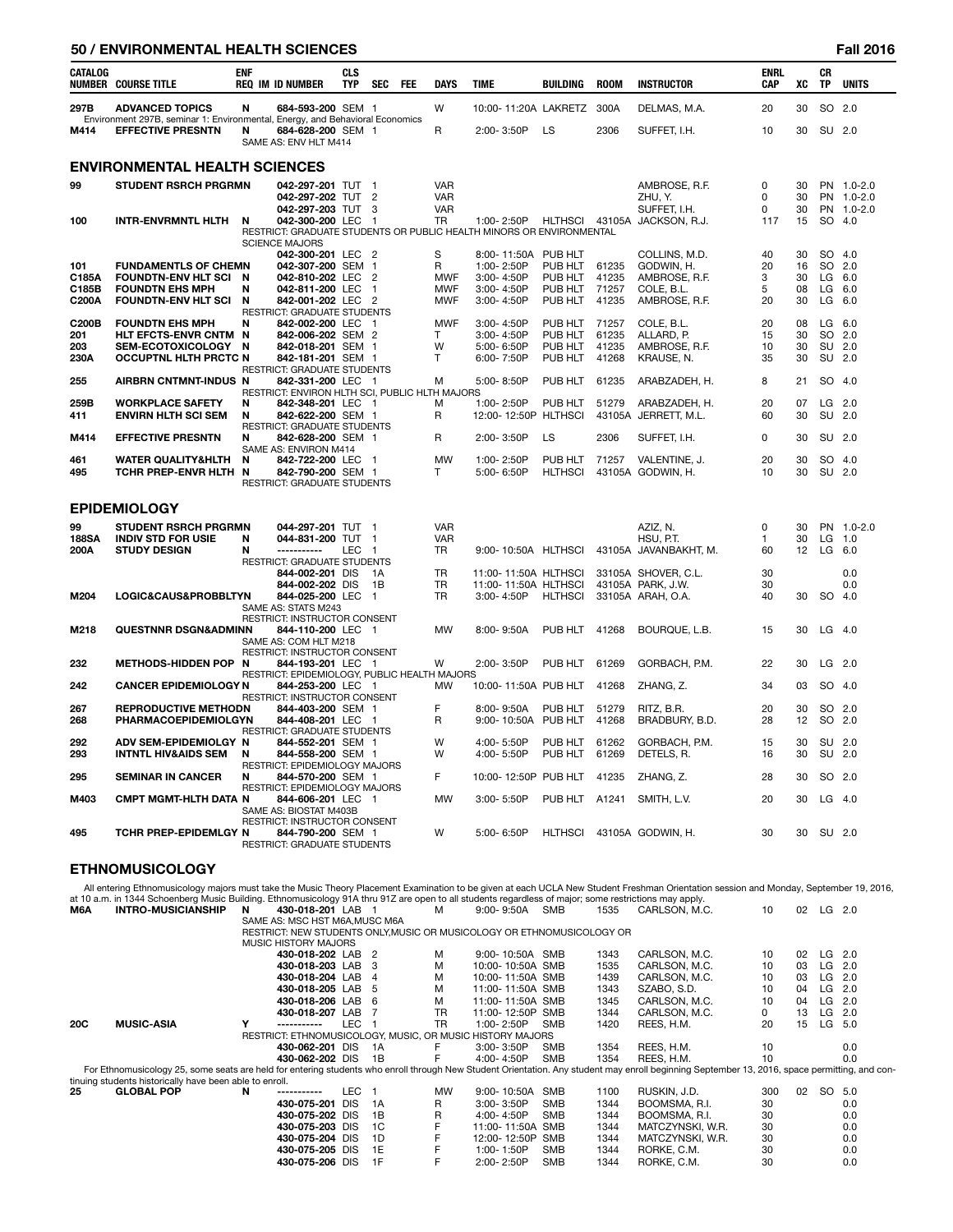## Fall 2016 ETHNOMUSICOLOGY / 51

| CATALOG     | <b>NUMBER COURSE TITLE</b>                                                                 | ENF | <b>REQ IM ID NUMBER</b>                                                                                               | <b>CLS</b><br>TYP | <b>SEC</b>                                   | FEE       | <b>DAYS</b>                      | TIME                                                                                                                       | BUILDING                                             | <b>ROOM</b>                                          | <b>INSTRUCTOR</b>                                                                                                                                                                           | ENRL<br>CAP                             | xс | CR<br>TP  | <b>UNITS</b>                           |
|-------------|--------------------------------------------------------------------------------------------|-----|-----------------------------------------------------------------------------------------------------------------------|-------------------|----------------------------------------------|-----------|----------------------------------|----------------------------------------------------------------------------------------------------------------------------|------------------------------------------------------|------------------------------------------------------|---------------------------------------------------------------------------------------------------------------------------------------------------------------------------------------------|-----------------------------------------|----|-----------|----------------------------------------|
|             |                                                                                            |     | 430-075-207 DIS<br>430-075-208 DIS<br>430-075-209 DIS<br>430-075-210 DIS                                              |                   | 1G<br>1H<br>11<br>- 1 J                      |           | F<br>F<br>F<br>F                 | 3:00-3:50P<br>4:00-4:50P<br>1:00-1:50P<br>2:00-2:50P                                                                       | <b>SMB</b><br><b>SMB</b><br><b>SMB</b><br><b>SMB</b> | 1344<br>1344<br>1440<br>1440                         | CASTANEDA, D.F.<br>CASTANEDA, D.F.<br>WIDMAN, J.H.<br>WIDMAN, J.H.                                                                                                                          | 30<br>30<br>30<br>30                    |    |           | 0.0<br>0.0<br>0.0<br>0.0               |
|             | continuing students historically have been able to enroll.                                 |     |                                                                                                                       |                   |                                              |           |                                  |                                                                                                                            |                                                      |                                                      | For Ethnomusicology 50A, some seats are held for entering students who enroll through New Student Orientation. Any student may enroll beginning September 13, 2016, space permitting, and   |                                         |    |           |                                        |
| 50A         | JAZZ-AMERCN CULTURE N                                                                      |     | <br>430-170-201 DIS<br>430-170-202 DIS<br>430-170-203 DIS<br>430-170-204 DIS<br>430-170-205 DIS<br>430-170-206 DIS 1F | LEC               | $\blacksquare$<br>1A<br>1B<br>1C<br>1D<br>1E |           | TR<br>F<br>F<br>F<br>F<br>F<br>F | 11:00-12:50P SMB<br>$9:00 - 9:50A$<br>10:00-10:50A SMB<br>11:00-11:50A SMB<br>12:00-12:50P SMB<br>1:00-1:50P<br>2:00-2:50P | <b>SMB</b><br><b>SMB</b><br><b>SMB</b>               | 1100<br>1354<br>1354<br>1354<br>1354<br>1354<br>1354 | HARRISON, C.A.<br>LAVIN, G.W.<br>LAVIN, G.W.<br>DOLEAC, B.G.<br>ROBINSON, L.A.<br>ROSTAMI, M.<br>ROSTAMI, M.                                                                                | 210<br>35<br>35<br>35<br>35<br>35<br>35 |    | 30 SO 5.0 | 0.0<br>0.0<br>0.0<br>0.0<br>0.0<br>0.0 |
| 71AF        | <b>JAZZ GUITAR</b>                                                                         | N   | 430-201-200 STU 1<br>RESTRICT: INSTRUCTOR CONSENT                                                                     |                   |                                              | \$325 VAR |                                  |                                                                                                                            |                                                      |                                                      | MARSHALL, W.                                                                                                                                                                                | 5                                       | 30 | $LG$ 2.0  |                                        |
| 71BF        | <b>JAZZ PERCUSSION</b>                                                                     | N   | 430-204-200 STU 1<br>RESTRICT: INSTRUCTOR CONSENT                                                                     |                   |                                              | \$325 VAR |                                  |                                                                                                                            |                                                      |                                                      | CAMERON, C.                                                                                                                                                                                 | 5                                       | 30 |           | LG 2.0                                 |
| 71 CF       | <b>JAZZ PIANO</b>                                                                          | N   | 430-207-200 STU 1<br><b>RESTRICT: INSTRUCTOR CONSENT</b>                                                              |                   |                                              | \$325 VAR |                                  |                                                                                                                            |                                                      |                                                      | HENDELMAN, T.                                                                                                                                                                               | 5                                       | 30 | LG 2.0    |                                        |
| 71DF        | <b>JAZZ SAXOPHONE</b>                                                                      | N   | 430-210-200 STU 1<br>RESTRICT: INSTRUCTOR CONSENT                                                                     |                   |                                              | \$325 VAR |                                  |                                                                                                                            |                                                      |                                                      | ALMARIO, J.                                                                                                                                                                                 | 5                                       | 30 |           | LG 2.0                                 |
| 71EF        | <b>JAZZ STRING BASS</b>                                                                    | N   | 430-213-200 STU 1<br>RESTRICT: INSTRUCTOR CONSENT                                                                     |                   |                                              | \$325 VAR |                                  |                                                                                                                            |                                                      |                                                      | MIRANDA, R.                                                                                                                                                                                 | 5                                       | 30 |           | LG 2.0                                 |
| <b>71FF</b> | <b>JAZZ TROMBONE</b>                                                                       | N   | 430-216-200 STU 1<br>RESTRICT: INSTRUCTOR CONSENT                                                                     |                   |                                              | \$325 VAR |                                  |                                                                                                                            |                                                      |                                                      | BOHANON, G.R.                                                                                                                                                                               | 5                                       | 30 |           | LG 2.0                                 |
| 71GF        | <b>JAZZ TRUMPET</b>                                                                        | N   | 430-219-200 STU 1<br>RESTRICT: INSTRUCTOR CONSENT                                                                     |                   |                                              | \$325 VAR |                                  |                                                                                                                            |                                                      |                                                      | RODRIGUEZ, B.H.                                                                                                                                                                             | 5                                       | 30 |           | $LG$ 2.0                               |
| 71 IF       | <b>JAZZ VOICE</b>                                                                          | N   | 430-222-200 STU 1<br>RESTRICT: INSTRUCTOR CONSENT                                                                     |                   |                                              | \$325 VAR |                                  |                                                                                                                            |                                                      |                                                      | MORRISON, B.                                                                                                                                                                                | 5                                       | 30 |           | $LG$ 2.0                               |
| 91B         | <b>MUSIC OF BALI</b>                                                                       | N   | 430-251-200 ACT 1                                                                                                     |                   |                                              |           | T.                               | 7:00-9:50P                                                                                                                 | <b>SMB</b>                                           | 1659                                                 | WENTEN, I.N.                                                                                                                                                                                | 35                                      | 30 |           | SO 2.0                                 |
| 91C         | MUSIC&DANCE-BALKANSN                                                                       |     | <b>RESTRICT: INSTRUCTOR CONSENT</b><br>430-252-200 ACT 1                                                              |                   |                                              |           | м                                | 7:00-9:50P                                                                                                                 | <b>SMB</b>                                           | 1440                                                 | VARIMEZOVA, T.T.                                                                                                                                                                            | 35                                      | 30 |           | SO 2.0                                 |
| 91D         | <b>MUSIC OF CHINA</b>                                                                      | N   | RESTRICT: INSTRUCTOR CONSENT<br>430-253-200 ACT 1                                                                     |                   |                                              |           | W                                | 7:00-9:50P                                                                                                                 | <b>SMB</b>                                           | 1659                                                 | LI, C.                                                                                                                                                                                      | 35                                      | 30 |           | SO 2.0                                 |
| 91E         | <b>MUSIC&amp;DANCE-GHANA</b>                                                               | N   | RESTRICT: INSTRUCTOR CONSENT<br>430-254-200 ACT 1                                                                     |                   |                                              |           | R                                | 7:00-9:50P                                                                                                                 | <b>SMB</b>                                           | 1659                                                 | AWE, F.P.                                                                                                                                                                                   | 20                                      | 30 |           | SO 2.0                                 |
| 91F         | <b>MUSIC OF INDIA</b>                                                                      | N   | RESTRICT: INSTRUCTOR CONSENT<br>430-255-200 ACT 1                                                                     |                   |                                              |           | T.                               | 2:00-2:50P                                                                                                                 | <b>SMB</b>                                           | 1659                                                 | KAUSHAL, A.                                                                                                                                                                                 | 50                                      | 30 |           | SO 2.0                                 |
|             | Ethnomusicology 91F, activity 1:                                                           |     | RESTRICT: INSTRUCTOR CONSENT                                                                                          |                   |                                              |           |                                  |                                                                                                                            |                                                      |                                                      |                                                                                                                                                                                             |                                         |    |           |                                        |
|             |                                                                                            |     | 430-255-201 ACT 2<br>RESTRICT: INSTRUCTOR CONSENT                                                                     |                   |                                              |           | м                                | 4:00-4:50P                                                                                                                 | <b>SMB</b>                                           | 1846                                                 | NEUMAN, R.D.                                                                                                                                                                                | 15                                      | 30 |           | SO 2.0                                 |
| 91K         | Ethnomusicology 91F, activity 2:<br><b>MUSIC OF MEXICO</b>                                 | N   | 430-260-200 ACT 1                                                                                                     |                   |                                              |           | м                                | 5:00-7:50P                                                                                                                 | <b>SMB</b>                                           | 1344                                                 | GUZMAN, J.A.                                                                                                                                                                                | 20                                      | 30 | SO        | 2.0                                    |
| 91L         | <b>MUSIC OF PERSIA</b>                                                                     | N   | RESTRICT: INSTRUCTOR CONSENT<br>430-261-200 ACT 1                                                                     |                   |                                              |           | R                                | 4:00-5:50P                                                                                                                 | <b>SMB</b>                                           | 1659                                                 | POURJAVADY, A.H.                                                                                                                                                                            | 10                                      | 30 |           | SO 2.0                                 |
| 91N         | <b>MUSIC OF NEAR EAST</b>                                                                  | N   | RESTRICT: INSTRUCTOR CONSENT<br>430-263-200 ACT 1                                                                     |                   |                                              |           | R                                | 7:00-9:50P                                                                                                                 | <b>SMB</b>                                           | 1325                                                 | RACY, A.J.                                                                                                                                                                                  | 20                                      | 30 |           | SO 2.0                                 |
|             | For Ethnomusicology 91P, an audition is required. Come prepared with one song of any kind. |     | RESTRICT: INSTRUCTOR CONSENT                                                                                          |                   |                                              |           |                                  |                                                                                                                            |                                                      |                                                      |                                                                                                                                                                                             |                                         |    |           |                                        |
| 91P         | <b>MUSIC-AFRCN AMERCNSN</b>                                                                |     | 430-265-200 ACT 1<br><b>RESTRICT: INSTRUCTOR CONSENT</b>                                                              |                   |                                              |           | R                                | 11:00-12:50P SMB                                                                                                           |                                                      | 1325                                                 | ROBERSON, J.E.                                                                                                                                                                              | 50                                      | 30 |           | SO 2.0                                 |
| 91T         | <b>JAZZ ORCHESTRA</b>                                                                      | N   | 430-269-200 ACT 1<br>RESTRICT: INSTRUCTOR CONSENT                                                                     |                   |                                              |           | TR                               | 3:00-4:50P                                                                                                                 | <b>SMB</b>                                           | 1325                                                 | HARRISON, C.A.                                                                                                                                                                              | 30                                      | 30 |           | LG 2.0                                 |
|             | Ethnomusicology 91T, activity 1:                                                           |     | 430-269-201 ACT 2                                                                                                     |                   |                                              |           | R                                | 7:00-9:50P                                                                                                                 | <b>SMB</b>                                           | 1345                                                 | RODRIGUEZ, B.H.                                                                                                                                                                             | 30                                      | 30 | $LG$ 2.0  |                                        |
|             | Ethnomusicology 91T, activity 2:                                                           |     | RESTRICT: INSTRUCTOR CONSENT                                                                                          |                   |                                              |           |                                  |                                                                                                                            |                                                      |                                                      |                                                                                                                                                                                             |                                         |    |           |                                        |
|             |                                                                                            |     | 430-269-204 ACT 4<br>RESTRICT: INSTRUCTOR CONSENT                                                                     |                   |                                              |           | W                                | 5:00-6:50P                                                                                                                 | <b>SMB</b>                                           | 1343                                                 | BURRELL, K.E.                                                                                                                                                                               | 15                                      |    | 30 LG 2.0 |                                        |
| 91Z         | <b>OPEN ENSEMBLE</b>                                                                       | N   | 430-275-200 ACT 1<br>RESTRICT: INSTRUCTOR CONSENT                                                                     |                   |                                              |           | R                                | 6:00-7:50P                                                                                                                 | <b>SMB</b>                                           | 1818                                                 | TAYLOR, T.D.                                                                                                                                                                                | 20                                      | 30 |           | SO 2.0                                 |
|             | Ethnomusicology 91Z, activity 1: Irish Music Ensemble                                      |     | 430-275-201 ACT 2                                                                                                     |                   |                                              |           | W                                | 5:00-6:50P                                                                                                                 | <b>SMB</b>                                           | 1439                                                 | NEWTON, J.W.                                                                                                                                                                                | 20                                      | 30 |           | SO 2.0                                 |
|             | Ethnomusicology 91Z, activity 2: Charles Mingus Ensemble                                   |     | RESTRICT: INSTRUCTOR CONSENT                                                                                          |                   |                                              |           |                                  |                                                                                                                            |                                                      |                                                      |                                                                                                                                                                                             |                                         |    |           |                                        |
|             |                                                                                            |     | 430-275-202 ACT 3<br>RESTRICT: INSTRUCTOR CONSENT                                                                     |                   |                                              |           | T.                               | 6:00-9:50P                                                                                                                 | <b>SMB</b>                                           | 1440                                                 | BRAGGER, D.M.                                                                                                                                                                               | 15                                      | 30 | SO 2.0    |                                        |
|             | Ethnomusicology 91Z, activity 3: Bluegrass and Old-Time String Ensemble                    |     | 430-275-203 ACT 4                                                                                                     |                   |                                              |           | W                                | 7:00-9:50P                                                                                                                 | <b>SMB</b>                                           | 1440                                                 | LOZA, S.J.                                                                                                                                                                                  | 15                                      | 30 |           | SO 2.0                                 |
|             | Ethnomusicology 91Z, activity 4: Intercultural Improvisation Ensemble                      |     | RESTRICT: INSTRUCTOR CONSENT                                                                                          |                   |                                              |           |                                  |                                                                                                                            |                                                      |                                                      |                                                                                                                                                                                             |                                         |    |           |                                        |
|             |                                                                                            |     | 430-275-206 ACT 6<br>RESTRICT: INSTRUCTOR CONSENT                                                                     |                   |                                              |           | Т                                | 5:00-5:50P                                                                                                                 | <b>SMB</b>                                           | 1325                                                 | LOZA, S.J.                                                                                                                                                                                  | 10                                      | 30 |           | SO 2.0                                 |
|             | Ethnomusicology 91Z, activity 6: Love is Answer Choir                                      |     | 430-275-207 ACT 7                                                                                                     |                   |                                              |           | W                                | 6:30-9:20P                                                                                                                 | <b>SMB</b>                                           | 1842                                                 | ADLER, S.I.                                                                                                                                                                                 | 10                                      | 30 |           | SO 2.0                                 |
|             | Ethnomusicology 91Z, activity 7: Music of Thailand                                         |     | RESTRICT: INSTRUCTOR CONSENT                                                                                          |                   |                                              |           |                                  |                                                                                                                            |                                                      |                                                      |                                                                                                                                                                                             |                                         |    |           |                                        |
| 92          | <b>MUSIC INSTRUCTION</b>                                                                   | N   | 430-276-200 STU 1<br>RESTRICT: INSTRUCTOR CONSENT                                                                     |                   |                                              |           | <b>VAR</b>                       |                                                                                                                            |                                                      |                                                      | BEKEN, M.N.                                                                                                                                                                                 | 5                                       | 30 | LG 2.0    |                                        |
|             |                                                                                            |     |                                                                                                                       |                   |                                              |           |                                  |                                                                                                                            |                                                      |                                                      | For Ethnomusicology 108B, some seats are held for entering students who enroll through New Student Orientation. Any student may enroll beginning September 13, 2016, space permitting, and  |                                         |    |           |                                        |
| 108B        | continuing students historically have been able to enroll.<br>MUSIC-LATIN AMERICA N        |     | -----------                                                                                                           | LEC 1             |                                              |           | <b>MW</b>                        | 9:00-10:50A SMB                                                                                                            |                                                      | 1200                                                 | HERNANDEZ, A.D.                                                                                                                                                                             | 60                                      |    | 02 SO 5.0 |                                        |
|             |                                                                                            |     | 430-349-201 DIS<br>430-349-202 DIS                                                                                    |                   | - 1A<br>1B                                   |           | R<br>R                           | 2:00-2:50P<br>3:00-3:50P                                                                                                   | <b>SMB</b><br><b>SMB</b>                             | 1439<br>1420                                         | PITIC, B.<br>PITIC, B.                                                                                                                                                                      | 30<br>30                                |    |           | 0.0<br>0.0                             |
|             | continuing students historically have been able to enroll.                                 |     |                                                                                                                       |                   |                                              |           |                                  |                                                                                                                            |                                                      |                                                      | For Ethnomusicology M110A, some seats are held for entering students who enroll through New Student Orientation. Any student may enroll beginning September 13, 2016, space permitting, and |                                         |    |           |                                        |
|             | M110A AFRCN AM MUS HERITG N                                                                |     | -----------<br>SAME AS: AF AMER M110A                                                                                 | LEC 1             |                                              |           | TR                               | 9:00-10:50A SMB                                                                                                            |                                                      | 1344                                                 | KEYES, C.L.                                                                                                                                                                                 | 40                                      |    | 12 SO 5.0 |                                        |
|             |                                                                                            |     | 430-360-201 DIS<br>430-360-202 DIS                                                                                    |                   | - 1 A<br>- 1B                                |           | F<br>F                           | $9:00 - 9:50A$<br>10:00-10:50A SMB                                                                                         | SMB                                                  | 1439<br>1439                                         | BOLIN, M.T.<br>BOLIN, M.T.                                                                                                                                                                  | 20<br>20                                |    |           | 0.0<br>0.0                             |
| C122A       | <b>EARLY JAZZ TO SWING</b>                                                                 | N   | 430-432-201 LEC 1<br>RESTRICT: ETHNOMUSIC, MUSIC, MUSIC HIST, WAC                                                     |                   |                                              |           | R                                | 3:00-5:50P                                                                                                                 | <b>SMB</b>                                           | 1354                                                 | NEWTON, J.W.                                                                                                                                                                                | 15                                      | 30 | $LG$ 4.0  |                                        |
| 127A        | JAZZ KEYBRD HARMONYY                                                                       |     | 430-463-200 LAB 1<br><b>RESTRICT: ETHNOMUSICOLOGY MAJORS</b>                                                          |                   |                                              |           | w                                | 3:00-4:50P                                                                                                                 | <b>SMB</b>                                           | 1535                                                 | HENDELMAN, T.                                                                                                                                                                               | 17                                      | 30 | $LG$ 2.0  |                                        |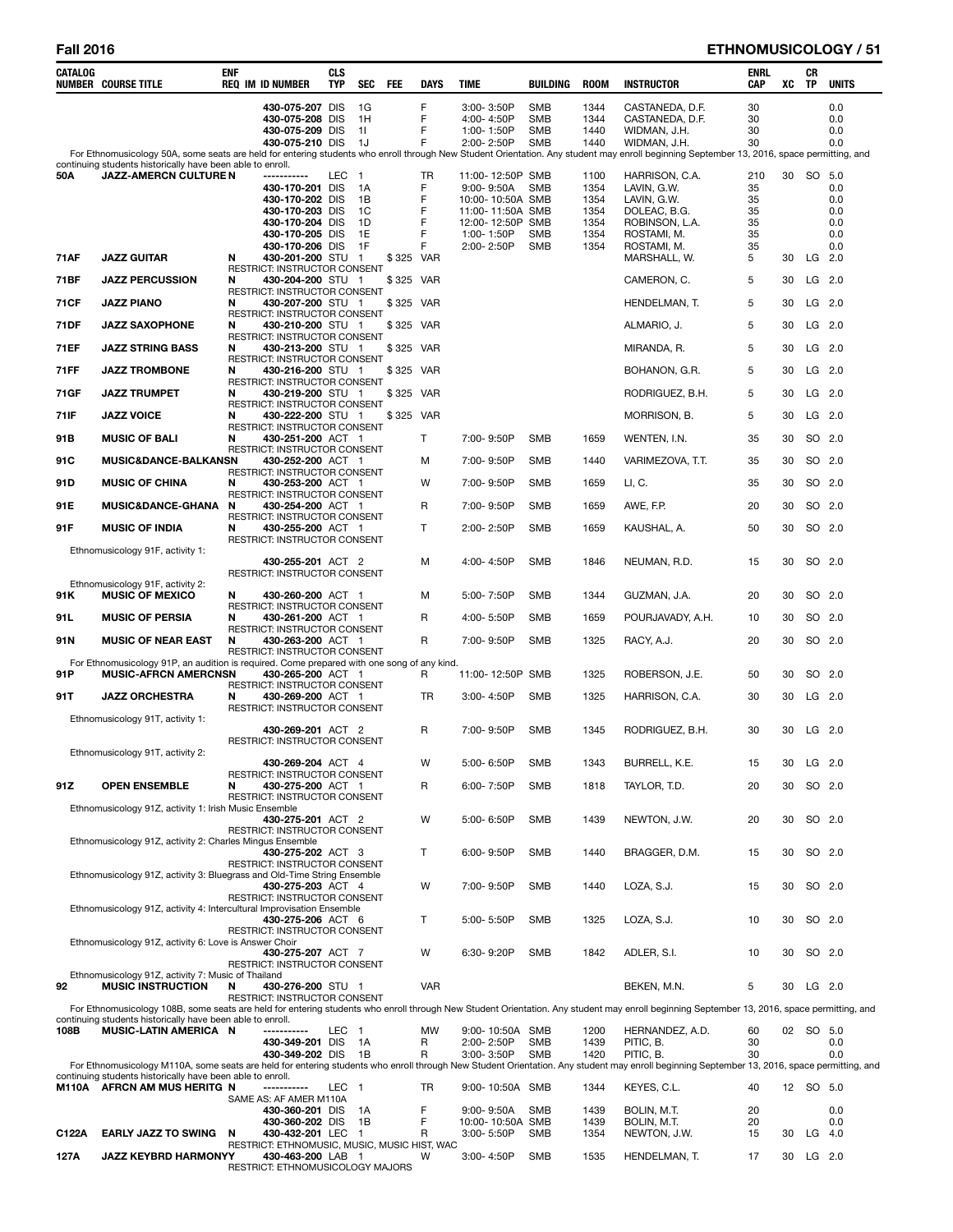# 52 / FILM, TELEVISION, AND DIGITAL MEDIA FALL AND FALL AND THE SERVICE OF THE SAME RAIL 2016

| CATALOG          | <b>NUMBER COURSE TITLE</b>                                                                                                                                   | <b>ENF</b> | <b>REQ IM ID NUMBER</b>                                                                                                 | <b>CLS</b><br><b>TYP</b> | SEC FEE |            | DAYS             | TIME             | <b>BUILDING</b> | <b>ROOM</b> | <b>INSTRUCTOR</b>                       | <b>ENRL</b><br>CAP | XC       | CR<br>TP  | <b>UNITS</b>  |
|------------------|--------------------------------------------------------------------------------------------------------------------------------------------------------------|------------|-------------------------------------------------------------------------------------------------------------------------|--------------------------|---------|------------|------------------|------------------|-----------------|-------------|-----------------------------------------|--------------------|----------|-----------|---------------|
| 129A             | JAZZ THEORY&IMPROV N                                                                                                                                         |            | 430-474-200 LEC 1                                                                                                       |                          |         |            | W                | 1:00-2:50P       | <b>SMB</b>      | 1439        | HENDELMAN, T.                           | 18                 | 30       | LG 2.0    |               |
| 161B             | <b>ADV MUSIC OF BALI</b>                                                                                                                                     | N          | RESTRICT: ETHNOMUSICOLOGY MAJORS<br>430-667-200 ACT 1                                                                   |                          |         |            | Т                | 7:00-9:50P       | <b>SMB</b>      | 1659        | WENTEN, I.N.                            | 45                 | 30       | $LG$ 2.0  |               |
| <b>161C</b>      | <b>ADV MSC&amp;DNC-BALKANSN</b>                                                                                                                              |            | <b>RESTRICT: INSTRUCTOR CONSENT</b><br>430-668-200 ACT 1                                                                |                          |         |            | м                | 7:00-9:50P       | <b>SMB</b>      | 1440        | VARIMEZOVA, T.T.                        | 40                 | 30       | $LG$ 2.0  |               |
| 161D             | <b>ADV MUSIC OF CHINA</b>                                                                                                                                    | N          | RESTRICT: INSTRUCTOR CONSENT<br>430-669-200 ACT 1                                                                       |                          |         |            | W                | 7:00-9:50P       | <b>SMB</b>      | 1659        | LI, C.                                  | 30                 | 30       | $LG$ 2.0  |               |
| 161E             | ADV MUSC&DANC-GHANAN                                                                                                                                         |            | RESTRICT: INSTRUCTOR CONSENT<br>430-670-200 ACT 1                                                                       |                          |         |            | R                | 7:00-9:50P       | <b>SMB</b>      | 1659        | AWE, F.P.                               | 20                 | 30       | $LG$ 2.0  |               |
| 161F             | <b>ADV MUSIC OF INDIA</b>                                                                                                                                    | N          | RESTRICT: INSTRUCTOR CONSENT<br>430-671-201 ACT 1                                                                       |                          |         |            | $\mathsf{T}$     | 2:00-2:50P       | SMB             | 1659        | KAUSHAL, A.                             | 50                 | 30       | $LG$ 2.0  |               |
|                  | Ethnomusicology 161F, activity 1:                                                                                                                            |            | RESTRICT: INSTRUCTOR CONSENT                                                                                            |                          |         |            |                  |                  |                 |             |                                         |                    |          |           |               |
|                  |                                                                                                                                                              |            | 430-671-202 ACT 2<br><b>RESTRICT: INSTRUCTOR CONSENT</b>                                                                |                          |         |            | м                | 4:00-4:50P       | <b>SMB</b>      | 1846        | NEUMAN, R.D.                            | 15                 | 30       | $LG$ 2.0  |               |
| 161K             | Ethnomusicology 161F, activity 2:<br>ADV MUSIC OF MEXICO N                                                                                                   |            | 430-676-200 ACT 1                                                                                                       |                          |         |            | м                | 5:00-7:50P       | <b>SMB</b>      | 1344        | GUZMAN, J.A.                            | 20                 | 30       | $LG$ 2.0  |               |
| 161L             | <b>ADV MUSIC OF PERSIA</b>                                                                                                                                   | N          | RESTRICT: INSTRUCTOR CONSENT<br>430-677-200 ACT 1                                                                       |                          |         |            | R                | 4:00-5:50P       | <b>SMB</b>      | 1659        | POURJAVADY, A.H.                        | 30                 | 30       | $LG$ 2.0  |               |
| 161M             | <b>ADV MUSIC-THAILAND</b>                                                                                                                                    | N          | RESTRICT: INSTRUCTOR CONSENT<br>430-678-200 ACT 1                                                                       |                          |         |            | W                | 6:30-9:20P       | <b>SMB</b>      | 1842        | ADLER, S.I.                             | 10                 | 30       | $LG$ 2.0  |               |
| 161N             | ADV MUSIC-NEAR EAST N                                                                                                                                        |            | RESTRICT: INSTRUCTOR CONSENT<br>430-679-200 ACT 1                                                                       |                          |         |            | R                | 7:00-9:50P       | <b>SMB</b>      | 1325        | RACY, A.J.                              | 20                 | 30       | $LG$ 2.0  |               |
| 161P             | ADV MUSIC-AFR AMRCN N                                                                                                                                        |            | RESTRICT: INSTRUCTOR CONSENT<br>430-681-200 ACT 1                                                                       |                          |         |            | R                | 11:00-12:50P SMB |                 | 1325        | ROBERSON, J.E.                          | 50                 | 30       | $LG$ 2.0  |               |
| 161T             | <b>ADV JAZZ ORCHESTRA</b>                                                                                                                                    | N          | RESTRICT: INSTRUCTOR CONSENT<br>430-685-201 ACT 1                                                                       |                          |         |            | $\mathsf{T}$     | 3:00-4:50P       | SMB             | 1325        | HARRISON, C.A.                          | 30                 | 30       | $LG$ 2.0  |               |
|                  | Ethnomusicology 161T, activity 1:                                                                                                                            |            | RESTRICT: INSTRUCTOR CONSENT                                                                                            |                          |         |            |                  |                  |                 |             |                                         |                    |          |           |               |
|                  |                                                                                                                                                              |            | 430-685-202 ACT 2<br>RESTRICT: INSTRUCTOR CONSENT                                                                       |                          |         |            | R                | 7:00-9:50P       | <b>SMB</b>      | 1345        | RODRIGUEZ, B.H.                         | 15                 | 30       | $LG$ 2.0  |               |
|                  | Ethnomusicology 161T, activity 2:                                                                                                                            |            | 430-685-204 ACT 4                                                                                                       |                          |         |            | W                | 5:00-6:50P       | <b>SMB</b>      | 1343        | BURRELL, K.E.                           | 20                 | 30       | $LG$ 2.0  |               |
|                  | <b>ADV OPEN ENSEMBLE</b>                                                                                                                                     | N          | <b>RESTRICT: INSTRUCTOR CONSENT</b><br>430-689-201 ACT 1                                                                |                          |         |            | R                | 6:00-7:50P       |                 |             |                                         |                    | 30       | $LG$ 2.0  |               |
| 161Z             |                                                                                                                                                              |            | <b>RESTRICT: INSTRUCTOR CONSENT</b>                                                                                     |                          |         |            |                  |                  | <b>SMB</b>      | 1818        | TAYLOR, T.D.                            | 20                 |          |           |               |
|                  | Ethnomusicology 161Z, activity 1: Irish Music Ensemble                                                                                                       |            | 430-689-202 ACT 2                                                                                                       |                          |         |            | W                | 5:00-6:50P       | <b>SMB</b>      | 1439        | NEWTON, J.W.                            | 20                 | 30       | $LG$ 2.0  |               |
|                  | Ethnomusicology 161Z, activity 2: Charles Mingus Ensemble                                                                                                    |            | <b>RESTRICT: INSTRUCTOR CONSENT</b>                                                                                     |                          |         |            |                  |                  |                 |             |                                         |                    |          |           |               |
|                  |                                                                                                                                                              |            | 430-689-203 ACT 3<br>RESTRICT: INSTRUCTOR CONSENT                                                                       |                          |         |            | $\mathsf{T}$     | $6:00 - 9:50P$   | SMB             | 1440        | BRAGGER, D.M.                           | 10                 | 30       | $LG$ 2.0  |               |
|                  | Ethnomusicology 161Z, activity 3: Bluegrass and Old-Time String Ensemble                                                                                     |            | 430-689-204 ACT 4                                                                                                       |                          |         |            | W                | 7:00-9:50P       | <b>SMB</b>      | 1440        | LOZA, S.J.                              | 10                 | 30       | $LG$ 2.0  |               |
|                  | Ethnomusicology 161Z, activity 4: Intercultural Improvisation Ensemble                                                                                       |            | <b>RESTRICT: INSTRUCTOR CONSENT</b>                                                                                     |                          |         |            |                  |                  |                 |             |                                         |                    |          |           |               |
|                  |                                                                                                                                                              |            | 430-689-206 ACT 6<br><b>RESTRICT: INSTRUCTOR CONSENT</b>                                                                |                          |         |            | $\mathsf{T}$     | 5:00-5:50P       | SMB             | 1325        | LOZA, S.J.                              | 10                 | 30       | $LG$ 2.0  |               |
| 162              | Ethnomusicology 161Z, activity 6: Love is Answer Choir<br>ADV MUSIC INSTRUCTN N                                                                              |            | 430-692-200 STU 1                                                                                                       |                          |         |            | VAR              |                  |                 |             | BEKEN, M.N.                             | 5                  | 30       | $LG$ 2.0  |               |
| C165             | <b>SELECTED TOPICS</b>                                                                                                                                       | N          | <b>RESTRICT: INSTRUCTOR CONSENT</b><br>430-690-200 LEC 1                                                                |                          |         |            | TR               | 1:00-2:50P       | <b>SMB</b>      | 1344        | BEKEN, M.N.                             | 20                 | 30       | $LG$ 4.0  |               |
| 188              | Ethnomusicology C165, lecture 1: Non-Western Influences in Contemporary Music<br><b>SPECIAL COURSES</b>                                                      | N          | 430-829-200 LEC 1                                                                                                       |                          |         |            | м                | 1:00-3:50P       | <b>SMB</b>      | 1440        | KAVOURAS, P.                            | 10                 | 30       | SO 4.0    |               |
|                  | Ethnomusicology 188, lecture 1: Performing Otherness, Othering Performance: Reflexivity in, through, and beyond Greek Music Culture                          |            | RESTRICT: ETHNOMUSICOLOGY MAJORS                                                                                        |                          |         |            |                  |                  |                 |             |                                         |                    |          |           |               |
|                  | Ethnomusicology 188, lecture 2: Music, Food, and Culture in South Asia and Diaspora                                                                          |            | 430-829-201 LEC 2                                                                                                       |                          |         |            | W                | 10:00-12:50P SMB |                 | 1439        | PETTIT, A.J.                            | 20                 | 30       | SO 4.0    |               |
|                  | 195A INTERNSHIP N 430-871-201 TUT 1                                                                                                                          |            |                                                                                                                         |                          |         | <b>VAR</b> |                  |                  |                 |             | BEKEN, M.N.                             | 0                  |          |           | 30 SO 2.0-4.0 |
| 195B<br>215A     | <b>INTRN-PBLC ETHNOMUS N</b><br>PRSPCTVS&PARADGMS IN                                                                                                         |            | 430-876-201 TUT 1<br>830-090-200 SEM 1                                                                                  |                          |         |            | <b>VAR</b><br>T. | 3:00-5:50P       | <b>SMB</b>      | <b>B544</b> | BEKEN, M.N.<br>LOZA, S.J.               | 0<br>10            | 30<br>30 | $LG$ 4.0  | SO 2.0-4.0    |
| 216A             | <b>ETHNOMMU MTHDS I</b>                                                                                                                                      | N          | RESTRICT: GRADUATE STUDENTS, ETHNOMUSICOLOGY MAJORS<br>830-096-200 SEM 1                                                |                          |         |            | R                | $3:00 - 5:50P$   | <b>SMB</b>      | <b>B544</b> | BEKEN, M.N.                             | 10                 | 30       | $LG$ 4.0  |               |
| C222A            | <b>EARLY JAZZ TO SWING</b>                                                                                                                                   | N          | RESTRICT: GRADUATE STUDENTS, ETHNOMUSICOLOGY MAJORS<br>830-132-201 LEC 1                                                |                          |         |            | R                | $3:00 - 5:50P$   | <b>SMB</b>      | 1354        | NEWTON, J.W.                            | 15                 | 30       | $LG$ 4.0  |               |
| C <sub>270</sub> | <b>SELECTED TOPICS</b>                                                                                                                                       | N          | RESTRICT: GRADUATE STUDENTS, ETHNOMUSIC, MUSIC, MUSIC HIST, WAC<br>830-420-200 LEC 1                                    |                          |         |            | TR               | 1:00-2:50P       | SMB             | 1344        | BEKEN, M.N.                             | 20                 | 30       | $LG$ 4.0  |               |
| 275              | Ethnomusicology C270, lecture 1: Non-Western Influences in Contemporary Music<br><b>SEM-AESTHETCS-MUSIC N</b>                                                |            | 830-450-200 SEM 1                                                                                                       |                          |         |            | м                | $3:00 - 5:50P$   | SMB             | <b>B544</b> | SAVAGE, R.                              | 10                 | 30       | SO 6.0    |               |
| 289              | <b>RSCH DSGN&amp;GRNT WRTGN</b>                                                                                                                              |            | RESTRICT: GRADUATE STUDENTS, ETHNOMUSICOLOGY MAJORS<br>830-534-201 SEM 1                                                |                          |         |            | W                | 3:00-5:50P       | <b>SMB</b>      | <b>B544</b> | REES, H.M.                              | 10                 | 30       | SO 4.0    |               |
|                  |                                                                                                                                                              |            | RESTRICT: GRADUATE STUDENTS, ETHNOMUSICOLOGY, MUSICOLOGY, AND WORLD<br><b>ARTS MAJORS</b>                               |                          |         |            |                  |                  |                 |             |                                         |                    |          |           |               |
| 292A             | <b>TOPICS-ETHNOMUSCLGYN</b>                                                                                                                                  |            | 830-552-200 SEM 1<br>RESTRICT: GRADUATE STUDENTS, ETHNOMUSICOLOGY MAJORS                                                |                          |         |            | <b>VAR</b>       |                  | <b>SMB</b>      |             | REES, H.M.                              | 10                 | 30       | SO 4.0    |               |
| 292B             | Ethnomusicology 292A, seminar 1: Oral Histories of UCLA Ethnomusicology<br><b>TOPICS-ETHNOMUSCLGYN</b>                                                       |            | 830-553-200 SEM 1                                                                                                       |                          |         |            | м                | 1:00-3:50P       | <b>SMB</b>      | 1440        | KAVOURAS, P.                            | 10                 | 30       | SO 4.0    |               |
| 495A             | Ethnomusicology 292B, seminar 1: Performing Otherness, Othering Performance: Reflexivity in, through, and beyond Greek Music Culture<br>TCHNG APPRNTC PRACTN |            | RESTRICT: INSTRUCTOR CONSENT<br>830-791-200 SEM 1<br>RESTRICT: GRADUATE STUDENTS, ETHNOMUSICOLOGY AND MUSICOLOGY MAJORS |                          |         |            | м                | 1:00-2:50P       | SMB             | <b>B544</b> | TAYLOR, T.D.                            | 15                 | 30       | SU 2.0    |               |
|                  | FILM, TELEVISION, AND DIGITAL MEDIA                                                                                                                          |            |                                                                                                                         |                          |         |            |                  |                  |                 |             |                                         |                    |          |           |               |
|                  | <b>Film And Television</b>                                                                                                                                   |            |                                                                                                                         |                          |         |            |                  |                  |                 |             |                                         |                    |          |           |               |
| 1Α               | FRESHMAN SYMPOSIUM N                                                                                                                                         |            | 238-001-200 LAB 1                                                                                                       |                          |         |            | М                |                  |                 |             | 10:00-10:50A MELNITZ 1410A MCDONALD, W. | 15                 |          | 30 LG 1.0 |               |

**RESTRICT: INSTRUCTOR CONSENT**<br>RESTRICT: INSTRUCTOR CONSENT For Film and Television 6A, some seats are held for entering students who enroll through New Student Orientation. Any student may enroll beginning September 13, 2016, and continuing students<br>historically have been able to

| 6A | <b>HIST AM MOTION PIC</b> | N | ------------       | LEC. | MW | 1:00-4:50P                | MELNITZ | 1409 | KUNTZ. J.A.   | 270 | 30 LG 6.0 |     |
|----|---------------------------|---|--------------------|------|----|---------------------------|---------|------|---------------|-----|-----------|-----|
|    |                           |   | 238-018-201 DIS 1A |      |    | $9:00 - 9:50A$            | MELNITZ | 2534 | EKANAYAKE. A. |     |           |     |
|    |                           |   | 238-018-202 DIS 1B |      |    | 10:00-10:50A MELNITZ 2534 |         |      | EKANAYAKE. A. |     |           | 0.0 |
|    |                           |   | 238-018-203 DIS 1C |      |    | $9:00 - 9:50A$            | MELNITZ | 1441 | STEUER, L.R.  |     |           |     |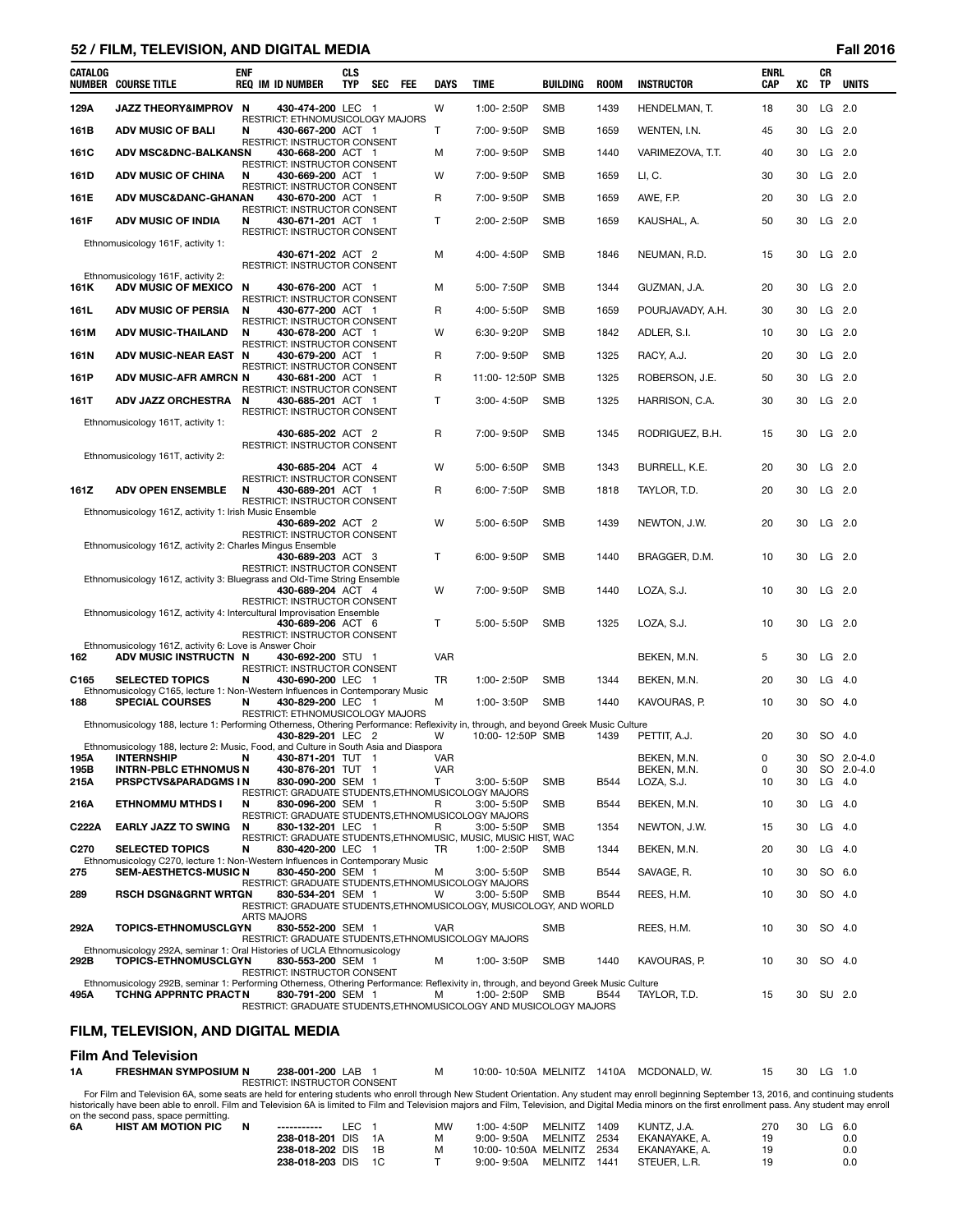# Fall 2016 FILM, TELEVISION, AND DIGITAL MEDIA / 53

| <b>CATALOG</b>  | <b>NUMBER COURSE TITLE</b>                                | <b>ENF</b> | <b>REQ IM ID NUMBER</b>                                                      | <b>CLS</b><br><b>TYP</b> | SEC                            | FEE | <b>DAYS</b>     | TIME                                                     | BUILDING                    | ROOM          | <b>INSTRUCTOR</b>                                                                                                                                                                                               | ENRL<br>CAP | XC       | CR<br><b>TP</b> | <b>UNITS</b>           |
|-----------------|-----------------------------------------------------------|------------|------------------------------------------------------------------------------|--------------------------|--------------------------------|-----|-----------------|----------------------------------------------------------|-----------------------------|---------------|-----------------------------------------------------------------------------------------------------------------------------------------------------------------------------------------------------------------|-------------|----------|-----------------|------------------------|
|                 |                                                           |            | 238-018-204 DIS                                                              |                          | 1D                             |     | T               | 10:00-10:50A MELNITZ                                     |                             | 1441          | STEUER, L.R.                                                                                                                                                                                                    | 19          |          |                 | 0.0                    |
|                 |                                                           |            | 238-018-205 DIS                                                              |                          | 1E                             |     | т               | 11:00-11:50A MELNITZ                                     |                             | 1441          | SANDLER, M.R.                                                                                                                                                                                                   | 19          |          |                 | 0.0                    |
|                 |                                                           |            | 238-018-206 DIS<br>238-018-207 DIS                                           |                          | 1F<br>1G                       |     | т<br>R          | 12:00-12:50P MELNITZ<br>11:00-11:50A MELNITZ             |                             | 1441<br>1441  | SANDLER, M.R.<br>WUEST, B.G.                                                                                                                                                                                    | 19<br>19    |          |                 | 0.0<br>0.0             |
|                 |                                                           |            | 238-018-208 DIS                                                              |                          | 1H                             |     | R               | 12:00-12:50P MELNITZ                                     |                             | 1441          | WUEST, B.G.                                                                                                                                                                                                     | 19          |          |                 | 0.0                    |
|                 |                                                           |            | 238-018-209 DIS                                                              |                          | 11                             |     | F               | $9:00 - 9:50A$                                           | MELNITZ                     | 1441          | MCCANN, C.E.                                                                                                                                                                                                    | 19          |          |                 | 0.0                    |
|                 |                                                           |            | 238-018-210 DIS<br>238-018-211 DIS                                           |                          | 1J<br>1K                       |     | F<br>F          | 10:00-10:50A MELNITZ<br>11:00-11:50A MELNITZ             |                             | 1441<br>1441  | MCCANN, C.E.<br>REINHARD, M.M.                                                                                                                                                                                  | 19<br>20    |          |                 | 0.0<br>0.0             |
|                 |                                                           |            | 238-018-212 DIS                                                              |                          | 1L                             |     | F               | 12:00-12:50P MELNITZ                                     |                             | 1441          | REINHARD, M.M.                                                                                                                                                                                                  | 20          |          |                 | 0.0                    |
|                 |                                                           |            | 238-018-213 DIS                                                              |                          | 1M                             |     | F               | 3:00-3:50P                                               | MELNITZ                     | 2534          | BAKER, C.A.                                                                                                                                                                                                     | 20          |          |                 | 0.0                    |
| 15              | STYLSTC-MOVNG IMAGE N                                     |            | 238-018-214 DIS<br>-----------                                               | LEC                      | 1 <sup>N</sup><br>$\mathbf{1}$ |     | F<br>W          | 4:00-4:50P<br>1:00-4:50P                                 | <b>MELNITZ</b><br>MELNITZ   | 2534<br>1422A | BAKER, C.A.<br>WAGNER, P.J.                                                                                                                                                                                     | 20<br>50    | 06       | LG              | 0.0<br>6.0             |
|                 |                                                           |            | 238-045-201 DIS                                                              |                          | 1A                             |     | R               | $8:00 - 8:50A$                                           | <b>MELNITZ</b>              | 1441          | ROYER, A.E.                                                                                                                                                                                                     | 20          |          |                 | 0.0                    |
|                 |                                                           |            | RESTRICT: FILM AND TELEVISION MAJORS<br>238-045-202 DIS                      |                          |                                |     | R               | 9:00-9:50A                                               | MELNITZ 1441                |               | ROYER, A.E.                                                                                                                                                                                                     | 20          |          |                 | 0.0                    |
|                 |                                                           |            | RESTRICT: FILM AND TELEVISION MAJORS                                         |                          | - 1B                           |     |                 |                                                          |                             |               |                                                                                                                                                                                                                 |             |          |                 |                        |
|                 |                                                           |            | 238-045-203 DIS                                                              |                          | - 1C                           |     | R               | 10:00-10:50A MELNITZ 1441                                |                             |               | ROYER, A.E.                                                                                                                                                                                                     | 20          |          |                 | 0.0                    |
|                 |                                                           |            | RESTRICT: FILM AND TELEVISION MAJORS                                         |                          |                                |     |                 |                                                          |                             |               | Film and Television 33 is limited to Film and Television majors and Film, Television, and Digital Media minors on the first enrollment pass. Any student may enroll on the second pass, space permitting        |             |          |                 |                        |
| 33              | INTRO SCREENWRITING N                                     |            | -----------                                                                  | LEC                      | $\overline{1}$                 |     | м               | 12:00-12:50P PERLOFF 1102                                |                             |               | VOORHEES, L.                                                                                                                                                                                                    | 120         |          | 30 SO 4.0       |                        |
|                 |                                                           |            | 238-099-201 DIS<br>238-099-202 DIS                                           |                          | 1A<br>1B                       |     | W<br>W          | 12:00-12:50P MELNITZ 2568B<br>1:00-1:50P                 | MELNITZ 2568B               |               | RIEDER, B.D.<br>BALL, E.A.                                                                                                                                                                                      | 20<br>20    |          |                 | 0.0<br>0.0             |
|                 |                                                           |            | 238-099-203 DIS                                                              |                          | 1C                             |     | R               | 11:00-11:50A BUNCHE A152                                 |                             |               | GLAWE, E.E.                                                                                                                                                                                                     | 20          |          |                 | 0.0                    |
|                 |                                                           |            | 238-099-204 DIS                                                              |                          | 1D                             |     | R               | 12:00-12:50P HUMANTS A32                                 |                             |               | ZHU, Y.                                                                                                                                                                                                         | 20          |          |                 | 0.0                    |
|                 |                                                           |            | 238-099-205 DIS<br>238-099-206 DIS                                           |                          | 1E<br>1F                       |     | M<br>W          | 10:00-10:50A MELNITZ 2586B<br>11:00-11:50A MELNITZ 2568B |                             |               | WHITE, S.M.<br>DANTAS, R.                                                                                                                                                                                       | 20<br>20    |          |                 | 0.0<br>0.0             |
|                 |                                                           |            |                                                                              |                          |                                |     |                 |                                                          |                             |               | Film and Television M50 is limited to Film and Television majors and Film, Television, and Digital Media minors on the first enrollment pass. Any student may enroll on the second pass, space per-             |             |          |                 |                        |
| mitting.<br>M50 | INTR-VISUAL CULTURE N                                     |            | -----------                                                                  | LEC 1                    |                                |     | TR              | 1:00-2:15P                                               | MELNITZ 1409                |               | SAMPSON, B.N.                                                                                                                                                                                                   | 120         |          | 15 SO 5.0       |                        |
|                 |                                                           |            | SAME AS: ENGL M50                                                            |                          |                                |     |                 |                                                          |                             |               |                                                                                                                                                                                                                 |             |          |                 |                        |
|                 |                                                           |            | 238-150-201 DIS                                                              |                          | 1A                             |     | F               | $9:00 - 9:50A$                                           | MELNITZ 2534                |               | SCHWEITZER, D.                                                                                                                                                                                                  | 10          |          |                 | 0.0                    |
|                 |                                                           |            | 238-150-202 DIS<br>238-150-203 DIS                                           |                          | 1B<br>1C                       |     | F<br>F          | 10:00-10:50A MELNITZ<br>11:00-11:50A LAKRETZ             |                             | 2534<br>101   | SCHWEITZER, D.<br>TRAN, S.N.                                                                                                                                                                                    | 10<br>10    |          |                 | 0.0<br>0.0             |
|                 |                                                           |            | 238-150-204 DIS                                                              |                          | 1D                             |     | F               | 11:00-11:50A MELNITZ                                     |                             | 2534          | SCHWEITZER, D.                                                                                                                                                                                                  | 11          |          |                 | 0.0                    |
|                 |                                                           |            | 238-150-205 DIS<br>238-150-206 DIS                                           |                          | 1E                             |     | F               | 12:00-12:50P HUMANTS A26                                 |                             |               | KERN, C.A.                                                                                                                                                                                                      | 10          |          |                 | 0.0                    |
|                 |                                                           |            | 238-150-207 DIS                                                              |                          | 1F<br>1G                       |     | F<br>F          | 12:00-12:50P SLICHTR<br>1:00-1:50P                       | <b>ROLFE</b>                | 2834<br>3121  | TRAN, S.N.<br>GOWAN, J.D.                                                                                                                                                                                       | 10<br>10    |          |                 | 0.0<br>0.0             |
|                 |                                                           |            | 238-150-208 DIS                                                              |                          | 1H                             |     | F               | 1:00-1:50P                                               | <b>HUMANTS A26</b>          |               | KERN, C.A.                                                                                                                                                                                                      | 10          |          |                 | 0.0                    |
|                 |                                                           |            | 238-150-209 DIS<br>238-150-210 DIS                                           |                          | 11<br>1J                       |     | F<br>F          | 2:00-2:50P<br>2:00-2:50P                                 | <b>HUMANTS A32</b><br>ROYCE | 166           | KING, L.R.<br>BIRDSALL, H.L.                                                                                                                                                                                    | 10<br>9     |          |                 | 0.0<br>0.0             |
|                 |                                                           |            | 238-150-211 DIS                                                              |                          | 1K                             |     | F               | 3:00-3:50P                                               | <b>HUMANTS A56</b>          |               | KING, L.R.                                                                                                                                                                                                      | 10          |          |                 | 0.0                    |
|                 |                                                           |            | 238-150-212 DIS                                                              |                          | 1L                             |     | F               | 3:00-3:50P                                               | <b>HUMANTS A60</b>          |               | BIRDSALL, H.L.                                                                                                                                                                                                  | 10          |          |                 | 0.0                    |
| 52              | <b>CINEMATOGRAPHY</b>                                     | N          | -----------<br>RESTRICT: INSTRUCTOR CONSENT                                  | LEC                      | - 1                            |     | R               | 1:00-3:50P                                               | MELNITZ 1439A               |               | MCDONALD, W.                                                                                                                                                                                                    | 17          | 30       | LG              | 4.0                    |
|                 |                                                           |            | 238-156-201 LAB 1A                                                           |                          |                                |     | F               | 9:00-11:50A                                              | MELNITZ 1439A               |               | ELIZONDO, L.                                                                                                                                                                                                    | 20          |          |                 | 0.0                    |
| 99<br>101A      | <b>STUDENT RSRCH PRGRMN</b><br><b>JUNIOR SYMPOSIUM</b>    | N          | 238-297-201 TUT 1<br>238-307-200 LAB 1                                       |                          |                                |     | <b>VAR</b><br>F | 1:00-1:50P                                               | MELNITZ 2534                |               | BURKE, J.A.<br>FINELL, M.A.                                                                                                                                                                                     | 0<br>30     | 30<br>30 |                 | PN 1.0-2.0<br>$LG$ 1.0 |
|                 |                                                           |            | RESTRICT: JUNIORS AND ABOVE, FILM AND TELEVISION MAJORS                      |                          |                                |     |                 |                                                          |                             |               |                                                                                                                                                                                                                 |             |          |                 |                        |
| 102A            | <b>SENIOR SYMPOSIUM</b>                                   | N          | 238-312-200 LAB 1<br>RESTRICT: JUNIORS AND ABOVE, FILM AND TELEVISION MAJORS |                          |                                |     | F               | 1:00-1:50P                                               | MELNITZ 1439A               |               | MCDONALD, W.                                                                                                                                                                                                    | 29          | 30       |                 | $LG$ 1.0               |
|                 |                                                           |            |                                                                              |                          |                                |     |                 |                                                          |                             |               | Film and Television 108 is limited to Film and Television majors and Film, Television, and Digital Media minors on the first enrollment pass. Any student may enroll on the second pass, space per-             |             |          |                 |                        |
| mitting.<br>108 | HIST-DOCUMNTRY FILM N                                     |            | -----------                                                                  | LEC                      | $\blacksquare$                 |     | TR              | 9:00-12:50P                                              | MELNITZ 1409                |               | BROOK, V.M.                                                                                                                                                                                                     | 120         |          | 12 LG 6.0       |                        |
|                 |                                                           |            | 238-348-201 DIS                                                              |                          | 1A                             |     | W               | 2:00-2:50P                                               | MELNITZ                     | 2534          | ZWEIFACH, D.                                                                                                                                                                                                    | 20          |          |                 | 0.0                    |
|                 |                                                           |            | 238-348-202 DIS                                                              |                          | 1B                             |     | W               | $3:00 - 3:50P$                                           | <b>MELNITZ</b>              | 2534          | ZWEIFACH, D.                                                                                                                                                                                                    | 20          |          |                 | 0.0                    |
|                 |                                                           |            | 238-348-203 DIS<br>238-348-204 DIS                                           |                          | 1C<br>1D                       |     | R<br>R          | 2:00-2:50P<br>3:00-3:50P                                 | MELNITZ<br>MELNITZ 1441     | 1441          | MORALDE, O.J.<br>MORALDE, O.J.                                                                                                                                                                                  | 20<br>20    |          |                 | 0.0<br>0.0             |
|                 |                                                           |            | 238-348-205 DIS                                                              |                          | 1E                             |     | W               |                                                          |                             |               | 9:00-9:50A MELNITZ 2568B DEPREST, J.                                                                                                                                                                            | 20          |          |                 | 0.0                    |
|                 |                                                           |            | 238-348-206 DIS                                                              |                          | 1F                             |     | w               | 10:00-10:50A MELNITZ 2568B DEPREST, J.                   |                             |               | Film and Television 114 is limited to Film and Television majors and Film, Television, and Digital Media minors on the first enrollment pass. Any student may enroll on the second pass, space per-             | 20          |          |                 | 0.0                    |
| mitting.        |                                                           |            |                                                                              |                          |                                |     |                 |                                                          |                             |               |                                                                                                                                                                                                                 |             |          |                 |                        |
| 114             | <b>FILM GENRES</b><br>Film and Television 114, lecture 1: | N          | -----------                                                                  | LEC 1                    |                                |     | <b>MW</b>       | 10:00-12:20P MELNITZ 1409                                |                             |               | KRATZER, S.C.                                                                                                                                                                                                   | 120         |          | 30 SO 5.0       |                        |
|                 |                                                           |            | 238-384-201 DIS                                                              |                          | 1A                             |     | F               | 10:00-10:50A MELNITZ 2568B                               |                             |               | PERKINS, M.C.                                                                                                                                                                                                   | 20          |          |                 | 0.0                    |
|                 |                                                           |            | 238-384-202 DIS<br>238-384-203 DIS                                           |                          | 1B<br>1C                       |     | F<br>т          | 11:00-11:50A MELNITZ<br>9:00-9:50A MELNITZ               |                             | 2568B<br>2534 | PERKINS, M.C.<br>KIRCHNER, C.                                                                                                                                                                                   | 20<br>20    |          |                 | 0.0<br>0.0             |
|                 |                                                           |            | 238-384-204 DIS                                                              |                          | 1D                             |     | т               | 10:00-10:50A MELNITZ                                     |                             | 2534          | KIRCHNER, C.                                                                                                                                                                                                    | 20          |          |                 | 0.0                    |
|                 |                                                           |            | 238-384-205 DIS                                                              |                          | 1E                             |     | F               | 2:00-2:50P                                               | MELNITZ                     | 2568B         | TROYER, J.J.                                                                                                                                                                                                    | 20          |          |                 | 0.0                    |
|                 |                                                           |            | 238-384-206 DIS                                                              |                          | 1F                             |     | F               | 3:00-3:50P                                               | MELNITZ 2568B               |               | TROYER, J.J.<br>Film and Television 122B is limited to Film and Television majors and Film, Television, and Digital Media minors on the first enrollment pass. Any student may enroll on the second pass, space | 20          |          |                 | 0.0                    |
| permitting.     |                                                           |            | 238-433-200 LEC 1                                                            |                          |                                |     | F               |                                                          |                             |               |                                                                                                                                                                                                                 |             |          | 03 SO 4.0       |                        |
| 122B            | <b>ART&amp;TECH-FILMMAKING N</b>                          |            |                                                                              |                          |                                |     |                 | 10:00-1:50P MELNITZ 1409                                 |                             |               | NUSE, D.<br>Film and Television 122E is limited to Film and Television majors and Film, Television, and Digital Media minors on the first enrollment pass. Any student may enroll on the second pass, space     | 232         |          |                 |                        |
| permitting.     | <b>DIGITAL CINEMA</b>                                     | N          |                                                                              |                          |                                |     | R               | 7:00-9:50P                                               | MELNITZ 2534                |               |                                                                                                                                                                                                                 |             | 24       |                 |                        |
| 122E<br>M124    | <b>SEX&amp;RACE&amp;DFRNC-FILMN</b>                       |            | 238-436-200 LEC 1<br>-----------                                             | LEC 1                    |                                |     | TR              | 12:30-1:45P                                              | <b>HAINES</b>               | 118           | NUSE, D.<br>MANKEKAR, P.                                                                                                                                                                                        | 56<br>36    | 30       |                 | SO 4.0<br>SO 6.0       |
|                 |                                                           |            | SAME AS: GENDER M124<br>RESTRICT: INSTRUCTOR CONSENT                         |                          |                                |     |                 |                                                          |                             |               |                                                                                                                                                                                                                 |             |          |                 |                        |
|                 |                                                           |            | 238-448-201 DIS                                                              |                          | 1A                             |     | т               | 3:00-3:50P                                               | <b>BUNCHE</b>               | 1221A         | POTTERTON, M.K.                                                                                                                                                                                                 | 7           |          |                 | 0.0                    |
|                 |                                                           |            | 238-448-202 DIS                                                              |                          | 1B                             |     | т               | 4:00-4:50P                                               | <b>ROLFE</b>                | 3116          | MOMENI, E.                                                                                                                                                                                                      | 7           |          |                 | 0.0                    |
|                 |                                                           |            | 238-448-203 DIS<br>238-448-204 DIS                                           |                          | 1C<br>1D                       |     | т<br>R          | 3:00-3:50P<br>$3:00 - 3:50P$                             | <b>ROLFE</b><br>МS          | 3116<br>3915H | MOMENI, E.<br>POTTERTON, M.K.                                                                                                                                                                                   | 7<br>6      |          |                 | 0.0<br>0.0             |
|                 |                                                           |            | 238-448-205 DIS                                                              |                          | 1E                             |     | R               | 3:00-3:50P                                               | <b>HAINES</b>               | A20           | ALFARES, D.                                                                                                                                                                                                     | 6           |          |                 | 0.0                    |
|                 |                                                           |            | 238-448-206 DIS 1F                                                           |                          |                                |     | R               | 4:00-4:50P                                               | <b>HAINES</b>               | A44           | ALFARES, D.                                                                                                                                                                                                     | 7           |          |                 | 0.0                    |
| C132            | <b>SCREENWRTNG FNDMTLSN</b>                               |            | 238-492-200 LEC 1                                                            |                          |                                |     | M               | 1:00-1:50P                                               | PERLOFF 1102                |               | Film and Television C132 is limited to Film, Television, and Digital Media minors on the first enrollment pass. Any student may enroll on the second pass, space permitting.<br>WALTER, R.                      | 140         | 30       |                 | SO 2.0                 |
| 135A            | <b>ADV SCRNWRTNG WKSHPN</b>                               |            | 238-510-200 LAB 1                                                            |                          |                                |     | W               | 2:00-4:50P                                               | MELNITZ 1441                |               | YOUNG, K.T.                                                                                                                                                                                                     | 6           | 30       |                 | LG 8.0                 |
|                 |                                                           |            | RESTRICT: INSTRUCTOR CONSENT<br>238-510-201 LAB 2                            |                          |                                |     | W               | 7:00-9:50P                                               | PUB AFF 2319                |               | YOUNG, K.T.                                                                                                                                                                                                     | 6           | 30       |                 | LG 8.0                 |
|                 |                                                           |            | RESTRICT: INSTRUCTOR CONSENT                                                 |                          |                                |     |                 |                                                          |                             |               |                                                                                                                                                                                                                 |             |          |                 |                        |
| C145            | <b>CREATV AUTHORNG-WWWN</b>                               |            | 238-570-200 LEC 1<br>RESTRICT: JUNIORS AND ABOVE                             |                          |                                |     | МW              | 9:00-11:50A MELNITZ 2536                                 |                             |               | THOBEN, W.H.                                                                                                                                                                                                    | 10          | 30       |                 | $LG$ 4.0               |
| C148            | DIGTL MEDIA WORKGRP N                                     |            | 238-588-200 LAB 1                                                            |                          |                                |     |                 |                                                          |                             |               | BURKE, J.A.                                                                                                                                                                                                     | 10          |          | 30 LG 4.0       |                        |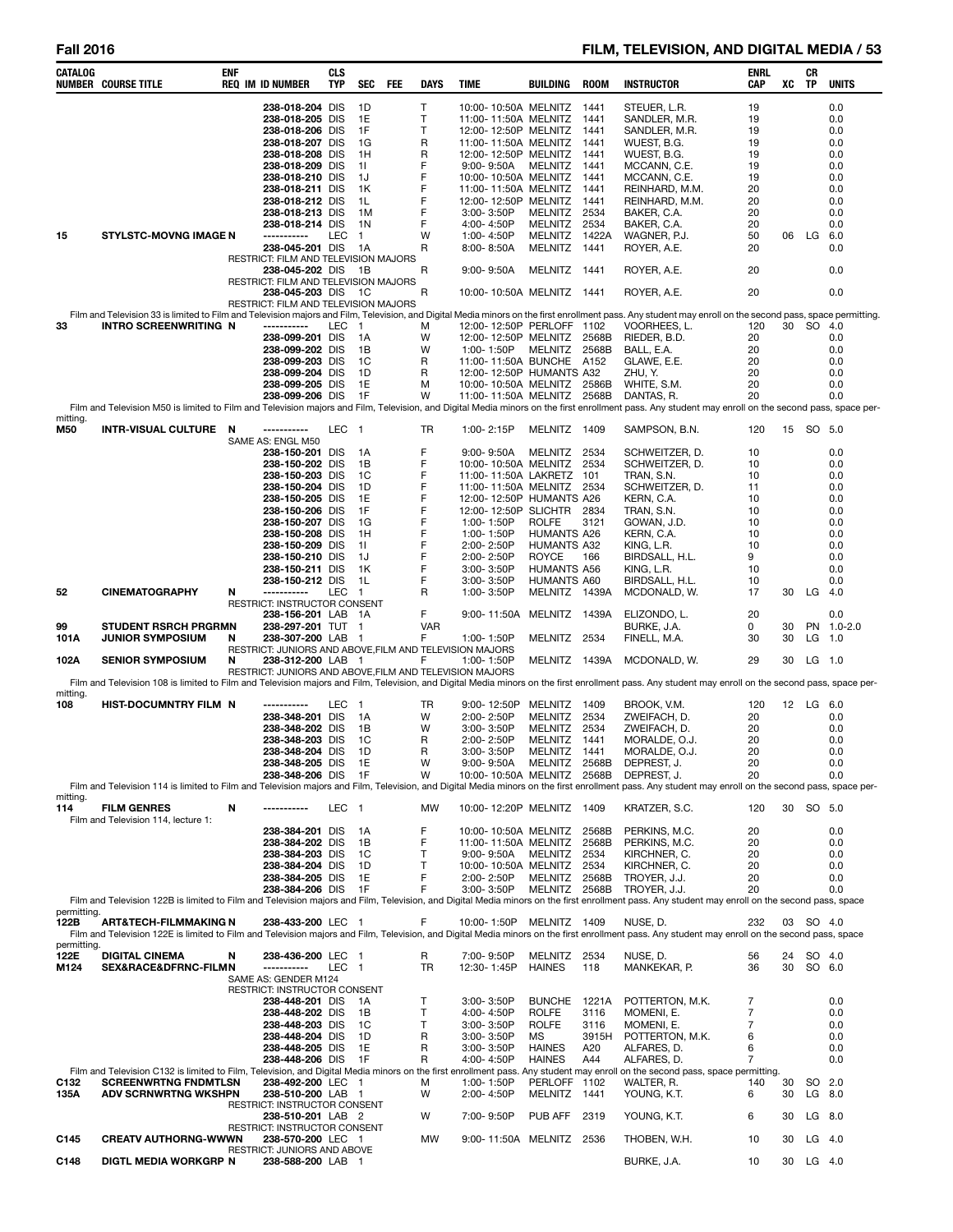# 54 / FILM, TELEVISION, AND DIGITAL MEDIA FALL AND FALL AND THE STATE STATES AND THE STATES AND THE STATES AND

| CATALOG             | <b>NUMBER COURSE TITLE</b>           | ENF | <b>REQ IM ID NUMBER</b>                                                           | CLS<br>TYP | <b>SEC</b> | <b>FEE</b> | <b>DAYS</b>              | <b>TIME</b>                | BUILDING                | <b>ROOM</b> | <b>INSTRUCTOR</b>                                                                                                                                                                                                | ENRL<br>CAP | XC       | CR<br>TP           | <b>UNITS</b> |
|---------------------|--------------------------------------|-----|-----------------------------------------------------------------------------------|------------|------------|------------|--------------------------|----------------------------|-------------------------|-------------|------------------------------------------------------------------------------------------------------------------------------------------------------------------------------------------------------------------|-------------|----------|--------------------|--------------|
| 153                 | <b>MOTION PICT LIGHTNG N</b>         |     | 238-618-200 LEC 1                                                                 |            |            |            | М                        | 2:00-6:20P                 | MELNITZ 1439A           |             | OSBORN, C.M.                                                                                                                                                                                                     | 12          | 30       | LG 4.0             |              |
| 154                 | <b>FILM EDITING</b>                  | N   | <b>RESTRICT: INSTRUCTOR CONSENT</b><br>238-624-200 LEC 1                          |            |            |            | F                        | 2:00-4:50P                 | MELNITZ 2536            |             | MARIN, E.                                                                                                                                                                                                        | 25          | 30       | $LG$ 4.0           |              |
| C154B               | <b>ADV FILM EDITING</b>              | N   | RESTRICT: INSTRUCTOR CONSENT<br>238-626-200 LEC 1                                 |            |            |            | R                        | 7:00-9:50P                 | MELNITZ 2586B           |             | RICHARDSON, N.                                                                                                                                                                                                   | 10          | 30       | $LG$ 4.0           |              |
| 155                 | <b>DIGITAL MEDIA&amp;TOOLS</b>       | N   | RESTRICT: INSTRUCTOR CONSENT<br>238-630-200 LEC 1                                 |            |            |            | TR                       | 2:00-4:50P                 | MELNITZ 2536            |             | BARMINSKI, W.J.                                                                                                                                                                                                  | 30          | 30       | $LG$ 4.0           |              |
| 163                 | <b>DIRECTNG CAMERAS</b>              | N   | <b>RESTRICT: INSTRUCTOR CONSENT</b><br>238-678-200 LAB 1                          |            |            |            | T.                       | 9:00-11:50A                | MELNITZ 1451B           |             | PERKINS, M.                                                                                                                                                                                                      | 25          | 30       | $LG$ 4.0           |              |
| 175A                | UNDRGRD FILM PRDCTN N                |     | RESTRICT: INSTRUCTOR CONSENT<br>238-750-200 LEC 1                                 |            |            |            | M                        | 9:00-11:50A MELNITZ 1462A  |                         |             | MAQUILING, D.M.                                                                                                                                                                                                  | 12          | 30       | SO 8.0             |              |
| 181A                | <b>INTRO TO ANIMATION</b>            | N   | RESTRICT: INSTRUCTOR CONSENT<br>-----------                                       | LEC 1      |            |            | м                        | 10:00-12:50P MELNITZ 2487  |                         |             | SHEETZ, C.E.                                                                                                                                                                                                     | 20          | 30       | SO 5.0             |              |
|                     |                                      |     | <b>RESTRICT: INSTRUCTOR CONSENT</b><br>238-786-201 LAB 1A                         |            |            |            | W                        | 10:00-12:50P MELNITZ 2487  |                         |             | OLIVAS, D.L.                                                                                                                                                                                                     | 20          |          |                    | 0.0          |
| 181B                | <b>WRITING-ANIMATION</b>             | N   | RESTRICT: INSTRUCTOR CONSENT<br>238-787-200 STU 1                                 |            |            |            | TR                       | 7:00-9:50P                 | MELNITZ 2487            |             | SHEETZ, C.E.                                                                                                                                                                                                     | 18          | 30       |                    | SO 4.0/8.0   |
| 183B                | <b>ENTERTMT ECONOMICS N</b>          |     | RESTRICT: INSTRUCTOR CONSENT<br>-----------                                       | LEC 1      |            |            | W                        | 7:00-9:50P                 | MELNITZ 2534            |             | PUOPOLO, M.T.                                                                                                                                                                                                    | 40          | 30       | $LG$ 4.0           |              |
|                     |                                      |     | RESTRICT: JUNIORS AND SENIORS ONLY<br>238-799-201 DIS                             |            | -1A        |            |                          |                            |                         |             | MCCANCE, W.D.                                                                                                                                                                                                    | 20          |          |                    | 0.0          |
|                     |                                      |     | 238-799-202 DIS                                                                   |            | - 1 B      |            |                          |                            |                         |             | MCCANCE, W.D.<br>Film and Television 184B is limited to Film and Television majors and Film, Television, and Digital Media minors on the first enrollment pass. Any student may enroll on the second pass, space | 20          |          |                    | 0.0          |
| permitting.<br>184B | <b>CONTEMP TV INDUSTRY N</b>         |     | 238-806-200 LEC 1                                                                 |            |            |            | R                        | 7:00-9:50P                 | PUB AFF                 | 1234        | NAGLE, P.G.                                                                                                                                                                                                      | 70          | 30       | $LG$ 4.0           |              |
| 188A                | <b>SPECIAL COURSES</b>               | N   | 238-829-200 LEC 1<br><b>RESTRICT: INSTRUCTOR CONSENT</b>                          |            |            |            | т                        | 7:00-9:50P                 | MELNITZ 2534            |             | PARKER, S.B.                                                                                                                                                                                                     | 8           | 30       | SO 4.0             |              |
|                     |                                      |     | 238-829-201 LEC 2<br>RESTRICT: INSTRUCTOR CONSENT                                 |            |            |            | T.                       | $9:00 - 4:50P$             | MELNITZ 1439A           |             | MCDONALD, W.                                                                                                                                                                                                     | 5           | 30       | SO 4.0             |              |
|                     | Film and Television 188A, lecture 2: |     | 238-829-203 LEC 3                                                                 |            |            |            | TR                       | 10:00-12:50P MELNITZ 2586B |                         |             | FLANAGAN, K.M.                                                                                                                                                                                                   | 3           | 30       | SO 4.0             |              |
|                     |                                      |     | <b>RESTRICT: INSTRUCTOR CONSENT</b><br>238-829-204 LEC 4                          |            |            |            | R                        | 1:00-3:50P                 | MELNITZ                 | 2544        | DAUGHERTY, T.K.                                                                                                                                                                                                  | 11          | 30       | SO 4.0             |              |
|                     |                                      |     | RESTRICT: INSTRUCTOR CONSENT<br>238-829-205 LEC 5<br>RESTRICT: INSTRUCTOR CONSENT |            |            |            | M                        | 4:00-6:50P                 | MELNITZ 2487            |             | SKIR, R.N.                                                                                                                                                                                                       | 5           | 30       | SO 4.0             |              |
|                     | Film and Television 188A, lecture 5: |     | 238-829-206 LEC 6                                                                 |            |            |            | T.                       | 1:00-3:50P                 | <b>MELNITZ</b>          |             | MANN, D.R.                                                                                                                                                                                                       | 10          | 30       | SO 4.0             |              |
|                     |                                      |     | RESTRICT: INSTRUCTOR CONSENT                                                      |            |            |            |                          |                            |                         |             | Film and Television 194 is limited to Film and Television majors and Film, Television, and Digital Media minors on the first enrollment pass. Any student may enroll on the second pass, space per-              |             |          |                    |              |
| mitting.<br>194     | <b>INTERNSHIP SEMINAR</b>            | N   | 238-865-200 SEM 1                                                                 |            |            |            | м                        | 7:00-8:50P                 | PUB AFF 2333            |             | LIEBING, H.                                                                                                                                                                                                      | 28          | 30       | PN 2.0             |              |
| 195                 | <b>CORPORATE INTERNSHP N</b>         |     | RESTRICT: JUNIORS AND SENIORS ONLY<br>238-872-201 TUT 1                           |            |            |            | <b>VAR</b>               |                            |                         |             | LIEBING, H.                                                                                                                                                                                                      | 0           | 30       | PN 4.0             |              |
|                     |                                      |     | 238-872-202 TUT 2<br>238-872-203 TUT 3                                            |            |            |            | <b>VAR</b><br><b>VAR</b> |                            |                         |             | MANN, D.R.<br>YOUNG, K.T.                                                                                                                                                                                        | 0<br>0      | 30<br>30 | PN 4.0<br>PN 4.0   |              |
| 201A                | <b>SEM-MEDIA IND&amp;PRDCT N</b>     |     | 238-872-204 TUT 4<br>638-007-200 SEM 1                                            |            |            |            | <b>VAR</b>               | 2:00-5:50P                 |                         |             | SMITH, B.J.                                                                                                                                                                                                      | 0<br>20     | 30<br>30 | PN 4.0<br>$LG$ 6.0 |              |
|                     | SEM-FILM STRUCTURE N                 |     | RESTRICT: INSTRUCTOR CONSENT                                                      |            |            |            | м<br>R                   |                            | MELNITZ 2410            |             | CALDWELL, J.T.                                                                                                                                                                                                   |             | 30       | SO 6.0             |              |
| 208A<br>212         | <b>CINEMA&amp;MEDIA COLLQMN</b>      |     | 638-048-200 SEM 1<br><b>RESTRICT: INSTRUCTOR CONSENT</b><br>638-072-200 LEC 1     |            |            |            | W                        | 1:00-4:50P<br>4:00-6:50P   | MELNITZ 2534<br>MELNITZ | 2534        | SUBER, H.<br>WAGNER, P.J.                                                                                                                                                                                        | 57<br>50    | 30       | SU                 | 2.0          |
| 215B                | TXT&CNTXT-INTRMEDIA N                |     | RESTRICT: INSTRUCTOR CONSENT<br>638-092-200 SEM 1                                 |            |            |            | W                        | 1:00-3:50P                 | MELNITZ 2410            |             | SCOTT, E.                                                                                                                                                                                                        | 20          | 30       | $LG$ 6.0           |              |
| C <sub>245</sub>    | <b>CREATV AUTHORNG-WWWN</b>          |     | RESTRICT: INSTRUCTOR CONSENT<br>638-270-200 LEC 1                                 |            |            |            | MW                       | 9:00-11:50A MELNITZ        |                         | 2536        | THOBEN, W.H.                                                                                                                                                                                                     | 10          | 30       | $LG$ 4.0           |              |
| 246                 | <b>SEM-ELCTRNC CULTURE N</b>         |     | RESTRICT: INSTRUCTOR CONSENT<br>638-276-200 SEM 1                                 |            |            |            | м                        | 10:00-12:50P MELNITZ 2410  |                         |             | ANDERSON, S.F.                                                                                                                                                                                                   | 20          | 30       | $LG$ 6.0           |              |
| C <sub>247</sub>    | <b>INDEPENDENT FEATURE N</b>         |     | RESTRICT: INSTRUCTOR CONSENT<br>638-282-200 LEC 1                                 |            |            |            | W                        | 6:00-9:50P                 | MELNITZ 2536            |             | EVANS, J.N.                                                                                                                                                                                                      | 20          | 30       | $LG$ 4.0           |              |
| C <sub>248</sub>    | <b>DIGTL MEDIA WORKGRP N</b>         |     | RESTRICT: INSTRUCTOR CONSENT<br>638-288-200 LAB 1                                 |            |            |            |                          |                            |                         |             | BURKE, J.A.                                                                                                                                                                                                      | 10          | 30       | $LG$ 4.0           |              |
| 270                 | <b>SEM-FILM CRITICISM</b>            | N   | 638-420-200 SEM 1<br>RESTRICT: INSTRUCTOR CONSENT                                 |            |            |            | R                        | 1:00-3:50P                 | MELNITZ 2410            |             | FARBER, S.E.                                                                                                                                                                                                     | 17          | 30       | SO 6.0             |              |
| 274                 | <b>SEM-RESEARCH DESIGN N</b>         |     | 638-444-200 SEM 1<br>RESTRICT: INSTRUCTOR CONSENT                                 |            |            |            | F                        | 2:00-4:50P                 | MELNITZ 2410            |             | NORIEGA, C.A.                                                                                                                                                                                                    | 15          | 30       | SO 6.0             |              |
| 283A                | <b>DVLP COMEDY SERIES</b>            | N   | 638-498-200 SEM 1<br>RESTRICT: INSTRUCTOR CONSENT                                 |            |            |            | W                        | 10:00-12:50P MELNITZ 2410  |                         |             | BEATTS, A.P.                                                                                                                                                                                                     | 8           | 30       | $LG$ 4.0           |              |
|                     |                                      |     | 638-498-201 SEM 2<br><b>RESTRICT: INSTRUCTOR CONSENT</b>                          |            |            |            | т                        | 7:00-9:50P                 | BUNCHE 2121             |             | THOMPSON, N.H.                                                                                                                                                                                                   | 8           | 30       | $LG$ 4.0           |              |
| 283B                | <b>WRTNG TV CMDY SCRPT N</b>         |     | 638-499-200 SEM 1<br>RESTRICT: INSTRUCTOR CONSENT                                 |            |            |            | т                        | 10:00-12:50P MELNITZ 2410  |                         |             | LEVINE, K.N.                                                                                                                                                                                                     | 8           | 30       | LG 8.0             |              |
|                     |                                      |     | 638-499-201 SEM 2<br>RESTRICT: INSTRUCTOR CONSENT                                 |            |            |            | W                        | 4:00-6:50P                 | MELNITZ 2410            |             | CHAMBERS, D.L.                                                                                                                                                                                                   | 8           | 30       | LG 8.0             |              |
| 284A                | <b>DVLPNG DRAMA SERIES N</b>         |     | 638-504-200 SEM 1<br>RESTRICT: INSTRUCTOR CONSENT                                 |            |            |            | Τ                        | 3:00-5:50P                 | <b>PUB AFF 2292</b>     |             | HOLLAND, C.D.                                                                                                                                                                                                    | 8           | 30       | $LG$ 4.0           |              |
|                     |                                      |     | 638-504-201 SEM 2<br>RESTRICT: INSTRUCTOR CONSENT                                 |            |            |            | T                        | 2:00-4:50P                 | MELNITZ 1441            |             | LANDAU, N.                                                                                                                                                                                                       | 8           | 30       | $LG$ 4.0           |              |
|                     |                                      |     | 638-504-202 SEM 3<br>RESTRICT: INSTRUCTOR CONSENT                                 |            |            |            | м                        | 7:00-9:50P                 | <b>PUB AFF 2292</b>     |             | GOLDSMITH, J.L.                                                                                                                                                                                                  | 8           | 30       | $LG$ 4.0           |              |
| 284B                | <b>WRIT TV DRAMA SCRPT</b>           | N   | 638-505-200 SEM 1<br>RESTRICT: INSTRUCTOR CONSENT                                 |            |            |            | т                        | 7:00-9:50P                 | PUB AFF 2242            |             | LANDAU, N.                                                                                                                                                                                                       | 8           | 30       | LG 8.0             |              |
|                     |                                      |     | 638-505-201 SEM 2<br>RESTRICT: INSTRUCTOR CONSENT                                 |            |            |            | R                        | $3:00 - 5:50P$             | KAUFMAN 136             |             | HOLLAND, C.D.                                                                                                                                                                                                    | 8           | 30       | LG 8.0             |              |
| 287A                | ART OF PRODUCING I                   | N   | 638-466-200 SEM 1<br>RESTRICT: INSTRUCTOR CONSENT                                 |            |            |            | Τ                        | 7:00-9:50P                 | BUNCHE 1265             |             | WILLIAMSON, G.P.                                                                                                                                                                                                 | 15          | 30       | SO 4.0             |              |
| 288A                | <b>FEAT FILM DEVLP I</b>             | N   | 638-528-200 LEC 1<br><b>RESTRICT: INSTRUCTOR CONSENT</b>                          |            |            |            | R                        | 7:00-9:50P                 | PUB AFF                 | 2333        | FRANKLIN, A.S.                                                                                                                                                                                                   | 18          | 30       | SO 4.0             |              |
| 290A                | <b>RESEARCH &amp; DEV 1</b>          | N   | 638-540-200 SEM 1<br>RESTRICT: INSTRUCTOR CONSENT                                 |            |            |            | W                        | 7:00-9:50P                 | ROLFE                   | 3121        | WILLIAMSON, G.P.                                                                                                                                                                                                 | 15          | 30       | SO 4.0             |              |
| 292B                | <b>WHO PRODUCES TV?</b>              | N   | 638-556-200 LEC 1<br>RESTRICT: GRADUATE STUDENTS, FILM AND TELEVISION MAJORS      |            |            |            | т                        | 7:00-9:50P                 | PUB AFF                 | 2250        | LEVY, R.J.                                                                                                                                                                                                       | 50          | 30       | SO 4.0             |              |
| 295B                | PRODUCING WORKSHOP N                 |     | 638-571-200 LEC 1<br>RESTRICT: INSTRUCTOR CONSENT                                 |            |            |            | R                        | 7:00-9:50P                 | <b>PUB AFF 2317</b>     |             | ROTH, J.                                                                                                                                                                                                         | 21          |          | 30 SO 4.0          |              |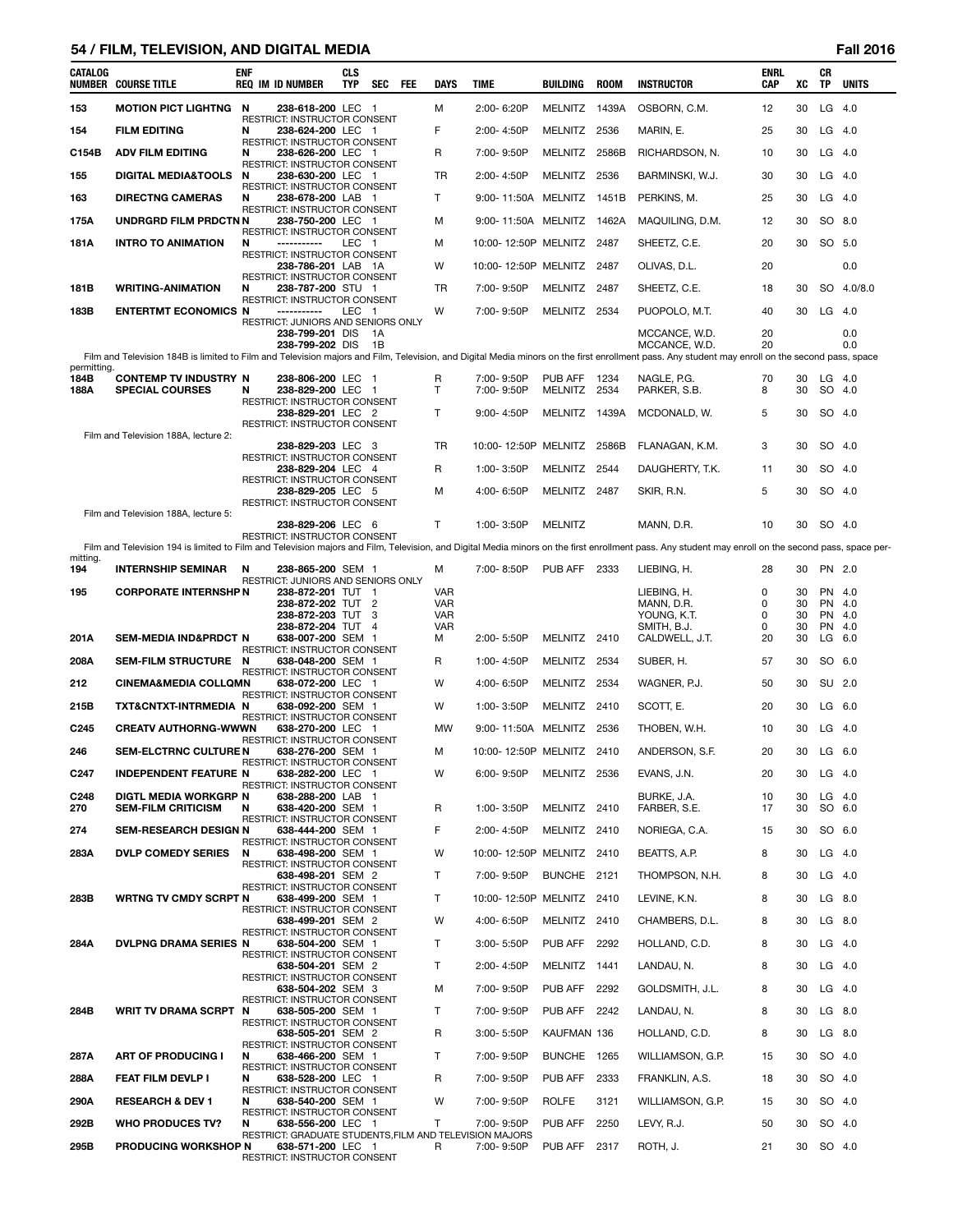# Fall 2016 **FILM, TELEVISION, AND DIGITAL MEDIA** / 55

| CATALOG | <b>NUMBER COURSE TITLE</b>      | <b>ENF</b> | <b>REQ IM ID NUMBER</b>                                                      | <b>CLS</b><br>TYP | SEC FEE | DAYS | TIME                       | BUILDING      | <b>ROOM</b> | <b>INSTRUCTOR</b>  | <b>ENRL</b><br>CAP | xс | CR<br>TP | <b>UNITS</b>   |
|---------|---------------------------------|------------|------------------------------------------------------------------------------|-------------------|---------|------|----------------------------|---------------|-------------|--------------------|--------------------|----|----------|----------------|
| 297A    | <b>MEDIA MARKETING 1</b>        | N          | 638-582-200 SEM 1                                                            |                   |         | Τ    | 1:00-3:50P                 | MELNITZ 1422A |             | MANN, D.R.         | 25                 | 30 |          | SO 4.0         |
| 298A    | <b>SPECIAL STUDIES</b>          | N          | RESTRICT: GRADUATE STUDENTS, FILM AND TELEVISION MAJORS<br>638-588-200 SEM 1 |                   |         | M    | 7:00-9:50P                 | PUB AFF 2317  |             | MURPHY, M.A.       | 20                 | 30 |          | SO 2.0-6.0     |
|         |                                 |            | RESTRICT: INSTRUCTOR CONSENT<br>638-588-201 SEM 2                            |                   |         | R    | 10:00-12:50P MELNITZ 2410  |               |             | HILL, E.T.         | 20                 | 30 |          | SO 2.0-6.0     |
|         |                                 |            | RESTRICT: INSTRUCTOR CONSENT<br>638-588-202 SEM 3                            |                   |         | м    | 9:00-11:50A MELNITZ 1451B  |               |             | ROSMAN, M.E.       | 27                 | 30 |          | SO 2.0-6.0     |
|         |                                 |            | RESTRICT: INSTRUCTOR CONSENT<br>638-588-204 SEM 5                            |                   |         | F    | 10:00-12:50P MELNITZ 2410  |               |             | SHABAZZ, A.        | 20                 | 30 |          | SO 2.0-6.0     |
|         |                                 |            | RESTRICT: INSTRUCTOR CONSENT<br>638-588-207 SEM 9                            |                   |         | Τ    | 2:00-5:50P                 | MELNITZ 1451B |             |                    | 12                 | 30 |          | SO 2.0-6.0     |
|         |                                 |            | RESTRICT: INSTRUCTOR CONSENT                                                 |                   |         |      |                            |               |             | ROTHHAAR, D.M.     |                    |    |          |                |
|         |                                 |            | 638-588-212 SEM 12<br>RESTRICT: INSTRUCTOR CONSENT                           |                   |         | W    | 12:30-3:00P                | MELNITZ 2589  |             | MERCER, C.L.       | 12                 | 30 |          | SO 2.0-6.0     |
|         |                                 |            | 638-588-213 SEM 13<br>RESTRICT: INSTRUCTOR CONSENT                           |                   |         | W    | 3:30-6:30P                 | MELNITZ 2487  |             | HEITMULLER, D.M.   | 12                 | 30 |          | SO 2.0-6.0     |
| 402A    | ADV NARR DIR WRKSHP N           |            | 638-604-200 LAB 1<br>RESTRICT: INSTRUCTOR CONSENT                            |                   |         | м    | 3:00-6:50P                 | MELNITZ 1441  |             | KIM, G.            | 25                 | 30 |          | LG 8.0/4.0/6.0 |
|         |                                 |            | 638-604-201 LAB 2                                                            |                   |         | w    | 1:00-4:50P                 | MELNITZ 1439A |             | KELLY, R.M.        | 25                 | 30 |          | LG 8.0/4.0/6.0 |
| 403A    | <b>ADV DOCUMNTRY WKSHPN</b>     |            | RESTRICT: INSTRUCTOR CONSENT<br>638-608-200 LEC 1                            |                   |         | TR   | 10:00-12:50P MELNITZ 2586B |               |             | FLANAGAN, K.M.     | 15                 | 30 |          | SO 4.0-8.0     |
| 408A    | <b>VIDEO EDITING</b>            | N          | RESTRICT: INSTRUCTOR CONSENT<br>638-620-200 DIS 1                            |                   |         | F    | 2:00-4:50P                 | MELNITZ 2544  |             | DAUGHERTY, T.K.    | 13                 | 30 |          | SO 4.0         |
|         |                                 |            | RESTRICT: INSTRUCTOR CONSENT<br>638-620-201 DIS 2                            |                   |         | F    | 6:00-8:50P                 | MELNITZ 2544  |             | DAUGHERTY, T.K.    | 13                 | 30 |          | SO 4.0         |
| 409     | <b>DIRCTNG ACTR-CAMERAN</b>     |            | RESTRICT: INSTRUCTOR CONSENT<br>638-622-200 LAB 1                            |                   |         | M    | 5:30-9:20P                 | MELNITZ 1462A |             | LEE, S.L.          | 21                 | 30 |          | SO 4.0         |
| 410A    | <b>SYMPOSIUM</b>                | N          | <b>RESTRICT: INSTRUCTOR CONSENT</b><br>638-624-201 SEM 1                     |                   |         | R    | 9:00-11:50A                | MELNITZ 2534  |             | ROSMAN, M.E.       | 21                 | 30 |          | $LG$ 2.0       |
|         |                                 |            | RESTRICT: INSTRUCTOR CONSENT                                                 |                   |         |      |                            |               |             |                    |                    |    |          |                |
| 410B    | <b>CINEMATOGRAPHY</b>           | N          | 638-625-200 SEM 1<br>RESTRICT: INSTRUCTOR CONSENT                            |                   |         | R    | 8:00-11:50A MELNITZ 1439A  |               |             | SWAIN, J.A.        | 21                 | 30 |          | LG 2.0         |
|         |                                 |            | 638-625-201 SEM 2<br>RESTRICT: INSTRUCTOR CONSENT                            |                   |         | R    | 4:00-7:50P                 | MELNITZ 1439A |             | SWAIN, J.A.        | 21                 | 30 |          | LG 2.0         |
| 410C    | <b>POSTPRODUCTION</b>           | N          | 638-626-200 SEM 1<br>RESTRICT: INSTRUCTOR CONSENT                            |                   |         | S    | 10:00-12:50P MELNITZ 2534  |               |             | GOOD, T.A.         | 21                 | 30 |          | LG 2.0         |
| 410D    | POSTPRODUCTN SOUND N            |            | 638-627-200 SEM 1<br>RESTRICT: INSTRUCTOR CONSENT                            |                   |         | Т    | 2:00-4:50P                 | MELNITZ A405  |             | MARIN, E.          | 21                 | 30 |          | $LG$ 2.0       |
|         |                                 |            | 638-627-201 SEM 2                                                            |                   |         | т    | $6:00 - 8:50P$             | MELNITZ 1410A |             | MARIN, E.          | 21                 | 30 |          | $LG$ 2.0       |
| 417     | <b>LIGHTNG FOR FILM&amp;TV</b>  | N          | RESTRICT: INSTRUCTOR CONSENT<br>638-634-200 LEC 1                            |                   |         | Т    | $9:00 - 4:50P$             | MELNITZ 1439A |             | MCDONALD, W.       | 15                 | 30 | $LG$ 4.0 |                |
| 419     | ADV CINEMATOGRAPHY N            |            | RESTRICT: INSTRUCTOR CONSENT<br>638-638-200 LEC 1                            |                   |         | м    | 10:00-1:50P                | MELNITZ 1439A |             | DENOVE, T.F.       | 20                 | 30 |          | SO 4.0         |
| 423A    | DRCTN-ACTRS-FILM&TV N           |            | RESTRICT: INSTRUCTOR CONSENT<br>638-646-201 LAB 1                            |                   |         | R    | 12:00-3:50P                | MELNITZ 1462A |             | SHAWHAN, A.        | 15                 | 30 |          | SO 4.0         |
| C430    | <b>SCREENWRTNG FNDMTLSN</b>     |            | RESTRICT: INSTRUCTOR CONSENT<br>638-660-200 LEC 1                            |                   |         | м    | 1:00-1:50P                 | PERLOFF 1102  |             | WALTER, R.         | 44                 | 30 |          | SO 2.0         |
| 431     | <b>FILM&amp;TV SCREENWRTNGN</b> |            | RESTRICT: INSTRUCTOR CONSENT<br>638-662-201 LEC 1                            |                   |         | M    | 2:00-4:50P                 | BUNCHE A152   |             | VOORHEES, L.       | 12                 | 30 |          | SO 4.0         |
|         |                                 |            | RESTRICT: INSTRUCTOR CONSENT<br>638-662-202 LEC 2                            |                   |         | M    | 2:00-4:50P                 | BUNCHE 1265   |             | LANDAU, N.         | 12                 | 30 |          | SO 4.0         |
|         |                                 |            | RESTRICT: INSTRUCTOR CONSENT                                                 |                   |         |      |                            |               |             |                    |                    |    |          |                |
|         |                                 |            | 638-662-203 LEC 3<br>RESTRICT: INSTRUCTOR CONSENT                            |                   |         | м    | 2:00-4:50P                 | BUNCHE 2121   |             | CHAMBERS, J.       | 12                 | 30 |          | SO 4.0         |
|         |                                 |            | 638-662-204 LEC 4<br>RESTRICT: INSTRUCTOR CONSENT                            |                   |         | м    | 2:00-4:50P                 | MELNITZ 1462A |             | ALBAUGH, T.T.      | 10                 | 30 |          | SO 4.0         |
|         |                                 |            | 638-662-205 LEC 5<br>RESTRICT: INSTRUCTOR CONSENT                            |                   |         | м    | 2:00-4:50P                 | SLICHTR 2834  |             | ARNESON, M.A.      | 10                 | 30 | SO 4.0   |                |
|         |                                 |            | 638-662-206 LEC 6<br>RESTRICT: INSTRUCTOR CONSENT                            |                   |         | М    | 2:00-4:50P                 | MELNITZ 1410A |             | SWEET, J.W.        | 10                 | 30 |          | SO 4.0         |
| 433     | <b>WRTNG SHRT SCRNPLAYN</b>     |            | 638-666-200 LEC 1                                                            |                   |         | Τ    | 6:00-8:50P                 | MELNITZ 1441  |             | SMITH, B.J.        | 20                 | 30 |          | $LG$ 4.0       |
|         |                                 |            | RESTRICT: INSTRUCTOR CONSENT<br>638-666-201 LEC 2                            |                   |         | Τ    | 2:00-4:50P                 | MELNITZ 1462A |             | SELDES ANNACONE, E | 20                 | 30 |          | $LG$ 4.0       |
| 434     | <b>ADV SCREENWRITING</b>        | N          | <b>RESTRICT: INSTRUCTOR CONSENT</b><br>638-668-201 SEM 1                     |                   |         | м    | 7:00-9:50P                 | MELNITZ 2410  |             | WALTER, R.         | 8                  | 30 |          | LG 8.0         |
|         |                                 |            | RESTRICT: INSTRUCTOR CONSENT<br>638-668-202 SEM 2                            |                   |         | Τ    | 2:00-5:50P                 | BUNCHE 1265   |             | VOORHEES, L.       | 8                  | 30 |          | LG 8.0         |
|         |                                 |            | RESTRICT: INSTRUCTOR CONSENT<br>638-668-203 SEM 3                            |                   |         | w    | 7:00-9:50P                 | <b>ROLFE</b>  | 3135        | COLLEARY, M.W.     | 8                  | 30 |          | LG 8.0         |
|         |                                 |            | RESTRICT: INSTRUCTOR CONSENT<br>638-668-204 SEM 4                            |                   |         | w    | 7:00-9:50P                 | MELNITZ 1441  |             | STRAIN, J.A.       | 10                 | 30 |          | LG 8.0         |
|         |                                 |            | RESTRICT: INSTRUCTOR CONSENT                                                 |                   |         |      |                            |               |             |                    |                    |    |          |                |
|         |                                 |            | 638-668-205 SEM 5<br>RESTRICT: INSTRUCTOR CONSENT                            |                   |         | Τ    | 2:00-4:50P                 | MELNITZ 2410  |             | SWEET, J.W.        | 8                  | 30 |          | LG 8.0         |
| 435     | SHT FLM&TV SCRNPLAY N           |            | 638-670-200 DIS 1<br><b>RESTRICT: INSTRUCTOR CONSENT</b>                     |                   |         | м    | 7:00-9:50P                 | MELNITZ 1441  |             | GARY, G.E.         | 10                 | 30 | $LG$ 4.0 |                |
|         |                                 |            | 638-670-201 DIS 2<br>RESTRICT: INSTRUCTOR CONSENT                            |                   |         | W    | 7:00-9:50P                 | BUNCHE A152   |             | SELDES ANNACONE, E | 10                 | 30 |          | $LG$ 4.0       |
| C454B   | <b>ADV FILM EDITING</b>         | N          | 638-709-200 LEC 1<br>RESTRICT: INSTRUCTOR CONSENT                            |                   |         | R    | 7:00-9:50P                 | MELNITZ 2586B |             | RICHARDSON, N.     | 20                 | 30 |          | $LG$ 4.0       |
| 454C    | PST-PRDCTN PATHWAYS N           |            | 638-712-200 LEC 1                                                            |                   |         | Τ    | 7:00-9:50P                 | MELNITZ 2534  |             | PARKER, S.B.       | 36                 | 30 |          | LG 2.0-4.0     |
| 459A    | DIRECTING-FILM&TV               | N          | RESTRICT: INSTRUCTOR CONSENT<br>638-718-200 LEC 1                            |                   |         | Τ    | 10:00-12:50P MELNITZ       |               |             | KELLY, R.M.        | 10                 | 30 |          | SO 4.0         |
|         |                                 |            | RESTRICT: INSTRUCTOR CONSENT<br>638-718-201 LEC 2                            |                   |         | т    | 1:00-3:50P                 | MELNITZ 2534  |             | SMITH, B.J.        | 10                 | 30 |          | SO 4.0         |
| 459B    | DIRECTING-FILM&TV               | N          | RESTRICT: INSTRUCTOR CONSENT<br>638-719-200 LEC 1                            |                   |         | W    | 10:00-12:50P MELNITZ 1410A |               |             | CALCIANO, J.J.     | 12                 | 30 |          | SO 4.0         |
| 464A    | <b>ADV FILM DIRECTING</b>       | N          | RESTRICT: GRADUATE STUDENTS, FILM AND TELEVISION MAJORS<br>638-728-200 STU 1 |                   |         | S    | $3:00 - 5:50P$             | MELNITZ 2534  |             | FRANCO, J.E.       | 18                 | 30 |          | SO 8.0         |
|         |                                 |            | RESTRICT: INSTRUCTOR CONSENT<br>638-728-201 STU 2                            |                   |         | F    | 10:00-1:50P                | MELNITZ 2457  |             | FLANAGAN, K.M.     | 12                 | 30 |          | SO 8.0         |
|         |                                 |            | RESTRICT: INSTRUCTOR CONSENT                                                 |                   |         |      |                            |               |             |                    |                    |    |          |                |
| 482B    | <b>ADV ANIMATN WRKSHP</b>       | N          | 638-765-200 STU 1<br>RESTRICT: INSTRUCTOR CONSENT                            |                   |         | м    | 4:00-6:50P                 | MELNITZ 2487  |             | SKIR, R.N.         | 25                 | 30 |          | SO 4.0/8.0     |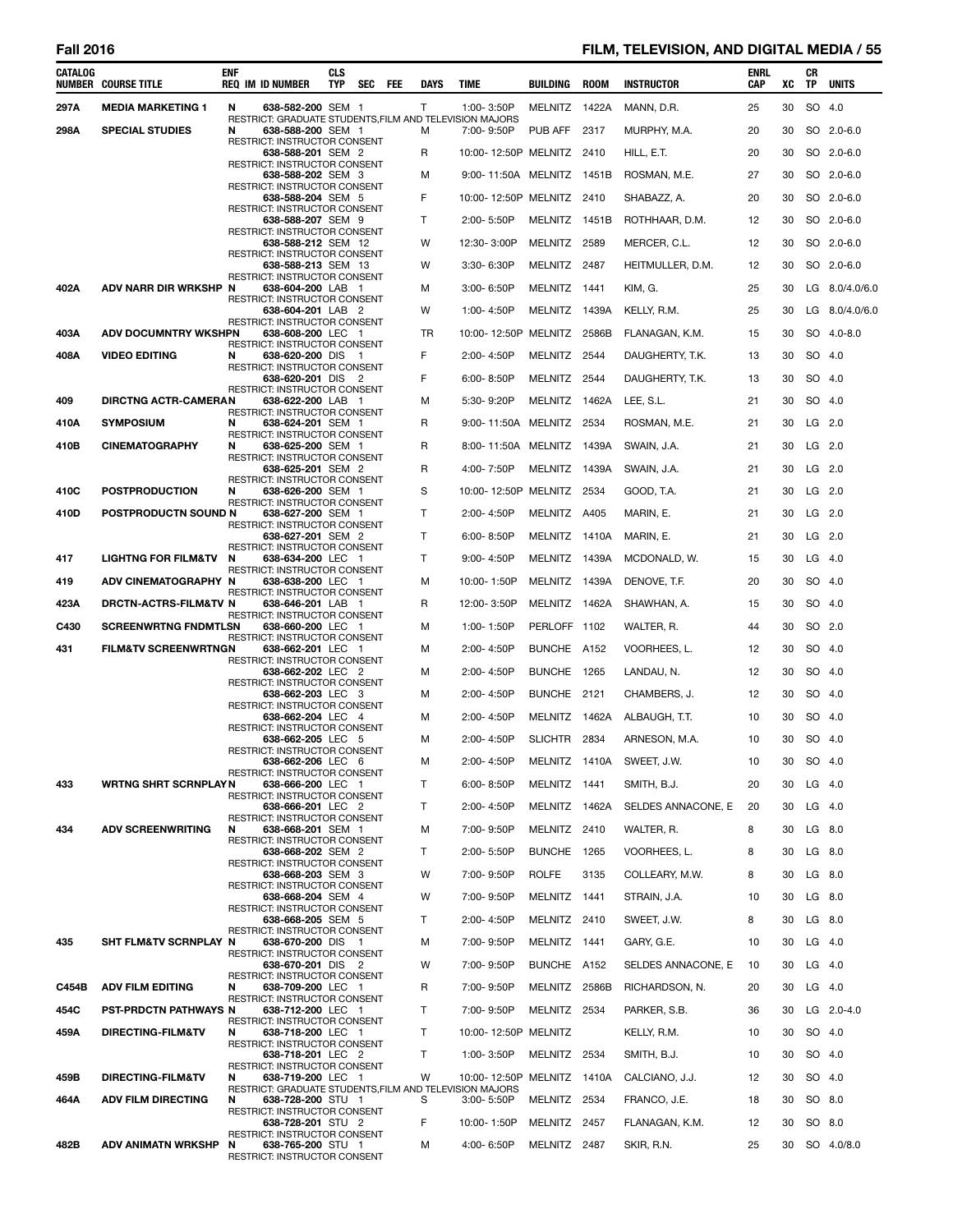### 56 / FRENCH AND FRANCOPHONE STUDIES FALL 2016 FALL 2016

| CATALOG | NUMBER COURSE TITLE             | <b>ENF</b> | <b>REQ IM ID NUMBER</b>                                  | <b>CLS</b><br><b>TYP</b> | SEC | FEE | <b>DAYS</b> | <b>TIME</b>    | BUILDING       | <b>ROOM</b> | INSTRUCTOR   | <b>ENRL</b><br><b>CAP</b> | XC | СR<br><b>TP</b> | <b>UNITS</b> |
|---------|---------------------------------|------------|----------------------------------------------------------|--------------------------|-----|-----|-------------|----------------|----------------|-------------|--------------|---------------------------|----|-----------------|--------------|
| 483A    | <b>ADV COMP ANIMATION</b>       | N          | 638-767-200 LEC 1<br><b>RESTRICT: INSTRUCTOR CONSENT</b> |                          |     |     | <b>MW</b>   | 7:00-9:50P     | MELNITZ        | 2589        | YOON, J.W.   | 25                        | 30 |                 | LG 4.0-8.0   |
| 484A    | <b>VISUAL ORG FOR ANIM</b>      | N.         | 638-768-200 LEC 1<br><b>RESTRICT: INSTRUCTOR CONSENT</b> |                          |     |     | F           | 10:30-2:50P    | MELNITZ        | 2487        | VILPPU, G.V. | 45                        | 30 | LG              | 4.0          |
| 488A    | <b>INTERACTIVE ANIMATN</b>      | N          | 638-776-200 LEC 1<br><b>RESTRICT: INSTRUCTOR CONSENT</b> |                          |     |     | TR          | 7:00-9:50P     | MELNITZ        | 2589        | MORGAN, J.J. | 25                        | 30 |                 | LG 4.0-8.0   |
| 488B    | <b>ADV INTERACT ANIMTN</b>      | N          | 638-777-200 LEC 1<br><b>RESTRICT: INSTRUCTOR CONSENT</b> |                          |     |     | R.          | $1:00 - 3:50P$ | MELNITZ        | 2487        | WARD, D.A.   | 25                        | 30 | LG              | $4.0 - 8.0$  |
| 489A    | <b>CMPTR ANMTN-FLM&amp;VIDN</b> |            | 638-778-200 LEC 1<br><b>RESTRICT: INSTRUCTOR CONSENT</b> |                          |     |     |             | 1:00-3:50P     | MELNITZ        | 2589        | MERCER, C.L. | 25                        | 30 | LG              | $4.0 - 8.0$  |
| 495A    | TEACHNG FILM AND TV             | N          | 638-790-200 SEM 1<br><b>RESTRICT: INSTRUCTOR CONSENT</b> |                          |     |     | F           | $2:00 - 4:50P$ | <b>MELNITZ</b> | 1441        | THAPA, S.    | 20                        | 30 | SU              | 2.0          |
| 496     | <b>TEACHING FILM&amp;TV</b>     | N          | 638-792-200 DIS<br><b>RESTRICT: INSTRUCTOR CONSENT</b>   |                          |     |     | R           | $8:00 - 9:50A$ | MELNITZ        | 2586B       | ROSMAN, M.E. | 30                        | 30 | SU              | 2.0          |
| 498     | <b>PRESN INTRN-FILM&amp;TV</b>  | N.         | 638-796-200 TUT 1<br>RESTRICT: INSTRUCTOR CONSENT        |                          |     |     | <b>VAR</b>  |                |                |             | LIEBING, H.  | 35                        | 30 | SO.             | 4.0-12.0     |

# FRENCH AND FRANCOPHONE STUDIES

#### French

French 1–6 enrollment is contingent on proper placement as determined by the results of the departmental placement examination which is given online. Students must e-mail Dr. Kimberly Jansma وat jansma@humnet.ucla.edu to r the examination is https://ccle.ucla.edu/course/view/Frenchplacementexam. (1) Students with one or more years of high school French MUST present a placement examination score on the first day of class. (2) Students who have taken the AP examination and received a score of 3 or higher need not take the departmental placement examination but should consult the UCLA General Catalog for<br>credit equivalencies. (3) St equivalencies. (4) Transfer students who have had French at another college should check their degree progress report for credit equivalencies granted on admission (see counselors in A316 Murphy Hall or call 310-825-3382).

 For French 1, some seats are held for entering students who enroll through New Student Orientation. Any student may enroll beginning September 13, 2016, space permitting, and continuing students historically have been able to enroll.

| 1          | ELEMENTARY FRENCH N                                                                                      |   | 236-003-201 LEC 1                                |                  |                |                         | MTWRF 8:00-8:50A                                              | HAINES        | A24         | BELLAMLIH MAMOU, O | 25      | 21       | SO 4.0              |            |
|------------|----------------------------------------------------------------------------------------------------------|---|--------------------------------------------------|------------------|----------------|-------------------------|---------------------------------------------------------------|---------------|-------------|--------------------|---------|----------|---------------------|------------|
|            |                                                                                                          |   | 236-003-202 LEC 2                                |                  |                |                         | MTWRF 9:00-9:50A HAINES                                       |               | A24         | BURNS, M.P.        | 25      | 21       | SO 4.0              |            |
|            |                                                                                                          |   | 236-003-203 LEC 3                                |                  |                |                         | MTWRF 10:00-10:50A BUNCHE                                     |               | 3164        | JANSMA, K.         | 25      | 21       | SO                  | 4.0        |
|            |                                                                                                          |   | 236-003-204 LEC 4                                |                  |                |                         | MTWRF 11:00-11:50A HAINES                                     |               | A24         | SCHIFFMAN, B.L.    | 25      | 21       | <b>SO</b>           | 4.0        |
|            |                                                                                                          |   | 236-003-205 LEC 5                                |                  |                |                         | MTWRF 11:00-11:50A HAINES                                     |               | A74         | ENTERLINE, M.E.    | 25      | 21       | <b>SO</b>           | 4.0        |
|            |                                                                                                          |   | 236-003-206 LEC 6                                |                  |                |                         | MTWRF 12:00-12:50P HAINES                                     |               | A24         | CHIKH-BLED, S.     | 25      | 21       | <b>SO</b>           | 4.0        |
| 1G         | <b>ELEM FRENCH-GRADS</b>                                                                                 | N | 236-004-200 LEC 1                                |                  |                | <b>MWF</b>              | 3:00-3:50P HAINES                                             |               | A24         | DENIE HIGNEY, L.M. | 25      | 30       | <b>SU</b>           | 3.0        |
|            |                                                                                                          |   |                                                  |                  |                |                         | RESTRICT: LAW OR ANY LAW JOINT PROGRAMS OR GRADUDATE STUDENTS |               |             |                    |         |          |                     |            |
| 2          | ELEMENTARY FRENCH Y                                                                                      |   | 236-006-201 LEC 1                                |                  |                |                         | MTWRF 10:00-10:50A HAINES                                     |               | A74         | CHAFFEE, K.I.      | 25      | 22       | SO 4.0              |            |
|            |                                                                                                          |   | 236-006-202 LEC 2                                |                  |                |                         | MTWRF 11:00-11:50A ROLFE                                      |               | 3121        | PRUSS, C.          | 25      | 22       | <b>SO</b>           | 4.0        |
| 3          | <b>ELEMENTARY FRENCH Y</b>                                                                               |   | 236-009-201 LEC 1                                |                  |                |                         | MTWRF 9:00-9:50A ROYCE                                        |               | 152         | TRIGOLET. C.       | 25      | 23       | SO 4.0              |            |
|            |                                                                                                          |   | 236-009-202 LEC 2                                |                  |                |                         | MTWRF 10:00- 10:50A ROYCE                                     |               | 152         | HADDIX, A.W.       | 25      | 23       | SO                  | 4.0        |
|            |                                                                                                          |   | 236-009-203 LEC 3                                |                  |                |                         | MTWRF 11:00-11:50A ROYCE                                      |               | 152         | HOVSEPYAN, L.R.    | 25      | 23       | SO 4.0              |            |
|            |                                                                                                          |   | 236-009-204 LEC 4                                |                  |                |                         | MTWRF 12:00-12:50P ROYCE                                      |               | 152         | MONTEILS. L.       | 25      | 23       | <b>SO</b>           | 4.0        |
| 4          | <b>INTERMEDIATE FRENCH Y</b>                                                                             |   | 236-012-201 LEC 1                                |                  |                |                         | MTWF 10:00-10:50A ROLFE                                       |               | 3108        | PHELINE, A.        | 25      | 03       | <b>SO</b>           | 4.0        |
|            |                                                                                                          |   | 236-012-202 LEC 2                                |                  |                |                         | MTWF 11:00-11:50A ROLFE                                       |               | 3108        | DENIE HIGNEY, L.M. | 25      | 04       | SO.                 | 4.0        |
|            |                                                                                                          |   | 236-012-203 LEC 3                                |                  |                |                         | MTWF 12:00-12:50P HAINES                                      |               | A74         | PHELINE, A.        | 25      | 05       | <b>SO</b>           | 4.0        |
| 5          | <b>INTERMEDIATE FRENCH Y</b>                                                                             |   | 236-015-201 LEC 1                                |                  |                |                         | MTWF 10:00-10:50A MS                                          |               | 5217        | SEIZILLES DE MAZAN | 25      | 03       | SO 4.0              |            |
|            |                                                                                                          |   | 236-015-202 LEC 2                                |                  |                |                         | MTWF 12:00-12:50P ROLFE                                       |               | 3108        | RYAN, E.W.         | 25      | 05       | <b>SO</b>           | 4.0        |
| 6          | <b>INTERMEDIATE FRENCH Y</b>                                                                             |   | 236-018-201 LEC 1                                |                  |                |                         | MTWF 11:00-11:50A ROLFE                                       |               | 3116        | BROWN, L.A.        | 25      | 04       | SO 4.0              |            |
|            |                                                                                                          |   | 236-018-202 LEC 2                                |                  |                |                         | MTWF 12:00-12:50P ROLFE                                       |               | 3116        | AYKAZYAN, M.       | 25      | 05       | <b>SO</b>           | 4.0        |
| $12 \,$    | INTR-FRN&FRNCPH LIT Y                                                                                    |   | 236-036-200 LEC 1                                |                  |                | <b>TR</b>               | 8:00-9:15A                                                    | ROLFE         | 3105        | WERNER, S.D.       | 40      | 30       | <b>SO</b>           | 5.0        |
| <b>14W</b> | INTRO-FRN CULTR&CIV Y Y -----------                                                                      |   |                                                  | LEC <sub>1</sub> |                | <b>TR</b>               | 11:00-12:15P HAINES                                           |               | A44         | HADDIX, A.W.       | 44      | 30       | LG                  | 5.0        |
|            |                                                                                                          |   | Y 236-043-201 DIS                                |                  | 1A             | F.                      | 9:00-9:50A HAINES                                             |               | A76         | GOBEILLE, C.J.     | 18      |          |                     | 0.0        |
|            |                                                                                                          |   |                                                  |                  |                |                         |                                                               |               |             |                    |         |          |                     |            |
|            |                                                                                                          |   |                                                  |                  |                |                         |                                                               |               |             |                    |         |          |                     |            |
|            |                                                                                                          |   | Y 236-043-202 DIS                                |                  | 1B             | F                       | $9:00 - 9:50A$                                                | PUB AFF       | 2333        | COLLINS, E.M.      | 20      |          |                     | 0.0        |
| 19         | FIAT LUX FRSHMN SEM N                                                                                    |   | 236-057-200 SEM 1                                |                  |                | T                       | 5:00-5:50P                                                    | <b>ROLFE</b>  | 3116        | MELZER, S.E.       | 20      | 30       | PN 1.0              |            |
|            |                                                                                                          |   | RESTRICT: UNDERGRADUATE STUDENTS ONLY            |                  |                |                         |                                                               |               |             |                    |         |          |                     |            |
| 41         | French 19, seminar 1: Buddhism and Art of Living Mindfully in Present<br><b>FRENCH CINEMA&amp;CULTRN</b> |   | -----------                                      | LEC 1            |                | T.                      | $2:00 - 4:50P$                                                | <b>HAINES</b> | 220         | BROZGAL, L.N.      | 120     | 30       | SO 5.0              |            |
|            |                                                                                                          |   | 236-123-201 DIS                                  |                  | 1A             | F                       | $9:00 - 9:50A$                                                | <b>HAINES</b> | A20         | YUNIS, J.E.        | 20      |          |                     | 0.0        |
|            |                                                                                                          |   | 236-123-202 DIS                                  |                  | 1B             | F                       | $9:00 - 9:50A$                                                | <b>HAINES</b> | 122         | KHAMO, N.          | 19      |          |                     | 0.0        |
|            |                                                                                                          |   | 236-123-203 DIS                                  |                  | 1 <sup>C</sup> | F                       | 10:00-10:50A HAINES                                           |               | 122         | KHAMO, N.          | 21      |          |                     | 0.0        |
|            |                                                                                                          |   | 236-123-204 DIS                                  |                  | 1D             | F                       | 10:00-10:50A HAINES                                           |               | A28         | YUNIS, J.E.        | 21      |          |                     | 0.0        |
|            |                                                                                                          |   | 236-123-205 DIS                                  |                  | 1E             | F                       | 11:00-11:50A HAINES                                           |               | A82         | YUNIS, J.E.        | 20      |          |                     | 0.0        |
|            |                                                                                                          |   | 236-123-206 DIS                                  |                  | 1F             | F                       | 11:00-11:50A HAINES                                           |               | 122         | KHAMO, N.          | 19      |          |                     | 0.0        |
| 100        | <b>WRITTEN EXPRESSION N</b>                                                                              |   | 236-301-200 LEC 1                                |                  |                |                         | 1:00-1:50P ROLFE                                              |               | 3129        |                    | 22      | 30       | SO.                 | 5.0        |
|            |                                                                                                          | N | 236-385-200 LEC 1                                |                  |                | <b>MWF</b>              |                                                               |               |             | DENIE HIGNEY, L.M. | 40      |          |                     |            |
| 114B       | LIT-17TH&18TH CNTRY<br>LIT-19TH&20TH CNTRY                                                               | N | 236-386-200 LEC 1                                |                  |                | TR<br><b>MW</b>         | 9:30-10:45A ROYCE<br>11:00-12:15P PUB AFF                     |               | 154<br>2242 | WERNER, S.D.       | 40      | 30<br>30 | SO 5.0<br><b>SO</b> | 5.0        |
| 114C       | 17-CENT CULTURE&LIT N                                                                                    |   | 236-406-200 LEC 1                                |                  |                | <b>TR</b>               | 2:00-3:15P                                                    | <b>HAINES</b> | A24         | MABANCKOU, A.M.    | 25      | 30       | SO                  | 4.0        |
| 117<br>118 | <b>18-CENT CULTURE&amp;LIT N</b>                                                                         |   | 236-412-200 LEC 1                                |                  |                | <b>MW</b>               | 12:30-1:45P                                                   | PUB AFF       | 2319        | MELZER, S.E.       | 25      | 30       | <b>SO</b>           | 4.0        |
|            |                                                                                                          |   |                                                  |                  |                |                         |                                                               |               |             | COLEMAN, P.J.      |         |          |                     |            |
| 132        | <b>FR&amp;FRANCPHNE POETRYN</b>                                                                          | N | 236-493-200 LEC 1                                |                  |                | <b>MW</b><br><b>VAR</b> | 2:00-3:15P                                                    | <b>DODD</b>   | 167         | MABANCKOU, A.M.    | 40<br>0 | 30<br>30 | SO<br>LG            | 4.0<br>1.0 |
| 189HC      | <b>HONORS CONTRACTS</b>                                                                                  | N | 236-537-201 TUT 1                                |                  |                |                         |                                                               |               |             | MABANCKOU, A.M.    | 0       |          |                     |            |
| 195        | <b>INTERNSHIP IN FRNCH</b>                                                                               |   | 236-870-201 TUT 1                                |                  |                | <b>VAR</b>              |                                                               |               |             | DENIE HIGNEY, L.M. |         | 30       | <b>SO</b>           | 4.0        |
| 203        | <b>CNTMP FRANCOPHN LIT N</b>                                                                             |   | 636-019-200 LEC 1                                |                  |                | м                       | 2:00-4:50P                                                    | <b>ROYCE</b>  | 152         | BROZGAL, L.N.      | 15      | 30       | SO 4.0              |            |
|            | <b>ENLIGHTENMENT</b>                                                                                     | N | RESTRICT: GRADUATE STUDENTS<br>636-108-200 LEC 1 |                  |                | W                       | 2:00-4:50P                                                    | <b>ROYCE</b>  | 152         | WERNER, S.D.       | 15      | 30       | LG                  | 4.0        |
| 218        |                                                                                                          |   | <b>RESTRICT: GRADUATE STUDENTS</b>               |                  |                |                         |                                                               |               |             |                    |         |          |                     |            |
| 495        | <b>TCHNG-COLLEGE LEVEL N</b>                                                                             |   | 636-790-200 SEM 1                                |                  |                | R.                      | 2:00-4:50P                                                    | BUNCHE 2173   |             | JANSMA, K.         | 10      | 30       | SU 4.0              |            |

### GENDER STUDIES

Upper division courses are limited to Gender Studies majors and minors on the priority and first enrollment passes. Nonmajors who have completed Gender Studies 10 may enroll in upper division courses (except 187) beginning June 23, 2016, space permitting. E-mail shogan@gender.ucla.edu for enrollment assistance.

For Gender Studies 10, some seats are held for entering students who enroll through New Student Orientation. Any student may enroll beginning September 13, 2016, space permitting, and con-

|    | tinuing students historically have been able to enroll. |   |                    |       |    |                     |                    |     |                |    |        |     |
|----|---------------------------------------------------------|---|--------------------|-------|----|---------------------|--------------------|-----|----------------|----|--------|-----|
| 10 | <b>INTRO-GENDER STDS</b>                                | N | -----------        | LEC 1 | TR | $3:30 - 4:45P$      | <b>DODD</b>        | 147 | WILLIAMS, J.A. | 30 | SO 5.0 |     |
|    |                                                         |   | 405-030-201 DIS 1A |       |    | 11:00-11:50A HAINES |                    | 110 | JIDALI, T.S.   |    |        | 0.0 |
|    |                                                         |   | 405-030-202 DIS 1B |       |    | 11:00-11:50A HAINES |                    | A6  | CHANG, S.H.    |    |        | 0.0 |
|    |                                                         |   | 405-030-203 DIS 1C |       | R  | 10:00-10:50A HAINES |                    | A20 | THORNTON, S.N. |    |        | 0.0 |
|    |                                                         |   | 405-030-204 DIS 1D |       |    | 12:00-12:50P ROYCE  |                    | 166 | JIDALI. T.S.   |    |        | 0.0 |
|    |                                                         |   | 405-030-205 DIS 1E |       |    | $1:00 - 1:50P$      | ROYCE              | 166 | CHANG, S.H.    |    |        | 0.0 |
|    |                                                         |   | 405-030-206 DIS 1F |       |    | 1:00-1:50P          | <b>HUMANTS A48</b> |     | DAYTON, E.C.   |    |        | 0.0 |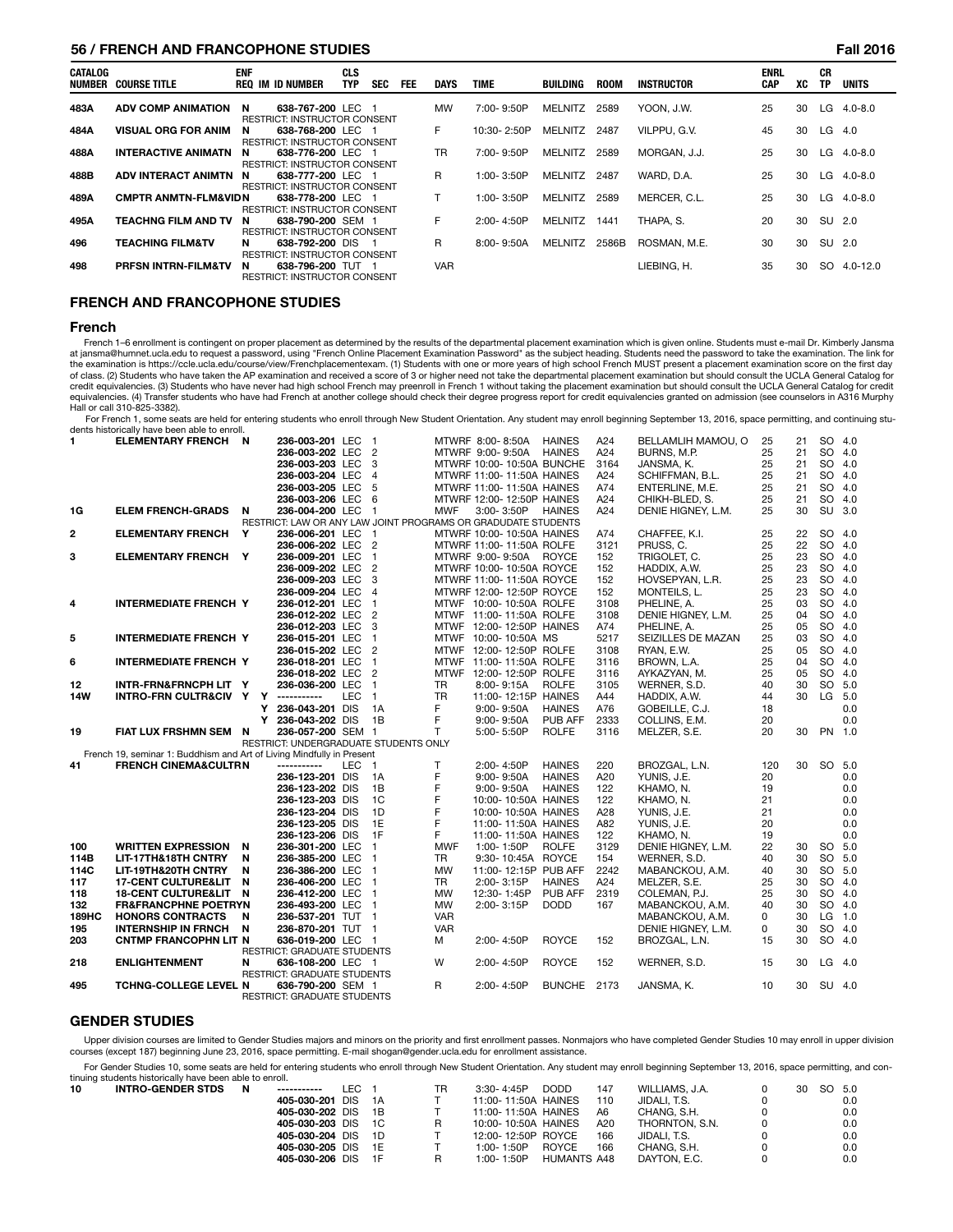# Fall 2016 **GENERAL EDUCATION CLUSTERS / 57**

| <b>CATALOG</b> | <b>NUMBER COURSE TITLE</b>                                                                                                                                                                                                                                                                                                       | <b>ENF</b> | <b>REQ IM ID NUMBER</b>                                                                | <b>CLS</b><br><b>TYP</b> | SEC                   | FEE | <b>DAYS</b>              | <b>TIME</b> |                           | <b>BUILDING</b>                                                                                  | <b>ROOM</b>   | <b>INSTRUCTOR</b>                                                  | <b>ENRL</b><br><b>CAP</b>  | XC       | CR<br>TP             | <b>UNITS</b>             |
|----------------|----------------------------------------------------------------------------------------------------------------------------------------------------------------------------------------------------------------------------------------------------------------------------------------------------------------------------------|------------|----------------------------------------------------------------------------------------|--------------------------|-----------------------|-----|--------------------------|-------------|---------------------------|--------------------------------------------------------------------------------------------------|---------------|--------------------------------------------------------------------|----------------------------|----------|----------------------|--------------------------|
|                |                                                                                                                                                                                                                                                                                                                                  |            | 405-030-207 DIS<br>405-030-208 DIS<br>405-030-209 DIS<br>405-030-210 DIS               |                          | 1G<br>1H<br>11<br>-1J |     | R<br>R<br>R<br>т         |             | 2:00-2:50P                | 12:00-12:50P HUMANTS A48<br>11:00-11:50A HUMANTS A48<br>10:00-10:50A HUMANTS A48<br><b>ROLFE</b> | 3116          | BEAUCHEMIN, B.<br>THORNTON, S.N.<br>BEAUCHEMIN, B.<br>DAYTON, E.C. | $\mathbf 0$<br>0<br>0<br>0 |          |                      | 0.0<br>0.0<br>0.0<br>0.0 |
| 19             | FIAT LUX FRSHMN SEM N                                                                                                                                                                                                                                                                                                            |            | 405-057-201 SEM 1<br>RESTRICT: UNDERGRADUATE STUDENTS ONLY                             |                          |                       |     | т                        |             | 5:30-7:30P                | HEDRICK 115                                                                                      |               | ERAI. M.F.                                                         | 0                          | 30       | <b>PN</b>            | 1.0                      |
| 99             | Gender 19, seminar 1: UCLA Centennial Initiative: Sports Illustrated--Images of Ex-UCLA Athletes<br><b>STUDENT RSRCH PRGRMN</b><br>For Gender Studies 103, some seats are held for entering students who enroll through New Student Orientation. Any student may enroll beginning September 13, 2016, space permitting, and con- |            | 405-297-201 TUT 1                                                                      |                          |                       |     | VAR                      |             |                           |                                                                                                  |               | WILLIAMS, J.A.                                                     | 0                          | 30       |                      | PN 1.0-2.0               |
| 103            | tinuing students historically have been able to enroll.<br><b>KNOWLEDGE</b>                                                                                                                                                                                                                                                      | N          | 405-318-200 LEC 1<br>RESTRICT: INSTRUCTOR CONSENT                                      |                          |                       |     | TR                       |             | 12:30-1:45P               | <b>DODD</b>                                                                                      | 170           | HONG, K.                                                           | 58                         | 30       | SO 4.0               |                          |
| 104<br>M105B   | <b>BODIES</b><br><b>QUEER LIT 1850-1970</b>                                                                                                                                                                                                                                                                                      | N<br>N     | 405-324-200 LEC 1<br>405-332-200 LEC 1                                                 |                          |                       |     | MW<br>TR                 |             | 3:30-4:45P<br>12:00-1:50P | <b>PUB AFF</b><br><b>ROLFE</b>                                                                   | 2214<br>3126  | SANTOS, S.D.<br>LITTLE, A.L.                                       | 59<br>$\Omega$             | 08<br>14 | SO 4.0<br>SO 5.0     |                          |
|                | Gender M105B, lecture 1: Pre-Stonewall LGBT/Queer Literature since 1855                                                                                                                                                                                                                                                          |            | SAME AS: ENGL M101B, LGBTQS M101B                                                      |                          |                       |     |                          |             |                           |                                                                                                  |               |                                                                    |                            |          |                      |                          |
|                | For Gender Studies M107A, some seats are held for entering students who enroll through New Student Orientation. Any student may enroll beginning September 13, 2016, space permitting, and                                                                                                                                       |            |                                                                                        |                          |                       |     |                          |             |                           |                                                                                                  |               |                                                                    |                            |          |                      |                          |
|                | continuing students historically have been able to enroll.<br>M107A STDS-WOMENS WRITING N                                                                                                                                                                                                                                        |            | 405-343-200 LEC 1<br>SAME AS: ENGL M107A                                               |                          |                       |     | TR                       |             | 2:00-3:50P                | <b>ROYCE</b>                                                                                     | 162           | ROWE, K.E.                                                         | 10                         |          | 15 SO 5.0            |                          |
| M107B          | Gender Studies M107A, lecture 1: American Women Writers: History, Culture, and Creativity<br><b>STDS-GENDR&amp;SEXUALTYN</b>                                                                                                                                                                                                     |            | 405-344-200 LEC 1                                                                      |                          |                       |     | TR                       |             | 2:00-3:50P                | <b>ROLFE</b>                                                                                     | 3126          | BURDORFF, S.F.                                                     | 0                          | 30       | SO 5.0               |                          |
|                |                                                                                                                                                                                                                                                                                                                                  |            | SAME AS: ENGL M107B, LGBTQS M107B                                                      |                          |                       |     |                          |             |                           |                                                                                                  |               |                                                                    |                            |          |                      |                          |
|                | Gender Studies M107B, lecture 1: Mother, Warrior, Monster: From Ancient Myth to Shakespeare's Coriolanus                                                                                                                                                                                                                         |            | 405-344-201 LEC 2                                                                      |                          |                       |     | TR                       |             | 12:00-1:50P               | PUB AFF                                                                                          | 1337          | GRIFFIN, C.R.                                                      | 8                          | 30       | <b>SO</b>            | 5.0                      |
| 113<br>M114    | <b>SEX WORK</b><br><b>LSBN&amp;GAY&amp;BSX&amp;TRNGNDN</b>                                                                                                                                                                                                                                                                       | N          | 405-378-200 LEC<br>-----------                                                         | <b>LEC</b>               | - 1<br>$\overline{1}$ |     | <b>MW</b><br>TR          |             | 3:30-4:45P<br>2:00-3:15P  | <b>HUMANTS A65</b><br><b>HAINES</b>                                                              | A18           | NORBERG, K.<br>SCHULTZ, J.A.                                       | 54<br>30                   | 08<br>30 | SO.<br><b>SO</b>     | - 4.0<br>5.0             |
|                |                                                                                                                                                                                                                                                                                                                                  |            | SAME AS: LGBTQS M114                                                                   |                          |                       |     |                          |             |                           |                                                                                                  |               |                                                                    |                            |          |                      |                          |
|                |                                                                                                                                                                                                                                                                                                                                  |            | 405-384-201 DIS                                                                        |                          | 1A<br>1B              |     | м                        |             |                           | 11:00-11:50A PUB AFF                                                                             | 2325          | CIFOR, M.L.                                                        | 0<br>0                     |          |                      | 0.0<br>0.0               |
|                |                                                                                                                                                                                                                                                                                                                                  |            | 405-384-202 DIS<br>405-384-203 DIS                                                     |                          | 1C                    |     | м<br>М                   |             | 1:00-1:50P                | 12:00-12:50P BOELTER 5419<br>BOELTER 5419                                                        |               | CARAVES, J.<br>CARAVES, J.                                         | $\Omega$                   |          |                      | 0.0                      |
|                |                                                                                                                                                                                                                                                                                                                                  |            | 405-384-204 DIS                                                                        |                          | 1D                    |     | М                        |             | 2:00-2:50P                | HUMANTS 135                                                                                      |               | ZEPEDA, N.                                                         | 0                          |          |                      | 0.0                      |
|                |                                                                                                                                                                                                                                                                                                                                  |            | 405-384-205 DIS<br>405-384-206 DIS                                                     |                          | 1E<br>1F              |     | M<br>М                   |             | 3:00-3:50P<br>4:00-4:50P  | <b>HUMANTS A26</b><br><b>HUMANTS A26</b>                                                         |               | JORDAN, S.P.<br>JORDAN, S.P.                                       | $\Omega$<br>0              |          |                      | 0.0<br>0.0               |
| M124           | <b>SEX&amp;RACE&amp;DFRNC-FILMN</b>                                                                                                                                                                                                                                                                                              |            | -----------                                                                            | <b>LEC</b>               | $\mathbf{1}$          |     | <b>TR</b>                |             | 12:30-1:45P               | <b>HAINES</b>                                                                                    | 118           | MANKEKAR, P.                                                       | 78                         | 30       | SO.                  | 6.0                      |
|                |                                                                                                                                                                                                                                                                                                                                  |            | SAME AS: FILM TV M124                                                                  |                          |                       |     |                          |             |                           |                                                                                                  |               |                                                                    |                            |          |                      |                          |
|                |                                                                                                                                                                                                                                                                                                                                  |            | 405-444-201 DIS<br>405-444-202 DIS                                                     |                          | 1A<br>1B              |     | T<br>т                   |             | 3:00-3:50P<br>4:00-4:50P  | <b>BUNCHE</b><br><b>ROLFE</b>                                                                    | 1221A<br>3116 | POTTERTON, M.K.<br>MOMENI, E.                                      | 13<br>13                   |          |                      | 0.0<br>0.0               |
|                |                                                                                                                                                                                                                                                                                                                                  |            | 405-444-203 DIS                                                                        |                          | 1C                    |     | T                        |             | $3:00 - 3:50P$            | <b>ROLFE</b>                                                                                     | 3116          | MOMENI, E.                                                         | 12                         |          |                      | 0.0                      |
|                |                                                                                                                                                                                                                                                                                                                                  |            | 405-444-204 DIS                                                                        |                          | 1D                    |     | R                        |             | $3:00 - 3:50P$            | <b>MS</b>                                                                                        | 3915H         | POTTERTON, M.K.                                                    | 14                         |          |                      | 0.0                      |
|                |                                                                                                                                                                                                                                                                                                                                  |            | 405-444-205 DIS                                                                        |                          | 1E<br>1F              |     | R<br>R                   |             | $3:00 - 3:50P$            | <b>HAINES</b><br><b>HAINES</b>                                                                   | A20<br>A44    | ALFARES, D.                                                        | 12<br>13                   |          |                      | 0.0<br>0.0               |
| M151           | <b>MARRIAGE&amp;FMLY&amp;KNSHPN</b>                                                                                                                                                                                                                                                                                              |            | 405-444-206 DIS<br>405-606-200 LEC                                                     |                          | $\mathbf{1}$          |     | TR                       |             | 4:00-4:50P<br>9:30-10:45A | <b>HAINES</b>                                                                                    | 220           | ALFARES, D.<br>LEVINE, N.                                          | 10                         | 12       | <b>SO</b>            | -4.0                     |
|                |                                                                                                                                                                                                                                                                                                                                  |            | SAME AS: ANTHRO M151                                                                   |                          |                       |     |                          |             |                           |                                                                                                  |               |                                                                    |                            |          |                      |                          |
| M162           | <b>SOCIOLOGY OF GENDER N</b>                                                                                                                                                                                                                                                                                                     |            | -----------<br>SAME AS: SOCIOL M162                                                    | LEC                      | $\overline{1}$        |     | TR                       |             | $3:30 - 4:45P$            | <b>ROLFE</b>                                                                                     | 1200          | SAGUY, A.C.                                                        | 0                          |          | 16 SO 5.0            |                          |
|                |                                                                                                                                                                                                                                                                                                                                  |            | 405-672-201 DIS                                                                        |                          | 1A                    |     | т                        |             | $9:00 - 9:50A$            | <b>BUNCHE</b>                                                                                    | 2156          | HILL, A.M.                                                         | 0                          |          |                      | 0.0                      |
|                |                                                                                                                                                                                                                                                                                                                                  |            | 405-672-202 DIS                                                                        |                          | 1B                    |     | т                        |             | 1:00-1:50P                | <b>PUB AFF</b>                                                                                   | 1329          | HILL, A.M.                                                         | $\Omega$                   |          |                      | 0.0                      |
|                |                                                                                                                                                                                                                                                                                                                                  |            | 405-672-203 DIS<br>405-672-204 DIS                                                     |                          | 1C<br>1D              |     | т<br>R                   |             | 2:00-2:50P<br>9:00-9:50A  | <b>ROYCE</b><br><b>ROLFE</b>                                                                     | 152<br>3121   | HILL, A.M.<br>HUERTA, J.                                           | 0<br>$\Omega$              |          |                      | 0.0<br>0.0               |
|                |                                                                                                                                                                                                                                                                                                                                  |            | 405-672-205 DIS                                                                        |                          | 1E                    |     | R                        |             | 10:00-10:50A ROLFE        |                                                                                                  | 3121          | HUERTA, J.                                                         | 0                          |          |                      | 0.0                      |
|                |                                                                                                                                                                                                                                                                                                                                  |            | 405-672-206 DIS                                                                        |                          | 1F                    |     | R                        |             | 1:00-1:50P                | <b>BOELTER</b>                                                                                   | 4413          | HUERTA, J.                                                         | $\Omega$                   |          |                      | 0.0                      |
| 185            | <b>SPECIAL TOPICS</b><br>Gender 185, lecture 1: Race, Class, and Gender in Globalized American Foodways                                                                                                                                                                                                                          | N          | 405-810-200 LEC                                                                        |                          | $\overline{1}$        |     | <b>MW</b>                |             | 12:30-1:45P               | PUB AFF                                                                                          | 1222          | VAUGHN, R.A.                                                       | 40                         | 30       | SO 4.0               |                          |
|                |                                                                                                                                                                                                                                                                                                                                  |            | 405-810-202 LEC                                                                        |                          | - 3                   |     | TR                       |             | 12:30-1:45P               | <b>ROYCE</b>                                                                                     | 156           | BASARUDIN, A.                                                      | 35                         | 30       | <b>SO</b>            | - 4.0                    |
|                | Gender 185, lecture 3: Contemporary Issues in Gender and Islams                                                                                                                                                                                                                                                                  |            |                                                                                        |                          |                       |     | <b>TR</b>                |             | 3:30-4:45P                | <b>DODD</b>                                                                                      | 121           |                                                                    | 25                         | 30       |                      |                          |
|                | Gender 185, lecture 4: Indigenous Women and Violence                                                                                                                                                                                                                                                                             |            | 405-810-203 LEC 4                                                                      |                          |                       |     |                          |             |                           |                                                                                                  |               | SPEED, S.E.                                                        |                            |          | SO 4.0               |                          |
| 187            | SENIOR RESEARCH SEM N                                                                                                                                                                                                                                                                                                            |            | 405-822-200 SEM 1<br>RESTRICT: DEPARTMENT CONSENT                                      |                          |                       |     | м                        |             | 9:00-11:50A ROLFE         |                                                                                                  | 3120          | NORBERG, K.                                                        | 0                          | 30       | $LG$ 4.0             |                          |
|                |                                                                                                                                                                                                                                                                                                                                  |            | 405-822-201 SEM 2<br>RESTRICT: DEPARTMENT CONSENT                                      |                          |                       |     | W                        |             | 11:00-1:50P               | BUNCHE 2173                                                                                      |               | MARCHANT, E.A.                                                     | 0                          | 30       |                      | $LG$ 4.0                 |
| <b>188SA</b>   | <b>INDIV STD FOR USIE</b>                                                                                                                                                                                                                                                                                                        | N          | 405-832-201 TUT 1                                                                      |                          |                       |     | <b>UNSCHED</b>           |             |                           |                                                                                                  |               | ERAI, M.F.                                                         | 1                          | 30       | $LG$ 1.0             |                          |
| 195<br>198A    | <b>INTERNSHIP</b><br><b>HONORS RESEARCH</b>                                                                                                                                                                                                                                                                                      | N<br>N     | 405-870-201 TUT 1<br>405-888-201 TUT 1                                                 |                          |                       |     | <b>VAR</b><br><b>VAR</b> |             |                           |                                                                                                  |               | ERAI, M.F.<br>HALEY, S.                                            | 0<br>0                     | 30<br>30 |                      | SO 2.0/4.0<br>$LG$ 4.0   |
|                |                                                                                                                                                                                                                                                                                                                                  |            | 405-888-202 TUT 2                                                                      |                          |                       |     | <b>VAR</b>               |             |                           |                                                                                                  |               | WILLIAMS, J.A.                                                     | 0                          | 30       | $LG$ 4.0             |                          |
|                |                                                                                                                                                                                                                                                                                                                                  |            | 405-888-203 TUT 3                                                                      |                          |                       |     | <b>VAR</b>               |             |                           |                                                                                                  |               | DUBOIS, E.C.                                                       | 0                          | 30       | $LG$ 4.0             |                          |
|                |                                                                                                                                                                                                                                                                                                                                  |            | 405-888-204 TUT 4                                                                      |                          |                       |     | <b>VAR</b><br>W          |             |                           |                                                                                                  |               | ERAI. M.F.<br>GOEMAN, M.R.                                         | 0                          | 30       | $LG$ 4.0<br>$LG$ 4.0 |                          |
| 201            | <b>INTERDSCPLNRY MTHDSN</b>                                                                                                                                                                                                                                                                                                      |            | 805-007-200 SEM 1<br>RESTRICT: GENDER STUDIES GRADUATE STUDENTS                        |                          |                       |     |                          |             | 11:00-1:50P               | <b>ROLFE</b>                                                                                     | 3115          |                                                                    | 15                         | 30       |                      |                          |
| 205            | SUBFIELDS-GNDR STDS N                                                                                                                                                                                                                                                                                                            |            | 805-031-200 SEM 1<br>RESTRICT: GENDER STUDIES GRADUATE STUDENTS                        |                          |                       |     | м                        |             | 2:00-4:50P                | <b>HAINES</b>                                                                                    | A6            | RAZACK, S.H.                                                       | 15                         | 30       | $LG$ 4.0             |                          |
|                | Gender 205, seminar 1: Racial Violence and Terror                                                                                                                                                                                                                                                                                |            |                                                                                        |                          |                       |     |                          |             |                           |                                                                                                  |               |                                                                    |                            |          |                      |                          |
| M253A          | SEM CUR PROB CMP ED N                                                                                                                                                                                                                                                                                                            |            | 805-318-200 SEM 1<br>SAME AS: EDUC M253A<br>RESTRICT: GENDER STUDIES GRADUATE STUDENTS |                          |                       |     | w                        |             | 1:00-4:50P                | <b>MOORE</b>                                                                                     | 3027          | ROSENFELD, K.N.                                                    | 5                          | 30       | SO 4.0               |                          |
|                |                                                                                                                                                                                                                                                                                                                                  |            |                                                                                        |                          |                       |     |                          |             |                           |                                                                                                  |               |                                                                    |                            |          |                      |                          |

# GENERAL EDUCATION CLUSTERS

For General Education Clusters M1A, some seats are held for entering students who enroll through New Student Orientation. Any student may enroll beginning September 13, 2016, space permitting,<br>and continuing students histo

| MIA | <b>FUUD-ENVIRUN&amp;SUST</b> | N                                         | LEG |     | <b>NIVVF</b> | 11:00-11:50A DODD    |         | 121  | D'AURIA. R.           | 168. | U4 | LG 6.U |     |
|-----|------------------------------|-------------------------------------------|-----|-----|--------------|----------------------|---------|------|-----------------------|------|----|--------|-----|
|     |                              | SAME AS: ENVIRON M1A                      |     |     |              |                      |         |      |                       |      |    |        |     |
|     |                              | <b>RESTRICT: FIRST-YEAR FRESHMEN ONLY</b> |     |     |              |                      |         |      |                       |      |    |        |     |
|     |                              | 226-004-201 DIS                           |     | 1A  | М            | $2:00 - 3:50P$       | PUB AFF | 2278 | SHABANI SAMGH ABAD 21 |      |    |        | 0.0 |
|     |                              | 226-004-202 DIS                           |     | 1B  | М            | $4:00 - 5:50P$       | PUB AFF | 2278 | SHABANI SAMGH ABAD 21 |      |    |        | 0.0 |
|     |                              | 226-004-203 DIS                           |     | 1C  |              | 10:00-11:50A PUB AFF |         | 1343 | FENT. A.M.            | 21   |    |        | 0.0 |
|     |                              | 226-004-204 DIS                           |     | 1D  |              | 12:00-1:50P          | PUB AFF | 1343 | FENT. A.M.            | 21   |    |        | 0.0 |
|     |                              | 226-004-205 DIS                           |     | 1E  | W            | $2:00 - 3:50P$       | PUB AFF | 1343 | COOKE. A.C.           | 21   |    |        | 0.0 |
|     |                              | 226-004-206 DIS                           |     | -1F | W            | $4:00 - 5:50P$       | PUB AFF | 1343 | COOKE. A.C.           | 21   |    |        | 0.0 |
|     |                              | 226-004-207 DIS                           |     | 1G  | R            | 10:00-11:50A PUB AFF |         | 1343 | THOMSON. M.J.         | 21   |    |        | 0.0 |
|     |                              | 226-004-208 DIS                           |     | 1H  | R            | 12:00-1:50P          | PUB AFF | 1343 | THOMSON, M.J.         | 21   |    |        | 0.0 |
|     |                              |                                           |     |     |              |                      |         |      |                       |      |    |        |     |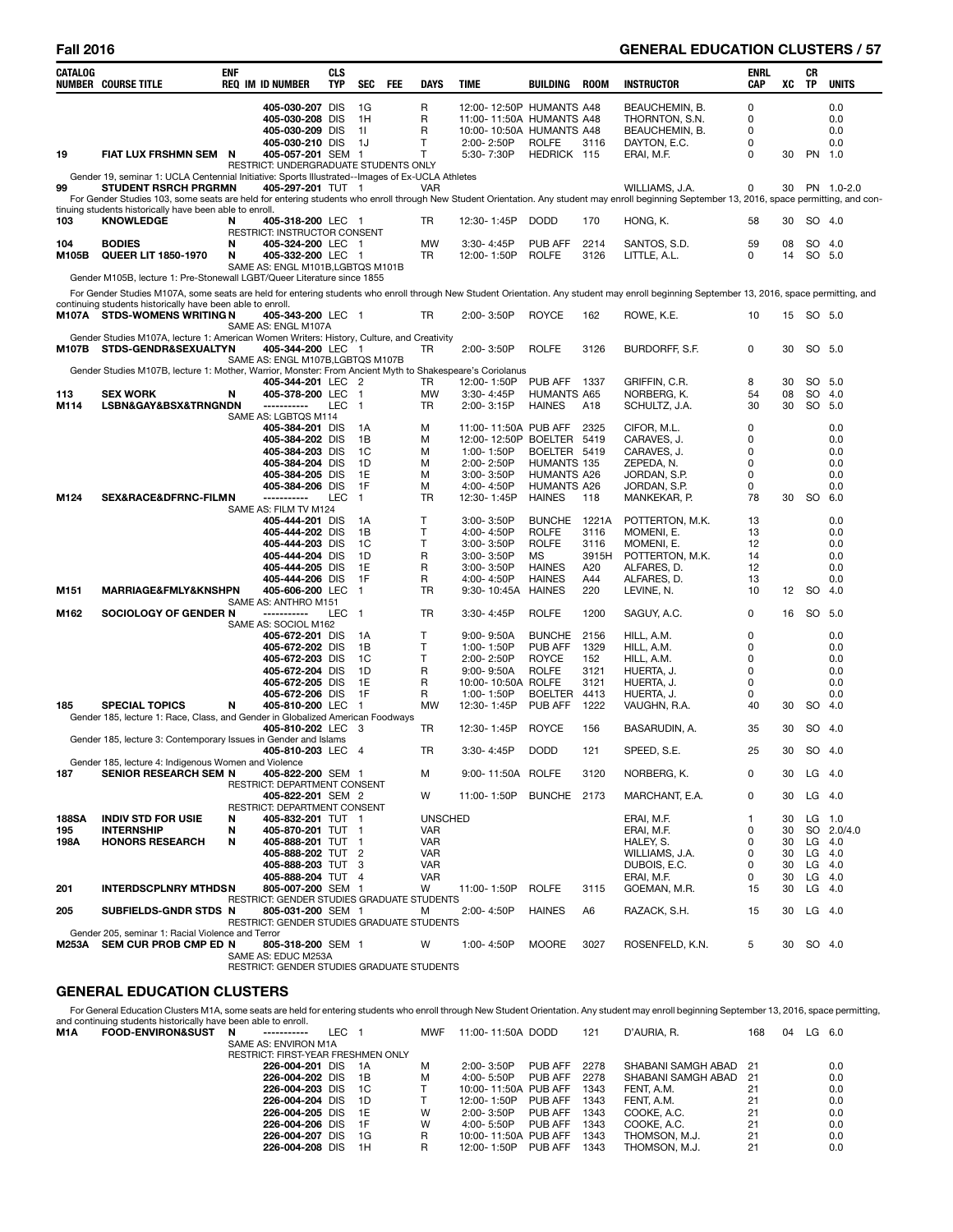## 58 / GENERAL EDUCATION CLUSTERS Fall 2016

| CATALOG | <b>NUMBER COURSE TITLE</b>                                                                     | <b>ENF</b> | <b>REQ IM ID NUMBER</b>                                                                | <b>CLS</b><br>TYP | SEC                | FEE | <b>DAYS</b>       | <b>TIME</b>                         | BUILDING                     | <b>ROOM</b>  | <b>INSTRUCTOR</b>                                                                                                                                                                                | <b>ENRL</b><br>CAP | xс | СR<br>ΤP  | UNITS      |
|---------|------------------------------------------------------------------------------------------------|------------|----------------------------------------------------------------------------------------|-------------------|--------------------|-----|-------------------|-------------------------------------|------------------------------|--------------|--------------------------------------------------------------------------------------------------------------------------------------------------------------------------------------------------|--------------------|----|-----------|------------|
|         |                                                                                                |            |                                                                                        |                   |                    |     |                   |                                     |                              |              | For General Education Clusters 20A, some seats are held for entering students who enroll through New Student Orientation. Any student may enroll beginning September 13, 2016, space permitting  |                    |    |           |            |
| 20A     | and continuing students historically have been able to enroll.<br><b>INTERRCL DYNAMCS-US N</b> |            |                                                                                        | LEC 1             |                    |     | TR                | 12:30-1:45P                         | DE NEVE P350                 |              | ORTIZ, V.                                                                                                                                                                                        | 264                | 30 | LG 6.0    |            |
|         |                                                                                                |            | RESTRICT: FIRST-YEAR FRESHMEN ONLY                                                     |                   |                    |     |                   |                                     |                              |              |                                                                                                                                                                                                  |                    |    |           |            |
|         |                                                                                                |            | 226-060-201 DIS<br>226-060-202 DIS                                                     |                   | 1A<br>1B           |     | Т<br>т            | 2:00-3:50P<br>4:00-5:50P            | <b>COVEL</b><br><b>COVEL</b> | 210<br>210   | GARCIA, R.<br>GARCIA, R.                                                                                                                                                                         | 22<br>22           |    |           | 0.0<br>0.0 |
|         |                                                                                                |            | 226-060-203 DIS                                                                        |                   | 1C                 |     | $\mathsf{T}$      | 2:00-3:50P                          | <b>COVEL</b>                 | 218          | SHARMA, P.                                                                                                                                                                                       | 22                 |    |           | 0.0        |
|         |                                                                                                |            | 226-060-204 DIS                                                                        |                   | 1D                 |     | T                 | 4:00-5:50P                          | <b>COVEL</b>                 | 218          | SHARMA, P.                                                                                                                                                                                       | 22                 |    |           | 0.0        |
|         |                                                                                                |            | 226-060-205 DIS<br>226-060-206 DIS                                                     |                   | 1E<br>1F           |     | W<br>W            | 10:00-11:50A PUB AFF<br>12:00-1:50P | <b>PUB AFF</b>               | 1343<br>1343 | BENDER, C.T.<br>BENDER, C.T.                                                                                                                                                                     | 22<br>22           |    |           | 0.0<br>0.0 |
|         |                                                                                                |            | 226-060-207 DIS                                                                        |                   | 1G                 |     | W                 | 2:00-3:50P                          | <b>COVEL</b>                 | 210          | PARTIDA, B.                                                                                                                                                                                      | 22                 |    |           | 0.0        |
|         |                                                                                                |            | 226-060-208 DIS                                                                        |                   | 1H                 |     | W                 | 2:00-3:50P                          | <b>COVEL</b>                 | 225          | STEWART, J.L.                                                                                                                                                                                    | 22                 |    |           | 0.0        |
|         |                                                                                                |            | 226-060-209 DIS<br>226-060-210 DIS                                                     |                   | 11<br>1J           |     | W<br>W            | 10:00-11:50A COVEL<br>12:00-1:50P   | <b>COVEL</b>                 | 225<br>225   | PARTIDA, B.<br>STEWART, J.L.                                                                                                                                                                     | 22<br>22           |    |           | 0.0<br>0.0 |
|         |                                                                                                |            | 226-060-211 DIS                                                                        |                   | 1K                 |     | Т                 | 2:00-3:50P                          | <b>COVEL</b>                 | 225          | WARDAKI, M.S.                                                                                                                                                                                    | 22                 |    |           | 0.0        |
|         |                                                                                                |            | 226-060-212 DIS                                                                        |                   | 1L                 |     | T                 | 4:00-5:50P                          | <b>COVEL</b>                 | 225          | WARDAKI, M.S.                                                                                                                                                                                    | 22                 |    |           | 0.0        |
|         | and continuing students historically have been able to enroll.                                 |            |                                                                                        |                   |                    |     |                   |                                     |                              |              | For General Education Clusters 21A, some seats are held for entering students who enroll through New Student Orientation. Any student may enroll beginning September 13, 2016, space permitting  |                    |    |           |            |
| 21 A    | <b>HIST-MODERN THOUGHT N</b>                                                                   |            | -----------                                                                            | LEC 1             |                    |     | MW                | 11:00-12:15P DE NEVE                |                              | P350         | KELTY, C.M.                                                                                                                                                                                      | 220                | 30 | LG 6.0    |            |
|         |                                                                                                |            | RESTRICT: FIRST-YEAR FRESHMEN ONLY<br>226-066-201 DIS                                  |                   | 1A                 |     | М                 | 2:00-3:50P                          | PUB AFF                      | 1343         | YERITSIAN, G.                                                                                                                                                                                    | 22                 |    |           | 0.0        |
|         |                                                                                                |            | 226-066-202 DIS                                                                        |                   | 1B                 |     | М                 | 4:00-5:50P                          | <b>PUB AFF</b>               | 1343         | YERITSIAN, G.                                                                                                                                                                                    | 22                 |    |           | 0.0        |
|         |                                                                                                |            | 226-066-203 DIS                                                                        |                   | 1C                 |     | М                 | 2:00-3:50P                          | <b>COVEL</b>                 | 210          | ERICKSON, S.R.                                                                                                                                                                                   | 22                 |    |           | 0.0        |
|         |                                                                                                |            | 226-066-204 DIS<br>226-066-205 DIS                                                     |                   | 1D<br>1E           |     | М<br>т            | 4:00-5:50P<br>10:00-11:50A PUB AFF  | <b>COVEL</b>                 | 210<br>2278  | ERICKSON, S.R.<br>BARKER, K.                                                                                                                                                                     | 22<br>22           |    |           | 0.0<br>0.0 |
|         |                                                                                                |            | 226-066-206 DIS                                                                        |                   | 1F                 |     | T                 | 12:00-1:50P                         | <b>PUB AFF</b>               | 2278         | EILERTSEN RUBY, T.                                                                                                                                                                               | 22                 |    |           | 0.0        |
|         |                                                                                                |            | 226-066-207 DIS                                                                        |                   | 1G                 |     | W                 | 2:00-3:50P                          | <b>COVEL</b>                 | 218          | SHAUB, K.S.                                                                                                                                                                                      | 22                 |    |           | 0.0        |
|         |                                                                                                |            | 226-066-208 DIS<br>226-066-209 DIS                                                     |                   | 1H<br>11           |     | W<br>T            | 4:00-5:50P<br>2:00-3:50P            | <b>COVEL</b><br>PUB AFF      | 218<br>2278  | SHAUB, K.S.<br>BARKER, K.                                                                                                                                                                        | 22<br>22           |    |           | 0.0<br>0.0 |
|         |                                                                                                |            | 226-066-210 DIS                                                                        |                   | 1J                 |     | $\mathsf{T}$      | 4:00-5:50P                          | PUB AFF                      | 2278         | EILERTSEN RUBY, T.                                                                                                                                                                               | 22                 |    |           | 0.0        |
|         | and continuing students historically have been able to enroll.                                 |            |                                                                                        |                   |                    |     |                   |                                     |                              |              | For General Education Clusters 60A, some seats are held for entering students who enroll through New Student Orientation. Any student may enroll beginning September 13, 2016, space permitting  |                    |    |           |            |
| 60A     | <b>AMERICA 1954-1974</b>                                                                       | N          |                                                                                        | LEC 1             |                    |     | TR                | 9:30-10:45A DE NEVE                 |                              | P350         | DECKER, J.L.                                                                                                                                                                                     | 264                | 30 | LG 6.0    |            |
|         |                                                                                                |            | RESTRICT: FIRST-YEAR FRESHMEN ONLY                                                     |                   |                    |     |                   |                                     |                              |              |                                                                                                                                                                                                  |                    |    |           |            |
|         |                                                                                                |            | 226-180-201 DIS<br>226-180-202 DIS                                                     |                   | 1A<br>1B           |     | R<br>R            | 2:00-3:50P<br>4:00-5:50P            | PUB AFF<br>PUB AFF           | 1343<br>1343 | BECK, B.S.<br>BECK, B.S.                                                                                                                                                                         | 22<br>22           |    |           | 0.0<br>0.0 |
|         |                                                                                                |            | 226-180-203 DIS                                                                        |                   | 1C                 |     | R                 | 2:00-3:50P                          | PUB AFF                      | 2278         | DEAN, W.F.                                                                                                                                                                                       | 22                 |    |           | 0.0        |
|         |                                                                                                |            | 226-180-204 DIS                                                                        |                   | 1D                 |     | R                 | 4:00-5:50P                          | PUB AFF                      | 2278         | DEAN, W.F.                                                                                                                                                                                       | 22                 |    |           | 0.0        |
|         |                                                                                                |            | 226-180-205 DIS<br>226-180-206 DIS                                                     |                   | 1E<br>1F           |     | R<br>R            | 2:00-3:50P<br>4:00-5:50P            | PUB AFF<br>PUB AFF           | 2317<br>2317 | BAKER, T.J.<br>BAKER, T.J.                                                                                                                                                                       | 22<br>22           |    |           | 0.0<br>0.0 |
|         |                                                                                                |            | 226-180-207 DIS                                                                        |                   | 1G                 |     | F                 | 2:00-3:50P                          | PUB AFF                      | 1343         | ROWE, H.                                                                                                                                                                                         | 22                 |    |           | 0.0        |
|         |                                                                                                |            | 226-180-208 DIS                                                                        |                   | 1H                 |     | F                 | 4:00-5:50P                          | PUB AFF                      | 1343         | ROWE, H.                                                                                                                                                                                         | 22                 |    |           | 0.0        |
|         |                                                                                                |            | 226-180-209 DIS<br>226-180-210 DIS                                                     |                   | 11<br>1J           |     | F<br>F            | 10:00-11:50A PUB AFF<br>12:00-1:50P | PUB AFF                      | 2278<br>2278 | GUTIERREZ, A.E.<br>GUTIERREZ, A.E.                                                                                                                                                               | 22<br>22           |    |           | 0.0<br>0.0 |
|         |                                                                                                |            | 226-180-211 DIS                                                                        |                   | 1K                 |     | F                 | 10:00-11:50A COVEL                  |                              | 210          | SHERRER, T.A.                                                                                                                                                                                    | 22                 |    |           | 0.0        |
|         |                                                                                                |            | 226-180-212 DIS                                                                        |                   | 1L                 |     | F                 | 12:00-1:50P                         | <b>COVEL</b>                 | 210          | SHERRER, T.A.                                                                                                                                                                                    | 22                 |    |           | 0.0        |
| 66A     | <b>LA-THE CLUSTER</b>                                                                          | N          | -----------<br>226-198-201 DIS                                                         | LEC               | $\mathbf{1}$<br>1A |     | <b>MW</b><br>R    | 2:00-3:30P<br>10:00-11:50A COVEL    | DE NEVE                      | P350<br>210  | REIFF, J.L.<br>MONTOYA, R.D.                                                                                                                                                                     | 220<br>22          | 07 | LG        | 6.0<br>0.0 |
|         |                                                                                                |            | 226-198-202 DIS                                                                        |                   | 1B                 |     | R                 | 12:00-1:50P                         | COVEL                        | 210          | MONTOYA, R.D.                                                                                                                                                                                    | 22                 |    |           | 0.0        |
|         |                                                                                                |            | 226-198-203 DIS<br>226-198-204 DIS                                                     |                   | 1C<br>1D           |     | R<br>R            | 10:00-11:50A COVEL<br>12:00-1:50P   | <b>COVEL</b>                 | 218<br>218   | KYORLENSKI, G.V.<br>KYORLENSKI, G.V.                                                                                                                                                             | 22<br>22           |    |           | 0.0<br>0.0 |
|         |                                                                                                |            | 226-198-205 DIS                                                                        |                   | 1E                 |     | R                 | 2:00-3:50P                          | <b>COVEL</b>                 | 218          | YEN, E.H.                                                                                                                                                                                        | 22                 |    |           | 0.0        |
|         |                                                                                                |            | 226-198-206 DIS                                                                        |                   | 1F                 |     | R                 | 4:00-5:50P                          | <b>COVEL</b>                 | 218          | YEN, E.H.                                                                                                                                                                                        | 22                 |    |           | 0.0        |
|         |                                                                                                |            | 226-198-207 DIS<br>226-198-208 DIS                                                     |                   | 1G<br>1H           |     | F<br>F            | 10:00-11:50A COVEL<br>12:00-1:50P   | <b>COVEL</b>                 | 225<br>225   | FOX, M.P.<br>FOX, M.P.                                                                                                                                                                           | 22<br>22           |    |           | 0.0<br>0.0 |
|         |                                                                                                |            | 226-198-209 DIS                                                                        |                   | 11                 |     | F                 | 2:00-3:50P                          | <b>COVEL</b>                 | 225          | ZIRULNIK, M.A.                                                                                                                                                                                   | 22                 |    |           | 0.0        |
|         |                                                                                                |            | 226-198-210 DIS                                                                        |                   | 1J                 |     | F                 | 4:00-5:50P                          | <b>COVEL</b>                 | 225          | ZIRULNIK, M.A.                                                                                                                                                                                   | 0                  |    |           | 0.0        |
|         | and continuing students historically have been able to enroll.                                 |            |                                                                                        |                   |                    |     |                   |                                     |                              |              | For General Education Clusters 70A, some seats are held for entering students who enroll through New Student Orientation. Any student may enroll beginning September 13, 2016, space permitting, |                    |    |           |            |
| 70A     | <b>COSMOS AND LIFE</b>                                                                         | N          | -----------                                                                            | LEC 1             |                    |     | TR                | 11:00-12:15P DE NEVE P350           |                              |              | FRISCIA, A.R.                                                                                                                                                                                    | 220                |    | 13 LG 6.0 |            |
|         |                                                                                                |            | RESTRICT: FIRST-YEAR FRESHMEN ONLY<br>226-210-201 DIS                                  |                   | 1A                 |     | M                 | 1:00-2:50P                          | GEOLOGY 5644                 |              | SUNELL, S.D.                                                                                                                                                                                     | 22                 |    |           | 0.0        |
|         |                                                                                                |            | 226-210-202 DIS                                                                        |                   | 1B                 |     | М                 | 3:00-4:50P                          | GEOLOGY 5644                 |              | SUNELL, S.D.                                                                                                                                                                                     | 22                 |    |           | 0.0        |
|         |                                                                                                |            | 226-210-203 DIS                                                                        |                   | 1C                 |     | W                 | 9:00-10:50A                         | GEOLOGY 5644                 |              | ADEWUMI, T.A.                                                                                                                                                                                    | 22                 |    |           | 0.0        |
|         |                                                                                                |            | 226-210-204 DIS<br>226-210-205 DIS                                                     |                   | 1D<br>1E           |     | W<br>W            | 11:00-12:50P<br>1:00-2:50P          | GEOLOGY 5644<br>GEOLOGY 5644 |              | ADEWUMI, T.A.<br>UTAS, J.A.                                                                                                                                                                      | 22<br>22           |    |           | 0.0<br>0.0 |
|         |                                                                                                |            | 226-210-206 DIS                                                                        |                   | 1F                 |     | W                 | 3:00-4:50P                          | GEOLOGY 5644                 |              | UTAS, J.A.                                                                                                                                                                                       | 22                 |    |           | 0.0        |
|         |                                                                                                |            | 226-210-207 DIS                                                                        |                   | 1G                 |     | R                 | 1:00-2:50P                          | GEOLOGY 5644                 |              | MC CRANEY, W.T.                                                                                                                                                                                  | 22                 |    |           | 0.0        |
|         |                                                                                                |            | 226-210-208 DIS<br>226-210-209 DIS                                                     |                   | 1H<br>11           |     | R<br>F            | 3:00-4:50P<br>1:00-2:50P            | GEOLOGY 5644<br>GEOLOGY 5644 |              | MC CRANEY, W.T.<br>HILL, K.B.                                                                                                                                                                    | 22<br>22           |    |           | 0.0<br>0.0 |
|         |                                                                                                |            | 226-210-210 DIS                                                                        |                   | 1J                 |     | F                 | 3:00-4:50P                          | GEOLOGY 5644                 |              | HILL, K.B.                                                                                                                                                                                       | 22                 |    |           | 0.0        |
|         | ting, and continuing students historically have been able to enroll.                           |            |                                                                                        |                   |                    |     |                   |                                     |                              |              | For General Education Clusters M71A, some seats are held for entering students who enroll through New Student Orientation. Any student may enroll beginning September 13, 2016, space permit-    |                    |    |           |            |
| M71A    | <b>BIOTECHNLGY&amp;SOCIETY N</b>                                                               |            | -----------                                                                            | LEC 1             |                    |     | MW                | 12:30-1:45P                         | DE NEVE P350                 |              | RENSEL, M.A.                                                                                                                                                                                     | 220                |    | 05 LG 6.0 |            |
|         |                                                                                                |            | SAME AS: SOC GEN M71A                                                                  |                   |                    |     |                   |                                     |                              |              |                                                                                                                                                                                                  |                    |    |           |            |
|         |                                                                                                |            | RESTRICT: FIRST-YEAR FRESHMEN ONLY<br>226-216-201 DIS                                  |                   | 1A                 |     | М                 | 2:00-3:50P                          | <b>COVEL</b>                 | 218          | NGUYEN, C.H.                                                                                                                                                                                     | 0                  |    |           | 0.0        |
|         |                                                                                                |            | 226-216-202 DIS                                                                        |                   | 1B                 |     | М                 | 4:00-5:50P                          | <b>COVEL</b>                 | 218          | NGUYEN, C.H.                                                                                                                                                                                     | 0                  |    |           | 0.0        |
|         |                                                                                                |            | 226-216-203 DIS<br>226-216-204 DIS                                                     |                   | 1C<br>1D           |     | Т<br>$\mathsf{T}$ | 2:00-3:50P<br>4:00-5:50P            | PUB AFF<br>PUB AFF           | 1343<br>1343 | GINGERICH, J.D.<br>GINGERICH, J.D.                                                                                                                                                               | 0<br>0             |    |           | 0.0<br>0.0 |
|         |                                                                                                |            | 226-216-205 DIS                                                                        |                   | 1E                 |     | T                 | 10:00-11:50A COVEL                  |                              | 210          | RODRIGUEZ, A.                                                                                                                                                                                    | 0                  |    |           | 0.0        |
|         |                                                                                                |            | 226-216-206 DIS                                                                        |                   | 1F                 |     | T                 | 12:00-1:50P                         | COVEL                        | 210          | RODRIGUEZ, A.                                                                                                                                                                                    | 0                  |    |           | 0.0        |
|         |                                                                                                |            | 226-216-207 DIS<br>226-216-208 DIS                                                     |                   | 1G<br>1H           |     | W<br>М            | 10:00-11:50A COVEL<br>8:00-9:50A    | <b>COVEL</b>                 | 210<br>210   | JONES, T.M.<br>JONES, T.M.                                                                                                                                                                       | 0<br>0             |    |           | 0.0<br>0.0 |
|         |                                                                                                |            | 226-216-209 DIS                                                                        |                   | 11                 |     | R                 | 10:00-11:50A PUB AFF                |                              | 2317         | ALVAREZ, E.N.                                                                                                                                                                                    | 0                  |    |           | 0.0        |
|         |                                                                                                |            | 226-216-210 DIS                                                                        |                   | 1J                 |     | R                 | 12:00-1:50P PUB AFF                 |                              | 2317         | ALVAREZ, E.N.                                                                                                                                                                                    | 0                  |    |           | 0.0        |
|         | ting, and continuing students historically have been able to enroll.                           |            |                                                                                        |                   |                    |     |                   |                                     |                              |              | For General Education Clusters M72A, some seats are held for entering students who enroll through New Student Orientation. Any student may enroll beginning September 13, 2016, space permit-    |                    |    |           |            |
| M72A    | SEX-BIOLOGY-SOCIETY N                                                                          |            | -----------                                                                            | LEC 1             |                    |     | TR                | 2:00-3:15P                          | DE NEVE P350                 |              | SAGUY, A.C.                                                                                                                                                                                      | 220                |    | 15 LG 6.0 |            |
|         |                                                                                                |            | SAME AS: COMM ST M72A, SOC GEN M72A, SOCIOL M72A<br>RESTRICT: FIRST-YEAR FRESHMEN ONLY |                   |                    |     |                   |                                     |                              |              |                                                                                                                                                                                                  |                    |    |           |            |
|         |                                                                                                |            | 226-219-201 DIS                                                                        |                   | 1A                 |     | М                 | 10:00-11:50A PUB AFF                |                              | 2317         | MERRITT, C.R.                                                                                                                                                                                    | 22                 |    |           | 0.0        |
|         |                                                                                                |            | 226-219-202 DIS 1B                                                                     |                   |                    |     | M                 | 12:00-1:50P PUB AFF 2317            |                              |              | MERRITT, C.R.                                                                                                                                                                                    | 22                 |    |           | 0.0        |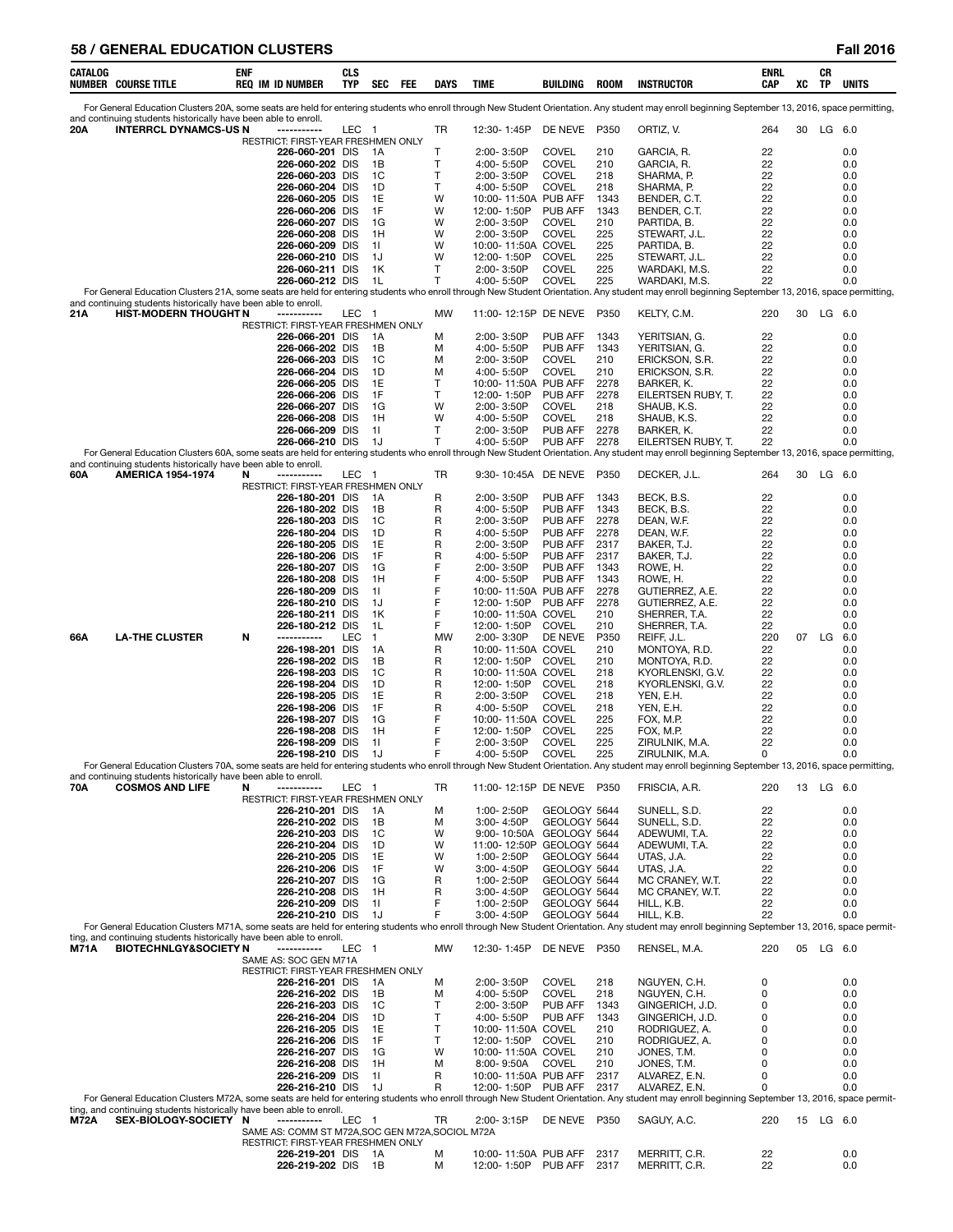| CATALOG | <b>NUMBER COURSE TITLE</b>                                     | <b>ENF</b><br><b>REQ IM ID NUMBER</b>     | <b>CLS</b><br><b>TYP</b> | <b>SEC</b>     | FEE | <b>DAYS</b> | <b>TIME</b>          | <b>BUILDING</b> | ROOM | INSTRUCTOR                                                                                                                                                                                       | <b>ENRL</b><br><b>CAP</b> | XC | СR<br><b>TP</b> | UNITS |
|---------|----------------------------------------------------------------|-------------------------------------------|--------------------------|----------------|-----|-------------|----------------------|-----------------|------|--------------------------------------------------------------------------------------------------------------------------------------------------------------------------------------------------|---------------------------|----|-----------------|-------|
|         |                                                                | 226-219-203 DIS                           |                          | 1C             |     | м           | 2:00-3:50P           | <b>PUB AFF</b>  | 2317 | BRAMBLE, M.S.                                                                                                                                                                                    | 22                        |    |                 | 0.0   |
|         |                                                                | 226-219-204 DIS                           |                          | 1D             |     | M           | 4:00-5:50P           | PUB AFF         | 2317 | BRAMBLE, M.S.                                                                                                                                                                                    | 22                        |    |                 | 0.0   |
|         |                                                                | 226-219-205 DIS                           |                          | 1E             |     | T           | 10:00-11:50A COVEL   |                 | 218  | APGAR, A.E.                                                                                                                                                                                      | 22                        |    |                 | 0.0   |
|         |                                                                | 226-219-206 DIS                           |                          | 1F             |     | T           | 12:00-1:50P          | COVEL           | 218  | APGAR, A.E.                                                                                                                                                                                      | 22                        |    |                 | 0.0   |
|         |                                                                | 226-219-207 DIS                           |                          | 1G             |     | W           | 10:00-11:50A PUB AFF |                 | 2317 | SHARIF, R.A.                                                                                                                                                                                     | 22                        |    |                 | 0.0   |
|         |                                                                | 226-219-208 DIS                           |                          | 1H             |     | W           | 12:00-1:50P          | PUB AFF         | 2317 | SHARIF, R.A.                                                                                                                                                                                     | 22                        |    |                 | 0.0   |
|         |                                                                | 226-219-209 DIS                           |                          | 11             |     | W           | 2:00-3:50P           | PUB AFF         | 2317 | HOVSEPIAN-RUBY, L.                                                                                                                                                                               | 22                        |    |                 | 0.0   |
|         |                                                                | 226-219-210 DIS                           |                          | 1J             |     | W           | 4:00-5:50P           | PUB AFF         | 2317 | HOVSEPIAN-RUBY. L.                                                                                                                                                                               | 22                        |    |                 | 0.0   |
|         |                                                                |                                           |                          |                |     |             |                      |                 |      | For General Education Clusters 73A, some seats are held for entering students who enroll through New Student Orientation. Any student may enroll beginning September 13, 2016, space permitting, |                           |    |                 |       |
|         |                                                                |                                           |                          |                |     |             |                      |                 |      | and continuing students historically have been able to enroll. For General Education Clusters 73A, there will be one MANDATORY midterm examination from 7 to 9 p.m. Monday, October 24, 2016.    |                           |    |                 |       |
| 73A     | <b>HIST&amp;SCI&amp;PHIL-BRAIN</b>                             | $\overline{N}$<br>-----------             | LEC <sub>1</sub>         |                |     | <b>TR</b>   | 9:30-10:50A HAINES   |                 | 39   | CHANDLER, S.H.                                                                                                                                                                                   | 176                       |    | 12 LG 6.0       |       |
|         |                                                                | RESTRICT: FIRST-YEAR FRESHMEN ONLY        |                          |                |     |             |                      |                 |      |                                                                                                                                                                                                  |                           |    |                 |       |
|         |                                                                | 226-225-201 DIS                           |                          | 1A             |     | F           | 2:00-3:50P           | PUB AFF         | 2278 | PATTERSON, T.K.                                                                                                                                                                                  | 22                        |    |                 | 0.0   |
|         |                                                                | 226-225-202 DIS                           |                          | 1B             |     |             | 4:00-5:50P           | PUB AFF         | 2278 | PATTERSON, T.K.                                                                                                                                                                                  | 22                        |    |                 | 0.0   |
|         |                                                                | 226-225-203 DIS                           |                          | 1C             |     |             | 10:00-11:50A PUB AFF |                 | 2317 | RODRIGUEZ BARRERA.                                                                                                                                                                               | 22                        |    |                 | 0.0   |
|         |                                                                | 226-225-204 DIS                           |                          | 1D             |     |             | 12:00-1:50P          | <b>PUB AFF</b>  | 2317 | RODRIGUEZ BARRERA,                                                                                                                                                                               | 22                        |    |                 | 0.0   |
|         |                                                                | 226-225-205 DIS                           |                          | 1E             |     |             | 2:00-3:50P           | <b>PUB AFF</b>  | 2317 | ALZAGATITI. J.                                                                                                                                                                                   | 22                        |    |                 | 0.0   |
|         |                                                                | 226-225-206 DIS                           |                          | 1F             |     |             | 4:00-5:50P           | PUB AFF         | 2317 | ALZAGATITI. J.                                                                                                                                                                                   | 22                        |    |                 | 0.0   |
|         |                                                                | 226-225-207 DIS                           |                          | 1G             |     |             | 10:00-11:50A COVEL   |                 | 218  | COVELL, J.J.                                                                                                                                                                                     | 22                        |    |                 | 0.0   |
|         |                                                                | 226-225-208 DIS                           |                          | 1H             |     | F           | 12:00-1:50P          | COVEL           | 218  | COVELL, J.J.                                                                                                                                                                                     | 22                        |    |                 | 0.0   |
|         |                                                                |                                           |                          |                |     |             |                      |                 |      | For General Education Clusters 80A, some seats are held for entering students who enroll through New Student Orientation. Any student may enroll beginning September 13, 2016, space permitting, |                           |    |                 |       |
|         | and continuing students historically have been able to enroll. |                                           |                          |                |     |             |                      |                 |      |                                                                                                                                                                                                  |                           |    |                 |       |
| 80A     | <b>FRONTRS-HUMAN AGINGN</b>                                    | -----------                               | <b>LEC</b>               | $\overline{1}$ |     | <b>TR</b>   | 3:30-4:45P           | DE NEVE P350    |      | HSU, P.T.                                                                                                                                                                                        | 132                       | 30 | LG.             | 6.0   |
|         |                                                                | <b>RESTRICT: FIRST-YEAR FRESHMEN ONLY</b> |                          |                |     |             |                      |                 |      |                                                                                                                                                                                                  |                           |    |                 |       |
|         |                                                                | 226-270-201 DIS                           |                          | 1A             |     | т           | 10:00-11:50A PUB AFF |                 | 2317 | BAKER, Z.G.                                                                                                                                                                                      | 22                        |    |                 | 0.0   |
|         |                                                                | 226-270-202 DIS                           |                          | 1B             |     | T           | 12:00-1:50P          | PUB AFF         | 2317 | BAKER, Z.G.                                                                                                                                                                                      | 22                        |    |                 | 0.0   |
|         |                                                                | 226-270-203 DIS                           |                          | <sub>1</sub> C |     | W           | 10:00-11:50A PUB AFF |                 | 2278 | DAVOREN, M.J.                                                                                                                                                                                    | 22                        |    |                 | 0.0   |
|         |                                                                | 226-270-204 DIS                           |                          | 1D             |     | W           | 12:00-1:50P          | PUB AFF         | 2278 | DAVOREN, M.J.                                                                                                                                                                                    | 22                        |    |                 | 0.0   |
|         |                                                                | 226-270-205 DIS                           |                          | 1E             |     | W           | 2:00-3:50P           | <b>PUB AFF</b>  | 2278 | MARSHALL, L.W.                                                                                                                                                                                   | 22                        |    |                 | 0.0   |
|         |                                                                | 226-270-206 DIS                           |                          | 1F             |     | W           | 4:00-5:50P           | PUB AFF         | 2278 | MARSHALL, L.W.                                                                                                                                                                                   | 22                        |    |                 | 0.0   |

# **GEOGRAPHY**

GEOGRAPHY POLICY FOR ATTENDANCE AND LATE ENROLLMENT: The department will cancel your enrollment if you do not attend at least one of the first two class meetings. Geography 1<br>-through 187, excluding 7 and 169, are limited aged to contact the instructor regarding enrollment in graduate geography courses.

For Geography 3, some seats are held for entering students who enroll through New Student Orientation. Any student may enroll beginning September 13, 2016, space permitting, and continuing<br>students historically have been a

|   | students historically have been able to emoti-                                                                                                                                                                                                  |                              |            |                |            |                           |                |       |                    |             |    |           |     |
|---|-------------------------------------------------------------------------------------------------------------------------------------------------------------------------------------------------------------------------------------------------|------------------------------|------------|----------------|------------|---------------------------|----------------|-------|--------------------|-------------|----|-----------|-----|
| З | <b>CULTURAL GEOGRAPHY N</b>                                                                                                                                                                                                                     | -----------                  | LEC        | $\blacksquare$ | <b>MW</b>  | 11:00-12:15P MOORE        |                | 100   | FAIER, L.B.        | 0           | 04 | SO 5.0    |     |
|   |                                                                                                                                                                                                                                                 | 207-065-201 DIS              |            | 1A             | W          | 2:00-3:50P                | <b>BUNCHE</b>  | 1221B | COLVEN, E.L.       | $\Omega$    |    |           | 0.0 |
|   |                                                                                                                                                                                                                                                 | 207-065-202 DIS              |            | 1B             | М          | 4:00-5:50P                | <b>BUNCHE</b>  | 3164  | WARD, D.L.         | 0           |    |           | 0.0 |
|   |                                                                                                                                                                                                                                                 | 207-065-203 DIS              |            | 1 <sup>C</sup> | T          | 12:00-1:50P               | <b>BUNCHE</b>  | 1221B | WARD, D.L.         | 0           |    |           | 0.0 |
|   |                                                                                                                                                                                                                                                 | 207-065-204 DIS              |            | 1D             | W          | 4:00-5:50P                | <b>BUNCHE</b>  | 1221B | COLVEN, E.L.       | 0           |    |           | 0.0 |
|   |                                                                                                                                                                                                                                                 |                              |            |                |            |                           |                |       |                    | 0           |    |           |     |
|   |                                                                                                                                                                                                                                                 | 207-065-205 DIS              |            | 1E             | R          | 10:00-11:50A BUNCHE       |                | 1261  | WARD, J.M.         |             |    |           | 0.0 |
|   |                                                                                                                                                                                                                                                 | 207-065-206 DIS              |            | 1F             | R          | 10:00-11:50A BUNCHE       |                | 1221B | SPIVEY, H.D.       | 0           |    |           | 0.0 |
|   |                                                                                                                                                                                                                                                 | 207-065-207 DIS              |            | 1G             | R          | 12:20-2:10P               | <b>BUNCHE</b>  | A163  | WARD, J.M.         | 0           |    |           | 0.0 |
|   |                                                                                                                                                                                                                                                 | 207-065-208 DIS              |            | 1H             | R          | 12:00-1:50P               | <b>BUNCHE</b>  | 1221B | SPIVEY, H.D.       | $\mathbf 0$ |    |           | 0.0 |
|   |                                                                                                                                                                                                                                                 | 207-065-209 DIS              |            | 11             | F          | 12:00-1:50P               | <b>BUNCHE</b>  | 1221B | MATISOFF, A.       | 0           |    |           | 0.0 |
|   |                                                                                                                                                                                                                                                 | 207-065-210 DIS              |            | - 1J           | F          | 10:00-11:50A BUNCHE 1221B |                |       | MATISOFF, A.       | 0           |    |           | 0.0 |
|   | For Geography 4, some seats are held for entering students who enroll through New Student Orientation. Any student may enroll beginning September 13, 2016, space permitting, and continuing<br>students historically have been able to enroll. |                              |            |                |            |                           |                |       |                    |             |    |           |     |
| 4 | <b>REGNL DEV&amp;WRLD ECONN</b>                                                                                                                                                                                                                 | ------------                 | <b>LEC</b> | - 1            | TR         | 3:30-4:45P                | <b>BROAD</b>   | 2160E | SHEPPARD, E.S.     | 0           |    | 16 SO 5.0 |     |
|   |                                                                                                                                                                                                                                                 | 207-077-201 LAB              |            | - 1A           | W          | $9:00 - 9:50A$            | <b>BUNCHE</b>  | 1221B | CARD, K.H.         | 0           |    |           | 0.0 |
|   |                                                                                                                                                                                                                                                 | 207-077-202 LAB              |            | - 1B           | М          | 2:00-2:50P                | <b>BUNCHE</b>  | 3170  | RIETMANN, C.P.     | $\Omega$    |    |           | 0.0 |
|   |                                                                                                                                                                                                                                                 | 207-077-203 LAB 1C           |            |                | M          | 2:00-2:50P                | <b>BUNCHE</b>  | 1221B | CAI, S.            | $\Omega$    |    |           | 0.0 |
|   |                                                                                                                                                                                                                                                 | 207-077-204 LAB 1D           |            |                | M          | 3:00-3:50P                | <b>BUNCHE</b>  | 3211  | RIETMANN, C.P.     | 0           |    |           | 0.0 |
|   |                                                                                                                                                                                                                                                 |                              |            |                |            |                           |                |       |                    | $\mathbf 0$ |    |           |     |
|   |                                                                                                                                                                                                                                                 | 207-077-205 LAB              |            | 1E             | М          | 4:00-4:50P                | <b>BUNCHE</b>  | 1221B | CAI. S.            |             |    |           | 0.0 |
|   |                                                                                                                                                                                                                                                 | 207-077-206 LAB 1F           |            |                | Τ          | 10:00-10:50A BUNCHE       |                | 1221B | IRAWATY, D.T.      | $\Omega$    |    |           | 0.0 |
|   |                                                                                                                                                                                                                                                 | 207-077-207 LAB 1G           |            |                | T          | 11:00-11:50A BUNCHE       |                | 1221B | CARD, K.H.         | 0           |    |           | 0.0 |
|   |                                                                                                                                                                                                                                                 | 207-077-208 LAB 1H           |            |                | Т          | 9:00-9:50A                | <b>BUNCHE</b>  | 1221B | IRAWATY, D.T.      | 0           |    |           | 0.0 |
|   |                                                                                                                                                                                                                                                 | 207-077-209 LAB 1I           |            |                | R          | $9:00 - 9:50A$            | <b>BUNCHE</b>  | 3211  | VAN DER WOUDEN, F. | 0           |    |           | 0.0 |
|   |                                                                                                                                                                                                                                                 | 207-077-210 LAB 1J           |            |                | R          | 10:00-10:50A BUNCHE       |                | 1221A | VAN DER WOUDEN, F. | 0           |    |           | 0.0 |
|   |                                                                                                                                                                                                                                                 | 207-077-211 LAB 1K           |            |                | F          | 10:00-10:50A DODD         |                | 78    | ADLER, P.J.        | $\Omega$    |    |           | 0.0 |
|   |                                                                                                                                                                                                                                                 | 207-077-212 LAB 1L           |            |                | F          | 11:00-11:50A PUB AFF      |                | 2242  | ADLER, P.J.        | $\Omega$    |    |           | 0.0 |
|   | For Geography 5, some seats are held for entering students who enroll through New Student Orientation. Any student may enroll beginning September 13, 2016, space permitting, and continuing                                                    |                              |            |                |            |                           |                |       |                    |             |    |           |     |
|   | students historically have been able to enroll.                                                                                                                                                                                                 |                              |            |                |            |                           |                |       |                    |             |    |           |     |
| 5 | PEOPLE&EARTH ECOSYSN                                                                                                                                                                                                                            | -----------                  | <b>LEC</b> | $\overline{1}$ | <b>TR</b>  | 2:00-3:15P                | <b>MOORE</b>   | 100   | GILLESPIE, T.W.    | 0           | 30 | SO 5.0    |     |
|   |                                                                                                                                                                                                                                                 | 207-086-201 LAB              |            | - 1A           | R          | 4:00-5:50P                | <b>BUNCHE</b>  | 2178  | BROWN, L.N.        | 0           |    |           | 0.0 |
|   |                                                                                                                                                                                                                                                 | 207-086-202 LAB              |            | 1B             | R          | 4:00-5:50P                | <b>BUNCHE</b>  | 3143  | BARDOU, R.         | $\mathbf 0$ |    |           | 0.0 |
|   |                                                                                                                                                                                                                                                 | 207-086-203 LAB 1C           |            |                | F          | 2:00-3:50P                | <b>BUNCHE</b>  | 3150  | CIOCHINA, M.I.     | $\mathbf 0$ |    |           | 0.0 |
|   |                                                                                                                                                                                                                                                 | 207-086-204 LAB              |            | - 1D           | F          | 2:00-3:50P                | <b>ROLFE</b>   | 3121  | ZHAN, S.           | $\Omega$    |    |           | 0.0 |
|   |                                                                                                                                                                                                                                                 | 207-086-205 LAB 1E           |            |                | F          | 4:00-5:50P                | <b>BUNCHE</b>  | 3150  | CIOCHINA, M.I.     | 0           |    |           | 0.0 |
|   |                                                                                                                                                                                                                                                 | 207-086-206 LAB              |            | 1F             | F          | 4:00-5:50P                | <b>ROLFE</b>   | 3126  | ZHAN, S.           | $\Omega$    |    |           | 0.0 |
|   |                                                                                                                                                                                                                                                 |                              |            |                |            |                           |                | 1221B |                    | 0           |    |           |     |
|   |                                                                                                                                                                                                                                                 | 207-086-207 LAB 1G           |            |                | M          | 10:00-11:50A BUNCHE       |                |       | DOUGHTY, C.L.      |             |    |           | 0.0 |
|   |                                                                                                                                                                                                                                                 | 207-086-208 LAB              |            | - 1H           | T          | 4:00-5:50P                | <b>BUNCHE</b>  | 3157  | BROWN, L.N.        | 0           |    |           | 0.0 |
|   |                                                                                                                                                                                                                                                 | 207-086-209 LAB              |            | $-11$          | W          | 10:00-11:50A BUNCHE       |                | 1221B | NEUPANE, A.        | 0           |    |           | 0.0 |
|   |                                                                                                                                                                                                                                                 | 207-086-210 LAB 1J           |            |                | W          | 12:00-1:50P               | <b>BUNCHE</b>  | 1221B | NEUPANE, A.        | $\mathbf 0$ |    |           | 0.0 |
|   |                                                                                                                                                                                                                                                 | 207-086-211 LAB 1K           |            |                | T          | 4:00-5:50P                | <b>BOELTER</b> | 5272  | BARDOU, R.         | $\mathbf 0$ |    |           | 0.0 |
|   |                                                                                                                                                                                                                                                 | 207-086-212 LAB 1L           |            |                | M          | 4:00-5:50P                | BUNCHE 2178    |       | DOUGHTY, C.L.      | $\Omega$    |    |           | 0.0 |
|   | For Geography 7, some seats are held for entering students who enroll through New Student Orientation. Any student may enroll beginning September 13, 2016, space permitting, and continuing                                                    |                              |            |                |            |                           |                |       |                    |             |    |           |     |
|   | students historically have been able to enroll.                                                                                                                                                                                                 |                              |            |                |            |                           |                |       |                    |             |    |           |     |
| 7 | <b>GEOG INFO SYSTEMS</b>                                                                                                                                                                                                                        | N<br>------------            | LEC 1      |                | <b>VAR</b> |                           | <b>ONLINE</b>  | LA    | SHIN, M.E.         | $\Omega$    |    | 30 SO 5.0 |     |
|   |                                                                                                                                                                                                                                                 | 207-021-201 LAB              |            | - 1A           | F          | 10:00-11:50A PUB AFF      |                | 2035B | BENNETT, M.M.      | $\mathbf 0$ |    |           | 0.0 |
|   |                                                                                                                                                                                                                                                 | 207-021-203 LAB 1C           |            |                | R          | 2:00-3:50P                | PUB AFF        | 2035H | MACASPAC, V.V.     | 0           |    |           | 0.0 |
|   |                                                                                                                                                                                                                                                 | 207-021-204 LAB              |            | - 1D           | R          | 4:00-5:50P                | <b>ONLINE</b>  | LA    | MACASPAC, V.V.     | 0           |    |           | 0.0 |
|   |                                                                                                                                                                                                                                                 | 207-021-205 LAB 1E           |            |                | F          | 12:00-1:50P               | PUB AFF        | 2035B | HARLAN, T.R.       | 0           |    |           | 0.0 |
|   |                                                                                                                                                                                                                                                 | 207-021-206 LAB 1F           |            |                | R          | 10:00-11:50A ONLINE       |                | LA    | BENNETT, M.M.      | $\Omega$    |    |           | 0.0 |
|   |                                                                                                                                                                                                                                                 | 207-021-207 LAB 1G           |            |                | F.         | 2:00-3:50P                | <b>ONLINE</b>  | LA    | HARLAN, T.R.       | 0           |    |           | 0.0 |
|   |                                                                                                                                                                                                                                                 | -----------                  | <b>LEC</b> | $\overline{2}$ | <b>VAR</b> |                           | <b>ONLINE</b>  | ILTI  | SHIN, M.E.         | $\Omega$    | 30 | SO.       | 5.0 |
|   |                                                                                                                                                                                                                                                 | RESTRICT: INSTRUCTOR CONSENT |            |                |            |                           |                |       |                    |             |    |           |     |
|   |                                                                                                                                                                                                                                                 | 207-021-211 LAB 2A           |            |                | R          | 4:00-5:50P                | <b>ONLINE</b>  | LA    | MACASPAC, V.V.     | 0           |    |           | 0.0 |
|   |                                                                                                                                                                                                                                                 | RESTRICT: INSTRUCTOR CONSENT |            |                |            |                           |                |       |                    |             |    |           |     |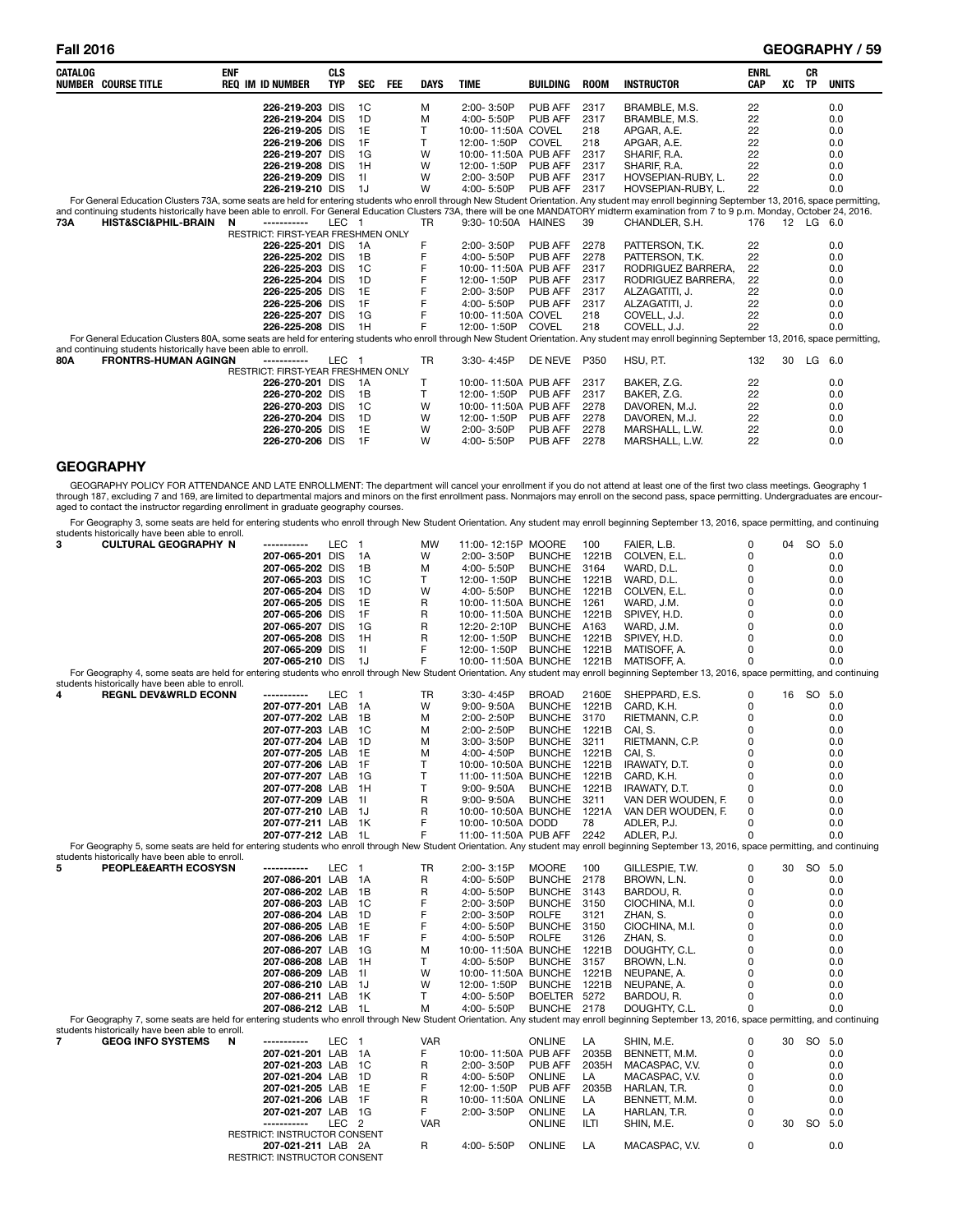# 60 / GERMANIC LANGUAGES Fall 2016

| CATALOG                                                 | NUMBER COURSE TITLE                                                                                                                                                                                                                    | <b>ENF</b>                    | <b>REQ IM ID NUMBER</b>                                                                                                                                                                      | <b>CLS</b><br><b>TYP</b> | <b>SEC</b>                                      | FEE | <b>DAYS</b>                                              | <b>TIME</b>                                                                                                                                               | BUILDING                                | <b>ROOM</b>                                             | <b>INSTRUCTOR</b>                                                                                                                                                                                                                                                                                                                                                                                       | <b>ENRL</b><br><b>CAP</b>            | XC                                           | CR<br><b>TP</b>                                                   | <b>UNITS</b>                                         |
|---------------------------------------------------------|----------------------------------------------------------------------------------------------------------------------------------------------------------------------------------------------------------------------------------------|-------------------------------|----------------------------------------------------------------------------------------------------------------------------------------------------------------------------------------------|--------------------------|-------------------------------------------------|-----|----------------------------------------------------------|-----------------------------------------------------------------------------------------------------------------------------------------------------------|-----------------------------------------|---------------------------------------------------------|---------------------------------------------------------------------------------------------------------------------------------------------------------------------------------------------------------------------------------------------------------------------------------------------------------------------------------------------------------------------------------------------------------|--------------------------------------|----------------------------------------------|-------------------------------------------------------------------|------------------------------------------------------|
|                                                         |                                                                                                                                                                                                                                        |                               | 207-021-212 LAB 2B<br><b>RESTRICT: INSTRUCTOR CONSENT</b>                                                                                                                                    |                          |                                                 |     | R                                                        | 10:00-11:50A ONLINE                                                                                                                                       |                                         | LA                                                      | BENNETT, M.M.                                                                                                                                                                                                                                                                                                                                                                                           | $\Omega$                             |                                              |                                                                   | 0.0                                                  |
|                                                         |                                                                                                                                                                                                                                        |                               | 207-021-213 LAB 2C                                                                                                                                                                           |                          |                                                 |     | F                                                        | 2:00-3:50P                                                                                                                                                | <b>ONLINE</b>                           | LA                                                      | HARLAN, T.R.                                                                                                                                                                                                                                                                                                                                                                                            | 0                                    |                                              |                                                                   | 0.0                                                  |
| 99<br>102<br>105<br>M106                                | <b>STUDENT RSRCH PRGRMN</b><br>TROPICAL CLIMATOLGY N<br><b>HYDROLOGY</b><br>APPLIED CLIMATOLOGY N                                                                                                                                      | Υ                             | RESTRICT: INSTRUCTOR CONSENT<br>207-297-201 TUT 1<br>207-297-202 TUT 2<br>207-297-203 TUT 3<br>207-312-200 LEC<br>207-330-200 LEC<br>207-337-200 LEC 1                                       |                          | $\overline{\phantom{1}}$<br>$\overline{1}$      |     | <b>VAR</b><br><b>VAR</b><br><b>VAR</b><br>MW<br>TR<br>WF | 9:30-10:45A BUNCHE A163<br>3:30-4:45P<br>1:30-2:45P                                                                                                       | <b>BUNCHE</b><br>BUNCHE A163            | 1221B                                                   | MACDONALD, G.M.<br>LETTENMAIER, D.P.<br>GILLESPIE, T.W.<br>RAPHAEL, M.N.<br>LETTENMAIER, D.P.<br>XUE, Y.                                                                                                                                                                                                                                                                                                | 0<br>0<br>0<br>0<br>0<br>0           | 30<br>30<br>30<br>02<br>16<br>30             | SO<br>SO 4.0<br><b>SO</b>                                         | PN 1.0-2.0<br>PN 1.0-2.0<br>PN 1.0-2.0<br>4.0<br>4.0 |
| M107                                                    | <b>SOIL&amp;WATER CONSRVTN Y</b>                                                                                                                                                                                                       |                               | SAME AS: A&O SCI M106<br>207-341-200 LEC 1                                                                                                                                                   |                          |                                                 |     | TR                                                       | 11:00-12:15P BUNCHE A163                                                                                                                                  |                                         |                                                         | GONZALEZ, B.L.                                                                                                                                                                                                                                                                                                                                                                                          | 0                                    | 30                                           | SO 4.0                                                            |                                                      |
| 129                                                     | SEM-ENVIRNMNTL STDS N                                                                                                                                                                                                                  |                               | SAME AS: ENVIRON M114<br>207-506-200 SEM 1                                                                                                                                                   |                          |                                                 |     | R                                                        | $6:00 - 8:50P$                                                                                                                                            | BUNCHE 1221D                            |                                                         | WALTER, H.                                                                                                                                                                                                                                                                                                                                                                                              | 0                                    | 30                                           | SO 4.0                                                            |                                                      |
| 141<br>151<br>152<br>166<br>169<br>170<br>182A<br>C194A | PRSPRTY&PVRTY-3 WLD N<br><b>CITIES&amp;SOCL DIFFRNC</b><br><b>CITIES OF EUROPE</b><br><b>ENVIRNMNTL MODELING N</b><br><b>REMOTE SENSING&amp;GIS Y</b><br>ADV GEOG INFO SYSTM Y<br><b>SPANISH SOUTH AMER</b><br><b>BIOPHYSICAL GEOG</b> | $\overline{N}$<br>N<br>N<br>N | RESTRICT: INSTRUCTOR CONSENT<br>207-546-200 LEC 1<br>207-593-200 LEC 1<br>207-594-200 LEC<br>207-663-200 LEC<br>207-676-200 LEC<br>207-682-200 LEC<br>207-750-200 LEC 1<br>207-866-200 SEM 1 |                          | $\overline{\phantom{0}}$<br>- 1<br>- 1<br>- 1   |     | W<br>TR<br>F.<br>WF<br>TR<br>м<br>TR<br>М                | 11:00-12:15P BUNCHE<br>2:00-3:15P<br>10:00-12:50P ROYCE<br>3:30-4:45P<br>11:00-12:50P PUB AFF<br>9:00-11:50A PUB AFF<br>4:00-5:15P<br>12:00-12:50P BUNCHE | <b>BUNCHE</b><br>PUB AFF<br>BUNCHE A163 | A163<br>2209A<br>190<br>2035B<br>2035B<br>2035B<br>1261 | GRANT, A.N.<br>LEITNER, H.M.<br>AGNEW, J.A.<br>CAVANAUGH, K.C.<br>SMITH, L.<br>SHENG, Y.<br>BELL, S.A.<br>RAPHAEL, M.N.                                                                                                                                                                                                                                                                                 | 0<br>0<br>0<br>0<br>0<br>0<br>0<br>0 | 04<br>15<br>03<br>30<br>30<br>30<br>16<br>30 | SO<br>SO<br>SO<br>SO<br>SO<br><b>SO</b><br><b>SO</b><br><b>PN</b> | 4.0<br>4.0<br>4.0<br>4.0<br>4.0<br>4.0<br>4.0<br>1.0 |
| 195<br>198B                                             | <b>INTERNSHIP</b><br><b>HONORS RESEARCH II</b>                                                                                                                                                                                         | N<br>N                        | RESTRICT: ALL GEOGRAPHY MAJORS AND MINORS<br>207-870-201 TUT 1<br>207-870-202 TUT 2<br>207-883-201 TUT 1                                                                                     |                          |                                                 |     | <b>VAR</b><br><b>VAR</b><br><b>VAR</b>                   |                                                                                                                                                           |                                         |                                                         | LEITNER, H.M.<br>TRIPATI, A.K.<br>OKIN, G.S.                                                                                                                                                                                                                                                                                                                                                            | 0<br>0<br>0                          | 30<br>30<br>30                               | <b>PN</b><br><b>PN</b><br>$LG$ 4.0                                | 4.0<br>4.0                                           |
| M206                                                    | <b>BIOPHYSICAL MODELNG N</b>                                                                                                                                                                                                           |                               | 607-070-200 LEC 1<br>SAME AS: A&O SCI M206                                                                                                                                                   |                          |                                                 |     |                                                          |                                                                                                                                                           |                                         |                                                         | XUE, Y.                                                                                                                                                                                                                                                                                                                                                                                                 | 0                                    | 30                                           | SO 4.0                                                            |                                                      |
| 233                                                     | SEM-CULTURAL GEOG                                                                                                                                                                                                                      | N                             | 607-213-200 SEM 1<br>RESTRICT: GEOGRAPHY GRADUATE STUDENTS                                                                                                                                   |                          |                                                 |     | F.                                                       | 1:00-3:50P                                                                                                                                                | <b>BUNCHE</b>                           | 1221D                                                   | MOORE, A.D.                                                                                                                                                                                                                                                                                                                                                                                             | 0                                    | 30                                           | SO                                                                | 4.0                                                  |
| 277                                                     | <b>COASTAL GEOGRAPHY</b>                                                                                                                                                                                                               | N                             | 607-417-200 SEM 1<br>RESTRICT: GEOGRAPHY GRADUATE STUDENTS                                                                                                                                   |                          |                                                 |     | R                                                        | 2:00-4:50P                                                                                                                                                | <b>BUNCHE</b>                           | 1221D                                                   | CAVANAUGH, K.C.                                                                                                                                                                                                                                                                                                                                                                                         | 0                                    | 30                                           | SO 4.0                                                            |                                                      |
| 297 A                                                   | <b>HIST&amp;STRCT-MOD GEOG N</b>                                                                                                                                                                                                       |                               | 607-583-200 LEC 1<br>RESTRICT: GEOGRAPHY GRADUATE STUDENTS                                                                                                                                   |                          |                                                 |     | R                                                        | 11:00-1:50P                                                                                                                                               | <b>BUNCHE</b>                           | 1221D                                                   | SHEPPARD, E.S.                                                                                                                                                                                                                                                                                                                                                                                          | 0                                    | 30                                           | SO 4.0                                                            |                                                      |
| 298A                                                    | <b>SEM-GEOG INQUIRY</b>                                                                                                                                                                                                                | N                             | 607-554-200 SEM 1<br>RESTRICT: GEOGRAPHY GRADUATE STUDENTS                                                                                                                                   |                          |                                                 |     | T.                                                       | 12:00-12:50P                                                                                                                                              | <b>BUNCHE</b>                           | 1261                                                    | OKIN, G.S.                                                                                                                                                                                                                                                                                                                                                                                              | 0                                    | 30                                           | SU 1.0                                                            |                                                      |
| 495                                                     | TCHNG-COLLEGE GEOG N                                                                                                                                                                                                                   |                               | 607-795-200 SEM 1<br>RESTRICT: GRADUATE STUDENTS                                                                                                                                             |                          |                                                 |     | T.                                                       | 1:00-2:50P                                                                                                                                                | BUNCHE 1261                             |                                                         | AGNEW, H.R.                                                                                                                                                                                                                                                                                                                                                                                             | 0                                    | 30                                           | SU 2.0                                                            |                                                      |
|                                                         | <b>GERMANIC LANGUAGES</b>                                                                                                                                                                                                              |                               |                                                                                                                                                                                              |                          |                                                 |     |                                                          |                                                                                                                                                           |                                         |                                                         |                                                                                                                                                                                                                                                                                                                                                                                                         |                                      |                                              |                                                                   |                                                      |
| Dutch<br>103A                                           | <b>ELEMENTARY DUTCH</b>                                                                                                                                                                                                                | N                             | 216-340-200 LEC 1                                                                                                                                                                            |                          |                                                 |     | <b>MWF</b>                                               | 1:00-1:50P                                                                                                                                                | <b>ROYCE</b>                            | 150                                                     | BRIER, M.F.                                                                                                                                                                                                                                                                                                                                                                                             | 25                                   | 06                                           | SO 4.0                                                            |                                                      |
| German                                                  |                                                                                                                                                                                                                                        |                               |                                                                                                                                                                                              |                          |                                                 |     |                                                          |                                                                                                                                                           |                                         |                                                         |                                                                                                                                                                                                                                                                                                                                                                                                         |                                      |                                              |                                                                   |                                                      |
| 1                                                       | ELEMENTARY GERMAN N                                                                                                                                                                                                                    |                               | 215-005-201 DIS<br>215-005-202 DIS<br>215-005-203 DIS<br>215-005-204 DIS<br>215-005-205 DIS                                                                                                  |                          | $\overline{1}$<br>$\overline{2}$<br>3<br>4<br>5 |     |                                                          | MTWRF 9:00-9:50A ROYCE<br>MTWRF 10:00-10:50A ROLFE<br>MTWRF 11:00-11:50A BUNCHE<br>MTWRF 12:00-12:50P MS<br>MTWRF 1:00-1:50P                              | <b>ROYCE</b>                            | 150<br>3116<br>3123<br>5203<br>152                      | For German 1 enrollment, students who have taken German elsewhere (without receiving UCLA credit) should contact Professor Tarnawska at mtarnawska@humnet.ucla.edu for information.<br>BECKER, R.<br>KANO, M.<br>TARNAWSKA SENEL, M<br>BRUNGARDT, A.S.<br>WYNHOLDS, L.A.                                                                                                                                | 25<br>25<br>25<br>25<br>25           | 21<br>21<br>21<br>21<br>21                   | SO 4.0<br>SO 4.0<br>SO 4.0<br>SO<br>SO                            | 4.0<br>4.0                                           |
| 1G<br>3                                                 | ELEM GERMAN-GRADS N<br>ELEMENTARY GERMAN Y                                                                                                                                                                                             |                               | 215-007-200 LEC<br>215-015-200 DIS<br>215-015-202 DIS 2                                                                                                                                      |                          | $\overline{1}$<br>$\overline{\mathbf{1}}$       |     | MW                                                       | 2:00-3:15P<br>MTWRF 9:00-9:50A<br>MTWRF 10:00-10:50A HAINES                                                                                               | <b>ROYCE</b><br><b>HAINES</b>           | 150<br>A74<br>A24                                       | FUCHS, R.T.<br>For German 3 enrollment, students who have taken German elsewhere (without receiving UCLA credit) should contact Professor Tarnawska at mtarnawska@humnet.ucla.edu for information.<br>KUREK, P.<br>FUCHS, R.T.                                                                                                                                                                          | 25<br>25<br>25                       | 07<br>21                                     | SU 4.0<br>SO 4.0<br>21 SO 4.0                                     |                                                      |
| 4                                                       | <b>INTERMEDIATE GERMAN Y</b>                                                                                                                                                                                                           |                               | 215-020-201 DIS 1<br>215-020-202 DIS 2                                                                                                                                                       |                          |                                                 |     |                                                          | MTWRF 10:00-10:50A ROLFE<br>MTWRF 12:00-12:50P ROLFE                                                                                                      |                                         | 3129<br>3121                                            | For German 4 enrollment, students who have taken German elsewhere (without receiving UCLA credit) should contact Professor Tarnawska at mtarnawska@humnet.ucla.edu for information.<br>GABRIEL, V.<br>RENSCH, T.<br>For German 6 enrollment, students who have taken German elsewhere (without receiving UCLA credit) should contact Professor Tarnawska at mtarnawska@humnet.ucla.edu for information. | 25<br>25                             | 22<br>22                                     | SO 4.0<br>SO 4.0                                                  |                                                      |
| 6<br>50B                                                | <b>INTERMEDIATE GERMAN Y</b><br><b>LIT ROMANTIC-PRES</b>                                                                                                                                                                               | N                             | 215-030-200 DIS<br>-----------<br>215-153-201 DIS<br>215-153-202 DIS<br>215-153-203 DIS                                                                                                      | LEC 1                    | $\overline{1}$<br>- 1 A<br>1B<br>1C             |     | MW<br>F.<br>F<br>F.                                      | MTWR 12:00-12:50P BUNCHE 3117<br>11:00-12:15P PUB AFF 2214<br>10:00-10:50A HUMANTS A40<br>11:00-11:50A HUMANTS A40<br>12:00-12:50P HUMANTS A40            |                                         |                                                         | WILEY, P.A.<br>FUCHS, R.T.<br>ROSEN, K.B.<br>ROSEN, K.B.<br>ROSEN, K.B.                                                                                                                                                                                                                                                                                                                                 | 25<br>60<br>20<br>20<br>20           | 22<br>30                                     | SO 4.0<br>SO 5.0                                                  | 0.0<br>0.0<br>0.0                                    |
| 140<br>152                                              | LANGUAGE&LINGUISTIC N<br><b>CONVRSTN&amp;COMPOSTN 1N</b>                                                                                                                                                                               |                               | 215-540-200 LEC<br>215-613-200 LEC 1                                                                                                                                                         |                          | $\overline{1}$                                  |     | TR<br><b>MWF</b>                                         | 11:00-12:15P BUNCHE<br>10:00-10:50A PUB AFF                                                                                                               |                                         | 2150<br>2319                                            | STEVENS, C.M.<br>TARNAWSKA SENEL, M                                                                                                                                                                                                                                                                                                                                                                     | 25<br>30                             | 30<br>30                                     | $LG$ 4.0<br>SO 4.0                                                |                                                      |
| 197<br>201C                                             | <b>INDIVIDUAL STUDIES</b><br><b>LIT INTERPRETATION</b>                                                                                                                                                                                 | N<br>N                        | 215-882-201 TUT 1<br>615-026-200 LEC 1                                                                                                                                                       |                          |                                                 |     | VAR<br>w                                                 | 2:00-4:50P                                                                                                                                                | <b>ROLFE</b>                            | 3115                                                    | FUCHS, R.T.<br>PRESNER, T.S.                                                                                                                                                                                                                                                                                                                                                                            | 0<br>15                              | 30<br>30                                     | $LG$ 4.0                                                          | SO 2.0-4.0                                           |
| 232                                                     | <b>OLD HIGH GERMAN</b>                                                                                                                                                                                                                 | N                             | RESTRICT: GRADUATE STUDENTS<br>615-226-200 DIS 1                                                                                                                                             |                          |                                                 |     | Τ                                                        | 1:00-3:15P                                                                                                                                                | <b>ROLFE</b>                            | 3120                                                    | STEVENS, C.M.                                                                                                                                                                                                                                                                                                                                                                                           | 15                                   | 30                                           | SO 4.0                                                            |                                                      |
| 495                                                     | <b>FOREIGN LANG PEDGOG N</b>                                                                                                                                                                                                           |                               | RESTRICT: GRADUATE STUDENTS<br>615-793-200 SEM 1<br>RESTRICT: GRADUATE STUDENTS                                                                                                              |                          |                                                 |     | W                                                        | 5:00-7:50P                                                                                                                                                | <b>ROLFE</b>                            | 3115                                                    | TARNAWSKA SENEL, M 10                                                                                                                                                                                                                                                                                                                                                                                   |                                      |                                              | 30 SU 4.0                                                         |                                                      |
| Yiddish                                                 |                                                                                                                                                                                                                                        |                               |                                                                                                                                                                                              |                          |                                                 |     |                                                          |                                                                                                                                                           |                                         |                                                         |                                                                                                                                                                                                                                                                                                                                                                                                         |                                      |                                              |                                                                   |                                                      |
| 101A                                                    | ELEMENTARY YIDDISH N                                                                                                                                                                                                                   |                               | 365-306-200 LEC 1                                                                                                                                                                            |                          |                                                 |     | TR                                                       | 10:00-11:50A ROLFE                                                                                                                                        |                                         | 3115                                                    | KORAL, M.R.                                                                                                                                                                                                                                                                                                                                                                                             | 16                                   | 30                                           | SO 4.0                                                            |                                                      |
|                                                         | <b>GERONTOLOGY</b>                                                                                                                                                                                                                     |                               |                                                                                                                                                                                              |                          |                                                 |     |                                                          |                                                                                                                                                           |                                         |                                                         |                                                                                                                                                                                                                                                                                                                                                                                                         |                                      |                                              |                                                                   |                                                      |
|                                                         | M142SL INTRGNRTNL COMMNCTNN<br>195CE CMNTY/CORP INTRNSHP N                                                                                                                                                                             |                               | 224-552-200 LEC 1<br>SAME AS: SOC WLF M142SL<br>224-870-201 TUT 1                                                                                                                            |                          |                                                 |     | TR<br>VAR                                                | 10:00-11:50A DODD                                                                                                                                         |                                         | 78                                                      | LEVY-STORMS, L.F.<br>LEVY-STORMS, L.F.                                                                                                                                                                                                                                                                                                                                                                  | 25<br>0                              | 30                                           | $LG$ 4.0<br>30 LG 4.0                                             |                                                      |
|                                                         |                                                                                                                                                                                                                                        |                               |                                                                                                                                                                                              |                          |                                                 |     |                                                          |                                                                                                                                                           |                                         |                                                         |                                                                                                                                                                                                                                                                                                                                                                                                         |                                      |                                              |                                                                   |                                                      |

## GLOBAL STUDIES

Global Studies 1 is open to all students on the priority and first enrollment passes, space permitting. It then is limited to incoming transfer students who enroll thru New Student Orientation until<br>September 13, 2016, whe

| <b>GLOBALIZATN-MARKETS N</b> | -----------     | LEC. |       |   | $3:30 - 4:45P$ | <b>BROAD</b>  | 2160E | SHEPPARD, E.S. | 285 | 16 | SO 5.0 |  |
|------------------------------|-----------------|------|-------|---|----------------|---------------|-------|----------------|-----|----|--------|--|
|                              | 022-004-201 DIS |      | 1 A   | W | $9:00 - 9:50A$ | <b>BUNCHE</b> | 1221B | CARD, K.H.     | 24  |    |        |  |
|                              | 022-004-202 DIS |      | 1 R   |   | 2:00-2:50P     | BUNCHE 3170   |       | RIETMANN, C.P. | 24  |    |        |  |
|                              | 022-004-203 DIS |      | - 1 C |   | 2:00-2:50P     | <b>BUNCHE</b> | 1221B | CAL S.         | 24  |    |        |  |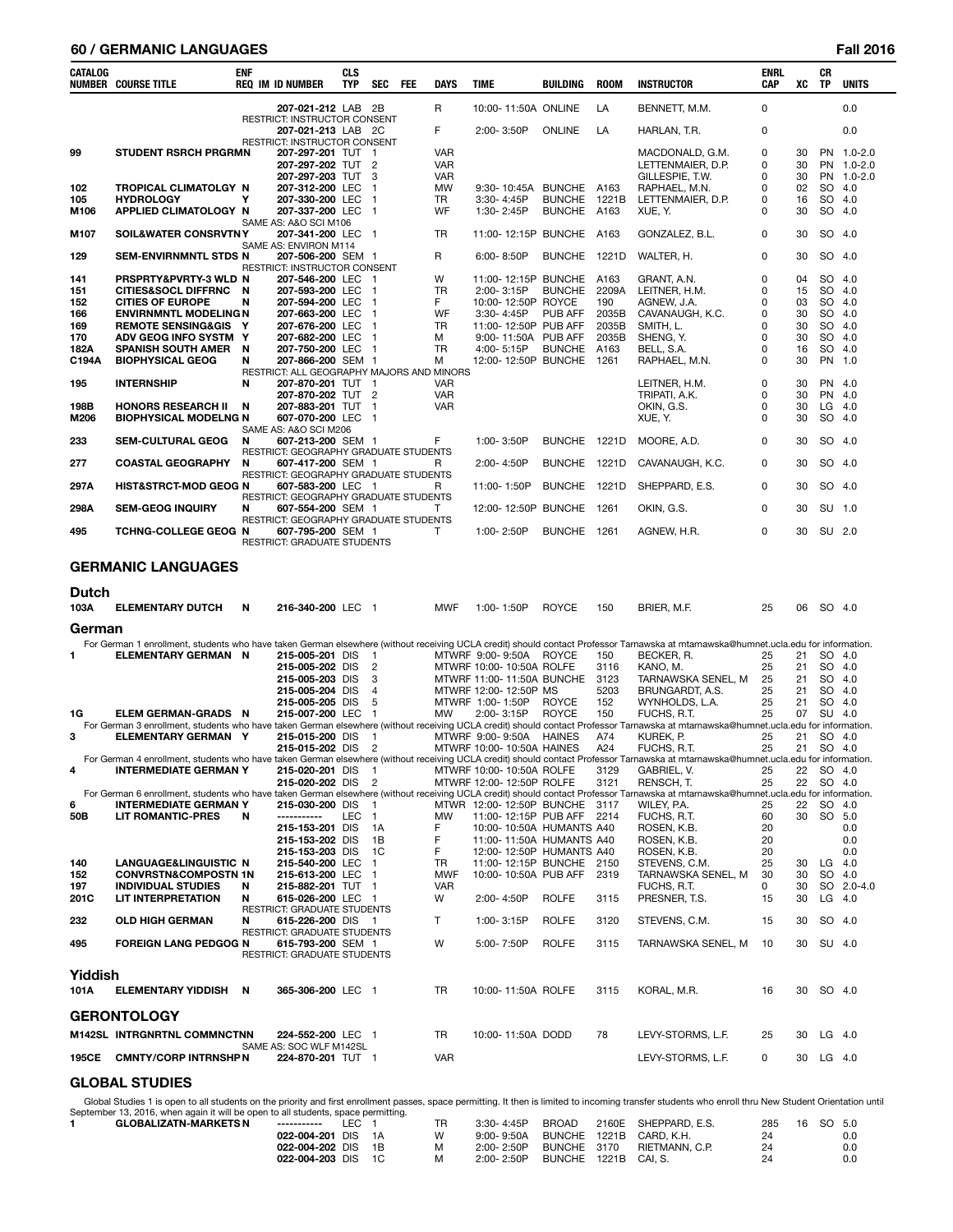### Fall 2016 HEALTH POLICY AND MANAGEMENT / 61

| CATALOG      | <b>NUMBER COURSE TITLE</b>                                                                    | ENF | <b>REQ IM ID NUMBER</b>                                         | CLS<br>TYP | SEC          | FEE | DAYS         | TIME                              | BUILDING       | <b>ROOM</b>    | <b>INSTRUCTOR</b>                                                                     | <b>ENRL</b><br>CAP | XC       | CR<br>TP | <b>UNITS</b> |
|--------------|-----------------------------------------------------------------------------------------------|-----|-----------------------------------------------------------------|------------|--------------|-----|--------------|-----------------------------------|----------------|----------------|---------------------------------------------------------------------------------------|--------------------|----------|----------|--------------|
|              |                                                                                               |     |                                                                 |            |              |     |              |                                   |                |                |                                                                                       |                    |          |          |              |
|              |                                                                                               |     | 022-004-204 DIS                                                 |            | 1D           |     | M            | 3:00-3:50P                        | <b>BUNCHE</b>  | 3211           | RIETMANN, C.P.                                                                        | 23                 |          |          | 0.0          |
|              |                                                                                               |     | 022-004-205 DIS<br>022-004-206 DIS                              |            | 1E<br>1F     |     | M<br>Τ       | 4:00-4:50P<br>10:00-10:50A BUNCHE | <b>BUNCHE</b>  | 1221B<br>1221B | CAI, S.<br>IRAWATY, D.T.                                                              | 24<br>24           |          |          | 0.0<br>0.0   |
|              |                                                                                               |     | 022-004-207 DIS                                                 |            | 1G           |     | $\mathsf{T}$ | 11:00-11:50A BUNCHE               |                | 1221B          | CARD, K.H.                                                                            | 24                 |          |          | 0.0          |
|              |                                                                                               |     | 022-004-208 DIS                                                 |            | 1H           |     | T            | $9:00 - 9:50A$                    | <b>BUNCHE</b>  | 1221B          | IRAWATY, D.T.                                                                         | 22                 |          |          | 0.0          |
|              |                                                                                               |     | 022-004-209 DIS                                                 |            | 11           |     | R            | $9:00 - 9:50A$                    | <b>BUNCHE</b>  | 3211           | VAN DER WOUDEN, F.                                                                    | 23                 |          |          | 0.0          |
|              |                                                                                               |     | 022-004-210 DIS                                                 |            | 1J           |     | R            | 10:00-10:50A BUNCHE               |                | 1221A          | VAN DER WOUDEN, F.                                                                    | 24                 |          |          | 0.0          |
|              |                                                                                               |     | 022-004-211 DIS                                                 |            | 1K           |     | F            | 10:00-10:50A DODD                 |                | 78             | ADLER, P.J.                                                                           | 24                 |          |          | 0.0          |
|              |                                                                                               |     | 022-004-212 DIS                                                 |            | 1L           |     | F            | 11:00-11:50A PUB AFF              |                | 2242           | ADLER, P.J.                                                                           | 24                 |          |          | 0.0          |
| 160          | <b>SELECTED TOPICS</b>                                                                        | N   | 022-660-200 LEC 1                                               |            |              |     | TR           | 11:00-12:15P BUNCHE               |                | 3156           | HART, L.K.                                                                            | 40                 | 13       | SO 4.0   |              |
|              |                                                                                               |     | RESTRICT: GLOBAL STUDIES MAJORS                                 |            |              |     |              |                                   |                |                |                                                                                       |                    |          |          |              |
| 191          | Global Studies 160, lecture 1: Globalization, Borders, and Migration<br><b>SENIOR SEMINAR</b> | Y   | 022-846-201 SEM 1                                               |            |              |     | М            | 1:00-3:50P                        | <b>ROLFE</b>   | 3108           | RAUSTIALA, K.                                                                         | 20                 | 30       | $LG$ 4.0 |              |
|              |                                                                                               |     | RESTRICT: SENIORS ONLY, GLOBAL STUDIES MAJORS                   |            |              |     |              |                                   |                |                |                                                                                       |                    |          |          |              |
|              | Global Studies 191, seminar 1: International Law and International Relations                  |     |                                                                 |            |              |     |              |                                   |                |                |                                                                                       |                    |          |          |              |
|              |                                                                                               |     | 022-846-202 SEM 2                                               |            |              |     | M            | 2:00-4:50P                        | <b>HAINES</b>  | 122            | APPEL, H.C.                                                                           | 20                 | 30       | $LG$ 4.0 |              |
|              |                                                                                               |     | RESTRICT: SENIORS ONLY, GLOBAL STUDIES MAJORS                   |            |              |     |              |                                   |                |                |                                                                                       |                    |          |          |              |
|              | Global Studies 191, seminar 2: Global Africa                                                  |     |                                                                 |            |              |     |              |                                   |                |                |                                                                                       |                    |          |          |              |
|              |                                                                                               |     | 022-846-203 SEM 3                                               |            |              |     | w            | 10:00-12:50P BOELTER              |                | 4283           | HART, L.K.                                                                            | 20                 | 30       | $LG$ 4.0 |              |
|              | Global Studies 191, seminar 3: Understanding Violence: Global Ethnographic Perspectives       |     | RESTRICT: SENIORS ONLY, GLOBAL STUDIES MAJORS                   |            |              |     |              |                                   |                |                |                                                                                       |                    |          |          |              |
| 194          | <b>RESEARCH SEMINAR</b>                                                                       | Y   | 022-864-200 SEM 1                                               |            |              |     | w            | $3:00 - 4:50P$                    | PUB AFF        | 2232           | LE, T.B.                                                                              | 75                 | 30       | $LG$ 2.0 |              |
|              |                                                                                               |     | RESTRICT: SENIORS ONLY, GLOBAL STUDIES MAJORS                   |            |              |     |              |                                   |                |                |                                                                                       |                    |          |          |              |
|              |                                                                                               |     |                                                                 |            |              |     |              |                                   |                |                |                                                                                       |                    |          |          |              |
|              | HEALTH POLICY AND MANAGEMENT                                                                  |     |                                                                 |            |              |     |              |                                   |                |                |                                                                                       |                    |          |          |              |
| 100          | <b>INTRO HLT POL MGMT</b>                                                                     | N   | -----------                                                     | LEC 1      |              |     | MW           | 3:00-4:50P                        |                |                | HLTHSCI 43105A SCHWEITZER, S.O.                                                       | 90                 | 30       | SO 4.0   |              |
|              |                                                                                               |     |                                                                 |            |              |     |              |                                   |                |                | RESTRICT: GRADUATE PUBLIC HEALTH AND COMMUNITY HEALTH MAJORS AND PUBLIC HEALTH MINORS |                    |          |          |              |
|              |                                                                                               |     | 409-300-201 DIS                                                 |            | 1A           |     | F            | 3:00-4:50P                        | HLTHSCI        |                | 43105A MAGER-MARDEUSZ, H.                                                             | 50                 |          |          | 0.0          |
|              |                                                                                               |     | 409-300-202 DIS                                                 |            | 1B           |     | F            | 10:00-11:50A HLTHSCI              |                | 43105A SON, J. |                                                                                       | 40                 |          |          | 0.0          |
| M168         | HLTHCARE-AMRC INDN N                                                                          |     | 409-708-201 LEC                                                 |            | $\mathbf{1}$ |     | T            | 1:00-3:50P                        | <b>FACTOR</b>  | 3250           | HODGE, F.S.                                                                           | 5                  | 30       | $LG$ 4.0 |              |
|              |                                                                                               |     | SAME AS: AM IND CM168                                           |            |              |     |              |                                   |                |                |                                                                                       |                    |          |          |              |
| 197          | <b>INDIVIDUAL STUDIES</b>                                                                     | N   | 409-882-201 TUT 1                                               |            |              |     | <b>VAR</b>   |                                   |                |                | MCCARTHY, W.J.                                                                        | 10                 | 30       |          | SO 2.0-4.0   |
|              |                                                                                               |     | 409-882-202 TUT 2                                               |            |              |     | VAR          |                                   |                |                | MOUCHERAUD, C.                                                                        | 10                 | 30       |          | SO 2.0-4.0   |
| 200A         | HLT SSTMS ORG&FINAN N                                                                         |     | 809-001-200 LEC 1                                               |            |              |     | MWF          | $3:00 - 4:50P$                    | HLTHSCI        |                | 33105A VARGAS BUSTAMANTE.                                                             | 60                 | 30       | SO 4.0   |              |
|              |                                                                                               |     | RESTRICT: HEALTH SERVICES OR PUBLIC HEALTH<br>809-001-210 LEC 2 |            |              |     | S            | 8:00-11:50A PUB HLT               |                |                | DOBALIAN, A.                                                                          | 40                 | 30       | SO 4.0   |              |
|              |                                                                                               |     | 809-001-203 LEC 3                                               |            |              |     | MW           | 1:30-2:50P                        |                |                | ESCARCE, J.J.                                                                         | 12                 | 30       | SO 4.0   |              |
|              |                                                                                               |     | RESTRICT: INSTRUCTOR CONSENT                                    |            |              |     |              |                                   |                |                |                                                                                       |                    |          |          |              |
| 203A         | <b>APPLIED MICROECON</b>                                                                      | N   | 809-018-200 LEC 1                                               |            |              |     | TR           | 1:00-2:50P                        | PUB HLT        | 61262          | COMANOR, W.S.                                                                         | 15                 | 30       |          | $LG$ 4.0     |
| <b>M204A</b> | <b>PHARMCTCL ECON&amp;PLCYN</b>                                                               |     | 809-024-200 SEM 1                                               |            |              |     | R            | 4:30-6:20P                        | <b>HLTHSCI</b> | 16154          | COMANOR, W.S.                                                                         | 15                 | 30       |          | 1.0          |
|              |                                                                                               |     | SAME AS: ECON M204L                                             |            |              |     |              |                                   |                |                |                                                                                       |                    |          |          |              |
| 215A         | <b>HLTHCR QLTY&amp;PRFRMNCN</b>                                                               |     | 809-090-201 LEC 2<br>-----------                                | LEC 1      |              |     |              |                                   |                |                | WORTHAM, J.S.                                                                         | 400                | 30<br>30 | LG 6.0   | $LG$ 4.0     |
| 225A         | <b>HS RESEARCH DESIGN</b>                                                                     | N   | RESTRICT: GRADUATE STUDENTS, HEALTH POLICY MAJORS               |            |              |     | TR           | 10:00-11:50A PUB HLT              |                | 31262          | MACINKO, J.A.                                                                         | 15                 |          |          |              |
|              |                                                                                               |     | 809-150-201 LAB 1A                                              |            |              |     | F            | 10:00-11:50A PUB HLT              |                | 51279          | NONZEE, N.J.                                                                          | 15                 |          |          | 0.0          |
| 226A         | <b>READINGS HS RESRCH N</b>                                                                   |     | 809-156-201 SEM 1                                               |            |              |     | M            | 5:00-6:50P                        | PUB HLT        | 31262          | VARGAS BUSTAMANTE,                                                                    | 15                 | 30       |          | 2.0          |
| 227A         | <b>CURRNT RSRCH ISSUES N</b>                                                                  |     | 809-162-200 SEM 1                                               |            |              |     | R            | 12:00-1:50P                       | PUB HLT        | 51279          | RICE, T.H.                                                                            | 20                 | 30       | LG       | $2.0 - 4.0$  |
|              |                                                                                               |     | RESTRICT: GRADUATE STUDENTS                                     |            |              |     |              |                                   |                |                |                                                                                       |                    |          |          |              |
| M236         | MICECNM THR-HL SECT N                                                                         |     | 809-216-210 LEC 2                                               |            |              |     | US           | 1:00-5:00P                        | PUB HLT        |                | SCHWEITZER, S.O.                                                                      | 40                 | 30       | $LG$ 4.0 |              |
| 239A         | <b>DECISION&amp;COST ANLYS N</b>                                                              |     | 809-234-200 LEC 1                                               |            |              |     | TR           | 8:00-9:50A                        | BOELTER 5440   |                | KEELER, E.B.                                                                          | 40                 | 30       | $LG$ 4.0 |              |
| M255         | OBESITY&ACTVTY&NUTRN                                                                          |     | RESTRICT: GRADUATE STUDENTS<br>809-330-200 SEM 1                |            |              |     | R            | 2:00-4:50P                        | PUB HLT        | 61269          | MCCARTHY, W.J.                                                                        | 15                 | 30       | SO 4.0   |              |
|              |                                                                                               |     | SAME AS: COM HLT M234                                           |            |              |     |              |                                   |                |                |                                                                                       |                    |          |          |              |
|              |                                                                                               |     | RESTRICT: GRADUATE STUDENTS                                     |            |              |     |              |                                   |                |                |                                                                                       |                    |          |          |              |
| 266A         | <b>COM-BASED PART HLTH N</b>                                                                  |     | 809-396-200 LEC 1                                               |            |              |     | W            | 1:00-2:50P                        | PUB HLT        | 61235          | WELLS, K.B.                                                                           | 20                 | 30       | $LG$ 4.0 |              |
|              |                                                                                               |     | RESTRICT: INSTRUCTOR CONSENT                                    |            |              |     |              |                                   |                |                |                                                                                       |                    |          |          |              |
| 286          | AMER POL INST&POLCY N                                                                         |     | 809-516-200 LEC 1                                               |            |              |     | МW           | 10:00-11:50A PUB HLT 61269        |                |                | COWGILL, B.O.                                                                         | 34                 | 30       | $LG$ 4.0 |              |
|              |                                                                                               |     | <b>RESTRICT: GRADUATE STUDENTS</b><br>809-606-200 LEC 1         |            |              |     | MF           |                                   |                |                |                                                                                       |                    | 01       | $LG$ 4.0 |              |
| 403          | HLTH CARE FIN ACCTG N                                                                         |     | <b>RESTRICT: GRADUATE STUDENTS</b>                              |            |              |     |              | 8:00-9:50A                        | HLTHSCI        |                | 43105A GALPER, M.R.                                                                   | 44                 |          |          |              |
| M420         | CHLDRN-SPCL HLTH CR N                                                                         |     | 809-640-201 LEC 1                                               |            |              |     | T.           | 1:00-3:50P                        | PUB HLT 71257  |                | SMITH, K.A.                                                                           | 15                 | 30       |          | $LG$ 4.0     |
|              |                                                                                               |     | SAME AS: COM HLT M420, SOC WLF M290I                            |            |              |     |              |                                   |                |                |                                                                                       |                    |          |          |              |
| 424          | <b>PROPOSAL WRITING</b>                                                                       | N   | 809-648-200 SEM 1                                               |            |              |     | м            | 10:00-12:50P PUB HLT              |                | A2125          | BASTANI, R.                                                                           | 15                 | 30       |          | SO 4.0       |
| 435          | <b>TRNDS-AMBULTRY CAREN</b>                                                                   |     | 809-670-200 LEC 1                                               |            |              |     | W            | 9:00-11:50A PUB HLT               |                | 41235          | POURAT, N.                                                                            | 15                 | 30       |          | $LG$ 4.0     |
| 436          | <b>HLTHCARE FINAN MGMT N</b>                                                                  |     | 809-672-210 LEC 2                                               |            |              |     | UF           | 12:00-5:00P PUB HLT               |                |                | THOMASSEN, H.L.                                                                       | 40                 | 30       |          | SO 4.0       |
| 440A         | <b>HLT INF SYS-TECHNO</b>                                                                     | N   | 809-680-200 LEC 1                                               |            |              |     | F.           | 8:00-11:50A PUB HLT               |                | 41268          | HINSHAW, J.B.                                                                         | 35                 | 30       |          | $LG$ 4.0     |
|              |                                                                                               |     | RESTRICT: GRADUATE STUDENTS<br>809-680-202 LEC 2                |            |              |     | S            | 1:00-5:00P                        | PUB HLT        |                | HINSHAW, J.B.                                                                         | 30                 | 30       |          | $LG$ 4.0     |
| 445          | <b>HEALTH CARE MARKTNG N</b>                                                                  |     | 809-690-200 LEC 1                                               |            |              |     | м            | 1:00-2:50P                        | PUB HLT 41268  |                | ELGINER, J.A.                                                                         | 25                 | 30       | LG 2.0   |              |
|              |                                                                                               |     |                                                                 |            |              |     |              |                                   |                |                |                                                                                       |                    |          |          |              |

## **HISTORY**

History 97A through 188 are limited to History premajors and majors on the priority and first enrollment passes, with the exception of the History 187 series in which any junior/senior may enroll on here in the priority an limitations are removed September 8.

For History 1A, some seats are held for entering students who enroll through New Student Orientation. Any student may enroll beginning September 13, 2016, space permitting, and continuing<br>students historically have been ab

|     | 0.000.000.000.000.000.000.000.000.000.000.000.00                                                                                                                                            |   |                 |      |     |    |                |                    |     |                |     |    |     |      |
|-----|---------------------------------------------------------------------------------------------------------------------------------------------------------------------------------------------|---|-----------------|------|-----|----|----------------|--------------------|-----|----------------|-----|----|-----|------|
| 1А  | <b>WESTERN CIVILIZATN</b>                                                                                                                                                                   | N | -----------     | LEC  |     | TR | $8:00 - 9:15A$ | <b>HUMANTS A51</b> |     | GOLDBERG. J.L. | 180 | 11 | SO. | 5.0  |
|     |                                                                                                                                                                                             |   | 221-004-201 DIS |      | 1A  | м  | $9:00 - 9:50A$ | BUNCHE 3153        |     | THIAM. M.      | 20  |    |     | 0.0  |
|     |                                                                                                                                                                                             |   | 221-004-202 DIS |      | 1B  | м  | $5:00 - 5:50P$ | BUNCHE 3150        |     | THIAM. M.      | 20  |    |     | 0.0  |
|     |                                                                                                                                                                                             |   | 221-004-203 DIS |      | 1C  |    | $1:00 - 1:50P$ | BUNCHE 2178        |     | CHI.X.         | 20  |    |     | 0.0  |
|     |                                                                                                                                                                                             |   | 221-004-204 DIS |      | 1D  |    | 2:00-2:50P     | KAUFMAN 153        |     | CHI.X.         | 20  |    |     | 0.0  |
|     |                                                                                                                                                                                             |   | 221-004-205 DIS |      | 1E  | w  | $9:00 - 9:50A$ | <b>HAINES</b>      | A6  | CHI.X.         | 20  |    |     | 0.0  |
|     |                                                                                                                                                                                             |   | 221-004-206 DIS |      | 1F  | w  | $9:00 - 9:50A$ | <b>HAINES</b>      | A20 | THIAM. M.      | 20  |    |     | 0.0  |
|     |                                                                                                                                                                                             |   | 221-004-207 DIS |      | 1G  | W  | $5:00 - 5:50P$ | <b>HAINES</b>      | A20 | IAFOLLA, R.J.  | 20  |    |     | 0.0  |
|     |                                                                                                                                                                                             |   | 221-004-208 DIS |      | 1H  | R  | $1:00 - 1:50P$ | KAUFMAN 153        |     | IAFOLLA. R.J.  | 20  |    |     | 0.0  |
|     |                                                                                                                                                                                             |   | 221-004-209 DIS |      | -11 | R  | $2:00 - 2:50P$ | KAUFMAN 153        |     | IAFOLLA. R.J.  | 20  |    |     | 0.0  |
|     | For History 1C, some seats are held for entering students who enroll through New Student Orientation. Any student may enroll beginning September 13, 2016, space permitting, and continuing |   |                 |      |     |    |                |                    |     |                |     |    |     |      |
|     | students historically have been able to enroll.                                                                                                                                             |   |                 |      |     |    |                |                    |     |                |     |    |     |      |
| 1C. | <b>WESTERN CIVILIZATN</b>                                                                                                                                                                   | N | -----------     | LEC. |     | TR | $3:30 - 4:45P$ | <b>MOORE</b>       | 100 | JACOBY, R.     | 240 | 16 | SO. | -5.0 |
|     |                                                                                                                                                                                             |   | 221-009-201     | DIS. | 1A  | м  | $9:00 - 9:50A$ | <b>ROYCE</b>       | 148 | MARTINEZ, A.M. | 20  |    |     | 0.0  |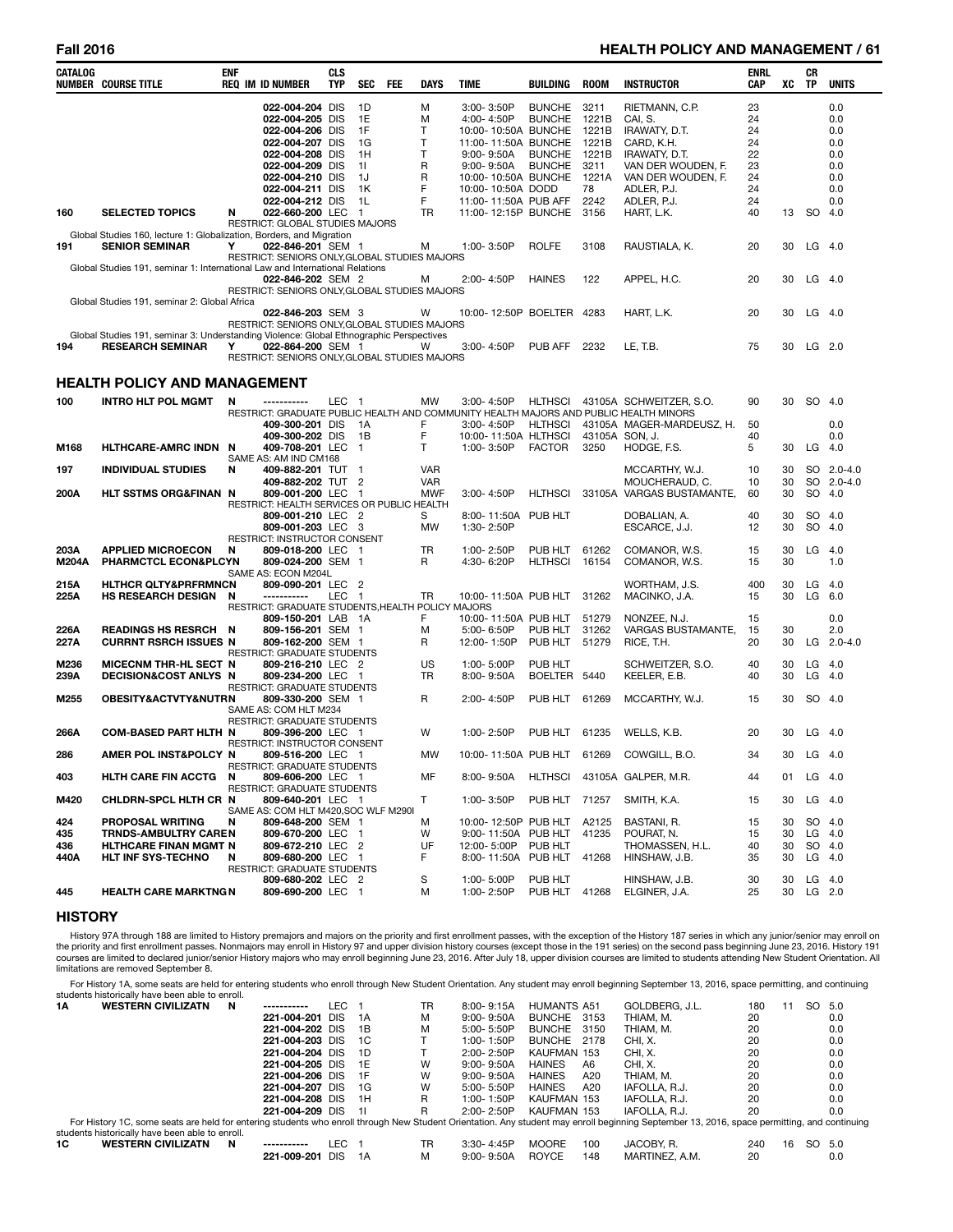| 62 / HISTORY | Fall 2016 |
|--------------|-----------|
|              |           |

| CATALOG | NUMBER COURSE TITLE                                                                       | ENF | <b>REQ IM ID NUMBER</b>               | <b>CLS</b><br>TYP | <b>SEC</b>               | FEE | <b>DAYS</b>     | TIME                                       | BUILDING                           | <b>ROOM</b>  | <b>INSTRUCTOR</b>                                                                                                                                                                                             | ENRL<br>CAP | XC | CR<br>ΤP  | <b>UNITS</b> |
|---------|-------------------------------------------------------------------------------------------|-----|---------------------------------------|-------------------|--------------------------|-----|-----------------|--------------------------------------------|------------------------------------|--------------|---------------------------------------------------------------------------------------------------------------------------------------------------------------------------------------------------------------|-------------|----|-----------|--------------|
|         |                                                                                           |     | 221-009-202 DIS                       |                   | 1B                       |     | M               | 2:00-2:50P                                 | <b>HAINES</b>                      | A28          | KEELEY JR., S.B.                                                                                                                                                                                              | 20          |    |           | 0.0          |
|         |                                                                                           |     | 221-009-204 DIS                       |                   | 1D                       |     | т               | 9:00-9:50A                                 | <b>HAINES</b>                      | A28          | LEISURE, J.L.                                                                                                                                                                                                 | 20          |    |           | 0.0          |
|         |                                                                                           |     | 221-009-205 DIS                       |                   | 1E                       |     | т               | 9:00-9:50A                                 | <b>HUMANTS A32</b>                 |              | KEELEY JR., S.B.                                                                                                                                                                                              | 20          |    |           | 0.0          |
|         |                                                                                           |     | 221-009-206 DIS<br>221-009-207 DIS    |                   | 1F<br>1G                 |     | т<br>W          | 5:00-5:50P<br>9:00-9:50A                   | <b>HAINES</b><br>PUB AFF           | A6<br>1343   | NATH, N.<br>KEELEY JR., S.B.                                                                                                                                                                                  | 20<br>20    |    |           | 0.0<br>0.0   |
|         |                                                                                           |     | 221-009-208 DIS                       |                   | 1H                       |     | W               | 4:00-4:50P                                 | <b>BUNCHE</b>                      | 3143         | NATH, N.                                                                                                                                                                                                      | 20          |    |           | 0.0          |
|         |                                                                                           |     | 221-009-211 DIS                       |                   | 1K                       |     | R               | 9:00-9:50A                                 | <b>HAINES</b>                      | A20          | NATH, N.                                                                                                                                                                                                      | 20          |    |           | 0.0          |
|         |                                                                                           |     | 221-009-212 DIS                       |                   | 1L                       |     | R               | 5:00-5:50P                                 | KAUFMAN 153                        |              | LEISURE, J.L.                                                                                                                                                                                                 | 20          |    |           | 0.0          |
|         |                                                                                           |     | 221-009-213 DIS                       |                   | 1M                       |     | F               | 9:00-9:50A                                 | <b>BUNCHE</b>                      | A152         | LEISURE, J.L.                                                                                                                                                                                                 | 20          |    |           | 0.0          |
|         |                                                                                           |     | 221-009-214 DIS<br>221-009-215 DIS    |                   | 1N<br>10                 |     | F<br>F          | 11:00-11:50A BUNCHE<br>12:00-12:50P BUNCHE |                                    | 2178<br>3153 | MARTINEZ, A.M.<br>MARTINEZ, A.M.                                                                                                                                                                              | 20<br>20    |    |           | 0.0<br>0.0   |
| ЗΑ      | <b>INTRO HIST SCIENCE</b>                                                                 | N   | -----------                           | LEC               | $\mathbf{1}$             |     | <b>MWF</b>      | 11:00-11:50A HAINES                        |                                    | A2           | ALEXANDER, A.                                                                                                                                                                                                 | 120         | 04 | <b>SO</b> | 5.0          |
|         |                                                                                           |     | 221-016-201 DIS                       |                   | 1A                       |     | т               | 8:00-8:50A                                 | <b>HUMANTS A48</b>                 |              | DYMOND, J.D.                                                                                                                                                                                                  | 20          |    |           | 0.0          |
|         |                                                                                           |     | 221-016-202 DIS                       |                   | 1B                       |     | Т               | 3:00-3:50P                                 | <b>BUNCHE</b>                      | 3153         | DYMOND, J.D.                                                                                                                                                                                                  | 20          |    |           | 0.0          |
|         |                                                                                           |     | 221-016-203 DIS                       |                   | 1C                       |     | т               | 4:00-4:50P                                 | <b>BUNCHE</b>                      | 3153         | DYMOND, J.D.                                                                                                                                                                                                  | 20          |    |           | 0.0          |
|         |                                                                                           |     | 221-016-204 DIS<br>221-016-205 DIS    |                   | 1D<br>1E                 |     | W<br>R          | 4:00-4:50P<br>4:00-4:50P                   | <b>ROLFE</b><br><b>DODD</b>        | 3129<br>162  | BROERE, S.C.<br>BROERE, S.C.                                                                                                                                                                                  | 20<br>20    |    |           | 0.0<br>0.0   |
|         |                                                                                           |     | 221-016-206 DIS                       |                   | 1F                       |     | R               | 5:00-5:50P                                 | <b>DODD</b>                        | 162          | BROERE, S.C.                                                                                                                                                                                                  | 20          |    |           | 0.0          |
| зс      | <b>SCI-RELATIVITY-DNA</b>                                                                 | N   | -----------                           | LEC               | $\mathbf{1}$             |     | TR              | 12:30-1:45P                                | <b>FOWLER</b>                      | A103B        | PORTER, T.M.                                                                                                                                                                                                  | 180         | 30 | <b>SO</b> | 5.0          |
|         |                                                                                           |     | 221-018-201 DIS                       |                   | 1A                       |     | т               | 8:00-8:50A                                 | KAUFMAN 153                        |              | BECKMAN, D.A.                                                                                                                                                                                                 | 20          |    |           | 0.0          |
|         |                                                                                           |     | 221-018-202 DIS                       |                   | 1B                       |     | Т               | 9:00-9:50A                                 | KAUFMAN 153                        |              | BECKMAN, D.A.                                                                                                                                                                                                 | 20          |    |           | 0.0          |
|         |                                                                                           |     | 221-018-203 DIS<br>221-018-204 DIS    |                   | 1C<br>1D                 |     | Т<br>W          | 5:00-5:50P<br>9:00-9:50A                   | KAUFMAN 153<br><b>BUNCHE</b>       | 3157         | BECKMAN, D.A.<br>KING, L.                                                                                                                                                                                     | 20<br>20    |    |           | 0.0<br>0.0   |
|         |                                                                                           |     | 221-018-205 DIS                       |                   | 1E                       |     | W               | 8:00-8:50A                                 | <b>HAINES</b>                      | A20          | MCGUFFIE, J.N.                                                                                                                                                                                                | 20          |    |           | 0.0          |
|         |                                                                                           |     | 221-018-206 DIS                       |                   | 1F                       |     | W               | 5:00-5:50P                                 | <b>HAINES</b>                      | 110          | MCGUFFIE, J.N.                                                                                                                                                                                                | 20          |    |           | 0.0          |
|         |                                                                                           |     | 221-018-207 DIS                       |                   | 1G                       |     | W               | 5:00-5:50P                                 | <b>HAINES</b>                      | 122          | KING, L.                                                                                                                                                                                                      | 20          |    |           | 0.0          |
|         |                                                                                           |     | 221-018-208 DIS                       |                   | 1H                       |     | R               | 9:00-9:50A                                 | KAUFMAN 153                        |              | KING, L.                                                                                                                                                                                                      | 20          |    |           | 0.0          |
|         |                                                                                           |     | 221-018-209 DIS                       |                   | 11                       |     | R               | 9:00-9:50A                                 | <b>BUNCHE</b>                      | 3157         | MCGUFFIE, J.N.<br>For History 8A, some seats are held for entering students who enroll through New Student Orientation. Any student may enroll beginning September 13, 2016, space permitting, and continuing | 20          |    |           | 0.0          |
|         | students historically have been able to enroll.                                           |     |                                       |                   |                          |     |                 |                                            |                                    |              |                                                                                                                                                                                                               |             |    |           |              |
| 8Α      | <b>COLONIAL LATIN AMER N</b>                                                              |     | -----------                           | LEC               | $\overline{\phantom{1}}$ |     | TR              | 11:00-12:15P HAINES                        |                                    | 39           | TERRACIANO, K.B.                                                                                                                                                                                              | 300         |    | 13 SO 5.0 |              |
|         |                                                                                           |     | 221-043-201 DIS                       |                   | 1A                       |     | т               | 8:00-8:50A                                 | <b>HAINES</b>                      | 110          | BRIDE, T.                                                                                                                                                                                                     | 20          |    |           | 0.0          |
|         |                                                                                           |     | 221-043-202 DIS<br>221-043-203 DIS    |                   | 1B<br>1C                 |     | T<br>Т          | 8:00-8:50A<br>1:00-1:50P                   | <b>HAINES</b><br><b>BUNCHE</b>     | 122<br>3123  | MESSARRA, S.N.<br>SCHOEPFLIN, E.                                                                                                                                                                              | 20<br>20    |    |           | 0.0<br>0.0   |
|         |                                                                                           |     | 221-043-204 DIS                       |                   | 1D                       |     | Т               | 4:00-4:50P                                 | <b>BUNCHE</b>                      | 2160         | SCHOEPFLIN, E.                                                                                                                                                                                                | 20          |    |           | 0.0          |
|         |                                                                                           |     | 221-043-205 DIS                       |                   | 1E                       |     | Т               | 5:00-5:50P                                 | <b>BUNCHE</b>                      | 3117         | SCHOEPFLIN, E.                                                                                                                                                                                                | 20          |    |           | 0.0          |
|         |                                                                                           |     | 221-043-206 DIS                       |                   | 1F                       |     | W               | 9:00-9:50A                                 | <b>BUNCHE</b>                      | 3164         | MESSARRA, S.N.                                                                                                                                                                                                | 20          |    |           | 0.0          |
|         |                                                                                           |     | 221-043-207 DIS                       |                   | 1G                       |     | W               | 9:00-9:50A                                 | <b>BUNCHE</b>                      | 3170         | MORALES GARZA, J.P                                                                                                                                                                                            | 20          |    |           | 0.0          |
|         |                                                                                           |     | 221-043-208 DIS<br>221-043-209 DIS    |                   | 1H<br>11                 |     | W<br>R          | 4:00-4:50P<br>9:00-9:50A                   | KAUFMAN 153<br><b>BUNCHE</b>       | 3156         | BRIDE, T.<br>BRIDE, T.                                                                                                                                                                                        | 20<br>20    |    |           | 0.0<br>0.0   |
|         |                                                                                           |     | 221-043-210 DIS                       |                   | 1J                       |     | R               | 9:00-9:50A                                 | <b>BUNCHE</b>                      | 3164         | RENTON, K.E.                                                                                                                                                                                                  | 20          |    |           | 0.0          |
|         |                                                                                           |     | 221-043-211 DIS                       |                   | 1K                       |     | R               | 1:00-1:50P                                 | <b>BUNCHE</b>                      | 3117         | RENTON, K.E.                                                                                                                                                                                                  | 20          |    |           | 0.0          |
|         |                                                                                           |     | 221-043-212 DIS                       |                   | 1L                       |     | R               | 4:00-4:50P                                 | <b>BUNCHE</b>                      | 3153         | MORALES GARZA, J.P                                                                                                                                                                                            | 20          |    |           | 0.0          |
|         |                                                                                           |     | 221-043-213 DIS                       |                   | 1M                       |     | Т               | 4:00-4:50P                                 | <b>HAINES</b>                      | A24          | RENTON, K.E.                                                                                                                                                                                                  | 20          |    |           | 0.0          |
|         |                                                                                           |     | 221-043-214 DIS<br>221-043-215 DIS    |                   | 1N<br>10                 |     | R<br>R          | 8:00-8:50A<br>9:00-9:50A                   | <b>ROYCE</b><br><b>HUMANTS A48</b> | 152          | MESSARRA, S.N.<br>MORALES GARZA, J.P                                                                                                                                                                          | 20<br>20    |    |           | 0.0<br>0.0   |
| 9Α      | <b>INDIA</b>                                                                              | N   | -----------                           | LEC               | $\overline{1}$           |     | <b>MW</b>       | 3:30-4:45P                                 | <b>HAINES</b>                      | 118          | SUBRAHMANYAM, S.                                                                                                                                                                                              | 60          | 08 | <b>SO</b> | 5.0          |
|         |                                                                                           |     | 221-049-201 DIS                       |                   | 1A                       |     | м               | 5:00-5:50P                                 | <b>BUNCHE</b>                      | 3117         | KANALU RAMAMURTHY,                                                                                                                                                                                            | 20          |    |           | 0.0          |
|         |                                                                                           |     | 221-049-202 DIS                       |                   | 1B                       |     | т               | 8:00-8:50A                                 | <b>BUNCHE</b>                      | 3117         | KANALU RAMAMURTHY,                                                                                                                                                                                            | 20          |    |           | 0.0          |
|         |                                                                                           |     | 221-049-203 DIS                       |                   | 1C                       |     | T               | 3:00-3:50P                                 | PUB AFF                            | 2242         | KANALU RAMAMURTHY,                                                                                                                                                                                            | 20          |    |           | 0.0          |
| 9D      | <b>MIDDLE EAST</b>                                                                        | N   | -----------<br>221-052-201 DIS        | LEC               | $\overline{1}$<br>1A     |     | <b>MWF</b><br>м | 10:00-10:50A HAINES<br>4:00-4:50P          | <b>BUNCHE</b>                      | 220<br>1221A | GELVIN, J.L.<br>ILTER, E.                                                                                                                                                                                     | 120<br>20   | 03 | <b>SO</b> | 5.0<br>0.0   |
|         |                                                                                           |     | 221-052-202 DIS                       |                   | 1B                       |     | т               | 12:00-12:50P                               | <b>HAINES</b>                      | A6           | AOUN GHAZAL, M.                                                                                                                                                                                               | 20          |    |           | 0.0          |
|         |                                                                                           |     | 221-052-203 DIS                       |                   | 1C                       |     | W               | 9:00-9:50A                                 | <b>BUNCHE</b>                      | 2160         | AOUN GHAZAL, M.                                                                                                                                                                                               | 20          |    |           | 0.0          |
|         |                                                                                           |     | 221-052-204 DIS                       |                   | 1D                       |     | W               | 5:00-5:50P                                 | <b>HAINES</b>                      | A28          | ILTER, E.                                                                                                                                                                                                     | 20          |    |           | 0.0          |
|         |                                                                                           |     | 221-052-205 DIS                       |                   | 1E                       |     | R               | $8:00 - 8:50A$                             | <b>HAINES</b>                      | A28          | AOUN GHAZAL, M.                                                                                                                                                                                               | 20          |    |           | 0.0          |
|         |                                                                                           |     | 221-052-206 DIS                       |                   | 1F                       |     | R               | 4:00-4:50P                                 | <b>ROLFE</b>                       | 3129         | ILTER, E.<br>For History 11A, some seats are held for entering students who enroll through New Student Orientation. Any student may enroll beginning September 13, 2016, space permitting, and continuing     | 20          |    |           | 0.0          |
|         | students historically have been able to enroll.                                           |     |                                       |                   |                          |     |                 |                                            |                                    |              |                                                                                                                                                                                                               |             |    |           |              |
| 11A     | <b>HIST-CHINA TO 1000</b>                                                                 | N   | -----------                           | LEC 1             |                          |     | <b>MWF</b>      | $9:00 - 9:50A$                             | PUB AFF                            | 2250         | VON GLAHN, R.                                                                                                                                                                                                 | 60          | 02 | SO 5.0    |              |
|         |                                                                                           |     | 221-060-201 DIS                       |                   | 1A                       |     | м               | 4:00-4:50P                                 | <b>BUNCHE</b>                      | 3143         | WANG, Y.                                                                                                                                                                                                      | 20          |    |           | 0.0          |
|         |                                                                                           |     | 221-060-202 DIS<br>221-060-203 DIS    |                   | 1B<br>1C                 |     | т<br>W          | $8:00 - 8:50A$<br>5:00-5:50P               | <b>ROYCE</b><br>KAUFMAN 153        | 152          | WANG, Y.<br>WANG, Y.                                                                                                                                                                                          | 20<br>20    |    |           | 0.0<br>0.0   |
| 12A     | <b>MASS IMPRISONMENT</b>                                                                  | N   | -----------                           | LEC               | $\overline{1}$           |     | MW              | 2:00-3:15P                                 | <b>MOORE</b>                       | 100          | STEIN, D.P.                                                                                                                                                                                                   | 300         | 07 | <b>SO</b> | 5.0          |
|         |                                                                                           |     | 221-029-201 DIS                       |                   | 1A                       |     | т               | 4:00-4:50P                                 | <b>BUNCHE</b>                      | 2178         | DANIEL, M.                                                                                                                                                                                                    | 20          |    |           | 0.0          |
|         |                                                                                           |     | 221-029-202 DIS                       |                   | 1B                       |     | Т               | 4:00-4:50P                                 | <b>BUNCHE</b>                      | 3150         | CENTANINO, A.                                                                                                                                                                                                 | 20          |    |           | 0.0          |
|         |                                                                                           |     | 221-029-203 DIS                       |                   | 1C                       |     | W               | 8:00-8:50A                                 | <b>BUNCHE</b>                      | 3123         | ROY. T.                                                                                                                                                                                                       | 20          |    |           | 0.0          |
|         |                                                                                           |     | 221-029-204 DIS<br>221-029-205 DIS    |                   | 1D<br>1E                 |     | W<br>R          | 4:00-4:50P<br>4:00-4:50P                   | <b>BUNCHE</b><br><b>ROLFE</b>      | 3150<br>3121 | VESTAL, M.A.<br>DANIEL, M.                                                                                                                                                                                    | 20<br>20    |    |           | 0.0<br>0.0   |
|         |                                                                                           |     | 221-029-206 DIS                       |                   | 1F                       |     | R               | 5:00-5:50P                                 | PUB AFF                            | 1284         | DUNCAN, E.N.                                                                                                                                                                                                  | 20          |    |           | 0.0          |
|         |                                                                                           |     | 221-029-207 DIS                       |                   | 1G                       |     | F               | 1:00-1:50P                                 | <b>BUNCHE</b>                      | 3157         | DUNCAN, E.N.                                                                                                                                                                                                  | 20          |    |           | 0.0          |
|         |                                                                                           |     | 221-029-208 DIS                       |                   | 1H                       |     | F               | 1:00-1:50P                                 | <b>BUNCHE</b>                      | 3178         | ROY. T.                                                                                                                                                                                                       | 20          |    |           | 0.0          |
|         |                                                                                           |     | 221-029-209 DIS                       |                   | 11                       |     | F               | 2:00-2:50P                                 | <b>BUNCHE</b>                      | A152         | ROY, T.                                                                                                                                                                                                       | 20          |    |           | 0.0          |
|         |                                                                                           |     | 221-029-210 DIS<br>221-029-211 DIS    |                   | 1J<br>1K                 |     | М<br>W          | 5:00-5:50P<br>4:00-4:50P                   | <b>HAINES</b><br>BUNCHE 3153       | 110          | VESTAL, M.A.<br>CENTANINO, A.                                                                                                                                                                                 | 20<br>20    |    |           | 0.0<br>0.0   |
|         |                                                                                           |     | 221-029-212 DIS                       |                   | 1L                       |     | R               | $8:00 - 8:50A$                             | <b>HAINES</b>                      | A20          | CENTANINO, A.                                                                                                                                                                                                 | 20          |    |           | 0.0          |
|         |                                                                                           |     | 221-029-213 DIS                       |                   | 1M                       |     | Т               | 4:00-4:50P                                 | <b>HAINES</b>                      | 122          | VESTAL, M.A.                                                                                                                                                                                                  | 20          |    |           | 0.0          |
|         |                                                                                           |     | 221-029-214 DIS                       |                   | 1N                       |     | R               | 4:00-4:50P                                 | <b>HAINES</b>                      | 122          | DUNCAN, E.N.                                                                                                                                                                                                  | 20          |    |           | 0.0          |
|         |                                                                                           |     | 221-029-215 DIS                       |                   | 10                       |     | T               | 11:00-11:50A HAINES                        |                                    | A20          | DANIEL, M.                                                                                                                                                                                                    | 20          |    |           | 0.0          |
|         | students historically have been able to enroll.                                           |     |                                       |                   |                          |     |                 |                                            |                                    |              | For History 13A, some seats are held for entering students who enroll through New Student Orientation. Any student may enroll beginning September 13, 2016, space permitting, and continuing                  |             |    |           |              |
| 13A     | US&COLONIAL ORIGINS N                                                                     |     | -----------                           | LEC <sub>1</sub>  |                          |     | TR              | 3:30-4:45P                                 | BUNCHE 1209B                       |              | MERANZE, M.                                                                                                                                                                                                   | 120         | 16 | SO 5.0    |              |
|         |                                                                                           |     | 221-067-201 DIS                       |                   | 1A                       |     | т               | 1:00-1:50P                                 | <b>BUNCHE</b>                      | 3117         | GRIFFIN, T.I.                                                                                                                                                                                                 | 20          |    |           | 0.0          |
|         |                                                                                           |     | 221-067-202 DIS                       |                   | 1B                       |     | т               | 2:00-2:50P                                 | <b>BUNCHE</b>                      | 3123         | TIELEMAN, M.T.                                                                                                                                                                                                | 20          |    |           | 0.0          |
|         |                                                                                           |     | 221-067-203 DIS                       |                   | 1C                       |     | т               | 5:00-5:50P                                 | <b>HAINES</b>                      | A24          | GRIFFIN, T.I.                                                                                                                                                                                                 | 20          |    |           | 0.0          |
|         |                                                                                           |     | 221-067-205 DIS<br>221-067-208 DIS    |                   | 1E<br>1H                 |     | W<br>R          | 9:00-9:50A<br>11:00-11:50A HAINES          | <b>BUNCHE</b>                      | 3178<br>A20  | TIELEMAN, M.T.<br>TIELEMAN, M.T.                                                                                                                                                                              | 20<br>20    |    |           | 0.0<br>0.0   |
|         |                                                                                           |     | 221-067-209 DIS                       |                   | 11                       |     | R               | 5:00-5:50P                                 | <b>HAINES</b>                      | A24          | GRIFFIN, T.I.                                                                                                                                                                                                 | 20          |    |           | 0.0          |
| 19      | <b>FIAT LUX FRSHMN SEM</b>                                                                | N   | 221-066-200 SEM 1                     |                   |                          |     | T               | 5:00-5:50P                                 | PUB AFF                            | 1323         | RUIZ, T.F.                                                                                                                                                                                                    | 0           | 30 | PN 1.0    |              |
|         |                                                                                           |     | RESTRICT: UNDERGRADUATE STUDENTS ONLY |                   |                          |     |                 |                                            |                                    |              |                                                                                                                                                                                                               |             |    |           |              |
|         | History 19, seminar 1: UCLA Centennial Initiative: Los Angeles Architecture and Ethnicity |     |                                       |                   |                          |     |                 |                                            |                                    |              |                                                                                                                                                                                                               |             |    |           |              |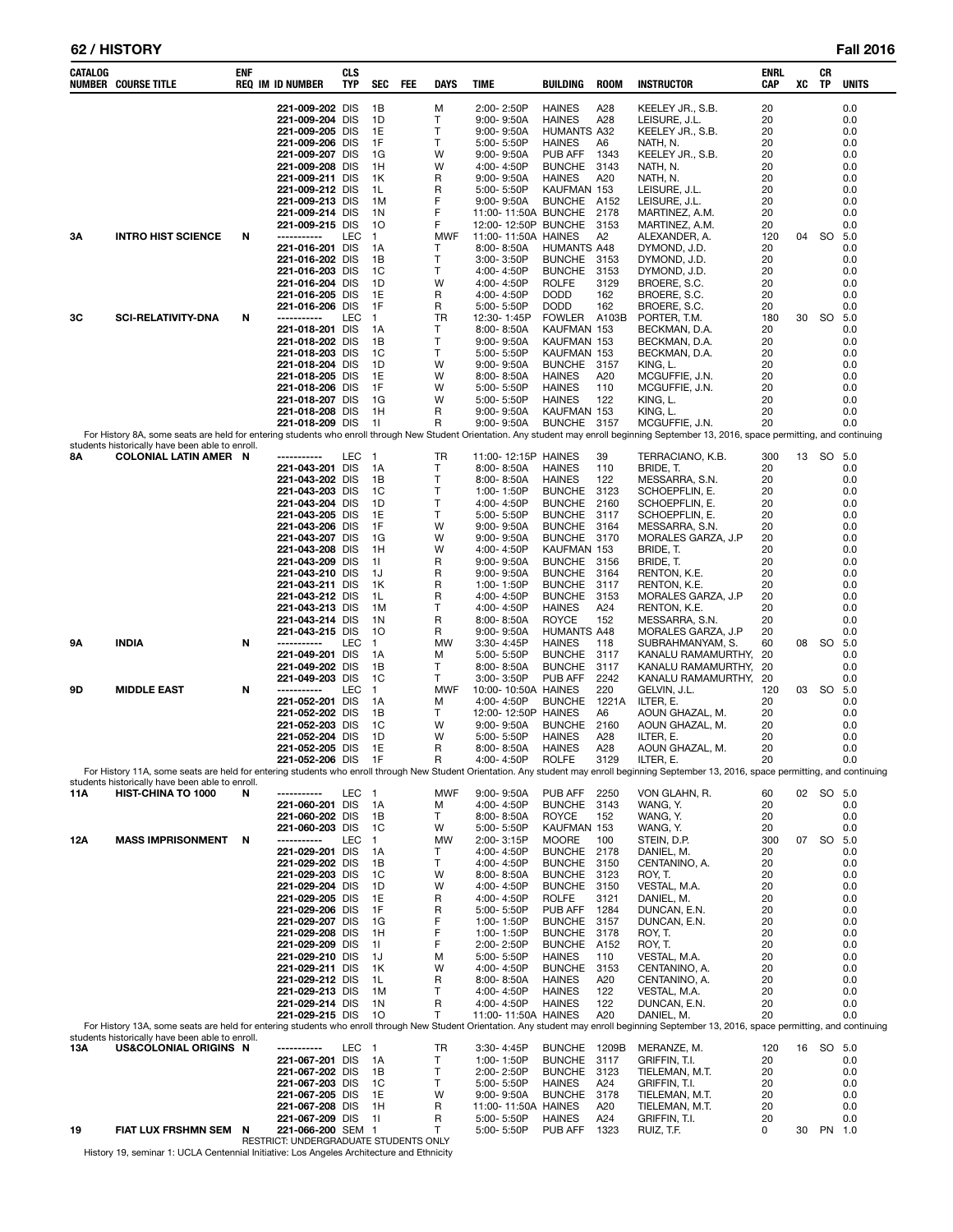| CATALOG       | <b>NUMBER COURSE TITLE</b>                                                                                                              | ENF    | <b>REQ IM ID NUMBER</b>                                    | CLS<br>TYP | SEC FEE              | DAYS                     | TIME                                       | BUILDING                            | ROOM          | <b>INSTRUCTOR</b>                 | ENRL<br>CAP | XC       | CR<br>TP             | <b>UNITS</b>             |
|---------------|-----------------------------------------------------------------------------------------------------------------------------------------|--------|------------------------------------------------------------|------------|----------------------|--------------------------|--------------------------------------------|-------------------------------------|---------------|-----------------------------------|-------------|----------|----------------------|--------------------------|
|               |                                                                                                                                         |        | 221-066-201 SEM 2<br>RESTRICT: UNDERGRADUATE STUDENTS ONLY |            |                      | м                        | 1:00-1:50P                                 | KAUFMAN 153                         |               | GELVIN, J.L.                      | 0           | 30       | PN 1.0               |                          |
|               | History 19, seminar 2: ISIS, Syria, and New Middle East                                                                                 |        | 221-066-202 SEM 3                                          |            |                      | w                        | 4:00-4:50P                                 | <b>HUMANTS A26</b>                  |               | BARTCHY, S.S.                     | 0           | 30       |                      | PN 1.0                   |
|               |                                                                                                                                         |        | RESTRICT: UNDERGRADUATE STUDENTS ONLY                      |            |                      |                          |                                            |                                     |               |                                   |             |          |                      |                          |
| 20            | History 19, seminar 3: Honor and Shame in Clash of World Cultures and Religions<br><b>WRLD HIST TO AD 600</b>                           | N      | ------------                                               | LEC        | $\overline{1}$       | MF                       | $8:00 - 9:15A$                             | <b>DODD</b>                         | 146           | SHERWAN, N.                       | 120         | 30       |                      | SO 5.0                   |
|               |                                                                                                                                         |        | 221-085-201 DIS<br>221-085-202 DIS                         |            | 1A<br>1B             | м<br>м                   | 4:00-4:50P<br>4:00-4:50P                   | <b>BUNCHE</b><br><b>BUNCHE</b>      | 3157<br>3156  | GILHUIS, N.D.<br>IBARRA, R.P.     | 20<br>20    |          |                      | 0.0<br>0.0               |
|               |                                                                                                                                         |        | 221-085-203 DIS<br>221-085-205 DIS                         |            | -1C<br>- 1E          | T<br>W                   | $9:00 - 9:50A$<br>$9:00 - 9:50A$           | <b>BUNCHE</b><br><b>BUNCHE</b>      | 3178<br>3143  | GILHUIS, N.D.<br>IBARRA, R.P.     | 20<br>20    |          |                      | 0.0<br>0.0               |
| 89HC          | <b>HONORS CONTRACTS</b>                                                                                                                 | N      | 221-268-201 TUT 1                                          |            |                      | <b>VAR</b><br><b>VAR</b> |                                            |                                     |               | TERRACIANO, K.B.                  | 0<br>0      | 30<br>30 | $LG$ 1.0<br>$LG$ 1.0 |                          |
|               |                                                                                                                                         |        | 221-268-202 TUT 2<br>221-268-203 TUT 3                     |            |                      | <b>VAR</b>               |                                            |                                     |               | STEIN, D.P.<br>JACOBY, R.         | 0           | 30       | $LG$ 1.0             |                          |
| 96W           | <b>INT-HISTRCL PRCTICE</b><br>History 96W, seminar 1: Japan's 20th Century in Art and Visual Culture                                    |        | Y Y 221-289-201 SEM 1                                      |            |                      | R                        | 10:00-12:50P ROYCE                         |                                     | 166           | WALSH, S.                         | 20          | 30       |                      | LG 5.0                   |
|               | History 96W, seminar 2: U.S. on Drugs                                                                                                   |        | Y 221-289-202 SEM 2                                        |            |                      | Т                        | 2:00-4:50P                                 | <b>ROLFE</b>                        | 3108          | SCHRAFF III, R.L.                 | 20          | 30       | $LG$ 5.0             |                          |
|               | History 96W, seminar 3: This Land is My Land: Global History of Settler Colonialism                                                     |        | Y 221-289-203 SEM 3                                        |            |                      | M                        | $3:00 - 5:50P$                             | МS                                  | 7608          | DEGANI, A.                        | 20          | 30       | $LG$ 5.0             |                          |
|               | History 96W, seminar 4: Gender, Sexuality, and Society in Early Modern China, 14th to 20th Centuries                                    |        | Y 221-289-204 SEM 4                                        |            |                      | м                        | 4:00-6:50P                                 | <b>HAINES</b>                       | A20           | GORDANIER, A.W.                   | 20          | 30       | $LG$ 5.0             |                          |
|               | History 96W, seminar 5: Pop Culture and City Planning in Postwar San Francisco, 1945 to 1985                                            |        | Y 221-289-205 SEM 5                                        |            |                      | R                        | 2:00-4:50P                                 | <b>BUNCHE</b>                       | 3117          | MC CUTCHEN, D.S.                  | 20          | 30       |                      | LG 5.0                   |
| 97C           | <b>EUROPEAN HISTORY</b><br>History 97C, seminar 1: Stalinist Terror                                                                     | N      | 221-293-201 SEM 1                                          |            |                      | M                        | 2:00-4:50P                                 | PUB AFF                             | 1278          | GETTY, J.A.                       | 20          | 30       |                      | SO 4.0                   |
| 971           | <b>SCI&amp;TECH HISTORY</b>                                                                                                             | N      | 221-293-202 SEM 2<br>221-278-200 SEM 1                     |            |                      | T<br>м                   | 2:00-4:50P<br>10:00-12:50P PUB AFF 2278    | <b>HUMANTS A48</b>                  |               | SILVERMAN, D.L.<br>TARLETON, C.E. | 20<br>20    | 30<br>30 |                      | SO 4.0<br>SO 4.0         |
| 99            | History 97I, seminar 1: History of Psychiatry: Insane Asylums to Drugs that Remake Self, 1840 to Present<br><b>STUDENT RSRCH PRGRMN</b> |        | 221-297-201 TUT 1                                          |            |                      | VAR                      |                                            |                                     |               | LAL, V.                           | 0           | 30       |                      | PN 1.0-2.0               |
|               |                                                                                                                                         |        | 221-297-202 TUT 2<br>221-297-203 TUT 3                     |            |                      | <b>VAR</b><br><b>VAR</b> |                                            |                                     |               | MCCLENDON, M.C.<br>FRANK, S.      | 0<br>0      | 30<br>30 |                      | PN 1.0-2.0<br>PN 1.0-2.0 |
| M103A         | <b>ANCIENT EGYPT CIV</b>                                                                                                                | N      | -----------<br>SAME AS: AN N EA M103A                      | LEC        | $\overline{1}$       | TR                       | 9:30-10:45A DODD                           |                                     | 175           | TROCHE, J.D.                      | 48          | 12       | SO                   | 4.0                      |
|               |                                                                                                                                         |        | 221-308-201 DIS<br>221-308-202 DIS                         |            | 1A<br>1B             | F<br>F                   | $9:00 - 9:50A$<br>10:00-10:50A BUNCHE      | <b>BUNCHE</b>                       | 3157<br>3123  | CAMPBELL, R.<br>CAMPBELL, R.      | 10<br>10    |          |                      | 0.0<br>0.0               |
|               |                                                                                                                                         |        | 221-308-203 DIS<br>221-308-204 DIS                         |            | 1C<br>1D             | F<br>F                   | 11:00-11:50A HAINES<br>12:00-12:50P BUNCHE |                                     | 220<br>3164   | EHRICH, R.<br>EHRICH, R.          | 10<br>10    |          |                      | 0.0<br>0.0               |
|               |                                                                                                                                         |        | 221-308-205 DIS                                            |            | 1E                   | F                        | 1:00-1:50P                                 | <b>BUNCHE</b>                       | 2178          | OKILO, I.                         | 10          |          |                      | 0.0                      |
| M104B         | <b>SUMERIANS</b>                                                                                                                        | N      | 221-308-206 DIS<br>221-314-200 LEC                         |            | 1F<br>$\overline{1}$ | F<br>MW                  | 2:00-2:50P<br>9:30- 10:45A PUB AFF         | <b>BUNCHE</b>                       | 3170<br>1246  | OKILO, I.<br>CARTER, E.F.         | 10<br>25    | 02       | SO.                  | 0.0<br>4.0               |
| 107A          | ARMENIA TO 11TH CEN N                                                                                                                   |        | SAME AS: AN N EA M104B<br>221-335-200 LEC 1                |            |                      | TR                       | 9:30-10:45A PUB AFF                        |                                     | 2250          | ASLANIAN, S.D.                    | 40          | 12       | SO 4.0               |                          |
| 107B<br>M108C | ARMENIA-11TH-19TH C<br><b>CULTUR AREA-MAGHRIB N</b>                                                                                     | N      | 221-336-200 LEC 1<br>221-306-200 LEC 1                     |            |                      | TR<br>MW                 | 12:30-1:45P<br>9:30-10:45A FOWLER          | PUB AFF                             | 2232<br>A139  | ASLANIAN, S.D.<br>BOUM, A.        | 40<br>15    | 14<br>02 | SO.                  | -4.0<br>SO 4.0           |
| 109B          | ISRL-PLSTN 1881-NOW                                                                                                                     | N      | SAME AS: ANTHRO M171P, ARABIC M171<br>221-343-200 LEC 1    |            |                      | <b>MWF</b>               | 11:00-11:50A HAINES                        |                                     | A18           | GELVIN, J.L.                      | 140         | 04       |                      | SO 4.0                   |
| M110A         | <b>IRANIAN CIVLIZATION</b>                                                                                                              | N      | 221-346-200 LEC 1<br>SAME AS: AN N EA M110A, IRANIAN M110A |            |                      | TR                       | 2:00-3:15P                                 | <b>PERLOFF</b>                      | 1102          | SHAYEGAN, M.R.                    | 50          | 15       | SO                   | 4.0                      |
| 111C          | <b>TPCS-MODERN MIDEASTN</b><br><b>HIST ANCIENT GREECE N</b>                                                                             |        | 221-353-200 LEC 1                                          |            |                      | MW<br>MW                 | 12:30-1:45P                                | <b>FOWLER</b><br><b>BROAD</b>       | A139<br>2100A | BOUM, A.                          | 20<br>90    | 05<br>05 |                      | SO 4.0<br>SO 4.0         |
| 113A<br>114A  | <b>HISTORY OF ROME</b>                                                                                                                  | N      | 221-361-200 LEC 1<br>221-363-200 LEC 1                     |            |                      | MW                       | 12:30-1:45P<br>3:30-4:45P                  | FOWLER A103B                        |               | LARSEN, M.R.<br>LANGDON, J.S.     | 120         | 08       |                      | SO 4.0                   |
| 119D          | TOPCS-MEDIEVAL HIST N<br>History 119D, lecture 1: Crusades                                                                              |        | 221-329-200 LEC 1                                          |            |                      | MW                       | 3:30-4:45P                                 | HUMANTS 135                         |               | MARKMAN, K.                       | 120         | 08       |                      | SO 4.0                   |
| 122D<br>126   | <b>EUR-CUL&amp;INTELL-18C</b><br><b>EUROPE 1775-1815</b>                                                                                | N<br>N | 221-328-200 LEC 1<br>221-420-200 LEC 1                     |            |                      | MW<br>MW                 | 4:00-5:15P<br>2:00-3:15P                   | <b>DODD</b><br>PUB AFF              | 170<br>2250   | SADLER, J.R.<br>URDANK, A.M.      | 60<br>60    | 09<br>07 | SO 4.0               | SO 4.0                   |
| 127B<br>132   | <b>IMPERIAL RUSSIA</b><br>TOPIC-EUROPEAN HIST N                                                                                         | N      | 221-430-200 LEC 1<br>221-457-200 LEC                       |            |                      | TR<br>TR                 | 11:00-12:15P DODD<br>11:00-12:15P ROYCE    |                                     | 170<br>190    | FRANK, S.<br>MCCLENDON, M.C.      | 63<br>90    | 13<br>13 | SO 4.0<br>SO         | 4.0                      |
|               | History 132, lecture 1: England in Age of Shakespeare                                                                                   |        | 221-457-202 LEC 2                                          |            |                      | МW                       | 4:00- 5:15P                                | <b>HAINES</b>                       | A25           | BERGGREN, L.                      | 65          | 09       |                      | SO 4.0                   |
| 135A          | History 132, lecture 2: Fascism in Europe, 1918 to 1945<br>EUROP&WLD 1400-1700 N                                                        |        | 221-471-200 LEC 1                                          |            |                      | MW                       | 12:30- 1:45P                               | PUB AFF                             | 2232          | SUBRAHMANYAM, S.                  | 60          | 05       |                      | SO 4.0                   |
| 138A          | COLO AMER 1600-1763 N                                                                                                                   |        | 221-505-200 LEC 1                                          |            |                      | MWF                      | 11:00-11:50A HUMANTS 135                   |                                     |               | YIRUSH, C.B.                      | 110         | 04       | SO 4.0               |                          |
| 141A<br>142B  | <b>US ECON-1790-1910</b><br><b>INTELLECTL HIST US</b>                                                                                   | N<br>N | 221-520-200 LEC 1<br>221-546-200 LEC 1                     |            |                      | TR<br>TR                 | 11:00-12:15P ROYCE<br>12:30-1:45P          | BUNCHE 1209B                        | 362           | YEAGER, M.A.<br>COREY, M.F.       | 130<br>181  | 13<br>30 | SO 4.0               | SO 4.0                   |
| 143A<br>146C  | <b>CONSTITUTNL HIST US N</b><br>US CMPRTV IMMIGRATN N                                                                                   |        | 221-556-200 LEC 1<br>221-579-200 LEC 1                     |            |                      | MW<br>MW                 | 4:00-5:15P<br>11:00-12:15P NWAUD           | HUMANTS 169                         | 101A          | ROLSTON, A.<br>HIGBIE, F.T.       | 115<br>70   | 09<br>30 | SO 4.0<br>SO 4.0     |                          |
| 149A<br>M150A | N AMER INDN TO 1830<br><b>CMPRTV SLAVERY SYST N</b>                                                                                     | N      | 221-603-200 LEC 1<br>221-611-200 LEC 1                     |            |                      | MWF<br><b>MWF</b>        | 10:00-10:50A HUMANTS 135<br>4:00-4:50P     | <b>DODD</b>                         | 175           | DALY, H.<br>ROTH, C.P.            | 80<br>90    | 03<br>30 | SO 4.0<br>SO 4.0     |                          |
| M151A         | <b>HIST-CHICANO PEOPLE</b>                                                                                                              | N      | SAME AS: AF AMER M158A<br>221-623-200 LEC 1                |            |                      | TR                       | 9:30-10:45A BUNCHE                         |                                     | 1209B         | GOMEZ-QUINONES, J.                | 50          | 30       |                      | SO 4.0                   |
|               |                                                                                                                                         |        | SAME AS: CHICANO M159A                                     |            |                      |                          | 2:00-3:15P                                 |                                     |               |                                   |             |          |                      | SO 4.0                   |
| 153<br>161    | <b>AMERICAN WEST</b><br>LATIN AMERICAN HIST                                                                                             | N<br>N | 221-630-200 LEC 1<br>221-673-200 LEC 1                     |            |                      | TR<br>MWF                | 5:00-5:50P                                 | PUB AFF<br><b>DODD</b>              | 2214<br>175   | WILSON, K.<br>ROTH, C.P.          | 89<br>60    | 15<br>30 |                      | SO 4.0                   |
| 170D          | History 161, lecture 1: Women and Gender in Modern Latin America<br><b>20TH-CENTURY CHINA</b>                                           | N      | 221-703-200 LEC 1                                          |            |                      | MW                       | 2:00-3:15P                                 | <b>ROYCE</b>                        | 190           | LIU, C.                           | 70          | 30       |                      | SO 4.0                   |
| 173D          | POSTWAR JAPAN FILM N                                                                                                                    |        | -----------<br>221-535-202 DIS                             | LEC 1      | 1B                   | м<br>Т                   | 3:00-5:50P<br>11:00-11:50A HUMANTS A48     | <b>PUB AFF 1234</b>                 |               | MAROTTI, W.<br>WILSON, J.J.       | 80<br>20    | 08       | SO 4.0               | 0.0                      |
|               |                                                                                                                                         |        | 221-535-203 DIS<br>221-535-204 DIS                         |            | 1C<br>1D             | T<br>W                   | 5:00-5:50P<br>8:00-8:50A                   | <b>HUMANTS A48</b><br><b>HAINES</b> | A74           | WILSON, J.J.<br>RICHARDSON, K.H.  | 20<br>20    |          |                      | 0.0<br>0.0               |
| <b>M174D</b>  | <b>INDO-ISLM 700-1750</b>                                                                                                               | Ν      | 221-535-205 DIS 1E<br>221-735-200 LEC 1                    |            |                      | w<br>TR                  | 3:00-3:50P<br>12:30-1:45P                  | <b>DODD</b><br>HUMANTS 169          | 162           | RICHARDSON, K.H.<br>GREEN, N.S.   | 20<br>90    | 30       | SO 4.0               | 0.0                      |
|               |                                                                                                                                         |        | SAME AS: RELIGN M174D                                      |            |                      |                          |                                            |                                     |               |                                   |             |          |                      |                          |
| 176A<br>179A  | HIST SOUTHEAST ASIA<br><b>HIST-HEALING ARTS</b>                                                                                         | N<br>Ν | 221-723-200 LEC 1<br>221-740-200 LEC 1                     |            |                      | <b>TR</b><br>MW          | 9:30-10:45A HAINES<br>4:00-5:15P           | PUB AFF                             | A2<br>1222    | ROBINSON, G.<br>LIU, C.           | 120<br>75   | 12<br>30 | SO 4.0               | SO 4.0                   |
| M182A         | <b>ANCIENT JEWISH HIST</b>                                                                                                              | N      | 221-760-200 LEC 1<br>SAME AS: JEWISH M182A, RELIGN M182A   |            |                      | TR                       | 9:30-10:45A DODD                           |                                     | 161           | BOUSTAN, R.S.                     | 40          | 30       | SO 4.0               |                          |
| 187D          | <b>PROSEM-US</b>                                                                                                                        | N      | 221-527-200 SEM 1<br>RESTRICT: JUNIORS AND ABOVE           |            |                      | м                        | 3:00-5:50P                                 | <b>HAINES</b>                       | A28           | YIRUSH, C.B.                      | 20          | 30       | SO 4.0               |                          |
|               | History 187D, seminar 1: Arguing American Revolution                                                                                    |        | 221-527-203 SEM 3                                          |            |                      | м                        | 8:00-10:50A HAINES                         |                                     | A20           | MYERS, B.E.                       | 20          | 30       | SO 4.0               |                          |
|               | History 187D, seminar 3: Race, Medicine, and Body Politic                                                                               |        | RESTRICT: JUNIORS AND ABOVE                                |            |                      |                          |                                            |                                     |               |                                   |             |          |                      |                          |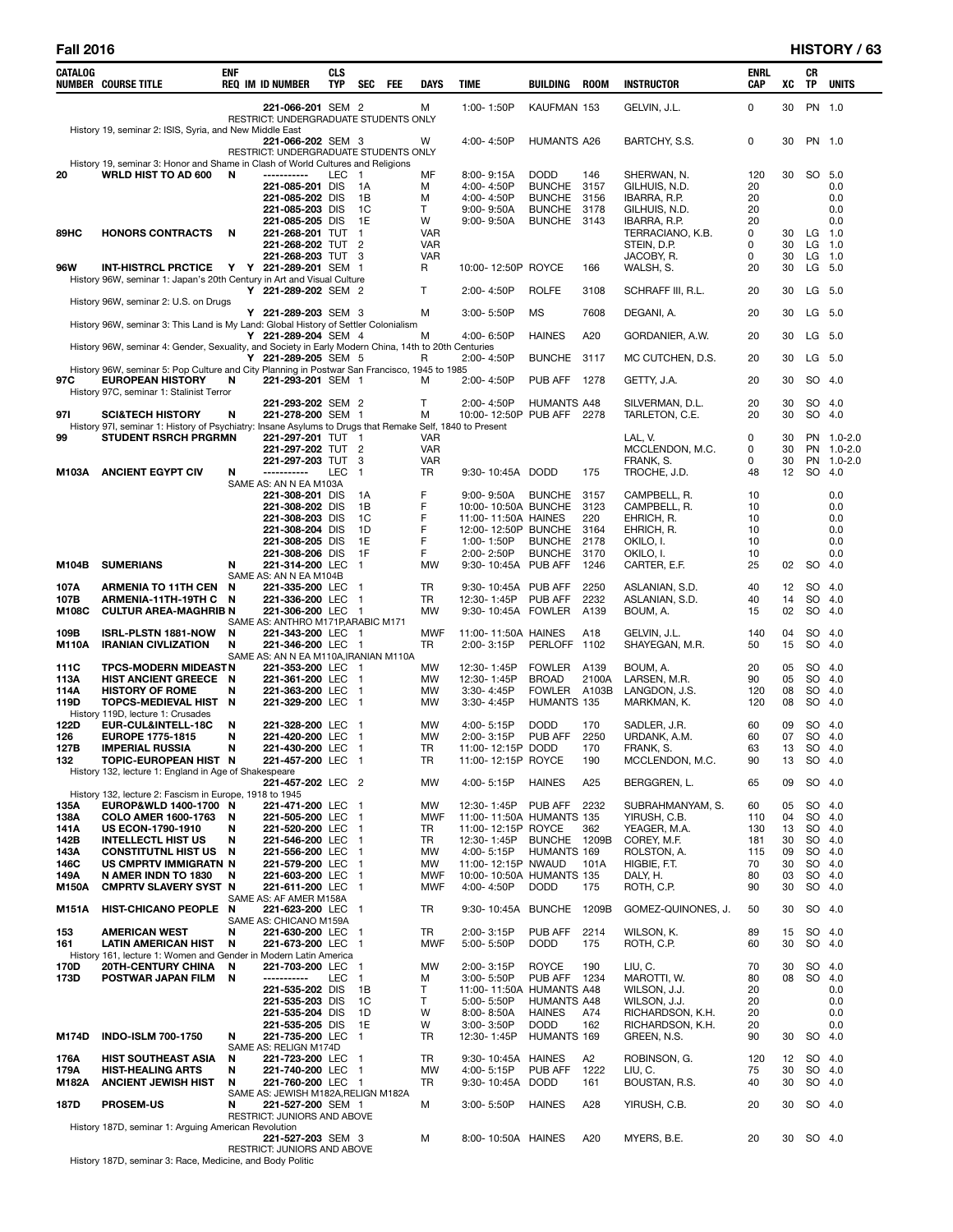### 64 / HISTORY Fall 2016

| <b>CATALOG</b> | <b>NUMBER COURSE TITLE</b>                                                                                                   | ENF | <b>REQ IM ID NUMBER</b>                                                                         | CLS<br>TYP | SEC | FEE | DAYS       | TIME                 | BUILDING      | <b>ROOM</b> | <b>INSTRUCTOR</b>           | <b>ENRL</b><br>CAP | XC       | CR<br>TP | <b>UNITS</b>  |
|----------------|------------------------------------------------------------------------------------------------------------------------------|-----|-------------------------------------------------------------------------------------------------|------------|-----|-----|------------|----------------------|---------------|-------------|-----------------------------|--------------------|----------|----------|---------------|
| 187G           | PROSEM-EAST ASIA                                                                                                             | N   | 221-532-200 SEM 1                                                                               |            |     |     | T          | 4:00-6:50P           | <b>BUNCHE</b> | 2174        | FITZGERALD, D.T.            | 20                 | 30       |          | SO 4.0        |
| 1870           | History 187G, seminar 1: Qing History through Manchu Sources I<br><b>PROSEM-WORLD HIST</b>                                   | N   | 221-540-200 SEM 1<br>RESTRICT: JUNIORS AND ABOVE                                                |            |     |     | м          | 9:00-11:50A DODD     |               | 167         | BERGGREN, L.                | 20                 | 30       |          | SO 4.0        |
| 189            | History 1870, seminar 1: History of Political Violence<br>ADV HONORS SEMINARS N                                              |     | 221-894-200 SEM 1<br>RESTRICT: INSTRUCTOR CONSENT                                               |            |     |     | <b>TBA</b> |                      |               |             | HIGBIE, F.T.                | 10                 | 30       | SO 1.0   |               |
|                | History 189, seminar 1: Advanced Honors Seminar for History 146C, Lecture 1                                                  |     |                                                                                                 |            |     |     |            |                      |               |             |                             |                    |          |          |               |
| 189HC          | <b>HONORS CONTRACTS</b>                                                                                                      | N   | 221-744-201 TUT 1<br>221-744-202 TUT 2                                                          |            |     |     | VAR<br>VAR |                      |               |             | WILSON, K.<br>LANGDON, J.S. | 0<br>0             | 30<br>30 | LG       | LG 1.0<br>1.0 |
| 191C           | <b>SEM-EUROPE</b>                                                                                                            | N   | 221-790-200 SEM 1<br>RESTRICT: JUNIORS AND ABOVE                                                |            |     |     | W          | 2:00-4:50P           | BUNCHE A152   |             | FRANK, S.                   | 15                 | 30       | SO 4.0   |               |
|                | History 191C, seminar 1: World War I: Society, Culture, and Identity under Total War                                         |     | 221-790-202 SEM 2                                                                               |            |     |     | W          | 4:00-6:50P           | <b>HAINES</b> | A78         | URDANK, A.M.                | 15                 | 30       | SO 4.0   |               |
|                |                                                                                                                              |     | <b>RESTRICT: JUNIORS AND ABOVE</b>                                                              |            |     |     |            |                      |               |             |                             |                    |          |          |               |
|                | History 191C, seminar 2: Europe in Age of War and Revolution, 1914 to 1945                                                   |     | 221-790-203 SEM 3                                                                               |            |     |     | W          | 2:00-4:50P           | <b>HAINES</b> | 110         | FORD, C.C.                  | 15                 | 30       |          | SO 4.0        |
|                | History 191C, seminar 3: World War I: Trauma and Global Transformation                                                       |     | RESTRICT: JUNIORS AND ABOVE                                                                     |            |     |     |            |                      |               |             |                             |                    |          |          |               |
| 191D           | <b>SEM-UNITED STATES</b>                                                                                                     | N   | 221-791-201 SEM 1<br>RESTRICT: JUNIORS AND ABOVE                                                |            |     |     | м          | 1:00-3:50P           | <b>BUNCHE</b> | -3117       | GOMEZ-QUINONES, J.          | 15                 | 30       | SO 4.0   |               |
|                | History 191D, seminar 1: U.S. Social Movements during 1960s and 1970s                                                        |     | 221-791-202 SEM 2                                                                               |            |     |     | W          | 9:00-11:50A HAINES   |               | 122         | YEAGER, M.A.                | 15                 | 30       | SO 4.0   |               |
|                |                                                                                                                              |     | RESTRICT: JUNIORS AND ABOVE                                                                     |            |     |     |            |                      |               |             |                             |                    |          |          |               |
|                | History 191D, seminar 2: Money in Thy Purse: Drama of Business<br><b>M191DC CAPPP WASHINGTN SEM N</b>                        |     | 221-795-200 SEM 1                                                                               |            |     |     | R          | 10:00-12:50P OFF CAM |               |             | DESVEAUX, J.A.              | 10                 | 30       | LG 8.0   |               |
|                |                                                                                                                              |     | SAME AS: COMM ST M191DC, POL SCI M191DC, SOCIOL M191DC<br><b>RESTRICT: INSTRUCTOR CONSENT</b>   |            |     |     |            |                      |               |             |                             |                    |          |          |               |
| 191N           | <b>SEM-INDIA</b>                                                                                                             | N   | 221-895-200 SEM 1<br>RESTRICT: JUNIORS AND ABOVE                                                |            |     |     | W          | 2:00-4:50P           | <b>HAINES</b> | A28         | GREEN, N.S.                 | 15                 | 30       | SO 4.0   |               |
|                | History 191N, seminar 1: Understanding Afghanistan: Islam, Modernism, and Internationalism                                   |     |                                                                                                 |            |     |     |            |                      |               |             |                             |                    |          |          |               |
|                | <b>M194DC CAPPP WASH DC RSRCH N</b>                                                                                          |     | 221-816-200 SEM 1<br>SAME AS: POL SCI M194DC,SOCIOL M194DC                                      |            |     |     | TBA        |                      |               |             | DESVEAUX, J.A.              | 0                  | 30       |          | $LG$ 4.0      |
| 195            | <b>INTERNSHIP</b>                                                                                                            | N   | 221-806-201 TUT 1<br>RESTRICT: PETETION OR CONTRACT REQUIRED                                    |            |     |     | VAR        |                      |               |             | HIGBIE, F.T.                | 0                  | 30       | PN 4.0   |               |
| 195CE          | <b>COMM&amp;CORPRAT INTERNN</b>                                                                                              |     | 221-867-200 TUT 1<br>RESTRICT: INSTRUCTOR CONSENT                                               |            |     |     | VAR        |                      |               |             | SANDERS, C.M.               | 30                 | 30       |          | SO 4.0        |
|                | <b>M195DC WASHDC INTERNSHIP</b>                                                                                              | N   | 221-809-201 TUT 1                                                                               |            |     |     | <b>VAR</b> |                      |               |             | DESVEAUX, J.A.              | 0                  | 30       | PN 4.0   |               |
| 198A           | <b>HONORS RESEARCH</b>                                                                                                       | N   | SAME AS: POL SCI M195DC,SOCIOL M195DC<br>221-853-201 TUT 1                                      |            |     |     | VAR        |                      |               |             | GOLDMAN, A.S.               | 0                  | 30       | $LG$ 4.0 |               |
| 198B           | <b>HONORS RESEARCH</b>                                                                                                       | N   | RESTRICT: PETETION OR CONTRACT REQUIRED<br>221-854-201 TUT 1                                    |            |     |     | <b>VAR</b> |                      |               |             | FORD, C.C.                  | 0                  | 30       |          | 4.0           |
|                |                                                                                                                              |     | RESTRICT: PETETION OR CONTRACT REQUIRED<br>221-854-202 TUT 2                                    |            |     |     | VAR        |                      |               |             | COREY, M.F.                 | 0                  | 30       |          | 4.0           |
|                |                                                                                                                              |     | RESTRICT: PETETION OR CONTRACT REQUIRED                                                         |            |     |     |            |                      |               |             |                             |                    |          |          |               |
|                |                                                                                                                              |     | 221-854-203 TUT 3<br>RESTRICT: PETETION OR CONTRACT REQUIRED                                    |            |     |     | <b>VAR</b> |                      |               |             | KELLEY, R.D.                | 0                  | 30       |          | 4.0           |
|                |                                                                                                                              |     | 221-854-204 TUT 4<br>RESTRICT: PETETION OR CONTRACT REQUIRED                                    |            |     |     | VAR        |                      |               |             | URDANK, A.M.                | 0                  | 30       |          | 4.0           |
|                |                                                                                                                              |     | 221-854-205 TUT 5<br>RESTRICT: PETETION OR CONTRACT REQUIRED                                    |            |     |     | <b>VAR</b> |                      |               |             | DERBY, L.                   | 0                  | 30       |          | 4.0           |
|                |                                                                                                                              |     | 221-854-206 TUT 6                                                                               |            |     |     | <b>VAR</b> |                      |               |             | MADLEY, B.L.                | 0                  | 30       |          | 4.0           |
|                |                                                                                                                              |     | RESTRICT: PETETION OR CONTRACT REQUIRED<br>221-854-207 TUT 7                                    |            |     |     | VAR        |                      |               |             | RUIZ, T.F.                  | 0                  | 30       |          | 4.0           |
|                |                                                                                                                              |     | RESTRICT: PETETION OR CONTRACT REQUIRED<br>221-854-208 TUT 8                                    |            |     |     | <b>VAR</b> |                      |               |             | WAUGH, J.                   | 0                  | 30       |          | 4.0           |
|                |                                                                                                                              |     | RESTRICT: PETETION OR CONTRACT REQUIRED<br>221-854-209 TUT 9                                    |            |     |     | VAR        |                      |               |             | HIGBIE, F.T.                | 0                  | 30       |          | 4.0           |
|                |                                                                                                                              |     | RESTRICT: PETETION OR CONTRACT REQUIRED                                                         |            |     |     |            |                      |               |             |                             |                    |          |          |               |
|                |                                                                                                                              |     | 221-854-210 TUT 10<br>RESTRICT: PETETION OR CONTRACT REQUIRED                                   |            |     |     | <b>VAR</b> |                      |               |             | YIRUSH, C.B.                | 0                  | 30       |          | 4.0           |
|                |                                                                                                                              |     | 221-854-211 TUT 11<br>RESTRICT: PETETION OR CONTRACT REQUIRED                                   |            |     |     | VAR        |                      |               |             | PORTER, T.M.                | 0                  | 30       |          | 4.0           |
|                |                                                                                                                              |     | 221-854-212 TUT 12<br>RESTRICT: PETETION OR CONTRACT REQUIRED                                   |            |     |     | VAR        |                      |               |             | GOLDMAN, A.S.               | 0                  | 30       |          | 4.0           |
| 200Q           | <b>THEORY OF HISTORY</b>                                                                                                     | N   | 621-018-200 SEM 1<br>RESTRICT: HISTORY GRADUATE STUDENTS                                        |            |     |     | W          | 3:00-5:50P           | TBA           |             | MAROTTI, W.                 | 10                 | 30       |          | SO 4.0        |
| 201D           | TOPICS-ERLY MOD EUR N                                                                                                        |     | 621-032-200 SEM 1                                                                               |            |     |     | Т          | $3:00 - 5:50P$       | <b>BUNCHE</b> | 5288        | JACOB, M.C.                 | 20                 | 30       |          | SO 4.0        |
|                | History 201D, seminar 1: Enlightenment                                                                                       |     | RESTRICT: HISTORY GRADUATE STUDENTS                                                             |            |     |     |            |                      |               |             |                             |                    |          |          |               |
| 201E           | <b>TOPICS-MODRN EUROPEN</b>                                                                                                  |     | 621-033-200 SEM 1<br>RESTRICT: HISTORY GRADUATE STUDENTS                                        |            |     |     | W          | 2:00-4:50P           | <b>HAINES</b> | 110         | FORD, C.C.                  | 2                  | 30       |          | SO 4.0        |
| 201H           | History 201E, seminar 1: World War I: Trauma and Global Transformation<br><b>TOPICS-US</b>                                   | N   | 621-036-200 SEM 1<br>RESTRICT: HISTORY GRADUATE STUDENTS                                        |            |     |     | м          | 1:00-3:50P           | <b>BUNCHE</b> | 3117        | GOMEZ-QUINONES, J.          | 5                  | 30       |          | SO 4.0        |
| <b>2011</b>    | History 201H, seminar 1: U.S. Social Movements during 1960s and 1970s<br><b>TOPICS-LAT AMERICA</b>                           | N   | 621-037-200 SEM 1                                                                               |            |     |     | W          | 2:00-4:50P           | PUB AFF       | 1329        | SUMMERHILL, W.R.            | 20                 | 30       |          | SO 4.0        |
| 201K           | History 2011, seminar 1: Research in Brazilian History<br><b>TOPICS-INDIA</b>                                                | N   | RESTRICT: INSTRUCTOR CONSENT<br>621-039-200 SEM 1                                               |            |     |     | W          | 2:00-4:50P           | <b>HAINES</b> | A28         | GREEN, N.S.                 | 5                  | 30       |          | SO 4.0        |
|                | History 201K, seminar 1: Understanding Afghanistan: Islam, Modernism, and Internationalism                                   |     | RESTRICT: HISTORY GRADUATE STUDENTS                                                             |            |     |     |            |                      |               |             |                             |                    |          |          |               |
| 201L           | <b>TOPICS-CHINA</b>                                                                                                          | N   | 621-040-200 SEM 1<br>RESTRICT: HISTORY GRADUATE STUDENTS                                        |            |     |     | Т          | 4:00-6:50P           | BUNCHE 2174   |             | FITZGERALD, D.T.            | 5                  | 30       |          | SO 4.0        |
| 204A           | History 201L, seminar 1: Qing History through Manchu Sources I<br>DEBATES & PRACTICES N                                      |     | 621-053-200 SEM 1<br>RESTRICT: HISTORY GRADUATE STUDENTS                                        |            |     |     | R          | $3:00 - 5:50P$       | PUB AFF       | 2242        | GOLDBERG, J.L.              | 20                 | 30       |          | SO 4.0        |
| 214            | <b>TOPCS-WORLD HISTORY N</b>                                                                                                 |     | 621-115-200 SEM 1<br>RESTRICT: HISTORY GRADUATE STUDENTS                                        |            |     |     | W          | 2:00-4:50P           | BUNCHE 2121   |             | VON GLAHN, R.               | 20                 | 30       |          | SO 4.0        |
| 246A           | History 214, seminar 1: Great Divergence: Economic Change and Growth in Global Historical Perspective<br>US HIST-COLONIAL PR | N   | 621-257-201 SEM 1                                                                               |            |     |     | м          | 9:00-11:50A HAINES   |               | 122         | MERANZE, M.                 | 20                 | 30       |          | SO 4.0        |
| 275A           | COLLOQ-AFRICAN HIST N                                                                                                        |     | RESTRICT: HISTORY GRADUATE STUDENTS<br>621-416-200 SEM 1<br>RESTRICT: HISTORY GRADUATE STUDENTS |            |     |     | W          | 2:00-4:50P           | <b>HAINES</b> | 122         | WORGER, W.H.                | 20                 | 30       | SO 4.0   |               |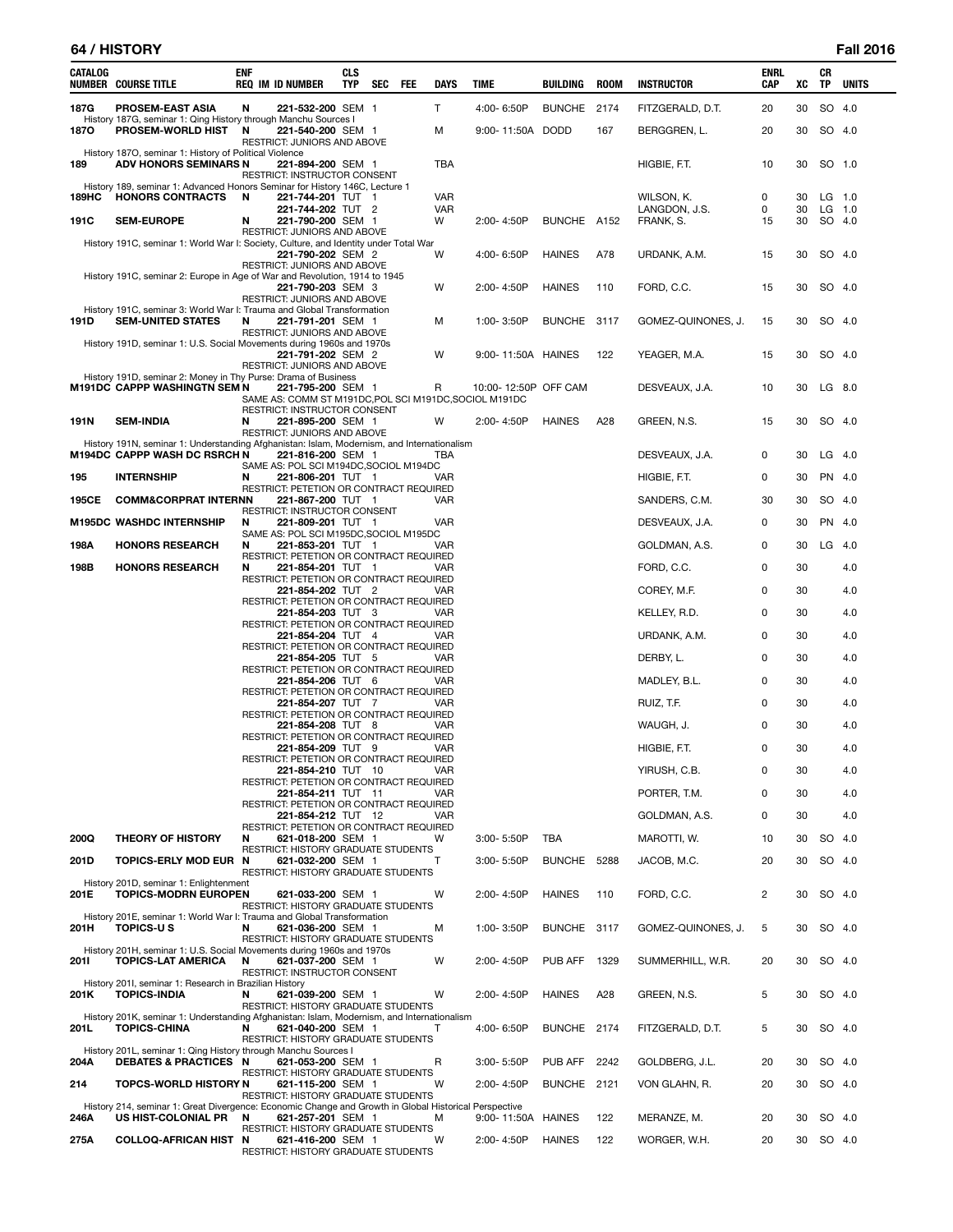# Fall 2016 **HONORS COLLEGIUM / 65**

| CATALOG             | <b>NUMBER COURSE TITLE</b>                                                                                                     | <b>ENF</b> | <b>REQ IM ID NUMBER</b>                                                                            | <b>CLS</b><br><b>TYP</b> | SEC                              | <b>FEE</b> | <b>DAYS</b>                  | TIME                                                  | <b>BUILDING</b>               | <b>ROOM</b>  | <b>INSTRUCTOR</b>                  | ENRL<br>CAP | xс       | CR<br>TP | <b>UNITS</b>         |
|---------------------|--------------------------------------------------------------------------------------------------------------------------------|------------|----------------------------------------------------------------------------------------------------|--------------------------|----------------------------------|------------|------------------------------|-------------------------------------------------------|-------------------------------|--------------|------------------------------------|-------------|----------|----------|----------------------|
| 297A                | SEM-HIST OF SCIENCE N                                                                                                          |            | 621-505-200 SEM 1<br><b>RESTRICT: HISTORY GRADUATE STUDENTS</b>                                    |                          |                                  |            | M                            | 1:00-3:50P                                            | <b>BUNCHE</b>                 | 5288         | PORTER, T.M.                       | 20          | 30       |          | 4.0                  |
| M299                | History 297A, seminar 1:<br><b>INTRDISC AMRCN STDS N</b>                                                                       |            | 621-599-200 DIS 1<br>SAME AS: ENGL M299                                                            |                          |                                  |            | W                            | 9:00-11:50A HUMANTS A56                               |                               |              | LOOBY, C.J.                        | 4           | 30       | SO 6.0   |                      |
| 495                 | TEACHING OF HISTORY N                                                                                                          |            | RESTRICT: HISTORY GRADUATE STUDENTS<br>621-795-200 SEM 1<br>RESTRICT: HISTORY GRADUATE STUDENTS    |                          |                                  |            | м                            | 2:00-4:50P                                            | PUB AFF                       | 1329         | CHESNEY, P.S.                      | 30          | 30       |          | SU 4.0               |
|                     | <b>HONORS COLLEGIUM</b>                                                                                                        |            |                                                                                                    |                          |                                  |            |                              |                                                       |                               |              |                                    |             |          |          |                      |
| 6<br>19             | <b>ENERGY ISSUES</b><br>FIAT LUX FRSHMN SEM N                                                                                  | N          | 222-017-200 SEM 1<br>222-054-201 SEM 1<br>RESTRICT: UNDERGRADUATE STUDENTS ONLY                    |                          |                                  |            | <b>TR</b><br>м               | 10:00-11:50A SLICHTR 2834<br>11:00-11:50A WOODEN 1402 |                               |              | GRUNER, G.<br>TAYLOR, D.           | 20<br>0     | 30<br>30 |          | SO 5.0<br>PN 1.0     |
|                     | Honors 19, seminar 1: Mental Illness and Movies                                                                                |            | 222-054-202 SEM 2<br>RESTRICT: UNDERGRADUATE STUDENTS ONLY                                         |                          |                                  |            | м                            | 12:00-12:50P PUB AFF                                  |                               | 1343         | GRESSER, M.J.                      | 0           | 30       |          | PN 1.0               |
| <b>21W</b>          | Honors 19, seminar 2: Rise and Fall of Blockbuster Drug<br>RISE&FALL-MODERNISM Y Y -----------                                 |            |                                                                                                    | SEM 1                    |                                  |            | м                            | 10:00-11:50A BUNCHE                                   |                               | 1265         | CREESE, R.A.                       | 16          | 30       |          | $LG$ 6.0             |
|                     |                                                                                                                                |            | Y 222-104-201 LAB 1A                                                                               |                          |                                  |            | W                            | 10:00-11:50A BUNCHE                                   |                               | 2150         | CREESE, R.A.                       | 16          |          |          | 0.0                  |
| 90<br>101E          | <b>HLLYWD&amp;GLBL RESPNSBN</b><br><b>LEADING UGRAD SEM</b>                                                                    | N          | 222-283-200 SEM 1<br>222-307-200 SEM 1                                                             |                          |                                  |            | W<br>T                       | 7:00-9:50P<br>4:00-4:50P                              | PUB AFF<br><b>POWELL</b>      | 1270<br>186  | FRANKLIN, A.S.<br>WHANG SAYSON, H. | 30<br>17    | 30<br>30 |          | SO 5.0<br>PN 1.0     |
|                     |                                                                                                                                |            | RESTRICT: INSTRUCTOR CONSENT<br>222-307-201 SEM 2                                                  |                          |                                  |            | T.                           | $6.00 - 6.50P$                                        | <b>HUMANTS A46</b>            |              | MOTT, C.M.                         | 15          | 30       |          | PN 1.0               |
|                     |                                                                                                                                |            | <b>RESTRICT: INSTRUCTOR CONSENT</b>                                                                |                          |                                  |            |                              |                                                       |                               |              |                                    |             |          |          |                      |
| 101J                | <b>MELLON MAYS RSC SEM N</b>                                                                                                   |            | 222-313-200 SEM 1<br>RESTRICT: INSTRUCTOR CONSENT                                                  |                          |                                  |            | F                            | 11:00-12:50P BUNCHE                                   |                               | 1265         | ARNOLD, W.L.                       | 16          | 30       |          | PN 2.0               |
| M102                | <b>CULTURE&amp;MEDIA&amp;LA</b>                                                                                                | N          | 222-312-200 LEC 1<br>SAME AS: AF AMER M102, ASIA AM M160                                           |                          |                                  |            | <b>TR</b>                    | 12:30-1:45P                                           | <b>HAINES</b>                 | A2           | LEWIS, L.I.                        | 5           | 30       | SO 6.0   |                      |
| M109                | <b>FOREIGN EXCHG MARKT N</b>                                                                                                   |            | RESTRICT: COLLEGE HONORS PROGRAM STUDENTS ONLY<br>222-355-200 SEM 1<br>SAME AS: ECON M123          |                          |                                  |            | R                            | 5:00-7:20P                                            | PUB AFF                       | 2400A        | TORNELL, A.                        | 5           | 30       |          | SO 5.0               |
| 132                 | <b>NEW WOMEN&amp;ACTIVISM N</b>                                                                                                |            | RESTRICT: INSTRUCTOR CONSENT<br>222-492-200 SEM 1                                                  |                          |                                  |            | <b>MW</b>                    | 10:00-11:50A HUMANTS A48                              |                               |              | JUNG-KIM, J.J.                     | 19          | 30       |          | SO 5.0               |
|                     |                                                                                                                                |            | RESTRICT: COLLEGE HONORS PROGRAM STUDENTS ONLY                                                     |                          |                                  |            |                              |                                                       | BUNCHE 5288                   |              |                                    |             | 30       |          |                      |
| 156<br>158          | PLTCL OPPOSITN-EURO N<br><b>JUSTICE&amp;LITERATURE</b>                                                                         | N          | 222-637-200 SEM 1<br>222-648-200 SEM 1<br>RESTRICT: INSTRUCTOR CONSENT                             |                          |                                  |            | R<br>Т                       | 1:00-3:50P<br>2:00-4:50P                              | <b>BUNCHE</b>                 | 3117         | JACOB, M.C.<br>LOWENSTEIN, D.H.    | 18<br>20    | 30       |          | SO 5.0<br>SO 5.0     |
| 173A<br>184         | LIB & GOV IN EUROPE<br><b>INDIA AND PAKISTAN</b>                                                                               | N<br>N     | 222-739-200 SEM 1<br>222-804-200 SEM 1                                                             |                          |                                  |            | T<br>W                       | 3:00-5:50P<br>1:00-3:50P                              | <b>BUNCHE</b><br><b>ROLFE</b> | 2121<br>3108 | BILAKOVICS, S.P.<br>WOLPERT, S.A.  | 18<br>18    | 30<br>30 |          | SO 5.0<br>SO 5.0     |
| 193A                | <b>RESEARCH SCHOLR SEMN</b>                                                                                                    |            | 222-855-200 SEM 1                                                                                  |                          |                                  |            | R                            | 5:00-6:50P                                            | PUB AFF                       | 2292         | <b>HO, A.Y.</b>                    | 15          | 30       |          | PN 2.0               |
|                     |                                                                                                                                |            | RESTRICT: INSTRUCTOR CONSENT<br>222-855-201 SEM 2<br><b>RESTRICT: INSTRUCTOR CONSENT</b>           |                          |                                  |            | T.                           | 5:00-5:50P                                            | <b>HAINES</b>                 | A74          | TUNSTALL, J.D.                     | 20          | 30       |          | PN 2.0               |
|                     | <b>HUMAN GENETICS</b>                                                                                                          |            |                                                                                                    |                          |                                  |            |                              |                                                       |                               |              |                                    |             |          |          |                      |
| 99                  | <b>STUDENT RSRCH PRGRMN</b>                                                                                                    |            | 276-297-201 TUT 1                                                                                  |                          |                                  |            | <b>VAR</b>                   |                                                       |                               |              | MARTINEZ, J.A.                     | 0           | 30       |          | PN 1.0-2.0           |
| M226                | <b>MACHINE LEARNING</b>                                                                                                        | Υ          | 676-156-200 LEC 1<br>SAME AS: BIOINFO M226, COM SCI M226                                           |                          |                                  |            | MW                           | 4:00-5:50P                                            | BOELTER 5440                  |              | SANKARARAMAN, S.                   | 5           | 30       |          | $LG$ 4.0             |
| 236A                | <b>ADV HUM GENET A</b>                                                                                                         | N          | 676-219-200 LEC 1<br><b>RESTRICT: GRADUATE STUDENTS</b>                                            |                          |                                  |            | <b>MW</b>                    | 1:00-1:50P                                            | <b>GONDA</b>                  | 5303         | PAJUKANTA, P.E.                    | 17          | 30       |          | $LG$ 4.0             |
| M252                | ADV MTHD-COMPUT BIO N                                                                                                          |            | -----------<br>SAME AS: BIOINFO M252, CHEM M252                                                    | SEM 1                    |                                  |            | м                            | 4:00-5:50P                                            | <b>BOYER</b>                  | 159          | PING, P.                           | 5           | 30       |          | SO 2.0               |
|                     |                                                                                                                                |            | RESTRICT: GRADUATE STUDENTS, BIOINFORMATICS MAJORS                                                 |                          |                                  |            |                              |                                                       |                               |              |                                    |             |          |          |                      |
|                     |                                                                                                                                |            | 676-312-201 DIS 1A                                                                                 |                          |                                  |            | F                            | 2:00-2:50P                                            | ΜS                            | 5225         | PING, P.                           | 5           |          |          | 0.0                  |
|                     | <b>INDO-EUROPEAN STUDIES</b>                                                                                                   |            |                                                                                                    |                          |                                  |            |                              |                                                       |                               |              |                                    |             |          |          |                      |
| M150                | <b>INTRO-INDO-EUR LING</b>                                                                                                     | N          | -----------<br>SAME AS: LING M150                                                                  | LEC 1                    |                                  |            | TR                           | 10:00-11:50A BUNCHE                                   |                               | 3150         | BOZZONE, C.                        | 15          | 13       |          | SO 5.0               |
|                     |                                                                                                                                |            | 227-600-201 DIS                                                                                    |                          | 1A                               |            | R                            | 1:00-1:50P                                            | PUB AFF                       | 2292         | MOTTER. T.C.                       | 8           |          |          | 0.0                  |
| 205                 | <b>INDO-EURO PHONOLOGYN</b>                                                                                                    |            | 227-600-202 DIS<br>627-031-200 LEC                                                                 |                          | 1B<br>$\mathbf{1}$               |            | R<br>TR                      | 2:00-2:50P<br>12:30-1:45P                             | <b>HAINES</b><br><b>DODD</b>  | A78<br>232   | MOTTER, T.C.<br>SANDELL, R.P.      | 7<br>10     | 14       |          | 0.0<br>SO 4.0        |
| <b>M230A</b>        | <b>OLD IRANIAN</b>                                                                                                             | N          | <b>RESTRICT: GRADUATE STUDENTS</b><br>627-180-200 LEC 1                                            |                          |                                  |            | TR                           | 10:30-11:45A KAUFMAN 136                              |                               |              | SHAYEGAN, M.R.                     | 5           | 30       |          | SO 4.0               |
|                     |                                                                                                                                |            | SAME AS: IRANIAN M230A<br><b>RESTRICT: GRADUATE STUDENTS</b>                                       |                          |                                  |            |                              |                                                       |                               |              |                                    |             |          |          |                      |
|                     |                                                                                                                                |            |                                                                                                    |                          |                                  |            |                              |                                                       |                               |              |                                    |             |          |          |                      |
|                     | <b>INFORMATION STUDIES</b>                                                                                                     |            |                                                                                                    |                          |                                  |            |                              |                                                       |                               |              |                                    |             |          |          |                      |
| 10<br>20            | <b>INFORMATION&amp;POWER</b><br><b>DIG CULTR &amp; SOC</b>                                                                     | - N<br>N   | 228-030-200 LEC 1<br>228-060-201 LEC                                                               |                          | $\overline{1}$                   |            | т<br>F                       | 5:30-9:00P<br>9:00-12:30P                             | <b>GSEIS</b><br><b>GSEIS</b>  | 111<br>245   | ASCHER, D.<br>SRINIVASAN, R.       | 45<br>20    | 30<br>30 |          | LG 5.0<br>LG 5.0     |
| 30<br>139           | <b>INTERNET &amp; SOCIETY</b><br><b>LETTERPRESS LAB</b>                                                                        | N<br>N     | 228-091-200 LEC<br>228-534-200 LAB                                                                 |                          | $\mathbf{1}$<br>$\blacksquare$   |            | R<br>м                       | 9:00-12:30P<br>3:00-4:50P                             | <b>GSEIS</b><br><b>BROAD</b>  | 111<br>4258  | CHRISTENSEN, M.B.<br>DRUCKER, J.R. | 40<br>5     | 30<br>30 |          | LG 5.0<br>PN 1.0     |
| 180                 | <b>SPECIAL TOPICS</b>                                                                                                          | N          | 228-780-201 LEC 1                                                                                  |                          |                                  |            | W                            | 1:00-3:50P                                            | YRL                           |              | 11630F LIEVROUW, L.A.              | 25          | 30       |          | SO 4.0               |
| <b>188SA</b><br>189 | Information Studies 180, lecture 1: Algorithms and Activism<br><b>INDIV STD FOR USIE</b><br><b>ADV HONORS SEMINARS N</b>       | N          | 228-828-201 TUT 1<br>228-834-200 SEM 1                                                             |                          |                                  |            | <b>UNSCHED</b><br><b>TBA</b> |                                                       |                               |              | NOBLE, S.U.<br>LIEVROUW, L.A.      | 1<br>10     | 30<br>30 | $LG$ 1.0 | SO 1.0               |
| 206                 | Information Studies 189, seminar 1: Advanced Honors Seminar for Information Studies 180, Lecture 1<br><b>ECONOMICS OF INFO</b> | N          | 628-036-201 SEM 1                                                                                  |                          |                                  |            | т                            | 1:30-5:00P                                            | <b>GSEIS</b>                  | 121          | LIEVROUW, L.A.                     | 32          | 30       |          | $LG$ 4.0             |
| 211<br>M238         | ARTIFACTS&CULTURES N<br><b>ENVIR PROTCT-CLLCTN N</b>                                                                           |            | 628-067-201 LEC<br>628-228-201 LEC 1                                                               |                          | $\overline{1}$                   |            | М<br>W                       | 9:00-12:30P<br>1:30-4:50P                             | YRL<br><b>GSEIS</b>           | 11360<br>111 | DRUCKER, J.R.<br>PEARLSTEIN, E.J.  | 70<br>40    | 30<br>30 |          | $LG$ 4.0<br>$LG$ 4.0 |
| 239                 | <b>LETTERPRESS LAB</b>                                                                                                         | N          | SAME AS: CAEM M240<br>628-234-200 LAB 1                                                            |                          |                                  |            | м                            | 5:00-5:50P                                            | <b>BROAD</b>                  | 4258         | DRUCKER, J.R.                      | 5           | 30       |          | SU 1.0               |
| 240<br>M254         | MGMT-DIGITL RECORDS N<br><b>MED INFO INFRASTRUC N</b>                                                                          |            | 628-241-201 LEC<br>628-324-200 LEC                                                                 |                          | $\blacksquare$<br>$\overline{1}$ |            | W<br>TR                      | 8:30-12:00P GSEIS<br>10:00-11:50A OFF CAM             |                               | 245          | BLANCHETTE, J.<br>BUI, A.A.        | 18<br>0     | 30<br>30 |          | $LG$ 4.0<br>$LG$ 4.0 |
| 275                 | <b>COMNTY MEDIA&amp;DESIGNN</b>                                                                                                |            | SAME AS: BIOENGR M227                                                                              |                          |                                  |            | R                            |                                                       |                               | 245          |                                    |             | 30       |          | $LG$ 4.0             |
| 288                 | <b>RSRCHAPPRENTICESHIP N</b>                                                                                                   |            | 628-452-201 LEC 1<br>628-529-201 SEM 1                                                             |                          |                                  |            | TBA                          | 9:00-12:30P GSEIS                                     |                               |              | SRINIVASAN, R.<br>KELTY, C.M.      | 20<br>0     | 30       |          | SU 2.0-4.0           |
| 289                 | <b>ISSUES-INFO STUDIES</b>                                                                                                     | N          | RESTRICT: INSTRUCTOR CONSENT<br>628-535-201 SEM 1<br>RESTRICT: LIBRARY, INFO STUD, AND MIAS MAJORS |                          |                                  |            | W                            | 5:30-9:00P                                            | <b>GSEIS</b>                  | 121          | WHALEN, M.T.                       | 28          | 30       |          | $LG$ 2.0-4.0         |

Information Studies 289, seminar 1: Intellectual Property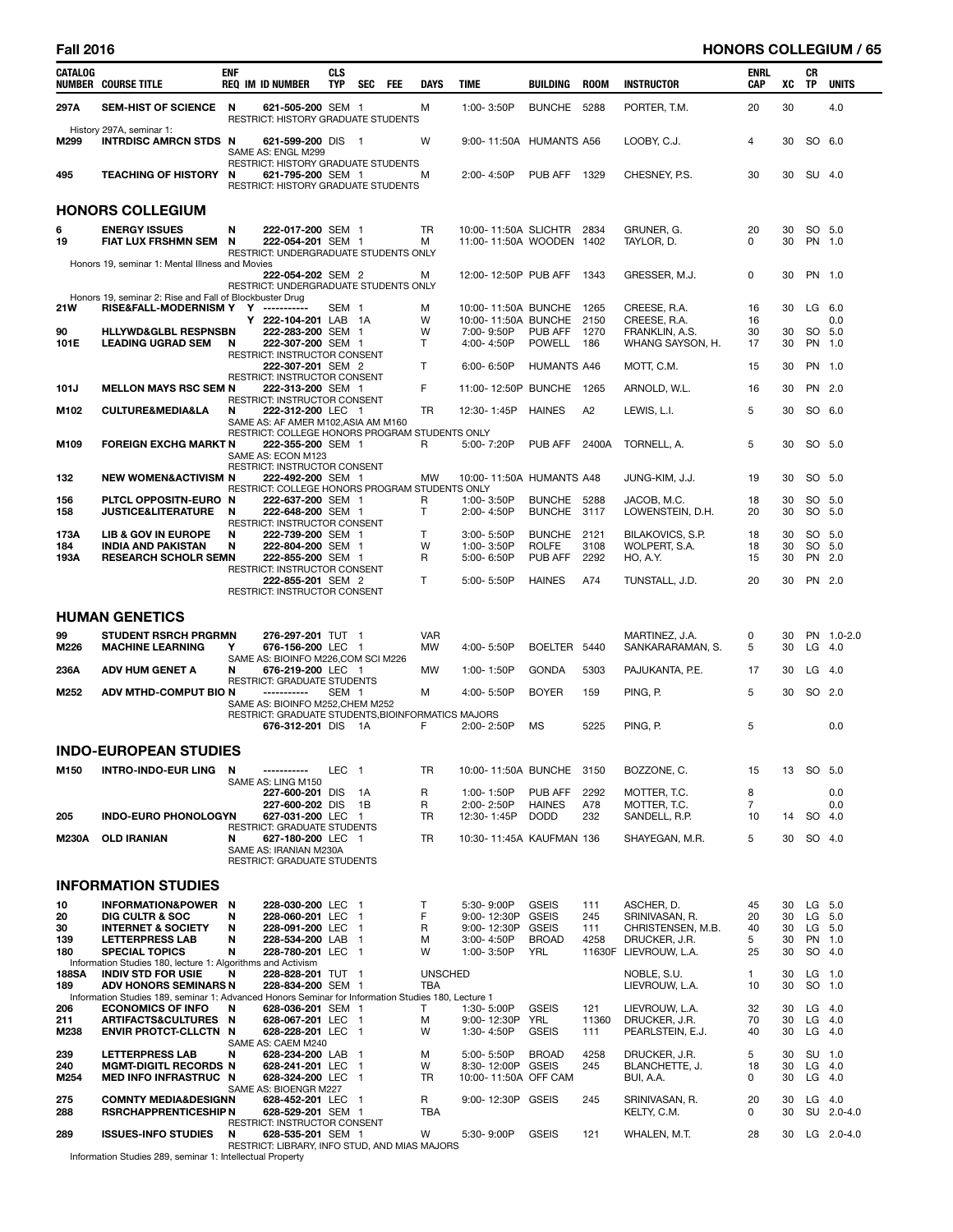# 66 / INTEGRATIVE BIOLOGY AND PHYSIOLOGY Fall 2016

| CATALOG | <b>NUMBER COURSE TITLE</b>                                                                                                | <b>ENF</b> | <b>REQ IM ID NUMBER</b>                                            | <b>CLS</b><br><b>TYP</b> | <b>SEC</b> | <b>FEE</b> | <b>DAYS</b>    | <b>TIME</b>       | BUILDING     | <b>ROOM</b> | <b>INSTRUCTOR</b> | <b>ENRL</b><br><b>CAP</b> | XC | <b>CR</b><br><b>TP</b> | UNITS       |
|---------|---------------------------------------------------------------------------------------------------------------------------|------------|--------------------------------------------------------------------|--------------------------|------------|------------|----------------|-------------------|--------------|-------------|-------------------|---------------------------|----|------------------------|-------------|
|         |                                                                                                                           |            | 628-535-202 SEM 2<br>RESTRICT: LIBRARY, INFO STUD, AND MIAS MAJORS |                          |            |            |                | 9:00-12:30P GSEIS |              | 121         | BECKER, S.R.      | 30                        | 30 |                        | LG 2.0-4.0  |
|         | Information Studies 289, seminar 2: On Record, All Time: Archival Practice in Age of Ubiguitous Surveillance Technologies |            |                                                                    |                          |            |            |                |                   |              |             |                   |                           |    |                        |             |
|         |                                                                                                                           |            | 628-535-203 SEM 3                                                  |                          |            |            | R.             | $5:30 - 9:00P$    | <b>GSEIS</b> | 111         | BECKER, S.R.      | 40                        | 30 | LG.                    | $2.0 - 4.0$ |
|         |                                                                                                                           |            | RESTRICT: LIBRARY, INFO STUD, AND MIAS MAJORS                      |                          |            |            |                |                   |              |             |                   |                           |    |                        |             |
|         | Information Studies 289, seminar 3: Introduction to Media Archiving and Preservation                                      |            |                                                                    |                          |            |            |                |                   |              |             |                   |                           |    |                        |             |
| 290     | <b>SEM-INFO STUDIES</b>                                                                                                   | N          | 628-541-200 SEM 1                                                  |                          |            |            | R              | 3:00-4:50P        | <b>GSEIS</b> | 111         | DRUCKER, J.R.     | 20                        | 30 |                        | SU 1.0-2.0  |
|         |                                                                                                                           |            | RESTRICT: LIBRARY&INFO SCI OR INFO STUDIES                         |                          |            |            |                |                   |              |             |                   |                           |    |                        |             |
| 291A    | <b>THEORETICAL TRAD-IS</b>                                                                                                | N          | 628-547-200 SEM 1                                                  |                          |            |            |                | 9:00-12:30P       | <b>GSEIS</b> | 245         | FURNER, J.        | 20                        | 30 | $LG$ 4.0               |             |
|         |                                                                                                                           |            | RESTRICT: LIBRARY, INFO STUD, AND MIAS MAJORS                      |                          |            |            |                |                   |              |             |                   |                           |    |                        |             |
| 298A    | <b>RESRCH METHDS&amp;DESGNN</b>                                                                                           |            | 628-588-200 SEM 1                                                  |                          |            |            | w              | $1:30 - 5:00P$    | <b>GSEIS</b> | 245         | LEAZER, G.H.      | 20                        | 30 | LG 4.0                 |             |
|         |                                                                                                                           |            | RESTRICT: LIBRARY, INFO STUD, AND MIAS MAJORS                      |                          |            |            |                |                   |              |             |                   |                           |    |                        |             |
| 425     | LIB SERV&PROG-CHLDR N                                                                                                     |            | 628-651-201 LEC 1                                                  |                          |            |            | R.             | 5:30-9:00P        | <b>GSEIS</b> | 121         | KELLY, R.A.       | 30                        | 30 | $LG$ 4.0               |             |
| 430     | <b>COLLECTION DEVLPMNT N</b>                                                                                              |            | 628-660-201 LEC 1                                                  |                          |            |            | W              | 9:00-12:30P       | <b>GSEIS</b> | 121         | GOSART, J.O.      | 30                        | 30 | LG 4.0                 |             |
| 431     | <b>ARCHV REC&amp;MEM</b>                                                                                                  | N          | 628-662-200 LEC 1                                                  |                          |            |            | м              | 1:30-5:00P        | <b>GSEIS</b> | 111         | CASWELL, M.L.     | 45                        | 30 | SO 4.0                 |             |
|         |                                                                                                                           |            | RESTRICT: LIBRARY, INFO STUD, AND MIAS MAJORS                      |                          |            |            |                |                   |              |             |                   |                           |    |                        |             |
| 497     | <b>FIELDWORK-LIBRARIES</b>                                                                                                | N          | 628-794-203 FLD 4                                                  |                          |            |            | <b>UNSCHED</b> |                   |              |             | CASWELL, M.L.     |                           | 30 | SU                     | 4.0/6.0/8.0 |
|         |                                                                                                                           |            | RESTRICT: LIBRARY&INFO SCI OR INFO STUDIES                         |                          |            |            |                |                   |              |             |                   |                           |    |                        |             |
|         |                                                                                                                           |            | 628-794-205 FLD 5                                                  |                          |            |            | <b>UNSCHED</b> |                   |              |             | PEARLSTEIN, E.J.  | 5                         | 30 | SU                     | 4.0/6.0/8.0 |
|         |                                                                                                                           |            | RESTRICT: LIBRARY&INFO SCI OR INFO STUDIES                         |                          |            |            |                |                   |              |             |                   |                           |    |                        |             |
|         |                                                                                                                           |            | 628-794-206 FLD 6                                                  |                          |            |            | <b>UNSCHED</b> |                   |              |             | BECKER, S.R.      | $\overline{2}$            | 30 | <b>SU</b>              | 4.0/6.0/8.0 |
|         |                                                                                                                           |            | <b>RESTRICT: LIBRARY&amp;INFO SCI OR INFO STUDIES</b>              |                          |            |            |                |                   |              |             |                   |                           |    |                        |             |
| 498     | <b>INTERNSHIP</b>                                                                                                         | N          | -----------                                                        | <b>DIS</b>               |            |            | R              | 1:30-2:50P        | <b>GSEIS</b> | 111         | BOTELLO, K.S.     | 45                        | 30 | SU                     | 4.0         |
|         |                                                                                                                           |            | RESTRICT: LIBRARY&INFO SCI OR INFO STUDIES                         |                          |            |            |                |                   |              |             |                   |                           |    |                        |             |
|         |                                                                                                                           |            | 628-796-201 FLD 1A                                                 |                          |            |            | <b>UNSCHED</b> |                   |              |             | BOTELLO, K.S.     | 56                        |    |                        | 0.0         |
|         |                                                                                                                           |            | RESTRICT: LIBRARY&INFO SCI OR INFO STUDIES                         |                          |            |            |                |                   |              |             |                   |                           |    |                        |             |

## INTEGRATIVE BIOLOGY AND PHYSIOLOGY

#### Physiological Science

For Physiological Science 5, some seats are held for entering students who enroll through New Student Orientation. Any student may enroll beginning September 13, 2016, space permitting, and continuing students have been able to enroll. Physiological Science 5, discussions 1A, 1B, and 1C meet on September 26, October 10, 24, November 7, and 21, 2016; discussion 1D meets on September<br>27, October 11, 25, Novembe

| . <i>.</i><br>5 | 0111 midtomi oxumiation nom o to 1.00 p.m. wodnooddy, Ootobor 20, 20 i<br>HMN PHYS-DIET&EXRCS N | -----------                            | LEC 1            |                | <b>MWF</b> | $9:00 - 9:50A$            | <b>MOORE</b>  | 100  | ESDIN, J.      | 420 | 02 |           | SO 5.0     |
|-----------------|-------------------------------------------------------------------------------------------------|----------------------------------------|------------------|----------------|------------|---------------------------|---------------|------|----------------|-----|----|-----------|------------|
|                 |                                                                                                 | 387-015-201 DIS                        |                  | 1A             | м          | 10:00-11:50A LS           |               | 1230 | RAZEE, A.A.    | 30  |    |           | 0.0        |
|                 |                                                                                                 | 387-015-202 DIS                        |                  | 1B             | м          | 1:00-2:50P                | LS            | 1230 | RAZEE, A.A.    | 30  |    |           | 0.0        |
|                 |                                                                                                 | 387-015-203 DIS                        |                  | 1C             | м          | 3:00-4:50P                | LS            | 1230 | RAZEE, A.A.    | 30  |    |           | 0.0        |
|                 |                                                                                                 | 387-015-204 DIS                        |                  | 1D             | T          | 8:00-9:50A                | LS            | 1230 | RAZEE, A.A.    | 30  |    |           | 0.0        |
|                 |                                                                                                 | 387-015-205 DIS                        |                  | 1E             | W          | 10:00-11:50A LS           |               | 1230 | RAZEE, A.A.    | 30  |    |           | 0.0        |
|                 |                                                                                                 | 387-015-206 DIS                        |                  | 1F             | W          | 1:00-2:50P                | LS            | 1230 | RAZEE, A.A.    | 30  |    |           | 0.0        |
|                 |                                                                                                 | 387-015-207 DIS                        |                  | 1G             | W          | 3:00-4:50P                | LS            | 1230 | RAZEE, A.A.    | 30  |    |           | 0.0        |
|                 |                                                                                                 | 387-015-208 DIS                        |                  | 1H             | м          | 10:00-11:50A LS           |               | 1230 | RAZEE, A.A.    | 30  |    |           | 0.0        |
|                 |                                                                                                 | 387-015-209 DIS                        |                  | 11             | м          | 1:00-2:50P                | LS            | 1230 | RAZEE, A.A.    | 30  |    |           | 0.0        |
|                 |                                                                                                 | 387-015-210 DIS                        |                  | 1J             | м          | 3:00-4:50P                | LS            | 1230 | RAZEE, A.A.    | 30  |    |           | 0.0        |
|                 |                                                                                                 | 387-015-211 DIS                        |                  | 1K             | т          | 8:00-9:50A                | LS            | 1230 | RAZEE, A.A.    | 30  |    |           | 0.0        |
|                 |                                                                                                 | 387-015-212 DIS                        |                  | 1L             | W          | 10:00-11:50A LS           |               | 1230 | RAZEE, A.A.    | 30  |    |           | 0.0        |
|                 |                                                                                                 | 387-015-213 DIS                        |                  | 1M             | W          | 1:00-2:50P                | LS            | 1230 | RAZEE, A.A.    | 30  |    |           | 0.0        |
|                 |                                                                                                 | 387-015-214 DIS                        |                  | 1N             | W          | 3:00-4:50P LS             |               | 1230 | RAZEE, A.A.    | 30  |    |           | 0.0        |
| 99              | <b>STUDENT RSRCH PRGRMN</b>                                                                     | 387-297-201 TUT                        |                  | $\overline{1}$ | <b>VAR</b> |                           |               |      | WHITE, S.A.    | 0   | 30 |           | PN 1.0-2.0 |
|                 |                                                                                                 | 387-297-202 TUT                        |                  | $\overline{2}$ | <b>VAR</b> |                           |               |      | ARNOLD, A.P.   | 0   | 30 |           | PN 1.0-2.0 |
|                 |                                                                                                 | 387-297-203 TUT 3                      |                  |                | <b>VAR</b> |                           |               |      | EDGERTON, V.R. | 0   | 30 |           | PN 1.0-2.0 |
|                 |                                                                                                 | 387-297-204 TUT 4                      |                  |                | <b>VAR</b> |                           |               |      | FRYE, M.A.     | 0   | 30 |           | PN 1.0-2.0 |
|                 |                                                                                                 | 387-297-205 TUT 5                      |                  |                | <b>VAR</b> |                           |               |      | HSIAO, E.Y.    | 0   | 30 |           | PN 1.0-2.0 |
|                 |                                                                                                 | 387-297-206 TUT 6                      |                  |                | <b>VAR</b> |                           |               |      | PHELPS, P.E.   | 0   | 30 |           | PN 1.0-2.0 |
|                 |                                                                                                 | 387-297-207 TUT                        |                  | -7             | <b>VAR</b> |                           |               |      | WATSON, R.H.   | 0   | 30 |           | PN 1.0-2.0 |
|                 |                                                                                                 | 387-297-208 TUT 8                      |                  |                | <b>VAR</b> |                           |               |      | TIDBALL, J.G.  | 0   | 30 |           | PN 1.0-2.0 |
|                 |                                                                                                 | 387-297-209 TUT 9                      |                  |                | <b>VAR</b> |                           |               |      | METZNER, W.H.  | 0   | 30 |           | PN 1.0-2.0 |
|                 |                                                                                                 | 387-297-210 TUT 10                     |                  |                | <b>VAR</b> |                           |               |      | WALKER, D.W.   | 0   | 30 |           | PN 1.0-2.0 |
| <b>CM102</b>    | PHYSIO SYSTEMS I                                                                                | -----------<br>N                       | <b>LEC</b>       | $\overline{1}$ | <b>MW</b>  | 10:00-11:50A BOELTER 5422 |               |      | GRUNDFEST, W.  | 0   | 03 |           | $LG$ 4.0   |
|                 |                                                                                                 | SAME AS: BIOENGR CM102                 |                  |                |            |                           |               |      |                |     |    |           |            |
|                 |                                                                                                 | 387-312-201 LAB 1A                     |                  |                | F.         | 10:00-11:50A BOELTER 5419 |               |      | JOHNSON, E.    | 0   |    |           | 0.0        |
| 107             | <b>SYSTEMS ANATOMY</b>                                                                          | Y Y ----------                         | LEC <sub>1</sub> | \$45 TR        |            | 8:00-9:50A                | ROLFE         | 1200 | FRISCIA, A.R.  | 172 | 11 | $LG$ 5.0  |            |
|                 |                                                                                                 | RESTRICT: PHYSIOLOGICAL SCIENCE MAJORS |                  |                |            |                           |               |      |                |     |    |           |            |
|                 |                                                                                                 | Y 387-342-201 LAB                      |                  | - 1A           | м          | 9:00-11:50A LS            |               | A830 | DE PETRO, K.A. | 19  |    |           | 0.0        |
|                 |                                                                                                 | Y 387-342-202 LAB                      |                  | 1B             | м          | 12:00-2:50P               | <b>LS</b>     | A830 | HWANG, K.      | 20  |    |           | 0.0        |
|                 |                                                                                                 | Y 387-342-203 LAB                      |                  | 1C             | м          | 3:00-5:50P                | LS            | A830 | TON, Y.N.      | 14  |    |           | 0.0        |
|                 |                                                                                                 | Y 387-342-205 LAB                      |                  | 1E             | T          | 11:00-1:50P               | LS            | A830 | TON, Y.N.      | 20  |    |           | 0.0        |
|                 |                                                                                                 | Y 387-342-206 LAB                      |                  | 1F             | T.         | 2:00-4:50P                | LS            | A830 | POLSON, J.S.   | 20  |    |           | 0.0        |
|                 |                                                                                                 | Y 387-342-207 LAB                      |                  | - 1G           | T.         | 5:00-7:50P                | <b>LS</b>     | A830 | POLSON, J.S.   | 18  |    |           | 0.0        |
|                 |                                                                                                 | Y 387-342-208 LAB                      |                  | 1H             | W          | $9:00 - 11:50A$           | LS            | A830 | HWANG, K.      | 20  |    |           | 0.0        |
|                 |                                                                                                 | Y 387-342-209 LAB                      |                  | $-11$          | W          | 12:00-2:50P               | LS            | A830 | CHIN, J.W.     | 20  |    |           | 0.0        |
|                 |                                                                                                 | Y 387-342-210 LAB                      |                  | - 1J           | W          | 3:00-5:50P                | LS            | A830 | CHIN, J.W.     | 20  |    |           | 0.0        |
|                 |                                                                                                 | 387-342-221 TUT G1<br>Y                |                  |                | R          | 4:30-6:20P                | LS            | A830 | POLSON, J.S.   | 38  |    |           | 0.0        |
|                 |                                                                                                 | 387-342-222 TUT G2<br>Y                |                  |                | R          | 6:30-8:20P                | LS            | A830 | DE PETRO, K.A. | 19  |    |           | 0.0        |
|                 |                                                                                                 | Y 387-342-223 TUT G3                   |                  |                | F          | 8:00-9:50A                | LS            | A830 | TON, Y.N.      | 39  |    |           | 0.0        |
|                 |                                                                                                 | 387-342-224 TUT G4<br>Y                |                  |                | F          | 12:30-2:20P               | LS            | A830 | HWANG, K.      | 39  |    |           | 0.0        |
|                 |                                                                                                 | Y 387-342-225 TUT G5                   |                  |                | F          | 2:30-4:20P                | LS            | A830 | CHIN, J.W.     | 37  |    |           | 0.0        |
| 111L            | PHYSIOL SCIENCE LAB                                                                             | Y<br>387-371-201 LAB 1                 |                  | $$45$ T        |            | 12:30-4:20P               | LS            | 5323 | IZADPANAH, A.  | 15  | 30 |           | LG 3.0     |
|                 |                                                                                                 | RESTRICT: PHYSIOLOGICAL SCIENCE MAJORS |                  |                |            |                           |               |      |                |     |    |           |            |
|                 |                                                                                                 | 387-371-202 LAB 2                      |                  | \$45           | - W        | 9:00-12:50P LS            |               | 5323 | IZADPANAH, A.  | 15  | 30 | $LG$ 3.0  |            |
|                 |                                                                                                 | RESTRICT: PHYSIOLOGICAL SCIENCE MAJORS |                  |                |            |                           |               |      |                |     |    |           |            |
|                 |                                                                                                 | 387-371-203 LAB 3                      |                  | $$45$ W        |            | 1:30-5:20P                | LS            | 5323 | IZADPANAH, A.  | 15  | 30 |           | LG 3.0     |
|                 |                                                                                                 | RESTRICT: PHYSIOLOGICAL SCIENCE MAJORS |                  |                |            |                           |               |      |                |     |    |           |            |
|                 |                                                                                                 | 387-371-204 LAB 4                      |                  | \$45 R         |            | 12:30-4:20P LS            |               | 5323 | IZADPANAH, A.  | 15  | 30 | LG 3.0    |            |
|                 |                                                                                                 | RESTRICT: PHYSIOLOGICAL SCIENCE MAJORS |                  |                |            |                           |               |      |                |     |    |           |            |
| 121             | <b>DISEASE MECHANISMS Y</b>                                                                     | -----------                            | LEC 1            |                | <b>VAR</b> |                           | <b>ONLINE</b> | LA   | WATSON, R.H.   | 100 |    | 16 LG 5.0 |            |
|                 |                                                                                                 | 387-426-201 DIS                        |                  | 1A             | W          | 10:00-10:50A ONLINE       |               | LA   | SHU, C.        | 10  |    |           | 0.0        |
|                 |                                                                                                 | 387-426-202 DIS                        |                  | 1B             | W          | 11:00-11:50A ONLINE       |               | LA   | SHU, C.        | 10  |    |           | 0.0        |
|                 |                                                                                                 | 387-426-203 DIS                        |                  | 1C             | W          | 3:00-3:50P                | ONLINE        | LA   | AZGHADI, A.    | 10  |    |           | 0.0        |
|                 |                                                                                                 | 387-426-204 DIS                        |                  | 1D             | W          | 4:00-4:50P                | ONLINE        | LA   | SHU, C.        | 10  |    |           | 0.0        |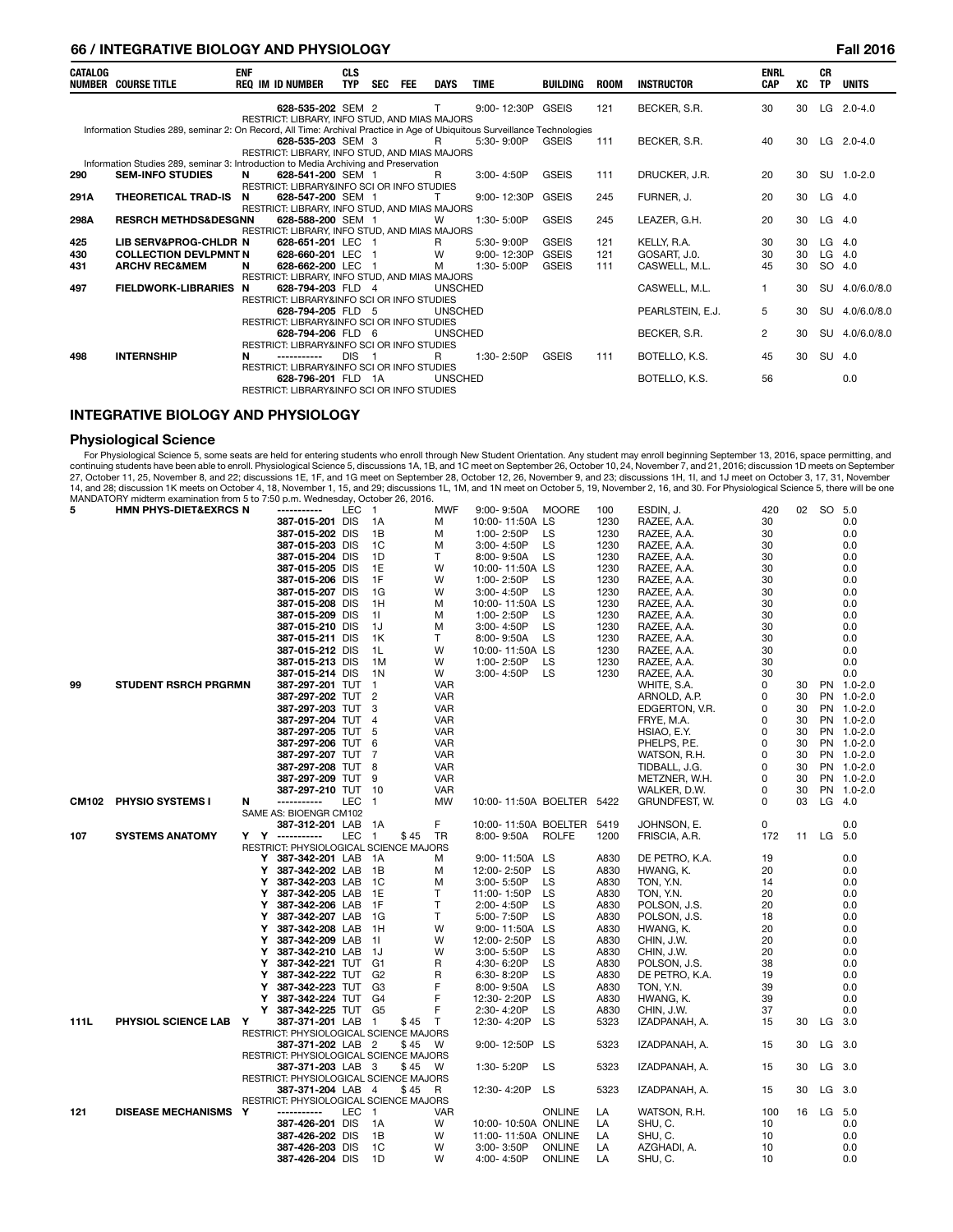# Fall 2016 **INTERNATIONAL AND AREA STUDIES / 67**

٠

| CATALOG          | <b>NUMBER COURSE TITLE</b>                                                                                                                                  | <b>ENF</b> | <b>REQ IM ID NUMBER</b>                                                  | <b>CLS</b><br><b>TYP</b> | <b>SEC</b>           | FEE    | DAYS            | TIME                                                                                | BUILDING                    | <b>ROOM</b>  | <b>INSTRUCTOR</b>                      | <b>ENRL</b><br>CAP | XC | CR<br><b>TP</b> | <b>UNITS</b> |
|------------------|-------------------------------------------------------------------------------------------------------------------------------------------------------------|------------|--------------------------------------------------------------------------|--------------------------|----------------------|--------|-----------------|-------------------------------------------------------------------------------------|-----------------------------|--------------|----------------------------------------|--------------------|----|-----------------|--------------|
|                  |                                                                                                                                                             |            | 387-426-205 DIS                                                          |                          | 1E                   | R      |                 | $9:00 - 9:50A$                                                                      | <b>ONLINE</b>               | LA           | GALER, E.L.                            | 10                 |    |                 | 0.0          |
|                  |                                                                                                                                                             |            | 387-426-206 DIS                                                          |                          | 1F                   | R      |                 | 12:00-12:50P ONLINE                                                                 |                             | LA           | GALER, E.L.                            | 10                 |    |                 | 0.0          |
|                  |                                                                                                                                                             |            | 387-426-207 DIS                                                          |                          | 1G                   | R      |                 | 1:00-1:50P                                                                          | <b>ONLINE</b>               | LA           | GALER, E.L.                            | 10                 |    |                 | 0.0          |
|                  |                                                                                                                                                             |            | 387-426-208 DIS                                                          |                          | 1H                   | F      |                 | 11:00-11:50A ONLINE                                                                 |                             | LA           | AZGHADI, A.                            | 10                 |    |                 | 0.0          |
|                  |                                                                                                                                                             |            | 387-426-209 DIS                                                          |                          | 11                   | F      |                 | 12:00-12:50P ONLINE                                                                 |                             | LA           | KIMBALL, T.H.                          | 10                 |    |                 | 0.0          |
|                  |                                                                                                                                                             |            | 387-426-210 DIS<br>------------                                          |                          | 1J                   | F      |                 | 2:00-2:50P                                                                          | <b>ONLINE</b>               | LA           | KIMBALL, T.H.                          | 10                 |    |                 | 0.0          |
|                  |                                                                                                                                                             |            | 387-426-221 DIS                                                          | <b>LEC</b>               | $\overline{2}$<br>2A |        | <b>VAR</b><br>W | 10:00-10:50A ONLINE                                                                 | ONLINE                      | ILTI<br>ILTI | WATSON, R.H.<br>SHU, C.                | 50<br>5            | 30 | LG              | 5.0<br>0.0   |
|                  |                                                                                                                                                             |            | 387-426-222 DIS                                                          |                          | 2B                   | W      |                 | 11:00-11:50A ONLINE                                                                 |                             | <b>ILTI</b>  | SHU, C.                                | 5                  |    |                 | 0.0          |
|                  |                                                                                                                                                             |            | 387-426-223 DIS                                                          |                          | 2C                   | W      |                 | 3:00-3:50P                                                                          | <b>ONLINE</b>               | <b>ILTI</b>  | AZGHADI, A.                            | 5                  |    |                 | 0.0          |
|                  |                                                                                                                                                             |            | 387-426-224 DIS                                                          |                          | 2D                   | W      |                 | 4:00-4:50P                                                                          | <b>ONLINE</b>               | ILTI         | SHU.C.                                 | 5                  |    |                 | 0.0          |
|                  |                                                                                                                                                             |            | 387-426-225 DIS                                                          |                          | 2E                   | R      |                 | $9:00 - 9:50A$                                                                      | <b>ONLINE</b>               | ILTI         | GALER, E.L.                            | 5                  |    |                 | 0.0          |
|                  |                                                                                                                                                             |            | 387-426-226 DIS                                                          |                          | 2F                   | R      |                 | 12:00-12:50P ONLINE                                                                 |                             | <b>ILTI</b>  | GALER, E.L.                            | 5                  |    |                 | 0.0          |
|                  |                                                                                                                                                             |            | 387-426-227 DIS                                                          |                          | 2G                   | R      |                 | 1:00-1:50P                                                                          | ONLINE                      | <b>ILTI</b>  | GALER, E.L.                            | 5                  |    |                 | 0.0          |
|                  |                                                                                                                                                             |            | 387-426-228 DIS<br>387-426-229 DIS                                       |                          | 2H<br>21             | F<br>F |                 | 11:00-11:50A ONLINE<br>12:00-12:50P ONLINE                                          |                             | ILTI<br>ILTI | AZGHADI, A.<br>KIMBALL, T.H.           | 5<br>5             |    |                 | 0.0<br>0.0   |
|                  |                                                                                                                                                             |            | 387-426-230 DIS                                                          |                          | 2J                   | F      |                 | 2:00-2:50P                                                                          | <b>ONLINE</b>               | ILTI         | KIMBALL, T.H.                          | 5                  |    |                 | 0.0          |
| M140             | <b>HORMONES &amp; BEHAVIOR N</b>                                                                                                                            |            | 387-540-200 LEC                                                          |                          | -1                   |        | TR              | 9:30-10:45A HUMANTS A65                                                             |                             |              | LYNCH ALFARO, J.W.                     | 20                 | 12 | LG              | 4.0          |
|                  |                                                                                                                                                             |            | SAME AS: SOC GEN M140                                                    |                          |                      |        |                 |                                                                                     |                             |              |                                        |                    |    |                 |              |
| C144             | NEURL CNTRL-PHYSIOL Y                                                                                                                                       |            | 387-564-200 LEC                                                          |                          | - 1                  |        | MW              | 12:00-1:50P                                                                         | BOTANY                      | 325          | GOMEZ-PINILLA, F.                      | 70                 | 05 | $LG$ 4.0        |              |
|                  |                                                                                                                                                             |            |                                                                          |                          |                      |        |                 | RESTRICT: NEUROSCIENCE OR PHYSIOLOGICAL SCIENCE MAJORS                              |                             |              |                                        |                    |    |                 |              |
| 147              | <b>NEUROBIO-LEARN&amp;MMRYY</b>                                                                                                                             |            | 387-582-200 LEC                                                          |                          | $\blacksquare$       |        | TR              | 2:00-3:50P<br>RESTRICT: NEUROSCIENCE OR PHYSIOLOGICAL SCIENCE MAJORS                | HUMANTS 169                 |              | GLANZMAN, D.L.                         | 100                | 15 | LG              | 5.0          |
| 155              | <b>MUSCULOSKLTL SYSTEMY</b>                                                                                                                                 |            | 387-630-100 LEC                                                          |                          | -1                   |        | TR              | 9:30-10:45A GEOLOGY 4660                                                            |                             |              | TIDBALL, J.G.                          | 40                 | 30 | LG              | 4.0          |
| 165              | <b>COMP ANIMAL PHYSIOL Y</b>                                                                                                                                |            | -----------                                                              | LEC                      | $\mathbf{1}$         |        | TR              | 9:30-10:45A                                                                         | <b>BOTANY</b>               | 325          | FRYE, M.A.                             | 60                 |    | 12 LG           | 5.0          |
|                  |                                                                                                                                                             |            | 387-690-201 DIS                                                          |                          | 1A                   | W      |                 | 1:00-1:50P                                                                          | <b>BOTANY</b>               | 133          | SENDEK, G.                             | 30                 |    |                 | 0.0          |
|                  |                                                                                                                                                             |            | 387-690-202 DIS                                                          |                          | 1B                   | F      |                 | 1:00-1:50P                                                                          | <b>BOTANY</b>               | 133          | SENDEK, G.                             | 30                 |    |                 | 0.0          |
| 177              | <b>NEUROETHOLOGY</b>                                                                                                                                        | Y          | ------------                                                             | <b>LEC</b>               | $\mathbf 1$          |        | <b>MWF</b>      | $9:00 - 9:50A$                                                                      | <b>FRANZ</b>                | 2258A        | METZNER, W.H.                          | 50                 | 02 | LG              | 5.0          |
|                  |                                                                                                                                                             |            |                                                                          |                          |                      |        |                 | RESTRICT: NEUROSCIENCE OR PHYSIOLOGICAL SCIENCE MAJORS                              |                             |              |                                        |                    |    |                 |              |
|                  |                                                                                                                                                             |            | 387-762-201 DIS                                                          |                          | - 1A                 | W      |                 | 10:00-11:50A BOELTER 5420<br>RESTRICT: NEUROSCIENCE OR PHYSIOLOGICAL SCIENCE MAJORS |                             |              | POLLOCK, G.                            | 25                 |    |                 | 0.0          |
|                  |                                                                                                                                                             |            | 387-762-202 DIS                                                          |                          | - 1B                 | W      |                 | 12:00-1:50P WGYOUNG 1044                                                            |                             |              | POLLOCK, G.                            | 25                 |    |                 | 0.0          |
|                  |                                                                                                                                                             |            |                                                                          |                          |                      |        |                 | RESTRICT: NEUROSCIENCE OR PHYSIOLOGICAL SCIENCE MAJORS                              |                             |              |                                        |                    |    |                 |              |
|                  | For Physiological Science M180A, there will be two evening midterm examinations from 6 to 8 p.m. on the following Mondays: October 17 and November 7, 2016. |            |                                                                          |                          |                      |        |                 |                                                                                     |                             |              |                                        |                    |    |                 |              |
|                  | M180A CELL&SSTMS NEUROSCI Y                                                                                                                                 |            | ------------                                                             | LEC 1                    |                      |        | <b>TR</b>       | 2:00-3:50P                                                                          | WGYOUNG CS50                |              | PIRI, N.                               | 4                  | 15 | SO 5.0          |              |
|                  |                                                                                                                                                             |            | SAME AS: MCD BIO M175A, NEUROSC M101A, PSYCH M117A                       |                          |                      |        |                 | RESTRICT: JUNIORS AND ABOVE, PHYSIOLOGICAL SCIENCE MAJORS                           |                             |              |                                        |                    |    |                 |              |
|                  |                                                                                                                                                             |            | 387-780-201 DIS                                                          |                          | - 1A                 | F      |                 | 8:00-9:20A                                                                          | LAKRETZ 120                 |              | RAYPON, R.C.                           | 0                  |    |                 | 0.0          |
|                  |                                                                                                                                                             |            | RESTRICT: PHYSIOLOGICAL SCIENCE MAJORS                                   |                          |                      |        |                 |                                                                                     |                             |              |                                        |                    |    |                 |              |
|                  |                                                                                                                                                             |            | 387-780-202 DIS                                                          |                          | 1B                   | F      |                 | 9:30-10:50A LAKRETZ 120                                                             |                             |              | RAYPON, R.C.                           | 0                  |    |                 | 0.0          |
|                  |                                                                                                                                                             |            | 387-780-203 DIS                                                          |                          | 1C                   | F      |                 | 11:00-12:20P LAKRETZ 120                                                            |                             |              | MERCADO, J.                            | 0                  |    |                 | 0.0          |
|                  |                                                                                                                                                             |            | 387-780-204 DIS                                                          |                          | 1D                   | F      |                 | 12:30-1:50P                                                                         | LAKRETZ 120                 |              | MERCADO, J.                            | 0                  |    |                 | 0.0          |
|                  |                                                                                                                                                             |            | 387-780-205 DIS<br>387-780-206 DIS                                       |                          | 1E<br>1F             | F<br>F |                 | 2:00-3:20P<br>8:00-9:20A                                                            | LAKRETZ 120<br>GEOLOGY 4660 |              | RIOS PIEDRA, E.A.<br>RIOS PIEDRA, E.A. | 0<br>0             |    |                 | 0.0<br>0.0   |
|                  |                                                                                                                                                             |            | 387-780-207 DIS                                                          |                          | 1G                   | F      |                 | 9:30-10:50A GEOLOGY 4660                                                            |                             |              | SMITH, W.C.                            | 0                  |    |                 | 0.0          |
|                  |                                                                                                                                                             |            | 387-780-208 DIS                                                          |                          | 1H                   | F      |                 | 11:00-12:20P GEOLOGY 4660                                                           |                             |              | SMITH, W.C.                            | 0                  |    |                 | 0.0          |
|                  |                                                                                                                                                             |            | 387-780-209 DIS                                                          |                          | 11                   | F      |                 | 12:30-1:50P                                                                         | GEOLOGY 4660                |              | JIN, B.M.                              | 0                  |    |                 | 0.0          |
|                  |                                                                                                                                                             |            | 387-780-210 DIS                                                          |                          | 1J                   | F      |                 | 2:00-3:20P                                                                          | GEOLOGY 4660                |              | JIN, B.M.                              | 0                  |    |                 | 0.0          |
| 189              | <b>ADV HONORS SEMINARS N</b>                                                                                                                                |            | 387-834-200 SEM 1                                                        |                          |                      |        | <b>TBA</b>      |                                                                                     |                             |              | LYNCH ALFARO, J.W.                     | 20                 | 30 | <b>SO</b>       | 1.0          |
| 189HC            | Physiological Science 189, seminar 1: Advanced Honors Seminar for Physiological Science M140, Lecture 1<br><b>HONORS CONTRACTS</b>                          | N          | 387-837-201 TUT 1                                                        |                          |                      |        | <b>VAR</b>      |                                                                                     |                             |              | METZNER, W.H.                          | 0                  | 30 | LG              | $-1.0$       |
|                  |                                                                                                                                                             |            | <b>387-837-202</b> TUT 2                                                 |                          |                      |        | <b>VAR</b>      |                                                                                     |                             |              | GLANZMAN, D.L.                         | 0                  | 30 | LG              | $1.0$        |
| 192              | <b>PRACT-SYS ANATOMY</b>                                                                                                                                    | Y          | 387-852-201 SEM 1                                                        |                          |                      |        | <b>UNSCHED</b>  |                                                                                     |                             |              | PHELPS, P.E.                           | 40                 | 30 | <b>SO</b>       | 3.0          |
|                  |                                                                                                                                                             |            | RESTRICT: INSTRUCTOR CONSENT                                             |                          |                      |        |                 |                                                                                     |                             |              |                                        |                    |    |                 |              |
| 194A             | <b>RESEARCH GROUP SEM N</b>                                                                                                                                 |            | 387-866-200 SEM 1                                                        |                          |                      |        | м               | 2:00-3:50P                                                                          | LAKRETZ                     | 120          | HASSON, T.W.                           | 30                 | 30 | LG              | 2.0          |
|                  |                                                                                                                                                             |            | RESTRICT: INSTRUCTOR CONSENT                                             |                          |                      |        |                 |                                                                                     |                             |              |                                        |                    |    |                 |              |
|                  |                                                                                                                                                             |            | 387-866-201 SEM 2<br>RESTRICT: DEPARTMENT CONSENT                        |                          |                      | W      |                 | 2:00-3:50P                                                                          | BOELTER 2444                |              | LONG, J.A.                             | 25                 | 30 | $LG$ 2.0        |              |
| 196              | <b>RESEARCH APPRNTCSHPN</b>                                                                                                                                 |            | 387-876-201 TUT 1                                                        |                          |                      |        | <b>VAR</b>      |                                                                                     |                             |              | EDGERTON, V.R.                         | $\mathbf 0$        | 30 |                 | PN 2.0-4.0   |
|                  |                                                                                                                                                             |            | 387-876-202 TUT 2                                                        |                          |                      |        | <b>VAR</b>      |                                                                                     |                             |              | CARMICHAEL, S.T.                       | 0                  | 30 |                 | PN 2.0-4.0   |
|                  |                                                                                                                                                             |            | 387-876-203 TUT 3                                                        |                          |                      |        | <b>VAR</b>      |                                                                                     |                             |              | WALKER, D.W.                           | 0                  | 30 |                 | PN 2.0-4.0   |
|                  |                                                                                                                                                             |            | 387-876-204 TUT 4                                                        |                          |                      |        | <b>VAR</b>      |                                                                                     |                             |              | PHELPS, P.E.                           | 0                  | 30 |                 | PN 2.0-4.0   |
| M202             | <b>CELLULAR NROPHYSLGYY</b>                                                                                                                                 |            | -----------                                                              | LEC 1                    |                      |        | <b>MWF</b>      | 9:00-9:50A                                                                          | BOELTER 5436                |              | O'DELL, T.J.                           | 0                  | 02 | $LG$ 4.0        |              |
|                  |                                                                                                                                                             |            | SAME AS: NEURBIO M200F, NEURO M202<br><b>RESTRICT: GRADUATE STUDENTS</b> |                          |                      |        |                 |                                                                                     |                             |              |                                        |                    |    |                 |              |
|                  |                                                                                                                                                             |            | 787-012-201 DIS 1A                                                       |                          |                      |        | м               | 4:00-5:50P                                                                          | LAKRETZ 120                 |              | O'DELL, T.J.                           | 0                  |    |                 | 0.0          |
|                  |                                                                                                                                                             |            | RESTRICT: GRADUATE STUDENTS                                              |                          |                      |        |                 |                                                                                     |                             |              |                                        |                    |    |                 |              |
|                  | CM204 PHYSIO SYSTEMS I                                                                                                                                      | N          | -----------                                                              | LEC 1                    |                      |        | MW              | 10:00-11:50A BOELTER 5422                                                           |                             |              | GRUNDFEST, W.                          | $\mathsf 0$        |    | 03 LG 4.0       |              |
|                  |                                                                                                                                                             |            | SAME AS: BIOENGR CM202<br>RESTRICT: GRADUATE STUDENTS                    |                          |                      |        |                 |                                                                                     |                             |              |                                        |                    |    |                 |              |
|                  |                                                                                                                                                             |            | 787-024-201 LAB 1A                                                       |                          |                      | F      |                 | 10:00-11:50A BOELTER 5419                                                           |                             |              | JOHNSON, E.                            | 0                  |    |                 | 0.0          |
|                  |                                                                                                                                                             |            | RESTRICT: GRADUATE STUDENTS                                              |                          |                      |        |                 |                                                                                     |                             |              |                                        |                    |    |                 |              |
| C <sub>244</sub> | <b>NEURL CNTRL-PHYSIOL Y</b>                                                                                                                                |            | 787-264-200 LEC 1                                                        |                          |                      |        | MW              | 12:00-1:50P BOTANY                                                                  |                             | 325          | GOMEZ-PINILLA. F.                      | 5                  | 05 | $LG$ 4.0        |              |
|                  |                                                                                                                                                             |            | <b>RESTRICT: GRADUATE STUDENTS</b>                                       |                          |                      |        |                 |                                                                                     |                             |              |                                        |                    |    |                 |              |
| 289A             | INTGRTV BIO&PHYSIOL N                                                                                                                                       |            | 787-534-200 SEM 1                                                        |                          |                      | Τ      |                 | 10:00-11:50A LAKRETZ 100                                                            |                             |              | WATSON, R.H.                           | 15                 | 30 | $LG$ 2.0        |              |
| 289B             | <b>INTGRTV BIO&amp;PHYSIOL Y</b>                                                                                                                            |            | RESTRICT: GRADUATE STUDENTS<br>787-535-200 SEM 1                         |                          |                      | Τ      |                 | 10:00-11:50A LAKRETZ 100                                                            |                             |              | WATSON, R.H.                           |                    | 30 |                 | LG 3.0       |
|                  |                                                                                                                                                             |            | RESTRICT: GRADUATE STUDENTS                                              |                          |                      |        |                 |                                                                                     |                             |              |                                        | 15                 |    |                 |              |
| 495              | PRACTICM-TA-PHY SCI N                                                                                                                                       |            | 787-790-200 SEM 1                                                        |                          |                      | Τ      |                 | 4:00-5:50P PAB                                                                      |                             | 2434         | CHANG, J.                              | 0                  |    | 30 SU 2.0       |              |
|                  |                                                                                                                                                             |            | RESTRICT: GRADUATE STUDENTS                                              |                          |                      |        |                 |                                                                                     |                             |              |                                        |                    |    |                 |              |

# INTERNATIONAL AND AREA STUDIES

Micronational and Area Studies 1 is open to all students on the priority and first enrollment passes, space permitting. It then is limited to incoming transfer students who enroll thru New Student ("Orientation") orientat

| INTL & AREA STUDIES | ------------       | _EC |      | TR. | 3:30-4:45P        | WGYOUNG CS76    | MOORE. A.D.     | 150<br>16 | SO 5.0 |     |
|---------------------|--------------------|-----|------|-----|-------------------|-----------------|-----------------|-----------|--------|-----|
|                     | 407-001-201 DIS    |     | 1A   |     | $9:00 - 9:50A$    | PUB AFF<br>1343 | SHAHINYAN, A.K. | 25        |        | 0.0 |
|                     | 407-001-202 DIS    |     | 1B   |     | 2:00-2:50P        | 2238<br>PUB AFF | SHAHINYAN, A.K. | 25        |        | 0.0 |
|                     | 407-001-203 DIS    |     | - 1C |     | $3:00 - 3:50P$    | PUB AFF<br>2238 | SHAHINYAN, A.K. | 25        |        | 0.0 |
|                     | 407-001-204 DIS    |     | 1D   |     | 8:30-9:20A        | BUNCHE 3143     | BEER. C.M.      | 25        |        | 0.0 |
|                     | 407-001-205 DIS    |     | 1E   |     | 10:00-10:50A DODD | 154             | BEER. C.M.      | 25        |        | 0.0 |
|                     | 407-001-206 DIS 1F |     |      |     | 1:00-1:50P        | HUMANTS A26     | BEER. C.M.      | 25        |        | 0.0 |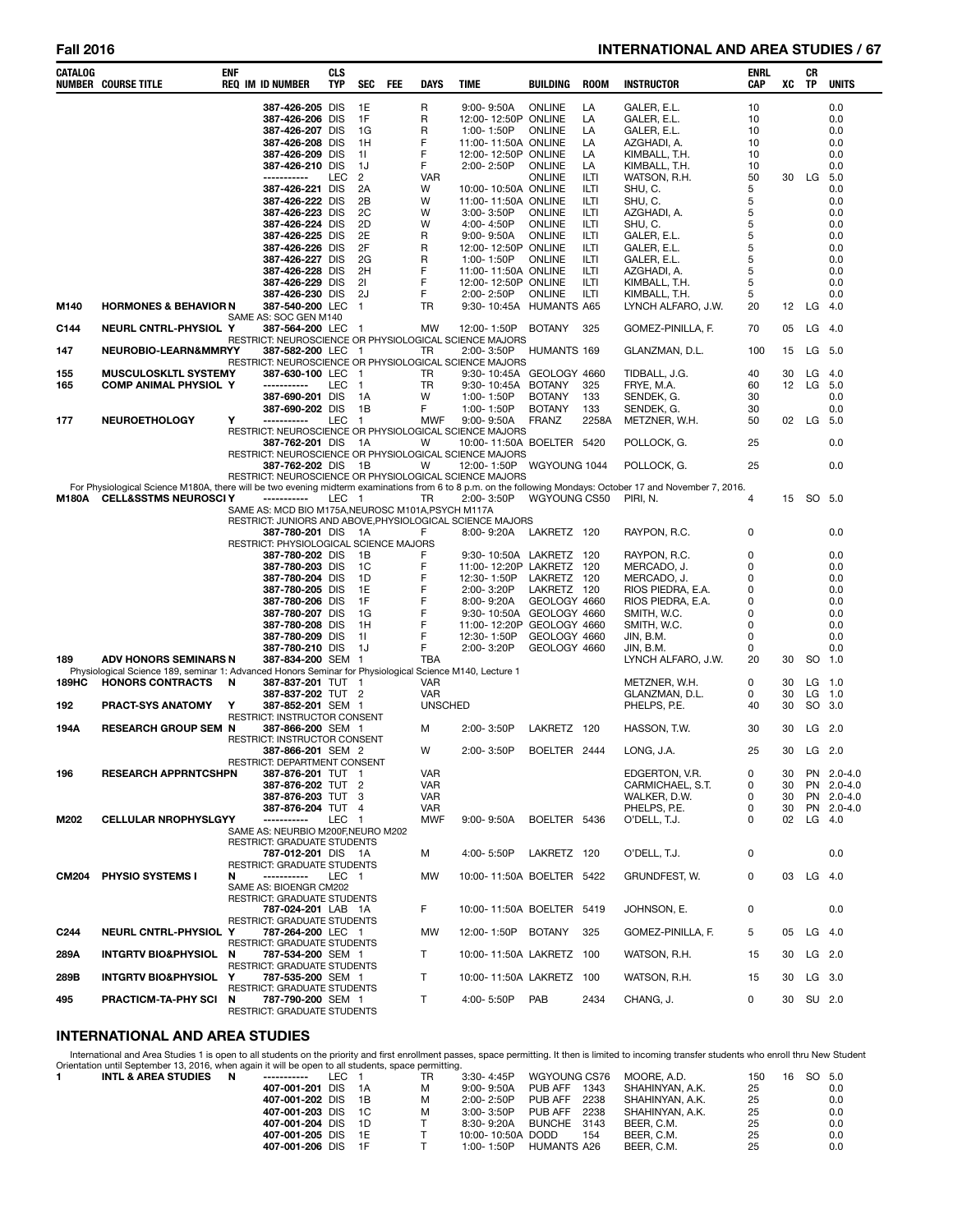# 68 / INTERNATIONAL DEVELOPMENT STUDIES Fall 2016

| CATALOG | NUMBER COURSE TITLE                                                                                                                           | <b>ENF</b> | <b>REQ IM ID NUMBER</b>                                                                          | <b>CLS</b><br><b>TYP</b> | <b>SEC</b>                       | FEE | <b>DAYS</b>            | TIME                                           | BUILDING                | <b>ROOM</b> | <b>INSTRUCTOR</b>                                                                                                                                                                                             | ENRL<br>CAP  | XC       | СR<br>ΤP | <b>UNITS</b>     |
|---------|-----------------------------------------------------------------------------------------------------------------------------------------------|------------|--------------------------------------------------------------------------------------------------|--------------------------|----------------------------------|-----|------------------------|------------------------------------------------|-------------------------|-------------|---------------------------------------------------------------------------------------------------------------------------------------------------------------------------------------------------------------|--------------|----------|----------|------------------|
| M5A     | ELEMENTARY NAHUATL N                                                                                                                          |            | 407-015-200 LEC 1                                                                                |                          |                                  |     | <b>MWF</b>             | 10:00-11:50A POWELL                            |                         | 270         | TERRACIANO, K.B.                                                                                                                                                                                              | 8            | 30       | SO 4.0   |                  |
| M15A    | INTERMEDIAT NAHUATL Y                                                                                                                         |            | SAME AS: CHICANO M5A, IL AMER M5A<br>407-045-200 LEC 1                                           |                          |                                  |     | <b>TR</b>              | 10:00-11:50A POWELL                            |                         | 270         | TERRACIANO, K.B.                                                                                                                                                                                              | 6            | 30       | SO 4.0   |                  |
| 19      | FIAT LUX FRSHMN SEM N                                                                                                                         |            | SAME AS: CHICANO M15A, IL AMER M15A<br>407-057-200 SEM 1                                         |                          |                                  |     | W                      | 4:00-4:50P                                     | PUB AFF                 | 1270        | KERR, A.Z.                                                                                                                                                                                                    | 0            | 30       | PN 1.0   |                  |
|         |                                                                                                                                               |            | RESTRICT: UNDERGRADUATE STUDENTS ONLY                                                            |                          |                                  |     |                        |                                                |                         |             |                                                                                                                                                                                                               |              |          |          |                  |
|         | International and Area Studies 19, seminar 1: U.S. Values versus U.S. Interests in Middle East and North African Diplomacy                    |            | 407-057-201 SEM 2                                                                                |                          |                                  |     | т                      | 4:00-5:50P                                     | PUB AFF 2238            |             | COHEN, Y.                                                                                                                                                                                                     | 0            | 30       | PN 1.0   |                  |
| 191     | International and Area Studies 19, seminar 2: Contemporary Israel: Strengths and Challenges of 69-Year-Old Democracy<br><b>SENIOR SEMINAR</b> | Y          | RESTRICT: UNDERGRADUATE STUDENTS ONLY<br>407-846-200 SEM 1<br><b>RESTRICT: SENIORS AND ABOVE</b> |                          |                                  |     | W                      |                                                | 9:00-11:50A BUNCHE      | 3150        | TAUB, B.                                                                                                                                                                                                      | 25           | 30       | LG       | - 4.0            |
|         | International and Area Studies 191, seminar 1: Chocolate in Americas: Bittersweet Bliss                                                       |            |                                                                                                  |                          |                                  |     |                        |                                                |                         |             |                                                                                                                                                                                                               |              |          |          |                  |
|         | INTERNATIONAL DEVELOPMENT STUDIES                                                                                                             |            |                                                                                                  |                          |                                  |     |                        |                                                |                         |             |                                                                                                                                                                                                               |              |          |          |                  |
|         |                                                                                                                                               |            | 229-846-201 SEM 1<br>RESTRICT: SENIORS ONLY, INTERNATIONAL DEVELOPMENT MAJORS                    |                          |                                  |     | T.                     |                                                |                         |             | 10:00-12:50P BUNCHE 1221A PARK, A.S.                                                                                                                                                                          | 25           | 30       | LG.      | - 4.0            |
| 198A    | International Development 191, seminar 1: Human and Economic Development of LGBT Populations<br><b>HONORS RESEARCH</b>                        | Υ          | 229-888-201 TUT 1                                                                                |                          |                                  |     | VAR                    |                                                |                         |             | PARK, P.S.                                                                                                                                                                                                    | $\Omega$     | 30       | $LG$ 4.0 |                  |
|         |                                                                                                                                               |            | 229-888-202 TUT 2                                                                                |                          |                                  |     | <b>VAR</b>             |                                                |                         |             | LOFCHIE, M.F.                                                                                                                                                                                                 | 0            | 30       | $LG$ 4.0 |                  |
|         |                                                                                                                                               |            | 229-888-203 TUT 3                                                                                |                          |                                  |     | <b>VAR</b>             |                                                |                         |             | SPIEGEL, S.L.                                                                                                                                                                                                 | $\Omega$     | 30       | LG 4.0   |                  |
| ITALIAN |                                                                                                                                               |            |                                                                                                  |                          |                                  |     |                        |                                                |                         |             |                                                                                                                                                                                                               |              |          |          |                  |
| 1       | <b>ELEMENTARY ITALIAN</b>                                                                                                                     | N          | 237-003-201 LEC                                                                                  |                          | - 1                              |     | MW                     |                                                | 9:30-10:45A BUNCHE 3123 |             | For Italian 1–6 enrollment, students who have taken Italian elsewhere (without receiving UCLA credit) should contact Professor Tognozzi at tognozzi@humnet.ucla.edu for information.<br>DI BLASIO, F.         | 25           | 30       | SO 4.0   |                  |
|         |                                                                                                                                               |            | 237-003-202 LEC                                                                                  |                          | $\overline{2}$                   |     | <b>MW</b>              |                                                | 9:30-10:45A BUNCHE      | 3117        | ROSENBERG, R.A.                                                                                                                                                                                               | 25           | 30       |          | SO 4.0           |
|         |                                                                                                                                               |            | 237-003-203 LEC<br>237-003-204 LEC                                                               |                          | 3<br>$\overline{4}$              |     | <b>TR</b><br><b>MW</b> | 11:00-12:15P ROLFE<br>11:00-12:15P DODD        |                         | 3105<br>154 | NESPOLI, M.<br>TRUONG. H.T.                                                                                                                                                                                   | 25<br>25     | 30<br>30 |          | SO 4.0<br>SO 4.0 |
|         |                                                                                                                                               |            | 237-003-205 LEC                                                                                  |                          | 5                                |     |                        | MTWRF 11:00-11:50A BUNCHE                      |                         | 3117        | LAVAGNINO, C.G.                                                                                                                                                                                               | 25           | 30       |          | SO 4.0           |
|         |                                                                                                                                               |            | 237-003-206 LEC                                                                                  |                          | 6                                |     |                        | MTWRF 12:00-12:50P ROLFE                       |                         | 3129        | HILTZIK, A.M.                                                                                                                                                                                                 | 25           | 30       |          | SO 4.0           |
| 2       | <b>ELEMENTARY ITALIAN</b>                                                                                                                     | Y          | 237-009-201 LEC<br>237-009-202 LEC                                                               |                          | $\overline{1}$<br>$\overline{2}$ |     | <b>MW</b><br><b>TR</b> | 11:00-12:15P DODD                              | 9:30-10:45A PUB AFF     | 2325<br>154 | TRUONG, H.T.<br>SPANO, O.                                                                                                                                                                                     | 25<br>25     | 30<br>30 |          | SO 4.0<br>SO 4.0 |
| 3       | <b>ELEMENTARY ITALIAN</b>                                                                                                                     | Y          | 237-015-201 LEC                                                                                  |                          | $\overline{1}$                   |     | <b>MW</b>              | 10:00-11:15A ROYCE                             |                         | 150         | GUARRO, A.L.                                                                                                                                                                                                  | 25           | 27       |          | SO 4.0           |
|         |                                                                                                                                               |            | 237-015-202 LEC 2                                                                                |                          |                                  |     | <b>TR</b>              | 12:30-1:45P PUB AFF                            |                         | 2319        | CANTOR, S.S.                                                                                                                                                                                                  | 25           | 27       |          | SO 4.0           |
| 4       | <b>INTERMED ITALIAN</b>                                                                                                                       | Y          | 237-021-200 LEC                                                                                  |                          | $\overline{1}$                   |     |                        | MTWR 12:00-12:50P ROYCE                        |                         | 150         | BJEKOVIC, N.                                                                                                                                                                                                  | 25           | 27       |          | SO 4.0           |
| 6       | <b>INTERMED ITALIAN</b>                                                                                                                       | Y          | 237-027-200 LEC 1                                                                                |                          |                                  |     |                        | MTWR 10:00-10:50A BUNCHE                       |                         | 2121        | SPANO, O.<br>For Italian 46, some seats are held for entering students who enroll through New Student Orientation. Any student may enroll beginning September 13, 2016, space permitting, and continuing stu- | 25           | 27       |          | SO 4.0           |
|         | dents historically have been able to enroll.                                                                                                  |            |                                                                                                  |                          |                                  |     |                        |                                                |                         |             |                                                                                                                                                                                                               |              |          |          |                  |
| 46      | ITAL CINEMA&CULTURE N                                                                                                                         |            | -----------                                                                                      | LEC                      | $\overline{1}$                   |     | т                      | 2:00-4:50P                                     | <b>ROYCE</b>            | 362         | HARRISON, T.J.                                                                                                                                                                                                | 120          | 30       | SO 5.0   |                  |
|         |                                                                                                                                               |            | 237-110-201 DIS<br>237-110-202 DIS                                                               |                          | 1A<br>1B                         |     | F<br>F                 | 10:00-10:50A ROYCE<br>10:00-10:50A ROYCE       |                         | 160<br>150  | ROSO, K.M.<br>SANNA, A.                                                                                                                                                                                       | 19<br>20     |          |          | 0.0<br>0.0       |
|         |                                                                                                                                               |            | 237-110-203 DIS                                                                                  |                          | 1C                               |     | F                      | 11:00-11:50A ROYCE                             |                         | 160         | ROSO, K.M.                                                                                                                                                                                                    | 20           |          |          | 0.0              |
|         |                                                                                                                                               |            | 237-110-204 DIS                                                                                  |                          | 1D                               |     | F                      | 11:00-11:50A ROYCE                             |                         | 150         | SANNA, A.                                                                                                                                                                                                     | 20           |          |          | 0.0              |
|         |                                                                                                                                               |            | 237-110-205 DIS                                                                                  |                          | 1E                               |     | F                      | 12:00-12:50P ROYCE                             |                         | 160         | ROSO, K.M.                                                                                                                                                                                                    | 19           |          |          | 0.0              |
| 110     | <b>DANTE IN ENGLISH</b>                                                                                                                       | N          | 237-110-206 DIS<br>237-364-200 LEC                                                               |                          | 1F<br>$\overline{1}$             |     | F<br>TR                | 12:00-12:50P ROYCE<br>11:00-12:15P HUMANTS A65 |                         | 150         | SANNA, A.<br>DOEBLER, W.M.                                                                                                                                                                                    | 20<br>50     | 13       | SO 4.0   | 0.0              |
| 123     | <b>MDRN ITAL CLTRL STD</b>                                                                                                                    | Υ          | 237-438-200 SEM 1                                                                                |                          |                                  |     | TR                     | 2:00-3:15P                                     | BOELTER 5514            |             | RE, L.                                                                                                                                                                                                        | 25           | 30       |          | SO 4.0           |
| 131     | <b>READING &amp; RECITING</b>                                                                                                                 | Y          | 237-483-200 LEC 1                                                                                |                          |                                  |     | <b>MW</b>              | 11:00-12:15P HUMANTS A32                       |                         |             | TOGNOZZI, E.A.                                                                                                                                                                                                | 25           | 30       |          | SO 4.0           |
| 298     | <b>VRBL TPCS-ITAL STDS</b>                                                                                                                    | N          | 637-580-200 LEC 1<br>RESTRICT: GRADUATE STUDENTS                                                 |                          |                                  |     | R                      | 2:00-4:50P                                     | <b>ROYCE</b>            | 342         | STEIN KOKIN, D.                                                                                                                                                                                               | 15           | 30       |          | SO 4.0           |
|         | Italian 298. lecture 1: Rome and Jews<br><b>TCHG ITAL-CLGE LEVL</b>                                                                           |            | 637-765-200 SEM 1                                                                                |                          |                                  |     | м                      | 2:00-3:50P                                     | <b>ROLFE</b>            | 3120        | TOGNOZZI, E.A.                                                                                                                                                                                                | 5            | 30       |          | SU 2.0-4.0       |
| 495A    |                                                                                                                                               | N          | RESTRICT: GRADUATE STUDENTS                                                                      |                          |                                  |     |                        |                                                |                         |             |                                                                                                                                                                                                               |              |          |          |                  |
|         | <b>LABOR AND WORKPLACE STUDIES</b>                                                                                                            |            |                                                                                                  |                          |                                  |     |                        |                                                |                         |             |                                                                                                                                                                                                               |              |          |          |                  |
| M166A   | <b>IMMIGRNT RIGHT&amp;LBR</b>                                                                                                                 | N          | 242-696-200 SEM 1<br>SAME AS: ASIA AM M166A, CHICANO M156A                                       |                          |                                  |     | м                      | 3:00-5:50P                                     | МS                      | 5200        | <b>GUARNEROS MONTERRO0</b>                                                                                                                                                                                    |              | 30       | SO 4.0   |                  |
| M173    | <b>NONVIOL&amp;SOC MOVMNTSN</b>                                                                                                               |            | 242-738-200 LEC 1                                                                                |                          |                                  |     | T.                     | 4:00-6:50P                                     | <b>HAINES</b>           | A18         | LAWSON, J.M.                                                                                                                                                                                                  | 70           | 15       | SO 4.0   |                  |
| M175    | <b>AGITATIONL COMUNCTN N</b>                                                                                                                  |            | SAME AS: AF AMER M173, CHICANO M173<br>-----------<br>SAME AS: COMM ST M165                      | LEC                      | $\overline{1}$                   |     | W                      | 5:00-7:50P                                     | <b>BUNCHE</b>           | 1209B       | VONBLUM, P.                                                                                                                                                                                                   | 0            | 30       | $LG$ 4.0 |                  |
|         |                                                                                                                                               |            | 242-750-201 DIS                                                                                  |                          | 1A                               |     | м                      | 10:00-10:50A ROYCE                             |                         | 154         | BENIN, S.                                                                                                                                                                                                     | $\mathbf{1}$ |          |          | 0.0              |
|         |                                                                                                                                               |            | 242-750-202 DIS                                                                                  |                          | 1B                               |     | м                      | 11:00-11:50A ROLFE                             |                         | 3129        | BENIN, S.                                                                                                                                                                                                     | 1            |          |          | 0.0              |
|         |                                                                                                                                               |            | 242-750-203 DIS<br>242-750-204 DIS                                                               |                          | 1C<br>1D                         |     | м<br>W                 | 12:00-12:50P ROYCE<br>11:00-11:50A BUNCHE      |                         | 162<br>3156 | BENIN, S.<br>KHAKSAR, V.S.                                                                                                                                                                                    | 2<br>2       |          |          | 0.0<br>0.0       |
|         |                                                                                                                                               |            | 242-750-205 DIS                                                                                  |                          | 1E                               |     | W                      | 12:00-12:50P BUNCHE                            |                         | 3156        | KHAKSAR, V.S.                                                                                                                                                                                                 | 2            |          |          | 0.0              |
|         |                                                                                                                                               |            | 242-750-206 DIS                                                                                  |                          | 1F                               |     | W                      | 4:00-4:50P                                     | <b>ROLFE</b>            | 3134        | KHAKSAR, V.S.                                                                                                                                                                                                 | 2            |          |          | 0.0              |
| 188     | <b>SPECIAL COURSES</b><br>Labor and Workplace Studies 188, seminar 1: U.S. and Comparative Immigration History                                | N          | 242-828-200 SEM 1                                                                                |                          |                                  |     | MW                     | 11:00-12:15P NWAUD                             |                         | 101A        | HIGBIE, F.T.                                                                                                                                                                                                  | 50           | 30       | SO 4.0   |                  |
|         |                                                                                                                                               |            | 242-828-201 SEM 2                                                                                |                          |                                  |     | TR                     | 10:00-11:50A PUB AFF                           |                         | 2242        | RIVERA-SALGADO, G.                                                                                                                                                                                            | 0            | 30       | SO 4.0   |                  |
|         | Labor and Workplace Studies 188, seminar 2: Farmworkers Transnational Struggle and Legacy of United Farm Workers                              |            |                                                                                                  |                          |                                  |     |                        |                                                |                         |             |                                                                                                                                                                                                               |              |          |          |                  |
|         | Labor and Workplace Studies 188, seminar 3: Los Angeles: Past, Present, and Future                                                            |            | 242-828-202 SEM 3                                                                                |                          |                                  |     | MW                     | 4:00-5:50P                                     | PUB AFF                 | 2250        | BOCANEGRA, R.                                                                                                                                                                                                 | 10           | 09       | SO 4.0   |                  |
|         | LATIN AMERICAN STUDIES                                                                                                                        |            |                                                                                                  |                          |                                  |     |                        |                                                |                         |             |                                                                                                                                                                                                               |              |          |          |                  |
| 205     | <b>LATN AMRCN SCHLRSHPN</b>                                                                                                                   |            | 640-030-200 LEC 1                                                                                |                          |                                  |     | м                      | 12:00-2:50P                                    | <b>ROLFE</b>            | 3115        | TAUB, B.                                                                                                                                                                                                      | 25           | 30       |          | SO 4.0           |
| 291 A   | <b>VARIABLE TOPICS</b>                                                                                                                        | N          | RESTRICT: GRADUATE STUDENTS<br>640-546-200 SEM 1                                                 |                          |                                  |     | W                      |                                                | 9:00-11:50A BUNCHE 3150 |             | TAUB, B.                                                                                                                                                                                                      | 1.           | 30       | SO 4.0   |                  |
|         |                                                                                                                                               |            | <b>RESTRICT: GRADUATE STUDENTS</b>                                                               |                          |                                  |     |                        |                                                |                         |             |                                                                                                                                                                                                               |              |          |          |                  |

RESTRICT: GRADUATE STUDENTS<br>Latin American Studies 291A, seminar 1: Chocolate in Americas: Bittersweet Bliss

# LAW

# Law (Undergraduate)

| FIAT LUX FRSHMN SEM N                                                 | 245-057-101 SEM 1                     | M | 11:00-12:00P LAW | 2442 | OLSEN. F.E. |  | 30 | PN 1.0 |  |
|-----------------------------------------------------------------------|---------------------------------------|---|------------------|------|-------------|--|----|--------|--|
|                                                                       | RESTRICT: UNDERGRADUATE STUDENTS ONLY |   |                  |      |             |  |    |        |  |
| Law Undergraduate 19, seminar 1: Nonviolence and Women's Self-Defense |                                       |   |                  |      |             |  |    |        |  |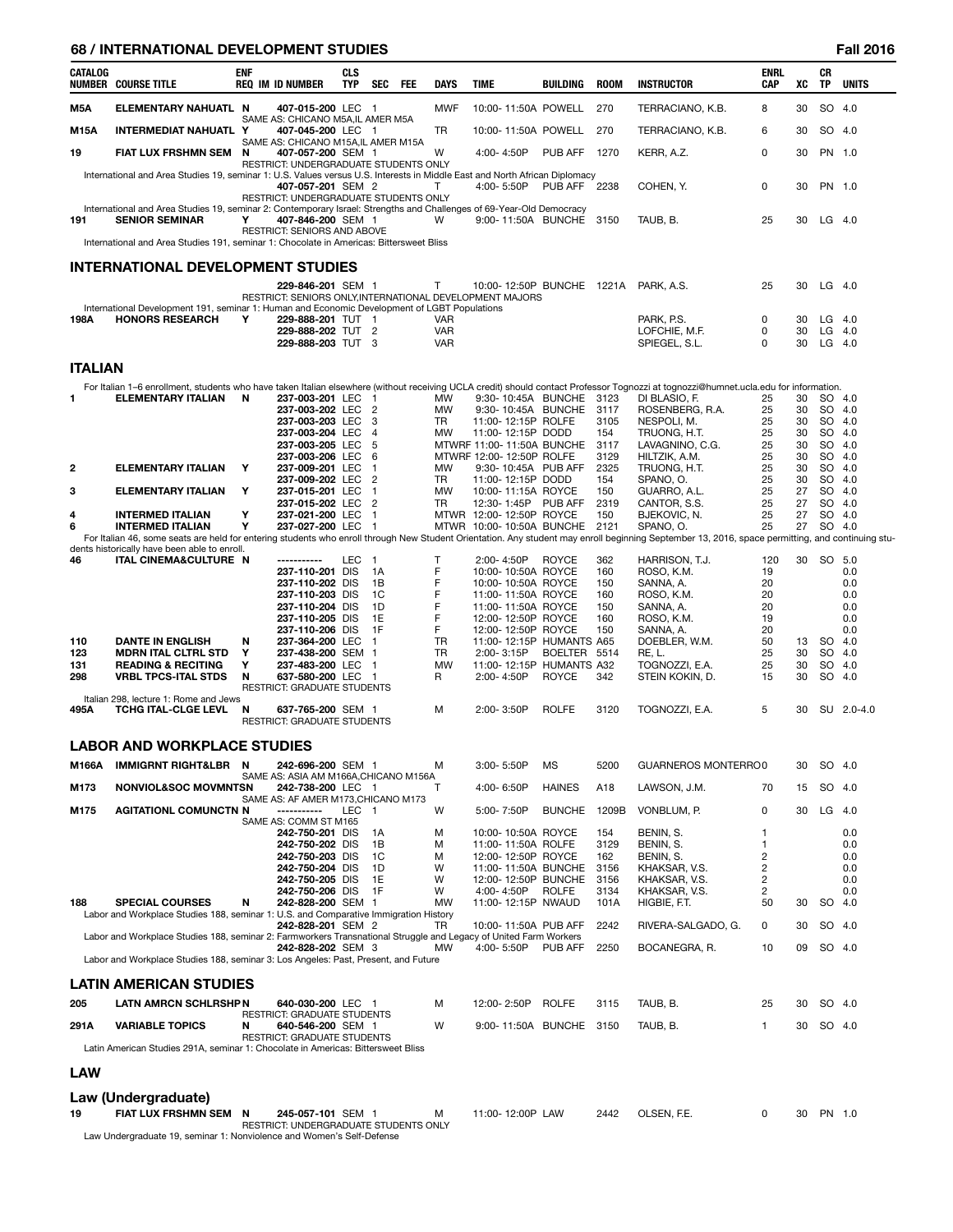# Fall 2016 **Example 2016** LESBIAN, GAY, BISEXUAL, TRANSGENDER, AND QUEER STUDIES / 69

| <b>CATALOG</b> | NUMBER COURSE TITLE                                                                             | <b>ENF</b><br><b>REQ IM ID NUMBER</b> | <b>CLS</b><br><b>TYP</b>                                                 | <b>SEC</b>     | <b>FEE</b> | DAYS                     | <b>TIME</b>                                          | BUILDING                                                           | <b>ROOM</b>          | <b>INSTRUCTOR</b>                                           | <b>ENRL</b><br><b>CAP</b> | XC       | СR<br>TP         | UNITS                    |
|----------------|-------------------------------------------------------------------------------------------------|---------------------------------------|--------------------------------------------------------------------------|----------------|------------|--------------------------|------------------------------------------------------|--------------------------------------------------------------------|----------------------|-------------------------------------------------------------|---------------------------|----------|------------------|--------------------------|
|                | LESBIAN, GAY, BISEXUAL, TRANSGENDER, AND QUEER STUDIES                                          |                                       |                                                                          |                |            |                          |                                                      |                                                                    |                      |                                                             |                           |          |                  |                          |
|                |                                                                                                 |                                       | 436-057-200 SEM 1<br>RESTRICT: UNDERGRADUATE STUDENTS ONLY               |                |            | R                        | $2:00 - 2:50P$                                       | PUB AFF                                                            | 1256                 | GASPAR DE ALBA. A.                                          | 20                        | 30       | PN 1.0           |                          |
| M101B          | LGBTQS 19, seminar 1: Queer Lucha Libre: Masked Mexican Crusaders<br><b>QUEER LIT 1850-1970</b> | N.                                    | 436-310-200 LEC 1<br>SAME AS: ENGL M101B, GENDER M105B                   |                |            | TR                       | 12:00-1:50P                                          | <b>ROLFE</b>                                                       | 3126                 | LITTLE, A.L.                                                | $\Omega$                  | 14       | SO 5.0           |                          |
| <b>M107B</b>   | STDS-GENDR&SEXUALTYN                                                                            |                                       | 436-343-200 LEC 1<br>SAME AS: ENGL M107B.GENDER M107B                    |                |            | TR                       | 2:00-3:50P                                           | <b>ROLFE</b>                                                       | 3126                 | BURDORFF, S.F.                                              | 0                         | 30       | SO 5.0           |                          |
| M114           | <b>LSBN&amp;GAY&amp;BSX&amp;TRNGNDN</b>                                                         | SAME AS: GENDER M114                  | 436-343-201 LEC 2<br><b>LEC</b><br>-----------                           |                |            | TR.<br><b>TR</b>         | 12:00-1:50P<br>$2:00 - 3:15P$                        | PUB AFF<br><b>HAINES</b>                                           | 1337<br>A18          | GRIFFIN, C.R.<br>SCHULTZ, J.A.                              | 5                         | 30<br>30 | SO 5.0<br>SO 5.0 |                          |
|                |                                                                                                 |                                       | 436-384-201 DIS<br>436-384-202 DIS<br>436-384-203 DIS                    | 1A<br>1B<br>1C |            | м<br>M<br>M              | 11:00-11:50A PUB AFF<br>12:00-12:50P<br>1:00-1:50P   | <b>BOELTER</b><br><b>BOELTER</b>                                   | 2325<br>5419<br>5419 | CIFOR, M.L.<br>CARAVES, J.<br>CARAVES, J.                   |                           |          |                  | 0.0<br>0.0<br>0.0        |
| 183            | <b>QUEER SUBJCTIVITIES</b>                                                                      | N                                     | 436-384-204 DIS<br>436-384-205 DIS<br>436-384-206 DIS<br>436-798-200 LEC | 1D<br>1E<br>1F |            | М<br>M<br>м<br><b>MW</b> | 2:00-2:50P<br>3:00-3:50P<br>4:00-4:50P<br>2:00-3:50P | HUMANTS 135<br><b>HUMANTS A26</b><br><b>HUMANTS A26</b><br>PUB AFF | 2319                 | ZEPEDA, N.<br>JORDAN, S.P.<br>JORDAN, S.P.<br>GILBERT, D.G. |                           | 30       | <b>SO</b>        | 0.0<br>0.0<br>0.0<br>4.0 |
|                |                                                                                                 |                                       |                                                                          |                |            |                          |                                                      |                                                                    |                      |                                                             |                           |          |                  |                          |

LGBTQS 183, lecture 1: Heteronormative Colonialism

### LIFE SCIENCES

For Life Sciences 1-4, some seats are held for entering students who enroll through New Student Orientation. Any student may enroll beginning September 13, 2016, space permitting, and continuing students have been able to enroll. For Life Sciences 1, lecture 1, the demo room is a laboratory area, and students must abide by the dress code in UCLA Policy 905; students who are not properly<br>dressed are not allowed in

|               | For Life Sciences 1, lecture 1, there will be two MANDATORY midterm examinations from 8 to 9:50 p.m. on the following Mondays: October 17 and November 7, 2016. No alternate midterm exam-                                                                                                                                                                                                                                                                                                                                                                                                            |                                          |                  |                |              |                                          |                              |                |                           |          |                  |  |  |  |
|---------------|-------------------------------------------------------------------------------------------------------------------------------------------------------------------------------------------------------------------------------------------------------------------------------------------------------------------------------------------------------------------------------------------------------------------------------------------------------------------------------------------------------------------------------------------------------------------------------------------------------|------------------------------------------|------------------|----------------|--------------|------------------------------------------|------------------------------|----------------|---------------------------|----------|------------------|--|--|--|
|               | ination arrangements can be made except as authorized under Section 92640(a) of the California Education Code for religious creed or as prearranged with the Office for Students with Disabilities.                                                                                                                                                                                                                                                                                                                                                                                                   | ------------                             |                  |                | <b>MWF</b>   |                                          |                              |                |                           |          |                  |  |  |  |
| 1             | EVOLUTN&ECOL&BIODIV N                                                                                                                                                                                                                                                                                                                                                                                                                                                                                                                                                                                 |                                          | LEC 1            |                |              | $9:00 - 9:50A$                           | LAKRETZ 110                  |                | ELLINGSON, R.A.           | 360      | 02 SO 5.0<br>0.0 |  |  |  |
|               |                                                                                                                                                                                                                                                                                                                                                                                                                                                                                                                                                                                                       | 252-003-201 DEM 1A                       |                  |                | M            | 10:00-11:50A WGYOUNG 2343                |                              |                | HUPKA, B.D.               | 24       |                  |  |  |  |
|               |                                                                                                                                                                                                                                                                                                                                                                                                                                                                                                                                                                                                       | 252-003-202 DEM 1B                       |                  |                | M            | 11:00-12:50P SLICHTR 2870                |                              |                | ARRIENS, J.L.             | 24       | 0.0              |  |  |  |
|               |                                                                                                                                                                                                                                                                                                                                                                                                                                                                                                                                                                                                       | 252-003-203 DEM 1C<br>252-003-204 DEM 1D |                  |                | M<br>M       | 12:00-1:50P<br>2:00-3:50P                | WGYOUNG 2343<br>WGYOUNG 2343 |                | RUGH, M.B.                | 24<br>23 | 0.0<br>0.0       |  |  |  |
|               |                                                                                                                                                                                                                                                                                                                                                                                                                                                                                                                                                                                                       |                                          |                  |                | M            |                                          |                              |                | RUGH, M.B.                | 24       | 0.0              |  |  |  |
|               |                                                                                                                                                                                                                                                                                                                                                                                                                                                                                                                                                                                                       | 252-003-205 DEM 1E                       |                  |                | T            | 4:00-5:50P                               | WGYOUNG 2343                 |                | ARRIENS, J.L.             |          | 0.0              |  |  |  |
|               |                                                                                                                                                                                                                                                                                                                                                                                                                                                                                                                                                                                                       | 252-003-206 DEM 1F                       |                  |                | T            | 8:00-9:50A                               | WGYOUNG 2343                 |                | HUPKA, B.D.               | 24       |                  |  |  |  |
|               |                                                                                                                                                                                                                                                                                                                                                                                                                                                                                                                                                                                                       | 252-003-207 DEM 1G<br>252-003-208 DEM 1H |                  |                | $\mathsf{T}$ | 10:00-11:50A WGYOUNG 2343<br>12:00-1:50P | WGYOUNG 2343                 |                | VO, P.B.<br>HUPKA, B.D.   | 24<br>24 | 0.0<br>0.0       |  |  |  |
|               |                                                                                                                                                                                                                                                                                                                                                                                                                                                                                                                                                                                                       | 252-003-209 DEM 1I                       |                  |                | $\mathsf{T}$ | 2:00-3:50P                               | WGYOUNG 2343                 |                |                           | 24       | 0.0              |  |  |  |
|               |                                                                                                                                                                                                                                                                                                                                                                                                                                                                                                                                                                                                       | 252-003-210 DEM 1J                       |                  |                | T.           |                                          | WGYOUNG 2343                 |                | VO, P.B.                  | 24       | 0.0              |  |  |  |
|               |                                                                                                                                                                                                                                                                                                                                                                                                                                                                                                                                                                                                       | 252-003-211 DEM 1K                       |                  |                | W            | 4:00-5:50P<br>10:00-11:50A WGYOUNG 2343  |                              |                | O'DONNELL, S.             | 24       | 0.0              |  |  |  |
|               |                                                                                                                                                                                                                                                                                                                                                                                                                                                                                                                                                                                                       | 252-003-212 DEM 1L                       |                  |                | W            | 11:00-12:50P SLICHTR 2870                |                              |                | O'DONNELL, S.<br>VO, P.B. | 24       | 0.0              |  |  |  |
|               |                                                                                                                                                                                                                                                                                                                                                                                                                                                                                                                                                                                                       | 252-003-213 DEM 1M                       |                  |                | W            | 12:00-1:50P                              | WGYOUNG 2343                 |                | ARRIENS, J.L.             | 24       | 0.0              |  |  |  |
|               |                                                                                                                                                                                                                                                                                                                                                                                                                                                                                                                                                                                                       | 252-003-214 DEM 1N                       |                  |                | W            | 2:00-3:50P                               | WGYOUNG 2343                 |                | RUGH, M.B.                | 24       | 0.0              |  |  |  |
|               |                                                                                                                                                                                                                                                                                                                                                                                                                                                                                                                                                                                                       | 252-003-215 DEM 10                       |                  |                | W            | 4:00-5:50P                               | WGYOUNG 2343                 |                | O'DONNELL, S.             | 24       | 0.0              |  |  |  |
|               |                                                                                                                                                                                                                                                                                                                                                                                                                                                                                                                                                                                                       |                                          |                  |                |              |                                          |                              |                |                           |          |                  |  |  |  |
| Disabilities. | For Life Sciences 1, lecture 2, the demo room is a laboratory area, and students must abide by the dress code in UCLA Policy 905; students who are not properly dressed are not allowed in the<br>laboratory area. For Life Sciences 1, lecture 2, there will be two MANDATORY midterm examinations from 8 to 9:50 p.m. on the following Tuesdays: October 18 and November 8, 2016. No alternate<br>midterm examination arrangements can be made except as authorized under Section 92640(a) of the California Education Code for religious creed or as prearranged with the Office for Students with |                                          |                  |                |              |                                          |                              |                |                           |          |                  |  |  |  |
|               |                                                                                                                                                                                                                                                                                                                                                                                                                                                                                                                                                                                                       |                                          | LEC <sub>2</sub> |                | <b>MWF</b>   | 11:00-11:50A LAKRETZ 110                 |                              |                | LIPMAN, A.J.              | 360      | 04<br>SO 5.0     |  |  |  |
|               |                                                                                                                                                                                                                                                                                                                                                                                                                                                                                                                                                                                                       | 252-003-221 DEM 2A                       |                  |                | М            | 8:00-9:50A                               | WGYOUNG 2343                 |                | YUN, R.T.                 | 24       | 0.0              |  |  |  |
|               |                                                                                                                                                                                                                                                                                                                                                                                                                                                                                                                                                                                                       | 252-003-222 DEM 2B                       |                  |                | M            | 9:00-10:50A                              | SLICHTR 2870                 |                | ISIED, M.                 | 24       | 0.0              |  |  |  |
|               |                                                                                                                                                                                                                                                                                                                                                                                                                                                                                                                                                                                                       | 252-003-223 DEM 2C                       |                  |                | M            | 1:00-2:50P                               | <b>SLICHTR</b>               | 2870           | MURRAY, M.D.              | 24       | 0.0              |  |  |  |
|               |                                                                                                                                                                                                                                                                                                                                                                                                                                                                                                                                                                                                       | 252-003-224 DEM 2D                       |                  |                | M            | 3:00-4:50P                               | <b>SLICHTR</b>               | 2870           | MURRAY, M.D.              | 24       | 0.0              |  |  |  |
|               |                                                                                                                                                                                                                                                                                                                                                                                                                                                                                                                                                                                                       | 252-003-225 DEM 2E                       |                  |                | M            | 5:00-6:50P                               | <b>SLICHTR</b>               | 2870           | YUN, R.T.                 | 24       | 0.0              |  |  |  |
|               |                                                                                                                                                                                                                                                                                                                                                                                                                                                                                                                                                                                                       | 252-003-226 DEM 2F                       |                  |                | T            | 9:00-10:50A SLICHTR                      |                              | 2870           | ISIED, M.                 | 24       | 0.0              |  |  |  |
|               |                                                                                                                                                                                                                                                                                                                                                                                                                                                                                                                                                                                                       | 252-003-227 DEM 2G                       |                  |                | T            | 11:00-12:50P                             | SLICHTR                      | 2870           | ISIED. M.                 | 24       | 0.0              |  |  |  |
|               |                                                                                                                                                                                                                                                                                                                                                                                                                                                                                                                                                                                                       | 252-003-228 DEM 2H                       |                  |                | Т            | 1:00-2:50P                               | <b>SLICHTR</b>               | 2870           | MACDONALD, B.W.           | 24       | 0.0              |  |  |  |
|               |                                                                                                                                                                                                                                                                                                                                                                                                                                                                                                                                                                                                       | 252-003-229 DEM 2I                       |                  |                | T            | 3:00-4:50P                               | <b>SLICHTR</b>               | 2870           | TOFFELMIER, E.M.          | 24       | 0.0              |  |  |  |
|               |                                                                                                                                                                                                                                                                                                                                                                                                                                                                                                                                                                                                       | 252-003-230 DEM 2J                       |                  |                | T            | 5:00-6:50P                               | <b>SLICHTR</b>               | 2870           | MACDONALD, B.W.           | 24       | 0.0              |  |  |  |
|               |                                                                                                                                                                                                                                                                                                                                                                                                                                                                                                                                                                                                       | 252-003-231 DEM 2K                       |                  |                | W            | 8:00-9:50A                               | WGYOUNG 2343                 |                | YUN. R.T.                 | 24       | 0.0              |  |  |  |
|               |                                                                                                                                                                                                                                                                                                                                                                                                                                                                                                                                                                                                       | 252-003-232 DEM 2L                       |                  |                | W            | 9:00-10:50A                              | SLICHTR                      | 2870           | MACDONALD, B.W.           | 24       | 0.0              |  |  |  |
|               |                                                                                                                                                                                                                                                                                                                                                                                                                                                                                                                                                                                                       | 252-003-233 DEM 2M                       |                  |                | W            | 1:00-2:50P                               | <b>SLICHTR</b>               | 2870           | MURRAY, M.D.              | 24       | 0.0              |  |  |  |
|               |                                                                                                                                                                                                                                                                                                                                                                                                                                                                                                                                                                                                       | 252-003-234 DEM 2N                       |                  |                | W            | 3:00-4:50P                               | <b>SLICHTR</b>               | 2870           | TOFFELMIER, E.M.          | 24       | 0.0              |  |  |  |
|               |                                                                                                                                                                                                                                                                                                                                                                                                                                                                                                                                                                                                       | 252-003-235 DEM 2O                       |                  |                | W            | 5:00-6:50P                               | <b>SLICHTR</b>               | 2870           | TOFFELMIER, E.M.          | 24       | 0.0              |  |  |  |
|               | For Life Sciences 2, lecture 1, there will be two MANDATORY midterm examinations from 8 to 9:50 p.m. on the following Thursdays: October 20 and November 10, 2016. No alternate midterm<br>examination arrangements can be made except as authorized under Section 92640(a) of the California Education Code for religious creed or as prearranged with the Office for Students with Disabilities.                                                                                                                                                                                                    |                                          |                  |                |              |                                          |                              |                |                           |          |                  |  |  |  |
| 2             | <b>CELLS&amp;TISSUES&amp;ORGNSY</b>                                                                                                                                                                                                                                                                                                                                                                                                                                                                                                                                                                   | -----------                              | LEC              | $\overline{1}$ | <b>MWF</b>   | 8:00-8:50A                               | LAKRETZ 110                  |                | ESDIN, J.                 | 288      | 01 LG 4.0        |  |  |  |
|               |                                                                                                                                                                                                                                                                                                                                                                                                                                                                                                                                                                                                       | 252-006-201 DIS                          |                  | 1A             | M            | 9:30-10:45A MS                           |                              | 3915A          | LY, D.T.                  | 24       | 0.0              |  |  |  |
|               |                                                                                                                                                                                                                                                                                                                                                                                                                                                                                                                                                                                                       | 252-006-202 DIS                          |                  | 1B             | M            | 11:00-12:15P MS                          |                              | 3915A          | LY, D.T.                  | 24       | 0.0              |  |  |  |
|               |                                                                                                                                                                                                                                                                                                                                                                                                                                                                                                                                                                                                       | 252-006-203 DIS                          |                  | 1 <sup>C</sup> | M            | 12:30-1:45P                              | <b>MS</b>                    | 3915A          | LY, D.T.                  | 24       | 0.0              |  |  |  |
|               |                                                                                                                                                                                                                                                                                                                                                                                                                                                                                                                                                                                                       | 252-006-204 DIS                          |                  | 1D             | M            | 2:00-3:15P                               | <b>MS</b>                    | 3915A          | SARJI, S.                 | 23       | 0.0              |  |  |  |
|               |                                                                                                                                                                                                                                                                                                                                                                                                                                                                                                                                                                                                       | 252-006-205 DIS                          |                  | 1E             | M            | 3:30-4:45P                               | <b>MS</b>                    | 3915A          | KARMALI, R.               | 24       | 0.0              |  |  |  |
|               |                                                                                                                                                                                                                                                                                                                                                                                                                                                                                                                                                                                                       | 252-006-206 DIS                          |                  | 1F             | T            | 8:00-9:15A                               | <b>MS</b>                    | 3915A          | KARMALI, R.               | 24       | 0.0              |  |  |  |
|               |                                                                                                                                                                                                                                                                                                                                                                                                                                                                                                                                                                                                       | 252-006-207 DIS                          |                  | 1G             | Τ            | 9:30-10:45A                              | MS                           | 3915A          | SARJI, S.                 | 24       | 0.0              |  |  |  |
|               |                                                                                                                                                                                                                                                                                                                                                                                                                                                                                                                                                                                                       | 252-006-208 DIS                          |                  | 1H             | Τ            | 11:00-12:15P MS                          |                              | 3915A          | KARMALI, R.               | 24       | 0.0              |  |  |  |
|               |                                                                                                                                                                                                                                                                                                                                                                                                                                                                                                                                                                                                       | 252-006-209 DIS                          |                  | 11             | T            | 12:30-1:45P                              | <b>MS</b>                    | 3915A          | MOAZENI, S.               | 24       | 0.0              |  |  |  |
|               |                                                                                                                                                                                                                                                                                                                                                                                                                                                                                                                                                                                                       | 252-006-210 DIS                          |                  | 1J             | $\mathsf T$  | 2:00-3:15P                               | <b>MS</b>                    | 3915A          | MOAZENI, S.               | 23       | 0.0              |  |  |  |
|               |                                                                                                                                                                                                                                                                                                                                                                                                                                                                                                                                                                                                       | 252-006-211 DIS                          |                  | 1K             | T            | 3:30-4:45P                               | <b>MS</b>                    | 3915A          | MOAZENI, S.               | 24       | 0.0              |  |  |  |
|               |                                                                                                                                                                                                                                                                                                                                                                                                                                                                                                                                                                                                       | 252-006-212 DIS                          |                  | 1 <sub>L</sub> | W            | 9:30-10:45A MS                           |                              | 3915A          | SARJI, S.                 | 24       | 0.0              |  |  |  |
|               | For Life Sciences 2, lecture 2, there will be two MANDATORY midterm examinations from 6 to 7:50 p.m. on the following Thursdays: October 20 and November 10, 2016. No alternate midterm                                                                                                                                                                                                                                                                                                                                                                                                               |                                          |                  |                |              |                                          |                              |                |                           |          |                  |  |  |  |
|               | examination arrangements can be made except as authorized under Section 92640(a) of the California Education Code for religious creed or as prearranged with the Office for Students with Disabilities                                                                                                                                                                                                                                                                                                                                                                                                |                                          |                  |                |              |                                          |                              |                |                           |          |                  |  |  |  |
|               |                                                                                                                                                                                                                                                                                                                                                                                                                                                                                                                                                                                                       | -----------                              | <b>LEC</b>       | $\overline{2}$ | <b>MWF</b>   | 10:00-10:50A LAKRETZ 110                 |                              |                | SCHEIN, S.                | 288      | 03<br>LG 4.0     |  |  |  |
|               |                                                                                                                                                                                                                                                                                                                                                                                                                                                                                                                                                                                                       | 252-006-221 DIS                          |                  | 2A             | М            | 11:00-12:15P MS                          |                              | 3915D          | LUONG, L.                 | 24       | 0.0              |  |  |  |
|               |                                                                                                                                                                                                                                                                                                                                                                                                                                                                                                                                                                                                       | 252-006-222 DIS                          |                  | 2B             | M            | 12:30-1:45P                              | <b>MS</b>                    | 3915D          | LUONG, L.                 | 23       | 0.0              |  |  |  |
|               |                                                                                                                                                                                                                                                                                                                                                                                                                                                                                                                                                                                                       | 252-006-223 DIS                          |                  | 2C             | M            | 2:00-3:15P                               | <b>MS</b>                    | 3915D          | KANNAN, A.                | 24       | 0.0              |  |  |  |
|               |                                                                                                                                                                                                                                                                                                                                                                                                                                                                                                                                                                                                       | 252-006-224 DIS                          |                  | 2D             | M            | 3:30-4:45P                               | <b>MS</b>                    | 3915D          | MULJI, A.K.               | 24       | 0.0              |  |  |  |
|               |                                                                                                                                                                                                                                                                                                                                                                                                                                                                                                                                                                                                       | 252-006-225 DIS                          |                  | 2E             | Τ            | 8:00-9:15A                               | <b>MS</b>                    | 3915D          | KANNAN, A.                | 24       | 0.0              |  |  |  |
|               |                                                                                                                                                                                                                                                                                                                                                                                                                                                                                                                                                                                                       | 252-006-226 DIS                          |                  | 2F             | $\mathsf T$  | 9:30-10:45A                              | MS                           | 3915D          | KANNAN, A.                | 24       | 0.0              |  |  |  |
|               |                                                                                                                                                                                                                                                                                                                                                                                                                                                                                                                                                                                                       | 252-006-227 DIS                          |                  | 2G             | T<br>T       | 11:00-12:15P MS                          |                              | 3915D          | LUONG, L.                 | 24       | 0.0              |  |  |  |
|               |                                                                                                                                                                                                                                                                                                                                                                                                                                                                                                                                                                                                       | 252-006-228 DIS<br>252-006-229 DIS       |                  | 2H<br>21       | W            | 12:30-1:45P                              | МS                           | 3915D<br>3915D | KOK, S.<br>MULJI, A.K.    | 24<br>24 | 0.0<br>0.0       |  |  |  |
|               |                                                                                                                                                                                                                                                                                                                                                                                                                                                                                                                                                                                                       | 252-006-230 DIS                          |                  | 2J             | W            | 11:00-12:15P MS<br>12:30-1:45P           | <b>MS</b>                    | 3915D          | MULJI, A.K.               | 23       | 0.0              |  |  |  |
|               |                                                                                                                                                                                                                                                                                                                                                                                                                                                                                                                                                                                                       | 252-006-231 DIS                          |                  | 2K             | W            |                                          | <b>MS</b>                    | 3915D          |                           | 24       | 0.0              |  |  |  |
|               |                                                                                                                                                                                                                                                                                                                                                                                                                                                                                                                                                                                                       |                                          |                  |                |              | 2:00-3:15P                               |                              |                | KOK, S.                   |          |                  |  |  |  |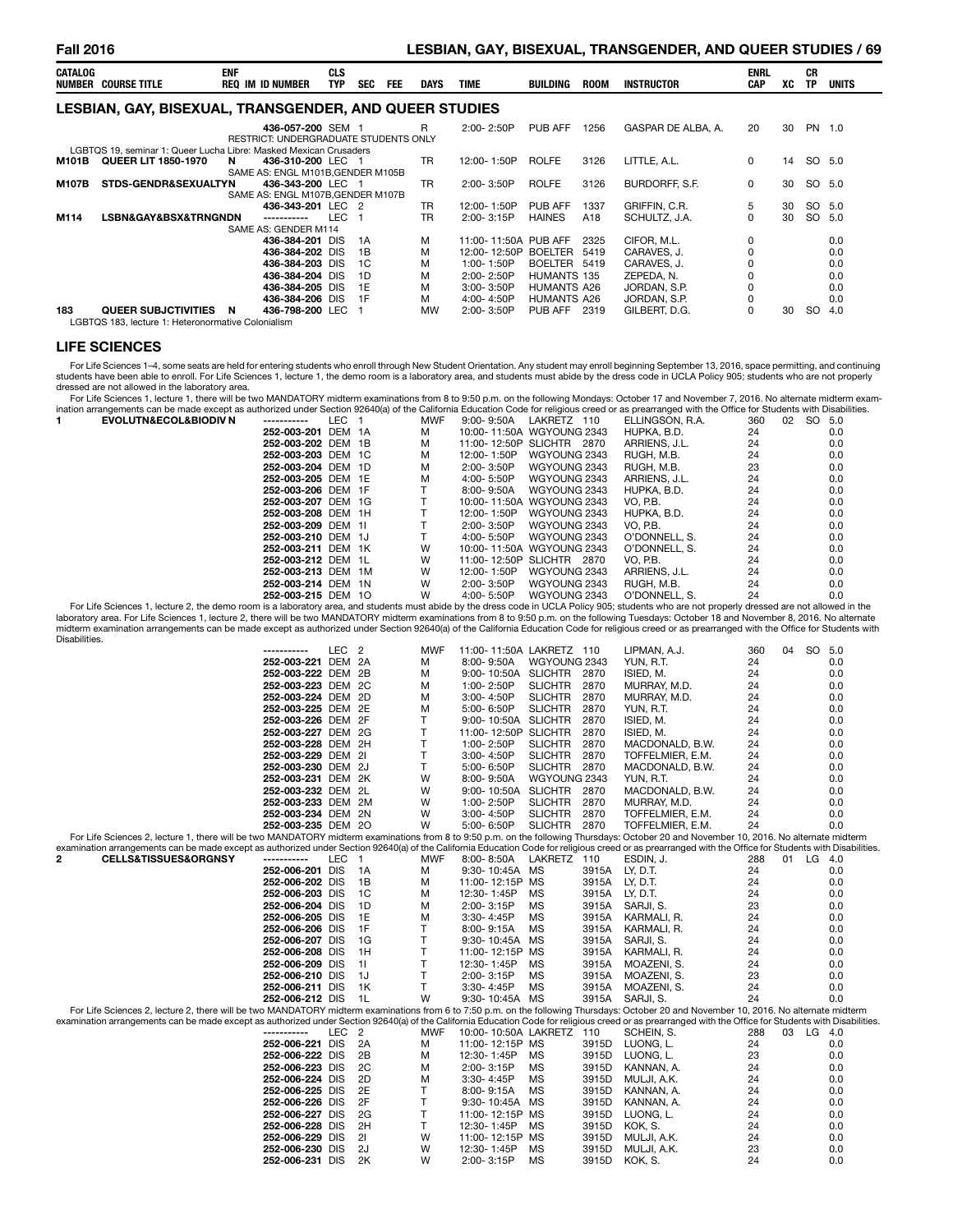| CATALOG<br><b>NUMBER COURSE TITLE</b>                                                                                                                                                                                                                                                                                                                                                                                                                                                                                                                                                                    | <b>ENF</b> | <b>REQ IM ID NUMBER</b>            | <b>CLS</b><br>TYP | <b>SEC</b>               | FEE | <b>DAYS</b> | <b>TIME</b>                           | BUILDING                 | <b>ROOM</b>    | <b>INSTRUCTOR</b>                      | <b>ENRL</b><br>CAP | xс | СR<br><b>TP</b> | <b>UNITS</b> |
|----------------------------------------------------------------------------------------------------------------------------------------------------------------------------------------------------------------------------------------------------------------------------------------------------------------------------------------------------------------------------------------------------------------------------------------------------------------------------------------------------------------------------------------------------------------------------------------------------------|------------|------------------------------------|-------------------|--------------------------|-----|-------------|---------------------------------------|--------------------------|----------------|----------------------------------------|--------------------|----|-----------------|--------------|
|                                                                                                                                                                                                                                                                                                                                                                                                                                                                                                                                                                                                          |            | 252-006-232 DIS                    |                   | 2L                       |     | W           | 3:30-4:45P                            | <b>MS</b>                |                | 3915D KOK, S.                          | 24                 |    |                 | 0.0          |
| For Life Sciences 2, lecture 3, there will be two MANDATORY midterm examinations from 6 to 7:50 p.m. on the following Mondays: October 17 and November 14, 2016. No alternate midterm ex-                                                                                                                                                                                                                                                                                                                                                                                                                |            |                                    |                   |                          |     |             |                                       |                          |                |                                        |                    |    |                 |              |
| amination arrangements can be made except as authorized under Section 92640(a) of the California Education Code for religious creed or as prearranged with the Office for Students with Disabilities.                                                                                                                                                                                                                                                                                                                                                                                                    |            | -----------                        | LEC               | - 3                      |     | TR          | 9:30-10:45A LAKRETZ 110               |                          |                | COOPER, R.H.                           | 144                |    | 12 LG 4.0       |              |
|                                                                                                                                                                                                                                                                                                                                                                                                                                                                                                                                                                                                          |            | 252-006-241 DIS                    |                   | 3A                       |     | T.          | 2:00-3:15P                            | MS                       | 3915D          | OGDEN, E.N.                            | 24                 |    |                 | 0.0          |
|                                                                                                                                                                                                                                                                                                                                                                                                                                                                                                                                                                                                          |            | 252-006-242 DIS                    |                   | 3B                       |     | T.          | $3:30 - 4:45P$                        | MS                       | 3915D          | OGDEN, E.N.                            | 24                 |    |                 | 0.0          |
|                                                                                                                                                                                                                                                                                                                                                                                                                                                                                                                                                                                                          |            | 252-006-243 DIS<br>252-006-244 DIS |                   | 3C<br>3D                 |     | W<br>W      | $8:00 - 9:15A$<br>9:30-10:45A         | <b>MS</b><br>МS          | 3915D<br>3915D | ZHU, T.Z.<br>ZHU, T.Z.                 | 24<br>24           |    |                 | 0.0<br>0.0   |
|                                                                                                                                                                                                                                                                                                                                                                                                                                                                                                                                                                                                          |            | 252-006-245 DIS                    |                   | 3E                       |     | W           | 11:00-12:15P MS                       |                          | 3915A          | ZHU, T.Z.                              | 24                 |    |                 | 0.0          |
|                                                                                                                                                                                                                                                                                                                                                                                                                                                                                                                                                                                                          |            | 252-006-246 DIS                    |                   | 3F                       |     | W           | 12:30-1:45P                           | <b>MS</b>                | 3915A          | OGDEN, E.N.                            | 24                 |    |                 | 0.0          |
| For Life Sciences 3, lecture 1, there will be two MANDATORY midterm examinations from 6 to 7:50 p.m. on the following Thursdays: October 13 and November 3, 2016. No alternate midterm ex-<br>amination arrangements can be made except as authorized under Section 92640(a) of the California Education Code for religious creed or as prearranged with the Office for Students with Disabilities.                                                                                                                                                                                                      |            |                                    |                   |                          |     |             |                                       |                          |                |                                        |                    |    |                 |              |
| <b>INTRO-MOLECULAR BIO Y</b><br>3                                                                                                                                                                                                                                                                                                                                                                                                                                                                                                                                                                        |            | -----------                        | LEC               | $\overline{\phantom{1}}$ |     | TR          | 2:00-3:15P                            | LAKRETZ 110              |                | LIN, C.                                | 360                |    | 15 LG 4.0       |              |
|                                                                                                                                                                                                                                                                                                                                                                                                                                                                                                                                                                                                          |            | 252-009-201 DIS<br>252-009-202 DIS |                   | 1A<br>1B                 |     | M<br>M      | 9:30-10:45A MS<br>11:00-12:15P        | MS                       | 3915G<br>3915G | CHAU, A.C.<br>CHINCHALI, A.            | 24<br>24           |    |                 | 0.0<br>0.0   |
|                                                                                                                                                                                                                                                                                                                                                                                                                                                                                                                                                                                                          |            | 252-009-203 DIS                    |                   | 1C                       |     | M           | 12:30-1:45P                           | MS                       | 3915G          | JIN, K.                                | 24                 |    |                 | 0.0          |
|                                                                                                                                                                                                                                                                                                                                                                                                                                                                                                                                                                                                          |            | 252-009-204 DIS                    |                   | 1D                       |     | M           | 2:00-3:15P                            | MS                       | 3915G          | JIN, K.                                | 24                 |    |                 | 0.0          |
|                                                                                                                                                                                                                                                                                                                                                                                                                                                                                                                                                                                                          |            | 252-009-205 DIS                    |                   | 1E<br>1F                 |     | M<br>т      | 3:30-4:45P                            | MS<br><b>MS</b>          | 3915G          | FUJII, A.R.                            | 24<br>24           |    |                 | 0.0<br>0.0   |
|                                                                                                                                                                                                                                                                                                                                                                                                                                                                                                                                                                                                          |            | 252-009-206 DIS<br>252-009-207 DIS |                   | 1G                       |     | T           | 8:00-9:15A<br>9:30-10:45A             | MS                       | 3915G<br>3915G | NGUYEN, M.Q.<br>NGUYEN, M.Q.           | 24                 |    |                 | 0.0          |
|                                                                                                                                                                                                                                                                                                                                                                                                                                                                                                                                                                                                          |            | 252-009-208 DIS                    |                   | 1H                       |     | $\top$      | 11:00-12:15P MS                       |                          | 3915G          | CHINCHALI, A.                          | 24                 |    |                 | 0.0          |
|                                                                                                                                                                                                                                                                                                                                                                                                                                                                                                                                                                                                          |            | 252-009-209 DIS                    |                   | 11                       |     | T           | 12:30-1:45P                           | MS                       | 3915G          | JIN, K.                                | 24                 |    |                 | 0.0          |
|                                                                                                                                                                                                                                                                                                                                                                                                                                                                                                                                                                                                          |            | 252-009-210 DIS<br>252-009-211 DIS |                   | 1J<br>1K                 |     | T<br>W      | 3:30-4:45P<br>8:00-9:15A              | MS<br><b>MS</b>          | 3915G<br>3915G | CHAU, A.C.<br>CHAU, A.C.               | 24<br>24           |    |                 | 0.0<br>0.0   |
|                                                                                                                                                                                                                                                                                                                                                                                                                                                                                                                                                                                                          |            | 252-009-212 DIS                    |                   | 1L                       |     | W           | 9:30-10:45A                           | MS                       | 3915G          | NGUYEN, M.Q.                           | 24                 |    |                 | 0.0          |
|                                                                                                                                                                                                                                                                                                                                                                                                                                                                                                                                                                                                          |            | 252-009-213 DIS                    |                   | 1M                       |     | W           | 11:00-12:15P MS                       |                          | 3915G          | CHINCHALI, A.                          | 24                 |    |                 | 0.0          |
|                                                                                                                                                                                                                                                                                                                                                                                                                                                                                                                                                                                                          |            | 252-009-214 DIS<br>252-009-215 DIS |                   | 1N<br>10                 |     | W<br>W      | 12:30-1:45P<br>2:00-3:15P             | MS<br><b>MS</b>          |                | 3915G FUJII, A.R.<br>3915G FUJII, A.R. | 24<br>24           |    |                 | 0.0<br>0.0   |
| For Life Sciences 3, lecture 2, there will be two MANDATORY midterm examinations from 6 to 7:50 p.m. on the following Mondays: October 17 and November 7, 2016. No alternate midterm exam-                                                                                                                                                                                                                                                                                                                                                                                                               |            |                                    |                   |                          |     |             |                                       |                          |                |                                        |                    |    |                 |              |
| ination arrangements can be made except as authorized under Section 92640(a) of the California Education Code for religious creed or as prearranged with the Office for Students with Disabilities.                                                                                                                                                                                                                                                                                                                                                                                                      |            |                                    |                   |                          |     |             |                                       |                          |                |                                        |                    |    |                 |              |
|                                                                                                                                                                                                                                                                                                                                                                                                                                                                                                                                                                                                          |            | -----------<br>252-009-221 DIS     | LEC               | 2<br>2A                  |     | TR<br>M     | 3:30-4:45P<br>8:00-9:15A              | LAKRETZ 110<br><b>MS</b> | 3915H          | FLUITT, A.H.<br>CHOW, T.               | 360<br>23          |    | 16 LG           | -4.0<br>0.0  |
|                                                                                                                                                                                                                                                                                                                                                                                                                                                                                                                                                                                                          |            | 252-009-222 DIS                    |                   | 2B                       |     | M           | 9:30-10:45A                           | MS                       | 3915H          | KIM, S.                                | 24                 |    |                 | 0.0          |
|                                                                                                                                                                                                                                                                                                                                                                                                                                                                                                                                                                                                          |            | 252-009-223 DIS                    |                   | 2C                       |     | M           | 11:00-12:15P                          | MS                       | 3915H          | KIM, S.                                | 24                 |    |                 | 0.0          |
|                                                                                                                                                                                                                                                                                                                                                                                                                                                                                                                                                                                                          |            | 252-009-224 DIS                    |                   | 2D                       |     | M           | 12:30-1:45P                           | MS                       | 3915H          | KIM, S.                                | 24                 |    |                 | 0.0          |
|                                                                                                                                                                                                                                                                                                                                                                                                                                                                                                                                                                                                          |            | 252-009-225 DIS<br>252-009-226 DIS |                   | 2E<br>2F                 |     | M<br>T      | 2:00-3:15P<br>8:00-9:15A              | <b>MS</b><br><b>MS</b>   | 3915H<br>3915H | BARNHILL, L.M.<br>CHOW, T.             | 24<br>24           |    |                 | 0.0<br>0.0   |
|                                                                                                                                                                                                                                                                                                                                                                                                                                                                                                                                                                                                          |            | 252-009-227 DIS                    |                   | 2G                       |     | T           | 9:30-10:45A                           | MS                       | 3915H          | SURMAK, A.J.                           | 24                 |    |                 | 0.0          |
|                                                                                                                                                                                                                                                                                                                                                                                                                                                                                                                                                                                                          |            | 252-009-228 DIS                    |                   | 2H                       |     | T           | 11:00-12:15P                          | МS                       | 3915H          | HANTULI, M.M.                          | 24                 |    |                 | 0.0          |
|                                                                                                                                                                                                                                                                                                                                                                                                                                                                                                                                                                                                          |            | 252-009-229 DIS<br>252-009-230 DIS |                   | 21<br>2J                 |     | T<br>T      | 12:30-1:45P<br>2:00-3:15P             | MS<br><b>MS</b>          | 3915H<br>3915H | HANTULI, M.M.<br>HANTULI, M.M.         | 24<br>24           |    |                 | 0.0<br>0.0   |
|                                                                                                                                                                                                                                                                                                                                                                                                                                                                                                                                                                                                          |            | 252-009-231 DIS                    |                   | 2K                       |     | W           | 8:00-9:15A                            | <b>MS</b>                | 3915H          | CHOW, T.                               | 24                 |    |                 | 0.0          |
|                                                                                                                                                                                                                                                                                                                                                                                                                                                                                                                                                                                                          |            | 252-009-232 DIS                    |                   | 2L                       |     | W           | 9:30-10:45A                           | MS                       | 3915H          | SURMAK, A.J.                           | 24                 |    |                 | 0.0          |
|                                                                                                                                                                                                                                                                                                                                                                                                                                                                                                                                                                                                          |            | 252-009-233 DIS<br>252-009-234 DIS |                   | 2M<br>2N                 |     | W<br>W      | 11:00-12:15P<br>12:30-1:45P           | MS<br><b>MS</b>          | 3915H<br>3915H | SURMAK, A.J.<br>BARNHILL, L.M.         | 24<br>24           |    |                 | 0.0<br>0.0   |
|                                                                                                                                                                                                                                                                                                                                                                                                                                                                                                                                                                                                          |            | 252-009-235 DIS                    |                   | 20                       |     | W           | 2:00-3:15P                            | <b>MS</b>                | 3915H          | BARNHILL, L.M.                         | 24                 |    |                 | 0.0          |
| For Life Sciences 4, lecture 1, there will be one MANDATORY midterm examination from 6 to 7:50 p.m. Monday, October 24, 2016. No alternate midterm examination arrangements can be made                                                                                                                                                                                                                                                                                                                                                                                                                  |            |                                    |                   |                          |     |             |                                       |                          |                |                                        |                    |    |                 |              |
| except as authorized under Section 92640(a) of the California Education Code for religious creed or as prearranged with the Office for Students with Disabilities.<br><b>GENETICS</b><br>4                                                                                                                                                                                                                                                                                                                                                                                                               | Y          | -----------                        | LEC               | $\overline{1}$           |     | MWF         | 12:00-12:50P LAKRETZ 110              |                          |                | PHAM, H.D.                             | 336                |    | 05 LG 5.0       |              |
|                                                                                                                                                                                                                                                                                                                                                                                                                                                                                                                                                                                                          |            | 252-012-201 DIS                    |                   | 1A                       |     | W           | 9:00-10:15A LS                        |                          | 2127           | CRYMES, A.D.                           | 28                 |    |                 | 0.0          |
|                                                                                                                                                                                                                                                                                                                                                                                                                                                                                                                                                                                                          |            | 252-012-202 DIS                    |                   | 1B                       |     | W           | 10:30-11:45A LS                       |                          | 2127           | CRYMES, A.D.                           | 27                 |    |                 | 0.0          |
|                                                                                                                                                                                                                                                                                                                                                                                                                                                                                                                                                                                                          |            | 252-012-203 DIS<br>252-012-204 DIS |                   | 1C<br>1D                 |     | W<br>W      | 1:00-2:15P<br>2:30-3:45P              | LS<br>LS                 | 2127<br>2127   | TAN, Y.X.<br>MOONEY, J.                | 28<br>28           |    |                 | 0.0<br>0.0   |
|                                                                                                                                                                                                                                                                                                                                                                                                                                                                                                                                                                                                          |            | 252-012-205 DIS                    |                   | 1E                       |     | W           | 4:00-5:15P                            | LS                       | 2127           | MOONEY, J.                             | 28                 |    |                 | 0.0          |
|                                                                                                                                                                                                                                                                                                                                                                                                                                                                                                                                                                                                          |            | 252-012-206 DIS                    |                   | 1F                       |     | W           | 5:30-6:45P                            | LS                       | 2127           | PAPIKIAN, A.                           | 28                 |    |                 | 0.0          |
|                                                                                                                                                                                                                                                                                                                                                                                                                                                                                                                                                                                                          |            | 252-012-207 DIS<br>252-012-208 DIS |                   | 1G<br>1H                 |     | R<br>R      | 8:00-9:15A<br>9:30-10:45A LS          | LS                       | 2127<br>2127   | CRYMES, A.D.<br>TAN, Y.X.              | 28<br>28           |    |                 | 0.0<br>0.0   |
|                                                                                                                                                                                                                                                                                                                                                                                                                                                                                                                                                                                                          |            | 252-012-209 DIS                    |                   | 11                       |     | R           | 11:00-12:15P LS                       |                          | 2127           | TAN, Y.X.                              | 28                 |    |                 | 0.0          |
|                                                                                                                                                                                                                                                                                                                                                                                                                                                                                                                                                                                                          |            | 252-012-210 DIS                    |                   | 1J                       |     | R           | 12:30-1:45P                           | LS                       | 2127           | MOONEY, J.                             | 28                 |    |                 | 0.0          |
|                                                                                                                                                                                                                                                                                                                                                                                                                                                                                                                                                                                                          |            | 252-012-211 DIS<br>252-012-212 DIS |                   | 1K<br>-1L                |     | R<br>R      | 2:00-3:15P<br>3:30-4:45P              | LS<br>LS                 | 2127<br>2127   | PAPIKIAN, A.<br>PAPIKIAN, A.           | 28<br>28           |    |                 | 0.0<br>0.0   |
| For Life Sciences 4, lecture 2, there will be two MANDATORY midterm examinations from 6 to 7:50 p.m. on the following Mondays: October 24 and November 14, 2016. No alternate midterm ex-                                                                                                                                                                                                                                                                                                                                                                                                                |            |                                    |                   |                          |     |             |                                       |                          |                |                                        |                    |    |                 |              |
| amination arrangements can be made except as authorized under Section 92640(a) of the California Education Code for religious creed or as prearranged with the Office for Students with Disabilities.                                                                                                                                                                                                                                                                                                                                                                                                    |            | -----------                        | LEC               | $\overline{2}$           |     |             |                                       |                          |                |                                        | 336                |    |                 |              |
|                                                                                                                                                                                                                                                                                                                                                                                                                                                                                                                                                                                                          |            | 252-012-221 DIS                    |                   | 2A                       |     | TR<br>M     | 12:30-1:45P LAKRETZ 110<br>8:00-9:15A | LS                       | 2127           | PHAM, H.D.<br>LY. C.K.                 | 28                 |    | 14 LG           | -5.0<br>0.0  |
|                                                                                                                                                                                                                                                                                                                                                                                                                                                                                                                                                                                                          |            | 252-012-222 DIS                    |                   | 2B                       |     | M           | 9:30-10:45A LS                        |                          | 2127           | CHUNG, J.M.                            | 28                 |    |                 | 0.0          |
|                                                                                                                                                                                                                                                                                                                                                                                                                                                                                                                                                                                                          |            | 252-012-223 DIS                    |                   | 2C                       |     | M           | 11:00-12:15P LS                       |                          | 2127           | CHUNG, J.M.                            | 28                 |    |                 | 0.0          |
|                                                                                                                                                                                                                                                                                                                                                                                                                                                                                                                                                                                                          |            | 252-012-224 DIS<br>252-012-225 DIS |                   | 2D<br>2E                 |     | M<br>M      | 12:30-1:45P<br>2:00-3:15P             | LS<br>LS                 | 2127<br>2127   | CHEN, Y.<br>CHEN, Y.                   | 28<br>28           |    |                 | 0.0<br>0.0   |
|                                                                                                                                                                                                                                                                                                                                                                                                                                                                                                                                                                                                          |            | 252-012-226 DIS                    |                   | 2F                       |     | M           | 3:30-4:45P                            | LS                       | 2127           | CHEN, Y.                               | 28                 |    |                 | 0.0          |
|                                                                                                                                                                                                                                                                                                                                                                                                                                                                                                                                                                                                          |            | 252-012-227 DIS                    |                   | 2G                       |     | т           | 8:00-9:15A                            | LS                       | 2127           | LY, C.K.                               | 28                 |    |                 | 0.0          |
|                                                                                                                                                                                                                                                                                                                                                                                                                                                                                                                                                                                                          |            | 252-012-228 DIS<br>252-012-229 DIS |                   | 2H<br>21                 |     | т<br>т      | 9:30-10:45A LS<br>11:00-12:15P LS     |                          | 2127<br>2127   | ROSALES, D.<br>CHUNG, J.M.             | 28<br>28           |    |                 | 0.0<br>0.0   |
|                                                                                                                                                                                                                                                                                                                                                                                                                                                                                                                                                                                                          |            | 252-012-230 DIS                    |                   | 2J                       |     | Τ           | 2:00-3:15P                            | LS                       | 2127           | ROSALES, D.                            | 28                 |    |                 | 0.0          |
|                                                                                                                                                                                                                                                                                                                                                                                                                                                                                                                                                                                                          |            | 252-012-231 DIS                    |                   | 2K                       |     | T           | 3:30-4:45P                            | LS                       | 2127           | ROSALES, D.                            | 28                 |    |                 | 0.0          |
| Life Sciences 7A is designated only for incoming freshman students. For Life Sciences 7A, lecture 1, there will be one MANDATORY midterm examination from 6 to 7:50 p.m. Monday, October 31,                                                                                                                                                                                                                                                                                                                                                                                                             |            | 252-012-232 DIS                    |                   | 2L                       |     | T           | 5:00-6:15P                            | LS                       | 2127           | LY, C.K.                               | 28                 |    |                 | 0.0          |
| 2016. No alternate midterm examination arrangements can be made except as authorized under Section 92640(a) of the California Education Code for religious creed or as prearranged with the Office                                                                                                                                                                                                                                                                                                                                                                                                       |            |                                    |                   |                          |     |             |                                       |                          |                |                                        |                    |    |                 |              |
| for Students with Disabilities.<br>7Α<br><b>CELL&amp;MOLECULAR BIO N</b>                                                                                                                                                                                                                                                                                                                                                                                                                                                                                                                                 |            | -----------                        | LEC 1             |                          |     | TR          | 9:30-10:45A PAB                       |                          |                | 1434A PIRES, D.B.                      | 0                  |    | 12 SO 5.0       |              |
|                                                                                                                                                                                                                                                                                                                                                                                                                                                                                                                                                                                                          |            | RESTRICT: NEW STUDENTS ONLY        |                   |                          |     | T.          |                                       |                          |                |                                        | 0                  |    |                 |              |
|                                                                                                                                                                                                                                                                                                                                                                                                                                                                                                                                                                                                          |            | 252-022-201 DIS<br>252-022-202 DIS |                   | 1A<br>1B                 |     | W           | $3:30 - 4:45P$<br>3:30-4:45P          | <b>MS</b><br><b>MS</b>   | 3915H<br>3915H | MARCROFT, T.A.<br>KANG, M.             | 0                  |    |                 | 0.0<br>0.0   |
|                                                                                                                                                                                                                                                                                                                                                                                                                                                                                                                                                                                                          |            | 252-022-203 DIS                    |                   | 1C                       |     | M           | $8:00 - 9:15A$                        | <b>MS</b>                | 3915D          | MARCROFT, T.A.                         | 0                  |    |                 | 0.0          |
|                                                                                                                                                                                                                                                                                                                                                                                                                                                                                                                                                                                                          |            | 252-022-204 DIS                    |                   | 1D                       |     | W           | $8:00 - 9:15A$                        | MS                       |                | 3915A KANG, M.                         | 0                  |    |                 | 0.0          |
| For Life Sciences 15, some seats are held for entering students who enroll through New Student Orientation. Any student may enroll beginning September 13, 2016, space permitting, and continuing<br>students have been able to enroll. For Life Sciences 15, lecture 1, there will be one MANDATORY midterm examination from 6 to 7:50 p.m. Thursday, October 27, 2016. No alternate midterm examination<br>arrangements can be made except as authorized under Section 92640(a) of the California Education Code for religious creed or as prearranged with the Office for Students with Disabilities. |            |                                    |                   |                          |     |             |                                       |                          |                |                                        |                    |    |                 |              |

|    | arrangements can be made except as authorized under Section 92640(a) of the California Education Code for religious creed or as prearranged with the Office for Students with Disabilities. |                    |       |      |                          |              |      |               |     |    |        |     |
|----|---------------------------------------------------------------------------------------------------------------------------------------------------------------------------------------------|--------------------|-------|------|--------------------------|--------------|------|---------------|-----|----|--------|-----|
| 15 | LIFE-CONCPTS&ISSUES N                                                                                                                                                                       | ------------       | LEC 1 |      | 11:00-12:15P LAKRETZ 110 |              |      | PHELAN. J.P.  | 360 | 13 | SO 5.0 |     |
|    |                                                                                                                                                                                             | 252-045-201 DIS 1A |       |      | $2:00 - 3:50P$           | SLICHTR 2834 |      | HENRY. C.A.   | 24  |    |        | 0.0 |
|    |                                                                                                                                                                                             | 252-045-202 DIS 1B |       |      | $2:00 - 3:50P$           | GEOLOGY 4660 |      | BOUCHER, I.A. | 24  |    |        | 0.0 |
|    |                                                                                                                                                                                             | 252-045-203 DIS 1C |       |      | 4:00-5:50P               | SLICHTR      | 2834 | HENRY. C.A.   | 24  |    |        | 0.0 |
|    |                                                                                                                                                                                             | 252-045-204 DIS    |       | - 1D | 4:00-5:50P               | <b>FRANZ</b> | 2288 | MALAVIYA, A.  | 24  |    |        | 0.0 |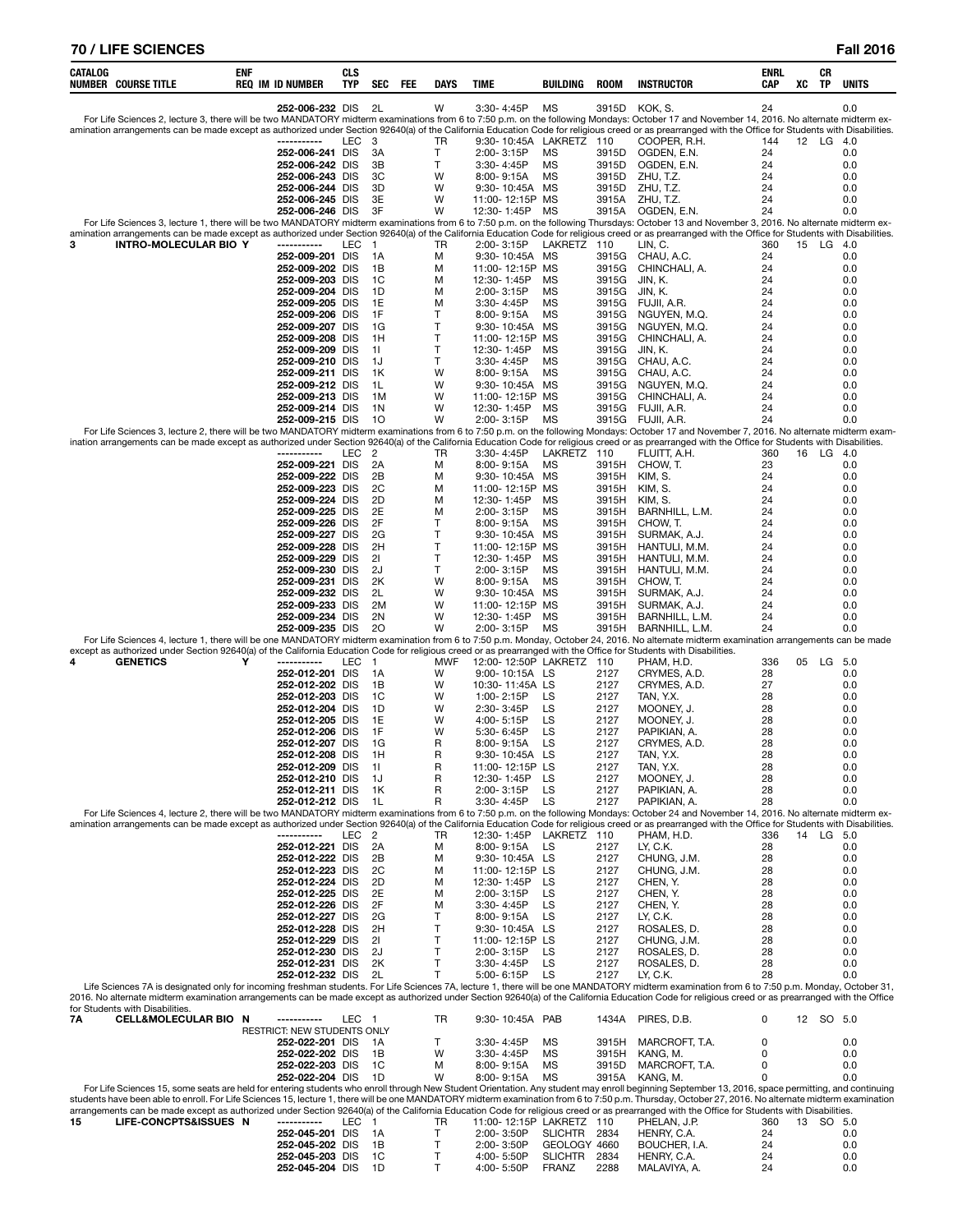| CATALOG | <b>NUMBER COURSE TITLE</b>                                                                                                                                         | enf      |        | <b>REQ IM ID NUMBER</b>               | CLS<br>TYP       | <b>SEC</b>     | FEE  | <b>DAYS</b>    | <b>TIME</b>                  | BUILDING                                          | <b>ROOM</b>  | <b>INSTRUCTOR</b>                                                                                                                                                                                                                                                                                                                                                                                      | <b>ENRL</b><br>CAP | XC | CR<br>TP  | <b>UNITS</b> |
|---------|--------------------------------------------------------------------------------------------------------------------------------------------------------------------|----------|--------|---------------------------------------|------------------|----------------|------|----------------|------------------------------|---------------------------------------------------|--------------|--------------------------------------------------------------------------------------------------------------------------------------------------------------------------------------------------------------------------------------------------------------------------------------------------------------------------------------------------------------------------------------------------------|--------------------|----|-----------|--------------|
|         |                                                                                                                                                                    |          |        | 252-045-205 DIS                       |                  | 1E             |      | W              | 8:00-9:50A                   | <b>SLICHTR</b>                                    | 2834         | BOUCHER, I.A.                                                                                                                                                                                                                                                                                                                                                                                          | 24                 |    |           | 0.0          |
|         |                                                                                                                                                                    |          |        | 252-045-206 DIS                       |                  | 1F             |      | W              | 8:00-9:50A                   | FRANZ                                             | 2288         | SAKAYAN, M.L.                                                                                                                                                                                                                                                                                                                                                                                          | 24                 |    |           | 0.0          |
|         |                                                                                                                                                                    |          |        | 252-045-207 DIS<br>252-045-208 DIS    |                  | 1G<br>1H       |      | W<br>W         |                              | 10:00-11:50A SLICHTR<br>10:00-11:50A GEOLOGY 4660 | 2834         | BOUCHER, I.A.                                                                                                                                                                                                                                                                                                                                                                                          | 24                 |    |           | 0.0<br>0.0   |
|         |                                                                                                                                                                    |          |        | 252-045-209 DIS                       |                  | 11             |      | W              | 12:00-1:50P                  | <b>SLICHTR</b>                                    | 2834         | SAKAYAN, M.L.<br>MEAD, A.M.                                                                                                                                                                                                                                                                                                                                                                            | 24<br>24           |    |           | 0.0          |
|         |                                                                                                                                                                    |          |        | 252-045-210 DIS                       |                  | 1J             |      | W              | 12:00-1:50P                  | LAKRETZ                                           | 120          | MALAVIYA, A.                                                                                                                                                                                                                                                                                                                                                                                           | 24                 |    |           | 0.0          |
|         |                                                                                                                                                                    |          |        | 252-045-211 DIS                       |                  | 1K             |      | W              | 2:00-3:50P                   | <b>SLICHTR</b>                                    | 2834         | MEAD, A.M.                                                                                                                                                                                                                                                                                                                                                                                             | 24                 |    |           | 0.0          |
|         |                                                                                                                                                                    |          |        | 252-045-212 DIS<br>252-045-213 DIS    |                  | 1L<br>1M       |      | W<br>W         | 2:00-3:50P<br>4:00-5:50P     | MS<br>MS                                          | 5233<br>5233 | HENRY, C.A.<br>MALAVIYA, A.                                                                                                                                                                                                                                                                                                                                                                            | 24<br>24           |    |           | 0.0<br>0.0   |
|         |                                                                                                                                                                    |          |        | 252-045-214 DIS                       |                  | 1N             |      | R              | 8:00-9:50A                   | <b>SLICHTR</b>                                    | 2834         | MEAD, A.M.                                                                                                                                                                                                                                                                                                                                                                                             | 24                 |    |           | 0.0          |
|         |                                                                                                                                                                    |          |        | 252-045-215 DIS                       |                  | -10            |      | R              | 8:00-9:50A                   | FRANZ                                             | 2288         | SAKAYAN, M.L.                                                                                                                                                                                                                                                                                                                                                                                          | 24                 |    |           | 0.0          |
|         | except as authorized under Section 92640(a) of the California Education Code for religious creed or as prearranged with the Office for Students with Disabilities. |          |        |                                       |                  |                |      |                |                              |                                                   |              | For Life Sciences 20, lecture 1, there will be one MANDATORY midterm examination from 6 to 7:50 p.m. Friday, October 28, 2016. No alternate midterm examination arrangements can be made                                                                                                                                                                                                               |                    |    |           |              |
| 20      | QUANT CNCPT-LIFESCI N                                                                                                                                              |          |        | -----------                           | LEC 1            |                |      | TR             | 9:30-10:45A PAB              |                                                   | 2434         | VENUGOPAL, S.                                                                                                                                                                                                                                                                                                                                                                                          | 40                 |    | 12 LG 5.0 |              |
|         |                                                                                                                                                                    |          |        | 252-060-201 DIS                       |                  | 1A             |      | Т<br>T         |                              | 11:00-12:50P WGYOUNG                              |              | SOHRABI, A.<br>SOHRABI, A.                                                                                                                                                                                                                                                                                                                                                                             | 20                 |    |           | 0.0          |
|         |                                                                                                                                                                    |          |        | 252-060-202 DIS                       |                  | 1B             |      |                | 1:00-2:50P                   | WGYOUNG                                           |              | For Life Sciences 23L, some seats are held for entering students who enroll through New Student Orientation. Any student may enroll beginning September 13, 2016, space permitting, and continuing                                                                                                                                                                                                     | 20                 |    |           | 0.0          |
|         |                                                                                                                                                                    |          |        |                                       |                  |                |      |                |                              |                                                   |              | students historically have been able to enroll. For Life Sciences 23L, the syllabus can be found on the course page of CCLE as well as on the Life Sciences Core Laboratories webpage at http://                                                                                                                                                                                                       |                    |    |           |              |
| 23L     | Islab.Iscore.ucla.edu/LAB/. All students are responsible for reading the syllabus prior to attending their first section.<br>LAB&SCIENTIFIC MTHD Y Y -----------   |          |        |                                       | LAB <sub>1</sub> |                | \$30 | <b>UNSCHED</b> |                              |                                                   |              | PFLUEGL, G.                                                                                                                                                                                                                                                                                                                                                                                            | 624                |    | 30 LG 2.0 |              |
|         |                                                                                                                                                                    |          | Y      | 252-071-201 DIS                       |                  | 1A             |      | M              |                              | 9:00-11:50A WGYOUNG 2336                          |              | KONG, Y.                                                                                                                                                                                                                                                                                                                                                                                               | 24                 |    |           | 0.0          |
|         |                                                                                                                                                                    |          | Υ      | 252-071-202 DIS                       |                  | 1B             |      | M              |                              | 9:00-11:50A WGYOUNG 2370                          |              | VOJNOVIC, D.                                                                                                                                                                                                                                                                                                                                                                                           | 24                 |    |           | 0.0          |
|         |                                                                                                                                                                    |          | Υ<br>Y | 252-071-203 DIS<br>252-071-204 DIS    |                  | 1C<br>1D       |      | M<br>M         | 12:00-2:50P                  | 10:00-12:50P WGYOUNG 2379<br>WGYOUNG 2336         |              | KAZANTSEV, M.<br>CHO, S.H.                                                                                                                                                                                                                                                                                                                                                                             | 24<br>24           |    |           | 0.0<br>0.0   |
|         |                                                                                                                                                                    |          | Y      | 252-071-205 DIS                       |                  | 1E             |      | M              | 12:00-2:50P                  | WGYOUNG 2370                                      |              | CAO, Z.                                                                                                                                                                                                                                                                                                                                                                                                | 23                 |    |           | 0.0          |
|         |                                                                                                                                                                    |          | Υ      | 252-071-206 DIS                       |                  | 1F             |      | M              | 1:00-3:50P                   | WGYOUNG 2379                                      |              | KONG, Y.                                                                                                                                                                                                                                                                                                                                                                                               | 24                 |    |           | 0.0          |
|         |                                                                                                                                                                    |          | Υ<br>Y | 252-071-207 DIS<br>252-071-208 DIS    |                  | 1G<br>1H       |      | M<br>M         | 3:00-5:50P<br>3:00-5:50P     | WGYOUNG 2336<br>WGYOUNG 2370                      |              | CHO. S.H.<br>LIU, M.                                                                                                                                                                                                                                                                                                                                                                                   | 24<br>24           |    |           | 0.0<br>0.0   |
|         |                                                                                                                                                                    |          | Y      | 252-071-209 DIS                       |                  | 11             |      | т              |                              | 8:00-10:50A WGYOUNG 2336                          |              | XIE, Y.                                                                                                                                                                                                                                                                                                                                                                                                | 24                 |    |           | 0.0          |
|         |                                                                                                                                                                    |          | Υ      | 252-071-210 DIS                       |                  | 1J             |      | Т              |                              | 9:00-11:50A WGYOUNG 2370                          |              | CHUNG, Y.                                                                                                                                                                                                                                                                                                                                                                                              | 24                 |    |           | 0.0          |
|         |                                                                                                                                                                    |          | Y<br>Y | 252-071-211 DIS<br>252-071-212 DIS    |                  | 1K<br>1L       |      | Т<br>T         | 11:00-1:50P                  | 9:00-11:50A WGYOUNG 2379<br>WGYOUNG 2336          |              | LIN, A.J.<br>JOSE, S.                                                                                                                                                                                                                                                                                                                                                                                  | 24<br>24           |    |           | 0.0<br>0.0   |
|         |                                                                                                                                                                    |          | Y      | 252-071-213 DIS                       |                  | 1M             |      | Т              | 12:00-2:50P                  | WGYOUNG 2370                                      |              | XIE, Y.                                                                                                                                                                                                                                                                                                                                                                                                | 24                 |    |           | 0.0          |
|         |                                                                                                                                                                    |          | Υ      | 252-071-214 DIS                       |                  | 1 <sub>N</sub> |      | Т              | 12:00-2:50P                  | WGYOUNG 2379                                      |              | LIN, A.J.                                                                                                                                                                                                                                                                                                                                                                                              | 24                 |    |           | 0.0          |
|         |                                                                                                                                                                    |          | Υ<br>Y | 252-071-215 DIS<br>252-071-216 DIS    |                  | 10<br>1P       |      | Т<br>Т         | 2:00-4:50P<br>3:00-5:50P     | WGYOUNG 2336<br>WGYOUNG 2370                      |              | KALRA, S.<br>JOSE, S.                                                                                                                                                                                                                                                                                                                                                                                  | 24<br>24           |    |           | 0.0<br>0.0   |
|         |                                                                                                                                                                    |          | Y      | 252-071-218 DIS                       |                  | 1R             |      | W              |                              | 8:00-10:50A WGYOUNG 2336                          |              | CHUNG, Y.                                                                                                                                                                                                                                                                                                                                                                                              | 24                 |    |           | 0.0          |
|         |                                                                                                                                                                    |          | Υ      | 252-071-219 DIS                       |                  | 1S             |      | W              |                              | 9:00-11:50A WGYOUNG 2370                          |              | VOJNOVIC, D.                                                                                                                                                                                                                                                                                                                                                                                           | 24                 |    |           | 0.0          |
|         |                                                                                                                                                                    |          | Y<br>Y | 252-071-220 DIS<br>252-071-221 DIS    |                  | 1T<br>1U       |      | W<br>W         | 11:00-1:50P                  | 9:00-11:50A WGYOUNG 2379<br>WGYOUNG 2336          |              | KALRA, S.<br>HITCHCOCK, O.N.                                                                                                                                                                                                                                                                                                                                                                           | 24<br>24           |    |           | 0.0<br>0.0   |
|         |                                                                                                                                                                    |          | Y      | 252-071-222 DIS                       |                  | 1V             |      | W              | 12:00-2:50P                  | WGYOUNG 2370                                      |              | RANJBARVAZIRI, S.                                                                                                                                                                                                                                                                                                                                                                                      | 24                 |    |           | 0.0          |
|         |                                                                                                                                                                    |          | Υ      | 252-071-223 DIS                       |                  | 1W             |      | W              | 12:00-2:50P                  | WGYOUNG 2379                                      |              | CAO, Z.                                                                                                                                                                                                                                                                                                                                                                                                | 24                 |    |           | 0.0          |
|         |                                                                                                                                                                    |          | Υ<br>Y | 252-071-224 DIS<br>252-071-225 DIS    |                  | 1X<br>1Y       |      | W<br>W         | 2:00-4:50P<br>3:00-5:50P     | WGYOUNG 2336<br>WGYOUNG 2370                      |              | HITCHCOCK, O.N.<br>RANJBARVAZIRI, S.                                                                                                                                                                                                                                                                                                                                                                   | 24<br>24           |    |           | 0.0<br>0.0   |
|         |                                                                                                                                                                    |          |        | Y 252-071-226 DIS                     |                  | 1Z             |      | W              | 3:00-5:50P                   | WGYOUNG 2379                                      |              | KAZANTSEV, M.                                                                                                                                                                                                                                                                                                                                                                                          | 24                 |    |           | 0.0          |
|         |                                                                                                                                                                    |          |        |                                       |                  |                |      |                |                              |                                                   |              | For Life Sciences 30A, some seats are held until September 13, 2016, for entering students who enroll through New Student Orientation, but all continuing students may enroll during their normal<br>enrollment appointment period. After September 13, any remaining seats are released and are available to any student. For Life Sciences 30A, lecture 1, there will be one MANDATORY midterm exam- |                    |    |           |              |
|         |                                                                                                                                                                    |          |        |                                       |                  |                |      |                |                              |                                                   |              | ination from 6 to 7:50 p.m. Thursday, October 27, 2016. No alternate midterm examination arrangements can be made except as authorized under Section 92640(a) of the California Education Code                                                                                                                                                                                                         |                    |    |           |              |
| 30A     | for religious creed or as prearranged with the Office for Students with Disabilities.<br><b>MATH-LIFE SCIENTIST</b>                                                | <b>N</b> |        | -----------                           | LEC              | $\blacksquare$ |      | <b>MWF</b>     | 1:00-1:50P                   | LAKRETZ 110                                       |              | CONLEY, W.J.                                                                                                                                                                                                                                                                                                                                                                                           | 300                | 06 | LG 5.0    |              |
|         |                                                                                                                                                                    |          |        | 252-090-201 LAB 1A                    |                  |                |      | м              | 9:00-10:50A                  |                                                   |              | MOON, K.H.                                                                                                                                                                                                                                                                                                                                                                                             | 20                 |    |           | 0.0          |
|         |                                                                                                                                                                    |          |        | 252-090-202 LAB                       |                  | - 1 B          |      | M              | 11:00-12:50P<br>2:00-3:50P   |                                                   |              | SRINIVASAN, D.                                                                                                                                                                                                                                                                                                                                                                                         | 20                 |    |           | 0.0          |
|         |                                                                                                                                                                    |          |        | 252-090-203 LAB<br>252-090-204 LAB    |                  | - 1C<br>1D     |      | M<br>M         | 4:00-5:50P                   |                                                   |              | KONECKO, J.R.<br>SOBTI, A.                                                                                                                                                                                                                                                                                                                                                                             | 20<br>20           |    |           | 0.0<br>0.0   |
|         |                                                                                                                                                                    |          |        | 252-090-205 LAB                       |                  | 1E             |      | Т              | $9:00 - 10:50A$              |                                                   |              | MCCLINTIC, C.T.                                                                                                                                                                                                                                                                                                                                                                                        | 20                 |    |           | 0.0          |
|         |                                                                                                                                                                    |          |        | 252-090-206 LAB<br>252-090-207 LAB 1G |                  | 1F             |      | T<br>T         | 11:00-12:50P<br>1:00-2:50P   |                                                   |              | SACHAN, P.<br>GRANDHI, R.S.                                                                                                                                                                                                                                                                                                                                                                            | 20<br>20           |    |           | 0.0<br>0.0   |
|         |                                                                                                                                                                    |          |        | 252-090-208 LAB 1H                    |                  |                |      | T              | 3:00-4:50P                   |                                                   |              | MOON, K.H.                                                                                                                                                                                                                                                                                                                                                                                             | 20                 |    |           | 0.0          |
|         |                                                                                                                                                                    |          |        | 252-090-209 LAB 1I                    |                  |                |      | W              | 9:00-10:50A                  |                                                   |              | SRINIVASAN, D.                                                                                                                                                                                                                                                                                                                                                                                         | 20                 |    |           | 0.0          |
|         |                                                                                                                                                                    |          |        | 252-090-210 LAB<br>252-090-211 LAB    |                  | - 1J<br>- 1K   |      | W<br>W         | 11:00-12:50P<br>2:00-3:50P   |                                                   |              | SACHAN, P.<br>SUN, D.A.                                                                                                                                                                                                                                                                                                                                                                                | 20<br>20           |    |           | 0.0<br>0.0   |
|         |                                                                                                                                                                    |          |        | 252-090-212 LAB                       |                  | 1L             |      | W              | 4:00-5:50P                   |                                                   |              | KONECKO, J.R.                                                                                                                                                                                                                                                                                                                                                                                          | 20                 |    |           | 0.0          |
|         |                                                                                                                                                                    |          |        | 252-090-213 LAB                       |                  | 1M             |      | R              | 9:00-10:50A                  |                                                   |              | SOBTI, A.                                                                                                                                                                                                                                                                                                                                                                                              | 20                 |    |           | 0.0          |
|         |                                                                                                                                                                    |          |        | 252-090-214 LAB<br>252-090-215 LAB 1O |                  | - 1 N          |      | R<br>R         | 11:00-12:50P<br>1:00-2:50P   |                                                   |              | SUN, D.A.<br>GRANDHI, R.S.                                                                                                                                                                                                                                                                                                                                                                             | 20<br>20           |    |           | 0.0<br>0.0   |
|         |                                                                                                                                                                    |          |        |                                       |                  |                |      |                |                              |                                                   |              | For Life Sciences 30A, lecture 2, there will be one MANDATORY midterm examination from 6 to 7:50 p.m. Wednesday, November 2, 2016. No alternate midterm examination arrangements can be                                                                                                                                                                                                                |                    |    |           |              |
|         |                                                                                                                                                                    |          |        | -----------                           | LEC <sub>2</sub> |                |      | <b>MW</b>      | 3:30-4:45P                   | LAKRETZ 110                                       |              | made except as authorized under Section 92640(a) of the California Education Code for religious creed or as prearranged with the Office for Students with Disabilities.<br>GARFINKEL, A.                                                                                                                                                                                                               | 300                | 08 | LG 5.0    |              |
|         |                                                                                                                                                                    |          |        | 252-090-221 LAB                       |                  | - 2A           |      | т              | 8:00-9:50A                   |                                                   |              | KIM, L.                                                                                                                                                                                                                                                                                                                                                                                                | 20                 |    |           | 0.0          |
|         |                                                                                                                                                                    |          |        | 252-090-222 LAB                       |                  | 2B             |      | Τ              | 10:00-11:50A                 |                                                   |              | JAIN, N.                                                                                                                                                                                                                                                                                                                                                                                               | 20                 |    |           | 0.0          |
|         |                                                                                                                                                                    |          |        | 252-090-223 LAB<br>252-090-224 LAB    |                  | 2C<br>2D       |      | т<br>Т         | 12:00-1:50P<br>2:00-3:50P    |                                                   |              | JURGIEL, J.A.<br>WENIG, B.D.                                                                                                                                                                                                                                                                                                                                                                           | 20<br>20           |    |           | 0.0<br>0.0   |
|         |                                                                                                                                                                    |          |        | 252-090-225 LAB                       |                  | 2E             |      | т              | 4:00-5:50P                   |                                                   |              | MOKASHI, T.T.                                                                                                                                                                                                                                                                                                                                                                                          | 20                 |    |           | 0.0          |
|         |                                                                                                                                                                    |          |        | 252-090-226 LAB                       |                  | 2F             |      | W              | 9:00-10:50A                  |                                                   |              | WENIG, B.D.                                                                                                                                                                                                                                                                                                                                                                                            | 20                 |    |           | 0.0          |
|         |                                                                                                                                                                    |          |        | 252-090-227 LAB<br>252-090-228 LAB    |                  | 2G<br>2H       |      | W<br>W         | 11:00-12:50P<br>1:00-2:50P   |                                                   |              | KIM, L.<br>BRADBURY, D.W.                                                                                                                                                                                                                                                                                                                                                                              | 20<br>20           |    |           | 0.0<br>0.0   |
|         |                                                                                                                                                                    |          |        | 252-090-229 LAB                       |                  | 21             |      | R              | 8:00-9:50A                   |                                                   |              | NORRIS, S.C.                                                                                                                                                                                                                                                                                                                                                                                           | 20                 |    |           | 0.0          |
|         |                                                                                                                                                                    |          |        | 252-090-230 LAB 2J<br>252-090-231 LAB |                  | 2K             |      | R<br>R         | 10:00-11:50A                 |                                                   |              | WANG, N.<br>JURGIEL, J.A.                                                                                                                                                                                                                                                                                                                                                                              | 20<br>20           |    |           | 0.0<br>0.0   |
|         |                                                                                                                                                                    |          |        | 252-090-232 LAB                       |                  | 2L             |      | R              | 12:00-1:50P<br>2:00-3:50P    |                                                   |              | WANG, N.                                                                                                                                                                                                                                                                                                                                                                                               | 20                 |    |           | 0.0          |
|         |                                                                                                                                                                    |          |        | 252-090-233 LAB                       |                  | 2M             |      | R              | 4:00-5:50P                   |                                                   |              | MOKASHI, T.T.                                                                                                                                                                                                                                                                                                                                                                                          | 20                 |    |           | 0.0          |
|         |                                                                                                                                                                    |          |        | 252-090-234 LAB 2N                    |                  |                |      | F<br>F         | 9:00-10:50A                  |                                                   |              | NORRIS, S.C.                                                                                                                                                                                                                                                                                                                                                                                           | 20<br>20           |    |           | 0.0<br>0.0   |
|         |                                                                                                                                                                    |          |        | 252-090-235 LAB 2O                    |                  |                |      |                | 11:00-12:50P                 |                                                   |              | BRADBURY, D.W.<br>For Life Sciences 30A, lecture 3, there will be one MANDATORY midterm examination from 6 to 7:50 p.m. Friday, November 4, 2016. No alternate midterm examination arrangements can be made                                                                                                                                                                                            |                    |    |           |              |
|         | except as authorized under Section 92640(a) of the California Education Code for religious creed or as prearranged with the Office for Students with Disabilities. |          |        |                                       |                  |                |      |                |                              |                                                   |              |                                                                                                                                                                                                                                                                                                                                                                                                        |                    |    |           |              |
|         |                                                                                                                                                                    |          |        | -----------<br>252-090-241 LAB        | LEC 3            | 3A             |      | TR<br>M        | 8:00-9:15A<br>$8:00 - 9:50A$ | MOORE                                             | 100          | VENUGOPAL, S.<br>RATH, M.                                                                                                                                                                                                                                                                                                                                                                              | 240<br>20          |    | 11 LG 5.0 | 0.0          |
|         |                                                                                                                                                                    |          |        | 252-090-242 LAB                       |                  | 3B             |      | M              | 10:00-11:50A                 |                                                   |              | RATH, M.                                                                                                                                                                                                                                                                                                                                                                                               | 20                 |    |           | 0.0          |
|         |                                                                                                                                                                    |          |        | 252-090-243 LAB                       |                  | 3C             |      | M              | 12:00-1:50P                  |                                                   |              | NGUYEN, L.V.                                                                                                                                                                                                                                                                                                                                                                                           | 20                 |    |           | 0.0          |
|         |                                                                                                                                                                    |          |        | 252-090-244 LAB<br>252-090-245 LAB    |                  | 3D<br>3E       |      | M<br>М         | 2:00-3:50P<br>4:00-5:50P     |                                                   |              | ASSADI, A.<br>KANDLIKAR, G.S.                                                                                                                                                                                                                                                                                                                                                                          | 20<br>20           |    |           | 0.0<br>0.0   |
|         |                                                                                                                                                                    |          |        | 252-090-246 LAB                       |                  | 3F             |      | R              | 10:00-11:50A                 |                                                   |              | GOPLANI, S.H.                                                                                                                                                                                                                                                                                                                                                                                          | 20                 |    |           | 0.0          |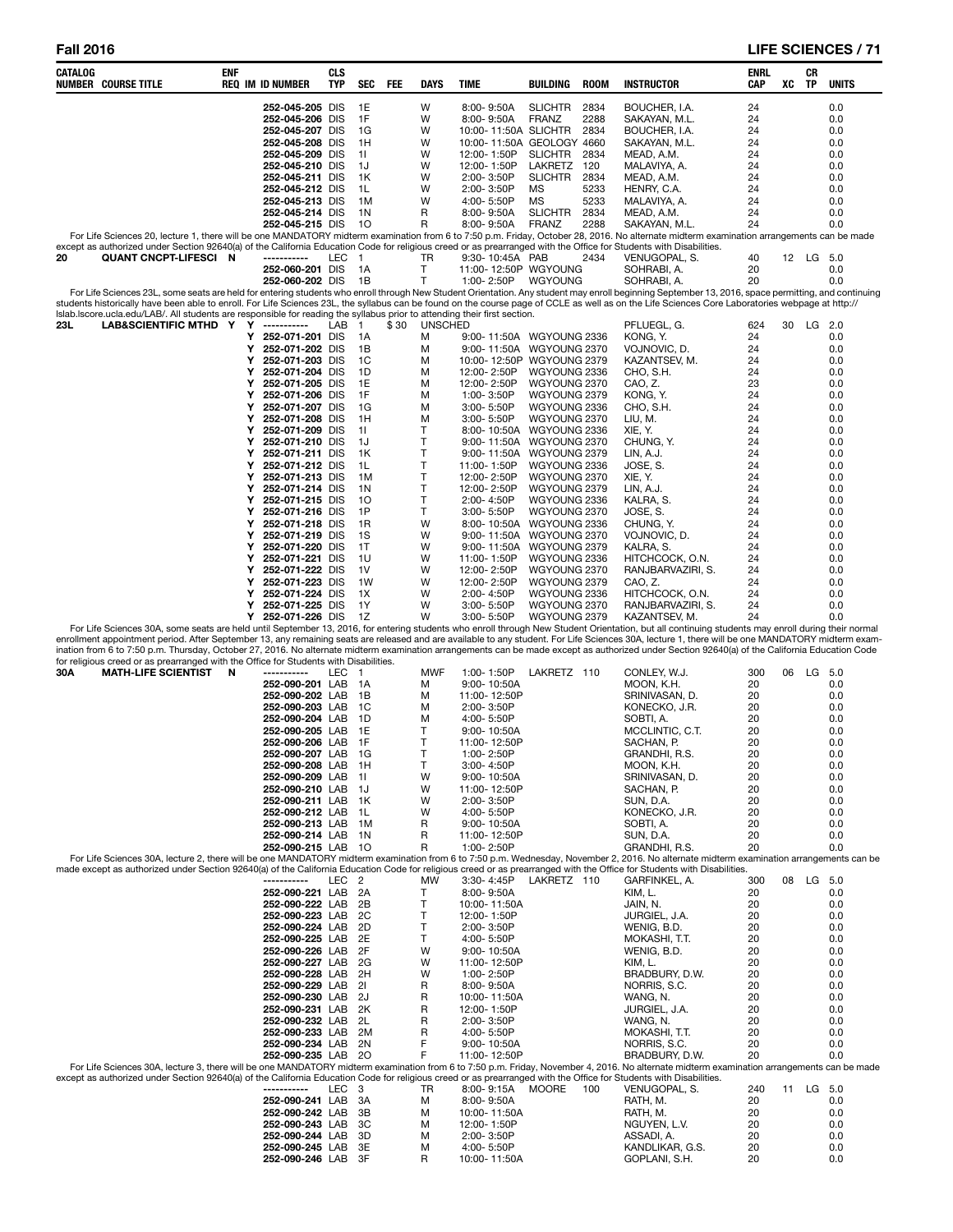## 72 / LINGUISTICS Fall 2016

| CATALOG      | NUMBER COURSE TITLE                                                                                        | <b>ENF</b> | <b>REQ IM ID NUMBER</b>                                                                                           | <b>CLS</b><br><b>TYP</b> | <b>SEC</b>                       | FEE | <b>DAYS</b>                 | TIME                                                                                 | BUILDING                                     | <b>ROOM</b>                | <b>INSTRUCTOR</b>                                                                                                                                                                                  | ENRL<br>CAP                      | XC                   | CR<br><b>TP</b>                      | <b>UNITS</b>                           |
|--------------|------------------------------------------------------------------------------------------------------------|------------|-------------------------------------------------------------------------------------------------------------------|--------------------------|----------------------------------|-----|-----------------------------|--------------------------------------------------------------------------------------|----------------------------------------------|----------------------------|----------------------------------------------------------------------------------------------------------------------------------------------------------------------------------------------------|----------------------------------|----------------------|--------------------------------------|----------------------------------------|
|              |                                                                                                            |            | 252-090-247 LAB<br>252-090-248 LAB<br>252-090-249 LAB<br>252-090-250 LAB<br>252-090-251 LAB<br>252-090-252 LAB 3L |                          | - 3G<br>3H<br>-31<br>3J<br>3K    |     | R<br>R<br>R<br>F<br>F<br>F  | 12:00-1:50P<br>2:00-3:50P<br>4:00-5:50P<br>8:00-9:50A<br>10:00-11:50A<br>12:00-1:50P |                                              |                            | NGUYEN, L.V.<br>KANDLIKAR, G.S.<br>GOPLANI, S.H.<br>SOURI, S.<br>SOURI, S.<br>ASSADI, A.                                                                                                           | 20<br>20<br>20<br>20<br>20<br>20 |                      |                                      | 0.0<br>0.0<br>0.0<br>0.0<br>0.0<br>0.0 |
| 89           | <b>HONORS SEMINARS</b><br>Life Sciences 89, seminar 1: Honors Seminar for Life Sciences 2, Lecture 2       | N          | 252-267-201 SEM 1<br>RESTRICT: INSTRUCTOR CONSENT                                                                 |                          |                                  |     | F                           | 3:15-4:30P                                                                           | <b>FRANZ</b>                                 | 1260                       | SCHEIN, S.                                                                                                                                                                                         | 20                               | 30                   | SO 1.0                               |                                        |
|              | Life Sciences 89, seminar 2: Honors Seminar for Life Sciences 2, Lecture 2                                 |            | 252-267-202 SEM 2<br>RESTRICT: INSTRUCTOR CONSENT                                                                 |                          |                                  |     | F                           | 3:15-4:30P                                                                           | <b>FRANZ</b>                                 | 1260                       | SCHEIN, S.                                                                                                                                                                                         | 20                               | 30                   | SO 1.0                               |                                        |
| 89HC         | <b>HONORS CONTRACTS</b>                                                                                    | N          | 252-268-201 TUT 1<br>252-268-202 TUT 2                                                                            |                          |                                  |     | <b>VAR</b><br>VAR           |                                                                                      |                                              |                            | LIPMAN, A.J.<br>FLUITT, A.H.                                                                                                                                                                       | 0<br>0                           | 30<br>30             | LG<br>LG                             | 1.0<br>1.0                             |
| 98X          | PEERS LS WORKSHOPS N                                                                                       |            | 252-296-201 SEM<br>252-296-202 SEM 2<br>252-296-203 SEM 3<br>252-296-204 SEM 4                                    |                          | $\overline{1}$                   |     | TR<br>TR<br>TR<br><b>TR</b> | 3:00-4:20P<br>4:30-5:50P<br>3:00-4:20P<br>4:30-5:50P                                 | LS<br>LS<br><b>BIO SCI</b><br><b>BIO SCI</b> | 2320<br>2320<br>301<br>301 | VAN VALKENBURGH, B<br>VAN VALKENBURGH, B<br>VAN VALKENBURGH, B<br>VAN VALKENBURGH, B                                                                                                               | 30<br>30<br>30<br>30             | 30<br>30<br>30<br>30 | PN 1.0<br>PN 1.0<br>PN 1.0<br>PN 1.0 |                                        |
|              | 135 or more units should contact the instructor at sbenko@partnership.SS.ucla.edu for further information. |            |                                                                                                                   |                          |                                  |     |                             |                                                                                      |                                              |                            | Life Sciences 110 is limited to freshman/sophomore/junior life sciences B.S. majors and undeclared life sciences students who have fewer than 136 units. Interested life sciences B.S. majors with |                                  |                      |                                      |                                        |
| 110<br>192A  | <b>CAREER EXPLORATION N</b><br>UNDERGRAD PRACTICUMY                                                        |            | 252-360-200 SEM 1<br>252-852-200 SEM 1<br>RESTRICT: INSTRUCTOR CONSENT                                            |                          |                                  |     | т<br>F                      | 2:00-3:50P<br>3:00-5:30P                                                             | <b>PAB</b><br>WGYOUNG 2336                   | 2434                       | KENNISON, R.L.<br>PFLUEGL, G.                                                                                                                                                                      | 40<br>20                         | 30<br>30             | PN 2.0<br>$LG$ 4.0                   |                                        |
| 192B         | UNDERGRAD PRACTICUMY                                                                                       |            | 252-853-200 SEM 1<br>RESTRICT: INSTRUCTOR CONSENT                                                                 |                          |                                  |     | F                           | $3:00 - 5:30P$                                                                       | <b>WGYOUNG</b>                               |                            | PFLUEGL, G.                                                                                                                                                                                        | 20                               | 30                   | LG                                   | -4.0                                   |
| 192D         | UNDERGRAD PRACTICUMY                                                                                       |            | 252-855-200 LAB 1<br>RESTRICT: INSTRUCTOR CONSENT                                                                 |                          |                                  |     | TR                          | 9:30-10:45A WGYOUNG                                                                  |                                              |                            | LASKI, F.A.                                                                                                                                                                                        | 20                               | 30                   | $LG$ 4.0                             |                                        |
| 192F<br>192G | <b>LEARNING ASST PROGMY</b><br><b>LEARNING ASSISTANT</b>                                                   | N          | 252-857-200 SEM 1<br>RESTRICT: INSTRUCTOR CONSENT<br>252-859-200 SEM 1                                            |                          |                                  |     | T<br>T                      | 5:00-5:50P<br>5:00-5:50P                                                             | LAKRETZ 120<br>LAKRETZ 120                   |                            | ROTH-JOHNSON, E.A.<br>ROTH-JOHNSON, E.A.                                                                                                                                                           | 20<br>20                         | 30<br>30             | SO 4.0<br>SO 1.0                     |                                        |
|              |                                                                                                            |            | RESTRICT: INSTRUCTOR CONSENT                                                                                      |                          |                                  |     |                             |                                                                                      |                                              |                            |                                                                                                                                                                                                    |                                  |                      |                                      |                                        |
|              | <b>LINGUISTICS</b><br>American Sign Language                                                               |            |                                                                                                                   |                          |                                  |     |                             |                                                                                      |                                              |                            |                                                                                                                                                                                                    |                                  |                      |                                      |                                        |
| 1<br>4       | <b>ELEMENTARY ASL</b><br><b>INTERMEDIATE ASL</b>                                                           | N<br>Υ     | 404-001-200 LEC<br>404-012-200 LEC                                                                                |                          | $\overline{1}$<br>$\overline{1}$ |     | МW                          | MTWRF 9:00-9:50A<br>12:00-2:30P                                                      | PUB AFF<br>PUB AFF                           | 2278<br>1256               | LEWIS, B.J.<br>LEWIS, B.J.                                                                                                                                                                         | 25<br>25                         | 30<br>30             | SO 5.0<br>SO 5.0                     |                                        |
| Linguistics  |                                                                                                            |            |                                                                                                                   |                          |                                  |     |                             |                                                                                      |                                              |                            | For Linguistics 1, some seats are held for entering students who enroll through New Student Orientation. Any student may enroll beginning September 13, 2016, space permitting, and continuing     |                                  |                      |                                      |                                        |
| 1            | students historically have been able to enroll.<br>INTR-STUDY-LANGUAGE N                                   |            | -----------                                                                                                       | LEC                      | $\overline{1}$                   |     | TR                          | 12:30-1:45P                                                                          | <b>BROAD</b>                                 | 2160E                      | SPORTICHE, D.L.                                                                                                                                                                                    | 420                              | 14                   | SO 5.0                               |                                        |
|              |                                                                                                            |            | 253-002-201 DIS                                                                                                   |                          | 1A                               |     | R                           | 3:00-3:50P                                                                           | <b>DODD</b>                                  | 178                        | WEST, L.A.                                                                                                                                                                                         | 20                               |                      |                                      | 0.0                                    |
|              |                                                                                                            |            | 253-002-202 DIS<br>253-002-203 DIS                                                                                |                          | 1B<br>1C                         |     | R<br>R                      | 3:00-3:50P<br>4:00-4:50P                                                             | <b>BUNCHE</b><br><b>BUNCHE</b>               | 3123<br>3123               | LEFKOWITZ, L.M.<br>LEFKOWITZ, L.M.                                                                                                                                                                 | 19<br>20                         |                      |                                      | 0.0<br>0.0                             |
|              |                                                                                                            |            | 253-002-204 DIS                                                                                                   |                          | 1D                               |     | R                           | 4:00-4:50P                                                                           | ROYCE                                        | 150                        | GOTOWSKI, M.K.                                                                                                                                                                                     | 20                               |                      |                                      | 0.0                                    |
|              |                                                                                                            |            | 253-002-205 DIS<br>253-002-206 DIS                                                                                |                          | 1E<br>1F                         |     | R<br>R                      | 4:00-4:50P<br>5:00-5:50P                                                             | <b>ROYCE</b><br><b>HAINES</b>                | 160<br>A74                 | KIM, T.H.<br>O'FLYNN, K.C.                                                                                                                                                                         | 20<br>20                         |                      |                                      | 0.0<br>0.0                             |
|              |                                                                                                            |            | 253-002-207 DIS<br>253-002-208 DIS                                                                                |                          | 1G<br>1H                         |     | R<br>R                      | 5:00-5:50P                                                                           | <b>ROYCE</b><br><b>ROYCE</b>                 | 150<br>160                 | GOTOWSKI, M.K.<br>KIM, T.H.                                                                                                                                                                        | 20<br>20                         |                      |                                      | 0.0<br>0.0                             |
|              |                                                                                                            |            | 253-002-209 DIS                                                                                                   |                          | 11                               |     | F                           | 5:00-5:50P<br>$9:00 - 9:50A$                                                         | <b>HAINES</b>                                | A28                        | O'FLYNN, K.C.                                                                                                                                                                                      | 20                               |                      |                                      | 0.0                                    |
|              |                                                                                                            |            | 253-002-211 DIS                                                                                                   |                          | 1K                               |     | F                           | $9:00 - 9:50A$                                                                       | <b>BUNCHE</b>                                | 3164                       | GOTOWSKI, M.K.                                                                                                                                                                                     | 20                               |                      |                                      | 0.0                                    |
|              |                                                                                                            |            | 253-002-212 DIS<br>253-002-213 DIS                                                                                |                          | 1L<br>1M                         |     | F<br>F                      | 10:00-10:50A BUNCHE<br>10:00-10:50A ROLFE                                            |                                              | A152<br>3134               | GOTOWSKI, M.K.<br>KIM. T.H.                                                                                                                                                                        | 20<br>20                         |                      |                                      | 0.0<br>0.0                             |
|              |                                                                                                            |            | 253-002-214 DIS                                                                                                   |                          | 1N                               |     | F                           | 10:00-10:50A PUB AFF                                                                 |                                              | 2284                       | LEE, J.                                                                                                                                                                                            | 20                               |                      |                                      | 0.0                                    |
|              |                                                                                                            |            | 253-002-215 DIS<br>253-002-216 DIS                                                                                |                          | 10<br>1P                         |     | F<br>F                      | 11:00-11:50A PUB AFF<br>11:00-11:50A BUNCHE                                          |                                              | 2333<br>A152               | LEE, J.<br>WEST. L.A                                                                                                                                                                               | 20<br>20                         |                      |                                      | 0.0<br>0.0                             |
|              |                                                                                                            |            | 253-002-217 DIS                                                                                                   |                          | 1Q                               |     | F                           | 12:00-12:50P PUB AFF                                                                 |                                              | 1264                       | O'FLYNN, K.C.                                                                                                                                                                                      | 20                               |                      |                                      | 0.0                                    |
|              |                                                                                                            |            | 253-002-218 DIS<br>253-002-219 DIS                                                                                |                          | 1R<br>1S                         |     | F<br>F                      | 12:00-12:50P PUB AFF<br>1:00-1:50P                                                   | <b>HAINES</b>                                | 2284<br>A76                | LEE, J.<br>WEST, L.A.                                                                                                                                                                              | 20<br>20                         |                      |                                      | 0.0<br>0.0                             |
|              |                                                                                                            |            | 253-002-220 DIS                                                                                                   |                          | 1T                               |     | F                           | 1:00-1:50P                                                                           | <b>HAINES</b>                                | A6                         | O'FLYNN, K.C.                                                                                                                                                                                      | 20                               |                      |                                      | 0.0                                    |
|              |                                                                                                            |            | 253-002-221 DIS<br>253-002-222 DIS                                                                                |                          | 1U<br>1V                         |     | F<br>F                      | 2:00-2:50P<br>2:00-2:50P                                                             | <b>HAINES</b><br><b>HAINES</b>               | A20<br>A28                 | WEST, L.A.<br>LEFKOWITZ, L.M.                                                                                                                                                                      | 20<br>20                         |                      |                                      | 0.0<br>0.0                             |
|              |                                                                                                            |            | -----------                                                                                                       | LEC                      | $\overline{2}$                   |     | <b>MW</b>                   | 12:30-1:45P                                                                          | <b>MOORE</b>                                 | 100                        | TORRENCE, W.H.                                                                                                                                                                                     | 380                              | 05                   | - SO                                 | 5.0                                    |
|              |                                                                                                            |            | 253-002-231 DIS<br>253-002-232 DIS                                                                                |                          | 2A<br>2B                         |     | W<br>W                      | 2:00-2:50P<br>2:00-2:50P                                                             | <b>HAINES</b><br>PUB AFF                     | A74<br>1264                | CHONG, J.A.<br>O'LEARY, M.C.                                                                                                                                                                       | 20<br>20                         |                      |                                      | 0.0<br>0.0                             |
|              |                                                                                                            |            | 253-002-233 DIS                                                                                                   |                          | 2C                               |     | W                           | 2:00-2:50P                                                                           | <b>HUMANTS A26</b>                           |                            | KAPS, M.                                                                                                                                                                                           | 20                               |                      |                                      | 0.0                                    |
|              |                                                                                                            |            | 253-002-234 DIS                                                                                                   |                          | 2D                               |     | W                           | 3:00-3:50P                                                                           | <b>HUMANTS A26</b>                           |                            | KAPS, M.                                                                                                                                                                                           | 20                               |                      |                                      | 0.0                                    |
|              |                                                                                                            |            | 253-002-235 DIS<br>253-002-236 DIS                                                                                |                          | 2E<br>2F                         |     | W<br>W                      | 3:00-3:50P<br>3:00-3:50P                                                             | PUB AFF<br><b>HAINES</b>                     | 1264<br>A74                | O'LEARY, M.C.<br>CHONG, J.A.                                                                                                                                                                       | 20<br>20                         |                      |                                      | 0.0<br>0.0                             |
|              |                                                                                                            |            | 253-002-237 DIS                                                                                                   |                          | 2G                               |     | W                           | 4:00-4:50P                                                                           | PUB AFF                                      | 1278                       | O'LEARY, M.C.                                                                                                                                                                                      | 20                               |                      |                                      | 0.0                                    |
|              |                                                                                                            |            | 253-002-238 DIS<br>253-002-239 DIS                                                                                |                          | 2H<br>21                         |     | W<br>R                      | 4:00-4:50P<br>9:00-9:50A                                                             | <b>HUMANTS A66</b><br><b>DODD</b>            | 154                        | KAPS, M.<br>CHONG, J.A.                                                                                                                                                                            | 20<br>20                         |                      |                                      | 0.0<br>0.0                             |
|              |                                                                                                            |            | 253-002-240 DIS                                                                                                   |                          | 2J                               |     | R                           | $9:00 - 9:50A$                                                                       | <b>HAINES</b>                                | 122                        | GLEWWE, E.R.                                                                                                                                                                                       | 20                               |                      |                                      | 0.0                                    |
|              |                                                                                                            |            | 253-002-241 DIS<br>253-002-242 DIS                                                                                |                          | 2K<br>2L                         |     | R<br>R                      | 10:00-10:50A BUNCHE<br>4:00-4:50P                                                    | <b>HAINES</b>                                | A152<br>A74                | JACOBSON, R.M.<br>GLEWWE, E.R.                                                                                                                                                                     | 20<br>20                         |                      |                                      | 0.0<br>0.0                             |
|              |                                                                                                            |            | 253-002-243 DIS                                                                                                   |                          | 2M                               |     | F                           | $9:00 - 9:50A$                                                                       | PUB AFF                                      | 2325                       | GLEWWE, E.R.                                                                                                                                                                                       | 20                               |                      |                                      | 0.0                                    |
|              |                                                                                                            |            | 253-002-244 DIS<br>253-002-245 DIS                                                                                |                          | 2N<br>20                         |     | F<br>F                      | 11:00-11:50A<br>12:00-12:50P                                                         | <b>DODD</b><br><b>HAINES</b>                 | 154<br>A20                 | JACOBSON, R.M.<br>ADAMS, J.J.                                                                                                                                                                      | 20<br>20                         |                      |                                      | 0.0<br>0.0                             |
|              |                                                                                                            |            | 253-002-246 DIS                                                                                                   |                          | 2P                               |     | F                           | 1:00-1:50P                                                                           | <b>BUNCHE</b>                                | A152                       | JACOBSON, R.M.                                                                                                                                                                                     | 20                               |                      |                                      | 0.0                                    |
|              |                                                                                                            |            | 253-002-247 DIS                                                                                                   |                          | 2Q                               |     | F                           | 1:00-1:50P                                                                           | <b>BUNCHE</b>                                | 2156                       | ADAMS, J.J.                                                                                                                                                                                        | 20                               |                      |                                      | 0.0                                    |
|              |                                                                                                            |            | 253-002-248 DIS<br>253-002-249 DIS                                                                                |                          | 2R<br><b>2S</b>                  |     | F<br>F                      | 2:00-2:50P<br>2:00-2:50P                                                             | <b>HAINES</b><br><b>BUNCHE</b>               | A76<br>2156                | JACOBSON, R.M.<br>ADAMS, J.J.                                                                                                                                                                      | 20<br>20                         |                      |                                      | 0.0<br>0.0                             |
| 11           | <b>LANGUAGE IN ACTION</b>                                                                                  | N          | -----------                                                                                                       | LEC                      | $\overline{1}$                   |     | T                           | 3:00-5:50P                                                                           | PUB AFF                                      | 1337                       | YOKOYAMA, O.T.                                                                                                                                                                                     | 50                               | 30                   | LG                                   | 5.0                                    |
|              |                                                                                                            |            | 253-035-201 DIS<br>253-035-202 DIS                                                                                |                          | 1A<br>1B                         |     | F<br>F                      | 12:00-1:50P<br>2:00-3:50P                                                            | PUB AFF<br>BUNCHE 3123                       | 1337                       | BAE, E.Y.<br>BAE, E.Y.                                                                                                                                                                             | 27<br>23                         |                      |                                      | 0.0<br>0.0                             |
| 19           | FIAT LUX FRSHMN SEM                                                                                        | N          | 253-057-200 SEM 1<br>RESTRICT: UNDERGRADUATE STUDENTS ONLY                                                        |                          |                                  |     | W                           | 1:00-1:50P                                                                           | HAINES                                       | A28                        | HARRIS, J.A.                                                                                                                                                                                       | 0                                | 30                   | PN 1.0                               |                                        |
|              | Linguistics 19, seminar 1: Visual Magic: From Illusions to Reading                                         |            |                                                                                                                   |                          |                                  |     |                             |                                                                                      |                                              |                            |                                                                                                                                                                                                    |                                  |                      |                                      |                                        |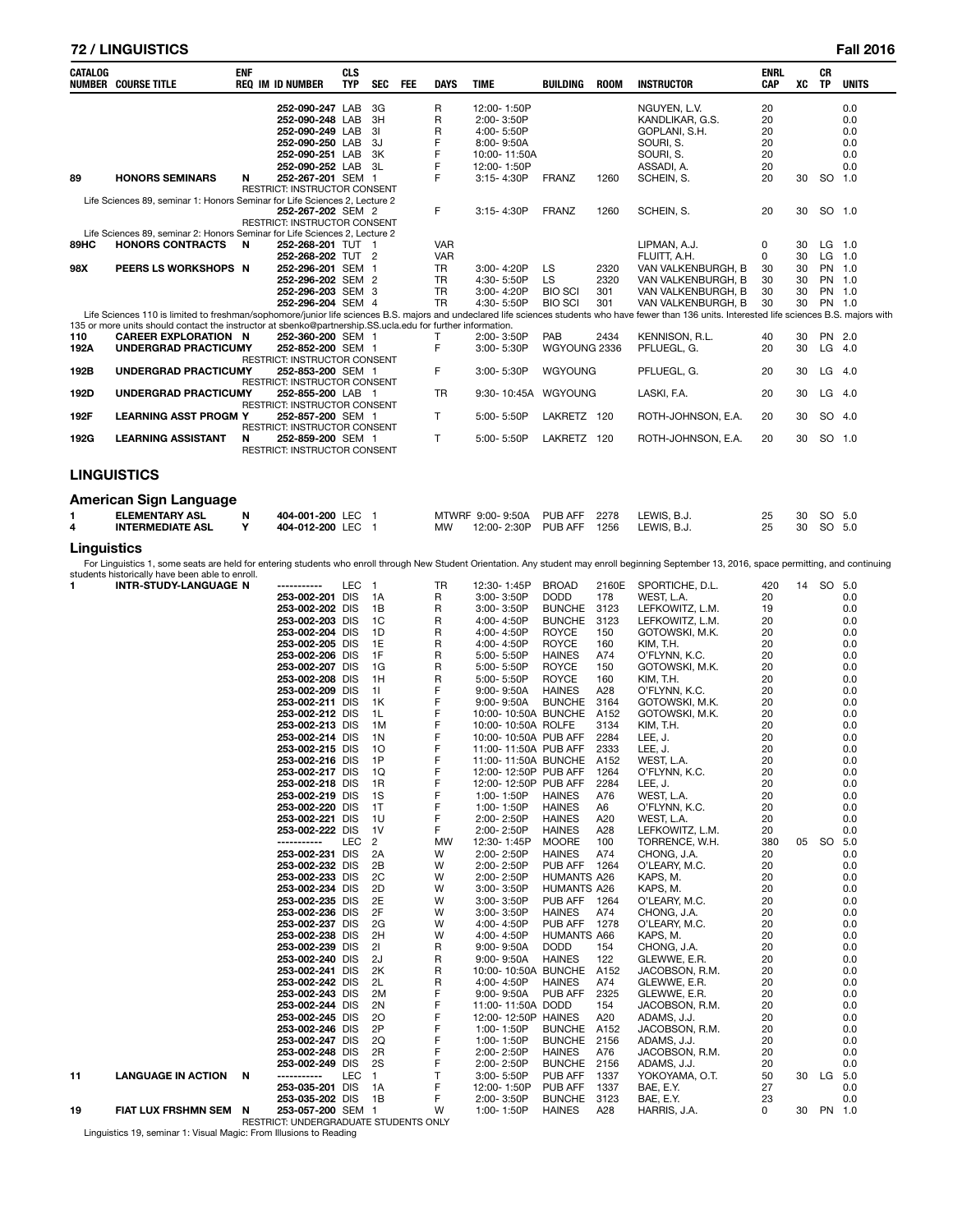| CATALOG | <b>NUMBER COURSE TITLE</b>                                                                                    | enf | <b>REQ IM ID NUMBER</b>                                      | CLS<br>TYP | <b>SEC</b>         | FEE | <b>DAYS</b>              | <b>TIME</b>                                | <b>BUILDING</b>                | <b>ROOM</b>   | <b>INSTRUCTOR</b>                                                                                                                                                                               | <b>ENRL</b><br>CAP | XC       | CR<br>TP  | <b>UNITS</b>             |
|---------|---------------------------------------------------------------------------------------------------------------|-----|--------------------------------------------------------------|------------|--------------------|-----|--------------------------|--------------------------------------------|--------------------------------|---------------|-------------------------------------------------------------------------------------------------------------------------------------------------------------------------------------------------|--------------------|----------|-----------|--------------------------|
|         | students historically have been able to enroll.                                                               |     |                                                              |            |                    |     |                          |                                            |                                |               | For Linguistics 20, some seats are held for entering students who enroll through New Student Orientation. Any student may enroll beginning September 13, 2016, space permitting, and continuing |                    |          |           |                          |
| 20      | <b>INTRO LING ANALYSIS</b>                                                                                    | - N | -----------                                                  | LEC        | $\overline{1}$     |     | <b>MW</b>                | 2:00-3:50P                                 | BUNCHE 2209A                   |               | HAYES, B.P.                                                                                                                                                                                     | 140                |          | 07 SO 5.0 |                          |
|         |                                                                                                               |     | 253-090-201 DIS<br>253-090-202 DIS                           |            | 1А<br>1B           |     | R<br>R                   | 9:00-9:50A<br>10:00-10:50A DODD            | <b>HUMANTS A32</b>             | 154           | YOO, H.J.<br>YOO, H.J.                                                                                                                                                                          | 16<br>16           |          |           | 0.0<br>0.0               |
|         |                                                                                                               |     | 253-090-203 DIS                                              |            | 1C                 |     | R                        | 11:00-11:50A ROYCE                         |                                | 150           | YOO, H.J.                                                                                                                                                                                       | 16                 |          |           | 0.0                      |
|         |                                                                                                               |     | 253-090-204 DIS<br>253-090-205 DIS                           |            | 1D<br>1E           |     | R<br>R                   | 12:00-12:50P BUNCHE<br>1:00-1:50P          | PUB AFF                        | 1221A<br>1256 | GAINES, S.G.<br>YOO, H.J.                                                                                                                                                                       | 16<br>16           |          |           | 0.0<br>0.0               |
|         |                                                                                                               |     | 253-090-206 DIS                                              |            | 1F<br>1G           |     | R<br>R                   | 1:00-1:50P                                 | PUB AFF<br><b>HAINES</b>       | 2278<br>A20   | GAINES, S.G.<br>GAINES, S.G.                                                                                                                                                                    | 16<br>16           |          |           | 0.0<br>0.0               |
|         |                                                                                                               |     | 253-090-207 DIS<br>253-090-208 DIS                           |            | 1H                 |     | R                        | 2:00-2:50P<br>4:00-4:50P                   | <b>HAINES</b>                  | A6            | GAINES, S.G.                                                                                                                                                                                    | 12                 |          |           | 0.0                      |
|         |                                                                                                               |     | -----------<br>253-090-211 DIS                               | LEC        | 2<br>2A            |     | <b>MW</b><br>R           | 12:00-1:50P<br>9:00-9:50A                  | <b>HUMANTS A26</b><br>PUB AFF  | 1337          | BURNS, R.<br>BURNS, R.                                                                                                                                                                          | 25<br>25           | 05       | <b>SO</b> | 5.0<br>0.0               |
|         |                                                                                                               |     | -----------                                                  | <b>LEC</b> | 3                  |     | TR                       | 2:00-3:50P                                 | <b>BUNCHE</b>                  | 3157          | BURNS, R.                                                                                                                                                                                       | 25                 | 15       | SO        | 5.0                      |
| 99      | <b>STUDENT RSRCH PRGRMN</b>                                                                                   |     | 253-090-221 DIS<br>253-297-201 TUT                           |            | 3A<br>$\mathbf{1}$ |     | F<br><b>VAR</b>          | 9:00-9:50A                                 | PUB AFF                        | 2317          | BURNS, R.<br>RETT, J.L.                                                                                                                                                                         | 25<br>0            | 30       |           | 0.0<br>PN 1.0-2.0        |
| 103     | <b>INTRO-GEN PHONETICS Y</b>                                                                                  |     | -----------<br>253-334-201 DIS                               | LEC        | $\mathbf{1}$<br>1A |     | <b>MW</b><br>R           | 2:00-3:50P<br>10:00-10:50A BUNCHE          | <b>BUNCHE</b>                  | 2160<br>1265  | SUNDARA, M.<br>ROYER, A.J.                                                                                                                                                                      | 40<br>10           | 30       | SO        | 5.0<br>0.0               |
|         |                                                                                                               |     | 253-334-202 DIS                                              |            | 1B                 |     | R                        | 11:00-11:50A BUNCHE                        |                                | 1265          | ROYER, A.J.                                                                                                                                                                                     | 10                 |          |           | 0.0                      |
|         |                                                                                                               |     | 253-334-203 DIS<br>253-334-204 DIS                           |            | 1C<br>1D           |     | F<br>F                   | 9:00-9:50A<br>10:00-10:50A ROLFE           | <b>BUNCHE</b>                  | 2150<br>3120  | ROYER, A.J.<br>ROYER, A.J.                                                                                                                                                                      | 10<br>10           |          |           | 0.0<br>0.0               |
| 104     | <b>EXPRMNTL PHONETICS Y</b>                                                                                   |     | -----------                                                  | <b>LEC</b> | $\mathbf{1}$       |     | <b>MW</b>                | 2:00-3:50P                                 | <b>BUNCHE</b>                  | 3157          | KEATING, P.                                                                                                                                                                                     | 40                 | 07       | <b>SO</b> | 5.0                      |
|         |                                                                                                               |     | 253-351-201 DIS<br>253-351-202 DIS                           |            | 1A<br>1B           |     | R<br>R                   | 9:00-9:50A<br>10:00-10:50A ROLFE           | <b>ROLFE</b>                   | 2118<br>2118  | YANG, M.<br>YANG, M.                                                                                                                                                                            | 20<br>20           |          |           | 0.0<br>0.0               |
| 105     | <b>MORPHOLOGY</b>                                                                                             | Y   | -----------<br>253-330-201 DIS                               | LEC        | $\mathbf{1}$<br>1A |     | TR<br>F                  | 2:00-3:50P<br>11:00-11:50A PUB AFF         | <b>BUNCHE</b>                  | 3164<br>2319  | BOZZONE, C.<br>CULINOVIC, D.                                                                                                                                                                    | 40<br>20           | 15       | SO.       | 5.0<br>0.0               |
|         |                                                                                                               |     | 253-330-202 DIS                                              |            | 1B                 |     | F                        | 12:00-12:50P PUB AFF                       |                                | 1284          | CULINOVIC, D.                                                                                                                                                                                   | 20                 |          |           | 0.0                      |
| 110     | <b>INTRO TO HIST LING</b>                                                                                     | Y   | -----------<br>RESTRICT: ALL LINGUISTICS-RELATED MAJORS      | LEC        | -1                 |     | TR                       | 4:00-5:50P                                 | <b>BUNCHE</b>                  | 3178          | GOLDSTEIN, D.M.                                                                                                                                                                                 | 40                 | 16       | SO        | 5.0                      |
|         |                                                                                                               |     | 253-385-201 DIS<br>253-385-202 DIS                           |            | 1A<br>1B           |     | F<br>F.                  | 11:00-11:50A ROLFE<br>12:00-12:50P BUNCHE  |                                | 3135<br>3156  | ROBERTS, B.D.<br>ROBERTS, B.D.                                                                                                                                                                  | 20<br>20           |          |           | 0.0<br>0.0               |
| 110G    | <b>INTRO TO HIST LING</b>                                                                                     | N   | 253-361-200 LEC                                              |            | -1                 |     | TR                       | 4:00-5:50P                                 | <b>BUNCHE</b>                  | 3178          | GOLDSTEIN, D.M.                                                                                                                                                                                 | 10                 | 16       | SU        | 2.0                      |
| 114     | AMRCN INDIGENS LING N                                                                                         |     | <b>RESTRICT: GRADUATE STUDENTS</b><br>-----------            | LEC        | -1                 |     | <b>MW</b>                | 10:00-11:50A ROYCE                         |                                | 156           | MUNRO, P.                                                                                                                                                                                       | 35                 | 03       | SO        | 5.0                      |
|         |                                                                                                               |     | 253-384-201 DIS<br>253-384-202 DIS                           |            | 1A<br>1B           |     | w<br>W                   | 2:00-2:50P<br>$3:00 - 3:50P$               | <b>BUNCHE</b><br><b>BUNCHE</b> | 3117<br>3117  | COTE-BOUCHER, P.<br>COTE-BOUCHER, P.                                                                                                                                                            | 17<br>18           |          |           | 0.0<br>0.0               |
| M116    | INTRO-JAPANESE LING                                                                                           | Υ   | -----------                                                  | LEC        | $\mathbf{1}$       |     | TR                       | 11:00-12:15P PUB AFF                       |                                | 2232          | IWASAKI, S.                                                                                                                                                                                     | 8                  | 13       | LG        | 4.0                      |
|         |                                                                                                               |     | SAME AS: JAPAN M120<br>253-397-201 DIS                       |            | 1A                 |     | F                        | 9:00-9:50A                                 | <b>ROYCE</b>                   | 162           | KONSTANTINOVSKAIA,                                                                                                                                                                              | 4                  |          |           | 0.0                      |
| 120A    | <b>PHONOLOGY I</b>                                                                                            | Υ   | 253-397-202 DIS<br>-----------                               | LEC        | 1B<br>$\mathbf{1}$ |     | F<br><b>MW</b>           | 1:00-1:50P<br>$8:00 - 9:50A$               | PUB AFF<br><b>ROLFE</b>        | 1234<br>3126  | KONSTANTINOVSKAIA,<br>SANDELL, R.P.                                                                                                                                                             | 4<br>40            | 01       | <b>SO</b> | 0.0<br>5.0               |
|         |                                                                                                               |     | 253-420-201 DIS                                              |            | 1A                 |     | F<br>F                   | 9:00-9:50A                                 | <b>BUNCHE</b>                  | 3170          | LIN, I.                                                                                                                                                                                         | 20                 |          |           | 0.0                      |
| 120B    | <b>SYNTAX I</b>                                                                                               | Y   | 253-420-202 DIS<br>-----------                               | LEC        | 1B<br>$\mathbf{1}$ |     | MW                       | 10:00-10:50A PUB AFF<br>12:00-1:50P        | <b>BUNCHE</b>                  | 2325<br>3157  | LIN, I.<br>SCHUTZE, C.T.                                                                                                                                                                        | 20<br>40           | 05       | SO        | 0.0<br>5.0               |
|         |                                                                                                               |     | 253-437-201 DIS<br>253-437-202 DIS                           |            | 1А<br>1B           |     | R<br>R                   | 9:00-9:50A<br>10:00-10:50A BUNCHE          | <b>BUNCHE</b>                  | 2156<br>3123  | STOCKWELL, R.<br>STOCKWELL, R.                                                                                                                                                                  | 20<br>20           |          |           | 0.0<br>0.0               |
| 120C    | <b>SEMANTICS I</b>                                                                                            | Y   | -----------                                                  | LEC        | $\mathbf{1}$       |     | <b>MW</b>                | 12:00-1:50P                                | <b>ROLFE</b>                   | 3134          | RETT, J.L.                                                                                                                                                                                      | 40                 | 05       | SO        | 5.0                      |
|         |                                                                                                               |     | 253-422-201 DIS<br>253-422-202 DIS                           |            | 1A<br>1B           |     | w<br>w                   | 3:00-3:50P<br>4:00-4:50P                   | PUB AFF<br><b>BUNCHE</b>       | 1278<br>3164  | WICHMAN, V.K.<br>WICHMAN, V.K.                                                                                                                                                                  | 20<br>20           |          |           | 0.0<br>0.0               |
| 130     | <b>LANGUAGE DEVELOPMNTY</b>                                                                                   |     | -----------<br>253-741-201 DIS                               | LEC        | $\mathbf{1}$<br>1A |     | <b>MW</b><br>R           | 4:00-5:50P<br>4:00-4:50P                   | PUB AFF<br><b>HAINES</b>       | 2242<br>A24   | MATEU MARTIN, V.E.<br>MATEU MARTIN, V.E.                                                                                                                                                        | 25<br>25           | 09       | SO        | 5.0<br>0.0               |
| M150    | INTRO-INDO-EUR LING Y                                                                                         |     | -----------<br>SAME AS: I E STD M150                         | LEC        | $\mathbf{1}$       |     | TR                       | 10:00-11:50A BUNCHE                        |                                | 3150          | BOZZONE, C.                                                                                                                                                                                     | 15                 |          | 13 SO     | 5.0                      |
|         |                                                                                                               |     | 253-538-201 DIS                                              |            | 1A                 |     | R                        | 1:00-1:50P                                 | PUB AFF                        | 2292          | MOTTER, T.C.                                                                                                                                                                                    | 7                  |          |           | 0.0                      |
| 180     | <b>MATH STRUCT-LANG I</b>                                                                                     | Υ   | 253-538-202 DIS<br>-----------                               | LEC        | 1B<br>$\mathbf{1}$ |     | R<br>TR                  | 2:00-2:50P<br>2:00-3:50P                   | <b>HAINES</b><br><b>HAINES</b> | A78<br>A44    | MOTTER, T.C.<br>TELLINGS, J.L.                                                                                                                                                                  | 8<br>40            | 30       | SO 5.0    | 0.0                      |
|         |                                                                                                               |     | 253-761-201 DIS                                              |            | 1A                 |     | F<br>F                   | $9:00 - 9:50A$                             | <b>HUMANTS A46</b>             |               | WONG, D.J.                                                                                                                                                                                      | 20                 |          |           | 0.0                      |
| 191B    | <b>VARIABLE TOPICS</b>                                                                                        | N   | 253-761-202 DIS 1B<br>253-848-200 SEM 1                      |            |                    |     | М                        | 10:00-10:50A HUMANTS A26<br>11:00-1:50P MS |                                | 5217          | WONG, D.J.<br>IVANOVA, O.                                                                                                                                                                       | 20<br>20           | 30       |           | 0.0<br>SO 2.0/4.0        |
| 197     | Linguistics 191B, seminar 1: Language in East Africa: History, Culture, Politics<br><b>INDIVIDUAL STUDIES</b> | Y   | 253-882-201 TUT 1                                            |            |                    |     | <b>VAR</b>               |                                            |                                |               | ZURAW, K.R.                                                                                                                                                                                     | 0                  | 30       |           | SO 2.0-4.0               |
|         |                                                                                                               |     | 253-882-202 TUT 2<br>253-882-203 TUT 3                       |            |                    |     | <b>VAR</b><br><b>VAR</b> |                                            |                                |               | JUN, S.<br>HARRIS, J.A.                                                                                                                                                                         | 0<br>0             | 30<br>30 |           | SO 2.0-4.0<br>SO 2.0-4.0 |
|         |                                                                                                               |     | 253-882-204 TUT 4                                            |            |                    |     | <b>VAR</b>               |                                            |                                |               | KOOPMAN, H.                                                                                                                                                                                     | 0                  | 30       |           | SO 2.0-4.0               |
|         |                                                                                                               |     | 253-882-205 TUT 5<br>253-882-206 TUT 6                       |            |                    |     | <b>VAR</b><br><b>VAR</b> |                                            |                                |               | SANDELL, R.P.<br>HAYES, B.P.                                                                                                                                                                    | 0<br>0             | 30<br>30 |           | SO 2.0-4.0<br>SO 2.0-4.0 |
|         |                                                                                                               |     | 253-882-207 TUT 7<br>253-882-208 TUT 8                       |            |                    |     | <b>VAR</b><br><b>VAR</b> |                                            |                                |               | RETT, J.L.<br>SUNDARA, M.                                                                                                                                                                       | 0<br>0             | 30<br>30 |           | SO 2.0-4.0<br>SO 2.0-4.0 |
| 198A    | <b>HONORS RESEARCH I</b>                                                                                      | Υ   | 253-888-201 TUT 1                                            |            |                    |     | <b>VAR</b>               |                                            |                                |               | KOOPMAN, H.                                                                                                                                                                                     | 0                  | 30       |           | 4.0                      |
| 200A    | <b>PHONOLGCL THEORY I</b>                                                                                     | N   | 653-009-200 LEC 1<br>RESTRICT: INSTRUCTOR CONSENT            |            |                    |     | TR                       | 10:00-11:50A HAINES                        |                                | 122           | ZURAW, K.R.                                                                                                                                                                                     | 20                 | 30       |           | SO 4.0                   |
| 200B    | <b>SYNTACTIC THEORY I</b>                                                                                     | N   | 653-011-200 LEC 1<br>RESTRICT: LINGUISTICS GRADUATE STUDENTS |            |                    |     | MW                       | 10:00-11:50A HAINES                        |                                | 110           | KOOPMAN, H.                                                                                                                                                                                     | 20                 | 30       | SO 4.0    |                          |
| 208     | <b>MATH STRUCT-LANG I</b>                                                                                     | N   | 653-123-200 LEC 1<br>RESTRICT: LINGUISTICS GRADUATE STUDENTS |            |                    |     | TR.                      | 2:00-3:50P                                 | HAINES                         | A44           | TELLINGS, J.L.                                                                                                                                                                                  | 10                 | 30       | SO 5.0    |                          |
| 209A    | <b>COMPUTATNL LING I</b>                                                                                      | N   | 653-127-200 LEC 1                                            |            |                    |     | MW                       | 10:00-11:50A PUB AFF                       |                                | 2292          | HUNTER, T.                                                                                                                                                                                      | 16                 | 30       |           | SO 5.0                   |
| 210A    | <b>FIELD METHODS I</b>                                                                                        | N   | RESTRICT: LINGUISTICS GRADUATE STUDENTS<br>653-134-200 LEC 1 |            |                    |     | TR                       | 12:00-1:50P                                | BUNCHE 1265                    |               | TORRENCE, W.H.                                                                                                                                                                                  | 20                 | 30       | SO 4.0    |                          |
| 251A    | <b>TPCS-PHNTCS&amp;PHONLGYN</b>                                                                               |     | RESTRICT: LINGUISTICS GRADUATE STUDENTS<br>653-382-200 SEM 1 |            |                    |     | TR.                      | 4:00-5:50P                                 | BUNCHE 2150                    |               | DALAND, R.T.                                                                                                                                                                                    | 30                 | 30       | $LG$ 4.0  |                          |
| 251B    | TPCS-PHNTCS&PHONLGYN                                                                                          |     | RESTRICT: LINGUISTICS GRADUATE STUDENTS<br>653-383-200 SEM 1 |            |                    |     | TR                       | 4:00-5:50P                                 | BUNCHE 2150                    |               | DALAND, R.T.                                                                                                                                                                                    | 30                 | 30       | SU 2.0    |                          |
| 252A    | TPC-SYNTAX&SEMANTCSN                                                                                          |     | RESTRICT: LINGUISTICS GRADUATE STUDENTS<br>653-390-200 SEM 1 |            |                    |     | TR                       | 2:00-3:50P                                 | CAMPBEL 2122A                  |               | HARRIS, J.A.                                                                                                                                                                                    | 10                 | 30       | $LG$ 4.0  |                          |
| 252B    | TPC-SYNTAX&SEMANTCSN                                                                                          |     | RESTRICT: LINGUISTICS GRADUATE STUDENTS<br>653-391-200 SEM 1 |            |                    |     | TR.                      | 2:00-3:50P                                 | CAMPBEL 2122A                  |               | HARRIS, J.A.                                                                                                                                                                                    | 10                 | 30       |           | SU 2.0                   |
| 261A    | <b>SEM IN PHONOLOGY</b>                                                                                       | N   | RESTRICT: LINGUISTICS GRADUATE STUDENTS<br>653-438-200 SEM 1 |            |                    |     | w                        | 4:00-5:50P                                 | CAMPBEL 2122A                  |               | ZURAW, K.R.                                                                                                                                                                                     | 15                 | 30       |           | SU 2.0/4.0               |
|         |                                                                                                               |     | RESTRICT: LINGUISTICS GRADUATE STUDENTS                      |            |                    |     |                          |                                            |                                |               |                                                                                                                                                                                                 |                    |          |           |                          |
| 262A    | SEM-SYNTAX&SEMANTCSN                                                                                          |     | 653-457-200 SEM 1<br>RESTRICT: LINGUISTICS GRADUATE STUDENTS |            |                    |     | F.                       | 2:00-3:50P                                 | CAMPBEL 2122A                  |               | KOOPMAN, H.                                                                                                                                                                                     | 15                 | 30       |           | SU 2.0/4.0               |
| 265A    | <b>AMER INDIAN LING</b>                                                                                       | N   | 653-392-200 SEM 1<br>RESTRICT: LINGUISTICS GRADUATE STUDENTS |            |                    |     | T.                       | 1:00-1:50P                                 |                                |               | CAMPBEL 2122A MUNRO, P.                                                                                                                                                                         | 15                 |          |           | 30 SU 1.0/4.0            |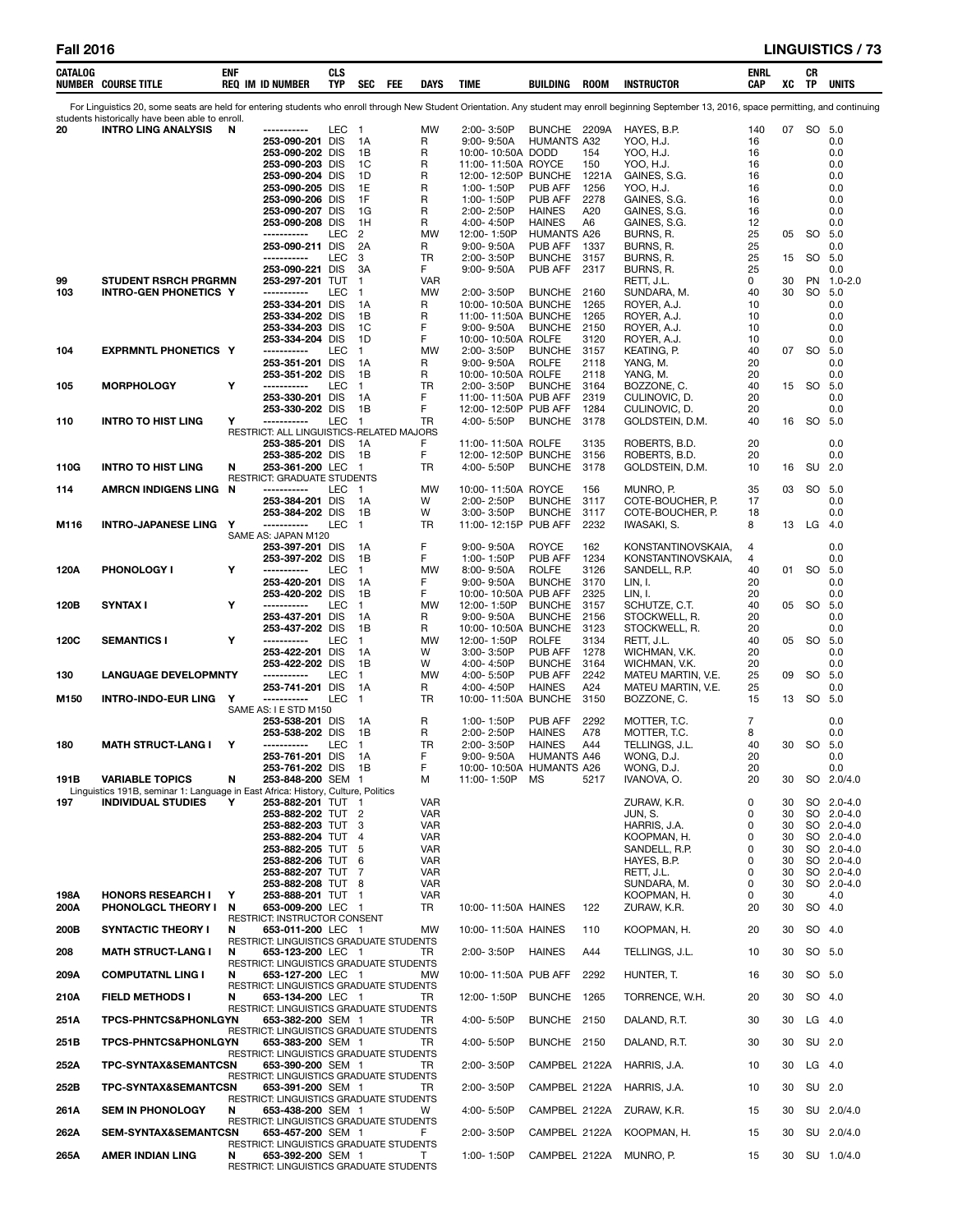### 74 / MANAGEMENT Fall 2016

| <b>CATALOG</b><br>NUMBER | <b>COURSE TITLE</b>                                       | <b>ENF</b> | <b>REO IM ID NUMBER</b>                                                          | <b>CLS</b><br><b>TYP</b> | <b>SEC</b> | <b>FEE</b> | <b>DAYS</b> | <b>TIME</b>                                  | <b>BUILDING</b>                                | <b>ROOM</b>          | <b>INSTRUCTOR</b>                         | <b>ENRL</b><br><b>CAP</b> | XC                    | СR<br><b>TP</b> | UNITS             |
|--------------------------|-----------------------------------------------------------|------------|----------------------------------------------------------------------------------|--------------------------|------------|------------|-------------|----------------------------------------------|------------------------------------------------|----------------------|-------------------------------------------|---------------------------|-----------------------|-----------------|-------------------|
| 275                      | LINGUISTIC COLLOQUM N                                     |            | 653-512-200 DIS<br>RESTRICT: ALL LINGUISTICS-RELATED MAJORS                      |                          |            |            | F           | 11:00-1:50P                                  | <b>HAINES</b>                                  | A25                  | HAYES, B.P.                               | 5                         | 30                    | <b>SU</b>       | 4.0               |
| 276                      | <b>LING COLLOQUIUM</b>                                    | N          | 653-518-200 DIS<br>RESTRICT: ALL LINGUISTICS-RELATED MAJORS                      |                          |            |            | F           | 11:00-1:50P                                  | <b>HAINES</b>                                  | A25                  | HAYES, B.P.                               | 45                        |                       | SU              | 0.0               |
| 403                      | <b>PRACTICAL PHONETICS N</b>                              |            | 653-704-201 LEC 1<br>653-704-202 LEC 2<br>653-704-203 LEC 3                      |                          |            |            | R<br>R      | 10:00-10:50A<br>5:00-5:50P<br>$9:00 - 9:50A$ | <b>BUNCHE</b><br><b>ROLFE</b><br><b>BUNCHE</b> | 1265<br>3115<br>2150 | SUNDARA, M.<br>SUNDARA, M.<br>SUNDARA, M. | 5<br>5                    | 30<br>30<br>30        | SU<br>SU<br>SU  | 1.0<br>1.0<br>1.0 |
| 411A                     | <b>RESEARCH ORIENTATN</b>                                 | N          | 653-704-204 LEC 4<br>653-711-200 LEC<br>RESTRICT: ALL LINGUISTICS-RELATED MAJORS |                          |            |            | F<br>R      | 10:00-10:50A<br>1:00-1:50P                   | <b>ROLFE</b><br>CAMPBEL 2122A                  | 3120                 | SUNDARA, M.<br>JUN.S.                     | 5<br>15                   | 30<br>30              | SU<br><b>SU</b> | 1.0<br>2.0        |
| 422<br>444               | PHONETIC DATA ANLY<br><b>M A THESIS PREP SEM</b>          | N.<br>N.   | 653-725-200 LAB<br>653-680-200 SEM 1<br>RESTRICT: ALL LINGUISTICS-RELATED MAJORS |                          |            |            | м<br>R      | 12:00-12:50P<br>1:00-1:50P                   | CAMPBEL<br><b>ROYCE</b>                        | 2101K<br>166         | SUNDARA, M.<br>JUN, S.                    | 20<br>10                  | 30<br>30              | SU<br><b>SU</b> | 2.0<br>4.0        |
| <b>Swahili</b>           |                                                           |            |                                                                                  |                          |            |            |             |                                              |                                                |                      |                                           |                           |                       |                 |                   |
| 4                        | <b>ELEMENTARY SWAHILI</b><br><b>INTERMEDIATE SWAHIL N</b> | - N        | 427-003-200 LEC<br>427-012-200 LEC                                               |                          |            |            | TR          | MTWRF 9:00-9:50A                             | PUB AFF<br>10:00-11:30A PUB AFF                | 1023<br>1023         | IVANOVA, O.<br>IVANOVA, O.                | 20<br>20                  | 02 <sup>°</sup><br>13 | SO.<br>SO.      | 4.0<br>4.0        |

## MANAGEMENT

Management 108 thru 127B are limited to Business Economics and Mathematics/Applied Science majors and Accounting minors on the first enrollment pass. Any junior/senior may enroll on the second pass, space permitting. Manag

| 1Α   | <b>ACCOUNTING PRINCPLS N</b>                                                                                                                                                                 |   | ------------                              | <b>LEC</b> | $\overline{1}$ | <b>TR</b>    |             | 9:30-10:45A KORN   |                          | C314             | <b>GARDNER TRELOAR, J</b> | 240 | 22 | SO 4.0    |     |
|------|----------------------------------------------------------------------------------------------------------------------------------------------------------------------------------------------|---|-------------------------------------------|------------|----------------|--------------|-------------|--------------------|--------------------------|------------------|---------------------------|-----|----|-----------|-----|
|      |                                                                                                                                                                                              |   | <b>RESTRICT: SOPHOMORES AND ABOVE</b>     |            |                |              |             |                    |                          |                  |                           |     |    |           |     |
|      |                                                                                                                                                                                              |   | 260-001-201 DIS                           |            | 1A             | M            | 8:00-8:50A  |                    | <b>BUNCHE</b>            | 3164             | KESELMAN, D.              | 40  |    |           | 0.0 |
|      |                                                                                                                                                                                              |   | 260-001-202 DIS                           |            | 1B             | W            |             | 8:00-8:50A         | <b>BUNCHE</b>            | 3164             | KESELMAN, D.              | 40  |    |           | 0.0 |
|      |                                                                                                                                                                                              |   | 260-001-203 DIS                           |            | 1 <sup>C</sup> | W            |             |                    | 10:00-10:50A BUNCHE      | 2160             | KESELMAN, D.              | 40  |    |           | 0.0 |
|      |                                                                                                                                                                                              |   | 260-001-204 DIS                           |            | 1D             | W            |             |                    | 11:00-11:50A BUNCHE      | 2160             | PATANGE, K.               | 40  |    |           | 0.0 |
|      |                                                                                                                                                                                              |   | 260-001-205 DIS                           |            | 1E             | R            | 4:00-4:50P  |                    | <b>BUNCHE</b>            | 3156             | PATANGE, K.               | 40  |    |           | 0.0 |
|      |                                                                                                                                                                                              |   | 260-001-206 DIS                           |            | 1F             | R            | 5:00-5:50P  |                    | <b>BUNCHE</b>            | 3156             | PATANGE, K.               | 40  |    |           | 0.0 |
|      |                                                                                                                                                                                              |   | -----------                               | <b>LEC</b> | $\overline{2}$ | TR           | 1:00-2:15P  |                    | <b>KORN</b>              | C <sub>314</sub> | <b>GARDNER TRELOAR, J</b> | 240 | 22 | <b>SO</b> | 4.0 |
|      |                                                                                                                                                                                              |   | RESTRICT: SOPHOMORES AND ABOVE            |            |                |              |             |                    |                          |                  |                           |     |    |           |     |
|      |                                                                                                                                                                                              |   | 260-001-221 DIS                           |            | 2A             | W            | 2:00-2:50P  |                    | <b>BUNCHE</b>            | 3211             | GUNATILAKE, H.I.          | 40  |    |           | 0.0 |
|      |                                                                                                                                                                                              |   | 260-001-222 DIS                           |            | 2B             | W            | 3:00-3:50P  |                    | <b>BUNCHE</b>            | 3211             | GUNATILAKE, H.I.          | 40  |    |           | 0.0 |
|      |                                                                                                                                                                                              |   | 260-001-223 DIS                           |            | 2C             | W            | 5:00-5:50P  |                    | <b>BUNCHE</b>            | 3156             | GUNATILAKE, H.I.          | 40  |    |           | 0.0 |
|      |                                                                                                                                                                                              |   | 260-001-224 DIS                           |            | 2D             | М            |             |                    | 10:00-10:50A BUNCHE      | 3156             | YESENOFSKI, S.A.          | 40  |    |           | 0.0 |
|      |                                                                                                                                                                                              |   | 260-001-225 DIS                           |            | 2E             | R            | 4:00-4:50P  |                    | <b>BUNCHE</b>            | 3211             | YESENOFSKI, S.A.          | 40  |    |           | 0.0 |
|      |                                                                                                                                                                                              |   | 260-001-226 DIS                           |            | 2F             | M            | 9:00-9:50A  |                    | <b>BUNCHE</b>            | 3157             | YESENOFSKI, S.A.          | 40  |    |           | 0.0 |
|      | ACCOUNTING PRINCPLS Y Y -----------                                                                                                                                                          |   |                                           | <b>LEC</b> | $\overline{1}$ |              | 3:30-4:50P  |                    | <b>KORN</b>              | C314             |                           | 240 | 26 | <b>SO</b> | 4.0 |
| 1B   |                                                                                                                                                                                              |   | <b>RESTRICT: SOPHOMORES AND ABOVE</b>     |            |                | TR           |             |                    |                          |                  | RAVETCH, D.S.             |     |    |           |     |
|      |                                                                                                                                                                                              | Y | 260-002-201 DIS                           |            | 1A             | М            |             |                    | 10:00-10:50A BUNCHE      | 2160             | HUANG, H.                 | 40  |    |           | 0.0 |
|      |                                                                                                                                                                                              | Υ | 260-002-202 DIS                           |            | 1B             | М            | 4:00-4:50P  |                    | <b>ROYCE</b>             | 164              | HUANG, H.                 | 40  |    |           | 0.0 |
|      |                                                                                                                                                                                              | Y | 260-002-203 DIS                           |            | 1C             | W            | 1:00-1:50P  |                    | <b>BOELTER</b>           | 4283             | HUANG, H.                 | 40  |    |           | 0.0 |
|      |                                                                                                                                                                                              | Y | 260-002-204 DIS                           |            | 1D             | T            |             |                    | 10:00-10:50A BUNCHE      | 3156             | BROGGI CANNOCK, G.        | 40  |    |           | 0.0 |
|      |                                                                                                                                                                                              | Y | 260-002-205 DIS                           |            |                | T            |             |                    |                          |                  |                           | 40  |    |           |     |
|      |                                                                                                                                                                                              |   |                                           |            | 1E             |              |             | 11:00-11:50A ROLFE |                          | 3134             | <b>BROGGI CANNOCK, G.</b> |     |    |           | 0.0 |
|      |                                                                                                                                                                                              | Y | 260-002-206 DIS                           |            | 1F             | R            |             |                    | 11:00-11:50A HUMANTS A60 |                  | <b>BROGGI CANNOCK, G.</b> | 40  |    |           | 0.0 |
|      | Management 108 is limited to Business Economics and Mathematics/Applied Science majors and Accounting minors on the first enrollment pass. Any junior/senior may enroll on the second pass.  |   |                                           |            |                |              |             |                    |                          |                  |                           |     |    |           |     |
| 108  | Other students must obtain a PTE number during the first class meeting. Class meets on campus on September 28, October 12, 26, November 9, and 23 in 161 Dodd Hall.<br><b>BUSINESS LAW</b>   |   | N Y 260-320-200 LEC 1                     |            |                | W            | 2:00-4:45P  |                    | <b>DODD</b>              | 161              | GUERIN, J.                | 80  | 09 | SO 4.0    |     |
|      |                                                                                                                                                                                              |   | <b>RESTRICT: JUNIORS AND SENIORS ONLY</b> |            |                |              |             |                    |                          |                  |                           |     |    |           |     |
|      |                                                                                                                                                                                              |   | Y 260-320-201 LEC 2                       |            |                | $\mathsf{T}$ | 3:00-5:50P  |                    | <b>PUB AFF</b>           | 1246             | BOSS, M.S.                | 80  | 03 | SO 4.0    |     |
|      |                                                                                                                                                                                              |   | RESTRICT: JUNIORS AND SENIORS ONLY        |            |                |              |             |                    |                          |                  |                           |     |    |           |     |
|      | Management 120A is limited to Business Economics and Mathematics/Applied Science majors and Accounting minors on the first enrollment pass. Any junior/senior may enroll on the second pass. |   |                                           |            |                |              |             |                    |                          |                  |                           |     |    |           |     |
|      | Other students must obtain a PTE number during the first class meeting.                                                                                                                      |   |                                           |            |                |              |             |                    |                          |                  |                           |     |    |           |     |
| 120A | <b>INTRMED ACCNTING I</b>                                                                                                                                                                    |   | Y Y 260-491-200 LEC 1                     |            |                | <b>TR</b>    | 12:30-1:50P |                    | <b>BROAD</b>             | 2100A            | RAVETCH, D.S.             | 80  | 27 | SO 5.0    |     |
|      |                                                                                                                                                                                              |   | RESTRICT: JUNIORS AND SENIORS ONLY        |            |                |              |             |                    |                          |                  |                           |     |    |           |     |
|      |                                                                                                                                                                                              |   | Y 260-491-201 LEC 2                       |            |                | <b>TR</b>    | 2:00-3:20P  |                    | <b>BROAD</b>             | 2100A            | RAVETCH, D.S.             | 80  | 27 | SO 5.0    |     |
|      |                                                                                                                                                                                              |   | RESTRICT: JUNIORS AND SENIORS ONLY        |            |                |              |             |                    |                          |                  |                           |     |    |           |     |
|      | Management 120B is limited to Business Economics and Mathematics/Applied Science majors and Accounting minors on the first enrollment pass. Any junior/senior may enroll on the second pass. |   |                                           |            |                |              |             |                    |                          |                  |                           |     |    |           |     |
|      | Other students must obtain a PTE number during the first class meeting.                                                                                                                      |   |                                           |            |                |              |             |                    |                          |                  |                           |     |    |           |     |
| 120B | <b>INTRMED ACCNTING II</b>                                                                                                                                                                   |   | Y Y 260-492-200 LEC 1                     |            |                | TR           |             |                    | 11:00-12:15P PUB AFF     | 1234             | LITT, D.S.                | 80  | 30 | SO 5.0    |     |
|      |                                                                                                                                                                                              |   | RESTRICT: JUNIORS AND SENIORS ONLY        |            |                |              |             |                    |                          |                  |                           |     |    |           |     |
|      |                                                                                                                                                                                              |   | Y 260-492-201 LEC 2                       |            |                | <b>MW</b>    |             |                    | 11:00-12:15P BROAD       | 2100A            | KLEIN, G.L.               | 80  | 04 | SO 5.0    |     |
|      |                                                                                                                                                                                              |   | RESTRICT: JUNIORS AND SENIORS ONLY        |            |                |              |             |                    |                          |                  |                           |     |    |           |     |
| 121  | <b>ETHICAL LEADERSHIP</b>                                                                                                                                                                    | N | 260-426-200 LEC 1                         |            |                | м            | 3:30-6:20P  |                    | <b>HAINES</b>            | A2               | WILLIAMS, M.G.            | 80  | 30 | $LG$ 4.0  |     |
|      |                                                                                                                                                                                              |   | RESTRICT: JUNIORS AND SENIORS ONLY        |            |                |              |             |                    |                          |                  |                           |     |    |           |     |
|      | Management 122 is limited to Business Economics and Mathematics/Applied Science majors and Accounting minors on the first enrollment pass. Any junior/senior may enroll on the second pass.  |   |                                           |            |                |              |             |                    |                          |                  |                           |     |    |           |     |
|      | Other students must obtain a PTE number during the first class meeting.                                                                                                                      |   |                                           |            |                | <b>TR</b>    |             |                    | PUB AFF                  | 2214             |                           | 80  | 30 | SO 4.0    |     |
| 122  | MANAGEMNT ACCOUNTNGY Y 260-510-200 LEC 1                                                                                                                                                     |   | RESTRICT: JUNIORS AND SENIORS ONLY        |            |                |              | 8:00-9:15A  |                    |                          |                  | LITT, D.S.                |     |    |           |     |
|      |                                                                                                                                                                                              |   | Y 260-510-201 LEC 2                       |            |                | <b>TR</b>    |             |                    | 9:30-10:45A PUB AFF      | 2214             | LITT, D.S.                | 80  | 30 | SO 4.0    |     |
|      |                                                                                                                                                                                              |   | RESTRICT: JUNIORS AND SENIORS ONLY        |            |                |              |             |                    |                          |                  |                           |     |    |           |     |
|      | Management 123 is limited to Business Economics and Mathematics/Applied Science majors and Accounting minors on the first enrollment pass. Any junior/senior may enroll on the second pass.  |   |                                           |            |                |              |             |                    |                          |                  |                           |     |    |           |     |
|      | Other students must obtain a PTE number during the first class meeting.                                                                                                                      |   |                                           |            |                |              |             |                    |                          |                  |                           |     |    |           |     |
| 123  | <b>AUDITING</b>                                                                                                                                                                              |   | Y Y 260-518-200 LEC 1                     |            |                | TR           |             |                    | 11:00-12:15P HAINES      | A25              | GARDNER TRELOAR, J        | 80  | 13 | SO 4.0    |     |
|      |                                                                                                                                                                                              |   | RESTRICT: JUNIORS AND SENIORS ONLY        |            |                |              |             |                    |                          |                  |                           |     |    |           |     |
| 126  | FINANCL STMNT ANLYS Y                                                                                                                                                                        |   | 260-534-200 LEC 1                         |            |                | <b>MW</b>    | 2:00-3:15P  |                    | <b>HAINES</b>            | A2               | WILLIAMS, M.G.            | 80  | 07 | SO 4.0    |     |
|      |                                                                                                                                                                                              |   | RESTRICT: JUNIORS AND SENIORS ONLY        |            |                |              |             |                    |                          |                  |                           |     |    |           |     |
|      | Management 127A is limited to Business Economics and Mathematics/Applied Science majors and Accounting minors on the first enrollment pass. Any junior/senior may enroll on the second pass. |   |                                           |            |                |              |             |                    |                          |                  |                           |     |    |           |     |
|      | Other students must obtain a PTE number during the first class meeting.                                                                                                                      |   |                                           |            |                |              |             |                    |                          |                  |                           |     |    |           |     |
| 127A | TAX PRINCIPLES&PLCY Y Y 260-539-200 LEC 1                                                                                                                                                    |   |                                           |            |                | <b>MW</b>    |             |                    | 11:00-12:15P PUB AFF     | 1246             | BERGES, T.L.              | 80  | 04 | SO 4.0    |     |
|      |                                                                                                                                                                                              |   | RESTRICT: JUNIORS AND SENIORS ONLY        |            |                |              |             |                    |                          |                  |                           |     |    |           |     |
|      |                                                                                                                                                                                              |   | Y 260-539-201 LEC 2                       |            |                | <b>MW</b>    |             | 8:00-9:15A         | FOWLER A139              |                  | KLEIN, G.L.               | 80  | 01 | SO 4.0    |     |
|      |                                                                                                                                                                                              |   | RESTRICT: JUNIORS AND SENIORS ONLY        |            |                |              |             |                    |                          |                  |                           |     |    |           |     |
|      | Management 127B is limited to Business Economics and Mathematics/Applied Science majors and Accounting minors on the first enrollment pass. Any junior/senior may enroll on the second pass. |   |                                           |            |                |              |             |                    |                          |                  |                           |     |    |           |     |
|      | Other students must obtain a PTE number during the first class meeting.                                                                                                                      |   |                                           |            |                |              |             |                    |                          |                  |                           |     |    |           |     |
| 127B | CORP&PARTNERSHP TAXY Y 260-540-200 LEC 1                                                                                                                                                     |   |                                           |            |                | <b>MW</b>    |             |                    | 9:30-10:45A BROAD        | 2100A            | KLEIN, G.L.               | 80  | 02 | SO 4.0    |     |
|      |                                                                                                                                                                                              |   | RESTRICT: JUNIORS AND SENIORS ONLY        |            |                |              |             |                    |                          |                  |                           |     |    |           |     |
| 160  | <b>ENTRPRNRSHP&amp;VENTUREN</b>                                                                                                                                                              |   | 260-605-201 LEC 1                         |            |                | W            | 1:00-3:50P  |                    | CORNELL D307             |                  | WILSON, N.M.              | 40  | 06 | LG 4.0    |     |
|      |                                                                                                                                                                                              |   | RESTRICT: JUNIORS AND SENIORS ONLY        |            |                |              |             |                    |                          |                  |                           |     |    |           |     |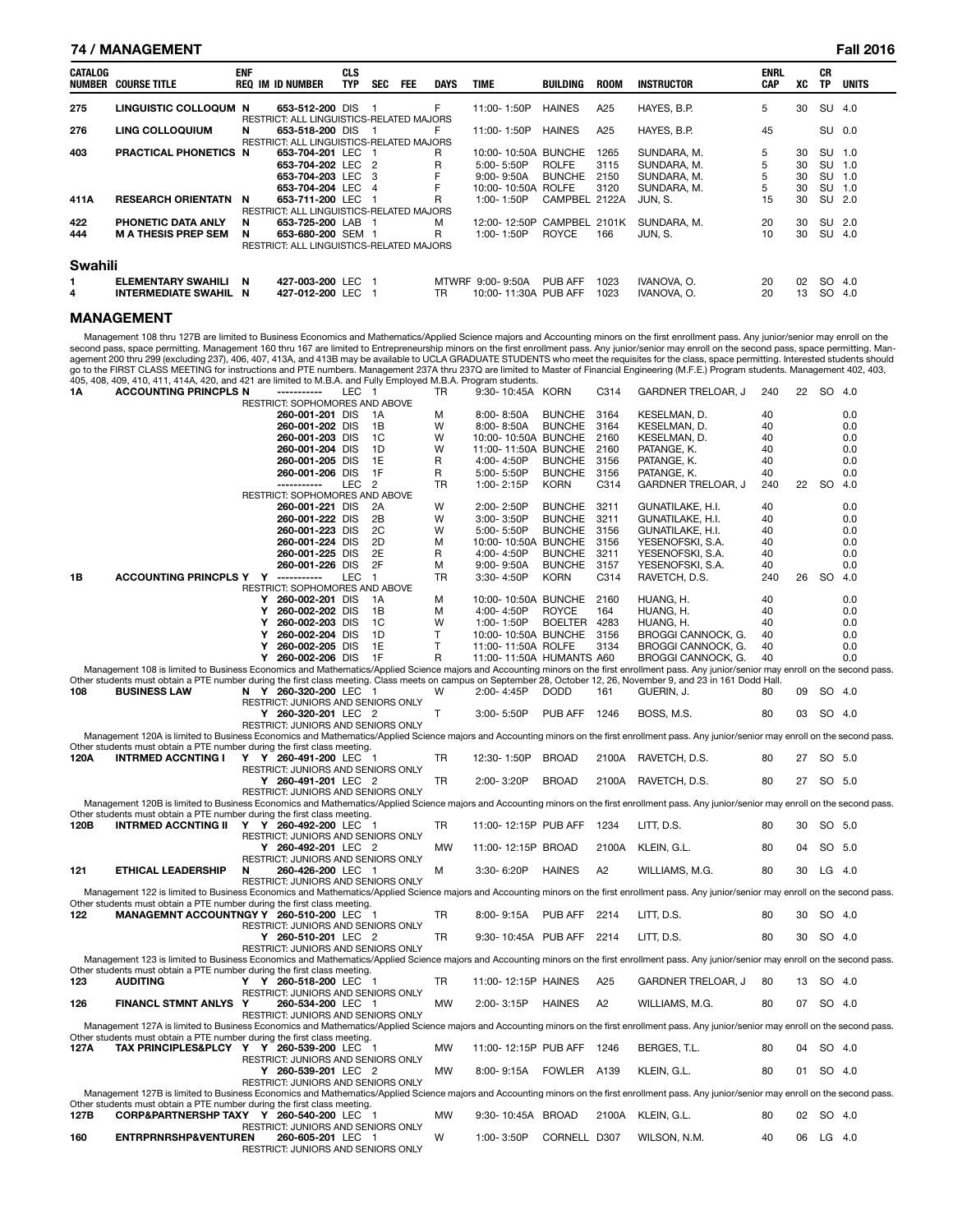## Fall 2016 MANAGEMENT / 75

| <b>CATALOG</b>      | <b>NUMBER COURSE TITLE</b>                                                                                                | <b>ENF</b> | <b>REQ IM ID NUMBER</b>                                                             | <b>CLS</b><br>TYP | <b>SEC</b> | <b>FEE</b> | <b>DAYS</b>                  | <b>TIME</b> |                            | <b>BUILDING</b>           | <b>ROOM</b> | <b>INSTRUCTOR</b>            | <b>ENRL</b><br>CAP | XC       | CR<br><b>TP</b>    | <b>UNITS</b>         |
|---------------------|---------------------------------------------------------------------------------------------------------------------------|------------|-------------------------------------------------------------------------------------|-------------------|------------|------------|------------------------------|-------------|----------------------------|---------------------------|-------------|------------------------------|--------------------|----------|--------------------|----------------------|
|                     |                                                                                                                           |            | 260-605-202 LEC 2                                                                   |                   |            |            | R                            |             | 1:00-3:50P                 | CORNELL D310              |             | WILSON, N.M.                 | 40                 | 16       | LG 4.0             |                      |
| 161                 | <b>BUSINESS PLAN DEVLP Y</b>                                                                                              |            | RESTRICT: JUNIORS AND SENIORS ONLY<br>260-610-200 LEC 1                             |                   |            |            | Τ                            |             | 4:10-7:00P                 | CORNELL D310              |             | NATHANSON, D.A.              | 40                 | 30       | $LG$ 4.0           |                      |
| 163                 | <b>ENTRPNR&amp;NEW PRODUCTN</b>                                                                                           |            | RESTRICT: JUNIORS AND SENIORS ONLY<br>260-678-260 LEC 1                             |                   |            |            | R                            |             | 4:10-7:00P                 | CORNELL D310              |             | ROSTAMIAN, F.D.              | 40                 | 05       | $LG$ 4.0           |                      |
| 164<br>180          | <b>ENTRPNR FINAN&amp;ACCTGN</b><br><b>SPECIAL TOPICS</b>                                                                  | N          | <b>RESTRICT: JUNIORS AND SENIORS ONLY</b><br>260-684-201 LEC 1<br>260-780-202 LEC 2 |                   |            |            | <b>MW</b><br><b>MW</b>       |             | 12:30-1:45P<br>12:30-1:45P | <b>BUNCHE</b><br>ROYCE    | 3211<br>362 | BERGES, T.L.<br>KARLAN, M.S. | 46<br>135          | 05<br>05 | $LG$ 4.0<br>SO 4.0 |                      |
| <b>188SA</b><br>195 | Management 180, lecture 2: Real Estate Finance and Investment<br><b>INDIV STD FOR USIE</b><br><b>INTERNSHIP</b>           | Y<br>N     | RESTRICT: JUNIORS AND SENIORS ONLY<br>260-829-201 TUT 1<br>260-870-201 TUT 1        |                   |            |            | <b>UNSCHED</b><br><b>VAR</b> |             |                            |                           |             | HANSSENS, D.M.<br>ABOODY, D. | 1<br>0             | 30<br>30 | $LG$ 1.0           | SO 2.0-4.0           |
| 204A                | <b>METHDS-ECONOMETRICSN</b>                                                                                               |            | 260-870-202 TUT 2<br>660-024-201 LEC 1                                              |                   |            |            | <b>VAR</b><br>S              |             | 3:00-6:00P                 | GOLD                      | B117        | AGHILI, K.<br>ROSSI, P.E.    | 0<br>20            | 30<br>30 |                    | SO 2.0-4.0<br>SO 4.0 |
| 220                 | <b>CORP FINANCL REPTNG N</b>                                                                                              |            | RESTRICT: MANAGEMENT M.S./PH.D. MAJORS<br>660-098-201 LEC 1                         |                   |            |            | Τ                            |             | 7:10-10:00P                | GOLD                      | <b>B301</b> | SUSSMAN, E.H.                | 60                 | 30       | SO 4.0             |                      |
| 224                 | <b>LAW-MNGRS&amp;ENTRPRNRSN</b>                                                                                           |            | RESTRICT: ALL ANDERSON STUDENTS<br>660-141-201 LEC 1                                |                   |            |            | М                            |             | 1:00-3:50P                 | CORNELL D313              |             | GUERIN, J.                   | 60                 | 30       |                    | SO 4.0               |
| 226                 | ADV TPCS-ACCOUNTING N                                                                                                     |            | RESTRICT: ALL ANDERSON STUDENTS<br>660-151-201 LEC 1                                |                   |            |            | TR                           |             |                            | 9:45-11:15A CORNELL D313  |             | SUSSMAN, E.H.                | 60                 | 30       |                    | SO 4.0               |
|                     |                                                                                                                           |            | RESTRICT: ALL ANDERSON STUDENTS                                                     |                   |            |            |                              |             |                            |                           |             |                              |                    |          |                    |                      |
| 228                 | FIN RPRTG&EQTY VALU Y                                                                                                     |            | 660-159-201 LEC 1<br>RESTRICT: ALL ANDERSON STUDENTS                                |                   |            |            | W                            |             | 4:10-7:00P                 | GOLD                      | <b>B313</b> | HUGHES, J.S.                 | 60                 | 30       |                    | SO 4.0               |
| 229A                | <b>TOPICS-ACCOUNTING</b>                                                                                                  | N          | 660-162-201 LEC 1<br>RESTRICT: MANAGEMENT M.S./PH.D. MAJORS                         |                   |            |            | R                            |             | 3:30-6:30P                 | CORNELL D311              |             | FRIEDMAN, H.L.               | 15                 | 30       | SO 4.0             |                      |
| 229X                | <b>ACCOUNTING WORKSHOPN</b>                                                                                               |            | 660-166-201 DIS 1<br>RESTRICT: ALL ANDERSON STUDENTS                                |                   |            |            | F.                           |             |                            | 10:30-11:45A ENTRPNR C303 |             | TRUEMAN, B.M.                | 0                  | 30       | SU 1.0             |                      |
| 231E                | <b>FINNC-EMERG ENTRPRS Y</b>                                                                                              |            | 660-190-201 LEC 1<br>RESTRICT: ALL ANDERSON STUDENTS                                |                   |            |            | M                            |             | 1:00-3:50P                 | <b>COLLINS</b>            | A301        | COCKRUM, W.M.                | 60                 | 30       |                    | SO 4.0               |
| 237B                | <b>FUNDMNTLS-INVSTMNTSN</b>                                                                                               |            | 660-217-201 LEC 1<br>RESTRICT: MASTERS IN FINANCIAL ENGINEERING                     |                   |            |            | т                            |             | 9:00-11:50A GOLD           |                           | <b>B301</b> | SCHWARTZ, E.S.               | 45                 | 14       | $LG$ 2.0           |                      |
|                     |                                                                                                                           |            | 660-217-202 LEC 2<br>RESTRICT: MASTERS IN FINANCIAL ENGINEERING                     |                   |            |            | T.                           |             | 2:00-4:50P                 | GOLD                      | <b>B301</b> | SCHWARTZ, E.S.               | 45                 | 14       |                    | $LG$ 2.0             |
| 237K                | INTR-CREDIT MARKETS N                                                                                                     |            | 660-214-201 LEC 1<br>RESTRICT: MASTERS IN FINANCIAL ENGINEERING                     |                   |            |            | МW                           |             | 1:00-3:30P                 | GOLD                      | <b>B301</b> | KRAFT, H.H.                  | 65                 | 30       |                    | SO 4.0               |
| 237L                | <b>FLDWRK-FINANCL ENGR N</b>                                                                                              |            | 660-176-200 FLD 1                                                                   |                   |            |            |                              |             |                            |                           |             | CHERNOV, M.                  | 65                 | 30       | SU 4.0             |                      |
| 237M                | TPCS-FINANCIAL ENGR N                                                                                                     |            | RESTRICT: MASTERS IN FINANCIAL ENGINEERING<br>660-213-201 LEC 1                     |                   |            |            | T.                           |             | 9:00-11:50A GOLD           |                           | <b>B313</b> | LOCHSTOER, L.A.              | 65                 | 14       |                    | SO 2.0-4.0           |
|                     | Management 237M, lecture 1: Data Analytics                                                                                |            | RESTRICT: MASTERS IN FINANCIAL ENGINEERING                                          |                   |            |            |                              |             |                            |                           |             |                              |                    |          |                    |                      |
|                     | Management 237M, lecture 2: Statistical Arbitrage                                                                         |            | 660-213-202 LEC 2<br>RESTRICT: MASTERS IN FINANCIAL ENGINEERING                     |                   |            |            | TR                           |             | 10:00-11:30A GOLD          |                           |             | LEDOIT, O.R.                 | 65                 | 30       |                    | SO 2.0-4.0           |
|                     |                                                                                                                           |            | 660-213-203 LEC 3<br>RESTRICT: MASTERS IN FINANCIAL ENGINEERING                     |                   |            |            | м                            |             | 9:00-11:50A GOLD           |                           | <b>B301</b> | SUBRAHMANYAM, A.             | 65                 | 30       |                    | SO 2.0-4.0           |
| 237N                | Management 237M, lecture 3: Behavioral Finance<br>APPLD FINANCE PRJCT N                                                   |            | 660-215-201 FLD 1                                                                   |                   |            |            | <b>MTW</b>                   |             | 9:00-1:00P                 | GOLD                      |             | PELEG, E.                    | 65                 | 30       |                    | SO 4.0               |
| <b>2370</b>         | <b>FINANCIAL ACCOUNTNG N</b>                                                                                              |            | RESTRICT: MASTERS IN FINANCIAL ENGINEERING<br>660-200-201 LEC 1                     |                   |            |            | R                            |             | 2:00-4:50P                 | GOLD                      | <b>B301</b> | ABOODY, D.                   | 45                 | 02       | $LG$ 2.0           |                      |
|                     |                                                                                                                           |            | RESTRICT: MASTERS IN FINANCIAL ENGINEERING<br>660-200-202 LEC 2                     |                   |            |            | R                            |             | 9:00-11:50A GOLD           |                           | <b>B301</b> | ABOODY, D.                   | 45                 | 02       | $LG$ 2.0           |                      |
| 237Q                | <b>ECONOMETRICS</b>                                                                                                       | N          | RESTRICT: MASTERS IN FINANCIAL ENGINEERING<br>660-180-201 LEC 1                     |                   |            |            | WF                           |             | 1:00-3:00P                 | CORNELL                   | D313        | ROSSI, P.E.                  | 45                 | 05       | $LG$ 4.0           |                      |
|                     |                                                                                                                           |            | RESTRICT: MASTERS IN FINANCIAL ENGINEERING<br>660-180-202 LEC 2                     |                   |            |            | WF                           |             | 4:00-6:00P                 | GOLD                      | B301        | ROSSI, P.E.                  | 45                 | 05       | $LG$ 4.0           |                      |
| 239C                | <b>EMPRCL RSCH-FINANCE N</b>                                                                                              |            | RESTRICT: MASTERS IN FINANCIAL ENGINEERING<br>660-225-201 LEC 1                     |                   |            |            | T                            |             |                            | 8:30-11:20A CORNELL D310  |             | CHERNOV, M.                  | 15                 | 13       | SO 4.0             |                      |
| 239X                | <b>FINANCE WORKSHOP</b>                                                                                                   | N          | RESTRICT: MANAGEMENT M.S./PH.D. MAJORS<br>660-227-201 DIS 1                         |                   |            |            |                              |             |                            |                           | B313        |                              | 0                  | 30       | SU                 | $1.0$                |
|                     |                                                                                                                           |            | RESTRICT: MANAGEMENT M.S./PH.D. MAJORS                                              |                   |            |            |                              |             | 11:30-12:45P GOLD          |                           |             | HERSKOVIC, B.                |                    |          |                    |                      |
| 243C                | SCH MDLS-INTRMT SYS N                                                                                                     |            | 660-260-200 DIS 1<br>RESTRICT: MANAGEMENT M.S./PH.D. MAJORS                         |                   |            |            | R                            |             | 1:00-3:50P                 | GOLD                      | B312        | AHMADI, R.H.                 | 20                 | 30       |                    | SO 4.0               |
| 243X                | <b>SEM-DECNS&amp;OPS&amp;TECH N</b>                                                                                       |            | 660-266-201 SEM 1<br>RESTRICT: MANAGEMENT M.S./PH.D. MAJORS                         |                   |            |            | F.                           |             |                            | 10:30-12:00P CORNELL D310 |             | RAJARAM, K.                  | 20                 | 30       |                    | SO 1.0               |
| 245                 | <b>TOPCS-DECS&amp;OPS&amp;TECHN</b>                                                                                       |            | 660-271-201 LEC 1<br>RESTRICT: GRADUATE STUDENTS                                    |                   |            |            | T.                           |             |                            | 8:30-11:20A CORNELL D307  |             | HERMAN, A.D.                 | 46                 | 30       |                    | SO 4.0               |
| 250D                | Management 245, lecture 1: Quantitative Analysis for Health Systems<br>PROBLEM SOLVING                                    | N          | 660-294-201 LEC 1                                                                   |                   |            |            | Τ                            |             |                            | 8:30-11:20A ENTRPNR C315  |             | FIRSTENBERG, I.              | 60                 | 30       |                    | $LG$ 4.0             |
| 252                 | PERSUASION&INFLUENCY                                                                                                      |            | RESTRICT: ALL ANDERSON STUDENTS<br>660-300-201 LEC 1                                |                   |            |            | м                            |             | 4:10-7:00P                 | ENTRPNR C301              |             | GOLDSTEIN, N.J.              | 66                 | 30       |                    | $LG$ 4.0             |
|                     |                                                                                                                           |            | RESTRICT: ALL ANDERSON STUDENTS<br>660-300-202 LEC 2                                |                   |            |            | м                            |             | 7:10-10:00P                | ENTRPNR C301              |             | GOLDSTEIN, N.J.              | 66                 | 30       |                    | $LG$ 4.0             |
| 258X                | <b>M&amp;O SEMINAR</b>                                                                                                    | N          | RESTRICT: ALL ANDERSON STUDENTS<br>660-350-201 SEM 1                                |                   |            |            | F                            |             | 12:00-1:30P                | CORNELL D307              |             | GOLDSTEIN, N.J.              | 0                  | 30       |                    | SO 1.0               |
| <b>M259A</b>        | <b>INDIV&amp;GRPS-ORGNZTNS N</b>                                                                                          |            | RESTRICT: ALL ANDERSON STUDENTS<br>660-354-201 LEC 1                                |                   |            |            | F                            |             |                            | 8:30-11:20A CORNELL D311  |             | BAUMAN, M.Y.                 | 20                 | 30       |                    | SO 4.0               |
|                     |                                                                                                                           |            | SAME AS: PSYCH M222E<br>RESTRICT: MANAGEMENT M.S./PH.D. MAJORS                      |                   |            |            |                              |             |                            |                           |             |                              |                    |          |                    |                      |
| 266B                | <b>ADV&amp;MARKTNG COMNCTNY</b>                                                                                           |            | 660-373-201 LEC 1                                                                   |                   |            |            | w                            |             | 4:10-7:00P                 | GOLD                      | B117        | HOLMES, C.M.                 | 60                 | 05       |                    | $LG$ 4.0             |
|                     |                                                                                                                           |            | RESTRICT: ALL ANDERSON STUDENTS<br>660-373-202 LEC 2                                |                   |            |            | W                            |             | 7:10-10:00P                | GOLD                      | B117        | HOLMES, C.M.                 | 60                 | 23       |                    | $LG$ 4.0             |
| 269B                | <b>RSCH-MARKETING MGMTN</b>                                                                                               |            | RESTRICT: ALL ANDERSON STUDENTS<br>660-383-201 DIS 1                                |                   |            |            | R                            |             | 10:00-1:00P                | ENTRPNR C303              |             | SHU, S.B.                    | 20                 | 30       |                    | SO 4.0               |
| 269X                | <b>WORKSHOP-MARKETING N</b>                                                                                               |            | RESTRICT: MANAGEMENT M.S./PH.D. MAJORS<br>660-388-201 DIS 1                         |                   |            |            | F.                           |             |                            | 10:00-11:30A CORNELL D313 |             | DROLET ROSSI, A.             | 46                 | 30       |                    | 1.0                  |
| 273                 | <b>ENT MEDIA &amp; SPORTS</b>                                                                                             | N          | RESTRICT: MANAGEMENT M.S./PH.D. MAJORS<br>660-411-201 SEM 1                         |                   |            |            | м                            |             | 4:10-7:00P                 | GOLD                      | B313        | ROSEN, F.D.                  | 60                 | 30       |                    | SO 2.0               |
|                     | Management 273, seminar 1: Music Industry: Business Models from Past, Present, and Future                                 |            | RESTRICT: ALL ANDERSON STUDENTS                                                     |                   |            |            |                              |             |                            |                           |             |                              |                    |          |                    |                      |
|                     |                                                                                                                           |            | 660-411-202 SEM 2<br>RESTRICT: ALL ANDERSON STUDENTS                                |                   |            |            | м                            |             | 4:10-7:00P                 | GOLD                      | <b>B313</b> | MILLER, D.A.                 | 60                 | 07       | SO 2.0             |                      |
| 275                 | Management 273, seminar 2: Venture Capital for Technology and Entertainment Businesses<br><b>EMERGNG TECHS&amp;MRKTSN</b> |            | 660-451-201 SEM 1                                                                   |                   |            |            | м                            |             | 5:00-7:00P                 | GOLD                      | B117        | MONTGOMERY, M.J.             | 72                 | 21       |                    | SO 2.0               |
|                     | Management 275, seminar 1: Innovation in Media and Entertainment through Technology                                       |            | RESTRICT: ALL ANDERSON STUDENTS                                                     |                   |            |            |                              |             |                            |                           |             |                              |                    |          |                    |                      |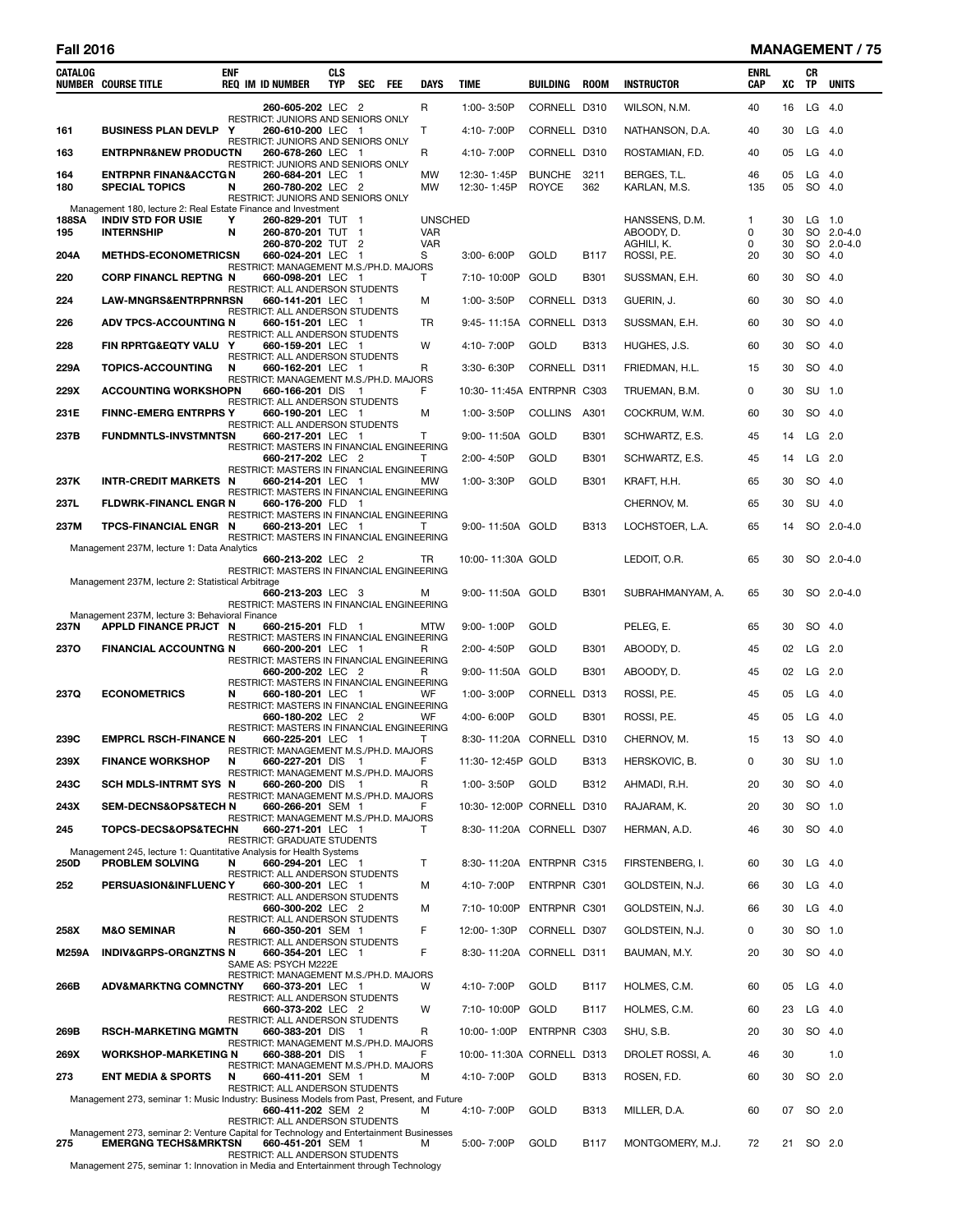## 76 / MANAGEMENT Fall 2016

| CATALOG     | NUMBER COURSE TITLE                                                                           | ENF | <b>REQ IM ID NUMBER</b>                                     | <b>CLS</b><br>TYP | SEC            | FEE | <b>DAYS</b> | <b>TIME</b>              | BUILDING            | <b>ROOM</b> | <b>INSTRUCTOR</b>   | ENRL<br>CAP | xс | CR<br>TP  | <b>UNITS</b> |
|-------------|-----------------------------------------------------------------------------------------------|-----|-------------------------------------------------------------|-------------------|----------------|-----|-------------|--------------------------|---------------------|-------------|---------------------|-------------|----|-----------|--------------|
| M277        | <b>REAL ESTT FINNC LAW</b>                                                                    | N   | 660-463-201 LEC 1<br><b>RESTRICT: INSTRUCTOR CONSENT</b>    |                   |                |     | TR          | 9:00-10:25A              | LAW                 |             | NELSON, G.S.        | 5           | 30 | SO        | $1.0 - 8.0$  |
| 278A        | <b>REAL ESTATE FIN&amp;INV</b>                                                                | N   | 660-422-201 LEC 1                                           |                   |                |     | Τ           | 4:10-7:00P               | GOLD                | <b>B117</b> | HABIBI, P.B.        | 60          | 30 | SO 4.0    |              |
|             |                                                                                               |     | RESTRICT: ALL ANDERSON STUDENTS<br>660-422-202 LEC 2        |                   |                |     | W           | 7:10-10:00P              | GOLD                | <b>B301</b> | HABIBI, P.B.        | 60          | 30 | SO 4.0    |              |
| 279A        | <b>REAL EST INVESTMNTS N</b>                                                                  |     | RESTRICT: ALL ANDERSON STUDENTS<br>660-426-201 LEC 1        |                   |                |     | т           | 1:00-3:50P               | CORNELL D301        |             | SUSSMAN, E.H.       | 60          | 30 | SO 4.0    |              |
| 279C        | <b>CAPTL MRKTS&amp;SCRTZTNN</b>                                                               |     | RESTRICT: ALL ANDERSON STUDENTS<br>660-429-201 LEC 1        |                   |                |     | W           | 1:00-3:50P               | <b>COLLINS</b>      | A301        | GABRIEL, S.A.       | 60          | 09 | LG        | -4.0         |
|             |                                                                                               |     | RESTRICT: ALL ANDERSON STUDENTS<br>660-429-202 LEC 2        |                   |                |     | т           | 6:00-8:50P               | CORNELL D307        |             | GABRIEL, S.A.       | 46          | 22 | LG        | -4.0         |
| 281B        | PEOPLE IN ORGANZTNS N                                                                         |     | RESTRICT: ALL ANDERSON STUDENTS<br>660-454-201 DIS          |                   | - 1            |     | т           | 1:00-3:50P               | GOLD                | B312        | CULBERT, S.A.       | 15          | 30 | SO 4.0    |              |
| 285B        | <b>MNGRL INTPRSNL COMMN</b>                                                                   |     | RESTRICT: ALL ANDERSON STUDENTS<br>660-482-201 DIS          |                   | - 1            |     | U           | $9:00 - 3:00P$           | ENTRPNR C301        |             | ULLMEN, J.B.        | 0           | 32 | SO 4.0    |              |
| 286         | <b>NEGOTIATIONS BEHAVR N</b>                                                                  |     | RESTRICT: INSTRUCTOR CONSENT<br>660-485-201 DIS 1           |                   |                |     | т           | 1:00-3:50P               | GOLD                | <b>B313</b> | UNZUETA, M.M.       | 60          | 30 | SO 4.0    |              |
|             |                                                                                               |     | RESTRICT: ALL ANDERSON STUDENTS<br>660-485-202 DIS 2        |                   |                |     | S           | 2:00-8:30P               | CORNELL D313        |             | UNZUETA, M.M.       | 60          | 30 | SO 4.0    |              |
| 289X        | <b>GLOBAL ECON&amp;MANGMNTN</b>                                                               |     | 660-511-201 SEM 1<br>RESTRICT: MANAGEMENT M.S./PH.D. MAJORS |                   |                |     | М           | 12:00-1:30P              | CORNELL D307        |             | EDWARDS, S.         | 0           | 30 | SU 1.0    |              |
| 291         | STRTGS TECH CRP DEV Y                                                                         |     | 660-515-201 LEC 1<br>RESTRICT: ALL ANDERSON STUDENTS        |                   |                |     | W           | 1:00-3:50P               | GOLD                | <b>B117</b> | GEIS, G.T.          | 60          | 30 | LG        | - 4.0        |
| 293C        | ETHIC CNSDRTNS-BSNS N                                                                         |     | 660-519-200 LEC 1<br>RESTRICT: ALL ANDERSON STUDENTS        |                   |                |     | W           | 1:00-3:50P               | CORNELL D310        |             | COCKRUM, W.M.       | 60          | 30 | LG        | - 4.0        |
| 294         | <b>LAW AND ECON WRKSHPY</b>                                                                   |     | 660-564-201 SEM 1<br>RESTRICT: ALL ANDERSON STUDENTS        |                   |                |     | R           | 12:05-1:40P              | LAW                 |             | STREMITZER, A.      | 5           | 30 |           | SO 3.0/2.0   |
| 295A        | <b>ENTRPRN&amp;VNTR INITIA</b>                                                                | N   | 660-530-201 DIS<br>RESTRICT: ALL ANDERSON STUDENTS          |                   | $\overline{1}$ |     | S           | 2:00-8:30P               | GOLD                |             | ALDERTON, D.J.      | 60          | 30 | SO 4.0    |              |
| 295D        | <b>BUSINESS PLAN DEVLP Y</b>                                                                  |     | 660-538-201 LEC 1<br>RESTRICT: ALL ANDERSON STUDENTS        |                   |                |     | R           | 7:10-10:00P              | GOLD                | <b>B301</b> | WEINHAUS, E.A.      | 46          | 24 | SO 4.0    |              |
| 298D        | <b>SPEC TOPICS MANGMNT N</b>                                                                  |     | 660-547-201 LEC 1<br>RESTRICT: ALL ANDERSON STUDENTS        |                   |                |     | R           | 4:10-7:00P               | GOLD                | <b>B117</b> | SANDERS, B.J.       | 60          | 08 | LG        | -4.0         |
|             | Management 298D, lecture 1: Sports Marketing Management                                       |     | 660-547-203 LEC 3                                           |                   |                |     | W           | 7:10-10:00P COLLINS      |                     | A301        | FRONS, B.S.         | 60          | 30 | $LG$ 4.0  |              |
|             | Management 298D, lecture 3: Content Creation and Exploitation in Global Digital Age           |     | RESTRICT: ALL ANDERSON STUDENTS                             |                   |                |     |             |                          |                     |             |                     |             |    |           |              |
|             |                                                                                               |     | 660-547-204 LEC 4<br>RESTRICT: ALL ANDERSON STUDENTS        |                   |                |     | TR          | 9:45-11:15A GOLD         |                     | B117        | WURSTER, T.S.       | 0           | 30 | LG        | -4.0         |
|             | Management 298D, lecture 4: Insight to Outcome                                                |     | 660-547-205 LEC 5                                           |                   |                |     | R           | 1:00-3:50P               | GOLD                | <b>B313</b> | SOOD, S.            | 60          | 12 | $LG$ 4.0  |              |
|             | Management 298D, lecture 5: Digital Marketing Strategy                                        |     | RESTRICT: ALL ANDERSON STUDENTS                             |                   |                |     |             |                          |                     |             |                     |             |    |           |              |
| 298E        | <b>SPECIAL TOPICS</b>                                                                         | N   | 660-552-201 LEC 1<br>RESTRICT: ALL ANDERSON STUDENTS        |                   |                |     | U           | 9:00-5:30P               | GOLD                | <b>B313</b> | BAUMAN, M.Y.        | 60          | 30 | $LG$ 2.0  |              |
| <b>2981</b> | Management 298E, lecture 1: Emotionally Intelligent Leader<br><b>SPECIAL TOPICS</b>           | N   | 660-559-206 LEC 6                                           |                   |                |     | R           | 12:45-2:15P              | ENTRPNR C315        |             | SHIH, M.J.          | 70          | 30 | SU 1.0    |              |
|             | Management 298I, lecture 6: Career Management Workshop II                                     |     | RESTRICT: DEPARTMENT CONSENT<br>660-559-207 LEC 7           |                   |                |     | T           | 2:30-4:00P               | ENTRPNR C315        |             | SHIH, M.J.          | 70          | 30 | SU 1.0    |              |
|             | Management 298I, lecture 7: Career Management Workshop II                                     |     | RESTRICT: DEPARTMENT CONSENT                                |                   |                |     |             |                          |                     |             |                     |             |    |           |              |
|             |                                                                                               |     | 660-559-208 LEC 8<br>RESTRICT: DEPARTMENT CONSENT           |                   |                |     | T           | 12:45-2:15P              | <b>ENTRPNR C315</b> |             | SHIH, M.J.          | 70          | 30 | SU 1.0    |              |
|             | Management 298I, lecture 8: Career Management Workshop II                                     |     | 660-559-209 LEC 9                                           |                   |                |     | R           | 2:30-4:00P               | ENTRPNR C315        |             | SHIH, M.J.          | 70          | 30 | SU 1.0    |              |
|             | Management 298I, lecture 9: Career Management Workshop II                                     |     | RESTRICT: DEPARTMENT CONSENT                                |                   |                |     |             |                          |                     |             |                     |             |    |           |              |
|             |                                                                                               |     | 660-559-210 LEC 10<br>RESTRICT: DEPARTMENT CONSENT          |                   |                |     | W           | 2:30-4:00P               | ENTRPNR C315        |             | SHIH, M.J.          | 70          | 30 | SU 1.0    |              |
| 298X        | Management 298I, lecture 10: Career Management Workshop II<br><b>MGMT STRATGY&amp;POLICYN</b> |     | 660-548-201 DIS 1                                           |                   |                |     | F           | 1:30-3:00P               | GOLD                | <b>B313</b> | BIKHCHANDANI, S.    | 46          | 30 | SU 1.0    |              |
| 402         | <b>DATA &amp; DECISIONS</b>                                                                   | N   | RESTRICT: MANAGEMENT M.S./PH.D. MAJORS<br>660-612-201 LEC 1 |                   |                |     | S           | 2:00-5:15P               | ENTRPNR C301        |             | MISIC, V.           | 72          | 30 | $LG$ 4.0  |              |
|             |                                                                                               |     | RESTRICT: DEPARTMENT CONSENT<br>660-612-202 LEC 2           |                   |                |     | S           | 9:30-12:45P              | ENTRPNR C315        |             | BIKHCHANDANI, S.    | 72          | 30 | $LG$ 4.0  |              |
|             |                                                                                               |     | RESTRICT: DEPARTMENT CONSENT<br>660-612-203 LEC 3           |                   |                |     | Τ           | 6:30-9:45P               | ENTRPNR C301        |             | SARIN, R.K.         | 72          | 22 | $LG$ 4.0  |              |
|             |                                                                                               |     | RESTRICT: DEPARTMENT CONSENT<br>660-612-204 LEC 4           |                   |                |     | R           | 6:30-9:45P               | ENTRPNR C315        |             | MISIC, V.           | 72          | 24 | $LG$ 4.0  |              |
|             |                                                                                               |     | RESTRICT: DEPARTMENT CONSENT<br>660-612-205 LEC 5           |                   |                |     | U           | $9:00 - 3:00P$           | COLLINS A201        |             | MAMER, J.W.         | 72          | 30 | $LG$ 4.0  |              |
| 403         | <b>FINANCIAL ACCOUNTNG N</b>                                                                  |     | RESTRICT: DEPARTMENT CONSENT<br>660-619-201 LEC 1           |                   |                |     | МW          | 9:45-11:15A ENTRPNR C301 |                     |             | ABOODY, D.          | 72          | 03 | $LG$ 4.0  |              |
|             |                                                                                               |     | RESTRICT: DEPARTMENT CONSENT<br>660-619-202 LEC 2           |                   |                |     | МW          | 12:45-2:15P              | ENTRPNR C301        |             | ABOODY, D.          | 72          | 03 | $LG$ 4.0  |              |
|             |                                                                                               |     | RESTRICT: DEPARTMENT CONSENT<br>660-619-203 LEC 3           |                   |                |     | MW          | 8:00-9:30A               | GOLD                | <b>B313</b> | SAAVEDRA LUX, D.A.  | 72          | 03 | $LG$ 4.0  |              |
|             |                                                                                               |     | RESTRICT: DEPARTMENT CONSENT<br>660-619-204 LEC 4           |                   |                |     | МW          | 9:45-11:15A GOLD         |                     | <b>B313</b> | SAAVEDRA LUX, D.A.  | 72          | 03 | $LG$ 4.0  |              |
|             |                                                                                               |     | RESTRICT: DEPARTMENT CONSENT<br>660-619-205 LEC 5           |                   |                |     | МW          | 12:45-2:15P              | GOLD                | <b>B313</b> | SAAVEDRA LUX, D.A.  | 72          | 03 | $LG$ 4.0  |              |
| 405         | <b>MNGERIAL ECONOMICS N</b>                                                                   |     | RESTRICT: DEPARTMENT CONSENT<br>660-637-201 LEC 1           |                   |                |     | MW          | 12:45-2:15P              | ENTRPNR C315        |             | WACZIARG, R.T.      | 72          | 16 | $LG$ 4.0  |              |
|             |                                                                                               |     | RESTRICT: DEPARTMENT CONSENT<br>660-637-202 LEC 2           |                   |                |     | МW          | 8:00-9:30A               | ENTRPNR C315        |             | WACZIARG, R.T.      | 72          | 16 | $LG$ 4.0  |              |
|             |                                                                                               |     | RESTRICT: DEPARTMENT CONSENT<br>660-637-203 LEC 3           |                   |                |     | МW          | 9:45-11:15A ENTRPNR C315 |                     |             | WACZIARG, R.T.      | 72          | 16 | $LG$ 4.0  |              |
|             |                                                                                               |     | RESTRICT: DEPARTMENT CONSENT<br>660-637-204 LEC 4           |                   |                |     | MW          | 12:45-2:15P              | CORNELL D301        |             | PEREZ TRUGLIA, R.N. | 72          | 16 | $LG$ 4.0  |              |
|             |                                                                                               |     | RESTRICT: DEPARTMENT CONSENT<br>660-637-205 LEC 5           |                   |                |     | МW          | 9:45-11:15A CORNELL D301 |                     |             | PEREZ TRUGLIA, R.N. | 72          | 16 | $LG$ 4.0  |              |
| 406         | <b>GLOBAL MACROECONOMYY</b>                                                                   |     | RESTRICT: DEPARTMENT CONSENT<br>660-639-201 LEC 1           |                   |                |     | R           | 1:00-3:50P               | GOLD                | B117        | DIPPEL, C.          | 60          |    | 12 LG 4.0 |              |
|             |                                                                                               |     | RESTRICT: INSTRUCTOR CONSENT                                |                   |                |     |             |                          |                     |             |                     |             |    |           |              |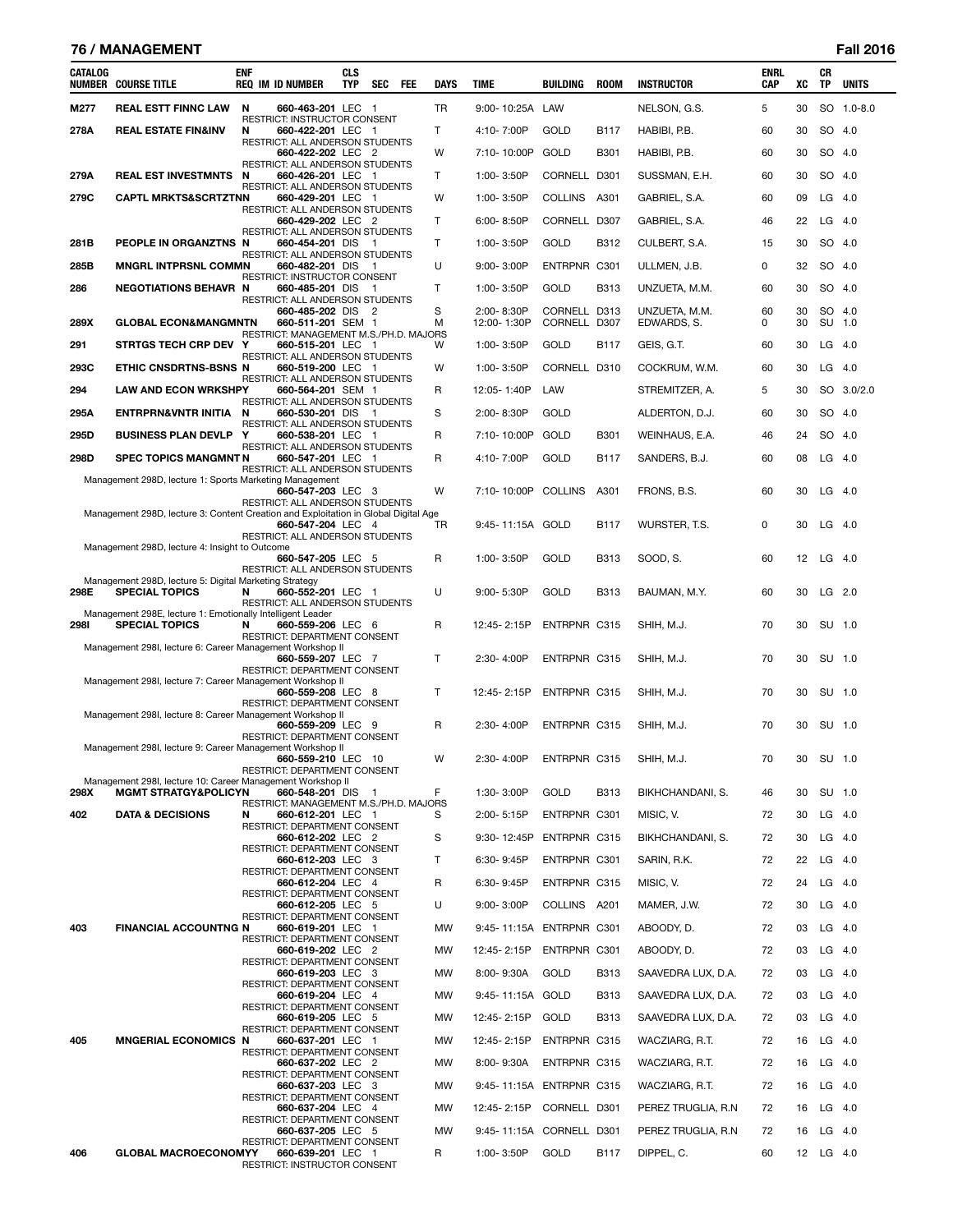## Fall 2016 MANAGEMENT / 77

| CATALOG    | <b>NUMBER COURSE TITLE</b>                                                                                                         | <b>ENF</b> | <b>REQ IM ID NUMBER</b>                                  | <b>CLS</b><br><b>TYP</b> | <b>SEC</b> | FEE | <b>DAYS</b>    | <b>TIME</b>               | BUILDING             | <b>ROOM</b> | <b>INSTRUCTOR</b>            | ENRL<br>CAP | xс       | CR<br>TP | <b>UNITS</b>  |
|------------|------------------------------------------------------------------------------------------------------------------------------------|------------|----------------------------------------------------------|--------------------------|------------|-----|----------------|---------------------------|----------------------|-------------|------------------------------|-------------|----------|----------|---------------|
|            |                                                                                                                                    |            | 660-639-202 LEC 2<br>RESTRICT: INSTRUCTOR CONSENT        |                          |            |     | R              | 7:10-10:00P               | GOLD                 | B117        | DIPPEL, C.                   | 60          | 24       | LG       | -4.0          |
| 407<br>408 | <b>BUS ANLY W/ SPRDSHT</b><br><b>FINANCE FOUNDATIONS N</b>                                                                         | Y          | 660-649-200 LEC 1<br>660-616-206 LEC 6                   |                          |            |     | U<br>TR        | 9:00-3:00P<br>9:45-11:15A | GOLD<br>ENTRPNR C301 | B117        | AHMADI, R.H.<br>CARLIN, B.I. | 60<br>72    | 30<br>13 | LG<br>LG | -4.0<br>- 4.0 |
|            |                                                                                                                                    |            | RESTRICT: DEPARTMENT CONSENT<br>660-616-207 LEC 7        |                          |            |     | <b>TR</b>      | 12:45-2:15P               | ENTRPNR C301         |             | CARLIN, B.I.                 | 72          | 13       | LG       | 4.0           |
| 409        | <b>ORG BEHAVIOR</b>                                                                                                                | N          | RESTRICT: DEPARTMENT CONSENT<br>660-667-201 LEC 1        |                          |            |     | S              | 9:30-12:45P               | ENTRPNR C301         |             | SHIH, M.J.                   | 72          | 30       | $LG$ 4.0 |               |
|            |                                                                                                                                    |            | RESTRICT: DEPARTMENT CONSENT<br>660-667-202 LEC 2        |                          |            |     | S              | 2:00-5:15P                | ENTRPNR C315         |             | BENDERSKY, C.B.              | 72          | 30       | LG 4.0   |               |
|            |                                                                                                                                    |            | RESTRICT: DEPARTMENT CONSENT<br>660-667-203 LEC 3        |                          |            |     | R              | 6:30-9:45P                | ENTRPNR C301         |             | BENDERSKY, C.B.              | 72          | 30       | LG       | - 4.0         |
|            |                                                                                                                                    |            | RESTRICT: DEPARTMENT CONSENT<br>660-667-204 LEC 4        |                          |            |     | T              | $6:30 - 9:45P$            | ENTRPNR C315         |             | SHAPIRO, J.R.                | 72          | 30       | $LG$ 4.0 |               |
|            |                                                                                                                                    |            | <b>RESTRICT: DEPARTMENT CONSENT</b><br>660-667-205 LEC 5 |                          |            |     | S              | $2:00 - 8:00P$            | GOLD                 | <b>B301</b> | ULLMEN, J.B.                 | 72          | 30       | LG       | - 4.0         |
| 410        | <b>OPRATNS TCHNLG MGMTN</b>                                                                                                        |            | <b>RESTRICT: DEPARTMENT CONSENT</b><br>660-669-201 LEC 1 |                          |            |     | S              | 9:30-12:45P               | <b>COLLINS</b>       | A201        | RAJARAM, K.                  | 72          | 30       | $LG$ 4.0 |               |
|            |                                                                                                                                    |            | RESTRICT: DEPARTMENT CONSENT<br>660-669-202 LEC 2        |                          |            |     | S              | 2:00-5:15P                | GOLD                 | <b>B313</b> | HALL, J.M.                   | 72          | 30       | $LG$ 4.0 |               |
|            |                                                                                                                                    |            | RESTRICT: DEPARTMENT CONSENT<br>660-669-203 LEC 3        |                          |            |     | R              | 6:30-9:45P                | <b>COLLINS</b>       | A301        | RAJARAM, K.                  | 72          | 24       | LG       | - 4.0         |
|            |                                                                                                                                    |            | RESTRICT: DEPARTMENT CONSENT<br>660-669-204 LEC 4        |                          |            |     | т              | 6:30-9:45P                | GOLD                 | <b>B313</b> | ROELS, G.Y.                  | 72          | 22       | $LG$ 4.0 |               |
|            |                                                                                                                                    |            | RESTRICT: DEPARTMENT CONSENT<br>660-669-205 LEC 5        |                          |            |     | U              | $9:00 - 3:00P$            | <b>ENTRPNR C315</b>  |             | KARMARKAR, U.S.              | 72          | 28       | $LG$ 4.0 |               |
| 411        | <b>MARKETING MGMT</b>                                                                                                              | N          | <b>RESTRICT: DEPARTMENT CONSENT</b><br>660-623-208 LEC 8 |                          |            |     | TR             | 9:45-11:15A COLLINS A301  |                      |             |                              | 72          | 30       | $LG$ 4.0 |               |
|            |                                                                                                                                    |            | RESTRICT: DEPARTMENT CONSENT                             |                          |            |     |                |                           |                      |             | HERSHFIELD, H.E.             |             |          |          |               |
|            |                                                                                                                                    |            | 660-623-209 LEC 9<br>RESTRICT: DEPARTMENT CONSENT        |                          |            |     | TR             | 12:45-2:15P               | <b>COLLINS</b>       | A301        | HERSHFIELD, H.E.             | 72          | 30       | LG       | - 4.0         |
|            |                                                                                                                                    |            | 660-623-210 LEC 10<br>RESTRICT: DEPARTMENT CONSENT       |                          |            |     | TR             | 2:30-4:00P                | COLLINS A301         |             | HERSHFIELD, H.E.             | 72          | 30       | $LG$ 4.0 |               |
| 414A       | <b>LEADRSHP FOUNDATION N</b>                                                                                                       |            | 660-704-201 LEC 1<br>RESTRICT: DEPARTMENT CONSENT        |                          |            |     |                |                           |                      |             | WHITSON, J.A.                | 72          | 30       | SU 2.0   |               |
|            |                                                                                                                                    |            | 660-704-202 LEC 2<br>RESTRICT: DEPARTMENT CONSENT        |                          |            |     |                |                           |                      |             | BENDERSKY, C.B.              | 72          | 30       | SU 2.0   |               |
|            |                                                                                                                                    |            | 660-704-203 LEC 3<br>RESTRICT: DEPARTMENT CONSENT        |                          |            |     |                |                           |                      |             | GOLDSTEIN, N.J.              | 72          | 30       | SU 2.0   |               |
|            |                                                                                                                                    |            | 660-704-204 LEC 4<br>RESTRICT: DEPARTMENT CONSENT        |                          |            |     |                |                           |                      |             | SHAPIRO, J.R.                | 72          | 30       | SU 2.0   |               |
|            |                                                                                                                                    |            | 660-704-205 LEC 5<br>RESTRICT: DEPARTMENT CONSENT        |                          |            |     |                |                           |                      |             | FOX, C.R.                    | 72          | 30       | SU 2.0   |               |
| 414B       | <b>INTR-BUSNSS FLD STD</b>                                                                                                         | Y          | 660-702-200 FLD 1<br>RESTRICT: DEPARTMENT CONSENT        |                          |            |     | <b>VAR</b>     |                           |                      |             | FOSTER, R.F.                 | 262         | 30       | SO 2.0   |               |
| 420        | <b>BUSINESS STRATEGY</b>                                                                                                           | N          | 660-690-201 LEC 1<br>RESTRICT: DEPARTMENT CONSENT        |                          |            |     | S              | 2:00-5:15P                | <b>COLLINS</b>       | A201        | CHEN, M.K.                   | 72          | 30       | $LG$ 4.0 |               |
|            |                                                                                                                                    |            | 660-690-202 LEC 2<br>RESTRICT: DEPARTMENT CONSENT        |                          |            |     | S              | 9:30-12:45P               | GOLD                 | <b>B313</b> | CHEN, M.K.                   | 72          | 30       | $LG$ 4.0 |               |
|            |                                                                                                                                    |            | 660-690-203 LEC 3<br>RESTRICT: DEPARTMENT CONSENT        |                          |            |     | т              | 6:30-9:45P                | <b>COLLINS</b>       | A301        | SANTIKIAN, L.N.              | 72          | 22       | LG       | - 4.0         |
|            |                                                                                                                                    |            | 660-690-204 LEC 4<br>RESTRICT: DEPARTMENT CONSENT        |                          |            |     | R              | 6:30-9:45P                | GOLD                 | <b>B313</b> | SANTIKIAN, L.N.              | 72          | 24       | $LG$ 4.0 |               |
|            |                                                                                                                                    |            | 660-690-205 LEC 5<br>RESTRICT: DEPARTMENT CONSENT        |                          |            |     | S              | 2:00-8:00P                | CORNELL D301         |             | LARKIN, I.I.                 | 72          | 32       | LG       | - 4.0         |
| 427        | <b>GLOBAL ACCESS PRGRMY</b>                                                                                                        |            | 660-654-201 FLD 1<br>RESTRICT: DEPARTMENT CONSENT        |                          |            |     |                |                           |                      |             | FOSTER, R.F.                 | 263         | 30       | LG 8.0   |               |
| 444A       | <b>INTRODUCTION TO AMR N</b>                                                                                                       |            | 660-703-200 LEC 1<br>RESTRICT: DEPARTMENT CONSENT        |                          |            |     | W              | 8:30-11:20A               |                      |             | SCHEINROCK, J.I.             | 311         | 30       |          | 2.0           |
|            |                                                                                                                                    |            | 660-703-202 LEC 2<br>RESTRICT: DEPARTMENT CONSENT        |                          |            |     | <b>UNSCHED</b> |                           |                      |             | ALDERTON, D.J.               | 8           | 30       |          | 2.0           |
|            |                                                                                                                                    |            | 660-703-299 LEC 99<br>RESTRICT: DEPARTMENT CONSENT       |                          |            |     | <b>UNSCHED</b> |                           |                      |             | WELCH, I.I.                  | 18          | 30       |          | 2.0           |
| 457        | <b>FLDWRK-INVSTMT MGMTN</b>                                                                                                        |            | 660-784-201 DIS 1<br>RESTRICT: INSTRUCTOR CONSENT        |                          |            |     | М              | 10:30-11:30A GOLD         |                      | <b>B312</b> | COCKRUM, W.M.                | 12          | 30       | SO 4.0   |               |
|            |                                                                                                                                    |            | 660-784-202 DIS 2<br>RESTRICT: INSTRUCTOR CONSENT        |                          |            |     | М              | 7:10-10:00P CORNELL D310  |                      |             | GRINBLATT, M.S.              | 10          | 21       | SO 4.0   |               |
| 458A       | <b>GLOBAL IMMERSION</b>                                                                                                            | N          | 660-712-201 LEC 1<br>RESTRICT: DEPARTMENT CONSENT        |                          |            |     |                |                           |                      |             | FREIXES, G.                  | 60          | 30       |          | 2.0           |
|            | Management 458A, lecture 1: Doing Business in Colombia                                                                             |            | 660-712-202 LEC 2                                        |                          |            |     |                |                           |                      |             | NICKELSBURG, G.              | 60          | 30       |          | 2.0           |
|            | Management 458A, lecture 2: Business in Emerging Economies: Cases of Thailand and Myanmar                                          |            | RESTRICT: DEPARTMENT CONSENT                             |                          |            |     |                |                           |                      |             |                              |             |          |          |               |
|            |                                                                                                                                    |            | 660-712-203 LEC 3<br>RESTRICT: DEPARTMENT CONSENT        |                          |            |     | F.             | 6:00-9:00P                | GOLD                 |             | SUSSMAN, E.H.                | 60          | 30       |          | 2.0           |
| 458B       | Management 458A, lecture 3: Dubai and Its Evolving Role in United Arab Emirates, Middle East, and World<br><b>GLOBAL IMMERSION</b> | Υ          | 660-713-201 FLD 1                                        |                          |            |     |                |                           |                      |             | VOIGTLAENDER, N.             | 40          | 30       | LG 2.0   |               |
|            | Management 458B, field 1: Economic Environment and Entrepreneurship in Germany                                                     |            | 660-713-202 FLD 2                                        |                          |            |     |                |                           |                      |             | NORTHROP, G.S.               | 40          | 30       | LG 2.0   |               |
| 459E       | Management 458B, field 2: Social Entrepreneurship and Innovation in South Africa<br><b>INTERNATNL EXCHANGE N</b>                   |            | 660-719-201 FLD 1                                        |                          |            |     |                |                           |                      |             | HAYN, C.                     | 20          | 30       |          | SO 2.0-4.0    |
|            | Management 459E, fieldwork 1: International Exchange at ESADE Business School, Barcelona, Spain                                    |            | 660-719-202 FLD 2                                        |                          |            |     |                |                           |                      |             | HAYN, C.                     | 20          | 30       |          | SO 2.0-4.0    |
| 461A       | Management 459E, fieldwork 2: International Exchange at ESADE Business School, Barcelona, Spain<br><b>LEADRSHP FOUNDTNS 1 N</b>    |            | 660-724-200 LEC 1                                        |                          |            |     |                |                           |                      |             | HAYN, C.                     | 60          | 30       | SO 2.0   |               |
| 463        | <b>DATA AND DECISIONS</b>                                                                                                          | N          | RESTRICT: DEPARTMENT CONSENT<br>660-788-200 LEC 1        |                          |            |     | TBA            |                           |                      |             | SARIN, R.K.                  | 72          | 30       | SO 4.0   |               |
|            |                                                                                                                                    |            | RESTRICT: DEPARTMENT CONSENT<br>660-788-201 LEC 2        |                          |            |     |                |                           |                      |             | MCCARDLE, K.F.               | 40          | 30       | SO 4.0   |               |
| 464        | <b>MANAGERL ACCOUNTINGN</b>                                                                                                        |            | <b>RESTRICT: GEMBA</b><br>660-789-200 LEC 1              |                          |            |     |                |                           |                      |             | HAYN, C.                     | 40          | 30       | SO 4.0   |               |
| 469        | ORGANIZTNL BEHAVIOR N                                                                                                              |            | <b>RESTRICT: GEMBA</b><br>660-739-200 LEC 1              |                          |            |     |                |                           |                      |             | GOLDSTEIN, N.J.              | 72          | 30       | SO 4.0   |               |
| 474        | <b>OPRATNS&amp;TCHNLG MGMTN</b>                                                                                                    |            | 660-812-200 LEC 1<br>RESTRICT: DEPARTMENT CONSENT        |                          |            |     |                |                           |                      |             | ROELS, G.Y.                  | 72          | 30       | SO 4.0   |               |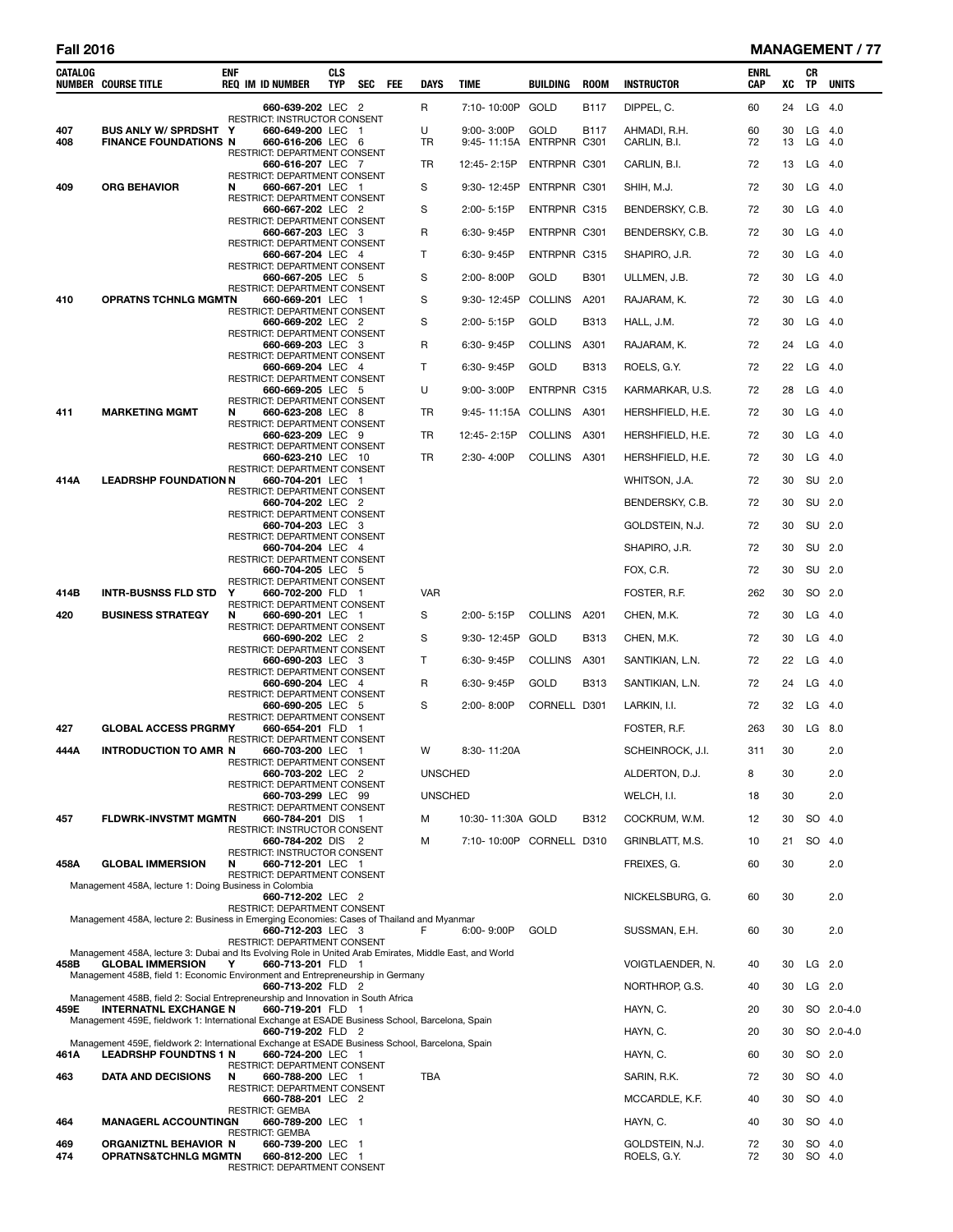### TR / MATERIALS SCIENCE AND ENGINEERING FALL 2016 AND THE STATE RESERVE TO A STATE RAIL 2016

| CATALOG | NUMBER COURSE TITLE                                              | <b>ENF</b><br><b>REQ IM ID NUMBER</b>                    | <b>CLS</b><br><b>TYP</b> | <b>SEC</b> | <b>FEE</b> | <b>DAYS</b> | <b>TIME</b> | <b>BUILDING</b> | <b>ROOM</b> | <b>INSTRUCTOR</b> | <b>ENRL</b><br><b>CAP</b> | ХC | CR<br><b>TP</b> | <b>UNITS</b> |
|---------|------------------------------------------------------------------|----------------------------------------------------------|--------------------------|------------|------------|-------------|-------------|-----------------|-------------|-------------------|---------------------------|----|-----------------|--------------|
| 478     | <b>SELECTED TOPCS-MGMTN</b>                                      | 660-818-208 SEM 8<br><b>RESTRICT: DEPARTMENT CONSENT</b> |                          |            |            |             |             |                 |             | GARMAISE, M.J.    | 15                        | 30 | SO              | $2.0 - 4.0$  |
|         | Management 478, seminar 1: Venture Capital and Private Equity    |                                                          |                          |            |            |             |             |                 |             |                   |                           |    |                 |              |
|         |                                                                  | 660-818-214 SEM 14                                       |                          |            |            | <b>TBA</b>  |             |                 |             | AHMADI, R.H.      | 20                        | 30 |                 | SO 2.0-4.0   |
|         | Management 478, seminar 14: Business Analytics with Spreadsheets |                                                          |                          |            |            |             |             |                 |             |                   |                           |    |                 |              |
|         |                                                                  | 660-818-216 SEM 16                                       |                          |            |            |             |             |                 |             | MCCANN, R.M.      | 72                        | 30 |                 | SO 2.0-4.0   |
|         |                                                                  | RESTRICT: DEPARTMENT CONSENT                             |                          |            |            |             |             |                 |             |                   |                           |    |                 |              |
|         | Management 478, seminar 16: Management Communication             |                                                          |                          |            |            |             |             |                 |             |                   |                           |    |                 |              |
|         |                                                                  | 660-818-219 SEM 19                                       |                          |            |            |             |             |                 |             | LEE, J.J.         | 20                        | 30 |                 | SO 2.0-4.0   |
|         |                                                                  | <b>RESTRICT: DEPARTMENT CONSENT</b>                      |                          |            |            |             |             |                 |             |                   |                           |    |                 |              |
|         | Management 478, seminar 19: Deals: Strategy and Structure        |                                                          |                          |            |            |             |             |                 |             |                   |                           |    |                 |              |
|         |                                                                  | 660-818-222 SEM 22                                       |                          |            |            |             |             |                 |             | HOLLENBECK, B.W.  | 15                        | 30 | SO.             | $2.0 - 4.0$  |
|         |                                                                  | <b>RESTRICT: DEPARTMENT CONSENT</b>                      |                          |            |            |             |             |                 |             |                   |                           |    |                 |              |
|         | Management 478, seminar 22: Customer Assessment and Analytics    |                                                          |                          |            |            |             |             |                 |             |                   |                           |    |                 |              |
|         |                                                                  | 660-818-229 SEM 29                                       |                          |            |            |             |             |                 |             | FIRSTENBERG. I.   | 30                        | 30 |                 | SO 2.0-4.0   |
|         |                                                                  | <b>RESTRICT: DEPARTMENT CONSENT</b>                      |                          |            |            |             |             |                 |             |                   |                           |    |                 |              |
|         | Management 478, seminar 29: Patterns of Problem Solving          |                                                          |                          |            |            |             |             |                 |             |                   |                           |    |                 |              |
| 481A    | <b>NEGOTIATIONS BEHAVR N</b>                                     | 660-844-200 LEC 1                                        |                          |            |            |             |             |                 |             | ERICKSON, C.L.    | 40                        | 30 |                 | 2.0          |
| 483     | <b>MGMT-TECH&amp;INNOVATN N</b>                                  | 660-849-200 LEC 1                                        |                          |            |            |             |             |                 |             | OSER, T.M.        | 40                        | 30 | LG              | 4.0          |
|         |                                                                  | <b>RESTRICT: DEPARTMENT CONSENT</b>                      |                          |            |            |             |             |                 |             |                   |                           |    |                 |              |
| 488     | <b>BUSINESS PLAN DEVLP</b>                                       | 660-862-200 LEC 1                                        |                          |            |            |             |             |                 |             | SCHEINROCK, J.I.  | 72                        | 30 | LG              | 4.0          |
|         |                                                                  | <b>RESTRICT: DEPARTMENT CONSENT</b>                      |                          |            |            |             |             |                 |             |                   |                           |    |                 |              |

### MATERIALS SCIENCE AND ENGINEERING

Students who enroll in upper division HSSEAS courses without completing the requisites are subject to disenrollment after the second class meeting. If necessary, consult an HSSEAS counselor in 6426 Boelter Hall.

| 10           | <b>SEM-NEW MATERIALS</b>         | N | 191-030-200 SEM 1                                    |                  |         | F          | 1:00-2:50P                | ENGR V        | 2101 | YANG, J.         | 40       | 30 | $LG$ 1.0  |               |
|--------------|----------------------------------|---|------------------------------------------------------|------------------|---------|------------|---------------------------|---------------|------|------------------|----------|----|-----------|---------------|
|              |                                  |   | RESTRICT: ALL UG ENGR MAJORS OR CHEM/MAT SCI         |                  |         |            |                           |               |      |                  |          |    |           |               |
| 99           | <b>STUDENT RSRCH PRGRMN</b>      |   | 191-297-201 TUT 1                                    |                  |         | <b>VAR</b> |                           |               |      | DUNN, B.S.       | $\Omega$ | 30 |           | PN 1.0-2.0    |
| 104          | <b>SCIENCE-ENGR MATERL Y</b>     |   | -----------                                          | LEC 1            | \$20 MW |            | 10:00-11:50A BOELTER 2444 |               |      | DUNN, B.S.       | 70       | 03 | $LG$ 4.0  |               |
|              |                                  |   | RESTRICT: ALL UG ENGR MAJORS OR CHEM/MAT SCI         |                  |         |            |                           |               |      |                  |          |    |           |               |
|              |                                  |   | 191-324-201 DIS                                      |                  | 1A      | F          | 9:00-9:50A BOELTER 5264   |               |      | SERINO, A.C.     | 35       |    |           | 0.0           |
|              |                                  |   | 191-324-202 DIS                                      |                  | 1B      | F          | 11:00-11:50A BOELTER 5264 |               |      | DE MARCO, N.F.   | 35       |    |           | 0.0           |
|              |                                  |   | -----------                                          | LEC <sub>2</sub> | \$20    | MW         | 12:00-1:50P BOELTER 2444  |               |      | LAN, E.H.        | 70       |    | 05 LG 4.0 |               |
|              |                                  |   | RESTRICT: ALL UG ENGR MAJORS OR CHEM/MAT SCI         |                  |         |            |                           |               |      |                  |          |    |           |               |
|              |                                  |   | 191-324-211 DIS                                      |                  | 2A      | F          | 10:00-10:50A BOELTER      |               | 5264 | YU.X.            | 35       |    |           | 0.0           |
|              |                                  |   | 191-324-212 DIS                                      |                  | 2B      | F.         | 12:00-12:50P MS           |               | 5128 | YOUNG, E.P.      | 35       |    |           | 0.0           |
| M105         | <b>NANOSCI&amp;NANOTECH</b>      | Y | -----------                                          | LEC <sub>1</sub> |         | MW         | 2:00-3:50P                | BOELTER 9436  |      | FREIMAN, G.      | 40       | 07 | $LG$ 4.0  |               |
|              |                                  |   | SAME AS: ENGR M101                                   |                  |         |            |                           |               |      |                  |          |    |           |               |
|              |                                  |   | 191-330-201 DIS                                      |                  | - 1A    | F          | 12:00-12:50P WGYOUNG 4216 |               |      | FREIMAN, G.      | 40       |    |           | 0.0           |
| 110          | <b>INTR-MTRLS CHRCTR A Y</b>     |   | -----------                                          | LEC <sub>1</sub> |         | <b>MW</b>  | 12:00-1:50P               | BOELTER 5249  |      | GOORSKY, M.S.    | 65       | 05 | $LG$ 4.0  |               |
|              |                                  |   | RESTRICT: ALL UG ENGR MAJORS OR CHEM/MAT SCI         |                  |         |            |                           |               |      |                  |          |    |           |               |
|              |                                  |   | 191-437-201 DIS                                      |                  | 1A      | F          | $9:00 - 9:50A$            | BOELTER 2444  |      | WANG. Y.         | 65       |    |           | 0.0           |
| 110L         | <b>MTRLS CHRCTRZ A LAB Y</b>     |   | 191-439-201 LAB 1                                    |                  |         | T.         | 2:00-5:50P                | <b>ENGR V</b> | 1010 | GOORSKY, M.S.    | 18       | 30 | $LG$ 2.0  |               |
|              |                                  |   | RESTRICT: ALL UG ENGR MAJORS OR CHEM/MAT SCI         |                  |         |            |                           |               |      |                  |          |    |           |               |
|              |                                  |   | 191-439-202 LAB 2                                    |                  |         | W          | 2:00-5:50P                | <b>ENGR V</b> | 1010 | GOORSKY, M.S.    | 19       | 30 | $LG$ 2.0  |               |
|              |                                  |   | RESTRICT: ALL UG ENGR MAJORS OR CHEM/MAT SCI         |                  |         |            |                           |               |      |                  |          |    |           |               |
|              |                                  |   | 191-439-203 LAB 3                                    |                  |         | R          | 2:00-5:50P                | <b>ENGRV</b>  | 1010 | GOORSKY, M.S.    | 18       | 30 | $LG$ 2.0  |               |
|              |                                  |   | RESTRICT: ALL UG ENGR MAJORS OR CHEM/MAT SCI         |                  |         |            |                           |               |      |                  |          |    |           |               |
| 120          | <b>PHYSICS-MATERIALS</b>         | Υ | 191-479-280 LEC 80                                   |                  |         | <b>VAR</b> |                           | <b>ONLINE</b> | LA   | XIE, Y.          | 35       | 30 | $LG$ 4.0  |               |
|              |                                  |   | RESTRICT: GRADUATE STUDENTS, ON-LINE MASTERS PROGRAM |                  |         |            |                           |               |      |                  |          |    |           |               |
| 130          | PHASE RLATNS-SOLIDS Y            |   | ------------                                         | LEC <sub>1</sub> |         | <b>TR</b>  | 12:00-1:50P               | BOELTER 5436  |      | BALONIS-SANT, M. | 40       | 14 | $LG$ 4.0  |               |
|              |                                  |   | RESTRICT: ALL UG ENGR MAJORS OR CHEM/MAT SCI         |                  |         |            |                           |               |      |                  |          |    |           |               |
|              |                                  |   | 191-517-201 DIS 1A                                   |                  |         | F          | 2:00-2:50P                | BOELTER 5273  |      | FALZONE. G.D.    | 40       |    |           | 0.0           |
| 132          | <b>METALLIC ALLOYS</b>           | Y | 191-525-280 LEC 80                                   |                  |         | <b>VAR</b> |                           | <b>ONLINE</b> | LA   | ONO, K.          | 35       | 30 | $LG$ 4.0  |               |
|              |                                  |   | RESTRICT: GRADUATE STUDENTS.ON-LINE MASTERS PROGRAM  |                  |         |            |                           |               |      |                  |          |    |           |               |
| 160          | <b>INT-CERAMCS&amp;GLASSES Y</b> |   | -----------                                          | LEC 1            |         | TR.        | 10:00-11:50A BOELTER 5264 |               |      | BESCHER, E.P.    | 40       | 13 | $LG$ 4.0  |               |
|              |                                  |   | RESTRICT: ALL UG ENGR MAJORS OR CHEM/MAT SCI         |                  |         |            |                           |               |      |                  |          |    |           |               |
|              |                                  |   | 191-750-201 DIS                                      |                  | - 1A    | F          | 3:00-3:50P                | BOELTER 5273  |      | TRUJILLO, J.E.   | 40       |    |           | 0.0           |
| <b>CM180</b> | <b>INTRO-BIOMATERIALS</b>        | Υ | -----------                                          | LEC <sub>1</sub> |         | <b>MW</b>  | 2:00-3:50P                | BOELTER 5280  |      | KASKO, A.M.      | 5        | 30 | $LG$ 4.0  |               |
|              |                                  |   | SAME AS: BIOENGR CM178                               |                  |         |            |                           |               |      |                  |          |    |           |               |
|              |                                  |   | RESTRICT: ALL UG ENGR MAJORS OR CHEM/MAT SCI         |                  |         |            |                           |               |      |                  |          |    |           |               |
|              |                                  |   | 191-880-201 DIS 1A                                   |                  |         | F.         | 2:00-2:50P                | <b>MS</b>     | 5128 | LIAU. W.T.       | 5        |    |           | 0.0           |
| 200          | <b>PRINC-MATERIALS SCI</b>       | N | 595-001-200 LEC 1                                    |                  |         | TR.        | 12:00-1:50P               | BOELTER 5440  |      | XIE, Y.          | 60       | 14 | $LG$ 4.0  |               |
|              |                                  |   | <b>RESTRICT: GRADUATE STUDENTS</b>                   |                  |         |            |                           |               |      |                  |          |    |           |               |
| 202          | <b>THERMODYNAMICS</b>            | N | 595-012-200 LEC 1                                    |                  |         | MW         | 10:00-11:50A BOELTER 5440 |               |      | OZOLINS, V.      | 55       | 30 | $LG$ 4.0  |               |
| M214         | <b>ROCK ART&amp;WALL PNTGSN</b>  |   | 595-086-200 LEC 1                                    |                  |         | R          | 10:00-11:50A OFF CAM      |               |      | KAKOULLI, I.     | 10       | 30 | $LG$ 2.0  |               |
|              |                                  |   | SAME AS: CAEM M264                                   |                  |         |            |                           |               |      |                  |          |    |           |               |
| 243A         | <b>FRACTR-STRUCT MATRL N</b>     |   | 595-289-280 LEC 80                                   |                  |         | <b>VAR</b> |                           | <b>ONLINE</b> |      | ONO. K.          | 35       | 30 | $LG$ 4.0  |               |
|              |                                  |   | RESTRICT: GRADUATE STUDENTS, ON-LINE MASTERS PROGRAM |                  |         |            |                           |               |      |                  |          |    |           |               |
| 243C         | <b>DSLC&amp;STRN MCHN-SLDSN</b>  |   | 595-292-200 LEC 1                                    |                  |         | <b>MW</b>  | 12:00-1:50P               | BOELTER 5440  |      | MARIAN, J.       | 55       | 30 | $LG$ 4.0  |               |
|              |                                  |   | <b>RESTRICT: GRADUATE STUDENTS</b>                   |                  |         |            |                           |               |      |                  |          |    |           |               |
| 252          | <b>ORGANIC ELECTRONICS N</b>     |   | 595-312-200 LEC 1                                    |                  |         | <b>MW</b>  | 2:00-3:50P                | BOELTER 5264  |      | PEI, Q.          | 45       | 07 | LG 4.0    |               |
| <b>CM280</b> | <b>INTRO-BIOMATERIALS</b>        | N | -----------                                          | LEC 1            |         | <b>MW</b>  | 2:00-3:50P                | BOELTER 5280  |      | KASKO, A.M.      | 5        | 30 | $LG$ 4.0  |               |
|              |                                  |   | SAME AS: BIOENGR CM278                               |                  |         |            |                           |               |      |                  |          |    |           |               |
|              |                                  |   | <b>RESTRICT: GRADUATE STUDENTS</b>                   |                  |         |            |                           |               |      |                  |          |    |           |               |
|              |                                  |   | 595-502-201 DIS 1A                                   |                  |         | F          | 2:00-2:50P                | <b>MS</b>     | 5128 | LIAU, W.T.       | 5        |    |           | 0.0           |
| 282          | ADV TPC-MAT SCIŊ N               |   | 595-492-200 LEC 1                                    |                  |         | F          | 9:30-11:30A ENGR V        |               | 2101 | GOORSKY, M.S.    | 30       | 30 | SU 2.0    |               |
|              |                                  |   | <b>RESTRICT: GRADUATE STUDENTS</b>                   |                  |         |            |                           |               |      |                  |          |    |           |               |
| 298          | <b>SEM IN ENGINEERING</b>        | N | 595-610-200 SEM 1                                    |                  |         | <b>MW</b>  | 10:00-11:50A BOELTER 5264 |               |      | MOSLEH, A.       | 40       |    |           | 30 LG 2.0-4.0 |
|              |                                  |   |                                                      |                  |         |            |                           |               |      |                  |          |    |           |               |

## **MATHEMATICS**

### **Mathematics**

Information on the Mathematics Diagnostic Test is available at http://www.math.ucla.edu/ugrad/diagnostic. ADVANCED PLACEMENT CREDIT: For questions regarding Advanced Placement (AP) credit, see http://www.math.ucla.edu/ugrad/ap-credit.

For Mathematics 1, enrollment is contingent on taking and passing the Mathematics Diagnostic Test. Credit for Mathematics 1 from another institution is not accepted. For Mathematics 1, some<br>seats are held for entering stud

| <b>PRECALCULUS</b> | .<br>------------ | $\sim$     |    | <b>MWF</b> | $8:00 - 8:50A$ | <b>FRANZ</b> | 1178 | GREENE.<br>M.F | 210            | SO<br>4.0 |
|--------------------|-------------------|------------|----|------------|----------------|--------------|------|----------------|----------------|-----------|
|                    | 262-022-201       | <b>DIS</b> | 1A |            | $8:00 - 8:50A$ | MS           | 5138 | VERA. L        | <b>OL</b><br>ے | 0.0       |
|                    | 262-022-202       | <b>DIS</b> | 1B |            | $8:00 - 8:50A$ | MS<br>__     | 5137 | VERA. ∟        | $\Omega$<br>دے | 0.0       |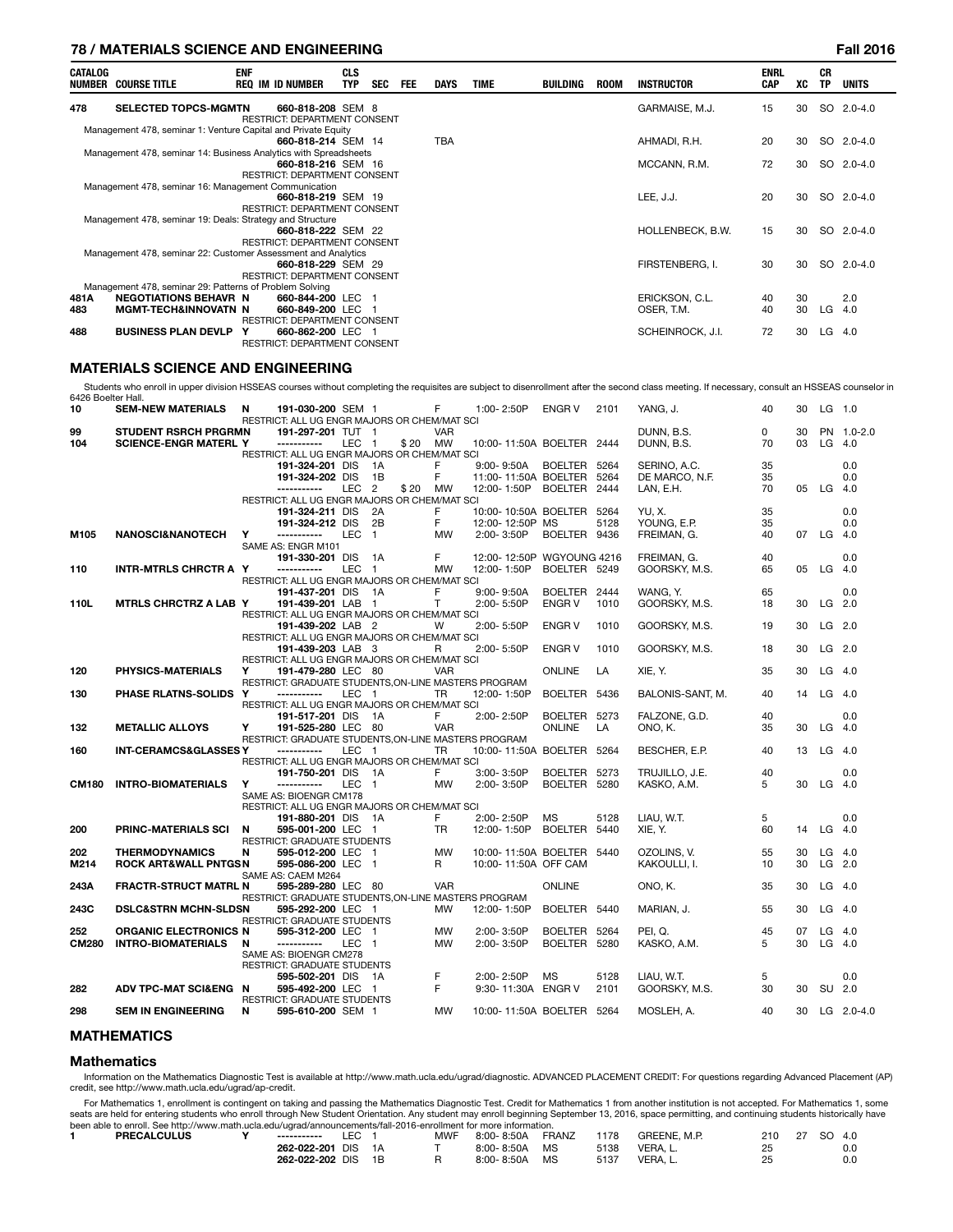| CATALOG | <b>NUMBER COURSE TITLE</b>                                                                                                                  | <b>ENF</b> | <b>REQ IM ID NUMBER</b>               | <b>CLS</b><br><b>TYP</b> | <b>SEC</b>           | FEE | <b>DAYS</b>     | TIME                                                   | <b>BUILDING</b>                  | <b>ROOM</b>   | <b>INSTRUCTOR</b>                                                                                                                                                                                                                                                                                                                                                                                    | <b>ENRL</b><br>CAP | XC | CR<br>TP  | <b>UNITS</b> |
|---------|---------------------------------------------------------------------------------------------------------------------------------------------|------------|---------------------------------------|--------------------------|----------------------|-----|-----------------|--------------------------------------------------------|----------------------------------|---------------|------------------------------------------------------------------------------------------------------------------------------------------------------------------------------------------------------------------------------------------------------------------------------------------------------------------------------------------------------------------------------------------------------|--------------------|----|-----------|--------------|
|         |                                                                                                                                             |            | 262-022-203 DIS                       |                          | 1 <sup>C</sup>       |     | Т               | 8:00-8:50A                                             | MS                               | 5127          | KUREH, Y.H.                                                                                                                                                                                                                                                                                                                                                                                          | 25                 |    |           | 0.0          |
|         |                                                                                                                                             |            | 262-022-204 DIS<br>262-022-205 DIS    |                          | 1D<br>1E             |     | R<br>т          | 8:00-8:50A<br>$8:00 - 8:50A$                           | MS<br><b>BOELTER</b>             | 6229<br>5280  | KUREH, Y.H.<br>HUNT, C.J.                                                                                                                                                                                                                                                                                                                                                                            | 25<br>25           |    |           | 0.0<br>0.0   |
|         |                                                                                                                                             |            | 262-022-206 DIS                       |                          | 1F                   |     | R               | 8:00-8:50A                                             | <b>BOELTER</b>                   | 5280          | HUNT, C.J.                                                                                                                                                                                                                                                                                                                                                                                           | 25                 |    |           | 0.0          |
|         |                                                                                                                                             |            | 262-022-207 DIS                       |                          | 1G                   |     | Τ               | 8:00-8:50A                                             | <b>ROLFE</b>                     | 3129          | SUN, Y.                                                                                                                                                                                                                                                                                                                                                                                              | 0                  |    |           | 0.0          |
|         |                                                                                                                                             |            | 262-022-208 DIS<br>-----------        | LEC                      | 1H<br>$\overline{c}$ |     | R<br><b>MWF</b> | 8:00-8:50A<br>10:00-10:50A MS                          | MS                               | 5117<br>4000A | SUN, Y.<br>GREENE, M.P.                                                                                                                                                                                                                                                                                                                                                                              | 0<br>210           | 27 | <b>SO</b> | 0.0<br>4.0   |
|         |                                                                                                                                             |            | 262-022-211 DIS                       |                          | 2A                   |     | т               | 10:00-10:50A MS                                        |                                  | 5127          | KUREH, Y.H.                                                                                                                                                                                                                                                                                                                                                                                          | 35                 |    |           | 0.0          |
|         |                                                                                                                                             |            | 262-022-212 DIS                       |                          | 2B                   |     | R               | 10:00-10:50A GEOLOGY 4645                              |                                  |               | KUREH, Y.H.                                                                                                                                                                                                                                                                                                                                                                                          | 35                 |    |           | 0.0          |
|         |                                                                                                                                             |            | 262-022-213 DIS<br>262-022-214 DIS    |                          | 2C<br>2D             |     | Т<br>R          | 10:00-10:50A MS<br>10:00-10:50A BOELTER 5440           |                                  | 6229          | HUYNH, K.M.<br>HUYNH, K.M.                                                                                                                                                                                                                                                                                                                                                                           | 35<br>35           |    |           | 0.0<br>0.0   |
|         |                                                                                                                                             |            | 262-022-215 DIS                       |                          | 2E                   |     | Т               | 10:00-10:50A BOELTER 5440                              |                                  |               | MUNDT, M.R.                                                                                                                                                                                                                                                                                                                                                                                          | 35                 |    |           | 0.0          |
|         |                                                                                                                                             |            | 262-022-216 DIS                       |                          | 2F                   |     | R               | 10:00-10:50A GEOLOGY 6704                              |                                  |               | MUNDT, M.R.                                                                                                                                                                                                                                                                                                                                                                                          | 35                 |    |           | 0.0          |
|         |                                                                                                                                             |            | -----------<br>262-022-221 DIS        | LEC                      | 3<br>3A              |     | <b>MWF</b><br>т | 1:00-1:50P<br>1:00-1:50P                               | <b>BUNCHE</b><br>МS              | 1209B<br>5137 | ROTHSCHILD, B.L.<br>BRIGHTBILL, J.R.                                                                                                                                                                                                                                                                                                                                                                 | 210<br>35          | 06 | <b>SO</b> | 4.0<br>0.0   |
|         |                                                                                                                                             |            | 262-022-222 DIS                       |                          | 3B                   |     | R               | 1:00-1:50P                                             | WGYOUNG 1044                     |               | BRIGHTBILL, J.R.                                                                                                                                                                                                                                                                                                                                                                                     | 35                 |    |           | 0.0          |
|         |                                                                                                                                             |            | 262-022-223 DIS                       |                          | 3C                   |     | Τ               | 1:00-1:50P                                             | WGYOUNG 1044                     |               | HAN, K.T.                                                                                                                                                                                                                                                                                                                                                                                            | 35                 |    |           | 0.0          |
|         |                                                                                                                                             |            | 262-022-224 DIS<br>262-022-225 DIS    |                          | 3D<br>3E             |     | R<br>Τ          | 1:00-1:50P<br>1:00-1:50P                               | <b>ROLFE</b><br>BUNCHE 3178      | 3129          | HAN, K.T.<br>MCNAMARA, R.C.                                                                                                                                                                                                                                                                                                                                                                          | 35<br>35           |    |           | 0.0<br>0.0   |
|         |                                                                                                                                             |            | 262-022-226 DIS                       |                          | 3F                   |     | R               | 1:00-1:50P                                             | BUNCHE 3178                      |               | MCNAMARA, R.C.                                                                                                                                                                                                                                                                                                                                                                                       | 35                 |    |           | 0.0          |
|         |                                                                                                                                             |            |                                       |                          |                      |     |                 |                                                        |                                  |               | For Mathematics 3A, enrollment is contingent on taking and passing the Mathematics Diagnostic Test. Credit for Mathematics 1 from another institution is not accepted. For Mathematics 3A, some<br>seats are held for entering students who enroll through New Student Orientation. Any student may enroll beginning September 13, 2016, space permitting, and continuing students historically have |                    |    |           |              |
|         | been able to enroll. See http://www.math.ucla.edu/ugrad/announcements/fall-2016-enrollment for more information.                            |            |                                       |                          |                      |     |                 |                                                        |                                  |               |                                                                                                                                                                                                                                                                                                                                                                                                      |                    |    |           |              |
| ЗΑ      | <b>CALC LIFE SCI STDT</b>                                                                                                                   | Y          | -----------                           | LEC                      | $\blacksquare$       |     | <b>MWF</b>      | $8:00 - 8:50A$                                         | HUMANTS A51                      |               | BHASKHAR, N.                                                                                                                                                                                                                                                                                                                                                                                         | 210                | 01 | SO 4.0    |              |
|         |                                                                                                                                             |            | 262-074-201 DIS<br>262-074-202 DIS    |                          | 1A<br>1B             |     | т<br>R          | 8:00-8:50A<br>$8:00 - 8:50A$                           | BOELTER 5419<br>GEOLOGY 4645     |               | DING, M.<br>DING, M.                                                                                                                                                                                                                                                                                                                                                                                 | 35<br>35           |    |           | 0.0<br>0.0   |
|         |                                                                                                                                             |            | 262-074-203 DIS                       |                          | 1C                   |     | т               | 8:00-8:50A                                             | GEOLOGY 6704                     |               | WHITE, F.                                                                                                                                                                                                                                                                                                                                                                                            | 35                 |    |           | 0.0          |
|         |                                                                                                                                             |            | 262-074-204 DIS                       |                          | 1D                   |     | R               | $8:00 - 8:50A$                                         | GEOLOGY 6704                     |               | WHITE, F.                                                                                                                                                                                                                                                                                                                                                                                            | 35                 |    |           | 0.0          |
|         |                                                                                                                                             |            | 262-074-205 DIS<br>262-074-206 DIS    |                          | 1E<br>1F             |     | Т<br>R          | 8:00-8:50A<br>8:00-8:50A                               | BOELTER 5422<br>BOELTER 5419     |               | MUNDT, M.R.<br>MUNDT, M.R.                                                                                                                                                                                                                                                                                                                                                                           | 35<br>35           |    |           | 0.0<br>0.0   |
|         |                                                                                                                                             |            | -----------                           | LEC                      | 2                    |     | <b>MWF</b>      | $9:00 - 9:50A$                                         | <b>FRANZ</b>                     | 1178          | ANGELOPOULOS, I.                                                                                                                                                                                                                                                                                                                                                                                     | 210                | 02 | <b>SO</b> | 4.0          |
|         |                                                                                                                                             |            | 262-074-221 DIS<br>262-074-222 DIS    |                          | 2A                   |     | т<br>R          | $9:00 - 9:50A$                                         | <b>ROLFE</b>                     | 3135          | HUYNH, K.M.                                                                                                                                                                                                                                                                                                                                                                                          | 35                 |    |           | 0.0          |
|         |                                                                                                                                             |            | 262-074-223 DIS                       |                          | 2B<br>2C             |     | Τ               | 9:00-9:50A<br>$9:00 - 9:50A$                           | <b>ROLFE</b><br><b>DODD</b>      | 3135<br>167   | HUYNH, K.M.<br>ZHOU, M.S.                                                                                                                                                                                                                                                                                                                                                                            | 35<br>35           |    |           | 0.0<br>0.0   |
|         |                                                                                                                                             |            | 262-074-224 DIS                       |                          | 2D                   |     | R               | 9:00-9:50A                                             | <b>ROLFE</b>                     | 3129          | ZHOU, M.S.                                                                                                                                                                                                                                                                                                                                                                                           | 35                 |    |           | 0.0          |
|         |                                                                                                                                             |            | 262-074-225 DIS<br>262-074-226 DIS    |                          | 2E<br>2F             |     | т<br>R          | $9:00 - 9:50A$<br>$9:00 - 9:50A$                       | <b>ROLFE</b><br><b>ROLFE</b>     | 3129<br>3116  | BAJAJ, R.A.<br>BAJAJ, R.A.                                                                                                                                                                                                                                                                                                                                                                           | 35<br>35           |    |           | 0.0<br>0.0   |
| 3В      | <b>CALC LIFE SCI STDT</b>                                                                                                                   | Υ          | -----------                           | <b>LEC</b>               | 2                    |     | <b>MWF</b>      | 2:00-2:50P                                             | <b>ROLFE</b>                     | 1200          | WHITE, N.A.                                                                                                                                                                                                                                                                                                                                                                                          | 210                | 07 | <b>SO</b> | 4.0          |
|         |                                                                                                                                             |            | 262-083-211 DIS                       |                          | 2A                   |     | т               | 2:00-2:50P                                             | GEOLOGY 4645                     |               | HA, K.                                                                                                                                                                                                                                                                                                                                                                                               | 35                 |    |           | 0.0          |
|         |                                                                                                                                             |            | 262-083-212 DIS<br>262-083-213 DIS    |                          | 2B<br>2C             |     | R<br>Т          | 2:00-2:50P<br>2:00-2:50P                               | PUB AFF<br><b>BUNCHE</b>         | 2232<br>1221A | HA, K.<br>LEVENSTEIN, D.A.                                                                                                                                                                                                                                                                                                                                                                           | 35<br>35           |    |           | 0.0<br>0.0   |
|         |                                                                                                                                             |            | 262-083-214 DIS                       |                          | 2D                   |     | R               | 2:00-2:50P                                             | <b>BOELTER</b>                   | 5419          | LEVENSTEIN, D.A.                                                                                                                                                                                                                                                                                                                                                                                     | 35                 |    |           | 0.0          |
|         |                                                                                                                                             |            | 262-083-215 DIS                       |                          | 2E                   |     | Т               | 2:00-2:50P                                             | PAB                              | 1749          | HOUSDEN, R.C.                                                                                                                                                                                                                                                                                                                                                                                        | 35                 |    |           | 0.0          |
|         |                                                                                                                                             |            | 262-083-216 DIS                       |                          | 2F                   |     | R               | 2:00-2:50P                                             | GEOLOGY 4660                     |               | HOUSDEN, R.C.<br>For Mathematics 3C, some seats are held for entering students who enroll through New Student Orientation. Any student may enroll beginning September 13, 2016, space permitting, and continuing                                                                                                                                                                                     | 35                 |    |           | 0.0          |
|         | students historically have been able to enroll. See http://www.math.ucla.edu/ugrad/announcements/fall-2016-enrollment for more information. |            |                                       |                          |                      |     |                 |                                                        |                                  |               |                                                                                                                                                                                                                                                                                                                                                                                                      |                    |    |           |              |
| зс      | <b>ODE&amp;LA LIFESCI STDT</b>                                                                                                              | Y          | -----------                           | LEC                      | $\blacksquare$<br>1A |     | MWF<br>T.       | 12:00-12:50P ROLFE                                     |                                  | 1200          | MORALES, A.H.                                                                                                                                                                                                                                                                                                                                                                                        | 180<br>30          | 05 | SO 4.0    | 0.0          |
|         |                                                                                                                                             |            | 262-089-201 DIS<br>262-089-202 DIS    |                          | 1B                   |     | R               | 12:00-12:50P GEOLOGY 4645<br>12:00-12:50P WGYOUNG 1044 |                                  |               | DITTMER, S.J.<br>DITTMER, S.J.                                                                                                                                                                                                                                                                                                                                                                       | 30                 |    |           | 0.0          |
|         |                                                                                                                                             |            | 262-089-203 DIS                       |                          | 1C                   |     | T.              | 12:00-12:50P MS                                        |                                  | 5137          | SUSICE, J.P.                                                                                                                                                                                                                                                                                                                                                                                         | 30                 |    |           | 0.0          |
|         |                                                                                                                                             |            | 262-089-204 DIS<br>262-089-205 DIS    |                          | 1D<br>1E             |     | R<br>T          | 12:00-12:50P BOELTER 5264<br>12:00-12:50P BOELTER      |                                  | 5273          | SUSICE, J.P.<br>SMITH, A.                                                                                                                                                                                                                                                                                                                                                                            | 30<br>30           |    |           | 0.0<br>0.0   |
|         |                                                                                                                                             |            | 262-089-206 DIS                       |                          | 1F                   |     | R               | 12:00-12:50P GEOLOGY 4660                              |                                  |               | SMITH, A.                                                                                                                                                                                                                                                                                                                                                                                            | 30                 |    |           | 0.0          |
|         |                                                                                                                                             |            | -----------                           | <b>LEC</b>               | $\overline{c}$       |     | <b>MWF</b>      | 4:00-4:50P                                             | MS                               | 4000A         | UNGER, S.                                                                                                                                                                                                                                                                                                                                                                                            | 180                | 09 | -SO       | 4.0          |
|         |                                                                                                                                             |            | 262-089-211 DIS<br>262-089-212 DIS    |                          | 2A<br>2B             |     | Τ<br>R          | 4:00-4:50P<br>4:00-4:50P                               | MS<br><b>MS</b>                  | 5128<br>5117  | MENTUS, C.C.<br>MENTUS, C.C.                                                                                                                                                                                                                                                                                                                                                                         | 30<br>30           |    |           | 0.0<br>0.0   |
|         |                                                                                                                                             |            | 262-089-213 DIS                       |                          | 2C                   |     | Τ               | 4:00-4:50P                                             | <b>MS</b>                        | 5117          | kwon, d.                                                                                                                                                                                                                                                                                                                                                                                             | 30                 |    |           | 0.0          |
|         |                                                                                                                                             |            | 262-089-214 DIS                       |                          | 2D                   |     | R               | 4:00-4:50P                                             | МS                               | 5138          | KWON, D.                                                                                                                                                                                                                                                                                                                                                                                             | 30                 |    |           | 0.0          |
|         |                                                                                                                                             |            | 262-089-215 DIS<br>262-089-216 DIS    |                          | 2E<br>2F             |     | Τ<br>R          | 4:00-4:50P<br>4:00-4:50P                               | MS<br>МS                         | 5147<br>5118  | MULLATH MOHAMMED S 30<br>MULLATH MOHAMMED S 30                                                                                                                                                                                                                                                                                                                                                       |                    |    |           | 0.0<br>0.0   |
| 19      | FIAT LUX FRSHMN SEM N                                                                                                                       |            | 262-057-200 SEM 1                     |                          |                      |     | Τ               | 3:00-4:50P                                             | DE NEVE                          | P349          | HILL, M.A.                                                                                                                                                                                                                                                                                                                                                                                           | 20                 | 30 | PN 1.0    |              |
|         | Math 19, seminar 1: Patterns and Symmetry in Art and Nature                                                                                 |            | RESTRICT: UNDERGRADUATE STUDENTS ONLY |                          |                      |     |                 |                                                        |                                  |               |                                                                                                                                                                                                                                                                                                                                                                                                      |                    |    |           |              |
|         |                                                                                                                                             |            | 262-057-202 SEM 2                     |                          |                      |     | R               | 3:00-4:50P                                             | DE NEVE P349                     |               | HILL, M.A.                                                                                                                                                                                                                                                                                                                                                                                           | 20                 | 30 | PN 1.0    |              |
|         |                                                                                                                                             |            | RESTRICT: UNDERGRADUATE STUDENTS ONLY |                          |                      |     |                 |                                                        |                                  |               |                                                                                                                                                                                                                                                                                                                                                                                                      |                    |    |           |              |
|         | Math 19, seminar 2: Women and Math: Modern History                                                                                          |            |                                       |                          |                      |     |                 |                                                        |                                  |               |                                                                                                                                                                                                                                                                                                                                                                                                      |                    |    |           |              |
|         |                                                                                                                                             |            |                                       |                          |                      |     |                 |                                                        |                                  |               | For Mathematics 31A, enrollment is contingent on taking and passing the Mathematics Diagnostic Test. Credit for Mathematics 1 from another institution is not accepted. For Mathematics 31A,<br>some seats are held for entering students who enroll through New Student Orientation. Any student may enroll beginning September 13, 2016, space permitting, and continuing students historically    |                    |    |           |              |
|         | have been able to enroll. See http://www.math.ucla.edu/ugrad/announcements/fall-2016-enrollment for more information.                       |            |                                       |                          |                      |     |                 |                                                        |                                  |               |                                                                                                                                                                                                                                                                                                                                                                                                      |                    |    |           |              |
| 31A     | DIFF&INTGL CALCULUS Y                                                                                                                       |            | -----------<br>262-181-201 DIS        | LEC                      | - 1<br>1A            |     | <b>MWF</b><br>т | $9:00 - 9:50A$<br>$9:00 - 9:50A$                       | <b>DODD</b><br><b>ROLFE</b>      | 147<br>3108   | CONLEY, W.J.<br>DING, M.                                                                                                                                                                                                                                                                                                                                                                             | 210<br>35          |    | 02 SO 4.0 | 0.0          |
|         |                                                                                                                                             |            | 262-181-202 DIS                       |                          | 1B                   |     | R               | $9:00 - 9:50A$                                         | <b>BOELTER</b>                   | 5436          | DING, M.                                                                                                                                                                                                                                                                                                                                                                                             | 35                 |    |           | 0.0          |
|         |                                                                                                                                             |            | 262-181-203 DIS                       |                          | 1C                   |     | т               | $9:00 - 9:50A$                                         | <b>ROLFE</b>                     | 3116          | XIE, F.                                                                                                                                                                                                                                                                                                                                                                                              | 35                 |    |           | 0.0          |
|         |                                                                                                                                             |            | 262-181-204 DIS<br>262-181-205 DIS    |                          | 1D<br>1E             |     | R<br>т          | $9:00 - 9:50A$<br>$9:00 - 9:50A$                       | <b>BOELTER</b><br><b>BOELTER</b> | 5280<br>5280  | XIE, F.<br>FU, C.L.                                                                                                                                                                                                                                                                                                                                                                                  | 35<br>35           |    |           | 0.0<br>0.0   |
|         |                                                                                                                                             |            | 262-181-206 DIS                       |                          | 1F                   |     | R               | 9:00-9:50A                                             | <b>BOELTER</b>                   | 5419          | FU, C.L.                                                                                                                                                                                                                                                                                                                                                                                             | 35                 |    |           | 0.0          |
|         |                                                                                                                                             |            | -----------                           | LEC                      | 2                    |     | <b>MWF</b>      | 10:00-10:50A HUMANTS A51                               |                                  |               | RADKE, E.M.                                                                                                                                                                                                                                                                                                                                                                                          | 210                | 03 | <b>SO</b> | 4.0          |
|         |                                                                                                                                             |            | 262-181-211 DIS<br>262-181-212 DIS    |                          | 2A<br>2B             |     | Τ<br>R          | 10:00-10:50A MS<br>10:00-10:50A MS                     |                                  | 5118<br>5225  | NTEKOUME, M.<br>NTEKOUME, M.                                                                                                                                                                                                                                                                                                                                                                         | 35<br>35           |    |           | 0.0<br>0.0   |
|         |                                                                                                                                             |            | 262-181-213 DIS                       |                          | 2C                   |     | Τ               | 10:00-10:50A MS                                        |                                  | 5137          | WU, T.                                                                                                                                                                                                                                                                                                                                                                                               | 35                 |    |           | 0.0          |
|         |                                                                                                                                             |            | 262-181-214 DIS                       |                          | 2D<br>2E             |     | R               | 10:00-10:50A MS                                        |                                  | 5137          | WU, T.                                                                                                                                                                                                                                                                                                                                                                                               | 35                 |    |           | 0.0          |
|         |                                                                                                                                             |            | 262-181-215 DIS<br>262-181-216 DIS    |                          | 2F                   |     | Τ<br>R          | 10:00-10:50A BUNCHE<br>10:00-10:50A MS                 |                                  | 3170<br>5138  | LI, Z.K.<br>LI, Z.K.                                                                                                                                                                                                                                                                                                                                                                                 | 35<br>35           |    |           | 0.0<br>0.0   |
|         |                                                                                                                                             |            | -----------                           | LEC                      | 3                    |     | <b>MWF</b>      | 11:00-11:50A HUMANTS A51                               |                                  |               | ANDREWS, M.J.                                                                                                                                                                                                                                                                                                                                                                                        | 210                | 04 | <b>SO</b> | 4.0          |
|         |                                                                                                                                             |            | 262-181-221 DIS                       |                          | 3A<br>3B             |     | т<br>R          | 11:00-11:50A GEOLOGY 6704                              |                                  |               | ZHANG, Y.<br>ZHANG, Y.                                                                                                                                                                                                                                                                                                                                                                               | 35<br>35           |    |           | 0.0<br>0.0   |
|         |                                                                                                                                             |            | 262-181-222 DIS<br>262-181-223 DIS    |                          | 3C                   |     | т               | 11:00-11:50A GEOLOGY 4645<br>11:00-11:50A MS           |                                  | 5118          | BAKER, W.S.                                                                                                                                                                                                                                                                                                                                                                                          | 35                 |    |           | 0.0          |
|         |                                                                                                                                             |            | 262-181-224 DIS                       |                          | 3D                   |     | R               | 11:00-11:50A WGYOUNG 1044                              |                                  |               | BAKER, W.S.                                                                                                                                                                                                                                                                                                                                                                                          | 35                 |    |           | 0.0          |
|         |                                                                                                                                             |            | 262-181-225 DIS<br>262-181-226 DIS    |                          | 3E<br>3F             |     | т<br>R          | 11:00-11:50A LAKRETZ 120<br>11:00-11:50A ROLFE         |                                  | 3129          | KENEDA, J.T.<br>KENEDA, J.T.                                                                                                                                                                                                                                                                                                                                                                         | 35<br>35           |    |           | 0.0<br>0.0   |
|         |                                                                                                                                             |            | -----------                           | LEC                      | 4                    |     | <b>MWF</b>      | 1:00-1:50P                                             | МS                               | 4000A         | BRIZOLIS, D.                                                                                                                                                                                                                                                                                                                                                                                         | 210                | 12 | SO        | 4.0          |
|         |                                                                                                                                             |            | 262-181-241 DIS                       |                          | 4A                   |     | Т               | 1:00-1:50P                                             | <b>ROLFE</b>                     | 3121          | BOOZER, A.D.                                                                                                                                                                                                                                                                                                                                                                                         | 35                 |    |           | 0.0          |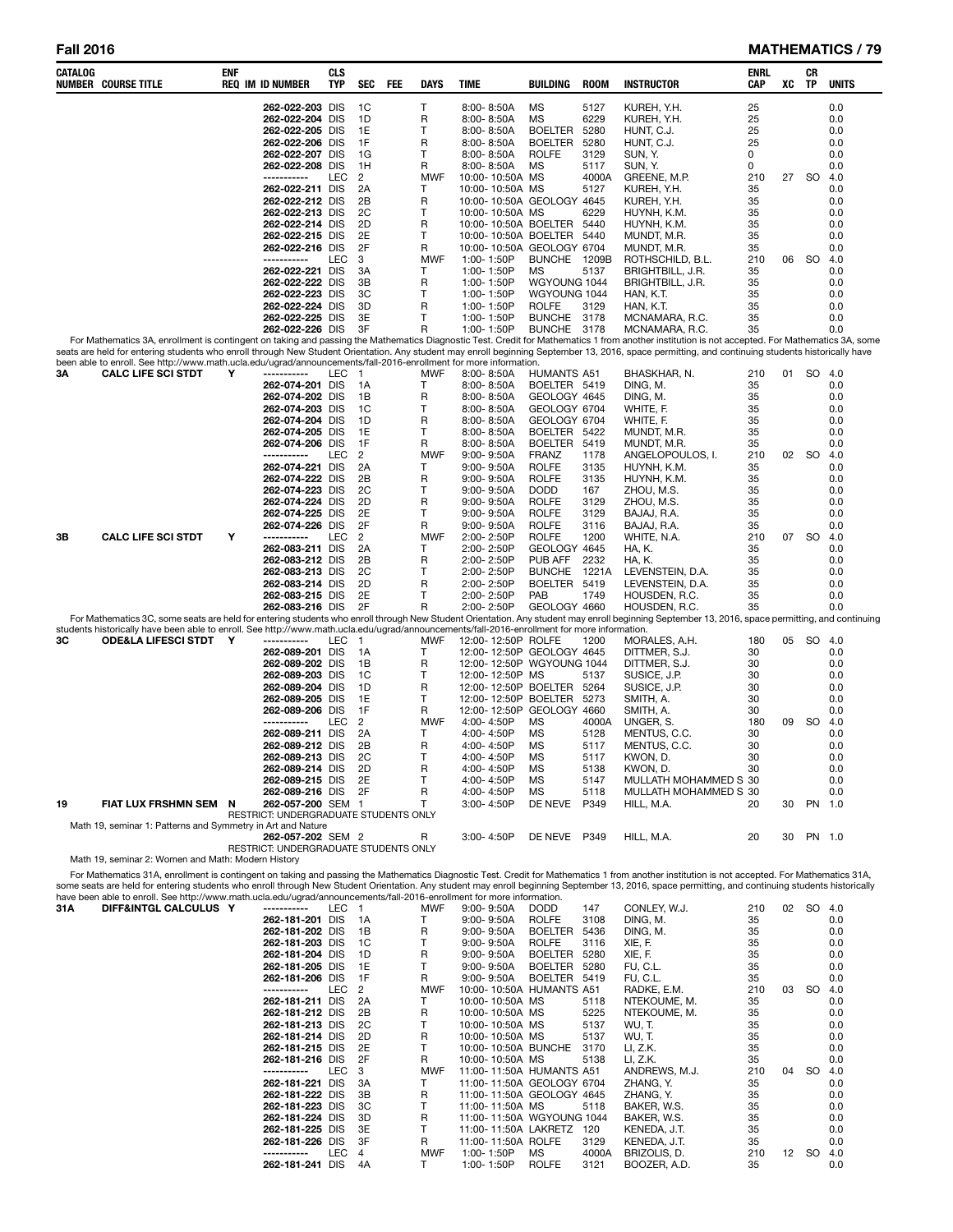## 80 / MATHEMATICS Fall 2016

| CATALOG | NUMBER COURSE TITLE                                                                                                                                                             | enf<br>REQ IM ID NUMBER                         | <b>CLS</b><br>TYP | SEC                  | FEE | DAYS                         | <b>TIME</b>                                   | BUILDING                         | <b>ROOM</b>  | <b>INSTRUCTOR</b>                                                                                                                                                                                | ENRL<br>CAP | XC | СR<br>ΤP  | <b>UNITS</b> |
|---------|---------------------------------------------------------------------------------------------------------------------------------------------------------------------------------|-------------------------------------------------|-------------------|----------------------|-----|------------------------------|-----------------------------------------------|----------------------------------|--------------|--------------------------------------------------------------------------------------------------------------------------------------------------------------------------------------------------|-------------|----|-----------|--------------|
|         |                                                                                                                                                                                 | 262-181-242 DIS                                 |                   | 4B                   |     | R                            | 1:00-1:50P                                    | <b>ROLFE</b>                     | 3108         | BOOZER, A.D.                                                                                                                                                                                     | 35          |    |           | 0.0          |
|         |                                                                                                                                                                                 | 262-181-243 DIS                                 |                   | 4C                   |     | т                            | 1:00-1:50P                                    | <b>ROLFE</b>                     | 3108         | LIN, A.T.                                                                                                                                                                                        | 35          |    |           | 0.0          |
|         |                                                                                                                                                                                 | 262-181-244 DIS                                 |                   | 4D                   |     | R                            | 1:00-1:50P                                    | GEOLOGY 6704                     |              | LIN, A.T.                                                                                                                                                                                        | 35          |    |           | 0.0          |
|         |                                                                                                                                                                                 | 262-181-245 DIS<br>262-181-246 DIS              |                   | 4E<br>4F             |     | т<br>R                       | 1:00-1:50P<br>1:00-1:50P                      | <b>ROLFE</b><br>PUB AFF          | 3116<br>2250 | LI, Z.K.<br>LI, Z.K.                                                                                                                                                                             | 35<br>35    |    |           | 0.0<br>0.0   |
|         |                                                                                                                                                                                 | -----------                                     | LEC               | 5                    |     | <b>MWF</b>                   | 3:00-3:50P                                    | MS                               | 4000A        | KERANEN, J.P.                                                                                                                                                                                    | 140         | 08 | <b>SO</b> | 4.0          |
|         |                                                                                                                                                                                 | 262-181-251 DIS                                 |                   | 5A                   |     | Т                            | $3:00 - 3:50P$                                | MS                               | 5137         | QIU, Y.                                                                                                                                                                                          | 35          |    |           | 0.0          |
|         |                                                                                                                                                                                 | 262-181-252 DIS<br>262-181-255 DIS              |                   | 5B<br>5E             |     | R<br>T                       | $3:00 - 3:50P$<br>3:00-3:50P                  | MS<br>GEOLOGY 4645               | 5137         | QIU, Y.<br>FU, C.L.                                                                                                                                                                              | 35<br>35    |    |           | 0.0<br>0.0   |
|         |                                                                                                                                                                                 | 262-181-256 DIS                                 |                   | 5F                   |     | R                            | 3:00-3:50P                                    | <b>MS</b>                        | 5127         | FU, C.L.                                                                                                                                                                                         | 35          |    |           | 0.0          |
|         |                                                                                                                                                                                 |                                                 |                   |                      |     |                              |                                               |                                  |              | For Mathematics 31B, some seats are held for entering students who enroll through New Student Orientation. Any student may enroll beginning September 13, 2016, space permitting, and continuing |             |    |           |              |
| 31 B    | students historically have been able to enroll. See http://www.math.ucla.edu/ugrad/announcements/fall-2016-enrollment for more information.<br><b>INTEGRTN&amp;INF SERIES Y</b> | -----------                                     | LEC               | $\overline{1}$       |     | MWF                          | 8:00-8:50A                                    | <b>DODD</b>                      | 147          | ANDERSEN, N.R.                                                                                                                                                                                   | 210         |    | 26 SO 4.0 |              |
|         |                                                                                                                                                                                 | 262-186-201 DIS                                 |                   | 1A                   |     | т                            | $8:00 - 8:50A$                                | <b>ROLFE</b>                     | 3116         | HAN, X.                                                                                                                                                                                          | 35          |    |           | 0.0          |
|         |                                                                                                                                                                                 | 262-186-202 DIS                                 |                   | 1B                   |     | R                            | $8:00 - 8:50A$                                | <b>MS</b>                        | 5127         | HAN, X.                                                                                                                                                                                          | 35          |    |           | 0.0          |
|         |                                                                                                                                                                                 | 262-186-203 DIS<br>262-186-204 DIS              |                   | 1C<br>1D             |     | Т<br>R                       | $8:00 - 8:50A$                                | <b>BOELTER</b><br><b>BOELTER</b> | 9436<br>5273 | LEWKIEWICZ, S.M.<br>LEWKIEWICZ, S.M.                                                                                                                                                             | 35<br>35    |    |           | 0.0<br>0.0   |
|         |                                                                                                                                                                                 | 262-186-205 DIS                                 |                   | 1E                   |     | T                            | $8:00 - 8:50A$<br>$8:00 - 8:50A$              | <b>ROYCE</b>                     | 156          | WONG, A.J.                                                                                                                                                                                       | 35          |    |           | 0.0          |
|         |                                                                                                                                                                                 | 262-186-206 DIS                                 |                   | 1F                   |     | R                            | $8:00 - 8:50A$                                | <b>BOELTER</b>                   | 5436         | WONG, A.J.                                                                                                                                                                                       | 35          |    |           | 0.0          |
|         |                                                                                                                                                                                 | -----------                                     | <b>LEC</b>        | $\overline{c}$       |     | <b>MWF</b>                   | $9:00 - 9:50A$                                | <b>MS</b>                        | 4000A        | ANDREWS, M.J.                                                                                                                                                                                    | 210         | 02 | -SO       | 4.0          |
|         |                                                                                                                                                                                 | 262-186-211 DIS<br>262-186-212 DIS              |                   | 2A<br>2B             |     | т<br>R                       | $9:00 - 9:50A$<br>$9:00 - 9:50A$              | <b>MS</b><br><b>MS</b>           | 5117<br>5117 | WERTHEIM, A.J.<br>WERTHEIM, A.J.                                                                                                                                                                 | 35<br>35    |    |           | 0.0<br>0.0   |
|         |                                                                                                                                                                                 | 262-186-213 DIS                                 |                   | 2C                   |     | т                            | $9:00 - 9:50A$                                | <b>BOELTER</b>                   | 5419         | MATTHEWS, K.R.                                                                                                                                                                                   | 35          |    |           | 0.0          |
|         |                                                                                                                                                                                 | 262-186-214 DIS                                 |                   | 2D                   |     | R                            | $9:00 - 9:50A$                                | <b>BOELTER</b>                   | 5420         | MATTHEWS, K.R.                                                                                                                                                                                   | 35          |    |           | 0.0          |
|         |                                                                                                                                                                                 | 262-186-215 DIS<br>262-186-216 DIS              |                   | 2E<br>2F             |     | T<br>R                       | $9:00 - 9:50A$<br>$9:00 - 9:50A$              | <b>BOELTER</b><br><b>BOELTER</b> | 5422<br>5422 | BREEN, J.J.<br>BREEN, J.J.                                                                                                                                                                       | 35<br>35    |    |           | 0.0<br>0.0   |
|         |                                                                                                                                                                                 | -----------                                     | LEC               | 3                    |     | <b>MWF</b>                   | 11:00-11:50A FRANZ                            |                                  | 1178         | YELIUSSIZOV, D.                                                                                                                                                                                  | 210         | 04 | <b>SO</b> | 4.0          |
|         |                                                                                                                                                                                 | 262-186-221 DIS                                 |                   | 3A                   |     | т                            | 11:00-11:50A MS                               |                                  | 5137         | KWON, Y.H.                                                                                                                                                                                       | 35          |    |           | 0.0          |
|         |                                                                                                                                                                                 | 262-186-222 DIS<br>262-186-223 DIS              |                   | 3B<br>3C             |     | R<br>T                       | 11:00-11:50A MS                               |                                  | 5118         | KWON, Y.H.<br>GUO, Q.                                                                                                                                                                            | 35<br>35    |    |           | 0.0<br>0.0   |
|         |                                                                                                                                                                                 | 262-186-224 DIS                                 |                   | 3D                   |     | R                            | 11:00-11:50A MS<br>11:00-11:50A MS            |                                  | 5117<br>5138 | GUO, Q.                                                                                                                                                                                          | 35          |    |           | 0.0          |
|         |                                                                                                                                                                                 | 262-186-225 DIS                                 |                   | 3E                   |     | т                            | 11:00-11:50A BOELTER                          |                                  | 5420         | NTEKOUME, M.                                                                                                                                                                                     | 35          |    |           | 0.0          |
|         |                                                                                                                                                                                 | 262-186-226 DIS                                 |                   | 3F                   |     | R                            | 11:00-11:50A BOELTER                          |                                  | 5273         | NTEKOUME, M.                                                                                                                                                                                     | 35          |    |           | 0.0          |
|         |                                                                                                                                                                                 | -----------<br>262-186-231 DIS                  | LEC               | 4<br>4A              |     | MWF<br>т                     | 1:00-1:50P<br>1:00-1:50P                      | <b>FRANZ</b><br>MS               | 1178<br>5127 | ANDERSEN, N.R.<br>AULD, E.B.                                                                                                                                                                     | 210<br>35   | 26 | <b>SO</b> | 4.0<br>0.0   |
|         |                                                                                                                                                                                 | 262-186-232 DIS                                 |                   | 4B                   |     | R                            | 1:00-1:50P                                    | <b>MS</b>                        | 6229         | AULD, E.B.                                                                                                                                                                                       | 35          |    |           | 0.0          |
|         |                                                                                                                                                                                 | 262-186-233 DIS                                 |                   | 4C                   |     | T                            | 1:00-1:50P                                    | <b>ROYCE</b>                     | 150          | MALDAGUE, J.                                                                                                                                                                                     | 35          |    |           | 0.0          |
|         |                                                                                                                                                                                 | 262-186-234 DIS<br>262-186-235 DIS              |                   | 4D<br>4E             |     | R<br>т                       | 1:00-1:50P<br>1:00-1:50P                      | <b>ROYCE</b><br>BOELTER          | 150<br>5264  | MALDAGUE, J.<br>KENEDA, J.T.                                                                                                                                                                     | 35<br>35    |    |           | 0.0<br>0.0   |
|         |                                                                                                                                                                                 | 262-186-236 DIS                                 |                   | 4F                   |     | R                            | 1:00-1:50P                                    | BOELTER 5264                     |              | KENEDA, J.T.                                                                                                                                                                                     | 35          |    |           | 0.0          |
|         |                                                                                                                                                                                 |                                                 |                   |                      |     |                              |                                               |                                  |              | For Mathematics 32A, some seats are held for entering students who enroll through New Student Orientation. Any student may enroll beginning September 13, 2016, space permitting, and continuing |             |    |           |              |
| 32A     | students historically have been able to enroll. See http://www.math.ucla.edu/ugrad/announcements/fall-2016-enrollment for more information.<br><b>CALC OF SEVRL VAR</b>         | Y<br>-----------                                | LEC               | $\overline{1}$       |     | MWF                          | $9:00 - 9:50A$                                | HUMANTS A51                      |              | GALLAUER ALVES DE                                                                                                                                                                                | 210         |    | 02 SO 4.0 |              |
|         |                                                                                                                                                                                 | 262-206-201 DIS                                 |                   | 1A                   |     | Τ                            | $9:00 - 9:50A$                                | ΜS                               | 5147         | MENNEN, A.J.                                                                                                                                                                                     | 35          |    |           | 0.0          |
|         |                                                                                                                                                                                 | 262-206-202 DIS                                 |                   | 1B                   |     | R                            | $9:00 - 9:50A$                                | <b>MS</b>                        | 5138         | MENNEN, A.J.                                                                                                                                                                                     | 35          |    |           | 0.0          |
|         |                                                                                                                                                                                 | 262-206-203 DIS<br>262-206-204 DIS              |                   | 1C<br>1D             |     | $\mathsf{T}$<br>$\mathsf{R}$ | $9:00 - 9:50A$<br>$9:00 - 9:50A$              | BOELTER 5273<br>BOELTER          | 5273         | HEMMINGER, D.<br>HEMMINGER, D.                                                                                                                                                                   | 35<br>35    |    |           | 0.0<br>0.0   |
|         |                                                                                                                                                                                 | 262-206-205 DIS                                 |                   | 1E                   |     | Τ                            | $9:00 - 9:50A$                                | <b>DODD</b>                      | 78           | CARLSON, K.D.                                                                                                                                                                                    | 35          |    |           | 0.0          |
|         |                                                                                                                                                                                 | 262-206-206 DIS                                 |                   | 1F                   |     | $\mathsf{R}$                 | $9:00 - 9:50A$                                | WGYOUNG 1044                     |              | CARLSON, K.D.                                                                                                                                                                                    | 35          |    |           | 0.0          |
|         | For Mathematics 32A, lecture 2, there will be two MANDATORY midterm examinations from 6 to 8 p.m. Friday, October 14, and Thursday, November 10, 2016.                          | -----------                                     | LEC               | $\overline{c}$       |     | <b>MWF</b>                   | 12:00-12:50P FRANZ                            |                                  | 1178         | CHAYES, L.                                                                                                                                                                                       | 210         | 28 | <b>SO</b> | 4.0          |
|         |                                                                                                                                                                                 | 262-206-211 DIS                                 |                   | 2A                   |     | т                            | 12:00-12:50P MS                               |                                  | 5117         | BAILEY, V.J.                                                                                                                                                                                     | 35          |    |           | 0.0          |
|         |                                                                                                                                                                                 | 262-206-212 DIS                                 |                   | 2B                   |     | R                            | 12:00-12:50P KNSY PV 1220B                    |                                  |              | BAILEY, V.J.                                                                                                                                                                                     | 35          |    |           | 0.0          |
|         |                                                                                                                                                                                 | 262-206-213 DIS                                 |                   | 2C<br>2D             |     | т<br>R                       | 12:00-12:50P GEOLOGY 4660<br>12:00-12:50P PAB |                                  |              | CHRISTIAN, A.R.                                                                                                                                                                                  | 35<br>35    |    |           | 0.0<br>0.0   |
|         |                                                                                                                                                                                 | 262-206-214 DIS<br>262-206-215 DIS              |                   | 2E                   |     | т                            | 12:00-12:50P WGYOUNG 4216                     |                                  | 1434A        | CHRISTIAN, A.R.<br>HAN, X.                                                                                                                                                                       | 35          |    |           | 0.0          |
|         |                                                                                                                                                                                 | 262-206-216 DIS                                 |                   | 2F                   |     | R                            | 12:00-12:50P WGYOUNG 4216                     |                                  |              | HAN, X.                                                                                                                                                                                          | 35          |    |           | 0.0          |
|         |                                                                                                                                                                                 |                                                 | LEC               | 3                    |     | <b>MWF</b>                   | 1:00-1:50P                                    | <b>HUMANTS A51</b>               |              | RANDLES, E.D.                                                                                                                                                                                    | 210         | 06 | SO        | 4.0          |
|         |                                                                                                                                                                                 | 262-206-221 DIS<br>262-206-222 DIS              |                   | 3A<br>3B             |     | Т<br>R                       | 1:00-1:50P<br>1:00-1:50P                      | KNSY PV 1200B<br>BOELTER         | 5280         | LAGKAS-NIKOLOS, I.<br>LAGKAS-NIKOLOS, I.                                                                                                                                                         | 35<br>35    |    |           | 0.0<br>0.0   |
|         |                                                                                                                                                                                 | 262-206-223 DIS                                 |                   | 3C                   |     | Т                            | 1:00-1:50P                                    | <b>BUNCHE</b>                    | 3153         | SUSICE, J.P.                                                                                                                                                                                     | 35          |    |           | 0.0          |
|         |                                                                                                                                                                                 | 262-206-224 DIS                                 |                   | 3D                   |     | R                            | 1:00-1:50P                                    | BUNCHE 3153                      |              | SUSICE, J.P.                                                                                                                                                                                     | 35          |    |           | 0.0          |
|         |                                                                                                                                                                                 | 262-206-225 DIS<br>262-206-226 DIS              |                   | 3E<br>3F             |     | Т<br>R                       | 1:00-1:50P<br>1:00-1:50P                      | GEOLOGY 4660<br>GEOLOGY 4660     |              | WU, T.<br>WU, T.                                                                                                                                                                                 | 35<br>35    |    |           | 0.0<br>0.0   |
|         | For Mathematics 32A, lecture 4, there will be two MANDATORY midterm examinations from 6 to 8 p.m. Friday, October 14, and Thursday, November 10, 2016.                          |                                                 |                   |                      |     |                              |                                               |                                  |              |                                                                                                                                                                                                  |             |    |           |              |
|         |                                                                                                                                                                                 | ------------                                    | LEC               | 4                    |     | <b>MWF</b>                   | 2:00-2:50P                                    | <b>FRANZ</b>                     | 1178         | CHAYES, L.                                                                                                                                                                                       | 210         | 28 | <b>SO</b> | 4.0          |
|         |                                                                                                                                                                                 | 262-206-231 DIS<br>262-206-232 DIS              |                   | 4A<br>4B             |     | Т<br>R                       | 2:00-2:50P<br>2:00-2:50P                      | BUNCHE 3153<br>ΜS                | 5137         | MENKE, M.A.<br>MENKE, M.A.                                                                                                                                                                       | 35<br>35    |    |           | 0.0<br>0.0   |
|         |                                                                                                                                                                                 | 262-206-233 DIS                                 |                   | 4C                   |     | Т                            | 2:00-2:50P                                    | PUB AFF                          | 2242         | HEATON, H.W.                                                                                                                                                                                     | 35          |    |           | 0.0          |
|         |                                                                                                                                                                                 | 262-206-234 DIS                                 |                   | 4D                   |     | R                            | 2:00-2:50P                                    | PAB                              | 1749         | HEATON, H.W.                                                                                                                                                                                     | 35          |    |           | 0.0          |
|         |                                                                                                                                                                                 | 262-206-235 DIS<br>262-206-236 DIS              |                   | 4E<br>4F             |     | т<br>R                       | 2:00-2:50P<br>2:00-2:50P                      | GEOLOGY 6704<br>GEOLOGY 6704     |              | GUO, J.<br>GUO, J.                                                                                                                                                                               | 35<br>35    |    |           | 0.0<br>0.0   |
| 32AH    | <b>CALC-SEVRL VAR-HNR</b>                                                                                                                                                       | Υ<br>-----------                                | LEC               | $\overline{1}$       |     | <b>MWF</b>                   | $9:00 - 9:50A$                                | ΜS                               | 5118         | OHRT, C.J.                                                                                                                                                                                       | 35          | 02 | SO        | 4.0          |
|         |                                                                                                                                                                                 | RESTRICT: INSTRUCTOR CONSENT                    |                   |                      |     |                              |                                               |                                  |              |                                                                                                                                                                                                  |             |    |           |              |
|         |                                                                                                                                                                                 | 262-205-201 DIS<br>RESTRICT: INSTRUCTOR CONSENT |                   | - 1 A                |     | T.                           | $9:00 - 9:50A$                                | MS                               | 5137         | COLEY, I.A.                                                                                                                                                                                      | 35          |    |           | 0.0          |
| 32B     | <b>CALC OF SEVRL VAR</b>                                                                                                                                                        | Υ<br>-----------                                | LEC               | $\mathbf{1}$         |     | MWF                          | 10:00-10:50A FRANZ                            |                                  | 1178         | LOMBARDO, M.C.                                                                                                                                                                                   | 180         | 03 | <b>SO</b> | 4.0          |
|         |                                                                                                                                                                                 | 262-211-201 DIS                                 |                   | 1A                   |     | Т                            | 10:00-10:50A MS                               |                                  | 5117         | AULD, E.B.                                                                                                                                                                                       | 30          |    |           | 0.0          |
|         |                                                                                                                                                                                 | 262-211-202 DIS<br>262-211-203 DIS              |                   | 1B<br>1C             |     | R<br>T                       | 10:00-10:50A BOELTER<br>10:00-10:50A ROYCE    |                                  | 5420<br>150  | AULD, E.B.<br>PRYWES, E.                                                                                                                                                                         | 30<br>30    |    |           | 0.0<br>0.0   |
|         |                                                                                                                                                                                 | 262-211-204 DIS                                 |                   | 1D                   |     | R                            | 10:00-10:50A ROYCE                            |                                  | 150          | PRYWES, E.                                                                                                                                                                                       | 30          |    |           | 0.0          |
|         |                                                                                                                                                                                 | 262-211-205 DIS                                 |                   | 1E                   |     | Т                            | 10:00-10:50A ROLFE                            |                                  | 3121         | GILTON, T.D.                                                                                                                                                                                     | 30          |    |           | 0.0          |
|         |                                                                                                                                                                                 | 262-211-206 DIS                                 |                   | 1F                   |     | R                            | 10:00-10:50A BOELTER 5273                     |                                  |              | GILTON, T.D.                                                                                                                                                                                     | 30          |    |           | 0.0          |
|         |                                                                                                                                                                                 | -----------<br>262-211-211 DIS                  | LEC               | $\overline{2}$<br>2A |     | MWF<br>Т                     | 2:00-2:50P<br>2:00-2:50P                      | WGYOUNG CS76<br><b>MS</b>        | 5138         | LIU, G.<br>LEE, G.                                                                                                                                                                               | 180<br>30   | 07 | <b>SO</b> | 4.0<br>0.0   |
|         |                                                                                                                                                                                 | 262-211-212 DIS                                 |                   | 2B                   |     | R                            | 2:00-2:50P                                    | MS                               | 5138         | LEE, G.                                                                                                                                                                                          | 30          |    |           | 0.0          |
|         |                                                                                                                                                                                 | 262-211-213 DIS                                 |                   | 2C                   |     | т                            | 2:00-2:50P                                    | GEOLOGY 3656                     |              | KRIEGER, A.J.                                                                                                                                                                                    | 30          |    |           | 0.0          |
|         |                                                                                                                                                                                 | 262-211-214 DIS<br>262-211-215 DIS              |                   | 2D<br>2E             |     | R<br>Т                       | 2:00-2:50P<br>2:00-2:50P                      | GEOLOGY 3656<br>PUB AFF          | 1337         | KRIEGER, A.J.<br>MALDAGUE, J.                                                                                                                                                                    | 30<br>30    |    |           | 0.0<br>0.0   |
|         |                                                                                                                                                                                 | 262-211-216 DIS                                 |                   | 2F                   |     | R                            | 2:00-2:50P                                    | HAINES                           | A25          | MALDAGUE, J.                                                                                                                                                                                     | 30          |    |           | 0.0          |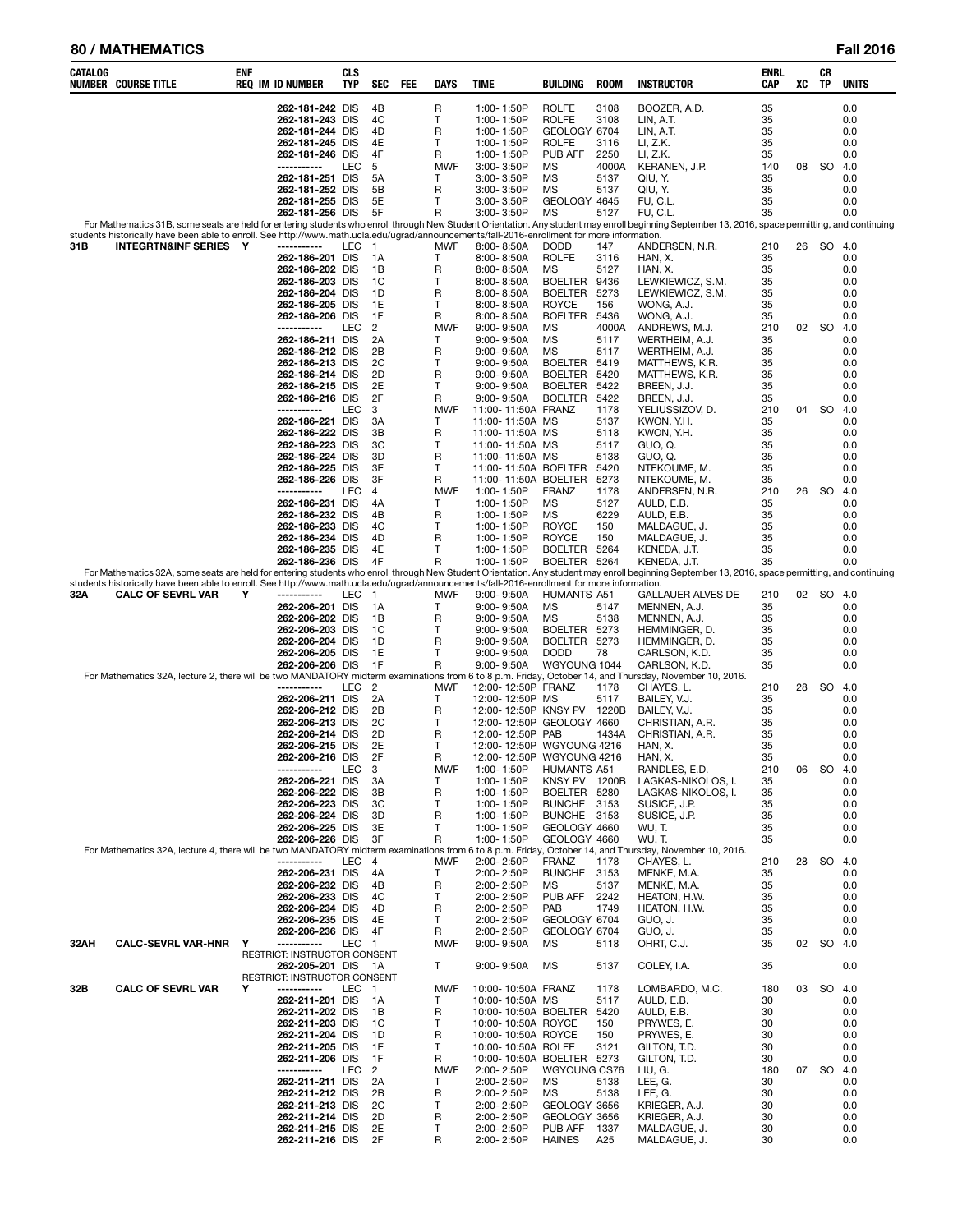| CATALOG    | <b>NUMBER COURSE TITLE</b>                                                                                                                                                                                                                                                                                                                      | ENF | <b>REQ IM ID NUMBER</b>                           | CLS<br>TYP | <b>SEC</b>                 | FEE | DAYS                    | TIME                                         | BUILDING                       | <b>ROOM</b>   | <b>INSTRUCTOR</b>                        | ENRL<br>CAP | xс       | CR<br>TP  | <b>UNITS</b>      |
|------------|-------------------------------------------------------------------------------------------------------------------------------------------------------------------------------------------------------------------------------------------------------------------------------------------------------------------------------------------------|-----|---------------------------------------------------|------------|----------------------------|-----|-------------------------|----------------------------------------------|--------------------------------|---------------|------------------------------------------|-------------|----------|-----------|-------------------|
|            | For Mathematics 33A, some seats are held for entering students who enroll through New Student Orientation. Any student may enroll beginning September 13, 2016, space permitting, and continuing<br>students historically have been able to enroll. See http://www.math.ucla.edu/ugrad/announcements/fall-2016-enrollment for more information. |     |                                                   |            |                            |     |                         |                                              |                                |               |                                          |             |          |           |                   |
| 33A        | LINEAR ALGBRA&APPLS Y                                                                                                                                                                                                                                                                                                                           |     | -----------                                       | LEC        | $\overline{1}$             |     | MWF                     | $8:00 - 8:50A$                               | <b>MOORE</b><br><b>ROYCE</b>   | 100           | TAYLOR, D.W.                             | 210         | 01       | SO        | -4.0              |
|            |                                                                                                                                                                                                                                                                                                                                                 |     | 262-221-201 DIS<br>262-221-202 DIS                |            | 1A<br>1B                   |     | т<br>R                  | 8:00-8:50A<br>8:00-8:50A                     | BOELTER                        | 164<br>9436   | LIU, Y.<br>LIU, Y.                       | 35<br>35    |          |           | 0.0<br>0.0        |
|            |                                                                                                                                                                                                                                                                                                                                                 |     | 262-221-203 DIS                                   |            | 1C                         |     | т                       | 8:00-8:50A                                   | <b>ROYCE</b>                   | 154           | BELLIS, B.                               | 35          |          |           | 0.0               |
|            |                                                                                                                                                                                                                                                                                                                                                 |     | 262-221-204 DIS<br>262-221-205 DIS                |            | 1D<br>1E                   |     | R<br>т                  | 8:00-8:50A<br>8:00-8:50A                     | ROYCE<br><b>ROYCE</b>          | 156<br>160    | BELLIS, B.<br>HEMMINGER, D.              | 35<br>35    |          |           | 0.0<br>0.0        |
|            |                                                                                                                                                                                                                                                                                                                                                 |     | 262-221-206 DIS                                   |            | 1F                         |     | R                       | 8:00-8:50A                                   | PAB                            | 2434          | HEMMINGER, D.                            | 35          |          |           | 0.0               |
|            |                                                                                                                                                                                                                                                                                                                                                 |     | -----------<br>262-221-211 DIS                    | LEC        | 2<br>2A                    |     | MWF<br>т                | 12:00-12:50P HUMANTS A51<br>12:00-12:50P MS  |                                | 6221          | KERANEN, J.P.<br>ZHANG, J.M.             | 210<br>35   |          | 05 SO     | 4.0<br>0.0        |
|            |                                                                                                                                                                                                                                                                                                                                                 |     | 262-221-212 DIS                                   |            | 2B                         |     | R                       | 12:00-12:50P MS                              |                                | 5138          | ZHANG, J.M.                              | 35          |          |           | 0.0               |
|            |                                                                                                                                                                                                                                                                                                                                                 |     | 262-221-213 DIS                                   |            | 2C                         |     | т                       | 12:00-12:50P BOELTER                         |                                | 5264          | BRIGHTBILL, J.R.                         | 35          |          |           | 0.0               |
|            |                                                                                                                                                                                                                                                                                                                                                 |     | 262-221-214 DIS<br>262-221-215 DIS                |            | 2D<br>2E                   |     | R<br>Τ                  | 12:00-12:50P MS<br>12:00-12:50P KNSY PV      |                                | 6229<br>1200B | BRIGHTBILL, J.R.<br>KWON, Y.H.           | 35<br>35    |          |           | 0.0<br>0.0        |
|            |                                                                                                                                                                                                                                                                                                                                                 |     | 262-221-216 DIS                                   |            | 2F                         |     | R                       | 12:00-12:50P                                 | <b>KNSY PV</b>                 | 1200B         | KWON, Y.H.                               | 35          |          |           | 0.0               |
|            |                                                                                                                                                                                                                                                                                                                                                 |     | -----------<br>262-221-221 DIS                    | LEC        | 3<br>3A                    |     | <b>MWF</b><br>т         | 2:00-2:50P<br>2:00-2:50P                     | MS<br>ΜS                       | 4000A<br>6229 | SHLYAKHTENKO, D.Y.<br>LAGKAS-NIKOLOS, I. | 210<br>35   |          | 07 SO     | 4.0<br>0.0        |
|            |                                                                                                                                                                                                                                                                                                                                                 |     | 262-221-222 DIS                                   |            | 3B                         |     | R                       | 2:00-2:50P                                   | PAB                            | 1434A         | LAGKAS-NIKOLOS, I.                       | 35          |          |           | 0.0               |
|            |                                                                                                                                                                                                                                                                                                                                                 |     | 262-221-223 DIS<br>262-221-224 DIS                |            | 3C<br>3D                   |     | т<br>R                  | 2:00-2:50P<br>2:00-2:50P                     | <b>BUNCHE</b><br>PAB           | 2178<br>2434  | LEE, J.<br>LEE, J.                       | 35<br>35    |          |           | 0.0<br>0.0        |
|            |                                                                                                                                                                                                                                                                                                                                                 |     | 262-221-225 DIS                                   |            | 3E                         |     | т                       | 2:00-2:50P                                   | <b>ROLFE</b>                   | 3129          | CHRISTIAN, A.R.                          | 35          |          |           | 0.0               |
| 33B        | DIFFERNTL EQUATIONS Y                                                                                                                                                                                                                                                                                                                           |     | 262-221-226 DIS<br>-----------                    | LEC        | 3F<br>$\mathbf{1}$         |     | R<br><b>MWF</b>         | 2:00-2:50P<br>9:00-9:50A                     | <b>PUB AFF</b><br><b>ROLFE</b> | 1246<br>1200  | CHRISTIAN, A.R.<br>VISAN, M.             | 35<br>180   | 02       | SO.       | 0.0<br>4.0        |
|            |                                                                                                                                                                                                                                                                                                                                                 |     | 262-223-201 DIS                                   |            | 1А                         |     | т                       | $9:00 - 9:50A$                               | МS                             | 6229          | YU, J.X.                                 | 30          |          |           | 0.0               |
|            |                                                                                                                                                                                                                                                                                                                                                 |     | 262-223-202 DIS<br>262-223-203 DIS                |            | 1B<br>1C                   |     | R<br>т                  | 9:00-9:50A<br>$9:00 - 9:50A$                 | GEOLOGY 4645<br><b>BUNCHE</b>  | 3164          | YU, J.X.<br>LICHKO, D.J.                 | 30<br>30    |          |           | 0.0<br>0.0        |
|            |                                                                                                                                                                                                                                                                                                                                                 |     | 262-223-204 DIS                                   |            | 1D                         |     | R                       | $9:00 - 9:50A$                               | <b>DODD</b>                    | 167           | LICHKO, D.J.                             | 30          |          |           | 0.0               |
|            |                                                                                                                                                                                                                                                                                                                                                 |     | 262-223-205 DIS<br>262-223-206 DIS                |            | 1E<br>1F                   |     | Т<br>R                  | 9:00-9:50A<br>9:00-9:50A                     | <b>BUNCHE</b><br><b>DODD</b>   | 2160<br>78    | LIN, A.T.<br>LIN, A.T.                   | 30<br>30    |          |           | 0.0<br>0.0        |
|            |                                                                                                                                                                                                                                                                                                                                                 |     | -----------                                       | LEC        | 2                          |     | <b>MWF</b>              | 11:00-11:50A MS                              |                                | 4000A         | BEN NERIA, O.                            | 180         | 04       | <b>SO</b> | 4.0               |
|            |                                                                                                                                                                                                                                                                                                                                                 |     | 262-223-211 DIS                                   |            | 2A<br>2B                   |     | т                       | 11:00-11:50A MS                              |                                | 5138<br>5420  | LIU, Y.                                  | 30<br>30    |          |           | 0.0               |
|            |                                                                                                                                                                                                                                                                                                                                                 |     | 262-223-212 DIS<br>262-223-213 DIS                |            | 2C                         |     | R<br>т                  | 11:00-11:50A BOELTER<br>11:00-11:50A BOELTER |                                | 5440          | LIU, Y.<br>WEST, B.W.                    | 30          |          |           | 0.0<br>0.0        |
|            |                                                                                                                                                                                                                                                                                                                                                 |     | 262-223-214 DIS                                   |            | 2D                         |     | R                       | 11:00-11:50A BOELTER                         |                                | 5272          | WEST, B.W.                               | 30          |          |           | 0.0               |
|            |                                                                                                                                                                                                                                                                                                                                                 |     | 262-223-215 DIS<br>262-223-216 DIS                |            | 2E<br>2F                   |     | т<br>R                  | 11:00-11:50A MS<br>11:00-11:50A GEOLOGY 4660 |                                | 6229          | BULKOW, M.C.<br>BULKOW, M.C.             | 30<br>30    |          |           | 0.0<br>0.0        |
|            |                                                                                                                                                                                                                                                                                                                                                 |     | -----------                                       | LEC        | 3                          |     | <b>MWF</b>              | 12:00-12:50P MS                              |                                | 4000A         | YELIUSSIZOV, D.                          | 140         | 05       | <b>SO</b> | 4.0               |
|            |                                                                                                                                                                                                                                                                                                                                                 |     | 262-223-221 DIS<br>262-223-222 DIS                |            | 3A<br>3B                   |     | т<br>R                  | 12:00-12:50P HUMANTS A26<br>12:00-12:50P MS  |                                | 5137          | NEITHALATH, I.<br>NEITHALATH, I.         | 35<br>35    |          |           | 0.0<br>0.0        |
|            |                                                                                                                                                                                                                                                                                                                                                 |     | 262-223-223 DIS<br>262-223-224 DIS                |            | 3C<br>3D                   |     | т<br>R                  | 12:00-12:50P BUNCHE<br>12:00-12:50P BUNCHE   |                                | 3211<br>3178  | LEE, G.                                  | 35<br>35    |          |           | 0.0<br>0.0        |
| 61         | <b>DISCRETE STRUCTURES Y</b>                                                                                                                                                                                                                                                                                                                    |     | -----------                                       | LEC        | $\mathbf{1}$               |     | <b>MWF</b>              | 1:00-1:50P                                   | <b>ROLFE</b>                   | 1200          | LEE, G.<br>MARKS, A.S.                   | 210         | 06       | <b>SO</b> | 4.0               |
|            |                                                                                                                                                                                                                                                                                                                                                 |     | 262-268-201 DIS                                   |            | 1A                         |     | т                       | 1:00-1:50P                                   | <b>BOELTER</b><br>PAB          | 5273<br>2748  | MENNEN, A.J.                             | 35          |          |           | 0.0               |
|            |                                                                                                                                                                                                                                                                                                                                                 |     | 262-268-202 DIS<br>262-268-203 DIS                |            | 1B<br>1C                   |     | R<br>т                  | 1:00-1:50P<br>1:00-1:50P                     | PAB                            | 2748          | MENNEN, A.J.<br>GILTON, T.D.             | 35<br>35    |          |           | 0.0<br>0.0        |
|            |                                                                                                                                                                                                                                                                                                                                                 |     | 262-268-204 DIS<br>262-268-205 DIS                |            | 1D<br>1E                   |     | R<br>т                  | 1:00-1:50P<br>1:00-1:50P                     | WGYOUNG CS24<br><b>ROLFE</b>   | 3129          | GILTON, T.D.<br>HAQUE, A.                | 35<br>35    |          |           | 0.0<br>0.0        |
|            |                                                                                                                                                                                                                                                                                                                                                 |     | 262-268-206 DIS                                   |            | 1F                         |     | R                       | 1:00-1:50P                                   | <b>BUNCHE</b>                  | 3170          | HAQUE, A.                                | 35          |          |           | 0.0               |
|            |                                                                                                                                                                                                                                                                                                                                                 |     | -----------<br>262-268-211 DIS                    | LEC        | 2<br>2A                    |     | <b>MWF</b><br>т         | 1:00-1:50P<br>1:00-1:50P                     | MS<br>MS                       | 5128<br>6627  | MARSHAK, C.Z.<br>CHAO, Z.                | 35<br>35    | 06       | SO.       | 4.0<br>0.0        |
| 72SL       | MIDDLE SCHOOL MATH Y                                                                                                                                                                                                                                                                                                                            |     | 262-271-200 SEM 1                                 |            |                            |     | W                       | 4:00- 5:20P                                  | MS                             | 6201          | RALSTON JR, J.V.                         | 20          | 30       | <b>PN</b> | 2.0               |
| 98XA       | <b>PEERS COLLAB WRKSHPN</b>                                                                                                                                                                                                                                                                                                                     |     | RESTRICT: INSTRUCTOR CONSENT<br>262-290-201 LAB   |            | - 1                        |     | TR                      | 3:00-4:20P                                   | MS                             | 3974          | BLASIUS, D.M.                            | 30          | 30       | PN 1.0    |                   |
|            |                                                                                                                                                                                                                                                                                                                                                 |     | 262-290-202 LAB                                   |            | $\overline{2}$             |     | TR                      | 4:30-5:50P                                   | <b>MS</b>                      | 3974          | BLASIUS, D.M.                            | 30          | 30       | PN        | 1.0               |
| 98XB<br>99 | <b>PEERS COLLAB WRKSHPN</b><br><b>STUDENT RSRCH PRGRMN</b>                                                                                                                                                                                                                                                                                      |     | 262-291-200 LAB<br>262-292-201 TUT 1              |            | - 1                        |     | <b>TR</b><br><b>VAR</b> | 3:00- 4:20P                                  | <b>BIO SCI</b>                 | 154           | BLASIUS, D.M.<br>BLASIUS, D.M.           | 30<br>0     | 30<br>30 | <b>PN</b> | 1.0<br>PN 1.0-2.0 |
| 100        | PROBLEM SOLVING                                                                                                                                                                                                                                                                                                                                 | Y   | 262-300-200 LEC 1                                 |            |                            |     | <b>MWF</b>              | 10:00-10:50A MS                              |                                | 6221          | MANOLESCU, C.                            | 25          | 03       |           | PN 4.0            |
| 101        | ADV PROBLEM SOLVING Y                                                                                                                                                                                                                                                                                                                           |     | 262-306-200 LEC 1<br>RESTRICT: INSTRUCTOR CONSENT |            |                            |     | Τ                       | 4:00-6:50P                                   | ΜS                             | 6201          | MANOLESCU, C.                            | 25          | 15       | SO        | - 4.0             |
| 105A       | PEDAGOGY-SCNDRY MTHY                                                                                                                                                                                                                                                                                                                            |     | 262-330-200 LEC                                   |            | - 1                        |     | МW                      | 1:00-2:50P                                   | MS                             | 6221          | DALLAS, H.J.                             | 25          | 06       | LG        | 4.0               |
| 110A       | <b>ALGEBRA</b>                                                                                                                                                                                                                                                                                                                                  | Y   | -----------<br>262-338-201 DIS                    | LEC        | $\overline{1}$<br>1A       |     | <b>MWF</b><br>R         | 10:00-10:50A MS<br>10:00-10:50A MS           |                                | 6229<br>6229  | BHASKHAR, N.<br>WEST. B.W.               | 40<br>40    | 03       |           | SO 4.0<br>0.0     |
| 110AH      | <b>ALGEBRA-HONORS</b>                                                                                                                                                                                                                                                                                                                           | N   | -----------<br>262-344-201 DIS                    | LEC        | $\mathbf{1}$<br>1A         |     | <b>MWF</b><br>R         | 10:00-10:50A MS<br>10:00-10:50A MS           |                                | 5117<br>5117  | MERKURJEV, A.S.<br>WERTHEIM, A.J.        | 40<br>40    | 03       | <b>SO</b> | 4.0<br>0.0        |
|            | For Mathematics 115A, some seats are held for entering students who enroll through New Student Orientation. Any student may enroll beginning September 13, 2016, space permitting, and con-                                                                                                                                                     |     |                                                   |            |                            |     |                         |                                              |                                |               |                                          |             |          |           |                   |
| 115A       | tinuing students historically have been able to enroll.<br><b>LINEAR ALGEBRA</b>                                                                                                                                                                                                                                                                | Y   | -----------                                       | LEC        | $\overline{\phantom{0}}$ 1 |     | <b>MWF</b>              | $8:00 - 8:50A$                               | МS                             | 5147          | BEN NERIA, O.                            | 40          | 01       | <b>SO</b> | - 5.0             |
|            |                                                                                                                                                                                                                                                                                                                                                 |     | 262-398-201 DIS                                   |            | 1A                         |     | TR                      | 8:00-8:50A                                   | MS                             | 5147          | CUTLER, J.R.                             | 40          |          |           | 0.0               |
|            |                                                                                                                                                                                                                                                                                                                                                 |     | -----------<br>262-398-211 DIS                    | LEC        | 2<br>2A                    |     | <b>MWF</b><br>TR        | 11:00-11:50A MS<br>11:00-11:50A MS           |                                | 5127<br>5127  | MANION, A.J.<br>LIN, B.                  | 40<br>40    | 04       | <b>SO</b> | 5.0<br>0.0        |
|            |                                                                                                                                                                                                                                                                                                                                                 |     | -----------<br>262-398-221 DIS                    | LEC        | 3<br>3A                    |     | <b>MWF</b><br>TR        | 10:00-10:50A MS<br>10:00-10:50A MS           |                                | 5147<br>5147  | MORALES, A.H.<br>BELLIS, B.              | 40<br>40    | 03       | <b>SO</b> | 5.0<br>0.0        |
|            |                                                                                                                                                                                                                                                                                                                                                 |     | -----------                                       | LEC        | 4                          |     | <b>MWF</b>              | 11:00-11:50A MS                              |                                | 5147          | DAS, O.                                  | 40          | 04       | SO.       | 5.0               |
|            |                                                                                                                                                                                                                                                                                                                                                 |     | 262-398-231 DIS<br>-----------                    | LEC        | 4A<br>5                    |     | TR<br><b>MWF</b>        | 11:00-11:50A MS<br>12:00-12:50P MS           |                                | 5147<br>5147  | DITTMER, S.J.<br>TASSY, M.               | 40<br>40    | 05       | <b>SO</b> | 0.0<br>5.0        |
|            |                                                                                                                                                                                                                                                                                                                                                 |     | 262-398-241 DIS                                   |            | 5A                         |     | TR                      | 12:00-12:50P MS                              |                                | 5147          | LAACKMAN, D.J.                           | 40          |          |           | 0.0               |
|            |                                                                                                                                                                                                                                                                                                                                                 |     | -----------<br>262-398-251 DIS                    | LEC        | 6<br>6A                    |     | <b>MWF</b><br>TR        | 1:00-1:50P<br>1:00-1:50P                     | МS<br>MS                       | 5147<br>5147  | RALSTON JR, J.V.<br>CARLSON, K.D.        | 40<br>40    | 06       | SO.       | 5.0<br>0.0        |
|            |                                                                                                                                                                                                                                                                                                                                                 |     | -----------                                       | LEC        | 7                          |     | <b>MWF</b>              | 2:00-2:50P                                   | MS                             | 5147          | BALMER, P.                               | 40          | 07       | <b>SO</b> | 5.0               |
|            |                                                                                                                                                                                                                                                                                                                                                 |     | 262-398-261 DIS<br>-----------                    | LEC        | 7A<br>8                    |     | TR<br><b>MWF</b>        | 2:00-2:50P<br>3:00-3:50P                     | MS<br>MS                       | 5147<br>5147  | ZHANG, J.M.<br>GIESEKER, D.              | 40<br>40    | 08       | SO.       | 0.0<br>5.0        |
|            |                                                                                                                                                                                                                                                                                                                                                 |     | 262-398-281 DIS                                   |            | 8A                         |     | TR                      | 3:00-3:50P                                   | MS                             | 5147          | SOENJAYA, A.                             | 40          |          |           | 0.0               |
| 115AH      | LINEAR ALGEBRA-HNRS Y                                                                                                                                                                                                                                                                                                                           |     | -----------<br>262-395-201 DIS                    | LEC        | $\mathbf{1}$<br>1A         |     | MWF<br>TR               | 1:00-1:50P<br>1:00-1:50P                     | MS<br>MS                       | 6627<br>5117  | ELMAN, R.S.<br>IYER, G.S.                | 40<br>40    | 06       | <b>SO</b> | 5.0<br>0.0        |
| 120A       | <b>DIFFERENTIAL GEOM</b>                                                                                                                                                                                                                                                                                                                        | Y   | -----------                                       | LEC        | $\mathbf{1}$               |     | <b>MWF</b>              | 2:00-2:50P                                   | MS                             | 6229          | SARKAR, S.                               | 40          | 07       | SO.       | 4.0               |
| 131A       | <b>ANALYSIS</b>                                                                                                                                                                                                                                                                                                                                 | Υ   | 262-407-201 DIS<br>-----------                    | LEC        | 1A<br>2                    |     | R<br><b>MWF</b>         | 2:00-2:50P<br>$9:00 - 9:50A$                 | MS<br>GEOLOGY 4645             | 6229          | LEE, S.<br>OU, W.                        | 40<br>40    | 02       | <b>SO</b> | 0.0<br>4.0        |
|            |                                                                                                                                                                                                                                                                                                                                                 |     | 262-447-211 DIS                                   |            | 2A                         |     | Τ                       | $9:00 - 9:50A$                               | GEOLOGY 4645                   |               | SHANI, A.                                | 40          |          |           | 0.0               |
|            |                                                                                                                                                                                                                                                                                                                                                 |     | -----------<br>262-447-221 DIS                    | LEC        | 3<br>3A                    |     | <b>MWF</b><br>R         | 11:00-11:50A MS<br>11:00-11:50A MS           |                                | 5117<br>5117  | TASSY, M.<br>FAN, H.                     | 40<br>40    | 04       | SO.       | -4.0<br>0.0       |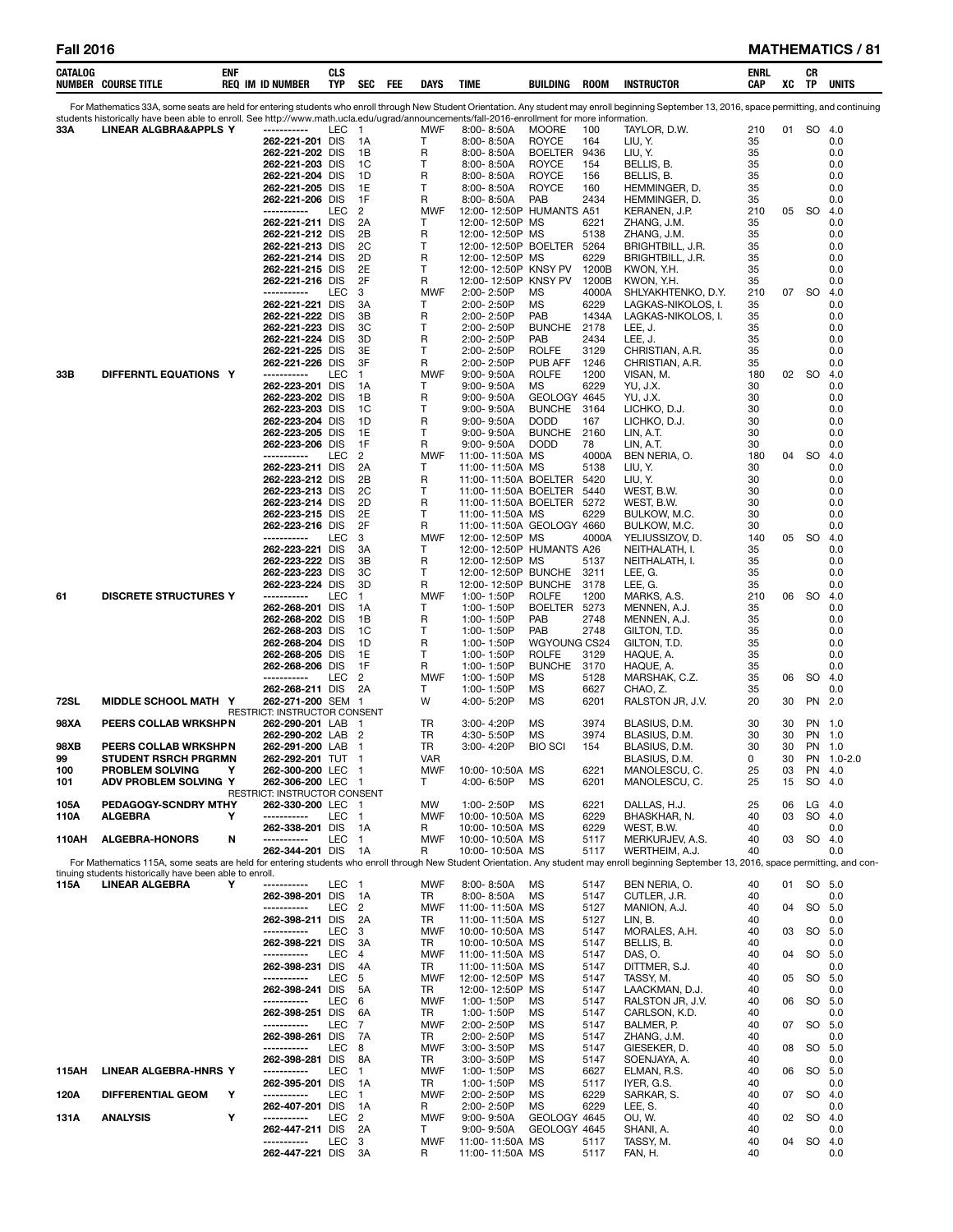## 82 / MATHEMATICS Fall 2016

| CATALOG      | <b>NUMBER COURSE TITLE</b>                                                    | <b>ENF</b> | <b>REQ IM ID NUMBER</b>                | <b>CLS</b><br>TYP | SEC                            | FEE | <b>DAYS</b>         | TIME                                                   | BUILDING                     | <b>ROOM</b>  | <b>INSTRUCTOR</b>                                                                                                                                                                           | <b>ENRL</b><br>CAP | xс       | CR<br>TP      | <b>UNITS</b>             |
|--------------|-------------------------------------------------------------------------------|------------|----------------------------------------|-------------------|--------------------------------|-----|---------------------|--------------------------------------------------------|------------------------------|--------------|---------------------------------------------------------------------------------------------------------------------------------------------------------------------------------------------|--------------------|----------|---------------|--------------------------|
|              |                                                                               |            | -----------                            | <b>LEC</b>        | $\overline{4}$                 |     | <b>MWF</b>          | 12:00-12:50P GEOLOGY 4645                              |                              |              | DAS, O.                                                                                                                                                                                     | 40                 | 05       | <sub>SO</sub> | 4.0                      |
|              |                                                                               |            | 262-447-231 DIS                        |                   | 4A                             |     | R                   | 12:00-12:50P GEOLOGY 4645                              |                              |              | CUTLER, J.R.                                                                                                                                                                                | 40                 |          |               | 0.0                      |
|              |                                                                               |            | -----------<br>262-447-241 DIS         | <b>LEC</b>        | 5<br>5A                        |     | <b>MWF</b><br>R     | 2:00-2:50P<br>2:00-2:50P                               | GEOLOGY 4645<br>GEOLOGY 4645 |              | BROWN, R.F.<br>LINDQUIST, J.W.                                                                                                                                                              | 30<br>30           | 07       | SO            | 4.0<br>0.0               |
| 131AH        | <b>ANALYSIS-HONORS</b>                                                        | Υ          | -----------                            | <b>LEC</b>        | $\mathbf{1}$                   |     | <b>MWF</b>          | 11:00-11:50A MS                                        |                              | 5138         | TOTARO, B.                                                                                                                                                                                  | 40                 | 04       | <b>SO</b>     | 4.0                      |
| 131B         | <b>ANALYSIS</b>                                                               | Y          | 262-449-201 DIS<br>-----------         | <b>LEC</b>        | 1A<br>1                        |     | т<br><b>MWF</b>     | 11:00-11:50A MS<br>$9:00 - 9:50A$                      | МS                           | 6627<br>6627 | NTALAMPEKOS, D.<br>LUISTO, R.M.                                                                                                                                                             | 40<br>40           | 02       | SO            | 0.0<br>4.0               |
|              |                                                                               |            | 262-457-201 DIS                        |                   | 1A                             |     | R                   | $9:00 - 9:50A$                                         | <b>MS</b>                    | 6627         | JEKEL, D.A.                                                                                                                                                                                 | 40                 |          |               | 0.0                      |
|              |                                                                               |            | -----------<br>262-457-211 DIS         | <b>LEC</b>        | 2<br>2A                        |     | <b>MWF</b><br>т     | 12:00-12:50P MS<br>12:00-12:50P GEOLOGY 6704           |                              | 5137         | RANDLES, E.D.<br>PRIMOZIC, E.J.                                                                                                                                                             | 40<br>40           | 05       | SO            | 4.0<br>0.0               |
| 132          | CMPLX ANLY-APLICTNS Y                                                         |            | -----------                            | <b>LEC</b>        | 1                              |     | <b>MWF</b>          | 10:00-10:50A MS                                        |                              | 5127         | HOFF, D.J.                                                                                                                                                                                  | 40                 | 03       | SO            | 4.0                      |
|              |                                                                               |            | 262-469-201 DIS<br>-----------         | <b>LEC</b>        | 1A<br>2                        |     | R<br><b>MWF</b>     | 10:00-10:50A MS<br>12:00-12:50P MS                     |                              | 5127<br>5138 | GUO, J.<br>LIU, G.                                                                                                                                                                          | 40<br>40           | 05       | SO.           | 0.0<br>4.0               |
|              |                                                                               |            | 262-469-211 DIS                        |                   | 2A                             |     | т                   | 12:00-12:50P MS                                        |                              | 5138         | PRYWES, E.                                                                                                                                                                                  | 40                 |          |               | 0.0                      |
|              |                                                                               |            | -----------<br>262-469-221 DIS         | <b>LEC</b>        | 3<br>3A                        |     | <b>MWF</b><br>R     | 2:00-2:50P<br>2:00-2:50P                               | MS<br>MS                     | 5127<br>5127 | GREENE, R.E.<br>YU, J.X.                                                                                                                                                                    | 40<br>40           | 07       | SO            | 4.0<br>0.0               |
| 134          | SYSTMS-DIFFNTL EQTN Y                                                         |            | -----------                            | <b>LEC</b>        | 2                              |     | <b>MWF</b>          | 1:00-1:50P                                             | MS                           | 5138         | GAO, H.                                                                                                                                                                                     | 40                 | 06       | so            | 4.0                      |
|              |                                                                               |            | 262-503-211 DIS<br>-----------         | <b>LEC</b>        | 2A<br>3                        |     | т<br><b>MWF</b>     | 1:00-1:50P<br>2:00-2:50P                               | MS<br><b>MS</b>              | 5138<br>5138 | ZHU, W.<br>GAO, H.                                                                                                                                                                          | 40<br>40           | 07       | SO            | 0.0<br>4.0               |
|              | <b>ORDNRY DFRNTL EQTNS Y</b>                                                  |            | 262-503-221 DIS<br>-----------         | <b>LEC</b>        | 3A<br>$\mathbf{1}$             |     | т<br><b>MWF</b>     | 2:00-2:50P<br>10:00-10:50A GEOLOGY 6704                | MS                           | 5127         | TALBUT, B.A.                                                                                                                                                                                | 40<br>40           | 03       |               | 0.0<br>4.0               |
| 135          |                                                                               |            | 262-508-201 DIS                        |                   | 1A                             |     | т                   | 10:00-10:50A GEOLOGY 6704                              |                              |              | AUSTIN, A.D.<br>SOENJAYA, A.                                                                                                                                                                | 40                 |          | SO.           | 0.0                      |
|              |                                                                               |            | -----------<br>262-508-211 DIS         | <b>LEC</b>        | $\overline{2}$<br>2A           |     | <b>MWF</b><br>т     | $9:00 - 9:50A$<br>$9:00 - 9:50A$                       | <b>MS</b><br><b>MS</b>       | 5127<br>5138 | AUSTIN, A.D.<br>PHAM, M.H.                                                                                                                                                                  | 40<br>40           | 02       | SO            | 4.0<br>0.0               |
|              |                                                                               |            | -----------                            | <b>LEC</b>        | 3                              |     | MWF                 | 3:00-3:50P                                             | GEOLOGY 4645                 |              | MOU, C.                                                                                                                                                                                     | 40                 | 08       | so            | 4.0                      |
| 142          | <b>MATHEMTCL MODELING Y</b>                                                   |            | 262-508-221 DIS<br>-----------         | <b>LEC</b>        | 3A<br>$\mathbf{1}$             |     | R<br><b>MWF</b>     | 3:00-3:50P<br>$9:00 - 9:50A$                           | GEOLOGY 4645<br><b>FRANZ</b> | 1260         | PUTHAWALA, M.A.<br>LINDSTROM, M.R.                                                                                                                                                          | 40<br>40           | 02       | SO            | 0.0<br>4.0               |
|              |                                                                               |            | 262-513-201 DIS                        |                   | 1A                             |     | R                   | $9:00 - 9:50A$                                         | GEOLOGY 6704                 |              | OAKLEY, W.G.                                                                                                                                                                                | 40                 |          |               | 0.0                      |
|              |                                                                               |            | -----------<br>262-513-211 DIS         | <b>LEC</b>        | 2<br>2A                        |     | <b>MWF</b><br>R     | 11:00-11:50A GEOLOGY 6704<br>11:00-11:50A GEOLOGY 6704 |                              |              | ARNOLD, D.J.<br>MERKH, T.A.                                                                                                                                                                 | 40<br>40           | 04       | <b>SO</b>     | 4.0<br>0.0               |
|              |                                                                               |            | -----------                            | <b>LEC</b>        | 3                              |     | <b>MWF</b>          | 1:00-1:50P                                             | <b>MS</b>                    | 5137         | MIROSHNIKOV, A.                                                                                                                                                                             | 40                 | 06       | SO            | 4.0                      |
| 151A         | <b>APPLD NUMRICL MTHDS Y</b>                                                  |            | 262-513-221 DIS<br>-----------         | <b>LEC</b>        | 3A<br>-1                       |     | R<br><b>MWF</b>     | 1:00-1:50P<br>11:00-11:50A MS                          | <b>MS</b>                    | 5137<br>6229 | PHAM, M.H.<br>WANG, B.                                                                                                                                                                      | 40<br>40           | 04       | LG            | 0.0<br>4.0               |
|              |                                                                               |            | 262-564-201 DIS                        |                   | 1A                             |     | R                   | 11:00-11:50A MS                                        |                              | 6229         | ZHANG, Y.                                                                                                                                                                                   | 40                 |          |               | 0.0                      |
|              |                                                                               |            | -----------<br>262-564-211 DIS         | <b>LEC</b>        | $\overline{2}$<br>2A           |     | MWF<br>т            | 1:00-1:50P<br>1:00-1:50P                               | MS<br>MS                     | 6229<br>6229 | WANG, B.<br>FENG, M.                                                                                                                                                                        | 40<br>40           | 06       | LG            | 4.0<br>0.0               |
|              |                                                                               |            | -----------                            | <b>LEC</b>        | 3                              |     | MWF                 | 3:00-3:50P                                             | MS                           | 6229         | CHOW, Y.T.                                                                                                                                                                                  | 35                 | 08       | LG            | 4.0                      |
|              |                                                                               |            | 262-564-221 DIS<br>-----------         | <b>LEC</b>        | 3A<br>4                        |     | т<br><b>MWF</b>     | 3:00-3:50P<br>2:00-2:50P                               | <b>MS</b><br><b>MS</b>       | 6229<br>5118 | MOLITOR, D.M.<br>YIN, P.                                                                                                                                                                    | 35<br>40           | 07       | LG            | 0.0<br>4.0               |
|              |                                                                               |            | 262-564-231 DIS                        |                   | 4A                             |     | R                   | 2:00-2:50P                                             | <b>MS</b>                    | 5117         | MOLITOR, D.M.                                                                                                                                                                               | 40                 |          |               | 0.0                      |
| 151B         | <b>APPLD NUMRICL MTHDS Y</b>                                                  |            | -----------<br>262-565-211 DIS         | <b>LEC</b>        | 2<br>2A                        |     | <b>MWF</b><br>R     | 12:00-12:50P GEOLOGY 6704<br>12:00-12:50P MS           |                              | 5117         | KUANG, D.<br>LIU, J.                                                                                                                                                                        | 40<br>40           | 05       | LG            | 4.0<br>0.0               |
| 164          | <b>OPTIMIZATION</b>                                                           | Υ          | -----------                            | <b>LEC</b>        | $\mathbf{1}$                   |     | <b>MWF</b>          | 8:00-8:50A                                             | МS                           | 6229         | MESZAROS, A.R.                                                                                                                                                                              | 40                 | 01       | SO            | 4.0                      |
|              |                                                                               |            | 262-629-201 DIS<br>-----------         | <b>LEC</b>        | 1A<br>2                        |     | т<br><b>MWF</b>     | $8:00 - 8:50A$<br>11:00-11:50A MS                      | МS                           | 6229<br>5137 | LIU, J.<br>MESZAROS, A.R.                                                                                                                                                                   | 40<br>40           | 04       | SO.           | 0.0<br>4.0               |
|              |                                                                               |            | 262-629-211 DIS                        |                   | 2A                             |     | R                   | 11:00-11:50A MS                                        |                              | 5137         | SELLA, Y.                                                                                                                                                                                   | 40                 |          |               | 0.0                      |
|              |                                                                               |            | -----------<br>262-629-221 DIS         | LEC               | 3<br>3A                        |     | MWF<br>т            | 1:00-1:50P<br>1:00-1:50P                               | GEOLOGY 6704<br>GEOLOGY 6704 |              | HEILMAN, S.M.<br>WOODHOUSE, B.A.                                                                                                                                                            | 30<br>30           | 06       | SO            | 4.0<br>0.0               |
|              |                                                                               |            |                                        |                   |                                |     |                     |                                                        |                              |              | For Mathematics 170A, some seats are held for entering students who enroll through New Student Orientation. Any student may enroll beginning September 13, 2016, space permitting, and con- |                    |          |               |                          |
| 170A         | tinuing students historically have been able to enroll.<br>PROBABILITY THEORY | Y          | -----------                            | <b>LEC</b>        | $\overline{1}$                 |     | MWF                 | $9:00 - 9:50A$                                         | МS                           | 6229         | RODRIGUEZ, P.F.                                                                                                                                                                             | 40                 | 02       | SO 4.0        |                          |
|              |                                                                               |            | 262-660-201 DIS<br>------------        | LEC               | 1A<br>2                        |     | R<br>MWF            | $9:00 - 9:50A$<br>10:00-10:50A MS                      | MS                           | 6229<br>5137 | MOORMAN, J.<br>TURANOVA, O.                                                                                                                                                                 | 40<br>40           | 03       | <b>SO</b>     | 0.0<br>4.0               |
|              |                                                                               |            | 262-660-211 DIS                        |                   | 2A                             |     | т                   | 10:00-10:50A MS                                        |                              | 5138         | WU, T.                                                                                                                                                                                      | 40                 |          |               | 0.0                      |
|              |                                                                               |            | ------------<br>262-660-221 DIS        | LEC               | 3<br>3A                        |     | <b>MWF</b><br>т     | 12:00-12:50P MS<br>12:00-12:50P MS                     |                              | 6229<br>6229 | BOEDIHARDJO, M.T.<br>ARANT, T.J.                                                                                                                                                            | 40<br>40           | 05       | -SO           | 4.0<br>0.0               |
|              |                                                                               |            | -------                                | LEC               | $\overline{4}$                 |     | <b>MWF</b>          | 1:00-1:50P MS                                          |                              | 5127         | KILLIP, R.B.                                                                                                                                                                                | 30                 | 06       | SO.           | 4.0                      |
|              |                                                                               |            | 262-660-241 DIS<br>------------        | LEC               | 4A<br>5                        |     | R<br><b>MWF</b>     | 1:00-1:50P<br>3:00-3:50P                               | ΜS<br>МS                     | 5127<br>5117 | AZZAM, A.A.<br>MIROSHNIKOV, A.                                                                                                                                                              | 30<br>40           | 08       | <b>SO</b>     | 0.0<br>4.0               |
|              |                                                                               |            | 262-660-021 DIS                        |                   | 5A                             |     | R                   | 3:00-3:50P                                             | MS                           | 5117         | MALMQUIST, J.                                                                                                                                                                               | 40                 |          |               | 0.0                      |
|              |                                                                               |            | -----------<br>262-660-251 DIS         | LEC               | 6<br>6A                        |     | MWF<br>R            | 4:00-4:50P<br>4:00-4:50P                               | GEOLOGY 4645<br>GEOLOGY 4645 |              | WANG, C.<br>CHOU, H.                                                                                                                                                                        | 30<br>30           | 09       | <b>SO</b>     | 4.0<br>0.0               |
|              |                                                                               |            | -----------                            | LEC               | $\overline{7}$                 |     | <b>MWF</b>          | 8:00-8:50A                                             | МS                           | 5117         | MOU, C.                                                                                                                                                                                     | 35                 | 01       | <b>SO</b>     | 4.0                      |
| 170B         | PROBABILITY THEORY Y                                                          |            | 262-660-261 DIS<br>-----------         | LEC               | 7A<br>1                        |     | т<br><b>MWF</b>     | 8:00-8:50A<br>8:00-8:50A                               | MS<br>MS                     | 5117<br>5137 | ROYTMAN, B.<br>RODRIGUEZ, P.F.                                                                                                                                                              | 35<br>40           | 01       | <b>SO</b>     | 0.0<br>4.0               |
|              |                                                                               |            | 262-661-201 DIS                        |                   | 1A                             |     | T                   | 8:00-8:50A                                             | MS                           | 5137         | SHRIVER, C.E.                                                                                                                                                                               | 40                 |          |               | 0.0                      |
|              |                                                                               |            | -----------<br>262-661-211 DIS         | LEC               | $\overline{2}$<br>2A           |     | <b>MWF</b><br>R     | $9:00 - 9:50A$<br>$9:00 - 9:50A$                       | MS<br>MS                     | 5137<br>5137 | ROMBACH, M.P.<br>BRINGMANN, B.                                                                                                                                                              | 30<br>30           | 02       | <b>SO</b>     | 4.0<br>0.0               |
|              |                                                                               |            | -----------                            | LEC               | 3                              |     | MWF                 | 11:00-11:50A GEOLOGY 4645                              |                              |              | TRAN, H.V.                                                                                                                                                                                  | 40                 | 04       | <b>SO</b>     | 4.0                      |
| 171          | <b>STOCHASTC PROCESSESY</b>                                                   |            | 262-661-221 DIS<br>-----------         | LEC               | 3A<br>$\mathbf{1}$             |     | T<br><b>MWF</b>     | 11:00-11:50A GEOLOGY 4645<br>$9:00 - 9:50A$            | MS                           | 5147         | ARANT, T.J.<br>HEILMAN, S.M.                                                                                                                                                                | 40<br>30           | 02       | SO.           | 0.0<br>4.0               |
|              |                                                                               |            | 262-662-201 DIS                        |                   | 1A                             |     | R                   | $9:00 - 9:50A$                                         | MS                           | 5147         | ZHANG, F.                                                                                                                                                                                   | 30                 |          |               | 0.0                      |
| 172B         | <b>ACTUARIAL MODELS I Y</b>                                                   |            | 262-733-200 LEC<br>262-733-210 LEC     |                   | 1<br>2                         |     | MW<br><b>MW</b>     | 4:00-5:50P<br>6:00-7:50P                               | MS<br>MS                     | 5118<br>5118 | LOW, N.C.<br>LOW, N.C.                                                                                                                                                                      | 35<br>35           | 09<br>09 | LG<br>LG      | 4.0<br>4.0               |
| 173A<br>174A | <b>CASUALTY LSS MDLS 1 Y</b><br><b>FIN ECON FOR ACTU</b>                      | Υ          | 262-738-200 LEC<br>262-745-200 LEC     |                   | $\mathbf{1}$<br>$\overline{1}$ |     | TR<br>MW            | 4:00-5:50P<br>4:00-5:50P                               | MS<br>MS                     | 5127<br>5147 | CHONG-KIT, R.A.<br>SON, S.K.                                                                                                                                                                | 30<br>35           | 16<br>09 | LG<br>LG      | 4.0<br>4.0               |
| 174E         | <b>MATHEMATICS-FINANCE Y</b>                                                  |            | -----------                            | LEC               | $\mathbf{1}$                   |     | <b>MWF</b>          | 10:00-10:50A GEOLOGY 4645                              |                              |              | BONK, M.                                                                                                                                                                                    | 40                 | 03       | <b>SO</b>     | 4.0                      |
|              |                                                                               |            | 262-749-201 DIS<br>-----------         | LEC               | 1A<br>$\overline{2}$           |     | т<br><b>MWF</b>     | 10:00-10:50A GEOLOGY 4645<br>12:00-12:50P MS           |                              | 5127         | HUGHES, J.F.<br>BLASIUS, D.M.                                                                                                                                                               | 40<br>40           | 05       | SO.           | 0.0<br>4.0               |
|              |                                                                               |            | 262-749-211 DIS                        |                   | 2A                             |     | R                   | 12:00-12:50P GEOLOGY 6704                              |                              |              | BOBKOV, A.A.                                                                                                                                                                                | 40                 |          |               | 0.0                      |
|              |                                                                               |            | -----------<br>262-749-221 DIS         | LEC               | 3<br>3A                        |     | <b>MWF</b><br>T.    | 3:00-3:50P<br>3:00-3:50P                               | МS<br>MS                     | 5127<br>5127 | TAYLOR, D.W.<br>HUGHES, J.F.                                                                                                                                                                | 40<br>40           | 08       | <b>SO</b>     | 4.0<br>0.0               |
| 175          | INTR-FINANCIAL MATH Y                                                         |            | 262-750-201 LEC                        |                   | $\mathbf{1}$                   |     | <b>MW</b>           | 2:00-3:50P                                             | GEOLOGY 6704                 |              | CAINE, G.J.                                                                                                                                                                                 | 30                 | 07       | LG            | 4.0                      |
|              |                                                                               |            | 262-750-202 LEC<br>262-750-203 LEC     |                   | $\overline{2}$<br>3            |     | <b>MW</b><br>MW     | 4:00-5:50P<br>5:00-6:50P                               | GEOLOGY 6704<br>GEOLOGY 4645 |              | CAINE, G.J.<br>ZAKER-SHAHRAK, A.A                                                                                                                                                           | 30<br>40           | 07<br>09 | LG<br>LG      | 4.0<br>4.0               |
| 180          | <b>GRAPH THEORY</b>                                                           | Υ          | -----------                            | LEC               | $\overline{1}$                 |     | <b>MWF</b>          | 2:00-2:50P                                             | ΜS                           | 5117         | HEMPEL, N.                                                                                                                                                                                  | 40                 | 07       | SO            | 4.0                      |
| 188SA        | <b>INDIV STD FOR USIE</b>                                                     | Υ          | 262-781-201 DIS<br>262-828-201 TUT 1   |                   | 1A                             |     | т<br><b>UNSCHED</b> | 2:00-2:50P                                             | MS                           | 5117         | SHANI, A.<br>HILL, M.A.                                                                                                                                                                     | 40<br>$\mathbf{1}$ | 30       | LG 1.0        | 0.0                      |
| 197          | <b>INDIVIDUAL STUDIES</b>                                                     | N          | 262-882-201 TUT 1                      |                   |                                |     | <b>VAR</b>          |                                                        |                              |              | HILL, M.A.                                                                                                                                                                                  | 0                  | 30       |               | SO 2.0-4.0               |
|              |                                                                               |            | 262-882-202 TUT 2<br>262-882-203 TUT 3 |                   |                                |     | VAR<br>VAR          |                                                        |                              |              | RALSTON JR, J.V.<br>MERKURJEV, A.S.                                                                                                                                                         | 0<br>0             | 30<br>30 |               | SO 2.0-4.0<br>SO 2.0-4.0 |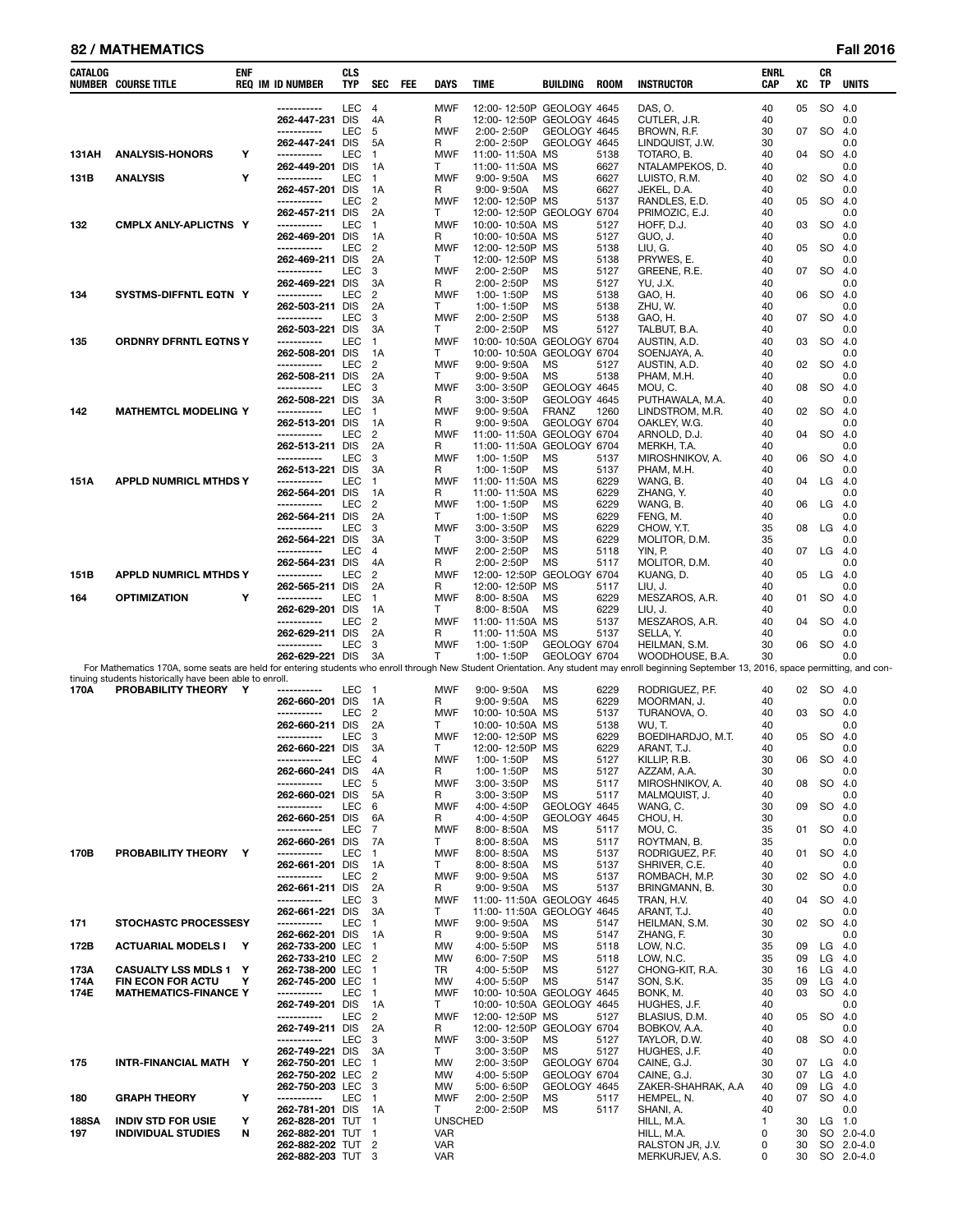## Fall 2016 MATHEMATICS / 83

| CATALOG     | <b>NUMBER COURSE TITLE</b>   | ENF | <b>REQ IM ID NUMBER</b>                                                                 | CLS<br><b>TYP</b> | SEC | <b>FEE</b> | <b>DAYS</b>      | <b>TIME</b>                        | <b>BUILDING</b>    | <b>ROOM</b>  | <b>INSTRUCTOR</b>              | ENRL<br><b>CAP</b> | XC | CR<br>TP. | <b>UNITS</b>  |
|-------------|------------------------------|-----|-----------------------------------------------------------------------------------------|-------------------|-----|------------|------------------|------------------------------------|--------------------|--------------|--------------------------------|--------------------|----|-----------|---------------|
| 205A        | <b>NUMBER THEORY</b>         | N   | 662-013-200 LEC 1                                                                       |                   |     |            | <b>MWF</b>       | 2:00-2:50P                         | MS                 | 7608         | HIDA, H.                       | 20                 | 30 |           | SO 4.0        |
| 206A        | <b>COMBINATORL THEORY N</b>  |     | <b>RESTRICT: GRADUATE STUDENTS</b><br>662-021-200 LEC 1                                 |                   |     |            | <b>MWF</b>       | $2:00 - 2:50P$                     | MS                 | 6118         | PAK, I.                        | 20                 | 30 |           | SO 4.0        |
| 207A        | <b>TOPCS-NUMBER THEORYN</b>  |     | <b>RESTRICT: GRADUATE STUDENTS</b><br>662-019-200 LEC 1                                 |                   |     |            | MWF              | 10:00-10:50A MS                    |                    | 6201         | KHARE, C.                      | 20                 | 30 |           | SO 4.0        |
| M209A       | <b>CRYPTOGRAPHY</b>          | N   | RESTRICT: GRADUATE STUDENTS<br>662-054-200 LEC 1<br>SAME AS: COM SCI M282A              |                   |     |            | <b>MW</b>        | 12:00-1:50P                        | <b>ROYCE</b>       | 156          | OSTROVSKY, R.                  | 15                 | 05 |           | $LG$ 4.0      |
| 210A        | ALGEBRA                      | N   | <b>RESTRICT: GRADUATE STUDENTS</b><br>-----------<br><b>RESTRICT: GRADUATE STUDENTS</b> | LEC 1             |     |            | MWF              | 10:00-10:50A MS                    |                    | 5118         | BALMER, P.                     | 40                 | 03 | SO 4.0    |               |
| 215A        | <b>COMMUTATIVE ALGEBRAN</b>  |     | 662-025-201 DIS 1A<br>662-047-200 LEC 1                                                 |                   |     |            | R<br><b>MWF</b>  | 10:00-10:50A MS<br>11:00-11:50A MS |                    | 5118<br>5118 | COLEY, I.A.<br>MERKURJEV, A.S. | 40<br>30           | 30 |           | 0.0<br>SO 4.0 |
| 216A        | <b>FRTHR TOPCS-ALGEBRA Y</b> |     | <b>RESTRICT: GRADUATE STUDENTS</b><br>662-097-200 LEC 1                                 |                   |     |            | <b>MWF</b>       | 1:00-1:50P                         | MS                 | 6201         | TOTARO, B.                     | 20                 | 30 | SO 4.0    |               |
| 220A        | <b>MATHEMATICAL LOGIC</b>    | Y   | RESTRICT: GRADUATE STUDENTS<br>662-056-200 LEC 1                                        |                   |     |            | м                | 2:00-2:50P                         | MS                 | 5137         | ASCHENBRENNER, M.J             | 20                 | 07 |           | SO 4.0        |
| 223M        | TOPICS-MODEL THEORY N        |     | RESTRICT: GRADUATE STUDENTS<br>662-138-200 LEC 1                                        |                   |     |            | <b>MWF</b>       | 10:00-10:50A MS                    |                    | 5148         | CHERNIKOV, A.                  | 10                 | 30 |           | SO 4.0        |
| 225A        | DIFFERENTL TOPOLOGY N        |     | RESTRICT: GRADUATE STUDENTS<br>-----------                                              | LEC 1             |     |            | <b>MWF</b>       | 1:00-1:50P                         | МS                 | 5148         | HONDA, K.                      | 40                 | 30 |           | SO 4.0        |
| 226A        | DIFFERENT GEOMETRY N         |     | <b>RESTRICT: GRADUATE STUDENTS</b><br>662-150-201 DIS 1A<br>662-120-200 LEC 1           |                   |     |            | T<br>MWF         | 1:00-1:50P<br>12:00-12:50P MS      | <b>MS</b>          | 7608<br>7608 | MILLER, S.M.<br>PETERSEN, P.   | 40<br>30           | 30 | SO        | 0.0<br>-4.0   |
| 227A        | ALGEBRAIC TOPOLOGY N         |     | RESTRICT: GRADUATE STUDENTS<br>662-127-200 LEC 1                                        |                   |     |            | <b>MWF</b>       | 2:00-2:50P                         | MS                 | 6201         | HILL, M.A.                     | 20                 | 30 |           | SO 4.0        |
| 245A        | <b>REAL ANALYSIS</b>         | N   | <b>RESTRICT: GRADUATE STUDENTS</b><br>-----------                                       | LEC 1             |     |            | <b>MWF</b>       | 12:00-12:50P MS                    |                    | 6627         | GARNETT, J.B.                  | 45                 | 05 | SO 4.0    |               |
|             |                              |     | <b>RESTRICT: GRADUATE STUDENTS</b><br>662-191-201 DIS 1A                                |                   |     |            | T.               | 12:00-12:50P MS                    |                    | 6627         | NTALAMPEKOS, D.                | 45                 |    |           | 0.0           |
| 246A        | <b>COMPLEX ANALYSIS</b>      | N   | -----------<br>RESTRICT: GRADUATE STUDENTS<br>662-196-201 DIS 1A                        | LEC 1             |     |            | <b>MWF</b><br>R  | 11:00-11:50A MS<br>11:00-11:50A MS |                    | 6627<br>6627 | TAO. T.C.<br>GE, S.C.          | 40<br>40           | 04 |           | SO 4.0<br>0.0 |
| 251A        | INTRO-PART DIFF EQN          | N   | 662-241-200 LEC 1<br><b>RESTRICT: GRADUATE STUDENTS</b>                                 |                   |     |            | <b>MWF</b>       | 10:00-10:50A MS                    |                    | 5138         | KIM. C.                        | 20                 | 30 | SO 4.0    |               |
| 252A        | TOPICS-COMPLEX ANLY N        |     | 662-248-200 LEC 1<br><b>RESTRICT: GRADUATE STUDENTS</b>                                 |                   |     |            | MWF              | 12:00-12:50P MS                    |                    | 5148         | BONK, M.                       | 20                 | 30 |           | SO 4.0        |
| 255A        | <b>FUNCTIONAL ANALYSIS N</b> |     | 662-260-200 LEC 1<br>RESTRICT: GRADUATE STUDENTS                                        |                   |     |            | MWF              | $9:00 - 9:50A$                     | МS                 | 5138         | ZSIDO, L.                      | 20                 | 30 |           | SO 4.0        |
| 259A        | <b>OPER ALG-HILB SPACE</b>   | N   | 662-284-200 LEC 1<br><b>RESTRICT: GRADUATE STUDENTS</b>                                 |                   |     |            | MWF              | 1:00-1:50P                         | МS                 | 7608         | SHLYAKHTENKO, D.Y.             | 30                 | 30 |           | SO 4.0        |
| 266A        | APPL ORD DIFF EQUAT          | Y   | -----------<br><b>RESTRICT: GRADUATE STUDENTS</b>                                       | LEC 1             |     |            | <b>MWF</b>       | $9:00 - 9:50A$                     | MS                 | 6201         | ROPER, M.L.                    | 30                 | 02 |           | SO 4.0        |
| 269A        | <b>ADV NUMERICAL ANLY</b>    | Y   | 662-321-201 DIS 1A<br>-----------                                                       | LEC 1             |     |            | T.<br><b>MWF</b> | $9:00 - 9:50A$<br>1:00-1:50P       | GEOLOGY 6704<br>MS | 5118         | CHANG, S.<br>TERAN, J.M.       | 30<br>35           | 30 |           | 0.0<br>SO 4.0 |
| 270A        | <b>MATH-SCNTFC CMPUTNGN</b>  |     | <b>RESTRICT: GRADUATE STUDENTS</b><br>662-352-201 DIS 1A<br>662-364-200 LEC 1           |                   |     |            | R<br>MWF         | 1:00-1:50P<br>$3:00 - 3:50P$       | <b>MS</b><br>МS    | 5138<br>5138 | WANG, S.<br>TERAN, J.M.        | 35<br>35           | 30 | SO 4.0    | 0.0           |
| 273B        | <b>CALCULUS-VARIATIONS N</b> |     | <b>RESTRICT: GRADUATE STUDENTS</b><br>662-383-200 LEC 1                                 |                   |     |            | MWF              | 12:00-12:50P MS                    |                    | 6221         | VESE, L.A.                     | 30                 | 30 |           | SO 4.0        |
| 275A        | PROBABILITY THEORY           | N   | <b>RESTRICT: GRADUATE STUDENTS</b><br>-----------                                       | LEC 1             |     |            | MWF              | 1:00-1:50P                         | МS                 | 5117         | MENZ, G.                       | 40                 | 30 |           | SO 4.0        |
| 285C        | SEMINAR IN ALGEBRA           | N   | RESTRICT: GRADUATE STUDENTS<br>662-377-201 DIS 1A<br>662-445-200 SEM 1                  |                   |     |            | R<br>WF          | 1:00-1:50P<br>9:00-10:50A MS       | MS                 | 7608<br>6118 | JEKEL, D.A.<br>ROUQUIER, R.A.  | 40<br>20           | 30 |           | 0.0<br>SO 4.0 |
| 285G        | SEMINAR IN ANALYSIS          | N   | <b>RESTRICT: GRADUATE STUDENTS</b><br>662-457-200 SEM 1                                 |                   |     |            | <b>MWF</b>       | 2:00-2:50P                         | MS                 | 5148         | GANGBO, W.D.                   | 10                 | 30 | SO 4.0    |               |
| 285J        | <b>SEM-APPLIED MATH</b>      |     | RESTRICT: GRADUATE STUDENTS<br>662-466-200 SEM 1                                        |                   |     |            | M                | 3:00-4:50P MS                      |                    | 6201         | YIN, W.                        | 28                 |    | 30 SO 4.0 |               |
| 285K        | <b>SEM IN PROBABILITY</b>    | N   | RESTRICT: GRADUATE STUDENTS<br>662-469-200 SEM 1                                        |                   |     |            | MWF              | 10:00-10:50A MS                    |                    | 7608         | BISKUP, M.                     | 10                 | 30 | SO 4.0    |               |
| 290B        | <b>NUMBER THEORY</b>         | N   | RESTRICT: GRADUATE STUDENTS<br>662-541-200 SEM 1                                        |                   |     |            | F                | 3:00-4:50P                         | МS                 | 5137         | KHARE, C.                      | 10                 | 30 | SU 4.0    |               |
|             |                              |     | RESTRICT: GRADUATE STUDENTS<br>662-541-201 SEM 2                                        |                   |     |            | T                | 4:00-5:50P                         | МS                 | 5137         | BLASIUS, D.M.                  | 10                 | 30 |           | SU 4.0        |
|             |                              |     | <b>RESTRICT: GRADUATE STUDENTS</b><br>662-541-202 SEM 3                                 |                   |     |            | w                | 4:00-5:50P                         | МS                 | 5138         | HIDA, H.                       | 10                 | 30 | SU 4.0    |               |
| 290C        | ALGEBRA                      | N   | RESTRICT: GRADUATE STUDENTS<br>662-542-200 SEM 1                                        |                   |     |            | WF               | 3:00-4:50P                         | МS                 | 7608         | BALMER, P.                     | 10                 | 30 | SU 4.0    |               |
|             |                              |     | RESTRICT: GRADUATE STUDENTS<br>662-542-220 SEM 3                                        |                   |     |            | MWF              | 11:00-11:50A MS                    |                    | 6118         | BALMER, P.                     | 10                 | 30 | SU 4.0    |               |
| 290D        | <b>LOGIC</b>                 | N   | RESTRICT: GRADUATE STUDENTS<br>662-543-200 SEM 1                                        |                   |     |            | W                | 3:00-5:50P                         | МS                 | 6221         | MARKS, A.S.                    | 10                 | 30 | SU 4.0    |               |
| 290F        | <b>TOPOLOGY</b>              | N   | RESTRICT: GRADUATE STUDENTS<br>662-545-201 SEM 2                                        |                   |     |            | WF               | 3:00-4:50P                         | МS                 | 5148         | HONDA, K.                      | 10                 | 30 | SU 4.0    |               |
| 290G        | ANALYSIS                     | N   | RESTRICT: GRADUATE STUDENTS<br>662-546-200 SEM 1                                        |                   |     |            | T.               | 2:00-4:30P                         | МS                 | 6221         | GARNETT, J.B.                  | 15                 | 30 | SU 4.0    |               |
| <b>2901</b> | <b>FUNCTIONAL ANALYSIS</b>   | -N  | RESTRICT: GRADUATE STUDENTS<br>662-548-200 SEM 1                                        |                   |     |            | M                | 4:00-5:30P                         | МS                 | 5137         | POPA, S.                       | 10                 | 30 | SU 4.0    |               |
|             |                              |     | RESTRICT: GRADUATE STUDENTS<br>662-548-210 SEM 2                                        |                   |     |            | F                | 3:00-4:50P                         | МS                 | 5118         | SHLYAKHTENKO, D.Y.             | 10                 | 30 | SU 4.0    |               |
| 290J        | <b>APPLIED MATHEMATICS N</b> |     | RESTRICT: GRADUATE STUDENTS<br>662-549-200 SEM 1                                        |                   |     |            | F                | 4:00-4:50P                         | МS                 | 6229         | TERAN, J.M.                    | 10                 | 30 | SU 4.0    |               |
|             |                              |     | RESTRICT: GRADUATE STUDENTS<br>662-549-220 SEM 3                                        |                   |     |            | M                | 4:00-5:50P                         | МS                 | 5138         | KIM, C.                        | 10                 | 30 | SU 4.0    |               |
|             |                              |     | RESTRICT: GRADUATE STUDENTS<br>662-549-230 SEM 4                                        |                   |     |            | F                | 4:00-5:50P                         | МS                 | 5127         | YIN, W.                        | 10                 | 30 | SU 4.0    |               |
|             |                              |     | RESTRICT: GRADUATE STUDENTS<br>662-549-205 SEM 5                                        |                   |     |            | W                | 2:00-3:50P                         | <b>FRANZ</b>       | 2288         | ANDERSON, C.R.                 | 15                 | 30 | SU 4.0    |               |
| 290N        | <b>COMBINATORICS</b>         | N   | RESTRICT: GRADUATE STUDENTS<br>662-553-200 SEM 1<br>RESTRICT: GRADUATE STUDENTS         |                   |     |            | R                | 5:00-6:50P                         | МS                 | 6229         | PAK, I.                        | 10                 |    | 30 SU 4.0 |               |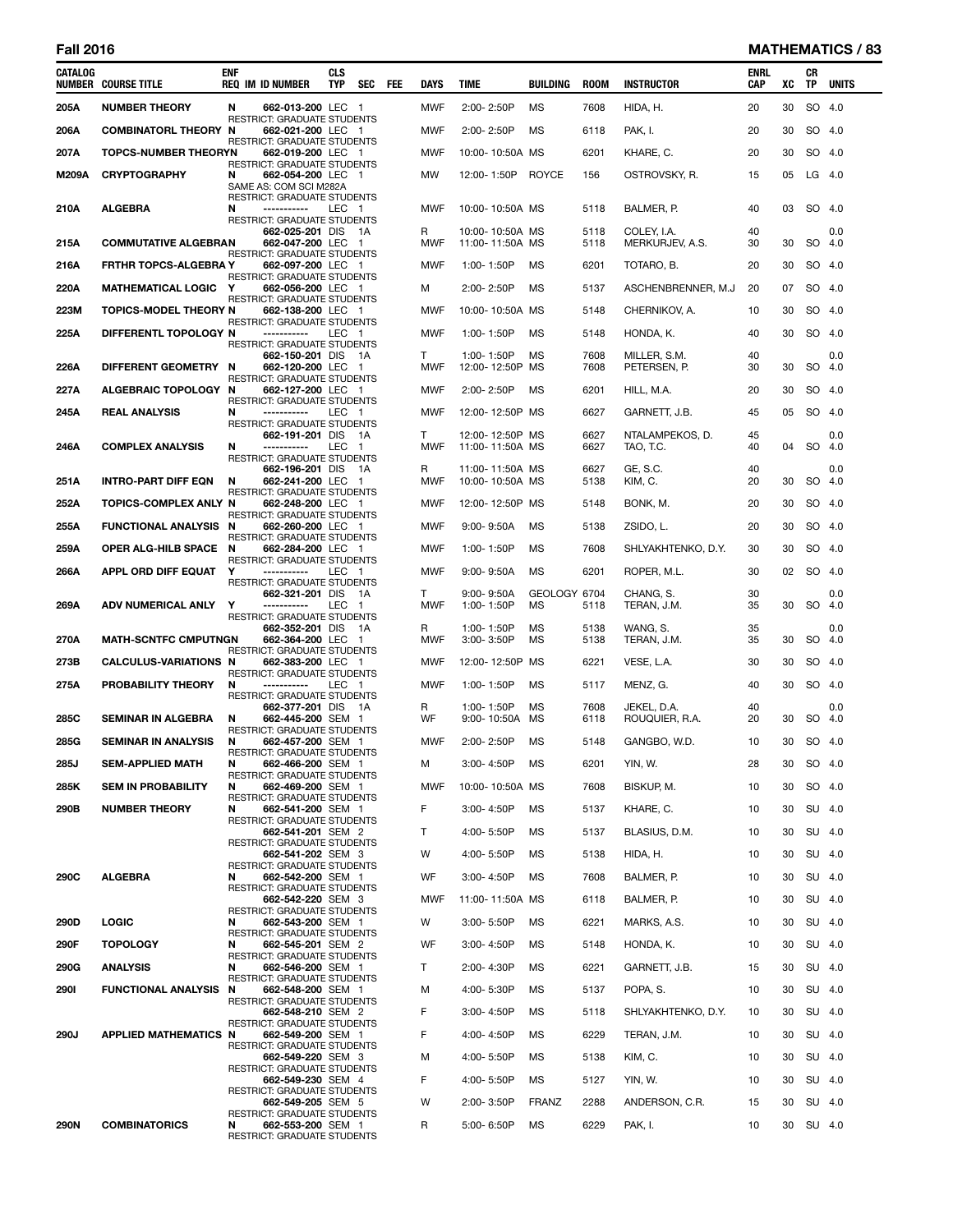## 84 / MECHANICAL AND AEROSPACE ENGINEERING FALL 2016 Fall 2016

| CATALOG | <b>NUMBER COURSE TITLE</b>                                                                                                                                       | <b>ENF</b> | <b>REQ IM ID NUMBER</b>                                     | <b>CLS</b><br>TYP | SEC FEE | DAYS       | <b>TIME</b>     | BUILDING     | <b>ROOM</b> | <b>INSTRUCTOR</b>                                                                                                                                                                            | ENRL<br>CAP | XC | CR<br>TP  | <b>UNITS</b> |
|---------|------------------------------------------------------------------------------------------------------------------------------------------------------------------|------------|-------------------------------------------------------------|-------------------|---------|------------|-----------------|--------------|-------------|----------------------------------------------------------------------------------------------------------------------------------------------------------------------------------------------|-------------|----|-----------|--------------|
| 495     | <b>TEACHG COLLEGE MATH N</b>                                                                                                                                     |            | 662-790-200 SEM 1                                           |                   |         | R          | 12:00-12:50P MS |              | 6627        | RADKO, O.V.                                                                                                                                                                                  | 25          | 30 | SU 2.0    |              |
|         |                                                                                                                                                                  |            | RESTRICT: GRADUATE STUDENTS<br>662-790-210 SEM 2            |                   |         | R          | 12:00-12:50P MS |              | 6221        | RADKO, O.V.                                                                                                                                                                                  | 25          | 30 | SU 2.0    |              |
|         |                                                                                                                                                                  |            | <b>RESTRICT: GRADUATE STUDENTS</b><br>662-790-220 SEM 3     |                   |         | R          | 12:00-12:50P MS |              | 6118        | RADKO, O.V.                                                                                                                                                                                  | 15          | 30 | SU 2.0    |              |
|         |                                                                                                                                                                  |            | <b>RESTRICT: GRADUATE STUDENTS</b>                          |                   |         |            |                 |              |             |                                                                                                                                                                                              |             |    |           |              |
|         | <b>Program In Computing</b>                                                                                                                                      |            |                                                             |                   |         |            |                 |              |             |                                                                                                                                                                                              |             |    |           |              |
| 10A     | After the first week of classes, students may enroll in PIC classes only with permission to enroll obtained from the instructor.<br><b>INTR TO PROGRAMMING N</b> |            | -----------                                                 | LEC 1             |         | MWF        | 8:00-8:50A      | МS           | 5200        | RYU, E.K.                                                                                                                                                                                    | 90          | 01 | SO 5.0    |              |
|         |                                                                                                                                                                  |            | RESTRICT: UNDERGRADUATE STUDENTS ONLY<br>157-050-201 DIS 1A |                   |         | TR         | $8:00 - 8:50A$  | MS           | 5148        | DOBNER, A.                                                                                                                                                                                   | 30          |    |           | 0.0          |
|         |                                                                                                                                                                  |            | RESTRICT: UNDERGRADUATE STUDENTS ONLY<br>157-050-202 DIS 1B |                   |         | TR.        | $9:00 - 9:50A$  | МS           | 6201        | DOBNER, A.                                                                                                                                                                                   | 30          |    |           | 0.0          |
|         |                                                                                                                                                                  |            | RESTRICT: UNDERGRADUATE STUDENTS ONLY<br>157-050-203 DIS 1C |                   |         | TR         | 8:00-8:50A      | MS           | 5118        | PARKINSON, C.A.                                                                                                                                                                              | 30          |    |           | 0.0          |
|         |                                                                                                                                                                  |            | RESTRICT: UNDERGRADUATE STUDENTS ONLY<br>-----------        | LEC <sub>2</sub>  |         | MWF        | 10:00-10:50A MS |              | 5200        | VIRTANEN, J.T.                                                                                                                                                                               | 120         | 03 | SO 5.0    |              |
|         |                                                                                                                                                                  |            | RESTRICT: UNDERGRADUATE STUDENTS ONLY<br>157-050-211 DIS 2A |                   |         | TR.        | $9:00 - 9:50A$  | ΜS           | 5148        | MILLER, N.T.                                                                                                                                                                                 | 30          |    |           | 0.0          |
|         |                                                                                                                                                                  |            | RESTRICT: UNDERGRADUATE STUDENTS ONLY<br>157-050-212 DIS 2B |                   |         | TR         | 10:00-10:50A MS |              | 5148        | NGUYEN LUU, D.                                                                                                                                                                               | 30          |    |           | 0.0          |
|         |                                                                                                                                                                  |            | RESTRICT: UNDERGRADUATE STUDENTS ONLY<br>157-050-213 DIS 2C |                   |         | TR.        | 9:00-9:50A      | МS           | 5118        | RAMIREZ PRADO, J.C                                                                                                                                                                           | 30          |    |           | 0.0          |
|         |                                                                                                                                                                  |            | RESTRICT: UNDERGRADUATE STUDENTS ONLY<br>157-050-214 DIS 2D |                   |         | TR.        | 10:00-10:50A MS |              | 6201        | PARKINSON, C.A.                                                                                                                                                                              | 30          |    |           | 0.0          |
|         |                                                                                                                                                                  |            | RESTRICT: UNDERGRADUATE STUDENTS ONLY                       |                   |         |            |                 |              |             |                                                                                                                                                                                              |             |    |           |              |
|         |                                                                                                                                                                  |            | -----------<br>RESTRICT: UNDERGRADUATE STUDENTS ONLY        | LEC 3             |         | MWF        | 11:00-11:50A MS |              | 5200        | DESALVO, S.                                                                                                                                                                                  | 90          |    | 04 SO 5.0 |              |
|         |                                                                                                                                                                  |            | 157-050-221 DIS 3A<br>RESTRICT: UNDERGRADUATE STUDENTS ONLY |                   |         | TR         | 1:00-1:50P      | MS           | 5148        | CLYDE, D.C.                                                                                                                                                                                  | 30          |    |           | 0.0          |
|         |                                                                                                                                                                  |            | 157-050-222 DIS 3B<br>RESTRICT: UNDERGRADUATE STUDENTS ONLY |                   |         | TR.        | 11:00-11:50A MS |              | 5148        | HANNAH, R.R.                                                                                                                                                                                 | 30          |    |           | 0.0          |
|         |                                                                                                                                                                  |            | 157-050-223 DIS 3C<br>RESTRICT: UNDERGRADUATE STUDENTS ONLY |                   |         | TR.        | 12:00-12:50P MS |              | 5148        | CHENG, P.H.                                                                                                                                                                                  | 30          |    |           | 0.0          |
|         |                                                                                                                                                                  |            | -----------<br>RESTRICT: UNDERGRADUATE STUDENTS ONLY        | LEC 4             |         | MWF        | 2:00-2:50P      | MS           | 5200        | RADKE, E.M.                                                                                                                                                                                  | 90          |    | 07 SO 5.0 |              |
|         |                                                                                                                                                                  |            | 157-050-231 DIS 4A<br>RESTRICT: UNDERGRADUATE STUDENTS ONLY |                   |         | TR.        | 2:00-2:50P      | МS           | 5148        | RAMIREZ PRADO, J.C                                                                                                                                                                           | 30          |    |           | 0.0          |
|         |                                                                                                                                                                  |            | 157-050-232 DIS 4B<br>RESTRICT: UNDERGRADUATE STUDENTS ONLY |                   |         | TR         | 1:00-1:50P      | MS           | 6201        | CHENG, P.H.                                                                                                                                                                                  | 30          |    |           | 0.0          |
|         |                                                                                                                                                                  |            | 157-050-233 DIS 4C<br>RESTRICT: UNDERGRADUATE STUDENTS ONLY |                   |         | TR         | 2:00-2:50P      | MS           | 5118        | IYER, G.S.                                                                                                                                                                                   | 30          |    |           | 0.0          |
|         |                                                                                                                                                                  |            | -----------<br>RESTRICT: UNDERGRADUATE STUDENTS ONLY        | LEC 5             |         | <b>MWF</b> | $9:00 - 9:50A$  | МS           | 5200        | FALCON, C.                                                                                                                                                                                   | 90          |    | 02 SO 5.0 |              |
|         |                                                                                                                                                                  |            | 157-050-241 DIS 5A                                          |                   |         | TR         | $8:00 - 8:50A$  | MS           | 6201        | BULKOW, M.C.                                                                                                                                                                                 | 30          |    |           | 0.0          |
|         |                                                                                                                                                                  |            | RESTRICT: UNDERGRADUATE STUDENTS ONLY<br>157-050-242 DIS 5B |                   |         | TR         | 9:00-9:50A      | МS           | 5127        | LEVENSTEIN, D.A.                                                                                                                                                                             | 30          |    |           | 0.0          |
|         |                                                                                                                                                                  |            | RESTRICT: UNDERGRADUATE STUDENTS ONLY<br>157-050-243 DIS 5C |                   |         | TR         | 8:00-8:50A      | ΜS           | 5203        | LARSON, E.D.                                                                                                                                                                                 | 30          |    |           | 0.0          |
| 10B     | <b>INTRMDT PROGRAMMINGY</b>                                                                                                                                      |            | RESTRICT: UNDERGRADUATE STUDENTS ONLY<br>-----------        | LEC 1             |         | MWF        | 12:00-12:50P MS |              | 5117        | SALAZAR, R.                                                                                                                                                                                  | 60          |    | 05 SO 5.0 |              |
|         |                                                                                                                                                                  |            | RESTRICT: UNDERGRADUATE STUDENTS ONLY<br>157-051-201 DIS 1A |                   |         | TR         | 12:00-12:50P MS |              | 5127        | PUTHAWALA, M.A.                                                                                                                                                                              | 30          |    |           | 0.0          |
|         |                                                                                                                                                                  |            | RESTRICT: UNDERGRADUATE STUDENTS ONLY<br>157-051-202 DIS 1B |                   |         | TR.        | 1:00-1:50P      | GEOLOGY 4645 |             | SMITH, A.                                                                                                                                                                                    | 30          |    |           | 0.0          |
|         |                                                                                                                                                                  |            | RESTRICT: UNDERGRADUATE STUDENTS ONLY<br>------------ LEC 2 |                   |         | <b>MWF</b> | 1:00-1:50P      | ΜS           | 5200        | DESALVO, S.                                                                                                                                                                                  | 60          |    | 06 SO 5.0 |              |
|         |                                                                                                                                                                  |            | RESTRICT: UNDERGRADUATE STUDENTS ONLY<br>157-051-211 DIS 2A |                   |         | TR         | 1:00-1:50P      | MS           | 5118        | LARSON, E.D.                                                                                                                                                                                 | 30          |    |           | 0.0          |
|         |                                                                                                                                                                  |            | RESTRICT: UNDERGRADUATE STUDENTS ONLY<br>157-051-212 DIS 2B |                   |         | TR         | 2:00-2:50P      | MS           | 6201        | LI, H.                                                                                                                                                                                       | 30          |    |           | 0.0          |
|         |                                                                                                                                                                  |            | RESTRICT: UNDERGRADUATE STUDENTS ONLY<br>-----------        | LEC 3             |         | <b>MWF</b> | $8:00 - 8:50A$  | <b>FRANZ</b> | 2258A       | LINDSTROM, M.R.                                                                                                                                                                              | 60          |    | 01 SO 5.0 |              |
|         |                                                                                                                                                                  |            | RESTRICT: UNDERGRADUATE STUDENTS ONLY                       |                   |         |            |                 |              |             |                                                                                                                                                                                              |             |    |           |              |
|         |                                                                                                                                                                  |            | 157-051-221 DIS 3A<br>RESTRICT: UNDERGRADUATE STUDENTS ONLY |                   |         | TR         | 8:00-8:50A      | MS           | 6627        | OAKLEY, W.G.                                                                                                                                                                                 | 30          |    |           | 0.0          |
|         |                                                                                                                                                                  |            | 157-051-222 DIS 3B<br>RESTRICT: UNDERGRADUATE STUDENTS ONLY |                   |         | TR         | 8:00-8:50A      | GEOLOGY 3656 |             | TU, T.K.                                                                                                                                                                                     | 30          |    |           | 0.0          |
| 10C     | <b>ADVNCED PROGRAMMINGY</b>                                                                                                                                      |            | -----------<br>RESTRICT: UNDERGRADUATE STUDENTS ONLY        | LEC 1             |         | <b>MWF</b> | 11:00-11:50A MS |              | 6201        | SALAZAR, R.                                                                                                                                                                                  | 30          | 04 | SO 5.0    |              |
|         |                                                                                                                                                                  |            | 157-052-211 DIS 1A<br>RESTRICT: UNDERGRADUATE STUDENTS ONLY |                   |         | TR         | 11:00-11:50A MS |              | 6201        | EDMUNDS, B.S.                                                                                                                                                                                | 30          |    |           | 0.0          |
| 16      | PYTHON-APPLICATIONS                                                                                                                                              | Y          | -----------<br>RESTRICT: UNDERGRADUATE STUDENTS ONLY        | LEC 1             |         | <b>MWF</b> | 12:00-12:50P MS |              | 6201        | HABERLAND, M.D.                                                                                                                                                                              | 30          | 05 | SO 5.0    |              |
|         |                                                                                                                                                                  |            | 157-048-201 DIS 1A<br>RESTRICT: UNDERGRADUATE STUDENTS ONLY |                   |         | TR         | 12:00-12:50P MS |              | 6201        | CUDDY, K.                                                                                                                                                                                    | 30          |    |           | 0.0          |
| 20A     | JAVA LANG-APPLICATN Y                                                                                                                                            |            | -----------                                                 | LEC 1             |         | <b>MWF</b> | $9.00 - 9.50A$  | МS           | 5117        | For Program in Computing 20A, lecture 1, there will be two MANDATORY midterm examinations from 7 to 9 p.m. on the following Wednesdays: October 19 and November 16, 2016.<br>HABERLAND, M.D. | 30          |    | 02 SO 5.0 |              |
|         |                                                                                                                                                                  |            | RESTRICT: UNDERGRADUATE STUDENTS ONLY<br>157-102-201 DIS 1A |                   |         | TR         | 9:00-9:50A      | MS           | 6221        | FENG, F.                                                                                                                                                                                     | 30          |    |           | 0.0          |
| 40A     |                                                                                                                                                                  |            | RESTRICT: UNDERGRADUATE STUDENTS ONLY<br>-----------        | LEC 1             |         | <b>MWF</b> |                 |              |             |                                                                                                                                                                                              |             | 05 |           |              |
|         | <b>INTRO-INTERNET PROG Y</b>                                                                                                                                     |            | RESTRICT: UNDERGRADUATE STUDENTS ONLY                       |                   |         |            | 12:00-12:50P MS |              | 5118        | VIRTANEN, J.T.                                                                                                                                                                               | 30          |    | SO 5.0    |              |
|         |                                                                                                                                                                  |            | 157-166-201 DIS 1A<br>RESTRICT: UNDERGRADUATE STUDENTS ONLY |                   |         | TR         | 12:00-12:50P MS |              | 5118        | NGUYEN LUU, D.                                                                                                                                                                               | 30          |    |           | 0.0          |

### MECHANICAL AND AEROSPACE ENGINEERING

Students who enroll in upper division HSSEAS courses without completing the requisites are subject to disenrollment after the second class meeting. If necessary, consult an HSSEAS counselor in 6426 Boelter Hall.

- 1 UNDERGRAD SEMINAR N 210-001-200 SEM 1 T 5:00- 5:50P BOELTER 5249 MAL, A.K. 74 30 PN 1.0 RESTRICT: ALL UNDERGRADUATE ENGINEERING MAJORS
	-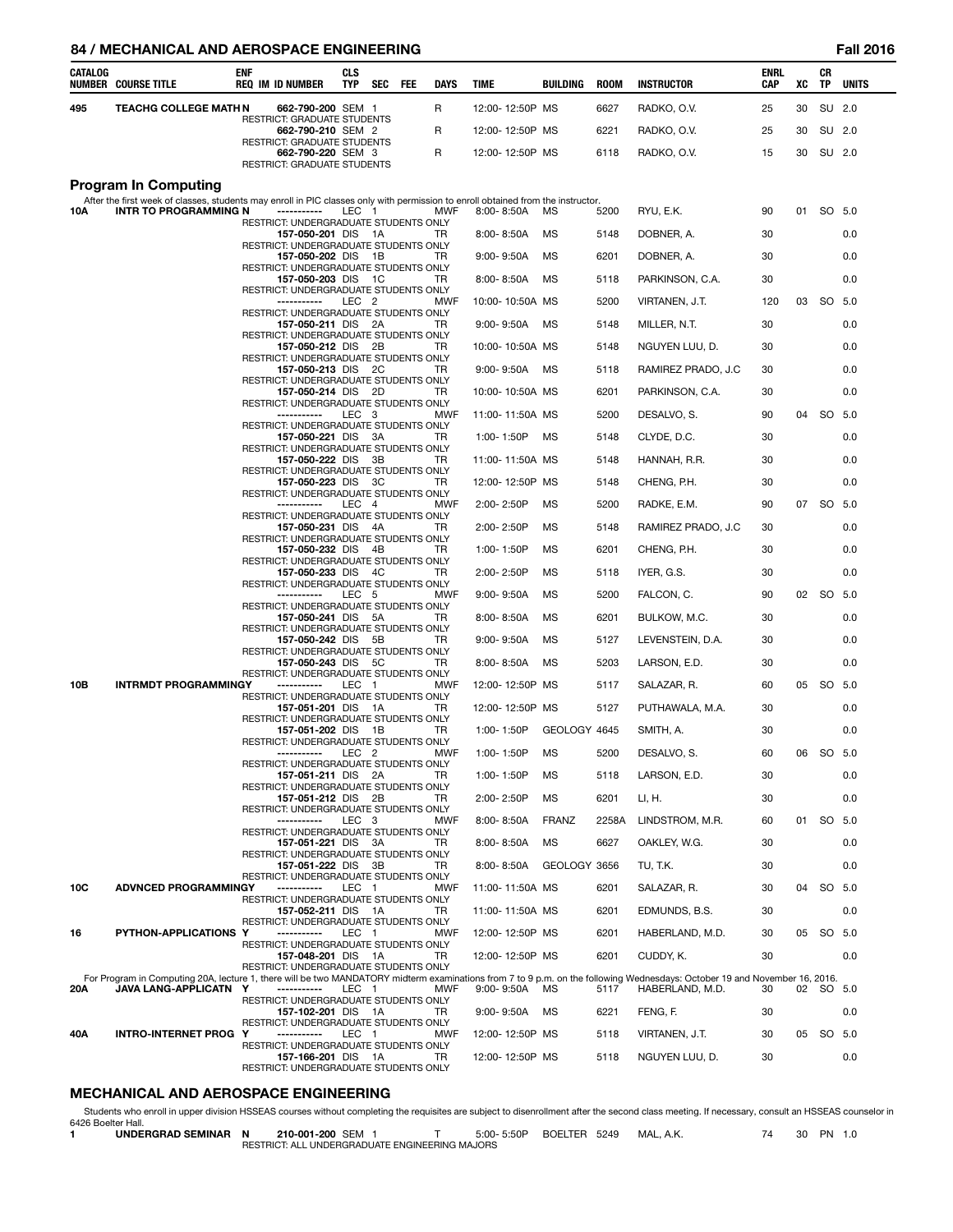| CATALOG<br><b>CLS</b><br>CR<br><b>ENF</b><br>ENRL<br><b>NUMBER COURSE TITLE</b><br><b>REQ IM ID NUMBER</b><br>TYP<br><b>SEC</b><br><b>DAYS</b><br><b>TIME</b><br><b>INSTRUCTOR</b><br>XC<br><b>UNITS</b><br><b>FEE</b><br><b>BUILDING</b><br><b>ROOM</b><br>CAP<br>TP<br>LG<br>M20<br><b>MATLAB PROGRAMMING N</b><br>LEC 1<br>T<br>10:00-11:50A KNSY PV<br>1200B<br>YOUNG, E.K.<br>95<br>30<br>- 4.0<br>-----------<br>SAME AS: C&EE M20<br>RESTRICT: ALL UNDERGRADUATE ENGINEERING MAJORS AND GEOLOGY (ENGINEERING GEOLOGY) MAJORS<br>R<br>10:00-11:50A KNSY PV 1200B<br>95<br>0.0<br>210-062-201 DIS<br>1A<br>CETINER, B.<br>F<br>210-062-211 LAB<br>G1<br>8:00-9:50A<br>BOELTER 3760<br>CETINER, B.<br>24<br>0.0<br>210-062-212 LAB<br>G <sub>2</sub><br>F<br>10:00-11:50A BOELTER 3760<br>WILLIAMS, M.D.<br>24<br>0.0<br>210-062-213 LAB<br>G <sub>3</sub><br>T<br>12:00-1:50P<br><b>BOELTER</b><br>4404<br>PRICE, J.K.<br>24<br>0.0<br>210-062-214 LAB<br>R<br>2:00-3:50P<br><b>BOELTER</b><br>4404<br>TOGASHI, C.T.<br>24<br>0.0<br>G4<br>82<br><b>MATHEMATICS OF ENGR N</b><br>LEC<br>TR<br>12:00-1:50P<br>BOELTER 3400<br>ROSEN, J.<br>125<br>14 LG<br>4.0<br>------------<br>$\blacksquare$<br>RESTRICT: ALL UNDERGRADUATE ENGINEERING MAJORS AND ENVIRONMENTAL ENGINEERING MINORS<br>210-246-201 DIS<br>F<br>12:00-1:50P<br>KNSY PV 1200B<br>63<br>0.0<br>1A<br>SHIN, C.<br>F<br>210-246-202 DIS<br>4:00-5:50P<br><b>KNSY PV</b><br>1200B<br>62<br>0.0<br>1B<br>SHIN, C.<br>For Mechanical and Aerospace Engineering 94, students MUST attend the first lecture and first laboratory session. If they do not, they will not be considered for enrollment.<br><b>CMPTR AID DSGN&amp;DRFT N</b><br>LG<br>LEC<br>- 1<br>м<br>12:00-1:50P<br>BOELTER 5436<br>SHAEFER, R.S.<br>48<br>30<br>- 4.0<br>------------<br>RESTRICT: MECHANICAL&AEROSPACE UNDERGRAD<br>W<br>8:00-11:50A<br>ENGR IV<br>38138A KHAKI, B.<br>23<br>0.0<br>210-282-201 LAB<br>- 1A<br>210-282-202 LAB<br>R<br>8:00-11:50A<br>ENGR IV<br>38138A FENG, J.<br>25<br>0.0<br>- 1B<br>STTCS&STRNGTH-MTRLSN<br>LEC<br><b>MW</b><br>2:00-3:50P<br><b>HAINES</b><br>220<br>GUPTA, V.<br>124<br>LG<br>4.0<br>96<br>------------<br>$\overline{1}$<br>07<br>RESTRICT: ALL UNDERGRADUATE ENGINEERING MAJORS<br>210-288-201 DIS<br>F<br><b>HAINES</b><br>A18<br>0.0<br>1A<br>2:00-3:50P<br>GAMEZ VILLEGAS, C.<br>64<br>F<br>210-288-202 DIS<br>2:00-3:50P<br><b>BOTANY</b><br>325<br>61<br>0.0<br>1B<br>RAMIREZ, B.J.<br>99<br><b>STUDENT RSRCH PRGRMN</b><br>210-297-201 TUT<br><b>VAR</b><br>ROSEN, J.<br>0<br>PN 1.0-2.0<br>$\mathbf{1}$<br>30<br>DYNM-PART&RIGID BOD Y<br><b>LEC</b><br><b>TR</b><br>10:00-11:50A BOELTER 5249<br>SANTOS, V.<br>13<br>LG<br>- 4.0<br>102<br>- 1<br>0<br>------------<br>RESTRICT: ALL UNDERGRADUATE ENGINEERING MAJORS<br>210-312-202 DIS<br>F<br>BOELTER 2444<br>0.0<br>1B<br>2:00-3:50P<br>FERGUSON, P.W.<br>0<br><b>LEC</b><br><b>TR</b><br>4:00-5:50P<br><b>MS</b><br>5200<br>O'NEAL, A.P.<br>120<br>103<br>ELEM FLUID MECHANIC Y<br>-----------<br>-1<br>16<br>LG<br>-4.0<br>RESTRICT: ALL UNDERGRADUATE ENGINEERING MAJORS AND ENVIRONMENTAL ENGINEERING MINORS<br>F<br>PUB AFF<br>2214<br>CANUTO, D.J.<br>60<br>0.0<br>210-318-201 DIS<br>1A<br>8:00-9:50A<br>F<br>210-318-202 DIS<br>1B<br>12:00-1:50P<br>PERLOFF<br>1102<br>BRAMSEN, J.P.<br>60<br>0.0<br><b>INT-ENGR THERMODYNC Y</b><br>LEC<br>TR<br>2:00-3:50P<br>FRANZ<br>1260<br>AMAR, R.C.<br>120<br>15 LG<br>105A<br>$\overline{1}$<br>-4.0<br>------------<br>RESTRICT: ALL UNDERGRADUATE ENGINEERING MAJORS AND ENVIRONMENTAL ENGINEERING MINORS<br>210-330-201 DIS<br>F<br>10:00-11:50A PAB<br>1434A<br>0.0<br>1A<br>LINDEN, L.Z.<br>60<br>F<br>210-330-202 DIS<br>1B<br>12:00-1:50P<br><b>DODD</b><br>146<br>FARRAR-FOLEY, N.D.<br>0.0<br>60<br><b>TRANSPORT PHENOMENAY</b><br><b>LEC</b><br>TR<br>2:00-3:50P<br><b>DODD</b><br>175<br>19<br>105D<br>$\blacksquare$<br>LAVINE, A.G.<br>15 LG<br>-4.0<br>-----------<br>RESTRICT: ALL UNDERGRADUATE ENGINEERING MAJORS AND ENVIRONMENTAL ENGINEERING MINORS<br>F<br>0<br>0.0<br>210-333-201 DIS<br>1A<br>$2:00 - 3:50P$<br><b>HUMANTS A65</b><br>CHEN, C.<br>F<br>210-333-202 DIS<br>1B<br><b>HAINES</b><br>4:00-5:50P<br>A44<br>DANG, B.<br>19<br>0.0<br><b>DYNAMIC SYSTEMS</b><br>Y<br><b>LEC</b><br><b>MW</b><br>GEOLOGY 3656<br>05 LG<br>107<br>-----------<br>$\overline{1}$<br>12:00-1:50P<br>M'CLOSKEY, R.T.<br>0<br>- 4.0<br>RESTRICT: ALL UNDERGRADUATE ENGINEERING MAJORS<br>$9:00 - 9:50A$<br><b>BOELTER</b><br>2760<br>0<br>0.0<br>210-342-201 DIS<br>F<br>GE, H.H.<br>- 1A<br>210-342-211 LAB<br>G1<br>8:00-9:50A<br><b>ENGR IV</b><br>43116<br>BEHBAHANI, A.H.<br>0.0<br>M<br>0<br>G <sub>2</sub><br>10:00-11:50A ENGR IV<br>43116<br>0.0<br>210-342-212 LAB<br>M<br>GE, H.H.<br>0<br>210-342-213 LAB<br>W<br>8:00-9:50A<br><b>ENGR IV</b><br>43116<br>BEHBAHANI, A.H.<br>0.0<br>G3<br>0<br>210-342-214 LAB<br>G4<br>T<br><b>ENGR IV</b><br>43116<br>0<br>0.0<br>$8:00 - 9:50A$<br>GE, H.H.<br><b>INTRMED HEAT TRNSFR Y</b><br>LEC<br><b>MW</b><br>2:00-3:50P<br><b>ROYCE</b><br>164<br>40<br>07 LG<br>4.0<br>131A<br>$\blacksquare$<br>MARNER, W.J.<br>------------<br>RESTRICT: ALL UNDERGRADUATE ENGINEERING MAJORS<br>210-486-201 DIS<br>F<br>5440<br>DE MOULIN, G.W.<br>0.0<br>1A<br>4:00- 5:50P<br>BOELTER<br>40<br><b>SMART GRIDS</b><br>210-523-200 LEC<br>MW<br>2:00-3:50P<br><b>HAINES</b><br>A25<br>LG<br>C <sub>137</sub><br>N<br>- 1<br>GADH, R.<br>10<br>07<br>-4.0<br>RESTRICT: ALL UNDERGRADUATE ENGINEERING MAJORS<br><b>INTRMD FLUID MCHNCS Y</b><br><b>LEC</b><br>10:00-11:50A BOELTER 9436<br>13 LG 4.0<br>150A<br>-----------<br>$\blacksquare$<br>TR<br>CHONG, K.T.<br>40<br>RESTRICT: ALL UNDERGRADUATE ENGINEERING MAJORS AND ENVIRONMENTAL ENGINEERING MINORS<br>210-600-201 DIS<br>F<br>10:00-11:50A FRANZ<br>2258A<br>WANG, Y.<br>0.0<br>- 1 A<br>40<br>C150P<br>AIRCRFT PRPLSN SYST Y<br>LEC<br>TR<br>12:00-1:50P DODD<br>167<br>SPEARRIN, R.M.<br>45<br>LG<br>$\blacksquare$<br>14<br>-4.0<br>------------<br>RESTRICT: ALL UNDERGRADUATE ENGINEERING MAJORS AND ENVIRONMENTAL ENGINEERING MINORS<br>210-604-201 DIS<br>F<br>10:00-11:50A HAINES<br>0.0<br>- 1A<br>118<br>HARRIS, E.W.<br>45<br><b>DSGN-AEROSPCE STRUCY</b><br>154B<br>210-625-280 LEC 80<br>VAR<br>ONLINE<br>LA<br>BENDIKSEN, O.O.<br>35<br>30 LG 4.0<br>RESTRICT: GRADUATE STUDENTS, ON-LINE MASTERS PROGRAM<br>11 LG 4.0<br>154S<br><b>FLIGHT MECHANICS</b><br>Y<br>LEC 1<br>TR.<br>$8:00 - 9:50A$<br>BOELTER 5249<br>TOOHEY, D.M.<br>45<br>-----------<br>RESTRICT: ALL UNDERGRADUATE ENGINEERING MAJORS<br>BOELTER 4283<br>KITTUR, C.<br>22<br>0.0<br>210-629-201 DIS<br>- 1A<br>F<br>$8:00 - 8:50A$<br>210-629-202 DIS<br>F<br>$9:00 - 9:50A$<br>BOELTER 4283<br>KITTUR, C.<br>25<br>0.0<br>- 1B<br>Υ<br><b>INTERMED DYNAMICS</b><br>-----------<br>LEC 1<br>BOELTER 2444<br>KINSEY, R.J.<br>50<br>01 LG 4.0<br>155<br>МW<br>$8:00 - 9:50A$<br>RESTRICT: ALL UNDERGRADUATE ENGINEERING MAJORS<br>210-630-201 DIS 1A<br>F<br>2:00-3:50P<br>BOELTER 5440<br>KINSEY, R.J.<br>0.0<br>50<br>Mechanical and Aerospace Engineering 156A, lecture 80, is limited to students in the online M.S. in Engineering program.<br><b>ADV STRNGTH-MATERLS Y</b><br>-----------<br>10:00-11:50A PUB AFF<br>$LG$ 4.0<br>156A<br>LEC 1<br><b>MW</b><br>2270<br>PO. G.<br>74<br>03<br>RESTRICT: ALL UNDERGRADUATE ENGINEERING MAJORS<br>210-638-201 DIS 1A<br>12:00-1:50P<br><b>DODD</b><br>161<br>REYES, M.P.<br>0.0<br>F.<br>74<br>210-638-280 LEC 80<br><b>VAR</b><br>ONLINE<br>LA<br>35<br>$LG$ 4.0<br>MAL, A.K.<br>30<br>RESTRICT: GRADUATE STUDENTS, ON-LINE MASTERS PROGRAM<br><b>BASIC MAE LAB</b><br>ENGR IV<br>43116<br>JU, Y.<br>$LG$ 4.0<br>Y<br>210-642-201 LAB 1<br><b>MW</b><br>2:00-5:50P<br>24<br>30<br>RESTRICT: MECHANICAL&AEROSPACE UNDERGRAD<br>210-642-202 LAB 2<br>MAJLESSI, S.A.<br>$LG$ 4.0<br>TR.<br>2:00-5:50P<br>ENGR IV<br>43116<br>26<br>30<br>RESTRICT: MECHANICAL&AEROSPACE UNDERGRAD<br>ENGR IV<br>43116<br>MATTHES, C.<br>$LG$ 4.0<br>210-642-203 LAB 3<br>TR<br>10:00-1:50P<br>17<br>30<br>RESTRICT: MECHANICAL&AEROSPACE UNDERGRAD<br><b>INTRO-ASTRONAUTICS</b><br>LEC 1<br>4:00-5:50P<br>BOELTER 2760<br>BOONE, D.R.<br>16 LG 4.0<br>Y<br>-----------<br>TR<br>50<br>RESTRICT: ALL UNDERGRADUATE ENGINEERING MAJORS<br>F.<br><b>DODD</b><br>210-666-201 DIS<br>- 1A<br>2:00-3:50P<br>170<br>HUERTA CANALES, C.<br>50<br>0.0<br>LEC 1<br><b>MW</b><br>HUMANTS 169<br>07 LG 4.0<br>162A<br><b>INT-MCHNMS&amp;MECH SYSY</b><br>-----------<br>2:00-3:50P<br>HOPKINS, J.<br>70<br>RESTRICT: ALL UNDERGRADUATE ENGINEERING MAJORS<br>10:00-11:50A BOELTER 5249<br>CHIZARI, S.<br>0.0<br>210-672-201 DIS 1A<br>F.<br>84<br>ANLY-FLIGHT STRCTRS Y<br>LEC 1<br>MW<br>2:00-3:50P<br>BOELTER 5440<br>SEPULVEDA, A.E.<br>07 LG 4.0<br>166A<br>-----------<br>50<br>RESTRICT: ALL UNDERGRADUATE ENGINEERING MAJORS<br>210-696-201 DIS<br>F.<br>12:00-1:50P<br>BOELTER 4404<br>CHEN, C.<br>0.0<br>- 1A<br>50<br><b>DSGN-COMPOSIT STRUCY</b><br>210-698-280 LEC 80<br><b>VAR</b><br>ONLINE<br>CARMAN, G.P.<br>30 LG 4.0<br>166C<br>LA<br>35<br>RESTRICT: GRADUATE STUDENTS, ON-LINE MASTERS PROGRAM<br>BOELTER 9436<br>09 LG 4.0<br>169A<br><b>INTRO MECH VIBRATNS Y</b><br>-----------<br>LEC 1<br><b>MW</b><br>4:00-5:50P<br>BENDIKSEN, O.O.<br>30<br>RESTRICT: ALL UNDERGRADUATE ENGINEERING MAJORS<br>2:00-3:50P<br>BENDIKSEN, O.O.<br>0.0<br>210-714-201 DIS<br>F<br>WGYOUNG 4216<br>30<br>- 1A<br><b>DYNAM SYS CNTRL I</b><br>Y<br>LEC 1<br>MW<br>12:00-1:50P<br>BOELTER 2760<br>IWASAKI, T.<br>60<br>05 LG 4.0<br>-----------<br>RESTRICT: CYBERNETICS, UNDERGRAD ENGINEERING<br>8:00-9:50A<br>BOELTER 5249<br>ZHAO, J.<br>60<br>0.0<br>210-726-201 DIS 1A<br>F | <b>Fall 2016</b> |  |  |  |  |  | <b>MECHANICAL AND AEROSPACE ENGINEERING / 85</b> |  |  |
|----------------------------------------------------------------------------------------------------------------------------------------------------------------------------------------------------------------------------------------------------------------------------------------------------------------------------------------------------------------------------------------------------------------------------------------------------------------------------------------------------------------------------------------------------------------------------------------------------------------------------------------------------------------------------------------------------------------------------------------------------------------------------------------------------------------------------------------------------------------------------------------------------------------------------------------------------------------------------------------------------------------------------------------------------------------------------------------------------------------------------------------------------------------------------------------------------------------------------------------------------------------------------------------------------------------------------------------------------------------------------------------------------------------------------------------------------------------------------------------------------------------------------------------------------------------------------------------------------------------------------------------------------------------------------------------------------------------------------------------------------------------------------------------------------------------------------------------------------------------------------------------------------------------------------------------------------------------------------------------------------------------------------------------------------------------------------------------------------------------------------------------------------------------------------------------------------------------------------------------------------------------------------------------------------------------------------------------------------------------------------------------------------------------------------------------------------------------------------------------------------------------------------------------------------------------------------------------------------------------------------------------------------------------------------------------------------------------------------------------------------------------------------------------------------------------------------------------------------------------------------------------------------------------------------------------------------------------------------------------------------------------------------------------------------------------------------------------------------------------------------------------------------------------------------------------------------------------------------------------------------------------------------------------------------------------------------------------------------------------------------------------------------------------------------------------------------------------------------------------------------------------------------------------------------------------------------------------------------------------------------------------------------------------------------------------------------------------------------------------------------------------------------------------------------------------------------------------------------------------------------------------------------------------------------------------------------------------------------------------------------------------------------------------------------------------------------------------------------------------------------------------------------------------------------------------------------------------------------------------------------------------------------------------------------------------------------------------------------------------------------------------------------------------------------------------------------------------------------------------------------------------------------------------------------------------------------------------------------------------------------------------------------------------------------------------------------------------------------------------------------------------------------------------------------------------------------------------------------------------------------------------------------------------------------------------------------------------------------------------------------------------------------------------------------------------------------------------------------------------------------------------------------------------------------------------------------------------------------------------------------------------------------------------------------------------------------------------------------------------------------------------------------------------------------------------------------------------------------------------------------------------------------------------------------------------------------------------------------------------------------------------------------------------------------------------------------------------------------------------------------------------------------------------------------------------------------------------------------------------------------------------------------------------------------------------------------------------------------------------------------------------------------------------------------------------------------------------------------------------------------------------------------------------------------------------------------------------------------------------------------------------------------------------------------------------------------------------------------------------------------------------------------------------------------------------------------------------------------------------------------------------------------------------------------------------------------------------------------------------------------------------------------------------------------------------------------------------------------------------------------------------------------------------------------------------------------------------------------------------------------------------------------------------------------------------------------------------------------------------------------------------------------------------------------------------------------------------------------------------------------------------------------------------------------------------------------------------------------------------------------------------------------------------------------------------------------------------------------------------------------------------------------------------------------------------------------------------------------------------------------------------------------------------------------------------------------------------------------------------------------------------------------------------------------------------------------------------------------------------------------------------------------------------------------------------------------------------------------------------------------------------------------------------------------------------------------------------------------------------------------------------------------------------------------------------------------------------------------------------------------------------------------------------------------------------------------------------------------------------------------------------------------------------------------------------------------------------------------------------------------------------------------------------------------------------------------------------------------------------------------------------------------------------------------------------------------------------------------------------------------------------------------------------------------------------------------------------------------------------------------------------------------------------------------------------------------------------------------------------------------------------------------------------------------------------------------------------------------------------------------------------------------------------------------------------------------------------------------------------------------------------------------------------------------------------------------------------------------------------------------------------------------------------------------------------------------------------------------------------------------------------------------------------------------------------------------------------------------------------------------------------------------------------------------------------------------------------------------------------------------------------------------------------------------------------------------------------------------------------------------------------------------------------------------------------|------------------|--|--|--|--|--|--------------------------------------------------|--|--|
|                                                                                                                                                                                                                                                                                                                                                                                                                                                                                                                                                                                                                                                                                                                                                                                                                                                                                                                                                                                                                                                                                                                                                                                                                                                                                                                                                                                                                                                                                                                                                                                                                                                                                                                                                                                                                                                                                                                                                                                                                                                                                                                                                                                                                                                                                                                                                                                                                                                                                                                                                                                                                                                                                                                                                                                                                                                                                                                                                                                                                                                                                                                                                                                                                                                                                                                                                                                                                                                                                                                                                                                                                                                                                                                                                                                                                                                                                                                                                                                                                                                                                                                                                                                                                                                                                                                                                                                                                                                                                                                                                                                                                                                                                                                                                                                                                                                                                                                                                                                                                                                                                                                                                                                                                                                                                                                                                                                                                                                                                                                                                                                                                                                                                                                                                                                                                                                                                                                                                                                                                                                                                                                                                                                                                                                                                                                                                                                                                                                                                                                                                                                                                                                                                                                                                                                                                                                                                                                                                                                                                                                                                                                                                                                                                                                                                                                                                                                                                                                                                                                                                                                                                                                                                                                                                                                                                                                                                                                                                                                                                                                                                                                                                                                                                                                                                                                                                                                                                                                                                                                                                                                                                                                                                                                                                                                                                                                                                                                                                                                                                                                                                                                                                                                                                                                                                                                                                                                                                                                                                                                                                                                                                                                                                                                                                                                                                |                  |  |  |  |  |  |                                                  |  |  |
|                                                                                                                                                                                                                                                                                                                                                                                                                                                                                                                                                                                                                                                                                                                                                                                                                                                                                                                                                                                                                                                                                                                                                                                                                                                                                                                                                                                                                                                                                                                                                                                                                                                                                                                                                                                                                                                                                                                                                                                                                                                                                                                                                                                                                                                                                                                                                                                                                                                                                                                                                                                                                                                                                                                                                                                                                                                                                                                                                                                                                                                                                                                                                                                                                                                                                                                                                                                                                                                                                                                                                                                                                                                                                                                                                                                                                                                                                                                                                                                                                                                                                                                                                                                                                                                                                                                                                                                                                                                                                                                                                                                                                                                                                                                                                                                                                                                                                                                                                                                                                                                                                                                                                                                                                                                                                                                                                                                                                                                                                                                                                                                                                                                                                                                                                                                                                                                                                                                                                                                                                                                                                                                                                                                                                                                                                                                                                                                                                                                                                                                                                                                                                                                                                                                                                                                                                                                                                                                                                                                                                                                                                                                                                                                                                                                                                                                                                                                                                                                                                                                                                                                                                                                                                                                                                                                                                                                                                                                                                                                                                                                                                                                                                                                                                                                                                                                                                                                                                                                                                                                                                                                                                                                                                                                                                                                                                                                                                                                                                                                                                                                                                                                                                                                                                                                                                                                                                                                                                                                                                                                                                                                                                                                                                                                                                                                                                |                  |  |  |  |  |  |                                                  |  |  |
|                                                                                                                                                                                                                                                                                                                                                                                                                                                                                                                                                                                                                                                                                                                                                                                                                                                                                                                                                                                                                                                                                                                                                                                                                                                                                                                                                                                                                                                                                                                                                                                                                                                                                                                                                                                                                                                                                                                                                                                                                                                                                                                                                                                                                                                                                                                                                                                                                                                                                                                                                                                                                                                                                                                                                                                                                                                                                                                                                                                                                                                                                                                                                                                                                                                                                                                                                                                                                                                                                                                                                                                                                                                                                                                                                                                                                                                                                                                                                                                                                                                                                                                                                                                                                                                                                                                                                                                                                                                                                                                                                                                                                                                                                                                                                                                                                                                                                                                                                                                                                                                                                                                                                                                                                                                                                                                                                                                                                                                                                                                                                                                                                                                                                                                                                                                                                                                                                                                                                                                                                                                                                                                                                                                                                                                                                                                                                                                                                                                                                                                                                                                                                                                                                                                                                                                                                                                                                                                                                                                                                                                                                                                                                                                                                                                                                                                                                                                                                                                                                                                                                                                                                                                                                                                                                                                                                                                                                                                                                                                                                                                                                                                                                                                                                                                                                                                                                                                                                                                                                                                                                                                                                                                                                                                                                                                                                                                                                                                                                                                                                                                                                                                                                                                                                                                                                                                                                                                                                                                                                                                                                                                                                                                                                                                                                                                                                |                  |  |  |  |  |  |                                                  |  |  |
|                                                                                                                                                                                                                                                                                                                                                                                                                                                                                                                                                                                                                                                                                                                                                                                                                                                                                                                                                                                                                                                                                                                                                                                                                                                                                                                                                                                                                                                                                                                                                                                                                                                                                                                                                                                                                                                                                                                                                                                                                                                                                                                                                                                                                                                                                                                                                                                                                                                                                                                                                                                                                                                                                                                                                                                                                                                                                                                                                                                                                                                                                                                                                                                                                                                                                                                                                                                                                                                                                                                                                                                                                                                                                                                                                                                                                                                                                                                                                                                                                                                                                                                                                                                                                                                                                                                                                                                                                                                                                                                                                                                                                                                                                                                                                                                                                                                                                                                                                                                                                                                                                                                                                                                                                                                                                                                                                                                                                                                                                                                                                                                                                                                                                                                                                                                                                                                                                                                                                                                                                                                                                                                                                                                                                                                                                                                                                                                                                                                                                                                                                                                                                                                                                                                                                                                                                                                                                                                                                                                                                                                                                                                                                                                                                                                                                                                                                                                                                                                                                                                                                                                                                                                                                                                                                                                                                                                                                                                                                                                                                                                                                                                                                                                                                                                                                                                                                                                                                                                                                                                                                                                                                                                                                                                                                                                                                                                                                                                                                                                                                                                                                                                                                                                                                                                                                                                                                                                                                                                                                                                                                                                                                                                                                                                                                                                                                |                  |  |  |  |  |  |                                                  |  |  |
|                                                                                                                                                                                                                                                                                                                                                                                                                                                                                                                                                                                                                                                                                                                                                                                                                                                                                                                                                                                                                                                                                                                                                                                                                                                                                                                                                                                                                                                                                                                                                                                                                                                                                                                                                                                                                                                                                                                                                                                                                                                                                                                                                                                                                                                                                                                                                                                                                                                                                                                                                                                                                                                                                                                                                                                                                                                                                                                                                                                                                                                                                                                                                                                                                                                                                                                                                                                                                                                                                                                                                                                                                                                                                                                                                                                                                                                                                                                                                                                                                                                                                                                                                                                                                                                                                                                                                                                                                                                                                                                                                                                                                                                                                                                                                                                                                                                                                                                                                                                                                                                                                                                                                                                                                                                                                                                                                                                                                                                                                                                                                                                                                                                                                                                                                                                                                                                                                                                                                                                                                                                                                                                                                                                                                                                                                                                                                                                                                                                                                                                                                                                                                                                                                                                                                                                                                                                                                                                                                                                                                                                                                                                                                                                                                                                                                                                                                                                                                                                                                                                                                                                                                                                                                                                                                                                                                                                                                                                                                                                                                                                                                                                                                                                                                                                                                                                                                                                                                                                                                                                                                                                                                                                                                                                                                                                                                                                                                                                                                                                                                                                                                                                                                                                                                                                                                                                                                                                                                                                                                                                                                                                                                                                                                                                                                                                                                |                  |  |  |  |  |  |                                                  |  |  |
|                                                                                                                                                                                                                                                                                                                                                                                                                                                                                                                                                                                                                                                                                                                                                                                                                                                                                                                                                                                                                                                                                                                                                                                                                                                                                                                                                                                                                                                                                                                                                                                                                                                                                                                                                                                                                                                                                                                                                                                                                                                                                                                                                                                                                                                                                                                                                                                                                                                                                                                                                                                                                                                                                                                                                                                                                                                                                                                                                                                                                                                                                                                                                                                                                                                                                                                                                                                                                                                                                                                                                                                                                                                                                                                                                                                                                                                                                                                                                                                                                                                                                                                                                                                                                                                                                                                                                                                                                                                                                                                                                                                                                                                                                                                                                                                                                                                                                                                                                                                                                                                                                                                                                                                                                                                                                                                                                                                                                                                                                                                                                                                                                                                                                                                                                                                                                                                                                                                                                                                                                                                                                                                                                                                                                                                                                                                                                                                                                                                                                                                                                                                                                                                                                                                                                                                                                                                                                                                                                                                                                                                                                                                                                                                                                                                                                                                                                                                                                                                                                                                                                                                                                                                                                                                                                                                                                                                                                                                                                                                                                                                                                                                                                                                                                                                                                                                                                                                                                                                                                                                                                                                                                                                                                                                                                                                                                                                                                                                                                                                                                                                                                                                                                                                                                                                                                                                                                                                                                                                                                                                                                                                                                                                                                                                                                                                                                |                  |  |  |  |  |  |                                                  |  |  |
|                                                                                                                                                                                                                                                                                                                                                                                                                                                                                                                                                                                                                                                                                                                                                                                                                                                                                                                                                                                                                                                                                                                                                                                                                                                                                                                                                                                                                                                                                                                                                                                                                                                                                                                                                                                                                                                                                                                                                                                                                                                                                                                                                                                                                                                                                                                                                                                                                                                                                                                                                                                                                                                                                                                                                                                                                                                                                                                                                                                                                                                                                                                                                                                                                                                                                                                                                                                                                                                                                                                                                                                                                                                                                                                                                                                                                                                                                                                                                                                                                                                                                                                                                                                                                                                                                                                                                                                                                                                                                                                                                                                                                                                                                                                                                                                                                                                                                                                                                                                                                                                                                                                                                                                                                                                                                                                                                                                                                                                                                                                                                                                                                                                                                                                                                                                                                                                                                                                                                                                                                                                                                                                                                                                                                                                                                                                                                                                                                                                                                                                                                                                                                                                                                                                                                                                                                                                                                                                                                                                                                                                                                                                                                                                                                                                                                                                                                                                                                                                                                                                                                                                                                                                                                                                                                                                                                                                                                                                                                                                                                                                                                                                                                                                                                                                                                                                                                                                                                                                                                                                                                                                                                                                                                                                                                                                                                                                                                                                                                                                                                                                                                                                                                                                                                                                                                                                                                                                                                                                                                                                                                                                                                                                                                                                                                                                                                |                  |  |  |  |  |  |                                                  |  |  |
|                                                                                                                                                                                                                                                                                                                                                                                                                                                                                                                                                                                                                                                                                                                                                                                                                                                                                                                                                                                                                                                                                                                                                                                                                                                                                                                                                                                                                                                                                                                                                                                                                                                                                                                                                                                                                                                                                                                                                                                                                                                                                                                                                                                                                                                                                                                                                                                                                                                                                                                                                                                                                                                                                                                                                                                                                                                                                                                                                                                                                                                                                                                                                                                                                                                                                                                                                                                                                                                                                                                                                                                                                                                                                                                                                                                                                                                                                                                                                                                                                                                                                                                                                                                                                                                                                                                                                                                                                                                                                                                                                                                                                                                                                                                                                                                                                                                                                                                                                                                                                                                                                                                                                                                                                                                                                                                                                                                                                                                                                                                                                                                                                                                                                                                                                                                                                                                                                                                                                                                                                                                                                                                                                                                                                                                                                                                                                                                                                                                                                                                                                                                                                                                                                                                                                                                                                                                                                                                                                                                                                                                                                                                                                                                                                                                                                                                                                                                                                                                                                                                                                                                                                                                                                                                                                                                                                                                                                                                                                                                                                                                                                                                                                                                                                                                                                                                                                                                                                                                                                                                                                                                                                                                                                                                                                                                                                                                                                                                                                                                                                                                                                                                                                                                                                                                                                                                                                                                                                                                                                                                                                                                                                                                                                                                                                                                                                |                  |  |  |  |  |  |                                                  |  |  |
|                                                                                                                                                                                                                                                                                                                                                                                                                                                                                                                                                                                                                                                                                                                                                                                                                                                                                                                                                                                                                                                                                                                                                                                                                                                                                                                                                                                                                                                                                                                                                                                                                                                                                                                                                                                                                                                                                                                                                                                                                                                                                                                                                                                                                                                                                                                                                                                                                                                                                                                                                                                                                                                                                                                                                                                                                                                                                                                                                                                                                                                                                                                                                                                                                                                                                                                                                                                                                                                                                                                                                                                                                                                                                                                                                                                                                                                                                                                                                                                                                                                                                                                                                                                                                                                                                                                                                                                                                                                                                                                                                                                                                                                                                                                                                                                                                                                                                                                                                                                                                                                                                                                                                                                                                                                                                                                                                                                                                                                                                                                                                                                                                                                                                                                                                                                                                                                                                                                                                                                                                                                                                                                                                                                                                                                                                                                                                                                                                                                                                                                                                                                                                                                                                                                                                                                                                                                                                                                                                                                                                                                                                                                                                                                                                                                                                                                                                                                                                                                                                                                                                                                                                                                                                                                                                                                                                                                                                                                                                                                                                                                                                                                                                                                                                                                                                                                                                                                                                                                                                                                                                                                                                                                                                                                                                                                                                                                                                                                                                                                                                                                                                                                                                                                                                                                                                                                                                                                                                                                                                                                                                                                                                                                                                                                                                                                                                |                  |  |  |  |  |  |                                                  |  |  |
|                                                                                                                                                                                                                                                                                                                                                                                                                                                                                                                                                                                                                                                                                                                                                                                                                                                                                                                                                                                                                                                                                                                                                                                                                                                                                                                                                                                                                                                                                                                                                                                                                                                                                                                                                                                                                                                                                                                                                                                                                                                                                                                                                                                                                                                                                                                                                                                                                                                                                                                                                                                                                                                                                                                                                                                                                                                                                                                                                                                                                                                                                                                                                                                                                                                                                                                                                                                                                                                                                                                                                                                                                                                                                                                                                                                                                                                                                                                                                                                                                                                                                                                                                                                                                                                                                                                                                                                                                                                                                                                                                                                                                                                                                                                                                                                                                                                                                                                                                                                                                                                                                                                                                                                                                                                                                                                                                                                                                                                                                                                                                                                                                                                                                                                                                                                                                                                                                                                                                                                                                                                                                                                                                                                                                                                                                                                                                                                                                                                                                                                                                                                                                                                                                                                                                                                                                                                                                                                                                                                                                                                                                                                                                                                                                                                                                                                                                                                                                                                                                                                                                                                                                                                                                                                                                                                                                                                                                                                                                                                                                                                                                                                                                                                                                                                                                                                                                                                                                                                                                                                                                                                                                                                                                                                                                                                                                                                                                                                                                                                                                                                                                                                                                                                                                                                                                                                                                                                                                                                                                                                                                                                                                                                                                                                                                                                                                |                  |  |  |  |  |  |                                                  |  |  |
|                                                                                                                                                                                                                                                                                                                                                                                                                                                                                                                                                                                                                                                                                                                                                                                                                                                                                                                                                                                                                                                                                                                                                                                                                                                                                                                                                                                                                                                                                                                                                                                                                                                                                                                                                                                                                                                                                                                                                                                                                                                                                                                                                                                                                                                                                                                                                                                                                                                                                                                                                                                                                                                                                                                                                                                                                                                                                                                                                                                                                                                                                                                                                                                                                                                                                                                                                                                                                                                                                                                                                                                                                                                                                                                                                                                                                                                                                                                                                                                                                                                                                                                                                                                                                                                                                                                                                                                                                                                                                                                                                                                                                                                                                                                                                                                                                                                                                                                                                                                                                                                                                                                                                                                                                                                                                                                                                                                                                                                                                                                                                                                                                                                                                                                                                                                                                                                                                                                                                                                                                                                                                                                                                                                                                                                                                                                                                                                                                                                                                                                                                                                                                                                                                                                                                                                                                                                                                                                                                                                                                                                                                                                                                                                                                                                                                                                                                                                                                                                                                                                                                                                                                                                                                                                                                                                                                                                                                                                                                                                                                                                                                                                                                                                                                                                                                                                                                                                                                                                                                                                                                                                                                                                                                                                                                                                                                                                                                                                                                                                                                                                                                                                                                                                                                                                                                                                                                                                                                                                                                                                                                                                                                                                                                                                                                                                                                | 94               |  |  |  |  |  |                                                  |  |  |
|                                                                                                                                                                                                                                                                                                                                                                                                                                                                                                                                                                                                                                                                                                                                                                                                                                                                                                                                                                                                                                                                                                                                                                                                                                                                                                                                                                                                                                                                                                                                                                                                                                                                                                                                                                                                                                                                                                                                                                                                                                                                                                                                                                                                                                                                                                                                                                                                                                                                                                                                                                                                                                                                                                                                                                                                                                                                                                                                                                                                                                                                                                                                                                                                                                                                                                                                                                                                                                                                                                                                                                                                                                                                                                                                                                                                                                                                                                                                                                                                                                                                                                                                                                                                                                                                                                                                                                                                                                                                                                                                                                                                                                                                                                                                                                                                                                                                                                                                                                                                                                                                                                                                                                                                                                                                                                                                                                                                                                                                                                                                                                                                                                                                                                                                                                                                                                                                                                                                                                                                                                                                                                                                                                                                                                                                                                                                                                                                                                                                                                                                                                                                                                                                                                                                                                                                                                                                                                                                                                                                                                                                                                                                                                                                                                                                                                                                                                                                                                                                                                                                                                                                                                                                                                                                                                                                                                                                                                                                                                                                                                                                                                                                                                                                                                                                                                                                                                                                                                                                                                                                                                                                                                                                                                                                                                                                                                                                                                                                                                                                                                                                                                                                                                                                                                                                                                                                                                                                                                                                                                                                                                                                                                                                                                                                                                                                                |                  |  |  |  |  |  |                                                  |  |  |
|                                                                                                                                                                                                                                                                                                                                                                                                                                                                                                                                                                                                                                                                                                                                                                                                                                                                                                                                                                                                                                                                                                                                                                                                                                                                                                                                                                                                                                                                                                                                                                                                                                                                                                                                                                                                                                                                                                                                                                                                                                                                                                                                                                                                                                                                                                                                                                                                                                                                                                                                                                                                                                                                                                                                                                                                                                                                                                                                                                                                                                                                                                                                                                                                                                                                                                                                                                                                                                                                                                                                                                                                                                                                                                                                                                                                                                                                                                                                                                                                                                                                                                                                                                                                                                                                                                                                                                                                                                                                                                                                                                                                                                                                                                                                                                                                                                                                                                                                                                                                                                                                                                                                                                                                                                                                                                                                                                                                                                                                                                                                                                                                                                                                                                                                                                                                                                                                                                                                                                                                                                                                                                                                                                                                                                                                                                                                                                                                                                                                                                                                                                                                                                                                                                                                                                                                                                                                                                                                                                                                                                                                                                                                                                                                                                                                                                                                                                                                                                                                                                                                                                                                                                                                                                                                                                                                                                                                                                                                                                                                                                                                                                                                                                                                                                                                                                                                                                                                                                                                                                                                                                                                                                                                                                                                                                                                                                                                                                                                                                                                                                                                                                                                                                                                                                                                                                                                                                                                                                                                                                                                                                                                                                                                                                                                                                                                                |                  |  |  |  |  |  |                                                  |  |  |
|                                                                                                                                                                                                                                                                                                                                                                                                                                                                                                                                                                                                                                                                                                                                                                                                                                                                                                                                                                                                                                                                                                                                                                                                                                                                                                                                                                                                                                                                                                                                                                                                                                                                                                                                                                                                                                                                                                                                                                                                                                                                                                                                                                                                                                                                                                                                                                                                                                                                                                                                                                                                                                                                                                                                                                                                                                                                                                                                                                                                                                                                                                                                                                                                                                                                                                                                                                                                                                                                                                                                                                                                                                                                                                                                                                                                                                                                                                                                                                                                                                                                                                                                                                                                                                                                                                                                                                                                                                                                                                                                                                                                                                                                                                                                                                                                                                                                                                                                                                                                                                                                                                                                                                                                                                                                                                                                                                                                                                                                                                                                                                                                                                                                                                                                                                                                                                                                                                                                                                                                                                                                                                                                                                                                                                                                                                                                                                                                                                                                                                                                                                                                                                                                                                                                                                                                                                                                                                                                                                                                                                                                                                                                                                                                                                                                                                                                                                                                                                                                                                                                                                                                                                                                                                                                                                                                                                                                                                                                                                                                                                                                                                                                                                                                                                                                                                                                                                                                                                                                                                                                                                                                                                                                                                                                                                                                                                                                                                                                                                                                                                                                                                                                                                                                                                                                                                                                                                                                                                                                                                                                                                                                                                                                                                                                                                                                                |                  |  |  |  |  |  |                                                  |  |  |
|                                                                                                                                                                                                                                                                                                                                                                                                                                                                                                                                                                                                                                                                                                                                                                                                                                                                                                                                                                                                                                                                                                                                                                                                                                                                                                                                                                                                                                                                                                                                                                                                                                                                                                                                                                                                                                                                                                                                                                                                                                                                                                                                                                                                                                                                                                                                                                                                                                                                                                                                                                                                                                                                                                                                                                                                                                                                                                                                                                                                                                                                                                                                                                                                                                                                                                                                                                                                                                                                                                                                                                                                                                                                                                                                                                                                                                                                                                                                                                                                                                                                                                                                                                                                                                                                                                                                                                                                                                                                                                                                                                                                                                                                                                                                                                                                                                                                                                                                                                                                                                                                                                                                                                                                                                                                                                                                                                                                                                                                                                                                                                                                                                                                                                                                                                                                                                                                                                                                                                                                                                                                                                                                                                                                                                                                                                                                                                                                                                                                                                                                                                                                                                                                                                                                                                                                                                                                                                                                                                                                                                                                                                                                                                                                                                                                                                                                                                                                                                                                                                                                                                                                                                                                                                                                                                                                                                                                                                                                                                                                                                                                                                                                                                                                                                                                                                                                                                                                                                                                                                                                                                                                                                                                                                                                                                                                                                                                                                                                                                                                                                                                                                                                                                                                                                                                                                                                                                                                                                                                                                                                                                                                                                                                                                                                                                                                                |                  |  |  |  |  |  |                                                  |  |  |
|                                                                                                                                                                                                                                                                                                                                                                                                                                                                                                                                                                                                                                                                                                                                                                                                                                                                                                                                                                                                                                                                                                                                                                                                                                                                                                                                                                                                                                                                                                                                                                                                                                                                                                                                                                                                                                                                                                                                                                                                                                                                                                                                                                                                                                                                                                                                                                                                                                                                                                                                                                                                                                                                                                                                                                                                                                                                                                                                                                                                                                                                                                                                                                                                                                                                                                                                                                                                                                                                                                                                                                                                                                                                                                                                                                                                                                                                                                                                                                                                                                                                                                                                                                                                                                                                                                                                                                                                                                                                                                                                                                                                                                                                                                                                                                                                                                                                                                                                                                                                                                                                                                                                                                                                                                                                                                                                                                                                                                                                                                                                                                                                                                                                                                                                                                                                                                                                                                                                                                                                                                                                                                                                                                                                                                                                                                                                                                                                                                                                                                                                                                                                                                                                                                                                                                                                                                                                                                                                                                                                                                                                                                                                                                                                                                                                                                                                                                                                                                                                                                                                                                                                                                                                                                                                                                                                                                                                                                                                                                                                                                                                                                                                                                                                                                                                                                                                                                                                                                                                                                                                                                                                                                                                                                                                                                                                                                                                                                                                                                                                                                                                                                                                                                                                                                                                                                                                                                                                                                                                                                                                                                                                                                                                                                                                                                                                                |                  |  |  |  |  |  |                                                  |  |  |
|                                                                                                                                                                                                                                                                                                                                                                                                                                                                                                                                                                                                                                                                                                                                                                                                                                                                                                                                                                                                                                                                                                                                                                                                                                                                                                                                                                                                                                                                                                                                                                                                                                                                                                                                                                                                                                                                                                                                                                                                                                                                                                                                                                                                                                                                                                                                                                                                                                                                                                                                                                                                                                                                                                                                                                                                                                                                                                                                                                                                                                                                                                                                                                                                                                                                                                                                                                                                                                                                                                                                                                                                                                                                                                                                                                                                                                                                                                                                                                                                                                                                                                                                                                                                                                                                                                                                                                                                                                                                                                                                                                                                                                                                                                                                                                                                                                                                                                                                                                                                                                                                                                                                                                                                                                                                                                                                                                                                                                                                                                                                                                                                                                                                                                                                                                                                                                                                                                                                                                                                                                                                                                                                                                                                                                                                                                                                                                                                                                                                                                                                                                                                                                                                                                                                                                                                                                                                                                                                                                                                                                                                                                                                                                                                                                                                                                                                                                                                                                                                                                                                                                                                                                                                                                                                                                                                                                                                                                                                                                                                                                                                                                                                                                                                                                                                                                                                                                                                                                                                                                                                                                                                                                                                                                                                                                                                                                                                                                                                                                                                                                                                                                                                                                                                                                                                                                                                                                                                                                                                                                                                                                                                                                                                                                                                                                                                                |                  |  |  |  |  |  |                                                  |  |  |
|                                                                                                                                                                                                                                                                                                                                                                                                                                                                                                                                                                                                                                                                                                                                                                                                                                                                                                                                                                                                                                                                                                                                                                                                                                                                                                                                                                                                                                                                                                                                                                                                                                                                                                                                                                                                                                                                                                                                                                                                                                                                                                                                                                                                                                                                                                                                                                                                                                                                                                                                                                                                                                                                                                                                                                                                                                                                                                                                                                                                                                                                                                                                                                                                                                                                                                                                                                                                                                                                                                                                                                                                                                                                                                                                                                                                                                                                                                                                                                                                                                                                                                                                                                                                                                                                                                                                                                                                                                                                                                                                                                                                                                                                                                                                                                                                                                                                                                                                                                                                                                                                                                                                                                                                                                                                                                                                                                                                                                                                                                                                                                                                                                                                                                                                                                                                                                                                                                                                                                                                                                                                                                                                                                                                                                                                                                                                                                                                                                                                                                                                                                                                                                                                                                                                                                                                                                                                                                                                                                                                                                                                                                                                                                                                                                                                                                                                                                                                                                                                                                                                                                                                                                                                                                                                                                                                                                                                                                                                                                                                                                                                                                                                                                                                                                                                                                                                                                                                                                                                                                                                                                                                                                                                                                                                                                                                                                                                                                                                                                                                                                                                                                                                                                                                                                                                                                                                                                                                                                                                                                                                                                                                                                                                                                                                                                                                                |                  |  |  |  |  |  |                                                  |  |  |
|                                                                                                                                                                                                                                                                                                                                                                                                                                                                                                                                                                                                                                                                                                                                                                                                                                                                                                                                                                                                                                                                                                                                                                                                                                                                                                                                                                                                                                                                                                                                                                                                                                                                                                                                                                                                                                                                                                                                                                                                                                                                                                                                                                                                                                                                                                                                                                                                                                                                                                                                                                                                                                                                                                                                                                                                                                                                                                                                                                                                                                                                                                                                                                                                                                                                                                                                                                                                                                                                                                                                                                                                                                                                                                                                                                                                                                                                                                                                                                                                                                                                                                                                                                                                                                                                                                                                                                                                                                                                                                                                                                                                                                                                                                                                                                                                                                                                                                                                                                                                                                                                                                                                                                                                                                                                                                                                                                                                                                                                                                                                                                                                                                                                                                                                                                                                                                                                                                                                                                                                                                                                                                                                                                                                                                                                                                                                                                                                                                                                                                                                                                                                                                                                                                                                                                                                                                                                                                                                                                                                                                                                                                                                                                                                                                                                                                                                                                                                                                                                                                                                                                                                                                                                                                                                                                                                                                                                                                                                                                                                                                                                                                                                                                                                                                                                                                                                                                                                                                                                                                                                                                                                                                                                                                                                                                                                                                                                                                                                                                                                                                                                                                                                                                                                                                                                                                                                                                                                                                                                                                                                                                                                                                                                                                                                                                                                                |                  |  |  |  |  |  |                                                  |  |  |
|                                                                                                                                                                                                                                                                                                                                                                                                                                                                                                                                                                                                                                                                                                                                                                                                                                                                                                                                                                                                                                                                                                                                                                                                                                                                                                                                                                                                                                                                                                                                                                                                                                                                                                                                                                                                                                                                                                                                                                                                                                                                                                                                                                                                                                                                                                                                                                                                                                                                                                                                                                                                                                                                                                                                                                                                                                                                                                                                                                                                                                                                                                                                                                                                                                                                                                                                                                                                                                                                                                                                                                                                                                                                                                                                                                                                                                                                                                                                                                                                                                                                                                                                                                                                                                                                                                                                                                                                                                                                                                                                                                                                                                                                                                                                                                                                                                                                                                                                                                                                                                                                                                                                                                                                                                                                                                                                                                                                                                                                                                                                                                                                                                                                                                                                                                                                                                                                                                                                                                                                                                                                                                                                                                                                                                                                                                                                                                                                                                                                                                                                                                                                                                                                                                                                                                                                                                                                                                                                                                                                                                                                                                                                                                                                                                                                                                                                                                                                                                                                                                                                                                                                                                                                                                                                                                                                                                                                                                                                                                                                                                                                                                                                                                                                                                                                                                                                                                                                                                                                                                                                                                                                                                                                                                                                                                                                                                                                                                                                                                                                                                                                                                                                                                                                                                                                                                                                                                                                                                                                                                                                                                                                                                                                                                                                                                                                                |                  |  |  |  |  |  |                                                  |  |  |
|                                                                                                                                                                                                                                                                                                                                                                                                                                                                                                                                                                                                                                                                                                                                                                                                                                                                                                                                                                                                                                                                                                                                                                                                                                                                                                                                                                                                                                                                                                                                                                                                                                                                                                                                                                                                                                                                                                                                                                                                                                                                                                                                                                                                                                                                                                                                                                                                                                                                                                                                                                                                                                                                                                                                                                                                                                                                                                                                                                                                                                                                                                                                                                                                                                                                                                                                                                                                                                                                                                                                                                                                                                                                                                                                                                                                                                                                                                                                                                                                                                                                                                                                                                                                                                                                                                                                                                                                                                                                                                                                                                                                                                                                                                                                                                                                                                                                                                                                                                                                                                                                                                                                                                                                                                                                                                                                                                                                                                                                                                                                                                                                                                                                                                                                                                                                                                                                                                                                                                                                                                                                                                                                                                                                                                                                                                                                                                                                                                                                                                                                                                                                                                                                                                                                                                                                                                                                                                                                                                                                                                                                                                                                                                                                                                                                                                                                                                                                                                                                                                                                                                                                                                                                                                                                                                                                                                                                                                                                                                                                                                                                                                                                                                                                                                                                                                                                                                                                                                                                                                                                                                                                                                                                                                                                                                                                                                                                                                                                                                                                                                                                                                                                                                                                                                                                                                                                                                                                                                                                                                                                                                                                                                                                                                                                                                                                                |                  |  |  |  |  |  |                                                  |  |  |
|                                                                                                                                                                                                                                                                                                                                                                                                                                                                                                                                                                                                                                                                                                                                                                                                                                                                                                                                                                                                                                                                                                                                                                                                                                                                                                                                                                                                                                                                                                                                                                                                                                                                                                                                                                                                                                                                                                                                                                                                                                                                                                                                                                                                                                                                                                                                                                                                                                                                                                                                                                                                                                                                                                                                                                                                                                                                                                                                                                                                                                                                                                                                                                                                                                                                                                                                                                                                                                                                                                                                                                                                                                                                                                                                                                                                                                                                                                                                                                                                                                                                                                                                                                                                                                                                                                                                                                                                                                                                                                                                                                                                                                                                                                                                                                                                                                                                                                                                                                                                                                                                                                                                                                                                                                                                                                                                                                                                                                                                                                                                                                                                                                                                                                                                                                                                                                                                                                                                                                                                                                                                                                                                                                                                                                                                                                                                                                                                                                                                                                                                                                                                                                                                                                                                                                                                                                                                                                                                                                                                                                                                                                                                                                                                                                                                                                                                                                                                                                                                                                                                                                                                                                                                                                                                                                                                                                                                                                                                                                                                                                                                                                                                                                                                                                                                                                                                                                                                                                                                                                                                                                                                                                                                                                                                                                                                                                                                                                                                                                                                                                                                                                                                                                                                                                                                                                                                                                                                                                                                                                                                                                                                                                                                                                                                                                                                                |                  |  |  |  |  |  |                                                  |  |  |
|                                                                                                                                                                                                                                                                                                                                                                                                                                                                                                                                                                                                                                                                                                                                                                                                                                                                                                                                                                                                                                                                                                                                                                                                                                                                                                                                                                                                                                                                                                                                                                                                                                                                                                                                                                                                                                                                                                                                                                                                                                                                                                                                                                                                                                                                                                                                                                                                                                                                                                                                                                                                                                                                                                                                                                                                                                                                                                                                                                                                                                                                                                                                                                                                                                                                                                                                                                                                                                                                                                                                                                                                                                                                                                                                                                                                                                                                                                                                                                                                                                                                                                                                                                                                                                                                                                                                                                                                                                                                                                                                                                                                                                                                                                                                                                                                                                                                                                                                                                                                                                                                                                                                                                                                                                                                                                                                                                                                                                                                                                                                                                                                                                                                                                                                                                                                                                                                                                                                                                                                                                                                                                                                                                                                                                                                                                                                                                                                                                                                                                                                                                                                                                                                                                                                                                                                                                                                                                                                                                                                                                                                                                                                                                                                                                                                                                                                                                                                                                                                                                                                                                                                                                                                                                                                                                                                                                                                                                                                                                                                                                                                                                                                                                                                                                                                                                                                                                                                                                                                                                                                                                                                                                                                                                                                                                                                                                                                                                                                                                                                                                                                                                                                                                                                                                                                                                                                                                                                                                                                                                                                                                                                                                                                                                                                                                                                                |                  |  |  |  |  |  |                                                  |  |  |
|                                                                                                                                                                                                                                                                                                                                                                                                                                                                                                                                                                                                                                                                                                                                                                                                                                                                                                                                                                                                                                                                                                                                                                                                                                                                                                                                                                                                                                                                                                                                                                                                                                                                                                                                                                                                                                                                                                                                                                                                                                                                                                                                                                                                                                                                                                                                                                                                                                                                                                                                                                                                                                                                                                                                                                                                                                                                                                                                                                                                                                                                                                                                                                                                                                                                                                                                                                                                                                                                                                                                                                                                                                                                                                                                                                                                                                                                                                                                                                                                                                                                                                                                                                                                                                                                                                                                                                                                                                                                                                                                                                                                                                                                                                                                                                                                                                                                                                                                                                                                                                                                                                                                                                                                                                                                                                                                                                                                                                                                                                                                                                                                                                                                                                                                                                                                                                                                                                                                                                                                                                                                                                                                                                                                                                                                                                                                                                                                                                                                                                                                                                                                                                                                                                                                                                                                                                                                                                                                                                                                                                                                                                                                                                                                                                                                                                                                                                                                                                                                                                                                                                                                                                                                                                                                                                                                                                                                                                                                                                                                                                                                                                                                                                                                                                                                                                                                                                                                                                                                                                                                                                                                                                                                                                                                                                                                                                                                                                                                                                                                                                                                                                                                                                                                                                                                                                                                                                                                                                                                                                                                                                                                                                                                                                                                                                                                                |                  |  |  |  |  |  |                                                  |  |  |
|                                                                                                                                                                                                                                                                                                                                                                                                                                                                                                                                                                                                                                                                                                                                                                                                                                                                                                                                                                                                                                                                                                                                                                                                                                                                                                                                                                                                                                                                                                                                                                                                                                                                                                                                                                                                                                                                                                                                                                                                                                                                                                                                                                                                                                                                                                                                                                                                                                                                                                                                                                                                                                                                                                                                                                                                                                                                                                                                                                                                                                                                                                                                                                                                                                                                                                                                                                                                                                                                                                                                                                                                                                                                                                                                                                                                                                                                                                                                                                                                                                                                                                                                                                                                                                                                                                                                                                                                                                                                                                                                                                                                                                                                                                                                                                                                                                                                                                                                                                                                                                                                                                                                                                                                                                                                                                                                                                                                                                                                                                                                                                                                                                                                                                                                                                                                                                                                                                                                                                                                                                                                                                                                                                                                                                                                                                                                                                                                                                                                                                                                                                                                                                                                                                                                                                                                                                                                                                                                                                                                                                                                                                                                                                                                                                                                                                                                                                                                                                                                                                                                                                                                                                                                                                                                                                                                                                                                                                                                                                                                                                                                                                                                                                                                                                                                                                                                                                                                                                                                                                                                                                                                                                                                                                                                                                                                                                                                                                                                                                                                                                                                                                                                                                                                                                                                                                                                                                                                                                                                                                                                                                                                                                                                                                                                                                                                                |                  |  |  |  |  |  |                                                  |  |  |
|                                                                                                                                                                                                                                                                                                                                                                                                                                                                                                                                                                                                                                                                                                                                                                                                                                                                                                                                                                                                                                                                                                                                                                                                                                                                                                                                                                                                                                                                                                                                                                                                                                                                                                                                                                                                                                                                                                                                                                                                                                                                                                                                                                                                                                                                                                                                                                                                                                                                                                                                                                                                                                                                                                                                                                                                                                                                                                                                                                                                                                                                                                                                                                                                                                                                                                                                                                                                                                                                                                                                                                                                                                                                                                                                                                                                                                                                                                                                                                                                                                                                                                                                                                                                                                                                                                                                                                                                                                                                                                                                                                                                                                                                                                                                                                                                                                                                                                                                                                                                                                                                                                                                                                                                                                                                                                                                                                                                                                                                                                                                                                                                                                                                                                                                                                                                                                                                                                                                                                                                                                                                                                                                                                                                                                                                                                                                                                                                                                                                                                                                                                                                                                                                                                                                                                                                                                                                                                                                                                                                                                                                                                                                                                                                                                                                                                                                                                                                                                                                                                                                                                                                                                                                                                                                                                                                                                                                                                                                                                                                                                                                                                                                                                                                                                                                                                                                                                                                                                                                                                                                                                                                                                                                                                                                                                                                                                                                                                                                                                                                                                                                                                                                                                                                                                                                                                                                                                                                                                                                                                                                                                                                                                                                                                                                                                                                                |                  |  |  |  |  |  |                                                  |  |  |
|                                                                                                                                                                                                                                                                                                                                                                                                                                                                                                                                                                                                                                                                                                                                                                                                                                                                                                                                                                                                                                                                                                                                                                                                                                                                                                                                                                                                                                                                                                                                                                                                                                                                                                                                                                                                                                                                                                                                                                                                                                                                                                                                                                                                                                                                                                                                                                                                                                                                                                                                                                                                                                                                                                                                                                                                                                                                                                                                                                                                                                                                                                                                                                                                                                                                                                                                                                                                                                                                                                                                                                                                                                                                                                                                                                                                                                                                                                                                                                                                                                                                                                                                                                                                                                                                                                                                                                                                                                                                                                                                                                                                                                                                                                                                                                                                                                                                                                                                                                                                                                                                                                                                                                                                                                                                                                                                                                                                                                                                                                                                                                                                                                                                                                                                                                                                                                                                                                                                                                                                                                                                                                                                                                                                                                                                                                                                                                                                                                                                                                                                                                                                                                                                                                                                                                                                                                                                                                                                                                                                                                                                                                                                                                                                                                                                                                                                                                                                                                                                                                                                                                                                                                                                                                                                                                                                                                                                                                                                                                                                                                                                                                                                                                                                                                                                                                                                                                                                                                                                                                                                                                                                                                                                                                                                                                                                                                                                                                                                                                                                                                                                                                                                                                                                                                                                                                                                                                                                                                                                                                                                                                                                                                                                                                                                                                                                                |                  |  |  |  |  |  |                                                  |  |  |
|                                                                                                                                                                                                                                                                                                                                                                                                                                                                                                                                                                                                                                                                                                                                                                                                                                                                                                                                                                                                                                                                                                                                                                                                                                                                                                                                                                                                                                                                                                                                                                                                                                                                                                                                                                                                                                                                                                                                                                                                                                                                                                                                                                                                                                                                                                                                                                                                                                                                                                                                                                                                                                                                                                                                                                                                                                                                                                                                                                                                                                                                                                                                                                                                                                                                                                                                                                                                                                                                                                                                                                                                                                                                                                                                                                                                                                                                                                                                                                                                                                                                                                                                                                                                                                                                                                                                                                                                                                                                                                                                                                                                                                                                                                                                                                                                                                                                                                                                                                                                                                                                                                                                                                                                                                                                                                                                                                                                                                                                                                                                                                                                                                                                                                                                                                                                                                                                                                                                                                                                                                                                                                                                                                                                                                                                                                                                                                                                                                                                                                                                                                                                                                                                                                                                                                                                                                                                                                                                                                                                                                                                                                                                                                                                                                                                                                                                                                                                                                                                                                                                                                                                                                                                                                                                                                                                                                                                                                                                                                                                                                                                                                                                                                                                                                                                                                                                                                                                                                                                                                                                                                                                                                                                                                                                                                                                                                                                                                                                                                                                                                                                                                                                                                                                                                                                                                                                                                                                                                                                                                                                                                                                                                                                                                                                                                                                                |                  |  |  |  |  |  |                                                  |  |  |
|                                                                                                                                                                                                                                                                                                                                                                                                                                                                                                                                                                                                                                                                                                                                                                                                                                                                                                                                                                                                                                                                                                                                                                                                                                                                                                                                                                                                                                                                                                                                                                                                                                                                                                                                                                                                                                                                                                                                                                                                                                                                                                                                                                                                                                                                                                                                                                                                                                                                                                                                                                                                                                                                                                                                                                                                                                                                                                                                                                                                                                                                                                                                                                                                                                                                                                                                                                                                                                                                                                                                                                                                                                                                                                                                                                                                                                                                                                                                                                                                                                                                                                                                                                                                                                                                                                                                                                                                                                                                                                                                                                                                                                                                                                                                                                                                                                                                                                                                                                                                                                                                                                                                                                                                                                                                                                                                                                                                                                                                                                                                                                                                                                                                                                                                                                                                                                                                                                                                                                                                                                                                                                                                                                                                                                                                                                                                                                                                                                                                                                                                                                                                                                                                                                                                                                                                                                                                                                                                                                                                                                                                                                                                                                                                                                                                                                                                                                                                                                                                                                                                                                                                                                                                                                                                                                                                                                                                                                                                                                                                                                                                                                                                                                                                                                                                                                                                                                                                                                                                                                                                                                                                                                                                                                                                                                                                                                                                                                                                                                                                                                                                                                                                                                                                                                                                                                                                                                                                                                                                                                                                                                                                                                                                                                                                                                                                                |                  |  |  |  |  |  |                                                  |  |  |
|                                                                                                                                                                                                                                                                                                                                                                                                                                                                                                                                                                                                                                                                                                                                                                                                                                                                                                                                                                                                                                                                                                                                                                                                                                                                                                                                                                                                                                                                                                                                                                                                                                                                                                                                                                                                                                                                                                                                                                                                                                                                                                                                                                                                                                                                                                                                                                                                                                                                                                                                                                                                                                                                                                                                                                                                                                                                                                                                                                                                                                                                                                                                                                                                                                                                                                                                                                                                                                                                                                                                                                                                                                                                                                                                                                                                                                                                                                                                                                                                                                                                                                                                                                                                                                                                                                                                                                                                                                                                                                                                                                                                                                                                                                                                                                                                                                                                                                                                                                                                                                                                                                                                                                                                                                                                                                                                                                                                                                                                                                                                                                                                                                                                                                                                                                                                                                                                                                                                                                                                                                                                                                                                                                                                                                                                                                                                                                                                                                                                                                                                                                                                                                                                                                                                                                                                                                                                                                                                                                                                                                                                                                                                                                                                                                                                                                                                                                                                                                                                                                                                                                                                                                                                                                                                                                                                                                                                                                                                                                                                                                                                                                                                                                                                                                                                                                                                                                                                                                                                                                                                                                                                                                                                                                                                                                                                                                                                                                                                                                                                                                                                                                                                                                                                                                                                                                                                                                                                                                                                                                                                                                                                                                                                                                                                                                                                                |                  |  |  |  |  |  |                                                  |  |  |
|                                                                                                                                                                                                                                                                                                                                                                                                                                                                                                                                                                                                                                                                                                                                                                                                                                                                                                                                                                                                                                                                                                                                                                                                                                                                                                                                                                                                                                                                                                                                                                                                                                                                                                                                                                                                                                                                                                                                                                                                                                                                                                                                                                                                                                                                                                                                                                                                                                                                                                                                                                                                                                                                                                                                                                                                                                                                                                                                                                                                                                                                                                                                                                                                                                                                                                                                                                                                                                                                                                                                                                                                                                                                                                                                                                                                                                                                                                                                                                                                                                                                                                                                                                                                                                                                                                                                                                                                                                                                                                                                                                                                                                                                                                                                                                                                                                                                                                                                                                                                                                                                                                                                                                                                                                                                                                                                                                                                                                                                                                                                                                                                                                                                                                                                                                                                                                                                                                                                                                                                                                                                                                                                                                                                                                                                                                                                                                                                                                                                                                                                                                                                                                                                                                                                                                                                                                                                                                                                                                                                                                                                                                                                                                                                                                                                                                                                                                                                                                                                                                                                                                                                                                                                                                                                                                                                                                                                                                                                                                                                                                                                                                                                                                                                                                                                                                                                                                                                                                                                                                                                                                                                                                                                                                                                                                                                                                                                                                                                                                                                                                                                                                                                                                                                                                                                                                                                                                                                                                                                                                                                                                                                                                                                                                                                                                                                                |                  |  |  |  |  |  |                                                  |  |  |
|                                                                                                                                                                                                                                                                                                                                                                                                                                                                                                                                                                                                                                                                                                                                                                                                                                                                                                                                                                                                                                                                                                                                                                                                                                                                                                                                                                                                                                                                                                                                                                                                                                                                                                                                                                                                                                                                                                                                                                                                                                                                                                                                                                                                                                                                                                                                                                                                                                                                                                                                                                                                                                                                                                                                                                                                                                                                                                                                                                                                                                                                                                                                                                                                                                                                                                                                                                                                                                                                                                                                                                                                                                                                                                                                                                                                                                                                                                                                                                                                                                                                                                                                                                                                                                                                                                                                                                                                                                                                                                                                                                                                                                                                                                                                                                                                                                                                                                                                                                                                                                                                                                                                                                                                                                                                                                                                                                                                                                                                                                                                                                                                                                                                                                                                                                                                                                                                                                                                                                                                                                                                                                                                                                                                                                                                                                                                                                                                                                                                                                                                                                                                                                                                                                                                                                                                                                                                                                                                                                                                                                                                                                                                                                                                                                                                                                                                                                                                                                                                                                                                                                                                                                                                                                                                                                                                                                                                                                                                                                                                                                                                                                                                                                                                                                                                                                                                                                                                                                                                                                                                                                                                                                                                                                                                                                                                                                                                                                                                                                                                                                                                                                                                                                                                                                                                                                                                                                                                                                                                                                                                                                                                                                                                                                                                                                                                                |                  |  |  |  |  |  |                                                  |  |  |
|                                                                                                                                                                                                                                                                                                                                                                                                                                                                                                                                                                                                                                                                                                                                                                                                                                                                                                                                                                                                                                                                                                                                                                                                                                                                                                                                                                                                                                                                                                                                                                                                                                                                                                                                                                                                                                                                                                                                                                                                                                                                                                                                                                                                                                                                                                                                                                                                                                                                                                                                                                                                                                                                                                                                                                                                                                                                                                                                                                                                                                                                                                                                                                                                                                                                                                                                                                                                                                                                                                                                                                                                                                                                                                                                                                                                                                                                                                                                                                                                                                                                                                                                                                                                                                                                                                                                                                                                                                                                                                                                                                                                                                                                                                                                                                                                                                                                                                                                                                                                                                                                                                                                                                                                                                                                                                                                                                                                                                                                                                                                                                                                                                                                                                                                                                                                                                                                                                                                                                                                                                                                                                                                                                                                                                                                                                                                                                                                                                                                                                                                                                                                                                                                                                                                                                                                                                                                                                                                                                                                                                                                                                                                                                                                                                                                                                                                                                                                                                                                                                                                                                                                                                                                                                                                                                                                                                                                                                                                                                                                                                                                                                                                                                                                                                                                                                                                                                                                                                                                                                                                                                                                                                                                                                                                                                                                                                                                                                                                                                                                                                                                                                                                                                                                                                                                                                                                                                                                                                                                                                                                                                                                                                                                                                                                                                                                                |                  |  |  |  |  |  |                                                  |  |  |
|                                                                                                                                                                                                                                                                                                                                                                                                                                                                                                                                                                                                                                                                                                                                                                                                                                                                                                                                                                                                                                                                                                                                                                                                                                                                                                                                                                                                                                                                                                                                                                                                                                                                                                                                                                                                                                                                                                                                                                                                                                                                                                                                                                                                                                                                                                                                                                                                                                                                                                                                                                                                                                                                                                                                                                                                                                                                                                                                                                                                                                                                                                                                                                                                                                                                                                                                                                                                                                                                                                                                                                                                                                                                                                                                                                                                                                                                                                                                                                                                                                                                                                                                                                                                                                                                                                                                                                                                                                                                                                                                                                                                                                                                                                                                                                                                                                                                                                                                                                                                                                                                                                                                                                                                                                                                                                                                                                                                                                                                                                                                                                                                                                                                                                                                                                                                                                                                                                                                                                                                                                                                                                                                                                                                                                                                                                                                                                                                                                                                                                                                                                                                                                                                                                                                                                                                                                                                                                                                                                                                                                                                                                                                                                                                                                                                                                                                                                                                                                                                                                                                                                                                                                                                                                                                                                                                                                                                                                                                                                                                                                                                                                                                                                                                                                                                                                                                                                                                                                                                                                                                                                                                                                                                                                                                                                                                                                                                                                                                                                                                                                                                                                                                                                                                                                                                                                                                                                                                                                                                                                                                                                                                                                                                                                                                                                                                                |                  |  |  |  |  |  |                                                  |  |  |
|                                                                                                                                                                                                                                                                                                                                                                                                                                                                                                                                                                                                                                                                                                                                                                                                                                                                                                                                                                                                                                                                                                                                                                                                                                                                                                                                                                                                                                                                                                                                                                                                                                                                                                                                                                                                                                                                                                                                                                                                                                                                                                                                                                                                                                                                                                                                                                                                                                                                                                                                                                                                                                                                                                                                                                                                                                                                                                                                                                                                                                                                                                                                                                                                                                                                                                                                                                                                                                                                                                                                                                                                                                                                                                                                                                                                                                                                                                                                                                                                                                                                                                                                                                                                                                                                                                                                                                                                                                                                                                                                                                                                                                                                                                                                                                                                                                                                                                                                                                                                                                                                                                                                                                                                                                                                                                                                                                                                                                                                                                                                                                                                                                                                                                                                                                                                                                                                                                                                                                                                                                                                                                                                                                                                                                                                                                                                                                                                                                                                                                                                                                                                                                                                                                                                                                                                                                                                                                                                                                                                                                                                                                                                                                                                                                                                                                                                                                                                                                                                                                                                                                                                                                                                                                                                                                                                                                                                                                                                                                                                                                                                                                                                                                                                                                                                                                                                                                                                                                                                                                                                                                                                                                                                                                                                                                                                                                                                                                                                                                                                                                                                                                                                                                                                                                                                                                                                                                                                                                                                                                                                                                                                                                                                                                                                                                                                                |                  |  |  |  |  |  |                                                  |  |  |
|                                                                                                                                                                                                                                                                                                                                                                                                                                                                                                                                                                                                                                                                                                                                                                                                                                                                                                                                                                                                                                                                                                                                                                                                                                                                                                                                                                                                                                                                                                                                                                                                                                                                                                                                                                                                                                                                                                                                                                                                                                                                                                                                                                                                                                                                                                                                                                                                                                                                                                                                                                                                                                                                                                                                                                                                                                                                                                                                                                                                                                                                                                                                                                                                                                                                                                                                                                                                                                                                                                                                                                                                                                                                                                                                                                                                                                                                                                                                                                                                                                                                                                                                                                                                                                                                                                                                                                                                                                                                                                                                                                                                                                                                                                                                                                                                                                                                                                                                                                                                                                                                                                                                                                                                                                                                                                                                                                                                                                                                                                                                                                                                                                                                                                                                                                                                                                                                                                                                                                                                                                                                                                                                                                                                                                                                                                                                                                                                                                                                                                                                                                                                                                                                                                                                                                                                                                                                                                                                                                                                                                                                                                                                                                                                                                                                                                                                                                                                                                                                                                                                                                                                                                                                                                                                                                                                                                                                                                                                                                                                                                                                                                                                                                                                                                                                                                                                                                                                                                                                                                                                                                                                                                                                                                                                                                                                                                                                                                                                                                                                                                                                                                                                                                                                                                                                                                                                                                                                                                                                                                                                                                                                                                                                                                                                                                                                                |                  |  |  |  |  |  |                                                  |  |  |
|                                                                                                                                                                                                                                                                                                                                                                                                                                                                                                                                                                                                                                                                                                                                                                                                                                                                                                                                                                                                                                                                                                                                                                                                                                                                                                                                                                                                                                                                                                                                                                                                                                                                                                                                                                                                                                                                                                                                                                                                                                                                                                                                                                                                                                                                                                                                                                                                                                                                                                                                                                                                                                                                                                                                                                                                                                                                                                                                                                                                                                                                                                                                                                                                                                                                                                                                                                                                                                                                                                                                                                                                                                                                                                                                                                                                                                                                                                                                                                                                                                                                                                                                                                                                                                                                                                                                                                                                                                                                                                                                                                                                                                                                                                                                                                                                                                                                                                                                                                                                                                                                                                                                                                                                                                                                                                                                                                                                                                                                                                                                                                                                                                                                                                                                                                                                                                                                                                                                                                                                                                                                                                                                                                                                                                                                                                                                                                                                                                                                                                                                                                                                                                                                                                                                                                                                                                                                                                                                                                                                                                                                                                                                                                                                                                                                                                                                                                                                                                                                                                                                                                                                                                                                                                                                                                                                                                                                                                                                                                                                                                                                                                                                                                                                                                                                                                                                                                                                                                                                                                                                                                                                                                                                                                                                                                                                                                                                                                                                                                                                                                                                                                                                                                                                                                                                                                                                                                                                                                                                                                                                                                                                                                                                                                                                                                                                                |                  |  |  |  |  |  |                                                  |  |  |
|                                                                                                                                                                                                                                                                                                                                                                                                                                                                                                                                                                                                                                                                                                                                                                                                                                                                                                                                                                                                                                                                                                                                                                                                                                                                                                                                                                                                                                                                                                                                                                                                                                                                                                                                                                                                                                                                                                                                                                                                                                                                                                                                                                                                                                                                                                                                                                                                                                                                                                                                                                                                                                                                                                                                                                                                                                                                                                                                                                                                                                                                                                                                                                                                                                                                                                                                                                                                                                                                                                                                                                                                                                                                                                                                                                                                                                                                                                                                                                                                                                                                                                                                                                                                                                                                                                                                                                                                                                                                                                                                                                                                                                                                                                                                                                                                                                                                                                                                                                                                                                                                                                                                                                                                                                                                                                                                                                                                                                                                                                                                                                                                                                                                                                                                                                                                                                                                                                                                                                                                                                                                                                                                                                                                                                                                                                                                                                                                                                                                                                                                                                                                                                                                                                                                                                                                                                                                                                                                                                                                                                                                                                                                                                                                                                                                                                                                                                                                                                                                                                                                                                                                                                                                                                                                                                                                                                                                                                                                                                                                                                                                                                                                                                                                                                                                                                                                                                                                                                                                                                                                                                                                                                                                                                                                                                                                                                                                                                                                                                                                                                                                                                                                                                                                                                                                                                                                                                                                                                                                                                                                                                                                                                                                                                                                                                                                                |                  |  |  |  |  |  |                                                  |  |  |
|                                                                                                                                                                                                                                                                                                                                                                                                                                                                                                                                                                                                                                                                                                                                                                                                                                                                                                                                                                                                                                                                                                                                                                                                                                                                                                                                                                                                                                                                                                                                                                                                                                                                                                                                                                                                                                                                                                                                                                                                                                                                                                                                                                                                                                                                                                                                                                                                                                                                                                                                                                                                                                                                                                                                                                                                                                                                                                                                                                                                                                                                                                                                                                                                                                                                                                                                                                                                                                                                                                                                                                                                                                                                                                                                                                                                                                                                                                                                                                                                                                                                                                                                                                                                                                                                                                                                                                                                                                                                                                                                                                                                                                                                                                                                                                                                                                                                                                                                                                                                                                                                                                                                                                                                                                                                                                                                                                                                                                                                                                                                                                                                                                                                                                                                                                                                                                                                                                                                                                                                                                                                                                                                                                                                                                                                                                                                                                                                                                                                                                                                                                                                                                                                                                                                                                                                                                                                                                                                                                                                                                                                                                                                                                                                                                                                                                                                                                                                                                                                                                                                                                                                                                                                                                                                                                                                                                                                                                                                                                                                                                                                                                                                                                                                                                                                                                                                                                                                                                                                                                                                                                                                                                                                                                                                                                                                                                                                                                                                                                                                                                                                                                                                                                                                                                                                                                                                                                                                                                                                                                                                                                                                                                                                                                                                                                                                                |                  |  |  |  |  |  |                                                  |  |  |
|                                                                                                                                                                                                                                                                                                                                                                                                                                                                                                                                                                                                                                                                                                                                                                                                                                                                                                                                                                                                                                                                                                                                                                                                                                                                                                                                                                                                                                                                                                                                                                                                                                                                                                                                                                                                                                                                                                                                                                                                                                                                                                                                                                                                                                                                                                                                                                                                                                                                                                                                                                                                                                                                                                                                                                                                                                                                                                                                                                                                                                                                                                                                                                                                                                                                                                                                                                                                                                                                                                                                                                                                                                                                                                                                                                                                                                                                                                                                                                                                                                                                                                                                                                                                                                                                                                                                                                                                                                                                                                                                                                                                                                                                                                                                                                                                                                                                                                                                                                                                                                                                                                                                                                                                                                                                                                                                                                                                                                                                                                                                                                                                                                                                                                                                                                                                                                                                                                                                                                                                                                                                                                                                                                                                                                                                                                                                                                                                                                                                                                                                                                                                                                                                                                                                                                                                                                                                                                                                                                                                                                                                                                                                                                                                                                                                                                                                                                                                                                                                                                                                                                                                                                                                                                                                                                                                                                                                                                                                                                                                                                                                                                                                                                                                                                                                                                                                                                                                                                                                                                                                                                                                                                                                                                                                                                                                                                                                                                                                                                                                                                                                                                                                                                                                                                                                                                                                                                                                                                                                                                                                                                                                                                                                                                                                                                                                                |                  |  |  |  |  |  |                                                  |  |  |
|                                                                                                                                                                                                                                                                                                                                                                                                                                                                                                                                                                                                                                                                                                                                                                                                                                                                                                                                                                                                                                                                                                                                                                                                                                                                                                                                                                                                                                                                                                                                                                                                                                                                                                                                                                                                                                                                                                                                                                                                                                                                                                                                                                                                                                                                                                                                                                                                                                                                                                                                                                                                                                                                                                                                                                                                                                                                                                                                                                                                                                                                                                                                                                                                                                                                                                                                                                                                                                                                                                                                                                                                                                                                                                                                                                                                                                                                                                                                                                                                                                                                                                                                                                                                                                                                                                                                                                                                                                                                                                                                                                                                                                                                                                                                                                                                                                                                                                                                                                                                                                                                                                                                                                                                                                                                                                                                                                                                                                                                                                                                                                                                                                                                                                                                                                                                                                                                                                                                                                                                                                                                                                                                                                                                                                                                                                                                                                                                                                                                                                                                                                                                                                                                                                                                                                                                                                                                                                                                                                                                                                                                                                                                                                                                                                                                                                                                                                                                                                                                                                                                                                                                                                                                                                                                                                                                                                                                                                                                                                                                                                                                                                                                                                                                                                                                                                                                                                                                                                                                                                                                                                                                                                                                                                                                                                                                                                                                                                                                                                                                                                                                                                                                                                                                                                                                                                                                                                                                                                                                                                                                                                                                                                                                                                                                                                                                                |                  |  |  |  |  |  |                                                  |  |  |
|                                                                                                                                                                                                                                                                                                                                                                                                                                                                                                                                                                                                                                                                                                                                                                                                                                                                                                                                                                                                                                                                                                                                                                                                                                                                                                                                                                                                                                                                                                                                                                                                                                                                                                                                                                                                                                                                                                                                                                                                                                                                                                                                                                                                                                                                                                                                                                                                                                                                                                                                                                                                                                                                                                                                                                                                                                                                                                                                                                                                                                                                                                                                                                                                                                                                                                                                                                                                                                                                                                                                                                                                                                                                                                                                                                                                                                                                                                                                                                                                                                                                                                                                                                                                                                                                                                                                                                                                                                                                                                                                                                                                                                                                                                                                                                                                                                                                                                                                                                                                                                                                                                                                                                                                                                                                                                                                                                                                                                                                                                                                                                                                                                                                                                                                                                                                                                                                                                                                                                                                                                                                                                                                                                                                                                                                                                                                                                                                                                                                                                                                                                                                                                                                                                                                                                                                                                                                                                                                                                                                                                                                                                                                                                                                                                                                                                                                                                                                                                                                                                                                                                                                                                                                                                                                                                                                                                                                                                                                                                                                                                                                                                                                                                                                                                                                                                                                                                                                                                                                                                                                                                                                                                                                                                                                                                                                                                                                                                                                                                                                                                                                                                                                                                                                                                                                                                                                                                                                                                                                                                                                                                                                                                                                                                                                                                                                                |                  |  |  |  |  |  |                                                  |  |  |
|                                                                                                                                                                                                                                                                                                                                                                                                                                                                                                                                                                                                                                                                                                                                                                                                                                                                                                                                                                                                                                                                                                                                                                                                                                                                                                                                                                                                                                                                                                                                                                                                                                                                                                                                                                                                                                                                                                                                                                                                                                                                                                                                                                                                                                                                                                                                                                                                                                                                                                                                                                                                                                                                                                                                                                                                                                                                                                                                                                                                                                                                                                                                                                                                                                                                                                                                                                                                                                                                                                                                                                                                                                                                                                                                                                                                                                                                                                                                                                                                                                                                                                                                                                                                                                                                                                                                                                                                                                                                                                                                                                                                                                                                                                                                                                                                                                                                                                                                                                                                                                                                                                                                                                                                                                                                                                                                                                                                                                                                                                                                                                                                                                                                                                                                                                                                                                                                                                                                                                                                                                                                                                                                                                                                                                                                                                                                                                                                                                                                                                                                                                                                                                                                                                                                                                                                                                                                                                                                                                                                                                                                                                                                                                                                                                                                                                                                                                                                                                                                                                                                                                                                                                                                                                                                                                                                                                                                                                                                                                                                                                                                                                                                                                                                                                                                                                                                                                                                                                                                                                                                                                                                                                                                                                                                                                                                                                                                                                                                                                                                                                                                                                                                                                                                                                                                                                                                                                                                                                                                                                                                                                                                                                                                                                                                                                                                                |                  |  |  |  |  |  |                                                  |  |  |
|                                                                                                                                                                                                                                                                                                                                                                                                                                                                                                                                                                                                                                                                                                                                                                                                                                                                                                                                                                                                                                                                                                                                                                                                                                                                                                                                                                                                                                                                                                                                                                                                                                                                                                                                                                                                                                                                                                                                                                                                                                                                                                                                                                                                                                                                                                                                                                                                                                                                                                                                                                                                                                                                                                                                                                                                                                                                                                                                                                                                                                                                                                                                                                                                                                                                                                                                                                                                                                                                                                                                                                                                                                                                                                                                                                                                                                                                                                                                                                                                                                                                                                                                                                                                                                                                                                                                                                                                                                                                                                                                                                                                                                                                                                                                                                                                                                                                                                                                                                                                                                                                                                                                                                                                                                                                                                                                                                                                                                                                                                                                                                                                                                                                                                                                                                                                                                                                                                                                                                                                                                                                                                                                                                                                                                                                                                                                                                                                                                                                                                                                                                                                                                                                                                                                                                                                                                                                                                                                                                                                                                                                                                                                                                                                                                                                                                                                                                                                                                                                                                                                                                                                                                                                                                                                                                                                                                                                                                                                                                                                                                                                                                                                                                                                                                                                                                                                                                                                                                                                                                                                                                                                                                                                                                                                                                                                                                                                                                                                                                                                                                                                                                                                                                                                                                                                                                                                                                                                                                                                                                                                                                                                                                                                                                                                                                                                                |                  |  |  |  |  |  |                                                  |  |  |
|                                                                                                                                                                                                                                                                                                                                                                                                                                                                                                                                                                                                                                                                                                                                                                                                                                                                                                                                                                                                                                                                                                                                                                                                                                                                                                                                                                                                                                                                                                                                                                                                                                                                                                                                                                                                                                                                                                                                                                                                                                                                                                                                                                                                                                                                                                                                                                                                                                                                                                                                                                                                                                                                                                                                                                                                                                                                                                                                                                                                                                                                                                                                                                                                                                                                                                                                                                                                                                                                                                                                                                                                                                                                                                                                                                                                                                                                                                                                                                                                                                                                                                                                                                                                                                                                                                                                                                                                                                                                                                                                                                                                                                                                                                                                                                                                                                                                                                                                                                                                                                                                                                                                                                                                                                                                                                                                                                                                                                                                                                                                                                                                                                                                                                                                                                                                                                                                                                                                                                                                                                                                                                                                                                                                                                                                                                                                                                                                                                                                                                                                                                                                                                                                                                                                                                                                                                                                                                                                                                                                                                                                                                                                                                                                                                                                                                                                                                                                                                                                                                                                                                                                                                                                                                                                                                                                                                                                                                                                                                                                                                                                                                                                                                                                                                                                                                                                                                                                                                                                                                                                                                                                                                                                                                                                                                                                                                                                                                                                                                                                                                                                                                                                                                                                                                                                                                                                                                                                                                                                                                                                                                                                                                                                                                                                                                                                                |                  |  |  |  |  |  |                                                  |  |  |
|                                                                                                                                                                                                                                                                                                                                                                                                                                                                                                                                                                                                                                                                                                                                                                                                                                                                                                                                                                                                                                                                                                                                                                                                                                                                                                                                                                                                                                                                                                                                                                                                                                                                                                                                                                                                                                                                                                                                                                                                                                                                                                                                                                                                                                                                                                                                                                                                                                                                                                                                                                                                                                                                                                                                                                                                                                                                                                                                                                                                                                                                                                                                                                                                                                                                                                                                                                                                                                                                                                                                                                                                                                                                                                                                                                                                                                                                                                                                                                                                                                                                                                                                                                                                                                                                                                                                                                                                                                                                                                                                                                                                                                                                                                                                                                                                                                                                                                                                                                                                                                                                                                                                                                                                                                                                                                                                                                                                                                                                                                                                                                                                                                                                                                                                                                                                                                                                                                                                                                                                                                                                                                                                                                                                                                                                                                                                                                                                                                                                                                                                                                                                                                                                                                                                                                                                                                                                                                                                                                                                                                                                                                                                                                                                                                                                                                                                                                                                                                                                                                                                                                                                                                                                                                                                                                                                                                                                                                                                                                                                                                                                                                                                                                                                                                                                                                                                                                                                                                                                                                                                                                                                                                                                                                                                                                                                                                                                                                                                                                                                                                                                                                                                                                                                                                                                                                                                                                                                                                                                                                                                                                                                                                                                                                                                                                                                                |                  |  |  |  |  |  |                                                  |  |  |
|                                                                                                                                                                                                                                                                                                                                                                                                                                                                                                                                                                                                                                                                                                                                                                                                                                                                                                                                                                                                                                                                                                                                                                                                                                                                                                                                                                                                                                                                                                                                                                                                                                                                                                                                                                                                                                                                                                                                                                                                                                                                                                                                                                                                                                                                                                                                                                                                                                                                                                                                                                                                                                                                                                                                                                                                                                                                                                                                                                                                                                                                                                                                                                                                                                                                                                                                                                                                                                                                                                                                                                                                                                                                                                                                                                                                                                                                                                                                                                                                                                                                                                                                                                                                                                                                                                                                                                                                                                                                                                                                                                                                                                                                                                                                                                                                                                                                                                                                                                                                                                                                                                                                                                                                                                                                                                                                                                                                                                                                                                                                                                                                                                                                                                                                                                                                                                                                                                                                                                                                                                                                                                                                                                                                                                                                                                                                                                                                                                                                                                                                                                                                                                                                                                                                                                                                                                                                                                                                                                                                                                                                                                                                                                                                                                                                                                                                                                                                                                                                                                                                                                                                                                                                                                                                                                                                                                                                                                                                                                                                                                                                                                                                                                                                                                                                                                                                                                                                                                                                                                                                                                                                                                                                                                                                                                                                                                                                                                                                                                                                                                                                                                                                                                                                                                                                                                                                                                                                                                                                                                                                                                                                                                                                                                                                                                                                                |                  |  |  |  |  |  |                                                  |  |  |
|                                                                                                                                                                                                                                                                                                                                                                                                                                                                                                                                                                                                                                                                                                                                                                                                                                                                                                                                                                                                                                                                                                                                                                                                                                                                                                                                                                                                                                                                                                                                                                                                                                                                                                                                                                                                                                                                                                                                                                                                                                                                                                                                                                                                                                                                                                                                                                                                                                                                                                                                                                                                                                                                                                                                                                                                                                                                                                                                                                                                                                                                                                                                                                                                                                                                                                                                                                                                                                                                                                                                                                                                                                                                                                                                                                                                                                                                                                                                                                                                                                                                                                                                                                                                                                                                                                                                                                                                                                                                                                                                                                                                                                                                                                                                                                                                                                                                                                                                                                                                                                                                                                                                                                                                                                                                                                                                                                                                                                                                                                                                                                                                                                                                                                                                                                                                                                                                                                                                                                                                                                                                                                                                                                                                                                                                                                                                                                                                                                                                                                                                                                                                                                                                                                                                                                                                                                                                                                                                                                                                                                                                                                                                                                                                                                                                                                                                                                                                                                                                                                                                                                                                                                                                                                                                                                                                                                                                                                                                                                                                                                                                                                                                                                                                                                                                                                                                                                                                                                                                                                                                                                                                                                                                                                                                                                                                                                                                                                                                                                                                                                                                                                                                                                                                                                                                                                                                                                                                                                                                                                                                                                                                                                                                                                                                                                                                                |                  |  |  |  |  |  |                                                  |  |  |
|                                                                                                                                                                                                                                                                                                                                                                                                                                                                                                                                                                                                                                                                                                                                                                                                                                                                                                                                                                                                                                                                                                                                                                                                                                                                                                                                                                                                                                                                                                                                                                                                                                                                                                                                                                                                                                                                                                                                                                                                                                                                                                                                                                                                                                                                                                                                                                                                                                                                                                                                                                                                                                                                                                                                                                                                                                                                                                                                                                                                                                                                                                                                                                                                                                                                                                                                                                                                                                                                                                                                                                                                                                                                                                                                                                                                                                                                                                                                                                                                                                                                                                                                                                                                                                                                                                                                                                                                                                                                                                                                                                                                                                                                                                                                                                                                                                                                                                                                                                                                                                                                                                                                                                                                                                                                                                                                                                                                                                                                                                                                                                                                                                                                                                                                                                                                                                                                                                                                                                                                                                                                                                                                                                                                                                                                                                                                                                                                                                                                                                                                                                                                                                                                                                                                                                                                                                                                                                                                                                                                                                                                                                                                                                                                                                                                                                                                                                                                                                                                                                                                                                                                                                                                                                                                                                                                                                                                                                                                                                                                                                                                                                                                                                                                                                                                                                                                                                                                                                                                                                                                                                                                                                                                                                                                                                                                                                                                                                                                                                                                                                                                                                                                                                                                                                                                                                                                                                                                                                                                                                                                                                                                                                                                                                                                                                                                                |                  |  |  |  |  |  |                                                  |  |  |
|                                                                                                                                                                                                                                                                                                                                                                                                                                                                                                                                                                                                                                                                                                                                                                                                                                                                                                                                                                                                                                                                                                                                                                                                                                                                                                                                                                                                                                                                                                                                                                                                                                                                                                                                                                                                                                                                                                                                                                                                                                                                                                                                                                                                                                                                                                                                                                                                                                                                                                                                                                                                                                                                                                                                                                                                                                                                                                                                                                                                                                                                                                                                                                                                                                                                                                                                                                                                                                                                                                                                                                                                                                                                                                                                                                                                                                                                                                                                                                                                                                                                                                                                                                                                                                                                                                                                                                                                                                                                                                                                                                                                                                                                                                                                                                                                                                                                                                                                                                                                                                                                                                                                                                                                                                                                                                                                                                                                                                                                                                                                                                                                                                                                                                                                                                                                                                                                                                                                                                                                                                                                                                                                                                                                                                                                                                                                                                                                                                                                                                                                                                                                                                                                                                                                                                                                                                                                                                                                                                                                                                                                                                                                                                                                                                                                                                                                                                                                                                                                                                                                                                                                                                                                                                                                                                                                                                                                                                                                                                                                                                                                                                                                                                                                                                                                                                                                                                                                                                                                                                                                                                                                                                                                                                                                                                                                                                                                                                                                                                                                                                                                                                                                                                                                                                                                                                                                                                                                                                                                                                                                                                                                                                                                                                                                                                                                                | 157              |  |  |  |  |  |                                                  |  |  |
|                                                                                                                                                                                                                                                                                                                                                                                                                                                                                                                                                                                                                                                                                                                                                                                                                                                                                                                                                                                                                                                                                                                                                                                                                                                                                                                                                                                                                                                                                                                                                                                                                                                                                                                                                                                                                                                                                                                                                                                                                                                                                                                                                                                                                                                                                                                                                                                                                                                                                                                                                                                                                                                                                                                                                                                                                                                                                                                                                                                                                                                                                                                                                                                                                                                                                                                                                                                                                                                                                                                                                                                                                                                                                                                                                                                                                                                                                                                                                                                                                                                                                                                                                                                                                                                                                                                                                                                                                                                                                                                                                                                                                                                                                                                                                                                                                                                                                                                                                                                                                                                                                                                                                                                                                                                                                                                                                                                                                                                                                                                                                                                                                                                                                                                                                                                                                                                                                                                                                                                                                                                                                                                                                                                                                                                                                                                                                                                                                                                                                                                                                                                                                                                                                                                                                                                                                                                                                                                                                                                                                                                                                                                                                                                                                                                                                                                                                                                                                                                                                                                                                                                                                                                                                                                                                                                                                                                                                                                                                                                                                                                                                                                                                                                                                                                                                                                                                                                                                                                                                                                                                                                                                                                                                                                                                                                                                                                                                                                                                                                                                                                                                                                                                                                                                                                                                                                                                                                                                                                                                                                                                                                                                                                                                                                                                                                                                |                  |  |  |  |  |  |                                                  |  |  |
|                                                                                                                                                                                                                                                                                                                                                                                                                                                                                                                                                                                                                                                                                                                                                                                                                                                                                                                                                                                                                                                                                                                                                                                                                                                                                                                                                                                                                                                                                                                                                                                                                                                                                                                                                                                                                                                                                                                                                                                                                                                                                                                                                                                                                                                                                                                                                                                                                                                                                                                                                                                                                                                                                                                                                                                                                                                                                                                                                                                                                                                                                                                                                                                                                                                                                                                                                                                                                                                                                                                                                                                                                                                                                                                                                                                                                                                                                                                                                                                                                                                                                                                                                                                                                                                                                                                                                                                                                                                                                                                                                                                                                                                                                                                                                                                                                                                                                                                                                                                                                                                                                                                                                                                                                                                                                                                                                                                                                                                                                                                                                                                                                                                                                                                                                                                                                                                                                                                                                                                                                                                                                                                                                                                                                                                                                                                                                                                                                                                                                                                                                                                                                                                                                                                                                                                                                                                                                                                                                                                                                                                                                                                                                                                                                                                                                                                                                                                                                                                                                                                                                                                                                                                                                                                                                                                                                                                                                                                                                                                                                                                                                                                                                                                                                                                                                                                                                                                                                                                                                                                                                                                                                                                                                                                                                                                                                                                                                                                                                                                                                                                                                                                                                                                                                                                                                                                                                                                                                                                                                                                                                                                                                                                                                                                                                                                                                |                  |  |  |  |  |  |                                                  |  |  |
|                                                                                                                                                                                                                                                                                                                                                                                                                                                                                                                                                                                                                                                                                                                                                                                                                                                                                                                                                                                                                                                                                                                                                                                                                                                                                                                                                                                                                                                                                                                                                                                                                                                                                                                                                                                                                                                                                                                                                                                                                                                                                                                                                                                                                                                                                                                                                                                                                                                                                                                                                                                                                                                                                                                                                                                                                                                                                                                                                                                                                                                                                                                                                                                                                                                                                                                                                                                                                                                                                                                                                                                                                                                                                                                                                                                                                                                                                                                                                                                                                                                                                                                                                                                                                                                                                                                                                                                                                                                                                                                                                                                                                                                                                                                                                                                                                                                                                                                                                                                                                                                                                                                                                                                                                                                                                                                                                                                                                                                                                                                                                                                                                                                                                                                                                                                                                                                                                                                                                                                                                                                                                                                                                                                                                                                                                                                                                                                                                                                                                                                                                                                                                                                                                                                                                                                                                                                                                                                                                                                                                                                                                                                                                                                                                                                                                                                                                                                                                                                                                                                                                                                                                                                                                                                                                                                                                                                                                                                                                                                                                                                                                                                                                                                                                                                                                                                                                                                                                                                                                                                                                                                                                                                                                                                                                                                                                                                                                                                                                                                                                                                                                                                                                                                                                                                                                                                                                                                                                                                                                                                                                                                                                                                                                                                                                                                                                |                  |  |  |  |  |  |                                                  |  |  |
|                                                                                                                                                                                                                                                                                                                                                                                                                                                                                                                                                                                                                                                                                                                                                                                                                                                                                                                                                                                                                                                                                                                                                                                                                                                                                                                                                                                                                                                                                                                                                                                                                                                                                                                                                                                                                                                                                                                                                                                                                                                                                                                                                                                                                                                                                                                                                                                                                                                                                                                                                                                                                                                                                                                                                                                                                                                                                                                                                                                                                                                                                                                                                                                                                                                                                                                                                                                                                                                                                                                                                                                                                                                                                                                                                                                                                                                                                                                                                                                                                                                                                                                                                                                                                                                                                                                                                                                                                                                                                                                                                                                                                                                                                                                                                                                                                                                                                                                                                                                                                                                                                                                                                                                                                                                                                                                                                                                                                                                                                                                                                                                                                                                                                                                                                                                                                                                                                                                                                                                                                                                                                                                                                                                                                                                                                                                                                                                                                                                                                                                                                                                                                                                                                                                                                                                                                                                                                                                                                                                                                                                                                                                                                                                                                                                                                                                                                                                                                                                                                                                                                                                                                                                                                                                                                                                                                                                                                                                                                                                                                                                                                                                                                                                                                                                                                                                                                                                                                                                                                                                                                                                                                                                                                                                                                                                                                                                                                                                                                                                                                                                                                                                                                                                                                                                                                                                                                                                                                                                                                                                                                                                                                                                                                                                                                                                                                | 161A             |  |  |  |  |  |                                                  |  |  |
|                                                                                                                                                                                                                                                                                                                                                                                                                                                                                                                                                                                                                                                                                                                                                                                                                                                                                                                                                                                                                                                                                                                                                                                                                                                                                                                                                                                                                                                                                                                                                                                                                                                                                                                                                                                                                                                                                                                                                                                                                                                                                                                                                                                                                                                                                                                                                                                                                                                                                                                                                                                                                                                                                                                                                                                                                                                                                                                                                                                                                                                                                                                                                                                                                                                                                                                                                                                                                                                                                                                                                                                                                                                                                                                                                                                                                                                                                                                                                                                                                                                                                                                                                                                                                                                                                                                                                                                                                                                                                                                                                                                                                                                                                                                                                                                                                                                                                                                                                                                                                                                                                                                                                                                                                                                                                                                                                                                                                                                                                                                                                                                                                                                                                                                                                                                                                                                                                                                                                                                                                                                                                                                                                                                                                                                                                                                                                                                                                                                                                                                                                                                                                                                                                                                                                                                                                                                                                                                                                                                                                                                                                                                                                                                                                                                                                                                                                                                                                                                                                                                                                                                                                                                                                                                                                                                                                                                                                                                                                                                                                                                                                                                                                                                                                                                                                                                                                                                                                                                                                                                                                                                                                                                                                                                                                                                                                                                                                                                                                                                                                                                                                                                                                                                                                                                                                                                                                                                                                                                                                                                                                                                                                                                                                                                                                                                                                |                  |  |  |  |  |  |                                                  |  |  |
|                                                                                                                                                                                                                                                                                                                                                                                                                                                                                                                                                                                                                                                                                                                                                                                                                                                                                                                                                                                                                                                                                                                                                                                                                                                                                                                                                                                                                                                                                                                                                                                                                                                                                                                                                                                                                                                                                                                                                                                                                                                                                                                                                                                                                                                                                                                                                                                                                                                                                                                                                                                                                                                                                                                                                                                                                                                                                                                                                                                                                                                                                                                                                                                                                                                                                                                                                                                                                                                                                                                                                                                                                                                                                                                                                                                                                                                                                                                                                                                                                                                                                                                                                                                                                                                                                                                                                                                                                                                                                                                                                                                                                                                                                                                                                                                                                                                                                                                                                                                                                                                                                                                                                                                                                                                                                                                                                                                                                                                                                                                                                                                                                                                                                                                                                                                                                                                                                                                                                                                                                                                                                                                                                                                                                                                                                                                                                                                                                                                                                                                                                                                                                                                                                                                                                                                                                                                                                                                                                                                                                                                                                                                                                                                                                                                                                                                                                                                                                                                                                                                                                                                                                                                                                                                                                                                                                                                                                                                                                                                                                                                                                                                                                                                                                                                                                                                                                                                                                                                                                                                                                                                                                                                                                                                                                                                                                                                                                                                                                                                                                                                                                                                                                                                                                                                                                                                                                                                                                                                                                                                                                                                                                                                                                                                                                                                                                |                  |  |  |  |  |  |                                                  |  |  |
|                                                                                                                                                                                                                                                                                                                                                                                                                                                                                                                                                                                                                                                                                                                                                                                                                                                                                                                                                                                                                                                                                                                                                                                                                                                                                                                                                                                                                                                                                                                                                                                                                                                                                                                                                                                                                                                                                                                                                                                                                                                                                                                                                                                                                                                                                                                                                                                                                                                                                                                                                                                                                                                                                                                                                                                                                                                                                                                                                                                                                                                                                                                                                                                                                                                                                                                                                                                                                                                                                                                                                                                                                                                                                                                                                                                                                                                                                                                                                                                                                                                                                                                                                                                                                                                                                                                                                                                                                                                                                                                                                                                                                                                                                                                                                                                                                                                                                                                                                                                                                                                                                                                                                                                                                                                                                                                                                                                                                                                                                                                                                                                                                                                                                                                                                                                                                                                                                                                                                                                                                                                                                                                                                                                                                                                                                                                                                                                                                                                                                                                                                                                                                                                                                                                                                                                                                                                                                                                                                                                                                                                                                                                                                                                                                                                                                                                                                                                                                                                                                                                                                                                                                                                                                                                                                                                                                                                                                                                                                                                                                                                                                                                                                                                                                                                                                                                                                                                                                                                                                                                                                                                                                                                                                                                                                                                                                                                                                                                                                                                                                                                                                                                                                                                                                                                                                                                                                                                                                                                                                                                                                                                                                                                                                                                                                                                                                |                  |  |  |  |  |  |                                                  |  |  |
|                                                                                                                                                                                                                                                                                                                                                                                                                                                                                                                                                                                                                                                                                                                                                                                                                                                                                                                                                                                                                                                                                                                                                                                                                                                                                                                                                                                                                                                                                                                                                                                                                                                                                                                                                                                                                                                                                                                                                                                                                                                                                                                                                                                                                                                                                                                                                                                                                                                                                                                                                                                                                                                                                                                                                                                                                                                                                                                                                                                                                                                                                                                                                                                                                                                                                                                                                                                                                                                                                                                                                                                                                                                                                                                                                                                                                                                                                                                                                                                                                                                                                                                                                                                                                                                                                                                                                                                                                                                                                                                                                                                                                                                                                                                                                                                                                                                                                                                                                                                                                                                                                                                                                                                                                                                                                                                                                                                                                                                                                                                                                                                                                                                                                                                                                                                                                                                                                                                                                                                                                                                                                                                                                                                                                                                                                                                                                                                                                                                                                                                                                                                                                                                                                                                                                                                                                                                                                                                                                                                                                                                                                                                                                                                                                                                                                                                                                                                                                                                                                                                                                                                                                                                                                                                                                                                                                                                                                                                                                                                                                                                                                                                                                                                                                                                                                                                                                                                                                                                                                                                                                                                                                                                                                                                                                                                                                                                                                                                                                                                                                                                                                                                                                                                                                                                                                                                                                                                                                                                                                                                                                                                                                                                                                                                                                                                                                |                  |  |  |  |  |  |                                                  |  |  |
|                                                                                                                                                                                                                                                                                                                                                                                                                                                                                                                                                                                                                                                                                                                                                                                                                                                                                                                                                                                                                                                                                                                                                                                                                                                                                                                                                                                                                                                                                                                                                                                                                                                                                                                                                                                                                                                                                                                                                                                                                                                                                                                                                                                                                                                                                                                                                                                                                                                                                                                                                                                                                                                                                                                                                                                                                                                                                                                                                                                                                                                                                                                                                                                                                                                                                                                                                                                                                                                                                                                                                                                                                                                                                                                                                                                                                                                                                                                                                                                                                                                                                                                                                                                                                                                                                                                                                                                                                                                                                                                                                                                                                                                                                                                                                                                                                                                                                                                                                                                                                                                                                                                                                                                                                                                                                                                                                                                                                                                                                                                                                                                                                                                                                                                                                                                                                                                                                                                                                                                                                                                                                                                                                                                                                                                                                                                                                                                                                                                                                                                                                                                                                                                                                                                                                                                                                                                                                                                                                                                                                                                                                                                                                                                                                                                                                                                                                                                                                                                                                                                                                                                                                                                                                                                                                                                                                                                                                                                                                                                                                                                                                                                                                                                                                                                                                                                                                                                                                                                                                                                                                                                                                                                                                                                                                                                                                                                                                                                                                                                                                                                                                                                                                                                                                                                                                                                                                                                                                                                                                                                                                                                                                                                                                                                                                                                                                |                  |  |  |  |  |  |                                                  |  |  |
|                                                                                                                                                                                                                                                                                                                                                                                                                                                                                                                                                                                                                                                                                                                                                                                                                                                                                                                                                                                                                                                                                                                                                                                                                                                                                                                                                                                                                                                                                                                                                                                                                                                                                                                                                                                                                                                                                                                                                                                                                                                                                                                                                                                                                                                                                                                                                                                                                                                                                                                                                                                                                                                                                                                                                                                                                                                                                                                                                                                                                                                                                                                                                                                                                                                                                                                                                                                                                                                                                                                                                                                                                                                                                                                                                                                                                                                                                                                                                                                                                                                                                                                                                                                                                                                                                                                                                                                                                                                                                                                                                                                                                                                                                                                                                                                                                                                                                                                                                                                                                                                                                                                                                                                                                                                                                                                                                                                                                                                                                                                                                                                                                                                                                                                                                                                                                                                                                                                                                                                                                                                                                                                                                                                                                                                                                                                                                                                                                                                                                                                                                                                                                                                                                                                                                                                                                                                                                                                                                                                                                                                                                                                                                                                                                                                                                                                                                                                                                                                                                                                                                                                                                                                                                                                                                                                                                                                                                                                                                                                                                                                                                                                                                                                                                                                                                                                                                                                                                                                                                                                                                                                                                                                                                                                                                                                                                                                                                                                                                                                                                                                                                                                                                                                                                                                                                                                                                                                                                                                                                                                                                                                                                                                                                                                                                                                                                |                  |  |  |  |  |  |                                                  |  |  |
|                                                                                                                                                                                                                                                                                                                                                                                                                                                                                                                                                                                                                                                                                                                                                                                                                                                                                                                                                                                                                                                                                                                                                                                                                                                                                                                                                                                                                                                                                                                                                                                                                                                                                                                                                                                                                                                                                                                                                                                                                                                                                                                                                                                                                                                                                                                                                                                                                                                                                                                                                                                                                                                                                                                                                                                                                                                                                                                                                                                                                                                                                                                                                                                                                                                                                                                                                                                                                                                                                                                                                                                                                                                                                                                                                                                                                                                                                                                                                                                                                                                                                                                                                                                                                                                                                                                                                                                                                                                                                                                                                                                                                                                                                                                                                                                                                                                                                                                                                                                                                                                                                                                                                                                                                                                                                                                                                                                                                                                                                                                                                                                                                                                                                                                                                                                                                                                                                                                                                                                                                                                                                                                                                                                                                                                                                                                                                                                                                                                                                                                                                                                                                                                                                                                                                                                                                                                                                                                                                                                                                                                                                                                                                                                                                                                                                                                                                                                                                                                                                                                                                                                                                                                                                                                                                                                                                                                                                                                                                                                                                                                                                                                                                                                                                                                                                                                                                                                                                                                                                                                                                                                                                                                                                                                                                                                                                                                                                                                                                                                                                                                                                                                                                                                                                                                                                                                                                                                                                                                                                                                                                                                                                                                                                                                                                                                                                |                  |  |  |  |  |  |                                                  |  |  |
|                                                                                                                                                                                                                                                                                                                                                                                                                                                                                                                                                                                                                                                                                                                                                                                                                                                                                                                                                                                                                                                                                                                                                                                                                                                                                                                                                                                                                                                                                                                                                                                                                                                                                                                                                                                                                                                                                                                                                                                                                                                                                                                                                                                                                                                                                                                                                                                                                                                                                                                                                                                                                                                                                                                                                                                                                                                                                                                                                                                                                                                                                                                                                                                                                                                                                                                                                                                                                                                                                                                                                                                                                                                                                                                                                                                                                                                                                                                                                                                                                                                                                                                                                                                                                                                                                                                                                                                                                                                                                                                                                                                                                                                                                                                                                                                                                                                                                                                                                                                                                                                                                                                                                                                                                                                                                                                                                                                                                                                                                                                                                                                                                                                                                                                                                                                                                                                                                                                                                                                                                                                                                                                                                                                                                                                                                                                                                                                                                                                                                                                                                                                                                                                                                                                                                                                                                                                                                                                                                                                                                                                                                                                                                                                                                                                                                                                                                                                                                                                                                                                                                                                                                                                                                                                                                                                                                                                                                                                                                                                                                                                                                                                                                                                                                                                                                                                                                                                                                                                                                                                                                                                                                                                                                                                                                                                                                                                                                                                                                                                                                                                                                                                                                                                                                                                                                                                                                                                                                                                                                                                                                                                                                                                                                                                                                                                                                |                  |  |  |  |  |  |                                                  |  |  |
|                                                                                                                                                                                                                                                                                                                                                                                                                                                                                                                                                                                                                                                                                                                                                                                                                                                                                                                                                                                                                                                                                                                                                                                                                                                                                                                                                                                                                                                                                                                                                                                                                                                                                                                                                                                                                                                                                                                                                                                                                                                                                                                                                                                                                                                                                                                                                                                                                                                                                                                                                                                                                                                                                                                                                                                                                                                                                                                                                                                                                                                                                                                                                                                                                                                                                                                                                                                                                                                                                                                                                                                                                                                                                                                                                                                                                                                                                                                                                                                                                                                                                                                                                                                                                                                                                                                                                                                                                                                                                                                                                                                                                                                                                                                                                                                                                                                                                                                                                                                                                                                                                                                                                                                                                                                                                                                                                                                                                                                                                                                                                                                                                                                                                                                                                                                                                                                                                                                                                                                                                                                                                                                                                                                                                                                                                                                                                                                                                                                                                                                                                                                                                                                                                                                                                                                                                                                                                                                                                                                                                                                                                                                                                                                                                                                                                                                                                                                                                                                                                                                                                                                                                                                                                                                                                                                                                                                                                                                                                                                                                                                                                                                                                                                                                                                                                                                                                                                                                                                                                                                                                                                                                                                                                                                                                                                                                                                                                                                                                                                                                                                                                                                                                                                                                                                                                                                                                                                                                                                                                                                                                                                                                                                                                                                                                                                                                | 171A             |  |  |  |  |  |                                                  |  |  |
|                                                                                                                                                                                                                                                                                                                                                                                                                                                                                                                                                                                                                                                                                                                                                                                                                                                                                                                                                                                                                                                                                                                                                                                                                                                                                                                                                                                                                                                                                                                                                                                                                                                                                                                                                                                                                                                                                                                                                                                                                                                                                                                                                                                                                                                                                                                                                                                                                                                                                                                                                                                                                                                                                                                                                                                                                                                                                                                                                                                                                                                                                                                                                                                                                                                                                                                                                                                                                                                                                                                                                                                                                                                                                                                                                                                                                                                                                                                                                                                                                                                                                                                                                                                                                                                                                                                                                                                                                                                                                                                                                                                                                                                                                                                                                                                                                                                                                                                                                                                                                                                                                                                                                                                                                                                                                                                                                                                                                                                                                                                                                                                                                                                                                                                                                                                                                                                                                                                                                                                                                                                                                                                                                                                                                                                                                                                                                                                                                                                                                                                                                                                                                                                                                                                                                                                                                                                                                                                                                                                                                                                                                                                                                                                                                                                                                                                                                                                                                                                                                                                                                                                                                                                                                                                                                                                                                                                                                                                                                                                                                                                                                                                                                                                                                                                                                                                                                                                                                                                                                                                                                                                                                                                                                                                                                                                                                                                                                                                                                                                                                                                                                                                                                                                                                                                                                                                                                                                                                                                                                                                                                                                                                                                                                                                                                                                                                |                  |  |  |  |  |  |                                                  |  |  |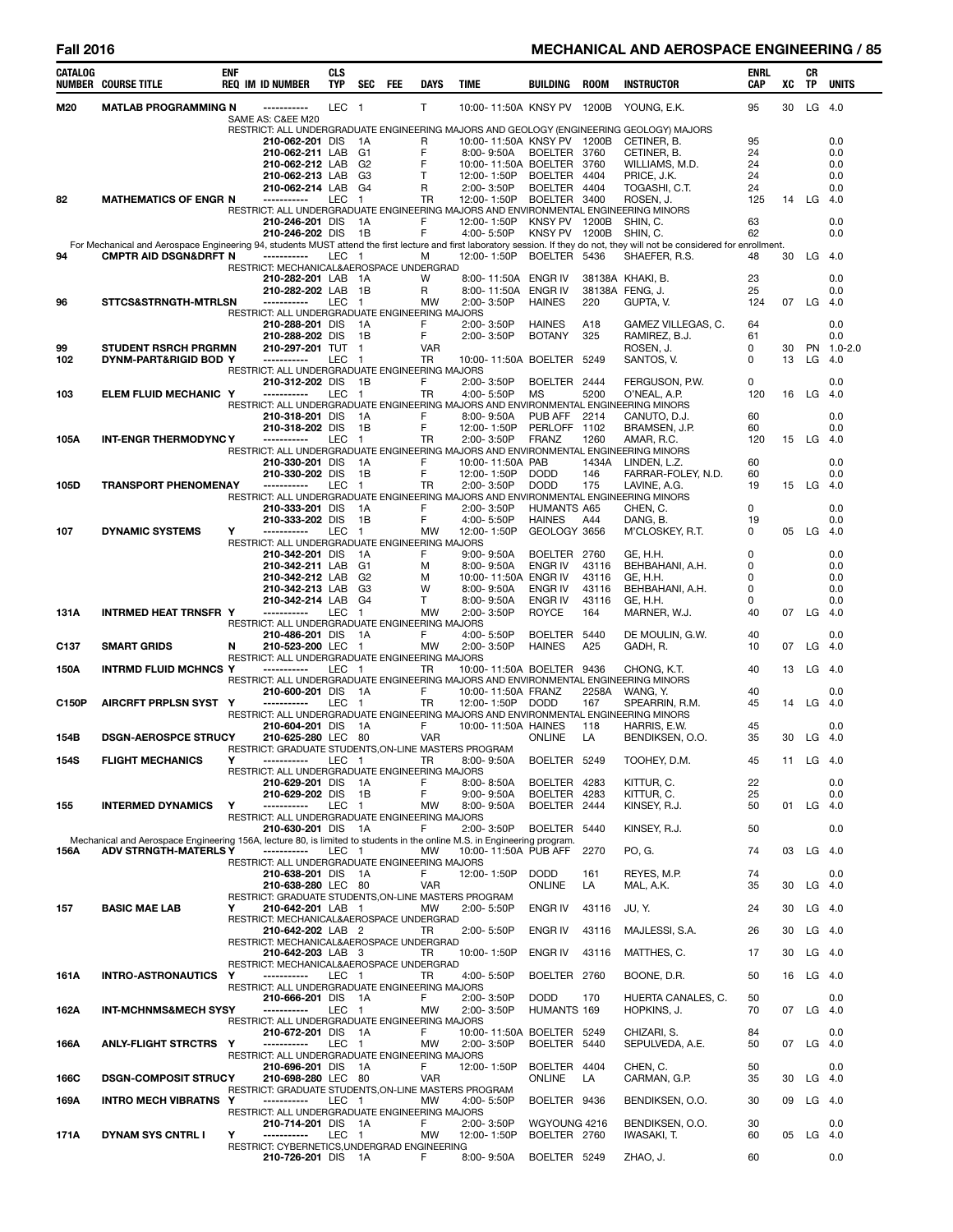### 86 / MEDICINE Fall 2016

| CATALOG         | NUMBER COURSE TITLE                                                                                                                                                                    | <b>ENF</b> | <b>REQ IM ID NUMBER</b>                                                                                | <b>CLS</b><br><b>TYP</b> | SEC      | FEE | DAYS                     | TIME                              | BUILDING                      | <b>ROOM</b>    | <b>INSTRUCTOR</b>               | <b>ENRL</b><br><b>CAP</b> | xс       | CR<br><b>TP</b>      | <b>UNITS</b>             |
|-----------------|----------------------------------------------------------------------------------------------------------------------------------------------------------------------------------------|------------|--------------------------------------------------------------------------------------------------------|--------------------------|----------|-----|--------------------------|-----------------------------------|-------------------------------|----------------|---------------------------------|---------------------------|----------|----------------------|--------------------------|
| C175A           | PROB&STOCH-DNMC SYSY                                                                                                                                                                   |            | 210-750-200 LEC 1                                                                                      |                          |          |     | MW                       | 10:00-11:50A ENGR IV              |                               | 38138          | SPEYER, J.L.                    | 10                        | 03       | LG                   | 4.0                      |
| 182C            | <b>NMRC MTHD-ENGR APLCY</b>                                                                                                                                                            |            | RESTRICT: ALL UNDERGRADUATE ENGINEERING MAJORS<br>------------                                         | LEC 1                    |          |     | TR                       | 12:00-1:50P BOELTER 5420          |                               |                | LAGHA, M.                       | 34                        | 14       | $LG$ 4.0             |                          |
|                 |                                                                                                                                                                                        |            | RESTRICT: ALL UNDERGRADUATE ENGINEERING MAJORS AND ENVIRONMENTAL ENGINEERING MINORS<br>210-794-201 DIS |                          | 1A       |     |                          |                                   |                               |                | LAGHA, M.                       | 34                        |          |                      | 0.0                      |
| 183A            | For Mechanical and Aerospace Engineering 183A, students MUST attend the first two lectures. If they do not, they will not be considered for enrollment.<br><b>MANUFACTR PROCESSESY</b> |            | ------------                                                                                           | LEC                      | - 1      |     | МW                       | 10:00-11:20A BOELTER 5436         |                               |                | LI, X.                          | 50                        | 03       | LG                   | 4.0                      |
|                 |                                                                                                                                                                                        |            | RESTRICT: MECHANICAL&AEROSPACE UNDERGRAD<br>210-801-201 LAB 1A                                         |                          |          |     | м                        | 2:00-5:50P                        | ENGR IV                       | 15139          | JAVADI, A.                      | 25                        |          |                      | 0.0                      |
|                 |                                                                                                                                                                                        |            | 210-801-202 LAB 1B                                                                                     |                          |          |     | T                        | 2:00-5:50P                        | ENGR IV                       | 15139          | GUAN, Z.                        | 26                        |          |                      | 0.0                      |
| M183B           | <b>MICRO&amp;NANOSCL MANUFY</b>                                                                                                                                                        |            | -----------<br>SAME AS: BIOENGR M153,CH ENGR M153,EL ENGR M153                                         | LEC 1                    |          |     | <b>MW</b>                | 12:00-1:15P                       | BOELTER 5273                  |                | CHEN, Y.                        | 40                        | 05       | LG                   | -4.0                     |
|                 |                                                                                                                                                                                        |            | RESTRICT: ALL UNDERGRADUATE ENGINEERING MAJORS<br>210-802-201 LAB 1A                                   |                          |          |     | м                        | 2:00-5:50P                        | <b>ENGR IV</b>                | 18132          | DANESH, C.D.                    | 10                        |          |                      | 0.0                      |
|                 |                                                                                                                                                                                        |            | 210-802-202 LAB 1B<br>210-802-203 LAB 1C                                                               |                          |          |     | T<br>W                   | 8:00-11:50A<br>2:00-5:50P         | <b>ENGR IV</b><br>ENGR IV     | 18132<br>18132 | DANESH, C.D.<br>DANESH, C.D.    | 10<br>10                  |          |                      | 0.0<br>0.0               |
|                 |                                                                                                                                                                                        |            | 210-802-204 LAB 1D                                                                                     |                          |          |     | R                        | 8:00-11:50A                       | ENGR IV                       | 18132          | DANESH, C.D.                    | 10                        |          |                      | 0.0                      |
| C186            | <b>APPLIED OPTICS</b>                                                                                                                                                                  | Υ          | 210-816-200 LEC 1<br>RESTRICT: ALL UNDERGRADUATE ENGINEERING MAJORS                                    |                          |          |     | MW                       | 4:00-5:50P                        | GEOLOGY 4660                  |                | CHIOU, P.                       | 10                        | 09       | LG                   | 4.0                      |
| 235A            | <b>NUCLEAR REACTR THRY N</b>                                                                                                                                                           |            | 610-210-200 LEC 1<br>RESTRICT: INSTRUCTOR CONSENT                                                      |                          |          |     | TR                       | 2:00-3:50P                        | BOELTER 5422                  |                | ABDOU, M.A.                     | 25                        | 30       | LG                   | 4.0                      |
| C237            | <b>SMART GRIDS</b>                                                                                                                                                                     | N          | 610-222-200 LEC 1                                                                                      |                          |          |     | <b>MW</b>                | 2:00-3:50P                        | <b>HAINES</b>                 | A25            | GADH, R.                        | 42                        | 07       | $LG$ 4.0             |                          |
|                 |                                                                                                                                                                                        |            | RESTRICT: GRADUATE STUDENTS<br>610-222-280 LEC 80                                                      |                          |          |     | <b>VAR</b>               |                                   | <b>ONLINE</b>                 | LA             | GADH, R.                        | 35                        | 30       | LG                   | -4.0                     |
| 250C            | <b>COMPRESSIBLE FLOWS N</b>                                                                                                                                                            |            | RESTRICT: GRADUATE STUDENTS, ON-LINE MASTERS PROGRAM<br>610-302-200 LEC 1                              |                          |          |     | МW                       | 12:00-1:50P                       | <b>BOELTER</b>                | 8500           | ZHONG, X.                       | 40                        | 05       | $LG$ 4.0             |                          |
|                 |                                                                                                                                                                                        |            | <b>RESTRICT: GRADUATE STUDENTS</b><br>610-302-280 LEC 80                                               |                          |          |     | <b>VAR</b>               |                                   | ONLINE                        | LA             | ZHONG, X.                       | 35                        | 30       | LG                   | -4.0                     |
|                 |                                                                                                                                                                                        |            | RESTRICT: GRADUATE STUDENTS, ON-LINE MASTERS PROGRAM<br>-----------                                    |                          |          |     | <b>TR</b>                |                                   |                               |                |                                 |                           |          | LG                   |                          |
| <b>C250P</b>    | <b>AIRCRFT PRPLSN SYST</b>                                                                                                                                                             | N          | RESTRICT: GRADUATE STUDENTS                                                                            | LEC 1                    |          |     |                          | 12:00-1:50P                       | <b>DODD</b>                   | 167            | SPEARRIN, R.M.                  | 10                        | 14       |                      | -4.0                     |
| <b>M256A</b>    | <b>LINEAR ELASTICITY</b>                                                                                                                                                               | N          | 610-310-201 DIS 1A<br>610-336-200 LEC 1                                                                |                          |          |     | F<br><b>MW</b>           | 10:00-11:50A HAINES<br>8:00-9:50A | <b>BOELTER</b>                | 118<br>5264    | HARRIS, E.W.<br>MAL, A.K.       | 10<br>35                  | 01       | LG                   | 0.0<br>4.0               |
|                 |                                                                                                                                                                                        |            | SAME AS: C&EE M230A<br><b>RESTRICT: GRADUATE STUDENTS</b>                                              |                          |          |     |                          |                                   |                               |                |                                 |                           |          |                      |                          |
| 261A            | <b>ENRGY&amp;CMPTTNL MTHDSN</b>                                                                                                                                                        |            | 610-366-200 LEC 1<br><b>RESTRICT: GRADUATE STUDENTS</b>                                                |                          |          |     | TR                       | 4:00-5:50P                        | BOELTER 5280                  |                | GOYAL, V.K.                     | 25                        | 30       | $LG$ 4.0             |                          |
| 263A            | KINEMATIC ROBOT SYS N                                                                                                                                                                  |            | 610-377-200 LEC 1                                                                                      |                          |          |     | TR                       | 4:00-5:50P                        | PUB AFF                       | 1222           | HONG, D.W.                      | 50                        | 16       | $LG$ 4.0             |                          |
| M270A           | <b>LINEAR DNMC SYSTEMS N</b>                                                                                                                                                           |            | 610-419-200 LEC 1<br>SAME AS: CH ENGR M280A, EL ENGR M240A                                             |                          |          |     | <b>TR</b>                | 12:00-1:50P                       | BOELTER 2760                  |                | M'CLOSKEY, R.T.                 | 0                         | 14       | LG                   | 4.0                      |
|                 |                                                                                                                                                                                        |            | 610-419-202 LEC 2<br>610-419-280 LEC 80                                                                |                          |          |     | TR<br><b>VAR</b>         | 2:00-3:50P                        | BOELTER 5280<br>ONLINE        | LA             | COOGAN, S.D.<br>M'CLOSKEY, R.T. | 0<br>35                   | 15<br>30 | $LG$ 4.0<br>$LG$ 4.0 |                          |
| C271A           | PROB&STOCH-DNMC SYSN                                                                                                                                                                   |            | RESTRICT: ON-LINE MASTERS PROGRAM, GRADUATE STUDENTS<br>610-425-200 LEC 1                              |                          |          |     | МW                       | 10:00-11:50A ENGR IV              |                               | 38138          | SPEYER, J.L.                    | 58                        | 03       | LG 4.0               |                          |
|                 |                                                                                                                                                                                        |            | RESTRICT: GRADUATE STUDENTS                                                                            |                          |          |     |                          |                                   |                               |                |                                 |                           |          |                      |                          |
| 281             | <b>MICROSCIENCES</b>                                                                                                                                                                   | N          | 610-486-200 LEC 1<br>RESTRICT: GRADUATE STUDENTS                                                       |                          |          |     | MW                       | 4:00-5:50P                        | BOELTER 5272                  |                | KIM, C.                         | 34                        | 30       | $LG$ 4.0             |                          |
| C286<br>C297A   | <b>APPLIED OPTICS</b><br><b>RAPID PROTOTYPING</b>                                                                                                                                      | N<br>N     | 610-517-200 LEC 1<br>610-579-280 LEC 80                                                                |                          |          |     | MW<br><b>VAR</b>         | 4:00-5:50P                        | GEOLOGY 4660<br><b>ONLINE</b> | LA             | CHIOU, P.<br>LI, X.             | 24<br>20                  | 09<br>30 | $LG$ 4.0<br>$LG$ 4.0 |                          |
| 298             | <b>SEM-ENGINEERING</b>                                                                                                                                                                 | N          | RESTRICT: GRADUATE STUDENTS, ON-LINE MASTERS PROGRAM<br>610-588-200 SEM 1                              |                          |          |     | TR                       | 2:00-3:50P                        | BOELTER 5264                  |                | HU, Y.                          | 45                        | 15       |                      | $LG$ 2.0-4.0             |
|                 | Mechanical and Aerospace Engineering 298, seminar 1: Nanoscience for Energy Technologies                                                                                               |            | RESTRICT: GRADUATE STUDENTS                                                                            |                          |          |     |                          |                                   |                               |                |                                 |                           |          |                      |                          |
| 495             | TA TRAINING SEMINAR                                                                                                                                                                    | N          | 610-790-200 SEM 1<br><b>RESTRICT: GRADUATE STUDENTS</b>                                                |                          |          |     | F                        | 4:00-6:50P                        | BOELTER 5272                  |                | MAL, A.K.                       | 20                        | 30       | SU 2.0               |                          |
| <b>MEDICINE</b> |                                                                                                                                                                                        |            |                                                                                                        |                          |          |     |                          |                                   |                               |                |                                 |                           |          |                      |                          |
| 19              | <b>FIAT LUX FRSHMN SEM</b>                                                                                                                                                             | N          | 264-057-200 SEM 1                                                                                      |                          |          |     | W                        | 11:00-11:50A DE NEVE P349         |                               |                | ONG, M.K.                       | 0                         | 30       | PN 1.0               |                          |
|                 | Medicine 19, seminar 1: UCLA Centennial Initiative: Breathe Well--Tobacco-Free UCLA Medicine, Nursing, and Public Health                                                               |            | RESTRICT: UNDERGRADUATE STUDENTS ONLY                                                                  |                          |          |     |                          |                                   |                               |                |                                 |                           |          |                      |                          |
| 99              | <b>STUDENT RSRCH PRGRMN</b>                                                                                                                                                            |            | 264-297-201 TUT 1                                                                                      |                          |          |     | <b>VAR</b>               |                                   |                               |                | FIALA, M.                       | 0                         | 30       |                      | PN 1.0-2.0               |
|                 |                                                                                                                                                                                        |            | 264-297-202 TUT<br>264-297-203 TUT 3                                                                   |                          | -2       |     | <b>VAR</b><br><b>VAR</b> |                                   |                               |                | NGUYEN, K.<br>CADEIRAS, M.      | 0<br>0                    | 30<br>30 |                      | PN 1.0-2.0<br>PN 1.0-2.0 |
|                 |                                                                                                                                                                                        |            | 264-297-204 TUT 4<br>264-297-205 TUT 5                                                                 |                          |          |     | VAR<br>VAR               |                                   |                               |                | XIA, T.<br>SEKI, E.             | 0<br>0                    | 30<br>30 |                      | PN 1.0-2.0<br>PN 1.0-2.0 |
|                 |                                                                                                                                                                                        |            | 264-297-206 TUT 6                                                                                      |                          |          |     | <b>VAR</b>               |                                   |                               |                | LUGEA, A.                       | 0                         | 30       |                      | PN 1.0-2.0               |
|                 |                                                                                                                                                                                        |            | 264-297-207 TUT 7<br>264-297-208 TUT 8                                                                 |                          |          |     | <b>VAR</b><br><b>VAR</b> |                                   |                               |                | WALSER, T.C.<br>MENG. H.        | 0<br>0                    | 30<br>30 |                      | PN 1.0-2.0<br>PN 1.0-2.0 |
|                 |                                                                                                                                                                                        |            | 264-297-209 TUT 9                                                                                      |                          |          |     | VAR                      |                                   |                               |                | NEL, A.                         | 0                         | 30       |                      | PN 1.0-2.0               |
|                 |                                                                                                                                                                                        |            | 264-297-210 TUT 10<br>264-297-211 TUT 11                                                               |                          |          |     | <b>VAR</b><br>VAR        |                                   |                               |                | MOWER, W.R.<br>AFSARMANESH, N.  | 0<br>0                    | 30<br>30 |                      | PN 1.0-2.0<br>PN 1.0-2.0 |
|                 |                                                                                                                                                                                        |            | 264-297-212 TUT 12                                                                                     |                          |          |     | VAR                      |                                   |                               |                | KIM, J.                         | 0                         | 30       |                      | PN 1.0-2.0               |
|                 |                                                                                                                                                                                        |            | 264-297-213 TUT 13<br>264-297-214 TUT 14                                                               |                          |          |     | VAR<br><b>VAR</b>        |                                   |                               |                | COOPER, R.J.<br>KIM, J.         | 0<br>0                    | 30<br>30 |                      | PN 1.0-2.0<br>PN 1.0-2.0 |
|                 |                                                                                                                                                                                        |            | 264-297-215 TUT 15                                                                                     |                          |          |     | VAR                      |                                   |                               |                | SCHRIGER, D.L.                  | 0                         | 30       |                      | PN 1.0-2.0               |
|                 |                                                                                                                                                                                        |            | 264-297-216 TUT 16<br>264-297-217 TUT 17                                                               |                          |          |     | VAR<br>VAR               |                                   |                               |                | DENG, M.C.<br>CHAUDHURI, G.     | 0<br>0                    | 30<br>30 |                      | PN 1.0-2.0<br>PN 1.0-2.0 |
|                 |                                                                                                                                                                                        |            | 264-297-218 TUT 18<br>264-297-219 TUT 19                                                               |                          |          |     | <b>VAR</b>               |                                   |                               |                | POTHOULAKIS, C.                 | 0<br>0                    | 30<br>30 |                      | PN 1.0-2.0<br>PN 1.0-2.0 |
|                 |                                                                                                                                                                                        |            | 264-297-220 TUT 20                                                                                     |                          |          |     | VAR<br>VAR               |                                   |                               |                | MODLIN, R.L.<br>LEE, E.W.       | 0                         | 30       |                      | PN 1.0-2.0               |
|                 |                                                                                                                                                                                        |            | 264-297-221 TUT 21<br>264-297-222 TUT                                                                  |                          | 22       |     | VAR<br><b>VAR</b>        |                                   |                               |                | ARDEHALI, R.<br>PISEGNA, J.R.   | 0<br>0                    | 30<br>30 |                      | PN 1.0-2.0<br>PN 1.0-2.0 |
|                 |                                                                                                                                                                                        |            | 264-297-223 TUT 23                                                                                     |                          |          |     | VAR                      |                                   |                               |                | RIGGS, R.V.                     | 0                         | 30       |                      | PN 1.0-2.0               |
|                 |                                                                                                                                                                                        |            | 264-297-224 TUT<br>264-297-225 TUT                                                                     |                          | 24<br>25 |     | VAR<br>VAR               |                                   |                               |                | GUPTA, A.<br>TINTUT, Y.         | 0<br>0                    | 30<br>30 |                      | PN 1.0-2.0<br>PN 1.0-2.0 |
|                 |                                                                                                                                                                                        |            | 264-297-226 TUT                                                                                        |                          | 26       |     | <b>VAR</b>               |                                   |                               |                | SANMIGUEL, C.                   | 0                         | 30       |                      | PN 1.0-2.0               |
|                 |                                                                                                                                                                                        |            | 264-297-227 TUT 27<br>264-297-228 TUT 28                                                               |                          |          |     | VAR<br>VAR               |                                   |                               |                | WU, L.<br>NGUYEN, T.P.          | 0<br>0                    | 30<br>30 |                      | PN 1.0-2.0<br>PN 1.0-2.0 |
|                 | M160A AT-RISK POPULATIONS                                                                                                                                                              | N          | 264-297-229 TUT 29<br>264-661-200 LEC 1                                                                |                          |          |     | VAR<br>TR                | 4:00-5:20P                        | GEOLOGY 6704                  |                | NSAIR, A.<br>ESDIN, J.          | 0<br>15                   | 30<br>30 | SO 4.0               | PN 1.0-2.0               |
|                 |                                                                                                                                                                                        |            | SAME AS: PUB HLT M160A<br>RESTRICT: INSTRUCTOR CONSENT                                                 |                          |          |     |                          |                                   |                               |                |                                 |                           |          |                      |                          |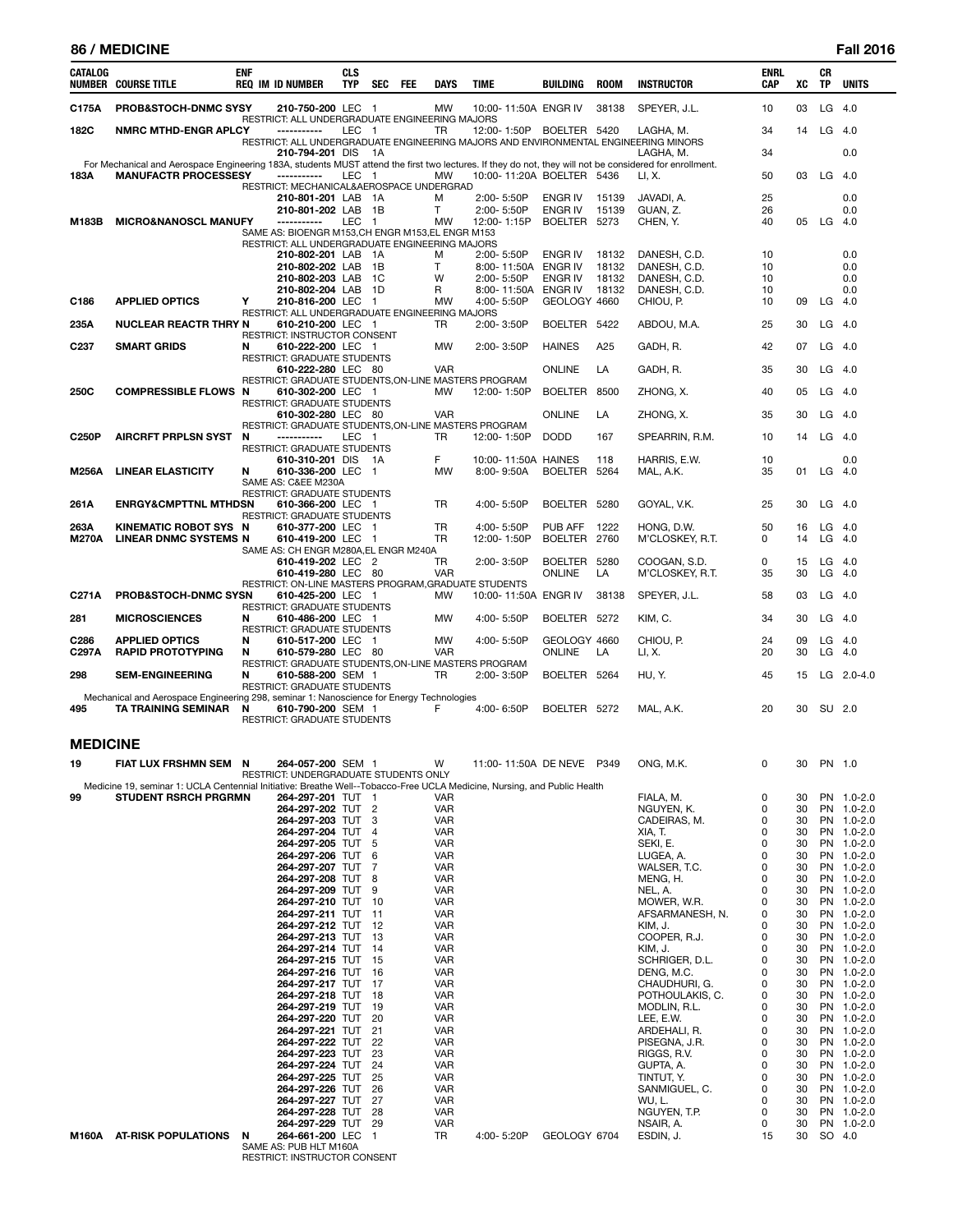# Fall 2016 **Fall 2016** MICROBIOLOGY, IMMUNOLOGY, AND MOLECULAR GENETICS / 87

| CATALOG                    | <b>NUMBER COURSE TITLE</b>                                                                             | <b>ENF</b> | <b>REQ IM ID NUMBER</b>                                                     | CLS<br>TYP       | SEC                      | FEE | DAYS                                   | TIME                                    | <b>BUILDING</b>            | <b>ROOM</b>  | <b>INSTRUCTOR</b>                                                                                                                                                                                                     | ENRL<br>CAP | XC             | CR<br>TP  | <b>UNITS</b>                        |
|----------------------------|--------------------------------------------------------------------------------------------------------|------------|-----------------------------------------------------------------------------|------------------|--------------------------|-----|----------------------------------------|-----------------------------------------|----------------------------|--------------|-----------------------------------------------------------------------------------------------------------------------------------------------------------------------------------------------------------------------|-------------|----------------|-----------|-------------------------------------|
| M160B                      | <b>AT-RISK POPULATIONS</b>                                                                             | N          | 264-662-201 LEC 1<br>SAME AS: PUB HLT M160B<br>RESTRICT: INSTRUCTOR CONSENT |                  |                          |     | F                                      | 1:00-2:50P                              | MS                         | 5203         | ESDIN, J.                                                                                                                                                                                                             | 15          | 30             |           | SO 4.0                              |
|                            |                                                                                                        |            |                                                                             |                  |                          |     |                                        |                                         |                            |              | For Medicine M261, students must complete basic course in protection of human research subjects thru Collaborative Institutional Training Initiative; see https://www.citiprogram.org/enroll/                         |             |                |           |                                     |
| M261                       | courseregistration1b.asp?language=english&institution=100 for details.<br><b>RESP CNDCT RESEARCH N</b> |            | 664-388-200 LEC 1<br>SAME AS: BIOMATH M261<br>RESTRICT: GRADUATE STUDENTS   |                  |                          |     | W                                      | 4:00-5:50P                              | HLTHSCI                    |              | 53105A KORENMAN, S.G.                                                                                                                                                                                                 | 25          | 30             | SO 2.0    |                                     |
|                            | MICROBIOLOGY, IMMUNOLOGY, AND MOLECULAR GENETICS                                                       |            |                                                                             |                  |                          |     |                                        |                                         |                            |              |                                                                                                                                                                                                                       |             |                |           |                                     |
| 99                         | <b>STUDENT RSRCH PRGRMN</b>                                                                            |            | 145-297-201 TUT 1                                                           |                  |                          |     | VAR                                    |                                         |                            |              | YANG, O.O.                                                                                                                                                                                                            | 0           | 30             |           | PN 1.0-2.0                          |
|                            |                                                                                                        |            | 145-297-202 TUT 2<br>145-297-203 TUT 3<br>145-297-204 TUT 4                 |                  |                          |     | <b>VAR</b><br><b>VAR</b><br><b>VAR</b> |                                         |                            |              | LAZAZZERA, B.A.<br>ZHOU, H.<br>TAMANOI, F.                                                                                                                                                                            | 0<br>0<br>0 | 30<br>30<br>30 | PN        | PN 1.0-2.0<br>1.0-2.0<br>PN 1.0-2.0 |
|                            |                                                                                                        |            | 145-297-205 TUT<br>145-297-206 TUT 6                                        |                  | 5                        |     | <b>VAR</b><br>VAR                      |                                         |                            |              | SHI, W.<br>MILLER, J.H.                                                                                                                                                                                               | 0<br>0      | 30<br>30       | PN        | $1.0 - 2.0$<br>PN 1.0-2.0           |
|                            |                                                                                                        |            | 145-297-207 TUT 7                                                           |                  |                          |     | VAR                                    |                                         |                            |              | MILLER, J.F.                                                                                                                                                                                                          | 0           | 30             | <b>PN</b> | $1.0 - 2.0$                         |
|                            |                                                                                                        |            | 145-297-208 TUT 8<br>145-297-209 TUT                                        |                  | -9                       |     | VAR<br><b>VAR</b>                      |                                         |                            |              | CHENG, G.<br>XING, Y.                                                                                                                                                                                                 | 0<br>0      | 30<br>30       | <b>PN</b> | PN 1.0-2.0<br>$1.0 - 2.0$           |
|                            |                                                                                                        |            | 145-297-210 TUT 10<br>145-297-211 TUT 11                                    |                  |                          |     | VAR<br><b>VAR</b>                      |                                         |                            |              | KOHN, D.B.<br>BRADLEY, P.J.                                                                                                                                                                                           | 0<br>0      | 30<br>30       | <b>PN</b> | PN 1.0-2.0<br>$1.0 - 2.0$           |
|                            |                                                                                                        |            | 145-297-212 TUT 12                                                          |                  |                          |     | <b>VAR</b>                             |                                         |                            |              | RAO, D.S.<br>For Microbiology, Immunology, and Molecular Genetics 101, there will be two midterm examinations from 6 to 8 p.m. on the following Thursdays: October 20 and November 10, 2016.                          | 0           | 30             |           | PN 1.0-2.0                          |
| 101                        | <b>INTRO MICROBIOLOGY Y</b>                                                                            |            | 145-306-201 DIS                                                             | LEC              | $\blacksquare$<br>1A     |     | MWF<br>м                               | 11:00-11:50A DODD<br>12:00-12:50P MS    |                            | 147<br>5225  | LAZAZZERA, B.A.<br>FERRER, D.M.                                                                                                                                                                                       | 336<br>28   | 04             | LG        | - 4.0<br>0.0                        |
|                            |                                                                                                        |            | 145-306-202 DIS                                                             |                  | 1B                       |     | М                                      | 1:00-1:50P                              | ΜS                         | 5225         | FERRER, D.M.                                                                                                                                                                                                          | 28          |                |           | 0.0                                 |
|                            |                                                                                                        |            | 145-306-203 DIS<br>145-306-204 DIS                                          |                  | 1C<br>1D                 |     | м<br>м                                 | 2:00-2:50P<br>3:00-3:50P                | MS<br><b>MS</b>            | 5225<br>5225 | ZHANG. S.<br>ZHAO. M.                                                                                                                                                                                                 | 27<br>28    |                |           | 0.0<br>0.0                          |
|                            |                                                                                                        |            | 145-306-205 DIS<br>145-306-206 DIS                                          |                  | 1E<br>1F                 |     | м<br>T                                 | 4:00-4:50P<br>$9:00 - 9:50A$            | <b>MS</b><br><b>MS</b>     | 5225<br>5225 | FARIBORZI, A.A.<br>ZHAO, M.                                                                                                                                                                                           | 28<br>28    |                |           | 0.0<br>0.0                          |
|                            |                                                                                                        |            | 145-306-207 DIS                                                             |                  | 1G                       |     | т                                      | 10:00-10:50A MS                         |                            | 5225         | FARIBORZI, A.A.                                                                                                                                                                                                       | 28          |                |           | 0.0                                 |
|                            |                                                                                                        |            | 145-306-208 DIS<br>145-306-209 DIS                                          |                  | 1H<br>11                 |     | T<br>T                                 | 11:00-11:50A MS<br>12:00-12:50P MS      |                            | 5225<br>5225 | FARIBORZI, A.A.<br>ZHAO, M.                                                                                                                                                                                           | 28<br>28    |                |           | 0.0<br>0.0                          |
|                            |                                                                                                        |            | 145-306-210 DIS<br>145-306-211 DIS                                          |                  | 1J<br>1K                 |     | T<br>T                                 | 1:00-1:50P<br>2:00-2:50P                | MS<br>MS                   | 5225<br>5225 | FERRER, D.M.<br>ZHANG, S.                                                                                                                                                                                             | 28<br>28    |                |           | 0.0<br>0.0                          |
|                            |                                                                                                        |            | 145-306-212 DIS                                                             |                  | - 1L                     |     | $\mathsf{T}$                           | 3:00-3:50P                              | MS                         | 5225         | ZHANG, S.<br>For Microbiology, Immunology, and Molecular Genetics 103AL, attendance at the first laboratory meeting is MANDATORY. If you are NOT present, your space will be reassigned, and you MUST                 | 28          |                |           | 0.0                                 |
| 103AL                      | drop the class through MyUCLA.<br><b>VIROLOGY LAB</b>                                                  | Y          | -----------                                                                 | LEC 1            |                          |     | \$110 MW                               | 12:30-1:45P                             | GEOLOGY 4660               |              | MOBERG PARKER, J.P                                                                                                                                                                                                    | 32          |                | 30 LG 5.0 |                                     |
|                            |                                                                                                        |            | RESTRICT: MIMG MAJORS OR PRE-MAJORS                                         |                  |                          |     |                                        |                                         |                            |              |                                                                                                                                                                                                                       |             |                |           |                                     |
|                            |                                                                                                        |            | 145-320-201 LAB<br>145-320-202 LAB 1B                                       |                  | - 1A                     |     | MW<br>TR                               | 9:00-11:50A WGYOUNG 3370<br>9:00-11:50A | WGYOUNG 3340               |              | IBARRA, X.R.<br>BINA, M.                                                                                                                                                                                              | 16<br>16    |                |           | 0.0<br>0.0                          |
| 103BL                      | ADV RSRCH-VIROLOGY Y                                                                                   |            | 145-321-200 LAB                                                             |                  | $\blacksquare$           |     | <b>TR</b>                              | 2:00-4:50P                              | WGYOUNG 3336               |              | MOBERG PARKER, J.P<br>For Microbiology, Immunology, and Molecular Genetics 105, the lecture and laboratories meet in alternate weeks, with the lecture meeting weeks 1, 3, 5, 7, and 9 and laboratories meeting weeks | 32          | 30             |           | $LG$ 4.0                            |
| 2, 4, 6, 8, and 10.<br>105 | <b>BIOLOGCL MICROSCOPYY</b>                                                                            |            | -----------                                                                 | LEC              | $\overline{\phantom{1}}$ |     | MW                                     | 2:00-3:50P                              | ROYCE                      | 162          | ZHOU, H.                                                                                                                                                                                                              | 48          |                | 07 SO 4.0 |                                     |
|                            |                                                                                                        |            | 145-330-201 LAB<br>145-330-202 LAB                                          |                  | - 1A<br>- 1 B            |     | W<br>R                                 | 2:00-4:50P<br>2:00-4:50P                | <b>CNSI</b><br><b>CNSI</b> | 146<br>146   | POWELEIT, N.L.<br>POWELEIT, N.L.                                                                                                                                                                                      | 15<br>16    |                |           | 0.0<br>0.0                          |
|                            |                                                                                                        |            | 145-330-203 LAB                                                             |                  | 1C                       |     | F                                      | 2:00-4:50P                              | <b>CNSI</b>                | 146          | POWELEIT, N.L.                                                                                                                                                                                                        | 16          |                |           | 0.0                                 |
| 168                        | MOLEC PARASITOLOGY Y                                                                                   |            | ------------                                                                | LEC 1            |                          |     | TR                                     | 12:30-1:45P                             | МS                         | 5200         | Microbiology, Immunology, and Molecular Genetics 168 is limited to department majors on the priority and first enrollment passes. Any student may enroll on the second pass, space permitting.<br>JOHNSON, P.J.       | 130         |                | 14 LG     | -4.0                                |
|                            |                                                                                                        |            | 145-708-201 DIS<br>145-708-202 DIS                                          |                  | - 1 A<br>1B              |     | T<br>T.                                | $9:00 - 9:50A$<br>10:00-10:50A MS       | MS                         | 5233<br>5233 | HO, C.C.<br>HO, C.C.                                                                                                                                                                                                  | 22<br>22    |                |           | 0.0<br>0.0                          |
|                            |                                                                                                        |            | 145-708-203 DIS<br>145-708-204 DIS                                          |                  | 1C<br>1D                 |     | T<br>м                                 | 11:00-11:50A MS<br>$9:00 - 9:50A$       | МS                         | 5233<br>5225 | HO, C.C.<br>MOLGORA, B.M.                                                                                                                                                                                             | 22<br>20    |                |           | 0.0<br>0.0                          |
|                            |                                                                                                        |            | 145-708-205 DIS                                                             |                  | 1E                       |     | м                                      | 10:00-10:50A MS                         |                            | 5225         | MOLGORA, B.M.                                                                                                                                                                                                         | 21          |                |           | 0.0                                 |
| 180B                       | <b>SCI ANLY&amp;COMMNCTN 2 Y</b>                                                                       |            | 145-708-206 DIS<br>145-781-200 SEM 1                                        |                  | 1F                       |     | М<br>М                                 | 11:00-11:50A MS<br>12:00-1:50P BIO SCI  |                            | 5225<br>283  | MOLGORA, B.M.<br>HOFFMANN, A.                                                                                                                                                                                         | 22<br>16    |                | 30 LG 2.0 | 0.0                                 |
| 185A                       | <b>IMMUNOLOGY</b>                                                                                      | Y          | -----------                                                                 | LEC <sub>1</sub> |                          |     | TR                                     | 11:00-12:15P MS                         |                            | 4000A        | Microbiology, Immunology, and Molecular Genetics 185A is limited to departmental majors on the priority and first enrollment passes. Any student may enroll on the second pass, sapce permitting.<br>GALIC, Z.        | 144         |                | 13 LG 5.0 |                                     |
|                            |                                                                                                        |            | 145-810-201 DIS<br>145-810-202 DIS                                          |                  | 1A<br>1B                 |     | Τ<br>т                                 | 12:30-1:50P<br>2:00-3:20P               | МS<br>MS                   | 5233<br>5233 | GRAY, D.H.<br>CHOI, A.W.                                                                                                                                                                                              | 24<br>24    |                |           | 0.0<br>0.0                          |
|                            |                                                                                                        |            | 145-810-203 DIS<br>145-810-204 DIS                                          |                  | 1C<br>1D                 |     | w<br>W                                 | 9:30-10:50A MS<br>11:00-12:20P MS       |                            | 5225<br>5225 | GRAY, D.H.<br>GRAY, D.H.                                                                                                                                                                                              | 24<br>24    |                |           | 0.0<br>0.0                          |
|                            |                                                                                                        |            | 145-810-205 DIS                                                             |                  | 1E                       |     | W                                      | 12:30-1:50P                             | MS                         | 5225         | CHOI, A.W.                                                                                                                                                                                                            | 24          |                |           | 0.0                                 |
| 188SA                      | <b>INDIV STD FOR USIE</b>                                                                              | Υ          | 145-810-206 DIS<br>145-832-201 TUT 1                                        |                  | 1F                       |     | W<br><b>UNSCHED</b>                    | 2:00-3:20P                              | MS                         | 5225         | CHOI, A.W.<br>DASGUPTA, A.                                                                                                                                                                                            | 24<br>1     | 30             | LG        | 0.0<br>1.0                          |
| 192                        | UNDERGRAD PRACTICUMN                                                                                   |            | 145-832-202 TUT 2<br>145-853-200 SEM 1                                      |                  |                          |     | <b>UNSCHED</b><br>VAR                  |                                         |                            |              | DASGUPTA, A.<br>MOBERG PARKER, J.P                                                                                                                                                                                    | 1<br>3      | 30<br>30       | LG        | 1.0<br>SO 2.0                       |
| 196A                       | <b>RES APPRENTICESHP 1 Y</b>                                                                           |            | RESTRICT: INSTRUCTOR CONSENT<br>145-876-201 TUT 1                           |                  |                          |     | <b>VAR</b>                             |                                         |                            |              | YANG, X.                                                                                                                                                                                                              | 0           | 30             | LG        | - 4.0                               |
| 196B                       | <b>RES APPRENTICESHP 2 Y</b>                                                                           |            | 145-877-201 TUT 1                                                           |                  |                          |     | <b>VAR</b>                             |                                         |                            |              | KOHN, D.B.                                                                                                                                                                                                            | 0           | 30             | LG        | 4.0                                 |
|                            |                                                                                                        |            | 145-877-202 TUT 2<br>145-877-203 TUT 3                                      |                  |                          |     | <b>VAR</b><br><b>VAR</b>               |                                         |                            |              | KORNBLUM, H.I.<br>KENNEDY, P.J.                                                                                                                                                                                       | 0<br>0      | 30<br>30       | LG<br>LG  | -4.0<br>4.0                         |
|                            |                                                                                                        |            | 145-877-204 TUT 4<br>145-877-205 TUT 5                                      |                  |                          |     | <b>VAR</b><br><b>VAR</b>               |                                         |                            |              | ZHOU, H.<br>PAJUKANTA, P.E.                                                                                                                                                                                           | 0<br>0      | 30<br>30       | LG<br>LG  | 4.0<br>4.0                          |
|                            |                                                                                                        |            | 145-877-206 TUT 6                                                           |                  |                          |     | <b>VAR</b>                             |                                         |                            |              | GRAEBER, T.G.                                                                                                                                                                                                         | 0<br>0      | 30<br>30       | LG        | -4.0                                |
|                            |                                                                                                        |            | 145-877-207 TUT 7<br>145-877-208 TUT 8                                      |                  |                          |     | <b>VAR</b><br><b>VAR</b>               |                                         |                            |              | MIKKOLA, H.K.<br>GESCHWIND, D.H.                                                                                                                                                                                      | 0           | 30             | LG<br>LG  | 4.0<br>4.0                          |
|                            |                                                                                                        |            | 145-877-209 TUT 9<br>145-877-210 TUT 10                                     |                  |                          |     | <b>VAR</b><br><b>VAR</b>               |                                         |                            |              | YANG, X.<br>NAKANO, A.                                                                                                                                                                                                | ŋ<br>0      | 30<br>30       | LG<br>LG  | 4.0<br>4.0                          |
|                            |                                                                                                        |            | 145-877-211 TUT 11<br>145-877-212 TUT 12                                    |                  |                          |     | <b>VAR</b><br><b>VAR</b>               |                                         |                            |              | TAMANOI, F.<br>LUSIS, A.J.                                                                                                                                                                                            | 0<br>0      | 30<br>30       | LG<br>LG  | 4.0<br>4.0                          |
| 198B                       | <b>HONORS RESEARCH</b>                                                                                 | Υ          | 145-889-201 TUT 1                                                           |                  |                          |     | <b>VAR</b>                             |                                         |                            |              | HORWITZ, M.                                                                                                                                                                                                           | 0           | 30             | LG        | 4.0                                 |
|                            |                                                                                                        |            | 145-889-202 TUT 2<br>145-889-203 TUT 3                                      |                  |                          |     | <b>VAR</b><br><b>VAR</b>               |                                         |                            |              | HALLEM, E.A.<br>MILLER, J.H.                                                                                                                                                                                          | 0<br>0      | 30<br>30       | LG<br>LG  | -4.0<br>4.0                         |
|                            |                                                                                                        |            | 145-889-204 TUT 4<br>145-889-205 TUT 5                                      |                  |                          |     | <b>VAR</b><br><b>VAR</b>               |                                         |                            |              | HILL, K.L.<br>PYLE, A.D.                                                                                                                                                                                              | 0<br>0      | 30<br>30       | LG<br>LG  | 4.0<br>4.0                          |
|                            |                                                                                                        |            | 145-889-206 TUT 6<br>145-889-207 TUT 7                                      |                  |                          |     | <b>VAR</b><br><b>VAR</b>               |                                         |                            |              | KOHN, D.B.<br>SMALE, S.                                                                                                                                                                                               | 0<br>0      | 30<br>30       | LG<br>LG  | -4.0<br>4.0                         |
|                            |                                                                                                        |            | 145-889-208 TUT 8                                                           |                  |                          |     | VAR                                    |                                         |                            |              | LUSIS, A.J.                                                                                                                                                                                                           | 0           | 30             | LG        | 4.0                                 |
|                            |                                                                                                        |            | 145-889-209 TUT 9                                                           |                  |                          |     | <b>VAR</b>                             |                                         |                            |              | UITTENBOGAART, C.                                                                                                                                                                                                     | 0           | 30             |           | $LG$ 4.0                            |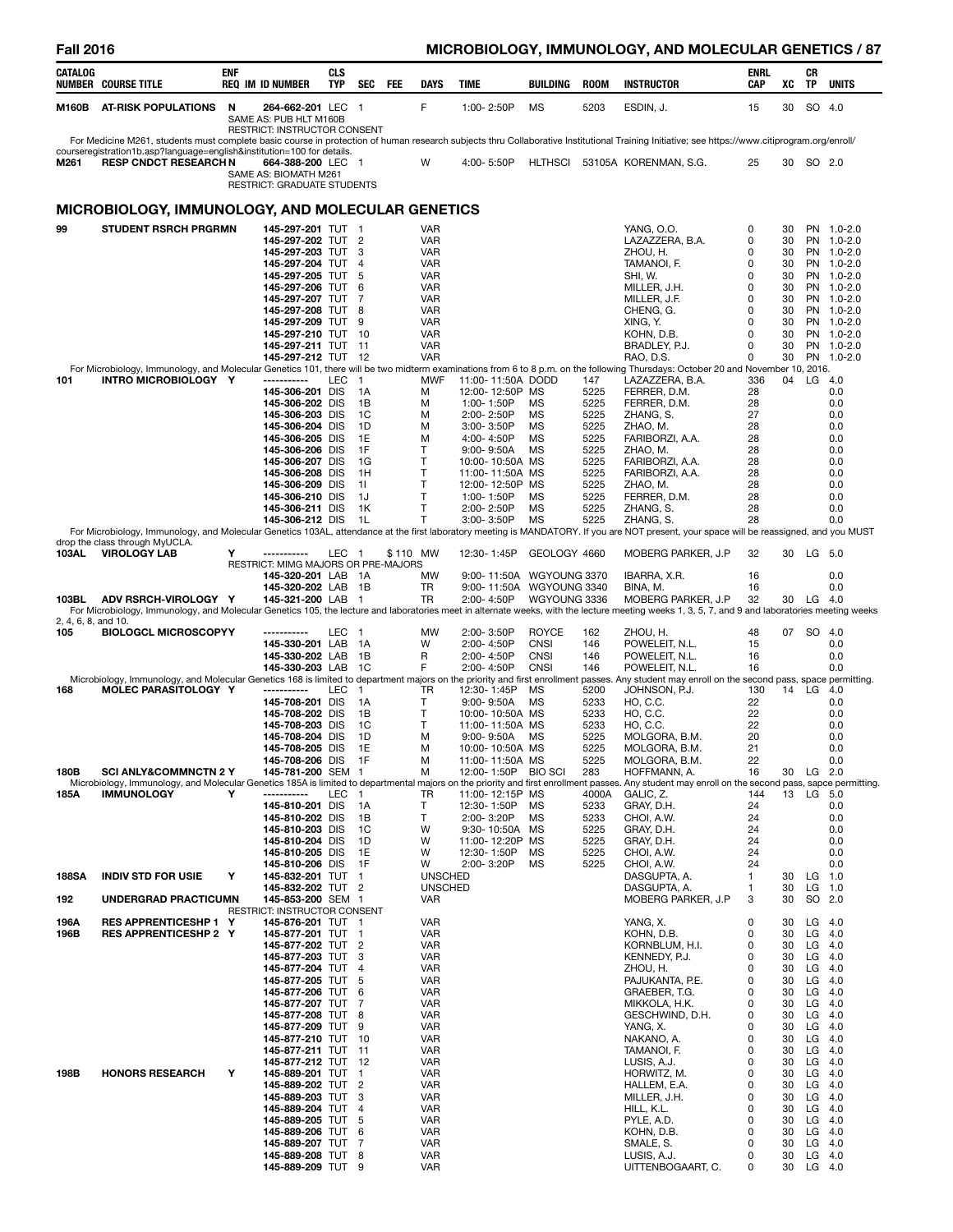## 88 / MILITARY SCIENCE Fall 2016

| <b>CATALOG</b> | <b>NUMBER COURSE TITLE</b>                                                                                                                              | <b>ENF</b>  | <b>REQ IM ID NUMBER</b>                                                                                                                           | <b>CLS</b><br>TYP | SEC                             | <b>FEE</b> | <b>DAYS</b>                                   | <b>TIME</b>                            | BUILDING                               | <b>ROOM</b>                 | <b>INSTRUCTOR</b>                                                     | <b>ENRL</b><br>CAP     | XC                         | CR<br>TP  | <b>UNITS</b>                                                   |
|----------------|---------------------------------------------------------------------------------------------------------------------------------------------------------|-------------|---------------------------------------------------------------------------------------------------------------------------------------------------|-------------------|---------------------------------|------------|-----------------------------------------------|----------------------------------------|----------------------------------------|-----------------------------|-----------------------------------------------------------------------|------------------------|----------------------------|-----------|----------------------------------------------------------------|
| 262A           | <b>IMMUNOBIOLGY-CANCERN</b>                                                                                                                             |             | 145-889-210 TUT 10<br>545-372-200 SEM 1                                                                                                           |                   |                                 |            | <b>VAR</b><br>T                               | 4:00-5:50P                             | <b>MOL SCI</b>                         | 1601                        | YANG, L.<br>BONAVIDA, B.                                              | 0<br>25                | 30<br>30                   |           | LG 4.0<br>SO 2.0                                               |
| 495A           | <b>TCH-MICRO-HIGHER ED N</b>                                                                                                                            |             | <b>RESTRICT: GRADUATE STUDENTS</b><br>545-791-200 SEM 1<br><b>RESTRICT: INSTRUCTOR CONSENT</b>                                                    |                   |                                 |            | М                                             | 4:00-5:50P                             | <b>BIO SCI</b>                         | 283                         | MALOY, J.P.                                                           | 18                     | 30                         | SU 2.0    |                                                                |
|                | <b>MILITARY SCIENCE</b>                                                                                                                                 |             |                                                                                                                                                   |                   |                                 |            |                                               |                                        |                                        |                             |                                                                       |                        |                            |           |                                                                |
| z<br>11<br>19  | <b>LEADERSHIP LAB</b><br><b>FDNS OF OFFICERSHIP</b><br>FIAT LUX FRSHMN SEM                                                                              | N<br>N<br>N | 277-002-200 LAB<br>277-032-200 LEC<br>277-057-200 SEM 1<br>RESTRICT: UNDERGRADUATE STUDENTS ONLY                                                  |                   | - 1<br>$\overline{\phantom{1}}$ |            | R<br>$\mathsf{T}$<br>W                        | 6:00-8:50A<br>8:00-8:50A<br>3:00-3:50P | <b>SAC</b><br><b>SAC</b><br><b>SAC</b> | 120P<br><b>B20B</b><br>120P | DE LEMOS, P.E.<br>MARQUEZ, W.R.<br>ORTIZ, S.N.                        | 60<br>20<br>20         | 30<br>30                   | PN 1.0    | 0.0<br>SO 2.0                                                  |
| 21<br>110      | Military Science 19, seminar 1: UCLA Centennial Initiative: Boots to Bruins, from Combat to Campus Life<br>INDV LEADRSHP DEVLP N<br>US MILITARY HISTORY | N           | 277-063-200 LEC 1<br>277-318-200 LEC 1                                                                                                            |                   |                                 |            | T<br>M                                        | 9:00-10:50A<br>1:00-3:50P              | <b>SAC</b><br><b>SAC</b>               | <b>B20B</b><br>120P         | ORTIZ, S.N.<br>BARRA, C.Z.                                            | 25<br>20               | 30<br>30                   |           | SO 3.0<br>SO 3.0                                               |
| 131            | TACTICAL PLAN&ANLYS N                                                                                                                                   |             | RESTRICT: INSTRUCTOR CONSENT<br>277-487-200 LEC 1                                                                                                 |                   |                                 |            | $\mathsf{T}$                                  | 8:00-10:50A                            | SAC                                    | 120P                        | HARVIE, J.S.                                                          | 30                     | 30                         | SO 4.0    |                                                                |
| 141            | <b>LEADERSHIP&amp;MANAGMNTN</b>                                                                                                                         |             | <b>RESTRICT: INSTRUCTOR CONSENT</b><br>277-547-200 LEC 1                                                                                          |                   |                                 |            | $\mathsf{T}$                                  | 8:00-10:50A BUNCHE 2150                |                                        |                             | STAMBERSKY, S.V.                                                      | 30                     | 30                         | SO 4.0    |                                                                |
| 197            | <b>INDIVIDUAL STUDIES</b>                                                                                                                               | N           | RESTRICT: INSTRUCTOR CONSENT<br>277-882-201 TUT 1                                                                                                 |                   |                                 |            | <b>VAR</b>                                    |                                        |                                        |                             | STAMBERSKY, S.V.                                                      | 0                      | 30                         |           | SO 2.0-4.0                                                     |
|                | <b>MOLECULAR AND MEDICAL PHARMACOLOGY</b>                                                                                                               |             |                                                                                                                                                   |                   |                                 |            |                                               |                                        |                                        |                             |                                                                       |                        |                            |           |                                                                |
| 99             | <b>STUDENT RSRCH PRGRMN</b>                                                                                                                             |             | 280-297-201 TUT 1                                                                                                                                 |                   |                                 |            | <b>VAR</b>                                    |                                        |                                        |                             | KAUFMAN, D.L.                                                         | 0                      | 30                         |           | PN 1.0-2.0                                                     |
| 200            | <b>INTRO-LAB RSRCH</b>                                                                                                                                  | N           | 280-297-202 TUT 2<br>280-297-203 TUT<br>280-297-204 TUT<br>280-297-205 TUT 5<br>680-005-200 LAB 1                                                 |                   | - 3<br>$\overline{4}$           |            | <b>VAR</b><br><b>VAR</b><br>VAR<br>VAR<br>VAR |                                        |                                        |                             | LI, H.<br>HUANG, J.<br>SILVERMAN, D.H.<br>GRAEBER, T.G.<br>RADU, C.G. | 0<br>0<br>0<br>0<br>20 | 30<br>30<br>30<br>30<br>30 |           | PN 1.0-2.0<br>PN 1.0-2.0<br>PN 1.0-2.0<br>PN 1.0-2.0<br>LG 8.0 |
| 237            | <b>CELLULR&amp;MOLEC PHARMN</b>                                                                                                                         |             | RESTRICT: PHARMACOLOGY MAJORS<br>680-235-200 LEC 1                                                                                                |                   |                                 |            | <b>MTRF</b>                                   | 9:00-10:50A HLTHSCI                    |                                        | 22096                       | CHOW, S.A.                                                            | 20                     | 30                         |           | $LG$ 6.0                                                       |
| 251            | <b>SEM-PHARMACOLOGY</b>                                                                                                                                 | N           | RESTRICT: PHARMACOLOGY MAJORS<br>680-306-200 SEM 1                                                                                                |                   |                                 |            | F.                                            | 4:00-4:50P                             | <b>HLTHSCI</b>                         | 24132                       | WU, T.                                                                | 100                    | 30                         | $LG$ 2.0  |                                                                |
| <b>M252A</b>   | <b>MOL MECH HUM DISE I</b>                                                                                                                              | N           | RESTRICT: PHARMACOLOGY MAJORS<br>680-312-200 LEC 1<br>SAME AS: MC&IP M252A                                                                        |                   |                                 |            | <b>TW</b>                                     | 2:00-3:50P                             | LAKRETZ 120                            |                             | WANG, Y.                                                              | 30                     | 30                         | LG        | - 4.0                                                          |
| M252B          | SEM MOL MECH HU DIS Y                                                                                                                                   |             | <b>RESTRICT: GRADUATE STUDENTS</b><br>680-313-200 SEM 1<br>SAME AS: MC&IP M252B                                                                   |                   |                                 |            | <b>RF</b>                                     | 2:00-3:50P                             | LAKRETZ 100                            |                             | WANG, Y.                                                              | 30                     | 30                         | $LG$ 2.0  |                                                                |
| 287            | <b>ENTREPRENEURSHIP</b>                                                                                                                                 | N           | <b>RESTRICT: GRADUATE STUDENTS</b><br>680-560-200 LEC 1                                                                                           |                   |                                 |            | м                                             | 1:00-2:50P                             | <b>BIO SCI</b>                         | 154                         | DOUMANI, R.                                                           | 25                     | 30                         | SO 2.0    |                                                                |
| 291            | <b>SPECIAL TOPICS</b>                                                                                                                                   | N           | <b>RESTRICT: GRADUATE STUDENTS</b><br>680-584-200 LEC 1<br>RESTRICT: PHARMACOLOGY MAJORS                                                          |                   |                                 |            | W                                             | 4:00-5:50P                             | <b>HLTHSCI</b>                         | 22096                       | HERSCHMAN, H.R.                                                       | 15                     | 30                         | $LG$ 4.0  |                                                                |
|                | <b>MOLECULAR BIOLOGY</b>                                                                                                                                |             |                                                                                                                                                   |                   |                                 |            |                                               |                                        |                                        |                             |                                                                       |                        |                            |           |                                                                |
| 252            | <b>WRITING FOR SCIENCE N</b>                                                                                                                            |             | 679-312-200 SEM 1                                                                                                                                 |                   |                                 |            | F                                             | 1:00-2:50P                             | <b>BIO SCI</b>                         | 383                         | CAREY, M.F.                                                           | 20                     | 30                         | $LG$ 1.0  |                                                                |
| 254A           | <b>CNCPTS-MOLEC BIOSCI N</b>                                                                                                                            |             | <b>RESTRICT: INSTRUCTOR CONSENT</b><br>-----------<br>RESTRICT: MOLECULAR BIOLOGY OR HUMAN GENETICS GRADUATE STUDENTS                             | LEC 1             |                                 |            | TF                                            | 10:00-12:00P BIO SCI                   |                                        | 301                         | JOHNSON, R.C.                                                         | 10                     | 30                         | LG        | 3.0                                                            |
|                | Molecular Biology 254A, lecture 1: Experimental Paradigms for Characterizing Complex Biochemical Reactions                                              |             | 679-324-201 DIS<br>RESTRICT: MOLECULAR BIOLOGY OR HUMAN GENETICS GRADUATE STUDENTS                                                                |                   | - 1A                            |            | ΜR                                            | 11:00-1:00P BIO SCI                    |                                        | 401                         | CASCIO, D.D.                                                          | 10                     |                            |           | 0.0                                                            |
|                |                                                                                                                                                         |             | -----------<br>RESTRICT: MOLECULAR BIOLOGY OR HUMAN GENETICS GRADUATE STUDENTS                                                                    | LEC <sub>2</sub>  |                                 |            | TF                                            | 10:00-12:00P LS                        |                                        | 2325                        | EGEA, P.F.                                                            | 10                     | 30                         | $LG$ 3.0  |                                                                |
|                | Molecular Biology 254A, lecture 2: Structure and Dynamics of Macromolecular Assemblies                                                                  |             | 679-324-211 DIS 2A<br>RESTRICT: MOLECULAR BIOLOGY OR HUMAN GENETICS GRADUATE STUDENTS                                                             |                   |                                 |            | MК                                            | 11:00-1:00P HERSHEY 168                |                                        |                             | CASCIO, D.D.                                                          | 10                     |                            |           | 0.0                                                            |
|                |                                                                                                                                                         |             | -----------<br>RESTRICT: MOLECULAR BIOLOGY OR HUMAN GENETICS GRADUATE STUDENTS                                                                    | LEC 3             |                                 |            | TF                                            | 10:00-12:00P BIO SCI                   |                                        | 383                         | CAREY, M.F.                                                           | 10                     |                            | 30 LG 3.0 |                                                                |
|                | Molecular Biology 254A, lecture 3: Epigenetics, Chromatin, and Gene Regulation during Development                                                       |             | 679-324-221 DIS 3A                                                                                                                                |                   |                                 |            | ΜR                                            | 11:00-1:00P BIO SCI                    |                                        | 501                         | CASCIO, D.D.                                                          | 10                     |                            |           | 0.0                                                            |
| 254B           | <b>CNCPTS-MOLEC BIOSCI N</b>                                                                                                                            |             | RESTRICT: MOLECULAR BIOLOGY OR HUMAN GENETICS GRADUATE STUDENTS<br>-----------<br>RESTRICT: MOLECULAR BIOLOGY OR HUMAN GENETICS GRADUATE STUDENTS | LEC 1             |                                 |            | TF                                            | 10:00-12:00P BIO SCI                   |                                        | 301                         | DREIER, L.                                                            | 10                     |                            | 30 LG 3.0 |                                                                |
|                | Molecular Biology 254B, lecture 1: Roles of Mitochondria in Disease                                                                                     |             | 679-325-201 DIS 1A                                                                                                                                |                   |                                 |            | MR                                            | 11:00-1:00P BIO SCI                    |                                        | 501                         | DREIER, L.                                                            | 10                     |                            |           | 0.0                                                            |
|                |                                                                                                                                                         |             | RESTRICT: MOLECULAR BIOLOGY OR HUMAN GENETICS GRADUATE STUDENTS<br>-----------                                                                    | LEC <sub>2</sub>  |                                 |            | TF                                            | 10:00-12:00P BIO SCI                   |                                        | 383                         | LANE, T.F.                                                            | 10                     |                            | 30 LG 3.0 |                                                                |
|                | Molecular Biology 254B, lecture 2: Cell Biological Approaches for Studying Cancer-Cell Biology                                                          |             | RESTRICT: MOLECULAR BIOLOGY OR HUMAN GENETICS GRADUATE STUDENTS                                                                                   |                   |                                 |            |                                               |                                        |                                        |                             |                                                                       |                        |                            |           |                                                                |
|                |                                                                                                                                                         |             | 679-325-211 DIS 2A<br>RESTRICT: MOLECULAR BIOLOGY OR HUMAN GENETICS GRADUATE STUDENTS                                                             |                   |                                 |            | ΜR                                            | 11:00-1:00P BIO SCI                    |                                        | 401                         | LANE, T.F.                                                            | 10                     |                            |           | 0.0                                                            |
|                | Molecular Biology 254B, lecture 3: Dynamic Actin Cytoskeleton: How Actin Assembly and Acto-Myosin Contraction Shapes Cells                              |             | -----------<br>RESTRICT: MOLECULAR BIOLOGY OR HUMAN GENETICS GRADUATE STUDENTS                                                                    | LEC 3             |                                 |            | TF                                            | 10:00-12:00P HERSHEY 168               |                                        |                             | SAGASTI, A.                                                           | 10                     |                            | 30 LG 3.0 |                                                                |
|                |                                                                                                                                                         |             | 679-325-221 DIS 3A<br>RESTRICT: MOLECULAR BIOLOGY OR HUMAN GENETICS GRADUATE STUDENTS                                                             |                   |                                 |            | ΜR                                            | 11:00-1:00P HERSHEY 168                |                                        |                             | SAGASTI, A.                                                           | 10                     |                            |           | 0.0                                                            |
|                | <b>MOLECULAR TOXICOLOGY</b>                                                                                                                             |             |                                                                                                                                                   |                   |                                 |            |                                               |                                        |                                        |                             |                                                                       |                        |                            |           |                                                                |
| 211A           | <b>MOLECLR TOXCLGY SEMN</b>                                                                                                                             |             | 678-066-200 SEM 1<br>RESTRICT: GRADUATE STUDENTS                                                                                                  |                   |                                 |            | М                                             | 1:00-1:50P                             | PUB HLT 61269                          |                             | HANKINSON, O.                                                         | 20                     | 30                         |           | 1.0                                                            |

## MOLECULAR, CELL, AND DEVELOPMENTAL BIOLOGY

|    | For Molecular, Cell, and Developmental Biology 50, some seats are held for students who enroll through New Student Orientation. Any student may enroll beginning September 13, 2016, space |                    |     |           |                          |              |      |              |           |        |
|----|--------------------------------------------------------------------------------------------------------------------------------------------------------------------------------------------|--------------------|-----|-----------|--------------------------|--------------|------|--------------|-----------|--------|
|    | permitting, and continuing students historically have been able to enroll.                                                                                                                 |                    |     |           |                          |              |      |              |           |        |
| 50 | STEM CELL BIO&PLTCS N                                                                                                                                                                      | ------------       | LEC | <b>MW</b> | $3:30 - 4:45P$           | <b>FRANZ</b> | 1260 | CVRKEL. T.T. | 30<br>120 | SO 5.0 |
|    |                                                                                                                                                                                            | 269-151-201 DIS 1A |     |           | 11:00-11:50A LAKRETZ 100 |              |      | SEGER, E.A.  | 20        | 0.0    |
|    |                                                                                                                                                                                            | 269-151-202 DIS 1B |     |           | 12:00-12:50P LAKRETZ 100 |              |      | SEGER, E.A.  | 20        | 0.0    |
|    |                                                                                                                                                                                            | 269-151-203 DIS 1C |     |           | $1:00 - 1:50P$           | LAKRETZ      | 100  | SEGER. E.A.  | 20        | 0.0    |
|    |                                                                                                                                                                                            | 269-151-204 DIS 1D |     |           | $2:00 - 2:50P$           | <b>FRANZ</b> | 2288 | DIMM. C.K.   | 20        | 0.0    |
|    |                                                                                                                                                                                            |                    |     |           |                          |              |      |              |           |        |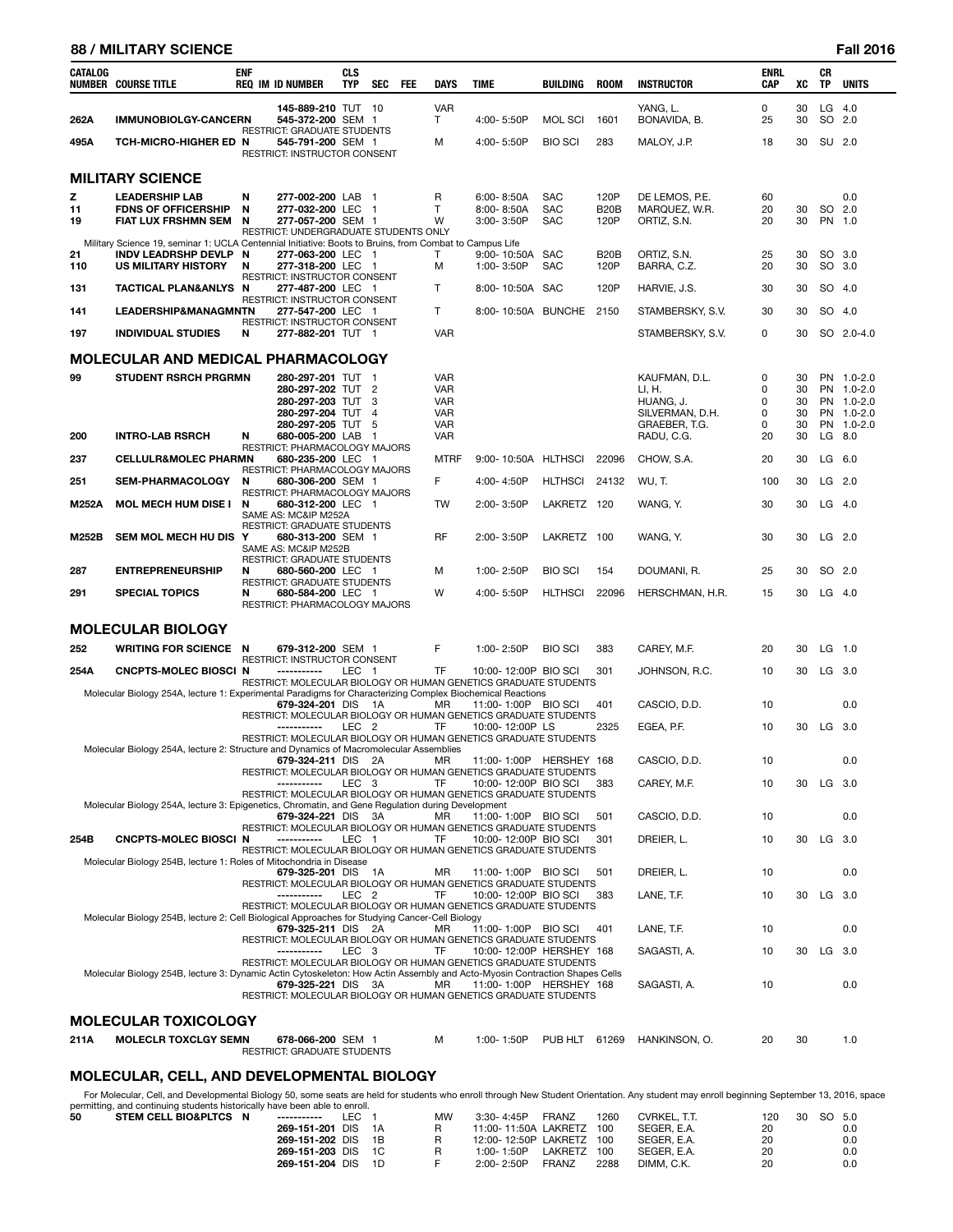## Fall 2016 **Fall 2016** MOLECULAR, CELL, AND DEVELOPMENTAL BIOLOGY / 89

| CATALOG          | <b>NUMBER COURSE TITLE</b>                                                                                                          | <b>ENF</b> | <b>REQ IM ID NUMBER</b>                                                      | <b>CLS</b><br><b>TYP</b> | SEC                  | FEE      | <b>DAYS</b>              | TIME                                     | BUILDING                    | <b>ROOM</b>    | <b>INSTRUCTOR</b>                                                                                                                                                                                        | <b>ENRL</b><br>CAP | XC       | CR<br>TP  | <b>UNITS</b>             |
|------------------|-------------------------------------------------------------------------------------------------------------------------------------|------------|------------------------------------------------------------------------------|--------------------------|----------------------|----------|--------------------------|------------------------------------------|-----------------------------|----------------|----------------------------------------------------------------------------------------------------------------------------------------------------------------------------------------------------------|--------------------|----------|-----------|--------------------------|
|                  |                                                                                                                                     |            | 269-151-205 DIS                                                              |                          | 1E                   |          | F                        | 3:00-3:50P                               | FRANZ                       | 2288           | DIMM, C.K.                                                                                                                                                                                               | 20                 |          |           | 0.0                      |
|                  |                                                                                                                                     |            | 269-151-206 DIS                                                              |                          | 1F                   |          | F                        | 4:00-4:50P                               | FRANZ                       | 2288           | DIMM, C.K.<br>For Molecular, Cell, and Developmental Biology 60, some seats are held for students who enroll through New Student Orientation. Any student may enroll beginning September 13, 2016, space | 20                 |          |           | 0.0                      |
| 60               | permitting, and continuing students historically have been able to enroll.<br><b>BIOMEDICAL ETHICS</b>                              | N          | -----------                                                                  | LEC 1                    |                      |          | MW                       | 2:00-3:15P                               | <b>HAINES</b>               | 118            | CVRKEL, T.T.                                                                                                                                                                                             | 120                | 30       |           | SO 5.0                   |
|                  |                                                                                                                                     |            | 269-180-201 DIS                                                              |                          | - 1A                 |          | Τ                        | $8:00 - 8:50A$                           | FRANZ                       | 2288           | KAKADE, N.                                                                                                                                                                                               | 20                 |          |           | 0.0                      |
|                  |                                                                                                                                     |            | 269-180-202 DIS<br>269-180-203 DIS                                           |                          | 1B<br>1C             |          | T<br>Т                   | 9:00-9:50A<br>10:00-10:50A FRANZ         | FRANZ                       | 2288<br>2288   | KAKADE, N.<br>KAKADE, N.                                                                                                                                                                                 | 20<br>20           |          |           | 0.0<br>0.0               |
|                  |                                                                                                                                     |            | 269-180-204 DIS                                                              |                          | 1D                   |          | R                        | 10:00-10:50A MS                          |                             | 5233           | ZUREIQAT, S.                                                                                                                                                                                             | 20                 |          |           | 0.0                      |
|                  |                                                                                                                                     |            | 269-180-205 DIS<br>269-180-206 DIS                                           |                          | 1E<br>1F             |          | R<br>R                   | 11:00-11:50A MS<br>12:00-12:50P MS       |                             | 5233<br>5233   | ZUREIQAT, S.<br>ZUREIQAT, S.                                                                                                                                                                             | 20<br>20           |          |           | 0.0<br>0.0               |
| 99               | STUDENT RSRCH PRGRMN                                                                                                                |            | 269-297-201 TUT 1                                                            |                          |                      |          | <b>VAR</b>               |                                          |                             |                | CHEN, J.                                                                                                                                                                                                 | 0                  | 30       |           | PN 1.0-2.0               |
|                  |                                                                                                                                     |            | 269-297-202 TUT 2<br>269-297-203 TUT                                         |                          | 3                    |          | <b>VAR</b><br>VAR        |                                          |                             |                | CLARK, A.T.<br>HIRSCH, A.M.                                                                                                                                                                              | 0<br>0             | 30<br>30 |           | PN 1.0-2.0<br>PN 1.0-2.0 |
|                  |                                                                                                                                     |            | 269-297-204 TUT 4                                                            |                          |                      |          | VAR                      |                                          |                             |                | PELLEGRINI, M.                                                                                                                                                                                           | 0                  | 30       |           | PN 1.0-2.0               |
|                  |                                                                                                                                     |            | 269-297-205 TUT<br>269-297-206 TUT                                           |                          | 5<br>6               |          | VAR<br>VAR               |                                          |                             |                | NAKANO, A.<br>ZAMUDIO, J.R.                                                                                                                                                                              | 0<br>0             | 30<br>30 |           | PN 1.0-2.0<br>PN 1.0-2.0 |
|                  |                                                                                                                                     |            | 269-297-207 TUT 7                                                            |                          |                      |          | VAR                      |                                          |                             |                | LONG, J.A.                                                                                                                                                                                               | 0                  | 30       |           | PN 1.0-2.0               |
|                  |                                                                                                                                     |            | 269-297-208 TUT 8<br>269-297-209 TUT 9                                       |                          |                      |          | VAR<br>VAR               |                                          |                             |                | IRUELA-ARISPE, L.M<br>JACOBSEN, S.E.                                                                                                                                                                     | 0<br>0             | 30<br>30 |           | PN 1.0-2.0<br>PN 1.0-2.0 |
|                  |                                                                                                                                     |            | 269-297-210 TUT 10<br>269-297-211 TUT 11                                     |                          |                      |          | VAR<br>VAR               |                                          |                             |                | LAKE, J.A.<br>JOHNSON, T.L.                                                                                                                                                                              | 0<br>0             | 30<br>30 |           | PN 1.0-2.0<br>PN 1.0-2.0 |
|                  |                                                                                                                                     |            | 269-297-212 TUT 12                                                           |                          |                      |          | <b>VAR</b>               |                                          |                             |                | LYONS, K.M.                                                                                                                                                                                              | 0                  | 30       |           | PN 1.0-2.0               |
| 104AL            | DEVELOPMNTL BIO LAB Y Y ----------                                                                                                  |            | 269-297-213 TUT 13                                                           | LEC 1                    |                      | \$110 MW | <b>VAR</b>               | 11:00-11:50A LAKRETZ 120                 |                             |                | COLLER, H.A.<br>LEE, P.                                                                                                                                                                                  | 0<br>24            | 30<br>30 |           | PN 1.0-2.0<br>LG 5.0     |
|                  |                                                                                                                                     |            | RESTRICT: DEPARTMENT CONSENT                                                 |                          |                      |          |                          |                                          |                             |                |                                                                                                                                                                                                          |                    |          |           |                          |
|                  |                                                                                                                                     |            | Y 269-325-201 LAB 1A<br>RESTRICT: DEPARTMENT CONSENT                         |                          |                      |          | MW                       | 1:00-4:50P                               | WGYOUNG 3337                |                | HANCOCK, G.                                                                                                                                                                                              | 15                 |          |           | 0.0                      |
|                  |                                                                                                                                     |            | Y 269-325-202 LAB 1B                                                         |                          |                      |          | TR                       | 1:00-4:50P                               | WGYOUNG 3337                |                | LOPEZ, A.                                                                                                                                                                                                | 9                  |          |           | 0.0                      |
| 138              | DEVELOPMENTAL BIOL                                                                                                                  | Y          | RESTRICT: DEPARTMENT CONSENT<br>-----------                                  | LEC 1                    |                      |          | <b>TR</b>                | 11:00-12:15P HAINES                      |                             | 118            | LYONS, K.M.                                                                                                                                                                                              | 132                | 13       | LG 5.0    |                          |
|                  |                                                                                                                                     |            | 269-528-201 DIS<br>269-528-202 DIS                                           |                          | - 1A<br>1B           |          | T<br>Т                   | 1:00-1:50P<br>2:00-2:50P                 | LAKRETZ<br>LAKRETZ          | 100<br>100     | CHENG, A.B.<br>CHENG, A.B.                                                                                                                                                                               | 22<br>22           |          |           | 0.0<br>0.0               |
|                  |                                                                                                                                     |            | 269-528-203 DIS                                                              |                          | 1C                   |          | T                        | $3:00 - 3:50P$                           | LAKRETZ                     | 100            | HONG, C.S.                                                                                                                                                                                               | 20                 |          |           | 0.0                      |
|                  |                                                                                                                                     |            | 269-528-204 DIS<br>269-528-205 DIS                                           |                          | 1D<br>1E             |          | W<br>W                   | 10:00-10:50A MS<br>11:00-11:50A MS       |                             | 5233<br>5233   | HONG, C.S.<br>LIN, Y.                                                                                                                                                                                    | 24<br>23           |          |           | 0.0<br>0.0               |
|                  |                                                                                                                                     |            | 269-528-206 DIS                                                              |                          | 1F                   |          | W                        | 12:00-12:50P MS                          |                             | 5233           | LIN, Y.                                                                                                                                                                                                  | 21                 |          |           | 0.0                      |
| 144              | <b>MOLBIO-CELL PROCESS Y</b>                                                                                                        |            | -----------<br>269-565-201 DIS                                               | LEC                      | $\blacksquare$<br>1A |          | <b>TR</b><br>W           | 2:00-3:15P<br>12:00-12:50P MS            | <b>BOTANY</b>               | 325<br>5217    | LOWRY, W.E.<br>MIRANDA-SALMERON,                                                                                                                                                                         | 80<br>20           |          | 15 LG 5.0 | 0.0                      |
|                  |                                                                                                                                     |            | 269-565-202 DIS                                                              |                          | 1B                   |          | W                        | 1:00-1:50P                               | МS                          | 5217           | NITZAHN, M.                                                                                                                                                                                              | 20                 |          |           | 0.0                      |
|                  |                                                                                                                                     |            | 269-565-203 DIS<br>269-565-204 DIS                                           |                          | 1C<br>1D             |          | W<br>W                   | 2:00-2:50P<br>$3:00 - 3:50P$             | MS<br>MS                    | 5217<br>5217   | MIRANDA-SALMERON,<br>NITZAHN, M.                                                                                                                                                                         | 20<br>20           |          |           | 0.0<br>0.0               |
| C <sub>150</sub> | PLANT COMMUNICATIONY                                                                                                                |            | -----------<br>269-601-201 DIS                                               | <b>LEC</b>               | $\mathbf{1}$<br>1A   |          | W<br>T.                  | 12:30-1:45P<br>1:00-1:50P                | <b>KNSY PV</b><br>МS        | 1200B<br>5217  | MAYMON, M.<br>HUMM, E.A.                                                                                                                                                                                 | 44<br>24           | 05       | - SO      | 4.0<br>0.0               |
|                  |                                                                                                                                     |            | 269-601-202 DIS                                                              |                          | 1B                   |          | Τ                        | 2:00-2:50P                               | MS                          | 5217           | HUMM, E.A.                                                                                                                                                                                               | 20                 |          |           | 0.0                      |
| 165A             | <b>BIOLOGY OF CELLS</b>                                                                                                             | Υ          | -----------<br>269-691-201 DIS                                               | <b>LEC</b>               | $\overline{1}$<br>1A |          | <b>TR</b><br>W           | 9:30-10:45A MS<br>$9:00 - 9:50A$         | LAKRETZ                     | 4000A<br>- 101 | IRUELA-ARISPE, L.M<br>PARK, S.                                                                                                                                                                           | 162<br>18          | 12       | LG        | 5.0<br>0.0               |
|                  |                                                                                                                                     |            | 269-691-202 DIS                                                              |                          | 1B                   |          | W                        | 10:00-10:50A LAKRETZ                     |                             | 101            | PARK, S.                                                                                                                                                                                                 | 18                 |          |           | 0.0                      |
|                  |                                                                                                                                     |            | 269-691-203 DIS<br>269-691-204 DIS                                           |                          | 1C<br>1D             |          | W<br>W                   | 11:00-11:50A LAKRETZ 101<br>2:00-2:50P   | LAKRETZ 100                 |                | PARK, S.<br>GOMEZ, A.R.                                                                                                                                                                                  | 18<br>18           |          |           | 0.0<br>0.0               |
|                  |                                                                                                                                     |            | 269-691-205 DIS                                                              |                          | 1E                   |          | W                        | 3:00-3:50P                               | LAKRETZ 100                 |                | GOMEZ, A.R.                                                                                                                                                                                              | 18                 |          |           | 0.0                      |
|                  |                                                                                                                                     |            | 269-691-206 DIS<br>269-691-207 DIS                                           |                          | 1F<br>1G             |          | W<br>R                   | 4:00-4:50P<br>1:00-1:50P                 | LAKRETZ 100<br>LAKRETZ 101  |                | GOMEZ, A.R.<br>SUNSHINE, H.L.                                                                                                                                                                            | 18<br>18           |          |           | 0.0<br>0.0               |
|                  |                                                                                                                                     |            | 269-691-208 DIS<br>269-691-209 DIS                                           |                          | 1H<br>11             |          | R<br>R                   | 2:00-2:50P<br>3:00-3:50P                 | LAKRETZ 101<br>LAKRETZ 101  |                | SUNSHINE, H.L.<br>SUNSHINE, H.L.                                                                                                                                                                         | 18<br>18           |          |           | 0.0<br>0.0               |
|                  |                                                                                                                                     |            |                                                                              |                          |                      |          |                          |                                          |                             |                | For Molecular, Cell, and Developmental Biology M175A, there will be two evening midterm examinations from 6 to 8 p.m. on the following Mondays: October 17 and November 7, 2016.                         |                    |          |           |                          |
| M175A            | <b>CELL&amp;SSTMS NEUROSCI Y</b>                                                                                                    |            | -----------<br>SAME AS: NEUROSC M101A, PHYSCI M180A, PSYCH M117A             | LEC 1                    |                      |          | TR                       | 2:00-3:50P                               | WGYOUNG CS50                |                | piri, n.                                                                                                                                                                                                 | 0                  |          | 15 SO 5.0 |                          |
|                  |                                                                                                                                     |            | RESTRICT: JUNIORS AND ABOVE, MCD BIOLOGY DEPT MAJORS ONLY<br>269-750-201 DIS |                          | - 1 A                |          | F                        | 8:00-9:20A                               | LAKRETZ 120                 |                | RAYPON, R.C.                                                                                                                                                                                             | 0                  |          |           | 0.0                      |
|                  |                                                                                                                                     |            | 269-750-202 DIS                                                              |                          | 1B                   |          | F                        | 9:30-10:50A LAKRETZ 120                  |                             |                | RAYPON, R.C.                                                                                                                                                                                             | 0                  |          |           | 0.0                      |
|                  |                                                                                                                                     |            | 269-750-203 DIS<br>269-750-204 DIS                                           |                          | 1C<br>1D             |          | F<br>F                   | 11:00-12:20P LAKRETZ 120<br>12:30-1:50P  | LAKRETZ 120                 |                | MERCADO. J.<br>MERCADO, J.                                                                                                                                                                               | 0<br>0             |          |           | 0.0<br>0.0               |
|                  |                                                                                                                                     |            | 269-750-205 DIS<br>269-750-206 DIS                                           |                          | 1E<br>1F             |          | F<br>F                   | 2:00-3:20P<br>$8.00 - 9.20A$             | LAKRETZ 120<br>GEOLOGY 4660 |                | RIOS PIEDRA, E.A.<br>RIOS PIEDRA, E.A.                                                                                                                                                                   | 0<br>0             |          |           | 0.0<br>0.0               |
|                  |                                                                                                                                     |            | 269-750-207 DIS                                                              |                          | 1G                   |          | F                        | 9:30-10:50A GEOLOGY 4660                 |                             |                | SMITH, W.C.                                                                                                                                                                                              | 0                  |          |           | 0.0                      |
|                  |                                                                                                                                     |            | 269-750-208 DIS<br>269-750-209 DIS                                           |                          | 1H<br>11             |          | F<br>F                   | 11:00-12:20P GEOLOGY 4660<br>12:30-1:50P | GEOLOGY 4660                |                | SMITH, W.C.<br>JIN, B.M.                                                                                                                                                                                 | 0<br>0             |          |           | 0.0<br>0.0               |
|                  |                                                                                                                                     |            | 269-750-210 DIS 1J                                                           |                          |                      |          | F                        | 2:00-3:20P                               | GEOLOGY 4660                |                | JIN. B.M.                                                                                                                                                                                                | 0                  |          |           | 0.0                      |
| 191              | <b>VAR TOPICS-MCD BIO</b>                                                                                                           | N          | 269-847-201 SEM 1<br>RESTRICT: MCD BIOLOGY DEPT MAJORS ONLY                  |                          |                      |          | W                        | 4:00-5:50P                               | HERSHEY 164                 |                | GOLDBERG, R.B.                                                                                                                                                                                           | 12                 | 30       |           | SO 2.0                   |
|                  | Molecular, Cell, and Developmental Biology 191, seminar 1: What are GMOs? History, Science, and Applications of Genetic Engineering |            | 269-847-202 SEM 2                                                            |                          |                      |          | т                        | 11:00-12:50P MS                          |                             | 5217           | LEE, P.                                                                                                                                                                                                  | 14                 | 30       |           | SO 2.0                   |
|                  |                                                                                                                                     |            | RESTRICT: MCD BIOLOGY DEPT MAJORS ONLY                                       |                          |                      |          |                          |                                          |                             |                |                                                                                                                                                                                                          |                    |          |           |                          |
| 192A             | Molecular, Cell, and Developmental Biology 191, seminar 2: Genetic Basis of Morphological Change<br>UNDERGRAD PRACTICUMN            |            | 269-852-201 SEM 1                                                            |                          |                      |          | <b>UNSCHED</b>           |                                          |                             |                | LEE, P.                                                                                                                                                                                                  | 7                  | 30       |           | SO 4.0                   |
|                  |                                                                                                                                     |            | RESTRICT: DEPARTMENT CONSENT<br>269-852-202 SEM 2                            |                          |                      |          | <b>UNSCHED</b>           |                                          |                             |                | LASKI, F.A.                                                                                                                                                                                              | 3                  | 30       |           | SO 4.0                   |
|                  |                                                                                                                                     |            | RESTRICT: DEPARTMENT CONSENT                                                 |                          |                      |          |                          |                                          |                             |                |                                                                                                                                                                                                          |                    |          |           |                          |
| 192B             | PRACTICUM-CITYLAB                                                                                                                   | N          | 269-853-200 SEM 1<br>RESTRICT: DEPARTMENT CONSENT                            |                          |                      |          | <b>UNSCHED</b>           |                                          |                             |                | COLLER, H.A.                                                                                                                                                                                             | 20                 | 30       |           | SO 2.0                   |
| 198A             | <b>HONORS RSCH-MCD BIOY</b>                                                                                                         |            | 269-888-201 TUT 1<br>269-888-202 TUT 2                                       |                          |                      |          | <b>VAR</b><br><b>VAR</b> |                                          |                             |                | IRUELA-ARISPE, L.M<br>CHOW, S.A.                                                                                                                                                                         | 0<br>0             | 30<br>30 |           | 4.0<br>4.0               |
|                  |                                                                                                                                     |            | 269-888-203 TUT 3                                                            |                          |                      |          | <b>VAR</b>               |                                          |                             |                | TEITELL, M.A.                                                                                                                                                                                            | 0                  | 30       |           | 4.0                      |
|                  |                                                                                                                                     |            | 269-888-204 TUT 4<br>269-888-205 TUT                                         |                          | 5                    |          | <b>VAR</b><br><b>VAR</b> |                                          |                             |                | NGUYEN, T.P.<br>HOFFMANN, A.                                                                                                                                                                             | 0<br>0             | 30<br>30 |           | 4.0<br>4.0               |
|                  |                                                                                                                                     |            | 269-888-206 TUT<br>269-888-207 TUT                                           |                          | - 6<br>7             |          | <b>VAR</b><br>VAR        |                                          |                             |                | FREGOSO, O.I.<br>JACOBSEN, S.E.                                                                                                                                                                          | 0<br>0             | 30<br>30 |           | 4.0<br>4.0               |
|                  |                                                                                                                                     |            | 269-888-208 TUT 8                                                            |                          |                      |          | <b>VAR</b>               |                                          |                             |                | CLARK, A.T.                                                                                                                                                                                              | 0                  | 30       |           | 4.0                      |
|                  |                                                                                                                                     |            | 269-888-209 TUT<br>269-888-210 TUT 10                                        |                          | 9                    |          | <b>VAR</b><br><b>VAR</b> |                                          |                             |                | LUSIS, A.J.<br>LOWRY, W.E.                                                                                                                                                                               | 0<br>0             | 30<br>30 |           | 4.0<br>4.0               |
|                  |                                                                                                                                     |            | 269-888-211 TUT 11                                                           |                          |                      |          | VAR                      |                                          |                             |                | SAGASTI, A.                                                                                                                                                                                              | 0                  | 30       |           | 4.0                      |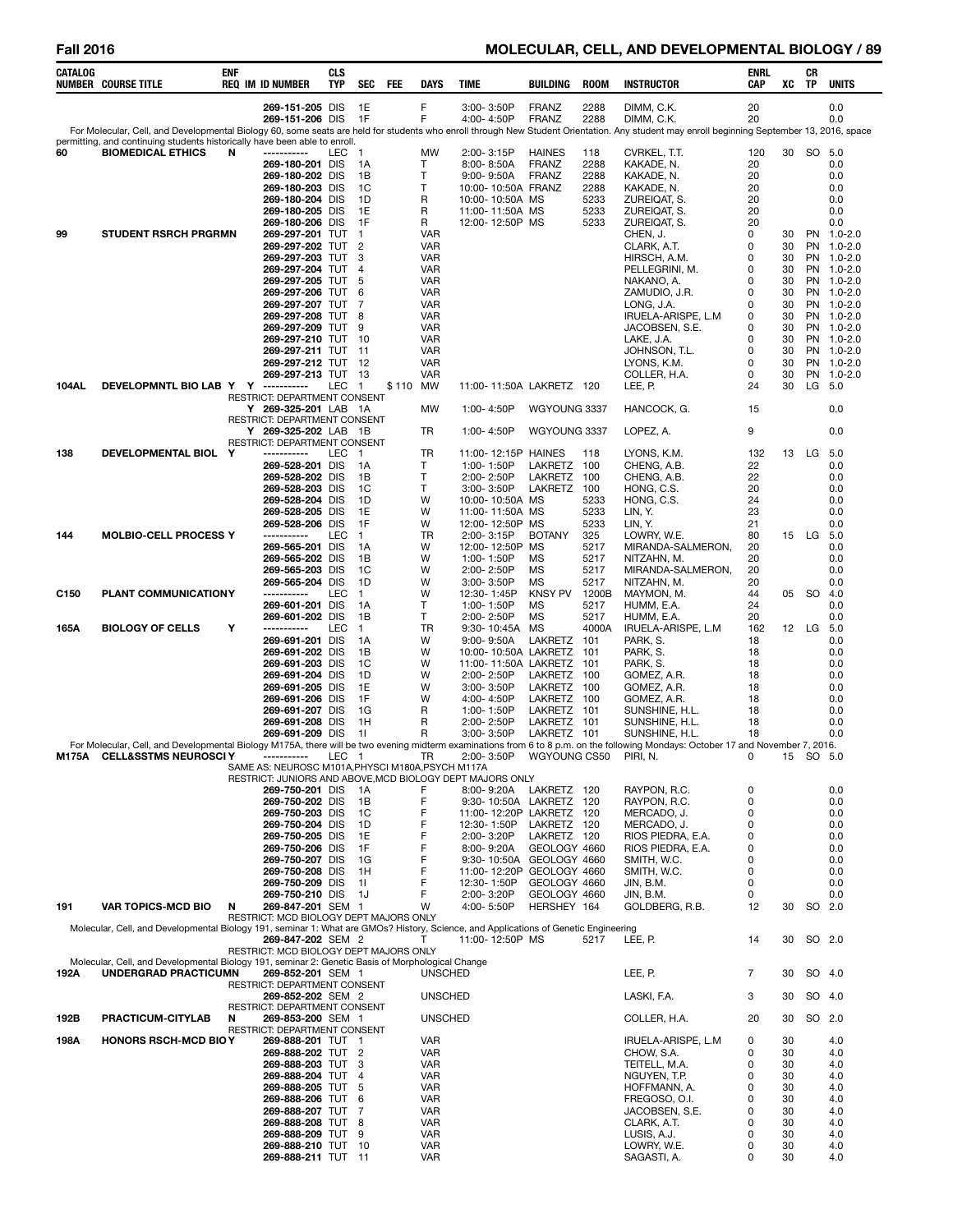## 90 / MOLECULAR, CELLULAR, AND INTEGRATIVE PHYSIOLOGY **Fall 2016** Fall 2016

| <b>CATALOG</b>   | <b>NUMBER COURSE TITLE</b>                      | <b>ENF</b> | <b>REQ IM ID NUMBER</b>                                | <b>CLS</b><br><b>TYP</b> | SEC FEE        | <b>DAYS</b>    | <b>TIME</b> | BUILDING       | ROOM  | <b>INSTRUCTOR</b> | <b>ENRL</b><br>CAP | XC       | CR<br><b>TP</b> | <b>UNITS</b> |
|------------------|-------------------------------------------------|------------|--------------------------------------------------------|--------------------------|----------------|----------------|-------------|----------------|-------|-------------------|--------------------|----------|-----------------|--------------|
|                  |                                                 |            | 269-888-212 TUT 12                                     |                          |                | <b>VAR</b>     |             |                |       | CHRISTOFK, H.R.   | 0                  | 30       |                 | 4.0          |
|                  |                                                 |            | 269-888-213 TUT 13                                     |                          |                | <b>VAR</b>     |             |                |       | PASANIUC, B.      | 0                  | 30       |                 | 4.0          |
|                  |                                                 |            | 269-888-214 TUT 14                                     |                          |                | <b>VAR</b>     |             |                |       | GOMPERTS, B.N.    | 0                  | 30       |                 | 4.0          |
|                  |                                                 |            | 269-888-215 TUT 15                                     |                          |                | <b>VAR</b>     |             |                |       | DE ROBERTIS, E.M. | 0                  | 30       |                 | 4.0          |
|                  |                                                 |            | 269-888-216 TUT 16                                     |                          |                | <b>VAR</b>     |             |                |       | MARTINEZ. J.A.    | 0                  | 30       |                 | 4.0          |
|                  |                                                 |            | 269-888-217 TUT 17                                     |                          |                | <b>VAR</b>     |             |                |       | KORNBLUM, H.I.    | 0                  | 30       |                 | 4.0          |
|                  |                                                 |            | 269-888-218 TUT 18                                     |                          |                | <b>VAR</b>     |             |                |       | PLATH, K.         | 0                  | 30       |                 | 4.0          |
|                  |                                                 |            | 269-888-219 TUT 19                                     |                          |                | <b>VAR</b>     |             |                |       | ZIPURSKY, S.L.    | 0                  | 30       |                 | 4.0          |
|                  |                                                 |            | 269-888-220 TUT 20                                     |                          |                | <b>VAR</b>     |             |                |       | MARTIN, K.C.      | 0                  | 30       |                 | 4.0          |
|                  |                                                 |            | 269-888-221 TUT 21                                     |                          |                | <b>VAR</b>     |             |                |       | LYONS, K.M.       | 0                  | 30       |                 | 4.0          |
| 198C             | <b>HONORS RSCH-MCD BIO Y</b>                    |            | 269-890-201 TUT                                        |                          | $\overline{1}$ | <b>VAR</b>     |             |                |       | BRADLEY, P.J.     | 0                  | 30       | LG              | 4.0          |
|                  |                                                 |            | 269-890-202 TUT 2                                      | LEC <sub>1</sub>         |                | <b>VAR</b>     |             |                |       | BRAUN. J.         | 0<br>6             | 30<br>05 | LG<br>SO        | 4.0          |
| C <sub>250</sub> | <b>PLANT COMMUNICATIONY</b>                     |            | -----------<br>RESTRICT: DEPARTMENT CONSENT            |                          |                | W              | 12:30-1:45P | <b>KNSY PV</b> | 1200B | MAYMON, M.        |                    |          |                 | 4.0          |
|                  |                                                 |            | 669-301-201 DIS 1A                                     |                          |                | T.             | 1:00-1:50P  | <b>MS</b>      | 5217  | HUMM, E.A.        | 3                  |          |                 | 0.0          |
|                  |                                                 |            | <b>RESTRICT: GRADUATE STUDENTS</b>                     |                          |                |                |             |                |       |                   |                    |          |                 |              |
|                  |                                                 |            | 669-301-202 DIS 1B                                     |                          |                | T.             | 2:00-2:50P  | <b>MS</b>      | 5217  | HUMM, E.A.        | 3                  |          |                 | 0.0          |
|                  |                                                 |            | <b>RESTRICT: GRADUATE STUDENTS</b>                     |                          |                |                |             |                |       |                   |                    |          |                 |              |
|                  | MOLECULAR, CELLULAR, AND INTEGRATIVE PHYSIOLOGY |            |                                                        |                          |                |                |             |                |       |                   |                    |          |                 |              |
| 250              | <b>CURRENT TOPICS</b>                           | N          | 677-300-200 SEM 1                                      |                          |                | M              | 12:00-1:50P | <b>BOTANY</b>  | 133   | FAIN, G.L.        | 10                 | 30       | SU 2.0          |              |
|                  |                                                 |            | <b>RESTRICT: GRADUATE STUDENTS</b>                     |                          |                |                |             |                |       |                   |                    |          |                 |              |
| <b>M252A</b>     | <b>MOL MECH HUM DISE I</b>                      | N          | 677-312-200 LEC 1                                      |                          |                | <b>TW</b>      | 2:00-3:50P  | LAKRETZ 120    |       | WANG, Y.          | 20                 | 30       | $LG$ 4.0        |              |
|                  |                                                 |            | SAME AS: M PHARM M252A                                 |                          |                |                |             |                |       |                   |                    |          |                 |              |
|                  |                                                 |            | <b>RESTRICT: GRADUATE STUDENTS</b>                     |                          |                |                |             |                |       |                   |                    |          |                 |              |
| <b>M252B</b>     | SEM MOL MECH HU DIS N                           |            | 677-313-200 SEM 1                                      |                          |                | <b>RF</b>      | 2:00-3:50P  | LAKRETZ 100    |       | WANG. Y.          | 20                 | 30       | $LG$ 2.0        |              |
|                  |                                                 |            | SAME AS: M PHARM M252B                                 |                          |                |                |             |                |       |                   |                    |          |                 |              |
|                  |                                                 |            | <b>RESTRICT: GRADUATE STUDENTS</b>                     |                          |                |                |             |                |       |                   |                    |          |                 |              |
| 290C             | <b>COMPARATV PHYSIOLGY N</b>                    |            | 677-542-200 TUT 1<br><b>RESTRICT: MC&amp;IP MAJORS</b> |                          |                | <b>UNSCHED</b> |             |                |       | HSIAO, E.Y.       | 3                  | 30       | $LG$ 4.0        |              |
|                  |                                                 |            | 677-542-202 TUT 2                                      |                          |                | <b>UNSCHED</b> |             |                |       | PING, P.          | 3                  | 30       | $LG$ 4.0        |              |
|                  |                                                 |            | <b>RESTRICT: MC&amp;IP MAJORS</b>                      |                          |                |                |             |                |       |                   |                    |          |                 |              |
|                  |                                                 |            | 677-542-203 TUT 3                                      |                          |                | <b>UNSCHED</b> |             |                |       | NEMETH, E.        | 3                  | 30       | LG 4.0          |              |
|                  |                                                 |            | <b>RESTRICT: MC&amp;IP MAJORS</b>                      |                          |                |                |             |                |       |                   |                    |          |                 |              |
|                  |                                                 |            | 677-542-204 TUT 4                                      |                          |                | <b>UNSCHED</b> |             |                |       | LU, D.C.          | 3                  | 30       | $LG$ 4.0        |              |
|                  |                                                 |            | <b>RESTRICT: MC&amp;IP MAJORS</b>                      |                          |                |                |             |                |       |                   |                    |          |                 |              |

## MUSIC

All entering Music majors must take the Music Theory Placement Examination to be given at each UCLA New Student Orientation session and Monday, September 19, 2016, at 10 a.m. in 1344<br>Schoenberg Music Building. Music C90A

| י ישד<br>3 | $\pm 10.$ Change in our dotton in Tribiniance<br>PREP MUSIC THEORY | N             |                                       | 431-009-200 LEC 1 |  |           | <b>TR</b> |                                                                        | 9:00-10:50A SMB |  | 1354 | PHELPS, B.J.    | 33             |    | 12 LG 4.0 |        |
|------------|--------------------------------------------------------------------|---------------|---------------------------------------|-------------------|--|-----------|-----------|------------------------------------------------------------------------|-----------------|--|------|-----------------|----------------|----|-----------|--------|
|            |                                                                    |               |                                       |                   |  |           |           | RESTRICT: MUSIC OR MUSICOLOGY OR ETHNOMUSICOLOGY OR MUSIC HISTORY      |                 |  |      |                 |                |    |           |        |
|            |                                                                    | <b>MAJORS</b> |                                       |                   |  |           |           |                                                                        |                 |  |      |                 |                |    |           |        |
| M6A        | <b>INTRO-MUSICIANSHIP</b>                                          | N             | SAME AS: ETHNMUS M6A, MSC HST M6A     | 431-018-201 LAB 1 |  |           | м         |                                                                        | 9:00-9:50A SMB  |  | 1535 | CARLSON, M.C.   | 20             |    | 02 LG 2.0 |        |
|            |                                                                    |               |                                       |                   |  |           |           | RESTRICT: NEW STUDENTS ONLY, MUSIC OR MUSICOLOGY OR ETHNOMUSICOLOGY OR |                 |  |      |                 |                |    |           |        |
|            |                                                                    |               | MUSIC HISTORY MAJORS                  |                   |  |           |           |                                                                        |                 |  |      |                 |                |    |           |        |
|            |                                                                    |               |                                       | 431-018-202 LAB 2 |  |           | м         |                                                                        | 9:00-10:50A SMB |  | 1343 | CARLSON, M.C.   | 10             |    | 02 LG 2.0 |        |
|            |                                                                    |               |                                       | 431-018-203 LAB 3 |  |           | м         | 10:00-10:50A SMB                                                       |                 |  | 1535 | CARLSON, M.C.   | 10             | 03 | LG 2.0    |        |
|            |                                                                    |               |                                       | 431-018-204 LAB 4 |  |           | м         | 10:00-11:50A SMB                                                       |                 |  | 1439 | CARLSON, M.C.   | 10             |    | 03 LG 2.0 |        |
|            |                                                                    |               |                                       | 431-018-205 LAB 5 |  |           | м         | 11:00-11:50A SMB                                                       |                 |  | 1343 | SZABO, S.D.     | 10             | 04 | $LG$ 2.0  |        |
|            |                                                                    |               |                                       | 431-018-206 LAB 6 |  |           | м         | 11:00-11:50A SMB                                                       |                 |  | 1345 | CARLSON, M.C.   | 10             | 04 | LG 2.0    |        |
|            |                                                                    |               |                                       | 431-018-207 LAB 7 |  |           | TR        | 11:00-12:50P SMB                                                       |                 |  | 1344 | CARLSON, M.C.   | 0              |    | 13 LG 2.0 |        |
| 19         | FIAT LUX FRSHMN SEM N                                              |               |                                       | 431-075-201 SEM 1 |  |           | м         | 12:00-1:50P SMB                                                        |                 |  | 1439 | DEAN, M.E.      | 20             | 30 | PN 1.0    |        |
|            | Music 19, seminar 1: World of Opera                                |               | RESTRICT: UNDERGRADUATE STUDENTS ONLY |                   |  |           |           |                                                                        |                 |  |      |                 |                |    |           |        |
| 20A        | <b>MUSIC THEORY I</b>                                              | N             |                                       | 431-064-201 LEC 1 |  |           | TR.       |                                                                        | 9:00-10:50A SMB |  | 1420 | CARLSON, M.C.   | 30             |    | 12 SO 3.0 |        |
|            |                                                                    |               |                                       | 431-064-202 LEC 2 |  |           | TR        |                                                                        | 9:00-10:50A SMB |  | 1440 | KRYKA, J.J.     | 32             |    | 12 SO 3.0 |        |
|            |                                                                    |               |                                       | 431-064-203 LEC 3 |  |           | TR        |                                                                        | 9:00-10:50A SMB |  | 1325 | OBA, H.M.       | 35             |    | 12 SO 3.0 |        |
| 60AF       | <b>VIOLIN</b>                                                      | N             |                                       | 431-091-200 STU 1 |  | \$325 VAR |           |                                                                        |                 |  |      | POGOSSIAN, M.   | 10             | 30 | SO 2.0    |        |
|            |                                                                    |               | <b>RESTRICT: MUSIC MAJORS</b>         |                   |  |           |           |                                                                        |                 |  |      |                 |                |    |           |        |
|            |                                                                    |               |                                       | 431-091-201 STU 2 |  | \$325 VAR |           |                                                                        |                 |  |      | AN, J.Y.        | 10             | 30 | SO 2.0    |        |
|            |                                                                    |               | <b>RESTRICT: MUSIC MAJORS</b>         |                   |  |           |           |                                                                        |                 |  |      |                 |                |    |           |        |
|            |                                                                    |               |                                       | 431-091-202 STU 3 |  | \$325 VAR |           |                                                                        |                 |  |      | AUBRUN, A.B.    | 10             | 30 | SO 2.0    |        |
|            |                                                                    |               | <b>RESTRICT: MUSIC MAJORS</b>         |                   |  |           |           |                                                                        |                 |  |      |                 |                |    |           |        |
| 60BF       | <b>VIOLA</b>                                                       | N             | <b>RESTRICT: MUSIC MAJORS</b>         | 431-094-200 STU 1 |  | \$325 VAR |           |                                                                        |                 |  |      | RODRIGUES, C.   | 10             | 30 | SO 2.0    |        |
| 60CF       | <b>CELLO</b>                                                       | N.            |                                       | 431-097-200 STU 1 |  | \$325 VAR |           |                                                                        |                 |  |      | LYSY, A.        | 10             | 30 | SO 2.0    |        |
|            |                                                                    |               | <b>RESTRICT: MUSIC MAJORS</b>         |                   |  |           |           |                                                                        |                 |  |      |                 |                |    |           |        |
| 60DF       | <b>STRING BASS</b>                                                 | N             |                                       | 431-100-200 STU 1 |  | \$325 VAR |           |                                                                        |                 |  |      | HANULIK, C.     | 6              | 30 | SO 2.0    |        |
|            |                                                                    |               | <b>RESTRICT: MUSIC MAJORS</b>         |                   |  |           |           |                                                                        |                 |  |      |                 |                |    |           |        |
| 60EF       | <b>HARP</b>                                                        | N             |                                       | 431-103-200 STU 1 |  | \$325 VAR |           |                                                                        |                 |  |      | NEILL, L.A.     | 5              | 30 | SO 2.0    |        |
|            |                                                                    |               | <b>RESTRICT: MUSIC MAJORS</b>         |                   |  |           |           |                                                                        |                 |  |      |                 |                |    |           |        |
| 60FF       | <b>CLASSICAL GUITAR</b>                                            | N             |                                       | 431-106-200 STU 1 |  | \$325 VAR |           |                                                                        |                 |  |      | YATES, P.F.     | 8              | 30 | SO 2.0    |        |
|            |                                                                    |               | <b>RESTRICT: MUSIC MAJORS</b>         |                   |  |           |           |                                                                        |                 |  |      |                 |                |    |           |        |
| 61AF       | <b>FLUTE</b>                                                       | N             | <b>RESTRICT: MUSIC MAJORS</b>         | 431-121-200 STU 1 |  | \$325 VAR |           |                                                                        |                 |  |      | STOKES, S.      | 12             | 30 | SO 2.0    |        |
| 61BF       | <b>OBOE</b>                                                        | N             |                                       | 431-124-200 STU 1 |  | \$325 VAR |           |                                                                        |                 |  |      | DAVIS, J.D.     | 6              | 30 | SO 2.0    |        |
|            |                                                                    |               | <b>RESTRICT: MUSIC MAJORS</b>         |                   |  |           |           |                                                                        |                 |  |      |                 |                |    |           |        |
| 61CF       | <b>CLARINET</b>                                                    | N             |                                       | 431-127-200 STU 1 |  | \$325 VAR |           |                                                                        |                 |  |      | GRAY, G.G.      | 12             | 30 | SO 2.0    |        |
|            |                                                                    |               | <b>RESTRICT: MUSIC MAJORS</b>         |                   |  |           |           |                                                                        |                 |  |      |                 |                |    |           |        |
|            |                                                                    |               |                                       | 431-127-201 STU 2 |  | \$325 VAR |           |                                                                        |                 |  |      | GRAY, G.G.      | $\overline{4}$ | 30 | SO 2.0    |        |
|            |                                                                    |               | <b>RESTRICT: MUSIC MAJORS</b>         |                   |  |           |           |                                                                        |                 |  |      |                 |                |    |           |        |
| 61DF       | <b>BASSOON</b>                                                     | N             |                                       | 431-130-200 STU 1 |  | \$325 VAR |           |                                                                        |                 |  |      | STEINMETZ, J.A. | $\overline{7}$ | 30 | SO 2.0    |        |
|            |                                                                    |               | <b>RESTRICT: MUSIC MAJORS</b>         |                   |  |           |           |                                                                        |                 |  |      |                 |                |    |           |        |
| 61EF       | <b>SAXOPHONE</b>                                                   | N             |                                       | 431-133-200 STU 1 |  | \$325 VAR |           |                                                                        |                 |  |      | MASEK, D.H.     | 12             | 30 | SO 2.0    |        |
| 62AF       | <b>TRUMPET</b>                                                     | N             | <b>RESTRICT: MUSIC MAJORS</b>         | 431-140-200 STU 1 |  | \$325 VAR |           |                                                                        |                 |  |      | LINDEMANN, J.H. | 10             | 30 |           | SO 2.0 |
|            |                                                                    |               | RESTRICT: MUSIC MAJORS                |                   |  |           |           |                                                                        |                 |  |      |                 |                |    |           |        |
|            |                                                                    |               |                                       |                   |  |           |           |                                                                        |                 |  |      |                 |                |    |           |        |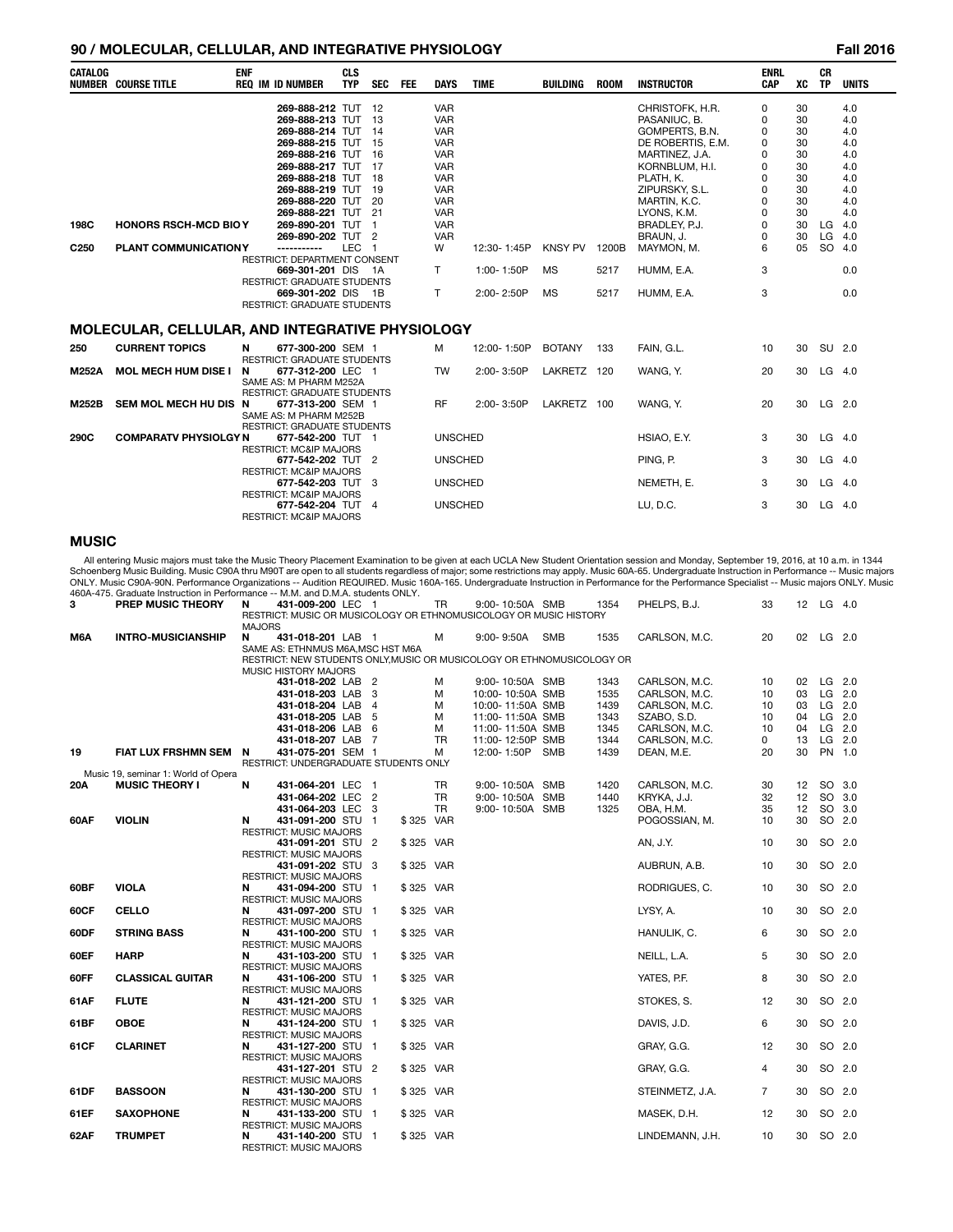| CATALOG      | <b>NUMBER COURSE TITLE</b>                                                                | ENF    | <b>REQ IM ID NUMBER</b>                                         | CLS<br>TYP       | SEC          | FEE       | DAYS           | TIME                                                                                        | BUILDING                 | ROOM         | <b>INSTRUCTOR</b>                | ENRL<br>CAP | XC       | CR<br>TP  | <b>UNITS</b>     |
|--------------|-------------------------------------------------------------------------------------------|--------|-----------------------------------------------------------------|------------------|--------------|-----------|----------------|---------------------------------------------------------------------------------------------|--------------------------|--------------|----------------------------------|-------------|----------|-----------|------------------|
| 62BF         | <b>FRENCH HORN</b>                                                                        | N      | 431-143-200 STU 1                                               |                  |              | \$325 VAR |                |                                                                                             |                          |              | SANCHEZ, A.M.                    | 8           | 30       |           | SO 2.0           |
| 62CF         | <b>TROMBONE</b>                                                                           | N      | RESTRICT: MUSIC MAJORS<br>431-146-200 STU                       |                  | $\mathbf 1$  | \$325 VAR |                |                                                                                             |                          |              | MILLER, J.T.                     | 10          | 30       |           | SO 2.0           |
| 62DF         | <b>TUBA</b>                                                                               | N      | <b>RESTRICT: MUSIC MAJORS</b><br>431-149-200 STU 1              |                  |              | \$325 VAR |                |                                                                                             |                          |              | FOARD, A.D.                      | 6           | 30       |           | SO 2.0           |
| 63F          | <b>PERCUSSION</b>                                                                         | N      | <b>RESTRICT: MUSIC MAJORS</b><br>431-153-200 STU 1              |                  |              | \$325 VAR |                |                                                                                             |                          |              | CARROLL, R.O.                    | 10          | 30       | SO 2.0    |                  |
|              |                                                                                           |        | <b>RESTRICT: MUSIC MAJORS</b><br>431-153-201 STU 2              |                  |              | \$325 VAR |                |                                                                                             |                          |              | DIMOND, T.A.                     | 10          | 30       |           | SO 2.0           |
| 64AF         | <b>PIANO</b>                                                                              | N      | RESTRICT: MUSIC MAJORS<br>431-159-200 STU 1                     |                  |              | \$325 VAR |                |                                                                                             |                          |              | KAPLAN, D.J.                     | 15          | 30       |           | SO 2.0           |
|              |                                                                                           |        | <b>RESTRICT: MUSIC MAJORS</b><br>431-159-201 STU 2              |                  |              | \$325 VAR |                |                                                                                             |                          |              | CHENG, G.C.                      | 2           | 30       |           | SO 2.0           |
|              |                                                                                           |        | RESTRICT: INSTRUCTOR CONSENT<br>431-159-202 STU 3               |                  |              | \$325 VAR |                |                                                                                             |                          |              | FALIKS, I.                       | 8           | 30       | SO 2.0    |                  |
|              |                                                                                           |        | <b>RESTRICT: MUSIC MAJORS</b><br>431-159-203 STU 4              |                  |              | \$325 VAR |                |                                                                                             |                          |              | FALIKS, I.                       | 8           | 30       |           | SO 2.0           |
|              |                                                                                           |        | <b>RESTRICT: MUSIC MAJORS</b><br>431-159-205 STU 5              |                  |              | \$325 VAR |                |                                                                                             |                          |              | FALIKS, I.                       | 10          | 30       |           | SO 2.0           |
| 64BF         | <b>ORGAN</b>                                                                              | N      | RESTRICT: MUSIC MAJORS<br>431-162-200 STU 1                     |                  |              | \$325 VAR |                |                                                                                             |                          |              | BULL, C.                         | 5           | 30       | SO 2.0    |                  |
| 65F          | <b>VOICE</b>                                                                              |        | RESTRICT: MUSIC MAJORS                                          |                  |              |           |                |                                                                                             |                          |              |                                  |             |          |           | SO 2.0           |
|              |                                                                                           | N      | 431-171-200 STU<br><b>RESTRICT: MUSIC MAJORS</b>                |                  | $\mathbf{1}$ | \$325 VAR |                |                                                                                             |                          |              | GONDEK, J.K.                     | 10          | 30       |           |                  |
|              |                                                                                           |        | 431-171-201 STU 2<br>RESTRICT: MUSIC MAJORS                     |                  |              | \$325 VAR |                |                                                                                             |                          |              | DEAN, M.E.                       | 10          | 30       | SO 2.0    |                  |
|              |                                                                                           |        | 431-171-202 STU<br><b>RESTRICT: MUSIC MAJORS</b>                |                  | -3           | \$325 VAR |                |                                                                                             |                          |              | CHERNOV, V.                      | 5           | 30       |           | SO 2.0           |
| 66F          | <b>COMPOSITION LESSONS Y</b>                                                              |        | 431-205-201 STU 1<br><b>RESTRICT: INSTRUCTOR CONSENT</b>        |                  |              |           | <b>VAR</b>     |                                                                                             |                          |              | KROUSE, I.                       | 8           | 30       |           | SO 2.0           |
|              |                                                                                           |        | 431-205-202 STU 2<br>RESTRICT: INSTRUCTOR CONSENT               |                  |              |           | VAR            |                                                                                             |                          |              | LEFKOWITZ, D.S.                  | 8           | 30       | SO 2.0    |                  |
|              |                                                                                           |        | 431-205-203 STU 3<br>RESTRICT: INSTRUCTOR CONSENT               |                  |              |           | VAR            |                                                                                             |                          |              | CARLSON, M.C.                    | 8           | 30       | SO 2.0    |                  |
|              |                                                                                           |        | <b>431-205-204</b> STU 4<br><b>RESTRICT: INSTRUCTOR CONSENT</b> |                  |              |           | <b>VAR</b>     |                                                                                             |                          |              | BROUGHTON, B.H.                  | 8           | 30       | SO 2.0    |                  |
|              |                                                                                           |        | 431-205-205 STU 5<br>RESTRICT: INSTRUCTOR CONSENT               |                  |              |           | <b>VAR</b>     |                                                                                             |                          |              | DANIELPOUR, R.D.                 | 8           | 30       |           | SO 2.0           |
|              |                                                                                           |        | 431-205-206 STU 6<br>RESTRICT: INSTRUCTOR CONSENT               |                  |              |           | VAR            |                                                                                             |                          |              | GOLUB, P.R.                      | 8           | 30       |           | SO 2.0           |
| 74A          | DCTN-ENGLSH&ITALIAN N                                                                     |        | 431-222-200 STU 1<br><b>RESTRICT: INSTRUCTOR CONSENT</b>        |                  |              |           | w              | 2:00-2:50P                                                                                  | <b>SMB</b>               | 1420         | DEAN, M.F.                       | 20          | 30       |           | SO 2.0           |
| <b>C90A</b>  | <b>UCLA CHORALE</b>                                                                       | N      | 431-254-200 ACT 1<br>RESTRICT: INSTRUCTOR CONSENT               |                  |              |           | м              | 3:00-4:50P                                                                                  | <b>SMB</b>               | 1325         | BASS, J.K.                       | 150         | 30       | SO 2.0    |                  |
| 90C          | <b>CHAMBER SINGERS</b>                                                                    | N      | 431-257-200 ACT 1<br>RESTRICT: INSTRUCTOR CONSENT               |                  |              |           | <b>MW</b>      | 5:30-7:00P                                                                                  | <b>SMB</b>               | 1325         | BASS, J.                         | 45          | 30       | SO 2.0    |                  |
| 90D          | For Music 90D, PTE numbers will be given out after the audition.<br><b>OPERA WORKSHOP</b> | N      | 431-258-200 ACT 1                                               |                  |              |           | T              | 3:00-5:50P                                                                                  | <b>SMB</b>               | 1200         | KAZARAS, P.D.                    | 40          | 30       | SO 2.0    |                  |
| C90E         |                                                                                           |        | RESTRICT: INSTRUCTOR CONSENT                                    |                  |              |           | TR             | $3:00 - 5:50P$                                                                              | SMB                      | 1343         |                                  | 100         | 30       |           | SO 2.0           |
|              | <b>SYMPHONY ORCHESTRA N</b>                                                               |        | 431-259-200 ACT 1<br>431-259-201 ACT 2                          |                  |              |           | W              | 7:00-9:50P                                                                                  | SMB                      | 1343         | STULBERG, N.H.<br>STULBERG, N.H. | 60          | 30       |           | SO 2.0           |
| 90F<br>C90G  | <b>SYMPHONIC BAND</b><br><b>WIND ENSEMBLE</b>                                             | N<br>N | 431-260-200 ACT 1<br>431-262-200 ACT 1                          |                  |              |           | т<br>M         | $3:00 - 4:50P$<br>3:00-5:50P                                                                | <b>SMB</b><br><b>SMB</b> | 1345<br>1345 | CROSS, T.J.<br>CROSS, T.J.       | 90<br>80    | 30<br>30 |           | SO 2.0<br>SO 2.0 |
| 90M          | <b>MRCHNG&amp;VARSITY BANDN</b>                                                           |        | 431-268-200 ACT 1<br>RESTRICT: INSTRUCTOR CONSENT               |                  |              |           | т              | 5:00-6:50P                                                                                  | <b>SMB</b>               | 1345         | HENDERSON, G.                    | 250         | 30       |           | SO 2.0           |
| 90P          | <b>ALEXANDER TECHNIQUE N</b>                                                              |        | 431-271-200 LEC 1                                               |                  |              |           | TR             | 9:00-10:50A SMB<br>RESTRICT: MUSIC OR MUSICOLOGY OR ETHNOMUSICOLOGY OR MUSIC HISTORY MAJORS |                          | 1345         | RODRIGUE, J.                     | 20          | 30       | $LG$ 2.0  |                  |
| C90Q<br>M90T | <b>PIANO&amp;KEYBRD ACCOMPN</b><br><b>EARLY MUSIC ENSMBLE N</b>                           |        | 431-276-200 ACT 1<br>431-292-200 ACT 1                          |                  |              |           | м<br>т         | 5:00-6:50P<br>7:00-9:50P                                                                    | <b>SMB</b><br><b>SMB</b> | 1343<br>1818 | LENT, J.D.<br>KOONS, R.A.        | 35<br>15    | 30<br>30 | SO 2.0    | SO 4.0           |
|              |                                                                                           |        | SAME AS: MSC HST CM90T<br>RESTRICT: INSTRUCTOR CONSENT          |                  |              |           |                |                                                                                             |                          |              |                                  |             |          |           |                  |
| 100C<br>106A | <b>INSTRUMENTAL MUSIC</b><br><b>ORCHESTRATION I</b>                                       | Y<br>Υ | 431-310-200 LEC 1<br>431-324-200 DIS 1                          |                  |              |           | TR<br>MW       | 9:00-10:50A SMB<br>1:00-2:50P                                                               | SMB                      | 1439<br>B648 | HEUSER, F.<br>LEFKOWITZ, D.S.    | 15<br>20    | 30<br>06 | $LG$ 4.0  | SO 4.0           |
| 110D         | <b>INSTRUMNTL MUSIC ED Y</b>                                                              |        | RESTRICT: INSTRUCTOR CONSENT<br>431-356-200 LEC 1               |                  |              |           | TR             | 9:00-10:50A SMB                                                                             |                          | 1439         | HEUSER, F.                       | 15          | 30       | $LG$ 4.0  |                  |
| 112          | <b>FIELD EXPR-MUSIC ED</b>                                                                | N      | <b>RESTRICT: MUSIC MAJORS</b><br>431-360-200 FLD 1              |                  |              |           | <b>UNSCHED</b> |                                                                                             |                          |              | HEUSER, F.                       | 20          | 30       | PN 1.0    |                  |
| 114A         | <b>HIGH STRINGS</b>                                                                       | Y      | <b>RESTRICT: MUSIC OR EDUCATION MAJORS</b><br>431-419-200 STU 1 |                  |              |           | w              | 1:00-2:50P                                                                                  | SMB                      | 1343         | KNUDSEN-ROBBINS, C               | 10          | 06       | $LG$ 1.0  |                  |
| 114B         | <b>LOW STRINGS</b>                                                                        | Υ      | <b>RESTRICT: MUSIC MAJORS</b><br>431-420-200 STU 1              |                  |              |           | R              | 6:00-7:50P                                                                                  | SMB                      | 1344         | KNUDSEN-ROBBINS, C               | 12          | 24       | $LG$ 1.0  |                  |
| 115A         | <b>WOODWINDS</b>                                                                          | N      | RESTRICT: MUSIC MAJORS<br>431-359-200 STU 1                     |                  |              |           | T              | 1:00-2:50P                                                                                  | SMB                      | 1439         | BRENNAN, D.A.                    | 15          | 15       | $LG$ 2.0  |                  |
| 116          | <b>INTRO TO CONDUCTING Y</b>                                                              |        | <b>RESTRICT: MUSIC MAJORS</b><br>431-372-200 LEC                |                  | -1           |           | MW             | 1:00-2:20P                                                                                  | SMB                      | 1345         | CROSS, T.J.                      | 23          | 30       | SO 2.0    |                  |
| 120A         | <b>MUSIC THEORY IV</b>                                                                    | Υ      | <b>RESTRICT: MUSIC MAJORS</b><br>-----------                    | LEC 1            |              |           | TR             | 11:00-12:50P SMB                                                                            |                          | 1420         | KRYKA, J.J.                      | 40          | 13       | SO 4.0    |                  |
|              |                                                                                           |        | RESTRICT: INSTRUCTOR CONSENT                                    |                  |              |           |                |                                                                                             |                          |              |                                  |             |          |           |                  |
|              |                                                                                           |        | 431-382-201 DIS<br>431-382-202 DIS                              |                  | - 1A<br>1B   |           | MW<br>MW       | 11:00-12:50P SMB<br>11:00-12:50P SMB                                                        |                          | 1420<br>1354 | GUTMAN, P.S.<br>SOHN, D.         | 20<br>20    |          |           | 0.0<br>0.0       |
|              |                                                                                           |        | -----------<br>RESTRICT: INSTRUCTOR CONSENT                     | LEC <sub>2</sub> |              |           | MW             | 11:00-12:50P SMB                                                                            |                          | 1440         | MEITES, N.G.                     | 40          | 04       | SO 4.0    |                  |
|              |                                                                                           |        | 431-382-211 DIS<br>431-382-212 DIS                              |                  | 2A<br>2B     |           | TR<br>TR       | 11:00-12:50P SMB<br>11:00-12:50P SMB                                                        |                          | 1440<br>1354 | RYAN, E.M.<br>TYWONIUK, D.A.     | 20<br>20    |          |           | 0.0<br>0.0       |
| 140A         | <b>WSTRN MUSIC TO 1700</b>                                                                | Y      | -----------<br>RESTRICT: MUSIC MAJORS                           | LEC              | $\mathbf{1}$ |           | MW             | 9:00-10:50A SMB                                                                             |                          | 1344         | WINTER, R.S.                     | 65          |          | 02 LG 5.0 |                  |
|              |                                                                                           |        | 431-472-201 DIS<br>RESTRICT: MUSIC MAJORS                       |                  | 1A           |           | F              | 10:00-10:50A SMB                                                                            |                          | 1344         | PETANOVA, A.                     | 33          |          |           | 0.0              |
|              |                                                                                           |        | 431-472-202 DIS<br><b>RESTRICT: MUSIC MAJORS</b>                |                  | 1B           |           | F              | 10:00-10:50A SMB                                                                            |                          | 1343         | SAULLE, J.H.                     | 32          |          |           | 0.0              |
| 160AF        | <b>ADVANCED VIOLIN</b>                                                                    | N      | 431-541-200 STU 1<br>RESTRICT: MUSIC MAJORS                     |                  |              | \$325 VAR |                |                                                                                             |                          |              | POGOSSIAN, M.                    | 10          | 30       | SO 2.0    |                  |
|              |                                                                                           |        | 431-541-201 STU 2<br><b>RESTRICT: MUSIC MAJORS</b>              |                  |              | \$325 VAR |                |                                                                                             |                          |              | AN, J.Y.                         | 8           | 30       | SO 2.0    |                  |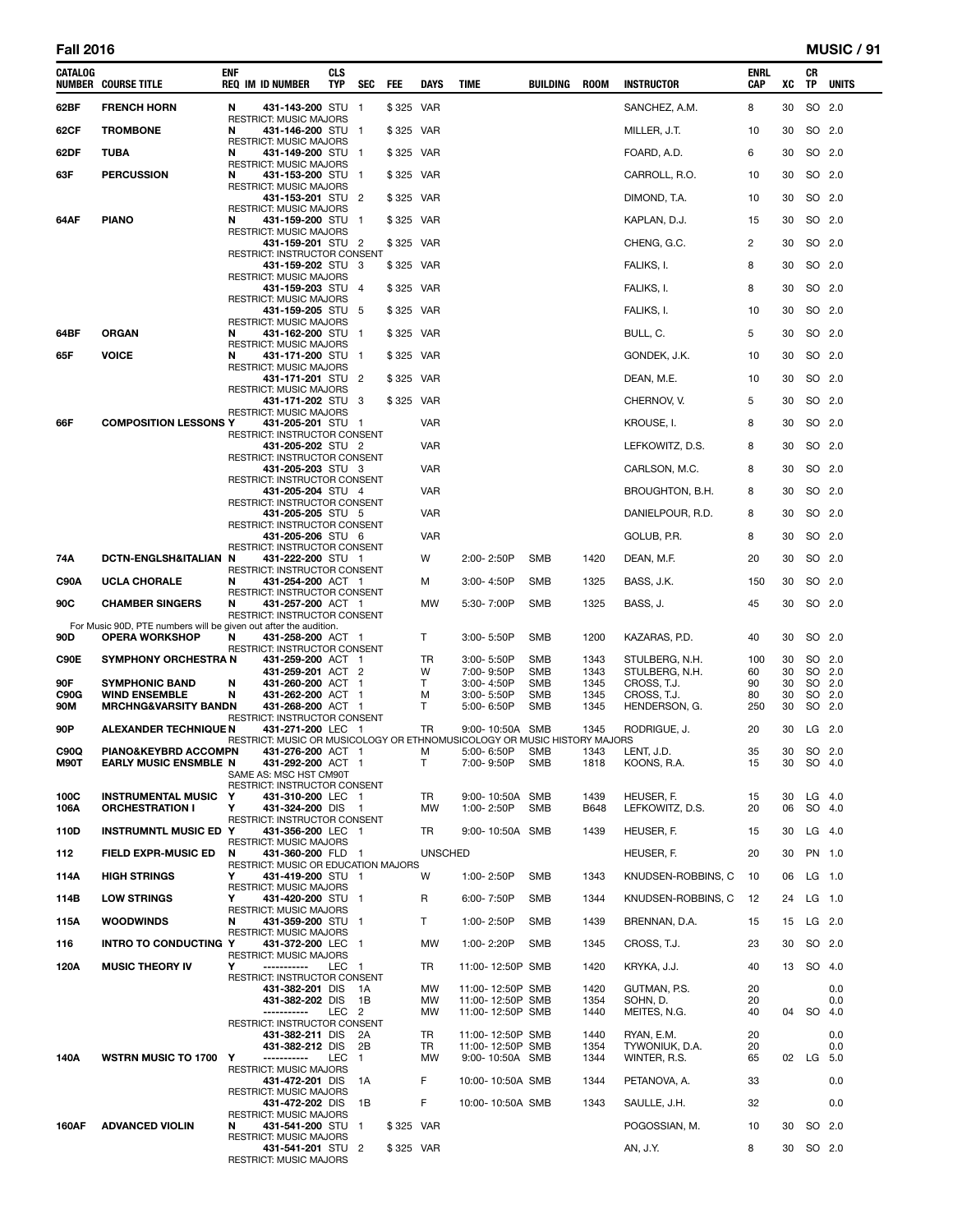### 92 / MUSIC Fall 2016

| CATALOG | <b>NUMBER COURSE TITLE</b>  | ENF |               | <b>REQ IM ID NUMBER</b>                                  | <b>CLS</b><br>TYP | SEC            | FEE       | <b>DAYS</b> | TIME                                                              | BUILDING   | <b>ROOM</b> | <b>INSTRUCTOR</b> | enrl<br>CAP | XC | CR<br>TP | <b>UNITS</b> |
|---------|-----------------------------|-----|---------------|----------------------------------------------------------|-------------------|----------------|-----------|-------------|-------------------------------------------------------------------|------------|-------------|-------------------|-------------|----|----------|--------------|
|         |                             |     |               | 431-541-202 STU 3                                        |                   |                | \$325 VAR |             |                                                                   |            |             | AUBRUN, A.B.      | 8           | 30 | SO 2.0   |              |
| 160BF   | <b>ADVANCED VIOLA</b>       | N   |               | <b>RESTRICT: MUSIC MAJORS</b><br>431-545-200 STU         |                   | $\overline{1}$ | \$325 VAR |             |                                                                   |            |             | RODRIGUES, C.     | 8           | 30 | SO 2.0   |              |
| 160CF   | <b>ADVANCED CELLO</b>       | N   |               | <b>RESTRICT: MUSIC MAJORS</b><br>431-549-200 STU         |                   | $\overline{1}$ | \$325 VAR |             |                                                                   |            |             | LYSY, A.          | 7           | 30 | SO 2.0   |              |
| 160DF   | <b>ADV STRING BASS</b>      | N   |               | <b>RESTRICT: MUSIC MAJORS</b><br>431-553-200 STU 1       |                   |                | \$325 VAR |             |                                                                   |            |             | HANULIK, C.       | 5           | 30 | SO 2.0   |              |
| 160EF   | <b>ADVANCED HARP</b>        | N   |               | <b>RESTRICT: MUSIC MAJORS</b><br>431-557-200 STU         |                   | $\mathbf{1}$   | \$325 VAR |             |                                                                   |            |             | NEILL, L.A.       | 5           | 30 | SO 2.0   |              |
| 160FF   | <b>ADV CLASSICL GUITAR</b>  | N   |               | <b>RESTRICT: MUSIC MAJORS</b><br>431-561-200 STU 1       |                   |                | \$325 VAR |             |                                                                   |            |             | YATES, P.F.       | 5           | 30 | SO 2.0   |              |
| 161AF   | <b>ADVANCED FLUTE</b>       | N   |               | <b>RESTRICT: MUSIC MAJORS</b><br>431-575-200 STU         |                   | $\overline{1}$ | \$325 VAR |             |                                                                   |            |             | STOKES, S.        | 10          | 30 | SO 2.0   |              |
| 161BF   | <b>ADVANCED OBOE</b>        | N   |               | <b>RESTRICT: MUSIC MAJORS</b><br>431-580-200 STU         |                   | $\overline{1}$ | \$325 VAR |             |                                                                   |            |             | DAVIS, J.D.       | 8           | 30 | SO 2.0   |              |
| 161CF   | <b>ADVANCED CLARINET</b>    | N   |               | <b>RESTRICT: MUSIC MAJORS</b><br>431-586-200 STU 1       |                   |                | \$325 VAR |             |                                                                   |            |             | GRAY, G.G.        | 8           | 30 | SO 2.0   |              |
|         |                             |     |               | <b>RESTRICT: MUSIC MAJORS</b><br>431-586-201 STU         |                   | $\overline{2}$ | \$325 VAR |             |                                                                   |            |             | GRAY, G.G.        | 5           | 30 | SO 2.0   |              |
| 161DF   | <b>ADVANCED BASSOON</b>     | N   |               | <b>RESTRICT: MUSIC MAJORS</b><br>431-592-200 STU 1       |                   |                | \$325 VAR |             |                                                                   |            |             | STEINMETZ, J.A.   | 8           | 30 | SO 2.0   |              |
|         | <b>ADVANCED SAXOPHONE N</b> |     |               | <b>RESTRICT: MUSIC MAJORS</b>                            |                   |                |           |             |                                                                   |            |             |                   |             |    |          |              |
| 161EF   |                             |     |               | 431-598-200 STU<br><b>RESTRICT: MUSIC MAJORS</b>         |                   | $\overline{1}$ | \$325 VAR |             |                                                                   |            |             | MASEK, D.H.       | 8           | 30 | SO 2.0   |              |
| 162AF   | <b>ADVANCED TRUMPET</b>     | N   |               | 431-610-200 STU<br><b>RESTRICT: MUSIC MAJORS</b>         |                   | $\overline{1}$ | \$325 VAR |             |                                                                   |            |             | LINDEMANN, J.H.   | 5           | 30 | SO 2.0   |              |
| 162BF   | <b>ADV FRENCH HORN</b>      | N   |               | 431-615-200 STU<br><b>RESTRICT: MUSIC MAJORS</b>         |                   | $\overline{1}$ | \$325 VAR |             |                                                                   |            |             | SANCHEZ, A.M.     | 10          | 30 | SO 2.0   |              |
| 162CF   | ADVANCED TROMBONE N         |     |               | 431-618-200 STU<br><b>RESTRICT: MUSIC MAJORS</b>         |                   | $\overline{1}$ | \$325 VAR |             |                                                                   |            |             | MILLER, J.T.      | 8           | 30 | SO 2.0   |              |
| 162DF   | <b>ADVANCED TUBA</b>        | N   |               | 431-621-200 STU 1<br><b>RESTRICT: MUSIC MAJORS</b>       |                   |                | \$325 VAR |             |                                                                   |            |             | FOARD, A.D.       | 5           | 30 | SO 2.0   |              |
| 163F    | <b>ADVANCED PERCUSSIONN</b> |     |               | 431-628-200 STU<br><b>RESTRICT: MUSIC MAJORS</b>         |                   | $\mathbf{1}$   | \$325 VAR |             |                                                                   |            |             | CARROLL, R.O.     | 8           | 30 | SO 2.0   |              |
|         |                             |     |               | 431-628-201 STU 2<br><b>RESTRICT: MUSIC MAJORS</b>       |                   |                | \$325 VAR |             |                                                                   |            |             | DIMOND, T.A.      | 6           | 30 | SO 2.0   |              |
| 164AF   | <b>ADVANCED PIANO</b>       | N   |               | 431-642-200 STU<br><b>RESTRICT: MUSIC MAJORS</b>         |                   | $\overline{1}$ | \$325 VAR |             |                                                                   |            |             | KAPLAN, D.J.      | 8           | 30 | SO 2.0   |              |
|         |                             |     |               | 431-642-201 STU<br><b>RESTRICT: MUSIC MAJORS</b>         |                   | - 2            | \$325 VAR |             |                                                                   |            |             | FALIKS, I.        | 8           | 30 | SO 2.0   |              |
| 164BF   | <b>ADVANCED ORGAN</b>       | N   |               | 431-648-200 STU 1<br><b>RESTRICT: MUSIC MAJORS</b>       |                   |                | \$325 VAR |             |                                                                   |            |             | BULL, C.          | 5           | 30 | SO 2.0   |              |
| 165F    | <b>ADVANCED VOICE</b>       | N   |               | 431-661-200 STU<br><b>RESTRICT: MUSIC MAJORS</b>         |                   | $\overline{1}$ | \$325 VAR |             |                                                                   |            |             | GONDEK, J.K.      | 10          | 30 | SO 2.0   |              |
|         |                             |     |               | 431-661-201 STU 2                                        |                   |                | \$325 VAR |             |                                                                   |            |             | DEAN, M.E.        | 10          | 30 | SO 2.0   |              |
|         |                             |     |               | <b>RESTRICT: MUSIC MAJORS</b><br>431-661-203 STU         |                   | -3             | \$325 VAR |             |                                                                   |            |             | CHERNOV, V.       | 10          | 30 | SO 2.0   |              |
| 166F    | <b>ADV COMP LESSONS</b>     | Y   |               | <b>RESTRICT: MUSIC MAJORS</b><br>431-667-201 STU 1       |                   |                |           | VAR         |                                                                   |            |             | KROUSE, I.        | 8           | 30 | SO 2.0   |              |
|         |                             |     |               | RESTRICT: INSTRUCTOR CONSENT<br>431-667-202 STU 2        |                   |                |           | VAR         |                                                                   |            |             | LEFKOWITZ, D.S.   | 8           | 30 | SO 2.0   |              |
|         |                             |     |               | <b>RESTRICT: INSTRUCTOR CONSENT</b><br>431-667-203 STU 3 |                   |                |           | VAR         |                                                                   |            |             | CARLSON, M.C.     | 8           | 30 | SO 2.0   |              |
|         |                             |     |               | <b>RESTRICT: INSTRUCTOR CONSENT</b><br>431-667-204 STU 4 |                   |                |           | VAR         |                                                                   |            |             | BROUGHTON, B.H.   | 8           | 30 | SO 2.0   |              |
|         |                             |     |               | RESTRICT: INSTRUCTOR CONSENT<br>431-667-205 STU 5        |                   |                |           | <b>VAR</b>  |                                                                   |            |             | DANIELPOUR, R.D.  | 8           | 30 | SO 2.0   |              |
|         |                             |     |               | RESTRICT: INSTRUCTOR CONSENT<br>431-667-206 STU 6        |                   |                |           | <b>VAR</b>  |                                                                   |            |             | GOLUB, P.R.       | 8           | 30 | SO 2.0   |              |
| C167    | <b>TOPICS-KEYBOARD LIT</b>  | Y   |               | RESTRICT: INSTRUCTOR CONSENT<br>431-675-200 LEC 1        |                   |                |           | R           | $5:15 - 8:15P$                                                    | <b>SMB</b> | 1200        | KAPLAN, D.        | 15          | 30 | SO 2.0   |              |
|         |                             |     |               | <b>RESTRICT: MUSIC MAJORS</b><br>431-675-201 LEC 2       |                   |                |           | R           | $5:15 - 8:15P$                                                    | SMB        | 1200        | FALIKS, I.        | 20          | 30 | SO 2.0   |              |
| C175    | <b>CHAMBER ENSEMBLES</b>    | N   |               | <b>RESTRICT: MUSIC MAJORS</b><br>431-757-201 ACT 1       |                   |                |           | м           | 1:00-2:50P                                                        |            |             | POGOSSIAN, M.     | 15          | 30 | SO 2.0   |              |
|         | Music C175, activity 1:     |     |               | RESTRICT: INSTRUCTOR CONSENT                             |                   |                |           |             |                                                                   |            |             |                   |             |    |          |              |
|         |                             |     |               | 431-757-203 ACT 3<br>RESTRICT: INSTRUCTOR CONSENT        |                   |                |           | F           | 5:00-6:50P                                                        | SMB        | 1344        | LYSY, A.          | 25          | 30 | SO 2.0   |              |
|         | Music C175, activity 3:     |     |               | 431-757-204 ACT 4                                        |                   |                |           | R           | 12:00-5:50P                                                       |            |             | YATES, P.F.       | 15          | 30 | SO 2.0   |              |
|         | Music C175, activity 4:     |     |               | RESTRICT: INSTRUCTOR CONSENT                             |                   |                |           |             |                                                                   |            |             |                   |             |    |          |              |
|         |                             |     |               | 431-757-205 ACT 5<br>RESTRICT: INSTRUCTOR CONSENT        |                   |                |           | T           | 6:00-7:50P                                                        | <b>SMB</b> | 1354        | GRAY, G.G.        | 25          | 30 | SO 2.0   |              |
|         | Music C175, activity 5:     |     |               | 431-757-207 ACT 7                                        |                   |                |           | м           | 7:00-9:50P                                                        | SMB        | 1343        | LINDEMANN, J.H.   | 15          | 30 | SO 2.0   |              |
|         | Music C175, activity 7:     |     |               | RESTRICT: INSTRUCTOR CONSENT                             |                   |                |           |             |                                                                   |            |             |                   |             |    |          |              |
|         |                             |     |               | 431-757-208 ACT 8                                        |                   |                |           | м           | 6:00-8:50P                                                        |            |             | DIMOND, T.A.      | 15          | 30 | SO 2.0   |              |
|         | Music C175, activity 8:     |     |               | RESTRICT: INSTRUCTOR CONSENT                             |                   |                |           |             |                                                                   |            |             |                   |             |    |          |              |
|         |                             |     |               | 431-757-210 ACT 10<br>RESTRICT: INSTRUCTOR CONSENT       |                   |                |           | м           | 4:00-5:50P                                                        | <b>SMB</b> | 1818        | HANULIK, C.       | 10          | 30 | SO 2.0   |              |
|         | Music C175, activity 10:    |     |               | 431-757-212 ACT 12                                       |                   |                |           | MW          | 5:30-7:00P                                                        | SMB        |             | BASS, J.          | 0           | 30 | SO 2.0   |              |
|         | Music C175, activity 12:    |     |               | RESTRICT: INSTRUCTOR CONSENT                             |                   |                |           |             |                                                                   |            |             |                   |             |    |          |              |
|         |                             |     |               | 431-757-214 ACT 14<br>RESTRICT: INSTRUCTOR CONSENT       |                   |                |           | м           | 1:00-2:50P                                                        | <b>SMB</b> | 1343        | MILLER, J.T.      | 15          | 30 | SO 2.0   |              |
|         | Music C175, activity 14:    |     |               | 431-757-220 ACT 20                                       |                   |                |           | F           | 12:00-2:50P SMB                                                   |            | 1343        | CHENG, G.C.       | 20          | 30 | SO 2.0   |              |
|         |                             |     | <b>MAJORS</b> |                                                          |                   |                |           |             | RESTRICT: MUSIC OR MUSICOLOGY OR ETHNOMUSICOLOGY OR MUSIC HISTORY |            |             |                   |             |    |          |              |

Music C175, activity 20: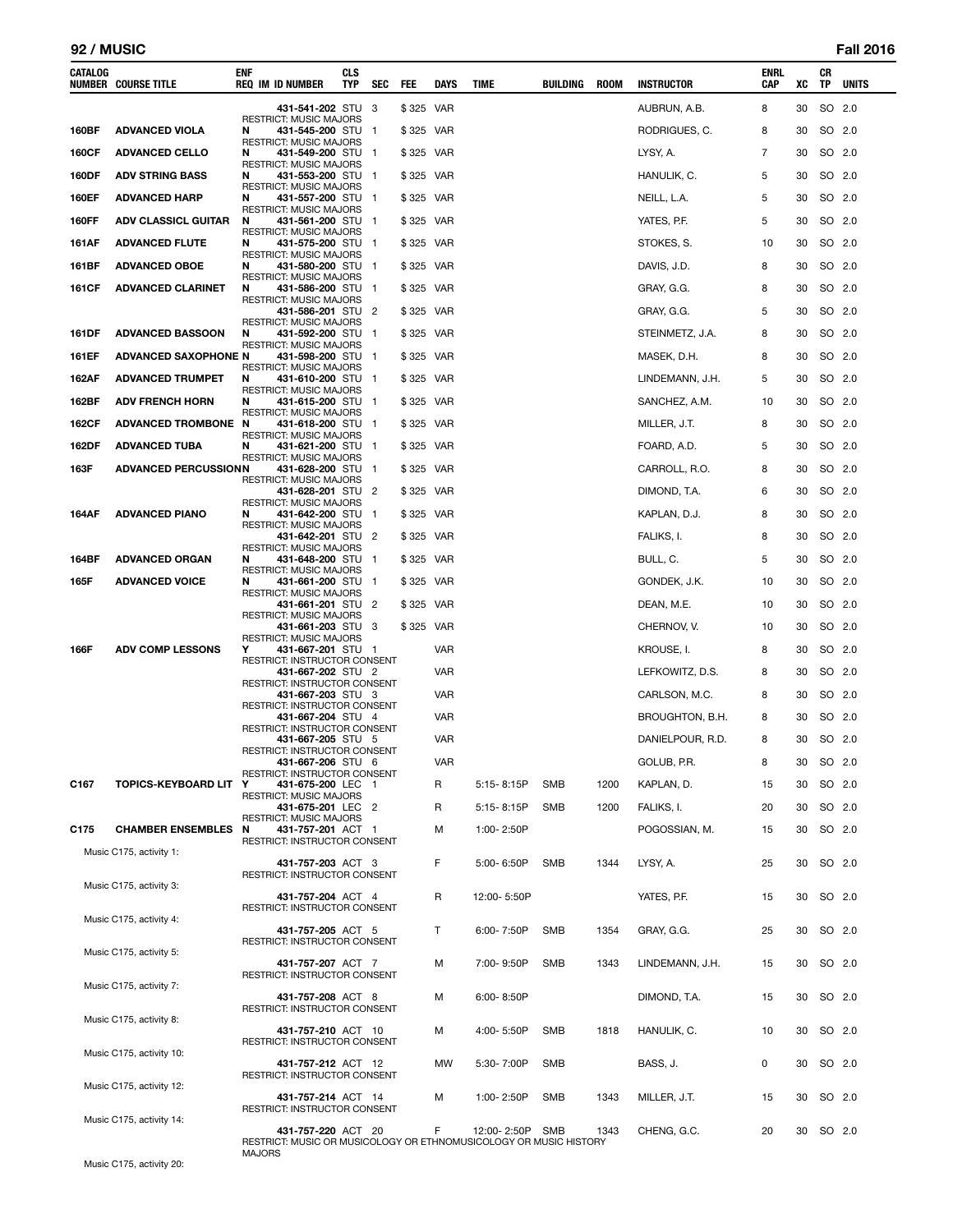| CATALOG          | <b>NUMBER COURSE TITLE</b>                      | ENF    | <b>REQ IM ID NUMBER</b>                                       | CLS<br><b>TYP</b> | <b>SEC</b> | FEE   | DAYS                   | TIME             | BUILDING   | <b>ROOM</b> | <b>INSTRUCTOR</b>                   | ENRL<br>CAP | XC       | CR<br>TP  | <b>UNITS</b>         |
|------------------|-------------------------------------------------|--------|---------------------------------------------------------------|-------------------|------------|-------|------------------------|------------------|------------|-------------|-------------------------------------|-------------|----------|-----------|----------------------|
|                  |                                                 |        | 431-757-221 ACT 21                                            |                   |            |       | W                      | 6:00-7:50P       | <b>SMB</b> | 1200        | POGOSSIAN, M.                       | 25          | 30       |           | SO 2.0               |
| C177             | <b>GLUCK ENSEMBLES</b>                          | N      | <b>RESTRICT: INSTRUCTOR CONSENT</b><br>431-762-200 STU 1      |                   |            |       | <b>VAR</b>             |                  |            |             | LYSY, A.                            | 15          | 30       |           | PN 2.0               |
|                  |                                                 |        | RESTRICT: INSTRUCTOR CONSENT<br>431-762-202 STU 2             |                   |            |       | <b>VAR</b>             |                  |            |             | GRAY, G.G.                          | 15          | 30       |           | PN 2.0               |
|                  |                                                 |        | RESTRICT: INSTRUCTOR CONSENT<br>431-762-203 STU 3             |                   |            |       | R                      | 6:00-7:50P       | SMB        | 1439        | BURRELL, K.E.                       | 10          | 30       |           | PN 2.0               |
|                  |                                                 |        | RESTRICT: INSTRUCTOR CONSENT<br>431-762-204 STU 4             |                   |            |       | <b>VAR</b>             |                  |            |             | LINDEMANN, J.H.                     | 10          | 30       |           | PN 2.0               |
|                  |                                                 |        | RESTRICT: INSTRUCTOR CONSENT<br>431-762-205 STU 5             |                   |            |       | <b>VAR</b>             |                  |            |             | MASEK, D.H.                         | 10          | 30       |           | PN 2.0               |
|                  |                                                 |        | RESTRICT: INSTRUCTOR CONSENT<br>431-762-206 STU 6             |                   |            |       | VAR                    |                  |            |             | HAK, R.R.                           | 10          | 30       |           | PN 2.0               |
|                  |                                                 |        | RESTRICT: INSTRUCTOR CONSENT<br>431-762-207 STU 7             |                   |            |       | <b>VAR</b>             |                  |            |             | FALIKS, I.                          | 5           | 30       |           | PN 2.0               |
| <b>188SA</b>     | <b>INDIV STD FOR USIE</b>                       | Υ      | RESTRICT: INSTRUCTOR CONSENT<br>431-831-201 TUT 1             |                   |            |       | <b>UNSCHED</b>         |                  |            |             | YATES, P.F.                         | 1           | 30       |           | $LG$ 1.0             |
| 197<br>M201      | <b>INDIVIDUAL STUDIES</b><br>REPERTORY&ANALYSIS | N<br>Y | 431-870-201 TUT 1<br>831-007-200 SEM 1                        |                   |            |       | VAR<br>F               | 1:00-4:50P       | SMB        | B648        | LEFKOWITZ, D.S.<br>DANIELPOUR, R.D. | 0<br>10     | 30<br>30 |           | SO 4.0/2.0<br>SU 2.0 |
|                  |                                                 |        | SAME AS: MUSCLG M201<br>RESTRICT: MUSIC GRADUATE STUDENTS     |                   |            |       |                        |                  |            |             |                                     |             |          |           |                      |
| 204              | <b>BIBLIOG-PERFORMERS</b>                       | N      | 831-032-200 LEC 1<br>RESTRICT: MUSIC GRADUATE STUDENTS        |                   |            |       | Т                      | 10:00-12:50P SMB |            |             | JUDKINS, J.                         | 20          | 30       |           | $LG$ 4.0             |
|                  |                                                 |        | 831-032-201 LEC 2<br>RESTRICT: MUSIC GRADUATE STUDENTS        |                   |            |       | w                      | 12:00-2:50P      | SMB        |             | JUDKINS, J.                         | 20          | 30       |           | $LG$ 4.0             |
| 251              | <b>ORCHESTRATION</b>                            | N      | 831-308-200 SEM 1<br>RESTRICT: MUSIC GRADUATE STUDENTS        |                   |            |       | w                      | 3:00-5:50P       | SMB        | B648        | BROUGHTON, B.H.                     | 15          | 30       |           | $LG$ 4.0             |
| 253              | <b>COMPOSITION&amp;THEORY N</b>                 |        | 831-326-200 SEM 1<br>RESTRICT: MUSIC GRADUATE STUDENTS        |                   |            |       | R                      | $3:00 - 5:50P$   | SMB        | B648        | KROUSE, I.                          | 20          | 30       |           | SO 4.0               |
| 254              | <b>PRE-TONAL MUSIC</b>                          | N      | 831-329-200 SEM 1<br>RESTRICT: MUSIC GRADUATE STUDENTS        |                   |            |       | т                      | 3:00-5:50P       | SMB        | B648        | KROUSE, I.                          | 20          | 30       |           | $LG$ 4.0             |
| 261D             | PRB PERFORMNC PRACTN                            |        | 831-378-200 SEM 1<br><b>RESTRICT: MUSIC GRADUATE STUDENTS</b> |                   |            |       | м                      | 10:00-12:50P SMB |            | B648        | HO, J.H.                            | 20          | 30       |           | $LG$ 4.0             |
| 266              | <b>GRAD COMP LESSONS</b>                        | N      | 831-408-201 STU 1<br>RESTRICT: INSTRUCTOR CONSENT             |                   |            |       | <b>VAR</b>             |                  |            |             | KROUSE, I.                          | 6           | 30       |           | SO 4.0               |
|                  |                                                 |        | 831-408-202 STU 2<br>RESTRICT: INSTRUCTOR CONSENT             |                   |            |       | <b>VAR</b>             |                  |            |             | LEFKOWITZ, D.S.                     | 6           | 30       |           | SO 4.0               |
|                  |                                                 |        | 831-408-203 STU 3<br>RESTRICT: INSTRUCTOR CONSENT             |                   |            |       | VAR                    |                  |            |             | CARLSON, M.C.                       | 6           | 30       |           | SO 4.0               |
|                  |                                                 |        | 831-408-204 STU 4<br><b>RESTRICT: INSTRUCTOR CONSENT</b>      |                   |            |       | <b>VAR</b>             |                  |            |             | BROUGHTON, B.H.                     | 8           | 30       |           | SO 4.0               |
|                  |                                                 |        | 831-408-205 STU 5                                             |                   |            |       | <b>VAR</b>             |                  |            |             | DANIELPOUR, R.D.                    | 8           | 30       |           | SO 4.0               |
|                  |                                                 |        | RESTRICT: INSTRUCTOR CONSENT<br>831-408-206 STU 6             |                   |            |       | VAR                    |                  |            |             | GOLUB, P.R.                         | 8           | 30       |           | SO 4.0               |
| C <sub>267</sub> | <b>TOPICS-KEYBOARD LIT</b>                      | Y      | RESTRICT: INSTRUCTOR CONSENT<br>831-412-200 LEC               |                   | - 1        |       | R                      | $5:15 - 8:15P$   | <b>SMB</b> | 1200        | KAPLAN, D.J.                        | 10          | 30       |           | SO 2.0               |
|                  |                                                 |        | RESTRICT: MUSIC MAJORS<br>831-412-201 LEC 2                   |                   |            |       | R                      | 5:15-8:15P       | <b>SMB</b> | 1200        | FALIKS, I.                          | 10          | 30       |           | SO 2.0               |
| 460A             | <b>VIOLIN</b>                                   | N      | RESTRICT: MUSIC MAJORS<br>831-644-200 STU 1                   |                   |            | \$325 | VAR                    |                  |            |             | POGOSSIAN, M.                       | 10          | 30       |           | $LG$ 6.0             |
|                  |                                                 |        | <b>RESTRICT: MUSIC GRADUATE STUDENTS</b><br>831-644-201 STU 2 |                   |            |       | \$325 VAR              |                  |            |             | AN, J.Y.                            | 10          | 30       |           | $LG$ 6.0             |
|                  |                                                 |        | RESTRICT: MUSIC GRADUATE STUDENTS<br>831-644-202 STU 3        |                   |            |       | \$325 VAR              |                  |            |             | AUBRUN, A.B.                        | 10          | 30       |           | LG 6.0               |
| 460B             | VIOLA                                           | N      | RESTRICT: MUSIC GRADUATE STUDENTS<br>831-645-200 STU 1        |                   |            | \$325 | VAR                    |                  |            |             | RODRIGUES, C.                       | 6           | 30       |           | $LG$ 6.0             |
| 460C             | CELLO                                           | N      | <b>RESTRICT: MUSIC GRADUATE STUDENTS</b><br>831-646-200 STU 1 |                   |            |       | \$325 VAR              |                  |            |             | LYSY, A.                            | 5           |          | 30 LG 6.0 |                      |
| 460D             | <b>STRING BASS</b>                              | N      | RESTRICT: MUSIC GRADUATE STUDENTS<br>831-647-200 STU 1        |                   |            |       | \$325 VAR              |                  |            |             | HANULIK, C.                         | 3           | 30       |           | $LG$ 6.0             |
| 460E             | <b>HARP</b>                                     | N      | RESTRICT: MUSIC GRADUATE STUDENTS<br>831-648-200 STU 1        |                   |            |       | \$325 VAR              |                  |            |             | NEILL, L.A.                         | 3           | 30       |           | $LG$ 6.0             |
| 460F             | <b>CLASSICAL GUITAR</b>                         | N      | RESTRICT: MUSIC GRADUATE STUDENTS<br>831-649-200 STU 1        |                   |            |       | \$325 VAR              |                  |            |             | YATES, P.F.                         | 7           | 30       |           | LG 6.0               |
| 461A             | <b>FLUTE</b>                                    | N      | RESTRICT: MUSIC GRADUATE STUDENTS<br>831-664-200 STU 1        |                   |            | \$325 | VAR                    |                  |            |             | STOKES, S.                          | 5           | 30       |           | $LG$ 6.0             |
| 461B             | <b>OBOE</b>                                     | N      | RESTRICT: MUSIC GRADUATE STUDENTS<br>831-665-200 STU 1        |                   |            |       | \$325 VAR              |                  |            |             | DAVIS, J.D.                         | 5           | 30       | LG 6.0    |                      |
| 461C             | <b>CLARINET</b>                                 | N      | RESTRICT: MUSIC GRADUATE STUDENTS<br>831-666-200 STU 1        |                   |            | \$325 | VAR                    |                  |            |             | GRAY, G.G.                          | 5           | 30       |           | $LG$ 6.0             |
| 461D             | <b>BASSOON</b>                                  | N      | RESTRICT: MUSIC GRADUATE STUDENTS<br>831-667-200 STU 1        |                   |            |       | \$325 VAR              |                  |            |             | STEINMETZ, J.A.                     | 5           | 30       |           | LG 6.0               |
| 461E             | <b>SAXOPHONE</b>                                | N      | RESTRICT: MUSIC GRADUATE STUDENTS<br>831-668-200 STU 1        |                   |            | \$325 | VAR                    |                  |            |             | MASEK, D.H.                         | 5           | 30       |           | LG 6.0               |
| 462A             | <b>TRUMPET</b>                                  | N      | RESTRICT: MUSIC GRADUATE STUDENTS<br>831-684-200 STU 1        |                   |            |       | \$325 VAR              |                  |            |             | LINDEMANN, J.H.                     | 10          | 30       |           | LG 6.0               |
| 462B             | <b>FRENCH HORN</b>                              | N      | RESTRICT: MUSIC GRADUATE STUDENTS<br>831-685-200 STU 1        |                   |            |       | \$325 VAR              |                  |            |             | SANCHEZ, A.M.                       | 5           | 30       |           | $LG$ 6.0             |
| 462C             | <b>TROMBONE</b>                                 | N      | RESTRICT: MUSIC GRADUATE STUDENTS<br>831-687-200 STU 1        |                   |            | \$325 | VAR                    |                  |            |             | MILLER, J.T.                        | 5           | 30       |           | LG 6.0               |
| 462D             | <b>TUBA</b>                                     | N      | RESTRICT: MUSIC GRADUATE STUDENTS<br>831-688-200 STU 1        |                   |            |       | \$325 VAR              |                  |            |             | FOARD, A.D.                         | 3           | 30       |           | LG 6.0               |
| 463              | <b>PERCUSSION</b>                               | N      | RESTRICT: MUSIC GRADUATE STUDENTS<br>831-702-200 STU 1        |                   |            | \$325 | VAR                    |                  |            |             | CARROLL, R.O.                       | 5           | 30       |           | $LG$ 6.0             |
|                  |                                                 |        | RESTRICT: MUSIC GRADUATE STUDENTS<br>831-702-201 STU 2        |                   |            |       | \$325 VAR              |                  |            |             | DIMOND, T.A.                        | 5           | 30       |           | $LG$ 6.0             |
| 464A             | <b>PIANO</b>                                    | N      | 831-719-200 STU 1<br>RESTRICT: MUSIC GRADUATE STUDENTS        |                   |            |       | \$325 VAR              |                  |            |             | KAPLAN, D.J.                        | 5           | 30       |           | LG 6.0               |
|                  |                                                 | N      | 831-719-202 STU 3<br>831-736-200 STU 1                        |                   |            |       | \$325 VAR<br>\$325 VAR |                  |            |             | FALIKS, I.                          | 6<br>5      | 30<br>30 |           | $LG$ 6.0             |
| 464B             | <b>ORGAN</b>                                    |        | RESTRICT: MUSIC GRADUATE STUDENTS                             |                   |            |       |                        |                  |            |             | BULL, C.                            |             |          |           | LG 6.0               |
| 465              | <b>VOICE</b>                                    | N      | 831-770-200 STU 1<br>RESTRICT: MUSIC GRADUATE STUDENTS        |                   |            |       | \$325 VAR              |                  |            |             | GONDEK, J.K.                        | 15          | 30       |           | $LG$ 6.0             |
|                  |                                                 |        | 831-770-201 STU 2<br>RESTRICT: MUSIC GRADUATE STUDENTS        |                   |            |       | \$325 VAR              |                  |            |             | DEAN, M.E.                          | 6           |          |           | 30 LG 6.0            |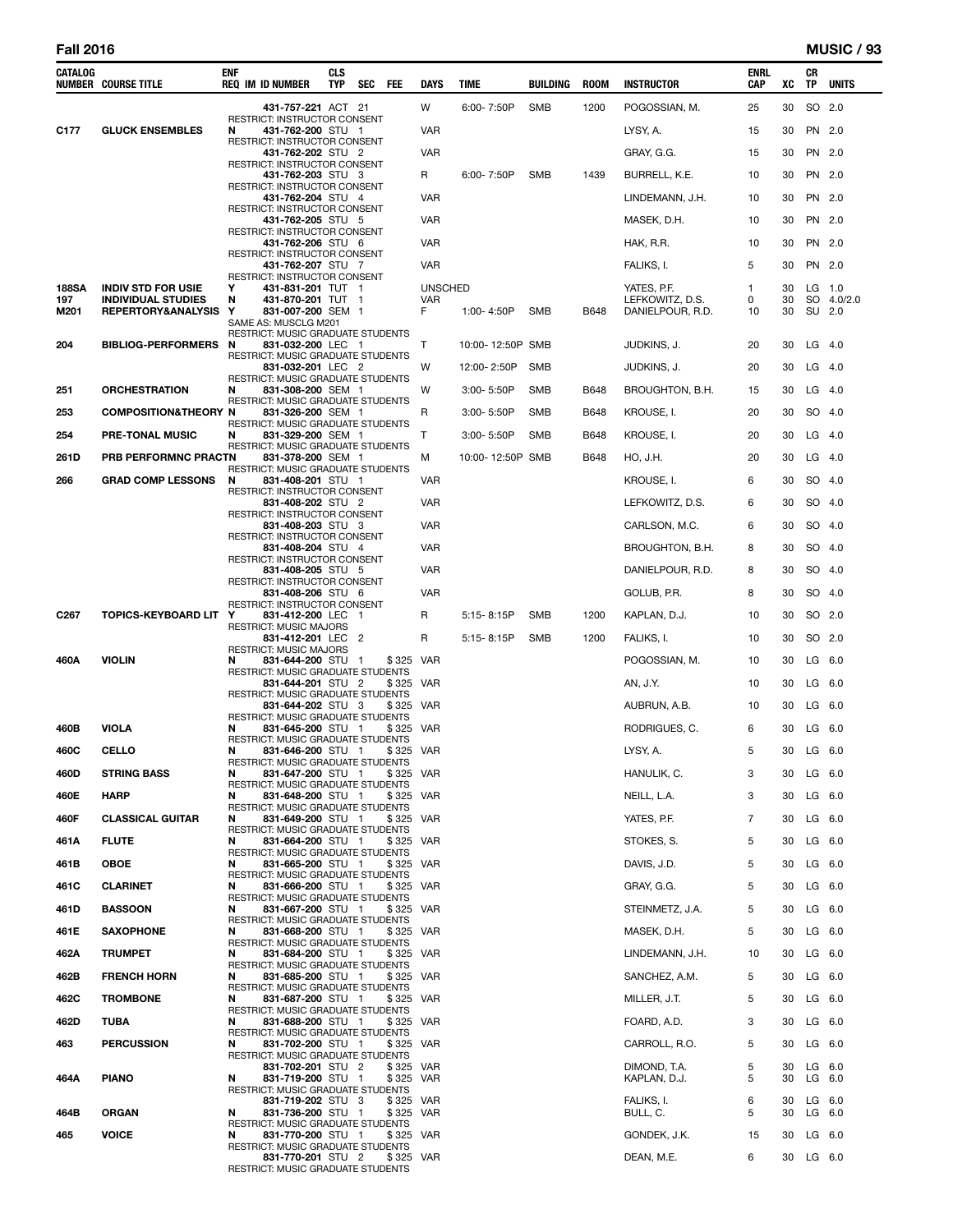## 94 / MUSIC INDUSTRY Fall 2016

| CATALOG | <b>NUMBER COURSE TITLE</b>                                    | ENF | <b>REQ IM ID NUMBER</b>                  | CLS<br><b>TYP</b>                      |   | <b>SEC</b> | FEE   | <b>DAYS</b>              | <b>TIME</b> |                    | <b>BUILDING</b>                                                   | <b>ROOM</b> | <b>INSTRUCTOR</b>         | ENRL<br><b>CAP</b> | XC       | CR<br>TP     | <b>UNITS</b>     |
|---------|---------------------------------------------------------------|-----|------------------------------------------|----------------------------------------|---|------------|-------|--------------------------|-------------|--------------------|-------------------------------------------------------------------|-------------|---------------------------|--------------------|----------|--------------|------------------|
|         |                                                               |     |                                          | 831-770-202 STU 3                      |   |            | \$325 | VAR                      |             |                    |                                                                   |             | CHERNOV, V.               | 8                  | 30       |              | LG 6.0           |
| 466     | <b>JAZZ</b>                                                   | N   | <b>RESTRICT: MUSIC GRADUATE STUDENTS</b> | 831-732-200 STU 1                      |   |            |       | <b>VAR</b>               |             |                    |                                                                   |             | SHORTER, W.               | 6                  | 30       | LG           | 6.0              |
| 470     | <b>OPERA STUDIO-GRADS</b>                                     | N   | RESTRICT: MUSIC GRADUATE STUDENTS        | 831-780-200 LAB 1                      |   |            |       | т                        |             | 3:00-5:50P         | <b>SMB</b>                                                        | 1200        | KAZARAS, P.D.             | 20                 | 30       |              | SO 4.0           |
| 472     | <b>MASTER CLASS-OPERA N</b>                                   |     | RESTRICT: MUSIC GRADUATE STUDENTS        | 831-782-200 STU 1                      |   |            |       | TR                       |             | 11:00-12:50P OSTIN |                                                                   | 110A        | KAZARAS, P.D.             | 15                 | 30       |              | SO 6.0           |
| 475     | <b>MSTR CLASS-CONDCTNGN</b>                                   |     | RESTRICT: MUSIC GRADUATE STUDENTS        | 831-787-203 STU 1                      |   |            |       | VAR                      |             |                    |                                                                   |             | CROSS, T.J.               | 5                  | 30       |              | SO 6.0           |
|         |                                                               |     | RESTRICT: MUSIC GRADUATE STUDENTS        | 831-787-201 STU 2                      |   |            |       | <b>VAR</b>               |             |                    |                                                                   |             | BASS, J.K.                | 3                  | 30       |              | SO 6.0           |
|         |                                                               |     | RESTRICT: MUSIC GRADUATE STUDENTS        | 831-787-202 STU 3                      |   |            |       | <b>VAR</b>               |             |                    |                                                                   |             | STULBERG, N.H.            | 6                  | 30       |              | SO 6.0           |
| C477    | <b>GLUCK ENSEMBLES</b>                                        | N   | RESTRICT: INSTRUCTOR CONSENT             | 831-831-200 STU 1                      |   |            |       | VAR                      |             |                    |                                                                   |             | LYSY, A.                  | 10                 | 30       |              | SU 2.0           |
|         |                                                               |     | RESTRICT: INSTRUCTOR CONSENT             | 831-831-201 STU 2                      |   |            |       | <b>VAR</b>               |             |                    |                                                                   |             | GRAY, G.G.                | 10                 | 30       |              | SU 2.0           |
|         |                                                               |     |                                          | 831-831-202 STU 3                      |   |            |       | R                        |             | 6:00-7:50P         | <b>SMB</b>                                                        | 1439        | BURRELL, K.E.             | 10                 | 30       |              | SU 2.0           |
|         |                                                               |     | RESTRICT: INSTRUCTOR CONSENT             | 831-831-203 STU 4                      |   |            |       | <b>VAR</b>               |             |                    |                                                                   |             | LINDEMANN, J.H.           | 10                 | 30       |              | SU 2.0           |
|         |                                                               |     | RESTRICT: INSTRUCTOR CONSENT             | 831-831-204 STU 5                      |   |            |       | <b>VAR</b>               |             |                    |                                                                   |             | MASEK, D.H.               | 10                 | 30       |              | SU 2.0           |
|         |                                                               |     | RESTRICT: INSTRUCTOR CONSENT             | 831-831-205 STU 6                      |   |            |       | <b>VAR</b>               |             |                    |                                                                   |             | HAK, R.R.                 | 10                 | 30       |              | SU 2.0           |
|         |                                                               |     | RESTRICT: INSTRUCTOR CONSENT             | 831-831-206 STU 7                      |   |            |       | <b>VAR</b>               |             |                    |                                                                   |             | FALIKS, I.                | 10                 | 30       |              | SU 2.0           |
| C480    | <b>UCLA CHORALE</b>                                           | N   | <b>RESTRICT: INSTRUCTOR CONSENT</b>      | 831-790-200 ACT 1                      |   |            |       | М                        |             | 3:00-4:50P         | <b>SMB</b>                                                        | 1325        | BASS, J.K.                | 30                 | 30       |              | $LG$ 2.0         |
| C481    | <b>SYMPHONY ORCHESTRA N</b>                                   |     | RESTRICT: INSTRUCTOR CONSENT             | 831-791-200 ACT 1                      |   |            |       | TR                       |             | 3:00-5:50P         | <b>SMB</b>                                                        | 1343        | STULBERG, N.H.            | 30                 | 30       |              | $LG$ 2.0         |
|         |                                                               |     | RESTRICT: MUSIC GRADUATE STUDENTS        | 831-791-201 ACT 2                      |   |            |       | W                        |             | 7:00-9:50P         | <b>SMB</b>                                                        | 1343        | STULBERG, N.H.            | 30                 | 30       |              | $LG$ 2.0         |
| C482    | <b>WIND ENSEMBLE</b>                                          | N   | RESTRICT: MUSIC GRADUATE STUDENTS        | 831-792-200 ACT 1                      |   |            |       | м                        |             | 3:00-5:50P         | <b>SMB</b>                                                        | 1345        | CROSS, T.J.               | 20                 | 30       |              | $LG$ 2.0         |
| C484    | <b>PIANO&amp;KEYBRD ACCOMPN</b>                               |     | RESTRICT: MUSIC GRADUATE STUDENTS        | 831-793-200 ACT 1                      |   |            |       | M                        |             | 5:00-6:50P         | <b>SMB</b>                                                        |             | LENT, J.D.                | 5                  | 30       |              | $LG$ 2.0         |
| C485    | <b>CHAMBER ENSEMBLES N</b>                                    |     |                                          | 831-794-201 ACT 1                      |   |            |       | M                        |             | 1:00-2:50P         |                                                                   |             | POGOSSIAN, M.             | 15                 | 30       |              | LG 2.0           |
|         | Music C485, activity 1:                                       |     | RESTRICT: MUSIC GRADUATE STUDENTS        | 831-794-202 ACT 2                      |   |            |       | <b>VAR</b>               |             |                    |                                                                   |             | RODRIGUES, C.             | 15                 | 30       |              | $LG$ 2.0         |
|         |                                                               |     | RESTRICT: MUSIC GRADUATE STUDENTS        |                                        |   |            |       |                          |             |                    |                                                                   |             |                           |                    |          |              |                  |
|         | Music C485, activity 2:                                       |     |                                          | 831-794-203 ACT 3                      |   |            |       | F                        |             | 5:00-6:50P         | <b>SMB</b>                                                        | 1344        | LYSY, A.                  | 15                 | 30       |              | $LG$ 2.0         |
|         | Music C485, activity 3:                                       |     | <b>RESTRICT: MUSIC GRADUATE STUDENTS</b> |                                        |   |            |       |                          |             |                    |                                                                   |             |                           |                    |          |              |                  |
|         |                                                               |     | RESTRICT: MUSIC GRADUATE STUDENTS        | 831-794-204 ACT 4                      |   |            |       | R                        |             | 12:00-5:50P        |                                                                   |             | YATES, P.F.               | 15                 | 30       |              | $LG$ 2.0         |
|         | Music C485, activity 4:                                       |     |                                          | 831-794-205 ACT 5                      |   |            |       | т                        |             | 6:00-7:50P         | <b>SMB</b>                                                        | 1354        | GRAY, G.G.                | 15                 | 30       |              | $LG$ 2.0         |
|         | Music C485, activity 5:                                       |     | RESTRICT: MUSIC GRADUATE STUDENTS        |                                        |   |            |       |                          |             |                    |                                                                   |             |                           |                    |          |              |                  |
|         |                                                               |     | RESTRICT: MUSIC GRADUATE STUDENTS        | 831-794-206 ACT 6                      |   |            |       | <b>VAR</b>               |             |                    |                                                                   |             | GRAY, G.G.                | 15                 | 30       |              | LG 2.0           |
|         | Music C485, activity 6:                                       |     |                                          | 831-794-207 ACT 7                      |   |            |       | M                        |             | 7:00-9:50P         | <b>SMB</b>                                                        | 1343        | LINDEMANN, J.H.           | 15                 | 30       |              | $LG$ 2.0         |
|         | Music C485, activity 7:                                       |     | RESTRICT: MUSIC GRADUATE STUDENTS        |                                        |   |            |       |                          |             |                    |                                                                   |             |                           |                    |          |              |                  |
|         |                                                               |     | RESTRICT: MUSIC GRADUATE STUDENTS        | 831-794-208 ACT 8                      |   |            |       | M                        |             | 6:00-8:50P         |                                                                   |             | DIMOND, T.A.              | 15                 | 30       | $LG$ 2.0     |                  |
|         | Music C485, activity 8:                                       |     |                                          | 831-794-212 ACT 12                     |   |            |       | MW                       |             | 5:15-7:00P         | <b>SMB</b>                                                        |             | BASS, J.K.                | 30                 | 30       |              | LG 2.0           |
|         |                                                               |     | RESTRICT: INSTRUCTOR CONSENT             | 831-794-214 ACT 14                     |   |            |       | м                        |             | 1:00-2:50P         | <b>SMB</b>                                                        | 1343        | MILLER, J.T.              | 15                 | 30       |              | LG 2.0           |
|         | Music C485, activity 14:                                      |     | RESTRICT: MUSIC GRADUATE STUDENTS        |                                        |   |            |       |                          |             |                    |                                                                   |             |                           |                    |          |              |                  |
|         |                                                               |     | RESTRICT: MUSIC GRADUATE STUDENTS        | 831-794-215 ACT 15                     |   |            |       | VAR                      |             |                    |                                                                   |             | LINDEMANN, J.H.           | 5                  | 30       |              | $LG$ 2.0         |
|         | Music C485, activity 15:                                      |     |                                          | 831-794-220 ACT 20                     |   |            |       | F                        |             | 12:00-2:50P SMB    |                                                                   | 1343        | CHENG, G.C.               | 10                 | 30       | $LG$ 2.0     |                  |
|         |                                                               |     | <b>GRADUATE STUDENTS</b>                 |                                        |   |            |       |                          |             |                    | RESTRICT: MUSIC OR MUSICOLOGY OR ETHNOMUSICOLOGY OR MUSIC HISTORY |             |                           |                    |          |              |                  |
|         |                                                               |     | RESTRICT: MUSIC GRADUATE STUDENTS        | 831-794-221 ACT 21                     |   |            |       | W                        |             | 6:00-7:50P         | <b>SMB</b>                                                        | 1200        | POGOSSIAN, M.             | 10                 | 30       |              | $LG$ 2.0         |
| 486     | <b>JAZZ ENSEMBLE</b>                                          | N   | RESTRICT: MUSIC GRADUATE STUDENTS        | 831-772-200 STU 1                      |   |            |       | <b>VAR</b>               |             |                    |                                                                   |             | SHORTER, W.               | 6                  | 30       | $LG$ 2.0     |                  |
| 495     | <b>INTRO PRACTICUM</b>                                        | N   | <b>RESTRICT: MUSIC GRADUATE STUDENTS</b> | 831-800-200 SEM 1                      |   |            |       | R                        |             | 1:00-2:50P         | <b>SMB</b>                                                        | 1325        | LEFKOWITZ, D.S.           | 28                 | 30       |              | SU 2.0           |
|         |                                                               |     |                                          |                                        |   |            |       |                          |             |                    |                                                                   |             |                           |                    |          |              |                  |
| 101     | <b>MUSIC INDUSTRY</b><br><b>MUSIC INDS&amp;TECH&amp;SCI N</b> |     |                                          | 434-306-200 SEM 1                      |   |            |       | T                        |             | 3:00-5:50P         | <b>SMB</b>                                                        | 1354        | DERRICO, M.A.             | 15                 | 30       |              | $LG$ 4.0         |
| 102     | <b>INTERNT MRKTG&amp;BRNDGN</b>                               |     | RESTRICT: MUSIC INDUSTRY MINORS          | 434-312-200 SEM 1                      |   |            |       | MW                       |             | 1:00-2:50P         | <b>SMB</b>                                                        | 1344        | JOHNSON, G.L.             | 25                 | 06       |              | $LG$ 4.0         |
| 104A    | <b>MUSIC AND LAW</b>                                          | N   |                                          | 434-325-200 SEM 1                      |   |            |       | F                        |             | 3:00-5:50P         | <b>SMB</b>                                                        | 1440        | FRANZEN, D.E.             | 35                 | 30       |              | $LG$ 4.0         |
| 111     | <b>STUDIO MUSICIANSHIP</b>                                    | N   | RESTRICT: INSTRUCTOR CONSENT             | 434-366-200 STU 1                      |   |            |       | T                        |             | 11:00-2:50P        | <b>OSTIN</b>                                                      | 165         | SHAPIRO, M.A.             | 25                 | 30       |              | SO 4.0           |
| 112     | <b>CMPRHNSV SONGWRITNGN</b>                                   |     | RESTRICT: INSTRUCTOR CONSENT             | 434-372-200 SEM 1                      |   |            |       | TR                       |             | 11:00-12:50P SMB   |                                                                   | 1343        | ELLIOTT, A.               | 20                 | 30       |              | $LG$ 4.0         |
| 195     | <b>COMMUNITY INTERNSHPN</b>                                   |     |                                          | 434-870-201 TUT 1<br>434-870-202 TUT 2 |   |            |       | <b>VAR</b><br><b>VAR</b> |             |                    |                                                                   |             | LEAF, D.<br>FINK, R.W.    | 0<br>0             | 30<br>30 |              | PN 4.0<br>PN 4.0 |
|         |                                                               |     |                                          | 434-870-203 TUT<br>434-870-204 TUT 4   | 3 |            |       | <b>VAR</b><br><b>VAR</b> |             |                    |                                                                   |             | KEYES, C.L.<br>LEAF, D.A. | 0<br>0             | 30<br>30 | PN<br>PN 4.0 | 4.0              |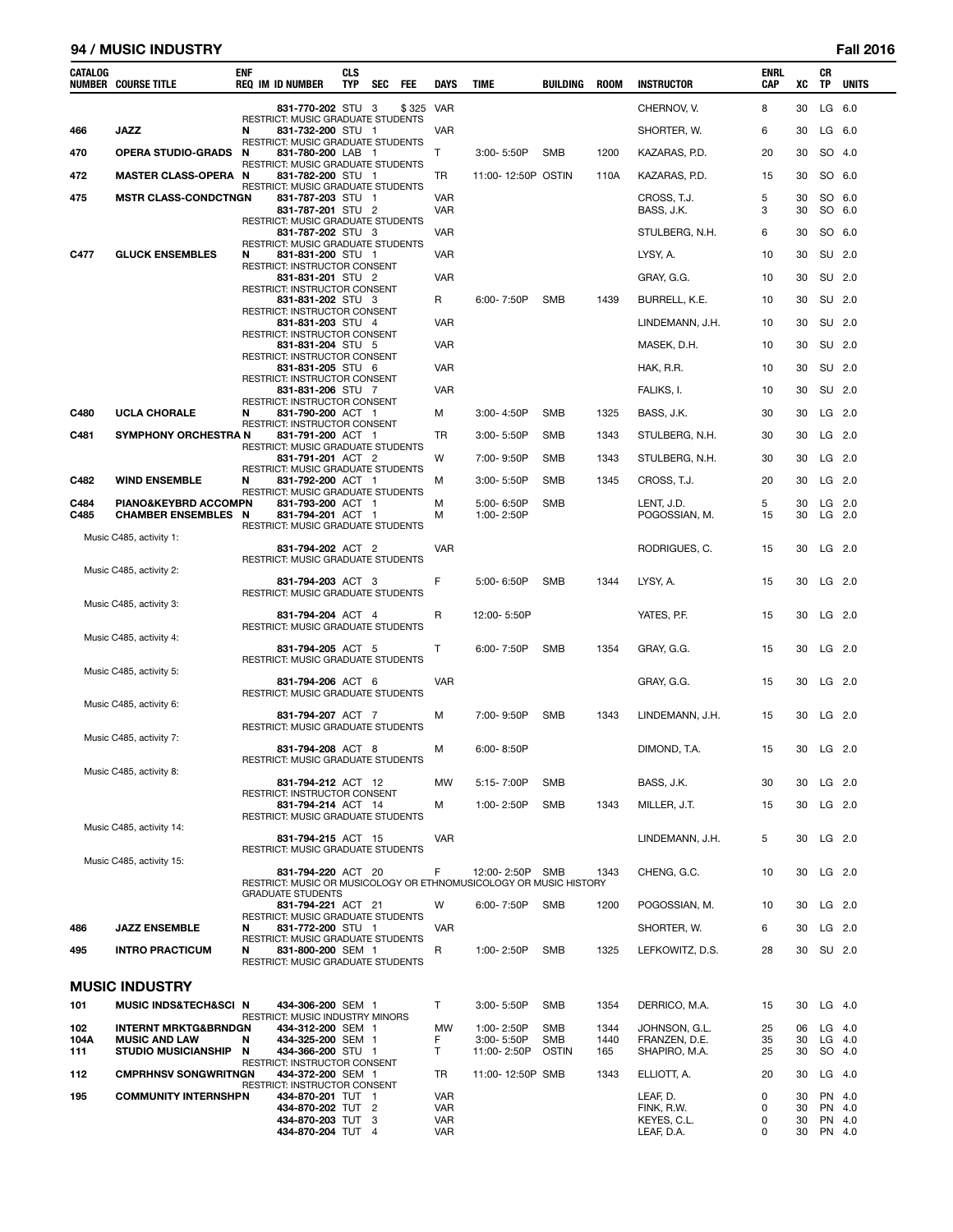| <b>TP</b><br><b>UNITS</b><br>XC<br>TIME<br>CAP<br><b>COURSE TITLI</b><br><b>REO</b><br><b>DAYS</b><br>FEE<br><b>BUILDING</b><br>INSTRUCTOR<br><b>SEC</b><br>ROOM<br>TYP<br><b>ID NUMBER</b><br><b>NUMBER</b><br>IM | ENI<br><b>CATALOG</b><br>enri<br><b>CD</b><br>CH C<br>υn<br>uli |
|--------------------------------------------------------------------------------------------------------------------------------------------------------------------------------------------------------------------|-----------------------------------------------------------------|
|--------------------------------------------------------------------------------------------------------------------------------------------------------------------------------------------------------------------|-----------------------------------------------------------------|

# MUSICOLOGY

### Music History

All entering Music History majors must take the Music Theory Placement Examination to be given at each UCLA New Student Orientation session and Monday, September 19, 2016, at 10 a.m. in 1344 Schoenberg Music Building.

For Music History 5, some seats are held for entering students who enroll through New Student Orientation. Any student may enroll beginning September 13, 2016, space permitting, and continuing<br>students historically have be

| 5                    | stadents instancially have been able to emon.<br><b>HIST-ROCK AND ROLL</b>                                                                                                                                                                           | - N<br>-----------<br>433-015-201 DIS<br>433-015-202 DIS<br>433-015-203 DIS<br>433-015-204 DIS<br>433-015-205 DIS<br>433-015-206 DIS<br>433-015-207 DIS<br>433-015-208 DIS<br>433-015-209 DIS    | LEC              | - 1<br>1A<br>1B<br>1C<br>1D<br>1E<br>1F<br>1G<br>1H<br>-11 | MW<br>W<br>W<br>W<br>W<br>R<br>R<br>R<br>R<br>F | 11:00-12:50P SMB<br>1:00-1:50P<br>2:00-2:50P<br>3:00-3:50P<br>4:00-4:50P<br>11:00-11:50A SMB<br>12:00-12:50P SMB<br>1:00-1:50P<br>2:00-2:50P<br>1:00-1:50P | <b>SMB</b><br><b>SMB</b><br><b>SMB</b><br><b>SMB</b><br><b>SMB</b><br><b>SMB</b><br><b>SMB</b> | 1100<br>1440<br>1440<br>1439<br>1439<br>1439<br>1439<br>1440<br>1440<br>1439 | REPLOGLE, H.D.<br>KANNAN, P.<br>KANNAN, P.<br>KILMAN, S.M.<br>KILMAN, S.M.<br>RAKONJAC, D.<br>RAKONJAC, D.<br>RIGGS, J.T.<br>RIGGS, J.T.<br>ROBERTSON, S. | 350<br>25<br>25<br>25<br>25<br>25<br>25<br>25<br>25<br>25 | 04                               | LG                                                                 | 5.0<br>0.0<br>0.0<br>0.0<br>0.0<br>0.0<br>0.0<br>0.0<br>0.0<br>0.0 |
|----------------------|------------------------------------------------------------------------------------------------------------------------------------------------------------------------------------------------------------------------------------------------------|--------------------------------------------------------------------------------------------------------------------------------------------------------------------------------------------------|------------------|------------------------------------------------------------|-------------------------------------------------|------------------------------------------------------------------------------------------------------------------------------------------------------------|------------------------------------------------------------------------------------------------|------------------------------------------------------------------------------|-----------------------------------------------------------------------------------------------------------------------------------------------------------|-----------------------------------------------------------|----------------------------------|--------------------------------------------------------------------|--------------------------------------------------------------------|
| M6A                  | <b>INTRO-MUSICIANSHIP</b>                                                                                                                                                                                                                            | 433-015-210 DIS<br>433-015-211 DIS<br>433-015-212 DIS<br>433-015-213 DIS<br>433-015-214 DIS<br>433-018-201 LAB 1<br>N<br>SAME AS: ETHNMUS M6A, MUSC M6A                                          |                  | 1J<br>1K<br>1L<br>1M<br>1N                                 | F<br>F<br>F<br>F<br>F<br>M                      | 2:00-2:50P<br>3:00-3:50P<br>4:00-4:50P<br>3:00-3:50P<br>4:00-4:50P<br>9:00-9:50A                                                                           | <b>SMB</b><br><b>SMB</b><br><b>SMB</b><br><b>SMB</b><br><b>SMB</b><br><b>SMB</b>               | 1439<br>1439<br>1439<br>1420<br>1420<br>1535                                 | ROBERTSON, S.<br>SPRENGEL, D.E.<br>SPRENGEL, D.E.<br>OCHSNER, M.D.<br>OCHSNER, M.D.<br>CARLSON, M.C.                                                      | 25<br>25<br>25<br>25<br>25<br>10                          | 02                               | $LG$ 2.0                                                           | 0.0<br>0.0<br>0.0<br>0.0<br>0.0                                    |
|                      |                                                                                                                                                                                                                                                      | 433-018-202 LAB<br>433-018-203 LAB<br>433-018-204 LAB<br>433-018-205 LAB<br>433-018-206 LAB<br>433-018-207 LAB 7                                                                                 |                  | - 2<br>- 3<br>- 4<br>5<br>6                                | M<br>M<br>M<br>M<br>М<br>TR                     | 9:00-10:50A SMB<br>10:00-10:50A SMB<br>10:00-11:50A SMB<br>11:00-11:50A SMB<br>11:00-11:50A SMB<br>11:00-12:50P SMB                                        |                                                                                                | 1343<br>1535<br>1439<br>1343<br>1345<br>1344                                 | CARLSON, M.C.<br>CARLSON, M.C.<br>CARLSON, M.C.<br>SZABO, S.D.<br>CARLSON, M.C.<br>CARLSON, M.C.                                                          | 10<br>10<br>10<br>10<br>10<br>4                           | 02<br>03<br>03<br>04<br>04<br>13 | LG 2.0<br>$LG$ 2.0<br>$LG$ 2.0<br>$LG$ 2.0<br>$LG$ 2.0<br>$LG$ 2.0 |                                                                    |
| 19                   | FIAT LUX FRSHMN SEM N                                                                                                                                                                                                                                | 433-057-200 SEM 1<br>RESTRICT: UNDERGRADUATE STUDENTS ONLY                                                                                                                                       |                  |                                                            | R                                               | 11:00-11:50A SMB                                                                                                                                           |                                                                                                | 2449                                                                         | MORRIS, M.B.                                                                                                                                              | 0                                                         | 30                               | PN 1.0                                                             |                                                                    |
|                      | Music History 19, seminar 1: Sound and Design in Miyazaki's Anime Films                                                                                                                                                                              |                                                                                                                                                                                                  |                  |                                                            |                                                 |                                                                                                                                                            |                                                                                                |                                                                              |                                                                                                                                                           |                                                           |                                  |                                                                    |                                                                    |
|                      | For Music History 62, some seats are held for entering students who enroll through New Student Orientation. Any student may enroll beginning September 13, 2016, space permitting, and continuing<br>students historically have been able to enroll. |                                                                                                                                                                                                  |                  |                                                            |                                                 |                                                                                                                                                            |                                                                                                |                                                                              |                                                                                                                                                           |                                                           |                                  |                                                                    |                                                                    |
| 62                   | <b>MOZART</b>                                                                                                                                                                                                                                        | N<br>----------<br>433-186-201 DIS                                                                                                                                                               | LEC 1            | 1A                                                         | MW<br>W                                         | 11:00-12:50P SMB<br>4:00-4:50P                                                                                                                             | <b>SMB</b>                                                                                     | 1200<br>1420                                                                 | GRABARCHUK, A.<br>BONCZYK, P.D.                                                                                                                           | 100<br>25                                                 | 04                               | SO 5.0                                                             | 0.0                                                                |
|                      |                                                                                                                                                                                                                                                      | 433-186-202 DIS                                                                                                                                                                                  |                  | 1B                                                         | W                                               | 5:00-5:50P                                                                                                                                                 | <b>SMB</b>                                                                                     | 1420                                                                         | BONCZYK, P.D.                                                                                                                                             | 25                                                        |                                  |                                                                    | 0.0                                                                |
|                      |                                                                                                                                                                                                                                                      | 433-186-203 DIS<br>433-186-204 DIS                                                                                                                                                               |                  | 1C<br>1D                                                   | F<br>F                                          | 11:00-11:50A SMB<br>12:00-12:50P SMB                                                                                                                       |                                                                                                | 1420<br>1420                                                                 | ROSTOSKY, A.C.<br>ROSTOSKY, A.C.                                                                                                                          | 25<br>25                                                  |                                  |                                                                    | 0.0<br>0.0                                                         |
|                      | For Music History M67, some seats are held for entering students who enroll through New Student Orientation. Any student may enroll beginning September 13, 2016, space permitting, and con-                                                         |                                                                                                                                                                                                  |                  |                                                            |                                                 |                                                                                                                                                            |                                                                                                |                                                                              |                                                                                                                                                           |                                                           |                                  |                                                                    |                                                                    |
| M67                  | tinuing students historically have been able to enroll.<br><b>JEWISH&amp;ISRAELI MUSC N</b>                                                                                                                                                          | -----------                                                                                                                                                                                      | LEC <sub>1</sub> |                                                            | TR                                              | 11:00-12:50P SMB                                                                                                                                           |                                                                                                | 1200                                                                         | KLIGMAN, M.L.                                                                                                                                             | 25                                                        |                                  | 30 SO 5.0                                                          |                                                                    |
|                      |                                                                                                                                                                                                                                                      | SAME AS: JEWISH M67<br>433-201-202 DIS                                                                                                                                                           |                  | - 1B                                                       | R                                               | 2:00-2:50P                                                                                                                                                 | <b>SMB</b>                                                                                     | 1354                                                                         |                                                                                                                                                           | 5                                                         |                                  |                                                                    | 0.0                                                                |
|                      |                                                                                                                                                                                                                                                      | 433-201-204 DIS                                                                                                                                                                                  |                  | - 1D                                                       | F                                               | 10:00-10:50A SMB                                                                                                                                           |                                                                                                | 1420                                                                         | STEIN, D.R.<br>STEIN, D.R.                                                                                                                                | 20                                                        |                                  |                                                                    | 0.0                                                                |
| CM90T                | <b>EARLY MUSIC ENSMBLE N</b>                                                                                                                                                                                                                         | 433-270-200 ACT 1<br>SAME AS: MUSC M90T                                                                                                                                                          |                  |                                                            | T                                               | 7:00-9:50P                                                                                                                                                 | <b>SMB</b>                                                                                     | 1818                                                                         | KOONS, R.A.                                                                                                                                               | 20                                                        | 30                               | SO 4.0                                                             |                                                                    |
| 125D                 | <b>HIST&amp;CLTR 1800-1900</b>                                                                                                                                                                                                                       | RESTRICT: INSTRUCTOR CONSENT<br>Y<br>-----------<br>RESTRICT: MUSIC HISTORY MAJORS                                                                                                               | LEC 1            |                                                            | MW                                              | 11:00-12:50P SMB                                                                                                                                           |                                                                                                | 1344                                                                         | KNAPP, R.L.                                                                                                                                               | 35                                                        | 04                               | $LG$ 5.0                                                           |                                                                    |
|                      |                                                                                                                                                                                                                                                      | 433-453-201 DIS 1A                                                                                                                                                                               |                  |                                                            | F                                               | 11:00-11:50A SMB                                                                                                                                           |                                                                                                | 1440                                                                         | GRAHAM, P.                                                                                                                                                | 16                                                        |                                  |                                                                    | 0.0                                                                |
|                      |                                                                                                                                                                                                                                                      | RESTRICT: MUSIC HISTORY MAJORS<br>433-453-202 DIS 1B<br>RESTRICT: MUSIC HISTORY MAJORS                                                                                                           |                  |                                                            | F                                               | 12:00-12:50P SMB                                                                                                                                           |                                                                                                | 1440                                                                         | GRAHAM, P.                                                                                                                                                | 16                                                        |                                  |                                                                    | 0.0                                                                |
| 162                  | <b>MUSIC OF MOZART</b>                                                                                                                                                                                                                               | N<br>433-672-200 SEM 1<br>RESTRICT: MUSIC HISTORY MAJORS                                                                                                                                         |                  |                                                            | MW                                              | 11:00-12:50P SMB                                                                                                                                           |                                                                                                | 1200                                                                         | GRABARCHUK, A.                                                                                                                                            | 20                                                        | 30                               | LG 5.0                                                             |                                                                    |
| 187                  | <b>PRECAPSTONE</b>                                                                                                                                                                                                                                   | 433-822-200 SEM 1<br>N<br>RESTRICT: SENIORS AND ABOVE, MUSIC HISTORY MAJORS                                                                                                                      |                  |                                                            | Τ                                               | 1:00-2:50P                                                                                                                                                 | <b>SMB</b>                                                                                     | 1354                                                                         | KNAPP, R.L.                                                                                                                                               | 20                                                        | 30                               | $LG$ 2.0                                                           |                                                                    |
| <b>188SA</b><br>191G | <b>INDIV STD FOR USIE</b><br><b>MUSIC-OTHER TOPICS</b>                                                                                                                                                                                               | Υ<br>433-830-201 TUT 1<br>N<br>433-852-200 SEM 1                                                                                                                                                 |                  |                                                            | <b>UNSCHED</b><br>м                             | 2:00-4:50P                                                                                                                                                 | <b>SMB</b>                                                                                     | 1420                                                                         | FINK, R.W.<br>REPLOGLE, H.D.                                                                                                                              | 1<br>20                                                   | 30<br>30                         | $LG$ 1.0<br>$LG$ 4.0                                               |                                                                    |
| <b>Musicology</b>    |                                                                                                                                                                                                                                                      |                                                                                                                                                                                                  |                  |                                                            |                                                 |                                                                                                                                                            |                                                                                                |                                                                              |                                                                                                                                                           |                                                           |                                  |                                                                    |                                                                    |
| 200A                 | INTR-MUSIC SCHLRSHP N                                                                                                                                                                                                                                | 832-004-200 SEM 1<br>RESTRICT: MUSICOLOGY GRADUATE STUDENTS                                                                                                                                      |                  |                                                            | т                                               | 10:00-12:50P SMB                                                                                                                                           |                                                                                                | 2449                                                                         | MORRIS, M.B.                                                                                                                                              | 8                                                         | 30                               | $LG$ 6.0                                                           |                                                                    |
| M201                 | REPERTORY&ANALYSIS                                                                                                                                                                                                                                   | 832-016-200 SEM 1<br>Y<br>SAME AS: MUSC M201                                                                                                                                                     |                  |                                                            | F                                               | 1:00-4:50P                                                                                                                                                 | SMB                                                                                            | B648                                                                         | DANIELPOUR, R.D.                                                                                                                                          | 5                                                         | 30                               | SU 2.0                                                             |                                                                    |
| 250                  | <b>THEORETICAL TOPICS</b>                                                                                                                                                                                                                            | 832-302-200 SEM 1<br>N<br>RESTRICT: GRADUATE STUDENTS, MUSIC OR MUSICOLOGY OR ETHNOMUSICOLOGY OR                                                                                                 |                  |                                                            | W                                               | 3:00-5:50P SMB                                                                                                                                             |                                                                                                | 1402                                                                         | FINK, R.W.                                                                                                                                                | 12                                                        | 30                               | LG 4.0                                                             |                                                                    |
| 251                  | <b>AUDIT-THEORETICAL</b>                                                                                                                                                                                                                             | MUSIC HISTORY GRADUATE STUDENTS<br>Υ<br>832-306-200 SEM 1<br>RESTRICT: MUSIC OR MUSICOLOGY OR ETHNOMUSICOLOGY OR MUSIC HISTORY                                                                   |                  |                                                            | W                                               | 3:00-5:50P SMB                                                                                                                                             |                                                                                                | 1402                                                                         | FINK, R.W.                                                                                                                                                | 12                                                        |                                  | 30 SU 2.0                                                          |                                                                    |
| 255                  | <b>HISTORICAL TOPICS</b>                                                                                                                                                                                                                             | <b>GRADUATE STUDENTS</b><br>832-330-200 SEM 1<br>N<br>RESTRICT: MUSIC OR MUSICOLOGY OR ETHNOMUSICOLOGY OR MUSIC HISTORY<br><b>GRADUATE STUDENTS</b>                                              |                  |                                                            | м                                               | 1:00-3:50P SMB                                                                                                                                             |                                                                                                | 2449                                                                         | BLOECHL, O.A.                                                                                                                                             | 12                                                        |                                  | 30 LG 4.0                                                          |                                                                    |
| 256                  | <b>AUDIT-HISTORICAL</b>                                                                                                                                                                                                                              | Υ<br>832-337-200 SEM 1<br>RESTRICT: MUSIC OR MUSICOLOGY OR ETHNOMUSICOLOGY OR MUSIC HISTORY                                                                                                      |                  |                                                            | м                                               | 1:00-3:50P SMB                                                                                                                                             |                                                                                                | 2449                                                                         | BLOECHL, O.A.                                                                                                                                             | 12                                                        |                                  | 30 SU 2.0                                                          |                                                                    |
| 291<br>299<br>C490T  | <b>TCHNG WST MUS CANONN</b><br><b>DISRTTN RSCH COLLOQ N</b><br><b>EARLY MUSIC ENSMBLE N</b>                                                                                                                                                          | <b>GRADUATE STUDENTS</b><br>832-538-200 SEM 1<br>832-596-200 SEM 1<br>832-780-200 ACT 1<br>RESTRICT: GRADUATE STUDENTS, MUSIC OR MUSICOLOGY OR ETHNOMUSICOLOGY OR<br><b>MUSIC HISTORY MAJORS</b> |                  |                                                            | TBA<br><b>TBA</b><br>T                          | 7:00-9:50P                                                                                                                                                 | SMB                                                                                            | 1818                                                                         | BLOECHL, O.A.<br>KNAPP, R.L.<br>KOONS, R.A.                                                                                                               | 10<br>10<br>20                                            | 30<br>30                         | SU 1.0<br>SU 2.0<br>30 SO 4.0                                      |                                                                    |
|                      | <b>NAVAL SCIENCE</b>                                                                                                                                                                                                                                 |                                                                                                                                                                                                  |                  |                                                            |                                                 |                                                                                                                                                            |                                                                                                |                                                                              |                                                                                                                                                           |                                                           |                                  |                                                                    |                                                                    |
| z<br>1А              | <b>LEADERSHIP LAB</b><br><b>INTRO-NAVAL SCIENCE</b>                                                                                                                                                                                                  | N<br>283-003-200 LAB 1<br>283-007-200 LEC 1<br>- N                                                                                                                                               |                  |                                                            | T.<br><b>MW</b>                                 | $6:30 - 8:50A$<br>1:00-2:50P                                                                                                                               | <b>HAINES</b><br><b>SAC</b>                                                                    | A18<br><b>B20B</b>                                                           | ALLEN, M.B.<br>MCCARTHY, C.P.                                                                                                                             | 75<br>23                                                  | 30                               | LG 3.0                                                             | 0.0                                                                |
| 1B                   | <b>NAVAL SHIP SYS I</b>                                                                                                                                                                                                                              | RESTRICT: INSTRUCTOR CONSENT<br>283-014-200 LEC 1<br>N<br>RESTRICT: INSTRUCTOR CONSENT                                                                                                           |                  |                                                            | MW                                              | 10:00-11:50A SAC                                                                                                                                           |                                                                                                | <b>B20B</b>                                                                  | SMITH, M.B.                                                                                                                                               | 25                                                        |                                  | 30 SO 4.0                                                          |                                                                    |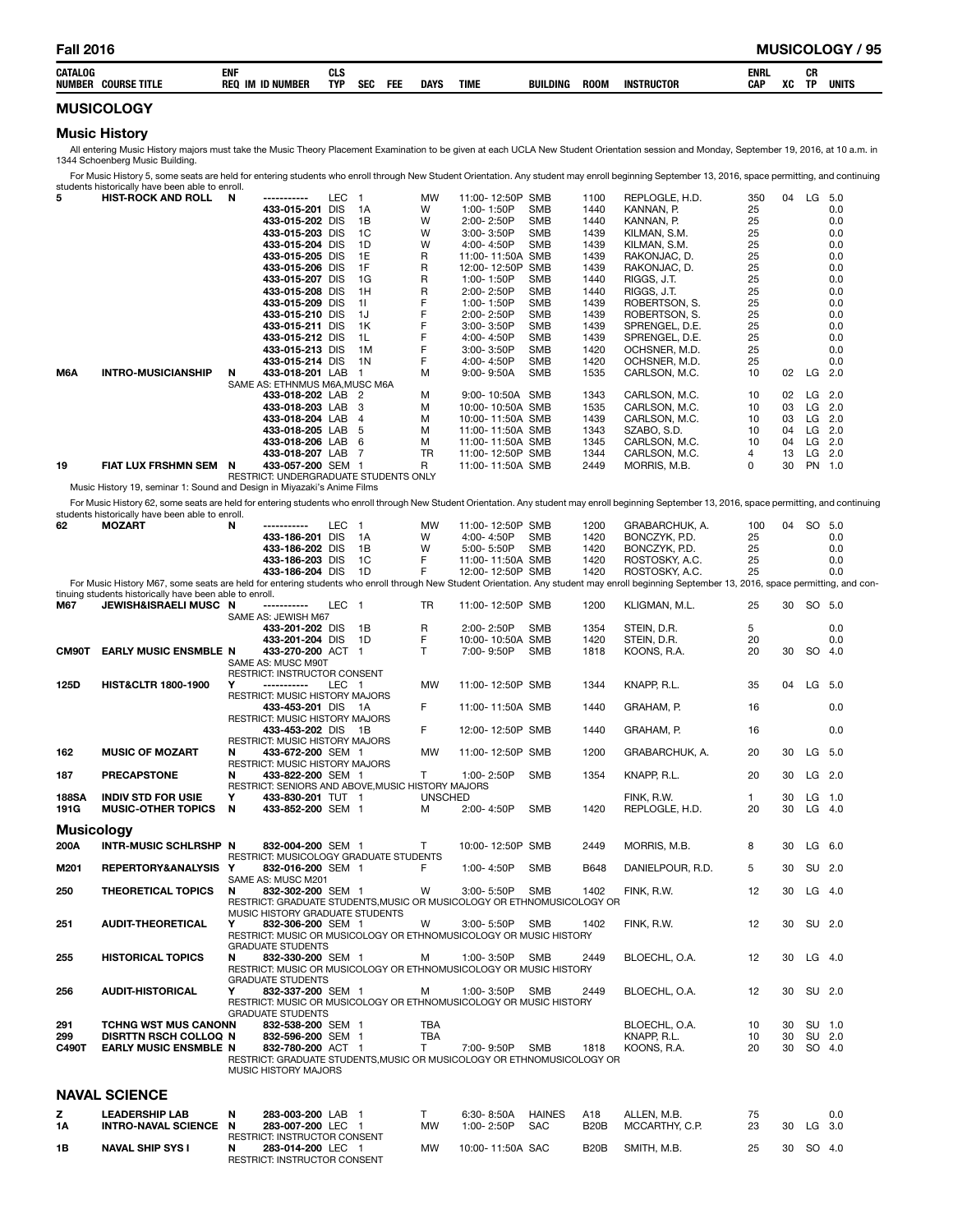## 96 / NEAR EASTERN LANGUAGES AND CULTURES FALL 2016 Fall 2016

| CATALOG                                                                      | <b>NUMBER COURSE TITLE</b>                                                                                                                                                                                                                                 | <b>ENF</b>  |                                                     | <b>REQ IM ID NUMBER</b>                                                                                                                                                                                         | <b>CLS</b><br>TYP | <b>SEC</b>                                                                  | FEE | DAYS                                                    | TIME |                                                                                                                   | BUILDING                                                                                                                                                                                     | <b>ROOM</b>                                                 | <b>INSTRUCTOR</b>                                                                                                                                                       | <b>ENRL</b><br>CAP                                            | xс                                     | CR<br>TP                         | <b>UNITS</b>                                                       |
|------------------------------------------------------------------------------|------------------------------------------------------------------------------------------------------------------------------------------------------------------------------------------------------------------------------------------------------------|-------------|-----------------------------------------------------|-----------------------------------------------------------------------------------------------------------------------------------------------------------------------------------------------------------------|-------------------|-----------------------------------------------------------------------------|-----|---------------------------------------------------------|------|-------------------------------------------------------------------------------------------------------------------|----------------------------------------------------------------------------------------------------------------------------------------------------------------------------------------------|-------------------------------------------------------------|-------------------------------------------------------------------------------------------------------------------------------------------------------------------------|---------------------------------------------------------------|----------------------------------------|----------------------------------|--------------------------------------------------------------------|
| 102C                                                                         | <b>LEADERSHIP&amp;ETHICS</b>                                                                                                                                                                                                                               | N           |                                                     | 283-326-200 LEC 1<br>RESTRICT: INSTRUCTOR CONSENT                                                                                                                                                               |                   |                                                                             |     | T.                                                      |      | 2:00-4:50P                                                                                                        | <b>SAC</b>                                                                                                                                                                                   | 215                                                         | MICHELSEN, C.J.                                                                                                                                                         | 25                                                            | 30                                     | LG 2.0                           |                                                                    |
|                                                                              | <b>NEAR EASTERN LANGUAGES AND CULTURES</b>                                                                                                                                                                                                                 |             |                                                     |                                                                                                                                                                                                                 |                   |                                                                             |     |                                                         |      |                                                                                                                   |                                                                                                                                                                                              |                                                             |                                                                                                                                                                         |                                                               |                                        |                                  |                                                                    |
|                                                                              | <b>Ancient Near East</b><br>For Ancient Near East 10W, some seats are held for entering students who enroll through New Student Orientation. Any student may enroll beginning September 13, 2016, space permitting, and                                    |             |                                                     |                                                                                                                                                                                                                 |                   |                                                                             |     |                                                         |      |                                                                                                                   |                                                                                                                                                                                              |                                                             |                                                                                                                                                                         |                                                               |                                        |                                  |                                                                    |
| 10W                                                                          | continuing students historically have been able to enroll.<br>JERUSALEM-HOLY CITY Y                                                                                                                                                                        |             | Y<br>Y<br>Y<br>Y<br>Y<br>Y<br>Y<br>Y<br>Y<br>Y<br>Y | ------------<br>286-031-201 DIS<br>286-031-202 DIS<br>286-031-203 DIS<br>286-031-204 DIS<br>286-031-205 DIS<br>286-031-206 DIS<br>286-031-207 DIS<br>286-031-208 DIS<br>286-031-209 DIS<br>286-031-210 DIS      | LEC               | $\blacksquare$<br>1A<br>1В<br>1C<br>1D<br>1E<br>1F<br>1G<br>1H<br>-11<br>1J |     | TR<br>R<br>R<br>R<br>F<br>F<br>F<br>F<br>F<br>F<br>F    |      | 3:30-4:45P<br>5:00-5:50P<br>5:00-5:50P<br>5:00-5:50P<br>11:00-11:50A MS<br>1:00-1:50P<br>2:00-2:50P<br>3:00-3:50P | WGYOUNG CS24<br>BUNCHE 2160<br>PUB AFF<br><b>BUNCHE</b><br>10:00-10:50A PUB AFF<br>12:00-12:50P BOELTER 4283<br><b>HUMANTS A40</b><br>BUNCHE 2160<br><b>BUNCHE</b><br>10:00-10:50A BUNCHE    | 1270<br>3153<br>1246<br>3915G<br>2160<br>2181               | SMOAK, J.D.<br>PREJEAN, C.<br>FITTANTE, D.<br>KAROLL, A.B.<br>HOGUE, T.<br>STAUDER, R.E.<br>CHEN. M.<br>DANIELSON, A.<br>TOKMANTCEV, A.<br>MERRITT, L.M.<br>STEVENS, M. | 0<br>20<br>20<br>20<br>20<br>20<br>20<br>20<br>20<br>20<br>20 | 30                                     | LG 5.0                           | 0.0<br>0.0<br>0.0<br>0.0<br>0.0<br>0.0<br>0.0<br>0.0<br>0.0<br>0.0 |
|                                                                              | For Ancient Near East M50A, some seats are held for entering students who enroll through New Student Orientation. Any student may enroll beginning September 13, 2016, space permitting, and<br>continuing students historically have been able to enroll. |             |                                                     |                                                                                                                                                                                                                 |                   |                                                                             |     |                                                         |      |                                                                                                                   |                                                                                                                                                                                              |                                                             |                                                                                                                                                                         |                                                               |                                        |                                  |                                                                    |
| M50A                                                                         | <b>FIRST CIVILIZATIONS</b><br>CM101A ART&ARCH-ANCT EGYPT N                                                                                                                                                                                                 | N           |                                                     | -----------<br>SAME AS: M E STD M50A<br>286-150-201 DIS<br>286-150-202 DIS<br>286-150-203 DIS<br>286-150-204 DIS<br>286-150-205 DIS<br>286-150-206 DIS<br>286-150-207 DIS<br>286-150-208 DIS<br>286-306-200 LEC | LEC 1             | 1A<br>1B<br>1C<br>1D<br>1E<br>1F<br>1G<br>1H<br>$\mathbf{1}$                |     | MW<br>F<br>F<br>F<br>F<br>F<br>F<br>F<br>F<br><b>MW</b> |      | 2:00-3:15P<br>$9:00 - 9:50A$<br>1:00-1:50P<br>2:00-2:50P<br>3:00-3:50P<br>4:00-4:50P<br>12:30-1:45P               | BUNCHE 1209B<br><b>BUNCHE</b><br>10:00-10:50A BUNCHE<br>11:00-11:50A BUNCHE<br>12:00-12:50P HUMANTS A46<br><b>BUNCHE</b><br><b>BUNCHE</b><br><b>BUNCHE</b><br><b>BUNCHE</b><br><b>HAINES</b> | 2168<br>2168<br>3143<br>3123<br>3178<br>2181<br>2181<br>A25 | BURKE, A.A.<br>DAMM, J.<br>DAMM, J.<br>PRICE, J.R.<br>PRICE, J.R.<br>BEN-MARZOUK, N.<br>BEN-MARZOUK, N.<br>CANDELORA. D.<br>CANDELORA, D.<br>TROCHE, J.D.               | 0<br>10<br>10<br>10<br>10<br>10<br>10<br>10<br>10<br>40       | 05                                     | 07 LG 5.0<br>SO.                 | 0.0<br>0.0<br>0.0<br>0.0<br>0.0<br>0.0<br>0.0<br>0.0<br>-4.0       |
|                                                                              | M103A ANCIENT EGYPT CIV                                                                                                                                                                                                                                    | N           |                                                     | SAME AS: ART HIS M110A<br>-----------                                                                                                                                                                           | LEC               | - 1                                                                         |     | TR                                                      |      | 9:30-10:45A DODD                                                                                                  |                                                                                                                                                                                              | 175                                                         | TROCHE, J.D.                                                                                                                                                            | 72                                                            | 12                                     | SO                               | -4.0                                                               |
| M104B                                                                        | <b>SUMERIANS</b>                                                                                                                                                                                                                                           | N           |                                                     | SAME AS: HIST M103A<br>286-318-201 DIS<br>286-318-202 DIS<br>286-318-203 DIS<br>286-318-204 DIS<br>286-318-205 DIS<br>286-318-206 DIS<br>286-326-200 LEC                                                        |                   | 1A<br>1B<br>1C<br>1D<br>1E<br>1F<br>$\overline{1}$                          |     | F<br>F<br>F<br>F<br>F<br>F<br>МW                        |      | $9:00 - 9:50A$<br>1:00-1:50P<br>2:00-2:50P                                                                        | <b>BUNCHE</b><br>10:00-10:50A BUNCHE<br>11:00-11:50A HAINES<br>12:00-12:50P BUNCHE<br><b>BUNCHE</b><br><b>BUNCHE</b><br>9:30-10:45A PUB AFF                                                  | 3157<br>3123<br>220<br>3164<br>2178<br>3170<br>1246         | CAMPBELL, R.<br>CAMPBELL, R.<br>EHRICH, R.<br>EHRICH, R.<br>OKILO, I.<br>OKILO, I.<br>CARTER, E.F.                                                                      | 12<br>12<br>12<br>12<br>12<br>12<br>15                        | 02                                     | SO 4.0                           | 0.0<br>0.0<br>0.0<br>0.0<br>0.0<br>0.0                             |
| M110A                                                                        | <b>IRANIAN CIVLIZATION</b>                                                                                                                                                                                                                                 | N           |                                                     | SAME AS: HIST M104B<br>286-360-200 LEC 1                                                                                                                                                                        |                   |                                                                             |     | TR                                                      |      | 2:00-3:15P                                                                                                        | PERLOFF 1102                                                                                                                                                                                 |                                                             | SHAYEGAN, M.R.                                                                                                                                                          | 20                                                            | 15                                     | SO 4.0                           |                                                                    |
| 220<br>230<br>261<br>C277                                                    | <b>SEM-ANCIENT EGYPT</b><br><b>ANC SYRIA/PALESTINE</b><br>PRAC FLD ARCHAEOLGY N<br><b>VARIABLE TOPICS</b>                                                                                                                                                  | N<br>N<br>N |                                                     | SAME AS: HIST M110A, IRANIAN M110A<br>686-101-201 SEM 2<br>686-180-200 SEM 1<br>686-350-200 FLD<br>686-462-200 LEC                                                                                              |                   | - 1<br>- 1                                                                  |     | T<br>R<br><b>VAR</b><br>W                               |      | 12:00-2:50P<br>1:30-4:30P                                                                                         | PUB AFF<br>OFF CAM<br>10:00-12:50P KAUFMAN 136                                                                                                                                               | 2292                                                        | TROCHE, J.D.<br>BURKE, A.A.<br>WENDRICH, W.Z.<br>COONEY, K.M.                                                                                                           | 10<br>15<br>20<br>10                                          | 30<br>30<br>30<br>30                   |                                  | SO 4.0<br>SO 4.0<br>SO 2.0-8.0<br>SO 4.0                           |
| Arabic                                                                       |                                                                                                                                                                                                                                                            |             |                                                     |                                                                                                                                                                                                                 |                   |                                                                             |     |                                                         |      |                                                                                                                   |                                                                                                                                                                                              |                                                             |                                                                                                                                                                         |                                                               |                                        |                                  |                                                                    |
| 1Α<br>102A<br>103A<br>M106                                                   | ELEMNTRY STD ARABIC N<br><b>INTERMED STD ARABIC Y</b><br><b>ADVANCED ARABIC</b><br>QUR'AN                                                                                                                                                                  | Υ<br>N      |                                                     | 287-014-201 LEC 1<br>287-014-202 LEC<br>287-014-203 LEC<br>287-014-204 LEC<br>287-323-201 LEC<br>287-323-202 LEC<br>287-342-200 LEC 1<br>287-336-200 LEC 1                                                      |                   | - 2<br>- 3<br>$\overline{4}$<br>-1<br>$\overline{c}$                        |     | MWF<br>МW<br>MWF<br>MWF<br>MW<br>TR<br>TR<br>MW         |      | 8:00-9:50A<br>2:00-3:50P<br>2:00-3:50P<br>2:00-3:50P<br>3:30-4:45P                                                | PUB AFF<br>11:00-12:50P ROYCE<br><b>HUMANTS A48</b><br>PUB AFF<br>11:00-12:50P BUNCHE<br><b>BUNCHE</b><br>11:00-12:50P HAINES<br><b>HAINES</b>                                               | 1256<br>154<br>2325<br>2121<br>3150<br>A28<br>A44           | THOMASSIAN, C.M.<br>JOHNS, A.J.<br>JOHNS, A.J.<br>COURTNEY, M.M.<br>ELZAHED, S.<br>HAMZA, A.T.<br>HAMZA, A.T.<br>SADEGHI, B.                                            | 25<br>25<br>25<br>25<br>20<br>20<br>20<br>20                  | 30<br>30<br>30<br>30<br>04<br>13<br>30 | 06 SO 4.0<br>SO 4.0              | SO 5.0<br>SO 5.0<br>SO 5.0<br>SO 5.0<br>SO 4.0<br>$LG$ 4.0         |
| M151                                                                         | <b>MODRN ARAB LIT-ENGL N</b>                                                                                                                                                                                                                               |             |                                                     | SAME AS: RELIGN M108<br>287-600-200 LEC 1                                                                                                                                                                       |                   |                                                                             |     | м                                                       |      | 3:00-5:50P                                                                                                        | PUB AFF                                                                                                                                                                                      | 1270                                                        | LIVESCU, S.L.                                                                                                                                                           | 0                                                             | 30                                     |                                  | $LG$ 4.0                                                           |
| M171                                                                         | <b>CULTUR AREA-MAGHRIB N</b>                                                                                                                                                                                                                               |             |                                                     | SAME AS: COM LIT M167<br>287-726-200 LEC 1                                                                                                                                                                      |                   |                                                                             |     | МW                                                      |      |                                                                                                                   | 9:30-10:45A FOWLER                                                                                                                                                                           | A139                                                        | BOUM. A.                                                                                                                                                                | 15                                                            | 02                                     | SO 4.0                           |                                                                    |
| C <sub>241</sub>                                                             | <b>MODERN ARABIC LIT</b>                                                                                                                                                                                                                                   | Y           |                                                     | SAME AS: ANTHRO M171P, HIST M108C<br>687-246-200 LEC 1<br>RESTRICT: INSTRUCTOR CONSENT                                                                                                                          |                   |                                                                             |     | R                                                       |      | 3:00-5:50P                                                                                                        | HAINES                                                                                                                                                                                       | A78                                                         | GANA, N.                                                                                                                                                                | 10                                                            | 30                                     | $LG$ 4.0                         |                                                                    |
| 250                                                                          | PREMOD ARABIC LIT                                                                                                                                                                                                                                          | N           |                                                     | 687-300-200 SEM 1                                                                                                                                                                                               |                   |                                                                             |     | T.                                                      |      | 3:00-5:50P                                                                                                        | ROYCE                                                                                                                                                                                        | 152                                                         | SADEGHI, B.                                                                                                                                                             | 10                                                            | 30                                     | SO 4.0                           |                                                                    |
| Armenian<br>101A<br>102A<br>104A<br>105A<br>106A<br>C <sub>152</sub><br>231A | <b>ELEM WSTRN ARMENIANN</b><br>INTRMD WST ARMENIAN N<br>ELEM MOD EAST ARMEN N<br>INTR MOD EAST ARMEN N<br><b>ARMEN SOCIETY&amp;CLTR Y</b><br><b>MDRN ARMENIAN DRAMAN</b><br>INTR CLSCL ARMENIAN N                                                          |             |                                                     | 288-317-200 LEC 1<br>288-337-200 LEC 1<br>288-368-200 LEC 1<br>288-371-200 LEC 1<br>288-374-200 LEC 1<br>288-612-200 LEC 1<br>688-186-200 LEC 1                                                                 |                   |                                                                             |     | TR<br>TR<br>MW<br>MW<br>МW<br>MW<br>TR                  |      | 4:00-6:20P<br>12:00-1:50P<br>2:00-3:50P<br>2:00-3:15P                                                             | 8:30-10:50A HAINES<br>11:00-1:20P BUNCHE<br>10:00-11:50A PUB AFF<br>PUB AFF<br><b>ROLFE</b><br>BUNCHE 2156<br>BUNCHE 2174                                                                    | A6<br>2174<br>1256<br>2325<br>3126                          | KOULOUJIAN, H.<br>KOULOUJIAN, H.<br>KESHISHIAN, A.<br>KESHISHIAN, A.<br>KESHISHIAN, A.<br>COWE, P.S.<br>COWE, P.S.                                                      | 20<br>25<br>25<br>25<br>25<br>25<br>10                        | 30<br>30<br>30<br>30<br>30<br>30<br>30 | $LG$ 4.0<br>$LG$ 4.0<br>$LG$ 4.0 | SO 5.0<br>SO 5.0<br>SO 5.0<br>SO 5.0                               |
| <b>Hebrew</b>                                                                |                                                                                                                                                                                                                                                            |             |                                                     |                                                                                                                                                                                                                 |                   |                                                                             |     |                                                         |      |                                                                                                                   |                                                                                                                                                                                              |                                                             |                                                                                                                                                                         |                                                               |                                        |                                  |                                                                    |
| 1A<br>102A<br>103A<br>C140<br>197<br>220                                     | ELEMENTARY HEBREW N<br><b>INTERMEDIATE HEBREW Y</b><br><b>ADVANCED HEBREW</b><br><b>MOD HEBREW POET&amp;PROY</b><br><b>INDIVIDUAL STUDIES</b><br>STD-HEBR BIBLCL LIT                                                                                       | Y<br>N<br>N |                                                     | 290-005-200 LEC 1<br>290-005-201 LEC 2<br>290-396-200 LEC 1<br>290-446-200 LEC 1<br>290-692-200 LEC 1<br>290-882-201 TUT 1<br>690-111-200 SEM 1                                                                 |                   |                                                                             |     | TR<br>TR<br>VAR<br>м                                    |      | 3:30-6:20P                                                                                                        | MTWRF 11:00-11:50A BUNCHE 2156<br>MTWRF 12:00- 12:50P BUNCHE<br>MTWRF 10:00-10:50A BUNCHE 2156<br>9:30-10:45A BUNCHE 2173<br>9:30-10:45A BUNCHE 2173<br>HUMANTS A30                          | 2156                                                        | EZER, N.<br>EZER, N.<br>EZER, N.<br>HAKAK, L.<br>HAKAK, L.<br>EZER, N.<br>SMOAK, J.D.                                                                                   | 25<br>25<br>25<br>25<br>$\mathbf{1}$<br>0<br>10               | 04<br>05<br>30<br>30<br>30<br>30<br>30 | $LG$ 4.0                         | SO 5.0<br>SO 5.0<br>SO 5.0<br>SO 4.0<br>SO 2.0-4.0<br>SO 4.0       |
| <b>Iranian</b>                                                               |                                                                                                                                                                                                                                                            |             |                                                     |                                                                                                                                                                                                                 |                   |                                                                             |     |                                                         |      |                                                                                                                   |                                                                                                                                                                                              |                                                             |                                                                                                                                                                         |                                                               |                                        |                                  |                                                                    |
| 1Α<br>20A<br>102A                                                            | ELEMENTARY PERSIAN N<br><b>ACCLRT ELEM PERSIAN N</b><br>INTRMEDIATE PERSIAN Y                                                                                                                                                                              |             |                                                     | 291-001-200 LEC 1<br>291-061-200 LEC 1<br>291-061-201 LEC 2<br>291-339-200 LEC 1                                                                                                                                |                   |                                                                             |     | MWF<br>MWF<br>MWF<br>MWF                                |      | 8:00-9:50A<br>4:00-5:50P                                                                                          | 9:00-10:50A BUNCHE 2173<br><b>HAINES</b><br>ROYCE<br>12:00-1:50P PUB AFF 2238                                                                                                                | A44<br>162                                                  | POURZANGIABADI, B.<br>HAGIGI, L.E.<br>HAGIGI, L.E.<br>HAGIGI, L.E.                                                                                                      | 25<br>25<br>25<br>25                                          | 30<br>30<br>30                         | SO 6.0<br>30 SO 5.0              | SO 5.0<br>SO 6.0                                                   |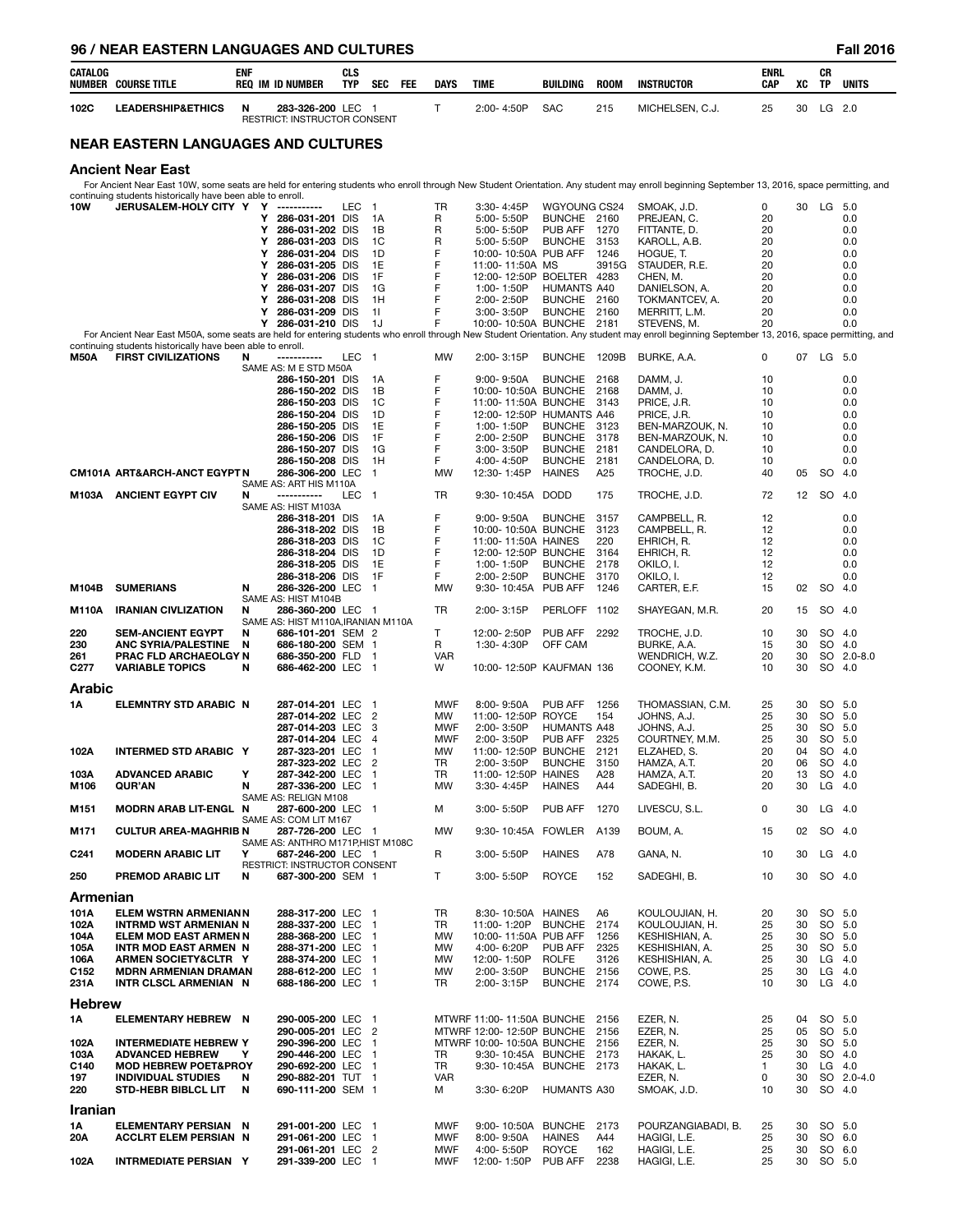### Fall 2016 NEUROBIOLOGY / 97

| CATALOG                | <b>NUMBER COURSE TITLE</b>                                                                                                                     | <b>ENF</b>  | <b>REQ IM ID NUMBER</b>                                                                                                     | <b>CLS</b><br><b>TYP</b> | <b>SEC</b>               | <b>FEE</b> | <b>DAYS</b>                   | <b>TIME</b>                      | <b>BUILDING</b>                                      | <b>ROOM</b>  | <b>INSTRUCTOR</b>                                                                                                                                                                             | <b>ENRL</b><br><b>CAP</b> | XC             | CR<br>TP                 | <b>UNITS</b>             |
|------------------------|------------------------------------------------------------------------------------------------------------------------------------------------|-------------|-----------------------------------------------------------------------------------------------------------------------------|--------------------------|--------------------------|------------|-------------------------------|----------------------------------|------------------------------------------------------|--------------|-----------------------------------------------------------------------------------------------------------------------------------------------------------------------------------------------|---------------------------|----------------|--------------------------|--------------------------|
| 103A<br>M105A          | <b>CLASSICAL POETRY</b><br><b>BAHA'I FAITH - IRAN</b>                                                                                          | Y<br>N      | 291-351-200 LEC<br>291-330-200 LEC 1                                                                                        |                          | - 1                      |            | <b>TR</b><br><b>MWF</b>       | 3:30-4:45P<br>11:00-11:50A DODD  | <b>BUNCHE</b>                                        | 2156<br>170  | INGENITO, D.<br>SAIEDI, N.                                                                                                                                                                    | 20<br>35                  | 30<br>30       | SO 4.0<br>SO             | 4.0                      |
| <b>M110A</b>           | <b>IRANIAN CIVLIZATION</b>                                                                                                                     | N           | SAME AS: RELIGN M105A<br>291-362-200 LEC 1                                                                                  |                          |                          |            | TR                            | 2:00-3:15P                       | PERLOFF 1102                                         |              | SHAYEGAN, M.R.                                                                                                                                                                                | 30                        | 15             | SO                       | 4.0                      |
| 189HC<br>220A<br>M230A | <b>HONORS CONTRACTS</b><br><b>CLASSICAL PERS TEXT</b><br><b>OLD IRANIAN</b>                                                                    | N<br>N<br>N | SAME AS: AN N EA M110A, HIST M110A<br>291-537-201 TUT 1<br>691-101-200 LEC 1<br>691-203-200 LEC 1<br>SAME AS: I E STD M230A |                          |                          |            | <b>VAR</b><br>TR<br><b>TR</b> | 1:00-2:30P                       | HUMANTS 370<br>10:30-11:45A KAUFMAN 136              |              | HAGIGI, L.E.<br>INGENITO, D.<br>SHAYEGAN, M.R.                                                                                                                                                | 0<br>10<br>5              | 30<br>30<br>30 | $LG$ 1.0<br>SO<br>SO 4.0 | 4.0                      |
|                        | <b>Islamic Studies</b>                                                                                                                         |             |                                                                                                                             |                          |                          |            |                               |                                  |                                                      |              |                                                                                                                                                                                               |                           |                |                          |                          |
| M110                   | <b>INTRODUCTN TO ISLAM N</b>                                                                                                                   |             | ------------<br>SAME AS: RELIGN M109                                                                                        | <b>LEC</b>               | - 1                      |            | MW                            | 3:30-4:45P                       | <b>ROLFE</b>                                         | 1200         | SAYEED, A.                                                                                                                                                                                    | 120                       | 30             | SO 5.0                   |                          |
|                        |                                                                                                                                                |             | 234-360-201 DIS<br>234-360-202 DIS                                                                                          |                          | 1A<br>1B                 |            | W<br>W                        | 5:00-5:50P<br>5:00-5:50P         | <b>HAINES</b><br><b>HAINES</b>                       | A44<br>A74   | RIZWAN, S.<br>ALI, M.                                                                                                                                                                         | 10<br>10                  |                |                          | 0.0<br>0.0               |
|                        |                                                                                                                                                |             | 234-360-203 DIS<br>234-360-204 DIS                                                                                          |                          | 1C<br>1D                 |            | F<br>F                        | 9:00-9:50A                       | <b>BUNCHE</b><br>10:00-10:50A PUB AFF                | 2156<br>1256 | RIZWAN, S.<br>MACDONALD, R.S.                                                                                                                                                                 | 10<br>10                  |                |                          | 0.0<br>0.0               |
|                        |                                                                                                                                                |             | 234-360-205 DIS<br>234-360-206 DIS                                                                                          |                          | 1E<br>1F                 |            | F<br>F                        |                                  | 11:00-11:50A PUB AFF                                 | 2284<br>2181 | MACDONALD, R.S.                                                                                                                                                                               | 10<br>10                  |                |                          | 0.0                      |
|                        |                                                                                                                                                |             | 234-360-207 DIS                                                                                                             |                          | 1G                       |            | F                             | 1:00-1:50P                       | 12:00-12:50P BUNCHE<br><b>BUNCHE</b>                 | 2181         | ALI, M.<br>GORCZYCA, D.P.                                                                                                                                                                     | 10                        |                |                          | 0.0<br>0.0               |
|                        |                                                                                                                                                |             | 234-360-208 DIS<br>234-360-209 DIS                                                                                          |                          | 1H<br>11                 |            | F<br>F                        | 2:00-2:50P<br>3:00-3:50P         | <b>BUNCHE</b><br><b>BUNCHE</b>                       | 3164<br>3153 | GORCZYCA, D.P.<br>ZARGAR, C.                                                                                                                                                                  | 10<br>10                  |                |                          | 0.0<br>0.0               |
|                        |                                                                                                                                                |             | 234-360-210 DIS<br>234-360-211 DIS                                                                                          |                          | 1J<br>1K                 |            | F<br>F                        | 4:00-4:50P<br>1:00-1:50P         | <b>BUNCHE</b><br><b>HAINES</b>                       | 3117<br>110  | ZARGAR, C.<br>MAHAFZAH, A.M.                                                                                                                                                                  | 10<br>10                  |                |                          | 0.0<br>0.0               |
| 291A                   | <b>VARIABLE TOPICS</b>                                                                                                                         | N           | 234-360-212 DIS<br>634-546-200 SEM 1                                                                                        |                          | 1L                       |            | F<br>W                        | 3:00-3:50P<br>9:00-11:50A        | <b>HAINES</b><br>YRL                                 | 122          | MAHAFZAH, A.M.<br>11630F SLYOMOVICS, S.E.                                                                                                                                                     | 10<br>15                  | 30             | SO 4.0                   | 0.0                      |
|                        | <b>Jewish Studies</b>                                                                                                                          |             |                                                                                                                             |                          |                          |            |                               |                                  |                                                      |              |                                                                                                                                                                                               |                           |                |                          |                          |
|                        | tinuing students historically have been able to enroll.                                                                                        |             |                                                                                                                             |                          |                          |            |                               |                                  |                                                      |              | For Jewish Studies M10, some seats are held for entering students who enroll through New Student Orientation. Any student may enroll beginning September 13, 2016, space permitting, and con- |                           |                |                          |                          |
| M10                    | <b>SCL CULT&amp;RELG-JUDSM N</b>                                                                                                               |             | -----------<br>SAME AS: RELIGN M10                                                                                          | LEC 1                    |                          |            | <b>MW</b>                     | 11:00-12:15P ROYCE               |                                                      | 164          | BAKHOS, C.A.                                                                                                                                                                                  | 30                        | 04             | SO 5.0                   |                          |
|                        |                                                                                                                                                |             | 293-030-201 DIS<br>293-030-202 DIS                                                                                          |                          | 1A<br>1B                 |            | W<br>W                        | 4:00-4:50P<br>5:00-5:50P         | <b>BUNCHE</b><br><b>BUNCHE</b>                       | 3123<br>2156 | ABRAMSON, S.D.<br>ABRAMSON, S.D.                                                                                                                                                              | 15<br>15                  |                |                          | 0.0<br>0.0               |
| 19                     | FIAT LUX FRSHMN SEM                                                                                                                            | - N         | 293-057-200 SEM 1<br>RESTRICT: UNDERGRADUATE STUDENTS ONLY                                                                  |                          |                          |            | R                             | 3:10-4:00P                       | LAW                                                  | A122         | ZASLOFF, J.                                                                                                                                                                                   | 20                        | 30             | PN 1.0                   |                          |
|                        | Jewish Studies 19, seminar 1: Foundations of Jewish Ethics: How Shall We Live?                                                                 |             |                                                                                                                             |                          |                          |            |                               |                                  |                                                      |              |                                                                                                                                                                                               |                           |                |                          |                          |
|                        | tinuing students historically have been able to enroll.                                                                                        |             |                                                                                                                             |                          |                          |            |                               |                                  |                                                      |              | For Jewish Studies M67, some seats are held for entering students who enroll through New Student Orientation. Any student may enroll beginning September 13, 2016, space permitting, and con- |                           |                |                          |                          |
| M67                    | JEWISH&ISRAELI MUSC N                                                                                                                          |             | -----------<br>SAME AS: MSC HST M67                                                                                         | LEC 1                    |                          |            | TR                            | 11:00-12:50P SMB                 |                                                      | 1200         | KLIGMAN, M.L.                                                                                                                                                                                 | 10                        | 30             | SO 5.0                   |                          |
|                        |                                                                                                                                                |             | 293-201-202 DIS<br>293-201-204 DIS                                                                                          |                          | - 1B<br>- 1D             |            | R<br>F                        | 2:00-2:50P<br>10:00-10:50A SMB   | SMB                                                  | 1354<br>1420 | STEIN, D.R.<br>STEIN, D.R.                                                                                                                                                                    | 5<br>5                    |                |                          | 0.0<br>0.0               |
| 175<br>177             | <b>MDRN ISRL LIT-FILMS</b><br><b>VARIABLE TOPICS</b>                                                                                           | N<br>N      | 293-762-200 LEC<br>293-772-200 LEC 1                                                                                        |                          | $\overline{\phantom{0}}$ |            | <b>MW</b><br><b>MW</b>        | 12:30-1:45P<br>4:00-5:15P        | <b>HUMANTS 135</b><br><b>ROYCE</b>                   | 154          | HAKAK, L.<br>GILBOA, A.                                                                                                                                                                       | 48<br>20                  | 05<br>30       | $LG$ 5.0<br>SO           | 4.0                      |
| M182A                  | Jewish Studies 177, lecture 1: Gender, Sexuality, LGBTQ, and Ethnicity in Israeli Culture: Struggle for Equality<br><b>ANCIENT JEWISH HIST</b> | N           | 293-792-200 LEC                                                                                                             |                          | - 1                      |            | TR                            | 9:30-10:45A DODD                 |                                                      | 161          | BOUSTAN, R.S.                                                                                                                                                                                 | 30                        | 30             | SO 4.0                   |                          |
|                        |                                                                                                                                                |             | SAME AS: HIST M182A, RELIGN M182A                                                                                           |                          |                          |            |                               |                                  |                                                      |              |                                                                                                                                                                                               |                           |                |                          |                          |
|                        | <b>Middle Eastern Studies</b>                                                                                                                  |             |                                                                                                                             |                          |                          |            |                               |                                  |                                                      |              | For Middle Eastern Studies M50A, some seats are held for entering students who enroll through New Student Orientation. Any student may enroll beginning September 13, 2016, space permitting, |                           |                |                          |                          |
| <b>M50A</b>            | and continuing students historically have been able to enroll.<br><b>FIRST CIVILIZATIONS</b>                                                   | N           | -----------                                                                                                                 | LEC 1                    |                          |            | MW                            | 2:00-3:15P                       | BUNCHE 1209B                                         |              | BURKE, A.A.                                                                                                                                                                                   | 0                         |                | 07 LG 5.0                |                          |
|                        |                                                                                                                                                |             | SAME AS: AN N EA M50A<br>406-150-201 DIS                                                                                    |                          | 1A                       |            | F                             | $9:00 - 9:50A$                   | <b>BUNCHE</b>                                        | 2168         | DAMM, J.                                                                                                                                                                                      | 10                        |                |                          | 0.0                      |
|                        |                                                                                                                                                |             | 406-150-202 DIS                                                                                                             |                          | 1В                       |            | F                             |                                  | 10:00-10:50A BUNCHE 2168                             |              | DAMM, J.                                                                                                                                                                                      | 10                        |                |                          | 0.0                      |
|                        |                                                                                                                                                |             | 406-150-203 DIS<br>406-150-204 DIS                                                                                          |                          | 1C<br>1D                 |            | F<br>F                        |                                  | 11:00-11:50A BUNCHE 3143<br>12:00-12:50P HUMANTS A46 |              | PRICE, J.R.<br>PRICE, J.R.                                                                                                                                                                    | 10<br>10                  |                |                          | 0.0<br>0.0               |
|                        |                                                                                                                                                |             | 406-150-205 DIS<br>406-150-206 DIS                                                                                          |                          | 1E<br>1F                 |            | F<br>F                        | 1:00-1:50P<br>2:00-2:50P         | <b>BUNCHE</b><br><b>BUNCHE</b>                       | 3123<br>3178 | BEN-MARZOUK, N.<br>BEN-MARZOUK, N.                                                                                                                                                            | 10<br>10                  |                |                          | 0.0<br>0.0               |
|                        |                                                                                                                                                |             | 406-150-207 DIS<br>406-150-208 DIS                                                                                          |                          | 1G<br>1H                 |            | F<br>F                        | 3:00-3:50P<br>4:00-4:50P         | <b>BUNCHE</b><br><b>BUNCHE</b>                       | 2181<br>2181 | CANDELORA, D.<br>CANDELORA, D.                                                                                                                                                                | 10<br>10                  |                |                          | 0.0<br>0.0               |
| 177                    | <b>VARIABLE TOPICS</b><br>Middle Eastern Studies 177, lecture 1:                                                                               | N           | 406-762-200 LEC                                                                                                             |                          | $\overline{1}$           |            | MW                            | 12:30-1:45P                      | <b>FOWLER</b>                                        | A139         | BOUM, A.                                                                                                                                                                                      | 15                        | 05             | SO 4.0                   |                          |
|                        | Middle Eastern Studies 177, lecture 2: Gender, Sexuality, LGBTQ, and Ethnicity in Israeli Culture: Struggle for Equality                       |             | 406-762-201 LEC 2                                                                                                           |                          |                          |            | <b>MW</b>                     | 4:00-5:15P                       | <b>ROYCE</b>                                         | 154          | GILBOA, A.                                                                                                                                                                                    | 20                        | 30             | SO 4.0                   |                          |
|                        | <b>Near Eastern Languages</b>                                                                                                                  |             |                                                                                                                             |                          |                          |            |                               |                                  |                                                      |              |                                                                                                                                                                                               |                           |                |                          |                          |
| CM114                  | For former courses 50A, M50B, and 50C, see Middle Eastern Studies.<br><b>HERITAGE LANGUAGES N</b>                                              |             | 285-384-200 LEC 1                                                                                                           |                          |                          |            | <b>MW</b>                     | 2:00-3:15P                       | <b>ROLFE</b>                                         | 3105         | KAGAN, O.                                                                                                                                                                                     | 7                         | 07             | SO 4.0                   |                          |
| CM214                  | <b>HERITAGE LANGUAGES N</b>                                                                                                                    |             | SAME AS: ASIAN CM124, SLAVC CM114<br>685-124-200 LEC 1                                                                      |                          |                          |            | MW                            | 2:00-3:15P                       | <b>ROLFE</b>                                         | 3105         | KAGAN, O.                                                                                                                                                                                     | $\overline{7}$            | 07             | SO 4.0                   |                          |
|                        |                                                                                                                                                |             | SAME AS: ASIAN CM224, SLAVC CM214                                                                                           |                          |                          |            |                               |                                  |                                                      |              |                                                                                                                                                                                               |                           |                |                          |                          |
| Semitic                |                                                                                                                                                |             |                                                                                                                             |                          |                          |            |                               |                                  |                                                      |              |                                                                                                                                                                                               |                           |                |                          |                          |
| 130<br>140A            | <b>BIBLICAL ARAMAIC</b><br>ELEMENTARY AKKADIAN N                                                                                               | Υ           | 295-480-200 LEC 1<br>295-540-200 LEC                                                                                        |                          | - 1                      |            | MR<br>TR                      | 2:00-3:15P                       | HUMANTS 376C<br>11:00-12:15P HUMANTS 367             |              | SABAR, Y.<br>CIFOLA, B.                                                                                                                                                                       | 10<br>15                  | 30<br>30       | SO 4.0<br>SO 4.0         |                          |
| 240                    | SEM-AKKADIAN LANG                                                                                                                              | N           | 695-240-200 SEM 1                                                                                                           |                          |                          |            | <b>MW</b>                     | 2:00-3:15P                       | HUMANTS 367                                          |              | ENGLUND, R.K.                                                                                                                                                                                 | 5                         | 30             | SO 4.0                   |                          |
| 101A                   | <b>Turkic Languages</b><br>ELEMENTARY TURKISH N                                                                                                |             | 296-307-200 LEC 1                                                                                                           |                          |                          |            | <b>TWR</b>                    |                                  | 10:00-11:50A HUMANTS A30                             |              | STEELE, C.                                                                                                                                                                                    | 15                        | 30             | SO 5.0                   |                          |
| 102A<br>210A           | <b>ADVANCED TURKISH</b><br><b>READINGS IN OTTOMAN N</b>                                                                                        | Y           | 296-318-200 LEC<br>696-023-200 LEC 1                                                                                        |                          | $\blacksquare$           |            | <b>MTW</b><br>F               | 10:00-11:50A ROYCE<br>2:00-4:50P | PUB AFF                                              | 166<br>2292  | LORENZ, B.<br>LORENZ, B.                                                                                                                                                                      | 25<br>10                  | 30<br>30       | SO 4.0<br>SO 4.0         |                          |
|                        |                                                                                                                                                |             |                                                                                                                             |                          |                          |            |                               |                                  |                                                      |              |                                                                                                                                                                                               |                           |                |                          |                          |
| 99                     | <b>NEUROBIOLOGY</b><br><b>STUDENT RSRCH PRGRMN</b>                                                                                             |             | 307-297-201 TUT                                                                                                             |                          |                          |            | <b>VAR</b>                    |                                  |                                                      |              |                                                                                                                                                                                               | 0                         | 30             |                          | PN 1.0-2.0               |
|                        |                                                                                                                                                |             | 307-297-202 TUT                                                                                                             |                          | - 1<br>$\overline{2}$    |            | <b>VAR</b>                    |                                  |                                                      |              | SILVA, A.J.<br>WILLIAMS, D.S.                                                                                                                                                                 | 0                         | 30             |                          | PN 1.0-2.0               |
|                        |                                                                                                                                                |             | 307-297-203 TUT 3<br>307-297-204 TUT 4                                                                                      |                          |                          |            | <b>VAR</b><br><b>VAR</b>      |                                  |                                                      |              | JASINSKA, A.J.<br>MICEVYCH, P.E.                                                                                                                                                              | 0<br>0                    | 30<br>30       |                          | PN 1.0-2.0<br>PN 1.0-2.0 |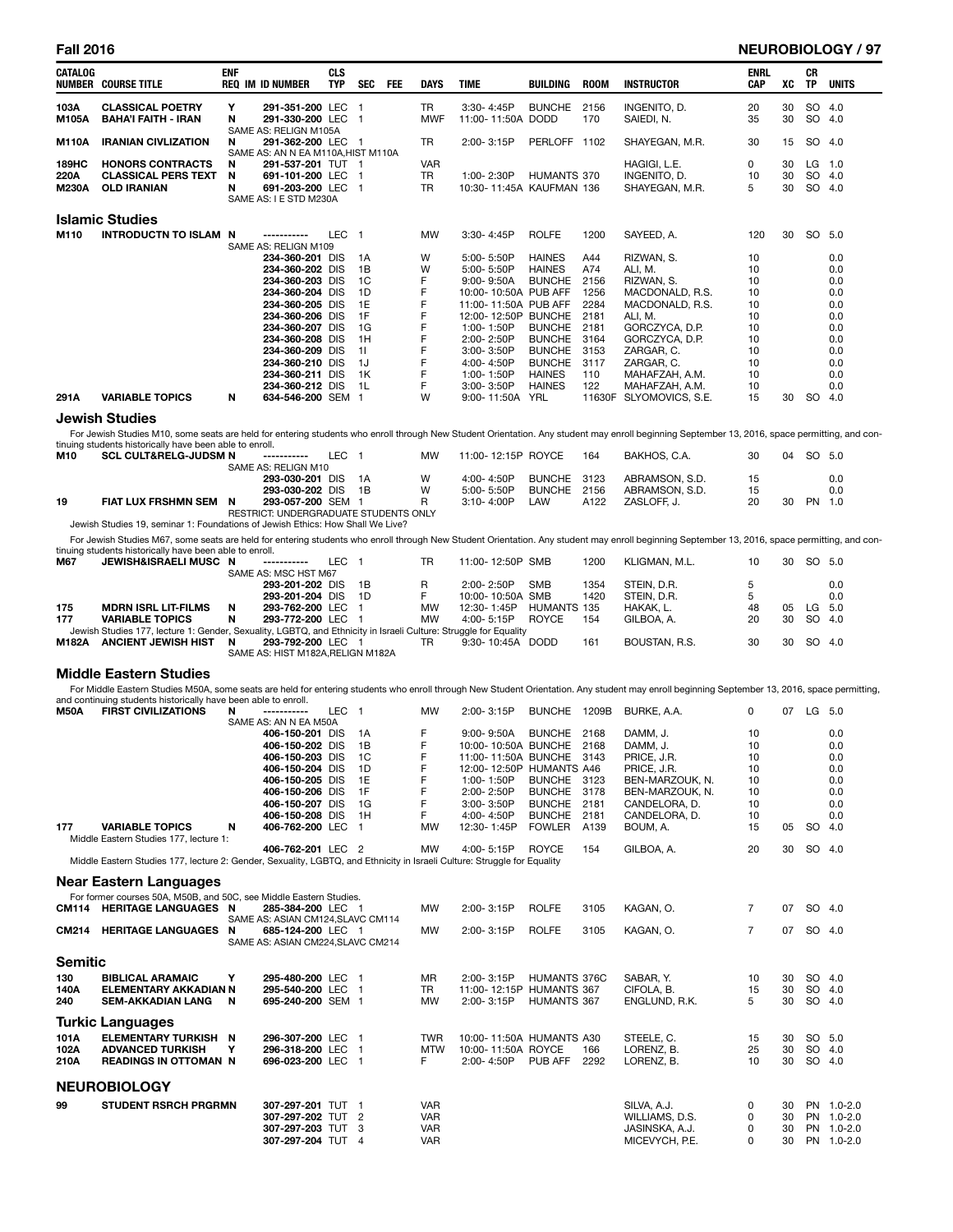## 98 / NEUROLOGY Fall 2016

| <b>CATALOG</b> | <b>NUMBER COURSE TITLE</b>                                                                                                        | <b>ENF</b> | <b>REQ IM ID NUMBER</b>                                                | <b>CLS</b><br><b>TYP</b> | <b>SEC</b>   | <b>FEE</b> | <b>DAYS</b>              | <b>TIME</b>    | <b>BUILDING</b> | <b>ROOM</b> | <b>INSTRUCTOR</b>          | <b>ENRL</b><br><b>CAP</b> | xс       | <b>CR</b><br><b>TP</b> | <b>UNITS</b>              |
|----------------|-----------------------------------------------------------------------------------------------------------------------------------|------------|------------------------------------------------------------------------|--------------------------|--------------|------------|--------------------------|----------------|-----------------|-------------|----------------------------|---------------------------|----------|------------------------|---------------------------|
| <b>M200F</b>   | <b>CELLULAR NROPHYSLGYN</b>                                                                                                       |            | SAME AS: NEURO M202. PHYSCI M202<br><b>RESTRICT: GRADUATE STUDENTS</b> | LEC                      | -1           |            | <b>MWF</b>               | $9:00 - 9:50A$ | BOELTER 5436    |             | O'DELL, T.J.               | 10                        | 02       | LG                     | 4.0                       |
|                |                                                                                                                                   |            | 707-007-201 DIS 1A                                                     |                          |              |            | M                        | 4:00-5:50P     | LAKRETZ 120     |             | O'DELL, T.J.               | 10                        |          |                        | 0.0                       |
|                | <b>NEUROLOGY</b>                                                                                                                  |            |                                                                        |                          |              |            |                          |                |                 |             |                            |                           |          |                        |                           |
| 19             | FIAT LUX FRSHMN SEM N<br>Neurology 19, seminar 1: From Mad Cow to Mad Yeast: Stories of Protein Aggregation and Neurodegeneration |            | 301-057-201 SEM 1<br>RESTRICT: UNDERGRADUATE STUDENTS ONLY             |                          |              |            | W                        | 2:00-2:50P     | <b>REED</b>     | B106        | GUO, Z.                    | 0                         | 30       | PN 1.0                 |                           |
| 99             | <b>STUDENT RSRCH PRGRMN</b>                                                                                                       |            | 301-297-201 TUT 1                                                      |                          |              |            | <b>VAR</b>               |                |                 |             | MACKENZIE-GRAHAM.          | 0                         | 30       | <b>PN</b>              | $1.0 - 2.0$               |
|                |                                                                                                                                   |            | 301-297-202 TUT 2                                                      |                          |              |            | <b>VAR</b>               |                |                 |             | STARKMAN, S.               | 0                         | 30       | <b>PN</b>              | $1.0 - 2.0$               |
|                |                                                                                                                                   |            | 301-297-203 TUT 3                                                      |                          |              |            | <b>VAR</b>               |                |                 |             | TEPLOW, D.B.               | 0                         | 30       | PN                     | $1.0 - 2.0$               |
|                |                                                                                                                                   |            | 301-297-204 TUT 4                                                      |                          |              |            | <b>VAR</b>               |                |                 |             | GESCHWIND, D.H.            | 0                         | 30       |                        | PN 1.0-2.0                |
|                |                                                                                                                                   |            | 301-297-205 TUT 5                                                      |                          |              |            | <b>VAR</b>               |                |                 |             | BITAN, G.                  | 0                         | 30       | <b>PN</b>              | $1.0 - 2.0$               |
|                |                                                                                                                                   |            | 301-297-206 TUT 6                                                      |                          |              |            | <b>VAR</b>               |                |                 |             | GUO. Z.                    | 0                         | 30       | PN                     | $1.0 - 2.0$               |
|                |                                                                                                                                   |            | 301-297-207 TUT                                                        |                          |              |            | <b>VAR</b>               |                |                 |             | GOLSHANI, P.               | 0                         | 30       | PN                     | $1.0 - 2.0$               |
|                |                                                                                                                                   |            | 301-297-208 TUT 8                                                      |                          |              |            | <b>VAR</b>               |                |                 |             | BERTONI, C.                | 0                         | 30       | <b>PN</b>              | $1.0 - 2.0$               |
|                |                                                                                                                                   |            | 301-297-209 TUT 9                                                      |                          |              |            | <b>VAR</b>               |                |                 |             | CARMICHAEL, S.T.           | 0                         | 30       |                        | PN 1.0-2.0                |
|                |                                                                                                                                   |            | 301-297-210 TUT                                                        |                          | $-10$        |            | <b>VAR</b>               |                |                 |             | SHATTUCK, D.               | 0                         | 30       | <b>PN</b>              | $1.0 - 2.0$               |
|                |                                                                                                                                   |            | 301-297-211 TUT                                                        |                          | $-11$        |            | <b>VAR</b>               |                |                 |             | ENGEL. J.                  | 0                         | 30       | <b>PN</b>              | $1.0 - 2.0$               |
|                |                                                                                                                                   |            | 301-297-212 TUT 12                                                     |                          |              |            | <b>VAR</b>               |                |                 |             | VOSKUHL, R.R.              | 0                         | 30       | <b>PN</b>              | $1.0 - 2.0$               |
|                |                                                                                                                                   |            | 301-297-213 TUT 13                                                     |                          |              |            | <b>VAR</b>               |                |                 |             | GIZA, C.C.                 | 0                         | 30       | <b>PN</b>              | $1.0 - 2.0$               |
|                |                                                                                                                                   |            | 301-297-214 TUT 14<br>301-297-215 TUT                                  |                          |              |            | <b>VAR</b>               |                |                 |             | PORTERA-CAILLIAU,          | 0                         | 30<br>30 | <b>PN</b>              | PN 1.0-2.0<br>$1.0 - 2.0$ |
|                |                                                                                                                                   |            | 301-297-216 TUT                                                        |                          | - 15<br>- 16 |            | <b>VAR</b><br><b>VAR</b> |                |                 |             | STABA, R.J.<br>FOGEL, B.L. | 0<br>0                    | 30       | PN                     | $1.0 - 2.0$               |
|                |                                                                                                                                   |            | 301-297-217 TUT                                                        |                          | 17           |            | <b>VAR</b>               |                |                 |             | JIANG, L.                  | 0                         | 30       | <b>PN</b>              | $1.0 - 2.0$               |
|                |                                                                                                                                   |            | 301-297-218 TUT 18                                                     |                          |              |            | <b>VAR</b>               |                |                 |             | COPPOLA, G.                | 0                         | 30       | <b>PN</b>              | $1.0 - 2.0$               |

## NEUROSCIENCE

|       | For Neuroscience 10, some seats are held for entering students who enroll through New Student Orientation. Any student may enroll beginning September 13, 2016, space permitting, and continuing                     |   |                                                            |                  |                |                   |                           |                           |       |                                    |               |          |           |                          |
|-------|----------------------------------------------------------------------------------------------------------------------------------------------------------------------------------------------------------------------|---|------------------------------------------------------------|------------------|----------------|-------------------|---------------------------|---------------------------|-------|------------------------------------|---------------|----------|-----------|--------------------------|
| 10    | students historically have been able to enroll.<br><b>NEUROSCI-21ST CENT</b>                                                                                                                                         | N | 298-030-200 LEC 1                                          |                  |                | <b>MW</b>         | 4:00-5:50P                | <b>ROYCE</b>              | 190   | MARTIN-HARRIS, L.                  | 120           | 09       | SO 4.0    |                          |
| 19    | <b>FIAT LUX FRSHMN SEM</b>                                                                                                                                                                                           | N | 298-057-200 SEM 1                                          |                  |                | F                 | 9:00-9:50A                | МS                        | 3915A | POURATIAN, N.                      | 0             | 30       | PN 1.0    |                          |
|       |                                                                                                                                                                                                                      |   | RESTRICT: UNDERGRADUATE STUDENTS ONLY                      |                  |                |                   |                           |                           |       |                                    |               |          |           |                          |
|       | Neuroscience 19, seminar 1: Neurobionics: Past, Present, and Future at UCLA and Beyond                                                                                                                               |   |                                                            |                  |                |                   |                           |                           |       |                                    |               |          |           |                          |
|       |                                                                                                                                                                                                                      |   | 298-057-202 SEM 2                                          |                  |                | <b>VAR</b>        |                           |                           |       | PRINS, M.L.                        | 0             | 30       | PN 1.0    |                          |
|       |                                                                                                                                                                                                                      |   | RESTRICT: UNDERGRADUATE STUDENTS ONLY                      |                  |                |                   |                           |                           |       |                                    |               |          |           |                          |
|       | Neuroscience 19, seminar 2: Sports Concussions and Traumatic Brain Injuries                                                                                                                                          |   |                                                            |                  |                |                   |                           |                           |       |                                    |               |          |           |                          |
| 99    | <b>STUDENT RSRCH PRGRMN</b>                                                                                                                                                                                          |   | 298-297-201 TUT 1                                          |                  |                | <b>VAR</b>        |                           |                           |       | EDGERTON, V.R.                     | 0             | 30       |           | PN 1.0-2.0               |
|       |                                                                                                                                                                                                                      |   | 298-297-202 TUT 2                                          |                  |                | <b>VAR</b>        |                           |                           |       | VOSKUHL, R.R.                      | 0             | 30       |           | PN 1.0-2.0               |
|       |                                                                                                                                                                                                                      |   | 298-297-203 TUT 3                                          |                  |                | <b>VAR</b>        |                           |                           |       | GLANZMAN, D.L.                     | 0             | 30       |           | PN 1.0-2.0               |
|       |                                                                                                                                                                                                                      |   | 298-297-204 TUT                                            |                  | $\overline{4}$ | <b>VAR</b>        |                           |                           |       | LABUS, J.S.                        | 0             | 30       |           | PN 1.0-2.0               |
|       |                                                                                                                                                                                                                      |   | 298-297-205 TUT                                            |                  | 5              | <b>VAR</b>        |                           |                           |       | PORTERA-CAILLIAU,                  | 0             | 30       |           | PN 1.0-2.0               |
|       |                                                                                                                                                                                                                      |   | 298-297-206 TUT                                            |                  | 6              | <b>VAR</b>        |                           |                           |       | PRINS, M.L.                        | 0             | 30       |           | PN 1.0-2.0               |
|       |                                                                                                                                                                                                                      |   | 298-297-207 TUT 7                                          |                  |                | <b>VAR</b>        |                           |                           |       | LEVINE, M.S.                       | 0             | 30       |           | PN 1.0-2.0               |
|       |                                                                                                                                                                                                                      |   | 298-297-208 TUT 8                                          |                  |                | <b>VAR</b>        |                           |                           |       | ARNOLD, A.P.                       | 0             | 30       |           | PN 1.0-2.0               |
|       |                                                                                                                                                                                                                      |   | 298-297-209 TUT 9                                          |                  |                | <b>VAR</b>        |                           |                           |       | MAIDMENT, N.T.                     | 0             | 30       |           | PN 1.0-2.0               |
|       |                                                                                                                                                                                                                      |   | 298-297-210 TUT                                            |                  | 10             | <b>VAR</b>        |                           |                           |       | AJIJOLA, O.A.                      | 0             | 30       |           | PN 1.0-2.0               |
|       |                                                                                                                                                                                                                      |   | 298-297-211 TUT 11                                         |                  |                | <b>VAR</b>        |                           |                           |       | WATSON, J.B.                       | 0<br>0        | 30<br>30 |           | PN 1.0-2.0<br>PN 1.0-2.0 |
|       |                                                                                                                                                                                                                      |   | 298-297-212 TUT 12                                         |                  |                | <b>VAR</b>        |                           |                           |       | JASINSKA, A.J.                     | 0             | 30       |           |                          |
|       |                                                                                                                                                                                                                      |   | 298-297-213 TUT 13<br>298-297-214 TUT                      |                  | -14            | VAR<br><b>VAR</b> |                           |                           |       | EISENBERGER, N.I.<br>WASCHEK, J.A. | 0             | 30       |           | PN 1.0-2.0<br>PN 1.0-2.0 |
|       |                                                                                                                                                                                                                      |   | 298-297-215 TUT                                            |                  | 15             | <b>VAR</b>        |                           |                           |       | WANNER, I.                         | 0             | 30       |           | PN 1.0-2.0               |
|       |                                                                                                                                                                                                                      |   | 298-297-216 TUT 16                                         |                  |                | <b>VAR</b>        |                           |                           |       | CARMICHAEL, S.T.                   | 0             | 30       |           | PN 1.0-2.0               |
|       |                                                                                                                                                                                                                      |   | 298-297-217 TUT                                            |                  | 17             | <b>VAR</b>        |                           |                           |       | HOFFMAN, L.F.                      | 0             | 30       |           | PN 1.0-2.0               |
|       |                                                                                                                                                                                                                      |   | 298-297-218 TUT 18                                         |                  |                | <b>VAR</b>        |                           |                           |       | SUN, Y.                            | 0             | 30       |           | PN 1.0-2.0               |
|       |                                                                                                                                                                                                                      |   | 298-297-219 TUT                                            |                  | 19             | <b>VAR</b>        |                           |                           |       | FANSELOW, M.S.                     | 0             | 30       |           | PN 1.0-2.0               |
|       |                                                                                                                                                                                                                      |   | 298-297-220 TUT 20                                         |                  |                | <b>VAR</b>        |                           |                           |       | CHANDLER, S.H.                     | 0             | 30       |           | PN 1.0-2.0               |
|       |                                                                                                                                                                                                                      |   | 298-297-221 TUT                                            |                  | 21             | <b>VAR</b>        |                           |                           |       | BASSO, M.A.                        | 0             | 30       |           | PN 1.0-2.0               |
|       |                                                                                                                                                                                                                      |   | 298-297-222 TUT                                            |                  | 22             | <b>VAR</b>        |                           |                           |       | WHITE, S.A.                        | 0             | 30       |           | PN 1.0-2.0               |
|       |                                                                                                                                                                                                                      |   | 298-297-223 TUT                                            |                  | 23             | <b>VAR</b>        |                           |                           |       | WALWYN, W.M.                       | $\Omega$      | 30       |           | PN 1.0-2.0               |
|       |                                                                                                                                                                                                                      |   | 298-297-224 TUT 24                                         |                  |                | <b>VAR</b>        |                           |                           |       | LONDON, E.D.                       | 0             | 30       |           | PN 1.0-2.0               |
|       |                                                                                                                                                                                                                      |   | 298-297-225 TUT 25                                         |                  |                | <b>VAR</b>        |                           |                           |       | GOLSHANI, P.                       | 0             | 30       |           | PN 1.0-2.0               |
|       |                                                                                                                                                                                                                      |   | 298-297-226 TUT                                            |                  | 26             | <b>VAR</b>        |                           |                           |       | SCHWEIZER, F.E.                    | 0             | 30       |           | PN 1.0-2.0               |
|       |                                                                                                                                                                                                                      |   | 298-297-227 TUT                                            |                  | 27             | <b>VAR</b>        |                           |                           |       | GIZA, C.C.                         | 0             | 30       |           | PN 1.0-2.0               |
|       |                                                                                                                                                                                                                      |   | 298-297-228 TUT                                            |                  | 28             | <b>VAR</b>        |                           |                           |       | TRACHTENBERG, J.                   | 0             | 30       |           | PN 1.0-2.0               |
|       |                                                                                                                                                                                                                      |   | 298-297-229 TUT 29                                         |                  |                | <b>VAR</b>        |                           |                           |       | MEHTA, M.R.                        | $\Omega$      | 30       |           | PN 1.0-2.0               |
|       |                                                                                                                                                                                                                      |   | 298-297-230 TUT 30                                         |                  |                | <b>VAR</b>        |                           |                           |       | KORNBLUM, H.I.                     | $\Omega$      | 30       |           | PN 1.0-2.0               |
|       | For Neuroscience M101A, some seats are held for entering students who enroll through New Student Orientation. Any student may enroll beginning September 13, 2016, space permitting,                                 |   |                                                            |                  |                |                   |                           |                           |       |                                    |               |          |           |                          |
|       | and continuing students historically have been able to enroll.<br>For Neuroscience M101A, there will be two evening midterm examinations from 6 to 8 p.m. on the following Mondays: October 17 and November 7, 2016. |   |                                                            |                  |                |                   |                           |                           |       |                                    |               |          |           |                          |
| M101A | <b>CELL&amp;SSTMS NEUROSCI Y</b>                                                                                                                                                                                     |   | -----------                                                | LEC <sub>1</sub> |                | TR                | 2:00-3:50P                | WGYOUNG CS50              |       | PIRI. N.                           | 20            |          | 15 SO 5.0 |                          |
|       |                                                                                                                                                                                                                      |   | SAME AS: MCD BIO M175A, PHYSCI M180A, PSYCH M117A          |                  |                |                   |                           |                           |       |                                    |               |          |           |                          |
|       |                                                                                                                                                                                                                      |   | RESTRICT: JUNIORS AND ABOVE, NEUROSCIENCE MAJORS OR MINORS |                  |                |                   |                           |                           |       |                                    |               |          |           |                          |
|       |                                                                                                                                                                                                                      |   | 298-309-201 DIS                                            |                  | - 1A           | F                 | 8:00-9:20A                | LAKRETZ 120               |       | RAYPON, R.C.                       | 0             |          |           | 0.0                      |
|       |                                                                                                                                                                                                                      |   | 298-309-202 DIS                                            |                  | 1B             | F                 |                           | 9:30-10:50A LAKRETZ 120   |       | RAYPON, R.C.                       | 0             |          |           | 0.0                      |
|       |                                                                                                                                                                                                                      |   | 298-309-203 DIS                                            |                  | 1C             | F                 |                           | 11:00-12:20P LAKRETZ 120  |       | MERCADO, J.                        | 0             |          |           | 0.0                      |
|       |                                                                                                                                                                                                                      |   | 298-309-204 DIS                                            |                  | 1D             | F                 | 12:30-1:50P               | LAKRETZ 120               |       | MERCADO, J.                        | 0             |          |           | 0.0                      |
|       |                                                                                                                                                                                                                      |   | 298-309-205 DIS                                            |                  | 1E             | F                 | 2:00-3:20P                | LAKRETZ 120               |       | RIOS PIEDRA, E.A.                  | $\Omega$      |          |           | 0.0                      |
|       |                                                                                                                                                                                                                      |   | 298-309-206 DIS                                            |                  | 1F             | F                 | 8:00-9:20A                | GEOLOGY 4660              |       | RIOS PIEDRA, E.A.                  | 0             |          |           | 0.0                      |
|       |                                                                                                                                                                                                                      |   | 298-309-207 DIS                                            |                  | 1G             | F<br>F            |                           | 9:30-10:50A GEOLOGY 4660  |       | SMITH, W.C.                        | 0             |          |           | 0.0                      |
|       |                                                                                                                                                                                                                      |   | 298-309-208 DIS                                            |                  | 1H             | F                 |                           | 11:00-12:20P GEOLOGY 4660 |       | SMITH, W.C.                        | $\Omega$<br>0 |          |           | 0.0                      |
|       |                                                                                                                                                                                                                      |   | 298-309-209 DIS                                            |                  | 11<br>1J       | F                 | 12:30-1:50P<br>2:00-3:20P | GEOLOGY 4660              |       | JIN, B.M.                          | 0             |          |           | 0.0                      |
| 102   | <b>CENTRL NERVOUS SSTM Y Y</b>                                                                                                                                                                                       |   | 298-309-210 DIS<br>------------                            | <b>LEC</b>       | $\overline{1}$ | <b>TR</b><br>\$55 | 8:00-9:15A                | GEOLOGY 4660<br>MS        | 4000A | JIN, B.M.<br>PRINS, M.L.           | 200           | 11       | <b>SO</b> | 0.0<br>4.0               |
|       |                                                                                                                                                                                                                      |   | RESTRICT: JUNIORS AND ABOVE, NEUROSCIENCE MAJORS OR MINORS |                  |                |                   |                           |                           |       |                                    |               |          |           |                          |
|       |                                                                                                                                                                                                                      |   | Y 298-316-201 LAB                                          |                  | - 1A           | т                 |                           | 9:20-10:50A HLTHSCI       | 63127 | PHAM, B.N.                         | 100           |          |           | 0.0                      |
|       |                                                                                                                                                                                                                      |   | Y<br>298-316-202 LAB                                       |                  | - 1B           | R                 |                           | 9:20-10:50A HLTHSCI       | 63127 | KINGBURY, L.E.                     | 100           |          |           | 0.0                      |
| 189HC | <b>HONORS CONTRACTS</b>                                                                                                                                                                                              | N | 298-835-201 TUT                                            |                  | - 1            | <b>VAR</b>        |                           |                           |       | PRINS, M.L.                        | 0             | 30       | LG        | 1.0                      |
| 198A  | <b>HONORS RESEARCH</b>                                                                                                                                                                                               | Y | 298-887-201 TUT                                            |                  | $\overline{1}$ | <b>VAR</b>        |                           |                           |       | SUTHANA, N.A.                      | 0             | 30       |           | 4.0                      |
|       |                                                                                                                                                                                                                      |   | 298-887-202 TUT 2                                          |                  |                | <b>VAR</b>        |                           |                           |       | MARTIN, K.C.                       | 0             | 30       |           | 4.0                      |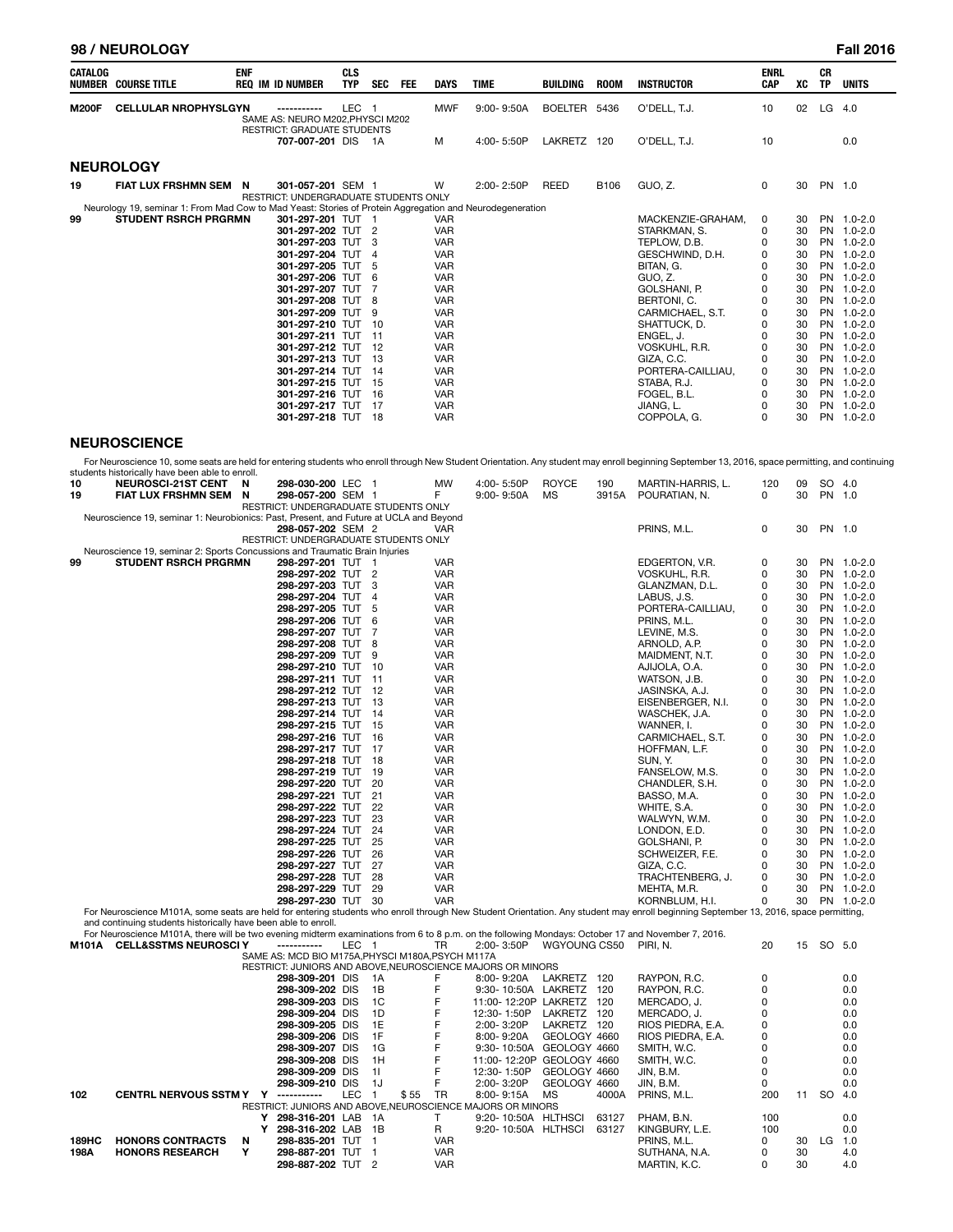## Fall 2016 **NEUROSURGERY** / 99

| CATALOG                 | <b>NUMBER COURSE TITLE</b>                                                                                                | <b>ENF</b> | <b>REQ IM ID NUMBER</b>                                                                        | <b>CLS</b><br><b>TYP</b> | <b>SEC</b>                     | <b>FEE</b> | <b>DAYS</b>                     | <b>TIME</b>                       | <b>BUILDING</b>                | <b>ROOM</b>  | <b>INSTRUCTOR</b>                          | ENRL<br>CAP   | xс             | CR<br>TP        | <b>UNITS</b>             |
|-------------------------|---------------------------------------------------------------------------------------------------------------------------|------------|------------------------------------------------------------------------------------------------|--------------------------|--------------------------------|------------|---------------------------------|-----------------------------------|--------------------------------|--------------|--------------------------------------------|---------------|----------------|-----------------|--------------------------|
| 198B<br>M202            | <b>HONORS RESEARCH</b><br><b>CELLULAR NROPHYSLGYN</b>                                                                     | Y          | 298-887-203 TUT 3<br>298-888-201 TUT<br>-----------                                            | <b>LEC</b>               | $\mathbf{1}$<br>$\blacksquare$ |            | <b>VAR</b><br>VAR<br><b>MWF</b> |                                   | BOELTER 5436                   |              | WOO, E.<br>GESCHWIND, D.H.<br>O'DELL, T.J. | 0<br>0<br>40  | 30<br>30<br>02 | LG<br>LG        | 4.0<br>4.0<br>- 4.0      |
|                         |                                                                                                                           |            | SAME AS: NEURBIO M200F.PHYSCI M202<br><b>RESTRICT: GRADUATE STUDENTS</b>                       |                          |                                |            |                                 | $9:00 - 9:50A$                    |                                |              |                                            |               |                |                 |                          |
|                         |                                                                                                                           |            | 786-012-201 DIS 1A<br>RESTRICT: GRADUATE STUDENTS                                              |                          |                                |            | м                               | 4:00-5:50P                        | LAKRETZ 120                    |              | O'DELL, T.J.                               | 40            |                |                 | 0.0                      |
| M206                    | <b>NEUROENGINEERING</b>                                                                                                   | N          | 786-036-200 LEC 1<br>SAME AS: BIOENGR M260,EL ENGR M255                                        |                          |                                |            | TR                              | 2:00-3:50P                        | <b>BOELTER</b>                 | 5273         | LIU, W.                                    | 5             | 15             | $LG$ 4.0        |                          |
| 210A                    | <b>CURRENT LIT-NEUROSC N</b>                                                                                              |            | 786-060-200 DIS<br>RESTRICT: NEUROSCIENCE GRADUATE STUDENTS                                    |                          | - 1                            |            | т                               | 2:00-3:50P                        | <b>GONDA</b>                   | 3303         | MASMANIDIS, S.                             | 18            | 30             | SU 2.0          |                          |
| 211A                    | <b>EVAL-RESEARCH LIT</b>                                                                                                  | N          | 786-066-200 DIS<br>RESTRICT: NEUROSCIENCE GRADUATE STUDENTS                                    |                          | - 1                            |            | w                               | 4:00-5:50P                        | MACDNLD 2740                   |              | MAIDMENT, N.T.                             | 16            | 30             | SU 2.0          |                          |
| 215                     | <b>RESEARCH LIT SEM</b>                                                                                                   | N          | 786-090-200 SEM 1<br>RESTRICT: NEUROSCIENCE GRADUATE STUDENTS                                  |                          |                                |            | F                               | 12:00-12:50P GONDA                |                                | 1357         | NOVITCH, B.G.                              | 10            | 30             | SU 1.0          |                          |
|                         | Neuroscience 215, seminar 1: Neural Development, Degeneration, and Repair                                                 |            | 786-090-201 SEM 2<br>RESTRICT: INSTRUCTOR CONSENT                                              |                          |                                |            | T                               | 2:00-2:50P                        | <b>SEMEL</b>                   | C8177        | LONDON, E.D.                               | 10            | 30             | SU 1.0          |                          |
|                         | Neuroscience 215, seminar 2: Translational Neuroscience of Drug Abuse<br>Neuroscience 215, seminar 3: Learning and Memory |            | 786-090-202 SEM 3<br>RESTRICT: NEUROSCIENCE GRADUATE STUDENTS                                  |                          |                                |            | F                               | 9:30-11:00A GONDA                 |                                | 2303         | BUONOMANO, D.                              | 10            | 30             | SU 1.0          |                          |
|                         | Neuroscience 215, seminar 4: Synapse to Circuit                                                                           |            | 786-090-203 SEM 4<br>RESTRICT: NEUROSCIENCE GRADUATE STUDENTS                                  |                          |                                |            | F                               | 4:00-4:50P                        | <b>BIO SCI</b>                 | 154          | SAGASTI, A.                                | 11            | 30             | SU 1.0          |                          |
|                         | Neuroscience 215, seminar 5: Current Research Topics in Neuroimaging                                                      |            | 786-090-204 SEM 5                                                                              |                          |                                |            | W                               | 2:00-2:50P                        | <b>GONDA</b>                   | 3303         | FEUSNER, J.D.                              | 10            | 30             | SU 1.0          |                          |
|                         |                                                                                                                           |            | 786-090-207 SEM 7<br><b>RESTRICT: INSTRUCTOR CONSENT</b>                                       |                          |                                |            | F                               | 12:00-12:50P LS                   |                                | 2320         | ARNOLD, A.P.                               | 10            | 30             | SU 1.0          |                          |
| M284A                   | Neuroscience 215, seminar 7: Neuroendocrinology, Sex Differences, and Reproduction<br><b>NEUROIMAGING I</b>               | N          | 786-504-200 LEC 1<br>SAME AS: PSYCH M288A, PSYCTRY M284A<br><b>RESTRICT: GRADUATE STUDENTS</b> |                          |                                |            | <b>MW</b>                       | 2:00-3:50P                        | <b>SEMEL</b>                   | 17364        | COHEN, M.S.                                | 8             | 30             | $LG$ 4.0        |                          |
|                         | <b>NEUROSURGERY</b>                                                                                                       |            |                                                                                                |                          |                                |            |                                 |                                   |                                |              |                                            |               |                |                 |                          |
| 99                      | <b>STUDENT RSRCH PRGRMN</b>                                                                                               |            | 374-297-201 TUT 1<br>374-297-202 TUT 2                                                         |                          |                                |            | <b>VAR</b><br><b>VAR</b>        |                                   |                                |              | LU. D.C.<br>PRINS, R.M.                    | 0<br>$\Omega$ | 30<br>30       |                 | PN 1.0-2.0<br>PN 1.0-2.0 |
| <b>NURSING</b>          |                                                                                                                           |            |                                                                                                |                          |                                |            |                                 |                                   |                                |              |                                            |               |                |                 |                          |
| 10                      | <b>NRSG&amp;SOCIAL JUSTICE N</b>                                                                                          |            | 302-030-200 LEC 1                                                                              |                          |                                |            | R                               | 2:00-3:50P                        | <b>FACTOR</b>                  | 3648         | HEILEMANN, M.V.                            | 52            | 30             | $LG$ 2.0        |                          |
| 50                      | <b>FUNDAMENTALS OF EPI N</b>                                                                                              |            | <b>RESTRICT: NURSING MAJORS</b><br>302-150-200 LEC 1                                           |                          |                                |            | <b>TR</b>                       | 8:00-9:50A                        | <b>FACTOR</b>                  | 3648         | ROBBINS, W.A.                              | 62            | 11             | LG              | - 4.0                    |
| 54B                     | PATHOPHYSIOLOGY II                                                                                                        | N          | RESTRICT: NURSING MAJORS<br>302-163-200 LEC 1                                                  |                          |                                |            | T                               | 11:00-12:50P FACTOR               |                                | 3648         | KOPP, E.A.                                 | 52            | 13             | $LG$ 2.0        |                          |
| 99                      | <b>STUDENT RSRCH PRGRMN</b>                                                                                               |            | RESTRICT: NURSING MAJORS<br>302-297-201 TUT 1                                                  |                          |                                |            | <b>VAR</b>                      |                                   |                                |              | GYLYS, K.H.                                | $\mathbf 0$   | 30             |                 | PN 1.0-2.0               |
| 150A                    | <b>FUNDAMNETLS-NURSINGN</b>                                                                                               |            | 302-297-202 TUT<br>------------                                                                | <b>LEC</b>               | $\overline{2}$<br>$\mathbf{1}$ |            | <b>VAR</b><br>R                 | 8:00-10:50A FACTOR                |                                | A660A        | WOO, M.A.<br>MIEURE, S.L.                  | 0<br>52       | 30<br>30       | <b>PN</b><br>LG | $1.0 - 2.0$<br>4.0       |
|                         |                                                                                                                           |            | <b>RESTRICT: NURSING MAJORS</b><br>302-583-201 LAB                                             |                          | - 1A                           |            | М                               | 10:00-12:50P FACTOR               |                                | 4650         | KNOLL, M.P.                                | 11            |                |                 | 0.0                      |
|                         |                                                                                                                           |            | 302-583-202 LAB<br>302-583-203 LAB                                                             |                          | 1B<br>1C                       |            | М<br>T                          | 2:00-4:50P<br>2:00-4:50P          | <b>FACTOR</b><br><b>FACTOR</b> | 4650<br>4650 | KNOLL, M.P.<br>JORDAN, M.J.                | 16<br>20      |                |                 | 0.0<br>0.0               |
| <b>152W</b>             | HLTH DVLPMT&PROMOTNN Y -----------                                                                                        |            | RESTRICT: NURSING MAJORS                                                                       | <b>LEC</b>               | $\mathbf{1}$                   |            | MT                              | 8:00-9:50A                        | <b>FACTOR</b>                  | 5255         | THOMAS, E.A.                               | 55            |                | 01 LG 5.0       |                          |
|                         |                                                                                                                           | Y          | Y 302-613-201 DIS<br>302-613-202 DIS                                                           |                          | 1A<br>1B                       |            | R<br>R                          | 12:00-1:50P<br>2:00-3:50P         | <b>FACTOR</b><br><b>FACTOR</b> | 4145<br>4145 | WINDERS-SINGER, C.<br>BARVE, A.V.          | 18<br>18      |                |                 | 0.0<br>0.0               |
|                         |                                                                                                                           |            | RESTRICT: NURSING MAJORS<br>Y 302-613-203 DIS<br>302-631-200 SEM                               |                          | 1C                             |            | R                               | 4:00-5:50P                        | <b>FACTOR</b>                  | 4145         | NARASIMHAN, S.                             | 19            |                |                 | 0.0                      |
| C <sub>155</sub><br>161 | <b>GLOBLZTN&amp;SOCL JUSTCN</b><br>PSYCH MNTL HLTH NRS N                                                                  |            | -----------                                                                                    | LEC                      | -1<br>1                        |            | W<br>F                          | 5:00-6:50P<br>1:00-3:50P          | <b>FACTOR</b><br><b>FACTOR</b> | 3648<br>3648 | NYAMATHI, A.M.<br>PIETERS, H.C.            | 20<br>50      | 30<br>05       | LG<br>$LG$ 5.0  | 3.0                      |
|                         |                                                                                                                           |            | RESTRICT: NURSING MAJORS<br>302-669-201 CLI                                                    |                          | 1A                             |            | <b>VAR</b>                      |                                   |                                |              | PIETERS, H.C.                              | 10            |                |                 | 0.0                      |
|                         |                                                                                                                           |            | 302-669-202 CLI<br>302-669-203 CLI                                                             |                          | 1B<br>1C                       |            | VAR<br>VAR                      |                                   |                                |              | PIETERS, H.C.<br>ADAMS, J.A.               | 10<br>10      |                |                 | 0.0<br>0.0               |
|                         |                                                                                                                           |            | 302-669-204 CLI<br>302-669-205 CLI                                                             |                          | 1D<br>1E                       |            | <b>VAR</b><br><b>VAR</b>        |                                   |                                |              | ADAMS, J.A.<br>PIETERS, H.C.               | 10<br>10      |                |                 | 0.0<br>0.0               |
| 162C                    | <b>MED-SURG C GERO</b>                                                                                                    | N          | -----------<br>302-677-201 CLI                                                                 | LEC                      | $\mathbf{1}$<br>1A             |            | F                               | 8:00-11:50A FACTOR                |                                | 3648         | CUENCA, E.L.<br>KIGER, H.L.                | 50<br>10      | 30             | LG 8.0          | 0.0                      |
|                         |                                                                                                                           |            | 302-677-202 CLI<br>302-677-203 CLI                                                             |                          | 1B<br>1C                       |            |                                 |                                   |                                |              | SAKJIRAPAPONG, P.<br>SALGUEIRO, P.         | 10<br>10      |                |                 | 0.0<br>0.0               |
|                         |                                                                                                                           |            | 302-677-204 CLI<br>302-677-205 CLI                                                             |                          | 1D<br>1E                       |            |                                 |                                   |                                |              | KIGER, H.L.<br>SAKJIRAPAPONG, P.           | 10<br>10      |                |                 | 0.0<br>0.0               |
| 174                     | PHYSICAL ASSESSMENT N                                                                                                     |            | -----------<br>302-744-201 LAB                                                                 | LEC                      | $\mathbf{1}$<br>1A             |            | F<br>F                          | 8:00-10:50A FACTOR<br>12:00-2:50P |                                | A660A        | DEMMAN, B.L.<br>KIGER, H.L.                | 120<br>16     | 03             | LG              | 4.0<br>0.0               |
|                         |                                                                                                                           |            | 302-744-202 LAB<br>302-744-203 LAB                                                             |                          | 1B<br>1C                       |            | F<br>S                          | 3:00-5:50P<br>8:00-10:50A         |                                |              | KIGER, H.L.<br>BOGAR, S.E.                 | 10<br>15      |                |                 | 0.0<br>0.0               |
|                         |                                                                                                                           |            | 302-744-204 LAB<br>302-744-205 LAB                                                             |                          | 1D<br>1E                       |            | S<br>S                          | 11:00-1:50P<br>2:00-4:50P         |                                |              | SALGUEIRO, P.<br>KNOLL, M.P.               | 12<br>6       |                |                 | 0.0<br>0.0               |
|                         |                                                                                                                           |            | 302-744-206 LAB<br>RESTRICT: GRADUATE STUDENTS                                                 |                          | 1F                             |            | F                               | 12:00-2:50P                       |                                |              | KIGER, H.L.                                | 6             |                |                 | 0.0                      |
|                         |                                                                                                                           |            | <b>302-744-207</b> LAB 1G<br><b>RESTRICT: GRADUATE STUDENTS</b>                                |                          |                                |            | F                               | $3.00 - 5.50P$                    |                                |              | KIGER, H.L.                                | 14            |                |                 | 0.0                      |
|                         |                                                                                                                           |            | 302-744-208 LAB 1H<br>RESTRICT: GRADUATE STUDENTS                                              |                          |                                |            | S                               | 8:00-10:50A                       |                                |              | MIEURE, S.L.                               | 9             |                |                 | 0.0                      |
|                         |                                                                                                                           |            | 302-744-209 LAB 1I<br>RESTRICT: GRADUATE STUDENTS                                              |                          |                                |            | S                               | 11:00-1:50P                       |                                |              | SALGUEIRO, P.                              | 12            |                |                 | 0.0                      |
|                         |                                                                                                                           |            | 302-744-210 LAB 1J<br>RESTRICT: GRADUATE STUDENTS                                              |                          |                                |            | S                               | 2:00-4:50P                        |                                |              | KIGER, H.L.                                | 18            |                |                 | 0.0                      |
| 196<br>200              | <b>RESEARCH APPRENTICE N</b><br><b>HLTH PROMOTN&amp;ASSMNTN</b>                                                           |            | 302-876-201 TUT 1<br>702-004-200 LEC<br><b>RESTRICT: NURSING MAJORS</b>                        |                          | $\mathbf 1$                    |            | <b>VAR</b><br>Τ                 | 8:00-11:50A FACTOR                |                                | A660A        | JACOB, E.<br>JUNG, S.Y.                    | 0<br>124      | 30<br>11       | $LG$ 4.0        | PN 2.0-4.0               |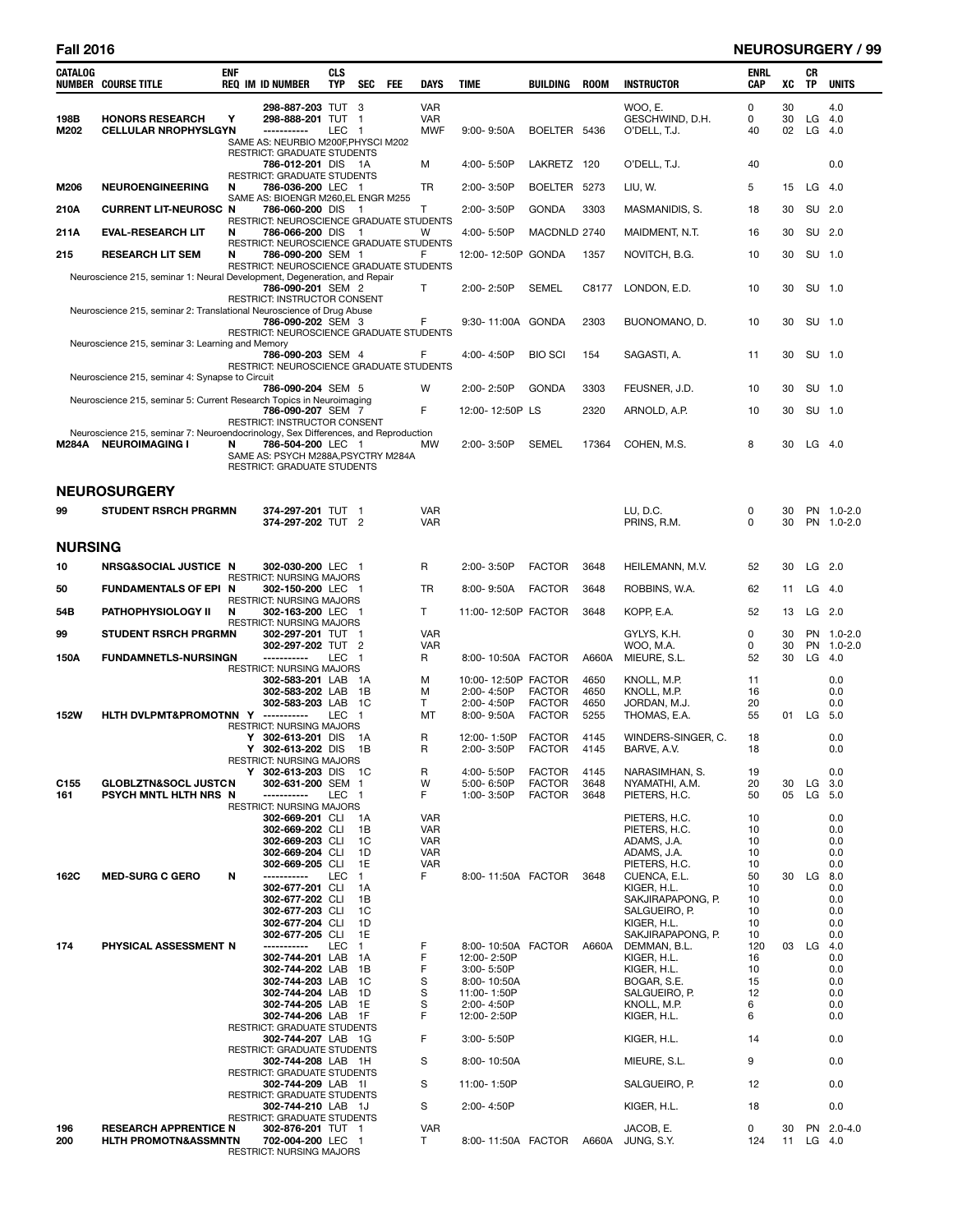## 100 / OBSTETRICS AND GYNECOLOGY **Fall 2016**

| CATALOG          | <b>NUMBER COURSE TITLE</b>                                                                           | <b>ENF</b> | <b>REQ IM ID NUMBER</b>                                                        | <b>CLS</b><br><b>TYP</b> | SEC                      | <b>FEE</b> | <b>DAYS</b>              | TIME                                   | BUILDING                       | <b>ROOM</b>   | <b>INSTRUCTOR</b>                    | ENRL<br>CAP | xс       | CR<br>TP             | <b>UNITS</b>             |
|------------------|------------------------------------------------------------------------------------------------------|------------|--------------------------------------------------------------------------------|--------------------------|--------------------------|------------|--------------------------|----------------------------------------|--------------------------------|---------------|--------------------------------------|-------------|----------|----------------------|--------------------------|
| 202              | PHILOS-NURSING SCI                                                                                   | N          | 702-009-200 LEC 1                                                              |                          |                          |            | W                        | 1:00-4:50P                             | <b>FACTOR</b>                  | 2648          | HEILEMANN, M.V.                      | 16          | 30       | LG 4.0               |                          |
| 204              | <b>RSRCH DSGN&amp;CRITIQUE N</b>                                                                     |            | RESTRICT: NURSING GRADUATE STUDENTS<br>------------                            | LEC                      | - 1                      |            | Т                        | 1:00-2:20P                             | <b>FACTOR</b>                  | A660A         | CHANG, B.L.                          | 110         | 30       | $LG$ 4.0             |                          |
|                  |                                                                                                      |            | RESTRICT: NURSING GRADUATE STUDENTS<br>702-029-201 DIS                         |                          | - 1A                     |            | T                        | 2:30-3:50P                             | <b>FACTOR</b>                  | A660A         | FLORES, G.R.                         | 110         |          |                      | 0.0                      |
| 205A             | <b>QUAL METHODS-RESRCHN</b>                                                                          |            | 702-031-200 LEC<br>RESTRICT: NURSING GRADUATE STUDENTS                         |                          | $\overline{1}$           |            | W                        | 8:00-11:50A                            | <b>FACTOR</b>                  | 4147A         | PIETERS, H.C.                        | 18          | 30       | LG                   | 4.0                      |
| 207              | <b>CLINICAL PHENOMENA</b>                                                                            | N          | 702-071-200 LEC 1<br>RESTRICT: NURSING GRADUATE STUDENTS                       |                          |                          |            | w                        | 1:00-4:50P                             | <b>FACTOR</b>                  | 2539          | HODGE, F.S.                          | 13          | 30       | $LG$ 4.0             |                          |
| 210              | <b>NURSING SCIENCE</b>                                                                               | N          | 702-067-200 LEC 1                                                              |                          |                          |            | м                        | 8:00-11:50A FACTOR                     |                                | 4147A         | MENTES, J.C.                         | 15          | 30       | $LG$ 4.0             |                          |
| 212              | <b>FMLY HLTH-APN</b>                                                                                 | N          | RESTRICT: NURSING GRADUATE STUDENTS<br>702-109-200 LEC 1                       |                          |                          |            | W                        | $3:00 - 4:50P$                         | <b>FACTOR</b>                  | 5255          | CHOI, S.E.                           | 50          | 30       | LG 2.0               |                          |
| 216C             | ADLT/GRNTOL-ACUTE 3 N                                                                                |            | RESTRICT: NURSING GRADUATE STUDENTS<br>702-096-200 LEC 1                       |                          |                          |            | W                        | 8:00-11:50A                            | FACTOR                         | 4145          | GAWLINSKI, A.F.                      | 41          | 30       | $LG$ 4.0             |                          |
| 220              | <b>INSTRCT&amp;LEARN-NRSNGN</b>                                                                      |            | RESTRICT: NURSING GRADUATE STUDENTS<br>702-149-200 LEC 1                       |                          |                          |            | T                        | 5:00-7:50P                             | <b>FACTOR</b>                  | 3648          | VERZEMNIEKS, I.L.                    | 45          | 30       | LG 3.0               |                          |
| 229A             | Nursing 229A, seminar 1, meets on October 4, 18, and November 15, 2016.<br><b>SYS-BASED HLTHCR I</b> | N          | 702-174-201 SEM 1                                                              |                          |                          |            | T                        | 9:00-11:50A 700 WWP 1440               |                                |               | BAKER, K.G.                          | 12          | 30       | SU 1.0               |                          |
|                  | Nursing 229A, seminar 2, meets on October 6, 20, and November 17, 2016.                              |            | 702-174-202 SEM 2                                                              |                          |                          |            | R                        | 9:00-11:50A 700 WWP 1440               |                                |               | EASTWOOD, J.O.                       | 12          | 30       | SU 1.0               |                          |
|                  | Nursing 229A, seminar 3, meets on September 27, October 11, and 25, 2016.                            |            |                                                                                |                          |                          |            |                          |                                        |                                |               |                                      |             |          |                      |                          |
|                  | Nursing 229A, seminar 4, meets on September 29, October 13, and 27, 2016.                            |            | 702-174-203 SEM 3                                                              |                          |                          |            | T                        | 9:00-11:50A 700 WWP 1440               |                                |               | LAZAR, J.                            | 12          | 30       | SU 1.0               |                          |
| 230A             | <b>ADV PATHOPHYSIOL I</b>                                                                            | N          | 702-174-204 SEM 4<br>702-183-200 LEC 1                                         |                          |                          |            | R<br>R                   | 9:00-11:50A 700 WWP 1440<br>2:00-4:50P | <b>FACTOR</b>                  | A660A         | BUSH. N.J.<br>AN, D.S.               | 12<br>75    | 30<br>16 | SU 1.0<br>LG         | 3.0                      |
| 231              | PATHOPHYSIOLOGY-APN N                                                                                |            | RESTRICT: NURSING GRADUATE STUDENTS<br>702-186-200 LEC 1                       |                          |                          |            | w                        | 1:00-4:50P                             | <b>FACTOR</b>                  | A660A         | AN, D.S.                             | 120         | 06       | $LG$ 4.0             |                          |
| 238B             | PEDIATRIC HLTHCR II                                                                                  | N          | RESTRICT: NURSING GRADUATE STUDENTS<br>702-238-200 LEC                         |                          | - 1                      |            | W                        | $8:00 - 9:50A$                         | <b>FACTOR</b>                  | 5150          | MCGRATH, N.E.                        | 16          | 30       | $LG$ 4.0             |                          |
| 239C             | A/G PRIMARY-APN 3                                                                                    | N          | 702-242-200 LEC 1                                                              |                          |                          |            | W                        | 8:00-11:50A                            | <b>FACTOR</b>                  | 5255          | LAZAR, J.                            | 56          | 02       | LG                   | 4.0                      |
| 250              | <b>ETHCS&amp;SCL JSTC&amp;NRSGN</b>                                                                  |            | 702-302-200 LEC<br>RESTRICT: NURSING GRADUATE STUDENTS                         |                          | - 1                      |            | м                        | 1:30-6:30P                             | <b>FACTOR</b>                  | A660A         | PAVLISH, C.L.                        | 75          | 30       | LG 5.0               |                          |
| 254A             | <b>FUNDAMENTLS-NURSINGN</b>                                                                          |            | -----------<br>RESTRICT: NURSING GRADUATE STUDENTS                             | LEC 1                    |                          |            | R                        | 8:00-10:50A FACTOR                     |                                | A660A         | MIEURE, S.L.                         | 75          | 30       | $LG$ 4.0             |                          |
|                  |                                                                                                      |            | 702-327-201 LAB<br>702-327-202 LAB                                             |                          | - 1A<br>- 1B             |            | M<br>M                   | 7:00-9:50A<br>10:00-12:50P FACTOR      | <b>FACTOR</b>                  | 4650<br>4650  | JORDAN, M.J.<br>KNOLL, M.P.          | 20<br>18    |          |                      | 0.0<br>0.0               |
|                  |                                                                                                      |            | 702-327-203 LAB                                                                |                          | - 1C                     |            | T                        | 7:00-9:50A                             | <b>FACTOR</b>                  | 4650          | MIEURE, S.L.                         | 19          |          |                      | 0.0                      |
| C <sub>255</sub> | <b>GLOBLZTN&amp;SOCL JUSTCN</b>                                                                      |            | 702-327-204 LAB<br>702-331-200 SEM 1                                           |                          | - 1D                     |            | T<br>W                   | 10:00-12:50P FACTOR<br>5:00-6:50P      | <b>FACTOR</b>                  | 4650<br>3648  | JORDAN, M.J.<br>NYAMATHI, A.M.       | 20<br>12    | 30       | LG                   | 0.0<br>3.0               |
| 268              | SYSTEMS-HOSPTL UNIT N                                                                                |            | 702-408-200 LEC                                                                |                          | $\overline{1}$           |            | F                        | 1:00-3:50P                             | <b>FACTOR</b>                  | A660A         | BLAKE, N.T.                          | 70          | 30       | LG                   | 4.0                      |
| 295A<br>299D     | <b>NURSING SCIENCE</b><br><b>NURSING EDUC SEM</b>                                                    | N<br>N     | 702-556-200 SEM 1<br>702-597-200 SEM 1                                         |                          |                          |            | W<br>M                   | 12:00-12:50P FACTOR<br>1:00-5:00P      | <b>FACTOR</b>                  | 2648<br>4147A | HODGE, F.S.<br>KONIAK-GRIFFIN, D.    | 12<br>20    | 30<br>30 | SU 1.0<br>SU 2.0     |                          |
|                  |                                                                                                      |            | RESTRICT: NURSING GRADUATE STUDENTS                                            |                          |                          |            |                          |                                        |                                |               |                                      |             |          |                      |                          |
| 416C             | A/G AC NP PRAC III                                                                                   | N          | 702-640-201 CLI<br>702-640-202 CLI                                             |                          | -1<br>2                  |            | W<br>W                   | 1:00-2:50P<br>1:00-2:50P               | <b>FACTOR</b><br><b>FACTOR</b> | 3648<br>3637  | CANOBBIO, M.M.<br>BROWN, T.A.        | 8<br>9      | 30<br>30 | $LG$ 6.0<br>$LG$ 6.0 |                          |
|                  |                                                                                                      |            | 702-640-203 CLI                                                                |                          | 3                        |            | W                        | 1:00-2:50P                             | <b>FACTOR</b>                  | 4147A         | STOODLEY, L.A.                       | 8           | 30       | $LG$ 6.0             |                          |
|                  |                                                                                                      |            | 702-640-204 CLI<br>702-640-205 CLI                                             |                          | 4<br>5                   |            | W<br>W                   | 1:00-2:50P<br>1:00-2:50P               | <b>FACTOR</b><br><b>FACTOR</b> | 3250<br>4145  | BUSH, N.J.<br>STRIZZI, E.            | 8<br>9      | 30<br>30 | $LG$ 6.0<br>$LG$ 6.0 |                          |
| 429C             | <b>FAMILY PRACTICUM 3</b>                                                                            | N          | 702-659-200 CLI                                                                |                          | -1                       |            | W                        | 1:00-2:50P                             | <b>FACTOR</b>                  | 5636          | RICE, D.A.                           | 8           | 30       | LG 6.0               |                          |
|                  |                                                                                                      |            | 702-659-201 CLI<br>702-659-202 CLI                                             |                          | 2<br>3                   |            | W<br>W                   | 1:00-2:50P<br>1:00-2:50P               | <b>FACTOR</b><br><b>FACTOR</b> | 5638<br>3148  | LAZAR, J.<br>LOVE-BIBBERO, L.A.      | 8<br>6      | 30<br>30 | LG 6.0<br>$LG$ 6.0   |                          |
|                  |                                                                                                      |            | 702-659-203 CLI                                                                |                          | $\overline{4}$           |            | W                        | 1:00-2:50P                             | <b>FACTOR</b>                  | 5642          | ADAMS-RENTERIA, J.                   | 7           | 30       | $LG$ 6.0             |                          |
| 438B<br>445      | <b>PEDIATRIC NURSE 2</b><br>ADV CLNC NRS SPCLST N                                                    | N          | 702-679-200 CLI<br>702-758-202 CLI                                             |                          | -1<br>$\overline{2}$     |            | W<br>W                   | 10:00-11:50A FACTOR                    |                                | 5150<br>4147A | MCGRATH, N.E.                        | 14<br>10    | 30<br>30 | LG 6.0               | LG 2.0-10.0              |
| 450              | <b>ADV PRACTICE NURSNG N</b>                                                                         |            | 702-691-201 CLI                                                                |                          | -1                       |            | <b>VAR</b>               | 12:00-12:50P FACTOR                    |                                |               | FREDRICKSON, J.M.<br>RUIZ. M.E.      | 12          | 30       | SU                   | $2.0 - 8.0$              |
| 462              | <b>MATERNITY NURSING</b>                                                                             | N          | -----------<br>RESTRICT: NURSING GRADUATE STUDENTS                             | <b>LEC</b>               | $\overline{\phantom{0}}$ |            | R                        | 5:00-7:50P                             | <b>FACTOR</b>                  | A660A         | BRALOCK, A.R.                        | 64          | 30       | LG 5.0               |                          |
|                  |                                                                                                      |            | 702-766-201 CLI 1A                                                             |                          |                          |            | <b>VAR</b>               |                                        |                                |               | BRALOCK, A.R.                        | 10          |          |                      | 0.0                      |
|                  |                                                                                                      |            | 702-766-202 CLI<br>702-766-203 CLI                                             |                          | 1B<br>1C                 |            | <b>VAR</b><br><b>VAR</b> |                                        |                                |               | KNOLL, M.P.<br>SAZIRU, B.            | 10<br>9     |          |                      | 0.0<br>0.0               |
|                  |                                                                                                      |            | 702-766-204 CLI                                                                |                          | 1D                       |            | <b>VAR</b>               |                                        |                                |               | KNOLL, M.P.                          | 8           |          |                      | 0.0                      |
|                  |                                                                                                      |            | 702-766-205 CLI                                                                |                          | 1E                       |            | <b>VAR</b>               |                                        |                                |               | BOGAR, S.E.                          | 10          |          |                      | 0.0                      |
|                  |                                                                                                      |            | 702-766-206 CLI<br>702-766-207 CLI                                             |                          | 1F<br>1G                 |            | <b>VAR</b><br><b>VAR</b> |                                        |                                |               | SAZIRU, B.<br>KNOLL, M.P.            | 10<br>9     |          |                      | 0.0<br>0.0               |
| 464              | <b>PEDIATRIC NURSING</b>                                                                             | N          | -----------<br>RESTRICT: NURSING GRADUATE STUDENTS                             | <b>LEC</b>               | $\overline{1}$           |            | F                        | 9:00-11:50A FACTOR                     |                                | 5255          | JACOB, E.                            | 64          |          | 07 LG 5.0            |                          |
|                  |                                                                                                      |            | 702-773-201 CLI                                                                |                          | 1A                       |            | <b>VAR</b>               |                                        |                                |               | REYES, B.L.                          | 10          |          |                      | 0.0                      |
|                  |                                                                                                      |            | 702-773-202 CLI                                                                |                          | 1B                       |            | <b>VAR</b>               |                                        |                                |               | JACOB, E.<br>REYES, B.L.             | 10          |          |                      | 0.0                      |
|                  |                                                                                                      |            | 702-773-203 CLI<br>702-773-204 CLI                                             |                          | 1C<br>1D                 |            | VAR<br><b>VAR</b>        |                                        |                                |               | REYES, B.L.                          | 9<br>9      |          |                      | 0.0<br>0.0               |
|                  |                                                                                                      |            | 702-773-205 CLI                                                                |                          | 1E                       |            | <b>VAR</b>               |                                        |                                |               | JACOB, E.                            | 10          |          |                      | 0.0                      |
|                  |                                                                                                      |            | 702-773-206 CLI<br>702-773-207 CLI                                             |                          | 1F<br>1G                 |            | <b>VAR</b><br><b>VAR</b> |                                        |                                |               | REYES, B.L.<br>JACOB, E.             | 10<br>9     |          |                      | 0.0<br>0.0               |
| 465D             | <b>CRITICAL ILLNESS</b>                                                                              | N          | -----------                                                                    | <b>LEC</b>               | $\overline{1}$           |            | R                        | 11:00-1:50P                            | <b>FACTOR</b>                  | A660A         | SHINNICK, M.A.                       | 64          | 14       | LG                   | -4.0                     |
| 495              | <b>NURSING ED PRACTICM N</b>                                                                         |            | 702-717-201 FLD 1A<br>702-798-200 SEM 1<br>RESTRICT: NURSING GRADUATE STUDENTS |                          |                          |            | <b>VAR</b><br><b>VAR</b> |                                        |                                |               | SHINNICK, M.A.<br>KONIAK-GRIFFIN, D. | 64<br>15    | 30       | SU 2.0               | 0.0                      |
|                  | <b>OBSTETRICS AND GYNECOLOGY</b>                                                                     |            |                                                                                |                          |                          |            |                          |                                        |                                |               |                                      |             |          |                      |                          |
| 99               | <b>STUDENT RSRCH PRGRMN</b>                                                                          |            | 103-297-201 TUT 1                                                              |                          |                          |            | <b>VAR</b>               |                                        |                                |               | HOBEL, C.J.                          | 0           | 30       |                      | PN 1.0-2.0               |
|                  |                                                                                                      |            | 103-297-202 TUT 2                                                              |                          |                          |            | <b>VAR</b>               |                                        |                                |               | SRIDHAR, A.                          | 0           | 30       |                      | PN 1.0-2.0               |
|                  |                                                                                                      |            | 103-297-203 TUT 3<br>103-297-204 TUT                                           |                          | $\overline{4}$           |            | <b>VAR</b><br>VAR        |                                        |                                |               | PISARSKA, M.D.<br>DUMESIC, D.A.      | 0<br>0      | 30<br>30 |                      | PN 1.0-2.0<br>PN 1.0-2.0 |
|                  |                                                                                                      |            | 103-297-205 TUT 5                                                              |                          |                          |            | VAR                      |                                        |                                |               | SEN, S.                              | $\Omega$    | 30       |                      | PN 1.0-2.0               |
|                  | <b>OPHTHALMOLOGY</b>                                                                                 |            |                                                                                |                          |                          |            |                          |                                        |                                |               |                                      |             |          |                      |                          |
| 99               | <b>STUDENT RSRCH PRGRMN</b>                                                                          |            | 303-297-201 TUT 1                                                              |                          |                          |            | VAR                      |                                        |                                |               | YANG, X.                             | 0           | 30       |                      | PN 1.0-2.0               |
|                  |                                                                                                      |            | 303-297-202 TUT                                                                |                          | $\overline{2}$<br>- 3    |            | VAR                      |                                        |                                |               | GLASGOW, B.J.                        | 0<br>0      | 30       |                      | PN 1.0-2.0               |
|                  |                                                                                                      |            | 303-297-203 TUT<br>303-297-204 TUT 4                                           |                          |                          |            | VAR<br>VAR               |                                        |                                |               | ALDAVE, A.<br>FARBER, D.B.           | 0           | 30<br>30 |                      | PN 1.0-2.0<br>PN 1.0-2.0 |
|                  |                                                                                                      |            | 303-297-205 TUT 5                                                              |                          |                          |            | VAR                      |                                        |                                |               | BHAT, S.P.                           | 0           | 30       |                      | PN 1.0-2.0               |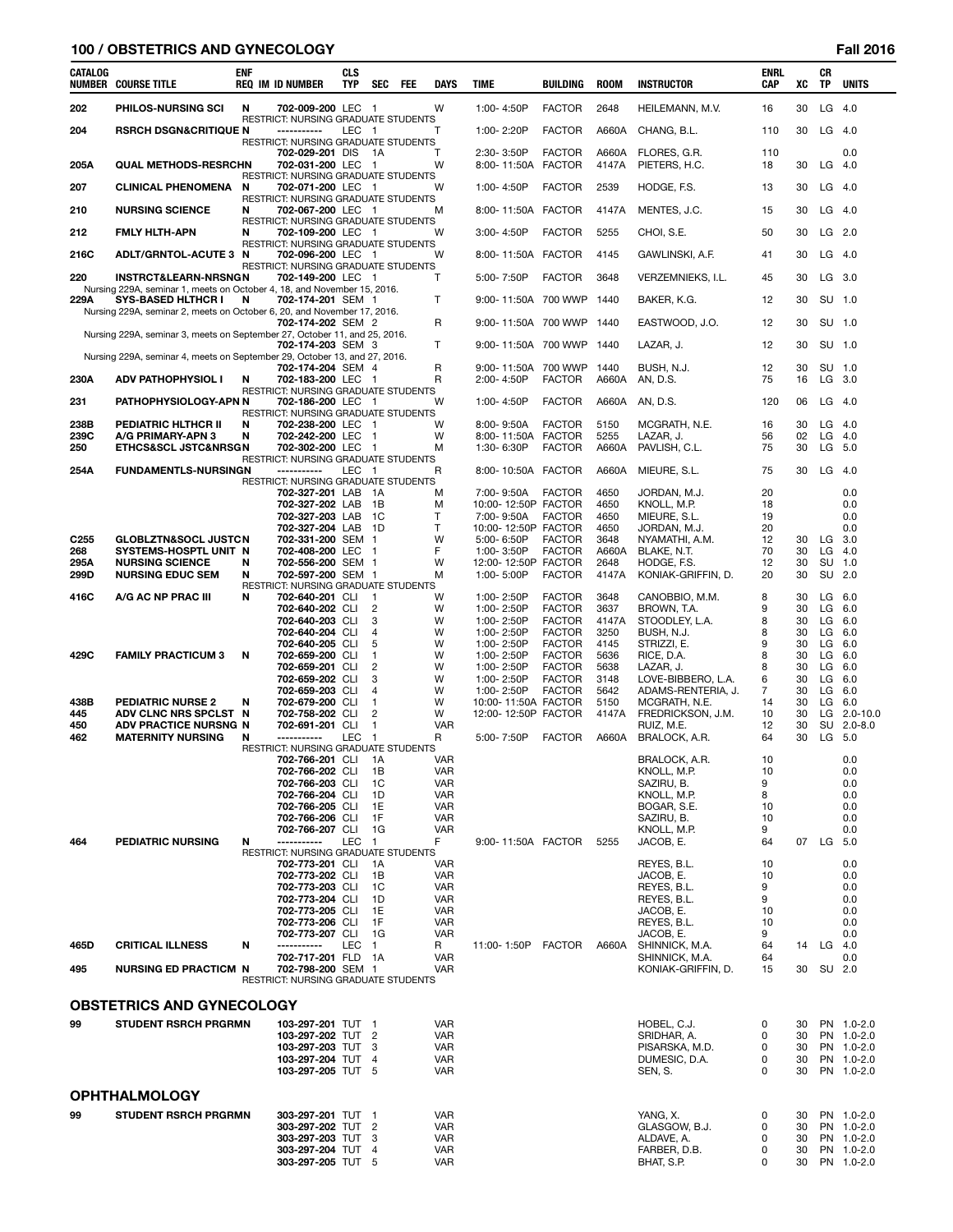## Fall 2016 ORTHOPAEDIC SURGERY / 101

| CATALOG          | <b>NUMBER COURSE TITLE</b>                                                  | <b>ENF</b> | <b>REQ IM ID NUMBER</b>                                                          | <b>CLS</b><br><b>TYP</b> | <b>SEC</b>               | FEE | <b>DAYS</b>                                          | <b>TIME</b>                   |                                        | BUILDING                                             | <b>ROOM</b>               | <b>INSTRUCTOR</b>                                                                                                                                                                                                | <b>ENRL</b><br><b>CAP</b> | XC                   | CR<br>TP  | <b>UNITS</b>                                          |
|------------------|-----------------------------------------------------------------------------|------------|----------------------------------------------------------------------------------|--------------------------|--------------------------|-----|------------------------------------------------------|-------------------------------|----------------------------------------|------------------------------------------------------|---------------------------|------------------------------------------------------------------------------------------------------------------------------------------------------------------------------------------------------------------|---------------------------|----------------------|-----------|-------------------------------------------------------|
|                  |                                                                             |            | 303-297-206 TUT 6<br>303-297-207 TUT 7<br>303-297-208 TUT 8                      |                          |                          |     | <b>VAR</b><br><b>VAR</b><br><b>VAR</b>               |                               |                                        |                                                      |                           | DENG, S.X.<br>NOURI-MAHDAVI, K.<br>GORIN, M.B.                                                                                                                                                                   | 0<br>0<br>0               | 30<br>30<br>30       | <b>PN</b> | $1.0 - 2.0$<br>PN 1.0-2.0<br>PN 1.0-2.0               |
|                  | <b>ORTHOPAEDIC SURGERY</b>                                                  |            |                                                                                  |                          |                          |     |                                                      |                               |                                        |                                                      |                           |                                                                                                                                                                                                                  |                           |                      |           |                                                       |
| 99               | <b>STUDENT RSRCH PRGRMN</b>                                                 |            | 305-297-201 TUT 1<br>305-297-202 TUT 2                                           |                          |                          |     | <b>VAR</b><br><b>VAR</b>                             |                               |                                        |                                                      |                           | BILLI, F.<br>KRAKOW, D.                                                                                                                                                                                          | 0<br>$\Omega$             | 30<br>30             |           | PN 1.0-2.0<br>PN 1.0-2.0                              |
|                  | PATHOLOGY AND LABORATORY MEDICINE                                           |            |                                                                                  |                          |                          |     |                                                      |                               |                                        |                                                      |                           |                                                                                                                                                                                                                  |                           |                      |           |                                                       |
| 99               | <b>STUDENT RSRCH PRGRMN</b>                                                 |            | 306-297-201 TUT 1<br>306-297-202 TUT 2<br>306-297-203 TUT 3<br>306-297-204 TUT 4 |                          |                          |     | <b>VAR</b><br><b>VAR</b><br><b>VAR</b><br><b>VAR</b> |                               |                                        |                                                      |                           | TEITELL, M.A.<br>BRAUN, J.<br>RAO, D.S.<br>CROOKS, G.M.                                                                                                                                                          | 0<br>0<br>0<br>0          | 30<br>30<br>30<br>30 | <b>PN</b> | PN 1.0-2.0<br>$1.0 - 2.0$<br>PN 1.0-2.0<br>PN 1.0-2.0 |
|                  | <b>PEDIATRICS</b>                                                           |            |                                                                                  |                          |                          |     |                                                      |                               |                                        |                                                      |                           |                                                                                                                                                                                                                  |                           |                      |           |                                                       |
| 99               | <b>STUDENT RSRCH PRGRMN</b>                                                 |            | 308-297-201 TUT 1<br>308-297-202 TUT 2                                           |                          |                          |     | <b>VAR</b><br><b>VAR</b>                             |                               |                                        |                                                      |                           | KOSACK, A.S.<br>SHIN, B.                                                                                                                                                                                         | 0<br>0                    | 30<br>30             |           | PN 1.0-2.0<br>PN 1.0-2.0                              |
|                  | <b>PHILOSOPHY</b>                                                           |            |                                                                                  |                          |                          |     |                                                      |                               |                                        |                                                      |                           |                                                                                                                                                                                                                  |                           |                      |           |                                                       |
| 3                | <b>HIST INTRO TO PHIL</b>                                                   | N          |                                                                                  | LEC                      | $\overline{\phantom{1}}$ |     | T                                                    | 4:00-5:50P                    |                                        | <b>DODD</b>                                          | 161                       | COPENHAVER, B.P.                                                                                                                                                                                                 | 100                       | 15                   | SO        | 5.0                                                   |
|                  |                                                                             |            | 312-011-201 DIS<br>312-011-202 DIS<br>312-011-203 DIS<br>312-011-204 DIS         |                          | 1A<br>1B<br>1C<br>1D     |     | W<br>W<br>R<br>R                                     | 1:00-1:50P<br>2:00-2:50P      | 11:00-11:50A DODD<br>12:00-12:50P DODD | <b>DODD</b><br>PUB AFF                               | 178<br>178<br>154<br>2242 | RETKWA, M.A.<br>RETKWA, M.A.<br>FONTENOT, A.<br>FONTENOT, A.                                                                                                                                                     | 25<br>25<br>25<br>25      |                      |           | 0.0<br>0.0<br>0.0<br>0.0                              |
| 4                | ANLY-CNTMP MORL ISS N                                                       |            | -----------<br>312-019-201 DIS                                                   | LEC                      | $\overline{1}$<br>1A     |     | TR<br>M                                              | 12:00-1:50P                   | 11:00-11:50A DODD                      | <b>PUB AFF</b>                                       | 1246<br>178               | COOK, R.T.<br>WALLACE-WOLF, J.J.                                                                                                                                                                                 | 100<br>25                 |                      | 14 SO     | 5.0<br>0.0                                            |
|                  |                                                                             |            | 312-019-202 DIS                                                                  |                          | 1B                       |     | M                                                    |                               | 12:00-12:50P DODD                      |                                                      | 178                       | WALLACE-WOLF, J.J.                                                                                                                                                                                               | 25                        |                      |           | 0.0                                                   |
|                  |                                                                             |            | 312-019-203 DIS<br>312-019-204 DIS                                               |                          | 1C<br>1D                 |     | R<br>R                                               |                               |                                        | 10:00-10:50A PUB AFF<br>11:00-11:50A PUB AFF         | 2238<br>2238              | SAUNDERS, C.A.<br>SAUNDERS, C.A.                                                                                                                                                                                 | 25<br>25                  |                      |           | 0.0<br>0.0                                            |
|                  | students historically have been able to enroll.                             |            |                                                                                  |                          |                          |     |                                                      |                               |                                        |                                                      |                           | For Philosophy 7, some seats are held for entering students who enroll through New Student Orientation. Any student may enroll beginning September 13, 2016, space permitting, and continuing                    |                           |                      |           |                                                       |
| 7                | INT PHILOSOPHY-MIND N                                                       |            | -----------<br>312-040-201 DIS                                                   | LEC                      | $\overline{1}$<br>1A     |     | <b>MW</b><br>M                                       | 4:00-5:50P<br>1:00-1:50P      |                                        | <b>BROAD</b><br><b>DODD</b>                          | 2160E<br>178              | NORMORE, C.G.<br>SHIRVANIAN, V.                                                                                                                                                                                  | 350<br>25                 | 09                   | SO        | 5.0<br>0.0                                            |
|                  |                                                                             |            | 312-040-202 DIS                                                                  |                          | 1B                       |     | M                                                    | 2:00-2:50P                    |                                        | <b>DODD</b>                                          | 178                       | LOOKNER, S.                                                                                                                                                                                                      | 25                        |                      |           | 0.0                                                   |
|                  |                                                                             |            | 312-040-203 DIS<br>312-040-204 DIS                                               |                          | 1C<br>1D                 |     | Т<br>Τ                                               | 9:00-9:50A                    |                                        | PUB AFF<br>10:00-10:50A PUB AFF                      | 1337<br>2238              | RATAJCZAK, R.M.<br>RATAJCZAK, R.M.                                                                                                                                                                               | 25<br>25                  |                      |           | 0.0<br>0.0                                            |
|                  |                                                                             |            | 312-040-205 DIS<br>312-040-206 DIS                                               |                          | 1E<br>1F                 |     | F<br>F                                               | $9:00 - 9:50A$                |                                        | PUB AFF<br>10:00-10:50A BUNCHE                       | 2242<br>3156              | WHITE, J.D.<br>WHITE, J.D.                                                                                                                                                                                       | 25<br>25                  |                      |           | 0.0<br>0.0                                            |
|                  |                                                                             |            | 312-040-207 DIS                                                                  |                          | 1G                       |     | M                                                    |                               | 10:00-10:50A MS                        |                                                      | 5233                      | DE LEON, C.M.                                                                                                                                                                                                    | 25                        |                      |           | 0.0                                                   |
|                  |                                                                             |            | 312-040-208 DIS<br>312-040-209                                                   | <b>DIS</b>               | 1H<br>11                 |     | M<br>F                                               |                               | 11:00-11:50A MS<br>11:00-11:50A DODD   |                                                      | 5233<br>178               | DE LEON, C.M.<br>ZAPATA, C.C.                                                                                                                                                                                    | 25<br>25                  |                      |           | 0.0<br>0.0                                            |
|                  |                                                                             |            | 312-040-210 DIS<br>312-040-211 DIS                                               |                          | 1J<br>1K                 |     | F<br>Т                                               |                               | 12:00-12:50P DODD                      | 11:00-11:50A PUB AFF                                 | 178<br>2238               | ZAPATA, C.C.<br>PRINZING, M.M.                                                                                                                                                                                   | 25<br>25                  |                      |           | 0.0<br>0.0                                            |
|                  |                                                                             |            | 312-040-212 DIS                                                                  |                          | 1L                       |     | T                                                    |                               |                                        | 12:00-12:50P BUNCHE                                  | 3123                      | PRINZING, M.M.                                                                                                                                                                                                   | 25                        |                      |           | 0.0                                                   |
|                  |                                                                             |            | 312-040-213 DIS<br>312-040-214 DIS                                               |                          | 1M<br>1 <sup>N</sup>     |     | W<br>W                                               | $9:00 - 9:50A$                |                                        | <b>BUNCHE</b><br>10:00-10:50A BUNCHE                 | 2156<br>3156              | MAURIZIO, P.<br>MAURIZIO. P.                                                                                                                                                                                     | 25<br>25                  |                      |           | 0.0<br>0.0                                            |
| 22               | <b>INTRO-ETHICAL THRY</b>                                                   | N          | -----------<br>312-079-201 DIS                                                   | LEC                      | $\mathbf{1}$<br>1A       |     | <b>MW</b><br>M                                       | 12:00-1:50P<br>$9:00 - 9:50A$ |                                        | <b>DODD</b><br>MS                                    | 147<br>5128               | JULIUS, A.J.<br>TRACY, E.V.                                                                                                                                                                                      | 300<br>25                 | 30                   | <b>SO</b> | 5.0<br>0.0                                            |
|                  |                                                                             |            | 312-079-202 DIS                                                                  |                          | 1B<br>1 <sup>C</sup>     |     | M                                                    |                               | 10:00-10:50A MS                        |                                                      | 5128                      | TRACY, E.V.                                                                                                                                                                                                      | 25<br>25                  |                      |           | 0.0                                                   |
|                  |                                                                             |            | 312-079-203 DIS<br>312-079-204 DIS                                               |                          | 1D                       |     | т<br>Τ                                               | $9:00 - 9:50A$                | 10:00-10:50A DODD                      | <b>DODD</b>                                          | 178<br>178                | TAIWO, O.<br>TAIWO, O.                                                                                                                                                                                           | 25                        |                      |           | 0.0<br>0.0                                            |
|                  |                                                                             |            | 312-079-205 DIS<br>312-079-206 DIS                                               |                          | 1E<br>1F                 |     | F<br>F                                               |                               |                                        | 11:00-11:50A BUNCHE<br>12:00-12:50P BUNCHE           | 3153<br>3170              | BIONDI, Z.<br>BIONDI, Z.                                                                                                                                                                                         | 25<br>25                  |                      |           | 0.0<br>0.0                                            |
|                  |                                                                             |            | 312-079-207 DIS<br>312-079-208 DIS                                               |                          | 1G<br>1H                 |     | К<br>R                                               |                               | 9:00- 9:50A<br>10:00-10:50A DODD       | <b>DODD</b>                                          | 178<br>178                | BEACH, S.<br>BEACH, S.                                                                                                                                                                                           | 25<br>25                  |                      |           | 0.0<br>0.0                                            |
|                  |                                                                             |            | 312-079-209 DIS                                                                  |                          | 11                       |     | F                                                    | 1:00-1:50P                    |                                        | <b>DODD</b>                                          | 178                       | SCHAEFFER, L.J.                                                                                                                                                                                                  | 25                        |                      |           | 0.0                                                   |
|                  |                                                                             |            | 312-079-210 DIS<br>312-079-211 DIS                                               |                          | 1J<br>1K                 |     | F<br>R                                               | 2:00-2:50P<br>1:00-1:50P      |                                        | <b>DODD</b><br><b>DODD</b>                           | 178<br>178                | SCHAEFFER, L.J.<br>ISAACS, I.N.                                                                                                                                                                                  | 25<br>25                  |                      |           | 0.0<br>0.0                                            |
|                  |                                                                             |            | 312-079-212 DIS                                                                  |                          | 1L                       |     | R                                                    | 2:00-2:50P                    |                                        | <b>DODD</b>                                          | 178                       | ISAACS, I.N.<br>For Philosophy 31, some seats are held for entering students who enroll through New Student Orientation. Any student may enroll beginning September 13, 2016, space permitting, and continuing   | 25                        |                      |           | 0.0                                                   |
| 31               | students historically have been able to enroll.<br><b>LOGIC-1ST CRSE</b>    | N          | -----------                                                                      | LEC <sub>1</sub>         |                          |     | WF                                                   |                               |                                        | 10:00-11:50A ROLFE                                   | 1200                      | LEVY, S.R.                                                                                                                                                                                                       | 260                       |                      | 03 SO 5.0 |                                                       |
|                  |                                                                             |            | 312-082-201 DIS                                                                  |                          | 1A                       |     | М                                                    |                               |                                        | 10:00-10:50A PUB AFF                                 | 1234                      | HILTUNEN, A.                                                                                                                                                                                                     | 65                        |                      |           | 0.0                                                   |
|                  |                                                                             |            | 312-082-202 DIS<br>312-082-203 DIS                                               |                          | 1B<br>1C                 |     | M<br>F                                               | 1:00-1:50P                    |                                        | 11:00-11:50A PUB AFF<br>PAB                          | 1234<br>1434A             | HILTUNEN, A.<br>HILTUNEN, A.                                                                                                                                                                                     | 65<br>65                  |                      |           | 0.0<br>0.0                                            |
|                  |                                                                             |            | 312-082-204 DIS                                                                  |                          | 1D                       |     | F                                                    | 2:00-2:50P                    |                                        | PAB                                                  | 1434A                     | HILTUNEN, A.<br>For Philosophy 100A, some seats are held for entering students who enroll through New Student Orientation. Any student may enroll beginning September 13, 2016, space permitting, and continuing | 65                        |                      |           | 0.0                                                   |
| 100A             | students historically have been able to enroll.<br><b>HIST-GREEK PHILOS</b> | Ν          | ------------                                                                     | LEC 1                    |                          |     | TR                                                   | 12:00-1:50P                   |                                        | WGYOUNG CS76                                         |                           | CRAGER, A.D.                                                                                                                                                                                                     | 200                       |                      | 30 SO 4.0 |                                                       |
|                  |                                                                             |            | 312-305-201 DIS                                                                  |                          | 1A                       |     | M                                                    | 9:00-9:50A                    |                                        | BOELTER 5252                                         |                           | ANDERSON, Z.W.                                                                                                                                                                                                   | 20                        |                      |           | 0.0                                                   |
|                  |                                                                             |            | 312-305-202 DIS<br>312-305-203 DIS                                               |                          | 1B<br>1C                 |     | M<br>т                                               | 9:00-9:50A                    |                                        | 10:00-10:50A BOELTER<br><b>HAINES</b>                | 5252<br>110               | ANDERSON, Z.W.<br>LAVIN, A.                                                                                                                                                                                      | 20<br>20                  |                      |           | 0.0<br>0.0                                            |
|                  |                                                                             |            | 312-305-204 DIS<br>312-305-205 DIS                                               |                          | 1D<br>1E                 |     | т<br>W                                               | $9:00 - 9:50A$                |                                        | 10:00-10:50A HAINES<br><b>DODD</b>                   | 110<br>154                | LAVIN, A.<br>WEST, A.                                                                                                                                                                                            | 20<br>20                  |                      |           | 0.0<br>0.0                                            |
|                  |                                                                             |            | 312-305-206 DIS<br>312-305-207 DIS                                               |                          | 1F<br>1G                 |     | W<br>M                                               |                               | 10:00-10:50A DODD                      | 12:00-12:50P HUMANTS A48                             | 154                       | WEST, A.<br>SAMUEL, A.T.                                                                                                                                                                                         | 20<br>20                  |                      |           | 0.0<br>0.0                                            |
|                  |                                                                             |            | 312-305-208 DIS                                                                  |                          | 1H                       |     | M                                                    | 1:00-1:50P                    |                                        | <b>HUMANTS A48</b>                                   |                           | SAMUEL, A.T.                                                                                                                                                                                                     | 20                        |                      |           | 0.0                                                   |
|                  |                                                                             |            | 312-305-209 DIS<br>312-305-210 DIS                                               |                          | 11<br>1J                 |     | F<br>F.                                              |                               |                                        | 10:00-10:50A HUMANTS A48<br>11:00-11:50A HUMANTS A48 |                           | UNGER, C.<br>UNGER, C.                                                                                                                                                                                           | 20<br>20                  |                      |           | 0.0<br>0.0                                            |
| M103A            | <b>ANCT GREEK&amp;RMN PHIL N</b>                                            |            | 312-344-200 LEC 1<br>SAME AS: CLASSIC M145A                                      |                          |                          |     | MW                                                   | 2:00-3:15P                    |                                        | <b>DODD</b>                                          | 146                       | ELLIS, R.M.                                                                                                                                                                                                      | 35                        | 07                   |           | SO 4.0                                                |
| C <sub>109</sub> | <b>DESCARTES</b>                                                            | N          | -----------<br>312-398-201 DIS                                                   | LEC                      | $\mathbf{1}$<br>1A       |     | <b>MW</b><br>т                                       | 12:00-1:50P<br>1:00-1:50P     |                                        | <b>DODD</b><br><b>DODD</b>                           | 175<br>178                | NORMORE, C.G.<br>SKILES, M.D.                                                                                                                                                                                    | 80<br>20                  | 30                   | SO.       | 4.0                                                   |
|                  |                                                                             |            | 312-398-202 DIS                                                                  |                          | 1B                       |     | т                                                    | 2:00-2:50P                    |                                        | <b>DODD</b>                                          | 178                       | SKILES, M.D.                                                                                                                                                                                                     | 20                        |                      |           | 0.0<br>0.0                                            |
|                  |                                                                             |            | 312-398-203 DIS<br>312-398-204 DIS                                               |                          | 1C<br>1D                 |     | F<br>F                                               | $9:00 - 9:50A$                | 10:00-10:50A DODD                      | <b>DODD</b>                                          | 178<br>178                | KARDOSH, J.M.<br>KARDOSH, J.M.                                                                                                                                                                                   | 20<br>20                  |                      |           | 0.0<br>0.0                                            |
| 117              | LT 19&ERLY 20C PHIL                                                         | Ν          | -----------<br>312-440-201 DIS                                                   | LEC                      | $\mathbf{1}$             |     | MW                                                   |                               | 10:00-11:50A DODD<br>11:00-11:50A DODD |                                                      | 78<br>178                 | HSU, A.                                                                                                                                                                                                          | 50                        | 30                   | SO        | 4.0                                                   |
|                  |                                                                             |            | 312-440-202 DIS                                                                  |                          | 1A<br>1В                 |     | Τ<br>т                                               |                               | 12:00-12:50P DODD                      |                                                      | 178                       | FLYNN, A.<br>FLYNN, A.                                                                                                                                                                                           | 25<br>25                  |                      |           | 0.0<br>0.0                                            |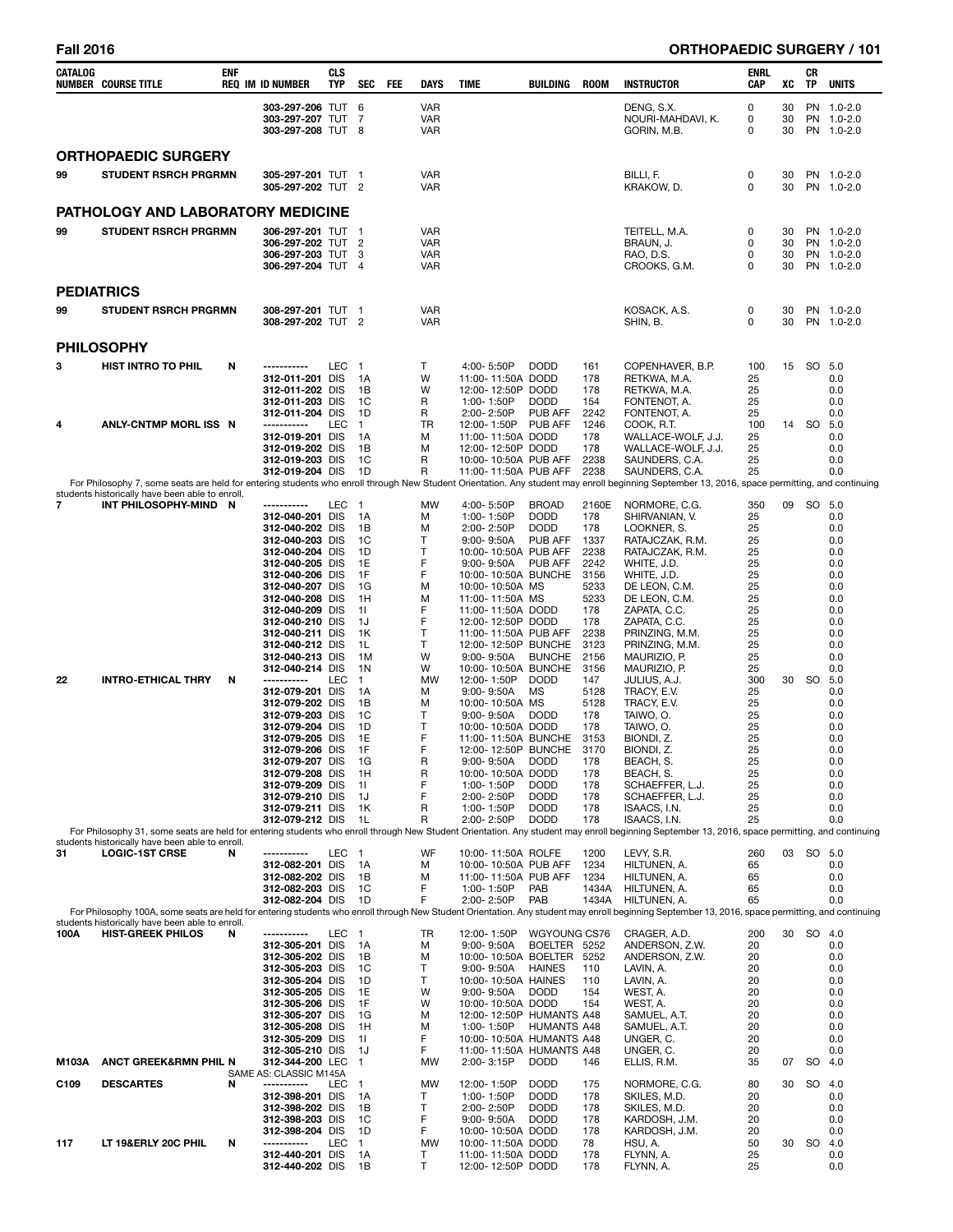## 102 / PHYSICS AND ASTRONOMY **Fall 2016**

| <b>CATALOG</b>   | <b>NUMBER COURSE TITLE</b>                                                                                | <b>ENF</b> | REQ IM ID NUMBER                                            | <b>CLS</b><br><b>TYP</b> | <b>SEC</b>     | FEE | <b>DAYS</b>    | <b>TIME</b>          | <b>BUILDING</b> | <b>ROOM</b> | <b>INSTRUCTOR</b> | <b>ENRL</b><br>CAP | XC | <b>CR</b><br>TP | <b>UNITS</b> |
|------------------|-----------------------------------------------------------------------------------------------------------|------------|-------------------------------------------------------------|--------------------------|----------------|-----|----------------|----------------------|-----------------|-------------|-------------------|--------------------|----|-----------------|--------------|
| C127C            | PHILOS OF LANGUAGE Y                                                                                      |            | 312-464-200 LEC 1                                           |                          |                |     | <b>TR</b>      | 10:00-11:50A PUB AFF |                 | 1337        | CUMMING, S.J.     | 35                 | 30 | SO              | 4.0          |
|                  | Philosophy C127C, lecture 1: Saul Kripke                                                                  |            |                                                             | <b>LEC</b>               |                |     | <b>MW</b>      |                      |                 |             |                   |                    |    |                 |              |
| 129              | <b>PHILOS OF PSYCH</b>                                                                                    | N          | ------------                                                |                          | $\overline{1}$ |     |                | 10:00-11:50A DODD    |                 | 175         | BURGESS, A.G.     | 80                 | 30 | <b>SO</b>       | 4.0          |
|                  |                                                                                                           |            | 312-514-201 DIS                                             |                          | 1A             |     | T              | 11:00-11:50A BOTANY  |                 | 133         | KOWALSKY, W.A.    | 20                 |    |                 | 0.0          |
|                  |                                                                                                           |            | 312-514-202 DIS                                             |                          | 1B             |     | T.             | 12:00-12:50P BOTANY  |                 | 133         | KOWALSKY, W.A.    | 20                 |    |                 | 0.0          |
|                  |                                                                                                           |            | 312-514-203 DIS                                             |                          | 1 <sup>C</sup> |     | W              | 1:00-1:50P           | <b>DODD</b>     | 178         | HANSEN, M.J.      | 20                 |    |                 | 0.0          |
|                  |                                                                                                           |            | 312-514-204 DIS                                             |                          | 1D             |     | W              | 2:00-2:50P           | <b>DODD</b>     | 178         | HANSEN, M.J.      | 20                 |    |                 | 0.0          |
| 133              | <b>TPC-LOGIC&amp;SEMANTICS Y</b>                                                                          |            | 312-522-200 LEC                                             |                          | $\overline{1}$ |     | <b>MW</b>      | 2:00-3:50P           | <b>BUNCHE</b>   | 3164        | STRUBLE, L.R.     | 35                 | 07 | SO.             | 4.0          |
|                  | Philosophy 133, lecture 1: Alternative Logics and Nature of Logic                                         |            |                                                             |                          |                |     |                |                      |                 |             |                   |                    |    |                 |              |
| 150              | SOCIETY AND MORALS Y                                                                                      |            | -----------                                                 | LEC <sub>1</sub>         |                |     | <b>TR</b>      | 10:00-11:50A DODD    |                 | 167         | MCHOSE, B.        | 50                 | 30 | <b>SO</b>       | 4.0          |
|                  | Philosophy 150, lecture 1: Global Poverty and Obligations of Aid                                          |            |                                                             |                          |                |     |                |                      |                 |             |                   |                    |    |                 |              |
|                  |                                                                                                           |            | 312-563-201 DIS                                             |                          | 1A             |     | м              | $9:00 - 9:50A$       | <b>DODD</b>     | 154         | DONOHUE, J.L.     | 25                 |    |                 | 0.0          |
|                  |                                                                                                           |            | 312-563-202 DIS                                             |                          | 1B             |     | м              | 10:00-10:50A DODD    |                 | 154         | DONOHUE, J.L.     | 25                 |    |                 | 0.0          |
| 153A             | <b>TPCS-ETHICAL THEORY Y</b><br>Philosophy 153A, lecture 1: Moral Demand and Moral Failure                |            | 312-589-200 LEC 1                                           |                          |                |     | WF             | 8:00-9:50A           | <b>DODD</b>     | 78          | HIERONYMI, P.     | 35                 | 30 | SO.             | 4.0          |
| 157A             | <b>HIST-POLITCL PHILOS</b>                                                                                | N          | -----------                                                 | <b>LEC</b>               | $\overline{1}$ |     | <b>TR</b>      | 12:00-1:50P          | <b>DODD</b>     | 78          | DOVER, D.J.       | 50                 | 30 | <b>SO</b>       | 4.0          |
|                  |                                                                                                           |            | 312-632-201 DIS                                             |                          | 1A             |     | W              | $9:00 - 9:50A$       | <b>DODD</b>     | 178         | TSURUDA, S.J.     | 25                 |    |                 | 0.0          |
|                  |                                                                                                           |            | 312-632-202 DIS                                             |                          | 1B             |     | W              | 10:00-10:50A DODD    |                 | 178         | TSURUDA, S.J.     | 25                 |    |                 | 0.0          |
| 170              | PHILOSOPHY OF MIND                                                                                        | N          | -----------                                                 | <b>LEC</b>               | $\mathbf{1}$   |     | <b>MW</b>      | 2:00-3:50P           | <b>DODD</b>     | 78          | JEWELL, A.J.      | 50                 | 30 | <b>SO</b>       | 4.0          |
|                  |                                                                                                           |            | 312-681-201 DIS                                             |                          | 1A             |     | м              | $9:00 - 9:50A$       | <b>DODD</b>     | 178         | DUPRE, G.G.       | 25                 |    |                 | 0.0          |
|                  |                                                                                                           |            | 312-681-202 DIS                                             |                          | 1B             |     | M              | 10:00-10:50A DODD    |                 | 178         | DUPRE, G.G.       | 25                 |    |                 | 0.0          |
| 177B             | <b>HST STD-EXISTENTISM N</b>                                                                              |            | 312-737-200 LEC 1                                           |                          |                |     | <b>TR</b>      | 2:00-3:50P           | <b>DODD</b>     | 78          | JOHNSON, M.C.     | 35                 | 30 | SO 4.0          |              |
|                  | Philosophy 177B, lecture 1: Guilt and Self-Cruelty: Nietzsche's Naturalistic Account of Morality and Soul |            |                                                             |                          |                |     |                |                      |                 |             |                   |                    |    |                 |              |
| 185              | MAJ PHILOSPHRS-20 C N                                                                                     |            | -----------                                                 | <b>LEC</b>               | $\overline{1}$ |     | <b>MW</b>      | 12:00-1:50P          | <b>DODD</b>     | 170         | HSU, A.           | 50                 | 30 | SO.             | 4.0          |
|                  |                                                                                                           |            | 312-810-201 DIS                                             |                          | 1A             |     | R              | 11:00-11:50A DODD    |                 | 178         | ISLER, A.L.       | 25                 |    |                 | 0.0          |
|                  |                                                                                                           |            | 312-810-202 DIS                                             |                          | 1B             |     | R              | 12:00-12:50P DODD    |                 | 178         | ISLER, A.L.       | 25                 |    |                 | 0.0          |
| <b>188SA</b>     | <b>INDIV STD FOR USIE</b>                                                                                 | Y          | 312-832-201 TUT 1                                           |                          |                |     | <b>UNSCHED</b> |                      |                 |             | JULIUS, A.J.      | 1                  | 30 | LG              | 1.0          |
| 200A             | <b>SEM-FIRST YR GRADS</b>                                                                                 | N          | 712-010-200 SEM 1                                           |                          |                |     | т              | 10:00-1:50P          | <b>DODD</b>     | 325         | HERMAN, B.        | 10                 | 30 | SO.             | 4.0          |
|                  |                                                                                                           |            | RESTRICT: PHILOSOPHY GRADUATE STUDENTS                      |                          |                |     |                |                      |                 |             |                   |                    |    |                 |              |
| 206              | MEDIEVAL PHILOSOPHY N                                                                                     |            | 712-084-200 LEC 1                                           |                          |                |     | W              | 9:30-11:50A DODD     |                 | 399         | COPENHAVER, B.P.  | 15                 | 30 | SO 4.0          |              |
|                  |                                                                                                           |            | RESTRICT: PHILOSOPHY GRADUATE STUDENTS                      |                          |                |     |                |                      |                 |             |                   |                    |    |                 |              |
| C <sub>209</sub> | Philosophy 206, lecture 1: Language about God in 12th Century<br><b>DESCARTES</b>                         | N          | 712-120-200 LEC 1                                           |                          |                |     | <b>MW</b>      | 12:00-1:50P          | <b>DODD</b>     | 175         | NORMORE, C.G.     | 10                 | 30 | SO              | 4.0          |
|                  |                                                                                                           |            | RESTRICT: PHILOSOPHY GRADUATE STUDENTS                      |                          |                |     |                |                      |                 |             |                   |                    |    |                 |              |
| 246              | <b>ETHICAL THEORY</b>                                                                                     | N          |                                                             |                          |                |     | Τ              | 2:00-4:50P           | <b>DODD</b>     | 325         |                   |                    | 30 | SO 4.0          |              |
|                  |                                                                                                           |            | 712-312-200 SEM 1                                           |                          |                |     |                |                      |                 |             | JULIUS, A.J.      | 15                 |    |                 |              |
|                  | Philosophy 246, seminar 1: Self-Conscious Lives                                                           |            | RESTRICT: PHILOSOPHY GRADUATE STUDENTS                      |                          |                |     |                |                      |                 |             |                   |                    |    |                 |              |
| 248              | <b>PROBS-MORAL PHILOS N</b>                                                                               |            | 712-330-200 SEM 1                                           |                          |                |     | W              | 2:00-4:50P           | <b>DODD</b>     | 325         | HIERONYMI, P.     | 15                 | 30 | SO 4.0          |              |
|                  |                                                                                                           |            | RESTRICT: PHILOSOPHY GRADUATE STUDENTS                      |                          |                |     |                |                      |                 |             |                   |                    |    |                 |              |
|                  | Philosophy 248, seminar 1: Moral Demand and Moral Failure                                                 |            |                                                             |                          |                |     |                |                      |                 |             |                   |                    |    |                 |              |
| 259              | ETHICS&VALUE THEORY N                                                                                     |            | 712-354-200 SEM 1                                           |                          |                |     | F              | 10:00-10:50A DODD    |                 | 325         | HIERONYMI, P.     | 15                 | 30 |                 | SU 2.0-4.0   |
|                  |                                                                                                           |            | RESTRICT: PHILOSOPHY GRADUATE STUDENTS                      |                          |                |     |                |                      |                 |             |                   |                    |    |                 |              |
| 287              | <b>SEM-PHILOS OF LANG</b>                                                                                 | N          | 712-568-200 SEM 1                                           |                          |                |     |                | 2:00-4:50P           | <b>DODD</b>     | 399         |                   | 15                 | 30 | SO 4.0          |              |
|                  |                                                                                                           |            | <b>RESTRICT: PHILOSOPHY GRADUATE STUDENTS</b>               |                          |                |     | R              |                      |                 |             | CUMMING, S.J.     |                    |    |                 |              |
|                  | Philosophy 287, seminar 1: Categories and Concepts                                                        |            |                                                             |                          |                |     |                |                      |                 |             |                   |                    |    |                 |              |
| 290              | PHILOS OF LANGUAGE                                                                                        | N          | 712-589-200 SEM 1                                           |                          |                |     |                |                      |                 |             | CUMMING, S.J.     | 15                 | 30 |                 | SU 2.0/4.0   |
|                  |                                                                                                           |            | RESTRICT: PHILOSOPHY GRADUATE STUDENTS                      |                          |                |     |                |                      |                 |             |                   |                    |    |                 |              |
| 299              | <b>SEM-PHILOS RESEARCH N</b>                                                                              |            | 712-599-200 SEM 1                                           |                          |                |     | F              | 3:30-6:20P           | <b>DODD</b>     | 161         | ARMSTRONG, J.D.   | 10                 | 30 | SU              | 4.0          |
|                  |                                                                                                           |            | RESTRICT: PHILOSOPHY GRADUATE STUDENTS                      |                          |                |     |                |                      |                 |             |                   |                    |    |                 |              |
| 495              | <b>TEACHNG-COLL PHILOS N</b>                                                                              |            | 712-795-200 SEM 1<br>RESTRICT: PHILOSOPHY GRADUATE STUDENTS |                          |                |     | F              | 1:00-3:00P           | <b>DODD</b>     | 399         | JOHNSON, G.M.     | 10                 | 30 |                 | SU 2.0-4.0   |

## PHYSICS AND ASTRONOMY

### Astronomy

For Astronomy 3, some seats are held for entering students who enroll through New Student Orientation. Any student may enroll beginning September 13, 2016, space permitting, and continuing<br>students historically have been a

| 3    | <b>NATURE OF UNIVERSE</b>                                                                                                                                                                    | N<br>-----------                                                 | LEC        |                | TR             | 12:30-1:45P                | <b>PAB</b>   | 1425         | SHAPLEY, A.E.                    | 180      | 14 | SO        | -5.0       |
|------|----------------------------------------------------------------------------------------------------------------------------------------------------------------------------------------------|------------------------------------------------------------------|------------|----------------|----------------|----------------------------|--------------|--------------|----------------------------------|----------|----|-----------|------------|
|      |                                                                                                                                                                                              | 123-009-201                                                      | <b>DIS</b> | 1A             | М              | 8:00-9:50A                 | KNUDSEN 1116 |              | RUNCO, J.N.                      | 30       |    |           | 0.0        |
|      |                                                                                                                                                                                              | 123-009-202 DIS                                                  |            | 1B             | M              | 12:00-1:50P                | KNUDSEN 1116 |              | STAHL, K.C.                      | 30       |    |           | 0.0        |
|      |                                                                                                                                                                                              | 123-009-203 DIS                                                  |            | 1 <sup>C</sup> | T              | 9:00-10:50A                | KNUDSEN 1116 |              | COHEN, D.P.                      | 30       |    |           | 0.0        |
|      |                                                                                                                                                                                              | 123-009-204 DIS                                                  |            | 1D             | М              | 4:00-5:50P                 | KNUDSEN 1116 |              | SAADE, M.L.                      | 30       |    |           | 0.0        |
|      |                                                                                                                                                                                              | 123-009-205 DIS                                                  |            | 1E             | T.             | 3:00-4:50P                 | KNUDSEN 1116 |              | YU, T.Y.                         | 30       |    |           | 0.0        |
|      |                                                                                                                                                                                              | 123-009-206 DIS                                                  |            | 1F             | W              | 6:00-7:50P                 | KNUDSEN 1116 |              | YU, T.Y.                         | 30       |    |           | 0.0        |
|      |                                                                                                                                                                                              | 123-009-207 DIS                                                  |            | 1Z             | <b>UNSCHED</b> |                            |              |              |                                  | 0        |    |           | 0.0        |
|      |                                                                                                                                                                                              |                                                                  | <b>LEC</b> | $\overline{2}$ | <b>MWF</b>     | 11:00-11:50A KNSY PV 1220B |              |              | CORONITI, F.                     | 180      | 04 | <b>SO</b> | 5.0        |
|      |                                                                                                                                                                                              | 123-009-211 DIS                                                  |            | 2A             | т              | 5:00-6:50P                 | KNUDSEN 1116 |              | YU. T.Y.                         | 30       |    |           | 0.0        |
|      |                                                                                                                                                                                              | 123-009-212 DIS                                                  |            | 2B             | M              | 2:00-3:50P                 | KNUDSEN 1116 |              | STAHL, K.C.                      | 30       |    |           | 0.0        |
|      |                                                                                                                                                                                              | 123-009-213 DIS                                                  |            | 2C             | T.             | 11:00-12:50P KNUDSEN 1116  |              |              | RYAN, J.L.                       | 30       |    |           | 0.0        |
|      |                                                                                                                                                                                              | 123-009-214 DIS                                                  |            | 2D             | W              | 8:00-9:50A                 | KNUDSEN 1116 |              | RYAN, J.L.                       | 30       |    |           | 0.0        |
|      |                                                                                                                                                                                              | 123-009-215 DIS                                                  |            | 2E             | W              | 4:00-5:50P                 | KNUDSEN 1116 |              | RUNCO, J.N.                      | 30       |    |           | 0.0        |
|      |                                                                                                                                                                                              | 123-009-216 DIS                                                  |            | 2F             | м              | 6:00-7:50P                 | KNUDSEN 1116 |              | RUNCO, J.N.                      | 30       |    |           | 0.0        |
|      |                                                                                                                                                                                              | 123-009-217 DIS                                                  |            | 2Z             | <b>UNSCHED</b> |                            |              |              |                                  | $\Omega$ |    |           | 0.0        |
| 4    | <b>BLACK HOLES</b>                                                                                                                                                                           | N<br>-----------                                                 | <b>LEC</b> |                | TR             | 9:30-10:45A KNSY PV        |              | 1240B        | MALKAN, M.A.                     | 117      | 12 | SO.       | 4.0        |
|      |                                                                                                                                                                                              | 123-012-201 DIS                                                  |            | 1A             | R              | 4:00-4:50P                 | <b>MS</b>    | 5128         | ZINK, J.K.                       | 39       |    |           | 0.0        |
|      |                                                                                                                                                                                              | 123-012-202 DIS                                                  |            | 1B             | F              | $9:00 - 9:50A$             | MS           | 5128         | ZINK. J.K.                       | 39       |    |           | 0.0        |
|      |                                                                                                                                                                                              | 123-012-203 DIS                                                  |            | 1C             | F              | 10:00-10:50A DODD          |              | 170          | ZINK. J.K.                       | 39       |    |           | 0.0        |
|      | For Astronomy 5, some seats are held for entering students who enroll through New Student Orientation. Any student may enroll beginning September 13, 2016, space permitting, and continuing |                                                                  |            |                |                |                            |              |              |                                  |          |    |           |            |
| 5    | students historically have been able to enroll.                                                                                                                                              |                                                                  | <b>LEC</b> |                | <b>TR</b>      | 10:30-11:45A KNSY PV       |              |              |                                  |          |    | SO 4.0    |            |
|      | LIFE IN THE UNIVERS                                                                                                                                                                          | N<br>-----------                                                 |            | -1             |                |                            |              | 1220B        | HANSEN, B.M.                     | 171      | 13 |           |            |
|      |                                                                                                                                                                                              | 123-048-201<br>123-048-202 DIS                                   | <b>DIS</b> | 1A<br>1B       | R<br>R         | 4:00-4:50P<br>5:00-5:50P   | MS<br>PAB    | 6229<br>2434 | HAYAKAWA, K.T.<br>HAYAKAWA, K.T. | 36<br>31 |    |           | 0.0<br>0.0 |
|      |                                                                                                                                                                                              | 123-048-203 DIS                                                  |            | 1C             | F              | 11:00-11:50A PAB           |              | 2748         |                                  | 33       |    |           |            |
|      |                                                                                                                                                                                              | 123-048-204 DIS                                                  |            | 1D             | F              | 12:00-12:50P ROYCE         |              | 156          | HAYAKAWA, K.T.<br>CHEN. Z.       | 31       |    |           | 0.0<br>0.0 |
|      |                                                                                                                                                                                              | 123-048-205 DIS                                                  |            | 1E             |                | 1:00-1:50P                 | <b>ROYCE</b> | 166          | CHEN, Z.                         | 0        |    |           | 0.0        |
|      |                                                                                                                                                                                              | 123-048-206 DIS                                                  |            | 1F             | R              | 3:00-3:50P                 | PAB          | 2434         | CHEN. Z.                         | 30       |    |           | 0.0        |
| 270  | <b>ASTROPHYS DYNAMICS N</b>                                                                                                                                                                  | 523-420-200 LEC                                                  |            |                | M              | 10:00-11:50A PAB           |              | 3735         | NAOZ, S.                         | 14       | 11 | LG .      | 4.0        |
|      |                                                                                                                                                                                              | RESTRICT: ASTRONOMY OR ASTROPHYSICS OR PHYSICS GRADUATE STUDENTS |            |                |                |                            |              |              |                                  |          |    |           |            |
| 271A | <b>ELECTRMGNTC RADIATNN</b>                                                                                                                                                                  | 523-426-200 LEC 1                                                |            |                | <b>MW</b>      | 1:00-2:50P PAB             |              | 3735         | FURLANETTO, S.R.                 | 11       | 06 | $LG$ 4.0  |            |
|      |                                                                                                                                                                                              | RESTRICT: ASTRONOMY OR ASTROPHYSICS OR PHYSICS GRADUATE STUDENTS |            |                |                |                            |              |              |                                  |          |    |           |            |
| 277A | <b>ASTRO RSRCH PROJECT N</b>                                                                                                                                                                 | 523-436-200 TUT 1                                                |            |                | <b>UNSCHED</b> |                            |              |              | RICH, R.M.                       |          | 30 | SU        | 6.0        |
|      |                                                                                                                                                                                              | RESTRICT: ASTRONOMY OR ASTROPHYSICS OR PHYSICS GRADUATE STUDENTS |            |                |                |                            |              |              |                                  |          |    |           |            |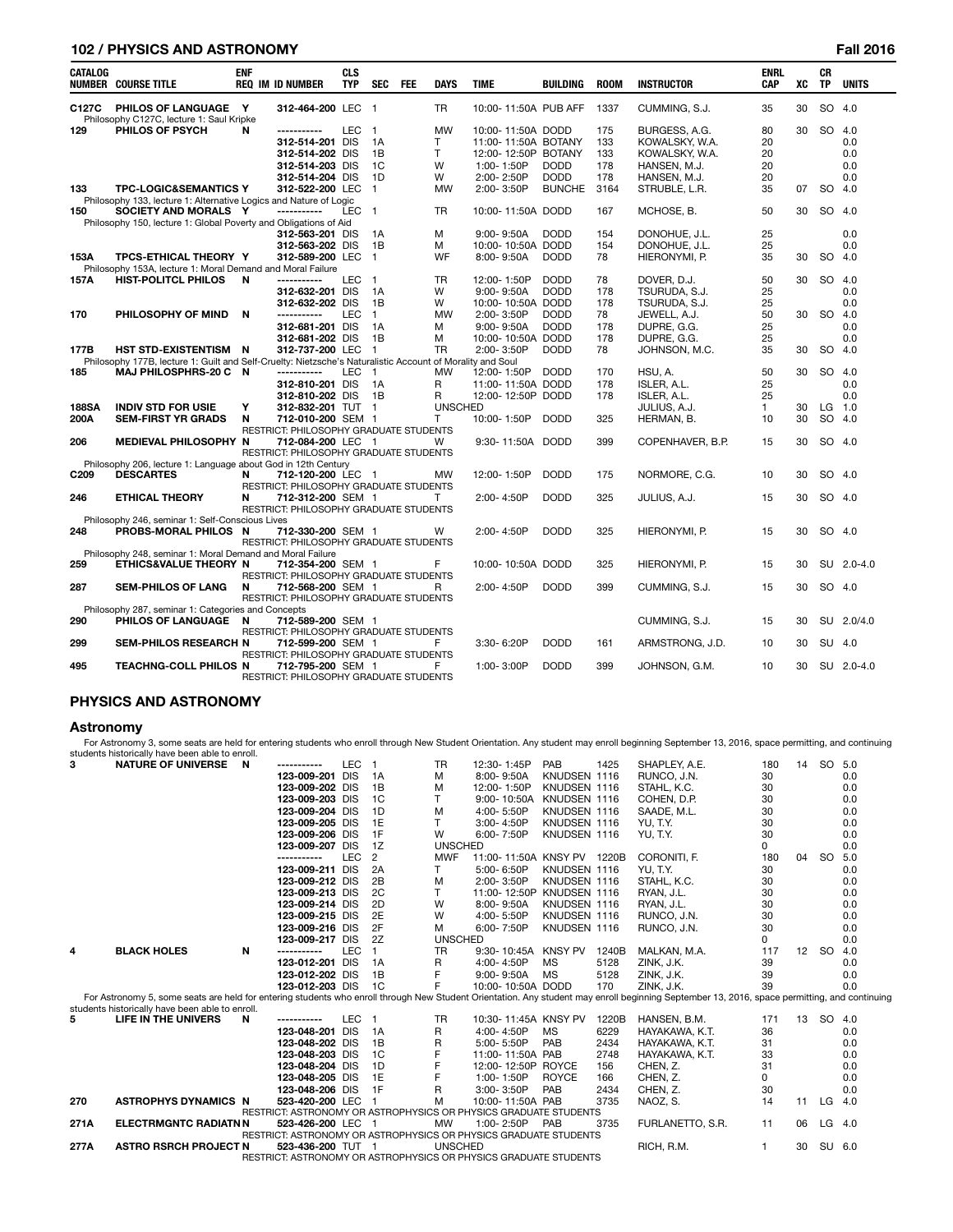| <b>Fall 2016</b>  |                                                                                                                                                                                             |     |                                                                                                                                                                                    |                   |                     |     |             |             |                                      |                                            |               | PHYSICS AND ASTRONOMY / 103       |             |          |           |              |
|-------------------|---------------------------------------------------------------------------------------------------------------------------------------------------------------------------------------------|-----|------------------------------------------------------------------------------------------------------------------------------------------------------------------------------------|-------------------|---------------------|-----|-------------|-------------|--------------------------------------|--------------------------------------------|---------------|-----------------------------------|-------------|----------|-----------|--------------|
| CATALOG<br>NUMBER | <b>COURSE TITLE</b>                                                                                                                                                                         | ENF | <b>REQ IM ID NUMBER</b>                                                                                                                                                            | <b>CLS</b><br>TYP | <b>SEC</b>          | FEE | DAYS        | <b>TIME</b> |                                      | <b>BUILDING</b>                            | <b>ROOM</b>   | <b>INSTRUCTOR</b>                 | ENRL<br>CAP | XC       | CR<br>TP  | <b>UNITS</b> |
| 279               | <b>CURRENT ASTRO RSRCHN</b>                                                                                                                                                                 |     | 523-452-200 SEM 1                                                                                                                                                                  |                   |                     |     | W           |             | 3:30-4:50P                           | PAB                                        | 1434A         | LARKIN, J.E.                      | 30          | 30       |           | SU 2.0       |
| 284               | <b>ORDR MAG ASTRPHYS</b>                                                                                                                                                                    | N   | RESTRICT: ASTRONOMY OR ASTROPHYSICS OR PHYSICS GRADUATE STUDENTS<br>523-504-200 LEC 1                                                                                              |                   |                     |     | <b>MW</b>   |             |                                      | 9:00-10:50A KNUDSEN 6129                   |               | WRIGHT, E.L.                      | 0           | 30       | LG        | - 4.0        |
| M297              | <b>RSCH-ASTRPRTCL PHYS N</b>                                                                                                                                                                |     | RESTRICT: ASTRONOMY OR ASTROPHYSICS OR PHYSICS GRADUATE STUDENTS<br>523-576-200 TUT 1<br>SAME AS: PHYSICS M297<br>RESTRICT: ASTRONOMY OR ASTROPHYSICS OR PHYSICS GRADUATE STUDENTS |                   |                     |     | Τ           |             | 1:00-1:50P                           | PAB                                        | 4330          | LARKIN, J.E.                      | 40          | 30       |           | SU 2.0-4.0   |
| <b>Physics</b>    |                                                                                                                                                                                             |     |                                                                                                                                                                                    |                   |                     |     |             |             |                                      |                                            |               |                                   |             |          |           |              |
|                   | For Physics 1A, some seats are held for entering students who enroll through New Student Orientation. Any student may enroll beginning September 13, 2016, space permitting, and continuing |     |                                                                                                                                                                                    |                   |                     |     |             |             |                                      |                                            |               |                                   |             |          |           |              |
| 1Α                | students historically have been able to enroll.<br><b>MECHANICS</b>                                                                                                                         | Y   |                                                                                                                                                                                    | LEC               | - 1                 |     | <b>MTWF</b> |             | $9:00 - 9:50A$                       | PAB                                        | 1425          | SAMANI, J.F.                      | 195         | 02       | - SO      | 5.0          |
|                   |                                                                                                                                                                                             |     | 318-001-201 DIS<br>318-001-202 DIS                                                                                                                                                 |                   | - 1 A<br>1B         |     | т<br>T      |             | 1:00-1:50P<br>2:00-2:50P             | <b>BUNCHE</b><br>PUB AFF                   | 3156<br>2232  | VINSON, A.M.<br>VINSON, A.M.      | 39<br>40    |          |           | 0.0<br>0.0   |
|                   |                                                                                                                                                                                             |     | 318-001-203 DIS                                                                                                                                                                    |                   | 1C                  |     | т           |             | 3:00-3:50P                           | MS                                         | 5117          | ZHAO, Y.                          | 39          |          |           | 0.0          |
|                   |                                                                                                                                                                                             |     | 318-001-204 DIS<br>318-001-205 DIS                                                                                                                                                 |                   | 1D<br>1E            |     | R<br>R      |             | 3:00-3:50P<br>4:00-4:50P             | BOELTER 5419<br>GEOLOGY 4660               |               | VINSON, A.M.<br>VINSON, A.M.      | 39<br>40    |          |           | 0.0<br>0.0   |
| 1AH               | <b>MECHANICS-HONORS</b>                                                                                                                                                                     | Υ   | -----------<br>RESTRICT: DEPARTMENT CONSENT                                                                                                                                        | LEC               | $\overline{1}$      |     | <b>TR</b>   |             | 12:00-1:50P                          | <b>KNSY PV</b>                             | 1240B         | ROSENZWEIG, J.                    | 50          | 14       | <b>SO</b> | 5.0          |
|                   |                                                                                                                                                                                             |     | 318-020-201 DIS                                                                                                                                                                    |                   | - 1A                |     | R           |             | 8:00-8:50A                           | PAB                                        | 1434A         | SAWYER, E.J.                      | 50          |          |           | 0.0          |
| 1B                | OSCILTNS&WAVES&FLDSY                                                                                                                                                                        |     | RESTRICT: DEPARTMENT CONSENT<br>-----------                                                                                                                                        | LEC               | $\blacksquare$      |     | <b>MTWF</b> |             | 8:00-8:50A                           | PAB                                        | 1425          | JIANG, L.                         | 188         | 01       | SO.       | 5.0          |
|                   |                                                                                                                                                                                             |     | 318-007-201 DIS                                                                                                                                                                    |                   | 1A                  |     | м           |             |                                      | 12:00-12:50P WGYOUNG 1044                  |               | LU, P.                            | 38          |          |           | 0.0          |
|                   |                                                                                                                                                                                             |     | 318-007-202 DIS<br>318-007-203 DIS                                                                                                                                                 |                   | 1B<br>1C            |     | м<br>м      |             | 1:00-1:50P<br>2:00-2:50P             | PAB<br>PAB                                 | 2748<br>2748  | LU, P.<br>RODRIGUEZ, J.S.         | 38<br>38    |          |           | 0.0<br>0.0   |
|                   |                                                                                                                                                                                             |     | 318-007-204 DIS<br>318-007-205 DIS                                                                                                                                                 |                   | 1D<br>1E            |     | W<br>W      |             | 12:00-12:50P MS<br>1:00-1:50P        | PAB                                        | 5128<br>2748  | LU, P.<br>LU, P.                  | 38<br>38    |          |           | 0.0<br>0.0   |
| 1C                | <b>ELECTRODYNMC&amp;OPTICSY</b>                                                                                                                                                             |     | -----------                                                                                                                                                                        | LEC               | $\mathbf{1}$        |     | <b>MTWF</b> |             |                                      | 12:00-12:50P KNSY PV                       | 1220B         | CORBIN, B.                        | 171         | 05       | SO.       | 5.0          |
|                   |                                                                                                                                                                                             |     | 318-008-201 DIS<br>318-008-202 DIS                                                                                                                                                 |                   | 1A<br>1B            |     | м<br>м      |             | 2:00-2:50P<br>3:00-3:50P             | WGYOUNG 1044<br>PUB AFF                    | 1337          | GARCIA, J.<br>BAUER, D.J.         | 35<br>34    |          |           | 0.0<br>0.0   |
|                   |                                                                                                                                                                                             |     | 318-008-203 DIS                                                                                                                                                                    |                   | 1C                  |     | м           |             | 4:00-4:50P                           | PAB                                        | 2434          | BAUER, D.J.                       | 34          |          |           | 0.0          |
|                   |                                                                                                                                                                                             |     | 318-008-204 DIS<br>318-008-205 DIS                                                                                                                                                 |                   | 1D<br>1E            |     | W<br>W      |             | 3:00-3:50P<br>4:00-4:50P             | WGYOUNG 1044<br>PAB                        | 2434          | BAUER, D.J.<br>BAUER, D.J.        | 34<br>34    |          |           | 0.0<br>0.0   |
|                   |                                                                                                                                                                                             |     | -----------                                                                                                                                                                        | LEC               | 2                   |     | <b>MTWF</b> |             | 1:00-1:50P                           | <b>KNSY PV</b>                             | 1220B         | CORBIN, B.                        | 171         | 06       | SO.       | 5.0          |
|                   |                                                                                                                                                                                             |     | 318-008-211 DIS<br>318-008-212 DIS                                                                                                                                                 |                   | 2A<br>2B            |     | w<br>W      |             |                                      | 10:00-10:50A BUNCHE<br>11:00-11:50A BUNCHE | 3157<br>3157  | LONG, X.<br>MEGAS, E.             | 34<br>34    |          |           | 0.0<br>0.0   |
|                   |                                                                                                                                                                                             |     | 318-008-213 DIS                                                                                                                                                                    |                   | 2C                  |     | F           |             | 10:00-10:50A PAB                     |                                            | 2434          | LONG, X.                          | 34          |          |           | 0.0          |
|                   |                                                                                                                                                                                             |     | 318-008-214 DIS<br>318-008-215 DIS                                                                                                                                                 |                   | 2D<br>2E            |     | F<br>F      |             | 11:00-11:50A PAB<br>12:00-12:50P PAB |                                            | 2434<br>2434  | LONG, X.<br>LONG, X.              | 34<br>35    |          |           | 0.0<br>0.0   |
|                   |                                                                                                                                                                                             |     | -----------                                                                                                                                                                        | LEC               | 4                   |     | TR          |             | 10:00-11:50A PAB                     |                                            | 1425          | KOUTROULAKIS, G.                  | 188         | 13       | <b>SO</b> | 5.0          |
|                   |                                                                                                                                                                                             |     | 318-008-231 DIS<br>318-008-232 DIS                                                                                                                                                 |                   | 4A<br>4B            |     | R<br>R      |             | 4:00-4:50P<br>5:00- 5:50P            | PAB<br>PAB                                 | 2748<br>2748  | GHOSH, R.S.<br>GHOSH, R.S.        | 39<br>39    |          |           | 0.0<br>0.0   |
|                   |                                                                                                                                                                                             |     | 318-008-233 DIS                                                                                                                                                                    |                   | 4C                  |     | F           |             | 2:00-2:50P                           | PAB                                        | 2748          | GHOSH, R.S.                       | 39          |          |           | 0.0          |
|                   |                                                                                                                                                                                             |     | 318-008-234 DIS<br>318-008-235 DIS                                                                                                                                                 |                   | 4D<br>4E            |     | F<br>F      |             | 3:00-3:50P<br>4:00-4:50P             | PAB<br>PAB                                 | 2748<br>2748  | GHOSH, R.S.<br>LE, T.H.           | 38<br>38    |          |           | 0.0<br>0.0   |
| 4AL               | <b>LAB-MECHANICS</b>                                                                                                                                                                        | Υ   | 318-016-201 LAB                                                                                                                                                                    |                   | $\mathbf 1$         |     | м           |             | $9:00 - 11:50A$                      | KNUDSEN 1238                               |               | CHEN, G.K.                        | 20          | 30       | LG        | 2.0          |
|                   |                                                                                                                                                                                             |     | 318-016-202 LAB<br>318-016-203 LAB                                                                                                                                                 |                   | 2<br>3              |     | М<br>M      |             | 12:00-2:50P<br>3:00-5:50P            | KNUDSEN 1238<br>KNUDSEN 1238               |               | FULLER, K.L.<br>FULLER, K.L.      | 20<br>20    | 30<br>30 | LG<br>LG  | 2.0<br>2.0   |
|                   |                                                                                                                                                                                             |     | 318-016-204 LAB                                                                                                                                                                    |                   | 4                   |     | м           |             | 6:00-8:50P                           | KNUDSEN 1238                               |               | LYNN, W.J.                        | 20          | 30       | LG        | 2.0          |
|                   |                                                                                                                                                                                             |     | 318-016-205 LAB<br>318-016-206 LAB                                                                                                                                                 |                   | 5<br>6              |     | т<br>Т      |             | 9:00-11:50A<br>12:00-2:50P           | KNUDSEN 1238<br>KNUDSEN 1238               |               | LYNN, W.J.<br>BUCHOVECKY, M.G.    | 21<br>20    | 30<br>30 | LG<br>LG  | 2.0<br>2.0   |
|                   |                                                                                                                                                                                             |     | 318-016-207 LAB                                                                                                                                                                    |                   | 7<br>8              |     | т<br>T      |             | 3:00-5:50P<br>6:00-8:50P             | KNUDSEN 1238<br>KNUDSEN 1238               |               | NEFF, D.M.                        | 21<br>20    | 30<br>30 | LG<br>LG  | 2.0<br>2.0   |
|                   |                                                                                                                                                                                             |     | 318-016-208 LAB<br>318-016-209 LAB                                                                                                                                                 |                   | 9                   |     | W           |             | 9:00-11:50A                          | KNUDSEN 1238                               |               | NEFF, D.M.<br>CHANG, J.L.         | 21          | 30       | LG        | 2.0          |
|                   |                                                                                                                                                                                             |     | 318-016-210 LAB<br>318-016-211 LAB                                                                                                                                                 |                   | - 10<br>- 11        |     | W<br>w      |             | 12:00-2:50P<br>3:00-5:50P            | KNUDSEN 1238<br>KNUDSEN 1238               |               | KIM, H.K.<br>CHANG, J.L.          | 20<br>21    | 30<br>30 | LG<br>LG  | 2.0<br>2.0   |
| 4BL               | LAB-ELCTRCTY&MGNTSMY                                                                                                                                                                        |     | 318-017-201 LAB                                                                                                                                                                    |                   | $\mathbf{1}$        |     | М           |             | 8:00-10:50A                          | KNUDSEN 2115                               |               | ZHANG, T.Y.                       | 20          | 30       | LG        | 2.0          |
|                   |                                                                                                                                                                                             |     | 318-017-202 LAB<br>318-017-203 LAB                                                                                                                                                 |                   | $\overline{c}$<br>3 |     | M<br>М      |             | 2:00-4:50P<br>5:00-7:50P             | KNUDSEN 2115<br>KNUDSEN 2115               |               | LI, J.<br>WANG, J.                | 20<br>20    | 30<br>30 | LG<br>LG  | 2.0<br>2.0   |
|                   |                                                                                                                                                                                             |     | 318-017-204 LAB                                                                                                                                                                    |                   | 4                   |     | т           |             | 8:00-10:50A                          | KNUDSEN 2115                               |               | WANG, J.                          | 20          | 30       | LG        | 2.0          |
|                   |                                                                                                                                                                                             |     | 318-017-205 LAB<br>318-017-206 LAB                                                                                                                                                 |                   | 5<br>6              |     | т<br>т      |             | 2:00-4:50P<br>5:00-7:50P             | KNUDSEN 2115<br>KNUDSEN 2115               |               | HU, C.<br>HU, C.                  | 20<br>20    | 30<br>30 | LG<br>LG  | 2.0<br>2.0   |
|                   |                                                                                                                                                                                             |     | 318-017-207 LAB                                                                                                                                                                    |                   | 7                   |     | w           |             | 8:00-10:50A                          | KNUDSEN 2115                               |               | LI, J.                            | 20          | 30       | LG        | 2.0          |
|                   |                                                                                                                                                                                             |     | 318-017-208 LAB<br>318-017-209 LAB                                                                                                                                                 |                   | 8<br>9              |     | W<br>W      |             | 2:00-4:50P<br>5:00-7:50P             | KNUDSEN 2115<br>KNUDSEN 2115               |               | ZHANG, T.Y.<br>CHRONISTER, A.M.   | 21<br>20    | 30<br>30 | LG<br>LG  | 2.0<br>2.0   |
|                   |                                                                                                                                                                                             |     | 318-017-210 LAB                                                                                                                                                                    |                   | 10                  |     | R           |             | 8:00-10:50A                          | KNUDSEN 2115                               |               | LIN, C.J.                         | 20          | 30       | LG        | 2.0          |
|                   |                                                                                                                                                                                             |     | 318-017-211 LAB<br>318-017-212 LAB                                                                                                                                                 |                   | -11<br>-12          |     | R<br>R      |             | 11:00-1:50P<br>2:00-4:50P            | KNUDSEN 2115<br>KNUDSEN 2115               |               | LIN, C.J.<br>CHIZARI, S.          | 20<br>20    | 30<br>30 | LG<br>LG  | 2.0<br>2.0   |
|                   |                                                                                                                                                                                             |     | 318-017-213 LAB<br>318-017-214 LAB                                                                                                                                                 |                   | 13<br>14            |     | R<br>F      |             | 5:00-7:50P<br>8:00-10:50A            | KNUDSEN 2115<br>KNUDSEN 2115               |               | PENG, C.<br>CHRONISTER, A.M.      | 20<br>20    | 30<br>30 | LG<br>LG  | 2.0<br>2.0   |
| 6Α                | PHYSIC-LIFE SCI MAJ                                                                                                                                                                         | Υ   | -----------                                                                                                                                                                        | LEC               | 2                   |     | <b>MWF</b>  |             | 11:00-11:50A PAB                     |                                            | 1425          | ROY, R.                           | 197         | 04       | SO        | 5.0          |
|                   |                                                                                                                                                                                             |     | 318-034-211 DIS<br>318-034-212 DIS                                                                                                                                                 |                   | 2A<br>2B            |     | F<br>F      |             | 10:00-10:50A PAB                     | 12:00-12:50P PUB AFF                       | 2748<br>2232  | ROONEY, J.D.<br>ROONEY, J.D.      | 41<br>41    |          |           | 0.0<br>0.0   |
|                   |                                                                                                                                                                                             |     | 318-034-213 DIS                                                                                                                                                                    |                   | 2C                  |     | F           |             | 1:00-1:50P                           | PAB                                        | 2748          | CHEN, K.                          | 42          |          |           | 0.0          |
|                   |                                                                                                                                                                                             |     | 318-034-214 DIS<br>318-034-215 DIS                                                                                                                                                 |                   | 2D<br>2E            |     | F<br>F      |             | 2:00-2:50P<br>3:00-3:50P             | <b>BUNCHE</b><br><b>BUNCHE</b>             | 2178<br>2178  | ROONEY, J.D.<br>ROONEY, J.D.      | 41<br>41    |          |           | 0.0<br>0.0   |
|                   |                                                                                                                                                                                             |     | -----------                                                                                                                                                                        | LEC               | 3                   |     | <b>MWF</b>  |             | 2:00-2:50P                           | PAB                                        | 1425          | SCHRIVER, D.                      | 205         | 07       | <b>SO</b> | 5.0          |
|                   |                                                                                                                                                                                             |     | 318-034-221 DIS<br>318-034-222 DIS                                                                                                                                                 |                   | 3A<br>3B            |     | R<br>R      |             | 3:00-3:50P<br>4:00-4:50P             | BOELTER<br>BOELTER 5422                    | 2444          | BAL, G.K.<br>BAL, G.K.            | 41<br>41    |          |           | 0.0<br>0.0   |
|                   |                                                                                                                                                                                             |     | 318-034-223 DIS                                                                                                                                                                    |                   | 3C                  |     | R           |             | 5:00-5:50P                           | MS                                         | 5118          | BAL, G.K.                         | 41          |          |           | 0.0          |
|                   |                                                                                                                                                                                             |     | 318-034-224 DIS<br>318-034-225 DIS                                                                                                                                                 |                   | 3D<br>3E            |     | F<br>F      |             | 12:00-12:50P<br>1:00-1:50P           | <b>HAINES</b><br>ROYCE                     | A44<br>162    | BAL, G.K.<br>DORST, R.S.          | 41<br>42    |          |           | 0.0<br>0.0   |
|                   |                                                                                                                                                                                             |     | -----------                                                                                                                                                                        | LEC               | 4                   |     | <b>MWF</b>  |             | 3:00-3:50P                           | PAB                                        | 1425          | SCHRIVER, D.                      | 205         | 08       | SO.       | 5.0          |
|                   |                                                                                                                                                                                             |     | 318-034-231 DIS<br>318-034-232 DIS                                                                                                                                                 |                   | 4A<br>4B            |     | W<br>W      |             | 1:00-1:50P<br>2:00-2:50P             | <b>BOELTER</b><br><b>BOELTER</b>           | 5436<br>5252  | PALANKAR, A.J.<br>BELL, N.R.      | 42<br>41    |          |           | 0.0<br>0.0   |
|                   |                                                                                                                                                                                             |     | 318-034-233 DIS                                                                                                                                                                    |                   | 4C                  |     | F<br>F      |             | 12:00-12:50P                         | PUB AFF                                    | 2250          | BELL, N.R.                        | 41          |          |           | 0.0          |
|                   |                                                                                                                                                                                             |     | 318-034-234 DIS<br>318-034-235 DIS                                                                                                                                                 |                   | 4D<br>4E            |     | F           |             | 1:00-1:50P<br>2:00-2:50P             | PAB<br>PAB                                 | 2434<br>2434  | BELL, N.R.<br>BELL, N.R.          | 41<br>41    |          |           | 0.0<br>0.0   |
|                   |                                                                                                                                                                                             |     | -----------<br>318-034-241 DIS                                                                                                                                                     | LEC               | 5<br>5A             |     | TR<br>w     |             | 3:30-4:45P<br>2:00-2:50P             | <b>KNSY PV</b><br>МS                       | 1220B<br>5203 | KOUTROULAKIS, G.<br>SNIVELY, R.A. | 170<br>34   | 16       | SO        | 5.0<br>0.0   |
|                   |                                                                                                                                                                                             |     | 318-034-242 DIS                                                                                                                                                                    |                   | 5B                  |     | w           |             | 1:00-1:50P                           | ROYCE                                      | 154           | SNIVELY, R.A.                     | 35          |          |           | 0.0          |
|                   |                                                                                                                                                                                             |     | 318-034-243 DIS                                                                                                                                                                    |                   | 5C                  |     | R           |             | 2:00-2:50P                           | PUB AFF                                    | 2270          | SNIVELY, R.A.                     | 37          |          |           | 0.0          |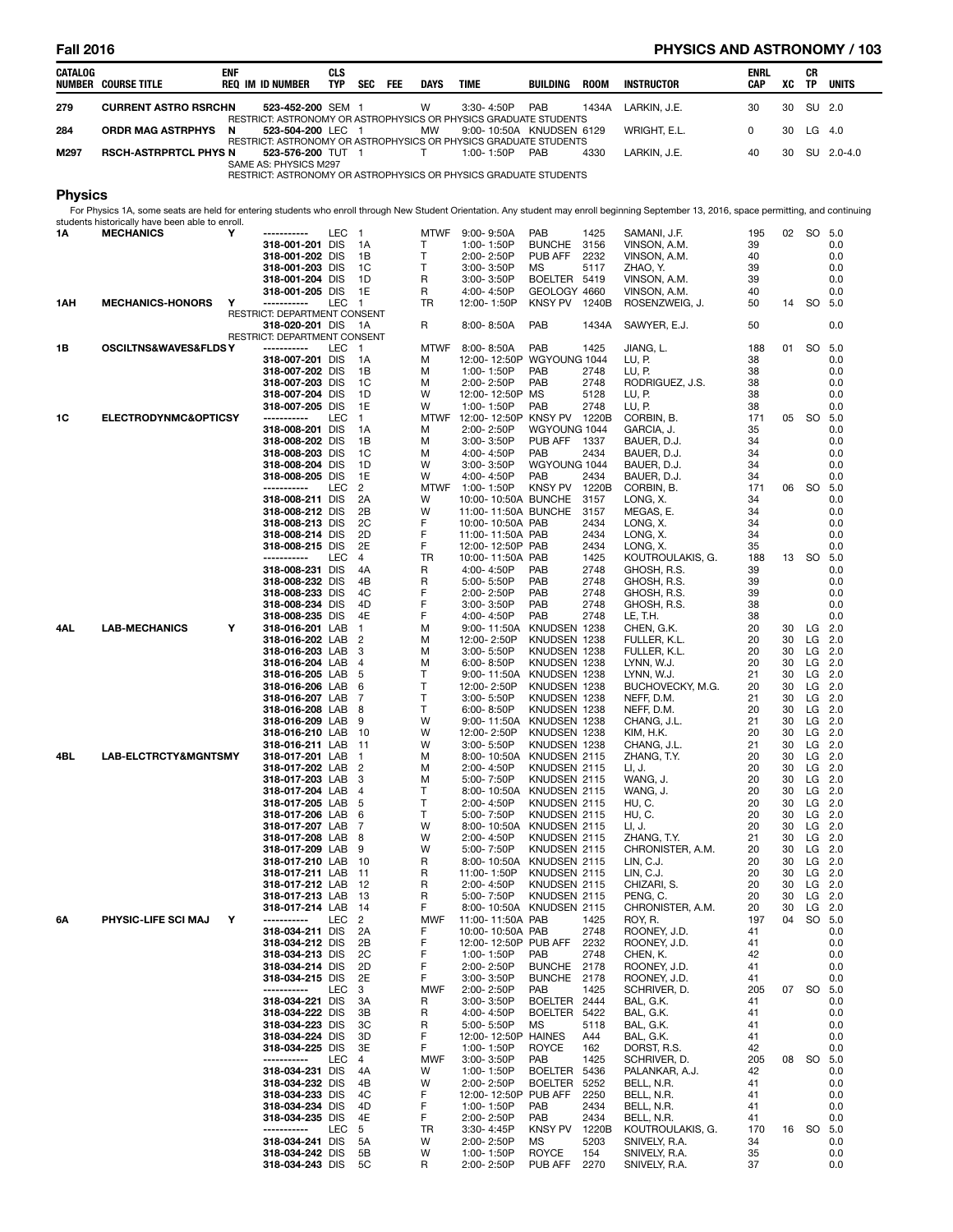### 104 / PHYSICS AND ASTRONOMY Fall 2016

| <b>CATALOG</b> | <b>NUMBER COURSE TITLE</b> | <b>ENF</b><br><b>REQ IM ID NUMBER</b>                                                                                                                                                              | <b>CLS</b><br><b>TYP</b> | <b>SEC</b>      | <b>FEE</b> | <b>DAYS</b>    | <b>TIME</b>               | BUILDING     | <b>ROOM</b> | <b>INSTRUCTOR</b> | <b>ENRL</b><br><b>CAP</b> | XC | <b>CR</b><br><b>TP</b> | <b>UNITS</b> |
|----------------|----------------------------|----------------------------------------------------------------------------------------------------------------------------------------------------------------------------------------------------|--------------------------|-----------------|------------|----------------|---------------------------|--------------|-------------|-------------------|---------------------------|----|------------------------|--------------|
|                |                            | 318-034-244 DIS                                                                                                                                                                                    |                          | 5D              |            | W              | 3:00-3:50P                | BOELTER 4283 |             | SNIVELY, R.A.     | 34                        |    |                        | 0.0          |
|                |                            | 318-034-245 DIS                                                                                                                                                                                    |                          | 5E              |            | T.             | 1:00-1:50P                | BUNCHE 3211  |             | LAM, A.C.         | 34                        |    |                        | 0.0          |
|                |                            | 318-034-251 LAB                                                                                                                                                                                    |                          | G1              |            | M              | 8:00-9:50A                | KNUDSEN 1152 |             | YANG, Y.          | 30                        |    |                        | 0.0          |
|                |                            | 318-034-252 LAB                                                                                                                                                                                    |                          | G <sub>2</sub>  |            | M              | 10:00-11:50A KNUDSEN 1152 |              |             | SHETH, J.K.       | 30                        |    |                        | 0.0          |
|                |                            | 318-034-253 LAB                                                                                                                                                                                    |                          | G <sub>3</sub>  |            | M              | 12:00-1:50P               | KNUDSEN 1152 |             | MILLS, E.A.       | 30                        |    |                        | 0.0          |
|                |                            | 318-034-254 LAB G4                                                                                                                                                                                 |                          |                 |            | M              | 2:00-3:50P                | KNUDSEN 1152 |             | YANG, Y.          | 31                        |    |                        | 0.0          |
|                |                            | 318-034-255 LAB                                                                                                                                                                                    |                          | G5              |            | M              | 4:00-5:50P                | KNUDSEN 1152 |             | MILLS, E.A.       | 30                        |    |                        | 0.0          |
|                |                            | 318-034-256 LAB G6                                                                                                                                                                                 |                          |                 |            | M              | 6:00-7:50P                | KNUDSEN 1152 |             | CHAN, H.L.        | 30                        |    |                        | 0.0          |
|                |                            | 318-034-257 LAB                                                                                                                                                                                    |                          | G7              |            | T.             | 8:00-9:50A                | KNUDSEN 1152 |             | KRYNSKI, K.K.     | 30                        |    |                        | 0.0          |
|                |                            | 318-034-258 LAB G8                                                                                                                                                                                 |                          |                 |            | T              | 10:00-11:50A KNUDSEN 1152 |              |             | KRYNSKI, K.K.     | 30                        |    |                        | 0.0          |
|                |                            | 318-034-259 LAB                                                                                                                                                                                    |                          | G9              |            | T              | 12:00-1:50P               | KNUDSEN 1152 |             | MYERS, T.R.       | 30                        |    |                        | 0.0          |
|                |                            | 318-034-260 LAB                                                                                                                                                                                    |                          | G10             |            | T              | 2:00-3:50P                | KNUDSEN 1152 |             | CHAN, H.L.        | 30                        |    |                        | 0.0          |
|                |                            | 318-034-261 LAB                                                                                                                                                                                    |                          | G11             |            | T.             | 4:00-5:50P                | KNUDSEN 1152 |             | CHAN, H.L.        | 30                        |    |                        | 0.0          |
|                |                            | 318-034-262 LAB                                                                                                                                                                                    |                          | G <sub>12</sub> |            | T.             | 6:00-7:50P                | KNUDSEN 1152 |             | NASH, W.A.        | 30                        |    |                        | 0.0          |
|                |                            | 318-034-263 LAB                                                                                                                                                                                    |                          | G13             |            | W              | 8:00-9:50A                | KNUDSEN 1152 |             | NASH, W.A.        | 30                        |    |                        | 0.0          |
|                |                            | 318-034-264 LAB                                                                                                                                                                                    |                          | G14             |            | W              | 10:00-11:50A KNUDSEN 1152 |              |             | CLAYPOOLE, J.J.   | 30                        |    |                        | 0.0          |
|                |                            | 318-034-265 LAB                                                                                                                                                                                    |                          | G15             |            | W              | 12:00-1:50P               | KNUDSEN 1152 |             | CLAYPOOLE, J.J.   | 30                        |    |                        | 0.0          |
|                |                            | 318-034-266 LAB                                                                                                                                                                                    |                          | G16             |            | W              | 2:00-3:50P                | KNUDSEN 1152 |             | JULIUS, E.F.      | 30                        |    |                        | 0.0          |
|                |                            | 318-034-267 LAB                                                                                                                                                                                    |                          | G17             |            | W              | 4:00-5:50P                | KNUDSEN 1152 |             | JULIUS, E.F.      | 30                        |    |                        | 0.0          |
|                |                            | 318-034-268 LAB                                                                                                                                                                                    |                          | G18             |            | W              | 6:00-7:50P                | KNUDSEN 1152 |             | JULIUS, E.F.      | 30                        |    |                        | 0.0          |
|                |                            | 318-034-269 LAB                                                                                                                                                                                    |                          | G19             |            | R              | 8:00-9:50A                | KNUDSEN 1152 |             | PI, Z.            | 30                        |    |                        | 0.0          |
|                |                            | 318-034-270 LAB                                                                                                                                                                                    |                          | G20             |            | R              | 10:00-11:50A KNUDSEN 1152 |              |             | MYERS, T.R.       | 30                        |    |                        | 0.0          |
|                |                            | 318-034-271 LAB                                                                                                                                                                                    |                          | G <sub>21</sub> |            | R              | 12:00-1:50P               | KNUDSEN 1152 |             | FABER. J.D.       | 30                        |    |                        | 0.0          |
|                |                            | 318-034-272 LAB                                                                                                                                                                                    |                          | G <sub>22</sub> |            | R              | 2:00-3:50P                | KNUDSEN 1152 |             | PI, Z.            | 30                        |    |                        | 0.0          |
|                |                            | 318-034-273 LAB                                                                                                                                                                                    |                          | G <sub>23</sub> |            | R              | 4:00-5:50P                | KNUDSEN 1152 |             | SHETH, J.K.       | 30                        |    |                        | 0.0          |
|                |                            | 318-034-274 LAB                                                                                                                                                                                    |                          | G <sub>24</sub> |            | R              | 6:00-7:50P                | KNUDSEN 1152 |             | SHETH, J.K.       | 30                        |    |                        | 0.0          |
|                |                            | 318-034-275 LAB                                                                                                                                                                                    |                          | G25             |            | F              | 8:00-9:50A                | KNUDSEN 1152 |             | FABER, J.D.       | 30                        |    |                        | 0.0          |
|                |                            | 318-034-299 LAB G99                                                                                                                                                                                |                          |                 |            | <b>UNSCHED</b> |                           |              |             |                   | 26                        |    |                        | 0.0          |
|                |                            | <b>RESTRICT: DEPARTMENT CONSENT</b>                                                                                                                                                                |                          |                 |            |                |                           |              |             |                   |                           |    |                        |              |
|                |                            | For Physics 6B, the enrollment section is the discussion section (refer to "Compound Classes" instructions listed under MyUCLA). Enrollment cannot be completed unless you are also able to enroll |                          |                 |            |                |                           |              |             |                   |                           |    |                        |              |

For Physics 6B, the enrollment section is the discussion section (refer to "Compound Classes" instructions listed under MyUCLA). Enrollment cannot be completed unless you are also able to enroll<br>in a laboratory section. Fo lecture, discussion, and laboratory. Once enrolled, send an e-mail to dzeff001@physics.ucla.edu with your name, student ID number, and quarter in which you originally took the laboratory. You will be<br>manually enrolled in t

|    | $maxmax_i$ , $minmax_i$ , $minmax_i$ , $minmax_i$ |                                     |            |                |                |                           |                |       |                |     |    |    |     |
|----|---------------------------------------------------|-------------------------------------|------------|----------------|----------------|---------------------------|----------------|-------|----------------|-----|----|----|-----|
| 6В | PHYSIC-LIFE SCI MAJ                               | Y<br>------------                   | LEC.       | -1             | <b>MWF</b>     | $9:00 - 9:50A$            | <b>KNSY PV</b> | 1220B | DORFMAN, S.E.  | 171 | 02 | SO | 5.0 |
|    |                                                   | 318-036-201 DIS                     |            | 1A             | W              | 3:00-3:50P                | MS             | 5118  | ZHOU, Z.       | 35  |    |    | 0.0 |
|    |                                                   | 318-036-202 DIS                     |            | 1B             | W              | 4:00-4:50P                | <b>ROYCE</b>   | 150   | GARDINER, J.G. | 34  |    |    | 0.0 |
|    |                                                   | 318-036-203 DIS                     |            | 1C             | W              | 5:00-5:50P                | PAB            | 2434  | GARDINER, J.G. | 34  |    |    | 0.0 |
|    |                                                   | 318-036-204 DIS                     |            | 1D             | R              | 4:00-4:50P                | <b>ROYCE</b>   | 162   | GARDINER, J.G. | 34  |    |    | 0.0 |
|    |                                                   | 318-036-205 DIS                     |            | 1E             | R              | 5:00-5:50P                | MS             | 5137  | GARDINER, J.G. | 35  |    |    | 0.0 |
|    |                                                   | -----------                         | <b>LEC</b> | $\overline{2}$ | <b>MWF</b>     | 10:00-10:50A KNSY PV      |                | 1220B | DORFMAN, S.E.  | 171 | 03 | SO | 5.0 |
|    |                                                   | 318-036-211 DIS                     |            | 2A             | R              | 4:00-4:50P                | WGYOUNG 1044   |       | HAMILTON, D.W. | 35  |    |    | 0.0 |
|    |                                                   | 318-036-212 DIS                     |            | 2B             | R              | 5:00-5:50P                | MS             | 5138  | HAMILTON, D.W. | 35  |    |    | 0.0 |
|    |                                                   | 318-036-213 DIS                     |            | 2C             | F              | 12:00-12:50P DODD         |                | 167   | HAMILTON, D.W. | 35  |    |    | 0.0 |
|    |                                                   | 318-036-214 DIS                     |            | 2D             |                | 1:00-1:50P                | <b>ROYCE</b>   | 156   | HAMILTON, D.W. | 34  |    |    | 0.0 |
|    |                                                   | 318-036-215 DIS                     |            | 2E             | F              | 2:00-2:50P                | ROLFE          | 3135  | BALYTSKYI, Y.  | 34  |    |    | 0.0 |
|    |                                                   | 318-036-251 LAB                     |            | G1             | M              | 11:00-12:50P KNUDSEN 1134 |                |       | VICINO, M.     | 30  |    |    | 0.0 |
|    |                                                   | 318-036-252 LAB                     |            | G2             | M              | 1:00-2:50P                | KNUDSEN 1134   |       | VICINO, M.     | 30  |    |    | 0.0 |
|    |                                                   | 318-036-253 LAB                     |            | G3             | M              | $3:00 - 4:50P$            | KNUDSEN 1134   |       | VICINO, M.     | 30  |    |    | 0.0 |
|    |                                                   | 318-036-254 LAB                     |            | - G4           | M              | 5:00-6:50P                | KNUDSEN 1134   |       | LITTLE, J.G.   | 30  |    |    | 0.0 |
|    |                                                   | 318-036-255 LAB                     |            | G5             |                | $8:00 - 9:50A$            | KNUDSEN 1134   |       | LITTLE, J.G.   | 30  |    |    | 0.0 |
|    |                                                   | 318-036-256 LAB                     |            | G6             |                | 10:00-11:50A KNUDSEN 1134 |                |       | LITTLE, J.G.   | 30  |    |    | 0.0 |
|    |                                                   | 318-036-257 LAB                     |            | G7             |                | 12:00-1:50P               | KNUDSEN 1134   |       | SHENG, J.      | 30  |    |    | 0.0 |
|    |                                                   | 318-036-258 LAB                     |            | G8             |                | 2:00-3:50P                | KNUDSEN 1134   |       | DURR, S.M.     | 30  |    |    | 0.0 |
|    |                                                   | 318-036-259 LAB                     |            | G9             |                | 4:00-5:50P                | KNUDSEN 1134   |       | DURR, S.M.     | 30  |    |    | 0.0 |
|    |                                                   | 318-036-260 LAB                     |            | G10            | Τ              | 6:00-7:50P                | KNUDSEN 1134   |       | DURR, S.M.     | 30  |    |    | 0.0 |
|    |                                                   | 318-036-261 LAB                     |            | G11            | W              | 11:00-12:50P KNUDSEN 1134 |                |       | HONG, D.R.     | 30  |    |    | 0.0 |
|    |                                                   | 318-036-262 LAB                     |            | G12            | w              | 1:00-2:50P                | KNUDSEN 1134   |       | HONG, D.R.     | 30  |    |    | 0.0 |
|    |                                                   | 318-036-299 LAB                     |            | G99            | <b>UNSCHED</b> |                           |                |       |                | 25  |    |    | 0.0 |
|    |                                                   | <b>RESTRICT: DEPARTMENT CONSENT</b> |            |                |                |                           |                |       |                |     |    |    |     |

For Physics 6C, the enrollment section is the discussion section (refer to "CoNSENT<br>in a laboratory section. For Physics 6C, wail lists are not possible because of the three-part structure (lecture, discussion, and laborat

|    | manually enrolled in the G99 laboratory. |                                     |            |                 |                |                           |                |      |                 |     |    |    |     |
|----|------------------------------------------|-------------------------------------|------------|-----------------|----------------|---------------------------|----------------|------|-----------------|-----|----|----|-----|
| 6C | PHYSIC-LIFE SCI MAJ                      | Y<br>-----------                    | LEC        |                 | MWF            | 12:00-12:50P PAB          |                | 1425 | NIEMANN, C.     | 188 | 05 | SO | 5.0 |
|    |                                          | 318-038-201 DIS                     |            | 1A              | W              | 4:00-4:50P                | <b>BOELTER</b> | 5280 | WU, L.          | 39  |    |    | 0.0 |
|    |                                          | 318-038-202 DIS                     |            | 1В              | W              | $5:00 - 5:50P$            | MS             | 5117 | WU, L.          | 39  |    |    | 0.0 |
|    |                                          | 318-038-203 DIS                     |            | 1C              | R              | 3:00-3:50P                | GEOLOGY 4660   |      | WU, L.          | 40  |    |    | 0.0 |
|    |                                          | 318-038-204 DIS                     |            | 1D              | R              | 4:00-4:50P                | <b>BOELTER</b> | 5273 | DU, X.          | 39  |    |    | 0.0 |
|    |                                          | 318-038-205 DIS                     |            | 1E              | R              | 5:00-5:50P                | <b>PAB</b>     | 1749 | WU, L.          | 39  |    |    | 0.0 |
|    |                                          | -----------                         | <b>LEC</b> | 2               | MWF            | 1:00-1:50P                | <b>PAB</b>     | 1425 | RICHARD, R.L.   | 188 | 06 | SO | 5.0 |
|    |                                          | 318-038-211 DIS                     |            | 2A              | R              | $3:00 - 3:50P$            | GEOLOGY 6704   |      | POWELL, I.E.    | 38  |    |    | 0.0 |
|    |                                          | 318-038-212 DIS                     |            | 2B              | R              | 4:00-4:50P                | BOELTER 5272   |      | POWELL, I.E.    | 37  |    |    | 0.0 |
|    |                                          | 318-038-213 DIS                     |            | 2C              | R              | 5:00-5:50P                | <b>BOELTER</b> | 5272 | POWELL, I.E.    | 38  |    |    | 0.0 |
|    |                                          | 318-038-214 DIS                     |            | 2D              | F              | 10:00-10:50A PUB AFF      |                | 2250 | POWELL, I.E.    | 38  |    |    | 0.0 |
|    |                                          | 318-038-215 DIS                     |            | 2E              | F              | 11:00-11:50A PUB AFF      |                | 2232 | STONE, B.W.     | 38  |    |    | 0.0 |
|    |                                          | 318-038-251 LAB                     |            | G <sub>1</sub>  | М              | 2:00-3:50P                | KNUDSEN 2122   |      | KRAMER, E.H.    | 30  |    |    | 0.0 |
|    |                                          | 318-038-252 LAB                     |            | G <sub>2</sub>  | М              | 4:00-5:50P                | KNUDSEN 2122   |      | TANG, S.W.      | 30  |    |    | 0.0 |
|    |                                          | 318-038-253 LAB                     |            | G <sub>3</sub>  | М              | 6:00-7:50P                | KNUDSEN 2122   |      | CHAN, B.K.      | 30  |    |    | 0.0 |
|    |                                          | 318-038-254 LAB                     |            | G4              |                | 8:00-9:50A                | KNUDSEN 2122   |      | CHAN, B.K.      | 31  |    |    | 0.0 |
|    |                                          | 318-038-255 LAB                     |            | G5              |                | 10:00-11:50A KNUDSEN 2122 |                |      | TANG, S.W.      | 30  |    |    | 0.0 |
|    |                                          | 318-038-256 LAB                     |            | G <sub>6</sub>  |                | 12:00-1:50P               | KNUDSEN 2122   |      | TANG, S.W.      | 30  |    |    | 0.0 |
|    |                                          | 318-038-257 LAB                     |            | G7              | T              | 2:00-3:50P                | KNUDSEN 2122   |      | KOSMOPOULOS. D. | 30  |    |    | 0.0 |
|    |                                          | 318-038-258 LAB                     |            | G8              | T              | 4:00-5:50P                | KNUDSEN 2122   |      | KOSMOPOULOS, D. | 30  |    |    | 0.0 |
|    |                                          | 318-038-259 LAB                     |            | G <sub>9</sub>  |                | 6:00-7:50P                | KNUDSEN 2122   |      | KOSMOPOULOS, D. | 30  |    |    | 0.0 |
|    |                                          | 318-038-260 LAB                     |            | G10             | W              | 8:00-9:50A                | KNUDSEN 2122   |      | KRAMER, E.H.    | 30  |    |    | 0.0 |
|    |                                          | 318-038-261 LAB                     |            | G <sub>11</sub> | W              | 10:00-11:50A KNUDSEN 2122 |                |      | RAJAPAKSE, R.   | 30  |    |    | 0.0 |
|    |                                          | 318-038-262 LAB                     |            | G12             | W              | 2:00-3:50P                | KNUDSEN 2122   |      | RAJAPAKSE, R.   | 30  |    |    | 0.0 |
|    |                                          | 318-038-299 LAB                     |            | G99             | <b>UNSCHED</b> |                           |                |      |                 | 20  |    |    | 0.0 |
|    |                                          | <b>RESTRICT: DEPARTMENT CONSENT</b> |            |                 |                |                           |                |      |                 |     |    |    |     |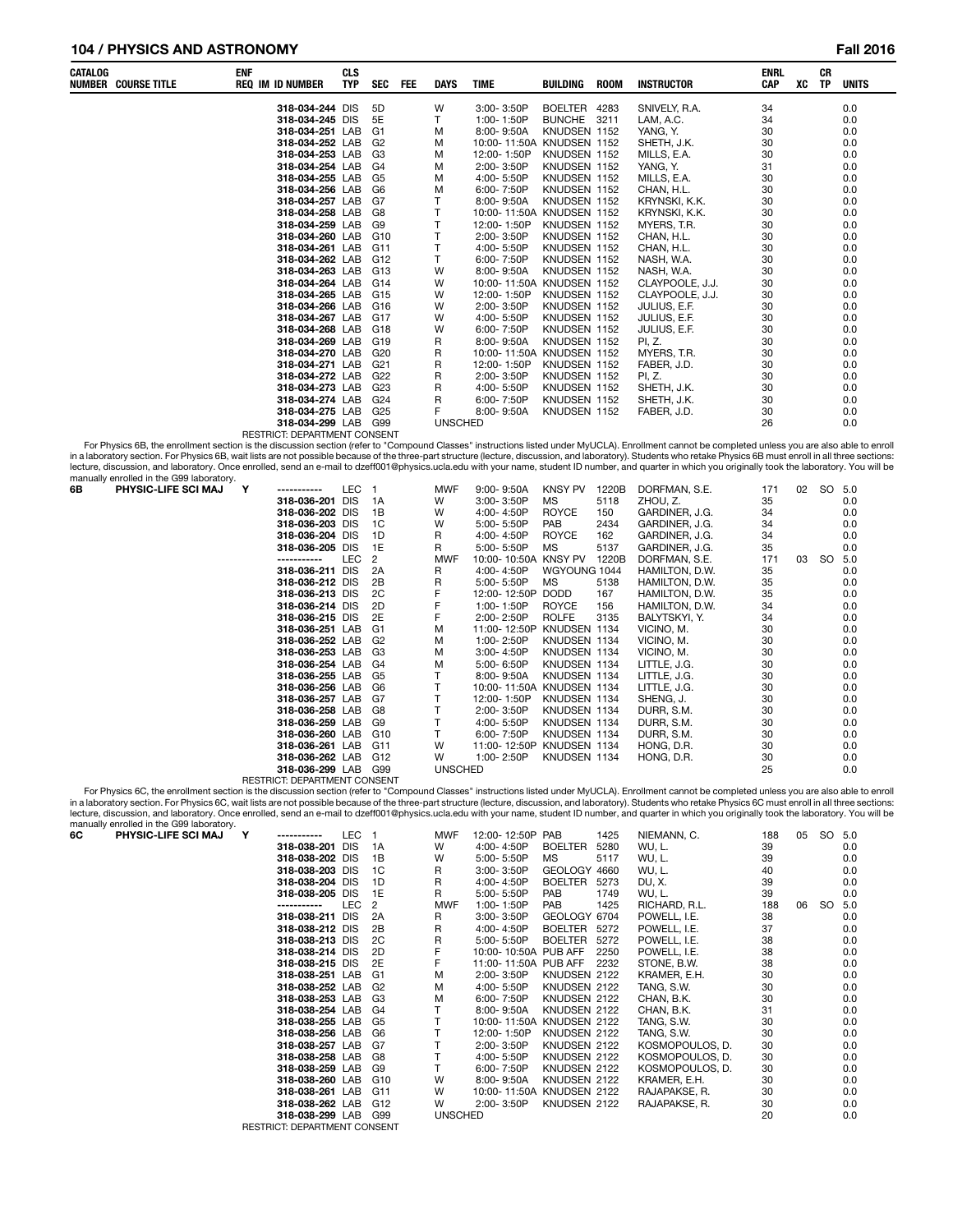| <b>CATALOG</b> | <b>NUMBER COURSE TITLE</b>                                                                                                                                               | <b>ENF</b> | <b>REQ IM ID NUMBER</b>                                  | <b>CLS</b><br>TYP | <b>SEC</b>               | <b>FEE</b> | DAYS                     | TIME                                        | <b>BUILDING</b>                 | <b>ROOM</b>    | <b>INSTRUCTOR</b>                                                                                                                                                                           | ENRL<br><b>CAP</b> | хc       | CR<br>TP  | <b>UNITS</b>                 |
|----------------|--------------------------------------------------------------------------------------------------------------------------------------------------------------------------|------------|----------------------------------------------------------|-------------------|--------------------------|------------|--------------------------|---------------------------------------------|---------------------------------|----------------|---------------------------------------------------------------------------------------------------------------------------------------------------------------------------------------------|--------------------|----------|-----------|------------------------------|
|                |                                                                                                                                                                          |            |                                                          |                   |                          |            |                          |                                             |                                 |                | For Physics 10, some seats are held for entering students who enroll through New Student Orientation. Any student may enroll beginning September 13, 2016, space permitting, and continuing |                    |          |           |                              |
| 10             | students historically have been able to enroll.<br><b>PHYSICS</b>                                                                                                        | N          | -----------                                              | LEC               | $\blacksquare$           |            | TR                       | 2:00-3:20P                                  | PAB                             | 1425           | ESSEY, W.J.                                                                                                                                                                                 | 171                |          | 15 SO 4.0 |                              |
|                |                                                                                                                                                                          |            | 318-065-201 DIS<br>318-065-202 DIS                       |                   | 1A<br>1B                 |            | F<br>F                   | 12:00-12:50P DODD<br>1:00-1:50P             | <b>HAINES</b>                   | 78<br>A44      | LIU, X.<br>LIU, X.                                                                                                                                                                          | 42<br>43           |          |           | 0.0<br>0.0                   |
|                |                                                                                                                                                                          |            | 318-065-203 DIS                                          |                   | 1C                       |            | F                        | 2:00-2:50P                                  | PUB AFF                         | 2238           | LIU, X.                                                                                                                                                                                     | 43                 |          |           | 0.0                          |
| 17             |                                                                                                                                                                          |            | 318-065-204 DIS<br>-----------                           | LEC               | 1D<br>$\mathbf{1}$       |            | F<br><b>MWF</b>          | 4:00-4:50P<br>9:00-9:50A                    | <b>ROYCE</b>                    | 154<br>1240B   | LIU, X.                                                                                                                                                                                     | 43<br>90           | 02       | SO        | 0.0                          |
|                | <b>QUANTM&amp;STAT MECHNCSY</b>                                                                                                                                          |            | RESTRICT: NEW TRANSFERS ONLY                             |                   |                          |            |                          |                                             | <b>KNSY PV</b>                  |                | REGAN, B.C.                                                                                                                                                                                 |                    |          |           | 4.0                          |
|                |                                                                                                                                                                          |            | 318-092-201 DIS<br>318-092-202 DIS                       |                   | - 1 A<br>1B              |            | R<br>R                   | 9:00-9:50A<br>$9:00 - 9:50A$                | <b>BOTANY</b><br><b>BOELTER</b> | 133<br>9436    | BOHR, E.A.<br>BROWN, A.N.                                                                                                                                                                   | 30<br>30           |          |           | 0.0<br>0.0                   |
|                |                                                                                                                                                                          |            | 318-092-203 DIS                                          |                   | 1C                       |            | R                        | 9:00-9:50A                                  | PUB AFF                         | 1343           | CHIN, P.                                                                                                                                                                                    | 30                 |          |           | 0.0                          |
| 18L            | <b>MODERN PHYSICS LAB Y</b>                                                                                                                                              |            | 318-094-201 LAB<br>RESTRICT: DEPARTMENT CONSENT          |                   | $\overline{1}$           |            | м                        | $3:00 - 3:50P$                              | PAB                             | 2748           | NI, N.                                                                                                                                                                                      | 16                 | 30       | $LG$ 4.0  |                              |
|                |                                                                                                                                                                          |            | 318-094-202 LAB 2                                        |                   |                          |            | М                        | $3:00 - 3:50P$                              | PAB                             | 2748           | NI, N.                                                                                                                                                                                      | 16                 | 30       | LG        | 4.0                          |
| 19             | <b>FIAT LUX FRSHMN SEM</b>                                                                                                                                               | N          | RESTRICT: DEPARTMENT CONSENT<br>318-097-200 SEM 1        |                   |                          |            | Т                        | 10:00-11:50A KNUDSEN 4173                   |                                 |                | ARISAKA, K.                                                                                                                                                                                 | 0                  | 30       |           | PN 1.0                       |
|                |                                                                                                                                                                          |            | RESTRICT: UNDERGRADUATE STUDENTS ONLY                    |                   |                          |            |                          |                                             |                                 |                |                                                                                                                                                                                             |                    |          |           |                              |
| 89             | Physics 19, seminar 1: Why Are We Here? Origin of Universe, Life, and Consciousness<br><b>HONORS SEMINARS</b>                                                            | N          | 318-267-201 SEM 1                                        |                   |                          |            | TBA                      |                                             |                                 |                | SAMANI, J.F.                                                                                                                                                                                | 20                 | 30       |           | SO 1.0                       |
|                | Physics 89, seminar 1: Honors Seminar for Physics 1A, Lecture 1                                                                                                          |            | RESTRICT: INSTRUCTOR CONSENT                             |                   |                          |            |                          |                                             |                                 |                |                                                                                                                                                                                             |                    |          |           |                              |
| 89HC           | <b>HONORS CONTRACTS</b>                                                                                                                                                  | N          | 318-268-201 TUT 1                                        |                   |                          |            | <b>VAR</b>               |                                             |                                 |                | NIEMANN, C.                                                                                                                                                                                 | 0                  | 30       | $LG$ 1.0  |                              |
| 98XA           | Physics 98XA is limited to students in Program for Excellence in Education and Research in Sciences (PEERS); those not in PEERS will be dropped.<br>LEARNING WORKSHOPS N |            | 318-291-200 LAB 1                                        |                   |                          |            | TR                       | 3:30-4:50P                                  | МS                              | 5148           | CORBIN, B.                                                                                                                                                                                  | 30                 | 30       |           | PN 1.0                       |
|                | Physics 98XB is limited to students in Program for Excellence in Education and Research in Sciences (PEERS); those not in PEERS will be dropped.                         |            |                                                          |                   |                          |            |                          |                                             |                                 |                |                                                                                                                                                                                             |                    |          |           |                              |
| 98XB<br>99     | LEARNING WORKSHOPS N<br><b>STUDENT RSRCH PRGRMN</b>                                                                                                                      |            | 318-292-200 LAB<br>318-297-201 TUT 1                     |                   | $\overline{\phantom{1}}$ |            | TR<br><b>VAR</b>         | 3:30-4:50P                                  | МS                              | 5233           | CORBIN, B.<br>FITZGERALD, M.P.                                                                                                                                                              | 30<br>0            | 30<br>30 |           | PN 1.0<br>PN 1.0-2.0         |
|                |                                                                                                                                                                          |            | 318-297-202 TUT 2<br>318-297-203 TUT                     |                   | 3                        |            | <b>VAR</b><br>VAR        |                                             |                                 |                | MEHTA, M.R.<br>NAOZ, S.                                                                                                                                                                     | 0<br>0             | 30<br>30 |           | PN 1.0-2.0<br>PN 1.0-2.0     |
| 105B           | ANALYTIC MECHANICS N                                                                                                                                                     |            | -----------                                              | LEC               | $\mathbf{1}$             |            | <b>MWF</b>               | 10:00-10:50A KNSY PV                        |                                 | 1240B          | MUSUMECI, P.                                                                                                                                                                                | 76                 | 03       | SO        | 4.0                          |
| 110B           | ELECTRICITY&MAGNET N                                                                                                                                                     |            | 318-311-201 DIS<br>-----------                           | LEC               | 1A<br>$\mathbf{1}$       |            | F<br><b>MWF</b>          | 2:00-2:50P<br>11:00-11:50A KNSY PV          | <b>KNSY PV</b>                  | 1240B<br>1240B | CHOUDHARY, K.<br>PUTTERMAN, S.J.                                                                                                                                                            | 76<br>70           | 04       | SO        | 0.0<br>4.0                   |
|                |                                                                                                                                                                          |            | 318-339-201 DIS                                          |                   | 1A                       |            | R                        | 11:00-11:50A PAB                            |                                 | 2434           | REISS, D.S.                                                                                                                                                                                 | 70                 |          |           | 0.0                          |
| 112            | <b>THERMODYNAMICS</b>                                                                                                                                                    | N          | -----------<br>318-350-201 DIS                           | LEC               | $\mathbf{1}$<br>1A       |            | TR<br>F                  | 9:30-10:45A PAB<br>3:00-3:50P               | PAB                             | 2748<br>1434A  | VASSILIEV, V.V.<br>LI, Y.                                                                                                                                                                   | 60<br>60           | 12       | <b>SO</b> | 4.0<br>0.0                   |
| 115A           | <b>QUANTUM MECHANICS N</b>                                                                                                                                               |            | -----------                                              | <b>LEC</b>        | $\mathbf{1}$             |            | <b>MWF</b>               | 12:00-12:50P PAB                            |                                 | 1434A          | MIAO, J.                                                                                                                                                                                    | 76                 |          | 05 LG     | 4.0                          |
|                |                                                                                                                                                                          |            | 318-373-201 DIS<br>318-373-202 DIS                       |                   | 1A<br>1B                 |            | R<br>т                   | 3:00-3:50P<br>3:00-3:50P                    | WGYOUNG 4216<br>ΜS              | 6201           | BESKEN, M.<br>POULOS, M.J.                                                                                                                                                                  | 0<br>28            |          |           | 0.0<br>0.0                   |
| 115B           | <b>QUANTUM MECHANICS N</b>                                                                                                                                               |            | -----------                                              | LEC               | $\overline{1}$           |            | <b>MWF</b>               | 1:00-1:50P                                  | KNSY PV 1240B                   |                | JIANG, H.                                                                                                                                                                                   | 65                 | 06       | LG        | 4.0                          |
| 117            | <b>ELECTRONCS-MEASRMNTN</b>                                                                                                                                              |            | 318-374-201 DIS<br>-----------                           | LEC               | - 1 A<br>$\overline{1}$  |            | R<br>R                   | 3:00-3:50P<br>3:00-4:50P                    | KNSY PV 1240B<br>KNUDSEN 6107   |                | MARASINOU, C.<br>SALTZBERG, D.                                                                                                                                                              | 65<br>16           | 16       | SO        | 0.0<br>4.0                   |
|                |                                                                                                                                                                          |            | RESTRICT: DEPARTMENT CONSENT<br>318-382-201 LAB 1A       |                   |                          |            | м                        | 3:00-6:50P                                  | KNUDSEN A137                    |                | KELLY, J.W.                                                                                                                                                                                 | 8                  |          |           | 0.0                          |
|                |                                                                                                                                                                          |            | RESTRICT: DEPARTMENT CONSENT                             |                   |                          |            |                          |                                             |                                 |                |                                                                                                                                                                                             |                    |          |           |                              |
|                |                                                                                                                                                                          |            | 318-382-202 LAB 1B<br>RESTRICT: DEPARTMENT CONSENT       |                   |                          |            | F                        | 2:00-5:50P                                  | KNUDSEN A137                    |                | KELLY, J.W.                                                                                                                                                                                 | 8                  |          |           | 0.0                          |
| M122           | PLASMA ELECTRONICS                                                                                                                                                       | N          | -----------<br>SAME AS: EL ENGR M185                     | LEC               | $\blacksquare$           |            | TR                       | 2:00-3:15P                                  | KNSY PV 1200B                   |                | MORI, W.B.                                                                                                                                                                                  | 30                 | 15       | LG        | 4.0                          |
|                |                                                                                                                                                                          |            | 318-413-201 DIS                                          |                   | - 1 A                    |            | F                        | 4:00-4:50P                                  | PAB                             | 2434           | DALICHAOUCH, T.N.                                                                                                                                                                           | 30                 |          |           | 0.0                          |
| 126            | <b>ELEM PARTICLE PHYS</b>                                                                                                                                                | N          | -----------<br>318-433-201 DIS                           | LEC               | $\overline{1}$<br>1A     |            | <b>MWF</b><br>F          | $9:00 - 9:50A$<br>12:00-12:50P BUNCHE       | PAB                             | 2748<br>3211   | COUSINS, R.D.<br>COTNER, E.W.                                                                                                                                                               | 43<br>43           | 02       | SO.       | -4.0<br>0.0                  |
| 131            | <b>MATH METHDS-PHYSICS N</b>                                                                                                                                             |            | -----------                                              | LEC               | $\overline{1}$           |            | <b>MWF</b>               | 12:00-12:50P KNSY PV                        |                                 | 1240B          | SAMANI, J.F.                                                                                                                                                                                | 88                 |          | 05 SO     | -4.0                         |
|                |                                                                                                                                                                          |            | RESTRICT: NEW TRANSFERS ONLY<br>318-460-201 DIS          |                   | 1A                       |            | т                        | 11:00-11:50A PAB                            |                                 | 2434           | CORBINO, D.R.                                                                                                                                                                               | 28                 |          |           | 0.0                          |
|                |                                                                                                                                                                          |            | 318-460-202 DIS<br>318-460-203 DIS                       |                   | 1B<br>1C                 |            | т<br>T                   | 11:00-11:50A KNSY PV<br>11:00-11:50A BUNCHE |                                 | 1240B<br>2173  | TRIVELLA, A.<br>SIVARAMAKRISHNAN,                                                                                                                                                           | 30<br>30           |          |           | 0.0<br>0.0                   |
| 140A           | <b>INTR-SOLD STAT PHYS</b>                                                                                                                                               | N          | -----------                                              | LEC               | $\mathbf{1}$             |            | <b>MWF</b>               | 12:00-12:50P PAB                            |                                 | 2748           | HOLCZER, K.                                                                                                                                                                                 | 43                 | 05       | LG 4.0    |                              |
| 189            | <b>ADV HONORS SEMINARS N</b>                                                                                                                                             |            | 318-551-201 DIS 1A<br>318-834-200 SEM 1                  |                   |                          |            | R<br><b>TBA</b>          | 4:00-4:50P                                  | PAB                             | 2434           | PARK, Y.N.<br>SAMANI, J.F.                                                                                                                                                                  | 43<br>20           | 30       |           | 0.0<br>SO 1.0                |
|                |                                                                                                                                                                          |            | <b>RESTRICT: DEPARTMENT CONSENT</b>                      |                   |                          |            |                          |                                             |                                 |                |                                                                                                                                                                                             |                    |          |           |                              |
| 189HC          | Physics 189, seminar 1: Advanced Honors Seminar for Physics 131, Lecture 1<br><b>HONORS CONTRACTS</b>                                                                    | N          | 318-537-201 TUT 1                                        |                   |                          |            | <b>VAR</b>               |                                             |                                 |                | MUSUMECI, P.                                                                                                                                                                                | 0                  | 30       |           | LG 1.0                       |
| 192            | UNDERGRAD PRACTICUMN                                                                                                                                                     |            | 318-852-200 SEM 1<br>RESTRICT: DEPARTMENT CONSENT        |                   |                          |            | <b>VAR</b>               |                                             |                                 |                | SAMANI, J.F.                                                                                                                                                                                | 20                 | 30       |           | SO 2.0-4.0                   |
|                |                                                                                                                                                                          |            | 318-852-201 SEM 2                                        |                   |                          |            | <b>VAR</b>               |                                             |                                 |                | ARISAKA, K.                                                                                                                                                                                 | 0                  | 30       |           | SO 2.0-4.0                   |
|                |                                                                                                                                                                          |            | RESTRICT: DEPARTMENT CONSENT<br>318-852-203 SEM 3        |                   |                          |            | T                        | 4:00-4:50P                                  | LAKRETZ 120                     |                | SHAKED, S.                                                                                                                                                                                  | 0                  | 30       |           | SO 2.0-4.0                   |
| 194            | <b>RESEARCH GROUP SEM N</b>                                                                                                                                              |            | RESTRICT: DEPARTMENT CONSENT<br>318-864-200 RGP 1        |                   |                          |            | <b>UNSCHED</b>           |                                             |                                 |                | ARISAKA, K.                                                                                                                                                                                 | 0                  | 30       |           | PN 1.0                       |
| 196            | <b>RESEARCH APPRNTCSHPN</b>                                                                                                                                              |            | 318-876-201 TUT 1                                        |                   |                          |            | <b>VAR</b>               |                                             |                                 |                | REGAN, B.C.                                                                                                                                                                                 | 0                  | 30       |           | PN 2.0-4.0                   |
| 198            | <b>HONORS RESEARCH</b>                                                                                                                                                   | N          | 318-888-201 TUT 1<br>318-888-202 TUT 2                   |                   |                          |            | <b>VAR</b><br><b>VAR</b> |                                             |                                 |                | ARISAKA, K.<br>CARTER, T.A.                                                                                                                                                                 | 0<br>0             | 30<br>30 |           | $LG$ 2.0-4.0<br>$LG$ 2.0-4.0 |
|                |                                                                                                                                                                          |            | 318-888-203 TUT 3                                        |                   |                          |            | <b>VAR</b>               |                                             |                                 |                | HUDSON, E.R.                                                                                                                                                                                | 0                  | 30       |           | $LG$ 2.0-4.0                 |
| 215B           | <b>ADV STAT MECHANICS</b>                                                                                                                                                | N          | 718-036-200 LEC 1<br>RESTRICT: PHYSICS GRADUATE STUDENTS |                   |                          |            | TR                       | 1:00-2:50P                                  | KNUDSEN 6107                    |                | BRUINSMA, R.F.                                                                                                                                                                              | 20                 | 15       |           | SO 4.0                       |
| 220            | <b>CLASSICAL MECHANICS N</b>                                                                                                                                             |            | 718-060-200 LEC 1<br>RESTRICT: PHYSICS GRADUATE STUDENTS |                   |                          |            | TR                       | 12:00-1:50P                                 | PAB                             | 2434           | D'HOKER, E.                                                                                                                                                                                 | 39                 | 14       | $LG$ 4.0  |                              |
| 221A           | <b>QUANTUM MECHANICS</b>                                                                                                                                                 | N          | 718-072-200 LEC 1<br>RESTRICT: PHYSICS GRADUATE STUDENTS |                   |                          |            | <b>MW</b>                | 10:00-11:50A PAB                            |                                 | 2748           | CHAKRAVARTY, S.                                                                                                                                                                             | 35                 | 03       | $LG$ 4.0  |                              |
| 222A           | <b>PLASMA PHYSICS</b>                                                                                                                                                    | N          | 718-085-200 LEC 1                                        |                   |                          |            | TR                       | 2:00-3:50P                                  | PAB                             | 2748           | MORALES, G.J.                                                                                                                                                                               | 20                 | 30       | SO 4.0    |                              |
| 226A           | <b>ELEM PARTICLE PHYS</b>                                                                                                                                                | N          | RESTRICT: GRADUATE STUDENTS<br>718-108-200 LEC 1         |                   |                          |            | TR                       | 10:00-11:50A KNUDSEN 6107                   |                                 |                | COUSINS, R.D.                                                                                                                                                                               | 20                 | 30       |           | SO 6.0                       |
| 230A           | <b>QUANTUM FIELD THRY</b>                                                                                                                                                | N          | <b>RESTRICT: GRADUATE STUDENTS</b><br>718-208-200 LEC 1  |                   |                          |            | MW                       | 2:00-3:50P                                  | PAB                             | 2434           | TOMBOULIS, E.T.                                                                                                                                                                             | 30                 | 30       |           | SO 6.0                       |
|                | <b>MTHDS-MATH PHYSICS</b>                                                                                                                                                | N          | RESTRICT: GRADUATE STUDENTS<br>718-221-200 LEC 1         |                   |                          |            | MW                       | 12:00-1:50P                                 | PAB                             | 2434           | KRAUS, P.J.                                                                                                                                                                                 | 30                 | 05       |           | SO 4.0                       |
| 231A           |                                                                                                                                                                          |            | RESTRICT: GRADUATE STUDENTS                              |                   |                          |            |                          |                                             |                                 |                |                                                                                                                                                                                             |                    |          |           |                              |
| 232A           | <b>RELATIVITY</b>                                                                                                                                                        | N          | 718-234-200 LEC 1<br><b>RESTRICT: GRADUATE STUDENTS</b>  |                   |                          |            | <b>MW</b>                | 10:00-11:50A PAB                            |                                 | 2434           | FRONSDAL, C.                                                                                                                                                                                | 20                 | 30       | SO 4.0    |                              |
| 237A           | <b>STRING THEORY</b>                                                                                                                                                     | N          | 718-224-200 LEC 1<br>RESTRICT: GRADUATE STUDENTS         |                   |                          |            | TR                       | 12:00-2:00P                                 | KNUDSEN 4134                    |                | GUTPERLE, M.                                                                                                                                                                                | 14                 |          | 30 SU 4.0 |                              |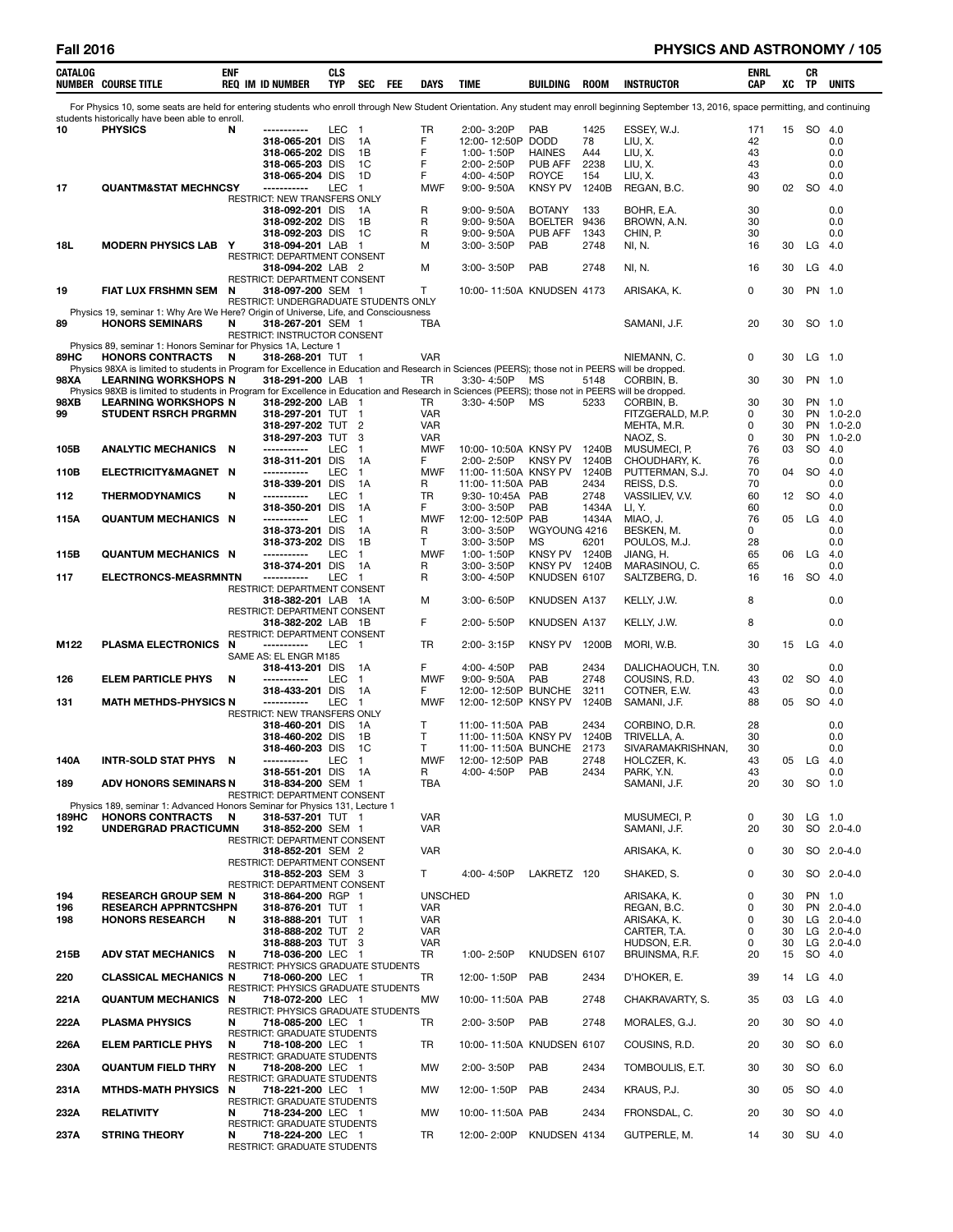## 106 / PHYSICS AND BIOLOGY IN MEDICINE **Fall 2016 Fall 2016**

| <b>CATALOG</b> | <b>NUMBER COURSE TITLE</b>                                                                                                                | <b>ENF</b> | <b>REQ IM ID NUMBER</b>                                                                                                                         | <b>CLS</b><br><b>TYP</b> | <b>SEC</b> | <b>FEE</b> | <b>DAYS</b> | <b>TIME</b>                      | <b>BUILDING</b>                      | <b>ROOM</b>  | <b>INSTRUCTOR</b>                                                                                                                                                                               | ENRL<br><b>CAP</b> | XC       | CR<br>TP  | <b>UNITS</b>             |
|----------------|-------------------------------------------------------------------------------------------------------------------------------------------|------------|-------------------------------------------------------------------------------------------------------------------------------------------------|--------------------------|------------|------------|-------------|----------------------------------|--------------------------------------|--------------|-------------------------------------------------------------------------------------------------------------------------------------------------------------------------------------------------|--------------------|----------|-----------|--------------------------|
| 241A           | <b>SOLID STATE PHYSICS</b>                                                                                                                | N          | 718-285-200 LEC 1                                                                                                                               |                          |            |            | <b>MW</b>   | 12:30-2:20P                      | KNUDSEN 6107                         |              | WILLIAMS, G.A.                                                                                                                                                                                  | 25                 | 30       | LG 4.0    |                          |
| 243M           | <b>MCHNCS-LIVING SSTMS N</b><br><b>RSRCH TUTRL-PARTCL N</b>                                                                               |            | <b>RESTRICT: GRADUATE STUDENTS</b><br>718-317-200 SEM 1<br>718-562-200 TUT 1                                                                    |                          |            |            | <b>TR</b>   | 2:00-3:20P                       | KNUDSEN 3145L                        |              | WANG, S.<br>KUSENKO. A.                                                                                                                                                                         | 15                 | 30       | SO        | 4.0                      |
| 291            |                                                                                                                                           |            | RESTRICT: PHYSICS GRADUATE STUDENTS<br>718-562-201 TUT 2                                                                                        |                          |            |            | W<br>R      | 1:00-2:50P<br>10:00-11:50A PAB   |                                      | 4708         | KRAUS, P.J.                                                                                                                                                                                     | 20<br>10           | 30<br>30 |           | SU 2.0/4.0<br>SU 2.0/4.0 |
| 292            | <b>RSRCH-SPECTROSCOPY N</b>                                                                                                               |            | RESTRICT: PHYSICS GRADUATE STUDENTS<br>718-567-200 TUT 1                                                                                        |                          |            |            | W           | 4:00-5:50P                       | PAB                                  | 4330         | TSERKOVNYAK, Y.                                                                                                                                                                                 | $\Omega$           | 30       |           | SU 2.0/4.0               |
| 293            | <b>RSRCH-CURRNT TOPICS N</b>                                                                                                              |            | <b>RESTRICT: PHYSICS GRADUATE STUDENTS</b>                                                                                                      |                          |            |            | R           | 3:30-5:50P                       | PAB                                  |              | HAUSER, J.                                                                                                                                                                                      | 100                | 30       | SU 2.0    |                          |
|                |                                                                                                                                           |            | 718-569-200 TUT 1<br>RESTRICT: PHYSICS OR ASTRONOMY GRADUATE STUDENTS                                                                           |                          |            |            |             |                                  |                                      | 1434A        |                                                                                                                                                                                                 |                    |          |           |                          |
| 294            | <b>RSRCH-ACCELRTR PHYSN</b>                                                                                                               |            | 718-571-200 TUT 1<br>RESTRICT: PHYSICS GRADUATE STUDENTS                                                                                        |                          |            |            | W           | 3:00-3:50P                       | KNUDSEN 3171                         |              | ROSENZWEIG, J.                                                                                                                                                                                  | 0                  | 30       |           | SU 2.0-4.0               |
| M297           | <b>RSCH-ASTRPRTCL PHYS N</b>                                                                                                              |            | 718-578-200 TUT 1<br>SAME AS: ASTR M297<br>RESTRICT: PHYSICS GRADUATE STUDENTS                                                                  |                          |            |            | т           | 1:00-1:50P                       | PAB                                  | 4330         | LARKIN, J.E.                                                                                                                                                                                    | 30                 | 30       |           | SU 2.0-4.0               |
| 495            | <b>TCHG-COLLG PHYSICS</b>                                                                                                                 | N          | 718-780-200 SEM 1<br><b>RESTRICT: GRADUATE STUDENTS</b>                                                                                         |                          |            |            | M           | 4:00-5:50P                       | PAB                                  | 1434A        | HUDSON, E.R.                                                                                                                                                                                    | 50                 | 30       | SU 2.0    |                          |
|                | <b>PHYSICS AND BIOLOGY IN MEDICINE</b>                                                                                                    |            |                                                                                                                                                 |                          |            |            |             |                                  |                                      |              |                                                                                                                                                                                                 |                    |          |           |                          |
| 202C           | <b>RADIATION THERAPY</b>                                                                                                                  | N          | 825-014-200 CLI                                                                                                                                 |                          | - 1        |            | <b>TBA</b>  |                                  |                                      |              | AGAZARYAN, N.                                                                                                                                                                                   | 5                  | 30       |           | SO 4.0                   |
| 205            | PHYS-DIAGNST RADOL                                                                                                                        | N          | RESTRICT: PHYSICS AND BIOLOGY IN MEDICINE GRADUATE STUDENTS<br>-----------                                                                      | LEC 1                    |            |            | TR          |                                  | 10:30-11:50A HLTHSCI                 | <b>BL420</b> | MCNITT-GRAY, M.                                                                                                                                                                                 | 15                 | 30       | SO 4.0    |                          |
|                |                                                                                                                                           |            | RESTRICT: PHYSICS AND BIOLOGY IN MEDICINE GRADUATE STUDENTS<br>825-030-201 LAB 1A                                                               |                          |            |            | W           | 5:00-6:00P                       |                                      |              | MCNITT-GRAY, M.                                                                                                                                                                                 | 15                 |          |           | 0.0                      |
| 209            | <b>SIGNAL AND IMAGE</b>                                                                                                                   | N          | RESTRICT: PHYSICS AND BIOLOGY IN MEDICINE GRADUATE STUDENTS<br>825-054-200 LEC 1                                                                |                          |            |            | <b>MW</b>   |                                  | 10:00-11:50A HLTHSCI                 | <b>BL420</b> | RUAN, D.                                                                                                                                                                                        | 12                 | 30       |           | SO 4.0                   |
| 216            | <b>FUNDMNTLS-DOSIMETRYN</b>                                                                                                               |            | RESTRICT: PHYSICS AND BIOLOGY IN MEDICINE GRADUATE STUDENTS<br>825-096-200 LEC 1                                                                |                          |            |            | TR          | 1:30-3:20P                       | HLTHSCI                              | <b>BL420</b> | LAMB, J.M.                                                                                                                                                                                      | 15                 | 30       |           | SO 4.0                   |
| 217            | <b>STATS AND DATA ANLY</b>                                                                                                                | N          | RESTRICT: PHYSICS AND BIOLOGY IN MEDICINE GRADUATE STUDENTS<br>825-102-200 LEC 1                                                                |                          |            |            | М           | 1:00-2:50P                       | <b>HLTHSCI</b>                       | <b>BL420</b> | KIM, G.H.                                                                                                                                                                                       | 15                 | 30       | LG 2.0    |                          |
| 218            | <b>RADIOL FUNCTNL ANAT N</b>                                                                                                              |            | RESTRICT: PHYSICS AND BIOLOGY IN MEDICINE GRADUATE STUDENTS<br>825-108-200 LEC 1                                                                |                          |            |            | т           | 3:30-4:50P                       | <b>HLTHSCI</b>                       | <b>BL420</b> | MACKENZIE-GRAHAM,                                                                                                                                                                               | 15                 | 30       | LG 2.0    |                          |
| 231            | ADV RADIATN THERAPY N                                                                                                                     |            | RESTRICT: PHYSICS AND BIOLOGY IN MEDICINE GRADUATE STUDENTS<br>825-186-200 LEC 1<br>RESTRICT: PHYSICS AND BIOLOGY IN MEDICINE GRADUATE STUDENTS |                          |            |            | <b>MW</b>   | $3:00 - 4:50P$                   | MP 200                               | <b>B265</b>  | SHENG, K.                                                                                                                                                                                       | 12                 | 30       | SO 3.0    |                          |
|                |                                                                                                                                           |            |                                                                                                                                                 |                          |            |            |             |                                  |                                      |              |                                                                                                                                                                                                 |                    |          |           |                          |
|                | <b>PHYSIOLOGY</b>                                                                                                                         |            |                                                                                                                                                 |                          |            |            |             |                                  |                                      |              |                                                                                                                                                                                                 |                    |          |           |                          |
| 19             | FIAT LUX FRSHMN SEM N<br>Physiology 19, seminar 1: Biology of Birth Control                                                               |            | 320-057-201 SEM 1<br>RESTRICT: UNDERGRADUATE STUDENTS ONLY                                                                                      |                          |            |            | М           | 4:00-5:50P                       | <b>PUB AFF 1323</b>                  |              | WAYNE, N.L.                                                                                                                                                                                     | 0                  | 30       | PN 1.0    |                          |
| 100            | ELEM HUMAN PHYSIOL N                                                                                                                      |            | -----------<br>RESTRICT: DEPARTMENT CONSENT                                                                                                     | LEC 1                    |            |            | T           | $8:00 - 8:50A$                   | <b>HLTHSCI</b>                       |              | 53105A WAYNE, N.L.                                                                                                                                                                              | 10                 | 30       | SO 6.0    |                          |
|                |                                                                                                                                           |            | 320-305-201 LAB 1A                                                                                                                              |                          |            |            | F           | 1:00-4:50P                       |                                      |              | WAYNE, N.L.                                                                                                                                                                                     | 10                 |          |           | 0.0                      |
|                | <b>POLITICAL SCIENCE</b>                                                                                                                  |            |                                                                                                                                                 |                          |            |            |             |                                  |                                      |              |                                                                                                                                                                                                 |                    |          |           |                          |
| 6              | Political Science undergraduate class discussion sections will NOT meet prior to the first lecture meeting.<br><b>INTRO-DATA ANALYSIS</b> | N          | -----------                                                                                                                                     | LEC 1                    |            |            | <b>MW</b>   | 12:00-1:50P                      | BUNCHE 2209A                         |              | HARTMAN, E.K.                                                                                                                                                                                   | 120                | 05       | SO 5.0    |                          |
|                |                                                                                                                                           |            | RESTRICT: INSTRUCTOR CONSENT<br>324-018-201 DIS                                                                                                 |                          | 1A         |            | W           | 2:00-2:50P                       | PUB AFF                              | 1270         | NOH, Y.                                                                                                                                                                                         | 20                 |          |           | 0.0                      |
|                |                                                                                                                                           |            | 324-018-202 DIS                                                                                                                                 |                          | 1B         |            | W           | 2:00-2:50P                       | PUB AFF                              | 1278         | NAZRULLAEVA, E.                                                                                                                                                                                 | 20                 |          |           | 0.0                      |
|                |                                                                                                                                           |            | 324-018-203 DIS<br>324-018-204 DIS                                                                                                              |                          | 1C<br>1D   |            | W<br>W      | $3:00 - 3:50P$<br>$3:00 - 3:50P$ | PUB AFF<br>PUB AFF                   | 1270<br>1284 | NOH, Y.<br>NAZRULLAEVA, E.                                                                                                                                                                      | 20<br>20           |          |           | 0.0<br>0.0               |
|                |                                                                                                                                           |            | 324-018-205 DIS                                                                                                                                 |                          | 1E         |            | W           | 4:00-4:50P                       | <b>BUNCHE</b>                        | 3178         | NAZRULLAEVA, E.                                                                                                                                                                                 | 20                 |          |           | 0.0                      |
|                |                                                                                                                                           |            | 324-018-208 DIS                                                                                                                                 |                          | 1H         |            | R           |                                  | 10:00-10:50A PUB AFF                 | 2278         | NOH, Y.                                                                                                                                                                                         | 20                 |          |           | 0.0                      |
|                | tinuing students historically have been able to enroll.                                                                                   |            |                                                                                                                                                 |                          |            |            |             |                                  |                                      |              | For Political Science 10, some seats are held for entering students who enroll through New Student Orientation. Any student may enroll beginning September 13, 2016, space permitting, and con- |                    |          |           |                          |
| 10             | INTR-POLITCL THEORY N                                                                                                                     |            | -----------                                                                                                                                     | LEC 1                    |            |            | TR          | 12:30-1:45P                      | HAINES                               | 39           | PANAGIA, D.                                                                                                                                                                                     | 300                | 30       | SO 5.0    |                          |
|                |                                                                                                                                           |            | 324-070-201 DIS                                                                                                                                 |                          | 1A         |            | R           | 2:00-2:50P                       | BUNCHE 1221A                         |              | MANSOORI, N.A.                                                                                                                                                                                  | 20                 |          |           | 0.0                      |
|                |                                                                                                                                           |            | 324-070-202 DIS<br>324-070-203 DIS                                                                                                              |                          | 1B         |            | R           | 3:00-3:50P                       | <b>HUMANTS A56</b>                   |              | REICHERT, R.                                                                                                                                                                                    | 20                 |          |           | 0.0                      |
|                |                                                                                                                                           |            | 324-070-204 DIS                                                                                                                                 |                          | 1C<br>1D   |            | R<br>R      | 4:00-4:50P<br>4:00-4:50P         | <b>PUB AFF 2284</b><br><b>ROLFE</b>  | 3116         | REICHERT, R.<br>MANSOORI, N.A.                                                                                                                                                                  | 20<br>20           |          |           | 0.0<br>0.0               |
|                |                                                                                                                                           |            | 324-070-205 DIS                                                                                                                                 |                          | 1E         |            | R           | 5:00-5:50P                       | PUB AFF                              | 2284         | REICHERT, R.                                                                                                                                                                                    | 20                 |          |           | 0.0                      |
|                |                                                                                                                                           |            | 324-070-206 DIS                                                                                                                                 |                          | 1F         |            | R           | 5:00-5:50P                       | <b>ROLFE</b>                         | 3116         | MANSOORI, N.A.                                                                                                                                                                                  | 20                 |          |           | 0.0                      |
|                |                                                                                                                                           |            | 324-070-207 DIS                                                                                                                                 |                          | 1G         |            | F           | 9:00-9:50A                       | <b>BUNCHE</b>                        | 3178         | DIONES, A.W.                                                                                                                                                                                    | 20                 |          |           | 0.0                      |
|                |                                                                                                                                           |            | 324-070-208 DIS<br>324-070-209 DIS                                                                                                              |                          | 1H<br>11   |            | F<br>F      | 9:00-9:50A                       | <b>BUNCHE</b><br>10:00-10:50A BUNCHE | 3156<br>3153 | LOGGINS, J.A.<br>DIONES, A.W.                                                                                                                                                                   | 20<br>20           |          |           | 0.0<br>0.0               |
|                |                                                                                                                                           |            | 324-070-210 DIS                                                                                                                                 |                          | 1J         |            | F           |                                  | 10:00-10:50A BUNCHE                  | 3143         | LOGGINS, J.A.                                                                                                                                                                                   | 20                 |          |           | 0.0                      |
|                |                                                                                                                                           |            | 324-070-211 DIS                                                                                                                                 |                          | 1K         |            | F           | 12:00-12:50P MS                  |                                      | 5233         | FRANCIS, A.C.                                                                                                                                                                                   | 20                 |          |           | 0.0                      |
|                |                                                                                                                                           |            | 324-070-212 DIS                                                                                                                                 |                          | 1L         |            | F           |                                  | 12:00-12:50P BUNCHE                  | 3178         | DIONES, A.W.                                                                                                                                                                                    | 20                 |          |           | 0.0                      |
|                |                                                                                                                                           |            | 324-070-213 DIS                                                                                                                                 |                          | 1M         |            | F           | 1:00-1:50P                       | PUB AFF                              | 1256         | FRANCIS, A.C.                                                                                                                                                                                   | 20                 |          |           | 0.0                      |
|                |                                                                                                                                           |            | 324-070-214 DIS<br>324-070-215 DIS                                                                                                              |                          | 1N<br>- 10 |            | F<br>F      | 1:00-1:50P<br>2:00-2:50P         | <b>BUNCHE</b><br>PUB AFF             | 3156<br>1256 | LOGGINS, J.A.<br>FRANCIS, A.C.                                                                                                                                                                  | 20<br>20           |          |           | 0.0<br>0.0               |
| 19             | FIAT LUX FRSHMN SEM N                                                                                                                     |            | 324-057-201 SEM 1                                                                                                                               |                          |            |            | W           | 5:00-5:50P                       | BUNCHE A152                          |              | JOHNS, L.N.                                                                                                                                                                                     | 0                  | 30       | PN 1.0    |                          |
|                |                                                                                                                                           |            | RESTRICT: INSTRUCTOR CONSENT                                                                                                                    |                          |            |            |             |                                  |                                      |              |                                                                                                                                                                                                 |                    |          |           |                          |
|                | Political Science 19, seminar 1: Contemporary Issues in International Politics                                                            |            |                                                                                                                                                 |                          |            |            |             |                                  |                                      |              |                                                                                                                                                                                                 |                    |          |           |                          |
|                |                                                                                                                                           |            |                                                                                                                                                 |                          |            |            |             |                                  |                                      |              | For Political Science 20, some seats are held for entering students who enroll through New Student Orientation. Any student may enroll beginning September 13, 2016, space permitting, and con- |                    |          |           |                          |
| 20             | tinuing students historically have been able to enroll.<br><b>WORLD POLITICS</b>                                                          | N          | -----------                                                                                                                                     | LEC 1                    |            |            | TR          | 6:00-7:15P                       | <b>ROLFE</b>                         | 1200         | WILKINSON, D.O.                                                                                                                                                                                 | 240                |          | 30 SO 5.0 |                          |

| 20 | <b>WORLD POLITICS</b> | N | -----------        | LEC. |      | TR | $6:00 - 7:15P$            | <b>ROLFE</b> | 1200 | WILKINSON, D.O. | 240 | 30 | SO 5.0 |     |
|----|-----------------------|---|--------------------|------|------|----|---------------------------|--------------|------|-----------------|-----|----|--------|-----|
|    |                       |   | 324-094-201 DIS    |      | 1A   | R  | 7:30-8:20P                | BUNCHE 3123  |      | PERRY, J.B.     | 20  |    |        | 0.0 |
|    |                       |   | 324-094-202 DIS    |      | - 1B | R  | 7:30-8:20P                | BUNCHE 2181  |      | WANG, Q.        | 20  |    |        | 0.0 |
|    |                       |   | 324-094-203 DIS    |      | - 1C | F  | 9:00-9:50A                | PUB AFF      | 2284 | WANG. Q.        | 20  |    |        | 0.0 |
|    |                       |   | 324-094-204 DIS    |      | - 1D | F  | 9:00- 9:50A               | PUB AFF      | 1270 | PETRACHKOVA. A. | 20  |    |        | 0.0 |
|    |                       |   | 324-094-205 DIS 1E |      |      | F  | 10:00-10:50A BUNCHE 3150  |              |      | WANG, Q.        | 20  |    |        | 0.0 |
|    |                       |   | 324-094-206 DIS 1F |      |      | F  | 10:00-10:50A BUNCHE 1221A |              |      | PETRACHKOVA, A. | 20  |    |        | 0.0 |
|    |                       |   | 324-094-207 DIS    |      | - 1G | F  | 11:00-11:50A BUNCHE 3170  |              |      | PETRACHKOVA. A. | 20  |    |        | 0.0 |
|    |                       |   | 324-094-208 DIS    |      | - 1H | F  | 11:00-11:50A BUNCHE 3157  |              |      | PERRY, J.B.     | 20  |    |        | 0.0 |
|    |                       |   | 324-094-209 DIS    |      | - 11 | F  | 12:00-12:50P BUNCHE A152  |              |      | PERRY, J.B.     | 20  |    |        | 0.0 |
|    |                       |   | 324-094-210 DIS    |      | - 1J | F  | 1:00-1:50P                | BUNCHE 3164  |      | SOBOLEV, A.     | 20  |    |        | 0.0 |
|    |                       |   | 324-094-211 DIS    |      | -1K  | F  | 2:00-2:50P                | PUB AFF      | 1264 | SOBOLEV. A.     | 20  |    |        | 0.0 |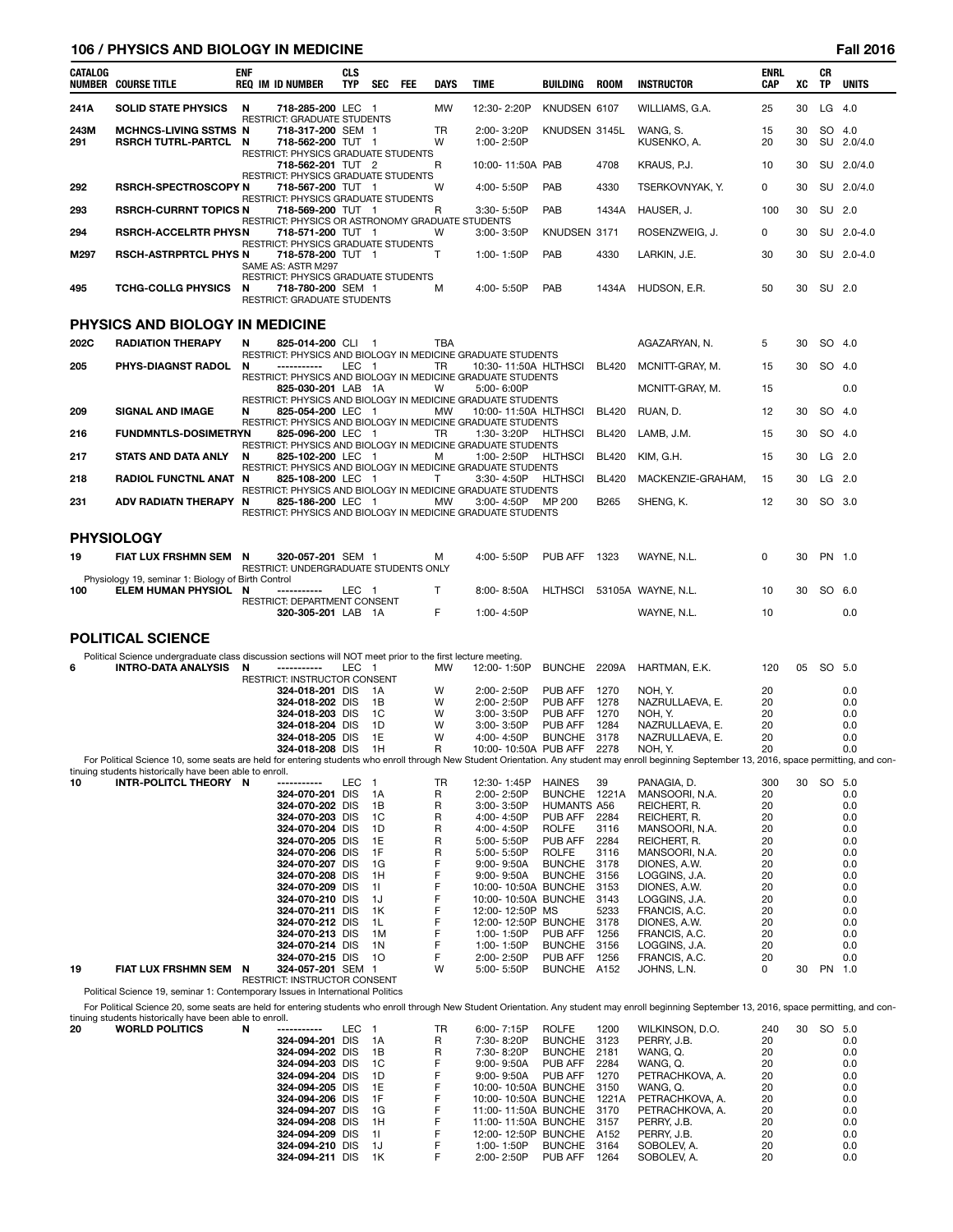| <b>CATALOG</b> | <b>NUMBER COURSE TITLE</b>                                                                  | <b>ENF</b> | <b>REQ IM ID NUMBER</b>                                | <b>CLS</b><br>TYP | <b>SEC</b>           | FEE | DAYS           | TIME |                                    | BUILDING                                   | <b>ROOM</b>    | <b>INSTRUCTOR</b>                                                                                                                                                                                               | ENRL<br>CAP | XC       | CR<br>ΤP  | <b>UNITS</b>             |
|----------------|---------------------------------------------------------------------------------------------|------------|--------------------------------------------------------|-------------------|----------------------|-----|----------------|------|------------------------------------|--------------------------------------------|----------------|-----------------------------------------------------------------------------------------------------------------------------------------------------------------------------------------------------------------|-------------|----------|-----------|--------------------------|
|                |                                                                                             |            | 324-094-212 DIS                                        |                   | - 1L                 |     | F              |      | 3:00-3:50P                         | BUNCHE A152                                |                | SOBOLEV, A.<br>For Political Science 30, some seats are held for entering students who enroll through New Student Orientation. Any student may enroll beginning September 13, 2016, space permitting, and con-  | 20          |          |           | 0.0                      |
| 30             | tinuing students historically have been able to enroll.<br>POLITICS & STRATEGY N            |            |                                                        | LEC               |                      |     | TR             |      |                                    | 11:00-12:15P BUNCHE                        | 1209B          | CHWE, M.S.                                                                                                                                                                                                      | 180         |          | 13 SO 5.0 |                          |
|                |                                                                                             |            | 324-090-201 DIS                                        |                   | $\blacksquare$<br>1A |     | R              |      | 1:00-1:50P                         | <b>BUNCHE</b>                              | 2178           | ZEILBERGER, T.H.                                                                                                                                                                                                | 20          |          |           | 0.0                      |
|                |                                                                                             |            | 324-090-202 DIS                                        |                   | 1В                   |     | R              |      | 2:00-2:50P                         | <b>HAINES</b>                              | 122            | ZEILBERGER, T.H.                                                                                                                                                                                                | 20          |          |           | 0.0                      |
|                |                                                                                             |            | 324-090-204 DIS                                        |                   | 1D                   |     | R              |      | 3:00-3:50P                         | <b>BUNCHE</b>                              | 1221A          | CHOI, J.                                                                                                                                                                                                        | 20          |          |           | 0.0                      |
|                |                                                                                             |            | 324-090-206 DIS<br>324-090-207 DIS                     |                   | 1F<br>1G             |     | R<br>R         |      | 4:00-4:50P<br>5:00-5:50P           | <b>BUNCHE</b><br><b>BUNCHE</b>             | A152<br>A152   | CHOI, J.<br>DERPANOPOULOS, G.J                                                                                                                                                                                  | 20<br>20    |          |           | 0.0<br>0.0               |
|                |                                                                                             |            | 324-090-208 DIS                                        |                   | 1H                   |     | R              |      | $6:00 - 6:50P$                     | <b>BUNCHE</b>                              | A152           | DERPANOPOULOS, G.J.                                                                                                                                                                                             | 20          |          |           | 0.0                      |
|                |                                                                                             |            | 324-090-210 DIS                                        |                   | 1J                   |     | F              |      | $9:00 - 9:50A$                     | <b>BUNCHE</b>                              | 3117           | SAMSONOV, A.                                                                                                                                                                                                    | 20          |          |           | 0.0                      |
|                |                                                                                             |            | 324-090-211 DIS                                        |                   | 1K                   |     | F              |      |                                    | 10:00-10:50A PUB AFF                       | 2333           | SAMSONOV, A.                                                                                                                                                                                                    | 20          |          |           | 0.0                      |
|                |                                                                                             |            | 324-090-212 DIS                                        |                   | - 1 L                |     | F              |      |                                    | 11:00-11:50A PUB AFF                       | 2325           | SAMSONOV, A.<br>For Political Science 40, some seats are held for entering students who enroll through New Student Orientation. Any student may enroll beginning September 13, 2016, space permitting, and con- | 20          |          |           | 0.0                      |
|                | tinuing students historically have been able to enroll.                                     |            |                                                        |                   |                      |     |                |      |                                    |                                            |                |                                                                                                                                                                                                                 |             |          |           |                          |
| 40             | <b>INTRO-AMERICN PLTCS N</b>                                                                |            | -----------                                            | LEC 1             |                      |     | TR             |      | 2:00-3:15P                         | <b>BROAD</b>                               | 2160E          | TAUSANOVITCH, C.N.                                                                                                                                                                                              | 300         |          | 15 SO 5.0 |                          |
|                |                                                                                             |            | <b>RESTRICT: INSTRUCTOR CONSENT</b><br>324-121-201 DIS |                   | 1A                   |     | R              |      | 4:00-4:50P                         | PUB AFF                                    | 1264           | MAGYAR, Z.B.                                                                                                                                                                                                    | 20          |          |           | 0.0                      |
|                |                                                                                             |            | 324-121-202 DIS                                        |                   | 1B                   |     | R              |      | 4:00-4:50P                         | PUB AFF                                    | 1270           | HANANIA, R.A.                                                                                                                                                                                                   | 20          |          |           | 0.0                      |
|                |                                                                                             |            | 324-121-203 DIS                                        |                   | 1C                   |     | R              |      | 5:00-5:50P                         | <b>BUNCHE</b>                              | 3117           | HANANIA, R.A.                                                                                                                                                                                                   | 20          |          |           | 0.0                      |
|                |                                                                                             |            | 324-121-204 DIS                                        |                   | 1D                   |     | R              |      | 5:00-5:50P                         | PUB AFF                                    | 1264           | MAGYAR, Z.B.                                                                                                                                                                                                    | 20          |          |           | 0.0                      |
|                |                                                                                             |            | 324-121-205 DIS<br>324-121-206 DIS                     |                   | 1E<br>1F             |     | R<br>R         |      | 6:00-6:50P<br>$6:00 - 6:50P$       | <b>BUNCHE</b><br>PUB AFF                   | 3123<br>1264   | HANANIA, R.A.<br>MAGYAR, Z.B.                                                                                                                                                                                   | 20<br>20    |          |           | 0.0<br>0.0               |
|                |                                                                                             |            | 324-121-207 DIS                                        |                   | 1G                   |     | F              |      | $9:00 - 9:50A$                     | <b>BUNCHE</b>                              | 3143           | RAY, J.R.                                                                                                                                                                                                       | 20          |          |           | 0.0                      |
|                |                                                                                             |            | 324-121-208 DIS                                        |                   | 1H                   |     | F              |      | $9:00 - 9:50A$                     | <b>BUNCHE</b>                              | 3153           | RAY. J.R.                                                                                                                                                                                                       | 20          |          |           | 0.0                      |
|                |                                                                                             |            | 324-121-209 DIS                                        |                   | 11                   |     | F<br>F         |      | 10:00-10:50A DODD                  |                                            | 154            | RAY, J.R.                                                                                                                                                                                                       | 20          |          |           | 0.0                      |
|                |                                                                                             |            | 324-121-210 DIS<br>324-121-211 DIS                     |                   | 1J<br>1K             |     | F              |      |                                    | 11:00-11:50A BUNCHE<br>11:00-11:50A BUNCHE | 2160<br>3178   | RAY, J.R.<br>RAY, J.R.                                                                                                                                                                                          | 20<br>20    |          |           | 0.0<br>0.0               |
|                |                                                                                             |            | 324-121-212 DIS                                        |                   | 1L                   |     | F              |      |                                    | 12:00-12:50P BUNCHE                        | 2160           | ZHENG, B.Q.                                                                                                                                                                                                     | 20          |          |           | 0.0                      |
|                |                                                                                             |            | 324-121-213 DIS                                        |                   | 1M                   |     | F              |      | 1:00-1:50P                         | <b>BUNCHE</b>                              | 3170           | ZHENG, B.Q.                                                                                                                                                                                                     | 20          |          |           | 0.0                      |
|                |                                                                                             |            | 324-121-214 DIS<br>324-121-215 DIS                     |                   | 1 <sub>N</sub><br>10 |     | F<br>F         |      | 1:00-1:50P<br>2:00-2:50P           | PUB AFF<br>PUB AFF                         | 1270<br>1270   | ZHENG, B.Q.<br>ZHENG, B.Q.                                                                                                                                                                                      | 20<br>20    |          |           | 0.0<br>0.0               |
|                |                                                                                             |            |                                                        |                   |                      |     |                |      |                                    |                                            |                | For Political Science 50, some seats are held for entering students who enroll through New Student Orientation. Any student may enroll beginning September 13, 2016, space permitting, and con-                 |             |          |           |                          |
|                | tinuing students historically have been able to enroll.                                     |            |                                                        |                   |                      |     |                |      |                                    |                                            |                |                                                                                                                                                                                                                 |             |          |           |                          |
| 50             | <b>INTRO-COMPRTV PLTCS N</b>                                                                |            | -----------                                            | LEC               | $\overline{1}$       |     | TR             |      |                                    | 9:00-10:15A KNSY PV 1220B                  |                | THIES, M.F.                                                                                                                                                                                                     | 180         |          | 12 SO 5.0 |                          |
|                |                                                                                             |            | 324-141-201 DIS<br>324-141-202 DIS                     |                   | 1A<br>1B             |     | R<br>R         |      | 11:00-11:50A MS<br>12:00-12:50P MS |                                            | 3915A<br>3915A | WAINFAN, K.T.<br>WAINFAN, K.T.                                                                                                                                                                                  | 20<br>20    |          |           | 0.0<br>0.0               |
|                |                                                                                             |            | 324-141-203 DIS                                        |                   | 1C                   |     | R              |      | 1:00-1:50P                         | <b>HUMANTS A32</b>                         |                | WAINFAN, K.T.                                                                                                                                                                                                   | 20          |          |           | 0.0                      |
|                |                                                                                             |            | 324-141-204 DIS                                        |                   | 1D                   |     | R              |      | 1:00-1:50P                         | PUB AFF                                    | 2325           | VITALONE, A.I.                                                                                                                                                                                                  | 20          |          |           | 0.0                      |
|                |                                                                                             |            | 324-141-205 DIS<br>324-141-206 DIS                     |                   | 1E<br>1F             |     | R<br>R         |      | 3:00-3:50P<br>4:00-4:50P           | MS<br>MS                                   | 5217<br>3915D  | VITALONE, A.I.<br>VITALONE, A.I.                                                                                                                                                                                | 20<br>20    |          |           | 0.0<br>0.0               |
|                |                                                                                             |            | 324-141-207 DIS                                        |                   | 1G                   |     | F              |      | $9:00 - 9:50A$                     | <b>PUB AFF 1278</b>                        |                | CHENG, C.                                                                                                                                                                                                       | 20          |          |           | 0.0                      |
|                |                                                                                             |            | 324-141-208 DIS                                        |                   | 1H                   |     | F              |      | 1:00-1:50P                         | HUMANTS A66                                |                | CHENG, C.                                                                                                                                                                                                       | 20          |          |           | 0.0                      |
|                |                                                                                             |            | 324-141-209 DIS                                        |                   | 11                   |     | F              |      | 2:00-2:50P                         | <b>HUMANTS A68</b>                         |                | CHENG, C.                                                                                                                                                                                                       | 20          |          |           | 0.0                      |
| 99             | <b>STUDENT RSRCH PRGRMN</b>                                                                 |            | 324-297-201 TUT<br>324-297-202 TUT 2                   |                   | $\mathbf{1}$         |     | VAR<br>VAR     |      |                                    |                                            |                | THIES, M.F.<br>SPIEGEL, S.L.                                                                                                                                                                                    | 0<br>0      | 30<br>30 |           | PN 1.0-2.0<br>PN 1.0-2.0 |
|                |                                                                                             |            | 324-297-203 TUT                                        |                   | 3                    |     | <b>VAR</b>     |      |                                    |                                            |                | SCHWARTZ, T.                                                                                                                                                                                                    | 0           | 30       |           | PN 1.0-2.0               |
| M111A          | <b>ANCNT&amp;MDVL POL THRY N</b>                                                            |            | 324-349-200 LEC                                        |                   | -1                   |     | TR             |      | 4:00-5:50P                         | HUMANTS 169                                |                | BARRINGER, E.B.                                                                                                                                                                                                 | 90          | 16       | SO 4.0    |                          |
|                |                                                                                             |            | SAME AS: CLASSIC M121<br>RESTRICT: INSTRUCTOR CONSENT  |                   |                      |     |                |      |                                    |                                            |                |                                                                                                                                                                                                                 |             |          |           |                          |
| M112B          | <b>INVENTN OF DEMOCRCY N</b>                                                                |            | -----------                                            | LEC 1             |                      |     | <b>MW</b>      |      | 12:00-1:50P                        | PUB AFF                                    | 2250           | SISSA, G.                                                                                                                                                                                                       | 30          | 30       | SO 5.0    |                          |
|                |                                                                                             |            | SAME AS: CLASSIC M125<br>324-358-201 DIS               |                   | 1A                   |     | W              |      |                                    |                                            | 2173           | HAN, I.                                                                                                                                                                                                         | 10          |          |           | 0.0                      |
|                |                                                                                             |            | 324-358-202 DIS                                        |                   | 1B                   |     | w              |      | 2:00-2:50P<br>3:00-3:50P           | <b>BUNCHE</b><br><b>ROLFE</b>              | 3120           | HAN. I.                                                                                                                                                                                                         | 10          |          |           | 0.0                      |
|                |                                                                                             |            | 324-358-203 DIS                                        |                   | 1C                   |     | w              |      | 4:00-4:50P                         | PUB AFF                                    | 2319           | HAN, I.                                                                                                                                                                                                         | 10          |          |           | 0.0                      |
| 113A           | PROB-20C POLIT THRY N                                                                       |            | 324-365-200 LEC 1                                      |                   |                      |     | TR             |      |                                    | 11:00-12:15P PUB AFF                       | 2214           | ROCCO, R.A.                                                                                                                                                                                                     | 50          | 30       | SO 4.0    |                          |
| 118            | LAWS OF WAR & PEACE Y                                                                       |            | RESTRICT: INSTRUCTOR CONSENT                           | LEC 1             |                      |     | MW             |      |                                    | 10:00-11:50A PUB AFF 2250                  |                | PAGDEN, A.R.                                                                                                                                                                                                    | 60          |          | 30 SO 4.0 |                          |
|                |                                                                                             |            | 324-387-201 DIS                                        |                   | 1A                   |     | W              |      | 2:00-2:50P                         | <b>DODD</b>                                | 162            | NORTON, A.D.                                                                                                                                                                                                    | 20          |          |           | 0.0                      |
|                |                                                                                             |            | 324-387-202 DIS                                        |                   | 1B                   |     | W              |      | 4:00-4:50P                         | <b>DODD</b>                                | 162            | NORTON, A.D.                                                                                                                                                                                                    | 20          |          |           | 0.0                      |
| 120A           | <b>FOREIGN RELATION-US N</b>                                                                |            | 324-387-203 DIS<br>-----------                         | LEC               | 1C<br>$\mathbf{1}$   |     | W<br>TR        |      | 5:00-5:50P                         | PUB AFF<br>11:00-12:15P BUNCHE             | 1270<br>2209A  | NORTON, A.D.<br>LARSON, D.W.                                                                                                                                                                                    | 20<br>120   | 13       | SO.       | 0.0<br>4.0               |
|                |                                                                                             |            | 324-421-201 DIS                                        |                   | 1A                   |     | R              |      | 4:00-4:50P                         | ΜS                                         | 7608           | CHATTERJEE, S.                                                                                                                                                                                                  | 20          |          |           | 0.0                      |
|                |                                                                                             |            | 324-421-202 DIS                                        |                   | 1B                   |     | R              |      | 5:00-5:50P                         | MS                                         | 7608           | CHATTERJEE, S.                                                                                                                                                                                                  | 20          |          |           | 0.0                      |
|                |                                                                                             |            | 324-421-203 DIS<br>324-421-204 DIS                     |                   | 1C<br>1D             |     | R<br>F         |      | 6:00-6:50P<br>9:00- 9:50A          | MS<br><b>BUNCHE</b>                        | 7608<br>2181   | CHATTERJEE, S.<br>WELDZIUS, R.M.                                                                                                                                                                                | 20<br>20    |          |           | 0.0<br>0.0               |
|                |                                                                                             |            | 324-421-205 DIS                                        |                   | 1E                   |     | F              |      | 11:00-11:50A ROLFE                 |                                            | 3129           | WELDZIUS, R.M.                                                                                                                                                                                                  | 20          |          |           | 0.0                      |
|                |                                                                                             |            | 324-421-206 DIS                                        |                   | 1F                   |     | F              |      | 1:00-1:50P                         | <b>ROLFE</b>                               | 3116           | WELDZIUS, R.M.                                                                                                                                                                                                  | 20          |          |           | 0.0                      |
|                |                                                                                             |            |                                                        |                   |                      |     |                |      |                                    |                                            |                | Political Science 120B, lecture 1, is offered in Washington, DC. Enrollment by PTE is limited to Center for American Politics and Public Policy (CAPPP) program students.                                       |             |          |           |                          |
| 120B           | FRGN PLCY AFTR 9/11                                                                         | N          | 324-423-200 LEC 1<br>RESTRICT: INSTRUCTOR CONSENT      |                   |                      |     | R              |      | 6:00-8:50P                         | OFF CAM                                    |                | PREBLE, C.A.                                                                                                                                                                                                    | 30          | 30       | SO 4.0    |                          |
| 125A           | ARMS CNTRL&INT SCRT N                                                                       |            | 324-449-200 LEC 1                                      |                   |                      |     | <b>MW</b>      |      | 4:00-5:50P                         | <b>ROYCE</b>                               | 362            | KIM, M.C.                                                                                                                                                                                                       | 120         | 09       | SO 4.0    |                          |
| 137A           | INTRNAT RELAT THEOR N                                                                       |            | -----------                                            | <b>LEC</b>        | $\blacksquare$       |     | TR             |      |                                    | 9:30-10:45A HAINES                         | 118            | STEIN, A.A.                                                                                                                                                                                                     | 120         | 30       | SO 4.0    |                          |
|                |                                                                                             |            | 324-481-201 DIS<br>324-481-202 DIS                     |                   | 1A<br>1B             |     | R<br>R         |      |                                    | 11:00-11:50A BUNCHE<br>12:00-12:50P BUNCHE | 3153<br>3153   | PARENTE, F.K.<br>PARENTE, F.K.                                                                                                                                                                                  | 20<br>20    |          |           | 0.0<br>0.0               |
|                |                                                                                             |            | 324-481-203 DIS                                        |                   | 1C                   |     | R              |      | 1:00-1:50P                         | <b>BUNCHE</b>                              | 1221A          | PARENTE, F.K.                                                                                                                                                                                                   | 20          |          |           | 0.0                      |
|                |                                                                                             |            | 324-481-204 DIS                                        |                   | 1D                   |     | R              |      | 2:00-2:50P                         | <b>BUNCHE</b>                              | 2178           | WEST, M.A.                                                                                                                                                                                                      | 20          |          |           | 0.0                      |
|                |                                                                                             |            | 324-481-205 DIS                                        |                   | 1E<br>1F             |     | R              |      | 3:00-3:50P                         | <b>BUNCHE</b>                              | 2178           | WEST, M.A.                                                                                                                                                                                                      | 20          |          |           | 0.0                      |
| 139            | SPC STDS-INTNTL REL N                                                                       |            | 324-481-206 DIS<br>324-499-200 LEC 1                   |                   |                      |     | R<br><b>MW</b> |      | 4:00-4:50P<br>6:00-7:50P           | <b>BUNCHE</b><br>BUNCHE 2209A              | 3157           | WEST, M.A.<br>BORDENKIRCHER, E.                                                                                                                                                                                 | 20<br>120   | 30       | SO 4.0    | 0.0                      |
|                | Political Science 139, lecture 1: Civil War: International Interventions and Local Dynamics |            |                                                        |                   |                      |     |                |      |                                    |                                            |                |                                                                                                                                                                                                                 |             |          |           |                          |
|                |                                                                                             |            | 324-499-220 LEC 2                                      |                   |                      |     | MW             |      | 2:00-3:50P                         | <b>HAINES</b>                              | 39             | RADD, B.                                                                                                                                                                                                        | 120         | 30       | SO 4.0    |                          |
| 140A           | Political Science 139, lecture 2: Iran and West<br><b>CONGRESS</b>                          | Υ          | 324-533-200 LEC 1                                      |                   |                      |     | TR             |      | 4:00-5:50P                         | HUMANTS A65                                |                | GRINDLIFE, S.                                                                                                                                                                                                   | 115         | 16       | SO 4.0    |                          |
| 140C           | <b>SUPREME COURT</b>                                                                        | Υ          | 324-535-200 LEC 1                                      |                   |                      |     | MW             |      | 4:00-5:50P                         | PERLOFF 1102                               |                | LEBOW, C.C.                                                                                                                                                                                                     | 120         | 09       | SO 4.0    |                          |
| M141A          | POLITICAL PSYCHOLGY Y                                                                       |            | 324-537-200 LEC 1                                      |                   |                      |     | <b>MW</b>      |      | 3:30-4:45P                         | <b>FRANZ</b>                               | 1178           | SEARS, D.O.                                                                                                                                                                                                     | 60          | 08       | SO 4.0    |                          |
|                |                                                                                             |            | SAME AS: PSYCH M138<br>RESTRICT: INSTRUCTOR CONSENT    |                   |                      |     |                |      |                                    |                                            |                |                                                                                                                                                                                                                 |             |          |           |                          |
| 141E           | <b>ELECTN&amp;MEDIA&amp;STRTGYY</b>                                                         |            | 324-542-200 LEC 1                                      |                   |                      |     | TR             |      | 4:00-5:50P                         | <b>ROYCE</b>                               | 190            | LEVAN, C.A.                                                                                                                                                                                                     | 120         | 16       | SO 4.0    |                          |
|                |                                                                                             |            |                                                        |                   |                      |     |                |      |                                    |                                            |                | Political Science 141E, lecture 2, is offered in Washington, DC. Enrollment by PTE is limited to Center for American Politics and Public Policy (CAPPP) program students.                                       |             |          |           |                          |
|                |                                                                                             |            | 324-542-210 LEC 2<br>RESTRICT: INSTRUCTOR CONSENT      |                   |                      |     | R              |      | 6:30-9:30P                         | OFF CAM                                    |                | SCULLY, S.L.                                                                                                                                                                                                    | 30          |          | 30 SO 4.0 |                          |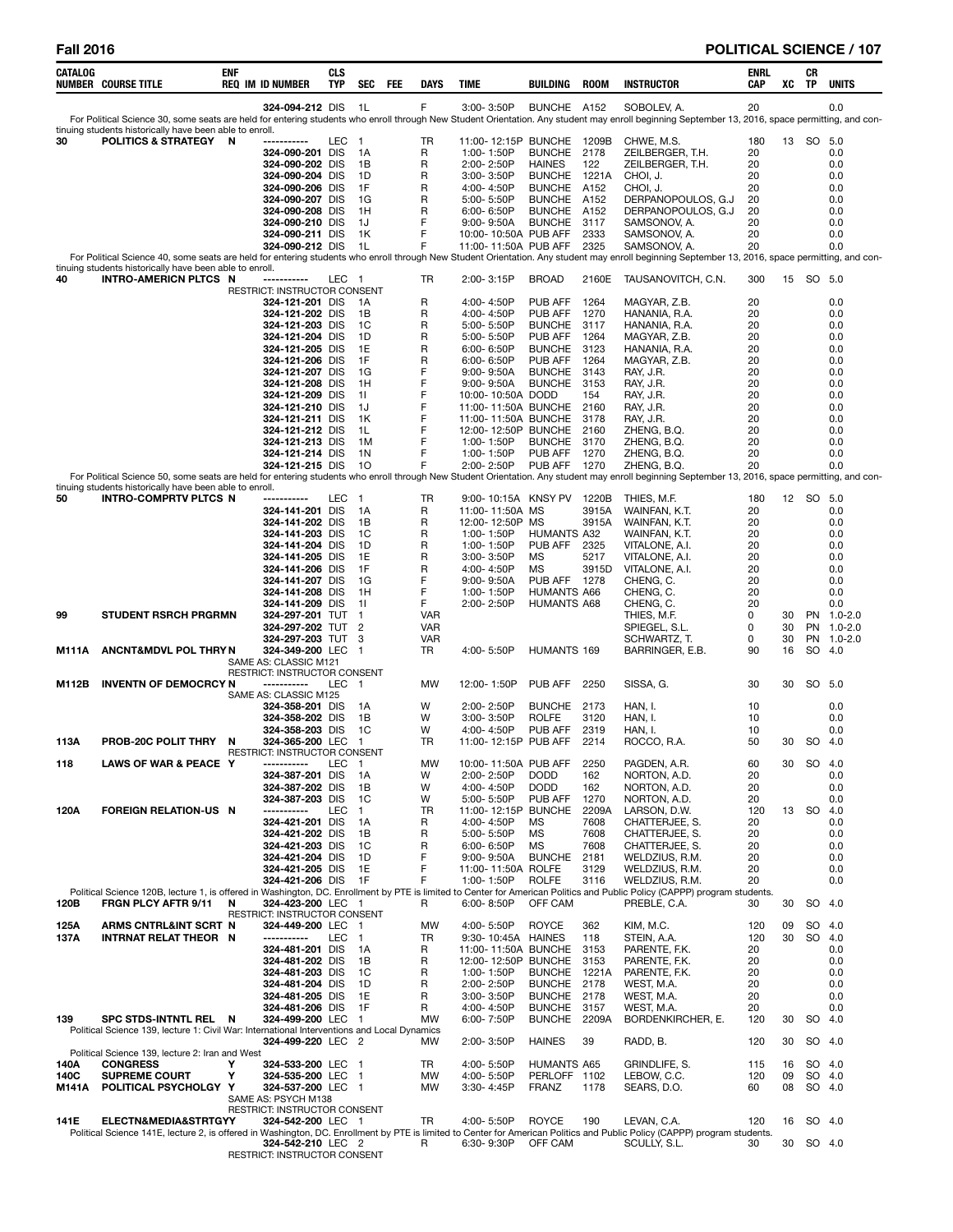## 108 / POLITICAL SCIENCE Fall 2016

| <b>CATALOG</b><br>NUMBER | <b>COURSE TITLE</b>                                                                                                                                       | <b>ENF</b> | <b>REQ IM ID NUMBER</b>                                                                                                                                                                | <b>CLS</b><br><b>TYP</b> | <b>SEC</b><br><b>FEE</b>                                                                     | <b>DAYS</b>                                                                                                                | TIME                                                                                                                                                                                  | BUILDING                                                                               | <b>ROOM</b>                                                        | <b>INSTRUCTOR</b>                                                                                                                                                                            | ENRL<br>CAP                                                 | XC                                                 | CR<br><b>TP</b>                                                                | <b>UNITS</b>                                                                                                                           |
|--------------------------|-----------------------------------------------------------------------------------------------------------------------------------------------------------|------------|----------------------------------------------------------------------------------------------------------------------------------------------------------------------------------------|--------------------------|----------------------------------------------------------------------------------------------|----------------------------------------------------------------------------------------------------------------------------|---------------------------------------------------------------------------------------------------------------------------------------------------------------------------------------|----------------------------------------------------------------------------------------|--------------------------------------------------------------------|----------------------------------------------------------------------------------------------------------------------------------------------------------------------------------------------|-------------------------------------------------------------|----------------------------------------------------|--------------------------------------------------------------------------------|----------------------------------------------------------------------------------------------------------------------------------------|
| 142A                     | POLITICAL PARTIES                                                                                                                                         | Υ          | 324-545-200 LEC 1                                                                                                                                                                      |                          |                                                                                              | <b>TR</b>                                                                                                                  | 7:00-8:50P                                                                                                                                                                            | <b>HAINES</b>                                                                          | 39                                                                 | ZALLER, J.R.                                                                                                                                                                                 | 218                                                         | 22                                                 | SO                                                                             | 4.0                                                                                                                                    |
| 143C                     | AMRCN SUBURBANIZATNN                                                                                                                                      |            | <b>RESTRICT: INSTRUCTOR CONSENT</b><br>-----------                                                                                                                                     | LEC 1                    |                                                                                              | <b>TR</b>                                                                                                                  | 11:00-12:15P PERLOFF 1102                                                                                                                                                             |                                                                                        |                                                                    | YOKLEY, L.F.                                                                                                                                                                                 | 120                                                         | 30                                                 | SO 4.0                                                                         |                                                                                                                                        |
|                          |                                                                                                                                                           |            | <b>RESTRICT: INSTRUCTOR CONSENT</b><br>324-530-201 DIS<br>324-530-202 DIS<br>324-530-203 DIS<br>324-530-204 DIS<br>324-530-205 DIS<br>324-530-206 DIS                                  |                          | 1A<br>1B<br>1C<br>1D<br>1E<br>1F                                                             | R<br>R<br>R<br>R<br>R<br>R                                                                                                 | 4:00-4:50P<br>4:00-4:50P<br>5:00-5:50P<br>5:00-5:50P<br>6:00-6:50P<br>6:00-6:50P                                                                                                      | HUMANTS A26<br><b>BUNCHE</b><br>PUB AFF<br><b>BUNCHE</b><br><b>BUNCHE</b><br>PUB AFF   | 2160<br>1256<br>3157<br>3117<br>1256                               | HANSON, E.G.<br>LEUNG. V.<br>HANSON, E.G.<br>LEUNG, V.<br>LEUNG, V.<br>HANSON, E.G.                                                                                                          | 20<br>20<br>20<br>20<br>20<br>20                            |                                                    |                                                                                | 0.0<br>0.0<br>0.0<br>0.0<br>0.0<br>0.0                                                                                                 |
| 147B                     | <b>PERIOD INQUIRY</b><br>Political Science 147B, lecture 1: Reconstruction                                                                                | Υ          | -----------<br>324-583-201 DIS<br>324-583-202 DIS                                                                                                                                      | <b>LEC</b>               | $\overline{1}$<br>1A<br>1B                                                                   | <b>TR</b><br>R<br>R                                                                                                        | 2:00-3:15P<br>4:00-4:50P<br>5:00-5:50P                                                                                                                                                | PUB AFF<br>MS<br>MS                                                                    | 2250<br>5217<br>5217                                               | ORREN, K.J.<br>TROJAN, C.<br>TROJAN, C.                                                                                                                                                      | 60<br>20<br>20                                              | 15                                                 | - SO                                                                           | 4.0<br>0.0<br>0.0                                                                                                                      |
| 151A<br>154A<br>157      | AFRICA-GOVT&POLITCS N<br>GOV&POL-MIDDL AMER Y<br>PLTCS IN MIDLE EAST                                                                                      | N          | 324-583-203 DIS<br>-----------<br>324-593-201 DIS<br>324-593-202 DIS<br>324-593-203 DIS<br>324-593-204 DIS<br>324-593-205 DIS<br>324-593-206 DIS<br>324-605-200 LEC<br>324-622-200 LEC | <b>LEC</b>               | 1C<br>$\overline{1}$<br>1A<br>1B<br>1C<br>1D<br>1E<br>1F<br>$\overline{1}$<br>$\overline{1}$ | R<br>TR<br>R<br>R<br>R<br>F<br>F<br>F<br>MW<br>TR                                                                          | $6:00 - 6:50P$<br>11:00-12:15P HAINES<br>1:00-1:50P<br>2:00-2:50P<br>$3:00 - 3:50P$<br>$9:00 - 9:50A$<br>10:00-10:50A BUNCHE<br>11:00-11:50A ROLFE<br>8:00-9:50A<br>9:00-10:50A ROYCE | MS<br><b>BUNCHE</b><br><b>BUNCHE</b><br><b>BUNCHE</b><br><b>BUNCHE</b><br>PERLOFF 1102 | 5217<br>220<br>3123<br>3153<br>3153<br>3123<br>3117<br>3134<br>362 | TROJAN, C.<br>POSNER, D.N.<br>TINNIN, A.V.<br>TINNIN, A.V.<br>TINNIN, A.V.<br>ANANYEV, M.<br>ANANYEV, M.<br>ANANYEV, M.<br>ACEVEDO, J.<br>RADD, B.                                           | 20<br>120<br>20<br>20<br>20<br>20<br>20<br>20<br>120<br>120 | 13<br>01<br>12                                     | LG<br>SO 4.0<br>SO 4.0                                                         | 0.0<br>-4.0<br>0.0<br>0.0<br>0.0<br>0.0<br>0.0<br>0.0                                                                                  |
|                          |                                                                                                                                                           |            |                                                                                                                                                                                        |                          |                                                                                              |                                                                                                                            |                                                                                                                                                                                       |                                                                                        |                                                                    | For Political Science 159B, some seats are held for entering students who enroll through New Student Orientation. Any student may enroll beginning September 13, 2016, space permitting, and |                                                             |                                                    |                                                                                |                                                                                                                                        |
| 159B<br>M184A            | continuing students historically have been able to enroll.<br><b>CHINA-AGE OF REFORM N</b><br><b>BLACK EXPR-LATIN AM N</b>                                |            | 324-626-200 LEC<br>-----------<br>SAME AS: AF AMER M154C                                                                                                                               | <b>LEC</b>               | - 1<br>$\overline{1}$                                                                        | MW<br><b>MW</b>                                                                                                            | 2:00-3:50P<br>10:00-11:50A PERLOFF 1102                                                                                                                                               | PERLOFF 1102                                                                           |                                                                    | LEE, Y.B.<br>SAWYER, M.Q.                                                                                                                                                                    | 120<br>60                                                   | 30<br>03                                           | SO 4.0<br>SO 4.0                                                               |                                                                                                                                        |
| 186                      | RACE&ETHNICITY&PLTC N<br>Political Science 186, lecture 1: Race and Criminal Justice System                                                               |            | 324-805-201 DIS<br>324-805-202 DIS<br>324-805-203 DIS<br>324-805-204 DIS<br>324-805-205 DIS<br>324-805-206 DIS<br>324-816-200 LEC                                                      |                          | 1A<br>1B<br>1C<br>1D<br>1E<br>1F<br>$\mathbf{1}$                                             | W<br>W<br>W<br>R<br>R<br>R<br>TR                                                                                           | 12:00-12:50P HAINES<br>2:00-2:50P<br>4:00-4:50P<br>4:00-4:50P<br>5:00-5:50P<br>$6:00 - 6:50P$<br>2:00-3:50P                                                                           | <b>BUNCHE</b><br><b>BUNCHE</b><br>MS<br>MS<br>MS<br><b>HAINES</b>                      | 110<br>3170<br>3156<br>5225<br>5225<br>5225<br>118                 | MCKENZIE, S.Y.<br>MCKENZIE, S.Y.<br>MCKENZIE, S.Y.<br>GAYLORD, C.E.<br>GAYLORD, C.E.<br>GAYLORD, C.E.<br>GREENE, S.A.                                                                        | 10<br>10<br>10<br>10<br>10<br>10<br>120                     | 15                                                 | SO.                                                                            | 0.0<br>0.0<br>0.0<br>0.0<br>0.0<br>0.0<br>-4.0                                                                                         |
| 188SA<br>189             | <b>INDIV STD FOR USIE</b><br>ADV HONORS SEMINARS N<br>Political Science 189, seminar 1: Advanced Honors Seminar for Political Science 113A, Lecture 1     | Υ          | 324-827-201 TUT 1<br>324-834-201 SEM 1                                                                                                                                                 |                          |                                                                                              | <b>UNSCHED</b><br>$\mathsf{T}$                                                                                             | 4:00-4:50P                                                                                                                                                                            | <b>BUNCHE</b>                                                                          | 3357                                                               | BILAKOVICS, S.P.<br>ROCCO, R.A.                                                                                                                                                              | 1<br>0                                                      | 30<br>30                                           | LG<br>SO                                                                       | 1.0<br>1.0                                                                                                                             |
|                          |                                                                                                                                                           |            | 324-834-202 SEM 2<br>RESTRICT: INSTRUCTOR CONSENT                                                                                                                                      |                          |                                                                                              | Т                                                                                                                          | $8:00 - 8:50A$                                                                                                                                                                        | PUB AFF                                                                                | 1256                                                               | RADD, B.                                                                                                                                                                                     | 20                                                          | 30                                                 | SO 1.0                                                                         |                                                                                                                                        |
|                          | Political Science 189, seminar 2: Advanced Honors Seminar for Political Science 157, Lecture 1                                                            |            | 324-834-203 SEM 3<br><b>RESTRICT: INSTRUCTOR CONSENT</b>                                                                                                                               |                          |                                                                                              | м                                                                                                                          | 4:00-4:50P                                                                                                                                                                            | PUB AFF                                                                                | 1264                                                               | RADD, B.                                                                                                                                                                                     | 20                                                          | 30                                                 | SO 1.0                                                                         |                                                                                                                                        |
| 189HC<br>191B            | Political Science 189, seminar 3: Advanced Honors Seminar for Political Science 139, Lecture 2<br><b>HONORS CONTRACTS</b><br><b>INTERNATNAL RELATNS N</b> | N          | 324-835-201 TUT 1<br>324-835-202 TUT 2<br>324-835-203 TUT 3<br>324-835-204 TUT<br>324-835-205 TUT 5<br>324-835-206 TUT 6<br>324-848-201 SEM 1                                          |                          | $\overline{4}$                                                                               | <b>VAR</b><br><b>VAR</b><br><b>VAR</b><br><b>VAR</b><br><b>VAR</b><br>VAR<br>R                                             | 2:00-4:50P                                                                                                                                                                            | BUNCHE 2121                                                                            |                                                                    | KIM, M.C.<br>LARSON, D.W.<br>RADD, B.<br>POSNER, D.N.<br>ACEVEDO, J.<br>LEVAN, C.A.<br>VESE, D.                                                                                              | 0<br>0<br>0<br>0<br>0<br>0<br>15                            | 30<br>30<br>30<br>30<br>30<br>30<br>30             | $LG$ 1.0<br>$LG$ 1.0<br>$LG$ 1.0<br>$LG$ 1.0<br>$LG$ 1.0<br>$LG$ 1.0<br>SO 4.0 |                                                                                                                                        |
|                          | Political Science 191B, seminar 1: War and Inequality                                                                                                     |            | RESTRICT: INSTRUCTOR CONSENT                                                                                                                                                           |                          |                                                                                              |                                                                                                                            |                                                                                                                                                                                       |                                                                                        |                                                                    |                                                                                                                                                                                              |                                                             |                                                    |                                                                                |                                                                                                                                        |
| 191C                     | <b>POLITICS</b><br>Political Science 191C, seminar 1: Magna Carta at 801                                                                                  | N          | 324-849-200 SEM 1<br>RESTRICT: POLITICAL SCIENCE MAJORS                                                                                                                                |                          |                                                                                              | W                                                                                                                          | 4:00-6:50P                                                                                                                                                                            | BUNCHE 2150                                                                            |                                                                    | ORREN, K.J.                                                                                                                                                                                  | 15                                                          | 30                                                 | SO 4.0                                                                         |                                                                                                                                        |
|                          | Political Science 191C, seminar 2: Presidential Leadership                                                                                                |            | 324-849-220 SEM 2<br>RESTRICT: POLITICAL SCIENCE MAJORS                                                                                                                                |                          |                                                                                              | R                                                                                                                          | 1:00-3:50P                                                                                                                                                                            | BUNCHE 2150                                                                            |                                                                    | JAMES, S.C.                                                                                                                                                                                  | 15                                                          | 30                                                 | SO 4.0                                                                         |                                                                                                                                        |
| 191D                     | <b>COMPARATIV GOVRNMNTN</b><br>Political Science 191D, seminar 1: Africa and Disciplines                                                                  |            | 324-851-201 SEM 1<br><b>RESTRICT: INSTRUCTOR CONSENT</b>                                                                                                                               |                          |                                                                                              | W                                                                                                                          | 1:00-3:50P                                                                                                                                                                            | BUNCHE 2150                                                                            |                                                                    | KELLER, E.                                                                                                                                                                                   | 5                                                           | 30                                                 | SO 4.0                                                                         |                                                                                                                                        |
|                          | <b>M191DC CAPPP WASHINGTN SEM N</b>                                                                                                                       |            | 324-857-201 SEM 1<br>SAME AS: COMM ST M191DC, HIST M191DC, SOCIOL M191DC<br>RESTRICT: INSTRUCTOR CONSENT                                                                               |                          |                                                                                              | R                                                                                                                          | 10:00-12:50P OFF CAM                                                                                                                                                                  |                                                                                        |                                                                    | DESVEAUX, J.A.                                                                                                                                                                               | 35                                                          | 30                                                 | LG 8.0                                                                         |                                                                                                                                        |
|                          | M194DC CAPPP WASH DC RSRCH N                                                                                                                              |            | 324-854-201 SEM 1<br>SAME AS: HIST M194DC, SOCIOL M194DC<br>RESTRICT: INSTRUCTOR CONSENT                                                                                               |                          |                                                                                              | TBA                                                                                                                        |                                                                                                                                                                                       |                                                                                        |                                                                    | DESVEAUX, J.A.                                                                                                                                                                               | 5                                                           | 30                                                 | $LG$ 4.0                                                                       |                                                                                                                                        |
| 195CE                    | <b>COMM&amp;CORPRAT INTERNN</b>                                                                                                                           |            | 324-870-201 TUT 1<br>RESTRICT: INSTRUCTOR CONSENT                                                                                                                                      |                          |                                                                                              | VAR                                                                                                                        |                                                                                                                                                                                       |                                                                                        |                                                                    | BALL, J.G.                                                                                                                                                                                   | 0                                                           | 30                                                 | SO 4.0                                                                         |                                                                                                                                        |
|                          | <b>M195DC WASHDC INTERNSHIP</b>                                                                                                                           | N          | 324-856-201 TUT 1<br>SAME AS: HIST M195DC, SOCIOL M195DC                                                                                                                               |                          |                                                                                              | <b>VAR</b>                                                                                                                 |                                                                                                                                                                                       |                                                                                        |                                                                    | DESVEAUX, J.A.                                                                                                                                                                               | 0                                                           | 30                                                 | PN 4.0                                                                         |                                                                                                                                        |
| 198                      | <b>HONORS RESEARCH</b>                                                                                                                                    | Υ          | 324-890-201 TUT 1<br>324-890-202 TUT 2<br>324-890-203 TUT 3<br>324-890-204 TUT 4<br>324-890-205 TUT<br>324-890-206 TUT 6<br>324-890-207 TUT 7<br>324-890-208 TUT<br>324-890-209 TUT 9  |                          | - 5<br>8                                                                                     | <b>VAR</b><br><b>VAR</b><br><b>VAR</b><br><b>VAR</b><br><b>VAR</b><br><b>VAR</b><br><b>VAR</b><br><b>VAR</b><br><b>VAR</b> |                                                                                                                                                                                       |                                                                                        |                                                                    | SPIEGEL, S.L.<br>LEBOW, C.C.<br>ZALLER, J.R.<br>LARSON, D.W.<br>BAWN, K.<br>HAZLETT, C.J.<br>TAUSANOVITCH, C.N.<br>ROGOWSKI, R.L.<br>GEDDES, B.                                              | 0<br>0<br>0<br>0<br>0<br>0<br>0<br>0<br>0                   | 30<br>30<br>30<br>30<br>30<br>30<br>30<br>30<br>30 |                                                                                | $LG$ 1.0-4.0<br>LG $1.0 - 4.0$<br>$LG$ 1.0-4.0<br>LG 1.0-4.0<br>$LG$ 1.0-4.0<br>LG 1.0-4.0<br>$LG$ 1.0-4.0<br>LG 1.0-4.0<br>LG 1.0-4.0 |
| 200A                     | <b>STATISTCL METHODS I</b>                                                                                                                                | N          | 324-890-210 TUT 10<br>324-890-211 TUT 11<br>724-001-200 LEC 1                                                                                                                          |                          |                                                                                              | <b>VAR</b><br><b>VAR</b><br>TR                                                                                             | 9:00-10:30A BUNCHE 4357                                                                                                                                                               |                                                                                        |                                                                    | BARRETO, M.A.<br>SISSA, G.<br>BAWN, K.                                                                                                                                                       | 0<br>0<br>25                                                | 30<br>30<br>30                                     | $LG$ 4.0                                                                       | LG 1.0-4.0<br>LG 1.0-4.0                                                                                                               |
| 201A                     | FORMAL POLITCL ANLY N                                                                                                                                     |            | RESTRICT: NEW POLITICAL SCIENCE GRADUATE STUDENTS<br>724-005-200 SEM 1                                                                                                                 |                          |                                                                                              | M                                                                                                                          | 10:00-12:50P BUNCHE 2150                                                                                                                                                              |                                                                                        |                                                                    | SCHWARTZ, T.                                                                                                                                                                                 | 15                                                          | 30                                                 | SO 4.0                                                                         |                                                                                                                                        |
| <b>M208D</b>             | MULT ANLY&LATENT VR N                                                                                                                                     |            | RESTRICT: GRADUATE STUDENTS<br>724-043-200 LEC 1<br>SAME AS: PSYCH M257, STATS M242<br>RESTRICT: GRADUATE STUDENTS                                                                     |                          |                                                                                              | TR                                                                                                                         | 11:00-12:15P FRANZ                                                                                                                                                                    |                                                                                        | 3534                                                               | BENTLER, P.M.                                                                                                                                                                                | 15                                                          | 30                                                 | SO 4.0                                                                         |                                                                                                                                        |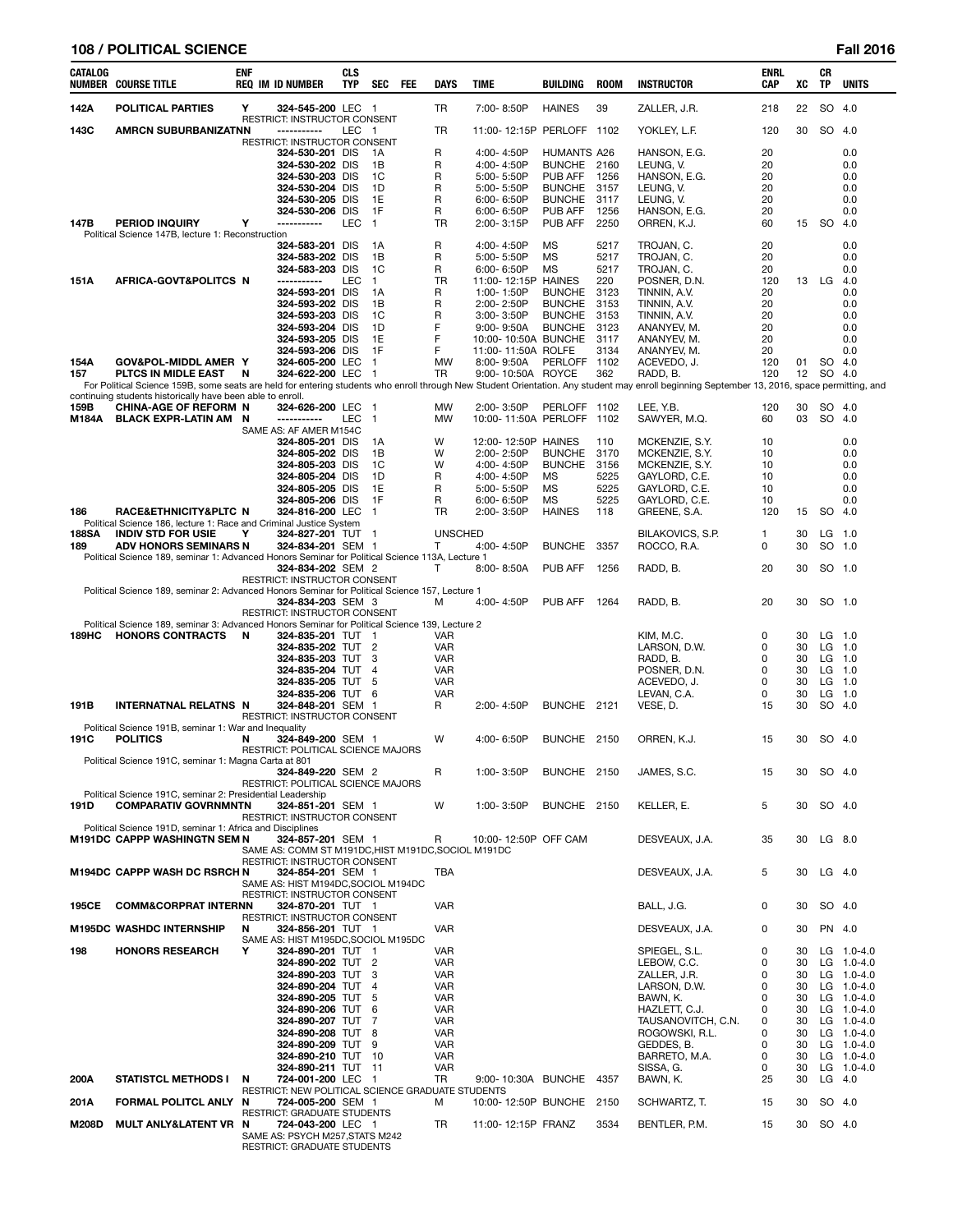# Fall 2016 PSYCHIATRY AND BIOBEHAVIORAL SCIENCES / 109

| CATALOG      | <b>NUMBER COURSE TITLE</b>                                                                                                        | <b>ENF</b> | <b>REQ IM ID NUMBER</b>                                                                | <b>CLS</b><br>TYP | <b>SEC</b> | FEE | <b>DAYS</b>              | <b>TIME</b>          | BUILDING      | <b>ROOM</b> | <b>INSTRUCTOR</b>                           | ENRL<br>CAP | XC       | CR<br>ΤP  | <b>UNITS</b>             |
|--------------|-----------------------------------------------------------------------------------------------------------------------------------|------------|----------------------------------------------------------------------------------------|-------------------|------------|-----|--------------------------|----------------------|---------------|-------------|---------------------------------------------|-------------|----------|-----------|--------------------------|
| 209          | <b>FRML THRY&amp;QUANT MTDN</b>                                                                                                   |            | 724-048-200 SEM 1<br><b>RESTRICT: GRADUATE STUDENTS</b>                                |                   |            |     | F                        | 1:00-3:50P           | <b>BUNCHE</b> | 4276        | CHWE, M.S.                                  | 20          | 30       |           | SO 4.0                   |
|              | Political Science 209, seminar 1:                                                                                                 |            | 724-048-202 SEM 2<br><b>RESTRICT: GRADUATE STUDENTS</b>                                |                   |            |     | м                        | 9:00-9:50A           | <b>BUNCHE</b> | 4357        | BLAIR, G.                                   | 25          | 30       | SO 4.0    |                          |
| 210A         | Political Science 209, seminar 2: Experimental Design<br><b>INTR-POLITICAL THRY</b>                                               | N          | 724-050-200 LEC 1                                                                      |                   |            |     | W                        | 2:30-5:20P           | <b>BUNCHE</b> | 4357        | DIENSTAG, J.F.                              | 15          | 30       |           | SO 4.0                   |
| 214          | PLTC THRY-TRANSNTNL N                                                                                                             |            | <b>RESTRICT: GRADUATE STUDENTS</b><br>724-069-200 SEM 1                                |                   |            |     | М                        | 9:00-11:50A          | <b>BUNCHE</b> | 4276        | PANAGIA, D.                                 | 15          | 30       |           | SO 4.0                   |
| 218          | <b>SEL TOPICS POL THRY</b>                                                                                                        | N          | RESTRICT: GRADUATE STUDENTS<br>724-101-200 SEM 1                                       |                   |            |     | м                        | 3:00-5:50P           | KAUFMAN 136   |             |                                             | 11          | 30       |           | SO 4.0                   |
|              |                                                                                                                                   |            | <b>RESTRICT: GRADUATE STUDENTS</b>                                                     |                   |            |     |                          |                      |               |             | PAGDEN, A.R.                                |             |          |           |                          |
| 220A         | Political Science 218, seminar 1: Patriotism, Nationalism, Cosmopolitanism: Three Roads to Modernity<br><b>INTL RELATN CORE I</b> | N          | 724-119-200 SEM 1                                                                      |                   |            |     | W                        | 2:00-4:50P           | <b>BUNCHE</b> | 4276        | STEIN, A.A.                                 | 15          | 30       | $LG$ 4.0  |                          |
| 239          | INTERNTNL RELATIONS N                                                                                                             |            | RESTRICT: GRADUATE STUDENTS<br>724-256-200 SEM 1<br><b>RESTRICT: GRADUATE STUDENTS</b> |                   |            |     | м                        | 2:00-4:50P           | <b>BUNCHE</b> | 4276        | LARSON, D.W.                                | 15          | 30       |           | SO 4.0                   |
| 240A         | Political Science 239, seminar 1: Qualitative Methods<br><b>COMPARATIV POLITICS N</b>                                             |            | 724-261-200 SEM 1                                                                      |                   |            |     | М                        | 2:00-4:50P           | <b>BUNCHE</b> | 2150        | GOLDEN, M.A.                                | 20          | 30       | $LG$ 4.0  |                          |
| 241          | <b>AFRICAN POLITICS</b>                                                                                                           | N          | RESTRICT: GRADUATE STUDENTS<br>724-265-200 SEM 1                                       |                   |            |     | W                        | 10:00-12:50P BUNCHE  |               | 4276        | POSNER, D.N.                                | 12          | 30       |           | SO 4.0                   |
| 259          | SEL TOPC-COMPAR POL N                                                                                                             |            | RESTRICT: GRADUATE STUDENTS<br>724-365-200 DIS 1                                       |                   |            |     | T                        | 2:00-4:50P           | <b>BUNCHE</b> | 4357        | GEDDES, B.                                  | 20          | 30       |           | SO 4.0                   |
|              | Political Science 259, discussion 1: Workshop on Authoritarian Politics                                                           |            | <b>RESTRICT: GRADUATE STUDENTS</b>                                                     |                   |            |     |                          |                      |               |             |                                             |             |          |           |                          |
| 289A         | <b>RACE ETHNCTY PLTCS</b>                                                                                                         | N          | 724-586-200 SEM 1<br>RESTRICT: INSTRUCTOR CONSENT                                      |                   |            |     | R                        | 1:00-3:50P           | <b>BUNCHE</b> | 4357        | YOKLEY, L.F.                                | 12          | 30       |           | SO 4.0                   |
| 289B         | <b>RES RCE ETHNCTY POL N</b>                                                                                                      |            | 724-587-200 SEM 1<br><b>RESTRICT: GRADUATE STUDENTS</b>                                |                   |            |     | T                        | 1:00-3:50P           | <b>BUNCHE</b> | 2150        | SAWYER, M.Q.                                | 12          | 30       |           | SO 4.0                   |
| 292A         | Political Science 289B, seminar 1:<br>SCIEN INQ&NORM DISC N                                                                       |            | 724-568-200 SEM 1                                                                      |                   |            |     | F                        | 1:00-2:50P           | <b>BUNCHE</b> | 4357        | THIES, M.F.                                 | 19          | 30       |           | SU 2.0                   |
| 495          | <b>TEACHING POLTCL SCI</b>                                                                                                        | N          | RESTRICT: NEW POLITICAL SCIENCE GRADUATE STUDENTS<br>724-780-200 SEM 1                 |                   |            |     | w                        | $5:00 - 6:50P$       | BUNCHE 2181   |             | LEWIS, B.A.                                 | 25          | 30       |           | SU 4.0                   |
|              |                                                                                                                                   |            | RESTRICT: POLITICAL SCIENCE GRADUATE STUDENTS                                          |                   |            |     |                          |                      |               |             |                                             |             |          |           |                          |
|              | PSYCHIATRY AND BIOBEHAVIORAL SCIENCES                                                                                             |            |                                                                                        |                   |            |     |                          |                      |               |             |                                             |             |          |           |                          |
| 99           | <b>STUDENT RSRCH PRGRMN</b>                                                                                                       |            | 326-297-201 TUT 1<br>326-297-202 TUT 2                                                 |                   |            |     | <b>VAR</b><br><b>VAR</b> |                      |               |             | SUBOTNIK, K.L.<br>JESTE, S.S.               | 0<br>0      | 30<br>30 |           | PN 1.0-2.0<br>PN 1.0-2.0 |
|              |                                                                                                                                   |            | 326-297-203 TUT                                                                        |                   | 3          |     | <b>VAR</b>               |                      |               |             | BEARDEN, C.E.                               | 0           | 30       |           | PN 1.0-2.0               |
|              |                                                                                                                                   |            | 326-297-204 TUT                                                                        |                   | 4          |     | <b>VAR</b>               |                      |               |             | WALWYN, W.M.                                | 0           | 30       |           | PN 1.0-2.0               |
|              |                                                                                                                                   |            | 326-297-205 TUT                                                                        |                   | 5          |     | <b>VAR</b>               |                      |               |             | NUECHTERLEIN, K.H.                          | 0           | 30       |           | PN 1.0-2.0               |
|              |                                                                                                                                   |            | 326-297-206 TUT                                                                        |                   | 6          |     | <b>VAR</b>               |                      |               |             | HUNTER, A.M.                                | 0           | 30       |           | PN 1.0-2.0               |
|              |                                                                                                                                   |            | 326-297-208 TUT                                                                        |                   | 8          |     | <b>VAR</b>               |                      |               |             | COLWELL, C.S.                               | 0<br>0      | 30<br>30 |           | PN 1.0-2.0               |
|              |                                                                                                                                   |            | 326-297-209 TUT<br>326-297-210 TUT                                                     |                   | 9<br>10    |     | <b>VAR</b><br><b>VAR</b> |                      |               |             | KRANTZ, D.E.<br>ASARNOW, R.F.               | 0           | 30       |           | PN 1.0-2.0<br>PN 1.0-2.0 |
|              |                                                                                                                                   |            | 326-297-211 TUT                                                                        |                   | 11         |     | <b>VAR</b>               |                      |               |             | MAIDMENT, N.T.                              | 0           | 30       |           | PN 1.0-2.0               |
|              |                                                                                                                                   |            | 326-297-212 TUT                                                                        |                   | 12         |     | <b>VAR</b>               |                      |               |             | COPPOLA, G.                                 | 0           | 30       |           | PN 1.0-2.0               |
|              |                                                                                                                                   |            | 326-297-213 TUT                                                                        |                   | 13         |     | VAR                      |                      |               |             | FEUSNER, J.D.                               | 0           | 30       |           | PN 1.0-2.0               |
|              |                                                                                                                                   |            | 326-297-214 TUT                                                                        |                   | 14         |     | <b>VAR</b>               |                      |               |             | BASSO, M.A.                                 | 0           | 30       |           | PN 1.0-2.0               |
|              |                                                                                                                                   |            | 326-297-215 TUT<br>326-297-216 TUT                                                     |                   | 15<br>16   |     | <b>VAR</b><br><b>VAR</b> |                      |               |             | COHEN, M.S.<br>FARABEE, D.J.                | 0<br>0      | 30<br>30 |           | PN 1.0-2.0<br>PN 1.0-2.0 |
|              |                                                                                                                                   |            | 326-297-217 TUT                                                                        |                   | 17         |     | <b>VAR</b>               |                      |               |             | BOOKHEIMER, S.Y.                            | 0           | 30       |           | PN 1.0-2.0               |
|              |                                                                                                                                   |            | 326-297-218 TUT                                                                        |                   | 18         |     | <b>VAR</b>               |                      |               |             | GRELLA, C.E.                                | 0           | 30       |           | PN 1.0-2.0               |
|              |                                                                                                                                   |            | 326-297-220 TUT                                                                        |                   | 20         |     | <b>VAR</b>               |                      |               |             | LAMKIN, D.M.                                | 0           | 30       |           | PN 1.0-2.0               |
|              |                                                                                                                                   |            | 326-297-221 TUT                                                                        |                   | 21         |     | <b>VAR</b>               |                      |               |             | FAULL, K.F.                                 | 0           | 30       |           | PN 1.0-2.0               |
| 188SA        | <b>INDIV STD FOR USIE</b>                                                                                                         |            | 326-297-222 TUT<br>326-828-200 TUT 1                                                   |                   | 22         |     | <b>VAR</b>               |                      |               |             | ISHAK, W.<br>BELZER, M.G.                   | 0           | 30<br>30 |           | PN 1.0-2.0<br>$LG$ 1.0   |
|              |                                                                                                                                   |            | 326-828-201 TUT 2                                                                      |                   |            |     | VAR<br><b>UNSCHED</b>    |                      |               |             | STROUSE, T.                                 | 1           | 30       | LG 1.0    |                          |
| 197          | <b>INDIVIDUAL STUDIES</b>                                                                                                         | N          | 326-883-201 TUT 1                                                                      |                   |            |     | <b>VAR</b>               |                      |               |             | WOO, B.K.                                   | 0           | 30       |           | SO 2.0-4.0               |
| M232         | <b>CAUSAL INFERENCE</b>                                                                                                           | N          | 726-147-200 LEC 1<br>SAME AS: BIOSTAT M235                                             |                   |            |     | MW                       | 5:00-6:50P           | PUB HLT 51279 |             | BELIN, T.R.                                 | 0           | 30       |           | $LG$ 4.0                 |
| 236A         | PSYCH INTERN SEMINR N                                                                                                             |            | 726-188-200 SEM 1<br>RESTRICT: INSTRUCTOR CONSENT                                      |                   |            |     | F                        | 12:00-1:50P          | <b>SEMEL</b>  | C8177       | SENA, R.E.                                  | 25          | 30       |           | SU 1.0                   |
| 281A         | BHVRL THRPY-ED STNG N                                                                                                             |            | 726-499-200 LEC 1<br>RESTRICT: INSTRUCTOR CONSENT                                      |                   |            |     | T.                       | 12:00-1:20P          | <b>SEMEL</b>  | 78233       | FREEMAN, S.F.                               | 25          | 30       |           | SO 4.0                   |
| <b>M284A</b> | <b>NEUROIMAGING I</b>                                                                                                             | N          | 726-506-200 LEC 1<br>SAME AS: NEURO M284A, PSYCH M288A                                 |                   |            |     | MW                       | 2:00-3:50P           | <b>SEMEL</b>  | 17364       | COHEN, M.S.                                 | 9           | 30       |           | $LG$ 4.0                 |
| 292          | <b>FUNCTL NEUROANATOMYN</b>                                                                                                       |            | RESTRICT: GRADUATE STUDENTS<br>726-553-200 LEC 1                                       |                   |            |     | R                        |                      |               |             | 9:00-10:20A HLTHSCI 13105A BOOKHEIMER, S.Y. | 30          | 30       |           | $LG$ 2.0                 |
| 295A         | <b>SEM-SUBSTANCE ABUSEN</b>                                                                                                       |            | RESTRICT: INSTRUCTOR CONSENT<br>726-560-200 SEM 1                                      |                   |            |     | w                        | 10:00-11:50A OFF CAM |               |             | GRELLA, C.E.                                | 20          | 30       |           | SU 2.0                   |
| 434          | ADDICTION PSYCHTRY N                                                                                                              |            | RESTRICT: INSTRUCTOR CONSENT<br>726-702-200 SEM 1                                      |                   |            |     | R                        | 2:00-2:50P           | <b>GONDA</b>  | 1357        | DEAN, A.C.                                  | 25          | 30       | SU 1.0    |                          |
| 454          | <b>TOPICS-NEUROPSYCH</b>                                                                                                          | N          | RESTRICT: INSTRUCTOR CONSENT<br>726-708-200 SEM 1                                      |                   |            |     | R                        | 1:30-2:20P           | SEMEL         | 17364       | GREEN, M.F.                                 | 25          |          | 30 SU 1.0 |                          |
|              |                                                                                                                                   |            | RESTRICT: INSTRUCTOR CONSENT                                                           |                   |            |     |                          |                      |               |             |                                             |             |          |           |                          |

### **PSYCHOLOGY**

For Psychology 10, lecture 1, some seats are held for entering students who enroll through New Student Orientation. Any eligible student may enroll beginning September 13, 2016, space permitting.<br>10 INTRODUCTORY PSYCH N 32 For Psychology 15, some seats are held for entering students who enroll through New Student Orientation. Any eligible student may enroll beginning September 13, 2016, space permitting.<br>1**9** IN INO PSTUDIOLUCUS IN THE SEARCH SEM 1 MESTRICT: UNDERGRADUATE STUDENTS ONLY<br>RESTRICT: UNDERGRADUATE STUDENTS ONLY

482 CHLD ANXIETY&DISORD N 726-779-200 CLI 1 M 2:00- 5:50P PIACENTINI, J.C. 25 30 LG 3.0 RESTRICT: INSTRUCTOR CONSENT 485 HUMAN GENETICS SEM N 726-784-200 SEM 1 M 11:30- 12:30P GONDA 1357 CEDERBAUM, S.D. 25 0.0

Psychology 19, seminar 1: When and Why Does Democracy Work?

726-779-200 CLI 1

RESTRICT: INSTRUCTOR CONSENT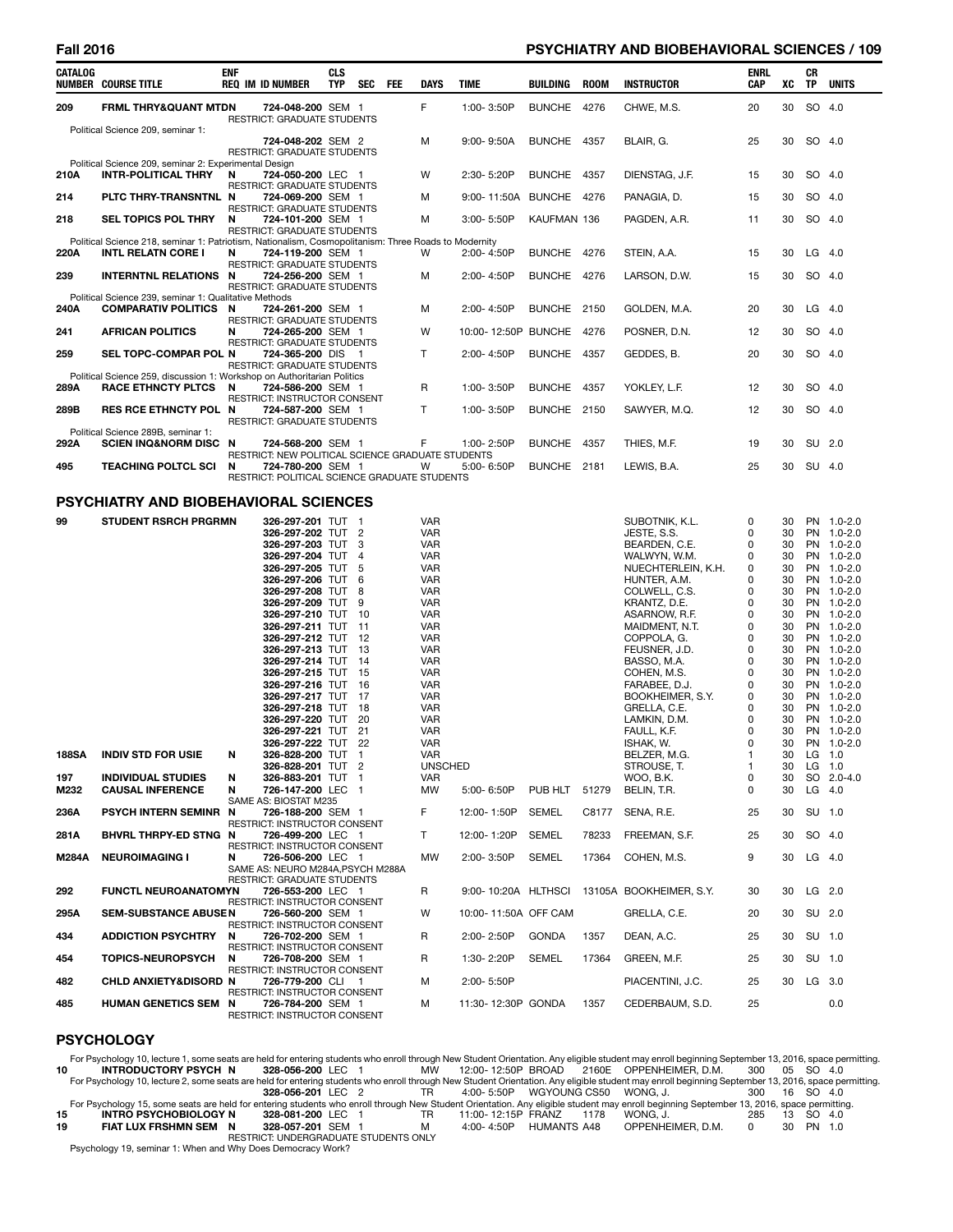|                   | 110 / PSYCHOLOGY                                                                                                              |            |                                                                                                                                       |                   |                |     |                          |                                          |                              |              |                                                                                                                                                                                                                                                                                                                                                                                                        |                           |          |           | <b>Fall 2016</b>         |
|-------------------|-------------------------------------------------------------------------------------------------------------------------------|------------|---------------------------------------------------------------------------------------------------------------------------------------|-------------------|----------------|-----|--------------------------|------------------------------------------|------------------------------|--------------|--------------------------------------------------------------------------------------------------------------------------------------------------------------------------------------------------------------------------------------------------------------------------------------------------------------------------------------------------------------------------------------------------------|---------------------------|----------|-----------|--------------------------|
| <b>CATALOG</b>    | <b>NUMBER COURSE TITLE</b>                                                                                                    | <b>ENF</b> | <b>REQ IM ID NUMBER</b>                                                                                                               | CLS<br><b>TYP</b> | SEC            | FEE | <b>DAYS</b>              | <b>TIME</b>                              | BUILDING                     | <b>ROOM</b>  | <b>INSTRUCTOR</b>                                                                                                                                                                                                                                                                                                                                                                                      | <b>ENRL</b><br><b>CAP</b> | хc       | CR<br>TP  | <b>UNITS</b>             |
|                   |                                                                                                                               |            |                                                                                                                                       |                   |                |     |                          |                                          |                              |              | For Psychology 20, some seats are held for entering students who enroll through New Student Orientation. Any eligible student may enroll beginning September 13, 2016, space permitting. Psy-<br>chology 20 is limited to sophomore/junior/senior Cognitive Science premajors and minors on the priority and first enrollment passes. Any sophomore/junior/senior may enroll on the second pass, space |                           |          |           |                          |
| permitting.<br>20 | <b>MATLAB PROGRAMMING N</b>                                                                                                   |            | 328-062-200 LEC 1<br>RESTRICT: SOPHOMORES AND ABOVE.PRE-COGNITIVE SCIENCE AND COGNITIVE<br>SCIENCE MAJORS OR COGNITIVE SCIENCE MINORS |                   |                |     | WF                       | 10:00-11:15A FRANZ                       |                              | 3312         | MAOZ, U.M.                                                                                                                                                                                                                                                                                                                                                                                             | 0                         | 30       |           | SO 4.0                   |
|                   |                                                                                                                               |            |                                                                                                                                       |                   |                |     |                          |                                          |                              |              | For Psychology 85, some seats are held for entering students who enroll through New Student Orientation. Any eligible student may enroll beginning September 13, 2016, space permitting. Psy-<br>chology 85 is limited to sophomore/junior/senior Cognitive Science premajors, Linguistics and Psychology majors, and Cognitive Science minors on the priority and first enrollment passes. Any soph-  |                           |          |           |                          |
| 85                | omore/junior/senior may enroll on the second pass, space permitting.<br><b>INTRO-COGNITIVE SCI</b>                            | - N        | 328-194-200 LEC 1<br>RESTRICT: SOPHOMORES AND ABOVE                                                                                   |                   |                |     | TR                       | 2:00-3:15P                               | <b>FRANZ</b>                 |              | 2258A KELLMAN, P.                                                                                                                                                                                                                                                                                                                                                                                      | 0                         | 30       | SO 4.0    |                          |
| 99                | <b>STUDENT RSRCH PRGRMN</b>                                                                                                   |            | 328-297-201 TUT 1<br>328-297-202 TUT                                                                                                  |                   | $\overline{2}$ |     | <b>VAR</b><br>VAR        |                                          |                              |              | GALVAN, A.<br>BLAISDELL, A.P.                                                                                                                                                                                                                                                                                                                                                                          | 0<br>0                    | 30<br>30 |           | PN 1.0-2.0<br>PN 1.0-2.0 |
|                   |                                                                                                                               |            | 328-297-203 TUT<br>328-297-204 TUT 4                                                                                                  |                   | -3             |     | VAR<br>VAR               |                                          |                              |              | WASSUM, K.<br>ADELMAN, H.S.                                                                                                                                                                                                                                                                                                                                                                            | 0<br>0                    | 30<br>30 |           | PN 1.0-2.0<br>PN 1.0-2.0 |
|                   |                                                                                                                               |            | 328-297-205 TUT<br>328-297-206 TUT                                                                                                    |                   | 5<br>6         |     | VAR<br>VAR               |                                          |                              |              | GONG-GUY, E.<br>MAYS, V.M.                                                                                                                                                                                                                                                                                                                                                                             | 0<br>0                    | 30<br>30 |           | PN 1.0-2.0<br>PN 1.0-2.0 |
|                   |                                                                                                                               |            | 328-297-207 TUT<br>328-297-208 TUT 8                                                                                                  |                   | 7              |     | VAR<br>VAR               |                                          |                              |              | KELLMAN, P.<br>SCANLAN, T.K.                                                                                                                                                                                                                                                                                                                                                                           | 0<br>0                    | 30<br>30 |           | PN 1.0-2.0<br>PN 1.0-2.0 |
|                   |                                                                                                                               |            | 328-297-209 TUT                                                                                                                       |                   | -9             |     | VAR                      |                                          |                              |              | IZQUIERDO EDLER, A                                                                                                                                                                                                                                                                                                                                                                                     | 0                         | 30       |           | PN 1.0-2.0               |
|                   |                                                                                                                               |            | 328-297-210 TUT 10<br>328-297-211 TUT 11                                                                                              |                   |                |     | VAR<br>VAR               |                                          |                              |              | JOHNSON, S.P.<br>HOLYOAK, K.                                                                                                                                                                                                                                                                                                                                                                           | 0<br>0                    | 30<br>30 |           | PN 1.0-2.0<br>PN 1.0-2.0 |
|                   |                                                                                                                               |            | 328-297-212 TUT 12                                                                                                                    |                   |                |     | VAR                      |                                          |                              |              | MINOR, T.R.                                                                                                                                                                                                                                                                                                                                                                                            | 0                         | 30       |           | PN 1.0-2.0               |
|                   |                                                                                                                               |            | <b>328-297-213</b> TUT 13<br>328-297-214 TUT 14                                                                                       |                   |                |     | <b>VAR</b><br><b>VAR</b> |                                          |                              |              | FANSELOW, M.S.<br>TOMIYAMA, A.J.                                                                                                                                                                                                                                                                                                                                                                       | 0<br>0                    | 30<br>30 |           | PN 1.0-2.0<br>PN 1.0-2.0 |
|                   |                                                                                                                               |            |                                                                                                                                       |                   |                |     |                          |                                          |                              |              | For Psychology 100A some seats are held for entering students who enroll through New Student Orientation. Any eligible student may enroll beginning September 13, 2016, space permitting. Limited<br>to sophomore/junior/senior departmental premajors and Linguistics and Psychology majors on the priority and first enrollmemt passes. Freshman premajors may enroll on the second pass, space      |                           |          |           |                          |
| 100A              | permitting, as long as the mathematics requirement for the premajor is complete.<br>PSYCHOLOGICAL STATS N Y 328-304-200 LEC 1 |            |                                                                                                                                       |                   |                |     | TR                       |                                          |                              |              | 9:30-10:45A FOWLER A103B ENDERS, C.K.                                                                                                                                                                                                                                                                                                                                                                  | 225                       | 12       | LG 4.0    |                          |
|                   |                                                                                                                               |            | RESTRICT: ANY PSYCHOLOGY DEPARTMENT PREMAJORS OR LINGUISTICS AND<br>PSYCHOLOGY MAJORS                                                 |                   |                |     |                          |                                          |                              |              |                                                                                                                                                                                                                                                                                                                                                                                                        |                           |          |           |                          |
|                   |                                                                                                                               |            | Y 328-304-201 LEC 2<br>RESTRICT: ANY PSYCHOLOGY DEPARTMENT PREMAJORS OR LINGUISTICS AND<br>PSYCHOLOGY MAJORS                          |                   |                |     | TR                       | 3:30-4:45P HUMANTS A51                   |                              |              | JAFFE, A.                                                                                                                                                                                                                                                                                                                                                                                              | 275                       |          | 16 LG 4.0 |                          |
|                   |                                                                                                                               |            |                                                                                                                                       |                   |                |     |                          |                                          |                              |              | Psychology 100B is limited to sophomore/junior/senior departmental premajors. For Psychology 100B, the Psychology Department will cancel your enrollment in the class and from the wait list if                                                                                                                                                                                                        |                           |          |           |                          |
| 100B              | you do not attend the first week of your ASSIGNED laboratory section.<br>RESEARCH METH-PSYCHN Y -----------                   |            |                                                                                                                                       | LEC 1             |                |     | м                        | $2:00 - 3:50P$                           | <b>DODD</b>                  | 147          | FIRSTENBERG, I.                                                                                                                                                                                                                                                                                                                                                                                        | 0                         | 30       | SO 6.0    |                          |
|                   |                                                                                                                               |            | RESTRICT: SOPHOMORES AND ABOVE, ANY PSYCHOLOGY DEPARTMENT PREMAJORS<br>OR LINGUISTICS AND PSYCHOLOGY MAJORS                           |                   |                |     |                          |                                          |                              |              |                                                                                                                                                                                                                                                                                                                                                                                                        |                           |          |           |                          |
|                   |                                                                                                                               |            | Y 328-305-201 LAB 1A                                                                                                                  |                   |                |     | TR                       | 8:00- 9:50A                              | FRANZ                        | 3435         | BOYLE, C.C.                                                                                                                                                                                                                                                                                                                                                                                            | 0                         |          |           | 0.0                      |
|                   |                                                                                                                               |            | 328-305-202 LAB 1B<br>Y<br>328-305-203 LAB 1C<br>Y                                                                                    |                   |                |     | TR<br>TR                 | 9:00-10:50A FRANZ<br>10:00-11:50A FRANZ  |                              | 2527<br>3435 | FOURQUET, N.<br>HENNESSEE, J.P.                                                                                                                                                                                                                                                                                                                                                                        | 0<br>0                    |          |           | 0.0<br>0.0               |
|                   |                                                                                                                               |            | 328-305-204 LAB 1D<br>Y                                                                                                               |                   |                |     | TR                       | 11:00-12:50P FRANZ                       |                              | 2527         | SHULMAN, B.W.                                                                                                                                                                                                                                                                                                                                                                                          | 0                         |          |           | 0.0                      |
|                   |                                                                                                                               |            | 328-305-205 LAB 1E<br>Y<br>328-305-206 LAB 1F<br>Y                                                                                    |                   |                |     | TR<br>TR                 | 12:00-1:50P<br>1:00-2:50P                | FRANZ<br><b>FRANZ</b>        | 3435<br>2527 | LEE, Y.<br>HARTWELL, E.E.                                                                                                                                                                                                                                                                                                                                                                              | 0<br>0                    |          |           | 0.0<br>0.0               |
|                   |                                                                                                                               |            | 328-305-207 LAB 1G<br>Y                                                                                                               |                   |                |     | TR                       | 2:00-3:50P                               | <b>FRANZ</b>                 | 3435         | NORONA, A.N.                                                                                                                                                                                                                                                                                                                                                                                           | 0                         |          |           | 0.0                      |
|                   |                                                                                                                               |            | 328-305-209 LAB 1I<br>Y<br>328-305-210 LAB 1J<br>Y                                                                                    |                   |                |     | WF<br>WF                 | 8:00-9:50A<br>9:00-10:50A FRANZ          | FRANZ                        | 3435<br>2527 | COBB, J.S.<br>TORRES, R.A.                                                                                                                                                                                                                                                                                                                                                                             | 0<br>0                    |          |           | 0.0<br>0.0               |
|                   |                                                                                                                               |            | 328-305-211 LAB 1K<br>Y                                                                                                               |                   |                |     | WF                       | 10:00-11:50A FRANZ                       |                              | 3435         | LEE, G.H.                                                                                                                                                                                                                                                                                                                                                                                              | 0                         |          |           | 0.0                      |
|                   |                                                                                                                               |            | 328-305-212 LAB 1L<br>Y<br>328-305-213 LAB 1M<br>Y                                                                                    |                   |                |     | WF<br>WF                 | 11:00-12:50P FRANZ<br>12:00-1:50P        | <b>FRANZ</b>                 | 2527<br>3435 | LEE, C.H.<br>SPARCK, E.M.                                                                                                                                                                                                                                                                                                                                                                              | 0<br>0                    |          |           | 0.0<br>0.0               |
|                   |                                                                                                                               |            | 328-305-214 LAB<br>Y                                                                                                                  |                   | 1N             |     | WF                       | 1:00-2:50P                               | <b>FRANZ</b>                 | 2527         | BUFFORD, C.A.                                                                                                                                                                                                                                                                                                                                                                                          | 0                         |          |           | 0.0                      |
|                   |                                                                                                                               |            | 328-305-215 LAB 10<br>Y<br>Y 328-305-216 LAB 1P                                                                                       |                   |                |     | WF<br>WF                 | 2:00-3:50P<br>3:00-4:50P                 | <b>FRANZ</b><br><b>FRANZ</b> | 3435<br>2527 | FELDMAN, D.D.<br>MOODY, C.T.                                                                                                                                                                                                                                                                                                                                                                           | 0<br>0                    |          |           | 0.0<br>0.0               |
|                   |                                                                                                                               |            |                                                                                                                                       |                   |                |     |                          |                                          |                              |              | Psychology 101 is limited to senior departmental majors on the priority and first enrollment passes. Junior departmental majors may enroll on the second pass, space permitting.                                                                                                                                                                                                                       |                           |          |           |                          |
| 101               |                                                                                                                               |            | RESTRICT: JUNIORS AND ABOVE, PSYCHOLOGY OR PSYCHOBIOLOGY OR COGNITIVE SCIENCE MAJORS                                                  |                   |                |     |                          |                                          |                              |              | GENERAL PSYCH LAB N Y ----------- LEC 1 T 10:00-10:50A BROAD 2100A MCAULIFFE, S.P. 0 30 LG 4.0                                                                                                                                                                                                                                                                                                         |                           |          |           |                          |
|                   |                                                                                                                               |            | Y 328-307-201 LAB 1A<br>Y 328-307-202 LAB 1B                                                                                          |                   |                |     | R<br>R                   | 9:00-11:50A FRANZ<br>1:00-3:50P          | <b>FRANZ</b>                 | 3312<br>3312 | MCAULIFFE, S.P.<br>MCAULIFFE, S.P.                                                                                                                                                                                                                                                                                                                                                                     | 28<br>28                  |          |           | 0.0<br>0.0               |
|                   |                                                                                                                               |            |                                                                                                                                       |                   |                |     |                          |                                          |                              |              | Psychology 110 is limited to junior/senior departmental majors on the priority and first enrollment passes. Junior/senior departmental premajors and Neuroscience majors may enroll on the second                                                                                                                                                                                                      |                           |          |           |                          |
|                   | not meet every week. Check your course syllabus for details.                                                                  |            |                                                                                                                                       |                   |                |     |                          |                                          |                              |              | pass. Any sophomore/junior/senior may enroll beginning July 5, 2016, space permitting. For Psychology 110, you must attend the discussion section in which you are enrolled. Discussion sections do                                                                                                                                                                                                    |                           |          |           |                          |
| 110               | <b>FUND OF LEARNING</b>                                                                                                       |            | N Y ----------<br>RESTRICT: SOPHOMORES AND ABOVE                                                                                      | LEC 1             |                |     | TR                       | 8:00-9:15A                               | LAKRETZ 110                  |              | MINOR, T.R.                                                                                                                                                                                                                                                                                                                                                                                            | 0                         |          | 11 SO 4.0 |                          |
|                   |                                                                                                                               |            | Y 328-336-201 DIS                                                                                                                     |                   | 1A             |     | M                        | 2:00-2:50P                               | <b>FRANZ</b>                 | 1571         | HART, E.E.                                                                                                                                                                                                                                                                                                                                                                                             | 0                         |          |           | 0.0                      |
|                   |                                                                                                                               |            | Y 328-336-202 DIS                                                                                                                     |                   | 1B             |     | М                        | 3:00-3:50P                               | <b>FRANZ</b>                 | 1571         | HART, E.E.                                                                                                                                                                                                                                                                                                                                                                                             | 0                         |          |           | 0.0                      |
|                   |                                                                                                                               |            | 328-336-203 DIS<br>Y<br>328-336-204 DIS<br>Y                                                                                          |                   | 1C<br>1D       |     | т<br>т                   | 12:00-12:50P FRANZ<br>1:00-1:50P         | FRANZ                        | A279<br>A279 | CONOSCENTI, M.A.<br>CONOSCENTI, M.A.                                                                                                                                                                                                                                                                                                                                                                   | 0<br>0                    |          |           | 0.0<br>0.0               |
|                   |                                                                                                                               |            | 328-336-205 DIS<br>Y                                                                                                                  |                   | 1E             |     | W                        | 10:00-10:50A FRANZ                       |                              | 1571         | GONZALEZ, S.T.                                                                                                                                                                                                                                                                                                                                                                                         | 0                         |          |           | 0.0                      |
|                   |                                                                                                                               |            | 328-336-206 DIS<br>Y<br>328-336-207 DIS<br>Y                                                                                          |                   | 1F<br>1G       |     | W<br>F                   | 11:00-11:50A FRANZ<br>9:00-9:50A         | FRANZ                        | 1571<br>1571 | GONZALEZ, S.T.<br>CONOSCENTI, M.A.                                                                                                                                                                                                                                                                                                                                                                     | 0<br>0                    |          |           | 0.0<br>0.0               |
|                   |                                                                                                                               |            | Y 328-336-208 DIS                                                                                                                     |                   | 1H             |     | F                        | 10:00-10:50A FRANZ                       |                              | 1571         | CONOSCENTI, M.A.                                                                                                                                                                                                                                                                                                                                                                                       | $\Omega$                  |          |           | 0.0                      |
|                   |                                                                                                                               |            |                                                                                                                                       |                   |                |     |                          |                                          |                              |              | Psychology 115 is limited to junior/senior departmental majors on the priority and first enrollment passes. Junior/senior departmental premajors, Linguistics and Psychology and Neuroscience ma-<br>jors, and Cognitive Science and Neuroscience minors may enroll on the second pass. Any sophomore/junior/senior may enroll beginning July 5, 2016, space permitting. For Psychology 115, you must  |                           |          |           |                          |
|                   | 9:50 p.m. on the following Thursdays: October 20 and November 10, 2016.                                                       |            |                                                                                                                                       |                   |                |     |                          |                                          |                              |              | attend the discussion section in which you are enrolled. Discussion sections do not meet every week. Check your course syllabus for details. There will be two evening midterm examinations from 8 to                                                                                                                                                                                                  |                           |          |           |                          |
| 115               | BEHAVIORAL NEUROSCI N Y -----------                                                                                           |            |                                                                                                                                       | LEC 1             |                |     | <b>MWF</b>               | 2:00-2:50P                               | WGYOUNG CS24                 |              | SCHEIN, S.                                                                                                                                                                                                                                                                                                                                                                                             | 0                         |          | 07 SO 4.0 |                          |
|                   |                                                                                                                               |            | RESTRICT: SOPHOMORES AND ABOVE<br>Y 328-350-201 DIS                                                                                   |                   | 1A             |     | M                        | 3:00-3:50P                               | <b>FRANZ</b>                 | 3435         | COETZEE, J.P.                                                                                                                                                                                                                                                                                                                                                                                          | 0                         |          |           | 0.0                      |
|                   |                                                                                                                               |            | 328-350-202 DIS<br>Y                                                                                                                  |                   | 1B             |     | М                        | 4:00-4:50P                               | <b>FRANZ</b>                 | 3435         | COETZEE, J.P.                                                                                                                                                                                                                                                                                                                                                                                          | 0                         |          |           | 0.0                      |
|                   |                                                                                                                               |            | 328-350-203 DIS<br>Y<br>328-350-204 DIS<br>Y                                                                                          |                   | 1C<br>1D       |     | Т<br>T                   | 8:00-8:50A<br>$9:00 - 9:50A$             | <b>FRANZ</b><br><b>FRANZ</b> | 1571<br>1571 | BLAIR, G.J.<br>BLAIR, G.J.                                                                                                                                                                                                                                                                                                                                                                             | 0<br>0                    |          |           | 0.0<br>0.0               |
|                   |                                                                                                                               |            | 328-350-205 DIS<br>Y                                                                                                                  |                   | 1E             |     | T                        | 12:00-12:50P FRANZ                       |                              | 1571         | BLAIR, G.J.                                                                                                                                                                                                                                                                                                                                                                                            | 0                         |          |           | 0.0                      |
|                   |                                                                                                                               |            | 328-350-206 DIS<br>Y<br>328-350-207 DIS<br>Y                                                                                          |                   | 1F<br>1G       |     | Т<br>W                   | 1:00-1:50P<br>10:00-10:50A FRANZ         | <b>FRANZ</b>                 | 1571<br>2288 | BLAIR, G.J.<br>PENNINGTON, Z.T.                                                                                                                                                                                                                                                                                                                                                                        | 0<br>0                    |          |           | 0.0<br>0.0               |
|                   |                                                                                                                               |            | 328-350-208 DIS<br>Y                                                                                                                  |                   | 1H             |     | W                        | 11:00-11:50A FRANZ                       |                              | 2288         | PENNINGTON, Z.T.                                                                                                                                                                                                                                                                                                                                                                                       | 0                         |          |           | 0.0                      |
|                   |                                                                                                                               |            | 328-350-209 DIS<br>Y<br>328-350-210 DIS<br>Y                                                                                          |                   | 11<br>1J       |     | M<br>М                   | 11:00-11:50A FRANZ<br>12:00-12:50P FRANZ |                              | 3435<br>3435 | COETZEE, J.P.<br>COETZEE, J.P.                                                                                                                                                                                                                                                                                                                                                                         | 0<br>0                    |          |           | 0.0<br>0.0               |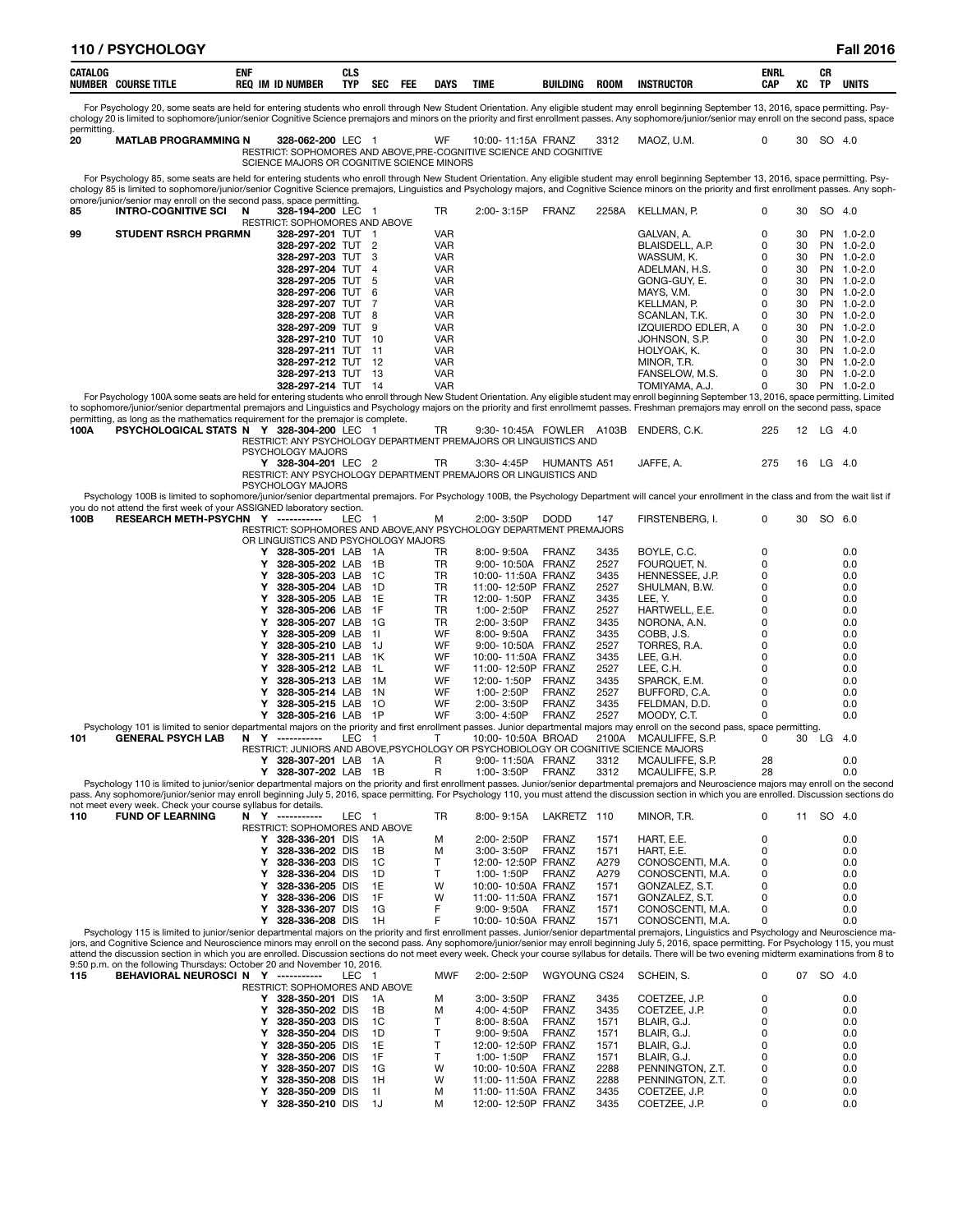| <b>Fall 2016</b> |                                                                                                                                                                                                    |            |                                                                                                                                                                                        |                          |                      |                    |             |                                                     |                              |              |                                                                                                                                                                                                                                                                                                                                                                                                          |                           |    |           | <b>PSYCHOLOGY / 111</b> |
|------------------|----------------------------------------------------------------------------------------------------------------------------------------------------------------------------------------------------|------------|----------------------------------------------------------------------------------------------------------------------------------------------------------------------------------------|--------------------------|----------------------|--------------------|-------------|-----------------------------------------------------|------------------------------|--------------|----------------------------------------------------------------------------------------------------------------------------------------------------------------------------------------------------------------------------------------------------------------------------------------------------------------------------------------------------------------------------------------------------------|---------------------------|----|-----------|-------------------------|
| CATALOG          | <b>NUMBER COURSE TITLE</b>                                                                                                                                                                         | <b>ENF</b> | <b>REQ IM ID NUMBER</b>                                                                                                                                                                | <b>CLS</b><br><b>TYP</b> | SEC FEE              |                    | <b>DAYS</b> | <b>TIME</b>                                         | BUILDING                     | <b>ROOM</b>  | <b>INSTRUCTOR</b>                                                                                                                                                                                                                                                                                                                                                                                        | <b>ENRL</b><br><b>CAP</b> | XC | CR<br>TP  | <b>UNITS</b>            |
|                  |                                                                                                                                                                                                    |            |                                                                                                                                                                                        |                          |                      |                    |             |                                                     |                              |              | Psychology 116, laboratories 1A thru 6A, are limited to senior Psychobiology majors on the priority and first enrollment passes. Junior/senior Psychobiology and Neuroscience majors may enroll on<br>the second pass, space permitting. Fall Quarter 2016 graduating seniors who are declared Psychobiology premajors may inquire about enrollment in 1531 Franz Hall when their second pass is active. |                           |    |           |                         |
| 116              | Junior/senior Psychology majors and other Psychobiology premajors may inquire about enrollment in 1531 Franz Hall beginning July 5, 2016, space permitting.<br>BEHAVR NEUROSCI LAB N Y ----------- |            |                                                                                                                                                                                        | LEC 1                    |                      | \$181 R            |             |                                                     |                              |              | 11:00-11:50A WGYOUNG CS24 GRISHAM, W.E.                                                                                                                                                                                                                                                                                                                                                                  | 0                         |    | 30 SO 4.0 |                         |
|                  |                                                                                                                                                                                                    |            | RESTRICT: JUNIORS AND ABOVE, PSYCHOBIOLOGY OR NEUROSCIENCE OR COGNITIVE<br>SCIENCE MAJORS OR COGNITIVE SCIENCE MINORS                                                                  |                          |                      |                    |             |                                                     |                              |              |                                                                                                                                                                                                                                                                                                                                                                                                          |                           |    |           |                         |
|                  |                                                                                                                                                                                                    |            | Y 328-357-201 LAB 1A<br>Y -----------                                                                                                                                                  | LEC <sub>2</sub>         |                      | \$181 M<br>\$181 R |             | 9:00-11:50A FRANZ<br>11:00-11:50A WGYOUNG CS24      |                              | A456         | GRISHAM, W.E.<br>GRISHAM, W.E.                                                                                                                                                                                                                                                                                                                                                                           | 0<br>0                    | 30 | SO 4.0    | 0.0                     |
|                  |                                                                                                                                                                                                    |            | RESTRICT: JUNIORS AND ABOVE, PSYCHOBIOLOGY OR NEUROSCIENCE OR COGNITIVE<br>SCIENCE MAJORS OR COGNITIVE SCIENCE MINORS                                                                  |                          |                      |                    |             |                                                     |                              |              |                                                                                                                                                                                                                                                                                                                                                                                                          |                           |    |           |                         |
|                  |                                                                                                                                                                                                    |            | Y 328-357-211 LAB 2A<br>Y -----------                                                                                                                                                  | LEC 3                    |                      | \$181 M<br>\$181 R |             | 1:00-3:50P FRANZ<br>11:00-11:50A WGYOUNG CS24       |                              | A456         | GRISHAM, W.E.<br>GRISHAM, W.E.                                                                                                                                                                                                                                                                                                                                                                           | 0<br>0                    | 30 | SO 4.0    | 0.0                     |
|                  |                                                                                                                                                                                                    |            | RESTRICT: JUNIORS AND ABOVE, PSYCHOBIOLOGY OR NEUROSCIENCE OR COGNITIVE<br>SCIENCE MAJORS OR COGNITIVE SCIENCE MINORS                                                                  |                          |                      |                    |             |                                                     |                              |              | GRISHAM. W.E.                                                                                                                                                                                                                                                                                                                                                                                            |                           |    |           |                         |
|                  |                                                                                                                                                                                                    |            | Y 328-357-221 LAB 3A<br>Y -----------<br>RESTRICT: JUNIORS AND ABOVE, PSYCHOBIOLOGY OR NEUROSCIENCE OR COGNITIVE                                                                       | LEC 4                    |                      | \$181 T<br>\$181 R |             | 9:00-11:50A FRANZ<br>11:00-11:50A WGYOUNG CS24      |                              | A456         | GRISHAM, W.E.                                                                                                                                                                                                                                                                                                                                                                                            | 0<br>0                    | 30 | SO 4.0    | 0.0                     |
|                  |                                                                                                                                                                                                    |            | SCIENCE MAJORS OR COGNITIVE SCIENCE MINORS<br>Y 328-357-231 LAB 4A \$181 T                                                                                                             |                          |                      |                    |             | 1:30-4:20P FRANZ                                    |                              | A456         | GRISHAM, W.E.                                                                                                                                                                                                                                                                                                                                                                                            | 0                         |    |           | 0.0                     |
|                  |                                                                                                                                                                                                    |            | Y -----------<br>RESTRICT: JUNIORS AND ABOVE, PSYCHOBIOLOGY OR NEUROSCIENCE OR COGNITIVE                                                                                               | LEC 5                    |                      | \$181 R            |             | 11:00-11:50A WGYOUNG CS24                           |                              |              | GRISHAM, W.E.                                                                                                                                                                                                                                                                                                                                                                                            | 0                         | 30 | SO 4.0    |                         |
|                  |                                                                                                                                                                                                    |            | SCIENCE MAJORS OR COGNITIVE SCIENCE MINORS<br>Y 328-357-241 LAB 5A \$181 W                                                                                                             |                          |                      |                    |             | 9:00-11:50A FRANZ                                   |                              | A456         | GRISHAM, W.E.                                                                                                                                                                                                                                                                                                                                                                                            | 0                         |    |           | 0.0                     |
|                  |                                                                                                                                                                                                    |            | Y -----------<br>RESTRICT: JUNIORS AND ABOVE, PSYCHOBIOLOGY OR NEUROSCIENCE OR COGNITIVE                                                                                               | LEC 6                    |                      | \$181 R            |             | 11:00-11:50A WGYOUNG CS24                           |                              |              | GRISHAM, W.E.                                                                                                                                                                                                                                                                                                                                                                                            | 0                         | 30 | SO 4.0    |                         |
|                  |                                                                                                                                                                                                    |            | SCIENCE MAJORS OR COGNITIVE SCIENCE MINORS<br>Y 328-357-251 LAB 6A \$181 W                                                                                                             |                          |                      |                    |             | 1:00-3:50P FRANZ                                    |                              | A456         | GRISHAM, W.E.                                                                                                                                                                                                                                                                                                                                                                                            | 0                         |    |           | 0.0                     |
|                  | Psychology M117A, there will be two evening midterm examinations from 6 to 8 p.m. on the following Mondays: October 17 and November 7, 2016.                                                       |            |                                                                                                                                                                                        |                          |                      |                    |             |                                                     |                              |              | Psychology M117A is limited to junior/senior departmental premajors and majors on the priority and first enrollment passes. Any junior/senior may enroll on the second pass, space permitting. For                                                                                                                                                                                                       |                           |    |           |                         |
|                  | M117A CELL&SSTMS NEUROSCI N                                                                                                                                                                        |            | -----------<br>SAME AS: MCD BIO M175A, NEUROSC M101A, PHYSCI M180A                                                                                                                     | LEC 1                    |                      |                    | <b>TR</b>   | 2:00-3:50P                                          | WGYOUNG CS50                 |              | PIRI, N.                                                                                                                                                                                                                                                                                                                                                                                                 | 0                         |    | 15 SO 5.0 |                         |
|                  |                                                                                                                                                                                                    |            | <b>RESTRICT: JUNIORS AND ABOVE</b><br>328-331-201 DIS                                                                                                                                  |                          | 1A                   |                    | F           | 8:00-9:20A                                          | LAKRETZ 120                  |              | RAYPON, R.C.                                                                                                                                                                                                                                                                                                                                                                                             | 0                         |    |           | 0.0                     |
|                  |                                                                                                                                                                                                    |            | 328-331-202 DIS                                                                                                                                                                        |                          | 1B<br><sub>1</sub> C |                    | F<br>F      | 9:30-10:50A LAKRETZ 120<br>11:00-12:20P LAKRETZ 120 |                              |              | RAYPON, R.C.<br>MERCADO. J.                                                                                                                                                                                                                                                                                                                                                                              | 0<br>0                    |    |           | 0.0                     |
|                  |                                                                                                                                                                                                    |            | 328-331-203 DIS<br>328-331-204 DIS                                                                                                                                                     |                          | 1D                   |                    | F           | 12:30-1:50P LAKRETZ 120                             |                              |              | MERCADO, J.                                                                                                                                                                                                                                                                                                                                                                                              | 0                         |    |           | 0.0<br>0.0              |
|                  |                                                                                                                                                                                                    |            | 328-331-205 DIS                                                                                                                                                                        |                          | 1E                   |                    | F           | 2:00-3:20P                                          | LAKRETZ 120                  |              | RIOS PIEDRA, E.A.                                                                                                                                                                                                                                                                                                                                                                                        | 0                         |    |           | 0.0                     |
|                  |                                                                                                                                                                                                    |            | 328-331-206 DIS<br>328-331-207 DIS                                                                                                                                                     |                          | 1F<br>1G             |                    | F<br>F      | 8:00-9:20A<br>9:30-10:50A GEOLOGY 4660              | GEOLOGY 4660                 |              | RIOS PIEDRA, E.A.<br>SMITH, W.C.                                                                                                                                                                                                                                                                                                                                                                         | 0<br>0                    |    |           | 0.0<br>0.0              |
|                  |                                                                                                                                                                                                    |            | 328-331-208 DIS                                                                                                                                                                        |                          | 1H                   |                    | F           | 11:00-12:20P GEOLOGY 4660                           |                              |              | SMITH, W.C.                                                                                                                                                                                                                                                                                                                                                                                              | 0                         |    |           | 0.0                     |
|                  |                                                                                                                                                                                                    |            | 328-331-209 DIS                                                                                                                                                                        |                          | 11                   |                    | F           | 12:30-1:50P                                         | GEOLOGY 4660                 |              | JIN, B.M.                                                                                                                                                                                                                                                                                                                                                                                                | 0                         |    |           | 0.0                     |
|                  |                                                                                                                                                                                                    |            | 328-331-210 DIS                                                                                                                                                                        |                          | 1J                   |                    | F           | 2:00-3:20P                                          | GEOLOGY 4660                 |              | JIN, B.M.                                                                                                                                                                                                                                                                                                                                                                                                | $\Omega$                  |    |           | 0.0                     |
|                  | second pass, space permitting.                                                                                                                                                                     |            |                                                                                                                                                                                        |                          |                      |                    |             |                                                     |                              |              | Psychology 118 is limited to junior/senior departmental majors, Neuroscience majors, and Psychobiology premajors on the priority and first enrollment passes. Any junior/senior may enroll on the                                                                                                                                                                                                        |                           |    |           |                         |
| 118              | <b>COMPARTV PSYCHOBIOLN</b>                                                                                                                                                                        |            | 328-360-200 LEC 1                                                                                                                                                                      |                          |                      |                    | <b>TR</b>   | 11:00-12:15P MS                                     |                              | 5200         | BLAISDELL, A.P.                                                                                                                                                                                                                                                                                                                                                                                          | 100                       |    | 13 SO 4.0 |                         |
|                  |                                                                                                                                                                                                    |            | RESTRICT: JUNIORS AND ABOVE                                                                                                                                                            |                          |                      |                    |             |                                                     |                              |              | Psychology 119A is limited to senior Psychobiology and Cognitive Science majors on the priority and first enrollment passes. Junior/senior departmental majors, Neuroscience majors, and Psycho-                                                                                                                                                                                                         |                           |    |           |                         |
|                  | biology and Cognitive Science premajors may enroll on the second pass, space permitting.                                                                                                           |            |                                                                                                                                                                                        |                          |                      |                    |             |                                                     |                              |              |                                                                                                                                                                                                                                                                                                                                                                                                          |                           |    |           |                         |
| 119A             | <b>EMOTION &amp; COGNITION N</b>                                                                                                                                                                   |            | 328-326-200 LEC 1<br>RESTRICT: JUNIORS AND ABOVE.DEPARTMENT MAJORS. NEUROSCIENCE MAJORS.                                                                                               |                          |                      |                    | <b>MW</b>   | 9:30-10:45A FRANZ                                   |                              | 3534         | IZQUIERDO EDLER, A                                                                                                                                                                                                                                                                                                                                                                                       | 0                         |    | 02 SO 4.0 |                         |
|                  |                                                                                                                                                                                                    |            | PRE-PSYCHOBIOLOGY AND PRE-COGNITIVE SCIENCE MAJORS                                                                                                                                     |                          |                      |                    |             |                                                     |                              |              |                                                                                                                                                                                                                                                                                                                                                                                                          |                           |    |           |                         |
|                  | and Cognitive Science premajors, and Cognitive Science minors may enroll on the second pass, space permitting.                                                                                     |            |                                                                                                                                                                                        |                          |                      |                    |             |                                                     |                              |              | Psychology 119I is limited to senior Psychobiology and Cognitive Science majors on the priority and first enrollment passes. Junior/senior departmental majors, Neuroscience majors, Psychobiology                                                                                                                                                                                                       |                           |    |           |                         |
| 1191             | <b>FACE AND BRAIN</b>                                                                                                                                                                              | N          | 328-316-200 SEM 1<br>RESTRICT: JUNIORS AND ABOVE, PSYCH DEPT MAJORS, NEUROSCIENCE MAJORS,<br>PHYSIOLOGICAL SCIENCE MAJORS, PRE-PSYCHOBIO MAJORS, PRE-COG SCI MAJORS,<br>COG SCI MINORS |                          |                      |                    | TR          | 12:30-1:45P FRANZ                                   |                              | 3534         | ZAIDEL, D.                                                                                                                                                                                                                                                                                                                                                                                               | 0                         |    | 30 SO 4.0 |                         |
|                  |                                                                                                                                                                                                    |            |                                                                                                                                                                                        |                          |                      |                    |             |                                                     |                              |              | Psychology 120A is limited to junior/senior departmental majors, Linguistics and Psychology majors, and Cognitive Science minors on the priority and first enrollment passes. Junior/senior depart-<br>mental premajors and Neuroscience majorsand minors may enroll on the second pass. Any sophomore/junior/senior may enroll beginning July 5, 2016, space permitting. For Psychology 120A, you       |                           |    |           |                         |
|                  | must attend the discussion section in which you are enrolled. Discussion sections do not meet every week. Check your course syllabus for details.                                                  |            |                                                                                                                                                                                        |                          |                      |                    |             |                                                     |                              |              |                                                                                                                                                                                                                                                                                                                                                                                                          |                           |    |           |                         |
| 120A             | <b>COGNITIVE PSYCH</b>                                                                                                                                                                             |            | N Y ----------<br>RESTRICT: SOPHOMORES AND ABOVE                                                                                                                                       | LEC 1                    |                      |                    | MW          | 2:00-3:15P                                          | LAKRETZ 110                  |              | ERLIKHMAN, G.                                                                                                                                                                                                                                                                                                                                                                                            | 336                       |    | 30 SO 4.0 |                         |
|                  |                                                                                                                                                                                                    |            | Y 328-449-201 DIS                                                                                                                                                                      |                          | - 1 A                |                    | м           | 8:00-8:50A                                          | FRANZ                        | 2288         | CARRIGAN, S.B.                                                                                                                                                                                                                                                                                                                                                                                           | 24                        |    |           | 0.0                     |
|                  |                                                                                                                                                                                                    | Y          | Y 328-449-202 DIS<br>328-449-203 DIS                                                                                                                                                   |                          | 1B<br>1C             |                    | М<br>М      | 9:00-9:50A<br>12:00-12:50P FRANZ                    | FRANZ                        | 2288<br>1571 | CARRIGAN, S.B.<br>CARRIGAN, S.B.                                                                                                                                                                                                                                                                                                                                                                         | 24<br>24                  |    |           | 0.0<br>0.0              |
|                  |                                                                                                                                                                                                    | Y          | 328-449-204 DIS                                                                                                                                                                        |                          | 1D                   |                    | М           | 1:00-1:50P                                          | FRANZ                        | 1571         | CARRIGAN, S.B.                                                                                                                                                                                                                                                                                                                                                                                           | 24                        |    |           | 0.0                     |
|                  |                                                                                                                                                                                                    | Υ          | 328-449-205 DIS                                                                                                                                                                        |                          | 1E                   |                    | Т           | 10:00-10:50A FRANZ                                  |                              | 1571         | BLAKE, A.B.                                                                                                                                                                                                                                                                                                                                                                                              | 24                        |    |           | 0.0                     |
|                  |                                                                                                                                                                                                    | Y          | 328-449-206 DIS                                                                                                                                                                        |                          | 1F                   |                    | T           | 11:00-11:50A FRANZ                                  |                              | 1571         | BLAKE, A.B.                                                                                                                                                                                                                                                                                                                                                                                              | 24                        |    |           | 0.0                     |
|                  |                                                                                                                                                                                                    | Y<br>Y     | 328-449-207 DIS<br>328-449-208 DIS                                                                                                                                                     |                          | 1G<br>1H             |                    | Т<br>т      | 2:00-2:50P<br>3:00-3:50P                            | <b>FRANZ</b><br>FRANZ        | 1571<br>1571 | BLAKE, A.B.<br>BLAKE, A.B.                                                                                                                                                                                                                                                                                                                                                                               | 24<br>24                  |    |           | 0.0<br>0.0              |
|                  |                                                                                                                                                                                                    | Υ          | 328-449-209 DIS                                                                                                                                                                        |                          | 11                   |                    | W           | 12:00-12:50P FRANZ                                  |                              | 1571         | SIEGEL, A.L.                                                                                                                                                                                                                                                                                                                                                                                             | 24                        |    |           | 0.0                     |
|                  |                                                                                                                                                                                                    | Y          | 328-449-210 DIS                                                                                                                                                                        |                          | 1J                   |                    | W           | 1:00-1:50P                                          | <b>FRANZ</b>                 | 1571         | SIEGEL, A.L.                                                                                                                                                                                                                                                                                                                                                                                             | 24                        |    |           | 0.0                     |
|                  |                                                                                                                                                                                                    | Υ          | 328-449-211 DIS                                                                                                                                                                        |                          | 1K                   |                    | W           | 3:30-4:20P                                          | <b>FRANZ</b>                 | A279         | SIEGEL, A.L.                                                                                                                                                                                                                                                                                                                                                                                             | 24                        |    |           | 0.0                     |
|                  |                                                                                                                                                                                                    | Y<br>Υ     | 328-449-212 DIS<br>328-449-213 DIS                                                                                                                                                     |                          | 1L<br>1M             |                    | W<br>F      | 4:30-5:20P<br>1:00-1:50P                            | <b>FRANZ</b><br><b>FRANZ</b> | A279<br>1571 | SIEGEL, A.L.<br>CHOW, T.                                                                                                                                                                                                                                                                                                                                                                                 | 24<br>24                  |    |           | 0.0<br>0.0              |
|                  |                                                                                                                                                                                                    | Y          | 328-449-214 DIS                                                                                                                                                                        |                          | 1N                   |                    | F           | 2:00-2:50P                                          | FRANZ                        | 1571         | CHOW, T.                                                                                                                                                                                                                                                                                                                                                                                                 | 24                        |    |           | 0.0                     |
|                  |                                                                                                                                                                                                    |            |                                                                                                                                                                                        |                          |                      |                    |             |                                                     |                              |              | Psychology 121 is limited to senior Psychology, Cognitive Science, and Linguistics and Psychology majors on the priority and first enrollment passes. Junior Psychology, Cognitive Science, and                                                                                                                                                                                                          |                           |    |           |                         |
|                  |                                                                                                                                                                                                    |            |                                                                                                                                                                                        |                          |                      |                    |             |                                                     |                              |              | Linguistics and Psychology majors and junior/senior Cognitive Science minors may enroll on the second pass, space permitting. Fall Quarter 2016 thru Summer Quarter 2017 graduating seniors who                                                                                                                                                                                                          |                           |    |           |                         |
| 121              | are declared Cognitive Science premajors may inquire about enrollment in 1531 Franz Hall when their second pass is active.<br>LAB-COGNITIVE PSYCH N Y 328-397-200 LAB 1                            |            |                                                                                                                                                                                        |                          |                      |                    | TR          | 2:00-3:50P                                          | FRANZ                        | 3351         | CHENG, P.                                                                                                                                                                                                                                                                                                                                                                                                | 0                         |    | 30 SO 4.0 |                         |
|                  |                                                                                                                                                                                                    |            | RESTRICT: JUNIORS AND ABOVE, PSYCHOLOGY, COGNITIVE SCIENCE, OR LINGUSTICS<br>AND PSYCHOLOGY MAJORS, OR COGNITIVE SCIENCE MINORS                                                        |                          |                      |                    |             |                                                     |                              |              |                                                                                                                                                                                                                                                                                                                                                                                                          |                           |    |           |                         |
|                  |                                                                                                                                                                                                    |            | Y 328-397-201 LAB 2                                                                                                                                                                    |                          |                      |                    | MW          | 11:30-1:20P FRANZ                                   |                              | 3351         | ERLIKHMAN, G.                                                                                                                                                                                                                                                                                                                                                                                            | 0                         | 30 | SO 4.0    |                         |
|                  |                                                                                                                                                                                                    |            | RESTRICT: JUNIORS AND ABOVE, PSYCHOLOGY, COGNITIVE SCIENCE, OR LINGUSTICS<br>AND PSYCHOLOGY MAJORS, OR COGNITIVE SCIENCE MINORS                                                        |                          |                      |                    |             |                                                     |                              |              |                                                                                                                                                                                                                                                                                                                                                                                                          |                           |    |           |                         |
|                  |                                                                                                                                                                                                    |            |                                                                                                                                                                                        |                          |                      |                    |             |                                                     |                              |              | Psychology 124D is limited to senior Cognitive Science majors on the priority and first enrollment passes. Junior Cognitive Science majors, junior/senior Psychology and Neuroscience majors, and                                                                                                                                                                                                        |                           |    |           |                         |
| 124D             | Cognitive Science minors may enroll on the second pass, space permitting.<br><b>CONSCIOUSNESS</b>                                                                                                  | N          | 328-313-200 SEM 1<br><b>RESTRICT: JUNIORS AND ABOVE</b>                                                                                                                                |                          |                      |                    | м           | 2:00-4:50P                                          | FRANZ                        | A279         | LAU, C.H.                                                                                                                                                                                                                                                                                                                                                                                                | 0                         |    | 30 SO 4.0 |                         |
|                  | Psychology 125A is limited to students in the Fernald Internship Program.                                                                                                                          |            |                                                                                                                                                                                        |                          |                      |                    |             |                                                     |                              |              |                                                                                                                                                                                                                                                                                                                                                                                                          |                           |    |           |                         |
| 125A             | <b>DEV PSYCHOPATHOLOGYN</b>                                                                                                                                                                        |            | 328-438-200 SEM 1<br>RESTRICT: DEPARTMENT CONSENT                                                                                                                                      |                          |                      |                    | TR          | 4:00-5:30P                                          | FERNALD 100                  |              | BAKER, B.L.                                                                                                                                                                                                                                                                                                                                                                                              | 12                        | 30 | PN 4.0    |                         |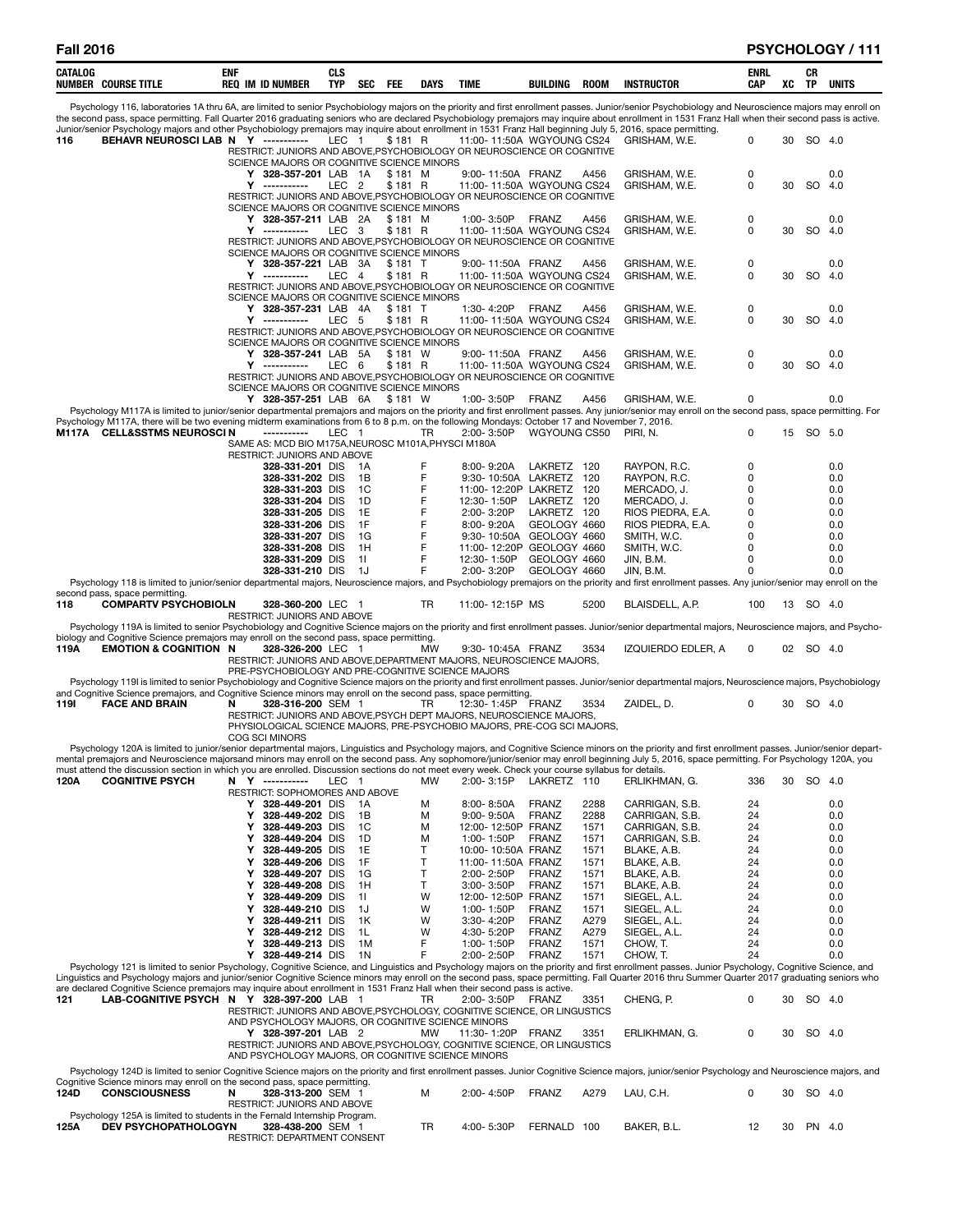| CATALOG  | 112 / PSYCHOLOGY                                                                                                              | <b>ENF</b> |                                                                                      | <b>CLS</b> |          |         |             |                                      |                       |              |                                                                                                                                                                                                                                                                                                                                                                                                         | <b>ENRL</b> |    | CR        | <b>Fall 2016</b> |
|----------|-------------------------------------------------------------------------------------------------------------------------------|------------|--------------------------------------------------------------------------------------|------------|----------|---------|-------------|--------------------------------------|-----------------------|--------------|---------------------------------------------------------------------------------------------------------------------------------------------------------------------------------------------------------------------------------------------------------------------------------------------------------------------------------------------------------------------------------------------------------|-------------|----|-----------|------------------|
|          | <b>NUMBER COURSE TITLE</b>                                                                                                    |            | <b>REQ IM ID NUMBER</b>                                                              | <b>TYP</b> |          | SEC FEE | <b>DAYS</b> | <b>TIME</b>                          | BUILDING              | <b>ROOM</b>  | <b>INSTRUCTOR</b>                                                                                                                                                                                                                                                                                                                                                                                       | CAP         | XC | TP        | <b>UNITS</b>     |
|          |                                                                                                                               |            |                                                                                      |            |          |         |             |                                      |                       |              | For Psychology 127B, some seats are held for entering students who enroll through New Student Orientation. Any eligible student may enroll beginning September 13, 2016, space permitting. Psy-<br>chology 127B is limited to junior/senior departmental premajors and majors on the priority and first enrollment passes. Any sophomore/junior/senior may enroll on the second pass, space permitting. |             |    |           |                  |
| 127B     | ABN PSYCH-BIO BASES N                                                                                                         |            | 328-473-200 LEC 1<br>RESTRICT: SOPHOMORES AND ABOVE                                  |            |          |         | TR          | 12:30-1:45P FRANZ                    |                       | 1178         | RAY, L.A.                                                                                                                                                                                                                                                                                                                                                                                               |             | 30 |           | SO 4.0           |
|          |                                                                                                                               |            | 328-473-201 LEC 2                                                                    |            |          |         | <b>MW</b>   | 12:30-1:45P                          |                       |              | FOWLER A103B KARLSGODT, K.H.                                                                                                                                                                                                                                                                                                                                                                            | 0           | 30 |           | SO 4.0           |
|          |                                                                                                                               |            | <b>RESTRICT: SOPHOMORES AND ABOVE</b>                                                |            |          |         |             |                                      |                       |              | For Psychology 130, some seats are held for entering students who enroll through New Student Orientation. Any eligible student may enroll beginning September 13, 2016, space permitting. Psy-                                                                                                                                                                                                          |             |    |           |                  |
|          | first enrollment passes. Any sophomore/junior/senior may enroll on the second pass, space permitting.                         |            |                                                                                      |            |          |         |             |                                      |                       |              | chology 130 is limited to junior/senior departmental premajors, majors, Linguistics and Psychology majors, and Applied Developmental Psychology and Cognitive Science minors on the priority and                                                                                                                                                                                                        |             |    |           |                  |
| 130      | DEVELOPMENTAL PSYCHN                                                                                                          |            | -----------<br>RESTRICT: SOPHOMORES AND ABOVE                                        | LEC 1      |          |         | TR          | 2:00-3:15P                           | <b>HAINES</b>         | 39           | SILVERS, J.A.                                                                                                                                                                                                                                                                                                                                                                                           | 0           | 30 |           | SO 4.0           |
|          |                                                                                                                               |            | 328-426-201 DIS                                                                      |            | 1A       |         | M           | 10:00-10:50A FRANZ                   |                       | 2288         | CHEN, Y.                                                                                                                                                                                                                                                                                                                                                                                                | 0           |    |           | 0.0              |
|          |                                                                                                                               |            | 328-426-202 DIS<br>328-426-203 DIS                                                   |            | 1B<br>1C |         | M<br>W      | 11:00-11:50A FRANZ<br>2:00-2:50P     | <b>FRANZ</b>          | 2288<br>1571 | CHEN, Y.<br>CHEN, Y.                                                                                                                                                                                                                                                                                                                                                                                    | 0<br>0      |    |           | 0.0<br>0.0       |
|          |                                                                                                                               |            | 328-426-204 DIS                                                                      |            | 1D       |         | W           | 3:00-3:50P                           | <b>FRANZ</b>          | 1571         | CHEN, Y.                                                                                                                                                                                                                                                                                                                                                                                                | 0           |    |           | 0.0              |
|          |                                                                                                                               |            | 328-426-205 DIS<br>328-426-206 DIS                                                   |            | 1E<br>1F |         | R<br>R      | 8:00-8:50A<br>$9:00 - 9:50A$         | <b>FRANZ</b><br>FRANZ | 1571<br>1571 | FENESY, M.C.<br>FENESY, M.C.                                                                                                                                                                                                                                                                                                                                                                            | 0<br>0      |    |           | 0.0<br>0.0       |
|          |                                                                                                                               |            | 328-426-207 DIS                                                                      |            | 1G       |         | R           | 12:00-12:50P FRANZ                   |                       | 1571         | TSANG, T.                                                                                                                                                                                                                                                                                                                                                                                               | 0           |    |           | 0.0              |
|          |                                                                                                                               |            | 328-426-208 DIS<br>328-426-209 DIS                                                   |            | 1H<br>11 |         | R<br>F      | 1:00-1:50P                           | <b>FRANZ</b><br>FRANZ | 1571<br>A279 | TSANG, T.                                                                                                                                                                                                                                                                                                                                                                                               | 0<br>0      |    |           | 0.0<br>0.0       |
|          |                                                                                                                               |            | 328-426-210 DIS                                                                      |            | 1J       |         | F           | $9:00 - 9:50A$<br>10:00-10:50A FRANZ |                       | A279         | FENESY, M.C.<br>FENESY, M.C.                                                                                                                                                                                                                                                                                                                                                                            | 24          |    |           | 0.0              |
|          | RSRCH-DVLPMNT PSYCHN Y 328-431-200 LAB 1                                                                                      |            |                                                                                      |            |          |         |             |                                      |                       | 1749         | Psychology 131 is limited to senior departmental majors on the priority and first enrollment passes. Junior departmental majors may enroll on the second pass, space permitting.                                                                                                                                                                                                                        |             | 30 |           | $LG$ 4.0         |
| 131      |                                                                                                                               |            | RESTRICT: JUNIORS AND ABOVE.PSYCHOLOGY OR PSYCHOBIOLOGY OR COGNITIVE                 |            |          |         | MW          | 10:00-11:50A PAB                     |                       |              | JOHNSON, S.P.                                                                                                                                                                                                                                                                                                                                                                                           | 0           |    |           |                  |
|          |                                                                                                                               |            | <b>SCIENCE MAJORS</b><br>Y 328-431-201 LAB 2                                         |            |          |         | TR          | 9:00-10:50A FRANZ                    |                       | 3534         | TAYLOR, S.                                                                                                                                                                                                                                                                                                                                                                                              | 0           | 30 |           | $LG$ 4.0         |
|          |                                                                                                                               |            | RESTRICT: JUNIORS AND ABOVE, PSYCHOLOGY OR PSYCHOBIOLOGY OR COGNITIVE                |            |          |         |             |                                      |                       |              |                                                                                                                                                                                                                                                                                                                                                                                                         |             |    |           |                  |
|          |                                                                                                                               |            | <b>SCIENCE MAJORS</b>                                                                |            |          |         |             |                                      |                       |              | Psychology 132B is limited to junior/senior departmental premajors, majors, and Applied Developmental Psychology minors on the priority and first enrollment passes. Any sophomore/junior/senior                                                                                                                                                                                                        |             |    |           |                  |
|          | may enroll on the second pass, space permitting.                                                                              |            |                                                                                      |            |          |         |             |                                      |                       |              |                                                                                                                                                                                                                                                                                                                                                                                                         |             |    |           |                  |
| 132B     | <b>MENTAL HLTH-SCHOOLS N</b>                                                                                                  |            | 328-442-200 SEM 1<br>RESTRICT: JUNIORS AND ABOVE                                     |            |          |         | R           | 12:30-3:20P                          | SLICHTR 2834          |              | ADELMAN, H.S.                                                                                                                                                                                                                                                                                                                                                                                           | 0           | 30 | SO 4.0    |                  |
|          |                                                                                                                               |            |                                                                                      |            |          |         |             |                                      |                       |              | For Psychology 133B, some seats are held for entering students who enroll through New Student Orientation. Any eligible student may enroll beginning September 13, 2016, space permitting. Psy-                                                                                                                                                                                                         |             |    |           |                  |
|          | first enrollment passes. Any sophomore/junior/senior may enroll on the second pass, space permitting.                         |            |                                                                                      |            |          |         |             |                                      |                       |              | chology 133B is limited to junior/senior departmental premajors, majors, Linguistics and Psychology majors, and Applied Developmental Psychology and Cognitive Science minors on the priority and                                                                                                                                                                                                       |             |    |           |                  |
| 133B     | <b>COGNITIVE DEVELPMNT N</b>                                                                                                  |            | 328-455-200 LEC 1<br>RESTRICT: SOPHOMORES AND ABOVE                                  |            |          |         | TR          | 11:00-12:15P MOORE                   |                       | 100          | SANDHOFER, C.M.                                                                                                                                                                                                                                                                                                                                                                                         | 0           |    | 13 SO 4.0 |                  |
|          |                                                                                                                               |            |                                                                                      |            |          |         |             |                                      |                       |              | For Psychology 133C, some seats are held for entering students who enroll through New Student Orientation. Any eligible student may enroll beginning September 13, 2016, space permitting.                                                                                                                                                                                                              |             |    |           |                  |
|          | may enroll on the second pass, space permitting.                                                                              |            |                                                                                      |            |          |         |             |                                      |                       |              | Psychology 133C is limited to junior/senior departmental premajors, majors, and Applied Developmental Psychology minors on the priority and first enrollment passes. Any sophomore/junior/senior                                                                                                                                                                                                        |             |    |           |                  |
| 133C     | <b>LANGUAGE DEVELOPMNTN</b>                                                                                                   |            | 328-458-200 LEC 1                                                                    |            |          |         | TR          | 8:00-9:15A                           | FRANZ                 | 1178         | ANKOWSKI, A.N.                                                                                                                                                                                                                                                                                                                                                                                          |             |    | 11 SO 4.0 |                  |
|          |                                                                                                                               |            | RESTRICT: SOPHOMORES AND ABOVE                                                       |            |          |         |             |                                      |                       |              | For Psychology 133F, some seats are held for entering students who enroll through New Student Orientation. Any eligible student may enroll beginning September 13, 2016, space permitting. Psy-                                                                                                                                                                                                         |             |    |           |                  |
|          |                                                                                                                               |            |                                                                                      |            |          |         |             |                                      |                       |              | chology 133F is limited to junior/senior departmental premajors, majors, and Applied Developmental Psychology minors on the priority and first enrollment passes. Any sophomore/junior/senior may                                                                                                                                                                                                       |             |    |           |                  |
| 133F     | enroll on the second pass, space permitting.<br>PSYCH AND EDUCATION N                                                         |            | 328-471-200 LEC 1                                                                    |            |          |         | MW          | 2:00-3:15P                           |                       |              | FOWLER A103B GIVVIN, K.B.                                                                                                                                                                                                                                                                                                                                                                               | 0           | 07 |           | SO 4.0           |
|          |                                                                                                                               |            | RESTRICT: SOPHOMORES AND ABOVE                                                       |            |          |         |             |                                      |                       |              |                                                                                                                                                                                                                                                                                                                                                                                                         |             |    |           |                  |
| 134A     | Psychology 134A is limited to students in the Applied Developmental Psychology minor.<br><b>INFNT&amp;TODLR CARE&amp;ED N</b> |            | 328-477-200 LEC 1                                                                    |            |          |         | WF          | 1:00-2:30P                           | FRANZ                 | 3534         | GROSS, E.F.                                                                                                                                                                                                                                                                                                                                                                                             | 32          | 06 |           | $LG$ 4.0         |
|          | Psychology 134D is limited to students in the Applied Developmental Psychology minor.                                         |            | RESTRICT: DEPARTMENT CONSENT                                                         |            |          |         |             |                                      |                       |              |                                                                                                                                                                                                                                                                                                                                                                                                         |             |    |           |                  |
| 134D     | FLD-APLD DVLP PSYCH N                                                                                                         |            | 328-480-200 FLD 1                                                                    |            |          |         | VAR         |                                      |                       |              | GROSS, E.F.                                                                                                                                                                                                                                                                                                                                                                                             | 32          | 30 |           | PN 2.0           |
|          |                                                                                                                               |            | RESTRICT: DEPARTMENT CONSENT                                                         |            |          |         |             |                                      |                       |              | For Psychology 135, some seats are held for entering students who enroll through New Student Orientation. Any eligible student may enroll beginning September 13, 2016, space permitting. Psy-                                                                                                                                                                                                          |             |    |           |                  |
|          |                                                                                                                               |            |                                                                                      |            |          |         |             |                                      |                       |              | chology 135 is limited to junior/senior departmental premajors, majors, and Communication Studies majors on the priority and first enrollment passes. Any sophomore/junior/senior may enroll on the                                                                                                                                                                                                     |             |    |           |                  |
| details. |                                                                                                                               |            |                                                                                      |            |          |         |             |                                      |                       |              | second pass, space permitting. For Psychology 135, you must attend the discussion section in which you are enrolled. Discussion sections do not meet every week. Check your course syllabus for                                                                                                                                                                                                         |             |    |           |                  |
| 135      | <b>SOCIAL PSYCHOLOGY</b>                                                                                                      |            | N Y ----------<br>RESTRICT: SOPHOMORES AND ABOVE                                     | LEC 1      |          |         | F           | 2:00-4:50P                           | LAKRETZ 110           |              | SHAPIRO, J.R.                                                                                                                                                                                                                                                                                                                                                                                           | 0           |    | 07 SO 4.0 |                  |
|          |                                                                                                                               |            | Y 328-466-201 DIS 1A                                                                 |            |          |         | М           | 8:00-8:50A                           | LAKRETZ 100           |              | HAYDON, M.D.                                                                                                                                                                                                                                                                                                                                                                                            | 0           |    |           | 0.0              |
|          |                                                                                                                               |            | RESTRICT: SOPHOMORES AND ABOVE<br>Y 328-466-202 DIS 1B                               |            |          |         | м           | 9:00-9:50A LAKRETZ 100               |                       |              | HAYDON, M.D.                                                                                                                                                                                                                                                                                                                                                                                            | 0           |    |           | 0.0              |
|          |                                                                                                                               |            | RESTRICT: SOPHOMORES AND ABOVE                                                       |            |          |         |             |                                      |                       |              |                                                                                                                                                                                                                                                                                                                                                                                                         |             |    |           |                  |
|          |                                                                                                                               |            | Y 328-466-203 DIS 1C<br>RESTRICT: SOPHOMORES AND ABOVE                               |            |          |         | R           | 10:00-10:50A FRANZ                   |                       | 1571         | HAYDON, M.D.                                                                                                                                                                                                                                                                                                                                                                                            | 0           |    |           | 0.0              |
|          |                                                                                                                               |            | Y 328-466-204 DIS 1D                                                                 |            |          |         | R           | 11:00-11:50A FRANZ                   |                       | 1571         | HAYDON, M.D.                                                                                                                                                                                                                                                                                                                                                                                            | 0           |    |           | 0.0              |
|          |                                                                                                                               |            | RESTRICT: SOPHOMORES AND ABOVE<br>Y 328-466-205 DIS 1E                               |            |          |         | R           | 2:00-2:50P                           | <b>FRANZ</b>          | 1571         | ONYEADOR, I.N.                                                                                                                                                                                                                                                                                                                                                                                          | 0           |    |           | 0.0              |
|          |                                                                                                                               |            | RESTRICT: SOPHOMORES AND ABOVE                                                       |            |          |         |             |                                      |                       |              |                                                                                                                                                                                                                                                                                                                                                                                                         |             |    |           |                  |
|          |                                                                                                                               |            | Y 328-466-206 DIS 1F<br>RESTRICT: SOPHOMORES AND ABOVE                               |            |          |         | R           | 3:00-3:50P                           | FRANZ                 | 1571         | ONYEADOR, I.N.                                                                                                                                                                                                                                                                                                                                                                                          | 0           |    |           | 0.0              |
|          |                                                                                                                               |            | Y 328-466-207 DIS 1G<br>RESTRICT: SOPHOMORES AND ABOVE                               |            |          |         | F           | 11:00-11:50A FRANZ                   |                       | 1571         | GELLATLY, R.C.                                                                                                                                                                                                                                                                                                                                                                                          | 0           |    |           | 0.0              |
|          |                                                                                                                               |            | Y 328-466-208 DIS 1H                                                                 |            |          |         | F           | 12:00-12:50P FRANZ                   |                       | 1571         | GELLATLY, R.C.                                                                                                                                                                                                                                                                                                                                                                                          | 0           |    |           | 0.0              |
|          |                                                                                                                               |            | RESTRICT: SOPHOMORES AND ABOVE<br>Y 328-466-209 DIS 11                               |            |          |         | W           | 1:00-1:50P                           | FRANZ                 | A279         | SHROPSHIRE, J.L.                                                                                                                                                                                                                                                                                                                                                                                        | 0           |    |           | 0.0              |
|          |                                                                                                                               |            | RESTRICT: SOPHOMORES AND ABOVE                                                       |            |          |         |             |                                      |                       |              |                                                                                                                                                                                                                                                                                                                                                                                                         |             |    |           |                  |
|          |                                                                                                                               |            | Y 328-466-210 DIS 1J<br>RESTRICT: SOPHOMORES AND ABOVE                               |            |          |         | W           | 2:00-2:50P                           | FRANZ                 | A279         | SHROPSHIRE, J.L.                                                                                                                                                                                                                                                                                                                                                                                        | 0           |    |           | 0.0              |
|          |                                                                                                                               |            | Y 328-466-211 DIS 1K                                                                 |            |          |         | м           | 10:00-10:50A FRANZ                   |                       | 1571         | GELLATLY, R.C.                                                                                                                                                                                                                                                                                                                                                                                          | 0           |    |           | 0.0              |
|          |                                                                                                                               |            | RESTRICT: SOPHOMORES AND ABOVE<br>Y 328-466-212 DIS 1L                               |            |          |         | м           | 11:00-11:50A FRANZ                   |                       | 1571         | GELLATLY, R.C.                                                                                                                                                                                                                                                                                                                                                                                          | 0           |    |           | 0.0              |
|          |                                                                                                                               |            | RESTRICT: SOPHOMORES AND ABOVE                                                       |            |          |         |             |                                      |                       |              |                                                                                                                                                                                                                                                                                                                                                                                                         |             |    |           |                  |
|          |                                                                                                                               |            | Y 328-466-213 DIS 1M<br>RESTRICT: SOPHOMORES AND ABOVE                               |            |          |         | М           | 3:00-3:50P                           | MS                    | 5233         | SHROPSHIRE, J.L.                                                                                                                                                                                                                                                                                                                                                                                        | 0           |    |           | 0.0              |
|          |                                                                                                                               |            | Y 328-466-214 DIS 1N                                                                 |            |          |         | м           | 4:00-4:50P                           | МS                    | 5233         | SHROPSHIRE, J.L.                                                                                                                                                                                                                                                                                                                                                                                        | 0           |    |           | 0.0              |
|          |                                                                                                                               |            | RESTRICT: SOPHOMORES AND ABOVE                                                       |            |          |         |             |                                      |                       |              | Psychology 136A, laboratory 1, is limited to senior departmental majors on the priority and first enrollment passes. Junior departmental majors may enroll on the second pass, space permitting.                                                                                                                                                                                                        |             |    |           |                  |
| 136A     | <b>SOCIAL PSYCH LAB</b>                                                                                                       |            | N Y 328-475-200 LAB 1                                                                |            |          |         | MW          | 9:30-11:50A FRANZ                    |                       | A279         | BRANNON, T.N.                                                                                                                                                                                                                                                                                                                                                                                           | 0           |    | 30 SO 4.0 |                  |
|          |                                                                                                                               |            | RESTRICT: PSYCHOLOGY OR PSYCHOBIOLOGY OR COGNITIVE SCIENCE MAJORS, JUNIORS AND ABOVE |            |          |         |             |                                      |                       |              |                                                                                                                                                                                                                                                                                                                                                                                                         |             |    |           |                  |

RESTRICT: PSYCHOLOGY OR PSYCHOBIOLOGY OR COGNITIVE SCIENCE MAJORS,JUNIORS AND ABOVE<br>Psychology 136A, laboratory 2, is limited to senior departmental majors on the priority and first enrollment passen. Junior departmental m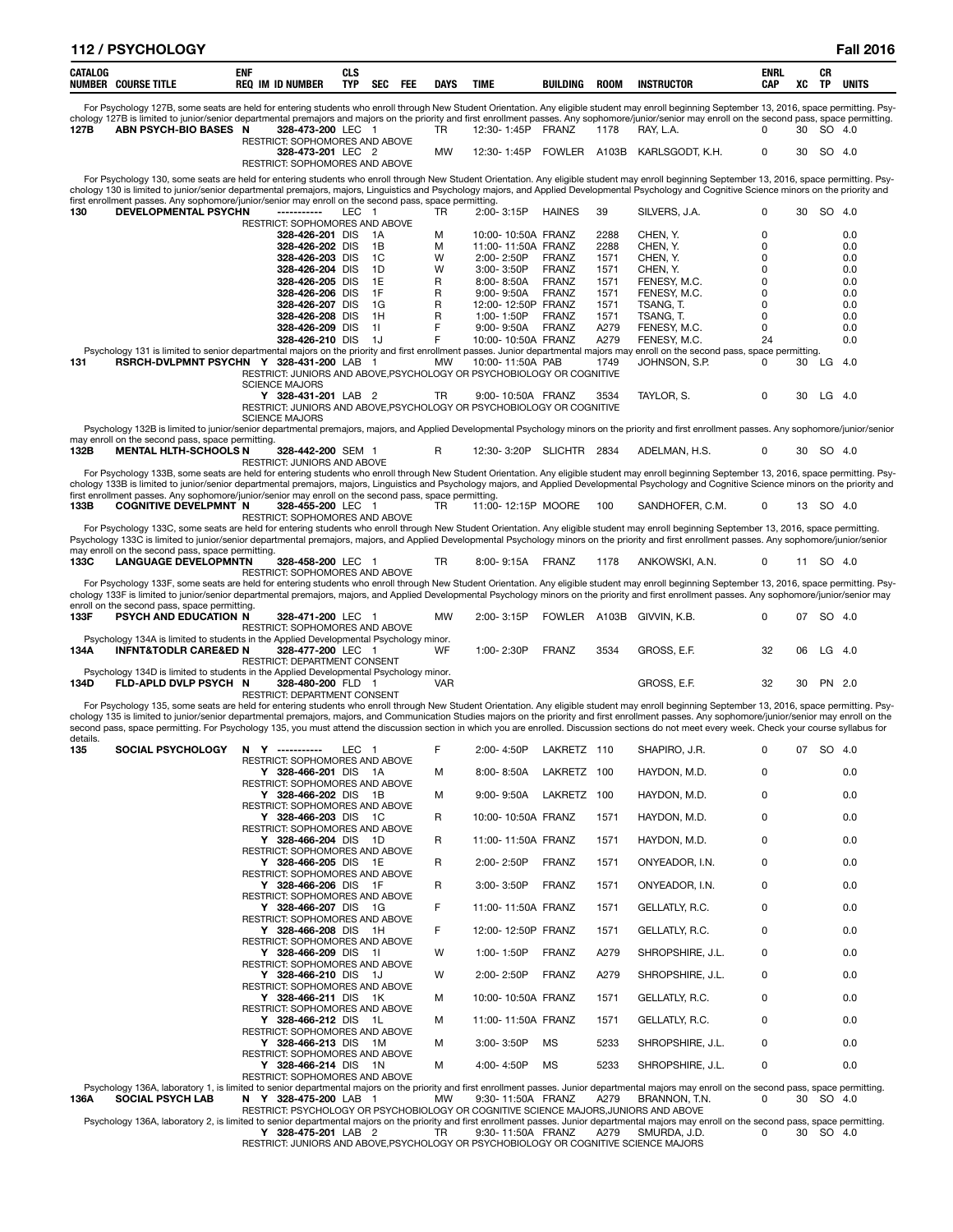| <b>Fall 2016</b> |                                                                                                              |            |                                                                                                                         |                          |                     |     |                          |                         |               |                |                                                                                                                                                                                                                                                                                                                                                                                                       |             |           |                        | <b>PSYCHOLOGY / 113</b>    |
|------------------|--------------------------------------------------------------------------------------------------------------|------------|-------------------------------------------------------------------------------------------------------------------------|--------------------------|---------------------|-----|--------------------------|-------------------------|---------------|----------------|-------------------------------------------------------------------------------------------------------------------------------------------------------------------------------------------------------------------------------------------------------------------------------------------------------------------------------------------------------------------------------------------------------|-------------|-----------|------------------------|----------------------------|
| CATALOG          | NUMBER COURSE TITLE                                                                                          | <b>ENF</b> | <b>REQ IM ID NUMBER</b>                                                                                                 | <b>CLS</b><br><b>TYP</b> | SEC                 | FEE | DAYS                     | <b>TIME</b>             | BUILDING      | <b>ROOM</b>    | <b>INSTRUCTOR</b>                                                                                                                                                                                                                                                                                                                                                                                     | ENRL<br>CAP | XC        | CR<br><b>TP</b>        | <b>UNITS</b>               |
|                  |                                                                                                              |            |                                                                                                                         |                          |                     |     |                          |                         |               |                | For Psychology M138, some seats are held for entering students who enroll through New Student Orientation. Any eligible student may enroll beginning September 13, 2016, space permitting.                                                                                                                                                                                                            |             |           |                        |                            |
| M138             | POLITICAL PSYCHOLGY N                                                                                        |            | 328-505-200 LEC 1<br>SAME AS: POL SCI M141A                                                                             |                          |                     |     | MW                       | 3:30-4:45P              | <b>FRANZ</b>  | 1178           | Psychology M138 is limited to junior/senior departmental premajors and majors on the priority and first enrollment passes. Any sophomore/junior/senior may enroll on the second pass, space permitting.<br>SEARS, D.O.                                                                                                                                                                                | 0           |           | 08 SO 4.0              |                            |
| mitting.         |                                                                                                              |            | RESTRICT: SOPHOMORES AND ABOVE                                                                                          |                          |                     |     |                          |                         |               |                | Psychology M140 is limited to junior/senior departmental premajors and majors on the priority and first enrollment passes. Any sophomore/junior/senior may enroll on the second pass, space per-                                                                                                                                                                                                      |             |           |                        |                            |
| M140             | <b>INTRO-STDY OF AGING</b>                                                                                   | - N        | 328-510-200 LEC 1<br>SAME AS: SOC WLF M140                                                                              |                          |                     |     | W                        | 4:00-6:50P              | WGYOUNG CS24  |                | HILL, A.                                                                                                                                                                                                                                                                                                                                                                                              | 0           | 30        | SO 4.0                 |                            |
|                  |                                                                                                              |            | <b>RESTRICT: SOPHOMORES AND ABOVE</b>                                                                                   |                          |                     |     |                          |                         |               |                | Psychology M144 is limited to junior/senior departmental premajors and majors on the priority and first enrollment passes. Any sophomore/junior/senior may enroll on the second pass, space per-                                                                                                                                                                                                      |             |           |                        |                            |
| M144             | mitting, as long as an introductory statistics course has been completed.<br><b>MEASUREMNT&amp;ITS APPSN</b> |            | 328-524-200 LEC 1                                                                                                       |                          |                     |     | TR                       | 2:00-3:15P              | <b>FRANZ</b>  | 2288           | BENTLER, P.M.                                                                                                                                                                                                                                                                                                                                                                                         | 0           | 30        | SO 4.0                 |                            |
|                  |                                                                                                              |            | SAME AS: STATS M154<br>RESTRICT: SOPHOMORES AND ABOVE                                                                   |                          |                     |     |                          |                         |               |                |                                                                                                                                                                                                                                                                                                                                                                                                       |             |           |                        |                            |
|                  |                                                                                                              |            |                                                                                                                         |                          |                     |     |                          |                         |               |                | For Psychology 150, some seats are held for entering students who enroll through New Student Orientation. Any eligible student may enroll beginning September 13, 2016, space permitting. Psy-<br>chology 150 is limited to junior/senior departmental premajors and majors on the priority and first enrollment passes. Any sophomore/junior/senior may enroll on the second pass, space permitting. |             |           |                        |                            |
| 150              | INTR-HEALTH PSYCHLG N                                                                                        |            | 328-600-200 LEC 1<br>RESTRICT: SOPHOMORES AND ABOVE                                                                     |                          |                     |     | TR                       | 12:30-1:45P HUMANTS A51 |               |                | GUARDINO, C.M.                                                                                                                                                                                                                                                                                                                                                                                        | 250         | 14 SO 4.0 |                        |                            |
| 164              | <b>PUBERTY AND SLEEP</b>                                                                                     | N          | 328-590-200 LEC 1                                                                                                       |                          |                     |     | <b>MW</b>                | 3:30-4:45P              | BOTANY 325    |                | Psychology 164 is limited to junior/senior departmental majors on the priority and first enrollment passes. Any sophomore/junior/senior may enroll on the second pass, space permitting.<br>GALVAN, A.                                                                                                                                                                                                | 0           | 08        | SO 4.0                 |                            |
| 185              | <b>RESEARCH PRACTICUM N</b>                                                                                  |            | RESTRICT: SOPHOMORES AND ABOVE<br>328-811-201 LAB 1                                                                     |                          |                     |     | <b>VAR</b>               |                         |               |                | SANDHOFER, C.M.                                                                                                                                                                                                                                                                                                                                                                                       | 9           | 30        | PN 3.0                 |                            |
|                  |                                                                                                              |            | RESTRICT: DEPARTMENT CONSENT                                                                                            |                          |                     |     |                          |                         |               |                | Psychology 186A is limited to senior Cognitive Science majors on the priority and first enrollment passes. Junior/senior departmental majors, Linguistics and Psychology majors, and Cognitive Sci-                                                                                                                                                                                                   |             |           |                        |                            |
|                  | ment in 1531 Franz Hall when their second pass is active.                                                    |            |                                                                                                                         |                          |                     |     |                          |                         |               |                | ence minors may enroll on the second pass, space permitting. Fall Quarter 2016 thru Summer Quarter 2017 graduating seniors who are declared Cognitive Science premajors may inquire about enroll-                                                                                                                                                                                                     |             |           |                        |                            |
| 186A             | COG SCI-THRY&SIMULT N Y 328-668-200 LAB 1                                                                    |            | RESTRICT: JUNIORS AND ABOVE, PSYCHOLOGY OR PSYCHOBIOLOGY OR LINGUISTICS                                                 |                          |                     |     | TR                       | 1:00-2:50P FRANZ        |               | 3290           | LU, H.                                                                                                                                                                                                                                                                                                                                                                                                | $\Omega$    | 30        | SO 4.0                 |                            |
|                  |                                                                                                              |            | AND PSYCHOLOGY OR COGNITIVE SCIENCE MAJORS OR COGNITIVE SCIENCE MINORS<br>OR NEUROSCIENCE MAJORS OR NEUROSCIENCE MINORS |                          |                     |     |                          |                         |               |                |                                                                                                                                                                                                                                                                                                                                                                                                       |             |           |                        |                            |
|                  |                                                                                                              |            |                                                                                                                         |                          |                     |     |                          |                         |               |                | Psychology 188B is limited to junior/senior departmental premajors and majors on the priotity and first enrollment passes. Any sophomore/junior/senior may enroll on the second pass, space per-                                                                                                                                                                                                      |             |           |                        |                            |
| mitting.<br>188B | <b>SPECIAL COURSES</b>                                                                                       | N          | 328-830-200 LEC 1<br><b>RESTRICT: SOPHOMORES AND ABOVE</b>                                                              |                          |                     |     | MW                       | 4:00-5:15P              | BUNCHE 2209A  |                | WALKER, K.L.                                                                                                                                                                                                                                                                                                                                                                                          | 0           | 09        | SO 4.0                 |                            |
|                  | Psychology 188B, lecture 1: Suicide: Research, Assessment, and Intervention                                  |            | 328-830-201 LEC 2                                                                                                       |                          |                     |     | TR                       | 2:00-3:15P              | <b>FRANZ</b>  | 1178           | PARKINSON, C.M.                                                                                                                                                                                                                                                                                                                                                                                       | 0           | 30        | SO 4.0                 |                            |
|                  | Psychology 188B, lecture 2: Neuroscience of Social Perception                                                |            | <b>RESTRICT: SOPHOMORES AND ABOVE</b>                                                                                   |                          |                     |     |                          |                         |               |                |                                                                                                                                                                                                                                                                                                                                                                                                       |             |           |                        |                            |
| 188SA<br>189     | <b>INDIV STD FOR USIE</b><br><b>ADV HONORS SEMINARS N</b>                                                    | N          | 328-831-200 TUT 1<br>328-833-200 SEM 1                                                                                  |                          |                     |     | <b>UNSCHED</b><br>т      | 3:30-4:20P              | <b>FRANZ</b>  | A279           | ROBLES, T.F.<br>SILVERS, J.A.                                                                                                                                                                                                                                                                                                                                                                         | 1<br>0      | 30<br>30  | LG 1.0<br>SO 1.0       |                            |
|                  | Psychology 189, seminar 1: Advanced Honors Seminar for Psychology 130, Lecture 1                             |            | RESTRICT: INSTRUCTOR CONSENT                                                                                            |                          |                     |     |                          |                         |               |                |                                                                                                                                                                                                                                                                                                                                                                                                       |             |           |                        |                            |
|                  |                                                                                                              |            | 328-833-202 SEM 2<br>RESTRICT: INSTRUCTOR CONSENT                                                                       |                          |                     |     | т                        | 3:30-4:20P              | <b>HAINES</b> | A <sub>6</sub> | PARKINSON, C.M.                                                                                                                                                                                                                                                                                                                                                                                       | 0           | 30        | SO 1.0                 |                            |
|                  | Psychology 189, seminar 2: Advanced Honors Seminar for Psychology 188B, Lecture 2                            |            | 328-833-203 SEM 3                                                                                                       |                          |                     |     | F                        | 3:00-4:30P              | <b>FRANZ</b>  | 1260           | SCHEIN, S.                                                                                                                                                                                                                                                                                                                                                                                            | 0           | 30        | SO 1.0                 |                            |
|                  | Psychology 189, seminar 3: Advanced Honors Seminar for Psychology 115, Lecture 1                             |            | <b>RESTRICT: INSTRUCTOR CONSENT</b>                                                                                     |                          |                     |     |                          |                         |               |                |                                                                                                                                                                                                                                                                                                                                                                                                       |             |           |                        |                            |
|                  |                                                                                                              |            | 328-833-204 SEM 4<br>RESTRICT: INSTRUCTOR CONSENT                                                                       |                          |                     |     | F                        | 3:00-4:30P              | <b>FRANZ</b>  | 1260           | SCHEIN, S.                                                                                                                                                                                                                                                                                                                                                                                            | 0           | 30        | SO 1.0                 |                            |
| 189HC            | Psychology 189, seminar 4: Advanced Honors Seminar for Psychology 115, Lecture 1<br><b>HONORS CONTRACTS</b>  | N          | 328-834-201 TUT 1                                                                                                       |                          |                     |     | VAR                      |                         |               |                | ANKOWSKI, A.N.                                                                                                                                                                                                                                                                                                                                                                                        | 0           | 30        | LG 1.0                 |                            |
| 191AH            | <b>DEPT HONORS SEMINAR N</b>                                                                                 |            | 328-834-202 TUT 2<br>328-847-201 SEM 1                                                                                  |                          |                     |     | <b>VAR</b><br>W          | 3:00-4:50P              | <b>FRANZ</b>  | 5461           | ERLIKHMAN, G.<br>EISENBERGER, N.I.                                                                                                                                                                                                                                                                                                                                                                    | 0<br>26     | 30<br>30  | LG 1.0<br>LG           | - 2.0                      |
| 192              | <b>EDUCATION PRACTICES N</b>                                                                                 |            | RESTRICT: DEPARTMENT CONSENT<br>328-690-201 SEM 1                                                                       |                          |                     |     | <b>VAR</b>               |                         |               |                | GROSS, E.F.                                                                                                                                                                                                                                                                                                                                                                                           | 1           | 30        | PN 4.0                 |                            |
|                  |                                                                                                              |            | RESTRICT: DEPARTMENT CONSENT<br>328-690-202 SEM 2                                                                       |                          |                     |     | <b>VAR</b>               |                         |               |                | OPPENHEIMER, D.M.                                                                                                                                                                                                                                                                                                                                                                                     | 4           | 30        | PN 4.0                 |                            |
| 194A             | <b>INTERNSHIP SEMINAR</b>                                                                                    | N          | <b>RESTRICT: DEPARTMENT CONSENT</b><br>328-864-201 SEM 1                                                                |                          |                     |     | F                        | 9:00-10:50A FRANZ       |               | 2268           | PARK, A.L.                                                                                                                                                                                                                                                                                                                                                                                            | 10          | 30        | PN 2.0                 |                            |
| 194B             | <b>RESEARCH GROUP SEM N</b>                                                                                  |            | RESTRICT: DEPARTMENT CONSENT<br>328-865-201 SEM 1                                                                       |                          |                     |     | F                        | 2:00-2:50P              | <b>FRANZ</b>  | 2322           | JUVONEN, J.H.                                                                                                                                                                                                                                                                                                                                                                                         | 12          | 30        | PN 1.0                 |                            |
|                  |                                                                                                              |            | RESTRICT: DEPARTMENT CONSENT<br>328-865-202 SEM 2                                                                       |                          |                     |     | м                        | 9:00-9:50A              | <b>FRANZ</b>  | 5461           | TOMIYAMA, A.J.                                                                                                                                                                                                                                                                                                                                                                                        | 9           | 30        | PN 1.0                 |                            |
|                  |                                                                                                              |            | RESTRICT: DEPARTMENT CONSENT<br>328-865-203 SEM 3                                                                       |                          |                     |     | R                        | 5:00-6:50P              | <b>FRANZ</b>  | 5461           | SHAPIRO, J.R.                                                                                                                                                                                                                                                                                                                                                                                         | 0           | 30        | PN 1.0                 |                            |
|                  |                                                                                                              |            | RESTRICT: DEPARTMENT CONSENT<br>328-865-204 SEM 4                                                                       |                          |                     |     | м                        | 12:30-1:20P             | FRANZ         | 6461           | TOMIYAMA, A.J.                                                                                                                                                                                                                                                                                                                                                                                        | 10          | 30        | PN 1.0                 |                            |
| C194D            | <b>RESEARCH GRP PRACTMN</b>                                                                                  |            | RESTRICT: DEPARTMENT CONSENT<br>328-867-201 SEM 1                                                                       |                          |                     |     | F.                       | 12:00-1:20P             | FRANZ         | 2268           | SANDHOFER, C.M.                                                                                                                                                                                                                                                                                                                                                                                       | 9           | 30        | PN 1.0                 |                            |
| 195A             | <b>COMMUNTY INTERNSHIPN</b>                                                                                  |            | RESTRICT: DEPARTMENT CONSENT<br>328-871-201 TUT 1                                                                       |                          |                     |     | <b>VAR</b>               |                         |               |                | JAFFE, A.                                                                                                                                                                                                                                                                                                                                                                                             | 0           | 30        | PN                     | 2.0                        |
|                  |                                                                                                              |            | 328-871-202 TUT 2<br>328-871-203 TUT                                                                                    |                          | 3                   |     | <b>VAR</b><br><b>VAR</b> |                         |               |                | KNOWLTON, B.<br>GONG-GUY, E.                                                                                                                                                                                                                                                                                                                                                                          | 0<br>0      | 30<br>30  | PN<br><b>PN</b>        | 2.0<br>2.0                 |
| 195B             | <b>INTERNSHIP-COG SCI</b>                                                                                    | N          | 328-872-201 TUT<br>328-872-202 TUT 2                                                                                    |                          | $\mathbf{1}$        |     | <b>VAR</b><br><b>VAR</b> |                         |               |                | KNOWLTON, B.<br>ROSENBERG, J.D.                                                                                                                                                                                                                                                                                                                                                                       | 0<br>0      | 30<br>30  | <b>PN</b><br><b>PN</b> | 4.0<br>4.0                 |
| 196A             | <b>RESEARCH APPRNTCSHPN</b>                                                                                  |            | 328-877-201 TUT<br>328-877-202 TUT                                                                                      |                          | $\mathbf{1}$<br>2   |     | <b>VAR</b><br><b>VAR</b> |                         |               |                | MOGIL, C.E.<br>OPPENHEIMER, D.M.                                                                                                                                                                                                                                                                                                                                                                      | 0<br>0      | 30<br>30  | <b>PN</b><br><b>PN</b> | $3.0 - 4.0$<br>$3.0 - 4.0$ |
|                  |                                                                                                              |            | 328-877-203 TUT                                                                                                         |                          | 3                   |     | <b>VAR</b>               |                         |               |                | SHAPIRO, J.R.                                                                                                                                                                                                                                                                                                                                                                                         | 0           | 30        | <b>PN</b>              | $3.0 - 4.0$                |
|                  |                                                                                                              |            | 328-877-204 TUT<br>328-877-206 TUT                                                                                      |                          | $\overline{4}$<br>6 |     | <b>VAR</b><br><b>VAR</b> |                         |               |                | GRAHAM, S.H.<br>LIEBERMAN, M.D.                                                                                                                                                                                                                                                                                                                                                                       | 0<br>0      | 30<br>30  | <b>PN</b><br><b>PN</b> | $3.0 - 4.0$<br>$3.0 - 4.0$ |
|                  |                                                                                                              |            | 328-877-207 TUT<br>328-877-208 TUT                                                                                      |                          | 7<br>8              |     | <b>VAR</b><br><b>VAR</b> |                         |               |                | EISENBERGER, N.I.<br>PERIS, T.S.                                                                                                                                                                                                                                                                                                                                                                      | 0<br>0      | 30<br>30  | <b>PN</b><br><b>PN</b> | $3.0 - 4.0$<br>$3.0 - 4.0$ |
|                  |                                                                                                              |            | 328-877-209 TUT                                                                                                         |                          | 9                   |     | <b>VAR</b>               |                         |               |                | BRANNON, T.N.                                                                                                                                                                                                                                                                                                                                                                                         | 0           | 30        | <b>PN</b>              | $3.0 - 4.0$                |
|                  |                                                                                                              |            | 328-877-210 TUT<br>328-877-211 TUT                                                                                      |                          | 10<br>-11           |     | <b>VAR</b><br><b>VAR</b> |                         |               |                | BOWER, J.E.<br>ADELMAN, H.S.                                                                                                                                                                                                                                                                                                                                                                          | 0<br>0      | 30<br>30  | <b>PN</b><br><b>PN</b> | $3.0 - 4.0$<br>$3.0 - 4.0$ |
|                  |                                                                                                              |            | 328-877-212 TUT<br>328-877-213 TUT                                                                                      |                          | -12<br>- 13         |     | <b>VAR</b><br><b>VAR</b> |                         |               |                | STANTON, A.L.<br>TAYLOR, K.B.                                                                                                                                                                                                                                                                                                                                                                         | 0<br>0      | 30<br>30  | <b>PN</b><br><b>PN</b> | $3.0 - 4.0$<br>$3.0 - 4.0$ |
|                  |                                                                                                              |            | 328-877-214 TUT                                                                                                         |                          | -14                 |     | <b>VAR</b>               |                         |               |                | GRAMMER, J.K.                                                                                                                                                                                                                                                                                                                                                                                         | 0           | 30        | <b>PN</b>              | $3.0 - 4.0$                |
|                  |                                                                                                              |            | 328-877-215 TUT<br>328-877-216 TUT                                                                                      |                          | 15<br>16            |     | <b>VAR</b><br><b>VAR</b> |                         |               |                | BJORK, E.L.<br>JOHNSON, S.P.                                                                                                                                                                                                                                                                                                                                                                          | 0<br>0      | 30<br>30  | <b>PN</b><br><b>PN</b> | $3.0 - 4.0$<br>$3.0 - 4.0$ |
|                  |                                                                                                              |            | 328-877-217 TUT 17<br>328-877-218 TUT 18                                                                                |                          |                     |     | VAR<br><b>VAR</b>        |                         |               |                | REPETTI, R.L.<br>SANDHOFER, C.M.                                                                                                                                                                                                                                                                                                                                                                      | 0<br>0      | 30<br>30  | PN                     | $3.0 - 4.0$<br>PN 3.0-4.0  |
|                  |                                                                                                              |            |                                                                                                                         |                          |                     |     |                          |                         |               |                |                                                                                                                                                                                                                                                                                                                                                                                                       |             |           |                        |                            |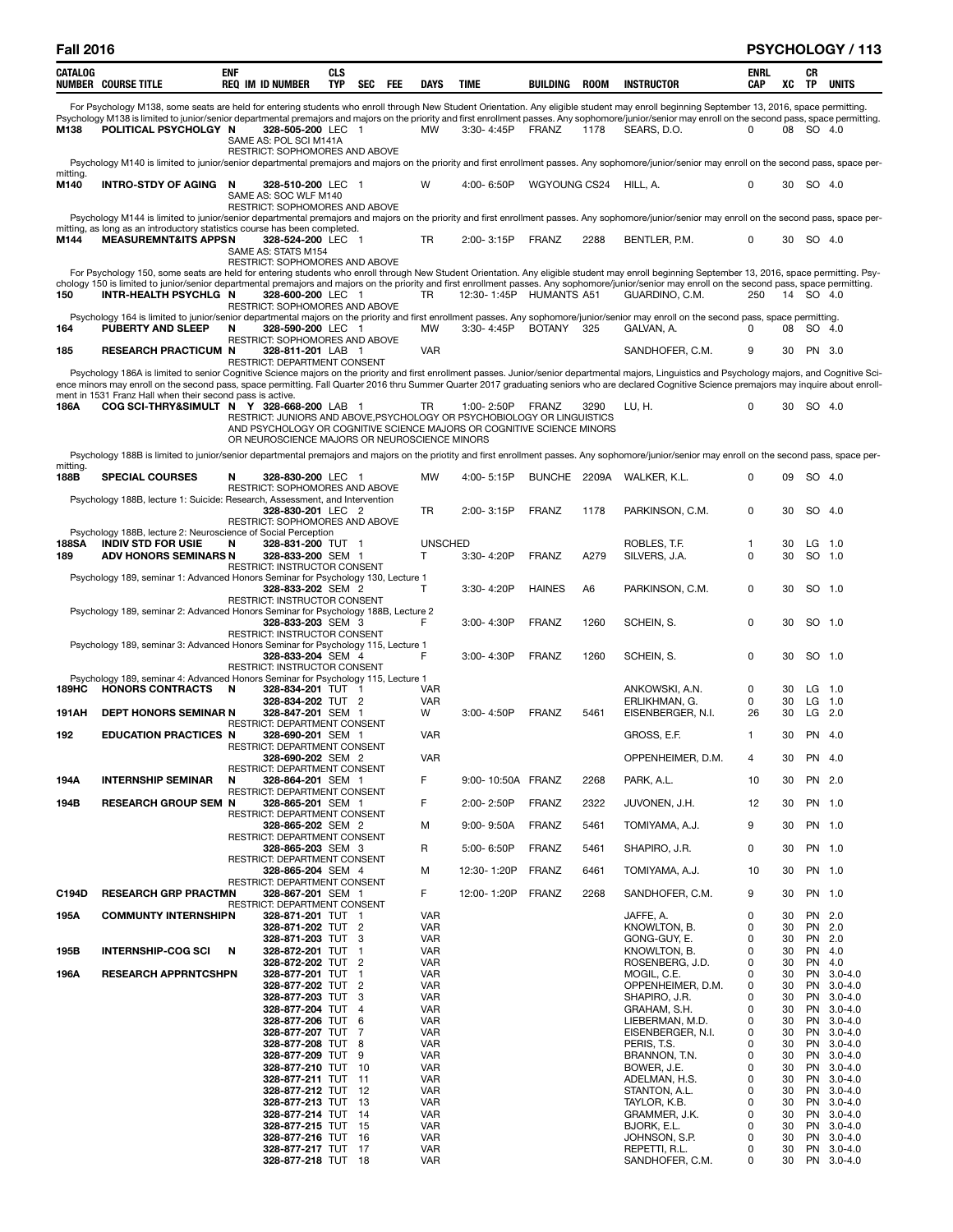# 114 / PSYCHOLOGY Fall 2016

| CATALOG | NUMBER COURSE TITLE                                                                                                                                                  | <b>ENF</b> | <b>REQ IM ID NUMBER</b>                                   | CLS<br>TYP | SEC            | FEE | DAYS       | TIME               | BUILDING | ROOM  | <b>INSTRUCTOR</b>                                                                                                                                                              | ENRL<br>CAP         | XC       | CR<br>TP               | <b>UNITS</b>               |
|---------|----------------------------------------------------------------------------------------------------------------------------------------------------------------------|------------|-----------------------------------------------------------|------------|----------------|-----|------------|--------------------|----------|-------|--------------------------------------------------------------------------------------------------------------------------------------------------------------------------------|---------------------|----------|------------------------|----------------------------|
|         |                                                                                                                                                                      |            | <b>328-877-219</b> TUT 19<br>328-877-220 TUT              |            | 20             |     | VAR<br>VAR |                    |          |       | JUVONEN, J.H.                                                                                                                                                                  | 0<br>0              | 30<br>30 | PN<br>PN               | $3.0 - 4.0$<br>$3.0 - 4.0$ |
|         |                                                                                                                                                                      |            | 328-877-221 TUT                                           |            | 21             |     | VAR        |                    |          |       | KNOWLTON, B.<br>FRANKEL, F.D.                                                                                                                                                  | 0                   | 30       | PN                     | $3.0 - 4.0$                |
|         |                                                                                                                                                                      |            | 328-877-222 TUT                                           |            | 22             |     | VAR        |                    |          |       | MISTRY, R.S.                                                                                                                                                                   | 0                   | 30       | PN                     | $3.0 - 4.0$                |
|         |                                                                                                                                                                      |            | 328-877-223 TUT                                           |            | 23             |     | VAR        |                    |          |       | RAY, L.A.                                                                                                                                                                      | 0                   | 30       | PN                     | $3.0 - 4.0$                |
|         |                                                                                                                                                                      |            | 328-877-224 TUT                                           |            | 24             |     | VAR        |                    |          |       | CHUNG, A.S.                                                                                                                                                                    | 0                   | 30       | PN                     | $3.0 - 4.0$                |
|         |                                                                                                                                                                      |            | 328-877-225 TUT                                           |            | 25             |     | VAR        |                    |          |       | DAPRETTO, M.                                                                                                                                                                   | 0                   | 30       | <b>PN</b>              | $3.0 - 4.0$                |
|         |                                                                                                                                                                      |            | 328-877-226 TUT<br>328-877-227 TUT                        |            | 26<br>27       |     | VAR<br>VAR |                    |          |       | CRASKE, M.<br>CHAVIRA, D.A.                                                                                                                                                    | 0<br>0              | 30<br>30 | PN<br>PN               | $3.0 - 4.0$<br>$3.0 - 4.0$ |
|         |                                                                                                                                                                      |            | 328-877-228 TUT                                           |            | 28             |     | VAR        |                    |          |       | PIACENTINI, J.C.                                                                                                                                                               | 0                   | 30       | <b>PN</b>              | $3.0 - 4.0$                |
|         |                                                                                                                                                                      |            | 328-877-229 TUT                                           |            | 29             |     | VAR        |                    |          |       | MINOR, T.R.                                                                                                                                                                    | 0                   | 30       | PN                     | $3.0 - 4.0$                |
|         |                                                                                                                                                                      |            | 328-877-230 TUT                                           |            | 30             |     | VAR        |                    |          |       | TOMIYAMA, A.J.                                                                                                                                                                 | 0                   | 30       | PN                     | $3.0 - 4.0$                |
|         |                                                                                                                                                                      |            | 328-877-231 TUT                                           |            | 31             |     | VAR        |                    |          |       | BJORK, R.A.                                                                                                                                                                    | 0                   | 30       | PN                     | $3.0 - 4.0$                |
|         |                                                                                                                                                                      |            | 328-877-232 TUT<br>328-877-235 TUT                        |            | 32<br>35       |     | VAR<br>VAR |                    |          |       | ROBLES, T.F.<br>STIGLER, J.W.                                                                                                                                                  | 0<br>0              | 30<br>30 | PN<br>PN               | $3.0 - 4.0$<br>$3.0 - 4.0$ |
|         |                                                                                                                                                                      |            | 328-877-236 TUT                                           |            | 36             |     | VAR        |                    |          |       | FANSELOW, M.S.                                                                                                                                                                 | 0                   | 30       | PN                     | $3.0 - 4.0$                |
|         |                                                                                                                                                                      |            | 328-877-237 TUT                                           |            | 37             |     | VAR        |                    |          |       | PARKINSON, C.M.                                                                                                                                                                | 0                   | 30       | PN                     | $3.0 - 4.0$                |
|         |                                                                                                                                                                      |            | 328-877-238 TUT                                           |            | 38             |     | VAR        |                    |          |       | KELLMAN, P.                                                                                                                                                                    | 0                   | 30       | <b>PN</b>              | $3.0 - 4.0$                |
|         |                                                                                                                                                                      |            | 328-877-240 TUT                                           |            | 40             |     | VAR        |                    |          |       | CASTEL, A.D.                                                                                                                                                                   | 0                   | 30       | PN                     | $3.0 - 4.0$                |
|         |                                                                                                                                                                      |            | 328-877-241 TUT<br>328-877-242 TUT                        |            | 41<br>42       |     | VAR<br>VAR |                    |          |       | PYNOOS, R.S.<br>DUNKEL SCHETTER, C                                                                                                                                             | 0<br>0              | 30<br>30 | PN<br>PN               | $3.0 - 4.0$<br>$3.0 - 4.0$ |
|         |                                                                                                                                                                      |            | 328-877-243 TUT                                           |            | 43             |     | VAR        |                    |          |       | MAYS, V.M.                                                                                                                                                                     | 0                   | 30       | PN                     | $3.0 - 4.0$                |
|         |                                                                                                                                                                      |            | 328-877-245 TUT                                           |            | 45             |     | VAR        |                    |          |       | CHORPITA, B.F.                                                                                                                                                                 | $\mathbf 0$         | 30       | PN                     | $3.0 - 4.0$                |
|         |                                                                                                                                                                      |            | 328-877-246 TUT                                           |            | 46             |     | VAR        |                    |          |       | BLAIR, H.T.                                                                                                                                                                    | 0                   | 30       | PN                     | $3.0 - 4.0$                |
|         |                                                                                                                                                                      |            | 328-877-247 TUT                                           |            | 47             |     | VAR        |                    |          |       | WOOD, J.J.                                                                                                                                                                     | 0                   | 30       | PN                     | $3.0 - 4.0$                |
| 196B    | <b>RSRCH APPRNTCSHP-CSN</b>                                                                                                                                          |            | 328-878-201 TUT<br>328-878-202 TUT                        |            | -1<br>2        |     | VAR<br>VAR |                    |          |       | LIEBERMAN, M.D.<br>KELLMAN, P.                                                                                                                                                 | 0<br>0              | 30<br>30 | <b>PN</b><br><b>PN</b> | $3.0 - 4.0$<br>$3.0 - 4.0$ |
|         |                                                                                                                                                                      |            | 328-878-203 TUT                                           |            | 3              |     | VAR        |                    |          |       | MONTI, M.M.                                                                                                                                                                    | 0                   | 30       | PN                     | $3.0 - 4.0$                |
|         |                                                                                                                                                                      |            | 328-878-204 TUT                                           |            | $\overline{4}$ |     | VAR        |                    |          |       | LAU, C.H.                                                                                                                                                                      | 0                   | 30       | PN                     | $3.0 - 4.0$                |
|         |                                                                                                                                                                      |            | 328-878-205 TUT                                           |            | 5              |     | VAR        |                    |          |       | LU, H.                                                                                                                                                                         | 0                   | 30       | PN                     | $3.0 - 4.0$                |
|         |                                                                                                                                                                      |            | 328-878-206 TUT                                           |            | 6              |     | VAR        |                    |          |       | KNOWLTON, B.                                                                                                                                                                   | 0                   | 30       | PN                     | $3.0 - 4.0$                |
|         |                                                                                                                                                                      |            | 328-878-207 TUT<br>328-878-208 TUT                        |            | 7<br>8         |     | VAR<br>VAR |                    |          |       | BJORK, R.A.<br>LIU, Z.                                                                                                                                                         | 0<br>0              | 30<br>30 | PN<br>PN               | $3.0 - 4.0$<br>$3.0 - 4.0$ |
|         |                                                                                                                                                                      |            | 328-878-209 TUT                                           |            | 9              |     | VAR        |                    |          |       | BJORK, E.L.                                                                                                                                                                    | 0                   | 30       | <b>PN</b>              | $3.0 - 4.0$                |
|         |                                                                                                                                                                      |            | 328-878-210 TUT 10                                        |            |                |     | VAR        |                    |          |       | HOLYOAK, K.                                                                                                                                                                    | 0                   | 30       | PN                     | $3.0 - 4.0$                |
|         |                                                                                                                                                                      |            | 328-878-212 TUT                                           |            | -12            |     | VAR        |                    |          |       | JOHNSON, S.P.                                                                                                                                                                  | 0                   | 30       | PN                     | $3.0 - 4.0$                |
|         |                                                                                                                                                                      |            | 328-878-213 TUT 13                                        |            |                |     | VAR        |                    |          |       | EISENBERGER, N.I.                                                                                                                                                              | 0                   | 30       | PN                     | $3.0 - 4.0$                |
| 198     | <b>HONORS RESEARCH</b>                                                                                                                                               | N          | <b>328-878-215 TUT 15</b><br>328-888-201 TUT 1            |            |                |     | VAR<br>VAR |                    |          |       | ERLIKHMAN, G.<br>BJORK, R.A.                                                                                                                                                   | 0<br>$\overline{2}$ | 30<br>30 | PN<br>LG               | $3.0 - 4.0$<br>2.0         |
|         |                                                                                                                                                                      |            | RESTRICT: DEPARTMENT CONSENT                              |            |                |     |            |                    |          |       |                                                                                                                                                                                |                     |          |                        |                            |
|         |                                                                                                                                                                      |            | 328-888-202 TUT 2<br>RESTRICT: DEPARTMENT CONSENT         |            |                |     | VAR        |                    |          |       | BRANNON, T.N.                                                                                                                                                                  | $\mathbf{1}$        | 30       |                        | $LG$ 2.0                   |
|         |                                                                                                                                                                      |            | 328-888-203 TUT 3<br>RESTRICT: DEPARTMENT CONSENT         |            |                |     | VAR        |                    |          |       | CASTEL, A.D.                                                                                                                                                                   | $\mathbf{1}$        | 30       | LG                     | - 2.0                      |
|         |                                                                                                                                                                      |            | <b>328-888-204 TUT 4</b><br>RESTRICT: DEPARTMENT CONSENT  |            |                |     | VAR        |                    |          |       | CHAVIRA, D.A.                                                                                                                                                                  | $\mathbf{1}$        | 30       |                        | $LG$ 2.0                   |
|         |                                                                                                                                                                      |            | <b>328-888-205 TUT 5</b><br>RESTRICT: DEPARTMENT CONSENT  |            |                |     | <b>VAR</b> |                    |          |       | CHORPITA, B.F.                                                                                                                                                                 | $\mathbf{1}$        | 30       |                        | $LG$ 2.0                   |
|         |                                                                                                                                                                      |            | 328-888-206 TUT 6<br>RESTRICT: DEPARTMENT CONSENT         |            |                |     | VAR        |                    |          |       | CRASKE, M.                                                                                                                                                                     | 2                   | 30       | LG                     | 2.0                        |
|         |                                                                                                                                                                      |            | 328-888-207 TUT 7<br><b>RESTRICT: DEPARTMENT CONSENT</b>  |            |                |     | VAR        |                    |          |       | GALVAN, A.                                                                                                                                                                     | 1                   | 30       |                        | LG 2.0                     |
|         |                                                                                                                                                                      |            | <b>328-888-208</b> TUT 8<br>RESTRICT: DEPARTMENT CONSENT  |            |                |     | <b>VAR</b> |                    |          |       | GREENFIELD, P.M.                                                                                                                                                               | 1                   | 30       | LG                     | 2.0                        |
|         |                                                                                                                                                                      |            | <b>328-888-209</b> TUT 9<br>RESTRICT: DEPARTMENT CONSENT  |            |                |     | VAR        |                    |          |       | HOLYOAK, K.                                                                                                                                                                    | 1                   | 30       | LG                     | 2.0                        |
|         |                                                                                                                                                                      |            | 328-888-210 TUT 10<br>RESTRICT: DEPARTMENT CONSENT        |            |                |     | VAR        |                    |          |       | JUVONEN, J.H.                                                                                                                                                                  | 1                   | 30       | LG 2.0                 |                            |
|         |                                                                                                                                                                      |            | 328-888-211 TUT 11                                        |            |                |     | <b>VAR</b> |                    |          |       | KELLMAN, P.                                                                                                                                                                    | $\overline{c}$      | 30       |                        | LG 2.0                     |
|         |                                                                                                                                                                      |            | RESTRICT: DEPARTMENT CONSENT<br>328-888-212 TUT 12        |            |                |     | <b>VAR</b> |                    |          |       | CHUNG, A.S.                                                                                                                                                                    | $\overline{c}$      | 30       |                        | LG 2.0                     |
|         |                                                                                                                                                                      |            | RESTRICT: DEPARTMENT CONSENT                              |            |                |     |            |                    |          |       |                                                                                                                                                                                |                     |          |                        |                            |
|         |                                                                                                                                                                      |            | 328-888-213 TUT 13                                        |            |                |     | <b>VAR</b> |                    |          |       | LU, H.                                                                                                                                                                         | $\mathbf{1}$        | 30       |                        | LG 2.0                     |
|         |                                                                                                                                                                      |            | RESTRICT: DEPARTMENT CONSENT                              |            |                |     |            |                    |          |       |                                                                                                                                                                                |                     |          |                        |                            |
|         |                                                                                                                                                                      |            | <b>328-888-214 TUT 14</b><br>RESTRICT: DEPARTMENT CONSENT |            |                |     | <b>VAR</b> |                    |          |       | MAOZ, U.M.                                                                                                                                                                     | $\mathbf{1}$        | 30       |                        | LG 2.0                     |
|         |                                                                                                                                                                      |            | 328-888-215 TUT 15                                        |            |                |     | <b>VAR</b> |                    |          |       | MAYS, V.M.                                                                                                                                                                     | $\mathbf{1}$        | 30       |                        | $LG$ 2.0                   |
|         |                                                                                                                                                                      |            | RESTRICT: DEPARTMENT CONSENT<br>328-888-216 TUT 16        |            |                |     | <b>VAR</b> |                    |          |       | PARKINSON, C.M.                                                                                                                                                                | $\mathbf{1}$        | 30       |                        | LG 2.0                     |
|         |                                                                                                                                                                      |            | RESTRICT: DEPARTMENT CONSENT<br>328-888-217 TUT 17        |            |                |     | <b>VAR</b> |                    |          |       | SANDHOFER, C.M.                                                                                                                                                                | 2                   | 30       |                        | LG 2.0                     |
|         |                                                                                                                                                                      |            | RESTRICT: DEPARTMENT CONSENT<br>328-888-218 TUT 18        |            |                |     | <b>VAR</b> |                    |          |       | SHAPIRO, J.R.                                                                                                                                                                  | $\mathbf{1}$        | 30       |                        | $LG$ 2.0                   |
|         |                                                                                                                                                                      |            | RESTRICT: DEPARTMENT CONSENT<br><b>328-888-219 TUT 19</b> |            |                |     | <b>VAR</b> |                    |          |       | STANTON, A.L.                                                                                                                                                                  | 3                   | 30       |                        | LG 2.0                     |
|         |                                                                                                                                                                      |            | RESTRICT: DEPARTMENT CONSENT                              |            |                |     |            |                    |          |       |                                                                                                                                                                                |                     |          |                        |                            |
| 200A    | Psychology 200A is limited to psychology graduate students until September 1, 2016, when any graduate student may enroll, space permitting.<br>PAVLOVIAN PROCESSES N |            | 728-001-200 LEC 1                                         |            |                |     | TR         | 9:30-10:45A FRANZ  |          | 6461  | FANSELOW, M.S.                                                                                                                                                                 | 15                  | 30       |                        | SO 4.0                     |
| 201     | <b>LEARNING AND BEHAVR N</b>                                                                                                                                         |            | RESTRICT: GRADUATE STUDENTS<br>728-008-200 DIS 1          |            |                |     | F          | 12:00-1:20P FRANZ  |          | 6461  | FANSELOW, M.S.                                                                                                                                                                 | 15                  | 30       |                        | SU 1.0                     |
|         |                                                                                                                                                                      |            | <b>RESTRICT: GRADUATE STUDENTS</b>                        |            |                |     |            |                    |          |       | Psychology 205F is limited to psychology graduate students until September 1, 2016, when any graduate student may enroll, space permitting, and is offered weeks 6 through 10. |                     |          |                        |                            |
| 205F    | PHYSIOLOGY-LEARNING N                                                                                                                                                |            | 728-047-200 LEC 1<br>RESTRICT: GRADUATE STUDENTS          |            |                |     | MW         | 8:30-9:45A         | FRANZ    | 1571  | KENNEDY, P.J.                                                                                                                                                                  | 15                  | 30       | LG                     | 2.0                        |
| 206B    | <b>BIO SIGNAL PROCESS</b>                                                                                                                                            | N          | 728-059-200 LEC 1                                         |            |                |     | м          | 12:00-2:50P        | FRANZ    | 3621C | MILLER, G.A.                                                                                                                                                                   | 20                  | 30       |                        | SO 4.0                     |
| 212     | <b>RSCH LIT-PHYSL PSYC</b>                                                                                                                                           | N          | RESTRICT: GRADUATE STUDENTS<br>728-073-200 LEC 1          |            |                |     | R          | 12:30-1:45P FRANZ  |          | 8461C | BLAIR, H.T.                                                                                                                                                                    | 15                  | 30       | SU 1.0                 |                            |
|         | Psychology 215B is limited to psychology graduate students until September 1, 2016, when any graduate student may enroll, space permitting.                          |            | RESTRICT: GRADUATE STUDENTS                               |            |                |     |            |                    |          |       |                                                                                                                                                                                |                     |          |                        |                            |
| 215B    | <b>HUMAN PHYSIOLOGY</b>                                                                                                                                              | N          | 728-092-200 LEC 1                                         |            |                |     | F          | 10:00-12:50P FRANZ |          | 2288  | BOWER, J.E.                                                                                                                                                                    | 15                  |          | 30 LG 4.0              |                            |

RESTRICT: GRADUATE STUDENTS

Psychology 220A is limited to psychology graduate students until September 1, 2016, when any graduate student may enroll, space permitting.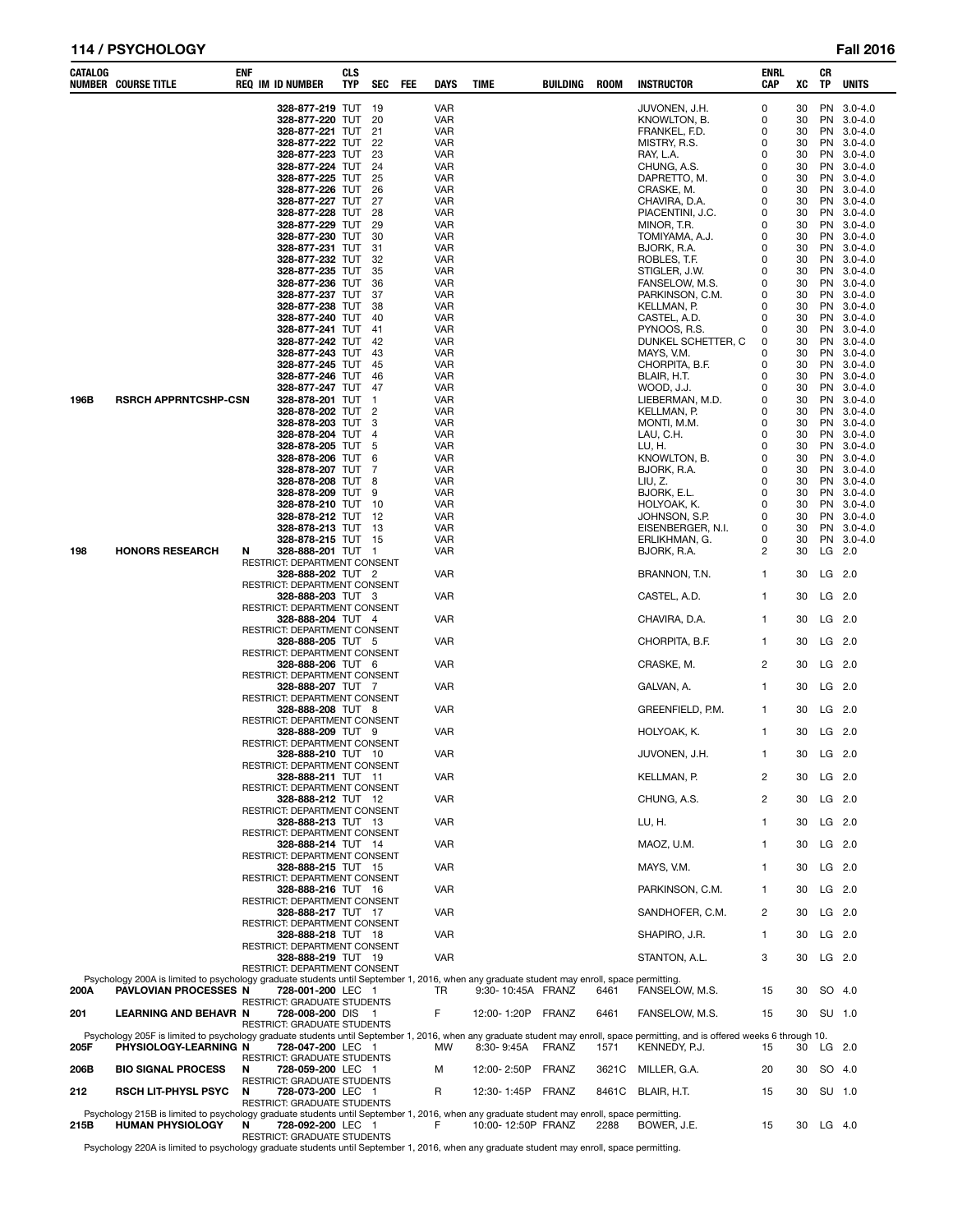| <b>Fall 2016</b> |                                                                                                                                                                                                           |            |                                                                                                       |                   |     |         |                                       |                           |                 |             |                                             |             |                |           | <b>PUBLIC HEALTH / 115</b>         |
|------------------|-----------------------------------------------------------------------------------------------------------------------------------------------------------------------------------------------------------|------------|-------------------------------------------------------------------------------------------------------|-------------------|-----|---------|---------------------------------------|---------------------------|-----------------|-------------|---------------------------------------------|-------------|----------------|-----------|------------------------------------|
| CATALOG          | <b>NUMBER COURSE TITLE</b>                                                                                                                                                                                | <b>ENF</b> | <b>REQ IM ID NUMBER</b>                                                                               | <b>CLS</b><br>TYP |     | SEC FEE | <b>DAYS</b>                           | <b>TIME</b>               | <b>BUILDING</b> | <b>ROOM</b> | <b>INSTRUCTOR</b>                           | ENRL<br>CAP | xс             | CR<br>ΤP  | <b>UNITS</b>                       |
| 220A             | <b>SOCIAL PSYCHOLOGY</b>                                                                                                                                                                                  | N          | 728-122-200 LEC 1<br><b>RESTRICT: GRADUATE STUDENTS</b>                                               |                   |     |         | <b>MW</b>                             | 1:00-2:50P                | <b>FRANZ</b>    | 5461        | KARNEY, B.R.                                | 15          | 30             |           | SO 4.0                             |
| 222D             | Psychology 222D is limited to psychology graduate students. Other interested graduate students should consult the instructor for permission to enroll.<br><b>SOCIAL STIGMA</b>                            | Ν          | 728-133-200 SEM 1                                                                                     |                   |     |         | Τ                                     | 2:00-4:50P                | <b>FRANZ</b>    | 5461        | SHAPIRO, J.R.                               | 20          | 30             |           | $LG$ 4.0                           |
| <b>M222E</b>     | <b>INDIV&amp;GRPS-ORGNZTNS N</b>                                                                                                                                                                          |            | RESTRICT: PSYCHOLOGY GRADUATE STUDENTS<br>728-134-200 LEC 1<br>SAME AS: MGMT M259A                    |                   |     |         | F                                     | 8:30-11:20A CORNELL D311  |                 |             | BAUMAN, M.Y.                                | 0           | 30             |           | SO 4.0                             |
|                  | Psychology 226A is limited to psychology graduate students until September 1, 2016, when any graduate student may enroll, space permitting.                                                               |            | RESTRICT: PSYCHOLOGY GRADUATE STUDENTS                                                                |                   |     |         |                                       |                           |                 |             |                                             |             |                |           |                                    |
| 226A             | <b>CRNT LIT-SOCL PSYCH N</b>                                                                                                                                                                              |            | 728-157-200 DIS 1<br>RESTRICT: GRADUATE STUDENTS                                                      |                   |     |         | R                                     | 12:30-1:45P FRANZ         |                 | 5461        | JOHNSON, K.                                 | 30          | 30             |           | SU 2.0                             |
| 240B             | Psychology 240B is limited to psychology graduate students until September 1, 2016, when any graduate student may enroll, space permitting.<br><b>SOC&amp;EMOTNL DEVLPMNTN</b>                            |            | 728-229-200 LEC 1<br>RESTRICT: GRADUATE STUDENTS                                                      |                   |     |         | W                                     | 9:00-11:50A FRANZ         |                 | 5461        | JUVONEN, J.H.                               | 21          | 30             |           | SO 4.0                             |
| 241              | DEVELOPMENTAL PSYCHN                                                                                                                                                                                      |            | 728-231-200 DIS 1<br>RESTRICT: GRADUATE STUDENTS                                                      |                   |     |         | T                                     | 12:30-1:45P               | FRANZ           | 2288        | SANDHOFER, C.M.                             | 25          | 30             |           | SU 1.0                             |
| 250A             | For Psychology 250A, nonmajors should consult the instructor for permission to enroll on or after September 1, 2016.<br>ADV PSYCHO STATISTI N                                                             |            | -----------<br>RESTRICT: PSYCHOLOGY GRADUATE STUDENTS                                                 | LEC 1             |     |         | MW                                    | 3:00-4:15P                | FRANZ           | 3534        | REISE, S.P.                                 | 26          | 08             |           | SO 4.0                             |
|                  | Psychology M257 is limited to psychology graduate students until September 1, 2016, when any graduate student may enroll, space permitting.                                                               |            | 728-300-201 DIS 1A                                                                                    |                   |     |         | F                                     | 1:30-2:20P                | <b>FRANZ</b>    | 3312        | MANSOLF, M.A.                               | 26          |                |           | 0.0                                |
| M257             | MULT ANLY&LATENT VR N                                                                                                                                                                                     |            | 728-342-200 LEC 1<br>SAME AS: POL SCI M208D, STATS M242<br><b>RESTRICT: GRADUATE STUDENTS</b>         |                   |     |         | TR                                    | 11:00-12:15P FRANZ        |                 | 3534        | BENTLER, P.M.                               | 30          | 30             |           | SO 4.0                             |
| 262              | Psychology 262 is limited to psychology graduate students until September 1, 2016, when any graduate student may enroll, space permitting.<br><b>HUMAN LEARNG&amp;MEMORYN</b>                             |            | 728-374-200 LEC 1                                                                                     |                   |     |         | <b>MW</b>                             | 10:00-11:15A FRANZ        |                 | 6461        | CASTEL, A.D.                                | 15          | 30             |           | SO 4.0                             |
|                  | Psychology 270A is limited to graduate students in clinical psychology.                                                                                                                                   |            | <b>RESTRICT: GRADUATE STUDENTS</b>                                                                    |                   |     |         |                                       |                           |                 |             |                                             |             |                |           |                                    |
| 270A             | FOUNDATN-CLIN PSYCH N                                                                                                                                                                                     |            | 728-421-200 LEC 1<br>RESTRICT: PSYCHOLOGY GRADUATE STUDENTS                                           |                   |     |         | TR                                    | 9:30-11:50A FRANZ         |                 | 2220        | BRADBURY, T.                                | 8           | 30             |           | $LG$ 4.0                           |
| 271A             | Psychology 271A is limited to graduate students in clinical psychology.<br><b>CLNCL PSYCHO MTHDS N</b>                                                                                                    |            | 728-426-200 LAB 1<br>RESTRICT: PSYCHOLOGY GRADUATE STUDENTS                                           |                   |     |         | T                                     | 1:00-2:20P                | <b>FRANZ</b>    | 2220        | YEE-BRADBURY, C.M.                          | 8           | 30             |           | SU 2.0                             |
| 271D             | Psychology 271D is limited to graduate students in clinical psychology.<br><b>CLINICAL RESRCH LAB N</b>                                                                                                   |            | 728-429-200 LAB 1<br>RESTRICT: PSYCHOLOGY GRADUATE STUDENTS                                           |                   |     |         | w                                     | 9:30-11:30A FRANZ         |                 | 2227        | YEE-BRADBURY, C.M.                          | 8           | 30             |           | SU 2.0                             |
| 271G             | Psychology 271G is limited to graduate students in clinical psychology.<br>CHILDHOOD PROBLEMS N                                                                                                           |            | 728-419-200 FLD 1<br>RESTRICT: PSYCHOLOGY GRADUATE STUDENTS                                           |                   |     |         | <b>VAR</b>                            |                           |                 |             | CHORPITA, B.F.                              | 13          | 30             |           | SU 4.0                             |
| 273A             | Psychology 273A is limited to graduate students in clinical psychology.<br><b>PROF&amp;ETHC-CLNC PSYCN</b>                                                                                                |            | 728-444-200 LEC 1                                                                                     |                   |     |         | T                                     | 2:00-3:50P                | <b>FRANZ</b>    | 2227        | TUOHY, D.                                   | 13          | 30             |           | $LG$ 2.0                           |
| <b>M288A</b>     | <b>NEUROIMAGING I</b>                                                                                                                                                                                     | N          | RESTRICT: PSYCHOLOGY GRADUATE STUDENTS<br>728-528-200 LEC 1<br>SAME AS: NEURO M284A, PSYCTRY M284A    |                   |     |         | MW                                    | 2:00-3:50P                | <b>SEMEL</b>    | 17364       | COHEN, M.S.                                 | 8           | 30             |           | $LG$ 4.0                           |
| 289A             | Psychology 289A is limited to first-year graduate students in clinical psychology. Consult instructor for first meeting date.<br>CUR ISS-CLNCL PSYCH N                                                    |            | RESTRICT: GRADUATE STUDENTS<br>728-534-200 SEM 1<br>RESTRICT: PSYCHOLOGY GRADUATE STUDENTS            |                   |     |         | R                                     | 2:00-2:50P                | <b>FRANZ</b>    | 5461        | RAY, L.A.                                   | 15          | 30             |           | 1.0                                |
| 401              | Psychology 401 is limited to graduate students in clinical psychology.<br><b>FLDWRK-CLINCL PSYCH N</b>                                                                                                    |            | 728-601-201 FLD 1<br>RESTRICT: PSYCHOLOGY GRADUATE STUDENTS                                           |                   |     |         | VAR                                   |                           |                 |             | YEE-BRADBURY, C.M.                          | 55          | 30             |           | LG 1.0-12.0                        |
| 410A             | Psychology 410A is limited to graduate students in clinical psychology.<br><b>CLIN TCHNG&amp;SUPRVISN N</b>                                                                                               |            | 728-660-200 CLI 1                                                                                     |                   |     |         | <b>TBA</b>                            |                           |                 |             | TUOHY, D.                                   | 3           | 30             |           | $LG$ 4.0                           |
| 410D             | <b>CLNCL ASSESS SPRVSN N</b>                                                                                                                                                                              |            | <b>RESTRICT: INSTRUCTOR CONSENT</b><br>728-663-200 CLI<br>RESTRICT: PSYCHOLOGY GRADUATE STUDENTS      |                   | - 1 |         | VAR                                   |                           |                 |             | SAYEGH, P.                                  | 10          | 30             |           | $LG$ 2.0                           |
| 425              | For Psychology 425, undergraduates may enroll by PTE number. See instructor.<br>HLTH PSYCH LECT SRS N                                                                                                     |            | 728-685-200 LEC 1<br>RESTRICT: PSYCHOLOGY GRADUATE STUDENTS                                           |                   |     |         | w                                     | 12:00-12:50P FRANZ        |                 | 5461        | DUNKEL SCHETTER, C                          | 25          | 30             |           | SU 2.0                             |
| 451              | Psychology 451 is limited to graduate students in clinical psychology.<br>INTERNSHP-CLIN PSYC N                                                                                                           |            | 728-700-200 FLD 1                                                                                     |                   |     |         | VAR                                   |                           |                 |             | YEE-BRADBURY, C.M.                          | 20          | 30             |           | SU 8.0-12.0                        |
| 495              | PRESEN-PSYCH MATERL N                                                                                                                                                                                     |            | RESTRICT: PSYCHOLOGY GRADUATE STUDENTS<br>728-793-200 SEM 1                                           |                   |     |         | R                                     | 4:00-4:50P                | <b>FRANZ</b>    | 3435        | ATAGI, N.                                   | 20          | 30             |           | SU 4.0                             |
|                  |                                                                                                                                                                                                           |            | RESTRICT: PSYCHOLOGY GRADUATE STUDENTS<br>728-793-201 SEM 2<br>RESTRICT: PSYCHOLOGY GRADUATE STUDENTS |                   |     |         | R                                     | 8:00-8:50A                | <b>FRANZ</b>    | 2268        | ATAGI, N.                                   | 9           | 30             |           | SU 4.0                             |
|                  | <b>PUBLIC HEALTH</b>                                                                                                                                                                                      |            |                                                                                                       |                   |     |         |                                       |                           |                 |             |                                             |             |                |           |                                    |
| 99               | <b>STUDENT RSRCH PRGRMN</b>                                                                                                                                                                               |            | 330-297-201 TUT 1                                                                                     |                   |     |         | <b>VAR</b>                            |                           |                 |             | CHUANG, E.                                  | 0           | 30             |           | PN 1.0-2.0                         |
| 150              | <b>CONTEMP HLTH ISSUES N</b>                                                                                                                                                                              |            | 330-297-202 TUT 2<br>330-588-200 LEC 1                                                                |                   |     |         | <b>VAR</b><br>TR                      | 12:00-1:50P               | WGYOUNG CS50    |             | KATONA, P.<br>DETELS, R.                    | 0<br>350    | 30<br>14       |           | PN 1.0-2.0<br>LG 4.0               |
| M160A            | AT-RISK POPULATIONS N                                                                                                                                                                                     |            | 330-659-200 LEC 1<br>SAME AS: MED M160A                                                               |                   |     |         | <b>TR</b>                             | 4:00-5:20P                | GEOLOGY 6704    |             | ESDIN, J.                                   | 15          | 30             |           | SO 4.0                             |
| M160B            | <b>AT-RISK POPULATIONS</b>                                                                                                                                                                                | N          | RESTRICT: INSTRUCTOR CONSENT<br>330-660-200 LEC 1<br>SAME AS: MED M160B                               |                   |     |         | F                                     | 1:00-2:50P                | MS              | 5203        | ESDIN, J.                                   | 15          | 30             |           | SO 4.0                             |
| <b>188SA</b>     | <b>INDIV STD FOR USIE</b>                                                                                                                                                                                 | N          | RESTRICT: INSTRUCTOR CONSENT<br>330-797-200 TUT 1                                                     |                   |     |         | <b>UNSCHED</b>                        |                           |                 |             | MCCARTHY, W.J.                              | 0           | 30             |           | $LG$ 1.0                           |
|                  | <b>PUBLIC POLICY</b>                                                                                                                                                                                      |            |                                                                                                       |                   |     |         |                                       |                           |                 |             |                                             |             |                |           |                                    |
| 10A<br>99        | INTRO-PUBLIC POLICY N<br><b>STUDENT RSRCH PRGRMN</b>                                                                                                                                                      |            | 317-030-200 LEC 1<br>317-297-201 TUT 1<br>317-297-202 TUT 2                                           |                   |     |         | <b>MW</b><br><b>VAR</b><br><b>VAR</b> | 12:00-1:50P               | <b>HAINES</b>   | A18         | STOLL, M.A.<br>DE SHAZO, G.M.<br>KATONA, P. | 0<br>0<br>0 | 30<br>30<br>30 |           | SO 5.0<br>PN 1.0-2.0<br>PN 1.0-2.0 |
| 191A             | TOPCS-PUBLIC POLICY N                                                                                                                                                                                     |            | 317-846-201 SEM 1<br><b>RESTRICT: JUNIORS AND ABOVE</b>                                               |                   |     |         | <b>TR</b>                             | 12:30-1:45P               | PUB AFF         | 2343        | KAUFMANN, K.M.                              | 0           | 30             |           | SO 4.0                             |
| 197              | Public Policy 191A, seminar 1: Urban Politics and Policy<br><b>INDIVIDUAL STUDIES</b>                                                                                                                     | N          | 317-883-201 TUT 1<br>317-883-202 TUT 2                                                                |                   |     |         | <b>VAR</b><br><b>VAR</b>              |                           |                 |             | LEAP, J.J.<br>KAUFMANN, K.M.                | 0<br>0      | 30<br>30       |           | SO 2.0/4.0<br>SO 2.0/4.0           |
| 201              | For Public Policy 201, students should attend only one discussion section, not both; the day and time of the discussion section will be set after the first class meeting.<br><b>MICROECON THEORY 1 N</b> |            | 717-006-200 LEC 1<br>RESTRICT: PUBLIC POLICY GRADUATE STUDENTS                                        |                   |     |         | <b>MW</b>                             | 10:00-11:50A PUB AFF 2355 |                 |             | AKEE, R.K.                                  | 75          |                | 03 LG 4.0 |                                    |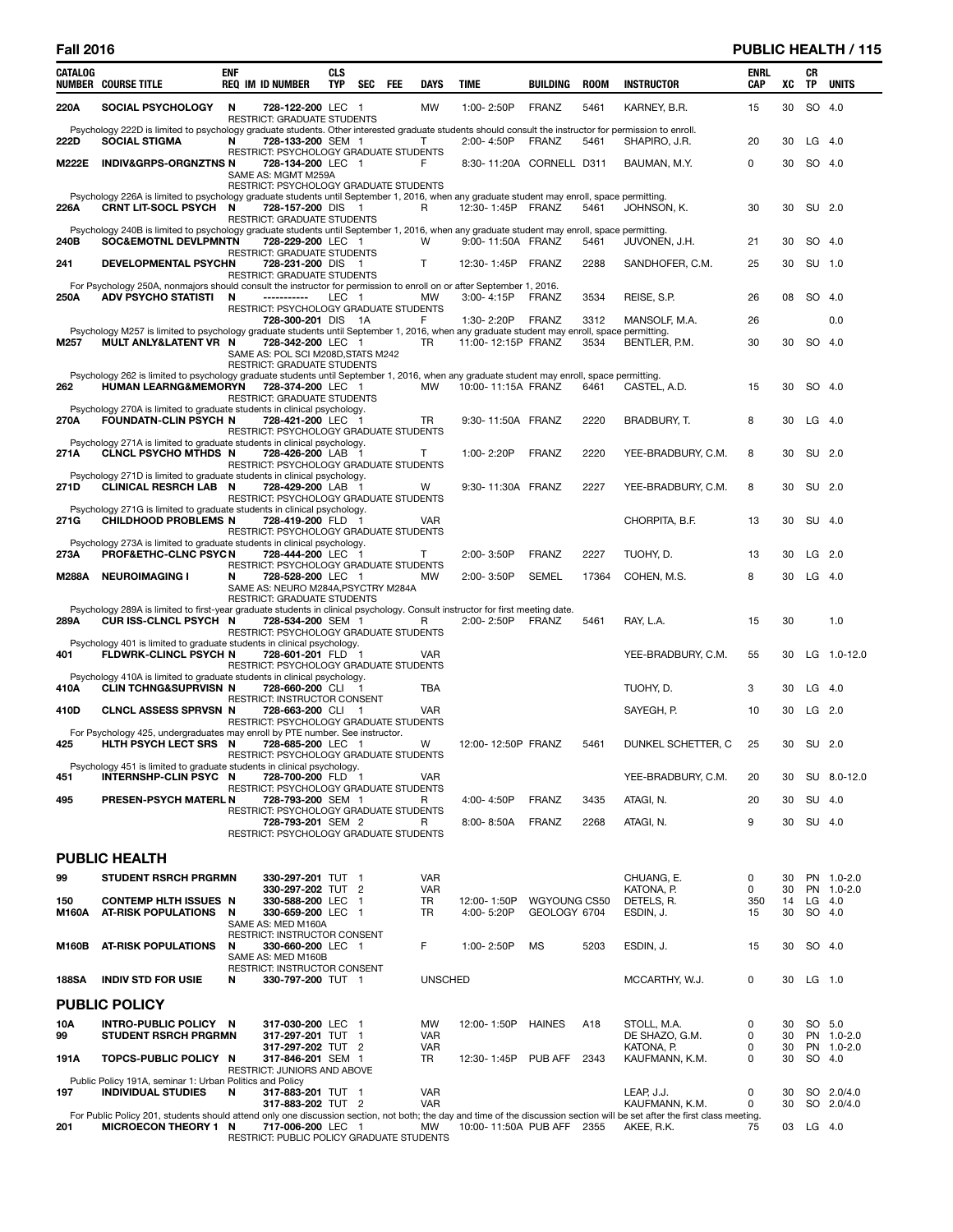# 116 / RADIATION ONCOLOGY **Fall 2016**

| CATALOG     | NUMBER COURSE TITLE                                                                                         | <b>ENF</b> |   | <b>REQ IM ID NUMBER</b>                                        | <b>CLS</b><br><b>TYP</b> | SEC                     | FEE | DAYS            | <b>TIME</b>                     | BUILDING                              | ROOM         | <b>INSTRUCTOR</b>                                                                                                                                                                                | <b>ENRL</b><br>CAP | XC | CR<br>TP  | UNITS      |
|-------------|-------------------------------------------------------------------------------------------------------------|------------|---|----------------------------------------------------------------|--------------------------|-------------------------|-----|-----------------|---------------------------------|---------------------------------------|--------------|--------------------------------------------------------------------------------------------------------------------------------------------------------------------------------------------------|--------------------|----|-----------|------------|
| 203         | <b>MTHDS-POLCY ANLYS 1 N</b>                                                                                |            |   | 717-018-200 LEC 1                                              |                          |                         |     | МW              | 8:00-9:50A                      | <b>PUB AFF 2355</b>                   |              | For Public Policy 203, students should attend only one discussion section, not both; the day and time of the discussion section will be set after the first class meeting.<br>STEINERT-THRELKELD | 75                 | 01 |           | $LG$ 4.0   |
| 209         | <b>MGMT-21ST CENTURY</b>                                                                                    | N          |   | RESTRICT: PUBLIC POLICY GRADUATE STUDENTS<br>717-054-200 LEC 1 |                          |                         |     | TR              |                                 | 11:00-12:15P PUB AFF                  | 2343         | MURTAUGH, K.S.                                                                                                                                                                                   | 60                 | 30 |           | $LG$ 4.0   |
| M212        | <b>CHILD WELFARE PLCY</b>                                                                                   | N          |   | RESTRICT: PUBLIC POLICY GRADUATE STUDENTS<br>717-072-200 LEC 1 |                          |                         |     | <b>TR</b>       | 2:00-3:15P                      | PUB AFF                               | 2319         | LYON, K.W.                                                                                                                                                                                       | 0                  | 30 |           | SO 4.0     |
|             |                                                                                                             |            |   | SAME AS: SOC WLF M290J<br>RESTRICT: GRADUATE STUDENTS          |                          |                         |     |                 |                                 |                                       |              |                                                                                                                                                                                                  |                    |    |           |            |
| M213        | <b>MENTAL HEALTH PLCY</b>                                                                                   | N          |   | 717-078-200 LEC 1<br>SAME AS: SOC WLF M290K                    |                          |                         |     | TR              | 2:00-3:15P                      | BUNCHE A152                           |              | INGRAM, B.K.                                                                                                                                                                                     | 5                  | 30 |           | SO 4.0     |
| M223        | <b>TRNSPRTTN&amp;ENVIRNMNTN</b>                                                                             |            |   | RESTRICT: PUBLIC POLICY GRADUATE STUDENTS<br>717-138-200 LEC 1 |                          |                         |     | MW              | 3:30-4:45P                      | PUB AFF                               | 2343         | MANVILLE, M.K.                                                                                                                                                                                   | 10                 | 30 |           | $LG$ 4.0   |
|             |                                                                                                             |            |   | SAME AS: URBN PL M258<br>RESTRICT: INSTRUCTOR CONSENT          |                          |                         |     |                 |                                 |                                       |              |                                                                                                                                                                                                  |                    |    |           |            |
| M224A       | <b>GEOG INFO SYSTEMS</b>                                                                                    | N          |   | 717-144-200 LEC 1<br>SAME AS: URBN PL M206A                    |                          |                         |     | T               | 5:00-7:50P                      | PUB AFF 1015A                         |              | ESTRADA, L.F.                                                                                                                                                                                    | 0                  | 30 | $LG$ 4.0  |            |
|             |                                                                                                             |            |   | RESTRICT: PUBLIC POLICY GRADUATE STUDENTS                      |                          |                         |     |                 |                                 |                                       |              |                                                                                                                                                                                                  |                    |    |           |            |
| M228        | <b>LDRSHP&amp;DEVLP&amp;GOVNCEN</b>                                                                         |            |   | 717-168-200 LEC 1<br>SAME AS: SOC WLF M241E, URBN PL M288      |                          |                         |     | R               | 2:00-4:50P                      | PUB AFF                               | 2325         | PARENT, W.B.                                                                                                                                                                                     | 10                 | 30 | $LG$ 4.0  |            |
| 290         | TOPCS-PUBLIC POLICY N                                                                                       |            |   | RESTRICT: PUBLIC POLICY GRADUATE STUDENTS<br>717-540-201 DIS 1 |                          |                         |     | <b>MW</b>       | 2:00-3:50P                      | PUB AFF                               | 4371         | AKEE, R.K.                                                                                                                                                                                       | 20                 | 07 | $LG$ 4.0  |            |
|             | Public Policy 290, discussion 1: Program Evaluation in Developing Countries and American Indian Communities |            |   | RESTRICT: GRADUATE STUDENTS                                    |                          |                         |     |                 |                                 |                                       |              |                                                                                                                                                                                                  |                    |    |           |            |
|             |                                                                                                             |            |   | 717-540-202 DIS 2<br>RESTRICT: GRADUATE STUDENTS               |                          |                         |     | <b>MW</b>       | 4:00-5:50P                      | PUB AFF                               | 4371         | CHRISTENSEN, D.                                                                                                                                                                                  | 0                  | 30 | $LG$ 4.0  |            |
|             | Public Policy 290, discussion 2: Political Economy of Development                                           |            |   | 717-540-203 DIS 3                                              |                          |                         |     | <b>TR</b>       | 3:00-4:50P                      | PUB AFF                               | 4371         | CHRISTENSEN, D.                                                                                                                                                                                  | 0                  | 30 |           | $LG$ 4.0   |
|             | Public Policy 290, discussion 3: Introduction to Data Science Using R                                       |            |   | <b>RESTRICT: GRADUATE STUDENTS</b>                             |                          |                         |     |                 |                                 |                                       |              |                                                                                                                                                                                                  |                    |    |           |            |
|             |                                                                                                             |            |   | 717-540-204 DIS 4                                              |                          |                         |     | TR              |                                 | 9:30-10:45A PUB AFF                   | 4371         | PANOFSKY, A.L.                                                                                                                                                                                   | 0                  | 30 | $LG$ 4.0  |            |
|             | Public Policy 290, discussion 4: Qualitative Methods for Policy Analysis                                    |            |   | RESTRICT: GRADUATE STUDENTS                                    |                          |                         |     |                 |                                 |                                       |              |                                                                                                                                                                                                  |                    |    |           |            |
|             |                                                                                                             |            |   | 717-540-205 DIS 5<br><b>RESTRICT: GRADUATE STUDENTS</b>        |                          |                         |     | MW              | 2:00-3:50P                      | PUB AFF                               | 6274         | STEINERT-THRELKELD                                                                                                                                                                               | 20                 | 07 | $LG$ 4.0  |            |
| 297C        | Public Policy 290, discussion 5: Dynamics of Subnational Conflict<br>PUBLIC POLICY ANLY                     | N          |   | 717-584-200 ACT 1                                              |                          |                         |     | <b>UNSCHED</b>  |                                 |                                       |              | KOLODZIEJCZAK, M.                                                                                                                                                                                | 35                 | 30 | SU 2.0    |            |
| 298A        | <b>APPLD POLCY PRJCT 1</b>                                                                                  | Y          |   | RESTRICT: PUBLIC POLICY GRADUATE STUDENTS<br>717-587-200 SEM 1 |                          |                         |     | м               |                                 | 9:00-10:50A PUB AFF 2343              |              | DE SHAZO, G.M.                                                                                                                                                                                   | 75                 | 30 | SU 2.0    |            |
| 298B        | APPLD PLCY PROJ II                                                                                          | Υ          |   | RESTRICT: PUBLIC POLICY GRADUATE STUDENTS<br>717-591-201 SEM 1 |                          |                         |     | <b>UNSCHED</b>  |                                 |                                       |              | DE SHAZO, G.M.                                                                                                                                                                                   | 2                  | 30 | $LG$ 6.0  |            |
|             |                                                                                                             |            |   | RESTRICT: GRADUATE STUDENTS<br>717-591-202 SEM 2               |                          |                         |     | <b>UNSCHED</b>  |                                 |                                       |              | SHAH, M.                                                                                                                                                                                         | 2                  | 30 |           | LG 6.0     |
|             |                                                                                                             |            |   | RESTRICT: GRADUATE STUDENTS<br>717-591-203 SEM 3               |                          |                         |     | <b>UNSCHED</b>  |                                 |                                       |              | VILLASENOR, J.D.                                                                                                                                                                                 | 2                  | 30 | $LG$ 6.0  |            |
|             |                                                                                                             |            |   | <b>RESTRICT: GRADUATE STUDENTS</b><br>717-591-204 SEM 4        |                          |                         |     |                 |                                 |                                       |              |                                                                                                                                                                                                  | 2                  |    | $LG$ 6.0  |            |
|             |                                                                                                             |            |   | RESTRICT: GRADUATE STUDENTS                                    |                          |                         |     | <b>UNSCHED</b>  |                                 |                                       |              | YIN, W.E.                                                                                                                                                                                        |                    | 30 |           |            |
| <b>298C</b> | APPLD PLCY PROJ III                                                                                         | Υ          |   | 717-592-201 SEM 1<br><b>RESTRICT: GRADUATE STUDENTS</b>        |                          |                         |     | <b>UNSCHED</b>  |                                 |                                       |              | DE SHAZO, G.M.                                                                                                                                                                                   | 2                  | 30 | $LG$ 2.0  |            |
|             |                                                                                                             |            |   | 717-592-202 SEM 2<br>RESTRICT: GRADUATE STUDENTS               |                          |                         |     | <b>UNSCHED</b>  |                                 |                                       |              | SHAH, M.                                                                                                                                                                                         | 2                  | 30 | $LG$ 2.0  |            |
|             |                                                                                                             |            |   | 717-592-203 SEM 3<br>RESTRICT: GRADUATE STUDENTS               |                          |                         |     | <b>UNSCHED</b>  |                                 |                                       |              | VILLASENOR, J.D.                                                                                                                                                                                 | 2                  | 30 | $LG$ 2.0  |            |
|             |                                                                                                             |            |   | 717-592-204 SEM 4<br>RESTRICT: GRADUATE STUDENTS               |                          |                         |     | <b>UNSCHED</b>  |                                 |                                       |              | YIN, W.E.                                                                                                                                                                                        | 2                  | 30 |           | LG 2.0     |
| 496         | PUBL PLC INTERNSHIP                                                                                         | N          |   | 717-792-200 FLD 1<br>RESTRICT: INSTRUCTOR CONSENT              |                          |                         |     | <b>UNSCHED</b>  |                                 |                                       |              | PETERSON, M.A.                                                                                                                                                                                   | 0                  | 30 | SU 4.0    |            |
|             | <b>RADIATION ONCOLOGY</b>                                                                                   |            |   |                                                                |                          |                         |     |                 |                                 |                                       |              |                                                                                                                                                                                                  |                    |    |           |            |
| 99          | <b>STUDENT RSRCH PRGRMN</b>                                                                                 |            |   | 331-297-201 TUT 1                                              |                          |                         |     | <b>VAR</b>      |                                 |                                       |              | CACALANO, N.A.                                                                                                                                                                                   | 0                  | 30 |           | PN 1.0-2.0 |
|             |                                                                                                             |            |   | 331-297-202 TUT 2                                              |                          |                         |     | <b>VAR</b>      |                                 |                                       |              | WEIDHAAS, J.B.                                                                                                                                                                                   | 0                  | 30 |           | PN 1.0-2.0 |
|             | <b>RELIGION, STUDY OF</b>                                                                                   |            |   |                                                                |                          |                         |     |                 |                                 |                                       |              |                                                                                                                                                                                                  |                    |    |           |            |
| M10         | SCL CULT&RELG-JUDSM N                                                                                       |            |   | -----------<br>SAME AS: JEWISH M10                             | LEC 1                    |                         |     | MW              |                                 | 11:00-12:15P ROYCE                    | 164          | BAKHOS, C.A.                                                                                                                                                                                     | 10                 | 04 | SO 5.0    |            |
|             |                                                                                                             |            |   | 327-030-201 DIS<br>327-030-202 DIS                             |                          | 1A<br>1B                |     | W<br>W          | 4:00-4:50P<br>5:00-5:50P        | <b>BUNCHE</b><br><b>BUNCHE</b>        | 3123<br>2156 | ABRAMSON, S.D.<br>ABRAMSON, S.D.                                                                                                                                                                 | 5<br>5             |    |           | 0.0<br>0.0 |
| 11          | <b>RELIGION IN LA</b>                                                                                       | N          |   | 327-033-200 LEC                                                |                          | $\overline{1}$          |     | TR              | 12:30-1:45P                     | <b>DODD</b>                           | 161          | POLK, P.                                                                                                                                                                                         | 100                | 30 | SO 4.0    |            |
| M60D        | <b>RELGN-CLASSCL INDIA</b>                                                                                  | N          |   | -----------<br>SAME AS: S ASIAN M60                            | LEC                      | $\overline{1}$          |     | TR              |                                 | 11:00-12:15P HUMANTS 135              |              | SCHOPEN, G.R.                                                                                                                                                                                    | 10                 | 30 | SO 5.0    |            |
|             |                                                                                                             |            |   | 327-179-201 DIS<br>327-179-202 DIS                             |                          | 1A<br>1B                |     | F<br>F          | 9:00-9:50A                      | <b>ROLFE</b><br>10:00-10:50A ROYCE    | 3108<br>156  | LOUKOTA, D.<br>LOUKOTA, D.                                                                                                                                                                       | 5<br>5             |    |           | 0.0<br>0.0 |
| M60W        | <b>INTRO TO BUDDHISM</b>                                                                                    |            |   | Y Y ----------<br>SAME AS: ASIAN M60W                          | LEC                      | $\overline{1}$          |     | м               | 3:30-4:45P                      | <b>DODD</b>                           | 161          | MULDOON-HULES, K.M                                                                                                                                                                               | $\overline{4}$     |    | 08 LG 5.0 |            |
|             |                                                                                                             |            |   | Y 327-181-201 DIS<br>Y 327-181-202 DIS                         |                          | 1A<br>1B                |     | F<br>F          | 9:00-9:50A                      | <b>ROLFE</b><br>12:00-12:50P PUB AFF  | 3126<br>1256 | HSU, P.W.<br>TOJIMBARA, Y.E.                                                                                                                                                                     | 0<br>2             |    |           | 0.0<br>0.0 |
| M105A       | <b>BAHA'I FAITH - IRAN</b>                                                                                  | N          | Y | 327-181-203 DIS<br>327-330-200 LEC                             |                          | - 1 C<br>$\overline{1}$ |     | F<br><b>MWF</b> | 1:00-1:50P<br>11:00-11:50A DODD | PUB AFF                               | 1278<br>170  | MARLOWE, B.C.<br>SAIEDI, N.                                                                                                                                                                      | 2<br>14            | 30 | SO 4.0    | 0.0        |
|             |                                                                                                             |            |   | SAME AS: IRANIAN M105A                                         |                          |                         |     |                 |                                 |                                       |              |                                                                                                                                                                                                  |                    |    |           |            |
| M108        | <b>QUR'AN</b>                                                                                               | N          |   | 327-348-200 LEC 1<br>SAME AS: ARABIC M106                      |                          |                         |     | MW              | 3:30-4:45P                      | <b>HAINES</b>                         | A44          | SADEGHI, B.                                                                                                                                                                                      | 15                 | 30 | LG 4.0    |            |
| M109        | <b>INTRODUCTN TO ISLAM</b>                                                                                  | N          |   | -----------<br>SAME AS: ISLM ST M110                           | LEC 1                    |                         |     | MW              | 3:30-4:45P                      | <b>ROLFE</b>                          | 1200         | SAYEED, A.                                                                                                                                                                                       | 120                | 30 | SO 5.0    |            |
|             |                                                                                                             |            |   | 327-354-201 DIS<br>327-354-202 DIS                             |                          | 1A<br>1B                |     | W<br>W          | 5:00-5:50P<br>5:00-5:50P        | <b>HAINES</b><br><b>HAINES</b>        | A44<br>A74   | RIZWAN, S.<br>ALI, M.                                                                                                                                                                            | 10<br>10           |    |           | 0.0<br>0.0 |
|             |                                                                                                             |            |   | 327-354-203 DIS<br>327-354-204 DIS                             |                          | 1C<br>1D                |     | F<br>F          | $9:00 - 9:50A$                  | <b>BUNCHE</b><br>10:00-10:50A PUB AFF | 2156<br>1256 | RIZWAN, S.<br>MACDONALD, R.S.                                                                                                                                                                    | 10<br>10           |    |           | 0.0<br>0.0 |
|             |                                                                                                             |            |   | 327-354-205 DIS                                                |                          | 1E                      |     | F               |                                 | 11:00-11:50A PUB AFF                  | 2284         | MACDONALD, R.S.                                                                                                                                                                                  | 10                 |    |           | 0.0        |
|             |                                                                                                             |            |   | 327-354-206 DIS<br>327-354-207 DIS                             |                          | 1F<br>1G                |     | F<br>F          | 1:00-1:50P                      | 12:00-12:50P BUNCHE<br><b>BUNCHE</b>  | 2181<br>2181 | ALI, M.<br>GORCZYCA, D.P.                                                                                                                                                                        | 10<br>10           |    |           | 0.0<br>0.0 |
|             |                                                                                                             |            |   | 327-354-208 DIS                                                |                          | 1H                      |     | F<br>F          | 2:00-2:50P                      | <b>BUNCHE</b>                         | 3164         | GORCZYCA, D.P.                                                                                                                                                                                   | 10<br>10           |    |           | 0.0        |
|             |                                                                                                             |            |   | 327-354-209 DIS<br>327-354-210 DIS                             |                          | -11<br>- 1J             |     | F               | 3:00-3:50P<br>4:00-4:50P        | <b>BUNCHE</b><br>BUNCHE 3117          | 3153         | ZARGAR, C.<br>ZARGAR, C.                                                                                                                                                                         | 10                 |    |           | 0.0<br>0.0 |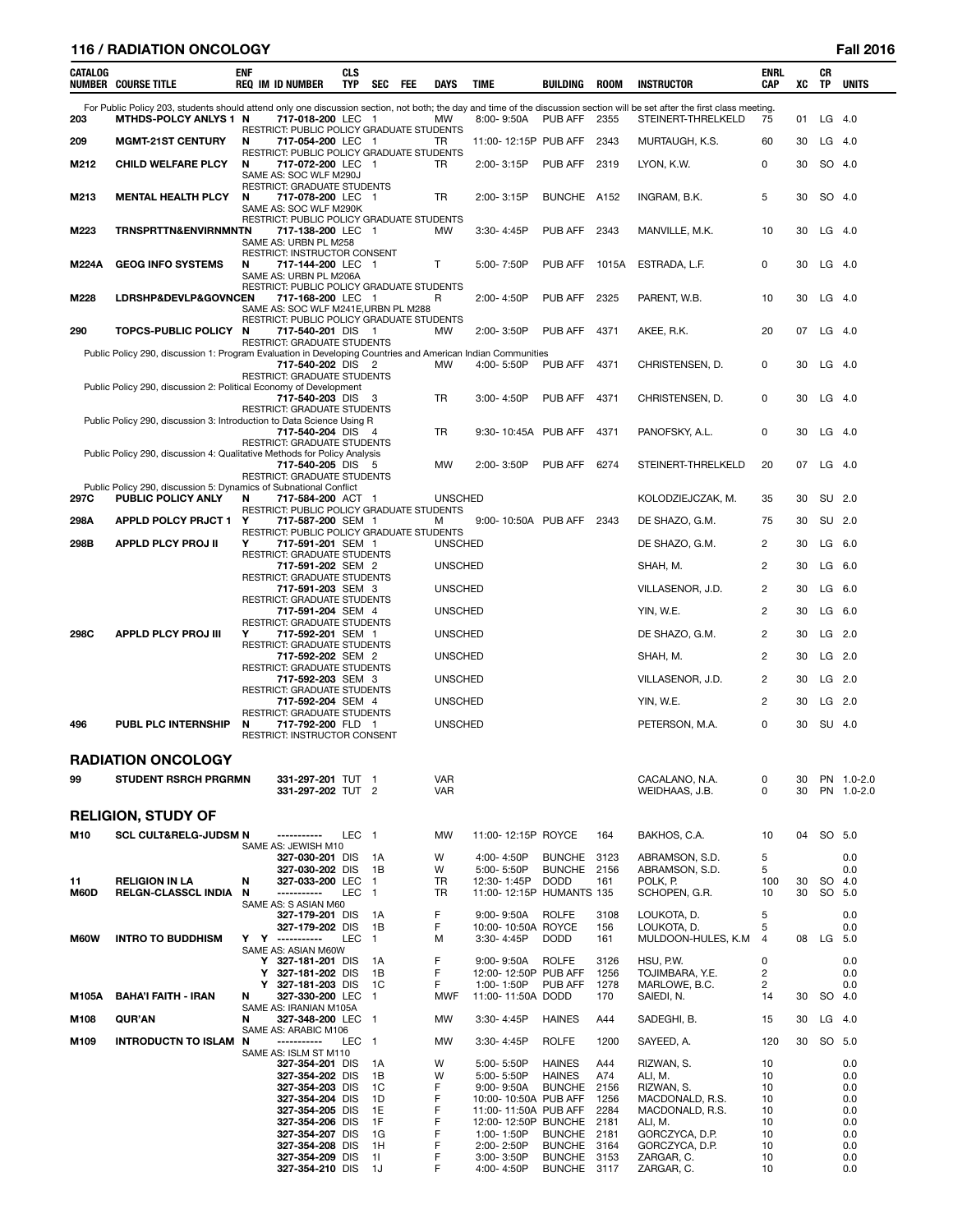# Fall 2016 SCANDINAVIAN SECTION / 117

| CATALOG                                                                     | <b>NUMBER COURSE TITLE</b>                                                                                                                                                                                                         | <b>ENF</b>                 |                  | <b>REQ IM ID NUMBER</b>                                                                                                                                                                                                                                                   | CLS<br><b>TYP</b> | <b>SEC</b>                                   | <b>FEE</b> | DAYS                                                                                                                       | TIME                                                                              |                            | <b>BUILDING</b>                                                                                                                                                   | <b>ROOM</b>                                                   | <b>INSTRUCTOR</b>                                                                                                                                                                                                                             | <b>ENRL</b><br><b>CAP</b>                                             | XC                                                                         | CR<br><b>TP</b>                                                                        | <b>UNITS</b>                                                       |
|-----------------------------------------------------------------------------|------------------------------------------------------------------------------------------------------------------------------------------------------------------------------------------------------------------------------------|----------------------------|------------------|---------------------------------------------------------------------------------------------------------------------------------------------------------------------------------------------------------------------------------------------------------------------------|-------------------|----------------------------------------------|------------|----------------------------------------------------------------------------------------------------------------------------|-----------------------------------------------------------------------------------|----------------------------|-------------------------------------------------------------------------------------------------------------------------------------------------------------------|---------------------------------------------------------------|-----------------------------------------------------------------------------------------------------------------------------------------------------------------------------------------------------------------------------------------------|-----------------------------------------------------------------------|----------------------------------------------------------------------------|----------------------------------------------------------------------------------------|--------------------------------------------------------------------|
| 120<br><b>M174D</b>                                                         | <b>JUDSM&amp;CHRSTNTY&amp;ISLMN</b><br><b>INDO-ISLM 700-1750</b>                                                                                                                                                                   | N                          |                  | 327-354-211 DIS<br>327-354-212 DIS<br>327-421-200 LEC<br>327-747-200 LEC 1<br>SAME AS: HIST M174D                                                                                                                                                                         |                   | 1K<br>1L<br>$\overline{1}$                   |            | F<br>F<br>R<br>TR                                                                                                          | 1:00-1:50P<br>3:00-3:50P<br>4:00-6:50P<br>12:30-1:45P                             |                            | <b>HAINES</b><br><b>HAINES</b><br>PUB AFF<br>HUMANTS 169                                                                                                          | 110<br>122<br>1278                                            | MAHAFZAH, A.M.<br>MAHAFZAH, A.M.<br>KRAUSS, R.<br>GREEN, N.S.                                                                                                                                                                                 | 10<br>10<br>25<br>40                                                  | 30<br>30                                                                   | LG<br>SO                                                                               | 0.0<br>0.0<br>- 4.0<br>4.0                                         |
| 177                                                                         | <b>VARIABLE TOPICS</b><br>Study of Religion 177, seminar 2: Religion and Public Sphere                                                                                                                                             | N                          |                  | 327-762-201 SEM 2                                                                                                                                                                                                                                                         |                   |                                              |            | <b>MW</b>                                                                                                                  |                                                                                   |                            | 11:00-12:15P BUNCHE 3211                                                                                                                                          |                                                               | GILLESPIE, R.T.                                                                                                                                                                                                                               | 40                                                                    | 30                                                                         | SO 4.0                                                                                 |                                                                    |
| M182A                                                                       | <b>ANCIENT JEWISH HIST</b>                                                                                                                                                                                                         | N                          |                  | 327-792-200 LEC 1<br>SAME AS: HIST M182A, JEWISH M182A                                                                                                                                                                                                                    |                   |                                              |            | <b>TR</b>                                                                                                                  |                                                                                   | 9:30-10:45A DODD           |                                                                                                                                                                   | 161                                                           | BOUSTAN, R.S.                                                                                                                                                                                                                                 | 15                                                                    | 30                                                                         | SO 4.0                                                                                 |                                                                    |
| 198                                                                         | <b>HNRS RESEARC RELIGN N</b>                                                                                                                                                                                                       |                            |                  | 327-888-201 TUT 1<br>327-888-202 TUT 2                                                                                                                                                                                                                                    |                   |                                              |            | <b>VAR</b><br><b>VAR</b>                                                                                                   |                                                                                   |                            |                                                                                                                                                                   |                                                               | BAKHOS, C.A.<br>GILLESPIE, R.T.                                                                                                                                                                                                               | 0<br>0                                                                | 30<br>30                                                                   | $LG$ 4.0<br>$LG$ 4.0                                                                   |                                                                    |
|                                                                             | <b>SCANDINAVIAN SECTION</b>                                                                                                                                                                                                        |                            |                  |                                                                                                                                                                                                                                                                           |                   |                                              |            |                                                                                                                            |                                                                                   |                            |                                                                                                                                                                   |                                                               |                                                                                                                                                                                                                                               |                                                                       |                                                                            |                                                                                        |                                                                    |
| 1                                                                           | <b>Scandinavian</b><br><b>ELEMENTARY SWEDISH N</b>                                                                                                                                                                                 |                            |                  | 218-003-200 DIS<br>218-003-210 DIS                                                                                                                                                                                                                                        |                   | - 1<br>$\overline{2}$                        |            | <b>VAR</b><br>MTWR 9:00-9:50A                                                                                              |                                                                                   |                            | <b>ONLINE</b><br>ONLINE                                                                                                                                           | LA<br>ILTI                                                    | KARLSSON, E.J.<br>KARLSSON, E.J.<br>For Scandinavian 40W, the department will cancel your enrollment if you do not attend at least one of the first two class meetings. After the first week of classes, wait-listed students may enroll only | 19<br>1                                                               | 30<br>30                                                                   | SO 4.0<br>SO 4.0                                                                       |                                                                    |
| 40W<br>50                                                                   | with permission to enroll obtained from the instructor.<br>HERO JRNY-MYTH&LEGDN Y<br><b>INTRO-SCAN LIT&amp;CLTR</b>                                                                                                                | N                          | Y<br>Υ<br>Υ<br>Υ | -----------<br>218-123-201 DIS<br>218-123-202 DIS<br>218-123-203 DIS<br>218-123-204 DIS<br>218-149-200 LEC                                                                                                                                                                | LEC               | $\blacksquare$<br>1A<br>1B<br>1C<br>1D<br>-1 |            | TR<br>TR<br>TR<br>TR<br><b>TR</b><br>TR                                                                                    | 2:00-2:50P<br>3:00-3:50P<br>4:00-4:50P<br>4:00-4:50P<br>5:00-5:50P<br>12:30-1:45P |                            | <b>HAINES</b><br>WGYOUNG 1044<br>LAKRETZ 100<br>LAKRETZ 101<br>LAKRETZ 101<br><b>ROLFE</b>                                                                        | A <sub>2</sub><br>1200                                        | BALL, K.A.<br>NICOL, H.L.<br>SALINAS, A.V.<br>AJAY, A.<br>LARSEN, M.<br>WEN. P.J.                                                                                                                                                             | 80<br>20<br>19<br>20<br>20<br>200                                     | 30<br>30                                                                   | LG 5.0<br>SO                                                                           | 0.0<br>0.0<br>0.0<br>0.0<br>5.0                                    |
| 105A<br>138<br>141C<br>143A<br>143C<br>155<br>C163B<br>165B<br><b>187FL</b> | <b>INTERMED SWEDISH</b><br><b>VIKINGS</b><br><b>SHORT STORY-SCAND</b><br>DETECTIVE FICTION<br><b>SCANDINVN CRIME LIT</b><br><b>MODERN BREAKTHROUGHN</b><br>INTR-SWEDISH CINEMA N<br><b>VIKINGS ON FILM</b><br>RDNGS-SCANDINAVIAN N | N<br>N<br>N<br>N<br>N<br>N |                  | 218-331-200 LEC<br>218-331-202 LEC 2<br>218-529-200 LEC<br>218-551-200 SEM 1<br>218-561-200 SEM 1<br>218-563-200 SEM 1<br>218-630-200 SEM 1<br>218-679-200 LEC 1<br>218-691-200 SEM 1<br>218-826-201 SEM 1<br>218-826-202 SEM 2<br>218-826-203 SEM 3<br>218-826-204 SEM 4 |                   | $\mathbf{1}$<br>$\overline{\phantom{0}}$     |            | <b>VAR</b><br>MW<br>TR<br><b>MW</b><br>TR<br>TR<br>TR<br><b>TR</b><br><b>VAR</b><br><b>VAR</b><br><b>VAR</b><br><b>VAR</b> | 2:00-3:15P<br>2:00-3:15P<br>12:30-1:45P<br>$3.30 - 4.45P$<br>2:00-3:15P           |                            | <b>ONLINE</b><br>MTWR 10:00-10:50A ONLINE<br><b>BUNCHE</b><br><b>ROYCE</b><br>PUB AFF<br><b>ROYCE</b><br>11:00-12:15P ROYCE<br><b>ROYCE</b><br>11:00-12:15P ROYCE | LA<br>ILTI<br>3156<br>156<br>2242<br>156<br>154<br>150<br>162 | WECKSTROM, L.L.<br>WECKSTROM, L.L.<br>BALL, K.A.<br>WEN, P.J.<br>SHIDELER, R.P.<br>WEN, P.J.<br>LUNDE, A.O.<br>LUNDE, A.O.<br>BALL, K.A.<br>LUNDE, A.O.<br>SHIDELER, R.P.<br>TANGHERLINI, T.R.<br>WEN, P.J.                                   | 20<br>0<br>35<br>20<br>20<br>25<br>35<br>30<br>35<br>5<br>5<br>5<br>5 | 30<br>30<br>30<br>30<br>30<br>30<br>30<br>30<br>30<br>30<br>30<br>30<br>30 | SO<br>SO<br>SO<br>SO 4.0<br>SO<br>SO<br>SO<br>SO 4.0<br>SO<br>SO 2.0<br>SO<br>SO<br>SO | 4.0<br>4.0<br>5.0<br>4.0<br>4.0<br>4.0<br>4.0<br>2.0<br>2.0<br>2.0 |
| 197<br>C263B                                                                | <b>INDIVIDUAL STUDIES</b><br>INTR-SWEDISH CINEMA N                                                                                                                                                                                 | N                          |                  | RESTRICT: INSTRUCTOR CONSENT<br>218-882-201 TUT 1<br>618-381-200 LEC 1<br><b>RESTRICT: GRADUATE STUDENTS</b>                                                                                                                                                              |                   |                                              |            | <b>VAR</b><br><b>TR</b>                                                                                                    | 2:00-3:15P                                                                        |                            | <b>ROYCE</b>                                                                                                                                                      | 150                                                           | WEN, P.J.<br>LUNDE, A.O.                                                                                                                                                                                                                      | 0<br>5                                                                | 30<br>30                                                                   | SO 4.0                                                                                 | SO 2.0-4.0                                                         |
|                                                                             | <b>SCIENCE EDUCATION</b>                                                                                                                                                                                                           |                            |                  |                                                                                                                                                                                                                                                                           |                   |                                              |            |                                                                                                                            |                                                                                   |                            |                                                                                                                                                                   |                                                               |                                                                                                                                                                                                                                               |                                                                       |                                                                            |                                                                                        |                                                                    |
| 10SL                                                                        | <b>MIDDLE SCHOOL SCI</b>                                                                                                                                                                                                           | N                          |                  | 408-032-200 SEM 1<br><b>RESTRICT: INSTRUCTOR CONSENT</b>                                                                                                                                                                                                                  |                   |                                              |            | M                                                                                                                          | 5:00-6:20P                                                                        |                            | МS                                                                                                                                                                | 3915A                                                         | YI, A.J.                                                                                                                                                                                                                                      | 25                                                                    | 30                                                                         | PN 2.0                                                                                 |                                                                    |
|                                                                             | SLAVIC, EAST EUROPEAN, AND EURASIAN LANGUAGES AND CULTURES                                                                                                                                                                         |                            |                  |                                                                                                                                                                                                                                                                           |                   |                                              |            |                                                                                                                            |                                                                                   |                            |                                                                                                                                                                   |                                                               |                                                                                                                                                                                                                                               |                                                                       |                                                                            |                                                                                        |                                                                    |
| Hungarian<br>102A                                                           | <b>ADVANCED HUNGARIAN N</b>                                                                                                                                                                                                        |                            |                  | 417-312-200 LEC 1                                                                                                                                                                                                                                                         |                   |                                              |            | TR                                                                                                                         |                                                                                   |                            | 11:00-12:50P HUMANTS 305                                                                                                                                          |                                                               | Borbely, M.                                                                                                                                                                                                                                   | 15                                                                    | 30                                                                         | SO 4.0                                                                                 |                                                                    |
| <b>Polish</b><br>101A<br>187A<br>187B                                       | <b>ELEMENTARY POLISH</b><br><b>ADV TUTORIAL INSTR</b><br><b>ADV TUTORIAL INSTR</b>                                                                                                                                                 | N<br>N<br>N                |                  | 419-306-200 LEC<br>419-822-200 TUT 1<br>419-823-200 TUT 1                                                                                                                                                                                                                 |                   | - 1                                          |            | <b>MWF</b><br>W<br>W                                                                                                       |                                                                                   |                            | 9:30-10:45A BUNCHE 2174<br>10:00-11:20A HUMANTS 305<br>11:30-12:50P HUMANTS 305                                                                                   |                                                               | OAKES, K.R.<br>CHODOROWSKA-PILCH, 10<br>CHODOROWSKA-PILCH, 10                                                                                                                                                                                 | 15                                                                    | 30<br>30<br>30                                                             | SO 5.0<br>SO 2.0<br>SO 2.0                                                             |                                                                    |
| <b>Russian</b><br>1.                                                        | Building, is available for additional help.<br><b>ELEMENTARY RUSSIAN N</b>                                                                                                                                                         |                            |                  | 421-003-201 REC 1                                                                                                                                                                                                                                                         |                   |                                              |            | <b>MWF</b>                                                                                                                 |                                                                                   |                            | 9:30-10:45A HUMANTS A32                                                                                                                                           |                                                               | The Instructional Media Laboratory, 270 Powell Library Building, is open Monday thru Thursday, 10 a.m. to 9 p.m.; Friday, 10 a.m. to 6 p.m.; Sunday, 1 to 6 p.m. The Russian Room, 343 Humanities<br>WINSKY, P.                               | 25                                                                    | 11                                                                         | SO 5.0                                                                                 |                                                                    |
| 4                                                                           | <b>INTERMEDIATE RUSSIA N</b>                                                                                                                                                                                                       |                            |                  | 421-003-202 REC 2<br>421-003-203 REC 3<br>421-003-204 REC<br>421-012-200 LEC                                                                                                                                                                                              |                   | $\overline{4}$<br>$\overline{1}$             |            | <b>MWF</b><br>TR<br>TR<br><b>MWF</b>                                                                                       | 12:30-1:45P<br>2:00-3:50P<br>12:30-1:45P                                          |                            | <b>HUMANTS A32</b><br>10:00-11:50A HUMANTS A32<br><b>HUMANTS A32</b><br><b>PUB AFF 2325</b>                                                                       |                                                               | MUNROE, I.A.<br>REIGHARD, D.M.<br>BERDNIK, I.<br>LEKHT, N.                                                                                                                                                                                    | 25<br>25<br>25<br>20                                                  | 11<br>11<br>11<br>11                                                       | SO.<br>SO<br>SO                                                                        | SO 5.0<br>5.0<br>5.0<br>5.0                                        |
| 90B                                                                         | <b>RUSSIAN CVLZTN-20 C</b>                                                                                                                                                                                                         | N                          |                  | -----------<br>421-271-202 DIS<br>421-271-204 DIS                                                                                                                                                                                                                         | LEC               | $\overline{1}$<br>1B<br>1D                   |            | TR<br>W<br>R                                                                                                               | 4:00-4:50P                                                                        |                            | 9:30-10:45A ROYCE<br><b>HUMANTS A40</b><br>11:30-12:20P BUNCHE 3143                                                                                               | 156                                                           | SHNEYDER, V.<br>ODELL, J.B.<br>ODELL, J.B.                                                                                                                                                                                                    | 50<br>25<br>25                                                        | 12                                                                         | SO.                                                                                    | 5.0<br>0.0<br>0.0                                                  |
| 100A<br>101A                                                                | <b>LITERACY IN RUSSIAN</b><br><b>THIRD-YEAR RUSSIAN</b>                                                                                                                                                                            | N<br>N                     |                  | 421-302-200 LEC<br>-----------<br>421-313-201 DIS<br>421-313-202 DIS                                                                                                                                                                                                      | LEC               | $\mathbf{1}$<br>$\mathbf{1}$<br>1A<br>1B     |            | TR<br>м<br>W<br>w                                                                                                          | 12:30-1:45P<br>2:00-3:15P                                                         | 12:30-1:45P                | 11:00-12:15P HUMANTS 311<br><b>HAINES</b><br>BUNCHE 2174<br>BUNCHE 1265                                                                                           | 110                                                           | RAZOR, S.<br>KRESIN, S.C.<br>KRESIN, S.C.<br>KRESIN, S.C.                                                                                                                                                                                     | 25<br>20<br>10<br>10                                                  | 11<br>11                                                                   | SO<br>SO                                                                               | 4.0<br>5.0<br>0.0<br>0.0                                           |
| 102A<br>103A<br>119<br>C124C<br>187C<br>212A<br>C224C                       | <b>TOPICS-ADV RUSSIAN</b><br><b>RUSSN NATL IDENTITY</b><br><b>GOLDEN AGE&amp;REALISTS N</b><br><b>RUSSIAN LIT-CHEKHOV N</b><br><b>ADV TUTORIAL INSTR</b><br><b>GOLDEN AGE</b><br><b>RUSSIAN LIT-CHEKHOV N</b>                      | N<br>N<br>N<br>N           |                  | 421-325-200 LEC<br>421-333-200 LEC<br>421-357-200 LEC 1<br>421-372-200 LEC 1<br>421-563-200 TUT 1<br>821-072-200 LEC 1<br>821-144-200 LEC 1<br>RESTRICT: GRADUATE STUDENTS                                                                                                |                   | $\mathbf{1}$<br>$\blacksquare$               |            | <b>MW</b><br><b>MW</b><br>TR<br>TR<br>м<br>w<br><b>TR</b>                                                                  | 2:30-3:45P<br>12:30-1:45P<br>2:30-3:45P<br>4:00- 5:20P<br>12:30-1:45P             | 12:30-1:45P<br>9:00-12:00P | HUMANTS 305<br>HUMANTS 311<br>HUMANTS 311<br><b>PUB AFF 1278</b><br>HUMANTS 311<br>HUMANTS 311<br><b>PUB AFF 1278</b>                                             |                                                               | KUDYMA, A.<br>KUDYMA, A.<br>PILSHCHIKOV, I.<br>FURMAN, Y.<br>KAGAN, O.<br>PILSHCHIKOV, I.<br>FURMAN, Y.                                                                                                                                       | 16<br>15<br>20<br>20<br>10<br>10<br>5                                 | 11<br>11<br>30<br>30<br>30<br>30<br>30                                     | SO<br>SO<br>SO<br>SO<br>SO<br>SO<br>SO 4.0                                             | 4.0<br>4.0<br>4.0<br>4.0<br>2.0<br>4.0                             |
| 102A<br>187G<br>1871                                                        | Serbian/Croatian<br><b>ADV SERBN/CROATIAN</b><br><b>ADV TUTORIAL INSTR</b><br><b>ADV TUTORIAL INSTR</b>                                                                                                                            | N<br>N<br>N                |                  | 422-312-200 LEC 1<br>422-828-200 TUT 1<br>422-829-200 TUT 1                                                                                                                                                                                                               |                   |                                              |            | <b>MW</b><br>м<br>W                                                                                                        | 4:00-5:10P<br>5:20-6:30P<br>5:20-6:30P                                            |                            | <b>HUMANTS A32</b><br><b>HUMANTS A32</b><br>HUMANTS A32                                                                                                           |                                                               | LEJKO-LACAN, V.<br>LEJKO-LACAN, V.<br>LEJKO-LACAN, V.                                                                                                                                                                                         | 15<br>10<br>10                                                        | 30<br>30<br>30                                                             | SO 4.0<br>SO 2.0                                                                       | SO 2.0                                                             |
| <b>Slavic</b><br>90                                                         | <b>INTRO-SLAVIC CVLZTN</b>                                                                                                                                                                                                         | N                          |                  | -----------<br>423-270-201 DIS                                                                                                                                                                                                                                            | LEC 1             | 1A                                           |            | WF<br>T.                                                                                                                   | 2:00-3:20P<br>3:00-3:50P                                                          |                            | PUB AFF<br>BUNCHE 2178                                                                                                                                            | 1337                                                          | KOROPECKYJ, R.<br>LAVERY, M.                                                                                                                                                                                                                  | 50<br>25                                                              | 07                                                                         | SO                                                                                     | 5.0<br>0.0                                                         |
|                                                                             |                                                                                                                                                                                                                                    |                            |                  | RESTRICT: NEW STUDENTS ONLY<br>423-270-202 DIS                                                                                                                                                                                                                            |                   | - 1B                                         |            | T                                                                                                                          | 1:00-1:50P                                                                        |                            | KAUFMAN 153                                                                                                                                                       |                                                               | LAVERY, M.                                                                                                                                                                                                                                    | 25                                                                    |                                                                            |                                                                                        | 0.0                                                                |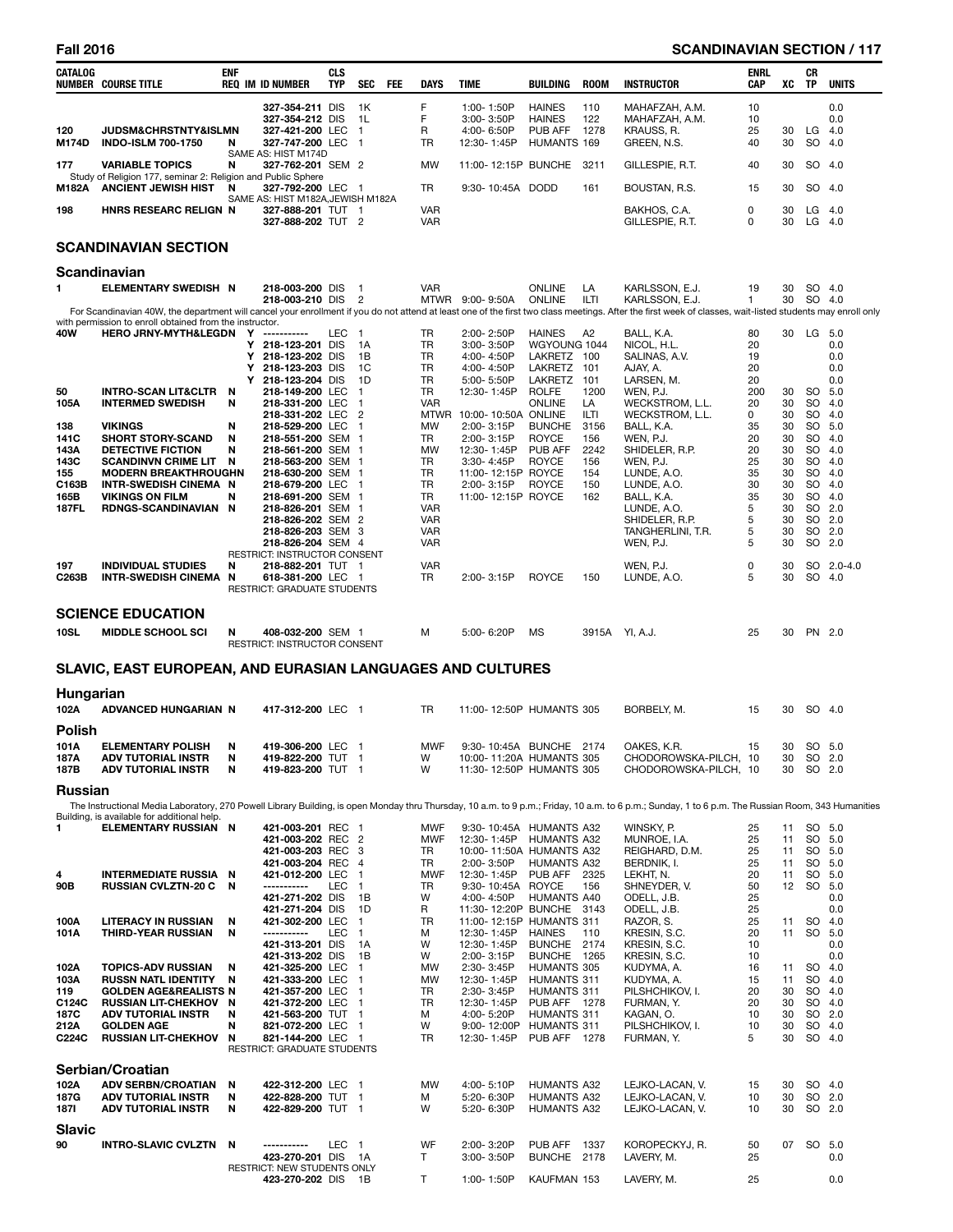# 118 / SOCIAL THOUGHT Fall 2016

| CATALOG              | <b>NUMBER COURSE TITLE</b>                                                        | ENF | <b>REQ IM ID NUMBER</b>                                                                                     | CLS<br>TYP | <b>SEC</b>             | FEE | DAYS                   | TIME                                                 | BUILDING                                 | <b>ROOM</b>                   | <b>INSTRUCTOR</b>                                                     | ENRL<br>CAP    | XC             | CR<br>TP  | <b>UNITS</b>                     |
|----------------------|-----------------------------------------------------------------------------------|-----|-------------------------------------------------------------------------------------------------------------|------------|------------------------|-----|------------------------|------------------------------------------------------|------------------------------------------|-------------------------------|-----------------------------------------------------------------------|----------------|----------------|-----------|----------------------------------|
| 99<br><b>CM114</b>   | <b>STUDENT RSRCH PRGRMN</b><br><b>HERITAGE LANGUAGES N</b>                        |     | 423-297-201 TUT 1<br>423-384-200 LEC 1                                                                      |            |                        |     | <b>VAR</b><br>MW       | 2:00-3:15P                                           | <b>ROLFE</b>                             | 3105                          | KAGAN, O.<br>KAGAN, O.                                                | 0<br>11        | 30<br>07       |           | PN 1.0-2.0<br>SO 4.0             |
| 191TA                | <b>SENIOR CAP THESIS</b>                                                          | N   | SAME AS: ASIAN CM124, NR EAST CM114<br>423-846-200 SEM 1                                                    |            |                        |     | T.                     | 4:00-6:00P                                           | <b>HUMANTS 311</b>                       |                               | FURMAN, Y.                                                            | 15             | 30             |           | $LG$ 2.0                         |
| 197<br>200A<br>CM214 | <b>INDIVIDUAL STUDIES</b><br>LITERARY PROSEMINAR N<br><b>HERITAGE LANGUAGES N</b> | N   | 423-882-201 TUT<br>823-001-200 SEM 1<br>823-084-200 LEC 1<br>SAME AS: ASIAN CM224, NR EAST CM214            |            | -1                     |     | <b>VAR</b><br>TR<br>MW | 2:00-3:15P<br>2:00-3:15P                             | PUB AFF<br><b>ROLFE</b>                  | 1323<br>3105                  | KRESIN, S.C.<br>SHNEYDER, V.<br>KAGAN, O.                             | 0<br>10<br>5   | 30<br>30<br>07 |           | SO 2.0-4.0<br>$LG$ 4.0<br>SO 4.0 |
|                      | <b>SOCIAL THOUGHT</b>                                                             |     |                                                                                                             |            |                        |     |                        |                                                      |                                          |                               |                                                                       |                |                |           |                                  |
| 190A                 | <b>RESEARCH COLLOQ I</b>                                                          | N   | 315-840-200 SEM 1<br>RESTRICT: INSTRUCTOR CONSENT                                                           |            |                        |     | <b>UNSCHED</b>         |                                                      |                                          |                               | PRAGER, J.                                                            | $\mathbf 1$    | 30             | PN 2.0    |                                  |
|                      | <b>SOCIAL WELFARE</b>                                                             |     |                                                                                                             |            |                        |     |                        |                                                      |                                          |                               |                                                                       |                |                |           |                                  |
| 99<br>M140           | <b>STUDENT RSRCH PRGRMN</b><br>INTRO-STDY OF AGING                                | N   | 319-297-201 TUT 1<br>319-540-200 LEC 1<br>SAME AS: PSYCH M140                                               |            |                        |     | <b>VAR</b><br>W        | 4:00-6:50P                                           | WGYOUNG CS24                             |                               | TORRES-GIL, F.M.<br>HILL, A.                                          | 0<br>50        | 30<br>30       |           | PN 1.0-2.0<br>SO 4.0             |
|                      | M142SL INTRGNRTNL COMMNCTNN                                                       |     | 319-552-200 LEC 1<br>SAME AS: GRNTLGY M142SL                                                                |            |                        |     | TR                     | 10:00-11:50A DODD                                    |                                          | 78                            | LEVY-STORMS, L.F.                                                     | 25             | 30             | $LG$ 4.0  |                                  |
| 195<br>201A          | <b>INTERNSHIP</b><br>DYNAMC-HUMAN BEHAVRN                                         | N   | 319-870-201 TUT 1<br>719-006-201 LEC 1                                                                      |            |                        |     | <b>VAR</b><br>TR       | 3:30-4:45P                                           | PUB AFF                                  | 2319                          | FRANKE, T.M.<br>BECERRA, R.                                           | 0<br>28        | 30<br>30       |           | $LG$ 2.0<br>$LG$ 3.0             |
|                      |                                                                                   |     | RESTRICT: SOCIAL WELFARE MAJORS<br>719-006-202 LEC 2                                                        |            |                        |     | TR                     | 3:30-4:45P                                           | PUB AFF                                  | 1256                          | HOLLOWAY, I.W.                                                        | 27             | 30             | LG 3.0    |                                  |
|                      |                                                                                   |     | RESTRICT: SOCIAL WELFARE MAJORS<br>719-006-203 LEC 3                                                        |            |                        |     | TR                     | 3:30-4:45P                                           | PUB AFF                                  | 1329                          | PALENCIA, H.                                                          | 27             | 30             |           | LG 3.0                           |
|                      |                                                                                   |     | RESTRICT: SOCIAL WELFARE MAJORS<br>719-006-204 LEC 4                                                        |            |                        |     | TR                     | 3:30-4:45P                                           | PUB AFF                                  | 1323                          | ABRAMS, L.S.                                                          | 27             | 30             | LG 3.0    |                                  |
| 203A                 | <b>INTEGRATIVE SEM</b>                                                            | N   | RESTRICT: SOCIAL WELFARE MAJORS<br>719-018-201 SEM 1<br>RESTRICT: GRADUATE STUDENTS                         |            |                        |     | TR                     | 3:30-4:45P                                           | PUB AFF                                  | 1284                          | SERNA, S.                                                             | 30             | 30             | SO 2.0    |                                  |
| M221A                | Social Welfare 203A, seminar 1:<br>SOCIAL WELFARE PLCY N                          |     | -----------<br>SAME AS: PUB PLC M260, URBN PL M241                                                          | LEC 1      |                        |     | TR                     | 8:00-9:15A                                           | <b>DODD</b>                              | 121                           | MOON, A.                                                              | 120            | 30             |           | SO 4.0                           |
|                      |                                                                                   |     | RESTRICT: SOCIAL WELFARE MAJORS<br>719-126-201 DIS<br>719-126-202 DIS<br>719-126-203 DIS<br>719-126-204 DIS |            | - 1A<br>1B<br>1C<br>1D |     | R<br>R<br>R<br>R       | 2:00-2:50P<br>2:00-2:50P<br>2:00-2:50P<br>2:00-2:50P | PUB AFF<br>PUB AFF<br>PUB AFF<br>PUB AFF | 1337<br>3343<br>4320B<br>4371 | LEUNG, C.A.<br>PILGREEN, S.E.<br>MCLAUGHLIN-MONTERO 30<br>MIZEL, M.L. | 30<br>30<br>30 |                |           | 0.0<br>0.0<br>0.0<br>0.0         |
| 229A                 | <b>SCL WLFR SCHLRSHP 1 N</b>                                                      |     | 719-174-201 LEC 1<br>RESTRICT: SOCIAL WELFARE MAJORS                                                        |            |                        |     | W                      | 9:00-11:50A PUB AFF                                  |                                          | 6223                          | JACKSON, A.P.                                                         | 10             | 30             | $LG$ 4.0  |                                  |
| 230A                 | <b>THRY-SOC WEL PRAC 1</b>                                                        | N   | 719-180-201 LEC 1<br>RESTRICT: SOCIAL WELFARE MAJORS                                                        |            |                        |     | TR                     | 11:00-12:15P PUB AFF                                 |                                          | 2319                          | JACKSON, A.P.                                                         | 27             | 30             | SO 2.0    |                                  |
|                      |                                                                                   |     | 719-180-202 LEC 2<br>RESTRICT: SOCIAL WELFARE MAJORS                                                        |            |                        |     | TR                     | 11:00-12:15P PUB AFF                                 |                                          | 4357                          | DANELSKI, R.J.                                                        | 27             | 30             |           | SO 2.0                           |
|                      |                                                                                   |     | 719-180-203 LEC 3<br>RESTRICT: SOCIAL WELFARE MAJORS                                                        |            |                        |     | TR                     | 11:00-12:15P PUB AFF                                 |                                          | 2325                          | BLAUNER, M.N.                                                         | 28             | 30             |           | SO 2.0                           |
|                      |                                                                                   |     | 719-180-204 LEC 4<br>RESTRICT: SOCIAL WELFARE MAJORS                                                        |            |                        |     | TR                     | 11:00-12:15P PUB AFF                                 |                                          | 1256                          | MAYO-SMITH, S.                                                        | 27             | 30             |           | SO 2.0                           |
| 231A                 | <b>ADV-SOC WELF PRAC 4</b>                                                        | N   | 719-186-201 LEC 1<br>RESTRICT: SOCIAL WELFARE MAJORS                                                        |            |                        |     | TR                     | 11:00-12:15P BUNCHE                                  |                                          | 3164                          | TALLEY, M.D.                                                          | 40             | 30             |           | SO 4.0                           |
|                      |                                                                                   |     | 719-186-202 LEC 2<br>RESTRICT: SOCIAL WELFARE MAJORS                                                        |            |                        |     | TR                     | 11:00-12:15P DODD                                    |                                          | 161                           | MOIO, J.A.                                                            | 60             | 30             |           | SO 4.0                           |
| 231B                 | ADV-SOC WELF PRAC 5 N                                                             |     | 719-187-201 LEC 1<br>RESTRICT: SOCIAL WELFARE MAJORS                                                        |            |                        |     | TR                     | 9:30-10:45A PUB AFF                                  |                                          | 2343                          | COHEN, D.                                                             | 30             | 30             |           | SO 4.0                           |
|                      |                                                                                   |     | 719-187-202 LEC 2<br>RESTRICT: SOCIAL WELFARE MAJORS                                                        |            |                        |     | TR                     | 9:30-10:45A PUB AFF                                  |                                          | 4357                          | BRINDERSON, L.A.                                                      | 30             | 30             |           | SO 4.0                           |
| 240A                 | ORGS&COMNTYS&PLCY 1N                                                              |     | 719-240-201 LEC 1<br>RESTRICT: SOCIAL WELFARE MAJORS                                                        |            |                        |     | TR                     | 9:30-10:45A BUNCHE                                   |                                          | 2178                          | HUR, W.K.                                                             | 28             | 30             | LG 3.0    |                                  |
|                      |                                                                                   |     | 719-240-202 LEC 2                                                                                           |            |                        |     | TR                     | 9:30-10:45A BUNCHE 3143                              |                                          |                               | MURRAY, S.B.                                                          | 28             | 30             |           | LG 3.0                           |
|                      |                                                                                   |     | RESTRICT: SOCIAL WELFARE MAJORS<br>719-240-203 LEC 3                                                        |            |                        |     | TR                     | 9:30-10:45A PUB AFF                                  |                                          | 1256                          | TAREN, J.E.                                                           | 28             | 30             |           | LG 3.0                           |
|                      |                                                                                   |     | <b>RESTRICT: SOCIAL WELFARE MAJORS</b><br>719-240-204 LEC 4                                                 |            |                        |     | TR                     | 9:30-10:45A BUNCHE                                   |                                          | 3153                          | GARETT, R.R.                                                          | 28             | 30             |           | LG 3.0                           |
| M241E                | LDRSHP&DEVLP&GOVNCEN                                                              |     | RESTRICT: SOCIAL WELFARE MAJORS<br>719-250-200 LEC 1                                                        |            |                        |     | R                      | 2:00-4:50P                                           | PUB AFF                                  | 2325                          | PARENT, W.B.                                                          | 10             | 30             |           | LG 4.0                           |
| 241J                 | <b>COMMUNITY PRACTICE N</b>                                                       |     | SAME AS: PUB PLC M228, URBN PL M288<br>719-255-201 LEC 1                                                    |            |                        |     | TR                     | 8:00-9:15A                                           | PUB AFF                                  | 2319                          | MOIO, J.A.                                                            | 30             | 30             |           | SO 4.0                           |
| 249B<br>251A         | <b>SCIENTIFC INQUIRY 2</b><br><b>DOMESTC&amp;SEXL VIOLNC N</b>                    | N   | <b>RESTRICT: SOCIAL WELFARE MAJORS</b><br>719-295-201 LEC 1<br>719-307-201 LEC 1                            |            |                        |     | м<br>TR                | 9:00-11:50A PUB AFF<br>9:30-10:45A PUB AFF           |                                          | 6223<br>2325                  | HOLLOWAY, I.W.<br>LEVY, B.                                            | 12<br>25       | 30<br>30       |           | $LG$ 4.0<br>$LG$ 4.0             |
| 258                  | CRITCL PROB-SOC WEL N                                                             |     | RESTRICT: SOCIAL WELFARE MAJORS<br>719-348-201 DIS 1                                                        |            |                        |     | W                      | 3:00-4:50P                                           | PUB AFF                                  | 6223                          | TORRES-GIL, F.M.                                                      | 10             | 30             |           | SU 2.0                           |
| 290A                 | SEMINAR-SOCIAL WORK N                                                             |     | RESTRICT: SOCIAL WELFARE MAJORS<br>719-540-201 SEM 1                                                        |            |                        |     | TR                     | 2:00-3:15P                                           | PUB AFF                                  | 4357                          | KAPLAN, M.S.                                                          | 30             | 30             |           | SO 4.0                           |
| M290I                | CHLDRN-SPCL HLTH CR N                                                             |     | RESTRICT: SOCIAL WELFARE MAJORS<br>719-548-200 LEC 1                                                        |            |                        |     | T.                     | 1:00-3:50P                                           | PUB HLT                                  | 71257                         | SMITH, K.A.                                                           | 5              | 30             |           | $LG$ 4.0                         |
| <b>M290J</b>         | <b>CHILD WELFARE PLCY</b>                                                         | N   | SAME AS: COM HLT M420, HLT POL M420<br>719-549-200 LEC 1<br>SAME AS: PUB PLC M212                           |            |                        |     | TR                     | 2:00-3:15P                                           | PUB AFF                                  | 2319                          | LYON, K.W.                                                            | 30             | 30             |           | SO 4.0                           |
| M290K                | <b>MENTAL HEALTH PLCY</b>                                                         | N   | RESTRICT: SOCIAL WELFARE MAJORS<br>719-550-200 LEC 1                                                        |            |                        |     | TR                     | 2:00-3:15P                                           | BUNCHE A152                              |                               | INGRAM, B.K.                                                          | 18             |                | 30 SO 4.0 |                                  |

SOCIETY AND GENETICS

For Society and Genetics 5, some seats are held for entering students who enroll through New Student Orientation. Any student may enroll beginning September 13, 2016, space permitting, and<br>continuing students historically

| <b>HUMAN BIOL&amp;SOCIETY</b> | N | -----------     | ' FC |       | $2:00 - 3:15P$       | <b>ROLFE</b> | 1200 | LANDECKER. H.L. | 180 | 15 | $LG$ 5.0 |     |
|-------------------------------|---|-----------------|------|-------|----------------------|--------------|------|-----------------|-----|----|----------|-----|
|                               |   | 381-015-201 DIS |      | 1A    | $9:00 - 9:50A$       | SLICHTR      | 2834 | KIESOW. S.M.    | 20  |    |          | 0.0 |
|                               |   | 381-015-202 DIS |      | - 1B  | 10:00-10:50A SLICHTR |              | 2834 | KIESOW. S.M.    | 20  |    |          | 0.0 |
|                               |   | 381-015-203 DIS |      | - 1 C | 11:00-11:50A SLICHTR |              | 2834 | KIESOW, S.M.    | 20  |    |          | 0.0 |

SAME AS: PUB PLC M213 RESTRICT: SOCIAL WELFARE MAJORS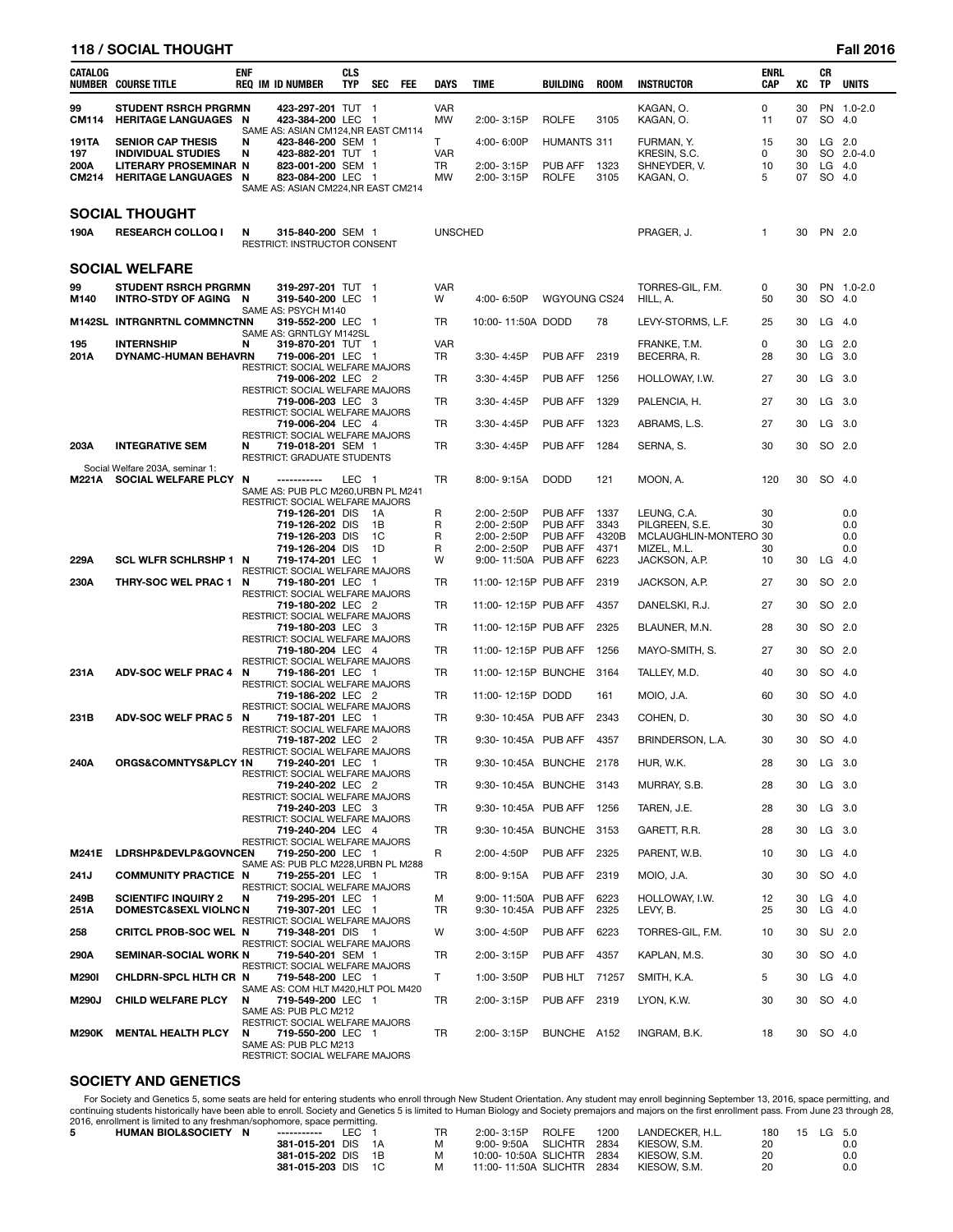| Τ<br>381-015-204 DIS<br>1D<br>9:00-9:50A<br>MS<br>7608<br>GRAY, I.<br>20<br>0.0<br>381-015-205 DIS<br>1E<br>т<br>11:00-11:50A MS<br>7608<br>GRAY, I.<br>20<br>0.0<br>381-015-206 DIS<br>1F<br>т<br>7608<br>GRAY, I.<br>20<br>0.0<br>12:00-12:50P MS<br>F<br>381-015-207 DIS<br>1G<br>12:00-12:50P HAINES<br>A76<br>20<br>0.0<br>JAIN, S.P.<br>F<br>381-015-208 DIS<br>1H<br>1:00-1:50P<br><b>HAINES</b><br>122<br>20<br>0.0<br>JAIN, S.P.<br>F<br>381-015-209 DIS<br>2:00-2:50P<br><b>HAINES</b><br>122<br>JAIN, S.P.<br>20<br>0.0<br>11<br><b>BIOTECHNLGY&amp;SOCIETY N</b><br>LEC 1<br><b>MW</b><br>12:30-1:45P<br>DE NEVE<br>P350<br>RENSEL, M.A.<br>0<br>LG 6.0<br>M71A<br>05<br>-----------<br>SAME AS: GE CLST M71A<br>RESTRICT: FIRST-YEAR FRESHMEN ONLY<br>2:00-3:50P<br><b>COVEL</b><br>218<br>NGUYEN, C.H.<br>0<br>0.0<br>381-213-201 DIS<br>M<br>- 1A<br>1B<br><b>COVEL</b><br>218<br>NGUYEN, C.H.<br>0<br>0.0<br>381-213-202 DIS<br>M<br>4:00-5:50P<br>381-213-203 DIS<br>1C<br>т<br>2:00-3:50P<br>PUB AFF<br>1343<br>GINGERICH, J.D.<br>0<br>0.0<br>381-213-204 DIS<br>1D<br>Т<br>PUB AFF<br>1343<br>GINGERICH, J.D.<br>0<br>0.0<br>4:00-5:50P<br>381-213-205 DIS<br>1E<br>Т<br>10:00-11:50A COVEL<br>210<br>RODRIGUEZ, A.<br>0<br>0.0<br>381-213-206 DIS<br>1F<br>т<br>12:00-1:50P COVEL<br>210<br>RODRIGUEZ, A.<br>0<br>0.0<br>381-213-207 DIS<br>W<br>10:00-11:50A COVEL<br>210<br>JONES, T.M.<br>0<br>0.0<br>1G<br>381-213-208 DIS<br>M<br>8:00-9:50A<br><b>COVEL</b><br>210<br>JONES, T.M.<br>0<br>0.0<br>1H<br>381-213-209 DIS<br>R<br>10:00-11:50A PUB AFF<br>2317<br>ALVAREZ, E.N.<br>0<br>0.0<br>11<br>381-213-210 DIS<br>R<br>PUB AFF<br>2317<br>ALVAREZ, E.N.<br>0<br>0.0<br>- 1J<br>12:00-1:50P<br>SEX-BIOLOGY-SOCIETY N<br>LEC<br>TR<br>2:00-3:15P<br>DE NEVE<br>P350<br>SAGUY, A.C.<br>0<br>15 LG 6.0<br>M72A<br>$\blacksquare$<br>-----------<br>SAME AS: COMM ST M72A, GE CLST M72A, SOCIOL M72A<br>RESTRICT: FIRST-YEAR FRESHMEN ONLY<br>0<br>381-216-201 DIS<br>- 1A<br>м<br>10:00-11:50A PUB AFF<br>2317<br>MERRITT, C.R.<br>0.0<br>1B<br>M<br>0<br>381-216-202 DIS<br>12:00-1:50P<br>PUB AFF<br>2317<br>MERRITT, C.R.<br>0.0<br>381-216-203 DIS<br>PUB AFF<br>0<br>- 1C<br>м<br>2:00-3:50P<br>2317<br>BRAMBLE, M.S.<br>0.0<br>PUB AFF<br>2317<br>0<br>381-216-204 DIS<br>1D<br>M<br>4:00- 5:50P<br>BRAMBLE, M.S.<br>0.0<br>381-216-205 DIS<br>1E<br>Т<br>218<br>0<br>10:00-11:50A COVEL<br>APGAR, A.E.<br>0.0<br>1F<br>Τ<br>0<br>381-216-206 DIS<br>12:00-1:50P COVEL<br>218<br>APGAR, A.E.<br>0.0<br>381-216-207 DIS<br>W<br>10:00-11:50A PUB AFF<br>2317<br>SHARIF, R.A.<br>0<br>1G<br>0.0<br>W<br>2317<br>0<br>381-216-208 DIS<br>1H<br>12:00-1:50P<br>PUB AFF<br>SHARIF, R.A.<br>0.0<br>W<br>2:00-3:50P<br>PUB AFF<br>2317<br>0<br>0.0<br>381-216-209 DIS<br>11<br>HOVSEPIAN-RUBY, L.<br>W<br>2317<br>0<br>381-216-210 DIS 1J<br>4:00-5:50P<br>PUB AFF<br>HOVSEPIAN-RUBY, L.<br>0.0<br><b>HONORS SEMINARS</b><br>381-267-201 SEM 1<br>W<br>4:00-4:50P<br>SLICHTR<br>2834<br>20<br>SO 1.0<br>89<br>N<br>LANDECKER, H.L.<br>30<br>RESTRICT: INSTRUCTOR CONSENT<br>Society and Genetics 89, seminar 1: Honors Seminar for Society and Genetics 5, Lecture 1<br>Society and Genetics 105B is limited to Human Biology and Society majors on the first enrollment pass. Any student may enroll beginning June 23, 2016, space permitting.<br><b>IDENT-BIOL/SOCIETY</b><br>2:00-3:50P<br>LG 4.0<br>105B<br>Y<br>-----------<br>LEC 1<br>TR<br><b>ROYCE</b><br>190<br>PANOFSKY, A.L.<br>108<br>15<br><b>RESTRICT: JUNIORS AND ABOVE</b><br>GONZALEZ, J.<br>0.0<br>381-331-201 DIS<br>M<br>11:00-11:50A LAKRETZ 101<br>18<br>- 1A<br>381-331-202 DIS<br>12:00-12:50P LAKRETZ 101<br>GONZALEZ, J.<br>0.0<br>- 1B<br>М<br>18<br>1C<br>1:00-1:50P LAKRETZ 101<br>GONZALEZ, J.<br>18<br>0.0<br>381-331-203 DIS<br>М<br>381-331-204 DIS<br>1D<br>W<br>10:00-10:50A BOELTER 4413<br>WRIGHT, M.J.<br>18<br>0.0<br>381-331-205 DIS<br>1E<br>W<br>12:00-12:50P LAKRETZ 101<br>WRIGHT, M.J.<br>18<br>0.0<br>381-331-206 DIS<br>1F<br>w<br>1:00-1:50P LAKRETZ 100<br>WRIGHT, M.J.<br>18<br>0.0<br>Society and Genetics 134 is limited to Human Biology and Society majors and Society and Genetics minors on the first enrollment pass. Any student may enroll beginning June 23, 2016, space<br>permitting.<br>FOOD&HEALTH-GLOBAL N<br><b>MW</b><br>9:30-10:45A PUB AFF 2214<br>0<br>30 LG 4.0<br>134<br>381-504-200 LEC 1<br>KIM, M.K.<br>RESTRICT: JUNIORS AND ABOVE<br>Society and Genetics M140 is limited to Human Biology and Society majors and Society and Genetics minors on the first enrollment pass. Any student may enroll beginning June 23, 2016, space<br>permitting.<br><b>TR</b><br>12 LG 4.0<br>M140<br><b>HORMONES &amp; BEHAVIOR N</b><br>381-540-001 LEC 1<br>9:30-10:45A HUMANTS A65<br>LYNCH ALFARO, J.W.<br>20<br>SAME AS: PHYSCI M140<br>RESTRICT: JUNIORS AND ABOVE<br>Society and Genetics 188 is limited to Human Biology and Society majors and Society and Genetics minors on the first enrollment pass. Any student may enroll beginning June 23, 2016, space<br>permitting.<br>188<br><b>SPCL CRS-SCTY&amp;GNTCS N</b><br>R<br>9:00-11:50A MS<br>3915G GREENFIELD, D.L.<br>0<br>30 LG 4.0<br>381-828-200 SEM 1<br>RESTRICT: JUNIORS AND ABOVE<br>Society and Genetics 188, seminar 1: Human Biology and Law: Reproduction and Reproductive Technologies<br>LG 1.0<br>LYNCH ALFARO, J.W.<br>30<br>188SA<br><b>INDIV STD FOR USIE</b><br>Y<br>381-829-201 TUT 1<br><b>UNSCHED</b><br>1<br><b>195CE</b><br>INTRN-SOCTY&GNTCS N<br>381-871-201 TUT 1<br><b>VAR</b><br>PANOFSKY, A.L.<br>0<br>30<br>$LG$ 4.0<br>RESTRICT: INSTRUCTOR CONSENT<br>SO 2.0<br>196<br><b>RESEARCH APPRNTCSHPN</b><br>381-876-201 TUT 1<br><b>VAR</b><br>PANOFSKY, A.L.<br>0<br>30<br>SO 2.0<br>381-876-202 TUT 2<br><b>VAR</b><br>LANDECKER, H.L.<br>0<br>30<br>381-876-203 TUT 3<br><b>VAR</b><br>RENSEL, M.A.<br>0<br>30<br>SO 2.0<br>381-876-204 TUT 4<br><b>VAR</b><br>MELDRUM, M.<br>0<br>30<br>SO 2.0<br>381-876-205 TUT 5<br><b>VAR</b><br>CACALANO, N.A.<br>0<br>30<br>SO 2.0<br>381-876-206 TUT 6<br><b>VAR</b><br>ALLARD, P.<br>30<br>SO 2.0<br>0<br><b>INDIVIDUAL STUDIES</b><br>381-882-201 TUT 1<br>197<br>N<br><b>VAR</b><br>LYNCH ALFARO, J.W.<br>30<br>LG $2.0 - 4.0$<br>0 | CATALOG | <b>NUMBER COURSE TITLE</b> | enf<br><b>REQ IM ID NUMBER</b> | <b>CLS</b><br><b>TYP</b> | <b>SEC</b> | FEE | DAYS | TIME | BUILDING | <b>ROOM</b> | <b>INSTRUCTOR</b> | <b>ENRL</b><br>CAP | XC | CR<br>ΤP | <b>UNITS</b> |
|----------------------------------------------------------------------------------------------------------------------------------------------------------------------------------------------------------------------------------------------------------------------------------------------------------------------------------------------------------------------------------------------------------------------------------------------------------------------------------------------------------------------------------------------------------------------------------------------------------------------------------------------------------------------------------------------------------------------------------------------------------------------------------------------------------------------------------------------------------------------------------------------------------------------------------------------------------------------------------------------------------------------------------------------------------------------------------------------------------------------------------------------------------------------------------------------------------------------------------------------------------------------------------------------------------------------------------------------------------------------------------------------------------------------------------------------------------------------------------------------------------------------------------------------------------------------------------------------------------------------------------------------------------------------------------------------------------------------------------------------------------------------------------------------------------------------------------------------------------------------------------------------------------------------------------------------------------------------------------------------------------------------------------------------------------------------------------------------------------------------------------------------------------------------------------------------------------------------------------------------------------------------------------------------------------------------------------------------------------------------------------------------------------------------------------------------------------------------------------------------------------------------------------------------------------------------------------------------------------------------------------------------------------------------------------------------------------------------------------------------------------------------------------------------------------------------------------------------------------------------------------------------------------------------------------------------------------------------------------------------------------------------------------------------------------------------------------------------------------------------------------------------------------------------------------------------------------------------------------------------------------------------------------------------------------------------------------------------------------------------------------------------------------------------------------------------------------------------------------------------------------------------------------------------------------------------------------------------------------------------------------------------------------------------------------------------------------------------------------------------------------------------------------------------------------------------------------------------------------------------------------------------------------------------------------------------------------------------------------------------------------------------------------------------------------------------------------------------------------------------------------------------------------------------------------------------------------------------------------------------------------------------------------------------------------------------------------------------------------------------------------------------------------------------------------------------------------------------------------------------------------------------------------------------------------------------------------------------------------------------------------------------------------------------------------------------------------------------------------------------------------------------------------------------------------------------------------------------------------------------------------------------------------------------------------------------------------------------------------------------------------------------------------------------------------------------------------------------------------------------------------------------------------------------------------------------------------------------------------------------------------------------------------------------------------------------------------------------------------------------------------------------------------------------------------------------------------------------------------------------------------------------------------------------------------------------------------------------------------------------------------------------------------------------------------------------------------------------------------------------------------------------------------------------------------------------------------------------------------------------------------------------------------------------------------------------------------------------------------------------------------------------------------------------------------------------------------------------------------------------------------------------------------------------------------------------------------------------------------------------------------------------------------------------------------------------|---------|----------------------------|--------------------------------|--------------------------|------------|-----|------|------|----------|-------------|-------------------|--------------------|----|----------|--------------|
|                                                                                                                                                                                                                                                                                                                                                                                                                                                                                                                                                                                                                                                                                                                                                                                                                                                                                                                                                                                                                                                                                                                                                                                                                                                                                                                                                                                                                                                                                                                                                                                                                                                                                                                                                                                                                                                                                                                                                                                                                                                                                                                                                                                                                                                                                                                                                                                                                                                                                                                                                                                                                                                                                                                                                                                                                                                                                                                                                                                                                                                                                                                                                                                                                                                                                                                                                                                                                                                                                                                                                                                                                                                                                                                                                                                                                                                                                                                                                                                                                                                                                                                                                                                                                                                                                                                                                                                                                                                                                                                                                                                                                                                                                                                                                                                                                                                                                                                                                                                                                                                                                                                                                                                                                                                                                                                                                                                                                                                                                                                                                                                                                                                                                                                                                                                                                                                                                                                                                                                                                                                                                                                                                                                                                                                                                                                      |         |                            |                                |                          |            |     |      |      |          |             |                   |                    |    |          |              |
|                                                                                                                                                                                                                                                                                                                                                                                                                                                                                                                                                                                                                                                                                                                                                                                                                                                                                                                                                                                                                                                                                                                                                                                                                                                                                                                                                                                                                                                                                                                                                                                                                                                                                                                                                                                                                                                                                                                                                                                                                                                                                                                                                                                                                                                                                                                                                                                                                                                                                                                                                                                                                                                                                                                                                                                                                                                                                                                                                                                                                                                                                                                                                                                                                                                                                                                                                                                                                                                                                                                                                                                                                                                                                                                                                                                                                                                                                                                                                                                                                                                                                                                                                                                                                                                                                                                                                                                                                                                                                                                                                                                                                                                                                                                                                                                                                                                                                                                                                                                                                                                                                                                                                                                                                                                                                                                                                                                                                                                                                                                                                                                                                                                                                                                                                                                                                                                                                                                                                                                                                                                                                                                                                                                                                                                                                                                      |         |                            |                                |                          |            |     |      |      |          |             |                   |                    |    |          |              |
|                                                                                                                                                                                                                                                                                                                                                                                                                                                                                                                                                                                                                                                                                                                                                                                                                                                                                                                                                                                                                                                                                                                                                                                                                                                                                                                                                                                                                                                                                                                                                                                                                                                                                                                                                                                                                                                                                                                                                                                                                                                                                                                                                                                                                                                                                                                                                                                                                                                                                                                                                                                                                                                                                                                                                                                                                                                                                                                                                                                                                                                                                                                                                                                                                                                                                                                                                                                                                                                                                                                                                                                                                                                                                                                                                                                                                                                                                                                                                                                                                                                                                                                                                                                                                                                                                                                                                                                                                                                                                                                                                                                                                                                                                                                                                                                                                                                                                                                                                                                                                                                                                                                                                                                                                                                                                                                                                                                                                                                                                                                                                                                                                                                                                                                                                                                                                                                                                                                                                                                                                                                                                                                                                                                                                                                                                                                      |         |                            |                                |                          |            |     |      |      |          |             |                   |                    |    |          |              |
|                                                                                                                                                                                                                                                                                                                                                                                                                                                                                                                                                                                                                                                                                                                                                                                                                                                                                                                                                                                                                                                                                                                                                                                                                                                                                                                                                                                                                                                                                                                                                                                                                                                                                                                                                                                                                                                                                                                                                                                                                                                                                                                                                                                                                                                                                                                                                                                                                                                                                                                                                                                                                                                                                                                                                                                                                                                                                                                                                                                                                                                                                                                                                                                                                                                                                                                                                                                                                                                                                                                                                                                                                                                                                                                                                                                                                                                                                                                                                                                                                                                                                                                                                                                                                                                                                                                                                                                                                                                                                                                                                                                                                                                                                                                                                                                                                                                                                                                                                                                                                                                                                                                                                                                                                                                                                                                                                                                                                                                                                                                                                                                                                                                                                                                                                                                                                                                                                                                                                                                                                                                                                                                                                                                                                                                                                                                      |         |                            |                                |                          |            |     |      |      |          |             |                   |                    |    |          |              |
|                                                                                                                                                                                                                                                                                                                                                                                                                                                                                                                                                                                                                                                                                                                                                                                                                                                                                                                                                                                                                                                                                                                                                                                                                                                                                                                                                                                                                                                                                                                                                                                                                                                                                                                                                                                                                                                                                                                                                                                                                                                                                                                                                                                                                                                                                                                                                                                                                                                                                                                                                                                                                                                                                                                                                                                                                                                                                                                                                                                                                                                                                                                                                                                                                                                                                                                                                                                                                                                                                                                                                                                                                                                                                                                                                                                                                                                                                                                                                                                                                                                                                                                                                                                                                                                                                                                                                                                                                                                                                                                                                                                                                                                                                                                                                                                                                                                                                                                                                                                                                                                                                                                                                                                                                                                                                                                                                                                                                                                                                                                                                                                                                                                                                                                                                                                                                                                                                                                                                                                                                                                                                                                                                                                                                                                                                                                      |         |                            |                                |                          |            |     |      |      |          |             |                   |                    |    |          |              |
|                                                                                                                                                                                                                                                                                                                                                                                                                                                                                                                                                                                                                                                                                                                                                                                                                                                                                                                                                                                                                                                                                                                                                                                                                                                                                                                                                                                                                                                                                                                                                                                                                                                                                                                                                                                                                                                                                                                                                                                                                                                                                                                                                                                                                                                                                                                                                                                                                                                                                                                                                                                                                                                                                                                                                                                                                                                                                                                                                                                                                                                                                                                                                                                                                                                                                                                                                                                                                                                                                                                                                                                                                                                                                                                                                                                                                                                                                                                                                                                                                                                                                                                                                                                                                                                                                                                                                                                                                                                                                                                                                                                                                                                                                                                                                                                                                                                                                                                                                                                                                                                                                                                                                                                                                                                                                                                                                                                                                                                                                                                                                                                                                                                                                                                                                                                                                                                                                                                                                                                                                                                                                                                                                                                                                                                                                                                      |         |                            |                                |                          |            |     |      |      |          |             |                   |                    |    |          |              |
|                                                                                                                                                                                                                                                                                                                                                                                                                                                                                                                                                                                                                                                                                                                                                                                                                                                                                                                                                                                                                                                                                                                                                                                                                                                                                                                                                                                                                                                                                                                                                                                                                                                                                                                                                                                                                                                                                                                                                                                                                                                                                                                                                                                                                                                                                                                                                                                                                                                                                                                                                                                                                                                                                                                                                                                                                                                                                                                                                                                                                                                                                                                                                                                                                                                                                                                                                                                                                                                                                                                                                                                                                                                                                                                                                                                                                                                                                                                                                                                                                                                                                                                                                                                                                                                                                                                                                                                                                                                                                                                                                                                                                                                                                                                                                                                                                                                                                                                                                                                                                                                                                                                                                                                                                                                                                                                                                                                                                                                                                                                                                                                                                                                                                                                                                                                                                                                                                                                                                                                                                                                                                                                                                                                                                                                                                                                      |         |                            |                                |                          |            |     |      |      |          |             |                   |                    |    |          |              |
|                                                                                                                                                                                                                                                                                                                                                                                                                                                                                                                                                                                                                                                                                                                                                                                                                                                                                                                                                                                                                                                                                                                                                                                                                                                                                                                                                                                                                                                                                                                                                                                                                                                                                                                                                                                                                                                                                                                                                                                                                                                                                                                                                                                                                                                                                                                                                                                                                                                                                                                                                                                                                                                                                                                                                                                                                                                                                                                                                                                                                                                                                                                                                                                                                                                                                                                                                                                                                                                                                                                                                                                                                                                                                                                                                                                                                                                                                                                                                                                                                                                                                                                                                                                                                                                                                                                                                                                                                                                                                                                                                                                                                                                                                                                                                                                                                                                                                                                                                                                                                                                                                                                                                                                                                                                                                                                                                                                                                                                                                                                                                                                                                                                                                                                                                                                                                                                                                                                                                                                                                                                                                                                                                                                                                                                                                                                      |         |                            |                                |                          |            |     |      |      |          |             |                   |                    |    |          |              |
|                                                                                                                                                                                                                                                                                                                                                                                                                                                                                                                                                                                                                                                                                                                                                                                                                                                                                                                                                                                                                                                                                                                                                                                                                                                                                                                                                                                                                                                                                                                                                                                                                                                                                                                                                                                                                                                                                                                                                                                                                                                                                                                                                                                                                                                                                                                                                                                                                                                                                                                                                                                                                                                                                                                                                                                                                                                                                                                                                                                                                                                                                                                                                                                                                                                                                                                                                                                                                                                                                                                                                                                                                                                                                                                                                                                                                                                                                                                                                                                                                                                                                                                                                                                                                                                                                                                                                                                                                                                                                                                                                                                                                                                                                                                                                                                                                                                                                                                                                                                                                                                                                                                                                                                                                                                                                                                                                                                                                                                                                                                                                                                                                                                                                                                                                                                                                                                                                                                                                                                                                                                                                                                                                                                                                                                                                                                      |         |                            |                                |                          |            |     |      |      |          |             |                   |                    |    |          |              |
|                                                                                                                                                                                                                                                                                                                                                                                                                                                                                                                                                                                                                                                                                                                                                                                                                                                                                                                                                                                                                                                                                                                                                                                                                                                                                                                                                                                                                                                                                                                                                                                                                                                                                                                                                                                                                                                                                                                                                                                                                                                                                                                                                                                                                                                                                                                                                                                                                                                                                                                                                                                                                                                                                                                                                                                                                                                                                                                                                                                                                                                                                                                                                                                                                                                                                                                                                                                                                                                                                                                                                                                                                                                                                                                                                                                                                                                                                                                                                                                                                                                                                                                                                                                                                                                                                                                                                                                                                                                                                                                                                                                                                                                                                                                                                                                                                                                                                                                                                                                                                                                                                                                                                                                                                                                                                                                                                                                                                                                                                                                                                                                                                                                                                                                                                                                                                                                                                                                                                                                                                                                                                                                                                                                                                                                                                                                      |         |                            |                                |                          |            |     |      |      |          |             |                   |                    |    |          |              |
|                                                                                                                                                                                                                                                                                                                                                                                                                                                                                                                                                                                                                                                                                                                                                                                                                                                                                                                                                                                                                                                                                                                                                                                                                                                                                                                                                                                                                                                                                                                                                                                                                                                                                                                                                                                                                                                                                                                                                                                                                                                                                                                                                                                                                                                                                                                                                                                                                                                                                                                                                                                                                                                                                                                                                                                                                                                                                                                                                                                                                                                                                                                                                                                                                                                                                                                                                                                                                                                                                                                                                                                                                                                                                                                                                                                                                                                                                                                                                                                                                                                                                                                                                                                                                                                                                                                                                                                                                                                                                                                                                                                                                                                                                                                                                                                                                                                                                                                                                                                                                                                                                                                                                                                                                                                                                                                                                                                                                                                                                                                                                                                                                                                                                                                                                                                                                                                                                                                                                                                                                                                                                                                                                                                                                                                                                                                      |         |                            |                                |                          |            |     |      |      |          |             |                   |                    |    |          |              |
|                                                                                                                                                                                                                                                                                                                                                                                                                                                                                                                                                                                                                                                                                                                                                                                                                                                                                                                                                                                                                                                                                                                                                                                                                                                                                                                                                                                                                                                                                                                                                                                                                                                                                                                                                                                                                                                                                                                                                                                                                                                                                                                                                                                                                                                                                                                                                                                                                                                                                                                                                                                                                                                                                                                                                                                                                                                                                                                                                                                                                                                                                                                                                                                                                                                                                                                                                                                                                                                                                                                                                                                                                                                                                                                                                                                                                                                                                                                                                                                                                                                                                                                                                                                                                                                                                                                                                                                                                                                                                                                                                                                                                                                                                                                                                                                                                                                                                                                                                                                                                                                                                                                                                                                                                                                                                                                                                                                                                                                                                                                                                                                                                                                                                                                                                                                                                                                                                                                                                                                                                                                                                                                                                                                                                                                                                                                      |         |                            |                                |                          |            |     |      |      |          |             |                   |                    |    |          |              |
|                                                                                                                                                                                                                                                                                                                                                                                                                                                                                                                                                                                                                                                                                                                                                                                                                                                                                                                                                                                                                                                                                                                                                                                                                                                                                                                                                                                                                                                                                                                                                                                                                                                                                                                                                                                                                                                                                                                                                                                                                                                                                                                                                                                                                                                                                                                                                                                                                                                                                                                                                                                                                                                                                                                                                                                                                                                                                                                                                                                                                                                                                                                                                                                                                                                                                                                                                                                                                                                                                                                                                                                                                                                                                                                                                                                                                                                                                                                                                                                                                                                                                                                                                                                                                                                                                                                                                                                                                                                                                                                                                                                                                                                                                                                                                                                                                                                                                                                                                                                                                                                                                                                                                                                                                                                                                                                                                                                                                                                                                                                                                                                                                                                                                                                                                                                                                                                                                                                                                                                                                                                                                                                                                                                                                                                                                                                      |         |                            |                                |                          |            |     |      |      |          |             |                   |                    |    |          |              |
|                                                                                                                                                                                                                                                                                                                                                                                                                                                                                                                                                                                                                                                                                                                                                                                                                                                                                                                                                                                                                                                                                                                                                                                                                                                                                                                                                                                                                                                                                                                                                                                                                                                                                                                                                                                                                                                                                                                                                                                                                                                                                                                                                                                                                                                                                                                                                                                                                                                                                                                                                                                                                                                                                                                                                                                                                                                                                                                                                                                                                                                                                                                                                                                                                                                                                                                                                                                                                                                                                                                                                                                                                                                                                                                                                                                                                                                                                                                                                                                                                                                                                                                                                                                                                                                                                                                                                                                                                                                                                                                                                                                                                                                                                                                                                                                                                                                                                                                                                                                                                                                                                                                                                                                                                                                                                                                                                                                                                                                                                                                                                                                                                                                                                                                                                                                                                                                                                                                                                                                                                                                                                                                                                                                                                                                                                                                      |         |                            |                                |                          |            |     |      |      |          |             |                   |                    |    |          |              |
|                                                                                                                                                                                                                                                                                                                                                                                                                                                                                                                                                                                                                                                                                                                                                                                                                                                                                                                                                                                                                                                                                                                                                                                                                                                                                                                                                                                                                                                                                                                                                                                                                                                                                                                                                                                                                                                                                                                                                                                                                                                                                                                                                                                                                                                                                                                                                                                                                                                                                                                                                                                                                                                                                                                                                                                                                                                                                                                                                                                                                                                                                                                                                                                                                                                                                                                                                                                                                                                                                                                                                                                                                                                                                                                                                                                                                                                                                                                                                                                                                                                                                                                                                                                                                                                                                                                                                                                                                                                                                                                                                                                                                                                                                                                                                                                                                                                                                                                                                                                                                                                                                                                                                                                                                                                                                                                                                                                                                                                                                                                                                                                                                                                                                                                                                                                                                                                                                                                                                                                                                                                                                                                                                                                                                                                                                                                      |         |                            |                                |                          |            |     |      |      |          |             |                   |                    |    |          |              |
|                                                                                                                                                                                                                                                                                                                                                                                                                                                                                                                                                                                                                                                                                                                                                                                                                                                                                                                                                                                                                                                                                                                                                                                                                                                                                                                                                                                                                                                                                                                                                                                                                                                                                                                                                                                                                                                                                                                                                                                                                                                                                                                                                                                                                                                                                                                                                                                                                                                                                                                                                                                                                                                                                                                                                                                                                                                                                                                                                                                                                                                                                                                                                                                                                                                                                                                                                                                                                                                                                                                                                                                                                                                                                                                                                                                                                                                                                                                                                                                                                                                                                                                                                                                                                                                                                                                                                                                                                                                                                                                                                                                                                                                                                                                                                                                                                                                                                                                                                                                                                                                                                                                                                                                                                                                                                                                                                                                                                                                                                                                                                                                                                                                                                                                                                                                                                                                                                                                                                                                                                                                                                                                                                                                                                                                                                                                      |         |                            |                                |                          |            |     |      |      |          |             |                   |                    |    |          |              |
|                                                                                                                                                                                                                                                                                                                                                                                                                                                                                                                                                                                                                                                                                                                                                                                                                                                                                                                                                                                                                                                                                                                                                                                                                                                                                                                                                                                                                                                                                                                                                                                                                                                                                                                                                                                                                                                                                                                                                                                                                                                                                                                                                                                                                                                                                                                                                                                                                                                                                                                                                                                                                                                                                                                                                                                                                                                                                                                                                                                                                                                                                                                                                                                                                                                                                                                                                                                                                                                                                                                                                                                                                                                                                                                                                                                                                                                                                                                                                                                                                                                                                                                                                                                                                                                                                                                                                                                                                                                                                                                                                                                                                                                                                                                                                                                                                                                                                                                                                                                                                                                                                                                                                                                                                                                                                                                                                                                                                                                                                                                                                                                                                                                                                                                                                                                                                                                                                                                                                                                                                                                                                                                                                                                                                                                                                                                      |         |                            |                                |                          |            |     |      |      |          |             |                   |                    |    |          |              |
|                                                                                                                                                                                                                                                                                                                                                                                                                                                                                                                                                                                                                                                                                                                                                                                                                                                                                                                                                                                                                                                                                                                                                                                                                                                                                                                                                                                                                                                                                                                                                                                                                                                                                                                                                                                                                                                                                                                                                                                                                                                                                                                                                                                                                                                                                                                                                                                                                                                                                                                                                                                                                                                                                                                                                                                                                                                                                                                                                                                                                                                                                                                                                                                                                                                                                                                                                                                                                                                                                                                                                                                                                                                                                                                                                                                                                                                                                                                                                                                                                                                                                                                                                                                                                                                                                                                                                                                                                                                                                                                                                                                                                                                                                                                                                                                                                                                                                                                                                                                                                                                                                                                                                                                                                                                                                                                                                                                                                                                                                                                                                                                                                                                                                                                                                                                                                                                                                                                                                                                                                                                                                                                                                                                                                                                                                                                      |         |                            |                                |                          |            |     |      |      |          |             |                   |                    |    |          |              |
|                                                                                                                                                                                                                                                                                                                                                                                                                                                                                                                                                                                                                                                                                                                                                                                                                                                                                                                                                                                                                                                                                                                                                                                                                                                                                                                                                                                                                                                                                                                                                                                                                                                                                                                                                                                                                                                                                                                                                                                                                                                                                                                                                                                                                                                                                                                                                                                                                                                                                                                                                                                                                                                                                                                                                                                                                                                                                                                                                                                                                                                                                                                                                                                                                                                                                                                                                                                                                                                                                                                                                                                                                                                                                                                                                                                                                                                                                                                                                                                                                                                                                                                                                                                                                                                                                                                                                                                                                                                                                                                                                                                                                                                                                                                                                                                                                                                                                                                                                                                                                                                                                                                                                                                                                                                                                                                                                                                                                                                                                                                                                                                                                                                                                                                                                                                                                                                                                                                                                                                                                                                                                                                                                                                                                                                                                                                      |         |                            |                                |                          |            |     |      |      |          |             |                   |                    |    |          |              |
|                                                                                                                                                                                                                                                                                                                                                                                                                                                                                                                                                                                                                                                                                                                                                                                                                                                                                                                                                                                                                                                                                                                                                                                                                                                                                                                                                                                                                                                                                                                                                                                                                                                                                                                                                                                                                                                                                                                                                                                                                                                                                                                                                                                                                                                                                                                                                                                                                                                                                                                                                                                                                                                                                                                                                                                                                                                                                                                                                                                                                                                                                                                                                                                                                                                                                                                                                                                                                                                                                                                                                                                                                                                                                                                                                                                                                                                                                                                                                                                                                                                                                                                                                                                                                                                                                                                                                                                                                                                                                                                                                                                                                                                                                                                                                                                                                                                                                                                                                                                                                                                                                                                                                                                                                                                                                                                                                                                                                                                                                                                                                                                                                                                                                                                                                                                                                                                                                                                                                                                                                                                                                                                                                                                                                                                                                                                      |         |                            |                                |                          |            |     |      |      |          |             |                   |                    |    |          |              |
|                                                                                                                                                                                                                                                                                                                                                                                                                                                                                                                                                                                                                                                                                                                                                                                                                                                                                                                                                                                                                                                                                                                                                                                                                                                                                                                                                                                                                                                                                                                                                                                                                                                                                                                                                                                                                                                                                                                                                                                                                                                                                                                                                                                                                                                                                                                                                                                                                                                                                                                                                                                                                                                                                                                                                                                                                                                                                                                                                                                                                                                                                                                                                                                                                                                                                                                                                                                                                                                                                                                                                                                                                                                                                                                                                                                                                                                                                                                                                                                                                                                                                                                                                                                                                                                                                                                                                                                                                                                                                                                                                                                                                                                                                                                                                                                                                                                                                                                                                                                                                                                                                                                                                                                                                                                                                                                                                                                                                                                                                                                                                                                                                                                                                                                                                                                                                                                                                                                                                                                                                                                                                                                                                                                                                                                                                                                      |         |                            |                                |                          |            |     |      |      |          |             |                   |                    |    |          |              |
|                                                                                                                                                                                                                                                                                                                                                                                                                                                                                                                                                                                                                                                                                                                                                                                                                                                                                                                                                                                                                                                                                                                                                                                                                                                                                                                                                                                                                                                                                                                                                                                                                                                                                                                                                                                                                                                                                                                                                                                                                                                                                                                                                                                                                                                                                                                                                                                                                                                                                                                                                                                                                                                                                                                                                                                                                                                                                                                                                                                                                                                                                                                                                                                                                                                                                                                                                                                                                                                                                                                                                                                                                                                                                                                                                                                                                                                                                                                                                                                                                                                                                                                                                                                                                                                                                                                                                                                                                                                                                                                                                                                                                                                                                                                                                                                                                                                                                                                                                                                                                                                                                                                                                                                                                                                                                                                                                                                                                                                                                                                                                                                                                                                                                                                                                                                                                                                                                                                                                                                                                                                                                                                                                                                                                                                                                                                      |         |                            |                                |                          |            |     |      |      |          |             |                   |                    |    |          |              |
|                                                                                                                                                                                                                                                                                                                                                                                                                                                                                                                                                                                                                                                                                                                                                                                                                                                                                                                                                                                                                                                                                                                                                                                                                                                                                                                                                                                                                                                                                                                                                                                                                                                                                                                                                                                                                                                                                                                                                                                                                                                                                                                                                                                                                                                                                                                                                                                                                                                                                                                                                                                                                                                                                                                                                                                                                                                                                                                                                                                                                                                                                                                                                                                                                                                                                                                                                                                                                                                                                                                                                                                                                                                                                                                                                                                                                                                                                                                                                                                                                                                                                                                                                                                                                                                                                                                                                                                                                                                                                                                                                                                                                                                                                                                                                                                                                                                                                                                                                                                                                                                                                                                                                                                                                                                                                                                                                                                                                                                                                                                                                                                                                                                                                                                                                                                                                                                                                                                                                                                                                                                                                                                                                                                                                                                                                                                      |         |                            |                                |                          |            |     |      |      |          |             |                   |                    |    |          |              |
|                                                                                                                                                                                                                                                                                                                                                                                                                                                                                                                                                                                                                                                                                                                                                                                                                                                                                                                                                                                                                                                                                                                                                                                                                                                                                                                                                                                                                                                                                                                                                                                                                                                                                                                                                                                                                                                                                                                                                                                                                                                                                                                                                                                                                                                                                                                                                                                                                                                                                                                                                                                                                                                                                                                                                                                                                                                                                                                                                                                                                                                                                                                                                                                                                                                                                                                                                                                                                                                                                                                                                                                                                                                                                                                                                                                                                                                                                                                                                                                                                                                                                                                                                                                                                                                                                                                                                                                                                                                                                                                                                                                                                                                                                                                                                                                                                                                                                                                                                                                                                                                                                                                                                                                                                                                                                                                                                                                                                                                                                                                                                                                                                                                                                                                                                                                                                                                                                                                                                                                                                                                                                                                                                                                                                                                                                                                      |         |                            |                                |                          |            |     |      |      |          |             |                   |                    |    |          |              |
|                                                                                                                                                                                                                                                                                                                                                                                                                                                                                                                                                                                                                                                                                                                                                                                                                                                                                                                                                                                                                                                                                                                                                                                                                                                                                                                                                                                                                                                                                                                                                                                                                                                                                                                                                                                                                                                                                                                                                                                                                                                                                                                                                                                                                                                                                                                                                                                                                                                                                                                                                                                                                                                                                                                                                                                                                                                                                                                                                                                                                                                                                                                                                                                                                                                                                                                                                                                                                                                                                                                                                                                                                                                                                                                                                                                                                                                                                                                                                                                                                                                                                                                                                                                                                                                                                                                                                                                                                                                                                                                                                                                                                                                                                                                                                                                                                                                                                                                                                                                                                                                                                                                                                                                                                                                                                                                                                                                                                                                                                                                                                                                                                                                                                                                                                                                                                                                                                                                                                                                                                                                                                                                                                                                                                                                                                                                      |         |                            |                                |                          |            |     |      |      |          |             |                   |                    |    |          |              |
|                                                                                                                                                                                                                                                                                                                                                                                                                                                                                                                                                                                                                                                                                                                                                                                                                                                                                                                                                                                                                                                                                                                                                                                                                                                                                                                                                                                                                                                                                                                                                                                                                                                                                                                                                                                                                                                                                                                                                                                                                                                                                                                                                                                                                                                                                                                                                                                                                                                                                                                                                                                                                                                                                                                                                                                                                                                                                                                                                                                                                                                                                                                                                                                                                                                                                                                                                                                                                                                                                                                                                                                                                                                                                                                                                                                                                                                                                                                                                                                                                                                                                                                                                                                                                                                                                                                                                                                                                                                                                                                                                                                                                                                                                                                                                                                                                                                                                                                                                                                                                                                                                                                                                                                                                                                                                                                                                                                                                                                                                                                                                                                                                                                                                                                                                                                                                                                                                                                                                                                                                                                                                                                                                                                                                                                                                                                      |         |                            |                                |                          |            |     |      |      |          |             |                   |                    |    |          |              |
|                                                                                                                                                                                                                                                                                                                                                                                                                                                                                                                                                                                                                                                                                                                                                                                                                                                                                                                                                                                                                                                                                                                                                                                                                                                                                                                                                                                                                                                                                                                                                                                                                                                                                                                                                                                                                                                                                                                                                                                                                                                                                                                                                                                                                                                                                                                                                                                                                                                                                                                                                                                                                                                                                                                                                                                                                                                                                                                                                                                                                                                                                                                                                                                                                                                                                                                                                                                                                                                                                                                                                                                                                                                                                                                                                                                                                                                                                                                                                                                                                                                                                                                                                                                                                                                                                                                                                                                                                                                                                                                                                                                                                                                                                                                                                                                                                                                                                                                                                                                                                                                                                                                                                                                                                                                                                                                                                                                                                                                                                                                                                                                                                                                                                                                                                                                                                                                                                                                                                                                                                                                                                                                                                                                                                                                                                                                      |         |                            |                                |                          |            |     |      |      |          |             |                   |                    |    |          |              |
|                                                                                                                                                                                                                                                                                                                                                                                                                                                                                                                                                                                                                                                                                                                                                                                                                                                                                                                                                                                                                                                                                                                                                                                                                                                                                                                                                                                                                                                                                                                                                                                                                                                                                                                                                                                                                                                                                                                                                                                                                                                                                                                                                                                                                                                                                                                                                                                                                                                                                                                                                                                                                                                                                                                                                                                                                                                                                                                                                                                                                                                                                                                                                                                                                                                                                                                                                                                                                                                                                                                                                                                                                                                                                                                                                                                                                                                                                                                                                                                                                                                                                                                                                                                                                                                                                                                                                                                                                                                                                                                                                                                                                                                                                                                                                                                                                                                                                                                                                                                                                                                                                                                                                                                                                                                                                                                                                                                                                                                                                                                                                                                                                                                                                                                                                                                                                                                                                                                                                                                                                                                                                                                                                                                                                                                                                                                      |         |                            |                                |                          |            |     |      |      |          |             |                   |                    |    |          |              |
|                                                                                                                                                                                                                                                                                                                                                                                                                                                                                                                                                                                                                                                                                                                                                                                                                                                                                                                                                                                                                                                                                                                                                                                                                                                                                                                                                                                                                                                                                                                                                                                                                                                                                                                                                                                                                                                                                                                                                                                                                                                                                                                                                                                                                                                                                                                                                                                                                                                                                                                                                                                                                                                                                                                                                                                                                                                                                                                                                                                                                                                                                                                                                                                                                                                                                                                                                                                                                                                                                                                                                                                                                                                                                                                                                                                                                                                                                                                                                                                                                                                                                                                                                                                                                                                                                                                                                                                                                                                                                                                                                                                                                                                                                                                                                                                                                                                                                                                                                                                                                                                                                                                                                                                                                                                                                                                                                                                                                                                                                                                                                                                                                                                                                                                                                                                                                                                                                                                                                                                                                                                                                                                                                                                                                                                                                                                      |         |                            |                                |                          |            |     |      |      |          |             |                   |                    |    |          |              |
|                                                                                                                                                                                                                                                                                                                                                                                                                                                                                                                                                                                                                                                                                                                                                                                                                                                                                                                                                                                                                                                                                                                                                                                                                                                                                                                                                                                                                                                                                                                                                                                                                                                                                                                                                                                                                                                                                                                                                                                                                                                                                                                                                                                                                                                                                                                                                                                                                                                                                                                                                                                                                                                                                                                                                                                                                                                                                                                                                                                                                                                                                                                                                                                                                                                                                                                                                                                                                                                                                                                                                                                                                                                                                                                                                                                                                                                                                                                                                                                                                                                                                                                                                                                                                                                                                                                                                                                                                                                                                                                                                                                                                                                                                                                                                                                                                                                                                                                                                                                                                                                                                                                                                                                                                                                                                                                                                                                                                                                                                                                                                                                                                                                                                                                                                                                                                                                                                                                                                                                                                                                                                                                                                                                                                                                                                                                      |         |                            |                                |                          |            |     |      |      |          |             |                   |                    |    |          |              |
|                                                                                                                                                                                                                                                                                                                                                                                                                                                                                                                                                                                                                                                                                                                                                                                                                                                                                                                                                                                                                                                                                                                                                                                                                                                                                                                                                                                                                                                                                                                                                                                                                                                                                                                                                                                                                                                                                                                                                                                                                                                                                                                                                                                                                                                                                                                                                                                                                                                                                                                                                                                                                                                                                                                                                                                                                                                                                                                                                                                                                                                                                                                                                                                                                                                                                                                                                                                                                                                                                                                                                                                                                                                                                                                                                                                                                                                                                                                                                                                                                                                                                                                                                                                                                                                                                                                                                                                                                                                                                                                                                                                                                                                                                                                                                                                                                                                                                                                                                                                                                                                                                                                                                                                                                                                                                                                                                                                                                                                                                                                                                                                                                                                                                                                                                                                                                                                                                                                                                                                                                                                                                                                                                                                                                                                                                                                      |         |                            |                                |                          |            |     |      |      |          |             |                   |                    |    |          |              |
|                                                                                                                                                                                                                                                                                                                                                                                                                                                                                                                                                                                                                                                                                                                                                                                                                                                                                                                                                                                                                                                                                                                                                                                                                                                                                                                                                                                                                                                                                                                                                                                                                                                                                                                                                                                                                                                                                                                                                                                                                                                                                                                                                                                                                                                                                                                                                                                                                                                                                                                                                                                                                                                                                                                                                                                                                                                                                                                                                                                                                                                                                                                                                                                                                                                                                                                                                                                                                                                                                                                                                                                                                                                                                                                                                                                                                                                                                                                                                                                                                                                                                                                                                                                                                                                                                                                                                                                                                                                                                                                                                                                                                                                                                                                                                                                                                                                                                                                                                                                                                                                                                                                                                                                                                                                                                                                                                                                                                                                                                                                                                                                                                                                                                                                                                                                                                                                                                                                                                                                                                                                                                                                                                                                                                                                                                                                      |         |                            |                                |                          |            |     |      |      |          |             |                   |                    |    |          |              |
|                                                                                                                                                                                                                                                                                                                                                                                                                                                                                                                                                                                                                                                                                                                                                                                                                                                                                                                                                                                                                                                                                                                                                                                                                                                                                                                                                                                                                                                                                                                                                                                                                                                                                                                                                                                                                                                                                                                                                                                                                                                                                                                                                                                                                                                                                                                                                                                                                                                                                                                                                                                                                                                                                                                                                                                                                                                                                                                                                                                                                                                                                                                                                                                                                                                                                                                                                                                                                                                                                                                                                                                                                                                                                                                                                                                                                                                                                                                                                                                                                                                                                                                                                                                                                                                                                                                                                                                                                                                                                                                                                                                                                                                                                                                                                                                                                                                                                                                                                                                                                                                                                                                                                                                                                                                                                                                                                                                                                                                                                                                                                                                                                                                                                                                                                                                                                                                                                                                                                                                                                                                                                                                                                                                                                                                                                                                      |         |                            |                                |                          |            |     |      |      |          |             |                   |                    |    |          |              |
|                                                                                                                                                                                                                                                                                                                                                                                                                                                                                                                                                                                                                                                                                                                                                                                                                                                                                                                                                                                                                                                                                                                                                                                                                                                                                                                                                                                                                                                                                                                                                                                                                                                                                                                                                                                                                                                                                                                                                                                                                                                                                                                                                                                                                                                                                                                                                                                                                                                                                                                                                                                                                                                                                                                                                                                                                                                                                                                                                                                                                                                                                                                                                                                                                                                                                                                                                                                                                                                                                                                                                                                                                                                                                                                                                                                                                                                                                                                                                                                                                                                                                                                                                                                                                                                                                                                                                                                                                                                                                                                                                                                                                                                                                                                                                                                                                                                                                                                                                                                                                                                                                                                                                                                                                                                                                                                                                                                                                                                                                                                                                                                                                                                                                                                                                                                                                                                                                                                                                                                                                                                                                                                                                                                                                                                                                                                      |         |                            |                                |                          |            |     |      |      |          |             |                   |                    |    |          |              |
|                                                                                                                                                                                                                                                                                                                                                                                                                                                                                                                                                                                                                                                                                                                                                                                                                                                                                                                                                                                                                                                                                                                                                                                                                                                                                                                                                                                                                                                                                                                                                                                                                                                                                                                                                                                                                                                                                                                                                                                                                                                                                                                                                                                                                                                                                                                                                                                                                                                                                                                                                                                                                                                                                                                                                                                                                                                                                                                                                                                                                                                                                                                                                                                                                                                                                                                                                                                                                                                                                                                                                                                                                                                                                                                                                                                                                                                                                                                                                                                                                                                                                                                                                                                                                                                                                                                                                                                                                                                                                                                                                                                                                                                                                                                                                                                                                                                                                                                                                                                                                                                                                                                                                                                                                                                                                                                                                                                                                                                                                                                                                                                                                                                                                                                                                                                                                                                                                                                                                                                                                                                                                                                                                                                                                                                                                                                      |         |                            |                                |                          |            |     |      |      |          |             |                   |                    |    |          |              |
|                                                                                                                                                                                                                                                                                                                                                                                                                                                                                                                                                                                                                                                                                                                                                                                                                                                                                                                                                                                                                                                                                                                                                                                                                                                                                                                                                                                                                                                                                                                                                                                                                                                                                                                                                                                                                                                                                                                                                                                                                                                                                                                                                                                                                                                                                                                                                                                                                                                                                                                                                                                                                                                                                                                                                                                                                                                                                                                                                                                                                                                                                                                                                                                                                                                                                                                                                                                                                                                                                                                                                                                                                                                                                                                                                                                                                                                                                                                                                                                                                                                                                                                                                                                                                                                                                                                                                                                                                                                                                                                                                                                                                                                                                                                                                                                                                                                                                                                                                                                                                                                                                                                                                                                                                                                                                                                                                                                                                                                                                                                                                                                                                                                                                                                                                                                                                                                                                                                                                                                                                                                                                                                                                                                                                                                                                                                      |         |                            |                                |                          |            |     |      |      |          |             |                   |                    |    |          |              |
|                                                                                                                                                                                                                                                                                                                                                                                                                                                                                                                                                                                                                                                                                                                                                                                                                                                                                                                                                                                                                                                                                                                                                                                                                                                                                                                                                                                                                                                                                                                                                                                                                                                                                                                                                                                                                                                                                                                                                                                                                                                                                                                                                                                                                                                                                                                                                                                                                                                                                                                                                                                                                                                                                                                                                                                                                                                                                                                                                                                                                                                                                                                                                                                                                                                                                                                                                                                                                                                                                                                                                                                                                                                                                                                                                                                                                                                                                                                                                                                                                                                                                                                                                                                                                                                                                                                                                                                                                                                                                                                                                                                                                                                                                                                                                                                                                                                                                                                                                                                                                                                                                                                                                                                                                                                                                                                                                                                                                                                                                                                                                                                                                                                                                                                                                                                                                                                                                                                                                                                                                                                                                                                                                                                                                                                                                                                      |         |                            |                                |                          |            |     |      |      |          |             |                   |                    |    |          |              |
|                                                                                                                                                                                                                                                                                                                                                                                                                                                                                                                                                                                                                                                                                                                                                                                                                                                                                                                                                                                                                                                                                                                                                                                                                                                                                                                                                                                                                                                                                                                                                                                                                                                                                                                                                                                                                                                                                                                                                                                                                                                                                                                                                                                                                                                                                                                                                                                                                                                                                                                                                                                                                                                                                                                                                                                                                                                                                                                                                                                                                                                                                                                                                                                                                                                                                                                                                                                                                                                                                                                                                                                                                                                                                                                                                                                                                                                                                                                                                                                                                                                                                                                                                                                                                                                                                                                                                                                                                                                                                                                                                                                                                                                                                                                                                                                                                                                                                                                                                                                                                                                                                                                                                                                                                                                                                                                                                                                                                                                                                                                                                                                                                                                                                                                                                                                                                                                                                                                                                                                                                                                                                                                                                                                                                                                                                                                      |         |                            |                                |                          |            |     |      |      |          |             |                   |                    |    |          |              |
|                                                                                                                                                                                                                                                                                                                                                                                                                                                                                                                                                                                                                                                                                                                                                                                                                                                                                                                                                                                                                                                                                                                                                                                                                                                                                                                                                                                                                                                                                                                                                                                                                                                                                                                                                                                                                                                                                                                                                                                                                                                                                                                                                                                                                                                                                                                                                                                                                                                                                                                                                                                                                                                                                                                                                                                                                                                                                                                                                                                                                                                                                                                                                                                                                                                                                                                                                                                                                                                                                                                                                                                                                                                                                                                                                                                                                                                                                                                                                                                                                                                                                                                                                                                                                                                                                                                                                                                                                                                                                                                                                                                                                                                                                                                                                                                                                                                                                                                                                                                                                                                                                                                                                                                                                                                                                                                                                                                                                                                                                                                                                                                                                                                                                                                                                                                                                                                                                                                                                                                                                                                                                                                                                                                                                                                                                                                      |         |                            |                                |                          |            |     |      |      |          |             |                   |                    |    |          |              |
|                                                                                                                                                                                                                                                                                                                                                                                                                                                                                                                                                                                                                                                                                                                                                                                                                                                                                                                                                                                                                                                                                                                                                                                                                                                                                                                                                                                                                                                                                                                                                                                                                                                                                                                                                                                                                                                                                                                                                                                                                                                                                                                                                                                                                                                                                                                                                                                                                                                                                                                                                                                                                                                                                                                                                                                                                                                                                                                                                                                                                                                                                                                                                                                                                                                                                                                                                                                                                                                                                                                                                                                                                                                                                                                                                                                                                                                                                                                                                                                                                                                                                                                                                                                                                                                                                                                                                                                                                                                                                                                                                                                                                                                                                                                                                                                                                                                                                                                                                                                                                                                                                                                                                                                                                                                                                                                                                                                                                                                                                                                                                                                                                                                                                                                                                                                                                                                                                                                                                                                                                                                                                                                                                                                                                                                                                                                      |         |                            |                                |                          |            |     |      |      |          |             |                   |                    |    |          |              |
|                                                                                                                                                                                                                                                                                                                                                                                                                                                                                                                                                                                                                                                                                                                                                                                                                                                                                                                                                                                                                                                                                                                                                                                                                                                                                                                                                                                                                                                                                                                                                                                                                                                                                                                                                                                                                                                                                                                                                                                                                                                                                                                                                                                                                                                                                                                                                                                                                                                                                                                                                                                                                                                                                                                                                                                                                                                                                                                                                                                                                                                                                                                                                                                                                                                                                                                                                                                                                                                                                                                                                                                                                                                                                                                                                                                                                                                                                                                                                                                                                                                                                                                                                                                                                                                                                                                                                                                                                                                                                                                                                                                                                                                                                                                                                                                                                                                                                                                                                                                                                                                                                                                                                                                                                                                                                                                                                                                                                                                                                                                                                                                                                                                                                                                                                                                                                                                                                                                                                                                                                                                                                                                                                                                                                                                                                                                      |         |                            |                                |                          |            |     |      |      |          |             |                   |                    |    |          |              |
|                                                                                                                                                                                                                                                                                                                                                                                                                                                                                                                                                                                                                                                                                                                                                                                                                                                                                                                                                                                                                                                                                                                                                                                                                                                                                                                                                                                                                                                                                                                                                                                                                                                                                                                                                                                                                                                                                                                                                                                                                                                                                                                                                                                                                                                                                                                                                                                                                                                                                                                                                                                                                                                                                                                                                                                                                                                                                                                                                                                                                                                                                                                                                                                                                                                                                                                                                                                                                                                                                                                                                                                                                                                                                                                                                                                                                                                                                                                                                                                                                                                                                                                                                                                                                                                                                                                                                                                                                                                                                                                                                                                                                                                                                                                                                                                                                                                                                                                                                                                                                                                                                                                                                                                                                                                                                                                                                                                                                                                                                                                                                                                                                                                                                                                                                                                                                                                                                                                                                                                                                                                                                                                                                                                                                                                                                                                      |         |                            |                                |                          |            |     |      |      |          |             |                   |                    |    |          |              |
|                                                                                                                                                                                                                                                                                                                                                                                                                                                                                                                                                                                                                                                                                                                                                                                                                                                                                                                                                                                                                                                                                                                                                                                                                                                                                                                                                                                                                                                                                                                                                                                                                                                                                                                                                                                                                                                                                                                                                                                                                                                                                                                                                                                                                                                                                                                                                                                                                                                                                                                                                                                                                                                                                                                                                                                                                                                                                                                                                                                                                                                                                                                                                                                                                                                                                                                                                                                                                                                                                                                                                                                                                                                                                                                                                                                                                                                                                                                                                                                                                                                                                                                                                                                                                                                                                                                                                                                                                                                                                                                                                                                                                                                                                                                                                                                                                                                                                                                                                                                                                                                                                                                                                                                                                                                                                                                                                                                                                                                                                                                                                                                                                                                                                                                                                                                                                                                                                                                                                                                                                                                                                                                                                                                                                                                                                                                      |         |                            |                                |                          |            |     |      |      |          |             |                   |                    |    |          |              |
|                                                                                                                                                                                                                                                                                                                                                                                                                                                                                                                                                                                                                                                                                                                                                                                                                                                                                                                                                                                                                                                                                                                                                                                                                                                                                                                                                                                                                                                                                                                                                                                                                                                                                                                                                                                                                                                                                                                                                                                                                                                                                                                                                                                                                                                                                                                                                                                                                                                                                                                                                                                                                                                                                                                                                                                                                                                                                                                                                                                                                                                                                                                                                                                                                                                                                                                                                                                                                                                                                                                                                                                                                                                                                                                                                                                                                                                                                                                                                                                                                                                                                                                                                                                                                                                                                                                                                                                                                                                                                                                                                                                                                                                                                                                                                                                                                                                                                                                                                                                                                                                                                                                                                                                                                                                                                                                                                                                                                                                                                                                                                                                                                                                                                                                                                                                                                                                                                                                                                                                                                                                                                                                                                                                                                                                                                                                      |         |                            |                                |                          |            |     |      |      |          |             |                   |                    |    |          |              |
|                                                                                                                                                                                                                                                                                                                                                                                                                                                                                                                                                                                                                                                                                                                                                                                                                                                                                                                                                                                                                                                                                                                                                                                                                                                                                                                                                                                                                                                                                                                                                                                                                                                                                                                                                                                                                                                                                                                                                                                                                                                                                                                                                                                                                                                                                                                                                                                                                                                                                                                                                                                                                                                                                                                                                                                                                                                                                                                                                                                                                                                                                                                                                                                                                                                                                                                                                                                                                                                                                                                                                                                                                                                                                                                                                                                                                                                                                                                                                                                                                                                                                                                                                                                                                                                                                                                                                                                                                                                                                                                                                                                                                                                                                                                                                                                                                                                                                                                                                                                                                                                                                                                                                                                                                                                                                                                                                                                                                                                                                                                                                                                                                                                                                                                                                                                                                                                                                                                                                                                                                                                                                                                                                                                                                                                                                                                      |         |                            |                                |                          |            |     |      |      |          |             |                   |                    |    |          |              |
|                                                                                                                                                                                                                                                                                                                                                                                                                                                                                                                                                                                                                                                                                                                                                                                                                                                                                                                                                                                                                                                                                                                                                                                                                                                                                                                                                                                                                                                                                                                                                                                                                                                                                                                                                                                                                                                                                                                                                                                                                                                                                                                                                                                                                                                                                                                                                                                                                                                                                                                                                                                                                                                                                                                                                                                                                                                                                                                                                                                                                                                                                                                                                                                                                                                                                                                                                                                                                                                                                                                                                                                                                                                                                                                                                                                                                                                                                                                                                                                                                                                                                                                                                                                                                                                                                                                                                                                                                                                                                                                                                                                                                                                                                                                                                                                                                                                                                                                                                                                                                                                                                                                                                                                                                                                                                                                                                                                                                                                                                                                                                                                                                                                                                                                                                                                                                                                                                                                                                                                                                                                                                                                                                                                                                                                                                                                      |         |                            |                                |                          |            |     |      |      |          |             |                   |                    |    |          |              |
|                                                                                                                                                                                                                                                                                                                                                                                                                                                                                                                                                                                                                                                                                                                                                                                                                                                                                                                                                                                                                                                                                                                                                                                                                                                                                                                                                                                                                                                                                                                                                                                                                                                                                                                                                                                                                                                                                                                                                                                                                                                                                                                                                                                                                                                                                                                                                                                                                                                                                                                                                                                                                                                                                                                                                                                                                                                                                                                                                                                                                                                                                                                                                                                                                                                                                                                                                                                                                                                                                                                                                                                                                                                                                                                                                                                                                                                                                                                                                                                                                                                                                                                                                                                                                                                                                                                                                                                                                                                                                                                                                                                                                                                                                                                                                                                                                                                                                                                                                                                                                                                                                                                                                                                                                                                                                                                                                                                                                                                                                                                                                                                                                                                                                                                                                                                                                                                                                                                                                                                                                                                                                                                                                                                                                                                                                                                      |         |                            |                                |                          |            |     |      |      |          |             |                   |                    |    |          |              |
|                                                                                                                                                                                                                                                                                                                                                                                                                                                                                                                                                                                                                                                                                                                                                                                                                                                                                                                                                                                                                                                                                                                                                                                                                                                                                                                                                                                                                                                                                                                                                                                                                                                                                                                                                                                                                                                                                                                                                                                                                                                                                                                                                                                                                                                                                                                                                                                                                                                                                                                                                                                                                                                                                                                                                                                                                                                                                                                                                                                                                                                                                                                                                                                                                                                                                                                                                                                                                                                                                                                                                                                                                                                                                                                                                                                                                                                                                                                                                                                                                                                                                                                                                                                                                                                                                                                                                                                                                                                                                                                                                                                                                                                                                                                                                                                                                                                                                                                                                                                                                                                                                                                                                                                                                                                                                                                                                                                                                                                                                                                                                                                                                                                                                                                                                                                                                                                                                                                                                                                                                                                                                                                                                                                                                                                                                                                      |         |                            |                                |                          |            |     |      |      |          |             |                   |                    |    |          |              |
|                                                                                                                                                                                                                                                                                                                                                                                                                                                                                                                                                                                                                                                                                                                                                                                                                                                                                                                                                                                                                                                                                                                                                                                                                                                                                                                                                                                                                                                                                                                                                                                                                                                                                                                                                                                                                                                                                                                                                                                                                                                                                                                                                                                                                                                                                                                                                                                                                                                                                                                                                                                                                                                                                                                                                                                                                                                                                                                                                                                                                                                                                                                                                                                                                                                                                                                                                                                                                                                                                                                                                                                                                                                                                                                                                                                                                                                                                                                                                                                                                                                                                                                                                                                                                                                                                                                                                                                                                                                                                                                                                                                                                                                                                                                                                                                                                                                                                                                                                                                                                                                                                                                                                                                                                                                                                                                                                                                                                                                                                                                                                                                                                                                                                                                                                                                                                                                                                                                                                                                                                                                                                                                                                                                                                                                                                                                      |         |                            |                                |                          |            |     |      |      |          |             |                   |                    |    |          |              |
|                                                                                                                                                                                                                                                                                                                                                                                                                                                                                                                                                                                                                                                                                                                                                                                                                                                                                                                                                                                                                                                                                                                                                                                                                                                                                                                                                                                                                                                                                                                                                                                                                                                                                                                                                                                                                                                                                                                                                                                                                                                                                                                                                                                                                                                                                                                                                                                                                                                                                                                                                                                                                                                                                                                                                                                                                                                                                                                                                                                                                                                                                                                                                                                                                                                                                                                                                                                                                                                                                                                                                                                                                                                                                                                                                                                                                                                                                                                                                                                                                                                                                                                                                                                                                                                                                                                                                                                                                                                                                                                                                                                                                                                                                                                                                                                                                                                                                                                                                                                                                                                                                                                                                                                                                                                                                                                                                                                                                                                                                                                                                                                                                                                                                                                                                                                                                                                                                                                                                                                                                                                                                                                                                                                                                                                                                                                      |         |                            |                                |                          |            |     |      |      |          |             |                   |                    |    |          |              |
|                                                                                                                                                                                                                                                                                                                                                                                                                                                                                                                                                                                                                                                                                                                                                                                                                                                                                                                                                                                                                                                                                                                                                                                                                                                                                                                                                                                                                                                                                                                                                                                                                                                                                                                                                                                                                                                                                                                                                                                                                                                                                                                                                                                                                                                                                                                                                                                                                                                                                                                                                                                                                                                                                                                                                                                                                                                                                                                                                                                                                                                                                                                                                                                                                                                                                                                                                                                                                                                                                                                                                                                                                                                                                                                                                                                                                                                                                                                                                                                                                                                                                                                                                                                                                                                                                                                                                                                                                                                                                                                                                                                                                                                                                                                                                                                                                                                                                                                                                                                                                                                                                                                                                                                                                                                                                                                                                                                                                                                                                                                                                                                                                                                                                                                                                                                                                                                                                                                                                                                                                                                                                                                                                                                                                                                                                                                      |         |                            |                                |                          |            |     |      |      |          |             |                   |                    |    |          |              |
|                                                                                                                                                                                                                                                                                                                                                                                                                                                                                                                                                                                                                                                                                                                                                                                                                                                                                                                                                                                                                                                                                                                                                                                                                                                                                                                                                                                                                                                                                                                                                                                                                                                                                                                                                                                                                                                                                                                                                                                                                                                                                                                                                                                                                                                                                                                                                                                                                                                                                                                                                                                                                                                                                                                                                                                                                                                                                                                                                                                                                                                                                                                                                                                                                                                                                                                                                                                                                                                                                                                                                                                                                                                                                                                                                                                                                                                                                                                                                                                                                                                                                                                                                                                                                                                                                                                                                                                                                                                                                                                                                                                                                                                                                                                                                                                                                                                                                                                                                                                                                                                                                                                                                                                                                                                                                                                                                                                                                                                                                                                                                                                                                                                                                                                                                                                                                                                                                                                                                                                                                                                                                                                                                                                                                                                                                                                      |         |                            |                                |                          |            |     |      |      |          |             |                   |                    |    |          |              |
|                                                                                                                                                                                                                                                                                                                                                                                                                                                                                                                                                                                                                                                                                                                                                                                                                                                                                                                                                                                                                                                                                                                                                                                                                                                                                                                                                                                                                                                                                                                                                                                                                                                                                                                                                                                                                                                                                                                                                                                                                                                                                                                                                                                                                                                                                                                                                                                                                                                                                                                                                                                                                                                                                                                                                                                                                                                                                                                                                                                                                                                                                                                                                                                                                                                                                                                                                                                                                                                                                                                                                                                                                                                                                                                                                                                                                                                                                                                                                                                                                                                                                                                                                                                                                                                                                                                                                                                                                                                                                                                                                                                                                                                                                                                                                                                                                                                                                                                                                                                                                                                                                                                                                                                                                                                                                                                                                                                                                                                                                                                                                                                                                                                                                                                                                                                                                                                                                                                                                                                                                                                                                                                                                                                                                                                                                                                      |         |                            |                                |                          |            |     |      |      |          |             |                   |                    |    |          |              |
|                                                                                                                                                                                                                                                                                                                                                                                                                                                                                                                                                                                                                                                                                                                                                                                                                                                                                                                                                                                                                                                                                                                                                                                                                                                                                                                                                                                                                                                                                                                                                                                                                                                                                                                                                                                                                                                                                                                                                                                                                                                                                                                                                                                                                                                                                                                                                                                                                                                                                                                                                                                                                                                                                                                                                                                                                                                                                                                                                                                                                                                                                                                                                                                                                                                                                                                                                                                                                                                                                                                                                                                                                                                                                                                                                                                                                                                                                                                                                                                                                                                                                                                                                                                                                                                                                                                                                                                                                                                                                                                                                                                                                                                                                                                                                                                                                                                                                                                                                                                                                                                                                                                                                                                                                                                                                                                                                                                                                                                                                                                                                                                                                                                                                                                                                                                                                                                                                                                                                                                                                                                                                                                                                                                                                                                                                                                      |         |                            |                                |                          |            |     |      |      |          |             |                   |                    |    |          |              |
|                                                                                                                                                                                                                                                                                                                                                                                                                                                                                                                                                                                                                                                                                                                                                                                                                                                                                                                                                                                                                                                                                                                                                                                                                                                                                                                                                                                                                                                                                                                                                                                                                                                                                                                                                                                                                                                                                                                                                                                                                                                                                                                                                                                                                                                                                                                                                                                                                                                                                                                                                                                                                                                                                                                                                                                                                                                                                                                                                                                                                                                                                                                                                                                                                                                                                                                                                                                                                                                                                                                                                                                                                                                                                                                                                                                                                                                                                                                                                                                                                                                                                                                                                                                                                                                                                                                                                                                                                                                                                                                                                                                                                                                                                                                                                                                                                                                                                                                                                                                                                                                                                                                                                                                                                                                                                                                                                                                                                                                                                                                                                                                                                                                                                                                                                                                                                                                                                                                                                                                                                                                                                                                                                                                                                                                                                                                      |         |                            |                                |                          |            |     |      |      |          |             |                   |                    |    |          |              |
|                                                                                                                                                                                                                                                                                                                                                                                                                                                                                                                                                                                                                                                                                                                                                                                                                                                                                                                                                                                                                                                                                                                                                                                                                                                                                                                                                                                                                                                                                                                                                                                                                                                                                                                                                                                                                                                                                                                                                                                                                                                                                                                                                                                                                                                                                                                                                                                                                                                                                                                                                                                                                                                                                                                                                                                                                                                                                                                                                                                                                                                                                                                                                                                                                                                                                                                                                                                                                                                                                                                                                                                                                                                                                                                                                                                                                                                                                                                                                                                                                                                                                                                                                                                                                                                                                                                                                                                                                                                                                                                                                                                                                                                                                                                                                                                                                                                                                                                                                                                                                                                                                                                                                                                                                                                                                                                                                                                                                                                                                                                                                                                                                                                                                                                                                                                                                                                                                                                                                                                                                                                                                                                                                                                                                                                                                                                      |         |                            |                                |                          |            |     |      |      |          |             |                   |                    |    |          |              |
|                                                                                                                                                                                                                                                                                                                                                                                                                                                                                                                                                                                                                                                                                                                                                                                                                                                                                                                                                                                                                                                                                                                                                                                                                                                                                                                                                                                                                                                                                                                                                                                                                                                                                                                                                                                                                                                                                                                                                                                                                                                                                                                                                                                                                                                                                                                                                                                                                                                                                                                                                                                                                                                                                                                                                                                                                                                                                                                                                                                                                                                                                                                                                                                                                                                                                                                                                                                                                                                                                                                                                                                                                                                                                                                                                                                                                                                                                                                                                                                                                                                                                                                                                                                                                                                                                                                                                                                                                                                                                                                                                                                                                                                                                                                                                                                                                                                                                                                                                                                                                                                                                                                                                                                                                                                                                                                                                                                                                                                                                                                                                                                                                                                                                                                                                                                                                                                                                                                                                                                                                                                                                                                                                                                                                                                                                                                      |         |                            |                                |                          |            |     |      |      |          |             |                   |                    |    |          |              |
|                                                                                                                                                                                                                                                                                                                                                                                                                                                                                                                                                                                                                                                                                                                                                                                                                                                                                                                                                                                                                                                                                                                                                                                                                                                                                                                                                                                                                                                                                                                                                                                                                                                                                                                                                                                                                                                                                                                                                                                                                                                                                                                                                                                                                                                                                                                                                                                                                                                                                                                                                                                                                                                                                                                                                                                                                                                                                                                                                                                                                                                                                                                                                                                                                                                                                                                                                                                                                                                                                                                                                                                                                                                                                                                                                                                                                                                                                                                                                                                                                                                                                                                                                                                                                                                                                                                                                                                                                                                                                                                                                                                                                                                                                                                                                                                                                                                                                                                                                                                                                                                                                                                                                                                                                                                                                                                                                                                                                                                                                                                                                                                                                                                                                                                                                                                                                                                                                                                                                                                                                                                                                                                                                                                                                                                                                                                      |         |                            |                                |                          |            |     |      |      |          |             |                   |                    |    |          |              |
|                                                                                                                                                                                                                                                                                                                                                                                                                                                                                                                                                                                                                                                                                                                                                                                                                                                                                                                                                                                                                                                                                                                                                                                                                                                                                                                                                                                                                                                                                                                                                                                                                                                                                                                                                                                                                                                                                                                                                                                                                                                                                                                                                                                                                                                                                                                                                                                                                                                                                                                                                                                                                                                                                                                                                                                                                                                                                                                                                                                                                                                                                                                                                                                                                                                                                                                                                                                                                                                                                                                                                                                                                                                                                                                                                                                                                                                                                                                                                                                                                                                                                                                                                                                                                                                                                                                                                                                                                                                                                                                                                                                                                                                                                                                                                                                                                                                                                                                                                                                                                                                                                                                                                                                                                                                                                                                                                                                                                                                                                                                                                                                                                                                                                                                                                                                                                                                                                                                                                                                                                                                                                                                                                                                                                                                                                                                      |         |                            |                                |                          |            |     |      |      |          |             |                   |                    |    |          |              |
|                                                                                                                                                                                                                                                                                                                                                                                                                                                                                                                                                                                                                                                                                                                                                                                                                                                                                                                                                                                                                                                                                                                                                                                                                                                                                                                                                                                                                                                                                                                                                                                                                                                                                                                                                                                                                                                                                                                                                                                                                                                                                                                                                                                                                                                                                                                                                                                                                                                                                                                                                                                                                                                                                                                                                                                                                                                                                                                                                                                                                                                                                                                                                                                                                                                                                                                                                                                                                                                                                                                                                                                                                                                                                                                                                                                                                                                                                                                                                                                                                                                                                                                                                                                                                                                                                                                                                                                                                                                                                                                                                                                                                                                                                                                                                                                                                                                                                                                                                                                                                                                                                                                                                                                                                                                                                                                                                                                                                                                                                                                                                                                                                                                                                                                                                                                                                                                                                                                                                                                                                                                                                                                                                                                                                                                                                                                      |         |                            |                                |                          |            |     |      |      |          |             |                   |                    |    |          |              |
|                                                                                                                                                                                                                                                                                                                                                                                                                                                                                                                                                                                                                                                                                                                                                                                                                                                                                                                                                                                                                                                                                                                                                                                                                                                                                                                                                                                                                                                                                                                                                                                                                                                                                                                                                                                                                                                                                                                                                                                                                                                                                                                                                                                                                                                                                                                                                                                                                                                                                                                                                                                                                                                                                                                                                                                                                                                                                                                                                                                                                                                                                                                                                                                                                                                                                                                                                                                                                                                                                                                                                                                                                                                                                                                                                                                                                                                                                                                                                                                                                                                                                                                                                                                                                                                                                                                                                                                                                                                                                                                                                                                                                                                                                                                                                                                                                                                                                                                                                                                                                                                                                                                                                                                                                                                                                                                                                                                                                                                                                                                                                                                                                                                                                                                                                                                                                                                                                                                                                                                                                                                                                                                                                                                                                                                                                                                      |         |                            |                                |                          |            |     |      |      |          |             |                   |                    |    |          |              |
|                                                                                                                                                                                                                                                                                                                                                                                                                                                                                                                                                                                                                                                                                                                                                                                                                                                                                                                                                                                                                                                                                                                                                                                                                                                                                                                                                                                                                                                                                                                                                                                                                                                                                                                                                                                                                                                                                                                                                                                                                                                                                                                                                                                                                                                                                                                                                                                                                                                                                                                                                                                                                                                                                                                                                                                                                                                                                                                                                                                                                                                                                                                                                                                                                                                                                                                                                                                                                                                                                                                                                                                                                                                                                                                                                                                                                                                                                                                                                                                                                                                                                                                                                                                                                                                                                                                                                                                                                                                                                                                                                                                                                                                                                                                                                                                                                                                                                                                                                                                                                                                                                                                                                                                                                                                                                                                                                                                                                                                                                                                                                                                                                                                                                                                                                                                                                                                                                                                                                                                                                                                                                                                                                                                                                                                                                                                      |         |                            |                                |                          |            |     |      |      |          |             |                   |                    |    |          |              |

# **SOCIOLOGY**

Sociology 102 through 191 are limited to Sociology premajors and majors on the priority and first enrollment passes. Nonmajors may enroll during the second pass, space permitting.

| <b>INTRODUCTORY SOCIOL N</b> | -----------                                     | LEC |                                                                                                                                                                                                                                                                                                                                               | <b>MW</b>            | 8:00- 9:50A    | <b>HAINES</b> | 39                                                                                                                                                                        | JEPSON, M.C.           | 360 | SO. | 5.0                                                                                                                                                                                          |
|------------------------------|-------------------------------------------------|-----|-----------------------------------------------------------------------------------------------------------------------------------------------------------------------------------------------------------------------------------------------------------------------------------------------------------------------------------------------|----------------------|----------------|---------------|---------------------------------------------------------------------------------------------------------------------------------------------------------------------------|------------------------|-----|-----|----------------------------------------------------------------------------------------------------------------------------------------------------------------------------------------------|
|                              | 347-002-201                                     |     | 1A                                                                                                                                                                                                                                                                                                                                            | M                    |                |               | A28                                                                                                                                                                       | BROWN, N.A.            | 20  |     | 0.0                                                                                                                                                                                          |
|                              |                                                 |     | 1B                                                                                                                                                                                                                                                                                                                                            | M                    |                |               | 2834                                                                                                                                                                      | BROWN, N.A.            | 20  |     | 0.0                                                                                                                                                                                          |
|                              |                                                 |     | 1C                                                                                                                                                                                                                                                                                                                                            | M                    | 1:00-1:50P     | LAKRETZ       | 100                                                                                                                                                                       | BROWN, N.A.            | 20  |     | 0.0                                                                                                                                                                                          |
|                              |                                                 |     | 1D                                                                                                                                                                                                                                                                                                                                            |                      |                |               | 2834                                                                                                                                                                      | DIBENNARDO, R.A.       | 20  |     | 0.0                                                                                                                                                                                          |
|                              |                                                 |     |                                                                                                                                                                                                                                                                                                                                               |                      | $2:00 - 2:50P$ |               | 101                                                                                                                                                                       | DIBENNARDO, R.A.       | 20  |     | 0.0                                                                                                                                                                                          |
|                              |                                                 |     |                                                                                                                                                                                                                                                                                                                                               |                      | $3:00 - 3:50P$ |               |                                                                                                                                                                           | DIBENNARDO, R.A.       | 20  |     | 0.0                                                                                                                                                                                          |
|                              |                                                 |     | 1G                                                                                                                                                                                                                                                                                                                                            | W                    |                |               | 2160                                                                                                                                                                      | DELGADO, J.D.          | 20  |     | 0.0                                                                                                                                                                                          |
|                              |                                                 |     | 1H                                                                                                                                                                                                                                                                                                                                            | W                    | 1:00-1:50P     | <b>BUNCHE</b> | 3117                                                                                                                                                                      | DELGADO, J.D.          | 20  |     | 0.0                                                                                                                                                                                          |
|                              |                                                 |     | 11                                                                                                                                                                                                                                                                                                                                            | W                    | 1:00-1:50P     | <b>DODD</b>   | 154                                                                                                                                                                       | DIOSSA JIMENEZ, L.     | 20  |     | 0.0                                                                                                                                                                                          |
|                              |                                                 |     | -1J                                                                                                                                                                                                                                                                                                                                           | w                    | $2:00 - 2:50P$ | <b>BUNCHE</b> | 3153                                                                                                                                                                      | DELGADO, J.D.          | 20  |     | 0.0                                                                                                                                                                                          |
|                              |                                                 |     | 1K                                                                                                                                                                                                                                                                                                                                            | W                    | $3.00 - 3.50P$ | PUB AFF       | 2238                                                                                                                                                                      | DIOSSA JIMENEZ. L.     | 20  |     | 0.0                                                                                                                                                                                          |
|                              |                                                 |     |                                                                                                                                                                                                                                                                                                                                               | W                    | 5:00- 5:50P    | <b>DODD</b>   | 162                                                                                                                                                                       | DIOSSA JIMENEZ. L.     | 20  |     | 0.0                                                                                                                                                                                          |
|                              |                                                 |     | 1M                                                                                                                                                                                                                                                                                                                                            | R                    |                |               | 133                                                                                                                                                                       | WHITE, A.E.            | 20  |     | 0.0                                                                                                                                                                                          |
|                              |                                                 |     | 1 N                                                                                                                                                                                                                                                                                                                                           | R                    | 1:00-1:50P     | <b>HAINES</b> | A6                                                                                                                                                                        | WHITE, A.E.            | 20  |     | 0.0                                                                                                                                                                                          |
|                              |                                                 |     | 10                                                                                                                                                                                                                                                                                                                                            | R                    | 2:00-2:50P     | ROLFE         | 3116                                                                                                                                                                      | WHITE, A.E.            | 20  |     | 0.0                                                                                                                                                                                          |
|                              |                                                 |     | 1P                                                                                                                                                                                                                                                                                                                                            |                      |                |               | A76                                                                                                                                                                       | PARK. S.H.             | 20  |     | 0.0                                                                                                                                                                                          |
|                              |                                                 |     | 1Q                                                                                                                                                                                                                                                                                                                                            |                      |                |               | A76                                                                                                                                                                       | PARK, S.H.             | 20  |     | 0.0                                                                                                                                                                                          |
|                              |                                                 |     | 1R                                                                                                                                                                                                                                                                                                                                            | F                    | 1:00-1:50P     | <b>HAINES</b> | A20                                                                                                                                                                       | PARK. S.H.             | 20  |     | 0.0                                                                                                                                                                                          |
|                              | students historically have been able to enroll. |     | <b>DIS</b><br>347-002-202 DIS<br>347-002-203 DIS<br>347-002-204 DIS<br>347-002-205 DIS<br>347-002-206 DIS<br>347-002-207 DIS<br>347-002-208 DIS<br>347-002-209 DIS<br>347-002-210 DIS<br>347-002-211 DIS<br>347-002-212 DIS<br>347-002-213 DIS<br>347-002-214 DIS<br>347-002-215 DIS<br>347-002-216 DIS<br>347-002-217 DIS<br>347-002-218 DIS | - 1E<br>- 1F<br>- 1L |                |               | 10:00-10:50A HAINES<br>12:00-12:50P SLICHTR<br>12:00-12:50P SLICHTR<br><b>BUNCHE</b><br>12:00-12:50P<br>10:00-10:50A BOTANY<br>10:00-10:50A HAINES<br>11:00-11:50A HAINES | LAKRETZ<br>LAKRETZ 101 |     | 01  | For Sociology 1, some seats are held for entering students who enroll through New Student Orientation. Any student may enroll beginning September 13, 2016, space permitting, and continuing |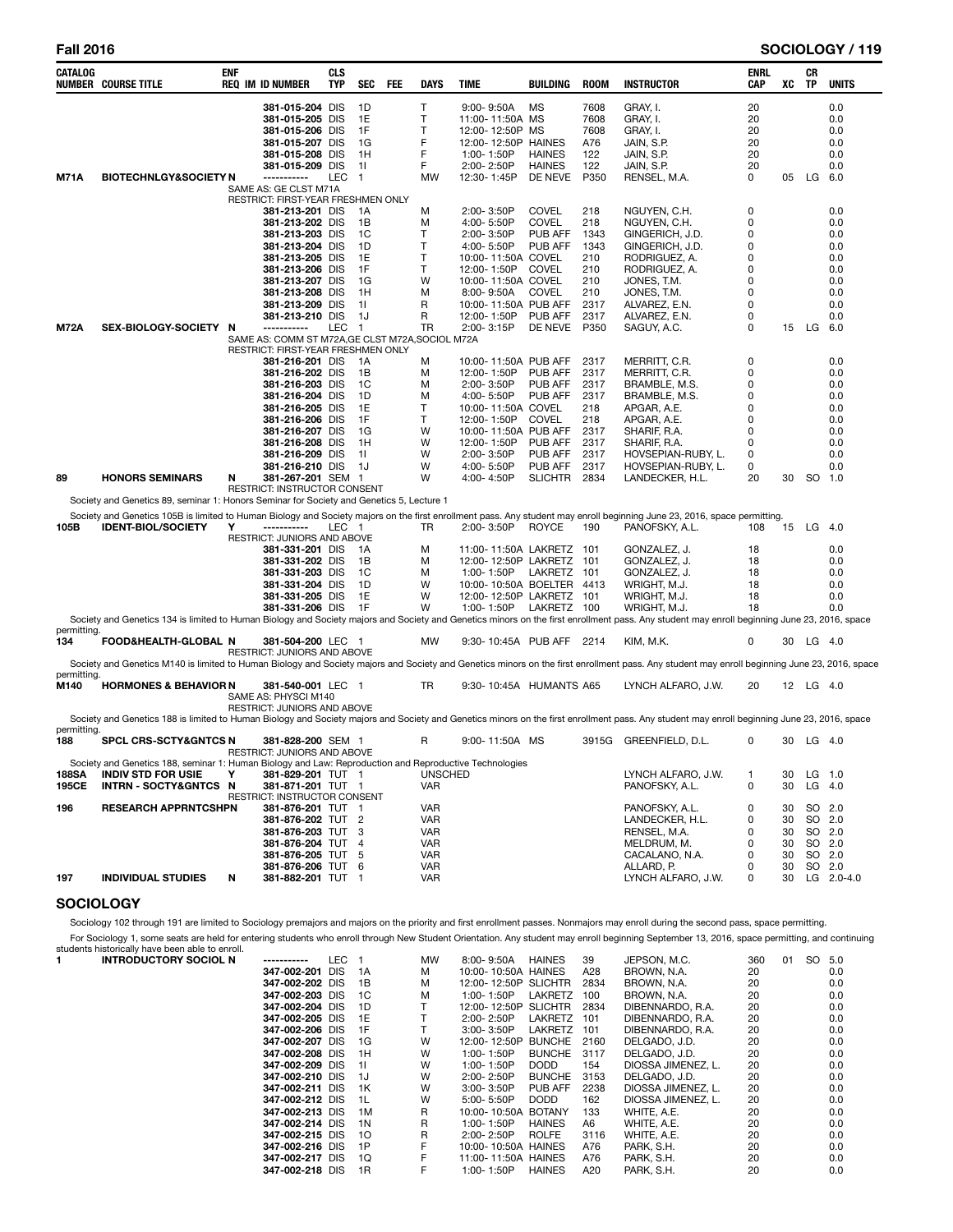# 120 / SOCIOLOGY Fall 2016

| CATALOG | NUMBER COURSE TITLE                                                                           | ENF |        | <b>REQ IM ID NUMBER</b>                                    | <b>CLS</b><br><b>TYP</b> | SEC                     | FEE | <b>DAYS</b>         | <b>TIME</b>                                  | BUILDING                            | <b>ROOM</b>    | <b>INSTRUCTOR</b>                                                                                                                                                                              | ENRL<br>CAP | XC       | CR<br>TP  | <b>UNITS</b>             |
|---------|-----------------------------------------------------------------------------------------------|-----|--------|------------------------------------------------------------|--------------------------|-------------------------|-----|---------------------|----------------------------------------------|-------------------------------------|----------------|------------------------------------------------------------------------------------------------------------------------------------------------------------------------------------------------|-------------|----------|-----------|--------------------------|
|         |                                                                                               |     |        | -----------                                                | LEC                      | $\overline{2}$          |     | TR                  | $5:00 - 6:15P$                               | <b>HAINES</b>                       | 39             | ANDERSON, T.L.                                                                                                                                                                                 | 0           | 30       |           | SO 5.0                   |
|         |                                                                                               |     |        | 347-002-221 DIS<br>347-002-222 DIS                         |                          | 2A<br>2B                |     | м                   | 12:00-12:50P<br>1:00-1:50P                   | <b>HAINES</b><br><b>HAINES</b>      | A20<br>A20     | THOMAS, J.R.                                                                                                                                                                                   | 0<br>0      |          |           | 0.0<br>0.0               |
|         |                                                                                               |     |        | 347-002-223 DIS                                            |                          | 2C                      |     | м<br>M              | $3:00 - 3:50P$                               | MS                                  | 5148           | MITCHELL, A.K.<br>MITCHELL, A.K.                                                                                                                                                               | 0           |          |           | 0.0                      |
|         |                                                                                               |     |        | 347-002-224 DIS                                            |                          | 2D                      |     | $\mathsf{T}$        | 1:00-1:50P                                   | <b>HAINES</b>                       | A24            | BELL, E.E.                                                                                                                                                                                     | 0           |          |           | 0.0                      |
|         |                                                                                               |     |        | 347-002-225 DIS                                            |                          | 2E                      |     | T                   | 3:00-3:50P                                   | <b>BOELTER</b>                      | 4413           | BELL, E.E.                                                                                                                                                                                     | 0           |          |           | 0.0                      |
|         |                                                                                               |     |        | 347-002-226 DIS<br>347-002-227 DIS                         |                          | 2F<br>2G                |     | T<br>W              | 4:00-4:50P                                   | <b>ROLFE</b><br><b>HUMANTS A48</b>  | 3129           | BELL, E.E.<br>MITCHELL, A.K.                                                                                                                                                                   | 0<br>0      |          |           | 0.0<br>0.0               |
|         |                                                                                               |     |        | 347-002-228 DIS                                            |                          | 2H                      |     | W                   | $9:00 - 9:50A$<br>$3:00 - 3:50P$             | <b>HUMANTS A32</b>                  |                | THOMAS, J.R.                                                                                                                                                                                   | 0           |          |           | 0.0                      |
|         |                                                                                               |     |        | 347-002-229 DIS                                            |                          | 21                      |     | W                   | 4:00-4:50P                                   | МS                                  | 5217           | THOMAS, J.R.                                                                                                                                                                                   | 0           |          |           | 0.0                      |
|         |                                                                                               |     |        | 347-002-230 DIS                                            |                          | 2J                      |     | R                   | 1:00-1:50P                                   | <b>ROLFE</b>                        | 3121           | SALGADO, C.D.                                                                                                                                                                                  | 0           |          |           | 0.0                      |
|         |                                                                                               |     |        | 347-002-231 DIS<br>347-002-232 DIS                         |                          | 2K<br>2L                |     | R<br>R              | $3:00 - 3:50P$<br>4:00-4:50P                 | <b>HAINES</b><br><b>ROLFE</b>       | 122<br>3108    | SALGADO, C.D.<br>SALGADO, C.D.                                                                                                                                                                 | 0<br>0      |          |           | 0.0<br>0.0               |
|         |                                                                                               |     |        | 347-002-233 DIS                                            |                          | 2M                      |     | F                   | 12:00-12:50P                                 | <b>HAINES</b>                       | 110            | FLOWERS, H.                                                                                                                                                                                    | 0           |          |           | 0.0                      |
|         |                                                                                               |     |        | 347-002-234 DIS                                            |                          | 2N                      |     | F                   | 2:00-2:50P                                   | <b>HAINES</b>                       | 110            | DUHART, P.E.                                                                                                                                                                                   | 0           |          |           | 0.0                      |
|         |                                                                                               |     |        | 347-002-235 DIS<br>347-002-236 DIS                         |                          | 20<br>2P                |     | F<br>F              | $3:00 - 3:50P$<br>10:00-10:50A HAINES        | <b>HAINES</b>                       | A28<br>110     | DUHART, P.E.<br>FLOWERS, H.                                                                                                                                                                    | 0<br>0      |          |           | 0.0<br>0.0               |
|         |                                                                                               |     |        | 347-002-237 DIS                                            |                          | 2Q                      |     | F                   | 11:00-11:50A HAINES                          |                                     | 110            | FLOWERS, H.                                                                                                                                                                                    | 0           |          |           | 0.0                      |
|         |                                                                                               |     |        | 347-002-238 DIS                                            |                          | 2R                      |     | F                   | 1:00-1:50P                                   | <b>HAINES</b>                       | A28            | DUHART, P.E.                                                                                                                                                                                   | 0           |          |           | 0.0                      |
| 19      | FIAT LUX FRSHMN SEM N                                                                         |     |        | 347-057-202 SEM 2<br>RESTRICT: UNDERGRADUATE STUDENTS ONLY |                          |                         |     | R                   | 12:00-12:50P HAINES                          |                                     | A6             | HERNANDEZ-LEON, R.                                                                                                                                                                             | 0           | 30       |           | PN 1.0                   |
|         | Sociology 19, seminar 2: Immigrant Integration: Mexicans in U.S.                              |     |        |                                                            |                          |                         |     |                     |                                              |                                     |                |                                                                                                                                                                                                |             |          |           |                          |
|         |                                                                                               |     |        | 347-057-203 SEM 3                                          |                          |                         |     | W                   | 2:00-2:50P                                   | <b>DODD</b>                         | 154            | GUHIN, J.J.                                                                                                                                                                                    | 0           | 30       |           | PN 1.0                   |
|         | Sociology 19, seminar 3: Why Do We Have Schools?                                              |     |        | RESTRICT: UNDERGRADUATE STUDENTS ONLY                      |                          |                         |     |                     |                                              |                                     |                |                                                                                                                                                                                                |             |          |           |                          |
|         |                                                                                               |     |        |                                                            |                          |                         |     |                     |                                              |                                     |                | For Sociology 20, some seats are held for entering students who enroll through New Student Orientation. Any student may enroll beginning September 13, 2016, space permitting, and continuing  |             |          |           |                          |
|         | students historically have been able to enroll.                                               |     |        |                                                            |                          |                         |     |                     |                                              |                                     |                |                                                                                                                                                                                                |             |          |           |                          |
| 20      | INTRO SOC RSCH MTHD N                                                                         |     |        | Y ------------                                             | LEC                      | $\overline{1}$          |     | MW                  | 2:00-3:50P                                   | <b>DODD</b>                         | 121            | STIVERS, T.J.                                                                                                                                                                                  | 150         |          | 07 LG 5.0 |                          |
|         |                                                                                               |     | Y<br>Y | 347-060-201 DIS<br>347-060-202 DIS                         |                          | 1A<br>1B                |     | м<br>м              | 11:00-11:50A BOELTER 5252<br>12:00-12:50P MS |                                     | 5128           | HERMAN, A.C.<br>HERMAN, A.C.                                                                                                                                                                   | 25<br>25    |          |           | 0.0<br>0.0               |
|         |                                                                                               |     | Y      | 347-060-203 DIS                                            |                          | 1C                      |     | м                   | 4:00-4:50P                                   | <b>HAINES</b>                       | A24            | HERMAN, A.C.                                                                                                                                                                                   | 25          |          |           | 0.0                      |
|         |                                                                                               |     | Y      | 347-060-204 DIS                                            |                          | 1D                      |     | W                   | $9:00 - 9:50A$                               | <b>ROLFE</b>                        | 3108           | MARGULIS, C.D.                                                                                                                                                                                 | 25          |          |           | 0.0                      |
|         |                                                                                               |     | Y<br>Y | 347-060-205 DIS<br>347-060-206 DIS                         |                          | 1E<br>1F                |     | W<br>W              | 10:00-10:50A BUNCHE<br>4:00-4:50P            | <b>BOELTER</b>                      | 3211<br>4283   | MARGULIS, C.D.<br>MARGULIS, C.D.                                                                                                                                                               | 25<br>25    |          |           | 0.0<br>0.0               |
|         |                                                                                               |     | Y      | -----------                                                | LEC                      | 2                       |     | <b>MW</b>           | 12:00-1:50P                                  | <b>DODD</b>                         | 121            | TIMMERMANS, S.                                                                                                                                                                                 | 150         | 30       | LG        | 5.0                      |
|         |                                                                                               |     | Y      | 347-060-221 DIS                                            |                          | 2A                      |     | м                   | 10:00-10:50A MOORE                           |                                     | 1003           | YANG, Y.                                                                                                                                                                                       | 25          |          |           | 0.0                      |
|         |                                                                                               |     | Y      | 347-060-222 DIS                                            |                          | 2B                      |     | м                   | 11:00-11:50A MS                              |                                     | 5203           | YANG, Y.                                                                                                                                                                                       | 25          |          |           | 0.0                      |
|         |                                                                                               |     | Y<br>Y | 347-060-223 DIS<br>347-060-224 DIS                         |                          | 2C<br>2D                |     | м<br>W              | 4:00-4:50P<br>$9:00 - 9:50A$                 | <b>DODD</b><br><b>HUMANTS A26</b>   | 154            | YANG, Y.<br>LEA, C.H.                                                                                                                                                                          | 25<br>25    |          |           | 0.0<br>0.0               |
|         |                                                                                               |     | Y      | 347-060-225 DIS                                            |                          | 2E                      |     | W                   | 4:00-4:50P                                   | МS                                  | 5225           | LEA, C.H.                                                                                                                                                                                      | 25          |          |           | 0.0                      |
|         |                                                                                               |     | Y      | 347-060-226 DIS                                            |                          | 2F                      |     | W                   | 5:00-5:50P                                   | MS                                  | 5225           | LEA, C.H.                                                                                                                                                                                      | 25          |          |           | 0.0                      |
| M72A    | <b>SEX-BIOLOGY-SOCIETY</b>                                                                    | N   |        | -----------<br>SAME AS: COMM ST M72A, GE CLST M72A         | LEC                      | $\overline{1}$          |     | TR<br>,SOC GEN M72A | 2:00-3:15P                                   | DE NEVE                             | P350           | SAGUY, A.C.                                                                                                                                                                                    | 0           | 15       |           | $LG$ 6.0                 |
|         |                                                                                               |     |        | 347-216-201 DIS                                            |                          | 1A                      |     | м                   | 10:00- 11:50A PUB AFF                        |                                     | 2317           | MERRITT, C.R.                                                                                                                                                                                  | 0           |          |           | 0.0                      |
|         |                                                                                               |     |        | 347-216-202 DIS                                            |                          | 1B                      |     | м                   | 12:00-1:50P                                  | PUB AFF                             | 2317           | MERRITT, C.R.                                                                                                                                                                                  | 0           |          |           | 0.0                      |
|         |                                                                                               |     |        | 347-216-203 DIS<br>347-216-204 DIS                         |                          | 1C<br>1D                |     | м<br>м              | 2:00-3:50P<br>4:00-5:50P                     | PUB AFF<br>PUB AFF                  | 2317<br>2317   | BRAMBLE, M.S.<br>BRAMBLE, M.S.                                                                                                                                                                 | 0<br>0      |          |           | 0.0<br>0.0               |
|         |                                                                                               |     |        | 347-216-205 DIS                                            |                          | 1E                      |     | т                   | 10:00-11:50A COVEL                           |                                     | 218            | APGAR, A.E.                                                                                                                                                                                    | 0           |          |           | 0.0                      |
|         |                                                                                               |     |        | 347-216-206 DIS                                            |                          | 1F                      |     | T                   | 12:00-1:50P                                  | <b>COVEL</b>                        | 218            | APGAR, A.E.                                                                                                                                                                                    | 0           |          |           | 0.0                      |
|         |                                                                                               |     |        | 347-216-207 DIS<br>347-216-208 DIS                         |                          | 1G<br>1H                |     | W<br>W              | 10:00-11:50A PUB AFF<br>12:00-1:50P          | PUB AFF                             | 2317<br>2317   | SHARIF, R.A.<br>SHARIF, R.A.                                                                                                                                                                   | 0<br>0      |          |           | 0.0<br>0.0               |
|         |                                                                                               |     |        | 347-216-209 DIS                                            |                          | -11                     |     | W                   | 2:00-3:50P                                   | PUB AFF                             | 2317           | HOVSEPIAN-RUBY, L.                                                                                                                                                                             | 0           |          |           | 0.0                      |
|         |                                                                                               |     |        | 347-216-210 DIS                                            |                          | 1J                      |     | W                   | 4:00-5:50P                                   | PUB AFF                             | 2317           | HOVSEPIAN-RUBY, L.                                                                                                                                                                             | 0           |          |           | 0.0                      |
| 89      | <b>HONORS SEMINARS</b><br>Sociology 89, seminar 1: Honors Seminar for Sociology 20, Lecture 1 | N   |        | 347-268-200 SEM 1                                          |                          |                         |     | W                   | 1:00-1:50P                                   | <b>HAINES</b>                       | A20            | STIVERS, T.J.                                                                                                                                                                                  | 20          | 30       | SO        | 1.0                      |
|         |                                                                                               |     |        | 347-268-201 SEM 2                                          |                          |                         |     | M                   | $3:00 - 3:50P$                               | <b>HAINES</b>                       | A74            | TIMMERMANS, S.                                                                                                                                                                                 | 12          | 30       |           | SO 1.0                   |
|         | Sociology 89, seminar 2: Honors Seminar for Sociology 20, Lecture 2                           |     |        |                                                            |                          |                         |     |                     |                                              |                                     |                |                                                                                                                                                                                                |             |          |           |                          |
| 99      | <b>STUDENT RSRCH PRGRMN</b>                                                                   |     |        | 347-287-201 TUT 1<br>347-287-202 TUT                       |                          | 2                       |     | VAR<br>VAR          |                                              |                                     |                | WALDINGER, R.<br>ORTIZ, V.                                                                                                                                                                     | 0<br>0      | 30<br>30 |           | PN 1.0-2.0<br>PN 1.0-2.0 |
|         |                                                                                               |     |        | 347-287-203 TUT                                            |                          | 3                       |     | VAR                 |                                              |                                     |                | HEUVELINE, P.C.                                                                                                                                                                                | 0           | 30       |           | PN 1.0-2.0               |
|         |                                                                                               |     |        | 347-287-204 TUT 4                                          |                          |                         |     | <b>VAR</b>          |                                              |                                     |                | LEE, C.K.                                                                                                                                                                                      | 0           | 30       |           | PN 1.0-2.0               |
|         | students historically have been able to enroll.                                               |     |        |                                                            |                          |                         |     |                     |                                              |                                     |                | For Sociology 101, some seats are held for entering students who enroll through New Student Orientation. Any student may enroll beginning September 13, 2016, space permitting, and continuing |             |          |           |                          |
| 101     | DEVELPMT SOC THEORY N                                                                         |     | Y      | ------------                                               | LEC                      | $\overline{\mathbf{1}}$ |     | MW                  | 10:00-11:50A HAINES                          |                                     | 39             | PRAGER, J.                                                                                                                                                                                     | 300         | 03       |           | SO 5.0                   |
|         |                                                                                               |     | Y<br>Y | 347-303-201 DIS<br>347-303-202 DIS                         |                          | 1A<br>1B                |     | м<br>M              | 9:00-9:50A<br>12:00-12:50P MOORE             | <b>HUMANTS A26</b>                  | 1003           | MCCOY, M.R.<br>MCCOY, M.R.                                                                                                                                                                     | 25<br>25    |          |           | 0.0<br>0.0               |
|         |                                                                                               |     | Y      | 347-303-203 DIS                                            |                          | 1C                      |     | м                   | 1:00-1:50P                                   | <b>ROLFE</b>                        | 3121           | MCCOY, M.R.                                                                                                                                                                                    | 25          |          |           | 0.0                      |
|         |                                                                                               |     | Y      | 347-303-204 DIS                                            |                          | 1D                      |     | м                   | 12:00-12:50P                                 | <b>BOELTER</b>                      | 9436           | LE, A.N.                                                                                                                                                                                       | 25          |          |           | 0.0                      |
|         |                                                                                               |     | Y      | 347-303-205 DIS                                            |                          | 1E                      |     | м                   | 3:00-3:50P                                   | <b>ROLFE</b>                        | 3121           | LE, A.N.                                                                                                                                                                                       | 25          |          |           | 0.0                      |
|         |                                                                                               |     | Y<br>Y | 347-303-206 DIS<br>347-303-207 DIS                         |                          | 1F<br>1G                |     | M<br>W              | 4:00-4:50P<br>8:00-8:50A                     | <b>HAINES</b><br><b>ROLFE</b>       | A74<br>3129    | LE, A.N.<br>REES, M.E.                                                                                                                                                                         | 25<br>25    |          |           | 0.0<br>0.0               |
|         |                                                                                               |     | Y      | 347-303-208 DIS                                            |                          | 1H                      |     | W                   | $9:00 - 9:50A$                               | <b>ROLFE</b>                        | 3129           | REES, M.E.                                                                                                                                                                                     | 25          |          |           | 0.0                      |
|         |                                                                                               |     | Y      | 347-303-209 DIS                                            |                          | -11                     |     | W                   | 2:00-2:50P                                   | PUB AFF                             | 2238           | REES, M.E.                                                                                                                                                                                     | 25          |          |           | 0.0                      |
|         |                                                                                               |     | Y<br>Y | 347-303-210 DIS<br>347-303-211 DIS                         |                          | 1J<br>1K                |     | W<br>W              | 4:00-4:50P<br>5:00-5:50P                     | <b>HAINES</b><br><b>HUMANTS A26</b> | A74            | STAHL, W.S.<br>STAHL, W.S.                                                                                                                                                                     | 25<br>25    |          |           | 0.0<br>0.0               |
|         |                                                                                               |     | Y      | 347-303-212 DIS                                            |                          | 1L                      |     | W                   | $6:00 - 6:50P$                               | <b>HUMANTS A26</b>                  |                | STAHL, W.S.                                                                                                                                                                                    | 25          |          |           | 0.0                      |
| 102     | <b>CONTEMP SOC THEORY Y</b>                                                                   |     | Y      | ------------                                               | LEC                      | $\overline{1}$          |     | TR                  | 12:30-1:45P                                  | <b>DODD</b>                         | 121            | EMIGH, R.J.                                                                                                                                                                                    | 150         | 30       | SO        | 5.0                      |
|         |                                                                                               |     | Y<br>Y | 347-313-201 DIS<br>347-313-202 DIS                         |                          | 1A<br>1B                |     | т<br>$\mathsf{T}$   | 8:00-8:50A<br>$9:00 - 9:50A$                 | <b>HUMANTS A26</b><br><b>BUNCHE</b> | 3156           | PALMGREN, P.A.<br>PALMGREN, P.A.                                                                                                                                                               | 25<br>25    |          |           | 0.0<br>0.0               |
|         |                                                                                               |     | Y      | 347-313-203 DIS                                            |                          | 1C                      |     | т                   | 2:00-2:50P                                   | PUB AFF                             | 2317           | PALMGREN, P.A.                                                                                                                                                                                 | 25          |          |           | 0.0                      |
|         |                                                                                               |     | Y      | 347-313-204 DIS                                            |                          | 1D                      |     | R                   | 11:00-11:50A                                 | <b>ROLFE</b>                        | 3116           | NELSON, K.R.                                                                                                                                                                                   | 25          |          |           | 0.0                      |
|         |                                                                                               |     | Y      | 347-313-205 DIS                                            |                          | 1E                      |     | R                   | 3:00-3:50P                                   | ΜS                                  | 6201           | NELSON, K.R.                                                                                                                                                                                   | 25          |          |           | 0.0                      |
| 111     | <b>SOCIAL NETWORKS</b>                                                                        | N   | Y      | 347-313-206 DIS<br>-----------                             | LEC                      | 1F<br>$\overline{1}$    |     | R<br>TR             | 4:00-4:50P<br>3:30-4:45P                     | MS<br><b>PERLOFF</b>                | 6201<br>1102   | NELSON, K.R.<br>FOSTER, J.G.                                                                                                                                                                   | 25<br>150   | 16       | SO.       | 0.0<br>4.0               |
|         |                                                                                               |     |        | 347-337-201 LAB                                            |                          | 1A                      |     | Т                   | 11:00-11:50A PUB AFF                         |                                     | 2035H          | BALTZ, M.J.                                                                                                                                                                                    | 25          |          |           | 0.0                      |
|         |                                                                                               |     |        | 347-337-202 LAB                                            |                          | 1B                      |     | T                   | 12:00-12:50P PUB AFF                         |                                     | 2400A          | BALTZ, M.J.                                                                                                                                                                                    | 25          |          |           | 0.0                      |
|         |                                                                                               |     |        | 347-337-203 LAB<br>347-337-204 LAB                         |                          | 1C<br>- 1 D             |     | T<br>R              | 2:00-2:50P<br>10:00-10:50A PUB AFF           | PUB AFF                             | 2035B<br>2035H | BALTZ, M.J.<br>MARTINEZ RODRIGUEZ                                                                                                                                                              | 25<br>25    |          |           | 0.0<br>0.0               |
|         |                                                                                               |     |        | 347-337-205 LAB                                            |                          | 1E                      |     | R                   | 11:00-11:50A PUB AFF                         |                                     | 2035H          | MARTINEZ RODRIGUEZ                                                                                                                                                                             | 25          |          |           | 0.0                      |
|         |                                                                                               |     |        | 347-337-206 LAB 1F                                         |                          |                         |     | R                   | 1:00-1:50P                                   | PUB AFF 2035B                       |                | MARTINEZ RODRIGUEZ                                                                                                                                                                             | 25          |          |           | 0.0                      |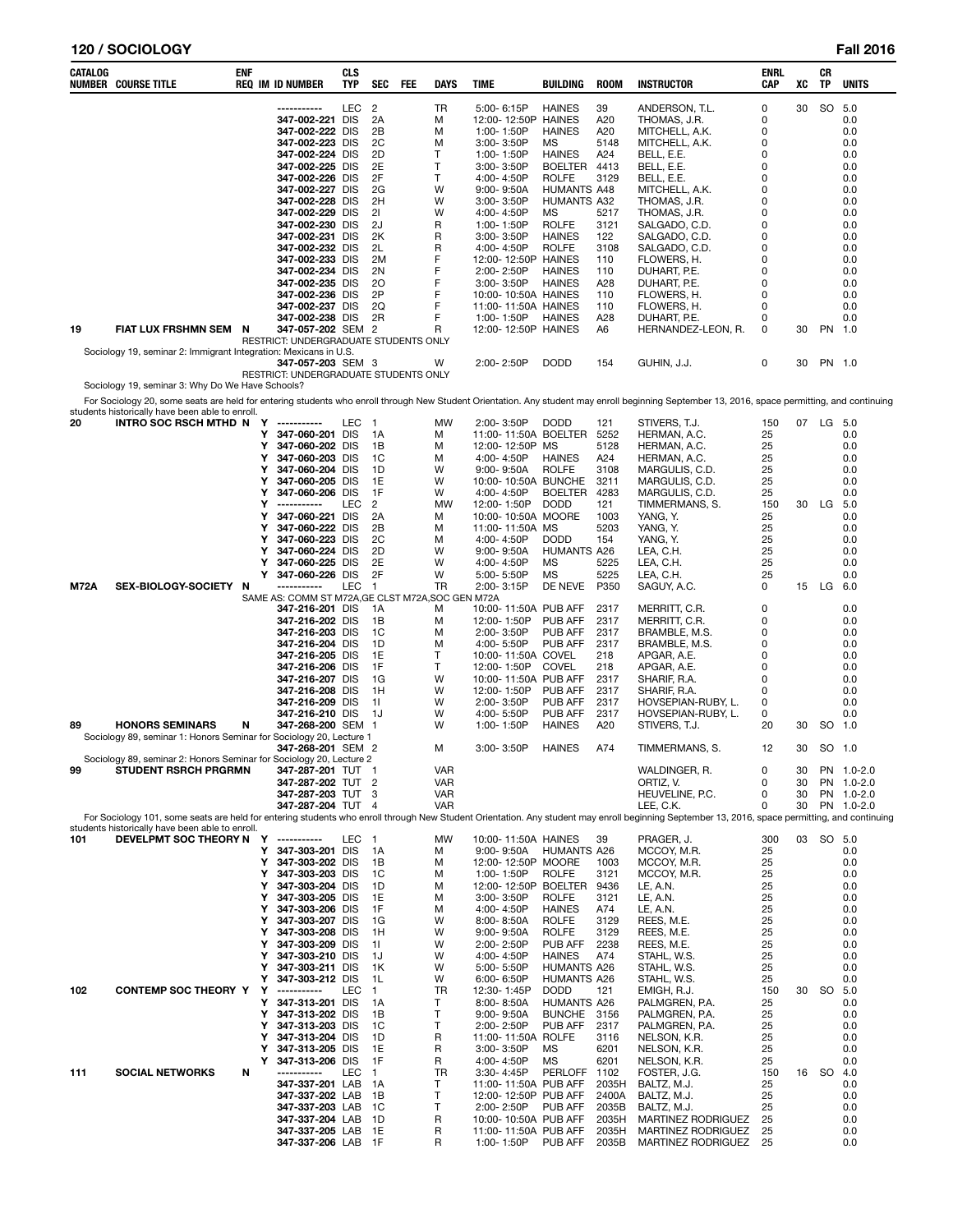| <b>Fall 2016</b> |  |  |
|------------------|--|--|
|------------------|--|--|

| CATALOG      | <b>NUMBER COURSE TITLE</b>                                                                                 | <b>ENF</b> |                                 | REQ IM ID NUMBER                                                                                                               | <b>CLS</b><br>TYP | SEC                                                | FEE | DAYS                             | TIME                                                                                                                                   | <b>BUILDING</b>                             | <b>ROOM</b>                                                 | <b>INSTRUCTOR</b>                                                                                                                                                                                                   | ENRL<br>CAP                             | XC | CR<br>TP  | <b>UNITS</b>                                  |
|--------------|------------------------------------------------------------------------------------------------------------|------------|---------------------------------|--------------------------------------------------------------------------------------------------------------------------------|-------------------|----------------------------------------------------|-----|----------------------------------|----------------------------------------------------------------------------------------------------------------------------------------|---------------------------------------------|-------------------------------------------------------------|---------------------------------------------------------------------------------------------------------------------------------------------------------------------------------------------------------------------|-----------------------------------------|----|-----------|-----------------------------------------------|
| 113          | <b>STAT&amp;CMPT MTHD-RSCHY</b>                                                                            |            | Υ<br>Y<br>Υ<br>Y<br>Υ<br>Y<br>v | ------------<br>347-346-201 LAB<br>347-346-202 LAB<br>347-346-203 LAB<br>347-346-204 LAB<br>347-346-205 LAB<br>347-346-206 LAB | LEC               | $\overline{1}$<br>1A<br>1B<br>1C<br>1D<br>1E<br>1F |     | MW<br>М<br>M<br>М<br>W<br>W<br>W | 8:00-9:50A<br>11:00-11:50A PUB AFF<br>12:00-12:50P PUB AFF<br>2:00-2:50P<br>10:00-10:50A PUB AFF<br>11:00-11:50A PUB AFF<br>1:00-1:50P | <b>BUNCHE</b><br>PUB AFF<br>PUB AFF         | 2209A<br>2035H<br>2035H<br>2035H<br>2035H<br>2035H<br>2035H | STEERS, W.N.<br>MOORE, R.L.<br>MOORE, R.L.<br>MOORE, R.L.<br>FENG, L.<br>FENG, L.<br>FENG. L.                                                                                                                       | 150<br>25<br>25<br>25<br>25<br>25<br>25 | 30 | <b>SO</b> | 4.0<br>0.0<br>0.0<br>0.0<br>0.0<br>0.0<br>0.0 |
| <b>CM125</b> | <b>TALK&amp;SOCL INSTITTNS</b>                                                                             | N          |                                 | -----------<br>SAME AS: COMM ST M125<br>347-428-201 DIS<br>347-428-202 DIS<br>347-428-203 DIS<br>347-428-204 DIS               | LEC               | $\overline{1}$<br>1A<br>1B<br>1C<br>1D             |     | WF<br>W<br>W<br>W<br>F           | 2:00-3:15P<br>10:00-10:50A ROLFE<br>11:00-11:50A ROLFE<br>4:00-4:50P<br>$9:00 - 9:50A$                                                 | HUMANTS 135<br>WGYOUNG 1044<br><b>ROLFE</b> | 3120<br>3120<br>3129                                        | CLAYMAN, S.E.<br>LIU, R.<br>LIU, R.<br>LIU. R.<br>LEE, Y.                                                                                                                                                           | 0<br>0<br>0<br>0<br>0                   |    | 07 SO     | 4.0<br>0.0<br>0.0<br>0.0<br>0.0               |
|              |                                                                                                            |            |                                 | 347-428-205 DIS<br>347-428-206 DIS                                                                                             |                   | 1E<br>1F                                           |     | F<br>F                           | 10:00-10:50A ROLFE<br>12:00-12:50P ROLFE                                                                                               |                                             | 3126<br>3135                                                | LEE, Y.<br>LEE, Y.                                                                                                                                                                                                  | 0<br>0                                  |    |           | 0.0<br>0.0                                    |
|              |                                                                                                            |            |                                 |                                                                                                                                |                   |                                                    |     |                                  |                                                                                                                                        |                                             |                                                             | For Sociology 133, some seats are held for entering students who enroll through New Student Orientation. Any student may enroll beginning September 13, 2016, space permitting, and continuing                      |                                         |    |           |                                               |
| 133          | students historically have been able to enroll.<br><b>COLLECTIVE BEHAVIOR Y</b>                            |            |                                 | ------------                                                                                                                   | LEC 1             |                                                    |     | TR                               | 2:00-3:15P                                                                                                                             | <b>DODD</b>                                 | 121                                                         | WALKER, E.T.                                                                                                                                                                                                        | 0                                       |    | 15 SO 4.0 |                                               |
|              |                                                                                                            |            |                                 | 347-481-201 DIS                                                                                                                |                   | 1A                                                 |     | т                                | 1:00-1:50P                                                                                                                             | <b>DODD</b>                                 | 154                                                         | ZIPP, D.                                                                                                                                                                                                            | 0                                       |    |           | 0.0                                           |
|              |                                                                                                            |            |                                 | 347-481-202 DIS                                                                                                                |                   | 1B<br>1C                                           |     | Т<br>Т                           | $9:00 - 9:50A$                                                                                                                         | PUB AFF                                     | 1343<br>5273                                                | ZIPP, D.<br>ZIPP, D.                                                                                                                                                                                                | 0<br>0                                  |    |           | 0.0<br>0.0                                    |
|              |                                                                                                            |            |                                 | 347-481-203 DIS<br>347-481-204 DIS                                                                                             |                   | 1D                                                 |     | R                                | 11:00-11:50A BOELTER<br>11:00-11:50A MS                                                                                                |                                             | 5225                                                        | LOCKE SUCHODOLSKI,                                                                                                                                                                                                  | 0                                       |    |           | 0.0                                           |
|              |                                                                                                            |            |                                 | 347-481-205 DIS                                                                                                                |                   | 1E                                                 |     | R                                | 1:00-1:50P                                                                                                                             | ΜS                                          | 5225                                                        | LOCKE SUCHODOLSKI,                                                                                                                                                                                                  | 0                                       |    |           | 0.0                                           |
|              |                                                                                                            |            |                                 | 347-481-206 DIS                                                                                                                |                   | 1F                                                 |     | R                                | 4:00-4:50P                                                                                                                             | MS                                          | 5137                                                        | LOCKE SUCHODOLSKI,<br>For Sociology 147A, some seats are held for entering students who enroll through New Student Orientation. Any eligible student may enroll beginning September 13, 2016, space permitting, and | 0                                       |    |           | 0.0                                           |
|              | continuing students historically have been able to enroll.                                                 |            |                                 |                                                                                                                                |                   |                                                    |     |                                  |                                                                                                                                        |                                             |                                                             |                                                                                                                                                                                                                     |                                         |    |           |                                               |
| 147A         | SOCIOLOGY OF CRIME N                                                                                       |            |                                 | -----------<br>347-577-201 DIS                                                                                                 | LEC               | $\overline{1}$<br>1A                               |     | т<br>т                           | 4:00-6:50P<br>$9:00 - 9:50A$                                                                                                           | <b>HAINES</b><br><b>ROLFE</b>               | 118<br>3121                                                 | FOREMAN, V.P.<br>MENA MELENDEZ, L.                                                                                                                                                                                  | 150<br>25                               |    | 15 SO 4.0 | 0.0                                           |
|              |                                                                                                            |            |                                 | 347-577-202 DIS                                                                                                                |                   | 1B                                                 |     | т                                | 1:00-1:50P                                                                                                                             | <b>BUNCHE</b>                               | 2156                                                        | MENA MELENDEZ, L.                                                                                                                                                                                                   | 25                                      |    |           | 0.0                                           |
|              |                                                                                                            |            |                                 | 347-577-203 DIS<br>347-577-204 DIS                                                                                             |                   | 1C<br>1D                                           |     | Т<br>R                           | 2:00-2:50P                                                                                                                             | <b>BUNCHE</b>                               | 2156                                                        | MENA MELENDEZ, L.                                                                                                                                                                                                   | 25                                      |    |           | 0.0                                           |
|              |                                                                                                            |            |                                 | 347-577-205 DIS                                                                                                                |                   | 1E                                                 |     | R                                | 11:00-11:50A ROLFE<br>1:00-1:50P                                                                                                       | <b>BUNCHE</b>                               | 3108<br>2156                                                | LEUNG, Q.K.<br>LEUNG, Q.K.                                                                                                                                                                                          | 25<br>25                                |    |           | 0.0<br>0.0                                    |
|              |                                                                                                            |            |                                 | 347-577-206 DIS                                                                                                                |                   | 1F                                                 |     | R                                | 2:00-2:50P                                                                                                                             | <b>BUNCHE</b>                               | 2156                                                        | LEUNG, Q.K.                                                                                                                                                                                                         | 25                                      |    |           | 0.0                                           |
|              | students historically have been able to enroll.                                                            |            |                                 |                                                                                                                                |                   |                                                    |     |                                  |                                                                                                                                        |                                             |                                                             | For Sociology 156, some seats are held for entering students who enroll through New Student Orientation. Any student may enroll beginning September 13, 2016, space permitting, and continuing                      |                                         |    |           |                                               |
| 156          | <b>RACE&amp;ETHN-AM LIFE</b>                                                                               | N          |                                 | -----------                                                                                                                    | LEC 1             |                                                    |     | <b>MWF</b>                       | $9:00 - 9:50A$                                                                                                                         | HAINES                                      | 220                                                         | robinson, K.                                                                                                                                                                                                        | 150                                     | 30 |           | SO 4.0                                        |
|              |                                                                                                            |            |                                 | 347-633-201 DIS<br>347-633-202 DIS                                                                                             |                   | 1A<br>1В                                           |     | М<br>М                           | 11:00-11:50A HUMANTS A26<br>1:00-1:50P                                                                                                 | <b>BUNCHE</b>                               | 2156                                                        | MAYORGA, O.J.<br>CALDERON, A.                                                                                                                                                                                       | 25<br>25                                |    |           | 0.0<br>0.0                                    |
|              |                                                                                                            |            |                                 | 347-633-203 DIS                                                                                                                |                   | 1C                                                 |     | м                                | 4:00-4:50P                                                                                                                             | PUB AFF                                     | 2319                                                        | MAYORGA, O.J.                                                                                                                                                                                                       | 25                                      |    |           | 0.0                                           |
|              |                                                                                                            |            |                                 | 347-633-204 DIS<br>347-633-205 DIS                                                                                             |                   | 1D<br>1E                                           |     | W<br>W                           | $8:00 - 8:50A$<br>1:00-1:50P                                                                                                           | HUMANTS A26<br><b>BUNCHE</b>                | 2156                                                        | CALDERON, A.                                                                                                                                                                                                        | 25<br>25                                |    |           | 0.0<br>0.0                                    |
|              |                                                                                                            |            |                                 | 347-633-206 DIS                                                                                                                |                   | 1F                                                 |     | W                                | 4:00-4:50P                                                                                                                             | <b>BUNCHE</b>                               | 2156                                                        | CALDERON, A.<br>MAYORGA, O.J.                                                                                                                                                                                       | 25                                      |    |           | 0.0                                           |
| 158          | <b>URBAN SOCIOLOGY</b>                                                                                     | N          |                                 | -----------                                                                                                                    | LEC               | $\mathbf{1}$                                       |     | <b>VAR</b>                       |                                                                                                                                        | ONLINE                                      | LA                                                          | HALLE, D.J.                                                                                                                                                                                                         | 0                                       | 30 | <b>SO</b> | 4.0                                           |
|              |                                                                                                            |            |                                 | 347-649-201 DIS<br>347-649-202 DIS                                                                                             |                   | 1A<br>1B                                           |     | <b>VAR</b><br>VAR                |                                                                                                                                        | ONLINE<br>ONLINE                            | LA<br>LA                                                    | LEE, A.C.<br>LEE, A.C.                                                                                                                                                                                              | 0<br>0                                  |    |           | 0.0<br>0.0                                    |
|              |                                                                                                            |            |                                 | 347-649-203 DIS                                                                                                                |                   | 1C                                                 |     | VAR                              |                                                                                                                                        | ONLINE                                      | LA                                                          | LEE, A.C.                                                                                                                                                                                                           | 0                                       |    |           | 0.0                                           |
|              |                                                                                                            |            |                                 | 347-649-204 DIS<br>347-649-205 DIS                                                                                             |                   | 1D<br>1E                                           |     | VAR<br>VAR                       |                                                                                                                                        | ONLINE<br>ONLINE                            | LA<br>LA                                                    | ERICKSON, E.J.<br>ERICKSON, E.J.                                                                                                                                                                                    | 0<br>0                                  |    |           | 0.0<br>0.0                                    |
|              |                                                                                                            |            |                                 | 347-649-206 DIS                                                                                                                |                   | 1F                                                 |     | VAR                              |                                                                                                                                        | ONLINE                                      | LA                                                          | ERICKSON, E.J.                                                                                                                                                                                                      | 0                                       |    |           | 0.0                                           |
| M162         | SOCIOLOGY OF GENDER Y                                                                                      |            |                                 | -----------                                                                                                                    | <b>LEC</b>        | $\overline{1}$                                     |     | TR                               | 3:30-4:45P                                                                                                                             | <b>ROLFE</b>                                | 1200                                                        | SAGUY, A.C.                                                                                                                                                                                                         | 120                                     |    | 16 SO     | -5.0                                          |
|              |                                                                                                            |            |                                 | SAME AS: GENDER M162<br>347-675-201 DIS                                                                                        |                   | 1A                                                 |     | т                                | $9:00 - 9:50A$                                                                                                                         | <b>BUNCHE</b>                               | 2156                                                        | HILL, A.M.                                                                                                                                                                                                          | 20                                      |    |           | 0.0                                           |
|              |                                                                                                            |            |                                 | 347-675-202 DIS                                                                                                                |                   | 1В                                                 |     | т                                | 1:00-1:50P                                                                                                                             | PUB AFF                                     | 1329                                                        | HILL, A.M.                                                                                                                                                                                                          | 20                                      |    |           | 0.0                                           |
|              |                                                                                                            |            |                                 | 347-675-203 DIS<br>347-675-204 DIS                                                                                             |                   | 1C<br>1D                                           |     | т<br>R                           | 2:00-2:50P<br>$9:00 - 9:50A$                                                                                                           | <b>ROYCE</b><br><b>ROLFE</b>                | 152<br>3121                                                 | HILL, A.M.<br>HUERTA, J.                                                                                                                                                                                            | 20<br>20                                |    |           | 0.0<br>0.0                                    |
|              |                                                                                                            |            |                                 | 347-675-205 DIS                                                                                                                |                   | 1E                                                 |     | R                                | 10:00-10:50A ROLFE                                                                                                                     |                                             | 3121                                                        | HUERTA, J.                                                                                                                                                                                                          | 20                                      |    |           | 0.0                                           |
|              |                                                                                                            |            |                                 | 347-675-206 DIS                                                                                                                |                   | 1F                                                 |     | R                                | 1:00-1:50P                                                                                                                             | <b>BOELTER</b>                              | 4413                                                        | HUERTA, J.<br>For Sociology 168, some seats are held for entering students who enroll through New Student Orientation. Any student may enroll beginning September 13, 2016, space permitting, and continuing        | 20                                      |    |           | 0.0                                           |
|              | students historically have been able to enroll.                                                            |            |                                 |                                                                                                                                |                   |                                                    |     |                                  |                                                                                                                                        |                                             |                                                             |                                                                                                                                                                                                                     |                                         |    |           |                                               |
| 168          | <b>ORGANIZATNS&amp;SOCIETY N</b>                                                                           |            |                                 | -----------<br>347-694-201 DIS                                                                                                 | LEC 1             | 1A                                                 |     | MW<br>М                          | 12:00-1:50P<br>10:00-10:50A BOELTER                                                                                                    | HAINES                                      | 220<br>4283                                                 | REILLY, P.M.<br>SHIM, J.                                                                                                                                                                                            | 150<br>25                               |    | 05 SO 4.0 | 0.0                                           |
|              |                                                                                                            |            |                                 | 347-694-202 DIS                                                                                                                |                   | 1B                                                 |     | М                                | 11:00-11:50A MOORE                                                                                                                     |                                             | 1003                                                        | SHIM, J.                                                                                                                                                                                                            | 25                                      |    |           | 0.0                                           |
|              |                                                                                                            |            |                                 | 347-694-203 DIS<br>347-694-204 DIS                                                                                             |                   | 1C<br>1D                                           |     | м<br>W                           | 3:00-3:50P<br>9:00-9:50A                                                                                                               | <b>BUNCHE</b><br><b>ROLFE</b>               | 2178<br>3116                                                | SHIM, J.<br>BAMISHIGBIN, T.A.                                                                                                                                                                                       | 25<br>25                                |    |           | 0.0<br>0.0                                    |
|              |                                                                                                            |            |                                 | 347-694-205 DIS                                                                                                                |                   | 1E                                                 |     | W                                | 2:00-2:50P                                                                                                                             | <b>ROLFE</b>                                | 3129                                                        | BAMISHIGBIN, T.A.                                                                                                                                                                                                   | 25                                      |    |           | 0.0                                           |
|              |                                                                                                            |            |                                 | 347-694-206 DIS                                                                                                                |                   | 1F                                                 |     | W                                | 3:00-3:50P                                                                                                                             | <b>ROLFE</b>                                | 3129                                                        | BAMISHIGBIN, T.A.                                                                                                                                                                                                   | 25                                      |    |           | 0.0                                           |
|              | students historically have been able to enroll.                                                            |            |                                 |                                                                                                                                |                   |                                                    |     |                                  |                                                                                                                                        |                                             |                                                             | For Sociology 173, some seats are held for entering students who enroll through New Student Orientation. Any student may enroll beginning September 13, 2016, space permitting, and continuing                      |                                         |    |           |                                               |
| 173          | <b>ECONOMY AND SOCIETY N</b>                                                                               |            |                                 | -----------                                                                                                                    | LEC 1             |                                                    |     | TR                               | 9:30-10:45A                                                                                                                            | <b>DODD</b>                                 | 121                                                         | ROSSMAN, G.                                                                                                                                                                                                         | 150                                     |    | 12 SO 4.0 |                                               |
|              |                                                                                                            |            |                                 | 347-704-201 DIS<br>347-704-202 DIS                                                                                             |                   | 1A<br>1B                                           |     | т<br>Т                           | 8:00-8:50A<br>1:00-1:50P                                                                                                               | <b>DODD</b><br><b>HAINES</b>                | 154<br>A74                                                  | CHTAINI, N.<br>GONZALEZ, E.M.                                                                                                                                                                                       | 25<br>25                                |    |           | 0.0<br>0.0                                    |
|              |                                                                                                            |            |                                 | 347-704-203 DIS                                                                                                                |                   | 1C                                                 |     | т                                | 3:00-3:50P                                                                                                                             | <b>HAINES</b>                               | A74                                                         | GONZALEZ, E.M.                                                                                                                                                                                                      | 25                                      |    |           | 0.0                                           |
|              |                                                                                                            |            |                                 | 347-704-204 DIS<br>347-704-205 DIS                                                                                             |                   | 1D<br>1E                                           |     | R<br>R                           | 8:00-8:50A<br>1:00-1:50P                                                                                                               | <b>DODD</b><br><b>HAINES</b>                | 154<br>A24                                                  | CHTAINI, N.<br>GONZALEZ, E.M.                                                                                                                                                                                       | 25<br>25                                |    |           | 0.0<br>0.0                                    |
|              |                                                                                                            |            |                                 | 347-704-206 DIS                                                                                                                |                   | 1F                                                 |     | R                                | 3:00-3:50P                                                                                                                             | МS                                          | 5225                                                        | CHTAINI, N.                                                                                                                                                                                                         | 25                                      |    |           | 0.0                                           |
| 188A         | <b>CAREERS-SOCIOLOGY</b>                                                                                   | N          |                                 | 347-828-100 LEC 1<br>RESTRICT: SOPHOMORES OR JUNIORS OR SENIORS                                                                |                   |                                                    |     | W                                | 4:00-6:50P                                                                                                                             | WGYOUNG 2200                                |                                                             | REILLY, P.M.                                                                                                                                                                                                        | 60                                      | 30 |           | $LG$ 2.0                                      |
| 189          | <b>ADV HONORS SEMINARS N</b>                                                                               |            |                                 | 347-784-201 SEM 1                                                                                                              |                   |                                                    |     | R                                | 11:00-11:50A HAINES                                                                                                                    |                                             | A6                                                          | EMIGH, R.J.                                                                                                                                                                                                         | 20                                      | 30 |           | SO 1.0                                        |
|              | Sociology 189, seminar 1: Advanced Honors Seminar for Sociology 102, Lecture 1                             |            |                                 | 347-784-203 SEM 3                                                                                                              |                   |                                                    |     | W                                |                                                                                                                                        | <b>HAINES</b>                               | A6                                                          |                                                                                                                                                                                                                     |                                         | 30 |           | SO 1.0                                        |
|              | Sociology 189, seminar 3: Advanced Honors Seminar for Sociology 101, Lecture 1                             |            |                                 |                                                                                                                                |                   |                                                    |     |                                  | 1:00-1:50P                                                                                                                             |                                             |                                                             | PRAGER, J.                                                                                                                                                                                                          | 20                                      |    |           |                                               |
|              |                                                                                                            |            |                                 | 347-784-205 SEM 5                                                                                                              |                   |                                                    |     | м                                | 1:30-2:20P                                                                                                                             | <b>HAINES</b>                               | 102                                                         | SAGUY, A.C.                                                                                                                                                                                                         | 3                                       | 30 |           | SO 1.0                                        |
| 189HC        | Sociology 189, seminar 5: Advanced Honors Seminar for Sociology M162, Lecture 1<br><b>HONORS CONTRACTS</b> | - N        |                                 | 347-785-201 TUT 1                                                                                                              |                   |                                                    |     | <b>VAR</b>                       |                                                                                                                                        |                                             |                                                             | FOREMAN, V.P.                                                                                                                                                                                                       | 0                                       | 30 |           | $LG$ 1.0                                      |
|              |                                                                                                            |            |                                 | 347-785-202 TUT 2                                                                                                              |                   |                                                    |     | VAR                              |                                                                                                                                        |                                             |                                                             | SAGUY, A.C.                                                                                                                                                                                                         | 0                                       | 30 |           | $LG$ 1.0                                      |
| 191C         | <b>MONEY AND EMOTIONS N</b>                                                                                |            |                                 | 347-873-200 SEM 1<br>RESTRICT: INSTRUCTOR CONSENT                                                                              |                   |                                                    |     | w                                | 10:00-12:50P HAINES                                                                                                                    |                                             | A6                                                          | BEREND, Z.                                                                                                                                                                                                          | 20                                      | 30 |           | LG 5.0                                        |
|              | <b>M191DC CAPPP WASHINGTN SEM N</b>                                                                        |            |                                 | 347-876-200 SEM 1                                                                                                              |                   |                                                    |     | R                                | 10:00-12:50P OFF CAM                                                                                                                   |                                             |                                                             | DESVEAUX, J.A.                                                                                                                                                                                                      | 10                                      | 30 |           | LG 8.0                                        |
|              |                                                                                                            |            |                                 | SAME AS: COMM ST M191DC, HIST M191DC, POL SCI M191DC<br>RESTRICT: INSTRUCTOR CONSENT                                           |                   |                                                    |     |                                  |                                                                                                                                        |                                             |                                                             |                                                                                                                                                                                                                     |                                         |    |           |                                               |
| 191P         | POLITICS-REPRODUCTN N                                                                                      |            |                                 | 347-890-200 SEM 1<br>RESTRICT: INSTRUCTOR CONSENT                                                                              |                   |                                                    |     | т                                | 2:00-4:50P                                                                                                                             | <b>MOORE</b>                                | 1003                                                        | KLIGMAN, G.                                                                                                                                                                                                         | 16                                      | 30 |           | LG 5.0                                        |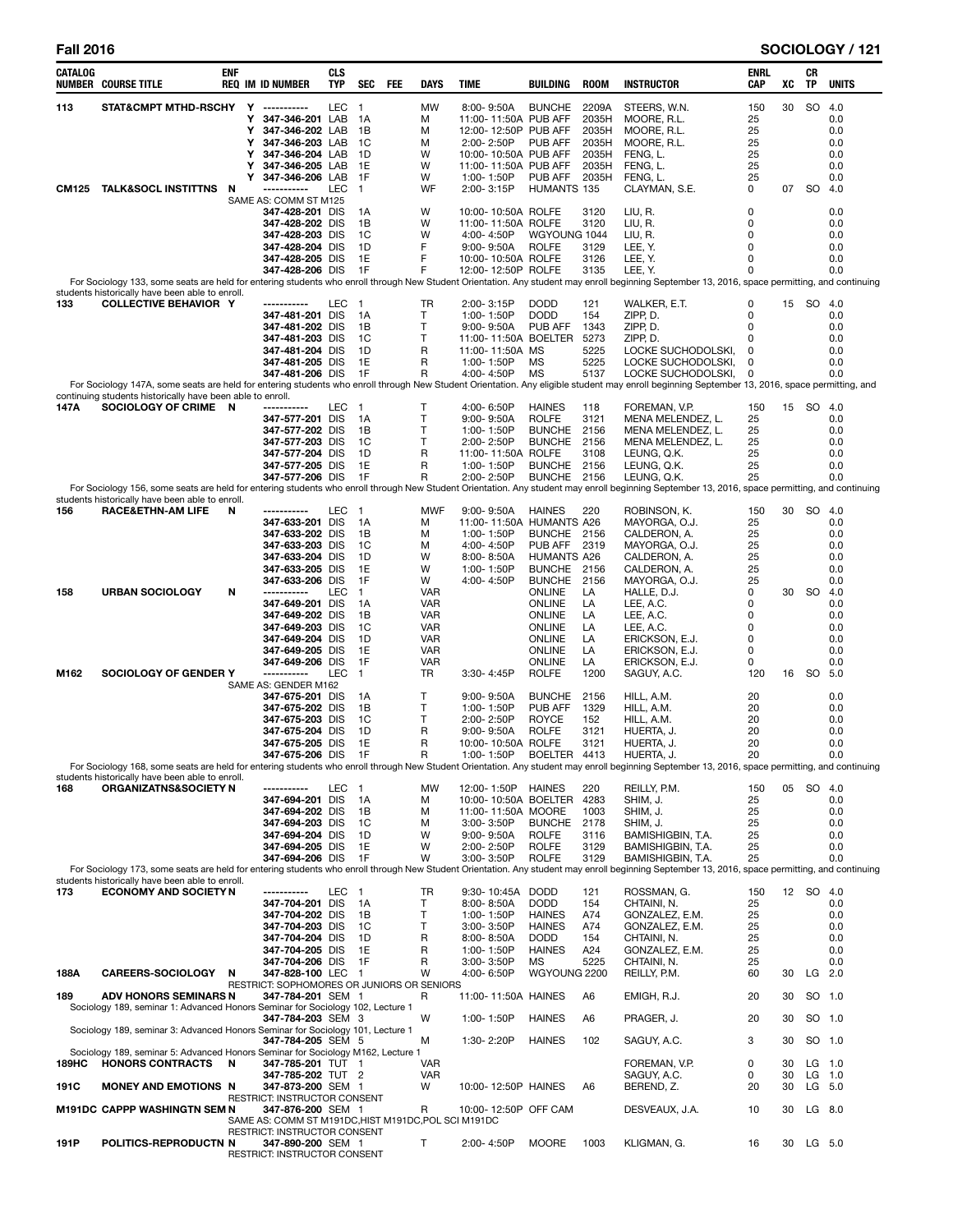# 122 / SPANISH AND PORTUGUESE Fall 2016

| CATALOG               | <b>NUMBER COURSE TITLE</b>                                                                                | <b>ENF</b> | <b>REQ IM ID NUMBER</b>                                                                    | <b>CLS</b><br>TYP | SEC FEE                          | DAYS                     | <b>TIME</b>                                  | <b>BUILDING</b>                | <b>ROOM</b>  | <b>INSTRUCTOR</b>                                                                                                                                                                    | <b>ENRL</b><br>CAP | xс       | CR<br>TP           | <b>UNITS</b> |
|-----------------------|-----------------------------------------------------------------------------------------------------------|------------|--------------------------------------------------------------------------------------------|-------------------|----------------------------------|--------------------------|----------------------------------------------|--------------------------------|--------------|--------------------------------------------------------------------------------------------------------------------------------------------------------------------------------------|--------------------|----------|--------------------|--------------|
| 191V                  | <b>VARIABLE TOPICS</b>                                                                                    | N          | 347-897-201 SEM 2<br>RESTRICT: INSTRUCTOR CONSENT                                          |                   |                                  | W                        | 4:00-6:50P                                   | <b>PUB AFF</b>                 | 2035H        | NATT, A.K.                                                                                                                                                                           | 20                 | 30       | LG 5.0             |              |
|                       | Sociology 191V, seminar 2: Data Science                                                                   |            | 347-897-202 SEM 3<br>RESTRICT: INSTRUCTOR CONSENT                                          |                   |                                  | $\mathsf{T}$             | 9:00-11:50A HAINES                           |                                | 279          | WALDINGER, R.                                                                                                                                                                        | 20                 | 30       | LG 5.0             |              |
|                       | Sociology 191V, seminar 3: Sociology of Second Generation<br><b>M194DC CAPPP WASH DC RSRCH N</b>          |            | 347-832-200 SEM 1<br>SAME AS: HIST M194DC, POL SCI M194DC                                  |                   |                                  | <b>TBA</b>               |                                              |                                |              | DESVEAUX, J.A.                                                                                                                                                                       | 10                 | 30       | $LG$ 4.0           |              |
| 195<br>195CE          | <b>INTERNSHIP</b><br><b>COMM&amp;CORPRAT INTERNN</b>                                                      | N          | RESTRICT: INSTRUCTOR CONSENT<br>347-833-202 TUT 2<br>347-867-201 TUT 1                     |                   |                                  | <b>VAR</b><br><b>VAR</b> |                                              |                                |              | WALKER, E.T.<br>EVERHART, E.K.                                                                                                                                                       | 0<br>0             | 30<br>30 | SO 4.0<br>SO 4.0   |              |
|                       | <b>M195DC WASHDC INTERNSHIP</b>                                                                           | N          | RESTRICT: INSTRUCTOR CONSENT<br>347-869-201 TUT 1                                          |                   |                                  | <b>VAR</b>               |                                              |                                |              | DESVEAUX, J.A.                                                                                                                                                                       | 0                  | 30       | PN 4.0             |              |
| 198A                  | <b>HONORS RESEARCH</b>                                                                                    | Υ          | SAME AS: HIST M195DC, POL SCI M195DC<br>347-882-201 TUT 1<br>347-882-202 TUT 2             |                   |                                  | <b>VAR</b><br><b>VAR</b> |                                              |                                |              | BEREND, Z.<br>HERITAGE, J.                                                                                                                                                           | 0<br>0             | 30<br>30 | LG<br>LG           | - 4.0<br>4.0 |
| 201A                  | PROSEM IN SOCIOLOGY N                                                                                     |            | 747-007-200 SEM 1<br>RESTRICT: SOCIOLOGY GRADUATE STUDENTS                                 |                   |                                  | T                        | 12:00-1:20P                                  | <b>HAINES</b>                  | 279          | STIVERS, T.J.                                                                                                                                                                        | 25                 | 30       | SU                 | 2.0          |
| 202A                  | <b>THEORY AND RESEARCHN</b>                                                                               |            | 747-014-200 LEC 1<br>RESTRICT: SOCIOLOGY GRADUATE STUDENTS                                 |                   |                                  | м                        | 12:00-2:50P                                  | <b>HAINES</b>                  | 279          | BRAND, J.E.                                                                                                                                                                          | 22                 | 30       |                    | 4.0          |
| 210A                  | INTERMED STAT MTHDS N                                                                                     |            | -----------<br><b>RESTRICT: GRADUATE STUDENTS</b>                                          | LEC 1             |                                  | TR                       | 1:30-2:50P                                   | <b>HAINES</b>                  | A37          | ROSSMAN, G.                                                                                                                                                                          | 24                 | 30       | SO 4.0             |              |
|                       | <b>QUANT DATA ANALYSIS</b>                                                                                |            | 747-058-201 DIS<br>RESTRICT: GRADUATE STUDENTS<br>-----------                              |                   | - 1A                             | $\mathsf{T}$             | 11:00-11:50A HAINES                          |                                | A37          | STODDARD, C.N.                                                                                                                                                                       | 24                 |          |                    | 0.0          |
| 212A                  |                                                                                                           | N          | <b>RESTRICT: GRADUATE STUDENTS</b><br>747-070-201 DIS 1A                                   | LEC 1             |                                  | R<br>R                   | 3:00-5:50P<br>1:00-1:50P                     | <b>HAINES</b><br><b>POWELL</b> | A37<br>307   | LIU, K.Y.<br><b>OSZKAY FEBRES-CORD</b>                                                                                                                                               | 15<br>-15          | 30       |                    | 4.0<br>0.0   |
|                       |                                                                                                           |            | RESTRICT: GRADUATE STUDENTS                                                                |                   |                                  | $\mathsf{T}$             |                                              | <b>BUNCHE</b>                  | 1265         |                                                                                                                                                                                      |                    | 30       | SO                 |              |
| 217A                  | <b>ANALYZ ETHNOGRPHIES N</b>                                                                              |            | 747-104-200 SEM 1<br>RESTRICT: GRADUATE STUDENTS                                           |                   |                                  |                          | 9:00-11:50A                                  |                                |              | TIMMERMANS, S.                                                                                                                                                                       | 15                 |          |                    | -4.0         |
| 217B                  | <b>ETHNOGRAPHIC FLDWRKN</b>                                                                               |            | 747-105-200 SEM 1<br>RESTRICT: GRADUATE STUDENTS                                           |                   |                                  | T                        | $3:00 - 5:50P$                               | <b>BUNCHE</b>                  | 2173         | LEE, C.K.                                                                                                                                                                            | 15                 | 30       |                    | 4.0          |
| M225A                 | <b>CCPR SEMINAR</b>                                                                                       | N          | 747-152-200 SEM 1<br>SAME AS: ECON M204A                                                   |                   |                                  | W                        | 12:00-1:20P                                  | <b>PUB AFF</b>                 | 4240         | BRAND, J.E.                                                                                                                                                                          | 25                 | 30       | SU 4.0             |              |
| 237                   | <b>COMPRTV SOCIAL ANLY N</b>                                                                              |            | RESTRICT: GRADUATE STUDENTS<br>747-223-200 SEM 1                                           |                   |                                  | R                        | 5:00-6:30P                                   | <b>HAINES</b>                  | 279          | HARRIS, K.K.                                                                                                                                                                         | 15                 | 30       | SU 2.0             |              |
| 244C                  | <b>CONVRSTN ANALYSIS 3</b>                                                                                | N          | RESTRICT: GRADUATE STUDENTS<br>747-268-200 LEC 1                                           |                   |                                  | м                        | 9:00-11:50A                                  | HAINES                         | A33          | STIVERS, T.J.                                                                                                                                                                        | 15                 | 30       | SO 6.0             |              |
| 245                   | <b>CLT SOC-CLSCL&amp;CNTMP N</b>                                                                          |            | RESTRICT: SOCIOLOGY GRADUATE STUDENTS<br>747-273-200 LEC 1                                 |                   |                                  | W                        | 12:00-2:50P                                  | <b>ROLFE</b>                   | 3120         | EMIGH, R.J.                                                                                                                                                                          | 15                 | 30       | SO 4.0             |              |
| C258                  | <b>TALK&amp;SOCL INSTITTNS</b>                                                                            | N          | RESTRICT: GRADUATE STUDENTS<br>747-349-200 LEC 1                                           |                   |                                  | WF                       | 2:00-3:15P                                   | HUMANTS 135                    |              | CLAYMAN, S.E.                                                                                                                                                                        | 15                 | 30       | SO 4.0             |              |
| 265                   | PROB ORGANIZTN THRY N                                                                                     |            | RESTRICT: SOCIOLOGY GRADUATE STUDENTS<br>747-390-200 LEC 1                                 |                   |                                  | R                        | 9:00-11:50A                                  | <b>ROLFE</b>                   | 3120         | WALKER, E.T.                                                                                                                                                                         | 0                  | 30       | SO 4.0             |              |
| 283                   | <b>COMMUNICTN-MED CAREN</b>                                                                               |            | RESTRICT: GRADUATE STUDENTS<br>747-499-200 SEM 1                                           |                   |                                  | $\mathsf{T}$             | 12:00-2:50P                                  | <b>HAINES</b>                  | A33          | HERITAGE, J.                                                                                                                                                                         | 14                 | 30       | SO 4.0             |              |
| 285A                  | SPCL TPCS-SOCIOLOGY N                                                                                     |            | RESTRICT: GRADUATE STUDENTS<br>747-508-200 SEM 1                                           |                   |                                  | м                        | $3:00 - 5:50P$                               | <b>HAINES</b>                  | A78          | FOSTER, J.G.                                                                                                                                                                         | 15                 | 30       | SO 4.0             |              |
| 289A                  | Sociology 285A, seminar 1: Formal Models of Social Structure<br><b>DATA ANALYSIS</b>                      | N          | RESTRICT: SOCIOLOGY GRADUATE STUDENTS<br>747-529-200 LAB 1<br>RESTRICT: INSTRUCTOR CONSENT |                   |                                  | R                        | 3:30-5:20P                                   | <b>HAINES</b>                  | A33          | HERITAGE, J.                                                                                                                                                                         | 20                 | 30       | SU 2.0             |              |
| 495                   | Sociology 495 also meets from 9 a.m. to 6 p.m. September 20 and 21, 2016.<br><b>SUPERVISED TEACHING N</b> |            | 747-780-200 SEM 1<br>RESTRICT: SOCIOLOGY GRADUATE STUDENTS                                 |                   |                                  | T                        | $6:00 - 6:50P$                               | <b>HAINES</b>                  | 279          | EMIGH, R.J.                                                                                                                                                                          | 25                 | 30       | SU 2.0             |              |
|                       | <b>SPANISH AND PORTUGUESE</b>                                                                             |            |                                                                                            |                   |                                  |                          |                                              |                                |              |                                                                                                                                                                                      |                    |          |                    |              |
|                       | <b>Indigenous Languages of the Americas</b>                                                               |            |                                                                                            |                   |                                  |                          |                                              |                                |              |                                                                                                                                                                                      |                    |          |                    |              |
| M5A                   | ELEMENTARY NAHUATL N                                                                                      |            | 426-015-200 LEC 1<br>SAME AS: CHICANO M5A, I A STD M5A                                     |                   |                                  | <b>MWF</b>               | 10:00-11:50A POWELL 270                      |                                |              | TERRACIANO, K.B.                                                                                                                                                                     | 6                  | 30       | SO 4.0             |              |
| M15A                  | INTERMEDIAT NAHUATL Y                                                                                     |            | 426-045-200 LEC 1<br>SAME AS: CHICANO M15A,I A STD M15A                                    |                   |                                  | <b>TR</b>                | 10:00-11:50A POWELL                          |                                | 270          | TERRACIANO, K.B.                                                                                                                                                                     | 6                  | 30       | SO 4.0             |              |
| 18A<br>89HC           | ELEMENTARY QUECHUA N<br><b>HONORS CONTRACTS</b>                                                           | - N        | 426-054-200 LEC 1<br>426-268-201 TUT 1                                                     |                   |                                  | TR<br><b>VAR</b>         | 12:30-2:50P                                  | BUNCHE 3143                    |              | DE LA TORRE, L.<br>DE LA TORRE, L.                                                                                                                                                   | 30<br>0            | 30<br>30 | SO 4.0<br>$LG$ 1.0 |              |
| Portuguese            |                                                                                                           |            |                                                                                            |                   |                                  |                          |                                              |                                |              |                                                                                                                                                                                      |                    |          |                    |              |
|                       | and follow its course recommendations.                                                                    |            |                                                                                            |                   |                                  |                          |                                              |                                |              | Students who have not taken language courses at UCLA are encouraged to take the online placement examination at http://www.spanport.ucla.edu/academics/undergraduate/placement-exam/ |                    |          |                    |              |
| 1<br>11A              | <b>ELEMENTARY PORTUGSEN</b><br><b>INTENSVE PORTUGUESE N</b>                                               |            | 350-005-200 LEC<br>350-033-201 LEC                                                         |                   | $\overline{1}$<br>$\overline{1}$ | MW<br>MW                 | 9:30-10:45A<br>9:30-10:45A                   | BUNCHE 2178<br><b>HAINES</b>   | A78          | BURT, B.D.<br>CORDEIRO DA SILVA                                                                                                                                                      | 20<br>12           | 30<br>30 | SO 4.0<br>SO 5.0   |              |
| 25                    | <b>ADVANCED PORTGSE</b>                                                                                   | Y          | 350-033-202 LEC<br>350-075-200 LEC                                                         |                   | $\overline{2}$<br>$\overline{1}$ | TR<br>MWF                | 8:00-9:15A<br>$9:00 - 9:50A$                 | <b>HAINES</b><br>ROYCE         | A78<br>166   | MEDRADO, M.C.<br>DA SILVA, F.F.                                                                                                                                                      | 12<br>15           | 30<br>02 | SO 5.0<br>SO       | 4.0          |
| M35                   | NATURE OF LANGUAGE N                                                                                      |            | -----------<br>SAME AS: SPAN M35                                                           | LEC               | $\overline{1}$                   | TR                       | 2:00-3:50P                                   | PUB AFF                        | 1222         | QUICOLI, A.C.                                                                                                                                                                        | 20                 | 15       | SO 5.0             |              |
|                       |                                                                                                           |            | 350-105-201 DIS<br>350-105-202 DIS                                                         |                   | 1A<br>1B                         | F<br>F                   | $9:00 - 9:50A$<br>10:00-10:50A PUB AFF       | PUB AFF                        | 1264<br>1264 | LAWN, A.R.<br>LAWN, A.R.                                                                                                                                                             | 5<br>5             |          |                    | 0.0<br>0.0   |
|                       |                                                                                                           |            | 350-105-203 DIS<br>350-105-204 DIS                                                         |                   | 1C<br>1D                         | F<br>F                   | 11:00-11:50A PUB AFF<br>12:00-12:50P PUB AFF |                                | 1264<br>1329 | SON, J.<br>SON, J.                                                                                                                                                                   | 5<br>5             |          |                    | 0.0<br>0.0   |
| 46                    | <b>BRAZIL&amp;PRTGSE WORLDN</b>                                                                           |            | -----------<br>350-140-202 DIS                                                             | LEC               | $\overline{1}$<br>1B             | <b>MW</b><br>F           | 12:00-1:50P PUB AFF<br>10:00-10:50A ROLFE    |                                | 1234<br>3105 | JOHNSON, J.R.<br>HOTT, N.G.                                                                                                                                                          | 40<br>20           | 05       | <b>SO</b>          | 5.0<br>0.0   |
|                       |                                                                                                           |            | 350-140-203 DIS                                                                            |                   | 1C<br>- 1                        | F<br>T                   | 11:00-11:50A ROLFE<br>2:00-4:50P             | PUB AFF                        | 3105<br>2325 | HOTT, N.G.                                                                                                                                                                           | 20<br>30           | 30       | SO                 | 0.0<br>-4.0  |
| 141A<br>142A<br>M201A | LIT&FILM-PORTUGUESE N<br><b>BRAZIL&amp;ITS CULTURE</b><br>LIT THEORY&CRITICSM N                           | N          | 350-546-200 LEC<br>350-552-200 LEC<br>750-008-200 LEC 1                                    |                   | $\overline{1}$                   | MW<br>Τ                  | 10:00-11:50A ROLFE<br>3:00-5:50P             | ROLFE                          | 3105<br>4302 | JOHNSON, J.R.<br>DA SILVA, F.F.<br>TORRECILLA, J.                                                                                                                                    | 30<br>5            | 30<br>30 | SO 4.0<br>LG 4.0   |              |

Spanish

Students who have not taken language courses at UCLA are encouraged to take the online placement examination at http://www.spanport.ucla.edu/academics/undergraduate/placement-exam/

and follow its course recommendations.<br>1 **ELEMENTARY SPANISH N** 349-002-201 LEC 1 MW 8:00-9:15A PUB AFF 1264 DIAZ, A. 22 30 SO 4.0

235 20C BRAZILIAN LIT N 750-177-200 LEC 1 R 2:00- 4:50P ROLFE 1301 JOHNSON, J.R. 15 30 SO 4.0

SAME AS: SPAN M201A RESTRICT: GRADUATE STUDENTS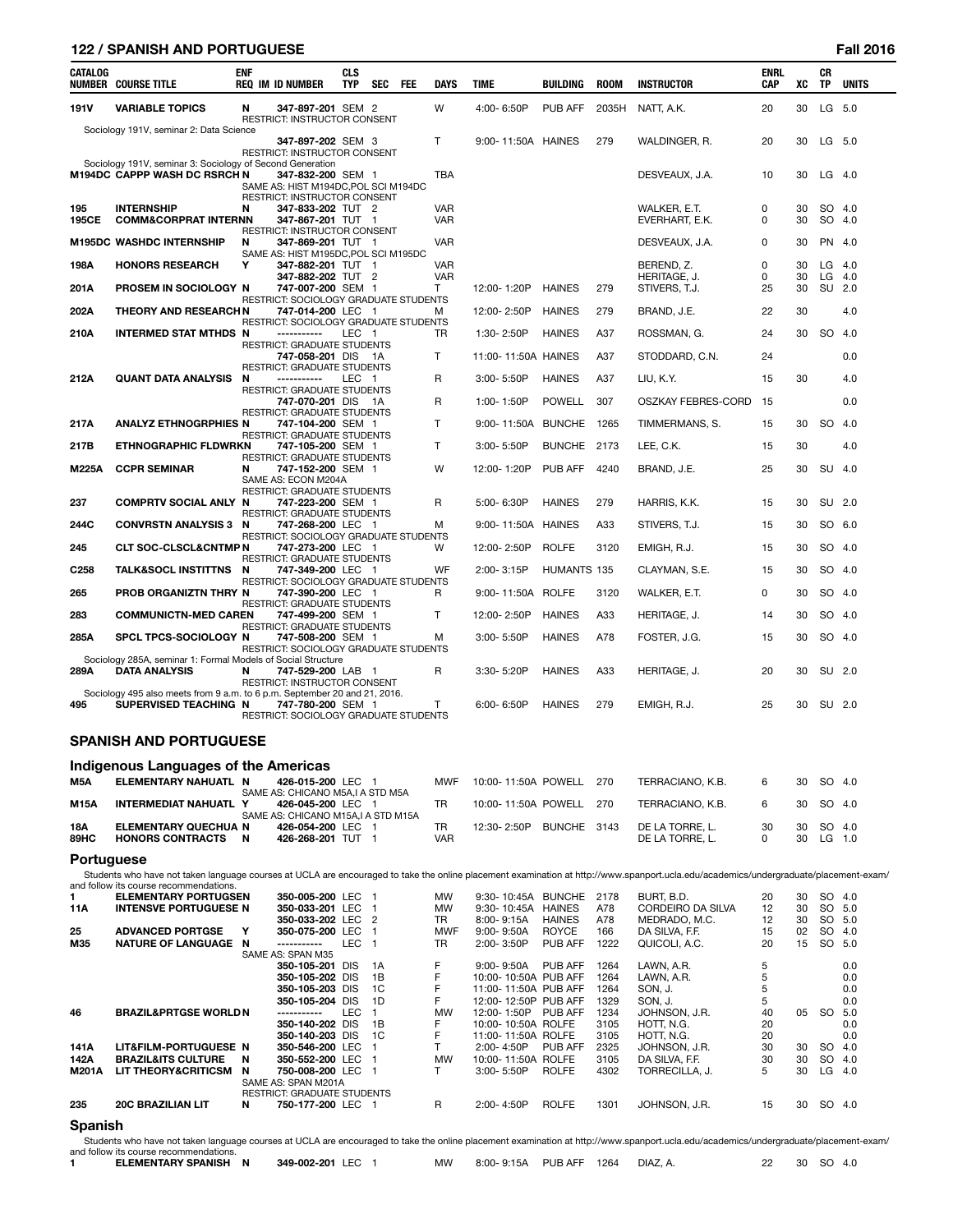# Fall 2016 SPANISH AND PORTUGUESE / 123

| CATALOG | <b>NUMBER COURSE TITLE</b>                                                                                                                  | <b>ENF</b> | <b>REQ IM ID NUMBER</b>                     | <b>CLS</b><br><b>TYP</b> | <b>SEC</b><br>FEE                | DAYS                     | <b>TIME</b>                                  | BUILDING                  | <b>ROOM</b>  | <b>INSTRUCTOR</b>                                                                                                                                                                                                | <b>ENRL</b><br>CAP | xс       | CR<br><b>TP</b>  | <b>UNITS</b> |
|---------|---------------------------------------------------------------------------------------------------------------------------------------------|------------|---------------------------------------------|--------------------------|----------------------------------|--------------------------|----------------------------------------------|---------------------------|--------------|------------------------------------------------------------------------------------------------------------------------------------------------------------------------------------------------------------------|--------------------|----------|------------------|--------------|
|         |                                                                                                                                             |            | 349-002-202 LEC                             |                          | $\overline{2}$                   | MW                       | 9:30-10:45A                                  | PUB AFF                   | 1264         | CLAUDIO MORENO, E.                                                                                                                                                                                               | 22                 | 30       | <b>SO</b>        | 4.0          |
|         |                                                                                                                                             |            | 349-002-203 LEC<br>349-002-204 LEC          |                          | 3<br>$\overline{4}$              | MW<br>MW                 | 11:00-12:15P PUB AFF<br>12:30-1:45P          | PUB AFF                   | 1264<br>1264 | DRANE, A.E.<br>BOLYANATZ, M.A.                                                                                                                                                                                   | 22<br>22           | 30<br>30 | SO<br>SO         | 4.0<br>4.0   |
|         |                                                                                                                                             |            | 349-002-205 LEC                             |                          | 5                                | TR                       | 8:00-9:15A                                   | PUB AFF                   | 1264         | ARCINIEGA, E.                                                                                                                                                                                                    | 22                 | 30       | SO               | 4.0          |
|         |                                                                                                                                             |            | 349-002-206 LEC<br>349-002-207 LEC          |                          | 6<br>-7                          | TR<br><b>MW</b>          | 9:30-10:45A<br>12:30-1:45P                   | PUB AFF<br><b>PUB AFF</b> | 1264<br>1284 | SMITH, C.<br>BROGAN, F.D.                                                                                                                                                                                        | 22<br>22           | 30<br>30 | SO<br>SO         | 4.0<br>4.0   |
|         |                                                                                                                                             |            | 349-002-208 LEC                             |                          | - 8                              | TR                       | 9:30-10:45A PUB AFF                          |                           | 1323         | RAMIREZ, A.A.                                                                                                                                                                                                    | 22                 | 30       | SO               | 4.0          |
|         |                                                                                                                                             |            | 349-002-209 LEC<br>349-002-210 LEC          |                          | 9<br>10                          | TR<br>TR                 | 12:30-1:45P<br>11:00-12:15P PUB AFF          | <b>PUB AFF</b>            | 1264<br>1323 | AVILES, L.F.<br>GALVEZ, J.Y.                                                                                                                                                                                     | 22<br>22           | 30<br>30 | SO<br>SO         | 4.0<br>4.0   |
| 2       | ELEMENTARY SPANISH N                                                                                                                        |            | 349-008-201 LEC                             |                          | $\mathbf{1}$                     | <b>MW</b>                | $8:00 - 9:15A$                               | <b>PUB AFF</b>            | 1284         | ZAMBRANO, H.                                                                                                                                                                                                     | 22                 | 30       | SO               | 4.0          |
|         |                                                                                                                                             |            | 349-008-202 LEC<br>349-008-203 LEC          |                          | $\overline{2}$<br>3              | MW<br>MW                 | 9:30-10:45A PUB AFF<br>11:00-12:15P PUB AFF  |                           | 1284<br>1284 | SUHR, C.<br>SUHR, C.                                                                                                                                                                                             | 22<br>22           | 30<br>30 | SO<br>SO         | 4.0<br>4.0   |
|         |                                                                                                                                             |            | 349-008-204 LEC                             |                          | $\overline{4}$                   | TR                       | 8:00-9:15A                                   | PUB AFF                   | 1284         | SUHR, C.                                                                                                                                                                                                         | 22                 | 30       | SO               | 4.0          |
|         |                                                                                                                                             |            | 349-008-205 LEC                             |                          | 5<br>6                           | TR<br>TR                 | 9:30-10:45A PUB AFF<br>11:00-12:15P PUB AFF  |                           | 1284<br>1284 | SMITH, N.B.                                                                                                                                                                                                      | 22<br>22           | 30<br>30 | SO<br>SO         | 4.0<br>4.0   |
| 3       | ELEMENTARY SPANISH N                                                                                                                        |            | 349-008-206 LEC<br>349-010-201 LEC          |                          | $\mathbf{1}$                     | <b>MW</b>                | 8:00-9:15A                                   | PUB AFF                   | 1270         | GAMBINI, F.<br>MORENO RIVERO, F.J.                                                                                                                                                                               | 22                 | 30       | SO               | 4.0          |
|         |                                                                                                                                             |            | 349-010-202 LEC<br>349-010-203 LEC          |                          | $\overline{c}$<br>3              | MW<br><b>MW</b>          | 9:30- 10:45A PUB AFF<br>11:00-12:15P PUB AFF |                           | 1270<br>1270 | MORENO RIVERO, F.J.<br>HARRIS, A.A.                                                                                                                                                                              | 22<br>22           | 30<br>30 | SO.<br>SO        | 4.0<br>4.0   |
|         |                                                                                                                                             |            | 349-010-204 LEC                             |                          | $\overline{4}$                   | TR                       | 8:00-9:15A                                   | <b>PUB AFF</b>            | 1270         | STOCKHAM, S.T.                                                                                                                                                                                                   | 22                 | 30       | SO               | 4.0          |
|         |                                                                                                                                             |            | 349-010-205 LEC<br>349-010-206 LEC          |                          | 5<br>6                           | <b>TR</b><br>TR          | 9:30-10:45A PUB AFF<br>11:00-12:15P PUB AFF  |                           | 1270<br>1270 | PINZON, N.<br>COLLADO, A.A.                                                                                                                                                                                      | 22<br>22           | 30<br>30 | SO<br>SO         | 4.0<br>4.0   |
|         |                                                                                                                                             |            | 349-010-207 LEC                             |                          | -7                               | TR                       | 12:30-1:45P                                  | <b>PUB AFF</b>            | 1270         | LOOR ALVARADO, J.L.                                                                                                                                                                                              | 22                 | 30       | SO               | 4.0          |
|         |                                                                                                                                             |            | 349-010-208 LEC<br>349-010-209 LEC          |                          | - 8<br>9                         | <b>MW</b><br>MW          | 12:30-1:45P<br>11:00-12:15P PUB AFF          | PUB AFF                   | 1270<br>1278 | HARRIS, A.A.<br>MORENO RIVERO, F.J.                                                                                                                                                                              | 22<br>22           | 30<br>30 | SO<br>SO         | 4.0<br>4.0   |
|         |                                                                                                                                             |            | 349-010-210 LEC                             |                          | - 10                             | TR                       | 11:00-12:15P PUB AFF                         |                           | 1278         | FORSYTHE, J.                                                                                                                                                                                                     | 22                 | 30       | SO.              | 4.0          |
| 4       | <b>INTERMEDIATE SPAN</b>                                                                                                                    | N          | 349-010-211 LEC<br>349-012-201 LEC          |                          | $-11$<br>$\overline{1}$          | TR<br><b>MW</b>          | 8:00-9:15A<br>8:00-9:15A                     | PUB AFF<br><b>PUB AFF</b> | 1323<br>1329 | RUBIO, V.<br>DELGADO GARCIA, N.                                                                                                                                                                                  | 22<br>20           | 30<br>30 | SO<br>SO         | 4.0<br>4.0   |
|         |                                                                                                                                             |            | 349-012-202 LEC                             |                          | $\overline{2}$                   | MW                       | 9:30-10:45A PUB AFF                          |                           | 1278         | COOPER, D.S.                                                                                                                                                                                                     | 20                 | 30       | SO               | 4.0          |
| 5       | <b>INTERMEDIATE SPAN</b>                                                                                                                    | N          | 349-012-203 LEC<br>349-014-201 LEC          |                          | 3<br>$\mathbf{1}$                | TR<br>MW                 | 11:00-12:15P PUB AFF<br>12:30-1:45P          | <b>PUB AFF</b>            | 1329<br>1329 | GIMENEZ, I.<br>PUENTE GARCIA, J.                                                                                                                                                                                 | 20<br>20           | 30<br>30 | SO<br>SO         | 4.0<br>4.0   |
|         |                                                                                                                                             |            | 349-014-202 LEC                             |                          | $\overline{2}$                   | TR                       | 8:00-9:15A                                   | PUB AFF                   | 1329         | WHITESELL, D.S.                                                                                                                                                                                                  | 20                 | 30       | SO               | 4.0          |
| 7A      | INTRO SPAN-HERITAGE N                                                                                                                       |            | 349-014-203 LEC<br>349-018-201 LEC          |                          | 3<br>$\blacksquare$              | <b>TR</b><br><b>TR</b>   | 9:30-10:45A PUB AFF<br>11:00-12:15P PUB AFF  |                           | 1329<br>1264 | RAMIREZ MENDOZA, R<br>RAMIREZ MENDEZ, A.                                                                                                                                                                         | 20<br>25           | 30<br>30 | SO<br>SO         | 4.0<br>4.0   |
|         |                                                                                                                                             |            | 349-018-202 LEC                             |                          | $\overline{2}$                   | <b>MW</b>                | 12:30-1:45P                                  | <b>PUB AFF</b>            | 1278         | TRAUTENBERG, E.E.                                                                                                                                                                                                | 25                 | 30       | SO               | 4.0          |
| 7В      | INTMD SPAN-HERITAGE N                                                                                                                       |            | 349-018-203 LEC<br>349-020-201 LEC          |                          | - 3<br>$\overline{1}$            | TR<br>TR                 | 8:00-9:15A<br>9:30-10:45A                    | PUB AFF<br>PUB AFF        | 1278<br>1278 | GUERRERO, A.<br>CORDOBA DE LA BARR                                                                                                                                                                               | 25<br>25           | 30<br>30 | SO<br>SO         | 4.0<br>4.0   |
| 11A     | <b>CATALAN LANGUAGE I N</b>                                                                                                                 |            | 349-033-200 LEC                             |                          | $\overline{\phantom{1}}$         | <b>TR</b>                | 2:00-3:50P                                   | PUB AFF                   | 1264         | <b>REPISO PUIGDELLIUR</b>                                                                                                                                                                                        | 15                 | 30       | SO               | 4.0          |
|         | students historically have been able to enroll.                                                                                             |            |                                             |                          |                                  |                          |                                              |                           |              | For Spanish 25, some seats are held for entering students who enroll through New Student Orientation. Any student may enroll beginning September 13, 2016, space permitting, and continuing                      |                    |          |                  |              |
| 25      | <b>ADV CNVRSTN&amp;COMPSTNN</b>                                                                                                             |            | 349-075-202 LEC                             |                          | $\overline{\phantom{a}}$         | MWF                      | 8:00-8:50A                                   | PUB AFF                   | 1323         | DELGADILLO, W.                                                                                                                                                                                                   | 12                 | 30       | SO 4.0           |              |
|         |                                                                                                                                             |            | 349-075-203 LEC<br>349-075-204 LEC          |                          | 3<br>$\overline{4}$              | <b>MWF</b><br>MWF        | $9:00 - 9:50A$<br>10:00-10:50A PUB AFF       | PUB AFF                   | 1323<br>1323 | DELGADILLO, W.<br>PUENTE GARCIA, J.                                                                                                                                                                              | 12<br>12           | 30<br>30 | SO 4.0<br>SO 4.0 |              |
|         |                                                                                                                                             |            | 349-075-205 LEC                             |                          | 5                                | MWF                      | 11:00-11:50A PUB AFF                         |                           | 1323         | CORDEIRO DA SILVA<br>For Spanish 27, some seats are held for entering students who enroll through New Student Orientation. Any student may enroll beginning September 13, 2016, space permitting, and continuing | 12                 | 30       | SO 4.0           |              |
|         | students historically have been able to enroll.                                                                                             |            |                                             |                          |                                  |                          |                                              |                           |              |                                                                                                                                                                                                                  |                    |          |                  |              |
| 27      | <b>COMP-SPANISH SPKRS N</b>                                                                                                                 |            | 349-062-201 LEC<br>349-062-202 LEC          |                          | $\overline{1}$<br>$\overline{2}$ | <b>MWF</b><br><b>MWF</b> | 10:00-10:50A PUB AFF<br>11:00-11:50A PUB AFF |                           | 1329<br>1329 | DE LA TORRE, L.<br>DE LA TORRE, L.                                                                                                                                                                               | 12<br>12           | 30<br>30 | SO 4.0<br>SO     | 4.0          |
|         |                                                                                                                                             |            | 349-062-203 LEC                             |                          | 3                                | MWF                      | 12:00-12:50P PUB AFF                         |                           | 1323         | REPISO PUIGDELLIUR                                                                                                                                                                                               | 12                 | 30       | SO               | 4.0          |
| M35     | NATURE OF LANGUAGE N                                                                                                                        |            | -----------<br>SAME AS: PORTGSE M35         | <b>LEC</b>               | $\overline{1}$                   | TR                       | 2:00-3:50P                                   | <b>PUB AFF</b>            | 1222         | QUICOLI, A.C.                                                                                                                                                                                                    | 60                 | 15       | SO               | 5.0          |
|         |                                                                                                                                             |            | 349-072-201 DIS                             |                          | 1A                               | F                        | $9:00 - 9:50A$                               | PUB AFF                   | 1264         | LAWN, A.R.                                                                                                                                                                                                       | 15                 |          |                  | 0.0          |
|         |                                                                                                                                             |            | 349-072-202 DIS<br>349-072-203 DIS          |                          | 1B<br>1C                         | F<br>F                   | 10:00-10:50A PUB AFF<br>11:00-11:50A PUB AFF |                           | 1264<br>1264 | LAWN, A.R.<br>SON, J.                                                                                                                                                                                            | 15<br>15           |          |                  | 0.0<br>0.0   |
|         |                                                                                                                                             |            | 349-072-204 DIS                             |                          | 1D                               | F                        | 12:00-12:50P PUB AFF                         |                           | 1329         | SON, J.                                                                                                                                                                                                          | 15                 |          |                  | 0.0          |
| 44      | For Spanish 44, discussion sections 1E, 1H, 1I, and 1J are conducted in Spanish.<br>LATIN AMERICAN CLTR N                                   |            | -----------                                 | LEC                      | $\overline{1}$                   | TR                       | 10:00-11:50A ROLFE                           |                           | 1200         | ARROYO CALDERON, P                                                                                                                                                                                               | 200                |          | 13 SO 5.0        |              |
|         |                                                                                                                                             |            | 349-132-201 DIS<br>349-132-202 DIS          |                          | - 1A<br>1B                       | R<br>R                   | 12:00-12:50P ROLFE                           |                           | 3116<br>2250 | MCDONALD, K.G.<br>CELLA, P.F.                                                                                                                                                                                    | 20<br>20           |          |                  | 0.0<br>0.0   |
|         |                                                                                                                                             |            | 349-132-203 DIS                             |                          | 1C                               | R                        | 12:00-12:50P PUB AFF<br>1:00-1:50P           | PUB AFF                   | 1329         | MCDONALD, K.G.                                                                                                                                                                                                   | 20                 |          |                  | 0.0          |
|         |                                                                                                                                             |            | 349-132-204 DIS<br>349-132-205 DIS          |                          | 1D<br>1E                         | R<br>F                   | 1:00-1:50P<br>9:00-9:50A                     | PUB AFF<br>PUB AFF        | 1323<br>1329 | CELLA, P.F.<br><b>GALINDO RODRIGUES</b>                                                                                                                                                                          | 20<br>20           |          |                  | 0.0<br>0.0   |
|         |                                                                                                                                             |            | 349-132-206 DIS                             |                          | 1F                               | F                        | $9:00 - 9:50A$                               | PUB AFF                   | 1284         | WARREN, E.M.                                                                                                                                                                                                     | 20                 |          |                  | 0.0          |
|         |                                                                                                                                             |            | 349-132-207 DIS<br>349-132-208 DIS          |                          | 1G<br>1H                         | F<br>F                   | 10:00-10:50A PUB AFF<br>10:00-10:50A PUB AFF |                           | 1284<br>1270 | WARREN, E.M.<br>THOMAS, P.A.                                                                                                                                                                                     | 20<br>20           |          |                  | 0.0<br>0.0   |
|         |                                                                                                                                             |            | 349-132-209 DIS                             |                          | 11                               | F                        | 11:00-11:50A PUB AFF                         |                           | 1284         | <b>GALINDO RODRIGUES</b>                                                                                                                                                                                         | 20                 |          |                  | 0.0          |
| 100A    | PHONOLOGY&MORPHOLGYN                                                                                                                        |            | 349-132-210 DIS<br>349-307-200 LEC          |                          | 1J<br>$\overline{1}$             | F<br><b>MW</b>           | 11:00-11:50A PUB AFF<br>2:00-3:50P           | <b>BUNCHE</b>             | 1270<br>3178 | THOMAS, P.A.<br>KIM, J.Y.                                                                                                                                                                                        | 20<br>30           | 07       | SO               | 0.0<br>-4.0  |
| 119     | STRCT-LITERARY WORK N                                                                                                                       |            | 349-415-201 LEC 2                           |                          |                                  | MW                       | 10:00-11:50A BUNCHE                          |                           | 3178         | RODRIGUEZ, J.N.                                                                                                                                                                                                  | 30                 | 30       | SO               | 4.0          |
| 120     | For Spanish 120, the lecture and all discussion sections are conducted in Spanish.<br><b>HISTORY OF LIT</b>                                 | N          | -----------                                 | LEC 1                    |                                  | MW                       | 10:00-11:50A HUMANTS A65                     |                           |              | TORRECILLA, J.                                                                                                                                                                                                   | 80                 | 03       | SO 4.0           |              |
|         | Spanish 120, lecture 1:                                                                                                                     |            | 349-421-201 DIS                             |                          | 1A                               | R                        | $9:00 - 9:50A$                               | <b>ROLFE</b>              | 3108         | CARLISLE, A.L.                                                                                                                                                                                                   | 20                 |          |                  | 0.0          |
|         |                                                                                                                                             |            | 349-421-202 DIS<br>349-421-203 DIS          |                          | 1B<br>1C                         | R<br>F                   | 10:00-10:50A ROLFE<br>10:00-10:50A PUB AFF   |                           | 3108<br>1278 | CARLISLE, A.L.<br>GARCIA MORENO, V.E                                                                                                                                                                             | 20<br>20           |          |                  | 0.0<br>0.0   |
|         |                                                                                                                                             |            | 349-421-204 DIS                             |                          | 1D                               | F                        | 11:00-11:50A PUB AFF                         |                           | 1278         | GARCIA MORENO, V.E.                                                                                                                                                                                              | 20                 |          |                  | 0.0          |
| 135     | EARLY MODRN STUDIES N<br>Spanish 135, lecture 1: Written on Ocean: Ships and Sailors in Colonial Spanish-American Literature                |            | 349-513-200 LEC                             |                          | $\overline{1}$                   | М                        | 2:00-4:50P                                   | <b>DODD</b>               | 162          | RODRIGUEZ, J.N.                                                                                                                                                                                                  | 30                 | 30       | SO 4.0           |              |
|         |                                                                                                                                             |            | 349-513-201 LEC 2                           |                          |                                  | <b>MW</b>                | 12:00-1:50P                                  | <b>ROLFE</b>              | 3105         | FUCHS, B.                                                                                                                                                                                                        | 30                 | 30       | SO 4.0           |              |
| 150     | <b>CONTEMPRARY STUDIESN</b><br>Spanish 150, lecture 1: Ethnic Otherness in Latin American Culture: From Indigenismo to Indigenous Movements |            | 349-601-200 LEC 1                           |                          |                                  | <b>TR</b>                | 2:00-3:50P                                   | <b>ROLFE</b>              | 3134         | ARROYO CALDERON, P                                                                                                                                                                                               | 30                 | 30       | SO 4.0           |              |
|         |                                                                                                                                             |            | 349-601-201 LEC 2                           |                          |                                  | TR                       | 12:00-1:50P                                  | <b>ROLFE</b>              | 3134         | TOBIN, S.C.                                                                                                                                                                                                      | 30                 | 30       | SO 4.0           |              |
| 170     | Spanish 150, lecture 2: Technological Double in Latin American Literature: Robots, Cyborgs, and Clones<br><b>MEDIA&amp;INTRDISC STDS N</b>  |            | 349-720-200 LEC                             |                          | - 1                              | TR                       | 10:00-11:50A BUNCHE                          |                           | 3178         | COHEN, G.D.                                                                                                                                                                                                      | 30                 | 30       | SO 4.0           |              |
| 191C    | Spanish 170, lecture 1: Liquid Modernities: Latin American Cinema and Global Urban Imaginary<br><b>SENIOR CAPSTONE SEM N</b>                |            | 349-849-200 SEM 1                           |                          |                                  | TR                       | 4:00-5:50P                                   | <b>HAINES</b>             | 110          | MARTURANO, J.                                                                                                                                                                                                    | 20                 | 30       | $LG$ 4.0         |              |
| 195     | <b>COMMUNITY INTERNSHPN</b>                                                                                                                 |            | 349-870-201 TUT                             |                          | - 1                              | VAR                      |                                              |                           |              | DAGENAIS, J.C.                                                                                                                                                                                                   | 0                  | 30       | SO 4.0           |              |
| 197     | <b>INDIVIDUAL STUDIES</b>                                                                                                                   | N          | 349-870-202 TUT 2<br>349-882-201 TUT        |                          | $\blacksquare$                   | VAR<br><b>VAR</b>        |                                              |                           |              | RUIZ, T.F.<br>DE LA TORRE, L.                                                                                                                                                                                    | 0<br>0             | 30<br>30 | SO 4.0           | SO 2.0-4.0   |
| 198A    | <b>SPAN HNRS RSRCH I</b>                                                                                                                    | N          | 349-889-201 TUT 1                           |                          |                                  | <b>VAR</b>               |                                              |                           |              | MARTURANO, J.                                                                                                                                                                                                    | 0                  | 30       | $LG$ 4.0         |              |
| M201A   | <b>LIT THEORY&amp;CRITICSM</b>                                                                                                              | N          | 749-008-200 LEC 1<br>SAME AS: PORTGSE M201A |                          |                                  | Τ                        | 3:00-5:50P                                   | <b>ROLFE</b>              | 4302         | TORRECILLA, J.                                                                                                                                                                                                   | 15                 | 30       | $LG$ 4.0         |              |
|         |                                                                                                                                             |            | RESTRICT: GRADUATE STUDENTS                 |                          |                                  |                          |                                              |                           |              |                                                                                                                                                                                                                  |                    |          |                  |              |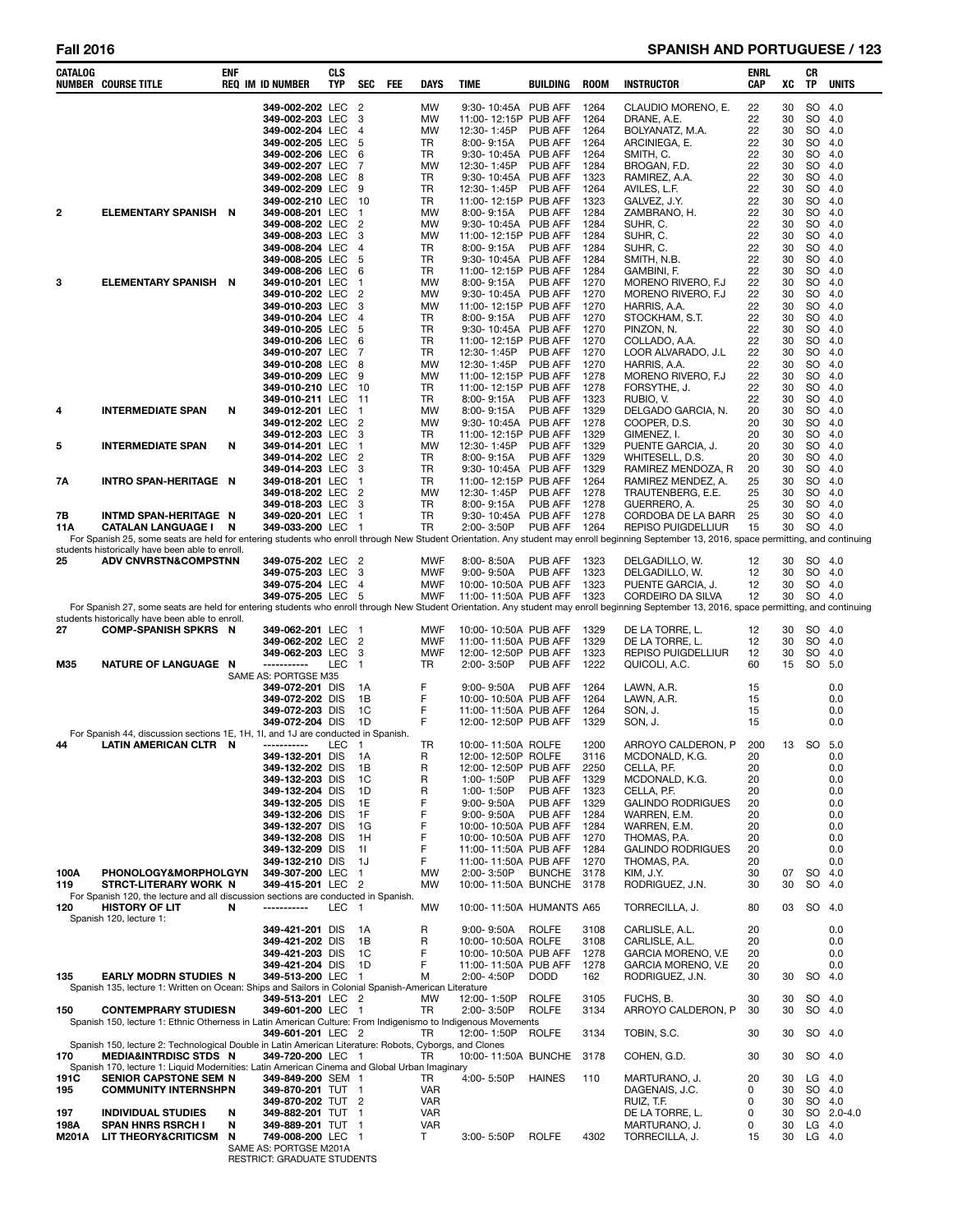# 124 / STATISTICS Fall 2016

| CATALOG | <b>NUMBER COURSE TITLE</b>                       | <b>ENF</b> | REQ IM ID NUMBER                                                                             | CLS<br><b>TYP</b> | <b>SEC</b> | <b>FEE</b> | <b>DAYS</b> | TIME           | BUILDING      | <b>ROOM</b> | INSTRUCTOR         | <b>ENRL</b><br><b>CAP</b> | XC | СR<br>TP | <b>UNITS</b> |
|---------|--------------------------------------------------|------------|----------------------------------------------------------------------------------------------|-------------------|------------|------------|-------------|----------------|---------------|-------------|--------------------|---------------------------|----|----------|--------------|
| 204B    | <b>GNRTV SYNTAX&amp;SMNTCSN</b>                  |            | 749-029-200 LEC 1<br><b>RESTRICT: GRADUATE STUDENTS</b>                                      |                   |            |            | W           | $3:00 - 5:50P$ | PUB AFF       | 1256        | QUICOLI, A.C.      | 10                        | 30 | SO 4.0   |              |
| 280A    | <b>CONTEMP SPAN-AM LIT N</b>                     |            | 749-486-200 DIS<br>RESTRICT: GRADUATE STUDENTS                                               |                   |            |            | W           | $3:00 - 5:50P$ | <b>ROLFE</b>  | 1301        | MARTURANO. J.      | 15                        | 30 | SO 4.0   |              |
| 290     | <b>SPECIAL TOPICS</b>                            | N          | 749-530-200 LEC 1<br><b>RESTRICT: GRADUATE STUDENTS</b>                                      |                   |            |            | м           | $3:00 - 5:50P$ | <b>ROLFE</b>  | 4330        | CORTINEZ. V.       | 15                        | 30 | SO 4.0   |              |
| 495     | Spanish 290, lecture 1:<br>TCH SPANISH-COLLEGE N |            | 749-781-200 SEM 1<br>RESTRICT: SPANISH OR PORTUGUESE OR HISPANIC LANGUAGES GRADUATE STUDENTS |                   |            |            | м           | 12:00-2:50P    | <b>HAINES</b> | A78         | FALCE-ROBINSON, J. | 15                        | 30 | SU 4.0   |              |

# **STATISTICS**

|             | For Statistics 10 thru 186, enrolling on the wait list does not guarantee enrollment in the course. A place on the wait list only offers a chance to add the course if enrolled students drop the course.                                           |        |                                                            |            |                                |                 |                                         |                               |               |                                     |          |           |           |            |
|-------------|-----------------------------------------------------------------------------------------------------------------------------------------------------------------------------------------------------------------------------------------------------|--------|------------------------------------------------------------|------------|--------------------------------|-----------------|-----------------------------------------|-------------------------------|---------------|-------------------------------------|----------|-----------|-----------|------------|
| 10          | <b>INTRO-STAT REASON</b>                                                                                                                                                                                                                            | Y      | N Y -----------<br>263-030-201 DIS                         | LEC        | $\overline{\phantom{a}}$<br>1A | MWF<br>Т        | $9:00 - 9:50A$<br>8:00-8:50A            | BUNCHE 1209B<br>BOELTER 9413  |               | TSIANG, M.<br>WANG, L.              | 0<br>45  | 02 SO 5.0 |           | 0.0        |
|             |                                                                                                                                                                                                                                                     | Y      | 263-030-202 DIS                                            |            | 1B                             | T               | $9:00 - 9:50A$                          | BOELTER 9413                  |               | WANG, L.                            | 45       |           |           | 0.0        |
|             |                                                                                                                                                                                                                                                     | Y      | 263-030-203 DIS                                            |            | 1C                             | $\mathsf{T}$    | 10:00-10:50A BOELTER 9413               |                               |               | YE, Q.                              | 46       |           |           | 0.0        |
|             |                                                                                                                                                                                                                                                     | Y      | 263-030-204 DIS                                            |            | 1D                             | T               | 11:00-11:50A BOELTER 9413               |                               |               | YE, Q.                              | 46       |           |           | 0.0        |
|             | For Statistics 10, lecture 2, there will be two MANDATORY midterm examinations from 5 to 6:50 p.m. on the following Thursdays: October 22 and November 12, 2015.                                                                                    |        |                                                            |            |                                |                 |                                         |                               |               |                                     |          |           |           |            |
|             |                                                                                                                                                                                                                                                     | Y      |                                                            | LEC        | $\overline{2}$                 | <b>MWF</b>      | $8:00 - 8:50A$                          | <b>BUNCHE</b>                 | 1209B         | TSIANG, M.                          | 0        | 01        | SO 5.0    |            |
|             |                                                                                                                                                                                                                                                     | Y<br>Y | 263-030-211 DIS<br>263-030-212 DIS                         |            | 2A<br>2B                       | T.<br>T         | 12:00-12:50P BOELTER 9413<br>1:00-1:50P | BOELTER 9413                  |               | XIAO, Q.<br>XIAO, Q.                | 45<br>45 |           |           | 0.0<br>0.0 |
|             |                                                                                                                                                                                                                                                     | Y      | 263-030-213 DIS                                            |            | 2C                             | T               | 2:00-2:50P                              | BOELTER 9413                  |               | ZHOU, Z.                            | 45       |           |           | 0.0        |
|             |                                                                                                                                                                                                                                                     | Y      | 263-030-214 DIS                                            |            | 2D                             | T               | $3:00 - 3:50P$                          | BOELTER 9413                  |               | ZHOU, Z.                            | 45       |           |           | 0.0        |
|             |                                                                                                                                                                                                                                                     | Y      | -----------                                                | <b>LEC</b> | 3                              | <b>MWF</b>      | $3:00 - 3:50P$                          | WGYOUNG CS76                  |               | ZANONTIAN, L.A.                     | 0        | 08        | SO 5.0    |            |
|             |                                                                                                                                                                                                                                                     | Y      | 263-030-221 DIS                                            |            | 3A                             | T               | $8:00 - 8:50A$                          | МS                            | 5128          | GORDON, J.S.                        | 45       |           |           | 0.0        |
|             |                                                                                                                                                                                                                                                     | Y      | 263-030-222 DIS                                            |            | 3B<br>3C                       | T<br>T          | $9:00 - 9:50A$<br>10:00-10:50A MS       | <b>MS</b>                     | 5128          | GORDON, J.S.                        | 45       |           |           | 0.0<br>0.0 |
|             |                                                                                                                                                                                                                                                     | Y<br>Y | 263-030-223 DIS<br>263-030-224 DIS                         |            | 3D                             | T.              | 11:00-11:50A MS                         |                               | 5128<br>5128  | ZHU, J.<br>ZHU, J.                  | 46<br>45 |           |           | 0.0        |
|             |                                                                                                                                                                                                                                                     | Y      | -----------                                                | <b>LEC</b> | $\overline{4}$                 | <b>MWF</b>      | 4:00-4:50P                              | PAB                           | 1425          | ZANONTIAN, L.A.                     | 0        | 09        | <b>SO</b> | 5.0        |
|             |                                                                                                                                                                                                                                                     | Y      | 263-030-231 DIS                                            |            | 4A                             | T.              | 12:00-12:50P                            | МS                            | 5128          | MIN, S.                             | 45       |           |           | 0.0        |
|             |                                                                                                                                                                                                                                                     | Y      | 263-030-232 DIS                                            |            | 4B                             | T               | 1:00-1:50P                              | <b>MS</b>                     | 5128          | MIN, S.                             | 45       |           |           | 0.0        |
|             |                                                                                                                                                                                                                                                     | Y      | 263-030-233 DIS                                            |            | 4C                             | T               | 2:00-2:50P                              | <b>MS</b>                     | 5128          | JOHNSON, T.A.                       | 45       |           |           | 0.0        |
| 13          | <b>STATS-LIFE&amp;HLTH SCI</b>                                                                                                                                                                                                                      | Y<br>N | 263-030-234 DIS<br>----------                              | <b>LEC</b> | 4D<br>$\mathbf{1}$             | T<br>TR         | $3:00 - 3:50P$<br>2:00-3:15P            | <b>MS</b><br>WGYOUNG CS24     | 5128          | JOHNSON, T.A.<br>PAIK SCHOENBERG, F | 45<br>0  | 15        | SO 5.0    | 0.0        |
|             |                                                                                                                                                                                                                                                     |        | 263-040-201 DIS                                            |            | 1A                             | м               | $8:00 - 8:50A$                          | BOELTER 9413                  |               | PARK, J.                            | 45       |           |           | 0.0        |
|             |                                                                                                                                                                                                                                                     |        | 263-040-202 DIS                                            |            | 1B                             | м               | $9:00 - 9:50A$                          | BOELTER 9413                  |               | PARK, J.                            | 45       |           |           | 0.0        |
|             |                                                                                                                                                                                                                                                     |        | 263-040-203 DIS                                            |            | 1C                             | м               | 10:00-10:50A BOELTER 9413               |                               |               | CARLEN, J.A.                        | 45       |           |           | 0.0        |
|             |                                                                                                                                                                                                                                                     |        | 263-040-204 DIS                                            |            | 1D                             | м               | 11:00-11:50A BOELTER                    |                               | 9413          | CARLEN, J.A.                        | 45       |           |           | 0.0        |
| 19          | FIAT LUX FRSHMN SEM N                                                                                                                                                                                                                               |        | 263-057-201 SEM 1<br>RESTRICT: UNDERGRADUATE STUDENTS ONLY |            |                                | M               | 3:00-3:50P                              | МS                            | 5118          | CHRISTOU, N.                        | 0        | 30        | PN 1.0    |            |
|             | Statistics 19, seminar 1: Statistics and Portfolio Risk Management with Stock Market Applications                                                                                                                                                   |        |                                                            |            |                                |                 |                                         |                               |               |                                     |          |           |           |            |
|             |                                                                                                                                                                                                                                                     |        | 263-057-202 SEM 2                                          |            |                                | T               | 10:00-10:50A LAKRETZ 120                |                               |               | PAIK SCHOENBERG, F                  | 0        | 30        | PN 1.0    |            |
|             |                                                                                                                                                                                                                                                     |        | RESTRICT: UNDERGRADUATE STUDENTS ONLY                      |            |                                |                 |                                         |                               |               |                                     |          |           |           |            |
|             | Statistics 19, seminar 2: Hold'em or Fold'em: Poker and Probability                                                                                                                                                                                 |        | 263-057-203 SEM 3                                          |            |                                | w               | 3:00-3:50P                              | PAB                           | 2748          | CHRISTOU, N.                        | 20       | 30        | PN 1.0    |            |
|             |                                                                                                                                                                                                                                                     |        | RESTRICT: UNDERGRADUATE STUDENTS ONLY                      |            |                                |                 |                                         |                               |               |                                     |          |           |           |            |
|             | Statistics 19, seminar 3: Statistics and Portfolio Risk Management with Stock Market Applications                                                                                                                                                   |        |                                                            |            |                                |                 |                                         |                               |               |                                     |          |           |           |            |
| 20          | PROGRAMMING WITH R Y                                                                                                                                                                                                                                |        | -----------<br>263-060-201 DIS                             | LEC        | $\overline{1}$<br>1A           | <b>MWF</b><br>W | 10:00-10:50A KNSY PV<br>1:00-1:50P      | BOELTER 9413                  | 1200B         | CHA, M.<br>LIU. Y.                  | 0<br>0   | 03        | SO.       | 4.0<br>0.0 |
|             |                                                                                                                                                                                                                                                     |        | 263-060-202 DIS                                            |            | 1B                             | W               | 2:00-2:50P                              | BOELTER 9413                  |               | LIU, Y.                             | 0        |           |           | 0.0        |
|             |                                                                                                                                                                                                                                                     |        | -----------                                                | <b>LEC</b> | -2                             | <b>MWF</b>      | 2:00-2:50P                              | <b>FRANZ</b>                  | 2258A         | MOLYNEUX, J.D.                      | 70       | 30        | SO.       | 4.0        |
|             |                                                                                                                                                                                                                                                     |        |                                                            |            |                                |                 |                                         |                               |               |                                     |          |           |           |            |
|             |                                                                                                                                                                                                                                                     |        | 263-060-211 DIS                                            |            | 2A                             | W               | 11:00-11:50A BOELTER 9413               |                               |               | KANG, E.M.                          | 40       |           |           | 0.0        |
|             |                                                                                                                                                                                                                                                     |        | 263-060-212 DIS                                            |            | 2B                             | W               | 12:00-12:50P BOELTER 9413               |                               |               | KANG, E.M.                          | 35       |           |           | 0.0        |
|             | For Statistics 100A, some seats are held for entering students who enroll through New Student Orientation. Any student may enroll beginning September 13, 2016, space permitting, and continuing<br>students historically have been able to enroll. |        |                                                            |            |                                |                 |                                         |                               |               |                                     |          |           |           |            |
| 100A        | <b>INTRODCTN-PROBABLTYY</b>                                                                                                                                                                                                                         |        | -----------                                                | LEC        | $\overline{\phantom{0}}$       | <b>MWF</b>      | 12:00-12:50P BUNCHE                     |                               | 1209B         | SANCHEZ, J.                         | 0        | 05 SO 4.0 |           |            |
|             |                                                                                                                                                                                                                                                     |        | 263-303-201 DIS                                            |            | 1A                             | T               | 8:00-8:50A                              | PAB                           | 1749          | GU, S.                              | 0        |           |           | 0.0        |
|             |                                                                                                                                                                                                                                                     |        | 263-303-202 DIS                                            |            | 1B                             | T               | 9:00-9:50A                              | PAB                           | 1749          | GU, S.                              | 0        |           |           | 0.0        |
|             |                                                                                                                                                                                                                                                     |        | 263-303-203 DIS<br>263-303-204 DIS                         |            | 1C<br>1D                       | T<br>T.         | 3:00-3:50P<br>4:00-4:50P                | PAB<br>PAB                    | 1749<br>1749  | GU, S.<br>GU, S.                    | 0<br>37  |           |           | 0.0<br>0.0 |
|             |                                                                                                                                                                                                                                                     |        | -----------                                                | LEC        | 2                              | <b>MWF</b>      | 4:00-4:50P                              | <b>FRANZ</b>                  | 2258A         | SANCHEZ, J.                         | 0        | 09        | SO        | 4.0        |
|             |                                                                                                                                                                                                                                                     |        | 263-303-212 DIS                                            |            | 2B                             | Τ               | 9:00-9:50A                              | HUMANTS 169                   |               | SANCHEZ, J.                         | 0        |           |           | 0.0        |
|             |                                                                                                                                                                                                                                                     |        | 263-303-214 DIS                                            |            | 2D                             | T               | 4:00-4:50P                              | BOELTER 5273                  |               | SANCHEZ, J.                         | 0        |           |           | 0.0        |
| 100B        | For Statistics 100B, lecture 1, there will be two MANDATORY midterm examinations from 6 to 9 p.m. on the following Thursdsys: October 20 and November 10, 2016.<br><b>INTRO-MATH STATS</b>                                                          | Υ      | -----------                                                | LEC        | $\overline{1}$                 | MWF             |                                         |                               | 5200          | CHRISTOU, N.                        | 0        | 30        | SO        | 4.0        |
|             |                                                                                                                                                                                                                                                     |        | 263-304-201 DIS                                            |            | 1A                             | T               | 12:00-12:50P MS<br>$8:00 - 8:50A$       | GEOLOGY 4645                  |               | WU, G.                              | 41       |           |           | 0.0        |
|             |                                                                                                                                                                                                                                                     |        | 263-304-202 DIS                                            |            | 1B                             | T.              | $9:00 - 9:50A$                          | GEOLOGY 3656                  |               | WU, G.                              | 41       |           |           | 0.0        |
|             | For Statistics 100C, there will be two MANDATORY midterm examinations from 6 to 9 p.m. on the following Tuesdays: October 25 and November 15, 2016.                                                                                                 |        |                                                            |            |                                |                 |                                         |                               |               |                                     |          |           |           |            |
| <b>100C</b> | <b>LINEAR MODELS</b>                                                                                                                                                                                                                                | Υ      | -----------<br>263-308-201 DIS                             | LEC        | $\overline{1}$<br>1A           | <b>MWF</b><br>Т | 4:00-4:50P<br>$8:00 - 8:50A$            | KNSY PV 1240B<br>PERLOFF 1102 |               | CHRISTOU, N.<br>XIE, M.             | 0<br>40  | 30        | SO        | 4.0<br>0.0 |
|             |                                                                                                                                                                                                                                                     |        | 263-308-202 DIS                                            |            | - 1B                           | T.              | 9:00-9:50A                              | PERLOFF 1102                  |               | XIE, M.                             | 40       |           |           | 0.0        |
|             | For Statistics 101A, some seats are held for entering students who enroll through New Student Orientation. Any student may enroll beginning September 13, 2016, space permitting, and continuing                                                    |        |                                                            |            |                                |                 |                                         |                               |               |                                     |          |           |           |            |
|             | students historically have been able to enroll.                                                                                                                                                                                                     |        | -----------                                                |            |                                | <b>MWF</b>      |                                         |                               |               |                                     | 0        | 04        |           |            |
| 101A        | INT DATA ANALY REGR Y                                                                                                                                                                                                                               |        | 263-317-201 DIS                                            | LEC        | $\overline{1}$<br>1A           | R               | 11:00-11:50A KNSY PV<br>$8:00 - 8:50A$  | PAB                           | 1200B<br>1749 | ALMOHALWAS, A.M.<br>SHAO, J.        | 0        |           | SO 4.0    | 0.0        |
|             |                                                                                                                                                                                                                                                     |        | 263-317-202 DIS                                            |            | 1B                             | R               | 9:00-9:50A                              | PAB                           | 1749          | SHAO, J.                            | 0        |           |           | 0.0        |
|             |                                                                                                                                                                                                                                                     |        | -----------                                                | LEC        | $\overline{c}$                 | MWF             | 3:00-3:50P                              | <b>FRANZ</b>                  | 2258A         | ALMOHALWAS, A.M.                    | 0        | 08        | <b>SO</b> | 4.0        |
|             |                                                                                                                                                                                                                                                     |        | 263-317-211 DIS                                            |            | 2A                             | R               | 8:00-8:50A                              | <b>ROYCE</b>                  | 160           | ZHOU, K.                            | 0        |           |           | 0.0        |
|             |                                                                                                                                                                                                                                                     |        | 263-317-212 DIS<br>-----------                             | LEC        | 2B<br>3                        | R<br>TR         | $9:00 - 9:50A$<br>11:00-12:15P FRANZ    | HUMANTS 169                   | 2258A         | ZHOU, K.                            | 0<br>0   |           | 13 SO 4.0 | 0.0        |
|             |                                                                                                                                                                                                                                                     |        | 263-317-221 DIS                                            |            | 3A                             | F               | $8:00 - 8:50A$                          | KAUFMAN 101                   |               | GOULD, R.L.<br>ARELLANO, R.C.       | 0        |           |           | 0.0        |
|             |                                                                                                                                                                                                                                                     |        | 263-317-222 DIS                                            |            | 3B                             | F               | 9:00-9:50A                              | KAUFMAN 101                   |               | ARELLANO, R.C.                      | 0        |           |           | 0.0        |
|             | For Statistics 102A, some seats are held for entering students who enroll through New Student Orientation. Any student may enroll beginning September 13, 2016, space permitting, and continuing                                                    |        |                                                            |            |                                |                 |                                         |                               |               |                                     |          |           |           |            |
| 102A        | students historically have been able to enroll.<br>INTRO-COMP STATS-R Y                                                                                                                                                                             |        | ------------                                               | LEC        | $\overline{\phantom{a}}$       | <b>MWF</b>      | 1:00-1:50P                              | <b>FRANZ</b>                  | 2258A         | CHEN, M.S.                          | 0        | 06 SO 4.0 |           |            |
|             |                                                                                                                                                                                                                                                     |        | 263-313-201 DIS                                            |            | 1A                             | R               | 3:00-3:50P                              | PAB                           | 1749          | RANDOLPH, B.C.                      | 0        |           |           | 0.0        |
|             |                                                                                                                                                                                                                                                     |        | 263-313-202 DIS                                            |            | 1B                             | R               | 4:00-4:50P                              | PAB                           | 1749          | RANDOLPH, B.C.                      | 0        |           |           | 0.0        |
|             |                                                                                                                                                                                                                                                     |        | -----------                                                | LEC        | 2                              | <b>MWF</b>      | 2:00-2:50P                              | GEOLOGY 3656                  |               | CHEN, M.S.                          | 0<br>0   |           | 07 SO 4.0 |            |
|             |                                                                                                                                                                                                                                                     |        | 263-313-211 DIS<br>263-313-212 DIS                         |            | 2A<br>2B                       | R<br>R          | 3:00-3:50P<br>4:00-4:50P                | PUB AFF<br>PUB AFF            | 2232<br>2232  | SUN, S.<br>SUN, S.                  | 0        |           |           | 0.0<br>0.0 |
|             |                                                                                                                                                                                                                                                     |        | -----------<br>263-313-221 DIS                             | LEC        | 3<br>3A                        | MW<br>R         | 1:00-2:15P<br>5:00-5:50P                | PUB AFF<br>МS                 | 2214<br>5147  | HANDCOCK, M.S.<br>NIE, X.           | 70<br>35 | 06        | SO 4.0    | 0.0        |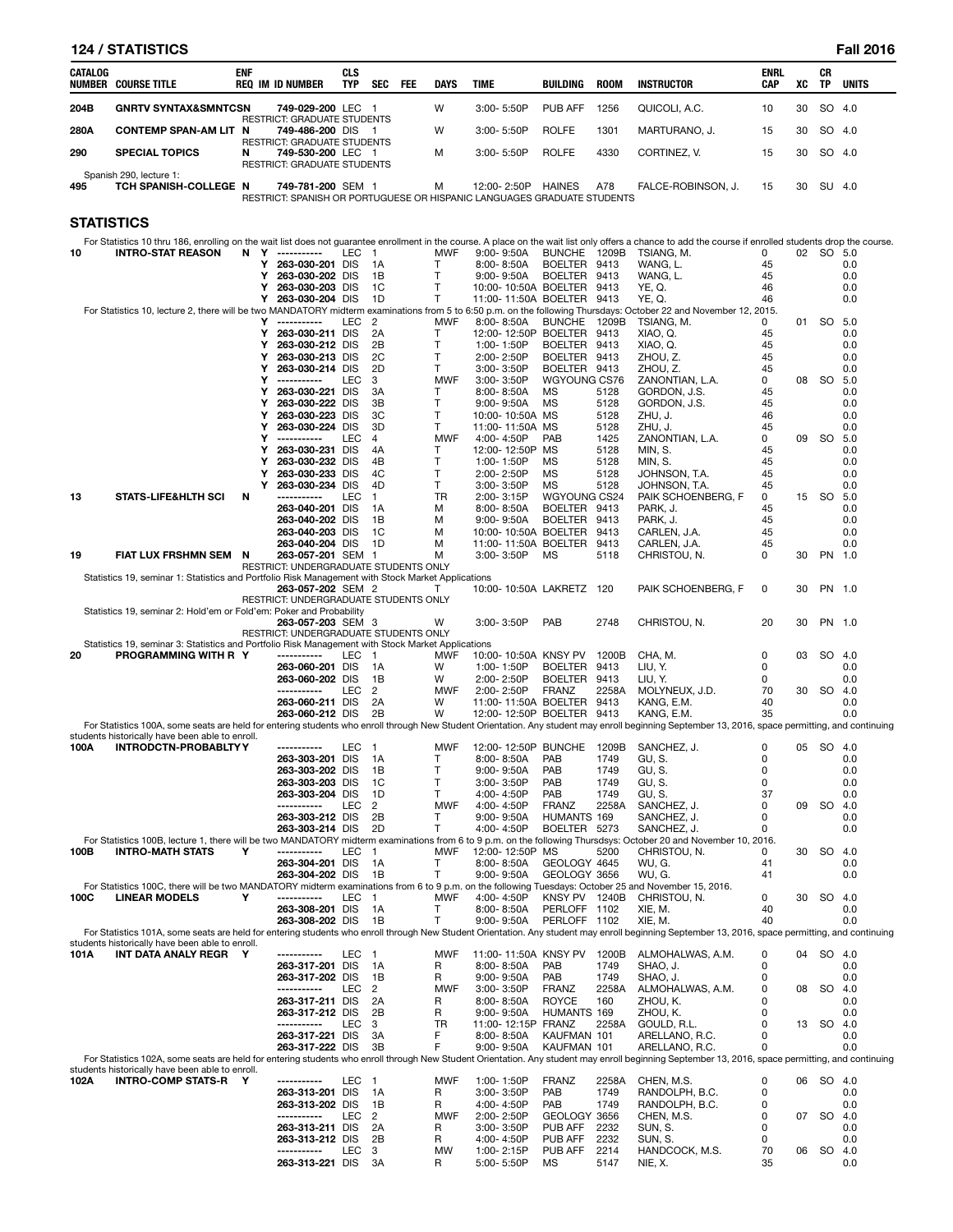L,

| <b>CATALOG</b>   | <b>NUMBER COURSE TITLE</b>                                                       | <b>ENF</b> | <b>REQ IM ID NUMBER</b>                                 | <b>CLS</b><br><b>TYP</b> | <b>SEC</b>     | <b>FEE</b> | <b>DAYS</b>    | <b>TIME</b>         | <b>BUILDING</b> | <b>ROOM</b> | <b>INSTRUCTOR</b> | <b>ENRL</b><br>CAP | XC | СR<br>TP | <b>UNITS</b> |
|------------------|----------------------------------------------------------------------------------|------------|---------------------------------------------------------|--------------------------|----------------|------------|----------------|---------------------|-----------------|-------------|-------------------|--------------------|----|----------|--------------|
|                  |                                                                                  |            | 263-313-222 DIS                                         |                          | 3B             |            | R              | 4:00-4:50P          | <b>MS</b>       | 5147        | NIE. X.           | 0                  |    |          | 0.0          |
| 112              | STAT WINDOW DIVRSTY Y                                                            |            | -----------                                             | <b>LEC</b>               | $\mathbf{1}$   |            | TR             | 3:30-4:45P          | <b>FRANZ</b>    | 2258A       | ESFANDIARI, M.M.  | 35                 | 16 | LG 5.0   |              |
|                  |                                                                                  |            | 263-372-201 DIS                                         |                          | 1A             |            | w              | 3:00-3:50P          | BOELTER 9413    |             | WISNER, T.G.      | 35                 |    |          | 0.0          |
| 130              | SPSS&STATA&SAS&R                                                                 | N          | -----------                                             | <b>LEC</b>               | $\overline{1}$ |            | <b>MWF</b>     | 8:00-8:50A          | <b>KNSY PV</b>  | 1240B       | CHA. M.           | 0                  | 01 | SO 4.0   |              |
|                  |                                                                                  |            | RESTRICT: STATISTICS MAJORS ONLY                        |                          |                |            |                |                     |                 |             |                   |                    |    |          |              |
|                  |                                                                                  |            | 263-479-201 DIS                                         |                          | 1A             |            | R              | $9:00 - 9:50A$      | <b>POWELL</b>   | 320         | ZHONG, R.         | 0                  |    |          | 0.0          |
|                  |                                                                                  |            | RESTRICT: STATISTICS MAJORS ONLY                        |                          |                |            |                |                     |                 |             |                   |                    |    |          |              |
|                  |                                                                                  |            | 263-479-202 DIS                                         |                          | - 1 B          |            | R              | 10:00-10:50A POWELL |                 | 320         | ZHONG, R.         | 0                  |    |          | 0.0          |
| <b>140SL</b>     | <b>STATS CONSULTING</b>                                                          | Y          | 263-541-200 LEC                                         |                          | $\mathbf{1}$   |            | <b>MW</b>      | 4:00-5:15P          | PUB AFF         | 1337        | LEW, V.           | 45                 | 30 |          | 4.0          |
|                  |                                                                                  |            | 263-541-210 LEC 2                                       |                          |                |            | <b>MW</b>      | 9:30-10:45A ROYCE   |                 | 164         | LEW. V.           | 0                  | 30 |          | 4.0          |
| C <sub>151</sub> | <b>EXPERIMENTAL DESIGN Y</b>                                                     |            | 263-606-200 LEC                                         |                          | $\blacksquare$ |            | <b>TR</b>      | 11:00-12:15P PAB    |                 | 2748        | XU, H.            | 25                 | 13 | SO 4.0   |              |
| M154             | <b>MEASUREMNT&amp;ITS APPSY</b>                                                  |            | 263-624-200 LEC 1                                       |                          |                |            | <b>TR</b>      | 2:00-3:15P          | <b>FRANZ</b>    | 2288        | BENTLER, P.M.     | 20                 | 30 | SO 4.0   |              |
|                  |                                                                                  |            | SAME AS: PSYCH M144                                     |                          |                |            |                |                     |                 |             |                   |                    |    |          |              |
| <b>188SA</b>     | <b>INDIV STD FOR USIE</b>                                                        | Y          | 263-828-201 TUT 1                                       |                          |                |            | <b>UNSCHED</b> |                     |                 |             | LEW, V.           | 1.                 | 30 | $LG$ 1.0 |              |
| 189              | ADV HONORS SEMINARS N                                                            |            | 263-534-200 SEM 1                                       |                          |                |            | TBA            |                     |                 |             | ESFANDIARI, M.M.  | 20                 | 30 | SO 1.0   |              |
|                  |                                                                                  |            | RESTRICT: STATISTICS MAJORS OR PREMAJORS OR MINORS      |                          |                |            |                |                     |                 |             |                   |                    |    |          |              |
|                  | Statistics 189, seminar 1: Advanced Honors Seminar for Statistics 112, Lecture 1 |            |                                                         |                          |                |            |                |                     |                 |             |                   |                    |    |          |              |
| 195              | <b>INTERNSHIP</b>                                                                | N          | 263-870-201 TUT 1                                       |                          |                |            | <b>VAR</b>     |                     |                 |             | CHRISTOU, N.      | 0                  | 30 | SO 4.0   |              |
|                  |                                                                                  |            | 263-870-202 TUT 2                                       |                          |                |            | <b>VAR</b>     |                     |                 |             | WU, Y.            | 0                  | 30 | SO 4.0   |              |
|                  |                                                                                  |            | 263-870-203 TUT                                         |                          | -3             |            | <b>VAR</b>     |                     |                 |             | ALMOHALWAS, A.M.  | 0                  | 30 | SO 4.0   |              |
|                  |                                                                                  |            | 263-870-204 TUT                                         |                          | $\overline{4}$ |            | <b>VAR</b>     |                     |                 |             | SANCHEZ, J.       | $\Omega$           | 30 | SO 4.0   |              |
|                  |                                                                                  |            | 263-870-206 TUT 6                                       |                          |                |            | <b>VAR</b>     |                     |                 |             | LEW, V.           | $\Omega$           | 30 | SO 4.0   |              |
| 200A             | <b>APPLIED PROBABILITY</b>                                                       | Y          | 663-003-200 LEC 1                                       |                          |                |            | TR.            | 12:30-1:45P         | <b>FRANZ</b>    | 2258A       | WU, Y.            | 83                 | 14 | SO 4.0   |              |
|                  |                                                                                  |            | <b>RESTRICT: GRADUATE STUDENTS</b>                      |                          |                |            |                |                     |                 |             |                   |                    |    |          |              |
| 201A             | <b>RSH DSGN&amp;SMPLG&amp;ANLYN</b>                                              |            | 663-010-200 LEC 1                                       |                          |                |            | <b>MW</b>      | 2:00-3:15P          | <b>KNSY PV</b>  | 1220B       | HARTMAN, E.K.     | 39                 | 07 | SO 4.0   |              |
| 202A             | <b>STATS PROGRAMMING</b>                                                         | N          | <b>RESTRICT: GRADUATE STUDENTS</b><br>663-013-200 LEC 1 |                          |                |            | <b>TR</b>      | 11:00-12:15P FRANZ  |                 | 1260        | WU, Y.            | 0                  | 30 | SO 4.0   |              |
|                  |                                                                                  |            | <b>RESTRICT: GRADUATE STUDENTS</b>                      |                          |                |            |                |                     |                 |             |                   |                    |    |          |              |
| C <sub>225</sub> | <b>EXPERIMENTAL DESIGN N</b>                                                     |            | 663-150-220 LEC 1                                       |                          |                |            | <b>TR</b>      | 11:00-12:15P PAB    |                 | 2748        | XU. H.            | 15                 | 13 | SO 4.0   |              |
|                  |                                                                                  |            | RESTRICT: GRADUATE STUDENTS                             |                          |                |            |                |                     |                 |             |                   |                    |    |          |              |
| M231             | PATTERN RECOGNITION N                                                            |            | 663-186-200 LEC 1                                       |                          |                |            | <b>MW</b>      | 3:30-4:45P          | <b>KNSY PV</b>  | 1220B       | ZHU.S.            | 90                 | 08 | SO 4.0   |              |
|                  |                                                                                  |            | SAME AS: COM SCI M276A                                  |                          |                |            |                |                     |                 |             |                   |                    |    |          |              |
|                  |                                                                                  |            | <b>RESTRICT: GRADUATE STUDENTS</b>                      |                          |                |            |                |                     |                 |             |                   |                    |    |          |              |
| M242             | MULT ANLY&LATENT VR N                                                            |            | 663-252-200 LEC 1                                       |                          |                |            | TR             | 11:00-12:15P FRANZ  |                 | 3534        | BENTLER, P.M.     | 25                 | 30 | SO 4.0   |              |
|                  |                                                                                  |            | SAME AS: POL SCI M208D, PSYCH M257                      |                          |                |            |                |                     |                 |             |                   |                    |    |          |              |
|                  |                                                                                  |            | <b>RESTRICT: GRADUATE STUDENTS</b>                      |                          |                |            |                |                     |                 |             |                   |                    |    |          |              |
| M243             | LOGIC&CAUS&PROBBLTYN                                                             |            | 663-258-200 LEC 1                                       |                          |                |            | TR             | 3:00-4:50P          | <b>HLTHSCI</b>  |             | 33105A ARAH, O.A. | 5                  | 30 | SO 4.0   |              |
|                  |                                                                                  |            | SAME AS: EPIDEM M204                                    |                          |                |            |                |                     |                 |             |                   |                    |    |          |              |
|                  |                                                                                  |            | <b>RESTRICT: GRADUATE STUDENTS</b>                      |                          |                |            |                |                     |                 |             |                   |                    |    |          |              |
| 290              | <b>CURRENT LIT-STATS</b>                                                         | N          | 663-540-200 SEM 1                                       |                          |                |            | T.             | 2:00-3:15P          | KNSY PV 1240B   |             | AMINI, A.A.       | 65                 | 30 | SU 2.0   |              |
|                  |                                                                                  |            | <b>RESTRICT: GRADUATE STUDENTS</b>                      |                          |                |            |                |                     |                 |             |                   |                    |    |          |              |
| <b>291SL</b>     | <b>STATISTICL CONSLTNG</b>                                                       | N          | 663-547-200 RGP 1                                       |                          |                |            | F              | $3:00 - 4:50P$      |                 |             | ESFANDIARI, M.M.  | 0                  | 30 | SO 4.0   |              |
|                  |                                                                                  |            | <b>RESTRICT: GRADUATE STUDENTS</b>                      |                          |                |            |                |                     |                 |             |                   |                    |    |          |              |
| 402              | <b>APPLIED REGRESSION</b>                                                        | N          | 663-604-200 LEC 1                                       |                          |                |            | R              | 6:00-8:50P          | PAB             | 1749        | LI, J.            | 0                  | 30 | SO 4.0   |              |
| <b>SURGERY</b>   |                                                                                  |            |                                                         |                          |                |            |                |                     |                 |             |                   |                    |    |          |              |
| 99               | <b>STUDENT RSRCH PRGRMN</b>                                                      |            | 355-297-201 TUT 1                                       |                          |                |            | <b>VAR</b>     |                     |                 |             | GIOVANNINI, M.    | 0                  | 30 |          | PN 1.0-2.0   |
|                  |                                                                                  |            | 355-297-202 TUT 2                                       |                          |                |            | <b>VAR</b>     |                     |                 |             | ZARRINPAR, A.     | 0                  | 30 |          | PN 1.0-2.0   |
| <b>188SA</b>     | <b>INDIV STD FOR USIE</b>                                                        | N          | 355-828-200 TUT 1                                       |                          |                |            | <b>VAR</b>     |                     |                 |             | LEY, E.J.         | $\mathbf{1}$       | 30 | $LG$ 1.0 |              |

# THEATER

|           | For information on courses open to undergraduate nonmajor students, see http://www.tft.ucla.edu/programs/theater-department/undergraduate-degrees/theater-minor/. |                                                    |           |             |                          |                  |                |    |          |        |
|-----------|-------------------------------------------------------------------------------------------------------------------------------------------------------------------|----------------------------------------------------|-----------|-------------|--------------------------|------------------|----------------|----|----------|--------|
| <b>1A</b> | DANCE-MUSIC THEATER N                                                                                                                                             | 356-001-200 STU 1                                  | MW        |             | 10:00-11:20A MCGWN E 102 | GUNN. F.N.       | 37             | 30 | $LG$ 1.0 |        |
|           |                                                                                                                                                                   | RESTRICT: INSTRUCTOR CONSENT                       |           |             |                          |                  |                |    |          |        |
|           |                                                                                                                                                                   | 356-001-201 STU 2                                  | <b>MW</b> |             | 11:30-12:50P MCGWN E 102 | GUNN, F.N.       | 37             | 30 | LG 1.0   |        |
|           |                                                                                                                                                                   | <b>RESTRICT: INSTRUCTOR CONSENT</b>                |           |             |                          |                  |                |    |          |        |
|           |                                                                                                                                                                   | 356-001-203 STU 3                                  | <b>TF</b> | 8:00-8:50A  | <b>SCULPT</b>            | WANG, W.         | 68             | 30 | LG       | 1.0    |
|           |                                                                                                                                                                   | <b>RESTRICT: INSTRUCTOR CONSENT</b>                |           |             |                          |                  |                |    |          |        |
| 12        | <b>INTRO TO PERFORMNCE N</b>                                                                                                                                      | LEC <sub>1</sub><br>-----------                    | Τ         |             | 8:51-11:50A MACGOWN 1330 | HACKETT, M.J.    | 70             | 30 | $LG$ 4.0 |        |
|           |                                                                                                                                                                   | <b>RESTRICT: INSTRUCTOR CONSENT</b>                |           |             |                          |                  |                |    |          |        |
|           |                                                                                                                                                                   | 356-057-201 STU 1A                                 | F         |             | 8:51-11:50A MACGOWN 1330 | WILDER, J.V.     | 24             |    |          | 0.0    |
|           |                                                                                                                                                                   | 356-057-202 STU 1B                                 | F         |             | 8:51-11:50A MCGWN E 101  | STAMPA, E.       | 24             |    |          | 0.0    |
|           |                                                                                                                                                                   | 356-057-203 STU 1C                                 | F.        |             | 8:51-11:50A MACGOWN 1350 | LOPEZ. A.A.      | 24             |    |          | 0.0    |
| 13        | <b>PLAY READNG&amp;ANALYSS N</b>                                                                                                                                  | 356-060-200 LEC 1                                  | <b>MW</b> | 5:00-6:20P  | <b>PUB AFF 2270</b>      | FITZGERALD, T.H. | 72             | 30 | LG       | 5.0    |
|           |                                                                                                                                                                   | <b>RESTRICT: INSTRUCTOR CONSENT</b>                |           |             |                          |                  |                |    |          |        |
| 14A       | <b>INTRO TO DESIGN</b>                                                                                                                                            | LEC 1<br>N<br>-----------                          | <b>TR</b> | 12:00-1:20P | MACGOWN 1350             | ROSE, R.S.       | 72             | 30 | LG       | 5.0    |
|           |                                                                                                                                                                   | RESTRICT: INSTRUCTOR CONSENT                       |           |             |                          |                  |                |    |          |        |
|           |                                                                                                                                                                   | 356-062-201 STU 1A                                 | <b>MW</b> | 1:00-3:50P  | MACGOWN 1220             | VANDERHOUT, K.B. | 12             |    |          | 0.0    |
|           |                                                                                                                                                                   | <b>RESTRICT: INSTRUCTOR CONSENT</b>                |           |             |                          |                  |                |    |          |        |
|           |                                                                                                                                                                   | 356-062-202 STU 1B                                 | <b>MW</b> | 1:00-3:50P  | MACGOWN 1220             | CORRIGAN, D.P.   | 10             |    |          | 0.0    |
|           |                                                                                                                                                                   | <b>RESTRICT: INSTRUCTOR CONSENT</b>                |           |             |                          |                  |                |    |          |        |
|           |                                                                                                                                                                   | 356-062-203 STU 1C                                 | <b>MW</b> | 1:00-3:50P  | MACGOWN 2204B            | CUCAROLA, L.E.   | 8              |    |          | 0.0    |
|           |                                                                                                                                                                   | <b>RESTRICT: INSTRUCTOR CONSENT</b>                |           |             |                          |                  |                |    |          |        |
|           |                                                                                                                                                                   | 356-062-204 STU 1D                                 | T.        | 2:30-4:50P  | MACGOWN 1220             | VANDERHOUT, K.B. | 6              |    |          | 0.0    |
|           |                                                                                                                                                                   | <b>RESTRICT: INSTRUCTOR CONSENT</b>                |           |             |                          |                  |                |    |          |        |
|           |                                                                                                                                                                   | 356-062-205 STU 1E                                 | T         | 2:30-4:50P  | MACGOWN 1220             | CORRIGAN, D.P.   | 5              |    |          | 0.0    |
|           |                                                                                                                                                                   | <b>RESTRICT: INSTRUCTOR CONSENT</b>                | T.        | 2:30-4:50P  | MACGOWN 1220             | CUCAROLA, L.E.   |                |    |          | 0.0    |
|           |                                                                                                                                                                   | 356-062-206 STU 1F                                 |           |             |                          |                  | 4              |    |          |        |
|           |                                                                                                                                                                   | RESTRICT: INSTRUCTOR CONSENT<br>356-062-207 STU 1G |           | 2:30-4:50P  | <b>MACGOWN</b>           | VANDERHOUT, K.B. | 6              |    |          | 0.0    |
|           |                                                                                                                                                                   | <b>RESTRICT: INSTRUCTOR CONSENT</b>                | R         |             |                          |                  |                |    |          |        |
|           |                                                                                                                                                                   | 356-062-208 STU 1H                                 | R         | 2:30-4:50P  | <b>MACGOWN</b>           | CORRIGAN, D.P.   | 5              |    |          | 0.0    |
|           |                                                                                                                                                                   | <b>RESTRICT: INSTRUCTOR CONSENT</b>                |           |             |                          |                  |                |    |          |        |
|           |                                                                                                                                                                   | 356-062-209 STU 1I                                 | R.        | 2:30-4:50P  | MACGOWN 2204B            | CUCAROLA, L.E.   | $\overline{4}$ |    |          | 0.0    |
|           |                                                                                                                                                                   | <b>RESTRICT: INSTRUCTOR CONSENT</b>                |           |             |                          |                  |                |    |          |        |
|           |                                                                                                                                                                   | 356-062-210 STU 1J                                 | <b>MW</b> | 1:00-3:50P  | MACGOWN 1220             | BURKE, J.A.      | $\overline{2}$ |    |          | 0.0    |
|           |                                                                                                                                                                   | <b>RESTRICT: INSTRUCTOR CONSENT</b>                |           |             |                          |                  |                |    |          |        |
|           |                                                                                                                                                                   | 356-062-211 STU 1K                                 | R.        | 2:30-4:50P  | <b>MACGOWN</b>           | BURKE. J.A.      | $\overline{2}$ |    |          | 0.0    |
|           |                                                                                                                                                                   | <b>RESTRICT: INSTRUCTOR CONSENT</b>                |           |             |                          |                  |                |    |          |        |
|           | For Theater 20, the department will cancel your enrollment if you miss either of the first two class meetings.                                                    |                                                    |           |             |                          |                  |                |    |          |        |
| 20        | <b>ACTING FUNDAMENTALS N</b>                                                                                                                                      | 356-076-200 STU 1                                  | <b>TR</b> | 4:00-5:50P  | MCGWN E 101              | LANE, E.A.       | 20             | 30 |          | SO 4.0 |
|           |                                                                                                                                                                   | 356-076-201 STU 2                                  | <b>TR</b> | 2:00-3:50P  | MCGWN E 101              | LANE, E.A.       | 20             | 30 |          | SO 4.0 |
|           |                                                                                                                                                                   |                                                    |           |             |                          |                  |                |    |          |        |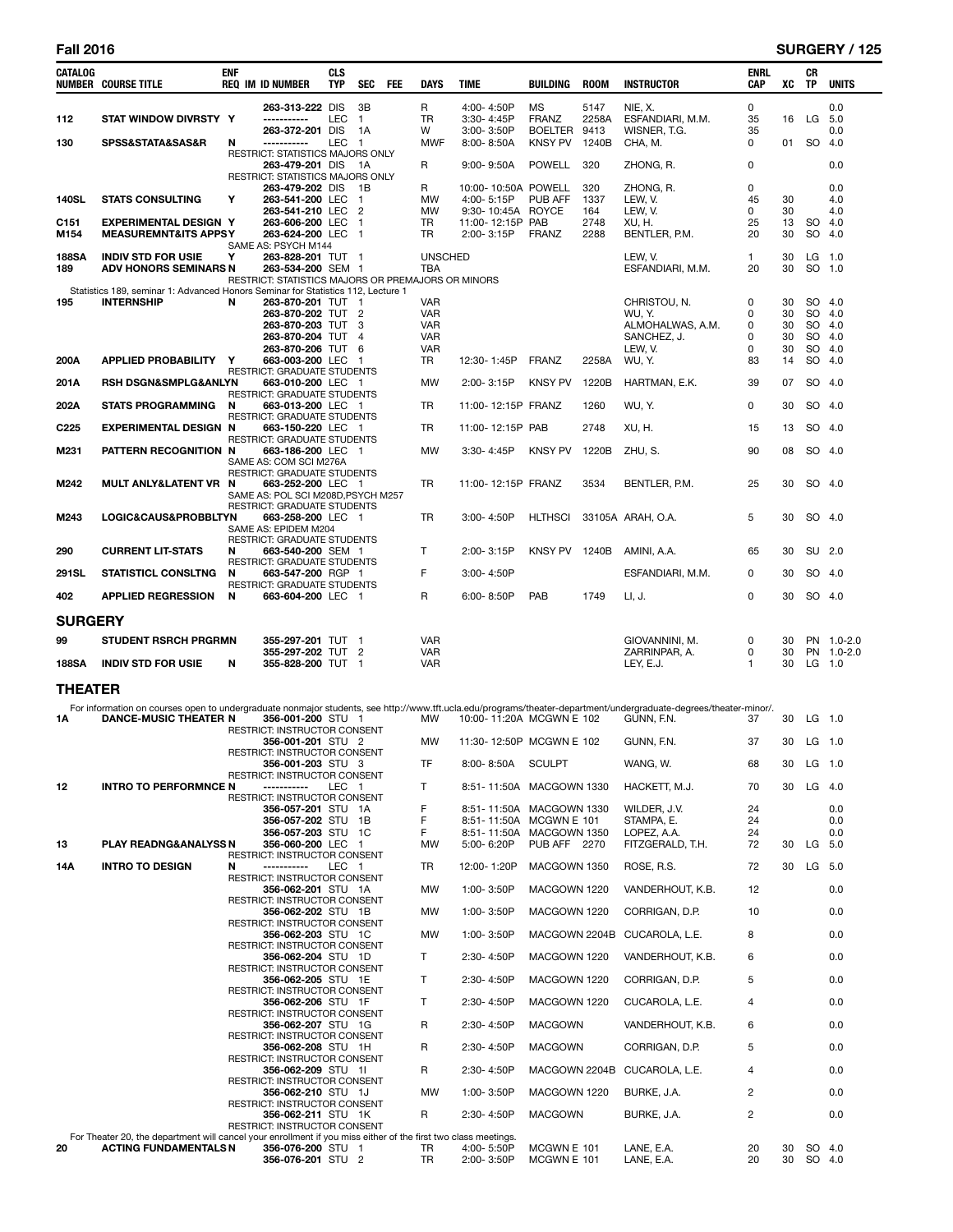# 126 / THEATER Fall 2016

| CATALOG     | <b>NUMBER COURSE TITLE</b>                                                                                                                    | <b>ENF</b> | <b>REQ IM ID NUMBER</b>                                          | <b>CLS</b><br><b>TYP</b> | SEC                  | <b>FEE</b> | DAYS                  | <b>TIME</b>                             | BUILDING                                   | <b>ROOM</b> | <b>INSTRUCTOR</b>                                  | <b>ENRL</b><br>CAP | XC             | CR<br><b>TP</b>  | <b>UNITS</b>         |
|-------------|-----------------------------------------------------------------------------------------------------------------------------------------------|------------|------------------------------------------------------------------|--------------------------|----------------------|------------|-----------------------|-----------------------------------------|--------------------------------------------|-------------|----------------------------------------------------|--------------------|----------------|------------------|----------------------|
|             |                                                                                                                                               |            | 356-076-202 STU 3<br>356-076-203 STU<br>356-076-204 STU          |                          | $\overline{4}$<br>-5 |            | TR<br><b>TR</b><br>TR | 12:00-1:50P<br>4:00-5:50P<br>4:00-5:50P | MCGWN E 102<br>MCGWN E 102<br>MACGOWN 2330 |             | DELLAPORTA, J.B.<br>DELLAPORTA, J.B.<br>PEREZ, K.  | 20<br>20<br>20     | 30<br>30<br>30 | <b>SO</b><br>SO. | 4.0<br>4.0<br>SO 4.0 |
| 28A         | <b>ACTING&amp;VOICE&amp;MVMT 1 N</b>                                                                                                          |            | 356-076-206 STU<br>356-101-200 STU 1                             |                          | - 6                  |            | TR<br><b>MW</b>       | 2:00-3:50P<br>10:00-11:50A MCGWN E 101  | MCGWN E 102                                |             | PEREZ, K.<br>CHAFFEE, A.E.                         | 20<br>22           | 30<br>30       |                  | SO 4.0<br>LG 2.0     |
|             |                                                                                                                                               |            | RESTRICT: INSTRUCTOR CONSENT<br>356-101-201 STU 2                |                          |                      |            | MW                    | 8:00-9:50A                              | MCGWN E 101                                |             | CHAFFEE, A.E.                                      | 22                 | 30             | LG               | - 2.0                |
| 28D         | <b>ACTING&amp;VOICE&amp;MVMT 1 N</b>                                                                                                          |            | RESTRICT: INSTRUCTOR CONSENT<br>356-104-200 STU 1                |                          |                      |            | TR                    | 8:00-10:50A MACGOWN 2330                |                                            |             | FABIANO, S.L.                                      | 22                 | 30             |                  | LG 2.0               |
|             |                                                                                                                                               |            | RESTRICT: INSTRUCTOR CONSENT<br>356-104-201 STU 2                |                          |                      |            | TR                    | 11:00-1:50P                             | MACGOWN 2330                               |             | FABIANO, S.L.                                      | 22                 | 30             | LG               | - 2.0                |
|             | For Theater 30, the department will cancel your enrollment if you miss either of the first two class meetings.                                |            | RESTRICT: INSTRUCTOR CONSENT                                     |                          |                      |            |                       |                                         |                                            |             |                                                    |                    |                |                  |                      |
| 30          | <b>DRAMATIC WRITING</b><br>Theater 30, studio 1: Telling Your Story                                                                           | N          | 356-091-200 STU 1                                                |                          |                      |            | T                     | 9:00-11:50A BUNCHE A152                 |                                            |             | HURLEY, P.M.                                       | 20                 | 30             |                  | LG 4.0               |
|             | Theater 30, studio 2: Basic Elements of Creative Playwriting                                                                                  |            | 356-091-202 STU 2                                                |                          |                      |            | M                     | 11:00-1:50P                             | <b>HAINES</b>                              | A6          | VESALA, P.J.                                       | 20                 | 30             | LG               | -4.0                 |
| 34A         | <b>DANCE-MUSICAL I</b>                                                                                                                        | N          | 356-097-200 STU 1<br>RESTRICT: INSTRUCTOR CONSENT                |                          |                      |            | <b>MWF</b>            | 4:30-5:50P                              | KAUFMAN 1000                               |             | TOMITA, N.                                         | 18                 | 30             |                  | $LG$ 1.0             |
| 35A         | SINGING-MUSICAL I                                                                                                                             | N          | 356-107-200 STU 1<br>RESTRICT: INSTRUCTOR CONSENT                |                          |                      |            | <b>MW</b>             | 12:00-12:50P MCGWN E 101                |                                            |             | MANN, J.L.                                         | 20                 | 30             | LG               | 1.0                  |
|             |                                                                                                                                               |            | 356-107-201 STU 2<br>RESTRICT: INSTRUCTOR CONSENT                |                          |                      |            | F                     | 12:00-1:50P                             | MCGWN E 101                                |             | KERNS, L.                                          | 25                 | 30             |                  | LG 1.0               |
|             | For Theater 50, props laboratories 1 thru 3 can only be taken twice. Students are dropped from any additional props sections they enroll in.  |            |                                                                  |                          |                      |            |                       |                                         |                                            |             |                                                    |                    |                |                  |                      |
| 50          | THEATER PRODUCTION N<br>Theater 50, lab 1: Theater Production Props                                                                           |            | 356-161-201 LAB 1                                                |                          |                      |            | MW                    | 1:00-3:50P                              | MACGOWN 1220                               |             | GONZALEZ KAHN, N.                                  | 0                  | 30             |                  | LG 1.0-2.0           |
|             | Theater 50, lab 2: Theater Production Props                                                                                                   |            | 356-161-202 LAB 2                                                |                          |                      |            | TR                    | 1:00-3:50P                              | MACGOWN 1220                               |             | GONZALEZ KAHN, N.                                  | 0                  | 30             |                  | LG 1.0-2.0           |
|             | Theater 50, lab 3: Theater Production Props                                                                                                   |            | 356-161-203 LAB 3                                                |                          |                      |            | F                     |                                         |                                            |             | 9:00-11:50A MACGOWN 1200B GONZALEZ KAHN, N.        | $\Omega$           | 30             |                  | $LG$ 1.0-2.0         |
|             |                                                                                                                                               |            | 356-161-204 LAB 4<br>RESTRICT: INSTRUCTOR CONSENT                |                          |                      |            | <b>VAR</b>            |                                         |                                            |             | IONAZZI, D.A.                                      | 20                 | 30             |                  | LG 1.0-2.0           |
|             | Theater 50, lab 4: Theater Production Special                                                                                                 |            | 356-161-205 LAB 5                                                |                          |                      |            | <b>VAR</b>            |                                         |                                            |             | SEGAL, J.M.                                        | 0                  | 30             |                  | $LG$ 1.0-2.0         |
|             | Theater 50, lab 5: Theater Production Box Office                                                                                              |            | 356-161-206 LAB 6                                                |                          |                      |            | <b>VAR</b>            |                                         |                                            |             | IONAZZI, D.A.                                      | 0                  | 30             |                  | LG 1.0-2.0           |
|             | Theater 50, lab 6: Theater Production Crew - Three Sisters                                                                                    |            | 356-161-207 LAB 7                                                |                          |                      |            | <b>VAR</b>            |                                         |                                            |             | IONAZZI, D.A.                                      | 0                  | 30             |                  | LG 1.0-2.0           |
|             | Theater 50, lab 7: Theater Production Crew - UG Production                                                                                    |            | 356-161-208 LAB 8                                                |                          |                      |            | <b>VAR</b>            |                                         |                                            |             | IONAZZI, D.A.                                      | 0                  | 30             |                  | LG 1.0-2.0           |
|             | Theater 50, lab 8: Theater Production Crew - New Play Festival                                                                                |            | 356-161-211 LAB 11                                               |                          |                      |            | <b>VAR</b>            |                                         |                                            |             | IONAZZI, D.A.                                      | 0                  | 30             |                  | LG 1.0-2.0           |
| 101A        | Theater 50, lab 11: Theater Production Crew - Project II<br><b>MAKING TRADITION</b>                                                           | N          | -----------                                                      | LEC 1                    |                      |            | MF                    | 2:00-3:20P                              | <b>DODD</b>                                | 161         | CARRIGER, M.L.                                     | 84                 | 30             |                  | LG 5.0               |
|             |                                                                                                                                               |            | RESTRICT: THEATER OR STUDY OF RELIGION MAJORS<br>356-301-201 DIS |                          | 1A                   |            | w                     | 2:00-2:50P                              |                                            |             | MACGOWN 2310B TAMIMI, J.                           | 14                 |                |                  | 0.0                  |
|             |                                                                                                                                               |            | 356-301-202 DIS<br>356-301-203 DIS                               |                          | 1B<br>1C             |            | W<br>W                | 1:00-1:50P<br>2:00-2:50P                | MACGOWN 2310B<br><b>HAINES</b>             | A78         | TAMIMI, J.<br>NEUSS, C.                            | 14<br>14           |                |                  | 0.0<br>0.0           |
|             |                                                                                                                                               |            | 356-301-204 DIS                                                  |                          | 1D                   |            | W                     | 3:00-3:50P                              | <b>HAINES</b>                              | A78         | NEUSS, C.                                          | 14                 |                |                  | 0.0                  |
|             |                                                                                                                                               |            | 356-301-205 DIS<br>356-301-206 DIS                               |                          | 1E<br>1F             |            | W<br>W                | 2:00-2:50P<br>3:00-3:50P                | MACGOWN 2310B                              |             | MACGOWN 2310C HEPPELMANN, E.L.<br>HEPPELMANN, E.L. | 14<br>14           |                |                  | 0.0<br>0.0           |
| M103D       | <b>CONTMP CHICANO THTRN</b>                                                                                                                   |            | 356-328-200 LEC<br>SAME AS: CHICANO M103D                        |                          | 1                    |            | м                     | 9:00-11:50A MACGOWN 1330                |                                            |             | VALENZUELA, J.L.                                   | 50                 | 30             | LG               | 5.0                  |
| 118A<br>121 | <b>CREATIVE DRAMATICS</b><br><b>ACTING WORKSHOP</b>                                                                                           | N<br>N     | 356-428-200 LEC 1<br>356-453-200 STU                             |                          | $\overline{1}$       |            | <b>MW</b><br>MF       | 10:00-11:50A MACGOWN 2330<br>1:00-3:50P | MELNITZ 1473A                              |             | DANIEL, P.M.<br>VALENZUELA, J.L.                   | 20<br>20           | 30<br>30       | SO               | - 4.0<br>SO 2.0      |
|             |                                                                                                                                               |            | RESTRICT: INSTRUCTOR CONSENT<br>356-453-201 STU 2                |                          |                      |            | М                     | 5:30-9:20P                              | MELNITZ 1462A                              |             | LEE, S.L.                                          | 20                 | 30             |                  | SO 2.0               |
| 123         | INT ACTNG FOR STAGE N                                                                                                                         |            | RESTRICT: INSTRUCTOR CONSENT<br>356-460-200 STU 1                |                          |                      |            | MW                    | 12:00-1:20P                             | MACGOWN 1340                               |             | ORTH, T.J.                                         | 30                 | 30             |                  | SO 4.0               |
| 125D        | <b>MOVEMENT&amp;COMBAT III N</b>                                                                                                              |            | RESTRICT: INSTRUCTOR CONSENT<br>356-487-201 STU 1                |                          |                      |            | MW                    | 4:30-5:50P                              | MCGWN E 101                                |             | RODRIGUE, J.                                       | 26                 | 30             |                  | LG 1.0               |
| 128A        | <b>ACTING&amp;VOICE&amp;MVMT 2 N</b>                                                                                                          |            | RESTRICT: INSTRUCTOR CONSENT<br>356-500-200 STU 1                |                          |                      |            | F.                    | 10:00-12:50P MCGWN E 102                |                                            |             | DONOVAN, M.F.                                      | 25                 | 30             |                  | LG 2.0               |
| 131C        | <b>FULL-LENGTH CAPSTN</b>                                                                                                                     | N          | RESTRICT: INSTRUCTOR CONSENT<br>356-553-200 STU 1                |                          |                      |            | T.                    | 12:00-2:50P                             |                                            |             | MACGOWN 2310B OSWALD, S.M.                         | 20                 | 30             |                  | LG 5.0               |
|             | <b>DANCE-MUSICAL II</b>                                                                                                                       | N          | RESTRICT: INSTRUCTOR CONSENT<br>356-547-200 STU 1                |                          |                      |            | MW                    | 3:00-4:20P                              | MACGOWN 1350                               |             | GUNN, F.N.                                         |                    | 30             |                  | LG 1.0               |
| 134A        |                                                                                                                                               |            | RESTRICT: INSTRUCTOR CONSENT                                     |                          |                      |            |                       |                                         |                                            |             |                                                    | 20                 |                |                  |                      |
| 134D        | <b>DANCE-MUSICAL III</b>                                                                                                                      | N          | 356-507-200 STU 1<br>RESTRICT: INSTRUCTOR CONSENT                |                          |                      |            | MW                    | 4:30-5:50P                              | MACGOWN 1350                               |             | GUNN, F.N.                                         | 16                 | 30             |                  | LG 1.0               |
| 135D        | SINGING-MUSICAL III                                                                                                                           | N          | 356-526-200 STU 1<br>RESTRICT: INSTRUCTOR CONSENT                |                          |                      |            | <b>VAR</b>            |                                         |                                            |             | MANN, J.L.                                         | 15                 | 30             |                  | $LG$ 1.0             |
| 136         | ADV ACTNG FOR STAGE N                                                                                                                         |            | 356-533-200 STU 1<br>RESTRICT: INSTRUCTOR CONSENT                |                          |                      |            | MW                    | 9:00-11:50A MACGOWN 1340                |                                            |             | SHAWHAN, A.                                        | 20                 | 30             |                  | $LG$ 4.0             |
|             |                                                                                                                                               |            | 356-533-201 STU 2<br>RESTRICT: INSTRUCTOR CONSENT                |                          |                      |            | MW                    | 12:00-2:50P                             | MACGOWN 2330                               |             | SHAWHAN, A.                                        | 20                 | 30             | LG               | -4.0                 |
| 138         | SPC PRB PRFRMN TCHN N                                                                                                                         |            | 356-546-201 STU 2<br>RESTRICT: INSTRUCTOR CONSENT                |                          |                      |            | TR                    | 12:00-1:20P                             | MACGOWN 1340                               |             | ORTH, T.J.                                         | 25                 | 30             |                  | SO 4.0               |
| 139         | Theater 138, studio 2: Comedy, Clowning, and Comedians<br>PLAY READING&ANALYS N                                                               |            | 356-536-200 LEC 1<br>RESTRICT: INSTRUCTOR CONSENT                |                          |                      |            | T                     | 3:00-5:50P                              | BUNCHE 3123                                |             | WILSON, A.L.                                       | 20                 | 30             |                  | LG 5.0               |
| C146A       | For Theater C146A, attend the first scheduled course meeting to be considered for a PTE number.<br><b>ENTERTAINMNT DESIGN N</b>               |            | 356-573-200 LEC 1                                                |                          |                      |            | R                     | 4:00-6:50P                              | PUB AFF 1246                               |             | BEATTY, C.L.                                       | 87                 | 16             |                  | $LG$ 4.0             |
| 147A        | Theater C146A, lecture 1:<br><b>DRAFTING</b>                                                                                                  | N          | 356-595-200 STU 1                                                |                          |                      |            | M                     | 9:00-10:50A MACGOWN 2310C ROSE, R.S.    |                                            |             |                                                    | 20                 | 30             |                  | LG 4.0               |
|             | For Theater 150, props laboratories 1 thru 3 can only be taken twice. Students are dropped from any additional props sections they enroll in. |            | RESTRICT: INSTRUCTOR CONSENT                                     |                          |                      |            |                       |                                         |                                            |             |                                                    |                    |                |                  |                      |
| 150         | THEATER PRODUCTION N<br>Theater 150, lab 1: Theater Production Props                                                                          |            | 356-611-201 LAB 1                                                |                          |                      |            | МW                    | 1:00-3:50P                              | MACGOWN 1220                               |             | GONZALEZ KAHN, N.                                  | 0                  | 30             |                  | LG $1.0 - 2.0$       |
|             | Theater 150, lab 2: Theater Production Props                                                                                                  |            | 356-611-202 LAB 2                                                |                          |                      |            | TR                    | 1:00-3:50P                              | MACGOWN 1220                               |             | GONZALEZ KAHN, N.                                  | 0                  | 30             |                  | LG 1.0-2.0           |
|             | Theater 150, lab 3: Theater Production Props                                                                                                  |            | 356-611-203 LAB 3                                                |                          |                      |            | F                     |                                         |                                            |             | 9:00-11:50A MACGOWN 1200B GONZALEZ KAHN, N.        | 0                  | 30             |                  | LG 1.0-2.0           |
|             |                                                                                                                                               |            |                                                                  |                          |                      |            |                       |                                         |                                            |             |                                                    |                    |                |                  |                      |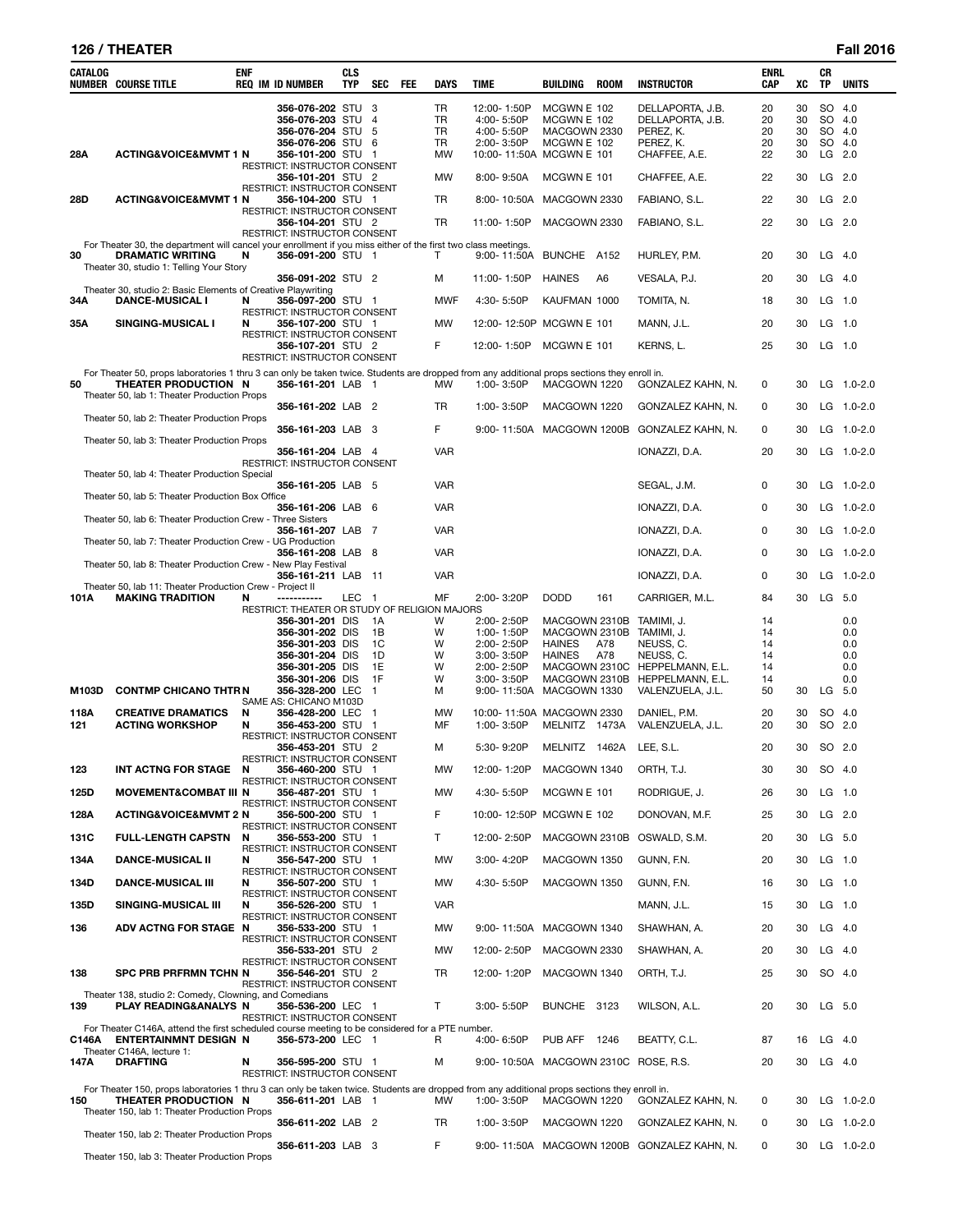# Fall 2016 THEATER / 127

| CATALOG | <b>NUMBER COURSE TITLE</b>                                       | ENF | <b>REQ IM ID NUMBER</b>                                   | CLS<br>TYP | SEC | FEE | <b>DAYS</b>  | TIME                    | <b>BUILDING</b> | <b>ROOM</b> | <b>INSTRUCTOR</b>                | <b>ENRL</b><br>CAP | xс | CR<br>TP | <b>UNITS</b>   |
|---------|------------------------------------------------------------------|-----|-----------------------------------------------------------|------------|-----|-----|--------------|-------------------------|-----------------|-------------|----------------------------------|--------------------|----|----------|----------------|
|         |                                                                  |     | 356-611-204 LAB 4<br>RESTRICT: INSTRUCTOR CONSENT         |            |     |     | <b>VAR</b>   |                         |                 |             | IONAZZI, D.A.                    | 20                 | 30 |          | LG 1.0-2.0     |
|         | Theater 150, lab 4: Theater Production Special                   |     | 356-611-205 LAB 5                                         |            |     |     | <b>VAR</b>   |                         |                 |             | IONAZZI, D.A.                    | 0                  | 30 |          | LG $1.0 - 2.0$ |
|         | Theater 150, lab 5: Theater Production Box Office                |     |                                                           |            |     |     |              |                         |                 |             |                                  |                    |    |          |                |
|         | Theater 150, lab 6: Theater Production Crew - Three Sisters      |     | 356-611-206 LAB 6                                         |            |     |     | <b>VAR</b>   |                         |                 |             | IONAZZI, D.A.                    | 0                  | 30 |          | LG 1.0-2.0     |
|         | Theater 150, lab 7: Theater Production Crew - UG Production      |     | 356-611-207 LAB 7                                         |            |     |     | VAR          |                         |                 |             | IONAZZI, D.A.                    | 0                  | 30 |          | LG 1.0-2.0     |
|         | Theater 150, lab 8: Theater Production Crew - New Play Festival  |     | 356-611-208 LAB 8                                         |            |     |     | VAR          |                         |                 |             | IONAZZI, D.A.                    | 0                  | 30 |          | LG 1.0-2.0     |
|         |                                                                  |     | 356-611-209 LAB 9<br>RESTRICT: INSTRUCTOR CONSENT         |            |     |     | <b>VAR</b>   |                         |                 |             | PAYNE, M.A.                      | 40                 | 30 |          | LG 1.0-2.0     |
|         | Theater 150, lab 9: Theater Production Cast - UG Production      |     | 356-611-210 LAB 10                                        |            |     |     | VAR          |                         |                 |             | TAYLOR, D.A.                     | 40                 | 30 |          | LG $1.0 - 2.0$ |
|         | Theater 150, lab 10: Theater Production Cast - New Play Festival |     | <b>RESTRICT: INSTRUCTOR CONSENT</b><br>356-611-211 LAB 11 |            |     |     | VAR          |                         |                 |             | IONAZZI, D.A.                    | 0                  | 30 |          | LG 1.0-2.0     |
|         | Theater 150, lab 11: Theater Production Crew - Project II        |     | 356-611-212 LAB 12                                        |            |     |     | VAR          |                         |                 |             | VALENZUELA, J.L.                 | 30                 | 30 |          | LG 1.0-2.0     |
|         | Theater 150, lab 12: Theater Production Cast - Project II        |     | RESTRICT: INSTRUCTOR CONSENT                              |            |     |     |              |                         |                 |             |                                  |                    |    |          |                |
|         |                                                                  |     | 356-611-213 LAB 13<br>RESTRICT: INSTRUCTOR CONSENT        |            |     |     | <b>VAR</b>   |                         |                 |             | ARAIZA, J.E.                     | 20                 | 30 |          | LG $1.0 - 2.0$ |
|         | Theater 150, lab 13: Theater Production Cast - Three Sisters     |     | 356-628-200 LEC 1                                         |            |     |     | T            |                         |                 |             |                                  |                    |    |          |                |
| C152A   | <b>LIGHTING DESIGN</b>                                           | N   | <b>RESTRICT: INSTRUCTOR CONSENT</b>                       |            |     |     |              | 9:00-12:50P             | MELNITZ 1473A   |             | SANTIAGO-BRANDWEIN               | 20                 | 30 | $LG$ 4.0 |                |
| C153A   | <b>COSTUME DESIGN</b>                                            | N   | 356-633-200 LEC 1<br>RESTRICT: INSTRUCTOR CONSENT         |            |     |     | W            | 9:00-12:50P             | MACGOWN 2217    |             | BARRETO, R.M.                    | 20                 | 30 | $LG$ 4.0 |                |
| C153D   | <b>COSTUME DSGN MGMT</b>                                         | N   | 356-618-200 LEC 1<br>RESTRICT: INSTRUCTOR CONSENT         |            |     |     | T            | 9:00-12:50P             | MACGOWN 2203    |             | RUHM, J.                         | 10                 | 30 | $LG$ 4.0 |                |
| C155B   | <b>MULTIMEDIA RENDER I</b>                                       | N   | 356-605-200 STU 1<br><b>RESTRICT: INSTRUCTOR CONSENT</b>  |            |     |     | F            | 9:00-12:50P             | <b>MACGOWN</b>  |             | KARVONIDES, C.                   | 10                 | 30 | $LG$ 2.0 |                |
| C156C   | <b>CMPTR-ASSIST RNDRNG N</b>                                     |     | 356-656-200 STU 1<br>RESTRICT: INSTRUCTOR CONSENT         |            |     |     | S            | 9:00-12:50P             | MELNITZ 2536    |             | SCHROEDER, N.M.                  | 5                  | 30 | $LG$ 4.0 |                |
| C157A   | <b>COSTUME CONSTRCTIONN</b>                                      |     | 356-672-200 STU 1<br>RESTRICT: INSTRUCTOR CONSENT         |            |     |     | MW           | 4:00-5:50P              | MACGOWN 2203    |             | GIRARD, P.E.                     | 10                 | 30 | SO 2.0   |                |
| C158C   | <b>SOUND DESIGN TECH</b>                                         | N   | 356-652-200 LEC 1<br>RESTRICT: INSTRUCTOR CONSENT         |            |     |     | м            | 9:00-12:30P             | MELNITZ 1473A   |             | BURKE, J.A.                      | 20                 | 30 | $LG$ 4.0 |                |
| 172     | PRODUCTION PRACTICE N                                            |     | 356-688-200 STU 1                                         |            |     |     | $\mathsf{T}$ | 9:00-11:50A MCGWN E 101 |                 |             | MANN, J.L.                       | 10                 | 30 |          | LG $1.0 - 8.0$ |
|         |                                                                  |     | RESTRICT: INSTRUCTOR CONSENT<br>356-688-201 STU 2         |            |     |     | VAR          |                         |                 |             | ROSE, R.S.                       | 5                  | 30 |          | LG $1.0 - 8.0$ |
|         |                                                                  |     | RESTRICT: INSTRUCTOR CONSENT<br>356-688-202 STU 3         |            |     |     | <b>VAR</b>   |                         |                 |             | PAYNE, M.A.                      | 5                  | 30 |          | LG 1.0-8.0     |
|         |                                                                  |     | <b>RESTRICT: INSTRUCTOR CONSENT</b><br>356-688-203 STU 4  |            |     |     | <b>VAR</b>   |                         |                 |             | TAYLOR, D.A.                     | 5                  | 30 |          | LG $1.0 - 8.0$ |
|         |                                                                  |     | RESTRICT: INSTRUCTOR CONSENT<br>356-688-204 STU 5         |            |     |     | <b>VAR</b>   |                         |                 |             | VALENZUELA, J.L.                 | 5                  | 30 |          | LG $1.0 - 8.0$ |
|         |                                                                  |     | RESTRICT: INSTRUCTOR CONSENT<br>356-688-205 STU 6         |            |     |     | VAR          |                         |                 |             | IONAZZI, D.A.                    | 5                  | 30 |          | LG 1.0-8.0     |
| 173A    | <b>DESIGN ASGNMNT-ASST N</b>                                     |     | RESTRICT: INSTRUCTOR CONSENT<br>356-694-200 STU 1         |            |     |     | <b>VAR</b>   |                         |                 |             | KARVONIDES, C.                   | 5                  | 30 | LG 2.0   |                |
|         |                                                                  |     | <b>RESTRICT: INSTRUCTOR CONSENT</b><br>356-694-201 STU 2  |            |     |     | VAR          |                         |                 |             | BARRETO, R.M.                    | 5                  | 30 | $LG$ 2.0 |                |
|         |                                                                  |     | RESTRICT: INSTRUCTOR CONSENT<br>356-694-202 STU 3         |            |     |     | VAR          |                         |                 |             | GAROFALO, J.A.                   | 5                  | 30 | $LG$ 2.0 |                |
|         |                                                                  |     | <b>RESTRICT: INSTRUCTOR CONSENT</b>                       |            |     |     |              |                         |                 |             |                                  |                    |    |          |                |
|         |                                                                  |     | 356-694-203 STU 4<br><b>RESTRICT: INSTRUCTOR CONSENT</b>  |            |     |     | <b>VAR</b>   |                         |                 |             | ROSE, R.S.                       | 5                  | 30 | $LG$ 2.0 |                |
|         |                                                                  |     | 356-694-204 STU 5<br>RESTRICT: INSTRUCTOR CONSENT         |            |     |     | VAR          |                         |                 |             | JAMPOLIS, N.P.                   | 5                  | 30 | LG 2.0   |                |
|         |                                                                  |     | 356-694-205 STU 6<br><b>RESTRICT: INSTRUCTOR CONSENT</b>  |            |     |     | <b>VAR</b>   |                         |                 |             | DALZELL, A.S.                    | 5                  | 30 | $LG$ 2.0 |                |
|         |                                                                  |     | 356-694-206 STU 7<br><b>RESTRICT: INSTRUCTOR CONSENT</b>  |            |     |     | <b>VAR</b>   |                         |                 |             | BURKE, J.A.                      | $\mathbf{1}$       | 30 | LG 2.0   |                |
|         |                                                                  |     | 356-694-207 STU 8<br>RESTRICT: INSTRUCTOR CONSENT         |            |     |     | <b>VAR</b>   |                         |                 |             | CLEMENT, S.R.                    | 5                  | 30 | $LG$ 2.0 |                |
|         |                                                                  |     | 356-694-208 STU 9<br><b>RESTRICT: INSTRUCTOR CONSENT</b>  |            |     |     | <b>VAR</b>   |                         |                 |             | SANTIAGO-BRANDWEIN 5             |                    | 30 | $LG$ 2.0 |                |
|         |                                                                  |     | 356-694-209 STU 10<br><b>RESTRICT: INSTRUCTOR CONSENT</b> |            |     |     | <b>VAR</b>   |                         |                 |             | SNIPES, J.                       | 5                  | 30 | $LG$ 2.0 |                |
|         |                                                                  |     | 356-694-210 STU 11<br><b>RESTRICT: INSTRUCTOR CONSENT</b> |            |     |     | <b>VAR</b>   |                         |                 |             | KWACK, H.S.                      | 5                  | 30 | $LG$ 2.0 |                |
| 173B    | PRDCTN DSGN ASGNMNTN                                             |     | 356-695-200 STU 1                                         |            |     |     | <b>VAR</b>   |                         |                 |             | KARVONIDES, C.                   | 5                  | 30 | LG 2.0   |                |
|         |                                                                  |     | RESTRICT: INSTRUCTOR CONSENT<br>356-695-201 STU 2         |            |     |     | <b>VAR</b>   |                         |                 |             | BARRETO, R.M.                    | 5                  | 30 | LG 2.0   |                |
|         |                                                                  |     | <b>RESTRICT: INSTRUCTOR CONSENT</b><br>356-695-202 STU 3  |            |     |     | <b>VAR</b>   |                         |                 |             | DALZELL, A.S.                    | 5                  | 30 | $LG$ 2.0 |                |
|         |                                                                  |     | <b>RESTRICT: INSTRUCTOR CONSENT</b><br>356-695-203 STU 4  |            |     |     | <b>VAR</b>   |                         |                 |             | JAMPOLIS, N.P.                   | 5                  | 30 | $LG$ 2.0 |                |
|         |                                                                  |     | <b>RESTRICT: INSTRUCTOR CONSENT</b><br>356-695-204 STU 5  |            |     |     | <b>VAR</b>   |                         |                 |             | SANTIAGO-BRANDWEIN 5             |                    | 30 | $LG$ 2.0 |                |
|         |                                                                  |     | <b>RESTRICT: INSTRUCTOR CONSENT</b><br>356-695-205 STU 6  |            |     |     | <b>VAR</b>   |                         |                 |             | ROSE, R.S.                       | 5                  | 30 | $LG$ 2.0 |                |
|         |                                                                  |     | RESTRICT: INSTRUCTOR CONSENT<br>356-695-206 STU 7         |            |     |     | <b>VAR</b>   |                         |                 |             | GAROFALO, J.A.                   | 5                  | 30 | $LG$ 2.0 |                |
|         |                                                                  |     | <b>RESTRICT: INSTRUCTOR CONSENT</b><br>356-695-207 STU 8  |            |     |     | <b>VAR</b>   |                         |                 |             | SNIPES, J.                       | 5                  | 30 | LG 2.0   |                |
|         |                                                                  |     | <b>RESTRICT: INSTRUCTOR CONSENT</b><br>356-695-208 STU 9  |            |     |     | VAR          |                         |                 |             | BURKE, J.A.                      | 5                  | 30 | $LG$ 2.0 |                |
| 174A    | <b>STAGE MANAGNG TCHNQN</b>                                      |     | RESTRICT: INSTRUCTOR CONSENT<br>356-699-200 STU 1         |            |     |     | м            | 12:00-1:50P             |                 |             | MACGOWN 2310B BROHM HANRAHAN, E. | 15                 | 30 | $LG$ 2.0 |                |
| 174B    | <b>PROJECT-STAGE MGMT N</b>                                      |     | <b>356-702-200</b> STU 1<br>RESTRICT: INSTRUCTOR CONSENT  |            |     |     | <b>VAR</b>   |                         |                 |             | IONAZZI, D.A.                    | 10                 | 30 | LG 3.0   |                |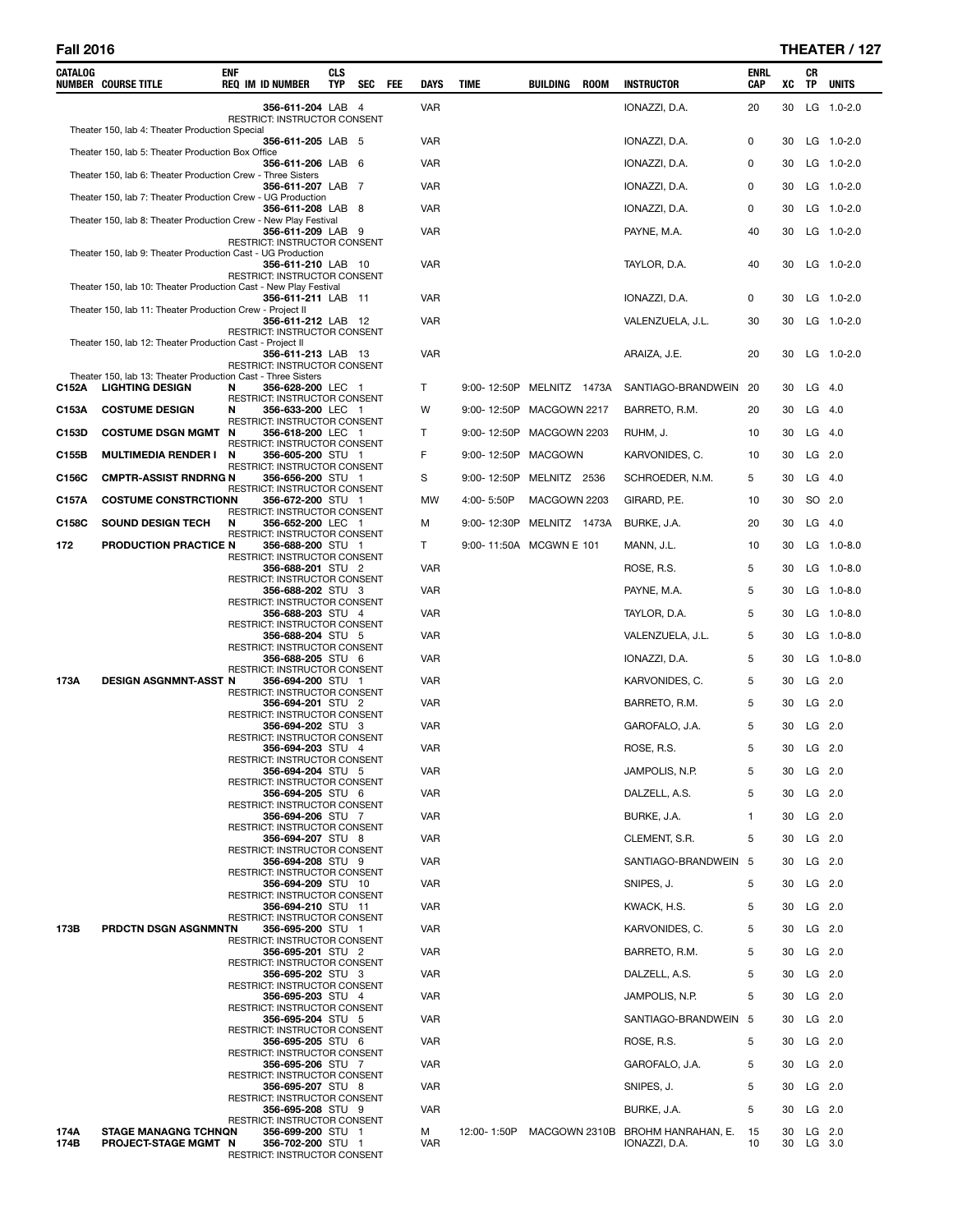# 128 / THEATER Fall 2016

| CATALOG     | <b>NUMBER COURSE TITLE</b>                                                                      | ENF | <b>REQ IM ID NUMBER</b>                                               | CLS<br>TYP | SEC FEE | DAYS            | <b>TIME</b>     | BUILDING      | ROOM | <b>INSTRUCTOR</b>                          | ENRL<br>CAP    | xс       | CR<br>TP | <b>UNITS</b>   |
|-------------|-------------------------------------------------------------------------------------------------|-----|-----------------------------------------------------------------------|------------|---------|-----------------|-----------------|---------------|------|--------------------------------------------|----------------|----------|----------|----------------|
| 174C        | PROJECT-STAGE MGMT N                                                                            |     | 356-703-200 STU 1<br>RESTRICT: INSTRUCTOR CONSENT                     |            |         | VAR             |                 |               |      | IONAZZI, D.A.                              | 10             | 30       | $LG$ 4.0 |                |
| 195         | <b>INTERNSHIP</b>                                                                               | N   | 356-869-201 TUT 1                                                     |            |         | VAR.            |                 |               |      | O'CONNOR, T.K.                             | 0              | 30       |          | $LG$ 2.0-8.0   |
| <b>216C</b> | <b>IDENTIFICATION</b>                                                                           | N   | 356-869-202 TUT 2<br>756-100-200 LEC 1                                |            |         | <b>VAR</b><br>т | $3:00 - 5:50P$  |               |      | KITE, B.E.<br>MACGOWN 2310C CARRIGER, M.L. | 0<br>20        | 30<br>30 | $LG$ 5.0 | LG 2.0-8.0     |
| 220         | <b>GRADUATE FORUM</b>                                                                           | N   | RESTRICT: THEATER AND PERFORMANCE STUDIES MAJORS<br>756-180-200 SEM 1 |            |         | R               | 12:00-1:50P     |               |      | MACGOWN 2310B SHANKS, G.J.                 | 16             | 30       |          | SU 1.0-4.0     |
| 230A        | <b>ONE-ACT PLAY</b>                                                                             | N   | RESTRICT: THEATER AND PERFORMANCE STUDIES MAJORS<br>756-228-200 LEC 1 |            |         | м               | 3:00-6:50P      |               |      | MACGOWN 2310C VILLARREAL, E.E.             | 4              | 30       |          | LG 4.0-8.0     |
|             |                                                                                                 |     | RESTRICT: THEATER GRADUATE STUDENTS<br>756-228-201 LEC 2              |            |         | м               | $3:00 - 5:50P$  | BUNCHE 2173   |      | OSWALD, S.M.                               | 16             | 30       |          | LG 4.0-8.0     |
| 242         | <b>DESIGN IN PRODUCTN</b>                                                                       | N   | RESTRICT: THEATER MAJORS OR MINORS<br>756-253-200 LEC 1               |            |         | м               | $9:00 - 12:50P$ | MACGOWN 3312  |      | CHO, M.H.                                  | 15             | 30       | $LG$ 4.0 |                |
| 261         | DIRECT-REALST DRAMA N                                                                           |     | RESTRICT: THEATER GRADUATE STUDENTS<br>756-382-200 LEC 1              |            |         | MF              | 1:00-3:50P      | MELNITZ 1473A |      | VALENZUELA, J.L.                           | 4              | 30       | $LG$ 4.0 |                |
| 263         | PRODCTN PRJCT-STAGE N                                                                           |     | RESTRICT: THEATER GRADUATE STUDENTS<br>756-390-200 DIS                |            | - 1     | VAR             |                 |               |      | VALENZUELA, J.L.                           | 4              | 30       |          | $LG$ 2.0-8.0   |
| 298A        | <b>SPECIAL STUDIES</b>                                                                          | N   | RESTRICT: THEATER GRADUATE STUDENTS<br>756-594-200 DIS                |            | - 1     | м               | 9:30-11:50A     | MACGOWN 1350  |      | ARAIZA, J.E.                               | 17             | 30       |          | SO 4.0/2.0     |
|             |                                                                                                 |     | RESTRICT: THEATER GRADUATE STUDENTS                                   |            |         | F               |                 |               |      |                                            |                |          |          | SO 2.0/4.0     |
|             |                                                                                                 |     | 756-594-201 DIS 2<br>RESTRICT: INSTRUCTOR CONSENT                     |            |         |                 | $9:00 - 12:50P$ | MACGOWN 3312  |      | FANNING, A.                                | 16             | 30       |          |                |
| 420A        | <b>ADVANCED ACTING 1</b>                                                                        | N   | 756-605-200 STU 1<br>RESTRICT: THEATER GRADUATE STUDENTS              |            |         | м               | 9:30-11:50A     | MACGOWN 1350  |      | ARAIZA, J.E.                               | 16             | 30       |          | $LG$ 4.0-8.0   |
| 421A        | <b>ADVANCED ACTING 2</b>                                                                        | N   | 756-612-200 STU 1<br>RESTRICT: THEATER GRADUATE STUDENTS              |            |         | <b>MW</b>       | 3:00-5:50P      | MACGOWN 2330  |      | OLIVIERI, J.M.                             | 9              | 30       |          | LG 4.0/6.0/8.0 |
| 424C        | <b>ADV VOICE&amp;SPEECH 1</b>                                                                   | N   | 756-629-200 STU 1<br>RESTRICT: THEATER GRADUATE STUDENTS              |            |         | MW              | 12:00-1:50P     | MACGOWN 1350  |      | WAGAR, P.M.                                | 8              | 30       |          | LG 2.0-4.0     |
| 424F        | <b>ADV VOICE&amp;SPEECH 2</b>                                                                   | N   | 756-636-200 STU 1<br>RESTRICT: THEATER GRADUATE STUDENTS              |            |         | <b>MW</b>       | 1:30-4:20P      | MELNITZ A405  |      | BRICK, S.W.                                | 8              | 30       |          | LG $2.0 - 4.0$ |
| 426B        | <b>ALEXANDER TECHNIQUE N</b>                                                                    |     | 756-663-200 STU 1<br>RESTRICT: THEATER GRADUATE STUDENTS              |            |         | TR              | $2:00 - 3:50P$  | MACGOWN 2330  |      | RODRIGUE, J.                               | 8              | 30       |          | LG 2.0/4.0     |
| 430A        | ADV STD-PLAYWRITING N                                                                           |     | 756-652-200 LEC 1<br>RESTRICT: THEATER GRADUATE STUDENTS              |            |         | М               | $3:00 - 6:50P$  |               |      | MACGOWN 2310C VILLARREAL, E.E.             | 4              | 30       |          | SO 4.0-8.0     |
| C433C       | <b>SCRIPT DVLPMT WKSHP N</b>                                                                    |     | 756-649-200 LEC 1<br>RESTRICT: THEATER GRADUATE STUDENTS              |            |         | F               |                 |               |      | 10:00-12:50P MACGOWN 2310C TAYLOR, D.A.    | 4              | 30       |          | LG 4.0-8.0     |
| 435AF       | ADV WRTNG FOR STAGE N                                                                           |     | 756-655-200 LEC 1                                                     |            |         | TBA             |                 |               |      | VILLARREAL, E.E.                           | 10             |          |          | 0.0            |
| 442A        | <b>COSTUME DESIGN</b>                                                                           | N   | RESTRICT: INSTRUCTOR CONSENT<br>756-677-200 LEC 1                     |            |         | R               | 9:00-12:50P     |               |      | MACGOWN 2310C KARVONIDES, C.               | 20             | 30       | LG       | -4.0           |
| 443A        | <b>SCENIC DESIGN</b>                                                                            | N   | RESTRICT: THEATER GRADUATE STUDENTS<br>756-608-200 STU 1              |            |         | T               | 8:00-11:50A     | MACGOWN 3312  |      | CHO, M.H.                                  | 20             | 30       | SO 4.0   |                |
| 445A        | <b>PROD DES-FTV&amp;ENTMEDN</b>                                                                 |     | RESTRICT: THEATER GRADUATE STUDENTS<br>756-637-200 LEC 1              |            |         | S               | 2:00-5:50P      |               |      | MACGOWN 2310C FANNING, A.                  | 20             | 30       | $LG$ 4.0 |                |
|             | For Theater C446A, attend the first scheduled course meeting to be considered for a PTE number. |     | RESTRICT: INSTRUCTOR CONSENT                                          |            |         |                 |                 |               |      |                                            |                |          |          |                |
| C446A       | <b>ENTERTAINMNT DESIGN N</b>                                                                    |     | 756-621-200 LEC 1<br>RESTRICT: THEATER GRADUATE STUDENTS              |            |         | R               | 4:00-6:50P      | PUB AFF 1246  |      | BEATTY, C.L.                               | 12             | 16       | $LG$ 4.0 |                |
| 449         | Theater C446A, lecture 1:<br><b>DSGN THESIS PROJECT N</b>                                       |     | 756-750-200 LEC 1                                                     |            |         |                 |                 |               |      | KARVONIDES, C.                             | 0              | 30       | LG       | 4.0            |
| C453D       | <b>COSTUME DSGN MGMT N</b>                                                                      |     | 756-750-201 LEC 2<br>756-830-200 LEC 1                                |            |         | Т               | 9:00-12:50P     | MACGOWN 2203  |      | CHO, M.H.<br>RUHM, J.                      | 0<br>10        | 30<br>30 | LG<br>LG | 4.0<br>4.0     |
| C455B       | <b>MULTIMEDIA RENDER I N</b>                                                                    |     | RESTRICT: THEATER GRADUATE STUDENTS<br>756-814-200 STU 1              |            |         | F               | $9:00 - 12:50P$ | MACGOWN       |      | KARVONIDES, C.                             | 10             | 30       | $LG$ 2.0 |                |
| C456C       | <b>CMPTR-ASSIST RNDRNG N</b>                                                                    |     | RESTRICT: THEATER GRADUATE STUDENTS<br>756-733-200 STU 1              |            |         | S               | $9:00 - 12:50P$ | MELNITZ 2536  |      | SCHROEDER, N.M.                            | 17             | 30       | $LG$ 4.0 |                |
| C457A       | <b>COSTUME CONSTRCTIONN</b>                                                                     |     | RESTRICT: INSTRUCTOR CONSENT<br>756-757-200 STU 1                     |            |         | <b>MW</b>       | 4:00-5:50P      | MACGOWN 2203  |      | GIRARD, P.E.                               | 10             | 30       | SO 2.0   |                |
| 460AF       |                                                                                                 |     | RESTRICT: THEATER GRADUATE STUDENTS                                   |            |         |                 |                 |               |      |                                            |                |          |          |                |
|             | <b>ISSUES IN DIRECTION</b>                                                                      | N   | 756-707-200 DIS 1<br><b>RESTRICT: INSTRUCTOR CONSENT</b>              |            |         | TBA             |                 |               |      | HACKETT, M.J.                              | 5              | 30       | LG 1.0   |                |
| 472         | <b>PRODUCTION PRACTICE N</b>                                                                    |     | 756-739-200 STU 1<br>RESTRICT: THEATER GRADUATE STUDENTS              |            |         | VAR             |                 |               |      | KARVONIDES, C.                             | 5              | 30       |          | LG $1.0 - 8.0$ |
|             |                                                                                                 |     | 756-739-201 STU 2<br>RESTRICT: THEATER GRADUATE STUDENTS              |            |         | VAR             |                 |               |      | BARRETO, R.M.                              | 5              | 30       |          | LG $1.0 - 8.0$ |
|             |                                                                                                 |     | 756-739-202 STU 3<br>RESTRICT: THEATER GRADUATE STUDENTS              |            |         | VAR             |                 |               |      | JAMPOLIS, N.P.                             | $\overline{c}$ | 30       |          | LG 1.0-8.0     |
|             |                                                                                                 |     | 756-739-203 STU 4<br>RESTRICT: THEATER GRADUATE STUDENTS              |            |         | <b>VAR</b>      |                 |               |      | ROSE, R.S.                                 | 5              | 30       |          | LG $1.0 - 8.0$ |
|             |                                                                                                 |     | 756-739-204 STU 5<br>RESTRICT: THEATER GRADUATE STUDENTS              |            |         | VAR             |                 |               |      | ARAIZA, J.E.                               | 16             | 30       |          | LG 1.0-8.0     |
|             |                                                                                                 |     | 756-739-205 STU 6<br>RESTRICT: INSTRUCTOR CONSENT                     |            |         | VAR             |                 |               |      | GAROFALO, J.A.                             | 5              | 30       |          | LG 1.0-8.0     |
|             |                                                                                                 |     | 756-739-206 STU 7<br>RESTRICT: THEATER GRADUATE STUDENTS              |            |         | VAR             |                 |               |      | CLEMENT, S.R.                              | 5              | 30       |          | LG 1.0-8.0     |
| 474         | <b>PROJECTS- DSGN&amp;PRODN</b>                                                                 |     | 756-737-200 LEC 1                                                     |            |         | VAR             |                 |               |      | KARVONIDES, C.                             | 5              | 30       | $LG$ 4.0 |                |
|             |                                                                                                 |     | RESTRICT: THEATER GRADUATE STUDENTS<br>756-737-201 LEC 2              |            |         | VAR             |                 |               |      | BARRETO, R.M.                              | 5              | 30       | $LG$ 4.0 |                |
|             |                                                                                                 |     | RESTRICT: THEATER GRADUATE STUDENTS<br>756-737-202 LEC 3              |            |         | VAR             |                 |               |      | ROSE, R.S.                                 | 5              | 30       | LG 4.0   |                |
|             |                                                                                                 |     | RESTRICT: THEATER GRADUATE STUDENTS<br>756-737-203 LEC 4              |            |         | VAR             |                 |               |      | JAMPOLIS, N.P.                             | 5              | 30       | $LG$ 4.0 |                |
|             |                                                                                                 |     | RESTRICT: THEATER GRADUATE STUDENTS<br>756-737-204 LEC 5              |            |         | VAR             |                 |               |      | CLEMENT, S.R.                              | 5              | 30       | $LG$ 4.0 |                |
|             |                                                                                                 |     | RESTRICT: THEATER GRADUATE STUDENTS<br>756-737-205 LEC 6              |            |         | VAR             |                 |               |      | KWACK, H.S.                                | 5              | 30       | $LG$ 4.0 |                |
| 498         | INTERN-THTR&FILM&TV N                                                                           |     | RESTRICT: THEATER GRADUATE STUDENTS<br>756-789-200 TUT 1              |            |         | VAR             |                 |               |      | ROSE, R.S.                                 | 20             | 30       |          | SO 4.0-12.0    |
|             |                                                                                                 |     | RESTRICT: INSTRUCTOR CONSENT                                          |            |         |                 |                 |               |      |                                            |                |          |          |                |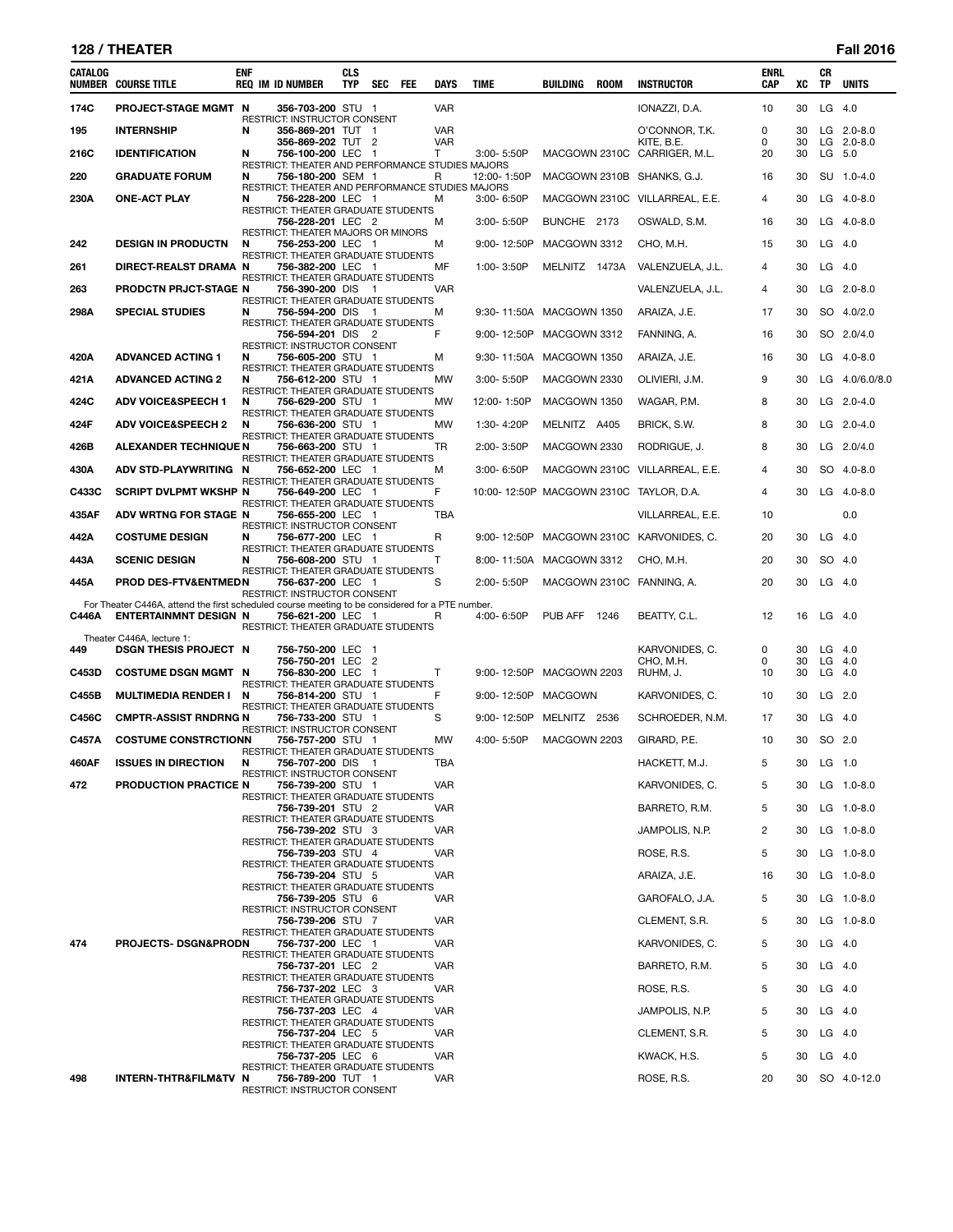| CATALOG      | <b>NUMBER COURSE TITLE</b>                                                                                                                                                                | <b>ENF</b> | <b>REQ IM ID NUMBER</b>                                                                                                                      | <b>CLS</b><br>TYP | SEC FEE  | DAYS                          | TIME                                              | BUILDING                      | <b>ROOM</b>            | <b>INSTRUCTOR</b>                               | <b>ENRL</b><br><b>CAP</b> | xс             | CR<br>TP                     | <b>UNITS</b>         |
|--------------|-------------------------------------------------------------------------------------------------------------------------------------------------------------------------------------------|------------|----------------------------------------------------------------------------------------------------------------------------------------------|-------------------|----------|-------------------------------|---------------------------------------------------|-------------------------------|------------------------|-------------------------------------------------|---------------------------|----------------|------------------------------|----------------------|
|              | UNIVERSITY STUDIES                                                                                                                                                                        |            |                                                                                                                                              |                   |          |                               |                                                   |                               |                        |                                                 |                           |                |                              |                      |
| 10           | For University Studies 10, continuing students must obtain permission to enroll from Marian Gabra at mgabra@college.ucla.edu. Approval is not guaranteed.<br><b>SUCCEED AT UCLA</b>       | N          | 412-030-201 SEM 2<br>RESTRICT: COLLEGE OF LETTERS AND SCIENCE, FIRST-YEAR FRESHMEN ONLY<br>412-030-202 SEM 3<br>RESTRICT: NEW TRANSFERS ONLY |                   |          | W<br>R                        | 2:00-3:50P<br>2:00-3:50P                          | CAMPBEL 1224<br><b>HAINES</b> | A6                     | MALDONADO, D.E.<br>GABRA, M.H.                  | 24<br>24                  | 30<br>30       | PN 2.0<br>PN 2.0             |                      |
|              | <b>URBAN PLANNING</b>                                                                                                                                                                     |            |                                                                                                                                              |                   |          |                               |                                                   |                               |                        |                                                 |                           |                |                              |                      |
| 99           | <b>STUDENT RSRCH PRGRMN</b>                                                                                                                                                               |            | 325-297-201 TUT 1                                                                                                                            |                   |          | <b>VAR</b>                    |                                                   |                               |                        | ONG, P.M.                                       | 0                         | 30             |                              | PN 1.0-2.0           |
| 120<br>129   | CITIES AND PLANNING N<br><b>URBAN POLICY&amp;RESRCHN</b>                                                                                                                                  |            | 325-297-202 TUT 2<br>325-420-200 LEC 1<br>325-474-200 LEC 1                                                                                  |                   |          | <b>VAR</b><br>MW<br>TR        | 2:00-3:15P<br>12:30-1:45P                         | PUB AFF<br>PUB AFF            | 1246<br>2343           | BLUMENBERG, E.A.<br>OSMAN, T.<br>KAUFMANN, K.M. | 0<br>100<br>0             | 30<br>30<br>30 | SO 4.0                       | PN 1.0-2.0<br>SO 4.0 |
|              | Urban Planning 129, lecture 1:                                                                                                                                                            |            | <b>RESTRICT: JUNIORS AND ABOVE</b>                                                                                                           |                   |          |                               |                                                   |                               |                        |                                                 |                           |                |                              |                      |
| 195<br>M201  | <b>COMMUNITY INTRNSHPSN</b><br>THEORIES-ARCHITECTR N                                                                                                                                      |            | 325-870-201 TUT 1<br>325-870-202 TUT 2<br>725-006-200 LEC 1                                                                                  |                   |          | <b>VAR</b><br><b>VAR</b><br>м | 9:00-11:50A PERLOFF 1243C                         |                               |                        | LENS, M.C.<br>KAUFMANN, K.M.<br>LAVIN, S.       | 0<br>0<br>5               | 30<br>30<br>30 | PN 4.0<br>PN 4.0<br>$LG$ 4.0 |                      |
| 205A         | PLAN RSRCH PRJCT 1                                                                                                                                                                        | N          | SAME AS: ARCH&UD M201<br>725-031-200 SEM 1                                                                                                   |                   |          | W                             | 5:00-7:50P                                        | PUB AFF                       | 4320B                  | COLLINS, B.J.                                   | 45                        | 30             | $LG$ 4.0                     |                      |
| <b>M206A</b> | <b>GEOG INFO SYSTEMS</b>                                                                                                                                                                  | N          | RESTRICT: URBAN PLANNING MAJORS<br>725-036-200 LEC 1<br>SAME AS: PUB PLC M224A                                                               |                   |          | T.                            | 5:00-7:50P                                        | PUB AFF                       | 1015A                  | ESTRADA, L.F.                                   | 25                        | 30             | LG 4.0                       |                      |
| 207          | <b>APPLIED MICROECON</b>                                                                                                                                                                  | N          | RESTRICT: INSTRUCTOR CONSENT<br>725-042-200 LEC 1                                                                                            |                   |          | TR                            | 9:30-10:45A PUB AFF                               |                               | 2355                   | MONKKONEN, P.                                   | 35                        | 30             | $LG$ 4.0                     |                      |
|              |                                                                                                                                                                                           |            | RESTRICT: URBAN PLANNING MAJORS<br>725-042-202 LEC 2                                                                                         |                   |          | TR                            | 2:00-3:15P                                        | PUB AFF                       | 2343                   | MONKKONEN, P.                                   | 35                        | 30             | LG 4.0                       |                      |
| 208A         | <b>COLLOQ-PLANNG RSRCHN</b>                                                                                                                                                               |            | RESTRICT: URBAN PLANNING MAJORS<br>725-049-200 LEC 1                                                                                         |                   |          | MW                            | 12:30-1:45P                                       | PUB AFF                       | 3320A                  | TAYLOR, B.D.                                    | 15                        | 30             | $LG$ 4.0                     |                      |
|              |                                                                                                                                                                                           |            | RESTRICT: URBAN PLANNING MAJORS                                                                                                              |                   |          |                               |                                                   |                               |                        |                                                 |                           |                |                              |                      |
| 208C         | ADV RESEARCH DESIGN N                                                                                                                                                                     |            | 725-051-200 SEM 1<br>RESTRICT: DEPARTMENT CONSENT                                                                                            |                   |          | W                             | 10:00-12:50P PUB AFF                              |                               | 3343                   | Monkkonen, P.                                   | 20                        | 30             | SO 4.0                       |                      |
| 216          | <b>FOOD STUDIES COLLOQ N</b>                                                                                                                                                              |            | 725-096-200 SEM 1<br>RESTRICT: DEPARTMENT CONSENT                                                                                            |                   |          | T                             | 4:00-6:00P                                        | LAW                           |                        | CARRUTH, A.B.                                   | 25                        | 30             | $LG$ 4.0                     |                      |
| 218          | <b>GRAPHICS&amp;URBAN INFO N</b>                                                                                                                                                          |            | 725-108-200 LEC 1<br>RESTRICT: INSTRUCTOR CONSENT                                                                                            |                   |          | MW                            | 11:00-12:15P PUB AFF                              |                               | 4320B                  | MUKHIJA, V.                                     | 24                        | 30             | $LG$ 4.0                     |                      |
| 220A         | <b>QANT ANL-URBN PLN I</b>                                                                                                                                                                | N          | -----------<br>RESTRICT: URBAN PLANNING MAJORS                                                                                               | LEC 1             |          | <b>MW</b>                     | 9:30-10:45A PUB AFF                               |                               | 1222                   | RHOADS, M.L.                                    | 60                        | 30             | LG $4.0$                     |                      |
| 222A         | <b>PLANNING HIST&amp;THRY</b>                                                                                                                                                             | N          | 725-120-201 LAB<br>725-120-202 LAB 1B<br>-----------                                                                                         | LEC 1             | - 1A     | W<br>R<br>TR                  | 12:30-1:45P<br>2:00-3:15P<br>11:00-12:15P PUB AFF | PUB AFF<br>PUB AFF            | 1015A<br>1015A<br>2355 | LEE, V.E.<br>KOEHN, A.J.<br>ROY, A.             | 35<br>35<br>80            | 30             | LG 4.0                       | 0.0<br>0.0           |
|              |                                                                                                                                                                                           |            | RESTRICT: URBAN PLANNING MAJORS<br>725-133-201 DIS                                                                                           |                   | - 1A     | $\mathsf{R}$                  | 12:30-1:30P                                       | PUB AFF                       | 4320B                  | HALE, M.R.                                      | 40                        |                |                              | 0.0                  |
| 229          | <b>SPCL TPC-PLNNG MTHD N</b>                                                                                                                                                              |            | 725-133-202 DIS<br>725-174-200 LEC 1<br>RESTRICT: INSTRUCTOR CONSENT                                                                         |                   | 1B       | R<br><b>UNSCHED</b>           | 12:30-1:30P                                       | PUB AFF                       | 4357                   | MENDEZ, P.G.<br>BLUMENBERG, E.A.                | 40<br>4                   | 30             | SO 4.0                       | 0.0                  |
|              | Urban Planning 229, lecture 1:                                                                                                                                                            |            |                                                                                                                                              |                   |          |                               |                                                   |                               |                        |                                                 |                           |                |                              |                      |
|              |                                                                                                                                                                                           |            | 725-174-201 LEC 2<br>RESTRICT: INSTRUCTOR CONSENT                                                                                            |                   |          | <b>UNSCHED</b>                |                                                   |                               |                        | OBERLANDER, A.M.                                | 4                         | 30             | SO 4.0                       |                      |
|              |                                                                                                                                                                                           |            | 725-174-203 LEC 3<br>RESTRICT: INSTRUCTOR CONSENT                                                                                            |                   |          | <b>UNSCHED</b>                |                                                   |                               |                        | OBERLANDER, A.M.                                | 4                         | 30             | SO 4.0                       |                      |
|              |                                                                                                                                                                                           |            | 725-174-204 LEC 4<br><b>RESTRICT: INSTRUCTOR CONSENT</b>                                                                                     |                   |          | <b>UNSCHED</b>                |                                                   |                               |                        | OBERLANDER, A.M.                                | 4                         | 30             | SO 4.0                       |                      |
| 235A         | URBNZ-DEVELPNG WRLDN                                                                                                                                                                      |            | 725-210-200 LEC 1<br>RESTRICT: URBAN PLANNING MAJORS                                                                                         |                   |          | R                             | 9:00-11:50A PUB AFF                               |                               | 4320B                  | COMMINS, S.K.                                   | 30                        | 30             | $LG$ 4.0                     |                      |
| 237A         | <b>SECTORAL ANALYSIS</b>                                                                                                                                                                  | N          | 725-222-200 LEC 1                                                                                                                            |                   |          | т                             | 2:00-4:50P                                        | PUB AFF                       | 4320B                  | WOLFF. G.                                       | 35                        | 30             | LG $4.0$                     |                      |
| M241         | <b>SOCIAL WELFARE PLCY</b>                                                                                                                                                                | N          | RESTRICT: URBAN PLANNING MAJORS<br>------------                                                                                              | LEC 1             |          | <b>TR</b>                     | 8:00-9:15A                                        | <b>DODD</b>                   | 121                    | MOON, A.                                        | 5 <sup>5</sup>            |                | 30 SO 4.0                    |                      |
|              |                                                                                                                                                                                           |            | SAME AS: PUB PLC M260, SOC WLF M221A<br>RESTRICT: URBAN PLANNING MAJORS                                                                      |                   |          |                               |                                                   |                               |                        |                                                 |                           |                |                              |                      |
|              |                                                                                                                                                                                           |            | 725-246-201 DIS 1A<br>725-246-202 DIS                                                                                                        |                   | 1B       | R<br>R                        | 2:00-2:50P<br>2:00-2:50P                          | PUB AFF<br>PUB AFF            | 1337<br>3343           | LEUNG, C.A.<br>PILGREEN, S.E.                   | 0<br>0                    |                |                              | 0.0<br>0.0           |
|              |                                                                                                                                                                                           |            | 725-246-203 DIS<br>725-246-204 DIS                                                                                                           |                   | 1C<br>1D | R<br>R                        | 2:00-2:50P<br>2:00-2:50P                          | PUB AFF<br>PUB AFF            | 4320B<br>4371          | MCLAUGHLIN-MONTERO 0<br>MIZEL, M.L.             | 0                         |                |                              | 0.0<br>0.0           |
| 249          | TRNSPRTTN PLCY&PLAN N<br>Urban Planning 249, lecture 1: Planning for Rise of Shared Mobility                                                                                              |            | 725-295-200 LEC 1                                                                                                                            |                   |          | MW                            | 11:00-12:15P PUB AFF                              |                               | 2343                   | MANVILLE, M.K.                                  | 35                        | 30             | SO 4.0                       |                      |
| 257<br>M258  | <b>TRANS&amp;ECON OUTCOMESN</b><br>TRNSPRTTN&ENVIRNMNTN                                                                                                                                   |            | 725-343-200 LEC 1<br>725-348-200 LEC 1<br>SAME AS: PUB PLC M223                                                                              |                   |          | <b>MW</b><br>MW               | 2:00-3:15P<br>3:30-4:45P                          | PUB AFF<br>PUB AFF            | 2343<br>2343           | BLUMENBERG, E.A.<br>MANVILLE, M.K.              | 36<br>50                  | 30<br>30       | $LG$ 4.0<br>$LG$ 4.0         |                      |
| 262<br>269   | URB ENV-WATER RSRCS N<br><b>ENVIRNMTL ANLY&amp;PLCY N</b><br>Urban Planning 269, lecture 1: Los Angeles City and Other Municipal Sustainability and Climate Plans, Policies, and Programs |            | 725-371-200 LEC 1<br>725-414-200 LEC 1                                                                                                       |                   |          | TR<br>Τ                       | 3:30-4:45P<br>6:00-8:50P                          | PUB AFF<br>PUB AFF            | 2250<br>2355           | PIERCE, G.S.<br>PETERSEN, M.S.                  | 40<br>35                  | 30<br>30       | SO 4.0<br>SO 4.0             |                      |
| 280          | AFFRDBL HSNG DVLPMT N                                                                                                                                                                     |            | 725-481-200 LEC 1                                                                                                                            |                   |          | R                             | 2:00-5:50P                                        | PUB AFF                       | 2355                   | LING, J.C.                                      | 24                        | 30             | SO 4.0                       |                      |
| M288         | <b>LDRSHP&amp;DEVLP&amp;GOVNCEN</b>                                                                                                                                                       |            | RESTRICT: DEPARTMENT CONSENT<br>725-528-200 LEC 1<br>SAME AS: PUB PLC M228, SOC WLF M241E                                                    |                   |          | R                             | 2:00-4:50P                                        | PUB AFF                       | 2325                   | PARENT, W.B.                                    | 10                        | 30             | $LG$ 4.0                     |                      |
| 289<br>298   | <b>SPRAWL&amp;SMART GROWTHN</b><br><b>EMERGNG PLAN ISSUES N</b>                                                                                                                           |            | RESTRICT: URBAN PLANNING MAJORS<br>725-535-200 LEC 1<br>725-588-200 SEM 1                                                                    |                   |          | т<br>Τ                        | 9:00-11:50A PUB AFF<br>6:00-8:50P                 | PERLOFF 1209B                 | 4320B                  | CRANE, R.D.<br>DE ZUBIAURRE, M.T.               | 30<br>20                  | 30<br>30       | $LG$ 4.0<br>$LG$ 4.0         |                      |
| 501          | <b>COOPERATIVE PROGRAMN</b>                                                                                                                                                               |            | RESTRICT: INSTRUCTOR CONSENT<br>725-805-200 TUT 1                                                                                            |                   |          |                               |                                                   |                               |                        | THE STAFF                                       | 0                         | 30             |                              | SU 2.0-8.0           |
|              | <b>VISUAL AND PERFORMING ARTS EDUCATION</b>                                                                                                                                               |            |                                                                                                                                              |                   |          |                               |                                                   |                               |                        |                                                 |                           |                |                              |                      |
|              | <b>Arts Education</b>                                                                                                                                                                     |            |                                                                                                                                              |                   |          |                               |                                                   |                               |                        |                                                 |                           |                |                              |                      |
| 101          | TPCS-ART EDUCATION N<br>Arts Education 101, lecture 1: Creativity and Flow: Social and Emotional Well-Being for Teaching Artist                                                           |            | 120-306-200 LEC 1                                                                                                                            |                   |          | т                             | 6:00-8:50P                                        | PUB AFF                       | 2278                   | MCMULLIN, L.S.                                  | 25                        | 30             | SO 4.0                       |                      |
|              | Arts Education 101, lecture 2: Arts in Inclusive Classroom                                                                                                                                |            | 120-306-201 LEC 2                                                                                                                            |                   |          | W                             | 6:00-8:50P                                        | <b>BROAD</b>                  | 2101                   | D'ENTREMONT, V.J.                               | 20                        | 30             | SO 4.0                       |                      |
| M102         | <b>INTRO TO ARTS ED</b>                                                                                                                                                                   | N          | 120-312-200 SEM 1                                                                                                                            |                   |          | R                             | 6:00-8:50P                                        | <b>BROAD</b>                  | 7240                   | BIANCHI, J.                                     | 20                        |                | 30 SO 4.0                    |                      |

SAME AS: EDUC M104 RESTRICT: INSTRUCTOR CONSENT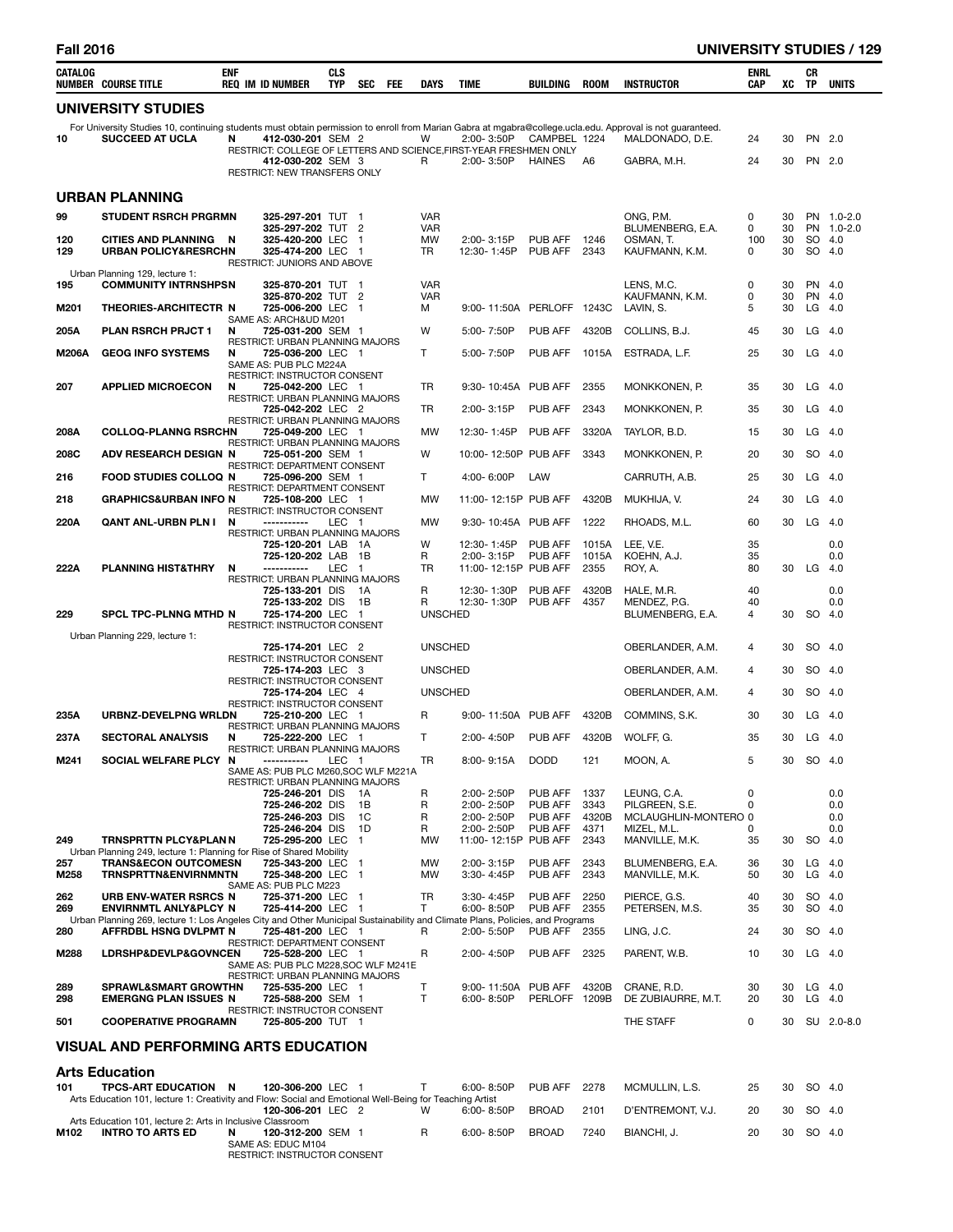# 130 / WORLD ARTS AND CULTURES/DANCE **Fall 2016 Fall 2016**

| CATALOG<br><b>NUMBER</b> | COURSE TITLE              | <b>ENF</b><br><b>REQ IM ID NUMBER</b>                       | CLS<br><b>TYP</b> | <b>SEC</b> | <b>FEE</b> | <b>DAYS</b> | TIME       | <b>BUILDING</b> | <b>ROOM</b> | INSTRUCTOR   | <b>ENRL</b><br>CAP | XC | СR<br>TP | <b>UNITS</b>   |
|--------------------------|---------------------------|-------------------------------------------------------------|-------------------|------------|------------|-------------|------------|-----------------|-------------|--------------|--------------------|----|----------|----------------|
| M192                     | <b>ARTS ED PRACTICUM</b>  | 120-852-200 SEM<br>N<br>SAME AS: EDUC M190                  |                   |            |            | R           | 6:00-8:50P | <b>BROAD</b>    | 2101        | BUTLER. L.S. | 20                 | 30 | SO.      | -4.0           |
| 197                      | <b>INDIVIDUAL STUDIES</b> | <b>RESTRICT: INSTRUCTOR CONSENT</b><br>N<br>120-882-201 TUT |                   |            |            | <b>VAR</b>  |            |                 |             | KANE, K.M.   |                    | 30 |          | LG $2.0 - 4.0$ |

# WORLD ARTS AND CULTURES/DANCE

### Dance

All dance courses are limited to majors until September 16, 2016. At that time, enrollment in selected courses will be opened to nonmajors, space permitting. Dance 56 thru 65 (intermediate movement tourses), C106A thru C11

| DY PIE.<br>1     | <b>GLBL PRSPCTVS-DANCE N</b>                                                          | -----------                                                                                                       | LEC 1 |                     | TR             |            |                            | 10:00-11:50A KAUFMAN 200    | MARKS, V.E.                   | 40       | 30 | SO 5.0 |            |
|------------------|---------------------------------------------------------------------------------------|-------------------------------------------------------------------------------------------------------------------|-------|---------------------|----------------|------------|----------------------------|-----------------------------|-------------------------------|----------|----|--------|------------|
|                  |                                                                                       | RESTRICT: DANCE OR DANCE/MOVEMENT OR WORLD ARTS AND CULTURES OR CULTURE AND PERFORMANCE MAJORS<br>173-008-201 DIS |       | - 1 A               | F              |            |                            | 12:00-12:50P KAUFMAN 208    | SINGH, A.                     | 20       |    |        | 0.0        |
|                  |                                                                                       | 173-008-202 DIS                                                                                                   |       | - 1 B               | F              |            | 1:00-1:50P                 | KAUFMAN 208                 | BROWN, B.J.                   | 20       |    |        | 0.0        |
| 6                | <b>BEG WAP-SUB S AFR</b><br>Dance 6, studio 1: Beginning West African Dance           | 173-017-200 STU 1<br>N                                                                                            |       |                     | <b>MW</b>      |            |                            | 10:30-11:50A KAUFMAN 1000   | SOULY, W.G.                   | 25       | 30 | SO 2.0 |            |
| 8                | <b>BEG WAP-LATIN AMER</b>                                                             | 173-016-200 STU 1<br>N                                                                                            |       |                     | TR             |            | 5:00-6:20P                 | KAUFMAN 1000                | ARMIJO, R.L.                  | 25       | 30 | SO 2.0 |            |
| 9                | Dance 8, studio 1: Zapateo Culture and Dance<br><b>BEG WAP-N AMERICA</b>              | 173-025-200 STU 1<br>N                                                                                            |       |                     | <b>TR</b>      |            | 2:00-3:20P                 | KAUFMAN 1000                | FOAAD, L.R.                   | 25       | 30 | SO 2.0 |            |
| 10               | Dance 9, studio 1: Beginning Critical Hip-Hop Dance<br><b>BEG WAP-EAST ASIA</b>       | 173-032-200 STU 1<br>N                                                                                            |       |                     | <b>TR</b>      |            | 8:30-9:50A                 | KAUFMAN 1000                | TSOU, J.C.                    | 20       | 30 | SO 2.0 |            |
| 11               | Dance 10, studio 1: Beginning Tai Chi Chuan (Taiji Quan)<br><b>BEG WAP-SOUTH ASIA</b> | N<br>173-049-200 STU 1                                                                                            |       |                     | <b>MWF</b>     |            | 8:00-8:50A                 | KAUFMAN 214                 | CHERRY, C.N.                  | 25       | 30 | SO 2.0 |            |
| 15               | Dance 11, studio 1: Beginning Yoga<br><b>BEG MOD/PSTMOD DNCEN</b>                     | 173-052-200 LAB 1                                                                                                 |       |                     | <b>MW</b>      |            | 9:00-10:20A                | KAUFMAN 1000                | CHERRY, C.N.                  | 25       | 30 | SO 2.0 |            |
| 16               | <b>BEG IMPROVSTN-DANCE N</b>                                                          | 173-053-200 LEC 1                                                                                                 |       |                     | TR             |            | 2:00-3:20P                 | KAUFMAN 214                 | O'REILLY, D.                  | 25       | 30 | SO 2.0 |            |
| 59               | <b>INT WAP-N AMERICA</b>                                                              | 173-177-200 STU 1<br>N                                                                                            |       |                     | TR             |            |                            | 10:00-11:50A KAUFMAN 1000   | LOPEZ, J.G.                   | 25       | 30 | SO 2.0 |            |
|                  | Dance 59, studio 1: Intermediate Hip-Hop Dance                                        | RESTRICT: INSTRUCTOR CONSENT                                                                                      |       |                     |                |            |                            |                             |                               |          |    |        |            |
| 60               | <b>INTMD WAP-EAST ASIA N</b>                                                          | 173-180-200 STU 1<br>RESTRICT: INSTRUCTOR CONSENT                                                                 |       |                     | TR             | 8:30-9:50A |                            | KAUFMAN 1000                | TSOU, J.C.                    | 10       | 30 | SO 2.0 |            |
| 63               | Dance 60, studio 1:<br>INT WAP-EUROPE                                                 | N<br>173-190-200 STU 1                                                                                            |       |                     | <b>MWF</b>     |            | 4:30-5:50P                 | KAUFMAN 1000                | TOMITA, N.                    | 20       | 30 | SO 2.0 |            |
|                  |                                                                                       | RESTRICT: INSTRUCTOR CONSENT                                                                                      |       |                     |                |            |                            |                             |                               |          |    |        |            |
| 65               | Dance 63, studio 1: Intermediate Ballet<br>INT MOD/PSTMOD DNCE N                      | 173-202-200 STU 1<br>RESTRICT: INSTRUCTOR CONSENT                                                                 |       |                     | <b>MWF</b>     |            |                            | 10:30-11:50A KAUFMAN 214    | COAD, G.W.                    | 25       | 30 | SO 2.0 |            |
| 67A              | <b>DNCE COMP-LANGUAGESY</b>                                                           | 173-204-200 SEM 1                                                                                                 |       |                     | TR             |            | 12:00-1:50P                | KAUFMAN 214                 | FROOT, D.Z.                   | 25       | 30 | SO 4.0 |            |
|                  |                                                                                       | RESTRICT: DANCE OR DANCE/MOVEMENT OR WORLD ARTS AND CULTURES OR<br>CULTURE AND PERFORMANCE MAJORS                 |       |                     |                |            |                            |                             |                               |          |    |        |            |
| 101              | <b>THEORIES OF DANCE</b>                                                              | Υ<br>-----------<br>RESTRICT: DANCE OR DANCE/MOVEMENT OR WORLD ARTS AND CULTURES OR                               | LEC 1 |                     | МW             |            | 2:00-3:20P                 | KAUFMAN 208                 | BANERJI, A.                   | 40       | 30 | SO 5.0 |            |
|                  |                                                                                       | <b>CULTURE AND PERFORMANCE MAJORS</b>                                                                             |       |                     |                |            |                            |                             |                               |          |    |        |            |
|                  |                                                                                       | 173-306-201 DIS 1A                                                                                                |       |                     | F              |            |                            | 10:00-11:50A KAUFMAN 101    | MELPIGNANO, M.                | 20       |    |        | 0.0        |
| C106A            | ADV WAP-SUB SHR AFR N                                                                 | 173-306-202 DIS<br>173-337-200 STU 1                                                                              |       | - 1B                | F<br>MW        |            | 12:00-1:50P<br>12:30-1:50P | KAUFMAN 101<br>KAUFMAN 1000 | MELPIGNANO, M.<br>SOULY, W.G. | 20<br>20 | 30 | SO 2.0 | 0.0        |
|                  |                                                                                       | <b>RESTRICT: INSTRUCTOR CONSENT</b>                                                                               |       |                     |                |            |                            |                             |                               |          |    |        |            |
| C113A            | Dance C106A, studio 1: Advanced West African Dance<br><b>ADV WAP-EUROPE</b>           | N<br>173-381-200 STU 1                                                                                            |       |                     | <b>MWF</b>     |            | 2:00-3:20P                 | KAUFMAN 1000                | TOMITA, N.                    | 20       | 30 | SO 2.0 |            |
|                  |                                                                                       | RESTRICT: INSTRUCTOR CONSENT                                                                                      |       |                     |                |            |                            |                             |                               |          |    |        |            |
| C115             | Dance C113A, studio 1: Advanced Ballet<br>ADV MOD/PSTMOD DNCEY                        | 173-391-200 STU 1                                                                                                 |       |                     | MWF            |            |                            | 9:00-10:20A KAUFMAN 214     | COAD, G.W.                    | 20       | 30 | SO 2.0 |            |
|                  |                                                                                       | RESTRICT: INSTRUCTOR CONSENT                                                                                      |       |                     |                |            |                            |                             |                               |          |    |        |            |
| 117B             | <b>DNCE CMPSTN-IMPACTS Y</b>                                                          | 173-403-200 SEM 1<br>RESTRICT: DANCE OR DANCE/MOVEMENT OR WORLD ARTS AND CULTURES OR                              |       |                     | МW             |            | 3:30-5:20P                 | KAUFMAN 214                 | FOSTER, S.L.                  | 20       | 30 | SO 4.0 |            |
|                  |                                                                                       | CULTURE AND PERFORMANCE MAJORS                                                                                    |       |                     |                |            |                            |                             |                               |          |    |        |            |
| 160              | <b>TPCS-BODY MECHANICS N</b>                                                          | 173-660-201 LEC 1<br>RESTRICT: DANCE OR DANCE/MOVEMENT OR WORLD ARTS AND CULTURES OR                              |       |                     | TR             |            |                            | 10:00-11:50A KAUFMAN 214    | POPKIN, L.A.                  | 20       | 30 | SO 4.0 |            |
|                  |                                                                                       | CULTURE AND PERFORMANCE MAJORS                                                                                    |       |                     |                |            |                            |                             |                               |          |    |        |            |
| 167              | Dance 160, lecture 1: Skinner Releasing Technique<br><b>CREATV DANCE-CHLDRNN</b>      | 173-697-200 LEC 1                                                                                                 |       |                     | <b>TRF</b>     |            |                            | 8:00-10:20A KAUFMAN 240     | LEUNG, A.S.                   | 10       | 30 | SO 4.0 |            |
| C <sub>171</sub> | <b>DANCE PRDCTN-TOPICS N</b>                                                          | 173-726-200 LEC 1                                                                                                 |       |                     | TR             |            | 2:00-3:50P                 | KAUFMAN 200                 | APILLANES, A.F.               | 8        | 30 | SO 4.0 |            |
|                  |                                                                                       | RESTRICT: DANCE OR DANCE/MOVEMENT OR WORLD ARTS AND CULTURES OR<br>CULTURE AND PERFORMANCE MAJORS                 |       |                     |                |            |                            |                             |                               |          |    |        |            |
| C <sub>184</sub> | PRODUCTION ARTS SEM N                                                                 | 173-804-200 SEM 1                                                                                                 |       |                     | W              |            | 12:00-3:50P                | KAUFMAN 153                 | LEB. N.H.                     | 10       | 30 | SO 4.0 |            |
| 211A             | <b>ADV CHOREOGRAPHY</b>                                                               | N<br>573-066-200 STU 1                                                                                            |       |                     | МW             |            | 12:00-1:50P                | KAUFMAN 214                 | FOSTER. S.L.                  | 10       | 30 | SO 4.0 |            |
|                  |                                                                                       | RESTRICT: WORLD ARTS AND CULTURES OR DANCE OR DANCE/MOVEMENT OR<br>CULTURE AND PERFORMANCE GRADUATE STUDENTS      |       |                     |                |            |                            |                             |                               |          |    |        |            |
| 211D             | <b>ADV CHOREOGRAPHY</b>                                                               | N<br>573-069-200 STU 1                                                                                            |       |                     | R              |            |                            | 12:30-4:20P KAUFMAN 208     | ROUSSEVE, D.J.                | 10       | 30 | SO 4.0 |            |
|                  |                                                                                       | RESTRICT: WORLD ARTS AND CULTURES OR DANCE OR DANCE/MOVEMENT OR<br>CULTURE AND PERFORMANCE GRADUATE STUDENTS      |       |                     |                |            |                            |                             |                               |          |    |        |            |
| C <sub>243</sub> | PRODUCTION ARTS SEM N                                                                 |                                                                                                                   |       | 573-258-200 SEM 1 W |                |            |                            | 12:00-3:50P KAUFMAN 153     | LEB, N.H.                     |          | 30 | SO 4.0 |            |
| C271             | <b>DANCE PRDCTN-TOPICS N</b>                                                          | RESTRICT: GRADUATE STUDENTS<br>573-426-200 LEC 1                                                                  |       |                     | TR             |            | 2:00-3:50P                 | KAUFMAN 200                 | APILLANES, A.F.               |          | 30 | SO 4.0 |            |
|                  |                                                                                       | RESTRICT: WORLD ARTS AND CULTURES OR DANCE OR DANCE/MOVEMENT OR                                                   |       |                     |                |            |                            |                             |                               |          |    |        |            |
| C406A            | ADV WAP-SUB SHR AFR N                                                                 | CULTURE AND PERFORMANCE GRADUATE STUDENTS<br>573-613-200 STU 1                                                    |       |                     | MW             |            | 12:30-1:50P                | KAUFMAN 1000                | SOULY, W.G.                   | 5        | 30 | SO 2.0 |            |
|                  |                                                                                       | RESTRICT: INSTRUCTOR CONSENT                                                                                      |       |                     |                |            |                            |                             |                               |          |    |        |            |
| C413A            | Dance C406A, studio 1: Advanced West African Dance<br><b>ADV WAP-EUROPE</b>           | 573-628-200 STU 1<br>N                                                                                            |       |                     | MWF            |            | 2:00-3:20P                 | KAUFMAN 1000                | TOMITA, N.                    | 10       | 30 | SO 2.0 |            |
|                  |                                                                                       | RESTRICT: INSTRUCTOR CONSENT                                                                                      |       |                     |                |            |                            |                             |                               |          |    |        |            |
| C415             | Dance C413A, studio 1: Advanced Ballet<br><b>ADV MOD/PSTMOD DNCEY</b>                 | 573-630-200 STU 1                                                                                                 |       |                     | MWF            |            |                            | 9:00-10:20A KAUFMAN 214     | COAD, G.W.                    | 10       | 30 | SO 2.0 |            |
|                  |                                                                                       | RESTRICT: INSTRUCTOR CONSENT                                                                                      |       |                     |                |            |                            |                             |                               |          |    |        |            |
| 490              | <b>CHOREOG&amp;PERFORMANCEN</b>                                                       | 573-781-204 TUT 4<br>RESTRICT: WORLD ARTS AND CULTURES OR DANCE OR DANCE/MOVEMENT OR                              |       |                     | <b>UNSCHED</b> |            |                            |                             | MARKS, V.E.                   | 5        | 30 |        | SO 2.0-8.0 |
|                  |                                                                                       | CULTURE AND PERFORMANCE GRADUATE STUDENTS                                                                         |       |                     |                |            |                            |                             |                               |          |    |        |            |
|                  |                                                                                       | 573-781-206 TUT 6                                                                                                 |       |                     | <b>UNSCHED</b> |            |                            |                             | ROUSSEVE, D.J.                | 5        | 30 |        | SO 2.0-8.0 |
|                  |                                                                                       | RESTRICT: WORLD ARTS AND CULTURES OR DANCE OR DANCE/MOVEMENT OR<br>CULTURE AND PERFORMANCE GRADUATE STUDENTS      |       |                     |                |            |                            |                             |                               |          |    |        |            |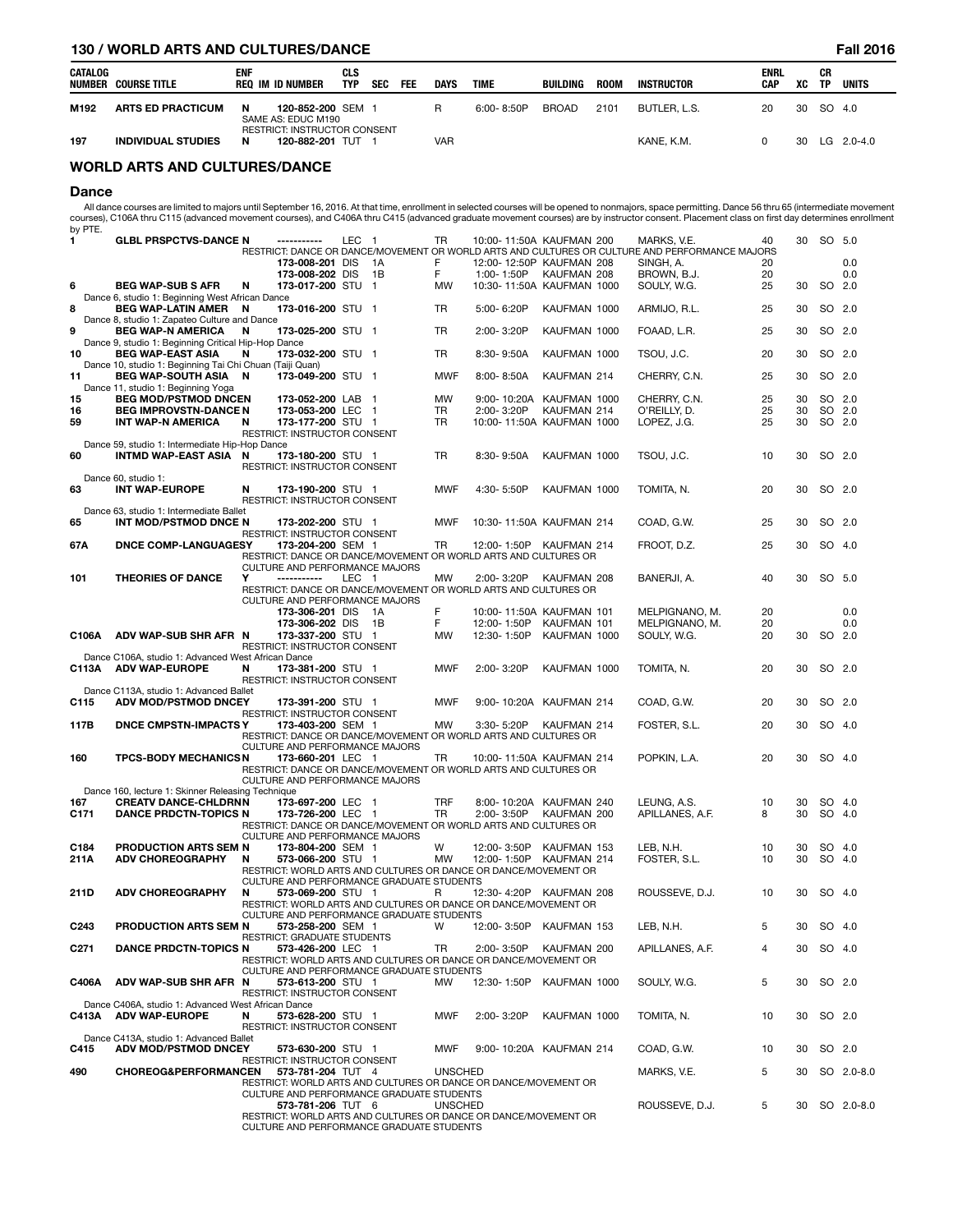| CATALOG          | NUMBER COURSE TITLE                                                                                                                                                                                      | <b>ENF</b> |        | <b>REQ IM ID NUMBER</b>                                  | <b>CLS</b><br>TYP | SEC                  | FEE | DAYS            | TIME                                                                                        | BUILDING                     | <b>ROOM</b>  | <b>INSTRUCTOR</b>                                                                              | <b>ENRL</b><br>CAP | XC | CR<br>TP | <b>UNITS</b> |
|------------------|----------------------------------------------------------------------------------------------------------------------------------------------------------------------------------------------------------|------------|--------|----------------------------------------------------------|-------------------|----------------------|-----|-----------------|---------------------------------------------------------------------------------------------|------------------------------|--------------|------------------------------------------------------------------------------------------------|--------------------|----|----------|--------------|
|                  | World Arts and Cultures                                                                                                                                                                                  |            |        |                                                          |                   |                      |     |                 |                                                                                             |                              |              |                                                                                                |                    |    |          |              |
| 1                | All World Arts and Cultures courses are limited to majors until September 16, 2016. At that time, enrollment in selected courses will be opened to nonmajors, space permitting.<br>INTR-WORLD ART&CLTR N |            |        | -----------                                              | LEC 1             |                      |     | TR              | 10:00-11:50A KAUFMAN 208                                                                    |                              |              | GERE, D.H.                                                                                     | 30                 | 30 | LG 5.0   |              |
|                  |                                                                                                                                                                                                          |            |        |                                                          |                   |                      |     |                 |                                                                                             |                              |              | RESTRICT: DANCE OR DANCE/MOVEMENT OR WORLD ARTS AND CULTURES OR CULTURE AND PERFORMANCE MAJORS |                    |    |          |              |
|                  |                                                                                                                                                                                                          |            |        | 401-001-201 DIS<br>401-001-202 DIS                       |                   | - 1 A<br>1B          |     | F<br>F          | 10:00-10:50A KAUFMAN 153<br>11:00-11:50A KAUFMAN 153                                        |                              |              | HAFFNER, P.L.<br>HAFFNER, P.L.                                                                 | 15<br>15           |    |          | 0.0<br>0.0   |
| 5                | <b>GLBL&amp;TRNSCLTRL FORMN</b>                                                                                                                                                                          |            |        | 401-015-200 STU 1                                        |                   |                      |     | TR              | 4:00-5:20P                                                                                  | KAUFMAN 230                  |              | EEN, R.W.                                                                                      | 15                 | 30 | SO 2.0   |              |
| 19               | World Arts 5, studio 1: Moving Voice<br>FIAT LUX FRSHMN SEM N                                                                                                                                            |            |        | 401-057-201 SEM 1                                        |                   |                      |     | R               | 3:00-3:50P                                                                                  | KAUFMAN 153                  |              | SHORTER, D.D.                                                                                  | 0                  | 30 | PN 1.0   |              |
|                  | World Arts and Cultures 19, seminar 1: Art of Being Human: Philosophy of Martin Buber                                                                                                                    |            |        | RESTRICT: UNDERGRADUATE STUDENTS ONLY                    |                   |                      |     |                 |                                                                                             |                              |              |                                                                                                |                    |    |          |              |
|                  |                                                                                                                                                                                                          |            |        | 401-057-203 SEM 3                                        |                   |                      |     | R               | 1:30-2:20P                                                                                  | KAUFMAN 250                  |              | SHORTER, D.D.                                                                                  | 0                  | 30 | PN 1.0   |              |
|                  | World Arts and Cultures 19, seminar 3: Introduction to Meditation                                                                                                                                        |            |        | RESTRICT: UNDERGRADUATE STUDENTS ONLY                    |                   |                      |     |                 |                                                                                             |                              |              |                                                                                                |                    |    |          |              |
| M23              | AMERICN INDIAN STDS                                                                                                                                                                                      | N          |        | -----------<br>SAME AS: AM IND M10                       | LEC 1             |                      |     | <b>MW</b>       | 9:30-10:45A ROYCE                                                                           |                              | 190          | REIFEL, N.M.                                                                                   | 40                 | 30 | SO 5.0   |              |
|                  |                                                                                                                                                                                                          |            |        | 401-069-201 DIS                                          |                   | 1A                   |     | F               | 10:00-10:50A ROLFE                                                                          |                              | 3115         | BAKER, M.A.                                                                                    | 5                  |    |          | 0.0          |
|                  |                                                                                                                                                                                                          |            |        | 401-069-202 DIS<br>401-069-203 DIS                       |                   | 1B<br>1C             |     | F<br>F          | 11:00-11:50A ROLFE<br>11:00-11:50A ROLFE                                                    |                              | 3120<br>3115 | ALVAREZ, P.E.<br>BAKER, M.A.                                                                   | 5<br>5             |    |          | 0.0<br>0.0   |
|                  |                                                                                                                                                                                                          |            |        | 401-069-204 DIS                                          |                   | 1D                   |     | F               | 12:00-12:50P ROLFE                                                                          |                              | 3115         | FULWIDER, R.                                                                                   | 5                  |    |          | 0.0          |
|                  |                                                                                                                                                                                                          |            |        | 401-069-205 DIS<br>401-069-206 DIS                       |                   | 1E<br>1F             |     | F<br>F          | 2:00-2:50P<br>1:00-1:50P                                                                    | <b>ROLFE</b><br><b>ROLFE</b> | 3120<br>3115 | STEWART, K.L.<br>FULWIDER, R.                                                                  | 5<br>5             |    |          | 0.0<br>0.0   |
|                  |                                                                                                                                                                                                          |            |        | 401-069-207 DIS                                          |                   | 1G                   |     | F               | 12:00-12:50P ROLFE                                                                          |                              | 3120         | ALVAREZ, P.E.                                                                                  | 5                  |    |          | 0.0          |
|                  |                                                                                                                                                                                                          |            |        | 401-069-208 DIS<br>401-069-209 DIS                       |                   | 1H<br>11             |     | F<br>F          | 3:00-3:50P<br>12:00-12:50P BUNCHE                                                           | <b>ROLFE</b>                 | 3120<br>2150 | STEWART, K.L.<br>SLADECK, J.J.                                                                 | 5<br>0             |    |          | 0.0<br>0.0   |
|                  |                                                                                                                                                                                                          |            |        | 401-069-210 DIS                                          |                   | 1J                   |     | F               | 1:00-1:50P                                                                                  | <b>BUNCHE</b>                | 2150         | SLADECK, J.J.                                                                                  | 0                  |    |          | 0.0          |
| 51W              | <b>ALIEN&amp;PSYCHIC&amp;GHOST N</b>                                                                                                                                                                     |            | Y<br>Υ | ------------<br>401-155-201 DIS                          | LEC               | $\mathbf{1}$<br>1A   |     | TR<br><b>MW</b> | 6:00-7:50P<br>10:00-10:50A KAUFMAN 101                                                      | <b>HAINES</b>                | A2           | SHORTER, D.D.<br>NOVAKOV-RITCHEY, C                                                            | 0<br>0             | 30 | LG 5.0   | 0.0          |
|                  |                                                                                                                                                                                                          |            | Y      | 401-155-202 DIS                                          |                   | 1B                   |     | MW              | 11:00-11:50A KAUFMAN 101                                                                    |                              |              | HILL, E.J.                                                                                     | 0                  |    |          | 0.0          |
|                  |                                                                                                                                                                                                          |            | Υ<br>Υ | 401-155-203 DIS<br>401-155-204 DIS                       |                   | 1C<br>1D             |     | MW<br>MW        | 2:00-2:50P<br>3:00-3:50P                                                                    | KAUFMAN 101<br>KAUFMAN 101   |              | BAYRAKTAR, S.<br>GARCIA-WEYANDT, C.                                                            | 0<br>0             |    |          | 0.0<br>0.0   |
|                  |                                                                                                                                                                                                          |            | Y      | 401-155-205 DIS                                          |                   | 1E                   |     | MW              | 4:00-4:50P                                                                                  | KAUFMAN 101                  |              | GEORGOPOULOS, N.                                                                               | 0                  |    |          | 0.0          |
| 70               | <b>PRODUCTN PRACTICUM N</b>                                                                                                                                                                              |            | Y      | 401-155-206 DIS<br>401-210-200 LEC                       |                   | 1F<br>$\mathbf{1}$   |     | <b>MW</b><br>F  | 5:00-5:50P<br>2:00-3:20P                                                                    | KAUFMAN 101<br>KAUFMAN 101   |              | VISSER, B.A.<br>HOLGUIN, G.                                                                    | 0<br>10            | 30 | PN 2.0   | 0.0          |
| 78               | <b>PRIVATE INSTR-WAC</b>                                                                                                                                                                                 | N          |        | 401-234-200 STU 1                                        |                   |                      |     | <b>UNSCHED</b>  |                                                                                             |                              |              | POPKIN, L.A.                                                                                   | 15                 | 30 |          | PN 2.0-4.0   |
| 80               | <b>VIDEO TOOLS&amp;TECHNQS N</b>                                                                                                                                                                         |            |        | RESTRICT: INSTRUCTOR CONSENT<br>401-240-200 LAB 1        |                   |                      |     | т               | 3:30-4:45P                                                                                  | KAUFMAN 153                  |              | GUAN, J.                                                                                       | 10                 | 30 | SO 2.0   |              |
|                  |                                                                                                                                                                                                          |            |        |                                                          |                   |                      |     |                 | RESTRICT: DANCE OR DANCE/MOVEMENT OR WORLD ARTS AND CULTURES OR                             |                              |              |                                                                                                |                    |    |          |              |
| 99               | <b>SPEC STUDIES-WAC</b>                                                                                                                                                                                  | N          |        | CULTURE AND PERFORMANCE MAJORS<br>401-297-201 TUT 1      |                   |                      |     | <b>VAR</b>      |                                                                                             |                              |              | FROOT, D.Z.                                                                                    | 0                  | 30 |          | SO 2.0-4.0   |
| 100B             | ART AS MORAL ACTION N                                                                                                                                                                                    |            |        | -----------                                              | LEC               | $\overline{1}$       |     | М               | 6:00-8:50P                                                                                  | <b>HAINES</b>                | 39           | SELLARS, P.M.                                                                                  | 360                | 30 | SO 5.0   |              |
|                  |                                                                                                                                                                                                          |            |        | 401-301-201 DIS<br>401-301-202 DIS                       |                   | 1A<br>1B             |     | т<br>т          | 9:00-9:50A<br>12:00-12:50P KAUFMAN 101                                                      | KAUFMAN 101                  |              | JUNG, D.<br>MARILL, P.                                                                         | 24<br>24           |    |          | 0.0<br>0.0   |
|                  |                                                                                                                                                                                                          |            |        | 401-301-203 DIS                                          |                   | 1C                   |     | Т               | 1:00-1:50P                                                                                  | KAUFMAN 101                  |              | MARILL, P.                                                                                     | 24                 |    |          | 0.0          |
|                  |                                                                                                                                                                                                          |            |        | 401-301-204 DIS<br>401-301-205 DIS                       |                   | 1D<br>1E             |     | Т<br>T          | 2:00-2:50P<br>3:00-3:50P                                                                    | KAUFMAN 101<br>KAUFMAN 101   |              | WANG, A.Y.<br>WANG, A.Y.                                                                       | 24<br>24           |    |          | 0.0<br>0.0   |
|                  |                                                                                                                                                                                                          |            |        | 401-301-206 DIS                                          |                   | 1F                   |     | T               | 4:00-4:50P                                                                                  | KAUFMAN 101                  |              | MARTINEZ, A.M.                                                                                 | 24                 |    |          | 0.0          |
|                  |                                                                                                                                                                                                          |            |        | 401-301-207 DIS<br>401-301-208 DIS                       |                   | 1G<br>1H             |     | т<br>W          | 5:00-5:50P<br>$9:00 - 9:50A$                                                                | KAUFMAN 101<br>KAUFMAN 240   |              | CHA, E.J.<br>ROBERTSON, J.C.                                                                   | 24<br>24           |    |          | 0.0<br>0.0   |
|                  |                                                                                                                                                                                                          |            |        | 401-301-209 DIS                                          |                   | 11                   |     | R               | $9:00 - 9:50A$                                                                              | KAUFMAN 230                  |              | ROBERTSON, J.C.                                                                                | 24                 |    |          | 0.0          |
|                  |                                                                                                                                                                                                          |            |        | 401-301-210 DIS<br>401-301-211 DIS                       |                   | 1J<br>1K             |     | R<br>R          | 12:00-12:50P KAUFMAN 101<br>1:00-1:50P                                                      | KAUFMAN 101                  |              | BELL, S.<br>BELL, S.                                                                           | 24<br>24           |    |          | 0.0<br>0.0   |
|                  |                                                                                                                                                                                                          |            |        | 401-301-212 DIS                                          |                   | 1L                   |     | R               | 2:00-2:50P                                                                                  | KAUFMAN 101                  |              | MIAO, F.                                                                                       | 24                 |    |          | 0.0          |
|                  |                                                                                                                                                                                                          |            |        | 401-301-213 DIS<br>401-301-214 DIS                       |                   | 1M<br>1 <sub>N</sub> |     | R<br>R          | 3:00-3:50P<br>4:00-4:50P                                                                    | KAUFMAN 101<br>KAUFMAN 101   |              | MIAO, F.<br>CHA, E.J.                                                                          | 24<br>24           |    |          | 0.0<br>0.0   |
|                  |                                                                                                                                                                                                          |            |        | 401-301-215 DIS                                          |                   | 10                   |     | R               | 5:00-5:50P                                                                                  | KAUFMAN 101                  |              | JUNG, D.                                                                                       | 24                 |    |          | 0.0          |
| 104              | <b>REPRESENTATIONS</b>                                                                                                                                                                                   | N          |        | 401-324-200 LEC 1                                        |                   |                      |     | TR              | 10:00-11:50A KAUFMAN 101<br>RESTRICT: DANCE OR DANCE/MOVEMENT OR WORLD ARTS AND CULTURES OR |                              |              | SHARMA, A.                                                                                     | 25                 | 30 | SO 5.0   |              |
|                  |                                                                                                                                                                                                          |            |        | CULTURE AND PERFORMANCE MAJORS                           |                   |                      |     |                 |                                                                                             |                              |              |                                                                                                |                    |    |          |              |
| 114              | PERFORMANCE PRACTCMN                                                                                                                                                                                     |            |        | 401-384-201 STU 1<br>RESTRICT: INSTRUCTOR CONSENT        |                   |                      |     | MW              | 10:00-11:50A KAUFMAN 250                                                                    |                              |              | FROOT, D.Z.                                                                                    | 10                 | 30 |          | PN 1.0-4.0   |
|                  |                                                                                                                                                                                                          |            |        | 401-384-202 STU 2                                        |                   |                      |     |                 |                                                                                             |                              |              | O'REILLY, D.                                                                                   | 5                  | 30 |          | PN 1.0-4.0   |
|                  |                                                                                                                                                                                                          |            |        | RESTRICT: INSTRUCTOR CONSENT<br>401-384-203 STU 3        |                   |                      |     |                 |                                                                                             |                              |              | MARKS, V.E.                                                                                    | 10                 | 30 |          | PN 1.0-4.0   |
|                  |                                                                                                                                                                                                          |            |        | <b>RESTRICT: INSTRUCTOR CONSENT</b><br>401-384-204 STU 4 |                   |                      |     |                 |                                                                                             |                              |              | MARKS, V.E.                                                                                    | 10                 | 30 |          | PN 1.0-4.0   |
|                  |                                                                                                                                                                                                          |            |        | RESTRICT: INSTRUCTOR CONSENT                             |                   |                      |     |                 |                                                                                             |                              |              |                                                                                                |                    |    |          |              |
| 120              | <b>TOPCS-CULTURAL STDS N</b>                                                                                                                                                                             |            |        | 401-420-201 LEC 1<br>RESTRICT: INSTRUCTOR CONSENT        |                   |                      |     | М               | 9:00-11:50A KAUFMAN 153                                                                     |                              |              | ROBERTS, A.F.                                                                                  | 0                  | 30 | SO 4.0   |              |
|                  | World Arts 120, lecture 1: Arts of Time                                                                                                                                                                  |            |        |                                                          |                   |                      |     |                 |                                                                                             |                              |              |                                                                                                |                    |    |          |              |
|                  | World Arts 120, lecture 2: African Popular Arts                                                                                                                                                          |            |        | 401-420-202 LEC 2                                        |                   |                      |     | <b>MW</b>       | 12:00-1:50P KAUFMAN 101                                                                     |                              |              | WATERMAN, C.A.                                                                                 | 20                 | 30 | SO 4.0   |              |
|                  |                                                                                                                                                                                                          |            |        | 401-420-203 LEC 3<br>RESTRICT: INSTRUCTOR CONSENT        |                   |                      |     | MW              | 10:00-11:50A KAUFMAN 250                                                                    |                              |              | FROOT, D.Z.                                                                                    | 20                 | 30 | SO 4.0   |              |
|                  | World Arts 120, lecture 3: Slamming Hunger                                                                                                                                                               |            |        |                                                          |                   |                      |     |                 |                                                                                             |                              |              |                                                                                                |                    |    |          |              |
|                  |                                                                                                                                                                                                          |            |        | 401-420-204 LEC 4<br>RESTRICT: INSTRUCTOR CONSENT        |                   |                      |     | W               | 10:00-12:50P HAINES                                                                         |                              | A20          | BAIN, B.R.                                                                                     | 5                  | 30 | SO 4.0   |              |
|                  | World Arts 120, lecture 4: Microphone Fiends: Hip-Hop and Spoken Word                                                                                                                                    |            |        |                                                          |                   |                      |     |                 |                                                                                             |                              |              |                                                                                                |                    |    |          |              |
| 133              | <b>TEXTILES OF WORLD</b><br>World Arts and Cultures 133, lecture 1: Understanding Textiles                                                                                                               | N          |        | 401-498-201 LEC 1                                        |                   |                      |     | W               | 9:00-11:50A FOWLER                                                                          |                              | 2450         | PHIPPS, E.J.                                                                                   | 20                 | 30 | SO 4.0   |              |
| 160              | <b>UCLA SEX SQUAD</b>                                                                                                                                                                                    | N          |        | 401-660-201 SEM 1                                        |                   |                      |     | WF              | 9:00-11:50A KAUFMAN 230                                                                     |                              |              | MILLICAN, E.S.                                                                                 | 10                 | 30 | SO 4.0   |              |
| 170              | <b>ADVANCED PRODUCTIONN</b>                                                                                                                                                                              |            |        | RESTRICT: INSTRUCTOR CONSENT<br>401-720-200 LAB 1        |                   |                      |     | F.              | 2:00-3:20P                                                                                  | KAUFMAN 101                  |              | HOLGUIN, G.                                                                                    | 5                  | 30 |          | PN 1.0-2.0   |
|                  |                                                                                                                                                                                                          |            |        | RESTRICT: INSTRUCTOR CONSENT                             |                   |                      |     |                 |                                                                                             |                              |              |                                                                                                |                    |    |          |              |
| 174A             | <b>PROJECTS IN WAC</b>                                                                                                                                                                                   | N          |        | 401-744-201 LAB 1<br>RESTRICT: INSTRUCTOR CONSENT        |                   |                      |     | MW              | 1:00-2:50P                                                                                  | KAUFMAN 230                  |              | COAD, G.W.                                                                                     | 10                 | 30 | SO 2.0   |              |
|                  | World Arts and Cultures 174A, lab 1: Creation of Repertory                                                                                                                                               |            |        | 401-744-202 LAB 2                                        |                   |                      |     |                 | 3:30-7:00P                                                                                  |                              |              |                                                                                                |                    |    |          |              |
|                  |                                                                                                                                                                                                          |            |        | RESTRICT: INSTRUCTOR CONSENT                             |                   |                      |     | м               |                                                                                             | KAUFMAN 240                  |              | BROWN, B.J.                                                                                    | 10                 | 30 | SO 2.0   |              |
| 178              | ADV PRIVT INSTR-WAC                                                                                                                                                                                      | N          |        | 401-768-200 STU 1<br>RESTRICT: INSTRUCTOR CONSENT        |                   |                      |     | <b>UNSCHED</b>  |                                                                                             |                              |              | POPKIN, L.A.                                                                                   | 15                 | 30 |          | PN 2.0-8.0   |
| C <sub>180</sub> | <b>VIDEO PRODCTN/PRCTC N</b>                                                                                                                                                                             |            |        | 401-780-201 LEC 1                                        |                   |                      |     | TR              | 1:00-2:50P                                                                                  | KAUFMAN 145                  |              | SHARMA, A.                                                                                     | 10                 | 30 | $LG$ 4.0 |              |
|                  |                                                                                                                                                                                                          |            |        | RESTRICT: INSTRUCTOR CONSENT                             |                   |                      |     |                 |                                                                                             |                              |              |                                                                                                |                    |    |          |              |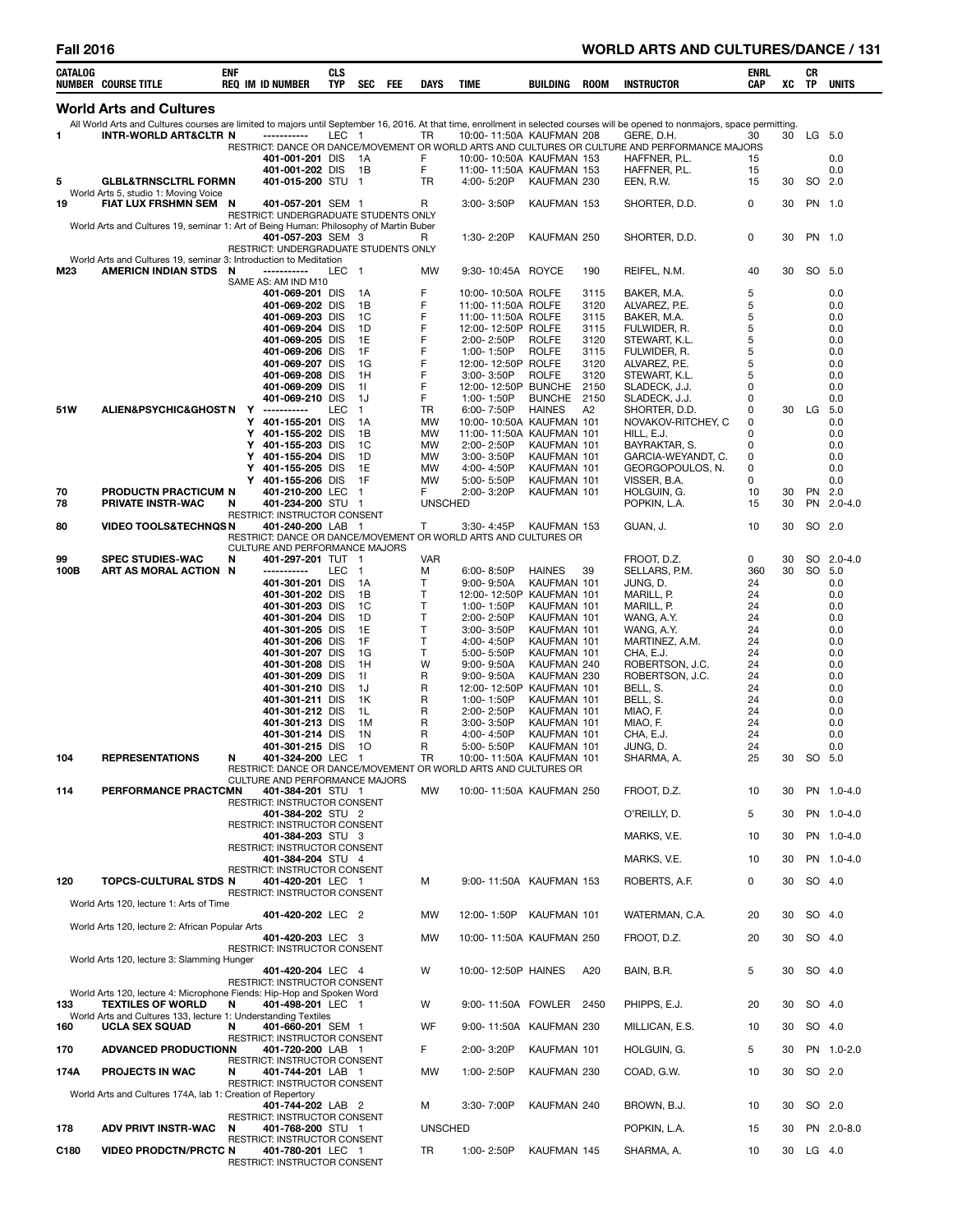# 132 / WRITING PROGRAMS Fall 2016

| CATALOG          | NUMBER COURSE TITLE                                               | <b>ENF</b> | <b>REQ IM ID NUMBER</b>                                         | <b>CLS</b><br><b>TYP</b> | <b>SEC</b> | <b>FEE</b> | <b>DAYS</b>    | <b>TIME</b>             | BUILDING    | <b>ROOM</b> | <b>INSTRUCTOR</b> | <b>ENRL</b><br>CAP | XC | <b>CR</b><br><b>TP</b> | <b>UNITS</b> |
|------------------|-------------------------------------------------------------------|------------|-----------------------------------------------------------------|--------------------------|------------|------------|----------------|-------------------------|-------------|-------------|-------------------|--------------------|----|------------------------|--------------|
|                  | World Arts and Cultures C280, lecture 1: Cinematography Intensive |            |                                                                 |                          |            |            |                |                         |             |             |                   |                    |    |                        |              |
| 195              | <b>INTERNSHIP</b>                                                 | N          | 401-870-201 TUT 1                                               |                          |            |            | <b>VAR</b>     |                         |             |             | GERE, D.H.        |                    | 30 | SO.                    | $2.0 - 4.0$  |
|                  |                                                                   |            | 401-870-202 TUT 2                                               |                          |            |            | <b>VAR</b>     |                         |             |             | ROBERTS, M.N.     | 0                  | 30 | SO                     | $2.0 - 4.0$  |
|                  |                                                                   |            | 401-870-203 TUT                                                 |                          | - 3        |            | <b>VAR</b>     |                         |             |             | FROOT. D.Z.       | 0                  | 30 | SO.                    | $2.0 - 4.0$  |
| 201              | <b>THEORIES-PERFORMNCEN</b>                                       |            | 801-006-200 SEM 1                                               |                          |            |            | т              | 12:00-2:50P             | KAUFMAN 136 |             | BANERJI, A.       | 10                 | 30 | <b>SO</b>              | 4.0          |
|                  |                                                                   |            | RESTRICT: WORLD ARTS AND CULTURES OR DANCE OR DANCE/MOVEMENT OR |                          |            |            |                |                         |             |             |                   |                    |    |                        |              |
|                  |                                                                   |            | <b>CULTURE AND PERFORMANCE GRADUATE STUDENTS</b>                |                          |            |            |                |                         |             |             |                   |                    |    |                        |              |
| 202              | <b>RESEARCH METHODOLGYN</b>                                       |            | 801-012-200 SEM 1                                               |                          |            |            | W              | 2:00-4:50P              | KAUFMAN 136 |             | ROBERTS, A.F.     | 0                  | 30 | SO                     | 4.0          |
|                  |                                                                   |            | <b>RESTRICT: GRADUATE STUDENTS</b>                              |                          |            |            |                |                         |             |             |                   |                    |    |                        |              |
| 220              | <b>CULTURE&amp;PERFORMANCEN</b>                                   |            | 801-120-201 SEM 1                                               |                          |            |            | M              | 9:00-11:50A KAUFMAN 153 |             |             | ROBERTS, A.F.     | 0                  | 30 | SO.                    | 4.0          |
|                  | World Arts 220, seminar 1: Arts of Time                           |            |                                                                 |                          |            |            |                |                         |             |             |                   |                    |    |                        |              |
|                  |                                                                   |            | 801-120-202 SEM 2                                               |                          |            |            | <b>MW</b>      | 12:00-1:50P             | KAUFMAN 101 |             | WATERMAN, C.A.    | 10                 | 30 | SO 4.0                 |              |
|                  |                                                                   |            | <b>RESTRICT: GRADUATE STUDENTS</b>                              |                          |            |            |                |                         |             |             |                   |                    |    |                        |              |
|                  | World Arts 220, lecture 2: African Popular Arts                   |            |                                                                 |                          |            |            |                |                         |             |             |                   |                    |    |                        |              |
|                  |                                                                   |            | 801-120-203 SEM 3                                               |                          |            |            | M              | $2:00 - 4:50P$          | KAUFMAN 153 |             | SELLARS, P.M.     | 10                 | 30 | SO.                    | 4.0          |
|                  |                                                                   |            | <b>RESTRICT: GRADUATE STUDENTS</b>                              |                          |            |            |                |                         |             |             |                   |                    |    |                        |              |
|                  | World Arts 220, seminar 3: Enlightenment: Theory and Practice     |            |                                                                 |                          |            |            |                |                         |             |             |                   |                    |    |                        |              |
|                  |                                                                   |            | 801-120-204 SEM 4                                               |                          |            |            | W              | 9:00-11:50A KAUFMAN 153 |             |             | O'SHEA, J.M.      | 10                 | 30 | SO 4.0                 |              |
|                  |                                                                   |            | <b>RESTRICT: GRADUATE STUDENTS</b>                              |                          |            |            |                |                         |             |             |                   |                    |    |                        |              |
|                  | World Arts 220, seminar 4: Prospectus Writing                     |            |                                                                 |                          |            |            | <b>TR</b>      |                         |             |             |                   |                    | 30 |                        |              |
| C <sub>280</sub> | <b>VIDEO PRODCTN/PRCTC N</b>                                      |            | 801-480-201 LEC 1<br><b>RESTRICT: INSTRUCTOR CONSENT</b>        |                          |            |            |                | 1:00-2:50P              | KAUFMAN 145 |             | SHARMA, A.        | 4                  |    | LG                     | 4.0          |
|                  | World Arts and Cultures C280, lecture 1: Cinematography Intensive |            |                                                                 |                          |            |            |                |                         |             |             |                   |                    |    |                        |              |
| 478              | <b>ADV PRIV INSTR-WAC</b>                                         | N          | 801-756-200 STU 1                                               |                          |            |            | <b>UNSCHED</b> |                         |             |             | POPKIN, L.A.      | 5                  | 30 | <b>SU</b>              | $2.0 - 8.0$  |
|                  |                                                                   |            | <b>RESTRICT: INSTRUCTOR CONSENT</b>                             |                          |            |            |                |                         |             |             |                   |                    |    |                        |              |
| 495              | TEACHG ASSISTNT SEM N                                             |            | 801-791-200 SEM 1                                               |                          |            |            | F              | 2:00-4:50P              | KAUFMAN 208 |             | GERDES, E.V.      | 20                 | 30 | SU                     | 2.0          |
|                  |                                                                   |            | <b>RESTRICT: GRADUATE STUDENTS</b>                              |                          |            |            |                |                         |             |             |                   |                    |    |                        |              |

### WRITING PROGRAMS

### English as a Second Language

The English as a Second Language Placement Examination (ESLPE) will be given at a date, time, and location to be determined. See http://www.wp.ucla.edu for more information on the examination<br>.schedule, location, and regis FAILURE TO DO SO RESULTS IN A HOLD ON FUTURE ENROLLMENT AND CAMPUS SERVICES. ENGLISH AS A SECOND LANGUAGE POLICY FOR ATTENDANCE AND LATE ENROLLMENT: The department will cancel your enrollment if you do not attend at least one of the first two class meetings.

| 300 | <b>INTRMEDT WRTNG&amp;COMMY</b> | 597-600-201 LEC 1                  | <b>MW</b> | 9:00-10:50A PUB AFF | 2333                  | HUALPA. L.D.   | 0           | 30 | SO 4.0 |
|-----|---------------------------------|------------------------------------|-----------|---------------------|-----------------------|----------------|-------------|----|--------|
|     |                                 | <b>RESTRICT: GRADUATE STUDENTS</b> |           |                     |                       |                |             |    |        |
|     |                                 | 597-600-202 LEC 2                  | <b>MW</b> | 2:00-3:50P          | <b>BUNCHE</b><br>2181 | HUALPA. L.D.   | $\mathbf 0$ | 30 | SO 4.0 |
|     |                                 | <b>RESTRICT: GRADUATE STUDENTS</b> |           |                     |                       |                |             |    |        |
| 301 | <b>HIGH-INT WRTNG&amp;COMMY</b> | 597-606-201 LEC 1                  | <b>MW</b> | 8:00-9:50A          | HUMANTS A46           | VELEZ. C.C.    | $\mathbf 0$ | 30 | SO 4.0 |
|     |                                 | <b>RESTRICT: GRADUATE STUDENTS</b> |           |                     |                       |                |             |    |        |
|     |                                 | 597-606-202 LEC 2                  | TR        | 8:00-9:50A          | BUNCHE 2181           | ROZHENKOVA, V. | $\mathbf 0$ | 30 | SO 4.0 |
|     |                                 | <b>RESTRICT: GRADUATE STUDENTS</b> |           |                     |                       |                |             |    |        |
|     |                                 | 597-606-203 LEC 3                  | TR        | 4:00-5:50P          | <b>HUMANTS A46</b>    | SHERWOOD, L.A. | $\mathbf 0$ | 30 | SO 4.0 |
|     |                                 | <b>RESTRICT: GRADUATE STUDENTS</b> |           |                     |                       |                |             |    |        |
|     |                                 | 597-606-204 LEC 4                  | <b>MW</b> | $4:00 - 5:50P$      | HUMANTS A46           | THORNTON, A.M. | $\mathbf 0$ | 30 | SO 4.0 |
|     |                                 | <b>RESTRICT: GRADUATE STUDENTS</b> |           |                     |                       |                |             |    |        |
|     |                                 | 597-606-205 LEC 5                  | <b>TR</b> | $2:00 - 3:50P$      | HUMANTS A46           | SHERWOOD, L.A. | $\mathbf 0$ | 30 | SO 4.0 |
|     |                                 | <b>RESTRICT: GRADUATE STUDENTS</b> |           |                     |                       |                |             |    |        |
| 310 | <b>PRONUNCIATION</b>            | 597-660-200 LEC 1<br>N             | TR        | 12:00-1:50P         | HUMANTS A46           | GOODWIN. J.    | 0           | 30 | SU 4.0 |
|     |                                 | RESTRICT: GRADUATE STUDENTS        |           |                     |                       |                |             |    |        |
| 311 | <b>CLASSROOM COMM I</b>         | 597-666-200 LEC 1<br>N             | <b>TR</b> | $4:00 - 5:50P$      | PUB AFF<br>2333       | GOODWIN. J.    | 0           | 30 | SU 4.0 |
|     |                                 | <b>RESTRICT: GRADUATE STUDENTS</b> |           |                     |                       |                |             |    |        |

### English Composition

ENGLISH COMPOSITION POLICY FOR ATTENDANCE AND LATE ENROLLMENT (ALL CLASSES): The department will cancel your enrollment in any English Composition class if you do not attend<br>at least one of the first two class meetings. Af the Entry-Level Writing requirement, see the UCLA General Catalog or http://www.wp.ucla.edu. The Fall Quarter Analytical Writing Placement Examination (AWPE) and English Composition 3 Proficiency<br>Examination will be given

For English Composition A, enrollment is limited to students who have been held for English Composition A by results of the Analytical Writing Placement Examination. It displaces 4 units on your

|    | Study List but yields NO CREDIT toward a degree.                                                                                                                                                                                                          |   |                                     |               |           |                |                          |      |                    |          |    |          |       |
|----|-----------------------------------------------------------------------------------------------------------------------------------------------------------------------------------------------------------------------------------------------------------|---|-------------------------------------|---------------|-----------|----------------|--------------------------|------|--------------------|----------|----|----------|-------|
| А  | UNIVERSITY DSCOURSE Y                                                                                                                                                                                                                                     |   | 194-009-200 LEC 1                   |               | <b>TR</b> | 2:00-3:50P     | <b>BUNCHE</b>            | 2181 | BEIDERWELL, B.J.   | 0        |    | $LG$ 0.0 |       |
|    |                                                                                                                                                                                                                                                           |   | <b>RESTRICT: UCLA STUDENTS ONLY</b> |               |           |                |                          |      |                    |          |    |          |       |
|    |                                                                                                                                                                                                                                                           |   | 194-009-202 LEC 2                   |               | <b>MW</b> |                | 10:00-11:50A HUMANTS A66 |      | CHRISTENSEN, T.S.  | 0        |    | $LG$ 0.0 |       |
|    |                                                                                                                                                                                                                                                           |   | <b>RESTRICT: UCLA STUDENTS ONLY</b> |               |           |                |                          |      |                    |          |    |          |       |
|    |                                                                                                                                                                                                                                                           |   | 194-009-203 LEC 3                   |               | <b>MW</b> |                | 10:00-11:50A BUNCHE      | 2181 | FALLOWS, R.J.      | 0        |    | LG       | 0.0   |
| 1A | INTRM COMP-MULTILNG Y Y 194-001-201 LEC                                                                                                                                                                                                                   |   |                                     |               | <b>MW</b> | 12:00-1:50P    | <b>HAINES</b>            | A76  | NORRMANN-VIGIL. I. | 0        | 30 | LG       | 4.0   |
| 1B | HGH-INTM CMP-MLTLNG Y Y 194-002-201 LEC                                                                                                                                                                                                                   |   |                                     |               | <b>TR</b> | 2:00-3:50P     | PUB AFF                  | 2284 | NORRMANN-VIGIL. I. | $\Omega$ | 30 | LG       | 4.0   |
|    | For English Composition 2, some seats are held for entering students who enroll through New Student Orientation. Any student may enroll beginning September 13, 2016, space permitting, and                                                               |   |                                     |               |           |                |                          |      |                    |          |    |          |       |
|    | continuing students historically have been able to enroll.                                                                                                                                                                                                |   |                                     |               |           |                |                          |      |                    |          |    |          |       |
| 2  | UNIVERSITY WRITING                                                                                                                                                                                                                                        | Y | 194-036-201 LEC 1                   |               | <b>TR</b> | 8:00-9:50A     | <b>HUMANTS A46</b>       |      | CHICHESTER, T.L.   | 0        | 30 | LG.      | 5.0   |
|    |                                                                                                                                                                                                                                                           |   | 194-036-202 LEC 2                   |               | <b>TR</b> |                | 10:00-11:50A HUMANTS A46 |      | CHICHESTER, T.L.   | 0        | 30 | LG       | 5.0   |
|    |                                                                                                                                                                                                                                                           |   | 194-036-203 LEC 3                   |               | <b>MW</b> | 2:00-3:50P     | <b>HUMANTS A66</b>       |      | CHRISTENSEN, T.S.  | 0        | 30 | LG       | 5.0   |
|    |                                                                                                                                                                                                                                                           |   | 194-036-204 LEC 4                   |               | <b>MW</b> |                | 10:00-11:50A HAINES      | A76  | MANO, S.           | 0        | 30 | LG       | 5.0   |
|    |                                                                                                                                                                                                                                                           |   | 194-036-205 LEC                     |               | <b>TR</b> | 12:00-1:50P    | <b>ROLFE</b>             | 2118 | LISOVSKY, K.F.     | 0        | 30 | LG       | 5.0   |
|    |                                                                                                                                                                                                                                                           |   | 194-036-206 LEC 6                   |               | <b>TR</b> | 2:00-3:50P     | <b>ROLFE</b>             | 2118 | LISOVSKY, K.F.     | 0        | 30 | LG       | 5.0   |
|    |                                                                                                                                                                                                                                                           |   | 194-036-207 LEC                     |               | <b>MW</b> | 12:00-1:50P    | <b>HUMANTS A66</b>       |      | LISLE, B.J.        | 0        | 30 | LG       | 5.0   |
|    |                                                                                                                                                                                                                                                           |   | 194-036-208 LEC                     | -8            | <b>TR</b> | 12:00-1:50P    | <b>HUMANTS A66</b>       |      | LISLE, B.J.        | 0        | 30 | LG       | 5.0   |
|    |                                                                                                                                                                                                                                                           |   | 194-036-209 LEC 9                   |               | <b>TR</b> |                | 10:00-11:50A HUMANTS A66 |      | MAASIK, S.         | 0        | 30 | LG       | 5.0   |
|    |                                                                                                                                                                                                                                                           |   | 194-036-210 LEC                     | 10            | <b>TR</b> | 8:00-9:50A     | <b>HUMANTS A66</b>       |      | WESTBAY, J.        | 0        | 30 | LG       | 5.0   |
|    |                                                                                                                                                                                                                                                           |   | 194-036-211 LEC                     | 11            | <b>MW</b> |                | 10:00-11:50A HUMANTS A46 |      | POPHAM, S.A.       | 0        | 30 | LG       | 5.0   |
|    |                                                                                                                                                                                                                                                           |   | 194-036-212 LEC                     | 12            | <b>MW</b> | 12:00-1:50P    | <b>HUMANTS A46</b>       |      | POPHAM, S.A.       | 0        | 30 | LG       | 5.0   |
|    |                                                                                                                                                                                                                                                           |   | 194-036-213 LEC                     | 13            | TR        | 4:00-5:50P     | <b>HUMANTS A68</b>       |      | GALVIN, M.E.       | 0        | 30 | LG       | 5.0   |
|    |                                                                                                                                                                                                                                                           |   | 194-036-214 LEC                     | 14            | <b>TR</b> | 2:00-3:50P     | <b>HUMANTS A66</b>       |      | LEWIS, J.S.        | 0        | 30 | LG       | 5.0   |
|    |                                                                                                                                                                                                                                                           |   | 194-036-215 LEC                     | 15            | <b>TR</b> | 2:00-3:50P     | <b>HUMANTS A68</b>       |      | GALVIN, M.E.       | 0        | 30 | LG       | 5.0   |
| 21 | UNIVERSITY WRITING                                                                                                                                                                                                                                        | Y | 194-006-202 LEC                     | $\mathcal{P}$ | <b>TR</b> | 2:00-3:50P     | <b>HUMANTS A40</b>       |      | KELLEY, J.C.       | 0        | 30 | LG       | 5.0   |
|    |                                                                                                                                                                                                                                                           |   | 194-006-203 LEC 3                   |               | <b>TR</b> | 4:00-5:50P     | <b>HUMANTS A40</b>       |      | KELLEY, J.C.       | $\Omega$ | 30 | LG.      | 5.0   |
|    | For English Composition 3, some seats are held for entering students who enroll through New Student Orientation. Any student may enroll beginning September 13, 2016, space permitting, and<br>continuing students historically have been able to enroll. |   |                                     |               |           |                |                          |      |                    |          |    |          |       |
| 3  | <b>ENGL COMP-RHET&amp;LANGY</b>                                                                                                                                                                                                                           |   | 194-099-201 LEC 1                   |               | <b>MW</b> | 2:00-3:15P     | <b>HUMANTS A68</b>       |      | CREESE. R.A.       | 0        | 30 | LG.      | - 5.0 |
|    |                                                                                                                                                                                                                                                           |   | <b>RESTRICT: NEW STUDENTS ONLY</b>  |               |           |                |                          |      |                    |          |    |          |       |
|    |                                                                                                                                                                                                                                                           |   | 194-099-202 LEC 2                   |               | TR        | $2:00 - 3:15P$ | PUB AFF                  | 2333 | MACGREGOR, J.M.    | 0        | 30 | LG.      | - 5.0 |